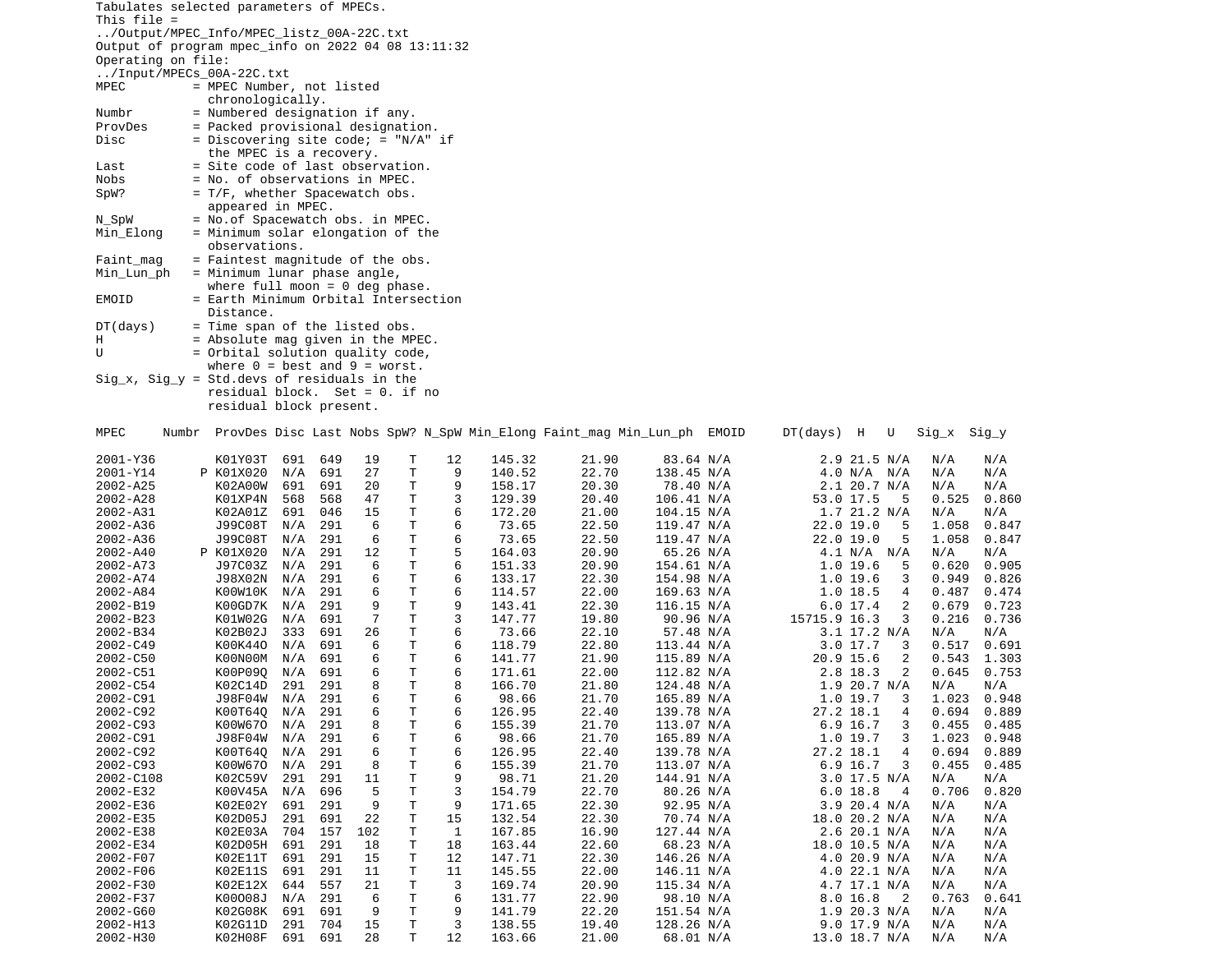| 2002-H30             | K02H08F                    | 691        | 691        | 28        | Т            | 12      | 163.66           | 21.00          | 68.01 N/A              | 13.0 18.7 N/A                         | N/A<br>N/A                   |
|----------------------|----------------------------|------------|------------|-----------|--------------|---------|------------------|----------------|------------------------|---------------------------------------|------------------------------|
| 2002-J22             | K02J09C                    | 291        | 658        | 15        | т            | 6       | 155.26           | 21.90          | 113.05 N/A             | $1.0$ 19.9 N/A                        | N/A<br>N/A                   |
| 2002-J34             | P K02B00V                  | N/A        | 696        | 65        | т            | 11      | 73.83            | 22.00          | 46.79 N/A              | 1303.0 N/A N/A                        | N/A<br>N/A                   |
| 2002-J43             | J98H49G                    | N/A        | 246        | 22        | Т            | 12      | 176.08           | 21.80          | 155.34 N/A             | 2.7 22.0<br>5                         | 0.503<br>0.408               |
| 2002-K26             | K02K03M                    | 291        | 291        | 12        | т            | 9       | 162.01           | 19.70          | 83.47 N/A              | 1.1 22.7 N/A                          | N/A<br>N/A                   |
| 2002-L33             | J99G06S                    | N/A        | 291        | 6         | Τ            | 6       | 127.78           | 22.90<br>22.00 | 138.36 N/A             | 1.019.7<br>4                          | 0.685<br>0.673               |
| 2002-J34<br>2002-055 | P K02B00V<br>K00WE80       | N/A<br>N/A | 696<br>291 | 65<br>6   | Τ<br>T.      | 11<br>6 | 73.83<br>158.81  | 22.70          | 46.79 N/A<br>81.69 N/A | 1303.0 N/A N/A<br>0.920.7<br>2        | N/A<br>N/A<br>0.617<br>0.597 |
| 2002-R76             | J98001H                    | N/A        | 291        | 6         | Τ            | 6       | 124.26           | 21.50          | 84.75 N/A              | 1.020.7<br>1                          | 0.846<br>0.655               |
| 2002-S03             | K02RI2A                    | 644        | 649        | 18        | Τ            | 3       | 174.95           | 21.00          | 59.33 N/A              | $3.1$ 20.6 N/A                        | N/A<br>N/A                   |
| 2002-S04             | K02RI2B                    | 644        | 644        | 12        | Τ            | 3       | 158.38           | 20.60          | 68.76 N/A              | $1.0$ 22.7 N/A                        | N/A<br>N/A                   |
| 2002-T47             | K02T67A                    | 291        | 291        | 9         | Τ            | 9       | 127.52           | 19.80          | 155.59 N/A             | 1.023.4<br>9                          | 0.772<br>0.968               |
| 2002-T46             | K02T66Z                    | 291        | 474        | 23        | T.           | 8       | 127.65           | 19.10          | 152.21 N/A             | 1.3 25.7<br>6                         | 0.500<br>0.705               |
| 2002-T56             | K00M01U                    | N/A        | 291        | 6         | т            | 6       | 151.64           | 23.20          | 140.02 N/A             | 0.920.0<br>3                          | 0.452<br>0.511               |
| 2002-T81             | J99S05L                    | N/A        | 540        | 8         | T.           | 3       | 91.92            | 22.90          | 69.51 N/A              | 629.1 17.3<br>2                       | 0.397<br>0.494               |
| 2002-V08             | K02U25X                    | 291        | 926        | 8         | Τ            | 5       | 165.86           | 20.50          | 101.49 N/A             | 1.2<br>3.6 N/A                        | N/A<br>N/A                   |
| 2002-V10             | K02U30Z                    | 291        | 926        | 12        | Τ            | 9       | 160.96           | 22.50          | 90.11 N/A              | 2.0 20.9 N/A                          | N/A<br>N/A                   |
| 2002-V10             | K02U30Z                    | 291        | 926        | 12        | T.           | 9       | 160.96           | 22.50          | 90.11 N/A              | 2.020.9 N/A                           | N/A<br>N/A                   |
| 2002-V12             | J99D07B                    | N/A        | 291        | 5         | Τ            | 5       | 86.12            | 23.20          | 68.98 N/A              | 48.0 20.4<br>1                        | 0.733<br>1.063               |
| 2002-V17             | K02U36V                    | 291        | 649        | 13        | T            | 3       | 137.31           | 19.30          | 114.36 N/A             | 4.3 26.0<br>8                         | 2.030<br>2.112               |
| 2002-V24             | J96M000                    | N/A        | 291        | 5         | Τ            | 3       | 159.66           | 20.60          | 116.36 N/A             | 6.0 18.6<br>4                         | 0.688<br>0.434               |
| 2002-V68             | K00C33M                    | N/A        | 291        | 6         | T.           | 6       | 132.41           | 22.60          | 61.36 N/A              | 1.021.3<br>2                          | 1.066<br>0.710               |
| 2002-W44             | K02V94U                    | N/A        | 950        | 13        | Τ            | 9       | 152.37           | 21.00          | 81.14 N/A              | 1093.7 15.4<br>6                      | 0.759<br>0.526               |
| 2002-X50             | K01P09M                    | N/A        | 291        | 6         | т            | 6       | 122.39           | 22.70          | 126.85 N/A             | 1.1 18.6<br>4                         | 0.822<br>0.684               |
| 2002-Y69             | K02X91C                    | 291        | 291        | 9         | T.           | 9       | 131.46           | 22.40          | 60.54 N/A              | 18.0 20.5 N/A                         | N/A<br>N/A                   |
| 2002-Y69             | K02X91C                    | 291        | 291        | 9         | Τ            | 9       | 131.46           | 22.40          | 60.54 N/A              | 18.0 20.5 N/A                         | N/A<br>N/A                   |
| 2002-Y72             | K01K20N                    | N/A        | 696        | 6         | T            | 3       | 126.85           | 22.90          | 91.80 N/A              | 1505.9 17.1<br>1                      | 0.643<br>0.644               |
| 2003-A17             | K02A29A                    | N/A        | 291        | 6         | T            | 6       | 112.47           | 21.00          | 158.98 N/A             | 1.024.3<br>2                          | 0.730<br>0.778               |
| 2003-A63             | K02Y29K                    | 704        | 704        | 19        | Τ            | 6       | 159.40           | 20.10          | 113.70 N/A             | 8.2 18.9 N/A                          | N/A<br>N/A                   |
| 2003-A78             | C K03A020                  | N/A        | 711        | 44        | T            | 18      | 156.85           | 21.10          | 48.88 N/A              | 3.9 N/A<br>N/A                        | N/A<br>N/A                   |
| 2003-B35             | K03B04N                    | 291        | 926        | 34        | Τ            | 21      | 154.92           | 21.00          | 103.62 N/A             | 2.0 24.5 N/A                          | N/A<br>N/A                   |
| 2003-B44             | K03B35Q                    | 291        | 291        | 23        | T.           | 20      | 156.52           | 22.30          | 103.55 N/A             | $4.0$ 20.5 N/A                        | N/A<br>N/A                   |
| 2003-B53             | K03B44C                    | 291        | 291        | 9         | Τ            | 9       | 175.84           | 22.80          | 139.47 N/A             | 2.0 25.5 N/A                          | N/A<br>N/A                   |
| 2003-C07             | C K03A020                  | N/A        | 291        | 11        | Τ            | 3       | 172.85           | 20.80          | 97.70 N/A              | 3.5 N/A<br>N/A                        | N/A<br>N/A                   |
| 2003-C09             | K03B47K                    | 291        | 291        | 9         | T.           | 9       | 160.89           | 22.20          | 153.75 N/A             | $2.0$ 18.3 N/A                        | N/A<br>N/A                   |
| 2003-C10             | K03B47M                    | 291        | 291        | 9         | Τ            | 6       | 158.74           | 21.10          | 165.16 N/A             | 1.1 20.4 N/A                          | N/A<br>N/A                   |
| 2003-C08             | Unkno DOUlist              | N/A        | H41        | 379       | Τ            | 3       | 73.31            | 20.70          | 8.91 N/A               | N/A<br>N/A N/A                        | N/A<br>N/A                   |
| 2003-C20             | K03C00C                    | 291        | 926        | 15        | Τ            | 6       | 169.88           | 20.90          | 156.95 N/A             | 2.0 21.1 N/A                          | N/A<br>N/A                   |
| 2003-E34             | K03E16E                    | 291        | 474        | 33        | Τ            | 6       | 177.86           | 21.10          | 110.24 N/A             | 1.1 19.8 N/A                          | N/A<br>N/A                   |
| 2003-E38             | K03E16N                    | 691        | 474        | 32        | Τ            | 9       | 150.50           | 21.00          | 98.34 N/A              | 2.2 18.7 N/A                          | N/A<br>N/A                   |
| 2003-E41             | K03E16Z                    | 691        | 474        | 12        | T.           | 6       | 172.08           | 21.40          | 97.71 N/A              | 1.2 22.7 N/A                          | N/A<br>N/A                   |
| 2003-E50             | K01X10V                    | N/A        | 291        | 6         | T.           | 6       | 147.98           | 22.40          | 76.92 N/A              | $1.0$ 16.3<br>3                       | 0.590<br>0.487               |
| 2003-E51             | K02AC9J                    | N/A        | 291        | 6         | Τ            | 6       | 151.95           | 23.00          | 77.49 N/A              | 1.0 18.7<br>4                         | 0.898<br>1.110               |
| 2003-E57             | 0066P                      | N/A        | 291        | 6         | $\mathsf{T}$ | 6       | 152.01           | 20.70          | 88.29 N/A              | 0.9 N/A<br>N/A                        | N/A<br>N/A                   |
| 2003-E63             | C K03A020                  | N/A        | 291        | 7         | Τ            | 2       | 142.33           | 22.10          | 123.36 N/A             | 8.2 N/A<br>N/A                        | N/A<br>N/A                   |
| 2003-E51             | K02AC9J                    | N/A        | 291        | 6         | T            | 6       | 151.95           | 23.00          | 77.49 N/A              | 1.018.7<br>$\overline{4}$             | 0.898<br>1.110               |
| 2003-F27             | K00F10J                    | N/A        | 734        | 20        | Τ            | 3       | 175.10           | 20.20          | 67.08 N/A              | 0.9 N/A<br>N/A                        | N/A<br>N/A                   |
| 2003-F57             | K03F060                    | 691        | 649        | 23        | T.           | 6       | 168.47           | 21.70          | 106.13 N/A             | 2.9 21.1 N/A                          | N/A<br>N/A                   |
| 2003-F58             | K03F06R                    | 691        | 649        | 25        | Τ            | 6       | 169.90           | 22.50          | 128.06 N/A             | $1.0$ 19.9 N/A                        | N/A<br>N/A                   |
| 2003-G15             | Unkno DOUlist              | N/A        | 291        | 3         | т            | 3       | 173.02           | 19.30          | 162.01 N/A             | N/A N/A<br>N/A                        | N/A<br>N/A                   |
| 2003-G38             | K03G21J                    | 691        | 926        | 11        | Τ            | 6       | 167.26           | 20.70          | 108.92 N/A             | $0.9$ 23.1 N/A                        | N/A<br>N/A                   |
| 2003-G44             | K03G22S                    | 691        | 291        | 12        | T.           | 9       | 171.55           | 22.10          | 97.65 N/A              | 1.923.0 N/A                           | N/A<br>N/A                   |
| 2003-H16             | P K03C07P N/A<br>P K03C07P |            | 360        | 15        | T            | 3       | 126.16           | 19.40          | 55.98 N/A              | 11.4 N/A N/A                          | N/A<br>N/A                   |
| 2003-H16             | Unkno DOUlist              | N/A        | 360        | 15        | Τ            | 3       | 126.16           | 19.40          | 55.98 N/A              | 11.4 N/A N/A                          | N/A<br>N/A                   |
| 2003-H21             |                            | N/A        | 340        | 791       | т            | 9       | 30.55            | 21.90          | 3.11 N/A               | N/A<br>N/A N/A                        | N/A<br>N/A                   |
| 2003-H36             | K03H06B                    | 699        | 926        | 34        | т            | 6       | 154.44           | 21.50          | 84.53 N/A              | 31.1 17.8 N/A                         | N/A<br>N/A                   |
| 2003-H37<br>2003-H49 | K03H10W<br>Unkno DOUlist   | 291<br>N/A | 620<br>A32 | 18        | т<br>т       | 9       | 166.74<br>34.71  | 21.80<br>21.60 | 111.81 N/A<br>8.42 N/A | 1.7 27.2<br>$\overline{7}$<br>N/A N/A | 0.407<br>0.469<br>N/A<br>N/A |
| 2003-J05             | K03H42U                    |            |            | 658<br>16 | т            | 9       | 174.68           | 22.30          | 156.37 N/A             | N/A<br>$2.0$ 18.6 N/A                 | N/A                          |
| 2003-J21             | K03J04G                    | 691<br>691 | 291        |           | Τ            | 12<br>6 |                  |                |                        | 2.2 23.1 N/A                          | N/A<br>N/A                   |
|                      |                            |            | 474        | 29        |              |         | 172.54           | 21.60          | 136.19 N/A             |                                       | N/A                          |
| 2003-J35             | K03J11C                    | 691<br>691 | 291        | 28        | т            | 12      | 151.02<br>153.77 | 21.90          | 126.40 N/A             | 5.0 18.6 N/A                          | N/A<br>N/A                   |
| 2003-J41<br>2003-J45 | K03J13C                    | 691        | 966<br>926 | 25        | т            | 3       | 150.20           | 20.60<br>21.70 | 95.51 N/A              | $1.6$ 20.6 N/A                        | N/A<br>N/A<br>N/A            |
| 2003-J52             | K03J13F<br>K03J14V         | 691        | 651        | 10<br>20  | т<br>т       | 6<br>3  | 152.49           | 19.70          | 91.27 N/A<br>67.82 N/A | 2.0 21.0 N/A<br>$0.9$ 21.1 N/A        | N/A<br>N/A<br>N/A            |
| 2003-K14             | Unkno DOUlist              | N/A        | 691        | 3         | т            | 3       | 160.96           | 20.30          | 68.41 N/A              | N/A N/A<br>N/A                        | N/A<br>N/A                   |
| 2003-K26             | K03K02U                    | 691        | 926        | 18        | т            | 9       | 166.42           | 20.90          | 81.33 N/A              | 2.0 17.9 N/A                          | N/A<br>N/A                   |
| 2003-K34             | P K03H040                  | N/A        | H41        | 18        | Τ            | 3       | 167.93           | 18.10          | 60.48 N/A              | 3.7 N/A N/A                           | N/A<br>N/A                   |
| 2003-K34             | P K03H040                  | N/A        | H41        | 18        | Τ            | 3       | 167.93           | 18.10          | 60.48 N/A              | 3.7 N/A<br>N/A                        | N/A<br>N/A                   |
| 2003-K36             | Unkno DOUlist              | N/A        | 291        | 6         | Τ            | 6       | 169.36           | 15.10          | 80.78 N/A              | N/A<br>N/A<br>N/A                     | N/A<br>N/A                   |
| 2003-K37             | C K03K010                  | N/A        | 691        | 16        | T            | 8       | 164.25           | 20.70          | 94.13 N/A              | 1.0 N/A N/A                           | N/A<br>N/A                   |
| 2003-K54             | K03K18N                    | 691 711    |            | 14        | Τ            | 9       | 114.26           | 22.70          | 149.42 N/A             | 2.0 19.1 N/A                          | N/A<br>N/A                   |
|                      |                            |            |            |           |              |         |                  |                |                        |                                       |                              |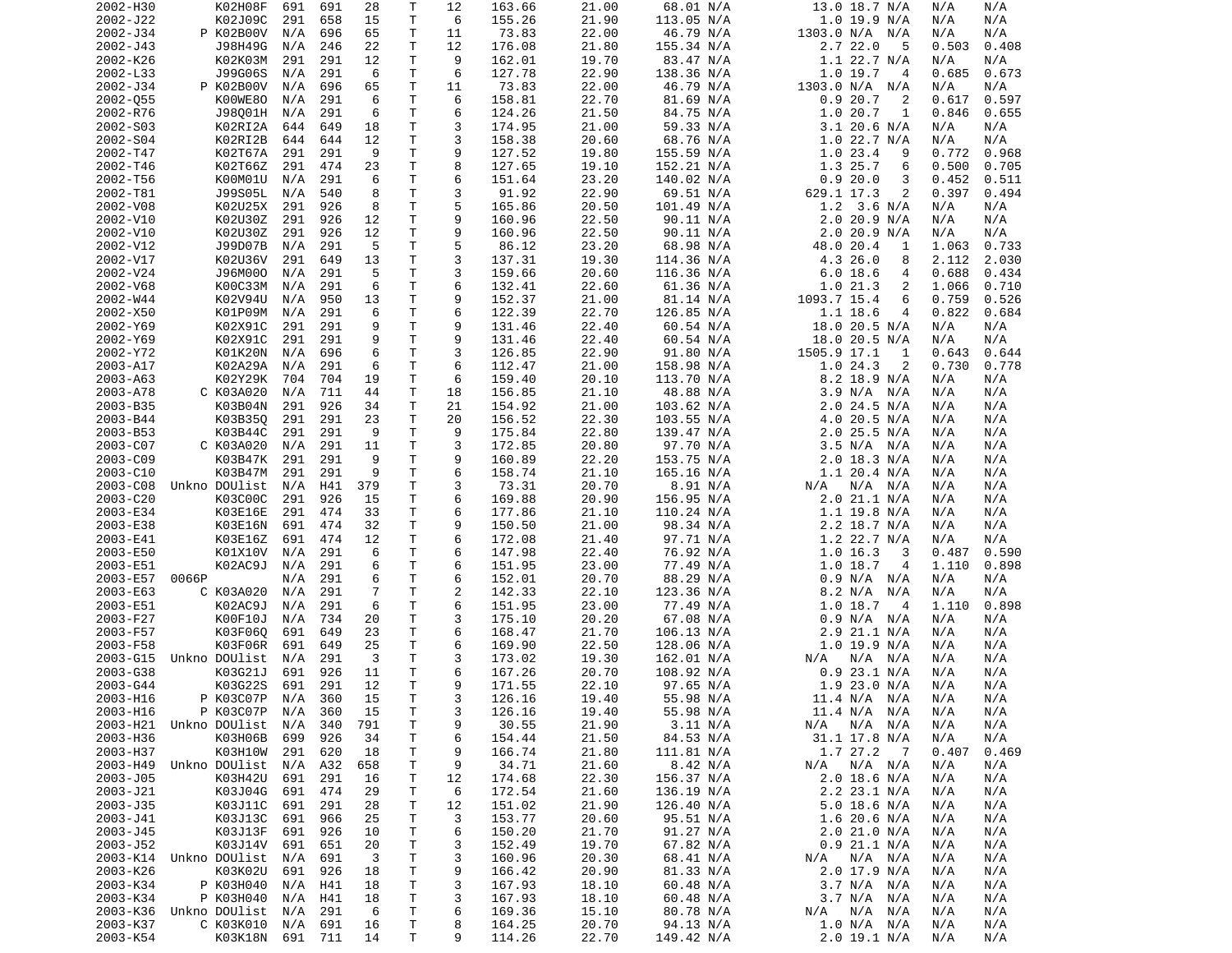| 2003-L11                   |       | K03K20K           | 691     | 691 | 21             | Τ           | 15 | 106.43 | 22.50 | 143.42 N/A | $3.0$ 17.9 N/A              | N/A<br>N/A     |
|----------------------------|-------|-------------------|---------|-----|----------------|-------------|----|--------|-------|------------|-----------------------------|----------------|
| 2003-L27                   |       | P K03H040         | N/A     | H41 | 32             | Т           | 3  | 156.28 | 18.60 | 96.55 N/A  | 7.3 N/A<br>N/A              | N/A<br>N/A     |
| 2003-L30                   |       | Unkno DOUlist     | N/A     | 691 | 3              | т           | 3  | 162.42 | 14.80 | 145.09 N/A | N/A<br>N/A<br>N/A           | N/A<br>N/A     |
| 2003-L33                   |       | C K03L010         | N/A     | 926 | 37             | T           | 12 | 147.94 | 21.90 | 97.50 N/A  | 3.1 N/A<br>N/A              | N/A<br>N/A     |
| 2003-M19                   |       | P K03L010         | N/A     | 620 | 22             | T           | 3  | 135.99 | 20.80 | 58.24 N/A  | 50.5 N/A<br>N/A             | N/A<br>N/A     |
| 2003-M42                   |       | K03M00T           | 691     | 448 | 17             | T           | 3  | 141.55 | 19.30 | 107.50 N/A | $1.1$ 19.1 N/A              | N/A<br>N/A     |
| 2003-M43                   |       | K03M00U           | 699     | 649 | 33             | Τ           | 3  | 130.34 | 20.50 | 107.65 N/A | 29.0 20.5 N/A               | N/A<br>N/A     |
| 2003-022                   |       | K03004B           | 644     | 176 | 24             | Τ           | 6  | 115.02 | 21.00 | 96.92 N/A  | 53.5 19.3 N/A               | N/A<br>N/A     |
| 2003-P27                   |       | Unkno DOUlist     | N/A     | 291 | 6              | T           | 6  | 70.17  | 22.90 | 87.87 N/A  | N/A<br>N/A<br>N/A           | N/A<br>N/A     |
| 2003-054                   |       | Unkno DOUlist     | N/A     | 691 | 3              | T           | 3  | 170.86 | 20.40 | 177.05 N/A | N/A<br>N/A<br>N/A           | N/A<br>N/A     |
| 2003-055                   |       | K03089Z           | 807     | 291 | 5              | T           | 3  | 176.41 | 21.60 | 145.38 N/A | 4.1 19.3<br>5               | 1.205<br>0.760 |
| 2003-R02                   |       | Unkno DOUlist     | N/A     | 691 | 12             | Τ           | 12 | 151.50 | 21.60 | 132.26 N/A | N/A<br>N/A<br>N/A           | N/A<br>N/A     |
| 2003-062                   |       | Unkno DOUlist     | N/A     | 291 | 18             | T           | 18 | 97.76  | 21.90 | 143.93 N/A | N/A<br>N/A<br>N/A           | N/A<br>N/A     |
| 2003-R12                   |       | Unkno DOUlist     | N/A     | 291 | 3              | Τ           | 3  | 158.59 | 20.30 | 133.51 N/A | N/A<br>N/A<br>N/A           | N/A<br>N/A     |
| 2003-R29                   |       | Unkno DOUlist     | N/A     | 691 | 15             | Τ           | 15 | 139.82 | 22.80 | 78.86 N/A  | N/A<br>N/A<br>N/A           | N/A<br>N/A     |
| 2003-S01                   |       | Unkno DOUlist     | N/A     | 291 | 6              | Τ           | 6  | 135.83 | 22.80 | 61.05 N/A  | N/A<br>N/A<br>N/A           | N/A<br>N/A     |
| 2003-S10                   |       | Unkno DOUlist     | N/A     | 691 | 11             | T           | 11 | 69.03  | 21.10 | 61.26 N/A  | N/A<br>N/A<br>N/A           | N/A<br>N/A     |
| 2003-S12                   |       | K03S04Y           | 291     | J95 | 24             | T           | 6  | 172.77 | 18.70 | 73.60 N/A  | 0.626.6<br>6                | 0.667<br>0.768 |
| 2003-S13                   |       | Unkno DOUlist     | N/A     | 291 | $\overline{2}$ | Τ           | 2  | 74.51  | 19.30 | 71.82 N/A  | N/A<br>N/A<br>N/A           | N/A<br>N/A     |
| 2003-S18                   |       | K03S11C           | 691     | 413 | 18             | T           | 9  | 170.22 | 20.80 | 73.84 N/A  | $1.3$ 20.6 N/A              | N/A<br>N/A     |
| 2003-S22                   |       | Unkno DOUlist     | N/A     | 691 | 6              | T           | 6  | 167.63 | 19.90 | 83.68 N/A  | N/A<br>N/A<br>N/A           | N/A<br>N/A     |
| 2003-S25                   |       | K03S17Y           | 291     | 673 | 15             | Т           | 9  | 173.87 | 22.00 | 73.24 N/A  | 2.0 17.2 N/A                | N/A<br>N/A     |
| 2003-S28                   |       | Unkno DOUlist     | N/A     | 691 | 20             | T           | 20 | 110.02 | 22.30 | 94.97 N/A  | N/A<br>N/A<br>N/A           | N/A<br>N/A     |
| 2003-S32                   |       | Unkno DOUlist     | N/A     | 291 | 9              | Τ           | 9  | 161.30 | 22.20 | 96.55 N/A  | N/A<br>N/A<br>N/A           | N/A<br>N/A     |
| 2003-S33                   |       | K03S84H           | 691     | 291 | 12             | T           | 9  | 165.93 | 21.70 | 94.59 N/A  | 2.2 23.2 N/A                | N/A<br>N/A     |
| 2003-S34                   |       | K03S84J           | 691     | 291 | 9              | Τ           | 9  | 171.15 | 22.20 | 94.77 N/A  | $2.2$ 20.6 N/A              | N/A<br>N/A     |
| 2003-S36                   |       | K03S84M           | 704     | E14 | 17             | T           | 3  | 161.44 | 19.90 | 106.94 N/A | $1.4$ 22.9 N/A              | N/A<br>N/A     |
| 2003-S48                   |       | K03SD0W           | 291     | 291 | 20             | Т           | 17 | 151.45 | 21.80 | 104.91 N/A | $2.1$ 29.2 N/A              | 0.896<br>1.068 |
| 2003-S43                   |       | Unkno DOUlist     | N/A     | 691 | 13             | т           | 13 | 75.37  | 22.60 | 109.10 N/A | N/A<br>N/A<br>N/A           | N/A<br>N/A     |
|                            |       | Unkno DOUlist     |         |     |                | T           |    |        |       |            |                             |                |
| 2003-S49<br>2003-S57       |       |                   | N/A     | 291 | 5              |             | 5  | 164.28 | 21.60 | 129.76 N/A | N/A<br>N/A<br>N/A           | N/A<br>N/A     |
|                            |       | Unkno DOUlist     | N/A     | 691 | 3              | T           | 3  | 163.92 | 21.70 | 129.82 N/A | N/A<br>N/A<br>N/A           | N/A<br>N/A     |
| 2003-S71                   |       | K00U11L           | N/A     | 291 | 6              | T           | 6  | 166.18 | 21.70 | 107.01 N/A | 7.020.2<br>2                | 0.420<br>0.482 |
| 2003-S72                   |       | K02A03C           | N/A     | 291 | 6              | Τ           | 6  | 155.70 | 23.30 | 106.74 N/A | $6.9$ 18.8<br>3             | 0.655<br>0.670 |
| 2003-S73                   |       | Unkno DOUlist     | N/A     | 691 | 15             | T           | 15 | 136.46 | 22.40 | 161.70 N/A | N/A<br>N/A<br>N/A           | N/A<br>N/A     |
| 2003-S77                   |       | K03SL4N           | 691     | 291 | 8              | T           | 8  | 158.65 | 22.30 | 117.27 N/A | 6.023.3 N/A                 | N/A<br>N/A     |
| 2003-S83                   |       | K03SL5J           | 691     | 448 | 23             | Τ           | 3  | 149.14 | 20.90 | 137.65 N/A | 1.1 19.9 N/A                | N/A<br>N/A     |
| 2003-S84                   |       | K03SL5N           | 691     | 673 | 8              | T           | 3  | 146.49 | 21.20 | 136.04 N/A | $0.9$ 22.6 N/A              | N/A<br>N/A     |
| 2003-S78                   |       | Unkno DOUlist     | N/A     | 291 | 8              | Τ           | 8  | 148.09 | 22.10 | 147.79 N/A | N/A N/A<br>N/A              | N/A<br>N/A     |
| 2003-S93                   |       | K01J02V           | N/A     | 291 | 4              | T           | 4  | 98.17  | 21.10 | 120.92 N/A | 1.018.9<br>3                | 0.575<br>0.746 |
| 2003-S94                   |       | K02A02C           | N/A     | 291 | 6              | Τ           | 6  | 66.77  | 20.90 | 120.06 N/A | 1.0 16.5<br>4               | 0.589<br>0.399 |
| 2003-S87                   | N/A   | DOUlist           | N/A     | N/A | 0              | F           | 0  | N/A    | N/A   | N/A<br>N/A | N/A<br>N/A<br>N/A           | N/A<br>N/A     |
| 2003-S96                   | 0104P |                   | N/A     | 291 | 9              | T           | 9  | 128.29 | 21.80 | 116.39 N/A | 28.0 N/A<br>N/A             | N/A<br>N/A     |
| 2003-S100                  |       | P K03029X         | N/A     | 118 | 8              | т           | 3  | 151.02 | 20.60 | 142.94 N/A | 1.7 N/A<br>N/A              | N/A<br>N/A     |
| 2003-S104 Unkno DOUlist    |       |                   | N/A     | 291 | 6              | T           | 6  | 140.17 | 20.20 | 121.02 N/A | N/A<br>N/A<br>N/A           | N/A<br>N/A     |
| 2003-T01                   |       | Unkno DOUlist     | N/A     | 691 | 32             | Τ           | 32 | 122.34 | 22.90 | 121.37 N/A | N/A<br>N/A<br>N/A           | N/A<br>N/A     |
| 2003-T08                   |       | Unkno DOUlist     | N/A     | 691 | 12             | Τ           | 12 | 136.98 | 22.20 | 109.10 N/A | N/A<br>N/A<br>N/A           | N/A<br>N/A     |
| 2003-T09                   |       | K01C42K           | N/A     | 291 | 8              | Τ           | 8  | 138.84 | 22.40 | 95.20 N/A  | 0.920.1<br>1                | 0.542<br>0.656 |
| 2003-T13                   |       | Unkno DOUlist     | N/A     | 691 | 6              | Т           | 6  | 144.74 | 19.30 | 94.08 N/A  | N/A<br>N/A<br>N/A           | N/A<br>N/A     |
| 2003-T14                   |       | K03T00K           | 691     | 291 | 16             | Τ           | 9  | 169.26 | 21.30 | 84.27 N/A  | $2.1$ 19.5 N/A              | N/A<br>N/A     |
| 2003-T16                   |       | J99T05D           | N/A     | 291 | 5              | Τ           | 5  | 74.28  | 22.60 | 81.27 N/A  | $1.0$ 19.4<br>1             | 0.545<br>0.505 |
| 2003-T18                   |       | Unkno DOUlist     | N/A     | 291 | 17             | T           | 17 | 142.12 | 22.10 | 83.50 N/A  | N/A<br>N/A<br>N/A           | N/A<br>N/A     |
| 2003-T21                   |       | Unkno DOUlist     | N/A     | 291 | 32             | T.          | 32 | 96.30  | 21.90 | 69.52 N/A  | N/A<br>N/A<br>N/A           | N/A<br>N/A     |
| 2003-T24 Unkno DOUlist N/A |       |                   |         | 691 | $\mathbf{3}$   | T           | 3  | 153.91 | 19.10 | 60.17 N/A  | N/A N/A N/A                 | N/A<br>N/A     |
| 2003-T25                   |       | K03T01K 691       |         | 448 | 33             | Τ           | 11 | 161.08 | 20.90 | 47.09 N/A  | 2.0 24.3 N/A                | N/A<br>N/A     |
| 2003-T34                   |       | K03T02H           | 691     | 673 | 11             | Τ           | 6  | 167.69 | 21.00 | 35.77 N/A  | 2.0 23.0 N/A                | N/A<br>N/A     |
| 2003-T35                   |       | K03T02G           | 291     | 673 | 15             | Τ           | 8  | 134.51 | 20.80 | 36.47 N/A  | 2.1 21.3 N/A                | N/A<br>N/A     |
| 2003-T48                   |       | Unkno DOUlist N/A |         | 691 | 3              | Τ           | 3  | 142.40 | 16.80 | 68.95 N/A  | N/A<br>N/A N/A              | N/A<br>N/A     |
| 2003-T69                   |       | Unkno DOUlist N/A |         | 691 | 3              | Τ           | 3  | 169.79 | 20.90 | 110.17 N/A | N/A<br>N/A<br>N/A           | N/A<br>N/A     |
| 2003-T75                   |       | K03T090           | 699     | 198 | 30             | T           | 3  | 152.99 | 20.90 | 22.31 N/A  | 27.5 22.3<br>- 6            | 0.410<br>0.401 |
| 2003-U03                   |       | K03T09X 644       |         | 448 | 32             | $\mathsf T$ | 3  | 158.17 | 20.90 | 55.96 N/A  | 14.8 20.7 N/A               | N/A<br>N/A     |
| 2003-U05                   |       | Unkno DOUlist N/A |         | 291 | 12             | Τ           | 12 | 129.39 | 20.90 | 63.43 N/A  | N/A<br>N/A N/A              | N/A<br>N/A     |
| 2003-U06                   |       | K01SR0A           | N/A     | 291 | 6              | Т           | 6  | 127.48 | 22.70 | 77.28 N/A  | 16.0 18.2<br>$\overline{4}$ | 0.553<br>0.640 |
| 2003-U09                   |       | Unkno DOUlist     | N/A     | 691 | 17             | Τ           | 17 | 131.00 | 22.20 | 64.34 N/A  | N/A N/A<br>N/A              | N/A<br>N/A     |
| 2003-U12                   |       | K03U03M           | 691     | 291 | 12             | Τ           | 12 | 175.64 | 21.90 | 76.36 N/A  | 1.0 28.1 N/A                | N/A<br>N/A     |
| 2003-U20                   |       | K03U05W           | 691     | 673 | 26             | Τ           | 9  | 174.95 | 21.60 | 88.12 N/A  | 1.0 24.3 N/A                | N/A<br>N/A     |
| 2003-U17                   |       | Unkno DOUlist N/A |         | 291 | 9              | Τ           | 9  | 69.30  | 21.80 | 78.29 N/A  | N/A<br>N/A N/A              | N/A<br>N/A     |
| 2003-U21                   |       | K00W10J           | N/A     | 291 |                | $\mathsf T$ | 6  | 127.24 | 22.00 | 70.38 N/A  | 15.2 20.6<br>2              | 0.382          |
| 2003-U22                   |       | Unkno DOUlist     |         | 291 | 6              | Т           |    |        | 21.70 | 97.14 N/A  |                             | 0.473<br>N/A   |
|                            |       |                   | N/A     | 291 | 6<br>9         |             | 6  | 160.43 |       |            | N/A<br>N/A N/A              | N/A<br>0.356   |
| 2003-U27                   |       | J99V11M           | N/A     |     |                | Τ           | 9  | 125.73 | 21.60 | 59.23 N/A  | 16.0 20.9<br>2              | 0.650          |
| 2003-U28                   |       | Unkno DOUlist     | N/A     | 691 | 15             | Τ           | 15 | 125.70 | 22.10 | 100.67 N/A | N/A N/A<br>N/A              | N/A<br>N/A     |
| 2003-U30                   |       | K03U10B           | 691 291 |     | 10             | T           | 6  | 170.07 | 20.50 | 111.44 N/A | 1.1 18.6 N/A                | N/A<br>N/A     |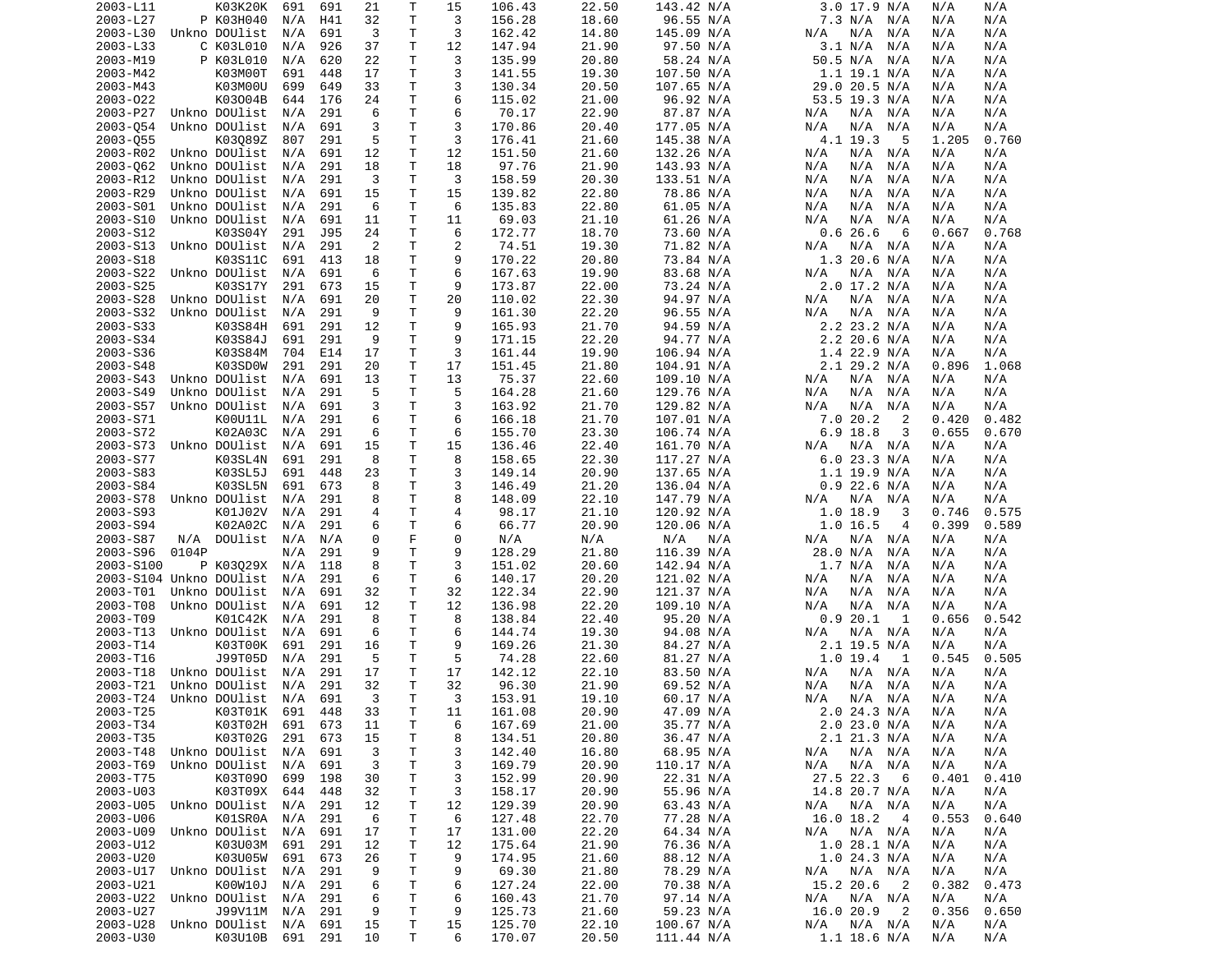| 2003-U31             | K03U10C                                    | 691 | 291 | 16       | Т      | 6        | 170.95          | 21.00          | 111.47 N/A               | 1.0 24.1 N/A                     | N/A        | N/A        |
|----------------------|--------------------------------------------|-----|-----|----------|--------|----------|-----------------|----------------|--------------------------|----------------------------------|------------|------------|
| 2003-U34             | P K03S010                                  | N/A | 213 | 33       | т      | 3        | 161.13          | 19.80          | 53.63 N/A                | 4.6 N/A<br>N/A                   | N/A        | N/A        |
| 2003-U35             | P K03S020                                  | N/A | H41 | 47       | т      | 3        | 168.01          | 19.00          | 54.43 N/A                | 5.9 N/A<br>N/A                   | N/A        | N/A        |
| 2003-U37             | Unkno DOUlist                              | N/A | 691 | 3        | т      | 3        | 171.28          | 20.40          | 111.47 N/A               | N/A<br>N/A<br>N/A                | N/A        | N/A        |
|                      | Unkno DOUlist                              |     | 691 | 33       | Τ      | 33       | 122.82          | 22.00          |                          |                                  |            | N/A        |
| 2003-U40             |                                            | N/A |     |          |        |          |                 |                | 112.35 N/A               | N/A<br>N/A<br>N/A                | N/A        |            |
| 2003-U44             | K03U120                                    | 291 | 291 | 18       | Τ      | 6        | 175.33          | 21.50          | 122.55 N/A               | $1.0$ 24.4 N/A                   | N/A        | N/A        |
| 2003-U51             | J99R02V                                    | N/A | 291 | 5        | т      | 5        | 81.63           | 22.10          | 138.08 N/A               | $1.0$ 18.8<br>-1                 | 0.770      | 0.609      |
| 2003-U57             | Unkno DOUlist                              | N/A | 691 | 47       | т      | 47       | 68.97           | 22.10          | 123.60 N/A               | $N/A$ $N/A$<br>N/A               | N/A        | N/A        |
| 2003-U68             | K03U250                                    | 704 | 291 | 23       | Τ      | 3        | 177.28          | 20.30          | 161.28 N/A               | $1.1$ 22.7 N/A                   | N/A        | N/A        |
| 2003-U70             | K03U250                                    | 691 | 673 | 20       | т      | 6        | 165.22          | 21.40          | 163.19 N/A               | $0.9$ 24.7 N/A                   | N/A        | N/A        |
| 2003-U71             | K03U25R                                    | 291 | 291 | 18       | т      | 10       | 162.11          | 20.60          | 174.83 N/A               | 0.325.5<br>8                     | 0.864      | 1.539      |
|                      |                                            |     |     |          | T.     | 27       |                 |                |                          |                                  |            |            |
| 2003-U66             | Unkno DOUlist                              | N/A | 291 | 27       |        |          | 69.39           | 22.40          | 146.13 N/A               | N/A<br>N/A<br>N/A                | N/A        | N/A        |
| 2003-U72             | K01SR6H                                    | N/A | 291 | 3        | т      | 3        | 101.12          | 20.70          | 173.18 N/A               | 0.0 N/A<br>N/A                   | N/A        | N/A        |
| 2003-U78             | Unkno DOUlist                              | N/A | 691 | 10       | т      | 10       | 101.12          | 22.30          | 93.85 N/A                | N/A<br>N/A<br>N/A                | N/A        | N/A        |
| 2003-U92             | Unkno DOUlist                              | N/A | 691 | 3        | Τ      | 3        | 167.56          | 17.80          | 149.44 N/A               | N/A<br>N/A<br>N/A                | N/A        | N/A        |
| 2003-U93             | K03U34X                                    | 291 | 291 | 13       | T      | 9        | 165.10          | 22.10          | 140.60 N/A               | $2.2$ 20.6 N/A                   | N/A        | N/A        |
| 2003-U95             | Unkno DOUlist                              | N/A | 291 | 3        | т      | 3        | 162.19          | 21.40          | 140.37 N/A               | N/A<br>N/A<br>N/A                | N/A        | N/A        |
| 2003-U97             | Unkno DOUlist                              | N/A | 691 | 20       | Τ      | 20       | 86.65           | 21.70          | 73.95 N/A                | N/A<br>N/A<br>N/A                | N/A        | N/A        |
| 2003-U99             | Unkno DOUlist                              | N/A | 691 | 3        | Τ      | 3        | 140.67          | 18.20          | 128.78 N/A               | N/A<br>N/A<br>N/A                | N/A        | N/A        |
|                      |                                            |     |     |          |        |          |                 |                |                          |                                  |            |            |
| 2003-V03             | K03UB8A                                    | 291 | 291 | 21       | т      | 21       | 154.59          | 22.30          | 76.24 N/A                | 11.1 N/A<br>N/A                  | N/A        | N/A        |
| 2003-V06             | Unkno DOUlist                              | N/A | 291 | 23       | т      | 23       | 145.00          | 22.70          | 75.59 N/A                | N/A<br>N/A<br>N/A                | N/A        | N/A        |
| 2003-V58             | K03US3Y                                    | 291 | 673 | 35       | Τ      | 12       | 164.62          | 21.50          | 40.36 N/A                | 26.9 15.3 N/A                    | N/A        | N/A        |
| 2003-W03             | Unkno DOUlist                              | N/A | 691 | 6        | Τ      | 6        | 149.18          | 21.20          | 69.03 N/A                | N/A<br>N/A<br>N/A                | N/A        | N/A        |
| 2003-W05             | Unkno DOUlist                              | N/A | 691 | 8        | т      | 8        | 110.27          | 21.90          | 100.90 N/A               | N/A<br>N/A<br>N/A                | N/A        | N/A        |
| 2003-W15             | Unkno DOUlist                              | N/A | 691 | 3        | T      | 3        | 162.20          | 19.80          | 126.31 N/A               | N/A<br>N/A<br>N/A                | N/A        | N/A        |
| 2003-W17             | Unkno DOUlist                              |     | 291 | 12       | Τ      | 12       | 103.00          | 22.10          | 102.66 N/A               | N/A<br>N/A<br>N/A                |            | N/A        |
|                      |                                            | N/A |     |          |        |          |                 |                |                          |                                  | N/A        |            |
| 2003-W19             | K03W07L                                    | 291 | 568 | 29       | т      | 9        | 147.01          | 21.60          | 77.89 N/A                | 32.1 9.0 N/A                     | N/A        | N/A        |
| 2003-W20             | Unkno DOUlist                              | N/A | 291 | 23       | Τ      | 23       | 75.57           | 22.70          | 113.30 N/A               | N/A<br>N/A<br>N/A                | N/A        | N/A        |
| 2003-W22             | K03W070                                    | 691 | 926 | 29       | Τ      | 9        | 154.33          | 21.50          | 105.16 N/A               | $2.0$ 19.5 N/A                   | N/A        | N/A        |
| 2003-W23             | K03W07P                                    | 691 | 926 | 23       | T      | 8        | 173.56          | 21.80          | 114.44 N/A               | $1.2$ 24.3 N/A                   | N/A        | N/A        |
| 2003-W28             | Unkno DOUlist                              | N/A | 691 | 20       | т      | 20       | 75.26           | 22.70          | 114.59 N/A               | N/A<br>N/A N/A                   | N/A        | N/A        |
| 2003-W37             | K03W25P                                    | 691 | 926 | 19       | T      | 9        | 162.50          | 21.10          | 140.73 N/A               | $1.1$ 24.4 N/A                   | N/A        | N/A        |
| 2003-W42             | Unkno DOUlist                              | N/A | 691 | 32       | Τ      | 32       | 113.64          | 22.70          | 140.80 N/A               | N/A<br>N/A<br>N/A                | N/A        | N/A        |
|                      |                                            |     |     |          |        |          |                 |                |                          |                                  |            |            |
| 2003-W45             | Unkno DOUlist                              | N/A | 291 | 6        | Τ      | 6        | 101.83          | 22.10          | 176.98 N/A               | N/A<br>N/A<br>N/A                | N/A        | N/A        |
| 2003-W46             | K01SS6F                                    | N/A | 291 | 6        | Τ      | 6        | 128.14          | 22.60          | 143.49 N/A               | 3.019.0<br>4                     | 0.619      | 0.560      |
| 2003-W48             | K03W42T                                    | 704 | G72 | 81       | т      | 6        | 147.99          | 19.50          | 113.10 N/A               | 25.1 9.2 N/A                     | N/A        | N/A        |
| 2003-W49             | Unkno DOUlist                              | N/A | 691 | 15       | T      | 15       | 87.74           | 22.90          | 143.96 N/A               | N/A<br>N/A<br>N/A                | N/A        | N/A        |
| 2003-W62             | Unkno DOUlist                              | N/A | 691 | 6        | T      | 6        | 79.79           | 20.50          | 113.49 N/A               | N/A<br>N/A<br>N/A                | N/A        | N/A        |
| 2003-W67             | Unkno DOUlist                              | N/A | 691 | 6        | Τ      | 6        | 168.69          | 19.50          | 147.11 N/A               | N/A<br>N/A<br>N/A                | N/A        | N/A        |
| 2003-W70             | Unkno DOUlist                              | N/A | 691 | 3        | т      | 3        | 169.22          | 20.30          | 147.11 N/A               | N/A<br>N/A<br>N/A                | N/A        | N/A        |
|                      |                                            |     |     |          |        |          |                 |                |                          |                                  |            |            |
| 2003-W71             | K01X01F                                    | N/A | 291 | 5        | т      | 5        | 114.47          | 22.90          | 144.83 N/A               | $2.0$ 19.3<br>5                  | 1.032      | 0.869      |
| 2003-W72             | K03WF10                                    | 691 | 291 | 18       | Τ      | 13       | 163.31          | 22.60          | 108.75 N/A               | 3.020.9 N/A                      | N/A        | N/A        |
| 2003-W73             | Unkno DOUlist                              | N/A | 291 | 8        | т      | 8        | 128.20          | 22.80          | 109.39 N/A               | N/A<br>N/A<br>N/A                | N/A        | N/A        |
| 2003-W74             | P K01RA0G                                  | N/A | 691 | 16       | т      | 3        | 97.28           | 20.30          | 5.37 N/A                 | 4812.0 N/A<br>N/A                | N/A        | N/A        |
| 2003-W75             | K03WF3T                                    | 291 | 854 | 20       | Τ      | 9        | 140.63          | 19.40          | 95.64 N/A                | 0.928.4<br>- 7                   | 1.983      | 0.689      |
| 2003-W76             | Unkno DOUlist                              | N/A | 291 | 6        | Τ      | 6        | 79.94           | 21.40          | 105.14 N/A               | N/A<br>N/A<br>N/A                | N/A        | N/A        |
| 2003-X02             | Unkno DOUlist                              | N/A | 691 | 14       | т      | 14       | 63.13           | 23.20          | 92.49 N/A                | N/A<br>N/A<br>N/A                | N/A        | N/A        |
|                      |                                            |     | 291 | 6        |        | 6        | 62.27           |                |                          | 5                                |            |            |
| 2003-X04             | K00C59H                                    | N/A |     |          | Τ      |          |                 | N/A            | 80.39 N/A                | $2.0$ 19.5                       | 0.960      | 0.634      |
| 2003-X03             | K03WF7E                                    | 691 | 448 | 17       | т      | 6        | 152.00          | 20.90          | 83.88 N/A                | $1.9$ 21.4 N/A                   | N/A        | N/A        |
| 2003-X05             | Unkno DOUlist                              | N/A | 691 | 21       | Τ      | 21       | 99.12           | 22.70          | 80.72 N/A                | N/A<br>N/A<br>N/A                | N/A        | N/A        |
| 2003-X16             | Unkno DOUlist                              | N/A | 291 | 9        | т      | 9        | 143.73          | 20.60          | 107.87 N/A               | N/A<br>N/A<br>N/A                | N/A        | N/A        |
| 2003-X17             | P K03UR5Y                                  | N/A | 704 | 11       | T.     | 6        | 177.38          | 20.30          | 83.15 N/A                | 1.1 N/A<br>N/A                   | N/A        | N/A        |
| 2003-X27             | K03WG6H                                    | 691 | 673 | 11       | T.     | 5        | 164.08          | 21.50          | 49.93 N/A                | 4.0 22.5 N/A                     | N/A        | N/A        |
| 2003-X28             | K03X00V                                    | 691 | 704 | 12       | т      | 3        | 161.44          | 20.80          | 49.17 N/A                | 3.226.77                         | 0.282      | 0.396      |
|                      |                                            |     | 291 | 3        | Τ      |          |                 | 21.80          | 81.55 N/A                |                                  |            |            |
| 2003-X29             |                                            |     |     |          |        | 3        | 107.59          |                |                          | $N/A$ $N/A$<br>N/A               | N/A        | N/A        |
|                      | Unkno DOUlist                              | N/A |     |          |        |          |                 |                |                          |                                  |            |            |
| 2003-X50             | Unkno DOUlist                              | N/A | 691 | 3        | т      | 3        | 157.70          | 20.90          | 150.72 N/A               | N/A<br>N/A<br>N/A                | N/A        | N/A        |
| 2003-X52             | Unkno DOUlist                              | N/A | 691 | 4        | т      | 4        | 105.98          | 22.10          | 119.58 N/A               | N/A<br>N/A N/A                   | N/A        | N/A        |
| 2003-X56             | Unkno DOUlist                              | N/A | 291 | 6        | Τ      | 6        | 138.26          | 21.90          | 59.79 N/A                | N/A<br>N/A N/A                   | N/A        | N/A        |
|                      |                                            |     |     |          |        |          |                 |                |                          | 24.9 6.8 N/A                     | N/A        |            |
| 2003-Y02             | K03WH2U                                    | 691 | 291 | 9        | т      | 9        | 162.47          | 22.20          | 60.95 N/A                |                                  |            | N/A        |
| 2003-Y11             | P K03UR5Y N/A                              |     | 691 | 16       | Τ      | 3        | 108.88          | 20.20          | 30.01 N/A                | 77.9 N/A N/A                     | N/A        | N/A        |
|                      | 2003-Y17 Unkno DOUlist                     | N/A | 291 | 9        | т      | 9        | 64.46           | 21.70          | 98.10 N/A                | N/A N/A<br>N/A                   | N/A        | N/A        |
| 2003-Y18             | J98V00S                                    | N/A | 291 | 6        | Τ      | 6        | 140.83          | 21.90          | 97.23 N/A                | 1.1 22.3<br>- 3                  | 0.367      | 0.699      |
| 2003-Y25             | K03Y010                                    | 691 | 118 | 17       | т      | 3        | 153.25          | 20.30          | 108.18 N/A               | 0.720.0 N/A                      | N/A        | N/A        |
| 2003-Y29             | Unkno DOUlist                              | N/A | 691 | 21       | т      | 21       | 64.95           | 22.60          | 106.94 N/A               | N/A<br>N/A N/A                   | N/A        | N/A        |
| 2003-Y34             | K03Y01W                                    | 691 | 854 | 22       | т      | 6        | 148.48          | 21.30          | 112.02 N/A               | $0.9$ 22.8 N/A                   | N/A        | N/A        |
| 2003-Y35             | K01W01N                                    | N/A | 291 | 6        | т      | 6        | 90.66           | 22.70          | 81.14 N/A                | 18.0 19.5<br>- 3                 | 0.556      | 0.520      |
|                      |                                            |     |     |          |        |          |                 | 21.70          |                          |                                  |            |            |
| 2003-Y36             | Unkno DOUlist                              | N/A | 691 | 9        | Τ      | 9        | 141.97          |                | 106.98 N/A               | N/A<br>N/A N/A                   | N/A        | N/A        |
| 2003-Y41             | Unkno DOUlist                              | N/A | 691 | 3        | Τ      | 3        | 87.73           | 21.00          | 125.23 N/A               | N/A<br>N/A N/A                   | N/A        | N/A        |
| 2003-Y43             | K03WI8N 703                                |     | 291 | 75       | Τ      | 3        | 108.11          | 20.30          | 47.23 N/A                | 23.0 14.3 N/A                    | N/A        | N/A        |
| 2003-Y42<br>2003-Y49 | Unkno DOUlist N/A<br>Unkno DOUlist N/A 691 |     | 291 | 15<br>12 | т<br>Τ | 15<br>12 | 108.98<br>80.79 | 22.40<br>22.90 | 148.58 N/A<br>161.09 N/A | N/A<br>N/A N/A<br>N/A<br>N/A N/A | N/A<br>N/A | N/A<br>N/A |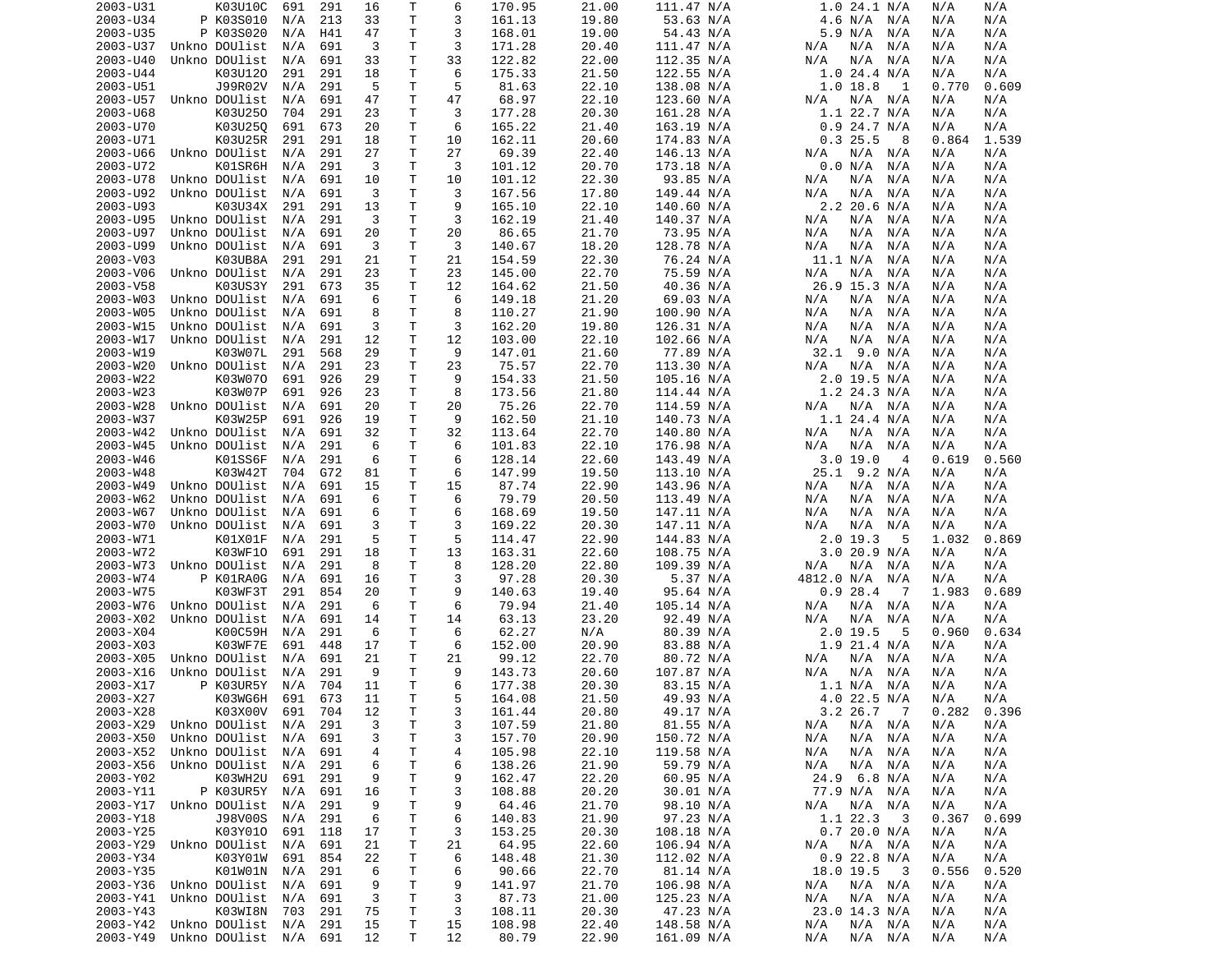| 2003-Y58 | Unkno DOUlist                  | N/A | 291        | 3  | Т            | 3  | 146.95 | 21.10 | 162.33 N/A | N/A<br>N/A<br>N/A  | N/A<br>N/A     |
|----------|--------------------------------|-----|------------|----|--------------|----|--------|-------|------------|--------------------|----------------|
| 2003-Y66 | K01025G                        | N/A | 291        | 6  | Т            | 6  | 151.23 | 22.00 | 60.38 N/A  | 11.0 19.9<br>2     | 0.805<br>0.715 |
| 2003-Y67 | Unkno DOUlist                  | N/A | 291        | 3  | т            | 3  | 143.04 | 20.40 | 155.66 N/A | N/A<br>N/A<br>N/A  | N/A<br>N/A     |
| 2003-Y70 | K01T45A                        | N/A | 291        | 6  | $\mathsf{T}$ | 6  | 119.40 | 21.90 | 124.49 N/A | $5.9$ 19.0<br>3    | 0.806<br>0.648 |
| 2003-Y71 | K01V05K                        | N/A | 291        | 6  | т            | 6  | 65.86  | 22.70 | 150.75 N/A | $31.0$ 18.0<br>4   | 0.424<br>0.605 |
| 2003-Y73 | K03Y940                        | 691 | 854        | 14 | T            | 8  | 147.28 | 20.60 | 153.00 N/A | 2.9 17.6 N/A       | N/A<br>N/A     |
| 2003-Y74 | Unkno DOUlist                  | N/A | 691        | 3  | т            | 3  | 138.98 | 20.00 | 161.34 N/A | N/A<br>N/A<br>N/A  | N/A<br>N/A     |
| 2003-Y75 | Unkno DOUlist                  | N/A | 291        | 6  | Т            | 6  | 116.94 | 21.00 | 152.49 N/A | N/A<br>N/A<br>N/A  | N/A<br>N/A     |
| 2003-Y81 | Unkno DOUlist                  | N/A | 291        | 6  | Τ            | 6  | 139.94 | 21.00 | 127.22 N/A | N/A<br>N/A<br>N/A  | N/A<br>N/A     |
| 2003-Y95 | Unkno DOUlist                  | N/A | 291        | 6  | Τ            | 6  | 125.23 | 22.60 | 101.19 N/A | N/A<br>N/A<br>N/A  | N/A<br>N/A     |
| 2003-Y96 | Unkno DOUlist                  | N/A | 691        | 3  | T            | 3  | 168.18 | 19.60 | 101.42 N/A | N/A<br>N/A<br>N/A  | N/A<br>N/A     |
| 2003-H35 | J90U000                        | N/A | 691        | 2  | Τ            | 2  | 173.29 | 21.40 | 138.71 N/A | 0.0 N/A<br>N/A     | N/A<br>N/A     |
| 2003-H38 | Unkno DOUlist                  | N/A | 691        | 20 | T            | 20 | 107.21 | 22.20 | 109.14 N/A | N/A<br>N/A<br>N/A  | N/A<br>N/A     |
| 2003-H39 | Unkno DOUlist                  | N/A | 691        | 59 | т            | 59 | 101.84 | 21.80 | 57.89 N/A  | N/A<br>N/A<br>N/A  | N/A<br>N/A     |
| 2003-H42 | Unkno DOUlist                  | N/A | 291        | 17 | т            | 17 | 141.44 | 21.90 | 98.90 N/A  | N/A<br>N/A<br>N/A  | N/A<br>N/A     |
| 2003-H43 | Unkno DOUlist                  | N/A | 691        | 9  | T.           | 9  | 159.02 | 19.80 | 143.47 N/A | N/A<br>N/A<br>N/A  | N/A<br>N/A     |
| 2004-A17 | Unkno DOUlist                  | N/A | 691        | 3  | Τ            | 3  | 150.16 | 16.90 | 124.12 N/A | N/A<br>N/A<br>N/A  | N/A<br>N/A     |
| 2004-A37 | Unkno DOUlist                  | N/A | 691        | 3  | T            | 3  | 110.34 | 21.20 | 164.94 N/A | N/A<br>N/A<br>N/A  | N/A<br>N/A     |
| 2004-A51 | P K04A010                      | N/A | <b>J95</b> | 18 | т            | 3  | 134.99 | 19.50 | 25.40 N/A  | 26.5 N/A<br>N/A    | N/A<br>N/A     |
| 2004-B04 | K04A06E                        | 691 | 926        | 8  | T            | 6  | 175.82 | 21.90 | 92.08 N/A  | 2.0 24.7 N/A       | N/A<br>N/A     |
| 2004-B06 | Unkno DOUlist                  | N/A | 691        | 9  | T            | 9  | 140.17 | 21.50 | 105.94 N/A | N/A<br>N/A<br>N/A  | N/A<br>N/A     |
| 2004-B08 | K04B01V                        | 691 | 651        | 13 | T            | 9  | 155.01 | 22.20 | 101.66 N/A | $2.1$ 20.1 N/A     | N/A<br>N/A     |
| 2004-B09 | K04B01W                        | 691 | 651        | 12 | Τ            | 9  | 173.02 | 21.50 | 104.90 N/A | 1.920.0 N/A        | N/A<br>N/A     |
| 2004-B11 | K04A09E                        | 699 | 691        | 51 | т            | 12 | 140.26 | 20.20 | 64.90 N/A  | 30.8 17.4<br>5     | 0.366<br>0.409 |
| 2004-B12 | K03YD7M                        | N/A | 143        | 17 | T.           | 6  | 148.70 | 20.50 | 64.80 N/A  | 28.5 19.1 N/A      | N/A<br>N/A     |
| 2004-B13 | Unkno DOUlist                  | N/A | 691        | 3  | т            | 3  | 153.75 | N/A   | 142.53 N/A | $N/A$ $N/A$<br>N/A | N/A<br>N/A     |
| 2004-B15 | K04B11F                        | 691 | 651        | 20 | T            | 9  | 173.44 | 21.10 | 129.42 N/A | 1.2 24.2 N/A       | N/A<br>N/A     |
| 2004-B17 | K04B11H                        | 691 | 651        | 15 | T            | 6  | 170.78 | 20.30 | 129.76 N/A | $1.1$ 24.1 N/A     | N/A<br>N/A     |
| 2004-B18 | K04B11J                        | 691 | 651        | 13 | Τ            | 5  | 174.29 | 22.60 | 131.19 N/A | $1.0$ 22.1 N/A     | N/A<br>N/A     |
| 2004-B19 | K04B11K                        | 691 | 651        | 12 | Τ            | 6  | 170.67 | 21.30 | 131.41 N/A | $1.0$ 22.5 N/A     | N/A<br>N/A     |
| 2004-B20 | K04B11L                        | 691 | 651        | 15 | т            | 6  | 170.98 | 21.30 | 129.98 N/A | $1.1$ 19.4 N/A     | N/A<br>N/A     |
| 2004-B22 | J99A39J                        | N/A | 651        | 6  | $\mathsf{T}$ | 3  | 168.99 | 21.60 | 144.03 N/A | 0.122.4<br>6       | 0.585<br>0.297 |
| 2004-B23 | K04B18V                        | 691 | 649        | 19 | т            | 3  | 141.77 | 18.20 | 141.39 N/A | 1.1 26.1<br>7      | 0.667<br>1.079 |
| 2004-B27 | P K04A010                      | N/A |            | 45 | T            | 6  | 82.11  | 20.90 |            | 86.8 N/A           | N/A            |
| 2004-B25 |                                |     | H41        |    | T            |    |        |       | 82.49 N/A  | N/A                | N/A            |
|          | Unkno DOUlist                  | N/A | 691        | 12 |              | 12 | 138.10 | 21.60 | 144.03 N/A | N/A<br>N/A<br>N/A  | N/A<br>N/A     |
| 2004-B28 | Unkno DOUlist                  | N/A | 691        | 3  | Τ            | 3  | 172.13 | 16.70 | 93.44 N/A  | N/A<br>N/A<br>N/A  | N/A<br>N/A     |
| 2004-B30 | Unkno DOUlist                  | N/A | 691        | 3  | T            | 3  | 168.99 | 22.00 | 143.73 N/A | N/A<br>N/A<br>N/A  | N/A<br>N/A     |
| 2004-B31 | Unkno DOUlist                  | N/A | 691        | 12 | т            | 12 | 151.19 | 22.20 | 168.33 N/A | N/A<br>N/A<br>N/A  | N/A<br>N/A     |
| 2004-B57 | Unkno DOUlist                  | N/A | 691        | 6  | T            | 6  | 128.40 | 21.60 | 109.49 N/A | N/A<br>N/A<br>N/A  | N/A<br>N/A     |
| 2004-B62 | Unkno DOUlist                  | N/A | 691        | 58 | T            | 58 | 52.69  | 22.70 | 97.68 N/A  | N/A<br>N/A<br>N/A  | N/A<br>N/A     |
| 2004-B64 | K04B75A                        | 691 | 291        | 9  | T            | 9  | 166.80 | 22.70 | 88.10 N/A  | 2.2 24.6 N/A       | N/A<br>N/A     |
| 2004-B67 | K00B19G                        | N/A | 291        | 12 | T            | 12 | 142.74 | 22.70 | 79.02 N/A  | 42.0 18.0<br>1     | 0.629<br>0.755 |
| 2004-B68 | K01U16S                        | N/A | 291        | 6  | Τ            | 6  | 133.35 | 21.00 | 77.86 N/A  | 0.920.6<br>5       | 0.551<br>0.613 |
| 2004-B69 | K02T68X                        | N/A | 291        | 6  | т            | 6  | 81.10  | 22.20 | 76.93 N/A  | 35.9 18.0<br>4     | 0.476<br>0.749 |
| 2004-B66 | Unkno DOUlist                  | N/A | 291        | 21 | т            | 21 | 64.34  | 22.60 | 86.70 N/A  | $N/A$ $N/A$<br>N/A | N/A<br>N/A     |
| 2004-B75 | K03M02S                        | N/A | 691        | 6  | Τ            | 6  | 109.89 | N/A   | 94.36 N/A  | 1.021.3<br>2       | 0.515<br>0.432 |
| 2004-B76 | Unkno DOUlist                  | N/A | 691        | 27 | Τ            | 27 | 114.68 | 22.00 | 69.12 N/A  | N/A<br>N/A<br>N/A  | N/A<br>N/A     |
| 2004-C01 | Unkno DOUlist                  | N/A | 691        | 6  | Τ            | 6  | 173.52 | 20.70 | 77.76 N/A  | N/A<br>N/A<br>N/A  | N/A<br>N/A     |
| 2004-C02 | K04BA2S                        | 691 | 413        | 11 | т            | 9  | 173.57 | 20.80 | 54.34 N/A  | $2.4$ 19.6 N/A     | N/A<br>N/A     |
| 2004-C33 | Unkno DOUlist                  | N/A | 691        | 3  | т            | 3  | 166.71 | 23.10 | 122.15 N/A | $N/A$ $N/A$<br>N/A | N/A<br>N/A     |
| 2004-C38 | K04BC1G                        | 691 | 926        | 12 | Τ            | 9  | 167.95 | 22.20 | 47.70 N/A  | 11.0 18.1 N/A      | N/A<br>N/A     |
| 2004-C41 | Unkno DOUlist                  | N/A | 291        | 3  | T.           | 3  | 76.86  | 20.60 | 58.51 N/A  | N/A<br>N/A N/A     | N/A<br>N/A     |
|          | 2004-C43 Unkno DOUlist N/A     |     | 691        | 6  | T.           | 6  | 87.10  | 21.30 | 60.55 N/A  | N/A N/A N/A        | N/A<br>N/A     |
| 2004-C49 | K04C01Z 691                    |     | G90        | 31 | Τ            | 6  | 161.72 | 20.20 | 71.37 N/A  | 1.1 24.4 N/A       | N/A<br>N/A     |
| 2004-C51 | Unkno DOUlist                  | N/A | 691        | 6  | т            | 6  | 87.10  | 21.30 | 60.55 N/A  | N/A N/A<br>N/A     | N/A<br>N/A     |
| 2004-C52 | C K04C010                      | N/A | 673        | 18 | т            | 6  | 170.36 | 20.30 | 75.11 N/A  | 0.9 N/A N/A        | N/A<br>N/A     |
| 2004-C55 | Unkno DOUlist                  | N/A | 291        | 3  | т            | 3  | 71.22  | 21.80 | 83.73 N/A  | $N/A$ $N/A$<br>N/A | N/A<br>N/A     |
| 2004-C57 | K04C02R                        | 291 | 926        | 14 | т            | 9  | 168.25 | 21.90 | 72.69 N/A  | 2.1 20.1 N/A       | N/A<br>N/A     |
| 2004-C58 | Unkno DOUlist N/A              |     | 691        | 8  | т            | 8  | 83.82  | 22.80 | 83.97 N/A  | N/A<br>$N/A$ $N/A$ | N/A<br>N/A     |
| 2004-C62 | K04C39J                        | 691 | H36        | 8  | Τ            | 6  | 157.57 | 22.50 | 97.21 N/A  | 27.0 14.0 N/A      | N/A<br>N/A     |
| 2004-D01 | Unkno DOUlist                  | N/A | 691        | 13 | Τ            | 13 | 113.77 | 21.50 | 97.32 N/A  | N/A<br>N/A N/A     | N/A<br>N/A     |
| 2004-D02 | Unkno DOUlist                  | N/A | 291        | 6  | Τ            | 6  | 114.64 | 19.30 | 127.70 N/A | N/A N/A<br>N/A     | N/A<br>N/A     |
| 2004-D07 | K04D00D                        | 691 | 291        | 14 | Τ            | 6  | 164.72 | 22.00 | 140.76 N/A | $0.8$ 17.7 N/A     | N/A<br>N/A     |
| 2004-D10 | Unkno DOUlist N/A              |     | 691        | 11 | Τ            | 11 | 135.66 | 22.50 | 139.33 N/A | N/A N/A<br>N/A     | N/A<br>N/A     |
| 2004-D12 | K04D01L                        | 691 | H06        | 12 | т            | 3  | 169.74 | 21.30 | 152.76 N/A | $1.0$ 24.4 N/A     | N/A<br>N/A     |
| 2004-D23 | P K04A010                      | N/A | 850        | 49 | т            | 3  | 154.92 | 19.60 | 67.76 N/A  | 7.4 N/A N/A        | N/A<br>N/A     |
| 2004-D31 | Unkno DOUlist                  | N/A | 291        | 3  | T            | 3  | 167.72 | 22.30 | 166.12 N/A | N/A<br>N/A N/A     | N/A<br>N/A     |
| 2004-D32 | Unkno DOUlist                  | N/A | 691        | 6  | Τ            | 6  | 165.44 | 22.10 | 154.54 N/A | N/A N/A<br>N/A     | N/A<br>N/A     |
| 2004-D37 | K04CB1M                        | 691 | 291        | 39 | Τ            | 18 | 168.54 | 21.70 | 87.97 N/A  | 8.9 14.1 N/A       | N/A<br>N/A     |
| 2004-D45 | K04D290                        | 691 | 704        | 25 | T            | 3  | 161.87 | 20.50 | 61.92 N/A  | 14.9 13.2 N/A      | N/A<br>N/A     |
|          | 2004-E01 Unkno DOUlist N/A 291 |     |            | 6  | T.           | 6  | 83.02  | 19.70 | 75.47 N/A  | N/A N/A N/A        | N/A<br>N/A     |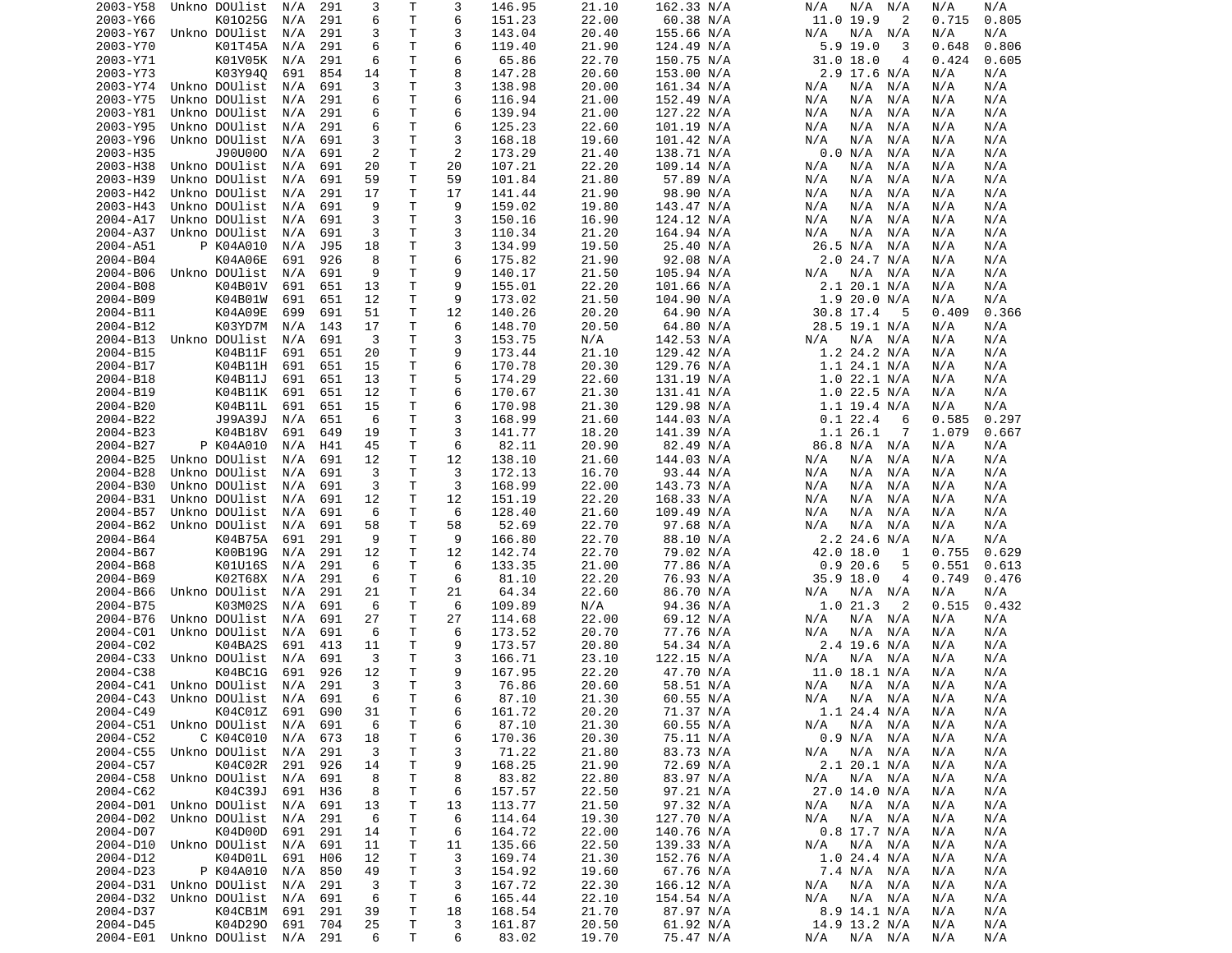| 2004-E11             | K00E70V                      | N/A     | J95 | 5      | Т      | 3              | 97.60            | 18.70          | 56.68 N/A               | 0.820.3<br>4                  | 0.819      | 0.610      |
|----------------------|------------------------------|---------|-----|--------|--------|----------------|------------------|----------------|-------------------------|-------------------------------|------------|------------|
| 2004-E10             | Unkno DOUlist                | N/A     | 291 | 6      | Τ      | 6              | 115.60           | 22.50          | 64.53 N/A               | N/A<br>N/A<br>N/A             | N/A        | N/A        |
| 2004-E41             | Unkno DOUlist                | N/A     | 291 | 3      | T      | 3              | 155.51           | 20.60          | 80.81 N/A               | N/A<br>N/A<br>N/A             | N/A        | N/A        |
|                      | Unkno DOUlist                |         |     | 9      | т      | 9              | 83.72            |                |                         |                               |            |            |
| 2004-E44             |                              | N/A     | 291 |        |        |                |                  | 22.70          | 106.08 N/A              | N/A<br>N/A<br>N/A             | N/A        | N/A        |
| 2004-F01             | K02F06B                      | N/A     | 291 | 5      | T.     | 5              | 121.94           | 21.90          | 107.48 N/A              | $0.9$ 17.6<br>3               | 1.028      | 0.889      |
| 2004-F02             | Unkno DOUlist                | N/A     | 291 | 9      | Τ      | 9              | 69.93            | 22.80          | 109.58 N/A              | N/A<br>N/A<br>N/A             | N/A        | N/A        |
| 2004-F03             | K03J13C                      | N/A     | 291 | 6      | т      | 6              | 142.67           | 21.10          | 110.67 N/A              | 20.3<br>5<br>1.0              | 0.530      | 0.464      |
| 2004-F04             | K00E26K                      | N/A     | 291 | 6      | т      | 6              | 128.43           | 22.70          | 108.76 N/A              | $1.2$ 18.0<br>4               | 0.701      | 0.708      |
| 2004-F10             | K04F00A                      | 691     | 151 | 21     | т      | 3              | 165.85           | 19.10          | 120.50 N/A              | 0.723.4<br>8                  | 0.204      | 0.433      |
|                      |                              |         |     |        |        |                |                  |                |                         |                               |            |            |
| 2004-F17             | Unkno DOUlist                | N/A     | 691 | 15     | т      | 15             | 66.67            | 22.20          | 106.08 N/A              | N/A<br>N/A<br>N/A             | N/A        | N/A        |
| 2004-F18             | K03C00A                      | N/A     | 291 | 6      | т      | 6              | 103.04           | 22.50          | 110.89 N/A              | 19.1<br>2.0<br>4              | 0.514      | 0.515      |
| 2004-F19             | K04F00D                      | 691     | 291 | 21     | Τ      | 6              | 147.08           | 21.20          | 119.32 N/A              | 1.2 23.1 N/A                  | N/A        | N/A        |
| 2004-F21             | K04E21T                      | 691     | 291 | 13     | Τ      | 9              | 170.56           | 22.40          | 109.66 N/A              | $2.0$ 21.1 N/A                | N/A        | N/A        |
| 2004-F25             | Unkno DOUlist                | N/A     | 691 | 29     | т      | 29             | 66.63            | 22.70          | 120.33 N/A              | N/A<br>N/A<br>N/A             | N/A        | N/A        |
|                      |                              |         |     |        |        |                |                  |                |                         |                               |            |            |
| 2004-F28             | K01M08A                      | N/A     | 291 | 5      | т      | 5              | 119.12           | 22.60          | 120.20 N/A              | 2.1 17.6<br>3                 | 0.522      | 0.694      |
| 2004-F32             | K04F01X                      | 704     | 673 | 28     | Τ      | $\overline{2}$ | 144.91           | 20.60          | 133.92 N/A              | 2.025.3<br>8                  | 0.504      | 0.616      |
| 2004-F35             | C K04C010                    | N/A     | 691 | 12     | т      | 3              | 151.45           | 20.80          | 102.21 N/A              | 25.3 N/A<br>N/A               | N/A        | N/A        |
| 2004-F30             | Unkno DOUlist                | N/A     | 691 | 29     | Τ      | 29             | 116.30           | 22.80          | 135.59 N/A              | N/A<br>N/A<br>N/A             | N/A        | N/A        |
| 2004-F37             | Unkno DOUlist                | N/A     | 691 | 3      | Τ      | 3              | 174.72           | 15.50          | 109.76 N/A              | N/A<br>N/A<br>N/A             | N/A        | N/A        |
|                      |                              |         |     |        |        |                |                  |                |                         |                               |            |            |
| 2004-F41             | Unkno DOUlist                | N/A     | 291 | 12     | Τ      | 12             | 164.78           | 20.70          | 146.04 N/A              | N/A<br>N/A<br>N/A             | N/A        | N/A        |
| 2004-F44             | K04F04D                      | 291     | 291 | 9      | Τ      | 9              | 155.52           | 22.10          | 147.69 N/A              | 2.9 21.9 N/A                  | N/A        | N/A        |
| 2004-F48             | Unkno DOUlist                | N/A     | 291 | 2      | Τ      | 2              | 178.58           | 19.60          | 174.58 N/A              | N/A<br>N/A<br>N/A             | N/A        | N/A        |
| 2004-F51             | Unkno DOUlist                | N/A     | 691 | 3      | т      | 3              | 143.75           | 21.20          | 175.55 N/A              | N/A<br>N/A<br>N/A             | N/A        | N/A        |
| 2004-F55             | Unkno DOUlist                | N/A     | 691 | 6      | т      | 6              | 149.73           | 21.10          | 152.83 N/A              | N/A<br>N/A<br>N/A             | N/A        | N/A        |
|                      |                              |         |     |        |        |                |                  |                |                         |                               |            |            |
| 2004-F62             | Unkno DOUlist                | N/A     | 291 | 18     | T      | 18             | 106.79           | 22.90          | 108.47 N/A              | N/A<br>N/A<br>N/A             | N/A        | N/A        |
| 2004-F63             | K04F11J                      | 704     | 854 | 32     | T.     | 3              | 169.40           | 20.10          | 108.60 N/A              | 11.020.7 N/A                  | N/A        | N/A        |
| 2004-F64             | K03C11J                      | N/A     | 291 | 5      | т      | 5              | 115.68           | 22.30          | 111.23 N/A              | 10.9 15.2<br>3                | 0.620      | 0.562      |
| 2004-F67             | Unkno DOUlist                | N/A     | 291 | 3      | т      | 3              | 119.48           | 20.30          | 117.89 N/A              | N/A<br>N/A<br>N/A             | N/A        | N/A        |
| 2004-F72             | Unkno DOUlist                | N/A     | 291 | 15     | T      | 15             | 108.03           | 22.30          | 106.26 N/A              | N/A<br>N/A<br>N/A             | N/A        | N/A        |
|                      |                              |         |     |        |        |                |                  |                |                         |                               |            |            |
| 2004-F75             | K04F18A                      | 699     | 611 | 18     | т      | 3              | 153.77           | 19.90          | 90.17 N/A               | $1.6$ 19.4 N/A                | N/A        | N/A        |
| 2004-F77             | K01B39Z                      | N/A     | 474 | 7      | т      | 3              | 161.35           | 22.10          | 122.76 N/A              | $9.2$ 18.6<br>4               | 0.409      | 0.650      |
| 2004-F78             | K04F18C                      | 691     | 854 | 11     | т      | 5              | 153.34           | 20.30          | 87.44 N/A               | 1.9 24.5<br>9                 | 0.646      | 1.198      |
| 2004-F79             | Unkno DOUlist                | N/A     | 691 | 12     | T.     | 12             | 121.62           | 21.10          | 95.23 N/A               | $N/A$ $N/A$<br>N/A            | N/A        | N/A        |
| 2004-F80             | K04F18N                      | 704     | 291 | 9      | Τ      | 3              | 134.71           | 20.90          | 85.22 N/A               | 2.0 18.5 N/A                  | N/A        | N/A        |
|                      |                              |         |     |        |        |                |                  |                |                         |                               |            |            |
| 2004-F82             | P K04F030                    | N/A     | H06 | 69     | т      | 3              | 146.99           | 18.70          | 85.53 N/A               | 14.1 N/A<br>N/A               | N/A        | N/A        |
| 2004-F84             | Unkno DOUlist                | N/A     | 291 | 14     | т      | 14             | 122.81           | 22.80          | 84.71 N/A               | N/A<br>N/A<br>N/A             | N/A        | N/A        |
| 2004-F92             | Unkno DOUlist                | N/A     | 691 | 12     | т      | 12             | 143.31           | 20.00          | 119.39 N/A              | N/A<br>N/A<br>N/A             | N/A        | N/A        |
| 2004-F89             | C K04C010                    | N/A     | 360 | 12     | т      | 3              | 141.30           | 20.70          | 95.37 N/A               | 35.0 N/A<br>N/A               | N/A        | N/A        |
| 2004-F93             | K04F31E                      | 691     | 649 | 15     | т      | 6              | 174.47           | 20.70          | 64.86 N/A               | $1.9$ 18.4 N/A                | N/A        | N/A        |
|                      |                              |         |     |        |        |                |                  |                |                         |                               |            |            |
| 2004-F94             | Unkno DOUlist                | N/A     | 291 | 15     | т      | 15             | 123.84           | 20.30          | 74.46 N/A               | N/A<br>N/A<br>N/A             | N/A        | N/A        |
| 2004-G04             | K03G00S                      | N/A     | 474 | -7     | т      | $\overline{c}$ | 74.77            | 21.40          | 71.37 N/A               | $0.2$ 19.0<br>$\overline{4}$  | 0.493      | 0.446      |
| 2004-G05             | K04F32N                      | 691     | 413 | 14     | т      | 6              | 155.57           | 20.30          | 46.86 N/A               | $1.4$ 19.2 N/A                | N/A        | N/A        |
| 2004-G06             | Unkno DOUlist                | N/A     | 291 | 23     | т      | 23             | 60.02            | 22.10          | 52.29 N/A               | N/A<br>N/A<br>N/A             | N/A        | N/A        |
| 2004-G08             | Unkno DOUlist                | N/A     | 691 | 3      | Τ      | 3              | 170.37           | 19.20          | 95.69 N/A               | N/A<br>N/A<br>N/A             | N/A        | N/A        |
|                      |                              |         |     |        |        |                |                  |                |                         |                               |            |            |
| 2004-G18             | K04FE6P                      | 291     | 413 | 8      | Τ      | 6              | 145.23           | 21.30          | 53.90 N/A               | 9.3 21.1 N/A                  | N/A        | N/A        |
| 2004-G25             | K04F64U                      | N/A     | 620 | 9      | Τ      | 6              | 174.78           | 18.70          | 92.35 N/A               | $0.6$ 18.0 N/A                | N/A        | N/A        |
| 2004-G26             | Unkno DOUlist                | N/A     | 291 | 15     | т      | 15             | 113.30           | 22.00          | 90.03 N/A               | N/A<br>N/A<br>N/A             | N/A        | N/A        |
| 2004-G30             | Unkno DOUlist                | N/A     | 691 | 24     | Τ      | 24             | 84.09            | 21.90          | 92.16 N/A               | N/A<br>N/A<br>N/A             | N/A        | N/A        |
| 2004-G42             | Unkno DOUlist                | N/A     | 291 | 12     | Τ      | 12             | 138.89           | 21.10          | 116.53 N/A              | N/A<br>N/A<br>N/A             | N/A        | N/A        |
|                      |                              |         |     |        |        |                |                  |                |                         |                               |            |            |
| 2004-G46             | P K04E38W                    | N/A     | 691 | 9      | Τ      | 3              | 172.88           | 19.10          | 55.54 N/A               | 4.8 N/A<br>N/A                | N/A        | N/A        |
| 2004-H03             | Unkno DOUlist                | N/A     | 691 | 3      | т      | 3              | 161.08           | 21.20          | 115.66 N/A              | N/A<br>N/A<br>N/A             | N/A        | N/A        |
| 2004-H15             | Unkno DOUlist                | N/A     | 691 | 3      | T.     | 3              | 176.38           | 16.60          | 140.94 N/A              | N/A<br>N/A<br>N/A             | N/A        | N/A        |
|                      | 2004-H22 Unkno DOUlist       | N/A     | 291 | 5      | T.     | 5              | 62.57            | 21.90          | 151.78 N/A              | N/A<br>N/A<br>N/A             | N/A        | N/A        |
| 2004-H27             | Unkno DOUlist N/A            |         | 691 | 3      | Τ      | 3              | 140.11           | 19.10          | 152.40 N/A              | N/A<br>N/A N/A                | N/A        | N/A        |
|                      |                              |         |     |        |        |                |                  |                |                         |                               |            |            |
| 2004-H33             | Unkno DOUlist                | N/A     | 691 | 12     | Τ      | 12             | 103.63           | 22.90          | 152.40 N/A              | N/A N/A<br>N/A                | N/A        | N/A        |
| 2004-H36             | J99G05Y                      | N/A     | 291 | 6      | т      | 6              | 141.49           | 22.50          | 170.72 N/A              | 1.0 20.0<br>- 5               | 0.480      | 0.625      |
| 2004-H39             | Unkno DOUlist                | N/A     | 691 | 25     | т      | 25             | 67.88            | 22.60          | 169.97 N/A              | N/A<br>$N/A$ $N/A$            | N/A        | N/A        |
| 2004-H42             | P K04H020                    | N/A     | 673 | 25     | Τ      | 6              | 143.06           | 20.70          | 158.78 N/A              | 2.0 N/A N/A                   | N/A        | N/A        |
| 2004-H45             | K04H12E                      |         |     |        | Τ      | 9              | 64.30            | 20.90          | 151.04 N/A              | $2.0$ 18.5 N/A                | N/A        | N/A        |
|                      |                              |         |     |        |        |                |                  |                |                         |                               |            |            |
| 2004-H50             |                              | 291     | 291 | 15     |        |                |                  |                |                         |                               |            |            |
|                      | K04H01M                      | 704     | 704 | 15     | Τ      | 3              | 157.14           | 20.70          | 62.18 N/A               | 21.9 16.5<br>$\overline{4}$   | 0.392      | 0.416      |
| 2004-H44             | Unkno DOUlist                | N/A     | 691 | 9      | т      | 9              | 143.66           | 22.70          | 159.27 N/A              | N/A N/A<br>N/A                | N/A        | N/A        |
| 2004-H52             | Unkno DOUlist                | N/A     | 691 | 6      | Τ      | 6              | 148.46           | 21.70          | 148.62 N/A              | N/A<br>N/A N/A                | N/A        | N/A        |
|                      |                              |         |     |        |        |                |                  |                |                         |                               |            |            |
| 2004-H61             | Unkno DOUlist                | N/A     | 691 | 14     | т      | 14             | 64.48            | 20.90          | 136.40 N/A              | N/A<br>N/A<br>N/A             | N/A        | N/A        |
| 2004-H60             | K04H33C                      | 691     | 651 | 15     | т      | 7              | 152.79           | 19.40          | 128.78 N/A              | 1.0 25.8<br>- 8               | 1.408      | 1.452      |
| 2004-H66             | P K04H030                    | N/A     | 474 | 36     | Τ      | 3              | 167.59           | 19.60          | 127.06 N/A              | 2.0 N/A N/A                   | N/A        | N/A        |
| 2004-H67             | K04F18N                      | N/A     | 691 | 19     | т      | 3              | 149.65           | 20.40          | 48.62 N/A               | 18097.1 17.8<br>- 3           | 0.218      | 0.290      |
|                      |                              |         |     |        |        |                |                  |                |                         |                               |            |            |
| 2004-H70             | Unkno DOUlist                | N/A     | 291 | 6      | Τ      | 6              | 95.64            | 22.60          | 129.21 N/A              | N/A<br>$N/A$ $N/A$            | N/A        | N/A        |
| 2004-H76             | K04E95W                      | 691     | 291 | 12     | Τ      | 12             | 156.33           | 21.90          | 97.46 N/A               | 40.8 6.8 N/A                  | N/A        | N/A        |
| 2004-H72             | Unkno DOUlist                | N/A     | 691 | 9      | т      | 9              | 132.61           | 21.10          | 128.67 N/A              | N/A<br>$N/A$ $N/A$            | N/A        | N/A        |
| 2004-H78<br>2004-H82 | Unkno DOUlist N/A<br>K04H56R | 691 291 | 291 | 3<br>9 | т<br>Τ | 3<br>9         | 152.61<br>168.23 | 19.00<br>21.90 | 128.27 N/A<br>83.11 N/A | N/A<br>N/A N/A<br>3.023.3 N/A | N/A<br>N/A | N/A<br>N/A |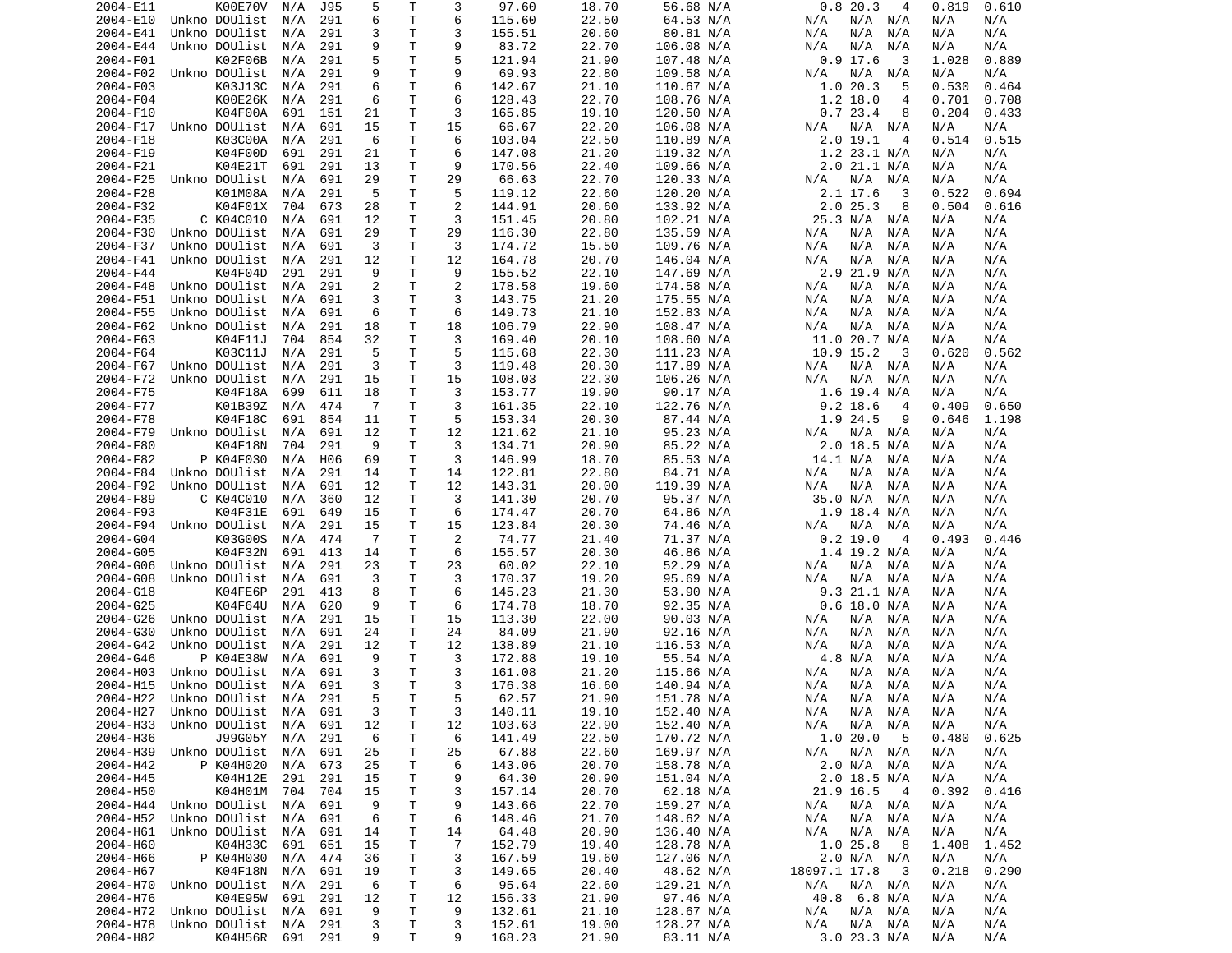| 2004-H85 | Unkno DOUlist                  | N/A | 691 | 9              | Τ            | 9              | 142.62 | 21.70 | 82.48 N/A  | N/A<br>N/A<br>N/A         | N/A<br>N/A     |
|----------|--------------------------------|-----|-----|----------------|--------------|----------------|--------|-------|------------|---------------------------|----------------|
| 2004-H89 | Unkno DOUlist                  | N/A | 691 | 9              | $\mathsf{T}$ | 9              | 142.37 | 21.40 | 83.50 N/A  | N/A<br>N/A<br>N/A         | N/A<br>N/A     |
| 2004-H90 | P K04H18C                      | N/A | 704 | 16             | Т            | 3              | 157.01 | 19.70 | 71.28 N/A  | 12.0 N/A<br>N/A           | N/A<br>N/A     |
| 2004-H91 | K04H60V                        | 691 | 291 | 12             | т            | 12             | 166.49 | 22.10 | 59.84 N/A  | 5.0 N/A<br>N/A            | N/A<br>N/A     |
| 2004-J01 | K01P14F                        | N/A | 926 | 12             | т            | 9              | 138.71 | 22.50 | 60.71 N/A  | 34.9 19.6<br>3            | 0.768<br>0.450 |
| 2004-J02 | Unkno DOUlist                  | N/A | 291 | 2              | т            | $\overline{2}$ | 129.05 | 21.70 | 58.71 N/A  | N/A<br>N/A<br>N/A         | N/A<br>N/A     |
| 2004-J14 | Unkno DOUlist                  | N/A | 291 | 6              | т            | 6              | 170.56 | 20.80 | 60.32 N/A  | N/A<br>N/A<br>N/A         | N/A<br>N/A     |
| 2004-J16 | Unkno DOUlist                  | N/A | 291 | 8              | Т            | 8              | 84.32  | 21.60 | 46.49 N/A  | N/A<br>N/A<br>N/A         | N/A<br>N/A     |
| 2004-J30 | K04J00B                        | 291 | 413 | 13             | T            | 10             | 151.43 | 21.60 | 1.52 N/A   | $3.3$ 22.7 N/A            | N/A<br>N/A     |
|          |                                |     |     |                |              |                |        |       |            |                           |                |
| 2004-J34 | C K04H60V                      | N/A | 568 | 7              | т            | 3              | 173.79 | 21.20 | 48.23 N/A  | 7.7 N/A<br>N/A            | N/A<br>N/A     |
| 2004-J36 | Unkno DOUlist                  | N/A | 291 | 9              | T            | 9              | 94.73  | 22.20 | 60.35 N/A  | N/A<br>N/A<br>N/A         | N/A<br>N/A     |
| 2004-J41 | Unkno DOUlist                  | N/A | 291 | 3              | T            | 3              | 130.50 | 22.70 | 73.07 N/A  | N/A<br>N/A<br>N/A         | N/A<br>N/A     |
| 2004-J53 | Unkno DOUlist                  | N/A | 291 | 6              | T            | 6              | 81.00  | 22.00 | 110.88 N/A | N/A<br>N/A<br>N/A         | N/A<br>N/A     |
| 2004-J54 | K04J02N                        | 691 | 291 | 21             | Т            | 9              | 169.12 | 21.60 | 61.45 N/A  | 4.0 20.3 N/A              | N/A<br>N/A     |
| 2004-J61 | Unkno DOUlist                  | N/A | 291 | 8              | т            | 8              | 73.25  | 21.20 | 106.87 N/A | N/A<br>N/A<br>N/A         | N/A<br>N/A     |
| 2004-J64 | K04J120                        | 691 | J95 | 16             | T            | 3              | 144.26 | 18.60 | 125.98 N/A | 0.623.8<br>8              | 0.534<br>0.863 |
| 2004-J62 | K04J06W                        | 704 | 651 | 18             | Т            | 3              | 152.13 | 19.90 | 112.14 N/A | 22.9 18.2 N/A             | N/A<br>N/A     |
| 2004-J64 | K04J120                        | 691 | J95 | 16             | т            | 3              | 144.26 | 18.60 | 125.98 N/A | 0.623.8<br>8              | 0.534<br>0.863 |
| 2004-J67 | K04J12P                        | 691 | 291 | 14             | т            | 11             | 151.50 | 21.20 | 113.43 N/A | $1.8$ 23.8 N/A            | N/A<br>N/A     |
| 2004-J68 | Unkno DOUlist                  | N/A | 291 | 5              | т            | 5              | 83.13  | 22.20 | 125.72 N/A | N/A<br>N/A<br>N/A         | N/A<br>N/A     |
| 2004-J76 | K03H02F                        | N/A | 291 | 9              | T            | 9              | 86.49  | 22.20 | 111.36 N/A | $2.0$ 19.4<br>6           | 0.673<br>0.695 |
| 2004-K02 | Unkno DOUlist                  | N/A | 691 | 3              | T            | 3              | 162.21 | 20.30 | 124.84 N/A | N/A<br>N/A<br>N/A         | N/A<br>N/A     |
| 2004-K03 | K04J20U                        | 691 | 291 | 8              | T            | 8              | 176.56 | 21.70 | 112.41 N/A | $3.0$ 25.3 N/A            | N/A<br>N/A     |
| 2004-K08 | Unkno DOUlist                  | N/A | 291 | 6              | T            | 6              | 140.86 | 22.80 | 146.45 N/A | N/A<br>N/A N/A            | N/A<br>N/A     |
| 2004-K13 | K02X04X                        | N/A | 291 | 9              | т            | 9              | 161.58 | 22.60 | 125.19 N/A | $3.9$ 19.9<br>5           | 0.545<br>0.605 |
| 2004-K20 | K01D47F                        | N/A | 291 | 5              | Т            | 5              | 135.64 | 22.40 | 147.34 N/A | 3.120.3<br>4              | 0.510<br>0.507 |
| 2004-K22 | Unkno DOUlist                  | N/A | 691 | 21             | т            | 21             | 79.76  | 21.80 | 62.29 N/A  | N/A<br>N/A<br>N/A         | N/A<br>N/A     |
| 2004-K28 | K04K01E                        | 691 | 926 | 11             | Т            | 6              | 165.44 | 20.40 | 168.05 N/A | 1.0 21.7 N/A              | N/A<br>N/A     |
| 2004-K31 | Unkno DOUlist                  |     | 291 | 3              | т            | 3              | 105.94 | 20.00 |            | N/A<br>N/A                | N/A            |
|          |                                | N/A |     |                |              |                |        |       | 166.54 N/A | N/A                       | N/A            |
| 2004-K43 | Unkno DOUlist                  | N/A | 691 | 9              | т            | 9              | 140.37 | 20.70 | 111.29 N/A | N/A<br>N/A<br>N/A         | N/A<br>N/A     |
| 2004-K45 | K04K10N                        | 691 | G90 | 21             | T            | 10             | 145.41 | 21.30 | 136.52 N/A | 2.0 23.5 N/A              | N/A<br>N/A     |
| 2004-K46 | Unkno DOUlist                  | N/A | 691 | 5              | т            | 5              | 116.12 | 18.80 | 136.84 N/A | N/A<br>N/A<br>N/A         | N/A<br>N/A     |
| 2004-K48 | Unkno DOUlist                  | N/A | 691 | 14             | T            | 14             | 115.99 | 22.90 | 135.20 N/A | N/A<br>N/A<br>N/A         | N/A<br>N/A     |
| 2004-K49 | K02P43F                        | N/A | 291 | 6              | Т            | 6              | 134.98 | 22.80 | 124.84 N/A | 1.0 20.8<br>2             | 0.473<br>0.497 |
| 2004-K51 | K04K14Z                        | 691 | 673 | 18             | Т            | 6              | 161.21 | 21.50 | 123.54 N/A | 1.0 20.9 N/A              | N/A<br>N/A     |
| 2004-K51 | K04K14Z                        | 691 | 673 | 18             | Т            | 6              | 161.21 | 21.50 | 123.54 N/A | 1.0 20.9 N/A              | N/A<br>N/A     |
| 2004-K52 | Unkno DOUlist                  | N/A | 691 | 10             | т            | 10             | 84.02  | 22.40 | 82.41 N/A  | N/A<br>N/A<br>N/A         | N/A<br>N/A     |
| 2004-K56 | Unkno DOUlist                  | N/A | 691 | 3              | т            | 3              | 172.99 | N/A   | 115.64 N/A | N/A<br>N/A<br>N/A         | N/A<br>N/A     |
| 2004-K60 | K02N31A                        | N/A | 291 | 6              | T            | 6              | 134.52 | 22.60 | 79.11 N/A  | 14.8 19.8<br>2            | 0.540<br>0.518 |
| 2004-K59 | Unkno DOUlist                  | N/A | 291 | 3              | T            | 3              | 114.83 | 20.90 | 91.70 N/A  | N/A<br>N/A<br>N/A         | N/A<br>N/A     |
| 2004-K62 | J99M00N                        | N/A | 291 | 6              | Т            | 6              | 94.88  | 22.00 | 76.50 N/A  | 1.021.6<br>5              | 1.093<br>0.790 |
| 2004-K63 | Unkno DOUlist                  | N/A | 291 | 3              | Т            | 3              | 170.70 | 20.70 | 78.78 N/A  | N/A<br>N/A<br>N/A         | N/A<br>N/A     |
| 2004-K75 | K04K17G                        | 691 | 926 | 11             | Т            | 8              | 146.30 | 19.40 | 52.81 N/A  | $1.9$ 27.0 N/A            | N/A<br>N/A     |
| 2004-K74 | Unkno DOUlist                  | N/A | 691 | 3              | T            | 3              | 138.38 | 19.00 | 66.92 N/A  | N/A<br>N/A<br>N/A         | N/A<br>N/A     |
| 2004-L03 | Unkno DOUlist                  | N/A | 691 | 3              | т            | 3              | 176.69 | N/A   | 88.15 N/A  | N/A<br>N/A<br>N/A         | N/A<br>N/A     |
| 2004-L46 | Unkno DOUlist                  | N/A | 291 | 3              | T            | 3              | 62.00  | 19.40 | 92.07 N/A  | N/A<br>N/A<br>N/A         | N/A<br>N/A     |
| 2004-L48 | Unkno DOUlist                  | N/A | 691 | 3              | T            | 3              | 154.74 | 19.20 | 118.20 N/A | N/A<br>N/A<br>N/A         | N/A<br>N/A     |
| 2004-L56 | K04L06A                        | 691 | 926 | 24             | Т            | 6              | 149.85 | 21.00 | 130.73 N/A | $0.9$ 21.9 N/A            | N/A<br>N/A     |
| 2004-L52 | Unkno DOUlist                  | N/A | 691 | 3              | Т            | 3              | 153.16 | 19.70 | 129.76 N/A | N/A<br>N/A<br>N/A         | N/A<br>N/A     |
| 2004-L65 |                                | N/A | 691 |                | T            | 3              |        |       |            |                           |                |
|          | K04K14Z                        |     |     | 3              |              |                | 148.34 | 20.60 | 140.84 N/A | 0.1 N/A<br>N/A            | N/A<br>N/A     |
| 2004-L66 | K04L10A                        | 691 | H06 | 25             | T            | 3              | 148.65 | 20.30 | 140.90 N/A | $1.0$ 24.7 N/A            | N/A<br>N/A     |
| 2004-M01 | Unkno DOUlist                  | N/A | 691 | 1              | T.           | 1              | 148.70 | N/A   | 141.54 N/A | N/A<br>N/A N/A            | N/A<br>N/A     |
|          | 2004-M05 Unkno DOUlist N/A 691 |     |     | 3              | T.           | 3              | 139.12 | 21.30 | 161.50 N/A | N/A N/A N/A               | N/A<br>N/A     |
| 2004-M06 | K04L18H 691 291                |     |     | 11             | Т            | 8              | 122.01 | 21.80 | 142.67 N/A | 3.0 19.6 N/A              | N/A<br>N/A     |
| 2004-M25 | K04M010                        | 691 | 673 | 20             | Τ            | 11             | 130.21 | 20.30 | 164.21 N/A | 2.1 23.3 N/A              | N/A<br>N/A     |
|          | 2004-M31 Unkno DOUlist         | N/A | 691 | 5              | T            | 5              | 130.66 | 19.10 | 163.57 N/A | $N/A$ $N/A$<br>N/A        | N/A<br>N/A     |
| 2004-M34 | K04M02V                        | 691 | 691 | 8              | Τ            | 6              | 147.36 | 19.80 | 153.24 N/A | 1.0 23.3 N/A              | N/A<br>N/A     |
|          | 2004-M41 Unkno DOUlist N/A     |     | 691 | 9              | $\mathsf T$  | 9              | 138.34 | 20.10 | 129.40 N/A | $N/A$ $N/A$<br>N/A        | N/A<br>N/A     |
| 2004-M48 | P K04H020                      | N/A | 691 | 9              | Τ            | 3              | 140.88 | 21.00 | 131.42 N/A | 8.6 N/A N/A               | N/A<br>N/A     |
| 2004-M55 | K04M06B                        | 691 | 291 | 27             | $\mathsf T$  | 6              | 133.42 | 21.30 | 95.22 N/A  | $3.2$ 19.3 N/A            | N/A<br>N/A     |
| 2004-M59 | K04M06E                        | 291 | 291 | 8              | T            | 6              | 133.14 | 22.90 | 84.68 N/A  | $0.9$ 22.6 N/A            | N/A<br>N/A     |
| 2004-M64 | Unkno DOUlist                  | N/A | 291 | 3              | T            | 3              | 117.03 | 19.90 | 56.81 N/A  | N/A<br>N/A N/A            | N/A<br>N/A     |
| 2004-013 | K04000B                        | 704 | 704 | 17             | T            | 3              | 134.79 | 20.90 | 141.93 N/A | 33.1 18.5 N/A             | N/A<br>N/A     |
| 2004-030 | Unkno DOUlist N/A              |     | 691 | 3              | T            | 3              | 172.76 | 18.70 | 134.97 N/A | N/A<br>N/A N/A            | N/A<br>N/A     |
| 2004-P05 | K03B21C                        | N/A | 568 | $\overline{7}$ | Τ            | 3              | 88.82  | 22.90 | 111.98 N/A | 70.0 16.0<br>- 3          | 0.451<br>0.456 |
| 2004-019 | Unkno DOUlist N/A              |     | 691 | 3              | T            | 3              | 174.71 | 18.20 | 127.82 N/A | N/A<br>$N/A$ $N/A$        | N/A<br>N/A     |
| 2004-032 | K04004R                        | 691 | 691 | 15             | T            | 12             | 144.27 | 19.60 | 91.17 N/A  | 3.126.9<br>-7             | 1.194<br>0.789 |
| 2004-032 | K04004R                        | 691 | 691 | 15             | T            | 12             | 144.27 | 19.60 | 91.17 N/A  | 3.126.9<br>$\overline{7}$ | 1.194<br>0.789 |
| 2004-037 | K040050                        | 691 | 691 | $\overline{7}$ | Τ            | 4              | 172.42 | 20.30 | 91.32 N/A  | 2.9 26.2 N/A              | N/A<br>N/A     |
|          |                                |     |     |                | T            |                |        |       |            |                           |                |
| 2004-038 | Unkno DOUlist                  | N/A | 691 | 9              |              | 9              | 168.76 | 19.90 | 90.21 N/A  | N/A N/A<br>N/A            | N/A<br>N/A     |
| 2004-Q42 | K04013J 691 691                |     |     | 20             | T            | 9              | 163.88 | 19.50 | 64.19 N/A  | 2.025.37                  | 1.631 0.744    |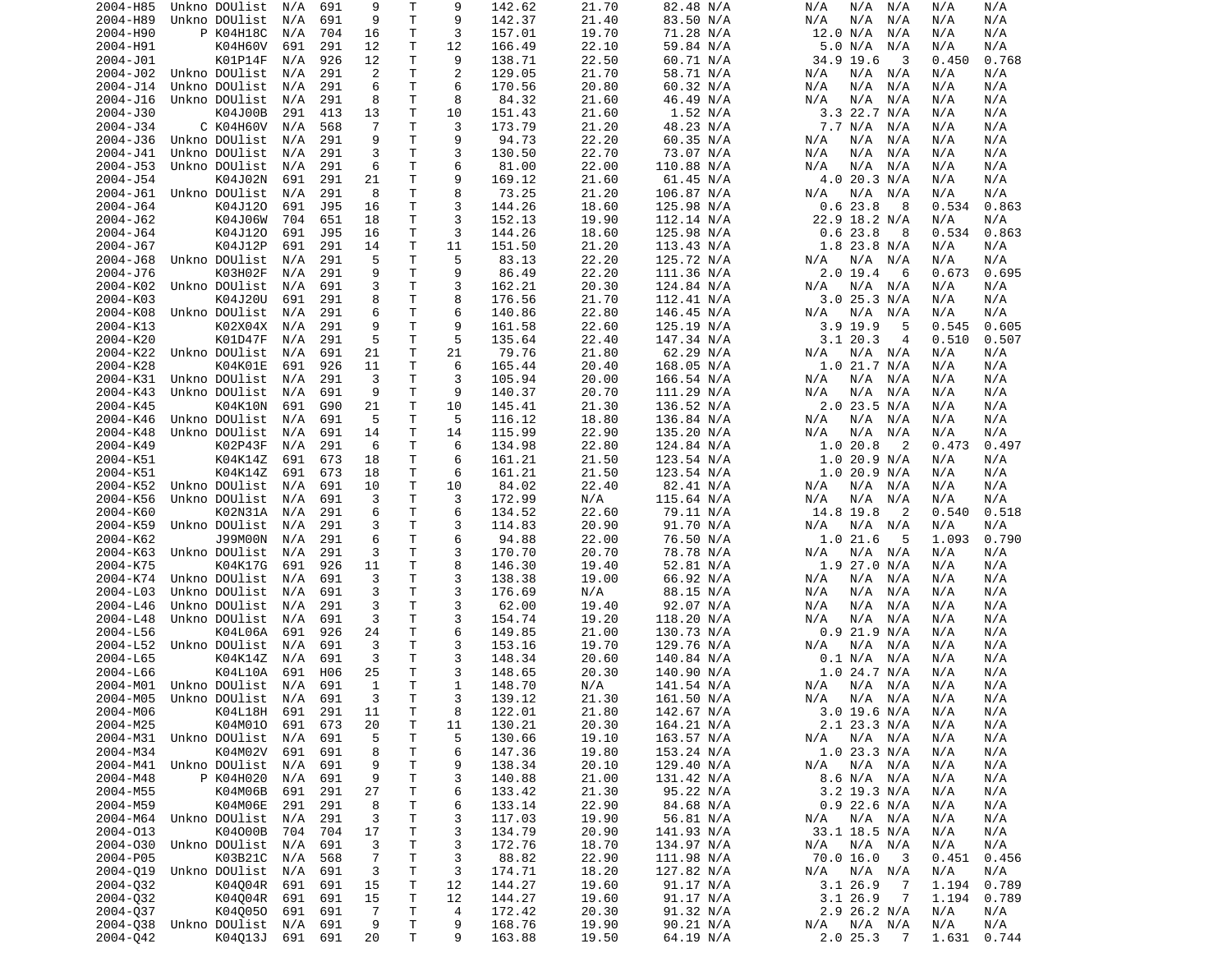| 2004-051             | K04Q17B                        | 691        | 673        | 12             | Τ            | 3              | 171.29 | 20.40          | 51.99 N/A  | 1.0 18.9 N/A                 | N/A<br>N/A        |
|----------------------|--------------------------------|------------|------------|----------------|--------------|----------------|--------|----------------|------------|------------------------------|-------------------|
| 2004-059             | Unkno DOUlist                  | N/A        | 691        | 3              | T            | 3              | 170.01 | 19.20          | 128.06 N/A | N/A<br>N/A N/A               | N/A<br>N/A        |
| 2004-R25             | K02PE20                        | N/A        | 246        | 18             | Τ            | 3              | 164.40 | 20.10          | 71.00 N/A  | 14.5 17.6<br>$\overline{4}$  | 0.649<br>0.570    |
| 2004-R26             | Unkno DOUlist                  | N/A        | 691        | 3              | T.           | 3              | 156.82 | 19.60          | 153.40 N/A | N/A N/A<br>N/A               | N/A<br>N/A        |
| 2004-R49             | Unkno DOUlist                  | N/A        | 691        | 5              | Τ            | 5              | 162.23 | N/A            | 60.40 N/A  | N/A<br>N/A N/A               | N/A<br>N/A        |
| 2004-R50             | K04R25S                        | 691        | H06        | 43             | T            | 3              | 137.06 | 18.70          | 120.30 N/A | $1.0$ 20.2 N/A               | N/A<br>N/A        |
| 2004-R52             | Unkno DOUlist                  | N/A        | 691        | 27             | Τ            | 27             | 134.46 | 19.80          | 73.42 N/A  | N/A<br>N/A N/A               | N/A<br>N/A        |
| 2004-R58             | Unkno DOUlist                  | N/A        | 691        | 6              | Τ            | 6              | 153.50 | 21.60          | 139.07 N/A | N/A<br>N/A<br>N/A            | N/A<br>N/A        |
| 2004-R59             | K04RA90                        | 704        | 291        | 25             | T            | 9              | 158.07 | 20.80          | 117.60 N/A | 3.1 20.7 N/A                 | N/A<br>N/A        |
| 2004-R66             | K03K18N                        | N/A        | 291        | 6              | Τ            | 6              | 133.61 | 22.50          | 143.26 N/A | $0.9$ 18.8<br>$\overline{4}$ | 0.508<br>0.448    |
| 2004-R60             | K04RA9R                        | 691        | 291        | 27             | T            | 9              | 174.08 | 20.20          | 130.41 N/A | $2.0$ 17.2 N/A               | N/A<br>N/A        |
| 2004-R67             | Unkno DOUlist                  | N/A        | 691        | 9              | Τ            | 9              | 147.99 | 19.90          | 150.54 N/A | N/A<br>N/A N/A               | N/A<br>N/A        |
| 2004-R72             | Unkno DOUlist                  | N/A        | 691        | 3              | T            | 3              | 170.08 | 16.30          | 130.25 N/A | N/A N/A<br>N/A               | N/A<br>N/A        |
| 2004-R77             | Unkno DOUlist                  | N/A        | 691        | 21             | T            | 21             | 163.84 | 20.60          | 161.77 N/A | N/A<br>N/A<br>N/A            | N/A<br>N/A        |
| 2004-R81             | K04RG4W                        | 691        | 474        | 22             | Τ            | 3              | 169.54 | 20.60          | 163.99 N/A | $1.3$ 18.5 N/A               | N/A<br>N/A        |
| 2004-S01             | Unkno DOUlist                  | N/A        | 691        | 9              | Τ            | 9              | 69.68  | 21.10          | 160.81 N/A | N/A<br>N/A N/A               | N/A<br>N/A        |
| 2004-S03             | K04RP2C                        | 691        | 673        | 25             | Τ            | 6              | 174.88 | 20.60          | 158.24 N/A | 1.1 21.3 N/A                 | N/A<br>N/A        |
| 2004-S04             | K04RP2D                        | 704        | 673        | 25             | F            | 0              | 134.35 | 20.50          | 157.95 N/A | $1.1$ 19.3 N/A               | N/A<br>N/A        |
| 2004-S11             | K04S00A                        | 691        | 291        | 30             | Τ            | $\overline{7}$ | 168.83 | 20.20          | 145.71 N/A | 1.026.1 N/A                  | N/A<br>N/A        |
| 2004-S06             | Unkno DOUlist                  | N/A        | 691        | 32             | $\mathsf T$  | 32             | 95.11  | 22.50          | 147.61 N/A | N/A<br>N/A N/A               | N/A<br>N/A        |
| 2004-S12             | K01F00Y                        | N/A        | 291        | 6              | Τ            | 3              | 166.28 | 22.40          | 146.45 N/A | $0.9$ 19.1<br>2              | 0.549<br>0.554    |
| 2004-S16             | Unkno DOUlist                  | N/A        | 691        | 9              | T            | 9              | 101.56 | 22.00          | 144.18 N/A | N/A<br>N/A N/A               | N/A<br>N/A        |
| 2004-S34             | Unkno DOUlist                  | N/A        | 291        | 12             | T            | 12             | 124.46 | 20.50          | 144.15 N/A | N/A<br>N/A<br>N/A            | N/A<br>N/A        |
| 2004-S47             | Unkno DOUlist                  | N/A        | 691        | 9              | T            | 9              | 152.53 | 22.50          | 69.89 N/A  | N/A<br>N/A N/A               | N/A<br>N/A        |
| 2004-S45             | K04S00X                        | 704        | 704        | 35             | Τ            | 6              | 160.82 | 19.90          | 81.18 N/A  | 12.1 18.8 N/A                | N/A<br>N/A        |
| 2004-S52             | Unkno DOUlist                  | N/A        | 691        | 6              | Τ            | 6              | 142.72 | 20.10          | 69.03 N/A  | N/A<br>N/A N/A               | N/A<br>N/A        |
| 2004-S55             | K04S26T                        | 691        | 291        | 27             | T            | 11             | 165.19 | 20.10          | 53.81 N/A  | 1.1 26.3<br>-7               | 0.816<br>0.754    |
| 2004-S58             | K04S26W                        | 291        | H06        | 26             | T            | 17             | 164.98 | 19.90          | 54.13 N/A  | 1.025.7<br>9                 | 0.789<br>1.321    |
| 2004-S59             | Unkno DOUlist                  | N/A        | 291        | 3              | Τ            | 3              | 147.32 | 22.00          | 55.59 N/A  | N/A<br>N/A N/A               | N/A<br>N/A        |
|                      |                                |            |            |                | T            | 9              |        |                |            |                              |                   |
| 2004-S71             | Unkno DOUlist                  | N/A        | 291        | 9              |              |                | 147.41 | 19.50          | 67.72 N/A  | N/A<br>N/A<br>N/A            | N/A<br>N/A        |
| 2004-T13             | Unkno DOUlist                  | N/A        | 691        | 15             | T            | 15             | 140.91 | 22.20          | 65.38 N/A  | N/A N/A<br>N/A               | N/A<br>N/A        |
| 2004-T14             | K04T00N                        | 691        | 854        | 18             | Τ            | 3              | 163.73 | 22.30          | 66.47 N/A  | $1.1$ 19.8 N/A               | N/A<br>N/A        |
| 2004-T17             | Unkno DOUlist                  | N/A        | 291        | 3              | Τ            | 3              | 165.13 | 21.40          | 77.41 N/A  | N/A<br>N/A<br>N/A            | N/A<br>N/A        |
| 2004-T21             | Unkno DOUlist                  | N/A        | 691        | 9              | Τ            | 9              | 145.87 | 21.50          | 89.30 N/A  | N/A<br>N/A<br>N/A            | N/A<br>N/A        |
| 2004-T22             | K03A73J                        | N/A        | 291        | 6              | Τ            | 6              | 143.85 | 22.90          | 100.22 N/A | $20.0$ 18.6<br>1             | 0.578<br>0.586    |
| 2004-T23             | K04T08E                        | 691        | 291        | 23             | Τ            | 12             | 162.77 | 22.40          | 77.34 N/A  | 2.1 18.6 N/A                 | N/A<br>N/A        |
| 2004-T24             | Unkno DOUlist                  | N/A        | 291        | 3              | Τ            | 3              | 167.93 | 21.20          | 99.07 N/A  | N/A N/A<br>N/A               | N/A<br>N/A        |
| 2004-T26             | K02C58Z                        | N/A        | 291        | $\overline{4}$ | Τ            | $\overline{4}$ | 108.69 | 22.50          | 97.50 N/A  | 2.0 19.1<br>3                | 0.827<br>0.615    |
| 2004-T33             | K04T10G                        | 691        | 291        | 23             | $\mathsf T$  | 9              | 166.27 | 20.70          | 110.04 N/A | $1.1$ 19.2 N/A               | N/A<br>N/A        |
| 2004-T35             | K04T10J                        | 691        | 291        | 31             | Τ            | 17             | 164.92 | 20.10          | 110.13 N/A | 1.2 25.2<br>- 7              | 1.014<br>1.061    |
| 2004-T36             | K04T10K                        | 691        | 291        | 12             | Τ            | 9              | 154.67 | 21.80          | 110.80 N/A | $1.1$ 21.4 N/A               | N/A<br>N/A        |
| 2004-T41             | K04T11V                        | 691        | 651        | 15             | Τ            | 12             | 166.57 | 22.00          | 121.30 N/A | $1.1$ 24.5 N/A               | N/A<br>N/A        |
| 2004-T39             | Unkno DOUlist                  | N/A        | 291        | 9              | Τ            | 9              | 164.80 | 20.90          | 120.21 N/A | N/A<br>N/A N/A               | N/A<br>N/A        |
| 2004-T43             | Unkno DOUlist                  | N/A        | 691        | 24             | T            | 24             | 126.70 | 22.10          | 131.03 N/A | N/A<br>N/A<br>N/A            | N/A<br>N/A        |
| 2004-T54             | K04T12T                        | 691        | 291        | 12             | Τ            | 12             | 149.76 | 21.90          | 133.82 N/A | 1.1 24.0 N/A                 | N/A<br>N/A        |
| 2004-T51             | Unkno DOUlist                  | N/A        | 691        | 3              | Τ            | 3              | 142.87 | 15.10          | 123.21 N/A | N/A<br>N/A<br>N/A            | N/A<br>N/A        |
| 2004-T60             | Unkno DOUlist                  | N/A        | 291        | 5              | Τ            | 5              | 166.13 | 20.60          | 143.45 N/A | N/A<br>N/A<br>N/A            | N/A<br>N/A        |
| 2004-T63             | Unkno DOUlist                  | N/A        | 291        | 12             | Τ            | 12             | 107.88 | 22.30          | 157.42 N/A | N/A<br>N/A<br>N/A            | N/A<br>N/A        |
| 2004-T64             | K03U250                        | N/A        | 291        | 5              | Τ            | 5              | 147.47 | 21.70          | 154.74 N/A | 1.022.7<br>-4                | 0.805<br>0.793    |
| 2004-T68             | Unkno DOUlist                  | N/A        | 691        | 22             | Τ            | 22             | 106.96 | 22.80          | 167.73 N/A | N/A<br>N/A<br>N/A            | N/A<br>N/A        |
| 2004-T70             | K02X40P                        | N/A        | 291        | 6              | $\mathsf{T}$ | 6              | 144.03 | 22.10          | 121.39 N/A | 5.2 20.1<br>1                | 0.627<br>0.490    |
| 2004-U01             | Unkno DOUlist                  | N/A        | 291        | 9              | T.           | 9              | 149.30 | 21.40          | 161.99 N/A | N/A N/A<br>N/A               | N/A<br>N/A        |
|                      | 2004-T71 Unkno DOUlist N/A 691 |            |            | 24             | T            | 24             | 142.80 | 21.50          | 166.95 N/A | N/A<br>N/A N/A               | N/A<br>N/A        |
| 2004-U03             | Unkno DOUlist                  | N/A        | 291        | 3              | Τ            | 3              | 169.96 | 22.70          | 153.33 N/A | N/A<br>N/A N/A               | N/A<br>N/A        |
| 2004-U17             | Unkno DOUlist                  | N/A        | 691        | 24             | Τ            | 24             | 142.58 | 22.00          | 56.41 N/A  | N/A<br>$N/A$ $N/A$           | N/A<br>N/A        |
| 2004-U18             | Unkno DOUlist                  | N/A        | 291        | 6              | Τ            | 6              | 149.29 | 22.20          | 122.56 N/A | N/A<br>$N/A$ $N/A$           | N/A<br>N/A        |
| 2004-U29             | K04U01H                        | 691        | H06        | 12             | Τ            | 9              | 160.96 | 20.20          | 56.63 N/A  | 0.3 28.1 N/A                 | N/A<br>N/A        |
| 2004-U28             | Unkno DOUlist                  | N/A        | 291        | 15             | Τ            | 15             | 151.60 | 22.50          | 60.85 N/A  | N/A<br>N/A N/A               | N/A<br>N/A        |
| 2004-U36             | Unkno DOUlist                  | N/A        | 691        | 3              | Т            | 3              | 170.93 | 18.60          | 155.10 N/A | N/A<br>N/A N/A               | N/A<br>N/A        |
| 2004-U37             | Unkno DOUlist                  | N/A        | 291        | 9              | Τ            | 9              | 75.06  | 22.40          | 56.49 N/A  | N/A<br>N/A N/A               | N/A<br>N/A        |
| 2004-U40             | Unkno DOUlist                  | N/A        | 291        | 3              | Τ            | 3              | 133.10 | 21.80          | 46.56 N/A  | N/A<br>N/A N/A               | N/A<br>N/A        |
| 2004-U47             | Unkno DOUlist                  | N/A        | 291        | 11             | т            | 11             | 152.96 | 22.10          | 45.99 N/A  | N/A<br>N/A<br>N/A            | N/A<br>N/A        |
|                      | Unkno DOUlist                  |            |            |                |              |                | 157.12 |                | 58.48 N/A  |                              |                   |
| 2004-V04             | Unkno DOUlist                  | N/A        | 691        | 3<br>6         | т<br>Τ       | 3              | 119.39 | 12.60<br>21.30 | 67.68 N/A  | N/A N/A<br>N/A<br>N/A N/A    | N/A<br>N/A<br>N/A |
| 2004-V11<br>2004-V13 | Unkno DOUlist                  | N/A<br>N/A | 291<br>291 | 17             | Τ            | 6<br>17        | 101.50 | 22.50          | 68.40 N/A  | N/A<br>N/A<br>$N/A$ $N/A$    | N/A<br>N/A<br>N/A |
|                      |                                |            |            |                |              |                |        |                |            |                              |                   |
| 2004-V14             | K00T28V                        | N/A        | 691        | 6              | т            | 6              | 143.05 | 20.90          | 79.66 N/A  | 27.1 21.7<br>- 0             | 0.747<br>0.453    |
| 2004-V15             | K04V00P                        | 691        | 291        | 12             | T            | 9              | 171.54 | 21.10          | 67.80 N/A  | 1.2 22.7 N/A                 | N/A<br>N/A        |
| 2004-V22             | Unkno DOUlist                  | N/A        | 691        | 33             | Τ            | 33             | 93.94  | 23.20          | 77.32 N/A  | N/A<br>N/A N/A               | N/A<br>N/A        |
| 2004-V53             | K00WA7K                        | N/A        | 291        | 6              | Τ            | 6              | 147.25 | 22.80          | 78.84 N/A  | 6.0 18.4<br>- 3              | 0.592<br>0.584    |
| 2004-V54             | Unkno DOUlist                  | N/A        | 691        | 15             | T.           | 15             | 127.35 | 20.90          | 147.56 N/A | N/A N/A<br>N/A               | N/A<br>N/A        |
| 2004-V56             | Unkno DOUlist N/A 291          |            |            | 18             | T            | 18             | 119.35 | 21.70          | 160.20 N/A | N/A N/A<br>N/A               | N/A<br>N/A        |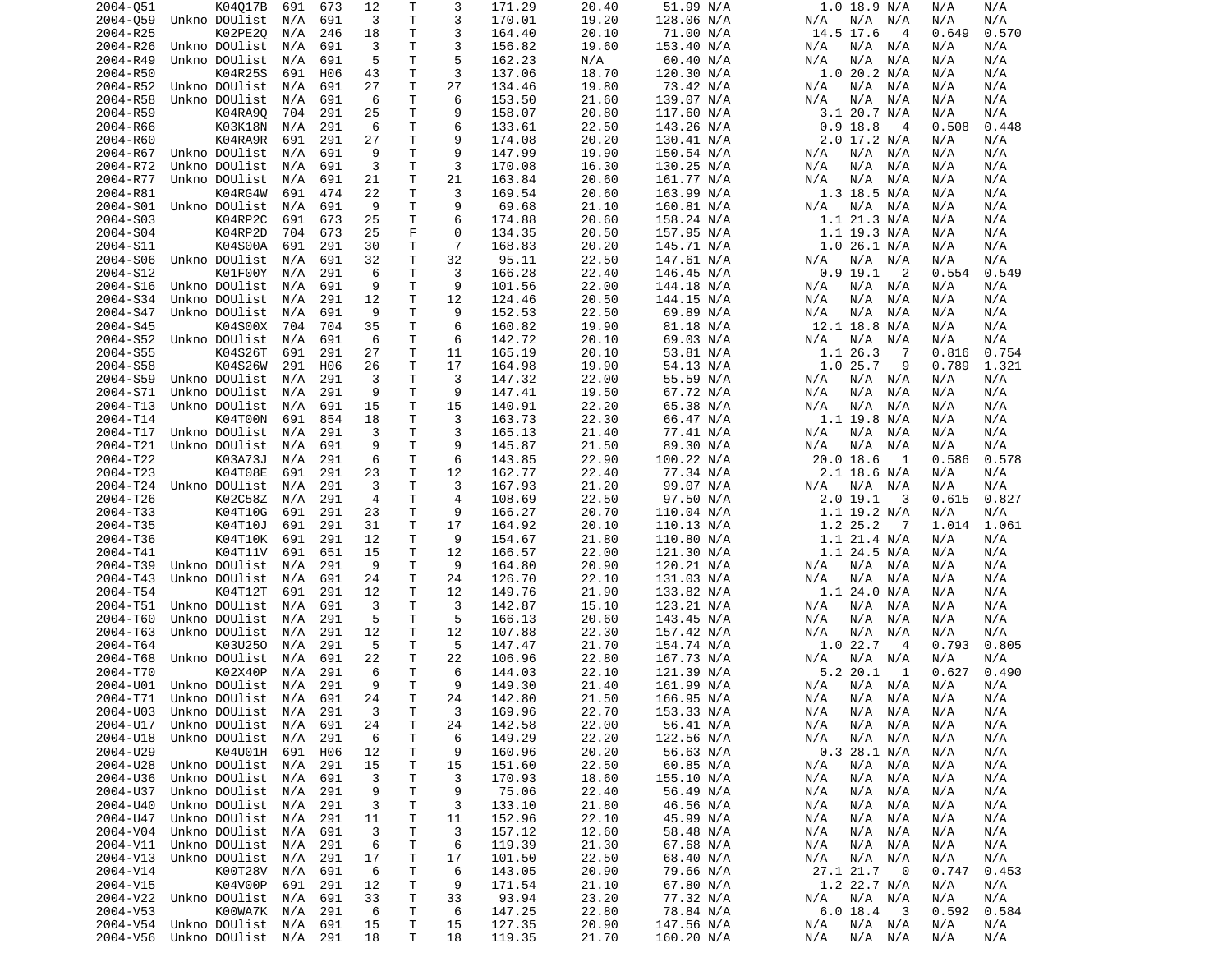| 2004-V80 | Unkno DOUlist     | N/A | 691             | 9              | Т            | 9              | 148.44 | 19.70 | 146.66 N/A | N/A<br>N/A<br>N/A  | N/A<br>N/A     |  |
|----------|-------------------|-----|-----------------|----------------|--------------|----------------|--------|-------|------------|--------------------|----------------|--|
| 2004-W11 | Unkno DOUlist     | N/A | 291             | 20             | T            | 20             | 77.93  | 22.30 | 78.07 N/A  | N/A<br>N/A<br>N/A  | N/A<br>N/A     |  |
| 2004-W27 | Unkno DOUlist     | N/A | 691             | 14             | T            | 14             | 140.80 | 21.80 | 73.87 N/A  | N/A<br>N/A<br>N/A  | N/A<br>N/A     |  |
| 2004-X04 | Unkno DOUlist     | N/A | 291             | 3              | т            | 3              |        | 21.00 |            | N/A<br>N/A<br>N/A  | N/A<br>N/A     |  |
|          |                   |     |                 |                |              |                | 151.62 |       | 59.72 N/A  |                    |                |  |
| 2004-X09 | Unkno DOUlist     | N/A | 691             | 22             | T            | 22             | 71.62  | 21.80 | 69.64 N/A  | N/A<br>N/A<br>N/A  | N/A<br>N/A     |  |
| 2004-X22 | Unkno DOUlist     | N/A | 691             | 6              | $\mathsf{T}$ | 6              | 143.89 | 21.00 | 69.61 N/A  | N/A<br>N/A<br>N/A  | N/A<br>N/A     |  |
| 2004-X33 | K04X06D           | 691 | 291             | 16             | т            | 6              | 171.58 | 20.10 | 139.46 N/A | $1.3$ 22.4 N/A     | N/A<br>N/A     |  |
| 2004-X32 | Unkno DOUlist     | N/A | 291             | 21             | т            | 21             | 71.29  | 22.50 | 142.51 N/A | N/A<br>N/A<br>N/A  | N/A<br>N/A     |  |
| 2004-X37 | Unkno DOUlist     | N/A | 291             | 36             | т            | 36             | 60.07  | 22.90 | 154.62 N/A | N/A<br>N/A<br>N/A  | N/A<br>N/A     |  |
|          |                   |     |                 |                |              |                |        |       |            |                    |                |  |
| 2004-X51 | Unkno DOUlist     | N/A | 691             | 24             | т            | 21             | 98.82  | 22.60 | 166.16 N/A | N/A<br>N/A<br>N/A  | N/A<br>N/A     |  |
| 2004-X56 | K04X29L           | 691 | 448             | 16             | T            | 6              | 171.31 | 19.70 | 166.90 N/A | $1.3$ 19.4 N/A     | N/A<br>N/A     |  |
| 2004-X57 | K04X29M           | 691 | 448             | 15             | T            | 6              | 171.78 | 20.40 | 166.94 N/A | 1.2 23.2<br>8      | 0.263<br>0.250 |  |
| 2004-X59 | K04X290           | 691 | 291             | 12             | T            | 8              | 174.93 | 21.60 | 167.92 N/A | 1.021.4 N/A        | N/A<br>N/A     |  |
| 2004-X61 | Unkno DOUlist     | N/A | 291             | 11             | т            | 11             | 84.16  | 21.90 | 163.96 N/A | N/A<br>N/A N/A     | N/A<br>N/A     |  |
|          |                   |     |                 |                |              |                |        |       |            |                    |                |  |
| 2004-X67 | K04X35J           | 691 | 734             | 28             | т            | 9              | 144.38 | 20.50 | 157.57 N/A | 2.9 20.4 N/A       | N/A<br>N/A     |  |
| 2004-X68 | K04X35P           | 691 | 651             | 31             | T            | 8              | 157.43 | 18.80 | 158.77 N/A | $1.2$ 23.4 N/A     | N/A<br>N/A     |  |
| 2004-X71 | K04X45B           | 691 | H <sub>06</sub> | 12             | т            | 6              | 171.84 | 20.40 | 144.88 N/A | 1.3 26.6<br>8      | 0.721<br>0.461 |  |
| 2004-X69 | Unkno DOUlist     | N/A | 291             | 8              | T            | 8              | 98.01  | 22.50 | 150.69 N/A | N/A<br>N/A<br>N/A  | N/A<br>N/A     |  |
| 2004-X79 | Unkno DOUlist     | N/A | 291             | 21             | T            | 18             | 135.87 | 21.40 | 145.10 N/A | N/A<br>N/A<br>N/A  | N/A<br>N/A     |  |
| 2004-Y01 | Unkno DOUlist     | N/A | 691             | 6              | т            | 6              | 161.06 | 20.80 | 132.63 N/A | N/A<br>N/A<br>N/A  | N/A<br>N/A     |  |
|          |                   |     |                 |                |              |                |        |       |            |                    |                |  |
| 2004-Y03 | Unkno DOUlist     | N/A | 291             | 26             | т            | 15             | 150.63 | 21.70 | 117.74 N/A | N/A<br>N/A<br>N/A  | N/A<br>N/A     |  |
| 2004-Y19 | Unkno DOUlist     | N/A | 291             | 6              | т            | 6              | 107.89 | 20.50 | 145.82 N/A | N/A<br>N/A<br>N/A  | N/A<br>N/A     |  |
| 2004-Y20 | Unkno DOUlist     | N/A | 291             | 6              | $\mathsf{T}$ | 6              | 150.04 | 21.90 | 93.47 N/A  | N/A<br>N/A<br>N/A  | N/A<br>N/A     |  |
| 2004-Y26 | Unkno DOUlist     | N/A | 291             | 2              | т            | 2              | 95.34  | 17.30 | 73.19 N/A  | N/A<br>N/A<br>N/A  | N/A<br>N/A     |  |
| 2004-Y30 | Unkno DOUlist     | N/A | 291             | 3              | T            | 3              | 157.99 | 18.80 | 60.57 N/A  | N/A<br>N/A<br>N/A  | N/A<br>N/A     |  |
|          |                   |     |                 |                |              |                |        |       |            |                    |                |  |
| 2004-Y35 | K04Y05D           | 691 | 673             | 22             | Τ            | 13             | 173.23 | 22.30 | 59.55 N/A  | 1.029.3<br>6       | 0.967<br>0.853 |  |
| 2004-Y46 | Unkno DOUlist     | N/A | 691             | 3              | т            | 3              | 173.14 | 19.80 | 59.61 N/A  | N/A<br>N/A<br>N/A  | N/A<br>N/A     |  |
| 2004-Y58 | Unkno DOUlist     | N/A | 691             | 6              | Т            | 6              | 130.03 | 18.80 | 59.64 N/A  | N/A<br>N/A<br>N/A  | N/A<br>N/A     |  |
| 2004-Y70 | K04M04N           | N/A | 691             | 5              | Τ            | 5              | 68.06  | N/A   | 106.11 N/A | 0.019.7<br>4       | 0.589<br>0.470 |  |
| 2005-A27 | Unkno DOUlist     | N/A | 291             | 8              | Τ            | 8              | 99.13  | 21.00 | 135.77 N/A | N/A<br>N/A<br>N/A  | N/A<br>N/A     |  |
|          |                   |     |                 |                |              |                |        |       |            |                    |                |  |
| 2005-A42 | Unkno DOUlist     | N/A | 691             | 9              | Τ            | 9              | 81.97  | 20.40 | 137.02 N/A | N/A<br>N/A<br>N/A  | N/A<br>N/A     |  |
| 2005-A45 | K05A190           | 691 | 734             | 16             | T            | 6              | 169.96 | 21.10 | 127.41 N/A | 1.0 24.2 N/A       | N/A<br>N/A     |  |
| 2005-A46 | K05A190           | 691 | 734             | 13             | T            | 6              | 147.91 | 21.40 | 126.45 N/A | $0.9$ 21.3 N/A     | N/A<br>N/A     |  |
| 2005-A58 | Unkno DOUlist     | N/A | 291             | 8              | т            | 3              | 123.18 | 21.10 | 115.73 N/A | N/A<br>N/A N/A     | N/A<br>N/A     |  |
| 2005-B02 | Unkno DOUlist     | N/A | 291             | 9              | T            | 9              | 80.76  | 22.40 | 111.39 N/A | N/A<br>N/A<br>N/A  | N/A<br>N/A     |  |
| 2005-B05 | K05A28Y           | 704 | 673             | 45             | Τ            | 3              | 176.76 | 20.00 | 91.31 N/A  | 1.9 21.5 N/A       | N/A<br>N/A     |  |
|          |                   |     |                 |                |              |                |        |       |            |                    |                |  |
| 2005-B06 | K05A28Z           | 691 | 246             | 13             | Τ            | 6              | 162.74 | 21.10 | 94.01 N/A  | 1.624.0<br>8       | 0.511<br>0.496 |  |
| 2005-B11 | K03U08D           | N/A | 291             | 6              | т            | 6              | 152.73 | 22.70 | 89.41 N/A  | 2.016.8<br>2       | 0.571<br>0.561 |  |
| 2005-B10 | Unkno DOUlist     | N/A | 691             | 12             | т            | 9              | 122.35 | 21.10 | 99.63 N/A  | N/A<br>N/A<br>N/A  | N/A<br>N/A     |  |
| 2005-B18 | K05B010           | 691 | 246             | 23             | т            | 6              | 175.02 | 20.60 | 82.84 N/A  | $0.7$ 21.7 N/A     | N/A<br>N/A     |  |
| 2005-B19 | Unkno DOUlist     | N/A | 691             | 30             | т            | 21             | 73.87  | 22.80 | 80.46 N/A  | $N/A$ $N/A$<br>N/A | N/A<br>N/A     |  |
|          |                   |     |                 |                |              |                |        |       |            |                    |                |  |
| 2005-B20 | K05B01S           | 704 | 673             | 20             | T            | 3              | 164.11 | 21.40 | 76.96 N/A  | 2.1 27.4 N/A       | N/A<br>N/A     |  |
| 2005-B23 | K03A02Z           | N/A | 291             | 6              | Τ            | 6              | 98.78  | 22.60 | 75.78 N/A  | 11.0 18.4<br>4     | 0.796<br>0.745 |  |
| 2005-B27 | K05B01Y           | 691 | J95             | 11             | т            | 6              | 150.52 | 21.30 | 69.38 N/A  | 30.7 17.5 N/A      | N/A<br>N/A     |  |
| 2005-B28 | Unkno DOUlist     | N/A | 291             | 37             | т            | 33             | 62.15  | 21.70 | 68.03 N/A  | N/A<br>N/A<br>N/A  | N/A<br>N/A     |  |
| 2005-B30 | K02024G           | N/A | 696             | $\overline{4}$ | Т            | $\overline{2}$ | 135.82 | 22.70 | 79.06 N/A  | 37.9 17.9<br>3     | 0.759<br>0.696 |  |
|          |                   |     |                 |                |              |                |        |       |            |                    |                |  |
| 2005-B31 | K05B02E           | 691 | 701             | 10             | т            | 3              | 168.80 | 20.80 | 65.35 N/A  | $1.0$ 18.4 N/A     | N/A<br>N/A     |  |
| 2005-B32 | K01K020           | N/A | 291             | 11             | Τ            | 11             | 136.79 | 21.90 | 67.13 N/A  | 3.920.3<br>1       | 0.714<br>0.440 |  |
| 2005-B33 | Unkno DOUlist     | N/A | 291             | 32             | T.           | 20             | 70.53  | 22.70 | 58.18 N/A  | N/A<br>N/A<br>N/A  | N/A<br>N/A     |  |
| 2005-B35 | K03C18Y           | N/A | 673             | 10             | т            | 2              | 106.54 | 21.90 | 53.14 N/A  | 2.1 18.2<br>3      | 0.643<br>0.569 |  |
| 2005-B48 | Unkno DOUlist     | N/A | 691             | 6              | T.           | 6              | 160.81 | 19.90 | 76.18 N/A  | N/A<br>N/A<br>N/A  | N/A<br>N/A     |  |
|          |                   |     |                 | 3              | Τ            |                |        |       |            |                    |                |  |
| 2005-C05 | Unkno DOUlist     | N/A | 691             |                |              | 3              | 154.11 | 19.30 | 170.29 N/A | N/A<br>N/A<br>N/A  | N/A<br>N/A     |  |
| 2005-C09 | Unkno DOUlist N/A |     | 691             | q              | T.           | q              | 151.95 | 20.60 | 88.85 N/A  | $N/A$ $N/A$<br>N/A | N/A<br>N/A     |  |
| 2005-C15 | K05C00J           | 691 | 673             | 13             | T            | 6              | 92.86  | 18.70 | 79.82 N/A  | 2.1 20.5 N/A       | N/A<br>N/A     |  |
| 2005-C16 | K05C00K           | 691 | H06             | 26             | т            | 3              | 166.73 | 19.20 | 89.13 N/A  | 1.2 26.0 N/A       | N/A<br>N/A     |  |
| 2005-C25 | J90S00M           | N/A | 673             | 8              | т            | 3              | 113.17 | 21.60 | 113.66 N/A | 1.0 16.1<br>3      | 1.091<br>0.741 |  |
| 2005-C20 | Unkno DOUlist     | N/A | H06             | 10             | т            | 3              | 176.99 | 19.70 | 114.39 N/A | $N/A$ $N/A$        | N/A            |  |
|          |                   |     |                 |                |              |                |        |       |            | N/A                | N/A            |  |
| 2005-C28 | K05C25V           | 691 | 711             | 18             | т            | 3              | 166.99 | 21.20 | 115.74 N/A | $3.1$ 19.8 N/A     | N/A<br>N/A     |  |
| 2005-C33 | Unkno DOUlist     | N/A | 691             | 6              | т            | 6              | 68.06  | N/A   | 106.08 N/A | $N/A$ $N/A$<br>N/A | N/A<br>N/A     |  |
| 2005-C43 | Unkno DOUlist     | N/A | 691             | 9              | Τ            | 9              | 131.64 | 21.00 | 80.12 N/A  | $N/A$ $N/A$<br>N/A | N/A<br>N/A     |  |
| 2005-C48 | Unkno DOUlist     | N/A | 691             | 6              | T            | 6              | 170.62 | 15.30 | 82.65 N/A  | $N/A$ $N/A$<br>N/A | N/A<br>N/A     |  |
| 2005-C56 | K04D02H           | N/A | 809             | 11             | т            | 3              | 85.32  | 22.00 | 75.39 N/A  | 25.7 20.3<br>- 4   | 0.359<br>0.549 |  |
|          |                   |     |                 | 3              |              |                |        |       |            |                    |                |  |
| 2005-C61 |                   |     |                 |                | Τ            | 3              | 174.41 | 20.00 | 110.52 N/A | N/A<br>$N/A$ $N/A$ | N/A<br>N/A     |  |
|          | Unkno DOUlist     | N/A | 691             |                |              |                |        |       |            |                    |                |  |
| 2005-D27 | Unkno DOUlist     | N/A | 691             | 3              | Τ            | 3              | 164.31 | N/A   | 76.33 N/A  | N/A<br>N/A<br>N/A  | N/A<br>N/A     |  |
| 2005-E05 | Unkno DOUlist     | N/A | 691             | 6              | Τ            | 6              | 160.23 | 19.80 | 58.43 N/A  | N/A<br>N/A N/A     | N/A<br>N/A     |  |
| 2005-E11 | Unkno DOUlist     | N/A | 691             | 6              | T            | 3              | 146.44 | 19.80 | 30.96 N/A  | N/A<br>N/A<br>N/A  | N/A            |  |
|          |                   |     |                 |                |              |                |        |       |            |                    | N/A            |  |
| 2005-E17 | Unkno DOUlist     | N/A | 691             | 12             | T            | 12             | 143.93 | 20.10 | 66.07 N/A  | $N/A$ $N/A$<br>N/A | N/A<br>N/A     |  |
| 2005-E17 | Unkno DOUlist     | N/A | 691             | 12             | Т            | 12             | 143.93 | 20.10 | 66.07 N/A  | N/A<br>N/A<br>N/A  | N/A<br>N/A     |  |
| 2005-E35 | Unkno DOUlist N/A |     | 850             | 17             | Т            | 6              | 166.20 | 21.10 | 83.86 N/A  | N/A<br>N/A N/A     | N/A<br>N/A     |  |
| 2005-E37 | Unkno DOUlist     | N/A | 691             | 9              | т            | 9              | 162.92 | 21.80 | 93.85 N/A  | N/A<br>N/A<br>N/A  | N/A<br>N/A     |  |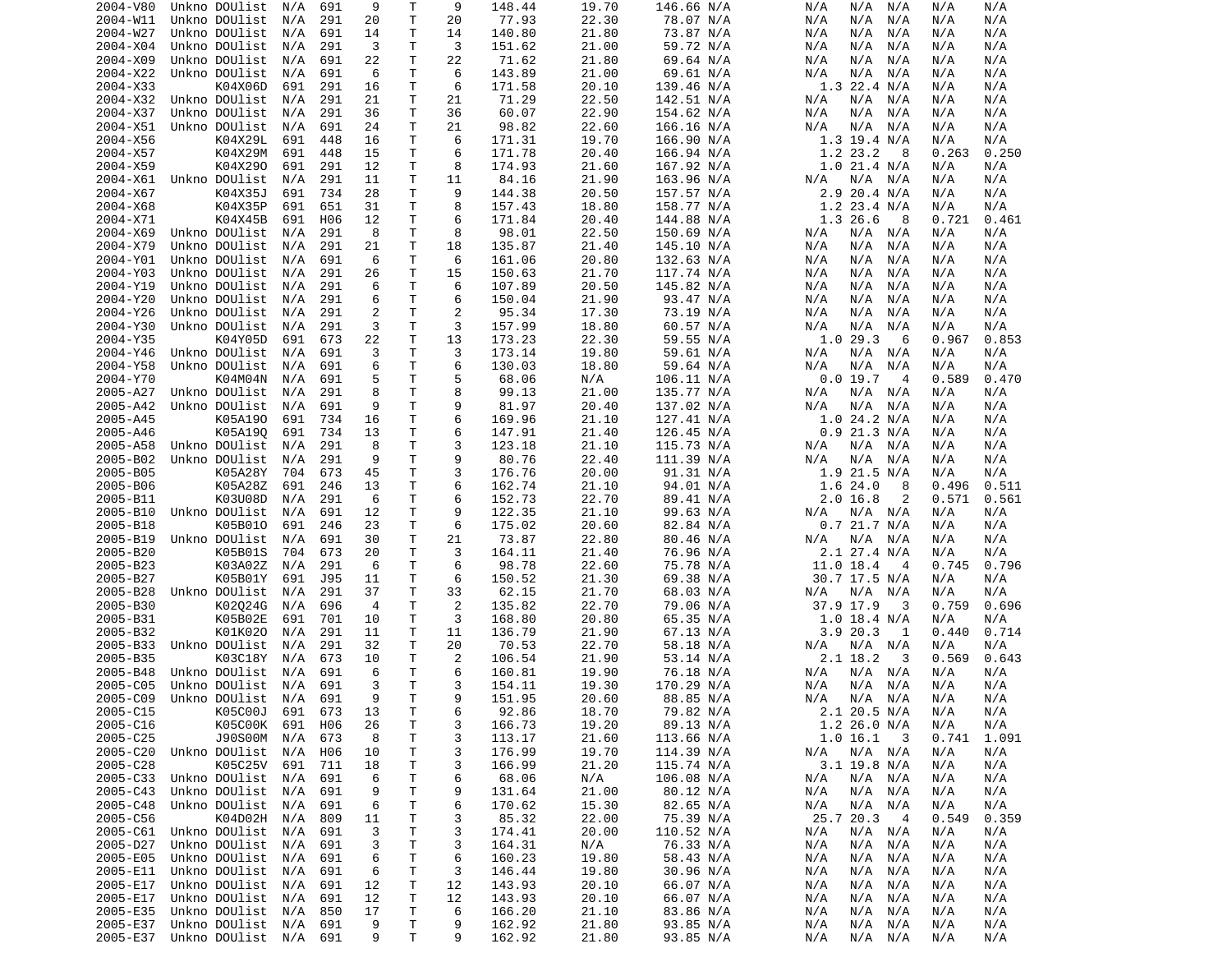| 2005-E40 | Unkno DOUlist                  | N/A | 691 | 9              | Т  | 9               | 124.11 | 20.30 | 149.58 N/A | N/A<br>N/A<br>N/A                      | N/A   | N/A   |
|----------|--------------------------------|-----|-----|----------------|----|-----------------|--------|-------|------------|----------------------------------------|-------|-------|
| 2005-E41 | 0105P                          | N/A | 699 | 24             | Τ  | 3               | 164.51 | 20.20 | 96.93 N/A  | N/A<br>4.1 N/A                         | N/A   | N/A   |
| 2005-E44 | K00008J                        | N/A | 691 | 9              | т  | 9               | 166.21 | 21.20 | 164.50 N/A | 0.1 N/A<br>N/A                         | N/A   | N/A   |
| 2005-E54 | K02T55W                        | N/A | 691 | 6              | т  | 6               | 104.77 | 21.60 | 153.26 N/A | 2.0 18.1<br>3                          | 0.621 | 0.433 |
| 2005-E58 | K05E94G                        | 691 | 691 | 15             | т  | 11              | 165.10 | 21.70 | 151.20 N/A | 3.1 18.4 N/A                           | N/A   | N/A   |
| 2005-E57 | Unkno DOUlist                  | N/A | 691 | $\overline{7}$ | Τ  | $\overline{7}$  | 166.86 | 20.80 | 176.78 N/A | N/A N/A<br>N/A                         | N/A   | N/A   |
| 2005-E59 | K05E94H                        | 691 | 651 | 24             | т  | 9               | 139.52 | 20.70 | 162.25 N/A | 2.2 23.8 N/A                           | N/A   | N/A   |
| 2005-E81 |                                |     | 854 |                | т  | 3               | 175.61 | 20.10 |            | 1.1 23.8 N/A                           |       | N/A   |
|          | K05EG9X                        | 691 |     | 13             |    |                 |        |       | 129.91 N/A |                                        | N/A   |       |
| 2005-E62 | Unkno DOUlist                  | N/A | 691 | 24             | Τ  | 17              | 134.96 | 22.60 | 140.53 N/A | N/A<br>N/A<br>N/A                      | N/A   | N/A   |
| 2005-E71 | Unkno DOUlist                  | N/A | 691 | 6              | т  | 6               | 137.46 | 19.90 | 152.22 N/A | N/A<br>N/A<br>N/A                      | N/A   | N/A   |
| 2005-E78 | Unkno DOUlist                  | N/A | 691 | 3              | Τ  | 3               | 136.09 | 20.00 | 143.99 N/A | N/A<br>N/A<br>N/A                      | N/A   | N/A   |
| 2005-E85 | Unkno DOUlist                  | N/A | 691 | 7              | т  | 7               | 139.86 | N/A   | 145.67 N/A | N/A<br>N/A<br>N/A                      | N/A   | N/A   |
| 2005-E90 | Unkno DOUlist                  | N/A | 850 | 44             | т  | 9               | 132.59 | 19.60 | 96.95 N/A  | N/A<br>N/A<br>N/A                      | N/A   | N/A   |
| 2005-E91 | K04P02J                        | N/A | 691 | 9              | т  | 9               | 146.14 | N/A   | 101.21 N/A | 27.9 21.4<br>$\overline{4}$            | 0.504 | 0.507 |
| 2005-F01 | Unkno DOUlist                  | N/A | 691 | 15             | Τ  | 15              | 141.98 | N/A   | 89.85 N/A  | N/A<br>N/A<br>N/A                      | N/A   | N/A   |
| 2005-F16 | K05F00G                        | 691 | 854 | 12             | т  | 6               | 168.57 | 20.40 | 95.21 N/A  | $5.1$ 24.6 N/A                         | N/A   | N/A   |
| 2005-F21 | K05F00J                        | 691 | G96 | 12             | т  | 8               | 135.51 | 20.60 | 96.82 N/A  | $1.1$ 24.6 N/A                         | N/A   | N/A   |
| 2005-F10 | Unkno DOUlist                  | N/A | 691 | 5              | т  | 5               | 155.81 | 21.30 | 88.58 N/A  | N/A<br>N/A<br>N/A                      | N/A   | N/A   |
|          |                                |     |     |                |    |                 |        |       |            |                                        |       |       |
| 2005-F23 | Unkno DOUlist                  | N/A | 691 | 5              | т  | 5               | 165.31 | 20.70 | 94.70 N/A  | N/A<br>N/A<br>N/A                      | N/A   | N/A   |
| 2005-F26 | Unkno DOUlist                  | N/A | 691 | 5              | т  | 5               | 131.53 | 20.90 | 140.07 N/A | N/A<br>N/A<br>N/A                      | N/A   | N/A   |
| 2005-F41 | Unkno DOUlist                  | N/A | 691 | 3              | Τ  | 3               | 174.90 | 19.60 | 109.63 N/A | N/A<br>N/A<br>N/A                      | N/A   | N/A   |
| 2005-G01 | Unkno DOUlist                  | N/A | 691 | 6              | Τ  | 6               | 108.19 | 20.80 | 69.17 N/A  | N/A<br>N/A<br>N/A                      | N/A   | N/A   |
| 2005-G02 | K02G01F                        | N/A | 691 | 5              | Τ  | 3               | 143.12 | 20.30 | 81.02 N/A  | 23.0 20.6<br>$\overline{2}$            | 0.589 | 0.649 |
| 2005-G09 | Unkno DOUlist                  | N/A | 691 | 11             | т  | 9               | 93.19  | 21.30 | 78.05 N/A  | N/A<br>N/A N/A                         | N/A   | N/A   |
| 2005-G15 | K05G00T                        | 691 | 246 | 16             | Τ  | 5               | 169.73 | 21.30 | 79.26 N/A  | 1.8 26.9 N/A                           | N/A   | N/A   |
| 2005-G17 | Unkno DOUlist                  | N/A | 691 | 28             | т  | 16              | 146.28 | 20.00 | 92.01 N/A  | N/A<br>N/A<br>N/A                      | N/A   | N/A   |
| 2005-G26 | 0105P                          | N/A | 415 | 45             | т  | 3               | 155.74 | 19.70 | 25.62 N/A  | 23.6 N/A<br>N/A                        | N/A   | N/A   |
| 2005-G48 | Unkno DOUlist                  | N/A | 691 | 2              | т  | $\overline{c}$  | 63.27  | 20.90 |            | N/A<br>N/A                             | N/A   | N/A   |
|          |                                |     |     |                |    |                 |        |       | 78.00 N/A  | N/A                                    |       |       |
| 2005-G60 | K05G59E                        | 691 | F65 | 10             | т  | 3               | 158.17 | 21.20 | 160.60 N/A | $1.2$ 17.8 N/A                         | N/A   | N/A   |
| 2005-G63 | K05G59N                        | 691 | 691 | 10             | Τ  | 6               | 153.28 | 20.40 | 161.41 N/A | $1.9$ 17.4 N/A                         | N/A   | N/A   |
| 2005-G69 | K05G60D                        | 691 | 474 | 22             | т  | 6               | 172.06 | 20.00 | 159.82 N/A | 1.2 22.1 N/A                           | N/A   | N/A   |
| 2005-G71 | Unkno DOUlist                  | N/A | 691 | 3              | Τ  | 3               | 142.16 | 18.10 | 163.17 N/A | N/A N/A<br>N/A                         | N/A   | N/A   |
| 2005-G73 | K05G81G                        | 691 | 474 | 24             | Τ  | 6               | 167.44 | 20.90 | 147.83 N/A | 2.2 25.2 N/A                           | N/A   | N/A   |
| 2005-G68 | Unkno DOUlist                  | N/A | 691 | 3              | т  | 3               | 129.96 | 21.30 | 115.25 N/A | N/A<br>N/A N/A                         | N/A   | N/A   |
| 2005-G75 | Unkno DOUlist                  | N/A | 691 | 12             | т  | 8               | 160.58 | 21.00 | 147.35 N/A | N/A<br>N/A<br>N/A                      | N/A   | N/A   |
| 2005-G80 | Unkno DOUlist                  | N/A | 691 | 6              | т  | 6               | 174.63 | 19.60 | 174.39 N/A | N/A<br>N/A<br>N/A                      | N/A   | N/A   |
| 2005-G84 | Unkno DOUlist                  | N/A | 691 | 3              | Τ  | 3               | 168.79 | 19.30 | 138.10 N/A | N/A<br>N/A<br>N/A                      | N/A   | N/A   |
| 2005-G88 | P K05G08F                      | N/A | 428 | 55             | т  | 6               | 158.87 | 19.30 | 95.12 N/A  | 11.1 N/A<br>N/A                        | N/A   | N/A   |
|          |                                |     |     |                |    |                 |        |       |            |                                        |       |       |
| 2005-G89 | Unkno DOUlist                  | N/A | 691 | 3              | Τ  | 3               | 167.65 | 21.40 | 125.86 N/A | N/A<br>N/A<br>N/A                      | N/A   | N/A   |
| 2005-G92 | Unkno DOUlist                  | N/A | 691 | 3              | Τ  | 3               | 166.40 | 21.30 | 114.49 N/A | N/A<br>N/A<br>N/A                      | N/A   | N/A   |
| 2005-H02 | Unkno DOUlist                  | N/A | 691 | 6              | т  | 6               | 159.59 | 21.50 | 102.35 N/A | N/A<br>N/A<br>N/A                      | N/A   | N/A   |
| 2005-H04 | Unkno DOUlist                  | N/A | 691 | 3              | Τ  | 3               | 171.43 | 17.80 | 93.96 N/A  | N/A<br>N/A<br>N/A                      | N/A   | N/A   |
| 2005-H05 | K05GG2M                        | 691 | 474 | 29             | т  | 9               | 172.94 | 21.30 | 79.40 N/A  | 2.3 22.4 N/A                           | N/A   | N/A   |
| 2005-H08 | Unkno DOUlist                  | N/A | 691 | 13             | Τ  | 9               | 154.19 | 20.20 | 80.87 N/A  | N/A<br>N/A<br>N/A                      | N/A   | N/A   |
| 2005-H10 | Unkno DOUlist                  | N/A | 691 | 5              | Τ  | 5               | 158.53 | 21.00 | 70.03 N/A  | N/A<br>N/A<br>N/A                      | N/A   | N/A   |
| 2005-J04 | Unkno DOUlist                  | N/A | 691 | 3              | Τ  | 3               | 153.41 | 20.80 | 78.27 N/A  | N/A<br>N/A<br>N/A                      | N/A   | N/A   |
| 2005-J15 | Unkno DOUlist                  | N/A | 691 | 9              | Τ  | 9               | 145.07 | 18.90 | 114.72 N/A | N/A<br>N/A<br>N/A                      | N/A   | N/A   |
| 2005-J18 | K05J01U                        | E12 | J95 | 21             | Τ  | 3               | 156.75 | 20.40 | 89.95 N/A  | 18.7 21.9 N/A                          | N/A   | N/A   |
|          |                                |     |     |                |    |                 |        |       |            |                                        |       |       |
| 2005-J31 | Unkno DOUlist                  | N/A | 691 | 3              | Τ  | 3               | 147.76 | 20.10 | 165.52 N/A | N/A<br>N/A<br>N/A                      | N/A   | N/A   |
| 2005-J35 | K05J22B                        | 691 | 673 | 32             | Τ  | 12              | 150.22 | 21.00 | 165.65 N/A | 2.1 24.9<br>8                          | 1.357 | 1.825 |
| 2005-J36 | K05J22A                        | 691 | J95 | 15             | т  | 6               | 145.26 | 21.30 | 156.27 N/A | 2.6 17.9 N/A                           | N/A   | N/A   |
| 2005-J33 | Unkno DOUlist                  | N/A | 691 | 24             | T. | 12              | 152.07 | 18.50 | 162.86 N/A | N/A<br>N/A N/A                         | N/A   | N/A   |
|          | 2005-J44 Unkno DOUlist N/A 691 |     |     | 12             | T. | 12 <sup>2</sup> | 135.75 | 20.50 | 155.53 N/A | $N/A$ $N/A$ $N/A$                      | N/A   | N/A   |
| 2005-J50 | Unkno DOUlist                  | N/A | 291 | 15             | т  | 15              | 88.94  | N/A   | 135.56 N/A | N/A<br>N/A N/A                         | N/A   | N/A   |
| 2005-J52 | K05J81P                        | G96 | G96 | 27             | Τ  | 3               | 105.63 | 21.90 | 135.98 N/A | 2.0 19.9 N/A                           | N/A   | N/A   |
| 2005-J55 | Unkno DOUlist                  | N/A | 691 | 6              | т  | 6               | 77.25  | 18.50 | 134.18 N/A | N/A<br>$N/A$ $N/A$                     | N/A   | N/A   |
| 2005-J56 | K03B00H                        | N/A | 291 | 4              | т  | 4               | 154.47 | N/A   | 122.26 N/A | 1.020.7<br>$\overline{\phantom{0}}^2$  | 0.591 | 0.497 |
| 2005-J58 | K05J91J                        |     |     | 18             | т  | 8               | 147.41 | 20.70 | 121.36 N/A | $1.0$ 21.5 N/A                         |       |       |
|          |                                | 691 | F65 |                |    |                 |        |       |            |                                        | N/A   | N/A   |
| 2005-J62 | Unkno DOUlist                  | N/A | 691 | 20             | т  | 20              | 73.67  | 19.00 | 114.13 N/A | $N/A$ $N/A$<br>N/A                     | N/A   | N/A   |
| 2005-J65 | Unkno DOUlist                  | N/A | 691 | 26             | т  | 26              | 65.98  | 20.60 | 110.68 N/A | N/A<br>N/A<br>N/A                      | N/A   | N/A   |
| 2005-K02 | Unkno DOUlist                  | N/A | 291 | 10             | т  | 10              | 84.07  | N/A   | 92.16 N/A  | N/A<br>N/A<br>N/A                      | N/A   | N/A   |
| 2005-K13 | Unkno DOUlist                  | N/A | 291 | 34             | т  | 30              | 92.24  | 20.90 | 89.18 N/A  | N/A<br>N/A<br>N/A                      | N/A   | N/A   |
| 2005-K17 | Unkno DOUlist                  | N/A | 291 | 3              | Τ  | 3               | 150.33 | 21.70 | 111.94 N/A | N/A<br>N/A<br>N/A                      | N/A   | N/A   |
| 2005-L01 | Unkno DOUlist                  | N/A | 291 | 6              | т  | 6               | 67.99  | 20.40 | 111.39 N/A | N/A<br>N/A N/A                         | N/A   | N/A   |
| 2005-L04 | Unkno DOUlist                  | N/A | 170 | 27             | т  | 21              | 67.71  | 22.10 | 112.98 N/A | N/A<br>N/A<br>N/A                      | N/A   | N/A   |
| 2005-L11 | Unkno DOUlist                  | N/A | 691 | 6              | т  | 6               | 83.60  | 21.50 | 136.67 N/A | $N/A$ $N/A$<br>N/A                     | N/A   | N/A   |
|          | K02P43G                        |     |     |                |    |                 |        |       |            |                                        |       |       |
| 2005-L13 |                                | N/A | 474 | -7             | Τ  | 3               | 165.42 | 22.40 | 108.21 N/A | 446.3 18.3<br>$\overline{\phantom{0}}$ | 0.650 | 0.660 |
| 2005-L14 | Unkno DOUlist                  | N/A | 691 | 23             | т  | 23              | 88.23  | 20.30 | 148.19 N/A | N/A N/A<br>N/A                         | N/A   | N/A   |
| 2005-L16 | K05L030                        | 691 | 474 | 18             | т  | 9               | 163.00 | 21.40 | 150.14 N/A | 1.1 23.5 N/A                           | N/A   | N/A   |
| 2005-L22 | K05L03V                        | 704 | 691 | 12             | т  | 3               | 129.25 | 20.40 | 162.27 N/A | 1.0 20.0 N/A                           | N/A   | N/A   |
|          | 2005-L18 Unkno DOUlist N/A 691 |     |     | 29             | T. | 24              | 80.38  | 22.20 | 159.63 N/A | N/A<br>N/A N/A                         | N/A   | N/A   |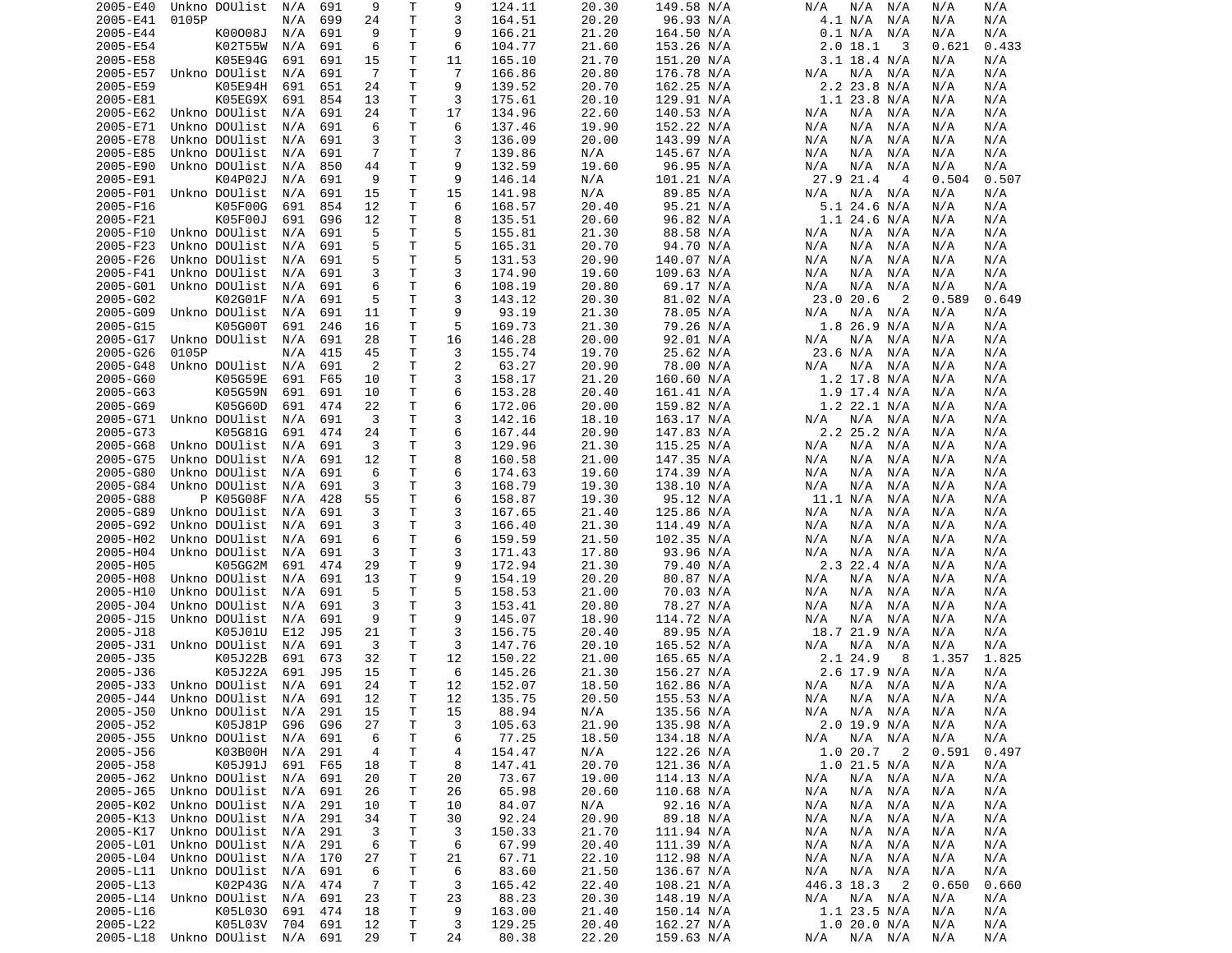| 2005-L34 | Unkno DOUlist          | N/A     | 691 | 5              | т  | 5  | 134.52 | 19.60 | 138.76 N/A | N/A<br>N/A<br>N/A  | N/A<br>N/A      |  |
|----------|------------------------|---------|-----|----------------|----|----|--------|-------|------------|--------------------|-----------------|--|
|          |                        |         |     |                |    |    |        |       |            |                    |                 |  |
| 2005-L36 | P K05JC6Y              | N/A     | 703 | 23             | т  | 3  | 139.70 | 18.90 | 81.17 N/A  | 51.0 N/A<br>N/A    | N/A<br>N/A      |  |
| 2005-L43 | Unkno DOUlist          | N/A     | 291 | 3              | Т  | 3  | 142.74 | 22.00 | 147.05 N/A | N/A<br>N/A<br>N/A  | N/A<br>N/A      |  |
| 2005-L44 | Unkno DOUlist          | N/A     | 291 | 25             | T  | 13 | 71.24  | 21.80 | 67.92 N/A  | N/A<br>N/A<br>N/A  | N/A<br>N/A      |  |
|          |                        |         |     |                |    |    |        |       |            |                    |                 |  |
| 2005-L46 | Unkno DOUlist          | N/A     | 691 | 3              | т  | 3  | 152.73 | 19.10 | 142.80 N/A | N/A<br>N/A<br>N/A  | N/A<br>N/A      |  |
| 2005-L51 | Unkno DOUlist          | N/A     | 291 | 6              | T. | 6  | 141.55 | 20.50 | 131.28 N/A | N/A<br>N/A<br>N/A  | N/A<br>N/A      |  |
| 2005-L64 | Unkno DOUlist          | N/A     | 291 | $\overline{7}$ | т  | 7  | 145.57 | 21.30 | 109.64 N/A | N/A<br>N/A<br>N/A  | N/A<br>N/A      |  |
|          |                        |         |     |                |    |    |        |       |            |                    |                 |  |
| 2005-L65 | P K05L040              | N/A     | 734 | 20             | Τ  | 9  | 132.02 | 20.10 | 98.41 N/A  | 10.9 N/A<br>N/A    | N/A<br>N/A      |  |
| 2005-L67 | Unkno DOUlist          | N/A     | 691 | 14             | Τ  | 14 | 78.21  | 22.40 | 96.69 N/A  | N/A<br>N/A<br>N/A  | N/A<br>N/A      |  |
|          |                        |         |     |                |    |    |        |       |            |                    |                 |  |
| 2005-M02 | Unkno DOUlist          | N/A     | 691 | 14             | т  | 14 | 97.03  | 21.20 | 77.24 N/A  | N/A<br>N/A<br>N/A  | N/A<br>N/A      |  |
| 2005-M05 | K05L400                | 691     | 673 | 15             | T  | 8  | 147.85 | 20.80 | 75.21 N/A  | 2.1 23.4 N/A       | N/A<br>N/A      |  |
| 2005-M07 | Unkno DOUlist          | N/A     | 691 | 13             | Τ  | 13 | 108.26 | 20.80 | 74.60 N/A  | N/A<br>N/A<br>N/A  | N/A<br>N/A      |  |
|          |                        |         |     |                |    |    |        |       |            |                    |                 |  |
| 2005-M08 | K05L42Z                | 691     | 291 | 11             | T. | 9  | 139.41 | 20.80 | 63.02 N/A  | $2.0$ 21.9 N/A     | N/A<br>N/A      |  |
| 2005-M12 | C K04P42Y              | N/A     | 291 | 6              | т  | 2  | 113.49 | 21.50 | 62.37 N/A  | 10.1 N/A<br>N/A    | N/A<br>N/A      |  |
| 2005-M16 | Unkno DOUlist          | N/A     | 291 | 11             | т  | 11 | 86.62  | 21.70 | 62.01 N/A  | N/A<br>N/A<br>N/A  | N/A<br>N/A      |  |
|          |                        |         |     |                |    |    |        |       |            |                    |                 |  |
| 2005-M28 | P K05L010              | N/A     | J76 | 31             | т  | 3  | 159.10 | 18.80 | 54.55 N/A  | 10.9 N/A<br>N/A    | N/A<br>N/A      |  |
| 2005-M30 | P K05L040              | N/A     | J76 | 15             | т  | 3  | 144.47 | 19.90 | 54.32 N/A  | 1.7 N/A<br>N/A     | N/A<br>N/A      |  |
|          |                        |         |     |                | T  |    |        |       |            |                    |                 |  |
| 2005-M58 | Unkno DOUlist          | N/A     | 291 | 12             |    | 12 | 110.38 | 21.90 | 69.24 N/A  | N/A<br>N/A<br>N/A  | N/A<br>N/A      |  |
| 2005-M59 | K05M05E                | 691     | 291 | 10             | т  | 10 | 144.58 | 21.50 | 69.33 N/A  | $1.0$ 25.4 N/A     | N/A<br>N/A      |  |
| 2005-M62 | Unkno DOUlist          | N/A     | 691 | 3              | Τ  | 3  | 146.83 | 19.30 | 83.01 N/A  | N/A<br>N/A<br>N/A  | N/A<br>N/A      |  |
|          |                        |         |     |                |    |    |        |       |            |                    |                 |  |
| 2005-M64 | Unkno DOUlist          | N/A     | 291 | 14             | т  | 14 | 119.32 | 21.40 | 95.74 N/A  | N/A<br>N/A<br>N/A  | N/A<br>N/A      |  |
| 2005-N06 | Unkno DOUlist          | N/A     | 691 | 23             | т  | 18 | 97.79  | 22.40 | 109.37 N/A | N/A<br>N/A<br>N/A  | N/A<br>N/A      |  |
| 2005-N08 | Unkno DOUlist          | N/A     | 291 | 12             | Τ  | 8  | 83.72  | 22.20 | 133.33 N/A | N/A<br>N/A<br>N/A  | N/A<br>N/A      |  |
|          |                        |         |     |                |    |    |        |       |            |                    |                 |  |
| 2005-N14 | P K05L010              | N/A     | A02 | 29             | т  | 3  | 144.35 | 18.10 | 83.08 N/A  | 4.8 N/A<br>N/A     | N/A<br>N/A      |  |
| 2005-N19 | Unkno DOUlist          | N/A     | 291 | 10             | T  | 10 | 75.36  | 21.40 | 142.91 N/A | N/A<br>N/A<br>N/A  | N/A<br>N/A      |  |
|          |                        |         | 691 |                | T  |    | 90.44  |       |            |                    |                 |  |
| 2005-N25 | Unkno DOUlist          | N/A     |     | 15             |    | 15 |        | 22.70 | 154.29 N/A | N/A<br>N/A<br>N/A  | N/A<br>N/A      |  |
| 2005-N30 | Unkno DOUlist          | N/A     | 691 | 15             | Τ  | 15 | 88.29  | 22.30 | 164.78 N/A | N/A<br>N/A<br>N/A  | N/A<br>N/A      |  |
| 2005-N36 | Unkno DOUlist          | N/A     | 608 | 18             | Τ  | 15 | 91.78  | 21.40 | 173.85 N/A | N/A<br>N/A<br>N/A  | N/A<br>N/A      |  |
|          |                        |         |     |                |    |    |        |       | 158.64 N/A |                    |                 |  |
| 2005-N41 | Unkno DOUlist          | N/A     | 691 | 3              | Τ  | 3  | 145.51 | 19.70 |            | N/A<br>N/A<br>N/A  | N/A<br>N/A      |  |
| 2005-N42 | Unkno DOUlist          | N/A     | 691 | 6              | T  | 6  | 155.29 | 19.80 | 148.29 N/A | N/A<br>N/A<br>N/A  | N/A<br>N/A      |  |
| 2005-N45 | P K04D290              | N/A     | 673 | 6              | т  | 3  | 104.53 | 19.50 | 139.18 N/A | 35.9 N/A<br>N/A    | N/A<br>N/A      |  |
|          |                        |         |     |                |    |    |        |       |            |                    |                 |  |
| 2005-N49 | P K05JA8D              | N/A     | 691 | 15             | T  | 6  | 140.44 | 19.90 | 109.61 N/A | 9.1 N/A<br>N/A     | N/A<br>N/A      |  |
| 2005-N55 | Unkno DOUlist          | N/A     | 291 | 6              | т  | 6  | 103.11 | 13.50 | 164.62 N/A | N/A<br>N/A<br>N/A  | N/A<br>N/A      |  |
| 2005-N56 | Unkno DOUlist          | N/A     | 691 | 30             | Τ  | 21 | 95.98  | 22.50 | 137.07 N/A | N/A<br>N/A<br>N/A  | N/A<br>N/A      |  |
|          |                        |         |     |                |    |    |        |       |            |                    |                 |  |
| 2005-N63 | Unkno DOUlist          | N/A     | 691 | 17             | Τ  | 17 | 92.28  | 22.40 | 79.72 N/A  | N/A<br>N/A<br>N/A  | N/A<br>N/A      |  |
| 2005-N66 | Unkno DOUlist          | N/A     | 691 | 9              | т  | 9  | 111.55 | 21.20 | 115.88 N/A | N/A<br>N/A<br>N/A  | N/A<br>N/A      |  |
| 2005-N78 | K05N56A                | G96     | 291 | 17             | Τ  | 3  | 142.19 | 21.70 | 81.56 N/A  | $10.0$ 16.9 N/A    |                 |  |
|          |                        |         |     |                |    |    |        |       |            |                    | N/A<br>N/A      |  |
| 2005-001 | Unkno DOUlist          | N/A     | 291 | 14             | Τ  | 14 | 104.86 | 22.20 | 70.93 N/A  | N/A<br>N/A<br>N/A  | N/A<br>N/A      |  |
| 2005-002 | Unkno DOUlist          | N/A     | 691 | 9              | T. | 9  | 160.16 | 19.60 | 68.43 N/A  | N/A<br>N/A<br>N/A  | N/A<br>N/A      |  |
|          |                        |         |     |                |    |    |        |       |            |                    |                 |  |
| 2005-010 | P K05N030              | N/A     | 213 | 5              | T  | 3  | 150.69 | 20.80 | 96.99 N/A  | 2.6 N/A<br>N/A     | N/A<br>N/A      |  |
| 2005-040 | Unkno DOUlist          | N/A     | 691 | 6              | т  | 6  | 118.40 | 20.70 | 110.71 N/A | N/A<br>N/A<br>N/A  | N/A<br>N/A      |  |
| 2005-041 | Unkno DOUlist          | N/A     | 691 | 18             | Τ  | 18 | 80.27  | 22.60 | 107.28 N/A | N/A<br>N/A<br>N/A  | N/A<br>N/A      |  |
|          |                        |         |     |                |    |    |        |       |            |                    |                 |  |
| 2005-046 | K05011P                | 691     | 291 | 12             | т  | 12 | 170.60 | 20.20 | 107.86 N/A | $1.1$ 26.9 N/A     | N/A<br>N/A      |  |
| 2005-047 | K050110                | 691     | 651 | 12             | Τ  | 9  | 164.94 | 21.20 | 108.50 N/A | $1.1$ 22.4 N/A     | N/A<br>N/A      |  |
|          | K05030G                | 691     | 651 | 22             | т  | 6  | 164.94 | 21.10 |            | $1.1$ 22.4 N/A     | N/A             |  |
| 2005-054 |                        |         |     |                |    |    |        |       | 120.08 N/A |                    | N/A             |  |
| 2005-052 | Unkno DOUlist          | N/A     | 691 | 12             | т  | 12 | 66.37  | 20.60 | 119.94 N/A | N/A<br>N/A<br>N/A  | N/A<br>N/A      |  |
| 2005-057 | K05076K                | 691     | 291 | 8              | т  | 8  | 171.12 | 19.80 | 130.53 N/A | 1.1 25.1<br>8      | 0.575<br>0.734  |  |
|          |                        |         |     |                |    |    |        |       |            |                    | N/A             |  |
| 2005-056 | Unkno DOUlist          | N/A     | 691 | 34             | Τ  | 32 | 81.95  | 22.50 | 128.90 N/A | N/A<br>N/A<br>N/A  | N/A             |  |
| 2005-R03 | K05087P                | 691     | H06 | 41             | Τ  | 9  | 150.64 | 18.50 | 139.86 N/A | 1.2 27.6<br>6      | 0.468<br>0.902  |  |
| 2005-R04 | K050870                | 691     | 651 | 16             | Τ  | 9  | 148.12 | 20.00 | 139.92 N/A | 1.123.0<br>9       | 0.168<br>0.503  |  |
|          | Unkno DOUlist          |         |     |                | T  |    | 91.19  | 22.40 |            |                    |                 |  |
| 2005-R01 |                        | N/A     | 291 | 21             |    | 18 |        |       | 108.50 N/A | N/A<br>N/A<br>N/A  | N/A<br>N/A      |  |
| 2005-R08 | K05088G                | 691     | 682 | 18             | Τ  | 3  | 145.98 | 19.80 | 143.07 N/A | 1.020.4 N/A        | N/A<br>N/A      |  |
|          | 2005-R12 Unkno DOUlist | N/A     | 691 | 12             | T. | 12 | 72.39  | 22.50 | 150.83 N/A | N/A<br>N/A N/A     | N/A<br>N/A      |  |
|          |                        |         |     |                |    |    |        |       |            |                    |                 |  |
| 2005-R15 | P K05N030              | N/A     | 691 | 12             | Т  | 3  | 151.36 | 19.50 | 126.21 N/A | 25.9 N/A<br>N/A    | N/A<br>N/A      |  |
| 2005-R21 | Unkno DOUlist          | N/A     | 691 | 3              | т  | 3  | 172.71 | 20.20 | 118.78 N/A | N/A<br>N/A<br>N/A  | N/A<br>N/A      |  |
| 2005-R45 | Unkno DOUlist          | N/A     | 291 | 16             | т  | 16 | 75.71  | 22.60 | 114.48 N/A | N/A<br>N/A<br>N/A  | N/A<br>N/A      |  |
|          |                        |         |     |                |    |    |        |       |            |                    |                 |  |
| 2005-R55 | Unkno DOUlist          | N/A     | 691 | 25             | Т  | 25 | 88.09  | 22.30 | 90.10 N/A  | N/A<br>N/A<br>N/A  | N/A<br>N/A      |  |
| 2005-R57 | Unkno DOUlist          | N/A     | 691 | 18             | Τ  | 18 | 136.80 | 20.90 | 78.73 N/A  | N/A<br>N/A<br>N/A  | N/A<br>N/A      |  |
| 2005-R59 | Unkno DOUlist          | N/A     | 291 | 8              | т  | 8  | 63.44  | 20.80 | 63.72 N/A  | N/A<br>N/A<br>N/A  | N/A<br>N/A      |  |
|          |                        |         |     |                |    |    |        |       |            |                    |                 |  |
| 2005-R60 | J94C01J                | N/A     | 291 | 6              | т  | 6  | 179.07 | 21.60 | 54.37 N/A  | $0.9$ 21.4<br>4    | 0.389<br>0.497  |  |
| 2005-R61 | Unkno DOUlist          | N/A     | 291 | 9              | т  | 9  | 165.62 | 20.00 | 53.15 N/A  | $N/A$ $N/A$<br>N/A | N/A<br>N/A      |  |
|          |                        |         |     |                |    |    |        |       |            |                    |                 |  |
| 2005-S12 | Unkno DOUlist          | N/A     | 691 | 6              | т  | 6  | 162.27 | 20.30 | 67.35 N/A  | N/A<br>N/A N/A     | N/A<br>N/A      |  |
| 2005-S33 | K05S000                | 644     | 413 | 10             | т  | 3  | 157.73 | 20.60 | 57.41 N/A  | $1.1$ 20.5 N/A     | N/A<br>N/A      |  |
| 2005-S33 | K05S000                | 644     | 413 | 10             | т  | 3  | 157.73 | 20.60 | 57.41 N/A  | $1.1$ 20.5 N/A     | N/A<br>N/A      |  |
|          |                        |         |     |                |    |    |        |       |            |                    |                 |  |
| 2005-S35 | Unkno DOUlist          | N/A     | 691 | 30             | т  | 30 | 62.95  | 22.80 | 64.97 N/A  | N/A<br>N/A N/A     | N/A<br>N/A      |  |
| 2005-S44 | K05S01R                | 691     | 673 | 34             | т  | 12 | 124.84 | 20.80 | 68.01 N/A  | 25.9 19.5 N/A      | N/A<br>N/A      |  |
| 2005-S39 | Unkno DOUlist          | N/A     | 691 | 18             | т  | 18 | 83.70  | 22.20 | 78.61 N/A  | $N/A$ $N/A$<br>N/A | N/A<br>N/A      |  |
|          |                        |         |     |                |    |    |        |       |            |                    |                 |  |
| 2005-S48 | Unkno DOUlist          | N/A     | 691 | 17             | т  | 17 | 150.90 | 21.40 | 88.14 N/A  | N/A<br>N/A N/A     | N/A<br>N/A      |  |
| 2005-S50 | K05S04R                | 291     | 291 | 13             | Т  | 11 | 159.68 | 21.90 | 79.26 N/A  | 1.9 23.4<br>8      | 0.291<br>0.400  |  |
|          |                        |         |     | 18             |    |    |        |       |            |                    |                 |  |
| 2005-S54 | K05S04W                | 691     | 474 |                | Τ  | 6  | 153.88 | 21.10 | 90.83 N/A  | 1.2 20.1<br>9      | 0.296<br>0.675  |  |
| 2005-S55 | K05S04X                | 691 673 |     | 19             | Τ  | 9  | 150.24 | 20.30 | 90.94 N/A  | 1.1 20.8<br>8      | $0.249$ $0.264$ |  |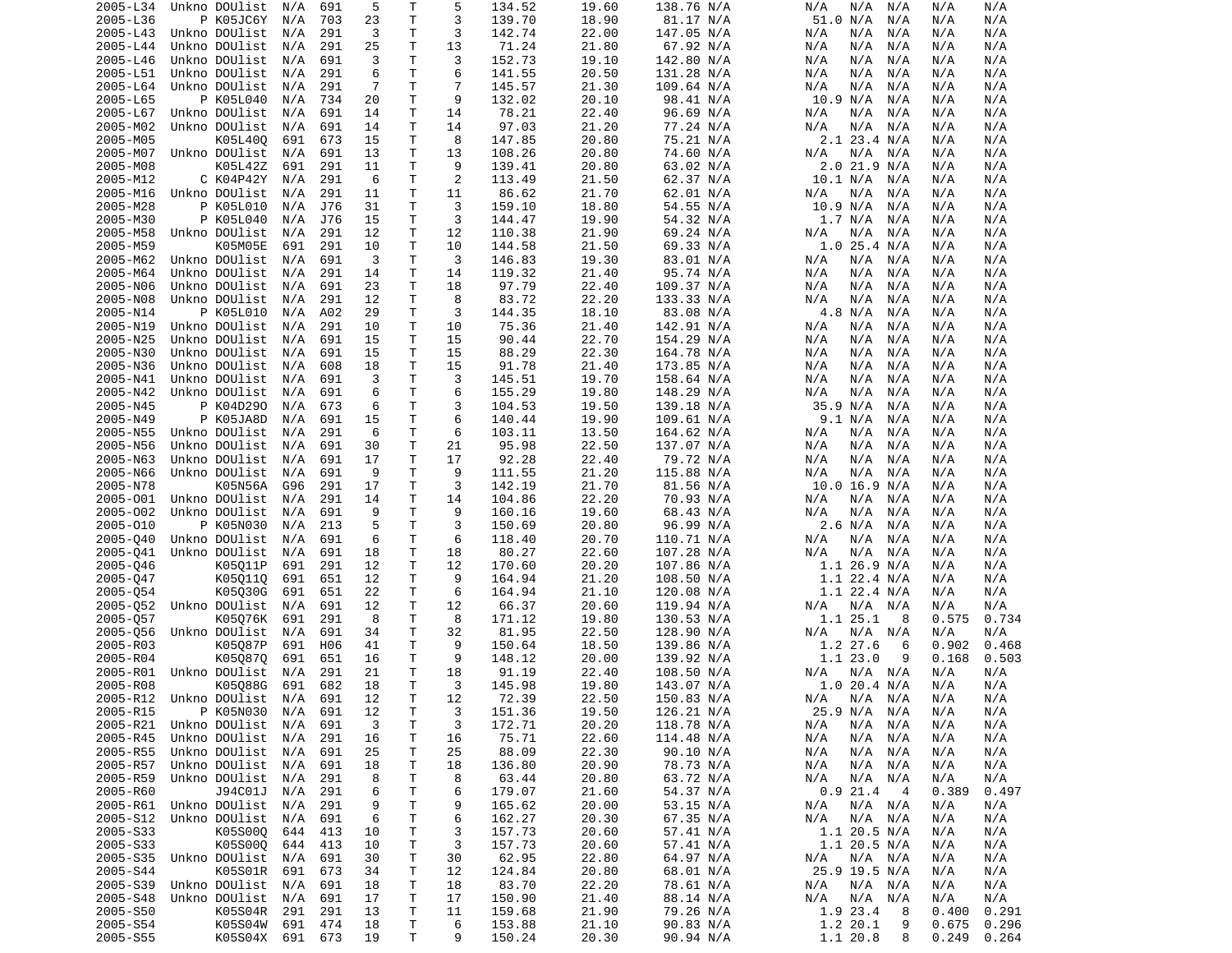| 2005-S66<br>K05S090<br>691<br>734<br>Τ<br>9<br>161.54<br>21.00<br>101.77 N/A<br>1.023.0<br>9<br>0.435<br>0.165<br>14<br>2005-S67<br>K05S09R<br>291<br>291<br>8<br>т<br>8<br>150.86<br>22.40<br>102.80 N/A<br>0.921.5<br>9<br>0.100<br>0.401<br>2005-S71<br>K05S19G<br>691<br>291<br>21<br>Τ<br>12<br>151.22<br>21.40<br>$2.0$ 17.6<br>0.317<br>102.29 N/A<br>9<br>0.417<br>2005-S72<br>K05S19H<br>691<br>291<br>22<br>Τ<br>12<br>151.43<br>21.90<br>102.43 N/A<br>$2.0$ 17.7<br>0.734<br>0.371<br>9<br>T<br>2005-S69<br>Unkno DOUlist<br>N/A<br>291<br>18<br>18<br>143.40<br>20.30<br>110.32 N/A<br>N/A<br>N/A<br>N/A<br>N/A<br>N/A<br>Unkno DOUlist<br>$\overline{2}$<br>Τ<br>$\overline{2}$<br>99.64<br>2005-S74<br>N/A<br>291<br>20.80<br>123.94 N/A<br>N/A<br>N/A<br>N/A<br>N/A<br>N/A<br>Τ<br>2005-S77<br>Unkno DOUlist<br>291<br>25<br>21<br>74.99<br>22.80<br>132.12 N/A<br>N/A<br>N/A<br>N/A<br>N/A<br>N/A<br>N/A<br>3<br>2005-S78<br>C K05S020<br>699<br>19<br>т<br>167.40<br>20.00<br>89.50 N/A<br>5.1 N/A<br>N/A<br>N/A<br>N/A<br>N/A<br>Τ<br>3<br>2005-T01<br>C K05R040<br>86.40<br>19.00<br>22.79 N/A<br>14.7 N/A<br>N/A<br>213<br>11<br>N/A<br>N/A<br>N/A<br>T<br>2005-T02<br>Unkno DOUlist<br>691<br>37<br>29<br>67.40<br>22.50<br>142.68 N/A<br>N/A<br>N/A<br>N/A<br>N/A<br>N/A<br>N/A<br>2005-T11<br>C K05S030<br>673<br>29<br>т<br>6<br>146.22<br>19.70<br>146.08 N/A<br>1.0 N/A<br>N/A<br>N/A<br>N/A<br>N/A<br>Τ<br>2005-T13<br>Unkno DOUlist<br>691<br>62<br>27<br>71.64<br>22.30<br>154.31 N/A<br>N/A<br>N/A<br>N/A<br>N/A<br>N/A<br>N/A<br>22<br>т<br>70.53<br>2005-T22<br>Unkno DOUlist<br>N/A<br>691<br>18<br>22.50<br>176.72 N/A<br>N/A<br>N/A<br>N/A<br>N/A<br>N/A<br>3<br>2005-T26<br>P K05S020<br>850<br>38<br>т<br>172.22<br>139.30 N/A<br>4.6 N/A<br>N/A<br>N/A<br>21.10<br>N/A<br>N/A<br>3<br>2005-T34<br>Unkno DOUlist<br>291<br>т<br>81.29<br>19.20<br>160.59 N/A<br>N/A<br>N/A<br>N/A<br>10<br>N/A<br>N/A<br>N/A<br>Τ<br>3<br>2005-T34<br>Unkno DOUlist<br>291<br>-7<br>81.49<br>19.20<br>160.59 N/A<br>N/A<br>N/A<br>N/A<br>N/A<br>N/A<br>N/A<br>T<br>3<br>2005-T40<br>Unkno DOUlist<br>691<br>3<br>148.04<br>20.10<br>N/A<br>N/A<br>N/A<br>156.50 N/A<br>N/A<br>N/A<br>N/A<br>т<br>2005-T45<br>Unkno DOUlist<br>699<br>22<br>15<br>165.92<br>21.10<br>146.13 N/A<br>N/A<br>N/A<br>N/A<br>N/A<br>N/A<br>N/A<br>Τ<br>9<br>25<br>130.23<br>133.35 N/A<br>2005-T51<br>Unkno DOUlist<br>N/A<br>G96<br>21.20<br>N/A<br>N/A<br>N/A<br>N/A<br>N/A<br>Τ<br>3<br>291<br>3<br>163.39<br>21.90<br>120.98 N/A<br>2005-T58<br>Unkno DOUlist<br>N/A<br>N/A<br>N/A<br>N/A<br>N/A<br>N/A<br>Τ<br>12<br>2005-T62<br>K05T49D<br>G96<br>J95<br>25<br>135.83<br>21.20<br>86.95 N/A<br>9.8 26.5<br>2.971<br>1.274<br>-7<br>T<br>8<br>2005-T63<br>K05T49E<br>691<br>J95<br>159.01<br>20.80<br>88.76 N/A<br>3.7 26.9 N/A<br>N/A<br>11<br>N/A<br>27<br>Unkno DOUlist<br>291<br>35<br>Τ<br>73.24<br>21.90<br>89.00 N/A<br>2005-T65<br>N/A<br>N/A<br>N/A N/A<br>N/A<br>N/A<br>Τ<br>12<br>2005-T67<br>P K05T030<br>926<br>21<br>154.20<br>21.50<br>81.41 N/A<br>11.1 N/A<br>N/A<br>N/A<br>N/A<br>N/A<br>2005-T66<br>P K05T020<br>682<br>37<br>т<br>3<br>166.90<br>21.00<br>83.58 N/A<br>4.1 N/A<br>N/A<br>N/A<br>N/A<br>N/A<br>Τ<br>6<br>68.89 N/A<br>396.5 N/A<br>2005-T76<br>P K05S020<br>N/A<br>A50<br>15<br>115.66<br>20.40<br>N/A<br>N/A<br>N/A<br>2005-T83<br>K05T50F<br>691<br>18<br>т<br>8<br>170.29<br>70.07 N/A<br>2.1 20.3<br>0.571<br>854<br>21.20<br>9<br>1.136<br>9<br>2005-T85<br>K05T50H<br>691<br>291<br>9<br>т<br>173.73<br>19.80<br>70.39 N/A<br>$1.0$ 28.1 N/A<br>N/A<br>N/A<br>T<br>K05T50J<br>691<br>18<br>143.45<br>22.10<br>67.28 N/A<br>2005-T86<br>691<br>29<br>9.1 15.1 N/A<br>N/A<br>N/A<br>K05T50K<br>Τ<br>168.22<br>0.2 29.1<br>2005-T87<br>691<br>691<br>6<br>20.10<br>108.03 N/A<br>0.677<br>6<br>0.987<br>- 7<br>T<br>2005-T81<br>Unkno DOUlist<br>N/A<br>291<br>15<br>15<br>120.32<br>22.30<br>81.54 N/A<br>N/A<br>N/A N/A<br>N/A<br>N/A<br>T<br>2005-T90<br>Unkno DOUlist<br>691<br>44<br>68.96<br>22.90<br>58.51 N/A<br>N/A<br>N/A<br>50<br>N/A<br>N/A<br>N/A<br>N/A<br>Τ<br>H36<br>10<br>1.026.6<br>2.041<br>2005-T92<br>K05T51V<br>691<br>16<br>155.63<br>21.00<br>45.75 N/A<br>0.411<br>7<br>2005-T93<br>Unkno DOUlist<br>N/A<br>291<br>т<br>43<br>77.87<br>22.30<br>45.34 N/A<br>N/A<br>N/A<br>N/A<br>46<br>N/A<br>N/A<br>2005-T101 Unkno DOUlist<br>691<br>6<br>т<br>6<br>155.96<br>20.70<br>58.25 N/A<br>N/A<br>N/A<br>N/A<br>N/A<br>N/A<br>N/A<br>Τ<br>6<br>2005-U01<br>Unkno DOUlist<br>6<br>166.41<br>20.80<br>96.64 N/A<br>N/A<br>N/A<br>691<br>N/A<br>N/A<br>N/A<br>N/A<br>2005-U07<br>P K05S030<br>т<br>3<br>153.50<br>19.90<br>18.10 N/A<br>N/A<br>118<br>18<br>8.9 N/A<br>N/A<br>N/A<br>N/A<br>T<br>9<br>2005-T85<br>K05T50H<br>291<br>9<br>173.73<br>19.80<br>70.39 N/A<br>$1.0$ 28.1 N/A<br>N/A<br>691<br>N/A<br>Τ<br>18<br>89.20<br>22.70<br>2005-U16<br>Unkno DOUlist<br>N/A<br>291<br>18<br>57.06 N/A<br>N/A<br>N/A<br>N/A<br>N/A<br>N/A<br>Τ<br>6<br>2005-U17<br>K02H00W<br>703<br>161.78<br>20.30<br>51.98 N/A<br>16.0 19.3<br>3<br>0.682<br>0.565<br>N/A<br>16<br>Τ<br>35<br>2005-U20<br>Unkno DOUlist<br>N/A<br>291<br>38<br>109.23<br>21.80<br>57.76 N/A<br>N/A N/A<br>N/A<br>N/A<br>N/A<br>2005-U23<br>K05U00E<br>691<br>673<br>т<br>9<br>157.53<br>20.10<br>58.50 N/A<br>1.1 20.9 N/A<br>N/A<br>18<br>N/A<br>2005-U24<br>K05U00F<br>291<br>Τ<br>24<br>132.91<br>18.70<br>58.53 N/A<br>1.3 26.2<br>691<br>41<br>6<br>N/A<br>N/A<br>2005-U25<br>K05U00G<br>691<br>291<br>24<br>т<br>18<br>157.07<br>22.60<br>59.26 N/A<br>$1.2$ 23.6 N/A<br>N/A<br>N/A<br>Τ<br>2005-U26<br>K05U00H<br>691<br>291<br>12<br>151.25<br>20.80<br>59.90 N/A<br>$1.1$ 23.5 N/A<br>N/A<br>16<br>N/A<br>Τ<br>291<br>161.16<br>58.45 N/A<br>$2.0$ 17.4<br>2005-U27<br>K05U00K<br>691<br>24<br>12<br>21.50<br>9<br>0.644<br>0.570<br>5<br>2005-U41<br>K01M03R<br>291<br>5<br>т<br>N/A<br>72.24 N/A<br>$0.9$ 19.1<br>2<br>0.570<br>N/A<br>164.40<br>4.679<br>2005-U43<br>J98K09H<br>291<br>6<br>т<br>6<br>152.95<br>82.61 N/A<br>$0.9$ 18.6<br>0.595<br>N/A<br>22.70<br>1<br>0.681<br>2005-U44<br>K05U01C<br>т<br>6<br>174.42<br>21.50<br>70.81 N/A<br>2.0 21.7 N/A<br>703<br>734<br>26<br>N/A<br>N/A<br>734<br>T<br>3<br>2005-U45<br>K05U01D<br>G96<br>135.77<br>22.30<br>80.40 N/A<br>$1.0$ 20.4 N/A<br>N/A<br>14<br>N/A<br>T.<br>3<br>2005-U49<br>K05U01H<br>G96<br>291<br>11<br>175.74<br>82.14 N/A<br>1.020.1 N/A<br>21.60<br>N/A<br>N/A |
|----------------------------------------------------------------------------------------------------------------------------------------------------------------------------------------------------------------------------------------------------------------------------------------------------------------------------------------------------------------------------------------------------------------------------------------------------------------------------------------------------------------------------------------------------------------------------------------------------------------------------------------------------------------------------------------------------------------------------------------------------------------------------------------------------------------------------------------------------------------------------------------------------------------------------------------------------------------------------------------------------------------------------------------------------------------------------------------------------------------------------------------------------------------------------------------------------------------------------------------------------------------------------------------------------------------------------------------------------------------------------------------------------------------------------------------------------------------------------------------------------------------------------------------------------------------------------------------------------------------------------------------------------------------------------------------------------------------------------------------------------------------------------------------------------------------------------------------------------------------------------------------------------------------------------------------------------------------------------------------------------------------------------------------------------------------------------------------------------------------------------------------------------------------------------------------------------------------------------------------------------------------------------------------------------------------------------------------------------------------------------------------------------------------------------------------------------------------------------------------------------------------------------------------------------------------------------------------------------------------------------------------------------------------------------------------------------------------------------------------------------------------------------------------------------------------------------------------------------------------------------------------------------------------------------------------------------------------------------------------------------------------------------------------------------------------------------------------------------------------------------------------------------------------------------------------------------------------------------------------------------------------------------------------------------------------------------------------------------------------------------------------------------------------------------------------------------------------------------------------------------------------------------------------------------------------------------------------------------------------------------------------------------------------------------------------------------------------------------------------------------------------------------------------------------------------------------------------------------------------------------------------------------------------------------------------------------------------------------------------------------------------------------------------------------------------------------------------------------------------------------------------------------------------------------------------------------------------------------------------------------------------------------------------------------------------------------------------------------------------------------------------------------------------------------------------------------------------------------------------------------------------------------------------------------------------------------------------------------------------------------------------------------------------------------------------------------------------------------------------------------------------------------------------------------------------------------------------------------------------------------------------------------------------------------------------------------------------------------------------------------------------------------------------------------------------------------------------------------------------------------------------------------------------------------------------------------------------------------------------------------------------------------------------------------------------------------------------------------------------------------------------------------------------------------------------------------------------------------------------------------------------------------------------------------------------------------------------------------------------------------------------------------------------------------------------------------------------------------------------------------------------------------------------------------------------------------------------------------------------------------------------------------------------------------------------------------------------------------------------------------------------------------------------------------------------------------------------------------------------------------------------------------------------------------------------------------------------------------------------------------------------------------------------------------------------------------------------------------------------------------------------------------------------------------------------------------------------------------------------|
|                                                                                                                                                                                                                                                                                                                                                                                                                                                                                                                                                                                                                                                                                                                                                                                                                                                                                                                                                                                                                                                                                                                                                                                                                                                                                                                                                                                                                                                                                                                                                                                                                                                                                                                                                                                                                                                                                                                                                                                                                                                                                                                                                                                                                                                                                                                                                                                                                                                                                                                                                                                                                                                                                                                                                                                                                                                                                                                                                                                                                                                                                                                                                                                                                                                                                                                                                                                                                                                                                                                                                                                                                                                                                                                                                                                                                                                                                                                                                                                                                                                                                                                                                                                                                                                                                                                                                                                                                                                                                                                                                                                                                                                                                                                                                                                                                                                                                                                                                                                                                                                                                                                                                                                                                                                                                                                                                                                                                                                                                                                                                                                                                                                                                                                                                                                                                                                                                                                                                                                                                                                                                                                                                                                                                                                                                                                                                                                                                                                                                        |
|                                                                                                                                                                                                                                                                                                                                                                                                                                                                                                                                                                                                                                                                                                                                                                                                                                                                                                                                                                                                                                                                                                                                                                                                                                                                                                                                                                                                                                                                                                                                                                                                                                                                                                                                                                                                                                                                                                                                                                                                                                                                                                                                                                                                                                                                                                                                                                                                                                                                                                                                                                                                                                                                                                                                                                                                                                                                                                                                                                                                                                                                                                                                                                                                                                                                                                                                                                                                                                                                                                                                                                                                                                                                                                                                                                                                                                                                                                                                                                                                                                                                                                                                                                                                                                                                                                                                                                                                                                                                                                                                                                                                                                                                                                                                                                                                                                                                                                                                                                                                                                                                                                                                                                                                                                                                                                                                                                                                                                                                                                                                                                                                                                                                                                                                                                                                                                                                                                                                                                                                                                                                                                                                                                                                                                                                                                                                                                                                                                                                                        |
|                                                                                                                                                                                                                                                                                                                                                                                                                                                                                                                                                                                                                                                                                                                                                                                                                                                                                                                                                                                                                                                                                                                                                                                                                                                                                                                                                                                                                                                                                                                                                                                                                                                                                                                                                                                                                                                                                                                                                                                                                                                                                                                                                                                                                                                                                                                                                                                                                                                                                                                                                                                                                                                                                                                                                                                                                                                                                                                                                                                                                                                                                                                                                                                                                                                                                                                                                                                                                                                                                                                                                                                                                                                                                                                                                                                                                                                                                                                                                                                                                                                                                                                                                                                                                                                                                                                                                                                                                                                                                                                                                                                                                                                                                                                                                                                                                                                                                                                                                                                                                                                                                                                                                                                                                                                                                                                                                                                                                                                                                                                                                                                                                                                                                                                                                                                                                                                                                                                                                                                                                                                                                                                                                                                                                                                                                                                                                                                                                                                                                        |
|                                                                                                                                                                                                                                                                                                                                                                                                                                                                                                                                                                                                                                                                                                                                                                                                                                                                                                                                                                                                                                                                                                                                                                                                                                                                                                                                                                                                                                                                                                                                                                                                                                                                                                                                                                                                                                                                                                                                                                                                                                                                                                                                                                                                                                                                                                                                                                                                                                                                                                                                                                                                                                                                                                                                                                                                                                                                                                                                                                                                                                                                                                                                                                                                                                                                                                                                                                                                                                                                                                                                                                                                                                                                                                                                                                                                                                                                                                                                                                                                                                                                                                                                                                                                                                                                                                                                                                                                                                                                                                                                                                                                                                                                                                                                                                                                                                                                                                                                                                                                                                                                                                                                                                                                                                                                                                                                                                                                                                                                                                                                                                                                                                                                                                                                                                                                                                                                                                                                                                                                                                                                                                                                                                                                                                                                                                                                                                                                                                                                                        |
|                                                                                                                                                                                                                                                                                                                                                                                                                                                                                                                                                                                                                                                                                                                                                                                                                                                                                                                                                                                                                                                                                                                                                                                                                                                                                                                                                                                                                                                                                                                                                                                                                                                                                                                                                                                                                                                                                                                                                                                                                                                                                                                                                                                                                                                                                                                                                                                                                                                                                                                                                                                                                                                                                                                                                                                                                                                                                                                                                                                                                                                                                                                                                                                                                                                                                                                                                                                                                                                                                                                                                                                                                                                                                                                                                                                                                                                                                                                                                                                                                                                                                                                                                                                                                                                                                                                                                                                                                                                                                                                                                                                                                                                                                                                                                                                                                                                                                                                                                                                                                                                                                                                                                                                                                                                                                                                                                                                                                                                                                                                                                                                                                                                                                                                                                                                                                                                                                                                                                                                                                                                                                                                                                                                                                                                                                                                                                                                                                                                                                        |
|                                                                                                                                                                                                                                                                                                                                                                                                                                                                                                                                                                                                                                                                                                                                                                                                                                                                                                                                                                                                                                                                                                                                                                                                                                                                                                                                                                                                                                                                                                                                                                                                                                                                                                                                                                                                                                                                                                                                                                                                                                                                                                                                                                                                                                                                                                                                                                                                                                                                                                                                                                                                                                                                                                                                                                                                                                                                                                                                                                                                                                                                                                                                                                                                                                                                                                                                                                                                                                                                                                                                                                                                                                                                                                                                                                                                                                                                                                                                                                                                                                                                                                                                                                                                                                                                                                                                                                                                                                                                                                                                                                                                                                                                                                                                                                                                                                                                                                                                                                                                                                                                                                                                                                                                                                                                                                                                                                                                                                                                                                                                                                                                                                                                                                                                                                                                                                                                                                                                                                                                                                                                                                                                                                                                                                                                                                                                                                                                                                                                                        |
|                                                                                                                                                                                                                                                                                                                                                                                                                                                                                                                                                                                                                                                                                                                                                                                                                                                                                                                                                                                                                                                                                                                                                                                                                                                                                                                                                                                                                                                                                                                                                                                                                                                                                                                                                                                                                                                                                                                                                                                                                                                                                                                                                                                                                                                                                                                                                                                                                                                                                                                                                                                                                                                                                                                                                                                                                                                                                                                                                                                                                                                                                                                                                                                                                                                                                                                                                                                                                                                                                                                                                                                                                                                                                                                                                                                                                                                                                                                                                                                                                                                                                                                                                                                                                                                                                                                                                                                                                                                                                                                                                                                                                                                                                                                                                                                                                                                                                                                                                                                                                                                                                                                                                                                                                                                                                                                                                                                                                                                                                                                                                                                                                                                                                                                                                                                                                                                                                                                                                                                                                                                                                                                                                                                                                                                                                                                                                                                                                                                                                        |
|                                                                                                                                                                                                                                                                                                                                                                                                                                                                                                                                                                                                                                                                                                                                                                                                                                                                                                                                                                                                                                                                                                                                                                                                                                                                                                                                                                                                                                                                                                                                                                                                                                                                                                                                                                                                                                                                                                                                                                                                                                                                                                                                                                                                                                                                                                                                                                                                                                                                                                                                                                                                                                                                                                                                                                                                                                                                                                                                                                                                                                                                                                                                                                                                                                                                                                                                                                                                                                                                                                                                                                                                                                                                                                                                                                                                                                                                                                                                                                                                                                                                                                                                                                                                                                                                                                                                                                                                                                                                                                                                                                                                                                                                                                                                                                                                                                                                                                                                                                                                                                                                                                                                                                                                                                                                                                                                                                                                                                                                                                                                                                                                                                                                                                                                                                                                                                                                                                                                                                                                                                                                                                                                                                                                                                                                                                                                                                                                                                                                                        |
|                                                                                                                                                                                                                                                                                                                                                                                                                                                                                                                                                                                                                                                                                                                                                                                                                                                                                                                                                                                                                                                                                                                                                                                                                                                                                                                                                                                                                                                                                                                                                                                                                                                                                                                                                                                                                                                                                                                                                                                                                                                                                                                                                                                                                                                                                                                                                                                                                                                                                                                                                                                                                                                                                                                                                                                                                                                                                                                                                                                                                                                                                                                                                                                                                                                                                                                                                                                                                                                                                                                                                                                                                                                                                                                                                                                                                                                                                                                                                                                                                                                                                                                                                                                                                                                                                                                                                                                                                                                                                                                                                                                                                                                                                                                                                                                                                                                                                                                                                                                                                                                                                                                                                                                                                                                                                                                                                                                                                                                                                                                                                                                                                                                                                                                                                                                                                                                                                                                                                                                                                                                                                                                                                                                                                                                                                                                                                                                                                                                                                        |
|                                                                                                                                                                                                                                                                                                                                                                                                                                                                                                                                                                                                                                                                                                                                                                                                                                                                                                                                                                                                                                                                                                                                                                                                                                                                                                                                                                                                                                                                                                                                                                                                                                                                                                                                                                                                                                                                                                                                                                                                                                                                                                                                                                                                                                                                                                                                                                                                                                                                                                                                                                                                                                                                                                                                                                                                                                                                                                                                                                                                                                                                                                                                                                                                                                                                                                                                                                                                                                                                                                                                                                                                                                                                                                                                                                                                                                                                                                                                                                                                                                                                                                                                                                                                                                                                                                                                                                                                                                                                                                                                                                                                                                                                                                                                                                                                                                                                                                                                                                                                                                                                                                                                                                                                                                                                                                                                                                                                                                                                                                                                                                                                                                                                                                                                                                                                                                                                                                                                                                                                                                                                                                                                                                                                                                                                                                                                                                                                                                                                                        |
|                                                                                                                                                                                                                                                                                                                                                                                                                                                                                                                                                                                                                                                                                                                                                                                                                                                                                                                                                                                                                                                                                                                                                                                                                                                                                                                                                                                                                                                                                                                                                                                                                                                                                                                                                                                                                                                                                                                                                                                                                                                                                                                                                                                                                                                                                                                                                                                                                                                                                                                                                                                                                                                                                                                                                                                                                                                                                                                                                                                                                                                                                                                                                                                                                                                                                                                                                                                                                                                                                                                                                                                                                                                                                                                                                                                                                                                                                                                                                                                                                                                                                                                                                                                                                                                                                                                                                                                                                                                                                                                                                                                                                                                                                                                                                                                                                                                                                                                                                                                                                                                                                                                                                                                                                                                                                                                                                                                                                                                                                                                                                                                                                                                                                                                                                                                                                                                                                                                                                                                                                                                                                                                                                                                                                                                                                                                                                                                                                                                                                        |
|                                                                                                                                                                                                                                                                                                                                                                                                                                                                                                                                                                                                                                                                                                                                                                                                                                                                                                                                                                                                                                                                                                                                                                                                                                                                                                                                                                                                                                                                                                                                                                                                                                                                                                                                                                                                                                                                                                                                                                                                                                                                                                                                                                                                                                                                                                                                                                                                                                                                                                                                                                                                                                                                                                                                                                                                                                                                                                                                                                                                                                                                                                                                                                                                                                                                                                                                                                                                                                                                                                                                                                                                                                                                                                                                                                                                                                                                                                                                                                                                                                                                                                                                                                                                                                                                                                                                                                                                                                                                                                                                                                                                                                                                                                                                                                                                                                                                                                                                                                                                                                                                                                                                                                                                                                                                                                                                                                                                                                                                                                                                                                                                                                                                                                                                                                                                                                                                                                                                                                                                                                                                                                                                                                                                                                                                                                                                                                                                                                                                                        |
|                                                                                                                                                                                                                                                                                                                                                                                                                                                                                                                                                                                                                                                                                                                                                                                                                                                                                                                                                                                                                                                                                                                                                                                                                                                                                                                                                                                                                                                                                                                                                                                                                                                                                                                                                                                                                                                                                                                                                                                                                                                                                                                                                                                                                                                                                                                                                                                                                                                                                                                                                                                                                                                                                                                                                                                                                                                                                                                                                                                                                                                                                                                                                                                                                                                                                                                                                                                                                                                                                                                                                                                                                                                                                                                                                                                                                                                                                                                                                                                                                                                                                                                                                                                                                                                                                                                                                                                                                                                                                                                                                                                                                                                                                                                                                                                                                                                                                                                                                                                                                                                                                                                                                                                                                                                                                                                                                                                                                                                                                                                                                                                                                                                                                                                                                                                                                                                                                                                                                                                                                                                                                                                                                                                                                                                                                                                                                                                                                                                                                        |
|                                                                                                                                                                                                                                                                                                                                                                                                                                                                                                                                                                                                                                                                                                                                                                                                                                                                                                                                                                                                                                                                                                                                                                                                                                                                                                                                                                                                                                                                                                                                                                                                                                                                                                                                                                                                                                                                                                                                                                                                                                                                                                                                                                                                                                                                                                                                                                                                                                                                                                                                                                                                                                                                                                                                                                                                                                                                                                                                                                                                                                                                                                                                                                                                                                                                                                                                                                                                                                                                                                                                                                                                                                                                                                                                                                                                                                                                                                                                                                                                                                                                                                                                                                                                                                                                                                                                                                                                                                                                                                                                                                                                                                                                                                                                                                                                                                                                                                                                                                                                                                                                                                                                                                                                                                                                                                                                                                                                                                                                                                                                                                                                                                                                                                                                                                                                                                                                                                                                                                                                                                                                                                                                                                                                                                                                                                                                                                                                                                                                                        |
|                                                                                                                                                                                                                                                                                                                                                                                                                                                                                                                                                                                                                                                                                                                                                                                                                                                                                                                                                                                                                                                                                                                                                                                                                                                                                                                                                                                                                                                                                                                                                                                                                                                                                                                                                                                                                                                                                                                                                                                                                                                                                                                                                                                                                                                                                                                                                                                                                                                                                                                                                                                                                                                                                                                                                                                                                                                                                                                                                                                                                                                                                                                                                                                                                                                                                                                                                                                                                                                                                                                                                                                                                                                                                                                                                                                                                                                                                                                                                                                                                                                                                                                                                                                                                                                                                                                                                                                                                                                                                                                                                                                                                                                                                                                                                                                                                                                                                                                                                                                                                                                                                                                                                                                                                                                                                                                                                                                                                                                                                                                                                                                                                                                                                                                                                                                                                                                                                                                                                                                                                                                                                                                                                                                                                                                                                                                                                                                                                                                                                        |
|                                                                                                                                                                                                                                                                                                                                                                                                                                                                                                                                                                                                                                                                                                                                                                                                                                                                                                                                                                                                                                                                                                                                                                                                                                                                                                                                                                                                                                                                                                                                                                                                                                                                                                                                                                                                                                                                                                                                                                                                                                                                                                                                                                                                                                                                                                                                                                                                                                                                                                                                                                                                                                                                                                                                                                                                                                                                                                                                                                                                                                                                                                                                                                                                                                                                                                                                                                                                                                                                                                                                                                                                                                                                                                                                                                                                                                                                                                                                                                                                                                                                                                                                                                                                                                                                                                                                                                                                                                                                                                                                                                                                                                                                                                                                                                                                                                                                                                                                                                                                                                                                                                                                                                                                                                                                                                                                                                                                                                                                                                                                                                                                                                                                                                                                                                                                                                                                                                                                                                                                                                                                                                                                                                                                                                                                                                                                                                                                                                                                                        |
|                                                                                                                                                                                                                                                                                                                                                                                                                                                                                                                                                                                                                                                                                                                                                                                                                                                                                                                                                                                                                                                                                                                                                                                                                                                                                                                                                                                                                                                                                                                                                                                                                                                                                                                                                                                                                                                                                                                                                                                                                                                                                                                                                                                                                                                                                                                                                                                                                                                                                                                                                                                                                                                                                                                                                                                                                                                                                                                                                                                                                                                                                                                                                                                                                                                                                                                                                                                                                                                                                                                                                                                                                                                                                                                                                                                                                                                                                                                                                                                                                                                                                                                                                                                                                                                                                                                                                                                                                                                                                                                                                                                                                                                                                                                                                                                                                                                                                                                                                                                                                                                                                                                                                                                                                                                                                                                                                                                                                                                                                                                                                                                                                                                                                                                                                                                                                                                                                                                                                                                                                                                                                                                                                                                                                                                                                                                                                                                                                                                                                        |
|                                                                                                                                                                                                                                                                                                                                                                                                                                                                                                                                                                                                                                                                                                                                                                                                                                                                                                                                                                                                                                                                                                                                                                                                                                                                                                                                                                                                                                                                                                                                                                                                                                                                                                                                                                                                                                                                                                                                                                                                                                                                                                                                                                                                                                                                                                                                                                                                                                                                                                                                                                                                                                                                                                                                                                                                                                                                                                                                                                                                                                                                                                                                                                                                                                                                                                                                                                                                                                                                                                                                                                                                                                                                                                                                                                                                                                                                                                                                                                                                                                                                                                                                                                                                                                                                                                                                                                                                                                                                                                                                                                                                                                                                                                                                                                                                                                                                                                                                                                                                                                                                                                                                                                                                                                                                                                                                                                                                                                                                                                                                                                                                                                                                                                                                                                                                                                                                                                                                                                                                                                                                                                                                                                                                                                                                                                                                                                                                                                                                                        |
|                                                                                                                                                                                                                                                                                                                                                                                                                                                                                                                                                                                                                                                                                                                                                                                                                                                                                                                                                                                                                                                                                                                                                                                                                                                                                                                                                                                                                                                                                                                                                                                                                                                                                                                                                                                                                                                                                                                                                                                                                                                                                                                                                                                                                                                                                                                                                                                                                                                                                                                                                                                                                                                                                                                                                                                                                                                                                                                                                                                                                                                                                                                                                                                                                                                                                                                                                                                                                                                                                                                                                                                                                                                                                                                                                                                                                                                                                                                                                                                                                                                                                                                                                                                                                                                                                                                                                                                                                                                                                                                                                                                                                                                                                                                                                                                                                                                                                                                                                                                                                                                                                                                                                                                                                                                                                                                                                                                                                                                                                                                                                                                                                                                                                                                                                                                                                                                                                                                                                                                                                                                                                                                                                                                                                                                                                                                                                                                                                                                                                        |
|                                                                                                                                                                                                                                                                                                                                                                                                                                                                                                                                                                                                                                                                                                                                                                                                                                                                                                                                                                                                                                                                                                                                                                                                                                                                                                                                                                                                                                                                                                                                                                                                                                                                                                                                                                                                                                                                                                                                                                                                                                                                                                                                                                                                                                                                                                                                                                                                                                                                                                                                                                                                                                                                                                                                                                                                                                                                                                                                                                                                                                                                                                                                                                                                                                                                                                                                                                                                                                                                                                                                                                                                                                                                                                                                                                                                                                                                                                                                                                                                                                                                                                                                                                                                                                                                                                                                                                                                                                                                                                                                                                                                                                                                                                                                                                                                                                                                                                                                                                                                                                                                                                                                                                                                                                                                                                                                                                                                                                                                                                                                                                                                                                                                                                                                                                                                                                                                                                                                                                                                                                                                                                                                                                                                                                                                                                                                                                                                                                                                                        |
|                                                                                                                                                                                                                                                                                                                                                                                                                                                                                                                                                                                                                                                                                                                                                                                                                                                                                                                                                                                                                                                                                                                                                                                                                                                                                                                                                                                                                                                                                                                                                                                                                                                                                                                                                                                                                                                                                                                                                                                                                                                                                                                                                                                                                                                                                                                                                                                                                                                                                                                                                                                                                                                                                                                                                                                                                                                                                                                                                                                                                                                                                                                                                                                                                                                                                                                                                                                                                                                                                                                                                                                                                                                                                                                                                                                                                                                                                                                                                                                                                                                                                                                                                                                                                                                                                                                                                                                                                                                                                                                                                                                                                                                                                                                                                                                                                                                                                                                                                                                                                                                                                                                                                                                                                                                                                                                                                                                                                                                                                                                                                                                                                                                                                                                                                                                                                                                                                                                                                                                                                                                                                                                                                                                                                                                                                                                                                                                                                                                                                        |
|                                                                                                                                                                                                                                                                                                                                                                                                                                                                                                                                                                                                                                                                                                                                                                                                                                                                                                                                                                                                                                                                                                                                                                                                                                                                                                                                                                                                                                                                                                                                                                                                                                                                                                                                                                                                                                                                                                                                                                                                                                                                                                                                                                                                                                                                                                                                                                                                                                                                                                                                                                                                                                                                                                                                                                                                                                                                                                                                                                                                                                                                                                                                                                                                                                                                                                                                                                                                                                                                                                                                                                                                                                                                                                                                                                                                                                                                                                                                                                                                                                                                                                                                                                                                                                                                                                                                                                                                                                                                                                                                                                                                                                                                                                                                                                                                                                                                                                                                                                                                                                                                                                                                                                                                                                                                                                                                                                                                                                                                                                                                                                                                                                                                                                                                                                                                                                                                                                                                                                                                                                                                                                                                                                                                                                                                                                                                                                                                                                                                                        |
|                                                                                                                                                                                                                                                                                                                                                                                                                                                                                                                                                                                                                                                                                                                                                                                                                                                                                                                                                                                                                                                                                                                                                                                                                                                                                                                                                                                                                                                                                                                                                                                                                                                                                                                                                                                                                                                                                                                                                                                                                                                                                                                                                                                                                                                                                                                                                                                                                                                                                                                                                                                                                                                                                                                                                                                                                                                                                                                                                                                                                                                                                                                                                                                                                                                                                                                                                                                                                                                                                                                                                                                                                                                                                                                                                                                                                                                                                                                                                                                                                                                                                                                                                                                                                                                                                                                                                                                                                                                                                                                                                                                                                                                                                                                                                                                                                                                                                                                                                                                                                                                                                                                                                                                                                                                                                                                                                                                                                                                                                                                                                                                                                                                                                                                                                                                                                                                                                                                                                                                                                                                                                                                                                                                                                                                                                                                                                                                                                                                                                        |
|                                                                                                                                                                                                                                                                                                                                                                                                                                                                                                                                                                                                                                                                                                                                                                                                                                                                                                                                                                                                                                                                                                                                                                                                                                                                                                                                                                                                                                                                                                                                                                                                                                                                                                                                                                                                                                                                                                                                                                                                                                                                                                                                                                                                                                                                                                                                                                                                                                                                                                                                                                                                                                                                                                                                                                                                                                                                                                                                                                                                                                                                                                                                                                                                                                                                                                                                                                                                                                                                                                                                                                                                                                                                                                                                                                                                                                                                                                                                                                                                                                                                                                                                                                                                                                                                                                                                                                                                                                                                                                                                                                                                                                                                                                                                                                                                                                                                                                                                                                                                                                                                                                                                                                                                                                                                                                                                                                                                                                                                                                                                                                                                                                                                                                                                                                                                                                                                                                                                                                                                                                                                                                                                                                                                                                                                                                                                                                                                                                                                                        |
|                                                                                                                                                                                                                                                                                                                                                                                                                                                                                                                                                                                                                                                                                                                                                                                                                                                                                                                                                                                                                                                                                                                                                                                                                                                                                                                                                                                                                                                                                                                                                                                                                                                                                                                                                                                                                                                                                                                                                                                                                                                                                                                                                                                                                                                                                                                                                                                                                                                                                                                                                                                                                                                                                                                                                                                                                                                                                                                                                                                                                                                                                                                                                                                                                                                                                                                                                                                                                                                                                                                                                                                                                                                                                                                                                                                                                                                                                                                                                                                                                                                                                                                                                                                                                                                                                                                                                                                                                                                                                                                                                                                                                                                                                                                                                                                                                                                                                                                                                                                                                                                                                                                                                                                                                                                                                                                                                                                                                                                                                                                                                                                                                                                                                                                                                                                                                                                                                                                                                                                                                                                                                                                                                                                                                                                                                                                                                                                                                                                                                        |
|                                                                                                                                                                                                                                                                                                                                                                                                                                                                                                                                                                                                                                                                                                                                                                                                                                                                                                                                                                                                                                                                                                                                                                                                                                                                                                                                                                                                                                                                                                                                                                                                                                                                                                                                                                                                                                                                                                                                                                                                                                                                                                                                                                                                                                                                                                                                                                                                                                                                                                                                                                                                                                                                                                                                                                                                                                                                                                                                                                                                                                                                                                                                                                                                                                                                                                                                                                                                                                                                                                                                                                                                                                                                                                                                                                                                                                                                                                                                                                                                                                                                                                                                                                                                                                                                                                                                                                                                                                                                                                                                                                                                                                                                                                                                                                                                                                                                                                                                                                                                                                                                                                                                                                                                                                                                                                                                                                                                                                                                                                                                                                                                                                                                                                                                                                                                                                                                                                                                                                                                                                                                                                                                                                                                                                                                                                                                                                                                                                                                                        |
|                                                                                                                                                                                                                                                                                                                                                                                                                                                                                                                                                                                                                                                                                                                                                                                                                                                                                                                                                                                                                                                                                                                                                                                                                                                                                                                                                                                                                                                                                                                                                                                                                                                                                                                                                                                                                                                                                                                                                                                                                                                                                                                                                                                                                                                                                                                                                                                                                                                                                                                                                                                                                                                                                                                                                                                                                                                                                                                                                                                                                                                                                                                                                                                                                                                                                                                                                                                                                                                                                                                                                                                                                                                                                                                                                                                                                                                                                                                                                                                                                                                                                                                                                                                                                                                                                                                                                                                                                                                                                                                                                                                                                                                                                                                                                                                                                                                                                                                                                                                                                                                                                                                                                                                                                                                                                                                                                                                                                                                                                                                                                                                                                                                                                                                                                                                                                                                                                                                                                                                                                                                                                                                                                                                                                                                                                                                                                                                                                                                                                        |
|                                                                                                                                                                                                                                                                                                                                                                                                                                                                                                                                                                                                                                                                                                                                                                                                                                                                                                                                                                                                                                                                                                                                                                                                                                                                                                                                                                                                                                                                                                                                                                                                                                                                                                                                                                                                                                                                                                                                                                                                                                                                                                                                                                                                                                                                                                                                                                                                                                                                                                                                                                                                                                                                                                                                                                                                                                                                                                                                                                                                                                                                                                                                                                                                                                                                                                                                                                                                                                                                                                                                                                                                                                                                                                                                                                                                                                                                                                                                                                                                                                                                                                                                                                                                                                                                                                                                                                                                                                                                                                                                                                                                                                                                                                                                                                                                                                                                                                                                                                                                                                                                                                                                                                                                                                                                                                                                                                                                                                                                                                                                                                                                                                                                                                                                                                                                                                                                                                                                                                                                                                                                                                                                                                                                                                                                                                                                                                                                                                                                                        |
|                                                                                                                                                                                                                                                                                                                                                                                                                                                                                                                                                                                                                                                                                                                                                                                                                                                                                                                                                                                                                                                                                                                                                                                                                                                                                                                                                                                                                                                                                                                                                                                                                                                                                                                                                                                                                                                                                                                                                                                                                                                                                                                                                                                                                                                                                                                                                                                                                                                                                                                                                                                                                                                                                                                                                                                                                                                                                                                                                                                                                                                                                                                                                                                                                                                                                                                                                                                                                                                                                                                                                                                                                                                                                                                                                                                                                                                                                                                                                                                                                                                                                                                                                                                                                                                                                                                                                                                                                                                                                                                                                                                                                                                                                                                                                                                                                                                                                                                                                                                                                                                                                                                                                                                                                                                                                                                                                                                                                                                                                                                                                                                                                                                                                                                                                                                                                                                                                                                                                                                                                                                                                                                                                                                                                                                                                                                                                                                                                                                                                        |
|                                                                                                                                                                                                                                                                                                                                                                                                                                                                                                                                                                                                                                                                                                                                                                                                                                                                                                                                                                                                                                                                                                                                                                                                                                                                                                                                                                                                                                                                                                                                                                                                                                                                                                                                                                                                                                                                                                                                                                                                                                                                                                                                                                                                                                                                                                                                                                                                                                                                                                                                                                                                                                                                                                                                                                                                                                                                                                                                                                                                                                                                                                                                                                                                                                                                                                                                                                                                                                                                                                                                                                                                                                                                                                                                                                                                                                                                                                                                                                                                                                                                                                                                                                                                                                                                                                                                                                                                                                                                                                                                                                                                                                                                                                                                                                                                                                                                                                                                                                                                                                                                                                                                                                                                                                                                                                                                                                                                                                                                                                                                                                                                                                                                                                                                                                                                                                                                                                                                                                                                                                                                                                                                                                                                                                                                                                                                                                                                                                                                                        |
|                                                                                                                                                                                                                                                                                                                                                                                                                                                                                                                                                                                                                                                                                                                                                                                                                                                                                                                                                                                                                                                                                                                                                                                                                                                                                                                                                                                                                                                                                                                                                                                                                                                                                                                                                                                                                                                                                                                                                                                                                                                                                                                                                                                                                                                                                                                                                                                                                                                                                                                                                                                                                                                                                                                                                                                                                                                                                                                                                                                                                                                                                                                                                                                                                                                                                                                                                                                                                                                                                                                                                                                                                                                                                                                                                                                                                                                                                                                                                                                                                                                                                                                                                                                                                                                                                                                                                                                                                                                                                                                                                                                                                                                                                                                                                                                                                                                                                                                                                                                                                                                                                                                                                                                                                                                                                                                                                                                                                                                                                                                                                                                                                                                                                                                                                                                                                                                                                                                                                                                                                                                                                                                                                                                                                                                                                                                                                                                                                                                                                        |
|                                                                                                                                                                                                                                                                                                                                                                                                                                                                                                                                                                                                                                                                                                                                                                                                                                                                                                                                                                                                                                                                                                                                                                                                                                                                                                                                                                                                                                                                                                                                                                                                                                                                                                                                                                                                                                                                                                                                                                                                                                                                                                                                                                                                                                                                                                                                                                                                                                                                                                                                                                                                                                                                                                                                                                                                                                                                                                                                                                                                                                                                                                                                                                                                                                                                                                                                                                                                                                                                                                                                                                                                                                                                                                                                                                                                                                                                                                                                                                                                                                                                                                                                                                                                                                                                                                                                                                                                                                                                                                                                                                                                                                                                                                                                                                                                                                                                                                                                                                                                                                                                                                                                                                                                                                                                                                                                                                                                                                                                                                                                                                                                                                                                                                                                                                                                                                                                                                                                                                                                                                                                                                                                                                                                                                                                                                                                                                                                                                                                                        |
|                                                                                                                                                                                                                                                                                                                                                                                                                                                                                                                                                                                                                                                                                                                                                                                                                                                                                                                                                                                                                                                                                                                                                                                                                                                                                                                                                                                                                                                                                                                                                                                                                                                                                                                                                                                                                                                                                                                                                                                                                                                                                                                                                                                                                                                                                                                                                                                                                                                                                                                                                                                                                                                                                                                                                                                                                                                                                                                                                                                                                                                                                                                                                                                                                                                                                                                                                                                                                                                                                                                                                                                                                                                                                                                                                                                                                                                                                                                                                                                                                                                                                                                                                                                                                                                                                                                                                                                                                                                                                                                                                                                                                                                                                                                                                                                                                                                                                                                                                                                                                                                                                                                                                                                                                                                                                                                                                                                                                                                                                                                                                                                                                                                                                                                                                                                                                                                                                                                                                                                                                                                                                                                                                                                                                                                                                                                                                                                                                                                                                        |
|                                                                                                                                                                                                                                                                                                                                                                                                                                                                                                                                                                                                                                                                                                                                                                                                                                                                                                                                                                                                                                                                                                                                                                                                                                                                                                                                                                                                                                                                                                                                                                                                                                                                                                                                                                                                                                                                                                                                                                                                                                                                                                                                                                                                                                                                                                                                                                                                                                                                                                                                                                                                                                                                                                                                                                                                                                                                                                                                                                                                                                                                                                                                                                                                                                                                                                                                                                                                                                                                                                                                                                                                                                                                                                                                                                                                                                                                                                                                                                                                                                                                                                                                                                                                                                                                                                                                                                                                                                                                                                                                                                                                                                                                                                                                                                                                                                                                                                                                                                                                                                                                                                                                                                                                                                                                                                                                                                                                                                                                                                                                                                                                                                                                                                                                                                                                                                                                                                                                                                                                                                                                                                                                                                                                                                                                                                                                                                                                                                                                                        |
|                                                                                                                                                                                                                                                                                                                                                                                                                                                                                                                                                                                                                                                                                                                                                                                                                                                                                                                                                                                                                                                                                                                                                                                                                                                                                                                                                                                                                                                                                                                                                                                                                                                                                                                                                                                                                                                                                                                                                                                                                                                                                                                                                                                                                                                                                                                                                                                                                                                                                                                                                                                                                                                                                                                                                                                                                                                                                                                                                                                                                                                                                                                                                                                                                                                                                                                                                                                                                                                                                                                                                                                                                                                                                                                                                                                                                                                                                                                                                                                                                                                                                                                                                                                                                                                                                                                                                                                                                                                                                                                                                                                                                                                                                                                                                                                                                                                                                                                                                                                                                                                                                                                                                                                                                                                                                                                                                                                                                                                                                                                                                                                                                                                                                                                                                                                                                                                                                                                                                                                                                                                                                                                                                                                                                                                                                                                                                                                                                                                                                        |
|                                                                                                                                                                                                                                                                                                                                                                                                                                                                                                                                                                                                                                                                                                                                                                                                                                                                                                                                                                                                                                                                                                                                                                                                                                                                                                                                                                                                                                                                                                                                                                                                                                                                                                                                                                                                                                                                                                                                                                                                                                                                                                                                                                                                                                                                                                                                                                                                                                                                                                                                                                                                                                                                                                                                                                                                                                                                                                                                                                                                                                                                                                                                                                                                                                                                                                                                                                                                                                                                                                                                                                                                                                                                                                                                                                                                                                                                                                                                                                                                                                                                                                                                                                                                                                                                                                                                                                                                                                                                                                                                                                                                                                                                                                                                                                                                                                                                                                                                                                                                                                                                                                                                                                                                                                                                                                                                                                                                                                                                                                                                                                                                                                                                                                                                                                                                                                                                                                                                                                                                                                                                                                                                                                                                                                                                                                                                                                                                                                                                                        |
|                                                                                                                                                                                                                                                                                                                                                                                                                                                                                                                                                                                                                                                                                                                                                                                                                                                                                                                                                                                                                                                                                                                                                                                                                                                                                                                                                                                                                                                                                                                                                                                                                                                                                                                                                                                                                                                                                                                                                                                                                                                                                                                                                                                                                                                                                                                                                                                                                                                                                                                                                                                                                                                                                                                                                                                                                                                                                                                                                                                                                                                                                                                                                                                                                                                                                                                                                                                                                                                                                                                                                                                                                                                                                                                                                                                                                                                                                                                                                                                                                                                                                                                                                                                                                                                                                                                                                                                                                                                                                                                                                                                                                                                                                                                                                                                                                                                                                                                                                                                                                                                                                                                                                                                                                                                                                                                                                                                                                                                                                                                                                                                                                                                                                                                                                                                                                                                                                                                                                                                                                                                                                                                                                                                                                                                                                                                                                                                                                                                                                        |
|                                                                                                                                                                                                                                                                                                                                                                                                                                                                                                                                                                                                                                                                                                                                                                                                                                                                                                                                                                                                                                                                                                                                                                                                                                                                                                                                                                                                                                                                                                                                                                                                                                                                                                                                                                                                                                                                                                                                                                                                                                                                                                                                                                                                                                                                                                                                                                                                                                                                                                                                                                                                                                                                                                                                                                                                                                                                                                                                                                                                                                                                                                                                                                                                                                                                                                                                                                                                                                                                                                                                                                                                                                                                                                                                                                                                                                                                                                                                                                                                                                                                                                                                                                                                                                                                                                                                                                                                                                                                                                                                                                                                                                                                                                                                                                                                                                                                                                                                                                                                                                                                                                                                                                                                                                                                                                                                                                                                                                                                                                                                                                                                                                                                                                                                                                                                                                                                                                                                                                                                                                                                                                                                                                                                                                                                                                                                                                                                                                                                                        |
|                                                                                                                                                                                                                                                                                                                                                                                                                                                                                                                                                                                                                                                                                                                                                                                                                                                                                                                                                                                                                                                                                                                                                                                                                                                                                                                                                                                                                                                                                                                                                                                                                                                                                                                                                                                                                                                                                                                                                                                                                                                                                                                                                                                                                                                                                                                                                                                                                                                                                                                                                                                                                                                                                                                                                                                                                                                                                                                                                                                                                                                                                                                                                                                                                                                                                                                                                                                                                                                                                                                                                                                                                                                                                                                                                                                                                                                                                                                                                                                                                                                                                                                                                                                                                                                                                                                                                                                                                                                                                                                                                                                                                                                                                                                                                                                                                                                                                                                                                                                                                                                                                                                                                                                                                                                                                                                                                                                                                                                                                                                                                                                                                                                                                                                                                                                                                                                                                                                                                                                                                                                                                                                                                                                                                                                                                                                                                                                                                                                                                        |
|                                                                                                                                                                                                                                                                                                                                                                                                                                                                                                                                                                                                                                                                                                                                                                                                                                                                                                                                                                                                                                                                                                                                                                                                                                                                                                                                                                                                                                                                                                                                                                                                                                                                                                                                                                                                                                                                                                                                                                                                                                                                                                                                                                                                                                                                                                                                                                                                                                                                                                                                                                                                                                                                                                                                                                                                                                                                                                                                                                                                                                                                                                                                                                                                                                                                                                                                                                                                                                                                                                                                                                                                                                                                                                                                                                                                                                                                                                                                                                                                                                                                                                                                                                                                                                                                                                                                                                                                                                                                                                                                                                                                                                                                                                                                                                                                                                                                                                                                                                                                                                                                                                                                                                                                                                                                                                                                                                                                                                                                                                                                                                                                                                                                                                                                                                                                                                                                                                                                                                                                                                                                                                                                                                                                                                                                                                                                                                                                                                                                                        |
|                                                                                                                                                                                                                                                                                                                                                                                                                                                                                                                                                                                                                                                                                                                                                                                                                                                                                                                                                                                                                                                                                                                                                                                                                                                                                                                                                                                                                                                                                                                                                                                                                                                                                                                                                                                                                                                                                                                                                                                                                                                                                                                                                                                                                                                                                                                                                                                                                                                                                                                                                                                                                                                                                                                                                                                                                                                                                                                                                                                                                                                                                                                                                                                                                                                                                                                                                                                                                                                                                                                                                                                                                                                                                                                                                                                                                                                                                                                                                                                                                                                                                                                                                                                                                                                                                                                                                                                                                                                                                                                                                                                                                                                                                                                                                                                                                                                                                                                                                                                                                                                                                                                                                                                                                                                                                                                                                                                                                                                                                                                                                                                                                                                                                                                                                                                                                                                                                                                                                                                                                                                                                                                                                                                                                                                                                                                                                                                                                                                                                        |
|                                                                                                                                                                                                                                                                                                                                                                                                                                                                                                                                                                                                                                                                                                                                                                                                                                                                                                                                                                                                                                                                                                                                                                                                                                                                                                                                                                                                                                                                                                                                                                                                                                                                                                                                                                                                                                                                                                                                                                                                                                                                                                                                                                                                                                                                                                                                                                                                                                                                                                                                                                                                                                                                                                                                                                                                                                                                                                                                                                                                                                                                                                                                                                                                                                                                                                                                                                                                                                                                                                                                                                                                                                                                                                                                                                                                                                                                                                                                                                                                                                                                                                                                                                                                                                                                                                                                                                                                                                                                                                                                                                                                                                                                                                                                                                                                                                                                                                                                                                                                                                                                                                                                                                                                                                                                                                                                                                                                                                                                                                                                                                                                                                                                                                                                                                                                                                                                                                                                                                                                                                                                                                                                                                                                                                                                                                                                                                                                                                                                                        |
|                                                                                                                                                                                                                                                                                                                                                                                                                                                                                                                                                                                                                                                                                                                                                                                                                                                                                                                                                                                                                                                                                                                                                                                                                                                                                                                                                                                                                                                                                                                                                                                                                                                                                                                                                                                                                                                                                                                                                                                                                                                                                                                                                                                                                                                                                                                                                                                                                                                                                                                                                                                                                                                                                                                                                                                                                                                                                                                                                                                                                                                                                                                                                                                                                                                                                                                                                                                                                                                                                                                                                                                                                                                                                                                                                                                                                                                                                                                                                                                                                                                                                                                                                                                                                                                                                                                                                                                                                                                                                                                                                                                                                                                                                                                                                                                                                                                                                                                                                                                                                                                                                                                                                                                                                                                                                                                                                                                                                                                                                                                                                                                                                                                                                                                                                                                                                                                                                                                                                                                                                                                                                                                                                                                                                                                                                                                                                                                                                                                                                        |
|                                                                                                                                                                                                                                                                                                                                                                                                                                                                                                                                                                                                                                                                                                                                                                                                                                                                                                                                                                                                                                                                                                                                                                                                                                                                                                                                                                                                                                                                                                                                                                                                                                                                                                                                                                                                                                                                                                                                                                                                                                                                                                                                                                                                                                                                                                                                                                                                                                                                                                                                                                                                                                                                                                                                                                                                                                                                                                                                                                                                                                                                                                                                                                                                                                                                                                                                                                                                                                                                                                                                                                                                                                                                                                                                                                                                                                                                                                                                                                                                                                                                                                                                                                                                                                                                                                                                                                                                                                                                                                                                                                                                                                                                                                                                                                                                                                                                                                                                                                                                                                                                                                                                                                                                                                                                                                                                                                                                                                                                                                                                                                                                                                                                                                                                                                                                                                                                                                                                                                                                                                                                                                                                                                                                                                                                                                                                                                                                                                                                                        |
|                                                                                                                                                                                                                                                                                                                                                                                                                                                                                                                                                                                                                                                                                                                                                                                                                                                                                                                                                                                                                                                                                                                                                                                                                                                                                                                                                                                                                                                                                                                                                                                                                                                                                                                                                                                                                                                                                                                                                                                                                                                                                                                                                                                                                                                                                                                                                                                                                                                                                                                                                                                                                                                                                                                                                                                                                                                                                                                                                                                                                                                                                                                                                                                                                                                                                                                                                                                                                                                                                                                                                                                                                                                                                                                                                                                                                                                                                                                                                                                                                                                                                                                                                                                                                                                                                                                                                                                                                                                                                                                                                                                                                                                                                                                                                                                                                                                                                                                                                                                                                                                                                                                                                                                                                                                                                                                                                                                                                                                                                                                                                                                                                                                                                                                                                                                                                                                                                                                                                                                                                                                                                                                                                                                                                                                                                                                                                                                                                                                                                        |
|                                                                                                                                                                                                                                                                                                                                                                                                                                                                                                                                                                                                                                                                                                                                                                                                                                                                                                                                                                                                                                                                                                                                                                                                                                                                                                                                                                                                                                                                                                                                                                                                                                                                                                                                                                                                                                                                                                                                                                                                                                                                                                                                                                                                                                                                                                                                                                                                                                                                                                                                                                                                                                                                                                                                                                                                                                                                                                                                                                                                                                                                                                                                                                                                                                                                                                                                                                                                                                                                                                                                                                                                                                                                                                                                                                                                                                                                                                                                                                                                                                                                                                                                                                                                                                                                                                                                                                                                                                                                                                                                                                                                                                                                                                                                                                                                                                                                                                                                                                                                                                                                                                                                                                                                                                                                                                                                                                                                                                                                                                                                                                                                                                                                                                                                                                                                                                                                                                                                                                                                                                                                                                                                                                                                                                                                                                                                                                                                                                                                                        |
|                                                                                                                                                                                                                                                                                                                                                                                                                                                                                                                                                                                                                                                                                                                                                                                                                                                                                                                                                                                                                                                                                                                                                                                                                                                                                                                                                                                                                                                                                                                                                                                                                                                                                                                                                                                                                                                                                                                                                                                                                                                                                                                                                                                                                                                                                                                                                                                                                                                                                                                                                                                                                                                                                                                                                                                                                                                                                                                                                                                                                                                                                                                                                                                                                                                                                                                                                                                                                                                                                                                                                                                                                                                                                                                                                                                                                                                                                                                                                                                                                                                                                                                                                                                                                                                                                                                                                                                                                                                                                                                                                                                                                                                                                                                                                                                                                                                                                                                                                                                                                                                                                                                                                                                                                                                                                                                                                                                                                                                                                                                                                                                                                                                                                                                                                                                                                                                                                                                                                                                                                                                                                                                                                                                                                                                                                                                                                                                                                                                                                        |
|                                                                                                                                                                                                                                                                                                                                                                                                                                                                                                                                                                                                                                                                                                                                                                                                                                                                                                                                                                                                                                                                                                                                                                                                                                                                                                                                                                                                                                                                                                                                                                                                                                                                                                                                                                                                                                                                                                                                                                                                                                                                                                                                                                                                                                                                                                                                                                                                                                                                                                                                                                                                                                                                                                                                                                                                                                                                                                                                                                                                                                                                                                                                                                                                                                                                                                                                                                                                                                                                                                                                                                                                                                                                                                                                                                                                                                                                                                                                                                                                                                                                                                                                                                                                                                                                                                                                                                                                                                                                                                                                                                                                                                                                                                                                                                                                                                                                                                                                                                                                                                                                                                                                                                                                                                                                                                                                                                                                                                                                                                                                                                                                                                                                                                                                                                                                                                                                                                                                                                                                                                                                                                                                                                                                                                                                                                                                                                                                                                                                                        |
|                                                                                                                                                                                                                                                                                                                                                                                                                                                                                                                                                                                                                                                                                                                                                                                                                                                                                                                                                                                                                                                                                                                                                                                                                                                                                                                                                                                                                                                                                                                                                                                                                                                                                                                                                                                                                                                                                                                                                                                                                                                                                                                                                                                                                                                                                                                                                                                                                                                                                                                                                                                                                                                                                                                                                                                                                                                                                                                                                                                                                                                                                                                                                                                                                                                                                                                                                                                                                                                                                                                                                                                                                                                                                                                                                                                                                                                                                                                                                                                                                                                                                                                                                                                                                                                                                                                                                                                                                                                                                                                                                                                                                                                                                                                                                                                                                                                                                                                                                                                                                                                                                                                                                                                                                                                                                                                                                                                                                                                                                                                                                                                                                                                                                                                                                                                                                                                                                                                                                                                                                                                                                                                                                                                                                                                                                                                                                                                                                                                                                        |
|                                                                                                                                                                                                                                                                                                                                                                                                                                                                                                                                                                                                                                                                                                                                                                                                                                                                                                                                                                                                                                                                                                                                                                                                                                                                                                                                                                                                                                                                                                                                                                                                                                                                                                                                                                                                                                                                                                                                                                                                                                                                                                                                                                                                                                                                                                                                                                                                                                                                                                                                                                                                                                                                                                                                                                                                                                                                                                                                                                                                                                                                                                                                                                                                                                                                                                                                                                                                                                                                                                                                                                                                                                                                                                                                                                                                                                                                                                                                                                                                                                                                                                                                                                                                                                                                                                                                                                                                                                                                                                                                                                                                                                                                                                                                                                                                                                                                                                                                                                                                                                                                                                                                                                                                                                                                                                                                                                                                                                                                                                                                                                                                                                                                                                                                                                                                                                                                                                                                                                                                                                                                                                                                                                                                                                                                                                                                                                                                                                                                                        |
|                                                                                                                                                                                                                                                                                                                                                                                                                                                                                                                                                                                                                                                                                                                                                                                                                                                                                                                                                                                                                                                                                                                                                                                                                                                                                                                                                                                                                                                                                                                                                                                                                                                                                                                                                                                                                                                                                                                                                                                                                                                                                                                                                                                                                                                                                                                                                                                                                                                                                                                                                                                                                                                                                                                                                                                                                                                                                                                                                                                                                                                                                                                                                                                                                                                                                                                                                                                                                                                                                                                                                                                                                                                                                                                                                                                                                                                                                                                                                                                                                                                                                                                                                                                                                                                                                                                                                                                                                                                                                                                                                                                                                                                                                                                                                                                                                                                                                                                                                                                                                                                                                                                                                                                                                                                                                                                                                                                                                                                                                                                                                                                                                                                                                                                                                                                                                                                                                                                                                                                                                                                                                                                                                                                                                                                                                                                                                                                                                                                                                        |
|                                                                                                                                                                                                                                                                                                                                                                                                                                                                                                                                                                                                                                                                                                                                                                                                                                                                                                                                                                                                                                                                                                                                                                                                                                                                                                                                                                                                                                                                                                                                                                                                                                                                                                                                                                                                                                                                                                                                                                                                                                                                                                                                                                                                                                                                                                                                                                                                                                                                                                                                                                                                                                                                                                                                                                                                                                                                                                                                                                                                                                                                                                                                                                                                                                                                                                                                                                                                                                                                                                                                                                                                                                                                                                                                                                                                                                                                                                                                                                                                                                                                                                                                                                                                                                                                                                                                                                                                                                                                                                                                                                                                                                                                                                                                                                                                                                                                                                                                                                                                                                                                                                                                                                                                                                                                                                                                                                                                                                                                                                                                                                                                                                                                                                                                                                                                                                                                                                                                                                                                                                                                                                                                                                                                                                                                                                                                                                                                                                                                                        |
| 2005-U51<br>K05U01K G96<br>G96<br>14<br>T.<br>3<br>177.81<br>21.90<br>82.52 N/A<br>$0.9$ 17.5 N/A<br>N/A<br>N/A                                                                                                                                                                                                                                                                                                                                                                                                                                                                                                                                                                                                                                                                                                                                                                                                                                                                                                                                                                                                                                                                                                                                                                                                                                                                                                                                                                                                                                                                                                                                                                                                                                                                                                                                                                                                                                                                                                                                                                                                                                                                                                                                                                                                                                                                                                                                                                                                                                                                                                                                                                                                                                                                                                                                                                                                                                                                                                                                                                                                                                                                                                                                                                                                                                                                                                                                                                                                                                                                                                                                                                                                                                                                                                                                                                                                                                                                                                                                                                                                                                                                                                                                                                                                                                                                                                                                                                                                                                                                                                                                                                                                                                                                                                                                                                                                                                                                                                                                                                                                                                                                                                                                                                                                                                                                                                                                                                                                                                                                                                                                                                                                                                                                                                                                                                                                                                                                                                                                                                                                                                                                                                                                                                                                                                                                                                                                                                        |
| Τ<br>2005-U52<br>691<br>G96<br>12<br>6<br>147.69<br>23.50<br>83.21 N/A<br>1.023.0 N/A<br>N/A<br>K05U01L<br>N/A                                                                                                                                                                                                                                                                                                                                                                                                                                                                                                                                                                                                                                                                                                                                                                                                                                                                                                                                                                                                                                                                                                                                                                                                                                                                                                                                                                                                                                                                                                                                                                                                                                                                                                                                                                                                                                                                                                                                                                                                                                                                                                                                                                                                                                                                                                                                                                                                                                                                                                                                                                                                                                                                                                                                                                                                                                                                                                                                                                                                                                                                                                                                                                                                                                                                                                                                                                                                                                                                                                                                                                                                                                                                                                                                                                                                                                                                                                                                                                                                                                                                                                                                                                                                                                                                                                                                                                                                                                                                                                                                                                                                                                                                                                                                                                                                                                                                                                                                                                                                                                                                                                                                                                                                                                                                                                                                                                                                                                                                                                                                                                                                                                                                                                                                                                                                                                                                                                                                                                                                                                                                                                                                                                                                                                                                                                                                                                         |
| 2005-U42<br>Unkno DOUlist<br>N/A<br>291<br>Τ<br>75.89<br>22.90<br>71.04 N/A<br>N/A<br>$N/A$ $N/A$<br>N/A<br>N/A<br>50<br>50                                                                                                                                                                                                                                                                                                                                                                                                                                                                                                                                                                                                                                                                                                                                                                                                                                                                                                                                                                                                                                                                                                                                                                                                                                                                                                                                                                                                                                                                                                                                                                                                                                                                                                                                                                                                                                                                                                                                                                                                                                                                                                                                                                                                                                                                                                                                                                                                                                                                                                                                                                                                                                                                                                                                                                                                                                                                                                                                                                                                                                                                                                                                                                                                                                                                                                                                                                                                                                                                                                                                                                                                                                                                                                                                                                                                                                                                                                                                                                                                                                                                                                                                                                                                                                                                                                                                                                                                                                                                                                                                                                                                                                                                                                                                                                                                                                                                                                                                                                                                                                                                                                                                                                                                                                                                                                                                                                                                                                                                                                                                                                                                                                                                                                                                                                                                                                                                                                                                                                                                                                                                                                                                                                                                                                                                                                                                                            |
| 2005-U54<br>Unkno DOUlist<br>N/A<br>291<br>Τ<br>152.33<br>22.10<br>56.08 N/A<br>$N/A$ $N/A$<br>N/A<br>N/A<br>26<br>26<br>N/A                                                                                                                                                                                                                                                                                                                                                                                                                                                                                                                                                                                                                                                                                                                                                                                                                                                                                                                                                                                                                                                                                                                                                                                                                                                                                                                                                                                                                                                                                                                                                                                                                                                                                                                                                                                                                                                                                                                                                                                                                                                                                                                                                                                                                                                                                                                                                                                                                                                                                                                                                                                                                                                                                                                                                                                                                                                                                                                                                                                                                                                                                                                                                                                                                                                                                                                                                                                                                                                                                                                                                                                                                                                                                                                                                                                                                                                                                                                                                                                                                                                                                                                                                                                                                                                                                                                                                                                                                                                                                                                                                                                                                                                                                                                                                                                                                                                                                                                                                                                                                                                                                                                                                                                                                                                                                                                                                                                                                                                                                                                                                                                                                                                                                                                                                                                                                                                                                                                                                                                                                                                                                                                                                                                                                                                                                                                                                           |
| K05U03G<br>291<br>Τ<br>9<br>148.46<br>19.60<br>93.92 N/A<br>0.925.6<br>0.920<br>2005-U58<br>734<br>12<br>- 8<br>0.715                                                                                                                                                                                                                                                                                                                                                                                                                                                                                                                                                                                                                                                                                                                                                                                                                                                                                                                                                                                                                                                                                                                                                                                                                                                                                                                                                                                                                                                                                                                                                                                                                                                                                                                                                                                                                                                                                                                                                                                                                                                                                                                                                                                                                                                                                                                                                                                                                                                                                                                                                                                                                                                                                                                                                                                                                                                                                                                                                                                                                                                                                                                                                                                                                                                                                                                                                                                                                                                                                                                                                                                                                                                                                                                                                                                                                                                                                                                                                                                                                                                                                                                                                                                                                                                                                                                                                                                                                                                                                                                                                                                                                                                                                                                                                                                                                                                                                                                                                                                                                                                                                                                                                                                                                                                                                                                                                                                                                                                                                                                                                                                                                                                                                                                                                                                                                                                                                                                                                                                                                                                                                                                                                                                                                                                                                                                                                                  |
| 2005-U59<br>K05U03H<br>691<br>691<br>9<br>Τ<br>65.24<br>18.90<br>94.72 N/A<br>$1.0$ 18.0 N/A<br>6<br>N/A<br>N/A                                                                                                                                                                                                                                                                                                                                                                                                                                                                                                                                                                                                                                                                                                                                                                                                                                                                                                                                                                                                                                                                                                                                                                                                                                                                                                                                                                                                                                                                                                                                                                                                                                                                                                                                                                                                                                                                                                                                                                                                                                                                                                                                                                                                                                                                                                                                                                                                                                                                                                                                                                                                                                                                                                                                                                                                                                                                                                                                                                                                                                                                                                                                                                                                                                                                                                                                                                                                                                                                                                                                                                                                                                                                                                                                                                                                                                                                                                                                                                                                                                                                                                                                                                                                                                                                                                                                                                                                                                                                                                                                                                                                                                                                                                                                                                                                                                                                                                                                                                                                                                                                                                                                                                                                                                                                                                                                                                                                                                                                                                                                                                                                                                                                                                                                                                                                                                                                                                                                                                                                                                                                                                                                                                                                                                                                                                                                                                        |
| 2005-U66<br>Unkno DOUlist<br>291<br>15<br>т<br>65.21<br>20.90<br>61.18 N/A<br>N/A<br>N/A<br>15<br>N/A<br>N/A N/A<br>N/A                                                                                                                                                                                                                                                                                                                                                                                                                                                                                                                                                                                                                                                                                                                                                                                                                                                                                                                                                                                                                                                                                                                                                                                                                                                                                                                                                                                                                                                                                                                                                                                                                                                                                                                                                                                                                                                                                                                                                                                                                                                                                                                                                                                                                                                                                                                                                                                                                                                                                                                                                                                                                                                                                                                                                                                                                                                                                                                                                                                                                                                                                                                                                                                                                                                                                                                                                                                                                                                                                                                                                                                                                                                                                                                                                                                                                                                                                                                                                                                                                                                                                                                                                                                                                                                                                                                                                                                                                                                                                                                                                                                                                                                                                                                                                                                                                                                                                                                                                                                                                                                                                                                                                                                                                                                                                                                                                                                                                                                                                                                                                                                                                                                                                                                                                                                                                                                                                                                                                                                                                                                                                                                                                                                                                                                                                                                                                                |
| т<br>23<br>92.82<br>2005-U68<br>Unkno DOUlist<br>N/A<br>699<br>15<br>21.40<br>101.87 N/A<br>N/A<br>N/A N/A<br>N/A<br>N/A                                                                                                                                                                                                                                                                                                                                                                                                                                                                                                                                                                                                                                                                                                                                                                                                                                                                                                                                                                                                                                                                                                                                                                                                                                                                                                                                                                                                                                                                                                                                                                                                                                                                                                                                                                                                                                                                                                                                                                                                                                                                                                                                                                                                                                                                                                                                                                                                                                                                                                                                                                                                                                                                                                                                                                                                                                                                                                                                                                                                                                                                                                                                                                                                                                                                                                                                                                                                                                                                                                                                                                                                                                                                                                                                                                                                                                                                                                                                                                                                                                                                                                                                                                                                                                                                                                                                                                                                                                                                                                                                                                                                                                                                                                                                                                                                                                                                                                                                                                                                                                                                                                                                                                                                                                                                                                                                                                                                                                                                                                                                                                                                                                                                                                                                                                                                                                                                                                                                                                                                                                                                                                                                                                                                                                                                                                                                                               |
| K05U03W<br>Τ<br>8<br>153.85<br>20.20<br>104.00 N/A<br>2005-U70<br>691<br>854<br>24<br>1.0 24.5<br>0.507<br>1.160<br>$\overline{7}$                                                                                                                                                                                                                                                                                                                                                                                                                                                                                                                                                                                                                                                                                                                                                                                                                                                                                                                                                                                                                                                                                                                                                                                                                                                                                                                                                                                                                                                                                                                                                                                                                                                                                                                                                                                                                                                                                                                                                                                                                                                                                                                                                                                                                                                                                                                                                                                                                                                                                                                                                                                                                                                                                                                                                                                                                                                                                                                                                                                                                                                                                                                                                                                                                                                                                                                                                                                                                                                                                                                                                                                                                                                                                                                                                                                                                                                                                                                                                                                                                                                                                                                                                                                                                                                                                                                                                                                                                                                                                                                                                                                                                                                                                                                                                                                                                                                                                                                                                                                                                                                                                                                                                                                                                                                                                                                                                                                                                                                                                                                                                                                                                                                                                                                                                                                                                                                                                                                                                                                                                                                                                                                                                                                                                                                                                                                                                     |
| P K05U010<br>72.33 N/A<br>2005-U74<br>N/A<br>291<br>42<br>Τ<br>18<br>157.28<br>20.90<br>5.0 N/A N/A<br>N/A<br>N/A                                                                                                                                                                                                                                                                                                                                                                                                                                                                                                                                                                                                                                                                                                                                                                                                                                                                                                                                                                                                                                                                                                                                                                                                                                                                                                                                                                                                                                                                                                                                                                                                                                                                                                                                                                                                                                                                                                                                                                                                                                                                                                                                                                                                                                                                                                                                                                                                                                                                                                                                                                                                                                                                                                                                                                                                                                                                                                                                                                                                                                                                                                                                                                                                                                                                                                                                                                                                                                                                                                                                                                                                                                                                                                                                                                                                                                                                                                                                                                                                                                                                                                                                                                                                                                                                                                                                                                                                                                                                                                                                                                                                                                                                                                                                                                                                                                                                                                                                                                                                                                                                                                                                                                                                                                                                                                                                                                                                                                                                                                                                                                                                                                                                                                                                                                                                                                                                                                                                                                                                                                                                                                                                                                                                                                                                                                                                                                      |
| 2005-U76<br>K05U05G<br>691<br>G96<br>Τ<br>9<br>150.77<br>22.10<br>112.25 N/A<br>1.1 24.4<br>0.679<br>0.631<br>12<br>9                                                                                                                                                                                                                                                                                                                                                                                                                                                                                                                                                                                                                                                                                                                                                                                                                                                                                                                                                                                                                                                                                                                                                                                                                                                                                                                                                                                                                                                                                                                                                                                                                                                                                                                                                                                                                                                                                                                                                                                                                                                                                                                                                                                                                                                                                                                                                                                                                                                                                                                                                                                                                                                                                                                                                                                                                                                                                                                                                                                                                                                                                                                                                                                                                                                                                                                                                                                                                                                                                                                                                                                                                                                                                                                                                                                                                                                                                                                                                                                                                                                                                                                                                                                                                                                                                                                                                                                                                                                                                                                                                                                                                                                                                                                                                                                                                                                                                                                                                                                                                                                                                                                                                                                                                                                                                                                                                                                                                                                                                                                                                                                                                                                                                                                                                                                                                                                                                                                                                                                                                                                                                                                                                                                                                                                                                                                                                                  |
| K05U05H<br>13<br>Τ<br>162.08<br>20.10<br>1.2 25.4<br>0.548<br>2005-U77<br>691<br>291<br>9<br>113.94 N/A<br>1.524<br>7                                                                                                                                                                                                                                                                                                                                                                                                                                                                                                                                                                                                                                                                                                                                                                                                                                                                                                                                                                                                                                                                                                                                                                                                                                                                                                                                                                                                                                                                                                                                                                                                                                                                                                                                                                                                                                                                                                                                                                                                                                                                                                                                                                                                                                                                                                                                                                                                                                                                                                                                                                                                                                                                                                                                                                                                                                                                                                                                                                                                                                                                                                                                                                                                                                                                                                                                                                                                                                                                                                                                                                                                                                                                                                                                                                                                                                                                                                                                                                                                                                                                                                                                                                                                                                                                                                                                                                                                                                                                                                                                                                                                                                                                                                                                                                                                                                                                                                                                                                                                                                                                                                                                                                                                                                                                                                                                                                                                                                                                                                                                                                                                                                                                                                                                                                                                                                                                                                                                                                                                                                                                                                                                                                                                                                                                                                                                                                  |
| Τ<br>1.2 20.7<br>2005-U80<br>K05U05M<br>691<br>291<br>9<br>6<br>161.37<br>22.00<br>114.53 N/A<br>0.408<br>0.122<br>9                                                                                                                                                                                                                                                                                                                                                                                                                                                                                                                                                                                                                                                                                                                                                                                                                                                                                                                                                                                                                                                                                                                                                                                                                                                                                                                                                                                                                                                                                                                                                                                                                                                                                                                                                                                                                                                                                                                                                                                                                                                                                                                                                                                                                                                                                                                                                                                                                                                                                                                                                                                                                                                                                                                                                                                                                                                                                                                                                                                                                                                                                                                                                                                                                                                                                                                                                                                                                                                                                                                                                                                                                                                                                                                                                                                                                                                                                                                                                                                                                                                                                                                                                                                                                                                                                                                                                                                                                                                                                                                                                                                                                                                                                                                                                                                                                                                                                                                                                                                                                                                                                                                                                                                                                                                                                                                                                                                                                                                                                                                                                                                                                                                                                                                                                                                                                                                                                                                                                                                                                                                                                                                                                                                                                                                                                                                                                                   |
| 2005-U75<br>K05U05F<br>G96<br>291<br>14<br>Τ<br>3<br>157.05<br>22.20<br>102.75 N/A<br>2.024.3<br>0.558<br>0.392<br>9                                                                                                                                                                                                                                                                                                                                                                                                                                                                                                                                                                                                                                                                                                                                                                                                                                                                                                                                                                                                                                                                                                                                                                                                                                                                                                                                                                                                                                                                                                                                                                                                                                                                                                                                                                                                                                                                                                                                                                                                                                                                                                                                                                                                                                                                                                                                                                                                                                                                                                                                                                                                                                                                                                                                                                                                                                                                                                                                                                                                                                                                                                                                                                                                                                                                                                                                                                                                                                                                                                                                                                                                                                                                                                                                                                                                                                                                                                                                                                                                                                                                                                                                                                                                                                                                                                                                                                                                                                                                                                                                                                                                                                                                                                                                                                                                                                                                                                                                                                                                                                                                                                                                                                                                                                                                                                                                                                                                                                                                                                                                                                                                                                                                                                                                                                                                                                                                                                                                                                                                                                                                                                                                                                                                                                                                                                                                                                   |
| т<br>2005-U73<br>Unkno DOUlist<br>25<br>N/A<br>291<br>21<br>117.84<br>22.50<br>112.98 N/A<br>N/A<br>N/A N/A<br>N/A<br>N/A                                                                                                                                                                                                                                                                                                                                                                                                                                                                                                                                                                                                                                                                                                                                                                                                                                                                                                                                                                                                                                                                                                                                                                                                                                                                                                                                                                                                                                                                                                                                                                                                                                                                                                                                                                                                                                                                                                                                                                                                                                                                                                                                                                                                                                                                                                                                                                                                                                                                                                                                                                                                                                                                                                                                                                                                                                                                                                                                                                                                                                                                                                                                                                                                                                                                                                                                                                                                                                                                                                                                                                                                                                                                                                                                                                                                                                                                                                                                                                                                                                                                                                                                                                                                                                                                                                                                                                                                                                                                                                                                                                                                                                                                                                                                                                                                                                                                                                                                                                                                                                                                                                                                                                                                                                                                                                                                                                                                                                                                                                                                                                                                                                                                                                                                                                                                                                                                                                                                                                                                                                                                                                                                                                                                                                                                                                                                                              |
| Unkno DOUlist<br>691<br>Τ<br>116.08<br>115.92 N/A<br>N/A<br>2005-U88<br>N/A<br>26<br>20<br>21.60<br>N/A<br>N/A N/A<br>N/A                                                                                                                                                                                                                                                                                                                                                                                                                                                                                                                                                                                                                                                                                                                                                                                                                                                                                                                                                                                                                                                                                                                                                                                                                                                                                                                                                                                                                                                                                                                                                                                                                                                                                                                                                                                                                                                                                                                                                                                                                                                                                                                                                                                                                                                                                                                                                                                                                                                                                                                                                                                                                                                                                                                                                                                                                                                                                                                                                                                                                                                                                                                                                                                                                                                                                                                                                                                                                                                                                                                                                                                                                                                                                                                                                                                                                                                                                                                                                                                                                                                                                                                                                                                                                                                                                                                                                                                                                                                                                                                                                                                                                                                                                                                                                                                                                                                                                                                                                                                                                                                                                                                                                                                                                                                                                                                                                                                                                                                                                                                                                                                                                                                                                                                                                                                                                                                                                                                                                                                                                                                                                                                                                                                                                                                                                                                                                              |
|                                                                                                                                                                                                                                                                                                                                                                                                                                                                                                                                                                                                                                                                                                                                                                                                                                                                                                                                                                                                                                                                                                                                                                                                                                                                                                                                                                                                                                                                                                                                                                                                                                                                                                                                                                                                                                                                                                                                                                                                                                                                                                                                                                                                                                                                                                                                                                                                                                                                                                                                                                                                                                                                                                                                                                                                                                                                                                                                                                                                                                                                                                                                                                                                                                                                                                                                                                                                                                                                                                                                                                                                                                                                                                                                                                                                                                                                                                                                                                                                                                                                                                                                                                                                                                                                                                                                                                                                                                                                                                                                                                                                                                                                                                                                                                                                                                                                                                                                                                                                                                                                                                                                                                                                                                                                                                                                                                                                                                                                                                                                                                                                                                                                                                                                                                                                                                                                                                                                                                                                                                                                                                                                                                                                                                                                                                                                                                                                                                                                                        |
| 19<br>G96                                                                                                                                                                                                                                                                                                                                                                                                                                                                                                                                                                                                                                                                                                                                                                                                                                                                                                                                                                                                                                                                                                                                                                                                                                                                                                                                                                                                                                                                                                                                                                                                                                                                                                                                                                                                                                                                                                                                                                                                                                                                                                                                                                                                                                                                                                                                                                                                                                                                                                                                                                                                                                                                                                                                                                                                                                                                                                                                                                                                                                                                                                                                                                                                                                                                                                                                                                                                                                                                                                                                                                                                                                                                                                                                                                                                                                                                                                                                                                                                                                                                                                                                                                                                                                                                                                                                                                                                                                                                                                                                                                                                                                                                                                                                                                                                                                                                                                                                                                                                                                                                                                                                                                                                                                                                                                                                                                                                                                                                                                                                                                                                                                                                                                                                                                                                                                                                                                                                                                                                                                                                                                                                                                                                                                                                                                                                                                                                                                                                              |
| 2005-U89<br>K05U05Y<br>G96<br>T.<br>3<br>133.36<br>21.50<br>115.80 N/A<br>2.0 17.8 N/A<br>N/A<br>N/A<br>2005-U96<br>Unkno DOUlist<br>T.<br>9<br>173.28<br>135.34 N/A<br>N/A N/A<br>691<br>291<br>30<br>20.00<br>N/A<br>N/A<br>N/A                                                                                                                                                                                                                                                                                                                                                                                                                                                                                                                                                                                                                                                                                                                                                                                                                                                                                                                                                                                                                                                                                                                                                                                                                                                                                                                                                                                                                                                                                                                                                                                                                                                                                                                                                                                                                                                                                                                                                                                                                                                                                                                                                                                                                                                                                                                                                                                                                                                                                                                                                                                                                                                                                                                                                                                                                                                                                                                                                                                                                                                                                                                                                                                                                                                                                                                                                                                                                                                                                                                                                                                                                                                                                                                                                                                                                                                                                                                                                                                                                                                                                                                                                                                                                                                                                                                                                                                                                                                                                                                                                                                                                                                                                                                                                                                                                                                                                                                                                                                                                                                                                                                                                                                                                                                                                                                                                                                                                                                                                                                                                                                                                                                                                                                                                                                                                                                                                                                                                                                                                                                                                                                                                                                                                                                      |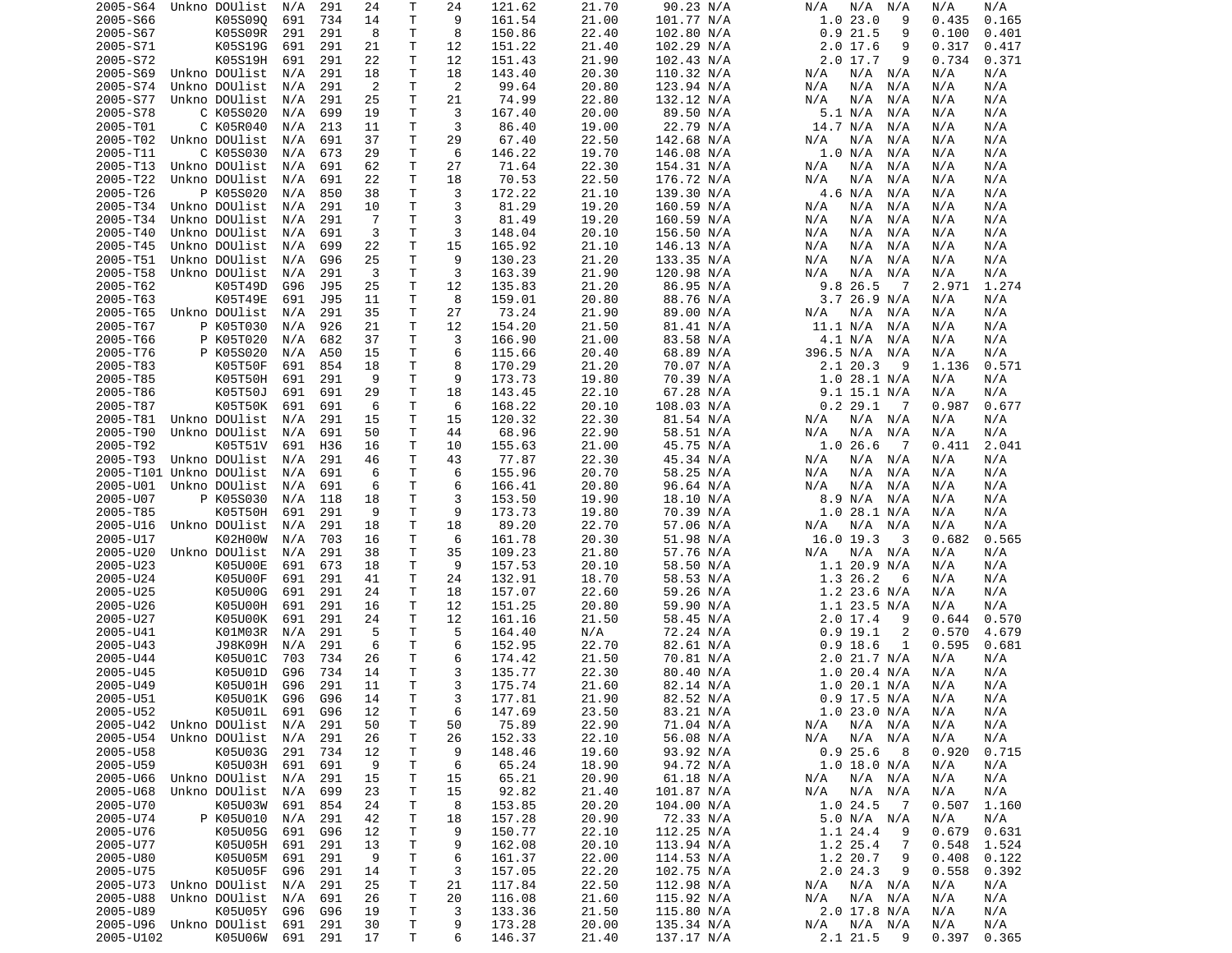| 2005-U99             | K05U06S                                | G96 | G96 | 15     | Т      | 3              | 171.23           | 21.60          | 124.86 N/A             | 1.1 24.7<br>9                        | 0.301<br>0.237           |
|----------------------|----------------------------------------|-----|-----|--------|--------|----------------|------------------|----------------|------------------------|--------------------------------------|--------------------------|
| 2005-U98             | Unkno DOUlist                          | N/A | 291 | 9      | T      | 9              | 145.18           | 21.40          | 101.54 N/A             | N/A N/A<br>N/A                       | N/A<br>N/A               |
| 2005-V01             | Unkno DOUlist                          | N/A | 291 | 9      | Τ      | 9              | 166.30           | 19.60          | 157.16 N/A             | N/A<br>N/A<br>N/A                    | N/A<br>N/A               |
|                      |                                        |     |     |        | Τ      | 6              |                  | 21.20          |                        | 1.1 24.1<br>9                        |                          |
| 2005-V04             | K05U64R                                | 691 | 734 | 13     |        |                | 166.67           |                | 157.08 N/A             |                                      | 0.351<br>0.313           |
| 2005-V07             | K05U64V                                | 691 | 291 | 15     | Τ      | 9              | 168.05           | 21.30          | 159.06 N/A             | 1.2 26.9<br>7                        | 1.005<br>0.735           |
| 2005-U103            | K05U06Y                                | 644 | 682 | 12     | т      | 3              | 140.00           | 21.10          | 135.69 N/A             | 1.9 18.7<br>9                        | 0.735<br>0.409           |
| 2005-V11             | K05UF6P                                | 691 | G96 | 26     | т      | 3              | 157.22           | 20.40          | 159.62 N/A             | $2.1$ 16.6 N/A                       | N/A<br>N/A               |
| 2005-V10             | Unkno DOUlist                          | N/A | 691 | 26     | Τ      | 26             | 77.11            | 21.30          | 168.39 N/A             | N/A<br>N/A<br>N/A                    | N/A<br>N/A               |
|                      |                                        |     |     |        |        | 3              |                  |                |                        |                                      |                          |
| 2005-V21             | P K05T030                              | N/A | 291 | -7     | T      |                | 173.09           | 20.80          | 47.31 N/A              | 9.0 N/A<br>N/A                       | N/A<br>N/A               |
| 2005-V24             | P K05U010                              | N/A | 213 | 26     | т      | 9              | 162.79           | 20.20          | 123.85 N/A             | 4.9 N/A<br>N/A                       | N/A<br>N/A               |
| 2005-V25             | Unkno DOUlist                          | N/A | 691 | 14     | Τ      | 6              | 151.85           | 20.10          | 125.41 N/A             | N/A<br>N/A<br>N/A                    | N/A<br>N/A               |
| 2005-V28             | K05UF7N                                | G96 | 291 | 15     | Τ      | 3              | 147.86           | 22.80          | 135.78 N/A             | 4.9 18.4 N/A                         | N/A<br>N/A               |
| 2005-V31             | K05V00C                                | G96 | G96 | 15     | Τ      | 3              | 139.63           | 21.80          | 166.00 N/A             | $2.0$ 16.7 N/A                       | N/A<br>N/A               |
|                      |                                        |     |     |        |        |                |                  |                |                        |                                      |                          |
| 2005-V32             | K05V00D                                | G96 | G96 | 14     | т      | 3              | 140.54           | 21.60          | 166.01 N/A             | $2.0$ 13.9 N/A                       | N/A<br>N/A               |
| 2005-V43             | K05V01H                                | 691 | 734 | 21     | T      | 6              | 172.16           | 20.90          | 138.38 N/A             | 2.2 22.9<br>8                        | 0.508<br>0.601           |
| 2005-V47             | K05V01M                                | 691 | 651 | 15     | T      | 5              | 161.92           | 20.70          | 138.23 N/A             | 1.022.7<br>9                         | 0.670<br>0.883           |
| 2005-V51             | K05V02A                                | G96 | 651 | 18     | т      | 3              | 169.72           | 21.90          | 126.53 N/A             | 3.021.0 N/A                          | N/A<br>N/A               |
|                      |                                        |     |     | 20     | T      | 17             |                  |                |                        |                                      |                          |
| 2005-V27             | Unkno DOUlist                          | N/A | 291 |        |        |                | 136.60           | 21.60          | 157.10 N/A             | N/A<br>N/A<br>N/A                    | N/A<br>N/A               |
| 2005-V34             | Unkno DOUlist                          | N/A | 691 | 6      | T      | 6              | 166.12           | 20.80          | 164.46 N/A             | N/A<br>N/A<br>N/A                    | N/A<br>N/A               |
| 2005-V42             | Unkno DOUlist                          | N/A | 691 | 3      | Τ      | 3              | 171.22           | 20.20          | 152.30 N/A             | N/A<br>N/A<br>N/A                    | N/A<br>N/A               |
| 2005-V49             | Unkno DOUlist                          | N/A | A50 | 40     | T      | 36             | 72.43            | 22.20          | 127.93 N/A             | N/A<br>N/A<br>N/A                    | N/A<br>N/A               |
| 2005-V53             | Unkno DOUlist                          | N/A | 691 | 41     | T      | 38             | 78.57            | 22.50          | 115.97 N/A             | N/A<br>N/A<br>N/A                    | N/A<br>N/A               |
|                      |                                        |     |     |        |        |                |                  |                |                        |                                      |                          |
| 2005-V57             | Unkno DOUlist                          | N/A | 291 | 9      | T      | 9              | 164.75           | 22.30          | 125.69 N/A             | N/A<br>N/A<br>N/A                    | N/A<br>N/A               |
| 2005-V59             | K05V03Y                                | 691 | 734 | 12     | Τ      | 6              | 169.77           | 21.10          | 112.92 N/A             | 1.2 20.3 N/A                         | N/A<br>N/A               |
| 2005-V69             | Unkno DOUlist                          | N/A | 691 | 3      | Τ      | 3              | 159.93           | 18.90          | 150.52 N/A             | N/A<br>N/A<br>N/A                    | N/A<br>N/A               |
| 2005-V71             | P K05U010                              | N/A | J77 | 11     | Τ      | 3              | 161.86           | 19.90          | 78.90 N/A              | 13.6 N/A<br>N/A                      | N/A<br>N/A               |
|                      | Unkno DOUlist                          |     |     |        |        |                |                  |                |                        |                                      |                          |
| 2005-V72             |                                        | N/A | 691 | 98     | т      | 75             | 88.81            | 21.60          | 70.19 N/A              | N/A<br>N/A<br>N/A                    | N/A<br>N/A               |
| 2005-V75             | K05V05S                                | G96 | 291 | 15     | Τ      | 3              | 154.10           | 21.20          | 50.23 N/A              | 5.9 22.0 N/A                         | N/A<br>N/A               |
| 2005-V78             | K05V05U                                | 691 | 854 | 18     | т      | 11             | 170.73           | 20.90          | 46.20 N/A              | 2.2 21.5 N/A                         | N/A<br>N/A               |
| 2005-V77             | Unkno DOUlist                          | N/A | 291 | 12     | T      | 12             | 148.28           | 21.70          | 60.37 N/A              | N/A<br>N/A<br>N/A                    | N/A<br>N/A               |
| 2005-V79             | Unkno DOUlist                          | N/A | 291 | 30     | Τ      | 30             | 71.37            | 21.90          | 44.86 N/A              | N/A<br>N/A<br>N/A                    | N/A<br>N/A               |
|                      |                                        |     |     |        |        |                |                  |                |                        |                                      |                          |
| 2005-V84             | Unkno DOUlist                          | N/A | 291 | 24     | T      | 24             | 71.34            | 22.50          | 31.80 N/A              | N/A<br>N/A<br>N/A                    | N/A<br>N/A               |
| 2005-V95             | Unkno DOUlist                          | N/A | 691 | 12     | T      | 12             | 85.67            | 21.20          | 71.52 N/A              | N/A<br>N/A<br>N/A                    | N/A<br>N/A               |
| 2005-W18             | Unkno DOUlist                          | N/A | 691 | 6      | т      | 6              | 146.82           | 21.10          | 63.88 N/A              | N/A<br>N/A<br>N/A                    | N/A<br>N/A               |
| 2005-W20             | Unkno DOUlist                          | 291 | 291 | 6      | T      | 6              | 118.80           | N/A            | 59.66 N/A              | N/A<br>N/A<br>N/A                    | N/A<br>N/A               |
| 2005-W26             | P K05U010                              | N/A | 147 | 9      | Τ      | 3              | 165.00           | 20.10          | 36.27 N/A              | 20.0 N/A<br>N/A                      | N/A<br>N/A               |
|                      |                                        |     |     |        |        |                |                  |                |                        |                                      |                          |
| 2005-W38             | K05W01B                                | 691 | 673 | 31     | Τ      | 12             | 157.30           | 18.90          | 61.58 N/A              | 1.1 21.1 N/A                         | N/A<br>N/A               |
| 2005-W39             | K05W00Y                                | 691 | 291 | 12     | т      | 9              | 155.44           | 21.40          | 59.29 N/A              | 1.0 27.4 N/A                         | N/A<br>N/A               |
| 2005-W33             | Unkno DOUlist                          | N/A | 291 | 31     | т      | 31             | 88.52            | 22.60          | 59.29 N/A              | N/A<br>N/A N/A                       | N/A<br>N/A               |
|                      |                                        |     | 673 | 10     | Τ      | 6              | 105.84           | 21.50          | 60.08 N/A              | 2.0 21.2<br>5                        | 2.525<br>4.212           |
|                      |                                        |     |     |        |        |                |                  |                |                        |                                      |                          |
| 2005-W43             | J98V32F                                | N/A |     |        |        |                |                  |                |                        |                                      |                          |
| 2005-W42             | K05Uh8J                                | 691 | G96 | 20     | т      | 12             | 144.88           | 21.60          | 109.98 N/A             | 392.1 10.3<br>5                      | N/A<br>N/A               |
| 2005-W45             | Unkno DOUlist                          | N/A | 291 | 23     | T      | 23             | 64.40            | 21.70          | 63.77 N/A              | N/A N/A<br>N/A                       | N/A<br>N/A               |
| 2005-W46             | K05W02C                                | 691 | 673 | 17     | Т      | 6              | 175.52           | 21.10          | 70.21 N/A              | 1.2 22.4<br>9                        | 0.538<br>0.741           |
| 2005-W62             | Unkno DOUlist                          | N/A | 291 | 21     | T      | 21             |                  | 21.10          |                        | N/A<br>N/A N/A                       | N/A<br>N/A               |
|                      |                                        |     |     |        |        |                | 106.55           |                | 70.35 N/A              |                                      |                          |
| 2005-W66             | K05W030                                | 691 | 291 | 17     | Τ      | 10             | 165.25           | 20.60          | 104.97 N/A             | 1.1 23.5 N/A                         | N/A<br>N/A               |
| 2005-W67             | K05W03P                                | 691 | G96 | 18     | т      | $\overline{4}$ | 160.95           | 19.50          | 104.97 N/A             | $1.1$ 24.8 N/A                       | N/A<br>N/A               |
| 2005-W71             | K05W03Y                                | 291 | J95 | 19     | Τ      | 9              | 112.53           | 22.30          | 59.02 N/A              | 25.7 13.4 N/A                        | N/A<br>N/A               |
| 2005-W76             | K05W04G                                | G96 | J95 | 16     | Τ      | 3              | 178.46           | 21.60          | 105.48 N/A             | 1.7 24.8 N/A                         | N/A<br>N/A               |
|                      |                                        |     |     |        |        | 14             |                  |                |                        | N/A<br>N/A                           | N/A                      |
| 2005-W74             | Unkno DOUlist                          | N/A | 291 | 14     | Τ      |                | 108.73           | 22.60          | 103.13 N/A             | N/A                                  | N/A                      |
| 2005-W83             | Unkno DOUlist                          | N/A | 691 | 3      | т      | 3              | 168.62           | 17.90          | 71.56 N/A              | N/A<br>N/A<br>N/A                    | N/A<br>N/A               |
| 2005-W84             | Unkno DOUlist                          | N/A | 291 | 11     | T      | 11             | 76.30            | 21.70          | 136.41 N/A             | N/A<br>N/A<br>N/A                    | N/A<br>N/A               |
| 2005-W88             | K05W55E                                | G96 | J95 | 12     | T.     | 3              | 171.84           | 21.40          | 116.27 N/A             | 3.6 21.8<br>8                        | 0.215<br>0.116           |
|                      | 2005-W93 Unkno DOUlist                 | N/A | 691 | 20     | T.     | 15             |                  | 21.20          | 148.53 N/A             | N/A<br>N/A N/A                       | N/A<br>N/A               |
|                      |                                        |     |     |        |        |                | 90.44            |                |                        |                                      |                          |
| 2005-X04             | Unkno DOUlist                          | N/A | 691 | 26     | Τ      | 23             | 91.38            | 21.90          | 149.50 N/A             | N/A<br>N/A N/A                       | N/A<br>N/A               |
| 2005-X08             | Unkno DOUlist                          | N/A | 691 | 17     | T      | 17             | 69.67            | 22.50          | 172.05 N/A             | N/A<br>$N/A$ $N/A$                   | N/A<br>N/A               |
| 2005-X13             | Unkno DOUlist                          | N/A | 691 | 18     | Τ      | 18             | 79.32            | 22.10          | 167.22 N/A             | N/A<br>N/A<br>N/A                    | N/A<br>N/A               |
| 2005-X26             | Unkno DOUlist                          | N/A | 704 | 14     | т      | 9              | 146.35           | 21.60          | 128.21 N/A             | N/A<br>N/A N/A                       | N/A<br>N/A               |
| 2005-X25             | Unkno DOUlist                          | N/A | 691 | 12     | Τ      | 9              | 82.57            | 19.10          | 70.32 N/A              | N/A<br>N/A N/A                       | N/A<br>N/A               |
|                      |                                        |     |     |        |        |                |                  |                |                        |                                      |                          |
| 2005-X38             | Unkno DOUlist                          | N/A | 691 | 45     | Τ      | 45             | 84.64            | 21.60          | 105.49 N/A             | $N/A$ $N/A$<br>N/A                   | N/A<br>N/A               |
| 2005-X39             | K05X07Z                                | 691 | 143 | 12     | Τ      | 9              | 172.57           | 19.00          | 96.62 N/A              | 0.724.4<br>8                         | 0.519<br>0.763           |
| 2005-X41             | Unkno DOUlist                          | N/A | 691 | 39     | Τ      | 35             | 73.01            | 22.50          | 91.60 N/A              | $N/A$ $N/A$<br>N/A                   | N/A<br>N/A               |
| 2005-X42             | K05X05F                                | 691 | 291 | 9      | Τ      | 9              | 84.17            | 22.10          | 88.58 N/A              | 2.0 17.8 N/A                         | N/A<br>N/A               |
| 2005-X47             | K05X07Y                                | 704 | 704 | 15     | T      | 3              | 145.09           | 19.90          | 90.35 N/A              | 3.1 17.8 N/A                         | N/A<br>N/A               |
|                      |                                        |     |     |        |        |                |                  | 21.70          |                        |                                      |                          |
| 2005-X50             | Unkno DOUlist                          | N/A | 291 | 20     | т      | 20             | 60.86            |                | 88.09 N/A              | N/A<br>N/A N/A                       | N/A<br>N/A               |
| 2005-X55             | K01Y03P                                | N/A | 291 | 6      | Τ      | 6              | 105.92           | 21.50          | 64.52 N/A              | 4.0 22.0<br>0                        | 0.900<br>0.828           |
| 2005-X54             | Unkno DOUlist                          | N/A | 291 | 33     | Τ      | 29             | 81.27            | 21.40          | 66.21 N/A              | $N/A$ $N/A$<br>N/A                   | N/A<br>N/A               |
| 2005-X60             | K03F060                                | N/A | 291 | 6      | Τ      | 6              | 128.69           | 22.30          | 64.31 N/A              | 3.0 20.9<br>5                        | 0.784<br>0.792           |
| 2005-X59             | Unkno DOUlist                          | N/A | 691 | 44     | Τ      | 39             | 75.36            | 22.20          | 58.46 N/A              | $N/A$ $N/A$<br>N/A                   | N/A<br>N/A               |
|                      |                                        |     |     |        |        |                |                  |                |                        |                                      |                          |
| 2005-X64             | K05X77W                                | 691 | J95 | 11     | Τ      | 3              | 154.49           | 20.70          | 44.99 N/A              | 1.5 21.0 N/A                         | N/A<br>N/A               |
| 2005-X71<br>2005-X82 | Unkno DOUlist<br>Unkno DOUlist N/A 691 | N/A | 691 | 3<br>3 | т<br>Τ | 3<br>3         | 174.25<br>101.97 | 20.40<br>21.00 | 66.00 N/A<br>78.77 N/A | N/A<br>$N/A$ $N/A$<br>N/A<br>N/A N/A | N/A<br>N/A<br>N/A<br>N/A |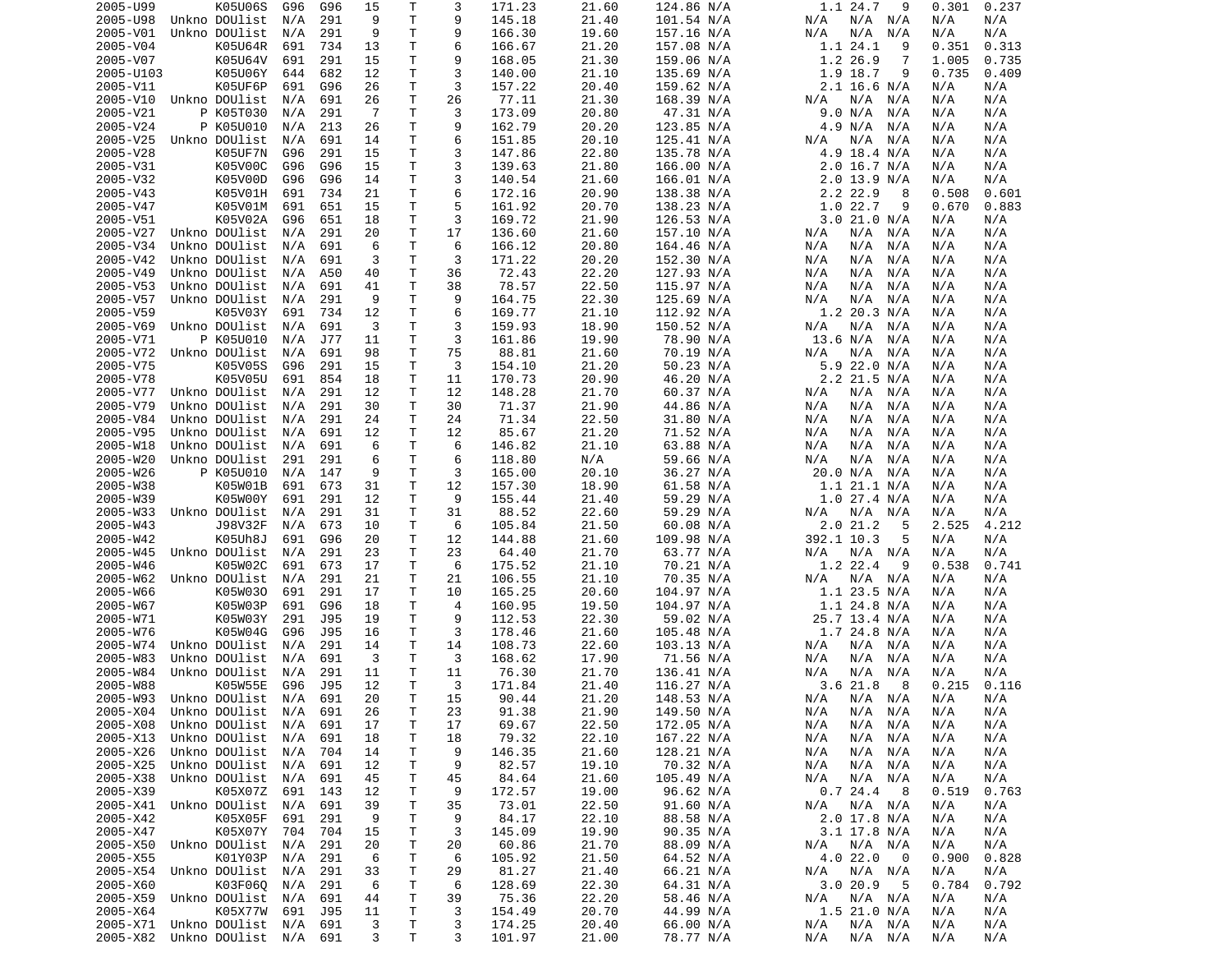| 2005-Y10 | Unkno DOUlist                  | N/A | 291 | 2   | Т  | 2  | 175.14 | N/A   | 92.92 N/A     | N/A<br>N/A<br>N/A                      | N/A<br>N/A     |
|----------|--------------------------------|-----|-----|-----|----|----|--------|-------|---------------|----------------------------------------|----------------|
| 2005-Y11 | Unkno DOUlist                  | N/A | 291 | 8   | Τ  | 8  | 76.06  | 22.20 | 60.52 N/A     | N/A<br>N/A<br>N/A                      | N/A<br>N/A     |
| 2005-Y16 | K05Y00K                        | 691 | 143 | 13  | т  | 9  | 176.00 | 20.10 | 61.68 N/A     | 0.726.9<br>8                           | 0.682<br>1.787 |
| 2005-Y17 | Unkno DOUlist                  | N/A | 291 | 39  | Τ  | 39 | 60.90  | 22.40 | 60.22 N/A     | N/A<br>N/A<br>N/A                      | N/A<br>N/A     |
| 2005-Y23 | Unkno DOUlist                  | N/A | 291 | 12  | т  | 9  | 116.19 | 21.80 | 70.77 N/A     | N/A<br>N/A<br>N/A                      | N/A<br>N/A     |
| 2005-Y32 | Unkno DOUlist                  | N/A | 291 | 44  | T  | 44 | 78.42  | 22.10 | 75.01 N/A     | N/A<br>N/A<br>N/A                      | N/A<br>N/A     |
|          |                                |     |     |     |    |    |        |       |               |                                        |                |
| 2005-Y34 | Unkno DOUlist                  | N/A | 291 | 41  | т  | 41 | 94.48  | 22.90 | 94.37 N/A     | N/A<br>N/A<br>N/A                      | N/A<br>N/A     |
| 2005-Y37 | K05Y08U                        | 691 | 291 | 20  | т  | 12 | 165.18 | 21.50 | 95.28 N/A     | 1.9 23.8 N/A                           | N/A<br>N/A     |
| 2005-Y38 | Unkno DOUlist                  | N/A | G96 | 39  | т  | 35 | 94.44  | 22.80 | 106.52 N/A    | N/A<br>N/A<br>N/A                      | N/A<br>N/A     |
| 2005-Y39 | Unkno DOUlist                  | N/A | 734 | 19  | т  | 12 | 136.05 | 22.40 | 117.43 N/A    | N/A<br>N/A<br>N/A                      | N/A<br>N/A     |
| 2005-Y40 | K05Y36W                        | 568 | 568 | 14  | Τ  | 3  | 61.61  | 21.00 | 83.32 N/A     | 2.0 17.8 N/A                           | N/A<br>N/A     |
| 2005-Y44 | Unkno DOUlist                  | N/A | 291 | 6   | т  | 6  | 133.47 | 21.50 | 129.54 N/A    | N/A N/A<br>N/A                         | N/A<br>N/A     |
| 2005-Y47 | K05Y55U                        | 691 | 734 | 12  | Τ  | 9  | 174.20 | 22.60 | 141.69 N/A    | $1.0$ 22.4 N/A                         | N/A<br>N/A     |
| 2005-Y48 | K05Y55T                        | 691 | 711 | 23  | Τ  | 9  | 153.71 | 20.90 | 131.05 N/A    | 2.021.0<br>8                           | 0.512<br>0.311 |
| 2005-Y46 | Unkno DOUlist                  | N/A | 691 | 40  | т  | 30 | 79.80  | 21.10 | 139.62 N/A    | N/A N/A<br>N/A                         | N/A<br>N/A     |
|          |                                |     |     |     |    |    |        |       |               | 9                                      |                |
| 2005-Y54 | K05Y55P                        | 291 | 291 | 12  | т  | 12 | 171.12 | 20.50 | 105.86 N/A    | 5.0 19.0                               | 0.528<br>0.316 |
| 2005-Y56 | Unkno DOUlist                  | N/A | 691 | 15  | т  | 15 | 72.17  | 22.60 | 152.15 N/A    | N/A N/A<br>N/A                         | N/A<br>N/A     |
| 2005-Y55 | Unkno DOUlist                  | N/A | 704 | 10  | т  | 6  | 149.98 | 21.10 | 103.97 N/A    | N/A<br>N/A<br>N/A                      | N/A<br>N/A     |
| 2005-Y61 | K05YC8L                        | 691 | G96 | 17  | т  | 6  | 165.30 | 21.60 | 154.62 0.1258 | 1.1 21.1<br>9                          | 0.873<br>0.492 |
| 2005-Y67 | K05YC8U                        | 704 | 854 | 19  | T  | 4  | 162.02 | 18.50 | 168.15 0.0225 | 1.025.2<br>8                           | 0.435<br>0.499 |
| 2005-Y65 | Unkno DOUlist                  | N/A | 691 | 19  | Τ  | 12 | 76.13  | 22.00 | 165.69 N/A    | $N/A$ $N/A$<br>N/A                     | N/A<br>N/A     |
| 2006-A02 | Unkno DOUlist                  | N/A | 291 | 12  | Τ  | 12 | 64.37  | 21.60 | 174.65 N/A    | N/A<br>N/A<br>N/A                      | N/A<br>N/A     |
| 2006-A04 | K05YC8Y                        | 691 | A50 | 17  | Τ  | 3  | 118.32 | 21.80 | 128.33 0.0289 | 26.6 18.7<br>9                         | 0.556<br>0.338 |
| 2006-A07 | K05YC70                        | N/A | 704 | 22  | Τ  | 3  | 167.08 | 18.90 | 150.31 N/A    | $3.0$ 14.9 N/A                         | N/A<br>N/A     |
| 2006-A12 | Unkno DOUlist                  | G96 | 691 | 10  | Τ  | 6  | 172.60 | 20.70 | 142.22 N/A    | N/A<br>N/A<br>N/A                      | N/A<br>N/A     |
|          |                                |     |     |     |    |    |        |       |               |                                        |                |
| 2006-A16 | K06A000                        | 568 | 291 | 19  | т  | 3  | 57.48  | 20.30 | 112.00 2.1807 | 2.9 17.6<br>6                          | 0.154<br>0.140 |
| 2006-A17 | Unkno DOUlist                  | N/A | G96 | 56  | т  | 40 | 79.48  | 22.40 | 110.63 N/A    | N/A<br>N/A<br>N/A                      | N/A<br>N/A     |
| 2006-A30 | K06A03C                        | 691 | G96 | 26  | т  | 6  | 172.87 | 20.70 | 83.31 0.0323  | 1.1 24.1<br>7                          | 0.397<br>1.004 |
| 2006-A28 | K03M12W                        | 691 | 691 | 23  | т  | 23 | 134.31 | 21.20 | 85.91 N/A     | 743.9 3.8<br>7                         | 0.382<br>0.349 |
| 2006-A27 | Unkno DOUlist                  | N/A | 691 | 108 | т  | 77 | 57.10  | 22.20 | 85.35 N/A     | N/A<br>N/A N/A                         | N/A<br>N/A     |
| 2006-A33 | K06A030                        | 691 | 291 | 17  | т  | 12 | 83.63  | 22.20 | 68.71 0.0701  | 3.0 16.6 N/A                           | N/A<br>N/A     |
| 2006-A31 | Unkno DOUlist                  | N/A | G96 | 31  | т  | 24 | 89.38  | 21.80 | 80.58 N/A     | N/A<br>N/A N/A                         | N/A<br>N/A     |
| 2006-A37 | K06A03S                        | 691 | 291 | 31  | т  | 12 | 171.60 | 20.40 | 70.21 0.0429  | $1.2$ 24.8 N/A                         | N/A<br>N/A     |
| 2006-A38 | K06A03T                        | 691 | G96 | 30  | т  | 12 | 174.90 | 20.20 | 70.24 0.0852  | 1.2 24.4 N/A                           | N/A<br>N/A     |
|          | Unkno DOUlist                  | N/A | 691 | 28  | т  | 24 |        | 21.00 |               | $N/A$ $N/A$                            | N/A<br>N/A     |
| 2006-A41 |                                |     |     |     |    |    | 87.97  |       | 68.42 N/A     | N/A                                    |                |
| 2006-A42 | K06A04F                        | 691 | 673 | 22  | т  | 12 | 169.78 | 21.00 | 59.66 0.0874  | 2.1 23.9<br>7                          | 0.417<br>0.390 |
| 2006-A43 | K06A04G                        | G96 | 291 | 18  | Τ  | 3  | 167.44 | 21.90 | 59.37 0.2132  | 1.9 23.2<br>8                          | 0.448<br>0.372 |
| 2006-A44 | K06A04H                        | G96 | 291 | 21  | т  | 2  | 167.01 | 22.10 | 59.22 0.0316  | 1.9 26.4<br>7                          | 0.377<br>0.375 |
| 2006-A45 | K06A04J                        | G96 | 291 | 14  | Τ  | 3  | 153.44 | 22.00 | 68.26 0.3760  | 1.2 21.3<br>9                          | 0.612<br>0.368 |
| 2006-A46 | K06A04K                        | 691 | 291 | 15  | Τ  | 12 | 151.61 | 21.90 | 58.53 0.1035  | 1.9 23.1<br>9                          | 0.562<br>0.701 |
| 2006-A47 | K06A04L                        | G96 | 291 | 11  | Τ  | 3  | 150.80 | 21.20 | 58.77 0.0604  | 0.924.8<br>9                           | 0.585<br>0.281 |
| 2006-A48 | K06A04M                        | G96 | 291 | 9   | т  | 3  | 157.56 | 21.00 | 59.07 0.0107  | 0.921.9<br>9                           | 0.162<br>0.127 |
| 2006-A50 | K06A040                        | G96 | 291 | 13  | т  | 3  | 128.72 | 20.80 | 58.33 0.3181  | $0.9$ 16.0 N/A                         | N/A<br>N/A     |
| 2006-A51 | Unkno DOUlist                  | N/A | 291 | 42  | Τ  | 35 | 66.98  | 22.70 | 55.82 N/A     | N/A<br>N/A<br>N/A                      | N/A<br>N/A     |
| 2006-A56 | K06A08N                        | G96 | 291 | 13  | Τ  | 3  | 171.14 | 22.20 | 46.05 0.1756  | 9                                      | 0.346<br>0.136 |
|          |                                |     |     |     |    |    |        |       |               | 1.024.4                                |                |
| 2006-A57 | P K05YC70                      | N/A | H06 | 65  | Τ  | 3  | 157.75 | 19.20 | 46.82 N/A     | 13.1 N/A<br>N/A                        | N/A<br>N/A     |
| 2006-A60 | K06A44X                        | G96 | 291 | 12  | Τ  | 3  | 171.17 | 21.60 | 35.07 0.0866  | 1.024.5<br>9                           | 0.351<br>0.124 |
| 2006-A58 | Unkno DOUlist                  | N/A | 691 | 83  | т  | 53 | 66.11  | 21.80 | 42.39 N/A     | N/A<br>N/A<br>N/A                      | N/A<br>N/A     |
| 2006-A62 | Unkno DOUlist                  | N/A | F65 | 17  | т  | 14 | 80.98  | 20.10 | 34.04 N/A     | N/A<br>N/A<br>N/A                      | N/A<br>N/A     |
| 2006-A64 | Unkno DOUlist                  | N/A | 291 | 6   | т  | 6  | 87.43  | 21.60 | 45.03 N/A     | N/A<br>N/A<br>N/A                      | N/A<br>N/A     |
| 2006-A67 | Unkno DOUlist                  | N/A | G96 | 11  | Τ  | 3  | 108.89 | 21.20 | 135.11 N/A    | N/A<br>N/A<br>N/A                      | N/A<br>N/A     |
| 2006-A66 | N/A                            | N/A | N/A | 0   | F. | 0  | N/A    | N/A   | 0.2925<br>N/A | 19.4<br>3<br>N/A                       | 0.522<br>0.374 |
|          | 2006-B02 Unkno DOUlist N/A 691 |     |     | 3   | T  | 3  | 173.32 | 22.80 | 153.04 N/A    | N/A<br>N/A N/A                         | N/A<br>N/A     |
| 2006-B09 | Unkno DOUlist N/A 691          |     |     | 6   | т  | 6  | 149.13 | 21.50 | 48.83 N/A     | N/A                                    | N/A<br>N/A     |
|          |                                |     |     |     |    |    |        |       |               | N/A N/A                                |                |
| 2006-B25 | K03H11W                        | N/A | 291 | 5   | Τ  | 5  | 140.43 | 22.50 | 87.55 0.2447  | 372.1 17.2<br>$\overline{\phantom{a}}$ | 0.541<br>0.611 |
| 2006-B14 | Unkno DOUlist                  | N/A | 691 | 68  | т  | 61 | 76.15  | 21.80 | 62.65 N/A     | N/A<br>$N/A$ $N/A$                     | N/A<br>N/A     |
| 2006-B24 | Unkno DOUlist                  | N/A | 291 | 56  | т  | 51 | 64.64  | 22.20 | 73.62 N/A     | N/A<br>N/A N/A                         | N/A<br>N/A     |
| 2006-B26 | Unkno DOUlist                  | N/A | 691 | 45  | т  | 37 | 128.34 | 22.80 | 85.41 N/A     | $N/A$ $N/A$<br>N/A                     | N/A<br>N/A     |
| 2006-B20 | Unkno DOUlist                  | N/A | 691 | 9   | т  | 9  | 74.60  | 16.70 | 64.66 N/A     | N/A N/A<br>N/A                         | N/A<br>N/A     |
| 2006-B31 | K06B06P                        | 703 | 651 | 34  | т  | 3  | 160.74 | 21.00 | 86.66 0.2426  | 19.0 20.7 N/A                          | N/A<br>N/A     |
| 2006-B36 | Unkno DOUlist                  | N/A | 691 | 65  | т  | 48 | 79.99  | 21.50 | 95.54 N/A     | N/A<br>N/A N/A                         | N/A<br>N/A     |
| 2006-B37 | K04BC1G                        | N/A | 291 | 21  | Τ  | 3  | 174.77 | 21.70 | 97.52 0.0706  | $0.9$ 19.0<br>5                        | 0.939<br>0.910 |
|          |                                |     |     |     |    |    | 171.10 |       |               |                                        |                |
| 2006-B40 | K06B07T                        | G96 | G96 | 19  | Τ  | 3  |        | 21.70 | 85.41 0.2783  | 2.1 18.2<br>9                          | 0.779<br>0.735 |
| 2006-B41 | K06B07U                        | G96 | 291 | 20  | Τ  | 6  | 174.14 | 22.10 | 86.21 0.0666  | 1.9 26.3<br>$\overline{7}$             | 0.387<br>0.819 |
| 2006-B46 | K06B07V                        | 691 | G96 | 13  | т  | 9  | 141.38 | 21.50 | 87.20 N/A     | 1.1 19.5<br>9                          | 0.301<br>0.536 |
| 2006-B47 | K06B08B                        | 691 | 734 | 17  | т  | 6  | 139.28 | 20.40 | 98.88 0.0147  | 0.924.5<br>8                           | 0.438<br>0.794 |
| 2006-B55 | Unkno DOUlist                  | N/A | 704 | 41  | Τ  | 27 | 65.77  | 22.00 | 107.62 N/A    | N/A<br>N/A N/A                         | N/A<br>N/A     |
| 2006-B54 | K06B09A                        | 691 | A44 | 12  | т  | 3  | 167.22 | 21.00 | 108.45 0.0732 | 0.822.1<br>- 9                         | 0.658<br>0.513 |
| 2006-B57 | K06B10C                        | 691 | 734 | 14  | T  | 9  | 174.22 | 22.00 | 95.60 0.0086  | 2.3 19.2 N/A                           | N/A<br>N/A     |
| 2006-B59 | Unkno DOUlist                  | N/A | 291 | 100 | T  | 53 | 83.61  | 21.30 | 121.01 N/A    | N/A<br>N/A N/A                         | N/A<br>N/A     |
| 2006-B60 | K06B26X 691 291                |     |     | 12  | T. | 9  | 176.73 | 21.50 | 120.24 0.1822 | 1.3 23.6 8                             | 0.173<br>0.456 |
|          |                                |     |     |     |    |    |        |       |               |                                        |                |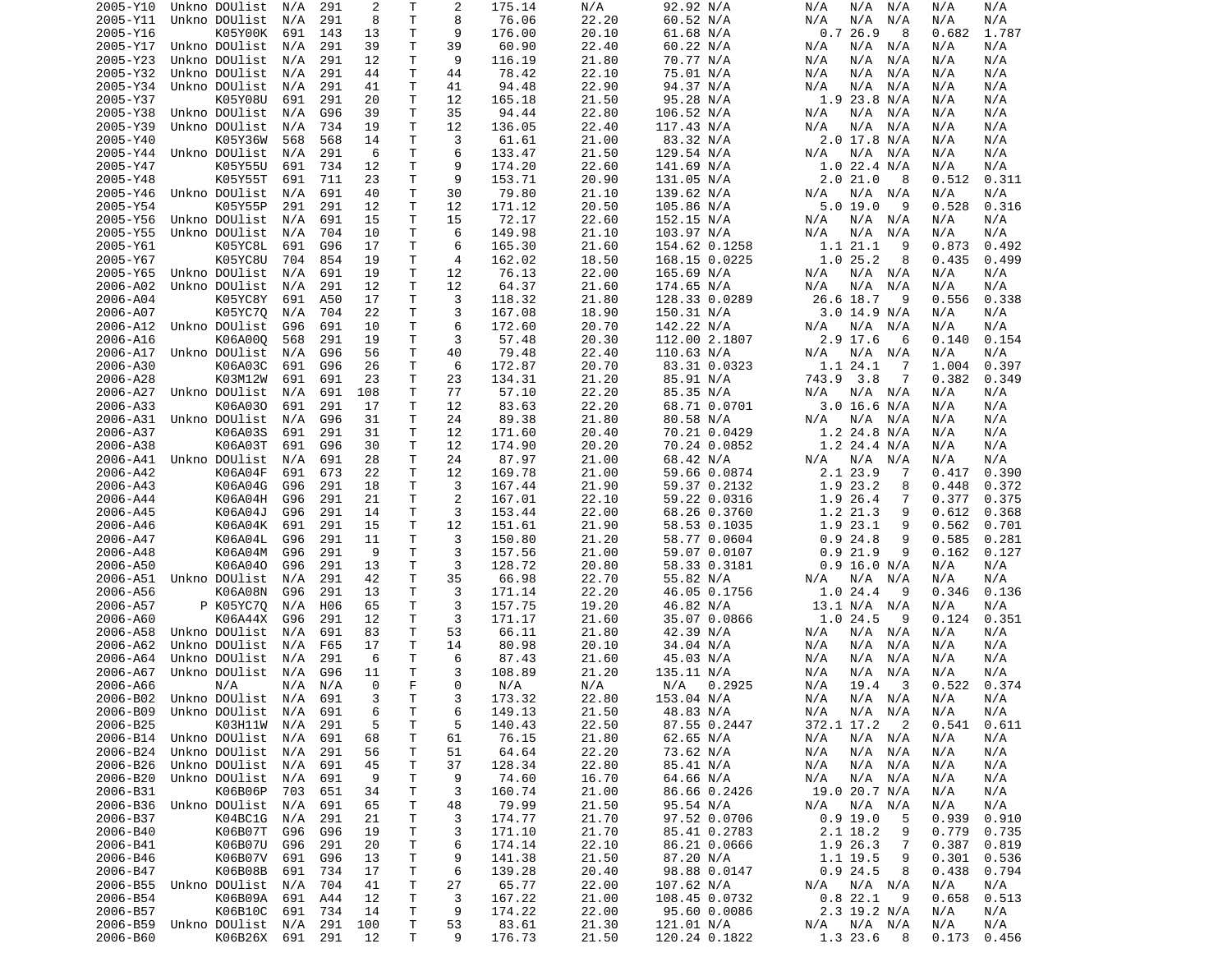| 2006-B61             | K06B27B                        | 691        | 291        | 17             | Τ            | 9              | 123.16           | 22.40          | 80.99 0.0500                | 19.0 19.8<br>7                     | 0.594<br>0.377               |
|----------------------|--------------------------------|------------|------------|----------------|--------------|----------------|------------------|----------------|-----------------------------|------------------------------------|------------------------------|
| 2006-B62             | K06B39V                        | 291        | 246        | 13             | Т            | 9              | 166.89           | 19.80          | 134.93 0.0003               | 0.629.2<br>7                       | 0.824<br>0.452               |
| 2006-B65             | Unkno DOUlist                  | N/A        | 691        | 27             | т            | 27             | 136.94           | 21.50          | 95.30 N/A                   | N/A<br>N/A<br>N/A                  | N/A<br>N/A                   |
| 2006-B69             | K06B55D                        | G96        | G96        | 18             | Τ            | 3              | 163.27           | 21.90          | 121.32 0.0733               | 3.024.5<br>9                       | 0.641<br>0.740               |
| 2006-B70             | K06B55E                        | 691        | 474        | 38             | т            | 12             | 140.61           | 22.30          | 135.51 0.0237               | 2.2 21.9<br>9                      | 0.662<br>0.467               |
| 2006-B71             | K06B55F                        | 691        | 474        | 22             | T            | 9              | 142.06           | 21.50          | 135.58 0.0470               | 2.2 25.4<br>7                      | 0.850<br>0.599               |
| 2006-B72             | K06B55G                        | G96        | G96        | 22             | Τ            | 3              | 147.47           | 21.70          | 135.70 0.2134               | $2.0$ 17.9<br>9                    | 0.378<br>0.410               |
| 2006-B73             | K06B55J                        | 691        | 474        | 26             | Τ            | 8              | 137.59           | 21.00          | 136.31 0.0275               | 2.2 24.2<br>7                      | 0.662<br>0.459               |
| 2006-B80             | Unkno DOUlist                  | N/A        | 448        | 14             | Т            | 11             | 75.21            | 22.80          | 158.42 N/A                  | N/A<br>N/A<br>N/A                  | N/A<br>N/A                   |
| 2006-B82<br>2006-B83 | Unkno DOUlist<br>K06B99F       | N/A        | 291        | 19             | Т<br>T       | 14<br>3        | 135.49<br>162.30 | 21.80<br>21.10 | 147.27 N/A                  | N/A<br>N/A<br>N/A<br>1.9 23.9<br>8 | N/A<br>N/A                   |
| 2006-B87             | Unkno DOUlist                  | G96<br>N/A | 734<br>691 | 30<br>31       | T            | 29             | 74.95            | 22.30          | 160.62 0.0338<br>166.22 N/A | N/A<br>N/A<br>N/A                  | 0.743<br>1.083<br>N/A<br>N/A |
| 2006-C01             | Unkno DOUlist                  | N/A        | 691        | 29             | T            | 23             | 83.04            | 22.20          | 152.58 N/A                  | N/A<br>N/A<br>N/A                  | N/A<br>N/A                   |
| 2006-C02             | K04J010                        | N/A        | 291        | 8              | Т            | 8              | 65.51            | N/A            | 158.27 0.0329               | 2.020.1<br>3                       | 0.557<br>0.497               |
| 2006-C03             | Unkno DOUlist                  | N/A        | 691        | 57             | Т            | 46             | 72.64            | 22.60          | 133.86 N/A                  | N/A<br>N/A<br>N/A                  | N/A<br>N/A                   |
| 2006-C07             | Unkno DOUlist                  | N/A        | 691        | 35             | Т            | 35             | 70.97            | 22.20          | 125.02 N/A                  | N/A<br>N/A<br>N/A                  | N/A<br>N/A                   |
| 2006-C11             | K06BE8A                        | 691        | G96        | 35             | T            | 9              | 156.04           | 22.20          | 112.86 0.2696               | $3.1$ 18.3<br>9                    | 1.387<br>1.144               |
| 2006-C14             | K06C00F                        | 691        | 291        | 17             | T            | 6              | 167.23           | 21.40          | 112.00 0.0172               | 2.2 19.6<br>9                      | 0.209<br>0.305               |
| 2006-C17             | K06C00K                        | G96        | G96        | 21             | Τ            | 2              | 126.50           | 21.60          | 115.74 0.0104               | 1.025.8<br>7                       | 0.502<br>0.458               |
| 2006-C19             | K04RA9Y                        | N/A        | 291        | 5              | T            | 5              | 116.21           | 22.60          | 111.76 0.0479               | 7.019.1<br>2                       | 0.534<br>0.828               |
| 2006-C21             | Unkno DOUlist                  | N/A        | 691        | 15             | T            | 15             | 155.31           | 22.30          | 114.89 N/A                  | N/A<br>N/A<br>N/A                  | N/A<br>N/A                   |
| 2006-C20             | Unkno DOUlist                  | N/A        | 691        | 18             | Т            | 18             | 84.75            | 20.30          | 61.03 N/A                   | N/A<br>N/A<br>N/A                  | N/A<br>N/A                   |
| 2006-C29             | K06C00T                        | 691        | 291        | 11             | Т            | 9              | 143.80           | 21.70          | 99.18 0.0033                | 2.1 22.1<br>9                      | 0.436<br>0.483               |
| 2006-C32             | K06C00W                        | 691        | 734        | 14             | т            | 3              | 167.88           | 21.30          | 101.52 0.1867               | 1.1 22.5<br>9                      | 0.217<br>0.246               |
| 2006-C35             | Unkno DOUlist                  | N/A        | 291        | 12             | T            | 12             | 155.96           | 21.10          | 103.06 N/A                  | N/A<br>N/A<br>N/A                  | N/A<br>N/A                   |
| 2006-C37             | Unkno DOUlist                  | N/A        | 691        | 20             | Т            | 20             | 134.04           | 20.10          | 78.89 N/A                   | N/A<br>N/A<br>N/A                  | N/A<br>N/A                   |
| 2006-C41             | Unkno DOUlist                  | N/A        | 291        | 77             | T            | 70             | 89.02            | 21.60          | 67.70 N/A                   | N/A<br>N/A<br>N/A                  | N/A<br>N/A                   |
| 2006-C43             | Unkno DOUlist                  | N/A        | G96        | 56             | Т            | 49             | 61.76            | 21.50          | 63.18 N/A                   | N/A<br>N/A<br>N/A                  | N/A<br>N/A                   |
| 2006-C50             | Unkno DOUlist                  | N/A        | 291        | 11             | т            | 11             | 136.07           | 22.30          | 52.68 N/A                   | N/A<br>N/A<br>N/A                  | N/A<br>N/A                   |
| 2006-C52             | K06C10U                        | 291        | 291        | 9              | T            | 9              | 164.74           | 21.60          | 53.81 0.0605                | 1.019.9<br>9                       | 0.377<br>0.654               |
| 2006-C66             | P K05X54A                      | N/A        | 415        | 35             | T            | 3              | 155.67           | 16.40          | 51.27 N/A                   | 11.9 N/A<br>N/A                    | N/A<br>N/A                   |
| 2006-C75             | Unkno DOUlist                  | N/A        | 291        | 9              | T            | 9              | 139.52           | 19.40          | 99.60 N/A                   | N/A<br>N/A<br>N/A                  | N/A<br>N/A                   |
| 2006-D11             | Unkno DOUlist                  | N/A        | 691        | 32             | Τ            | 32             | 81.93            | 21.90          | 76.03 N/A                   | N/A<br>N/A<br>N/A                  | N/A<br>N/A                   |
| 2006-D15             | Unkno DOUlist                  | N/A        | 291        | 6              | T            | 6              | 167.87           | 21.00          | 90.64 N/A                   | N/A<br>N/A<br>N/A                  | N/A<br>N/A                   |
| 2006-D16             | K06D00U                        | 703        | H36        | 46             | Т            | 3              | 159.41           | 19.70          | 77.36 0.0246                | 2.1 24.7<br>7                      | 1.451<br>0.492               |
| 2006-D18             | K06D00X                        | G96        | G96        | 18             | Τ            | 3              | 178.12           | 21.30          | 79.26 0.0560                | 1.024.6<br>9                       | 0.748<br>0.425               |
| 2006-D23             | K02K03H                        | N/A        | 291        | $\overline{a}$ | T            | $\overline{2}$ | 144.80           | 23.30          | 102.45 0.1499               | 761.0 17.6<br>1                    | 0.702<br>0.554               |
| 2006-D25             | J98U50C                        | 704        | 704        | 46             | Т            | 3              | 124.24           | 22.00          | 76.62 0.3077                | 2673.0 16.5<br>2                   | 0.609<br>0.902               |
| 2006-D26             | Unkno DOUlist                  | N/A        | 291        | 17             | T            | 17             | 138.44           | 21.70          | 101.64 N/A                  | N/A<br>N/A<br>N/A                  | N/A<br>N/A                   |
| 2006-D36             | Unkno DOUlist                  | N/A        | 691        | 3              | T            | 3              | 158.02           | N/A            | 114.50 N/A                  | N/A<br>N/A<br>N/A                  | N/A<br>N/A                   |
| 2006-D37             | K01R18B                        | N/A        | 291        | 5              | T            | 5              | 170.73           | N/A            | 103.25 0.0726               | 1.8 18.5<br>1                      | 0.603<br>0.682               |
| 2006-D39             | Unkno DOUlist                  | N/A        | 691        | 54             | T            | 36             | 89.74            | 22.30          | 116.09 N/A                  | N/A<br>N/A<br>N/A                  | N/A<br>N/A                   |
| 2006-D47             | Unkno DOUlist                  | N/A        | 691        | 27             | Τ            | 9              | 149.83           | 15.80          | 75.95 N/A                   | N/A<br>N/A<br>N/A                  | N/A<br>N/A                   |
| 2006-D49             | K06D42D                        | G96        | 291        | 13             | T            | 3              | 154.57           | 21.30          | 129.15 0.1249               | $1.9$ 23.8 N/A                     | N/A<br>N/A                   |
| 2006-D48             | Unkno DOUlist                  | N/A        | 291        | 12             | Τ            | 12             | 129.75           | 21.40          | 138.51 N/A                  | N/A<br>N/A<br>N/A                  | N/A<br>N/A                   |
| 2006-D50             | Unkno DOUlist                  | N/A        | 291        | 9              | T            | 9              | 142.62           | N/A            | 153.84 N/A                  | N/A<br>N/A<br>N/A                  | N/A<br>N/A                   |
| 2006-D60             | Unkno DOUlist                  | N/A        | 291        | 5              | T            | 5              | 140.48           | 20.70          | 166.68 N/A                  | N/A<br>N/A<br>N/A                  | N/A<br>N/A                   |
| 2006-E01             | Unkno DOUlist                  | N/A        | 291        | 18             | Т            | 14             | 135.00           | 21.80          | 168.93 N/A                  | N/A<br>N/A<br>N/A                  | N/A<br>N/A                   |
| 2006-E03<br>2006-E06 | Unkno DOUlist                  | N/A<br>N/A | H36<br>691 | 21             | Т<br>Τ       | 5              | 155.83           | 19.70<br>22.50 | 149.22 N/A                  | N/A<br>N/A<br>N/A                  | N/A<br>N/A                   |
| 2006-E14             | Unkno DOUlist<br>K06E00H       | 691        | G96        | 20<br>11       | $\mathsf{T}$ | 18<br>3        | 108.14<br>153.76 | 21.70          | 145.07 N/A<br>120.18 0.2932 | N/A<br>N/A<br>N/A<br>2.020.6<br>8  | N/A<br>N/A<br>0.161<br>0.372 |
| 2006-E13             | Unkno DOUlist                  | N/A        | 291        | 45             | T.           | 33             | 93.55            | 22.70          | 133.15 N/A                  | N/A<br>N/A<br>N/A                  | N/A<br>N/A                   |
|                      | 2006-E16 Unkno DOUlist N/A 691 |            |            | 6              | T.           | - 6            | 138.20           | 18.90          | 103.46 N/A                  | N/A<br>N/A N/A                     | N/A<br>N/A                   |
| 2006-E17             | Unkno DOUlist N/A 691          |            |            | 5              | Т            | 5              | 155.60           | 18.40          | 119.79 N/A                  | N/A<br>N/A N/A                     | N/A<br>N/A                   |
| 2006-E18             | Unkno DOUlist                  | N/A        | 291        | 23             | Τ            | 23             | 84.83            | 22.10          | 105.92 N/A                  | N/A<br>N/A<br>N/A                  | N/A<br>N/A                   |
| 2006-E21             | K06E00Y                        | 691        | 734        | 27             | Τ            | 9              | 173.90           | 21.80          | 95.18 0.0480                | 2.125.0<br>$\overline{7}$          | 0.356<br>0.443               |
| 2006-E30             | Unkno DOUlist                  | N/A        | 291        | 15             | Τ            | 15             | 97.85            | N/A            | 94.00 N/A                   | N/A<br>N/A N/A                     | N/A<br>N/A                   |
| 2006-E31             | Unkno DOUlist                  | N/A        | 291        | 5              | T            | 5              | 136.11           | N/A            | 74.62 N/A                   | N/A<br>N/A<br>N/A                  | N/A<br>N/A                   |
| 2006-E32             | Unkno DOUlist N/A              |            | 691        | 17             | т            | 12             | 150.15           | 19.50          | 73.09 N/A                   | N/A<br>N/A<br>N/A                  | N/A<br>N/A                   |
| 2006-E33             | Unkno DOUlist                  | N/A        | 691        | 3              | T            | 3              | 152.81           | 19.70          | 75.05 N/A                   | N/A<br>N/A<br>N/A                  | N/A<br>N/A                   |
| 2006-E34             | K06E52V                        | 691        | 291        | 9              | T            | 9              | 162.75           | 22.00          | 62.65 0.2772                | $6.9$ 17.0<br>9                    | 0.398<br>0.304               |
| 2006-E35             | K06E52W                        | 691        | G96        | 17             | Т            | 9              | 166.59           | 21.20          | 62.98 0.1434                | 4.1 22.1<br>8                      | 0.729<br>0.669               |
| 2006-E37             | K06E52Y                        | 691        | 691        | 15             | Т            | 12             | 150.93           | 22.00          | 59.97 0.1340                | 4.1 19.5<br>9                      | 0.604<br>0.236               |
| 2006-E38             | K01SY8D                        | N/A        | 291        | 5              | Т            | 5              | 116.80           | N/A            | 60.42 0.3781                | 3<br>15.0 18.5                     | 0.619<br>0.479               |
| 2006-E39             | Unkno DOUlist                  | N/A        | 291        | 48             | Τ            | 38             | 84.92            | 21.60          | 60.20 N/A                   | N/A N/A<br>N/A                     | N/A<br>N/A                   |
| 2006-E52             | Unkno DOUlist                  | N/A        | 691        | $\overline{2}$ | Т            | $\overline{2}$ | 144.03           | 21.70          | 138.77 N/A                  | N/A<br>N/A<br>N/A                  | N/A<br>N/A                   |
| 2006-F01             | Unkno DOUlist                  | N/A        | 691        | 12             | T            | 12             | 158.21           | 21.90          | 61.90 N/A                   | N/A<br>N/A<br>N/A                  | N/A<br>N/A                   |
| 2006-F24             | Unkno DOUlist                  | N/A        | 291        | 41             | Т            | 30             | 114.22           | 22.50          | 95.68 N/A                   | N/A<br>N/A<br>N/A                  | N/A<br>N/A                   |
| 2006-F26             | K06F00J                        | 691        | 854        | 20             | Τ            | 6              | 150.08           | 20.80          | 96.51 0.1143                | 1.1 20.7<br>- 9                    | 0.546<br>0.596               |
| 2006-F29             | C K06F020                      | N/A        | 854        | 30             | Τ            | 3              | 146.14           | 20.40          | 96.64 N/A                   | 24.9 N/A N/A                       | N/A<br>N/A                   |
|                      | 2006-F32 Unkno DOUlist N/A 291 |            |            | 54             | T            | 39             | 99.06            | 22.00          | 108.15 N/A                  | N/A N/A<br>N/A                     | N/A<br>N/A                   |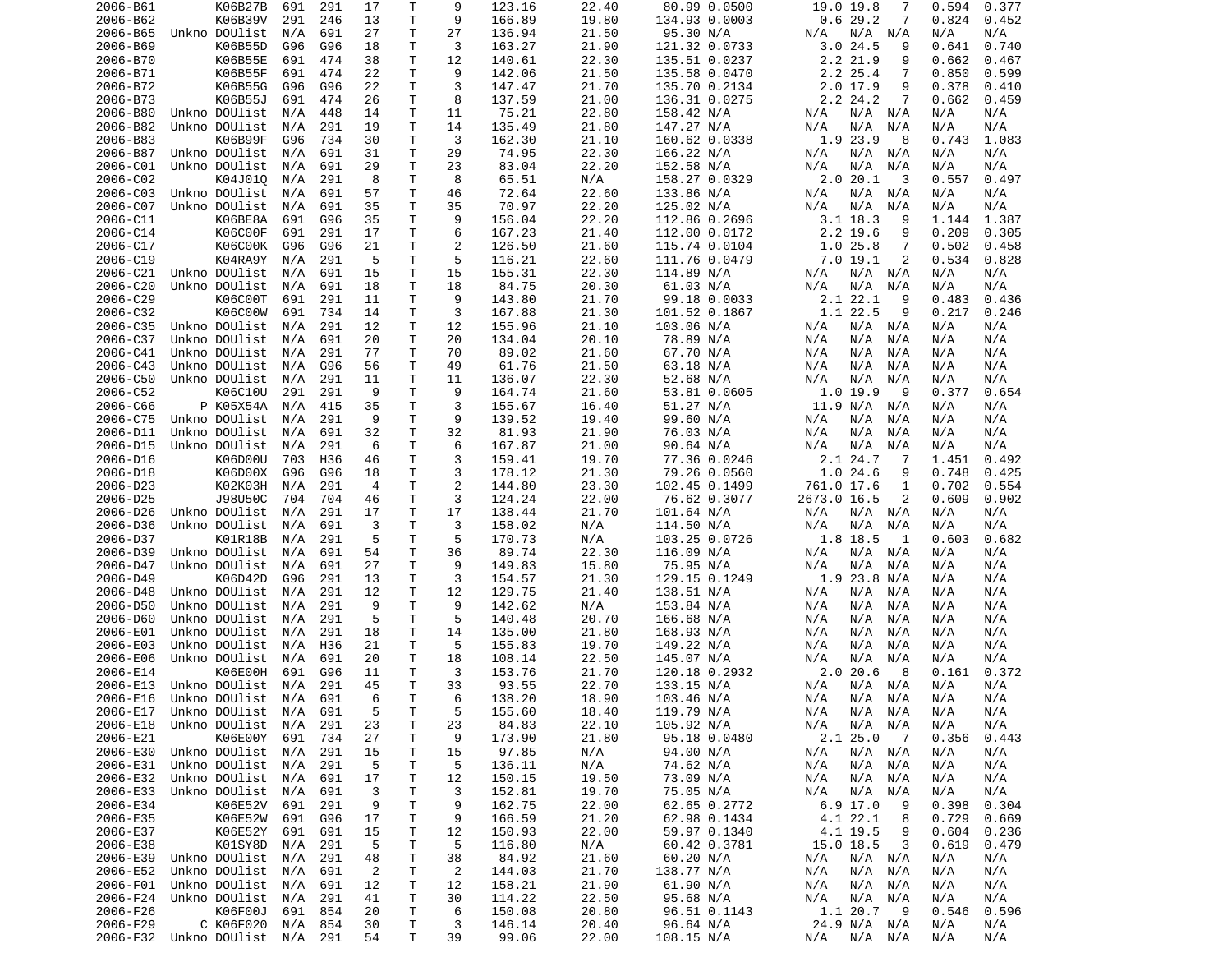| 2006-F34 | K06F00W                        | G96 | G96 | 18 | Т  | 3              | 150.39          | 21.90 | 108.11 0.0643          | $1.1$ 22.8 N/A            | N/A<br>N/A          |
|----------|--------------------------------|-----|-----|----|----|----------------|-----------------|-------|------------------------|---------------------------|---------------------|
| 2006-F33 | Unkno DOUlist                  | N/A | 691 | 3  | T  | 3              | 175.71          | 20.40 | 107.88 N/A             | N/A N/A<br>N/A            | N/A<br>N/A          |
| 2006-F36 | Unkno DOUlist                  | N/A | 691 | 33 | т  | 29             | 61.54           | 22.40 | 121.58 N/A             | N/A<br>N/A<br>N/A         | N/A<br>N/A          |
| 2006-F37 | Unkno DOUlist                  | N/A | 691 | 6  | Τ  | 6              | 145.55          | 20.80 | 133.86 N/A             | N/A<br>N/A<br>N/A         | N/A<br>N/A          |
| 2006-F45 | Unkno DOUlist                  | N/A | 691 | 3  | т  | 3              | 166.48          | N/A   | 95.89 N/A              | N/A<br>N/A<br>N/A         | N/A<br>N/A          |
| 2006-F46 | K06F33V                        | 691 | 474 | 10 | Τ  | 3              | 147.37          | 21.30 | 123.39 0.3138          | 4.1 19.9<br>-7            | 0.193<br>0.160      |
| 2006-F47 | K06F33W                        | G96 | 291 | 10 | Τ  | 3              | 170.34          | 22.70 | 136.03 0.0610          | 2.9 20.2<br>9             | 0.283<br>0.349      |
| 2006-F52 | Unkno DOUlist                  | N/A | 291 | 3  | T  | 3              | 147.24          | 22.40 | 175.89 N/A             | N/A<br>N/A<br>N/A         | N/A<br>N/A          |
| 2006-F53 | P K06F040                      | N/A | 474 | 19 | T  | 3              | 149.75          | 20.30 | 136.89 N/A             | 4.2 N/A<br>N/A            | N/A<br>N/A          |
| 2006-F58 | K06F35V                        | 691 | 474 | 11 | Τ  | 3              | 173.79          | 21.20 | 152.06 0.1023          | 2.3 21.9<br>9             | 0.967<br>0.950      |
| 2006-G11 | Unkno DOUlist                  | N/A | 691 | 28 | Τ  | 21             | 150.17          | 21.60 | 126.83 N/A             | $N/A$ $N/A$<br>N/A        | N/A<br>N/A          |
| 2006-G14 | K06G00C                        | 691 | J95 | 6  | Τ  | 3              | 173.83          | 20.60 | 118.58 0.0390          | 0.924.4<br>9              | 0.369<br>0.343      |
| 2006-G18 | K06G00Z                        | 691 | 734 | 11 | Τ  | 3              | 172.11          | 20.90 | 105.34 0.0466          | 2.019.8<br>9              | 0.286<br>0.481      |
| 2006-G19 | K06G01A                        | 691 | 291 | 14 | Τ  | 6              | 172.59          | 20.60 | 103.51 0.0919          | 2.1 18.4<br>9             | 0.353<br>0.334      |
| 2006-G20 | K06G01B                        | 691 | 734 | 10 | т  | 3              | 172.26          | 20.50 | 104.94 0.0099          | 2.024.4<br>8              | 0.198<br>0.305      |
| 2006-G21 | K06G01C                        | 691 | 734 | 6  | Τ  | 3              | 140.65          | 21.00 | 102.85 0.0118          | 2.020.9<br>9              | 0.609<br>0.228      |
| 2006-G22 | Unkno DOUlist                  | N/A | 691 | 3  | Τ  | 3              | 119.12          | 21.70 | 125.67 N/A             | N/A N/A<br>N/A            | N/A<br>N/A          |
| 2006-G25 | Unkno DOUlist                  | N/A | 691 | 2  | T  | $\overline{2}$ | 121.68          | 21.40 | 79.06 N/A              | N/A<br>N/A<br>N/A         | N/A<br>N/A          |
| 2006-G29 | Unkno DOUlist                  | N/A | 291 | 64 | т  | 57             | 143.89          | 22.80 | 68.41 N/A              | N/A<br>N/A<br>N/A         | N/A<br>N/A          |
| 2006-G30 | Unkno DOUlist                  | N/A | 291 | 19 | T  | 15             | 155.73          | 21.20 | 57.57 N/A              | N/A<br>N/A<br>N/A         | N/A<br>N/A          |
| 2006-G38 | K06G02Z                        | 691 | 682 | 44 | Τ  | 9              | 170.51          | 20.90 | 48.60 N/A              | $2.1$ 15.0 N/A            | N/A<br>N/A          |
| 2006-G33 | K06G02U                        | G96 | 291 | 16 | т  | $\overline{2}$ | 167.33          | 21.30 | 48.23 0.0037           | $2.0$ 27.8<br>- 7         | 0.608<br>0.406      |
| 2006-G31 | Unkno DOUlist                  | N/A | 291 | 12 | Τ  | 12             | 108.73          | 21.70 | 46.19 N/A              | $N/A$ $N/A$<br>N/A        | N/A<br>N/A          |
| 2006-G39 | Unkno DOUlist                  | N/A | 291 | 2  | Τ  | $\overline{2}$ | 160.50          | 19.90 | 49.05 N/A              | N/A<br>N/A N/A            | N/A<br>N/A          |
| 2006-G41 | Unkno DOUlist                  | N/A | 691 | 9  | T  | 9              | 88.61           | 20.70 | 89.83 N/A              | N/A<br>N/A<br>N/A         | N/A<br>N/A          |
| 2006-G44 | Unkno DOUlist                  | N/A | 691 | 25 | т  | 25             | 143.69          | 21.50 | 48.52 N/A              | N/A<br>N/A<br>N/A         | N/A<br>N/A          |
| 2006-H04 | Unkno DOUlist                  | N/A | 291 | 11 | T  | 11             | 77.31           | 22.80 | 52.23 N/A              | N/A<br>N/A<br>N/A         | N/A<br>N/A          |
| 2006-H05 | Unkno DOUlist                  | N/A | 291 | 21 | T  | 18             | 76.69           | 21.40 | 53.51 N/A              | N/A<br>N/A<br>N/A         | N/A<br>N/A          |
| 2006-H07 | K06H00B                        | 691 | 291 | 16 | т  | 9              | 167.44          | 21.10 | 52.75 0.2784           | 1.119.0<br>9              | 0.349<br>0.428      |
|          | C K06G02Z                      |     | 291 | 6  | Τ  | 6              |                 |       |                        | 1.0 N/A N/A               | N/A                 |
| 2006-H10 | Unkno DOUlist                  | N/A |     |    | Τ  |                | 155.11<br>83.53 | 20.80 | 55.09 N/A<br>65.23 N/A |                           | N/A                 |
| 2006-H12 |                                | N/A | 291 | 41 |    | 41<br>9        |                 | 22.70 |                        | N/A<br>N/A<br>N/A         | N/A<br>N/A<br>0.690 |
| 2006-H14 | K06H02D                        | 691 | G96 | 16 | Τ  |                | 152.39          | 20.80 | 66.84 0.0270           | 1.1 21.2<br>9             | 0.261               |
| 2006-H18 | Unkno DOUlist                  | N/A | 291 | 30 | Τ  | 24             | 130.24          | 21.50 | 78.00 N/A              | N/A N/A<br>N/A            | N/A<br>N/A          |
| 2006-H21 | K06H05X                        | 691 | 651 | 19 | Τ  | 9              | 172.68          | 21.00 | 78.11 0.3293           | 1.2 19.1 N/A              | N/A<br>N/A          |
| 2006-H22 | K06H05Y                        | 691 | G96 | 15 | т  | 9              | 159.87          | 21.60 | 78.82 0.2736           | 1.1 20.4<br>9             | 0.562<br>0.451      |
| 2006-H23 | K06H05Z                        | 691 | 651 | 19 | Τ  | 9              | 147.58          | 20.10 | 80.11 0.0108           | 1.0 24.7<br>8             | 0.233<br>0.413      |
| 2006-H27 | Unkno DOUlist                  | N/A | 291 | 21 | Τ  | 21             | 113.89          | 22.00 | 89.77 N/A              | N/A N/A<br>N/A            | N/A<br>N/A          |
| 2006-H34 | Unkno DOUlist                  | N/A | 291 | 19 | т  | 12             | 132.31          | 21.60 | 131.64 N/A             | N/A<br>N/A<br>N/A         | N/A<br>N/A          |
| 2006-H42 | K06H30T                        | 691 | 696 | 16 | T  | 6              | 156.32          | 21.90 | 143.60 0.0184          | 1.1 20.5<br>9             | 0.466<br>0.408      |
| 2006-H34 | Unkno DOUlist                  | N/A | 291 | 19 | T  | 12             | 132.31          | 21.60 | 131.64 N/A             | N/A<br>N/A N/A            | N/A<br>N/A          |
| 2006-H38 | Unkno DOUlist                  | N/A | 291 | 41 | T  | 35             | 105.33          | 21.80 | 90.90 N/A              | N/A<br>N/A<br>N/A         | N/A<br>N/A          |
| 2006-H49 | Unkno DOUlist                  | N/A | 291 | 25 | Τ  | 18             | 144.07          | 21.60 | 157.26 N/A             | N/A<br>N/A<br>N/A         | N/A<br>N/A          |
| 2006-H55 | Unkno DOUlist                  | N/A | 734 | 18 | Τ  | 9              | 133.82          | 21.60 | 170.76 N/A             | N/A<br>N/A<br>N/A         | N/A<br>N/A          |
| 2006-H60 | Unkno DOUlist                  | G96 | 696 | 16 | Τ  | 3              | 78.89           | 20.80 | 157.15 N/A             | N/A<br>N/A<br>N/A         | N/A<br>N/A          |
| 2006-J04 | K06H57X                        | 699 | H06 | 38 | т  | 3              | 168.23          | 19.40 | 134.48 0.0007          | 1.125.0<br>$\overline{7}$ | 0.628<br>0.436      |
| 2006-J09 | C K06G02Z                      | N/A | 691 | 11 | Τ  | 3              | 144.37          | 20.90 | 79.15 N/A              | 5.9 N/A N/A               | N/A<br>N/A          |
| 2006-J10 | Unkno DOUlist                  | N/A | 704 | 8  | Τ  | 3              | 173.35          | 18.70 | 146.69 N/A             | N/A<br>N/A<br>N/A         | N/A<br>N/A          |
| 2006-J11 | Unkno DOUlist                  | N/A | 291 | 12 | т  | 12             | 80.12           | 20.80 | 133.05 N/A             | N/A<br>N/A<br>N/A         | N/A<br>N/A          |
| 2006-J15 | Unkno DOUlist                  | N/A | 691 | 30 | т  | 16             | 110.39          | 22.50 | 114.80 N/A             | N/A<br>N/A<br>N/A         | N/A<br>N/A          |
| 2006-J20 | K06J00P                        | G96 | 291 | 19 | т  | 3              | 166.65          | 21.40 | 110.03 0.1521          | 1.1 23.6<br>8             | 0.193<br>0.359      |
| 2006-J21 | Unkno DOUlist                  | N/A | 291 | 11 | Τ  | 11             | 130.77          | 21.70 | 109.85 N/A             | N/A N/A<br>N/A            | N/A<br>N/A          |
| 2006-J24 | Unkno DOUlist                  | N/A | 291 | 4  | T. | 4              | 155.49          | 22.80 | 99.03 N/A              | N/A<br>N/A N/A            | N/A<br>N/A          |
|          | 2006-J26 Unkno DOUlist N/A 691 |     |     | 3  | T. | 3              | 161.94          | 21.10 | 90.31 N/A              | N/A<br>N/A N/A            | N/A<br>N/A          |
|          | 2006-J32 Unkno DOUlist N/A     |     | 291 | 17 | Τ  | 14             | 129.28          | 22.40 | 76.36 N/A              | N/A<br>N/A N/A            | N/A<br>N/A          |
| 2006-J34 | K06J25X                        | G96 | 291 | 22 | Τ  | 3              | 168.04          | 21.20 | 57.22 0.2229           | 4.0 19.7<br>- 9           | 0.723<br>0.464      |
| 2006-J35 | K06J25Y                        | G96 | 291 | 18 | Τ  | 3              | 157.49          | 21.00 | 55.83 0.0626           | 2.020.7<br>9              | 0.538<br>0.535      |
| 2006-J33 | Unkno DOUlist                  | N/A | 291 | 3  | Τ  | 3              | 159.09          | N/A   | 68.07 N/A              | N/A N/A<br>N/A            | N/A<br>N/A          |
| 2006-J39 | Unkno DOUlist                  | N/A | G96 | 28 | Т  | 14             | 69.34           | 21.90 | 55.31 N/A              | N/A<br>N/A N/A            | N/A<br>N/A          |
| 2006-J40 | K06J41T                        | 691 | 291 | 10 | Т  | 10             | 153.32          | 21.00 | 45.78 0.0562           | 2.9 24.8<br>- 9           | 0.783<br>0.831      |
| 2006-J42 | Unkno DOUlist                  | N/A | 691 | 6  | T  | 6              | 172.73          | 20.80 | 57.03 N/A              | $N/A$ $N/A$<br>N/A        | N/A<br>N/A          |
| 2006-K21 | Unkno DOUlist                  | N/A | 291 | 29 | Τ  | 25             | 89.19           | 20.70 | 86.93 N/A              | N/A<br>N/A N/A            | N/A<br>N/A          |
| 2006-K24 | Unkno DOUlist                  | N/A | 291 | 22 | Τ  | 18             | 72.99           | 21.50 | 100.07 N/A             | N/A<br>$N/A$ $N/A$        | N/A<br>N/A          |
| 2006-K27 | K06K01R                        | 691 | G96 | 10 | Τ  | 6              | 176.80          | 21.00 | 89.61 0.2343           | 1.0 20.5<br>- 9           | 0.386<br>0.438      |
| 2006-K25 | K06K01P                        | G96 | G96 | 18 | Τ  | 6              | 133.84          | 22.20 | 75.93 0.1254           | 2.921.0<br>- 8            | 0.427<br>0.315      |
|          | 2006-K31 Unkno DOUlist         | N/A | 691 | 56 | Τ  | 32             | 95.24           | 20.90 | 46.29 N/A              | N/A<br>N/A N/A            | N/A<br>N/A          |
| 2006-K36 | Unkno DOUlist                  | N/A | 691 | 53 | Τ  | 42             | 79.68           | 22.10 | 89.57 N/A              | N/A<br>N/A N/A            | N/A<br>N/A          |
| 2006-K37 | K06K21P                        | G96 | G96 | 18 | T  | 3              | 141.44          | 22.80 | 126.65 0.0546          | 1.1 23.5<br>9             | 0.732<br>0.606      |
| 2006-K38 | K06K21Q                        | 691 | G96 | 13 | Τ  | 9              | 164.12          | 21.80 | 127.89 0.1575          | 1.1 19.1<br>9             | 0.213<br>0.313      |
| 2006-K39 | K05E94A                        | N/A | 291 | 5  | T. | 5              | 152.31          | 20.90 | 128.50 0.0740          | 1.1 17.9<br>3             | 0.694<br>0.770      |
|          | 2006-K42 Unkno DOUlist         | N/A | 691 | 70 | T. | 29             | 95.45           | 21.80 |                        | N/A N/A                   | N/A<br>N/A          |
|          |                                |     |     |    |    |                |                 |       | 100.85 N/A             | N/A                       |                     |
| 2006-K43 | K06K37Z 703 699                |     |     | 36 | T  | 3              | 111.84          | 21.10 | 98.64 0.0962           | 62.8 19.1<br>6            | 0.336<br>0.285      |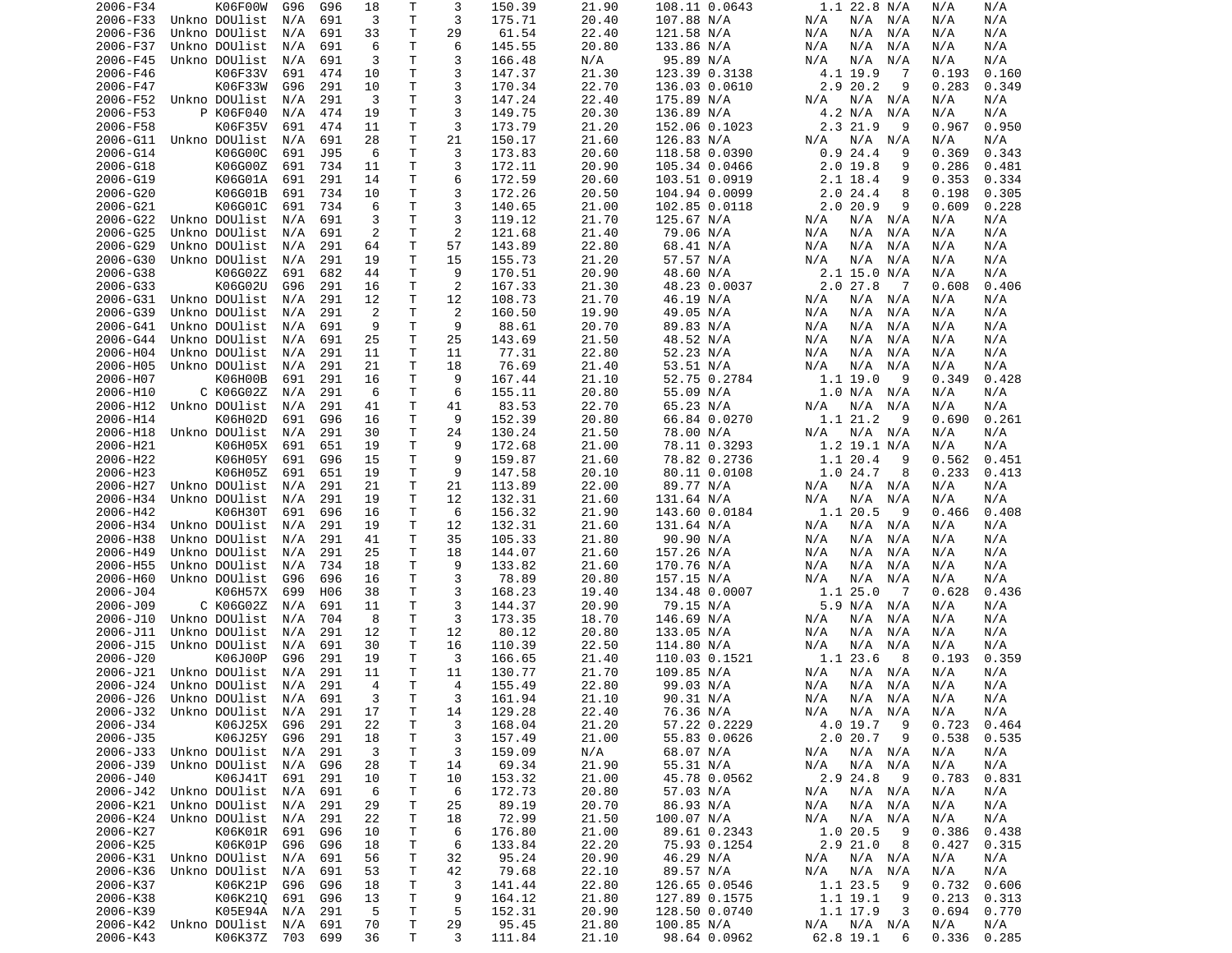| 2006-K44 | Unkno DOUlist      | N/A     | 291 | 34 | Т           | 34 | 86.65  | 21.80 | 153.37 N/A    | N/A<br>N/A<br>N/A          | N/A<br>N/A      |
|----------|--------------------|---------|-----|----|-------------|----|--------|-------|---------------|----------------------------|-----------------|
| 2006-K46 | K06K38T            | G96     | G96 | 20 | Τ           | 3  | 151.87 | 21.60 | 141.97 N/A    | 2.0 18.3<br>9              | 0.872<br>0.811  |
| 2006-K55 | Unkno DOUlist      | N/A     | 291 | 12 | Τ           | 12 | 120.66 | 21.30 | 141.14 N/A    | N/A<br>N/A<br>N/A          | N/A<br>N/A      |
| 2006-K56 | Unkno DOUlist      | N/A     | 691 | 40 | т           | 32 | 68.23  | 22.20 | 148.77 N/A    | N/A<br>N/A<br>N/A          | N/A<br>N/A      |
| 2006-K57 | K06K39Z            | G96     | G96 | 18 | т           | 3  | 67.21  | 21.80 | 152.85 0.0690 | 2.020.2<br>9               | 0.594<br>0.283  |
| 2006-K58 | K06K40A            | G96     | G96 | 20 | T           | 6  | 148.77 | 21.60 | 154.36 0.2265 | 2.019.1<br>9               | 0.450<br>0.353  |
| 2006-K59 | K06K40B            | G96     | G96 | 19 | T           | 3  | 168.53 | 20.80 | 155.87 N/A    | 1.9 17.8<br>9              | 0.298<br>0.177  |
| 2006-K65 | Unkno DOUlist      | N/A     | 691 | 18 | т           | 18 | 74.43  | 21.90 | 163.66 N/A    | N/A<br>N/A<br>N/A          | N/A<br>N/A      |
| 2006-K72 | Unkno DOUlist      | N/A     | 291 | 17 | Τ           | 17 | 88.20  | 22.30 | 151.85 N/A    | N/A<br>N/A<br>N/A          | N/A<br>N/A      |
|          |                    |         |     |    |             |    |        |       |               |                            |                 |
| 2006-K73 | K06K89J            | 691     | G96 | 24 | Τ           | 6  | 143.08 | 21.30 | 141.41 0.0922 | 4.0 23.7<br>8              | 0.398<br>0.701  |
| 2006-K74 | K06K89K            | G96     | G96 | 19 | Τ           | 3  | 131.76 | 21.40 | 143.00 0.1006 | 1.9 22.5<br>8              | 0.314<br>0.299  |
| 2006-K76 | K06K89M            | G96     | 291 | 16 | Τ           | 3  | 162.40 | 22.30 | 140.91 0.1480 | 1.2 23.6<br>8              | 0.260<br>0.409  |
| 2006-K81 | Unkno DOUlist      | N/A     | 691 | 9  | T           | 9  | 113.13 | 21.40 | 141.69 N/A    | N/A<br>N/A<br>N/A          | N/A<br>N/A      |
| 2006-K82 | K06KA0F            | G96     | G96 | 19 | T           | 3  | 118.87 | 22.00 | 131.56 0.2886 | 1.0 19.8<br>9              | 0.299<br>0.189  |
| 2006-L03 | K06KA3M            | G96     | 291 | 29 | T           | 3  | 150.68 | 22.20 | 117.94 0.0993 | 1.1 20.2<br>9              | 0.667<br>0.527  |
| 2006-L08 | Unkno DOUlist      | N/A     | 691 | 14 | Τ           | 11 | 117.57 | 21.80 | 117.42 N/A    | N/A N/A<br>N/A             | N/A<br>N/A      |
| 2006-L18 | Unkno DOUlist      | N/A     | 561 | 36 | т           | 6  | 154.71 | 19.50 | 122.10 N/A    | N/A<br>N/A<br>N/A          | N/A<br>N/A      |
| 2006-L21 | K06L00K            | 691     | 291 | 8  | T           | 6  | 159.04 | 21.80 | 107.28 0.1436 | 1.020.2<br>9               | 0.183<br>0.315  |
| 2006-L26 | Unkno DOUlist      | N/A     | 691 | 11 | Τ           | 11 | 123.23 | N/A   | 84.71 N/A     | N/A N/A<br>N/A             | N/A<br>N/A      |
| 2006-L29 | K06L00H            | G96     | G96 | 19 | T           | 3  | 133.25 | 21.80 | 74.07 0.0086  | 4.1 24.7<br>9              | 0.439<br>0.457  |
| 2006-L33 | Unkno DOUlist      | N/A     | 291 | 19 | Τ           | 11 | 133.22 | 21.30 | 73.85 N/A     | N/A<br>N/A N/A             | N/A<br>N/A      |
| 2006-L34 | Unkno DOUlist      | N/A     | 691 | 3  | Τ           | 3  | 154.34 | 21.40 | 107.12 N/A    | N/A<br>N/A<br>N/A          | N/A<br>N/A      |
| 2006-L38 | K06L01M            | G96     | G96 | 24 | T           | 8  | 123.54 | 21.30 | 73.73 N/A     | 2.0 14.8 N/A               | N/A<br>N/A      |
| 2006-L62 | Unkno DOUlist      | N/A     | 291 | 3  | Τ           | 3  | 80.66  | N/A   | 45.22 N/A     | N/A<br>N/A N/A             | N/A<br>N/A      |
| 2006-M01 | Unkno DOUlist      | N/A     | 691 | 30 | T           | 30 | 112.82 | 22.20 | 45.48 N/A     | N/A<br>N/A<br>N/A          | N/A<br>N/A      |
| 2006-M07 | Unkno DOUlist      | N/A     | 291 | 18 | T           | 18 | 95.31  | 22.50 | 58.99 N/A     | N/A<br>N/A N/A             | N/A<br>N/A      |
| 2006-M08 | Unkno DOUlist      | N/A     | 691 | 18 | T           | 18 | 109.83 | 22.10 |               | N/A<br>N/A<br>N/A          | N/A<br>N/A      |
|          | K06M00B            | 691     | 474 | 28 | Τ           | 12 |        | 20.10 | 71.17 N/A     | $1.1$ 22.9 N/A             | N/A             |
| 2006-M10 |                    |         |     |    |             |    | 136.62 |       | 85.75 0.0622  |                            | N/A             |
| 2006-M13 | Unkno DOUlist      | N/A     | 291 | 17 | т           | 17 | 136.00 | 22.20 | 98.55 N/A     | N/A<br>N/A<br>N/A          | N/A<br>N/A      |
| 2006-M14 | K06L04X            | 644     | 691 | 43 | Τ           | 3  | 132.85 | 19.90 | 6.21 N/A      | $9.0$ 17.3<br>-7           | 0.507<br>0.483  |
| 2006-M17 | Unkno DOUlist      | N/A     | 691 | 18 | T           | 18 | 139.06 | 22.20 | 58.16 N/A     | N/A<br>N/A<br>N/A          | N/A<br>N/A      |
| 2006-M18 | K06M00A            | 691     | 291 | 9  | Τ           | 9  | 143.22 | 20.40 | 86.19 0.4567  | $3.0$ 19.4<br>8            | 0.525<br>0.552  |
| 2006-M19 | K06M01Y            | G96     | 673 | 21 | Τ           | 3  | 134.90 | 20.90 | 112.34 0.1401 | 0.922.1<br>9               | 0.383<br>0.401  |
| 2006-M19 | K06M01Y            | G96     | 673 | 21 | Τ           | 3  | 134.90 | 20.90 | 112.34 0.1401 | 0.922.1<br>9               | 0.383<br>0.401  |
| 2006-M22 | Unkno DOUlist      | N/A     | 291 | 6  | Τ           | 6  | 116.84 | 22.10 | 124.40 N/A    | N/A N/A<br>N/A             | N/A<br>N/A      |
| 2006-M25 | K06M06U            | 691     | 673 | 10 | Τ           | 6  | 147.98 | 21.90 | 111.60 N/A    | 2.0 20.9 N/A               | N/A<br>N/A      |
| 2006-M27 | C K06M020          | N/A     | 291 | 39 | Τ           | 12 | 140.63 | 21.50 | 99.51 N/A     | 3.0 N/A<br>N/A             | N/A<br>N/A      |
| 2006-M36 | Unkno DOUlist      | N/A     | 291 | 6  | Τ           | 6  | 82.99  | N/A   | 148.78 N/A    | N/A<br>N/A<br>N/A          | N/A<br>N/A      |
| 2006-M35 | Unkno DOUlist      | N/A     | 644 | 32 | Τ           | 3  | 142.38 | 18.00 | 5.41 N/A      | N/A<br>N/A<br>N/A          | N/A<br>N/A      |
| 2006-051 | K05S01T            | N/A     | 703 | 11 | Τ           | 3  | 158.77 | 19.30 | 103.60 0.1276 | 2729.2 20.3<br>1           | 0.711<br>0.683  |
| 2006-053 | Unkno DOUlist      | N/A     | 291 | 6  | T           | 6  | 166.48 | 21.60 | 122.19 N/A    | N/A<br>N/A<br>N/A          | N/A<br>N/A      |
| 2006-P47 | Unkno DOUlist      | N/A     | 691 | 3  | T           | 3  | 163.79 | 19.80 | 144.83 N/A    | N/A<br>N/A<br>N/A          | N/A<br>N/A      |
| 2006-009 | Unkno DOUlist      | N/A     | 691 | 27 | Τ           | 27 | 87.18  | 22.80 | 118.04 N/A    | N/A<br>N/A<br>N/A          | N/A<br>N/A      |
| 2006-011 | Unkno DOUlist      | N/A     | 291 | 33 | T           | 33 | 78.33  | 22.70 | 127.06 N/A    | N/A<br>N/A<br>N/A          | N/A<br>N/A      |
| 2006-012 | Unkno DOUlist      | N/A     | 291 | 3  | Τ           | 3  | 112.94 | N/A   | 141.39 N/A    | N/A<br>N/A<br>N/A          | N/A<br>N/A      |
| 2006-019 | Unkno DOUlist      | N/A     | 291 | 24 | Τ           | 24 | 63.22  | 22.30 | 150.34 N/A    | N/A<br>N/A<br>N/A          | N/A<br>N/A      |
|          |                    |         |     |    | Τ           |    |        |       |               |                            |                 |
| 2006-014 | K06005X<br>K06005Y | 691     | 291 | 17 |             | 11 | 166.88 | 21.20 | 128.70 0.1495 | 2.0 23.9<br>8              | 0.436<br>0.526  |
| 2006-015 |                    | 691     | 682 | 19 | т           | 12 | 165.14 | 20.50 | 128.76 0.1950 | 2.1 21.3<br>8              | 0.209<br>0.252  |
| 2006-038 | Unkno DOUlist      | N/A     | 291 | 3  | т           | 3  | 172.66 | 19.00 | 141.95 N/A    | N/A N/A<br>N/A             | N/A<br>N/A      |
| 2006-042 | K06Q58B            | 691     | D35 | 10 | Τ           | 3  | 172.18 | 21.80 | 128.02 0.1226 | 0.324.2<br>9               | 0.459<br>0.661  |
| 2006-043 | Unkno DOUlist      | N/A     | 691 | 39 | T           | 18 | 150.09 | 21.30 | 130.05 N/A    | N/A<br>N/A N/A             | N/A<br>N/A      |
| 2006-053 | Unkno DOUlist      | N/A     | 691 | 35 | T.          | 35 | 77.68  | 22.90 | 119.52 N/A    | N/A<br>N/A N/A             | N/A<br>N/A      |
| 2006-Q54 | K06Q89R 691 673    |         |     | 22 | T.          | 3  | 173.34 | 22.10 | 108.36 0.3539 | 1.2 19.6<br>- 9            | $0.809$ $0.721$ |
| 2006-057 | K06Q89U 691        |         | 734 | 8  | Τ           | 3  | 171.83 | 21.20 | 109.94 0.2141 | 1.0 21.7<br>9              | 0.552<br>0.570  |
| 2006-059 | K06089W            | 691     | 734 | 11 | $\mathsf T$ | 3  | 150.26 | 20.50 | 109.36 0.1623 | $0.8$ 18.9<br>9            | 0.426<br>0.350  |
| 2006-R43 | Unkno DOUlist      | N/A     | 691 | 3  | T.          | 3  | 105.91 | 17.80 | 171.43 N/A    | $N/A$ $N/A$<br>N/A         | N/A<br>N/A      |
| 2006-R48 | Unkno DOUlist      | N/A     | 291 | 13 | T.          | 7  | 63.88  | 20.60 | 50.23 N/A     | $N/A$ $N/A$<br>N/A         | N/A<br>N/A      |
| 2006-R49 | Unkno DOUlist      | N/A     | 291 | 6  | Τ           | 6  | 160.07 | 22.10 | 86.77 N/A     | $N/A$ $N/A$<br>N/A         | N/A<br>N/A      |
| 2006-S01 | Unkno DOUlist      | N/A     | 291 | 12 | Τ           | 9  | 140.72 | 22.20 | 97.78 N/A     | N/A<br>N/A N/A             | N/A<br>N/A      |
| 2006-S04 | K06R07H            | 691     | 291 | 9  | T           | 9  | 169.23 | 20.50 | 99.43 0.0570  | 1.0 20.8<br>- 9            | 0.088<br>0.097  |
| 2006-S06 | Unkno DOUlist      | N/A     | 291 | 9  | T           | 9  | 79.49  | 21.40 | 109.58 N/A    | N/A<br>N/A N/A             | N/A<br>N/A      |
| 2006-S11 | Unkno DOUlist      | N/A     | 291 | 17 | Τ           | 14 | 91.25  | 22.80 | 123.29 N/A    | N/A<br>$N/A$ $N/A$         | N/A<br>N/A      |
| 2006-S21 | Unkno DOUlist      | N/A     | 691 | 16 | Τ           | 12 | 143.23 | 22.40 | 132.14 N/A    | $N/A$ $N/A$<br>N/A         | N/A<br>N/A      |
| 2006-S13 | K06S05V            | 691     | E12 | 48 | Τ           | 9  | 147.44 | 19.90 | 109.51 0.0353 | 2.4 23.1<br>$\overline{7}$ | 0.382<br>0.580  |
|          |                    |         |     | 18 | T           | 12 |        | 22.20 |               |                            | 0.644           |
| 2006-S14 | K06S05W            | 691     | 734 |    |             |    | 169.69 |       | 110.56 0.1810 | 2.2 19.4<br>9              | 0.398           |
| 2006-S16 | K06S06A            | 703     | 291 | 35 | Τ           | 3  | 140.90 | 20.30 | 112.87 0.0931 | 2.1 19.2<br>8              | 0.386<br>0.477  |
| 2006-S18 | K06S06D            | 691     | 699 | 41 | T           | 18 | 155.20 | 20.10 | 121.51 0.2808 | 1.1 20.4<br>9              | 0.425<br>0.811  |
| 2006-S19 | K06S06E            | 291     | E12 | 39 | Τ           | 18 | 152.78 | 19.30 | 122.02 0.0370 | 1.323.0<br>8               | 0.384<br>0.298  |
| 2006-S25 | K06S07G            | 691     | 291 | 17 | T           | 9  | 162.69 | 21.40 | 133.92 0.0161 | 1.1 23.2<br>9              | 0.598<br>0.393  |
| 2006-S27 | Unkno DOUlist      | N/A     | 691 | 33 | T.          | 22 | 70.72  | 22.30 | 88.90 N/A     | N/A N/A<br>N/A             | N/A<br>N/A      |
| 2006-S31 | K06S19P            | 691 291 |     | 11 | T           | 6  | 166.43 | 20.90 | 144.36 0.0416 | 1.024.2<br>- 9             | 0.468<br>0.401  |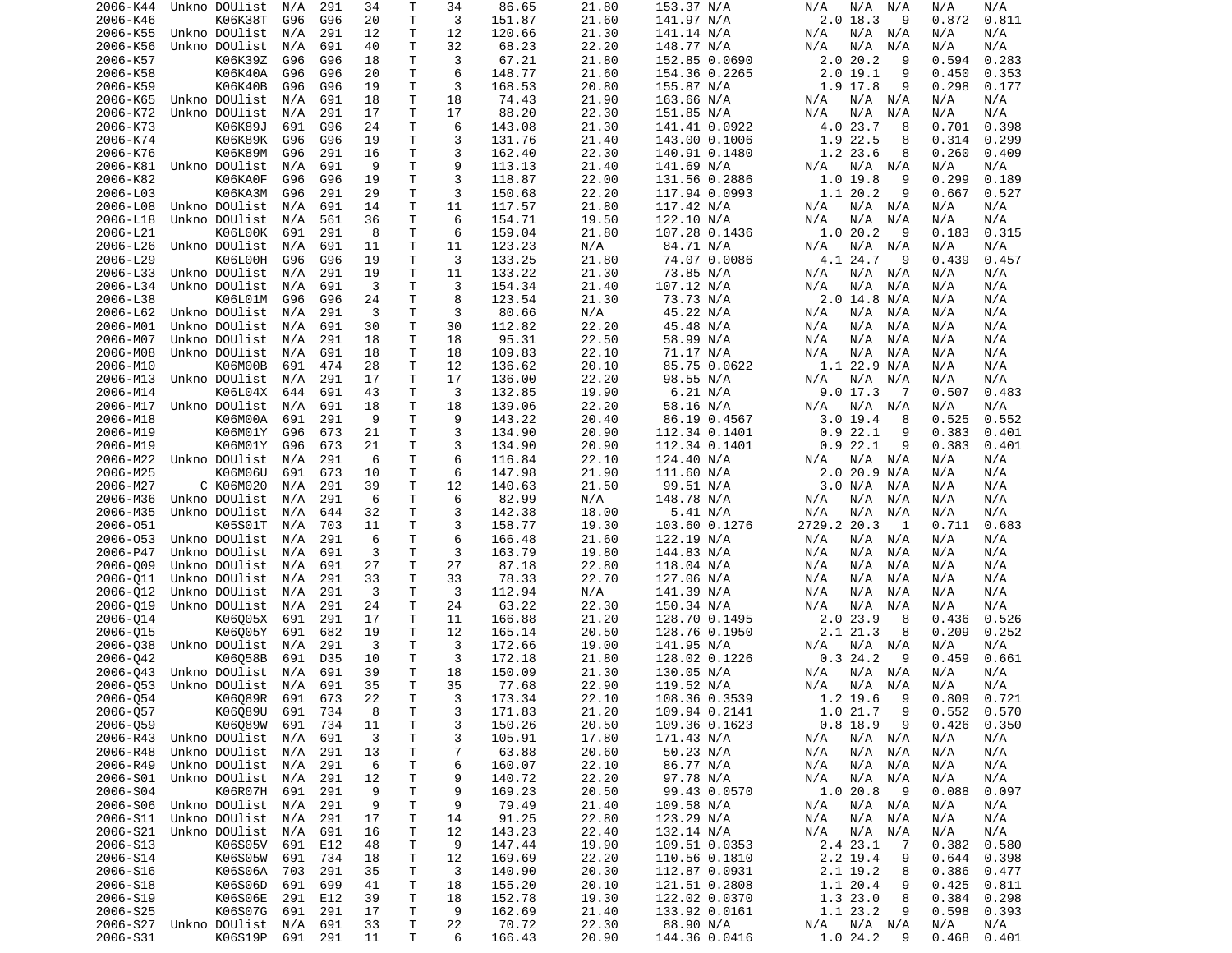| 2006-S32                | K06S19R                                | 691 | 649 | 11       | Т      | 3              | 146.76          | 21.10          | 145.90 0.2448            | 1.0 21.8<br>9                    | 0.533<br>0.246           |
|-------------------------|----------------------------------------|-----|-----|----------|--------|----------------|-----------------|----------------|--------------------------|----------------------------------|--------------------------|
| 2006-S33                | K06S19U                                | 291 | 291 | 9        | T      | 9              | 162.79          | 22.20          | 134.61 0.0522            | 2.2 18.5<br>9                    | 0.420<br>0.265           |
| 2006-S37                | K06S49U                                | 691 | 673 | 9        | Τ      | 3              | 173.49          | 20.50          | 154.75 0.0434            | 1.1 19.8<br>9                    | 0.453<br>0.251           |
| 2006-S36                | Unkno DOUlist                          | N/A | 704 | 13       | т      | 8              | 147.13          | 21.70          | 154.81 N/A               | N/A<br>N/A<br>N/A                | N/A<br>N/A               |
|                         |                                        |     |     |          |        |                |                 |                |                          |                                  |                          |
| 2006-S42                | P K05JA8D                              | N/A | 699 | 14       | т      | 3              | 130.00          | 20.50          | 107.40 N/A               | 32.9 N/A<br>N/A                  | N/A<br>N/A               |
| 2006-S50                | Unkno DOUlist                          | N/A | 691 | 30       | т      | 9              | 142.26          | 21.00          | 109.60 N/A               | N/A<br>N/A<br>N/A                | N/A<br>N/A               |
| 2006-S54                | Unkno DOUlist                          | N/A | 691 | 3        | Т      | 3              | 151.99          | 19.20          | 175.96 N/A               | N/A<br>N/A<br>N/A                | N/A<br>N/A               |
| 2006-S55                | Unkno DOUlist                          | N/A | 291 | 41       | Τ      | 30             | 78.12           | 22.30          | 170.39 N/A               | N/A<br>N/A<br>N/A                | N/A<br>N/A               |
| 2006-S56                | Unkno DOUlist                          | N/A | 246 | 49       | T      | 32             | 70.29           | 22.00          | 151.72 N/A               | N/A<br>N/A<br>N/A                | N/A<br>N/A               |
| 2006-S64                | K06S78R                                | 691 | 734 | 19       | T      | 6              | 145.29          | 21.60          |                          | 0.920.1<br>9                     | 0.379                    |
|                         |                                        |     |     |          |        |                |                 |                | 138.15 0.1363            |                                  | 0.859                    |
| 2006-S61                | Unkno DOUlist                          | N/A | 291 | 112      | T      | 94             | 69.42           | 22.60          | 139.83 N/A               | N/A<br>N/A<br>N/A                | N/A<br>N/A               |
| 2006-S67                | Unkno DOUlist                          | N/A | 691 | 51       | Τ      | 48             | 141.22          | 22.40          | 127.81 N/A               | N/A<br>N/A<br>N/A                | N/A<br>N/A               |
| 2006-S70                | K06SD10                                | 691 | 691 | 28       | Τ      | 6              | 161.32          | 21.30          | 125.98 0.1966            | 1.122.6<br>8                     | 0.453<br>0.273           |
| 2006-S73                | K06SD1T                                | 691 | 651 | 12       | т      | 6              | 148.06          | 21.50          | 127.40 0.2466            | $0.9$ 21.8<br>9                  | 0.334<br>0.751           |
| 2006-S77                | K04XD0M                                | N/A | 291 | 4        | т      | 4              | 150.31          | N/A            | 121.08 0.2585            | 1.0 17.0<br>2                    | 1.047<br>0.844           |
|                         |                                        |     |     |          | Τ      |                |                 |                |                          |                                  |                          |
| 2006-S78                | Unkno DOUlist                          | N/A | 291 | 92       |        | 89             | 65.41           | 22.70          | 116.58 N/A               | N/A<br>N/A<br>N/A                | N/A<br>N/A               |
| 2006-S79                | K06SD40                                | 691 | 291 | 16       | Τ      | 12             | 156.94          | 21.70          | 100.73 N/A               | 12.9 16.4<br>5                   | 0.215<br>0.180           |
| 2006-S80                | K06SD4P                                | 691 | G96 | 17       | T.     | 9              | 171.62          | 21.20          | 115.92 0.2241            | $2.0$ 16.7<br>9                  | 0.338<br>0.341           |
| 2006-S81                | K06SD40                                | G96 | 291 | 15       | Τ      | 3              | 139.69          | 21.30          | 114.64 0.0390            | 1.1 24.7<br>8                    | 0.542<br>0.473           |
| 2006-S82                | K06SD4R                                | 691 | 291 | 6        | т      | 6              | 160.16          | 21.00          | 114.89 0.0359            | 1.023.1<br>9                     | 0.063<br>0.089           |
| 2006-S86                | Unkno DOUlist                          | N/A | 704 | 69       | Τ      | 57             | 64.68           | 21.70          | 104.94 N/A               | $N/A$ $N/A$<br>N/A               | N/A<br>N/A               |
|                         |                                        |     |     |          |        |                |                 |                |                          |                                  |                          |
| 2006-S88                | K06SE2B                                | 691 | 673 | 13       | Τ      | 6              | 177.14          | 20.10          | 104.57 0.2144            | 1.022.1<br>9                     | 0.254<br>0.386           |
| 2006-S99                | Unkno DOUlist                          | N/A | 691 | 3        | T      | 3              | 166.95          | 18.00          | 139.26 N/A               | N/A<br>N/A<br>N/A                | N/A<br>N/A               |
| 2006-S100 Unkno DOUlist |                                        | N/A | 291 | 47       | т      | 33             | 143.37          | 21.40          | 93.05 N/A                | N/A<br>N/A<br>N/A                | N/A<br>N/A               |
| 2006-S101               | K06SJ8J                                | G96 | G96 | 18       | T      | 3              | 144.65          | 21.90          | 93.16 0.2105             | 2.0 18.0 N/A                     | N/A<br>N/A               |
| 2006-S107               | K06SJ8P                                | 691 | 291 | 12       | Τ      | 12             | 165.65          | 22.20          | 90.73 0.2655             | 4.1 22.2<br>8                    | 0.546<br>0.532           |
|                         |                                        |     |     |          |        |                |                 |                |                          |                                  |                          |
| 2006-T01                | Unkno DOUlist                          | N/A | 691 | 60       | т      | 54             | 134.75          | 21.70          | 81.79 N/A                | N/A<br>N/A<br>N/A                | N/A<br>N/A               |
| 2006-T03                | K06010U                                | N/A | 291 | 20       | т      | 12             | 142.97          | 21.60          | 68.21 0.1518             | 2.1 17.8<br>5                    | 0.551<br>0.442           |
| 2006-T04                | K06SL7U                                | 691 | 291 | 27       | т      | 12             | 175.35          | 21.60          | 67.51 0.0259             | 2.025.3<br>7                     | 0.294<br>0.571           |
| 2006-T05                | K06SL7V                                | 291 | 291 | 16       | Τ      | 12             | 172.56          | 22.40          | 65.50 0.0047             | 2.2 24.4<br>9                    | 0.791<br>0.445           |
| 2006-T07                | K06SL7X                                | G96 | G96 | 27       | т      | 6              | 137.49          | 21.00          | 65.63 0.0162             | $2.0$ 18.4 N/A                   | N/A<br>N/A               |
| 2006-T08                | K06SL7Y                                | G96 | G96 | 30       | T.     | 5              | 136.75          | 21.30          | 65.62 0.1260             | 2.021.3<br>8                     | 0.318<br>0.337           |
|                         |                                        |     |     |          |        |                |                 |                |                          |                                  |                          |
| 2006-T09                | K06SL7Z                                | 291 | 291 | 22       | т      | 9              | 68.58           | 20.70          | 64.32 0.2104             | 2.0 17.5<br>9                    | 0.557<br>0.491           |
| 2006-T02                | Unkno DOUlist                          | N/A | 291 | 52       | T      | 44             | 135.24          | 22.10          | 77.28 N/A                | N/A<br>N/A N/A                   | N/A<br>N/A               |
| 2006-T17                | K06T00K                                | G96 | G96 | 18       | Τ      | $\overline{c}$ | 136.78          | 22.00          | 51.98 0.1126             | 2.0 19.5 N/A                     | N/A<br>N/A               |
| 2006-T18                | K06T00L                                | G96 | 291 | 11       | Τ      | 3              | 137.67          | 22.50          | 51.58 0.0452             | $2.0$ 23.9<br>9                  | 0.349<br>0.665           |
| 2006-T19                | K06T00N                                | G96 | G96 | 19       | T      | 3              | 168.30          | 21.90          | 53.08 0.1119             | 1.0 19.5<br>9                    | 0.519<br>0.398           |
| 2006-T20                | K06T000                                | G96 | 291 | 11       | т      | 3              |                 |                |                          | 1.023.1<br>9                     | 0.244<br>0.403           |
|                         |                                        |     |     |          |        |                | 143.77          | 22.50          | 51.84 0.1665             |                                  |                          |
| 2006-T16                | Unkno DOUlist                          | N/A | 291 | 45       | т      | 45             | 136.37          | 22.30          | 55.95 N/A                | N/A<br>N/A<br>N/A                | N/A<br>N/A               |
| 2006-T26                | Unkno DOUlist                          | N/A | 291 | 39       | т      | 35             | 125.14          | 21.60          | 50.78 N/A                | N/A<br>N/A<br>N/A                | N/A<br>N/A               |
| 2006-T45                | Unkno DOUlist                          | N/A | 691 | 17       | т      | 15             | 155.07          | 19.60          | 65.33 N/A                | N/A<br>N/A<br>N/A                | N/A<br>N/A               |
| 2006-T52                | K06SJ8J                                | N/A | 291 | 6        | Τ      | 6              | 131.90          | 22.10          | 55.08 0.1528             | 42.9 17.8<br>6                   | 0.337<br>0.645           |
| 2006-T51                | Unkno DOUlist                          | N/A | 291 | 19       | т      | 19             | 106.23          | 22.60          | 54.34 N/A                | N/A<br>N/A<br>N/A                | N/A<br>N/A               |
|                         |                                        |     |     |          |        |                |                 |                |                          |                                  |                          |
| 2006-T59                | Unkno DOUlist                          | N/A | 691 | 77       | T      | 71             | 120.05          | 22.60          | 54.84 N/A                | N/A<br>N/A<br>N/A                | N/A<br>N/A               |
| 2006-T81                | Unkno DOUlist                          | N/A | 644 | 6        | T      | 3              | 159.14          | 18.40          | 54.57 N/A                | N/A<br>N/A<br>N/A                | N/A<br>N/A               |
| 2006-T66                | Unkno DOUlist                          | N/A | 691 | 81       | Τ      | 67             | 59.06           | 22.00          | 67.64 N/A                | N/A<br>N/A<br>N/A                | N/A<br>N/A               |
| 2006-T84                | Unkno DOUlist                          | N/A | 691 | 26       | T      | 23             | 123.03          | 21.30          | 80.88 N/A                | N/A<br>N/A<br>N/A                | N/A<br>N/A               |
| 2006-T85                | Unkno DOUlist                          | N/A | 291 | 27       | т      | 27             | 150.24          | 22.40          | 80.73 N/A                | N/A<br>N/A<br>N/A                | N/A<br>N/A               |
| 2006-U01                |                                        |     |     |          | Τ      | 27             |                 |                |                          | N/A<br>N/A                       | N/A                      |
|                         | Unkno DOUlist                          | N/A | 291 | 27       |        |                | 110.77          | 21.60          | 102.37 N/A               | N/A                              | N/A                      |
| 2006-U05                | K06U00F                                | 691 | 854 | 15       | т      | 6              | 167.88          | 20.20          | 115.00 0.1687            | 1.022.6<br>8                     | 0.242<br>0.294           |
| 2006-U03                | Unkno DOUlist                          | N/A | 291 | 73       | Τ      | 73             | 72.88           | 22.90          | 106.96 N/A               | N/A<br>N/A<br>N/A                | N/A<br>N/A               |
| 2006-U06                | Unkno DOUlist                          | N/A | 691 | 33       | T.     | 33             | 141.33          | 22.00          | 80.85 N/A                | N/A<br>N/A<br>N/A                | N/A<br>N/A               |
| 2006-U07                | K06U00J                                | 691 | 291 | 9        | T.     | 9              | 161.60          | 21.40          | 115.78 0.1473            | 2.023.68                         | 0.620<br>0.539           |
| 2006-U08                | K06U00K                                | 691 | 291 | 9        | T      | 6              | 151.12          | 20.90          | 124.49 0.0122            | $1.0$ 19.9 N/A                   | N/A<br>N/A               |
|                         |                                        |     |     |          |        |                |                 |                |                          |                                  |                          |
| 2006-U12                | K06U000                                | 691 | 291 | 17       | т      | 6              | 140.38          | 20.90          | 128.61 0.0292            | 0.820.9<br>8                     | 0.509<br>0.322           |
| 2006-U13                | K06U00P                                | 703 | 291 | 14       | т      | 6              | 142.41          | 20.80          | 116.68 0.1130            | 2.1 22.7<br>9                    | 0.901<br>0.896           |
| 2006-U14                | K06U00R                                | 691 | 291 | 8        | т      | 6              | 146.85          | 20.70          | 124.29 0.0130            | $1.0$ 18.8 N/A                   | N/A<br>N/A               |
| 2006-U15                | Unkno DOUlist                          | N/A | 691 | 52       | т      | 48             | 85.09           | 22.20          | 124.38 N/A               | $N/A$ $N/A$<br>N/A               | N/A<br>N/A               |
| 2006-U18                | K04H12K                                | N/A | 691 | 6        | т      | 6              | 169.07          | 19.80          | 126.20 N/A               | $3.0$ 19.7<br>4                  | 0.510<br>0.460           |
|                         |                                        |     |     |          |        |                |                 |                | 146.86 0.0278            |                                  |                          |
| 2006-U19                | K06U16Y                                | G96 | 673 | 23       | т      | 3              | 136.22          | 21.50          |                          | 1.1 24.6<br>8                    | 0.375<br>0.563           |
| 2006-U23                | K06U17E                                | 691 | G96 | 12       | т      | 3              | 142.34          | 20.90          | 150.01 0.0330            | 0.921.9<br>9                     | 0.356<br>0.292           |
| 2006-U17                | Unkno DOUlist                          | N/A | 691 | 60       | Τ      | 60             | 114.42          | 22.50          | 145.90 N/A               | $N/A$ $N/A$<br>N/A               | N/A<br>N/A               |
| 2006-U33                | Unkno DOUlist                          | N/A | 691 | 41       | т      | 21             | 148.29          | 21.90          | 101.22 N/A               | N/A<br>N/A<br>N/A                | N/A<br>N/A               |
| 2006-U38                | Unkno DOUlist                          | N/A | 691 | 37       | т      | 31             | 121.09          | 22.50          | 157.36 N/A               | N/A<br>N/A<br>N/A                | N/A<br>N/A               |
|                         |                                        |     |     |          |        |                |                 |                | 167.54 N/A               |                                  |                          |
| 2006-U43                | Unkno DOUlist                          | N/A | 691 | 49       | т      | 42             | 120.42          | 22.60          |                          | N/A<br>N/A<br>N/A                | N/A<br>N/A               |
| 2006-U44                | Unkno DOUlist                          | N/A | 291 | 3        | т      | 3              | 144.74          | N/A            | 177.08 N/A               | N/A<br>N/A<br>N/A                | N/A<br>N/A               |
|                         |                                        |     |     |          |        | 3              | 172.29          | 21.80          | 168.47 0.0243            | 1.7 19.7<br>9                    | 0.432<br>0.534           |
| 2006-U45                | K06U63C                                | 691 | A44 | 21       | Τ      |                |                 |                |                          |                                  |                          |
| 2006-U46                | K06U63D                                | G96 | 711 | 16       | Τ      | 3              | 165.80          | 21.90          | 167.63 0.2614            | $2.0$ 19.5<br>9                  | 0.736<br>0.500           |
|                         |                                        |     |     |          |        |                |                 |                |                          |                                  |                          |
| 2006-U47                | K06U63E                                | 691 | 734 | 35       | Τ      | 9              | 145.93          | 21.30          | 51.29 N/A                | 28.0 19.8<br>5                   | 0.392<br>0.379           |
| 2006-U50<br>2006-U57    | Unkno DOUlist<br>Unkno DOUlist N/A 691 | N/A | 691 | 57<br>25 | т<br>Τ | 39<br>25       | 132.36<br>67.43 | 22.00<br>21.80 | 166.28 N/A<br>158.97 N/A | N/A N/A<br>N/A<br>N/A<br>N/A N/A | N/A<br>N/A<br>N/A<br>N/A |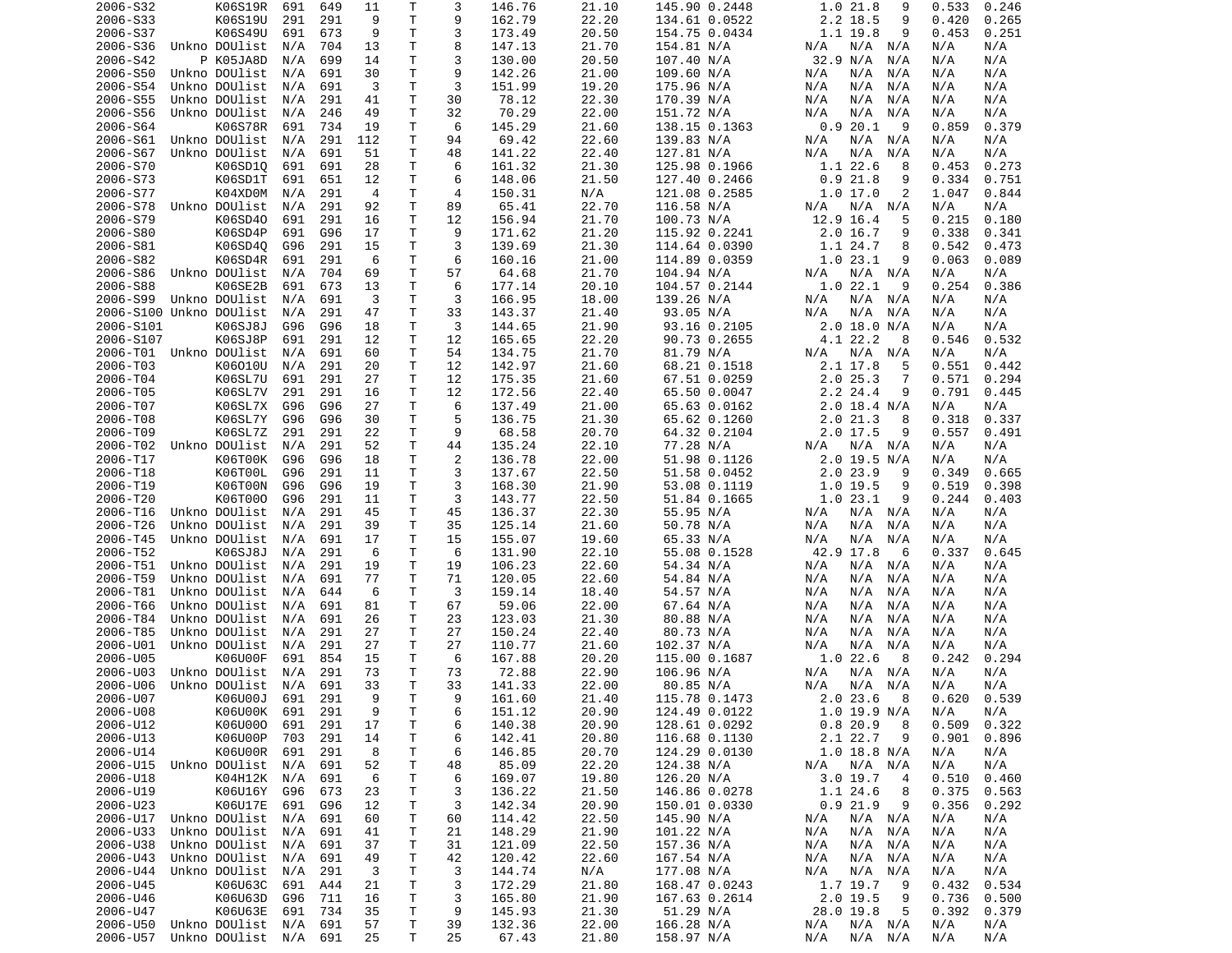| 2006-U58  |                            | K06R55A | N/A | 691 | 19 | Т            | 9  | 170.44 | 19.70 | 55.91 0.2265  | 12.0 19.2 N/A     | N/A   | N/A             |
|-----------|----------------------------|---------|-----|-----|----|--------------|----|--------|-------|---------------|-------------------|-------|-----------------|
| 2006-U60  | Unkno DOUlist              |         | N/A | 691 | 27 | $\mathsf{T}$ | 27 | 67.28  | 22.30 | 135.61 N/A    | N/A<br>N/A<br>N/A | N/A   | N/A             |
| 2006-U64  | Unkno DOUlist              |         | N/A | 291 | 6  | т            | 6  | 127.86 | 21.40 | 123.50 N/A    | N/A<br>N/A<br>N/A | N/A   | N/A             |
| 2006-U65  | Unkno DOUlist              |         | N/A | 291 | 34 | т            | 27 | 92.78  | 22.60 | 110.97 N/A    | N/A<br>N/A<br>N/A | N/A   | N/A             |
| 2006-U68  | Unkno DOUlist              |         | N/A | 291 | 34 | т            | 29 | 93.64  | 21.60 | 99.38 N/A     | N/A<br>N/A<br>N/A | N/A   | N/A             |
| 2006-U70  |                            | K06UI5E | G96 | 673 | 26 | т            | 3  | 177.66 | 21.60 | 97.62 0.1760  | $2.0$ 24.4 N/A    | N/A   | N/A             |
| 2006-U71  |                            | K06UI5F | 691 | G96 | 38 | т            | 12 | 148.43 | 21.10 | 96.53 0.1313  | 1.9 21.5<br>9     | 0.435 | 0.728           |
| 2006-U75  | Unkno DOUlist              |         | N/A | 291 | 10 | Τ            | 10 | 136.34 | N/A   | 97.45 N/A     | N/A<br>N/A<br>N/A | N/A   | N/A             |
| 2006-U79  | C K06U060                  |         | N/A | 673 | 56 | т            | 18 | 136.77 | 20.00 | 86.75 N/A     | 11.0 N/A<br>N/A   | N/A   | N/A             |
| 2006-U92  | Unkno DOUlist              |         | N/A | 703 | 43 | т            | 15 | 143.63 | 19.40 | 167.56 N/A    | N/A<br>N/A<br>N/A | N/A   | N/A             |
| 2006-U95  | Unkno DOUlist              |         | N/A | 691 | 6  | т            | 6  | 136.37 | 21.40 | 73.51 N/A     | N/A<br>N/A<br>N/A | N/A   | N/A             |
| 2006-V03  | Unkno DOUlist              |         | N/A | 691 | 18 | т            | 18 | 159.68 | 21.10 | 71.19 N/A     | N/A<br>N/A<br>N/A | N/A   | N/A             |
| 2006-V11  | Unkno DOUlist              |         | N/A | 691 | 20 | T            | 20 | 155.70 | 21.60 | 56.92 N/A     | N/A<br>N/A<br>N/A | N/A   | N/A             |
| 2006-V12  |                            | K06V00H | 691 | 691 | 12 | т            | 5  | 81.50  | 21.10 | 43.03 0.2684  | $0.9$ 17.9 N/A    | N/A   | N/A             |
| 2006-V13  | Unkno DOUlist              |         | N/A | 691 | 6  | Τ            | 6  | 162.23 | 20.80 | 66.85 N/A     | N/A<br>N/A<br>N/A | N/A   | N/A             |
| 2006-V15  | Unkno DOUlist              |         | N/A | 691 | 3  | т            | 3  | 168.97 | N/A   | 44.49 N/A     | N/A<br>N/A<br>N/A | N/A   | N/A             |
| 2006-V35  | Unkno DOUlist              |         | N/A | 291 | 23 | Τ            | 15 | 87.18  | 22.50 | 49.22 N/A     | N/A<br>N/A<br>N/A | N/A   | N/A             |
| 2006-V28  | Unkno DOUlist              |         | N/A | 691 | 3  | т            | 3  | 179.49 | 21.40 | 161.59 N/A    | N/A<br>N/A<br>N/A | N/A   | N/A             |
| 2006-V36  | Unkno DOUlist              |         | N/A | 291 | 34 | Τ            | 24 | 75.64  | 22.00 | 61.74 N/A     | N/A<br>N/A<br>N/A | N/A   | N/A             |
| 2006-V40  |                            | K06V02C | 644 | 703 | 29 | T            | 3  | 173.95 | 20.80 | 50.16 0.2647  | 2.1 21.3<br>8     | 0.457 | 0.638           |
| 2006-V42  | Unkno DOUlist              |         | N/A | 691 | 19 | Τ            | 15 | 135.30 | 21.90 | 72.87 N/A     | N/A<br>N/A<br>N/A | N/A   | N/A             |
| 2006-V45  |                            | K06V02T | 691 | G96 | 40 | Τ            | 9  | 160.69 | 20.20 | 72.83 0.2526  | 2.2 17.9<br>9     | 0.411 | 0.472           |
| 2006-V50  |                            | K06V02Y | 691 | 291 | 40 | т            | 25 | 149.95 | 21.30 | 74.77 0.0751  | $2.0$ 22.9<br>8   | 0.503 | 0.983           |
| 2006-V44  | Unkno DOUlist              |         | N/A | 291 | 16 | т            | 12 | 154.92 | 21.20 | 59.40 N/A     | N/A<br>N/A<br>N/A | N/A   | N/A             |
| 2006-V54  | Unkno DOUlist              |         | N/A | 704 | 29 | т            | 23 | 109.93 | 22.10 | 94.36 N/A     | N/A<br>N/A<br>N/A | N/A   | N/A             |
| 2006-W31  |                            | K06W01N | 691 | G96 | 15 | Τ            | 5  | 146.86 | 25.00 | 140.48 0.1589 | $3.1$ 19.4<br>9   | 1.018 | 0.833           |
| 2006-W32  |                            | K06W010 | G96 | G96 | 28 | т            | 3  | 156.25 | 22.20 | 140.86 N/A    | 2.9 18.8<br>8     | 0.688 | 0.445           |
| 2006-W33  |                            | K06W01P | G96 | 291 | 19 | т            | 3  | 170.36 | 21.50 | 150.23 0.0006 | 1.2 28.2<br>7     | 0.309 | 0.371           |
| 2006-W35  |                            | K06W01R | 691 | G96 | 20 | Τ            | 3  | 67.19  | 21.40 | 152.33 0.2323 | 29.0 17.6<br>8    | 0.311 | 0.261           |
|           |                            |         |     |     |    |              | 3  |        | 22.00 |               |                   |       |                 |
| 2006-W38  |                            | K06W01U | G96 | G96 | 13 | т            |    | 147.12 |       | 160.07 0.1506 | 1.022.7<br>9      | 0.269 | 0.771           |
| 2006-W40  |                            | K06W01W | 691 | G96 | 13 | Τ            | 3  | 144.15 | 20.80 | 75.25 0.1183  | 9.0 19.0<br>8     | 0.357 | 0.260           |
| 2006-W12  | Unkno DOUlist              |         | N/A | 691 | 17 | Τ            | 6  | 156.79 | 21.60 | 71.25 N/A     | N/A<br>N/A<br>N/A | N/A   | N/A             |
| 2006-W15  |                            | K06W00A | 691 | J95 | 11 | т            | 3  | 172.57 | 19.60 | 127.31 0.2712 | 0.720.3<br>9      | 0.555 | 0.540           |
| 2006-W21  |                            | J94X00G | N/A | G96 | 15 | T            | 3  | 154.85 | 22.40 | 68.71 0.0680  | 3639.2 18.7<br>5  | 0.370 | 0.336           |
| 2006-W23  |                            | K06W00U | G96 | 291 | 25 | т            | 6  | 160.80 | 22.70 | 138.90 0.0998 | 1.9 18.9<br>9     | 0.595 | 0.553           |
| 2006-W28  |                            | K06W01H | J75 | J75 | 31 | т            | 9  | 144.76 | 20.70 | 61.06 0.0233  | 26.6 20.5<br>6    | 0.390 | 0.187           |
| 2006-W46  |                            | K06W03A | G96 | G96 | 26 | т            | 3  | 161.46 | 22.80 | 149.88 0.0261 | 2.9 22.3<br>9     | 0.414 | 0.905           |
| 2006-W51  |                            | K06W03M | 691 | H36 | 27 | т            | 6  | 165.05 | 21.20 | 170.91 0.0028 | 1.2 23.3<br>8     | 0.974 | 0.428           |
| 2006-W56  |                            | K06W03X | 691 | 291 | 18 | T            | 6  | 167.49 | 20.40 | 161.06 0.1132 | 1.3 22.6<br>7     | 0.141 | 0.236           |
| 2006-W61  |                            | K06W04D | G96 | G96 | 29 | Τ            | 3  | 170.81 | 21.30 | 164.14 0.1501 | 1.9 17.0 N/A      | N/A   | N/A             |
| 2006-V59  | Unkno DOUlist              |         | N/A | 691 | 23 | T            | 23 | 65.68  | 21.00 | 61.74 N/A     | N/A<br>N/A<br>N/A | N/A   | N/A             |
| 2006-W01  | Unkno DOUlist              |         | N/A | 691 | 16 | т            | 12 | 155.58 | 21.90 | 107.33 N/A    | N/A<br>N/A<br>N/A | N/A   | N/A             |
| 2006-W16  | Unkno DOUlist              |         | N/A | 291 | 38 | т            | 29 | 95.62  | 22.90 | 126.40 N/A    | N/A<br>N/A<br>N/A | N/A   | N/A             |
| 2006-W20  | Unkno DOUlist              |         | N/A | 691 | 19 | Τ            | 14 | 82.41  | 22.60 | 131.07 N/A    | N/A<br>N/A<br>N/A | N/A   | N/A             |
| 2006-W27  | Unkno DOUlist              |         | N/A | 691 | 12 | т            | 12 | 70.61  | 20.90 | 149.37 N/A    | N/A<br>N/A<br>N/A | N/A   | N/A             |
| 2006-W30  | Unkno DOUlist              |         | N/A | 691 | 9  | т            | 9  | 94.39  | 20.00 | 159.18 N/A    | N/A<br>N/A<br>N/A | N/A   | N/A             |
| 2006-W43  | Unkno DOUlist              |         | N/A | 691 | 49 | т            | 25 | 89.08  | 22.20 | 138.94 N/A    | N/A<br>N/A<br>N/A | N/A   | N/A             |
| 2006-W55  | Unkno DOUlist              |         | N/A | 691 | 38 | т            | 34 | 76.27  | 22.00 | 137.91 N/A    | N/A<br>N/A<br>N/A | N/A   | N/A             |
| 2006-W66  | Unkno DOUlist              |         | N/A | 691 | 81 | Τ            | 75 | 75.17  | 22.70 | 158.74 N/A    | N/A<br>N/A<br>N/A | N/A   | N/A             |
| 2006-W68  |                            | J98W00M | N/A | 691 | 3  | Τ            | 3  | 146.14 | 18.20 | 153.96 N/A    | 0.0 N/A<br>N/A    | N/A   | N/A             |
| 2006-W70  | P K06U010                  |         | N/A | G96 | 36 | т            | 6  | 158.23 | 17.60 | 139.11 N/A    | 6.5 N/A<br>N/A    | N/A   | N/A             |
| 2006-W74  | C K06V010                  |         | N/A | G96 | 13 | Τ            | 3  | 71.55  | 19.40 | 123.03 N/A    | 5.7 N/A<br>N/A    | N/A   | N/A             |
|           | 2006-W77 Unkno DOUlist N/A |         |     | 691 | 19 | T.           | 15 | 141.02 | 21.00 | 127.31 N/A    | N/A N/A N/A       | N/A   | N/A             |
| 2006-W80  |                            | K06W29Q | G96 | G96 | 40 | Τ            | 3  | 165.07 | 21.40 | 139.10 0.0076 | $2.1$ 18.0<br>- 9 |       | $0.301$ $0.343$ |
| 2006-W86  | Unkno DOUlist              |         | N/A | G96 | 39 | Τ            | 35 | 84.87  | 22.90 | 128.83 N/A    | N/A<br>N/A N/A    | N/A   | N/A             |
| 2006-W88  |                            | K06W29X | 691 | 291 | 12 | Τ            | 9  | 175.86 | 21.20 | 128.28 0.0013 | 2.1 27.9<br>8     | 0.398 | 0.870           |
| 2006-W89  |                            | K06W29Z | G96 | G96 | 17 | Τ            | 3  | 169.31 | 22.10 | 127.62 0.0186 | 1.9 24.8<br>9     | 0.250 | 0.397           |
| 2006-W93  | Unkno DOUlist              |         | N/A | 291 | 22 | Т            | 20 | 62.48  | 21.70 | 124.69 N/A    | N/A N/A<br>N/A    | N/A   | N/A             |
| 2006-W96  |                            | K06WC7P | G96 | G96 | 20 | т            | 6  | 166.71 | 21.20 | 102.29 0.0906 | $2.0$ 18.2<br>9   | 0.580 | 0.307           |
|           | 2006-W94 Unkno DOUlist     |         | N/A | 691 | 54 | т            | 51 | 62.46  | 20.60 | 103.46 N/A    | N/A<br>N/A N/A    | N/A   | N/A             |
| 2006-W105 |                            | K06WC9E | 691 | 651 | 15 | T            | 6  | 169.52 | 20.70 | 88.65 0.2093  | 1.2 19.8<br>- 9   | 0.518 | 0.601           |
| 2006-W107 |                            | K06WC9G | G96 | G96 | 15 | T.           | 3  | 92.69  | 21.40 | 87.26 0.0684  | 1.0 20.1 N/A      | N/A   | N/A             |
|           | 2006-W103 Unkno DOUlist    |         | N/A | 291 | 53 | T            | 53 | 100.53 | 22.40 | 100.63 N/A    | N/A N/A<br>N/A    | N/A   | N/A             |
|           | 2006-W109 Unkno DOUlist    |         | N/A | 291 | 19 | Τ            | 19 | 71.25  | 21.20 | 86.76 N/A     | N/A<br>N/A N/A    | N/A   | N/A             |
|           | 2006-W114 Unkno DOUlist    |         | N/A | 291 | 17 | т            | 17 | 147.46 | 20.50 | 64.22 N/A     | N/A<br>N/A<br>N/A | N/A   | N/A             |
|           | 2006-X01 Unkno DOUlist     |         | N/A | 691 | 27 | т            | 27 | 87.33  | 21.60 | 51.69 N/A     | N/A<br>N/A<br>N/A | N/A   | N/A             |
| 2006-X08  | C K06V010                  |         | N/A | 691 | 8  | т            | 3  | 77.18  | 19.00 | 112.48 N/A    | 4.1 N/A<br>N/A    | N/A   | N/A             |
| 2006-X11  | Unkno DOUlist              |         | N/A | 291 | 41 | T            | 32 | 63.37  | 20.90 | 46.71 N/A     | N/A<br>N/A<br>N/A | N/A   | N/A             |
| 2006-X18  | Unkno DOUlist              |         | N/A | 691 | 3  | Τ            | 3  | 174.18 | 21.20 | 48.83 N/A     | N/A<br>N/A<br>N/A | N/A   | N/A             |
| 2006-X27  | Unkno DOUlist N/A          |         |     | 291 | 6  | T            | 6  | 91.11  | 22.90 | 51.08 N/A     | N/A<br>N/A N/A    | N/A   | N/A             |
|           |                            |         |     |     |    | T.           |    | 116.27 |       |               |                   |       |                 |
| 2006-X29  | Unkno DOUlist N/A 291      |         |     |     | 44 |              | 41 |        | 22.30 | 38.79 N/A     | N/A<br>N/A N/A    | N/A   | N/A             |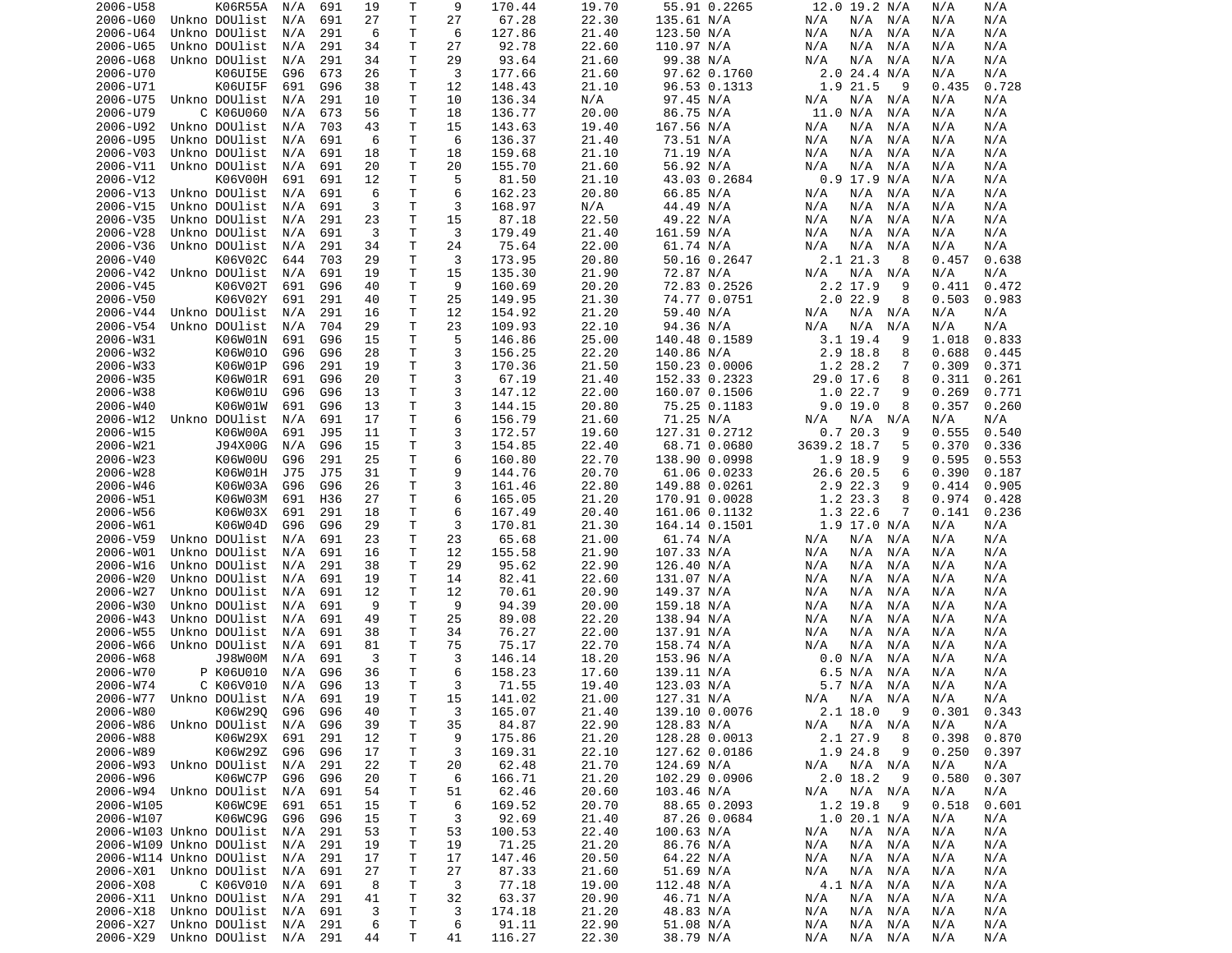| 2006-X30 | Unkno DOUlist                  | N/A | 291 | 20  | т            | 20             | 78.86  | 22.10 | 73.30 N/A     | N/A<br>N/A<br>N/A  | N/A   | N/A   |
|----------|--------------------------------|-----|-----|-----|--------------|----------------|--------|-------|---------------|--------------------|-------|-------|
| 2006-X31 | K06X00W                        | 691 | D35 | 12  | T            | 9              | 172.49 | 21.40 | 62.89 0.0570  | 1.524.0<br>8       | 0.257 | 0.697 |
| 2006-X32 | K06X00X                        | 691 | 291 | 9   | т            | 9              | 155.86 | 20.50 | 64.42 0.0783  | 1.023.5<br>7       | 0.300 | 0.249 |
| 2006-X39 | Unkno DOUlist                  | N/A | 291 | 57  | т            | 55             | 65.62  |       |               | N/A<br>N/A<br>N/A  | N/A   | N/A   |
|          |                                |     |     |     |              |                |        | 21.50 | 63.67 N/A     |                    |       |       |
| 2006-X52 | Unkno DOUlist                  | N/A | 291 | 34  | т            | 30             | 82.92  | 22.50 | 84.16 N/A     | N/A<br>N/A<br>N/A  | N/A   | N/A   |
| 2006-X60 | K06X02G                        | 691 | G96 | 16  | Τ            | 9              | 177.38 | 21.00 | 85.89 0.1423  | 1.1 21.0 N/A       | N/A   | N/A   |
| 2006-X62 | K06X02J                        | G96 | 291 | 17  | т            | 3              | 164.63 | 21.40 | 86.56 0.1180  | 1.1 24.1<br>8      | 0.382 | 0.701 |
| 2006-X67 | K06X02Y                        | 691 | 291 | 13  | т            | 9              | 154.92 | 20.80 | 97.68 0.1864  | 1.2 22.5<br>8      | 0.320 | 0.631 |
|          |                                |     |     |     |              |                |        |       |               |                    |       |       |
| 2006-X64 | Unkno DOUlist                  | N/A | 703 | 74  | T            | 42             | 64.96  | 22.70 | 55.82 N/A     | N/A<br>N/A<br>N/A  | N/A   | N/A   |
| 2006-X70 | Unkno DOUlist                  | N/A | 291 | 50  | т            | 21             | 67.21  | 21.90 | 51.34 N/A     | N/A<br>N/A<br>N/A  | N/A   | N/A   |
| 2006-Y03 | K00AK5G                        | N/A | G96 | -7  | T            | 3              | 162.41 | 20.30 | 75.76 0.2687  | $5.0$ 19.8<br>3    | 0.531 | 0.704 |
| 2006-Y06 | K06X04P                        | G96 | 291 | 22  | т            | 3              | 124.76 | 21.70 | 110.24 0.0041 | 2.1 23.7<br>9      | 0.420 | 0.370 |
| 2006-Y02 | Unkno DOUlist                  | N/A | 691 | 22  | T            | 17             | 94.61  | 21.30 | 118.21 N/A    | N/A<br>N/A<br>N/A  | N/A   | N/A   |
|          |                                |     |     |     |              |                |        |       |               |                    |       |       |
| 2006-Y18 | K06Y00F                        | 691 | G96 | 9   | т            | 3              | 142.71 | 21.20 | 131.79 0.0693 | $0.8$ 20.9 N/A     | N/A   | N/A   |
| 2006-Y09 | Unkno DOUlist                  | N/A | 291 | 16  | T            | 9              | 118.25 | 20.20 | 127.83 N/A    | N/A<br>N/A<br>N/A  | N/A   | N/A   |
| 2006-Y20 | Unkno DOUlist                  | N/A | 691 | 3   | T            | 3              | 140.02 | N/A   | 121.02 N/A    | N/A<br>N/A<br>N/A  | N/A   | N/A   |
| 2006-Y24 | Unkno DOUlist                  | N/A | 291 | 3   | т            | 3              | 125.88 | 21.80 | 173.49 N/A    | N/A<br>N/A<br>N/A  | N/A   | N/A   |
| 2006-Y30 | Unkno DOUlist                  |     | 291 | 19  | т            | 16             | 69.13  | 21.50 | 77.63 N/A     | N/A<br>N/A<br>N/A  | N/A   | N/A   |
|          |                                | N/A |     |     |              |                |        |       |               |                    |       |       |
| 2006-Y31 | P K06U010                      | N/A | G96 | 30  | Τ            | 3              | 154.45 | 19.20 | 70.16 N/A     | 6.5 N/A<br>N/A     | N/A   | N/A   |
| 2006-Y32 | P K06U050                      | N/A | 704 | 43  | Τ            | 3              | 145.54 | 18.90 | 75.50 N/A     | 19.1 N/A<br>N/A    | N/A   | N/A   |
| 2006-Y35 | Unkno DOUlist                  | N/A | 691 | 18  | т            | 18             | 142.58 | 21.20 | 75.11 N/A     | N/A<br>N/A<br>N/A  | N/A   | N/A   |
| 2006-Y37 | K06Y02H                        | 291 | 291 | 14  | т            | 11             | 168.55 | 21.90 | 159.09 0.0997 | 1.025.4<br>-7      | 0.324 | 0.448 |
|          |                                |     |     |     |              |                |        |       |               |                    |       |       |
| 2006-Y36 | Unkno DOUlist                  | N/A | 691 | 111 | T            | 67             | 66.77  | 22.80 | 108.79 N/A    | N/A<br>N/A<br>N/A  | N/A   | N/A   |
| 2006-Y40 | Unkno DOUlist                  | N/A | 704 | 34  | т            | 21             | 77.33  | 21.00 | 156.66 N/A    | N/A<br>N/A<br>N/A  | N/A   | N/A   |
| 2006-Y42 | Unkno DOUlist                  | N/A | 291 | 40  | Τ            | 24             | 77.39  | 21.60 | 133.43 N/A    | N/A<br>N/A<br>N/A  | N/A   | N/A   |
| 2006-Y44 | Unkno DOUlist                  | N/A | 691 | 52  | T            | 45             | 62.95  | 22.00 | 129.75 N/A    | N/A<br>N/A<br>N/A  | N/A   | N/A   |
|          | K06Y13C                        |     |     |     |              | 9              |        |       |               | 1.920.3 N/A        |       |       |
| 2006-Y48 |                                | G96 | 734 | 33  | Τ            |                | 119.39 | 21.30 | 105.75 0.1213 |                    | N/A   | N/A   |
| 2006-Y47 | Unkno DOUlist                  | N/A | 291 | 41  | т            | 26             | 78.38  | 21.50 | 107.51 N/A    | N/A<br>N/A<br>N/A  | N/A   | N/A   |
| 2006-Y51 | Unkno DOUlist                  | N/A | 691 | 40  | т            | 18             | 134.05 | 20.90 | 98.36 N/A     | N/A<br>N/A<br>N/A  | N/A   | N/A   |
| 2006-Y55 | Unkno DOUlist                  | N/A | 691 | 27  | T            | 13             | 143.43 | 21.40 | 85.65 N/A     | N/A<br>N/A<br>N/A  | N/A   | N/A   |
| 2006-Y58 | P K06U010                      | N/A | 118 | 18  | т            | 3              | 142.71 | 19.20 | 100.05 N/A    | 7.1 N/A<br>N/A     | N/A   | N/A   |
|          |                                |     |     |     |              |                |        |       |               |                    |       |       |
| 2006-Y59 | P K06U050                      | N/A | J70 | 48  | T            | 3              | 161.74 | 18.20 | 87.26 N/A     | 13.7 N/A<br>N/A    | N/A   | N/A   |
| 2006-Y65 | Unkno DOUlist                  | N/A | 691 | 3   | $\mathsf{T}$ | 3              | 157.81 | 20.00 | 132.01 N/A    | N/A<br>N/A<br>N/A  | N/A   | N/A   |
| 2006-Y72 | J96E000                        | N/A | 291 | 6   | т            | $\overline{c}$ | 66.95  | N/A   | 55.75 0.0342  | 2851.3 19.2<br>4   | 0.676 | 0.656 |
| 2007-A32 | Unkno DOUlist                  | N/A | 644 | 16  | T            | 6              | 138.60 | 17.60 | 65.83 N/A     | N/A<br>N/A<br>N/A  | N/A   | N/A   |
| 2007-A13 | Unkno DOUlist                  | N/A | G96 | 9   | т            | 3              | 153.96 | 20.00 | 94.36 N/A     | N/A<br>N/A<br>N/A  | N/A   | N/A   |
|          |                                |     |     |     |              |                |        |       |               |                    |       |       |
| 2007-A18 | Unkno DOUlist                  | N/A | 691 | 11  | T            | 11             | 77.44  | 21.80 | 94.35 N/A     | N/A<br>N/A<br>N/A  | N/A   | N/A   |
| 2007-A28 | Unkno DOUlist                  | N/A | 691 | 40  | т            | 10             | 145.71 | 21.50 | 54.19 N/A     | N/A<br>N/A<br>N/A  | N/A   | N/A   |
| 2007-A40 | Unkno DOUlist                  | N/A | 691 | 29  | Τ            | 22             | 77.65  | 21.40 | 75.69 N/A     | N/A<br>N/A<br>N/A  | N/A   | N/A   |
| 2007-A52 | P K06Y020                      | N/A | J95 | 31  | Τ            | 3              | 82.22  | 21.10 | 35.08 N/A     | 64.7 N/A<br>N/A    | N/A   | N/A   |
| 2007-A54 | Unkno DOUlist                  | N/A | 291 | 11  | т            | 11             | 93.66  | 21.70 | 130.06 N/A    | N/A<br>N/A<br>N/A  | N/A   | N/A   |
|          |                                |     |     |     |              |                |        |       |               |                    |       |       |
| 2007-B04 | Unkno DOUlist                  | N/A | 349 | 16  | т            | 6              | 175.78 | 18.90 | 53.89 N/A     | N/A<br>N/A<br>N/A  | N/A   | N/A   |
| 2007-B05 | Unkno DOUlist                  | N/A | 291 | 16  | т            | 16             | 68.86  | 20.90 | 130.96 N/A    | N/A<br>N/A<br>N/A  | N/A   | N/A   |
| 2007-B07 | K07A12C                        | G96 | G96 | 35  | т            | 6              | 70.86  | 21.20 | 74.60 0.2298  | 6.018.1<br>9       | 0.773 | 0.443 |
| 2007-B09 | K07A12G                        | 568 | G96 | 20  | т            | 3              | 140.14 | 22.00 | 110.40 0.0594 | 3.019.5<br>8       | 0.821 | 0.635 |
| 2007-B12 | Unkno DOUlist                  | N/A | 291 | 18  | т            | 18             | 67.52  | 22.80 | 142.27 N/A    | N/A<br>N/A<br>N/A  | N/A   | N/A   |
|          |                                |     |     |     |              |                |        |       |               |                    |       |       |
| 2007-B16 | Unkno DOUlist                  | N/A | 691 | 11  | Τ            | 11             | 102.91 | 22.50 | 156.01 N/A    | N/A<br>N/A<br>N/A  | N/A   | N/A   |
| 2007-B28 | K07B02S                        | 691 | J95 | 12  | T.           | 3              | 151.40 | 21.00 | 143.20 0.1316 | 4.6 23.4<br>- 8    | 0.714 | 0.616 |
| 2007-B35 | Unkno DOUlist                  | N/A | 291 | 14  | т            | 11             | 86.28  | 19.20 | 112.22 N/A    | N/A<br>N/A<br>N/A  | N/A   | N/A   |
| 2007-B43 | Unkno DOUlist                  | N/A | 448 | 24  | т            | 8              | 120.01 | 20.10 | 110.59 N/A    | N/A<br>N/A<br>N/A  | N/A   | N/A   |
| 2007-B48 | Unkno DOUlist                  | N/A | 691 | 9   | T            | 9              | 167.36 | 21.10 | 98.16 N/A     | N/A<br>N/A<br>N/A  | N/A   | N/A   |
|          |                                |     |     |     |              |                |        |       |               |                    |       |       |
| 2007-B60 | Unkno DOUlist                  | N/A | 691 | 21  | T.           | 21             | 74.45  | 21.80 | 73.12 N/A     | N/A<br>N/A<br>N/A  | N/A   | N/A   |
|          | 2007-B61 Unkno DOUlist N/A     |     | 691 | 51  | T.           | 48             | 82.09  | 22.60 | 60.75 N/A     | N/A<br>N/A<br>N/A  | N/A   | N/A   |
| 2007-B62 | K07B48X                        | G96 | G96 | 21  | Τ            | 6              | 170.56 | 22.30 | 60.14 0.1417  | - 9<br>4.1 20.0    | 0.335 | 0.439 |
| 2007-B66 | K07B49B                        | G96 | H36 | 21  | Τ            | 3              | 146.56 | 20.80 | 58.32 0.3605  | $1.0$ 19.7 9       | 0.539 | 0.319 |
| 2007-B67 | Unkno DOUlist                  | N/A | 291 | -5  | Τ            | 5              | 120.83 | 22.50 | 58.92 N/A     | N/A<br>N/A N/A     | N/A   | N/A   |
|          |                                |     |     |     |              |                |        |       |               |                    |       |       |
| 2007-B69 | K07B49G                        | 691 | 291 | 20  | Τ            | 9              | 173.38 | 21.70 | 46.70 0.1065  | $1.1$ 19.4 N/A     | N/A   | N/A   |
| 2007-B73 | Unkno DOUlist                  | N/A | 691 | 24  | Τ            | 15             | 76.19  | 21.80 | 44.59 N/A     | N/A<br>N/A N/A     | N/A   | N/A   |
| 2007-B77 | K07B72F                        | 691 | 291 | 13  | Τ            | 9              | 155.82 | 21.30 | 33.09 0.1042  | $2.1$ 19.6<br>- 9  | 0.201 | 0.216 |
| 2007-B78 | Unkno DOUlist                  | N/A | 691 | 11  | T            | 11             | 160.61 | 21.50 | 70.84 N/A     | N/A<br>$N/A$ $N/A$ | N/A   | N/A   |
| 2007-C09 | Unkno DOUlist                  | N/A |     | 3   | Τ            | 3              | 94.39  | 19.60 | 44.65 N/A     | N/A N/A<br>N/A     | N/A   | N/A   |
|          |                                |     | 691 |     |              |                |        |       |               |                    |       |       |
| 2007-C21 | Unkno DOUlist                  | N/A | 291 | 9   | Τ            | 9              | 68.02  | 21.10 | 43.75 N/A     | N/A<br>N/A N/A     | N/A   | N/A   |
| 2007-C22 | Unkno DOUlist                  | N/A | 691 | 81  | T            | 60             | 82.70  | 22.00 | 39.43 N/A     | N/A<br>N/A<br>N/A  | N/A   | N/A   |
| 2007-C23 | Unkno DOUlist                  | N/A | 291 | 14  | Τ            | 14             | 89.59  | 21.70 | 55.47 N/A     | N/A<br>N/A<br>N/A  | N/A   | N/A   |
| 2007-C29 | Unkno DOUlist                  | N/A | 691 | 39  | T            | 35             | 74.12  | 22.20 | 64.97 N/A     | N/A<br>N/A<br>N/A  | N/A   | N/A   |
| 2007-C38 | Unkno DOUlist                  | N/A | 691 | 3   | T            | 3              | 153.80 | N/A   | 67.53 N/A     | N/A<br>$N/A$ $N/A$ | N/A   | N/A   |
|          |                                |     |     |     |              |                |        |       |               |                    |       |       |
| 2007-C39 | K07C15H                        | G96 | B21 | 13  | T            | 3              | 171.98 | 21.80 | 67.45 0.0706  | 1.5 22.4<br>- 9    | 0.397 | 0.428 |
| 2007-C39 | K07C15H G96                    |     | B21 | 13  | T            | 3              | 171.98 | 21.80 | 67.45 0.0706  | 1.5 22.4<br>9      | 0.397 | 0.428 |
| 2007-C44 | Unkno DOUlist N/A              |     | 291 | 33  | T            | 30             | 80.11  | 22.50 | 75.68 N/A     | $N/A$ $N/A$<br>N/A | N/A   | N/A   |
| 2007-D01 | Unkno DOUlist N/A              |     | 291 | 6   | T            | 6              | 96.55  | 20.60 | 158.39 N/A    | N/A N/A<br>N/A     | N/A   | N/A   |
|          | 2007-D11 Unkno DOUlist N/A 691 |     |     | 6   | T.           | 6              | 155.43 | 21.60 | 57.03 N/A     | N/A<br>N/A N/A     | N/A   | N/A   |
|          |                                |     |     |     |              |                |        |       |               |                    |       |       |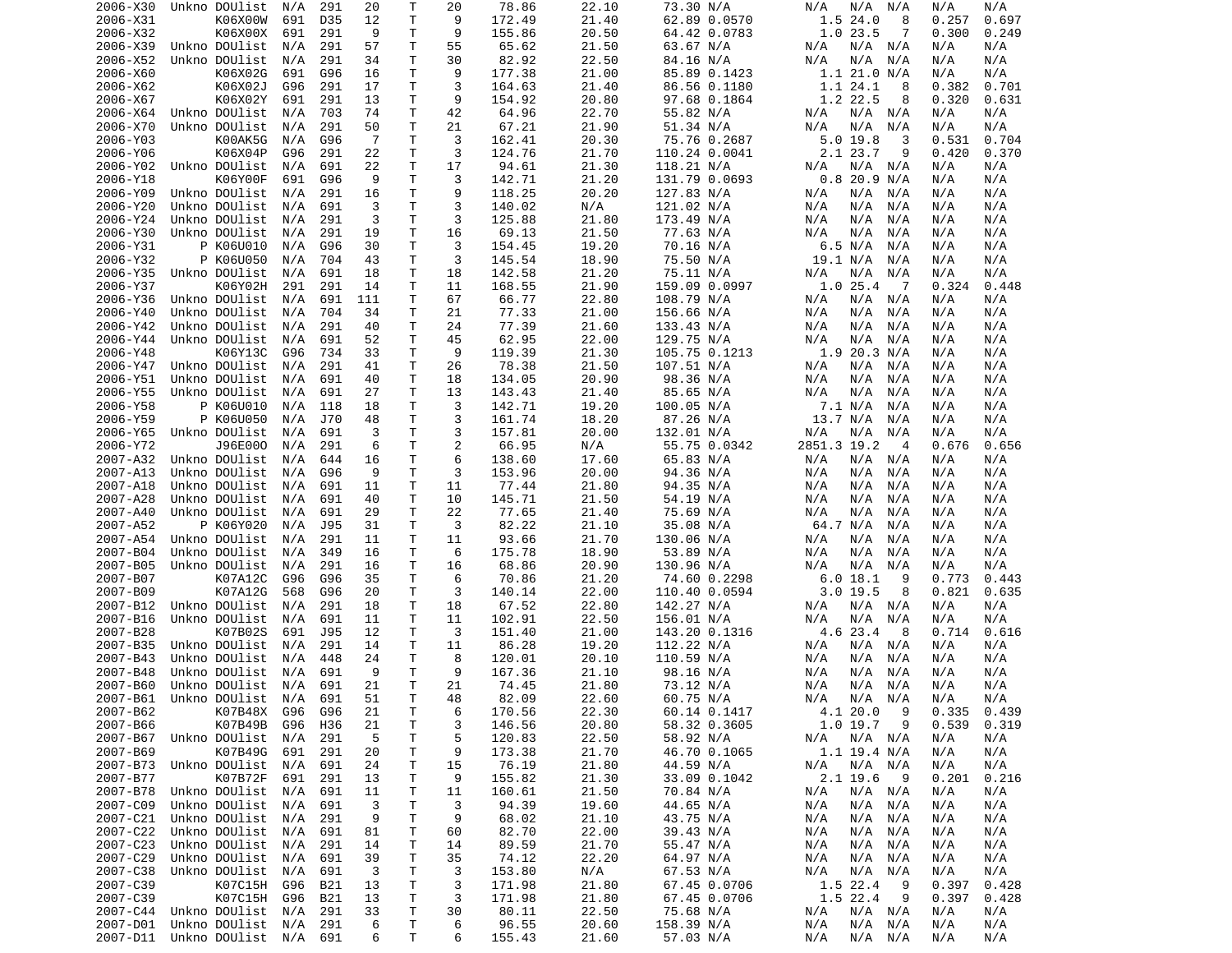| 2007-D13             | Unkno DOUlist                              | N/A | 291        | 6                   | Τ            | 3      | 168.82          | 20.80          | 160.78 N/A             | N/A<br>N/A<br>N/A                   | N/A<br>N/A               |
|----------------------|--------------------------------------------|-----|------------|---------------------|--------------|--------|-----------------|----------------|------------------------|-------------------------------------|--------------------------|
| 2007-D20             | Unkno DOUlist                              | N/A | 691        | 23                  | T            | 18     | 79.09           | 22.00          | 171.87 N/A             | N/A<br>N/A<br>N/A                   | N/A<br>N/A               |
| 2007-D25             | K07D00X                                    | 691 | G96        | 10                  | Τ            | 3      | 161.78          | 21.70          | 156.73 0.2044          | 2.1 23.2<br>9                       | 0.375<br>0.303           |
| 2007-D23             | Unkno DOUlist                              | N/A | 291        | 14                  | T            | 14     | 75.76           | N/A            | 159.11 N/A             | N/A<br>N/A<br>N/A                   | N/A<br>N/A               |
|                      |                                            |     |            |                     |              |        |                 |                |                        |                                     |                          |
| 2007-D27             | C K07D020                                  | N/A | 474        | 33                  | Т            | 6      | 94.58           | 20.60          | 44.65 N/A              | 22.0 N/A<br>N/A                     | N/A<br>N/A               |
| 2007-D32             | Unkno DOUlist                              | N/A | 291        | 57                  | T            | 32     | 75.11           | 22.40          | 118.35 N/A             | N/A<br>N/A<br>N/A                   | N/A<br>N/A               |
| 2007-D43             | K06089R                                    | N/A | 291        | 14                  | Τ            | 2      | 76.50           | 20.50          | 80.43 0.2704           | 1868.6 19.9<br>2                    | 0.770<br>0.655           |
| 2007-D38             | K07D08H                                    | G96 | 734        | 26                  | Τ            | 3      | 149.05          | 21.70          | 116.85 0.0711          | 1.0 24.9<br>7                       | 0.259<br>0.280           |
| 2007-D42             | K07D08K                                    | 691 | 734        | 19                  | T            | 3      | 153.44          | 19.60          | 115.04 0.1963          | 5.1 19.2<br>8                       | 0.252<br>0.364           |
|                      |                                            |     |            |                     |              |        |                 |                |                        |                                     |                          |
| 2007-D45             | Unkno DOUlist                              | N/A | 691        | 24                  | T            | 16     | 84.57           | 22.10          | 115.11 N/A             | $N/A$ $N/A$<br>N/A                  | N/A<br>N/A               |
| 2007-D60             | C K07D020                                  | N/A | 850        | 5                   | T            | 3      | 154.71          | 19.80          | 103.42 N/A             | 1.9 N/A<br>N/A                      | N/A<br>N/A               |
| 2007-D61             | Unkno DOUlist                              | N/A | 291        | 36                  | T            | 18     | 152.99          | 19.60          | 43.66 N/A              | N/A<br>N/A<br>N/A                   | N/A<br>N/A               |
| 2007-D66             | Unkno DOUlist                              | N/A | 691        | 39                  | $\mathsf{T}$ | 20     | 129.37          | 21.90          | 100.56 N/A             | N/A<br>N/A<br>N/A                   | N/A<br>N/A               |
| 2007-D69             | Unkno DOUlist                              | N/A | 291        | 9                   | T            | 9      | 64.94           | N/A            | 79.54 N/A              | N/A<br>N/A<br>N/A                   | N/A<br>N/A               |
| 2007-D70             | Unkno DOUlist                              | N/A | 291        | 32                  | T            | 27     | 148.24          | 22.60          | 75.42 N/A              | N/A<br>N/A<br>N/A                   | N/A<br>N/A               |
|                      |                                            |     |            |                     |              |        |                 |                |                        |                                     |                          |
| 2007-D72             | K07D60X                                    | 691 | 291        | 13                  | T            | 9      | 164.35          | 21.80          | 63.20 0.2035           | 5.222.0<br>-8                       | 0.224<br>0.255           |
| 2007-D75             | Unkno DOUlist                              | N/A | 291        | 10                  | Τ            | 10     | 155.45          | 21.80          | 54.03 N/A              | N/A<br>N/A<br>N/A                   | N/A<br>N/A               |
| 2007-D76             | Unkno DOUlist                              | N/A | 691        | 23                  | T            | 23     | 87.35           | 21.80          | 51.41 N/A              | N/A<br>N/A<br>N/A                   | N/A<br>N/A               |
| 2007-D78             | K07D83B                                    | 106 | 106        | 20                  | T            | 3      | 128.09          | 21.70          | 57.88 0.2217           | 3792.5 18.2<br>3                    | 0.319<br>0.779           |
| 2007-E08             | C K07D020                                  | N/A | 850        | 21                  | T            | 3      | 159.76          | 19.90          | 41.08 N/A              | 5.4 N/A<br>N/A                      | N/A<br>N/A               |
|                      |                                            |     |            |                     |              |        |                 |                |                        |                                     |                          |
| 2007-E10             | Unkno DOUlist                              | N/A | 691        | 11                  | T            | 6      | 174.63          | 19.30          | 53.91 N/A              | N/A<br>N/A<br>N/A                   | N/A<br>N/A               |
| 2007-E25             | Unkno DOUlist                              | N/A | 291        | 23                  | Τ            | 23     | 67.76           | 22.50          | 56.07 N/A              | N/A<br>N/A<br>N/A                   | N/A<br>N/A               |
| 2007-E37             | K07E00K                                    | 691 | 474        | 18                  | T            | 9      | 177.09          | 21.30          | 57.13 0.0013           | 1.3 29.6<br>7                       | 0.525<br>0.407           |
| 2007-E38             | K07E00L                                    | 691 | 854        | 14                  | Τ            | 9      | 161.61          | 20.70          | 57.68 0.2276           | 1.1 19.7<br>9                       | 0.466<br>0.404           |
| 2007-E40             | K07E00N                                    | G96 | G96        | 15                  | T            | 3      | 151.03          | 22.40          | 58.03 0.3042           | 1.021.1<br>8                        | 0.361<br>0.341           |
| 2007-E36             |                                            |     |            |                     |              |        |                 |                |                        |                                     |                          |
|                      | Unkno DOUlist                              | N/A | 691        | 55                  | T            | 40     | 69.80           | 22.30          | 56.11 N/A              | $N/A$ $N/A$<br>N/A                  | N/A<br>N/A               |
| 2007-E43             | K07E00S                                    | 291 | D35        | 14                  | T            | 9      | 138.75          | 22.40          | 57.52 0.2157           | 1.3 18.4<br>9                       | 0.401<br>1.293           |
| 2007-E50             | Unkno DOUlist                              | N/A | 291        | 46                  | Τ            | 46     | 73.40           | 22.10          | 67.08 N/A              | N/A<br>N/A<br>N/A                   | N/A<br>N/A               |
| 2007-E51             | Unkno DOUlist                              | N/A | 691        | 47                  | T.           | 39     | 77.15           | 22.20          | 76.03 N/A              | N/A<br>N/A<br>N/A                   | N/A<br>N/A               |
| 2007-E52             | K04F00D                                    | N/A | G96        | 15                  | T.           | 3      | 153.73          | 21.80          | 70.38 0.0158           | 0.922.9<br>5                        | 0.769<br>0.677           |
| 2007-E53             | K07E25Y                                    | G96 | G96        | 29                  | T            | 3      | 161.09          | 21.40          | 58.62 0.0068           | 3.025.1<br>8                        | 0.753<br>0.438           |
|                      |                                            |     |            |                     |              |        |                 |                |                        |                                     |                          |
| 2007-E54             | K07E25Z                                    | G96 | 291        | 16                  | $\mathsf{T}$ | 2      | 168.81          | 21.80          | 58.62 0.0006           | 3.025.5<br>8                        | 0.255<br>0.150           |
| 2007-E55             | K07E26A                                    | G96 | 246        | 15                  | T            | 3      | 163.78          | 22.10          | 59.44 0.1143           | 2.620.0<br>9                        | 0.320<br>0.584           |
| 2007-E56             | K07E26B                                    | G96 | 291        | 14                  | Τ            | 6      | 62.52           | 22.20          | 66.82 0.1125           | 2.1 19.6<br>9                       | 0.670<br>0.508           |
| 2007-E57             | K07E26C                                    | G96 | 291        | 10                  | T            | 6      | 109.28          | 22.50          | 67.52 N/A              | $2.1$ 16.0<br>9                     | 0.365<br>0.638           |
| 2007-E58             | K07E26E                                    | G96 | 734        | 18                  | T            | 3      | 166.03          | 21.90          | 68.72 0.0059           | 1.9 26.3<br>7                       | 0.301<br>0.132           |
|                      |                                            |     |            |                     |              |        |                 |                |                        |                                     |                          |
| 2007-E60             | K07E26H                                    | G96 | 473        | 30                  | T            | 3      | 151.20          | 21.50          | 70.38 0.0057           | 1.6<br>24.2<br>8                    | 0.844<br>0.576           |
| 2007-E63             | K07E26L                                    | G96 | 734        | 17                  | Т            | 3      | 143.94          | 21.90          | 68.30 0.1605           | 1.9 23.1<br>8                       | 0.426<br>0.664           |
| 2007-E67             | Unkno DOUlist                              | N/A | 691        | 28                  | Τ            | 26     | 67.75           | 22.50          | 89.68 N/A              | N/A<br>$N/A$ $N/A$                  | N/A<br>N/A               |
| 2007-E68             | K02T67S                                    | N/A | 291        | 5                   | T            | 5      | 164.23          | N/A            | 92.02 0.2246           | 1.019.0<br>1                        | 0.614<br>0.484           |
| 2007-E69             | Unkno DOUlist                              | N/A | 691        | 86                  | T            | 60     | 75.80           | 22.30          | 59.38 N/A              | $N/A$ $N/A$<br>N/A                  | N/A<br>N/A               |
| 2007-E72             | Unkno DOUlist                              | N/A | 691        | 52                  | T            | 42     | 78.53           | 22.40          | 112.19 N/A             | N/A<br>N/A<br>N/A                   | N/A<br>N/A               |
|                      |                                            |     |            |                     |              |        |                 |                |                        |                                     |                          |
| 2007-F01             | Unkno DOUlist                              | N/A | 691        | 36                  | Τ            | 23     | 133.42          | 21.30          | 124.47 N/A             | N/A<br>N/A<br>N/A                   | N/A<br>N/A               |
| 2007-F08             | Unkno DOUlist                              | N/A | 691        | 12                  | T            | 12     | 154.81          | 19.60          | 67.66 N/A              | N/A<br>N/A<br>N/A                   | N/A<br>N/A               |
| 2007-F10             | K07E88F                                    | G96 | 291        | 38                  | T            | 5      | 140.88          | 22.50          | 102.38 0.1050          | 3.123.3<br>8                        | 0.902<br>0.331           |
| 2007-F11             | K07E88G                                    | G96 | G96        | 40                  | $\mathsf{T}$ | 3      | 156.73          | 21.80          | 115.38 0.0121          | 2.027.0<br>7                        | 0.691<br>0.506           |
| 2007-F13             | K07E88J                                    | G96 | G96        | 22                  | T            | 3      | 170.45          | 22.30          | 115.86 0.0296          | 2.023.1<br>9                        | 1.274<br>1.474           |
|                      |                                            |     |            |                     |              |        |                 |                |                        |                                     |                          |
| 2007-F14             | K07E88K                                    | 691 | 291        | 69                  | Τ            | 12     | 147.12          | 20.60          | 116.57 0.1562          | 2.1 21.7<br>8                       | 1.041<br>0.915           |
| 2007-F16             | K07E88M                                    | 691 | 673        | 16                  | $\mathsf{T}$ | 9      | 157.20          | 22.80          | 128.14 0.1822          | 1.2 19.2<br>9                       | 0.429<br>0.281           |
| 2007-F25             | K07EC6F                                    | G96 | 291        | 13                  | Τ            | 6      | 136.28          | 22.70          | 128.78 0.1289          | 2.1 19.9<br>8                       | 0.268<br>0.340           |
| 2007-F26             | K07F00B                                    | 691 | 291        | 6                   | $\mathsf{T}$ | 6      | 172.08          | 21.10          | 139.72 0.0280          | 1.3 26.2<br>8                       | 0.098<br>0.210           |
| 2007-F27             | K07F00C                                    | G96 | 291        | 11                  | T            | 3      | 172.57          | 22.50          | 141.27 0.0367          | 1.1 26.1<br>8                       | 0.341<br>0.275           |
|                      |                                            |     |            | 11                  | T.           | 6      |                 |                |                        | 9                                   | 0.180                    |
| 2007-F28             | K07F00D                                    | 691 | 291        |                     |              |        | 156.52          | 21.20          | 141.96 0.1385          | 1.1 18.4                            | 0.209                    |
| 2007-F23             | Unkno DOUlist N/A                          |     | 691        | 31                  | Τ            | 21     | 143.45          | 22.50          | 137.28 N/A             | N/A N/A<br>N/A                      | N/A<br>N/A               |
| 2007-F30             | Unkno DOUlist                              | N/A | 291        | 9                   | Τ            | 9      | 79.14           | N/A            | 152.08 N/A             | $N/A$ $N/A$<br>N/A                  | N/A<br>N/A               |
| 2007-F34             | K07F01D                                    | 691 | 691        | 9                   | Τ            | 9      | 144.99          | 20.80          | 143.46 0.1240          | $1.9$ 18.4 N/A                      | 0.255<br>0.260           |
| 2007-F33             | Unkno DOUlist                              | N/A | 291        | 3                   | Τ            | 3      | 158.78          | 21.90          | 167.86 N/A             | N/A<br>$N/A$ $N/A$                  | N/A<br>N/A               |
| 2007-F46             | Unkno DOUlist                              | N/A | 691        | 38                  | Т            | 38     | 80.00           | 21.40          | 156.93 N/A             | N/A<br>N/A N/A                      | N/A<br>N/A               |
|                      |                                            |     |            |                     |              |        |                 |                |                        |                                     |                          |
| 2007-F53             | K07DA3U                                    | G96 | G96        | 30                  | Т            | 3      | 145.14          | 21.10          | 76.44 0.3724           | 23.9 17.3<br>- 6                    | 0.189<br>0.171           |
| 2007-F70             | Unkno DOUlist                              | N/A | 691        | 14                  | Τ            | 9      | 149.11          | 19.70          | 152.15 N/A             | N/A<br>$N/A$ $N/A$                  | N/A<br>N/A               |
| 2007-F76             | Unkno DOUlist                              | N/A | 291        | 8                   | T            | 8      | 147.48          | 20.80          | 84.50 N/A              | N/A<br>N/A<br>N/A                   | N/A<br>N/A               |
| 2007-F79             | Unkno DOUlist N/A                          |     | 691        | 29                  | Τ            | 21     | 133.96          | 21.90          | 81.64 N/A              | N/A<br>N/A<br>N/A                   | N/A<br>N/A               |
| 2007-F81             | Unkno DOUlist                              | N/A | 691        | 5                   | T            | 5      | 151.32          | 21.60          | 81.61 N/A              | N/A<br>N/A<br>N/A                   | N/A<br>N/A               |
|                      |                                            |     |            |                     |              |        |                 |                |                        |                                     |                          |
| 2007-F82             | Unkno DOUlist                              | N/A | 291        | 7                   | Τ            | 7      | 81.85           | 21.00          | 49.74 N/A              | N/A<br>N/A N/A                      | N/A<br>N/A               |
| 2007-F83             | K07F35S                                    | 691 | 291        | 18                  | Τ            | 15     | 168.43          | 21.10          | 47.09 0.1567           | $9.2$ 19.8<br>- 9                   | 0.483<br>0.472           |
| 2007-F84             | Unkno DOUlist                              | N/A | 291        | 6                   | Т            | 6      | 97.99           | 22.10          | 46.18 N/A              | N/A<br>$N/A$ $N/A$                  | N/A<br>N/A               |
| 2007-F90             | Unkno DOUlist                              | N/A | <b>B30</b> | 11                  | Τ            | 6      | 142.33          | 20.20          | 63.43 N/A              | N/A<br>N/A<br>N/A                   | N/A<br>N/A               |
| 2007-G12             | Unkno DOUlist                              | N/A | 691        | 3                   | Τ            | 3      | 167.23          | 21.40          | 48.71 N/A              | N/A<br>N/A<br>N/A                   | N/A<br>N/A               |
|                      |                                            |     | 691        |                     |              |        |                 |                |                        |                                     |                          |
| 2007-G21             | Unkno DOUlist N/A                          |     |            | 12                  | Τ            | 12     | 114.86          | 20.80          | 60.32 N/A              | N/A<br>N/A<br>N/A                   | N/A<br>N/A               |
|                      |                                            |     |            |                     |              |        |                 |                |                        |                                     |                          |
| 2007-G24<br>2007-G26 | Unkno DOUlist N/A<br>Unkno DOUlist N/A 691 |     | 691        | 5<br>$\overline{2}$ | т<br>Τ       | 5<br>2 | 62.27<br>142.86 | 16.30<br>20.90 | 74.24 N/A<br>74.35 N/A | N/A<br>N/A<br>N/A<br>N/A<br>N/A N/A | N/A<br>N/A<br>N/A<br>N/A |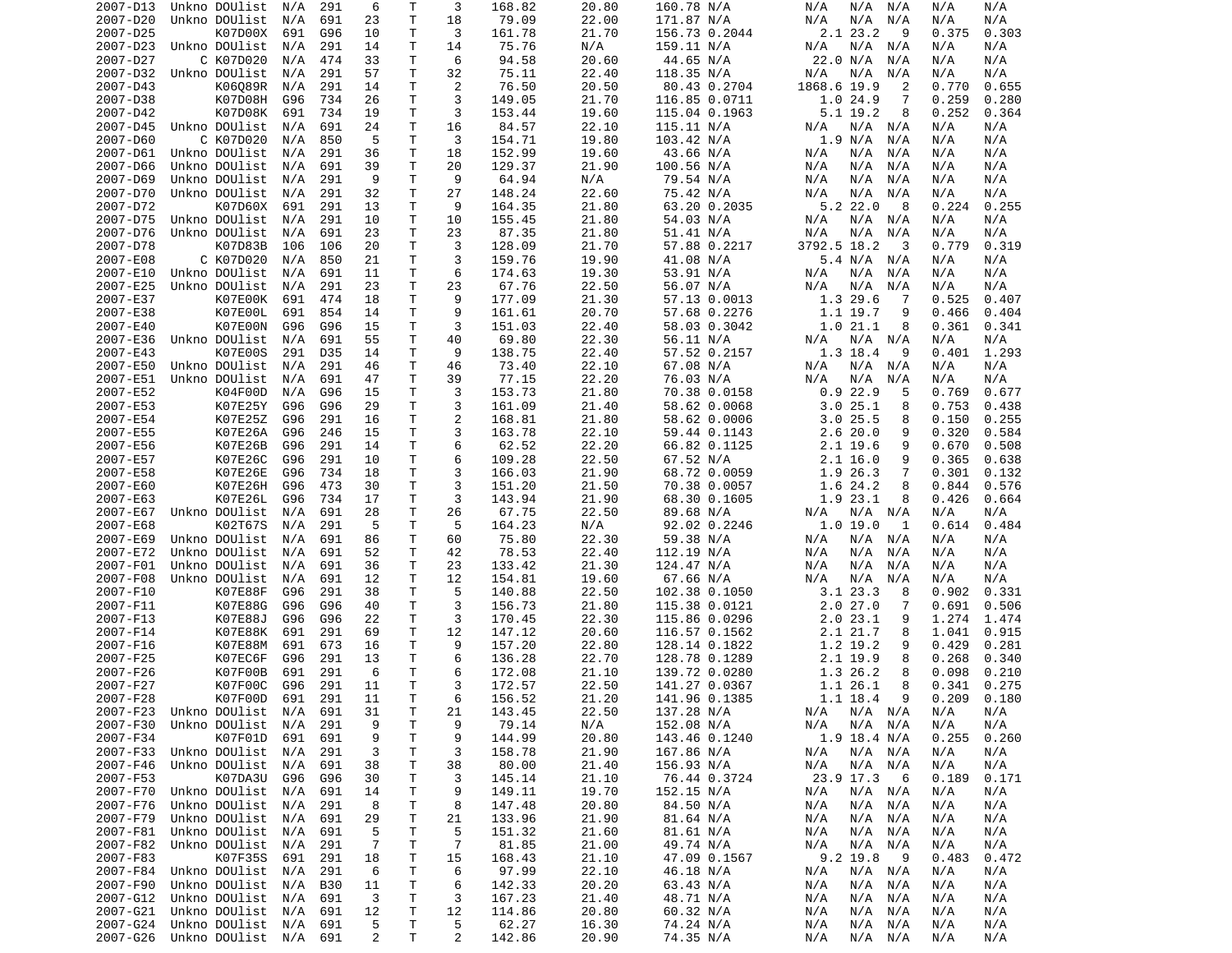| 2007-G27 | K03L03S                        | N/A | 291             | 6              | т  | 6              | 133.97 | 21.40 | 98.49 0.2526  | 27.0 17.8<br>1                | 0.577<br>0.595 |
|----------|--------------------------------|-----|-----------------|----------------|----|----------------|--------|-------|---------------|-------------------------------|----------------|
| 2007-G31 | K04H00Z                        | N/A | J95             | 12             | Τ  | 3              | 155.19 | 19.60 | 97.19 0.0000  | 0.722.6<br>4                  | 1.057<br>0.737 |
| 2007-G32 | J79000B                        | N/A | 691             | 3              | т  | 3              | 157.80 | 21.20 | 96.55 N/A     | 0.0 N/A N/A                   | N/A<br>N/A     |
| 2007-G44 | Unkno DOUlist                  | N/A | 691             | 3              | T. | 3              | 172.83 | 19.50 | 164.15 N/A    | N/A<br>N/A<br>N/A             | N/A<br>N/A     |
| 2007-G46 | K07G04S                        | 691 | 291             | 15             | Τ  | 6              | 148.25 | 21.30 | 98.03 0.1250  | 3.021.7<br>- 8                | 0.915<br>0.995 |
| 2007-G45 | Unkno DOUlist                  | N/A | 291             | 9              | T  | 9              | 66.38  | 21.10 | 133.14 N/A    | N/A<br>N/A N/A                | N/A<br>N/A     |
| 2007-H01 | Unkno DOUlist                  | N/A | 691             | 34             | Τ  | 34             | 86.86  | 21.80 | 134.69 N/A    | N/A<br>N/A<br>N/A             | N/A<br>N/A     |
| 2007-H11 | Unkno DOUlist                  | N/A | 291             | 5              | T. | 5              | 75.35  | N/A   | 165.18 N/A    | N/A<br>N/A<br>N/A             | N/A<br>N/A     |
| 2007-H13 | K07F00D                        | N/A | G96             | 11             | T  | 3              | 161.15 | 21.50 | 134.99 0.0994 | $2.0$ 17.0<br>$\overline{7}$  | 0.265<br>0.372 |
| 2007-H14 | Unkno DOUlist                  | N/A | 291             | 13             | Τ  | 6              | 139.64 | 19.70 | 92.90 N/A     | N/A N/A<br>N/A                | N/A<br>N/A     |
| 2007-H18 | Unkno DOUlist                  | N/A | 291             | 39             | Τ  | 39             | 129.33 | 22.00 | 133.94 N/A    | N/A<br>N/A<br>N/A             | N/A<br>N/A     |
| 2007-H22 | K060B0Y                        | N/A | G96             | 16             | Τ  | 12             | 158.60 | 20.80 | 97.58 0.0327  | 8.018.2<br>-4                 | N/A<br>N/A     |
| 2007-H23 | Unkno DOUlist                  | N/A | 691             | 6              | T. | 6              | 167.21 | 20.50 | 153.15 N/A    | N/A<br>N/A N/A                | N/A<br>N/A     |
| 2007-H31 | Unkno DOUlist                  | N/A | 691             | 3              | Τ  | 3              | 146.34 | 20.90 | 142.95 N/A    | N/A<br>N/A<br>N/A             | N/A<br>N/A     |
| 2007-H40 | Unkno DOUlist                  | N/A | 691             | 3              | т  | 3              | 169.74 | 20.70 | 153.22 N/A    | N/A<br>N/A<br>N/A             | N/A<br>N/A     |
| 2007-H47 | Unkno DOUlist                  | N/A | 291             | 18             | T  | 18             | 130.85 | 21.70 | 90.93 N/A     | N/A<br>N/A<br>N/A             | N/A<br>N/A     |
| 2007-H49 | K04J020                        | N/A | 291             | 6              | Τ  | 6              | 157.61 | N/A   | 90.75 0.1077  | 12.9 17.5<br>2                | 0.578<br>0.501 |
| 2007-H58 | K07H59A                        | 691 | G96             | 20             | Τ  | 9              | 151.91 | 21.10 | 65.51 0.2391  | $2.0$ 14.6<br>9               | 0.311<br>0.252 |
| 2007-H52 | K07H44F                        | G96 | 291             | 12             | Τ  | 5              | 169.20 | 21.60 | 78.53 0.1593  | 2.9 19.5<br>9                 | 0.370<br>0.268 |
| 2007-H54 | K07H44H                        | G96 | 291             | 15             | T  | 3              | 165.87 | 22.40 | 78.62 0.0392  | 1.025.1<br>9                  | 0.481<br>0.543 |
| 2007-H51 | K00P09P                        | N/A | 291             | 6              | Τ  | 6              | 158.88 | 21.80 | 78.26 0.0408  | $0.9$ 19.3<br>0               | 0.608<br>0.496 |
| 2007-H50 | Unkno DOUlist                  | N/A | 291             | 57             | Τ  | 53             | 69.50  | 21.70 | 79.11 N/A     | N/A<br>N/A N/A                | N/A<br>N/A     |
| 2007-H56 | Unkno DOUlist                  | N/A | 291             | 33             | т  | 33             | 69.41  | 22.50 | 68.22 N/A     | N/A<br>N/A<br>N/A             | N/A<br>N/A     |
| 2007-H60 | Unkno DOUlist                  | N/A | 291             | 30             | Τ  | 28             | 74.91  | 20.80 | 56.74 N/A     | N/A<br>N/A<br>N/A             | N/A<br>N/A     |
| 2007-H68 | K04R25S                        | N/A | 291             | 6              | T  | 6              | 161.93 | N/A   | 55.56 0.1140  | 1.020.4<br>$\overline{2}$     | 0.563<br>0.638 |
| 2007-H71 | Unkno DOUlist                  | N/A | 291             | 22             | т  | 15             | 125.07 | 21.20 | 55.74 N/A     | N/A N/A<br>N/A                | N/A<br>N/A     |
| 2007-H73 | Unkno DOUlist                  | N/A | 291             | 15             | T. | 15             | 125.20 | 20.80 | 44.64 N/A     | N/A<br>N/A<br>N/A             | N/A<br>N/A     |
| 2007-H76 | K07H84D                        | G96 | 473             | 33             | Τ  | 3              | 160.07 | 21.40 | 39.00 0.1262  | 2.7 23.4<br>-8                | 0.475<br>0.517 |
| 2007-J13 | Unkno DOUlist                  | N/A | 691             | 10             | т  | 10             | 156.83 | 21.10 | 43.02 N/A     | N/A<br>N/A<br>N/A             | N/A<br>N/A     |
|          | Unkno DOUlist                  |     |                 |                | T  |                |        |       |               |                               |                |
| 2007-J22 |                                | N/A | 691             | 15             |    | 15             | 113.90 | N/A   | 41.94 N/A     | N/A<br>N/A<br>N/A             | N/A<br>N/A     |
| 2007-J26 | Unkno DOUlist                  | N/A | 691             | 15             | Τ  | 15             | 77.44  | 20.90 | 53.40 N/A     | N/A<br>N/A<br>N/A             | N/A<br>N/A     |
| 2007-J25 | K07H59A                        | N/A | A55             | 18             | Τ  | 15             | 156.83 | 21.30 | 43.02 0.2870  | 1446.7 15.1<br>$\overline{4}$ | 0.384<br>0.294 |
| 2007-J27 | K05B14G                        | N/A | 291             | 7              | Τ  | 3              | 141.18 | 22.30 | 56.44 0.0257  | 1.018.7<br>3                  | 0.483<br>0.410 |
| 2007-J28 | Unkno DOUlist                  | N/A | 691             | 4              | T. | $\overline{4}$ | 149.20 | N/A   | 44.92 N/A     | N/A<br>N/A N/A                | N/A<br>N/A     |
| 2007-J29 | Unkno DOUlist                  | N/A | 691             | 3              | Τ  | 3              | 161.48 | 18.30 | 79.68 N/A     | N/A<br>N/A<br>N/A             | N/A<br>N/A     |
| 2007-J38 | Unkno DOUlist                  | N/A | 691             | 12             | Τ  | 12             | 145.05 | N/A   | 89.60 N/A     | N/A<br>N/A<br>N/A             | N/A<br>N/A     |
| 2007-J46 | Unkno DOUlist                  | N/A | 703             | $\overline{7}$ | Τ  | 3              | 163.27 | 17.50 | 54.07 N/A     | N/A<br>N/A<br>N/A             | N/A<br>N/A     |
| 2007-J48 | Unkno DOUlist                  | N/A | 691             | 6              | Τ  | 6              | 156.49 | 20.50 | 105.92 N/A    | N/A<br>N/A<br>N/A             | N/A<br>N/A     |
| 2007-J54 | Unkno DOUlist                  | N/A | G96             | 7              | T  | 3              | 172.62 | 20.80 | 116.74 N/A    | N/A<br>N/A<br>N/A             | N/A<br>N/A     |
| 2007-K01 | Unkno DOUlist                  | N/A | 691             | 20             | Τ  | 16             | 86.40  | 22.20 | 115.51 N/A    | N/A<br>N/A<br>N/A             | N/A<br>N/A     |
| 2007-K02 | Unkno DOUlist                  | N/A | 291             | 15             | T. | 15             | 122.50 | 22.00 | 170.88 N/A    | N/A<br>N/A<br>N/A             | N/A<br>N/A     |
| 2007-K07 | Unkno DOUlist                  | N/A | 291             | 9              | T. | 9              | 77.65  | 18.50 | 169.98 N/A    | N/A<br>N/A<br>N/A             | N/A<br>N/A     |
| 2007-K22 | Unkno DOUlist                  | N/A | 151             | 6              | Τ  | 3              | 119.44 | 20.40 | 151.24 N/A    | N/A<br>N/A<br>N/A             | N/A<br>N/A     |
| 2007-K24 | K03W00G                        | N/A | 291             | 6              | T  | 6              | 89.41  | 20.90 | 146.38 0.0323 | 1.019.1<br>2                  | 0.514<br>0.557 |
| 2007-K25 | K07K02D                        | G96 | 246             | 28             | Τ  | 3              | 151.15 | 22.00 | 137.69 0.1075 | 1.7 23.5<br>8                 | 0.589<br>0.638 |
| 2007-K26 | K05J22A                        | N/A | H <sub>55</sub> | 5              | Τ  | 2              | 89.79  | 21.50 | 130.69 0.1903 | 64.8 18.3<br>4                | 0.761<br>0.794 |
| 2007-K28 | Unkno DOUlist                  | N/A | 291             | 6              | Τ  | 6              | 85.89  | N/A   | 144.23 N/A    | N/A<br>N/A N/A                | N/A<br>N/A     |
| 2007-K37 | Unkno DOUlist                  | N/A | 291             | 11             | Τ  | 8              | 148.71 | 20.80 | 86.02 N/A     | N/A<br>N/A<br>N/A             | N/A<br>N/A     |
| 2007-K47 | Unkno DOUlist                  | N/A | 291             | 20             | т  | 20             | 67.83  | 22.30 | 64.84 N/A     | N/A<br>N/A<br>N/A             | N/A<br>N/A     |
| 2007-K51 | C K07K010                      | N/A | 658             | 84             | т  | 11             | 116.93 | 20.90 | 74.11 N/A     | 6.9 N/A<br>N/A                | N/A<br>N/A     |
| 2007-K55 | Unkno DOUlist                  | N/A | 291             | 8              | T  | 8              | 137.73 | 20.40 | 74.81 N/A     | N/A<br>N/A<br>N/A             | N/A<br>N/A     |
| 2007-L17 | Unkno DOUlist                  | N/A | 291             | 16             | T. | 12             | 119.52 | 20.70 | 47.91 N/A     | N/A<br>N/A N/A                | N/A<br>N/A     |
|          | 2007-L24 Unkno DOUlist N/A 691 |     |                 | 3              | T. | 3              | 153.99 | 20.60 | 75.83 N/A     | N/A<br>N/A N/A                | N/A<br>N/A     |
| 2007-L34 | Unkno DOUlist                  | N/A | 691             | 19             | Τ  | 19             | 98.26  | 19.60 | 86.49 N/A     | N/A<br>N/A N/A                | N/A<br>N/A     |
| 2007-L38 | K07L00S                        | 691 | 291             | 19             | Τ  | 9              | 153.15 | 21.70 | 87.45 0.0902  | 3.017.7<br>- 9                | 0.921<br>0.809 |
| 2007-L37 | Unkno DOUlist                  | N/A | 291             | 3              | Τ  | 3              | 118.26 | N/A   | 113.23 N/A    | $N/A$ $N/A$<br>N/A            | N/A<br>N/A     |
| 2007-L46 | Unkno DOUlist                  | N/A | 291             | 6              | Τ  | 6              | 99.98  | N/A   | 125.61 N/A    | N/A N/A<br>N/A                | N/A<br>N/A     |
| 2007-L50 | Unkno DOUlist                  | N/A | 691             | 34             | Τ  | 30             | 81.08  | 22.20 | 99.66 N/A     | N/A<br>N/A<br>N/A             | N/A<br>N/A     |
| 2007-L54 | K07L15C                        | G96 | 291             | 9              | Т  | 5              | 49.93  | 21.30 | 125.70 0.2914 | $3.0$ 18.8<br>9               | 0.528<br>0.515 |
| 2007-L55 | K01SS7S                        | N/A | 291             | 6              | T  | 6              | 69.37  | 21.70 | 156.54 0.0709 | $1.0$ 18.3<br>0               | 0.475<br>0.414 |
| 2007-L56 | K05G220                        | N/A | 291             | 6              | T  | 6              | 120.90 | 22.50 | 156.02 0.0190 | $1.0$ 18.7<br>3               | 0.590<br>0.522 |
| 2007-L53 | Unkno DOUlist                  | N/A | 691             | 18             | Τ  | 18             | 93.59  | 22.20 | 153.38 N/A    | N/A<br>$N/A$ $N/A$            | N/A<br>N/A     |
| 2007-L57 | Unkno DOUlist                  | N/A | 691             | 21             | Τ  | 21             | 105.47 | 21.80 | 165.90 N/A    | N/A N/A<br>N/A                | N/A<br>N/A     |
| 2007-L65 | Unkno DOUlist                  | N/A | 691             | 9              | Τ  | 9              | 152.91 | 20.80 | 53.38 N/A     | N/A<br>N/A N/A                | N/A<br>N/A     |
| 2007-M02 | Unkno DOUlist                  | N/A | 291             | 15             | Τ  | 15             | 68.87  | 19.60 | 173.62 N/A    | N/A<br>N/A<br>N/A             | N/A<br>N/A     |
|          |                                |     |                 |                |    |                |        |       |               |                               |                |
| 2007-M07 | Unkno DOUlist                  | N/A | 291             | 20             | Τ  | 6              | 104.74 | 19.30 | 156.31 N/A    | N/A<br>N/A N/A                | N/A<br>N/A     |
| 2007-M08 | Unkno DOUlist                  | N/A | 691             | 27             | T  | 27             | 75.15  | 21.00 | 140.10 N/A    | N/A<br>N/A N/A                | N/A<br>N/A     |
| 2007-M11 | K07M00G                        | 691 | 673             | 13             | Τ  | 6              | 154.96 | 20.40 | 138.37 0.1132 | 1.0 20.8<br>- 9               | 0.960<br>0.410 |
| 2007-M15 | Unkno DOUlist                  | N/A | 691             | 26             | T  | 12             | 105.45 | 19.90 | 130.82 N/A    | N/A<br>$N/A$ $N/A$            | N/A<br>N/A     |
| 2007-M16 | Unkno DOUlist                  | N/A | 691             | 26             | T. | 22             | 144.51 | 21.20 | 88.00 N/A     | $N/A$ $N/A$<br>N/A            | N/A<br>N/A     |
| 2007-M17 | Unkno DOUlist N/A 691          |     |                 | 42             | T  | 42             | 108.87 | 21.60 | 114.23 N/A    | N/A N/A<br>N/A                | N/A<br>N/A     |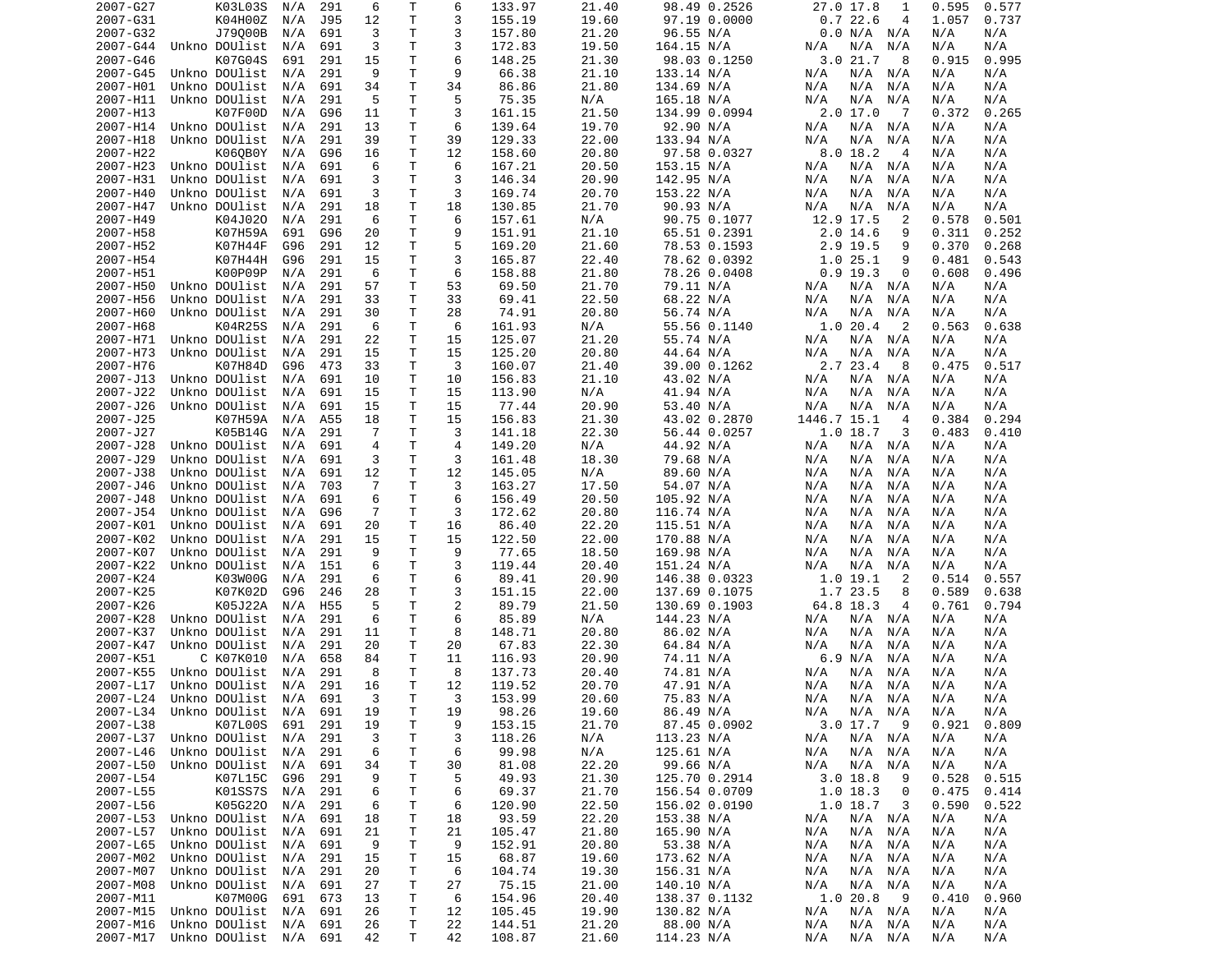| 2007-M21 | K07L32R                        | 704 | 291 | 57             | Т  | 6              | 121.81 | 19.10 | 72.46 0.3199  | 27.0 17.2<br>6    | 0.436<br>0.677 |
|----------|--------------------------------|-----|-----|----------------|----|----------------|--------|-------|---------------|-------------------|----------------|
| 2007-M24 | Unkno DOUlist                  | N/A | 291 | 38             | T. | 21             | 106.28 | 20.70 | 101.22 N/A    | N/A<br>N/A<br>N/A | N/A<br>N/A     |
| 2007-M27 | C K07K040                      | N/A | 291 | 9              | Τ  | 9              | 152.08 | 20.50 | 115.39 N/A    | 4.9 N/A<br>N/A    | N/A<br>N/A     |
| 2007-M28 | Unkno DOUlist                  | N/A | 704 | 14             | T. | 3              | 136.27 | 19.60 | 103.20 N/A    | N/A<br>N/A<br>N/A | N/A<br>N/A     |
| 2007-M29 | Unkno DOUlist                  | N/A | 691 | 13             | Τ  | 10             | 110.78 | 19.80 | 91.79 N/A     | N/A<br>N/A<br>N/A | N/A<br>N/A     |
| 2007-M36 | Unkno DOUlist                  | N/A | 691 | 9              | T. | 9              | 147.99 | 22.20 | 81.35 N/A     | N/A<br>N/A<br>N/A | N/A<br>N/A     |
| 2007-M42 | Unkno DOUlist                  | N/A | 291 | 6              | Τ  | 6              | 114.43 | N/A   | 59.37 N/A     | N/A<br>N/A<br>N/A | N/A<br>N/A     |
| 2007-M44 | K07M24C                        | 691 | 673 | 15             | Τ  | 9              | 149.68 | 20.60 | 48.26 0.3118  | $2.0$ 19.4<br>9   | 0.393<br>0.237 |
| 2007-M46 | Unkno DOUlist                  | N/A | 291 | 3              | Τ  | 3              | 107.35 | N/A   | 49.16 N/A     | N/A<br>N/A<br>N/A | N/A<br>N/A     |
| 2007-M47 | K07M24L                        | G96 | 291 | 11             | т  | 3              | 66.26  | 21.60 | 69.30 0.0110  | 3.019.1<br>-9     | 0.520<br>0.223 |
| 2007-M48 | Unkno DOUlist                  | N/A | 691 | 20             | Τ  | 17             | 66.26  | 21.50 | 30.91 N/A     | N/A<br>N/A<br>N/A | N/A<br>N/A     |
| 2007-N12 | Unkno DOUlist                  | N/A | 291 | 8              | T. | 8              | 102.87 | N/A   | 44.31 N/A     | N/A<br>N/A<br>N/A | N/A<br>N/A     |
| 2007-N13 | Unkno DOUlist                  | N/A | 291 | 9              | T. | 9              | 87.84  | N/A   | 44.77 N/A     | N/A<br>N/A<br>N/A | N/A<br>N/A     |
| 2007-003 | K07N02S                        | J75 | 620 | 25             | Τ  | 3              | 136.36 | 20.50 | 69.58 N/A     | 21.6 17.7<br>6    | 0.312<br>0.348 |
| 2007-035 | K07G49D                        | N/A | 608 | 6              | F  | $\Theta$       | 159.84 | 20.00 | 38.35 0.4594  | 17.0 16.8<br>3    | 0.358<br>0.470 |
| 2007-P08 | K07J43G                        | 675 | 675 | 10             | Τ  | 6              | 148.26 | 21.50 | 92.11 N/A     | 22.9 9.2 N/A      | N/A<br>N/A     |
| 2007-P09 | K01D47H                        | N/A | A50 | 17             | F  | $\Theta$       | 108.02 | 21.97 | 38.26 N/A     | 1501.8 18.9<br>2  | 0.689<br>1.190 |
| 2007-P25 | Unkno DOUlist                  | N/A | 291 | 3              | T  | 3              | 169.75 | N/A   | 133.78 N/A    | N/A<br>N/A<br>N/A | N/A<br>N/A     |
| 2007-P36 | K07P08B                        | 691 | 691 | 17             | Τ  | 11             | 147.30 | 20.70 | 147.64 0.1516 | 1.021.6<br>9      | 0.205<br>0.433 |
| 2007-P34 | Unkno DOUlist                  | N/A | 691 | 35             | Τ  | 35             | 75.16  | 22.20 | 145.86 N/A    | N/A<br>N/A<br>N/A | N/A<br>N/A     |
| 2007-P40 | Unkno DOUlist                  | N/A | J95 | 11             | Τ  | 3              | 148.96 | 19.80 | 159.69 N/A    | N/A<br>N/A<br>N/A | N/A<br>N/A     |
| 2007-P42 | Unkno DOUlist                  | N/A | 691 | 3              | т  | 3              | 163.28 | 19.90 | 171.01 N/A    | N/A<br>N/A<br>N/A | N/A<br>N/A     |
| 2007-P49 | K07J43G                        | N/A | G96 | 20             | Τ  | 6              | 147.06 | 22.01 | 62.96 N/A     | 1128.9 N/A<br>N/A | N/A<br>N/A     |
| 2007-P50 | Unkno DOUlist                  | N/A | 691 | 18             | T. | 9              | 68.27  | 21.20 | 168.86 N/A    | N/A<br>N/A<br>N/A | N/A<br>N/A     |
| 2007-001 | Unkno DOUlist                  | N/A | 691 | 6              | T. | 6              | 73.30  | 21.50 | 149.03 N/A    | N/A<br>N/A<br>N/A | N/A<br>N/A     |
| 2007-017 | Unkno DOUlist                  | N/A | 691 | 3              | Τ  | 3              | 87.33  | 21.00 | 74.03 N/A     | N/A<br>N/A<br>N/A | N/A<br>N/A     |
| 2007-019 | Unkno DOUlist                  | N/A | 691 | 18             | Τ  | 18             | 85.37  | 20.70 | 62.53 N/A     | N/A<br>N/A<br>N/A | N/A<br>N/A     |
| 2007-022 | Unkno DOUlist                  | N/A | 691 | 9              | T. | 9              | 90.05  | N/A   | 50.55 N/A     | N/A<br>N/A<br>N/A | N/A<br>N/A     |
| 2007-045 | Unkno DOUlist                  | N/A | 691 | 9              | T  | 9              | 87.57  | 21.10 | 50.52 N/A     | N/A<br>N/A<br>N/A | N/A<br>N/A     |
|          | Unkno DOUlist                  |     |     | 3              | Τ  | 3              |        | 19.10 |               |                   |                |
| 2007-R19 |                                | N/A | 691 |                |    |                | 159.20 |       | 76.73 N/A     | N/A<br>N/A<br>N/A | N/A<br>N/A     |
| 2007-R33 | K07R07N                        | 703 | 703 | 19             | T  | 3              | 155.74 | 19.60 | 63.22 0.1759  | 16.1 21.5<br>- 7  | 0.538<br>0.681 |
| 2007-R37 | Unkno DOUlist                  | N/A | 291 | 26             | Τ  | 26             | 87.83  | 21.30 | 152.34 N/A    | N/A<br>N/A<br>N/A | N/A<br>N/A     |
| 2007-R40 | K07R08Z                        | 691 | 854 | 16             | т  | 9              | 153.20 | 20.80 | 155.47 0.0941 | 1.024.0<br>-7     | 0.248<br>0.431 |
| 2007-R42 | Unkno DOUlist                  | N/A | 691 | 37             | T. | 33             | 71.06  | 22.40 | 164.92 N/A    | N/A<br>N/A<br>N/A | N/A<br>N/A     |
| 2007-R49 | K07R09T                        | G96 | 291 | 15             | Τ  | 3              | 175.13 | 22.40 | 165.74 0.2089 | $1.0$ 19.0 N/A    | N/A<br>N/A     |
| 2007-R51 | K07R09V                        | G96 | 291 | 11             | т  | 3              | 173.68 | 21.10 | 165.79 0.0045 | 1.020.0<br>9      | 0.217<br>0.151 |
| 2007-R54 | Unkno DOUlist                  | N/A | 691 | 18             | Τ  | 18             | 104.87 | 22.90 | 156.12 N/A    | N/A<br>N/A<br>N/A | N/A<br>N/A     |
| 2007-R61 | Unkno DOUlist                  | N/A | 691 | 3              | т  | 3              | 163.06 | 16.20 | 177.10 N/A    | N/A<br>N/A<br>N/A | N/A<br>N/A     |
| 2007-R62 | Unkno DOUlist                  | N/A | 291 | 21             | Τ  | 21             | 74.89  | 21.70 | 161.56 N/A    | N/A<br>N/A<br>N/A | N/A<br>N/A     |
| 2007-R64 | K07R12P                        | G96 | D35 | 30             | т  | 6              | 178.45 | 21.80 | 156.82 0.1418 | 2.3 24.5<br>8     | 0.620<br>0.610 |
| 2007-R67 | K07R12S                        | G96 | G96 | 19             | T. | 3              | 150.17 | 21.80 | 158.34 0.1709 | 1.1 23.2<br>9     | 0.314<br>0.197 |
| 2007-R68 | K07R12T                        | G96 | G96 | 15             | Τ  | 3              | 150.21 | 21.50 | 158.80 0.0446 | 1.023.8<br>9      | 0.417<br>0.231 |
| 2007-R72 | Unkno DOUlist                  | N/A | G96 | 49             | T  | 26             | 77.19  | 21.80 | 158.05 N/A    | N/A<br>N/A<br>N/A | N/A<br>N/A     |
| 2007-R73 | K07R170                        | G96 | G96 | 20             | Τ  | 3              | 167.99 | 21.90 | 150.22 0.0257 | 1.9 25.8<br>9     | 0.354<br>1.063 |
| 2007-R77 | K07R17S                        | G96 | 291 | 18             | т  | 3              | 150.43 | 20.90 | 148.94 0.1453 | 0.923.1<br>9      | 0.520<br>0.608 |
| 2007-R78 | K07R17T                        | G96 | 291 | 14             | Τ  | 3              | 150.58 | 22.80 | 147.34 0.0349 | 1.1 25.6<br>9     | 0.987<br>1.099 |
| 2007-R84 | K07R19U                        | G96 | 291 | 14             | т  | 3              | 148.03 | 21.20 | 136.60 0.0176 | 2.126.6<br>8      | 0.411<br>0.691 |
| 2007-R89 | K07R19Z                        | G96 | 291 | 14             | т  | 3              | 141.66 | 21.70 | 136.43 0.1871 | 1.1 22.4<br>9     | 0.191<br>0.207 |
| 2007-R83 | Unkno DOUlist                  | N/A | 691 | 37             | т  | 26             | 79.07  | 22.70 | 139.92 N/A    | N/A<br>N/A<br>N/A | N/A<br>N/A     |
| 2007-S01 | Unkno DOUlist                  | N/A | 291 | 40             | Τ  | 14             | 165.64 | 22.20 | 131.28 N/A    | N/A<br>N/A<br>N/A | N/A<br>N/A     |
| 2007-S03 | Unkno DOUlist                  | N/A | 691 | 3              | T. | 3              | 167.87 | N/A   | 139.28 N/A    | N/A<br>N/A<br>N/A | N/A<br>N/A     |
| 2007-S02 | P K07R030                      | N/A | H36 | 50             | T. | 3              | 160.59 | 19.50 | 125.87 N/A    | 2.1 N/A<br>N/A    | N/A<br>N/A     |
|          | 2007-S18 Unkno DOUlist N/A 691 |     |     | 15             | T. | 15             | 80.81  | 21.20 | 96.54 N/A     | N/A N/A N/A       | N/A<br>N/A     |
| 2007-S21 | P K070020                      | N/A | J47 | 21             | Τ  | 6              | 168.10 | 20.30 | 131.22 N/A    | 4.8 N/A N/A       | N/A<br>N/A     |
|          | 2007-S30 Unkno DOUlist         | N/A | 691 | 13             | Τ  | 13             | 121.34 | 20.70 | 93.60 N/A     | N/A<br>N/A<br>N/A | N/A<br>N/A     |
| 2007-S31 | K07S01R                        | 691 | 291 | 12             | Τ  | 9              | 151.75 | 21.70 | 83.45 0.3343  | 1.9 19.3<br>9     | 0.319<br>0.315 |
|          | 2007-S37 Unkno DOUlist         | N/A | 691 | 15             | Τ  | 12             | 143.48 | 20.30 | 82.17 N/A     | N/A N/A<br>N/A    | N/A<br>N/A     |
| 2007-S38 | K07S02V                        | G96 | 691 | 12             | т  | 3              | 155.53 | 20.90 | 71.36 0.1020  | 1.1 20.8<br>9     | 0.439<br>0.286 |
| 2007-S40 | Unkno DOUlist                  | N/A | 691 | 10             | т  | 6              | 163.46 | 19.90 | 70.51 N/A     | N/A N/A<br>N/A    | N/A<br>N/A     |
| 2007-S48 | Unkno DOUlist                  | N/A | 291 | 15             | т  | 15             | 80.65  | 20.10 | 31.62 N/A     | N/A<br>N/A<br>N/A | N/A<br>N/A     |
| 2007-S54 | P K07R030                      | N/A | 215 | 13             | Τ  | 3              | 166.08 | 20.00 | 76.80 N/A     | 1.6 N/A<br>N/A    | N/A<br>N/A     |
| 2007-S51 | P K070020                      | N/A | 349 | 13             | Τ  | 3              | 163.51 | 20.30 | 79.53 N/A     | 2.6 N/A<br>N/A    | N/A<br>N/A     |
| 2007-S58 | Unkno DOUlist                  | N/A | 691 | $\overline{7}$ | Τ  | $\overline{7}$ | 154.01 | 21.70 | 80.88 N/A     | N/A<br>N/A<br>N/A | N/A<br>N/A     |
| 2007-S59 | Unkno DOUlist                  | N/A | 291 | 3              | Τ  | 3              | 69.18  | N/A   | 31.84 N/A     | N/A<br>N/A N/A    | N/A<br>N/A     |
| 2007-S70 | Unkno DOUlist                  | N/A | 291 | 16             | Τ  | 16             | 111.33 | 21.90 | 46.46 N/A     | N/A<br>N/A<br>N/A | N/A<br>N/A     |
| 2007-T01 | Unkno DOUlist                  | N/A | 246 | 26             | т  | 15             | 135.05 | 20.80 | 47.62 N/A     | N/A<br>N/A<br>N/A | N/A<br>N/A     |
| 2007-T03 | Unkno DOUlist                  | N/A | 291 | 5              | Τ  | 2              | 140.55 | 20.60 | 17.75 N/A     | N/A<br>N/A<br>N/A | N/A<br>N/A     |
| 2007-T08 | P K07S010                      | N/A | 585 | 6              | т  | 3              | 169.32 | 18.50 | 32.62 N/A     | 7.4 N/A<br>N/A    | N/A<br>N/A     |
| 2007-T10 | Unkno DOUlist                  | N/A | 691 | 3              | Τ  | 3              | 154.33 | 20.80 | 47.23 N/A     | N/A<br>N/A<br>N/A | N/A<br>N/A     |
| 2007-T14 | Unkno DOUlist                  | N/A | 291 | 11             | T  | 11             | 77.82  | N/A   | 90.68 N/A     | N/A<br>N/A<br>N/A | N/A<br>N/A     |
| 2007-T16 | Unkno DOUlist N/A 691          |     |     | 68             | T. | 46             | 71.43  | 22.20 | 72.98 N/A     | N/A<br>N/A N/A    | N/A<br>N/A     |
|          |                                |     |     |                |    |                |        |       |               |                   |                |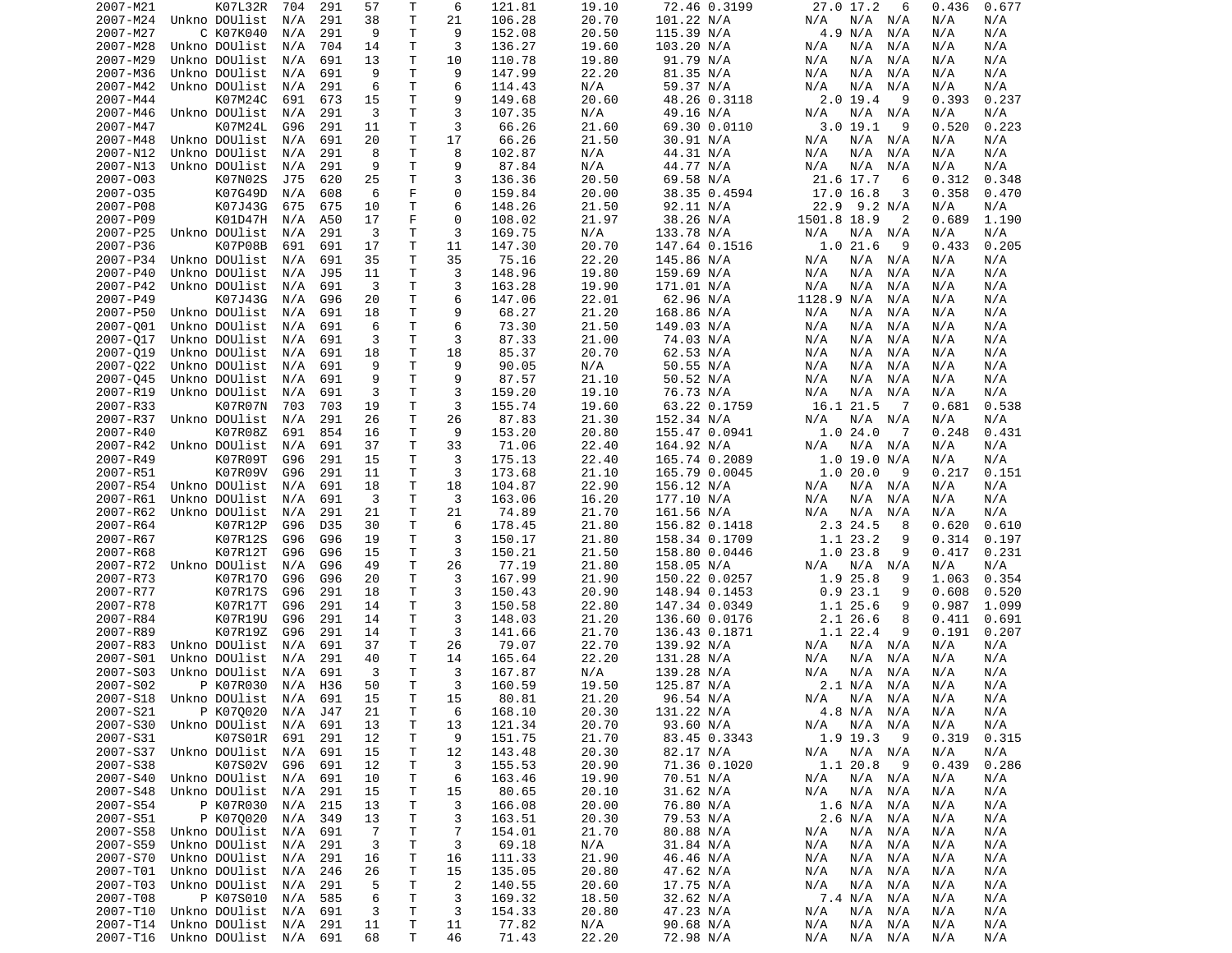| 2007-T20  | K07T01G                        | G96 | H <sub>55</sub> | 10  | Τ            | 3              | 162.72 | 21.90 | 100.36 0.0828 | 1.024.4<br>9               | 0.226<br>0.108  |
|-----------|--------------------------------|-----|-----------------|-----|--------------|----------------|--------|-------|---------------|----------------------------|-----------------|
| 2007-T21  | K07T01H                        | 291 | 024             | 12  | Τ            | 6              | 121.70 | 19.20 | 113.26 0.0228 | 0.621.9<br>9               | 0.637<br>0.403  |
| 2007-T22  | Unkno DOUlist                  | N/A | 291             | 12  | T            | 12             | 111.85 | N/A   | 51.73 N/A     | N/A N/A<br>N/A             | N/A<br>N/A      |
| 2007-T23  | Unkno DOUlist                  | N/A | 291             | 5   | Τ            | 5              | 138.03 | N/A   | 125.46 N/A    | N/A<br>N/A<br>N/A          | N/A<br>N/A      |
| 2007-T25  | Unkno DOUlist                  | N/A | 024             | 31  | Τ            | 14             | 106.70 | 22.00 | 109.71 N/A    | N/A<br>N/A<br>N/A          | N/A<br>N/A      |
| 2007-T29  | K07T08G                        | 703 | 246             | 28  | Τ            | 6              | 157.31 | 20.30 | 92.92 0.1909  | 25.5 18.8<br>6             | 0.327<br>0.313  |
| 2007-T35  | Unkno DOUlist                  | N/A | 691             | 35  | Τ            | 21             | 66.75  | 22.20 | 145.71 N/A    | N/A<br>N/A<br>N/A          | N/A<br>N/A      |
| 2007-T36  | P K070020                      | N/A | 246             | 17  | Τ            | 3              | 147.10 | 20.10 | 47.23 N/A     | 16.6 N/A<br>N/A            | N/A<br>N/A      |
| 2007-T39  | P K07R020                      | N/A | 691             | 8   | Τ            | 3              | 124.77 | 19.60 | 70.32 N/A     | 16.0 N/A<br>N/A            | N/A<br>N/A      |
| 2007-T55  | Unkno DOUlist                  | N/A | 691             | 50  | Τ            | 41             | 61.74  | 21.80 | 110.56 N/A    | N/A<br>N/A<br>N/A          | N/A<br>N/A      |
| 2007-T58  | PLS5025                        | N/A | G96             | 27  | Τ            | 15             | 141.36 | 21.40 | 46.54 0.0535  | 2959.0 15.7<br>3           | 0.575<br>0.724  |
| 2007-T69  | J93T020                        | N/A | 291             | 13  | Τ            | 9              | 122.34 | 21.60 | 137.34 0.1982 | 29.9 20.0<br>2             | 0.619<br>0.364  |
| 2007-T70  | Unkno DOUlist                  | N/A | 691             | 8   | Τ            | 8              | 136.23 | 20.90 | 168.69 N/A    | N/A<br>N/A N/A             | N/A<br>N/A      |
| 2007-T72  | K07T18Y                        | 691 | 291             | 20  | T            | 6              | 135.84 | 20.80 | 160.30 0.2876 | 2.1 18.1<br>8              | 0.211<br>0.186  |
| 2007-T80  | Unkno DOUlist                  | N/A | 691             | 17  | Τ            | 17             | 140.71 | 21.80 | 175.05 N/A    | N/A<br>N/A N/A             | N/A<br>N/A      |
| 2007-T81  | K07T18Y                        | 691 | 291             | 27  | т            | 6              | 135.84 | 20.80 | 160.30 0.2898 | 2.1 18.7<br>5              | 0.313<br>0.395  |
| 2007-T98  | Unkno DOUlist                  | N/A | 691             | 26  | Τ            | 21             | 67.79  | 21.50 | 165.18 N/A    | N/A<br>N/A<br>N/A          | N/A<br>N/A      |
|           | 2007-T103 Unkno DOUlist        | N/A | 291             | 3   | T            | 3              | 83.94  | 20.50 | 148.21 N/A    | N/A<br>N/A<br>N/A          | N/A<br>N/A      |
|           | 2007-T112 Unkno DOUlist        | N/A | 291             | 15  | Τ            | 12             | 83.74  | 21.60 | 143.89 N/A    | N/A<br>N/A<br>N/A          | N/A<br>N/A      |
| 2007-T105 | K07T68S                        | G96 | G96             | 21  | T            | 3              | 149.47 | 21.70 | 145.28 0.2783 | $2.0$ 19.4<br>9            | 0.603<br>0.466  |
| 2007-T108 | K07T68W                        | 691 | 246             | 29  | Τ            | 6              | 161.33 | 21.60 | 138.59 0.1679 | 1.7 18.9<br>9              | 0.637<br>0.545  |
| 2007-T119 | K07T71E                        | G96 | G96             | 15  | Τ            | 3              | 162.66 | 21.50 | 135.55 0.0831 | 1.1 24.2<br>9              | 0.297<br>0.292  |
| 2007-T120 | K07T71G                        | G96 | G96             | 10  | T            | 2              | 160.00 | 22.30 | 135.80 0.0430 | 1.026.4<br>9               | 0.491<br>0.980  |
| 2007-U13  | K07U00H                        | 691 | 113             | 15  | T.           | 12             | 160.06 | 20.30 | 118.28 0.0513 | 0.522.1<br>9               | 0.210<br>0.569  |
| 2007-U05  | P K070020                      | N/A | 246             | 10  | T.           | 3              | 140.02 | 20.90 | 130.05 N/A    | 2.7 N/A N/A                | N/A<br>N/A      |
| 2007-U07  | P K07R010                      | N/A | A82             | 46  | т            | 3              | 155.93 | 20.30 | 129.04 N/A    | 5.6 N/A<br>N/A             | N/A<br>N/A      |
| 2007-U08  | P K07R020                      | N/A | 246             | 16  | T            | 3              | 137.52 | 19.70 | 127.26 N/A    | 8.4 N/A<br>N/A             | N/A<br>N/A      |
| 2007-U11  | Unkno DOUlist                  | N/A | 704             | 140 | т            | 15             | 138.69 | 19.50 | 124.62 N/A    | N/A<br>N/A<br>N/A          | N/A<br>N/A      |
| 2007-U02  | Unkno DOUlist                  | 691 | 291             | 115 | т            | 54             | 122.66 | 22.10 | 125.20 N/A    | N/A<br>N/A<br>N/A          | N/A<br>N/A      |
| 2007-U07  | N/A                            | N/A | N/A             | 0   | F            | 0              | N/A    | N/A   | N/A<br>N/A    | N/A<br>N/A<br>N/A          | N/A<br>N/A      |
| 2007-U18  | Unkno DOUlist                  | 691 | G96             | 12  | T            | 6              | 142.26 | 20.80 | 111.90 N/A    | N/A<br>N/A<br>N/A          | N/A<br>N/A      |
| 2007-U20  | K07U00R                        | G96 | G96             | 18  | T            | 6              | 164.19 | 21.70 | 102.85 0.1011 | 2.024.1<br>-8              | 0.320<br>0.461  |
| 2007-U19  | Unkno DOUlist                  | N/A | 691             | 97  | Τ            | 74             | 137.81 | 21.80 | 103.08 N/A    | N/A N/A<br>N/A             | N/A<br>N/A      |
| 2007-U25  | Unkno DOUlist                  | N/A | 691             | 57  | T.           | 38             | 144.44 | 21.40 | 91.63 N/A     | N/A<br>N/A<br>N/A          | N/A<br>N/A      |
| 2007-U37  | Unkno DOUlist                  | N/A | 291             | 35  | Τ            | 29             | 145.90 | 22.80 | 80.27 N/A     | N/A<br>N/A<br>N/A          | N/A<br>N/A      |
| 2007-U38  | K07U03R                        | 691 | G96             | 16  | Τ            | 12             | 161.66 | 21.10 | 78.34 0.1362  | 11.1 21.0<br>- 7           | 0.291<br>0.175  |
| 2007-U44  | Unkno DOUlist                  | N/A | 691             | 33  | Τ            | 21             | 110.17 | 21.30 | 77.22 N/A     | N/A N/A<br>N/A             | N/A<br>N/A      |
| 2007-U56  | K07U060                        | 691 | 734             | 9   | т            | 3              | 156.84 | 21.20 | 39.75 0.0002  | 2.027.3<br>8               | 0.387<br>0.332  |
| 2007-U58  | P K070020                      | N/A | 703             | 14  | T            | 6              | 140.48 | 21.00 | 135.88 N/A    | 5.4 N/A<br>N/A             | N/A<br>N/A      |
| 2007-U70  | Unkno DOUlist                  | N/A | 691             | 18  | Τ            | 18             | 71.41  | 21.80 | 40.72 N/A     | N/A<br>N/A<br>N/A          | N/A<br>N/A      |
| 2007-U71  | Unkno DOUlist                  | N/A | 691             | 60  | T.           | 46             | 73.57  | 22.10 | 27.99 N/A     | N/A<br>N/A<br>N/A          | N/A<br>N/A      |
| 2007-U84  | K07U12N                        | 703 | 651             | 55  | Τ            | 3              | 159.58 | 19.70 | 12.00 0.0010  | 4.0 28.6<br>$\overline{a}$ | 0.535<br>0.540  |
| 2007-U86  | Unkno DOUlist                  | N/A | 691             | 3   | Τ            | 3              | 175.24 | 21.70 | 126.81 N/A    | N/A<br>N/A N/A             | N/A<br>N/A      |
| 2007-U96  | Unkno DOUlist                  | N/A | 691             | 9   | $\mathsf{T}$ | 9              | 160.04 | 21.20 | 56.11 N/A     | N/A<br>N/A<br>N/A          | N/A<br>N/A      |
| 2007-V03  | K07U51R                        | 704 | 699             | 18  | T            | 3              | 140.47 | 20.10 | 69.05 0.0127  | 1.0 21.4<br>-9             | 0.523<br>0.437  |
| 2007-V04  | K07U51S                        | 703 | 291             | 19  | Τ            | 3              | 159.74 | 18.90 | 71.42 0.0013  | 1.027.2<br>6               | 1.113<br>0.672  |
| 2007-V01  | Unkno DOUlist                  | N/A | 691             | 13  | Τ            | 10             | 141.65 | 21.30 | 29.25 N/A     | N/A<br>N/A N/A             | N/A<br>N/A      |
| 2007-V05  | Unkno DOUlist                  | N/A | 691             | 69  | т            | 63             | 56.40  | 21.60 | 80.18 N/A     | N/A<br>N/A<br>N/A          | N/A<br>N/A      |
| 2007-V06  | K07U65S                        | G96 | 291             | 27  | т            | 5              | 169.98 | 22.10 | 58.20 0.2521  | 3.120.0<br>8               | 0.575<br>0.705  |
| 2007-V10  | Unkno DOUlist                  | N/A | 691             | 68  | T            | 56             | 89.65  | 22.20 | 93.18 N/A     | N/A<br>N/A<br>N/A          | N/A<br>N/A      |
| 2007-V16  | K07V03A                        | G96 | 651             | 36  | T.           | 3              | 163.34 | 20.90 | 93.89 0.0098  | 2.025.8<br>6               | 0.501<br>0.285  |
| 2007-V17  | K07V03B                        | G96 | G96             | 22  | T.           | 3              | 178.73 | 21.40 | 94.28 0.1053  | 1.9 25.1<br>8              | 0.455<br>0.616  |
| 2007-V20  | K07V03E 704 G96                |     |                 | 26  | T.           | 6              | 171.17 | 20.70 | 95.11 0.0165  | 1.9 23.0<br>8              | $0.384$ $0.369$ |
| 2007-V27  | K07V03N                        | 703 | 291             | 30  | Τ            | 3              | 123.47 | 20.20 | 104.39 0.0275 | 1.1 21.4<br>8              | 0.489<br>0.418  |
|           | 2007-V13 Unkno DOUlist         | N/A | 691             | 51  | T.           | 32             | 100.53 | 22.20 | 105.87 N/A    | N/A<br>$N/A$ $N/A$         | N/A<br>N/A      |
| 2007-V28  | Unkno DOUlist                  | N/A | 691             | 16  | Τ            | 12             | 142.22 | 21.50 | 117.36 N/A    | N/A N/A<br>N/A             | N/A<br>N/A      |
| 2007-V29  | K07V06R                        | 691 | G96             | 21  | Τ            | 11             | 58.60  | 20.80 | 85.04 N/A     | 4.0 16.6 N/A               | N/A<br>N/A      |
| 2007-V30  | K07V06S                        | G96 | 291             | 22  | Τ            | $\overline{c}$ | 164.51 | 22.40 | 105.37 0.0142 | 2.026.3<br>8               | 0.670<br>0.852  |
| 2007-V31  | K07V06T                        | 691 | 734             | 40  | т            | 9              | 171.91 | 20.50 | 105.44 0.0262 | 2.120.2<br>8               | 0.250<br>0.333  |
| 2007-V32  | K07V06U                        | G96 | G96             | 31  | Τ            | 3              | 171.11 | 21.40 | 106.26 0.0119 | 2.2 26.5<br>7              | 0.293<br>0.271  |
| 2007-V34  | K07V06W                        | G96 | 291             | 19  | Τ            | 3              | 142.96 | 21.10 | 107.91 0.2307 | 1.9 21.3<br>9              | 0.334<br>0.437  |
| 2007-V46  | K07V08J                        | G96 | 291             | 8   | Τ            | 2              | 175.44 | 21.60 | 128.70 0.1325 | 1.1 24.7<br>9              | 0.312<br>0.250  |
| 2007-V43  | Unkno DOUlist                  | N/A | 691             | 58  | Τ            | 40             | 122.06 | 21.40 | 105.32 N/A    | N/A N/A<br>N/A             | N/A<br>N/A      |
| 2007-V51  | P K07R020                      | N/A | J47             | 12  | Τ            | 3              | 161.26 | 19.70 | 64.60 N/A     | 1.3 N/A N/A                | N/A<br>N/A      |
| 2007-V57  | Unkno DOUlist                  | N/A | 691             | 21  | T            | 6              | 134.08 | 19.90 | 77.75 N/A     | N/A<br>N/A N/A             | N/A<br>N/A      |
| 2007-V58  | Unkno DOUlist                  | N/A | 691             | 50  | Τ            | 45             | 121.82 | 21.10 | 92.25 N/A     | N/A<br>N/A N/A             | N/A<br>N/A      |
| 2007-V61  | Unkno DOUlist                  | N/A | 691             | 74  | T            | 58             | 63.43  | 21.70 | 127.40 N/A    | N/A<br>N/A N/A             | N/A<br>N/A      |
| 2007-V62  | K07V83T                        | G96 | G96             | 18  | Τ            | 3              | 143.02 | 22.10 | 149.55 0.0373 | 1.024.3<br>9               | 0.401<br>0.557  |
| 2007-V66  | K07V83X                        | G96 | 291             | 22  | T            | 6              | 168.84 | 21.20 | 151.18 0.0051 | 1.027.8<br>8               | 1.027<br>1.904  |
| 2007-V68  | K07V840                        | G96 | G96             | 15  | T.           | 3              | 171.67 | 21.50 | 161.68 0.1479 | $0.2$ 23.4<br>9            | 0.408<br>0.803  |
|           | 2007-V71 Unkno DOUlist 691 691 |     |                 | 67  | T            | 50             | 63.47  | 21.60 | 90.30 N/A     | N/A N/A<br>N/A             | N/A<br>N/A      |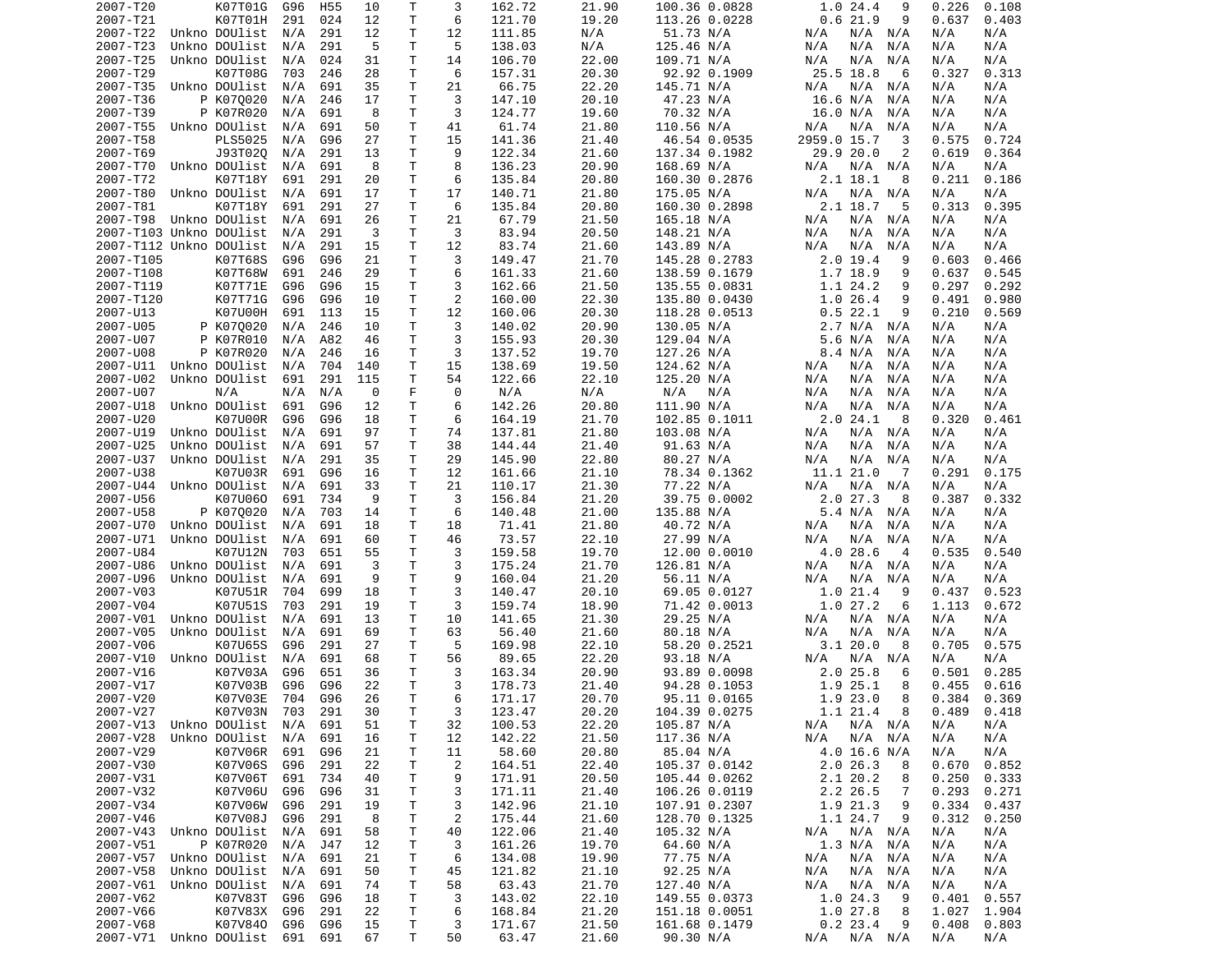| 2007-V74  | Unkno DOUlist                  | N/A | 291             | 29 | Т  | 14             | 128.02 | 21.20 | 151.49 N/A    | N/A<br>N/A<br>N/A      | N/A<br>N/A     |
|-----------|--------------------------------|-----|-----------------|----|----|----------------|--------|-------|---------------|------------------------|----------------|
| 2007-V76  | Unkno DOUlist                  | N/A | 691             | 3  | T. | 3              | 164.56 | 19.90 | 150.06 N/A    | N/A<br>N/A<br>N/A      | N/A<br>N/A     |
| 2007-V80  | K07VD7Y                        | G96 | J95             | 25 | т  | 3              | 137.04 | 21.60 | 157.53 0.0434 | 2.8 24.2<br>9          | 1.012<br>0.766 |
| 2007-V82  | K07VD8A                        | G96 | G96             | 20 | т  | $\overline{c}$ | 170.93 | 22.20 | 154.49 0.2284 | 3.021.7<br>8           | 0.323<br>0.517 |
| 2007-V88  | K07VI4D                        | G96 | G96             | 17 | т  | 3              | 116.64 | 21.10 | 144.99 0.0008 | 2.1 23.2<br>8          | 0.355<br>0.328 |
| 2007-V89  | K07VI4E                        | G96 | 291             | 19 | Τ  | 3              | 167.04 | 21.80 | 141.79 0.0551 | 2.3 26.0<br>6          | 0.587<br>0.538 |
| 2007-V90  | K07VI4F                        | 704 | G96             | 12 | т  | $\overline{c}$ | 136.89 | 19.70 | 143.41 0.0266 | 2.1 25.4<br>8          | 0.406<br>2.205 |
| 2007-V93  | K07VI4J                        | G96 | D21             | 22 | т  | 3              | 123.66 | 19.30 | 140.56 0.0706 | 1.4 21.1<br>9          | 1.174<br>0.813 |
| 2007-V94  | K07VI4K                        | 703 | D21             | 35 | т  | 3              | 132.36 | 18.90 | 140.73 0.0007 | 1.4 21.9<br>7          | 0.390<br>0.351 |
| 2007-V96  | K07VI4M                        | 703 | 291             | 18 | т  | 3              | 149.36 | 20.10 | 141.46 0.0335 | 1.2 20.8<br>9          | 0.624<br>0.525 |
| 2007-V98  | P K07R020                      | N/A | 147             | 8  | Τ  | 3              | 168.02 | 18.90 | 134.77 N/A    | 4.2 N/A<br>N/A         | N/A<br>N/A     |
|           | 2007-V107 Unkno DOUlist        | N/A | 691             | 13 | т  | 9              | 154.24 | 19.30 | 129.35 N/A    | N/A<br>N/A<br>N/A      | N/A<br>N/A     |
|           | 2007-V109 Unkno DOUlist        | N/A | 291             | 53 | Τ  | 53             | 64.66  | 22.00 | 133.57 N/A    | N/A<br>N/A<br>N/A      | N/A<br>N/A     |
| 2007-V112 | K07VI8A                        | 704 | D21             | 22 | т  | 3              | 105.42 | 20.50 | 129.77 0.1420 | 2.4 19.4<br>8          | 0.363<br>0.353 |
| 2007-V116 | K07VI9G                        | 691 | J95             | 9  | т  | $\overline{7}$ | 151.59 | 21.50 | 123.10 0.0955 | $1.7$ 19.7 N/A         | N/A<br>N/A     |
|           | 2007-V114 Unkno DOUlist        | N/A | 691             | 51 | Τ  | 35             | 70.46  | 22.20 | 128.60 N/A    | N/A<br>N/A<br>N/A      | N/A<br>N/A     |
| 2007-W01  | Unkno DOUlist                  | N/A | 291             | 3  | т  | 3              | 113.63 | N/A   | 123.30 N/A    | N/A<br>N/A<br>N/A      | N/A<br>N/A     |
| 2007-W18  | Unkno DOUlist                  | N/A | 291             | 17 | т  | 13             | 145.91 | 20.90 | 95.54 N/A     | N/A<br>N/A<br>N/A      | N/A<br>N/A     |
| 2007-W28  | K07W030                        | 703 | 474             | 25 | т  | 3              | 147.90 | 20.60 | 65.13 0.2236  | 29.1 20.9<br>-7        | 0.275<br>0.497 |
| 2007-W19  | Unkno DOUlist                  | N/A | 691             | 40 | T  | 31             | 129.90 | 21.80 | 83.77 N/A     | N/A<br>N/A<br>N/A      | N/A<br>N/A     |
| 2007-W40  | Unkno DOUlist                  | N/A | 291             | 70 | т  | 42             | 122.16 | 19.40 | 72.03 N/A     | N/A<br>N/A<br>N/A      | N/A<br>N/A     |
| 2007-W42  | Unkno DOUlist                  | N/A | 691             | 34 | Т  | 25             | 76.18  | 22.10 | 61.42 N/A     | N/A<br>N/A<br>N/A      | N/A<br>N/A     |
| 2007-W43  | Unkno DOUlist                  | N/A | 691             | 67 | т  | 54             | 99.72  | 21.50 | 57.72 N/A     | N/A<br>N/A<br>N/A      | N/A<br>N/A     |
| 2007-W44  | K07W04T                        | 691 | G96             | 16 | т  | 12             | 174.57 | 21.60 | 46.92 0.3063  | 2.1 22.5<br>-7         | 0.254<br>0.293 |
| 2007-W45  | K07W04U                        | 691 | G96             | 17 | т  | 11             | 159.50 | 20.20 | 47.11 0.4656  | 1.9 18.9<br>8          | 0.349<br>0.769 |
| 2007-W46  | K07W04V                        | 691 | 691             | 12 | т  | 12             | 151.46 | 20.40 | 45.13 0.0067  | $2.0$ 19.2<br>9        | 0.637<br>0.309 |
| 2007-W61  | Unkno DOUlist                  | N/A | 691             | 4  | T  | $\overline{4}$ | 159.38 | 20.60 | 96.87 N/A     | N/A<br>N/A<br>N/A      | N/A<br>N/A     |
| 2007-W64  | Unkno DOUlist                  | N/A | 691             | 3  | Τ  | 3              | 167.83 | 20.90 | 90.82 N/A     | N/A<br>N/A<br>N/A      | N/A<br>N/A     |
| 2007-W66  | Unkno DOUlist                  | N/A | 691             | 13 | Τ  | 9              | 162.08 | 21.10 | 59.12 N/A     | N/A<br>N/A<br>N/A      | N/A<br>N/A     |
| 2007-W74  | Unkno DOUlist                  | N/A | 900             | 10 | Τ  | 3              | 168.00 | 18.60 | 94.44 N/A     | N/A<br>N/A<br>N/A      | N/A<br>N/A     |
| 2007-W79  | Unkno DOUlist                  | N/A | H <sub>55</sub> | 5  | Τ  | 3              | 172.69 | 20.90 | 37.72 N/A     | N/A<br>N/A<br>N/A      | N/A<br>N/A     |
| 2007-X17  | K07X000                        | 703 | 291             | 15 | Τ  | 3              | 162.65 | 19.50 | 120.43 0.0097 | $0.2$ 25.6 N/A         | N/A<br>N/A     |
| 2007-X15  | Unkno DOUlist                  | N/A | 691             | 49 | Τ  | 46             | 75.20  | 21.70 | 84.56 N/A     | N/A<br>N/A<br>N/A      | N/A<br>N/A     |
|           |                                |     |                 | 80 | Τ  | 53             |        |       |               |                        |                |
| 2007-X19  | Unkno DOUlist                  | N/A | 691             |    | Τ  | 2              | 80.72  | 21.80 | 104.33 N/A    | N/A<br>N/A<br>N/A<br>9 | N/A<br>N/A     |
| 2007-X20  | K07X03N                        | 704 | 291             | 8  |    |                | 123.76 | 20.20 | 108.79 0.1341 | 1.9 20.3               | 0.339<br>0.260 |
| 2007-X22  | K07X03P                        | 704 | 291             | 6  | т  | $\overline{2}$ | 133.45 | 19.90 | 121.64 0.0764 | $0.9$ 18.8 N/A         | N/A<br>N/A     |
| 2007-X23  | K07X030                        | 691 | 291             | 6  | Τ  | 6<br>11        | 140.83 | 21.50 | 122.33 0.1096 | $0.8$ 21.4 N/A         | N/A<br>N/A     |
| 2007-X30  | K07X10B                        | 691 | H <sub>55</sub> | 14 | т  |                | 169.07 | 21.00 | 130.10 0.0561 | 1.1 18.1<br>- 9        | 1.306<br>0.614 |
| 2007-X32  | K07X10D                        | 691 | 691             | 8  | Τ  | 8              | 132.18 | 20.70 | 133.07 0.0660 | $0.9$ 20.6 N/A         | N/A<br>N/A     |
| 2007-X26  | Unkno DOUlist                  | N/A | 699             | 64 | т  | 46             | 82.35  | 22.50 | 119.88 N/A    | N/A<br>N/A N/A         | N/A<br>N/A     |
| 2007-X34  | Unkno DOUlist                  | N/A | 691             | 34 | T. | 34             | 133.13 | 21.40 | 119.23 N/A    | N/A<br>N/A<br>N/A      | N/A<br>N/A     |
| 2007-X38  | Unkno DOUlist                  | N/A | 691             | 3  | Τ  | 3              | 141.57 | 21.50 | 143.35 N/A    | N/A<br>N/A<br>N/A      | N/A<br>N/A     |
| 2007-X49  | Unkno DOUlist                  | N/A | 691             | 9  | т  | 9              | 133.07 | 19.90 | 123.00 N/A    | N/A<br>N/A<br>N/A      | N/A<br>N/A     |
| 2007-X50  | K07X16J                        | 691 | H <sub>55</sub> | 11 | Τ  | 8              | 143.74 | 21.70 | 132.42 0.0566 | 1.0 19.3 N/A           | N/A<br>N/A     |
| 2007-X56  | Unkno DOUlist                  | N/A | 291             | 8  | Τ  | 8              | 60.67  | 21.30 | 130.41 N/A    | N/A<br>N/A N/A         | N/A<br>N/A     |
| 2007-X59  | Unkno DOUlist                  | N/A | 691             | 12 | Τ  | 12             | 109.93 | 20.70 | 117.98 N/A    | N/A<br>N/A<br>N/A      | N/A<br>N/A     |
| 2007-Y02  | Unkno DOUlist                  | N/A | 691             | 45 | Τ  | 45             | 68.30  | 22.70 | 104.67 N/A    | N/A<br>N/A<br>N/A      | N/A<br>N/A     |
| 2007-Y14  | K07Y00G                        | 691 | 291             | 6  | Τ  | 6              | 174.55 | 21.10 | 90.74 0.0397  | 1.2 23.2<br>9          | 0.126<br>0.172 |
| 2007-Y12  | Unkno DOUlist                  | N/A | 691             | 6  | т  | 6              | 147.61 | 20.70 | 102.64 N/A    | N/A N/A<br>N/A         | N/A<br>N/A     |
| 2007-Y05  | Unkno DOUlist                  | N/A | 691             | 9  | т  | 9              | 130.15 | 21.80 | 102.50 N/A    | N/A<br>N/A<br>N/A      | N/A<br>N/A     |
| 2007-Y24  | K07Y01G                        | G96 | 711             | 18 | Τ  | 3              | 141.79 | 20.80 | 77.91 0.1922  | 1.9 17.5<br>9          | 0.332<br>0.298 |
| 2007-Y29  | K07Y01N                        | 691 | 595             | 14 | T. | 6              | 168.84 | 19.00 | 70.99 0.0026  | 0.625.0<br>7           | 0.953<br>0.509 |
|           | 2007-Y21 Unkno DOUlist N/A 691 |     |                 | 45 | T. | 39             | 64.91  | 21.20 | 79.59 N/A     | N/A<br>N/A N/A         | N/A<br>N/A     |
| 2007-Y30  | Unkno DOUlist N/A 691          |     |                 | 54 | т  | 38             | 72.64  | 22.00 | 70.30 N/A     | N/A<br>N/A N/A         | N/A<br>N/A     |
| 2007-Y33  | Unkno DOUlist                  | N/A | 691             | 56 | т  | 46             | 61.59  | 21.50 | 55.22 N/A     | N/A<br>N/A<br>N/A      | N/A<br>N/A     |
| 2007-Y40  | Unkno DOUlist                  | N/A | 691             | 69 | т  | 52             | 73.53  | 22.00 | 41.73 N/A     | N/A<br>N/A<br>N/A      | N/A<br>N/A     |
| 2007-Y47  | Unkno DOUlist                  | N/A | 204             | 5  | Т  | 3              | 165.85 | 19.60 | 40.45 N/A     | $N/A$ $N/A$<br>N/A     | N/A<br>N/A     |
| 2007-Y51  | Unkno DOUlist                  | N/A | 291             | 18 | т  | 18             | 66.52  | 21.30 | 52.39 N/A     | N/A<br>N/A<br>N/A      | N/A<br>N/A     |
| 2007-Y52  | Unkno DOUlist                  | N/A | 701             | 42 | т  | 35             | 82.66  | 22.00 | 29.10 N/A     | N/A<br>N/A N/A         | N/A<br>N/A     |
| 2007-Y54  | Unkno DOUlist                  | N/A | 291             | 18 | т  | 18             | 145.13 | 21.90 | 67.74 N/A     | N/A<br>N/A N/A         | N/A<br>N/A     |
| 2007-Y59  | Unkno DOUlist                  | N/A | 703             | 42 | т  | 9              | 156.91 | 18.90 | 12.41 N/A     | N/A<br>N/A<br>N/A      | N/A<br>N/A     |
| 2007-Y61  | K06SD1U                        | N/A | 291             | 5  | т  | 5              | 105.69 | 22.60 | 90.68 0.0339  | 16.0 18.7<br>$_{3}$    | 0.587<br>0.512 |
| 2007-Y60  | Unkno DOUlist                  | N/A | B49             | 26 | т  | 25             | 65.90  | 22.90 | 77.55 N/A     | N/A N/A<br>N/A         | N/A<br>N/A     |
| 2008-A01  | Unkno DOUlist                  | N/A | 691             | 46 | Т  | 42             | 91.19  | 22.30 | 87.16 N/A     | N/A<br>N/A N/A         | N/A<br>N/A     |
| 2008-A05  | Unkno DOUlist                  | N/A | 691             | 3  | т  | 3              | 166.06 | 19.30 | 100.01 N/A    | N/A<br>N/A<br>N/A      | N/A<br>N/A     |
| 2008-A07  | K07Y56M 691                    |     | 291             | 11 | т  | 11             | 160.89 | 21.00 | 78.44 0.0294  | 2.1 21.8<br>9          | 0.275<br>0.466 |
| 2008-A09  | K07Y560                        | 691 | 291             | 20 | Τ  | 12             | 153.83 | 21.70 | 78.98 0.1691  | 2.020.1<br>9           | 0.476<br>0.377 |
| 2008-A11  | K07Y560                        | 699 | A24             | 42 | т  | 3              | 112.46 | 19.30 | 87.98 0.0132  | 1.6 19.7<br>8          | 0.328<br>0.411 |
| 2008-A20  | Unkno DOUlist                  | N/A | 691             | 22 | Τ  | 20             | 151.39 | 21.30 | 54.40 N/A     | $N/A$ $N/A$<br>N/A     | N/A<br>N/A     |
| 2008-A22  | Unkno DOUlist                  | N/A | 691             | 14 | Τ  | 14             | 138.90 | 22.10 | 78.04 N/A     | N/A N/A<br>N/A         | N/A<br>N/A     |
| 2008-A32  | Unkno DOUlist N/A B42          |     |                 | 45 | Τ  | 6              | 149.55 | 19.80 | 81.05 N/A     | N/A<br>N/A N/A         | N/A<br>N/A     |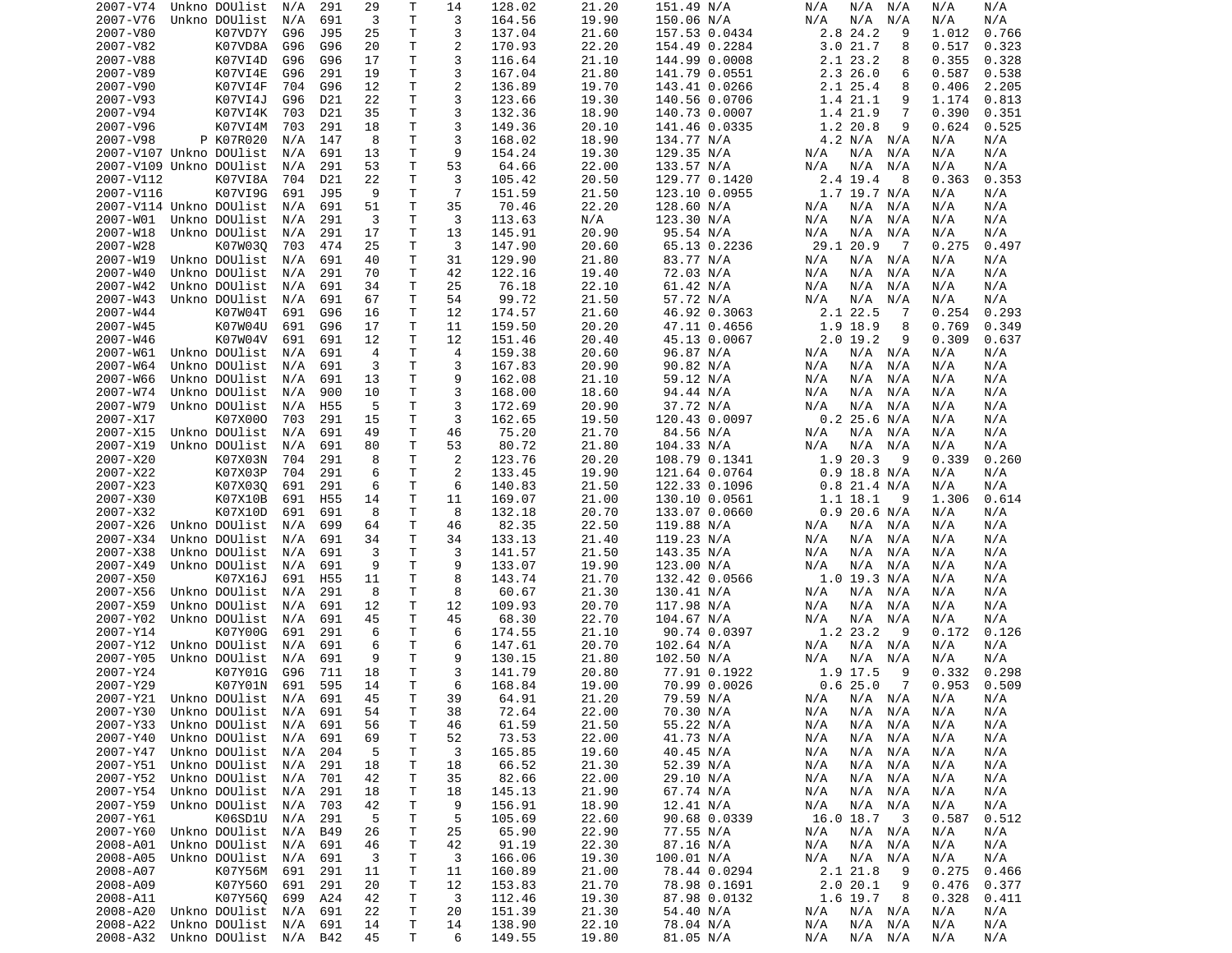| 2008-A36 | Unkno DOUlist                  | N/A | 691             | 17 | Т  | 8  | 132.87 | 24.50 | 90.99 N/A     | N/A<br>N/A<br>N/A         | N/A<br>N/A     |
|----------|--------------------------------|-----|-----------------|----|----|----|--------|-------|---------------|---------------------------|----------------|
| 2008-A43 | Unkno DOUlist                  | N/A | 291             | 33 | T  | 33 | 72.28  | 22.50 | 92.57 N/A     | N/A<br>N/A<br>N/A         | N/A<br>N/A     |
| 2008-A44 | K08A04E                        | 704 | 291             | 10 | Τ  | 3  | 152.94 | 20.20 | 146.46 0.0499 | 1.124.0<br>9              | 0.509<br>0.866 |
| 2008-A46 | K08A04G                        | G96 | 291             | 18 | т  | 3  | 142.01 | 21.10 |               | 1.1 24.6<br>8             | 0.401          |
|          |                                |     |                 |    |    |    |        |       | 144.06 0.0325 |                           | 0.677          |
| 2008-A52 | Unkno DOUlist                  | N/A | 691             | 47 | Τ  | 37 | 73.19  | 22.50 | 135.87 N/A    | N/A<br>N/A N/A            | N/A<br>N/A     |
| 2008-A53 | K08A28S                        | G96 | G96             | 22 | т  | 3  | 117.56 | 21.90 | 135.87 0.0106 | 2.1 19.4<br>9             | 0.793<br>0.454 |
| 2008-A54 | K08A28T                        | 691 | 291             | 22 | т  | 8  | 140.70 | 21.40 | 132.44 0.2992 | $2.0$ 18.3<br>9           | 0.805<br>0.794 |
| 2008-A56 | K08A28V                        | 691 | 291             | 16 | Τ  | 6  | 121.17 | 21.60 | 63.73 0.2210  | 24.0 19.4<br>7            | 0.279<br>0.356 |
| 2008-A57 | K08A28W                        | G96 | 291             | 14 | T  | 3  | 163.05 | 22.70 | 131.94 0.3488 | 1.2 22.1<br>9             | 0.271<br>0.321 |
|          |                                |     |                 |    |    |    |        |       |               |                           |                |
| 2008-A58 | K08A26U                        | 691 | 701             | 18 | т  | 6  | 130.07 | 21.70 | 81.03 0.2695  | 13.0 21.0<br>7            | 0.524<br>0.366 |
| 2008-A60 | Unkno DOUlist                  | N/A | 291             | 18 | T  | 18 | 97.64  | N/A   | 124.04 N/A    | N/A N/A<br>N/A            | N/A<br>N/A     |
| 2008-A67 | Unkno DOUlist                  | N/A | 291             | 13 | T  | 12 | 121.11 | 21.00 | 120.56 N/A    | N/A<br>N/A<br>N/A         | N/A<br>N/A     |
| 2008-A66 | Unkno DOUlist                  | N/A | 691             | 9  | T. | 9  | 163.77 | 18.40 | 146.52 N/A    | N/A<br>N/A<br>N/A         | N/A<br>N/A     |
| 2008-A70 | K08A31B                        | G96 | 291             | 16 | т  | 3  | 129.58 | 20.50 | 108.36 0.2912 | 2.0 20.1<br>-9            | 0.408<br>0.543 |
|          | Unkno DOUlist                  |     |                 |    |    |    |        |       |               |                           |                |
| 2008-A73 |                                | N/A | 291             | 27 | T  | 27 | 116.20 | 21.50 | 97.27 N/A     | N/A<br>N/A N/A            | N/A<br>N/A     |
| 2008-B01 | Unkno DOUlist                  | N/A | 691             | 62 | T. | 46 | 61.22  | 21.80 | 85.76 N/A     | N/A<br>N/A<br>N/A         | N/A<br>N/A     |
| 2008-B02 | K08A33G                        | G96 | 291             | 18 | Τ  | 6  | 73.49  | 21.20 | 80.75 0.0267  | 4.0 19.3<br>9             | 0.767<br>0.483 |
| 2008-B04 | K08A33J                        | G96 | 682             | 22 | T. | 6  | 125.97 | 21.20 | 85.85 0.2007  | 2.020.0<br>8              | 0.424<br>0.402 |
| 2008-B05 | K08A33K                        | 704 | 673             | 18 | T  | 3  | 140.83 | 20.20 | 84.72 0.0057  | 1.1 20.6<br>9             | 0.812<br>0.930 |
| 2008-B06 | K08A33L                        | 333 | 682             | 14 | т  | 3  | 171.18 | 21.50 | 82.66 0.2380  | 1.1 22.8<br>9             | 0.545<br>0.662 |
|          |                                |     |                 |    |    |    |        |       |               |                           |                |
| 2008-B12 | Unkno DOUlist                  | N/A | 691             | 54 | T  | 44 | 92.14  | 22.60 | 74.20 N/A     | N/A N/A<br>N/A            | N/A<br>N/A     |
| 2008-B14 | Unkno DOUlist                  | N/A | 291             | 25 | Τ  | 25 | 103.64 | 21.60 | 58.48 N/A     | N/A<br>N/A<br>N/A         | N/A<br>N/A     |
| 2008-B15 | K08B00E                        | G96 | G96             | 15 | T  | 3  | 154.11 | 21.30 | 55.78 0.1872  | 1.022.8<br>9              | 0.304<br>0.348 |
| 2008-B16 | C K07V530                      | N/A | H <sub>55</sub> | 63 | Τ  | 14 | 118.17 | 21.40 | 71.92 N/A     | 87.7 N/A N/A              | N/A<br>N/A     |
| 2008-B17 | Unkno DOUlist                  | N/A | 691             | 50 | T  | 46 | 72.97  | 22.30 | 46.37 N/A     | N/A<br>N/A<br>N/A         | N/A<br>N/A     |
|          |                                |     |                 |    |    |    |        |       |               |                           |                |
| 2008-B21 | Unkno DOUlist                  | N/A | 691             | 29 | Τ  | 25 | 72.70  | 21.50 | 40.74 N/A     | N/A<br>N/A<br>N/A         | N/A<br>N/A     |
| 2008-B26 | Unkno DOUlist                  | N/A | 691             | 43 | Τ  | 27 | 63.47  | 20.70 | 30.85 N/A     | N/A<br>N/A<br>N/A         | N/A<br>N/A     |
| 2008-B27 | Unkno DOUlist                  | N/A | 691             | 26 | т  | 26 | 72.44  | 21.40 | 27.42 N/A     | N/A<br>N/A<br>N/A         | N/A<br>N/A     |
| 2008-B29 | K08B02S                        | 691 | 291             | 26 | Τ  | 15 | 172.49 | 21.40 | 28.83 0.1055  | $2.2$ 18.4<br>9           | 0.352<br>0.544 |
| 2008-B30 | K08B02T                        | G96 | G96             | 19 | Τ  | 3  | 163.07 | 21.70 | 30.85 0.0920  | 2.1 24.2<br>8             | 0.289<br>0.328 |
|          |                                |     |                 |    |    |    |        |       |               |                           |                |
| 2008-B31 | K08B02U                        | G96 | G96             | 33 | Τ  | 3  | 159.18 | 21.00 | 16.32 0.2508  | 2.1 18.4<br>9             | 0.418<br>0.338 |
| 2008-B32 | K08B02V                        | G96 | G96             | 21 | Τ  | 3  | 159.44 | 22.30 | 27.58 0.2387  | 1.3 22.9<br>9             | 0.593<br>0.645 |
| 2008-B34 | K08B02X                        | G96 | G96             | 23 | T  | 3  | 150.01 | 21.40 | 15.46 0.0315  | 1.1 23.6<br>9             | 0.569<br>0.353 |
| 2008-B37 | Unkno DOUlist                  | N/A | 691             | 25 | Τ  | 25 | 148.78 | 21.00 | 27.62 N/A     | N/A<br>N/A N/A            | N/A<br>N/A     |
| 2008-B38 | Unkno DOUlist                  | N/A | 691             | 25 | Τ  | 25 | 148.78 | 21.00 | 27.62 N/A     | N/A<br>N/A<br>N/A         | N/A<br>N/A     |
| 2008-B62 | Unkno DOUlist                  |     | 291             | 16 | T  | 12 | 78.52  | 21.00 | 32.67 N/A     | N/A<br>N/A<br>N/A         | N/A<br>N/A     |
|          |                                | N/A |                 |    |    |    |        |       |               |                           |                |
| 2008-B68 | K08B16N                        | G96 | 291             | 15 | Τ  | 3  | 176.18 | 22.50 | 90.39 0.0122  | 1.1 25.9<br>9             | 0.412<br>0.311 |
| 2008-B69 | K08B160                        | G96 | 291             | 11 | T  | 3  | 138.08 | 20.70 | 91.84 0.0142  | $0.9$ 22.6 N/A            | N/A<br>N/A     |
| 2008-B70 | K08B16P                        | G96 | 291             | 11 | т  | 3  | 127.29 | 20.60 | 92.14 0.0981  | 1.021.1<br>9              | 0.259<br>0.173 |
| 2008-B71 | K08B160                        | G96 | 291             | 11 | т  | 3  | 116.62 | 20.50 | 92.94 0.2373  | 0.9 19.0<br>9             | 0.202<br>0.353 |
| 2008-B67 | Unkno DOUlist                  | N/A | 691             | 44 | т  | 38 | 62.17  | 21.10 | 58.36 N/A     | N/A N/A<br>N/A            | N/A<br>N/A     |
|          |                                |     |                 |    |    |    |        |       |               |                           |                |
| 2008-C01 | Unkno DOUlist                  | N/A | 704             | 41 | T  | 36 | 78.29  | 22.30 | 101.26 N/A    | N/A<br>N/A<br>N/A         | N/A<br>N/A     |
| 2008-C04 | Unkno DOUlist                  | N/A | 691             | 51 | Τ  | 22 | 134.43 | 21.10 | 106.99 N/A    | N/A<br>N/A<br>N/A         | N/A<br>N/A     |
| 2008-C17 | Unkno DOUlist                  | N/A | 291             | 6  | T  | 6  | 150.96 | 20.80 | 123.28 N/A    | N/A<br>N/A<br>N/A         | N/A<br>N/A     |
| 2008-C23 | Unkno DOUlist                  | N/A | 691             | 40 | Τ  | 17 | 128.23 | 21.10 | 130.28 N/A    | N/A<br>N/A<br>N/A         | N/A<br>N/A     |
| 2008-C24 | K08C01H                        | 691 | 246             | 17 | Τ  | 5  | 166.58 | 21.50 | 122.30 0.1113 | 1.8 21.9<br>9             | 0.458<br>0.599 |
|          |                                |     |                 |    |    |    |        |       |               |                           |                |
| 2008-C29 | K08C010                        | G96 | 246             | 16 | T  | 3  | 157.98 | 22.20 | 134.03 0.2665 | 23.5 19.5<br>9            | 0.303<br>0.310 |
| 2008-C34 | Unkno DOUlist                  | N/A | 691             | 27 | T. | 27 | 130.83 | 21.60 | 112.31 N/A    | N/A<br>N/A N/A            | N/A<br>N/A     |
| 2008-C36 | K08C04Y                        | 703 | G96             | 39 | Τ  | 3  | 166.53 | 19.90 | 168.78 0.1473 | $1.1$ 22.5<br>8           | 0.541<br>0.586 |
| 2008-C38 | K08C05A                        | 703 | G96             | 26 | Τ  | 3  | 123.62 | 20.10 | 171.65 0.0705 | 1.019.8<br>9              | 0.511<br>0.930 |
| 2008-C35 | Unkno DOUlist                  | N/A | 291             | 71 | Τ  | 46 | 69.03  | 22.90 | 164.58 N/A    | N/A<br>N/A N/A            | N/A<br>N/A     |
|          | Unkno DOUlist                  |     |                 |    | T. | 47 |        |       |               |                           |                |
| 2008-C40 |                                | N/A | H45             | 61 |    |    | 68.39  | 22.70 | 175.26 N/A    | N/A<br>N/A N/A            | N/A<br>N/A     |
| 2008-C41 | K08C06A                        | 691 | G96             | 15 | T. | 9  | 147.29 | 21.70 | 101.30 0.0664 | 37.9 20.7 7               | 0.432<br>0.316 |
| 2008-C42 | K08C06B                        | G96 | G96             | 15 | Τ  | 3  | 166.92 | 21.90 | 165.47 0.0025 | 1.026.8<br>$\overline{7}$ | 0.503<br>0.604 |
| 2008-C43 | K08C06C                        | 691 | G96             | 13 | Τ  | 6  | 154.83 | 21.30 | 164.36 0.0206 | 1.022.1<br>9              | 0.345<br>0.183 |
| 2008-C44 | K08C06D                        | G96 | G96             | 15 | Τ  | 3  | 175.12 | 21.80 | 165.46 0.0041 | 1.023.6<br>9              | 0.369<br>0.456 |
|          |                                |     |                 |    |    |    |        |       |               | 1.023.4                   |                |
| 2008-C45 | K08C06E                        | G96 | G96             | 17 | т  | 6  | 123.67 | 20.30 | 163.96 0.0126 | 8                         | 0.228<br>0.336 |
| 2008-C48 | Unkno DOUlist                  | N/A | 291             | 57 | Τ  | 32 | 62.90  | 22.50 | 133.41 N/A    | N/A<br>N/A N/A            | N/A<br>N/A     |
| 2008-C52 | K08C22A                        | G96 | 291             | 17 | Τ  | 3  | 172.49 | 22.50 | 151.24 0.1033 | 1.1 20.7<br>9             | 0.317<br>0.299 |
| 2008-C59 | Unkno DOUlist                  | N/A | 691             | 37 | T. | 31 | 81.53  | 21.70 | 144.94 N/A    | N/A<br>$N/A$ $N/A$        | N/A<br>N/A     |
| 2008-C64 | Unkno DOUlist                  | N/A | 204             | 9  | Τ  | 3  | 153.47 | 19.90 | 92.10 N/A     | $N/A$ $N/A$<br>N/A        | N/A<br>N/A     |
|          | K08C71D                        |     |                 |    |    |    | 139.71 | 21.00 |               | 1.8 19.4                  |                |
| 2008-C74 |                                | 691 | 291             | 15 | Τ  | 9  |        |       | 127.43 0.2605 | - 9                       | 0.399<br>0.483 |
| 2008-C72 | Unkno DOUlist                  | N/A | 691             | 24 | Τ  | 24 | 94.86  | 21.90 | 128.48 N/A    | N/A<br>N/A N/A            | N/A<br>N/A     |
| 2008-C77 | Unkno DOUlist                  | N/A | 691             | 74 | Τ  | 39 | 127.74 | 22.20 | 114.87 N/A    | N/A<br>N/A N/A            | N/A<br>N/A     |
| 2008-C91 | K08B18N                        | N/A | 291             | 25 | T  | 9  | 69.66  | 20.10 | 103.68 N/A    | 4.0 13.8<br>6             | 0.583<br>0.595 |
| 2008-C80 | K08CB6H                        | G96 | G96             | 26 | Τ  | 6  | 73.57  | 21.00 | 98.69 0.2244  | 4.0 19.1<br>9             | 0.544<br>0.582 |
| 2008-C81 | K08CB6J                        | 691 | G96             | 32 | T  |    | 171.49 | 21.90 | 101.31 0.1896 | $3.1$ 19.3<br>8           | 0.452<br>0.370 |
|          |                                |     |                 |    |    | 18 |        |       |               |                           |                |
| 2008-C83 | K08CB6L                        | 703 | G96             | 47 | Τ  | 3  | 128.23 | 21.10 | 99.28 0.0146  | 3.020.4<br>9              | 0.561<br>0.685 |
| 2008-C84 | K08CB6M                        | G96 | G96             | 24 | Τ  | 6  | 147.34 | 21.30 | 101.25 0.1838 | 2.9 17.7<br>9             | 1.122<br>0.376 |
| 2008-C78 | Unkno DOUlist N/A              |     | 291             | 36 | Τ  | 28 | 114.65 | 22.30 | 102.70 N/A    | N/A<br>$N/A$ $N/A$        | N/A<br>N/A     |
|          | 2008-C92 Unkno DOUlist N/A 691 |     |                 | 32 | Τ  | 27 | 151.48 | 20.90 | 99.70 N/A     | N/A<br>N/A N/A            | N/A<br>N/A     |
|          |                                |     |                 |    |    |    |        |       |               |                           |                |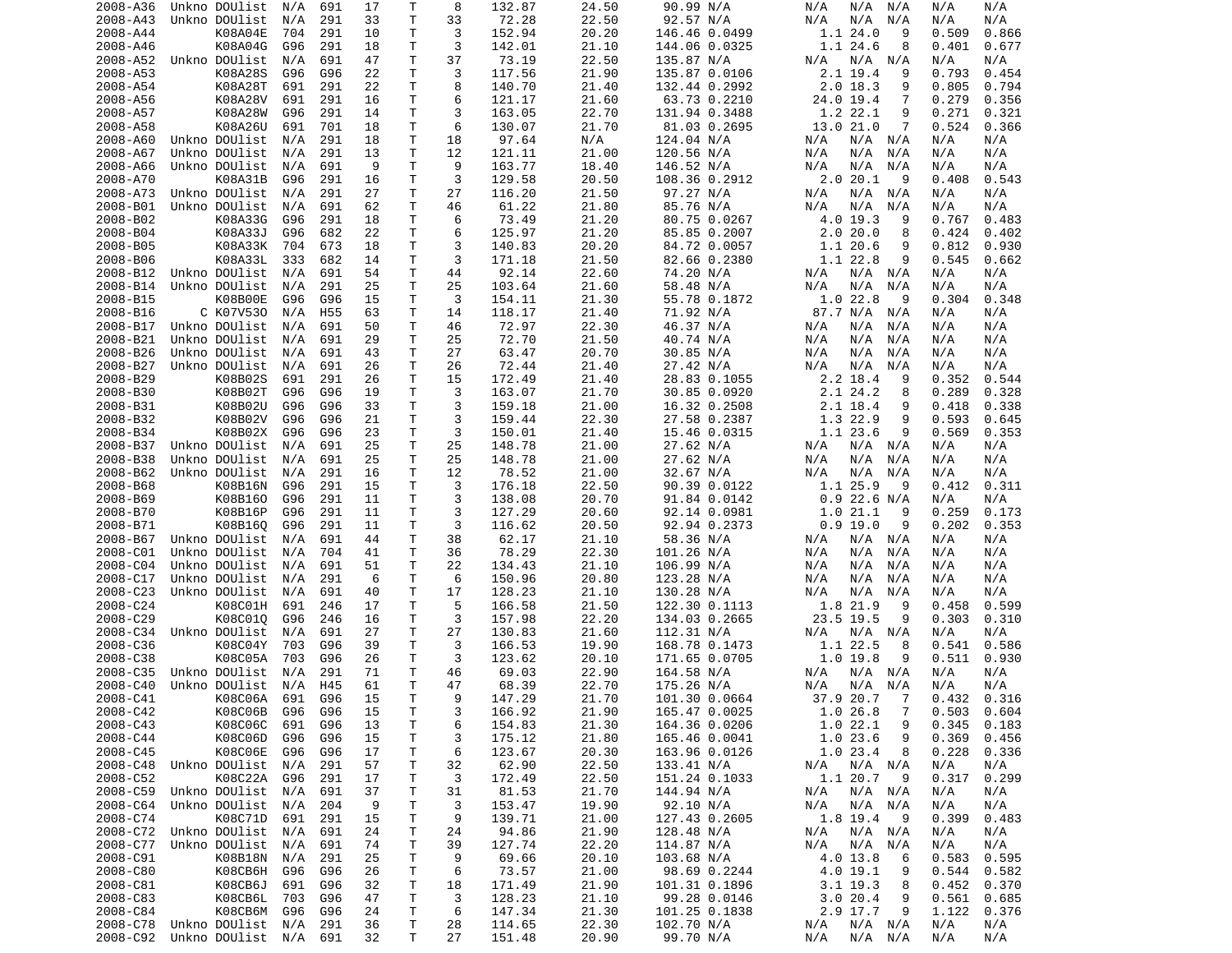| 2008-C101               | K08CB8R            | 691 | 291        | 9              | Τ            | 9              | 156.21 | 20.90 | 100.51 0.0328 | $3.0$ 18.6<br>9            | 0.260<br>0.408 |
|-------------------------|--------------------|-----|------------|----------------|--------------|----------------|--------|-------|---------------|----------------------------|----------------|
| 2008-C93                | K08CB8W            | G96 | G96        | 17             | T            | 3              | 167.08 | 22.10 | 128.39 0.0620 | 0.925.0<br>8               | 0.503<br>0.503 |
| 2008-C94                | K08CB8X            | G96 | G96        | 26             | т            | $\overline{c}$ | 169.30 | 23.00 | 87.84 0.0891  | 2.024.4<br>7               | 0.524<br>0.342 |
| 2008-C106 Unkno DOUlist |                    | N/A | 691        | 6              | т            | 6              | 173.14 | 20.10 | 115.43 N/A    | N/A<br>N/A N/A             | N/A<br>N/A     |
| 2008-D12                | K06RC0H            | 703 | G96        | 132            | т            | 6              | 88.16  | 20.90 | 75.70 0.0138  | 281.1 29.5<br>1            | 0.824<br>0.879 |
| 2008-D25                | Unkno DOUlist      | N/A | 291        | 6              | Τ            | 6              | 137.38 | 20.10 | 101.65 N/A    | N/A<br>$N/A$ $N/A$         | N/A<br>N/A     |
| 2008-D29                | Unkno DOUlist      | N/A | 691        | 31             | т            | 31             | 99.76  | 20.70 | 34.95 N/A     | N/A<br>N/A<br>N/A          | N/A<br>N/A     |
| 2008-D36                | Unkno DOUlist      | N/A | 291        | 17             | т            | 17             | 75.28  | 21.20 | 57.40 N/A     | N/A<br>N/A<br>N/A          | N/A<br>N/A     |
| 2008-D40                | K07UC6M            | 705 | 705        | 51             | T            | 6              | 124.29 | 21.90 | 56.68 N/A     | 2305.0 10.0<br>1           | 0.179<br>0.167 |
| 2008-D44                | K08D00W            | 691 | 734        | 17             | т            | 8              | 164.75 | 20.90 | 58.78 0.2685  | 1.1 21.6<br>8              | 0.420<br>0.364 |
| 2008-D42                | Unkno DOUlist      | N/A | 291        | 51             | T            | 48             | 61.23  | 22.40 | 37.16 N/A     | N/A N/A<br>N/A             | N/A<br>N/A     |
| 2008-D41                | K08B22C            | N/A | 461        | 15             | F            | 0              | 123.48 | 21.70 | 61.34 0.2120  | 46.6 19.7<br>5             | 0.323<br>0.345 |
| 2008-D50                | Unkno DOUlist      | N/A | 691        | 28             | $\mathsf{T}$ | 23             | 110.16 | 21.70 | 69.18 N/A     | N/A<br>N/A<br>N/A          | N/A<br>N/A     |
| 2008-D51                | K08AB0Z            | N/A | 291        | 25             | т            | 6              | 118.50 | 21.90 | 69.60 0.2724  | 1357.8 18.3<br>3           | 0.368<br>0.497 |
| 2008-D53                | K07Y59Y            | 691 | 691        | 12             | T            | 12             | 152.04 | 21.90 | 79.12 0.0347  | 15.0 24.1<br>6             | 0.244<br>0.171 |
| 2008-D57                | K08D05G            | 703 | G96        | 15             | T            | 3              | 161.42 | 20.20 | 81.12 0.0236  | $1.1$ 19.6<br>9            | 0.513<br>0.342 |
| 2008-E01                | K08D17G            | 703 | 291        | 24             | т            | 3              | 99.68  | 19.50 | 90.55 0.0820  | 1.019.8<br>8               | 0.490<br>0.491 |
| 2008-D55                | Unkno DOUlist      | N/A | 691        | 85             | T            | 52             | 101.18 | 22.20 | 79.66 N/A     | N/A<br>N/A<br>N/A          | N/A<br>N/A     |
| 2008-E10                | C K07W010          | N/A | <b>J51</b> | 13             | $\mathsf{T}$ | 3              | 140.97 | 16.50 | 62.62 N/A     | 3.5 N/A<br>N/A             | N/A<br>N/A     |
| 2008-E03                | K08D22T            | G96 | 291        | 10             | Τ            | 3              | 174.20 | 21.70 | 80.47 0.1580  | 2.1 23.5<br>9              | 0.375<br>0.309 |
| 2008-E05                | K08D22V            | G96 | 291        | 9              | т            | $\overline{2}$ | 166.56 | 21.30 | 81.27 0.0958  | 2.1 23.5<br>9              | 0.395<br>0.384 |
| 2008-E02                | Unkno DOUlist      | N/A | G96        | 36             | т            | 20             | 82.11  | 21.60 | 78.47 N/A     | N/A<br>N/A<br>N/A          | N/A<br>N/A     |
| 2008-E11                | Unkno DOUlist      | N/A | 291        | 33             | T            | 30             | 93.49  | 21.90 | 101.48 N/A    | N/A<br>N/A<br>N/A          | N/A<br>N/A     |
| 2008-E18                | Unkno DOUlist      | N/A | G96        | 25             | т            | 9              | 141.39 | 21.80 | 44.53 N/A     | N/A<br>N/A<br>N/A          | N/A<br>N/A     |
| 2008-E20                | K08D23H            | 691 | 291        | 20             | T            | 9              | 134.15 | 21.10 | 94.11 0.4572  | $2.9$ 19.6<br>8            | 0.423<br>0.383 |
| 2008-E23                | K08E00G            | 703 | 703        | 23             | $\mathsf{T}$ | 3              | 152.63 | 20.20 | 102.92 0.2528 | 2.020.0<br>9               | 1.122<br>0.790 |
| 2008-E25                | K08E00J            | 703 | 703        | 35             | T            | 3              | 167.56 | 20.20 | 103.54 0.3445 | 2.020.2<br>9               | 0.675<br>0.657 |
| 2008-E19                | Unkno DOUlist      | N/A | 291        | 22             | т            | 22             | 107.84 | 22.50 | 112.61 N/A    | $N/A$ $N/A$<br>N/A         | N/A<br>N/A     |
| 2008-E37                | Unkno DOUlist      | N/A | 691        | 48             | T            | 48             | 99.76  | 20.50 | 101.59 N/A    | N/A<br>N/A<br>N/A          | N/A<br>N/A     |
| 2008-E41                | C K08E010          | N/A | 474        | 47             | т            | 9              | 80.93  | 19.80 | 112.52 N/A    | 2.3 N/A<br>N/A             | N/A<br>N/A     |
| 2008-E47                | K08E05V            | G96 | 291        | 14             | т            | 3              | 82.46  | 22.40 | 136.33 0.0096 | 0.9 20.0 N/A               | N/A<br>N/A     |
| 2008-E46                | Unkno DOUlist      | N/A | 691        | 78             | т            | 56             | 137.02 | 21.80 | 92.81 N/A     | N/A<br>N/A<br>N/A          | N/A<br>N/A     |
| 2008-E52                | Unkno DOUlist      | N/A | 246        | 50             | $\mathsf{T}$ | 18             | 131.65 | 22.40 | 149.15 N/A    | N/A<br>N/A<br>N/A          | N/A<br>N/A     |
|                         |                    |     | 291        |                | т            | 3              | 178.20 | 21.70 | 149.65 0.0455 | 1.025.7<br>- 8             |                |
| 2008-E54                | K08E06M<br>K08E06N | G96 |            | 18             | T            | 3              |        |       |               | $0.9$ 18.7 N/A             | 0.377<br>0.357 |
| 2008-E55                |                    | G96 | G96        | 15             |              |                | 173.96 | 21.60 | 150.28 0.2581 |                            | N/A<br>N/A     |
| 2008-E59                | Unkno DOUlist      | N/A | 691        | 47             | Τ            | 31             | 119.24 | 21.30 | 135.19 N/A    | N/A<br>$N/A$ $N/A$         | N/A<br>N/A     |
| 2008-E60                | K08E07M            | G96 | G96        | 22<br>9        | т<br>т       | 3<br>5         | 175.11 | 21.50 | 161.28 0.0185 | 1.121.6<br>9<br>9          | 0.278<br>0.478 |
| 2008-E62                | K08E070            | 691 | 291        |                |              | 5              | 155.35 | 22.10 | 161.79 0.3654 | 1.1 20.8                   | 0.328<br>0.400 |
| 2008-E65                | K08E07R            | 691 | 291        | 15             | Τ            |                | 152.56 | 21.70 | 162.26 0.0012 | 1.020.4<br>9               | 0.488<br>0.532 |
| 2008-E66                | Unkno DOUlist      | N/A | 291        | 12             | T            | 12             | 75.73  | N/A   | 172.02 N/A    | $N/A$ $N/A$<br>N/A         | N/A<br>N/A     |
| 2008-E72                | K08E08D            | 704 | D90        | 76             | т            | 3              | 115.66 | 17.20 | 155.52 0.0034 | 1.4 24.3<br>5              | 1.806<br>0.632 |
| 2008-E71                | Unkno DOUlist      | N/A | 691        | 27             | т            | 24             | 115.82 | 21.50 | 169.94 N/A    | $N/A$ $N/A$<br>N/A         | N/A<br>N/A     |
| 2008-E79                | K08E09A            | G96 | G96        | 22             | т            | 3              | 150.81 | 21.60 | 143.89 0.0012 | 4.0 27.7<br>6              | 0.393<br>0.856 |
| 2008-E78                | Unkno DOUlist      | N/A | 691        | 42             | T            | 27             | 146.51 | 22.00 | 144.16 N/A    | N/A<br>N/A<br>N/A          | N/A<br>N/A     |
| 2008-E80                | K08E09B            | 691 | 291        | 38             | т            | 11             | 144.80 | 21.00 | 144.37 0.3515 | 2.2 20.3<br>8              | 0.517<br>0.498 |
| 2008-E84                | K08E09G            | G96 | G96        | 14             | $\mathsf{T}$ | 2              | 164.99 | 22.50 | 144.77 0.0144 | 1.1 25.2<br>9              | 0.411<br>0.386 |
| 2008-E85                | K08E09J            | 703 | 474        | 30             | Τ            | 3              | 167.33 | 20.40 | 142.27 0.3250 | 1.2 20.9<br>8              | 0.691<br>0.819 |
| 2008-E87                | Unkno DOUlist      | N/A | 691        | 25             | T            | 21             | 142.60 | 19.50 | 143.43 N/A    | N/A N/A<br>N/A             | N/A<br>N/A     |
| 2008-E90                | K08E32C            | 703 | G96        | 30             | $\mathsf{T}$ | 3              | 169.42 | 20.30 | 130.68 0.0051 | 1.1 26.7<br>-7             | 0.625<br>0.619 |
| 2008-E99                | Unkno DOUlist      | N/A | 691        | 56             | T            | 53             | 130.47 | 21.70 | 128.82 N/A    | N/A<br>$N/A$ $N/A$         | N/A<br>N/A     |
| 2008-E101               | K08E68U            | G96 | G96        | 15             | т            | 3              | 160.76 | 21.70 | 118.68 0.0504 | 1.0 21.5<br>9              | 1.065<br>0.741 |
| 2008-E102               | K08E68V            | G96 | G96        | 11             | T.           | 3              | 163.45 | 21.30 | 118.67 0.0606 | 1.0 23.5<br>9              | 0.175<br>0.253 |
| 2008-E106 Unkno DOUlist |                    | N/A | 691        | 69             | T.           | 40             | 81.81  | 21.60 | 116.40 N/A    | N/A N/A N/A                | N/A<br>N/A     |
| 2008-E108 Unkno DOUlist |                    | N/A | 691        | 72             | Τ            | 57             | 95.09  | 22.00 | 102.20 N/A    | N/A<br>N/A N/A             | N/A<br>N/A     |
| 2008-E113               | K08E84X            | 703 | 595        | 45             | Τ            | 3              | 162.49 | 20.10 | 83.67 0.0975  | 2.7 22.3<br>$\overline{7}$ | 0.530<br>0.596 |
| 2008-E114               | K08E84Y            | 703 | 854        | 23             | Τ            | 3              | 165.04 | 20.50 | 92.10 0.0141  | 2.026.8<br>7               | 0.771<br>1.215 |
| 2008-E118               | K08E85C            | G96 | G96        | 25             | Τ            | 2              | 161.07 | 22.20 | 80.43 0.3034  | 1.9 21.0<br>9              | 0.284<br>0.547 |
| 2008-E116 Unkno DOUlist |                    | N/A | 291        | 9              | Τ            | 9              | 132.66 | 20.80 | 80.09 N/A     | N/A<br>N/A N/A             | N/A<br>N/A     |
| 2008-F01                | Unkno DOUlist      | N/A | 291        | 67             | Τ            | 42             | 82.00  | 22.20 | 77.46 N/A     | $N/A$ $N/A$<br>N/A         | N/A<br>N/A     |
| 2008-F05                | Unkno DOUlist      | N/A | 291        | 12             | Τ            | 12             | 108.10 | 19.50 | 64.79 N/A     | N/A<br>N/A<br>N/A          | N/A<br>N/A     |
| 2008-F07                | Unkno DOUlist      | N/A | 691        | 21             | Τ            | 21             | 165.26 | 20.90 | 66.43 N/A     | N/A<br>N/A<br>N/A          | N/A<br>N/A     |
| 2008-F08                | Unkno DOUlist      | N/A | 691        | 28             | Τ            | 28             | 153.81 | 21.40 | 65.36 N/A     | N/A<br>N/A<br>N/A          | N/A<br>N/A     |
| 2008-F22                | Unkno DOUlist      | N/A | 691        | $\overline{2}$ | Τ            | $\overline{2}$ | 173.91 | 21.40 | 79.83 N/A     | N/A<br>N/A<br>N/A          | N/A<br>N/A     |
| 2008-F31                | Unkno DOUlist      | N/A | 291        | 7              | т            | 7              | 72.75  | 18.10 | 37.84 N/A     | N/A<br>N/A<br>N/A          | N/A<br>N/A     |
| 2008-F33                | Unkno DOUlist      | N/A | 691        | 60             | Τ            | 50             | 97.37  | 20.40 | 27.41 N/A     | N/A<br>N/A<br>N/A          | N/A<br>N/A     |
| 2008-F35                | Unkno DOUlist      | N/A | 691        | 30             | Τ            | 26             | 124.69 | 21.60 | 49.26 N/A     | N/A<br>N/A<br>N/A          | N/A<br>N/A     |
| 2008-F40                | Unkno DOUlist      | N/A | 691        | 35             | T            | 35             | 68.43  | 20.60 | 59.70 N/A     | N/A<br>N/A<br>N/A          | N/A<br>N/A     |
| 2008-F41                | K08F00G            | 691 | 651        | 11             | Τ            | 9              | 156.08 | 21.10 | 59.79 0.2936  | 1.1 19.2<br>9              | 0.530<br>0.314 |
| 2008-F44                | K08F00K            | 691 | 291        | 11             | Τ            | 11             | 160.03 | 21.60 | 61.02 0.0004  | 1.027.3<br>7               | 1.076<br>0.318 |
|                         |                    | G96 |            | 13             | T            | 3              |        |       |               |                            |                |
| 2008-F42                | K08F00H            |     | 651        |                |              |                | 163.54 | 21.40 | 60.52 0.0181  | 1.024.1<br>9               | 0.489<br>0.297 |
| 2008-F45                | K08F00M            | G96 | 291        | 14             | Τ            | $\overline{2}$ | 175.20 | 20.90 | 61.18 0.0687  | 1.0 24.7<br>8              | 0.182<br>0.315 |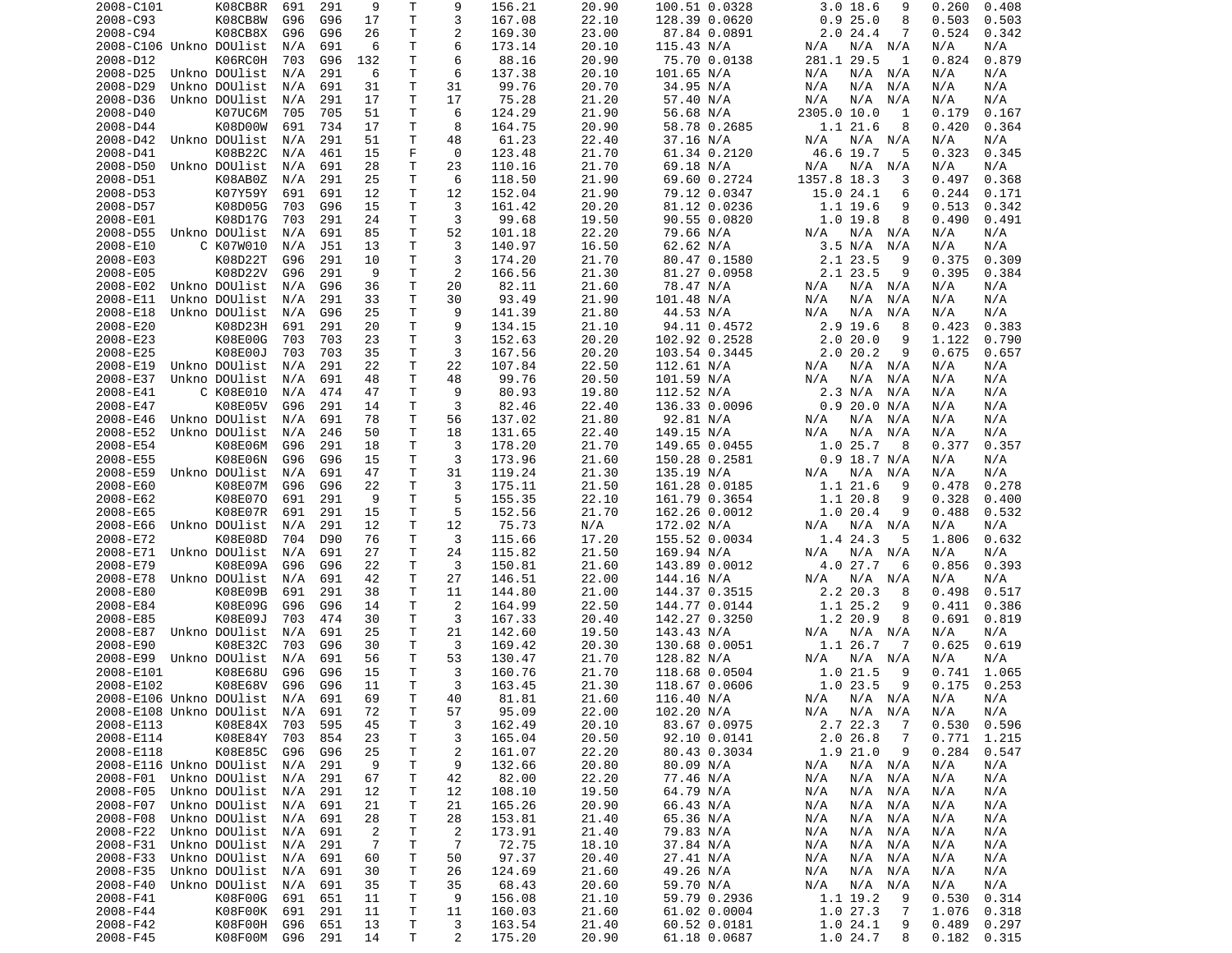| 2008-F46             | K08F00N                    | G96        | G96             | 14             | Τ       | 3              | 100.53           | 20.10          | 63.25 0.0149                  | 1.018.1<br>9                                | 0.222<br>0.179                    |
|----------------------|----------------------------|------------|-----------------|----------------|---------|----------------|------------------|----------------|-------------------------------|---------------------------------------------|-----------------------------------|
| 2008-F56             | K08F05W                    | G96        | 291             | 14             | Τ       | 5              | 99.41            | 21.00          | 74.18 0.0113                  | 1.9 21.9<br>8                               | 0.370<br>0.304                    |
| 2008-F59             | Unkno DOUlist              | 691        | 291             | 20             | т       | 12             | 149.66           | 20.30          | 83.54 N/A                     | N/A N/A<br>N/A                              | N/A<br>N/A                        |
| 2008-F60             | K08F06T                    | 691        | 291             | 12             | т       | 12             | 142.43           | 21.00          | 84.15 0.1475                  | 1.9 17.1<br>9                               | 0.104<br>0.131                    |
| 2008-F63             | Unkno DOUlist              | N/A        | J47             | 36             | т       | 18             | 137.69           | 21.40          | 63.73 N/A                     | N/A N/A<br>N/A                              | N/A<br>N/A                        |
| 2008-G05             | K08F07K                    | G96        | G96             | 13             | T       | 3              | 151.79           | 22.20          | 106.87 0.1396                 | 1.023.2<br>9                                | 0.185<br>0.400                    |
| 2008-G02             | Unkno DOUlist              | N/A        | 291             | 45             | Τ       | 33             | 101.50           | 21.60          | 71.07 N/A                     | $N/A$ $N/A$<br>N/A                          | N/A<br>N/A                        |
| 2008-G09             | K08G00F                    | 691        | J95             | 15             | Τ       | 6              | 157.70           | 20.60          | 116.11 0.2152                 | 0.720.5<br>9                                | 0.374<br>0.331                    |
| 2008-G11             | Unkno DOUlist              | N/A        | 691             | 76             | Τ       | 69             | 102.28           | 21.50          | 49.36 N/A                     | N/A N/A<br>N/A                              | N/A<br>N/A                        |
| 2008-G16             | Unkno DOUlist              | N/A        | 691             | 57             | Τ       | 29             | 109.18           | 21.60          | 93.81 N/A                     | N/A<br>N/A<br>N/A                           | N/A<br>N/A                        |
| 2008-G18<br>2008-G19 | K08C23P<br>K08G00K         | N/A<br>G96 | 300<br>854      | 20<br>21       | Τ<br>T  | 3<br>3         | 136.48<br>167.02 | 20.00<br>20.20 | 27.74 0.2082<br>140.85 0.0167 | 51.3 19.6<br>$\overline{4}$<br>0.123.5<br>9 | 0.361<br>0.311<br>0.384<br>0.258  |
| 2008-G20             | Unkno DOUlist              | N/A        | 691             | 70             | Τ       | 61             | 70.31            | 21.20          | 106.89 N/A                    | N/A N/A<br>N/A                              | N/A<br>N/A                        |
| 2008-G21             | K08G000                    | G96        | G96             | 29             | Τ       | 3              | 175.25           | 20.80          | 141.19 0.0760                 | 1.1 24.9<br>7                               | 0.337<br>0.278                    |
| 2008-G25             | Unkno DOUlist              | N/A        | 691             | 43             | т       | 29             | 112.26           | 20.30          | 141.60 N/A                    | N/A<br>N/A N/A                              | N/A<br>N/A                        |
| 2008-G30             | Unkno DOUlist              | N/A        | 291             | 33             | т       | 30             | 141.27           | 21.90          | 165.70 N/A                    | N/A<br>N/A<br>N/A                           | N/A<br>N/A                        |
| 2008-G31             | Unkno DOUlist              | N/A        | 691             | 36             | т       | 33             | 112.14           | 21.00          | 130.11 N/A                    | N/A<br>N/A<br>N/A                           | N/A<br>N/A                        |
| 2008-G35             | Unkno DOUlist              | N/A        | 691             | 14             | Τ       | 6              | 154.19           | 20.00          | 114.36 N/A                    | N/A<br>N/A<br>N/A                           | N/A<br>N/A                        |
| 2008-G36             | K08F76C                    | G96        | G96             | 43             | Τ       | 3              | 53.33            | 20.80          | 107.89 N/A                    | 7.0 8.9 N/A                                 | N/A<br>N/A                        |
| 2008-G37             | K08G02F                    | G96        | H55             | 33             | T       | 3              | 177.72           | 21.20          | 163.78 0.1679                 | 1.9 24.0<br>8                               | 0.434<br>0.664                    |
| 2008-G38             | K08G02G                    | 704        | 474             | 49             | Τ       | 3              | 173.15           | 20.60          | 162.01 0.1449                 | 2.123.0<br>7                                | 0.618<br>0.482                    |
| 2008-G43             | Unkno DOUlist              | N/A        | 704             | 52             | Τ       | 27             | 117.30           | 20.70          | 160.94 N/A                    | N/A<br>N/A N/A                              | N/A<br>N/A                        |
| 2008-G46             | Unkno DOUlist              | 691        | 691             | 65             | T       | 46             | 107.39           | 21.80          | 137.64 N/A                    | N/A<br>N/A<br>N/A                           | N/A<br>N/A                        |
| 2008-G47             | K08G03P                    | 691        | 474             | 22             | Τ       | 3              | 168.20           | 20.40          | 141.21 0.0080                 | 5.4 25.4 N/A                                | N/A<br>N/A                        |
| 2008-G56             | K08G04A                    | 691        | 474             | 16             | Τ       | 6              | 148.10           | 21.20          | 131.21 0.1114                 | 1.3 19.1<br>-9                              | 0.276<br>0.111                    |
| 2008-G61             | Unkno DOUlist              | N/A        | 691             | 17             | т       | 14             | 142.06           | 21.40          | 136.39 N/A                    | N/A N/A<br>N/A                              | N/A<br>N/A                        |
| 2008-G65             | Unkno DOUlist              | N/A        | 691             | 10             | T.      | 10             | 157.49           | 21.50          | 109.92 N/A                    | N/A<br>N/A<br>N/A                           | N/A<br>N/A                        |
| 2008-G66             | K08G200                    | G96        | 291             | 10             | Τ       | 3              | 169.19           | 21.80          | 107.72 0.0062                 | 2.1 22.1<br>9                               | 0.273<br>0.195                    |
| 2008-G69             | K08G20U                    | 703        | 291             | 20             | т       | 3              | 160.28           | 21.10          | 95.59 0.1311                  | 1.1 23.0<br>8                               | 0.598<br>0.613                    |
| 2008-G68             | Unkno DOUlist              | N/A        | 691             | 33             | T       | 30             | 145.40           | 21.10          | 104.79 N/A                    | N/A N/A<br>N/A                              | N/A<br>N/A                        |
| 2008-G74             | Unkno DOUlist              | N/A        | 691             | 17             | Τ       | 15             | 149.63           | 22.00          | 85.96 N/A                     | N/A<br>N/A<br>N/A                           | N/A<br>N/A                        |
| 2008-G77             | Unkno DOUlist              | N/A        | 291             | 42             | T       | 39             | 140.41           | 22.20          | 71.87 N/A                     | N/A<br>N/A<br>N/A                           | N/A<br>N/A                        |
| 2008-G80             | K08G21Y                    | G96        | 291             | 20             | Τ       | 2              | 158.80           | 21.20          | 70.65 0.0012                  | 1.1 27.6<br>8                               | 0.430<br>0.457                    |
| 2008-G83             | Unkno DOUlist              | N/A        | 691             | 26             | Τ       | 17             | 154.12           | 22.00          | 69.77 N/A                     | N/A<br>N/A<br>N/A                           | N/A<br>N/A                        |
| 2008-G84             | K08GB0A                    | 691        | H <sub>55</sub> | 18             | т       | 12             | 170.49           | 20.50          | 60.18 0.2166                  | 1.0 21.9<br>9                               | 0.266<br>0.314                    |
| 2008-G86             | K08GB0C                    | 691        | G96             | 23             | т       | 9              | 166.60           | 20.70          | 57.65 0.0405                  | 1.1 22.3<br>9                               | 0.240<br>0.393                    |
| 2008-G88             | K08GB0E                    | G96        | G96             | 25             | Τ       | 6              | 162.00           | 20.90          | 59.30 0.2454                  | 1.022.0<br>9                                | 0.282<br>0.408                    |
| 2008-H01             | Unkno DOUlist              | N/A        | 691             | 19             | Τ       | 19             | 149.67           | 21.30          | 56.91 N/A                     | N/A N/A<br>N/A                              | N/A<br>N/A                        |
| 2008-H02             | Unkno DOUlist              | N/A        | 691             | 18             | Τ       | 15             | 150.75           | 21.10          | 57.53 N/A                     | N/A<br>N/A<br>N/A                           | N/A<br>N/A                        |
| 2008-H05             | Unkno DOUlist              | N/A        | 691             | 38             | Τ       | 12             | 105.92           | 19.70          | 58.73 N/A                     | N/A<br>N/A<br>N/A                           | N/A<br>N/A                        |
| 2008-H07             | Unkno DOUlist              | N/A        | 691             | 3              | T.      | 3              | 79.75            | 20.60          | 27.15 N/A                     | N/A<br>N/A<br>N/A                           | N/A<br>N/A                        |
| 2008-H08             | Unkno DOUlist              | N/A        | 691             | 10             | Τ       | $\overline{7}$ | 151.70           | 19.20          | 23.94 N/A                     | N/A<br>N/A<br>N/A                           | N/A<br>N/A                        |
| 2008-H23             | K08H00G                    | 291        | F65             | 15             | T       | 6              | 164.87           | 19.10          | 42.31 0.0329                  | 0.323.7<br>8                                | 0.210<br>0.313                    |
| 2008-H22             | Unkno DOUlist              | N/A        | J95             | 24             | T       | 15             | 110.63           | 21.70          | 30.28 N/A                     | N/A N/A<br>N/A                              | N/A<br>N/A                        |
| 2008-H25             | Unkno DOUlist              | N/A        | 703             | 91             | T       | 49             | 93.24            | 22.30          | 31.02 N/A                     | N/A N/A<br>N/A                              | N/A<br>N/A                        |
| 2008-H28             | Unkno DOUlist              | N/A        | 291             | 55             | Τ       | 46             | 61.53            | 21.90          | 20.64 N/A                     | N/A<br>N/A<br>N/A                           | N/A<br>N/A                        |
| 2008-H32             | K08H00L                    | G96        | G96             | 23             | T       | 3              | 78.61            | 19.90          | 55.12 0.0589                  | 1.0 20.3 N/A                                | N/A<br>N/A                        |
| 2008-H33             | Unkno DOUlist              | N/A        | 691             | 50             | т       | 34             | 82.71            | 21.80          | 40.65 N/A                     | N/A<br>N/A<br>N/A                           | N/A<br>N/A                        |
| 2008-H34             | Unkno DOUlist              | N/A        | 291             | 39             | т       | 36             | 75.27            | 21.10          | 74.12 N/A                     | N/A<br>N/A<br>N/A                           | N/A<br>N/A                        |
| 2008-H45             | K08H02F                    | 691        | 291             | 21             | т       | 12             | 152.69           | 21.00          | 76.18 0.1731                  | 1.1 19.7<br>9                               | 0.335<br>0.434                    |
| 2008-H37             | K08H01Y                    | G96        | 291             | 16             | Τ<br>T. | 2<br>5         | 161.17           | 22.20          | 64.27 0.1205<br>64.74 0.1365  | 1.9 23.7<br>9<br>9                          | 0.243<br>0.398                    |
| 2008-H38             | K08H01Z                    | G96        | 291             | 23             |         | 8              | 166.06<br>157.40 | 22.00          |                               | 1.9 19.9<br>9                               | 0.638<br>0.902<br>$0.351$ $0.465$ |
| 2008-H47<br>2008-H49 | K08H03D 691 291<br>K08H03E | G96 H01    |                 | 14<br>20       | T.<br>т | 3              | 170.62           | 19.80<br>22.10 | 86.23 0.0311<br>86.22 0.1880  | $0.2$ 19.6<br>$1.0$ 18.5<br>9               | 0.386<br>0.349                    |
| 2008-H48             | Unkno DOUlist              | N/A        | 704             | 34             | Τ       | 29             | 66.38            | 21.80          | 84.76 N/A                     | N/A<br>$N/A$ $N/A$                          | N/A<br>N/A                        |
| 2008-H52             | Unkno DOUlist              | N/A        | 291             | 27             | Τ       | 27             | 116.27           | 22.00          | 65.90 N/A                     | N/A N/A<br>N/A                              | N/A<br>N/A                        |
| 2008-J01             | Unkno DOUlist              | N/A        | 691             | 24             | Τ       | 15             | 115.19           | 21.20          | 108.33 N/A                    | N/A N/A<br>N/A                              | N/A<br>N/A                        |
| 2008-J07             | Unkno DOUlist              | N/A        | 691             | $\overline{2}$ | т       | $\overline{2}$ | 156.36           | 19.70          | 120.83 N/A                    | N/A<br>N/A<br>N/A                           | N/A<br>N/A                        |
| 2008-J09             | K06KA3M                    | N/A        | 291             | 6              | т       | 6              | 131.72           | 22.20          | 99.05 0.0124                  | 3.1 20.2<br>2                               | 0.824<br>0.593                    |
| 2008-J10             | K08H37Y                    | 691        | 291             | 16             | т       | 12             | 155.79           | 22.30          | 96.62 0.1350                  | 3.1 18.3<br>9                               | 0.393<br>0.337                    |
| 2008-J11             | K08H38A                    | G96        | 291             | 23             | Τ       | 3              | 175.56           | 21.80          | 110.17 0.3027                 | 2.1 20.5<br>8                               | 0.545<br>0.373                    |
| 2008-J12             | K08H38B                    | G96        | 291             | 15             | Τ       | 3              | 176.38           | 20.70          | 110.17 0.0035                 | 2.1 21.2<br>9                               | 0.175<br>0.173                    |
| 2008-J14             | K08J00E                    | 703        | 291             | 18             | Τ       | 3              | 169.71           | 20.00          | 121.79 0.0319                 | 1.1 25.8<br>-7                              | 0.982<br>0.754                    |
| 2008-J15             | K08J00G                    | 703        | 682             | 26             | T       | 3              | 146.13           | 20.70          | 123.82 0.0518                 | 1.1 21.0<br>-9                              | 0.614<br>0.476                    |
| 2008-J18             | Unkno DOUlist              | N/A        | 291             | 9              | Τ       | 9              | 121.60           | 22.10          | 134.16 N/A                    | N/A<br>N/A N/A                              | N/A<br>N/A                        |
| 2008-J27             | Unkno DOUlist              | N/A        | 704             | 38             | Τ       | 12             | 138.71           | 20.30          | 60.64 N/A                     | N/A<br>N/A N/A                              | N/A<br>N/A                        |
| 2008-J19             | K08J00N                    | 704        | 291             | 26             | T       | 3              | 163.23           | 20.50          | 122.69 0.1673                 | 2.1 20.7<br>9                               | 0.507<br>0.326                    |
| 2008-J20             | K08J000                    | 703        | G96             | 24             | Τ       | 3              | 91.23            | 19.80          | 133.33 0.0858                 | 1.0 18.5<br>9                               | 0.488<br>0.250                    |
| 2008-J28             | Unkno DOUlist              | N/A        | 291             | 67             | T       | 33             | 75.20            | 22.20          | 136.74 N/A                    | $N/A$ $N/A$<br>N/A                          | N/A<br>N/A                        |
| 2008-J31             | K08J02U                    | 703        | 291             | 65             | T.      | 3              | 133.58           | 20.20          | 148.54 0.0558                 | 2.2 22.7<br>$\overline{7}$                  | 0.471<br>0.478                    |
| 2008-J32             | K08J02V 691 474            |            |                 | 35             | T.      | 6              | 163.48           | 21.40          | 149.77 0.0289                 | 2.1 24.8<br>$\overline{7}$                  | 0.444<br>0.453                    |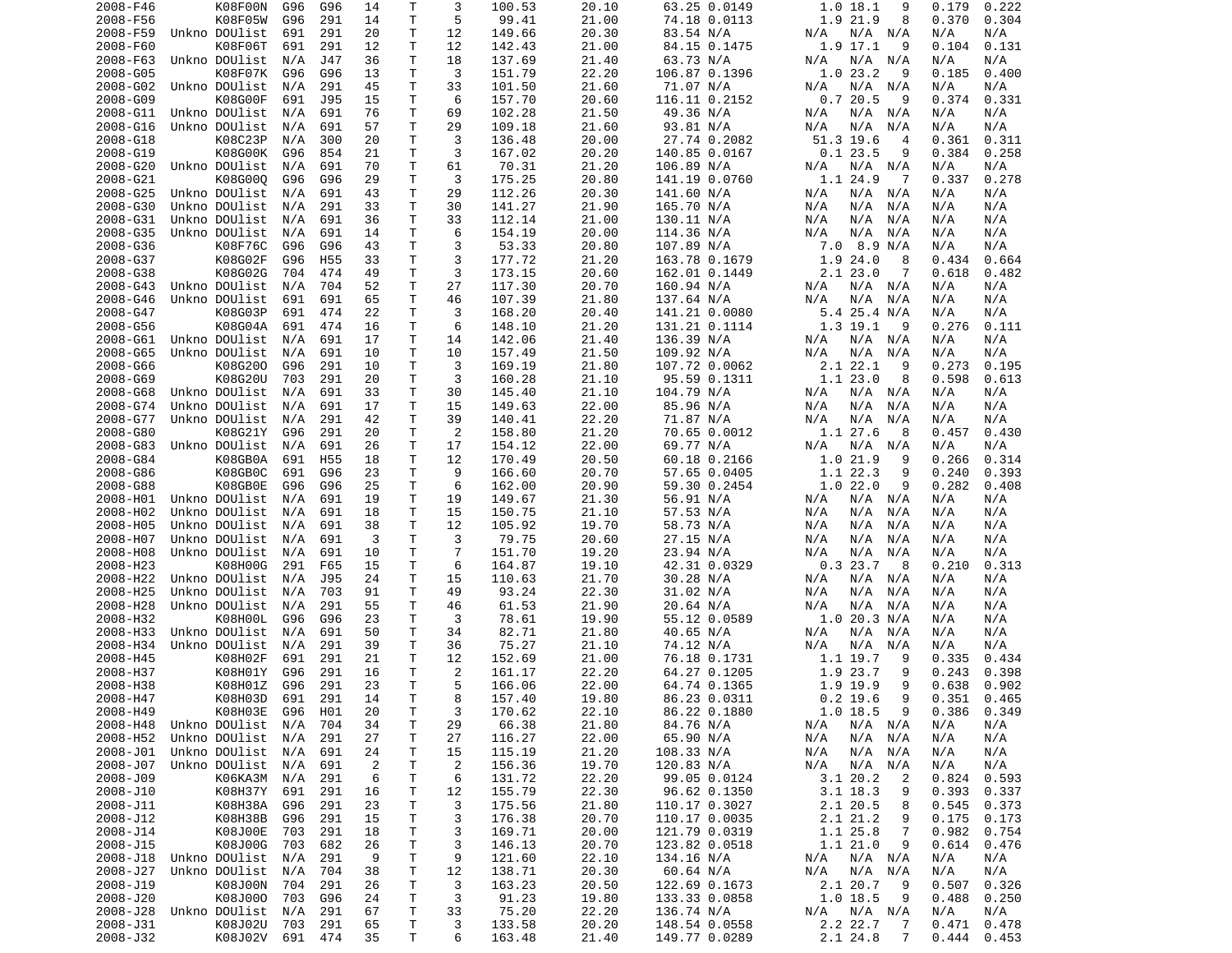| 2008-J30 | Unkno DOUlist          | N/A     | 291        | 33             | т  | 24             | 75.06  | 22.20 | 160.17 N/A    | N/A<br>N/A<br>N/A             | N/A   | N/A   |
|----------|------------------------|---------|------------|----------------|----|----------------|--------|-------|---------------|-------------------------------|-------|-------|
| 2008-J34 | Unkno DOUlist          | N/A     | 198        | 19             | T  | 15             | 125.02 | 22.20 | 171.73 N/A    | N/A<br>N/A<br>N/A             | N/A   | N/A   |
| 2008-J38 | Unkno DOUlist          | N/A     | 691        | 44             | т  | 39             | 124.63 | 21.40 | 135.74 N/A    | N/A<br>N/A<br>N/A             | N/A   | N/A   |
| 2008-J41 | Unkno DOUlist          | N/A     | 291        | 30             | т  | 27             | 61.43  | 22.20 |               | N/A<br>N/A<br>N/A             | N/A   | N/A   |
|          |                        |         |            |                |    |                |        |       | 153.08 N/A    |                               |       |       |
| 2008-J44 | K08J14R                | E12     | 651        | 16             | т  | 3              | 148.33 | 20.00 | 140.14 0.0405 | 1.8 24.9<br>7                 | 0.524 | 0.483 |
| 2008-J46 | K08J19T                | 691     | 246        | 14             | т  | 3              | 161.94 | 21.00 | 132.14 0.2641 | 1.7 19.9<br>9                 | 0.493 | 0.449 |
| 2008-J49 | K08J19W                | 691     | 658        | 11             | т  | 3              | 171.02 | 20.60 | 126.40 0.0829 | 1.1 20.4<br>8                 | 0.180 | 0.160 |
| 2008-J48 | Unkno DOUlist          | N/A     | 691        | 50             | т  | 33             | 65.41  | 21.50 | 132.43 N/A    | N/A<br>N/A<br>N/A             | N/A   | N/A   |
| 2008-J56 | Unkno DOUlist          | N/A     | 291        | 75             | T  | 21             | 82.53  | 20.20 | 98.09 N/A     | N/A<br>N/A<br>N/A             | N/A   | N/A   |
|          |                        |         |            |                |    |                |        |       |               |                               |       |       |
| 2008-J60 | Unkno DOUlist          | N/A     | 291        | 27             | т  | 27             | 125.65 | 21.40 | 90.02 N/A     | N/A<br>N/A<br>N/A             | N/A   | N/A   |
| 2008-J65 | K08A33L                | N/A     | 291        | 5              | T  | 3              | 153.76 | 22.00 | 107.99 0.2541 | 25.9 22.7<br>1                | 0.462 | 0.459 |
| 2008-J67 | Unkno DOUlist          | N/A     | 691        | 28             | т  | 21             | 77.71  | 21.80 | 62.08 N/A     | N/A<br>N/A<br>N/A             | N/A   | N/A   |
| 2008-J70 | Unkno DOUlist          | N/A     | 291        | 19             | T  | 9              | 140.28 | 21.60 | 65.60 N/A     | N/A<br>N/A<br>N/A             | N/A   | N/A   |
| 2008-J71 | K08J26M                | G96     | G96        | 16             | Τ  | 3              | 172.74 | 20.80 | 65.17 0.0228  | 1.025.6<br>8                  | 0.393 | 0.429 |
|          |                        |         |            |                |    |                |        |       |               |                               |       |       |
| 2008-J73 | Unkno DOUlist          | N/A     | 691        | 16             | T  | 16             | 73.42  | 19.40 | 62.66 N/A     | N/A<br>N/A<br>N/A             | N/A   | N/A   |
| 2008-J75 | K08J26S                | 691     | 291        | 12             | т  | 12             | 160.15 | 21.20 | 52.77 0.0561  | 1.1 23.8<br>9                 | 0.486 | 0.523 |
| 2008-K03 | K08J30Z                | 691     | 291        | 12             | т  | 9              | 74.37  | 21.80 | 40.69 0.3250  | $2.0$ 19.0 N/A                | N/A   | N/A   |
| 2008-K02 | K08H66E                | G96     | 291        | 21             | T  | $\overline{c}$ | 148.74 | 20.40 | 42.12 0.1877  | 15.9 21.7<br>-7               | 0.197 | 0.263 |
| 2008-K04 | K08J33D                | G96     | G96        | 14             | т  | $\overline{c}$ | 156.56 | 21.70 | 52.03 0.0354  | $0.1$ 26.1 N/A                | N/A   | N/A   |
| 2008-K01 | Unkno DOUlist          | N/A     | 691        | 24             | т  | 20             | 122.09 | 22.30 | 42.64 N/A     | N/A<br>N/A<br>N/A             | N/A   | N/A   |
|          |                        |         |            |                |    |                |        |       |               |                               |       |       |
| 2008-K05 | Unkno DOUlist          | N/A     | 291        | 16             | т  | 16             | 92.58  | 20.20 | 40.84 N/A     | N/A<br>N/A<br>N/A             | N/A   | N/A   |
| 2008-K34 | Unkno DOUlist          | N/A     | 291        | 6              | т  | 6              | 109.04 | N/A   | 67.17 N/A     | N/A<br>N/A<br>N/A             | N/A   | N/A   |
| 2008-K41 | Unkno DOUlist          | N/A     | 291        | 5              | T  | 5              | 70.06  | N/A   | 78.61 N/A     | N/A<br>N/A<br>N/A             | N/A   | N/A   |
| 2008-K42 | K08D83S                | 691     | 291        | 30             | т  | 8              | 95.71  | 21.60 | 38.40 N/A     | 92.8 18.5<br>4                | 0.238 | 0.357 |
| 2008-K44 | Unkno DOUlist          | N/A     | 691        | 23             | т  | 20             | 79.22  | 22.30 | 79.21 N/A     | N/A<br>N/A<br>N/A             | N/A   | N/A   |
|          |                        |         |            |                |    |                |        |       |               |                               |       |       |
| 2008-K46 | K08K000                | 691     | 474        | 12             | T  | 9              | 165.78 | 21.00 | 81.20 0.2012  | 1.020.5<br>9                  | 0.198 | 0.079 |
| 2008-K45 | K08K00P                | G96     | F65        | 23             | T  | 3              | 167.86 | 20.50 | 79.96 0.3780  | 1.1 18.8<br>9                 | 0.469 | 0.305 |
| 2008-K50 | Unkno DOUlist          | N/A     | 291        | 9              | т  | 3              | 147.74 | 20.80 | 91.36 N/A     | N/A<br>N/A<br>N/A             | N/A   | N/A   |
| 2008-K57 | Unkno DOUlist          | N/A     | 691        | 14             | Τ  | 9              | 143.59 | 21.80 | 102.29 N/A    | N/A<br>N/A<br>N/A             | N/A   | N/A   |
| 2008-K58 | K08K05Z                | 691     | 291        | 27             | T  | 12             | 153.74 | 20.40 | 103.56 0.0013 | 1.2 20.0<br>9                 | 0.403 | 0.287 |
|          |                        |         |            |                |    |                |        |       |               |                               |       |       |
| 2008-K59 | K08K06A                | G96     | 474        | 15             | т  | 3              | 154.97 | 21.30 | 104.08 0.0298 | 1.2 23.3 N/A                  | N/A   | N/A   |
| 2008-K66 | K08K11N                | G96     | F65        | 33             | T  | 3              | 167.49 | 20.90 | 117.68 0.0009 | 1.123.0<br>9                  | 0.335 | 0.229 |
| 2008-K65 | Unkno DOUlist          | G96     | 691        | 46             | т  | 31             | 71.84  | 22.30 | 93.02 N/A     | N/A<br>N/A<br>N/A             | N/A   | N/A   |
| 2008-K65 | Unkno DOUlist          | G96     | 691        | 46             | т  | 31             | 71.84  | 22.30 | 93.02 N/A     | N/A<br>N/A<br>N/A             | N/A   | N/A   |
| 2008-L02 | Unkno DOUlist          | N/A     | 291        | 6              | T  | 6              | 150.88 | 22.70 | 130.10 N/A    | N/A<br>N/A<br>N/A             | N/A   | N/A   |
|          |                        |         |            |                |    | 3              |        |       |               |                               |       |       |
| 2008-L06 | Unkno DOUlist          | N/A     | J47        | 20             | Τ  |                | 157.84 | 18.40 | 61.72 N/A     | N/A<br>N/A<br>N/A             | N/A   | N/A   |
| 2008-L08 | K08K28V                | 691     | 291        | 18             | т  | 12             | 152.83 | 21.00 | 129.24 0.2054 | 2.120.0<br>8                  | 0.683 | 0.558 |
| 2008-L09 | K08L00A                | 691     | F65        | 16             | т  | 9              | 143.31 | 21.50 | 142.23 0.0012 | 1.1 23.2<br>9                 | 0.308 | 0.306 |
| 2008-L10 | K08L00B                | G96     | 291        | 11             | Τ  | 3              | 153.76 | 22.00 | 143.66 0.0012 | 0.925.8<br>7                  | 0.287 | 0.420 |
| 2008-L11 | K08L00C                | 691     | F65        | 16             | т  | 9              | 152.03 | 20.80 | 144.07 0.0235 | 1.1 24.4<br>7                 | 0.279 | 0.930 |
| 2008-L07 | Unkno DOUlist          | N/A     | 704        | 38             | т  | 34             | 84.09  | 22.90 |               | N/A<br>N/A<br>N/A             | N/A   | N/A   |
|          |                        |         |            |                |    |                |        |       | 130.08 N/A    |                               |       |       |
| 2008-L14 | Unkno DOUlist          | N/A     | 291        | 34             | т  | 31             | 84.56  | 21.70 | 155.98 N/A    | N/A<br>N/A<br>N/A             | N/A   | N/A   |
| 2008-L15 | Unkno DOUlist          | N/A     | 691        | 75             | т  | 72             | 81.13  | 22.10 | 115.61 N/A    | N/A<br>N/A<br>N/A             | N/A   | N/A   |
| 2008-L16 | K08L02C                | G96     | 291        | 9              | T  | 2              | 153.34 | 21.80 | 171.24 0.0219 | 0.923.8<br>9                  | 0.739 | 0.332 |
| 2008-L20 | Unkno DOUlist          | N/A     | 691        | 26             | т  | 26             | 84.29  | 21.60 | 170.02 N/A    | N/A<br>N/A<br>N/A             | N/A   | N/A   |
| 2008-L28 | Unkno DOUlist          | N/A     | 691        | 11             | т  | 11             | 70.49  | 21.40 | 145.79 N/A    | N/A<br>N/A<br>N/A             | N/A   | N/A   |
|          |                        |         |            |                |    |                |        |       |               |                               |       |       |
| 2008-L30 | Unkno DOUlist          | N/A     | J95        | 52             | Τ  | 35             | 93.58  | 21.30 | 132.74 N/A    | N/A<br>N/A<br>N/A             | N/A   | N/A   |
| 2008-L31 | Unkno DOUlist          | N/A     | 291        | 6              | T  | 6              | 113.73 | 22.50 | 131.93 N/A    | N/A<br>N/A<br>N/A             | N/A   | N/A   |
| 2008-L40 | Unkno DOUlist          | N/A     | J51        | 23             | т  | 3              | 150.55 | 18.60 | 110.39 N/A    | N/A<br>N/A<br>N/A             | N/A   | N/A   |
| 2008-L45 | P K08L010              | N/A     | 291        | 6              | т  | 6              | 67.94  | 21.10 | 92.07 N/A     | 1.0 N/A<br>N/A                | N/A   | N/A   |
| 2008-L44 | Unkno DOUlist          | N/A     | J95        | 46             | т  | 22             | 130.25 | 20.50 | 97.47 N/A     | N/A<br>N/A<br>N/A             | N/A   | N/A   |
|          |                        |         |            |                |    |                |        |       |               |                               |       |       |
| 2008-L46 | Unkno DOUlist          | N/A     | 691        | 44             | T. | 30             | 129.55 | 21.50 | 85.50 N/A     | N/A<br>N/A<br>N/A             | N/A   | N/A   |
|          | 2008-L49 Unkno DOUlist | N/A     | 291        | 20             | T. | 13             | 127.80 | 22.10 | 80.53 N/A     | N/A<br>N/A<br>N/A             | N/A   | N/A   |
| 2008-L50 | Unkno DOUlist          | N/A     | 291        | 32             | Τ  | 26             | 90.80  | 22.60 | 69.51 N/A     | N/A<br>N/A N/A                | N/A   | N/A   |
| 2008-M05 | Unkno DOUlist          | N/A     | <b>B37</b> | 21             | T  | 6              | 63.78  | 19.60 | 63.39 N/A     | N/A<br>N/A<br>N/A             | N/A   | N/A   |
| 2008-M21 | Unkno DOUlist          | N/A     | 691        | 5              | т  | 5              | 137.55 | 20.60 | 59.32 N/A     | N/A<br>N/A<br>N/A             | N/A   | N/A   |
|          |                        |         |            |                |    |                |        |       |               |                               |       |       |
| 2008-M22 | Unkno DOUlist          | N/A     | 291        | 1              | т  | 1              | 99.54  | N/A   | 55.33 N/A     | N/A<br>N/A<br>N/A             | N/A   | N/A   |
| 2008-M25 | Unkno DOUlist          | N/A     | 691        | 3              | т  | 3              | 141.41 | 20.30 | 49.93 N/A     | N/A<br>N/A<br>N/A             | N/A   | N/A   |
| 2008-M26 | Unkno DOUlist          | N/A     | 691        | 18             | Τ  | 11             | 142.51 | 21.00 | 39.17 N/A     | N/A<br>N/A<br>N/A             | N/A   | N/A   |
| 2008-M39 | Unkno DOUlist          | N/A     | 291        | $\overline{2}$ | Τ  | $\overline{2}$ | 152.01 | N/A   | 59.42 N/A     | N/A<br>N/A<br>N/A             | N/A   | N/A   |
| 2008-M42 | K08J00F                | N/A     | H55        | 8              | Τ  | 3              | 99.07  | 20.98 | 84.33 0.2435  | 1730.6 17.9<br>$\overline{2}$ | 0.471 | 0.565 |
|          |                        |         |            |                |    |                |        |       |               |                               |       |       |
| 2008-N01 | K08M01P                | 691     | 649        | 32             | Τ  | 3              | 139.71 | 19.10 | 139.63 0.0018 | 0.921.6<br>8                  | 0.317 | 0.344 |
| 2008-N07 | Unkno DOUlist          | N/A     | 691        | 29             | Τ  | 24             | 135.31 | 21.90 | 109.77 N/A    | N/A<br>N/A N/A                | N/A   | N/A   |
| 2008-N10 | Unkno DOUlist          | N/A     | 691        | 16             | т  | 10             | 133.57 | 21.40 | 166.36 N/A    | N/A<br>N/A N/A                | N/A   | N/A   |
| 2008-N12 | K08N00X                | 691     | J95        | 11             | Т  | 6              | 143.62 | 19.80 | 167.35 0.0308 | 1.7 25.2<br>$\overline{7}$    | 1.165 | 0.607 |
| 2008-N13 | Unkno DOUlist          | N/A     | 691        | 3              | Τ  | 3              | 133.68 | N/A   | 176.55 N/A    | N/A<br>$N/A$ $N/A$            | N/A   | N/A   |
|          | Unkno DOUlist          |         |            |                |    |                |        |       |               |                               |       |       |
| 2008-N23 |                        | N/A     | 691        | 6              | Τ  | 6              | 165.95 | 21.10 | 56.91 N/A     | N/A N/A<br>N/A                | N/A   | N/A   |
| 2008-028 | Unkno DOUlist          | N/A     | 691        | 6              | Τ  | 6              | 162.36 | 20.80 | 91.90 N/A     | N/A<br>N/A<br>N/A             | N/A   | N/A   |
| 2008-029 | K08J14L                | N/A     | 691        | 6              | Τ  | 6              | 162.36 | 20.80 | 91.90 0.4551  | 4.1 18.9<br>- 4               | 0.633 | 0.748 |
| 2008-049 | Unkno DOUlist N/A      |         | 691        | 3              | т  | 3              | 159.89 | 18.10 | 135.97 N/A    | N/A<br>N/A N/A                | N/A   | N/A   |
| 2008-050 | K08006A                | 691 G96 |            | 13             | т  | 6              | 149.63 | 20.30 | 136.57 0.0916 | 1.1 22.8<br>$\overline{7}$    | 0.178 | 0.113 |
|          |                        |         |            |                |    |                |        |       |               |                               |       |       |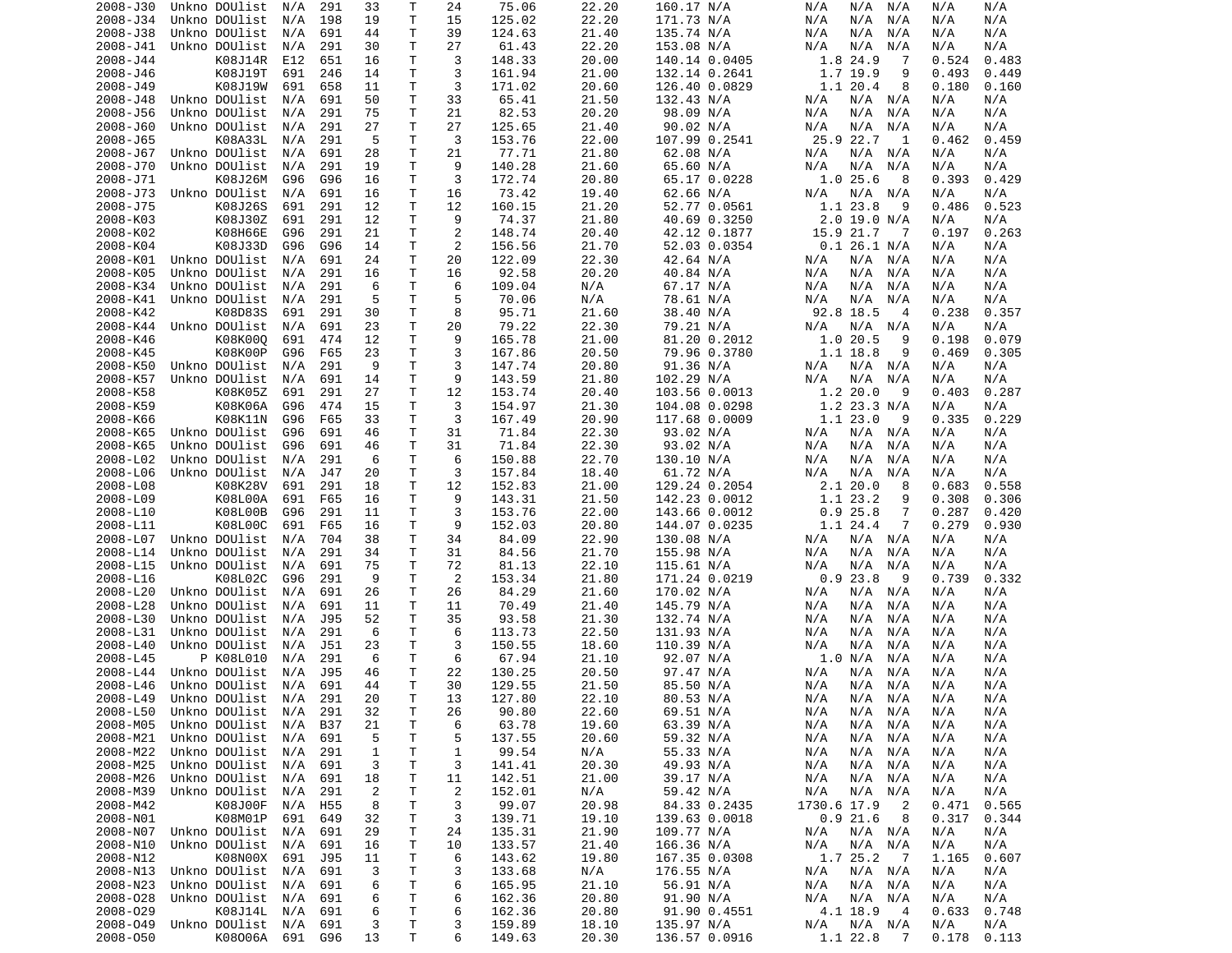| 2008-051             | K08006B                    | 691        | G96             | 20             | Τ            | 9              | 146.63           | 20.90          | 137.32 N/A                    | 1.1 19.6<br>9                                      | 0.252<br>0.175                   |
|----------------------|----------------------------|------------|-----------------|----------------|--------------|----------------|------------------|----------------|-------------------------------|----------------------------------------------------|----------------------------------|
| 2008-057             | Unkno DOUlist              | N/A        | 691             | 9              | T.           | 6              | 147.63           | 19.60          | 135.82 N/A                    | N/A<br>N/A<br>N/A                                  | N/A<br>N/A                       |
| 2008-P25             | Unkno DOUlist              | N/A        | 691             | 3              | T.           | 3              | 150.69           | N/A            | 151.45 N/A                    | N/A<br>N/A<br>N/A                                  | N/A<br>N/A                       |
| 2008-P44             | K08M05B                    | 691        | E12             | 37             | Τ            | 6              | 131.19           | 18.20          | 82.94 0.1357                  | 40.2 19.2<br>6                                     | 0.403<br>0.593                   |
| 2008-P55             | Unkno DOUlist              | N/A        | 204             | 8              | Τ            | 3              | 144.13           | 20.20          | 133.21 N/A                    | N/A<br>N/A<br>N/A                                  | N/A<br>N/A                       |
| 2008-P41             | K06UI5G                    | N/A        | 703             | 18             | T            | 6              | 91.43            | 21.40          | 46.47 N/A                     | 483.9 13.8<br>2                                    | 0.537<br>0.372                   |
| 2008-P59             | K07DB2U                    | 691        | 691             | 46             | Τ            | 24             | 143.68           | 22.42          | 50.17 N/A                     | 1892.1 11.2<br>0                                   | 0.224<br>0.447                   |
| 2008-P61             | Unkno DOUlist              | D29        | 691             | 33             | T            | $\overline{7}$ | 71.68            | 21.80          | 47.46 N/A                     | N/A<br>N/A<br>N/A                                  | N/A<br>N/A                       |
| 2008-013             | Unkno DOUlist              | N/A        | 691             | 6              | Τ            | 6<br>9         | 70.31            | 19.80          | 43.23 N/A                     | N/A<br>N/A<br>N/A                                  | N/A<br>N/A                       |
| 2008-015             | Unkno DOUlist              | N/A        | 691             | 12<br>9        | т<br>T.      | 9              | 146.65           | 21.10          | 16.95 N/A                     | N/A<br>N/A<br>N/A                                  | N/A<br>N/A                       |
| 2008-022<br>2008-023 | Unkno DOUlist<br>K08000F   | N/A<br>691 | 691<br>691      | 9              | T.           | 9              | 138.50<br>162.14 | N/A<br>20.70   | 68.40 N/A<br>53.32 0.2864     | N/A<br>N/A<br>N/A<br>2.1 21.7<br>8                 | N/A<br>N/A<br>0.285<br>0.237     |
| 2008-033             | K08000Y                    | 691        | 691             | 10             | Τ            | 10             | 69.81            | 20.80          | 56.84 0.0301                  | $2.0$ 18.6<br>9                                    | 0.382<br>0.396                   |
| 2008-034             | K08000Z                    | 691        | H36             | 43             | T.           | 15             | 141.10           | 20.40          | 68.37 0.2449                  | 7<br>$3.1$ 20.5                                    | 0.914<br>0.371                   |
| 2008-040             | Unkno DOUlist              | N/A        | H <sub>55</sub> | 12             | Τ            | 6              | 141.94           | 20.30          | 53.46 N/A                     | N/A N/A<br>N/A                                     | N/A<br>N/A                       |
| 2008-R14             | J99R27J                    | N/A        | <b>B18</b>      | 7              | Τ            | 3              | 154.07           | 20.40          | 142.42 0.1075                 | $0.6$ 19.5<br>4                                    | 0.671<br>0.546                   |
| 2008-R15             | Unkno DOUlist              | N/A        | 691             | 21             | Τ            | 18             | 77.65            | 21.30          | 138.77 N/A                    | N/A N/A<br>N/A                                     | N/A<br>N/A                       |
| 2008-R21             | Unkno DOUlist              | N/A        | 291             | 31             | Τ            | 31             | 69.51            | 21.90          | 135.39 N/A                    | N/A<br>N/A<br>N/A                                  | N/A<br>N/A                       |
| 2008-R25             | Unkno DOUlist              | N/A        | 691             | 20             | Τ            | 20             | 88.04            | 22.30          | 123.88 N/A                    | N/A<br>N/A<br>N/A                                  | N/A<br>N/A                       |
| 2008-R27             | K08R01H                    | 691        | 291             | 9              | T            | 9              | 150.20           | 20.90          | 114.47 0.1650                 | 1.022.0 N/A                                        | N/A<br>N/A                       |
| 2008-R28             | K08R01J                    | 691        | H36             | 12             | T.           | 9              | 143.48           | 21.00          | 113.47 0.0085                 | $1.0$ 17.3 N/A                                     | N/A<br>N/A                       |
| 2008-R30             | P K08R020                  | N/A        | 291             | 14             | T.           | 6              | 73.31            | 22.30          | 105.72 N/A                    | 358.2 N/A<br>N/A                                   | N/A<br>N/A                       |
| 2008-R29             | K08R01K                    | 291        | 291             | 8              | Τ            | 8              | 150.32           | 20.70          | 114.83 0.1934                 | 0.922.2<br>9                                       | 0.100<br>0.381                   |
| 2008-R31             | Unkno DOUlist              | N/A        | 691             | 17             | Τ            | 17             | 80.57            | 22.50          | 113.02 N/A                    | N/A N/A<br>N/A                                     | N/A<br>N/A                       |
| 2008-R32             | Unkno DOUlist              | N/A        | 691             | 31             | T            | 24             | 80.46            | 21.80          | 103.29 N/A                    | N/A<br>N/A<br>N/A                                  | N/A<br>N/A                       |
| 2008-R34             | J91T02B                    | N/A        | H01             | 15             | Τ            | 12             | 154.45           | 22.60          | 104.93 0.1112                 | $2.1$ 17.1<br>4                                    | 0.529<br>0.727                   |
| 2008-R35             | Unkno DOUlist              | N/A        | G96             | 12             | T            | 3              | 152.94           | 20.70          | 92.75 N/A                     | N/A<br>N/A<br>N/A                                  | N/A<br>N/A                       |
| 2008-R36             | K08R240                    | 704        | 701             | 42             | T.           | 3              | 145.58           | 20.20          | 91.17 0.2387                  | 2.2 20.7<br>8                                      | 0.373<br>0.424                   |
| 2008-R41             | K08R24X                    | 703        | 691             | 19             | Τ            | 3              | 163.60           | 20.00          | 82.92 0.2669                  | 1.9 21.1<br>8                                      | 0.409<br>0.316                   |
| 2008-R52             | Unkno DOUlist              | N/A        | 691             | 6              | $\mathsf{T}$ | 6              | 88.25            | N/A            | 80.64 N/A                     | N/A N/A<br>N/A                                     | N/A<br>N/A                       |
| 2008-R53             | P K08R040                  | N/A        | 691             | 5              | $\mathsf{T}$ | 5              | 156.44           | 20.40          | 69.84 N/A                     | 6.2 N/A<br>N/A                                     | N/A<br>N/A                       |
| 2008-R54             | P K08R050                  | N/A        | 691             | 5              | T.           | 5              | 72.84            | N/A            | 69.72 N/A                     | 1.0 N/A<br>N/A                                     | N/A<br>N/A                       |
| 2008-R55             | Unkno DOUlist              | N/A        | 691             | 16             | T            | 16             | 83.34            | 22.00          | 70.12 N/A                     | N/A<br>N/A<br>N/A                                  | N/A<br>N/A                       |
| 2008-R61             | Unkno DOUlist              | N/A        | 691             | 8              | T            | 5              | 150.22           | 21.60          | 58.83 N/A                     | N/A<br>N/A<br>N/A                                  | N/A<br>N/A                       |
| 2008-R62             | K08R24Y                    | N/A        | 691             | 6              | T.           | 3              | 66.80            | 20.90          | 94.69 0.2207                  | 3540.1 17.8<br>1                                   | 0.381<br>0.483                   |
| 2008-S12             | Unkno DOUlist              | N/A        | H <sub>55</sub> | $\overline{7}$ | Τ            | 3              | 158.60           | 20.10          | 36.48 N/A                     | N/A<br>N/A<br>N/A                                  | N/A<br>N/A                       |
| 2008-S13             | Unkno DOUlist              | N/A        | 691             | 18             | Τ            | 18             | 66.57            | 20.90          | 49.43 N/A                     | N/A<br>N/A<br>N/A                                  | N/A<br>N/A                       |
| 2008-S18             | K08R98G                    | 691        | J95             | 28             | Τ            | 15             | 144.81           | 20.80          | 63.36 0.1733                  | 11.5 17.2<br>8                                     | 0.485<br>0.306                   |
| 2008-S19             | Unkno DOUlist              | N/A        | 691             | 29             | T            | 26             | 58.82            | 20.60          | 37.40 N/A                     | N/A<br>N/A<br>N/A                                  | N/A<br>N/A                       |
| 2008-S20             | Unkno DOUlist              | N/A        | 691             | 30             | Τ            | 27             | 124.84           | 22.50          | 37.77 N/A                     | N/A<br>N/A<br>N/A                                  | N/A<br>N/A                       |
| 2008-S23             | P K080020                  | N/A        | 415             | 26             | T.           | 3              | 137.60           | 17.70          | 12.61 N/A                     | 12.7 N/A<br>N/A                                    | N/A<br>N/A                       |
| 2008-S28             | K08S000                    | 691        | 850             | 20             | $\mathsf{T}$ | 12             | 155.40           | 20.60          | 77.16 0.0880                  | 1.1 20.9<br>9                                      | 0.219<br>0.397                   |
| 2008-S31             | K08S00R                    | G96        | G96             | 18             | T.           | 3              | 128.14           | 21.70          | 79.72 0.1894                  | 0.921.6<br>9                                       | 0.213<br>0.285                   |
| 2008-S34             | K08S00U                    | 291        | H55             | 15             | $\mathsf{T}$ | 12             | 154.95           | 20.60          | 64.09 N/A                     | 2.1 20.2<br>8                                      | 0.499<br>0.511                   |
| 2008-S36             | Unkno DOUlist              | N/A        | 691             | 29             | T.           | 29             | 143.43           | 21.90          | 89.24 N/A                     | N/A N/A<br>N/A                                     | N/A<br>N/A                       |
| 2008-S37             | K08S01N                    | G96        | J66             | 60             | Τ            | 3              | 141.48           | 19.80          | 66.03 0.3193                  | $3.5$ 19.6<br>-7                                   | 0.315<br>0.361                   |
| 2008-S43             | K08S01W                    | 703        | A13             | 24             | Τ            | 3              | 140.18           | 20.70          | 104.43 0.1522                 | 0.721.6<br>8                                       | 0.916<br>0.652                   |
| 2008-S45             | Unkno DOUlist              | N/A        | 691             | 56             | T.           | 50             | 113.71           | 22.20          | 53.50 N/A                     | N/A<br>N/A<br>N/A                                  | N/A<br>N/A                       |
| 2008-S50             | K08S010                    | N/A        | 691             | 7              | т            | 3              | 168.32           | 20.70          | 86.45 0.2558                  | 4.1 18.1<br>3                                      | 0.439<br>0.341                   |
| 2008-S51             | Unkno DOUlist              | N/A        | 691             | 35             | Τ            | 33<br>3        | 64.40            | 22.50          | 89.13 N/A                     | $N/A$ $N/A$<br>N/A                                 | N/A<br>N/A                       |
| 2008-S54             | K08S07R                    | 703        | H36             | 32             | T.<br>T.     | 6              | 144.33           | 20.20          | 115.01 0.1269                 | 1.1 20.0 N/A                                       | N/A<br>N/A                       |
| 2008-S55             | K08S07S<br>K08S07T G96 474 | G96        | 474             | 38             | T.           | 6              | 152.50           | 21.20          | 115.90 N/A                    | 1.2 21.1<br>8                                      | 0.391<br>0.550                   |
| 2008-S56<br>2008-S59 | K08000Y N/A 291            |            |                 | 32<br>9        | $\mathsf T$  | $\overline{c}$ | 156.13<br>93.42  | 20.70<br>20.40 | 117.19 0.0012<br>26.15 0.0304 | $1.2$ 24.0<br>- 8<br>6933.9 18.5<br>$\overline{4}$ | $0.378$ 1.663<br>$0.250$ $0.419$ |
|                      | 2008-S63 Unkno DOUlist N/A |            | 291             | 6              | T            | 6              | 160.66           | 20.50          | 103.42 N/A                    | N/A N/A N/A                                        | N/A<br>N/A                       |
| 2008-S65             | K08S11V                    | G96        | 291             | 25             | T            | 3              | 164.13           | 20.90          | 129.53 0.0212                 | $1.0$ 18.3<br>-9                                   | 0.231<br>0.375                   |
| 2008-S66             | K08S11W 691                |            | 291             | 22             | T            | 9              | 145.56           | 21.70          | 130.71 0.1118                 | 1.1 21.1<br>9                                      | 0.519<br>0.482                   |
| 2008-S69             | Unkno DOUlist N/A          |            | 691             | 27             | Τ            | 24             | 127.16           | 22.40          | 128.41 N/A                    | N/A N/A<br>N/A                                     | N/A<br>N/A                       |
| 2008-S85             | Unkno DOUlist N/A          |            | 291             | 18             | т            | 18             | 72.65            | 21.90          | 167.87 N/A                    | N/A<br>N/A N/A                                     | N/A<br>N/A                       |
| 2008-S87             | K08S85C                    | G96        | F65             | 60             | т            | 6              | 139.94           | 20.80          | 154.00 0.1732                 | 2.1 19.3<br>- 9                                    | 0.682<br>0.443                   |
| 2008-S86             | K08S85B                    | 691        | 658             | 38             | Τ            | 11             | 147.94           | 21.20          | 142.75 N/A                    | 3.1 17.7<br>8                                      | 0.365<br>0.411                   |
|                      | 2008-S93 Unkno DOUlist     | N/A        | 291             | 42             | т            | 36             | 73.40            | 21.90          | 175.60 N/A                    | N/A<br>N/A N/A                                     | N/A<br>N/A                       |
| 2008-S94             | K08SE8X                    | G96        | 291             | 21             | Τ            | 6              | 161.09           | 22.40          | 166.66 0.0410                 | 1.2 23.7<br>- 9                                    | 0.652<br>0.495                   |
| 2008-T01             | Unkno DOUlist N/A          |            | 691             | 65             | Τ            | 33             | 65.53            | 21.70          | 165.31 N/A                    | N/A<br>N/A N/A                                     | N/A<br>N/A                       |
| 2008-T02             | K03X00H                    | N/A        | 691             | 6              | т            | 6              | 160.16           | 20.20          | 89.89 N/A                     | 3.018.1<br>3                                       | 0.572<br>0.780                   |
| 2008-T14             | Unkno DOUlist N/A          |            | 291             | 73             | Τ            | 43             | 67.84            | 21.80          | 146.64 N/A                    | N/A<br>N/A N/A                                     | N/A<br>N/A                       |
| 2008-T15             | K08T00C                    | G96        | H36             | 18             | Τ            | 3              | 150.84           | 22.00          | 146.08 0.0515                 | 1.1 23.6<br>9                                      | 0.646<br>0.406                   |
| 2008-T16             | K08T00D                    | 704        | 651             | 15             | T            | 3              | 143.83           | 20.90          | 146.65 0.0247                 | 1.025.6<br>8                                       | 0.673<br>0.585                   |
| 2008-T17             | K08T00E                    | G96        | H01             | 26             | T.           | 3              | 176.95           | 22.20          | 144.99 0.0000                 | 1.1 27.7<br>7                                      | 0.391<br>0.579                   |
| 2008-T20             | K08T00H                    | G96        | 291             | 16             | T            | 3              | 177.24           | 22.60          | 145.77 0.0397                 | 0.925.0<br>9                                       | 0.459<br>0.344                   |
| 2008-T21             | K08T00J                    | G96        | H01             | 18             | T.           | 3              | 176.91           | 22.20          | 144.34 0.0618                 | 1.1 26.6<br>8                                      | $0.373$ $0.516$                  |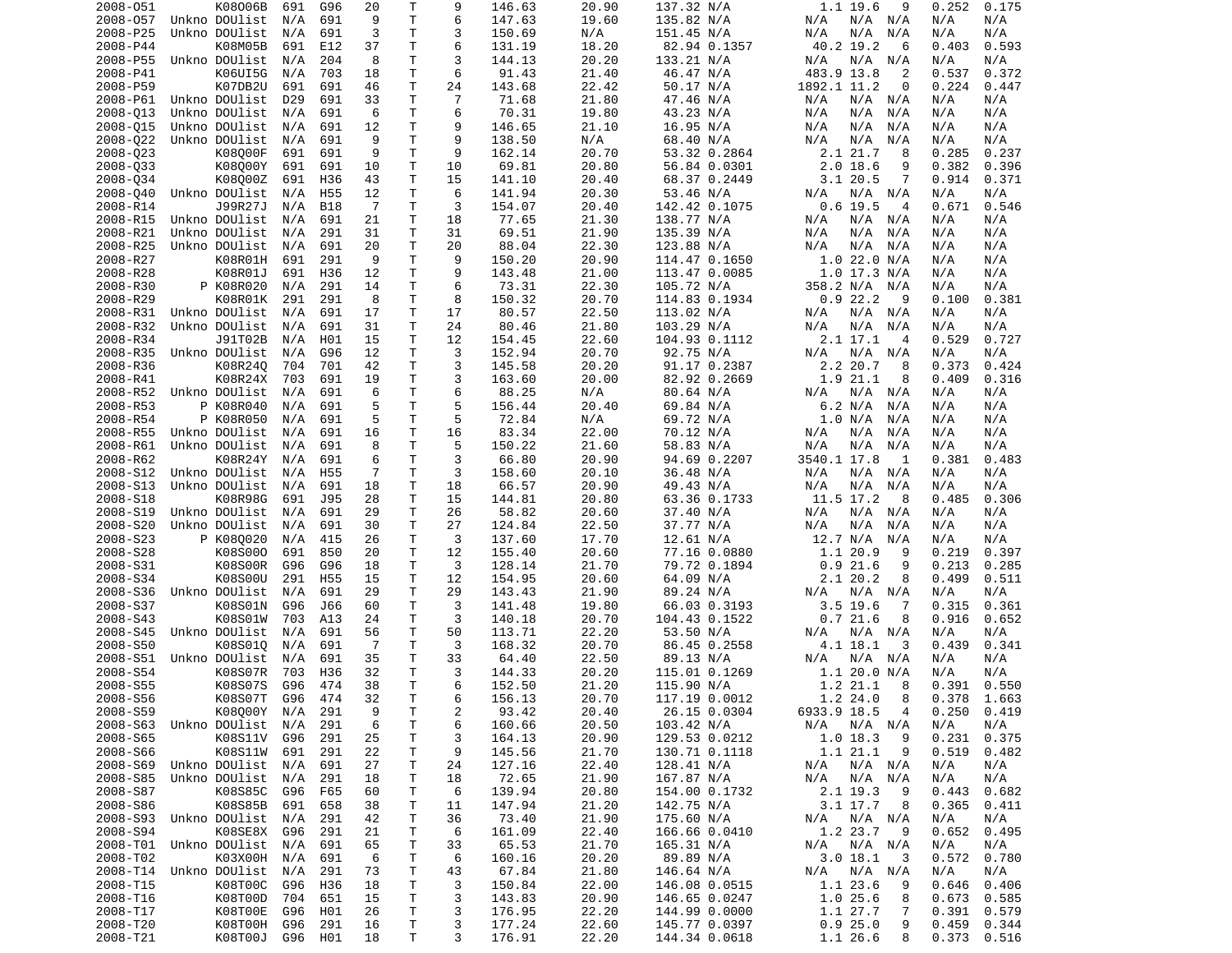| 2008-T22                | K08T00L       | 291 | 291 | 22             | Т  | 14             | 160.64 | 20.80 | 143.97 0.0066 | 1.0 27.5<br>6      | 1.951<br>0.723 |
|-------------------------|---------------|-----|-----|----------------|----|----------------|--------|-------|---------------|--------------------|----------------|
| 2008-T25                | P K080020     | N/A | 415 | 55             | Τ  | 3              | 144.73 | 18.10 | 86.21 N/A     | 8.8 N/A<br>N/A     | N/A<br>N/A     |
| 2008-T30                | P K08T010     | N/A | G96 | 35             | т  | 6              | 143.09 | 19.30 | 76.44 N/A     | 30.0 N/A<br>N/A    | N/A<br>N/A     |
| 2008-T31                | Unkno DOUlist | N/A | 691 | 57             | т  | 40             | 72.24  | 21.40 | 135.93 N/A    | N/A<br>N/A<br>N/A  | N/A<br>N/A     |
| 2008-T32                | K08T00Z       | 691 | H01 | 35             | т  | 8              | 168.19 | 20.20 | 132.85 0.0036 | 1.2 25.3<br>8      | 1.339<br>0.287 |
| 2008-T33                | K08T01A       | 691 | G96 | 24             | Τ  | 9              | 166.42 | 20.90 | 133.77 0.1688 | 1.1 18.5<br>9      | 0.222<br>0.130 |
| 2008-T35                | K08T01C       | G96 | H01 | 17             | Τ  | 3              | 163.76 | 22.00 | 134.13 0.0515 | 1.024.0<br>8       | 0.315<br>0.164 |
| 2008-T36                | K08T01D       | G96 | H01 | 18             | Τ  | 3              | 165.16 | 22.30 | 133.45 0.1195 | 1.125.0<br>8       | 0.883<br>0.661 |
| 2008-T38                | Unkno DOUlist | N/A | 291 | 53             | Τ  | 43             | 62.73  | 22.50 | 132.14 N/A    | N/A<br>N/A<br>N/A  | N/A<br>N/A     |
| 2008-T49                | Unkno DOUlist | N/A | 691 | 3              | Τ  | 3              | 150.29 | 19.20 | 147.22 N/A    | N/A<br>N/A<br>N/A  | N/A<br>N/A     |
|                         |               |     |     |                | Τ  | 9              |        |       |               |                    |                |
| 2008-T76                | K04T11U       | N/A | 673 | 16             |    |                | 142.85 | 20.80 | 88.97 0.2067  | 14.1 21.2<br>2     | 0.617<br>0.473 |
| 2008-T75                | Unkno DOUlist | N/A | 691 | 21             | Τ  | 18             | 151.31 | 21.60 | 99.82 N/A     | $N/A$ $N/A$<br>N/A | N/A<br>N/A     |
| 2008-T77                | K08T03X       | 691 | 673 | 17             | Τ  | 6              | 167.90 | 20.20 | 89.95 0.0226  | 1.1 24.9<br>8      | 0.396<br>0.572 |
| 2008-T78                | K08T03Y       | G96 | 673 | 19             | т  | 3              | 173.03 | 20.90 | 90.34 0.1266  | 1.024.1<br>8       | 0.420<br>0.359 |
| 2008-T79                | K08T03Z       | G96 | 291 | 15             | Τ  | 3              | 164.19 | 21.40 | 90.45 0.0469  | 1.0 20.5<br>9      | 0.253<br>0.327 |
| 2008-T84                | K08SL80       | G96 | 291 | 86             | Τ  | 6              | 112.62 | 20.50 | 88.42 N/A     | 7.1 12.7<br>8      | 0.712<br>0.316 |
| 2008-T87                | Unkno DOUlist | N/A | 703 | 54             | Τ  | 43             | 73.33  | 23.50 | 82.76 N/A     | N/A<br>N/A<br>N/A  | N/A<br>N/A     |
| 2008-T94                | P K080020     | N/A | B26 | 50             | Τ  | 3              | 134.58 | 18.20 | 94.89 N/A     | 33.9 N/A<br>N/A    | N/A<br>N/A     |
| 2008-T99                | Unkno DOUlist | N/A | J70 | 13             | т  | 3              | 151.88 | 18.40 | 106.51 N/A    | N/A<br>N/A<br>N/A  | N/A<br>N/A     |
| 2008-T104 Unkno DOUlist |               | N/A | 291 | 53             | т  | 39             | 131.86 | 21.90 | 77.87 N/A     | N/A<br>N/A<br>N/A  | N/A<br>N/A     |
| 2008-T108               | K08T100       | G96 | 291 | 28             | Τ  | 3              | 165.12 | 21.30 | 66.92 0.3187  | 1.1 20.6<br>8      | 0.383<br>0.431 |
| 2008-T109               | K08T10R       | G96 | 291 | 27             | т  | 3              | 164.67 | 21.50 | 67.07 0.0797  | 1.1 20.5<br>9      | 0.373<br>0.320 |
| 2008-T112 Unkno DOUlist |               | N/A | 691 | 31             | Τ  | 23             | 81.38  | 21.70 | 66.80 N/A     | N/A<br>N/A<br>N/A  | N/A<br>N/A     |
| 2008-T121 Unkno DOUlist |               | N/A | 691 | 12             | Τ  | 9              | 168.74 | 20.80 | 56.87 N/A     | N/A<br>N/A<br>N/A  | N/A<br>N/A     |
| 2008-T127               | K08T26V       | H10 | H10 | 18             | T. | 3              | 146.50 | 20.70 | 18.05 0.2719  | 5.018.1<br>9       | 0.474<br>0.255 |
| 2008-T132               | K08SN6J       | N/A | D35 | 17             | Τ  | 6              | 146.97 | 21.10 | 15.19 N/A     | 22.4 12.3 N/A      | N/A<br>N/A     |
|                         |               |     |     |                |    |                |        |       |               |                    |                |
| 2008-U02                | Unkno DOUlist | N/A | 291 | 26             | т  | 23             | 70.36  | 21.40 | 20.74 N/A     | N/A<br>N/A<br>N/A  | N/A<br>N/A     |
| 2008-U04                | K08RA8P       | 691 | G96 | 13             | т  | 3              | 151.99 | 19.60 | 56.50 0.2352  | 30.020.2<br>-5     | 0.219<br>0.225 |
| 2008-U03                | Unkno DOUlist | N/A | 691 | 30             | Τ  | 24             | 65.57  | 21.10 | 31.43 N/A     | N/A<br>N/A N/A     | N/A<br>N/A     |
| 2008-U06                | Unkno DOUlist | N/A | H45 | 63             | Τ  | 44             | 69.09  | 21.50 | 45.90 N/A     | N/A<br>N/A<br>N/A  | N/A<br>N/A     |
| 2008-U08                | K08U00B       | 291 | 291 | 33             | Τ  | 21             | 176.31 | 20.60 | 59.51 0.2776  | 1.3 22.2<br>8      | 0.440<br>0.553 |
| 2008-U10                | K08U00D       | G96 | 291 | 22             | T. | 3              | 169.33 | 22.40 | 73.55 0.0630  | $0.2$ 24.9<br>9    | 0.386<br>0.639 |
| 2008-U18                | P K080020     | N/A | G68 | 72             | Τ  | 3              | 155.91 | 16.30 | 13.02 N/A     | 11.4 N/A<br>N/A    | N/A<br>N/A     |
| 2008-U23                | P K08T010     | N/A | 130 | 30             | т  | 3              | 162.82 | 19.50 | 48.91 N/A     | 12.0 N/A<br>N/A    | N/A<br>N/A     |
| 2008-U27                | Unkno DOUlist | N/A | 691 | $\overline{7}$ | Τ  | 3              | 140.92 | 20.90 | 73.83 N/A     | N/A<br>N/A<br>N/A  | N/A<br>N/A     |
| 2008-U07                | K08TF7E       | 691 | 291 | 17             | Τ  | 9              | 163.98 | 21.30 | 57.16 0.0548  | 18.2 20.5 N/A      | N/A<br>N/A     |
| 2008-U28                | Unkno DOUlist | N/A | 691 | 22             | т  | 18             | 152.15 | 22.40 | 46.50 N/A     | N/A<br>N/A<br>N/A  | N/A<br>N/A     |
| 2008-U29                | P K08U010     | N/A | G96 | 16             | Τ  | 12             | 140.75 | 19.10 | 56.40 N/A     | 30.0 N/A<br>N/A    | N/A<br>N/A     |
| 2008-U12                | K08S05X       | N/A | G96 | 21             | T. | 6              | 152.57 | 20.10 | 56.58 0.1835  | 21.0 17.8<br>6     | 0.232<br>0.146 |
| 2008-U13                | K08SP1S       | 691 | 291 | 9              | Τ  | 9              | 133.84 | 20.90 | 144.29 0.2348 | 3.021.0<br>9       | 0.050<br>0.100 |
| 2008-U14                | K08TF7J       | 691 | 291 | 12             | Τ  | 12             | 168.04 | 20.40 | 56.14 0.2843  | 3.1 21.1<br>8      | 0.294<br>0.160 |
|                         |               |     |     | 9              | T. | 9              |        |       |               | 17.1 20.7          |                |
| 2008-U15                | K08TF7K       | 691 | 291 |                |    |                | 154.81 | 21.20 | 55.88 0.1824  | 6                  | 0.162<br>0.122 |
| 2008-U30                | K08U000       | G96 | 291 | 19             | Τ  | 3              | 176.23 | 21.50 | 73.85 0.1707  | $1.1$ 21.7 N/A     | N/A<br>N/A     |
| 2008-U37                | K08U01D       | G96 | G96 | 13             | T  | 3              | 164.28 | 22.60 | 87.31 0.1720  | $1.0$ 18.5 N/A     | N/A<br>N/A     |
| 2008-U38                | K08U01E       | G96 | 291 | 15             | Τ  | 3              | 170.81 | 22.30 | 88.12 0.1259  | 1.0 23.9<br>9      | 0.563<br>0.424 |
| 2008-U36                | Unkno DOUlist | N/A | 691 | 56             | Τ  | 47             | 73.99  | 22.00 | 33.01 N/A     | N/A<br>N/A<br>N/A  | N/A<br>N/A     |
| 2008-U41                | Unkno DOUlist | N/A | 691 | 49             | Τ  | 43             | 126.44 | 22.10 | 61.17 N/A     | N/A<br>N/A<br>N/A  | N/A<br>N/A     |
| 2008-U45                | K08U020       | G96 | G96 | 26             | т  | 3              | 125.90 | 20.50 | 110.95 N/A    | 1.0 19.0<br>9      | 0.228<br>0.275 |
| 2008-U46                | K08U02R       | 691 | 291 | 28             | Τ  | 12             | 168.08 | 20.00 | 111.63 0.0035 | 1.1 26.9<br>6      | 0.318<br>0.341 |
| 2008-U47                | K08U02S       | 691 | 291 | 13             | Τ  | 6              | 151.59 | 20.90 | 112.96 0.1119 | 1.2 23.6<br>8      | 0.210<br>0.288 |
| 2008-U50                | K08U03L       | G96 | 291 | 15             | Τ  | 3              | 164.80 | 22.10 | 124.56 0.0712 | 1.1 25.5<br>8      | 0.289<br>0.326 |
| 2008-U51                | K08U03M       | G96 | 291 | 15             | T. | 3              | 172.39 | 22.10 | 125.40 0.1286 | 1.1 24.9<br>9      | 0.569<br>0.911 |
| 2008-U52                | K08U03N 691   |     | 651 | 10             | T. | 3              | 135.99 | 20.40 | 126.94 0.1436 | $0.9$ 21.9<br>9    | 0.137<br>0.186 |
| 2008-U44                | Unkno DOUlist | N/A | 691 | 35             | Τ  | 28             | 122.41 | 21.90 | 62.24 N/A     | N/A N/A<br>N/A     | N/A<br>N/A     |
| 2008-U49                | Unkno DOUlist | N/A | 291 | 80             | т  | 56             | 147.52 | 21.80 | 31.58 N/A     | N/A<br>$N/A$ $N/A$ | N/A<br>N/A     |
| 2008-U59                | P K08U010     | N/A | 673 | 14             | т  | 3              | 175.51 | 19.40 | 85.52 N/A     | 5.1 N/A<br>N/A     | N/A<br>N/A     |
| 2008-U58                | Unkno DOUlist | N/A | 691 | 20             | т  | 20             | 67.23  | 21.70 | 136.02 N/A    | N/A<br>N/A<br>N/A  | N/A<br>N/A     |
| 2008-U57                | Unkno DOUlist | N/A | 691 | 97             | т  | 27             | 116.03 | 21.30 | 33.34 N/A     | N/A<br>N/A<br>N/A  | N/A<br>N/A     |
|                         |               |     |     |                |    |                |        |       |               |                    |                |
| 2008-U61                | K08U05S       | G96 | J95 | 25             | т  | 3              | 150.56 | 21.80 | 135.45 0.3570 | 1.8 21.2<br>9      | 0.486<br>0.440 |
| 2008-U62                | K08U05T       | G96 | 673 | 20             | т  | 3              | 166.04 | 21.10 | 136.56 0.0302 | 1.024.3<br>8       | 0.291<br>0.306 |
| 2008-U63                | K08U05U       | G96 | G96 | 21             | т  | 3              | 170.29 | 21.90 | 136.83 0.2376 | 1.023.2<br>8       | 0.407<br>0.361 |
| 2008-U65                | K08U05W       | 118 | 118 | 17             | т  | 3              | 154.46 | 20.30 | 143.33 0.1208 | 1.1 17.7<br>9      | 0.355<br>0.244 |
| 2008-U67                | K08U06Z       | 691 | H01 | 37             | т  | 14             | 155.93 | 21.80 | 99.55 N/A     | $5.2$ 10.6 N/A     | N/A<br>N/A     |
| 2008-U69                | K08U07B       | 704 | E10 | 29             | т  | 3              | 157.42 | 20.20 | 148.42 0.0009 | 1.2 23.8<br>8      | 0.513<br>0.427 |
| 2008-U66                | Unkno DOUlist | N/A | 691 | 62             | т  | 30             | 70.03  | 21.90 | 111.75 N/A    | $N/A$ $N/A$<br>N/A | N/A<br>N/A     |
| 2008-U78                | K08U90M       | G96 | G96 | 22             | т  | $\overline{c}$ | 117.74 | 22.50 | 158.60 0.0691 | 1.1 20.9<br>9      | 0.473<br>0.354 |
| 2008-U79                | K08U90N       | 703 | H01 | 29             | Τ  | 3              | 140.49 | 19.60 | 159.12 0.2657 | 1.0 19.9<br>8      | 0.299<br>0.282 |
| 2008-U80                | K08U900       | 291 | 291 | 14             | т  | 8              | 167.85 | 21.50 | 159.55 0.1826 | 1.020.4<br>9       | 0.327<br>0.376 |
| 2008-U76                | Unkno DOUlist | N/A | 291 | 75             | т  | 67             | 112.14 | 22.60 | 158.11 N/A    | N/A N/A<br>N/A     | N/A<br>N/A     |
| 2008-U82                | K08U91V       | G96 | G96 | 14             | Τ  | 3              | 105.90 | 21.90 | 169.47 0.1307 | 1.0 19.9 N/A       | N/A<br>N/A     |
| 2008-U83                | K08U91W       | G96 | G96 | 23             | Τ  | 2              | 159.45 | 22.10 | 169.74 0.0217 | 1.2 21.6<br>- 9    | 0.479<br>0.670 |
|                         |               |     |     |                |    |                |        |       |               |                    |                |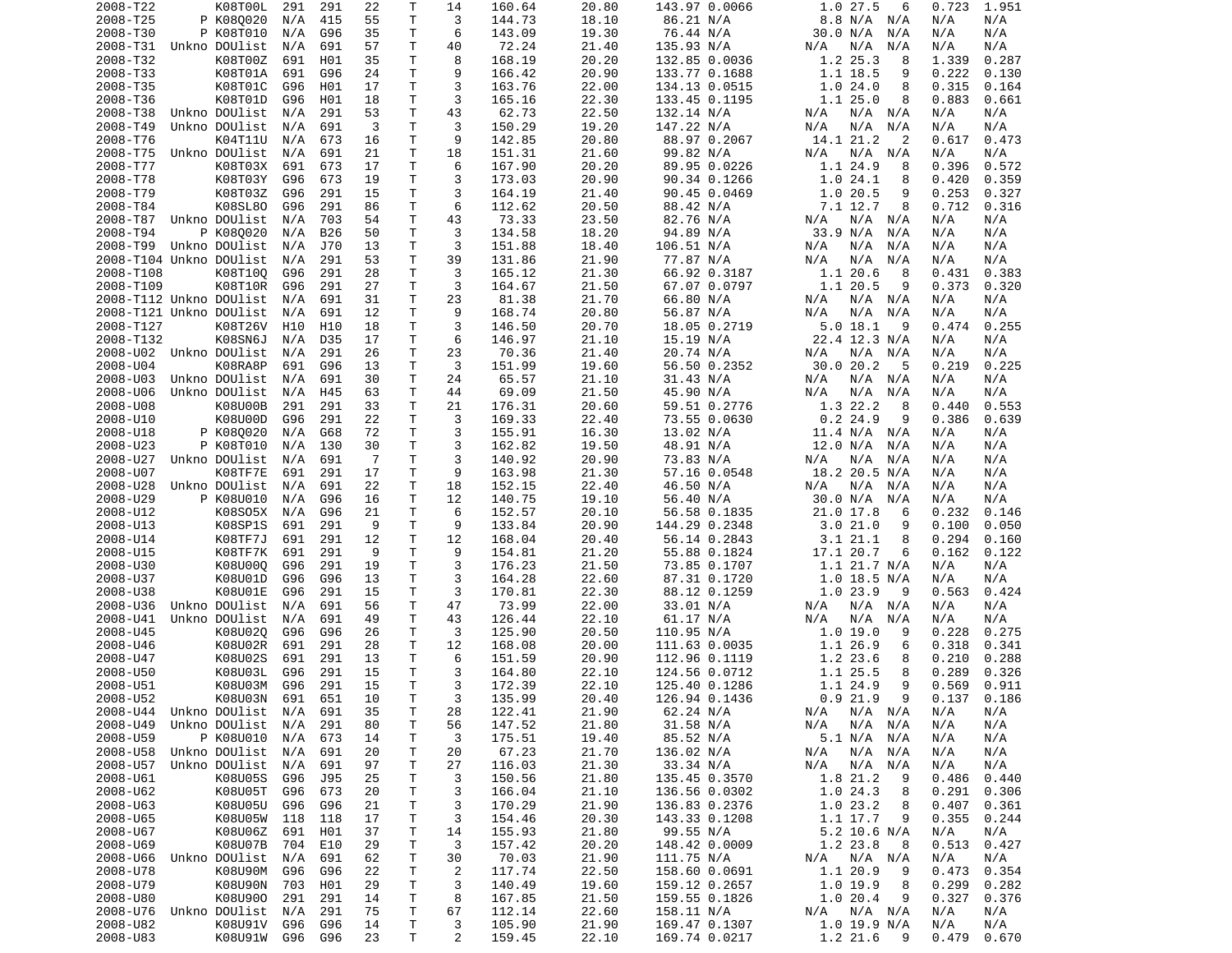| 2008-U84                   | K08U91X                  | G96            | H01 | 19       | Т      | 3              | 167.00          | 21.30          | 170.23 0.1624               | 1.124.0<br>9                     | 0.593<br>0.817               |
|----------------------------|--------------------------|----------------|-----|----------|--------|----------------|-----------------|----------------|-----------------------------|----------------------------------|------------------------------|
| 2008-U86                   | K08U91Z                  | G96            | 291 | 19       | т      | 3              | 174.12          | 20.30          | 170.94 0.1938               | 1.1 22.2<br>8                    | 0.137<br>0.165               |
| 2008-U89                   | K05V050                  | N/A            | 291 | 6        | т      | 6              | 71.73           | 22.80          | 168.88 0.0379               | 31.0 19.7<br>2                   | 0.438<br>0.375               |
| 2008-U81                   | Unkno DOUlist            | N/A            | 691 | 150      | т      | 103            | 63.72           | 23.00          | 52.87 N/A                   | N/A<br>N/A<br>N/A                | N/A<br>N/A                   |
| 2008-U93                   | K08U95B                  | G96            | F65 | 31       | Τ      | 3              | 147.69          | 20.70          | 163.59 0.0006               | 1.1 24.5<br>9                    | 0.284<br>0.211               |
| 2008-U95                   | K08U95D                  | G96            | F65 | 13       | Τ      | 3              | 168.84          | 21.20          | 163.42 0.0428               | 1.025.6<br>9                     | 0.203<br>0.209               |
| 2008-U92                   | Unkno DOUlist            | N/A            | 291 | 106      | Τ      | 92             | 72.60           | 22.20          | 101.76 N/A                  | N/A<br>N/A<br>N/A                | N/A<br>N/A                   |
| 2008-U100 Unkno DOUlist    |                          | N/A            | 691 | 29       | Τ      | 9              | 135.52          | 20.90          | 124.22 N/A                  | N/A<br>N/A<br>N/A                | N/A<br>N/A                   |
| 2008-U104                  | K08U99T                  | 691            | 291 | 15       | т      | $\overline{7}$ | 149.90          | 21.60          | 152.27 0.0712               | 1.1 24.4<br>9                    | 0.234<br>0.397               |
| 2008-U105                  | K08U99U                  | 291            | H01 | 25       | т      | 9              | 173.51          | 20.90          | 153.50 0.0876               | 1.025.1<br>6                     | 0.744<br>0.701               |
| 2008-U103 Unkno DOUlist    |                          | N/A            | 691 | 125      | т      | 100            | 64.45           | 22.80          | 154.71 N/A                  | N/A<br>N/A<br>N/A                | N/A<br>N/A                   |
| 2008-V01                   | Unkno DOUlist            | N/A            | 691 | 35       | т      | 35             | 71.63           | 21.80          | 151.64 N/A                  | N/A<br>N/A<br>N/A                | N/A<br>N/A                   |
| 2008-V02                   | Unkno DOUlist            | N/A            | 691 | 51       | Τ      | 51             | 113.36          | 21.10          | 133.66 N/A                  | N/A<br>N/A<br>N/A                | N/A<br>N/A                   |
| 2008-V04                   | Unkno DOUlist            | N/A            | 691 | 28       | т      | 12             | 139.16          | 21.20          | 131.46 N/A                  | N/A<br>N/A<br>N/A                | N/A<br>N/A                   |
| 2008-V05                   | K08UK1Z                  | 461            | F65 | 34       | Τ      | 3              | 155.80          | 20.70          | 121.19 0.1701               | 9.3 21.7<br>6                    | 0.275<br>0.293               |
| 2008-V06                   | K08UK2A                  | G96            | 291 | 14       | т      | 2              | 167.90          | 21.80          | 164.05 0.0003               | 1.029.4<br>9                     | 0.257<br>0.237               |
| 2008-V07                   | K08UK2B                  | 291            | 291 | 18       | Τ      | 15             | 165.97          | 22.10          | 122.16 0.2948               | 3.023.2<br>8                     | 0.308<br>0.214               |
| 2008-V09                   | K08UK2D                  | G96            | G96 | 18       | Τ      | 6              | 170.92          | 22.30          | 123.10 0.1402               | 2.8 23.9<br>9                    | 0.422<br>0.372               |
| 2008-V10                   | K08UK2E                  | G96            | G96 | 16       | т      | 6              | 166.12          | 22.10          | 122.11 0.2930               | 2.9 22.4<br>8                    | 0.451<br>0.305               |
| 2008-V15                   | K08V00H                  | 691            | 291 | 9        | T      | 9              | 175.42          | 21.90          | 121.84 0.1192               | 1.1 19.9<br>9                    | 0.289<br>0.228               |
| 2008-V17                   | K08V00J                  | G96            | 291 | 10       | Τ      | $\overline{2}$ | 167.36          | 22.00          | 120.90 0.2182               | 1.1 22.5<br>9                    | 0.547<br>1.088               |
| 2008-V23                   | Unkno DOUlist            | N/A            | 691 | 15       | Τ      | 15             | 87.08           | 22.00          | 119.26 N/A                  | $N/A$ $N/A$<br>N/A               | N/A<br>N/A                   |
| 2008-V24                   | K08V01B                  | 691            | H01 | 13       | Τ      | 9              | 154.24          | 21.20          | 110.37 0.0707               | 1.0 19.6 N/A                     | N/A<br>N/A                   |
| 2008-V25                   | Unkno DOUlist            | N/A            | 691 | 3        | т      | 3              | 164.35          | N/A            | 112.52 N/A                  | N/A<br>N/A N/A                   | N/A<br>N/A                   |
| 2008-V30                   | Unkno DOUlist            | N/A            | 691 | 59       | Τ      | 12             | 136.33          | 20.70          | 109.49 N/A                  | N/A<br>N/A<br>N/A                | N/A<br>N/A                   |
| 2008-V34                   | K08V03Z                  | 691            | E10 | 19       | т      | 12             | 163.42          | 20.90          | 85.47 0.0104                | 0.524.5<br>9                     | 0.223<br>0.198               |
| 2008-V32                   | Unkno DOUlist            | N/A            | 291 | 24       | т      | 21             | 135.51          | 22.10          | 88.82 N/A                   | N/A<br>N/A<br>N/A                | N/A<br>N/A                   |
| 2008-V37                   | Unkno DOUlist            | N/A            | 291 | 52       | Τ      | 49             | 65.14           | 21.20          | 78.91 N/A                   | N/A<br>N/A<br>N/A                | N/A<br>N/A                   |
| 2008-V41                   | K00Y30N                  | N/A            | 691 | 6        | Τ      | 6              | 86.46           | 20.50          | 119.29 N/A                  | 4.0 17.0<br>2                    | 0.692<br>0.821               |
| 2008-V38                   |                          |                |     |          | Τ      | 3              |                 |                |                             | $3.1$ 18.9                       |                              |
|                            | K08V040                  | 704            | 854 | 25       |        |                | 148.86          | 21.40          | 77.52 0.2466                | 9                                | 0.417<br>0.390               |
| 2008-V45                   | Unkno DOUlist            | N/A            | 691 | 59       | Τ      | 41             | 129.30          | 22.10          | 75.06 N/A                   | N/A<br>N/A N/A                   | N/A<br>N/A                   |
| 2008-V48                   | K08V14G                  | 704            | H36 | 28       | T.     | 2              | 156.97          | 19.90          | 52.95 0.2920                | 2.020.3<br>8                     | 0.536<br>0.361               |
| 2008-V49                   | K08V14H                  | G96            | H36 | 20       | т      | 3              | 175.98          | 21.50          | 52.35 0.0311                | 1.1 23.1<br>8                    | 0.407<br>0.419               |
| 2008-V46                   | Unkno DOUlist            | N/A            | G96 | 41       | Τ      | 29             | 91.29           | 21.90          | 62.81 N/A                   | N/A<br>N/A<br>N/A                | N/A<br>N/A                   |
| 2008-V47                   | Unkno DOUlist            | N/A            | 691 | 70       | Τ      | 58             | 62.46           | 22.50          | 50.22 N/A                   | N/A<br>N/A<br>N/A                | N/A<br>N/A                   |
| 2008-V54                   | Unkno DOUlist            | N/A            | H45 | 40       | Τ      | 3              | 176.41          | 16.60          | 52.12 N/A                   | N/A<br>N/A<br>N/A                | N/A<br>N/A                   |
| 2008-V55                   | Unkno DOUlist            | N/A            | 691 | 7        | т      | $\overline{7}$ | 84.71           | 21.40          | 50.48 N/A                   | N/A<br>N/A<br>N/A                | N/A<br>N/A                   |
| 2008-W03                   | P K08U010                | N/A            | J47 | 4        | т      | 3              | 155.50          | 19.50          | 24.23 N/A                   | 6.9 N/A<br>N/A                   | N/A<br>N/A                   |
| 2008-W04                   | Unkno DOUlist            | N/A            | A13 | 10       | Τ      | 3              | 169.05          | 19.70          | 36.38 N/A                   | N/A<br>N/A<br>N/A                | N/A<br>N/A                   |
| 2008-W05                   | Unkno DOUlist            | N/A            | 291 | 11       | Τ      | 11             | 76.40           | 21.00          | 53.52 N/A                   | N/A<br>N/A<br>N/A                | N/A<br>N/A                   |
| 2008-W07                   | K08UP3D                  | N/A            | A24 | 77       | T      | 3              | 121.01          | 19.10          | 37.06 N/A                   | 103.2 14.3<br>3                  | 0.646<br>0.446               |
| 2008-W08                   | Unkno DOUlist            | N/A            | 691 | 58       | т      | 58             | 64.56           | 22.70          | 53.43 N/A                   | N/A<br>N/A<br>N/A                | N/A<br>N/A                   |
| 2008-W13                   | Unkno DOUlist            | N/A            | 691 | 46       | т      | 44             | 72.07           | 22.20          | 66.98 N/A                   | N/A<br>N/A<br>N/A                | N/A<br>N/A                   |
| 2008-W21                   | Unkno DOUlist            | 691            | 691 | 49       | T      | 36             | 85.06           | 22.00          | 81.50 N/A                   | N/A<br>N/A<br>N/A                | N/A<br>N/A                   |
| 2008-W27                   | K08U90K                  | N/A            | 691 | 6        | т      | 6              | 159.26          | 20.50          | 54.58 0.5611                | 1.9 18.8<br>6                    | 0.379<br>0.255               |
| 2008-W23                   | K08W02N                  | 691            | 291 | 29       | Τ      | 18             | 142.80          | 21.10          | 66.85 0.0484                | 27.1 20.8<br>6                   | 0.509<br>0.201               |
| 2008-W28                   | Unkno DOUlist            | N/A            | 291 | 14       | Τ      | 14             | 130.80          | 21.60          | 94.36 N/A                   | N/A<br>N/A N/A                   | N/A<br>N/A                   |
| 2008-W29                   | K08W13Y                  | G96            | H36 | 17       | т      | 3              | 174.24          | 20.90          | 94.66 0.0553                | 1.0 21.4<br>9                    | 0.596<br>0.487               |
| 2008-W30                   | K08W13Z                  | G96            | H36 | 17       | т      | 6              | 177.05          | 20.70          | 94.68 0.0264                | $1.0$ 18.4<br>9                  | 0.141<br>0.276               |
| 2008-W31                   | K08W14A                  | 703            | 291 | 18       | т      | 3              | 149.45          | 20.10          | 94.76 0.0019                | 1.0 22.9<br>9                    | 0.556<br>0.603               |
| 2008-W36                   | K08W14F                  | 691            | 291 | 17       | Τ      | 15             | 175.10          | 20.80          | 105.99 0.0882               | 0.324.8<br>9                     | 0.294<br>0.464               |
| 2008-W43                   | C K08S030                | N/A            | H45 | 36       | T.     | 3              | 146.15          | 20.10          | 31.85 N/A                   | 24.3 N/A N/A                     | N/A<br>N/A                   |
| 2008-W47 Unkno DOUlist N/A |                          |                | 704 | 59       | T.     | 15             | 151.53          | 19.70          | 31.04 N/A                   | N/A N/A N/A                      | N/A<br>N/A                   |
| 2008-W48                   | K08W32K 291 A74          |                |     | 14       | т      | 9              | 178.52          | 20.30          | 107.48 0.0687               | $0.6$ 19.5 N/A                   | N/A<br>N/A                   |
| 2008-W50                   | Unkno DOUlist 704        |                | 691 | 64       | т      | 50             | 87.09           | 21.70          | 87.85 N/A                   | N/A<br>$N/A$ $N/A$               | N/A<br>N/A                   |
| 2008-W51                   | K08W32W                  | G96            | 291 | 12       | Τ      | 3              | 102.90          | 21.90          | 105.07 0.1017               | 1.0 21.4 N/A                     | N/A<br>N/A                   |
| 2008-W52                   | K08W32X G96              |                | H36 | 17       | Τ      | 6              | 170.31          | 21.30          | 107.03 0.0623               | $1.0$ 18.5 N/A                   | N/A<br>N/A                   |
| 2008-W54                   | Unkno DOUlist            | N/A            | 291 | 28       | т      | 17             | 87.18           | 21.00          | 116.99 N/A                  | N/A<br>N/A N/A                   | N/A<br>N/A                   |
| 2008-W56                   | Unkno DOUlist            | N/A            | 691 | 40       | т      | 35             | 71.61           | 22.10          | 127.86 N/A                  | N/A N/A<br>N/A                   | N/A<br>N/A                   |
| 2008-W58                   | K08W60J                  | G96            | 291 | 18       | т      | 3              | 104.43          | 21.90          | 132.46 0.1486               | 1.1 21.1 N/A                     | N/A<br>N/A                   |
| 2008-W62                   | Unkno DOUlist            | N/A            | 691 | 43       | т      | 37             | 138.92          | 22.30          | 104.98 N/A                  | N/A<br>N/A N/A                   | N/A<br>N/A                   |
| 2008-W67                   | K01V78R                  | N/A            | H36 | 13       | т      | 3              | 142.91          | 20.50          | 138.42 N/A                  | 3663.0 N/A N/A                   | N/A<br>N/A                   |
|                            | K08W630                  |                |     |          |        |                | 134.35          |                | 120.34 0.0080               | 3.620.1<br>- 9                   |                              |
| 2008-W70                   |                          | 691            | J95 | 11       | Τ      | 8              |                 | 20.60          |                             |                                  | 0.250<br>0.582               |
| 2008-W71 Unkno DOUlist     |                          | N/A            | 691 | 37       | Τ      | 20             | 148.41          | 21.30          | 118.56 N/A                  | N/A N/A<br>N/A                   | N/A<br>N/A                   |
| 2008-X06                   | K08W94Z                  | 691            | A74 | 17       | т      | 6              | 176.33          | 20.30          | 145.37 0.0565               | 0.7 19.7 N/A                     | N/A<br>N/A                   |
| 2008-X11                   | K08W96F                  | 703            | 291 | 18       | т      | 3              | 157.49          | 20.40          | 140.71 0.0553               | 1.1 23.8<br>8                    | 0.391<br>0.444               |
| 2008-X13                   | K08W96H                  | 704            | 291 | 11       | Τ      | 3              | 171.17          | 20.90          | 141.19 0.0148               | 1.023.2<br>9                     | 0.446<br>0.731               |
| 2008-X14                   | K08W96J                  | G96            | 291 | 9        | т      | $\overline{2}$ | 177.07          | 21.50          | 141.06 0.0424               | 1.025.6<br>9                     | 0.283<br>0.370               |
| 2008-W84                   | Unkno DOUlist            | N/A            | 291 | 42       | T      | 40             | 65.32           | 21.90          | 117.94 N/A                  | $N/A$ $N/A$<br>N/A               | N/A<br>N/A                   |
|                            |                          |                |     |          |        |                |                 |                |                             |                                  |                              |
| 2008-X09<br>2008-X19       | Unkno DOUlist<br>K08X00F | N/A<br>G96 291 | 691 | 44<br>18 | T<br>Τ | 37<br>3        | 63.05<br>149.25 | 21.90<br>22.20 | 147.17 N/A<br>129.91 0.1987 | N/A N/A<br>N/A<br>1.123.0<br>- 9 | N/A<br>N/A<br>0.243<br>0.439 |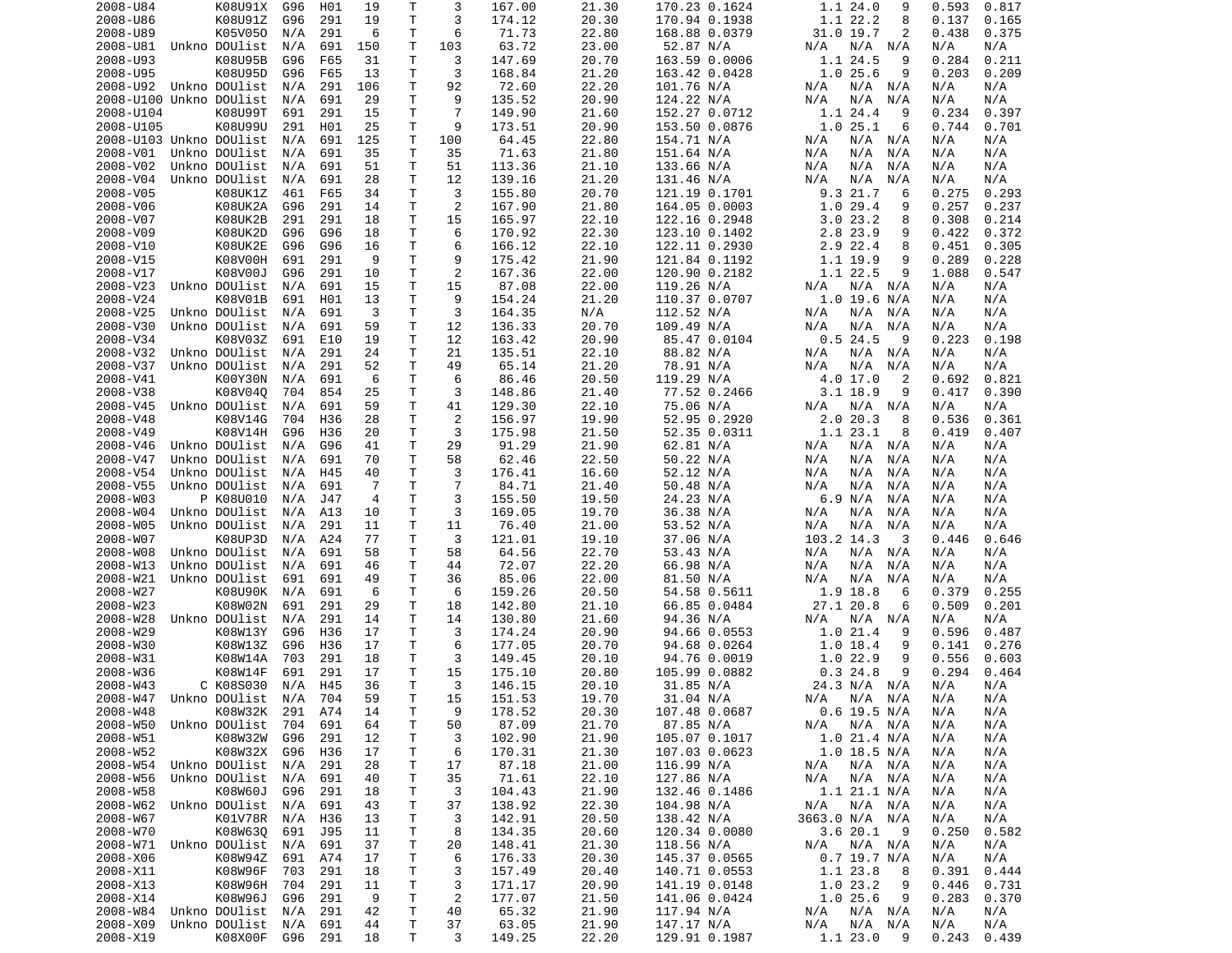| 2008-X20             | K08X00G                        | G96        | 291        | 23        | Τ      | 3                   | 170.23           | 21.00          | 129.00 0.1089                  | 1.1 24.5<br>8                   | 0.821<br>0.540           |  |
|----------------------|--------------------------------|------------|------------|-----------|--------|---------------------|------------------|----------------|--------------------------------|---------------------------------|--------------------------|--|
| 2008-X17             | Unkno DOUlist                  | N/A        | 291        | 43        | Τ      | 43                  | 68.72            | 22.20          | 138.47 N/A                     | $N/A$ $N/A$<br>N/A              | N/A<br>N/A               |  |
| 2008-X27             | Unkno DOUlist                  | N/A        | 691        | 75        | Τ      | 49                  | 82.32            | 22.70          | 123.62 N/A                     | N/A<br>N/A<br>N/A               | N/A<br>N/A               |  |
| 2008-X31             | K08X00P                        | 691        | 291        | 9         | Τ      | 9                   | 168.28           | 20.90          | 130.24 0.2861                  | 1.0 21.4 N/A                    | N/A<br>N/A               |  |
| 2008-X37             | K08X01L                        | G96        | 291        | 14        | т      | 3                   | 167.97           | 21.30          | 107.96 0.2055                  | 1.022.9<br>9                    | 0.310<br>0.329           |  |
| 2008-X35             | Unkno DOUlist                  | N/A        | 691        | 32        | T      | 23                  | 85.94            | 21.30          | 116.57 N/A                     | N/A<br>N/A<br>N/A               | N/A<br>N/A               |  |
| 2008-X40             | Unkno DOUlist                  | N/A        | 691        | 62        | T      | 58                  | 108.54           | 22.00          | 48.34 N/A                      | N/A<br>N/A<br>N/A               | N/A<br>N/A               |  |
| 2008-X44             | K08X02B                        | 704        | 291        | -7        | Τ      | 3                   | 163.78           | 20.10          | 95.20 0.0052                   | 1.3 24.5<br>9                   | 0.403<br>0.203           |  |
| 2008-X49             | Unkno DOUlist                  | N/A        | 291        | 36        | т      | 30                  | 92.46            | 22.20          | 87.23 N/A                      | N/A<br>N/A<br>N/A               | N/A<br>N/A               |  |
| 2008-X50             | K08X020                        | G96        | 291        | 18        | т      | 3<br>45             | 166.98           | 21.40<br>22.10 | 84.34 0.0644                   | 1.2 18.4<br>9                   | 0.272<br>0.204           |  |
| 2008-X54<br>2008-X64 | Unkno DOUlist<br>Unkno DOUlist | N/A<br>N/A | H01<br>691 | 102<br>21 | т<br>т | 21                  | 129.16<br>75.08  | 22.70          | 74.11 N/A                      | N/A<br>N/A<br>N/A<br>N/A<br>N/A | N/A<br>N/A<br>N/A<br>N/A |  |
| 2008-X62             | Unkno DOUlist                  | N/A        | 900        | 71        | т      | 15                  | 138.37           | 20.10          | 70.35 N/A<br>24.75 N/A         | N/A<br>N/A<br>N/A<br>N/A        | N/A<br>N/A               |  |
| 2008-X70             | Unkno DOUlist                  | N/A        | 691        | 3         | Τ      | 3                   | 173.98           | N/A            | 84.68 N/A                      | N/A<br>N/A<br>N/A               | N/A<br>N/A               |  |
| 2008-X82             | Unkno DOUlist                  | N/A        | G96        | 7         | Τ      | 3                   | 136.52           | 20.50          | 99.76 N/A                      | N/A<br>N/A<br>N/A               | N/A<br>N/A               |  |
| 2008-X86             | Unkno DOUlist                  | N/A        | 212        | 12        | Τ      | 3                   | 172.00           | 17.40          | 52.06 N/A                      | N/A<br>N/A<br>N/A               | N/A<br>N/A               |  |
| 2008-Y01             | Unkno DOUlist                  | N/A        | 691        | 2         | Τ      | $\overline{c}$      | 138.58           | 20.60          | 167.38 N/A                     | N/A<br>N/A<br>N/A               | N/A<br>N/A               |  |
| 2008-Y02             | Unkno DOUlist                  | N/A        | 691        | 3         | Τ      | 3                   | 172.75           | 21.40          | 96.16 N/A                      | N/A<br>N/A<br>N/A               | N/A<br>N/A               |  |
| 2008-Y28             | K05YC8X                        | N/A        | 291        | 18        | Τ      | 3                   | 160.13           | 22.30          | 112.13 0.0559                  | $0.9$ 18.9<br>3                 | 0.529<br>0.709           |  |
| 2008-Y29             | K08Y02J                        | 704        | H36        | 52        | т      | 3                   | 112.46           | 19.70          | 98.37 0.0879                   | 1.9<br>21.1<br>8                | 0.574<br>0.571           |  |
| 2008-Y35             | K08Y02P                        | G96        | H36        | 20        | т      | 3                   | 161.31           | 21.50          | 112.15 0.0972                  | $0.9$ 23.4 N/A                  | N/A<br>N/A               |  |
| 2008-Y48             | K08Y03J                        | 291        | 474        | 21        | т      | 6                   | 141.19           | 20.20          | 122.53 0.0422                  | 1.2 20.2<br>9                   | 0.412<br>0.552           |  |
| 2008-Y50             | Unkno DOUlist                  | N/A        | 691        | 157       | т      | 118                 | 61.17            | 22.80          | 99.89 N/A                      | N/A<br>N/A<br>N/A               | N/A<br>N/A               |  |
| 2008-Y58             | Unkno DOUlist                  | N/A        | 235        | 48        | т      | 9                   | 140.77           | 20.50          | 96.54 N/A                      | N/A<br>N/A<br>N/A               | N/A<br>N/A               |  |
| 2008-Y61             | Unkno DOUlist                  | N/A        | 291        | 6         | т      | 6                   | 121.24           | 22.10          | 161.03 N/A                     | N/A<br>N/A<br>N/A               | N/A<br>N/A               |  |
| 2008-Y66             | Unkno DOUlist                  | N/A        | 691        | 66        | Τ      | 54                  | 84.60            | 22.30          | 150.12 N/A                     | N/A<br>N/A<br>N/A               | N/A<br>N/A               |  |
| 2008-Y78             | K08Y29D                        | 691        | J95        | 20        | T      | 9                   | 148.56           | 21.20          | 143.65 0.2533                  | 0.821.9<br>8                    | 0.549<br>0.451           |  |
| 2008-Y68             | K08Y27R                        | G96        | H01        | 45        | Τ      | 3                   | 129.04           | 22.40          | 72.10 0.1229                   | 23.0 18.1<br>8                  | 0.321<br>0.444           |  |
| 2008-Y79             | Unkno DOUlist                  | N/A        | 235        | 33        | т      | 9                   | 141.54           | 19.80          | 105.42 N/A                     | N/A<br>N/A<br>N/A               | N/A<br>N/A               |  |
| 2008-Y80             | Unkno DOUlist                  | N/A        | 291        | 62        | т      | 42                  | 67.69            | 22.40          | 139.40 N/A                     | N/A<br>N/A<br>N/A               | N/A<br>N/A               |  |
| 2008-Y81             | K08Y30E                        | 691        | 291        | 15        | Τ      | 15                  | 139.82           | 21.40          | 124.22 0.0496                  | 9.120.9<br>-7                   | 0.236<br>0.222           |  |
| 2008-Y84             | K08Y30H                        | 691        | 291        | 13        | Τ      | 9                   | 166.75           | 20.90          | 136.91 0.0084                  | 0.226.9<br>9                    | 0.478<br>0.440           |  |
| 2008-Y85             | K08Y30T                        | 691        | 114        | 19        | т      | 12                  | 149.57           | 20.80          | 134.80 0.0927                  | $0.6$ 19.1<br>9                 | 0.246<br>0.239           |  |
| 2009-A03             | P K08Y020                      | N/A        | 355        | 48        | Τ      | 3                   | 113.22           | 20.00          | 114.10 N/A                     | 31.2 N/A<br>N/A                 | N/A<br>N/A               |  |
| 2009-A09             | K08Y32W                        | 691        | 291        | 30        | т      | 15                  | 160.72           | 21.70          | 114.30 0.0384                  | 2.2 25.1<br>7                   | 0.359<br>0.467           |  |
| 2009-A19             | K09A000                        | 691        | J95        | 10        | Τ      | 3                   | 147.45           | 21.00          | 109.53 0.2676                  | $0.8$ 17.6 N/A                  | N/A<br>N/A               |  |
| 2009-A07             | K08Y32U                        | G96        | 291        | 16        | т      | 6                   | 95.29            | 22.00          | 118.47 0.0066                  | $2.0$ 19.8<br>9                 | 0.380<br>0.292           |  |
| 2009-A08             | K08Y32V                        | G96        | 448        | 25        | т      | 5                   | 149.55           | 21.30          | 116.01 0.0020                  | 2.1 26.1<br>7                   | 0.274<br>0.348           |  |
| 2009-A10             | K08Y32X                        | 703        | 291        | 35        | т      | 6                   | 161.97           | 21.20          | 114.49 0.1663                  | 2.1 20.8<br>9                   | 0.523<br>0.436           |  |
| 2009-A11             | K08Y32Y                        | 703        | H01        | 40        | Τ      | 3                   | 144.09           | 18.30          | 114.49 0.0038                  | 2.025.2<br>7                    | 1.152<br>0.890           |  |
| 2009-A12             | K08Y32Z                        | 703        | H01        | 38        | T.     | 6                   | 134.06           | 20.50          | 113.52 0.0518                  | 2.020.2<br>9                    | 0.480<br>0.387           |  |
| 2009-A13             | K09A00K                        | G96        | 448        | 25        | т      | 3                   | 94.40            | 20.40          | 117.27 0.0879                  | 1.1 19.6<br>9                   | 0.561<br>0.668           |  |
| 2009-A14             | K09A00L<br>K09A00M             | G96        | G96<br>291 | 19        | Τ      | 3<br>$\overline{2}$ | 142.77           | 21.80          | 116.13 0.0114                  | 1.0 21.6 N/A<br>8               | N/A<br>N/A<br>0.229      |  |
| 2009-A15<br>2009-A16 | K09A00N                        | G96<br>G96 | 291        | 11<br>12  | Τ<br>Τ | 3                   | 169.11<br>156.65 | 20.50<br>21.10 | 114.91 0.2797<br>113.70 0.3164 | 1.021.3<br>1.1 20.2<br>8        | 0.186<br>0.325<br>0.283  |  |
| 2009-A24             | K09A00S                        | G96        | G96        | 9         | т      | 3                   | 60.50            | 21.00          | 101.40 0.2151                  | $2.0$ 18.0 N/A                  | N/A<br>N/A               |  |
| 2009-A06             | Unkno DOUlist                  | N/A        | 691        | 105       | т      | 70                  | 84.06            | 21.70          | 117.48 N/A                     | N/A<br>N/A<br>N/A               | N/A<br>N/A               |  |
| 2009-A22             | Unkno DOUlist                  | N/A        | 291        | 56        | Τ      | 47                  | 134.52           | 22.50          | 105.44 N/A                     | N/A<br>N/A<br>N/A               | N/A<br>N/A               |  |
| 2009-A30             | Unkno DOUlist                  | N/A        | 691        | 14        | т      | 14                  | 83.02            | 21.50          | 110.95 N/A                     | N/A<br>N/A<br>N/A               | N/A<br>N/A               |  |
| 2009-A31             | Unkno DOUlist                  | N/A        | 691        | 57        | Τ      | 54                  | 91.76            | 21.80          | 91.45 N/A                      | N/A<br>N/A<br>N/A               | N/A<br>N/A               |  |
| 2009-A36             | Unkno DOUlist                  | N/A        | 204        | 27        | т      | 6                   | 121.31           | 18.20          | 35.16 N/A                      | N/A<br>N/A<br>N/A               | N/A<br>N/A               |  |
| 2009-A38             | Unkno DOUlist                  | N/A        | 691        | 40        | T.     | 34                  | 90.04            | 21.40          | 71.50 N/A                      | N/A<br>N/A<br>N/A               | N/A<br>N/A               |  |
|                      | 2009-A40 Unkno DOUlist N/A 291 |            |            | - 6       | T.     | 6                   | 88.95            | 18.90          | 54.80 N/A                      | N/A<br>N/A N/A                  | N/A<br>N/A               |  |
| 2009-A46             | K09A15L 691 H36                |            |            | 12        | т      | 9                   | 159.76           | 20.50          | 39.82 0.1854                   | 0.921.49                        | 0.261<br>0.223           |  |
| 2009-A44             | Unkno DOUlist N/A              |            | 691        | 46        | Τ      | 46                  | 91.97            | 21.80          | 50.43 N/A                      | N/A<br>$N/A$ $N/A$              | N/A<br>N/A               |  |
| 2009-A49             | Unkno DOUlist                  | N/A        | 291        | 42        | Τ      | 39                  | 62.83            | 22.50          | 36.94 N/A                      | N/A<br>$N/A$ $N/A$              | N/A<br>N/A               |  |
| 2009-A55             | Unkno DOUlist N/A              |            | 691        | 15        | Τ      | 6                   | 115.43           | 19.10          | 38.62 N/A                      | N/A<br>N/A N/A                  | N/A<br>N/A               |  |
| 2009-A57             | Unkno DOUlist                  | N/A        | 645        | -5        | Т      | 3                   | 151.14           | 21.60          | 96.58 N/A                      | N/A<br>N/A<br>N/A               | N/A<br>N/A               |  |
| 2009-A70             | Unkno DOUlist N/A              |            | 291        | 24        | т      | 21                  | 68.41            | 22.20          | 39.43 N/A                      | N/A<br>N/A<br>N/A               | N/A<br>N/A               |  |
| 2009-A72             | Unkno DOUlist N/A              |            | 204        | 9         | т      | 6                   | 148.15           | 20.60          | 54.18 N/A                      | N/A<br>N/A<br>N/A               | N/A<br>N/A               |  |
| 2009-B01             | Unkno DOUlist N/A              |            | 691        | 72        | T      | 72                  | 63.51            | 22.20          | 54.96 N/A                      | N/A<br>N/A<br>N/A               | N/A<br>N/A               |  |
| 2009-B08             | K09A16G                        | 704        | 291        | 16        | т      | 3                   | 151.84           | 20.00          | 56.51 0.0559                   | 2.2 21.1<br>- 9                 | 0.426<br>0.393           |  |
| 2009-B18             | Unkno DOUlist                  | N/A        | 691        | 11        | T      | 11                  | 131.82           | 22.40          | 80.20 N/A                      | N/A N/A<br>N/A                  | N/A<br>N/A               |  |
| 2009-B19             | Unkno DOUlist                  | N/A        | 704        | 39        | Τ      | 33                  | 69.25            | 21.80          | 89.88 N/A                      | N/A<br>N/A N/A                  | N/A<br>N/A               |  |
| 2009-B20             | Unkno DOUlist                  | N/A        | 291        | 20        | т      | 20                  | 89.09            | 21.50          | 112.27 N/A                     | N/A<br>N/A<br>N/A               | N/A<br>N/A               |  |
| 2009-B22             | K09B02E                        | 291        | 291        | 30        | т      | 12                  | 124.15           | 22.80          | 68.11 0.0650                   | 4.0 19.0<br>8                   | 0.279<br>0.273           |  |
| 2009-B32             | Unkno DOUlist                  | N/A        | 691        | 49        | т      | 43                  | 96.14            | 21.70          | 113.09 N/A                     | N/A N/A<br>N/A                  | N/A<br>N/A               |  |
| 2009-B34             | K09B05P                        | 691        | H01        | 13        | T      | 6                   | 153.25           | 20.50          | 115.51 0.0012                  | 1.0 22.5<br>8                   | 0.285<br>0.255           |  |
| 2009-B36             | K09B05R                        | 691        | H01        | 10        | T.     | 6                   | 146.89           | 20.50          | 116.08 0.0049                  | 1.022.1<br>8                    | 0.190<br>0.151           |  |
| 2009-B38             | K09B05T                        | 691        | H01        | 9         | T      | 3                   | 146.55           | 20.20          | 116.20 0.2481                  | 1.0 20.8<br>9                   | 0.239<br>0.420           |  |
|                      | 2009-B43 Unkno DOUlist N/A H06 |            |            | 37        | T.     | 12                  | 85.03            | 20.30          | 67.22 N/A                      | $N/A$ $N/A$ $N/A$               | N/A<br>N/A               |  |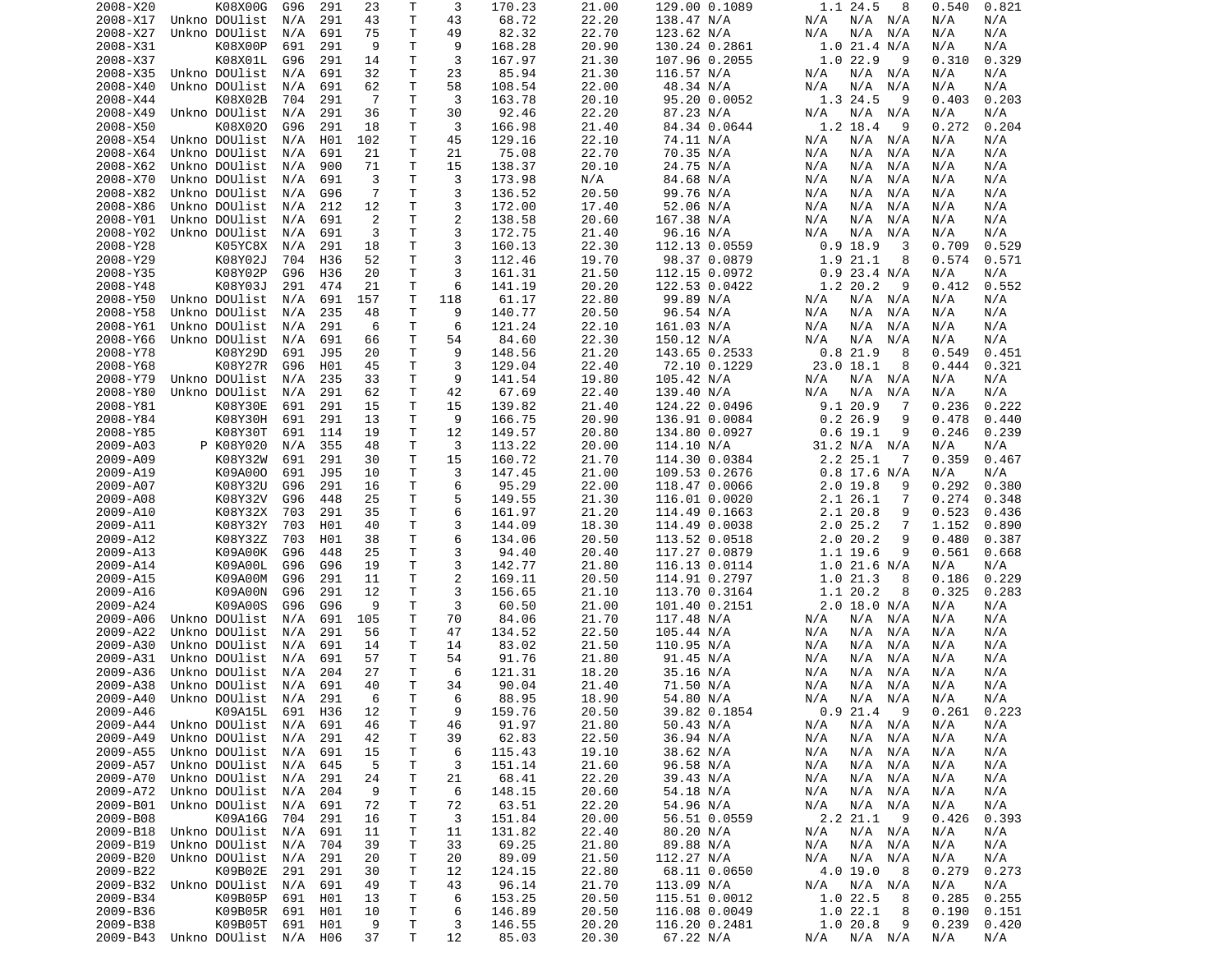| 2009-B45 | Unkno DOUlist         | N/A | 691        | 50       | Т      | 39             | 137.29 | 21.80 | 65.94 N/A     | N/A<br>N/A<br>N/A          | N/A<br>N/A              |
|----------|-----------------------|-----|------------|----------|--------|----------------|--------|-------|---------------|----------------------------|-------------------------|
| 2009-B47 | K08YE8V               | G96 | 850        | 23       | т      | 6              | 138.47 | 21.70 | 113.63 0.2559 | 31.8 20.5<br>5             | 0.736<br>0.644          |
| 2009-B51 | Unkno DOUlist         | N/A | 291        | 11       | т      | 11             | 79.03  | 22.00 | 166.41 N/A    | N/A<br>N/A<br>N/A          | N/A<br>N/A              |
| 2009-B53 | Unkno DOUlist         | N/A | 691        | 50       | т      | 45             | 98.82  | 22.40 | 167.53 N/A    | N/A<br>N/A<br>N/A          | N/A<br>N/A              |
| 2009-B61 | Unkno DOUlist         | N/A | <b>B67</b> | 20       | т      | 11             | 138.68 | 20.10 | 126.61 N/A    | N/A<br>N/A<br>N/A          | N/A<br>N/A              |
| 2009-B65 | Unkno DOUlist         | N/A | 691        | 25       | T      | 24             | 83.02  | 21.20 | 159.40 N/A    | N/A<br>N/A<br>N/A          | N/A<br>N/A              |
| 2009-B69 | Unkno DOUlist         | N/A | 291        | 24       | т      | 21             | 92.32  | 21.60 | 147.03 N/A    | N/A<br>N/A<br>N/A          | N/A<br>N/A              |
| 2009-B72 | Unkno DOUlist         | N/A | <b>B67</b> | 37       | т      | 28             | 110.39 | 22.10 | 135.19 N/A    | N/A<br>N/A<br>N/A          | N/A<br>N/A              |
| 2009-B74 | K09B58C               | 691 | G96        | 25       | т      | 18             | 145.45 | 21.70 | 133.78 0.1881 | $5.0$ 18.6<br>8            | 0.352<br>0.288          |
| 2009-B75 | K09B58D               | 704 | G96        | 95       | т      | 3              | 162.85 | 19.80 | 92.01 0.0652  | 12.0 22.1<br>7             | 0.438<br>0.583          |
| 2009-B76 | K09B58E               | 704 | G96        | 46       | т      | 3              | 138.61 | 19.50 | 133.74 0.0041 | 3.021.5<br>9               | 0.375<br>0.405          |
| 2009-B78 | K09B58G               | 703 | 204        | 44       | т      | 3              | 146.43 | 20.20 | 136.78 0.0145 | 1.8 26.0<br>6              | 0.813<br>0.475          |
| 2009-B90 | Unkno DOUlist         | N/A | 291        | 8        | Τ      | 8              | 149.05 | 21.10 | 123.59 N/A    | N/A<br>N/A<br>N/A          | N/A<br>N/A              |
| 2009-B91 | C K09B020             | N/A | 673        | 27       | т      | 3              | 84.69  | 20.30 | 119.89 N/A    | 2.1 N/A<br>N/A             | N/A<br>N/A              |
| 2009-B93 | K09B77E               | E12 | E12        | 31       | т      | 3              | 104.32 | 20.10 | 119.82 0.2734 | 1.018.1<br>9               | 0.353<br>0.275          |
| 2009-C01 | K01D08R               | N/A | J95        | 14       | т      | 9              | 150.61 | 20.60 | 114.43 0.0797 | $0.6$ 18.9<br>5            | 0.689<br>0.451          |
| 2009-C02 | Unkno DOUlist         | N/A | 691        | 38       | Τ      | 33             | 85.31  | 22.80 | 111.13 N/A    | N/A<br>N/A N/A             | N/A<br>N/A              |
| 2009-C05 | Unkno DOUlist         | N/A | 291        | 9        | Τ      | 9              | 155.56 | 22.10 | 99.36 N/A     | N/A<br>N/A<br>N/A          | N/A<br>N/A              |
| 2009-C08 | Unkno DOUlist         | N/A | H45        | 51       | т      | 6              | 89.77  | 20.50 | 109.47 N/A    | N/A<br>N/A<br>N/A          | N/A<br>N/A              |
| 2009-C13 | K09B81H               | G96 | 291        | 21       | т      | 5              | 118.16 | 21.40 | 97.52 0.4060  | 1.9 19.3<br>9              | 0.248<br>0.306          |
| 2009-C14 | K09B81J               | 703 | 291        | 26       | Τ      | 3              | 85.33  | 20.00 | 95.95 0.1031  | 2.0 18.4 N/A               | N/A<br>N/A              |
| 2009-C15 | K09C00D               | G96 | H01        | 36       | Τ      | 4              | 125.17 | 22.00 | 98.05 0.1022  | 1.2 22.7<br>9              | 0.525<br>0.778          |
| 2009-C16 | K09C00E               | 704 | H01        | 32       | Τ      | 3              | 161.43 | 21.20 | 96.67 0.0680  | 1.2 24.7<br>8              | 0.410<br>0.621          |
| 2009-C17 | K09C00F               | G96 | F65        | 23       | т      | $\overline{2}$ | 166.38 | 21.10 | 98.91 0.1482  | 1.023.6<br>8               | 0.613<br>0.749          |
| 2009-C18 | K09C00G               | 703 | G96        | 27       | т      | 3              | 146.59 | 19.70 | 96.23 0.0821  | 1.1 22.9<br>8              | 0.675<br>0.837          |
| 2009-C20 | Unkno DOUlist         | N/A | 691        | 12       | т      | 12             | 64.57  | 21.60 | 86.20 N/A     | N/A<br>N/A N/A             | N/A<br>N/A              |
| 2009-C23 | K09C00R               | G96 | G96        | 17       | т      | 3              | 163.95 | 22.60 | 86.05 0.0908  | 1.0 25.7<br>8              | 0.509<br>0.281          |
| 2009-C27 | K09C00V               | 198 | 673        | 31       | F      | 0              | 162.00 | 19.00 | 82.47 0.0121  | 0.624.4<br>8               | 0.197<br>0.197          |
| 2009-C30 | Unkno DOUlist         | N/A | 291        | 34       | т      | 31             | 90.71  | 21.70 | 82.55 N/A     | N/A<br>N/A<br>N/A          | N/A<br>N/A              |
|          |                       |     |            |          |        | 6              |        |       |               |                            |                         |
| 2009-C32 | K09C01R               | G96 | H36        | 28       | т      |                | 164.31 | 21.80 | 72.84 0.0595  | 1.024.6<br>8               | 0.217<br>0.425          |
| 2009-C34 | K09C01T               | 691 | 291        | 18       | т      | 15             | 171.72 | 21.50 | 70.26 0.0728  | 1.2 24.3<br>8              | 0.463<br>0.501          |
| 2009-C35 | K09C01U               | G96 | H36        | 21       | Τ      | 3              | 168.68 | 21.20 | 72.14 0.2250  | 1.022.3<br>8               | 0.298<br>0.461          |
| 2009-C39 | K09C01Y               | G96 | G96        | 17       | т      | 2              | 168.50 | 21.40 | 72.56 0.2448  | 0.922.9<br>9               | 0.272<br>0.329          |
| 2009-C42 | K09C02B               | 291 | 291        | 20       | т      | 9              | 174.54 | 20.80 | 70.49 0.5577  | $0.3$ 19.3<br>9            | 0.220<br>0.312          |
| 2009-C62 | Unkno DOUlist         | N/A | H45        | 30       | т      | 6              | 166.06 | 20.10 | 65.39 N/A     | N/A<br>N/A<br>N/A          | N/A<br>N/A              |
| 2009-C49 | K00DB0V               | N/A | 691        | 2        | Τ      | $\overline{c}$ | 164.88 | 20.90 | 74.91 N/A     | 0.0 N/A<br>N/A             | N/A<br>N/A              |
| 2009-C58 | Unkno DOUlist         | N/A | 691        | 3        | т      | 3              | 163.42 | 17.50 | 59.92 N/A     | N/A<br>N/A<br>N/A          | N/A<br>N/A              |
| 2009-C77 | K09B80L               | N/A | 703        | 17       | т      | 3              | 88.08  | 21.30 | 126.98 N/A    | 95.8 16.3<br>3             | 0.506<br>0.560          |
| 2009-C78 | Unkno DOUlist         | N/A | 691        | 6        | Τ      | 6              | 162.69 | 21.10 | 110.02 N/A    | N/A N/A<br>N/A             | N/A<br>N/A              |
| 2009-C81 | Unkno DOUlist         | N/A | 691        | 3        | Τ      | 3              | 167.87 | N/A   | 148.40 N/A    | N/A<br>N/A<br>N/A          | N/A<br>N/A              |
| 2009-C82 | K09C04R               | 691 | 493        | 12       | т      | 3              | 160.88 | 20.40 | 45.93 0.0800  | 0.721.7<br>9               | 0.513<br>0.205          |
| 2009-C83 | Unkno DOUlist         | N/A | 291        | 44       | Τ      | 34             | 80.10  | 22.60 | 44.93 N/A     | N/A<br>N/A N/A             | N/A<br>N/A              |
| 2009-D03 | K09C05S               | 691 | 493        | 12       | т      | 3              | 156.01 | 21.20 | 58.99 0.2421  | 1.6 19.6<br>9              | 0.243<br>0.327          |
| 2009-D02 | K09C05R               | 691 | 493        | 12       | т      | 3              | 147.82 | 21.40 | 58.32 0.0626  | 1.722.0<br>9               | 0.271<br>0.223          |
| 2009-C84 | Unkno DOUlist         | N/A | 291        | 15       | т      | 11             | 160.08 | 20.70 | 60.37 N/A     | N/A<br>N/A N/A             | N/A<br>N/A              |
| 2009-D15 | Unkno DOUlist         | N/A | 691        | 14       | т      | 14             | 145.82 | 20.30 | 83.46 N/A     | N/A<br>N/A<br>N/A          | N/A<br>N/A              |
| 2009-D18 | Unkno DOUlist         | N/A | 691        | 23       | т      | 20             | 136.96 | 21.50 | 47.16 N/A     | N/A<br>N/A<br>N/A          | N/A<br>N/A              |
| 2009-D21 | Unkno DOUlist         | N/A | 291        | 3        | Τ      | 2              | 99.02  | 19.90 | 46.53 N/A     | N/A<br>N/A<br>N/A          | N/A<br>N/A              |
| 2009-D23 | K09B02D               | N/A | 703        | 21       | т      | 3              | 130.10 | 19.70 | 59.15 0.4014  | 30.9 17.6<br>5             | 0.756<br>0.455          |
| 2009-D35 | K09D01L               | 106 | H01        | 47       | т      | 6              | 137.28 | 19.30 | 112.99 0.1788 | 1.5 18.9<br>8              | 0.413<br>0.383          |
| 2009-D38 | K09D010               | 691 | 854        | 23       | Τ      | 6              | 134.31 | 20.30 | 117.94 0.0687 | 1.023.1<br>8               | 0.417<br>0.225          |
| 2009-D34 | Unkno DOUlist         | N/A | 691        | 44       | T.     | 32             | 115.50 | 21.70 | 112.99 N/A    | N/A<br>N/A N/A             | N/A<br>N/A              |
| 2009-D39 | P K09D010 N/A 291     |     |            | - 6      | T.     | 6              | 110.82 | 21.00 | 118.60 N/A    | 1.0 N/A N/A                | N/A<br>N/A              |
| 2009-D42 | Unkno DOUlist N/A 691 |     |            | 51       | т      | 38             | 56.69  | 22.40 | 124.46 N/A    | $N/A$ $N/A$<br>N/A         | N/A<br>N/A              |
| 2009-D48 | Unkno DOUlist         | N/A | 291        | 18       | т      | 18             | 68.43  | 21.60 | 136.43 N/A    | N/A<br>$N/A$ $N/A$         | N/A<br>N/A              |
| 2009-D53 | Unkno DOUlist         | N/A | 691        | 9        | т      | 9              | 149.50 | N/A   | 146.57 N/A    | N/A<br>N/A N/A             | N/A<br>N/A              |
| 2009-D57 | Unkno DOUlist         | N/A | J53        | 247      | Т      | 27             | 120.96 | 20.60 | 43.54 N/A     | $N/A$ $N/A$<br>N/A         | N/A<br>N/A              |
| 2009-D58 | K09D12K               | 691 | F65        | 23       | т      | 3              | 87.25  | 21.60 | 129.27 N/A    | 3.1 15.5 N/A               | N/A<br>N/A              |
| 2009-D59 | Unkno DOUlist         | N/A | 291        | 17       | т      | 14             | 104.29 | 21.30 | 125.59 N/A    | N/A<br>N/A N/A             | N/A<br>N/A              |
| 2009-D60 | Unkno DOUlist         | N/A | 691        | 77       | Τ      | 62             | 96.16  | 22.10 | 125.14 N/A    | N/A<br>N/A N/A             | N/A<br>N/A              |
| 2009-D65 | Unkno DOUlist         | N/A | 291        | 23       | т      | 20             | 68.38  | 21.50 | 166.02 N/A    | N/A<br>N/A<br>N/A          | N/A<br>N/A              |
| 2009-D68 | Unkno DOUlist         | N/A | 691        | 25       | т      | 25             | 129.54 | 22.90 | 153.92 N/A    | N/A<br>N/A<br>N/A          | N/A<br>N/A              |
| 2009-D69 | K09D42Z               | 703 | 474        | 39       | Τ      | $\overline{c}$ | 90.30  | 20.60 | 152.02 0.0372 | 1.3 19.6<br>9              | 0.832<br>0.571          |
| 2009-D70 | K09D43A               | G96 |            |          |        |                | 177.10 | 20.90 | 152.34 0.0844 | 1.1 24.6<br>8              | 0.382                   |
| 2009-D71 | K09D43B               | G96 | H01<br>291 | 18<br>25 | Τ<br>т | 3<br>3         | 154.21 | 21.20 | 151.29 0.0094 | 1.1 26.5<br>7              | 0.318<br>0.325<br>0.530 |
|          |                       |     |            |          |        |                |        |       |               |                            |                         |
| 2009-D72 | K09D43C               | 703 | 291        | 33       | T      | 3              | 97.48  | 19.60 | 150.76 0.0000 | 1.0 17.8<br>9              | 0.509<br>0.450          |
| 2009-D77 | K09D45A               | 691 | F65        | 21       | Τ      | 9              | 177.31 | 20.80 | 141.11 0.2868 | $1.1$ 22.3 N/A             | N/A<br>N/A              |
| 2009-D78 | K09D45B               | G96 | H01        | 18       | т      | 3              | 131.20 | 23.10 | 140.97 0.1639 | 1.0 19.5<br>9              | 0.772<br>0.541          |
| 2009-D79 | K09D45C               | 703 | G96        | 31       | T      | 3              | 171.74 | 20.80 | 140.35 0.0085 | 1.1 27.6<br>$\overline{7}$ | 0.954<br>0.652          |
| 2009-D76 | Unkno DOUlist         | N/A | 691        | 51       | T      | 51             | 73.11  | 22.10 | 142.28 N/A    | N/A N/A<br>N/A             | N/A<br>N/A              |
| 2009-E01 | Unkno DOUlist N/A 691 |     |            | 50       | T.     | 42             | 80.54  | 21.60 | 115.60 N/A    | N/A<br>N/A N/A             | N/A<br>N/A              |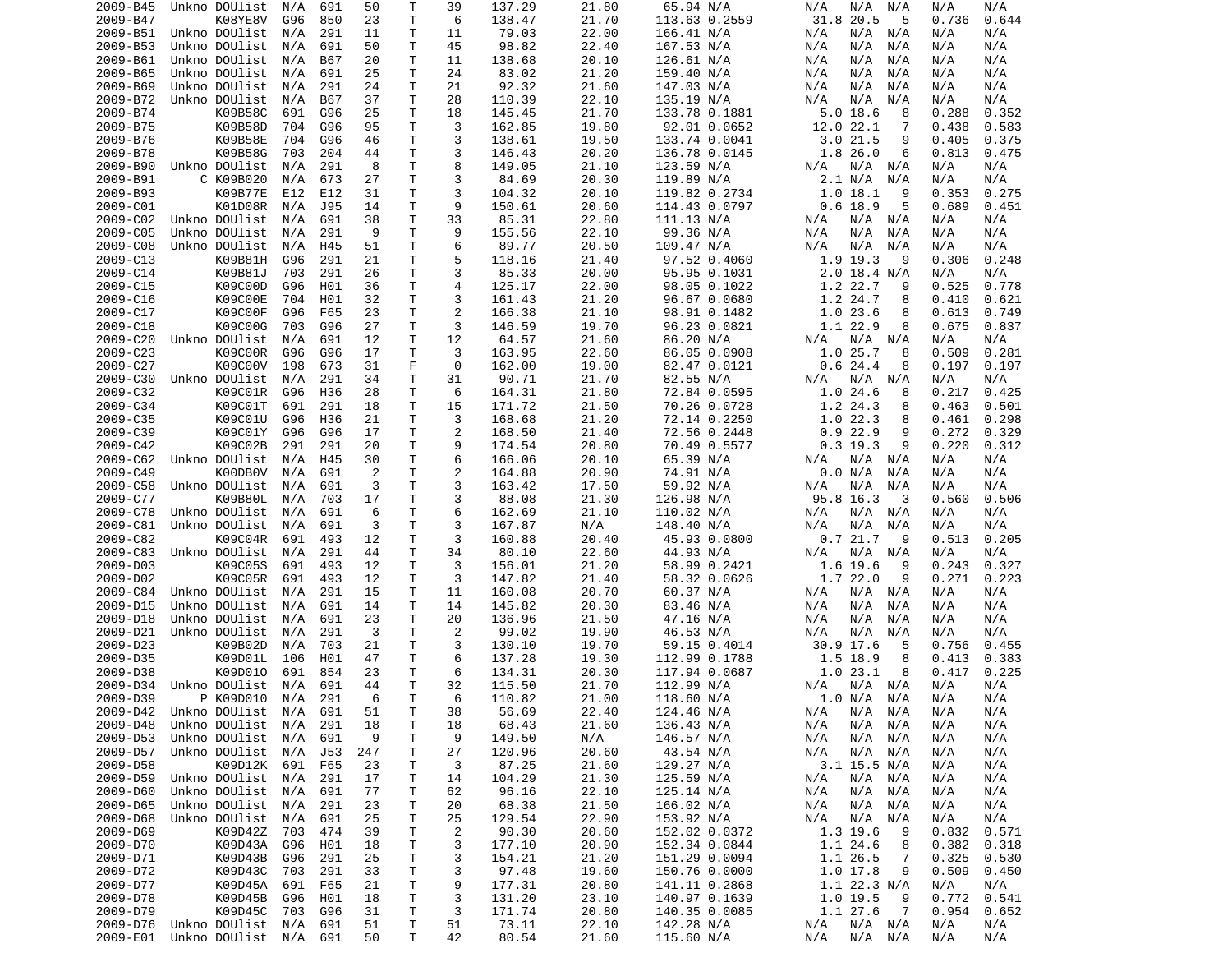| 2009-E07             | K09D46J                                   | 704        | 854        | 28             | Τ                  | 3              | 162.18           | 19.40          | 128.69 0.0214                  | 1.025.6<br>7                    | 0.632<br>0.622                   |
|----------------------|-------------------------------------------|------------|------------|----------------|--------------------|----------------|------------------|----------------|--------------------------------|---------------------------------|----------------------------------|
| 2009-E08             | K09D46L                                   | 703        | 291        | 22             | Τ                  | 3              | 124.53           | 20.50          | 127.52 0.0716                  | 1.021.3<br>9                    | 0.639<br>0.532                   |
| 2009-E06             | Unkno DOUlist                             | N/A        | 204        | 62             | т                  | 27             | 67.84            | 20.70          | 46.58 N/A                      | N/A N/A<br>N/A                  | N/A<br>N/A                       |
| 2009-E11             | Unkno DOUlist                             | N/A        | 691        | 36             | т                  | 29             | 92.32            | 21.00          | 116.83 N/A                     | N/A<br>N/A<br>N/A               | N/A<br>N/A                       |
| 2009-E12             | K09D47D                                   | 704        | F65        | 35             | т                  | 6              | 156.04           | 20.30          | 115.64 N/A                     | 3.0 16.0 N/A                    | N/A<br>N/A                       |
| 2009-E15             | Unkno DOUlist                             | N/A        | 704        | 61             | Τ                  | 40             | 96.39            | 20.80          | 103.64 N/A                     | N/A<br>N/A<br>N/A               | N/A<br>N/A                       |
| 2009-E17<br>2009-E21 | K09E000<br>K09E00U                        | G96<br>G96 | H01<br>291 | 21<br>13       | т<br>т             | 3<br>3         | 157.94<br>163.52 | 22.70<br>22.00 | 103.99 0.2241<br>102.07 0.0026 | 1.1 18.7<br>9<br>1.2 26.5<br>8  | 0.432<br>0.248<br>0.149<br>0.220 |
| 2009-E22             | K09E00V                                   | G96        | 291        | 13             | Τ                  | 3              | 164.17           | 22.40          | 105.16 0.0140                  | $0.9$ 19.9<br>9                 | 0.228<br>0.165                   |
| 2009-E24             | K09E00X                                   | G96        | 291        | 11             | Τ                  | 3              | 164.95           | 21.60          | 104.97 0.1190                  | 0.923.4<br>9                    | 0.234<br>0.350                   |
| 2009-E28             | K09E01B                                   | G96        | G96        | 14             | T                  | 3              | 171.63           | 20.90          | 102.12 0.2221                  | 1.0 19.9<br>9                   | 0.285<br>0.201                   |
| 2009-E35             | K09E01J                                   | 691        | 474        | 21             | Τ                  | 12             | 164.27           | 21.30          | 99.34 0.0002                   | 0.328.4<br>7                    | 0.886<br>0.792                   |
| 2009-E36             | K09E01K                                   | G96        | 291        | 17             | Τ                  | 3              | 171.43           | 21.10          | 101.84 0.0097                  | $1.1$ 21.6 N/A                  | N/A<br>N/A                       |
| 2009-E38             | Unkno DOUlist                             | N/A        | 691        | 66             | т                  | 45             | 95.95            | 21.40          | 100.83 N/A                     | N/A<br>N/A N/A                  | N/A<br>N/A                       |
| 2009-E39             | Unkno DOUlist                             | N/A        | 691        | 38             | т                  | 35             | 102.25           | 21.80          | 100.48 N/A                     | N/A<br>N/A<br>N/A               | N/A<br>N/A                       |
| 2009-E44             | Unkno DOUlist                             | N/A        | H10        | 6              | т                  | 3              | 153.91           | 18.00          | 76.78 N/A                      | N/A<br>N/A<br>N/A               | N/A<br>N/A                       |
| 2009-E42             | Unkno DOUlist                             | N/A        | 691        | 63             | т                  | 53             | 75.00            | 22.40          | 73.28 N/A                      | N/A<br>N/A<br>N/A               | N/A<br>N/A                       |
| 2009-E62             | Unkno DOUlist                             | N/A        | 691        | 6              | T                  | 3              | 162.40           | 19.60          | 104.60 N/A                     | N/A<br>N/A<br>N/A               | N/A<br>N/A                       |
| 2009-E67             | Unkno DOUlist                             | N/A        | 291        | 24             | Τ                  | 24             | 80.73            | 22.10          | 49.50 N/A                      | N/A<br>N/A<br>N/A               | N/A<br>N/A                       |
| 2009-E70             | K09DB10                                   | 691        | 900        | 21             | Τ                  | 9              | 150.81           | 20.10          | 53.14 0.0025                   | 21.3 22.6<br>6                  | 0.137<br>0.180                   |
| 2009-F02             | Unkno DOUlist                             | N/A        | 291        | 60             | Τ                  | 43             | 108.13           | 22.60          | 49.62 N/A                      | N/A<br>N/A N/A                  | N/A<br>N/A                       |
| 2009-F03             | K09E03F                                   | 691        | G96        | 29             | Τ                  | 9              | 173.56           | 20.40          | 50.93 0.1936                   | 1.2 21.6<br>9                   | 0.659<br>0.754                   |
| 2009-F04             | K09E03G                                   | G96        | G96        | 19             | Τ                  | 3              | 140.03           | 21.70          | 50.63 0.0830                   | 1.1 21.2<br>9                   | 0.334<br>0.443                   |
| 2009-F08             | Unkno DOUlist                             | N/A        | 691        | 95             | T.                 | 70             | 64.88            | 22.70          | 52.89 N/A                      | N/A<br>N/A N/A                  | N/A<br>N/A                       |
| 2009-F09             | K09F00D                                   | J75        | 854        | 52             | Τ                  | 3              | 143.32           | 18.90          | 61.42 0.0024                   | 21.1 22.1<br>8                  | 0.303<br>0.654                   |
| 2009-F10             | K09F00E                                   | 691        | 291        | 30             | т                  | 8              | 152.70           | 20.00          | 62.92 0.0027                   | 1.1 21.3<br>8                   | 0.585<br>0.471                   |
| 2009-F11             | K09F00F<br>Unkno DOUlist                  | G96        | H01        | 31             | T                  | 3              | 161.95           | 20.80          | 63.62 0.0155                   | 1.021.6<br>8                    | 0.326<br>0.469                   |
| 2009-F21             | K07B02S                                   | N/A        | 691        | 126            | Τ                  | 75             | 100.71           | 22.60          | 50.28 N/A                      | N/A<br>N/A N/A                  | N/A<br>N/A                       |
| 2009-F22<br>2009-F23 | K09F000                                   | N/A<br>703 | 291<br>H01 | 6<br>30        | т<br>Τ             | 6<br>3         | 140.81<br>166.59 | 22.80<br>20.20 | 87.10 0.1333<br>73.88 0.0363   | 17.1 23.2<br>2<br>1.1 25.7<br>7 | 0.608<br>0.484<br>0.919<br>0.627 |
| 2009-F26             | K09F00S                                   | G96        | H01        | 27             | T                  | $\overline{c}$ | 127.81           | 20.50          | 73.78 0.0128                   | 1.024.2<br>7                    | 0.308<br>0.408                   |
| 2009-F27             | K09F00T                                   | 703        | 291        | 22             | Τ                  | 3              | 138.39           | 20.30          | 75.96 0.1213                   | 1.019.0<br>9                    | 0.443<br>0.510                   |
| 2009-F28             | P K08C94L                                 | N/A        | H01        | 26             | т                  | 6              | 134.07           | 20.20          | 75.39 N/A                      | 26.0 N/A<br>N/A                 | N/A<br>N/A                       |
| 2009-F33             | Unkno DOUlist                             | N/A        | 691        | 71             | Τ                  | 63             | 125.13           | 22.50          | 83.47 N/A                      | N/A<br>N/A<br>N/A               | N/A<br>N/A                       |
| 2009-F35             | Unkno DOUlist                             | N/A        | 691        | 272            | Τ                  | 55             | 70.73            | 22.70          | 94.57 N/A                      | N/A<br>N/A<br>N/A               | N/A<br>N/A                       |
| 2009-F48             | Unkno DOUlist                             | N/A        | 291        | 38             | т                  | 18             | 140.83           | 21.70          | 52.06 N/A                      | N/A<br>N/A<br>N/A               | N/A<br>N/A                       |
| 2009-F53             | Unkno DOUlist                             | N/A        | 291        | 9              | Τ                  | 9              | 149.48           | 20.90          | 94.12 N/A                      | N/A<br>N/A<br>N/A               | N/A<br>N/A                       |
| 2009-F59             | Unkno DOUlist                             | N/A        | 691        | 32             | т                  | 32             | 113.51           | 22.70          | 115.67 N/A                     | N/A<br>N/A<br>N/A               | N/A<br>N/A                       |
| 2009-F67             | Unkno DOUlist                             | N/A        | 691        | 11             | T                  | 11             | 135.69           | N/A            | 117.35 N/A                     | N/A<br>N/A<br>N/A               | N/A<br>N/A                       |
| 2009-F74             | Unkno DOUlist                             | N/A        | 704        | 46             | Τ                  | 41             | 85.73            | 22.10          | 149.46 N/A                     | N/A<br>N/A<br>N/A               | N/A<br>N/A                       |
| 2009-F76             | Unkno DOUlist                             | N/A        | 291        | 56             | T                  | 17             | 77.86            | 21.70          | 75.47 N/A                      | N/A<br>N/A<br>N/A               | N/A<br>N/A                       |
| 2009-F77             | Unkno DOUlist                             | N/A        | 291        | 9              | T                  | 9              | 113.20           | 22.70          | 172.11 N/A                     | N/A<br>N/A<br>N/A               | N/A<br>N/A                       |
| 2009-F78             | K09F28N                                   | 691        | 291        | 9              | Τ                  | 8              | 104.94           | 20.90          | 153.46 0.4083                  | 2.0 19.2<br>8                   | 0.164<br>0.120                   |
| 2009-F89             | Unkno DOUlist                             | N/A        | 691        | 44             | T                  | 37             | 115.06           | 22.30          | 172.32 N/A                     | N/A N/A<br>N/A                  | N/A<br>N/A                       |
| 2009-F90             | K09F29Y                                   | G96        | 291        | 12             | т                  | 2              | 131.20           | 21.70          | 168.80 0.2322                  | 1.0 19.7<br>9                   | 0.422<br>0.379                   |
| 2009-F92             | K09F30J                                   | G96        | 711        | 13             | Τ                  | 3              | 166.04           | 20.60          | 158.28 0.0053                  | 0.922.4<br>9                    | 0.381<br>0.407                   |
| 2009-F94             | K09F30R                                   | 691        | 291        | 9              | Τ                  | 9              | 139.73           | 22.70          | 158.03 0.2819                  | 1.921.0<br>8                    | 0.424<br>0.179                   |
| 2009-F91             | Unkno DOUlist                             | N/A        | 291        | 51             | т                  | 45             | 60.69            | 22.20          | 159.76 N/A                     | N/A N/A<br>N/A                  | N/A<br>N/A                       |
| 2009-F95             | Unkno DOUlist                             | N/A        | 291        | 47             | т                  | 42             | 127.56           | 22.20          | 148.28 N/A                     | N/A<br>N/A<br>N/A               | N/A<br>N/A                       |
| 2009-F96             | Unkno DOUlist                             | N/A        | 691        | 6              | т                  | 6              | 156.31           | 21.90          | 145.78 N/A                     | N/A<br>N/A<br>N/A               | N/A<br>N/A                       |
|                      | 2009-F104 Unkno DOUlist                   | N/A        | 291        | 6              | $\mathsf{T}$<br>T. | 6<br>9         | 107.19           | 20.20          | 121.63 N/A                     | N/A<br>N/A<br>N/A               | N/A<br>N/A                       |
|                      | 2009-F105 Unkno DOUlist                   | N/A        | 291        | 14<br>85       |                    |                | 111.14           | 19.00<br>22.40 | 79.42 N/A                      | N/A<br>N/A<br>N/A               | N/A<br>N/A                       |
| 2009-G02             | 2009-G01 Unkno DOUlist N/A 691<br>K09F44F | G96        | H01        | 15             | T.<br>Τ            | 69<br>3        | 103.35<br>170.09 | 21.40          | 108.03 N/A<br>107.30 0.2300    | N/A<br>N/A N/A<br>8<br>2.9 23.4 | N/A<br>N/A<br>0.213<br>0.220     |
| 2009-G05             | K09F44J                                   | 703        | 673        | 33             | $\mathsf T$        | 3              | 176.89           | 20.10          | 106.08 0.0122                  | $1.0$ 19.8<br>9                 | 0.480<br>0.466                   |
| 2009-G06             | Unkno DOUlist                             | N/A        | 691        | 90             | Τ                  | 48             | 103.30           | 22.00          | 95.60 N/A                      | N/A N/A<br>N/A                  | N/A<br>N/A                       |
| 2009-G08             | Unkno DOUlist                             | N/A        | 691        | 43             | Τ                  | 43             | 101.74           | 21.30          | 91.87 N/A                      | $N/A$ $N/A$<br>N/A              | N/A<br>N/A                       |
| 2009-G10             | Unkno DOUlist                             | N/A        | H45        | 45             | т                  | 6              | 145.27           | 19.90          | 68.77 N/A                      | N/A<br>N/A N/A                  | N/A<br>N/A                       |
| 2009-G17             | Unkno DOUlist                             | N/A        | 291        | 6              | т                  | 3              | 167.35           | 20.50          | 56.36 N/A                      | N/A<br>N/A N/A                  | N/A<br>N/A                       |
| 2009-G19             | Unkno DOUlist                             | N/A        | 291        | 3              | T                  | 3              | 165.30           | N/A            | 54.95 N/A                      | N/A<br>N/A N/A                  | N/A<br>N/A                       |
| 2009-G42             | Unkno DOUlist                             | N/A        | 691        | $\overline{2}$ | т                  | $\overline{c}$ | 158.04           | 20.70          | 53.50 N/A                      | N/A<br>N/A N/A                  | N/A<br>N/A                       |
| 2009-H02             | Unkno DOUlist                             | N/A        | 291        | 49             | Τ                  | 26             | 104.50           | 22.10          | 62.39 N/A                      | N/A<br>$N/A$ $N/A$              | N/A<br>N/A                       |
| 2009-H05             | K09H00C                                   | 691        | 291        | 37             | Τ                  | 12             | 168.32           | 18.50          | 86.35 0.0105                   | 1.1 24.8<br>$\overline{7}$      | 0.448<br>0.272                   |
| 2009-H07             | K09H00E                                   | G96        | 291        | 21             | Τ                  | 3              | 154.03           | 20.00          | 87.14 0.0841                   | 1.0 20.7<br>- 9                 | 0.238<br>0.409                   |
| 2009-H04             | Unkno DOUlist                             | N/A        | 291        | 27             | Τ                  | 24             | 71.42            | 22.50          | 85.02 N/A                      | N/A<br>$N/A$ $N/A$              | N/A<br>N/A                       |
| 2009-H17             | Unkno DOUlist                             | N/A        | 691        | 27             | Τ                  | 24             | 73.25            | 22.50          | 96.17 N/A                      | $N/A$ $N/A$<br>N/A              | N/A<br>N/A                       |
| 2009-H18             | Unkno DOUlist                             | N/A        | 291        | 33             | T                  | 26             | 98.42            | 22.50          | 107.13 N/A                     | N/A<br>N/A N/A                  | N/A<br>N/A                       |
| 2009-H19             | K09H02R                                   | 691        | G96        | 26             | Τ                  | 12             | 174.20           | 21.20          | 97.12 0.0273                   | 2.1 25.1<br>8                   | 0.483<br>0.540                   |
| 2009-H20             | K09H02S                                   | G96        | H01        | 27             | T.                 | 3              | 171.51           | 22.20          | 98.21 0.1107                   | 1.9 21.8<br>9                   | 0.383<br>0.169                   |
| 2009-H22             | K09H02U                                   | 691        | 673        | 28             | T.                 | 6              | 157.85           | 21.10          | 107.15 0.0436                  | 1.2 18.2<br>9                   | 0.392<br>0.464                   |
| 2009-H23             | K09H02V                                   |            | 691 291    | 39             | T.                 | 6              | 160.68           | 20.10          | 107.68 0.0327                  | 1.1 21.3<br>8                   | 0.287<br>0.331                   |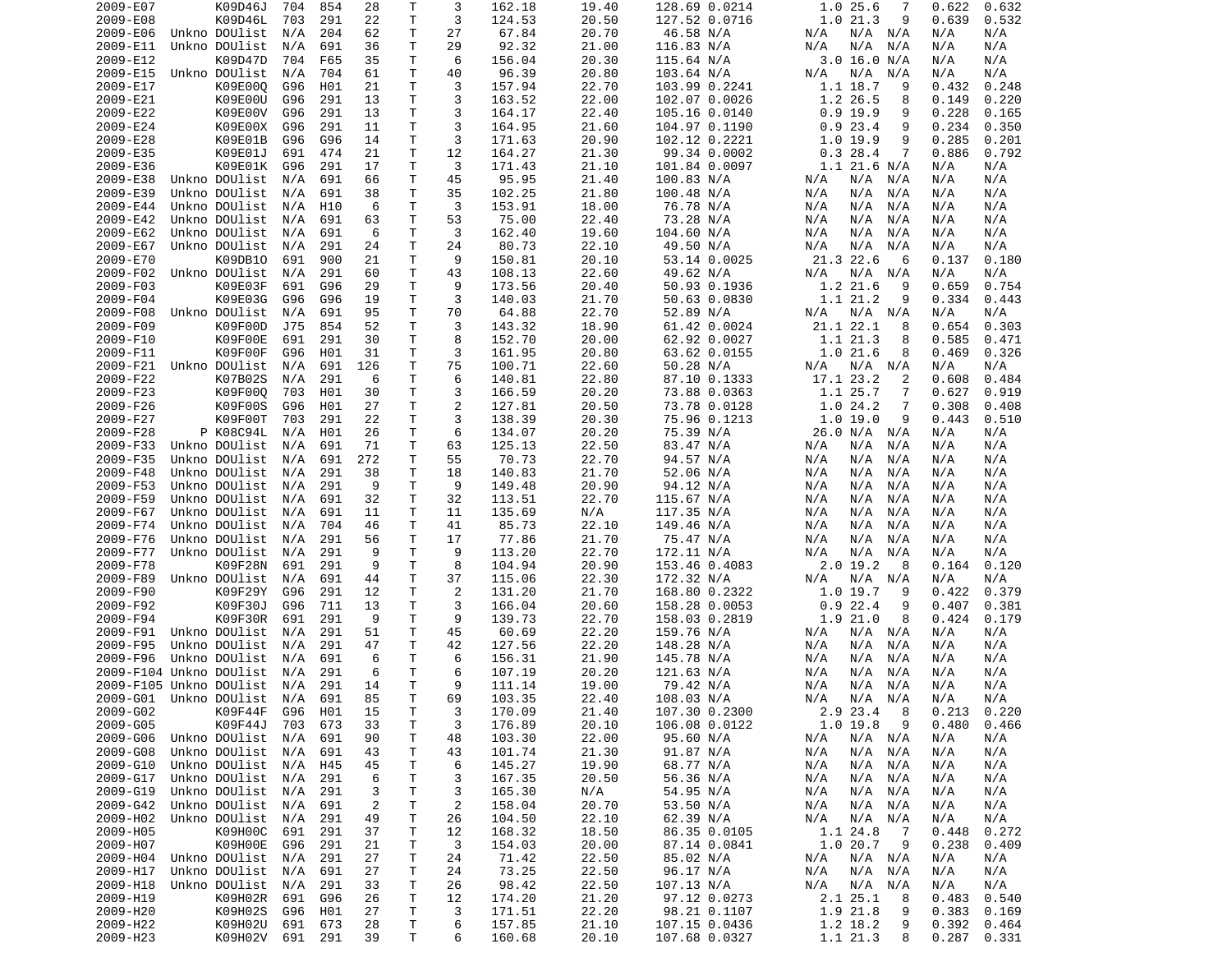| 2009-H24 | K09H02W           | G96 | H01 | 18             | Τ            | 3              | 140.83 | 20.90 | 110.20 0.0518 | 1.1 23.9<br>8               | 0.357<br>0.240 |  |
|----------|-------------------|-----|-----|----------------|--------------|----------------|--------|-------|---------------|-----------------------------|----------------|--|
| 2009-H25 | Unkno DOUlist     | N/A | 691 | 18             | T            | 14             | 86.28  | 22.70 | 119.47 N/A    | N/A N/A<br>N/A              | N/A<br>N/A     |  |
| 2009-H37 | K09H36H           | 691 | 474 | 48             | Τ            | 15             | 133.66 | 20.90 | 109.44 N/A    | 22.1 10.7 N/A               | N/A<br>N/A     |  |
| 2009-H36 | Unkno DOUlist     | N/A | 704 | 43             | Τ            | 35             | 89.51  | 22.90 | 96.26 N/A     | N/A<br>N/A<br>N/A           | N/A<br>N/A     |  |
| 2009-H39 | Unkno DOUlist     | N/A | 691 | 20             | Τ            | 17             | 89.19  | 21.00 | 141.81 N/A    | N/A<br>N/A<br>N/A           | N/A<br>N/A     |  |
| 2009-H45 | Unkno DOUlist     | N/A | 291 | 82             | T            | 42             | 99.94  | 22.00 | 37.99 N/A     | N/A<br>N/A<br>N/A           | N/A<br>N/A     |  |
| 2009-H51 | Unkno DOUlist     | N/A | 291 | 30             | Τ            | 21             | 136.16 | 21.40 | 143.26 N/A    | N/A<br>N/A<br>N/A           | N/A<br>N/A     |  |
| 2009-H52 | K09H51X           | 703 | 854 | 21             | т            | 3              | 144.92 | 20.60 | 156.54 0.0140 | 1.021.1<br>9                | 0.507<br>0.788 |  |
| 2009-H53 | K09H51Y           | 691 | H36 | 11             | Τ            | 6              | 153.98 | 21.00 | 157.56 0.3187 | 0.920.6<br>9                | 0.485<br>0.576 |  |
| 2009-H54 | Unkno DOUlist     | N/A | 291 | 15             | Τ            | 12             | 87.34  | 19.10 | 165.98 N/A    | N/A N/A<br>N/A              | N/A<br>N/A     |  |
| 2009-H55 | Unkno DOUlist     | N/A | 291 | 3              | Τ            | 3              | 145.91 | 20.30 | 173.63 N/A    | N/A<br>N/A<br>N/A           | N/A<br>N/A     |  |
| 2009-H57 | K09H58T           | G96 | 673 | 34             | T            | 2              | 163.60 | 20.30 | 164.00 0.0567 | 2.1 25.2<br>- 7             | 0.598<br>1.022 |  |
| 2009-H60 | Unkno DOUlist     | N/A | 291 | 37             | T            | 37             | 82.29  | 22.30 | 151.60 N/A    | N/A<br>N/A N/A              | N/A<br>N/A     |  |
| 2009-H62 | K09H60F           | 703 | G96 | 17             | т            | 3              | 145.18 | 20.10 | 149.19 0.3479 | $1.0$ 18.3<br>9             | 0.420<br>0.523 |  |
| 2009-H71 | Unkno DOUlist     | N/A | 900 | 34             | т            | 9              | 150.22 | 18.40 | 145.91 N/A    | N/A<br>N/A N/A              | N/A<br>N/A     |  |
| 2009-H64 | Unkno DOUlist     | N/A | 291 | 58             | Τ            | 34             | 87.89  | 22.20 | 148.39 N/A    | N/A<br>N/A<br>N/A           | N/A<br>N/A     |  |
| 2009-H80 | K09H73M           | G96 | 291 | 13             | т            | 3              | 155.21 | 22.20 | 123.85 0.1727 | 0.923.1<br>- 9              | 0.189<br>0.169 |  |
| 2009-H77 | Unkno DOUlist     | N/A | 691 | 46             | T            | 46             | 111.29 | 22.20 | 124.75 N/A    | N/A<br>N/A<br>N/A           | N/A<br>N/A     |  |
| 2009-H81 | Unkno DOUlist     | N/A | 691 | 43             | T            | 39             | 124.48 | 21.50 | 111.54 N/A    | N/A<br>N/A<br>N/A           | N/A<br>N/A     |  |
| 2009-J01 | Unkno DOUlist     | N/A | 691 | 45             | T            | 40             | 77.89  | 22.40 | 98.54 N/A     | N/A<br>N/A<br>N/A           | N/A<br>N/A     |  |
| 2009-J02 | J98H03N           | N/A | 291 | 17             | Τ            | 3              | 154.58 | 20.50 | 97.10 0.2373  | 1.1 18.3<br>3               | 0.389<br>0.279 |  |
| 2009-J04 | K09H82C           | 703 | 291 | 20             | т            | 3              | 138.38 | 20.40 | 96.19 0.0235  | $2.0$ 16.2<br>9             | 0.741<br>1.002 |  |
| 2009-J05 | K09H82D           | 691 | 291 | 12             | T            | 12             | 153.47 | 20.00 | 110.47 0.0810 | 6.021.4<br>8                | 0.173<br>0.153 |  |
| 2009-J06 | K09H82E           | G96 | 291 | 11             | Τ            | 2              | 142.06 | 20.00 | 95.66 0.2692  | $2.0$ 18.5<br>9             | 0.581<br>0.239 |  |
| 2009-J07 | K09H82F           | G96 | 291 | 13             | Τ            | 6              | 163.09 | 22.20 | 98.79 0.0851  | 0.920.4<br>9                | 0.640<br>0.405 |  |
| 2009-J10 | Unkno DOUlist     | N/A | 300 | 18             | т            | 15             | 127.38 | 21.30 | 92.80 N/A     | N/A N/A<br>N/A              | N/A<br>N/A     |  |
| 2009-J11 | K09H88F           | 691 | 474 | 15             | T            | 11             | 163.64 | 21.20 | 80.43 0.4773  | 2.3 19.6<br>8               | 0.295<br>0.243 |  |
| 2009-J15 | Unkno DOUlist     | N/A | 291 | 31             | Τ            | 27             | 84.87  | 20.90 | 60.22 N/A     | N/A<br>N/A<br>N/A           | N/A<br>N/A     |  |
| 2009-J21 | Unkno DOUlist     | N/A | 703 | 13             | т            | 9              | 116.68 | 20.90 | 119.01 N/A    | N/A<br>N/A<br>N/A           | N/A<br>N/A     |  |
|          | Unkno DOUlist     |     | 691 |                | T            | 14             | 79.97  | 20.90 |               | N/A                         |                |  |
| 2009-J24 |                   | N/A |     | 14             |              |                |        |       | 47.59 N/A     | N/A<br>N/A                  | N/A<br>N/A     |  |
| 2009-J28 | Unkno DOUlist     | N/A | 691 | 26             | Τ            | 26             | 84.54  | 21.30 | 35.30 N/A     | N/A<br>N/A<br>N/A           | N/A<br>N/A     |  |
| 2009-J29 | K09J01K           | 691 | 291 | 16             | T            | 12             | 126.56 | 21.80 | 35.07 0.1626  | 47.8 19.5<br>$\overline{4}$ | 0.262<br>0.286 |  |
| 2009-J30 | K09J01L           | 691 | E10 | 24             | Τ            | 18             | 139.24 | 21.10 | 30.05 0.0754  | 19.2 21.2<br>7              | 0.308<br>0.379 |  |
| 2009-J31 | K09J01M           | 291 | E10 | 23             | T.           | 18             | 157.48 | 19.10 | 30.09 0.0182  | 1.3 23.3<br>8               | 0.431<br>0.643 |  |
| 2009-J32 | Unkno DOUlist     | N/A | 691 | 2              | т            | 2              | 86.99  | 18.50 | 32.63 N/A     | N/A N/A<br>N/A              | N/A<br>N/A     |  |
| 2009-J41 | Unkno DOUlist     | N/A | 291 | 3              | т            | 3              | 134.89 | N/A   | 32.96 N/A     | N/A<br>N/A<br>N/A           | N/A<br>N/A     |  |
| 2009-J42 | K09H00B           | N/A | 691 | 3              | Τ            | 3              | 149.99 | 19.60 | 175.52 0.1234 | 0.0 18.0<br>3               | 0.615<br>0.666 |  |
| 2009-J52 | Unkno DOUlist     | N/A | 291 | 9              | Τ            | 6              | 136.83 | 21.50 | 34.02 N/A     | N/A N/A<br>N/A              | N/A<br>N/A     |  |
| 2009-J56 | Unkno DOUlist     | N/A | 691 | 17             | T            | 14             | 144.52 | 20.70 | 45.84 N/A     | N/A<br>N/A<br>N/A           | N/A<br>N/A     |  |
| 2009-J57 | K09J020           | G96 | G96 | 14             | Τ            | 3              | 61.67  | 21.10 | 44.70 0.0604  | $1.0$ 19.4 N/A              | N/A<br>N/A     |  |
| 2009-J58 | K09J02Q           | G96 | G96 | 20             | Τ            | 3              | 145.35 | 20.50 | 45.83 0.1912  | 1.1 21.3<br>9               | 0.255<br>0.407 |  |
| 2009-J59 | K09J02R           | G96 | G96 | 12             | T            | 1              | 161.84 | 20.30 | 46.21 0.1316  | 1.022.6<br>9                | 0.304<br>0.417 |  |
| 2009-J60 | Unkno DOUlist     | N/A | 691 | 52             | Τ            | 44             | 73.99  | 22.10 | 53.52 N/A     | N/A N/A<br>N/A              | N/A<br>N/A     |  |
| 2009-K01 | Unkno DOUlist     | N/A | 691 | 9              | T.           | 6              | 158.22 | 20.70 | 67.24 N/A     | N/A<br>N/A<br>N/A           | N/A<br>N/A     |  |
| 2009-K03 | Unkno DOUlist     | N/A | 691 | 12             | т            | 12             | 131.82 | 21.40 | 78.47 N/A     | N/A<br>N/A<br>N/A           | N/A<br>N/A     |  |
| 2009-K04 | Unkno DOUlist     | N/A | 291 | 15             | Τ            | 15             | 89.42  | 22.00 | 89.34 N/A     | N/A<br>N/A<br>N/A           | N/A<br>N/A     |  |
| 2009-K06 | K09J05R           | 691 | H01 | 47             | Τ            | 15             | 169.49 | 21.70 | 67.33 0.0259  | 3.120.2<br>-9               | 0.361<br>0.385 |  |
| 2009-K18 | Unkno DOUlist     | N/A | G96 | 12             | т            | 6              | 133.53 | 21.10 | 79.02 N/A     | N/A<br>N/A<br>N/A           | N/A<br>N/A     |  |
| 2009-K19 | Unkno DOUlist     | N/A | 691 | 6              | т            | 6              | 151.55 | 20.50 | 78.97 N/A     | N/A<br>N/A<br>N/A           | N/A<br>N/A     |  |
| 2009-K24 | Unkno DOUlist     | 691 | G96 | 11             | т            | 3              | 168.81 | 21.80 | 51.43 N/A     | N/A<br>N/A<br>N/A           | N/A<br>N/A     |  |
| 2009-K44 | Unkno DOUlist     | N/A | 691 | 3              | $\mathsf{T}$ | 3              | 79.57  | N/A   | 175.48 N/A    | N/A<br>N/A<br>N/A           | N/A<br>N/A     |  |
| 2009-K45 | Unkno DOUlist     | N/A | 691 | 6              | T.           | 6              | 155.59 | 19.90 | 167.03 N/A    | N/A<br>N/A N/A              | N/A<br>N/A     |  |
| 2009-K47 | K09K040 G96       |     | 291 | 32             | T.           | 6              | 148.80 | 21.30 | 153.69 0.0792 | 2.1 24.3 7                  | 0.694<br>0.512 |  |
| 2009-K54 | Unkno DOUlist N/A |     | 691 | 74             | т            | 59             | 110.15 | 22.20 | 67.49 N/A     | N/A N/A<br>N/A              | N/A<br>N/A     |  |
| 2009-K61 | Unkno DOUlist     | N/A | 691 | 3              | Τ            | 3              | 160.72 | N/A   | 141.05 N/A    | $N/A$ $N/A$<br>N/A          | N/A<br>N/A     |  |
| 2009-K64 | K09K07M           | 691 | H01 | 17             | Τ            | 9              | 71.44  | 20.90 | 125.47 0.3349 | 2.0 17.8 N/A                | N/A<br>N/A     |  |
| 2009-K66 | Unkno DOUlist     | 691 | 691 | 65             | Τ            | 37             | 82.78  | 22.40 | 116.34 N/A    | N/A<br>N/A N/A              | N/A<br>N/A     |  |
| 2009-K72 | Unkno DOUlist     | N/A | A13 | 8              | Τ            | 3              | 159.96 | 20.20 | 119.30 N/A    | N/A<br>N/A N/A              | N/A<br>N/A     |  |
| 2009-K73 | Unkno DOUlist     | N/A | 691 | 18             | Τ            | 18             | 105.31 | 22.20 | 112.38 N/A    | N/A<br>N/A N/A              | N/A<br>N/A     |  |
| 2009-K77 | Unkno DOUlist     | N/A | 691 | 50             | T            | 47             | 78.22  | 22.40 | 91.55 N/A     | N/A<br>N/A N/A              | N/A<br>N/A     |  |
| 2009-L01 | Unkno DOUlist     | N/A | J75 | 17             | Τ            | 11             | 149.59 | 21.90 | 78.91 N/A     | $N/A$ $N/A$<br>N/A          | N/A<br>N/A     |  |
| 2009-L02 | K09K21T           | G96 | G96 | 25             | Τ            | $\overline{2}$ | 169.93 | 22.20 | 74.84 0.1083  | 3.019.2<br>- 9              | 0.491<br>0.428 |  |
| 2009-L33 | Unkno DOUlist     | N/A | 691 | 3              | Τ            | 3              | 146.05 | 22.00 | 108.76 N/A    | N/A<br>N/A N/A              | N/A<br>N/A     |  |
| 2009-L40 | Unkno DOUlist     | N/A | 291 | 18             | Τ            | 18             | 77.12  | 21.40 | 47.96 N/A     | N/A<br>N/A N/A              | N/A<br>N/A     |  |
| 2009-L43 | Unkno DOUlist     | N/A | 691 | 32             | T            | 28             | 68.42  | 21.60 | 48.97 N/A     | N/A N/A<br>N/A              | N/A<br>N/A     |  |
| 2009-L45 | Unkno DOUlist     | N/A | 691 | 23             | Τ            | 15             | 99.93  | 22.80 | 57.22 N/A     | N/A                         | N/A            |  |
|          | Unkno DOUlist     |     |     |                |              |                |        |       |               | N/A N/A                     | N/A            |  |
| 2009-L46 | Unkno DOUlist     | N/A | 291 | 20             | T            | 14             | 69.16  | 22.20 | 67.26 N/A     | N/A<br>N/A N/A              | N/A<br>N/A     |  |
| 2009-M01 |                   | N/A | J95 | 29             | Τ            | 12             | 69.41  | 20.90 | 69.82 N/A     | N/A<br>N/A N/A              | N/A<br>N/A     |  |
| 2009-M02 | K09L02U           | G96 | G96 | 14             | T            | 3              | 116.76 | 21.90 | 70.44 0.0151  | 2.023.4<br>9                | 0.626<br>0.635 |  |
| 2009-M03 | K09L02V           | G96 | 291 | 13             | T.           | 3              | 128.55 | 20.60 | 82.92 0.1595  | 0.922.4<br>9                | 0.348<br>0.806 |  |
| 2009-M04 | K09L02W 691 291   |     |     | $\overline{7}$ | T.           | $\overline{7}$ | 134.86 | 20.40 | 84.38 0.1898  | 1.0 19.9<br>9               | 0.209<br>0.374 |  |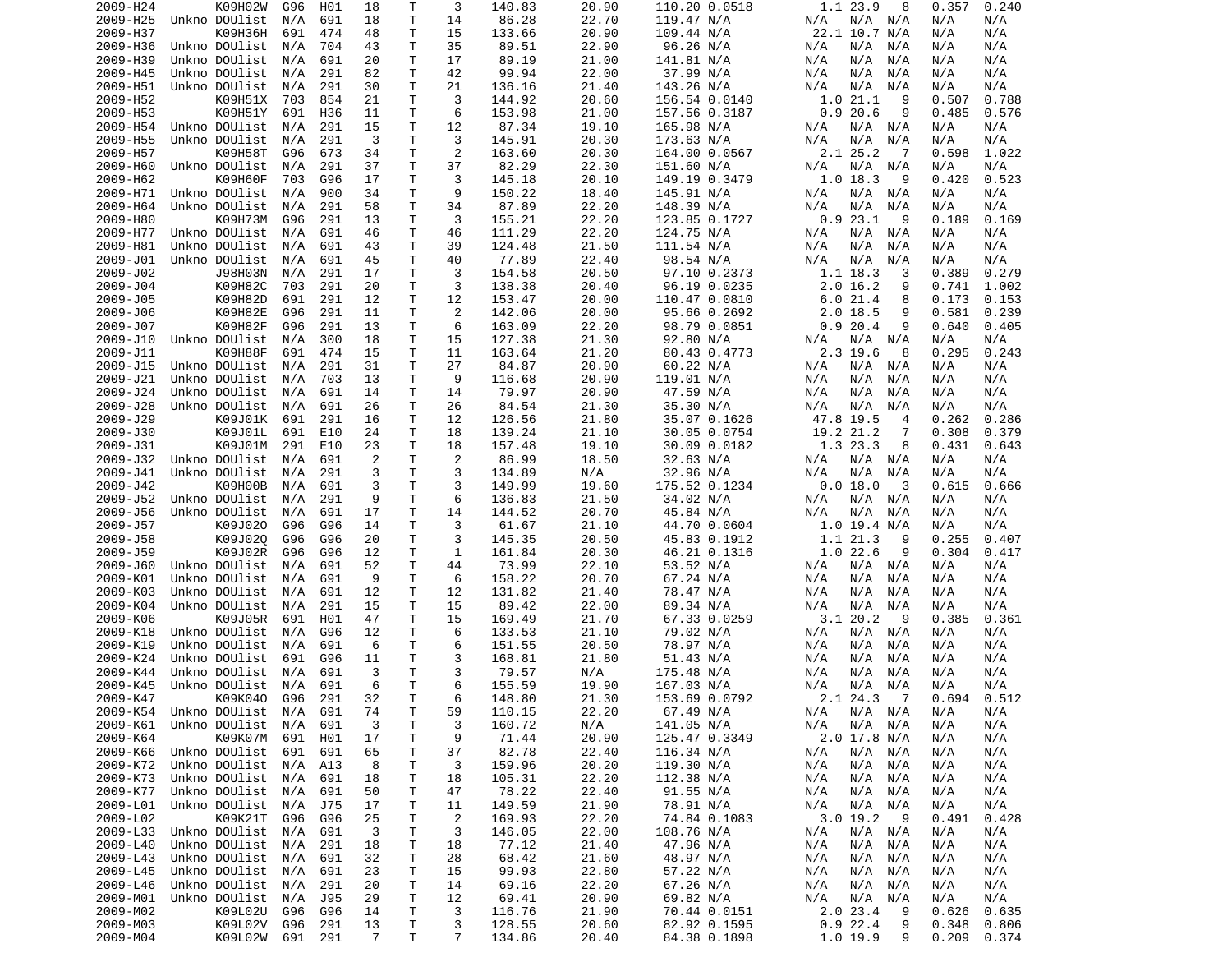| 2009-M07             | Unkno DOUlist      | N/A        | 691             | 31             | Τ            | 26             | 120.50           | 21.20          | 81.31 N/A                      | N/A<br>N/A<br>N/A              | N/A<br>N/A                       |
|----------------------|--------------------|------------|-----------------|----------------|--------------|----------------|------------------|----------------|--------------------------------|--------------------------------|----------------------------------|
| 2009-M10             | Unkno DOUlist      | N/A        | H10             | 12             | T            | 3              | 157.72           | 19.20          | 56.59 N/A                      | N/A<br>N/A<br>N/A              | N/A<br>N/A                       |
| 2009-M11             | Unkno DOUlist      | N/A        | 291             | 8              | Τ            | 5              | 137.84           | 20.80          | 106.63 N/A                     | N/A<br>N/A<br>N/A              | N/A<br>N/A                       |
| 2009-M14             | Unkno DOUlist      | N/A        | 703             | 14             | T            | 10             | 133.43           | 20.80          | 62.35 N/A                      | N/A<br>N/A<br>N/A              | N/A<br>N/A                       |
| 2009-M15             |                    |            | 691             | 26             | T.           | 19             |                  | 20.70          |                                |                                | N/A<br>N/A                       |
|                      | Unkno DOUlist      | N/A        |                 |                |              |                | 73.20            |                | 129.11 N/A                     | N/A<br>N/A<br>N/A              |                                  |
| 2009-M18             | K09M00S            | G96        | 291             | 17             | Τ            | 6              | 153.83           | 21.10          | 130.39 0.0301                  | $3.1$ 16.1<br>9                | 0.412<br>0.381                   |
| 2009-M19             | K09M00U            | 703        | 850             | 62             | т            | 3              | 129.98           | 19.60          | 131.48 0.0042                  | 2.9 24.5<br>6                  | 0.467<br>0.460                   |
| 2009-M21             | K09M00X            | G96        | 291             | 16             | Τ            | 3              | 137.03           | 21.30          | 158.36 0.1111                  | 0.923.0<br>8                   | 0.370<br>0.259                   |
| 2009-M17             | Unkno DOUlist      | N/A        | G96             | 12             | T            | 8              | 127.95           | 20.70          | 157.79 N/A                     | N/A<br>N/A<br>N/A              | N/A<br>N/A                       |
| 2009-M22             | Unkno DOUlist      | N/A        | 691             | 27             | Τ            | 21             | 122.25           | 21.20          | 170.28 N/A                     | N/A<br>N/A<br>N/A              | N/A<br>N/A                       |
| 2009-M31             | Unkno DOUlist      | N/A        | 691             | 13             | T            | 13             | 130.51           | 21.70          | 133.00 N/A                     | N/A<br>N/A<br>N/A              | N/A<br>N/A                       |
| 2009-M32             |                    | G96        | G96             | 16             | T            | 3              |                  | 20.40          | 157.00 0.2055                  | 9                              | 0.159<br>0.159                   |
|                      | K09M01L            |            |                 |                |              |                | 125.26           |                |                                | 1.1 19.2                       |                                  |
| 2008-F58             | Unkno DOUlist      | N/A        | 691             | 52             | Τ            | 52             | 102.81           | 22.60          | 93.11 N/A                      | N/A<br>N/A<br>N/A              | N/A<br>N/A                       |
| 2009-M35             | Unkno DOUlist      | N/A        | 291             | 14             | т            | 14             | 133.79           | 21.00          | 157.07 N/A                     | N/A<br>N/A<br>N/A              | N/A<br>N/A                       |
| 2009-M52             | Unkno DOUlist      | N/A        | J47             | 9              | $\mathsf{T}$ | 3              | 150.14           | 19.10          | 131.83 N/A                     | N/A<br>N/A<br>N/A              | N/A<br>N/A                       |
| 2009-N13             | K09N00E            | N/A        | 691             | 6              | T.           | 6              | 116.06           | 21.60          | 60.90 0.4426                   | 1794.2 15.6<br>3               | 0.310<br>0.454                   |
| 2009-N37             | K09N00H            | 691        | 595             | 13             | Τ            | 6              | 147.88           | 18.90          | 43.14 0.1206                   | 1.6 18.5<br>8                  | 0.204<br>0.246                   |
| 2009-N39             | Unkno DOUlist      | N/A        | 291             | 11             | T            | 11             | 68.77            | 22.30          | 55.53 N/A                      | N/A<br>N/A<br>N/A              | N/A<br>N/A                       |
| 2009-N44             | Unkno DOUlist      | N/A        | 160             | 11             | T            | $\overline{7}$ | 141.46           | 21.60          | 64.69 N/A                      | N/A<br>N/A<br>N/A              | N/A<br>N/A                       |
|                      |                    |            |                 |                |              |                |                  |                |                                |                                |                                  |
| 2009-N48             | Unkno DOUlist      | N/A        | 691             | 23             | Τ            | 16             | 133.69           | 22.20          | 61.90 N/A                      | N/A<br>N/A<br>N/A              | N/A<br>N/A                       |
| 2009-043             | Unkno DOUlist      | N/A        | 291             | 25             | T            | 19             | 99.09            | 22.60          | 107.35 N/A                     | N/A<br>N/A<br>N/A              | N/A<br>N/A                       |
| 2009-046             | Unkno DOUlist      | N/A        | 691             | 32             | T            | 32             | 67.51            | 22.90          | 95.14 N/A                      | N/A<br>N/A<br>N/A              | N/A<br>N/A                       |
| 2009-050             | Unkno DOUlist      | N/A        | I21             | 19             | T            | 14             | 94.72            | 19.20          | 77.01 N/A                      | N/A<br>N/A<br>N/A              | N/A<br>N/A                       |
| 2009-052             | K09009P            | 703        | 703             | 28             | Τ            | 3              | 106.73           | 20.20          | 72.67 0.1154                   | 1.0 19.5<br>9                  | 0.857<br>0.704                   |
| 2009-053             | C K090020          | N/A        | H10             | 74             | T.           | $\overline{7}$ | 171.15           | 20.90          | 73.18 N/A                      | 3.1 N/A<br>N/A                 | N/A<br>N/A                       |
| 2009-055             | Unkno DOUlist      | N/A        | 691             | 15             | Τ            | 12             | 74.56            | 20.10          |                                | N/A                            | N/A                              |
|                      |                    |            |                 |                |              |                |                  |                | 71.96 N/A                      | N/A<br>N/A                     | N/A                              |
| 2009-P03             | Unkno DOUlist      | N/A        | 691             | 18             | Τ            | 9              | 116.43           | 20.90          | 60.85 N/A                      | N/A<br>N/A<br>N/A              | N/A<br>N/A                       |
| 2009-P04             | Unkno DOUlist      | N/A        | 691             | 14             | T            | 11             | 74.44            | 21.30          | 48.90 N/A                      | N/A<br>N/A<br>N/A              | N/A<br>N/A                       |
| 2009-P06             | Unkno DOUlist      | N/A        | 691             | 6              | Τ            | 6              | 116.73           | N/A            | 41.90 N/A                      | N/A<br>N/A<br>N/A              | N/A<br>N/A                       |
| 2009-P07             | K09P00C            | 691        | H <sub>55</sub> | 27             | T            | 12             | 155.35           | 20.80          | 29.52 0.0383                   | 1.9 23.2<br>9                  | 0.538<br>0.626                   |
| 2009-P24             | Unkno DOUlist      | N/A        | 691             | 3              | Τ            | 3              | 103.18           | 20.70          | 163.81 N/A                     | N/A<br>N/A N/A                 | N/A<br>N/A                       |
| 2009-P39             | Unkno DOUlist      | N/A        | 691             | 3              | Τ            | 3              | 168.71           | 14.30          | 46.89 N/A                      | N/A<br>N/A<br>N/A              | N/A<br>N/A                       |
| 2009-P40             | K09P00H            | 291        | 673             | 13             | T            | 9              | 167.83           | 20.40          | 46.47 0.2120                   | 1.2 22.1<br>8                  | 0.438<br>0.234                   |
|                      |                    |            |                 |                |              |                |                  |                |                                |                                |                                  |
| 2009-P42             | Unkno DOUlist      | N/A        | 691             | 3              | Τ            | 3              | 171.29           | 20.70          | 47.68 N/A                      | N/A N/A<br>N/A                 | N/A<br>N/A                       |
| 2009-P43             | Unkno DOUlist      | N/A        | 691             | $\overline{7}$ | T            | 3              | 167.22           | 20.10          | 70.07 N/A                      | N/A<br>N/A<br>N/A              | N/A<br>N/A                       |
| 2009-P44             | K06X510            | N/A        | G96             | 53             | Τ            | 27             | 124.53           | 20.90          | 10.60 N/A                      | 1551.9 9.8<br>1                | 0.261<br>0.325                   |
| 2009-P49             | Unkno DOUlist      | N/A        | H <sub>55</sub> | $\overline{7}$ | T.           | 3              | 64.17            | 19.20          | 70.06 N/A                      | N/A<br>N/A<br>N/A              | N/A<br>N/A                       |
| 2009-002             | Unkno DOUlist      | N/A        | J93             | 21             | Τ            | 6              | 162.85           | 15.80          | 107.34 N/A                     | N/A<br>N/A<br>N/A              | N/A<br>N/A                       |
| 2009-003             | K09P02T            | 691        | 291             | 10             | Τ            | 6              | 164.55           | 21.40          | 107.56 0.0460                  | 1.1 23.5<br>9                  | 0.387<br>0.342                   |
| 2009-006             | Unkno DOUlist      | N/A        | 691             | 29             | T            | 29             | 73.83            | 21.90          | 110.65 N/A                     | N/A<br>N/A<br>N/A              | N/A<br>N/A                       |
|                      |                    |            |                 |                |              |                |                  |                |                                |                                |                                  |
| 2009-013             | Unkno DOUlist      | N/A        | 291             | 46             | т            | 34             | 62.26            | 22.40          | 120.78 N/A                     | N/A<br>N/A<br>N/A              | N/A<br>N/A                       |
| 2009-014             | C K09P020          | N/A        | 291             | 93             | T            | 6              | 133.88           | 20.10          | 111.28 N/A                     | 2.9 N/A<br>N/A                 | N/A<br>N/A                       |
| 2009-022             | K01H07Z            | N/A        | 291             | 6              | Τ            | 6              | 140.54           | 21.70          | 110.55 0.0464                  | 1.0 19.7<br>$\overline{4}$     | 0.511<br>0.606                   |
| 2009-024             | K09005M            | 691        | 291             | 14             | T            | 10             | 163.08           | 21.10          | 149.36 0.2168                  | 1.022.3<br>8                   | 0.267<br>0.309                   |
| 2009-026             | K090050            | 691        | 291             | 12             | Τ            | 9              | 138.13           | 21.30          | 151.85 0.2173                  | 0.921.9<br>9                   | 0.526<br>0.512                   |
| 2009-023             | Unkno DOUlist      | N/A        | 291             | 44             | Τ            | 44             | 61.16            | 21.90          | 148.05 N/A                     | N/A<br>N/A<br>N/A              | N/A<br>N/A                       |
| 2009-031             | Unkno DOUlist      | N/A        | 691             | 49             | Τ            | 46             | 68.26            | 21.70          | 107.56 N/A                     | N/A<br>N/A<br>N/A              | N/A<br>N/A                       |
|                      |                    |            |                 |                | Τ            | 9              |                  |                |                                | 8                              | 0.223<br>0.657                   |
| 2009-035             | K09008E            | 691        | 160             | 12             |              |                | 140.10           | 19.20          | 123.89 0.2336                  | 4.5 18.2                       |                                  |
| 2009-040             | K09008R            | 691        | 291             | 9              | T            | 9              | 133.83           | 21.30          | 152.02 0.1602                  | $1.9$ 22.1 N/A                 | N/A<br>N/A                       |
| 2009-037             | Unkno DOUlist      | N/A        | J95             | 47             | Τ            | 32             | 64.21            | 22.10          | 172.84 N/A                     | N/A<br>N/A N/A                 | N/A<br>N/A                       |
| 2009-059             | Unkno DOUlist      | N/A        | 691             | 38             | Τ            | 27             | 63.26            | 21.50          | 84.81 N/A                      | N/A<br>N/A<br>N/A              | N/A<br>N/A                       |
| 2009-062             | K09034F            | 691        | H36             | 11             | T.           | 6              | 144.04           | 21.20          | 79.90 0.2130                   | 1.022.2<br>9                   | 0.898<br>0.289                   |
| 2009-Q65             | K09Q33Y J75 J95    |            |                 | 12             | T.           | 3              | 148.06           | 20.30          | 73.18 0.2246                   | 10.7 19.6<br>7                 | 0.385<br>0.209                   |
| 2009-Q66             | Unkno DOUlist      | N/A        | 691             | 31             | $\mathsf T$  | 23             | 71.47            | 20.80          | 78.73 N/A                      | N/A<br>$N/A$ $N/A$             | N/A<br>N/A                       |
| 2009-067             |                    |            |                 |                |              |                |                  |                | 69.36 N/A                      |                                |                                  |
|                      | P K090010          | N/A        | 703             | 53             | Т            | 3              | 149.12           | 20.30          |                                | 13.0 N/A N/A                   | N/A<br>N/A                       |
| 2009-068             |                    |            |                 |                | т            | 9              | 136.94           | 22.00          |                                |                                |                                  |
| 2009-069             | P K090020          | N/A        | 291             | 9              |              |                |                  |                | 68.30 N/A                      | 2.1 N/A<br>N/A                 | N/A<br>N/A                       |
|                      | P K090030          | N/A        | 291             | 5              | т            | 5              | 85.11            | 21.70          | 67.61 N/A                      | 1.0 N/A N/A                    | N/A<br>N/A                       |
|                      | Unkno DOUlist      | N/A        | 215             | 6              | Τ            | 3              | 63.91            | 19.70          | 118.03 N/A                     | N/A<br>N/A<br>N/A              | N/A<br>N/A                       |
| 2009-Q75             |                    |            |                 |                |              |                |                  |                |                                |                                |                                  |
| 2009-076             | K09034Z            | 691        | H36             | 16             | Τ            | 6              | 159.62           | 20.70          | 68.80 0.0539                   | 1.1 22.4<br>9                  | 0.626<br>0.706                   |
| 2009-077             | K09035A            | 691        | 854             | 21             | Τ            | 6              | 162.92           | 20.60          | 69.34 0.1723                   | 1.1 22.5<br>8                  | 0.700<br>0.624                   |
| 2009-080             | Unkno DOUlist      | N/A        | 291             | 24             | Τ            | 15             | 137.30           | 22.20          | 68.80 N/A                      | N/A N/A<br>N/A                 | N/A<br>N/A                       |
| 2009-081             | K09036B            | 704        | 854             | 38             | Τ            | 3              | 117.88           | 20.20          | 57.54 0.2607                   | 1.1 17.4<br>- 9                | 0.465<br>0.429                   |
| 2009-083             | Unkno DOUlist      | N/A        | 291             | 42             | Τ            | 21             | 145.75           | 21.80          | 57.92 N/A                      | N/A<br>N/A N/A                 | N/A<br>N/A                       |
| 2009-084             | C K090040          | N/A        | H36             | 41             | Τ            | 3              | 86.88            | 19.60          | 46.87 N/A                      | 4.9 N/A N/A                    | N/A<br>N/A                       |
| 2009-R14             | Unkno DOUlist      | N/A        | 691             | 3              | Τ            | 3              | 161.15           | 19.90          | 80.48 N/A                      | N/A<br>N/A<br>N/A              | N/A<br>N/A                       |
| 2009-R25             | Unkno DOUlist      | N/A        | J75             | 12             | Τ            | 6              | 147.66           | 19.50          |                                | N/A<br>N/A<br>N/A              | N/A<br>N/A                       |
|                      |                    |            |                 |                |              |                |                  |                | 60.80 N/A                      |                                |                                  |
| 2009-R50             | Unkno DOUlist      | N/A        | 704             | 9              | Τ            | 6              | 148.30           | 22.60          | 92.23 N/A                      | N/A<br>N/A<br>N/A              | N/A<br>N/A                       |
| 2009-R53             | K09R01V            | 691        | D90             | 13             | T            | 3              | 144.63           | 20.80          | 93.03 0.0197                   | 1.4 21.9<br>8                  | 0.977<br>0.662                   |
| 2009-R58             | Unkno DOUlist      | N/A        | 691             | 32             | Τ            | 27             | 80.80            | 22.00          | 93.30 N/A                      | $N/A$ $N/A$<br>N/A             | N/A<br>N/A                       |
| 2009-R60<br>2009-R61 | K09R03Z<br>K09R04A | 704<br>704 | 854<br>854      | 19<br>16       | Τ<br>Τ       | 3<br>3         | 162.46<br>172.67 | 20.20<br>20.10 | 117.80 0.0288<br>118.41 0.2563 | 1.0 18.7<br>9<br>1.1 21.4<br>8 | 0.570<br>0.743<br>0.359<br>0.562 |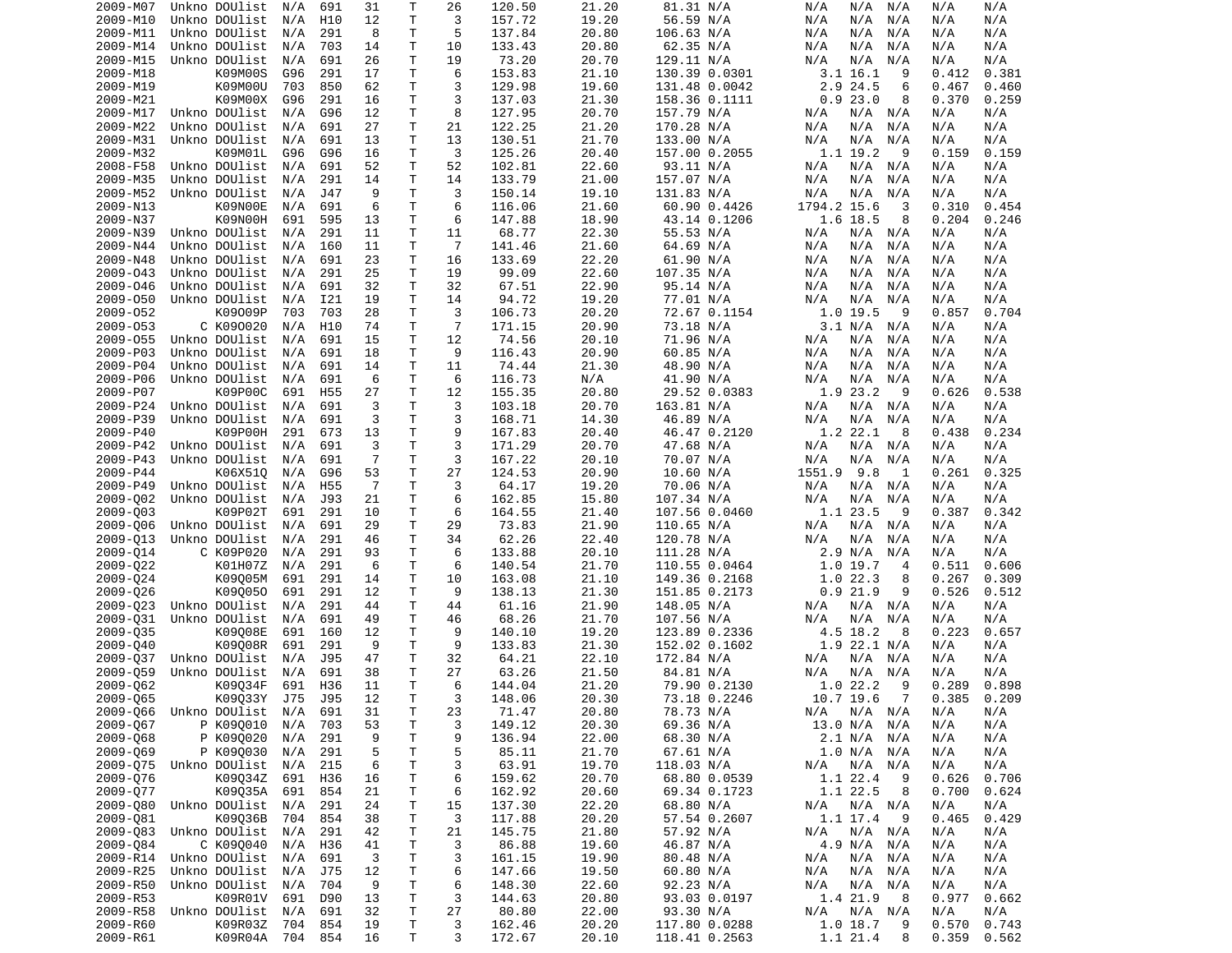| 2009-R62                       | K09R04B               | 704     | 854 | 20 | Τ  | 3  | 148.10 | 20.30 | 119.37 0.2128 | 1.1 18.2<br>9              | 0.414<br>0.476 |
|--------------------------------|-----------------------|---------|-----|----|----|----|--------|-------|---------------|----------------------------|----------------|
| 2009-S01                       | Unkno DOUlist         | N/A     | 691 | 70 | T  | 57 | 68.77  | 22.50 | 92.24 N/A     | N/A N/A<br>N/A             | N/A<br>N/A     |
| 2009-S03                       | K09S00A               | G96     | 291 | 19 | т  | 3  | 171.66 | 21.60 | 145.46 0.1451 | 1.024.4<br>8               | 0.458<br>0.397 |
| 2009-S05                       | K09S00B               | G96     | 291 | 18 | Τ  | 3  | 169.95 | 22.30 | 145.41 0.0310 | $1.1$ 20.3 N/A             | N/A<br>N/A     |
| 2009-S06                       | K09S00C               | G96     | G96 | 28 | т  | 5  | 170.87 | 21.60 | 145.46 0.0899 | 1.1 19.5<br>9              | 0.375<br>0.248 |
| 2009-S07                       | K09S00D               | G96     | 291 | 15 | Τ  | 3  | 172.35 | 21.70 | 145.95 0.0001 | 0.925.4<br>9               | 0.253<br>0.206 |
| 2009-S04                       | Unkno DOUlist         | N/A     | 691 | 50 | Τ  | 47 | 62.59  | 22.30 | 132.04 N/A    | N/A<br>N/A<br>N/A          | N/A<br>N/A     |
| 2009-S16                       | P K090030             | N/A     | 691 | 13 | T. | 3  | 134.67 | 18.90 | 16.28 N/A     | 11.3 N/A<br>N/A            | N/A<br>N/A     |
| 2009-S30                       | K09S00T               | G96     | 291 | 17 | T  | 6  | 173.61 | 21.30 | 145.99 0.3318 | 1.9 19.8<br>9              | 0.404<br>0.264 |
| 2009-S31                       | K09S00U               | 691     | 291 | 15 | Τ  | 8  | 169.83 | 21.40 | 158.18 0.1674 | 1.022.9<br>8               | 0.424<br>0.333 |
| 2009-S32                       | K09S00V               | G96     | 291 | 14 | T  | 3  | 169.31 | 22.40 | 158.27 0.0750 | 1.019.9<br>9               | 0.289<br>0.265 |
| 2009-S34                       | K09S00X               | G96     | G96 | 18 | Τ  | 3  | 177.42 | 21.40 | 159.72 N/A    | 1.022.3<br>8               | 0.324<br>0.141 |
| 2009-S35                       | K09S00Y               | G96     | 291 | 19 | Τ  | 3  | 176.60 | 21.80 | 160.57 0.1146 | 0.822.9<br>9               | 0.395<br>0.413 |
| 2009-S39                       | K09S01J               | G96     | 291 | 10 | T  | 3  | 175.63 | 20.20 | 172.70 0.0310 | 0.126.3<br>9               | 0.148<br>1.002 |
| 2009-S42                       | K09S01M               | G96     | F65 | 18 | Τ  | 3  | 177.93 | 21.10 | 171.69 0.0947 | 0.324.9<br>9               | 0.232<br>0.265 |
| 2009-S47                       | K09S02C               | G96     | 291 | 21 | Τ  | 6  | 172.99 | 22.10 | 171.42 0.4678 | 1.1 19.8<br>9              | 0.519<br>0.670 |
| 2009-S48                       | K09S02E               | G96     | G96 | 19 | т  | 3  | 175.59 | 22.30 | 172.21 N/A    | 1.023.0<br>8               | 0.463<br>0.472 |
| 2009-S46                       | Unkno DOUlist         | N/A     | 691 | 57 | T  | 51 | 66.31  | 22.90 | 169.65 N/A    | N/A N/A<br>N/A             | N/A<br>N/A     |
| 2009-S57                       | K09S15C               | G96     | H36 | 18 | Τ  | 3  | 172.05 | 21.70 | 158.72 0.0557 | $1.1$ 21.6 N/A             | N/A<br>N/A     |
| 2009-S55                       | Unkno DOUlist         | N/A     | 691 | 39 | T  | 27 | 142.53 | 21.20 | 169.80 N/A    | N/A<br>N/A N/A             | N/A<br>N/A     |
| 2009-S63                       | Unkno DOUlist         | N/A     | 291 | 41 | Τ  | 38 | 97.78  | 21.70 | 149.45 N/A    | N/A<br>N/A<br>N/A          | N/A<br>N/A     |
| 2009-S64                       | K09S17V               | G96     | F65 | 14 | T. | 3  | 169.81 | 21.40 | 144.10 0.1572 | 1.3 19.4<br>9              | 0.234<br>0.217 |
| 2009-S67                       | Unkno DOUlist         | N/A     | 691 | 41 | T  | 35 | 67.49  | 21.40 | 144.12 N/A    | $N/A$ $N/A$<br>N/A         | N/A<br>N/A     |
| 2009-S71                       | Unkno DOUlist         | N/A     | 691 | 75 | Τ  | 59 | 62.24  | 22.40 | 127.41 N/A    | N/A<br>N/A<br>N/A          | N/A<br>N/A     |
| 2009-S73                       | K09S19U               | G96     | F65 | 35 | T. | 15 | 169.49 | 22.90 | 120.55 0.1448 | $5.1$ 17.6<br>9            | 0.313<br>0.454 |
| 2009-S75                       | K09S19W               | 691     | F65 | 16 | т  | 3  | 169.57 | 20.00 | 120.47 0.0437 | $0.3$ 19.8<br>9            | 1.321<br>0.702 |
| 2009-S77                       | Unkno DOUlist         | N/A     | 691 | 62 | Τ  | 55 | 68.65  | 22.60 | 115.44 N/A    | N/A<br>N/A N/A             | N/A<br>N/A     |
| 2009-S86                       | Unkno DOUlist         | N/A     | 291 | 91 | T  | 17 | 87.43  | 19.80 | 49.70 N/A     | N/A<br>N/A<br>N/A          | N/A<br>N/A     |
| 2009-S88                       | K09S98N               | G96     | E10 | 18 | т  | 3  | 149.20 | 21.10 | 79.28 0.2162  | $27.0$ 19.0<br>8           | 0.128<br>0.163 |
|                                | K09S99Z               |         |     |    | Τ  | 3  |        |       |               |                            |                |
| 2009-S92                       |                       | G96     | G96 | 19 |    |    | 51.30  | 21.20 | 102.08 0.1064 | $3.0$ 18.3<br>8            | 0.435<br>0.353 |
| 2009-S91                       | Unkno DOUlist         | N/A     | 291 | 44 | Τ  | 41 | 86.65  | 22.80 | 104.77 N/A    | N/A N/A<br>N/A             | N/A<br>N/A     |
| 2009-S98                       | Unkno DOUlist         | N/A     | 291 | 47 | T. | 43 | 86.59  | 22.40 | 97.56 N/A     | N/A<br>N/A<br>N/A          | N/A<br>N/A     |
| 2009-S102                      | K09SA3P               | G96     | H01 | 20 | Τ  | 2  | 168.83 | 22.40 | 88.34 N/A     | 1.1 19.2<br>9              | 0.316<br>0.183 |
| 2009-S103                      | K09SA30               | G96     | G96 | 17 | Τ  | 3  | 177.61 | 21.30 | 88.14 0.0838  | 1.025.0<br>8               | 0.390<br>0.242 |
| 2009-S104                      | K09SA3R               | G96     | H01 | 13 | т  | 2  | 170.79 | 21.10 | 87.18 0.0520  | 1.1 25.4<br>7              | 0.326<br>0.425 |
| 2009-S105                      | K09SA3S               | G96     | G96 | 20 | T. | 3  | 169.45 | 21.50 | 87.80 0.2109  | 1.022.4<br>9               | 0.217<br>0.177 |
| 2009-S111                      | K09SA4K               | G96     | G96 | 25 | Τ  | 3  | 175.01 | 21.90 | 78.00 0.0686  | 1.9 18.9<br>9              | 0.320<br>0.251 |
| 2009-S113                      | K09SA4M               | 691     | 926 | 26 | т  | 6  | 166.79 | 20.50 | 77.55 0.0662  | 1.1 23.4<br>8              | 0.207<br>0.406 |
| 2009-S117                      | K09SA40               | G96     | 291 | 13 | T  | 3  | 169.88 | 22.10 | 78.16 0.0441  | 1.021.1<br>9               | 0.410<br>0.309 |
| 2009-S119                      | K09SA4S               | 691     | H36 | 28 | Τ  | 6  | 156.04 | 20.30 | 76.97 0.2934  | 1.1 20.9<br>8              | 0.332<br>0.425 |
| 2009-S107 Unkno DOUlist        |                       | N/A     | 291 | 31 | Τ  | 31 | 89.26  | 21.80 | 86.67 N/A     | N/A<br>N/A N/A             | N/A<br>N/A     |
| 2009-S123 Unkno DOUlist        |                       | N/A     | 691 | 62 | Τ  | 53 | 50.82  | 22.30 | 68.51 N/A     | N/A<br>N/A<br>N/A          | N/A<br>N/A     |
| 2009-S124                      | K09SH0B               | G96     | H36 | 21 | Τ  | 3  | 142.71 | 21.90 | 65.66 0.0979  | 1.020.6<br>9               | 0.488<br>0.437 |
| 2009-S126                      | P K09S040             | N/A     | 291 | 9  | T  | 9  | 134.85 | 22.00 | 65.41 N/A     | 7.1 N/A N/A                | N/A<br>N/A     |
| 2009-S127 Unkno DOUlist        |                       | N/A     | 291 | 70 | т  | 41 | 85.64  | 22.00 | 57.43 N/A     | N/A<br>N/A<br>N/A          | N/A<br>N/A     |
| 2009-S136                      | K09SH1W               | 691     | H36 | 15 | Τ  | 6  | 157.71 | 21.30 | 55.35 0.0242  | 1.0 25.9<br>$\overline{7}$ | 0.363<br>0.427 |
| 2009-S155 Unkno DOUlist        |                       | N/A     | 704 | 66 | Τ  | 12 | 72.82  | 19.90 | 57.96 N/A     | N/A<br>N/A N/A             | N/A<br>N/A     |
| 2009-T01                       | Unkno DOUlist         | N/A     | 291 | 20 | т  | 17 | 85.10  | 21.80 | 35.16 N/A     | N/A<br>N/A<br>N/A          | N/A<br>N/A     |
| 2009-T02                       | Unkno DOUlist         | N/A     | 291 | 14 | т  | 14 | 65.52  | 20.10 | 32.26 N/A     | N/A<br>N/A<br>N/A          | N/A<br>N/A     |
| 2009-T16                       | Unkno DOUlist         | N/A     | 691 | 3  | т  | 3  | 144.13 | N/A   | 177.48 N/A    | N/A<br>N/A<br>N/A          | N/A<br>N/A     |
| 2009-T29                       | Unkno DOUlist         | N/A     | 291 | 50 | T  | 50 | 47.48  | 22.20 | 60.55 N/A     | N/A<br>N/A<br>N/A          | N/A<br>N/A     |
| 2009-T35                       | Unkno DOUlist         | N/A     | 291 | 3  | T. | 3  | 154.42 | 21.90 | 74.16 N/A     | N/A<br>N/A N/A             | N/A<br>N/A     |
| 2009-T38 Unkno DOUlist N/A 291 |                       |         |     | 19 | T  | 8  | 152.16 | 21.60 | 83.69 N/A     | N/A<br>N/A N/A             | N/A<br>N/A     |
| 2009-T40                       | Unkno DOUlist N/A 291 |         |     | 3  | т  | 3  | 136.29 | N/A   | 104.71 N/A    | N/A N/A<br>N/A             | N/A<br>N/A     |
| 2009-T49                       | Unkno DOUlist         | N/A     | 291 | 16 | Τ  | 16 | 80.40  | 21.40 | 125.99 N/A    | N/A<br>$N/A$ $N/A$         | N/A<br>N/A     |
| 2009-T50                       | K08U06Z               | N/A     | 291 | 6  | Τ  | 6  | 75.00  | 22.00 | 49.47 N/A     | 65.1 10.6<br>3             | 0.448<br>0.380 |
| 2009-T54                       | K09T07S               | G96     | 291 | 19 | Τ  | 3  | 159.78 | 22.00 | 126.72 0.0099 | 1.022.8<br>8               | 0.233<br>0.321 |
| 2009-T55                       | Unkno DOUlist         | N/A     | 291 | 30 | Τ  | 26 | 100.86 | 21.80 | 127.41 N/A    | N/A N/A<br>N/A             | N/A<br>N/A     |
| 2009-T58                       | K09T08C               | G96     | H01 | 22 | т  | 8  | 157.95 | 22.10 | 126.75 0.0131 | $1.0$ 18.6<br>- 9          | 0.356<br>0.361 |
| 2009-U01                       | Unkno DOUlist         | N/A     | 291 | 29 | Τ  | 29 | 74.61  | 22.00 | 141.00 N/A    | $N/A$ $N/A$<br>N/A         | N/A<br>N/A     |
| 2009-U02                       | P K09SS0K             | N/A     | H10 | 28 | Τ  | 6  | 147.04 | 21.20 | 142.45 N/A    | 29.1 N/A N/A               | N/A<br>N/A     |
| 2009-U15                       | Unkno DOUlist         | N/A     | 291 | 41 | Τ  | 38 | 74.72  | 22.80 | 153.18 N/A    | N/A<br>N/A N/A             | N/A<br>N/A     |
| 2009-U16                       | K05UF7N               | N/A     | 291 | 27 | Τ  | 3  | 169.61 | 21.90 | 153.99 0.4292 | 1.1 18.3<br>5              | 0.636<br>0.365 |
| 2009-U18                       | K09U00K G96           |         | 291 | 30 | Τ  | 3  | 173.39 | 20.80 | 154.41 0.0412 | 1.2 19.9<br>9              | 0.422<br>0.255 |
| 2009-U19                       | K09U00L               | G96     | 291 | 24 | Τ  | 3  | 170.33 | 22.90 | 154.47 0.1419 | 1.122.0<br>9               | 0.356<br>0.269 |
| 2009-U26                       | Unkno DOUlist         | N/A     | 291 | 10 | Τ  | 10 | 62.83  | 22.10 | 164.56 N/A    | N/A<br>N/A N/A             | N/A<br>N/A     |
| 2009-U30                       | K09U01M               | G96     | 926 | 23 | T  | 3  | 167.85 | 21.80 | 166.73 0.0625 | 1.1 23.5<br>9              | 0.899<br>0.494 |
| 2009-U36                       | Unkno DOUlist         | N/A     | 291 | 37 | Τ  | 28 | 109.59 | 22.50 | 173.80 N/A    | N/A N/A<br>N/A             | N/A<br>N/A     |
| 2009-U37                       | K09U02D               | 291     | 291 | 15 | T. | 8  | 151.21 | 22.20 | 165.34 0.0340 | 1.2 22.3<br>9              | 0.323<br>0.328 |
| 2009-U38                       | K09U02E               | G96     | 673 | 14 | T. | 3  | 132.29 | 21.60 | 167.06 0.1872 | $1.0$ 19.4<br>9            | 0.491<br>0.242 |
| 2009-U39                       | K09U02F               | 291 291 |     | 10 | T  | 6  | 140.81 | 22.90 | 166.27 0.0692 | 1.024.1<br>7               | 0.243<br>0.287 |
|                                |                       |         |     |    |    |    |        |       |               |                            |                |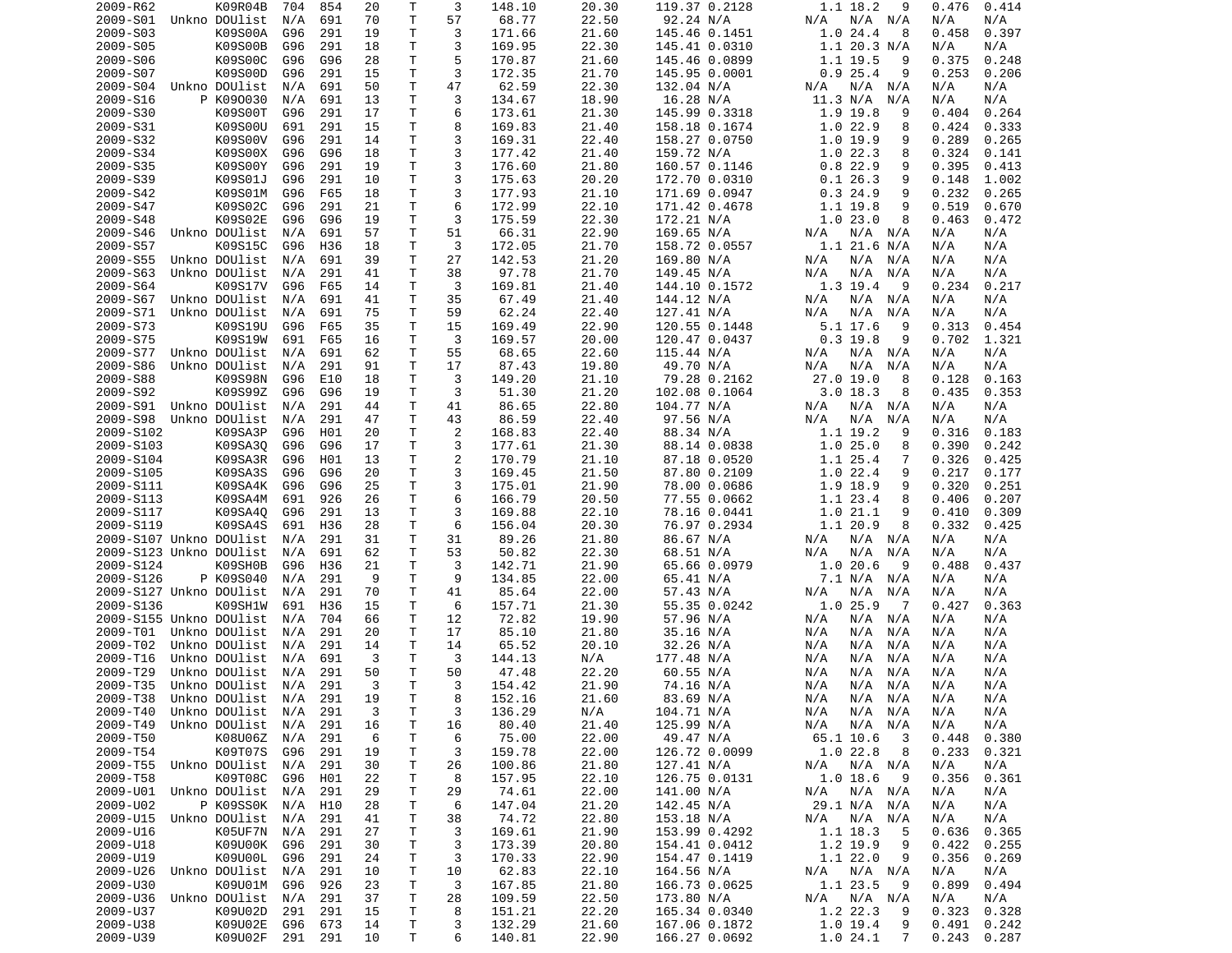| 2009-U40                   | P K09U020                      | N/A            | 291        | 6        | Τ       | 6        | 151.01           | 21.50          | 165.75 N/A                     | 0.8 N/A<br>N/A                  | N/A<br>N/A                       |
|----------------------------|--------------------------------|----------------|------------|----------|---------|----------|------------------|----------------|--------------------------------|---------------------------------|----------------------------------|
| 2009-U41                   | P K08T010                      | N/A            | 493        | 18       | T       | 3        | 99.37            | 21.70          | 90.50 N/A                      | 24.7 N/A<br>N/A                 | N/A<br>N/A                       |
| 2009-U50                   | Unkno DOUlist                  | N/A            | 291        | 61       | т       | 44       | 60.24            | 22.80          | 155.18 N/A                     | N/A<br>N/A<br>N/A               | N/A<br>N/A                       |
| 2009-U56                   | Unkno DOUlist                  | N/A            | 291        | -7       | Τ       | 7        | 140.14           | 20.40          | 154.76 N/A                     | N/A<br>N/A<br>N/A               | N/A<br>N/A                       |
| 2009-U62                   | Unkno DOUlist                  | N/A            | 291        | 24       | т       | 21       | 130.78           | 22.20          | 141.58 N/A                     | N/A<br>N/A<br>N/A               | N/A<br>N/A                       |
| 2009-U68                   | K09H77W                        | N/A            | G96        | 19       | T       | 9        | 143.30           | 22.00          | 61.02 N/A                      | 440.9<br>9.8<br>$\overline{4}$  | 0.314<br>0.482                   |
| 2009-U69                   | Unkno DOUlist                  | N/A            | 291        | 36       | Τ       | 30       | 126.36           | 22.80          | 121.26 N/A                     | N/A<br>N/A N/A                  | N/A<br>N/A                       |
| 2009-U70                   | K09U17X                        | 703            | F65        | 33       | Τ       | 3        | 159.46           | 19.50          | 117.92 0.1415                  | 1.1 21.3<br>9                   | 0.587<br>0.440                   |
| 2009-U85                   | Unkno DOUlist                  | N/A            | 291        | 27       | Τ       | 9        | 113.89           | 21.40          | 108.45 N/A                     | N/A<br>N/A<br>N/A               | N/A<br>N/A                       |
| 2009-U79                   | P K09031G                      | N/A            | E85        | 19       | Τ<br>T  | 3        | 124.54           | 20.70<br>22.10 | 108.71 N/A                     | 10.6 N/A<br>N/A<br>N/A          | N/A<br>N/A                       |
| 2009-U73<br>2009-U91       | Unkno DOUlist<br>Unkno DOUlist | N/A<br>N/A     | 691<br>291 | 46<br>45 | Τ       | 46<br>45 | 65.07<br>65.47   | 22.20          | 110.29 N/A<br>98.83 N/A        | N/A<br>N/A<br>N/A<br>N/A<br>N/A | N/A<br>N/A<br>N/A<br>N/A         |
| 2009-U93                   | K09U19S                        | 704            | 204        | 52       | Τ       | 3        | 141.30           | 20.30          | 91.78 0.0273                   | 1.7 23.4<br>-7                  | 0.511<br>0.669                   |
| 2009-U94                   | K09U19T                        | 291            | 291        | 19       | Τ       | 9        | 158.85           | 21.30          | 99.15 0.0280                   | 1.022.6<br>9                    | 0.708<br>0.511                   |
| 2009-U96                   | K09U19V                        | G96            | 291        | 21       | т       | 3        | 171.10           | 22.00          | 96.48 0.0299                   | 1.1 24.8<br>8                   | 0.289<br>0.303                   |
| 2009-U97                   | K09U19W                        | G96            | 926        | 23       | т       | 3        | 152.03           | 21.20          | 96.16 0.1392                   | 1.1 23.2<br>8                   | 0.377<br>0.459                   |
| 2009-U103 Unkno DOUlist    |                                | N/A            | 691        | 68       | Τ       | 52       | 65.40            | 22.70          | 88.00 N/A                      | N/A N/A<br>N/A                  | N/A<br>N/A                       |
| 2009-U104                  | K09U20K                        | 691            | 291        | 16       | T       | 12       | 172.88           | 22.10          | 85.68 0.0058                   | 1.2 26.5<br>8                   | 0.793<br>0.407                   |
| 2009-U105                  | K09U20L                        | G96            | H01        | 20       | т       | 3        | 175.45           | 21.30          | 88.02 0.1139                   | 1.023.8<br>8                    | 0.385<br>0.286                   |
| 2009-U106                  | K09U28L                        | 691            | <b>B33</b> | 17       | T       | 6        | 169.53           | 20.60          | 79.71 0.0221                   | 0.824.9<br>9                    | 0.772<br>0.733                   |
| 2009-U112 Unkno DOUlist    |                                | N/A            | 691        | 56       | Τ       | 44       | 65.52            | 21.30          | 77.14 N/A                      | N/A<br>N/A N/A                  | N/A<br>N/A                       |
| 2009-U115                  | K09U87S                        | G96            | H01        | 14       | T.      | 6        | 145.81           | 21.30          | 74.51 0.2638                   | 4.0 21.6<br>8                   | 0.183<br>0.188                   |
| 2009-U123                  | K09U89G                        | G96            | 291        | 37       | Τ       | 6        | 98.59            | 20.80          | 99.68 N/A                      | $3.0$ 12.6 N/A                  | N/A<br>N/A                       |
| 2009-U124 Unkno DOUlist    |                                | N/A            | 691        | 72       | т       | 53       | 70.85            | 21.60          | 71.46 N/A                      | N/A<br>N/A N/A                  | N/A<br>N/A                       |
| 2009-U125 Unkno DOUlist    |                                | N/A            | 291        | 10       | T       | 10       | 73.35            | 20.50          | 55.69 N/A                      | N/A<br>N/A<br>N/A               | N/A<br>N/A                       |
| 2009-U126                  | C K09U060                      | N/A            | 291        | 15       | т       | 3        | 70.00            | 18.80          | 52.33 N/A                      | 2.0 N/A<br>N/A                  | N/A<br>N/A                       |
| 2009-U128 Unkno DOUlist    |                                | N/A            | 291        | 30       | T       | 26       | 97.52            | 21.80          | 52.66 N/A                      | N/A<br>N/A<br>N/A               | N/A<br>N/A                       |
| 2009-U135                  | C K09U030                      | N/A            | 215        | 41       | Τ       | 3        | 152.78           | 20.60          | 56.02 N/A                      | 4.7 N/A<br>N/A                  | N/A<br>N/A                       |
| 2009-U138 Unkno DOUlist    |                                | N/A            | 215        | 15       | т       | 6        | 154.17           | 20.30          | 55.94 N/A                      | N/A<br>N/A<br>N/A               | N/A<br>N/A                       |
| 2009-V24                   | Unkno DOUlist                  | N/A            | 291        | 6        | T       | 6        | 105.73           | 22.30          | 70.21 N/A                      | N/A<br>N/A<br>N/A               | N/A<br>N/A                       |
| 2009-V25                   | Unkno DOUlist                  | N/A            | 691        | 24       | Τ       | 24       | 119.55           | 22.10          | 70.08 N/A                      | N/A<br>N/A<br>N/A               | N/A<br>N/A                       |
| 2009-V36                   | K09V01A                        | 704            | 291        | 16       | T       | 3        | 91.79            | 20.00          | 42.69 0.1552                   | 4.1 18.4<br>- 7                 | 0.437<br>0.271                   |
| 2009-V39                   | Unkno DOUlist                  | N/A            | 291        | 26       | Τ       | 26       | 107.08           | 22.40          | 82.20 N/A                      | N/A<br>N/A<br>N/A               | N/A<br>N/A                       |
| 2009-V43                   | Unkno DOUlist                  | N/A            | 691        | 43       | T       | 40       | 128.26           | 22.10          | 70.87 N/A                      | N/A<br>N/A<br>N/A               | N/A<br>N/A                       |
| 2009-V45                   | K09V24J                        | G96            | H01        | 15       | Τ       | 3        | 117.85           | 21.20          | 84.22 0.0665                   | 2.022.0<br>9                    | 0.295<br>0.210                   |
| 2009-V50                   | Unkno DOUlist                  | N/A            | 291        | 32       | т       | 25       | 82.99            | 22.30          | 108.36 N/A                     | N/A<br>N/A<br>N/A               | N/A<br>N/A                       |
| 2009-V56                   | P K09T020                      | N/A            | E85        | 106      | Τ       | 3        | 155.60           | 17.60          | 52.87 N/A                      | 20.5 N/A<br>N/A                 | N/A<br>N/A                       |
| 2009-V66                   | Unkno DOUlist                  | N/A            | 691        | 3        | т       | 3        | 167.42           | N/A            | 110.09 N/A                     | N/A<br>N/A<br>N/A               | N/A<br>N/A                       |
| 2009-W01                   | Unkno DOUlist                  | N/A            | 291        | 15       | T       | 15       | 88.65            | 21.60          | 170.57 N/A                     | N/A<br>N/A<br>N/A               | N/A<br>N/A                       |
| 2009-W11                   | K09W00D                        | G96            | H01        | 19       | T       | 3        | 123.07           | 20.90          | 171.29 0.2703                  | 1.020.1<br>9                    | 0.185<br>0.268                   |
| 2009-W12                   | K09W00E                        | G96            | 291        | 19       | T       | 3        | 161.04           | 20.80          | 172.19 0.1708                  | 0.922.5<br>8                    | 0.327<br>0.406                   |
| 2009-W14                   | Unkno DOUlist                  | N/A            | 703        | 78       | Τ       | 56       | 61.60            | 21.80          | 123.17 N/A                     | N/A<br>N/A N/A                  | N/A<br>N/A                       |
| 2009-W27                   | K09W01J                        | G96            | H01        | 22       | Τ       | 3        | 104.68           | 22.30          | 163.40 0.0070                  | 1.1 21.3<br>9                   | 0.488<br>0.205                   |
| 2009-W28                   | K09W01K                        | G96            | H01        | 26       | Τ       | 1        | 174.71           | 21.10          | 161.26 0.0302                  | 1.1 27.1<br>6                   | 0.877<br>0.600                   |
| 2009-W30                   | K09W01M                        | 703            | 926        | 25       | т       | 1        | 86.14            | 20.10          | 159.88 0.0008                  | 1.020.4<br>8                    | 0.461<br>0.473                   |
| 2009-W20                   | P K09T020                      | N/A            | J38        | 62       | Τ       | 3        | 149.03           | 18.50          | 15.86 N/A                      | 28.3 N/A N/A                    | N/A<br>N/A                       |
| 2009-W26                   | Unkno DOUlist                  | N/A            | A77        | 17       | Τ       | 6        | 104.30           | 21.50          | 118.49 N/A                     | N/A<br>N/A<br>N/A               | N/A<br>N/A                       |
| 2009-W35                   | K09W06K                        | G96            | H36        | 26       | т       | 3        | 129.68           | 21.80          | 149.90 0.0910                  | $2.0$ 19.2<br>9                 | 0.300<br>0.292                   |
| 2009-W36                   | K09W06L                        | G96            | H01        | 25       | т       | 3        | 101.29           | 22.10          | 152.10 0.1866                  | 1.1 20.3<br>9                   | 0.318<br>0.397                   |
| 2009-W37                   | K09W06M                        | G96            | H01        | 22       | т       | 3        | 134.89           | 22.00          | 151.81 0.0600                  | 1.1 23.8<br>9                   | 0.365<br>0.552                   |
| 2009-W38                   | K09W06N                        | G96            | H01        | 25       | T       | 3        | 141.66           | 20.40          | 150.91 0.0042                  | 1.1 24.6<br>7                   | 0.554<br>0.436                   |
| 2009-W40                   | K09W06P                        | G96            | 291        | 15       | T.      | 3        | 158.07           | 21.90          | 152.35 0.0010                  | 0.926.8<br>9                    | 0.377<br>0.343                   |
| 2009-W17 Unkno DOUlist N/A |                                |                | 291        | 66       | T.      | 57       | 73.15            | 22.80          | 52.16 N/A                      | N/A N/A N/A                     | N/A<br>N/A                       |
| 2009-W31                   | Unkno DOUlist  N/A             |                | 691        | 20       | Τ       | 17       | 103.25           | 21.40          | 151.72 N/A                     | N/A N/A<br>N/A                  | N/A<br>N/A                       |
| 2009-W49                   | K09V25Z                        | N/A            | 291        | 14       | Τ       | 8        | 176.20           | 21.60          | 138.25 0.1881                  | 0.323.6<br>8                    | N/A<br>N/A                       |
| 2009-W50                   | K09W07V                        | 703            | 673        | 37       | Τ       | 3        | 157.87           | 20.20          | 139.62 0.0322                  | 1.1 25.9<br>-7                  | 0.476<br>1.011                   |
| 2009-W51                   | K09W07W                        | G96            | 926        | 26       | Τ       | 3        | 152.23           | 21.30          | 139.12 0.0018                  | 1.1 28.9<br>$\overline{7}$      | 1.310<br>1.367                   |
| 2009-W47                   | Unkno DOUlist                  | N/A            | 291        | 60       | Τ       | 56       | 66.35            | 22.60          | 141.02 N/A                     | N/A N/A<br>N/A                  | N/A<br>N/A                       |
| 2009-W59                   | K02W12X                        | N/A            | H01        | 23       | Τ       | 3        | 112.62           | 21.00          | 127.58 0.1264                  | 1.0 19.9<br>3                   | 0.483<br>0.994                   |
| 2009-W60                   | K09W11B                        | 691            | H01        | 24       | Τ       | 12       | 165.46           | 20.90          | 128.14 0.0141                  | 1.1 25.4<br>-7                  | 0.403<br>0.489                   |
| 2009-W61                   | K09W11C                        | 691            | H01        | 23       | Τ       | 8        | 156.30           | 21.00          | 128.51 0.2152                  | 1.0 21.9<br>- 8                 | 0.389<br>0.160                   |
| 2009-W62                   | K09W11D                        | 691            | 926        | 25       | Τ       | 8        | 153.98           | 20.90          | 126.80 0.0726                  | 1.1 21.8 N/A                    | N/A<br>N/A                       |
| 2009-W58                   | Unkno DOUlist                  | N/A            | 691        | 46       | Τ       | 38       | 87.28            | 22.30          | 131.42 N/A                     | N/A N/A<br>N/A                  | N/A<br>N/A                       |
| 2009-W63                   | Unkno DOUlist                  | N/A            | 291        | 21       | Τ       | 18       | 87.65            | 21.10          | 120.57 N/A                     | N/A<br>N/A N/A                  | N/A<br>N/A                       |
| 2009-W69                   | K09W25T                        | 691            | 291        | 20       | Τ       | 9        | 164.50           | 21.30          | 116.74 0.2359                  | 1.2 23.0<br>8                   | 0.370<br>0.209                   |
| 2009-W66                   | K09W250                        | G96            | H01        | 21       | Τ       | 3        | 160.78           | 21.60          | 118.74 0.0009                  | 1.1 23.9<br>9                   | 0.376<br>0.404                   |
| 2009-W67                   | K09W25R                        | 704            | J28        | 47       | T       | 3        | 164.37           | 19.10          | 111.81 0.1048                  | 1.7 21.6<br>8                   | 0.278<br>0.295                   |
| 2009-W68                   | K09W25S                        | G96            | G96        | 44       | Τ       | 3        | 163.72           | 20.60          | 116.42 0.0552                  | 1.2 25.1<br>$\overline{7}$      | 0.392<br>0.327                   |
| 2009-W73                   | Unkno DOUlist                  | N/A            | 291        | 39       | T.      | 26       | 87.98            | 22.70          | 109.40 N/A                     | $N/A$ $N/A$<br>N/A              | N/A<br>N/A                       |
| 2009-W77<br>2009-W79       | K09W51Y<br>K09W52A             | 691<br>G96 926 | H36        | 14<br>38 | T.<br>T | 6<br>3   | 165.47<br>172.63 | 20.00<br>21.70 | 106.68 0.0672<br>106.63 0.0025 | 1.1 21.8<br>8<br>1.1 26.3<br>7  | 0.402<br>0.543<br>0.355<br>0.298 |
|                            |                                |                |            |          |         |          |                  |                |                                |                                 |                                  |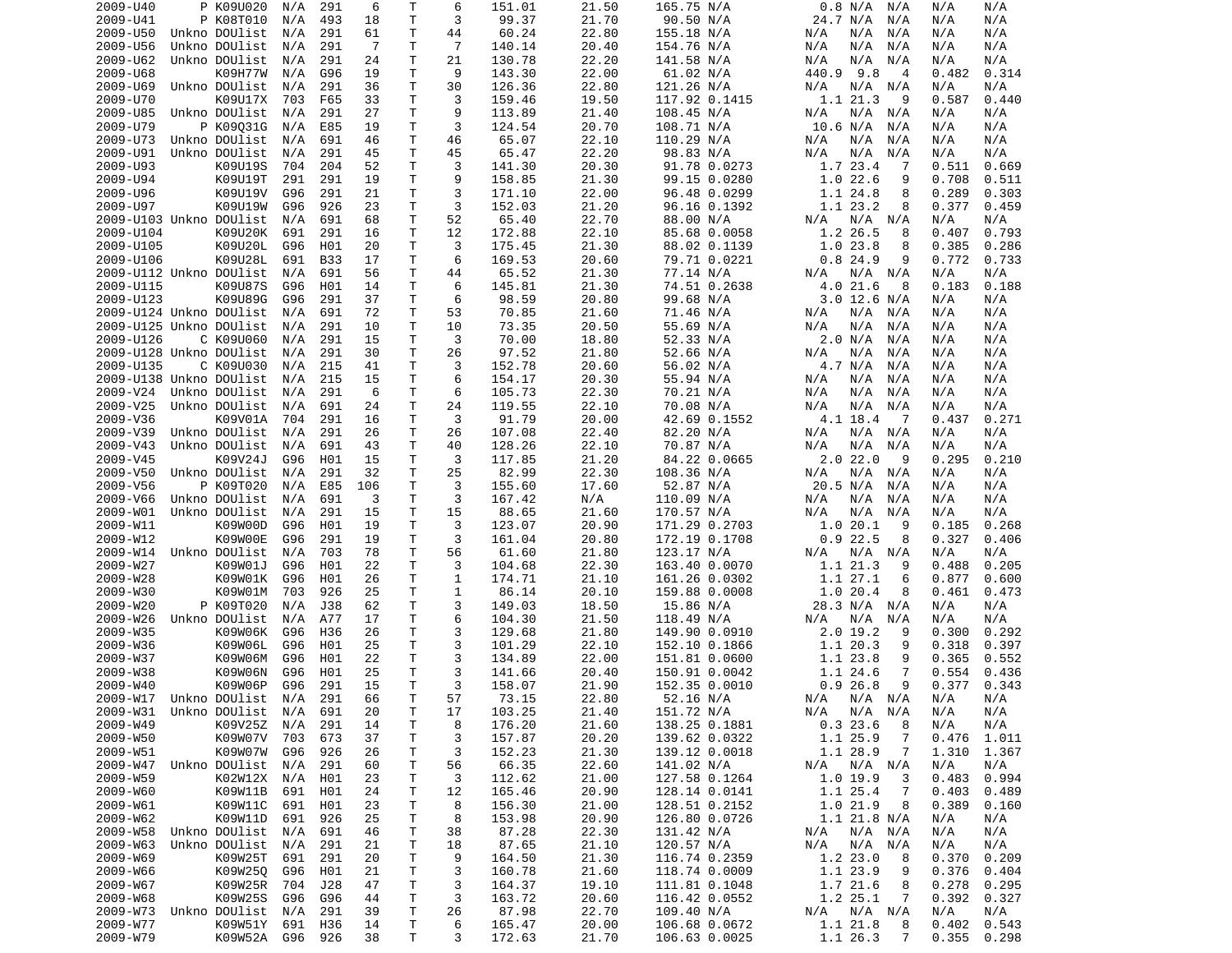| 2009-W80                | K09W52B       | G96     | 926        | 23  | Т  | 3              | 170.64 | 21.80 | 106.84 0.0861 | 1.0 25.7<br>8      | 0.370<br>0.610 |
|-------------------------|---------------|---------|------------|-----|----|----------------|--------|-------|---------------|--------------------|----------------|
| 2009-W89                | K09W54B       | 291     | 926        | 28  | Τ  | 18             | 170.91 | 19.60 | 95.36 0.0195  | $0.2$ 26.4<br>9    | 0.344<br>1.050 |
| 2009-W92                | K09W54F       | G96     | 926        | 19  | Τ  | 6              | 175.10 | 22.50 | 95.15 0.0335  | 1.2 25.8<br>8      | 0.399<br>0.375 |
| 2009-W93                | K09W54G       | G96     | 291        | 14  | Т  | 3              | 173.28 | 21.20 | 97.74 0.3322  | 0.921.0<br>9       | 0.501<br>0.880 |
| 2009-W102 Unkno DOUlist |               | N/A     | <b>J53</b> | 63  | Τ  | 9              | 90.39  | 20.10 | 95.02 N/A     | N/A<br>N/A N/A     | N/A<br>N/A     |
| 2009-W86                | Unkno DOUlist | N/A     | 291        | 54  | т  | 54             | 70.75  | 22.50 | 96.77 N/A     | N/A<br>N/A<br>N/A  | N/A<br>N/A     |
| 2009-W107 Unkno DOUlist |               | N/A     | 291        | 54  | Т  | 51             | 87.62  | 22.40 | 85.92 N/A     | N/A<br>N/A<br>N/A  | N/A<br>N/A     |
| 2009-W115               | K09V25Y       | N/A     | 291        | 8   | T  | 8              | 172.43 | 21.20 | 95.93 0.1999  | 1.2 19.1<br>-7     | 0.654<br>0.303 |
| 2009-W117               | K09WA5N       | 291     | J95        | 8   | T  | 6              | 167.01 | 21.70 | 78.39 0.2398  | 1.7 22.3<br>7      | 0.190<br>0.232 |
| 2009-W118 Unkno DOUlist |               | N/A     | 691        | 110 | T  | 103            | 67.31  | 21.80 | 75.05 N/A     | N/A N/A<br>N/A     | N/A<br>N/A     |
| 2009-W119 Unkno DOUlist |               | N/A     | 291        | 18  | T  | 18             | 126.15 | 21.70 | 64.73 N/A     | N/A<br>N/A<br>N/A  | N/A<br>N/A     |
| 2009-W123               |               | 703     | 926        |     | T  | 3              |        | 20.60 | 61.24 0.0448  | 2.120.0<br>9       | 0.822<br>0.590 |
|                         | K09WA6F       |         |            | 33  |    |                | 115.80 |       |               |                    |                |
| 2009-W127               | K09WA6K       | G96     | 926        | 21  | Τ  | 5              | 169.52 | 21.60 | 62.20 0.2732  | 1.1 22.3<br>9      | 0.553<br>0.514 |
| 2009-W128               | K09WA6L       | G96     | 926        | 20  | т  | 3              | 167.92 | 21.00 | 61.97 0.1236  | 1.020.0<br>9       | 0.595<br>0.244 |
| 2009-W134 Unkno DOUlist |               | N/A     | 691        | 37  | Τ  | 37             | 74.39  | 21.70 | 53.81 N/A     | N/A N/A<br>N/A     | N/A<br>N/A     |
| 2009-W136 Unkno DOUlist |               | N/A     | 291        | -7  | T. | $\overline{7}$ | 155.35 | N/A   | 63.21 N/A     | N/A<br>N/A<br>N/A  | N/A<br>N/A     |
| 2009-W144               | C K09U030     | N/A     | H45        | 52  | т  | 3              | 154.69 | 18.70 | 47.63 N/A     | 33.4 N/A<br>N/A    | N/A<br>N/A     |
| 2009-W149 Unkno DOUlist |               | N/A     | H47        | 24  | T. | 6              | 108.15 | 18.10 | 41.60 N/A     | N/A<br>N/A<br>N/A  | N/A<br>N/A     |
| 2009-X02                | Unkno DOUlist | N/A     | 291        | 3   | T  | 3              | 172.05 | 21.30 | 84.71 N/A     | N/A<br>N/A<br>N/A  | N/A<br>N/A     |
| 2009-X12                | K08S82E       | N/A     | G96        | 15  | т  | 3              | 122.54 | 21.10 | 33.26 N/A     | 55.8 14.8<br>3     | 0.495<br>0.801 |
| 2009-X14                | Unkno DOUlist | N/A     | 691        | 24  | T  | 24             | 76.80  | 22.20 | 61.90 N/A     | N/A N/A<br>N/A     | N/A<br>N/A     |
| 2009-X40                | Unkno DOUlist | N/A     | E12        | 20  | Τ  | 9              | 114.78 | 21.60 | 78.14 N/A     | N/A<br>N/A<br>N/A  | N/A<br>N/A     |
| 2009-Y04                | K09X08F       | G96     | H01        | 20  | Τ  | 3              | 164.78 | 21.70 | 118.03 N/A    | 5.019.1<br>8       | 0.310<br>0.300 |
| 2009-Y05                | K09X08G       | G96     | H01        | 19  | Τ  | 3              | 113.57 | 22.20 | 163.80 0.0879 | 1.1 19.2<br>9      | 0.175<br>0.295 |
| 2009-Y08                | K09X08K       | 703     | 291        | 29  | Τ  | $\overline{2}$ | 148.92 | 20.80 | 165.03 0.0272 | 1.1 25.1<br>8      | 1.138<br>0.618 |
| 2009-Y16                | Unkno DOUlist | N/A     | 291        | 58  | Τ  | 6              | 138.02 | 20.30 | 25.69 N/A     | N/A<br>N/A<br>N/A  | N/A<br>N/A     |
| 2009-Y19                | Unkno DOUlist | N/A     | H01        | 26  | Τ  | 11             | 104.73 | 21.00 | 172.14 N/A    | N/A<br>N/A<br>N/A  | N/A<br>N/A     |
| 2009-Y22                | Unkno DOUlist | N/A     | 691        | -7  | Τ  | $\overline{7}$ | 90.19  | 21.60 | 168.73 N/A    | N/A<br>N/A<br>N/A  | N/A<br>N/A     |
| 2009-Y23                | K09Y00F       | 704     | 900        | 31  | Τ  | 3              | 176.02 | 19.70 | 156.14 0.0173 | 1.4 24.7<br>6      | 0.379<br>0.373 |
| 2009-Y24                | K09Y00G       | 704     | 900        | 18  | T  | 3              | 97.39  | 19.50 | 155.35 0.0154 | 1.3 18.2<br>9      | 0.616<br>0.393 |
| 2009-Y25                | Unkno DOUlist | N/A     | 691        | 80  | Τ  | 74             | 65.45  | 22.80 | 149.42 N/A    | N/A<br>N/A N/A     | N/A<br>N/A     |
| 2009-Y27                | K09Y000       | G96     | H01        | 17  | T. | $\overline{2}$ | 164.77 | 20.90 | 147.64 0.5087 | 1.1 18.3<br>9      | 0.218<br>0.190 |
| 2009-Y28                | K09Y00P       | G96     | H01        | 19  | T  | 3              | 147.90 | 22.30 | 147.30 0.0509 | 1.124.0<br>9       | 0.730<br>0.344 |
| 2009-Y29                | K09Y000       |         |            |     | т  | 5              | 113.11 | 21.60 |               | 1.120.6<br>9       |                |
|                         |               | 291     | H01        | 12  |    |                |        |       | 146.58 0.0702 |                    | 0.530<br>0.421 |
| 2009-Y32                | Unkno DOUlist | N/A     | 291        | 60  | Τ  | 54             | 66.61  | 22.50 | 138.88 N/A    | N/A<br>N/A N/A     | N/A<br>N/A     |
| 2009-Y34                | Unkno DOUlist | N/A     | 291        | 42  | Τ  | 33             | 78.23  | 22.40 | 136.02 N/A    | N/A<br>N/A<br>N/A  | N/A<br>N/A     |
| 2009-Y35                | K09Y06S       | G96     | H01        | 34  | Τ  | 3              | 140.38 | 22.30 | 124.93 0.4061 | 4.2 14.3 N/A       | N/A<br>N/A     |
| 2009-Y36                | K09Y06T       | G96     | H01        | 20  | т  | 3              | 129.09 | 22.40 | 129.76 0.0978 | 1.9 20.7<br>9      | 0.230<br>0.483 |
| 2009-Y41                | Unkno DOUlist | N/A     | 691        | 9   | Τ  | 9              | 91.05  | 19.50 | 137.90 N/A    | N/A<br>N/A N/A     | N/A<br>N/A     |
| 2009-Y43                | Unkno DOUlist | N/A     | 704        | 17  | т  | 3              | 166.07 | 19.30 | 127.65 N/A    | N/A<br>N/A<br>N/A  | N/A<br>N/A     |
| 2009-Y45                | Unkno DOUlist | N/A     | 691        | 24  | т  | 22             | 141.77 | 21.40 | 107.75 N/A    | N/A<br>N/A<br>N/A  | N/A<br>N/A     |
| 2009-Y49                | Unkno DOUlist | N/A     | 291        | 20  | T  | 17             | 132.15 | 21.30 | 84.07 N/A     | N/A<br>N/A<br>N/A  | N/A<br>N/A     |
| 2009-Y51                | Unkno DOUlist | N/A     | 291        | 37  | Т  | 37             | 65.17  | 22.20 | 80.73 N/A     | N/A<br>N/A<br>N/A  | N/A<br>N/A     |
| 2009-Y53                | Unkno DOUlist | N/A     | 691        | 54  | T  | 47             | 66.30  | 21.30 | 60.34 N/A     | N/A<br>N/A<br>N/A  | N/A<br>N/A     |
| 2009-Y54                | Unkno DOUlist | N/A     | 291        | 17  | T  | 14             | 87.04  | 21.20 | 57.25 N/A     | N/A<br>N/A<br>N/A  | N/A<br>N/A     |
| 2010-A12                | Unkno DOUlist | N/A     | 691        | 54  | T  | 54             | 65.84  | 22.40 | 45.77 N/A     | N/A<br>N/A<br>N/A  | N/A<br>N/A     |
| 2010-A14                | Unkno DOUlist | N/A     | 291        | 33  | т  | 30             | 73.25  | 22.30 | 45.11 N/A     | N/A<br>N/A<br>N/A  | N/A<br>N/A     |
| 2010-A16                | Unkno DOUlist | N/A     | 691        | 75  | Τ  | 54             | 68.31  | 21.60 | 33.89 N/A     | N/A<br>N/A<br>N/A  | N/A<br>N/A     |
| 2010-A22                | K10A00E       | 691     | 900        | 25  | T. | 9              | 145.51 | 19.40 | 63.69 0.1422  | 1.2 19.3<br>9      | 0.553<br>0.205 |
| 2010-A20                | Unkno DOUlist | N/A     | 691        | 4   | т  | 3              | 158.67 | 18.80 | 46.22 N/A     | N/A N/A<br>N/A     | N/A<br>N/A     |
| 2010-A24                | Unkno DOUlist | N/A     | 704        | 27  | Τ  | 23             | 70.51  | 21.70 | 72.62 N/A     | N/A<br>N/A<br>N/A  | N/A<br>N/A     |
| 2010-A27                | K10A00J       | 691     | H01        | 22  | T. | 8              | 152.75 | 20.60 | 75.34 0.1524  | 1.020.0<br>9       | 0.319<br>0.279 |
| 2010-A28                | K10A00K       | 291     | H01        | 21  | T. | 11             | 157.61 | 20.70 | 75.63 0.0255  | 1.0 19.2<br>9      | $0.407$ 0.397  |
| 2010-A29                | K10A00L       | 691     | H01        | 23  | Τ  | 8              | 132.25 | 20.50 | 77.53 0.0977  | 1.1 22.2<br>8      | $0.472$ 0.221  |
| 2010-A30                | K10A01R       | 703     | D90        | 14  | T  | 3              | 153.58 | 20.70 | 87.90 0.0020  | 0.425.9<br>7       | 0.228<br>0.419 |
| 2010-A33                | Unkno DOUlist | N/A     | 691        | 20  | Τ  | 20             | 80.05  | 21.60 | 86.84 N/A     | N/A<br>$N/A$ $N/A$ | N/A<br>N/A     |
|                         | K10A02K       | G96     |            |     |    |                |        |       |               |                    | N/A            |
| 2010-A34                |               |         | 695        | 21  | Τ  | 8              | 172.35 | 21.30 | 76.38 0.2541  | $1.9$ 18.5 N/A     | N/A            |
| 2010-A36                | K10A02M       | G96     | G96        | 21  | Τ  | 6              | 172.13 | 21.20 | 88.47 0.0153  | 1.0 23.6<br>9      | 0.270<br>0.206 |
| 2010-A37                | K10A02N       | G96     | G96        | 21  | Τ  | 6              | 177.27 | 21.00 | 88.85 0.0692  | 1.022.2<br>9       | 0.226<br>0.186 |
| 2010-A38                | K10A020       | G96     | G96        | 21  | T. | 3              | 165.78 | 21.40 | 89.32 0.1702  | 1.022.4<br>9       | 0.441<br>0.220 |
| 2010-A39                | Unkno DOUlist | N/A     | 291        | 15  | Τ  | 12             | 121.77 | 20.60 | 99.74 N/A     | N/A N/A<br>N/A     | N/A<br>N/A     |
| 2010-A49                | Unkno DOUlist | N/A     | 291        | 21  | Τ  | 12             | 155.21 | 20.70 | 113.38 N/A    | N/A N/A<br>N/A     | N/A<br>N/A     |
| 2010-A53                | Unkno DOUlist | N/A     | 691        | 16  | Τ  | 10             | 130.47 | 21.80 | 123.38 N/A    | N/A N/A<br>N/A     | N/A<br>N/A     |
| 2010-A55                | K10A30F       | G96     | 291        | 17  | Τ  | $\overline{2}$ | 167.04 | 21.70 | 123.20 0.0290 | 1.1 21.9<br>- 9    | 0.293<br>0.393 |
| 2010-A60                | Unkno DOUlist | N/A     | 691        | 20  | Τ  | 20             | 86.57  | 22.20 | 135.80 N/A    | N/A<br>N/A N/A     | N/A<br>N/A     |
| 2010-A66                | Unkno DOUlist | N/A     | 691        | 29  | Τ  | 17             | 82.20  | 21.20 | 99.51 N/A     | $N/A$ $N/A$<br>N/A | N/A<br>N/A     |
| 2010-A68                | K10A40F       | G96     | 854        | 20  | Τ  | 3              | 169.85 | 20.50 | 147.60 0.0019 | 1.025.0<br>- 9     | 0.621<br>0.448 |
| 2010-A73                | Unkno DOUlist | N/A     | 442        | 84  | Τ  | 15             | 131.19 | 20.40 | 76.73 N/A     | N/A N/A<br>N/A     | N/A<br>N/A     |
| 2010-A74                | Unkno DOUlist | N/A     | 291        | 39  | Τ  | 21             | 128.28 | 21.10 | 124.69 N/A    | N/A<br>N/A N/A     | N/A<br>N/A     |
| 2010-A78                | P K10A020     | N/A     | 809        | 44  | Τ  | 9              | 168.32 | 20.00 | 91.72 N/A     | 6.7 N/A N/A        | N/A<br>N/A     |
| 2010-A81                | K10A60L       | G96 854 |            | 8   | Τ  | 2              | 116.11 | 20.30 | 167.83 0.0574 | 1.122.39           | 0.632<br>0.722 |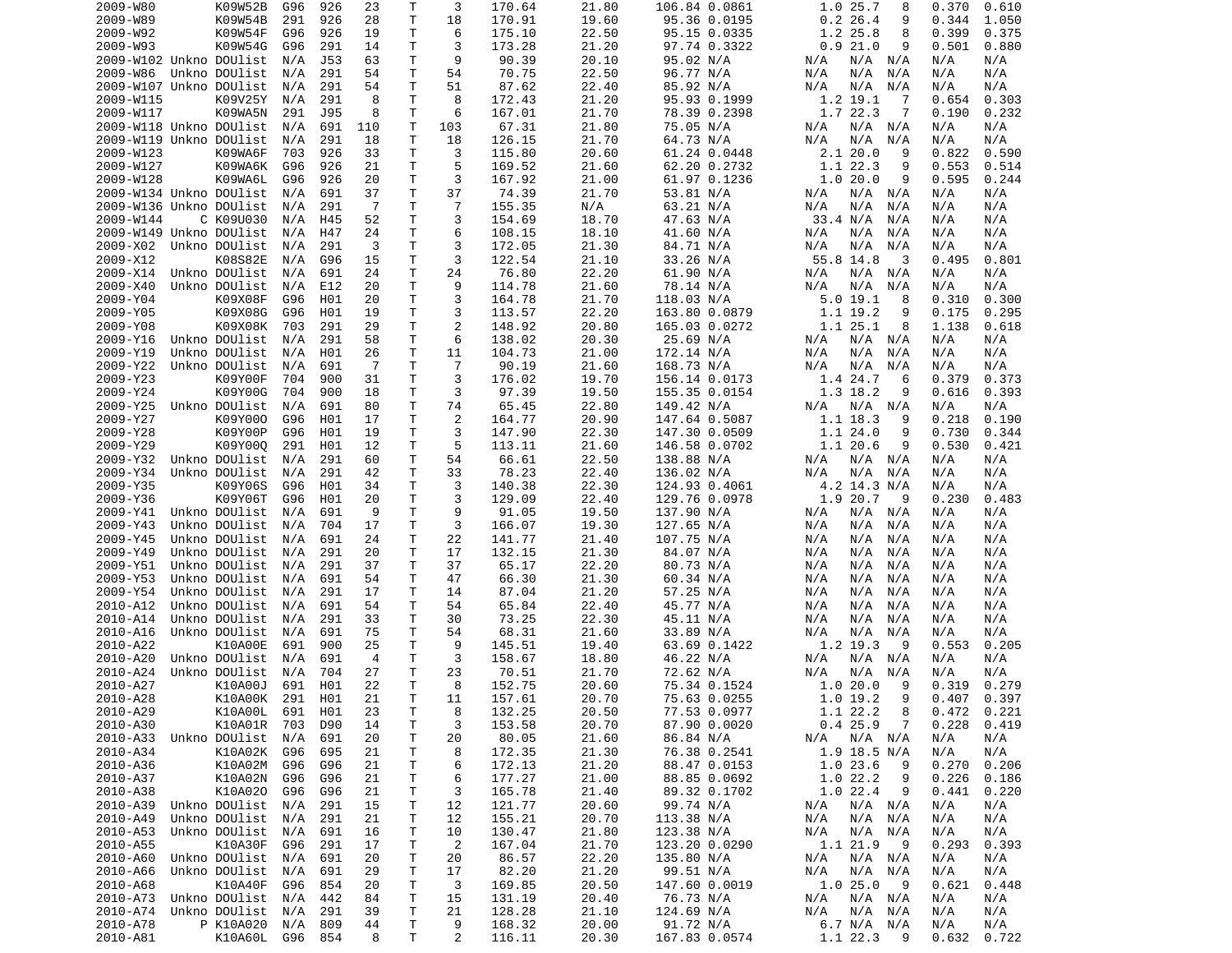| 2010-A79             | Unkno DOUlist | N/A | 691 | 69       | Т      | 54             | 88.90          | 21.30 | 137.26 N/A    | N/A<br>N/A<br>N/A          | N/A<br>N/A     |  |
|----------------------|---------------|-----|-----|----------|--------|----------------|----------------|-------|---------------|----------------------------|----------------|--|
| 2010-B01             | Unkno DOUlist | N/A | 291 | 45       | Τ      | 20             | 84.47          | 21.30 | 76.72 N/A     | N/A<br>N/A<br>N/A          | N/A<br>N/A     |  |
| 2010-B06             | K10B00C       | 703 | 900 | 71       | т      | 3              | 165.93         | 17.90 | 155.52 0.0131 | 1.3 22.2<br>- 7            | 0.507<br>0.326 |  |
|                      |               |     |     |          | т      | 9              |                |       |               |                            |                |  |
| 2010-B03             | Unkno DOUlist | N/A | 291 | 20       |        |                | 153.76         | 20.80 | 158.82 N/A    | N/A<br>N/A<br>N/A          | N/A<br>N/A     |  |
| 2010-B07             | Unkno DOUlist | N/A | 291 | 18       | т      | 18             | 112.87         | 21.70 | 156.85 N/A    | N/A<br>N/A<br>N/A          | N/A<br>N/A     |  |
| 2010-B14             | Unkno DOUlist | N/A | 691 | 16       | т      | 16             | 143.82         | 21.70 | 157.23 N/A    | N/A<br>N/A<br>N/A          | N/A<br>N/A     |  |
| 2010-B25             | Unkno DOUlist | N/A | 691 | 34       | т      | 12             | 84.95          | 20.20 | 80.45 N/A     | N/A<br>N/A<br>N/A          | N/A<br>N/A     |  |
| 2010-C15             | Unkno DOUlist | N/A | 291 | 12       | т      | 12             | 88.53          | 22.00 | 79.49 N/A     | N/A<br>N/A<br>N/A          | N/A<br>N/A     |  |
| 2010-C17             | Unkno DOUlist | N/A | 691 | 9        | Τ      | 9              | 146.94         | 22.60 | 82.96 N/A     | N/A<br>N/A<br>N/A          | N/A<br>N/A     |  |
|                      |               |     |     |          |        |                |                |       |               |                            |                |  |
| 2010-C18             | Unkno DOUlist | N/A | 291 | 11       | т      | 11             | 78.26          | N/A   | 91.31 N/A     | N/A<br>N/A<br>N/A          | N/A<br>N/A     |  |
| 2010-C23             | P K10B020     | N/A | 291 | 22       | т      | 3              | 98.90          | 20.20 | 81.60 N/A     | 16.8 N/A<br>N/A            | N/A<br>N/A     |  |
| 2010-C24             | Unkno DOUlist | N/A | 291 | 24       | т      | 21             | 102.26         | 22.20 | 115.44 N/A    | N/A<br>N/A<br>N/A          | N/A<br>N/A     |  |
| 2010-C26             | P K10C010     | N/A | 691 | 24       | Τ      | 12             | 133.29         | 22.40 | 82.93 N/A     | 406.0 N/A<br>N/A           | N/A<br>N/A     |  |
| 2010-C34             | Unkno DOUlist | N/A | 691 | 5        | т      | 3              | 89.85          | 19.90 | 79.69 N/A     | N/A<br>N/A<br>N/A          | N/A<br>N/A     |  |
|                      |               |     |     |          |        |                |                |       |               |                            |                |  |
| 2010-C39             | K10C01M       | G96 | 291 | 7        | Τ      | 3              | 175.87         | 22.10 | 127.57 0.0455 | 1.1 25.3<br>9              | 0.265<br>0.183 |  |
| 2010-C38             | Unkno DOUlist | N/A | 691 | 20       | T      | 20             | 90.31          | 21.50 | 92.30 N/A     | N/A<br>N/A<br>N/A          | N/A<br>N/A     |  |
| 2010-C41             | K10C010       | C51 | H21 | 22       | Τ      | 4              | 86.25          | 21.80 | 31.74 0.0224  | 6.021.5<br>9               | 0.690<br>0.913 |  |
| 2010-C43             | Unkno DOUlist | N/A | 291 | 3        | Τ      | 3              | 108.09         | 22.30 | 137.47 N/A    | N/A<br>N/A<br>N/A          | N/A<br>N/A     |  |
| 2010-C44             | K10C05R       | G96 | H21 | 10       | т      | 3              | 178.09         | 22.70 | 128.07 0.0040 | 2.022.3<br>9               | 0.395<br>0.303 |  |
|                      |               |     |     |          |        |                |                |       |               |                            |                |  |
| 2010-C48             | Unkno DOUlist | N/A | 291 | 6        | т      | 3              | 87.50          | 20.50 | 157.60 N/A    | N/A N/A<br>N/A             | N/A<br>N/A     |  |
| 2010-C53             | Unkno DOUlist | N/A | 691 | 28       | Τ      | 28             | 103.10         | 22.70 | 170.00 N/A    | N/A<br>N/A<br>N/A          | N/A<br>N/A     |  |
| 2010-C55             | K10C18G       | C51 | 291 | 15       | т      | 3              | 94.22          | 21.50 | 96.71 0.1260  | 6.6 20.1 N/A               | N/A<br>N/A     |  |
| 2010-C60             | Unkno DOUlist | N/A | 691 | 44       | Τ      | 35             | 67.58          | 22.70 | 168.08 N/A    | N/A<br>N/A<br>N/A          | N/A<br>N/A     |  |
| 2010-C61             | K10C19B       | 704 | 651 | 21       | т      | 2              | 145.11         | 19.70 | 167.39 0.0041 | 2.0 24.4<br>8              | 0.293<br>0.332 |  |
|                      |               |     |     |          |        |                |                |       |               |                            |                |  |
| 2010-C67             | K10C19H       | G96 | 926 | 23       | Τ      | 3              | 176.55         | 21.30 | 165.63 0.0584 | 1.1 22.1<br>9              | 0.208<br>0.294 |  |
| 2010-C73             | K10C190       | G96 | 291 | 10       | т      | $\overline{2}$ | 163.43         | 21.40 | 166.13 0.0538 | 0.125.7<br>9               | 0.528<br>0.350 |  |
| 2010-C75             | K10C190       | G96 | 291 | 14       | т      | 2              | 170.07         | 21.30 | 165.99 0.0216 | 0.127.1<br>9               | 0.645<br>0.334 |  |
| 2010-D04             | Unkno DOUlist | N/A | 691 | 31       | т      | 31             | 76.18          | 22.70 | 155.98 N/A    | N/A<br>N/A<br>N/A          | N/A<br>N/A     |  |
| 2010-D15             | Unkno DOUlist | N/A | J01 | 6        | Τ      | 3              | 166.60         | 19.60 | 138.93 N/A    | N/A<br>N/A<br>N/A          | N/A<br>N/A     |  |
|                      |               |     |     |          |        |                |                |       |               |                            |                |  |
| 2010-D17             | K01J01W       | N/A | 291 | 3        | Τ      | 3              | 75.49          | N/A   | 153.56 N/A    | 0.0 N/A<br>N/A             | N/A<br>N/A     |  |
| 2010-D22             | K10C55C       | C51 | H01 | 16       | Τ      | 5              | 97.84          | 22.30 | 142.22 0.0818 | 6.3 22.1<br>9              | 0.374<br>0.762 |  |
| 2010-D24             | K10C55E       | G96 | G96 | 29       | Τ      | 6              | 162.42         | 22.70 | 144.94 0.0287 | $2.0$ 22.6<br>9            | 0.287<br>0.258 |  |
| 2010-D26             | K10C55G       | 703 | G96 | 28       | Τ      | 3              | 140.19         | 20.10 | 142.52 N/A    | $2.2$ 14.4 N/A             | N/A<br>N/A     |  |
| 2010-D27             | K10C55H       | G96 | G96 | 23       | т      | 3              | 141.94         | 22.10 | 142.81 0.1051 | 2.0 19.7<br>9              | 0.298<br>0.217 |  |
|                      |               |     |     |          |        |                |                |       |               |                            |                |  |
| 2010-D34             | K10D00M       | G96 | G96 | 13       | т      | 3              | 171.20         | 22.30 | 143.14 0.0340 | 1.1 18.9<br>9              | 0.298<br>0.390 |  |
| 2010-D39             | Unkno DOUlist | N/A | 691 | 46       | т      | 44             | 120.86         | 22.20 | 134.04 N/A    | N/A N/A<br>N/A             | N/A<br>N/A     |  |
| 2010-D40             | K10D01F       | 691 | 926 | 19       | Τ      | 9              | 167.26         | 21.80 | 132.22 0.0434 | 1.2 21.8<br>9              | 0.156<br>0.338 |  |
| 2010-D41             | K10D01G       | 691 | H21 | 23       | т      | 11             | 166.64         | 21.40 | 133.83 0.0020 | 1.1 24.5<br>9              | 0.632<br>0.335 |  |
| 2010-D42             | K10D01H       | G96 | 291 | 23       | Τ      | 2              | 164.93         | 22.60 | 133.03 0.2210 | 1.0 19.5<br>9              | 0.288<br>0.208 |  |
|                      |               |     |     |          |        |                |                |       |               |                            |                |  |
| 2010-D51             | P K10D010     | N/A | 291 | 18       | т      | 3              | 94.81          | 21.50 | 86.77 N/A     | 101.8 N/A<br>N/A           | N/A<br>N/A     |  |
| 2010-D48             | Unkno DOUlist | N/A | 291 | 62       | т      | 29             | 69.28          | 22.50 | 123.36 N/A    | N/A<br>N/A<br>N/A          | N/A<br>N/A     |  |
| 2010-D56             | Unkno DOUlist | N/A | 691 | 45       | T.     | 23             | 69.14          | 21.80 | 115.00 N/A    | N/A<br>N/A<br>N/A          | N/A<br>N/A     |  |
| 2010-D59             | Unkno DOUlist | N/A | 691 | 3        | т      | 3              | 169.06         | 21.10 | 110.97 N/A    | N/A<br>N/A<br>N/A          | N/A<br>N/A     |  |
| 2010-D61             | Unkno DOUlist | N/A | 691 | 3        | Τ      | 3              | 177.94         | 21.60 | 156.93 N/A    | N/A<br>N/A<br>N/A          | N/A<br>N/A     |  |
|                      |               |     |     |          |        |                |                |       |               |                            |                |  |
| 2010-D69             | Unkno DOUlist | N/A | H01 | 9        | Τ      | 6              | 88.42          | 21.70 | 134.86 N/A    | N/A<br>N/A<br>N/A          | N/A<br>N/A     |  |
| 2010-D72             | K10D21M       | C51 | 568 | 20       | Τ      | 3              | 96.80          | 21.40 | 98.71 0.2558  | 5.1 20.5<br>8              | 0.543<br>0.516 |  |
| 2010-D73             | Unkno DOUlist | N/A | H01 | -7       | Τ      | 3              | 90.55          | 20.10 | 142.33 N/A    | N/A<br>N/A<br>N/A          | N/A<br>N/A     |  |
| 2010-D76             | Unkno DOUlist | N/A | 291 | 11       | Τ      | 11             | 168.49         | 21.10 | 61.30 N/A     | N/A<br>N/A<br>N/A          | N/A<br>N/A     |  |
| 2010-D78             | Unkno DOUlist | N/A | 291 | 13       | Τ      | 13             | 107.29         | 21.30 | 59.81 N/A     | N/A<br>N/A<br>N/A          | N/A<br>N/A     |  |
|                      |               |     |     |          |        |                |                |       |               |                            |                |  |
| 2010-D83             | Unkno DOUlist | N/A | 291 | 3        | т      | 3              | 176.02         | N/A   | 47.66 N/A     | N/A<br>N/A<br>N/A          | N/A<br>N/A     |  |
| 2010-D79             | K10D56G       | C51 | 291 | 13       | Τ      | 3              | 84.88          | 21.70 | 50.18 N/A     | 7.1 18.1 N/A               | N/A<br>N/A     |  |
| 2010-D80             | K10D56H       | C51 | 291 | 14       | T.     | 2              | 91.83          | 22.30 | 49.82 0.3452  | 4.6 20.2 N/A               | N/A<br>N/A     |  |
| 2010-D81             | K10D56J C51   |     | 291 | 13       | T.     | 2              | 90.07          | 21.10 | 45.01 0.0587  | 2.4 19.3 N/A               | N/A<br>N/A     |  |
| 2010-E10             | Unkno DOUlist | N/A | 291 | 11       | т      |                | 87.02          | 21.10 | 47.87 N/A     | N/A N/A                    | N/A            |  |
|                      |               |     |     |          |        | 11             |                |       |               | N/A                        | N/A            |  |
| 2010-E13             | Unkno DOUlist | N/A | 691 | 41       | т      | 38             | 60.55          | 22.40 | 48.29 N/A     | N/A<br>$N/A$ $N/A$         | N/A<br>N/A     |  |
| 2010-E17             | Unkno DOUlist | N/A | 291 | 23       | т      | 20             | 109.01         | 22.20 | 50.64 N/A     | N/A<br>N/A<br>N/A          | N/A<br>N/A     |  |
| 2010-E33             | K07H70D       | N/A | 926 | -7       | т      | $\overline{2}$ | 165.84         | 21.70 | 34.36 0.1461  | 20.0 20.9<br>1             | 0.490<br>0.566 |  |
| 2010-E36             | K02C58Y       | N/A | 691 | 2        | т      | $\overline{c}$ | 153.67         | 21.60 | 60.42 N/A     | 0.0 N/A N/A                | N/A<br>N/A     |  |
|                      |               | 703 | J75 | 24       |        |                |                |       | 49.66 0.3332  |                            | 0.198          |  |
| 2010-E43             | K10CI0V       |     |     |          | т      | 3              | 162.69         | 19.70 |               | 23.6 18.5<br>6             | 0.256          |  |
| 2010-E75             | K10E43G       | G96 | 291 | 19       | т      | 3              | 175.43         | 21.20 | 151.79 0.1040 | 1.125.0<br>8               | 0.299<br>0.281 |  |
| 2010-E66             | Unkno DOUlist | N/A | 691 | 21       | т      | 21             | 64.43          | 22.60 | 149.75 N/A    | N/A N/A<br>N/A             | N/A<br>N/A     |  |
| 2010-E81             | K10E430       | G96 | 926 | 13       | т      | 3              | 158.67         | 21.00 | 141.73 0.6137 | 3.018.5<br>- 9             | 0.370<br>0.415 |  |
| 2010-E79             | Unkno DOUlist | N/A | 291 | 14       | т      | 14             | 63.82          | 22.70 | 160.32 N/A    | N/A<br>N/A N/A             | N/A<br>N/A     |  |
|                      |               |     |     |          |        |                |                |       |               |                            |                |  |
| 2010-F01             | C K10E030     | N/A | 587 | 26       | т      | 4              | 83.79          | 21.40 | 59.58 N/A     | 10.8 N/A N/A               | N/A<br>N/A     |  |
| 2010-F05             | K10E45W       | G96 | 926 | 20       | Τ      | 3              | 66.01          | 21.00 | 170.49 0.0026 | $1.0$ 17.6<br>- 9          | 0.229<br>0.414 |  |
| 2010-E62             | Unkno DOUlist | N/A | 691 | 58       | Τ      | 46             | 88.25          | 22.40 | 58.27 N/A     | N/A N/A<br>N/A             | N/A<br>N/A     |  |
| 2010-F14             | C K10E050     | N/A | D90 | 51       | T      | 12             | 163.74         | 21.10 | 158.37 N/A    | 3.5 N/A N/A                | N/A<br>N/A     |  |
| 2010-F17             | J98K03N       | N/A | C12 | 12       | Τ      | 3              | 129.94         | 17.00 | 157.65 0.0178 | 3.6 18.4<br>$\overline{4}$ | 1.087<br>0.867 |  |
|                      |               |     |     |          |        |                |                |       |               |                            |                |  |
|                      |               |     |     |          |        |                |                |       |               |                            |                |  |
| 2010-F03             | Unkno DOUlist | N/A | 691 | 19       | т      | 19             | 74.92          | 21.60 | 139.37 N/A    | $N/A$ $N/A$<br>N/A         | N/A<br>N/A     |  |
| 2010-F20<br>2010-F11 | Unkno DOUlist | N/A | 691 | 41<br>53 | т<br>Τ | 38<br>45       | 90.38<br>65.47 | 21.50 | 161.19 N/A    | $N/A$ $N/A$<br>N/A         | N/A<br>N/A     |  |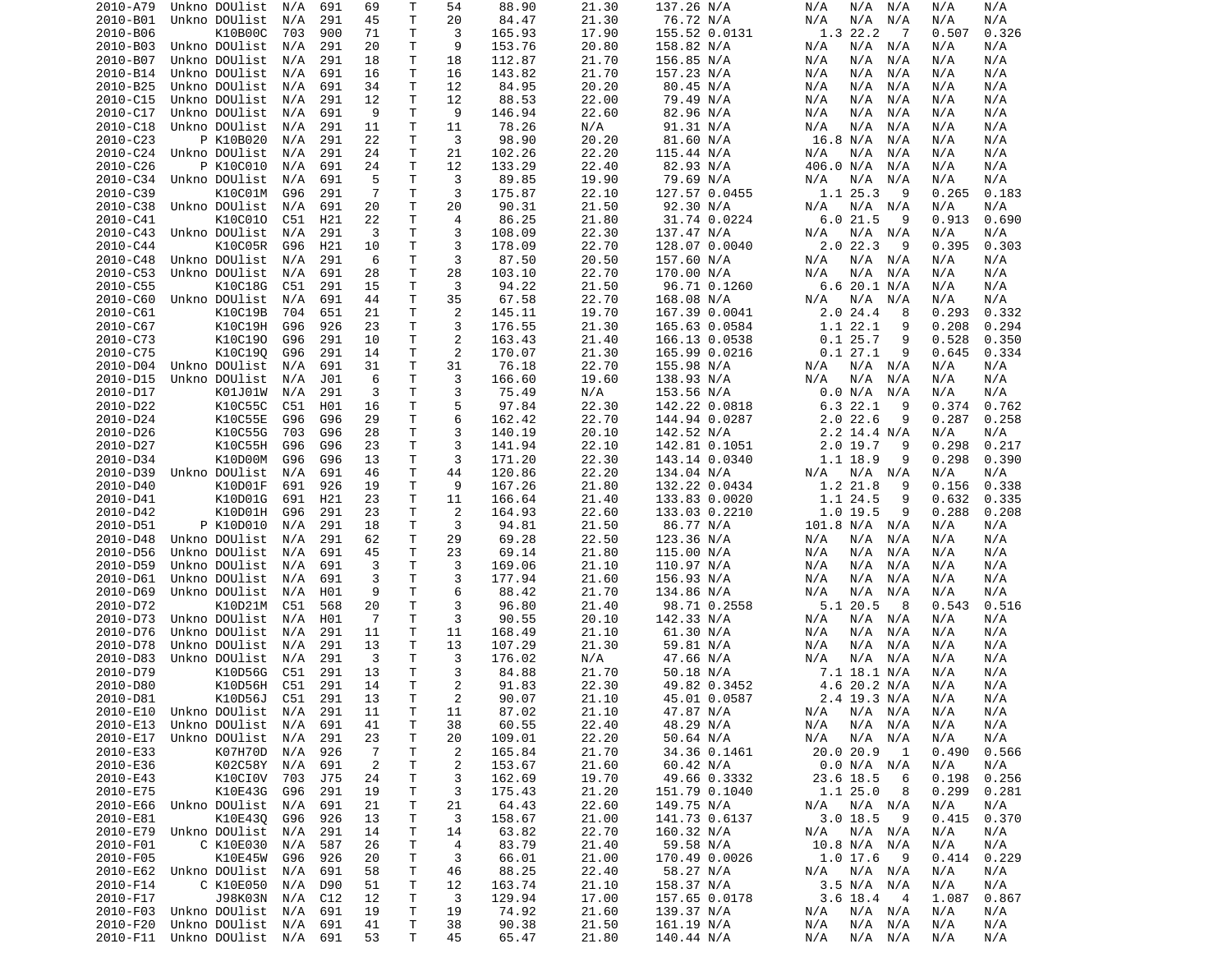| 2010-F31             | Unkno DOUlist                  | N/A        | 213        | 27       | Τ      | 12      | 103.88          | 20.50          | 152.81 N/A                  | N/A<br>N/A N/A                  | N/A<br>N/A                   |
|----------------------|--------------------------------|------------|------------|----------|--------|---------|-----------------|----------------|-----------------------------|---------------------------------|------------------------------|
| 2010-F21             | K10A02H                        | N/A        | 291        | 5        | Τ      | 5       | 126.74          | N/A            | 152.08 N/A                  | $1.1$ 5.6 N/A                   | N/A<br>N/A                   |
| 2010-F22             | K10F00K                        | G96        | 291        | 63       | т      | 6       | 126.16          | 20.10          | 152.89 0.0333               | 1.1 23.8<br>7                   | 0.293<br>0.454               |
| 2010-F24             | K10F00M                        | G96        | 291        | 23       | Τ      | 3       | 141.69          | 20.80          | 152.73 0.0114               | 1.027.0<br>9                    | 0.625<br>0.754               |
| 2010-F26             | K10F000                        | G96        | 854        | 44       | т      | 3       | 150.91          | 20.90          | 151.11 0.0862               | 1.124.0<br>7                    | 0.323<br>0.268               |
| 2010-F27             | K10F00P                        | 703        | 291        | 40       | T      | 3       | 153.45          | 19.80          | 149.61 0.2887               | 1.2 20.6<br>8                   | 0.479<br>0.306               |
| 2010-F30             | P K10E020                      | N/A        | 104        | 70       | Τ      | 6       | 170.69          | 20.10          | 141.60 N/A                  | 5.5 N/A N/A                     | N/A<br>N/A                   |
| 2010-F39             | Unkno DOUlist                  | N/A        | 691        | 85       | Τ      | 70      | 66.08           | 22.80          | 141.65 N/A                  | N/A<br>N/A<br>N/A               | N/A<br>N/A                   |
| 2010-F41             | K10F06A                        | G96        | G96        | 24       | Τ      | 3       | 173.10          | 22.20          | 140.41 0.1089               | 1.024.2<br>9                    | 0.801<br>0.497               |
| 2010-F43             | K10F06C                        | G96        | 926        | 34       | т      | 3       | 158.72          | 21.30          | 139.25 0.2513               | 1.020.3<br>9                    | 1.811<br>1.045               |
| 2010-F46<br>2010-F47 | Unkno DOUlist<br>K10F07D       | N/A<br>691 | 291<br>291 | 54<br>24 | T<br>т | 41<br>9 | 66.33<br>153.79 | 22.40<br>21.40 | 138.56 N/A                  | N/A N/A<br>N/A<br>1.2 22.1<br>9 | N/A<br>N/A<br>0.538<br>0.475 |
| 2010-F51             | Unkno DOUlist                  | N/A        | 691        | 24       | T      | 24      | 66.38           | 21.90          | 127.14 0.0563<br>126.27 N/A | N/A<br>N/A<br>N/A               | N/A<br>N/A                   |
| 2010-F52             | K10F09P                        | 691        | 291        | 9        | Τ      | 6       | 168.55          | 21.30          | 117.15 0.1687               | 1.023.4<br>8                    | 0.262<br>0.490               |
| 2010-F66             | K10F10B                        | G96        | H36        | 24       | Τ      | 3       | 167.09          | 21.10          | 104.32 0.0945               | 1.022.1<br>9                    | 0.484<br>0.300               |
| 2010-F61             | Unkno DOUlist                  | N/A        | 691        | 38       | Τ      | 30      | 66.41           | 21.70          | 112.43 N/A                  | N/A<br>N/A<br>N/A               | N/A<br>N/A                   |
| 2010-F67             | C K10F030                      | N/A        | J04        | 39       | т      | 14      | 170.35          | 20.40          | 95.58 N/A                   | 2.8 N/A<br>N/A                  | N/A<br>N/A                   |
| 2010-F68             | Unkno DOUlist                  | N/A        | 291        | 9        | T      | 9       | 94.68           | 21.00          | 103.81 N/A                  | N/A<br>N/A<br>N/A               | N/A<br>N/A                   |
| 2010-F72             | C K10E050                      | N/A        | 291        | 15       | T      | 15      | 167.13          | 20.40          | 127.29 N/A                  | 3.0 N/A<br>N/A                  | N/A<br>N/A                   |
| 2010-F74             | Unkno DOUlist                  | N/A        | 291        | 16       | T      | 12      | 144.67          | 22.00          | 97.75 N/A                   | N/A<br>N/A<br>N/A               | N/A<br>N/A                   |
| 2010-F76             | Unkno DOUlist                  | N/A        | 691        | 24       | T      | 24      | 87.16           | 21.70          | 93.45 N/A                   | N/A<br>N/A<br>N/A               | N/A<br>N/A                   |
| 2010-F79             | K09X11E                        | N/A        | C51        | 22       | т      | 3       | 121.93          | 21.30          | 82.70 0.3743                | 124.5 16.7<br>-4                | 0.384<br>0.334               |
| 2010-F80             | Unkno DOUlist                  | N/A        | 291        | 51       | T      | 51      | 85.47           | 22.20          | 63.11 N/A                   | N/A<br>N/A<br>N/A               | N/A<br>N/A                   |
| 2010-F82             | C K10D040                      | N/A        | 461        | 8        | Τ      | 2       | 95.29           | 20.90          | 81.19 N/A                   | 10.7 N/A<br>N/A                 | N/A<br>N/A                   |
| 2010-F87             | Unkno DOUlist                  | N/A        | H45        | 48       | T      | 3       | 87.78           | 18.30          | 37.40 N/A                   | N/A<br>N/A<br>N/A               | N/A<br>N/A                   |
| 2010-F81             | K05Y55U                        | N/A        | 291        | 12       | Τ      | 12      | 157.46          | 19.70          | 52.19 N/A                   | 0.1 N/A<br>N/A                  | N/A<br>N/A                   |
| 2010-G01             | Unkno DOUlist                  | N/A        | 691        | 5        | T      | 5       | 152.72          | 20.40          | 50.73 N/A                   | N/A<br>N/A<br>N/A               | N/A<br>N/A                   |
| 2010-G05             | K10F80Y                        | C51        | 291        | 15       | Τ      | 3       | 90.61           | 21.30          | 11.14 0.1975                | 6.1 19.7 N/A                    | N/A<br>N/A                   |
| 2010-G09             | K10F81C                        | C51        | 291        | 20       | т      | 3       | 92.18           | 21.60          | 10.29 0.0223                | 3.521.9<br>- 7                  | 0.177<br>0.149               |
| 2010-G15             | Unkno DOUlist                  | N/A        | 291        | 46       | Τ      | 41      | 142.43          | 22.00          | 28.09 N/A                   | N/A N/A<br>N/A                  | N/A<br>N/A                   |
| 2010-G20             | Unkno DOUlist                  | N/A        | 291        | 8        | Τ      | 8       | 117.60          | 22.40          | 65.23 N/A                   | N/A<br>N/A<br>N/A               | N/A<br>N/A                   |
| 2010-G22             | K10G05Z                        | 691        | 926        | 17       | Τ      | 6       | 150.32          | 20.80          | 65.81 0.0475                | 1.1 22.8<br>9                   | 0.594<br>0.598               |
| 2010-G29             | K10G06T                        | 691        | 291        | 24       | Τ      | 6       | 172.09          | 20.20          | 77.08 0.0846                | 1.2 21.2<br>9                   | 0.304<br>0.407               |
| 2010-G30             | K10G06U                        | 703        | 926        | 28       | T.     | 3       | 149.86          | 19.90          | 79.09 0.1056                | 1.0 20.1<br>9                   | 0.457<br>0.446               |
| 2010-G40             | C K10E050                      | N/A        | 291        | 9        | Τ      | 3       | 166.72          | 19.60          | 83.80 N/A                   | 21.3 N/A N/A                    | N/A<br>N/A                   |
| 2010-G38             | K10G07G                        | G96        | G96        | 25       | т      | 3       | 123.64          | 21.60          | 88.92 0.3011                | 1.1 21.4<br>8                   | 0.321<br>0.200               |
| 2010-G39             | K10G07H                        | 703        | 291        | 14       | T      | 3       | 148.23          | 19.80          | 100.76 0.0016               | 0.127.6<br>9                    | 0.985<br>0.788               |
| 2010-G36             | Unkno DOUlist                  | N/A        | 691        | 85       | т      | 44      | 89.23           | 21.90          | 48.99 N/A                   | N/A<br>N/A N/A                  | N/A<br>N/A                   |
| 2010-G46             | K10G07R                        | 704        | H36        | 45       | T      | 2       | 136.25          | 20.30          | 89.10 0.2640                | 2.1 18.2<br>9                   | 0.504<br>0.783               |
| 2010-G45             | Unkno DOUlist                  | N/A        | 691        | 91       | T      | 54      | 64.85           | 22.70          | 97.14 N/A                   | N/A<br>N/A N/A                  | N/A<br>N/A                   |
| 2010-G54             | K10F10F                        | N/A        | 291        | 26       | T      | 3       | 159.26          | 19.80          | 121.38 0.0401               | 0.2 21.7<br>8                   | 0.525<br>0.646               |
| 2010-G58             | K10G23J                        | C51        | 291        | 26       | Τ      | 3       | 92.87           | 21.40          | 54.91 0.3697                | 5.8 18.4<br>9                   | 0.672<br>0.704               |
| 2010-G52             | Unkno DOUlist                  | N/A        | 691        | 116      | т      | 38      | 107.87          | 21.90          | 78.30 N/A                   | N/A<br>N/A<br>N/A               | N/A<br>N/A                   |
| 2010-G73             | K10G23V                        | G96        | 291        | 39       | т      | 3       | 142.03          | 20.80          | 120.57 0.0041               | 1.027.7<br>7                    | 0.503<br>0.588               |
| 2010-G74             | K10G23W                        | 691        | 291        | 33       | т      | 12      | 169.63          | 21.30          | 120.83 0.0147               | 1.2 23.9<br>8                   | 0.441<br>0.459               |
| 2010-G76             | K10G23Y                        | G96        | 291        | 19       | Τ      | 5       | 153.57          | 21.20          | 122.33 0.0611               | 1.025.1<br>8                    | 0.309<br>0.154               |
| 2010-G79<br>2010-G80 | K10G25E<br>K10G25F             | C51<br>C51 | 291<br>291 | 23<br>15 | т<br>т | 5<br>5  | 90.61<br>81.43  | 21.30<br>20.80 | 36.99 0.2158<br>40.26 N/A   | 8.3 19.7<br>8<br>8.0 19.7 N/A   | 0.795<br>0.488<br>N/A<br>N/A |
| 2010-G72             | Unkno DOUlist                  | N/A        | 291        | 59       | т      | 33      | 84.78           | 22.10          | 120.10 N/A                  | N/A<br>N/A<br>N/A               | N/A<br>N/A                   |
| 2010-G70             | Unkno DOUlist                  | N/A        | H45        | 126      | т      | 3       | 149.18          | 14.30          | 49.79 N/A                   | N/A<br>N/A<br>N/A               | N/A<br>N/A                   |
| 2010-G81             | Unkno DOUlist                  | N/A        | 291        | 29       | T      | 22      | 85.01           | 21.20          | 131.48 N/A                  | N/A<br>N/A<br>N/A               | N/A<br>N/A                   |
| 2010-G91             | K10G330                        | 291        | H21        | 13       | T.     | 3       | 172.87          | 22.30          | 143.00 0.0360               | 1.025.9<br>8                    | 0.160<br>0.172               |
|                      | 2010-G88 Unkno DOUlist N/A 691 |            |            | 49       | T.     | 36      | 71.72           | 22.90          | 132.78 N/A                  | N/A N/A N/A                     | N/A<br>N/A                   |
|                      | 2010-G98 Unkno DOUlist N/A H21 |            |            | 45       | Τ      | 9       | 85.48           | 20.80          | 139.75 N/A                  | N/A<br>N/A N/A                  | N/A<br>N/A                   |
|                      | 2010-G106 Unkno DOUlist        | N/A        | 691        | 14       | T.     | 12      | 89.08           | 21.50          | 119.56 N/A                  | N/A<br>$N/A$ $N/A$              | N/A<br>N/A                   |
| 2010-G109            | K10G64W                        | C51        | H36        | 30       | Τ      | 3       | 88.17           | 21.90          | 94.15 N/A                   | 7.5 14.7 N/A                    | N/A<br>N/A                   |
| 2010-G110            | P K10E020                      | N/A        | 585        | 51       | Τ      | 3       | 153.01          | 19.20          | 59.21 N/A                   | 10.2 N/A N/A                    | N/A<br>N/A                   |
| 2010-G111            | C K10E050                      | N/A        | G96        | 19       | Τ      | 6       | 160.85          | 20.50          | 107.33 N/A                  | 27.2 N/A N/A                    | N/A<br>N/A                   |
| 2010-G113            | C K10F030                      | N/A        | J01        | 8        | т      | 3       | 148.18          | 20.50          | 72.97 N/A                   | 8.1 N/A N/A                     | N/A<br>N/A                   |
|                      | 2010-G114 Unkno DOUlist        | N/A        | 291        | 42       | T      | 3       | 170.56          | 19.30          | 122.03 N/A                  | N/A<br>N/A N/A                  | N/A<br>N/A                   |
|                      | 2010-G115 Unkno DOUlist        | N/A        | 291        | 53       | Τ      | 40      | 68.81           | 22.90          | 170.95 N/A                  | N/A<br>N/A N/A                  | N/A<br>N/A                   |
| 2010-G120            | K10G65M                        | G96        | 291        | 23       | Τ      | 3       | 148.59          | 21.30          | 168.27 0.0354               | 1.022.4<br>- 9                  | 0.350<br>0.232               |
| 2010-G122            | K10F920                        | 691        | J95        | 23       | Τ      | 3       | 154.41          | 21.50          | 128.28 0.0806               | 26.6 19.8<br>$\overline{7}$     | 0.591<br>0.428               |
|                      | 2010-H01 Unkno DOUlist         | N/A        | 691        | 67       | T      | 61      | 83.98           | 22.80          | 167.53 N/A                  | N/A N/A<br>N/A                  | N/A<br>N/A                   |
| 2010-H06             | Unkno DOUlist                  | N/A        | D21        | 22       | Τ      | 15      | 83.06           | 20.30          | 147.65 N/A                  | N/A<br>N/A N/A                  | N/A<br>N/A                   |
| 2010-H09             | K10G75R                        | C51        | H36        | 14       | Τ      | 3       | 96.14           | 20.10          | 145.05 0.2888               | 3.920.1<br>- 9                  | 0.328<br>0.401               |
| 2010-H14             | K10H00B                        | G96        | H21        | 15       | T      | 3       | 138.94          | 21.40          | 134.81 N/A                  | 1.0 18.1<br>9                   | 0.493<br>0.299               |
| 2010-H15             | K10H00C                        | G96        | 682        | 32       | Τ      | 3       | 155.20          | 20.80          | 133.66 0.0919               | 1.1 21.1 N/A                    | N/A<br>N/A                   |
| 2010-H13             | Unkno DOUlist                  | N/A        | 691        | 35       | T      | 23      | 96.82           | 22.10          | 145.26 N/A                  | N/A N/A<br>N/A                  | N/A<br>N/A                   |
| 2010-H18             | K10H00F                        | 704        | D21        | 16       | T.     | 3       | 118.35          | 19.40          | 119.15 0.0066               | 1.4 25.9<br>6                   | 0.525<br>0.212               |
|                      | 2010-H17 Unkno DOUlist N/A 291 |            |            | 21       | T      | 21      | 82.33           | 19.70          | 133.26 N/A                  | N/A N/A<br>N/A                  | N/A<br>N/A                   |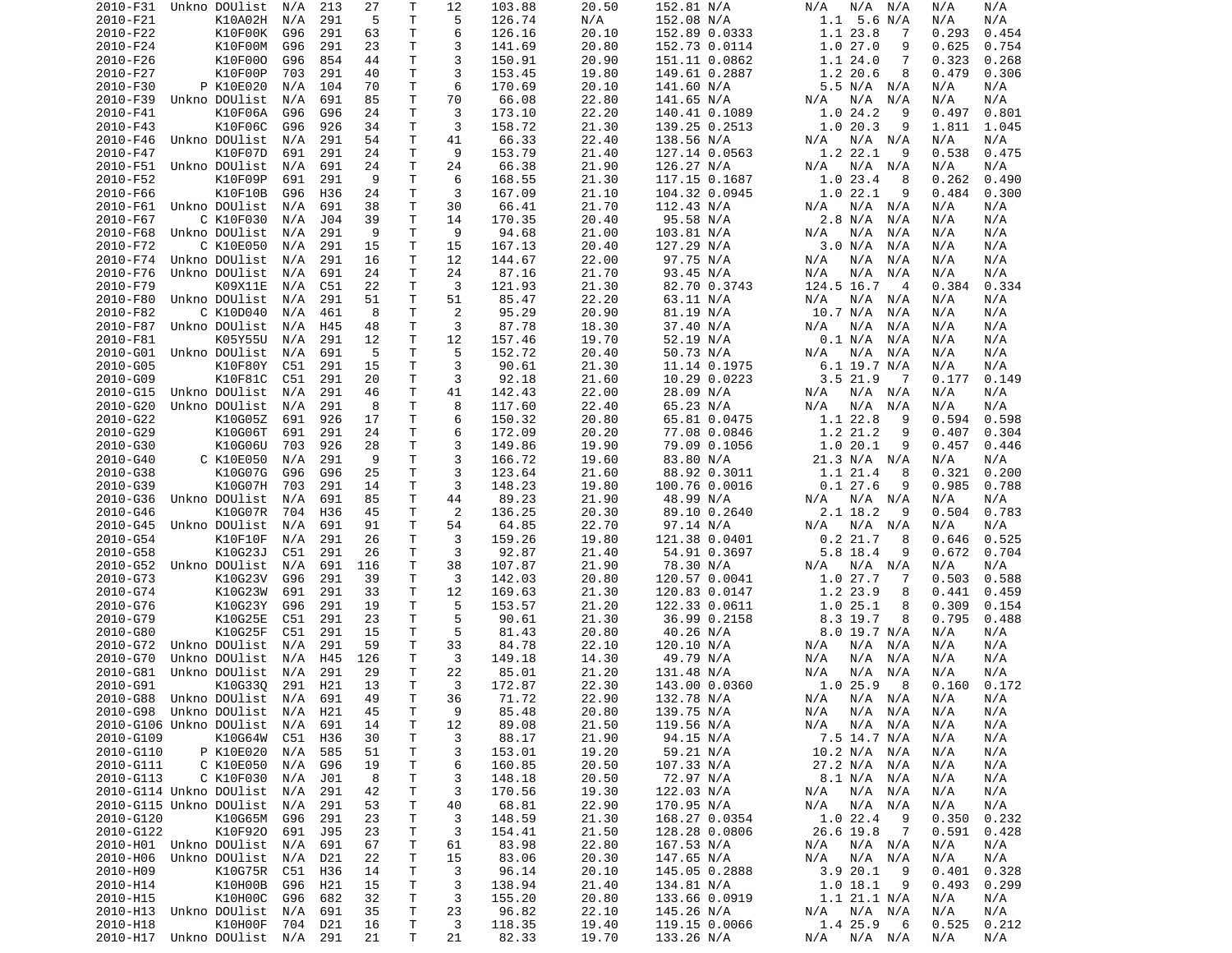| 2010-H29  | Unkno DOUlist                  | N/A | 291             | 5  | Τ            | 5              | 81.83  | N/A   | 122.82 N/A    | N/A<br>N/A<br>N/A          | N/A<br>N/A      |
|-----------|--------------------------------|-----|-----------------|----|--------------|----------------|--------|-------|---------------|----------------------------|-----------------|
| 2010-H34  | Unkno DOUlist                  | N/A | 691             | 46 | T            | 31             | 102.50 | 22.30 | 107.16 N/A    | N/A<br>N/A<br>N/A          | N/A<br>N/A      |
| 2010-H40  | Unkno DOUlist                  | N/A | 691             | 3  | Τ            | 3              | 165.44 | N/A   | 97.49 N/A     | N/A<br>N/A<br>N/A          | N/A<br>N/A      |
| 2010-H43  | Unkno DOUlist                  | N/A | 291             | 6  | $\mathsf{T}$ | 6              | 135.22 | 19.40 | 82.13 N/A     | N/A<br>N/A<br>N/A          | N/A<br>N/A      |
| 2010-H47  | Unkno DOUlist                  | N/A | 291             | 3  | T            | 3              | 92.25  | 20.30 | 67.59 N/A     | N/A<br>N/A<br>N/A          | N/A<br>N/A      |
| 2010-H60  | Unkno DOUlist                  | N/A | 291             | 3  | T            | 3              | 162.90 | 20.60 | 172.24 N/A    | N/A<br>N/A<br>N/A          | N/A<br>N/A      |
|           | C K10H040                      |     |                 |    |              |                |        |       |               |                            |                 |
| 2010-H61  |                                | N/A | 291             | 5  | Τ            | 3              | 170.96 | 20.90 | 42.55 N/A     | 3.7 N/A<br>N/A             | N/A<br>N/A      |
| 2010-H63  | Unkno DOUlist                  | N/A | 691             | 29 | T            | 14             | 104.07 | 21.10 | 40.81 N/A     | N/A<br>N/A<br>N/A          | N/A<br>N/A      |
| 2010-H68  | C K09U89G                      | N/A | 926             | 15 | T            | 3              | 71.92  | 18.90 | 14.50 N/A     | 6.0 N/A<br>N/A             | N/A<br>N/A      |
| 2010-J03  | Unkno DOUlist                  | N/A | 691             | 3  | T            | 3              | 156.09 | 18.70 | 46.87 N/A     | N/A<br>N/A<br>N/A          | N/A<br>N/A      |
| 2010-J13  | K10H33D                        | C51 | 291             | 20 | T            | 6              | 88.97  | 20.80 | 56.42 0.3502  | 14.0 18.1 N/A              | N/A<br>N/A      |
| 2010-J12  | Unkno DOUlist                  | N/A | 691             | 23 | Τ            | 20             | 89.75  | 22.60 | 56.45 N/A     | N/A<br>N/A<br>N/A          | N/A<br>N/A      |
| 2010-J16  | Unkno DOUlist                  | N/A | 691             | 60 | T            | 44             | 90.24  | 22.30 | 58.97 N/A     | N/A<br>N/A<br>N/A          | N/A<br>N/A      |
| 2010-J17  | K10H80Q                        | C51 | 291             | 17 | Τ            | 6              | 87.43  | 22.30 | 29.98 0.0111  | 10.1 19.8<br>9             | 0.367<br>0.521  |
| 2010-J18  | K10H80R                        | C51 | 291             | 12 | T            | 3              | 87.49  | N/A   | 4.61 0.1017   | 7.1 19.0<br>9              | 0.255<br>0.445  |
|           |                                |     |                 |    |              |                |        |       |               |                            |                 |
| 2010-J19  | K10J00E                        | 291 | 926             | 24 | T            | 9              | 142.09 | 21.50 | 57.89 0.1141  | 2.020.0<br>8               | 0.248<br>0.368  |
| 2010-J20  | K10J00F                        | 703 | 926             | 32 | T            | 3              | 173.61 | 19.80 | 69.56 0.3451  | 1.1 19.4<br>9              | 0.672<br>0.574  |
| 2010-J21  | K10J00G                        | 703 | H <sub>10</sub> | 69 | Т            | 2              | 166.46 | 19.90 | 70.29 0.0295  | 1.020.9<br>9               | 0.430<br>0.418  |
| 2010-J22  | Unkno DOUlist                  | N/A | 691             | 35 | T            | 34             | 100.43 | 22.70 | 80.34 N/A     | N/A<br>N/A<br>N/A          | N/A<br>N/A      |
| 2010-J23  | K10H81W                        | C51 | 291             | 10 | T            | 3              | 79.43  | N/A   | 31.70 0.1177  | 9.6 21.4<br>9              | 0.559<br>0.660  |
| 2010-J23  | K10H81W                        | C51 | 291             | 10 | T            | 3              | 79.43  | N/A   | 31.70 0.1177  | 9.6 21.4<br>9              | 0.559<br>0.660  |
| 2010-J25  | K10J01K                        | G96 | G96             | 20 | T            | 3              | 143.68 | 21.20 | 79.19 0.0020  | 1.024.4<br>8               | 0.435<br>0.223  |
| 2010-J31  | Unkno DOUlist                  | N/A | 291             | 6  | T            | 6              | 119.17 | N/A   | 89.82 N/A     | N/A<br>N/A<br>N/A          | N/A<br>N/A      |
|           |                                |     |                 |    |              |                |        |       |               |                            |                 |
| 2010-J34  | Unkno DOUlist                  | N/A | 291             | 30 | T            | 25             | 76.68  | 20.90 | 101.30 N/A    | N/A<br>N/A<br>N/A          | N/A<br>N/A      |
| 2010-J38  | C K10G030                      | N/A | 691             | 6  | T            | 3              | 96.74  | 19.20 | 105.63 N/A    | 0.8 N/A<br>N/A             | N/A<br>N/A      |
| 2010-J40  | Unkno DOUlist                  | N/A | 703             | 14 | Τ            | 3              | 150.91 | 19.50 | 70.07 N/A     | N/A<br>N/A<br>N/A          | N/A<br>N/A      |
| 2010-J42  | K10J33L                        | G96 | 474             | 26 | T            | 3              | 172.66 | 21.20 | 92.08 0.0393  | 2.2 17.5<br>9              | 0.426<br>0.386  |
| 2010-J45  | P K10H050                      | N/A | H01             | 56 | Т            | 36             | 149.32 | 21.90 | 58.41 N/A     | 50.9 N/A<br>N/A            | N/A<br>N/A      |
| 2010-J51  | Unkno DOUlist                  | N/A | 291             | 13 | T            | 13             | 96.91  | 21.10 | 112.64 N/A    | N/A<br>N/A<br>N/A          | N/A<br>N/A      |
| 2010-J52  | P K10H040                      | N/A | H01             | 9  | T            | 3              | 169.70 | 20.70 | 53.93 N/A     | 6.4 N/A<br>N/A             | N/A<br>N/A      |
| 2010-J54  |                                | G96 | 474             |    | T            | 3              | 157.01 | 21.70 |               | 2.2 20.8<br>8              | 0.557<br>0.217  |
|           | K10J34S                        |     |                 | 18 |              |                |        |       | 101.35 0.3607 |                            |                 |
| 2010-J55  | K10J34T                        | G96 | 474             | 22 | T            | 2              | 156.45 | 20.90 | 103.42 0.0564 | $2.1$ 18.6<br>9            | 0.348<br>0.406  |
| 2010-J60  | Unkno DOUlist                  | N/A | 291             | 5  | T            | 5              | 121.88 | 21.10 | 124.58 N/A    | N/A<br>N/A<br>N/A          | N/A<br>N/A      |
| 2010-J62  | Unkno DOUlist                  | N/A | 291             | 9  | T            | $\overline{7}$ | 81.81  | 21.20 | 79.49 N/A     | N/A<br>N/A<br>N/A          | N/A<br>N/A      |
| 2010-J66  | K10J39W                        | G96 | H01             | 14 | T            | 2              | 127.80 | 20.70 | 136.44 0.0245 | 1.024.4<br>8               | 0.242<br>0.383  |
| 2010-J68  | K10J41J                        | G96 | 474             | 15 | T            | 3              | 146.65 | 21.30 | 134.25 0.0223 | 1.3 21.7<br>9              | 0.260<br>0.520  |
| 2010-J73  | Unkno DOUlist                  | N/A | 691             | 32 | T            | 25             | 85.59  | 22.50 | 101.44 N/A    | N/A<br>N/A<br>N/A          | N/A<br>N/A      |
| 2010-J76  | K10J710                        | G96 | F65             | 40 | Т            | 2              | 159.82 | 20.70 | 147.82 0.0455 | 1.0 23.9<br>8              | 0.370<br>0.505  |
| 2010-J77  | Unkno DOUlist                  |     | 291             | 22 | T            | 19             | 124.43 | 21.50 |               | N/A                        |                 |
|           |                                | N/A |                 |    |              |                |        |       | 157.47 N/A    | N/A<br>N/A                 | N/A<br>N/A      |
| 2010-J80  | C K10J030                      | N/A | G96             | 92 | Τ            | 12             | 162.41 | 18.00 | 157.11 N/A    | 1.2 N/A<br>N/A             | N/A<br>N/A      |
| 2010-J90  | Unkno DOUlist                  | N/A | 691             | 6  | $\mathsf{T}$ | 3              | 89.96  | 19.70 | 17.77 N/A     | N/A<br>N/A<br>N/A          | N/A<br>N/A      |
| 2010-J91  | C K10J040                      | N/A | 691             | 12 | T            | 3              | 91.69  | 19.20 | 157.56 N/A    | 1.1 N/A<br>N/A             | N/A<br>N/A      |
| 2010-J92  | Unkno DOUlist                  | N/A | 291             | 22 | T            | 22             | 81.54  | 22.00 | 168.01 N/A    | N/A<br>N/A<br>N/A          | N/A<br>N/A      |
| 2010-J97  | Unkno DOUlist                  | N/A | 291             | 23 | Т            | 23             | 84.48  | 19.20 | 164.90 N/A    | N/A<br>N/A<br>N/A          | N/A<br>N/A      |
| 2010-J101 | K10J87G                        | C51 | G96             | 24 | Т            | 9              | 95.90  | 20.60 | 153.90 0.2065 | $3.5$ 19.0<br>- 9          | 0.320<br>0.559  |
| 2010-K01  | Unkno DOUlist                  | N/A | 291             | 16 | T            | 16             | 84.48  | 20.20 | 152.42 N/A    | N/A<br>N/A<br>N/A          | N/A<br>N/A      |
|           |                                |     |                 |    |              |                |        |       |               |                            |                 |
| 2010-K09  | Unkno DOUlist                  | N/A | 691             | 42 | Т            | 42             | 67.62  | 22.30 | 139.79 N/A    | N/A<br>N/A<br>N/A          | N/A<br>N/A      |
| 2010-K10  | K10K00C                        | G96 | 291             | 30 | Т            | 2              | 153.83 | 21.90 | 138.15 0.0208 | 1.1 24.1<br>9              | 0.547<br>1.656  |
| 2010-K13  | Unkno DOUlist                  | 704 | 291             | 57 | Т            | 33             | 109.03 | 22.40 | 58.28 N/A     | N/A<br>N/A<br>N/A          | N/A<br>N/A      |
| 2010-K14  | Unkno DOUlist                  | N/A | 691             | 35 | Τ            | 28             | 86.95  | 21.40 | 113.64 N/A    | N/A<br>N/A<br>N/A          | N/A<br>N/A      |
| 2010-K20  | P K10J030                      | N/A | <b>J38</b>      | 52 | $\mathsf{T}$ | 3              | 161.80 | 18.90 | 129.54 N/A    | 5.4 N/A<br>N/A             | N/A<br>N/A      |
| 2010-K24  | K10JC4H                        | C51 | 691             | 38 | T.           | 7              | 89.83  | 21.80 | 113.20 N/A    | 6.9 14.7<br>-7             | 0.811<br>1.100  |
|           | 2010-K25 Unkno DOUlist N/A 691 |     |                 | 33 | T.           | 30             | 82.78  | 22.00 | 110.17 N/A    | N/A N/A N/A                | N/A<br>N/A      |
| 2010-K26  | K10K07U                        | G96 | 291             | 18 | Τ            | 6              | 98.23  | 22.60 | 99.99 0.0506  | 3.1 22.2<br>9              | $0.392$ $0.788$ |
| 2010-K27  | K10K07V                        | G96 | 291             | 14 | $\mathsf T$  | 2              | 119.44 | 21.80 | 99.75 0.0013  | 3.026.0<br>8               | 0.840<br>0.635  |
|           |                                |     |                 |    |              |                |        | 22.00 |               | 4.5 15.5                   | 0.568           |
| 2010-K28  | K10JE7C                        | C51 | 291             | 16 | Τ            | 6              | 92.41  |       | 100.48 N/A    | 7                          | 0.423           |
| 2010-K29  | K10K07W                        | C51 | 291             | 13 | Τ            | 5              | 90.64  | 22.30 | 101.01 N/A    | 4.1 16.0<br>6              | 0.346<br>0.309  |
| 2010-K30  | K10K07X                        | C51 | 291             | 16 | Τ            | 3              | 97.16  | 20.80 | 113.90 0.0311 | 2.9 21.9<br>9              | 0.502<br>0.622  |
| 2010-K34  | Unkno DOUlist                  | N/A | 691             | 31 | Τ            | 23             | 81.84  | 21.70 | 97.52 N/A     | N/A N/A<br>N/A             | N/A<br>N/A      |
| 2010-K38  | K10K10P                        | 691 | 291             | 26 | Τ            | 9              | 157.74 | 20.00 | 84.38 0.0608  | 1.1 23.4<br>$\overline{7}$ | 0.263<br>0.433  |
| 2010-K39  | K10K10Q                        | G96 | G96             | 15 | F            | 0              | 118.35 | 21.20 | 83.87 0.0219  | 1.021.1<br>9               | 0.312<br>0.164  |
| 2010-K42  | K10K10U                        | G96 | 291             | 17 | Τ            | 3              | 129.88 | 21.70 | 73.90 0.2023  | 1.1 19.5<br>9              | 0.230<br>0.211  |
|           |                                |     |                 |    |              |                |        |       |               |                            |                 |
| 2010-K41  | Unkno DOUlist                  | N/A | 291             | 12 | Τ            | 12             | 111.35 | 21.70 | 84.06 N/A     | N/A N/A<br>N/A             | N/A<br>N/A      |
| 2010-K43  | Unkno DOUlist                  | N/A | 291             | 32 | Τ            | 23             | 113.35 | 22.00 | 71.01 N/A     | N/A<br>N/A N/A             | N/A<br>N/A      |
| 2010-K44  | K10JF3V                        | 691 | 691             | 9  | T            | 9              | 160.12 | 20.80 | 59.14 0.1586  | 17.1 19.9 N/A              | N/A<br>N/A      |
| 2010-K47  | Unkno DOUlist                  | N/A | 291             | 21 | $\mathsf T$  | 14             | 81.97  | 21.30 | 57.62 N/A     | N/A<br>N/A N/A             | N/A<br>N/A      |
| 2010-K50  | P K10H040                      | N/A | 291             | 12 | T            | 3              | 156.75 | 21.00 | 85.75 N/A     | 12.0 N/A N/A               | N/A<br>N/A      |
| 2010-K54  | Unkno DOUlist                  | N/A | 691             | 59 | $\mathsf T$  | 6              | 159.57 | 18.10 | 59.31 N/A     | N/A<br>N/A N/A             | N/A<br>N/A      |
| 2010-K57  | K10K39Y C51                    |     | 691             | 22 | T            | 5              | 86.59  | N/A   | 44.72 0.3250  | $6.5$ 19.6<br>- 9          | 0.153<br>0.316  |
| 2010-K58  | Unkno DOUlist N/A              |     | 291             | 15 | T            |                | 104.49 | 22.40 | 44.55 N/A     | N/A N/A                    | N/A             |
|           |                                |     |                 |    |              | 10             |        |       |               | N/A                        | N/A             |
|           | 2010-K62 Unkno DOUlist N/A 691 |     |                 | 11 | T.           | 11             | 164.04 | 21.50 | 71.46 N/A     | N/A<br>N/A N/A             | N/A<br>N/A      |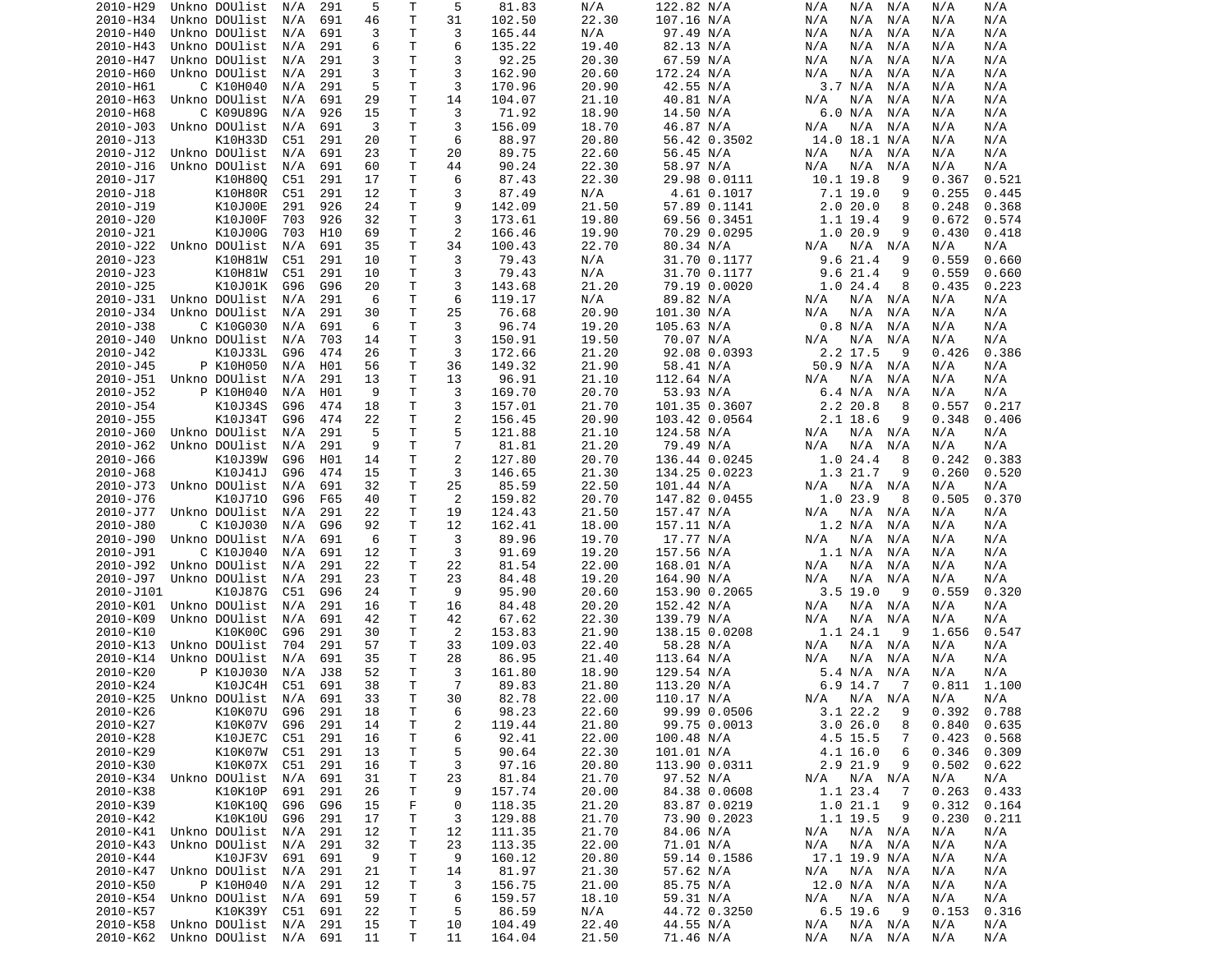| 2010-K66             | K10K59R                        | C51        | F65        | 30       | Τ       | 3              | 88.10          | 20.30          | 8.70 N/A                     | 9.0<br>7.7<br>5                 | 0.837<br>0.541                   |
|----------------------|--------------------------------|------------|------------|----------|---------|----------------|----------------|----------------|------------------------------|---------------------------------|----------------------------------|
| 2010-L08             | Unkno DOUlist                  | N/A        | 291        | 16       | T.      | 13             | 82.00          | 21.90          | 37.05 N/A                    | N/A<br>N/A<br>N/A               | N/A<br>N/A                       |
| 2010-L10             | Unkno DOUlist                  | N/A        | 291        | 18       | Τ       | 15             | 90.24          | 22.20          | 59.35 N/A                    | N/A<br>N/A<br>N/A               | N/A<br>N/A                       |
| 2010-L15             | Unkno DOUlist                  | N/A        | 691        | 29       | Τ       | 15             | 111.50         | 22.50          | 50.60 N/A                    | N/A<br>N/A<br>N/A               | N/A<br>N/A                       |
| 2010-L18             | Unkno DOUlist                  | N/A        | 291        | 24       | т       | 20             | 85.49          | 21.70          | 82.50 N/A                    | N/A<br>N/A<br>N/A               | N/A<br>N/A                       |
| 2010-L22             | Unkno DOUlist                  | N/A        | C51        | 160      | т       | 30             | 62.91          | 22.10          | 32.57 N/A                    | N/A<br>N/A<br>N/A               | N/A<br>N/A                       |
| 2010-L17             | P K10K020                      | N/A        | 474        | 42       | т       | 6              | 91.68          | 20.40          | 3.03 N/A                     | 8.1 N/A<br>N/A                  | N/A<br>N/A                       |
| 2010-L23             | C K10F030                      | N/A        | 291        | 9        | Τ       | 5              | 96.32          | 20.60          | 93.29 N/A                    | 59.9 N/A<br>N/A                 | N/A<br>N/A                       |
| 2010-L27             | K10L14J                        | 691        | J95        | 35       | т       | 9              | 153.69         | 20.60          | 93.29 0.2005                 | 1.8 17.9<br>9                   | 0.319<br>0.640                   |
| 2010-L25             | K10L14G                        | 691        | 291        | 14       | Τ       | 11             | 58.85          | 21.50          | 84.38 0.3213                 | $2.0$ 18.3<br>9                 | 0.485<br>0.298                   |
| 2010-L26<br>2010-L29 | K10L14H<br>K10L14M             | C51<br>C51 | J04<br>H21 | 11<br>13 | Τ<br>T. | 3<br>3         | 84.46<br>87.06 | 20.40<br>22.70 | 66.88 0.0552<br>62.65 0.3246 | 4.1 22.0<br>8<br>9              | 0.574<br>1.055<br>0.421<br>0.387 |
| 2010-L30             | K10L14N                        | 926        | 291        | 17       | т       | 3              | 157.19         | 20.00          | 104.85 0.0183                | 4.8 21.5<br>0.9<br>21.5<br>9    | 0.430<br>0.445                   |
| 2010-L46             | P K10L010                      | N/A        | 291        | 21       | Τ       | 6              | 91.28          | 22.10          | 63.58 N/A                    | 5.9 N/A N/A                     | N/A<br>N/A                       |
| 2010-L30             | K10L14N                        | 926        | 291        | 17       | T.      | 3              | 157.19         | 20.00          | 104.85 0.0183                | 0.921.5<br>9                    | 0.430<br>0.445                   |
| 2010-L49             | K10L33P                        | C51        | F65        | 17       | Τ       | 6              | 90.51          | 22.10          | 65.01 N/A                    | 7.0 19.1 N/A                    | N/A<br>N/A                       |
| 2010-L55             | K10L34L                        | 703        | 854        | 28       | Τ       | 3              | 101.03         | 20.50          | 140.98 0.0290                | 1.0 19.3<br>9                   | 0.247<br>0.306                   |
| 2010-L56             | K10L15E                        | C51        | 703        | 25       | Τ       | 6              | 89.55          | 20.70          | 69.31 0.0230                 | 7.4 18.8<br>9                   | 0.640<br>0.783                   |
| 2010-L64             | K10L61J                        | C51        | 291        | 16       | Τ       | 7              | 98.57          | 22.30          | 124.71 0.0727                | 5.2 20.4<br>9                   | 0.560<br>0.557                   |
| 2010-L93             | P K10L020                      | N/A        | 291        | 17       | т       | 3              | 93.77          | 20.60          | 140.40 N/A                   | 4.9 N/A<br>N/A                  | N/A<br>N/A                       |
| 2010-M12             | K10M00B                        | G96        | 291        | 28       | T       | 3              | 137.63         | 21.80          | 115.79 0.0650                | 1.1 24.6<br>8                   | 0.421<br>0.481                   |
| 2010-M13             | K10M00C                        | 703        | 854        | 34       | Τ       | 3              | 135.17         | 20.40          | 115.11 0.0520                | 1.0 24.5<br>7                   | 0.765<br>0.559                   |
| 2010-M21             | K10M00R                        | G96        | 291        | 30       | Τ       | 5              | 155.66         | 21.20          | 102.04 0.1265                | $2.0$ 18.0<br>9                 | 0.382<br>0.266                   |
| 2010-M24             | K10M00V                        | G96        | 926        | 24       | T.      | $\overline{c}$ | 154.73         | 21.80          | 88.41 0.0696                 | 1.1 24.6<br>8                   | 0.380<br>0.295                   |
| 2010-M25             | K10M00W                        | G96        | 926        | 27       | T.      | 3              | 156.90         | 20.90          | 88.59 0.3827                 | 1.019.0<br>9                    | 0.363<br>0.259                   |
| 2010-M26             | K10M00Y                        | 691        | J95        | 23       | Τ       | 3              | 92.94          | 21.10          | 79.54 0.1398                 | $6.3$ 19.9<br>9                 | 0.369<br>0.411                   |
| 2010-M26             | K10LA8T                        | C51        | J95        | 23       | т       | 3              | 92.94          | 21.10          | 79.54 0.1387                 | 9<br>$6.3$ 19.8                 | 0.387<br>0.406                   |
| 2010-M32             | K10LA8U                        | C51        | H01        | 19       | T.      | 3              | 95.32          | 22.00          | 74.36 0.1138                 | 4.4 20.2<br>9                   | 0.209<br>0.240                   |
| 2010-M35             | K10LA9J                        | C51        | H01        | 25       | Τ       | 3              | 91.04          | 20.90          | 76.84 N/A                    | 5.8 10.1<br>7                   | 0.343<br>0.454                   |
| 2010-M51             | C K10M010                      | N/A        | 291        | 15       | Τ       | $\overline{2}$ | 151.69         | 21.10          | 37.59 N/A                    | 1.1 N/A N/A                     | N/A<br>N/A                       |
| 2010-N12             | P K10H050                      | N/A        | 291        | 8        | T.      | 6              | 93.88          | 21.80          | 85.37 N/A                    | 20.8 N/A<br>N/A                 | N/A<br>N/A                       |
| 2010-N21             | K06WC9F                        | N/A        | 291        | 8        | T.      | 8              | 150.46         | 20.80          | 100.93 0.3636                | 18.1 19.2<br>3                  | 0.935<br>0.829                   |
| 2010-N26             | C K10J010                      | N/A        | 691        | 16       | T       | 6              | 89.35          | 20.90          | 3.08 N/A                     | 39.3 N/A<br>N/A                 | N/A<br>N/A                       |
| 2010-N30             | P K10J050                      | N/A        | G96        | 19       | T.      | 3              | 145.85         | 21.90          | 139.60 N/A                   | 1240.1 N/A<br>N/A               | N/A<br>N/A                       |
| 2010-N40             | K10N01G                        | C51        | 691        | 31       | T.      | 3              | 91.81          | 21.60          | 48.93 0.0817                 | 7.5 20.4<br>9                   | 0.844<br>1.070                   |
| 2010-N41             | K10N01H                        | C51        | 291        | 19       | Τ       | 5              | 89.18          | 22.10          | 72.86 N/A                    | 5.3 18.4<br>9                   | 0.579<br>0.674                   |
| 2010-N43             | K10N01K                        | 703        | D96        | 40       | т       | 3              | 98.52          | 18.70          | 120.35 0.0107                | 1.3 22.2<br>7                   | 0.359<br>0.376                   |
| 2010-N54             | K10N01V                        | C51        | 291        | 34       | Τ       | 9              | 93.43          | 20.80          | 61.30 N/A                    | 11.4 10.3<br>5                  | 0.817<br>0.516                   |
| 2010-L36             | Unkno DOUlist                  | N/A        | 160        | 14       | т       | 6              | 73.97          | 21.00          | 45.35 N/A                    | N/A<br>N/A<br>N/A               | N/A<br>N/A                       |
| 2010-M47             | Unkno DOUlist                  | N/A        | 691        | 6        | т       | 6              | 89.50          | 20.50          | 48.94 N/A                    | N/A<br>N/A<br>N/A               | N/A<br>N/A                       |
| 2010-N29             | Unkno DOUlist                  | N/A        | 291        | 56       | T       | 12             | 84.98          | 22.40          | 8.55 N/A                     | N/A<br>N/A<br>N/A               | N/A<br>N/A                       |
| 2010-P07             | K100A1A                        | C51        | H36        | 23       | T.      | 3              | 94.24          | 21.40          | 29.77 N/A                    | 17.3 18.5<br>7                  | 0.811<br>0.460                   |
| 2010-P08<br>2010-P11 | K100A1B<br>K100A1E             | C51        | 291<br>291 | 18<br>69 | Τ<br>Τ  | 3<br>6         | 94.78          | 21.60<br>20.70 | 30.23 0.1111<br>1.90 N/A     | 16.1 20.4<br>8                  | 0.570<br>0.714<br>0.391          |
| 2010-P12             | K100A1F                        | C51<br>C51 | 291        | 70       | T.      | 3              | 89.38<br>93.01 | 21.50          | 2.00 0.0633                  | 9.4 17.8<br>6<br>11.0 19.5<br>8 | 0.469<br>0.972<br>0.959          |
| 2010-P15             | K100A1L                        | C51        | 691        | 22       | т       | 6              | 94.52          | 21.10          | 16.97 0.3122                 | 7.6 20.2<br>9                   | 0.489<br>0.389                   |
| 2010-P16             | K100A1M                        | C51        | 691        | 22       | т       | 3              | 93.64          | 21.40          | 23.53 N/A                    | 7.1 16.3 N/A                    | N/A<br>N/A                       |
| 2010-P17             | K100A1N                        | C51        | 854        | 24       | Τ       | 6              | 98.67          | 19.60          | 53.56 0.0451                 | 4.3 20.4<br>8                   | 0.504<br>0.420                   |
| 2010-P46             | K100C6K                        | C51        | 291        | 24       | Τ       | 17             | 93.21          | 20.60          | 48.13 0.1465                 | 11.0 20.4<br>7                  | 0.529<br>0.485                   |
| 2010-P49             | K10L33R                        | N/A        | 291        | 15       | Τ       | 3              | 65.73          | 19.90          | 108.06 0.0286                | 3422.9 18.4<br>1                | 0.372<br>0.359                   |
| 2010-P52             | C K10D56G                      | N/A        | H06        | 6        | T.      | 3              | 70.49          | 18.50          | 156.90 N/A                   | 27.9 N/A N/A                    | N/A<br>N/A                       |
| 2010-P54             | K10NB7W                        | 691        | J95        | 37       | T.      | 6              | 147.08         | 20.50          | 94.28 0.1130                 | 35.6 18.3<br>6                  | 0.565<br>0.396                   |
| 2010-P55             | K10P57D 691 291                |            |            | 27       | T.      | 12             | 166.15         | 21.20          | 149.67 0.1999                | 2.0 22.6<br>$\overline{7}$      | $0.557$ $0.440$                  |
| 2010-P59             | K10P580                        | C51 H21    |            | 24       | T       | 3              | 89.57          | 22.10          | 121.84 N/A                   | 8<br>6.3 14.5                   | 1.218 1.238                      |
| 2010-P60             | K10P58P                        | C51        | H21        | 15       | T       | 5              | 83.29          | 22.20          | 122.09 0.0115                | $7.5$ 22.1<br>9                 | 1.455<br>0.858                   |
| 2010-006             | P K10P040                      | N/A        | H21        | 32       | T       | 9              | 93.22          | 21.90          | 94.41 N/A                    | 9.8 N/A N/A                     | N/A<br>N/A                       |
| 2010-009             | Unkno DOUlist                  | N/A        | 691        | 16       | T       | 6              | 81.69          | 20.10          | 65.60 N/A                    | N/A N/A<br>N/A                  | N/A<br>N/A                       |
| 2010-013             | K10P75Y                        | C51        | 198        | 36       | Τ       | 3              | 86.36          | 20.10          | 53.62 0.2433                 | 4.8 18.4<br>- 8                 | 0.497<br>0.504                   |
| 2010-016             | C K10L030                      | N/A        | 691        | 11       | Τ       | 3              | 86.46          | 20.80          | 60.45 N/A                    | 11.4 N/A N/A                    | N/A<br>N/A                       |
| 2010-019             | P K100010                      | N/A        | 691        | 9        | Τ       | 9              | 114.23         | 22.10          | 46.69 N/A                    | 336.2 N/A<br>N/A                | N/A<br>N/A                       |
| 2010-L28             | Unkno DOUlist                  | N/A        | 291        | 20       | T       | 20             | 111.18         | 21.90          | 105.00 N/A                   | N/A<br>N/A<br>N/A               | N/A<br>N/A                       |
| 2010-L39             | Unkno DOUlist                  | N/A        | 291        | 6        | Τ       | 6              | 86.98          | 21.30          | 115.48 N/A                   | N/A<br>N/A<br>N/A               | N/A<br>N/A                       |
| 2010-L47             | Unkno DOUlist                  | N/A        | 691        | 67       | T       | 51             | 61.24          | 21.90          | 93.34 N/A                    | N/A<br>N/A<br>N/A               | N/A<br>N/A                       |
| 2010-L53             | Unkno DOUlist                  | N/A        | 291        | 21       | Τ       | 18             | 96.50          | 21.70          | 128.67 N/A                   | N/A<br>N/A<br>N/A               | N/A<br>N/A                       |
| 2010-L59             | Unkno DOUlist                  | N/A        | 691        | 21       | Τ       | 17             | 63.91          | 21.50          | 150.27 N/A                   | N/A<br>N/A<br>N/A               | N/A<br>N/A                       |
| 2010-L61             | Unkno DOUlist                  | N/A        | 691        | 29       | т       | 24             | 90.33          | 22.40          | 163.66 N/A                   | N/A<br>N/A<br>N/A               | N/A<br>N/A                       |
| 2010-L62             | Unkno DOUlist                  | N/A        | 291        | 21       | т       | 17             | 81.84          | 21.40          | 170.07 N/A                   | N/A<br>N/A<br>N/A               | N/A<br>N/A                       |
| 2010-L67             | Unkno DOUlist                  | N/A        | 291        | 48       | T       | 45             | 80.12          | 22.20          | 52.61 N/A                    | N/A<br>N/A<br>N/A               | N/A<br>N/A                       |
| 2010-L88             | Unkno DOUlist                  | N/A        | 291        | 28       | T       | 20             | 77.98          | 21.50          | 143.22 N/A                   | N/A<br>N/A<br>N/A               | N/A<br>N/A                       |
| 2010-M03             | Unkno DOUlist                  | N/A        | 291        | 32<br>27 | T       | 29<br>27       | 76.73<br>76.29 | 22.10<br>22.70 | 129.96 N/A                   | $N/A$ $N/A$<br>N/A<br>N/A       | N/A<br>N/A                       |
|                      | 2010-M11 Unkno DOUlist N/A 291 |            |            |          | Τ       |                |                |                | 116.61 N/A                   | $N/A$ $N/A$                     | N/A<br>N/A                       |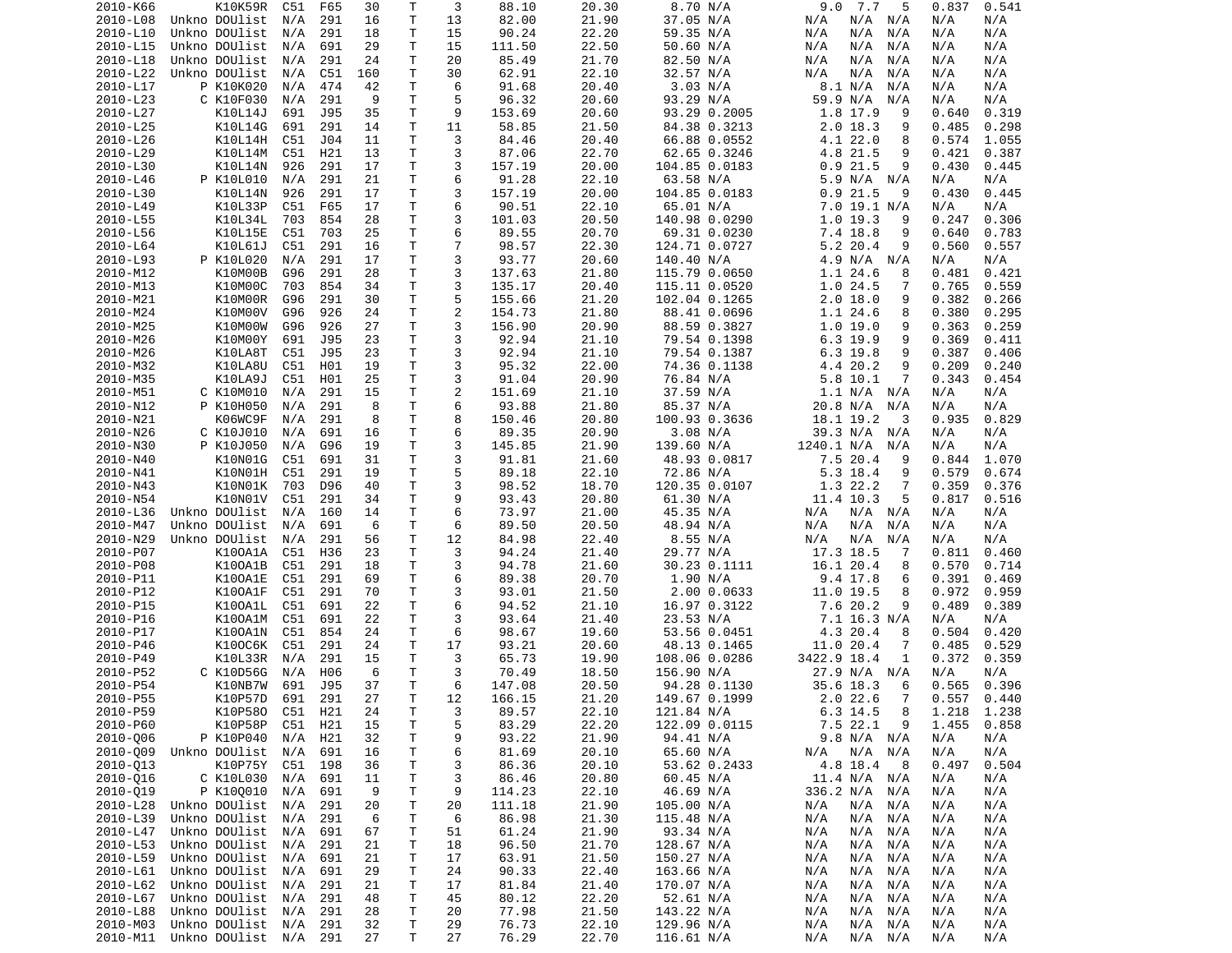| 2010-M15                                   | Unkno DOUlist           | N/A | 291        | 45             | Т                 | 41             | 66.00           | 21.60          | 103.01 N/A             | N/A<br>N/A<br>N/A              | N/A        | N/A        |
|--------------------------------------------|-------------------------|-----|------------|----------------|-------------------|----------------|-----------------|----------------|------------------------|--------------------------------|------------|------------|
| 2010-M23                                   | Unkno DOUlist           | N/A | 291        | 14             | $\mathsf{T}$      | 14             | 77.66           | 21.70          | 99.48 N/A              | N/A<br>N/A<br>N/A              | N/A        | N/A        |
| 2010-M27                                   | Unkno DOUlist           | N/A | 291        | 26             | т                 | 26             | 77.60           | 21.30          | 76.34 N/A              | N/A<br>N/A<br>N/A              | N/A        | N/A        |
| 2010-M34                                   | Unkno DOUlist           | N/A | 291        | 15             | T                 | 15             | 137.59          | 22.40          |                        | N/A<br>N/A<br>N/A              | N/A        | N/A        |
|                                            |                         |     |            |                |                   |                |                 |                | 63.74 N/A              |                                |            |            |
| 2010-M38                                   | Unkno DOUlist           | N/A | 291        | 13             | T                 | 13             | 121.08          | 22.20          | 62.34 N/A              | N/A<br>N/A<br>N/A              | N/A        | N/A        |
| 2010-M49                                   | Unkno DOUlist           | N/A | 691        | 29             | $\mathsf{T}$      | 29             | 64.16           | 22.50          | 38.72 N/A              | N/A<br>N/A<br>N/A              | N/A        | N/A        |
| 2010-M53                                   | Unkno DOUlist           | N/A | 691        | 6              | T                 | 3              | 56.55           | 20.80          | 36.39 N/A              | N/A<br>N/A<br>N/A              | N/A        | N/A        |
| 2010-M66                                   | Unkno DOUlist           | N/A | 691        | 6              | T                 | 6              | 95.32           | 21.10          | 37.33 N/A              | N/A<br>N/A<br>N/A              | N/A        | N/A        |
| 2010-N13                                   | Unkno DOUlist           | N/A | 691        | 11             | $\mathsf{T}$      | 11             | 89.68           | 22.10          | 85.38 N/A              | N/A<br>N/A<br>N/A              | N/A        | N/A        |
|                                            |                         |     |            |                |                   |                |                 |                |                        |                                |            |            |
| 2010-N17                                   | Unkno DOUlist           | N/A | 291        | 42             | $\mathsf{T}$      | 38             | 58.86           | 22.40          | 95.99 N/A              | N/A<br>N/A<br>N/A              | N/A        | N/A        |
| 2010-N24                                   | Unkno DOUlist           | N/A | 691        | 29             | T                 | 29             | 89.04           | 22.30          | 87.83 N/A              | N/A<br>N/A<br>N/A              | N/A        | N/A        |
| 2010-N31                                   | Unkno DOUlist           | N/A | 691        | 29             | $\mathsf{T}$      | 26             | 89.05           | 22.30          | 107.96 N/A             | N/A<br>N/A<br>N/A              | N/A        | N/A        |
| 2010-N44                                   | Unkno DOUlist           | N/A | 691        | -7             | $\mathsf{T}$      | 7              | 127.62          | 21.50          | 133.60 N/A             | N/A<br>N/A<br>N/A              | N/A        | N/A        |
| 2010-N49                                   | Unkno DOUlist           | N/A | 291        | 6              | T                 | 6              | 85.31           | 21.30          | 122.63 N/A             | N/A<br>N/A<br>N/A              | N/A        | N/A        |
|                                            |                         |     |            |                |                   |                |                 |                |                        |                                |            |            |
| 2010-N60                                   | Unkno DOUlist           | N/A | H21        | 10             | T                 | 6              | 91.35           | 22.70          | 145.34 N/A             | N/A<br>N/A<br>N/A              | N/A        | N/A        |
| 2010-P14                                   | Unkno DOUlist           | N/A | 691        | 24             | $\mathsf{T}$      | 21             | 84.47           | 22.20          | 86.42 N/A              | N/A<br>N/A<br>N/A              | N/A        | N/A        |
| 2010-P23                                   | Unkno DOUlist           | N/A | 691        | 22             | $\mathsf{T}$      | 22             | 78.70           | 21.70          | 101.49 N/A             | N/A<br>N/A<br>N/A              | N/A        | N/A        |
| 2010-P25                                   | Unkno DOUlist           | N/A | 691        | 40             | $\mathsf{T}$      | 40             | 71.95           | 21.60          | 113.35 N/A             | N/A<br>N/A<br>N/A              | N/A        | N/A        |
| 2010-P32                                   | Unkno DOUlist           | N/A | 691        | 14             | $\mathsf{T}$      | 14             | 92.88           | 21.70          | 102.84 N/A             | N/A<br>N/A<br>N/A              | N/A        | N/A        |
|                                            |                         |     |            |                |                   |                |                 |                |                        |                                |            |            |
| 2010-P45                                   | Unkno DOUlist           | N/A | 291        | 32             | $\mathsf{T}$      | 15             | 65.73           | 22.20          | 154.38 N/A             | N/A<br>N/A<br>N/A              | N/A        | N/A        |
| 2010-P48                                   | Unkno DOUlist           | N/A | <b>B03</b> | 19             | $\mathsf{T}$      | 12             | 64.80           | 21.50          | 165.87 N/A             | N/A<br>N/A<br>N/A              | N/A        | N/A        |
| 2010-P53                                   | Unkno DOUlist           | N/A | 291        | 30             | T                 | 19             | 74.76           | 21.70          | 150.75 N/A             | N/A<br>N/A<br>N/A              | N/A        | N/A        |
| 2010-P56                                   | Unkno DOUlist           | N/A | 291        | 18             | $\mathsf{T}$      | 11             | 99.52           | 22.20          | 147.97 N/A             | N/A<br>N/A<br>N/A              | N/A        | N/A        |
| 2010-P61                                   | Unkno DOUlist           | N/A | 291        | 11             | T                 | 11             | 106.53          | 21.60          | 132.55 N/A             | N/A<br>N/A<br>N/A              | N/A        | N/A        |
|                                            |                         |     |            |                |                   |                |                 |                |                        |                                |            |            |
| 2010-P63                                   | Unkno DOUlist           | N/A | 691        | 13             | T                 | 13             | 92.26           | 21.30          | 119.75 N/A             | N/A<br>N/A<br>N/A              | N/A        | N/A        |
| 2010-014                                   | Unkno DOUlist           | N/A | 691        | 21             | $\mathsf{T}$      | 17             | 65.41           | 21.20          | 58.31 N/A              | N/A<br>N/A<br>N/A              | N/A        | N/A        |
| 2010-018                                   | Unkno DOUlist           | N/A | 691        | 9              | $\mathsf{T}$      | 9              | 109.58          | 21.50          | 46.72 N/A              | N/A<br>N/A<br>N/A              | N/A        | N/A        |
| 2010-026                                   | Unkno DOUlist           | N/A | 291        | 20             | т                 | 9              | 75.72           | 21.40          | 107.42 N/A             | N/A<br>N/A<br>N/A              | N/A        | N/A        |
| 2010-R01                                   | Unkno DOUlist           | N/A | 291        | 12             | T                 | 12             | 78.18           | 22.00          | 83.17 N/A              | N/A<br>N/A<br>N/A              | N/A        | N/A        |
|                                            |                         |     |            |                |                   |                |                 |                |                        |                                |            |            |
| 2010-R05                                   | Unkno DOUlist           | N/A | C51        | 56             | $\mathsf{T}$      | 30             | 77.51           | 22.30          | 4.34 N/A               | N/A<br>N/A<br>N/A              | N/A        | N/A        |
| 2010-R10                                   | K10R00F                 | G96 | 291        | 27             | T                 | 2              | 176.64          | 20.20          | 86.02 0.1641           | 0.823.2<br>8                   | 0.371      | 0.272      |
| 2010-R12                                   | Unkno DOUlist           | N/A | 291        | 24             | $\mathsf{T}$      | 24             | 80.08           | 22.50          | 96.43 N/A              | N/A<br>N/A<br>N/A              | N/A        | N/A        |
| 2010-R14                                   | K10R03S                 | G96 | 854        | 31             | T                 | 3              | 153.36          | 20.40          | 95.36 0.1418           | 1.1 22.6<br>8                  | 0.360      | 0.429      |
| 2010-R15                                   | K10R03T                 | G96 | 854        | 20             | T                 | 3              | 163.09          | 20.50          | 95.74 0.0597           | 1.1 23.4<br>8                  | 0.401      | 0.593      |
|                                            |                         |     |            |                |                   |                |                 |                |                        |                                |            |            |
| 2010-R17                                   | K10R03V                 | G96 | G96        | 12             | T                 | 2              | 166.05          | 22.60          | 97.70 0.0068           | $1.0$ 23.1 N/A                 | N/A        | N/A        |
| 2010-R18                                   | K10R03W                 | G96 | G96        | 15             | Τ                 | 3              | 168.69          | 22.60          | 98.01 0.2698           | 0.923.7<br>9                   | 0.360      | 0.185      |
| 2010-R20                                   | K10R03Y                 | G96 | G96        | 15             | T                 | 2              | 133.70          | 21.70          | 98.86 0.0133           | 1.025.0<br>9                   | 1.457      | 0.272      |
| 2010-R15                                   | K10R03T                 | G96 | 854        | 20             | T                 | 3              | 163.09          | 20.50          | 95.74 0.0597           | 1.1 23.4<br>8                  | 0.401      | 0.593      |
| 2010-R14                                   | K10R03S                 | G96 | 854        | 31             | $\mathsf{T}$      | 3              | 153.36          | 20.40          | 95.36 0.1418           | 1.1 22.6<br>8                  | 0.360      | 0.429      |
|                                            |                         |     |            |                |                   |                |                 |                |                        |                                |            |            |
| 2010-R18                                   | K10R03W                 | G96 | G96        | 15             | $\mathsf{T}$      | 3              | 168.69          | 22.60          | 98.01 0.2698           | 0.923.7<br>9                   | 0.360      | 0.185      |
| 2010-R17                                   | K10R03V                 | G96 | G96        | 12             | Τ                 | 2              | 166.05          | 22.60          | 97.70 0.0068           | $1.0$ 23.1 N/A                 | N/A        | N/A        |
| 2010-R22                                   | K10R04J                 | G96 | <b>B33</b> | 27             | T                 | 3              | 167.26          | 19.60          | 108.92 0.0605          | 0.624.0<br>7                   | 0.522      | 0.765      |
| 2010-R24                                   | Unkno DOUlist           | N/A | 291        | 22             | Τ                 | 16             | 71.22           | 21.20          | 106.19 N/A             | N/A<br>N/A<br>N/A              | N/A        | N/A        |
| 2010-R34                                   | K08E68E                 | N/A | H01        | 22             | T                 | 3              | 166.73          | 21.10          | 108.93 0.3335          | 1.1 20.5<br>6                  | 0.500      | 0.762      |
|                                            |                         |     |            |                |                   |                |                 |                |                        |                                |            |            |
| 2010-R37                                   | K10R12E                 | G96 | H01        | 24             | T                 | 3              | 163.33          | 21.20          | 109.82 0.2760          | 1.9 22.1<br>7                  | 0.179      | 0.231      |
| 2010-R38                                   | Unkno DOUlist           | N/A | 691        | 6              | T                 | 6              | 142.43          | 20.30          | 122.37 N/A             | N/A<br>N/A<br>N/A              | N/A        | N/A        |
| 2010-R39                                   | K10R300                 | G96 | H21        | 28             | T                 | 6              | 164.81          | 21.10          | 110.25 0.0662          | $2.0$ 18.1<br>9                | 0.363      | 0.350      |
| 2010-R40                                   | K10R30R                 | 704 | 448        | 66             | $\mathsf{T}$      | 3              | 171.75          | 20.60          | 97.26 N/A              | 3.0 18.0<br>8                  | 0.845      | 1.165      |
| 2010-R42                                   | K10R30S                 | G96 | G96        | 29             | T                 | 3              | 170.11          | 21.90          | 122.00 0.1373          | 1.024.0<br>8                   | 0.302      | 0.367      |
|                                            |                         |     |            |                |                   |                |                 |                |                        |                                |            |            |
| 2010-R44                                   | K10R30U                 | G96 | H01        | 28             | Τ                 | 3              | 171.87          | 20.40          | 122.43 0.1050          | 1.1 23.4<br>8                  | 0.637      | 0.816      |
| 2010-R45                                   | K10R30V                 | G96 | H01        | 25             | $\mathsf{T}$      | 6              | 167.00          | 22.10          | 123.06 0.1891          | 1.1 23.9<br>8                  | 0.354      | 0.227      |
| 2010-R47                                   | K10N01Z                 | N/A | 291        | 18             | $\mathsf{T}$      | 3              | 142.64          | 21.10          | 37.58 0.2758           | 4750.8 19.6<br>3               | 0.460      | 0.628      |
| 2010-R51 Unkno DOUlist N/A                 |                         |     | 291        | 29             | T.                | 22             | 84.44           | 22.40          | 124.53 N/A             | $N/A$ $N/A$ $N/A$              | N/A        | N/A        |
| 2010-R52                                   | K10R31C                 | G96 | H01        | 19             | T                 | $\overline{c}$ | 173.19          | 21.90          | 122.78 0.0658          | 2.1 26.4<br>8                  | 0.580      | 0.411      |
|                                            |                         |     |            |                |                   |                |                 |                |                        |                                |            |            |
| 2010-R63                                   | K10R42J                 | G96 | 691        | 23             | Τ                 | 3              | 165.44          | 20.90          | 135.73 0.2812          | 2.1 19.7<br>9                  | 0.171      | 0.333      |
| 2010-R59                                   | Unkno DOUlist           | N/A | 291        | 21             | T                 | 18             | 129.97          | 21.10          | 149.30 N/A             | N/A<br>N/A N/A                 | N/A        | N/A        |
| 2010-R71                                   | Unkno DOUlist N/A       |     | 691        | 3              | T                 | 3              | 107.42          | 19.30          | 174.44 N/A             | N/A N/A<br>N/A                 | N/A        | N/A        |
| 2010-R73                                   | Unkno DOUlist           | N/A | 291        | 21             | $\mathsf{T}$      | 18             | 136.94          | 22.20          | 168.23 N/A             | N/A<br>N/A N/A                 | N/A        | N/A        |
| 2010-R78                                   | Unkno DOUlist           | N/A | 691        | 14             | T                 | 14             | 60.76           | 21.60          | 148.44 N/A             | N/A<br>N/A<br>N/A              | N/A        | N/A        |
|                                            |                         |     |            |                |                   |                |                 |                |                        |                                |            |            |
| 2010-R79                                   | K00EA6Y                 | N/A | H01        | 13             | Τ                 | 9              | 143.58          | 20.60          | 151.78 0.1877          | $1.1 \; 19.0$<br>- 3           | 0.354      | 0.374      |
| 2010-R83                                   | Unkno DOUlist N/A       |     | 291        | 16             | Τ                 | 14             | 94.64           | 21.70          | 150.42 N/A             | N/A N/A<br>N/A                 | N/A        | N/A        |
| 2010-R85                                   | K10R64J                 | 291 | 291        | 32             | Τ                 | 12             | 175.39          | 21.30          | 139.70 0.1391          | 1.124.0<br>$\overline{7}$      | 0.373      | 0.337      |
| 2010-R91 Unkno DOUlist                     |                         | N/A | 691        | 38             | T                 | 35             | 87.72           | 22.20          | 137.39 N/A             | N/A<br>$N/A$ $N/A$             | N/A        | N/A        |
| 2010-R98                                   | K10R800                 | G96 | G58        | 32             | Τ                 | 3              | 164.98          | 22.20          |                        | 2.0 22.7<br>$\overline{7}$     | 0.286      | 0.240      |
|                                            |                         |     |            |                |                   |                |                 |                | 126.10 0.2086          |                                |            |            |
| 2010-R106 Unkno DOUlist                    |                         | N/A | 291        | 29             | T                 | 23             | 127.54          | 21.20          | 125.55 N/A             | N/A<br>N/A N/A                 | N/A        | N/A        |
| 2010-R109 Unkno DOUlist                    |                         | N/A | 291        | $\overline{4}$ | Τ                 | 4              | 127.67          | 21.10          | 113.27 N/A             | N/A<br>N/A<br>N/A              | N/A        | N/A        |
|                                            | 2010-R113 Unkno DOUlist | N/A | 691        | 53             | Τ                 | 47             | 65.69           | 22.40          | 98.84 N/A              | N/A<br>N/A<br>N/A              | N/A        | N/A        |
|                                            |                         |     |            |                |                   |                |                 |                |                        | 1.025.6<br>- 8                 |            |            |
|                                            |                         |     |            |                |                   |                |                 |                |                        |                                |            |            |
| 2010-R114                                  | K10RC2M                 | G96 | G96        | 19             | T                 | 3              | 166.75          | 21.70          | 88.70 0.0433           |                                | 0.314      | 0.310      |
| 2010-S01 Unkno DOUlist N/A                 |                         |     | 691        | 45             | Τ                 | 39             | 71.60           | 22.50          | 87.01 N/A              | N/A<br>N/A<br>N/A              | N/A        | N/A        |
| 2010-S11<br>2010-S10 Unkno DOUlist N/A 691 | P K10R020               | N/A | 291        | 38<br>64       | $\mathsf T$<br>T. | 3<br>58        | 135.47<br>68.60 | 19.70<br>22.60 | 67.63 N/A<br>75.52 N/A | 35.2 N/A N/A<br>N/A<br>N/A N/A | N/A<br>N/A | N/A<br>N/A |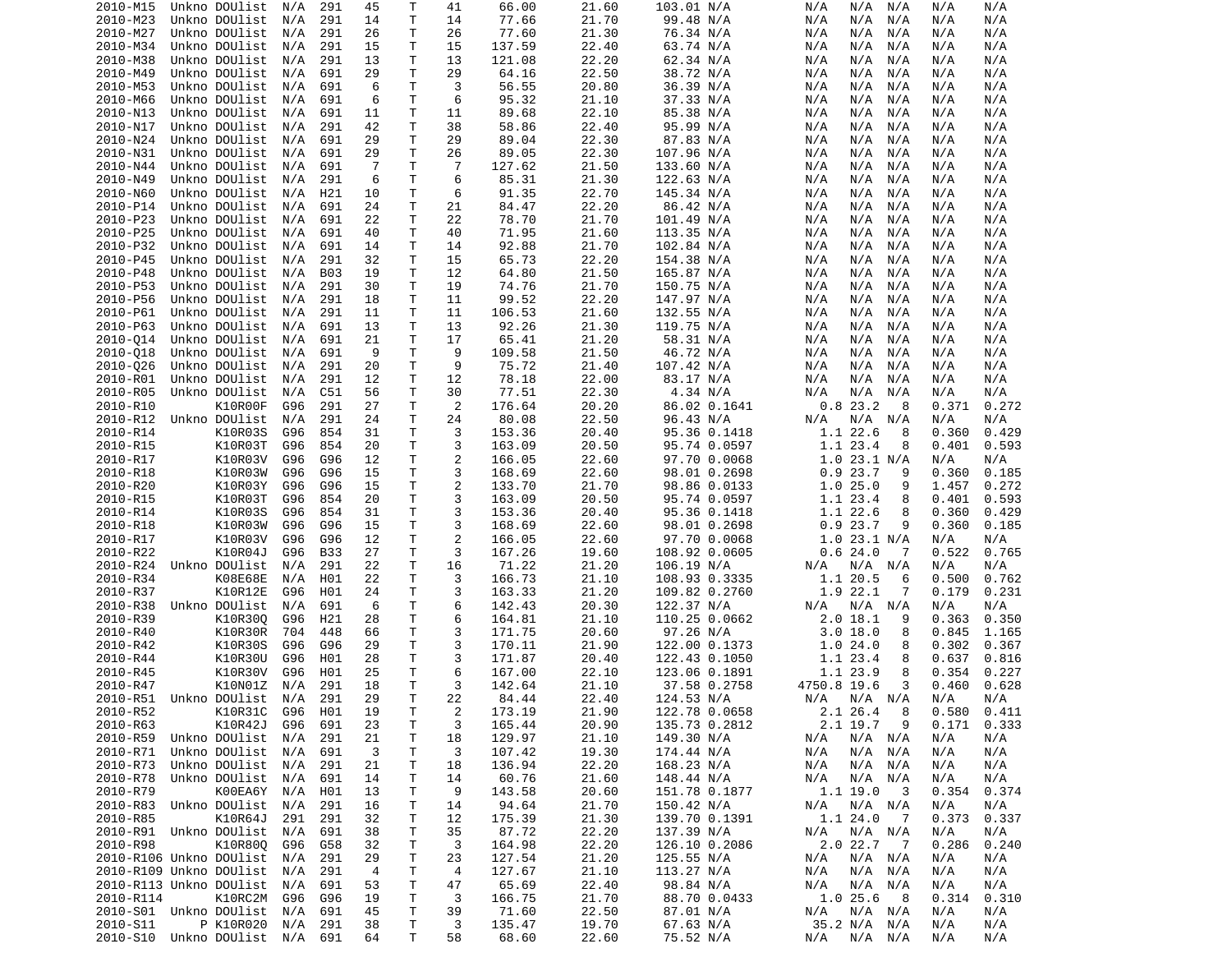| 2010-S15                   | K10RD7G           | G96 | J41             | 20             | Т  | 3              | 161.11 | 19.70 | 59.72 0.1048  | 14.7 21.0<br>7              | 0.403<br>0.375  |
|----------------------------|-------------------|-----|-----------------|----------------|----|----------------|--------|-------|---------------|-----------------------------|-----------------|
| 2010-S18                   | K10S03R           | G96 | G96             | 18             | Τ  | 3              | 131.88 | 22.90 | 54.38 0.1867  | 2.021.8<br>9                | 0.397<br>0.389  |
| 2010-S19                   | K10S03S           | G96 | G96             | 18             | т  | 2              | 131.78 | 22.40 | 54.39 0.3930  | 2.020.8<br>9                | 0.340<br>0.544  |
| 2010-S20                   | K10S03T           | F51 | 291             | 10             | т  | 3              | 174.33 | 22.30 | 55.68 0.0397  | 1.8 25.1<br>9               | 0.357<br>0.305  |
| 2010-S17                   | Unkno DOUlist     | N/A | 691             | 53             | т  | 31             | 63.39  | 22.40 | 57.21 N/A     | N/A<br>N/A N/A              | N/A<br>N/A      |
| 2010-S23                   | K10S03W           | G96 | G96             | 18             | т  | 3              | 157.12 | 21.80 | 43.79 0.0005  | 1.1 26.6<br>7               | 0.273<br>0.191  |
| 2010-S24                   | K10S03X           | G96 | 291             | 18             | т  | 3              | 156.80 | 20.80 | 43.65 0.0663  | 1.1 24.9<br>8               | 0.468<br>0.576  |
| 2010-S25                   | K10S03Y           | G96 | 291             |                | т  | 6              |        | 21.10 |               | 2.8 22.8<br>8               | 0.338           |
|                            |                   |     |                 | 10             |    |                | 163.15 |       | 45.97 0.2240  |                             | 0.609           |
| 2010-S22                   | Unkno DOUlist     | N/A | 291             | 24             | Τ  | 18             | 158.15 | 21.80 | 45.67 N/A     | N/A<br>N/A<br>N/A           | N/A<br>N/A      |
| 2010-S27                   | Unkno DOUlist     | N/A | 291             | 26             | Τ  | 26             | 102.77 | 22.20 | 42.71 N/A     | N/A<br>N/A<br>N/A           | N/A<br>N/A      |
| 2010-S28                   | P K10R020         | N/A | 160             | 49             | Τ  | 3              | 145.86 | 19.00 | 37.91 N/A     | 2.7 N/A<br>N/A              | N/A<br>N/A      |
| 2010-S30                   | K10S11X           | 691 | 291             | 9              | T. | 9              | 164.73 | 21.10 | 43.08 0.0259  | 1.2 24.8<br>8               | 0.158<br>0.229  |
| 2010-S32                   | K10S12A           | G96 | 673             | 19             | Τ  | $\overline{2}$ | 133.55 | 21.30 | 22.19 0.1469  | 3.0 20.8<br>8               | 0.171<br>0.211  |
| 2010-S31                   | Unkno DOUlist     | N/A | H21             | 17             | т  | 3              | 115.12 | 22.10 | 54.38 N/A     | N/A N/A<br>N/A              | N/A<br>N/A      |
| 2010-S34                   | K10S12E           | 691 | H21             | 15             | т  | 12             | 165.23 | 21.20 | 23.37 0.1152  | 2.024.3<br>-7               | 0.263<br>0.408  |
| 2010-S51                   | Unkno DOUlist     | N/A | 291             | 38             | Τ  | 36             | 79.03  | 22.10 | 41.92 N/A     | N/A<br>$N/A$ $N/A$          | N/A<br>N/A      |
| 2010-S53                   | Unkno DOUlist     | N/A | 691             | 13             | Τ  | 13             | 84.98  | 22.20 | 43.05 N/A     | N/A<br>N/A<br>N/A           | N/A<br>N/A      |
| 2010-S58                   | K10S13G           | 691 | 291             | 12             | Τ  | 5              | 87.86  | 21.70 | 41.81 0.0847  | 2.1 18.5<br>9               | 0.209<br>0.414  |
| 2010-S59                   | K10S13H           | 691 | 673             | 22             | Τ  | 12             | 165.54 | 21.60 | 42.08 0.0407  | 2.1 21.9<br>8               | 0.532<br>0.712  |
| 2010-S61                   | K10S13K           | 291 | H36             | 16             | т  | 3              | 171.08 | 20.30 | 55.59 0.0018  | 1.027.4<br>6                | 0.467<br>0.557  |
|                            |                   |     |                 |                |    |                |        |       |               |                             |                 |
| 2010-S62                   | K10S13L           | 291 | 291             | 19             | Τ  | 9              | 172.06 | 21.10 | 45.26 0.1947  | 10.2 19.3<br>8              | 0.224<br>0.323  |
| 2010-T02                   | K10S16R           | 703 | 854             | 25             | T  | $\overline{c}$ | 147.90 | 19.80 | 78.28 0.0520  | 1.1 24.1<br>8               | 1.095<br>1.353  |
| 2010-T03                   | K10S16S           | G96 | H01             | 26             | Τ  | 3              | 157.40 | 21.70 | 78.36 0.1323  | 1.023.1<br>7                | 0.276<br>0.369  |
| 2010-T04                   | K10S16T           | G96 | H01             | 16             | т  | $\overline{2}$ | 169.77 | 21.70 | 80.39 0.0900  | 0.923.6<br>9                | 0.230<br>0.191  |
| 2010-T05                   | K10S17A           | G96 | H01             | 20             | T. | 2              | 64.34  | 21.40 | 76.82 0.1955  | $2.0$ 19.4<br>9             | 0.544<br>0.191  |
| 2010-T08                   | K10S17C           | F51 | H21             | 26             | т  | 2              | 151.04 | 22.30 | 75.35 0.0235  | 15.7 22.7<br>7              | 0.271<br>0.319  |
| 2010-T09                   | K10T00D           | 691 | 291             | 23             | Τ  | 12             | 177.23 | 21.70 | 90.55 0.0051  | $1.2$ 26.8<br>7             | 0.301<br>0.305  |
| 2010-T10                   | K10T00E           | G96 | H01             | 28             | т  | 3              | 165.94 | 20.80 | 91.93 0.0179  | 1.025.9<br>8                | 0.289<br>0.333  |
| 2010-T11                   | K10T00F           | G96 | H01             | 30             | т  | $\overline{2}$ | 161.45 | 21.20 | 91.99 0.0644  | 1.1 25.6<br>7               | 0.326<br>0.793  |
| 2010-T14                   | K10RE7A           | N/A | 291             | 16             | Τ  | 9              | 167.54 | 20.30 | 104.90 0.0101 | 1.1 19.5<br>7               | 0.405<br>0.280  |
| 2010-T15                   | K10T00K           | 691 | 691             | 12             | т  | 12             | 167.99 | 21.40 |               | 1.025.3<br>8                | 0.135           |
|                            |                   |     |                 |                |    |                |        |       | 104.74 0.0044 |                             | 0.162           |
| 2010-T16                   | K10T00L           | 691 | 291             | 17             | Τ  | 12             | 163.91 | 22.00 | 105.54 0.2960 | 1.1 19.2<br>9               | 0.354<br>0.380  |
| 2010-T17                   | K10T00M           | 691 | 291             | 12             | Τ  | 9              | 90.44  | 21.30 | 106.41 0.1455 | $1.1$ 19.3<br>9             | 0.436<br>0.450  |
| 2010-T18                   | K10P80L           | 291 | 291             | 32             | Τ  | 8              | 122.24 | 21.00 | 92.25 0.0101  | 50.1 19.9<br>7              | 0.464<br>0.584  |
| 2010-T25                   | K10RH9R           | G96 | 291             | 20             | Τ  | 3              | 136.38 | 21.20 | 97.24 0.1140  | 32.9 20.9<br>$\overline{7}$ | 0.686<br>0.605  |
| 2010-T26                   | K10T05U           | 691 | H36             | 20             | Τ  | 9              | 166.93 | 21.90 | 119.07 0.0912 | $1.9$ 19.0<br>9             | 0.531<br>0.296  |
| 2010-S63                   | Unkno DOUlist     | N/A | J95             | 13             | Τ  | 8              | 153.97 | 21.00 | 61.72 N/A     | N/A<br>N/A N/A              | N/A<br>N/A      |
| 2010-T01                   | Unkno DOUlist     | N/A | 691             | 35             | т  | 33             | 86.40  | 22.30 | 79.67 N/A     | N/A<br>N/A<br>N/A           | N/A<br>N/A      |
| 2010-T07                   | Unkno DOUlist     | N/A | 291             | 37             | т  | 23             | 151.13 | 22.50 | 90.44 N/A     | N/A<br>N/A<br>N/A           | N/A<br>N/A      |
| 2010-T13                   | Unkno DOUlist     | N/A | 691             | 58             | т  | 33             | 128.62 | 22.10 | 78.31 N/A     | N/A<br>N/A<br>N/A           | N/A<br>N/A      |
| 2010-T21                   | Unkno DOUlist     | N/A | 291             | 14             | т  | 14             | 84.08  | 22.40 | 117.60 N/A    | N/A<br>N/A<br>N/A           | N/A<br>N/A      |
| 2010-T24                   | Unkno DOUlist     | N/A | D <sub>29</sub> | 25             | Τ  | 18             | 130.05 | 21.10 |               | N/A<br>N/A                  | N/A<br>N/A      |
|                            |                   |     |                 |                |    |                |        |       | 117.04 N/A    | N/A                         |                 |
| 2010-T33                   | Unkno DOUlist     | N/A | 291             | $\overline{2}$ | Τ  | 2              | 141.48 | 22.40 | 143.22 N/A    | N/A<br>N/A<br>N/A           | N/A<br>N/A      |
| 2010-T41                   | Unkno DOUlist     | N/A | 691             | 13             | Τ  | 13             | 170.94 | 21.20 | 90.52 N/A     | N/A<br>N/A<br>N/A           | N/A<br>N/A      |
| 2010-T57                   | K10T19P           | G96 | H36             | 22             | Τ  | 3              | 157.23 | 21.70 | 170.78 0.0985 | 1.0 23.7<br>- 9             | 0.533<br>0.430  |
| 2010-T56                   | Unkno DOUlist     | N/A | 691             | 60             | Τ  | 53             | 69.51  | 22.20 | 103.52 N/A    | N/A<br>N/A<br>N/A           | N/A<br>N/A      |
| 2010-T60                   | Unkno DOUlist     | N/A | 704             | 123            | т  | 70             | 80.26  | 22.00 | 160.14 N/A    | N/A<br>N/A<br>N/A           | N/A<br>N/A      |
| 2010-T62                   | Unkno DOUlist     | N/A | 691             | 71             | Τ  | 45             | 71.10  | 22.40 | 155.89 N/A    | N/A<br>N/A<br>N/A           | N/A<br>N/A      |
| 2010-T64                   | K10T54C           | 704 | H21             | 16             | т  | 3              | 133.56 | 20.20 | 146.97 0.1460 | 1.020.9<br>9                | 0.518<br>0.703  |
| 2010-T65                   | K10T54D           | G96 | H36             | 21             | Τ  | 3              | 170.40 | 22.50 | 145.50 0.0003 | 1.0 28.7<br>9               | 0.358<br>0.460  |
| 2010-T66                   | K10T54E           | F51 | H21             | 13             | т  | 5              | 164.67 | 22.20 | 145.42 N/A    | 2.9 22.1<br>8               | 0.210<br>0.338  |
| 2010-T67                   | K10T54F           | 704 | 951             | 53             | T. | 3              | 112.71 | 19.10 | 138.36 0.0693 | 1.8 19.8<br>7               | 0.350<br>0.411  |
| 2010-T72 Unkno DOUlist N/A |                   |     | 291             | 53             | T. | 46             | 70.97  | 22.50 | 133.92 N/A    | N/A N/A N/A                 | N/A<br>N/A      |
|                            |                   |     |                 |                |    |                |        | 21.40 |               |                             |                 |
| 2010-T78                   | K05T45E N/A H01   |     |                 | 14             | т  | 3              | 136.96 |       | 118.47 0.1144 | 2.023.32                    | $0.639$ $0.536$ |
| 2010-T77 Unkno DOUlist N/A |                   |     | 691             | 44             | Τ  | 37             | 71.73  | 22.50 | 123.38 N/A    | $N/A$ $N/A$<br>N/A          | N/A<br>N/A      |
| 2010-T79                   | K10T54K           | F51 | H01             | 23             | Τ  | 9              | 149.28 | 22.80 | 118.85 0.0259 | 4.0 18.9<br>8               | 0.517<br>0.519  |
| 2010-T80                   | K10T54M           | G96 | G96             | 24             | т  | 3              | 171.98 | 22.20 | 119.93 0.2024 | 3.023.9<br>8                | 0.384<br>0.736  |
| 2010-T81                   | K10T54N           |     |                 |                |    | 3              | 146.95 |       |               |                             |                 |
| 2010-T82                   |                   | 703 | 510             | 46             | Τ  |                |        | 20.40 | 122.94 0.1642 | 2.7 19.2<br>8               | 0.383<br>0.443  |
|                            | K10T54P           | G96 | 291             | 22             | Τ  | 3              | 110.60 | 22.10 |               | 2.021.7<br>9                | 0.395<br>0.395  |
|                            |                   |     |                 |                |    |                |        |       | 122.36 0.0379 |                             |                 |
| 2010-T83                   | K10T54Q           | G96 | 291             | 30             | T  | 9              | 156.86 | 21.40 | 121.55 0.0698 | 2.024.2<br>7                | 0.350<br>0.401  |
| 2010-T84                   | K10T54R           | G96 | G96             | 39             | Τ  | 3              | 168.26 | 21.10 | 119.94 0.0716 | 2.024.5<br>8                | 0.458<br>0.418  |
| 2010-T85                   | K10T54S           | G96 | G96             | 20             | Τ  | 3              | 165.47 | 21.50 | 119.95 0.1301 | 2.024.5<br>8                | 0.596<br>0.852  |
| 2010-T86                   | K10T54U           | F51 | H01             | 11             | т  | 3              | 136.99 | 21.70 | 118.25 0.2632 | 2.021.3<br>9                | 0.154<br>0.314  |
| 2010-T98                   | Unkno DOUlist N/A |     | 291             | 6              | т  | 3              | 156.89 | 20.50 | 121.56 N/A    | N/A<br>N/A N/A              | N/A<br>N/A      |
| 2010-T87                   | K10T54V           | G96 | G96             | 14             | Τ  | 3              | 169.22 | 21.00 | 119.93 0.0067 | 1.025.5<br>8                | 0.198<br>0.342  |
| 2010-T89                   | K10T54X           | 703 | J95             | 18             | т  | 3              | 124.27 | 20.00 | 114.13 0.1066 | 1.6 20.9<br>8               | 0.661<br>0.562  |
| 2010-T99 Unkno DOUlist     |                   | N/A | 691             | 70             | T  | 60             | 59.29  | 22.30 | 109.46 N/A    | N/A N/A<br>N/A              | N/A<br>N/A      |
| 2010-T101                  | K10T54Z           | 291 | H01             | 28             | Τ  | 11             | 168.33 | 21.30 | 107.85 0.3036 | 2.019.0<br>8                | 0.284<br>0.271  |
| 2010-T102                  | K10T55A F51       |     | H01             | 17             | Τ  | $\overline{c}$ | 130.01 | 21.70 | 107.06 0.1936 | 1.9 21.9<br>8               | 0.222<br>0.300  |
| 2010-T106                  | K10T55F           | G96 | H01             | 18             | T  | 3              | 156.77 | 21.80 | 106.71 0.1183 | 1.1 24.0<br>8               | 0.352<br>0.456  |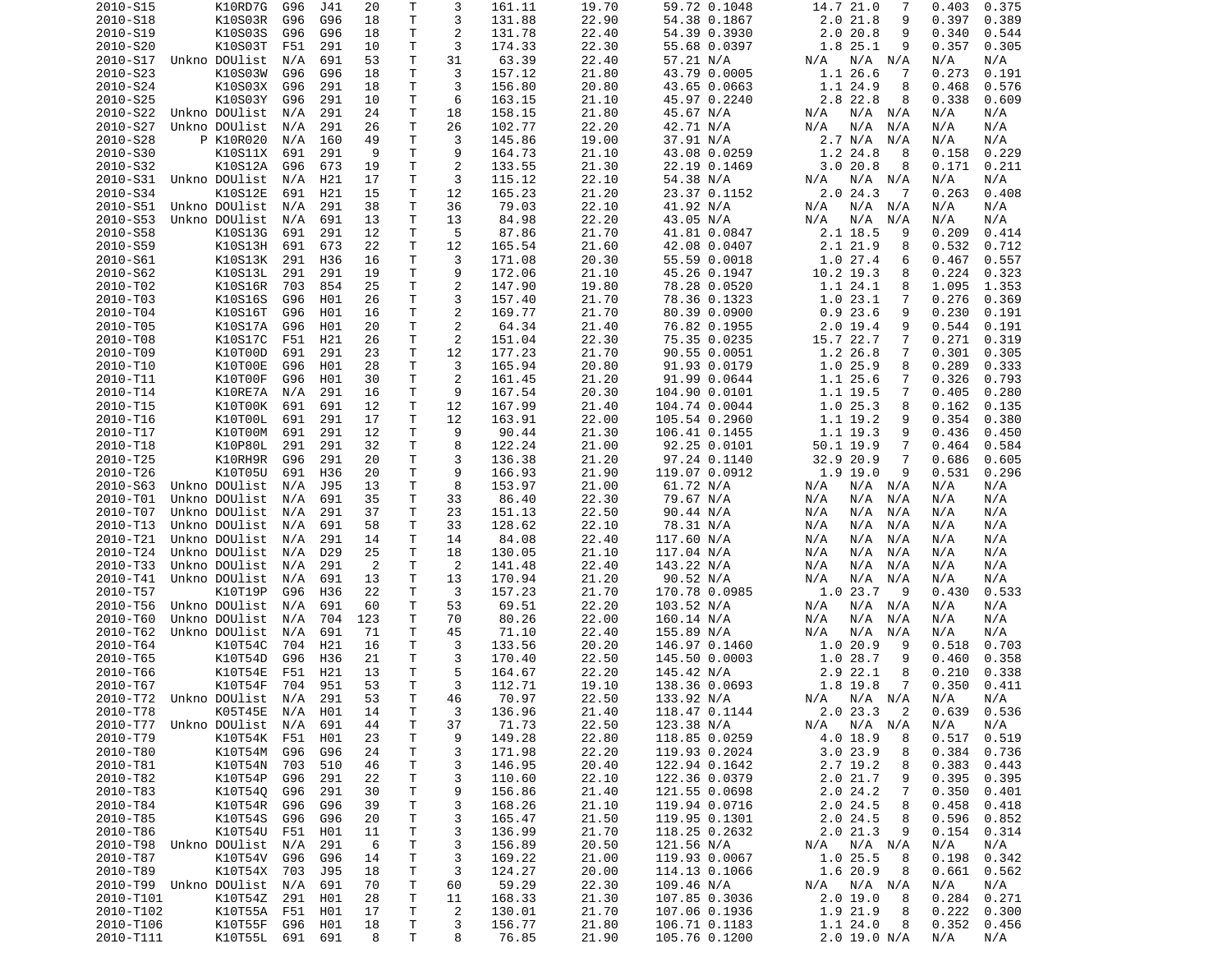| 2010-T112                                  | K10T55N         | 691 | 291 | 13           | Τ      | 9      | 170.14          | 21.30          | 106.86 0.0015             | 0.1 27.1 N/A                        | N/A<br>N/A                   |
|--------------------------------------------|-----------------|-----|-----|--------------|--------|--------|-----------------|----------------|---------------------------|-------------------------------------|------------------------------|
| 2010-T114 Unkno DOUlist                    |                 | N/A | 291 | 45           | T      | 26     | 59.92           | 22.30          | 97.66 N/A                 | N/A N/A<br>N/A                      | N/A<br>N/A                   |
| 2010-T118                                  | K10TE9S         | G96 | 291 | 34           | Τ      | 10     | 160.43          | 21.00          | 92.25 0.0267              | 13.0 19.8<br>8                      | 0.432<br>0.379               |
| 2010-T119 Unkno DOUlist                    |                 |     |     |              | Τ      |        |                 | 22.10          |                           |                                     |                              |
|                                            |                 | N/A | 691 | 16           |        | 16     | 144.17          |                | 96.04 N/A                 | N/A<br>N/A<br>N/A                   | N/A<br>N/A                   |
| 2010-T122                                  | K10TE9W         | 691 | H36 | 20           | т      | 3      | 172.51          | 21.60          | 85.37 0.0044              | 1.025.9<br>8                        | 0.360<br>0.518               |
| 2010-U07                                   | P K10T020       | N/A | 300 | 11           | т      | 3      | 168.05          | 21.60          | 70.04 N/A                 | 10.3 N/A<br>N/A                     | N/A<br>N/A                   |
| 2010-U09                                   | Unkno DOUlist   | N/A | 691 | 32           | т      | 32     | 60.75           | 21.50          | 72.08 N/A                 | N/A<br>N/A<br>N/A                   | N/A<br>N/A                   |
| 2010-U12                                   | K10U00E         | G96 | 691 | 18           | Τ      | 5      | 169.61          | 20.50          | 62.56 0.0003              | 0.129.6<br>6                        | 0.923<br>0.948               |
| 2010-U13                                   |                 |     |     |              | T      | 27     |                 |                |                           |                                     |                              |
|                                            | Unkno DOUlist   | N/A | 691 | 27           |        |        | 80.13           | 22.00          | 61.84 N/A                 | N/A<br>N/A<br>N/A                   | N/A<br>N/A                   |
| 2010-U18                                   | P K10U010       | N/A | 691 | 36           | Τ      | 6      | 151.31          | 20.00          | 51.22 N/A                 | 17.4 N/A<br>N/A                     | N/A<br>N/A                   |
| 2010-U21                                   | Unkno DOUlist   | N/A | 695 | 12           | T      | 12     | 80.92           | 20.70          | 51.00 N/A                 | N/A<br>N/A<br>N/A                   | N/A<br>N/A                   |
| 2010-U24                                   | Unkno DOUlist   | N/A | 691 | 3            | T      | 3      | 146.83          | 21.90          | 106.32 N/A                | N/A<br>N/A<br>N/A                   | N/A<br>N/A                   |
| 2010-U41                                   | Unkno DOUlist   | N/A | 291 | 17           | Τ      | 17     | 69.54           | 21.90          | 50.30 N/A                 | N/A<br>N/A<br>N/A                   | N/A<br>N/A                   |
|                                            |                 |     |     |              |        |        |                 |                |                           |                                     |                              |
| 2010-U46                                   | K10U07A         | G96 | 204 | 11           | т      | 2      | 171.84          | 20.70          | 61.41 0.1727              | 0.623.3<br>9                        | 0.207<br>0.281               |
| 2010-U57                                   | K10U07H         | 703 | B21 | 25           | T      | 5      | 111.28          | 20.20          | 59.08 0.2477              | 1.7 18.9<br>8                       | 0.571<br>0.487               |
| 2010-U50                                   | Unkno DOUlist   | N/A | 291 | 23           | T.     | 23     | 104.57          | 22.30          | 60.62 N/A                 | N/A<br>N/A N/A                      | N/A<br>N/A                   |
| 2010-U62                                   | K10U07L         | G96 | 291 | 34           | т      | 2      | 156.45          | 21.20          | 63.31 0.2468              | 2.021.6<br>7                        | 0.265<br>0.404               |
| 2010-U63                                   | K10U07M         | G96 | 291 | 31           | T      | 2      | 164.95          | 21.10          |                           | 1.1 27.6<br>6                       | 0.584<br>1.491               |
|                                            |                 |     |     |              |        |        |                 |                | 74.77 0.0033              |                                     |                              |
| 2010-U58                                   | Unkno DOUlist   | N/A | 691 | 78           | T      | 67     | 64.81           | 23.20          | 12.93 N/A                 | N/A N/A<br>N/A                      | N/A<br>N/A                   |
| 2010-U66                                   | K10U07P         | G96 | 291 | 33           | т      | 3      | 171.84          | 22.10          | 74.78 0.0710              | 1.1 25.7<br>- 7                     | 0.260<br>0.445               |
| 2010-U67                                   | Unkno DOUlist   | N/A | 291 | 72           | Τ      | 56     | 67.67           | 22.70          | 80.94 N/A                 | N/A N/A<br>N/A                      | N/A<br>N/A                   |
| 2010-U71                                   | K10U07T         | G96 | 291 | 21           | Τ      | 3      | 67.66           | 22.00          | 76.54 0.0086              | 2.1 19.5<br>9                       | 0.294<br>0.329               |
|                                            |                 |     |     |              |        |        |                 |                |                           |                                     |                              |
| 2010-V01                                   | K10U07V         | G96 | H36 | 31           | T      | 3      | 164.44          | 21.90          | 86.24 0.1723              | 1.022.4<br>9                        | 0.718<br>0.522               |
| 2010-V05                                   | K10U07Z         | G96 | H01 | 37           | т      | 3      | 164.59          | 22.30          | 86.25 0.0128              | 1.9 24.8<br>8                       | 0.351<br>0.226               |
| 2010-V06                                   | Unkno DOUlist   | N/A | 291 | 39           | T.     | 30     | 90.69           | 22.20          | 97.28 N/A                 | N/A<br>N/A<br>N/A                   | N/A<br>N/A                   |
| 2010-V07                                   | K10TB7L         | N/A | 291 | 13           | T.     | 6      | 157.02          | 21.90          | 87.57 0.3819              | 1.9 19.5<br>6                       | 0.302<br>0.425               |
|                                            |                 |     |     |              |        |        |                 |                |                           |                                     |                              |
| 2010-V08                                   | K10U08B         | C51 | F65 | 17           | Τ      | 5      | 90.94           | 21.00          | 51.72 0.1928              | 5.1 19.8<br>8                       | 0.300<br>0.406               |
| 2010-V09                                   | K10U08C         | G96 | H01 | 23           | Τ      | 5      | 173.38          | 21.10          | 86.62 N/A                 | $2.0$ 21.5<br>8                     | 0.378<br>0.287               |
| 2010-V12                                   | K10V00B         | 691 | A17 | 20           | Τ      | 9      | 160.09          | 20.20          | 111.80 0.0117             | 0.625.3<br>8                        | 0.318<br>0.355               |
| 2010-V13                                   | Unkno DOUlist   | N/A | 691 | 57           | Τ      | 56     | 71.95           | 21.90          | 86.86 N/A                 | N/A<br>N/A<br>N/A                   | N/A<br>N/A                   |
| 2010-V14                                   | K10U08K         | G96 | H01 | 30           | Τ      | 3      | 169.75          | 20.40          | 98.50 0.0199              | 2.220.0<br>9                        | 0.728<br>0.371               |
|                                            |                 |     |     |              |        |        |                 |                |                           |                                     |                              |
| 2010-V18                                   | K10V00G         | G96 | 291 | 13           | T.     | 3      | 170.68          | 22.00          | 112.59 0.1884             | 1.1 23.9<br>9                       | 0.259<br>0.458               |
| 2010-V20                                   | K10V00J         | G96 | H01 | 25           | Τ      | 5      | 172.42          | 21.40          | 112.62 0.2364             | 1.2 22.4<br>8                       | 0.259<br>0.215               |
| 2010-V21                                   | K10V00K         | G96 | H01 | 20           | Τ      | 3      | 173.64          | 21.50          | 113.10 0.1788             | 1.1 21.4<br>9                       | 0.336<br>0.250               |
| 2010-V24                                   | K10V000         | F51 | 291 | 6            | T      | 3      | 158.25          | 21.50          | 113.00 0.1145             | 0.924.3<br>9                        | 0.089<br>0.390               |
| 2010-V25                                   | K10V00P         | F51 | 291 | 6            | Τ      | 3      | 159.72          | 22.50          | 113.03 0.0267             | $0.9$ 24.1 N/A                      | N/A<br>N/A                   |
|                                            |                 |     |     |              |        |        |                 |                |                           |                                     |                              |
| 2010-V32                                   | K10U51E         | 703 | 673 | 64           | T      | 6      | 152.13          | 21.40          | 73.76 0.0115              | 5.1 28.2<br>6                       | 0.495<br>0.845               |
| 2010-V28                                   | Unkno DOUlist   | N/A | 291 | 10           | Τ      | 10     | 71.21           | 21.80          | 124.59 N/A                | N/A<br>N/A N/A                      | N/A<br>N/A                   |
| 2010-V34                                   | K10V00Z         | G96 | H01 | 22           | т      | 3      | 81.54           | 20.60          | 123.53 0.0380             | 2.0 19.4<br>8                       | 0.241<br>0.186               |
| 2010-V35                                   | Unkno DOUlist   | N/A | 291 | 18           | Τ      | 14     | 118.73          | 22.00          | 125.99 N/A                | N/A N/A<br>N/A                      | N/A<br>N/A                   |
| 2010-V37                                   | K10V01B         | G96 | H01 | 21           | т      | 5      | 170.21          | 22.80          |                           | 1.9 23.3<br>9                       | 0.518<br>0.366               |
|                                            |                 |     |     |              |        |        |                 |                | 126.18 0.0006             |                                     |                              |
| 2010-V39                                   | K10V01D         | G96 | H01 | 23           | Τ      | 3      | 167.93          | 21.50          | 128.10 0.0528             | 1.9 22.0<br>8                       | 0.388<br>0.389               |
| 2010-V40                                   | K10V01E         | F51 | H01 | 15           | Τ      | 3      | 176.19          | 22.30          | 128.43 0.3073             | 1.8 19.9<br>9                       | 0.270<br>0.136               |
| 2010-V41                                   | K10V01F         | F51 | H01 | 18           | T      | 3      | 174.95          | 21.60          |                           | 1.8 20.7<br>9                       |                              |
| 2010-V42                                   | K10V01G         | 691 |     |              |        |        |                 |                | 128.64 0.2163             |                                     | 0.286<br>0.158               |
| 2010-V48                                   |                 |     |     |              |        |        |                 |                |                           |                                     |                              |
|                                            |                 |     | H01 | 12           | Τ      | 5      | 88.72           | 21.40          | 137.14 0.0784             | 1.020.1 N/A                         | N/A<br>N/A                   |
| 2010-V51                                   | K10V01M         | F51 | H21 | 13           | Τ      | 3      | 167.36          | 22.60          | 128.35 0.1645             | $1.8$ 20.7 N/A                      | N/A<br>N/A                   |
| 2010-V58                                   | Unkno DOUlist   | N/A | 691 | 43           | T      | 26     | 59.61           | 22.10          | 138.44 N/A                | N/A<br>N/A N/A                      | N/A<br>N/A                   |
|                                            | Unkno DOUlist   | N/A | 691 | 72           | т      | 69     | 73.78           | 20.90          | 164.76 N/A                | N/A<br>N/A<br>N/A                   | N/A<br>N/A                   |
| 2010-V68                                   |                 |     |     | 21           | Τ      | 13     |                 |                |                           | 9                                   |                              |
|                                            | K10V21S         | 691 | 291 |              |        |        | 153.96          | 21.30          | 174.37 0.1009             | 0.223.9                             | 0.250<br>0.216               |
| 2010-V59                                   | Unkno DOUlist   | N/A | 691 | 6            | т      | 6      | 140.03          | 18.90          | 75.62 N/A                 | N/A N/A<br>N/A                      | N/A<br>N/A                   |
| 2010-V75                                   | Unkno DOUlist   | N/A | 691 | 43           | T      | 34     | 85.29           | 22.40          | 166.13 N/A                | N/A<br>N/A<br>N/A                   | N/A<br>N/A                   |
| 2010-V79                                   | Unkno DOUlist   | N/A | 291 | 45           | T.     | 36     | 71.34           | 22.40          | 153.03 N/A                | N/A<br>N/A<br>N/A                   | N/A<br>N/A                   |
| 2010-V90                                   | K10S41C G96 F51 |     |     | 22           | T.     | 3      | 123.41          | 22.00          | 62.43 0.0010              | 52.1 19.5<br>-5                     | 0.333<br>0.714               |
|                                            |                 |     |     |              |        |        |                 |                |                           |                                     |                              |
| 2010-V92                                   | K10V65N         | 691 | 691 | 20           | Τ      | 5      | 130.18          | 22.00          | 143.20 0.2265             | $\overline{7}$<br>29.0 20.1         | $0.501$ $0.587$              |
| 2010-V94 Unkno DOUlist                     |                 | N/A | 691 | 17           | Τ      | 9      | 86.26           | 21.10          | 149.81 N/A                | $N/A$ $N/A$<br>N/A                  | N/A<br>N/A                   |
| 2010-V125                                  | K10V99D         | 691 | 291 | 23           | T      | 18     | 161.13          | 21.60          | 92.48 0.0445              | 1.2 24.5<br>8                       | 0.453<br>0.674               |
| 2010-V105 Unkno DOUlist                    |                 | N/A | 291 | 21           | т      | 15     | 60.00           | 22.30          | 129.08 N/A                | N/A<br>$N/A$ $N/A$                  | N/A<br>N/A                   |
| 2010-V115 Unkno DOUlist                    |                 | N/A | 691 | 86           | Τ      | 69     | 78.29           | 22.30          | 59.70 N/A                 | N/A<br>N/A N/A                      | N/A<br>N/A                   |
|                                            |                 |     |     |              |        |        |                 |                |                           |                                     |                              |
| 2010-V116 Unkno DOUlist                    |                 | N/A | 691 | 55           | Т      | 42     | 89.43           | 22.40          | 105.88 N/A                | $N/A$ $N/A$<br>N/A                  | N/A<br>N/A                   |
| 2010-V123 Unkno DOUlist                    |                 | N/A | 691 | 39           | Τ      | 36     | 117.99          | 22.80          | 94.55 N/A                 | $N/A$ $N/A$<br>N/A                  | N/A<br>N/A                   |
| 2010-V129 Unkno DOUlist                    |                 | N/A | 291 | 47           | Τ      | 47     | 129.39          | 22.70          | 83.76 N/A                 | $N/A$ $N/A$<br>N/A                  | N/A<br>N/A                   |
| 2010-V139 Unkno DOUlist                    |                 | N/A | 291 | 9            | Τ      | 9      | 163.99          | 21.20          | 83.25 N/A                 | N/A<br>$N/A$ $N/A$                  | N/A<br>N/A                   |
| 2010-W02                                   | Unkno DOUlist   | N/A | 291 | 66           | Т      | 56     | 75.75           | 22.70          | 62.98 N/A                 | N/A<br>N/A N/A                      | N/A<br>N/A                   |
|                                            | Unkno DOUlist   |     |     |              |        |        |                 |                |                           |                                     | N/A                          |
| 2010-W07                                   |                 | N/A | 291 | 35           | т      | 35     | 66.18           | 22.50          | 51.96 N/A                 | N/A<br>N/A N/A                      | N/A                          |
| 2010-W08                                   | K10VJ8U         | G96 | 291 | 18           | T      | 3      | 80.58           | 22.20          | 48.38 0.3107              | $2.0$ 18.4 N/A                      | N/A<br>N/A                   |
| 2010-W09                                   | Unkno DOUlist   | N/A | 291 | 37           | Τ      | 34     | 73.69           | 22.60          | 40.67 N/A                 | $N/A$ $N/A$<br>N/A                  | N/A<br>N/A                   |
| 2010-W14                                   | Unkno DOUlist   | N/A | 291 | 24           | Τ      | 24     | 84.11           | 21.80          | 37.74 N/A                 | N/A N/A<br>N/A                      | N/A<br>N/A                   |
| 2010-W18                                   | Unkno DOUlist   | N/A | 291 | $\mathbf{1}$ | Τ      | 1      | 144.29          | 20.80          | 52.18 N/A                 | N/A<br>N/A N/A                      | N/A<br>N/A                   |
|                                            |                 |     |     |              |        |        |                 |                |                           |                                     |                              |
| 2010-W20                                   | C K10K07W       | N/A | 291 | 3            | Τ      | 3      | 94.51           | 20.10          | 49.33 N/A                 | 0.0 N/A N/A                         | N/A<br>N/A                   |
| 2010-W43<br>2010-W45 Unkno DOUlist N/A 291 | K10W03B         | G96 | G96 | 24<br>11     | Τ<br>Τ | 3<br>8 | 101.20<br>75.33 | 21.10<br>22.00 | 54.45 0.1046<br>78.63 N/A | $2.0$ 19.7<br>- 9<br>N/A<br>N/A N/A | 0.685<br>0.628<br>N/A<br>N/A |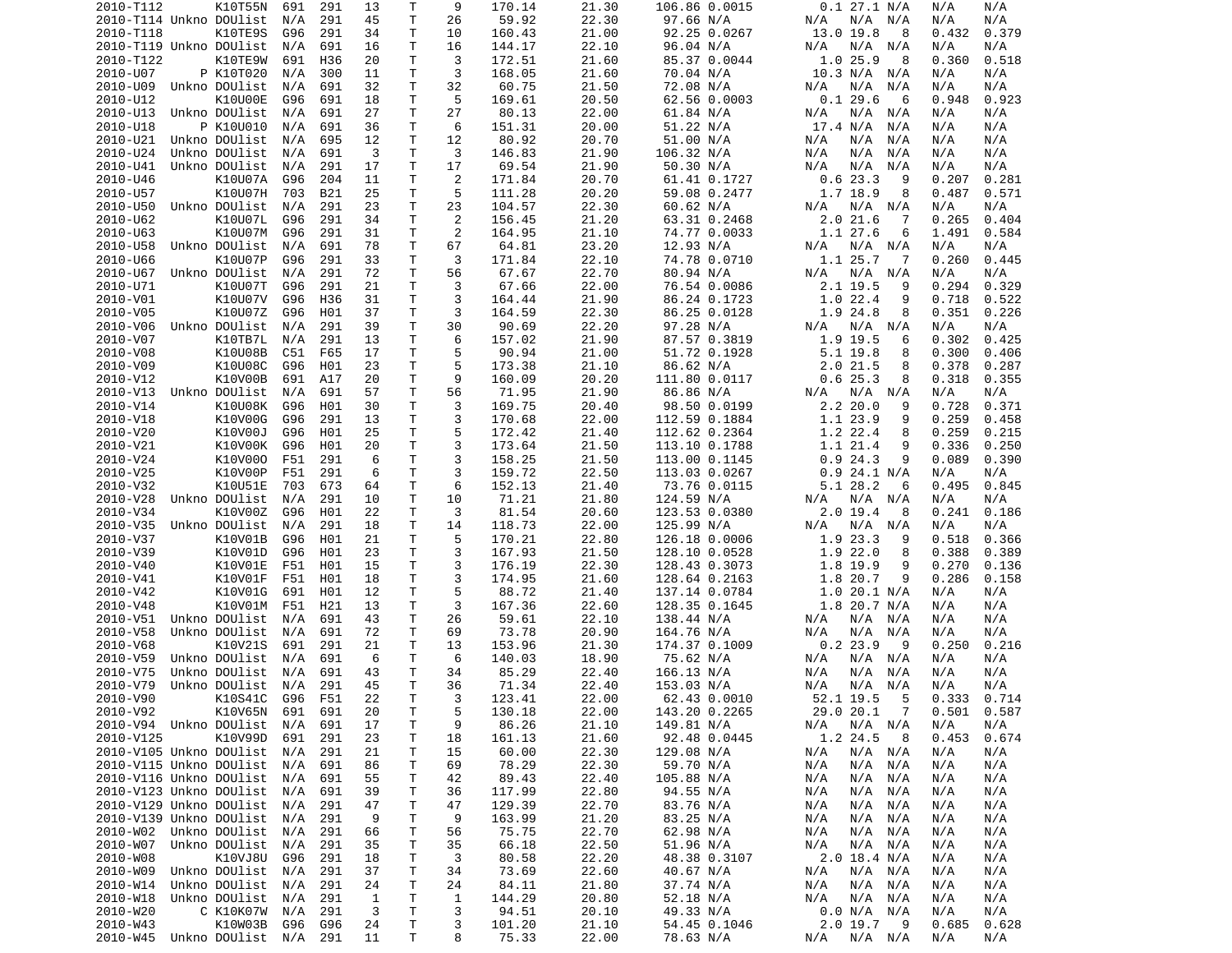|                         | Unkno DOUlist                | N/A     | 291 | 22       | Т      | 15             | 130.73          | 21.80          | 80.59 N/A              | N/A<br>N/A<br>N/A              | N/A<br>N/A                   |
|-------------------------|------------------------------|---------|-----|----------|--------|----------------|-----------------|----------------|------------------------|--------------------------------|------------------------------|
| 2010-W57                | K04B01W                      | N/A     | 854 | 20       | T      | 3              | 112.38          | 20.40          | 84.81 0.1318           | 18.9 19.0<br>3                 | 0.375<br>0.528               |
| 2010-W58                | K10W08T                      | G96     | 291 | 13       | т      | 3              | 150.88          | 22.10          | 68.28 0.0623           | 3.121.5<br>9                   | 0.632<br>0.390               |
|                         |                              |         |     |          | Τ      | 6              |                 | 21.80          |                        | 2.1 24.5<br>9                  | 0.687                        |
| 2010-W59                | K10W08U                      | G96     | 291 | 14       |        |                | 167.68          |                | 82.52 0.0346           |                                | 0.623                        |
| 2010-W56                | Unkno DOUlist                | N/A     | 291 | 30       | Τ      | 24             | 82.93           | 22.20          | 79.57 N/A              | N/A<br>N/A N/A                 | N/A<br>N/A                   |
| 2010-X03                | K10W08Y                      | G96     | 291 | 20       | Τ      | 3              | 172.74          | 21.20          | 108.58 0.2310          | 1.2 21.0<br>9                  | 0.499<br>0.378               |
| 2010-X05                | K10W09A                      | G96     | H36 | 16       | Τ      | 3              | 171.08          | 20.70          | 108.52 0.0028          | 1.1 25.5<br>9                  | 0.250<br>0.287               |
| 2010-X02                | Unkno DOUlist                | N/A     | 291 | 51       | Τ      | 51             | 82.74           | 22.60          | 108.12 N/A             | N/A N/A<br>N/A                 | N/A<br>N/A                   |
| 2010-X23                | K10X00M                      | G96     | 291 | 10       | T      | 3              | 178.24          | 22.30          | 122.24 0.1984          | 1.1 24.5<br>8                  | 0.239<br>0.248               |
|                         |                              |         |     |          |        |                |                 |                |                        |                                |                              |
| 2010-X17                | Unkno DOUlist                | N/A     | 691 | 53       | Τ      | 50             | 59.28           | 22.40          | 64.02 N/A              | N/A N/A<br>N/A                 | N/A<br>N/A                   |
| 2010-X24                | K10X00N                      | G96     | 291 | 18       | Τ      | 3              | 178.15          | 21.40          | 122.24 0.0041          | 1.1 24.6<br>9                  | 0.604<br>0.437               |
| 2010-X30                | K10X00U                      | G96     | H36 | 32       | Τ      | 6              | 145.39          | 21.20          | 119.48 0.0003          | 2.1 25.1<br>7                  | 0.397<br>0.288               |
| 2010-X36                | K10X00Z                      | G96     | 291 | 15       | Τ      | 3              | 171.88          | 22.10          | 134.68 0.1790          | 1.2 20.4<br>9                  | 0.321<br>0.181               |
| 2010-X37                | K10X01A                      | G96     | 291 | 15       | Τ      | 3              | 177.72          | 21.80          | 136.42 0.2637          | 1.1 23.4<br>8                  | 0.343<br>0.251               |
|                         |                              |         |     |          |        |                |                 |                |                        |                                |                              |
| 2010-X29                | Unkno DOUlist                | N/A     | 291 | 46       | Τ      | 43             | 78.85           | 22.50          | 133.09 N/A             | N/A N/A<br>N/A                 | N/A<br>N/A                   |
| 2010-X47                | K10X03K                      | G96     | G96 | 22       | Τ      | 3              | 116.77          | 21.70          | 133.76 0.0019          | $2.0$ 22.6<br>8                | 0.247<br>0.376               |
| 2010-X48                | Unkno DOUlist                | N/A     | 691 | 91       | Τ      | 60             | 63.36           | 22.20          | 109.11 N/A             | N/A N/A<br>N/A                 | N/A<br>N/A                   |
| 2010-X52                | K10X10S                      | G96     | 291 | 15       | T      | 3              | 134.18          | 22.40          | 147.11 0.1908          | 1.1 21.5<br>9                  | 0.338<br>0.394               |
| 2010-X59                | K10X11D                      | G96     | 291 | 21       | T      | 3              | 127.14          | 21.50          | 150.33 0.1730          | 2.1 18.1<br>9                  | 0.277<br>0.307               |
| 2010-X56                | Unkno DOUlist                | N/A     | 291 | 12       | т      | 12             | 107.71          | N/A            | 160.26 N/A             | N/A N/A<br>N/A                 | N/A<br>N/A                   |
|                         |                              |         |     |          |        |                |                 |                |                        |                                |                              |
| 2010-X65                | Unkno DOUlist                | N/A     | 691 | 34       | T      | 34             | 112.44          | 22.30          | 146.32 N/A             | N/A<br>N/A<br>N/A              | N/A<br>N/A                   |
| 2010-X68                | Unkno DOUlist                | N/A     | 291 | 41       | Τ      | 30             | 73.47           | 21.90          | 171.63 N/A             | N/A<br>N/A<br>N/A              | N/A<br>N/A                   |
| 2010-X72                | K10X24B                      | 703     | H36 | 23       | T      | 3              | 174.42          | 20.20          | 148.09 0.0226          | 1.1 21.6<br>9                  | 1.475<br>0.618               |
| 2010-X76                | Unkno DOUlist                | N/A     | H10 | 6        | Τ      | 2              | 89.06           | 19.90          | 122.98 N/A             | N/A<br>N/A N/A                 | N/A<br>N/A                   |
|                         |                              |         |     |          | Τ      | 3              |                 |                |                        |                                |                              |
| 2010-X84                | K10X25F                      | G96     | 291 | 18       |        |                | 165.67          | 21.90          | 136.13 0.1785          | 1.1 24.1<br>9                  | 0.234<br>1.202               |
| 2010-X85                | K10X25G                      | 691     | 587 | 21       | T      | 6              | 174.87          | 20.20          | 130.65 0.0718          | 0.724.8<br>7                   | 0.347<br>0.412               |
| 2010-X71                | Unkno DOUlist                | N/A     | 291 | 24       | т      | 24             | 82.99           | 22.10          | 149.36 N/A             | N/A N/A<br>N/A                 | N/A<br>N/A                   |
| 2010-X83                | Unkno DOUlist                | N/A     | 291 | 83       | Τ      | 59             | 62.36           | 22.60          | 84.84 N/A              | N/A<br>N/A<br>N/A              | N/A<br>N/A                   |
| 2010-X87                | K10X45R                      | 703     | 235 | 41       | Τ      | 3              | 126.49          | 20.30          | 120.35 0.1043          | 1.7 21.6<br>8                  | 1.135<br>0.363               |
| 2010-X91                | Unkno DOUlist                |         | 291 |          | T      |                | 65.37           | 22.60          |                        | N/A                            | N/A                          |
|                         |                              | N/A     |     | 86       |        | 60             |                 |                | 115.23 N/A             | N/A<br>N/A                     | N/A                          |
| 2010-X92                | K10X52J                      | G96     | 291 | 11       | Τ      | 3              | 165.59          | 21.80          | 126.31 0.0870          | 1.025.2<br>9                   | 0.373<br>0.711               |
| 2010-X95                | Unkno DOUlist                | N/A     | 291 | 86       | T.     | 65             | 87.03           | 22.80          | 104.30 N/A             | N/A<br>N/A<br>N/A              | N/A<br>N/A                   |
| 2010-X96                | K10X56L                      | G96     | H01 | 10       | T      | 3              | 136.98          | 21.60          | 104.22 0.1898          | 2.1 21.2<br>9                  | 0.441<br>0.412               |
| 2010-X97                | K10X56M                      | 704     | H01 | 17       | т      | 3              | 159.79          | 20.30          | 102.79 0.0001          | 2.1 24.9<br>8                  | 0.544<br>0.300               |
| 2010-X103 Unkno DOUlist |                              | N/A     | 291 | 34       | Τ      | 22             | 69.32           | 22.20          | 80.12 N/A              | N/A<br>N/A N/A                 | N/A<br>N/A                   |
|                         |                              |         |     |          |        |                |                 |                |                        |                                |                              |
| 2010-X105               | K10X58W                      | G96     | 291 | 19       | Τ      | 3              | 96.24           | 21.90          | 90.92 0.0005           | 2.024.6<br>8                   | 0.460<br>0.222               |
| 2010-X113               | K10X67Z                      | C51     | 691 | 27       | Τ      | 3              | 94.54           | 19.90          | 72.58 0.0648           | 4.4 19.3<br>9                  | 0.571<br>0.556               |
| 2010-X114               | K10X68A                      | G96     | G96 | 25       | Τ      | 3              | 133.31          | 21.30          | 72.23 0.0189           | 1.2 21.7<br>9                  | 0.766<br>0.435               |
| 2010-Y02                | K10X69M                      | 703     | G96 | 26       | т      | 3              | 144.07          | 21.00          | 61.75 0.2934           | 1.9 19.2<br>9                  | 0.380<br>0.157               |
| 2010-Y17                | K10X73B                      | G96     | G96 | 19       | т      | 3              | 133.58          | 22.00          | 72.27 0.1966           | 1.1 21.8<br>7                  | 0.465<br>0.227               |
|                         |                              |         |     |          |        |                |                 |                |                        |                                |                              |
| 2010-Y12 Unkno DOUlist  |                              | N/A     | H15 | 10       | т      | 3              | 112.81          | 19.90          | 92.22 N/A              | N/A N/A<br>N/A                 | N/A<br>N/A                   |
| 2010-X110 Unkno DOUlist |                              |         |     |          |        |                |                 |                |                        |                                |                              |
|                         |                              | N/A     | 691 | 54       | T      | 50             | 62.35           | 22.40          | 82.52 N/A              | N/A<br>N/A<br>N/A              | N/A<br>N/A                   |
| 2010-X115 Unkno DOUlist |                              | N/A     | 691 | 29       | Τ      | 26             | 90.45           | 21.20          | 71.59 N/A              | N/A<br>N/A<br>N/A              | N/A<br>N/A                   |
|                         |                              |         |     |          |        |                |                 |                |                        |                                |                              |
| 2010-Y05                | Unkno DOUlist                | G96     | 691 | 40       | T      | 25             | 75.31           | 21.70          | 69.47 N/A              | N/A<br>N/A<br>N/A              | N/A<br>N/A                   |
| 2010-Y18                | Unkno DOUlist                | N/A     | 691 | 3        | T      | 3              | 136.22          | 21.00          | 83.98 N/A              | N/A<br>N/A<br>N/A              | N/A<br>N/A                   |
| 2010-Y23                | Unkno DOUlist                | N/A     | 291 | 38       | Τ      | 15             | 92.59           | 21.40          | 21.68 N/A              | N/A<br>N/A<br>N/A              | N/A<br>N/A                   |
| 2010-Y25                | Unkno DOUlist                | N/A     | 291 | 57       | Τ      | 51             | 61.85           | 22.10          | 0.63 N/A               | N/A<br>N/A<br>N/A              | N/A<br>N/A                   |
| 2010-Y26                | Unkno DOUlist                | N/A     | 291 | 48       | Τ      | 36             | 76.90           | 21.60          | 51.61 N/A              | N/A<br>N/A<br>N/A              | N/A<br>N/A                   |
|                         |                              |         |     |          |        |                |                 |                |                        |                                |                              |
| 2010-Y28                | Unkno DOUlist                | N/A     | 291 | 11       | Τ      | 11             | 91.46           | 21.30          | 66.90 N/A              | N/A<br>N/A<br>N/A              | N/A<br>N/A                   |
| 2010-Y31                | K10Y00H                      | G96     | 160 | 30       | т      | 3              | 164.64          | 19.90          | 64.15 0.0859           | 1.620.0<br>8                   | 0.267<br>0.439               |
| 2011-A06                | Unkno DOUlist                | N/A     | 291 | 34       | T      | 28             | 81.81           | 22.70          | 153.16 N/A             | N/A<br>N/A N/A                 | N/A<br>N/A                   |
| 2011-A09                | Unkno DOUlist                | N/A     | 291 | 55       | T.     | 40             | 67.25           | 22.30          | 154.18 N/A             | N/A<br>N/A N/A                 | N/A<br>N/A                   |
| 2011-A22                | K11A03H                      | G96 H01 |     | 20       | T.     | 3              | 170.43          | 22.60          | 168.76 0.3387          | 1.120.0<br>9                   | 0.329<br>0.408               |
|                         | Unkno DOUlist                |         |     |          |        |                |                 |                |                        |                                | N/A                          |
| 2011-A19                |                              | N/A     | 291 | 49       | Τ      | 45             | 70.80           | 22.60          | 132.95 N/A             | N/A N/A<br>N/A                 | N/A                          |
| 2011-A26                | Unkno DOUlist                | N/A     | 291 | 3        | T      | 3              | 134.83          | N/A            | 169.51 N/A             | N/A<br>$N/A$ $N/A$             | N/A<br>N/A                   |
| 2011-A29                | Unkno DOUlist                | N/A     | 291 | 14       | T      | 14             | 80.77           | N/A            | 143.72 N/A             | N/A<br>$N/A$ $N/A$             | N/A<br>N/A                   |
| 2011-A33                | Unkno DOUlist                | N/A     | 291 | 50       | т      | 36             | 62.82           | 22.60          | 59.58 N/A              | N/A<br>N/A N/A                 | N/A<br>N/A                   |
| 2011-A36                | K11A12M                      | E12     | J95 | 24       | T      | 3              | 134.95          | 21.40          | 116.91 0.0254          | 1.4 19.2<br>-8                 | 0.326<br>0.272               |
|                         |                              |         |     | 14       |        |                |                 |                |                        | 9                              | 0.647                        |
| 2011-A39                | K11A16M                      | G96     | 291 |          | Τ      | 3              | 158.69          | 21.90          | 111.24 0.1893          | 2.1 22.3                       | 0.602                        |
| 2011-A37                | Unkno DOUlist                | N/A     | 291 | 9        | Τ      | 9              | 81.22           | 21.70          | 125.30 N/A             | $N/A$ $N/A$<br>N/A             | N/A<br>N/A                   |
| 2011-A41                | Unkno DOUlist                | N/A     | 691 | 23       | Τ      | 18             | 78.09           | 20.40          | 104.01 N/A             | $N/A$ $N/A$<br>N/A             | N/A<br>N/A                   |
| 2011-A43                | K11A22Y 703                  |         | 300 | 21       | Τ      | 3              | 171.35          | 20.00          | 98.89 0.0018           | 0.327.1<br>- 8                 | 0.655<br>0.506               |
| 2011-A48                | Unkno DOUlist                | N/A     | 691 | 46       | Τ      | 38             | 66.51           | 22.40          | 78.95 N/A              | N/A<br>N/A N/A                 | N/A<br>N/A                   |
| 2011-A49                | K11A24M                      | 703     | H36 | 26       | т      | 3              |                 | 20.20          |                        | 9                              | 0.435<br>0.392               |
|                         |                              |         |     |          |        |                | 148.24          |                | 91.79 0.0361           | 0.920.5                        |                              |
| 2011-A50                | K11A26R                      | 691     | 300 | 17       | Τ      | 6              | 143.41          | 21.00          | 87.23 0.1103           | 1.3 19.9<br>9                  | 0.293<br>0.345               |
| 2011-A51                | K11A26S                      | 691     | 291 | 16       | Τ      | 9              | 168.09          | 20.80          | 82.20 0.2117           | $0.9$ 22.8<br>8                | 0.341<br>0.194               |
| 2011-A53                | K11A26T                      | G96     | G96 | 20       | Τ      | 6              | 172.40          | 22.20          | 80.25 0.0063           | 2.1 21.5<br>9                  | 0.351<br>0.406               |
| 2011-A54                | K11A36Z G96                  |         | 300 | 9        | T      | $\overline{c}$ | 169.46          | 21.20          | 76.17 0.0995           | 0.424.7<br>8                   | 0.268<br>0.150               |
|                         |                              | G96     | 291 | 56       |        |                |                 |                |                        |                                |                              |
| 2011-A52 Unkno DOUlist  |                              |         |     |          | Τ      | 43             | 106.04          | 22.40          | 81.72 N/A              | $N/A$ $N/A$<br>N/A             | N/A<br>N/A                   |
| 2011-A65<br>2011-A58    | C K11A020<br>K04X50H N/A H10 | N/A     | H01 | 43<br>13 | T<br>Τ | 19<br>2        | 90.15<br>158.02 | 20.20<br>18.80 | 67.25 N/A<br>68.91 N/A | 3.1 N/A N/A<br>$0.2$ 16.3<br>3 | N/A<br>N/A<br>0.423<br>0.464 |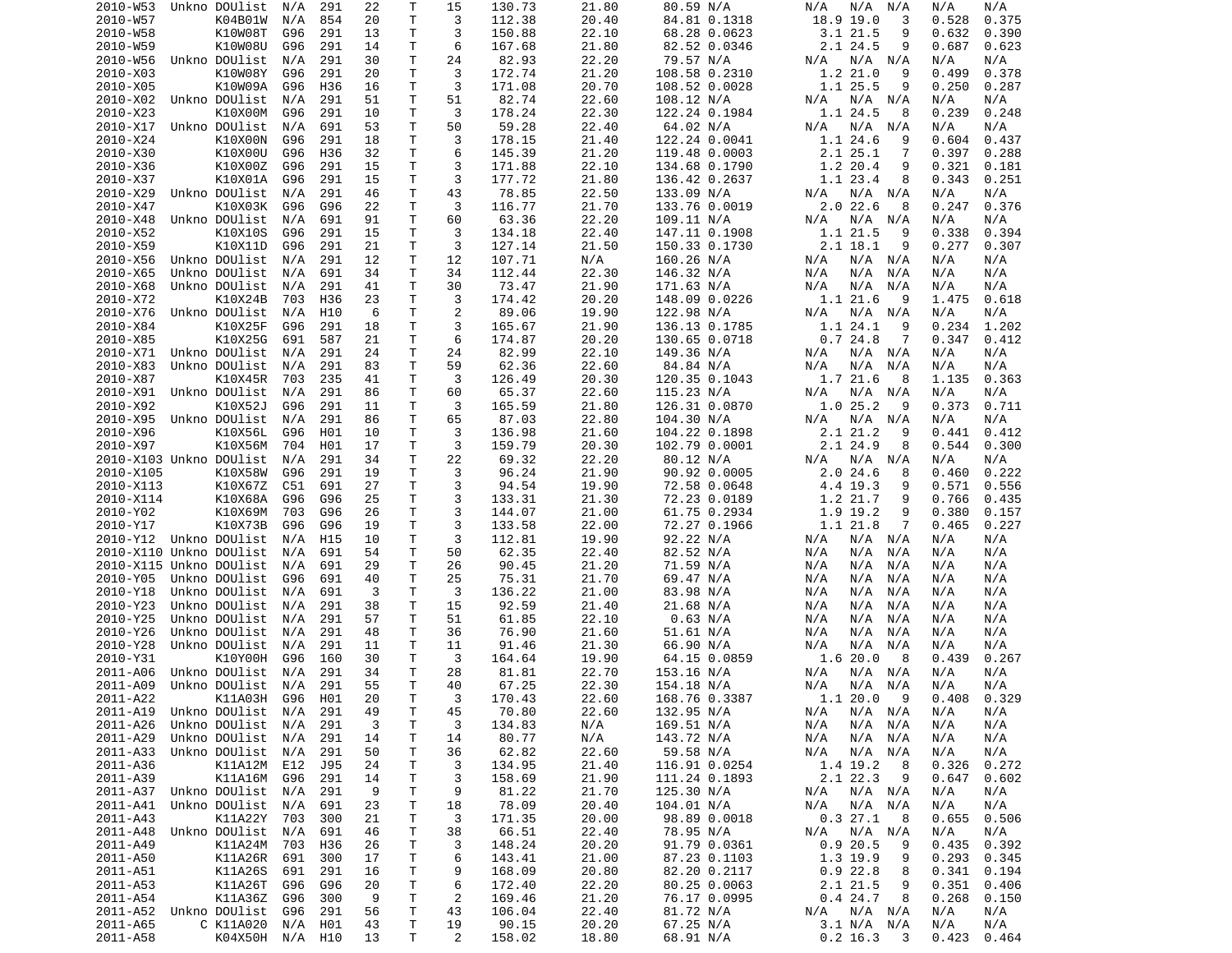| 2011-A59 | K11A37F               | 703 | H36 | 32  | Т  | 5              | 153.64 | 20.20 | 69.09 0.2335  | 1.1 20.8<br>9      | 0.651<br>0.776 |
|----------|-----------------------|-----|-----|-----|----|----------------|--------|-------|---------------|--------------------|----------------|
| 2011-A60 | <b>K11A37H</b>        | C51 | 291 | 23  | Τ  | 6              | 95.35  | 21.50 | 67.35 0.0348  | 7.4 19.5<br>9      | 0.652<br>0.638 |
| 2011-A61 | K11A37J               | G96 | H01 | 15  | т  | 3              | 169.35 | 22.50 | 69.09 0.0800  | 1.1 25.8<br>9      | 0.478<br>0.454 |
| 2011-A62 | K11A37K               | 691 | 291 | 22  | т  | 15             | 158.04 | 21.20 | 68.23 0.0252  | 1.1 25.2<br>7      | 1.157<br>0.634 |
| 2011-A63 | K11A37L               | G96 | H10 | 19  | т  | 9              | 165.88 | 20.60 | 68.90 0.0029  | 1.124.0<br>9       | 0.398<br>0.188 |
| 2011-A64 | K11A37M               | 703 | H01 | 17  | т  | 2              | 149.66 | 20.20 | 68.61 0.0006  | 1.1 29.7 N/A       | N/A<br>N/A     |
| 2011-A57 | Unkno DOUlist         | N/A | 691 | 101 | т  | 89             | 67.78  | 22.40 | 41.48 N/A     | N/A<br>N/A<br>N/A  | N/A<br>N/A     |
| 2011-A67 | Unkno DOUlist         | N/A | 291 | 2   | Τ  | 2              | 162.60 | 19.90 | 69.32 N/A     | N/A<br>N/A<br>N/A  | N/A<br>N/A     |
| 2011-A68 | Unkno DOUlist         | N/A | 291 | 48  | т  | 41             | 77.82  | 22.10 | 66.95 N/A     | N/A<br>N/A<br>N/A  | N/A<br>N/A     |
| 2011-A69 | K11A52L               | G96 | 691 | 16  | т  | 3              | 62.51  | 20.10 | 60.62 0.0710  | 1.0 17.6 N/A       | N/A<br>N/A     |
|          |                       |     |     |     |    |                |        |       |               |                    |                |
| 2011-B26 | Unkno DOUlist         | N/A | 291 | 8   | т  | 8              | 72.35  | 22.30 | 58.30 N/A     | N/A<br>N/A N/A     | N/A<br>N/A     |
| 2011-B33 | Unkno DOUlist         | N/A | 291 | 18  | т  | 15             | 71.83  | 22.00 | 58.94 N/A     | N/A<br>N/A<br>N/A  | N/A<br>N/A     |
| 2011-B38 | K11B11Y               | 291 | 291 | 8   | Τ  | 8              | 174.93 | 19.70 | 87.58 0.0374  | 0.225.3<br>9       | 0.666<br>1.288 |
| 2011-B40 | K11B12A               | 691 | 291 | 24  | т  | 8              | 174.87 | 20.60 | 72.47 0.0729  | 1.2 22.8<br>8      | 0.299<br>0.231 |
| 2011-B41 | Unkno DOUlist         | N/A | 691 | 104 | т  | 12             | 81.26  | 19.40 | 16.01 N/A     | N/A N/A<br>N/A     | N/A<br>N/A     |
| 2011-B43 | K11B15T               | F51 | 291 | 10  | T. | 6              | 85.77  | 22.20 | 60.41 0.0013  | 2.9 21.9<br>9      | 0.210<br>0.440 |
| 2011-B45 | K11B15V               | 691 | H36 | 18  | т  | 11             | 149.08 | 20.90 | 73.88 0.3701  | 2.1 20.4<br>8      | 0.900<br>0.459 |
| 2011-B34 | Unkno DOUlist         | N/A | 691 | 52  | т  | 43             | 50.99  | 22.80 | 70.80 N/A     | N/A<br>N/A N/A     | N/A<br>N/A     |
| 2011-B44 | Unkno DOUlist         | N/A | 691 | 53  | т  | 49             | 107.83 | 22.20 | 58.84 N/A     | N/A<br>N/A<br>N/A  | N/A<br>N/A     |
| 2011-B48 | K11B18X               | G96 | H01 | 21  | т  | 3              | 173.86 | 21.50 | 87.03 0.0063  | 1.9 18.0<br>9      | 0.299<br>0.336 |
| 2011-B46 | Unkno DOUlist         | N/A | 691 | 55  | т  | 39             | 87.45  | 22.30 | 87.17 N/A     | N/A<br>N/A N/A     | N/A<br>N/A     |
| 2011-B60 | K11B24M               | F51 | 568 | 19  | т  | 3              | 74.32  | 21.00 | 111.67 0.2362 | $0.9$ 18.4<br>9    | 0.322<br>0.245 |
| 2011-B56 | Unkno DOUlist         | N/A | 691 | 30  | T  | 26             | 87.97  | 21.50 | 110.74 N/A    | N/A<br>N/A<br>N/A  | N/A<br>N/A     |
| 2011-B67 | Unkno DOUlist         | N/A | 691 | 33  | т  | 30             | 92.82  | 22.30 | 122.89 N/A    | N/A<br>N/A<br>N/A  | N/A<br>N/A     |
| 2011-B72 | Unkno DOUlist         | N/A | 691 | 15  | Т  | 12             | 110.97 | 22.30 | 135.71 N/A    | N/A<br>N/A<br>N/A  | N/A<br>N/A     |
| 2011-C03 | Unkno DOUlist         | N/A | 291 | 39  | Τ  | 23             | 85.84  | 21.80 | 136.88 N/A    | N/A<br>N/A<br>N/A  | N/A<br>N/A     |
|          |                       |     |     |     |    |                |        |       |               |                    |                |
| 2011-C04 | K11B44Z               | F51 | F65 | 22  | т  | 6              | 71.60  | 22.20 | 123.83 0.3028 | 4.0 18.8 N/A       | N/A<br>N/A     |
| 2011-C07 | Unkno DOUlist         | N/A | 291 | 21  | т  | 21             | 73.16  | 21.30 | 169.46 N/A    | N/A<br>N/A N/A     | N/A<br>N/A     |
| 2011-C18 | K11C02N               | F51 | G96 | 13  | т  | 3              | 167.08 | 21.60 | 154.37 0.0628 | 2.9 18.7<br>- 9    | 0.383<br>0.229 |
| 2011-C16 | Unkno DOUlist         | N/A | 691 | 51  | Τ  | 9              | 91.04  | 20.20 | 78.95 N/A     | N/A<br>N/A<br>N/A  | N/A<br>N/A     |
| 2011-C17 | Unkno DOUlist         | N/A | 291 | 29  | т  | 24             | 71.20  | 21.90 | 155.68 N/A    | N/A<br>N/A<br>N/A  | N/A<br>N/A     |
| 2011-C24 | K11C04P               | F51 | 291 | 10  | T. | 3              | 169.82 | 21.90 | 145.61 0.0183 | 3.7 21.3<br>9      | 0.520<br>0.297 |
| 2011-C25 | K11C04Q               | F51 | 926 | 16  | T. | 5              | 75.57  | 22.10 | 146.05 0.1737 | 4.9 18.4<br>8      | 0.314<br>0.316 |
| 2011-C26 | K11C04R               | F51 | 291 | 12  | Τ  | 5              | 170.77 | 22.90 | 145.35 0.1169 | 3.7 21.5<br>9      | 0.396<br>0.637 |
| 2011-C28 | K11C04S               | F51 | 291 | 17  | Τ  | 6              | 155.98 | 21.10 | 143.36 0.1575 | 2.0 19.9<br>8      | 0.298<br>0.294 |
| 2011-C30 | K11C04U               | F51 | 291 | 15  | т  | 3              | 159.20 | 22.30 | 143.60 0.3885 | 1.9 20.5<br>9      | 0.453<br>0.442 |
| 2011-C29 | K11C04T               | F51 | 926 | 13  | Τ  | 3              | 154.86 | 21.70 | 143.47 0.0065 | 1.9 20.7<br>9      | 0.160<br>0.146 |
| 2011-C32 | K11C06Y               | 703 | 291 | 18  | т  | 2              | 151.77 | 20.80 | 142.28 0.2393 | 1.1 21.5<br>9      | 0.880<br>0.584 |
| 2011-C27 | Unkno DOUlist         | N/A | 291 | 54  | т  | 38             | 47.92  | 22.60 | 144.82 N/A    | N/A<br>N/A N/A     | N/A<br>N/A     |
| 2011-C34 | Unkno DOUlist         | N/A | 291 | 51  | т  | 40             | 87.95  | 22.20 | 134.12 N/A    | N/A<br>N/A<br>N/A  | N/A<br>N/A     |
| 2011-C39 | K11C07X               | G96 | 291 | 13  | т  | 3              | 167.06 | 22.10 | 135.02 0.0621 | 1.8 21.0<br>9      | 0.274<br>0.245 |
| 2011-C42 | K11B59N               | C51 | H01 | 16  | т  | 3              | 94.36  | 21.40 | 123.96 0.3646 | 9.9 20.4<br>8      | 0.315          |
|          |                       |     |     |     |    |                |        |       |               |                    | 0.332          |
| 2011-C44 | Unkno DOUlist         | N/A | 291 | 91  | т  | 72             | 72.05  | 22.20 | 123.46 N/A    | N/A N/A<br>N/A     | N/A<br>N/A     |
| 2011-C45 | K11C14P               | 704 | 291 | 33  | т  | 6              | 97.80  | 20.20 | 121.91 0.3113 | 1.9 17.5<br>9      | 0.469<br>0.445 |
| 2011-C57 | Unkno DOUlist         | N/A | 291 | 54  | т  | 37             | 73.62  | 22.50 | 113.04 N/A    | N/A<br>N/A N/A     | N/A<br>N/A     |
| 2011-C61 | K11C33G               | G96 | G96 | 19  | Τ  | 3              | 169.50 | 21.30 | 111.29 0.0683 | 1.1 21.8<br>9      | 0.291<br>0.355 |
| 2011-C63 | K11C33J               | G96 | 291 | 13  | т  | 3              | 174.43 | 20.00 | 110.55 0.0452 | 1.1 26.2<br>8      | 0.266<br>0.311 |
| 2011-C64 | K11C33K               | 703 | 291 | 14  | т  | 3              | 153.90 | 20.60 | 111.18 0.1544 | 1.0 20.9 N/A       | N/A<br>N/A     |
| 2011-C66 | Unkno DOUlist         | N/A | 291 | 32  | т  | 29             | 112.57 | 22.30 | 102.70 N/A    | $N/A$ $N/A$<br>N/A | N/A<br>N/A     |
| 2011-C68 | Unkno DOUlist         | N/A | 291 | 31  | т  | 21             | 72.08  | 22.90 | 98.54 N/A     | N/A<br>N/A N/A     | N/A<br>N/A     |
| 2011-C76 | K11C46X               | G96 | 291 | 21  | Τ  | 3              | 169.29 | 21.90 | 77.52 0.0312  | 1.1 22.1<br>9      | 0.549<br>0.850 |
| 2011-C69 | Unkno DOUlist         | N/A | 291 | 35  | T. | 27             | 105.40 | 22.80 | 87.78 N/A     | N/A N/A<br>N/A     | N/A<br>N/A     |
| 2011-C85 | K11C50G 703 G96       |     |     | 24  | T. | 3              | 171.05 | 20.70 | 66.29 0.0372  | 1.024.08           | 0.758<br>0.550 |
| 2011-C81 | Unkno DOUlist         | N/A | 291 | 44  | т  | 44             | 69.29  | 22.70 | 67.05 N/A     | $N/A$ $N/A$<br>N/A | N/A<br>N/A     |
| 2011-C87 | K11C50J               | G96 | 291 | 19  | т  | 3              | 93.84  | 21.70 | 63.73 0.3037  | 2.1 18.7 9         | 0.303<br>0.465 |
| 2011-C91 | Unkno DOUlist         | N/A | 291 | 22  | т  | 22             | 128.15 | 22.20 | 63.95 N/A     | N/A<br>$N/A$ $N/A$ | N/A<br>N/A     |
| 2011-C96 | Unkno DOUlist         | N/A | 291 | 32  | т  | 24             | 69.83  | 21.80 | 42.23 N/A     | N/A<br>N/A<br>N/A  | N/A<br>N/A     |
| 2011-C97 | P K11C020             | N/A | 291 | 62  | т  | 21             | 160.96 | 20.60 | 40.24 N/A     | 16.0 N/A<br>N/A    | N/A<br>N/A     |
|          |                       |     |     | 23  |    |                |        |       | 38.56 N/A     | 3.0 N/A<br>N/A     | N/A            |
| 2011-D01 | C K11C030             | N/A | 291 |     | т  | $\overline{2}$ | 93.19  | 20.60 |               |                    | N/A            |
| 2011-D06 | Unkno DOUlist         | N/A | 291 | 36  | т  | 12             | 95.49  | 20.60 | 40.33 N/A     | N/A<br>N/A<br>N/A  | N/A<br>N/A     |
| 2011-D04 | Unkno DOUlist         | N/A | 291 | 21  | т  | 15             | 91.32  | 21.70 | 38.73 N/A     | N/A<br>N/A<br>N/A  | N/A<br>N/A     |
| 2011-D22 | Unkno DOUlist         | N/A | 291 | 17  | т  | 17             | 65.78  | 21.80 | 53.17 N/A     | N/A<br>N/A<br>N/A  | N/A<br>N/A     |
| 2011-D23 | Unkno DOUlist         | N/A | 291 | 55  | т  | 49             | 65.25  | 22.40 | 55.55 N/A     | N/A<br>N/A<br>N/A  | N/A<br>N/A     |
| 2011-D32 | Unkno DOUlist         | N/A | 703 | 57  | т  | 53             | 123.07 | 22.70 | 67.67 N/A     | N/A<br>N/A N/A     | N/A<br>N/A     |
| 2011-D33 | K11D00U               | 691 | 291 | 17  | т  | 15             | 159.36 | 21.10 | 55.11 0.0177  | 2.2 21.0<br>8      | 0.188<br>0.155 |
| 2011-D34 | K11D00V               | 691 | 118 | 8   | т  | 6              | 84.31  | 20.10 | 58.31 0.0071  | 1.7 20.6<br>9      | 0.324<br>0.338 |
| 2011-D37 | Unkno DOUlist         | N/A | 291 | 23  | T  | 23             | 63.51  | 22.20 | 83.32 N/A     | N/A<br>$N/A$ $N/A$ | N/A<br>N/A     |
| 2011-D41 | Unkno DOUlist         | N/A | 691 | 71  | т  | 58             | 84.75  | 22.40 | 55.28 N/A     | N/A<br>N/A<br>N/A  | N/A<br>N/A     |
| 2011-D46 | Unkno DOUlist         | N/A | 691 | 15  | т  | 11             | 135.13 | 22.10 | 106.26 N/A    | N/A<br>N/A<br>N/A  | N/A<br>N/A     |
| 2011-E06 | Unkno DOUlist         | N/A | 291 | 59  | т  | 45             | 57.86  | 22.60 | 131.79 N/A    | N/A<br>N/A<br>N/A  | N/A<br>N/A     |
| 2011-E17 | Unkno DOUlist N/A 691 |     |     | 58  | Τ  | 47             | 73.25  | 22.50 | 150.11 N/A    | N/A<br>N/A N/A     | N/A<br>N/A     |
|          |                       |     |     |     |    |                |        |       |               |                    |                |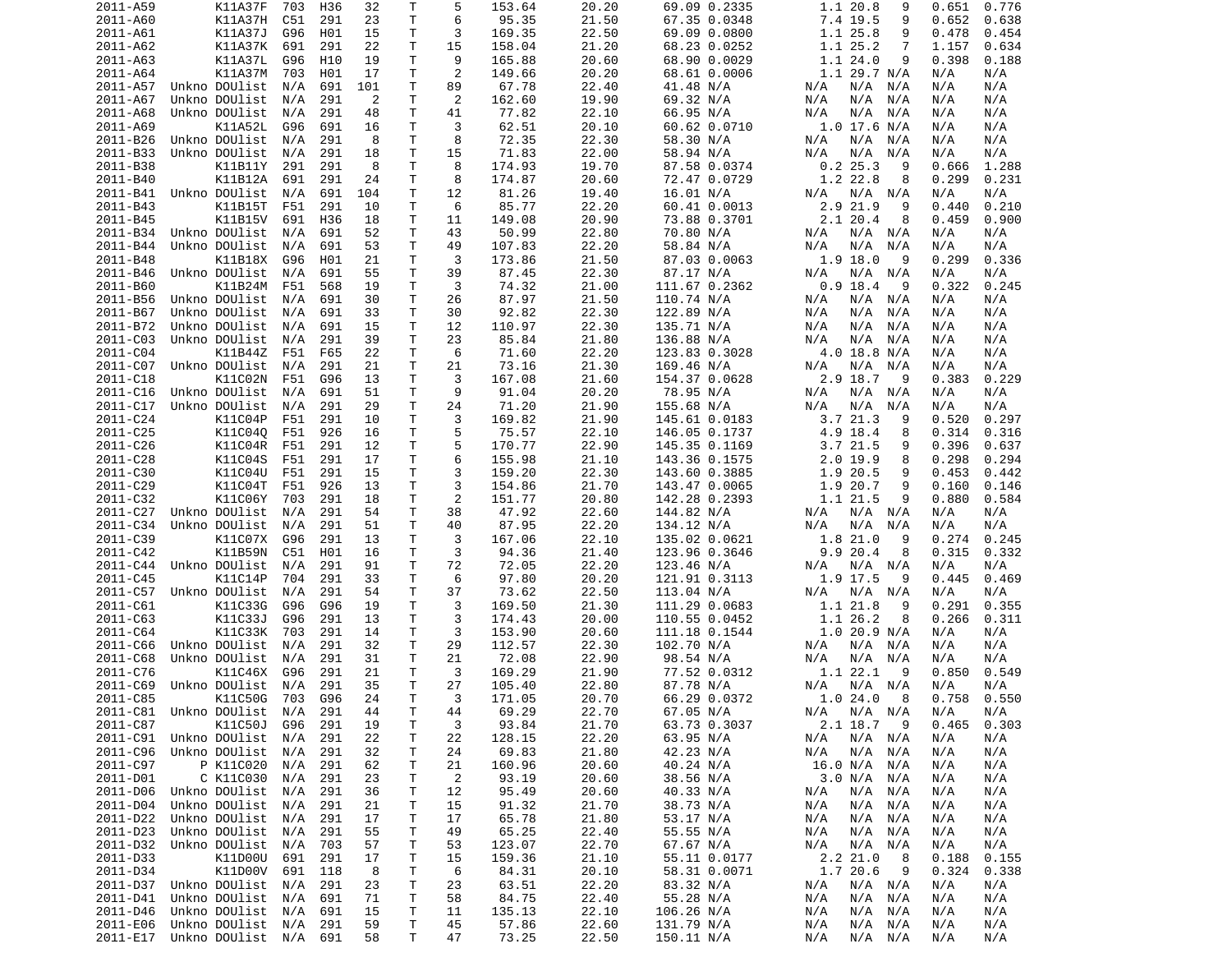| 2011-E18             | Unkno DOUlist                          | N/A | H45        | 20       | Т            | 3              | 116.46          | 19.40          | 92.01 N/A                | N/A<br>N/A<br>N/A                   | N/A<br>N/A               |
|----------------------|----------------------------------------|-----|------------|----------|--------------|----------------|-----------------|----------------|--------------------------|-------------------------------------|--------------------------|
| 2011-E22             | K11E07B                                | H21 | G96        | 20       | Τ            | 3              | 171.97          | 21.80          | 151.19 0.1603            | 2.120.9<br>9                        | 0.667<br>0.183           |
| 2011-E23             | K11E07C                                | G96 | 291        | 11       | т            | 3              | 161.61          | 22.10          | 161.56 0.0510            | 1.1 21.1<br>9                       | 0.460<br>0.408           |
| 2011-E21             | Unkno DOUlist                          | N/A | 291        | 33       | т            | 22             | 63.25           | 22.60          |                          | N/A<br>N/A<br>N/A                   | N/A<br>N/A               |
|                      |                                        |     |            |          |              |                |                 |                | 161.85 N/A               |                                     |                          |
| 2011-E28             | Unkno DOUlist                          | N/A | 291        | 84       | Τ            | 48             | 60.11           | 21.80          | 68.03 N/A                | N/A<br>N/A<br>N/A                   | N/A<br>N/A               |
| 2011-E35             | K11E15F                                | 291 | 291        | 17       | Τ            | 9              | 167.10          | 21.60          | 93.88 0.2776             | 9.0 20.0<br>9                       | 0.315<br>0.390           |
| 2011-E37             | K11B38E                                | N/A | H10        | 37       | т            | 3              | 139.98          | 19.90          | 55.28 0.0087             | $30.1$ $18.0$<br>5                  | 0.351<br>0.404           |
| 2011-E34             | Unkno DOUlist                          | N/A | 291        | 48       | Τ            | 44             | 106.17          | 22.70          | 163.77 N/A               | N/A N/A<br>N/A                      | N/A<br>N/A               |
| 2011-E38             | K11E17E                                | 703 | <b>B86</b> | 38       | T.           | 3              | 157.32          | 20.20          | 157.23 0.0344            | 0.722.6<br>8                        | 0.576<br>0.758           |
|                      |                                        |     |            |          |              |                |                 |                |                          |                                     |                          |
| 2011-E40             | K11E17G                                | 691 | I93        | 32       | т            | 6              | 171.68          | 20.50          | 155.90 0.0418            | 0.820.6<br>9                        | 0.658<br>0.609           |
| 2011-E42             | Unkno DOUlist                          | N/A | 691        | 61       | Τ            | 51             | 69.43           | 22.40          | 65.72 N/A                | $N/A$ $N/A$<br>N/A                  | N/A<br>N/A               |
| 2011-E47             | Unkno DOUlist                          | N/A | 291        | 36       | Τ            | 32             | 86.33           | 22.00          | 132.64 N/A               | N/A<br>N/A<br>N/A                   | N/A<br>N/A               |
| 2011-E52             | K11E29X                                | G96 | 300        | 15       | т            | 3              | 120.25          | 20.40          | 128.03 0.1467            | $0.2$ 21.5 N/A                      | N/A<br>N/A               |
| 2011-E53             | Unkno DOUlist                          | N/A | 691        | 51       | т            | 39             | 83.31           | 21.70          | 122.03 N/A               | N/A<br>N/A<br>N/A                   | N/A<br>N/A               |
|                      | Unkno DOUlist                          |     |            |          |              |                |                 |                |                          |                                     |                          |
| 2011-E57             |                                        | N/A | 703        | 184      | т            | 3              | 100.38          | 19.00          | 114.35 N/A               | N/A<br>N/A<br>N/A                   | N/A<br>N/A               |
| 2011-E62             | K11E40Z                                | F51 | 651        | 19       | Τ            | 3              | 152.14          | 20.60          | 109.42 0.2137            | 2.020.7<br>9                        | 0.356<br>0.451           |
| 2011-E61             | Unkno DOUlist                          | N/A | 691        | 80       | т            | 66             | 110.48          | 22.60          | 109.83 N/A               | N/A<br>N/A<br>N/A                   | N/A<br>N/A               |
| 2011-E68             | Unkno DOUlist                          | N/A | 291        | 30       | Τ            | 30             | 86.73           | 21.50          | 107.04 N/A               | N/A<br>N/A<br>N/A                   | N/A<br>N/A               |
| 2011-E74             | Unkno DOUlist                          | N/A | 291        | 11       | т            | 3              | 130.91          | 20.00          | 88.45 N/A                | N/A<br>N/A<br>N/A                   | N/A<br>N/A               |
| 2011-E75             | K11E51L                                | G96 | 291        | 23       | т            | 3              | 146.26          | 20.80          | 86.38 0.0467             | 2.021.7<br>9                        | 0.459<br>0.421           |
|                      |                                        |     |            |          |              |                |                 |                |                          |                                     |                          |
| 2011-E76             | K11E51M                                | 691 | H36        | 15       | Τ            | 12             | 144.28          | 21.50          | 84.60 0.0128             | 3.021.9<br>8                        | 0.374<br>0.340           |
| 2011-E77             | K11E51N                                | 704 | J95        | 22       | т            | 3              | 126.10          | 20.10          | 80.20 0.0033             | $2.6$ 22.1<br>8                     | 0.669<br>0.820           |
| 2011-E80             | Unkno DOUlist                          | N/A | 691        | 30       | T.           | 26             | 122.56          | 22.30          | 74.50 N/A                | N/A<br>N/A<br>N/A                   | N/A<br>N/A               |
| 2011-E82             | K11E73U                                | G96 | H01        | 13       | т            | 3              | 168.61          | 22.60          | 75.65 0.2816             | $0.8$ 21.8<br>9                     | 0.327<br>0.270           |
| 2011-E85             | Unkno DOUlist                          | N/A | 691        | 60       | T.           | 53             | 87.11           | 22.50          | 71.51 N/A                | N/A<br>N/A<br>N/A                   | N/A<br>N/A               |
|                      |                                        |     |            |          | T.           |                |                 |                |                          | 1.027.0                             |                          |
| 2011-E89             | K11E74T                                | F51 | 291        | -7       |              | 3              | 149.55          | 21.40          | 60.69 0.0031             | 9                                   | 0.716<br>0.457           |
| 2011-F01             | Unkno DOUlist                          | N/A | 291        | 3        | т            | 3              | 87.23           | 19.80          | 58.77 N/A                | N/A<br>N/A<br>N/A                   | N/A<br>N/A               |
| 2011-F20             | Unkno DOUlist                          | N/A | 291        | 17       | Τ            | 17             | 83.60           | 22.50          | 60.83 N/A                | N/A<br>N/A<br>N/A                   | N/A<br>N/A               |
| 2011-F21             | P K11A010                              | N/A | 691        | 10       | т            | 6              | 144.18          | 20.60          | 75.02 N/A                | 2991.4 N/A<br>N/A                   | N/A<br>N/A               |
| 2011-F22             | Unkno DOUlist                          | N/A | 291        | 35       | Τ            | 35             | 88.10           | 22.30          | 62.65 N/A                | N/A<br>N/A<br>N/A                   | N/A<br>N/A               |
| 2011-F24             | Unkno DOUlist                          | N/A | 691        | 101      | т            | 93             | 67.67           | 22.60          | 62.29 N/A                | N/A<br>N/A                          | N/A<br>N/A               |
|                      |                                        |     |            |          |              |                |                 |                |                          | N/A                                 |                          |
| 2011-F28             | K11F02R                                | G96 | 300        | 11       | T.           | 3              | 155.30          | 21.80          | 74.64 0.0916             | 1.4 25.0<br>9                       | 0.472<br>0.320           |
| 2011-F33             | K11F02Z                                | G96 | 291        | 21       | т            | 6              | 153.79          | 21.10          | 74.64 0.1545             | $2.0$ 17.1<br>9                     | 0.322<br>0.262           |
| 2011-F31             | Unkno DOUlist                          | N/A | 691        | 53       | т            | 49             | 88.23           | 22.70          | 86.02 N/A                | N/A<br>N/A<br>N/A                   | N/A<br>N/A               |
| 2011-F35             | K11F06R                                | G96 | 291        | 11       | T.           | 3              | 170.54          | 21.10          | 99.26 0.1186             | 0.923.6<br>9                        | 0.168<br>0.204           |
| 2011-F36             | K11F06S                                | G96 | 291        | 16       | т            | 9              | 158.72          | 22.20          | 86.82 0.1373             | 2.024.3<br>8                        | 0.311<br>0.311           |
|                      |                                        |     |            |          |              |                |                 |                |                          |                                     |                          |
| 2011-F37             | Unkno DOUlist                          | N/A | 691        | 55       | Τ            | 47             | 67.60           | 22.50          | 97.77 N/A                | N/A<br>N/A<br>N/A                   | N/A<br>N/A               |
| 2011-F38             | K11F06V                                | G96 | 291        | 15       | Τ            | 5              | 155.71          | 21.70          | 88.32 0.0215             | 2.024.9<br>8                        | 1.168<br>0.491           |
| 2011-F48             | K11F17R                                | G96 | 291        | 10       | т            | 6              | 169.65          | 21.80          | 99.73 0.2041             | 2.9 23.6<br>9                       | 0.370<br>0.338           |
| 2011-F50             | K11F210                                | G96 | 291        | 10       | т            | 2              | 164.71          | 21.30          | 111.85 0.0040            | 1.9 28.2<br>8                       | 0.337<br>0.714           |
| 2011-F51             | K11F21R                                | G96 | G96        | 17       | Τ            | 5              | 166.44          | 22.40          | 121.81 0.3642            | 0.921.0<br>9                        | 0.292<br>0.382           |
| 2011-F56             | K11F22Z                                | 704 | 291        | 12       | Τ            | 3              | 149.57          | 21.00          | 121.48 0.0030            | $2.0$ 22.9<br>8                     | 0.373<br>0.416           |
|                      |                                        |     |            |          |              |                |                 |                |                          |                                     |                          |
| 2011-F58             | J88T00A                                | N/A | 291        | -9       | т            | 3              | 156.26          | 22.00          | 133.64 0.0062            | 0.820.8<br>4                        | 0.252<br>0.912           |
| 2011-F59             | K11F29B                                | 703 | 291        | 31       | Τ            | 6              | 132.10          | 20.50          | 134.49 0.1675            | 1.1 20.2<br>9                       | 0.639<br>0.657           |
| 2011-G03             | K11F29P                                | G96 | G96        | 14       | Τ            | 3              | 167.55          | 21.80          | 122.08 0.2331            | 3.022.1<br>9                        | 0.493<br>0.320           |
| 2011-G05             | K11F29R                                | F51 | 291        | 14       | т            | 6              | 158.91          | 21.70          | 133.66 0.0575            | 1.9 22.0 N/A                        | N/A<br>N/A               |
| 2011-F45             | Unkno DOUlist                          | N/A | 691        | 19       | Τ            | 19             | 101.53          | 21.40          | 109.97 N/A               | N/A<br>N/A<br>N/A                   | N/A<br>N/A               |
|                      |                                        |     |            |          |              |                |                 |                |                          |                                     |                          |
| 2011-F49             | Unkno DOUlist                          | N/A | 691        | 15       | т            | 15             | 137.74          | 21.80          | 121.05 N/A               | N/A<br>N/A<br>N/A                   | N/A<br>N/A               |
| 2011-F55             | Unkno DOUlist                          | N/A | 291        | 11       | т            | 11             | 110.72          | 22.10          | 133.55 N/A               | N/A<br>N/A<br>N/A                   | N/A<br>N/A               |
| 2011-G01             | Unkno DOUlist                          | N/A | 691        | 6        | Τ            | 6              | 114.34          | 22.00          | 144.28 N/A               | N/A<br>N/A<br>N/A                   | N/A<br>N/A               |
| 2011-G08             | Unkno DOUlist                          | N/A | 291        | 13       | Τ            | 9              | 153.11          | 20.60          | 153.73 N/A               | N/A<br>N/A<br>N/A                   | N/A<br>N/A               |
| 2011-G09             | K11F41E                                | F51 | H01        | 14       | T.           | 3              | 160.61          | 22.50          | 133.71 0.1069            | 2.9 20.7<br>9                       | 0.212<br>0.479           |
|                      |                                        |     |            |          | $\mathsf{T}$ |                |                 |                |                          | 1.9 23.6                            |                          |
| 2011-G10             | K11F41F F51                            |     | H01        | 10       |              | 3              | 162.86          | 22.30          | 144.37 0.2243            | 9                                   | $0.570$ 0.349            |
| 2011-G11             | K11F41G F51 H01                        |     |            | 13       | Τ            | 3              | 166.62          | 21.90          | 144.55 0.0839            | 1.9 24.9<br>8                       | $0.261$ $0.255$          |
| 2011-G12             | K11G00A                                | G96 | 807        | 13       | T            | 3              | 173.08          | 21.60          | 154.81 0.0084            | 1.0 20.8<br>9                       | 0.183<br>0.174           |
| 2011-G13             | K11G00B                                | F51 | H01        | 12       | Τ            | 3              | 168.92          | 22.00          | 154.82 0.1114            | 1.025.1<br>8                        | 1.240<br>1.891           |
| 2011-G16             | K11G00E                                | G96 | 807        | 18       | т            | 3              | 169.83          | 21.20          | 155.82 0.0069            | $0.8$ 25.9<br>8                     | 0.467<br>0.225           |
| 2011-G21             | Unkno DOUlist                          | N/A | 691        | 15       | T            | 15             | 148.55          | 20.90          | 164.19 N/A               | N/A N/A<br>N/A                      | N/A<br>N/A               |
|                      |                                        |     |            |          |              |                |                 |                |                          |                                     |                          |
| 2011-G23             | K11G03A                                | G96 | G96        | 18       | Τ            | 3              | 160.19          | 21.30          | 165.86 0.0684            | 1.025.1<br>8                        | 0.448<br>0.270           |
| 2011-G26             | K11G03D                                | G96 | J95        | 16       | Τ            | 3              | 158.83          | 21.40          | 165.83 0.2201            | 1.5 19.2<br>9                       | 0.307<br>0.281           |
| 2011-G31             | K11G03H                                | G96 | J95        | 13       | Τ            | 3              | 153.70          | 21.80          | 164.09 0.1448            | 1.9 18.4<br>9                       | 0.225<br>0.168           |
| 2011-632             | K11G03J                                | G96 | 291        | 13       | Τ            | 9              | 171.84          | 22.30          | 164.81 0.0031            | 2.026.1<br>9                        | 0.496<br>0.439           |
| 2011-G41             | K11G44H                                | G96 | 291        | 15       | Τ            | 3              | 157.70          | 22.00          | 150.30 0.3133            | 1.8 21.8<br>9                       | 0.674<br>0.427           |
|                      |                                        |     |            |          |              |                |                 |                |                          |                                     |                          |
| 2011-G42             | K11G44J                                | G96 | 291        | 25       | Τ            | $\overline{c}$ | 172.24          | 21.10          | 150.09 0.1581            | 1.021.8<br>9                        | 0.343<br>0.308           |
| 2011-G33             | Unkno DOUlist                          | N/A | 291        | 8        | T            | 5              | 81.62           | 21.80          | 100.44 N/A               | N/A<br>N/A N/A                      | N/A<br>N/A               |
| 2011-637             | Unkno DOUlist                          | N/A | 704        | 38       | Τ            | 29             | 64.57           | 22.00          | 59.12 N/A                | N/A<br>N/A<br>N/A                   | N/A<br>N/A               |
|                      |                                        |     |            |          |              |                | 144.72          | 22.00          | 159.37 N/A               | N/A<br>N/A N/A                      | N/A<br>N/A               |
| 2011-G40             |                                        | N/A | G92        | 45       |              |                |                 |                |                          |                                     |                          |
|                      | Unkno DOUlist                          |     |            |          | Τ            | 35             |                 |                |                          |                                     |                          |
| 2011-G47             | K11G440                                | 703 | G96        | 22       | Τ            | 3              | 155.30          | 20.60          | 149.71 N/A               | 1.0 20.8 N/A                        | N/A<br>N/A               |
| 2011-G51             | Unkno DOUlist                          | N/A | 691        | 33       | Τ            | 30             | 135.11          | 21.70          | 98.58 N/A                | N/A<br>$N/A$ $N/A$                  | N/A<br>N/A               |
| 2011-G57<br>2011-G61 | Unkno DOUlist<br>Unkno DOUlist N/A 691 | N/A | 691        | 13<br>26 | Τ<br>Τ       | 13<br>22       | 87.36<br>142.87 | 21.20<br>21.30 | 129.08 N/A<br>128.71 N/A | N/A<br>N/A<br>N/A<br>N/A<br>N/A N/A | N/A<br>N/A<br>N/A<br>N/A |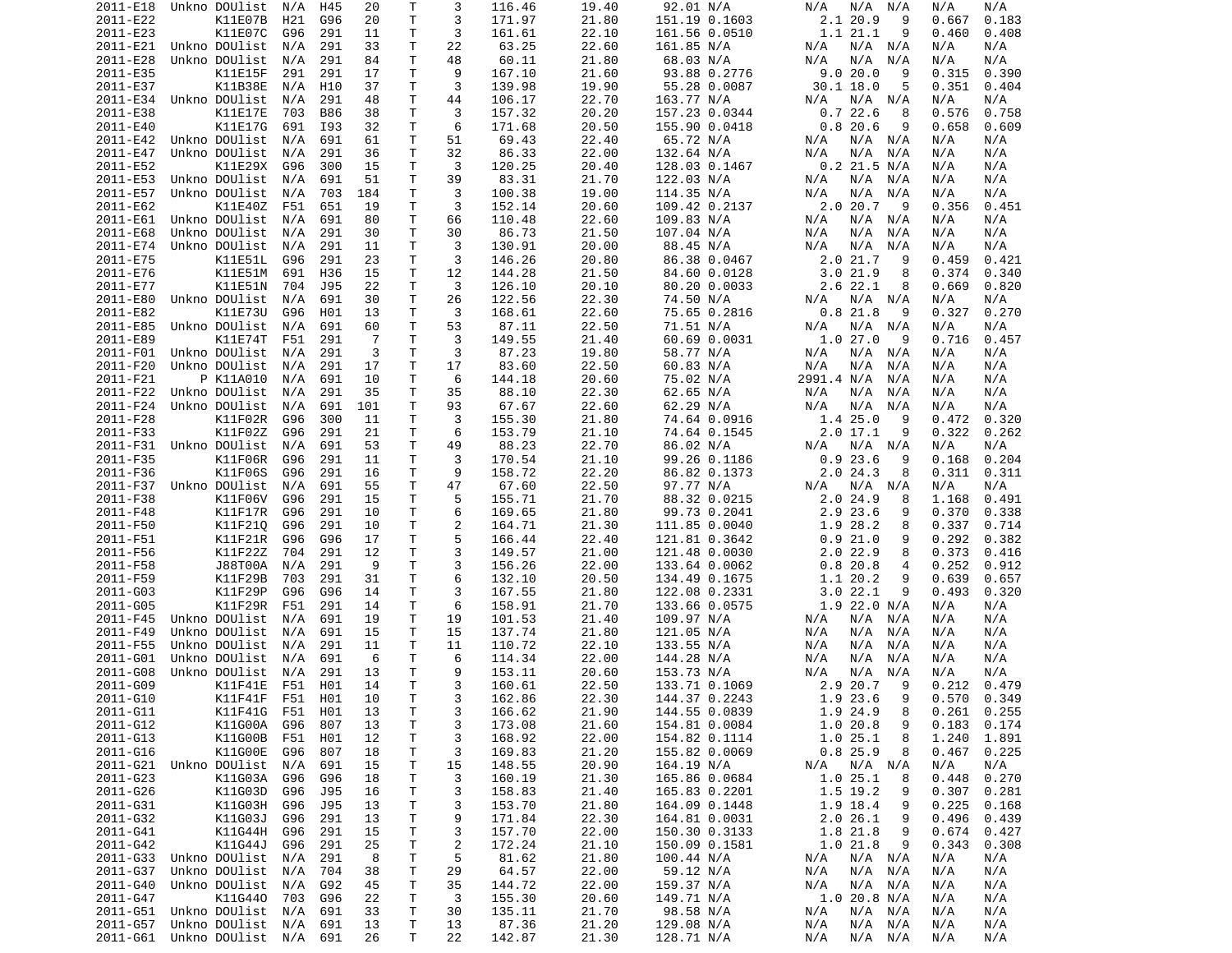| 2011-G58             | Unkno DOUlist                          | N/A | 367 | 396      | Т      | 15                      | 102.20           | 20.00          | 5.10 N/A                 | N/A<br>N/A<br>N/A                | N/A<br>N/A               |
|----------------------|----------------------------------------|-----|-----|----------|--------|-------------------------|------------------|----------------|--------------------------|----------------------------------|--------------------------|
| 2011-G66             | Unkno DOUlist                          | N/A | 691 | 3        | T      | 3                       | 162.38           | 21.20          | 127.30 N/A               | N/A<br>N/A<br>N/A                | N/A<br>N/A               |
| 2011-G69             | Unkno DOUlist                          | N/A | 291 | 20       | Τ      | 14                      | 120.33           | 22.30          | 93.01 N/A                | N/A<br>N/A<br>N/A                | N/A<br>N/A               |
| 2011-G71             | Unkno DOUlist                          | N/A | 291 | 30       | Τ      | 30                      | 137.90           | 22.20          | 81.74 N/A                | N/A<br>N/A<br>N/A                | N/A<br>N/A               |
| 2011-G77             |                                        |     | 807 | 26       | Τ      | 3                       |                  | 20.50          |                          | 1.8 17.2<br>9                    |                          |
|                      | K11G62D                                | 703 |     |          |        |                         | 166.13           |                | 69.56 0.1134             |                                  | 0.471<br>0.437           |
| 2011-G75             | Unkno DOUlist                          | N/A | 291 | 27       | т      | 23                      | 144.34           | 22.90          | 78.32 N/A                | N/A<br>N/A<br>N/A                | N/A<br>N/A               |
| 2011-G83             | K11G62H                                | 703 | 291 | 26       | т      | 3                       | 142.89           | 20.20          | 55.13 0.1964             | 1.020.9<br>8                     | 0.436<br>0.859           |
| 2011-G84             | K11G62J                                | G96 | G96 | 12       | Τ      | 3                       | 162.50           | 21.50          | 54.65 0.2828             | 1.019.4<br>9                     | 0.319<br>0.283           |
| 2011-G82             | Unkno DOUlist                          | N/A | 691 | 55       | T      | 53                      | 67.59            | 22.00          | 54.51 N/A                | N/A<br>N/A<br>N/A                | N/A<br>N/A               |
| 2011-G89             | Unkno DOUlist                          | N/A | 691 | 17       | Т      | 9                       | 124.43           | 21.60          | 54.56 N/A                | N/A<br>N/A<br>N/A                | N/A<br>N/A               |
| 2011-G90             |                                        |     |     | 45       | T      | 12                      |                  |                |                          |                                  |                          |
|                      | Unkno DOUlist                          | N/A | 291 |          |        |                         | 151.05           | 22.30          | 78.50 N/A                | N/A<br>N/A<br>N/A                | N/A<br>N/A               |
| 2011-H05             | K11G65V                                | F51 | H01 | 14       | T      | 3                       | 161.23           | 21.60          | 26.15 0.0220             | 2.8 24.5<br>8                    | 0.343<br>0.374           |
| 2011-H21             | Unkno DOUlist                          | N/A | 291 | 14       | Τ      | 11                      | 105.53           | 21.40          | 43.55 N/A                | N/A<br>N/A<br>N/A                | N/A<br>N/A               |
| 2011-H23             | Unkno DOUlist                          | N/A | 291 | 13       | т      | 13                      | 54.02            | 21.70          | 56.45 N/A                | N/A<br>N/A<br>N/A                | N/A<br>N/A               |
| 2011-H25             | K11H00F                                | 691 | 291 | 12       | T      | 5                       | 161.64           | 21.10          | 54.65 0.0254             | 1.2 20.7<br>-9                   | 0.305<br>0.466           |
| 2011-H26             | Unkno DOUlist                          | N/A | 291 | 9        | T      | 9                       | 120.94           | 22.30          | 78.56 N/A                | N/A<br>N/A N/A                   | N/A<br>N/A               |
| 2011-H27             | K11H00G                                | 291 | 291 | 12       | Τ      | 12                      | 161.22           | 22.10          | 55.46 0.1643             | 2.021.0<br>9                     | 0.413<br>0.636           |
|                      |                                        |     |     | 3        | T      | 3                       |                  |                |                          | N/A<br>N/A N/A                   |                          |
| 2011-H30             | Unkno DOUlist                          | N/A | 691 |          |        |                         | 142.62           | N/A            | 58.06 N/A                |                                  | N/A<br>N/A               |
| 2011-H37             | Unkno DOUlist                          | N/A | 691 | 34       | Τ      | 29                      | 70.65            | 22.20          | 54.35 N/A                | N/A<br>N/A<br>N/A                | N/A<br>N/A               |
| 2011-H40             | Unkno DOUlist                          | N/A | 691 | 17       | т      | 17                      | 150.00           | 22.00          | 101.67 N/A               | N/A<br>N/A<br>N/A                | N/A<br>N/A               |
| 2011-H41             | K11G71K                                | 291 | 474 | 22       | Τ      | 5                       | 162.01           | 20.70          | 53.40 N/A                | 13.2 8.6 N/A                     | N/A<br>N/A               |
| 2011-H49             | K11H05N                                | G96 | H36 | 13       | Τ      | 3                       | 174.14           | 20.90          | 114.16 0.0387            | 1.025.0<br>9                     | 0.587<br>0.572           |
| 2011-H50             | K11H050                                | G96 | 926 | 15       | Τ      | 3                       | 144.06           | 21.40          | 115.41 0.0013            | 1.1 23.6<br>9                    | 0.233<br>0.327           |
| 2011-H52             | K11H07J                                | G96 | G96 | 12       | Τ      | 3                       | 139.84           | 22.00          | 102.41 0.0060            | 3.122.0<br>9                     | 0.297<br>0.306           |
|                      |                                        |     |     |          |        |                         |                  |                |                          |                                  |                          |
| 2011-H61             | K11H24N                                | F51 | 291 | 12       | Τ      | 6                       | 160.78           | 21.60          | 116.06 0.0015            | 3.027.5<br>7                     | 0.243<br>0.350           |
| 2011-H62             | K11H240                                | F51 | F65 | 12       | Τ      | 3                       | 155.57           | 22.10          | 125.57 0.0907            | 2.025.0<br>7                     | 0.213<br>0.283           |
| 2011-J23             | K11J02U                                | G96 | 926 | 32       | т      | 3                       | 172.15           | 20.90          | 156.64 0.4294            | $2.0$ 17.9<br>9                  | 0.583<br>0.372           |
| 2011-J24             | C K11H010                              | N/A | 291 | 38       | Τ      | 17                      | 146.72           | 20.70          | 53.40 N/A                | 32.0 N/A N/A                     | N/A<br>N/A               |
| 2011-J26             | P K11J010                              | N/A | 291 | 9        | Τ      | 9                       | 64.89            | 21.80          | 155.12 N/A               | 4.0 N/A<br>N/A                   | N/A<br>N/A               |
| 2011-J31             | C K11J020                              | N/A | 291 | 65       | Τ      | 9                       | 119.75           | 20.30          | 75.27 N/A                | 57.9 N/A<br>N/A                  | N/A<br>N/A               |
|                      |                                        |     |     |          |        |                         |                  |                |                          |                                  |                          |
| 2011-J41             | K11J10Z                                | 691 | 807 | 16       | т      | 6                       | 154.93           | 22.20          | 98.48 0.2339             | 1.9 22.5<br>8                    | 0.307<br>0.248           |
| 2011-J28             | Unkno DOUlist                          | N/A | 703 | 117      | T      | 21                      | 133.29           | 21.50          | 14.67 N/A                | N/A<br>N/A<br>N/A                | N/A<br>N/A               |
| 2011-K13             | Unkno DOUlist                          | N/A | 691 | 15       | T      | 3                       | 147.23           | 20.50          | 6.40 N/A                 | N/A<br>N/A<br>N/A                | N/A<br>N/A               |
| 2011-K28             | K11K09K                                | G96 | 807 | 9        | Τ      | 3                       | 160.53           | 22.30          | 85.60 0.2426             | 1.8 22.7<br>9                    | 0.415<br>0.310           |
| 2011-K41             | K11K15J                                | 691 | I93 | 27       | T      | 11                      | 151.09           | 21.60          | 117.55 0.0220            | 1.7 22.9<br>8                    | 0.409<br>0.343           |
| 2011-K51             | K11J29P                                | 691 | 510 | 34       | Τ      | 3                       | 138.73           | 19.70          | 134.54 0.0785            | 23.8 18.8<br>6                   | 0.280<br>0.447           |
| 2011-K56             | P K11J15B                              | N/A | 682 | 70       | Τ      | 6                       | 152.64           | 20.00          | 69.48 N/A                | 23.0 N/A<br>N/A                  | N/A<br>N/A               |
|                      |                                        |     |     |          |        |                         |                  |                |                          |                                  |                          |
| 2011-L10             | K11K19W                                | F51 | 291 | 10       | т      | 3                       | 144.20           | 21.40          | 151.11 0.2106            | $3.1 \ 20.9$<br>8                | 0.226<br>0.083           |
| 2011-L14             | K11K20J                                | G96 | G96 | 15       | т      | 3                       | 60.41            | 22.00          | 126.91 0.2207            | 6.0 18.4<br>9                    | 0.483<br>0.485           |
| 2011-L21             | K11L01J                                | 703 | D90 | 26       | т      | 6                       | 157.80           | 20.40          | 135.78 0.0717            | 1.3 19.3<br>9                    | 0.756<br>0.386           |
| 2011-L23             | K11L02Y                                | G96 | 474 | 22       | т      | 3                       | 171.34           | 21.30          | 123.13 0.1919            | 2.3 21.1<br>8                    | 0.387<br>0.354           |
| 2011-L32             | K11L10X                                | 703 | H01 | 21       | Τ      | 3                       | 86.03            | 20.40          | 98.43 N/A                | 2.0 N/A N/A                      | N/A<br>N/A               |
| 2011-L41             | P K11L050                              | N/A | 291 | 10       | Τ      | 10                      | 121.99           | 22.70          | 71.97 N/A                | 1.0 N/A<br>N/A                   | N/A<br>N/A               |
| 2011-L42             | C K11L060                              | N/A |     |          |        |                         |                  |                |                          |                                  |                          |
|                      |                                        |     |     |          |        |                         |                  |                |                          |                                  |                          |
| 2011-L44             |                                        |     | G96 | 39       | Τ      | 15                      | 147.12           | 22.10          | 60.12 N/A                | 14.1 N/A<br>N/A                  | N/A<br>N/A               |
| 2011-L45             | K11L19A                                | 703 | J95 | 37       | Τ      | 3                       | 124.68           | 19.50          | 51.82 0.0808             | 2.7 19.1<br>8                    | 0.401<br>0.681           |
|                      | K11L19B                                | G96 | J95 | 26       | Τ      | $\overline{2}$          | 159.01           | 20.80          | 51.57 0.0746             | 2.724.1<br>8                     | 0.440<br>0.695           |
| 2011-L46             | K11L19C                                | G96 | J95 | 24       | T      | 3                       | 161.38           | 20.40          | 50.48 0.0136             | 1.7 18.1<br>8                    | 0.532<br>0.409           |
| 2011-L47             |                                        | 703 | I93 | 52       | T.     | 3                       | 98.15            | 20.50          |                          | 7                                | 0.408<br>0.451           |
|                      | K11L19D                                |     |     |          |        |                         |                  |                | 49.95 0.2969             | 4.7 18.0                         |                          |
| 2011-L48             | K11L19J                                | G96 | 291 | 19       | Τ      | 6                       | 150.37           | 22.10          | 61.97 0.0061             | 2.021.1<br>8                     | 0.316<br>0.468           |
| 2011-L51             | Unkno DOUlist                          | N/A | H45 | 62       | т      | 3                       | 154.96           | 17.60          | 55.09 N/A                | N/A N/A<br>N/A                   | N/A<br>N/A               |
| 2011-L53             | K10L14G                                | N/A | G96 | 12       | Τ      | 3                       | 79.53            | 20.40          | 31.41 0.3695             | 3.017.9<br>6                     | 0.412<br>0.614           |
| 2011-L56             | K11K36P                                | 691 | G96 | 52       | T.     | 33                      | 154.03           | 21.20          | 33.63 N/A                | $23.0$ 9.4 N/A                   | N/A<br>N/A               |
| 2011-M25             | K11M00F                                | 691 | 291 | 17       | $\top$ | 12                      | 140.38           | 20.70          | 65.91 0.1087             | $2.122.6$ 8                      | 0.664<br>0.562           |
| 2011-M28             |                                        | 703 | I93 | 24       | Τ      |                         |                  | 19.10          | 77.43 0.1151             | 1.7 20.5<br>8                    | $0.860$ $0.316$          |
|                      | K11M00K                                |     |     |          |        | $\overline{\mathbf{c}}$ | 130.83           |                |                          |                                  |                          |
| 2011-M33             | K11M00T                                | G96 | H01 | 78       | T      | 9                       | 145.14           | 19.40          | 77.52 0.2877             | 3.1 19.5<br>7                    | 0.523<br>0.461           |
| 2011-M35             | K11M00V                                | G96 | H01 | 20       | Τ      | 8                       | 159.08           | 21.20          | 87.11 0.1806             | 2.1 20.9<br>9                    | 0.675<br>0.869           |
| 2011-M36             | K11M00X                                | G96 | H01 | 23       | т      | 6                       | 144.32           | 21.60          | 88.21 0.0014             | 2.1 26.9<br>7                    | 0.873<br>0.511           |
| 2011-M39             | K11M01V                                | G96 | 595 | 27       | Τ      | 3                       | 132.23           | 20.50          | 109.82 0.2524            | 1.7 20.2<br>8                    | 0.140<br>0.261           |
| 2011-M40             | K11M01W                                | G96 | E10 | 28       | Τ      | $\overline{\mathbf{c}}$ | 130.79           | 21.40          | 110.39 0.0251            | 1.4 22.3<br>8                    | 0.170<br>0.134           |
| 2011-M44             | K11M02D                                | G96 | 291 | 19       | T      | 3                       | 152.29           | 21.50          | 108.92 0.0842            | 2.0 23.5<br>8                    | 0.461<br>0.454           |
| 2011-M46             | K11M02W                                | G96 | H36 | 12       | T.     | 3                       | 143.22           | 22.00          | 120.22 0.0784            | 1.9 21.0<br>8                    | 0.167<br>0.295           |
|                      |                                        |     |     |          |        |                         |                  |                |                          |                                  |                          |
| 2011-M47             | K11M02X                                | G96 | H36 | 31       | T      | 5                       | 123.29           | 20.80          | 121.51 0.2411            | 2.020.4<br>8                     | 0.378<br>0.568           |
| 2011-N03             | K11M04N                                | G96 | 291 | 16       | Τ      | 8                       | 139.92           | 21.90          | 141.93 0.2752            | 3.1 21.7<br>8                    | 0.528<br>0.419           |
| 2011-N04             | K11M040                                | 704 | 291 | 17       | Τ      | 3                       | 116.92           | 19.40          | 168.08 0.1417            | 1.0 19.0 N/A                     | N/A<br>N/A               |
| 2011-N13             | Unkno DOUlist                          | N/A | J24 | 51       | Τ      | 3                       | 132.98           | 17.10          | 32.95 N/A                | $N/A$ $N/A$<br>N/A               | N/A<br>N/A               |
| 2011-H47             | Unkno DOUlist                          | N/A | 691 | 33       | Τ      | 30                      | 121.08           | 22.60          | 106.96 N/A               | $N/A$ $N/A$<br>N/A               | N/A<br>N/A               |
| 2011-H51             | Unkno DOUlist                          | N/A | 691 | 45       | Τ      | 38                      | 125.54           | 22.30          | 123.87 N/A               | $N/A$ $N/A$<br>N/A               | N/A<br>N/A               |
|                      |                                        |     |     |          |        |                         |                  |                |                          |                                  |                          |
| 2011-H59             | Unkno DOUlist                          | N/A | 691 | 28       | Τ      | 21                      | 88.79            | 22.50          | 128.07 N/A               | $N/A$ $N/A$<br>N/A               | N/A<br>N/A               |
| 2011-J01             | Unkno DOUlist                          | N/A | 291 | 21       | Τ      | 18                      | 72.65            | 22.90          | 145.19 N/A               | $N/A$ $N/A$<br>N/A               | N/A<br>N/A               |
| 2011-J04<br>2011-J07 | Unkno DOUlist<br>Unkno DOUlist N/A 291 | N/A | 291 | 12<br>35 | Τ<br>Τ | 9<br>33                 | 136.64<br>134.93 | 21.50<br>22.00 | 157.41 N/A<br>168.02 N/A | N/A N/A<br>N/A<br>N/A<br>N/A N/A | N/A<br>N/A<br>N/A<br>N/A |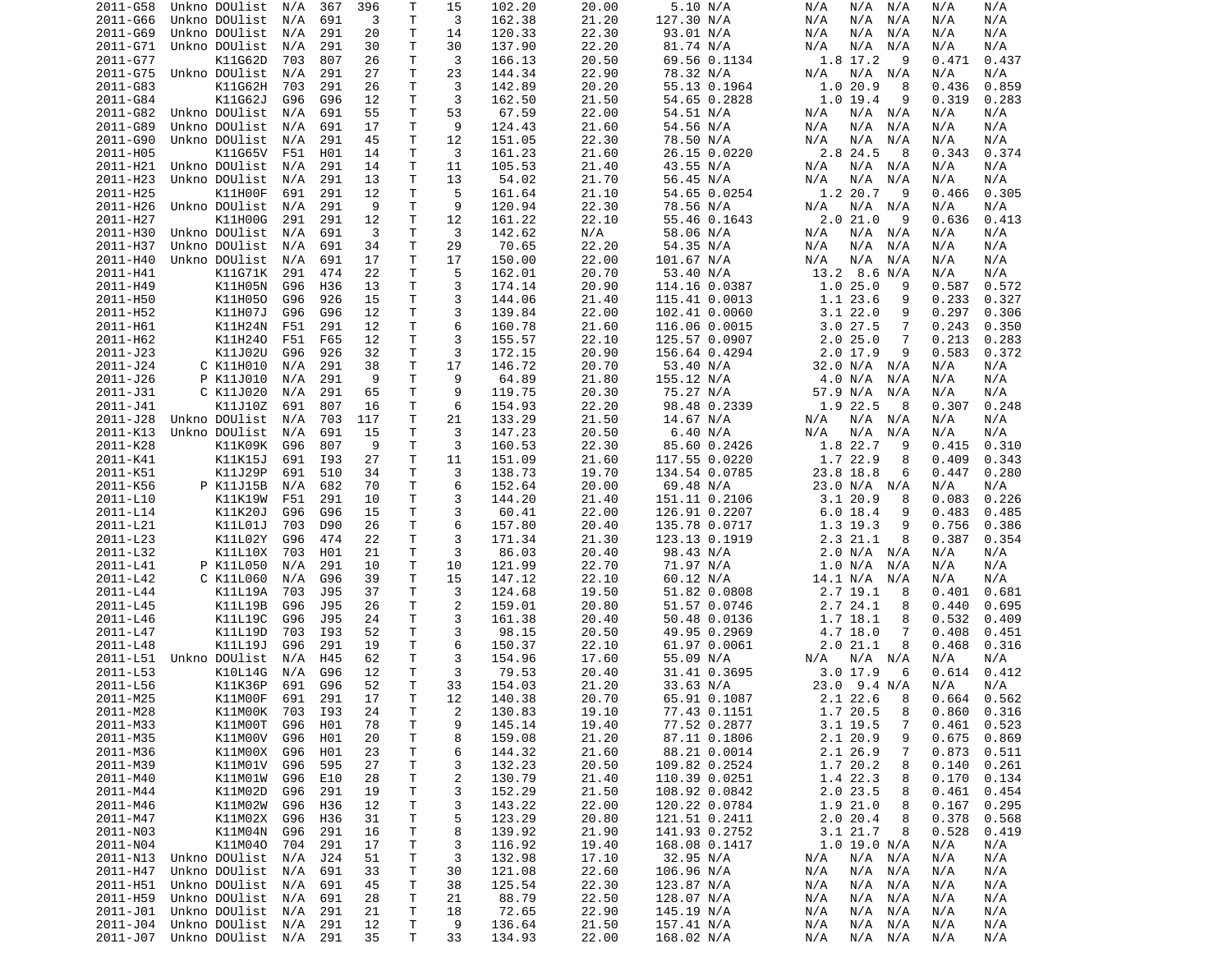| 2011-J16 | Unkno DOUlist              | N/A     | 291        | 14             | Т            | 14             | 150.92 | 22.00 | 176.14 N/A    | N/A | N/A               | N/A            | N/A             | N/A   |
|----------|----------------------------|---------|------------|----------------|--------------|----------------|--------|-------|---------------|-----|-------------------|----------------|-----------------|-------|
| 2011-J22 | Unkno DOUlist              | N/A     | 691        | 20             | Τ            | 16             | 74.36  | 21.20 | 124.28 N/A    | N/A | N/A               | N/A            | N/A             | N/A   |
| 2011-J27 | Unkno DOUlist              | N/A     | 291        | 53             | Τ            | 34             | 127.84 | 22.80 | 155.40 N/A    | N/A | N/A               | N/A            | N/A             | N/A   |
| 2011-J30 | Unkno DOUlist              | N/A     |            | 59             | Τ            | 52             | 74.36  |       |               | N/A | N/A               | N/A            | N/A             |       |
|          |                            |         | 291        |                |              |                |        | 22.50 | 134.52 N/A    |     |                   |                |                 | N/A   |
| 2011-J33 | Unkno DOUlist              | N/A     | 291        | 72             | Τ            | 58             | 85.07  | 22.40 | 122.42 N/A    | N/A | N/A               | N/A            | N/A             | N/A   |
| 2011-J35 | Unkno DOUlist              | N/A     | 691        | 37             | $\mathsf{T}$ | 33             | 90.17  | 22.90 | 110.68 N/A    | N/A | N/A               | N/A            | N/A             | N/A   |
| 2011-J40 | Unkno DOUlist              | N/A     | 291        | 2              | Τ            | 2              | 119.87 | N/A   | 111.20 N/A    | N/A | N/A               | N/A            | N/A             | N/A   |
| 2011-J44 | Unkno DOUlist              | N/A     | 291        | 54             | Τ            | 38             | 71.73  | 21.80 | 84.42 N/A     | N/A | N/A               | N/A            | N/A             | N/A   |
| 2011-J49 | Unkno DOUlist              | N/A     | 291        | 61             | T            | 58             | 121.99 | 22.50 | 71.41 N/A     | N/A | N/A               | N/A            | N/A             | N/A   |
|          |                            |         |            |                |              |                |        |       |               |     |                   |                |                 |       |
| 2011-J50 | Unkno DOUlist              | N/A     | 291        | 24             | Τ            | 24             | 59.80  | 22.00 | 58.36 N/A     | N/A | N/A               | N/A            | N/A             | N/A   |
| 2011-K12 | Unkno DOUlist              | N/A     | 291        | 19             | T            | 19             | 60.47  | 22.30 | 47.76 N/A     | N/A | N/A               | N/A            | N/A             | N/A   |
| 2011-K15 | Unkno DOUlist              | N/A     | 291        | 30             | T            | 28             | 76.74  | 22.10 | 48.12 N/A     | N/A | N/A               | N/A            | N/A             | N/A   |
| 2011-K17 | Unkno DOUlist              | N/A     | 291        | 17             | $\mathsf{T}$ | 17             | 123.34 | 22.00 | 61.40 N/A     | N/A | N/A               | N/A            | N/A             | N/A   |
| 2011-K18 | Unkno DOUlist              | N/A     | 691        | 6              | Τ            | 6              | 153.19 | 16.00 | 73.02 N/A     | N/A | N/A               | N/A            | N/A             | N/A   |
|          |                            |         |            |                |              |                |        |       |               |     |                   |                |                 |       |
| 2011-K33 | Unkno DOUlist              | N/A     | 691        | 20             | T            | 15             | 86.95  | 21.10 | 104.97 N/A    | N/A | N/A               | N/A            | N/A             | N/A   |
| 2011-K38 | Unkno DOUlist              | N/A     | 291        | 3              | $\mathsf{T}$ | 3              | 97.96  | 22.10 | 126.78 N/A    | N/A | N/A               | N/A            | N/A             | N/A   |
| 2011-K50 | Unkno DOUlist              | N/A     | B67        | 6              | T            | 3              | 162.93 | 18.20 | 138.40 N/A    | N/A | N/A               | N/A            | N/A             | N/A   |
| 2011-K53 | Unkno DOUlist              | N/A     | 291        | 12             | T            | 12             | 72.19  | 22.40 | 160.12 N/A    | N/A | N/A               | N/A            | N/A             | N/A   |
| 2011-L13 | Unkno DOUlist              | N/A     | 291        | 13             | T            | 3              | 168.38 | 18.70 | 163.77 N/A    | N/A | N/A               | N/A            | N/A             | N/A   |
|          |                            |         |            |                |              |                |        |       |               |     |                   |                |                 |       |
| 2011-L15 | Unkno DOUlist              | N/A     | 291        | 3              | T            | 3              | 139.54 | 21.40 | 152.18 N/A    | N/A | N/A               | N/A            | N/A             | N/A   |
| 2011-L18 | Unkno DOUlist              | N/A     | 703        | 16             | Τ            | 6              | 137.58 | 20.40 | 150.01 N/A    | N/A | N/A               | N/A            | N/A             | N/A   |
| 2011-L22 | Unkno DOUlist              | N/A     | 291        | 3              | T            | 3              | 72.78  | N/A   | 127.78 N/A    | N/A | N/A               | N/A            | N/A             | N/A   |
| 2011-L29 | Unkno DOUlist              | N/A     | 691        | 20             | T            | 20             | 134.36 | 21.80 | 114.77 N/A    | N/A | N/A               | N/A            | N/A             | N/A   |
| 2011-L30 | Unkno DOUlist              | N/A     | 691        | 12             | T            | 12             | 78.35  | 22.20 | 101.57 N/A    | N/A | N/A               | N/A            | N/A             | N/A   |
|          |                            |         |            |                |              |                |        |       |               |     |                   |                |                 |       |
| 2011-L34 | Unkno DOUlist              | N/A     | 291        | 12             | $\mathsf{T}$ | 9              | 78.28  | 22.40 | 98.20 N/A     | N/A | N/A               | N/A            | N/A             | N/A   |
| 2011-L35 | Unkno DOUlist              | N/A     | 691        | 16             | Τ            | 12             | 72.12  | 21.50 | 75.28 N/A     | N/A | N/A               | N/A            | N/A             | N/A   |
| 2011-L40 | Unkno DOUlist              | N/A     | 291        | 10             | Τ            | 10             | 135.49 | 21.70 | 72.78 N/A     | N/A | N/A               | N/A            | N/A             | N/A   |
| 2011-L50 | Unkno DOUlist              | N/A     | 691        | 37             | Τ            | 24             | 138.77 | 21.10 | 48.10 N/A     | N/A | N/A               | N/A            | N/A             | N/A   |
| 2011-L52 | Unkno DOUlist              | N/A     | 691        | 37             | Τ            | 29             | 74.48  | 22.20 | 45.43 N/A     | N/A | N/A               | N/A            | N/A             | N/A   |
|          |                            |         |            |                |              |                |        |       |               |     |                   |                |                 |       |
| 2011-M16 | Unkno DOUlist              | N/A     | 291        | 27             | T            | 27             | 63.86  | 22.50 | 54.70 N/A     | N/A | N/A               | N/A            | N/A             | N/A   |
| 2011-M19 | Unkno DOUlist              | N/A     | 703        | 48             | Τ            | 39             | 64.91  | 22.70 | 64.40 N/A     | N/A | N/A               | N/A            | N/A             | N/A   |
| 2011-M22 | Unkno DOUlist              | N/A     | 691        | 26             | Τ            | 26             | 115.13 | 21.70 | 76.57 N/A     | N/A | N/A               | N/A            | N/A             | N/A   |
| 2011-M30 | Unkno DOUlist              | N/A     | 291        | 23             | Τ            | 23             | 75.62  | 22.00 | 78.13 N/A     | N/A | N/A               | N/A            | N/A             | N/A   |
| 2011-M32 | Unkno DOUlist              | N/A     | 291        | 37             | Τ            | 33             | 65.18  | 22.30 | 97.52 N/A     | N/A | N/A               | N/A            | N/A             | N/A   |
|          |                            |         |            |                |              |                |        |       |               |     |                   |                |                 |       |
| 2011-M38 | Unkno DOUlist              | N/A     | 691        | 34             | Τ            | 34             | 60.14  | 22.60 | 87.96 N/A     | N/A | N/A               | N/A            | N/A             | N/A   |
| 2011-M41 | Unkno DOUlist              | N/A     | 291        | 16             | T            | 14             | 126.25 | 21.80 | 99.50 N/A     | N/A | N/A               | N/A            | N/A             | N/A   |
| 2011-M45 | Unkno DOUlist              | N/A     | 291        | 21             | T            | 21             | 74.18  | 22.20 | 132.40 N/A    | N/A | N/A               | N/A            | N/A             | N/A   |
| 2011-M50 | Unkno DOUlist              | N/A     | 691        | 44             | T            | 36             | 61.53  | 22.10 | 49.89 N/A     | N/A | N/A               | N/A            | N/A             | N/A   |
| 2011-M52 | Unkno DOUlist              | N/A     | 291        | 12             | $\mathsf{T}$ | 9              | 137.85 | 22.40 | 153.37 N/A    | N/A | N/A               | N/A            | N/A             | N/A   |
|          |                            |         |            |                |              |                |        |       |               |     |                   |                |                 |       |
| 2011-N01 | Unkno DOUlist              | N/A     | 291        | 5              | Τ            | 5              | 86.81  | 22.10 | 177.35 N/A    | N/A | N/A               | N/A            | N/A             | N/A   |
| 2011-N07 | Unkno DOUlist              | N/A     | 691        | 40             | T            | 33             | 66.75  | 22.30 | 80.47 N/A     | N/A | N/A               | N/A            | N/A             | N/A   |
| 2011-N18 | Unkno DOUlist              | N/A     | 691        | 9              | $\mathsf{T}$ | 6              | 134.11 | 21.60 | 166.71 N/A    | N/A | N/A               | N/A            | N/A             | N/A   |
| 2011-038 | Unkno DOUlist              | N/A     | 691        | 19             | T            | 19             | 80.01  | 21.50 | 141.56 N/A    | N/A | N/A               | N/A            | N/A             | N/A   |
| 2011-050 | K11037W                    | F51     | 568        | 13             | T            | 2              | 169.98 | 21.50 | 119.17 0.2268 |     | 5.023.3           | 7              | 0.366           | 0.403 |
|          |                            |         |            |                |              |                |        |       |               |     |                   |                |                 |       |
| 2011-052 | Unkno DOUlist              | N/A     | 474        | 33             | T            | 26             | 134.63 | 21.60 | 137.07 N/A    | N/A | N/A               | N/A            | N/A             | N/A   |
| 2011-053 | K11038E                    | J75     | 474        | 31             | Τ            | 3              | 174.79 | 20.20 | 158.86 0.0429 |     | 1.6 22.2          | $\overline{7}$ | 0.227           | 0.175 |
| 2011-055 | Unkno DOUlist              | N/A     | 291        | 15             | T            | 15             | 118.13 | 20.60 | 150.19 N/A    | N/A | N/A               | N/A            | N/A             | N/A   |
| 2011-R02 | Unkno DOUlist              | N/A     | 291        | 6              | T            | 6              | 144.34 | N/A   | 146.66 N/A    | N/A | N/A               | N/A            | N/A             | N/A   |
| 2011-R07 | Unkno DOUlist              | N/A     | 291        | 9              | T.           | 6              | 137.35 | 18.30 | 131.62 N/A    | N/A | N/A               | N/A            | N/A             | N/A   |
|          |                            |         |            |                |              |                |        |       |               |     |                   |                |                 |       |
| 2011-R17 | Unkno DOUlist              | N/A     | 291        | 8              | T.           | 8              | 59.42  | N/A   | 96.94 N/A     | N/A | N/A               | N/A            | N/A             | N/A   |
| 2011-R19 | Unkno DOUlist              | N/A     | 291        | 3              | T            | 3              | 88.89  | 20.60 | 93.34 N/A     | N/A | N/A               | N/A            | N/A             | N/A   |
| 2011-R30 | Unkno DOUlist              | N/A     | 291        | 5              | T.           | 5              | 68.58  | N/A   | 56.07 N/A     | N/A | N/A               | N/A            | N/A             | N/A   |
| 2011-R34 | P K11R030                  | N/A     | H36        | 45             | T            | 3              | 130.25 | 19.90 | 34.82 N/A     |     | 2.3 N/A N/A       |                | N/A             | N/A   |
| 2011-R33 | Unkno DOUlist N/A 691      |         |            | 28             | Τ            | 28             | 73.88  | 22.40 | 36.30 N/A     |     | $N/A$ $N/A$ $N/A$ |                | N/A             | N/A   |
|          |                            |         |            |                |              |                |        |       |               |     |                   |                |                 |       |
| 2011-R38 | Unkno DOUlist              | N/A     | 691        | 15             | Τ            | 15             | 141.73 | 20.90 | 34.50 N/A     | N/A | N/A N/A           |                | N/A             | N/A   |
| 2011-S06 | K11S03F                    | E12     | J95        | 27             | T            | 3              | 128.82 | 18.80 | 56.16 0.0914  |     | 1.3 20.6          | 6              | 0.201           | 0.192 |
| 2011-S08 | Unkno DOUlist N/A          |         | 291        | 31             | Τ            | 31             | 60.11  | 21.90 | 63.89 N/A     | N/A | N/A N/A           |                | N/A             | N/A   |
| 2011-S09 | K11S05G                    | 703     | I93        | 16             | T            | 3              | 74.99  | 20.60 | 62.58 0.1288  |     | 1.7 18.2          | - 9            | 0.724           | 0.411 |
| 2011-S12 | K11S05N                    | G96     | 291        | 16             | Τ            | 3              | 177.34 | 22.70 | 64.59 0.1609  |     | 1.1 23.5          | - 9            | 0.549           | 0.420 |
|          |                            |         |            |                |              |                |        |       |               |     |                   |                |                 |       |
| 2011-S05 | Unkno DOUlist N/A 291      |         |            | 12             | Τ            | 9              | 143.17 | 21.80 | 40.22 N/A     | N/A | N/A N/A           |                | N/A             | N/A   |
| 2011-S17 | Unkno DOUlist              | N/A     | 291        | 15             | Τ            | 15             | 86.96  | 21.90 | 74.11 N/A     | N/A | N/A N/A           |                | N/A             | N/A   |
| 2011-S20 | K11S12R F51 B18            |         |            | 14             | T            | 3              | 158.93 | 21.00 | 76.28 0.1406  |     | 1.6 19.7          | - 9            | 0.288           | 0.354 |
|          | 2011-S22 Unkno DOUlist N/A |         | 691        | 34             | T            | 27             | 140.01 | 21.00 | 63.14 N/A     | N/A | N/A N/A           |                | N/A             | N/A   |
| 2011-S26 | K11S16B                    | G96     | 291        | 14             | Τ            | 3              | 166.13 | 21.60 |               |     |                   | 9              | 0.489           | 0.303 |
|          |                            |         |            |                |              |                |        |       | 74.84 0.1189  |     | 2.1 18.5          |                |                 |       |
| 2011-S27 | K11S16C                    | G96     | G96        | 23             | T            | 3              | 171.41 | 22.10 | 75.14 0.0459  |     | 2.027.47          |                | 0.503           | 0.470 |
| 2011-S28 | C K11S010                  | N/A     | E10        | 22             | Τ            | 3              | 172.99 | 21.90 | 64.23 N/A     |     | 3.3 N/A N/A       |                | N/A             | N/A   |
| 2011-S30 | K11S16E G96                |         | <b>B18</b> | 19             | Τ            | 3              | 164.91 | 21.40 | 86.16 0.0743  |     | 1.6 24.6          | $\overline{7}$ | 0.309           | 0.240 |
|          | 2011-S36 Unkno DOUlist N/A |         | 691        | 24             | Τ            | 14             | 112.66 | 22.20 | 96.94 N/A     | N/A | N/A N/A           |                | N/A             | N/A   |
| 2011-S37 | K11S25A                    | G96     | G96        | 22             | Τ            | 2              | 159.17 | 22.20 | 85.62 0.1817  |     | 2.1 23.9          | 8              | 0.238           | 0.234 |
|          |                            |         |            |                |              |                |        |       |               |     |                   |                |                 |       |
| 2011-S38 | K11S25C                    | F51 291 |            | $\overline{7}$ | T            | $\overline{2}$ | 153.17 | 22.40 | 87.18 0.0449  |     | 1.9 25.2          | 8              | 0.628           | 0.439 |
| 2011-S42 | K11S25B G96 291            |         |            | 19             | Τ            | 5              | 157.38 | 22.30 | 85.67 0.0788  |     | 2.1 21.3          | 9              | $0.621$ $0.281$ |       |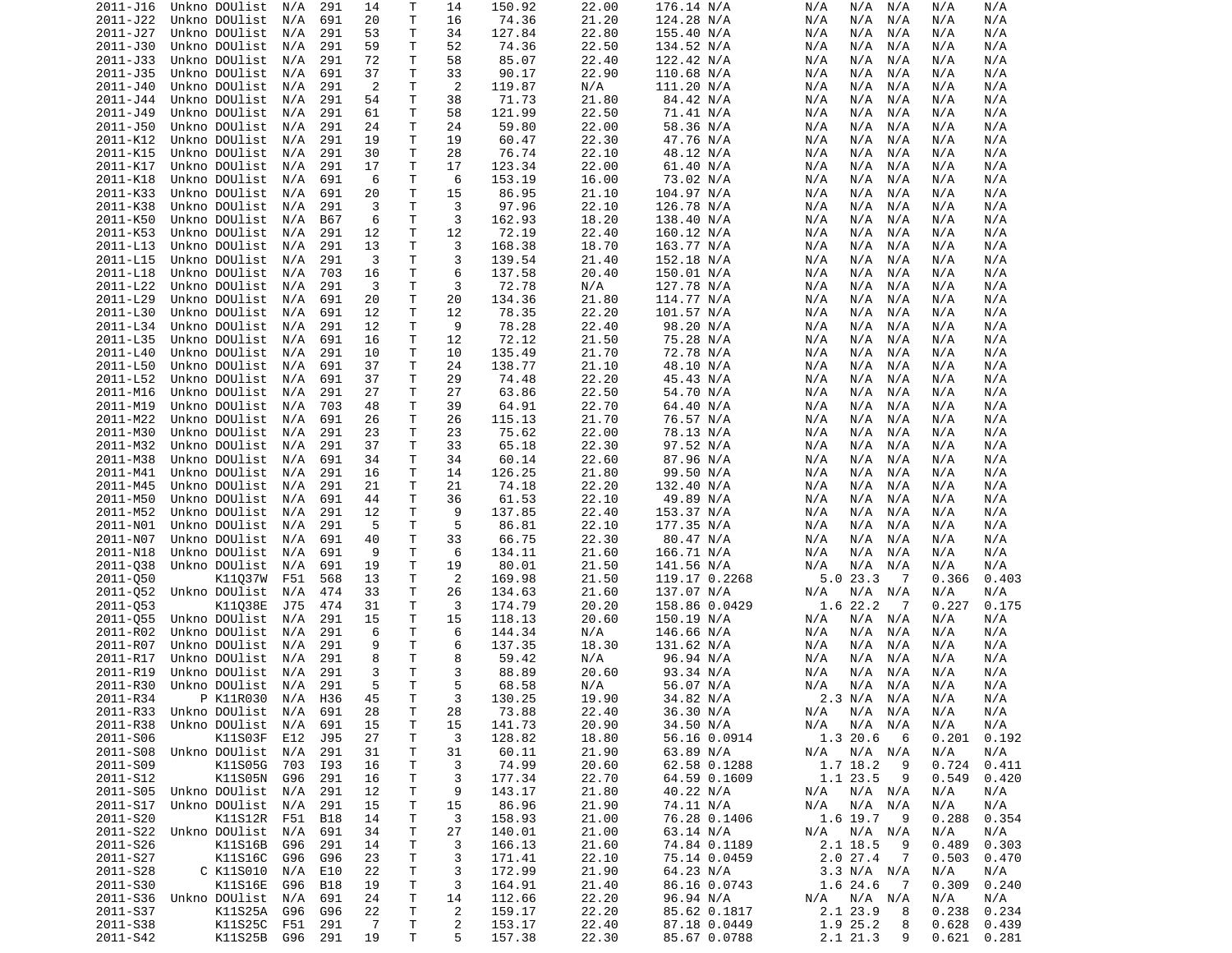| 2011-S44                       | K11S250                        | G96            | 291        | 18       | Τ        | 3       | 131.55           | 21.00          | 88.66 0.3001                   | 1.020.2<br>9                            | 0.353<br>0.156                   |
|--------------------------------|--------------------------------|----------------|------------|----------|----------|---------|------------------|----------------|--------------------------------|-----------------------------------------|----------------------------------|
| 2011-S45                       | K11S25P                        | F51            | J95        | 30       | T.       | 3       | 149.38           | 20.90          | 89.46 N/A                      | 2.4 17.0<br>8                           | 0.317<br>0.295                   |
| 2011-S49                       | Unkno DOUlist                  | N/A            | 291        | 3        | T.       | 3       | 78.52            | 20.40          | 121.42 N/A                     | N/A<br>N/A N/A                          | N/A<br>N/A                       |
| 2011-S50                       | K11S26N                        | F51            | 291        | 10       | T.       | 3       | 166.05           | 22.60          | 87.33 0.2245                   | 2.9<br>23.3<br>8                        | 0.337<br>0.190                   |
| 2011-S52                       | K11S26P                        | F51            | 291        | 12<br>17 | T.<br>т  | 3<br>9  | 149.77           | 21.90          | 89.43 0.0103                   | 2.9 23.8<br>7<br>7                      | 0.268<br>0.315                   |
| 2011-S55<br>2011-S51           | K11S26S<br>K11S260             | 691<br>F51     | 291<br>291 | 12       | т        | 3       | 155.97<br>158.42 | 21.10<br>21.40 | 109.58 0.0069<br>88.17 0.3196  | 1.2 24.5<br>2.8 20.9<br>8               | 0.510<br>0.334<br>0.202<br>0.448 |
| 2011-S56                       | Unkno DOUlist                  | N/A            | 691        | 9        | Τ        | 9       | 65.63            | 21.00          | 73.62 N/A                      | N/A<br>N/A N/A                          | N/A<br>N/A                       |
| 2011-S61                       | Unkno DOUlist                  | N/A            | 691        | 16       | т        | 16      | 98.48            | 19.70          | 121.02 N/A                     | N/A<br>N/A<br>N/A                       | N/A<br>N/A                       |
| 2011-S62                       | K11S58E                        | 291            | J95        | 14       | т        | 9       | 173.92           | 20.90          | 122.84 0.0008                  | 1.6 27.6<br>6                           | 0.248<br>0.237                   |
| 2011-S63                       | Unkno DOUlist                  | N/A            | 291        | 18       | т        | 18      | 147.66           | 21.10          | 135.67 N/A                     | $N/A$ $N/A$<br>N/A                      | N/A<br>N/A                       |
| 2011-S65                       | K11S67U                        | F51            | 291        | 10       | Τ        | 3       | 152.16           | 21.50          | 125.14 0.3486                  | 2.020.4<br>9                            | 0.144<br>0.098                   |
| 2011-S73                       | <b>K11S70P</b>                 | F51            | 204        | 11       | T        | 3       | 141.42           | 22.20          | 138.26 0.0542                  | 1.623.1<br>9                            | 0.448<br>0.267                   |
| 2011-S74                       | Unkno DOUlist                  | N/A            | 291        | 6        | Τ        | 6       | 80.63            | 21.70          | 161.37 N/A                     | N/A<br>N/A N/A                          | N/A<br>N/A                       |
| 2011-S81                       | Unkno DOUlist                  | N/A            | 703        | 10       | Τ        | 6       | 63.09            | 21.90          | 162.13 N/A                     | N/A<br>N/A<br>N/A                       | N/A<br>N/A                       |
| 2011-S87                       | Unkno DOUlist                  | N/A            | 291        | 9        | т        | 6       | 116.40           | 21.10          | 168.57 N/A                     | N/A<br>N/A<br>N/A                       | N/A<br>N/A                       |
| 2011-S88                       | K11SC0Y                        | G96            | G96        | 17<br>43 | т<br>Τ   | 5<br>27 | 174.71           | 21.80          | 163.39 0.0475                  | 2.023.1<br>9                            | 0.549<br>0.890<br>N/A            |
| 2011-S92<br>2011-S98           | Unkno DOUlist<br>Unkno DOUlist | N/A<br>N/A     | 291<br>691 | 6        | т        | 6       | 138.35<br>146.51 | 22.10<br>21.40 | 154.52 N/A<br>140.68 N/A       | N/A<br>N/A N/A<br>N/A<br>N/A<br>N/A     | N/A<br>N/A<br>N/A                |
| 2011-S93                       | K11SH3D                        | G96            | 291        | 21       | T        | 6       | 123.87           | 22.50          | 137.55 0.0111                  | 4.9 19.4<br>9                           | 0.380<br>0.306                   |
| 2011-S94                       | K11SH3F                        | F51            | H21        | 14       | т        | 3       | 130.60           | 22.10          | 138.38 0.3193                  | 4.9 22.0<br>7                           | 0.256<br>0.228                   |
| 2011-S101                      | K11SI9J                        | 691            | 691        | 28       | Τ        | 21      | 144.32           | 21.50          | 137.62 0.1548                  | 2.1 22.6<br>7                           | 0.227<br>0.226                   |
| 2011-S100                      | K11SI9H                        | 691            | 291        | 22       | т        | 18      | 145.66           | 21.80          | 140.40 0.1079                  | 1.9 24.1<br>7                           | 0.332<br>0.402                   |
| 2011-S107 Unkno DOUlist        |                                | N/A            | 691        | 3        | Τ        | 3       | 148.72           | 21.40          | 166.02 N/A                     | N/A N/A<br>N/A                          | N/A<br>N/A                       |
| 2011-T01 Unkno DOUlist         |                                | N/A            | 291        | 27       | T        | 12      | 131.13           | 22.20          | 130.20 N/A                     | N/A<br>N/A<br>N/A                       | N/A<br>N/A                       |
| 2011-T02                       | K11SJ1C                        | G96            | 691        | 21       | т        | 3       | 155.38           | 20.40          | 126.00 N/A                     | 1.9 19.4<br>8                           | 0.311<br>0.420                   |
| 2011-T05                       | K11T00B                        | 703            | J18        | 19       | T        | 3       | 154.24           | 19.90          | 118.89 0.0509                  | 0.623.8<br>8                            | 0.577<br>0.450                   |
| 2011-T09                       | K11T00H                        | G96            | H36        | 30       | Τ        | 2       | 159.18           | 21.00          | 113.19 0.0569                  | 1.1 23.4<br>8                           | 0.252<br>0.282                   |
| 2011-T06                       | Unkno DOUlist                  | N/A            | 691        | 25       | Τ        | 23      | 143.47           | 21.20          | 124.16 N/A                     | N/A<br>$N/A$ $N/A$                      | N/A<br>N/A                       |
| 2011-T52                       | Unkno DOUlist                  | N/A            | H21        | 24       | т        | 9       | 134.58           | 21.60          | 9.19 N/A                       | N/A<br>N/A<br>N/A                       | N/A<br>N/A                       |
| 2011-U01                       | Unkno DOUlist                  | N/A            | 291        | 45       | T.       | 18      | 124.18           | 20.70          | 22.85 N/A                      | N/A<br>N/A<br>N/A                       | N/A<br>N/A                       |
| 2011-U02<br>2011-U05           | P K11R020<br>Unkno DOUlist     | N/A<br>N/A     | 213<br>691 | 30<br>32 | Τ<br>т   | 3<br>32 | 143.10<br>148.19 | 19.90<br>18.70 | 40.85 N/A<br>44.43 N/A         | 4779.7 N/A<br>N/A<br>N/A<br>N/A<br>N/A  | N/A<br>N/A<br>N/A<br>N/A         |
| 2011-U07                       | K11U00D                        | 703            | 204        | 46       | Τ        | 3       | 161.22           | 19.90          | 56.93 0.0962                   | 0.620.7<br>9                            | 0.653<br>0.769                   |
| 2011-U11                       | Unkno DOUlist                  | N/A            | 703        | 94       | Τ        | 63      | 104.57           | 20.20          | 51.31 N/A                      | N/A<br>N/A<br>N/A                       | N/A<br>N/A                       |
| 2011-U12                       | K11U00T                        | 691            | 291        | 18       | т        | 9       | 148.71           | 20.00          | 58.23 0.0006                   | 1.025.9<br>6                            | 0.325<br>0.366                   |
| 2011-U13                       | K11U00U                        | 691            | 291        | 14       | т        | 9       | 144.68           | 20.30          | 58.32 0.1431                   | 1.022.5<br>8                            | 0.411<br>0.361                   |
| 2011-U14                       | Unkno DOUlist                  | N/A            | 691        | 55       | T.       | 48      | 111.55           | 21.00          | 65.93 N/A                      | N/A<br>N/A<br>N/A                       | N/A<br>N/A                       |
| 2011-U20                       | K11U10J                        | G96            | G96        | 17       | т        | 3       | 178.42           | 20.80          | 68.32 0.1122                   | 1.0 24.9<br>8                           | 0.515<br>0.447                   |
| 2011-U17                       | K11U10F                        | G96            | G96        | 18       | Τ        | 3       | 140.72           | 21.40          | 67.10 0.0651                   | 1.1 23.4<br>8                           | 0.554<br>0.369                   |
| 2011-U21                       | K11U10K                        | F51            | 703        | 12       | T.       | 3       | 143.03           | 20.20          | 70.64 0.0005                   | 0.925.4<br>7                            | 0.382<br>0.354                   |
| 2011-U18                       | K11U10G                        | 703            | 291        | 21       | Τ        | 3       | 154.61           | 20.50          | 67.84 0.0329                   | 1.025.1<br>7                            | 0.986<br>0.480                   |
| 2011-U23                       | Unkno DOUlist                  | N/A            | 691        | 97       | Τ        | 77      | 58.12            | 21.30          | 40.48 N/A                      | N/A<br>N/A N/A                          | N/A<br>N/A                       |
| 2011-U24<br>2011-U27           | K11U20G<br>K11U20N             | 703<br>G96     | G96<br>291 | 54<br>41 | T.<br>T. | 3<br>6  | 123.29<br>145.80 | 20.40<br>20.60 | 66.13 0.0057<br>70.20 0.0990   | 2.1 21.2<br>9<br>$2.0$ 22.9<br>7        | 0.623<br>0.893<br>0.236<br>0.342 |
| 2011-U29                       | K11U200                        | G96            | G96        | 22       | т        | 3       | 174.17           | 21.40          | 80.35 0.0780                   | 1.024.3<br>9                            | 0.216<br>0.201                   |
| 2011-U28                       | K11U20P                        | G96            | G96        | 14       | т        | 3       | 171.83           | 21.40          | 79.75 0.1816                   | 1.022.6<br>9                            | 0.207<br>0.320                   |
| 2011-U34                       | K11U21E                        | G96            | H36        | 26       | Τ        | 3       | 123.34           | 20.80          | 78.64 0.0977                   | 2.020.3<br>9                            | 0.583<br>0.834                   |
| 2011-U35                       | K11U21F                        | F51            | 291        | 23       | т        | 6       | 165.21           | 21.20          | 80.42 0.0625                   | 9<br>1.9 19.8                           | 0.333<br>0.214                   |
| 2011-U39                       | K11U21L                        | 703            | H36        | 51       | Τ        | 3       | 59.37            | 19.30          | 59.04 0.0815                   | 4.0 15.5<br>9                           | 0.470<br>0.394                   |
| 2011-U33                       | Unkno DOUlist                  | N/A            | 291        | 49       | Τ        | 42      | 112.31           | 20.70          | 91.16 N/A                      | N/A N/A<br>N/A                          | N/A<br>N/A                       |
| 2011-U42                       | Unkno DOUlist                  | N/A            | 291        | 176      | Τ        | 6       | 135.10           | 19.50          | 4.91 N/A                       | N/A<br>N/A<br>N/A                       | N/A<br>N/A                       |
| 2011-U43 Unkno DOUlist N/A 291 |                                |                |            | 31       | T.       | 25      | 125.85           | 21.10          | 102.36 N/A                     | N/A<br>N/A N/A                          | N/A<br>N/A                       |
| 2011-U45 Unkno DOUlist N/A     |                                |                | 291        | 59       | T        | 48      | 68.20            | 21.80          | 101.12 N/A                     | N/A N/A N/A                             | N/A<br>N/A                       |
| 2011-U46                       | K11U63P                        | 704            | H01        | 47       | T        | 3       | 165.62           | 19.70          | 92.89 0.0407                   | 3.023.9<br>6                            | 0.300<br>0.346                   |
| 2011-U47                       | K11U630                        | F51            | H01        | 28       | Τ        | 6       | 154.55           | 21.50          | 93.23 0.0025                   | 3.024.2<br>7                            | 0.286<br>0.349                   |
| 2011-U49<br>2011-U52           | K11U63S<br>K11U63V             | 703<br>G96     | 291<br>G58 | 45<br>26 | Τ<br>T   | 6<br>3  | 141.69<br>168.87 | 20.00<br>21.20 | 103.61 0.0639<br>103.77 0.0325 | 2.1 17.7<br>8<br>2.1 21.7<br>8          | 0.285<br>0.412<br>0.293<br>0.314 |
| 2011-U55                       | K11U63Y                        | G96            | 291        | 15       | Τ        | 3       | 165.26           | 21.30          | 104.67 0.1312                  | 2.022.4<br>9                            | 0.376<br>0.275                   |
| 2011-U56                       | K11U63Z G96                    |                | 291        | 18       | Τ        | 3       | 166.43           | 21.30          | 104.68 0.2767                  | 6<br>2.0 22.4                           | 0.285<br>0.384                   |
| 2011-U54                       | K11U63X                        | G96            | 291        | 22       | T        | 3       | 167.33           | 21.50          | 104.65 0.1059                  | 2.0 24.5<br>8                           | 0.460<br>0.335                   |
| 2011-U57                       | K11U64A                        | G96            | H01        | 24       | Τ        | 6       | 176.05           | 21.30          | 116.45 0.0108                  | 1.127.1<br>7                            | 0.364<br>0.384                   |
| 2011-U58                       | K11U64B                        | G96            | H01        | 23       | T        | 3       | 169.58           | 20.30          | 116.36 0.0500                  | 1.225.0<br>7                            | 0.220<br>0.354                   |
| 2011-U59                       | K11U64C                        | G96            | G58        | 43       | T        | 3       | 158.51           | 20.50          | 117.17 0.0016                  | 1.1 27.8<br>7                           | 0.657<br>0.266                   |
| 2011-U60                       | K11U64D                        | G96            | 854        | 22       | Τ        | 3       | 164.37           | 20.40          | 117.86 0.0270                  | 1.025.3<br>8                            | 0.408<br>0.416                   |
| 2011-U61                       | Unkno DOUlist                  | N/A            | 691        | 100      | Τ        | 76      | 59.45            | 20.90          | 126.11 N/A                     | N/A N/A<br>N/A                          | N/A<br>N/A                       |
| 2011-U67                       | K11U91S                        | F51            | B18        | 22       | Τ        | 3       | 145.31           | 20.00          | 130.06 0.0744                  | 1.4 22.3<br>7                           | 0.169<br>0.147                   |
| 2011-U63                       | K11U910                        | G96            | 291        | 27       | T.       | 4       | 161.23           | 21.50          | 115.98 0.0131                  | 1.9 25.3<br>8                           | 0.229<br>0.380                   |
| 2011-U65                       | K11U910                        | G96            | H01        | 25       | T.       | 3       | 165.77           | 20.40          | 117.89 0.3162                  | 1.9 20.8<br>8                           | 0.282<br>0.176                   |
| 2011-U68<br>2011-U64           | K11U91T<br>K11U91P             | F51<br>G96 E10 | 291        | 15<br>27 | T.<br>T. | 3<br>6  | 141.75<br>158.60 | 21.50<br>21.30 | 130.83 0.0079<br>116.02 0.1337 | 1.023.2<br>9<br>2.3 21.8<br>$7^{\circ}$ | 0.153<br>0.203<br>0.399<br>0.371 |
|                                |                                |                |            |          |          |         |                  |                |                                |                                         |                                  |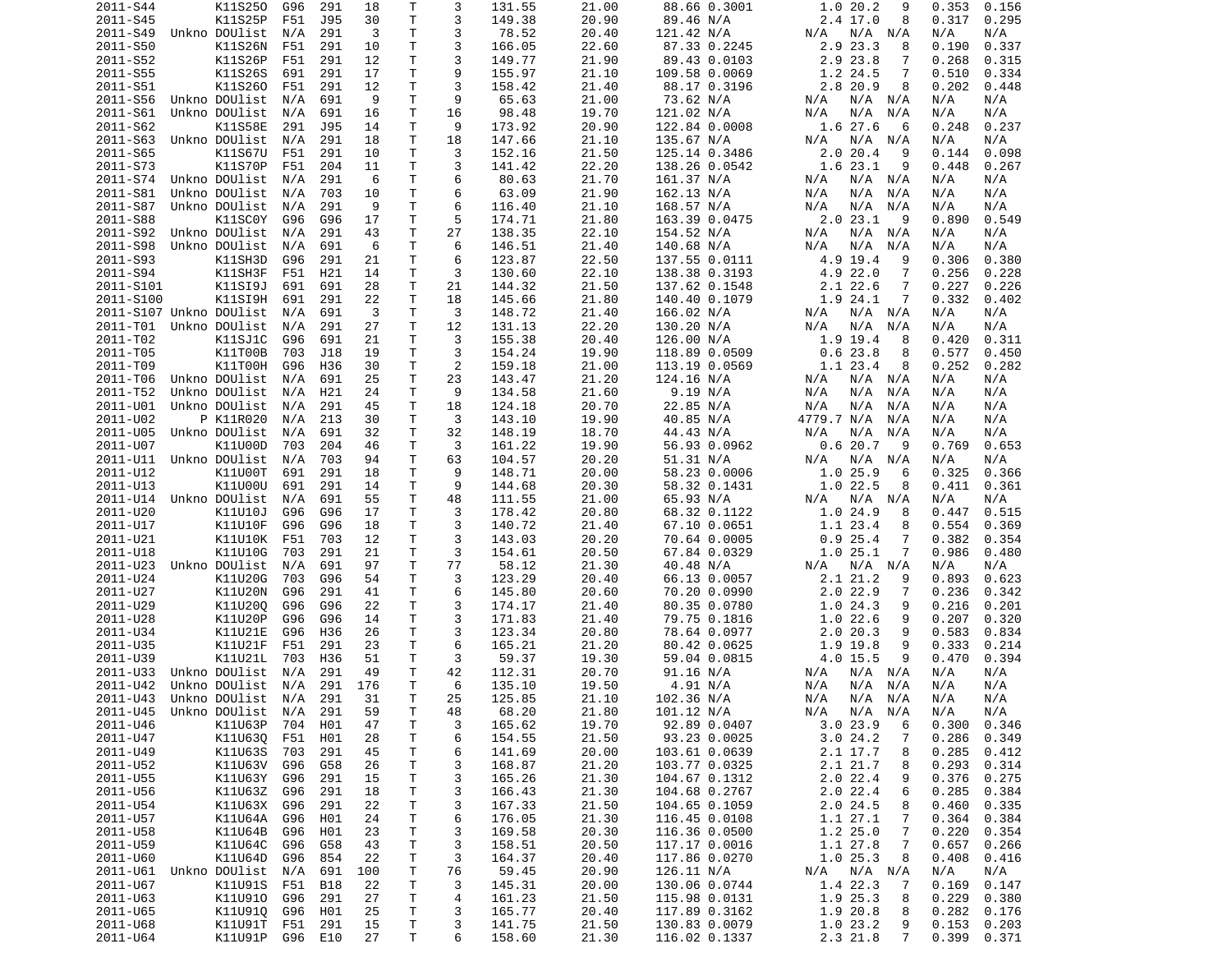| 2011-U70  | Unkno DOUlist              | N/A     | 691             | 33  | Т  | 30  | 59.00  | 21.30 | 143.04 N/A    | N/A<br>N/A<br>N/A  | N/A<br>N/A      |
|-----------|----------------------------|---------|-----------------|-----|----|-----|--------|-------|---------------|--------------------|-----------------|
| 2011-U72  | K11UB4W                    | 691     | 291             | 30  | т  | 15  | 155.23 | 20.80 | 129.94 0.2279 | 2.1 21.9<br>7      | 0.257<br>0.261  |
| 2011-U76  | K11UB5A                    | G96     | 291             | 16  | т  | 3   | 176.61 | 22.00 | 143.52 0.0091 | 1.1 24.8<br>8      | 0.340<br>0.271  |
| 2011-U73  | K11UB4X                    | F51     | H21             | 13  | т  | 3   | 142.94 | 21.30 | 132.07 0.1914 | 1.9 22.5<br>7      | 0.119<br>0.172  |
| 2011-U81  | Unkno DOUlist              | N/A     | 691             | 73  | т  | 44  | 59.36  | 20.90 | 136.25 N/A    | N/A<br>N/A<br>N/A  | N/A<br>N/A      |
| 2011-U85  | C K11U020                  | N/A     | H06             | 26  | Τ  | 12  | 159.19 | 19.70 | 142.48 N/A    | 2.0 N/A<br>N/A     | N/A<br>N/A      |
| 2011-U83  | K11UE7M                    | F51     | 926             | 20  | т  | 3   | 155.61 | 21.60 | 147.08 0.2534 | 1.7 18.8<br>8      | 0.185<br>0.159  |
| 2011-U87  | Unkno DOUlist              | N/A     | 291             | 19  | т  | 12  | 128.44 | 19.60 | 168.54 N/A    | $N/A$ $N/A$<br>N/A | N/A<br>N/A      |
| 2011-U90  | K11UF8W                    | F51     | 291             | 29  | Τ  | 3   | 144.09 | 21.40 | 159.33 0.0132 | $1.8$ 19.3 N/A     | N/A<br>N/A      |
| 2011-U91  | Unkno DOUlist              | N/A     | 691             | 45  | т  | 31  | 117.63 | 21.00 | 160.04 N/A    | $N/A$ $N/A$<br>N/A | N/A<br>N/A      |
| 2011-U94  | K11UG9L                    | 703     | 291             | 20  | т  | 3   |        | 19.80 |               | $1.0$ 28.3 N/A     | N/A<br>N/A      |
|           |                            |         |                 |     | Τ  | 3   | 155.78 |       | 159.56 0.0010 |                    |                 |
| 2011-U95  | K11UG9M                    | 703     | 291             | 13  |    |     | 151.14 | 20.90 | 159.47 0.0036 | $0.9$ 24.9 N/A     | N/A<br>N/A      |
|           | 2011-U97 Unkno DOUlist     | N/A     | 703             | 40  | Τ  | 31  | 65.98  | 21.00 | 146.62 N/A    | N/A<br>N/A N/A     | N/A<br>N/A      |
|           | 2011-U101 Unkno DOUlist    | N/A     | 691             | 71  | т  | 60  | 97.42  | 20.70 | 132.88 N/A    | N/A<br>N/A<br>N/A  | N/A<br>N/A      |
| 2011-U105 | K11UJ2Y                    | F51     | 291             | 14  | Τ  | 5   | 137.93 | 22.50 | 132.14 0.0133 | 3.924.6<br>- 7     | 0.236<br>0.326  |
| 2011-U107 | C K11U030                  | N/A     | H21             | 36  | T. | 6   | 152.96 | 22.10 | 133.38 N/A    | 5.7 N/A<br>N/A     | N/A<br>N/A      |
| 2011-U108 | P K11UD4A                  | N/A     | H06             | 31  | т  | 3   | 137.36 | 21.60 | 131.27 N/A    | 5.9 N/A<br>N/A     | N/A<br>N/A      |
|           | 2011-U109 Unkno DOUlist    | N/A     | D <sub>29</sub> | 43  | т  | 37  | 58.90  | 20.90 | 120.49 N/A    | N/A<br>N/A<br>N/A  | N/A<br>N/A      |
|           | 2011-V08 Unkno DOUlist     | N/A     | 691             | 151 | Τ  | 109 | 58.61  | 22.87 | 95.93 N/A     | N/A<br>N/A<br>N/A  | N/A<br>N/A      |
| 2011-U110 | K11UB5C                    | N/A     | 291             | 14  | Τ  | 6   | 168.47 | 22.50 | 120.93 0.3302 | 1.022.4<br>-7      | 0.305<br>0.414  |
| 2011-U111 | K11UP5W                    | G96     | H36             | 22  | т  | 6   | 145.81 | 20.80 | 120.85 0.0044 | 1.023.5<br>8       | 0.329<br>0.770  |
| 2011-U112 | K11UP5X                    | G96     | H36             | 24  | Τ  | 6   | 166.79 | 21.20 | 120.10 0.0007 | 0.927.4<br>7       | 0.278<br>0.403  |
| 2011-U114 | K11UP5Z                    | 691     | 291             | 21  | T  | 12  | 143.43 | 20.40 | 117.43 0.0039 | 1.0<br>23.4<br>7   | 0.198<br>0.298  |
| 2011-U113 | K11UP5Y                    | 703     | 703             | 22  | т  | 3   | 148.37 | 20.30 | 118.87 0.0760 | 1.0 22.7<br>9      | 0.649<br>0.396  |
| 2011-U115 | K11UP6D                    | G96     | B18             | 17  | T. | 6   | 172.90 | 21.90 | 110.97 0.3563 | 1.6 19.9<br>9      | 0.425<br>0.321  |
| 2011-U116 | K11UP6E                    | G96     | J04             | 20  | Τ  | 6   | 170.60 | 21.10 | 111.54 0.0993 | 1.6 19.4<br>9      | 0.302<br>0.287  |
| 2011-U117 | K11UP6F                    | G96     | H21             | 18  | Τ  | 3   | 154.11 | 21.50 | 118.17 0.2555 | 0.921.9<br>7       | 0.333<br>0.433  |
| 2011-V01  | K11UP6G                    | 691     | B86             | 21  | т  | 9   | 170.49 | 19.70 | 110.59 0.3596 | $0.8$ 19.9<br>8    | 0.385<br>0.288  |
| 2011-V02  | K11UR5X                    | G96     | H21             | 22  | T. | 5   | 174.61 | 21.80 | 105.92 0.0199 | 1.2 25.8<br>8      | 0.360<br>0.325  |
| 2011-V07  | K11UR6C                    | G96     | G96             | 15  | т  | 3   | 162.59 | 21.30 | 105.66 0.0505 | 1.026.4<br>9       | 0.509<br>0.346  |
|           |                            |         |                 |     | Τ  | 6   |        |       |               |                    |                 |
| 2011-V06  | K11UR6B                    | G96     | H21             | 23  |    |     | 166.71 | 20.70 | 106.50 0.1085 | 1.023.2<br>8       | 0.402<br>0.376  |
| 2011-V05  | K11UR6A                    | G96     | H21             | 14  | T. | 3   | 167.15 | 21.40 | 106.23 0.0920 | 1.024.8<br>8       | 0.193<br>0.302  |
| 2011-V10  | <b>K11UT2C</b>             | G96     | 291             | 17  | Τ  | 6   | 176.06 | 21.80 | 94.19 0.0173  | 1.9 22.5<br>9      | 0.581<br>0.416  |
| 2011-V12  | K11V00B                    | G96     | 291             | 22  | Τ  | 3   | 154.04 | 20.80 | 95.70 0.0536  | 1.125.0<br>7       | 0.292<br>0.165  |
| 2011-V13  | P K11V010                  | N/A     | H06             | 21  | Τ  | 3   | 170.21 | 20.70 | 94.07 N/A     | 11.1 N/A N/A       | N/A<br>N/A      |
| 2011-V14  | <b>K11UU5E</b>             | G96     | 291             | 14  | T. | 5   | 72.07  | 22.50 | 103.89 0.0210 | 2.1 21.5 N/A       | N/A<br>N/A      |
| 2011-V18  | K11V05H                    | G96     | G96             | 12  | т  | 6   | 166.93 | 21.40 | 72.47 0.1221  | 2.021.2<br>9       | 0.243<br>0.226  |
| 2011-V20  | K11V050                    | G96     | H21             | 22  | Τ  | 6   | 135.62 | 21.80 | 63.37 0.0871  | 2.9 21.8<br>8      | 0.259<br>0.355  |
| 2011-V21  | K11V05P                    | G96     | H21             | 11  | Τ  | 3   | 162.60 | 22.10 | 61.21 0.2881  | 2.8 22.8<br>8      | 0.297<br>0.199  |
| 2011-V23  | K11V05R                    | G96     | H21             | 11  | т  | 3   | 159.68 | 22.10 | 61.87 0.2611  | $2.0$ 18.3<br>9    | 0.360<br>0.239  |
| 2011-V22  | K11V050                    | G96     | H21             | 12  | т  | 3   | 156.50 | 21.50 | 62.30 0.2135  | 2.020.1<br>9       | 0.333<br>0.509  |
| 2011-V25  | K11V05T                    | G96     | H21             | 11  | т  | 3   | 163.79 | 20.90 | 61.66 0.0126  | 1.9 25.5<br>8      | 0.355<br>0.261  |
| 2011-V15  | Unkno DOUlist              | N/A     | 704             | 110 | т  | 67  | 130.87 | 20.40 | 85.19 N/A     | N/A<br>N/A<br>N/A  | N/A<br>N/A      |
| 2011-V17  | Unkno DOUlist              | N/A     | 691             | 83  | т  | 67  | 58.26  | 21.20 | 73.98 N/A     | N/A<br>N/A<br>N/A  | N/A<br>N/A      |
| 2011-V19  | Unkno DOUlist              | N/A     | 691             | 34  | т  | 31  | 56.78  | 21.30 | 57.13 N/A     | N/A<br>N/A<br>N/A  | N/A<br>N/A      |
| 2011-V29  | Unkno DOUlist              | N/A     | 691             | 80  | Τ  | 77  | 63.77  | 21.70 | 51.11 N/A     | N/A<br>N/A<br>N/A  | N/A<br>N/A      |
| 2011-V30  | Unkno DOUlist              | N/A     | 291             | 22  | т  | 16  | 112.08 | 20.20 | 44.20 N/A     | N/A<br>N/A<br>N/A  | N/A<br>N/A      |
| 2011-V31  | Unkno DOUlist              | N/A     | 291             | 56  | Τ  | 10  | 131.39 | 21.00 | 63.97 N/A     | N/A<br>N/A<br>N/A  | N/A<br>N/A      |
| 2011-W01  | Unkno DOUlist              | N/A     | 691             | 98  | Τ  | 94  | 86.05  | 21.50 | 49.35 N/A     | N/A<br>N/A<br>N/A  | N/A<br>N/A      |
| 2011-W02  | K11V09F                    | G96     | 291             | 16  | Τ  | 3   | 177.52 | 20.50 | 50.77 0.2136  | 1.1 22.9<br>7      | 0.311<br>0.221  |
|           | K11W00A                    |         |                 |     |    | 3   |        |       |               |                    |                 |
| 2011-W04  |                            | 703     | I39             | 81  | т  |     | 145.82 | 17.90 | 60.38 0.0499  | 0.821.7<br>8       | 0.617<br>0.539  |
| 2011-W05  | K11W00B                    | G96     | 204             | 13  | T. | 3   | 162.76 | 21.70 | 60.75 0.0339  | 0.726.0<br>7       | 0.641<br>0.858  |
| 2011-W07  | K11W00D                    | G96 I93 |                 | 20  | T. | 3   | 179.05 | 22.00 | 61.43 0.0713  | $0.8$ 26.1<br>8    | $0.346$ $0.441$ |
| 2011-W06  | K11W00C                    | 703     | <b>B28</b>      | 22  | T  | 3   | 159.10 | 20.40 | 61.16 0.1379  | 0.722.5<br>9       | $0.562$ $0.577$ |
| 2011-W08  | Unkno DOUlist              | N/A     | 291             | 106 | Τ  | 98  | 85.83  | 19.90 | 60.64 N/A     | $N/A$ $N/A$<br>N/A | N/A<br>N/A      |
| 2011-W09  | Unkno DOUlist              | N/A     | 691             | 135 | Τ  | 63  | 59.41  | 21.20 | 60.93 N/A     | N/A<br>N/A<br>N/A  | N/A<br>N/A      |
| 2011-W16  | Unkno DOUlist N/A          |         | 704             | 12  | Τ  | 3   | 164.12 | 20.20 | 50.19 N/A     | N/A N/A<br>N/A     | N/A<br>N/A      |
| 2011-W10  | K11W02K G96                |         | H01             | 23  | Τ  | 6   | 110.52 | 22.30 | 59.51 0.2276  | 2.021.1<br>9       | 0.393<br>0.452  |
| 2011-W12  | K11W02M 703                |         | 854             | 61  | Τ  | 6   | 134.21 | 19.20 | 72.22 0.1699  | 1.0 20.2<br>8      | 0.320<br>0.594  |
| 2011-W14  | K11W020                    | G96     | H01             | 15  | Τ  | 3   | 172.38 | 21.00 | 73.23 0.0089  | 0.925.4<br>8       | 0.391<br>0.237  |
| 2011-W13  | K11W02N                    | G96     | H01             | 34  | Τ  | 3   | 141.80 | 20.60 | 72.45 0.0202  | 1.025.3<br>6       | 0.404<br>0.448  |
| 2011-W15  | K11W02Q 704                |         | H01             | 18  | Τ  | 3   | 172.11 | 20.30 | 74.55 0.0093  | 0.926.1<br>7       | 0.366<br>0.507  |
| 2011-W11  | K11W02L                    | 704     | 291             | 42  | Τ  | 3   | 139.60 | 19.00 | 61.81 0.0017  | 1.9 20.8<br>8      | 0.417<br>0.284  |
| 2011-W17  | K11W02R                    | G96     | H01             | 26  | Τ  | 3   | 173.43 | 21.10 | 62.18 0.0395  | 1.9 25.3<br>8      | 0.603<br>0.548  |
| 2011-W20  | K11W02T                    | G96     | G96             | 22  | Τ  | 3   | 118.36 | 21.70 | 71.85 0.1676  | 1.0 21.7 N/A       | N/A<br>N/A      |
| 2011-W22  | K11W02V                    | G96     | H21             | 32  | T  | 6   | 168.95 | 19.80 | 74.09 0.3536  | 1.020.4<br>- 8     | 0.353<br>0.380  |
| 2011-W23  | Unkno DOUlist N/A          |         | 586             | 12  | T  | 6   | 135.01 | 18.90 | 87.99 N/A     | $N/A$ $N/A$<br>N/A | N/A<br>N/A      |
| 2011-W31  | Unkno DOUlist N/A          |         |                 | 9   | T  | 9   | 108.56 | N/A   | 112.80 N/A    |                    |                 |
|           |                            |         | 291             |     |    |     |        |       |               | N/A<br>N/A N/A     | N/A<br>N/A      |
| 2011-W34  | K11R17C                    | H15     | G96             | 28  | T  | 6   | 105.98 | 20.30 | 50.40 N/A     | 77.0 15.1<br>3     | 0.717<br>0.671  |
| 2011-W36  | K11W14K G96                |         | 807             | 14  | т  | 3   | 167.47 | 21.50 | 85.50 0.0988  | 3.820.6<br>9       | 0.554<br>0.421  |
|           | 2011-W37 Unkno DOUlist N/A |         | 691             | 30  | Τ  | 30  | 67.23  | N/A   | 140.42 N/A    | N/A<br>N/A N/A     | N/A<br>N/A      |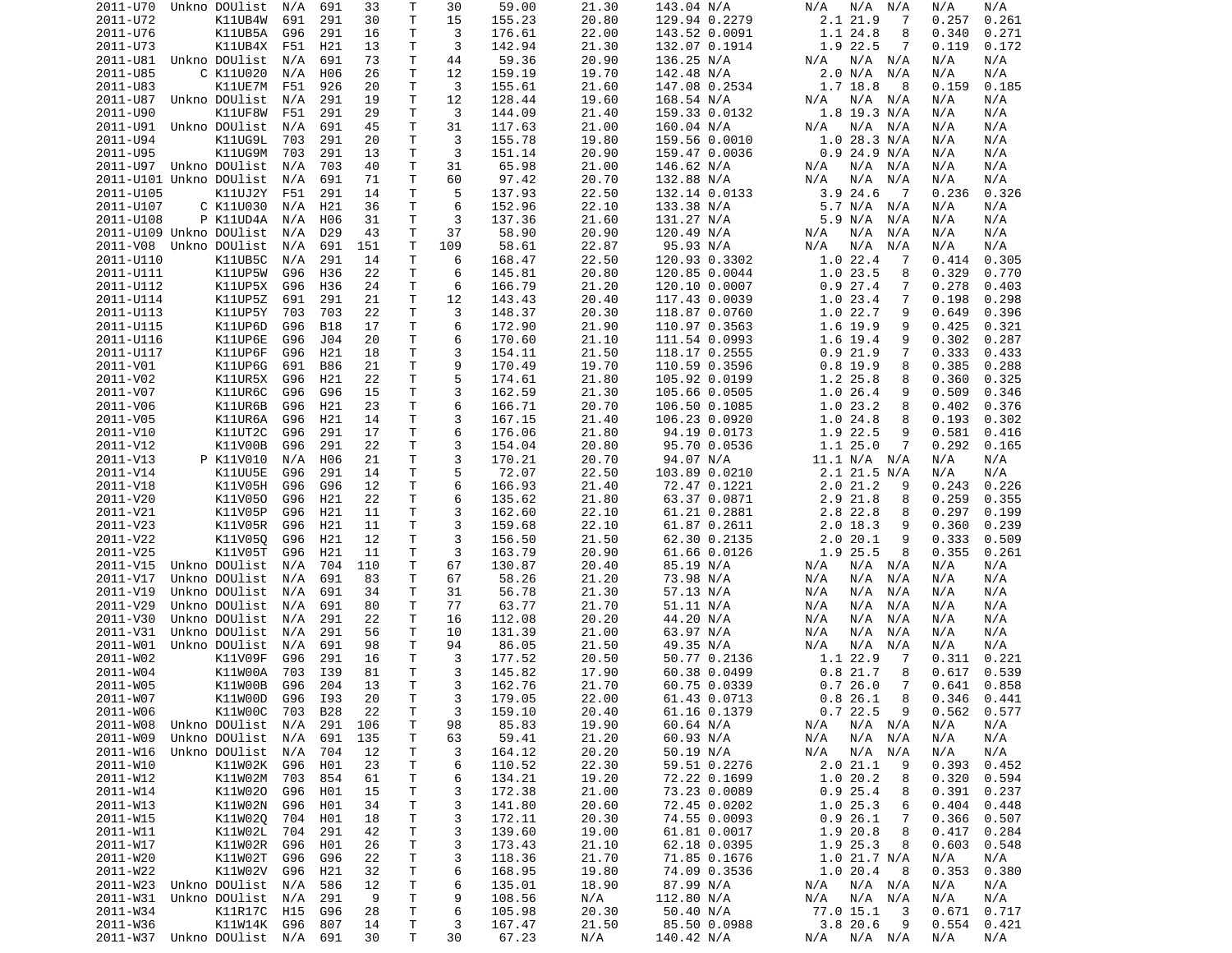| 2011-W38             | K11W15H            | G96        | H01        | 28       | Т            | 3              | 156.48           | 22.20          | 84.25 0.3071                  | 5.2 20.1<br>8                 | 0.308<br>0.292                   |
|----------------------|--------------------|------------|------------|----------|--------------|----------------|------------------|----------------|-------------------------------|-------------------------------|----------------------------------|
| 2011-W43             | Unkno DOUlist      | N/A        | 691        | 47       | T            | 41             | 61.69            | 20.30          | 151.10 N/A                    | N/A N/A<br>N/A                | N/A<br>N/A                       |
| 2011-W44             | K11W32E            | 703        | 204        | 57       | Τ            | 3              | 164.29           | 20.30          | 152.95 0.2824                 | 1.7 20.3<br>8                 | 0.618<br>0.533                   |
|                      | K11W32F            |            |            |          | т            | 3              | 174.11           | 21.00          |                               | 1.7 22.4                      |                                  |
| 2011-W45             |                    | G96        | 204        | 24       |              |                |                  |                | 153.19 0.2143                 | 8                             | 0.357<br>0.388                   |
| 2011-W46             | Unkno DOUlist      | N/A        | 291        | 32       | Τ            | 14             | 137.30           | 21.30          | 69.77 N/A                     | N/A N/A<br>N/A                | N/A<br>N/A                       |
| 2011-W50             | K11W39B            | G96        | J95        | 14       | Τ            | 3              | 170.95           | 21.20          | 152.82 0.1386                 | 2.6 23.3<br>8                 | 0.304<br>0.365                   |
| 2011-W52             | K11W39D            | G96        | J95        | 36       | т            | 6              | 172.72           | 21.40          | 153.19 0.4210                 | $2.6$ 19.1<br>9               | 0.466<br>0.515                   |
| 2011-W54             | K11W410            | 691        | 291        | 24       | Τ            | 12             | 66.25            | 20.80          | 154.95 0.1745                 | $3.0$ 16.8 N/A                | N/A<br>N/A                       |
|                      |                    | G96        |            | 21       | T.           | $\overline{2}$ |                  |                |                               |                               |                                  |
| 2011-W55             | K11W41P            |            | G96        |          |              |                | 173.11           | 21.90          | 164.76 0.0669                 | 2.024.2<br>8                  | 0.390<br>0.413                   |
| 2011-W56             | K11W410            | G96        | 926        | 25       | Τ            | 2              | 166.23           | 22.10          | 165.46 0.1621                 | 2.022.6<br>9                  | 0.554<br>0.537                   |
| 2011-W59             | K11W44C            | 691        | 204        | 33       | T            | 9              | 160.92           | 19.60          | 156.96 0.0980                 | 0.720.5<br>9                  | 0.208<br>0.661                   |
| 2011-W53             | Unkno DOUlist      | N/A        | 291        | 9        | Τ            | 6              | 94.03            | 18.20          | 167.69 N/A                    | N/A<br>N/A N/A                | N/A<br>N/A                       |
| 2011-W63             | Unkno DOUlist      | N/A        | 691        | 84       | Τ            | 71             | 83.62            | 21.10          | 153.30 N/A                    | N/A<br>N/A<br>N/A             | N/A<br>N/A                       |
|                      |                    |            |            |          |              |                |                  |                |                               |                               |                                  |
| 2011-W66             | P K11W010          | N/A        | J95        | 35       | т            | 9              | 161.18           | 20.10          | 143.09 N/A                    | 4.8 N/A<br>N/A                | N/A<br>N/A                       |
| 2011-W67             | Unkno DOUlist      | N/A        | 691        | 68       | T            | 58             | 66.70            | 21.30          | 139.94 N/A                    | N/A<br>N/A<br>N/A             | N/A<br>N/A                       |
| 2011-W75             | K11W46S            | 703        | 246        | 27       | T.           | 3              | 130.53           | 19.30          | 131.83 0.0229                 | 0.723.7<br>8                  | 0.658<br>0.880                   |
| 2011-W74             | K11W46R            | 691        | F65        | 45       | Τ            | 9              | 142.35           | 19.90          | 137.04 0.0273                 | 1.020.0<br>9                  | 0.360<br>0.486                   |
|                      |                    |            |            | 79       | T            | 57             |                  |                |                               |                               |                                  |
| 2011-W76             | Unkno DOUlist      | N/A        | 691        |          |              |                | 67.08            | 20.50          | 127.54 N/A                    | N/A<br>N/A<br>N/A             | N/A<br>N/A                       |
| 2011-W78             | K11W69N            | G96        | 474        | 29       | Τ            | 6              | 172.97           | 20.30          | 123.80 0.0004                 | 1.2 26.2<br>-7                | 0.382<br>0.604                   |
| 2011-W79             | K11W69P            | F51        | 474        | 13       | т            | 3              | 141.20           | 20.70          | 123.60 0.1062                 | 1.1 23.1<br>7                 | 0.262<br>0.488                   |
| 2011-W80             | P K11W020          | N/A        | 474        | 49       | T            | 3              | 123.65           | 18.40          | 122.37 N/A                    | 1.5 N/A N/A                   | N/A<br>N/A                       |
| 2011-W83             | Unkno DOUlist      | N/A        | 691        | 108      | Τ            | 70             | 121.36           | 21.00          | 115.23 N/A                    | N/A<br>N/A<br>N/A             | N/A<br>N/A                       |
|                      |                    |            |            |          |              |                |                  |                |                               |                               |                                  |
| 2011-W85             | K11W74S            | 703        | I93        | 58       | T            | 6              | 157.55           | 18.40          | 108.11 0.0169                 | 1.6 23.8<br>-7                | 0.678<br>0.432                   |
| 2011-X03             | Unkno DOUlist      | N/A        | 691        | 65       | Τ            | 40             | 67.34            | 20.80          | 106.80 N/A                    | N/A N/A<br>N/A                | N/A<br>N/A                       |
| 2011-X04             | K11W95S            | G96        | G96        | 14       | T.           | 3              | 170.11           | 21.90          | 104.12 0.0147                 | 0.924.7<br>9                  | 0.370<br>0.292                   |
| 2011-X05             | K11W95U            | 691        | H21        | 20       | Τ            | 9              | 159.55           | 21.20          | 103.99 0.0476                 | $0.9$ 18.7<br>9               | 0.278<br>0.225                   |
|                      |                    |            |            |          |              |                |                  |                |                               | 9                             |                                  |
| 2011-X07             | K11W95W            | G96        | G96        | 17       | т            | 3              | 161.81           | 21.80          | 102.48 0.1858                 | 1.023.2                       | 0.204<br>0.381                   |
| 2011-X12             | Unkno DOUlist      | N/A        | 704        | 19       | Τ            | $\overline{2}$ | 142.90           | 18.60          | 101.08 N/A                    | N/A N/A<br>N/A                | N/A<br>N/A                       |
| 2011-X18             | Unkno DOUlist      | N/A        | 691        | 3        | Τ            | 3              | 171.53           | 20.10          | 141.02 N/A                    | N/A<br>N/A<br>N/A             | N/A<br>N/A                       |
| 2011-X26             | Unkno DOUlist      | N/A        | 291        | 25       | T            | 21             | 132.95           | 21.50          | 57.08 N/A                     | N/A<br>N/A<br>N/A             | N/A<br>N/A                       |
| 2011-X27             | K11X01M            | F51        | 291        | 10       | T            | 2              | 75.10            | 21.30          | 45.35 0.0455                  | 1.9 20.2<br>-8                | 0.094<br>0.128                   |
|                      |                    |            |            |          |              |                |                  |                |                               |                               |                                  |
| 2011-X28             | Unkno DOUlist      | N/A        | 291        | 79       | T            | 68             | 64.28            | 22.30          | 37.56 N/A                     | N/A<br>N/A N/A                | N/A<br>N/A                       |
| 2011-X29             | Unkno DOUlist      | N/A        | 291        | 14       | T            | 14             | 67.86            | 21.50          | 34.18 N/A                     | N/A<br>N/A<br>N/A             | N/A<br>N/A                       |
| 2011-X32             | K11X01Z            | F51        | 926        | 19       | т            | 3              | 162.85           | 21.80          | 24.84 0.0464                  | 1.8 17.4 N/A                  | N/A<br>N/A                       |
| 2011-X39             | N/A                | N/A        | N/A        | 0        | F            | 0              | N/A              | N/A            | 0.2371<br>N/A                 | N/A<br>18.6<br>-3             | 0.362<br>0.424                   |
| 2011-Y03             | Unkno DOUlist      | N/A        | 291        | 3        | Τ            | 3              | 139.72           | N/A            | 55.86 N/A                     | N/A<br>N/A N/A                | N/A<br>N/A                       |
|                      |                    |            |            |          |              |                |                  |                |                               |                               |                                  |
| 2011-Y19             | Unkno DOUlist      | N/A        | 372        | 37       | $\mathsf T$  | 9              | 82.96            | 19.90          | 63.59 N/A                     | N/A<br>N/A<br>N/A             | N/A<br>N/A                       |
| 2011-Y20             | Unkno DOUlist      | N/A        | 291        | 39       | Τ            | 39             | 72.28            | N/A            | 159.33 N/A                    | N/A<br>N/A<br>N/A             | N/A<br>N/A                       |
| 2011-Y22             | Unkno DOUlist      | N/A        | 291        | 61       | Τ            | 45             | 60.15            | 22.30          | 164.49 N/A                    | N/A<br>N/A<br>N/A             | N/A<br>N/A                       |
| 2011-Y28             | K11Y06E            | 703        | H36        | 47       | т            | 3              | 146.35           | 20.80          | 113.40 0.0435                 | 25.8 20.7<br>- 7              | 0.311<br>0.460                   |
| 2011-Y29             | Unkno DOUlist      | N/A        | 691        | 19       | Τ            | 15             | 137.52           | 21.00          | 169.65 N/A                    | N/A<br>N/A<br>N/A             | N/A<br>N/A                       |
|                      |                    |            |            |          |              |                |                  |                |                               |                               |                                  |
| 2011-Y30             | K11Y06G            | 703        | 291        | 56       | Τ            | 3              | 156.63           | 18.00          | 157.38 0.0240                 | 2.321.0<br>7                  | 0.176<br>0.245                   |
| 2011-Y31             | K11Y06H            | 703        | H36        | 46       | Τ            | 9              | 158.56           | 20.60          | 158.37 0.1807                 | $2.2$ $21.6$<br>7             | 0.699<br>0.482                   |
| 2011-Y34             | K11Y06L            | G96        | H36        | 23       | Τ            | 3              | 167.58           | 20.40          | 158.87 0.2503                 | 2.021.2<br>8                  | 0.412<br>0.529                   |
| 2011-Y33             | K11Y06K            | 703        | 291        | 53       | Τ            | 3              | 132.38           | 18.30          | 156.98 0.0019                 | 2.2 23.3<br>7                 | 0.526<br>0.392                   |
| 2011-Y32             | K11Y06J            | G96        | H36        | 53       | Τ            | 3              | 163.34           | 19.20          |                               |                               |                                  |
|                      |                    |            |            |          |              |                |                  |                |                               |                               |                                  |
| 2011-Y35             | K11Y10P            | G96        | 204        | 26       |              |                |                  |                | 159.41 0.0584                 | 2.024.0<br>7                  | 0.362<br>0.283                   |
| 2011-Y36             | K11Y100            | G96        |            |          | T            | 3              | 152.37           | 21.40          | 165.68 0.0707                 | 1.7 24.6<br>7                 | 0.538<br>0.492                   |
| 2011-Y37             | Unkno DOUlist      |            | I93        | 28       | Τ            | 3              | 164.02           | 20.50          | 150.53 0.0749                 | 2.6 18.7<br>8                 | 0.395<br>0.462                   |
| 2011-Y39             |                    | N/A        | 691        | 23       | Τ            | 14             | 120.47           | 17.90          | 149.03 N/A                    | N/A<br>N/A N/A                | N/A<br>N/A                       |
| 2011-Y41             |                    |            |            |          |              |                |                  |                |                               |                               |                                  |
|                      | K11Y10W            | G96        | 291        | 18       | т            | 6              | 157.33           | 21.40          | 148.39 0.0094                 | 2.024.0<br>9                  | 0.487<br>0.483                   |
|                      | K11Y10Y            | G96        | 291        | 14       | Τ            | 3              | 165.71           | 21.10          | 145.94 0.1367                 | 1.1 24.3<br>8                 | 0.307<br>0.392                   |
| 2011-Y40             | K11Y10X            | G96        | 854        | 43       | T.           | 3              | 166.93           | 20.60          | 147.07 0.2441                 | 2.1 21.5<br>9                 | 0.374<br>0.426                   |
| 2011-Y43             | K11Y15Q G96        |            | 291        | 21       | $\mathsf{T}$ | 6              | 148.86           | 21.20          | 136.87 N/A                    | 3.018.6<br>6                  | 0.439<br>0.367                   |
| 2011-Y45             | Unkno DOUlist 703  |            | 691        | 72       | Τ            |                | 119.96           | 20.80          | 135.69 N/A                    | $N/A$ $N/A$ $N/A$             | N/A<br>N/A                       |
|                      |                    |            |            |          |              | 33             |                  |                |                               |                               |                                  |
| 2011-Y47             | K11Y15W            | 703        | H36        | 54       | Τ            | 3              | 144.09           | 17.90          | 132.64 0.0137                 | 1.2 24.6<br>5                 | 0.562<br>0.353                   |
| 2011-Y48             | K11Y15X            | 703        | H36        | 40       | Τ            | 9              | 135.47           | 19.30          | 132.44 0.0176                 | 1.2 25.4<br>6                 | 0.599<br>0.737                   |
| 2011-Y49             | P K11Y020          | N/A        | G96        | 59       | т            | 9              | 93.59            | 22.60          | 43.71 N/A                     | 114.7 N/A N/A                 | N/A<br>N/A                       |
| 2011-Y50             | C K11Y030          | N/A        | C32        | 42       | T            | 3              | 170.76           | 20.20          | 138.90 N/A                    | 2.7 N/A N/A                   | N/A<br>N/A                       |
| 2011-Y51             | C K11UU5F          | N/A        | C32        | 94       | Τ            | 9              | 43.62            | 20.70          |                               | 144.3 N/A N/A                 | N/A<br>N/A                       |
|                      |                    |            |            |          |              |                |                  |                | 1.07 N/A                      |                               |                                  |
| 2011-Y52             | Unkno DOUlist      | N/A        | 691        | 43       | Τ            | 31             | 65.17            | 20.50          | 125.36 N/A                    | N/A N/A<br>N/A                | N/A<br>N/A                       |
| 2011-Y58             | Unkno DOUlist      | N/A        | 691        | 39       | Τ            | 39             | 85.18            | 19.80          | 113.17 N/A                    | N/A N/A<br>N/A                | N/A<br>N/A                       |
| 2011-Y53             | K11Y28G            | 703        | H36        | 51       | T            | 3              | 130.81           | 19.50          | 121.21 0.1123                 | 2.1 21.5<br>$\overline{7}$    | 0.313<br>0.356                   |
| 2011-Y54             | K11Y28H            | G96        | 291        | 19       | Τ            | 8              | 126.71           | 21.40          | 122.52 0.0130                 | 1.9 20.2<br>9                 | 0.765<br>0.576                   |
| 2011-Y57             | K11Y28L            | 704        | 854        | 23       | т            | 3              | 141.01           | 19.60          | 122.93 0.0041                 | 1.1 25.2<br>7                 | 0.347<br>0.422                   |
|                      |                    |            |            |          |              |                |                  |                |                               |                               |                                  |
| 2011-Y56             | K11Y28K            | G96        | 291        | 13       | T.           | 6              | 160.60           | 20.70          | 124.78 0.1289                 | 0.923.6<br>8                  | 0.212<br>0.272                   |
| 2011-Y55             | K11Y28J            | 703        | 291        | 24       | Τ            | 3              | 125.82           | 19.70          | 122.66 0.0212                 | 1.8 20.8<br>8                 | 0.492<br>0.379                   |
| 2011-Y59             | K11Y28Y            | G96        | 291        | 27       | T.           | 9              | 142.43           | 22.00          | 113.72 0.1553                 | 2.021.3<br>8                  | 0.330<br>0.346                   |
| 2011-Y60             | K11Y28Z G96        |            | G96        | 10       | T.           | 3              | 159.72           | 20.60          | 111.59 0.2098                 | 1.022.3<br>8                  | 0.266<br>0.108                   |
| 2011-Y63             | K11Y29C            | G96        | G96        | 20       | Τ            | 3              | 155.14           | 21.90          | 111.37 0.0689                 | 1.022.2<br>8                  | 0.178<br>0.187                   |
|                      |                    |            |            |          |              |                |                  |                |                               |                               |                                  |
| 2011-Y67<br>2011-Y69 | K11Y40B<br>K11Y40D | 703<br>G96 | 595<br>G96 | 32<br>22 | T.<br>Τ      | 6<br>3         | 123.72<br>149.09 | 20.30<br>22.40 | 102.77 0.1652<br>98.58 0.5067 | 2.7 19.2<br>8<br>2.121.0<br>8 | 0.570<br>0.678<br>0.379<br>0.439 |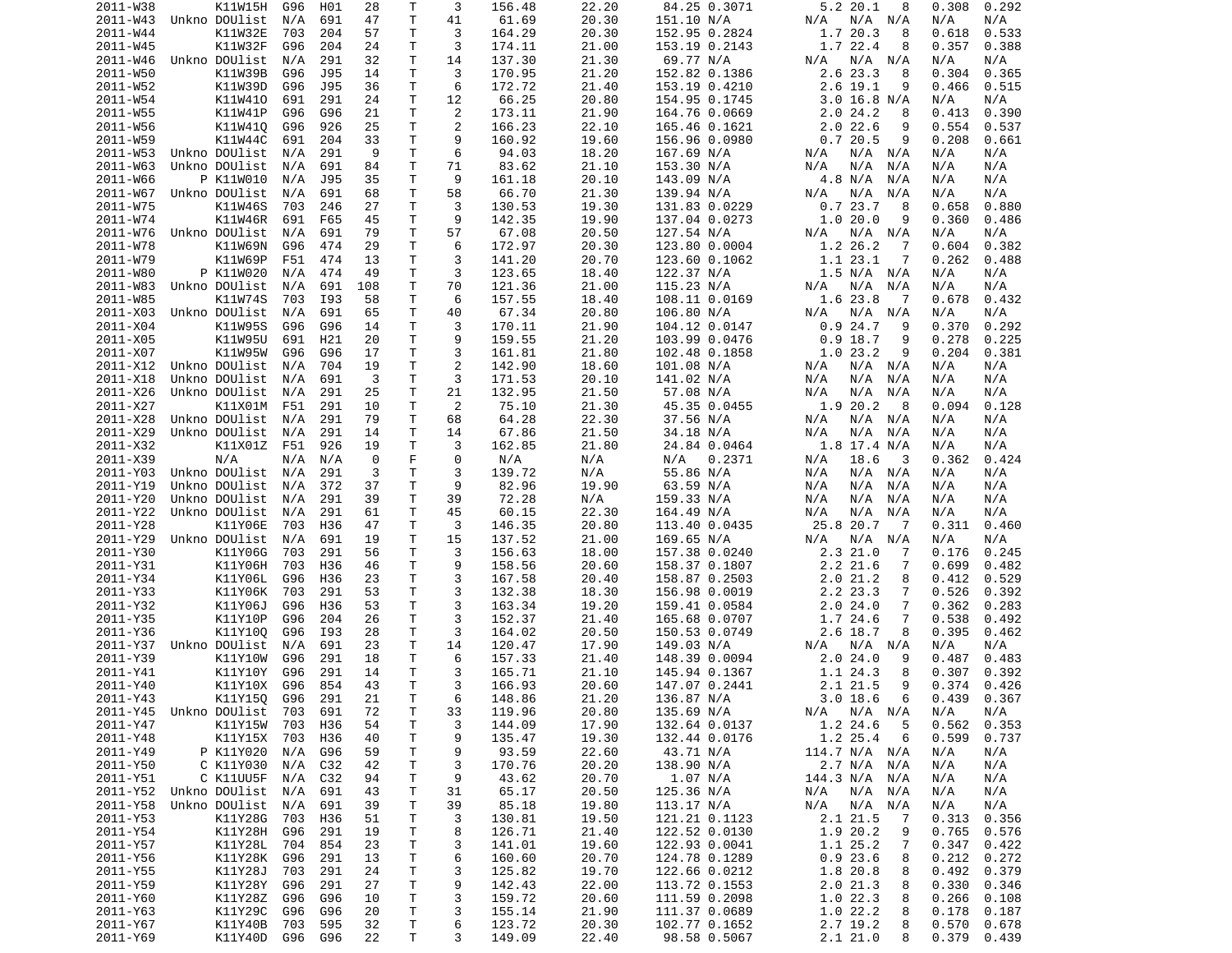| 2011-Y71 | K11Y40H                    | 703 | 900        | 28  | Τ            | 3   | 141.28 | 19.30 | 97.86 0.0124  | $2.1$ 22.4<br>7                    | 0.344<br>0.342 |
|----------|----------------------------|-----|------------|-----|--------------|-----|--------|-------|---------------|------------------------------------|----------------|
| 2012-A01 | Unkno DOUlist              | N/A | 691        | 87  | Τ            | 72  | 75.23  | 21.60 | 90.57 N/A     | N/A N/A<br>N/A                     | N/A<br>N/A     |
| 2012-A03 | Unkno DOUlist              | N/A | 291        | 34  | т            | 29  | 63.88  | 21.30 | 79.57 N/A     | N/A<br>N/A<br>N/A                  | N/A<br>N/A     |
| 2012-A04 | K11Y62S                    | 703 | J95        | 40  | Τ            | 10  | 107.65 | 20.00 | 73.22 0.0684  | 4.7 19.7<br>8                      | 0.367<br>0.671 |
| 2012-A05 | K11Y62T                    | 703 | 291        | 16  | т            | 9   | 138.93 | 20.30 | 77.03 0.0175  | 4.0 22.3<br>8                      | 0.701<br>0.348 |
| 2012-A07 | K11Y62V                    | G96 | 291        | 25  | Τ            | 3   | 157.17 | 22.30 | 79.98 0.0006  | 3.021.0<br>9                       | 0.230<br>0.288 |
| 2012-A08 | K11Y62W                    | G96 | 291        | 20  | Τ            | 2   | 167.62 | 22.40 | 77.25 0.2060  | 3.1 23.5<br>8                      | 0.328<br>0.302 |
| 2012-A09 | K11Y62X                    | 703 | J95        | 33  | Τ            | 3   | 123.09 | 19.50 | 73.69 0.0488  | 3.423.0<br>8                       | 0.926<br>0.636 |
| 2012-A11 | K11Y62Z                    | G96 | 291        | 25  | T            | 3   | 154.36 | 21.70 | 76.98 0.0638  | 2.1 25.7<br>7                      | 0.200<br>0.272 |
| 2012-A10 | K11Y62Y                    | G96 | 291        | 44  | Τ            | 3   | 156.67 | 20.30 | 79.66 0.0035  | $2.0$ 22.8<br>7                    | 0.371<br>0.376 |
| 2012-A15 | K12A00Q                    | G96 | 291        | 21  | T            | 5   | 154.03 | 21.20 | 77.10 0.0017  | 1.2 30.7<br>5                      | 0.266<br>0.206 |
| 2012-A16 | Unkno DOUlist              | N/A | 691        | 35  | Τ            | 32  | 76.81  | 19.80 | 68.83 N/A     | N/A<br>N/A N/A                     | N/A<br>N/A     |
| 2012-A17 | K11Y63L                    | G96 | 291        | 22  | Τ            | 5   | 155.45 | 22.00 | 69.12 0.1688  | 3.020.5<br>9                       | 0.320<br>0.313 |
| 2012-A21 | K12A00Y                    | 703 | H36        | 24  | T.           | 5   | 147.66 | 20.40 | 66.46 0.0910  | 1.2 22.1<br>8                      | 0.701<br>0.395 |
| 2012-A18 | K11Y63M                    | 691 | H36        | 26  | т            | 17  | 154.00 | 20.60 | 66.98 0.0997  | 3.022.3<br>7                       | 0.333<br>0.261 |
| 2012-A22 | K12A00Z                    | G96 | H21        | 16  | Τ            | 6   | 156.70 | 22.80 | 67.33 0.0334  | 1.025.8<br>8                       | 0.220<br>0.412 |
| 2012-A19 | K12A00W                    | G96 | H21        | 21  | т            | 6   | 160.42 | 20.80 | 68.79 0.1190  | 1.9 21.9<br>8                      | 0.347<br>0.301 |
| 2012-A20 | K12A00X                    | G96 | G96        | 14  | Τ            | 3   | 151.34 | 20.40 | 67.91 0.0717  | 1.1 23.5<br>8                      | 0.234<br>0.226 |
| 2012-A24 | K12A01E                    | 703 | <b>B49</b> | 69  | Τ            | 3   | 128.40 | 18.50 | 60.72 0.1429  | 2.6 18.8<br>8                      | 0.424<br>0.453 |
| 2012-A25 | Unkno DOUlist              | N/A | 691        | 38  | Τ            | 35  | 75.57  | 21.30 | 58.83 N/A     | N/A<br>N/A N/A                     | N/A<br>N/A     |
| 2012-A26 | K12A03A                    | G96 | 291        | 12  | T            | 6   | 153.17 | 21.00 | 57.91 0.1755  | 1.7 22.4<br>8                      | 0.261<br>0.476 |
| 2012-A27 | K12A03B                    | 703 | 291        | 13  | T            | 3   | 129.74 | 20.10 | 55.30 0.0347  | 1.1 24.0<br>8                      | 0.566<br>0.494 |
| 2012-A28 | K12A03C                    | 703 | A24        | 27  | T            | 3   | 152.84 | 19.90 | 51.05 0.0659  | 1.723.0<br>8                       | 0.698<br>1.029 |
| 2012-A29 | Unkno DOUlist              | N/A | 691        | 51  | T.           | 47  | 74.67  | 20.70 | 47.17 N/A     | N/A<br>N/A N/A                     | N/A<br>N/A     |
| 2012-A31 | K12A03D                    | G96 | 291        | 26  | Τ            | 12  | 156.19 | 20.90 | 44.43 0.0283  | $3.1$ 19.5<br>8                    | 0.330<br>0.334 |
| 2012-A32 | K12A03E                    | G96 | 291        | 22  | T            | 5   | 155.78 | 20.40 | 44.97 0.2636  | 2.120.0<br>8                       | 0.210<br>0.268 |
| 2012-A33 | K12A03F                    | G96 | 291        | 21  | T.           | 6   | 163.95 | 21.40 | 44.35 0.0191  | 1.1 24.7<br>8                      | 0.383<br>0.414 |
| 2012-A35 | C K12A010                  | N/A | F65        | 26  | т            | 9   | 147.72 | 20.50 | 42.88 N/A     | 3.1 N/A N/A                        | N/A<br>N/A     |
| 2012-A36 | Unkno DOUlist              | N/A | 691        | 24  | Τ            | 24  | 75.22  | 20.00 | 35.97 N/A     | N/A<br>N/A<br>N/A                  | N/A<br>N/A     |
|          |                            |     |            |     | Τ            |     |        |       |               |                                    |                |
| 2012-A38 | Unkno DOUlist              | N/A | 291        | 11  |              | 11  | 74.45  | N/A   | 32.46 N/A     | N/A<br>N/A<br>N/A                  | N/A<br>N/A     |
| 2012-A44 | Unkno DOUlist              | N/A | 204        | 6   | Τ            | 3   | 155.20 | 16.50 | 15.19 N/A     | N/A<br>N/A<br>N/A                  | N/A<br>N/A     |
| 2012-A53 | K12A10Q                    | 703 | 203        | 28  | Τ            | 3   | 150.43 | 19.20 | 49.78 0.0055  | 0.626.5<br>6                       | 0.536<br>0.537 |
| 2012-A55 | Unkno DOUlist              | N/A | J95        | 28  | Τ            | 25  | 74.94  | 20.40 | 49.97 N/A     | N/A N/A<br>N/A                     | N/A<br>N/A     |
| 2012-A56 | K12A10T                    | G96 | 291        | 22  | T.           | 12  | 153.04 | 22.30 | 57.25 0.3595  | 12.0 20.0<br>7                     | 0.337<br>0.315 |
| 2012-A57 | K12A10U                    | G96 | J95        | 30  | т            | 3   | 104.64 | 20.20 | 26.57 0.2578  | $2.7$ 18.1<br>9                    | 0.216<br>0.263 |
| 2012-A58 | K12A10W                    | 703 | J95        | 17  | Τ            | 3   | 161.27 | 19.70 | 63.86 0.0081  | 0.525.7<br>8                       | 0.784<br>0.625 |
| 2012-A59 | Unkno DOUlist              | N/A | 703        | 23  | Τ            | 15  | 141.84 | 18.80 | 62.75 N/A     | N/A N/A<br>N/A                     | N/A<br>N/A     |
| 2012-B06 | Unkno DOUlist              | N/A | 291        | 21  | Τ            | 17  | 59.29  | 19.80 | 103.59 N/A    | N/A<br>N/A<br>N/A                  | N/A<br>N/A     |
| 2012-B07 | Unkno DOUlist              | N/A | 691        | 60  | Τ            | 46  | 61.21  | 22.10 | 111.53 N/A    | N/A<br>N/A<br>N/A                  | N/A<br>N/A     |
| 2012-B14 | K12B01T                    | G96 | G96        | 20  | Τ            | 3   | 170.62 | 20.30 | 115.41 0.0133 | 1.027.4<br>8                       | 0.622<br>0.303 |
| 2012-B16 | K12B01V                    | G96 | G96        | 21  | Τ            | 5   | 164.90 | 22.00 | 115.78 0.0007 | 1.1 31.0<br>6                      | 0.868<br>0.753 |
| 2012-B17 | K12B01X                    | 703 | 703        | 34  | T            | 3   | 150.99 | 19.30 | 115.97 0.0136 | 1.024.8<br>7                       | 0.593<br>0.802 |
| 2012-B15 | K12B01U                    | G96 | G96        | 19  | T            | 2   | 177.00 | 20.50 | 115.43 0.0004 | 1.1 27.7<br>7                      | 0.450<br>0.262 |
| 2012-B18 | K12B01Y                    | G96 | G96        | 10  | Τ            | 3   | 175.23 | 20.50 | 116.34 0.0027 | 1.026.0<br>9                       | 0.164<br>0.100 |
| 2012-B22 | Unkno DOUlist              | N/A | 691        | 28  | T            | 18  | 98.72  | 22.00 | 126.75 N/A    | N/A<br>N/A N/A                     | N/A<br>N/A     |
| 2012-B24 | K12B11F                    | G96 | G96        | 15  | Τ            | 3   | 127.80 | 21.20 | 126.48 0.1842 | 1.021.8<br>9                       | 0.245<br>0.270 |
| 2012-B32 | Unkno DOUlist              | N/A | 691        | 34  | T.           | 28  | 107.59 | 22.40 | 138.60 N/A    | N/A<br>N/A N/A                     | N/A<br>N/A     |
| 2012-B26 | K12B11J                    | 703 | 703        | 22  | Τ            | 3   | 139.66 | 19.40 | 128.41 0.0971 | 1.1 21.9<br>8                      | 0.440<br>0.476 |
| 2012-B28 | K12B11L                    | F51 | G96        | 9   | т            | 2   | 144.71 | 22.40 | 130.37 0.0765 | 1.1 25.8<br>8                      | 0.246<br>0.690 |
| 2012-B30 | K12B11N                    | F51 | H01        | 13  | T.           | 3   | 132.13 | 21.10 | 130.47 0.0228 | 0.921.1<br>9                       | 0.103<br>0.215 |
| 2012-B35 | K12B13X                    | 703 | H01        | 41  | $\mathsf{T}$ | 3   | 143.81 | 19.50 | 130.39 0.2600 | 2.020.0<br>8                       | 0.404<br>0.383 |
| 2012-B39 | K12B14C                    | G96 | G96        | 16  | T.           | 6   | 166.66 | 22.30 | 140.12 0.0090 | 1.3 24.9<br>9                      | 0.443<br>0.382 |
| 2012-B45 | K12B14J G96 H01            |     |            | 21  | $\mathsf{T}$ | 6   | 143.86 | 21.50 | 144.09 0.0009 | $0.8$ 24.5 N/A                     | N/A<br>N/A     |
| 2012-B46 | K12B14K 703 291            |     |            | 11  | T.           | 3   | 164.71 | 20.40 | 154.45 0.0020 | 0.127.49                           | 1.334 0.772    |
| 2012-B48 | Unkno DOUlist N/A          |     | 691        | 47  | $\mathsf T$  | 25  | 132.78 | 21.90 | 153.19 N/A    | N/A<br>$N/A$ $N/A$                 | N/A<br>N/A     |
| 2012-B49 | K11Y74U G96                |     | 807        | 34  | T.           | 3   | 154.47 | 21.30 | 55.71 0.0211  | 25.9 23.0<br>- 6                   | 0.244<br>0.275 |
| 2012-B50 | Unkno DOUlist N/A          |     | 291        | 10  | T.           | 3   | 165.87 | 20.40 | 154.49 N/A    | N/A N/A<br>N/A                     | N/A<br>N/A     |
| 2012-B52 | K12B23S                    | G96 | J95        | 16  | Τ            | 3   | 171.31 | 21.20 | 140.78 0.0313 | 2.7 21.5<br>- 9                    | 0.282<br>0.285 |
| 2012-B59 | Unkno DOUlist N/A          |     | 291        | 3   | Τ            | 3   | 144.04 | N/A   | 50.69 N/A     | N/A<br>N/A N/A                     | N/A<br>N/A     |
| 2012-B60 | K100A1N N/A                |     | 291        | 6   | T            | 3   | 159.27 | 22.00 | 154.21 0.0458 | 1.020.5<br>$\overline{\mathbf{2}}$ | 0.602<br>0.512 |
| 2012-B63 | K12B34Z F51                |     | F65        | 21  | T.           | 3   | 169.79 | 21.10 | 143.54 0.2699 | 1.9 22.5<br>$\overline{7}$         | 0.220<br>0.224 |
| 2012-B68 | K12B61R                    | 691 | 291        | 12  | Τ            | 9   | 163.59 | 20.70 | 129.83 N/A    | 6.3 9.8 N/A                        | N/A<br>N/A     |
| 2012-B70 | K12B61U                    | 691 | 291        | 20  | T            | 9   | 139.46 | 20.70 | 134.46 0.0242 | 1.021.1<br>- 8                     | 0.319<br>0.244 |
| 2012-B66 | P K12B010 N/A              |     | 595        | 19  | T            | 3   | 149.09 | 19.80 | 93.87 N/A     | 26.1 N/A N/A                       | N/A<br>N/A     |
|          | 2012-B67 Unkno DOUlist N/A |     | 691        | 144 | T            | 102 | 64.15  | 21.40 | 134.09 N/A    | N/A<br>N/A N/A                     | N/A<br>N/A     |
| 2012-B69 | K12B61T F51 291            |     |            | 13  | T            | 3   | 160.74 | 22.10 | 131.18 0.2898 | 3.019.7<br>8                       | 0.359<br>0.263 |
| 2012-B81 | K12B76Z F51 807            |     |            | 28  | T            | 3   | 161.16 | 21.00 | 123.79 0.1049 | $3.7$ 18.8<br>8                    | 0.201<br>0.164 |
| 2012-B85 | K12B77D                    | F51 | G51        | 14  | Τ            | 3   | 175.26 | 20.80 | 121.87 0.3791 | 1.7 21.6<br>$\overline{7}$         | 0.135<br>0.167 |
| 2012-B93 | K12B77N F51                |     | F65        | 16  | T.           | 6   | 169.29 | 20.50 | 120.25 0.2356 | 2.9 19.3<br>$\overline{7}$         | 0.166<br>0.165 |
| 2012-B79 | Unkno DOUlist N/A          |     | 691        | 27  | T.           | 27  | 63.96  | 20.70 | 129.52 N/A    | N/A N/A<br>N/A                     | N/A<br>N/A     |
| 2012-B98 | Unkno DOUlist N/A 291      |     |            | 21  | T.           | 18  | 103.63 | 20.60 | 111.86 N/A    | N/A<br>N/A N/A                     | N/A<br>N/A     |
|          |                            |     |            |     |              |     |        |       |               |                                    |                |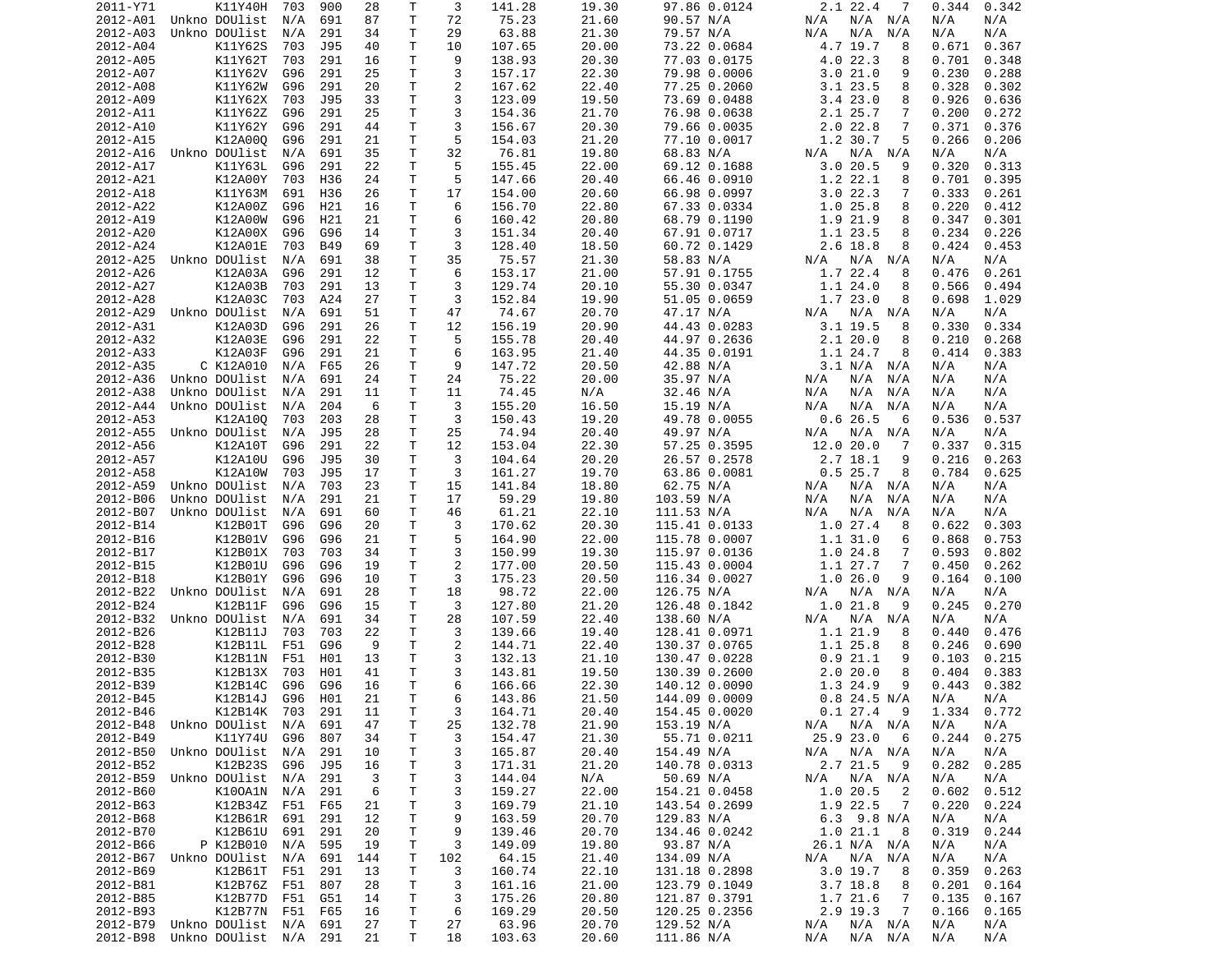| 2012-B99                   | Unkno DOUlist | N/A     | 691        | 60  | Т            | 50             | 73.79  | 22.10 | 100.70 N/A    | N/A<br>N/A<br>N/A           | N/A<br>N/A     |
|----------------------------|---------------|---------|------------|-----|--------------|----------------|--------|-------|---------------|-----------------------------|----------------|
| 2012-B102                  | K12B86E       | F51     | 291        | 16  | Τ            | 8              | 161.15 | 21.60 | 99.02 0.5025  | 6.019.8<br>7                | 0.228<br>0.236 |
| 2012-B103                  | K12B86F       | 704     | G96        | 31  | т            | 6              | 129.07 | 20.50 | 101.52 0.0242 | 3.022.4<br>9                | 0.371<br>0.394 |
|                            | K12B86H       |         |            | 17  | Τ            | 3              | 163.68 |       |               | 1.8 24.4<br>7               |                |
| 2012-B105                  |               | F51     | F65        |     |              |                |        | 21.90 | 99.31 0.0031  |                             | 0.106<br>0.166 |
| 2012-B110 Unkno DOUlist    |               | N/A     | 691        | 38  | Τ            | 38             | 62.37  | 19.90 | 89.95 N/A     | N/A<br>N/A N/A              | N/A<br>N/A     |
| 2012-C01                   | Unkno DOUlist | N/A     | 291        | 24  | Τ            | 17             | 134.85 | 20.00 | 78.95 N/A     | N/A<br>N/A<br>N/A           | N/A<br>N/A     |
| 2012-C02                   | K12BC3N       | G96     | 291        | 10  | т            | 2              | 141.54 | 22.20 | 79.61 0.1089  | 0.923.3<br>9                | 0.217<br>0.333 |
| 2012-C12                   | Unkno DOUlist | N/A     | 691        | 100 | т            | 88             | 114.81 | 21.90 | 45.94 N/A     | N/A N/A<br>N/A              | N/A<br>N/A     |
|                            |               |         |            |     | T            |                |        |       |               |                             |                |
| 2012-C15                   | Unkno DOUlist | N/A     | 691        | 75  |              | 69             | 71.19  | 21.70 | 57.21 N/A     | N/A<br>N/A<br>N/A           | N/A<br>N/A     |
| 2012-C16                   | K12C00G       | G96     | J95        | 13  | т            | 3              | 178.23 | 21.90 | 57.55 N/A     | $1.8$ 8.7 N/A               | N/A<br>N/A     |
| 2012-C18                   | K12C00R       | G96     | 291        | 12  | Τ            | 2              | 119.62 | 22.30 | 53.20 0.0896  | 2.021.8<br>9                | 0.329<br>0.283 |
| 2012-C19                   | K12C00S       | G96     | G96        | 28  | Τ            | 6              | 156.71 | 20.30 | 56.38 0.0059  | 1.123.0<br>7                | 0.367<br>0.327 |
| 2012-C20                   | K12C00T       | G96     | 854        | 28  | Τ            | 6              | 159.41 | 19.60 | 55.25 0.1986  | 1.1 21.4<br>7               | 0.358<br>0.318 |
|                            |               |         |            |     |              |                |        |       |               |                             |                |
| 2012-C22                   | Unkno DOUlist | N/A     | 291        | 49  | Τ            | 45             | 125.41 | 20.50 | 52.92 N/A     | N/A N/A<br>N/A              | N/A<br>N/A     |
| 2012-C23                   | C K12B030     | N/A     | C32        | 51  | $\mathsf{T}$ | 3              | 71.62  | 19.70 | 47.21 N/A     | 5.9 N/A<br>N/A              | N/A<br>N/A     |
| 2012-C24                   | Unkno DOUlist | N/A     | 213        | 75  | T.           | 6              | 131.55 | 19.70 | 48.50 N/A     | N/A<br>N/A<br>N/A           | N/A<br>N/A     |
| 2012-C27                   | K12C02K       | G96     | G96        | 15  | т            | 6              | 123.98 | 22.20 | 53.25 0.5120  | 2.018.8<br>9                | 0.333<br>0.256 |
| 2012-C29                   | K12C02M       | G96     | J95        | 17  | T.           | 3              | 153.86 | 21.70 | 47.19 0.0741  | 0.824.8<br>9                | 0.379<br>0.443 |
|                            |               |         |            |     |              |                |        |       |               |                             |                |
| 2012-C30                   | K12C02N       | G96     | G96        | 20  | Τ            | 3              | 161.94 | 21.80 | 44.55 0.0727  | 1.025.3<br>7                | 0.410<br>0.362 |
| 2012-C33                   | Unkno DOUlist | N/A     | 291        | 3   | Τ            | 3              | 178.57 | N/A   | 77.91 N/A     | N/A N/A<br>N/A              | N/A<br>N/A     |
| 2012-C40                   | Unkno DOUlist | N/A     | 691        | 2   | T            | $\overline{2}$ | 174.24 | N/A   | 109.69 N/A    | N/A<br>N/A<br>N/A           | N/A<br>N/A     |
| 2012-C41                   | K11Y75U       | 691     | 300        | 25  | Τ            | 3              | 138.97 | 20.50 | 44.62 N/A     | 47.0 17.0<br>$\overline{4}$ | 0.457<br>0.420 |
| 2012-C46                   |               | N/A     |            | 11  | T            | 11             |        |       |               | N/A<br>N/A                  | N/A<br>N/A     |
|                            | Unkno DOUlist |         | 291        |     |              |                | 102.26 | N/A   | 69.38 N/A     | N/A                         |                |
| 2012-C47                   | K12C19L       | G96     | 291        | 25  | Τ            | 3              | 113.40 | 21.20 | 42.98 0.0122  | 2.0 21.7<br>8               | 0.633<br>0.434 |
| 2012-C48                   | C K12C17H     | N/A     | 291        | 29  | T.           | 3              | 141.23 | 18.90 | 5.91 N/A      | 11.1 N/A N/A                | N/A<br>N/A     |
| 2012-C49                   | Unkno DOUlist | N/A     | 691        | 46  | Τ            | 39             | 130.67 | 21.70 | 70.66 N/A     | N/A<br>N/A<br>N/A           | N/A<br>N/A     |
| 2012-C50                   | K12BD4J       | G96     | H36        | 24  | T.           | 9              | 130.17 | 20.50 | 71.52 0.1470  | 25.9 17.8<br>6              | 0.248<br>0.235 |
| 2012-C51                   |               |         |            |     | T.           |                |        |       |               |                             |                |
|                            | K12C21A       | 703     | 807        | 34  |              | 3              | 82.20  | 20.40 | 55.87 0.0055  | $1.9$ 19.0<br>8             | 0.494<br>0.508 |
| 2012-C54                   | K12C29C       | F51     | 291        | 16  | Τ            | 3              | 160.46 | 21.10 | 73.50 0.0197  | $2.0$ 22.6 N/A              | N/A<br>N/A     |
| 2012-C55                   | K12C29D       | J75     | 291        | 29  | Τ            | 3              | 147.49 | 19.30 | 79.97 0.1298  | 1.5<br>19.8<br>9            | 0.331<br>0.293 |
| 2012-C56                   | K10D000       | N/A     | 291        | 13  | Τ            | 2              | 166.61 | 21.00 | 72.36 0.0163  | 2.0 21.7<br>5               | 0.734<br>0.367 |
| 2012-C57                   | K12C29L       | 691     | 291        | 12  | T.           | 9              | 158.02 | 20.90 | 71.42 0.1631  | 2.2 22.9<br>7               | 0.290<br>0.286 |
| 2012-C58                   |               |         |            |     |              |                |        |       |               |                             |                |
|                            | K12C29M       | 691     | 291        | 12  | Τ            | 9              | 155.53 | 21.40 | 71.45 0.2380  | 2.2 21.7<br>8               | 0.183<br>0.472 |
| 2012-D01                   | Unkno DOUlist | N/A     | 291        | 18  | т            | 18             | 117.89 | N/A   | 98.87 N/A     | N/A N/A<br>N/A              | N/A<br>N/A     |
| 2012-D22                   | Unkno DOUlist | N/A     | 291        | 49  | T.           | 46             | 100.03 | N/A   | 133.49 N/A    | N/A<br>N/A<br>N/A           | N/A<br>N/A     |
| 2012-D12                   | K12C46N       | G96     | H21        | 10  | Τ            | 3              | 161.58 | 22.70 | 56.75 0.1711  | 5.1 24.8<br>-7              | 0.297<br>0.160 |
| 2012-D13                   | K12C460       | F51     | 291        | 11  | Τ            | 3              | 171.78 | 21.50 | 98.35 0.0906  | 3.123.1<br>8                | 0.243<br>0.224 |
|                            |               |         |            |     |              |                |        |       |               |                             |                |
| 2012-D14                   | K12D00N       | F51     | 291        | 17  | т            | 3              | 164.06 | 21.10 | 113.31 0.0306 | $1.9$ 18.0<br>9             | 0.327<br>0.326 |
| 2012-D27                   | Unkno DOUlist | N/A     | 691        | 75  | т            | 61             | 78.95  | 21.30 | 146.10 N/A    | N/A N/A<br>N/A              | N/A<br>N/A     |
| 2012-D31                   | K12D04G       | F51     | <b>B18</b> | 21  | т            | 6              | 171.88 | 21.10 | 113.22 0.3113 | 4.4 18.0<br>8               | 0.353<br>0.617 |
| 2012-D33                   | K12D04J       | 691     | <b>B18</b> | 19  | т            | 9              | 173.34 | 20.90 | 146.71 0.2470 | 1.7 20.3<br>9               | 0.343<br>0.248 |
| 2012-D37                   | Unkno DOUlist | N/A     | 291        | 14  | T            | 11             | 76.72  | 20.10 | 156.58 N/A    | N/A<br>N/A N/A              | N/A<br>N/A     |
|                            |               |         |            |     |              |                |        |       |               |                             |                |
| 2012-D39                   | Unkno DOUlist | N/A     | 691        | 95  | Τ            | 70             | 67.67  | 21.90 | 162.29 N/A    | N/A<br>N/A<br>N/A           | N/A<br>N/A     |
| 2012-D40                   | K12D080       | 691     | 291        | 23  | T            | 11             | 137.38 | 21.00 | 171.70 0.1293 | 1.1 22.1<br>9               | 0.352<br>0.344 |
| 2012-D41                   | K09D10T       | N/A     | B18        | 19  | Τ            | 3              | 150.07 | 19.50 | 167.28 0.0167 | 0.622.8<br>2                | 0.429<br>0.711 |
| 2012-D43                   | K12D080       | 703     | I93        | 77  | Τ            | 3              | 132.99 | 18.80 | 165.72 0.1107 | 1.7 20.9<br>8               | 0.425<br>0.286 |
| 2012-D42                   | K12D08P       | F51     | A24        | 33  | T            | 3              | 155.36 | 21.10 | 161.56 0.0691 | 2.6 19.8<br>8               | 0.378<br>0.337 |
|                            |               |         |            |     |              |                |        |       |               |                             |                |
| 2012-D44                   | Unkno DOUlist | N/A     | 691        | 55  | T.           | 46             | 75.27  | 20.70 | 164.46 N/A    | N/A N/A<br>N/A              | N/A<br>N/A     |
| 2012-D46                   | K12D13X       | F51     | 703        | 66  | T.           | 3              | 163.47 | 20.70 | 113.23 0.0100 | 6.824.0<br>7                | 0.315<br>0.404 |
| 2012-D48                   | K12D13Z       | 703     | 854        | 37  | T            | 3              | 173.96 | 19.90 | 164.06 0.0224 | 0.924.2<br>8                | 0.498<br>0.626 |
| 2012-D47                   | K12D13Y       | 703     | 291        | 44  | T.           | 6              | 171.68 | 20.50 | 164.27 0.0002 | 1.0 27.9<br>7               | 0.365<br>0.332 |
| 2012-D50                   | K12B61R       | N/A     | G96        | 10  | T.           | 6              | 166.02 | 21.10 |               | 771.0 9.6<br>1              | 0.188<br>0.167 |
|                            |               |         |            |     |              |                |        |       | 112.33 N/A    |                             |                |
| 2012-D53 Unkno DOUlist N/A |               |         | 691        | 71  | $\mathsf{T}$ | 47             | 74.56  | 21.00 | 67.59 N/A     | $N/A$ $N/A$ $N/A$           | N/A<br>N/A     |
| 2012-D57                   | K12D14M G96   |         | 291        | 14  | Τ            | 6              | 174.61 | 21.70 | 152.70 0.1430 | 1.024.4<br>- 9              | $0.403$ 0.279  |
| 2012-D55                   | K12D14K       | G96     | G96        | 15  | Τ            | 3              | 150.84 | 21.10 | 152.00 0.0607 | 1.2 23.9<br>8               | 0.456<br>0.270 |
| 2012-D58                   | K12D14N 703   |         | 291        | 10  | Τ            | 3              | 159.05 | 21.30 | 151.71 0.0726 | 1.024.5<br>8                | 0.456<br>0.599 |
| 2012-D56                   | K12D14L       | G96     | 291        | 18  | т            | 6              | 172.75 | 21.50 | 151.93 0.1586 | 1.1 24.0<br>8               | 0.237<br>0.311 |
|                            |               |         |            |     |              |                |        |       |               |                             |                |
| 2012-D59                   | Unkno DOUlist | N/A     | 691        | 47  | Τ            | 15             | 82.62  | 19.90 | 99.19 N/A     | N/A N/A<br>N/A              | N/A<br>N/A     |
| 2012-D60                   | Unkno DOUlist | N/A     | 691        | 48  | Τ            | 40             | 73.86  | 21.60 | 142.41 N/A    | $N/A$ $N/A$<br>N/A          | N/A<br>N/A     |
| 2012-D61                   | K10D01F       | N/A     | J95        | 15  | Τ            | 3              | 163.05 | 21.80 | 134.22 0.0440 | 0.721.9<br>-3               | 0.375<br>0.558 |
| 2012-D63                   | Unkno DOUlist | N/A     | 691        | 30  | Τ            | 30             | 85.66  | 20.80 | 131.85 N/A    | $N/A$ $N/A$<br>N/A          | N/A<br>N/A     |
|                            | K12D30P       | 703     |            |     |              |                | 153.89 | 19.80 | 129.52 N/A    | 6                           |                |
| 2012-D64                   |               |         | 807        | 22  | T            | 6              |        |       |               | 8.1 17.9                    | 0.806<br>0.406 |
| 2012-D66                   | K12D30W       | 703     | H21        | 32  | Τ            | 3              | 166.55 | 20.20 | 130.57 0.1185 | 2.022.7<br>8                | 0.409<br>0.559 |
| 2012-D68                   | K12D31E       | 703     | H21        | 35  | Τ            | 3              | 134.24 | 21.10 | 130.37 0.0446 | 2.0 21.8<br>8               | 0.569<br>0.481 |
| 2012-D69                   | K12D31F       | G96     | H21        | 20  | T.           | 3              | 168.51 | 21.60 | 130.09 0.0233 | 2.024.4<br>8                | 0.150<br>0.242 |
| 2012-D71                   | K12D31J       | F51     | H01        | 17  | Τ            | 3              | 157.87 | 21.50 | 130.46 0.0071 | 1.8 24.7<br>8               | 0.283<br>0.340 |
| 2012-D73                   | K12D31L F51   |         | H21        | 32  | T.           | 3              | 163.96 | 20.70 | 129.66 0.1134 | 1.8 22.9<br>8               | 0.335<br>0.263 |
|                            |               |         |            |     |              |                |        |       |               |                             |                |
| 2012-D75                   | K04P92S       | N/A     | 104        | 24  | T            | 3              | 164.42 | 21.20 | 98.31 0.5193  | 11.6 18.9<br>3              | 0.523<br>0.480 |
| 2012-D80                   | K12D32S       | 703     | I93        | 56  | Τ            | 3              | 156.61 | 19.60 | 123.43 0.0020 | 1.5 26.3<br>6               | 0.347<br>0.321 |
| 2012-D81 Unkno DOUlist     |               | 703     | 691        | 55  | T            | 23             | 69.28  | 20.70 | 121.15 N/A    | N/A N/A<br>N/A              | N/A<br>N/A     |
| 2012-D83                   | K12D32T       | G96 291 |            | 10  | Τ            | 3              | 145.61 | 21.30 | 118.69 0.0815 | 4.0 21.3<br>9               | 0.275<br>0.270 |
|                            |               |         |            |     |              |                |        |       |               |                             |                |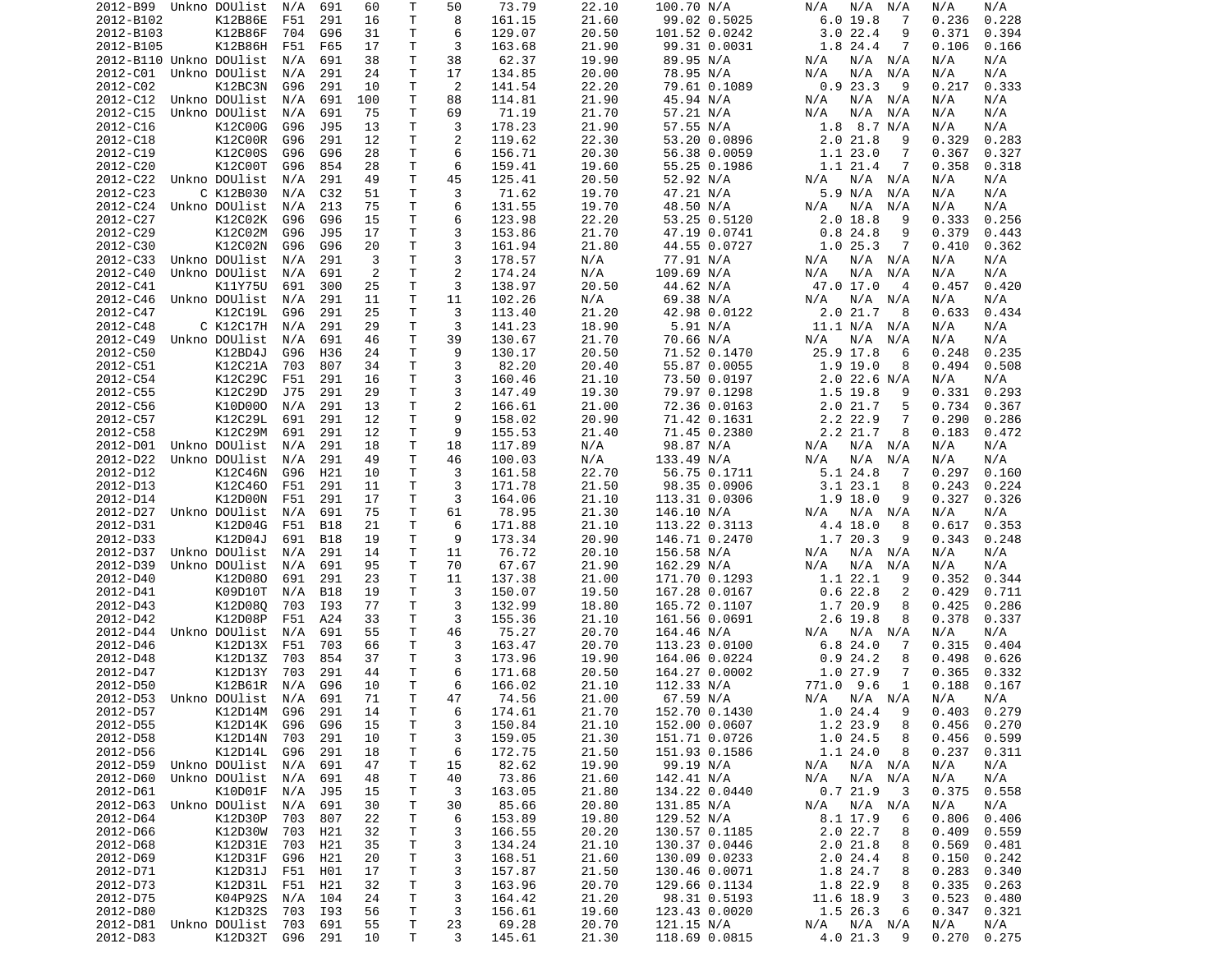| 2012-D84                           | K12C55A       | G96            | 854 | 44             | Т      | 3              | 145.68          | 21.10          | 77.89 0.0137               | 26.0 21.8<br>6                  | 0.380<br>0.378              |
|------------------------------------|---------------|----------------|-----|----------------|--------|----------------|-----------------|----------------|----------------------------|---------------------------------|-----------------------------|
| 2012-D87                           | K12D32X       | G96            | G96 | 21             | Τ      | 3              | 130.17          | 21.30          | 128.53 0.1989              | 1.1 21.4<br>9                   | 0.293<br>0.199              |
| 2012-D90                           | K12D33A       | G96            | 291 | 11             | Τ      | 3              | 146.08          | 21.10          | 119.85 0.0378              | 0.922.6<br>9                    | 0.219<br>0.161              |
| 2012-D89                           | K12D32Z       | 703            | 703 | 19             | Τ      | 3              | 148.46          | 21.40          | 119.45 0.2167              | 1.021.3<br>9                    | 0.589<br>0.587              |
| 2012-D91                           | K12D32U       | 703            | 291 | 10             | т      | 3              | 163.52          | 19.90          | 151.16 0.0002              | 1.1 28.6<br>7                   | 0.985<br>0.685              |
|                                    |               |                |     |                |        |                |                 |                |                            |                                 |                             |
| 2012-D85                           | K12D32V       | 691            | 291 | 56             | т      | 17             | 161.78          | 20.20          | 120.55 0.1811              | 2.021.9<br>7                    | 0.453<br>0.425              |
| 2012-D86                           | K12D32W       | 703            | 291 | 50             | т      | 6              | 146.52          | 20.40          | 120.50 0.0155              | 1.8 25.2<br>6                   | 0.664<br>0.370              |
| 2012-D88                           | K12D32Y       | G96            | H36 | 39             | Τ      | 6              | 136.52          | 20.20          | 121.15 0.0097              | 0.922.7<br>8                    | 0.388<br>0.388              |
| 2012-D92                           | K08CB9E       | N/A            | 854 | 21             | T      | 3              | 142.35          | 21.90          | 113.37 0.0471              | 10.8 25.8<br>3                  | 0.608<br>0.546              |
| 2012-D93                           | Unkno DOUlist | N/A            | 691 | 34             | т      | 27             | 93.61           | 21.20          | 117.42 N/A                 | N/A<br>N/A<br>N/A               | N/A<br>N/A                  |
| 2012-D100 Unkno DOUlist            |               | N/A            | 291 | 17             | T      | 17             | 129.26          | N/A            | 98.96 N/A                  | N/A<br>N/A<br>N/A               | N/A<br>N/A                  |
| 2012-E01                           | Unkno DOUlist | N/A            | 691 | 46             | т      | 31             | 96.34           | 20.30          | 89.04 N/A                  | N/A<br>N/A<br>N/A               | N/A<br>N/A                  |
| 2012-E05                           | K12D60W       | 291            | 291 | 17             | Τ      | 12             | 149.09          | 20.30          | 85.69 0.0013               | 1.026.3<br>-7                   | 0.288<br>0.343              |
| 2012-D101                          |               |                | 807 | 9              | т      |                | 152.72          |                |                            | $0.1$ 18.7                      | 0.434                       |
|                                    | K12A23N       | N/A            |     |                |        | 3              |                 | 20.10          | 97.13 0.2046               | 8                               | 0.351                       |
| 2012-D102                          | K12D54G       | G96            | 291 | 22             | Τ      | $\overline{c}$ | 173.08          | 22.20          | 99.34 0.2247               | 3.820.1<br>9                    | 0.296<br>0.260              |
| 2012-E02                           | K12D60T       | G96            | 291 | 24             | Τ      | 2              | 136.02          | 21.20          | 89.16 0.1172               | 0.922.1<br>9                    | 0.585<br>0.430              |
| 2012-E04                           | K12D60V       | G96            | G96 | 11             | Τ      | 3              | 175.05          | 22.30          | 86.98 N/A                  | 1.022.7<br>8                    | 0.261<br>0.417              |
| 2012-E09                           | K12D61F       | 704            | J16 | 79             | T.     | $\overline{c}$ | 116.51          | 18.80          | 80.39 0.0679               | 2.7 20.5<br>8                   | 0.398<br>0.388              |
| 2012-E08                           | K12D61E       | F51            | 291 | 19             | Τ      | 6              | 144.79          | 22.30          | 86.48 0.4362               | 2.9 19.6<br>7                   | 0.155<br>0.154              |
| 2012-E10                           | K12D61G       | F51            | I93 | 26             | Τ      | 3              | 137.86          | 20.70          | 80.30 0.1641               | 2.6 17.6<br>8                   | 0.498<br>0.348              |
| 2012-E11                           | K12D61H       | F51            | 291 | 34             | Τ      | 6              | 113.92          | 20.90          | 85.95 0.1730               | 2.0 19.0<br>8                   | 0.322<br>0.333              |
| 2012-E12                           | K12D61J       | F51            | 291 | 28             | т      | 5              | 117.37          | 20.60          | 85.91 0.0270               | $2.0$ 19.9<br>8                 | 0.363<br>0.296              |
|                                    |               |                |     |                | T.     | 9              |                 |                |                            |                                 |                             |
| 2012-E15                           | K12D61K       | 691            | I93 | 15             |        |                | 156.84          | 20.50          | 79.30 0.0676               | 7.7 20.9<br>8                   | 0.443<br>0.231              |
| 2012-E14                           | C K12B98J     | N/A            | G96 | 28             | т      | 9              | 135.03          | 20.90          | 30.08 N/A                  | 62.8 N/A<br>N/A                 | N/A<br>N/A                  |
| 2012-E16                           | Unkno DOUlist | N/A            | 691 | 30             | T.     | 30             | 92.18           | 20.90          | 84.84 N/A                  | N/A<br>N/A<br>N/A               | N/A<br>N/A                  |
| 2012-E18                           | Unkno DOUlist | N/A            | 691 | $\overline{7}$ | T.     | 3              | 118.94          | 19.80          | 130.30 N/A                 | N/A<br>N/A<br>N/A               | N/A<br>N/A                  |
| 2012-E19                           | K08C01S       | N/A            | G96 | 26             | т      | 5              | 86.69           | 21.40          | 66.78 0.0102               | 6.0 20.1<br>3                   | 0.991<br>0.615              |
| 2012-E20                           | Unkno DOUlist | N/A            | 691 | 67             | Τ      | 53             | 69.58           | 20.90          | 66.86 N/A                  | N/A<br>N/A<br>N/A               | N/A<br>N/A                  |
| 2012-E21                           | K12D75X       | 703            | 595 | 51             | Τ      | 6              | 143.34          | 19.90          | 67.71 0.0496               | 2.7 20.4<br>8                   | 0.366<br>0.369              |
| 2012-E28                           | K12E02B       | G96            | J95 | 12             | Τ      | 3              | 150.71          | 20.80          | 58.34 0.0183               | 0.624.5<br>9                    | 0.271<br>0.300              |
| 2012-E29                           | Unkno DOUlist | N/A            | 691 | 81             | Τ      | 74             | 102.55          | 20.30          | 62.71 N/A                  | N/A<br>N/A N/A                  | N/A<br>N/A                  |
| 2012-E30                           | K12E03N       | 703            | 850 | 41             | T.     | 6              | 169.74          | 19.50          | 51.47 0.0340               | 1.2 24.1<br>-7                  | 0.675<br>0.521              |
| 2012-E31                           | K12E030       | G96            | J41 | 42             | Τ      | 3              | 150.42          | 19.20          | 46.25 0.0599               | 1.6 22.9<br>7                   | 0.555<br>0.430              |
| 2012-E36                           | K12E03S       | G96            | H01 | 15             | т      | 3              | 153.17          | 21.00          | 40.96 0.0513               | 0.925.2<br>7                    | 0.188<br>0.438              |
|                                    |               |                |     |                |        |                |                 |                |                            |                                 |                             |
| 2012-E33                           | Unkno DOUlist | N/A            | 691 | 144            | T      | 100            | 72.04           | 21.20          | 41.68 N/A                  | N/A<br>N/A<br>N/A               | N/A<br>N/A                  |
| 2012-E37                           | Unkno DOUlist | N/A            | 691 | 3              | Τ      | 3              | 163.58          | 19.70          | 40.67 N/A                  | N/A<br>N/A<br>N/A               | N/A<br>N/A                  |
| 2012-E39                           | C K12E010     | N/A            | H06 | 44             | T      | 3              | 92.17           | 20.60          | 38.24 N/A                  | 3.0 N/A<br>N/A                  | N/A<br>N/A                  |
| 2012-E40                           | Unkno DOUlist | N/A            | 691 | 99             | Τ      | 87             | 73.37           | 21.30          | 32.34 N/A                  | N/A<br>N/A<br>N/A               | N/A<br>N/A                  |
| 2012-E48                           | Unkno DOUlist | N/A            | 291 | 11             | т      | 8              | 138.52          | 20.00          | 38.68 N/A                  | N/A<br>N/A<br>N/A               | N/A<br>N/A                  |
| 2012-E49                           | Unkno DOUlist | N/A            | 691 | 75             | т      | 67             | 103.38          | 21.40          | 51.17 N/A                  | N/A<br>N/A<br>N/A               | N/A<br>N/A                  |
| 2012-E50                           | Unkno DOUlist | N/A            | 691 | 61             | т      | 47             | 80.34           | 21.80          | 66.38 N/A                  | N/A<br>N/A<br>N/A               | N/A<br>N/A                  |
| 2012-E55                           | K12E05K       | G96            | H21 | 19             | T.     | 3              | 152.24          | 22.00          | 68.94 0.0053               | 0.925.6<br>8                    | 0.284<br>0.166              |
| 2012-E53                           | K12E05H       | F51            | 291 | 13             | т      | 3              | 170.08          | 21.00          | 67.86 0.1098               | 1.024.3<br>7                    | 0.271<br>0.181              |
| 2012-E54                           | K12E05J       | 703            | H01 | 35             | Τ      | 3              | 154.19          | 19.70          | 67.88 0.0112               | 0.927.7<br>7                    | 0.721<br>0.507              |
| 2012-E52                           | K12E05G       | F51            | F65 | 18             | Τ      | 3              | 138.91          | 21.00          | 67.08 0.0005               | 1.024.1<br>7                    | 0.217<br>0.196              |
| 2012-E56                           | K12E05L       | J75            | 151 | 81             | Τ      | 8              | 125.94          | 18.90          |                            | 1.8 19.8<br>7                   | 0.398<br>0.291              |
|                                    |               |                |     |                |        |                |                 |                | 63.33 0.0728               |                                 |                             |
| 2012-E60                           | Unkno DOUlist | G96            | 691 | 108            | Τ      | 69             | 54.90           | 21.70          | 65.85 N/A                  | $N/A$ $N/A$<br>N/A              | N/A<br>N/A                  |
| 2012-E61                           | K12E05P       | G96            | 204 | 32             | T.     | 6              | 170.54          | 21.70          | 65.85 0.2393               | 1.8 21.7<br>8                   | 0.285<br>0.449              |
| 2012-E62                           | K12E05P       | N/A            | 291 | $\overline{7}$ | Τ      | 3              | 170.02          | 20.80          | 90.76 0.2430               | 0.321.6<br>7                    | 0.413<br>0.254              |
| 2012-F03                           | Unkno DOUlist | N/A            | 691 | 62             | Τ      | 44             | 96.36           | 21.70          | 80.84 N/A                  | N/A<br>N/A<br>N/A               | N/A<br>N/A                  |
| 2012-F11                           | Unkno DOUlist | N/A            | 691 | 6              | T.     | 6              | 171.03          | 19.40          | 52.30 N/A                  | N/A<br>N/A<br>N/A               | N/A<br>N/A                  |
| 2012-F10                           | C K12E030     | N/A            | H01 | 19             | T.     | 3              | 140.60          | 20.20          | 84.05 N/A                  | 1.7 N/A<br>N/A                  | N/A<br>N/A                  |
| 2012-F06                           | K12E10P       | G96            | 291 | 14             | T.     | 6              | 167.28          | 22.00          | 92.69 0.0023               | 1.029.38                        | 0.202<br>0.331              |
| 2012-F09                           | K12E10S       | G96            | H01 | 17             | Τ      | 3              | 173.80          | 21.90          | 93.93 0.0052               | 1.023.7<br>9                    | $0.359$ $0.312$             |
| 2012-F12                           | K12E11Y       | G96            | G96 | 24             | T      | 3              | 130.40          | 21.20          | 78.84 0.0315               | 2.0 21.5<br>8                   | 0.252<br>0.204              |
| 2012-F16 Unkno DOUlist             |               | N/A            | 691 | 39             | Τ      | 24             | 115.37          | 21.60          | 98.82 N/A                  | N/A N/A<br>N/A                  | N/A<br>N/A                  |
| 2012-F17                           | K12E14R G96   |                | H01 | 31             | т      | 3              | 157.58          | 22.30          | 79.33 0.0496               | 2.9 20.3<br>8                   | 0.230<br>0.245              |
| 2012-F18                           |               |                |     | 26             |        |                |                 |                | 91.91 0.2519               |                                 |                             |
|                                    | K12E14T G96   |                | H21 |                | Τ      | 3              | 162.40          | 21.40          |                            | 2.1 17.4<br>9                   | 0.160<br>0.265              |
| 2012-F24                           | K12E14U       | G96            | H01 | 22             | т      | 3              | 170.57          | 22.00          | 92.26 0.3456               | 2.020.1<br>9                    | 0.235<br>0.315              |
| 2012-F30                           | C K12F010     | N/A            | 807 | 45             | Τ      | 3              | 154.22          | 20.20          | 105.36 N/A                 | 1.7 N/A N/A                     | N/A<br>N/A                  |
| 2012-F31                           | C K12F020     | N/A            | 568 | 10             | т      | 3              | 162.66          | 19.90          | 108.00 N/A                 | 1.0 N/A N/A                     | N/A<br>N/A                  |
|                                    | K11A72C       | N/A            | F51 | $\overline{7}$ | Τ      | 3              | 152.64          | 21.70          | 71.57 N/A                  | 42.0 11.0<br>$_{3}$             | 0.299<br>0.367              |
| 2012-F42                           |               |                |     |                | т      | $\overline{c}$ | 68.38           | N/A            | 172.75 N/A                 | N/A<br>N/A N/A                  | N/A<br>N/A                  |
| 2012-F48                           | Unkno DOUlist | N/A            | 291 | $\overline{2}$ |        |                |                 |                |                            |                                 |                             |
| 2012-F56                           | Unkno DOUlist | N/A            | 291 | 41             | т      | 23             | 75.08           | 22.70          | 172.86 N/A                 | N/A<br>N/A N/A                  | N/A<br>N/A                  |
| 2012-F57                           | K12F15J       | G96            | H01 | 25             | Τ      | 3              | 141.22          | 21.20          | 172.33 0.0214              | 1.022.7<br>-8                   | 0.202<br>0.331              |
|                                    | Unkno DOUlist | N/A            | 691 | 64             |        |                |                 |                |                            |                                 | N/A                         |
| 2012-F62                           |               |                |     |                | Τ      | 51             | 60.40           | 20.70          | 138.96 N/A                 | N/A<br>N/A N/A                  | N/A                         |
| 2012-F67                           | K12F23W       | G96            | 291 | 13             | Τ      | 3              | 171.74          | 21.60          | 160.07 0.1270              | 1.1 24.5<br>8                   | 0.249<br>0.183              |
| 2012-F68                           | K12F23X G96   |                | 291 | 17             | Τ      | 3              | 167.90          | 21.20          | 160.00 0.0536              | 1.026.2<br>$\overline{7}$       | 0.228<br>0.163              |
| 2012-F69                           | K12F23Y E12   |                | 291 | 23             | Τ      | 6              | 148.86          | 19.20          | 160.49 0.0832              | 1.7 19.9<br>7                   | 0.294<br>0.221              |
| 2012-F72 Unkno DOUlist<br>2012-F76 | K12F35N       | N/A<br>G96 291 | 691 | 43<br>11       | Τ<br>Τ | 38<br>5        | 91.22<br>175.45 | 22.40<br>22.10 | 76.84 N/A<br>149.06 0.0027 | N/A N/A<br>N/A<br>2.024.9<br>-9 | N/A<br>N/A<br>$0.217$ 0.284 |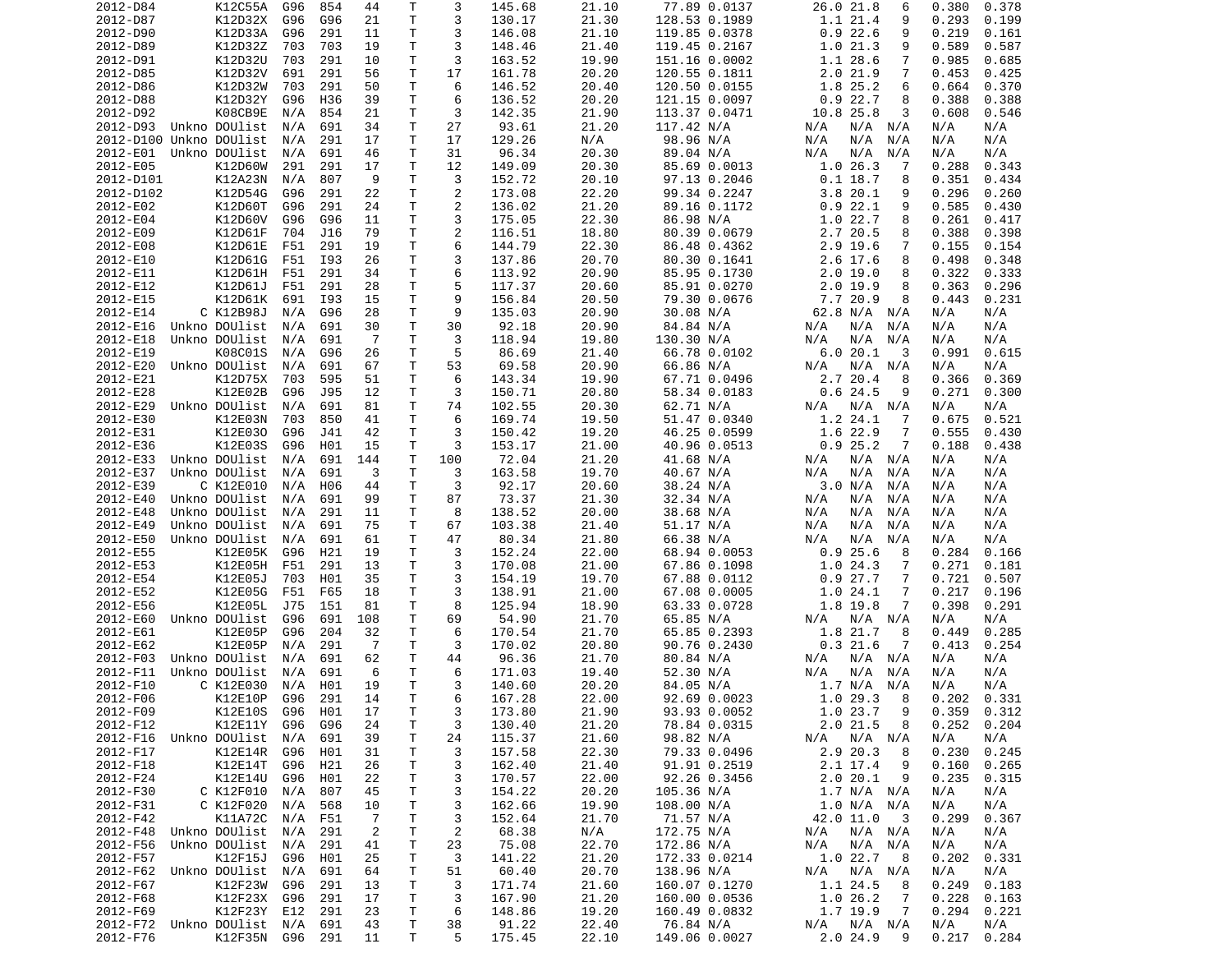| 2012-F73                       | K12F35K               | 703 | H36 | 38 | Т            | 5  | 148.31 | 21.10 | 149.61 0.2322 | 3.1 18.1<br>9              | 0.506<br>0.462 |
|--------------------------------|-----------------------|-----|-----|----|--------------|----|--------|-------|---------------|----------------------------|----------------|
| 2012-F77                       | K12F350               | G96 | 291 | 11 | Τ            | 3  | 175.29 | 21.20 | 148.90 0.0337 | 2.0 23.7<br>9              | 0.397<br>0.202 |
| 2012-F74                       | K12F35L               | 691 | 291 | 11 | Τ            | 11 | 149.40 | 21.20 | 150.10 0.1589 | $2.0$ 19.6<br>9            | 0.200<br>0.204 |
| 2012-F85                       | K12F35V               | G96 | 291 | 12 | т            | 3  | 169.00 | 21.70 | 150.34 0.0257 | 1.025.2<br>9               | 0.333<br>0.349 |
| 2012-F89                       | Unkno DOUlist         | N/A | 704 | 55 | т            | 29 | 67.62  | 21.20 | 149.21 N/A    | N/A N/A<br>N/A             | N/A<br>N/A     |
| 2012-F93                       | Unkno DOUlist         | N/A | 291 | 3  | Τ            | 3  | 160.17 | 21.30 | 137.16 N/A    | N/A<br>N/A<br>N/A          | N/A<br>N/A     |
| 2012-F95                       | Unkno DOUlist         | N/A | 703 | 78 | т            | 67 | 63.48  | 22.00 | 119.43 N/A    | N/A<br>N/A<br>N/A          | N/A<br>N/A     |
| 2012-F96                       | <b>K12F52N</b>        | 703 | 854 | 62 | т            | 3  | 120.86 | 20.20 | 116.92 0.2992 | $2.0$ 18.0<br>- 9          | 0.631<br>0.556 |
| 2012-F105 Unkno DOUlist        |                       | N/A | F51 | 73 | T            | 63 | 63.02  | 22.60 | 108.18 N/A    | N/A<br>N/A<br>N/A          | N/A<br>N/A     |
| 2012-F106 Unkno DOUlist        |                       | N/A | 691 | 82 | т            | 63 | 62.55  | 22.20 | 96.75 N/A     | N/A<br>N/A<br>N/A          | N/A<br>N/A     |
| 2012-F113 Unkno DOUlist        |                       | N/A | 291 | 43 | т            | 31 | 68.17  | 21.50 | 85.80 N/A     | N/A<br>N/A<br>N/A          | N/A<br>N/A     |
|                                |                       |     |     |    | Τ            | 40 |        |       |               |                            |                |
| 2012-G07                       | Unkno DOUlist         | N/A | A17 | 49 |              |    | 94.57  | 21.60 | 73.72 N/A     | N/A<br>N/A<br>N/A          | N/A<br>N/A     |
| 2012-G08                       | K12F62T               | F51 | 291 | 10 | Τ            | 3  | 161.42 | 21.90 | 72.80 0.0148  | 2.8 24.9<br>-7             | 0.154<br>0.270 |
| 2012-G09                       | K12F62U               | F51 | 291 | 13 | т            | 3  | 161.94 | 21.90 | 72.53 0.1659  | 2.9 22.6<br>8              | 0.222<br>0.318 |
| 2012-G10                       | Unkno DOUlist         | N/A | 691 | 51 | т            | 41 | 97.69  | 21.20 | 65.95 N/A     | $N/A$ $N/A$<br>N/A         | N/A<br>N/A     |
| 2012-F107                      | K12F58D               | G96 | 291 | 15 | T.           | 3  | 161.12 | 22.70 | 95.45 0.1481  | 3.121.5<br>9               | 0.606<br>0.234 |
| 2012-G01                       | K12F62N               | G96 | J95 | 23 | т            | 6  | 165.21 | 21.30 | 76.26 0.2451  | 3.6 17.6 N/A               | N/A<br>N/A     |
| 2012-G03                       | K12F62P               | 691 | 807 | 27 | т            | 9  | 145.97 | 20.80 | 83.55 0.3017  | 2.0 20.8<br>8              | 0.358<br>0.268 |
| 2012-G05                       | K12F62R               | G96 | 291 | 15 | т            | 3  | 129.79 | 21.50 | 82.07 0.4347  | 2.019.1<br>9               | 0.536<br>0.225 |
| 2012-G11                       | K12F71A               | F51 | 291 | 9  | т            | 3  | 159.95 | 22.30 | 58.39 0.0168  | $4.0$ 25.4<br>7            | 0.421<br>0.398 |
| 2012-G12                       | K12F71B               | F51 | 291 | 8  | Τ            | 3  | 154.09 | 21.40 | 60.29 0.0177  | 3.924.4<br>7               | 0.145<br>0.322 |
| 2012-G13                       | K12F71C               | G96 | G96 | 18 | т            | 5  | 144.79 | 22.50 | 59.90 0.0567  | 2.025.4<br>8               | 0.509<br>0.347 |
| 2012-G17                       | Unkno DOUlist         | N/A | 291 | 25 | Τ            | 15 | 64.26  | 20.40 | 49.59 N/A     | N/A<br>N/A<br>N/A          | N/A<br>N/A     |
| 2012-G19                       | K12F52M               | N/A | F65 | 10 | т            | 3  | 142.83 | 20.90 | 44.00 0.0556  | 3.1 18.7<br>6              | 0.126<br>0.200 |
| 2012-G18                       | Unkno DOUlist         | N/A | 349 | 23 | T.           | 9  | 105.07 | 20.20 | 72.56 N/A     | N/A<br>N/A N/A             | N/A<br>N/A     |
| 2012-G20                       | Unkno DOUlist         | F51 | 291 | 14 | Τ            | 9  | 144.01 | 20.60 | 46.41 N/A     | N/A<br>N/A<br>N/A          | N/A<br>N/A     |
| 2012-G21                       | K12G00K               | F51 | F65 | 12 | т            | 3  | 156.34 | 21.20 | 32.29 0.0021  | 2.1 22.7<br>$\overline{7}$ | 0.124<br>0.199 |
| 2012-G26                       | Unkno DOUlist         | N/A | 691 | 5  | т            | 5  | 146.75 | 21.80 | 135.33 N/A    | N/A<br>N/A N/A             | N/A<br>N/A     |
| 2012-G27                       | Unkno DOUlist         | N/A | 291 | 18 | Τ            | 15 | 69.93  | 22.40 | 34.45 N/A     | N/A<br>N/A<br>N/A          | N/A<br>N/A     |
| 2012-G28                       | K12G01G               | F51 | E10 | 17 | Τ            | 3  | 163.04 | 21.20 | 36.09 0.0863  | 8.0 18.8<br>8              | 0.169<br>0.141 |
|                                |                       |     |     |    | Τ            |    |        |       |               |                            |                |
| 2012-G29                       | Unkno DOUlist         | N/A | C73 | 73 |              | 54 | 88.36  | 22.20 | 47.37 N/A     | N/A N/A<br>N/A             | N/A<br>N/A     |
| 2012-G30                       | Unkno DOUlist         | N/A | 291 | 9  | T.           | 5  | 119.05 | 21.30 | 61.24 N/A     | N/A<br>N/A<br>N/A          | N/A<br>N/A     |
| 2012-G31                       | K12G01P               | 703 | I93 | 23 | Τ            | 3  | 160.42 | 20.20 | 61.77 0.0219  | 1.6 26.1<br>-7             | 0.675<br>0.450 |
| 2012-G34                       | K03G21H               | N/A | J95 | 30 | т            | 3  | 127.86 | 20.60 | 62.35 0.1597  | 1.6 21.4<br>$\overline{4}$ | 0.504<br>0.545 |
| 2012-G35                       | Unkno DOUlist         | N/A | 291 | 24 | Τ            | 24 | 105.74 | 21.50 | 74.68 N/A     | N/A<br>N/A<br>N/A          | N/A<br>N/A     |
| 2012-G36                       | P K11FE3R             | N/A | F65 | 52 | т            | 6  | 119.36 | 21.40 | 6.96 N/A      | 403.3 N/A<br>N/A           | N/A<br>N/A     |
| 2012-G39                       | Unkno DOUlist         | N/A | 691 | 24 | Τ            | 21 | 137.55 | 22.20 | 86.86 N/A     | N/A<br>N/A<br>N/A          | N/A<br>N/A     |
| 2012-G40                       | K12G05A               | F51 | F65 | 13 | Τ            | 3  | 158.91 | 21.80 | 75.96 0.0984  | 2.0 24.4<br>6              | 0.088<br>0.085 |
| 2012-G41                       | K12G05B               | F51 | F65 | 14 | т            | 3  | 160.16 | 21.50 | 76.01 0.0413  | 1.9 23.8<br>9              | 0.196<br>0.149 |
| 2012-G43                       | K12G05D               | F51 | F65 | 9  | T.           | 3  | 167.82 | 22.10 | 76.07 0.1110  | $2.0$ 22.6<br>8            | 0.250<br>0.180 |
| 2012-G45                       | Unkno DOUlist         | N/A | 691 | 3  | т            | 3  | 155.22 | N/A   | 60.35 N/A     | N/A<br>N/A N/A             | N/A<br>N/A     |
| 2012-G46                       | K12G05S               | F51 | 300 | 36 | Τ            | 3  | 122.34 | 20.40 | 63.61 0.2862  | $3.2$ 18.7<br>8            | 0.284<br>0.239 |
| 2012-G47                       | K12G05T               | F51 | F65 | -9 | т            | 3  | 163.57 | 21.60 | 76.07 0.1780  | $2.0$ 20.5<br>8            | 0.162<br>0.127 |
| 2012-H01                       | Unkno DOUlist         | N/A | 291 | 14 | Τ            | 12 | 113.84 | 21.40 | 29.66 N/A     | N/A<br>N/A N/A             | N/A<br>N/A     |
| 2012-H04                       | K12G11V               | 691 | 291 | 18 | т            | 12 | 148.23 | 21.50 | 87.85 0.0746  | 3.2 22.2<br>9              | 0.243<br>0.355 |
| 2012-H06                       | K12G11X               | F51 | 807 | 15 | т            | 3  | 143.49 | 20.80 | 103.38 0.1547 | 1.8 21.0<br>9              | 1.371<br>0.242 |
| 2012-H10                       | Unkno DOUlist         | N/A | 291 | 48 | Τ            | 36 | 63.96  | 22.20 | 88.42 N/A     | N/A N/A<br>N/A             | N/A<br>N/A     |
| 2012-H15                       | K12H000               | F51 | 291 | 16 | Τ            | 3  | 160.22 | 20.80 | 126.20 0.1663 | 1.0 22.8<br>8              | 0.141<br>0.200 |
| 2012-H14                       | K12H00N               | F51 | 291 | 12 | Τ            | 3  | 131.00 | 20.00 | 124.46 0.0169 | 1.1 24.1<br>7              | 0.219<br>0.267 |
| 2012-H17                       | P K12G010             | N/A | F65 | 16 | т            | 3  | 154.73 | 21.10 | 88.73 N/A     | 3.1 N/A N/A                | N/A<br>N/A     |
|                                | Unkno DOUlist         |     |     | 88 | Τ            | 52 |        | 21.80 |               |                            | N/A            |
| 2012-H19                       |                       | N/A | 691 |    |              |    | 67.97  |       | 71.30 N/A     | N/A<br>N/A<br>N/A          | N/A            |
| 2012-H22                       | Unkno DOUlist         | N/A | 691 | 52 | Τ            | 46 | 90.18  | 22.30 | 130.65 N/A    | N/A<br>N/A<br>N/A          | N/A<br>N/A     |
| 2012-H28                       | Unkno DOUlist  N/A    |     | 691 | 49 | $\mathsf{T}$ | 43 | 91.26  | 22.70 | 156.26 N/A    | N/A<br>N/A N/A             | N/A<br>N/A     |
| 2012-H32                       | K12H02D 691 291       |     |     | 44 | т            | 9  | 157.43 | 20.30 | 146.35 N/A    | 2.1 15.7 N/A               | N/A<br>N/A     |
| 2012-H36                       | Unkno DOUlist         | N/A | 691 | 90 | Τ            | 69 | 108.90 | 22.30 | 69.91 N/A     | $N/A$ $N/A$<br>N/A         | N/A<br>N/A     |
| 2012-H39                       | K12H02P               | G96 | 291 | 14 | т            | 3  | 139.35 | 20.80 | 158.34 0.1087 | 2.1 21.5<br>8              | 0.193<br>0.215 |
| 2012-H42 Unkno DOUlist N/A 691 |                       |     |     | 15 | т            | 15 | 146.96 | 20.10 | 86.38 N/A     | N/A<br>N/A N/A             | N/A<br>N/A     |
| 2012-H44                       | Unkno DOUlist N/A     |     | 291 | 69 | т            | 45 | 62.83  | 21.60 | 170.17 N/A    | N/A N/A<br>N/A             | N/A<br>N/A     |
| 2012-H55                       | Unkno DOUlist         | N/A | 291 | 11 | т            | 11 | 136.48 | 16.80 | 167.11 N/A    | N/A<br>N/A N/A             | N/A<br>N/A     |
| 2012-H57                       | K12H13M F51           |     | 291 | 10 | т            | 3  | 160.29 | 20.80 | 157.59 0.0012 | 1.9 28.1<br>- 6            | 0.207<br>0.159 |
| 2012-H58                       | K12H13N F51           |     | H36 | 12 | т            | 3  | 147.49 | 20.50 | 157.47 0.0533 | 1.9 22.9<br>7              | 0.134<br>0.119 |
| 2012-H59                       | K12H130               | 291 | 291 | 27 | Τ            | 21 | 155.61 | 21.60 | 157.69 0.1655 | 1.1 23.2<br>8              | 1.328<br>0.752 |
| 2012-H61 Unkno DOUlist         |                       | N/A | G96 | 40 | т            | 27 | 89.33  | 22.10 | 148.58 N/A    | N/A N/A<br>N/A             | N/A<br>N/A     |
| 2012-H62                       | K12H150               | F51 | 204 | 35 | Τ            | 6  | 140.94 | 20.40 | 140.24 0.0995 | 3.5 19.3<br>8              | 0.341<br>0.325 |
| 2012-H63                       | K12H15P               | 703 | H21 | 25 | Τ            | 3  | 142.14 | 21.80 | 147.45 0.1649 | 1.1 21.7<br>9              | 0.628<br>0.660 |
| 2012-H64                       | Unkno DOUlist         | N/A | 691 | 45 | T            | 29 | 92.56  | 20.20 | 138.32 N/A    | N/A N/A<br>N/A             | N/A<br>N/A     |
| 2012-H66                       | K12H15S               | G96 | G96 | 17 | T            | 6  | 153.23 | 21.40 | 137.24 0.0711 | 2.9 20.4<br>- 8            | 0.436<br>0.285 |
| 2012-H71 Unkno DOUlist N/A     |                       |     | 291 | 19 | T            | 9  | 150.69 | 21.10 | 90.93 N/A     | N/A N/A<br>N/A             | N/A<br>N/A     |
| 2012-H74                       | K12H20H F51 E10       |     |     | 10 | T            | 3  | 159.78 | 21.20 | 124.68 0.0496 | 2.024.5<br>- 9             | 0.422<br>0.443 |
|                                |                       |     |     |    |              |    |        |       |               |                            |                |
| 2012-H75                       | Unkno DOUlist N/A 291 |     |     | 3  | т            | 3  | 158.60 | 20.90 | 136.06 N/A    | N/A<br>N/A N/A             | N/A<br>N/A     |
| 2012-H76                       | Unkno DOUlist N/A 691 |     |     | 57 | Τ            | 18 | 144.37 | 21.30 | 108.62 N/A    | N/A<br>N/A N/A             | N/A<br>N/A     |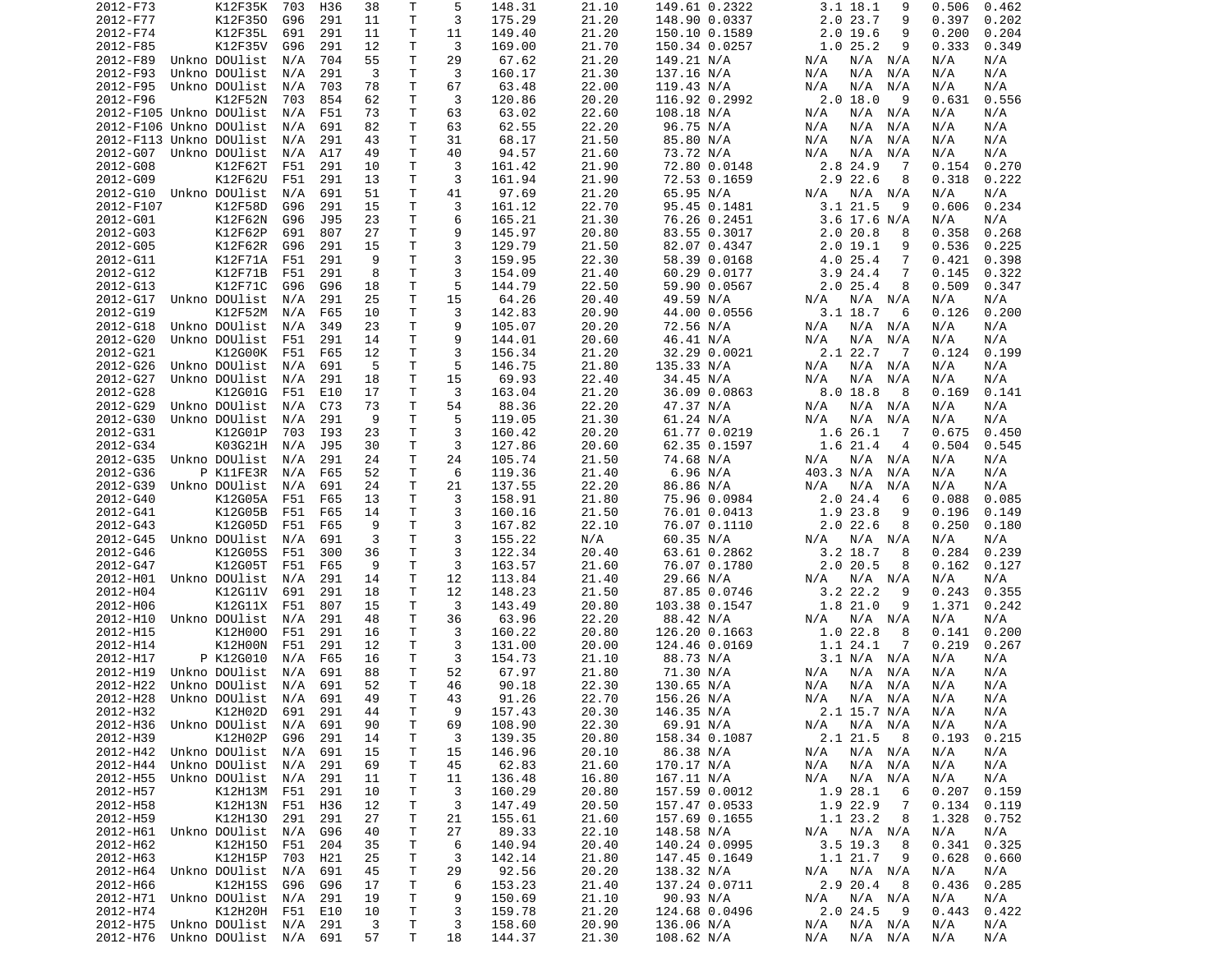| 2012-H81 | Unkno DOUlist         | N/A | 691 | 31  | Т  | 28 | 75.64  | 21.50 | 92.30 N/A     | N/A<br>N/A<br>N/A          | N/A<br>N/A     |
|----------|-----------------------|-----|-----|-----|----|----|--------|-------|---------------|----------------------------|----------------|
| 2012-H83 | K12H31F               | F51 | 291 | 12  | Τ  | 3  | 158.99 | 21.70 | 91.92 0.0648  | 4.9 19.3<br>8              | 0.261<br>0.173 |
| 2012-H84 | K12H31G               | F51 | 291 | 15  | т  | 3  | 139.87 | 20.40 | 89.20 0.0120  | 13.9 18.8<br>6             | 0.394<br>0.445 |
| 2012-H85 | K12H31H               | F51 | 291 | 10  | Τ  | 6  | 148.90 | 20.30 |               | 1.9 23.9<br>7              | 0.079<br>0.108 |
|          |                       |     |     |     |    |    |        |       | 89.47 0.0698  |                            |                |
| 2012-H86 | K12H31J               | G96 | 291 | 9   | Τ  | 6  | 174.38 | 20.20 | 91.47 0.0502  | 1.024.5<br>8               | 0.196<br>0.117 |
| 2012-H87 | K12H31K               | G96 | G96 | 18  | т  | 6  | 176.29 | 21.00 | 91.06 0.0145  | 1.025.7<br>9               | 0.235<br>0.199 |
| 2012-H77 | <b>K12H25B</b>        | F51 | F65 | 13  | т  | 3  | 160.02 | 21.20 | 136.17 0.0007 | 1.024.7<br>8               | 0.201<br>0.185 |
| 2012-H78 | K12H25C               | G96 | 291 | 11  | T. | 3  | 148.42 | 22.00 | 101.29 0.0184 | $3.1$ 25.8<br>8            | 0.292<br>0.215 |
| 2012-H88 | K12H31L               | G96 | G96 | 20  | T  | 3  | 176.15 | 19.50 | 91.07 0.1465  | 1.022.3<br>9               | 0.754<br>0.488 |
|          |                       |     |     |     |    |    |        |       |               |                            |                |
| 2012-H90 | Unkno DOUlist         | N/A | 691 | 32  | т  | 12 | 171.00 | 21.10 | 101.74 N/A    | N/A<br>N/A<br>N/A          | N/A<br>N/A     |
| 2012-H91 | Unkno DOUlist         | N/A | 691 | 38  | Τ  | 38 | 68.86  | 21.80 | 80.34 N/A     | N/A<br>N/A<br>N/A          | N/A<br>N/A     |
| 2012-H92 | K11L17T               | N/A | 291 | 6   | T. | 6  | 104.35 | 22.20 | 78.04 0.0034  | 1.021.7<br>3               | 0.616<br>0.474 |
| 2012-H94 | P K12H010             | N/A | 291 | 18  | Τ  | 6  | 147.94 | 21.70 | 79.64 N/A     | 447.9 N/A<br>N/A           | N/A<br>N/A     |
| 2012-H95 | <b>K12H33Y</b>        | F51 | E10 | 18  | Τ  | 9  | 165.97 | 21.00 | 74.40 0.1624  | $3.2$ 19.5<br>8            | 0.135<br>0.138 |
|          |                       |     |     |     |    |    |        |       |               |                            |                |
| 2012-J03 | Unkno DOUlist         | N/A | 291 | 54  | т  | 51 | 115.07 | 21.60 | 67.59 N/A     | N/A<br>N/A<br>N/A          | N/A<br>N/A     |
| 2012-J06 | Unkno DOUlist         | N/A | 691 | 69  | Τ  | 66 | 100.44 | 21.80 | 6.71 N/A      | N/A<br>N/A<br>N/A          | N/A<br>N/A     |
| 2012-J07 | K12H34B               | G96 | 291 | 38  | т  | 9  | 173.86 | 21.00 | 54.07 0.1743  | 4.0 19.5<br>9              | 0.271<br>0.211 |
| 2012-J08 | K12H34C               | G96 | H01 | 29  | T  | 8  | 161.18 | 20.90 | 54.17 0.4183  | 3.920.1<br>8               | 0.285<br>0.201 |
| 2012-J09 | K12J00A               | G96 | 291 | 28  | т  | 3  | 157.18 | 20.60 | 52.77 0.0095  | 1.024.7<br>7               | 0.258<br>0.246 |
| 2012-J12 | Unkno DOUlist         | N/A | 691 | 121 | Τ  | 62 | 69.23  | 20.80 | 41.46 N/A     | N/A<br>N/A<br>N/A          | N/A<br>N/A     |
|          |                       |     |     |     |    |    |        |       |               |                            |                |
| 2012-J17 | Unkno DOUlist         | N/A | 691 | 6   | Τ  | 6  | 142.45 | 19.60 | 90.04 N/A     | N/A<br>N/A<br>N/A          | N/A<br>N/A     |
| 2012-J23 | K10M00W               | N/A | 695 | 5   | T. | 5  | 140.59 | 23.60 | 80.62 0.3890  | 0.9 19.0<br>$\overline{2}$ | 0.626<br>0.435 |
| 2012-J24 | Unkno DOUlist         | N/A | 695 | 5   | T  | 5  | 165.45 | 22.50 | 82.88 N/A     | N/A<br>N/A<br>N/A          | N/A<br>N/A     |
| 2012-J30 | Unkno DOUlist         | N/A | 691 | 17  | т  | 15 | 92.13  | 21.50 | 68.21 N/A     | N/A<br>N/A<br>N/A          | N/A<br>N/A     |
| 2012-J30 | Unkno DOUlist         |     | 691 | 6   | T  | 6  |        |       | 68.38 N/A     | N/A<br>N/A                 |                |
|          |                       | N/A |     |     |    |    | 165.61 | 19.50 |               | N/A                        | N/A<br>N/A     |
| 2012-J33 | Unkno DOUlist         | N/A | 291 | 50  | Τ  | 47 | 101.32 | 20.40 | 69.50 N/A     | N/A<br>N/A<br>N/A          | N/A<br>N/A     |
| 2012-J36 | Unkno DOUlist         | N/A | 691 | 15  | т  | 12 | 105.30 | 19.60 | 81.15 N/A     | N/A<br>N/A<br>N/A          | N/A<br>N/A     |
| 2012-J39 | Unkno DOUlist         | N/A | 691 | 40  | Τ  | 36 | 61.43  | 21.30 | 93.12 N/A     | N/A<br>N/A<br>N/A          | N/A<br>N/A     |
| 2012-J42 | K12J04M               | E12 | E12 | 48  | т  | 3  | 163.75 | 20.10 | 74.58 0.2522  | 3.021.2<br>-7              | 0.245<br>0.402 |
| 2012-J44 | K12J040               |     | G96 |     | Τ  | 3  | 163.14 | 19.90 | 83.15 0.0248  | 2.025.0                    | 0.390          |
|          |                       | 703 |     | 50  |    |    |        |       |               | 6                          | 0.483          |
| 2012-J45 | K12J04P               | G96 | 291 | 23  | т  | 5  | 163.55 | 21.90 | 83.98 0.0244  | 1.9 25.1<br>8              | 0.563<br>0.621 |
| 2012-J47 | K12J04R               | G96 | G96 | 21  | Τ  | 3  | 169.45 | 21.90 | 95.35 0.1419  | 1.024.1<br>8               | 0.250<br>0.460 |
| 2012-J48 | K12J04U               | G96 | 291 | 18  | Τ  | 6  | 156.76 | 21.30 | 93.90 0.3648  | 15.9 20.8<br>7             | 0.250<br>0.306 |
| 2012-J50 | Unkno DOUlist         | N/A | 691 | 24  | т  | 24 | 58.13  | 20.80 | 106.33 N/A    | N/A<br>N/A N/A             | N/A<br>N/A     |
| 2012-J52 | K12J11G               | G96 | G96 | 35  | T  | 8  | 60.88  | 21.20 | 80.72 0.1097  | 3.019.0<br>9               | 0.429<br>0.294 |
|          |                       |     |     |     |    |    |        |       |               |                            |                |
| 2012-K01 | Unkno DOUlist         | N/A | 691 | 18  | Τ  | 18 | 67.00  | 22.10 | 115.99 N/A    | N/A<br>N/A<br>N/A          | N/A<br>N/A     |
| 2012-K06 | K12J11X               | J75 | H06 | 26  | Τ  | 3  | 124.96 | 18.60 | 124.25 0.0389 | 0.523.1<br>7               | 0.509<br>0.368 |
| 2012-K08 | Unkno DOUlist         | N/A | 691 | 42  | т  | 36 | 88.62  | 21.90 | 127.85 N/A    | N/A<br>N/A<br>N/A          | N/A<br>N/A     |
| 2012-K10 | K12K00W               | G96 | H21 | 15  | Τ  | 3  | 135.49 | 21.70 | 129.27 0.0055 | 1.026.6<br>-7              | 0.438<br>0.253 |
| 2012-K11 | K12K00X               | 703 | H21 | 32  | т  | 3  | 128.84 | 19.70 | 129.29 0.0566 | 0.923.3<br>7               | 0.490<br>0.381 |
|          |                       |     |     |     |    |    |        |       |               |                            |                |
| 2012-K13 | K12J11S               | G96 | 291 | 21  | т  | 9  | 170.13 | 21.10 | 118.29 0.0726 | 1.9 19.7<br>9              | 0.222<br>0.311 |
| 2012-K12 | C K11K36P             | N/A | 695 | 92  | т  | 45 | 80.37  | 21.20 | 33.63 N/A     | 362.0 N/A<br>N/A           | N/A<br>N/A     |
| 2012-K14 | K12J17S               | G96 | E10 | 38  | т  | 8  | 170.98 | 20.70 | 118.06 0.1213 | 2.3 20.9<br>9              | 0.871<br>0.505 |
| 2012-K15 | Unkno DOUlist         | N/A | 691 | 38  | Τ  | 27 | 100.80 | 22.40 | 138.32 N/A    | N/A<br>N/A<br>N/A          | N/A<br>N/A     |
| 2012-K16 | K12J17T               | G96 | H01 | 40  | Τ  | 6  | 164.30 | 21.50 | 117.70 0.1058 | 3.0 18.4<br>8              | 0.352<br>0.278 |
|          | K12K010               |     |     |     |    |    |        |       |               | 1.023.9<br>9               |                |
| 2012-K17 |                       | G96 | H01 | 17  | т  | 3  | 155.16 | 21.50 | 139.10 0.0802 |                            | 0.506<br>0.450 |
| 2012-K18 | Unkno DOUlist         | N/A | 691 | 3   | Τ  | 3  | 149.71 | 18.80 | 149.17 N/A    | N/A<br>N/A<br>N/A          | N/A<br>N/A     |
| 2012-K23 | K12K06B               | F51 | F65 | 13  | т  | 3  | 152.95 | 21.40 | 151.30 0.0572 | 1.025.0<br>8               | 0.190<br>0.093 |
| 2012-K26 | Unkno DOUlist         | N/A | 291 | 18  | т  | 15 | 83.42  | 21.30 | 133.59 N/A    | N/A<br>N/A<br>N/A          | N/A<br>N/A     |
| 2012-K29 | Unkno DOUlist         | N/A | 807 | 50  | т  | 39 | 70.85  | 22.00 | 144.05 N/A    | N/A<br>N/A<br>N/A          | N/A<br>N/A     |
|          | K12K11L               |     | E10 | 22  | Τ  | 3  |        |       |               | 2.2 21.1<br>-7             | 0.156<br>0.131 |
| 2012-K32 |                       | F51 |     |     |    |    | 166.25 | 20.50 | 162.50 0.3526 |                            |                |
| 2012-K38 | Unkno DOUlist         | N/A | 291 | 63  | T. | 42 | 58.79  | 21.50 | 106.60 N/A    | $N/A$ $N/A$<br>N/A         | N/A<br>N/A     |
| 2012-K40 | K12K12U F51           |     | 291 | 32  | T. | 5  | 173.70 | 21.80 | 162.59 0.0395 | 3.021.68                   | 0.135<br>0.181 |
| 2012-K42 | P K12H010             | N/A | 691 | 6   | Τ  | 3  | 156.23 | 21.10 | 137.30 N/A    | 442.0 N/A N/A              | N/A<br>N/A     |
| 2012-K43 | Unkno DOUlist         | N/A | 691 | 22  | Τ  | 22 | 77.99  | 22.10 | 164.10 N/A    | N/A<br>N/A<br>N/A          | N/A<br>N/A     |
| 2012-K51 | Unkno DOUlist         | N/A | 704 | 14  | т  | 9  | 58.15  | 21.10 | 153.53 N/A    | N/A<br>N/A<br>N/A          | N/A<br>N/A     |
|          |                       |     |     |     |    |    |        |       |               |                            |                |
| 2012-K56 | Unkno DOUlist         | N/A | 215 | 6   | т  | 3  | 142.06 | 20.30 | 105.86 N/A    | N/A<br>N/A<br>N/A          | N/A<br>N/A     |
| 2012-K60 | Unkno DOUlist         | N/A | 291 | 3   | Τ  | 3  | 109.18 | 22.20 | 109.99 N/A    | N/A<br>N/A<br>N/A          | N/A<br>N/A     |
| 2012-K64 | K12K42A               | G96 | E12 | 19  | т  | 3  | 168.70 | 21.00 | 105.73 0.0143 | 0.327.3<br>8               | 0.411<br>0.387 |
| 2012-K65 | Unkno DOUlist         | N/A | 379 | 58  | Τ  | 50 | 55.10  | 22.00 | 97.79 N/A     | N/A N/A<br>N/A             | N/A<br>N/A     |
|          | K12K42U               |     |     |     |    |    |        | 20.20 |               |                            |                |
| 2012-K67 |                       | 703 | 695 | 33  | т  | 3  | 92.33  |       | 94.64 0.0824  | $3.0$ 17.3<br>- 9          | 0.524<br>0.568 |
| 2012-K70 | Unkno DOUlist         | N/A | G96 | 41  | Τ  | 37 | 66.74  | 22.30 | 85.23 N/A     | N/A N/A<br>N/A             | N/A<br>N/A     |
| 2012-K71 | Unkno DOUlist         | N/A | 691 | 65  | т  | 62 | 53.90  | 22.00 | 72.45 N/A     | N/A<br>N/A<br>N/A          | N/A<br>N/A     |
| 2012-K74 | Unkno DOUlist         | N/A | 691 | 34  | т  | 31 | 53.30  | 21.40 | 59.05 N/A     | N/A<br>N/A<br>N/A          | N/A<br>N/A     |
| 2012-L02 | K12K45L               | G96 | G96 | 17  | Τ  | 3  | 81.96  | 20.60 | 56.23 0.0867  | 3.0 18.9<br>9              | 0.303<br>0.572 |
| 2012-L01 | Unkno DOUlist         | N/A | 691 | 18  | Τ  | 18 | 92.10  | 21.00 | 56.62 N/A     | N/A<br>N/A N/A             | N/A<br>N/A     |
|          |                       |     |     |     |    |    |        |       |               |                            |                |
| 2012-L04 | Unkno DOUlist         | N/A | 291 | 3   | Τ  | 3  | 75.24  | 20.00 | 59.17 N/A     | N/A<br>N/A<br>N/A          | N/A<br>N/A     |
| 2012-L07 | K12K47F               | G96 | G96 | 24  | Τ  | 3  | 113.79 | 20.70 | 31.13 0.1451  | 2.020.7<br>- 8             | 0.377<br>0.358 |
| 2012-L08 | C K12K080             | N/A | I16 | 38  | Τ  | 6  | 113.65 | 20.10 | 28.99 N/A     | 3.1 N/A N/A                | N/A<br>N/A     |
| 2012-L17 | Unkno DOUlist         | N/A | 291 | 3   | Τ  | 3  | 129.62 | 20.80 | 63.27 N/A     | N/A<br>N/A<br>N/A          | N/A<br>N/A     |
| 2012-L19 | Unkno DOUlist N/A 691 |     |     | 32  | Τ  | 32 | 74.99  | 22.50 | 63.01 N/A     | N/A<br>N/A N/A             | N/A<br>N/A     |
|          |                       |     |     |     |    |    |        |       |               |                            |                |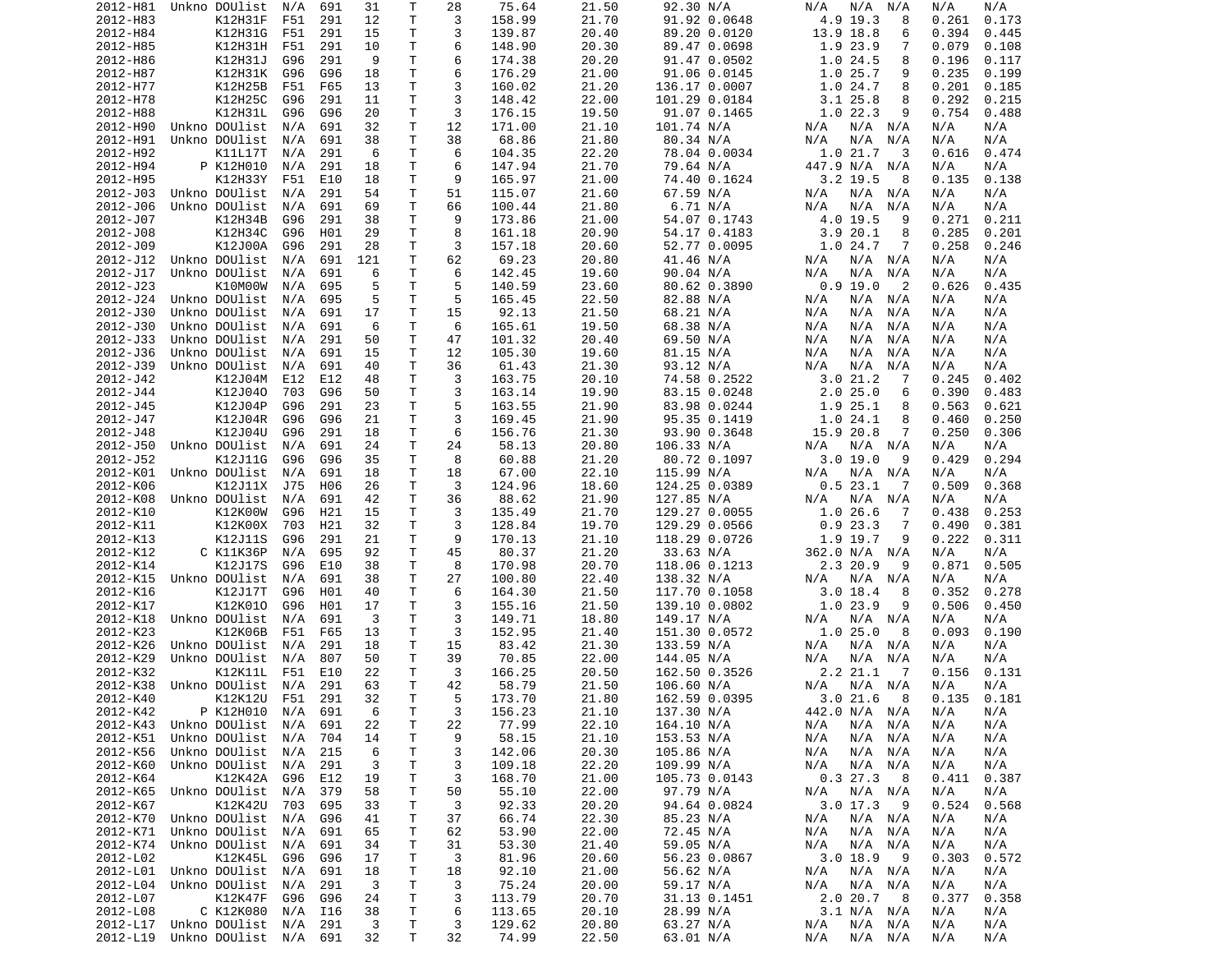| 2012-L23             | Unkno DOUlist              | N/A | 691 | 37             | Т            | 34             | 63.65            | 22.20 | 75.11 N/A     | N/A<br>N/A<br>N/A           | N/A<br>N/A      |
|----------------------|----------------------------|-----|-----|----------------|--------------|----------------|------------------|-------|---------------|-----------------------------|-----------------|
| 2012-L24             | K12L01C                    | 703 | 291 | 57             | Τ            | 3              | 59.65            | 18.80 | 50.28 0.2183  | 3.0 16.1<br>9               | 0.388<br>0.403  |
| 2012-L26             | K12L01P                    | G96 | 291 | 13             | Τ            | 3              | 141.96           | 20.20 | 75.82 0.0648  | 1.023.3<br>8                | 0.354<br>0.363  |
| 2012-L27             | C K12L030                  |     |     |                | Т            | 3              |                  |       |               | 1.1 N/A N/A                 |                 |
|                      |                            | N/A | 695 | 36             |              |                | 104.60           | 19.50 | 76.72 N/A     |                             | N/A<br>N/A      |
| 2012-L28             | Unkno DOUlist              | N/A | 291 | 13             | Τ            | 13             | 46.44            | 22.00 | 89.48 N/A     | N/A<br>N/A<br>N/A           | N/A<br>N/A      |
| 2012-L29             | K12L01R                    | F51 | H36 | 35             | т            | 3              | 162.17           | 19.60 | 65.84 0.0050  | 2.9 20.5 N/A                | N/A<br>N/A      |
| 2012-L31             | K12L02J                    | 703 | 204 | 20             | т            | 3              | 148.91           | 19.60 | 89.14 0.1531  | 1.521.6<br>8                | 0.550<br>0.477  |
| 2012-L32             | K12L02K                    | F51 | I93 | 23             | Τ            | 3              | 142.98           | 20.00 | 78.91 0.4144  | $2.5$ 17.1<br>9             | 0.318<br>0.140  |
| 2012-L34             | Unkno DOUlist              | N/A | 291 | 26             | T            | 26             | 73.06            | 21.40 | 100.23 N/A    | N/A<br>N/A<br>N/A           | N/A<br>N/A      |
|                      |                            |     |     |                |              |                |                  |       |               |                             |                 |
| 2012-L37             | Unkno DOUlist              | N/A | 691 | 32             | Т            | 22             | 116.48           | 21.00 | 102.30 N/A    | N/A<br>N/A<br>N/A           | N/A<br>N/A      |
| 2012-L40             | K12L07U                    | F51 | 461 | 27             | Τ            | 2              | 151.17           | 19.40 | 101.93 0.0986 | 2.4 18.8<br>8               | 0.165<br>0.190  |
| 2012-L41             | Unkno DOUlist              | N/A | 691 | 18             | Τ            | 15             | 86.32            | 20.70 | 120.50 N/A    | N/A<br>N/A<br>N/A           | N/A<br>N/A      |
| 2012-L42             | K12L07W                    | G96 | 291 | 29             | Τ            | 6              | 142.59           | 20.80 | 122.74 0.0843 | 1.023.3<br>8                | 0.362<br>0.264  |
| 2012-L45             | <b>K12H69R</b>             | N/A | G84 | 16             | т            | 3              | 128.87           | 20.70 | 79.24 0.2126  | 46.0 19.9<br>4              | 0.196<br>0.228  |
|                      |                            |     |     |                |              |                |                  |       |               |                             |                 |
| 2012-L46             | K12L09K                    | F51 | H01 | 25             | Τ            | 3              | 162.45           | 21.10 | 100.28 0.0562 | 2.9 17.4<br>9               | 0.412<br>0.263  |
| 2012-M02             | Unkno DOUlist              | N/A | 691 | 55             | Τ            | 42             | 60.64            | 21.50 | 130.62 N/A    | N/A<br>N/A<br>N/A           | N/A<br>N/A      |
| 2012-M05             | Unkno DOUlist              | N/A | 691 | 35             | т            | 24             | 65.44            | 20.90 | 130.83 N/A    | N/A<br>N/A<br>N/A           | N/A<br>N/A      |
| 2012-M06             | K12L11E                    | 703 | G96 | 123            | T.           | 3              | 108.80           | 19.00 | 122.31 0.1713 | $3.1$ 17.9<br>8             | 0.548<br>0.456  |
| 2012-M09             | K12L11H                    | G96 | G96 | 30             | т            | 3              | 158.15           | 20.70 | 132.80 0.1294 | 2.022.1<br>8                | 0.633<br>0.506  |
|                      |                            |     |     |                |              |                |                  |       |               |                             |                 |
| 2012-M10             | K12L11J                    | G96 | G96 | 30             | т            | 3              | 159.62           | 20.10 | 132.83 0.1250 | 2.0 22.5<br>8               | 0.592<br>0.571  |
| 2012-M11             | K12L11K                    | 703 | G96 | 27             | T            | 3              | 99.45            | 20.20 | 133.34 0.0133 | 2.1 20.1<br>8               | 0.499<br>0.729  |
| 2012-M12             | Unkno DOUlist              | N/A | 691 | 25             | Τ            | 25             | 83.01            | 21.90 | 152.88 N/A    | $N/A$ $N/A$<br>N/A          | N/A<br>N/A      |
| 2012-M15             | K12L13C                    | G96 | 291 | 19             | Τ            | 6              | 163.04           | 22.00 | 132.57 0.2376 | 3.121.9<br>8                | 0.210<br>0.244  |
| 2012-M16             | K12L13D                    | F51 | 291 | 22             | т            | 3              | 147.01           | 21.10 | 133.55 0.0692 | 2.9 22.1<br>8               | 0.278<br>0.326  |
|                      |                            |     |     |                |              |                |                  |       |               |                             |                 |
| 2012-M17             | K12M00P                    | G96 | E10 | 24             | Τ            | 3              | 138.70           | 20.10 | 144.58 0.2011 | 2.2 20.7<br>8               | 0.336<br>0.234  |
| 2012-M18             | K12M00Q                    | F51 | 291 | 8              | Τ            | 5              | 135.83           | 21.10 | 146.14 0.0988 | 1.9 23.0<br>8               | 0.277<br>0.267  |
| 2012-M20             | Unkno DOUlist              | N/A | 691 | 33             | т            | 27             | 91.80            | 21.70 | 163.79 N/A    | N/A N/A<br>N/A              | N/A<br>N/A      |
| 2012-M21             | K12M01W                    | 703 | G96 | 20             | т            | 3              | 104.00           | 20.80 | 153.66 0.1240 | 1.9 20.7<br>9               | 0.643<br>0.744  |
| 2012-M22             | K12M02N                    | F51 | E10 | 10             | т            | 3              | 140.59           | 20.80 | 146.09 0.2082 | $3.2$ 20.4<br>9             | 0.165<br>0.108  |
|                      |                            |     |     |                |              |                |                  |       |               |                             |                 |
| 2012-M23             | Unkno DOUlist              | N/A | 691 | 42             | T            | 42             | 67.13            | 21.90 | 173.00 N/A    | N/A<br>N/A N/A              | N/A<br>N/A      |
| 2012-M27             | Unkno DOUlist              | N/A | 691 | 54             | Т            | 45             | 65.20            | 21.80 | 161.69 N/A    | N/A<br>N/A<br>N/A           | N/A<br>N/A      |
| 2012-M29             | K07L15C                    | N/A | H01 | 23             | T.           | 6              | 155.14           | 21.70 | 161.26 0.2870 | 1.9 18.6<br>6               | 0.360<br>0.478  |
| 2012-M30             | K12M030                    | G96 | H01 | 17             | T            | 6              | 99.67            | 22.00 | 155.97 0.0801 | 3.920.7<br>9                | 0.245<br>0.508  |
| 2012-M32             | Unkno DOUlist              | N/A | 291 | 78             | т            | 42             | 74.84            | 21.40 | 149.92 N/A    | N/A<br>N/A N/A              | N/A<br>N/A      |
|                      |                            |     |     |                |              |                |                  |       |               |                             |                 |
| 2012-M33             | Unkno DOUlist              | N/A | 291 | 23             | Τ            | 6              | 65.56            | 18.50 | 71.08 N/A     | N/A<br>N/A<br>N/A           | N/A<br>N/A      |
| 2012-M34             | K12M04R                    | G96 | 291 | 30             | т            | 7              | 140.74           | 22.80 | 148.72 0.4532 | 4.0 17.8<br>8               | 0.289<br>0.282  |
| 2012-M35             | K12M04S                    | 704 | E94 | 104            | T            | 3              | 159.59           | 18.40 | 148.46 0.0275 | $3.1$ 18.5<br>8             | 0.396<br>0.441  |
| 2012-M37             | Unkno DOUlist              | N/A | 691 | 34             | т            | 31             | 61.96            | 21.70 | 139.04 N/A    | N/A<br>N/A N/A              | N/A<br>N/A      |
| 2012-M41             | Unkno DOUlist              | N/A | 291 | 48             | Τ            | 26             | 92.10            | 22.10 | 136.20 N/A    | N/A<br>N/A<br>N/A           | N/A<br>N/A      |
|                      |                            |     |     |                |              |                |                  |       |               |                             |                 |
| 2012-M42             | Unkno DOUlist              | N/A | 291 | $\overline{4}$ | т            | 4              | 112.65           | 22.10 | 114.15 N/A    | N/A<br>N/A<br>N/A           | N/A<br>N/A      |
| 2012-M44             | K12M07A                    | G96 | 291 | 25             | т            | 6              | 88.81            | 21.60 | 113.99 0.0639 | 3.1 20.5<br>8               | 0.411<br>0.440  |
| 2012-M45             | K12M07B                    | G96 | H36 | 53             | Τ            | 3              | 123.29           | 20.50 | 113.99 0.0873 | 3.022.2<br>7                | 0.391<br>0.323  |
| 2012-M46             | K12M07C                    | 703 | H36 | 59             | Τ            | 3              | 106.45           | 20.70 | 113.79 0.2451 | 3.020.0<br>8                | 0.521<br>0.569  |
| 2012-M48             | K12M07E                    | G96 | 291 | 12             | T            | $\overline{2}$ | 150.46           | 21.90 | 113.67 0.2082 | 1.9 21.4<br>9               | 0.331<br>0.341  |
|                      |                            |     |     |                |              |                |                  |       |               |                             |                 |
| 2012-M51             | Unkno DOUlist              | N/A | 291 | 47             | Τ            | 29             | 82.83            | 21.30 | 101.90 N/A    | N/A<br>N/A N/A              | N/A<br>N/A      |
| 2012-M52             | K12M07R                    | G96 | H21 | 22             | т            | $\overline{2}$ | 153.37           | 21.80 | 100.25 0.2982 | 3.019.1<br>9                | 0.605<br>0.663  |
| 2012-M54             | Unkno DOUlist              | N/A | 291 | 45             | Τ            | 19             | 80.92            | 22.30 | 98.85 N/A     | N/A N/A<br>N/A              | N/A<br>N/A      |
| 2012-M55             | Unkno DOUlist              | N/A | 291 | 12             | Τ            | 12             | 123.04           | 21.90 |               |                             |                 |
| 2012-M56             | Unkno DOUlist              | N/A | 291 |                |              |                |                  |       |               |                             |                 |
|                      |                            |     |     |                |              |                |                  |       | 86.52 N/A     | N/A<br>N/A N/A              | N/A<br>N/A      |
| 2012-M57             | Unkno DOUlist              |     |     | 56             | т            | 35             | 66.24            | 21.90 | 64.64 N/A     | N/A<br>N/A<br>N/A           | N/A<br>N/A      |
| 2012-N01             |                            | N/A | 291 | 30             | т            | 23             | 88.05            | 21.40 | 49.37 N/A     | N/A<br>N/A<br>N/A           | N/A<br>N/A      |
| 2012-N10             | Unkno DOUlist              | N/A | 291 | 24             | Τ            | 24             | 98.64            | 21.60 | 45.98 N/A     | N/A<br>N/A<br>N/A           | N/A<br>N/A      |
|                      | Unkno DOUlist              |     | 695 | 40             | T.           | 40             |                  |       |               |                             |                 |
|                      |                            | N/A |     |                |              |                | 46.43            | 23.00 | 98.14 N/A     | N/A<br>N/A<br>N/A           | N/A<br>N/A      |
|                      | 2012-010 Unkno DOUlist N/A |     | 291 | 3              | $\mathsf{T}$ | 3              | 60.00            | 19.80 | 175.92 N/A    | $N/A$ $N/A$<br>N/A          | N/A<br>N/A      |
| 2012-011             | K120000                    | 704 | 291 | 133            | Τ            | 3              | 133.10           | 18.90 | 147.35 0.0370 | 3.120.47                    | $0.500$ $0.419$ |
| 2012-016             | P K120010                  | N/A | H36 | 29             | T.           | 6              | 105.56           | 20.90 | 152.63 N/A    | 2.7 N/A N/A                 | N/A<br>N/A      |
| 2012-017             | K12000Z                    | 703 | H21 | 48             | Τ            | 6              | 161.70           | 20.40 | 154.75 0.3405 | 3.0 20.1<br>8               | 0.380<br>0.343  |
|                      |                            |     |     |                |              |                |                  |       |               |                             |                 |
| 2012-018             | K12001A                    | 703 | H36 | 60             | Τ            | 6              | 129.01           | 19.90 | 153.06 0.0915 | 3.021.4<br>7                | 0.498<br>0.458  |
| 2012-019             | K12001B                    | 703 | H36 | 28             | Τ            | 6              | 126.10           | 20.40 | 152.96 0.1962 | 2.9 20.5<br>8               | 0.345<br>0.401  |
| 2012-020             | K12001C                    | E12 | E12 | 39             | Τ            | 3              | 155.29           | 20.40 | 151.20 0.3101 | 2.9 17.5<br>8               | 0.399<br>0.376  |
| 2012-021             | K12001D                    | J75 | H36 | 39             | T            | 3              | 92.04            | 19.10 | 152.75 0.0362 | 2.3 18.1<br>9               | 0.474<br>0.391  |
| 2012-024             | K12001E                    | 114 | 474 | 60             | Τ            | 3              | 133.31           | 20.60 | 138.10 0.2984 | 2.7 20.2<br>8               | 0.394<br>0.485  |
|                      |                            |     |     | -9             |              |                |                  |       |               |                             |                 |
| 2012-034             | Unkno DOUlist              | N/A | 291 |                | Τ            | 9              | 68.29            | 21.60 | 92.01 N/A     | $N/A$ $N/A$<br>N/A          | N/A<br>N/A      |
| 2012-037             | Unkno DOUlist              | N/A | 291 | 11             | Τ            | 11             | 98.63            | 20.80 | 90.01 N/A     | N/A<br>N/A N/A              | N/A<br>N/A      |
| 2012-P21             | Unkno DOUlist              | N/A | 291 | 12             | Τ            | 9              | 80.35            | 20.80 | 93.21 N/A     | N/A<br>N/A N/A              | N/A<br>N/A      |
| 2012-P23             | Unkno DOUlist              | N/A | 291 | 22             | T            | 22             | 84.24            | 22.40 | 94.97 N/A     | N/A<br>N/A N/A              | N/A<br>N/A      |
| 2012-P29             | K12P06J                    | 691 | 291 | 22             | Τ            | 6              | 137.53           | 21.40 | 97.10 0.2262  | 2.021.4<br>- 8              | 0.361<br>0.408  |
|                      |                            |     |     |                |              |                |                  |       |               |                             |                 |
| 2012-P30             | Unkno DOUlist              | N/A | 291 | 24             | T            | 20             | 67.84            | 22.60 | 116.47 N/A    | N/A<br>N/A N/A              | N/A<br>N/A      |
| 2012-P31             | Unkno DOUlist              | N/A | 215 | 31             | T            | 3              | 128.01           | 18.80 | 28.52 N/A     | N/A<br>N/A N/A              | N/A<br>N/A      |
| 2012-P33             | Unkno DOUlist              | N/A | 291 | 24             | T            | 18             | 101.23           | 21.70 | 127.46 N/A    | N/A<br>N/A N/A              | N/A<br>N/A      |
| 2012-P34<br>2012-P36 | K12P170<br>K12P17S         | F51 | 291 | 11<br>61       | T.<br>T.     | 6<br>3         | 153.77<br>161.74 | 21.20 | 108.45 0.1843 | 2.8 22.8<br>8<br>$3.1$ 19.8 | 0.262<br>0.410  |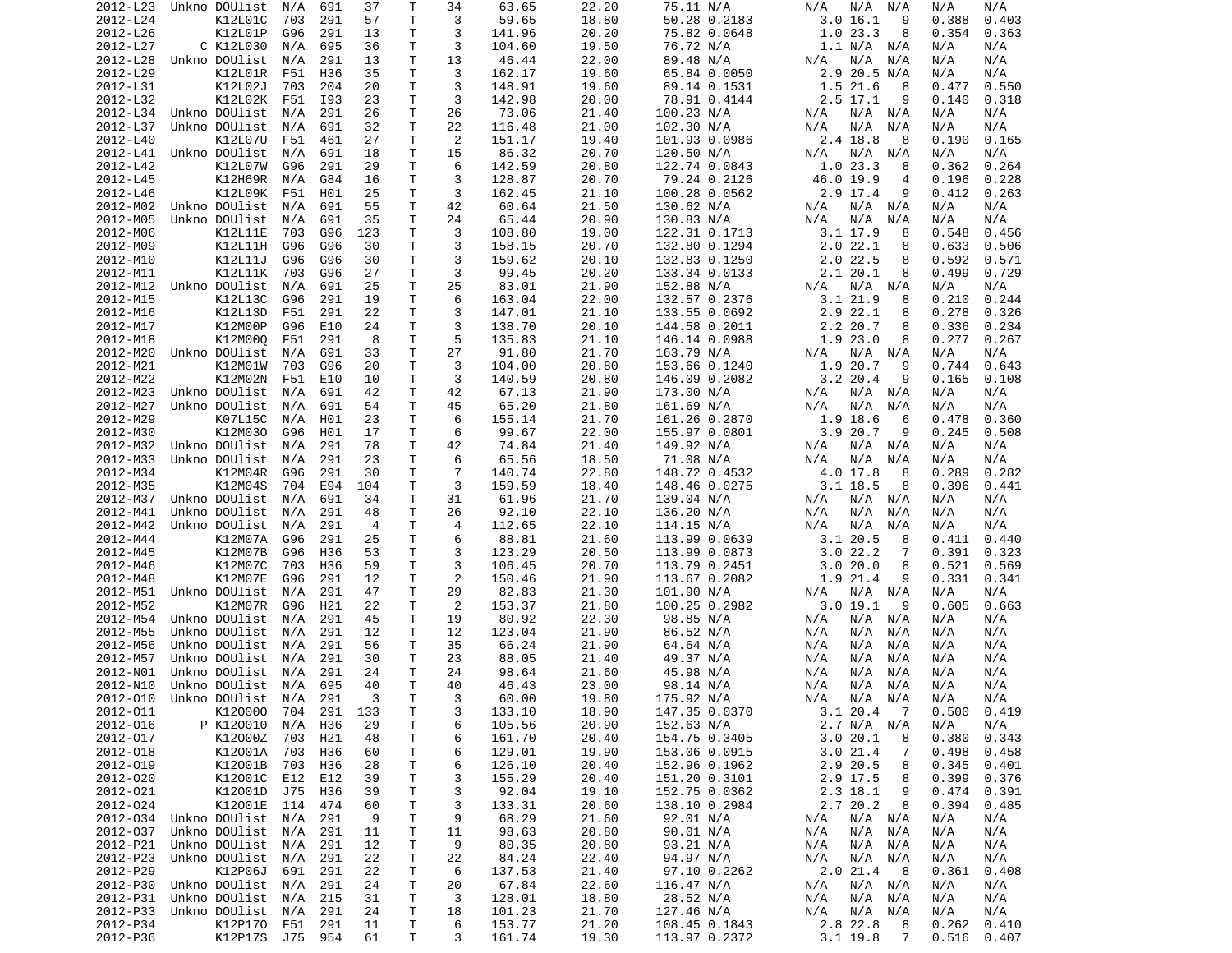| 2012-P37 | Unkno DOUlist              | N/A | 291        | 3  | Τ            | 3              | 132.01 | 21.10 | 139.21 N/A    | N/A<br>N/A<br>N/A          | N/A<br>N/A     |
|----------|----------------------------|-----|------------|----|--------------|----------------|--------|-------|---------------|----------------------------|----------------|
| 2012-002 | K12P19Y                    | F51 | 807        | 14 | T            | 3              | 172.17 | 20.60 | 129.63 0.0099 | 1.7 27.5<br>6              | 0.128<br>0.151 |
| 2012-023 | Unkno DOUlist              | N/A | <b>B96</b> | 12 | T.           | 3              | 145.40 | 18.30 | 139.32 N/A    | N/A<br>N/A N/A             | N/A<br>N/A     |
| 2012-045 | Unkno DOUlist              | N/A | 291        | 3  | T.           | 3              | 164.14 | N/A   | 95.16 N/A     | N/A<br>N/A<br>N/A          | N/A<br>N/A     |
| 2012-047 | Unkno DOUlist              | N/A | 691        | 29 | Τ            | 23             | 90.89  | 21.30 | 81.77 N/A     | N/A<br>N/A<br>N/A          | N/A<br>N/A     |
| 2012-055 | Unkno DOUlist              | N/A | 691        | 59 | T            | 38             | 87.06  | 21.50 | 68.47 N/A     | N/A<br>N/A<br>N/A          | N/A<br>N/A     |
| 2012-052 | K12P17P                    | N/A | H21        | 11 | Τ            | 3              | 138.57 | 21.10 | 80.02 0.1888  | 1550.8 21.6<br>1           | 0.476<br>0.298 |
| 2012-058 | Unkno DOUlist              | N/A | 691        | 12 | T.           | 12             | 149.39 | 20.90 | 66.38 N/A     | N/A<br>N/A<br>N/A          | N/A<br>N/A     |
| 2012-057 | K12017P                    | F51 | F51        | 10 | T            | 6              | 142.84 | 20.20 | 63.87 0.2270  | 12.3 18.3<br>6             | 0.079<br>0.160 |
| 2012-059 | K12017V                    | 703 | 807        | 54 | T            | 3              | 138.74 | 19.50 | 54.93 0.0236  | 3.025.1<br>6               | 0.863<br>0.723 |
| 2012-060 | K12017W                    | 703 | H36        | 48 | $\mathsf{T}$ | 2              | 165.74 | 19.40 | 56.29 0.0317  | 2.023.7<br>7               | 0.726<br>0.648 |
| 2012-061 | K12017X                    | 703 | H36        | 52 | T            | $\overline{2}$ | 166.55 | 19.30 | 56.76 0.1525  | 1.9 21.8<br>7              | 0.552<br>0.348 |
| 2012-063 | K12017Z                    | G96 | G96        | 17 | T            | 3              | 178.78 | 21.60 | 67.62 0.0990  | 1.025.4<br>8               | 0.412<br>0.247 |
| 2012-064 | K12018A                    | G96 | H36        | 23 | T            | 3              | 166.12 | 19.60 | 55.46 0.0713  | 1.9 23.7<br>7              | 0.520<br>0.435 |
| 2012-068 | K01QE2M                    | N/A | 595        | 12 | Τ            | 3              | 166.65 | 20.10 | 46.90 0.0341  | 2.5 22.7<br>5              | 0.650<br>0.576 |
| 2012-071 | K12042F                    | 691 | 291        | 39 | T            | 9              | 159.28 | 20.10 | 41.41 0.0879  | 2.021.4<br>8               | 0.564<br>0.256 |
| 2012-073 | Unkno DOUlist              | N/A | H21        | 21 | T.           | 12             | 151.46 | 20.20 | 32.30 N/A     | N/A N/A<br>N/A             | N/A<br>N/A     |
| 2012-070 | Unkno DOUlist              | N/A | F51        | 43 | T.           | 6              | 145.17 | 19.00 | 63.92 N/A     | N/A<br>N/A<br>N/A          | N/A<br>N/A     |
| 2012-079 | K12049F                    | F51 | E12        | 33 | Τ            | 3              | 116.50 | 19.20 | 12.79 0.2009  | 4.0 16.8<br>-7             | 0.199<br>0.171 |
| 2012-081 | K12049H                    | 703 | E12        | 36 | T            | 3              | 146.74 | 18.70 | 12.99 0.1030  | 2.3 20.9<br>7              | 0.318<br>0.472 |
| 2012-R35 | Unkno DOUlist              | N/A | 291        | 33 | T            | 22             | 67.21  | 22.30 | 132.85 N/A    | N/A<br>N/A N/A             | N/A<br>N/A     |
| 2012-S02 | Unkno DOUlist              | N/A | G96        | 16 | Τ            | 12             | 62.88  | 22.20 | 168.78 N/A    | N/A<br>N/A<br>N/A          | N/A<br>N/A     |
| 2012-S14 | Unkno DOUlist              | N/A | 291        | 20 | T            | 20             | 83.12  | 21.80 | 164.59 N/A    | N/A<br>N/A<br>N/A          | N/A<br>N/A     |
| 2012-S05 | K12R15G                    | 704 | 291        | 27 | T.           | 3              | 110.56 | 20.00 | 154.35 0.0233 | 2.1 19.6<br>8              | 0.428<br>0.365 |
| 2012-S09 | K12R15L                    | 703 | 474        | 33 | T.           | 6              | 167.49 | 20.70 | 156.52 0.0772 | 2.2 24.3<br>7              | 0.474<br>0.785 |
| 2012-S10 | K12R15M                    | 703 | 474        | 88 | Τ            | 3              | 164.80 | 18.40 | 156.55 0.0105 | 2.3 24.5<br>6              | 0.567<br>0.736 |
| 2012-S12 | K12R150                    | 703 | 651        | 25 | Τ            | 3              | 154.13 | 20.10 | 157.28 0.0661 | $2.0$ 23.9<br>7            | 0.531<br>1.011 |
| 2012-S13 | K12R15P                    | 703 | 651        | 39 | T            | 3              | 150.60 | 20.10 | 157.28 0.0880 | 2.123.0<br>7               | 0.278<br>0.467 |
| 2012-S16 | K12R16Q                    | D00 | 291        | 30 | T            | 3              | 144.97 | 20.20 | 151.28 0.2335 | 3.420.9<br>8               | 0.363<br>0.385 |
|          |                            |     |            |    | T            |                |        |       |               |                            |                |
| 2012-S17 | K12R16R                    | 703 | 474        | 37 |              | 3<br>6         | 116.41 | 19.70 | 158.26 0.0024 | $3.2$ 24.2<br>7            | 0.601<br>0.652 |
| 2012-S18 | K12R16S                    | J75 | 291        | 23 | T            |                | 160.12 | 19.80 | 164.11 0.1956 | 2.3 21.3<br>8              | 0.260<br>0.321 |
| 2012-S19 | K12R16T                    | G96 | 474        | 25 | Τ            | 3              | 152.47 | 21.50 | 161.05 0.0122 | 2.3 26.8<br>6              | 0.206<br>0.642 |
| 2012-S20 | K12R16U                    | G96 | 474        | 26 | Τ            | 9              | 174.70 | 20.90 | 160.30 0.0031 | 2.2 25.5<br>7              | 0.423<br>0.228 |
| 2012-S21 | K12R16V                    | 703 | 474        | 22 | T.           | 3              | 157.78 | 19.10 | 159.96 0.1155 | $2.2$ 19.6<br>8            | 0.367<br>0.315 |
| 2012-S22 | K12R16W                    | 703 | 474        | 33 | T            | 3              | 158.93 | 20.70 | 159.46 0.0525 | 2.3 25.2<br>7              | 0.568<br>0.644 |
| 2012-S23 | K12R16X                    | 703 | 474        | 32 | Τ            | 3              | 154.43 | 20.50 | 159.14 0.2052 | 2.2 21.1<br>7              | 0.340<br>0.268 |
| 2012-S24 | Unkno DOUlist              | N/A | 691        | 36 | T            | 36             | 48.86  | 21.70 | 151.75 N/A    | N/A N/A<br>N/A             | N/A<br>N/A     |
| 2012-S25 | K12S02W                    | G96 | H36        | 24 | Τ            | 6              | 149.19 | 21.30 | 150.47 0.0047 | 2.0 27.5<br>6              | 0.356<br>0.538 |
| 2012-S26 | K12S02X                    | G96 | 682        | 26 | Τ            | 6              | 161.06 | 21.20 | 150.96 0.0293 | 2.025.0<br>7               | 0.316<br>0.388 |
| 2012-S27 | K12S02Y                    | G96 | 474        | 33 | Τ            | 3              | 170.17 | 20.60 | 147.48 0.2269 | 7<br>2.1 22.1              | 0.236<br>0.238 |
| 2012-S29 | K12S03A                    | G96 | 474        | 20 | Τ            | 3              | 173.87 | 20.80 | 147.02 0.0267 | 1.3 22.2<br>9              | 0.206<br>0.280 |
| 2012-S32 | Unkno DOUlist              | N/A | 704        | 41 | T            | 33             | 136.47 | 21.00 | 139.04 N/A    | $N/A$ $N/A$<br>N/A         | N/A<br>N/A     |
| 2012-S35 | K12S08L                    | G96 | H01        | 31 | Τ            | 3              | 170.70 | 21.30 | 138.12 0.1775 | 2.8 20.9<br>9              | 0.203<br>0.267 |
| 2012-S36 | K12S08M                    | G96 | H36        | 26 | T            | 3              | 170.93 | 20.40 | 137.48 0.0318 | 1.026.3<br>7               | 0.336<br>0.262 |
| 2012-S38 | Unkno DOUlist              | N/A | 291        | 15 | T            | 12             | 101.49 | 22.00 | 124.32 N/A    | N/A<br>N/A N/A             | N/A<br>N/A     |
| 2012-S42 | Unkno DOUlist              | N/A | 291        | 28 | Τ            | 28             | 140.15 | 21.60 | 110.95 N/A    | N/A<br>N/A<br>N/A          | N/A<br>N/A     |
| 2012-S44 | K12S20V                    | 691 | 291        | 48 | Τ            | 18             | 140.34 | 21.20 | 109.63 0.2289 | 3.9 19.9<br>-7             | 0.283<br>0.285 |
| 2012-S46 | K12S20X                    | G96 | H01        | 31 | Τ            | 3              | 153.90 | 20.60 | 111.67 0.1616 | 2.022.2<br>8               | 0.306<br>0.466 |
| 2012-S47 | K12S20Y                    | G96 | H21        | 31 | Τ            | 6              | 164.45 | 21.20 | 111.50 0.1927 | 1.022.6<br>8               | 0.342<br>0.402 |
| 2012-S49 | K12S22B                    | 703 | H01        | 36 | T.           | 6              | 131.88 | 20.90 | 109.77 0.2173 | 2.9 19.4<br>8              | 0.476<br>0.290 |
| 2012-S50 | K12S22C                    | G96 | H01        | 25 | $\mathsf{T}$ | 3              | 173.27 | 22.10 | 111.16 0.1749 | 1.9 20.2<br>9              | 0.287<br>0.292 |
| 2012-S51 | K12S22D                    | 703 | E10        | 58 | T.           | 3              | 162.72 | 20.30 | 104.28 0.0157 | 2.520.0<br>8               | 0.574<br>0.405 |
|          | 2012-S52 Unkno DOUlist N/A |     | 291        | 93 | $\mathsf{T}$ | 41             | 91.13  | 22.30 | 97.75 N/A     | N/A N/A N/A                | N/A<br>N/A     |
|          | 2012-S55 Unkno DOUlist N/A |     | 291        | 20 | Τ            | 15             | 146.04 | 21.50 | 96.14 N/A     | N/A N/A N/A                | N/A<br>N/A     |
| 2012-S53 | K12S30N                    | G96 | H01        | 64 | Τ            | 6              | 141.52 | 20.60 | 85.91 0.3067  | 2.9 18.8<br>8              | 0.325<br>0.418 |
| 2012-S54 | K12S300                    | G96 | H01        | 41 | Τ            | 6              | 138.72 | 21.20 | 85.95 0.5208  | $2.8$ 19.0<br>8            | 0.321<br>0.259 |
| 2012-S58 | K12S32H 703                |     | 807        | 44 | Τ            | 3              | 152.49 | 20.00 | 74.88 0.1432  | 1.8 22.1<br>$\overline{7}$ | 0.406<br>0.276 |
|          | 2012-S60 Unkno DOUlist     | N/A | 691        | 17 | т            | 14             | 68.13  | 22.40 | 71.90 N/A     | N/A N/A<br>N/A             | N/A<br>N/A     |
| 2012-S64 | K12S49W G96                |     | G96        | 34 | т            | 6              | 171.76 | 20.90 | 72.15 0.2672  | 2.022.2<br>8               | 0.254<br>0.227 |
| 2012-S65 | K12S49X                    | G96 | 291        | 36 | Τ            | 6              | 167.97 | 20.90 | 72.02 0.0205  | 2.026.2<br>6               | 0.322<br>0.622 |
| 2012-S66 | K12S49Y                    | H36 | H36        | 31 | Τ            | 3              | 167.49 | 20.00 | 70.03 0.0002  | 2.1 25.7<br>-7             | 0.400<br>0.330 |
|          | 2012-S69 Unkno DOUlist     | N/A | 291        | 88 | т            | 62             | 78.37  | 22.40 | 59.50 N/A     | N/A<br>N/A N/A             | N/A<br>N/A     |
| 2012-S70 | K09SA40                    | N/A | 291        | 5  | Τ            | 5              | 137.12 | 21.30 | 57.85 0.0387  | 1.0 20.8<br>5              | 0.521<br>0.476 |
| 2012-S72 | K12S50L                    | 703 | 900        | 28 | Τ            | 3              | 151.00 | 19.80 | 55.08 0.0013  | 1.4 26.4<br>$\overline{7}$ | 1.229<br>0.971 |
|          | 2012-S74 Unkno DOUlist     | N/A | 291        | 17 | Τ            | 17             | 90.68  | 22.50 | 56.77 N/A     | N/A N/A<br>N/A             | N/A<br>N/A     |
| 2012-S75 | K12S560                    | 704 | 300        | 40 | т            | 3              | 105.18 | 19.80 | 52.18 0.3460  | 3.4 17.6<br>8              | 0.522<br>0.306 |
| 2012-S76 | K12S56R                    | 691 | 854        | 32 | T            | 6              |        | 20.00 | 46.68 0.0036  | 0.924.3<br>8               | 0.824<br>0.676 |
| 2012-S78 | Unkno DOUlist              |     | 291        | 17 |              |                | 164.74 |       | 44.83 N/A     | N/A N/A                    | N/A            |
|          |                            | N/A |            |    | Τ            | 17             | 131.56 | 21.50 |               | N/A                        | N/A            |
| 2012-S79 | P K12S020                  | N/A | 850        | 77 | T.           | 6              | 105.77 | 19.10 | 44.59 N/A     | 3.4 N/A N/A                | N/A<br>N/A     |
| 2012-S82 | K12S58G                    | 703 | J95        | 25 | T.           | 3              | 152.91 | 19.60 | 24.27 0.0025  | 1.9 23.2<br>$\overline{7}$ | 0.507<br>0.412 |
| 2012-S83 | K12S58H G96 821            |     |            | 18 | T            | 3              | 166.60 | 20.70 | 24.23 0.0268  | 1.927.0<br>$\overline{7}$  | 0.778<br>0.740 |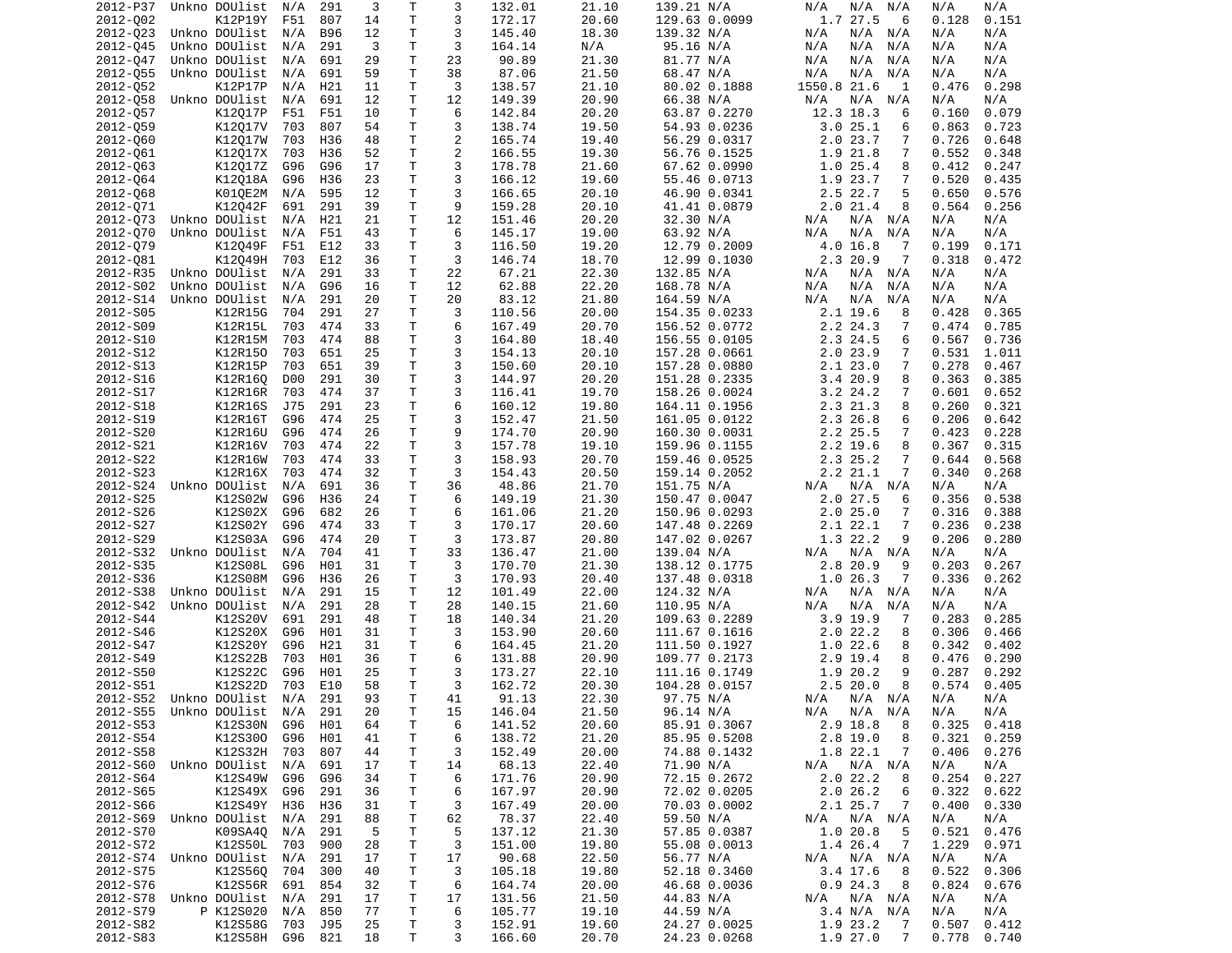| 2012-S84 | K12S58J        | G96 | G96 | 18  | Т  | 3              | 169.75           | 21.40 | 34.67 0.0146  | 0.926.4<br>8              | 0.457<br>0.376  |
|----------|----------------|-----|-----|-----|----|----------------|------------------|-------|---------------|---------------------------|-----------------|
| 2012-S85 | Unkno DOUlist  | N/A | 695 | 33  | Τ  | 33             | 64.03            | 24.60 | 81.28 N/A     | N/A<br>N/A<br>N/A         | N/A<br>N/A      |
| 2012-T07 | P K12R020      | N/A | 691 | 10  | Τ  | 6              | 137.99           | 21.30 | 56.46 N/A     | 6923.2 N/A<br>N/A         | N/A<br>N/A      |
| 2012-T11 | Unkno DOUlist  | N/A | 291 | 3   | Τ  | 3              | 174.90           | 20.30 | 56.90 N/A     | N/A<br>N/A<br>N/A         | N/A<br>N/A      |
| 2012-T14 | K12T00U        | F51 | H21 | 9   | T. | 3              | 172.48           | 20.60 | 48.00 0.2069  | 1.8 20.6<br>9             | 0.200<br>0.166  |
| 2012-T25 | Unkno DOUlist  | N/A | 691 | 9   | Τ  | 9              | 136.69           | 21.30 | 89.37 N/A     | N/A<br>N/A<br>N/A         | N/A<br>N/A      |
| 2012-T24 | P K12S050      | N/A | 691 | 7   | Τ  | 3              | 144.36           | 19.70 | 57.17 N/A     | 12.9 N/A<br>N/A           | N/A<br>N/A      |
| 2012-T33 |                |     |     |     | Τ  | 6              |                  | 19.90 |               | 25.1 N/A                  |                 |
|          | P K12S06B      | N/A | 568 | 40  |    |                | 153.41           |       | 46.52 N/A     | N/A                       | N/A<br>N/A      |
| 2012-T27 | K12T20M        | F51 | 291 | 19  | T  | 3              | 156.35           | 21.20 | 78.35 0.1352  | 1.9<br>22.5<br>8          | 0.352<br>0.160  |
| 2012-T28 | K12T20N        | F51 | 291 | 17  | т  | 3              | 145.80           | 20.50 | 79.88 0.1368  | 1.9 22.3<br>8             | 0.346<br>0.168  |
| 2012-T29 | K12T200        | F51 | 291 | 17  | т  | 3              | 165.32           | 20.80 | 80.99 0.2403  | 1.9 22.6<br>7             | 0.191<br>0.291  |
| 2012-T34 | Unkno DOUlist  | N/A | 718 | 113 | Τ  | 14             | 69.88            | 21.50 | 96.64 N/A     | N/A<br>N/A<br>N/A         | N/A<br>N/A      |
| 2012-T34 | Unkno DOUlist  | N/A | 718 | 113 | Τ  | 14             | 69.88            | 21.50 | 96.64 N/A     | N/A<br>N/A<br>N/A         | N/A<br>N/A      |
| 2012-T35 | K12T52X        | F51 | 291 | 15  | Τ  | 11             | 152.63           | 21.60 | 78.35 0.2789  | $2.9$ 22.0<br>8           | 0.171<br>0.269  |
| 2012-T36 | K12T52Y        | F51 | G96 | 25  | T. | 3              | 149.86           | 21.20 | 78.38 0.0001  | 2.9 21.3<br>9             | 0.314<br>0.294  |
| 2012-T39 | K12T53B        | F51 | 291 | 8   | T. | 2              | 161.32           | 22.30 | 89.81 0.1640  | 2.123.1<br>9              | 0.220<br>0.100  |
| 2012-T48 | Unkno DOUlist  | N/A | 291 | 24  | T  | 24             | 128.07           | 21.80 | 111.75 N/A    | N/A<br>N/A<br>N/A         | N/A<br>N/A      |
| 2012-T49 | K12T43C        | F51 | 291 | 13  | Τ  | 6              | 166.61           | 21.50 | 89.83 0.1894  | 2.9 22.3<br>7             | 0.292<br>0.253  |
| 2012-T51 | K12T78S        | G96 | 291 | 25  | T. | 3              | 170.36           | 21.30 | 88.72 0.0093  | $3.1$ 18.5<br>9           | 0.388<br>0.320  |
|          |                |     |     |     |    |                |                  |       |               |                           |                 |
| 2012-T52 | K12T78T        | F51 | 291 | 17  | Τ  | 3              | 167.12           | 22.10 | 89.86 0.2084  | 3.020.2<br>8              | 0.233<br>0.217  |
| 2012-T53 | K12T78U        | F51 | H36 | 16  | т  | 3              | 166.01           | 21.20 | 89.91 0.2648  | 2.9 20.3<br>9             | 0.305<br>0.446  |
| 2012-T54 | K12T78V        | F51 | H36 | 23  | Τ  | 5              | 162.08           | 21.20 | 89.99 0.0147  | 2.9 19.3<br>8             | 0.370<br>0.340  |
| 2012-T60 | K12T79H        | F51 | 291 | 9   | T  | 3              | 148.49           | 21.20 | 113.31 0.0774 | 0.8<br>21.8<br>7          | 0.139<br>0.283  |
| 2012-T61 | K12T79J        | F51 | H21 | 9   | т  | $\overline{2}$ | 155.14           | 20.90 | 113.34 0.1125 | $0.8$ 23.4<br>9           | 0.247<br>0.215  |
| 2012-T69 | Unkno DOUlist  | N/A | 291 | 8   | T  | 6              | 161.17           | 20.40 | 125.27 N/A    | N/A N/A<br>N/A            | N/A<br>N/A      |
| 2012-T74 | Unkno DOUlist  | N/A | 291 | 3   | T. | 3              | 62.20            | 20.50 | 147.24 N/A    | N/A<br>N/A<br>N/A         | N/A<br>N/A      |
| 2012-T77 | K12TD9N        | F51 | 291 | 15  | т  | 3              | 158.77           | 21.20 | 113.43 0.1564 | 2.9 23.6<br>-7            | 0.298<br>0.296  |
| 2012-T79 | K12TD9P        | 691 | 854 | 25  | т  | 3              | 155.28           | 20.10 | 124.59 0.0383 | 2.020.2<br>9              | 0.594<br>0.250  |
| 2012-T82 | Unkno DOUlist  | N/A | 691 | 47  | T. | 38             | 134.59           | 21.20 | 146.33 N/A    | N/A<br>N/A<br>N/A         | N/A<br>N/A      |
| 2012-T87 | K12TE6F        | G96 | H01 | 22  | т  | 2              | 171.77           | 21.80 | 124.09 0.0749 | 3.9<br>25.6<br>7          | 0.260<br>0.241  |
|          |                |     |     |     |    |                |                  |       |               |                           |                 |
| 2012-T88 | K12TE6G        | F51 | H01 | 13  | Τ  | 3              | 167.37           | 22.00 | 125.27 0.2038 | 3.924.0<br>8              | 0.224<br>0.297  |
| 2012-T89 | K12TE6H        | F51 | H01 | 10  | T. | 3              | 159.83           | 22.50 | 125.35 0.2324 | 3.9 23.5<br>8             | 0.171<br>0.079  |
| 2012-T90 | K12TE6J        | F51 | 291 | 15  | Τ  | 9              | 169.63           | 20.30 | 126.13 0.0560 | 3.920.4<br>8              | 0.513<br>0.445  |
| 2012-U01 | Unkno DOUlist  | N/A | 691 | 50  | Τ  | 47             | 108.42           | 21.70 | 161.16 N/A    | N/A<br>N/A<br>N/A         | N/A<br>N/A      |
| 2012-U03 | P K12T020      | N/A | J04 | 19  | T. | 5              | 154.61           | 21.10 | 113.39 N/A    | 5.5 N/A<br>N/A            | N/A<br>N/A      |
| 2012-U04 | P K12T030      | N/A | 291 | 25  | T. | 6              | 146.73           | 21.50 | 113.29 N/A    | 5.9 N/A<br>N/A            | N/A<br>N/A      |
| 2012-U12 | K12TN1R        | G96 | H01 | 38  | т  | 5              | 145.80           | 20.90 | 157.32 0.0737 | 2.9<br>23.9<br>7          | 0.193<br>0.636  |
| 2012-U13 | K12TN1S        | 703 | 932 | 20  | T. | 9              | 158.05           | 20.40 | 156.57 0.0825 | 2.9 20.7<br>8             | 0.534<br>0.264  |
| 2012-U14 | K12TN1T        | 703 | 703 | 40  | Τ  | 6              | 159.08           | 19.80 | 154.92 0.0173 | 3.023.2<br>8              | 0.599<br>0.403  |
| 2012-U16 | <b>K12TN1V</b> | F51 | 291 | 22  | т  | 6              | 170.92           | 21.50 | 153.66 0.2489 | 2.023.1<br>7              | 0.275<br>0.205  |
| 2012-U17 | K12U00D        | 703 | 291 | 29  | т  | 3              | 140.47           | 20.00 | 154.65 0.0597 | 1.1 23.5<br>7             | 0.608<br>0.654  |
|          |                |     |     |     |    | 3              |                  |       |               |                           |                 |
| 2012-U18 | K12U00E        | G96 | H01 | 18  | Τ  |                | 173.83           | 21.10 | 155.21 0.0005 | 1.028.4<br>7              | 0.611<br>0.273  |
| 2012-U21 | K12U00H        | G96 | 291 | 22  | т  | 6              | 170.89           | 21.90 | 153.17 0.0499 | 1.1 26.6<br>7             | 0.661<br>0.249  |
| 2012-U25 | K12TP6Q        | G96 | F51 | 25  | T  | 3              | 156.39           | 20.80 | 109.77 0.2735 | 26.2 21.6<br>6            | 0.268<br>0.347  |
| 2012-U28 | Unkno DOUlist  | N/A | 291 | 89  | T  | 62             | 81.43            | 22.00 | 153.09 N/A    | N/A<br>N/A N/A            | N/A<br>N/A      |
| 2012-U38 | C K12T050      | N/A | H06 | 83  | Τ  | 9              | 134.93           | 20.00 | 140.60 N/A    | 3.9 N/A<br>N/A            | N/A<br>N/A      |
| 2012-U31 | K12U09S        | G96 | G58 | 30  | T  | 3              | 149.32           | 20.80 | 141.43 0.1334 | 2.121.6<br>8              | 0.353<br>0.366  |
| 2012-U36 | K12U09X        | G96 | G96 | 26  | Τ  | 3              | 164.39           | 21.00 | 140.72 0.0273 | 1.1 26.1<br>7             | 0.343<br>0.463  |
| 2012-U50 | Unkno DOUlist  | N/A | 291 | 15  | Τ  | 15             | 95.73            | 20.70 | 114.97 N/A    | N/A N/A<br>N/A            | N/A<br>N/A      |
| 2012-U53 | K12U27V        | G96 | H01 | 27  | Τ  | 3              | 158.19           | 21.50 | 114.24 0.1673 | 3.8 19.4<br>7             | 0.205<br>0.352  |
| 2012-U54 | K12U27W        | G96 | H01 | 29  | Τ  | 3              | 163.88           | 21.10 | 114.62 0.3260 | 21.1<br>8<br>2.9          | 0.262<br>0.237  |
| 2012-U59 | K12U34C        | F51 | 291 | 14  | T. | 3              | 166.35           | 20.80 | 111.98 0.0447 | 2.1 22.9<br>8             | 0.074<br>0.151  |
| 2012-U60 |                |     | 291 | 19  | T. | 3              |                  |       | 111.90 0.2955 | 8                         |                 |
|          | K12U34D        | F51 |     |     |    |                | 157.91<br>155.69 | 21.00 |               | 2.1 19.2                  | $0.106$ $0.100$ |
| 2012-U61 | K12U34E F51    |     | 291 | 11  | т  | 3              |                  | 21.80 | 112.95 0.0011 | 2.023.3<br>$\overline{7}$ | 0.083<br>0.094  |
| 2012-U63 | Unkno DOUlist  | N/A | 291 | 58  | Τ  | 58             | 107.46           | 21.70 | 101.84 N/A    | N/A N/A<br>N/A            | N/A<br>N/A      |
| 2012-U64 | Unkno DOUlist  | N/A | 291 | 67  | т  | 43             | 131.51           | 22.10 | 89.87 N/A     | N/A<br>N/A<br>N/A         | N/A<br>N/A      |
| 2012-U65 | K12S51F        | N/A | 291 | 15  | т  | 3              | 151.20           | 21.10 | 90.69 0.1737  | 12.9 15.5<br>8            | 0.530<br>0.469  |
| 2012-U66 | C K12U010      | N/A | F65 | 14  | т  | 2              | 165.39           | 21.10 | 86.01 N/A     | 5.1 N/A N/A               | N/A<br>N/A      |
| 2012-U67 | K12S51F        | N/A | 691 | 9   | т  | 9              | 137.71           | 20.50 | 77.71 0.1658  | 5813.2 15.5<br>2          | 0.692<br>0.762  |
| 2012-U68 | Unkno DOUlist  | N/A | 691 | 98  | Τ  | 60             | 74.85            | 21.30 | 76.79 N/A     | N/A<br>N/A N/A            | N/A<br>N/A      |
| 2012-U70 | K12U68S        | F51 | H01 | 25  | Τ  | 5              | 163.38           | 21.90 | 74.89 0.1730  | $5.0$ 18.3<br>9           | 0.241<br>0.229  |
| 2012-U71 | K12U68T        | F51 | 291 | 32  | Τ  | 7              | 137.56           | 21.60 | 69.30 N/A     | 29.8 9.4<br>7             | 0.218<br>0.208  |
| 2012-U72 | K12U68U        | F51 | H01 | 30  | т  | 9              | 96.58            | 20.20 | 73.95 0.0057  | 4.9 23.1<br>7             | 0.145<br>0.172  |
|          |                |     |     |     |    |                |                  |       |               |                           |                 |
| 2012-U73 | K12U68V        | 291 | G96 | 35  | Т  | 15             | 147.62           | 20.20 | 74.29 0.0491  | 3.020.7<br>8              | 0.202<br>0.149  |
| 2012-U74 | K12U68W        | G96 | 291 | 14  | Τ  | 3              | 165.08           | 21.90 | 77.57 0.0251  | 11.8 25.0<br>7            | 0.302<br>0.385  |
| 2012-U75 | K12U68X        | F51 | H01 | 14  | Τ  | 3              | 163.65           | 21.60 | 75.00 0.0056  | 2.9 24.2<br>8             | 0.234<br>0.223  |
| 2012-U76 | K12U68Y        | G96 | 291 | 19  | Τ  | 6              | 150.88           | 22.30 | 76.35 0.0170  | 2.9 25.1<br>7             | 0.441<br>0.325  |
| 2012-U79 | K12U69B        | F51 | 711 | 13  | T. | 3              | 145.08           | 19.60 | 77.20 0.1113  | 0.822.2<br>7              | 0.152<br>0.146  |
| 2012-U78 | K12U69A        | 703 | 291 | 12  | Τ  | 3              | 161.27           | 20.60 | 77.32 0.0045  | 0.823.8<br>9              | 0.371<br>0.487  |
|          |                |     |     |     |    |                |                  |       |               |                           |                 |
| 2012-U77 | K12U68Z        | 703 | G96 | 31  | Τ  | 3              | 150.09           | 19.90 | 77.20 0.0160  | 1.024.6<br>8              | 0.935<br>0.685  |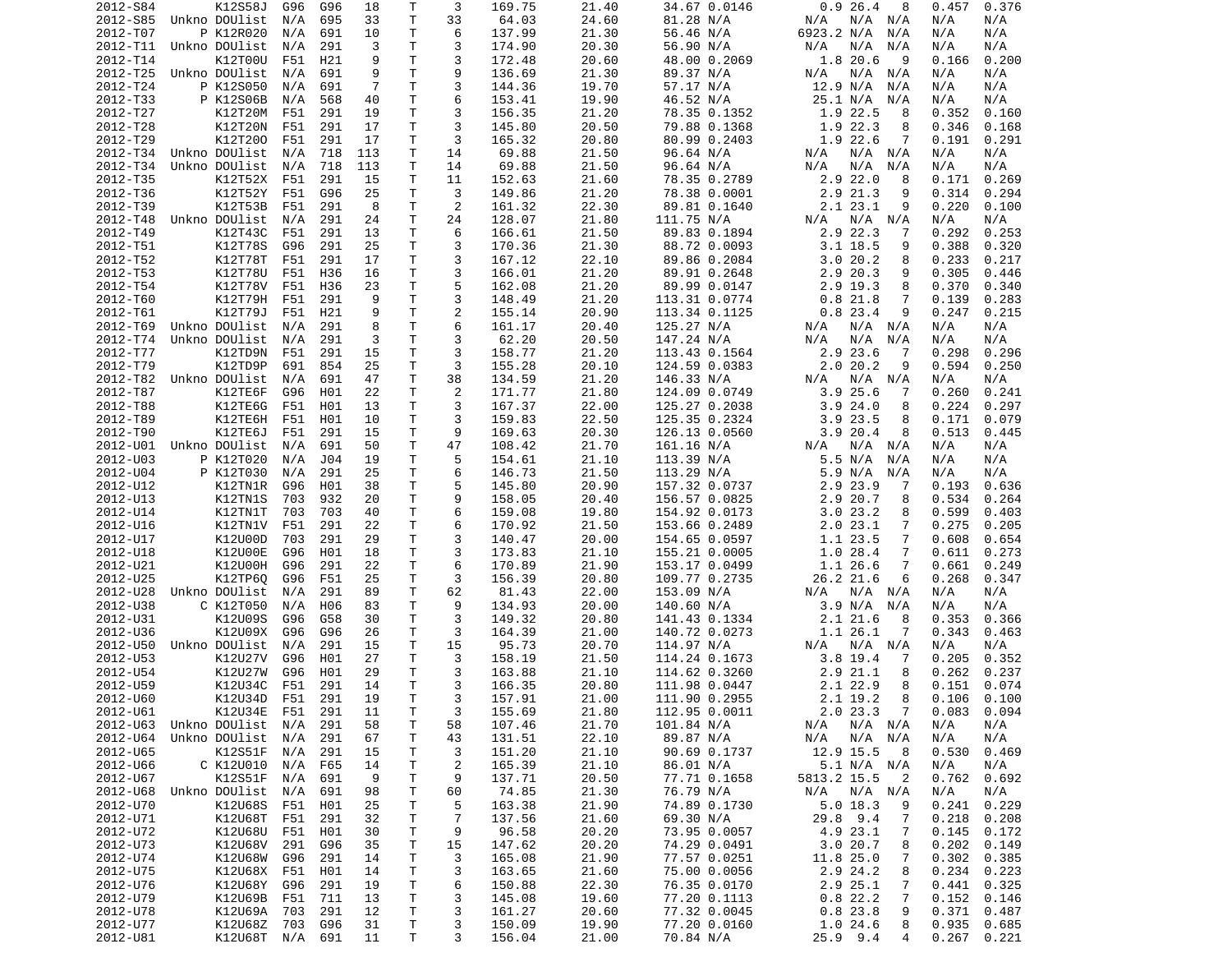| 2012-U82                | Unkno DOUlist              | N/A | 691             | 30       | Τ            | 30             | 71.77            | 21.60          | 73.03 N/A                      | N/A<br>N/A<br>N/A             | N/A<br>N/A                       |
|-------------------------|----------------------------|-----|-----------------|----------|--------------|----------------|------------------|----------------|--------------------------------|-------------------------------|----------------------------------|
| 2012-U83                | K12UD6R                    | F51 | H21             | 21       | Τ            | 3              | 156.26           | 20.80          | 63.47 0.0368                   | $3.9$ 19.1<br>8               | 0.255<br>0.251                   |
| 2012-U84                | K12UD6S                    | G96 | 900             | 127      | т            | 3              | 57.25            | 17.30          | 61.15 0.0850                   | 3.4 15.9<br>5                 | 0.264<br>0.294                   |
| 2012-U85                | K12UD6T                    |     |                 |          | Τ            | 3              | 148.69           |                |                                | 9                             |                                  |
|                         |                            | G96 | 204             | 12       |              |                |                  | 21.30          | 79.39 0.1213                   | 1.7 21.1                      | 0.349<br>0.529                   |
| 2012-U86                | K12UD6U                    | G96 | H21             | 32       | Τ            | 3              | 150.65           | 20.80          | 63.97 0.0275                   | 2.9 21.3<br>8                 | 0.688<br>0.643                   |
| 2012-U88                | K12UD6W                    | F51 | H21             | 9        | T.           | 3              | 143.62           | 21.30          | 62.62 0.1407                   | 1.8 22.9<br>7                 | 0.105<br>0.176                   |
| 2012-U90                | K12UD6Y                    | 703 | H21             | 21       | Τ            | 3              | 161.94           | 20.30          | 63.62 0.0152                   | 1.1 26.6<br>7                 | 0.671<br>0.770                   |
| 2012-U94                | Unkno DOUlist              | N/A | 291             | 13       | T            | 10             | 93.85            | 21.20          | 60.93 N/A                      | N/A N/A<br>N/A                | N/A<br>N/A                       |
|                         |                            |     |                 |          | T.           |                |                  |                |                                |                               |                                  |
| 2012-U99                | K12UD8N                    | F51 | 691             | 16       |              | 6              | 162.12           | 21.70          | 51.82 N/A                      | 5.8 15.5<br>6                 | 0.814<br>0.401                   |
| 2012-U100               | K12UD80                    | G96 | G96             | 28       | т            | 6              | 56.75            | 20.50          | 54.02 0.2704                   | 4.0 17.7<br>8                 | 0.343<br>0.181                   |
| 2012-U101               | K12UD8Q                    | F51 | 291             | 10       | Τ            | 3              | 162.53           | 22.40          | 50.02 0.2901                   | 1.9 23.4<br>8                 | 0.222<br>0.233                   |
| 2012-U102               | K12UD8R                    | F51 | 291             | 15       | т            | 3              | 157.29           | 21.20          | 49.34 0.0046                   | 2.021.2<br>8                  | 0.339<br>0.243                   |
| 2012-U103 Unkno DOUlist |                            | N/A | 691             | 37       | Τ            | 24             | 64.89            | 20.80          | 40.96 N/A                      | N/A<br>N/A N/A                | N/A<br>N/A                       |
|                         |                            |     |                 |          |              |                |                  |                |                                |                               |                                  |
| 2012-U109 Unkno DOUlist |                            | N/A | 691             | 144      | т            | 27             | 65.17            | 20.40          | 37.60 N/A                      | N/A<br>N/A<br>N/A             | N/A<br>N/A                       |
| 2012-U104               | K12UF8R                    | 703 | G96             | 42       | Τ            | 3              | 139.59           | 19.90          | 37.98 0.0040                   | 4.0 20.3<br>8                 | 0.338<br>0.453                   |
| 2012-U105               | K12UF8T                    | F51 | 926             | 30       | T.           | 6              | 146.96           | 20.50          | 37.40 N/A                      | $4.0$ 19.7<br>7               | 0.442<br>0.350                   |
| 2012-U107               | K12UF8V                    | 703 | 291             | 30       | Τ            | 2              | 166.41           | 18.90          | 41.58 0.0384                   | 0.924.5<br>7                  | 0.527<br>0.535                   |
| 2012-U108               | K12UF8W                    | 703 | 291             | 28       | Τ            | 3              |                  |                |                                | 0.923.8<br>7                  | 0.514                            |
|                         |                            |     |                 |          |              |                | 160.93           | 18.80          | 41.87 0.0269                   |                               | 0.526                            |
| 2012-U111               | K12UG9S                    | F51 | 711             | 12       | т            | $\overline{c}$ | 155.57           | 22.20          | 51.00 0.2156                   | 2.8 20.6<br>8                 | 0.095<br>0.297                   |
| 2012-U112               | K12UG9T                    | F51 | G96             | 13       | т            | 6              | 154.89           | 21.50          | 38.52 0.1815                   | 2.9 20.5<br>8                 | 0.287<br>0.326                   |
| 2012-V04 Unkno DOUlist  |                            | N/A | 291             | 20       | Τ            | 20             | 110.66           | 21.00          | 46.42 N/A                      | N/A N/A<br>N/A                | N/A<br>N/A                       |
| 2012-V05                | Unkno DOUlist              | N/A | 291             | 39       | т            | 36             | 133.66           | 21.70          | 47.94 N/A                      | N/A<br>N/A<br>N/A             | N/A<br>N/A                       |
|                         |                            |     |                 |          |              |                |                  |                |                                |                               |                                  |
| 2012-V06                | Unkno DOUlist              | N/A | 691             | 27       | Τ            | 23             | 56.19            | 21.00          | 58.00 N/A                      | N/A<br>N/A<br>N/A             | N/A<br>N/A                       |
| 2012-V07                | K12T78W                    | N/A | 291             | 6        | т            | 3              | 151.87           | 21.30          | 58.84 0.3056                   | $0.9$ 21.4<br>6               | 0.172<br>0.384                   |
| 2012-V08                | K12V04Y                    | F51 | 291             | 16       | Τ            | 8              | 144.30           | 21.00          | 26.44 0.1395                   | $3.9$ 22.3<br>7               | 0.230<br>0.277                   |
| 2012-V09                | K12V04Z                    | F51 | 807             | 19       | T.           | 3              | 109.42           | 20.40          | 37.12 0.2146                   | 2.8 19.8<br>8                 | 0.237<br>0.471                   |
|                         |                            |     |                 |          |              |                |                  |                |                                |                               |                                  |
| 2012-V11                | K12V05B                    | G96 | H21             | 27       | Τ            | 3              | 172.14           | 20.80          | 47.79 0.0120                   | 1.9 26.1<br>7                 | 0.353<br>0.306                   |
| 2012-V12                | K12V05C                    | G96 | H21             | 30       | Τ            | 3              | 173.98           | 20.10          | 47.80 0.0850                   | 2.024.2<br>7                  | 0.912<br>0.625                   |
| 2012-V13                | K12V05D                    | 703 | J95             | 41       | Τ            | 3              | 117.99           | 19.10          | 58.94 0.0026                   | 1.6 26.3<br>6                 | 2.284<br>1.008                   |
| 2012-V14                | K12V05E                    | F51 | 291             | 10       | Τ            | 6              | 86.93            | 21.40          | 47.57 0.2579                   | 1.9 18.8<br>9                 | 0.250<br>0.150                   |
| 2012-V16                | K12V05G                    | F51 | 291             | 17       | т            | 6              | 154.52           | 20.20          | 47.80 0.0535                   | $2.0$ 24.8<br>7               | 0.357<br>0.408                   |
|                         |                            |     |                 |          |              |                |                  |                |                                |                               |                                  |
| 2012-V17                | K12V05H                    | F51 | 291             | 13       | T.           | 6              | 155.09           | 21.60          | 47.82 0.1650                   | 2.022.4<br>9                  | 0.162<br>0.162                   |
| 2012-V18                | K12V05J                    | G96 | H <sub>21</sub> | 27       | Τ            | 2              | 167.61           | 20.80          | 48.57 0.0529                   | 1.9 25.5<br>7                 | 0.799<br>1.093                   |
| 2012-V21                | Unkno DOUlist              | N/A | 691             | 54       | т            | 48             | 56.78            | 21.50          | 69.42 N/A                      | N/A<br>N/A N/A                | N/A<br>N/A                       |
| 2012-V23                | K12V06C                    | F51 | H21             | 14       | T.           | 5              | 152.15           | 21.90          | 47.80 0.0660                   | 2.9 24.9<br>7                 | 0.331<br>0.352                   |
| 2012-V24                | K12V06D                    | F51 | 291             | 12       | т            | 9              | 156.79           | 22.20          | 47.82 0.0597                   | 3.125.6<br>7                  | 0.213<br>0.353                   |
|                         |                            |     |                 |          |              |                |                  |                |                                |                               |                                  |
| 2012-V25                | K12V06E                    | F51 | 291             | 12       | Τ            | 8              | 153.53           | 22.40          | 47.83 0.2418                   | 3.1 23.5<br>8                 | 0.222<br>0.190                   |
| 2012-V29                | K12V06J                    | 691 | 291             | 14       | Τ            | 12             | 169.22           | 20.90          | 57.97 0.0640                   | 2.3 18.6<br>9                 | 0.335<br>0.191                   |
| 2012-V26                | K12V06F                    | F51 | 291             | 17       | T.           | 5              | 161.50           | 21.70          | 47.87 0.3790                   | $3.1$ 21.4<br>8               | 0.321<br>0.336                   |
| 2012-V27                | K12V06G                    | F51 | 291             | 10       | Τ            | 5              | 150.74           | 20.90          | 48.68 0.1872                   | $3.1$ 22.4<br>8               | 0.219<br>0.380                   |
| 2012-V28                | K12V06H                    | F51 | 291             | 11       | Τ            | 9              | 152.43           | 20.70          | 49.55 0.1943                   | 3.021.3<br>8                  | 0.392<br>0.440                   |
|                         |                            |     |                 |          |              |                |                  |                |                                |                               |                                  |
| 2012-V30                | K12V06K F51                |     | 291             | 10       | T.           | 3              | 89.30            | 22.40          | 58.55 0.0264                   | 2.0 20.1<br>9                 | 0.094<br>0.275                   |
| 2012-V31                | K12V06L                    | F51 | 291             | 8        | Τ            | 5              | 85.92            | 21.40          | 58.57 0.0284                   | 1.9 20.9<br>9                 | 0.432<br>0.399                   |
| 2012-V33                | K12V06N                    | F51 | 291             | 9        | Τ            | 6              | 143.88           | 21.90          | 58.78 0.2130                   | 2.021.6<br>9                  | N/A<br>N/A                       |
| 2012-V40                | C K12V010                  | N/A | 568             | 29       | Τ            | 6              | 159.04           | 20.40          | 48.97 N/A                      | 3.2 N/A N/A                   | N/A<br>N/A                       |
|                         |                            |     |                 |          |              |                |                  |                |                                |                               |                                  |
| 2012-V34                | K12V060                    | F51 | 291             | 10       | Τ            | 3              | 145.25           | 22.30          | 58.82 0.0270                   | 2.021.3<br>8                  | 0.178<br>0.115                   |
| 2012-V35                | K12V06P                    | F51 | 291             | 13       | Τ            | 6              | 151.14           | 21.40          | 58.84 0.1139                   | 2.024.1<br>7                  | 0.162<br>0.180                   |
| 2012-V36                | K12V060                    | G96 | 204             | 22       | T.           | 3              | 170.57           | 21.50          | 59.12 0.0042                   | 1.7 27.0<br>7                 | 0.280<br>0.242                   |
| 2012-V37                | K12V06R                    | G96 | G96             | 14       | T.           | 3              | 175.24           | 22.40          | 60.03 N/A                      | 2.022.2<br>9                  | 0.246<br>0.230                   |
| 2012-V39                | K12V06T                    | G96 | H21             | 27       | Τ            | 6              | 164.58           | 20.40          | 36.82 0.0807                   | $3.9$ 22.8<br>7               | 0.358<br>0.221                   |
|                         |                            |     |                 |          |              |                |                  |                |                                |                               |                                  |
| 2012-V42                | Unkno DOUlist              | N/A | 291             | 30       | Τ            | 27             | 86.62            | 22.00          | 79.30 N/A                      | N/A<br>N/A N/A                | N/A<br>N/A                       |
| 2012-V44                | K12V07N                    | F51 | 291             | 13       | T.           | 5              | 88.66            | 21.80          | 58.54 0.2900                   | 2.9 19.4 N/A                  | N/A<br>N/A                       |
| 2012-V46                | K12V19Z F51                |     | H01             | 14       | $\mathsf{T}$ | 3              | 147.65           | 22.00          | 70.27 0.0111                   | 1.925.68                      | 0.210<br>0.325                   |
| 2012-V48                | K12V20B 703 854            |     |                 | 54       | т            | 3              | 161.74           | 19.30          | 71.88 0.0070                   | 1.9 24.4<br>$\overline{7}$    | $0.612$ $0.430$                  |
| 2012-V49                | Unkno DOUlist              | N/A | 291             | 62       | Τ            | 62             | 101.76           | 21.60          | 92.49 N/A                      | $N/A$ $N/A$<br>N/A            | N/A<br>N/A                       |
|                         |                            |     |                 |          |              |                |                  |                |                                |                               |                                  |
| 2012-V50                | K12V25Z 691                |     | H36             | 48       | т            | 14             | 142.13           | 19.60          | 71.37 0.0819                   | $3.0$ 18.4<br>8               | 0.372<br>0.330                   |
| 2012-V51                | K12V26A                    | G96 | H36             | 49       | т            | 3              | 150.95           | 20.50          | 80.35 0.0130                   | 2.026.6<br>6                  | 0.766<br>0.883                   |
| 2012-V56                | K12V26F                    | 691 | H36             | 25       | т            | 12             | 161.25           | 20.50          | 92.21 0.1080                   | 1.1 23.6<br>7                 | 0.228<br>0.299                   |
| 2012-V57                | K12V26G                    | G96 | H36             | 26       | т            | 3              | 177.66           | 20.10          | 92.92 0.1821                   | 1.022.3<br>8                  | 0.258<br>0.287                   |
| 2012-V58                | C K12V020                  | N/A |                 |          | Τ            |                | 107.65           | 19.50          | 7.78 N/A                       | 8.6 N/A N/A                   | N/A<br>N/A                       |
|                         |                            |     | 718             | 102      |              | 2              |                  |                |                                |                               |                                  |
| 2012-V59                | Unkno DOUlist              | N/A | 291             | 3        | т            | 3              | 151.69           | 18.60          | 116.12 N/A                     | N/A N/A<br>N/A                | N/A<br>N/A                       |
|                         |                            |     | J95             | 8        | т            | 2              | 117.48           | 19.50          | 102.64 0.0640                  | 2.7 21.1<br>$\overline{4}$    | 0.431<br>0.549                   |
| 2012-V62                | K05U05X N/A                |     |                 |          |              |                | 143.34           | 20.60          | 39.36 0.4504                   | 34.1 18.0 N/A                 | N/A<br>N/A                       |
| 2012-V70                | K12TL9A                    | N/A | 703             | 17       |              |                |                  |                |                                |                               |                                  |
|                         |                            |     |                 |          | т            | 6              |                  |                |                                |                               |                                  |
| 2012-V71                | Unkno DOUlist              | N/A | 291             | -5       | т            | 3              | 115.02           | 20.90          | 114.44 N/A                     | N/A<br>N/A N/A                | N/A<br>N/A                       |
| 2012-V64                | K12V36Z                    | F51 | H21             | 13       | т            | 3              | 73.65            | 21.10          | 80.67 0.2175                   | 2.8 18.2 N/A                  | N/A<br>N/A                       |
| 2012-V73                | Unkno DOUlist              | N/A | 291             | 48       | т            | 46             | 66.36            | 21.60          | 113.57 N/A                     | $N/A$ $N/A$<br>N/A            | N/A<br>N/A                       |
| 2012-V80                | Unkno DOUlist              | N/A | 691             | 27       | Τ            | 24             | 73.22            | 21.50          | 167.77 N/A                     | N/A<br>N/A N/A                | N/A<br>N/A                       |
|                         |                            |     |                 |          |              |                |                  |                |                                | 9                             |                                  |
| 2012-V74                | K12V46E                    | F51 | 807             | 15       | Τ            | 3              | 74.30            | 20.50          | 80.66 0.0324                   | 5.8 20.1                      | 0.122<br>0.209                   |
| 2012-V77                | K12V46H                    | G96 | G96             | 15       | т            | 3              | 154.49           | 22.40          | 158.09 0.0601                  | 1.0 24.9<br>8                 | 0.392<br>0.416                   |
| 2012-V78<br>2012-V90    | K12V46J<br>K12V76T G96 291 | G96 | H36             | 12<br>14 | т<br>Τ       | 3<br>6         | 163.06<br>155.10 | 21.20<br>22.00 | 158.50 0.0667<br>172.53 0.0039 | 1.024.1<br>8<br>1.0 26.7<br>7 | 0.693<br>0.500<br>0.279<br>0.358 |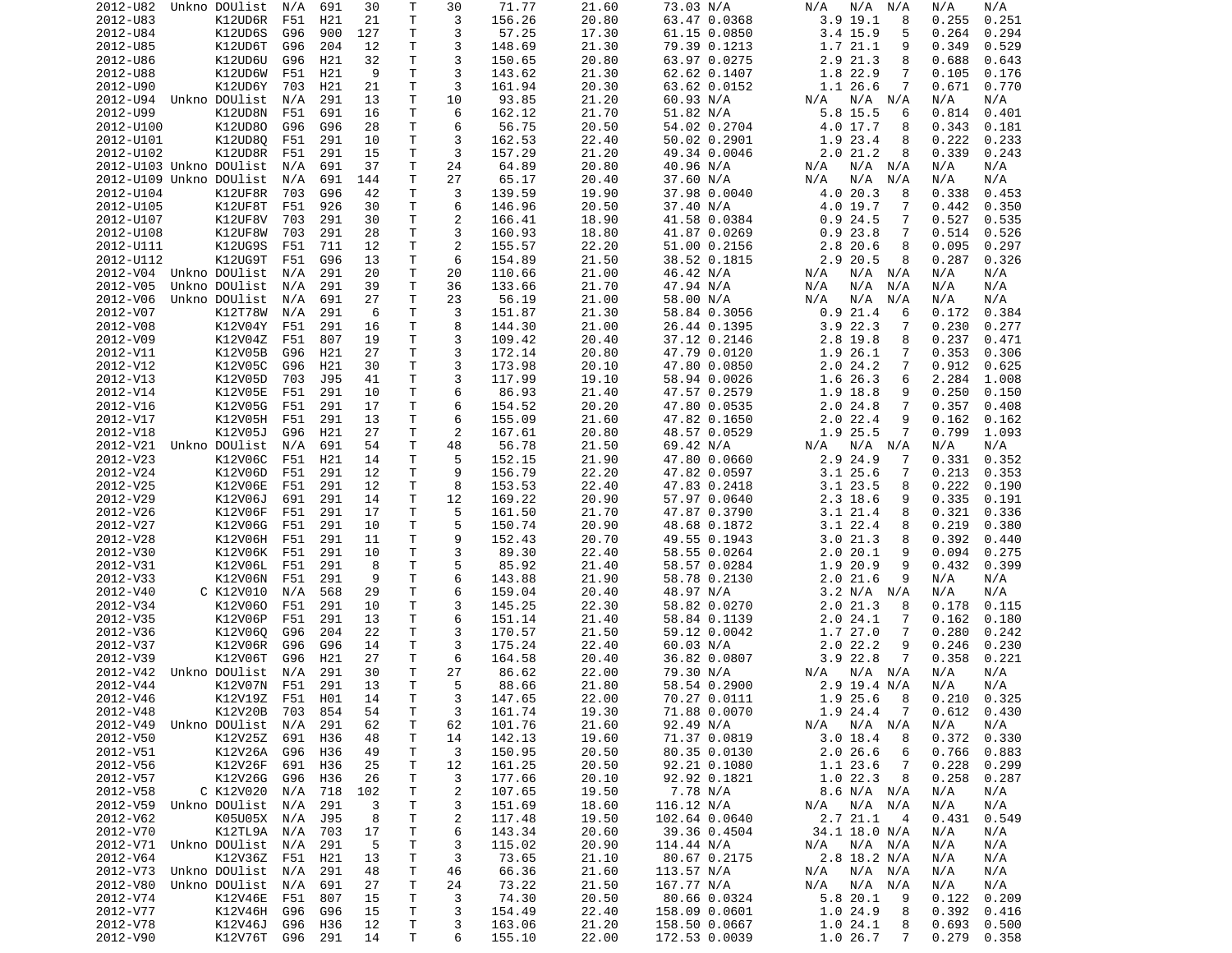| 2012-V93                               | Unkno DOUlist | N/A | 291 | 53             | Т  | 42             | 73.09  | 21.70 | 161.58 N/A    | N/A<br>N/A<br>N/A          | N/A<br>N/A     |
|----------------------------------------|---------------|-----|-----|----------------|----|----------------|--------|-------|---------------|----------------------------|----------------|
| 2012-V100                              | K12V77K       | G96 | H21 | 12             | т  | 3              | 173.80 | 21.10 | 162.06 0.0808 | 0.925.2<br>8               | 0.410<br>0.377 |
| 2012-V101 Unkno DOUlist                |               | N/A | C32 | 40             | Τ  | 6              | 46.64  | 20.40 | 34.96 N/A     | N/A<br>N/A<br>N/A          | N/A<br>N/A     |
| 2012-W01                               | K12V80F       | F51 | 807 | 17             | Τ  | 6              | 80.47  | 21.50 | 69.46 0.2768  | 158.6 18.6<br>5            | 0.178<br>0.171 |
| 2012-W02                               | Unkno DOUlist | N/A | 291 | 6              | Τ  | 6              | 56.07  | 21.00 | 157.32 N/A    | N/A<br>N/A<br>N/A          | N/A<br>N/A     |
| 2012-W06                               | K12V82E       | F51 | H36 | 19             | Τ  | 11             | 162.21 | 21.50 | 146.00 0.0430 | $3.8$ 19.3<br>8            | 0.479<br>0.300 |
| 2012-W07                               | K12V82F       | 703 | 113 | 96             | Τ  | 3              | 147.97 | 20.20 | 140.31 0.2172 | 3.420.7<br>8               | 0.566<br>0.692 |
| 2012-W09                               | K12V82K       | 703 | 204 | 40             | Τ  | 3              | 142.29 | 20.40 | 137.58 0.2085 | 2.7 21.2<br>8              | 0.823<br>0.585 |
| 2012-W10                               | Unkno DOUlist | N/A | 291 | 21             | Τ  | 21             | 72.21  | 21.70 | 133.80 N/A    | N/A<br>N/A<br>N/A          | N/A<br>N/A     |
| 2012-W12                               | K12W00E       | F51 | J95 | 12             | т  | 3              | 149.36 | 21.50 | 122.93 0.0279 | 1.7 24.6<br>9              | 0.375<br>1.241 |
|                                        |               |     |     |                | т  | 3              |        |       |               |                            |                |
| 2012-W13                               | K12W00F       | 703 | J95 | 35             |    |                | 141.68 | 19.60 | 123.84 0.0081 | 0.826.1<br>6               | 0.525<br>0.368 |
| 2012-W14                               | K12W00G       | G96 | J95 | 20             | T. | 3              | 178.47 | 20.40 | 123.64 0.0545 | 0.725.2<br>8               | 0.730<br>0.610 |
| 2012-W16                               | K12V82N       | G96 | J95 | 19             | Τ  | 3              | 153.60 | 21.90 | 122.42 0.1188 | 4.7 19.9<br>9              | 0.413<br>0.335 |
| 2012-W17                               | Unkno DOUlist | N/A | 691 | 100            | т  | 66             | 126.58 | 21.50 | 130.31 N/A    | N/A N/A<br>N/A             | N/A<br>N/A     |
| 2012-W19                               | Unkno DOUlist | N/A | 291 | 12             | Τ  | 12             | 86.51  | 22.40 | 107.30 N/A    | N/A<br>N/A<br>N/A          | N/A<br>N/A     |
| 2012-W21                               | K12V93V       | G96 | H36 | 39             | T  | 6              | 58.38  | 21.00 | 103.86 0.2066 | 6.017.5<br>-8              | 0.336<br>0.320 |
| 2012-W22                               | Unkno DOUlist | N/A | 291 | 77             | т  | 60             | 93.07  | 22.10 | 95.06 N/A     | N/A<br>N/A<br>N/A          | N/A<br>N/A     |
| 2012-W27                               | Unkno DOUlist | N/A | 291 | 37             | Τ  | 23             | 128.52 | 21.40 | 91.38 N/A     | N/A<br>N/A<br>N/A          | N/A<br>N/A     |
| 2012-W28                               | K12W03P       | 704 | 807 | 63             | Τ  | 3              | 133.50 | 19.90 | 81.89 0.3504  | 4.0 17.6<br>- 7            | 0.389<br>0.405 |
| 2012-W32                               | Unkno DOUlist | N/A | 291 | 24             | T. | 24             | 69.69  | 21.40 | 70.80 N/A     | N/A<br>N/A<br>N/A          | N/A<br>N/A     |
| 2012-W34                               | K12W04H       | G96 | 291 | 26             | Τ  | 3              | 81.33  | 21.10 | 71.76 N/A     | 5.1 17.3<br>8              | 0.345<br>0.287 |
| 2012-W38                               | Unkno DOUlist | N/A | 691 | 45             | T. | 45             | 72.61  | 21.90 | 59.76 N/A     | N/A<br>N/A<br>N/A          | N/A<br>N/A     |
| 2012-W39                               | K10V98W       | N/A | 291 | 21             | T  | 3              | 155.93 | 20.10 | 58.71 0.1219  | 1.1 22.5<br>2              | 0.599<br>0.658 |
| 2012-W40                               | K12W100       | 703 | 291 | 22             | т  | 3              | 153.96 | 20.10 | 58.77 0.1312  | 1.1 22.5<br>9              | 0.667<br>0.391 |
| 2012-W41                               | K12W10R       |     | H36 | 20             | T  | 3              | 164.24 | 20.00 | 58.44 0.0007  | 7                          |                |
|                                        |               | 703 |     |                |    |                |        |       |               | 1.1 28.4                   | 0.826<br>0.767 |
| 2012-W42                               | K12W10S       | 703 | 291 | 16             | Τ  | 3              | 150.89 | 20.10 | 58.52 0.0028  | 0.925.0<br>8               | 0.510<br>1.301 |
| 2012-W43                               | Unkno DOUlist | N/A | 691 | 81             | Τ  | 73             | 71.48  | 21.90 | 47.89 N/A     | N/A<br>N/A<br>N/A          | N/A<br>N/A     |
| 2012-W44                               | Unkno DOUlist | N/A | 291 | 94             | Τ  | 67             | 67.95  | 21.50 | 36.97 N/A     | N/A<br>N/A<br>N/A          | N/A<br>N/A     |
| 2012-W46                               | K10X15C       | N/A | 291 | 6              | Τ  | 6              | 74.51  | 22.50 | 33.66 0.0025  | 1.021.4<br>3               | 0.430<br>0.353 |
| 2012-W48                               | K12W25B       | 691 | 291 | 34             | T  | 26             | 165.10 | 20.70 | 34.33 0.0765  | $3.2$ 19.1<br>9            | 0.490<br>0.278 |
| 2012-W49                               | K12W25C       | 691 | 291 | 20             | т  | 15             | 174.50 | 20.80 | 34.39 0.2344  | 1.2 22.8<br>7              | 0.254<br>0.183 |
| 2012-W51                               | Unkno DOUlist | N/A | 291 | 62             | Τ  | 51             | 78.63  | 21.10 | 34.53 N/A     | N/A<br>N/A N/A             | N/A<br>N/A     |
| 2012-W54                               | Unkno DOUlist | N/A | 691 | 208            | Τ  | 12             | 143.31 | 19.90 | 27.97 N/A     | N/A<br>N/A<br>N/A          | N/A<br>N/A     |
| 2012-W56                               | K12W32G       | F51 | H21 | 32             | Τ  | 3              | 118.82 | 21.50 | 2.13 0.0736   | $3.8$ 17.8<br>- 8          | 0.210<br>0.356 |
| 2012-X04                               | Unkno DOUlist | N/A | 291 | 3              | т  | 3              | 93.00  | 20.00 | 50.48 N/A     | N/A<br>N/A<br>N/A          | N/A<br>N/A     |
| 2012-X10                               | Unkno DOUlist | N/A | 291 | 91             | Τ  | 80             | 61.91  | 21.90 | 48.07 N/A     | N/A<br>N/A<br>N/A          | N/A<br>N/A     |
| 2012-X11                               | K12X00G       | G96 | 291 | 22             | T  | 6              | 175.39 | 20.10 | 49.92 0.0909  | 1.2 24.1<br>7              | 0.274<br>0.385 |
| 2012-X12                               | K12X00H       | G96 | G96 | 16             | Τ  | 2              | 176.53 | 20.20 | 49.93 0.0026  | 1.2 25.7<br>7              | 0.325<br>0.305 |
| 2012-X13                               | P K12W32X     | N/A | 291 | 28             | Τ  | 3              | 137.12 | 18.80 | 2.34 N/A      | 7.0 N/A<br>N/A             | N/A<br>N/A     |
|                                        |               |     |     |                |    |                |        |       |               |                            |                |
| 2012-X15                               | Unkno DOUlist | N/A | 691 | 100            | т  | 62             | 60.27  | 22.10 | 30.39 N/A     | N/A<br>N/A<br>N/A          | N/A<br>N/A     |
| 2012-X16                               | K09WA6F       | N/A | E10 | 49             | т  | 3              | 161.61 | 19.90 | 51.12 0.0747  | 2.3 19.8<br>4              | 0.595<br>0.489 |
| 2012-X17                               | K12X02N       | 703 | H21 | 62             | т  | 3              | 141.96 | 19.90 | 49.28 0.1155  | 2.1 21.5<br>8              | 0.448<br>0.443 |
| 2012-X19                               | K12X020       | G96 | W85 | 21             | т  | 3              | 164.34 | 21.00 | 63.23 0.0417  | 1.026.1<br>8               | 1.227<br>0.596 |
| 2012-X21                               | Unkno DOUlist | N/A | 691 | 41             | T  | 38             | 60.38  | 22.30 | 63.58 N/A     | N/A<br>N/A<br>N/A          | N/A<br>N/A     |
| 2012-X22                               | K12X06Y       | 926 | H15 | 35             | T. | 5              | 157.12 | 20.00 | 50.41 0.0322  | 3.1 19.1<br>7              | 0.185<br>0.248 |
| 2012-X24                               | Unkno DOUlist | N/A | 691 | 82             | Τ  | 59             | 60.69  | 22.50 | 74.49 N/A     | N/A<br>N/A N/A             | N/A<br>N/A     |
| 2012-X27                               | K12X16J       | G96 | G96 | 17             | T. | 2              | 124.78 | 21.20 | 83.50 0.0603  | 1.023.4<br>9               | 0.312<br>0.310 |
| 2012-X28                               | K12X16K       | 703 | C43 | 65             | T. | 6              | 170.80 | 18.10 | 85.02 0.0673  | 1.5 22.4<br>7              | 0.758<br>0.838 |
| 2012-X29                               | K12X16L       | 703 | 291 | 22             | Τ  | 9              | 168.48 | 20.30 | 85.03 0.0185  | 1.1 25.6<br>8              | 0.336<br>0.445 |
| 2012-X31                               | Unkno DOUlist | N/A | 691 | 39             | т  | 30             | 61.87  | 22.50 | 91.77 N/A     | N/A<br>N/A<br>N/A          | N/A<br>N/A     |
| 2012-X34                               | K12X17F       | 703 | 854 | 28             | т  | 6              | 132.82 | 20.70 | 86.84 0.1793  | 2.021.3<br>8               | 0.540<br>0.532 |
| 2012-X35                               | Unkno DOUlist | N/A | 691 | 48             | T. | 41             | 105.99 | 21.60 | 97.13 N/A     | N/A N/A<br>N/A             | N/A<br>N/A     |
| 2012-X38 Unkno DOUlist N/A             |               |     | 291 | $\overline{4}$ | T. | $\overline{4}$ | 115.90 | 20.90 | 122.89 N/A    | N/A N/A<br>N/A             | N/A<br>N/A     |
| 2012-X39                               | K12X55C       | 703 | 807 | 51             | Τ  | 3              | 126.32 | 20.00 | 86.80 0.2580  | $3.9$ 19.4<br>8            | $0.425$ 0.494  |
| 2012-X40                               | K12X55D       | 703 | 474 | 64             | Τ  | 3              | 126.19 | 19.00 | 86.80 0.0931  | 4.3 19.8<br>7              | 0.294<br>0.396 |
| 2012-X45                               | K12X55K       |     |     |                |    |                |        | 21.70 |               | 2.2 23.9                   |                |
|                                        |               | G96 | F51 | 24             | Τ  | 3              | 158.55 |       | 108.85 0.1618 | 8                          | 0.502<br>0.457 |
| 2012-X46                               | K12X55L       | G96 | G96 | 16             | Τ  | 3              | 143.14 | 21.20 | 109.12 0.0008 | 2.027.0<br>8               | 0.832<br>0.268 |
| 2012-X47                               | K12X55M       | G96 | G96 | 23             | Τ  | 3              | 169.51 | 21.10 | 110.27 0.0083 | 2.0 27.8<br>7              | 0.460<br>0.260 |
| 2012-X48                               | K12X55N       | 703 | 807 | 36             | T  | 3              | 166.91 | 19.60 | 111.23 0.0660 | 1.8 24.0<br>8              | 0.429<br>0.444 |
| 2012-X49                               | K12X550       | 703 | J95 | 34             | T  | 3              | 176.18 | 19.80 | 111.26 0.0379 | 1.725.0<br>7               | 0.744<br>0.438 |
| 2012-X50                               | K12X55P       | G96 | 807 | 25             | T. | 3              | 173.61 | 20.90 | 111.33 0.0115 | 1.8 24.0<br>8              | 0.380<br>0.297 |
| 2012-X42                               | K12X55F F51   |     | 291 | 10             | Τ  | 6              | 135.62 | 21.60 | 97.07 0.0218  | $3.1$ 22.4<br>8            | 0.273<br>0.079 |
| 2012-X43                               | K12X55G       | F51 | 291 | 12             | т  | 9              | 150.66 | 21.90 | 97.26 0.1699  | $3.1$ 23.5<br>7            | 0.263<br>0.247 |
| 2012-X52                               | K12X55J       | 704 | J95 | 32             | Τ  | 3              | 121.19 | 21.30 | 96.95 0.1456  | 78.7 21.5<br>5             | 0.496<br>0.444 |
| 2012-X53 Unkno DOUlist                 |               | N/A | 941 | 163            | T  | 5              | 115.04 | 19.80 | 4.29 N/A      | N/A N/A<br>N/A             | N/A<br>N/A     |
| 2012-X54                               | Unkno DOUlist | N/A | 691 | 25             | T  | 21             | 81.93  | 21.50 | 134.38 N/A    | N/A<br>$N/A$ $N/A$         | N/A<br>N/A     |
| 2012-X55                               | K12X930       | 703 | 822 | 59             | T  | 3              | 129.06 | 19.60 | 110.29 0.1194 | 2.9 21.6<br>$\overline{7}$ | 0.400<br>0.371 |
| 2012-X56                               | K12X93R       | G96 | H21 | 59             | Τ  | 3              | 176.31 | 20.00 | 110.59 0.2334 | 3.121.8<br>7               | 0.341<br>0.377 |
| 2012-X57                               | K12X93S       | 691 |     | 18             | T  | 12             | 130.13 | 21.90 | 112.31 0.1029 | 2.9 19.4<br>9              | 0.323<br>0.481 |
|                                        |               |     | H01 |                |    |                |        |       |               |                            |                |
| 2012-X58<br>2012-X62 Unkno DOUlist N/A | K12X93T       | G96 | H01 | 20             | Τ  | 3              | 143.23 | 20.80 | 112.69 0.0848 | $2.9$ 22.0<br>8            | 0.196<br>0.124 |
|                                        |               |     | 691 | 22             | Τ  | 19             | 125.62 | 21.50 | 147.93 N/A    | N/A<br>N/A N/A             | N/A<br>N/A     |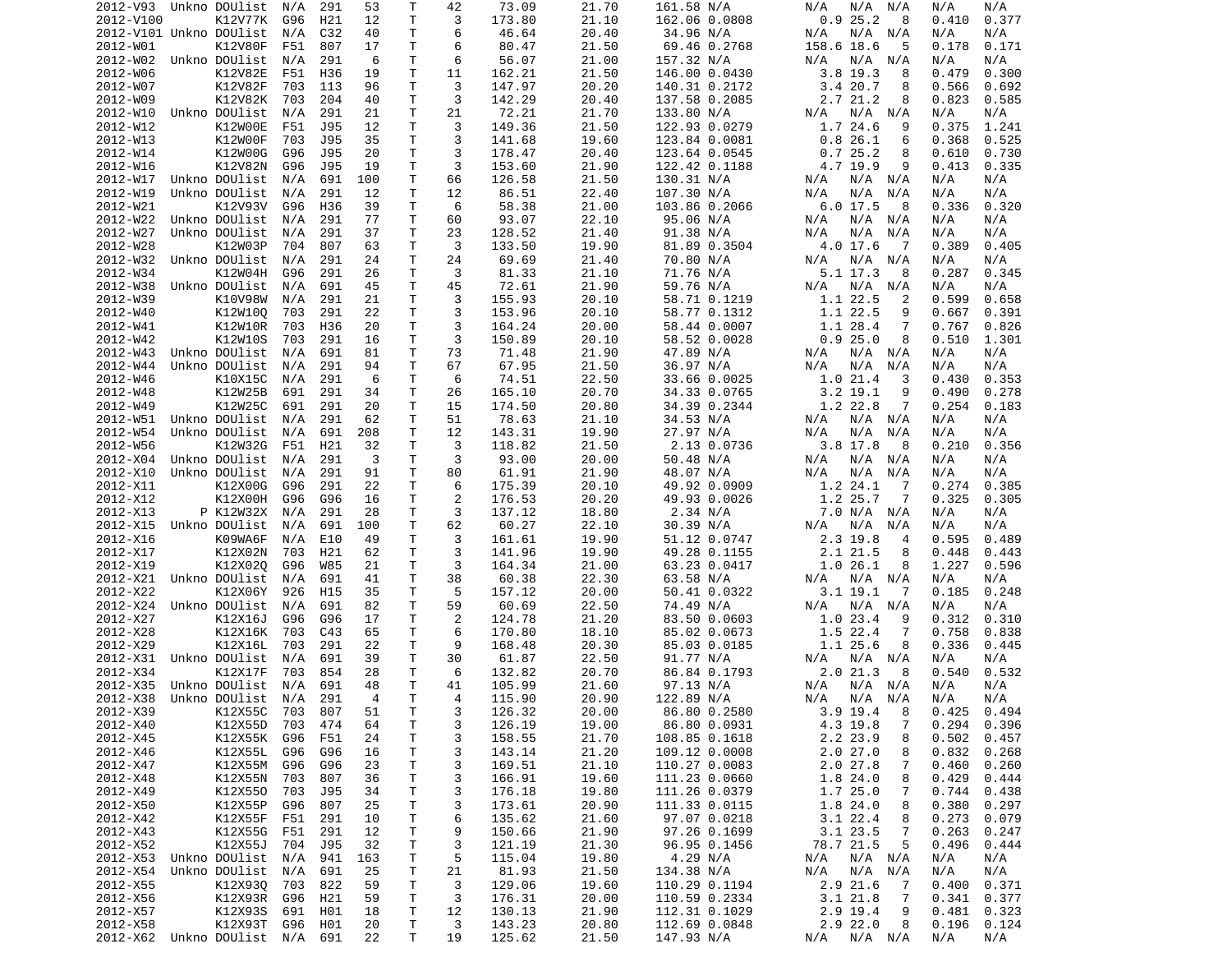| 2012-X63               | K12XB10         | G96 | 291 | 24  | Т            | 3  | 156.33 | 21.60 | 134.52 0.0143 | 2.1 20.8<br>8             | 0.465<br>0.457  |
|------------------------|-----------------|-----|-----|-----|--------------|----|--------|-------|---------------|---------------------------|-----------------|
| 2012-X64               | K12XB1P         | G96 | H01 | 14  | Τ            | 4  | 161.63 | 22.20 | 136.38 0.1226 | 2.023.7<br>8              | 0.191<br>0.141  |
| 2012-X65               | K12XB10         | F51 | 291 | 13  | Τ            | 3  | 160.22 | 22.60 | 136.58 0.1737 | 1.9 23.7<br>7             | 0.141<br>0.118  |
| 2012-X66               | K12XB1R         | F51 | H36 | 13  | т            | 3  | 155.26 | 20.70 | 136.67 0.0695 | 1.9 24.9<br>7             | 0.265<br>0.386  |
| 2012-X67               | K12XB1S         | F51 | H01 | 31  | Τ            | 3  | 164.08 | 20.00 | 139.93 0.0481 | 1.8 22.0<br>9             | 0.327<br>0.403  |
| 2012-X72               | K12XB2D         | 691 | 300 | 47  | т            | 18 | 139.45 | 19.90 | 138.43 0.0149 | 2.321.0<br>8              | 0.266<br>0.365  |
| 2012-X78               | Unkno DOUlist   | N/A | 291 | 36  | т            | 29 | 86.64  | 21.90 | 164.15 N/A    | $N/A$ $N/A$<br>N/A        | N/A<br>N/A      |
| 2012-X79               | P K12W32X       | N/A | 367 | 57  | Τ            | 6  | 131.35 | 19.40 | 108.04 N/A    | 3310.2 N/A<br>N/A         | N/A<br>N/A      |
| 2012-X81               | K12XD3A         | G96 | 291 | 25  | Τ            | 2  | 171.88 | 20.80 | 151.48 0.0171 | 1.9 20.9<br>9             | 0.392<br>0.357  |
| 2012-X85               | K12XD3E         | 703 | 854 | 48  | Τ            | 6  | 137.01 | 20.00 | 166.75 0.0021 | $1.0$ 23.5 N/A            | N/A<br>N/A      |
| 2012-X86               | K12XD3F         | G96 | H21 | 21  | T            | 3  | 151.29 | 21.30 |               | $0.8$ 21.9 N/A            | N/A<br>N/A      |
|                        |                 |     |     |     | Τ            | 27 |        |       | 166.98 0.0425 |                           |                 |
| 2012-X89               | Unkno DOUlist   | N/A | 691 | 34  |              |    | 140.38 | 21.50 | 175.52 N/A    | N/A<br>N/A N/A            | N/A<br>N/A      |
| 2012-X91               | K12XD4K         | G96 | H21 | 25  | Τ            | 3  | 161.35 | 20.80 | 166.47 0.0048 | 1.1 26.3<br>7             | 0.311<br>0.339  |
| 2012-X92               | K12XD4L         | 703 | H21 | 14  | т            | 3  | 141.39 | 20.50 | 168.19 0.0014 | 1.0 27.7<br>8             | 0.573<br>0.586  |
| 2012-X93               | K12XD4M         | G96 | H36 | 15  | T.           | 3  | 169.04 | 20.00 | 166.27 0.0382 | 1.1 22.4<br>8             | 0.461<br>0.396  |
| 2012-X96               | K12XD4P         | G96 | H21 | 37  | Τ            | 9  | 171.23 | 18.90 | 166.34 0.0030 | 0.927.6<br>6              | 0.391<br>0.361  |
| 2012-X97               | K12XD4R         | F51 | H21 | 22  | т            | 3  | 151.08 | 21.90 | 136.50 0.1914 | $3.9$ 18.4<br>9           | 0.233<br>0.172  |
| 2012-X102              | K12XE40         | 926 | H21 | 13  | T            | 2  | 154.85 | 19.50 | 60.63 N/A     | 10.1 16.0<br>6            | 0.320<br>0.209  |
| 2012-Y09               | Unkno DOUlist   | N/A | 291 | 98  | Τ            | 60 | 67.27  | 22.60 | 106.36 N/A    | N/A N/A<br>N/A            | N/A<br>N/A      |
| 2012-Y07               | Unkno DOUlist   | N/A | 291 | 30  | т            | 30 | 77.93  | 22.30 | 86.80 N/A     | N/A<br>N/A<br>N/A         | N/A<br>N/A      |
| 2012-Y10               | Unkno DOUlist   | N/A | 291 | 17  | Τ            | 17 | 122.67 | 20.80 | 89.82 N/A     | N/A<br>N/A<br>N/A         | N/A<br>N/A      |
| 2012-Y11               | K12Y01N         | J04 | 291 | 14  | Τ            | 3  | 152.32 | 21.00 | 86.95 0.1340  | 3.523.6<br>8              | 0.263<br>0.334  |
| 2012-Y13               | Unkno DOUlist   | N/A | 291 | 38  | T            | 38 | 127.04 | 22.10 | 78.48 N/A     | N/A<br>N/A<br>N/A         | N/A<br>N/A      |
| 2012-Y15               | K12Y010         | G32 | 854 | 32  | т            | 3  | 135.38 | 19.60 | 77.01 0.0072  | 2.1 21.0<br>8             | 0.852<br>0.387  |
| 2012-Y17               | K12Y01S         | 703 | H36 | 26  | Τ            | 3  | 150.41 | 19.70 | 75.54 0.0087  | 1.225.0<br>7              | 0.440<br>0.514  |
| 2012-Y19               | Unkno DOUlist   | N/A | 291 | 35  | Τ            | 29 | 136.30 | 21.80 | 74.97 N/A     | N/A N/A<br>N/A            | N/A<br>N/A      |
| 2012-Y22               | K12Y03N         | 703 | H01 | 34  | т            | 3  | 160.59 | 19.90 | 56.70 N/A     | 2.920.1<br>$\overline{7}$ | 0.345<br>0.298  |
| 2012-Y30               | Unkno DOUlist   | N/A | 291 | 211 | т            | 9  | 120.50 | 22.00 | 46.66 N/A     | N/A<br>N/A N/A            | N/A<br>N/A      |
| 2013-A15               | Unkno DOUlist   | N/A | 691 | 62  | Τ            | 59 | 78.94  | 21.70 | 76.99 N/A     | N/A<br>N/A<br>N/A         | N/A<br>N/A      |
| 2013-A12               | Unkno DOUlist   | N/A | 291 | 41  | Τ            | 41 | 69.79  | 21.70 | 66.83 N/A     | N/A<br>N/A<br>N/A         | N/A<br>N/A      |
| 2013-A16               | K12Y08J         | F51 | H01 | 15  | Τ            | 2  | 133.24 | 20.10 | 34.80 0.3118  | 4.8 20.6<br>-7            | 0.233<br>0.154  |
|                        |                 |     |     |     | T.           | 3  |        |       |               | 8                         |                 |
| 2013-A17               | K13A04B         | G96 | 291 | 17  |              |    | 173.77 | 21.90 | 66.79 0.0119  | 1.9 27.3                  | 0.466<br>0.706  |
| 2013-A18               | K13A04C         | G96 | 291 | 17  | Τ            | 3  | 162.06 | 21.20 | 67.20 0.0034  | 1.926.0<br>8              | 0.410<br>0.276  |
| 2013-A27               | Unkno DOUlist   | N/A | 691 | 114 | Τ            | 88 | 62.52  | 22.10 | 40.89 N/A     | N/A<br>N/A N/A            | N/A<br>N/A      |
| 2013-A28               | K13A04F         | G96 | G96 | 15  | Τ            | 3  | 173.76 | 20.90 | 66.78 0.1691  | 3.022.4<br>8              | 0.287<br>0.292  |
| 2013-A29               | Unkno DOUlist   | N/A | 691 | 15  | Τ            | 6  | 134.87 | 20.90 | 27.21 N/A     | N/A<br>N/A<br>N/A         | N/A<br>N/A      |
| 2013-A30               | Unkno DOUlist   | N/A | 691 | 49  | Τ            | 49 | 51.36  | 21.90 | 103.05 N/A    | N/A<br>N/A<br>N/A         | N/A<br>N/A      |
| 2013-A31               | K13A20K         | G96 | 291 | 25  | Τ            | 3  | 170.62 | 20.60 | 91.33 0.1570  | 2.023.3<br>8              | 0.470<br>0.390  |
| 2013-A32               | K13A20L         | G96 | H21 | 22  | т            | 3  | 154.06 | 20.90 | 93.01 0.0636  | 2.025.1<br>7              | 0.202<br>0.155  |
| 2013-A33               | K13A20M         | G96 | 291 | 18  | т            | 3  | 139.51 | 21.90 | 94.53 0.1021  | $2.0$ 23.5<br>8           | 0.337<br>0.346  |
| 2013-A37               | Unkno DOUlist   | N/A | 691 | 68  | Τ            | 43 | 94.61  | 22.20 | 99.76 N/A     | N/A N/A<br>N/A            | N/A<br>N/A      |
| 2013-A39               | K13A27P         | G96 | 291 | 19  | Τ            | 12 | 156.62 | 21.60 | 93.07 0.3340  | 2.8 19.6<br>8             | 0.357<br>0.210  |
| 2013-A40               | K13A270         | G96 | H21 | 14  | Τ            | 3  | 164.92 | 21.70 | 118.88 0.0785 | 0.824.4<br>9              | 0.424<br>0.574  |
| 2013-A41               | K13A27R         | G96 | G96 | 31  | T            | 3  | 167.08 | 20.80 | 105.00 0.2017 | 1.9 21.9<br>8             | 0.345<br>0.341  |
| 2013-A45               | P K13A020       | N/A | F65 | 16  | Τ            | 14 | 156.89 | 20.20 | 104.33 N/A    | 2.3 N/A N/A               | N/A<br>N/A      |
| 2013-A46               | Unkno DOUlist   | N/A | 291 | 41  | Τ            | 31 | 76.57  | 22.10 | 130.47 N/A    | N/A<br>N/A<br>N/A         | N/A<br>N/A      |
| 2013-A48               | K13A32B         | F51 | H36 | 8   | Τ            | 2  | 141.78 | 21.30 | 130.92 0.0348 | 0.923.0<br>9              | 0.466<br>0.139  |
| 2013-A49               | K13A32C         | G96 | G96 | 17  | Τ            | 3  | 162.51 | 20.60 | 132.14 0.1169 | 0.923.9<br>8              | 0.279<br>0.318  |
| 2013-A50               | K13A32D         | G96 | 291 | 18  | Τ            | 6  | 164.84 | 21.90 | 132.17 0.0112 | 1.025.2<br>8              | 0.409<br>0.578  |
| 2013-A51               | Unkno DOUlist   | N/A | 691 | 33  | T.           | 29 | 120.99 | 21.60 | 142.40 N/A    | $N/A$ $N/A$<br>N/A        | N/A<br>N/A      |
| 2013-A52               | K12Y08F         |     |     | 15  | Τ            | 3  |        |       |               |                           | 0.271<br>0.279  |
|                        |                 | N/A | H01 |     |              |    | 134.25 | 19.60 | 145.41 0.0469 | 1.1 22.1<br>7             |                 |
| 2013-A53               | K03B04N         | N/A | G96 | 19  | T.           | 3  | 159.73 | 20.30 | 143.74 0.0700 | 1.1 24.1<br>1             | 0.493<br>0.619  |
| 2013-A54               | K13A52X G96 H01 |     |     | 66  | $\mathsf{T}$ | 3  | 170.92 | 19.90 | 104.74 0.0384 | 4.1 20.1<br>8             | $0.393$ $0.378$ |
| 2013-A55               | K13A52Y         | 703 | 691 | 46  | Τ            | 6  | 128.26 | 20.60 | 105.07 0.0788 | 4.1 19.8<br>8             | $0.271$ $0.428$ |
| 2013-A56               | K13A52Z         | G96 | H01 | 21  | T            | 5  | 164.83 | 21.90 | 116.78 0.2393 | 3.1 20.0<br>9             | 0.266<br>0.257  |
| 2013-A57               | K13A53A         | F51 | H01 | 23  | Τ            | 6  | 138.42 | 21.70 | 116.84 0.3501 | $3.1$ 19.3<br>9           | 0.563<br>0.303  |
| 2013-A58               | K13A53B         | F51 | E23 | 33  | т            | 3  | 167.63 | 19.60 | 116.26 0.2455 | $3.3$ 18.4<br>8           | 0.364<br>0.297  |
| 2013-A59               | K13A53C         | 703 | H01 | 47  | Τ            | 8  | 137.17 | 19.30 | 131.83 0.0046 | 2.1 26.2<br>6             | 0.539<br>0.700  |
| 2013-A60               | K13A53D         | G96 | H01 | 19  | Τ            | 5  | 163.63 | 20.90 | 143.56 0.1397 | 1.1 23.4<br>8             | 0.254<br>0.332  |
| 2013-A61               | K13A53E         | G96 | H01 | 20  | T.           | 6  | 164.83 | 20.40 | 144.13 0.0450 | 1.1 25.9<br>7             | 0.280<br>0.392  |
| 2013-A62               | K13A52W         | 703 | 291 | 34  | Τ            | 3  | 128.86 | 20.20 | 104.70 0.1822 | 4.0 19.7<br>9             | 0.550<br>0.319  |
| 2013-A63               | K13A53F         | 703 | H01 | 23  | Τ            | 3  | 143.69 | 19.60 | 143.77 0.0201 | 1.2 26.5<br>7             | 0.364<br>0.771  |
| 2013-A64               | K13A53G         | 703 | H01 | 20  | Τ            | 3  | 155.71 | 20.10 | 144.49 0.0432 | 0.924.8<br>8              | 0.599<br>0.313  |
| 2013-A65               | K13A53H         | 703 | 291 | 18  | т            | 3  | 137.64 | 19.60 | 144.93 0.0019 | 1.025.8<br>8              | 0.882<br>0.490  |
| 2013-A67 Unkno DOUlist |                 | N/A | 691 | 68  | Τ            | 51 | 121.78 | 21.50 | 125.13 N/A    | N/A N/A<br>N/A            | N/A<br>N/A      |
| 2013-A69               | Unkno DOUlist   | N/A | 291 | 6   | T            | 6  | 97.14  | 22.00 | 172.74 N/A    | $N/A$ $N/A$<br>N/A        | N/A<br>N/A      |
| 2013-A71               | K13A60N         | F51 | H01 | 23  | T.           | 3  | 143.52 | 20.90 | 130.96 0.0148 | 3.9 21.5<br>8             | 0.221<br>0.214  |
| 2013-A72               | K13A600         | G96 | 104 | 21  | $\mathsf{T}$ | 3  | 110.37 | 20.60 | 134.29 0.0659 | $3.6$ 21.5<br>8           | 0.679<br>0.386  |
| 2013-A73               | K13A60P         | 703 | 703 | 24  | T.           | 3  | 74.84  | 20.20 | 141.81 0.1741 | $3.0$ 16.7 N/A            | N/A<br>N/A      |
|                        |                 |     |     |     |              |    |        |       |               |                           |                 |
| 2013-A74               | K13A600         | G96 | H21 | 36  | Τ            | 6  | 161.00 | 20.30 | 143.54 0.0661 | 3.020.2<br>8              | 0.396<br>0.320  |
| 2013-A77               | K13A60W         | G96 | 104 | 26  | Τ            | 3  | 126.20 | 19.80 | 146.23 0.3110 | 2.7 18.7<br>8             | 0.180<br>0.183  |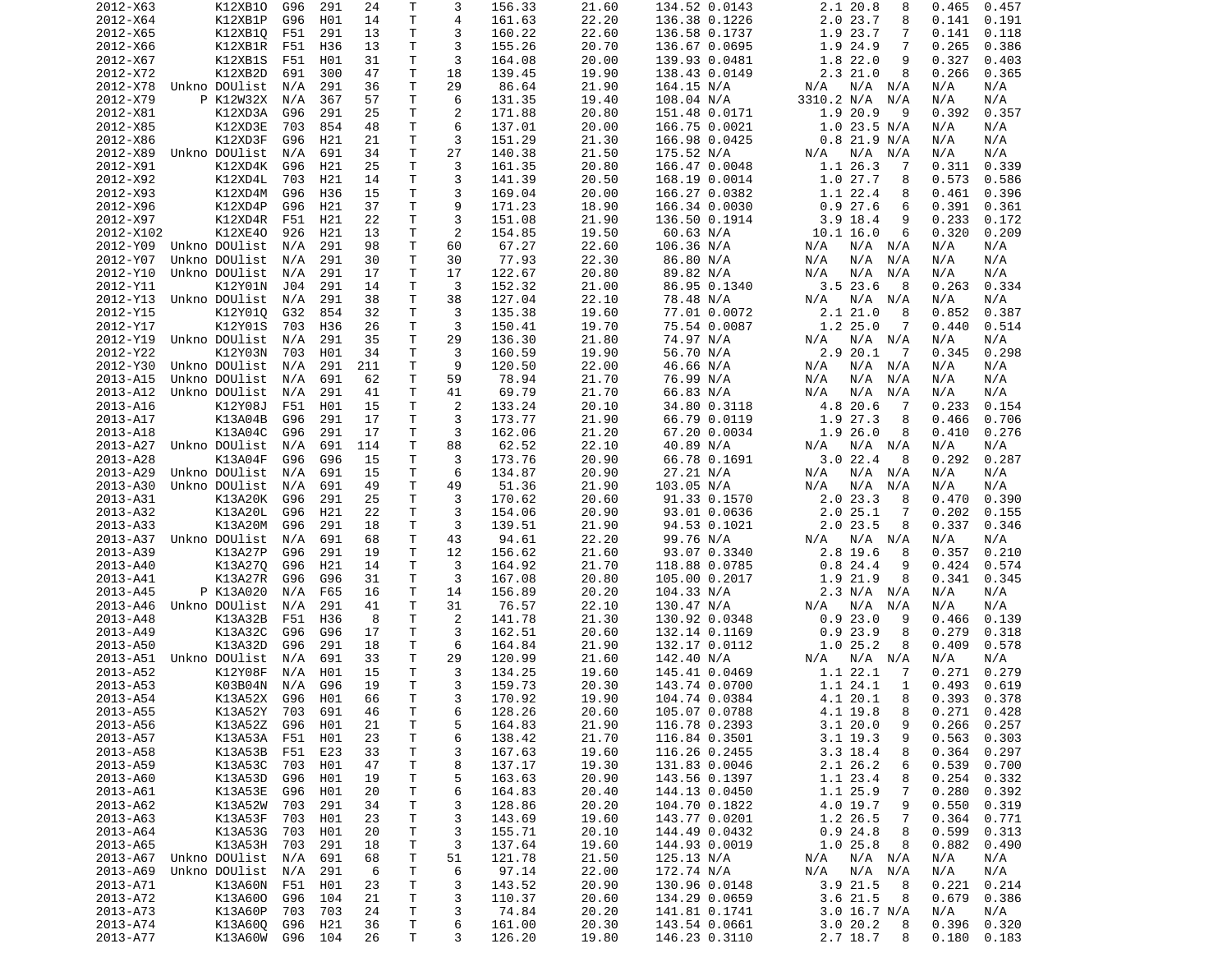| 2013-A80             | Unkno DOUlist                  | N/A | 291             | 2              | Т            | 2              | 134.68           | 20.40          | 172.56 N/A                     | N/A<br>N/A<br>N/A              | N/A<br>N/A                       |
|----------------------|--------------------------------|-----|-----------------|----------------|--------------|----------------|------------------|----------------|--------------------------------|--------------------------------|----------------------------------|
| 2013-A68             | J89V00B                        | N/A | 104             | 19             | T            | 9              | 85.02            | 21.60          | 111.95 0.0171                  | 83.6 19.7<br>$\overline{2}$    | 0.331<br>1.120                   |
| 2013-A85             | Unkno DOUlist                  | N/A | D <sub>29</sub> | 44             | Τ            | 12             | 145.14           | 20.30          | 113.91 N/A                     | N/A<br>N/A N/A                 | N/A<br>N/A                       |
|                      | K13A02A                        |     |                 |                | Τ            | 3              |                  |                |                                | 1973.8 18.1<br>3               |                                  |
| 2013-B17             |                                | N/A | J43             | 26             |              |                | 154.21           | 19.70          | 65.19 0.3226                   |                                | 0.598<br>0.568                   |
| 2013-B18             | P K13A030                      | N/A | 291             | 6              | T.           | 6              | 54.25            | 21.50          | 99.98 N/A                      | 11.0 N/A N/A                   | N/A<br>N/A                       |
| 2013-B19             | Unkno DOUlist                  | N/A | 691             | 42             | Τ            | 42             | 52.94            | 21.80          | 98.97 N/A                      | N/A<br>N/A<br>N/A              | N/A<br>N/A                       |
| 2013-B21             | K13AA5S                        | J04 | H21             | 27             | Τ            | 3              | 154.82           | 21.20          | 97.20 N/A                      | $11.0$ 12.5 N/A                | N/A<br>N/A                       |
| 2013-B22             | K13B15P                        | F51 | 291             | 10             | Τ            | 3              | 169.79           | 21.40          | 98.66 0.0938                   | 1.724.0<br>-7                  | 0.243<br>0.134                   |
|                      |                                |     |                 |                | T.           |                |                  |                |                                |                                | 0.074                            |
| 2013-B24             | K13B15R                        | F51 | 291             | 10             |              | 6              | 174.32           | 21.70          | 97.72 0.0013                   | 1.825.0<br>8                   | 0.227                            |
| 2013-B27             | K13B15U                        | 691 | 291             | 16             | т            | 9              | 160.29           | 20.70          | 95.34 0.0006                   | 1.2 22.9<br>8                  | 0.184<br>0.160                   |
| 2013-B28             | K13B15V                        | F51 | 291             | 11             | T            | 3              | 174.47           | 20.90          | 95.44 0.0049                   | 1.024.1<br>9                   | 0.164<br>0.183                   |
| 2013-B29             | K13B15W                        | F51 | 291             | $\overline{7}$ | Τ            | 3              | 176.82           | 21.70          | 95.49 0.0416                   | 1.025.6<br>8                   | 0.100<br>0.105                   |
| 2013-B30             | Unkno DOUlist                  | N/A | 691             | 32             | Τ            | 30             | 133.54           | 21.50          | 87.68 N/A                      | N/A<br>N/A N/A                 | N/A<br>N/A                       |
|                      |                                |     |                 |                |              |                |                  |                |                                |                                |                                  |
| 2013-B50             | K13AA5S                        | N/A | J04             | 24             | т            | 3              | 149.80           | 21.80          | 22.75 N/A                      | 1948.8 12.2<br>0               | 0.387<br>0.457                   |
| 2013-B33             | K13B18E                        | F51 | H01             | 21             | T            | 3              | 172.18           | 22.00          | 88.36 0.2503                   | 2.6 20.8<br>8                  | 0.223<br>0.282                   |
| 2013-B37             | K13B18K                        | F51 | H01             | 27             | Τ            | 3              | 78.99            | 20.50          | 84.46 0.0232                   | $2.9$ 19.6<br>8                | 0.373<br>0.224                   |
| 2013-B51             | Unkno DOUlist                  | N/A | 691             | 42             | Τ            | 39             | 62.72            | 22.00          | 76.47 N/A                      | N/A<br>N/A N/A                 | N/A<br>N/A                       |
| 2013-B52             |                                |     | H36             | 20             | T.           | 6              |                  |                |                                | 3.720.7                        | 0.163                            |
|                      | K13B27E                        | F51 |                 |                |              |                | 174.69           | 21.10          | 76.32 0.0641                   | 8                              | 0.299                            |
| 2013-B53             | K13B27F                        | G96 | G96             | 34             | Τ            | 6              | 141.84           | 20.60          | 77.24 0.1574                   | 3.021.4<br>8                   | 0.255<br>0.372                   |
| 2013-B54             | K13B27G                        | F51 | H01             | 16             | т            | 3              | 169.98           | 22.10          | 76.69 0.2284                   | 2.7 20.0<br>8                  | 0.175<br>0.182                   |
| 2013-B59             | Unkno DOUlist                  | N/A | 291             | 29             | Τ            | 29             | 130.07           | 21.70          | 72.76 N/A                      | N/A N/A<br>N/A                 | N/A<br>N/A                       |
| 2013-B58             | P K13B010                      | N/A | 291             | 6              | T.           | 6              | 89.10            | 22.00          | 73.22 N/A                      | 1.0 N/A<br>N/A                 | N/A<br>N/A                       |
|                      |                                |     |                 |                |              |                |                  |                |                                |                                |                                  |
| 2013-B60             | K13B270                        | G96 | G96             | 23             | T            | 3              | 158.93           | 19.80          | 63.50 0.0299                   | 1.1 24.1<br>8                  | 0.203<br>0.218                   |
| 2013-B67             | Unkno DOUlist                  | N/A | 291             | 31             | Τ            | 27             | 76.94            | 21.00          | 55.23 N/A                      | N/A N/A<br>N/A                 | N/A<br>N/A                       |
| 2013-B71             | K13B45R                        | 691 | 291             | 18             | T.           | 14             | 161.42           | 21.30          | 54.14 0.0716                   | 2.9 19.8<br>9                  | 0.416<br>0.239                   |
| 2013-B72             | K13B45S                        | 691 | 291             | 9              | T.           | 6              | 147.98           | 20.40          | 53.88 0.0118                   | 1.9 25.7<br>8                  | 0.400<br>0.292                   |
|                      |                                |     |                 |                |              | 6              |                  |                |                                |                                |                                  |
| 2013-B68             | K13B450                        | F51 | 291             | 10             | Τ            |                | 160.69           | 20.80          | 54.24 0.2513                   | 3.820.4<br>7                   | 0.067<br>0.156                   |
| 2013-B69             | K13B45P                        | F51 | 291             | 14             | Τ            | 2              | 154.96           | 22.10          | 54.57 0.4350                   | 3.820.0<br>8                   | 0.074<br>0.052                   |
| 2013-B70             | K13B450                        | G96 | 291             | 25             | Τ            | 3              | 103.79           | 21.10          | 51.85 0.3095                   | 4.0 18.5<br>9                  | 0.326<br>0.340                   |
| 2013-B74             | K13B45Y                        | 703 | 291             | 31             | Τ            | 3              | 121.49           | 19.70          | 53.74 0.3047                   | 2.9 18.7<br>8                  | 0.392<br>0.268                   |
| 2013-B75             | K13B45Z                        | G96 | G96             | 29             | Τ            | 3              | 90.70            | 21.80          | 51.34 0.0248                   | 3.021.9<br>9                   | 0.728<br>0.300                   |
|                      |                                |     |                 |                |              |                |                  |                |                                |                                |                                  |
| 2013-B77             | P K13A76L                      | N/A | 291             | 37             | T            | 8              | 133.77           | 20.20          | 74.66 N/A                      | 6.2 N/A N/A                    | N/A<br>N/A                       |
| 2013-B79             | Unkno DOUlist                  | N/A | 691             | 29             | T            | 25             | 75.94            | 21.30          | 51.37 N/A                      | N/A<br>N/A<br>N/A              | N/A<br>N/A                       |
| 2013-B84             | C K13B020                      | N/A | F65             | 42             | т            | 2              | 133.36           | 20.30          | 41.15 N/A                      | 7.3 N/A<br>N/A                 | N/A<br>N/A                       |
| 2013-B90             | Unkno DOUlist                  | N/A | J24             | 331            | T            | 63             | 75.65            | 22.50          | 7.94 N/A                       | N/A<br>N/A<br>N/A              | N/A<br>N/A                       |
| 2013-B96             | Unkno DOUlist                  | N/A | 291             | 14             | Τ            | 14             | 64.00            | 20.80          | 46.56 N/A                      | N/A<br>N/A<br>N/A              | N/A<br>N/A                       |
|                      |                                |     |                 |                |              |                |                  |                |                                |                                |                                  |
| 2013-B97             | K13B730                        | G96 | 291             | 20             | T.           | 3              | 156.07           | 21.90          | 43.18 0.0153                   | 9.0 20.0<br>9                  | 0.319<br>0.326                   |
| 2013-B98             | K13B73P                        | G96 | 291             | 15             | т            | 3              | 155.73           | 21.70          | 43.19 0.0023                   | 9.020.2<br>9                   | 0.482<br>0.415                   |
| 2013-C01             | Unkno DOUlist                  | N/A | 691             | 89             | т            | 54             | 118.07           | 21.90          | 45.56 N/A                      | N/A<br>N/A N/A                 | N/A<br>N/A                       |
| 2013-C02             | K13B74A                        | 703 | G96             | 20             | т            | 6              | 125.11           | 19.40          | 46.88 0.0090                   | 1.125.0<br>-7                  | 0.471<br>0.441                   |
| 2013-C02             | K13B74A                        | 703 | G96             | 20             | т            | 6              | 125.11           | 19.40          | 46.88 0.0090                   | 1.125.0<br>7                   | 0.471<br>0.441                   |
|                      |                                |     |                 |                |              |                |                  |                |                                |                                |                                  |
| 2013-C03             | K13B74C                        | 703 | 703             | 33             | Τ            | 3              | 168.08           | 19.20          | 48.38 0.0505                   | 1.023.2<br>7                   | 0.446<br>0.491                   |
| 2013-C05             | K13B74E                        | 691 | G96             | 14             | Τ            | 6              | 161.16           | 21.00          | 50.43 0.1201                   | 1.1 23.9<br>8                  | 0.292<br>0.699                   |
| 2013-C06             | K13B74B                        | 703 | 291             | 23             | T            | 6              | 159.49           | 20.40          | 47.55 0.0228                   | 1.026.3<br>7                   | 0.464<br>1.685                   |
| 2013-C08             | Unkno DOUlist                  | N/A | 691             | 80             | Τ            | 59             | 66.87            | 21.70          | 59.36 N/A                      | N/A<br>N/A N/A                 | N/A<br>N/A                       |
| 2013-C11             | K13C00Z                        | 703 | 300             | 29             | T.           | 6              | 164.29           | 19.40          | 63.12 0.0784                   | 1.1 23.4<br>8                  | 0.580<br>0.656                   |
|                      |                                |     |                 |                |              |                |                  |                |                                |                                |                                  |
| 2013-C12             | K13B76L                        | G96 | 568             | 32             | Τ            | 4              | 43.94            | 21.40          | 26.26 N/A                      | 118.0 10.7 N/A                 | N/A<br>N/A                       |
| 2013-C13             | Unkno DOUlist                  | N/A | 291             | 22             | т            | 22             | 66.12            | 21.20          | 73.35 N/A                      | N/A<br>N/A N/A                 | N/A<br>N/A                       |
| 2013-C15             | Unkno DOUlist                  | N/A | 291             | 18             | T.           | 18             | 64.76            | 21.30          | 73.08 N/A                      | N/A<br>N/A<br>N/A              | N/A<br>N/A                       |
| 2013-C16             | K13B76W                        | G96 | 291             | 32             | т            | 3              | 56.98            | 21.20          | 48.92 0.0280                   | 14.0 18.2<br>-7                | 0.566<br>0.536                   |
| 2013-C18             | K13C10Y                        | F51 | 291             | 9              | T            | 3              | 173.45           | 21.40          |                                | 2.1 23.9<br>7                  | 0.235<br>0.127                   |
|                      |                                |     |                 |                |              |                |                  |                | 87.08 0.2075                   |                                |                                  |
| 2013-C21             | Unkno DOUlist                  | N/A | 691             | 34             | T.           | 30             | 99.44            | 22.40          | 109.45 N/A                     | N/A<br>N/A N/A                 | N/A<br>N/A                       |
| 2013-C25             | P K13C010                      | N/A | 291             | 6              | $\mathsf{T}$ | 6              | 141.71           | 19.50          | 115.14 N/A                     | 1.0 N/A N/A                    | N/A<br>N/A                       |
| 2013-C26             | Unkno DOUlist N/A              |     | 691             | 25             | Τ            | 22             | 58.01            | 23.00          | 73.63 N/A                      | N/A N/A<br>N/A                 | N/A<br>N/A                       |
| 2013-C27             | K13C32V                        | F51 | H21             | 10             | Τ            | $\overline{c}$ | 172.29           | 22.40          | 87.13 0.1438                   | 3.920.3<br>- 9                 | 0.113<br>0.178                   |
| 2013-C30             | K13C32Y                        |     |                 |                |              |                | 157.41           |                |                                | 1.1 28.1<br>$\overline{7}$     | 0.841                            |
|                      |                                | 703 | 291             | 19             | Τ            | 3              |                  | 21.60          | 125.32 0.0004                  |                                | 0.450                            |
| 2013-C31             |                                |     |                 |                |              |                |                  |                |                                |                                |                                  |
|                      | C K12L26P                      | N/A | 291             | 23             | т            | 6              | 74.91            | 21.10          | 75.38 N/A                      | 260.3 N/A N/A                  | N/A<br>N/A                       |
|                      | 2013-C32 Unkno DOUlist N/A     |     | 691             | 46             | T            | 39             | 91.27            | 22.20          | 137.66 N/A                     | N/A N/A<br>N/A                 | N/A<br>N/A                       |
| 2013-C36             | K13C350                        | 703 | G96             | 25             | Τ            | 3              | 144.33           | 21.00          | 113.65 0.0596                  | 3.019.7<br>- 8                 | 0.548<br>0.344                   |
|                      |                                |     |                 |                |              |                |                  |                |                                |                                |                                  |
| 2013-C39             | K13C35W                        | 703 | 474             | 21             | T.           | 3              | 140.64           | 19.90          | 113.74 0.1521                  | 3.2 20.7 N/A                   | N/A<br>N/A                       |
|                      | 2013-C41 Unkno DOUlist         | N/A | 291             | 12             | Τ            | 12             | 118.45           | 21.80          | 151.73 N/A                     | N/A N/A<br>N/A                 | N/A<br>N/A                       |
| 2013-C47             | K13B760 F51                    |     | 291             | 14             | Τ            | 3              | 149.42           | 21.90          | 97.77 0.0284                   | 24.7 20.2<br>7                 | 0.110<br>0.139                   |
| 2013-C50             | K13C82U                        | 568 | J04             | 15             | Τ            | 3              | 175.87           | 21.10          | 158.63 0.1044                  | 2.5 20.8<br>9                  | 0.168<br>0.135                   |
| 2013-C49             |                                |     |                 | 19             |              |                |                  |                |                                | 9                              |                                  |
|                      | K13C82T                        | F51 | J04             |                | Τ            | 3              | 174.85           | 21.60          | 155.10 0.0128                  | $3.5$ 18.1                     | 0.256<br>0.201                   |
|                      | 2013-C52 Unkno DOUlist         | N/A | 691             | 66             | Τ            | 34             | 56.24            | 21.80          | 47.03 N/A                      | N/A N/A<br>N/A                 | N/A<br>N/A                       |
| 2013-C53             | Unkno DOUlist                  | N/A | 448             | 14             | Τ            | 9              | 105.35           | 22.28          | 69.54 N/A                      | $N/A$ $N/A$<br>N/A             | N/A<br>N/A                       |
| 2013-C57             | K13C83T                        | F51 | 711             | 20             | T.           | 3              | 148.84           | 21.70          | 154.60 0.2915                  | 1.8 21.0<br>- 9                | 0.233<br>0.808                   |
| 2013-C58             | K13C83U F51                    |     | 711             | 15             | Τ            | 3              | 150.79           | 22.30          | 153.78 0.0482                  | 1.9 21.4<br>9                  | 0.204<br>0.170                   |
|                      |                                |     |                 |                |              |                |                  |                |                                |                                |                                  |
|                      | 2013-C61 Unkno DOUlist N/A     |     | 291             | 6              | Τ            | 6              | 136.37           | 21.00          | 143.50 N/A                     | N/A N/A<br>N/A                 | N/A<br>N/A                       |
| 2013-C64<br>2013-C65 | K13C88A F51<br>K13C88B F51 H36 |     | 711             | 8<br>9         | Τ<br>Τ       | 2<br>3         | 155.13<br>161.44 | 21.60<br>20.20 | 140.77 0.0780<br>142.21 0.0849 | 1.1 24.6<br>-7<br>0.823.1<br>9 | 0.050<br>0.071<br>0.205<br>0.637 |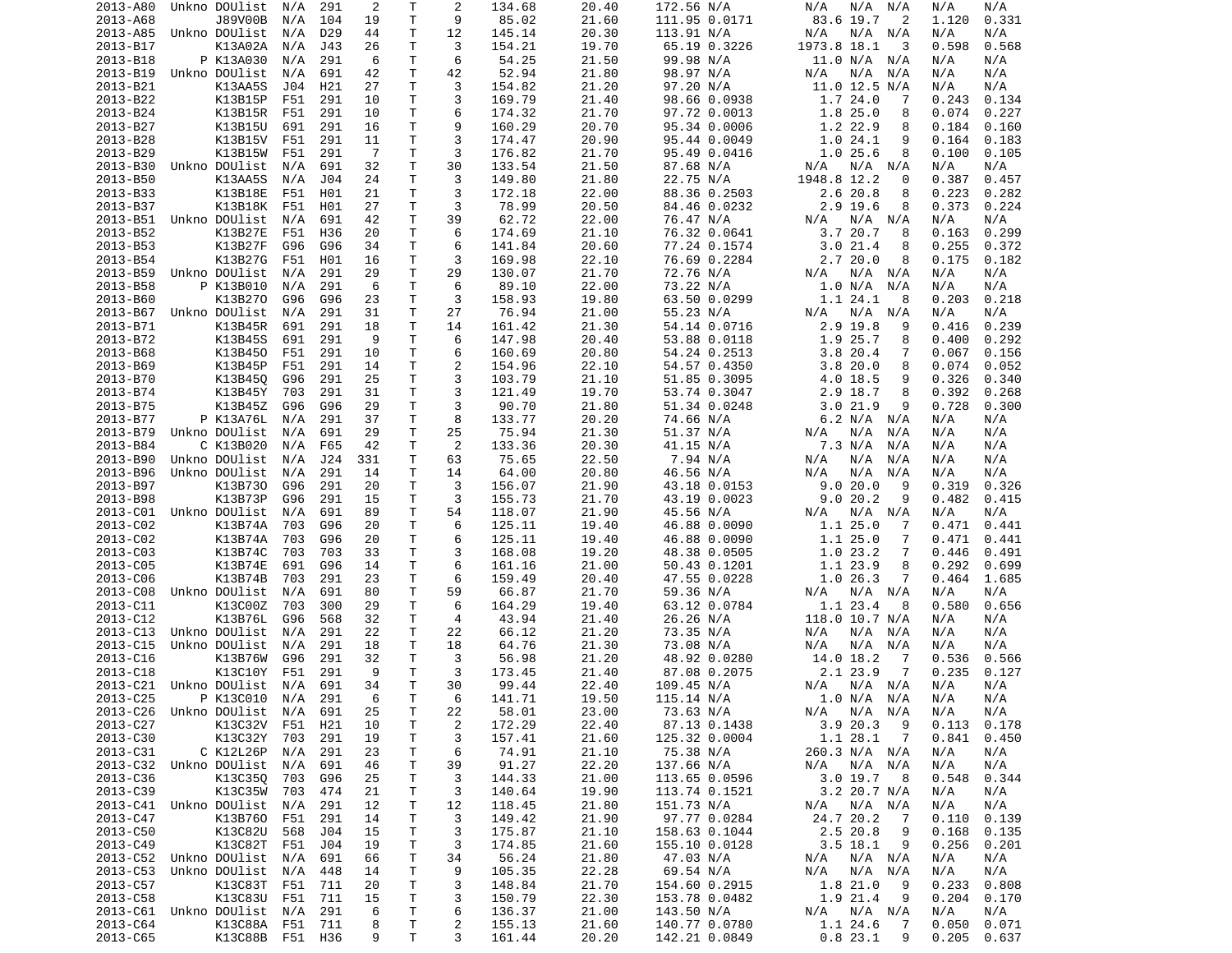| 2013-C66             | Unkno DOUlist              | N/A         | 291 | 24       | Т            | 21             | 136.43 | 21.30 | 130.77 N/A    | N/A<br>N/A<br>N/A            | N/A<br>N/A              |
|----------------------|----------------------------|-------------|-----|----------|--------------|----------------|--------|-------|---------------|------------------------------|-------------------------|
| 2013-C68             | K13C89K                    | 926         | 926 | 48       | T            | $\overline{c}$ | 155.16 | 20.00 | 130.10 0.3142 | 3.018.0<br>8                 | 0.309<br>0.270          |
| 2013-C69             | K13C89L                    | 703         | E10 | 33       | т            | 3              | 148.20 | 20.10 | 126.92 0.1369 | $3.1$ 19.2<br>8              | 0.493<br>0.321          |
|                      |                            |             |     |          | т            | 3              | 153.12 |       |               | 9                            | 0.974                   |
| 2013-C70             | K13C89J                    | F51         | W85 | 21       |              |                |        | 22.10 | 130.52 0.4361 | $3.8$ 19.4                   | 0.384                   |
| 2013-C75             | K13CB8L                    | F51         | J04 | 15       | т            | 6              | 146.53 | 22.10 | 123.09 0.1180 | 2.6 20.6<br>8                | 0.243<br>0.276          |
| 2013-D01             | Unkno DOUlist              | N/A         | 703 | 65       | Τ            | 35             | 101.95 | 21.50 | 108.92 N/A    | N/A<br>N/A<br>N/A            | N/A<br>N/A              |
| 2013-D03             | K13CC9E                    | F51         | 291 | 13       | Τ            | 6              | 164.73 | 21.50 | 105.31 0.0074 | 3.1 22.1<br>8                | 0.247<br>0.088          |
| 2013-D05             | K13CC9G                    | G96         | G96 | 20       | Τ            | 3              | 155.27 | 22.30 | 108.33 0.1134 | 1.8 24.4<br>8                | 0.355<br>0.256          |
| 2013-D06             | K13CC9H                    | G96         | G96 | 18       | T.           | 3              | 167.01 | 21.60 | 107.26 0.1347 | 1.9 24.1<br>8                | 0.426<br>0.366          |
|                      |                            |             |     |          |              |                |        |       |               |                              |                         |
| 2013-D07             | K13CC9J                    | G96         | 291 | 10       | т            | 6              | 165.98 | 21.80 | 105.72 0.0869 | 2.024.4<br>9                 | 0.173<br>0.243          |
| 2013-D10             | K13CC9M                    | G96         | 291 | 25       | т            | 6              | 154.05 | 21.80 | 108.23 0.1810 | 1.8 19.0<br>9                | 0.260<br>0.239          |
| 2013-D11             | K13CC9N                    | F51         | 291 | 15       | T            | 3              | 162.23 | 20.50 | 108.01 0.2619 | 1.8 21.2<br>8                | 0.176<br>0.283          |
| 2013-D12             | K13D00A                    | 703         | 595 | 25       | Τ            | 3              | 155.05 | 19.60 | 101.29 0.0540 | 0.623.9<br>7                 | 0.376<br>0.554          |
| 2013-D14             | Unkno DOUlist              | N/A         | 691 | 32       | т            | 26             | 102.48 | 21.00 | 96.94 N/A     | N/A N/A<br>N/A               | N/A<br>N/A              |
|                      |                            |             |     |          |              |                |        |       |               |                              |                         |
| 2013-D22             | C K13C020                  | N/A         | E23 | 51       | Τ            | 2              | 152.50 | 20.10 | 92.96 N/A     | 3.3 N/A<br>N/A               | N/A<br>N/A              |
| 2013-D15             | K13CC9U                    | F51         | 291 | 27       | T.           | 6              | 147.96 | 21.00 | 94.69 0.0859  | 4.1 17.3<br>-7               | 0.288<br>0.169          |
| 2013-D19             | K13CC9Y                    | F51         | 291 | 12       | т            | 6              | 160.75 | 21.10 | 94.19 0.1282  | 2.024.3<br>6                 | 0.165<br>0.202          |
| 2013-D23             | P K13C31E                  | N/A         | 691 | 30       | т            | 6              | 144.69 | 20.80 | 84.41 N/A     | 28.8 N/A<br>N/A              | N/A<br>N/A              |
| 2013-D24             | Unkno DOUlist              | N/A         | 691 | 53       | Τ            | 31             | 134.38 | 22.40 | 86.00 N/A     | N/A<br>N/A<br>N/A            | N/A<br>N/A              |
|                      |                            |             |     |          |              |                |        |       |               |                              |                         |
| 2013-D25             | K13CD3Y                    | F51         | E10 | 13       | т            | 4              | 162.51 | 21.60 | 82.55 N/A     | 4.1 13.7 N/A                 | N/A<br>N/A              |
| 2013-D26             | K13CD3Z                    | J04         | 291 | 13       | т            | 6              | 171.03 | 20.70 | 84.51 0.1588  | 3.323.6<br>- 7               | 0.204<br>0.304          |
| 2013-D27             | K13CD4A                    | F51         | E10 | 32       | Τ            | 4              | 162.11 | 21.70 | 82.70 N/A     | $3.1$ 10.9 N/A               | N/A<br>N/A              |
| 2013-D28             | K13D00T                    | G96         | 291 | 28       | т            | 6              | 159.31 | 21.00 | 85.19 0.0572  | 1.1 23.7<br>8                | 0.340<br>0.345          |
| 2013-D31             | K13D00Y                    | G96         | G96 | 23       | т            | 3              | 168.00 | 21.60 | 85.53 0.0700  | 1.025.6<br>7                 | 0.276<br>0.399          |
|                      |                            |             |     |          |              |                |        |       |               |                              |                         |
| 2013-D36             | Unkno DOUlist              | N/A         | 691 | 39       | T.           | 19             | 143.86 | 21.30 | 83.20 N/A     | $N/A$ $N/A$<br>N/A           | N/A<br>N/A              |
| 2013-D38             | K13D01L                    | G96         | 291 | 30       | Τ            | 6              | 151.32 | 21.60 | 85.27 0.2185  | 2.1 20.7<br>9                | 0.437<br>0.537          |
| 2013-D40             | K13D01P                    | G96         | 291 | 10       | т            | 6              | 163.55 | 21.10 | 73.08 0.0023  | 1.1 28.1<br>7                | 0.183<br>0.454          |
| 2013-D42             | Unkno DOUlist              | N/A         | 691 | 20       | т            | 15             | 144.68 | 20.70 | 73.23 N/A     | $N/A$ $N/A$<br>N/A           | N/A<br>N/A              |
| 2013-D45             | K13D09R                    | G96         | J95 | 23       | Τ            | 3              | 155.59 | 20.90 | 57.61 0.4775  | 2.5 17.6<br>8                | 0.449<br>0.548          |
|                      |                            |             |     |          |              |                |        |       |               |                              |                         |
| 2013-D49             | Unkno DOUlist              | N/A         | 703 | - 7      | Τ            | 3              | 148.61 | 21.20 | 101.98 N/A    | N/A<br>N/A<br>N/A            | N/A<br>N/A              |
| 2013-D50             | Unkno DOUlist              | N/A         | C23 | 69       | т            | 6              | 60.55  | 20.40 | 22.86 N/A     | N/A<br>N/A<br>N/A            | N/A<br>N/A              |
| 2013-E02             | Unkno DOUlist              | N/A         | 291 | 42       | T.           | 36             | 66.82  | 21.70 | 40.72 N/A     | N/A<br>N/A<br>N/A            | N/A<br>N/A              |
| 2013-E03             | K13E00A                    | F51         | J95 | 46       | T.           | 3              | 142.02 | 20.90 | 43.58 0.0736  | 1.5 21.8<br>-7               | 0.635<br>0.410          |
| 2013-E04             | K13E00B                    | 703         | D90 | 14       | т            | 3              | 167.28 | 19.70 | 56.63 0.0018  | 0.327.2<br>8                 | 0.455<br>0.711          |
|                      |                            |             |     |          |              |                |        |       |               |                              |                         |
| 2013-E05             | K13E00C                    | G96         | J95 | 13       | Τ            | 3              | 175.03 | 20.20 | 55.98 0.0023  | 0.627.7<br>7                 | 0.410<br>0.404          |
| 2013-E07             | Unkno DOUlist              | N/A         | 291 | 54       | т            | 51             | 66.46  | 22.40 | 54.67 N/A     | N/A<br>N/A<br>N/A            | N/A<br>N/A              |
| 2013-E08             | Unkno DOUlist              | N/A         | 691 | 21       | T.           | 21             | 119.59 | 22.50 | 67.87 N/A     | N/A<br>N/A<br>N/A            | N/A<br>N/A              |
| 2013-E11             | K13E000                    | G96         | H21 | 18       | т            | $\overline{c}$ | 137.25 | 21.60 | 67.86 0.0948  | 0.923.9<br>8                 | 0.272<br>0.393          |
| 2013-E15             | Unkno DOUlist              | N/A         | 291 | 6        | Τ            | 6              | 67.42  | 21.40 | 92.47 N/A     | N/A<br>N/A<br>N/A            | N/A<br>N/A              |
|                      |                            |             |     |          |              |                |        |       |               |                              |                         |
| 2013-E18             | K13E04R                    | F51         | 568 | 11       | т            | 3              | 161.39 | 21.80 | 82.31 0.0265  | 1.024.9<br>8                 | 0.095<br>0.195          |
| 2013-E19             | K13E04P                    | G96         | G96 | 22       | т            | $\overline{c}$ | 141.02 | 21.90 | 68.07 0.0274  | 2.1 25.4<br>8                | 1.158<br>0.386          |
| 2013-E20             | Unkno DOUlist              | N/A         | 291 | 3        | T            | 3              | 151.59 | 21.80 | 94.90 N/A     | N/A N/A<br>N/A               | N/A<br>N/A              |
| 2013-E25             | Unkno DOUlist              | N/A         | 291 | 6        | т            | 6              | 55.96  | 21.20 | 118.82 N/A    | N/A<br>N/A<br>N/A            | N/A<br>N/A              |
| 2013-E26             | K13E11S                    | 703         | G96 | 26       | T            | 3              | 159.17 | 20.10 | 95.80 0.0060  | 2.1 23.4<br>8                | 0.241<br>0.522          |
|                      |                            |             |     |          |              |                |        |       |               |                              |                         |
| 2013-E30             | Unkno DOUlist              | N/A         | C36 | 26       | Τ            | 12             | 72.10  | 21.30 | 102.52 N/A    | N/A N/A<br>N/A               | N/A<br>N/A              |
| 2013-E33             | K13E20N                    | G96         | G96 | 16       | Τ            | 3              | 151.96 | 21.70 | 120.71 0.0024 | 0.929.1<br>8                 | 0.294<br>0.348          |
| 2013-E38             | K13E27W                    | F51         | I93 | 26       | т            | 3              | 73.77  | 20.10 | 107.35 0.0468 | $3.6$ 18.0<br>8              | 0.472<br>0.430          |
| 2013-E40             | Unkno DOUlist              | N/A         | H45 | 331      | Τ            | 13             | 55.64  | 21.90 | 13.36 N/A     | N/A<br>N/A N/A               | N/A<br>N/A              |
| 2013-E46             | P K13C31E                  | N/A         | 511 | 24       | Τ            | 3              | 135.69 | 21.90 | 56.61 N/A     | 4495.7 N/A<br>N/A            | N/A<br>N/A              |
|                      |                            |             |     |          |              |                |        |       |               |                              |                         |
| 2013-E47             | Unkno DOUlist              | N/A         | 291 | 2        | т            | 2              | 140.38 | 20.70 | 170.31 N/A    | N/A<br>N/A<br>N/A            | N/A<br>N/A              |
| 2013-E50             | Unkno DOUlist              | N/A         | 291 | 32       | т            | 29             | 48.76  | 22.20 | 169.79 N/A    | N/A<br>N/A<br>N/A            | N/A<br>N/A              |
| 2013-E51             | K13CC8N                    | N/A         | 703 | 9        | T.           | 3              | 154.71 | 20.00 | 172.73 0.3786 | $0.1$ 19.8<br>$\overline{7}$ | 0.596<br>0.610          |
|                      | 2013-E54 Unkno DOUlist N/A |             | 291 | 24       | $\mathsf{T}$ | 15             | 85.54  | 21.80 | 162.59 N/A    | $N/A$ $N/A$ $N/A$            | N/A<br>N/A              |
| 2013-E59             | Unkno DOUlist  N/A  291    |             |     | 14       | т            |                | 108.03 | 20.60 | 159.30 N/A    | N/A N/A                      | N/A<br>N/A              |
|                      |                            |             |     |          |              | 14             |        |       |               | N/A                          |                         |
| 2013-E52             |                            | K13E34A F51 | 291 | 9        | Τ            | 3              | 168.85 | 23.00 | 96.63 0.0181  | 6.924.3<br>- 9               | 0.513<br>0.287          |
| 2013-E53             | K13E34B                    | G96         | 291 | 10       | т            | 3              | 164.15 | 21.90 | 171.62 0.0156 | 1.024.6<br>9                 | 0.204<br>0.337          |
| 2013-E55             |                            | K13E41P F51 | 291 | 11       | т            | 2              | 175.23 | 21.50 | 136.41 0.2279 | 4.8 18.8<br>9                | 0.291<br>0.489          |
| 2013-E56             | K13E410                    | 703         | H36 | 14       | т            | 3              | 153.38 | 20.20 | 161.63 0.0023 | 1.8 25.6<br>$\overline{7}$   | 0.395<br>0.769          |
|                      |                            |             |     |          |              |                |        |       |               |                              |                         |
|                      | 2013-E69 Unkno DOUlist     | N/A         | 691 | 31       | т            | 17             | 68.64  | 21.90 | 90.75 N/A     | N/A<br>N/A N/A               | N/A<br>N/A              |
| 2013-E71             | K13E89J                    | F51         | H01 | 16       | Τ            | $\overline{c}$ | 166.70 | 21.40 | 139.01 0.0697 | 1.8 24.2<br>8                | 0.233<br>0.178          |
| 2013-E76             | K13E890                    | G96         | H01 | 19       | т            | 3              | 174.87 | 22.10 | 139.49 0.1041 | 0.925.5<br>8                 | 0.191<br>0.279          |
| 2013-F01             |                            | K13E89R 691 | I93 | 41       | Τ            | 6              | 157.15 | 20.10 | 129.98 0.0578 | 2.8 20.1<br>9                | 0.416<br>0.681          |
| 2013-F03             | Unkno DOUlist N/A          |             | 291 | 31       | т            | 15             | 131.40 | 21.40 | 129.12 N/A    | N/A N/A<br>N/A               | N/A<br>N/A              |
|                      |                            |             |     |          |              |                |        |       |               |                              |                         |
| 2013-F06             | K13E89Y                    | G96         | H01 | 23       | т            | 3              | 170.23 | 21.60 | 127.73 0.0246 | 0.925.5<br>8                 | 0.718<br>0.674          |
| 2013-F07             |                            | K13E89X 703 | H01 | 22       | т            | $\overline{c}$ | 155.07 | 20.70 | 127.30 0.0247 | 1.024.8<br>9                 | 0.630<br>0.424          |
|                      |                            |             | 291 | 27       | т            | 17             | 130.09 | 21.50 | 117.10 N/A    | N/A N/A<br>N/A               | N/A<br>N/A              |
| 2013-F08             | Unkno DOUlist N/A          |             |     |          |              |                |        |       |               |                              |                         |
|                      |                            |             |     |          |              |                |        |       |               |                              |                         |
| 2013-F09             | Unkno DOUlist              | N/A         | 691 | 55       | Τ            | 37             | 114.43 | 21.80 | 107.06 N/A    | N/A<br>N/A N/A               | N/A<br>N/A              |
| 2013-F11             | K13EA8W                    | 703         | 291 | 79       | Τ            | 6              | 141.48 | 19.50 | 107.42 0.2528 | 2.9 19.9<br>8                | 0.481<br>0.450          |
| 2013-F12             |                            | K13EA8X G96 | 291 | 30       | T            | 6              | 173.64 | 21.80 | 106.06 0.2198 | 2.9 22.8<br>8                | 0.245<br>0.507          |
| 2013-F15<br>2013-F16 | K13F00G                    | 703         | 291 | 21<br>29 | Τ<br>T.      | 3              | 148.50 | 20.20 | 106.25 0.0096 | 1.025.5<br>7<br>1.2 22.0     | 0.393<br>0.374<br>0.210 |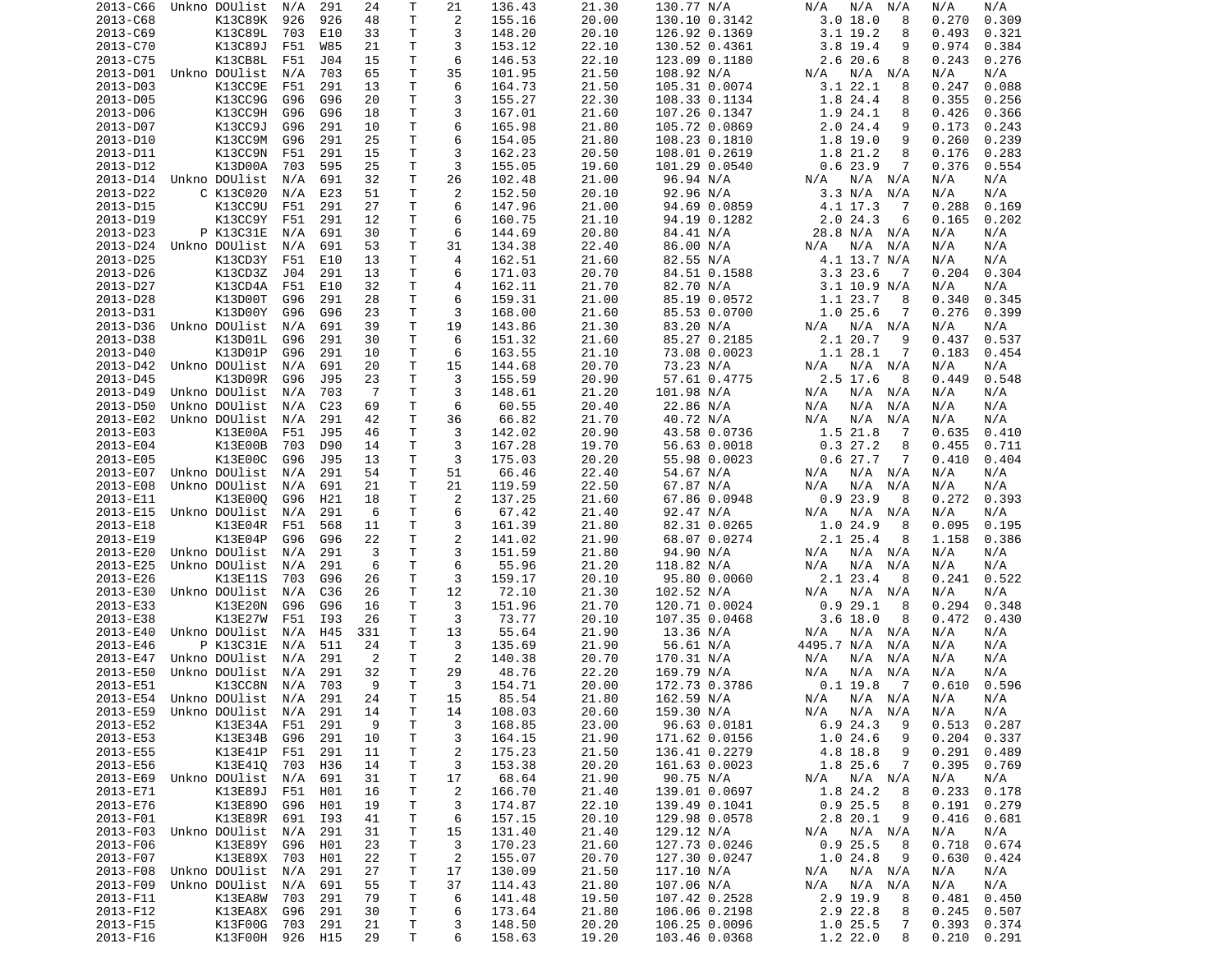| 2013-F17 | K13F00J                        | G96 | 807             | 19             | Т  | 2              | 137.94 | 20.70 | 106.08 0.0218 | 0.822.2<br>9                | 0.211<br>0.241  |
|----------|--------------------------------|-----|-----------------|----------------|----|----------------|--------|-------|---------------|-----------------------------|-----------------|
| 2013-F20 | Unkno DOUlist                  | N/A | 691             | 108            | T  | 12             | 161.06 | 18.70 | 79.41 N/A     | N/A<br>N/A N/A              | N/A<br>N/A      |
| 2013-F22 | Unkno DOUlist                  | N/A | 691             | 60             | Τ  | 50             | 135.13 | 21.60 | 68.60 N/A     | N/A<br>N/A<br>N/A           | N/A<br>N/A      |
| 2013-F26 | Unkno DOUlist                  | N/A | 691             | 97             | Τ  | 87             | 96.72  | 21.90 | 56.43 N/A     | N/A<br>N/A<br>N/A           | N/A<br>N/A      |
|          |                                |     |                 |                |    |                |        |       |               |                             |                 |
| 2013-F24 | K13F00J                        | N/A | 291             | 3              | Τ  | 3              | 138.08 | 20.10 | 93.48 0.0281  | 0.022.4<br>5                | 0.269<br>0.237  |
| 2013-F37 | Unkno DOUlist                  | N/A | 291             | 29             | т  | 19             | 146.66 | 20.80 | 82.07 N/A     | N/A<br>N/A<br>N/A           | N/A<br>N/A      |
| 2013-F28 | K13EC6N                        | F51 | 291             | 20             | т  | 3              | 164.18 | 21.60 | 83.24 0.0729  | 11.9 24.5<br>7              | 0.257<br>0.198  |
| 2013-F29 | K13EC60                        | 691 | 711             | 23             | Τ  | 3              | 157.54 | 20.10 | 82.89 0.0378  | 5.1 19.9<br>8               | 0.727<br>0.331  |
| 2013-F27 | J99G06R                        | N/A | F51             | -7             | T  | 3              | 153.54 | 20.40 | 91.99 0.1711  | 4.2 20.0<br>4               | 0.603<br>1.071  |
| 2013-F32 | K13F07Z                        | 691 | 291             | 17             | Τ  | 8              | 149.60 | 20.60 | 81.55 0.0405  | 2.1 22.6<br>9               | 0.473<br>0.237  |
|          |                                |     |                 |                |    |                |        |       |               |                             |                 |
| 2013-F31 | K13F07Y                        | G96 | H21             | 32             | Τ  | $\overline{7}$ | 160.52 | 21.10 | 84.63 0.2081  | 2.022.3<br>8                | 0.470<br>0.325  |
| 2013-F34 | K13F08B                        | 703 | 291             | 17             | Τ  | 3              | 157.50 | 19.80 | 84.88 0.0104  | 0.924.9<br>8                | 0.410<br>0.785  |
| 2013-F35 | K13F08C                        | 703 | G96             | 30             | Τ  | 3              | 157.23 | 19.10 | 83.78 0.0423  | 1.022.4<br>8                | 0.547<br>0.442  |
| 2013-F33 | K13F08A                        | 691 | E23             | 45             | т  | 8              | 146.99 | 20.10 | 80.81 0.0049  | 2.121.0<br>8                | 0.386<br>0.293  |
| 2013-F36 | K13F08D                        | F51 | H36             | 9              | T. | $\overline{2}$ | 163.56 | 20.30 | 82.93 0.0211  | 0.925.7<br>8                | 0.362<br>0.532  |
| 2013-F40 | Unkno DOUlist                  | F51 | <b>B74</b>      | 29             | T  | 6              | 105.98 | 20.60 | 73.40 N/A     | N/A<br>N/A N/A              | N/A<br>N/A      |
| 2013-F42 | Unkno DOUlist                  | N/A | 291             | 16             | Τ  | 12             | 72.83  | 21.40 | 51.34 N/A     | N/A<br>N/A<br>N/A           | N/A<br>N/A      |
|          |                                |     |                 |                |    |                |        |       |               |                             |                 |
| 2013-F45 | Unkno DOUlist                  | N/A | 691             | 50             | T  | 32             | 90.97  | 21.20 | 48.81 N/A     | N/A<br>N/A<br>N/A           | N/A<br>N/A      |
| 2013-F47 | Unkno DOUlist                  | N/A | C <sub>23</sub> | 84             | Τ  | 8              | 95.95  | 17.60 | 31.95 N/A     | N/A<br>N/A<br>N/A           | N/A<br>N/A      |
| 2013-F49 | K13F13T                        | G96 | G96             | 20             | Т  | 3              | 169.56 | 20.80 | 36.70 0.0970  | 1.2 24.5<br>$\overline{7}$  | 0.318<br>0.388  |
| 2013-F48 | Unkno DOUlist                  | N/A | 695             | 284            | T  | 284            | 62.77  | 24.10 | 92.43 N/A     | N/A<br>N/A<br>N/A           | N/A<br>N/A      |
| 2013-F51 | Unkno DOUlist                  | N/A | 695             | 11             | Τ  | 11             | 80.05  | 22.60 | 93.83 N/A     | N/A<br>N/A<br>N/A           | N/A<br>N/A      |
| 2013-F59 | Unkno DOUlist                  | N/A | 691             | 3              | T  | 3              | 158.08 | 22.20 | 177.93 N/A    | N/A<br>N/A<br>N/A           | N/A<br>N/A      |
|          |                                |     |                 |                |    |                |        |       |               |                             |                 |
| 2013-F60 | Unkno DOUlist                  | N/A | 691             | 9              | Τ  | 9              | 58.82  | 21.10 | 49.53 N/A     | N/A<br>N/A<br>N/A           | N/A<br>N/A      |
| 2013-G01 | Unkno DOUlist                  | N/A | 691             | 22             | Τ  | 20             | 99.55  | 21.40 | 36.95 N/A     | N/A<br>N/A<br>N/A           | N/A<br>N/A      |
| 2013-G04 | Unkno DOUlist                  | N/A | 691             | 30             | т  | 15             | 145.98 | 21.20 | 64.21 N/A     | N/A<br>N/A<br>N/A           | N/A<br>N/A      |
| 2013-G06 | Unkno DOUlist                  | N/A | H21             | 20             | т  | 11             | 118.03 | 21.40 | 76.90 N/A     | N/A<br>N/A<br>N/A           | N/A<br>N/A      |
| 2013-G07 | K13G00F                        | G96 | G96             | 40             | т  | 8              | 115.83 | 21.30 | 63.14 0.0504  | 2.1 21.3<br>8               | 0.253<br>0.423  |
| 2013-G09 | K13G00H                        | G96 | H21             | 23             | Τ  | 3              | 164.65 | 21.10 | 79.25 0.1396  | 0.923.4<br>7                | 0.278<br>0.276  |
|          |                                |     |                 |                |    |                |        |       |               |                             |                 |
| 2013-G12 | Unkno DOUlist                  | N/A | H21             | 8              | Τ  | 5              | 118.74 | 21.20 | 92.36 N/A     | N/A<br>N/A<br>N/A           | N/A<br>N/A      |
| 2013-G13 | C K13G010                      | N/A | 691             | 23             | Τ  | 4              | 135.35 | 19.80 | 79.90 N/A     | 2.1 N/A<br>N/A              | N/A<br>N/A      |
| 2013-G14 | Unkno DOUlist                  | N/A | 691             | 10             | T. | 6              | 59.51  | 20.70 | 102.40 N/A    | N/A<br>N/A<br>N/A           | N/A<br>N/A      |
| 2013-G18 | K11B10H                        | N/A | H36             | 14             | T. | 3              | 60.00  | 21.20 | 90.68 0.1504  | 1.9 17.8<br>5               | 0.508<br>0.348  |
| 2013-G19 | Unkno DOUlist                  | N/A | 291             | 2              | Τ  | $\overline{2}$ | 156.08 | 22.00 | 82.88 N/A     | N/A N/A<br>N/A              | N/A<br>N/A      |
| 2013-G22 | Unkno DOUlist                  | N/A | 291             | 6              | T  | 6              | 65.00  | 20.90 | 140.18 N/A    | N/A<br>N/A<br>N/A           | N/A<br>N/A      |
|          |                                |     |                 |                |    |                |        |       |               |                             |                 |
| 2013-G23 | K13G08L                        | F51 | 291             | 14             | Τ  | 3              | 60.39  | 21.10 | 90.65 0.0575  | 3.9 18.6<br>9               | 0.585<br>0.213  |
| 2013-G25 | Unkno DOUlist                  | N/A | 691             | 22             | Τ  | 17             | 73.84  | 21.80 | 75.53 N/A     | N/A<br>N/A N/A              | N/A<br>N/A      |
| 2013-G30 | K13G23H                        | F51 | 291             | 10             | т  | $\overline{c}$ | 156.73 | 21.70 | 142.88 0.0132 | 0.925.7<br>8                | 0.161<br>0.162  |
| 2013-G31 | Unkno DOUlist                  | N/A | <b>D88</b>      | 16             | т  | 3              | 156.06 | 19.50 | 56.35 N/A     | N/A<br>N/A N/A              | N/A<br>N/A      |
| 2013-G32 | Unkno DOUlist                  | N/A | 807             | 12             | т  | 9              | 129.49 | 21.20 | 141.80 N/A    | N/A<br>N/A<br>N/A           | N/A<br>N/A      |
| 2013-G33 | K13G34C                        | F51 | E10             | 37             | т  | 3              | 157.61 | 20.70 | 132.96 0.2801 | 3.2 21.0<br>- 7             | 0.342<br>0.351  |
| 2013-G35 | Unkno DOUlist                  | N/A | 291             | $\overline{7}$ | T  | $\overline{7}$ | 63.84  | 21.30 |               | $N/A$ $N/A$<br>N/A          | N/A<br>N/A      |
|          |                                |     |                 |                |    |                |        |       | 175.87 N/A    |                             |                 |
| 2013-G37 | K10L14F                        | N/A | 291             | 6              | Τ  | $\overline{c}$ | 164.05 | 21.50 | 168.35 0.0812 | 0.923.9<br>2                | 0.468<br>0.503  |
| 2013-G38 | K13G380                        | F51 | 291             | 12             | T  | 3              | 153.16 | 20.30 | 142.83 0.0444 | 2.9 23.1<br>6               | 0.067<br>0.094  |
| 2013-G41 | K13G38S                        | F51 | 291             | 9              | Τ  | 6              | 149.67 | 21.50 | 130.08 0.0677 | 4.0 19.7<br>9               | 0.255<br>0.132  |
| 2013-G42 | K13G38T                        | F51 | J04             | 18             | Τ  | 3              | 62.60  | 21.80 | 141.64 0.0580 | $3.6$ 19.2<br>7             | 0.218<br>0.127  |
| 2013-G43 | K13G38U                        | F51 | J04             | 21             | T  | 3              | 151.75 | 20.70 | 142.84 0.2454 | 3.620.5<br>7                | 0.102<br>0.149  |
| 2013-G44 | K13G38V                        | F51 | J04             | 11             | Τ  | 3              | 155.90 | 20.30 | 142.84 0.0217 | $3.6$ 25.4<br>6             | 0.144<br>0.136  |
|          | Unkno DOUlist                  |     |                 |                |    |                |        |       |               |                             |                 |
| 2013-G46 |                                | N/A | 291             | 28             | Τ  | 21             | 59.84  | 22.30 | 150.70 N/A    | N/A N/A<br>N/A              | N/A<br>N/A      |
| 2013-G48 | K13G55A                        | F51 | 807             | 14             | т  | 3              | 172.74 | 21.20 | 168.26 0.0019 | 1.7 27.6<br>6               | 0.214<br>0.642  |
| 2013-G52 | K13G55E                        | G96 | G96             | 13             | Τ  | 2              | 137.50 | 21.50 | 167.54 0.0631 | 1.022.7<br>9                | 0.342<br>0.334  |
| 2013-G54 | Unkno DOUlist                  | N/A | 691             | 65             | T. | 38             | 64.55  | 21.30 | 160.01 N/A    | N/A<br>N/A N/A              | N/A<br>N/A      |
| 2013-G56 | K13G66H                        | F51 | H36             | 26             | T. | 3              | 143.42 | 20.30 | 142.94 0.0083 | 4.8 28.0<br>4               | 0.227<br>0.267  |
| 2013-G57 | K13G66R F51                    |     | 807             | 15             | Τ  | 3              | 150.01 | 20.70 | 168.97 0.2239 | 1.8 21.1<br>8               | $0.592$ $0.498$ |
| 2013-G62 |                                |     |                 |                |    |                |        | 20.10 |               |                             |                 |
|          | K13G68V                        | 691 | J04             | 25             | T  | 6              | 151.23 |       | 150.08 0.0511 | 1.7 18.9<br>9               | 0.675<br>0.244  |
| 2013-G66 | Unkno DOUlist                  | N/A | 291             | 9              | T  | 9              | 64.87  | 22.10 | 148.21 N/A    | $N/A$ $N/A$<br>N/A          | N/A<br>N/A      |
| 2013-G68 | K13G69G                        | F51 | 291             | 15             | т  | 6              | 174.79 | 21.80 | 146.24 0.0389 | 2.9 18.6<br>- 9             | 0.339<br>0.243  |
|          | 2013-G72 Unkno DOUlist         | N/A | 691             | 37             | T  | 23             | 66.60  | 22.30 | 144.65 N/A    | N/A N/A<br>N/A              | N/A<br>N/A      |
| 2013-G73 | C K13G030                      | N/A | 711             | 33             | Τ  | 5              | 170.63 | 20.80 | 136.68 N/A    | 3.8 N/A N/A                 | N/A<br>N/A      |
| 2013-G79 | K13G79U 691                    |     | 711             | 34             | T. | 9              | 153.86 | 21.10 | 123.99 0.2671 | 2.1 21.3<br>- 8             | 0.232<br>0.445  |
|          |                                |     |                 |                |    |                |        |       |               |                             |                 |
| 2013-H04 | Unkno DOUlist                  | N/A | 691             | 6              | T  | 6              | 167.81 | 20.10 | 125.38 N/A    | N/A N/A<br>N/A              | N/A<br>N/A      |
| 2013-H09 | K13G79Z 703                    |     | 711             | 38             | Τ  | 3              | 124.38 | 20.40 | 52.05 0.3059  | 15.1 19.8<br>$\overline{7}$ | 0.591<br>0.869  |
| 2013-H11 | Unkno DOUlist                  | N/A | 691             | 6              | T  | 6              | 157.46 | 20.40 | 114.00 N/A    | N/A<br>N/A N/A              | N/A<br>N/A      |
| 2013-H16 | Unkno DOUlist                  | N/A | 291             | 61             | Τ  | 32             | 56.51  | 21.60 | 93.30 N/A     | N/A<br>N/A N/A              | N/A<br>N/A      |
| 2013-H17 | K13G84H                        | F51 | 291             | 22             | T  | 2              | 82.56  | 20.40 | 90.83 0.0252  | 2.8 20.6<br>$\overline{7}$  | 0.182<br>0.241  |
| 2013-H21 | Unkno DOUlist                  | N/A | 291             | 40             | T  | 40             | 66.47  | 21.60 | 82.15 N/A     | N/A<br>$N/A$ $N/A$          | N/A<br>N/A      |
|          | Unkno DOUlist                  |     |                 |                |    |                |        |       |               |                             |                 |
| 2013-H24 |                                | N/A | 691             | 37             | Τ  | 20             | 72.43  | 21.30 | 70.78 N/A     | $N/A$ $N/A$<br>N/A          | N/A<br>N/A      |
| 2013-H25 | Unkno DOUlist                  | N/A | 691             | 61             | Τ  | 58             | 81.44  | 21.30 | 59.24 N/A     | N/A<br>N/A N/A              | N/A<br>N/A      |
| 2013-H26 | Unkno DOUlist                  | N/A | 291             | 66             | Τ  | 38             | 80.92  | 21.40 | 47.68 N/A     | N/A<br>$N/A$ $N/A$          | N/A<br>N/A      |
| 2013-H27 | C K13H010                      | N/A | 718             | 83             | Τ  | 3              | 145.52 | 19.10 | 45.27 N/A     | 3.3 N/A N/A                 | N/A<br>N/A      |
|          | 2013-H37 Unkno DOUlist F51 711 |     |                 | 36             | Τ  | 18             | 149.67 | 20.60 | 47.48 N/A     | N/A N/A<br>N/A              | N/A<br>N/A      |
|          |                                |     |                 |                |    |                |        |       |               |                             |                 |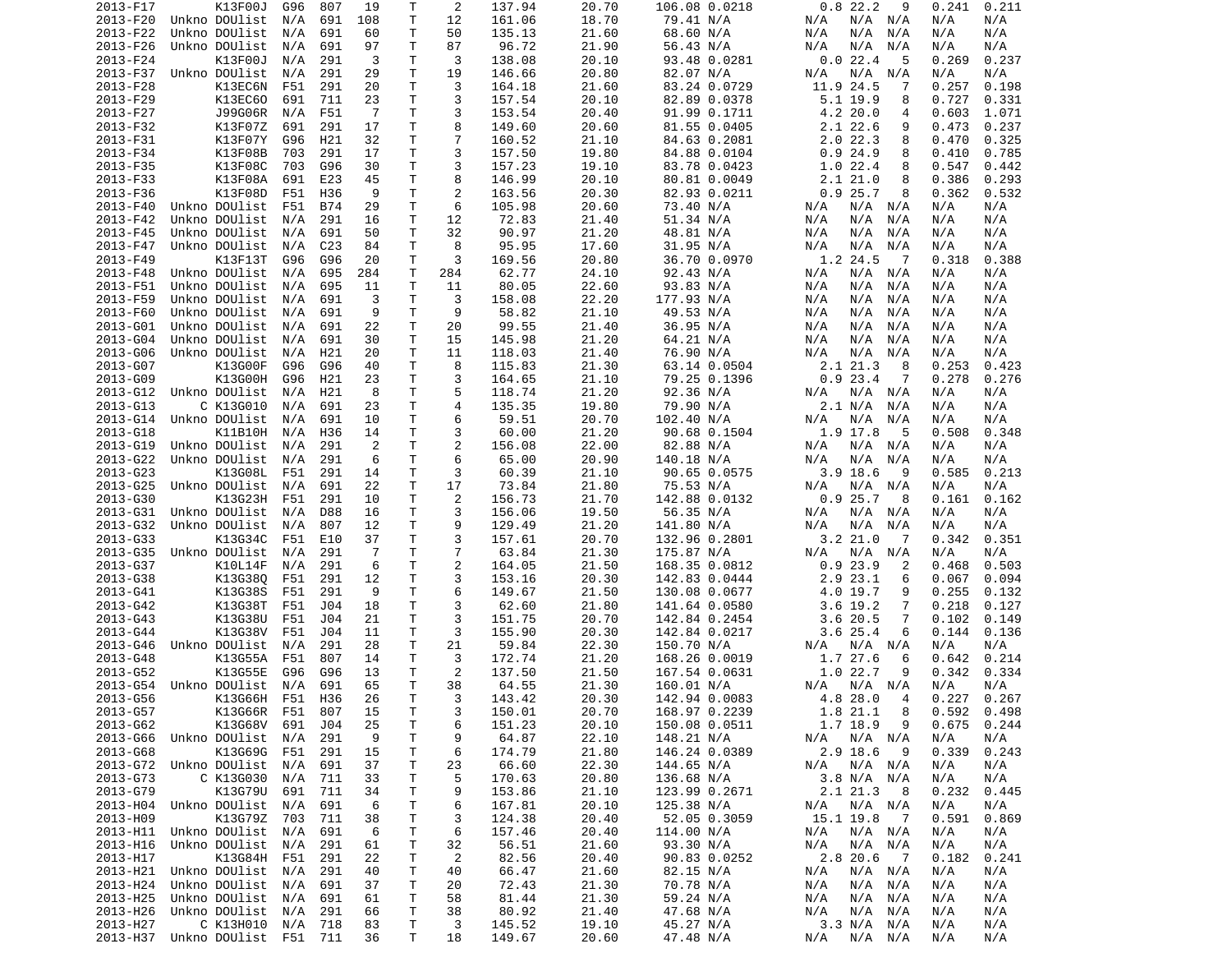| 2013-H29 | K13H11L                        | F51 | 807 | 24  | Т  | 6              | 164.58 | 20.80 | 60.39 0.1603  | 3.6 23.2<br>7             | 0.272<br>0.299 |
|----------|--------------------------------|-----|-----|-----|----|----------------|--------|-------|---------------|---------------------------|----------------|
| 2013-H30 | K13H11M                        | F51 | J95 | 42  | Τ  | 3              | 164.45 | 20.70 | 60.66 0.1254  | 3.623.1<br>7              | 0.668<br>0.592 |
| 2013-H31 | K13H11N                        | I41 | 291 | 23  | т  | 6              | 137.33 | 20.50 | 57.82 0.1533  | $3.1$ 22.2<br>8           | 0.496<br>0.303 |
| 2013-H32 | K13H11P                        | F51 | 711 | 35  | т  | 3              | 155.88 | 19.80 | 47.35 0.0307  | 2.8 25.5<br>6             | 0.381<br>0.244 |
| 2013-H35 | K13H11R                        | F51 | 711 | 23  | т  | 3              | 152.34 | 21.60 | 45.25 0.2981  | 2.9 19.5<br>8             | 0.544<br>0.268 |
| 2013-H38 | Unkno DOUlist                  | N/A | 291 | 152 | т  | 6              | 67.84  | 21.80 | 38.59 N/A     | N/A<br>N/A<br>N/A         | N/A<br>N/A     |
| 2013-H42 | Unkno DOUlist                  | N/A | G96 | 10  | т  | 3              | 172.72 | 20.40 | 78.01 N/A     | N/A<br>N/A<br>N/A         | N/A<br>N/A     |
| 2013-H42 | Unkno DOUlist                  |     |     | 9   | T. | 9              |        | 21.50 | 171.03 N/A    | N/A<br>N/A                |                |
|          |                                | N/A | 695 |     |    |                | 115.50 |       |               | N/A                       | N/A<br>N/A     |
| 2013-H43 | Unkno DOUlist                  | N/A | 691 | 3   | T  | 3              | 162.12 | 19.00 | 52.46 N/A     | N/A<br>N/A<br>N/A         | N/A<br>N/A     |
| 2013-H49 | Unkno DOUlist                  | N/A | 291 | 18  | т  | 18             | 47.50  | 21.90 | 45.43 N/A     | N/A<br>N/A<br>N/A         | N/A<br>N/A     |
| 2013-H50 | Unkno DOUlist                  | N/A | 291 | 52  | т  | 46             | 98.04  | 21.70 | 45.97 N/A     | N/A<br>N/A<br>N/A         | N/A<br>N/A     |
| 2013-J01 | Unkno DOUlist                  | N/A | 691 | 22  | T  | 19             | 82.04  | 21.20 | 61.72 N/A     | N/A<br>N/A<br>N/A         | N/A<br>N/A     |
| 2013-J05 | Unkno DOUlist                  | N/A | 291 | 20  | T. | 20             | 73.30  | 22.00 | 74.11 N/A     | N/A<br>N/A<br>N/A         | N/A<br>N/A     |
| 2013-J08 | K13H20G                        | G96 | 291 | 31  | т  | 3              | 132.93 | 21.90 | 60.10 0.0522  | 2.1 20.7<br>8             | 0.346<br>0.386 |
| 2013-J07 | P K13E09V                      | N/A | H01 | 54  | т  | 12             | 128.42 | 21.10 | 35.41 N/A     | 87.8 N/A<br>N/A           | N/A<br>N/A     |
| 2013-J11 | Unkno DOUlist                  | N/A | 291 | 57  | T. | 43             | 67.06  | 21.70 | 86.14 N/A     | N/A<br>N/A<br>N/A         | N/A<br>N/A     |
| 2013-J10 | P K13E09V                      | N/A | 691 | 13  | т  | 6              | 140.26 | 20.90 | 44.74 N/A     | 3407.1 N/A<br>N/A         | N/A<br>N/A     |
| 2013-J14 | P K13J010                      | N/A | 291 | 6   | T. | 6              | 155.10 | 21.30 | 76.15 N/A     | 1.0 N/A<br>N/A            | N/A<br>N/A     |
| 2013-J15 | Unkno DOUlist                  | N/A | F51 | 10  | Τ  | 6              | 66.01  | 21.40 | 98.55 N/A     | N/A<br>N/A<br>N/A         | N/A<br>N/A     |
| 2013-J20 | Unkno DOUlist                  | N/A | 691 | 3   | Τ  | 3              | 159.58 | 19.80 | 59.52 N/A     | N/A<br>N/A<br>N/A         | N/A<br>N/A     |
|          |                                |     |     |     | т  | $\overline{2}$ |        |       |               |                           |                |
| 2013-J23 | Unkno DOUlist                  | N/A | 291 | 2   |    |                | 135.13 | 21.30 | 147.48 N/A    | N/A<br>N/A<br>N/A         | N/A<br>N/A     |
| 2013-J25 | Unkno DOUlist                  | N/A | 291 | 168 | т  | 6              | 53.51  | 22.10 | 1.01 N/A      | N/A<br>N/A<br>N/A         | N/A<br>N/A     |
| 2013-J26 | Unkno DOUlist                  | N/A | 291 | 11  | т  | 11             | 80.65  | 22.50 | 149.43 N/A    | N/A<br>N/A<br>N/A         | N/A<br>N/A     |
| 2013-J32 | Unkno DOUlist                  | N/A | 291 | 9   | Т  | 9              | 93.52  | 21.10 | 162.26 N/A    | N/A<br>N/A<br>N/A         | N/A<br>N/A     |
| 2013-J33 | Unkno DOUlist                  | N/A | 691 | 11  | Τ  | 11             | 136.27 | 19.30 | 170.31 N/A    | N/A<br>N/A<br>N/A         | N/A<br>N/A     |
| 2013-J41 | Unkno DOUlist                  | N/A | 691 | 9   | Τ  | 9              | 66.91  | 21.70 | 175.07 N/A    | N/A<br>N/A<br>N/A         | N/A<br>N/A     |
| 2013-J43 | Unkno DOUlist                  | N/A | J95 | 13  | т  | 10             | 66.87  | 21.60 | 155.51 N/A    | N/A<br>N/A<br>N/A         | N/A<br>N/A     |
| 2013-J44 | K13J17R                        | F51 | K92 | 12  | т  | 2              | 168.50 | 22.20 | 162.11 0.0857 | 2.6 25.5<br>-7            | 0.085<br>0.108 |
| 2013-J46 | K13J17T                        | F51 | 291 | 8   | т  | 4              | 170.99 | 21.80 | 153.43 0.0989 | 3.024.2<br>8              | 0.122<br>0.166 |
| 2013-J50 | K05V00R                        | N/A | 291 | 16  | Τ  | 6              | 159.95 | 21.90 | 154.37 0.2819 | 2.0<br>20.8<br>3          | 0.539<br>0.472 |
| 2013-J51 | P K13J040                      | N/A | G96 | 47  | т  | 6              | 59.98  | 21.00 | 124.73 N/A    | 6.9 N/A N/A               | N/A<br>N/A     |
| 2013-J53 | Unkno DOUlist                  | N/A | 691 | 26  | T  | 23             | 82.60  | 22.00 | 144.83 N/A    | N/A<br>N/A<br>N/A         | N/A<br>N/A     |
| 2013-J52 |                                | N/A |     |     | T. | 6              |        |       |               |                           | N/A            |
|          | P K13E90W                      |     | 711 | 52  |    |                | 116.76 | 20.90 | 59.29 N/A     | 79.8 N/A<br>N/A           | N/A            |
| 2013-J54 | K13J22G                        | F51 | 291 | 8   | т  | $\overline{2}$ | 173.87 | 21.90 | 162.22 0.2971 | 2.021.0<br>8              | 0.060<br>0.105 |
| 2013-J56 | K13J22J                        | F51 | H21 | 11  | т  | 2              | 161.07 | 22.50 | 155.39 0.1204 | 1.9 21.8<br>9             | 0.195<br>0.199 |
| 2013-J60 | Unkno DOUlist                  | N/A | 691 | 24  | Τ  | 24             | 132.21 | 21.60 | 143.90 N/A    | N/A<br>N/A<br>N/A         | N/A<br>N/A     |
| 2013-J61 | K09B02E                        | N/A | 291 | - 7 | Τ  | $\overline{7}$ | 61.02  | 21.40 | 134.55 0.0579 | 1.018.9<br>4              | 0.355<br>0.481 |
| 2013-J62 | K13J22N                        | F51 | H01 | 19  | т  | 5              | 157.50 | 22.50 | 134.22 0.2353 | 3.8 18.9<br>9             | 0.351<br>1.119 |
| 2013-J65 | K13J22T                        | F51 | E23 | 27  | т  | 3              | 141.39 | 21.80 | 122.37 0.0595 | 29.1 20.3<br>6            | 0.327<br>0.297 |
| 2013-J66 | K13J22U                        | F51 | H01 | 12  | т  | 3              | 166.82 | 21.70 | 132.62 0.0083 | 1.925.0<br>8              | 0.168<br>0.100 |
| 2013-J69 | Unkno DOUlist                  | N/A | 691 | 12  | т  | 12             | 131.70 | 21.20 | 133.33 N/A    | N/A N/A<br>N/A            | N/A<br>N/A     |
| 2013-J71 | K13J28T                        | F51 | 291 | 11  | Τ  | 6              | 165.71 | 21.10 | 121.36 0.0149 | 2.9 26.7<br>-7            | 0.275<br>0.229 |
| 2013-K01 | Unkno DOUlist                  | N/A | 291 | 3   | Τ  | 3              | 131.33 | 21.50 | 121.10 N/A    | N/A<br>N/A<br>N/A         | N/A<br>N/A     |
| 2013-K02 | K13J28Z                        | F51 | 291 | 18  | Τ  | 3              | 168.03 | 22.30 | 112.06 0.2691 | 3.8 19.9<br>8             | 0.153<br>0.231 |
| 2013-K03 | K13J29A                        | F51 | 568 | 26  | Τ  | 3              | 170.18 | 21.50 | 119.95 0.2344 | $3.1$ 18.6<br>8           | 0.190<br>0.119 |
| 2013-K04 |                                |     |     |     |    |                |        |       |               | 0.923.6                   |                |
|          | K13J29E                        | G96 | 291 | 14  | Τ  | 3              | 159.61 | 21.40 | 112.62 0.0121 | 8                         | 0.295<br>0.146 |
| 2013-K05 | K13J29G                        | F51 | 807 | 10  | т  | $\overline{2}$ | 151.39 | 21.30 | 110.86 0.1001 | 0.820.8<br>9              | 0.097<br>0.116 |
| 2013-K07 | K13J28X                        | F51 | 568 | 27  | т  | 8              | 66.37  | 21.10 | 121.97 0.0679 | 10.1 20.0<br>9            | 0.334<br>0.305 |
| 2013-K09 | K13J34E                        | F51 | H01 | 16  | т  | 3              | 162.99 | 20.70 | 99.04 0.1569  | 1.9 23.1<br>8             | 0.261<br>0.398 |
| 2013-K12 | Unkno DOUlist                  | N/A | 691 | 15  | Τ  | 11             | 143.64 | 21.60 | 109.71 N/A    | N/A<br>N/A N/A            | N/A<br>N/A     |
| 2013-K14 | Unkno DOUlist                  | N/A | 291 | 3   | Τ  | 3              | 130.73 | 21.60 | 78.00 N/A     | N/A<br>N/A<br>N/A         | N/A<br>N/A     |
| 2013-K15 | K13J35Y                        | 703 | 291 | 86  | T. | $\overline{2}$ | 132.62 | 20.50 | 78.24 0.2095  | 6.0 19.3<br>8             | 0.381<br>0.453 |
| 2013-K21 | K13K01S                        | G96 | 291 | 22  | T. | 3              | 161.89 | 20.20 | 75.40 0.0063  | 2.0 26.8<br>7             | 0.391<br>0.207 |
| 2013-K24 | Unkno DOUlist N/A 691          |     |     | 21  | т  | 21             | 73.03  | 21.70 | 66.51 N/A     | $N/A$ $N/A$<br>N/A        | N/A<br>N/A     |
| 2013-K25 | C K13J050                      | N/A | 291 | 48  | Τ  | $\overline{c}$ | 142.91 | 21.20 | 63.92 N/A     | 7.1 N/A N/A               | N/A<br>N/A     |
| 2013-K29 | K13K02B                        | G96 | H21 | 27  | т  | 3              | 132.40 | 20.70 | 66.73 0.0436  | 1.024.2<br>$\overline{7}$ | 0.355<br>0.397 |
| 2013-K30 | K13K02A                        | G96 | 291 | 15  | т  | $\overline{c}$ | 165.64 | 21.10 | 64.22 0.3047  | 2.1 20.9<br>- 9           | 0.849<br>0.361 |
|          |                                |     | 291 | 29  |    |                |        |       |               |                           |                |
| 2013-K32 | Unkno DOUlist N/A              |     |     |     | т  | 23             | 66.54  | 21.90 | 53.72 N/A     | N/A<br>N/A N/A            | N/A<br>N/A     |
| 2013-K33 | Unkno DOUlist                  | N/A | 291 | 27  | т  | 22             | 66.64  | 21.90 | 50.45 N/A     | $N/A$ $N/A$<br>N/A        | N/A<br>N/A     |
| 2013-K38 | Unkno DOUlist N/A              |     | 215 | 158 | Τ  | 30             | 43.29  | 21.40 | 13.11 N/A     | $N/A$ $N/A$<br>N/A        | N/A<br>N/A     |
| 2013-K43 | Unkno DOUlist                  | N/A | 291 | 14  | Т  | 14             | 125.07 | 21.20 | 55.85 N/A     | $N/A$ $N/A$<br>N/A        | N/A<br>N/A     |
| 2013-K44 | K13K05Y G96                    |     | 291 | 17  | Τ  | 6              | 143.32 | 21.50 | 38.28 0.3110  | 8.0 19.4<br>8             | 0.248<br>0.332 |
| 2013-K45 | Unkno DOUlist N/A              |     | 291 | 31  | т  | 25             | 86.05  | 21.40 | 57.27 N/A     | N/A<br>N/A N/A            | N/A<br>N/A     |
| 2013-K48 | Unkno DOUlist N/A              |     | 291 | 17  | т  | 14             | 86.41  | 21.50 | 67.73 N/A     | N/A<br>N/A N/A            | N/A<br>N/A     |
| 2013-K49 | K13K06F                        | G96 | G96 | 26  | т  | 6              | 141.94 | 21.70 | 57.33 0.1142  | 2.021.1<br>- 9            | 0.357<br>0.803 |
| 2013-L01 | Unkno DOUlist N/A              |     | 691 | 14  | т  | 14             | 64.09  | 22.10 | 61.85 N/A     | $N/A$ $N/A$<br>N/A        | N/A<br>N/A     |
| 2013-L02 | Unkno DOUlist                  | N/A | 291 | 9   | т  | 9              | 64.82  | 22.20 | 95.16 N/A     | N/A N/A<br>N/A            | N/A<br>N/A     |
| 2013-L03 | K13K06J                        | 703 | F65 | 41  | T  | 3              | 80.47  | 20.40 | 56.61 0.0932  | 4.1 20.1<br>- 8           | 0.482<br>0.490 |
| 2013-L05 | K13K06L F51                    |     | 807 | 16  | T  | 3              | 167.32 | 21.10 | 84.82 0.0290  | 1.8 24.1<br>-7            | 0.087<br>0.128 |
|          |                                |     |     |     |    |                |        |       |               |                           |                |
| 2013-L09 | K13K06N                        | C95 | 718 | 176 | Τ  | 3              | 145.19 | 18.50 | 53.22 0.0479  | 4.4 18.5<br>8             | 0.941<br>0.449 |
|          | 2013-L10 Unkno DOUlist N/A 291 |     |     | 24  | T. | 18             | 52.96  | 21.80 | 98.08 N/A     | N/A<br>N/A N/A            | N/A<br>N/A     |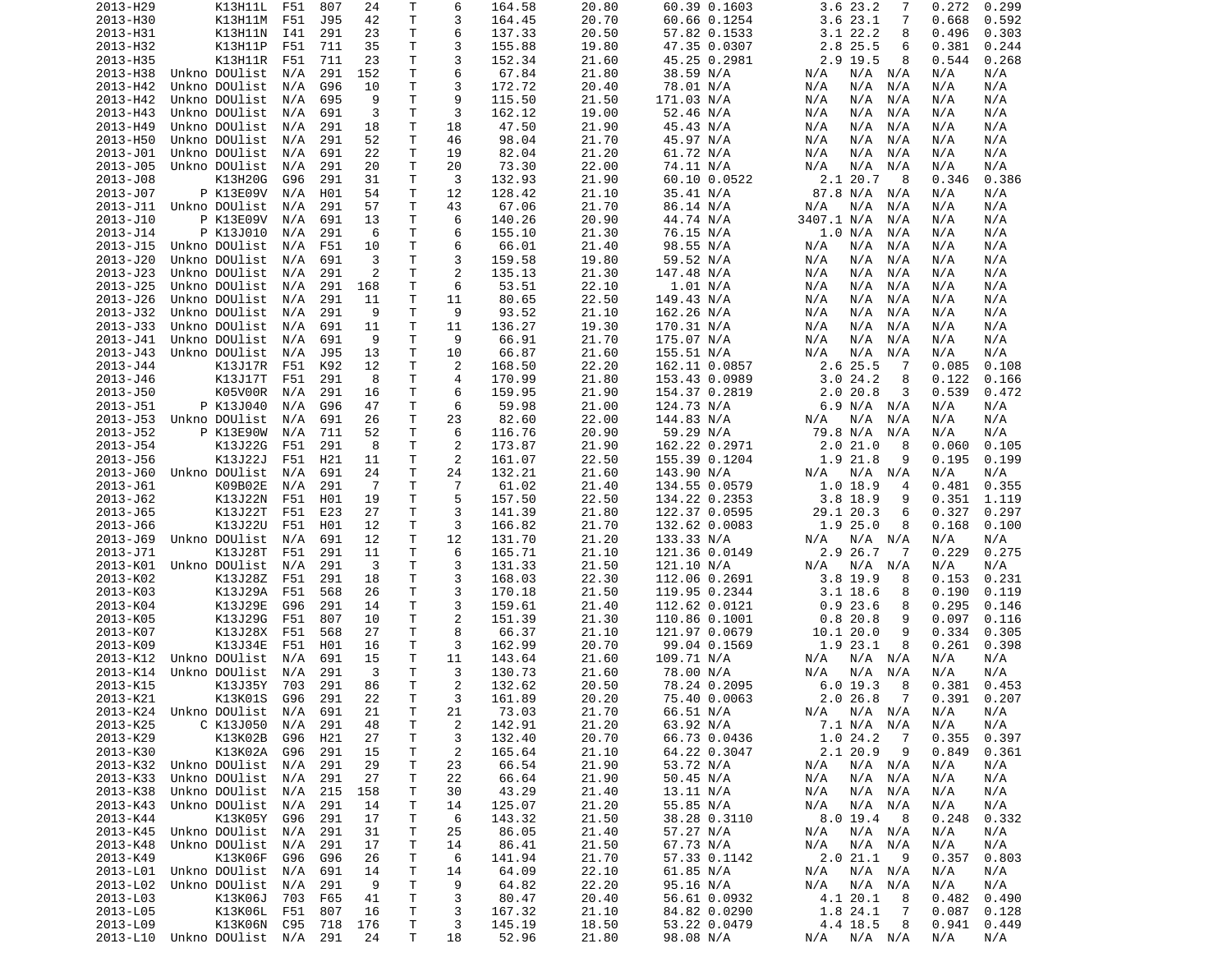| 2013-L14 | K13L01B                        | G96     | 291 | 31             | Τ            | 3              | 113.46          | 20.00 | 97.81 0.3330  | 3.017.5<br>8               | 0.338<br>0.296      |  |
|----------|--------------------------------|---------|-----|----------------|--------------|----------------|-----------------|-------|---------------|----------------------------|---------------------|--|
| 2013-L19 | P K13L010                      | N/A     | 291 | 6              | T            | 6              | 143.97          | 22.30 | 96.17 N/A     | 3.0 N/A<br>N/A             | N/A<br>N/A          |  |
| 2013-L20 | Unkno DOUlist                  | N/A     | 291 | 38             | т            | 27             | 70.60           | 21.70 | 130.09 N/A    | N/A<br>N/A<br>N/A          | N/A<br>N/A          |  |
| 2013-L31 | Unkno DOUlist                  | N/A     | 691 | 18             | т            | 11             | 119.19          | 21.30 | 130.64 N/A    | N/A<br>N/A<br>N/A          | N/A<br>N/A          |  |
| 2013-L35 | K13L07E                        | 691     | 291 | 13             | т            | 13             | 139.73          | 22.00 | 154.60 0.0330 | 1.027.1<br>- 7             | 0.281<br>0.153      |  |
| 2013-L37 | Unkno DOUlist                  | N/A     | 291 | 9              | Τ            | 9              | 128.20          | 21.20 | 165.71 N/A    | N/A<br>N/A<br>N/A          | N/A<br>N/A          |  |
| 2013-L39 | Unkno DOUlist                  | N/A     | 691 | 116            | т            | 11             | 75.05           | 22.00 | 3.11 N/A      | N/A<br>N/A<br>N/A          | N/A<br>N/A          |  |
| 2013-L41 | C K13L020                      | N/A     | 470 | 75             | T.           | 3              | 124.72          | 20.00 | 108.34 N/A    | 6.7 N/A<br>N/A             | N/A<br>N/A          |  |
| 2013-L42 | Unkno DOUlist                  | N/A     | 291 | 6              | T            | 6              | 113.40          | 21.00 | 173.30 N/A    | N/A<br>N/A<br>N/A          | N/A<br>N/A          |  |
| 2013-L43 | K13L07K                        | 691     | H01 | 52             | Τ            | 15             | 143.34          | 19.90 | 152.77 0.2022 | 3.1 20.4<br>- 7            | 0.374<br>0.341      |  |
| 2013-L44 | Unkno DOUlist                  | N/A     | 695 | 46             | Τ            | 42             | 48.86           | 21.90 | 163.01 N/A    | N/A<br>N/A<br>N/A          | N/A<br>N/A          |  |
| 2013-L52 | K10T19H                        | N/A     | 291 | 6              | Τ            | 6              | 154.35          | 21.90 | 162.54 0.0360 | 1.020.5<br>1               | 0.423<br>0.440      |  |
| 2013-L46 | K10V01M                        | N/A     | G96 | 34             | Τ            | 3              | 93.20           | 21.30 | 160.42 0.1751 | 3.0<br>20.1<br>3           | 0.265<br>0.317      |  |
| 2013-L47 | K13L16D                        | G96     | 291 | 26             | Τ            | 6              | 140.86          | 21.70 | 153.85 N/A    | 4.0 16.5 N/A               | N/A<br>N/A          |  |
| 2013-L48 | K13L16E                        | 703     | H36 | 40             | т            | 6              | 91.64           | 19.80 | 162.65 0.0068 | 3.018.6<br>8               | 0.373<br>0.514      |  |
| 2013-L49 | K13L16F                        | G96     | H01 | 28             | т            | 9              | 141.16          | 22.20 | 161.15 0.1137 | 3.021.9<br>9               | 0.447<br>0.387      |  |
| 2013-L51 | K13L16H                        | F51     | H36 | 31             | т            | 3              | 154.45          | 20.50 | 161.88 0.1272 | 2.8 18.6<br>8              | 0.267<br>0.762      |  |
| 2013-L54 | Unkno DOUlist                  | N/A     | 291 | 44             | Τ            | 42             | 87.39           | 22.80 | 152.00 N/A    | N/A<br>N/A<br>N/A          | N/A<br>N/A          |  |
| 2013-L59 | Unkno DOUlist                  | N/A     | 291 | 71             | Τ            | 55             | 65.95           | 22.20 | 141.00 N/A    | N/A<br>N/A<br>N/A          | N/A<br>N/A          |  |
| 2013-L55 | K13L25H                        | 703     | H36 | 51             | T.           | 6              | 74.32           | 20.20 | 152.09 0.2972 | $3.0$ 17.5 N/A             | N/A<br>N/A          |  |
| 2013-L56 | K13L25J                        | G96     | G96 | 38             | Τ            | 3              | 92.42           | 20.70 | 149.61 0.2559 | $3.0$ 18.6 N/A             | N/A<br>N/A          |  |
| 2013-L57 | K13L25K                        | G96     | G96 | 16             | Τ            | 3              | 130.48          | 20.10 | 151.31 0.1078 | 1.021.4<br>- 9             | 0.285<br>0.311      |  |
| 2013-L64 | P K13CC9U                      | N/A     | 568 | 68             | T            | 12             | 58.50           | 21.60 | 22.34 N/A     | 123.9 N/A<br>N/A           | N/A<br>N/A          |  |
| 2013-L62 | Unkno DOUlist                  | N/A     | 291 | 58             | Τ            | 36             | 80.08           | 21.90 | 130.05 N/A    | N/A<br>N/A<br>N/A          | N/A<br>N/A          |  |
| 2013-L66 | Unkno DOUlist                  | N/A     | 291 | 36             | T            | 28             | 79.49           | 22.50 | 119.22 N/A    | N/A<br>N/A<br>N/A          | N/A<br>N/A          |  |
| 2013-L68 | Unkno DOUlist                  | N/A     | 691 | 29             | Τ            | 23             | 123.59          | 23.50 | 107.71 N/A    | N/A<br>N/A<br>N/A          | N/A<br>N/A          |  |
| 2013-L69 | K13L28U                        | G96     | G96 | 27             | T.           | 2              | 134.36          | 22.00 | 106.62 N/A    | 6.9<br>8.1 N/A             | N/A<br>N/A          |  |
| 2013-L72 | K13L28X                        | F51     | 291 | 13             | т            | 4              | 156.52          | 21.30 | 106.73 0.3772 | 2.9 21.5<br>8              | 0.080<br>0.167      |  |
| 2013-L74 | K13L28Z                        | G96     | G96 | 43             | т            | 3              | 115.84          | 21.90 | 105.34 0.0052 | 2.2 22.4<br>8              | 0.566<br>0.583      |  |
|          | Unkno DOUlist                  |         |     |                | Τ            | 5              |                 |       |               |                            |                     |  |
| 2013-M01 | Unkno DOUlist                  | N/A     | 291 | 13             |              |                | 140.67          | 22.30 | 95.86 N/A     | $N/A$ $N/A$<br>N/A         | N/A<br>N/A          |  |
| 2013-M04 |                                | N/A     | 291 | 6              | Τ            | 6              | 93.66           | 20.60 | 94.45 N/A     | N/A<br>N/A<br>N/A          | N/A<br>N/A          |  |
| 2013-M02 | K13L29G                        | F51     | 291 | 18             | Τ            | 3              | 164.20          | 20.20 | 95.43 N/A     | $3.9$ 14.7 N/A             | N/A<br>N/A          |  |
| 2013-M06 | K13L31L                        | 691     | 291 | 24             | Τ            | 15             | 137.09          | 22.60 | 81.92 0.2926  | 2.220.0<br>9               | 0.339<br>0.493      |  |
| 2013-M10 | K02M03S                        | N/A     | 291 | 6              | T.           | 6              | 125.41          | 22.10 | 83.25 0.0893  | 2.019.1<br>1               | 0.823<br>0.582      |  |
| 2013-M11 | K10KC7K                        | N/A     | 695 | 7              | Τ            | $\overline{7}$ | 140.37          | 22.80 | 161.71 0.2803 | 1.1 20.7<br>1              | 0.802<br>0.911      |  |
| 2013-M13 | K11003F                        | N/A     | 291 | 5              | Τ            | 2              | 121.35          | 21.20 | 63.56 0.0735  | 15.9 17.2<br>3             | 0.361<br>0.331      |  |
| 2013-M16 | K12V37F                        | N/A     | 291 | $\overline{7}$ | T            | $\overline{4}$ | 163.08          | 21.80 | 50.64 0.0141  | 11.0 21.0<br>3             | 0.489<br>0.384      |  |
| 2013-M17 | K12XB2D                        | N/A     | 291 | 5              | Τ            | 5              | 103.25          | 22.30 | 149.31 0.0146 | 4.0 21.2<br>3              | 0.420<br>0.312      |  |
| 2013-M18 | Unkno DOUlist                  | N/A     | 291 | 59             | T            | 33             | 58.83           | 21.90 | 59.60 N/A     | N/A<br>N/A<br>N/A          | N/A<br>N/A          |  |
| 2013-M19 | K13M00Q                        | F51     | 291 | 13             | Τ            | 3              | 149.00          | 21.00 | 69.95 0.0758  | 0.823.9<br>7               | 0.405<br>0.274      |  |
| 2013-M20 | K13M00R                        | F51     | 291 | 15             | Τ            | 3              | 145.11          | 21.00 | 69.68 0.0930  | 0.921.6<br>8               | 0.147<br>0.158      |  |
| 2013-M21 | Unkno DOUlist                  | N/A     | 291 | 64             | Τ            | 52             | 61.99           | 22.70 | 59.68 N/A     | N/A<br>N/A<br>N/A          | N/A<br>N/A          |  |
| 2013-M22 | Unkno DOUlist                  | N/A     | 291 | 6              | т            | 6              | 131.91          | 21.70 | 57.35 N/A     | N/A<br>N/A<br>N/A          | N/A<br>N/A          |  |
| 2013-M26 | K13M05X                        | 106     | 807 | 41             | Τ            | 3              | 116.47          | 19.80 | 30.10 0.2599  | $3.3$ 18.8<br>8            | 0.259<br>0.400      |  |
| 2013-M27 | K13M05Y                        | G96     | G96 | 30             | т            | 3              | 115.55          | 21.40 | 28.92 0.0357  | $3.0$ 19.5<br>9            | 0.277<br>0.398      |  |
| 2013-M31 | Unkno DOUlist                  | N/A     | 691 | 175            | Τ            | 32             | 92.27           | 22.20 | 57.42 N/A     | N/A<br>$N/A$ $N/A$         | N/A<br>N/A          |  |
| 2013-M33 | Unkno DOUlist                  | N/A     | 695 | 72             | т            | 72             | 53.70           | 22.60 | 138.33 N/A    | N/A<br>N/A<br>N/A          | N/A<br>N/A          |  |
| 2013-M35 | Unkno DOUlist                  | N/A     | 695 | 73             | Τ            | 73             | 60.87           | 22.80 | 153.15 N/A    | N/A<br>N/A<br>N/A          | N/A<br>N/A          |  |
| 2013-M41 | Unkno DOUlist                  | N/A     | 695 | 3              | т            | 3              | 109.27          | 22.30 | 167.57 N/A    | N/A<br>N/A<br>N/A          | N/A<br>N/A          |  |
| 2013-M43 | Unkno DOUlist                  | N/A     | 291 | 3              | т            | 3              | 95.74           | 21.50 | 52.06 N/A     | N/A<br>N/A<br>N/A          | N/A<br>N/A          |  |
| 2013-M45 | Unkno DOUlist                  | N/A     | 691 | 30             | T            | 30             | 73.45           | 21.70 | 52.68 N/A     | N/A<br>N/A<br>N/A          | N/A<br>N/A          |  |
| 2013-M46 | K10N65Y                        | N/A     | K91 | 11             | T.           | 3              | 73.84           | 19.90 | 53.21 0.0173  | 1.5 21.4<br>$\overline{4}$ | 0.430<br>0.557      |  |
|          | 2013-M48 Unkno DOUlist N/A 291 |         |     | 23             | $\mathsf{T}$ | 19             | 72.53           | 21.50 | 65.33 N/A     | N/A N/A N/A                | N/A<br>N/A          |  |
| 2013-M50 | K13M07H 703 204                |         |     | 31             | Τ            | 3              | 133.83          | 20.40 | 52.99 0.2318  | $2.7$ 19.4 $7$             | 0.359<br>0.436      |  |
|          | 2013-M51 Unkno DOUlist N/A 291 |         |     | 12             | T.           | 12             | 88.67           | 20.50 | 78.10 N/A     | N/A<br>N/A N/A             | N/A<br>N/A          |  |
| 2013-N01 | Unkno DOUlist                  | N/A     | F51 | 20             | т            | 14             | 128.13          | 22.00 | 79.92 N/A     | N/A<br>N/A N/A             | N/A<br>N/A          |  |
| 2013-N06 | Unkno DOUlist N/A 291          |         |     | 8              | т            | 8              | 60.83           | 22.70 | 55.53 N/A     | N/A N/A<br>N/A             | N/A<br>N/A          |  |
| 2013-N11 | Unkno DOUlist N/A              |         | 291 | 11             | Τ            | 6              | 107.46          | 19.70 | 132.83 N/A    | N/A<br>N/A<br>N/A          | N/A<br>N/A          |  |
| 2013-N14 | K13M10V F51                    |         | 291 | 10             | Τ            | $\overline{c}$ | 138.20          | 22.00 | 82.00 0.1426  | 5.8 21.8<br>$\overline{7}$ | 0.302<br>0.350      |  |
| 2013-N22 | Unkno DOUlist N/A              |         | E12 | 31             | т            | 17             | 112.51          | 20.40 | 158.26 N/A    | N/A<br>N/A N/A             | N/A<br>N/A          |  |
| 2013-N25 | K13N06V F51                    |         | 291 | 21             | Τ            | 3              | 138.49          | 22.20 | 103.21 0.2679 | 5.9 17.6<br>9              | 0.316<br>0.183      |  |
| 2013-N28 | K13M11S                        | F51     | 291 | 10             | Τ            | 6              | 120.94          | 21.60 | 40.53 0.1893  | 17.8 20.7<br>6             | 0.347<br>0.218      |  |
| 2013-N27 | Unkno DOUlist N/A              |         | 691 | 3              | Τ            | 3              | 134.15          | N/A   | 168.74 N/A    | N/A<br>N/A N/A             | N/A<br>N/A          |  |
| 2013-N23 | Unkno DOUlist N/A              |         | 691 | 335            | T            | 38             | 118.25          | 22.50 | 7.13 N/A      | N/A<br>N/A N/A             | N/A<br>N/A          |  |
| 2013-N37 | Unkno DOUlist N/A              |         | 291 | 3              | т            | 3              | 151.25          | N/A   | 41.53 N/A     | N/A<br>N/A<br>N/A          | N/A<br>N/A          |  |
| 2013-001 | K13N15A                        | G96     | F51 | 29             | Τ            | $\overline{c}$ | 149.60          | 21.20 | 97.72 0.1158  | 2.2 22.3<br>- 8            | 0.398<br>0.405      |  |
| 2013-007 | K13N15J                        | F51 291 |     | 9              | T            | 3              |                 | 21.90 | 99.64 0.2784  | 0.922.5<br>9               | 0.218               |  |
| 2013-058 | Unkno DOUlist                  |         | 291 | 64             | Τ            | 19             | 154.54<br>66.63 | 21.00 | 33.36 N/A     | N/A N/A                    | 0.333<br>N/A<br>N/A |  |
|          |                                | N/A     |     | 32             |              |                |                 |       |               | N/A                        |                     |  |
| 2013-059 | Unkno DOUlist N/A 291          |         |     |                | T.           | 32             | 89.93           | 21.60 | 72.02 N/A     | N/A<br>N/A N/A             | N/A<br>N/A          |  |
| 2013-061 | K10X82Y                        | N/A     | 568 | 11             | T.           | 5              | 120.13          | 23.30 | 139.29 0.2943 | 27.0 19.1<br>$\mathbf{1}$  | 0.930<br>0.685      |  |
| 2013-062 | K13004D                        | J75 E23 |     | 49             | T.           | 3              | 176.32          | 19.50 | 63.54 0.0346  | 2.121.0<br>$\overline{7}$  | 0.327<br>0.288      |  |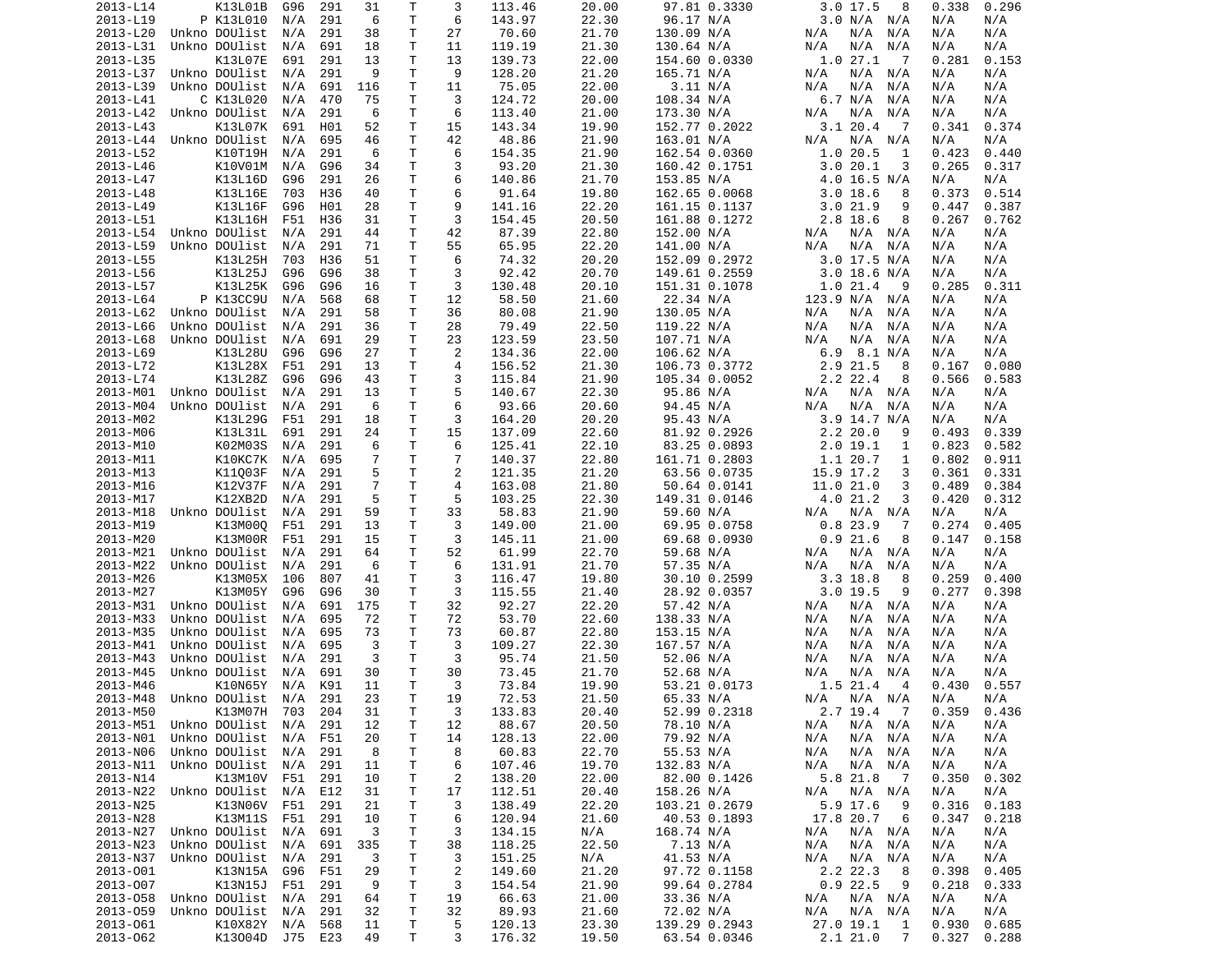| 2013-063 | Unkno DOUlist             | N/A | 291        | 11   | Τ            | 4              | 116.21 | 20.70 | 73.96 N/A     | N/A<br>N/A<br>N/A                      | N/A<br>N/A     |
|----------|---------------------------|-----|------------|------|--------------|----------------|--------|-------|---------------|----------------------------------------|----------------|
| 2013-064 | Unkno DOUlist             | N/A | 291        | 38   | T            | 35             | 107.05 | 21.50 | 95.01 N/A     | N/A<br>N/A<br>N/A                      | N/A<br>N/A     |
| 2013-P18 | P K13P010                 | N/A | 062        | 13   | Τ            | 3              | 146.95 | 20.30 | 72.91 N/A     | 6.3 N/A<br>N/A                         | N/A<br>N/A     |
| 2013-P21 | Unkno DOUlist             |     |            | 3    | T.           | 3              |        |       |               |                                        |                |
|          |                           | N/A | 691        |      |              |                | 177.03 | 21.10 | 109.32 N/A    | N/A<br>N/A<br>N/A                      | N/A<br>N/A     |
| 2013-P27 | K13P06V                   | I41 | 932        | 63   | Τ            | 3              | 119.34 | 19.60 | 129.52 0.2053 | 2.9 18.9<br>8                          | 0.241<br>0.332 |
| 2013-P28 | K13P06W                   | F51 | H21        | 31   | Τ            | 3              | 98.30  | 20.20 | 129.96 0.1637 | 2.8 18.8<br>8                          | 0.212<br>0.285 |
| 2013-P29 | K13P06X                   | J75 | 932        | 43   | Τ            | 3              | 124.81 | 19.70 | 136.78 0.0262 | $2.2$ 18.0<br>8                        | 0.291<br>0.341 |
| 2013-P44 | Unkno DOUlist             | N/A | 691        | 23   | Τ            | 23             | 68.06  | 22.20 | 172.02 N/A    | N/A<br>N/A N/A                         | N/A<br>N/A     |
| 2013-P50 | Unkno DOUlist             | N/A | 291        | 33   | T            | 30             | 67.34  | 22.30 | 153.45 N/A    | N/A<br>N/A<br>N/A                      | N/A<br>N/A     |
|          |                           |     |            |      |              |                |        |       |               |                                        |                |
| 2013-P52 | Unkno DOUlist             | N/A | 291        | 49   | T            | 9              | 67.96  | 20.20 | 103.09 N/A    | N/A<br>N/A<br>N/A                      | N/A<br>N/A     |
| 2013-P53 | K13P14W                   | F51 | 474        | 16   | T            | 3              | 172.04 | 20.30 | 149.47 0.1254 | 1.1 23.1<br>- 7                        | 0.292<br>0.217 |
| 2013-P54 | Unkno DOUlist             | N/A | 691        | 45   | T            | 29             | 68.22  | 22.30 | 127.56 N/A    | N/A N/A<br>N/A                         | N/A<br>N/A     |
| 2013-P55 | K13P20S                   | F51 | 291        | 9    | T            | 6              | 169.99 | 21.20 | 139.23 0.1601 | 2.0 24.0<br>-7                         | 0.067<br>0.100 |
| 2013-P56 | Unkno DOUlist             | N/A | 291        | 16   | Τ            | 16             | 155.92 | 22.90 | 140.06 N/A    | N/A N/A<br>N/A                         | N/A<br>N/A     |
|          |                           |     |            |      |              |                |        |       |               |                                        |                |
| 2013-P57 | K13P21D                   | F51 | 807        | 33   | Τ            | 6              | 174.41 | 20.30 | 131.25 0.1177 | 2.7 19.5<br>8                          | 0.222<br>0.193 |
| 2013-P61 | Unkno DOUlist             | N/A | 291        | 2    | T.           | 2              | 134.04 | 18.70 | 128.98 N/A    | N/A<br>N/A N/A                         | N/A<br>N/A     |
| 2013-P65 | K13P26E                   | F51 | 204        | 36   | Τ            | 9              | 173.42 | 20.80 | 120.74 0.3549 | $3.6$ 17.5<br>9                        | 0.366<br>0.467 |
| 2013-P66 | K13P26F                   | F51 | 291        | 10   | T.           | 3              | 164.50 | 21.90 | 115.62 0.2206 | 3.023.7<br>7                           | 0.090<br>0.114 |
| 2013-P67 | K13P26J                   | F51 | <b>B74</b> | 30   | Τ            | 3              | 127.51 | 20.80 | 120.05 0.1693 | 2.5 21.8<br>7                          | 0.257<br>0.232 |
| 2013-P68 | Unkno DOUlist             | N/A | 291        | 6    | Τ            | 3              | 132.92 | 18.80 | 116.53 N/A    | N/A N/A<br>N/A                         | N/A<br>N/A     |
|          |                           |     |            |      |              |                |        |       |               |                                        |                |
| 2013-P69 | K01096E                   | N/A | 291        | 6    | T            | 3              | 170.38 | 21.20 | 105.77 0.3008 | 0.822.7<br>4                           | 0.225<br>0.486 |
| 2013-P70 | K13P31U                   | F51 | 104        | 17   | Τ            | 3              | 158.18 | 20.70 | 108.19 0.2352 | $3.6$ 18.0<br>9                        | 0.417<br>0.433 |
| 2013-P71 | K13P31W                   | 691 | 291        | 11   | T            | 11             | 158.61 | 21.20 | 103.99 0.0848 | 1.1 23.6<br>8                          | 0.348<br>0.154 |
| 2013-P72 | Unkno DOUlist             | N/A | 691        | 19   | Τ            | 13             | 71.74  | 21.60 | 93.18 N/A     | N/A<br>N/A N/A                         | N/A<br>N/A     |
| 2013-P73 | K13P38Y                   | F51 | J95        | 12   | T.           | 3              | 164.12 | 21.50 | 95.13 0.0296  | 1.6 25.0<br>8                          | 0.232<br>0.448 |
|          |                           |     |            |      |              |                |        |       |               |                                        |                |
| 2013-P77 | K13P39C                   | F51 | 204        | 11   | Τ            | 3              | 167.33 | 21.30 | 108.01 0.1340 | 3.624.1<br>8                           | 0.268<br>0.722 |
| 2013-P78 | Unkno DOUlist             | N/A | 291        | 3    | т            | 3              | 159.87 | 21.50 | 92.82 N/A     | N/A N/A<br>N/A                         | N/A<br>N/A     |
| 2013-P79 | K13P39D                   | F51 | H21        | 8    | T.           | $\overline{c}$ | 159.99 | 21.70 | 91.44 0.0252  | 1.9 24.1<br>8                          | 0.245<br>0.158 |
| 2013-007 | Unkno DOUlist             | N/A | 291        | 3    | Τ            | 3              | 177.90 | 21.90 | 139.60 N/A    | N/A<br>N/A N/A                         | N/A<br>N/A     |
| 2013-014 | Unkno DOUlist             | N/A | Y00        | 17   | Τ            | 3              | 151.76 | 18.90 | 91.77 N/A     | N/A<br>N/A<br>N/A                      | N/A<br>N/A     |
|          |                           |     |            |      |              |                |        |       |               |                                        |                |
| 2013-015 | K13P67E                   | 703 | E23        | 91   | Τ            | 3              | 155.69 | 20.90 | 35.03 N/A     | 15.0 16.7<br>$\overline{4}$            | 0.431<br>0.392 |
| 2013-020 | K13005N                   | N/A | G96        | 10   | T            | 3              | 156.96 | 22.40 | 106.48 0.1061 | 4221.0 18.7<br>2                       | 0.259<br>0.270 |
| 2013-045 | Unkno DOUlist             | N/A | H21        | 27   | Τ            | 21             | 133.63 | 21.70 | 87.98 N/A     | N/A<br>N/A N/A                         | N/A<br>N/A     |
| 2013-052 | K13011H                   | F51 | A13        | 40   | Τ            | 3              | 155.74 | 19.40 | 68.80 0.1641  | 3.4 19.7<br>8                          | 0.372<br>0.298 |
| 2013-R05 | Unkno DOUlist             | N/A | 291        | 3    | T.           | 3              | 148.98 | 19.80 | 133.15 N/A    | N/A<br>N/A N/A                         | N/A<br>N/A     |
| 2013-R11 |                           |     | 291        | 36   | Τ            | 3              | 163.35 | 20.40 |               | 7                                      | 0.269<br>0.286 |
|          | K13048H                   | F51 |            |      |              |                |        |       | 100.50 0.2147 | 4.9 18.7                               |                |
| 2013-R13 | K13048K                   | F51 | 291        | 19   | Τ            | 6              | 161.05 | 20.70 | 101.74 0.0278 | 4.9 18.2<br>9                          | 0.128<br>0.143 |
| 2013-R16 | K130480                   | F51 | 291        | 15   | Τ            | 5              | 175.90 | 21.00 | 122.71 0.0185 | 2.9 26.5<br>7                          | 0.181<br>0.225 |
| 2013-R17 | K13048P                   | F51 | 291        | 9    | T.           | 3              | 171.30 | 21.20 | 122.73 0.0008 | 2.9 27.8<br>7                          | 0.120<br>0.158 |
| 2013-R21 | K13R05S                   | F51 | 291        | 13   | Τ            | 3              | 170.78 | 20.80 | 133.77 0.1125 | $2.0$ 24.5<br>7                        | 0.137<br>0.256 |
| 2013-R26 | K13R05Z                   | G96 | 291        | 39   | Τ            | 3              | 162.90 | 20.80 | 142.46 0.0027 | 1.1 28.4<br>5                          | 0.390<br>0.383 |
|          |                           |     |            |      |              |                |        |       |               |                                        |                |
| 2013-R32 | Unkno DOUlist             | N/A | 691        | 6    | T            | 6              | 65.99  | 20.70 | 156.18 N/A    | N/A N/A<br>N/A                         | N/A<br>N/A     |
| 2013-R43 | Unkno DOUlist             | N/A | 291        | 5    | Τ            | 5              | 81.93  | 21.60 | 167.52 N/A    | N/A<br>N/A<br>N/A                      | N/A<br>N/A     |
| 2013-R45 | K13R21B                   | F51 | 291        | 9    | T            | 3              | 168.69 | 22.00 | 133.78 0.1183 | 3.9 20.9<br>8                          | 0.078<br>0.150 |
| 2013-R46 | K13R21C                   | F51 | 291        | 17   | Τ            | 3              | 162.04 | 22.20 | 133.86 0.2808 | 3.920.0<br>8                           | 0.139<br>0.149 |
| 2013-R47 | K13R21D                   | F51 | 291        | 20   | Τ            | 3              | 163.68 | 20.90 | 133.97 0.1008 | 4.0 18.3<br>8                          | 0.461<br>0.289 |
|          |                           |     |            |      |              |                |        |       |               |                                        |                |
| 2013-R49 | K13R21G                   | F51 | 291        | 14   | T            | 3              | 166.27 | 21.60 | 155.78 0.3737 | 2.020.3<br>9                           | 0.191<br>0.141 |
| 2013-R50 | K13R21H                   | F51 | 291        | 12   | Τ            | 3              | 165.39 | 21.70 | 155.97 0.4399 | 2.0 20.8<br>7                          | 0.137<br>0.144 |
| 2013-R56 | Unkno DOUlist             | N/A | 691        | 27   | Τ            | 20             | 60.53  | 21.50 | 170.67 N/A    | N/A<br>$N/A$ $N/A$                     | N/A<br>N/A     |
| 2013-R60 | J96R03Y                   | N/A | C43        | 69   | т            | 3              | 139.21 | 20.10 | 162.64 0.1249 | 2.6 20.4<br>$\overline{4}$             | 0.522<br>0.606 |
| 2013-R59 | Unkno DOUlist             | N/A | A98        | 169  | Τ            | 3              | 107.72 | 17.30 | 5.90 N/A      | N/A<br>N/A N/A                         | N/A<br>N/A     |
|          | Unkno DOUlist             |     | 291        | 43   | T.           | 38             | 65.77  |       |               |                                        |                |
| 2013-R61 |                           | N/A |            |      |              |                |        | 21.40 | 167.62 N/A    | N/A<br>N/A N/A                         | N/A<br>N/A     |
| 2013-R63 | K13R30N F51               |     | H21        | - 11 | $\mathsf{T}$ | $\overline{2}$ | 167.91 | 22.30 | 155.78 N/A    | 3.9 12.8 N/A                           | N/A<br>N/A     |
| 2013-R64 | K13R300                   | 703 | H21        | 11   | T            | 3              | 131.39 | 21.40 | 156.88 0.0016 | 2.028.4<br>6                           | 1.599 0.946    |
| 2013-R66 | K13R32C                   | 703 | 595        | 51   | T            | 9              | 133.25 | 20.90 | 149.91 0.0318 | 2.6 22.1<br>8                          | 0.590<br>0.480 |
| 2013-R67 | K13R32D                   | F51 | H36        | 25   | Τ            | 3              | 155.25 | 22.20 | 157.93 0.3673 | 2.8 18.3<br>8                          | 0.446<br>0.462 |
|          |                           |     |            |      |              |                |        |       | 150.21 0.0022 |                                        | 0.404          |
| 2013-R68 | K13R32E                   | 703 | A79        | 86   | т            | 3              | 127.70 | 19.00 |               | 1.6 24.6<br>4                          | 0.461          |
| 2013-R70 | K13R30C                   | F51 | 291        | 18   | T            | $\overline{c}$ | 168.56 | 21.90 | 154.71 0.3037 | 2.9 22.2<br>8                          | 0.219<br>0.379 |
| 2013-R74 | Unkno DOUlist             | N/A | 691        | 3    | Τ            | 3              | 149.57 | 20.70 | 94.94 N/A     | $N/A$ $N/A$<br>N/A                     | N/A<br>N/A     |
| 2013-R82 | Unkno DOUlist             | N/A | 291        | 21   | $\mathsf T$  | 18             | 64.46  | 21.80 | 96.50 N/A     | $N/A$ $N/A$<br>N/A                     | N/A<br>N/A     |
| 2013-R83 | Unkno DOUlist             | N/A | 291        | 17   | Τ            | 17             | 70.12  | 22.00 | 84.08 N/A     | N/A<br>$N/A$ $N/A$                     | N/A<br>N/A     |
|          |                           |     |            |      |              |                | 164.19 | 21.00 |               |                                        |                |
| 2013-R84 | K13P67K N/A               |     | 291        | 11   | Τ            | 3              |        |       | 81.01 0.2748  | 0.222.3<br>6                           | 0.210<br>0.133 |
| 2013-R85 | K13R43H                   | F51 | H21        | 21   | Τ            | 3              | 158.85 | 20.90 | 83.25 0.1651  | 2.9 21.6<br>7                          | 0.145<br>0.196 |
| 2013-R87 | K13R43K                   | F51 | 291        | 18   | Τ            | 3              | 166.73 | 21.50 | 81.11 0.3047  | 2.9 19.0<br>8                          | 0.152<br>0.173 |
| 2013-R95 | Unkno DOUlist             | N/A | 291        | 54   | Τ            | 54             | 86.82  | 21.50 | 70.03 N/A     | N/A<br>N/A N/A                         | N/A<br>N/A     |
| 2013-R97 | Unkno DOUlist             | N/A | 691        | 62   | Τ            | 59             | 61.69  | 21.70 | 57.19 N/A     | $N/A$ $N/A$<br>N/A                     | N/A<br>N/A     |
|          |                           |     |            |      |              |                |        |       |               |                                        |                |
| 2013-R98 | K00GE7C                   | N/A | W86        | 20   | T.           | 3              | 174.54 | 21.30 | 56.75 0.0850  | 2.9 20.1<br>$\overline{\phantom{0}}^2$ | 0.182<br>0.199 |
| 2013-S01 | P K13R020                 | N/A | 291        | 6    | T            | 6              | 70.25  | 22.00 | 53.16 N/A     | 1.0 N/A N/A                            | N/A<br>N/A     |
| 2013-S03 | K13R73U                   | G96 | J95        | 19   | Τ            | 3              | 137.14 | 21.10 | 58.73 0.0529  | 1.7 24.3<br>6                          | 0.242<br>0.212 |
| 2013-S06 | Unkno DOUlist N/A         |     | 291        | 23   | Τ            | 11             | 139.64 | 21.60 | 53.74 N/A     | N/A<br>N/A N/A                         | N/A<br>N/A     |
| 2013-S08 | Unkno DOUlist N/A 511 285 |     |            |      | Τ            | 12             | 30.03  | 18.90 | 41.86 N/A     | N/A<br>N/A N/A                         | N/A<br>N/A     |
|          |                           |     |            |      |              |                |        |       |               |                                        |                |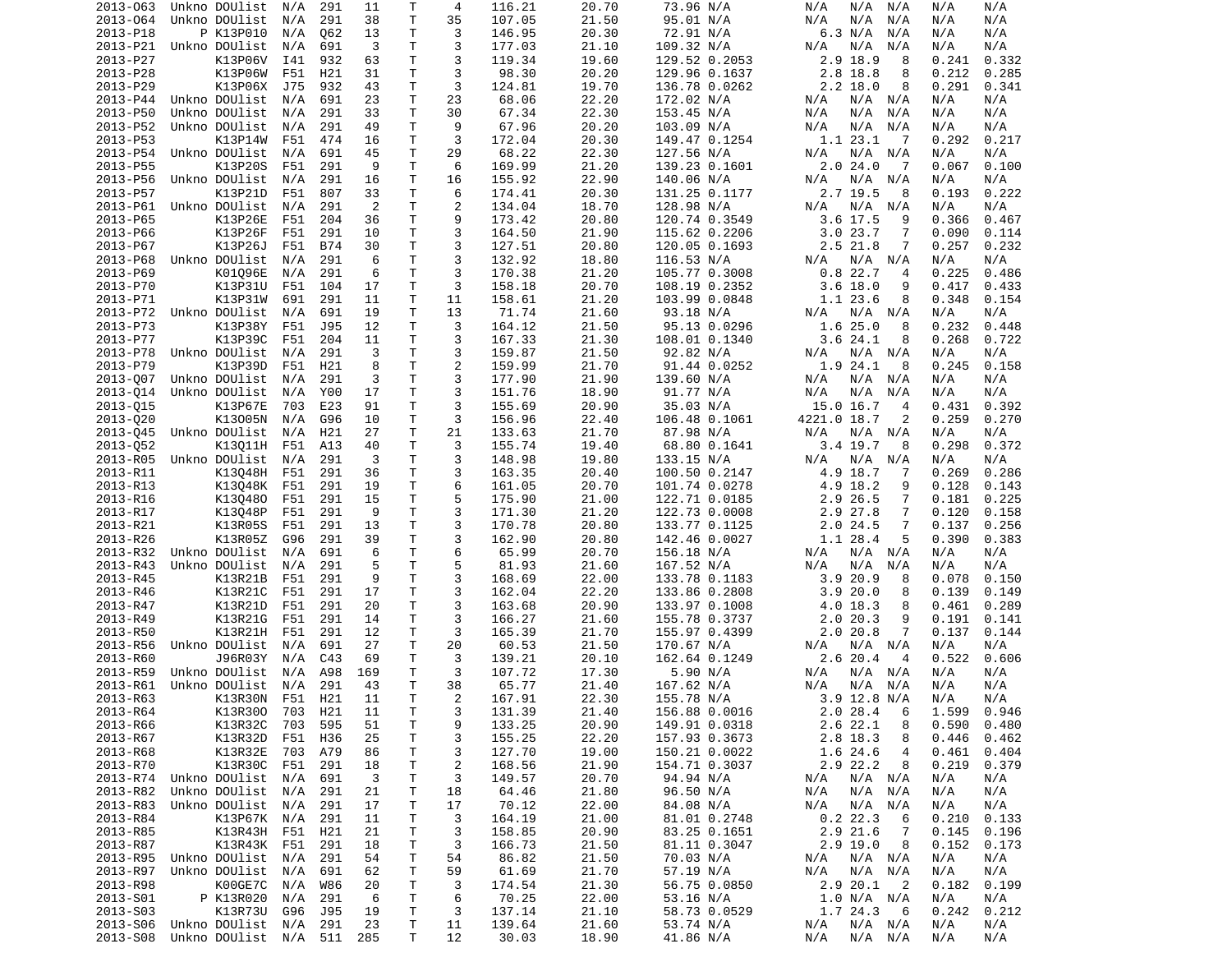| 2013-S10                    |                        | K13R73X   | G96     | 807        | 19      | Τ      | 3       | 172.34          | 21.20          | 44.30 0.0644           | 2.0 25.0<br>7                       | 0.385      | 0.280      |
|-----------------------------|------------------------|-----------|---------|------------|---------|--------|---------|-----------------|----------------|------------------------|-------------------------------------|------------|------------|
| 2013-S12                    |                        | K13R74B   | F51     | 291        | 14      | T      | 3       | 144.56          | 20.90          | 54.19 0.1586           | 0.922.2<br>7                        | 0.092      | 0.150      |
| 2013-S13                    |                        | K13R74D   | F51     | 291        | 11      | т      | 3       | 141.13          | 22.00          | 53.59 0.1142           | 1.024.1<br>7                        | 0.074      | 0.234      |
| 2013-S19                    |                        | K13R74J   | G96     | G96        | 24      | Τ      | 3       | 172.63          | 21.60          | 28.77 0.0247           | 3.019.1<br>9                        | 0.476      | 0.249      |
|                             |                        |           |         |            |         |        |         |                 |                |                        |                                     |            |            |
| 2013-S28                    | Unkno DOUlist          |           | N/A     | 691        | 11      | Т      | 9       | 127.32          | 21.70          | 45.56 N/A              | N/A<br>N/A N/A                      | N/A        | N/A        |
| 2013-S29                    | Unkno DOUlist          |           | N/A     | 691        | 21      | Τ      | 14      | 138.71          | 21.70          | 45.78 N/A              | N/A<br>N/A<br>N/A                   | N/A        | N/A        |
| 2013-S33                    | Unkno DOUlist          |           | N/A     | 691        | 34      | Τ      | 24      | 87.63           | 21.60          | 55.75 N/A              | N/A<br>N/A<br>N/A                   | N/A        | N/A        |
| 2013-S33                    | Unkno DOUlist          |           | N/A     | 695        | 59      | Τ      | 59      | 63.62           | 24.40          | 82.90 N/A              | N/A<br>N/A<br>N/A                   | N/A        | N/A        |
| 2013-S43                    |                        | K13S19V   | G96     | H01        | 16      | T      | 3       | 173.62          | 21.10          | 59.48 0.2709           | $1.0$ 22.2 N/A                      | N/A        | N/A        |
| 2013-S47                    | Unkno DOUlist          |           | N/A     | 691        | 31      | Τ      | 24      | 144.15          | 21.60          | 69.30 N/A              | $N/A$ $N/A$<br>N/A                  | N/A        | N/A        |
|                             |                        |           |         |            |         |        |         |                 |                |                        |                                     |            |            |
| 2013-S48                    |                        | K13S20A   | G96     | E10        | 28      | T      | 5       | 176.15          | 21.70          | 57.78 0.0596           | 2.3 20.9<br>9                       | 0.525      | 0.331      |
| 2013-S60                    | Unkno DOUlist          |           | N/A     | 691        | 53      | T      | 39      | 128.31          | 22.10          | 92.02 N/A              | $N/A$ $N/A$<br>N/A                  | N/A        | N/A        |
| 2013-S61                    |                        | K13S21B   | G96     | 691        | 27      | T      | 3       | 171.71          | 21.80          | 69.49 0.0330           | 4.0 26.9<br>7                       | 0.387      | 0.343      |
| 2013-S62                    |                        | K13S21C   | F51     | 691        | 16      | Τ      | 3       | 147.51          | 20.80          | 91.50 0.0055           | 1.9 24.9<br>6                       | 0.218      | 0.203      |
| 2013-S65                    | Unkno DOUlist          |           | N/A     | 691        | 58      | т      | 40      | 121.57          | 21.00          | 112.46 N/A             | $N/A$ $N/A$<br>N/A                  | N/A        | N/A        |
| 2013-S71                    |                        | K13S24R   | 703     | 926        | 64      | T      | 3       | 138.65          | 20.00          | 101.65 0.0991          | 2.020.7<br>8                        | 0.392      | 0.286      |
| 2013-S75                    | Unkno DOUlist          |           |         | C35        | 159     | Τ      | 3       | 143.37          | 17.30          | 3.43 N/A               | N/A                                 |            | N/A        |
|                             |                        |           | N/A     |            |         |        |         |                 |                |                        | N/A<br>N/A                          | N/A        |            |
| 2013-T01                    | Unkno DOUlist          |           | N/A     | 691        | 30      | T      | 30      | 132.64          | 23.20          | 123.61 N/A             | N/A<br>N/A<br>N/A                   | N/A        | N/A        |
| 2013-T04                    | Unkno DOUlist          |           | N/A     | 691        | 9       | T      | 9       | 137.70          | 21.30          | 134.37 N/A             | N/A<br>N/A<br>N/A                   | N/A        | N/A        |
| 2013-T15                    |                        | K13T00L   | 691     | 854        | 14      | T      | 6       | 137.67          | 19.80          | 137.23 0.0276          | 0.922.5<br>8                        | 0.381      | 0.320      |
| 2013-T16                    | Unkno DOUlist          |           | N/A     | F51        | 5       | T      | 3       | 144.62          | 18.70          | 146.89 N/A             | N/A<br>$N/A$ $N/A$                  | N/A        | N/A        |
| 2013-T17                    |                        | K10S15G   | N/A     | G96        | 23      | T      | 2       | 166.96          | 21.80          | 146.50 0.0891          | 1.025.1<br>1                        | 0.796      | 0.433      |
| 2013-T18                    |                        | K13S30L   | 703     | 673        | 54      | T      | 3       | 159.59          | 20.80          | 114.19 0.4660          | $3.9$ 19.1<br>8                     | 0.598      | 0.641      |
|                             |                        |           |         |            |         |        |         |                 |                |                        |                                     |            |            |
| 2013-T20                    |                        | K13T04D   | 691     | 291        | 17      | Τ      | 9       | 143.05          | 21.20          | 146.82 0.2988          | 1.1 20.9<br>9                       | 0.338      | 0.354      |
| 2013-T21                    |                        | K13T04E   | G96     | G96        | 20      | T      | 2       | 175.88          | 21.10          | 147.09 0.0791          | 0.924.9<br>9                        | 0.816      | 1.319      |
| 2013-T23                    |                        | K13T04G   | 691     | H01        | 12      | T      | 8       | 136.53          | 21.50          | 147.47 0.2704          | 1.021.7<br>9                        | 0.297      | 0.405      |
| 2013-T28                    | Unkno DOUlist          |           | N/A     | 291        | 19      | Τ      | 19      | 65.09           | 22.30          | 158.37 N/A             | N/A N/A<br>N/A                      | N/A        | N/A        |
| 2013-T35                    |                        | K13T04S   | 691     | 291        | 13      | Τ      | 9       | 142.68          | 19.90          | 158.95 0.2466          | 0.920.7<br>8                        | 0.358      | 0.476      |
| 2013-T30                    |                        | K13T04N   | G96     | 807        | 13      | Τ      | 2       | 136.59          | 20.50          | 157.07 0.0337          | 0.925.1<br>8                        | 0.532      | 0.490      |
|                             |                        |           |         |            |         |        |         |                 |                |                        |                                     |            |            |
| 2013-T32                    |                        | K13T04P   | G96     | 291        | 15      | T      | 3       | 173.83          | 21.00          | 157.80 0.0015          | 0.927.4<br>7                        | 0.246      | 0.177      |
| 2013-T37                    | Unkno DOUlist          |           | N/A     | 691        | 56      | T      | 42      | 66.55           | 22.00          | 155.37 N/A             | N/A<br>N/A N/A                      | N/A        | N/A        |
| 2013-T39                    | Unkno DOUlist          |           | N/A     | 291        | 26      | T.     | 16      | 117.30          | 21.90          | 165.41 N/A             | N/A<br>N/A<br>N/A                   | N/A        | N/A        |
| 2013-T40                    |                        | K08T03Y   | N/A     | 291        | 14      | T      | 6       | 156.63          | 21.10          | 160.23 0.1177          | 3.123.8<br>3                        | 0.398      | 0.458      |
| 2013-T44                    |                        | K13T05S   | 703     | 448        | 38      | Τ      | 2       | 131.72          | 20.40          | 159.15 0.4143          | $3.1$ 19.3 N/A                      | N/A        | N/A        |
| 2013-T45                    |                        | K13T05T   | F51     | 291        | 13      | T      | 6       | 149.75          | 20.70          | 160.11 0.0250          | $3.1$ 26.3 N/A                      | N/A        | N/A        |
|                             |                        |           |         |            |         |        |         |                 |                |                        |                                     |            |            |
| 2013-T49                    |                        | K13T05Y   | G96     | G96        | 23      | Τ      | 3       | 161.85          | 21.90          | 163.02 0.0515          | $2.1$ 23.9 N/A                      | N/A        | N/A        |
| 2013-T53                    |                        | K13T06D   | G96     | 926        | 14      | T      | 3       | 160.56          | 21.60          | 165.00 0.3074          | $1.8$ 22.1 N/A                      | N/A        | N/A        |
| 2013-T60                    | Unkno DOUlist          |           | N/A     | 291        | 45      | Τ      | 22      | 68.71           | 21.90          | 152.25 N/A             | N/A<br>N/A N/A                      | N/A        | N/A        |
| 2013-T61                    |                        | K13T120   | F51     | 291        | 10      | T      | 6       | 153.15          | 21.70          | 149.53 0.0331          | 2.0 23.7<br>7                       | 0.209      | 0.215      |
| 2013-T62                    |                        | K13T12R   | G96     | 291        | 22      | Τ      | 3       | 156.82          | 22.10          | 150.53 0.0003          | 1.9 28.5<br>7                       | 0.572      | 0.393      |
| 2013-T63                    |                        | K13T68W   | F51     | 291        | 13      | T      | 6       | 151.95          | 22.20          | 149.35 0.2109          | 2.1 21.5<br>7                       | 0.430      | 0.374      |
|                             |                        |           |         |            |         |        |         |                 |                |                        |                                     |            |            |
| 2013-T65                    |                        | K13T68Y   | G96     | 291        | 13      | T      | 5       | 166.13          | 22.00          | 150.33 0.0119          | 1.1 28.0<br>8                       | 0.441      | 0.418      |
| 2013-T66                    |                        | K13T68Z   | 703     | 448        | 31      | Τ      | 3       | 159.32          | 19.80          | 149.05 0.0534          | 1.1 22.1<br>7                       | 0.597      | 0.481      |
| 2013-T47                    |                        | K13T05W   | 691     | H06        | 16      | T      | 8       | 59.86           | 20.40          | 160.94 N/A             | $3.0$ 12.0 N/A                      | N/A        | N/A        |
| 2013-T69                    | Unkno DOUlist          |           | N/A     | 291        | 21      | T      | 21      | 72.99           | 21.80          | 140.33 N/A             | N/A<br>N/A<br>N/A                   | N/A        | N/A        |
| 2013-T71                    |                        | K13T69G   | F51     | 926        | 23      | T      | 3       | 157.02          | 20.90          | 137.38 N/A             | 3.021.1<br>-7                       | 0.163      | 0.154      |
| 2013-T73                    |                        | K13T69K   | F51     | H01        | 16      | T      | 3       | 142.97          | 22.00          | 138.69 0.0573          | 1.9 23.3<br>6                       | 0.209      | 0.153      |
|                             |                        |           |         |            |         |        |         |                 |                |                        |                                     |            |            |
| 2013-T74                    |                        | K13T69L   | G96     | 926        | 29      | Τ      | 3       | 135.63          | 20.40          | 139.58 0.1738          | 1.021.2<br>8                        | 0.402      | 0.240      |
| 2013-T76                    |                        | P K13T010 | N/A     | E10        | 29      | T      | 3       | 141.95          | 21.80          | 80.67 N/A              | 25.2 N/A N/A                        | N/A        | N/A        |
| 2013-T77                    |                        | K05B01W   | N/A     | C43        | 52      | Τ      | 3       | 69.90           | 19.80          | 131.80 0.2411          | 2.7 18.2<br>2                       | 0.692      | 0.657      |
| 2013-T78                    | Unkno DOUlist          |           | N/A     | 291        | 55      | T.     | 49      | 63.81           | 21.90          | 126.20 N/A             | N/A<br>N/A N/A                      | N/A        | N/A        |
| 2013-T80                    |                        | K13T69N   | G96     | H21        | 15      | T      | 6       | 151.72          | 20.80          | 125.70 0.0771          | 1.1 23.2<br>7                       | 0.259      | 0.267      |
| 2013-T81                    |                        | K13T690   | G96 V37 |            | 22      | T.     | 3       | 168.17          | 22.00          | 125.08 0.0414          | 1.0 25.7 7                          | 0.383      | 0.402      |
|                             |                        |           |         |            |         |        |         |                 |                |                        |                                     |            |            |
| 2013-T84                    | Unkno DOUlist N/A      |           |         | 291        | 20      | Τ      | 20      | 140.48          | 22.30          | 123.91 N/A             | N/A N/A<br>N/A                      | N/A        | N/A        |
| 2013-T88                    | Unkno DOUlist          |           | N/A     | 691        | 3       | Τ      | 3       | 160.95          | 20.60          | 63.08 N/A              | N/A<br>N/A<br>N/A                   | N/A        | N/A        |
| 2013-T93                    | Unkno DOUlist          |           | N/A     | 291        | 32      | Τ      | 23      | 61.63           | 21.70          | 86.48 N/A              | N/A<br>N/A<br>N/A                   | N/A        | N/A        |
| 2013-T92                    |                        | P K13T05W | N/A     | 291        | 22      | Τ      | 14      | 59.86           | 20.40          | 135.42 N/A             | 5.0 N/A<br>N/A                      | N/A        | N/A        |
| 2013-T94                    | Unkno DOUlist          |           | N/A     | 691        | 64      | Τ      | 55      | 81.81           | 21.90          | 73.48 N/A              | N/A<br>N/A<br>N/A                   | N/A        | N/A        |
| 2013-T96                    |                        | K13TD2S   | F51     | 291        | 18      | Τ      | 6       | 149.32          | 21.00          | 74.40 0.3340           | $2.8$ 20.0<br>8                     | 0.379      | 0.305      |
|                             |                        |           |         |            |         |        |         |                 |                |                        |                                     |            |            |
| 2013-T97                    |                        | K13TD2T   | F51     | 291        | 16      | Τ      | 6       | 162.77          | 21.50          | 73.16 N/A              | 2.8 21.6<br>7                       | 0.143      | 0.300      |
| 2013-T98                    |                        | K13TD2U   | G96     | 291        | 15      | Т      | 3       | 174.93          | 22.10          | 72.78 0.2082           | 2.024.4<br>8                        | 0.327      | 0.284      |
| 2013-T101 Unkno DOUlist     |                        |           | N/A     | 291        | 44      | Τ      | 44      | 118.40          | 21.50          | 69.61 N/A              | N/A N/A<br>N/A                      | N/A        | N/A        |
| 2013-T106                   |                        | K13TD5J   | 691     | H21        | 23      | T      | 14      | 158.50          | 20.90          | 59.47 0.1955           | 2.020.6<br>7                        | 0.404      | 0.613      |
| 2013-T104                   |                        | K13TD5G   | 703     | 807        | 29      | Τ      | 3       | 135.58          | 20.20          | 62.12 0.0304           | 1.8 25.2<br>9                       | 0.580      | 0.557      |
| 2013-T105                   |                        | K13TD5H   | 703     | H21        | 22      | Τ      | 3       | 152.66          | 20.40          | 60.02 0.2641           | 1.9 20.9<br>8                       | 0.389      | 0.466      |
|                             |                        |           |         |            |         |        |         |                 |                |                        |                                     |            |            |
| 2013-T107                   |                        | K13TD5K   | 703     | H21        | 26      | Τ      | 3       | 155.18          | 21.00          | 59.76 N/A              | 1.9 20.0<br>8                       | 0.285      | 0.561      |
| 2013-T109                   |                        | K13TD5M   | G96     | 291        | 22      | Τ      | 3       | 170.70          | 22.20          | 57.09 0.0646           | 2.126.0<br>7                        | 0.706      | 0.532      |
| 2013-T110 Unkno DOUlist     |                        |           | N/A     | Y00        | 151     | Τ      | 47      | 67.33           | 21.70          | 57.55 N/A              | N/A<br>N/A N/A                      | N/A        | N/A        |
| 2013-T111 Unkno DOUlist     |                        |           | N/A     | 691        | 15      | Т      | 15      | 66.19           | 20.90          | 47.28 N/A              | $N/A$ $N/A$<br>N/A                  | N/A        | N/A        |
|                             |                        |           |         |            |         |        |         |                 |                |                        |                                     |            |            |
|                             |                        |           |         |            |         |        |         |                 |                |                        |                                     |            |            |
| 2013-T115 Unkno DOUlist N/A | 2013-U01 Unkno DOUlist |           | N/A     | 291<br>691 | 38<br>6 | т<br>Τ | 26<br>6 | 144.17<br>69.89 | 21.40<br>20.70 | 43.65 N/A<br>43.66 N/A | N/A<br>N/A<br>N/A<br>N/A<br>N/A N/A | N/A<br>N/A | N/A<br>N/A |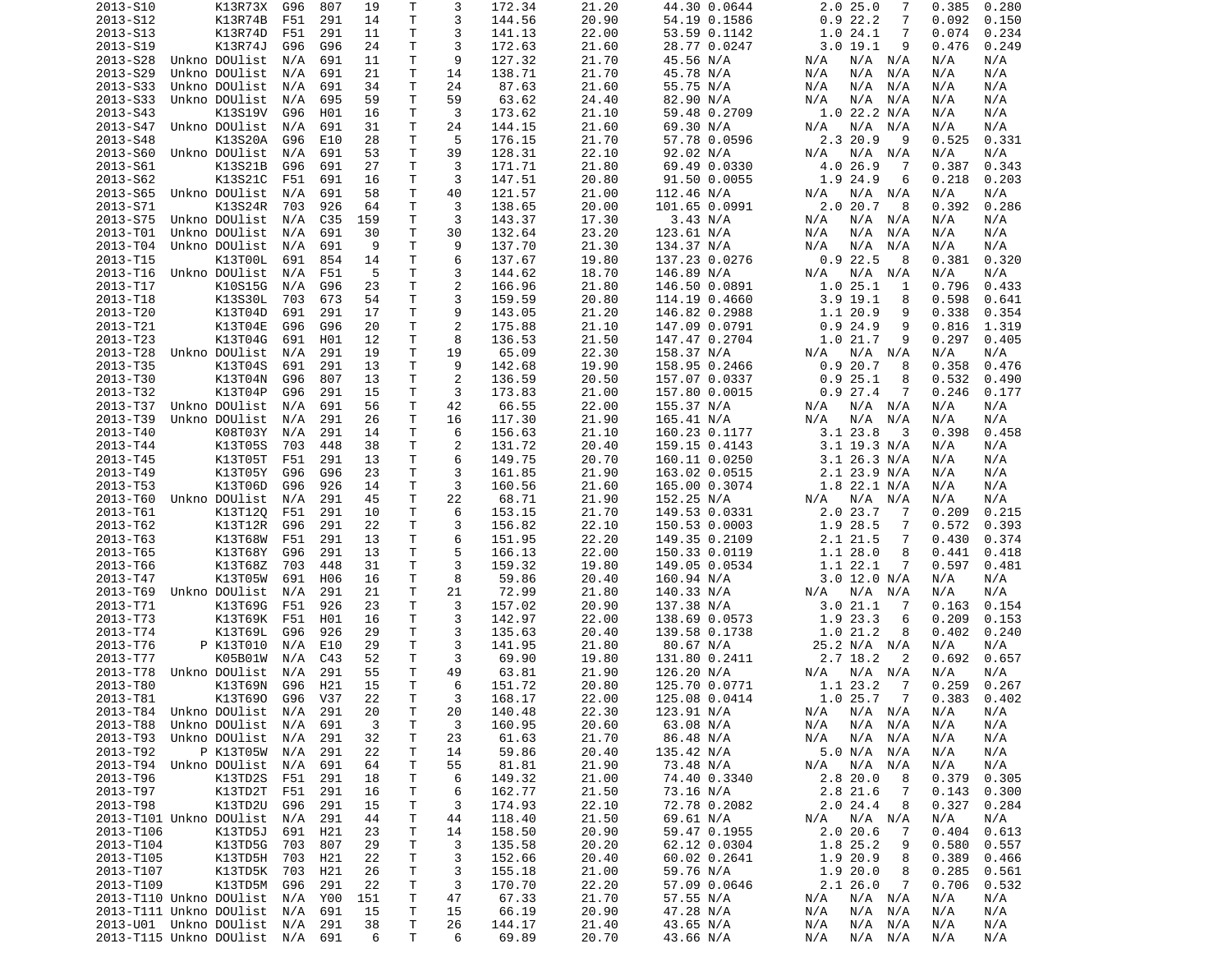| 2013-T112              | K13TD50                        | G96 | G96 | 21             | Τ            | 3              | 140.14 | 21.10 | 74.53 0.0444  | 1.0 24.9<br>8              | 0.274<br>0.431 |
|------------------------|--------------------------------|-----|-----|----------------|--------------|----------------|--------|-------|---------------|----------------------------|----------------|
| 2013-T113              | K13TD5R                        | G96 | 291 | 18             | Τ            | 9              | 161.70 | 21.30 | 47.72 0.0259  | 2.1 23.2<br>7              | 0.280<br>0.407 |
| 2013-T116              | K13TD5T                        | 703 | J95 | 17             | Τ            | 3              | 151.70 | 20.00 | 39.81 0.0373  | 1.6 21.7<br>8              | 0.312<br>0.461 |
| 2013-U12               | K13TD6C                        | 703 | 448 | 44             | Τ            | 3              | 140.57 | 20.20 | 6.79 0.3227   | $3.0$ 19.3<br>7            | 0.512<br>0.496 |
| 2013-U19               | Unkno DOUlist                  | N/A | 691 | 36             | T.           | 32             | 59.59  | 21.90 | 27.57 N/A     | N/A<br>N/A N/A             | N/A<br>N/A     |
| 2013-U22               | K13U00Z                        | F51 | 291 | 12             | Τ            | 2              | 123.43 | 20.40 | 15.73 0.0297  | 2.1 22.7<br>8              | 0.273<br>0.196 |
| 2013-U23               | Unkno DOUlist                  | N/A | 291 | 113            | т            | 109            | 71.56  | 24.60 | 37.86 N/A     | N/A N/A<br>N/A             | N/A<br>N/A     |
| 2013-U24               | K13G38R                        | N/A | 695 | 10             | т            | 10             | 128.62 | 24.00 | 70.74 0.0023  | 1.021.8<br>4               | 0.507<br>0.717 |
| 2013-U25               | K08D00E                        | N/A | 695 | 11             | T            | 11             | 143.30 | 23.60 | 71.29 0.0082  | 1.019.6<br>0               | 0.647<br>0.578 |
| 2013-U26               | K08H03S                        | N/A | 695 | 8              | Τ            | 8              | 132.84 | 23.20 | 70.98 0.0346  | 1.021.7<br>0               | 0.700<br>0.328 |
| 2013-U27               | K13U01B                        | F51 | 291 | 16             | Τ            | 6              | 140.67 | 20.90 | 26.48 0.0516  | 1.9 20.8<br>8              | 0.270<br>0.592 |
|                        |                                |     |     |                | Τ            | 3              |        |       |               |                            |                |
| 2013-U28               | K13U01C                        | G96 | G96 | 15             |              |                | 158.25 | 20.80 | 37.97 0.0590  | 1.024.6<br>8               | 0.128<br>0.226 |
| 2013-U29               | K13U01D                        | 703 | V37 | 36             | T.           | 3              | 147.97 | 19.40 | 38.27 0.0188  | 1.024.6<br>8               | 0.952<br>0.500 |
| 2013-U30               | K13U01E                        | F51 | 291 | -7             | Τ            | 3              | 153.98 | 20.40 | 39.50 0.0192  | 0.824.3<br>7               | 0.130<br>0.136 |
| 2013-U31               | K13U01G                        | C94 | 970 | 54             | T            | 3              | 128.84 | 18.00 | 41.13 0.0013  | 1.3 22.2<br>8              | 0.273<br>0.362 |
| 2013-U32               | Unkno DOUlist                  | N/A | 691 | 133            | T.           | 53             | 62.38  | 23.00 | 39.24 N/A     | N/A<br>N/A N/A             | N/A<br>N/A     |
| 2013-U33               | K13U01P                        | F51 | 926 | 16             | Τ            | 3              | 149.86 | 21.20 | 49.74 0.1307  | 0.923.4<br>8               | 0.374<br>0.337 |
| 2013-U34               | K13U010                        | G96 | 113 | 28             | T.           | 3              | 173.38 | 19.70 | 50.73 0.0456  | 1.4 25.6<br>6              | 0.308<br>0.372 |
| 2013-U35               | K13U01R                        | G96 | G96 | 20             | Τ            | 3              | 177.10 | 20.50 | 50.73 0.0014  | 0.827.6<br>6               | 0.216<br>0.289 |
| 2013-U36               | K13U01S                        | G96 | 926 | 21             | т            | 3              | 177.82 | 21.40 | 50.75 0.0182  | 1.0 25.5<br>8              | 0.330<br>0.298 |
| 2013-U37               | K13U01U                        | F51 | 926 | 8              | Τ            | 3              | 154.67 | 19.40 | 51.81 0.0654  | 0.924.3<br>7               | 0.158<br>0.127 |
| 2013-U38               | Unkno DOUlist                  | N/A | 291 | 98             | Τ            | 40             | 114.05 | 21.40 | 32.39 N/A     | $N/A$ $N/A$<br>N/A         | N/A<br>N/A     |
| 2013-U40               | K13U03B                        | G96 | H21 | 19             | T            | 3              | 173.94 | 20.50 | 59.61 0.0454  | 1.1 25.7<br>8              | 0.254<br>0.241 |
| 2013-U42               | K13U03E                        | G96 | 291 | 25             | Τ            | 3              | 164.01 | 20.20 | 61.55 0.0232  | 1.1 22.5<br>9              | 0.247<br>0.299 |
| 2013-U43               | K13U03F                        | G96 | G96 | 18             | Τ            | 3              | 164.25 | 21.30 | 62.17 0.0747  | 1.021.7<br>9               | 0.235<br>0.241 |
| 2013-U44               | Unkno DOUlist                  | N/A | G96 | 100            | Τ            | 31             | 116.17 | 21.90 | 53.45 N/A     | N/A N/A<br>N/A             | N/A<br>N/A     |
| 2013-U45               | K13U03R                        | 703 | I48 | 67             | T            | 3              | 142.79 | 17.80 | 49.83 0.2879  | $2.9$ 17.1<br>-7           | 0.248<br>0.254 |
| 2013-U46               | K13U03S                        | G96 | G96 | 24             | Τ            | 3              | 168.15 | 19.90 | 61.32 0.0173  | 1.9 20.8<br>8              | 0.273<br>0.209 |
| 2013-U47               | K13U03T                        | G96 | G96 | 20             | Τ            | 3              | 167.62 | 21.20 | 62.19 0.0023  | 1.9 26.9<br>6              | 0.355<br>0.308 |
| 2013-U48               | K13U03U                        | F51 | 926 | 14             | Τ            | 6              | 164.16 | 21.50 | 62.70 0.1623  | 1.7 19.8<br>9              | 0.245<br>0.461 |
|                        |                                |     |     |                | Τ            | 3              |        |       |               |                            |                |
| 2013-U49               | K13U03V                        | G96 | 291 | 32             |              |                | 168.23 | 20.80 | 72.39 0.0013  | 1.1 26.7<br>8              | 0.340<br>0.254 |
| 2013-U52               | K09W52C                        | N/A | 711 | 22             | T.           | 3              | 115.13 | 20.50 | 82.99 0.1236  | 25.0 18.5<br>3             | 0.504<br>0.496 |
| 2013-U50               | Unkno DOUlist                  | N/A | 691 | 81             | Τ            | 24             | 97.13  | 21.70 | 54.70 N/A     | N/A N/A<br>N/A             | N/A<br>N/A     |
| 2013-U53               | K13TE4V                        | 691 | 734 | 21             | Τ            | 3              | 140.51 | 20.90 | 74.39 0.2279  | 15.0 20.7<br>6             | 0.202<br>0.211 |
| 2013-U54               | K13U04Q                        | 703 | 448 | 42             | T.           | 3              | 128.46 | 19.10 | 50.59 0.0895  | $3.1$ 12.8<br>7            | 0.429<br>0.354 |
| 2013-U55               | K13U04R                        | G96 | G96 | 28             | T.           | 3              | 171.65 | 21.40 | 71.01 0.1206  | 2.1 24.6<br>7              | 0.282<br>0.190 |
| 2013-U57               | K13U04T                        | F51 | 291 | 15             | Τ            | 3              | 153.46 | 21.10 | 71.65 0.0152  | 2.026.2<br>6               | 0.270<br>0.161 |
| 2013-U59               | Unkno DOUlist                  | N/A | 691 | 22             | Τ            | 22             | 82.96  | 21.50 | 91.74 N/A     | N/A<br>N/A N/A             | N/A<br>N/A     |
| 2013-U60               | K13U05F                        | F51 | 807 | 16             | Τ            | 3              | 156.36 | 21.60 | 71.73 0.1033  | 2.8 24.3<br>7              | 0.232<br>0.209 |
| 2013-U61               | K13U05G                        | F51 | 926 | 28             | т            | 3              | 161.59 | 20.90 | 71.75 0.3031  | 2.920.6<br>7               | 0.481<br>0.264 |
| 2013-U64               | K13U05K                        | F51 | 926 | 12             | Τ            | 3              | 158.82 | 21.90 | 71.78 0.0420  | 1.024.3<br>8               | 0.154<br>0.190 |
| 2013-U65               | K13U05L                        | G96 | 448 | 30             | Τ            | 3              | 130.63 | 20.70 | 91.41 0.0169  | 1.1 23.4<br>8              | 0.439<br>0.454 |
| 2013-U67               | K13U05N                        | F51 | 291 | 9              | Τ            | $\overline{2}$ | 165.11 | 21.10 | 93.78 0.2041  | 0.923.1<br>7               | 0.230<br>0.101 |
| 2013-U69               | K13U050                        | F51 | 291 | 8              | T            | 3              | 154.38 | 22.40 | 71.73 0.2771  | 8<br>0.923.2               | 0.150<br>0.139 |
| 2013-U71               | K13U05Q                        | G96 | V37 | 16             | Τ            | 6              | 163.76 | 21.50 | 83.00 0.0140  | 2.125.6<br>6               | 0.286<br>0.175 |
| 2013-U73               | Unkno DOUlist                  | N/A | 926 | 18             | Τ            | 12             | 68.21  | 20.60 | 50.98 N/A     | N/A<br>N/A N/A             | N/A<br>N/A     |
| 2013-U74               | Unkno DOUlist                  | N/A | H15 | 37             | T            | 9              | 121.21 | 23.20 | 101.62 N/A    | N/A<br>N/A<br>N/A          | N/A<br>N/A     |
| 2013-U82               | K13U08X                        | F51 | 291 | 25             | T            | 3              | 160.36 | 21.20 | 93.76 N/A     | 2.9 20.3<br>$\overline{7}$ | 0.226<br>0.221 |
| 2013-U83               | C K13U010                      | N/A | G96 | 107            | т            | 9              | 108.40 | 20.10 | 36.51 N/A     | 8.1 N/A N/A                | N/A<br>N/A     |
| 2013-U86               | Unkno DOUlist                  | N/A | 291 | 77             | т            | 39             | 80.33  | 21.80 | 101.35 N/A    | N/A<br>N/A<br>N/A          | N/A<br>N/A     |
|                        |                                |     | 291 | 20             | T.           | 6              |        | 20.60 |               | 1.1 24.6<br>-7             | 0.385<br>0.246 |
| 2013-U91               | K13U09M                        | 703 |     |                |              |                | 166.22 |       | 127.24 0.0188 |                            |                |
| 2013-V01               | Unkno DOUlist                  | 703 | 291 | 98             | T.           | 64             | 54.65  | 22.40 | 82.59 N/A     | $N/A$ $N/A$<br>N/A         | N/A<br>N/A     |
| 2013-V02               | K13U10G G96 H36                |     |     | 21             | $\mathsf{T}$ | 3              | 145.56 | 20.80 | 136.97 0.0990 | $1.122.6$ 8                | 0.466<br>0.160 |
| 2013-V03               | K13U10J                        | G96 | 291 | 17             | Τ            | 3              | 169.60 | 22.40 | 137.83 0.0729 | 1.2 25.3<br>$_{\rm 8}$     | 0.313<br>0.471 |
| 2013-V04               | Unkno DOUlist                  | N/A | 474 | 48             | T            | 30             | 114.20 | 22.70 | 129.12 N/A    | $N/A$ $N/A$<br>N/A         | N/A<br>N/A     |
| 2013-V07               | Unkno DOUlist                  | N/A | G96 | 53             | T            | 12             | 131.39 | 20.30 | 62.48 N/A     | N/A N/A<br>N/A             | N/A<br>N/A     |
| 2013-V08               | Unkno DOUlist                  | N/A | 691 | 63             | т            | 31             | 55.36  | 21.80 | 161.39 N/A    | $N/A$ $N/A$<br>N/A         | N/A<br>N/A     |
| 2013-V10               | K11J01Y N/A                    |     | H21 | 22             | т            | 6              | 162.31 | 21.00 | 154.33 0.0014 | 1.8 24.5<br>- 3            | 0.428<br>0.391 |
| 2013-V14               | Unkno DOUlist                  | N/A | 291 | 6              | Τ            | 6              | 149.02 | 21.10 | 177.82 N/A    | $N/A$ $N/A$<br>N/A         | N/A<br>N/A     |
| 2013-V23               | Unkno DOUlist                  | N/A | 291 | 13             | T.           | 9              | 155.23 | 20.40 | 168.81 N/A    | N/A N/A<br>N/A             | N/A<br>N/A     |
| 2013-V24               | K13V04M                        | 703 | 807 | 47             | T            | 3              | 147.51 | 20.70 | 150.71 0.3632 | 3.920.5<br>8               | 0.446<br>0.296 |
| 2013-V25               | K13V04N 691                    |     | 291 | 22             | Τ            | 9              | 148.21 | 20.80 | 153.21 0.2226 | 3.021.6<br>$\overline{7}$  | 0.217<br>0.198 |
| 2013-V33               | K13V04V                        | I41 | 926 | 12             | T            | 3              | 126.58 | 20.40 | 140.37 0.2319 | 3.120.2<br>7               | 0.113<br>0.111 |
| 2013-V36               | K13V04W                        | G96 | 926 | 19             | Τ            | 3              | 169.55 | 21.50 | 144.05 0.0228 | 2.0 25.8<br>8              | 0.761<br>0.695 |
| 2013-V42 Unkno DOUlist |                                | N/A | 291 | 27             | T            | 18             | 106.22 | 21.10 | 71.04 N/A     | N/A N/A<br>N/A             | N/A<br>N/A     |
| 2013-V46               | K13V05N                        | N/A | 291 | $\overline{7}$ | Τ            | $\overline{2}$ | 154.90 | 21.30 | 113.05 0.0004 | 0.627.4<br>6               | 0.366<br>0.450 |
| 2013-V48               | Unkno DOUlist                  | N/A | 511 | 20             | T            | 3              | 166.23 | 18.90 | 111.17 N/A    | N/A<br>$N/A$ $N/A$         | N/A<br>N/A     |
| 2013-V49               | Unkno DOUlist                  | N/A | 691 | 54             | T            | 44             | 66.97  | 22.30 | 103.29 N/A    | $N/A$ $N/A$<br>N/A         | N/A<br>N/A     |
| 2013-V50               | K13V09X 703                    |     | G96 | 40             | Τ            | 3              | 131.04 | 19.30 | 100.92 N/A    | 5.0 15.7<br>- 8            | 0.351<br>0.354 |
|                        |                                |     |     |                |              |                |        |       |               |                            |                |
| 2013-V52               | K13V09Z F51                    |     | 291 | 19             | Τ            | 3              | 150.53 | 20.90 | 102.28 0.2671 | 2.9 19.6<br>$\overline{7}$ | 0.163<br>0.177 |
|                        | 2013-V57 Unkno DOUlist N/A G96 |     |     | 25             | Τ            | 17             | 139.29 | 21.60 | 91.66 N/A     | N/A<br>N/A N/A             | N/A<br>N/A     |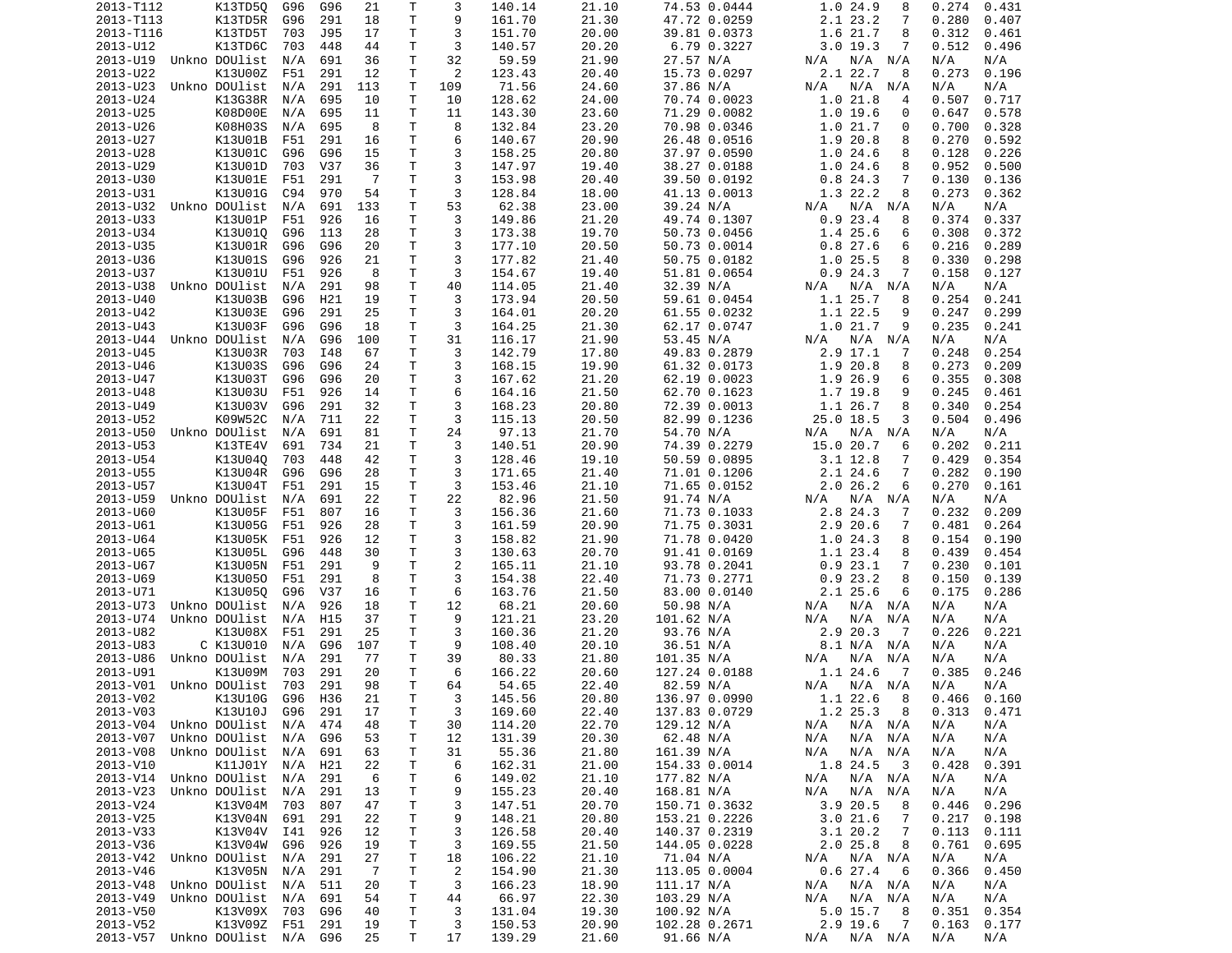| 2013-V62 | K13V11Y                        | F51 | 291 | 11  | Т  | 3              | 164.39 | 21.90 | 89.70 0.0062  | 3.9 25.9<br>7                | 0.128<br>0.168  |
|----------|--------------------------------|-----|-----|-----|----|----------------|--------|-------|---------------|------------------------------|-----------------|
| 2013-V65 | Unkno DOUlist                  | N/A | 291 | 28  | Τ  | 28             | 73.26  | 21.70 | 86.43 N/A     | N/A N/A<br>N/A               | N/A<br>N/A      |
| 2013-V66 | K13V12P                        | G96 | 291 | 22  | т  | 3              | 176.65 | 20.90 | 76.91 0.0628  | 2.024.2<br>8                 | 0.220<br>0.239  |
| 2013-V67 | K13V120                        | I41 | H01 | 12  | Τ  | 3              | 156.59 | 20.40 | 66.41 0.3438  | 2.8 20.6<br>8                | 0.267<br>0.204  |
| 2013-V63 | K13V12A                        | 703 | 926 | 51  | Τ  | 3              | 164.94 | 20.10 | 87.11 0.0224  | 2.1 22.7<br>7                | 0.268<br>0.363  |
| 2013-V69 | K13V13C                        | G96 | 291 | 30  | Τ  | 5              | 105.66 | 20.90 | 66.45 0.0566  | 4.0 18.8<br>9                | 0.433<br>0.404  |
| 2013-V70 | K13V13D                        | 703 | 448 | 58  | Τ  | 3              | 114.43 | 19.40 | 65.75 0.2642  | 3.1 17.6<br>8                | 0.271<br>0.420  |
| 2013-V71 | K13V13E                        | 703 | 807 | 32  | Τ  | 3              | 144.18 | 20.00 | 65.51 0.2326  | 2.8 20.9<br>8                | 0.321<br>0.586  |
| 2013-V72 | K13V13F                        | G96 | G96 | 26  | т  | 6              | 133.42 | 21.70 | 62.53 0.0551  | 3.021.3<br>8                 | 0.309<br>0.350  |
| 2013-V73 | K13V13G                        | G96 | G96 | 27  | т  | 6              | 134.32 | 20.90 | 62.52 0.0980  | 3.021.8<br>9                 | 0.437<br>0.223  |
| 2013-V74 | K13V13H                        | G96 | 291 | 21  | Τ  | 6              | 160.42 | 22.30 | 65.07 0.0137  | 2.125.1<br>7                 | 0.279<br>0.262  |
| 2013-V75 | K13V13J                        | G96 | G96 | 38  | Τ  | 3              | 160.87 | 20.50 | 65.66 0.0073  | 2.0 23.7<br>7                | 0.226<br>0.211  |
| 2013-V76 | K13V13K                        | G96 | 926 | 21  | Τ  | 3              | 160.40 | 21.00 | 61.55 0.0061  | 2.2 25.9<br>7                | 0.415<br>0.227  |
| 2013-V78 | K13V13M                        | G96 | 291 | 21  | т  | 3              | 169.26 | 22.20 | 62.37 0.1807  | 2.2 24.2<br>8                | 0.527<br>0.418  |
| 2013-V80 | K13V13N                        | G96 | 291 | 14  | т  | 6              | 164.78 | 21.60 | 65.40 0.1020  | 0.924.1<br>9                 | 0.275<br>0.331  |
| 2013-V82 | K13V13P                        | G96 | 291 | 10  | Τ  | 5              | 160.62 | 22.70 | 64.25 0.0018  | 1.026.1<br>8                 | 0.217<br>0.235  |
| 2013-V85 | K13V13V                        | G96 | H21 | 19  | т  | $\overline{2}$ | 129.66 | 21.60 | 53.78 0.0230  | 1.024.1<br>9                 | 0.348<br>0.362  |
| 2013-V86 | K13V13W                        | G96 | H21 | 23  | т  | 3              | 167.51 | 20.30 | 52.87 0.0023  | 1.0<br>26.2<br>7             | 0.329<br>0.304  |
| 2013-V90 | K13V14A                        | G96 | G96 | 30  | т  | 3              | 163.66 | 21.80 | 39.10 0.2316  | 2.9 20.1<br>8                | 0.292<br>0.323  |
| 2013-V91 | K13V14B                        | 703 | G96 | 34  | T  | 3              | 153.55 | 20.60 | 39.95 0.1945  | 2.8 21.1<br>9                | 0.643<br>1.120  |
| 2013-V92 | Unkno DOUlist                  | N/A | I41 | 75  | T  | 47             | 70.81  | 22.20 | 38.45 N/A     | N/A<br>N/A<br>N/A            | N/A<br>N/A      |
| 2013-V97 | Unkno DOUlist                  | N/A | H21 | 83  | т  | 47             | 70.81  | 22.20 | 38.45 N/A     | N/A<br>N/A<br>N/A            | N/A<br>N/A      |
| 2013-W01 | Unkno DOUlist                  | N/A | K51 | 49  | Τ  | 12             | 160.80 | 20.00 | 56.15 N/A     | N/A<br>N/A<br>N/A            | N/A<br>N/A      |
| 2013-W02 | K13V17B                        | 703 | 821 | 52  | т  | 3              | 158.43 | 19.70 | 17.37 N/A     | 7.7 18.2<br>$\overline{7}$   | 0.421<br>0.466  |
| 2013-W05 | Unkno DOUlist                  | N/A | H21 | 101 | т  | 47             | 70.81  | 22.20 | 17.62 N/A     | N/A<br>N/A<br>N/A            | N/A<br>N/A      |
| 2013-W12 | Unkno DOUlist                  | N/A | 291 | 22  | т  | 16             | 129.03 | 21.30 | 61.23 N/A     | N/A<br>N/A<br>N/A            | N/A<br>N/A      |
| 2013-W15 | Unkno DOUlist                  | N/A | 291 | 34  | T  | 34             | 72.71  | 21.90 | 92.85 N/A     | N/A<br>N/A<br>N/A            | N/A<br>N/A      |
| 2013-W18 | K13W00L                        | F51 | 926 | 14  | т  | 3              | 167.38 | 21.90 | 73.36 0.1258  | 2.1 24.2<br>7                | 0.414<br>0.176  |
| 2013-W20 | K13W00N                        | F51 | 926 | 24  | т  | 3              | 166.28 | 20.60 | 84.41 0.1408  | 1.1 22.5<br>8                | 0.393<br>0.461  |
| 2013-W22 | Unkno DOUlist                  | N/A | 691 | 29  | Τ  | 26             | 75.56  | 21.60 | 104.59 N/A    | N/A<br>N/A<br>N/A            | N/A<br>N/A      |
| 2013-W23 | P K13W010                      | N/A | Q62 | 40  | т  | 3              | 157.77 | 20.80 | 73.48 N/A     | 18.3 N/A<br>N/A              | N/A<br>N/A      |
| 2013-W29 | Unkno DOUlist                  | N/A | 691 | 21  | T. | 21             | 65.59  | 22.40 | 117.51 N/A    | N/A<br>N/A<br>N/A            | N/A<br>N/A      |
| 2013-W30 | K13W43R                        | F51 | 291 | 13  | Τ  | 6              | 160.08 | 21.40 | 84.35 0.0247  | 3.922.0<br>7                 | 0.276<br>0.122  |
| 2013-W46 | K13W44V                        | F51 | H21 | 12  | T. | 5              | 168.96 | 23.00 | 107.56 0.0138 | $2.0$ 22.5<br>9              | 0.294<br>0.168  |
| 2013-X07 | Unkno DOUlist                  | N/A | 291 | 8   | Τ  | $\overline{c}$ | 161.23 | 20.60 | 140.91 N/A    | N/A N/A<br>N/A               | N/A<br>N/A      |
| 2013-X10 | Unkno DOUlist                  | N/A | 939 | 54  | Τ  | 9              | 119.43 | 20.70 | 22.56 N/A     | N/A<br>N/A<br>N/A            | N/A<br>N/A      |
| 2013-X14 | Unkno DOUlist                  | N/A | 291 | 17  | Τ  | 17             | 68.45  | 21.00 | 166.81 N/A    | N/A<br>N/A<br>N/A            | N/A<br>N/A      |
| 2013-X15 | K13W67N                        | F51 | H21 | 13  | т  | 2              | 149.63 | 21.10 | 107.06 0.3407 | 4.7 18.3<br>7                | 0.100<br>0.173  |
| 2013-X20 | K13W67T                        |     | 291 | 14  | Τ  | 8              | 58.67  | 20.30 |               | $3.0$ 17.7                   | 0.240<br>0.250  |
|          |                                | 691 |     |     | Τ  |                |        |       | 133.19 0.0177 | 8                            |                 |
| 2013-X21 | Unkno DOUlist                  | N/A | 703 | 93  | T. | 60<br>3        | 68.63  | 21.50 | 154.71 N/A    | N/A<br>N/A N/A               | N/A<br>N/A      |
| 2013-X23 | K13W67Y                        | F51 | 291 | 12  |    |                | 150.92 | 20.60 | 110.18 0.1337 | 5.7 19.4<br>8                | 0.235<br>0.151  |
| 2013-X22 | K13W67X                        | F51 | V37 | 15  | Τ  | 3              | 150.52 | 21.00 | 110.18 N/A    | 5.8 20.4<br>7                | 0.359<br>0.491  |
| 2013-X24 | Unkno DOUlist                  | N/A | 291 | 3   | т  | 3              | 69.00  | 21.60 | 172.60 N/A    | N/A N/A<br>N/A               | N/A<br>N/A      |
| 2013-X26 | C K13W020                      | N/A | 958 | 25  | Τ  | 2              | 162.57 | 20.90 | 107.69 N/A    | 6.6 N/A<br>N/A               | N/A<br>N/A      |
| 2013-X28 | Unkno DOUlist                  | N/A | 291 | 10  | Τ  | 6              | 59.81  | 21.60 | 130.60 N/A    | N/A<br>N/A<br>N/A            | N/A<br>N/A      |
| 2013-X30 | K13WA7Z                        | F51 | 291 | 10  | Τ  | 3              | 161.07 | 22.30 | 107.68 0.0046 | 9.1 27.4<br>6                | 0.058<br>0.067  |
| 2013-X31 | K13X03S                        | F51 | 291 | 12  | Τ  | $\overline{c}$ | 165.52 | 21.50 | 133.67 0.2819 | 3.020.3<br>9                 | 0.272<br>0.159  |
| 2013-X33 | K13X03W                        | F51 | 568 | 27  | т  | 3              | 144.81 | 20.80 | 129.51 0.0427 | 2.2 20.2<br>8                | 0.439<br>0.416  |
| 2013-X38 | Unkno DOUlist                  | N/A | 291 | 42  | т  | 38             | 69.36  | 22.90 | 29.83 N/A     | N/A N/A<br>N/A               | N/A<br>N/A      |
| 2013-X35 | K13X04F                        | F51 | 291 | 13  | т  | 3              | 154.87 | 21.80 | 119.60 0.0050 | 4.1 25.8<br>9                | 0.299<br>0.125  |
| 2013-X39 | Unkno DOUlist                  | N/A | 691 | 83  | T. | 12             | 133.30 | 20.50 | 103.83 N/A    | N/A<br>$N/A$ $N/A$           | N/A<br>N/A      |
| 2013-X41 | K13X08V                        | C85 | 595 | 14  | T. | 3              | 139.17 | 20.30 | 109.76 0.1005 | 3.021.7<br>9                 | 1.006<br>0.679  |
|          | 2013-X49 Unkno DOUlist N/A 291 |     |     | 110 | T. | 21             | 140.24 | 21.60 | 80.00 N/A     | N/A N/A N/A                  | N/A<br>N/A      |
| 2013-X50 | K13X10B F51 H01                |     |     | 18  | т  | 3              | 100.68 | 21.60 | 80.80 0.1246  | 5.8 19.4<br>$\overline{7}$   | $0.183$ $0.427$ |
|          | 2013-X53 Unkno DOUlist N/A     |     | 291 | 6   | Τ  | 3              | 150.87 | 19.10 | 66.83 N/A     | N/A<br>N/A N/A               | N/A<br>N/A      |
| 2013-X55 | K13X17G                        | 703 | 160 | 49  | Τ  | 3              | 140.26 | 19.90 | 63.87 0.0273  | $1.5$ 22.8<br>$\overline{7}$ | 0.620<br>0.347  |
| 2013-X56 | K13X17H 703                    |     | 291 | 32  | Τ  | 3              | 138.74 | 19.30 | 67.37 0.0141  | 1.1 25.3<br>5                | 0.386<br>0.737  |
| 2013-X59 | P K13TB7L                      | N/A | H01 | 152 | т  | 3              | 112.64 | 20.70 | 15.89 N/A     | 68.9 N/A N/A                 | N/A<br>N/A      |
| 2013-X60 | K13X18V G96                    |     | G96 | 30  | т  | 6              | 166.71 | 20.50 | 58.33 0.1305  | 0.923.2<br>7                 | 0.165<br>0.417  |
| 2013-X63 | K13X20Y G96                    |     | H21 | 33  | т  | 6              | 133.26 | 20.90 | 44.48 0.0279  | 2.1 25.6<br>6                | 0.580<br>0.359  |
| 2013-X64 | K13X20Z F51                    |     | H21 | 16  | т  | 3              | 155.38 | 20.90 | 45.32 0.1299  | 1.8 23.1<br>$\overline{7}$   | 0.346<br>0.290  |
|          | 2013-X70 Unkno DOUlist         | N/A | 691 | 3   | т  | 3              | 150.50 | 20.90 | 153.05 N/A    | N/A<br>$N/A$ $N/A$           | N/A<br>N/A      |
| 2013-Y02 | K13X22E                        | F51 | H01 | 14  | Τ  | 2              | 160.31 | 21.50 | 12.42 0.0878  | 4.7 20.7<br>8                | 0.171<br>0.317  |
| 2013-Y13 | K13X23S                        | G96 | 104 | 12  | Τ  | 3              | 168.98 | 21.10 | 97.28 0.0370  | 1.8 26.3<br>$\overline{7}$   | 0.424<br>0.209  |
| 2013-Y14 | K13X23T                        | F51 | 291 | 6   | т  | 3              | 150.66 | 21.60 | 54.97 0.0940  | 1.024.1 N/A                  | N/A<br>N/A      |
| 2013-Y15 | K13X23U F51                    |     | 291 | 6   | т  | 3              | 154.93 | 21.20 | 55.13 0.1584  | 0.923.3<br>- 8               | 0.126<br>0.041  |
|          | 2013-Y20 Unkno DOUlist         | N/A | 291 | 84  | Τ  | 70             | 65.93  | 24.10 | 55.76 N/A     | N/A<br>N/A N/A               | N/A<br>N/A      |
| 2013-Y21 | K13X24N                        | F51 | 291 | 15  | т  | 3              | 82.88  | 20.30 | 10.46 0.0091  | 8.9 19.2<br>- 6              | 0.216<br>0.185  |
|          | 2013-Y24 Unkno DOUlist         | N/A | 291 | 71  | Τ  | 57             | 59.97  | 22.60 | 52.55 N/A     | N/A<br>N/A N/A               | N/A<br>N/A      |
| 2013-Y25 | K13Y00C                        | G96 | 448 | 25  | Τ  | 6              | 129.00 | 21.10 | 62.88 0.0053  | 1.1 21.3<br>-9               | 0.299<br>0.207  |
| 2013-Y29 | K13Y00G G96 448                |     |     | 26  | Τ  | 3              | 157.98 | 20.10 | 64.87 0.0330  | 1.125.4<br>$\overline{7}$    | 0.214<br>0.223  |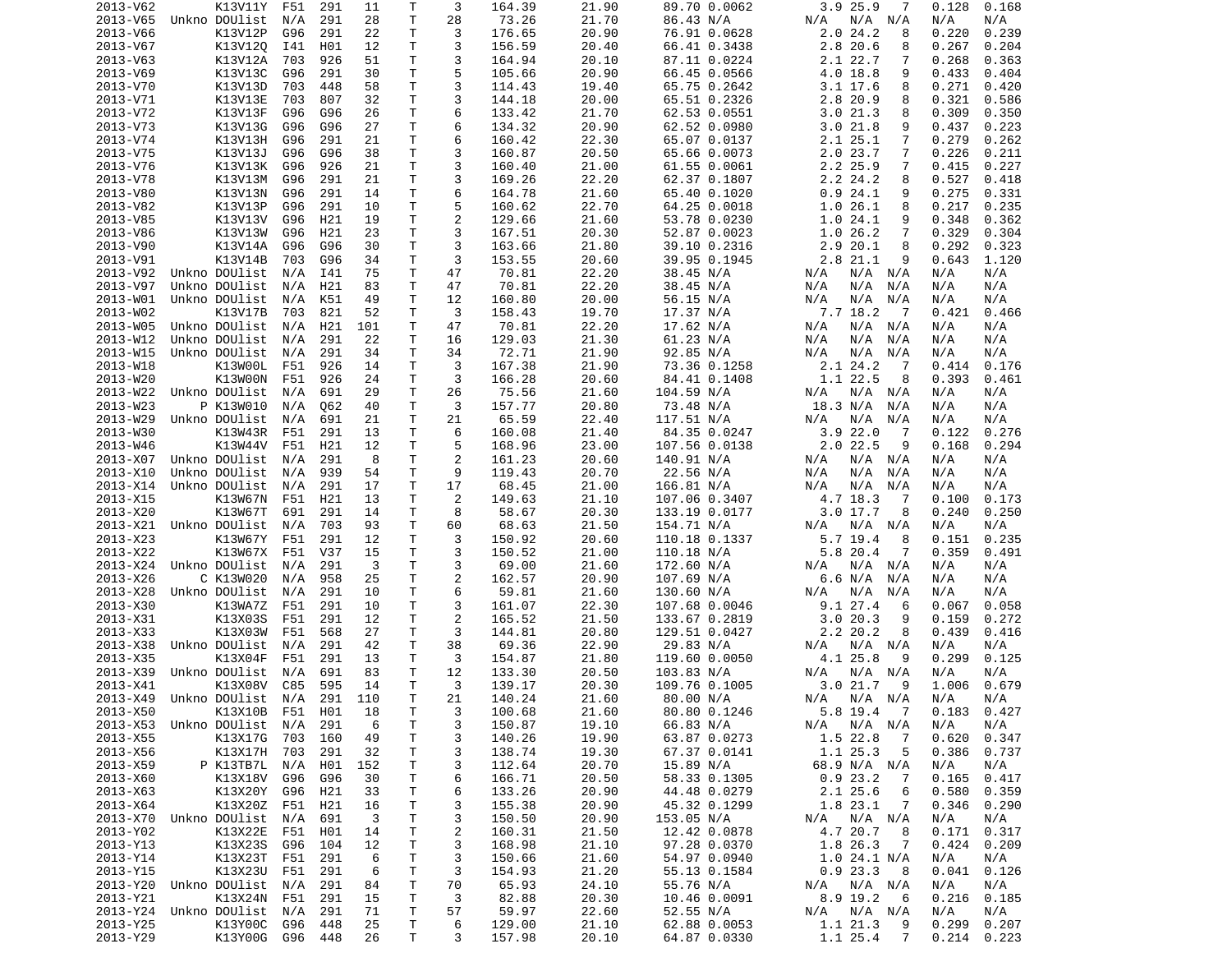| 2013-Y30             | P K13Y010                        | N/A        | 291        | 18             | Τ            | 6                   | 88.91            | 21.10          | 59.22 N/A                      | 101.9 N/A<br>N/A                     | N/A<br>N/A                       |
|----------------------|----------------------------------|------------|------------|----------------|--------------|---------------------|------------------|----------------|--------------------------------|--------------------------------------|----------------------------------|
| 2013-Y31             | Unkno DOUlist                    | N/A        | 691        | 43             | $\mathsf{T}$ | 40                  | 66.81            | 22.50          | 76.40 N/A                      | N/A<br>N/A<br>N/A                    | N/A<br>N/A                       |
| 2013-Y32             | Unkno DOUlist                    | N/A        | 291        | 6              | т            | 6                   | 73.56            | 22.70          | 73.58 N/A                      | N/A<br>N/A<br>N/A                    | N/A<br>N/A                       |
| 2013-Y35             | Unkno DOUlist                    | N/A        | 691        | 58             | т            | 50                  | 57.66            | 21.60          | 86.09 N/A                      | N/A<br>N/A<br>N/A                    | N/A<br>N/A                       |
| 2013-Y37             | K13Y02M                          | G96        | 926        | 31             | т            | 3                   | 148.45           | 20.50          | 74.20 0.0159                   | 2.1 26.2<br>7                        | 0.310<br>0.277                   |
| 2013-Y41             | K13Y02R                          | G96        | 926        | 15             | т            | 3                   | 146.41           | 21.90          | 85.28 0.0346                   | 1.1 24.1<br>9                        | 0.475<br>0.398                   |
| 2013-Y42             | K13Y02S                          | G96        | 926        | 30             | т            | 3                   | 138.35           | 21.40          | 86.08 0.0462                   | 27.0 23.3<br>6                       | 0.319<br>0.260                   |
| 2013-Y44<br>2013-Y46 | Unkno DOUlist<br>K13Y13Y         | N/A        | 291<br>673 | 82<br>59       | Τ<br>Τ       | 69<br>6             | 67.96<br>89.34   | 21.60<br>20.60 | 100.82 N/A<br>63.66 0.0530     | N/A<br>N/A<br>N/A<br>$3.9$ 19.1<br>6 | N/A<br>N/A<br>0.340<br>0.344     |
| 2013-Y49             | K13Y14B                          | F51<br>703 | 461        | 48             | Τ            | 3                   | 119.50           | 18.80          | 97.40 0.0133                   | 1.6 22.8<br>7                        | 0.677<br>0.498                   |
|                      | 2013-Y52 Unkno DOUlist           | N/A        | 691        | 114            | Τ            | 87                  | 64.37            | 22.90          | 96.74 N/A                      | $N/A$ $N/A$<br>N/A                   | N/A<br>N/A                       |
| 2013-Y54             | K10C18L                          | N/A        | 291        | $\overline{4}$ | T            | 4                   | 134.74           | 20.90          | 109.89 0.2138                  | $1.0$ 18.3<br>0                      | 0.539<br>0.408                   |
| 2013-Y55             | Unkno DOUlist                    | N/A        | 691        | 14             | T            | 14                  | 63.84            | 21.00          | 138.38 N/A                     | N/A<br>N/A<br>N/A                    | N/A<br>N/A                       |
| 2013-Y65             | Unkno DOUlist                    | N/A        | 291        | 48             | т            | 42                  | 69.56            | 22.00          | 125.37 N/A                     | N/A<br>N/A<br>N/A                    | N/A<br>N/A                       |
| 2013-Y62             | K13Y38C                          | 691        | 033        | 30             | Τ            | 12                  | 147.80           | 21.10          | 112.26 0.1507                  | 2.7 22.6<br>6                        | 0.456<br>0.311                   |
| 2013-Y59             | K13Y37Z                          | G96        | 033        | 62             | T            | 3                   | 137.07           | 20.50          | 77.36 0.2093                   | 5.7 19.8<br>8                        | 0.348<br>0.286                   |
| 2013-Y60             | K13Y38A                          | G96        | 926        | 46             | T            | 5                   | 157.29           | 20.70          | 110.90 0.0584                  | 3.020.8<br>8                         | 0.420<br>0.328                   |
| 2013-Y61             | K13Y38B                          | G96        | 926        | 63             | Τ            | 6                   | 154.87           | 20.40          | 110.91 0.2294                  | 3.017.9<br>8                         | 0.518<br>0.547                   |
| 2013-Y63             | K13Y38E                          | 703        | 926        | 41             | т            | 3                   | 131.46           | 20.80          | 122.42 0.0929                  | 1.9 20.3<br>8                        | 0.275<br>0.467                   |
| 2013-Y64             | K13Y38D                          | 703        | 926        | 71             | т            | 3                   | 129.32           | 19.10          | 121.80 0.0469                  | 2.1 22.7<br>6                        | 0.477<br>0.839                   |
| 2013-Y69             | K13Y48C                          | 691        | 926        | 30             | т            | 9                   | 163.00           | 20.50          | 122.57 0.0719                  | 2.1 21.7<br>8                        | 0.340<br>0.367                   |
| 2013-Y68             | K13Y48B                          | G96        | 926        | 16             | T            | 3                   | 166.94           | 21.30          | 122.54 0.3116                  | 2.2 21.9<br>8                        | 0.352<br>0.423                   |
| 2013-Y70             | K13Y48D                          | F51        | 246        | 43             | Τ            | 3                   | 158.78           | 20.40          | 137.41 0.0043                  | 1.4 22.8<br>6                        | 0.382<br>0.516                   |
| 2013-Y72             | Unkno DOUlist                    | N/A        | 291        | 61             | T            | 38                  | 49.68            | 21.60          | 147.87 N/A                     | N/A N/A<br>N/A                       | N/A<br>N/A                       |
| 2013-Y73             | K13Y48F                          | G96        | 291        | 21             | Τ            | 4                   | 102.13           | 22.70          | 72.10 N/A                      | 66.8 14.0<br>3                       | 0.388<br>0.176                   |
| 2013-Y74             | K13Y48G                          | 703        | 291        | 36             | Τ            | 8                   | 139.47           | 20.80          | 123.75 N/A                     | 3.017.2<br>7                         | 0.326<br>0.535                   |
| 2013-Y75             | K13Y48H<br>K13Y48J               | F51        | 291<br>291 | 12<br>10       | т<br>T       | 3<br>3              | 151.95<br>155.08 | 21.80<br>21.30 | 137.35 0.0772                  | 1.8 23.3<br>8                        | 0.375<br>0.130<br>0.264<br>0.332 |
| 2013-Y76<br>2013-Y77 | K13Y48K                          | F51<br>703 | 474        | 67             | T            | 5                   | 108.44           | 20.00          | 137.35 0.0076<br>147.54 0.0032 | 1.8 25.9<br>8<br>1.3 23.3<br>7       | 0.856<br>0.697                   |
| 2013-Y78             | K13Y48L                          | G96        | G96        | 20             | T            | 3                   | 133.78           | 21.10          | 147.95 0.0506                  | 1.0 23.7<br>8                        | 0.461<br>0.452                   |
| 2013-Y79             | K13Y48M                          | G96        | H36        | 30             | T            | 6                   | 167.97           | 21.10          | 149.40 0.0104                  | 1.025.6<br>$\overline{7}$            | 0.233<br>0.379                   |
| 2013-Y80             | K13Y70K                          | G96        | J95        | 23             | T            | 3                   | 135.14           | 20.80          | 147.90 0.1108                  | 1.7 20.9<br>9                        | 0.329<br>0.402                   |
| 2013-Y82             | K13Y70M                          | 703        | H36        | 24             | т            | 3                   | 134.41           | 20.60          | 150.62 0.1937                  | 1.020.4<br>9                         | 0.631<br>0.667                   |
| 2014-A01             | Unkno DOUlist                    | N/A        | 691        | 65             | т            | 54                  | 70.52            | 22.60          | 160.14 N/A                     | N/A<br>N/A<br>N/A                    | N/A<br>N/A                       |
| 2014-A03             | Unkno DOUlist                    | N/A        | 691        | 67             | Τ            | 60                  | 65.70            | 22.00          | 164.48 N/A                     | N/A<br>N/A<br>N/A                    | N/A<br>N/A                       |
| 2014-A07             | K13YA2T                          | G96        | 291        | 51             | T            | 6                   | 146.99           | 20.50          | 162.11 0.0315                  | 2.024.9<br>-7                        | 0.322<br>0.447                   |
| 2014-A08             | K13YA2U                          | G96        | G96        | 32             | Τ            | 3                   | 160.63           | 20.50          | 163.50 0.0316                  | 2.1 26.5<br>7                        | 0.383<br>0.637                   |
| 2014-A09             | K13YA2V                          | G96        | G96        | 32             | Τ            | 3                   | 156.43           | 20.70          | 163.52 0.0131                  | 2.1 25.5<br>8                        | 0.565<br>0.435                   |
| 2014-A10             | K13YA2W                          | G96        | G96        | 18             | т            | 3                   | 164.09           | 21.00          | 163.67 0.0474                  | 2.023.6<br>9                         | 0.235<br>0.186                   |
| 2014-A11             | K13YA2X                          | G96        | G96        | 14             | т            | 5                   | 159.73           | 21.80          | 164.57 0.0126                  | 2.025.2<br>6                         | 0.160<br>0.240                   |
| 2014-A13             | K14A00B                          | G96        | G96        | 17             | т            | 3                   | 144.91           | 20.80          | 167.46 0.2761                  | 1.1 20.8<br>8                        | 0.453<br>0.359                   |
| 2014-A15             | Unkno DOUlist                    | N/A        | 291        | 56             | T            | 50                  | 75.60            | 21.80          | 150.07 N/A                     | $N/A$ $N/A$<br>N/A                   | N/A<br>N/A                       |
| 2014-A17             | K13YB0D                          | F51        | H21        | 13             | T            | 3                   | 173.30           | 21.40          | 150.28 0.2464                  | 3.9 22.4<br>-7                       | 0.118<br>0.233                   |
| 2014-A21             | Unkno DOUlist                    | N/A        | 691        | 23             | Τ            | 17                  | 91.15            | 21.80          | 138.54 N/A                     | N/A<br>N/A<br>N/A                    | N/A<br>N/A                       |
| 2014-A24             | K07Y58Z                          | N/A        | 711        | 13             | T            | 3<br>$\overline{7}$ | 169.89           | 21.90          | 139.67 0.3376                  | 1.0 19.6<br>5                        | 0.364<br>0.339                   |
| 2014-A28<br>2014-A32 | K13YD90<br>K14A16E               | F51        | 926        | 14<br>25       | т<br>т       | 3                   | 173.72<br>172.25 | 21.70<br>20.70 | 138.53 0.3203                  | 5.020.3<br>9                         | 0.380<br>0.333                   |
| 2014-A35             | K14A16A                          | G96<br>G96 | 807<br>J95 | 25             | T            | 3                   | 130.32           | 21.70          | 127.02 0.1157<br>131.82 0.0047 | 1.9<br>24.1<br>8<br>2.7 24.1<br>8    | 0.364<br>0.170<br>0.779<br>0.445 |
| 2014-A36             | K13YD9P                          | C51        | J95        | 16             | Τ            | 6                   | 104.08           | 20.60          | 132.53 0.0033                  | 6.721.2<br>6                         | 0.266<br>0.255                   |
| 2014-A39             | Unkno DOUlist                    | N/A        | 291        | 21             | T            | 16                  | 122.71           | 21.10          | 111.98 N/A                     | $N/A$ $N/A$<br>N/A                   | N/A<br>N/A                       |
| 2014-A42             | K14A16Y                          | G96        | G96        | 12             | T.           | 3                   | 133.21           | 22.20          | 141.89 0.0203                  | 0.923.1<br>9                         | 0.266<br>0.219                   |
| 2014-A43             | K14A16Z                          | F51        | 291        | 10             | T.           | 6                   | 169.28           | 21.80          | 113.84 0.0535                  | 1.8 24.1<br>8                        | 0.493<br>0.181                   |
| 2014-A47             | K14A17E F51 926                  |            |            | 12             | T.           | 3                   | 159.63           | 21.00          | 112.21 N/A                     | 1.9 20.6 8                           | $0.207$ $0.416$                  |
|                      | 2014-A48 Unkno DOUlist N/A       |            | 291        | 88             | $\mathsf T$  | 88                  | 71.86            | 24.20          | 98.89 N/A                      | N/A N/A N/A                          | N/A<br>N/A                       |
| 2014-A50             | K13YE8K                          | 691        | 291        | 26             | Τ            | 14                  | 64.03            | 21.90          | 97.47 0.2012                   | 8.018.5<br>- 8                       | 0.324<br>0.329                   |
| 2014-A51             | K14A28Y                          | F51        | 711        | 10             | T            | 3                   | 138.93           | 20.80          | 98.74 0.0344                   | 2.9 21.5<br>8                        | 0.170<br>0.090                   |
|                      | 2014-A54 Unkno DOUlist N/A       |            | 691        | 30             | Τ            | 30                  | 72.26            | 24.20          | 98.13 N/A                      | N/A N/A<br>N/A                       | N/A<br>N/A                       |
| 2014-A57             | K14A29M                          | 703        | J95        | 20             | Τ            | 3                   | 163.79           | 19.50          | 89.73 0.0032                   | 0.925.1<br>$\overline{7}$            | 0.580<br>0.602                   |
| 2014-A58             | Unkno DOUlist N/A                |            | 691        | 29             | Τ            | 26                  | 75.88            | 21.70          | 73.61 N/A                      | N/A N/A<br>N/A                       | N/A<br>N/A                       |
| 2014-A60             | Unkno DOUlist N/A                |            | 291        | 47             | T            | 47                  | 78.12            | 22.20          | 63.30 N/A                      | N/A<br>N/A N/A                       | N/A<br>N/A                       |
| 2014-A59             | C K13Y020                        | N/A        | I39        | 108            | Τ            | 9                   | 129.94           | 18.80          | 78.48 N/A                      | 9.6 N/A N/A                          | N/A<br>N/A                       |
| 2014-A66             | K14A32Y G96                      |            | 926        | 29             | T            | 3                   | 150.57           | 20.90          | 65.85 0.0129                   | 3.026.5<br>$\overline{7}$            | 0.483<br>0.256                   |
| 2014-A69             | Unkno DOUlist                    | N/A        | 691        | 63             | T            | 49                  | 104.00           | 21.60          | 50.80 N/A                      | N/A N/A<br>N/A                       | N/A<br>N/A                       |
| 2014-A70             | K14A46R F51                      |            | 291        | 21             | T            | 3                   | 121.95           | 21.50          | 51.54 0.4136                   | 31.1 19.1<br>5                       | 0.269<br>0.265                   |
| 2014-A71             | K14A460 C51<br>Unkno DOUlist N/A |            | 568<br>691 | 39<br>39       | T            | 9                   | 93.69            | 21.00          | 53.91 0.2039<br>42.06 N/A      | 8.3 20.2<br>$\overline{7}$           | 0.711<br>0.638                   |
| 2014-A72<br>2014-A73 | Unkno DOUlist                    | N/A        | C23        | 79             | Τ<br>T       | 12<br>27            | 137.33<br>88.13  | 20.90<br>20.90 | 41.13 N/A                      | N/A N/A<br>N/A<br>N/A<br>N/A N/A     | N/A<br>N/A<br>N/A<br>N/A         |
| 2014-A77             | K14A51F                          | G96        | G96        | 24             | Τ            | 3                   | 169.55           | 21.40          | 31.25 0.0205                   | 3.120.7<br>-8                        | 0.237<br>0.210                   |
| 2014-A78             | K14A51G                          | G96        | 291        | 15             | T            | 3                   | 169.27           | 22.10          | 53.28 0.0007                   | 1.1 29.9<br>6                        | 0.317<br>0.428                   |
| 2014-B01             | P K14A020                        | 703        | C95        | 73             | T.           | 6                   | 90.67            | 20.20          | 11.77 N/A                      | 66.7 N/A N/A                         | N/A<br>N/A                       |
| 2014-B02             | P K14A030 F51 926                |            |            | 20             | T.           | 6                   | 151.69           | 21.20          | 42.73 N/A                      | 2.8 N/A N/A                          | N/A<br>N/A                       |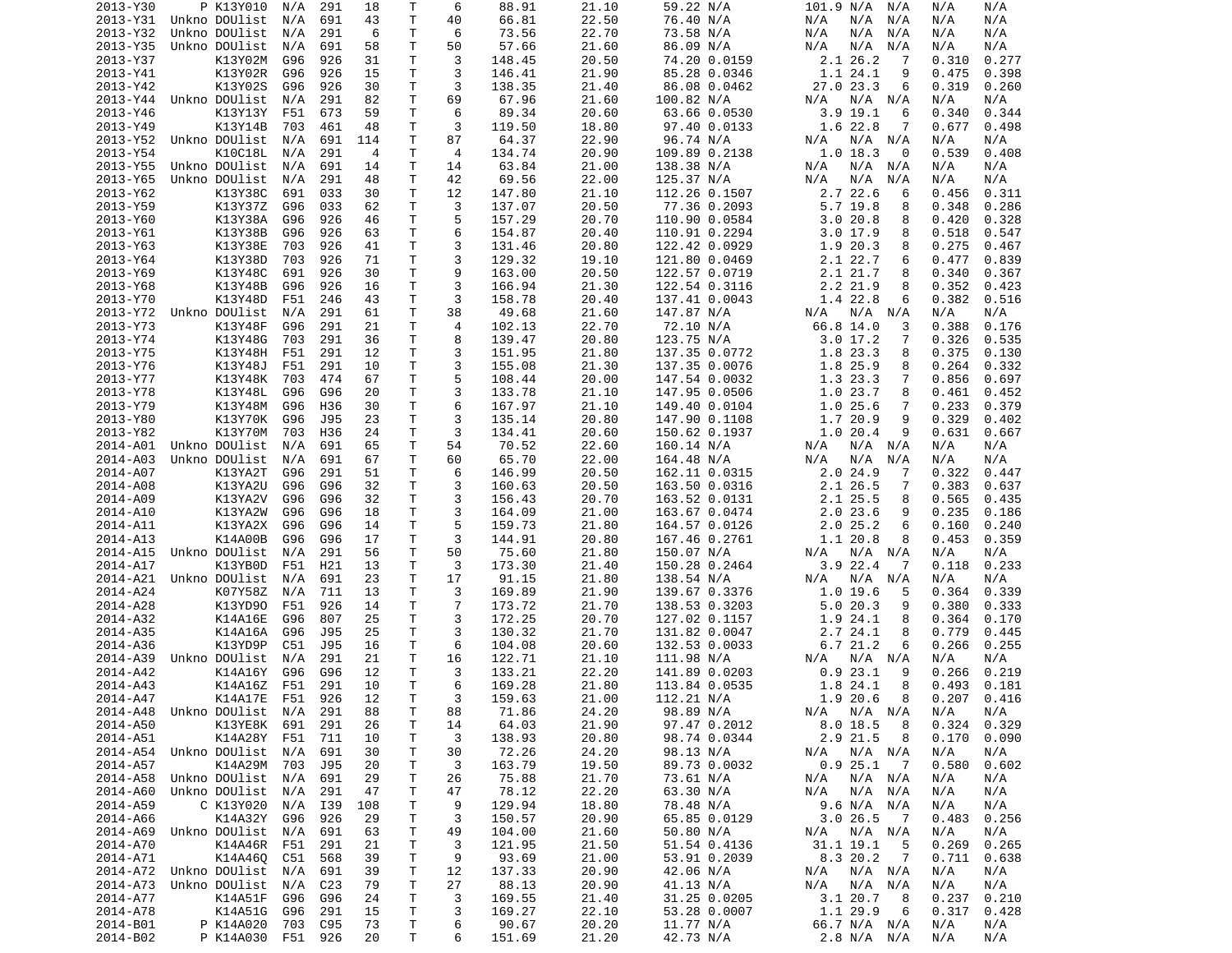| 2014-B07 | Unkno DOUlist                                     | N/A  | 691 | 7        | Т            | 3              | 168.17           | 19.50          | 150.45 N/A                  | N/A<br>N/A<br>N/A                        | N/A<br>N/A                   |
|----------|---------------------------------------------------|------|-----|----------|--------------|----------------|------------------|----------------|-----------------------------|------------------------------------------|------------------------------|
| 2014-B13 | Unkno DOUlist                                     | N/A  | 291 | 49       | Τ            | 40             | 84.69            | 21.50          | 42.33 N/A                   | N/A<br>N/A<br>N/A                        | N/A<br>N/A                   |
| 2014-B15 | K14B000                                           | 703  | 291 | 25       | Τ            | 3              | 168.17           | 20.30          | 44.46 0.0684                | 1.1 24.4<br>7                            | 0.560<br>0.642               |
|          | K14B00R                                           |      |     |          | Τ            | 3              | 176.61           |                | 44.95 0.0776                |                                          |                              |
| 2014-B16 |                                                   | G96  | 291 | 10       |              |                |                  | 21.00          |                             | 1.1 25.9<br>8                            | 0.191<br>0.191               |
| 2014-B18 | K14B00T                                           | G96  | 291 | 18       | т            | 2              | 174.68           | 20.90          | 46.30 0.1172                | 0.924.4<br>8                             | 0.240<br>0.219               |
| 2014-B19 | Unkno DOUlist                                     | N/A  | 691 | 14       | Τ            | 14             | 64.99            | 21.60          | 55.43 N/A                   | N/A<br>N/A<br>N/A                        | N/A<br>N/A                   |
| 2014-B22 | K14B02X                                           | G96  | H21 | 13       | Τ            | 3              | 177.10           | 21.40          | 45.72 0.0040                | 1.9 21.8<br>9                            | 0.191<br>0.322               |
| 2014-B24 | K14B03A                                           | G96  | 291 | 15       | Τ            | 3              | 166.79           | 20.80          | 56.17 0.0102                | 1.1 28.3<br>6                            | 0.513<br>0.229               |
| 2014-B28 | Unkno DOUlist                                     | N/A  | 291 | 23       | T            | 17             | 62.32            | 22.00          | 74.48 N/A                   | N/A<br>N/A N/A                           | N/A<br>N/A                   |
|          |                                                   |      |     |          |              |                |                  |                |                             |                                          |                              |
| 2014-B36 | Unkno DOUlist                                     | N/A  | 291 | 3        | T            | 3              | 52.29            | 21.30          | 76.53 N/A                   | N/A<br>N/A<br>N/A                        | N/A<br>N/A                   |
| 2014-B38 | K14B080                                           | 691  | H21 | 26       | T            | 15             | 140.29           | 20.20          | 80.10 0.1605                | 1.021.4<br>8                             | 0.273<br>0.212               |
| 2014-B51 | Unkno DOUlist                                     | N/A  | 291 | 55       | T            | 55             | 71.87            | 25.40          | 126.54 N/A                  | N/A N/A<br>N/A                           | N/A<br>N/A                   |
| 2014-B52 | K12H31G                                           | N/A  | 695 | 11       | T            | 11             | 136.97           | 25.10          | 164.70 0.0093               | 1.0 18.9<br>1                            | 0.476<br>0.329               |
| 2014-B58 | Unkno DOUlist                                     | N/A  | 291 | 30       | т            | 27             | 99.52            | 22.20          | 134.05 N/A                  | N/A N/A<br>N/A                           | N/A<br>N/A                   |
|          |                                                   |      |     |          |              |                |                  |                |                             |                                          |                              |
| 2014-B61 | K14B32X                                           | F51  | 568 | 12       | Τ            | 3              | 166.44           | 22.00          | 91.87 0.0776                | 3.9 21.3<br>8                            | 0.134<br>0.162               |
| 2014-B62 | K14B32Y                                           | F51  | 926 | 13       | T.           | 3              | 165.00           | 22.20          | 104.45 0.0630               | $3.1$ 19.4<br>9                          | 0.133<br>0.824               |
| 2014-B63 | K14B33A                                           | F51  | 291 | 24       | т            | 6              | 156.48           | 20.10          | 115.91 0.2024               | 2.021.9<br>8                             | 0.194<br>0.208               |
| 2014-B64 | K14B33C                                           | F51  | 291 | 9        | T            | 3              | 160.47           | 21.60          | 91.93 0.1576                | 3.8 23.6<br>7                            | 0.060<br>0.122               |
| 2014-B66 | Unkno DOUlist                                     | N/A  | 691 | 58       | Τ            | 36             | 86.10            | 20.50          | 93.82 N/A                   | N/A<br>N/A<br>N/A                        | N/A<br>N/A                   |
|          |                                                   |      |     |          |              |                |                  |                |                             |                                          |                              |
| 2014-B67 | K05088G                                           | N/A  | G96 | 12       | т            | 3              | 165.81           | 22.50          | 142.97 0.0971               | 1.1 20.4<br>2                            | 0.665<br>0.437               |
| 2014-B68 | K14B430                                           | F51  | 291 | 9        | T            | 3              | 160.01           | 22.20          | 92.09 0.2543                | 4.9 22.7<br>8                            | 0.133<br>0.169               |
| 2014-B69 | K14B43P                                           | F51  | 291 | 8        | Τ            | 3              | 165.22           | 21.70          | 104.60 0.0127               | 3.9 26.5<br>7                            | 0.078<br>0.122               |
| 2014-B78 | Unkno DOUlist                                     | N/A  | 691 | 27       | T            | 27             | 85.58            | 22.10          | 159.58 N/A                  | N/A<br>N/A<br>N/A                        | N/A<br>N/A                   |
| 2014-B80 | K14B57R                                           | G96  | 926 | 13       | Τ            | 3              | 161.06           | 21.10          | 143.88 0.0115               | 2.1 23.8<br>9                            | 0.290<br>0.141               |
|          | K14B57S                                           |      |     |          | T.           | 3              |                  | 21.90          |                             | 1.025.3<br>7                             |                              |
| 2014-B81 |                                                   | G96  | H21 | 15       |              |                | 158.20           |                | 155.66 0.0349               |                                          | 0.447<br>0.474               |
| 2014-B83 | K14B57W                                           | 703  | 926 | 22       | Τ            | $\overline{2}$ | 154.71           | 21.50          | 157.43 0.0884               | 1.2 22.1<br>8                            | 0.306<br>0.500               |
| 2014-B86 | K14B59V                                           | G96  | H21 | 12       | т            | 3              | 163.34           | 23.00          | 142.95 0.2067               | 2.023.8<br>8                             | 0.368<br>0.338               |
| 2014-B85 | Unkno DOUlist                                     | N/A  | 691 | 20       | т            | 6              | 143.53           | 18.90          | 49.99 N/A                   | N/A N/A<br>N/A                           | N/A<br>N/A                   |
| 2014-B87 | Unkno DOUlist                                     | N/A  | 291 | 3        | Τ            | 3              | 92.67            | 22.60          | 172.63 N/A                  | N/A<br>N/A<br>N/A                        | N/A<br>N/A                   |
| 2014-C04 | Unkno DOUlist                                     |      | 291 | 54       | Τ            | 40             | 107.97           | 21.40          |                             | N/A                                      | N/A                          |
|          |                                                   | N/A  |     |          |              |                |                  |                | 143.28 N/A                  | N/A<br>N/A                               | N/A                          |
| 2014-C09 | Unkno DOUlist                                     | N/A  | 474 | 19       | Τ            | 8              | 92.81            | 21.80          | 133.19 N/A                  | N/A<br>N/A<br>N/A                        | N/A<br>N/A                   |
| 2014-C07 | K09C00T                                           | N/A  | Z95 | 28       | T.           | $\overline{2}$ | 155.84           | 20.60          | 117.93 0.0584               | 7.5 19.5<br>3                            | 0.465<br>0.428               |
| 2014-C08 | K14C00E                                           | 703  | H36 | 37       | T            | 3              | 166.67           | 18.70          | 132.98 0.0022               | 1.027.0<br>6                             | 0.824<br>0.460               |
| 2014-C10 | Unkno DOUlist                                     | N/A  | 291 | 63       | т            | 49             | 75.64            | 22.30          | 117.02 N/A                  | N/A<br>N/A N/A                           | N/A<br>N/A                   |
|          |                                                   |      |     |          | Τ            | 40             |                  |                |                             |                                          |                              |
| 2014-C12 | Unkno DOUlist                                     | N/A  | 291 | 48       |              |                | 98.14            | 21.80          | 108.14 N/A                  | N/A<br>N/A<br>N/A                        | N/A<br>N/A                   |
| 2014-C14 |                                                   |      |     |          |              |                |                  |                |                             |                                          |                              |
|          | Unkno DOUlist                                     | N/A  | 291 | 47       | Τ            | 47             | 83.83            | 22.30          | 93.10 N/A                   | N/A<br>N/A<br>N/A                        | N/A<br>N/A                   |
| 2014-C17 | K14C00S                                           | G96  | 926 | 26       | Τ            | 3              | 164.96           | 21.10          | 56.17 0.3140                | 16.1 19.7<br>$\overline{7}$              | 0.262<br>0.214               |
|          |                                                   |      |     |          |              |                |                  |                |                             |                                          |                              |
| 2014-C21 | Unkno DOUlist                                     | N/A  | 291 | 5        | T            | 5              | 134.84           | 21.40          | 96.68 N/A                   | N/A N/A<br>N/A                           | N/A<br>N/A                   |
| 2014-C26 | Unkno DOUlist                                     | N/A  | 695 | 149      | т            | 130            | 70.54            | 25.50          | 72.78 N/A                   | N/A<br>N/A<br>N/A                        | N/A<br>N/A                   |
| 2014-C27 | K14C04Y                                           | C51  | 291 | 9        | Т            | 3              | 99.16            | 22.60          | 70.55 0.0399                | 4.5 21.3<br>9                            | 0.409<br>0.333               |
| 2014-C29 | Unkno DOUlist                                     | N/A  | 691 | 39       | Τ            | 36             | 78.78            | 22.80          | 59.62 N/A                   | N/A N/A<br>N/A                           | N/A<br>N/A                   |
| 2014-C31 | Unkno DOUlist                                     | N/A  | G96 | 23       | Τ            | 19             | 70.98            | 22.20          | 48.51 N/A                   | N/A<br>N/A<br>N/A                        | N/A<br>N/A                   |
|          |                                                   |      |     |          |              |                |                  |                |                             |                                          |                              |
| 2014-C32 | K14C13A                                           | G96  | 926 | 34       | Τ            | 3              | 142.47           | 20.80          | 51.93 0.0321                | 2.1 25.5<br>-7                           | 0.788<br>0.402               |
| 2014-C33 | K14C13B                                           | G96  | 291 | 20       | T            | 3              | 162.21           | 22.30          | 51.29 0.0389                | 0.926.3<br>6                             | 0.300<br>0.247               |
| 2014-C43 | Unkno DOUlist                                     | N/A  | 291 | 6        | Τ            | 6              | 60.59            | 20.40          | 60.53 N/A                   | N/A<br>N/A N/A                           | N/A<br>N/A                   |
| 2014-D09 | Unkno DOUlist                                     | N/A  | 691 | 63       | Τ            | 60             | 80.28            | 21.60          | 36.26 N/A                   | N/A<br>N/A<br>N/A                        | N/A<br>N/A                   |
| 2014-D04 | K14C14X                                           | G96  | G96 | 19       | Τ            | $\overline{2}$ | 106.63           | 20.90          | 30.02 0.1711                | 7.1 20.4<br>9                            | 0.324<br>0.307               |
|          |                                                   |      |     |          |              |                |                  |                |                             |                                          |                              |
| 2014-D07 | K14D00C                                           | 703  | H21 | 28       | Τ            | 3              | 164.58           | 19.00          | 36.32 0.0077                | 1.1 26.7<br>6                            | 0.928<br>0.577               |
| 2014-D10 | K14D00E                                           | G96  | V37 | 15       | T.           | $\overline{2}$ | 171.63           | 22.30          | 38.44 0.1692                | 1.023.5<br>9                             | 0.406<br>0.478               |
| 2014-D11 | C K14C030                                         | N/A  | H06 | 39       | т            | 3              | 97.25            | 18.80          | 4.54 N/A                    | 4.8 N/A N/A                              | N/A<br>N/A                   |
| 2014-D12 | P K13Y46G                                         | N/A  | 958 | 33       | Τ            | 12             | 131.57           | 20.80          | 45.37 N/A                   | 54.6 N/A<br>N/A                          | N/A<br>N/A                   |
| 2014-D13 | Unkno DOUlist                                     | N/A  | 691 | 88       | T.           | 74             | 67.18            | 22.00          | 38.21 N/A                   | N/A<br>N/A<br>N/A                        | N/A<br>N/A                   |
|          |                                                   |      |     |          |              |                |                  |                |                             |                                          |                              |
|          | 2014-D14 Unkno DOUlist                            | N/A  | 691 | 39       | $\mathsf{T}$ | 6              | 97.25            | 18.90          | 39.36 N/A                   | N/A N/A<br>N/A                           | N/A<br>N/A                   |
| 2014-D17 | K14D00H G96                                       |      | 926 | 24       | Τ            | 3              | 158.07           | 21.80          | 49.62 0.0046                | - 9<br>1.1 26.6                          | $0.824$ 0.593                |
| 2014-D18 | K12K45L                                           | N/A  | 291 | 5        | T            | 5              | 115.20           | 21.40          | 38.59 0.0882                | $2.0$ 18.7 2                             | 0.221<br>0.352               |
|          | 2014-D19 Unkno DOUlist                            | N/A  | 691 | 60       | T            | 47             | 73.44            | 21.80          | 59.40 N/A                   | N/A N/A<br>N/A                           | N/A<br>N/A                   |
|          | K14D00R                                           | G96  | V37 | 20       |              | 3              | 170.99           | 21.30          | 59.78 0.1096                | 1.2 21.1<br>- 9                          | 0.183<br>0.143               |
| 2014-D21 |                                                   |      |     |          | т            |                |                  |                |                             |                                          |                              |
|          | 2014-D22 Unkno DOUlist N/A                        |      | 291 | 78       | T            | 55             | 76.35            | 24.30          | 61.46 N/A                   | N/A N/A<br>N/A                           | N/A<br>N/A                   |
| 2014-D23 | K14D02W                                           | I 41 | 291 | 34       | Τ            | 6              | 138.82           | 20.30          | 47.69 N/A                   | 32.9 18.4<br>5                           | 0.193<br>0.192               |
| 2014-D25 | K14D06G                                           | G96  | V37 | 25       | T            | 3              | 151.44           | 21.70          | 73.06 0.1636                | 1.1 23.4<br>$\overline{7}$               | 0.285<br>0.357               |
| 2014-D26 | K14D06H                                           | 703  | G96 | 63       | T            | 3              | 125.02           | 19.80          | 74.82 0.0018                | 1.025.8<br>6                             | 0.423<br>0.855               |
|          | 2014-D27 Unkno DOUlist                            | N/A  | 691 | 24       | T            | 12             | 159.24           | 19.60          | 82.72 N/A                   |                                          | N/A<br>N/A                   |
|          |                                                   |      |     |          |              |                |                  |                |                             | N/A<br>N/A N/A                           |                              |
| 2014-D28 | K14D07N                                           | G96  | 113 | 63       | T            | 3              | 143.61           | 20.40          | 59.49 0.1203                | 3.520.7<br>7                             | 0.571<br>0.430               |
| 2014-D30 | K14D07P                                           | 691  | K91 | 23       | Τ            | 6              | 165.42           | 21.00          | 61.99 0.3065                | 2.6 20.4<br>8                            | 0.303<br>0.208               |
| 2014-D31 | K14D10C                                           | F51  | H21 | 39       | T            | 3              | 111.88           | 21.10          | 60.42 0.0589                | 3.820.1<br>6                             | 0.194<br>0.271               |
| 2014-D33 | K14D10E                                           | F51  | 461 | 29       | T            | 3              | 101.85           | 20.90          | 63.88 0.4065                | $3.5$ 18.7<br>8                          | 0.323<br>0.409               |
| 2014-D36 | K14D10H                                           | G96  | H21 | 20       |              |                |                  | 21.70          |                             | $\overline{7}$                           |                              |
|          |                                                   |      |     |          | T            | $\overline{c}$ | 168.59           |                | 85.13 0.0737                | 1.9 25.7                                 | 0.124<br>0.242               |
|          | 2014-D42 Unkno DOUlist                            | N/A  | 691 | 31       | T            | 18             | 158.38           | 20.60          | 48.38 N/A                   | N/A N/A<br>N/A                           | N/A<br>N/A                   |
| 2014-D43 | K14D17V F51                                       |      | 291 | 23       | T            | 3              | 143.46           | 22.60          | 59.10 0.2734                | 45.8 21.6<br>-5                          | $0.172 \quad 0.203$          |
| 2014-D49 | K14D21R F51 291<br>2014-D46 Unkno DOUlist N/A 291 |      |     | 12<br>13 | T.<br>T.     | 6<br>9         | 162.51<br>120.45 | 21.30<br>21.10 | 110.99 0.0560<br>127.31 N/A | 2.025.6<br>$\overline{7}$<br>N/A N/A N/A | 0.235<br>0.271<br>N/A<br>N/A |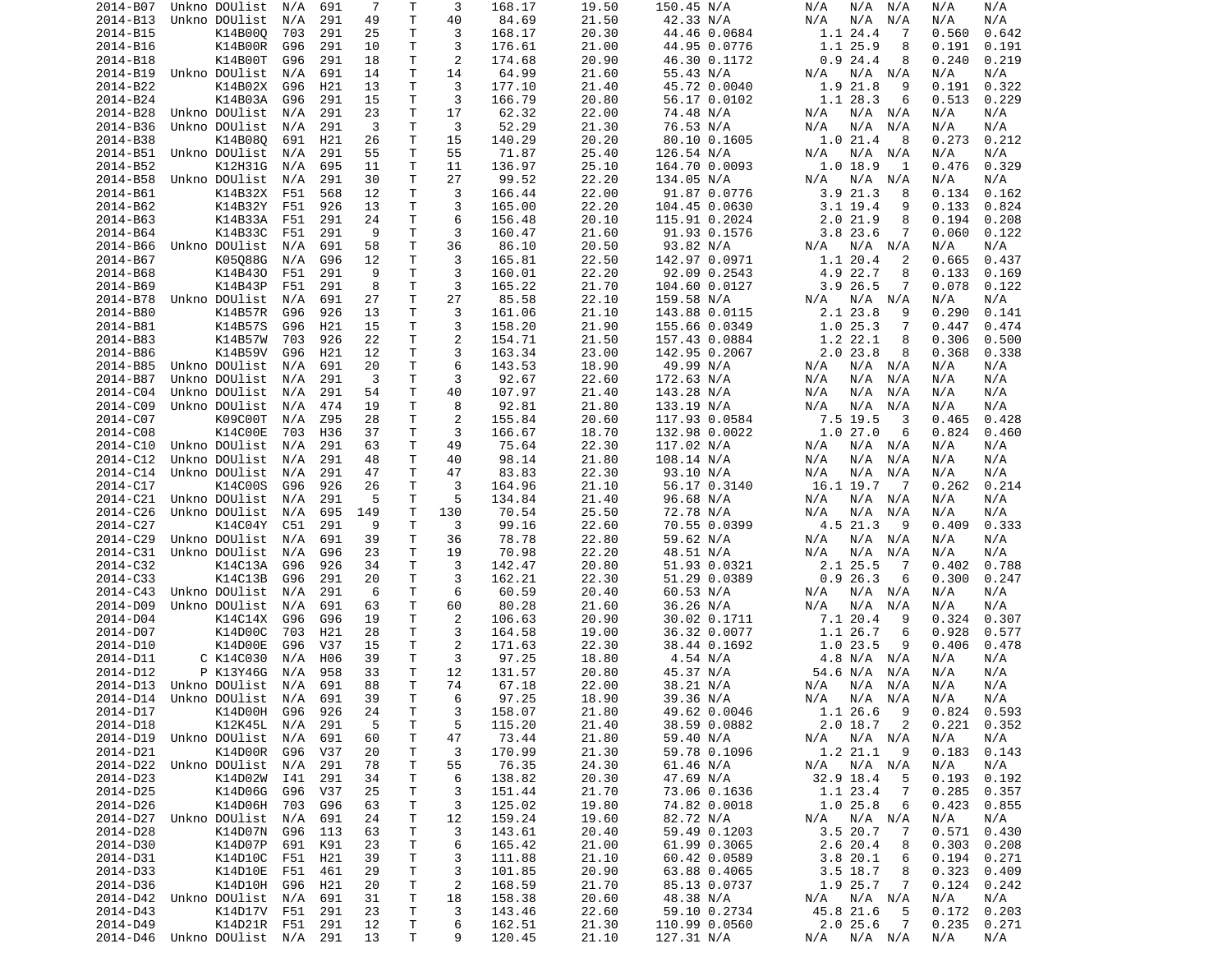| 2014-D50 | Unkno DOUlist                                     | N/A     | 691 | 8       | Т            | 8              | 146.77           | 21.10          | 148.49 N/A                 | N/A<br>N/A<br>N/A           | N/A<br>N/A                   |
|----------|---------------------------------------------------|---------|-----|---------|--------------|----------------|------------------|----------------|----------------------------|-----------------------------|------------------------------|
| 2014-D58 | Unkno DOUlist                                     | N/A     | F51 | 43      | T            | 33             | 92.92            | 21.60          | 150.07 N/A                 | N/A<br>N/A<br>N/A           | N/A<br>N/A                   |
| 2014-D52 | K14D22M                                           | G96     | G96 | 36      | Τ            | 2              | 105.02           | 22.10          | 83.17 0.0027               | $5.0$ 18.7<br>7             | 0.331<br>0.202               |
|          | K14D22S                                           |         |     |         | Τ            | 3              |                  |                |                            | 3.021.7                     |                              |
| 2014-D53 |                                                   | F51     | 291 | 15      |              |                | 162.49           | 21.60          | 111.80 0.0269              | 8                           | 0.380<br>0.291               |
| 2014-D54 | K14D22U                                           | F51     | 568 | 14      | T.           | 3              | 172.27           | 21.10          | 138.02 0.0001              | 1.3 24.6<br>7               | 0.347<br>0.342               |
| 2014-E01 | K14D23D                                           | F51     | 291 | 21      | Τ            | 6              | 130.05           | 21.80          | 44.97 0.3415               | 54.9 21.6<br>$\overline{4}$ | 0.297<br>0.279               |
| 2014-E03 | K14D23F                                           | G96     | 291 | 30      | т            | 3              | 123.88           | 20.90          | 149.52 0.0174              | 1.024.5<br>8                | 0.689<br>0.238               |
| 2014-E16 | Unkno DOUlist                                     | N/A     | 691 | 3       | T.           | 3              | 169.98           | 19.20          | 163.63 N/A                 | $N/A$ $N/A$<br>N/A          | N/A<br>N/A                   |
| 2014-E11 | K14D80E                                           | F51     | H01 | 23      | T            | $\overline{2}$ | 159.46           | 22.20          | 110.99 0.3372              | 4.8 18.5<br>9               | 0.218<br>0.347               |
|          |                                                   |         |     |         |              |                |                  |                |                            |                             |                              |
| 2014-E14 | K14D80H                                           | F51     | H01 | 12      | Τ            | 3              | 173.99           | 21.80          | 139.69 0.0844              | 2.8 20.5<br>9               | 0.349<br>0.214               |
| 2014-E18 | Unkno DOUlist                                     | N/A     | F51 | 98      | T            | 9              | 97.25            | 21.40          | 39.36 N/A                  | N/A<br>N/A N/A              | N/A<br>N/A                   |
| 2014-E19 | K14DB0T                                           | F51     | I93 | 21      | Τ            | 3              | 157.33           | 21.20          | 140.94 0.4105              | $3.5$ 19.4<br>6             | 0.210<br>0.240               |
| 2014-E26 | Unkno DOUlist                                     | N/A     | 691 | 39      | T.           | 18             | 151.80           | 20.80          | 138.03 N/A                 | N/A<br>N/A N/A              | N/A<br>N/A                   |
| 2014-E28 | K14DB2D                                           | F51     | H01 | 13      | т            | 3              | 152.35           | 21.70          | 138.41 0.0998              | 5.9 23.6<br>6               | 0.092<br>0.149               |
|          | K14DB2R                                           |         |     |         |              | 4              |                  |                |                            |                             |                              |
| 2014-E33 |                                                   | F51     | 291 | 8       | Τ            |                | 169.60           | 21.60          | 139.62 0.2467              | 5.8 23.2<br>8               | 0.117<br>0.239               |
| 2014-E34 | Unkno DOUlist                                     | N/A     | 703 | 110     | T            | 78             | 69.09            | 21.60          | 125.20 N/A                 | N/A<br>N/A N/A              | N/A<br>N/A                   |
| 2014-E35 | K14E00C                                           | 703     | 291 | 14      | т            | 3              | 175.76           | 19.70          | 125.67 0.0003              | 0.228.1<br>$\overline{7}$   | 0.478<br>0.483               |
| 2014-E41 | Unkno DOUlist                                     | N/A     | 691 | 78      | T            | 62             | 96.72            | 21.60          | 113.23 N/A                 | N/A<br>N/A N/A              | N/A<br>N/A                   |
| 2014-E44 | Unkno DOUlist                                     | 703     | 691 | 93      | T            | 63             | 95.44            | 21.70          | 101.67 N/A                 | N/A<br>N/A<br>N/A           | N/A<br>N/A                   |
| 2014-E45 | K14E03S                                           | F51     | 568 | 12      | т            | 3              | 158.64           | 21.40          | 103.15 0.0240              | 0.926.0<br>- 7              | 0.222<br>0.278               |
|          |                                                   |         |     |         |              |                |                  |                |                            |                             |                              |
| 2014-E46 | K14E04A                                           | G96     | 926 | 56      | T            | 5              | 172.12           | 20.90          | 92.80 0.3730               | $2.0$ 19.9<br>9             | 0.412<br>0.313               |
| 2014-E49 | Unkno DOUlist                                     | N/A     | 691 | 59      | Τ            | 47             | 146.49           | 22.20          | 90.63 N/A                  | N/A N/A<br>N/A              | N/A<br>N/A                   |
| 2014-E51 | K14E04E                                           | F51     | 291 | 19      | T.           | 6              | 129.09           | 21.10          | 83.85 0.2324               | 2.7 20.9<br>8               | 0.319<br>0.186               |
| 2014-E52 | K14E04F                                           | G96     | 291 | 16      | т            | 3              | 155.43           | 22.10          | 79.82 0.0807               | 2.1 24.6<br>8               | 0.445<br>0.488               |
| 2014-E53 | Unkno DOUlist                                     | N/A     | 291 | 12      | T.           | 9              | 134.43           | 21.20          | 83.09 N/A                  | $N/A$ $N/A$<br>N/A          | N/A<br>N/A                   |
|          |                                                   |         |     |         |              |                |                  |                |                            |                             |                              |
| 2014-E54 | K14E12L                                           | G96     | 291 | 32      | Τ            | 6              | 155.46           | 20.80          | 72.31 0.1191               | $2.9$ 19.6<br>8             | 0.384<br>0.342               |
| 2014-E55 | K14E12M                                           | G96     | H01 | 29      | Τ            | 6              | 157.46           | 21.10          | 72.11 0.0423               | 1.8 25.4<br>7               | 0.325<br>0.628               |
| 2014-E56 | Unkno DOUlist                                     | N/A     | 291 | 30      | T.           | 27             | 76.42            | 22.30          | 69.93 N/A                  | N/A N/A<br>N/A              | N/A<br>N/A                   |
| 2014-E58 | K14E120                                           | G96     | 926 | 13      | т            | 3              | 151.74           | 21.40          | 69.96 0.0206               | $2.0$ 25.9<br>9             | 0.283<br>0.274               |
| 2014-E59 | K14E12P                                           | 703     | 300 | 91      | T            | 3              | 145.20           | 19.40          | 68.44 0.0026               | 1.2 25.5<br>$\overline{4}$  | 0.434<br>0.393               |
|          |                                                   |         |     |         |              |                |                  |                |                            |                             |                              |
| 2014-E60 | K14E12Q                                           | 691     | 291 | 41      | т            | 9              | 160.41           | 20.90          | 69.46 0.0336               | 1.1 21.1<br>9               | 0.466<br>0.522               |
| 2014-E61 | Unkno DOUlist                                     | N/A     | 691 | 105     | T.           | 75             | 78.52            | 22.00          | 57.87 N/A                  | $N/A$ $N/A$<br>N/A          | N/A<br>N/A                   |
| 2014-E64 | K14E24J                                           | 703     | H36 | 28      | T            | 3              | 143.85           | 19.50          | 59.69 0.0132               | 1.023.6<br>-7               | 0.356<br>0.352               |
| 2014-E68 | Unkno DOUlist                                     | N/A     | 691 | 144     | т            | 9              | 97.25            | 21.20          | 39.36 N/A                  | N/A N/A<br>N/A              | N/A<br>N/A                   |
| 2014-E75 | Unkno DOUlist                                     | N/A     | 691 | 64      | Τ            | 47             | 68.42            | 21.60          | 47.36 N/A                  | N/A<br>N/A<br>N/A           | N/A<br>N/A                   |
|          |                                                   |         |     |         |              |                |                  |                |                            |                             |                              |
| 2014-E69 | K14E24W                                           | G96     | 926 | 34      | Τ            | 9              | 153.66           | 21.20          | 48.50 0.1102               | 4.0 19.4<br>9               | 0.408<br>0.475               |
| 2014-E70 | K14E24X                                           | G96     | G96 | 33      | Τ            | 3              | 167.42           | 21.70          | 49.88 0.0011               | 1.1 28.6<br>6               | 0.291<br>0.352               |
| 2014-E72 | K14E24Z                                           | G96     | 291 | 25      | Τ            | 6              | 168.46           | 21.20          | 47.26 0.1237               | 1.1 24.1<br>8               | 0.323<br>0.287               |
| 2014-E73 | K14E25A                                           | G96     | 291 | 36      | т            | 3              | 161.41           | 19.80          | 47.21 0.0466               | 1.1 25.2<br>7               | 0.448<br>0.343               |
| 2014-E74 | K14E25B                                           | G96     | 291 | 12      | т            | 3              | 162.24           | 19.90          | 47.23 0.0040               | 0.127.1<br>9                | 0.374<br>0.476               |
|          | K14E45H                                           |         |     |         |              | 3              |                  |                |                            | 9                           |                              |
| 2014-E77 |                                                   | G96     | 926 | 15      | т            |                | 151.05           | 21.40          | 48.22 0.1196               | 0.922.7                     | 0.296<br>0.274               |
| 2014-E79 | K14E45K                                           | F51     | 291 | 40      | Τ            | 11             | 147.01           | 20.70          | 38.66 0.3401               | $3.8$ 18.3<br>7             | 0.232<br>0.373               |
| 2014-E80 | K14E45L                                           | 703     | 291 | 130     | Τ            | 6              | 154.09           | 17.50          | 38.77 0.1195               | $3.3$ 19.8<br>7             | 0.479<br>0.367               |
| 2014-E82 | Unkno DOUlist                                     | N/A     | 691 | 66      | T            | 66             | 65.54            | 22.50          | 36.11 N/A                  | N/A<br>N/A<br>N/A           | N/A<br>N/A                   |
| 2014-E86 | Unkno DOUlist                                     | N/A     | 691 | 154     | T.           | 6              | 97.25            | 20.50          | 26.89 N/A                  | N/A<br>N/A<br>N/A           | N/A<br>N/A                   |
| 2014-E87 | K14E48Z                                           |         |     | 49      | Τ            | 6              |                  |                |                            |                             | 0.460                        |
|          |                                                   | 703     | 461 |         |              |                | 167.62           | 19.70          | 20.54 0.2667               | 2.6 18.9<br>8               | 0.390                        |
| 2014-E88 | K14E49A                                           | F51     | H21 | 19      | т            | 3              | 157.40           | 20.40          | 28.39 0.1431               | 1.8 19.8<br>9               | 0.394<br>0.358               |
| 2014-E89 | K14E49B                                           | F51     | 926 | 30      | Τ            | 3              | 111.58           | 20.00          | 25.42 0.0657               | 1.9 20.7<br>8               | 0.302<br>0.235               |
| 2014-F08 | Unkno DOUlist                                     | N/A     | 926 | 48      | Τ            | 43             | 89.04            | 21.50          | 40.80 N/A                  | N/A<br>N/A N/A              | N/A<br>N/A                   |
| 2014-F09 | K14E49D                                           | G96     | H01 | 23      | T            | 7              | 164.71           | 21.70          | 39.64 0.2310               | 8.8 18.5<br>8               | 0.419<br>0.453               |
| 2014-F10 | Unkno DOUlist                                     |         | 291 | 20      | T.           | 3              |                  |                |                            |                             | N/A                          |
|          |                                                   | N/A     |     |         |              |                | 170.97           | 18.10          | 50.64 N/A                  | N/A<br>N/A N/A              | N/A                          |
| 2014-F11 | K14F00D                                           | 703     | H21 | 31      | T.           | 3              | 134.00           | 20.10          | 40.44 0.0106               | 1.2 25.6<br>6               | 0.651<br>0.404               |
| 2014-F12 | K14F00E                                           | G96     | 291 | 11      | $\mathsf{T}$ | $\overline{4}$ | 177.62           | 21.80          | 41.96 0.0007               | 1.2 27.7<br>8               | 0.351<br>0.151               |
| 2014-F13 | K14F00F                                           | 703 H21 |     | 35      | Τ            | 3              | 156.61           | 19.50          | 42.35 0.0397               | 1.024.2<br>$\overline{7}$   | 0.327<br>0.602               |
| 2014-F14 | K14F00G                                           | G96     | H21 | 25      | T            | $\overline{c}$ | 161.16           | 19.90          | 42.78 0.0270               | 1.025.2<br>$\overline{7}$   | 0.444<br>0.437               |
|          | 2014-F16 Unkno DOUlist                            | N/A     | 691 | 64      | T            | 50             | 73.13            | 22.20          | 19.98 N/A                  | $N/A$ $N/A$<br>N/A          | N/A<br>N/A                   |
|          |                                                   |         |     |         |              |                |                  |                |                            |                             |                              |
| 2014-F17 | K14E490                                           | C51     | 291 | 10      | т            | 3              | 93.13            | 21.60          | 5.54 0.0438                | 6.7 21.2<br>9               | 0.428<br>0.931               |
| 2014-F18 | K14F00P                                           | F51     | 291 | 8       | T            | 3              | 136.43           | 21.70          | 42.07 0.1691               | 1.9 22.0<br>9               | 0.461<br>0.335               |
| 2014-F19 | K13G68W                                           | N/A     | 291 | 13      | Τ            | 5              | 73.93            | 22.40          | 37.55 0.0584               | 2.2 21.8<br>$\overline{4}$  | 0.590<br>0.517               |
|          | 2014-F20 Unkno DOUlist                            | N/A     | 691 | 54      | T.           | 50             | 74.44            | 22.30          | 66.25 N/A                  | N/A N/A<br>N/A              | N/A<br>N/A                   |
|          |                                                   |         |     |         |              |                | 154.40           |                |                            | $3.1$ 19.4                  |                              |
| 2014-F23 | K14F00X                                           | G96     | G96 | 23      | Τ            | 6              |                  | 21.80          | 43.46 0.2395               | - 8                         | 0.346<br>0.312               |
| 2014-F26 | P K14C040 N/A                                     |         | 291 | 6       | Τ            | 6              | 113.10           | 21.90          | 59.34 N/A                  | 41.9 N/A N/A                | N/A<br>N/A                   |
| 2014-F28 | K14F06Y G96                                       |         | J95 | 19      | T            | 3              | 137.23           | 21.70          | 65.49 0.0926               | 1.9 23.3<br>$\overline{7}$  | 0.285<br>0.576               |
| 2014-F32 | Unkno DOUlist N/A                                 |         | 291 | -6      | т            | 6              | 133.98           | 20.70          | 95.38 N/A                  | N/A<br>N/A N/A              | N/A<br>N/A                   |
| 2014-F37 | Unkno DOUlist                                     | N/A     | 691 | 12      | T            | 12             | 147.36           | 21.00          | 105.30 N/A                 | N/A N/A<br>N/A              | N/A<br>N/A                   |
|          |                                                   |         |     | 31      |              |                |                  |                |                            | $3.1$ 18.9<br>- 8           | 0.247                        |
| 2014-F38 | K14F07M                                           | G96     | 291 |         | Τ            | 3              | 131.84           | 22.70          | 68.58 0.2836               |                             | 0.171                        |
| 2014-F39 | Unkno DOUlist                                     | N/A     | 703 | 64      | T            | 6              | 118.17           | 20.20          | 2.94 N/A                   | N/A<br>N/A N/A              | N/A<br>N/A                   |
| 2014-F41 | Unkno DOUlist                                     | N/A     | 691 | 21      | Τ            | 21             | 93.89            | 23.90          | 118.10 N/A                 | N/A N/A<br>N/A              | N/A<br>N/A                   |
|          |                                                   |         |     |         |              |                |                  |                |                            |                             |                              |
|          |                                                   |         |     | 12      |              |                |                  |                |                            | - 8                         | 0.113                        |
| 2014-F44 | K14F32T F51 926                                   |         |     |         | Τ            | 3              | 163.13           | 21.10          | 94.84 0.0681               | 2.0 25.4                    | 0.417                        |
| 2014-F51 | 2014-F58 Unkno DOUlist N/A 691<br>K14F33G F51 291 |         |     | 42<br>9 | T.<br>Τ      | 24<br>2        | 126.84<br>168.58 | 21.20<br>22.20 | 136.06 N/A<br>93.68 0.1359 | N/A<br>N/A N/A<br>3.925.19  | N/A<br>N/A<br>0.430<br>0.320 |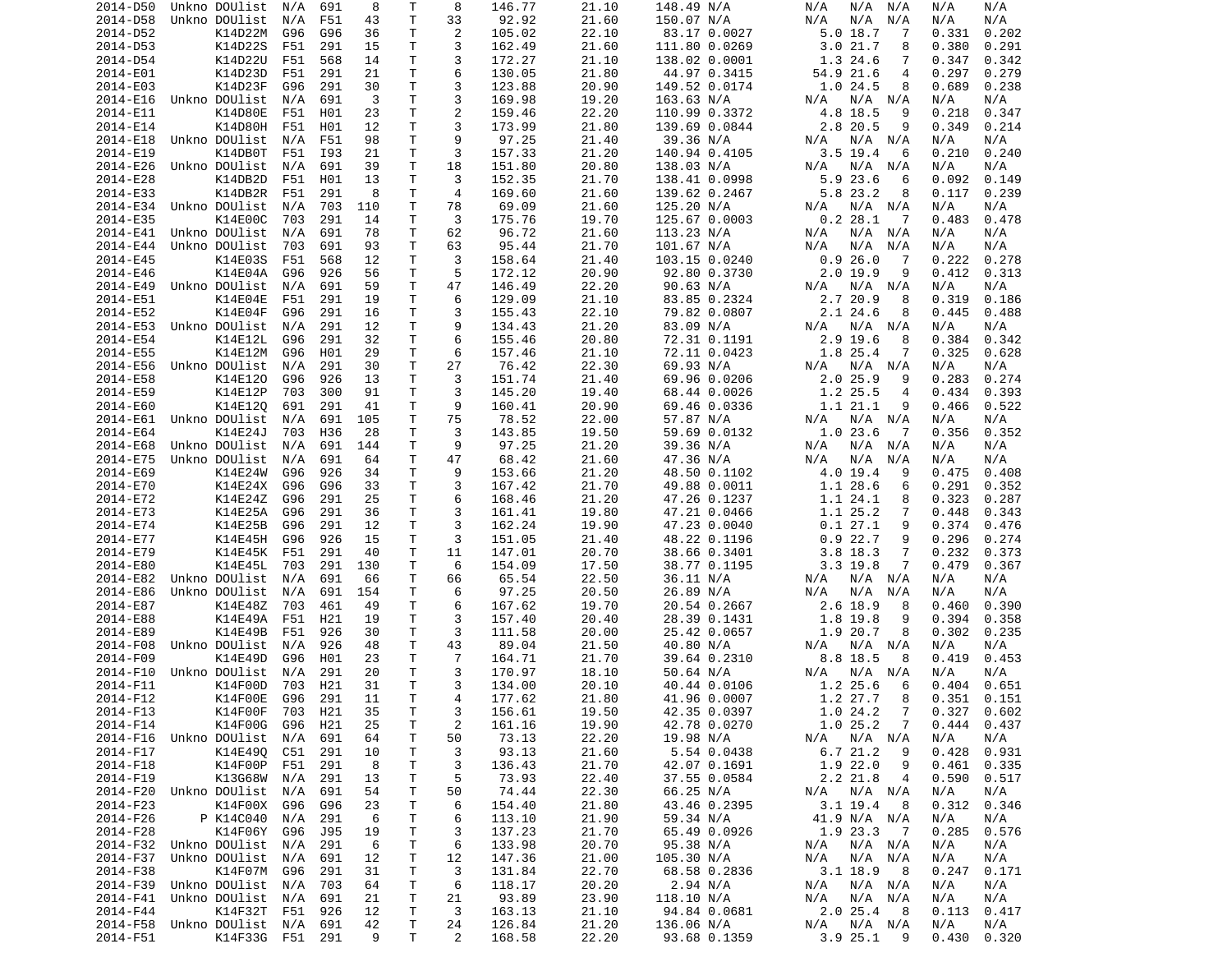| 2014-F52 | K14F33H       | F51     | 926 | 24  | Τ            | 3              | 152.85 | 21.20 | 95.17 0.1399  | 3.9 18.9<br>8              | 0.203<br>0.252  |
|----------|---------------|---------|-----|-----|--------------|----------------|--------|-------|---------------|----------------------------|-----------------|
| 2014-F53 | K14F33J       | G96     | 291 | 33  | Τ            | 6              | 147.50 | 21.50 | 44.48 N/A     | 21.9 18.1<br>5             | 0.364<br>0.215  |
| 2014-F54 | K14F33K       | G96     | 291 | 38  | т            | 6              | 152.99 | 21.20 | 105.17 0.1624 | 2.9 20.5<br>9              | 0.564<br>0.373  |
| 2014-F55 | K14F33L       | F51     | 291 | 11  | т            | 3              | 147.84 | 20.80 | 109.79 0.1502 | 2.920.1<br>8               | 0.104<br>0.195  |
| 2014-F59 | K14F370       | 703     | 291 | 27  | Τ            | 3              | 137.68 | 20.10 | 121.18 0.1556 | 2.021.6<br>8               | 0.609<br>0.790  |
| 2014-F62 | K14F37T       | 703     | 151 | 60  | т            | 3              | 135.91 | 20.90 | 105.62 0.0025 | 3.6 27.6<br>5              | 0.314<br>0.769  |
| 2014-F64 | K14F38L       | G96     | H01 | 37  | т            | 6              | 114.39 | 21.00 | 144.47 0.0364 | 1.023.7<br>6               | 0.485<br>0.294  |
| 2014-F65 | K14F38M       | G96     | H01 | 24  | Τ            | 3              | 171.19 | 21.30 | 146.24 0.0356 | 1.025.1<br>8               | 0.374<br>0.437  |
| 2014-F69 | K14F380       | G96     | H01 | 21  | T            | 3              | 151.26 | 20.20 | 147.59 0.0167 | 1.025.1<br>8               | 1.174<br>0.496  |
| 2014-F70 | Unkno DOUlist | N/A     | 691 | 108 | Τ            | 54             | 125.69 | 22.20 | 140.53 N/A    | N/A N/A<br>N/A             | N/A<br>N/A      |
|          |               |         |     |     | T            |                |        |       |               |                            |                 |
| 2014-F74 | Unkno DOUlist | N/A     | 291 | 42  |              | 39             | 124.96 | 22.80 | 160.43 N/A    | N/A<br>N/A<br>N/A          | N/A<br>N/A      |
| 2014-F83 | Unkno DOUlist | N/A     | 291 | 48  | Τ            | 39             | 61.92  | 22.70 | 170.61 N/A    | N/A<br>N/A<br>N/A          | N/A<br>N/A      |
| 2014-F77 | K14F43Y       | G96     | 291 | 38  | Τ            | 6              | 171.56 | 20.90 | 147.26 0.2272 | 2.9 21.5<br>7              | 0.256<br>0.225  |
| 2014-F78 | K14F43Z       | G96     | 291 | 27  | т            | 9              | 141.10 | 22.80 | 159.42 0.0162 | 1.9 22.7<br>8              | 0.390<br>0.362  |
| 2014-F79 | K14F44A       | G96     | 291 | 33  | T.           | 6              | 172.78 | 21.70 | 161.12 0.0414 | 1.9 24.9<br>8              | 0.245<br>0.195  |
| 2014-F81 | K07P28F       | N/A     | 291 | 24  | T.           | 6              | 129.42 | 20.40 | 163.71 0.0142 | 1.8 19.2<br>1              | 0.385<br>0.351  |
| 2014-F84 | K14F47N       | 703     | E23 | 84  | т            | 3              | 150.57 | 19.80 | 158.90 0.2601 | 2.3 20.5<br>8              | 0.533<br>0.652  |
| 2014-F86 | K14F47P       | 703     | 291 | 23  | Τ            | 6              | 169.63 | 20.80 | 173.33 0.0257 | 1.022.6<br>9               | 0.448<br>0.396  |
| 2014-G01 | Unkno DOUlist | N/A     | 691 | 61  | Τ            | 51             | 66.79  | 21.70 | 158.65 N/A    | N/A N/A<br>N/A             | N/A<br>N/A      |
| 2014-G02 | C K14F010     | N/A     | W96 | 91  | т            | 3              | 114.81 | 20.20 | 159.20 N/A    | 2.9 N/A<br>N/A             | N/A<br>N/A      |
| 2014-G03 | K14F52R       | G96     | 291 | 16  | Τ            | 9              | 154.89 | 20.80 | 149.95 0.0423 | 1.8 23.6<br>- 7            | 0.164<br>0.115  |
| 2014-G04 | K14F52S       | G96     | 807 | 22  | Τ            | 6              | 158.43 | 20.90 | 147.62 0.0031 | 1.9 24.1<br>7              | 0.202<br>0.226  |
| 2014-G06 | Unkno DOUlist | N/A     | G96 | 16  | T            | 9              | 66.39  | 20.20 | 145.73 N/A    | N/A<br>N/A N/A             | N/A<br>N/A      |
| 2014-G09 | Unkno DOUlist | N/A     | 291 | 5   | Τ            | 5              | 66.02  | 21.30 | 133.46 N/A    | N/A<br>N/A<br>N/A          | N/A<br>N/A      |
| 2014-G13 | Unkno DOUlist | N/A     | 691 | 55  | Τ            | 38             | 63.53  | 22.10 | 122.13 N/A    | N/A<br>N/A<br>N/A          | N/A<br>N/A      |
|          |               | G96     |     | 20  | Τ            | 6              |        |       |               |                            |                 |
| 2014-G14 | K14F54H       |         | G96 |     |              |                | 136.45 | 21.30 | 125.22 0.0824 | 4.022.2<br>8               | 0.252<br>0.187  |
| 2014-G16 | K14G01J       | 703     | 926 | 26  | Τ            | 3              | 128.78 | 20.20 | 126.05 0.0315 | 2.9 24.3<br>8              | 0.220<br>0.448  |
| 2014-G18 | K14G01L       | G96     | G96 | 20  | т            | 3              | 171.89 | 22.30 | 123.62 0.0146 | 3.024.8<br>9               | 0.328<br>0.301  |
| 2014-G21 | Unkno DOUlist | N/A     | 691 | 11  | Τ            | 11             | 138.23 | 21.90 | 111.73 N/A    | N/A N/A<br>N/A             | N/A<br>N/A      |
| 2014-G22 | K14G010       | 703     | H21 | 28  | Τ            | 3              | 114.62 | 20.00 | 112.34 0.1124 | 3.0 21.7<br>6              | 0.448<br>0.548  |
| 2014-G29 | Unkno DOUlist | N/A     | 691 | 22  | Τ            | 15             | 128.20 | 22.00 | 99.93 N/A     | N/A N/A<br>N/A             | N/A<br>N/A      |
| 2014-G25 | K14G17F       | F51     | 291 | 11  | T.           | 6              | 177.50 | 21.60 | 99.88 0.2884  | 2.023.2<br>8               | 0.170<br>0.246  |
| 2014-G27 | K14G17H       | 691     | H21 | 28  | T            | 17             | 163.02 | 21.20 | 101.28 0.2790 | 2.022.0<br>8               | 0.232<br>0.330  |
| 2014-G26 | K14G17G       | 691     | 926 | 26  | т            | 15             | 168.90 | 20.70 | 99.92 0.0229  | 2.2 20.2<br>8              | 0.209<br>0.451  |
| 2014-G32 | Unkno DOUlist | N/A     | I99 | 378 | Τ            | 30             | 116.71 | 21.20 | 2.94 N/A      | $N/A$ $N/A$<br>N/A         | N/A<br>N/A      |
| 2014-G36 | Unkno DOUlist | N/A     | 691 | 40  | Τ            | 32             | 109.04 | 22.20 | 89.08 N/A     | N/A<br>N/A<br>N/A          | N/A<br>N/A      |
| 2014-G37 | K14G34C       | F51     | 291 | 9   | Τ            | 3              | 166.68 | 21.10 | 89.19 0.0295  | 3.023.1<br>9               | 0.192<br>0.124  |
| 2014-G38 | K14G34D       | F51     | 291 | 12  | Τ            | 6              | 158.93 | 21.00 | 90.17 0.0634  | 1.9 25.6<br>6              | 0.119<br>0.159  |
| 2014-G39 | K14G34S       | F51     | 958 | 16  | т            | 3              | 148.19 | 20.80 | 92.55 0.0572  | 1.7 24.4<br>8              | 0.419<br>0.325  |
| 2014-G43 | Unkno DOUlist | N/A     | 703 | 53  | Τ            | 49             | 63.89  | 22.30 | 78.01 N/A     | N/A N/A<br>N/A             | N/A<br>N/A      |
| 2014-G63 | Unkno DOUlist |         | 691 | 67  | т            | 55             | 68.70  | 21.70 |               | N/A<br>N/A                 | N/A<br>N/A      |
|          |               | N/A     |     |     |              |                |        |       | 66.88 N/A     | N/A                        |                 |
| 2014-G57 | K14G45D       | 691     | 291 | 30  | Τ            | 15             | 147.31 | 20.90 | 68.61 0.1482  | 2.9 20.8<br>8              | 0.303<br>0.337  |
| 2014-G57 | K14G45D       | 691     | 291 | 30  | Τ            | 15             | 147.31 | 20.90 | 68.61 0.1482  | 2.9 20.8<br>8              | 0.303<br>0.337  |
| 2014-G44 | K14G35C       | F51     | H01 | 15  | Τ            | 3              | 172.56 | 21.00 | 80.54 0.2478  | 2.8 22.3<br>7              | 0.183<br>0.187  |
| 2014-G45 | K14G35D       | F51     | 291 | 20  | Τ            | 9              | 149.59 | 21.40 | 79.68 0.2832  | $2.9$ 22.0<br>8            | 0.188<br>0.213  |
| 2014-G47 | K14G35F       | F51     | H01 | 14  | Τ            | 6              | 171.94 | 21.50 | 80.50 0.3082  | 2.8 22.1<br>8              | 0.080<br>0.196  |
| 2014-G48 | K14G35G       | F51     | K93 | 19  | T            | 3              | 155.81 | 21.40 | 81.42 0.2131  | 2.7 21.9<br>7              | 0.254<br>0.247  |
| 2014-G49 | K14G35H       | F51     | H01 | 13  | T.           | 2              | 150.66 | 21.30 | 79.12 0.1372  | 2.9 21.2<br>8              | 0.110<br>0.053  |
| 2014-G50 | K14F56Y       | G96     | H01 | 16  | $\mathsf{T}$ | 5              | 149.72 | 22.30 | 79.97 0.2476  | 8.9 21.3<br>7              | 0.216<br>0.362  |
| 2014-G56 | K14G45C       | F51     | 807 | 23  | T.           | 5              | 158.68 | 21.40 | 69.99 0.1835  | 3.8 22.6<br>7              | 0.183<br>0.151  |
| 2014-G58 | K14G45F       | F51     | H36 | 23  | Τ            | 6              | 168.93 | 21.00 | 68.93 0.1936  | 4.8 23.3<br>8              | 0.247<br>0.333  |
| 2014-G59 | K14G45H       | G96     | 291 | 22  | T.           | 3              | 156.95 | 21.20 | 68.85 0.0779  | 2.024.9<br>8               | 0.395<br>0.382  |
| 2014-G60 | K14G45J       | G96 291 |     | 29  | $\mathsf{T}$ | 6              | 161.23 | 20.50 | 69.25 0.0521  | 1.9 23.7<br>8              | $0.467$ 0.343   |
| 2014-G61 | K14G45K G96   |         | 291 | 25  | T            | 6              | 161.89 | 21.50 | 68.79 0.0599  | 2.026.0<br>$\overline{7}$  | $0.354$ $0.239$ |
| 2014-G64 | C K13P67E     | N/A     | H06 | 130 | T            | 11             | 59.93  | 21.40 | 17.15 N/A     | 248.9 N/A N/A              | N/A<br>N/A      |
| 2014-G77 | K14G49C       | G96     | 291 | 13  | Τ            | $\overline{c}$ | 141.08 | 21.70 | 114.22 0.0005 | 1.028.6<br>9               | 0.554<br>0.655  |
|          |               |         |     |     |              |                |        |       |               |                            |                 |
| 2014-G80 | K14G49G       | G96     | H21 | 21  | т            | 3              | 158.27 | 21.40 | 36.33 0.0077  | 2.9 25.7<br>7              | 0.277<br>0.271  |
| 2014-G83 | K14G49L       | F51     | 807 | 16  | Τ            | $\overline{c}$ | 75.19  | 21.10 | 22.99 0.0647  | 3.821.2<br>8               | 0.193<br>0.171  |
| 2014-G81 | Unkno DOUlist | N/A     | W96 | 165 | Т            | 15             | 132.42 | 18.10 | 2.94 N/A      | $N/A$ $N/A$<br>N/A         | N/A<br>N/A      |
| 2014-G86 | K14G50D       | F51     | 926 | 15  | Τ            | 6              | 116.11 | 21.10 | 11.57 0.0608  | 5.8 19.8<br>$\overline{7}$ | 0.161<br>0.122  |
| 2014-H03 | Unkno DOUlist | N/A     | H21 | 9   | Τ            | 3              | 127.65 | 19.90 | 10.40 N/A     | $N/A$ $N/A$<br>N/A         | N/A<br>N/A      |
| 2014-H07 | Unkno DOUlist | N/A     | 291 | 67  | Τ            | 55             | 73.38  | 22.40 | 47.98 N/A     | $N/A$ $N/A$<br>N/A         | N/A<br>N/A      |
| 2014-H08 | Unkno DOUlist | N/A     | 291 | 37  | т            | 31             | 72.52  | 21.90 | 62.74 N/A     | N/A N/A<br>N/A             | N/A<br>N/A      |
| 2014-H10 | Unkno DOUlist | N/A     | 691 | 68  | т            | 49             | 69.23  | 22.10 | 49.36 N/A     | N/A<br>N/A N/A             | N/A<br>N/A      |
| 2014-H13 | Unkno DOUlist | N/A     | 691 | 9   | T            | 6              | 144.43 | 19.20 | 90.03 N/A     | N/A<br>N/A<br>N/A          | N/A<br>N/A      |
| 2014-H11 | K14H02K       | G96     | H21 | 18  | Τ            | 3              | 128.97 | 21.60 | 62.28 0.1282  | 3.020.4<br>-7              | 0.306<br>0.171  |
| 2014-H12 | K14H02L       | G96     | J95 | 22  | T.           | 3              | 168.20 | 21.60 | 63.34 0.0011  | 2.7 26.2<br>6              | 0.287<br>0.261  |
| 2014-H14 | K14H02M       | 703     | 807 | 41  | Τ            | 6              | 174.33 | 20.30 | 63.77 0.1000  | 2.9 21.9<br>7              | 0.600<br>0.534  |
| 2014-H15 | K14H02N       | G96     | H21 | 29  | Τ            | $\overline{c}$ | 154.32 | 20.40 | 75.71 0.0064  | 2.026.4<br>7               | 0.375<br>0.317  |
| 2014-H18 | K14H02U       | G96     | H21 | 27  | T.           | 3              | 155.88 | 19.90 | 89.25 0.0072  | 1.0 26.5<br>7              | 0.438<br>0.410  |
|          |               |         |     | 23  | Τ            | 3              |        |       |               |                            |                 |
| 2014-H19 | K14H02V G96   |         | I93 |     |              |                | 162.00 | 20.30 | 90.56 0.0004  | 1.7 25.6<br>5              | 0.280<br>0.261  |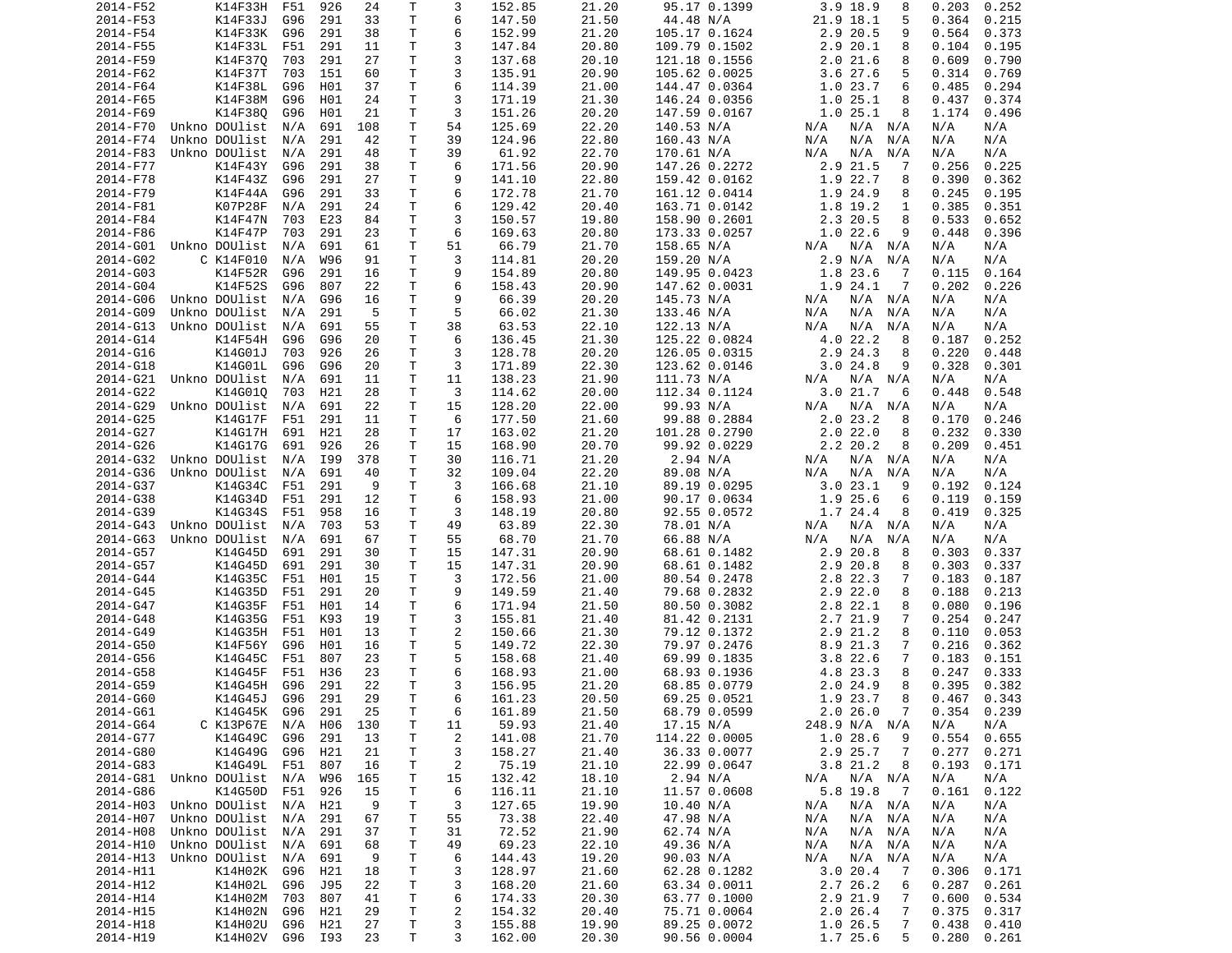| 2014-H21                           | K14H02W           | G96 | 807 | 15             | Т            | 3  | 172.63 | 21.40 | 76.07 0.3609  | 2.9 22.1<br>8                | 0.289<br>0.197 |
|------------------------------------|-------------------|-----|-----|----------------|--------------|----|--------|-------|---------------|------------------------------|----------------|
| 2014-H22                           | K14H02X           | G96 | 807 | 15             | т            | 2  | 170.10 | 20.20 | 102.23 0.0035 | 0.927.0<br>7                 | 0.567<br>0.504 |
| 2014-H23                           | Unkno DOUlist     | N/A | 291 | 20             | Τ            | 17 | 132.50 | 22.10 | 103.59 N/A    | N/A<br>N/A<br>N/A            | N/A<br>N/A     |
| 2014-H26                           | Unkno DOUlist     | N/A | 291 | 56             | Τ            | 9  | 133.36 | 19.30 | 46.31 N/A     | N/A<br>N/A<br>N/A            | N/A<br>N/A     |
| 2014-H27                           | K14H04G           | 703 | C43 | 50             | т            | 3  | 160.28 | 20.00 | 76.79 0.0682  | $3.6$ 19.6<br>7              | 0.343<br>0.244 |
| 2014-H28                           | K14H04H           | F51 | 807 | 14             | Τ            | 3  | 152.71 | 20.50 | 103.44 0.0097 | 1.7 24.1<br>8                | 0.279<br>0.387 |
| 2014-H29                           | K14H04J           | G96 | H36 | 16             | Τ            | 3  | 157.68 | 20.80 | 103.79 0.1384 | 1.8 23.3<br>8                | 0.386<br>0.468 |
| 2014-H30                           | K14H04K           | G96 | 291 | 18             | т            | 6  | 153.98 | 20.50 | 103.86 0.0109 | 1.8 23.3<br>8                | 0.496<br>0.329 |
| 2014-H32                           | Unkno DOUlist     | N/A | G96 | 97             | Τ            | 47 | 147.27 | 21.50 | 98.95 N/A     | $N/A$ $N/A$<br>N/A           | N/A<br>N/A     |
| 2014-H34                           | K14H04N           | F51 | 291 | 11             | т            | 3  | 176.94 | 21.60 | 100.36 0.0753 | 2.1 25.8<br>8                | 0.127<br>0.186 |
| 2014-H36                           | K14H04P           | 703 | H36 | 34             | T.           | 3  | 140.33 | 20.20 | 91.27 0.0490  | 2.9 22.3<br>8                | 0.434<br>0.470 |
| 2014-H37                           | K14H040           | G96 | 291 | 10             | Τ            | 3  | 175.45 | 21.60 | 90.82 0.0145  | 2.9 26.1<br>7                | 0.135<br>0.067 |
| 2014-H38                           | K14H04R           | G96 | 291 | 30             | T.           | 6  | 141.12 | 21.20 | 91.07 0.4582  | $3.1$ 19.0<br>9              | 0.510<br>0.273 |
| 2014-H39                           | K14H04S           | G96 | H36 | 20             | T.           | 5  | 169.47 | 20.70 | 102.48 0.0466 | 2.0 26.1<br>7                | 0.413<br>0.340 |
| 2014-H40                           | K14H04T           | G96 | G48 | 32             | Τ            | 3  | 159.14 | 19.70 | 103.82 0.0486 | 1.8 23.5<br>7                | 0.427<br>0.332 |
| 2014-H41                           | K14H05C           | 291 | 291 | 9              | T.           | 9  | 128.59 | 21.90 | 77.10 0.1200  | 3.020.2<br>9                 | 0.514<br>0.274 |
| 2014-H44                           | K14DB20           | N/A | 291 | 10             | Τ            | 6  | 161.04 | 20.30 | 116.64 0.2603 | 23.1 21.0<br>4               | 0.233<br>0.145 |
| 2014-H45                           | K14G53E           | F51 | 291 | 10             | Τ            | 6  | 75.11  | 21.30 | 43.32 0.4584  | 12.8 18.3<br>7               | 0.135<br>0.074 |
| 2014-H46                           | Unkno DOUlist     | N/A | 691 | 9              | Τ            | 9  | 109.76 | 22.00 | 117.55 N/A    | $N/A$ $N/A$<br>N/A           | N/A<br>N/A     |
| 2014-H48                           | K14H46S           | 703 | G96 | 42             | Τ            | 3  | 146.29 | 20.40 | 115.95 0.0762 | 2.023.0<br>7                 | 0.634<br>0.575 |
| 2014-H52                           | Unkno DOUlist     | N/A | 291 | 13             | Τ            | 9  | 115.79 | 21.00 | 136.70 N/A    | N/A<br>N/A<br>N/A            | N/A<br>N/A     |
| 2014-H53                           | K14HC3L           | G96 | 291 | 22             | т            | 6  | 168.18 | 22.10 | 102.98 0.1764 | 4.0 22.7<br>-7               | 0.311<br>0.217 |
| 2014-H54                           | K14HC3M           | F51 | 291 | 20             | т            | 3  | 151.25 | 20.60 | 118.84 0.2504 | $2.9$ $21.6$<br>8            | 0.276<br>0.310 |
| 2014-H55                           | K14HC3N           | G96 | 291 | 19             | T.           | 6  | 157.80 | 20.80 | 102.91 0.1611 | 4.0 19.4<br>7                | 0.146<br>0.202 |
| 2014-H56                           | K14HC30           | G96 | 291 | 14             | Τ            | 5  | 154.81 | 21.50 | 115.80 0.2143 | 2.9 20.3<br>8                | 0.476<br>0.542 |
| 2014-H58                           | Unkno DOUlist     | N/A | 691 | 47             | Τ            | 44 | 78.65  | 22.00 | 165.96 N/A    | N/A<br>N/A<br>N/A            | N/A<br>N/A     |
| 2014-H63                           | K14HC4D           | F51 | 807 | 22             | T.           | 6  | 162.39 | 21.60 | 116.90 0.0978 | 3.720.0<br>8                 | 0.173<br>0.171 |
| 2014-H64                           | K14HC4E           | G96 | 291 | 21             | т            | 9  | 132.27 | 21.60 | 128.18 0.0438 | 3.021.7<br>9                 | 0.661<br>0.278 |
| 2014-H65                           | K14HC4F           | G96 | 926 | 25             | Τ            | 5  | 130.58 | 21.90 | 143.34 0.1245 | 2.1 21.4<br>7                | 0.312<br>0.342 |
| 2014-H68                           | K14HC4R           |     | 291 |                | Τ            | 3  | 171.51 | 20.90 | 139.92 0.0548 | 8                            | 0.113          |
|                                    | K14HC4S           | W84 |     | 11             |              | 3  | 94.34  |       |               | 2.2 23.1<br>3.722.5          | 0.095          |
| 2014-H69<br>2014-H71 Unkno DOUlist |                   | G96 | 461 | 16             | Τ<br>T.      |    |        | 21.20 | 126.98 0.0095 | 8                            | 0.576<br>0.592 |
|                                    |                   | N/A | 291 | 33             |              | 24 | 63.50  | 21.30 | 166.28 N/A    | N/A<br>N/A<br>N/A            | N/A<br>N/A     |
| 2014-H72                           | K14HC9J           | C51 | 291 | 13             | Τ            | 4  | 93.70  | 22.00 | 113.20 0.1700 | 5.120.9<br>7                 | 0.382<br>0.558 |
| 2014-H73                           | K14HC9L           | G96 | G96 | 21             | T.           | 6  | 143.62 | 20.90 | 167.74 0.0019 | 1.028.0<br>6                 | 0.207<br>0.254 |
| 2014-H76                           | K14HC90           | G96 | J04 | 22             | т            | 6  | 99.71  | 22.10 | 127.83 0.0854 | 4.7 18.9<br>8                | 0.262<br>0.271 |
| 2014-H78                           | Unkno DOUlist     | N/A | F51 | 28             | T            | 21 | 131.70 | 22.10 | 115.57 N/A    | N/A<br>N/A<br>N/A            | N/A<br>N/A     |
| 2014-H83                           | K14HD2P           | 703 | 474 | 29             | Τ            | 3  | 154.77 | 18.50 | 163.93 0.0449 | 2.2 21.9<br>-7               | 0.271<br>1.062 |
| 2014-H84                           | K14HD2Q           | F51 | 474 | 20             | т            | 4  | 131.80 | 21.00 | 162.59 0.1140 | 2.1 24.5<br>8                | 0.172<br>0.161 |
| 2014-J02                           | Unkno DOUlist     | N/A | 291 | 3              | Τ            | 3  | 96.53  | 20.30 | 157.00 N/A    | N/A<br>N/A<br>N/A            | N/A<br>N/A     |
| 2014-J03                           | K14HG4Z           | F51 | 204 | 18             | Τ            | 3  | 147.33 | 20.10 | 158.57 0.0326 | 1.8 23.8<br>-7               | 0.316<br>0.281 |
| 2014-J07                           | Unkno DOUlist     | N/A | 691 | 58             | T.           | 36 | 67.57  | 21.40 | 141.68 N/A    | N/A<br>N/A<br>N/A            | N/A<br>N/A     |
| 2014-J08                           | K14HH6Y           | F51 | 291 | 21             | Τ            | 6  | 127.66 | 21.60 | 144.35 0.0577 | $3.9$ 22.4<br>6              | 0.241<br>0.226 |
| 2014-J09                           | K14HH7A           | F51 | H01 | 16             | т            | 3  | 147.10 | 22.00 | 143.10 0.3667 | $3.1$ 19.9<br>7              | 0.210<br>0.133 |
| 2014-J16                           | K14HH7H           | F51 | 291 | 29             | т            | 9  | 130.06 | 21.50 | 42.55 N/A     | 64.7 17.4<br>4               | 0.263<br>0.128 |
| 2014-J19                           | Unkno DOUlist     | N/A | 691 | 28             | T            | 21 | 94.46  | 22.10 | 130.70 N/A    | N/A<br>N/A<br>N/A            | N/A<br>N/A     |
| 2014-J20                           | K14HH8M           | W84 | 291 | 17             | Τ            | 3  | 159.41 | 21.60 | 133.06 0.2848 | 5.2 18.4<br>8                | 0.094<br>0.230 |
| 2014-J21                           | K14HH8N           | W84 | 291 | 11             | Τ            | 3  | 165.34 | 21.90 | 132.74 0.0308 | 5.2 23.9<br>7                | 0.204<br>0.207 |
| 2014-J22                           | <b>K14HH80</b>    | F51 | 291 | 18             | т            | 9  | 153.02 | 21.40 | 118.80 N/A    | 8.8 20.9<br>7                | 0.345<br>0.199 |
| 2014-J23                           | K14HH8P           | F51 | H01 | 21             | т            | 5  | 150.37 | 21.80 | 133.24 0.2891 | 4.7 21.6<br>7                | 0.243<br>0.236 |
| 2014-J24                           | K14HH8Q           | F51 | H01 | 15             | т            | 3  | 141.99 | 21.80 | 133.50 0.1088 | $3.9$ 22.6<br>7              | 0.215<br>0.198 |
| 2014-J33                           | Unkno DOUlist     | N/A | 291 | 23             | T.           | 23 | 82.43  | 22.10 | 119.59 N/A    | $N/A$ $N/A$<br>N/A           | N/A<br>N/A     |
| 2014-J34                           | K14HI4J           | W84 | 807 | 13             | T.           | 3  | 155.30 | 20.90 | 123.32 0.2472 | 6.1 21.8<br>8                | 0.188<br>0.139 |
| 2014-J44 Unkno DOUlist N/A 691     |                   |     |     | 12             | $\mathsf{T}$ | 12 | 143.41 | 21.60 | 108.48 N/A    | N/A N/A N/A                  | N/A<br>N/A     |
| 2014-J52 Unkno DOUlist N/A 291     |                   |     |     | 35             | Τ            | 20 | 122.03 | 21.20 | 97.75 N/A     | N/A N/A<br>N/A               | N/A<br>N/A     |
| 2014-J58                           | Unkno DOUlist     | N/A | C27 | 97             | Τ            | 6  | 151.12 | 18.50 | 92.43 N/A     | N/A<br>N/A<br>N/A            | N/A<br>N/A     |
| 2014-J60                           | Unkno DOUlist     | N/A | 691 | 22             | Τ            | 19 | 156.37 | 21.40 | 87.61 N/A     | N/A<br>N/A<br>N/A            | N/A<br>N/A     |
| 2014-J68                           | Unkno DOUlist N/A |     | 691 | 48             | Τ            | 35 | 71.60  | 20.80 | 76.72 N/A     | N/A<br>N/A<br>N/A            | N/A<br>N/A     |
| 2014-J71                           | K14J25L C51       |     | 291 | 19             | т            | 6  | 90.28  | 22.80 | 77.22 0.0135  | 4.1 22.9<br>6                | 0.472<br>0.534 |
| 2014-J72                           | K14J25M F51       |     | 926 | 24             | т            | 3  | 157.55 | 21.60 | 76.76 0.2567  | 4.0 20.9<br>$\overline{7}$   | 0.279<br>0.148 |
| 2014-J73                           | K14J25N F51       |     | 291 | 9              | Τ            | 3  | 164.50 | 21.50 | 75.65 0.0435  | 4.0 26.5<br>$\overline{7}$   | 0.120<br>0.192 |
| 2014-J84                           | Unkno DOUlist     | N/A | 291 | 20             | т            | 17 | 78.70  | 22.20 | 65.14 N/A     | N/A N/A<br>N/A               | N/A<br>N/A     |
| 2014-J90                           | Unkno DOUlist     | N/A | 691 | 25             | Τ            | 18 | 75.68  | 21.10 | 52.85 N/A     | N/A<br>N/A<br>N/A            | N/A<br>N/A     |
| 2014-J92                           | K14J54S           | F51 | H01 | 18             | Τ            | 3  | 167.61 | 21.30 | 55.95 0.0234  | 2.8 21.2<br>9                | 0.215<br>0.194 |
| 2014-J101                          | K14J55R F51       |     | 291 | 15             | T            | 8  | 155.94 | 22.00 | 44.31 0.1096  | $6.8$ 19.0<br>$\overline{7}$ | 0.300<br>0.165 |
| 2014-J109                          | K14J570           | F51 | 807 | 21             | Τ            | 3  | 100.50 | 21.40 | 5.71 N/A      | 6.8 18.3<br>8                | 0.165<br>0.367 |
| 2014-K01                           | K14J78G F51       |     | J95 | 13             | Τ            | 3  | 125.85 | 21.10 | 15.78 0.2730  | 7.5 19.6<br>$\overline{7}$   | 0.166<br>0.276 |
| 2014-K02 Unkno DOUlist             |                   | N/A | 691 | 3              | Τ            | 3  | 152.86 | N/A   | 147.02 N/A    | N/A<br>N/A N/A               | N/A<br>N/A     |
| 2014-K04                           | C K14J010         | N/A | Q62 | 67             | Τ            | 3  | 158.82 | 20.20 | 3.04 N/A      | 7.1 N/A<br>N/A               | N/A<br>N/A     |
| 2014-K10                           | Unkno DOUlist     | N/A | 291 | $\overline{7}$ | Τ            | 4  | 121.14 | 21.90 | 29.31 N/A     | N/A<br>N/A<br>N/A            | N/A<br>N/A     |
| 2014-K11                           | Unkno DOUlist     | N/A | 291 | 32             | T            | 32 | 78.01  | 21.80 | 31.53 N/A     | N/A<br>N/A N/A               | N/A<br>N/A     |
|                                    | K14K00D I41 900   |     |     | 55             | T.           |    | 118.28 |       |               |                              |                |
| 2014-K12                           |                   |     |     |                |              | 3  |        | 18.90 | 33.36 0.0198  | 1.324.46                     | 0.336<br>0.520 |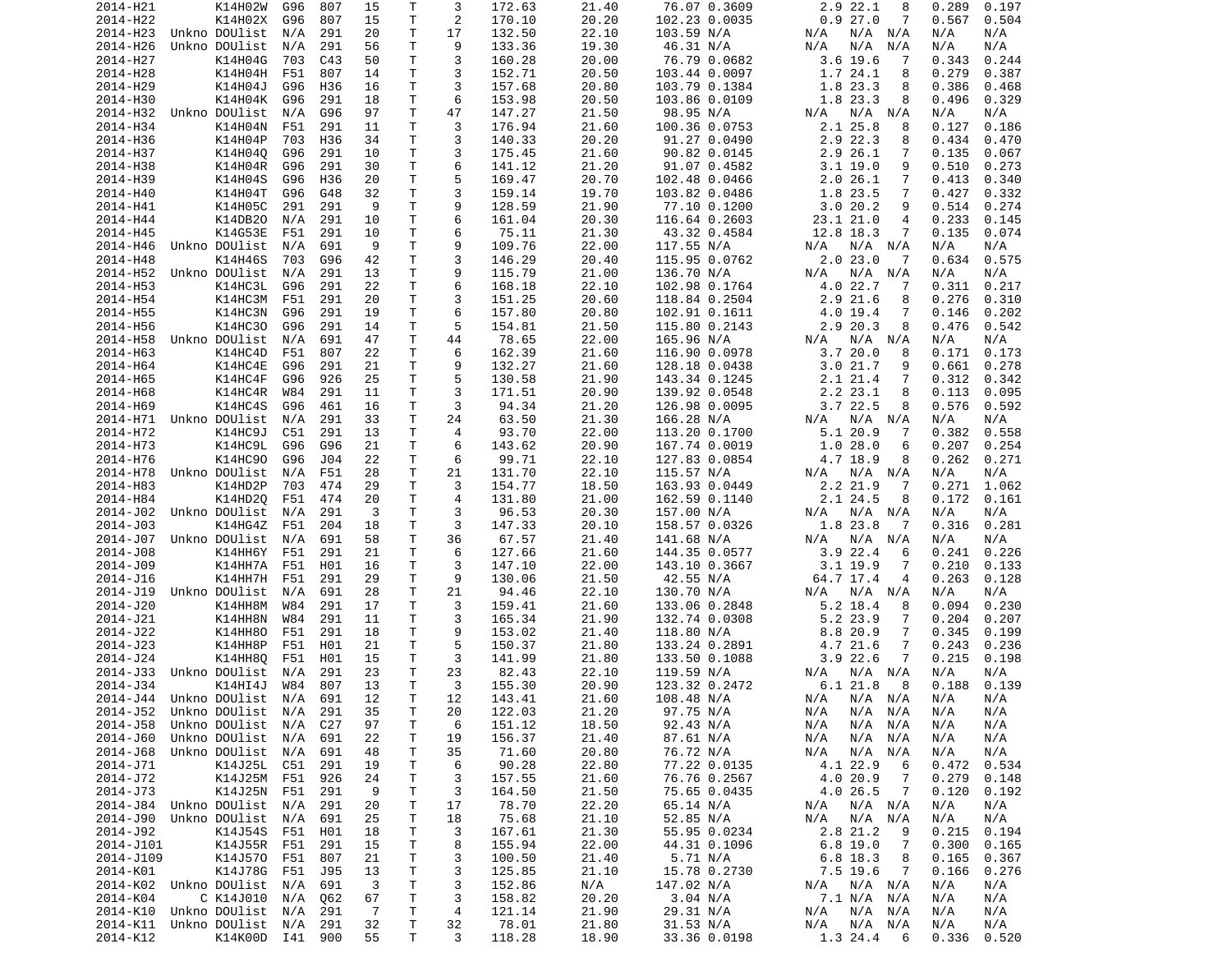| 2014-K13             | Unkno DOUlist                            | N/A | 291 | 11             | Т      | 11             | 124.66         | 20.70          | 46.84 N/A                 | N/A<br>N/A<br>N/A                            | N/A<br>N/A                   |
|----------------------|------------------------------------------|-----|-----|----------------|--------|----------------|----------------|----------------|---------------------------|----------------------------------------------|------------------------------|
| 2014-K15             | Unkno DOUlist                            | N/A | 291 | 27             | T      | 21             | 86.19          | 21.10          | 60.82 N/A                 | N/A<br>N/A<br>N/A                            | N/A<br>N/A                   |
| 2014-K20             | Unkno DOUlist                            | N/A | 291 | $\overline{7}$ | т      | $\overline{7}$ | 100.21         | 21.50          | 74.98 N/A                 | N/A<br>N/A<br>N/A                            | N/A<br>N/A                   |
| 2014-K25             |                                          |     |     |                | Τ      | 12             | 85.44          |                |                           |                                              |                              |
|                      | Unkno DOUlist                            | N/A | 291 | 15             |        |                |                | 21.40          | 57.27 N/A                 | N/A<br>N/A<br>N/A                            | N/A<br>N/A                   |
| 2014-K26             | K14K020                                  | G96 | I52 | 30             | Τ      | 3              | 157.06         | 21.00          | 85.94 0.0135              | 1.1 28.2<br>-7                               | 0.624<br>0.725               |
| 2014-K29             | Unkno DOUlist                            | N/A | 291 | 10             | Τ      | 6              | 115.19         | 19.30          | 100.82 N/A                | N/A<br>N/A<br>N/A                            | N/A<br>N/A                   |
| 2014-K32             | K14K04N                                  | F51 | 291 | 9              | Τ      | 3              | 175.73         | 22.00          | 74.84 0.1075              | 3.024.2<br>8                                 | 0.067<br>0.109               |
| 2014-K33             | K14K04L                                  | F51 | Q62 | 12             | Τ      | 3              | 70.01          | 21.20          | 32.76 N/A                 | 6.1 16.6<br>7                                | 0.173<br>0.247               |
| 2014-K34             | K14K040                                  | F51 | 291 | 12             | T.     | 6              | 158.86         | 21.10          | 88.19 0.0015              | 1.9 27.3<br>8                                | 0.438<br>0.277               |
|                      |                                          |     |     |                |        |                |                |                |                           |                                              |                              |
| 2014-K38             | K14HJ2H                                  | W84 | 291 | 16             | Τ      | 3              | 156.16         | 23.10          | 113.11 0.2102             | 26.0 19.0<br>6                               | 0.128<br>0.113               |
| 2014-K39             | Unkno DOUlist                            | N/A | 291 | 9              | T      | 9              | 77.87          | 21.20          | 123.90 N/A                | N/A<br>N/A<br>N/A                            | N/A<br>N/A                   |
| 2014-K46             | Unkno DOUlist                            | N/A | 291 | 3              | T.     | 3              | 158.97         | 18.60          | 152.33 N/A                | N/A<br>N/A<br>N/A                            | N/A<br>N/A                   |
| 2014-K47             | K14K39B                                  | F51 | 291 | 13             | Τ      | 6              | 157.31         | 21.20          | 113.11 0.0516             | 3.025.1<br>-7                                | 0.103<br>0.128               |
| 2014-K49             | K14K39D                                  | F51 | 291 | 9              | Τ      | 3              | 160.13         | 21.80          | 114.95 0.1311             | 2.9 23.4<br>8                                | 0.071<br>0.158               |
|                      |                                          |     |     |                |        |                |                |                |                           |                                              |                              |
| 2014-K50             | K14K39E                                  | F51 | 291 | 9              | Τ      | 3              | 145.35         | 21.90          | 128.20 0.2015             | 1.9 23.3<br>8                                | 0.088<br>0.194               |
| 2014-K51             | K14K39F                                  | F51 | 291 | 10             | Τ      | 3              | 107.15         | 22.00          | 73.42 0.0186              | 5.9 24.9<br>7                                | 0.108<br>0.168               |
| 2014-K52             | K14K39G                                  | F51 | I52 | 13             | Τ      | 3              | 169.08         | 21.60          | 88.62 0.0224              | 4.9 25.0<br>9                                | 0.324<br>0.126               |
| 2014-K54             | Unkno DOUlist                            | N/A | 691 | 18             | T.     | 6              | 149.41         | 21.50          | 29.59 N/A                 | N/A<br>N/A<br>N/A                            | N/A<br>N/A                   |
| 2014-K56             | K14K390                                  | F51 | 807 | 12             | Τ      | 3              | 153.92         | 21.80          | 113.12 0.1920             | 3.723.4<br>-7                                | 0.142<br>0.219               |
|                      |                                          |     |     |                |        |                |                |                |                           |                                              |                              |
| 2014-K57             | Unkno DOUlist                            | N/A | 703 | 10             | т      | 3              | 158.58         | 20.40          | 150.36 N/A                | N/A<br>N/A<br>N/A                            | N/A<br>N/A                   |
| 2014-K59             | K14K44Z                                  | F51 | F51 | 13             | Τ      | 3              | 116.12         | 21.10          | 125.14 0.2911             | 3.120.3<br>8                                 | 0.103<br>0.213               |
| 2014-K60             | K14K45C                                  | 703 | J04 | 28             | T      | 3              | 155.52         | 19.80          | 161.75 0.0004             | 0.729.3<br>7                                 | 0.662<br>0.442               |
| 2014-K63             | Unkno DOUlist                            | N/A | 291 | 3              | T.     | 3              | 158.08         | 17.90          | 175.15 N/A                | N/A<br>N/A<br>N/A                            | N/A<br>N/A                   |
| 2014-K64             | K14K45Z                                  | F51 | H21 | 13             | т      | 3              | 142.16         | 21.60          | 127.60 0.0014             | 3.8 20.2<br>8                                | 0.168<br>0.238               |
|                      |                                          |     |     |                |        |                |                |                |                           |                                              |                              |
| 2014-K66             | K14K46B                                  | F51 | H21 | 12             | T.     | 3              | 124.61         | 21.20          | 137.85 0.0395             | 2.9 24.8<br>6                                | 0.198<br>0.231               |
| 2014-K69             | K14K46E                                  | F51 | 673 | 14             | Τ      | 6              | 127.88         | 21.60          | 59.98 0.0498              | 8.920.6<br>6                                 | 0.270<br>0.194               |
| 2014-K74             | K14K620                                  | 703 | 673 | 26             | т      | 3              | 139.78         | 19.20          | 171.63 0.0055             | 1.1 26.4<br>6                                | 0.206<br>0.243               |
| 2014-K75             | K14K750                                  | J04 | 470 | 21             | т      | 3              | 164.83         | 19.20          | 165.94 0.0075             | 1.9 25.1<br>6                                | 0.249<br>0.185               |
| 2014-K76             | Unkno DOUlist                            | N/A | 291 | 17             | Τ      | 12             | 113.01         | 21.60          | 161.11 N/A                | N/A<br>N/A<br>N/A                            | N/A<br>N/A                   |
|                      |                                          |     |     |                |        |                |                |                |                           |                                              |                              |
| 2014-K78             | K14K76M                                  | F51 | 568 | 19             | T.     | 9              | 83.58          | 21.30          | 112.31 0.0818             | 7.020.1<br>7                                 | 0.202<br>0.280               |
| 2014-K79             | <b>K14K76N</b>                           | F51 | 568 | 17             | т      | 9              | 81.03          | 22.00          | 112.30 0.1273             | 7.020.4<br>7                                 | 0.191<br>0.152               |
| 2014-K81             | K14K76P                                  | F51 | 568 | 18             | T.     | 5              | 129.53         | 21.90          | 137.89 0.1189             | 5.1 23.3<br>8                                | 0.188<br>0.174               |
| 2014-K80             | K14K760                                  | F51 | 291 | 12             | Τ      | 3              | 129.54         | 20.80          | 138.03 0.0259             | 4.9 23.7<br>8                                | 0.271<br>0.227               |
| 2014-K83             | K14K76S                                  | F51 | 291 | 10             | т      | 3              | 146.09         | 21.50          | 161.51 0.0025             | 3.0 26.8<br>7                                | 0.124<br>0.154               |
|                      |                                          |     |     |                |        |                |                |                |                           |                                              |                              |
| 2014-K84             | K14K76R                                  | F51 | 291 | 12             | Τ      | 3              | 128.60         | 22.10          | 160.05 0.4769             | 3.020.7<br>8                                 | 0.183<br>0.340               |
| 2014-K85             | K14K76T                                  | F51 | 291 | 13             | Τ      | 3              | 169.10         | 21.40          | 160.34 0.0093             | 2.1 20.7<br>9                                | 0.187<br>0.168               |
| 2014-K86             | K14K76U                                  | F51 | 291 | 19             | Τ      | 3              | 150.11         | 22.00          | 85.76 0.1147              | 22.9 20.2<br>7                               | 0.157<br>0.150               |
| 2014-K87             | K14K76V                                  | 703 | I52 | 80             | т      | 3              | 102.78         | 17.80          | 160.54 0.0603             | 2.1 21.1<br>8                                | 0.439<br>0.337               |
| 2014-K88             | K14K76W                                  | G96 | 291 | 24             | т      | 3              | 177.38         | 20.80          | 161.17 0.0015             | 2.028.0<br>7                                 | 0.512<br>0.336               |
|                      |                                          |     |     |                |        |                |                |                |                           |                                              |                              |
| 2014-K90             | Unkno DOUlist                            | N/A | 291 | 26             | т      | 18             | 131.21         | 21.50          | 149.68 N/A                | $N/A$ $N/A$<br>N/A                           | N/A<br>N/A                   |
| 2014-K91             | K14K84P                                  | F51 | 291 | 13             | т      | 6              | 146.49         | 22.20          | 87.48 0.0104              | 9.9 20.3<br>8                                | 0.270<br>0.394               |
| 2014-K93             | K14K840                                  | F51 | I52 | 14             | т      | 3              | 156.67         | 22.40          | 150.34 0.1903             | $3.9$ 23.5<br>7                              | 0.452<br>0.807               |
| 2014-L02             | Unkno DOUlist                            | N/A | 291 | 27             | т      | 24             | 65.95          | 22.40          | 138.53 N/A                | N/A<br>N/A<br>N/A                            | N/A<br>N/A                   |
| 2014-L04             | K14K86U                                  | F51 | H01 | 16             | Τ      | 3              | 164.08         | 21.40          | 140.76 0.2917             | $3.8$ 19.4<br>9                              | 0.210<br>0.132               |
|                      |                                          |     |     |                |        |                |                |                |                           |                                              |                              |
| 2014-L11             | Unkno DOUlist                            | N/A | 691 | 42             | Τ      | 39             | 69.99          | 22.50          | 127.93 N/A                | N/A<br>N/A<br>N/A                            | N/A<br>N/A                   |
| 2014-L15             | Unkno DOUlist                            | N/A | 291 | 29             | T.     | 23             | 109.60         | 21.90          | 116.66 N/A                | N/A<br>N/A<br>N/A                            | N/A<br>N/A                   |
| 2014-L16             | K14K91D                                  | F51 | 291 | 12             | т      | 6              | 138.50         | 22.10          | 117.26 0.2200             | 9.0 16.7<br>8                                | 0.195<br>0.095               |
| 2014-L19             | K14K91F                                  | G96 | G96 | 21             | т      | 2              | 89.86          | 21.30          | 116.55 0.2075             | 4.0 18.9<br>6                                | 0.365<br>0.320               |
|                      | 2014-L21 Unkno DOUlist                   | N/A | 691 | 13             | Τ      | 13             | 96.01          | 22.10          | 106.34 N/A                | N/A<br>N/A<br>N/A                            | N/A<br>N/A                   |
|                      |                                          |     |     |                |        |                |                |                |                           |                                              |                              |
| 2014-L26             | K14L09X                                  | F51 | 291 | 9              | т      | 3              | 159.93         | 22.40          | 94.81 0.1643              | 3.1 23.4<br>8                                | 0.132<br>0.154               |
| 2014-L27             | K14L09Y                                  | F51 | 291 | 9              | T      | 3              | 153.25         | 21.30          | 96.28 0.1167              | 3.024.3<br>8                                 | 0.093<br>0.201               |
| 2014-L28             | K14L09Z                                  | 691 | 291 | 12             | T.     | 12             | 68.14          | 21.60          | 94.65 0.0662              | $3.0$ 17.5<br>$\overline{7}$                 | 0.219<br>0.156               |
|                      | 2014-L32 Unkno DOUlist N/A               |     | 691 | 26             | T.     | 23             | 70.02          | 21.60          | 83.46 N/A                 | N/A N/A N/A                                  | N/A<br>N/A                   |
| 2014-L34             | K14L14V F51 291                          |     |     | 9              | $\top$ | 3              | 165.58         | 21.70          | 84.43 0.1573              | 4.0 24.1 7                                   | $0.060$ $0.183$              |
|                      |                                          |     |     |                |        |                |                |                |                           |                                              |                              |
| 2014-L35             | K14L14W F51                              |     | H21 | 16             | Τ      | 5              | 153.74         | 21.90          | 86.67 0.0748              | 2.7 21.2<br>8                                | 0.204<br>0.137               |
|                      | 2014-L37 Unkno DOUlist                   | N/A | 291 | 14             | Τ      | 8              | 122.05         | 21.60          | 74.92 N/A                 | N/A N/A<br>N/A                               | N/A<br>N/A                   |
| 2014-L38             | K14K99X F51 I52                          |     |     | 14             | т      | 3              | 80.99          | 20.50          | 72.02 0.1388              | 6.9 18.4<br>$\overline{7}$                   | 0.113<br>0.146               |
| 2014-L40             | K13J35Y N/A                              |     | 291 | 8              | Τ      | 3              | 91.13          | 22.10          | 72.51 0.2093              | 1.2 19.3<br>5                                | 0.362<br>0.444               |
| 2014-L41             | K14L20Z F51                              |     | J95 | 9              | т      | 3              | 163.10         | 19.50          | 66.17 0.0286              | 1.6 25.2<br>9                                | 0.162<br>0.222               |
|                      |                                          |     |     |                |        |                |                |                |                           |                                              |                              |
|                      | 2014-L45 Unkno DOUlist                   | N/A | 291 | 24             | Τ      | 21             | 70.81          | 21.30          | 48.50 N/A                 | N/A N/A<br>N/A                               | N/A<br>N/A                   |
| 2014-L47             | K14L21W                                  | F51 | 291 | 12             | т      | 9              | 78.25          | 21.60          | 48.33 0.3004              | 5.9 18.7<br>- 8                              | 0.186<br>0.250               |
| 2014-L52             | Unkno DOUlist N/A                        |     | 291 | 29             | T      | 12             | 62.78          | 21.70          | 118.71 N/A                | N/A N/A<br>N/A                               | N/A<br>N/A                   |
| 2014-L56             | Unkno DOUlist                            | N/A | 291 | $\mathbf{3}$   | т      | 3              | 87.18          | N/A            | 49.77 N/A                 | N/A<br>N/A N/A                               | N/A<br>N/A                   |
| 2014-L59             | K14L26K F51 807                          |     |     | 17             | Τ      | 3              | 111.10         | 20.80          | 29.77 N/A                 | 9.8 18.5<br>$\overline{7}$                   | 0.305<br>0.266               |
|                      |                                          |     |     |                |        |                |                |                |                           |                                              |                              |
|                      | 2014-M01 Unkno DOUlist N/A               |     | 691 | 9              | Τ      | 9              | 145.32         | 21.20          | 42.80 N/A                 | N/A<br>N/A N/A                               | N/A<br>N/A                   |
| 2014-M02             | K14L260 F51                              |     | 291 | 12             | T      | 8              | 155.05         | 21.20          | 43.19 0.2318              | 13.9 18.2<br>5                               | 0.113<br>0.138               |
| 2014-M03             | K14L26R F51                              |     | 291 | 15             | Τ      | 6              | 156.46         | 20.90          | 43.00 0.1893              | 9.9 18.5<br>6                                | 0.193<br>0.457               |
| 2014-M04             | K14L26S F51                              |     | 291 | 12             | Τ      | 9              | 143.43         | 21.60          | 43.43 0.2899              | 9.8 20.8<br>$\overline{7}$                   | 0.186<br>0.313               |
| 2014-M06             | Unkno DOUlist N/A                        |     | 691 | 24             | Τ      | 21             | 83.79          | 21.40          | 55.42 N/A                 | N/A N/A                                      | N/A<br>N/A                   |
|                      |                                          |     |     |                |        |                |                |                |                           | N/A                                          |                              |
|                      |                                          |     |     |                |        |                |                |                |                           |                                              |                              |
| 2014-M07<br>2014-M09 | K14L27A F51 H21<br>Unkno DOUlist N/A 291 |     |     | 12<br>41       | T<br>Τ | 3<br>28        | 73.43<br>90.39 | 20.40<br>21.90 | 41.23 0.0597<br>52.63 N/A | 8.8 18.2<br>$\overline{7}$<br>N/A N/A<br>N/A | 0.234<br>0.397<br>N/A<br>N/A |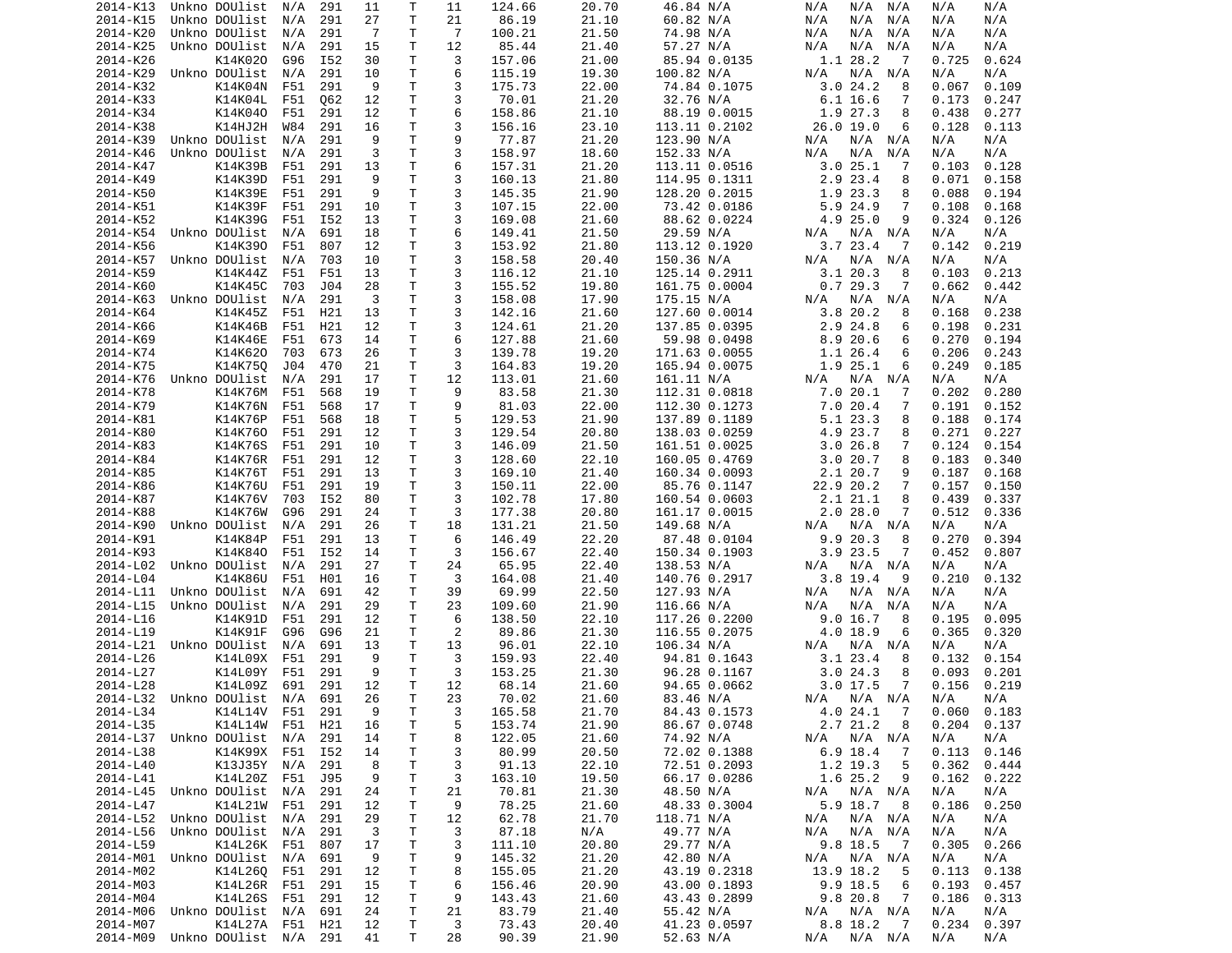| 2014-M12 | Unkno DOUlist                  | N/A | 691 | 23             | Т            | 23             | 129.29 | 21.60 | 83.84 N/A     | N/A<br>N/A<br>N/A           | N/A<br>N/A          |
|----------|--------------------------------|-----|-----|----------------|--------------|----------------|--------|-------|---------------|-----------------------------|---------------------|
| 2014-M13 | K14M00P                        | G96 | J95 | 44             | T            | 3              | 127.96 | 21.30 | 69.04 0.0180  | 1.8 25.8<br>6               | 0.367<br>0.503      |
| 2014-M16 | K14M00Y                        | G96 | I52 | 29             | Τ            | 6              | 143.49 | 22.50 | 72.01 0.0602  | 1.9 24.6<br>7               | 0.354<br>0.427      |
|          | Unkno DOUlist                  |     |     |                | T            | 29             | 85.70  |       |               |                             |                     |
| 2014-M14 |                                | N/A | 691 | 32             |              |                |        | 22.90 | 83.46 N/A     | N/A<br>N/A<br>N/A           | N/A<br>N/A          |
| 2014-M18 | K13N00V                        | N/A | 926 | 13             | T.           | 3              | 113.42 | 19.80 | 98.54 0.0392  | 1.020.0<br>3                | 0.304<br>0.245      |
| 2014-M19 | K14M02V                        | F51 | 291 | 17             | т            | 6              | 106.90 | 21.20 | 57.10 0.2552  | $3.9$ 19.9<br>8             | 0.338<br>0.313      |
| 2014-M17 | Unkno DOUlist                  | N/A | 291 | 30             | Τ            | 28             | 93.77  | 21.20 | 100.50 N/A    | N/A N/A<br>N/A              | N/A<br>N/A          |
| 2014-M20 | Unkno DOUlist                  | N/A | 691 | 12             | Τ            | 12             | 103.89 | 21.30 | 120.10 N/A    | N/A<br>N/A<br>N/A           | N/A<br>N/A          |
|          | Unkno DOUlist                  | N/A |     | 19             | T.           | 15             |        |       |               | N/A                         | N/A<br>N/A          |
| 2014-M23 |                                |     | 703 |                |              |                | 85.59  | 21.40 | 131.88 N/A    | N/A<br>N/A                  |                     |
| 2014-M24 | K14M05P                        | F51 | 291 | 20             | Τ            | 5              | 126.20 | 20.80 | 85.01 0.0184  | 4.9 21.6<br>6               | 0.272<br>0.735      |
| 2014-M27 | K14M05R                        | F51 | 807 | 20             | Τ            | $\overline{7}$ | 125.66 | 21.50 | 96.58 0.0569  | 3.724.3<br>7                | 0.455<br>0.368      |
| 2014-M25 | K14M050                        | 568 | 291 | 18             | T            | 9              | 112.98 | 22.40 | 111.71 0.1958 | 2.9 20.1<br>9               | 0.178<br>0.687      |
| 2014-M28 | K14M05S                        | F51 | 807 | 26             | Τ            | 3              | 156.20 | 20.30 | 97.87 0.0222  | 3.822.7<br>6                | 0.199<br>0.214      |
|          |                                |     |     |                |              |                |        |       |               |                             |                     |
| 2014-M26 | K14M05Q                        | F51 | F51 | 19             | Τ            | $\overline{4}$ | 146.66 | 21.30 | 84.39 0.2644  | 5.1 21.8<br>7               | 0.174<br>0.219      |
| 2014-M30 | K14M05T                        | F51 | 807 | 15             | T            | 6              | 141.22 | 22.00 | 109.93 0.1535 | 2.7 21.4<br>8               | 0.444<br>0.271      |
| 2014-M31 | Unkno DOUlist                  | N/A | 691 | 21             | Τ            | 17             | 103.13 | 22.30 | 145.99 N/A    | N/A<br>N/A<br>N/A           | N/A<br>N/A          |
| 2014-M32 | K14M05Z                        | G96 | G96 | 51             | т            | $\overline{7}$ | 153.11 | 20.40 | 108.63 0.0615 | 4.024.0<br>6                | 0.469<br>1.244      |
| 2014-M33 | K14M06A                        | G96 | H21 | 33             | T            | 9              |        | 22.20 |               | 3.924.2<br>7                | 0.283<br>0.241      |
|          |                                |     |     |                |              |                | 147.77 |       | 109.12 0.0458 |                             |                     |
| 2014-M35 | K14M06C                        | 291 | G96 | 16             | Τ            | 12             | 58.96  | 20.70 | 119.80 0.1117 | 3.019.1<br>7                | 0.239<br>0.296      |
| 2014-M36 | K14M06D                        | 691 | 291 | 26             | т            | 12             | 140.52 | 20.00 | 132.37 0.0726 | 2.021.3<br>6                | 0.234<br>0.339      |
| 2014-M34 | K14M06B                        | G96 | I52 | 28             | Τ            | 3              | 143.89 | 21.60 | 110.18 0.0096 | 4.0 26.2<br>4               | 0.325<br>0.391      |
| 2014-M37 | K14M06F                        | 703 | E23 | 54             | Τ            | 3              | 155.54 | 17.80 | 133.10 0.0223 | 2.2 20.8<br>5               | 0.286<br>0.367      |
|          |                                |     |     |                |              |                |        |       |               |                             |                     |
| 2014-M38 | K14M06G                        | G96 | H21 | 26             | Τ            | 3              | 159.03 | 20.50 | 133.33 0.0240 | 2.026.2<br>6                | 0.334<br>0.282      |
| 2014-M39 | K14M06H                        | G96 | I52 | 21             | Τ            | 3              | 162.99 | 20.70 | 145.80 0.0010 | 1.027.0<br>7                | 0.270<br>0.233      |
| 2014-M40 | K14M06E                        | G96 | G96 | 30             | T.           | 3              | 133.18 | 21.50 | 132.97 0.0066 | 2.025.6<br>7                | 0.702<br>0.448      |
| 2014-M42 | K14M06K                        | F51 | H21 | 34             | Τ            | 3              | 147.55 | 21.00 | 123.66 0.2620 | 2.9 20.9<br>7               | 0.332<br>0.201      |
| 2014-M44 | Unkno DOUlist                  | N/A | 691 | 18             | T.           | 18             | 58.17  | 21.50 |               |                             | N/A<br>N/A          |
|          |                                |     |     |                |              |                |        |       | 166.03 N/A    | N/A<br>N/A N/A              |                     |
| 2014-M45 | K14M17X                        | 703 | G96 | 41             | T.           | 3              | 144.17 | 18.70 | 146.07 0.1449 | 2.020.3<br>8                | 0.213<br>0.398      |
| 2014-M48 | K14M17Y                        | 703 | G96 | 39             | Τ            | 6              | 108.02 | 20.30 | 146.34 0.0066 | 2.022.1<br>6                | 0.468<br>0.330      |
| 2014-M52 | K14M18E                        | F51 | 958 | 18             | Τ            | 3              | 130.82 | 20.70 | 148.35 0.0941 | 2.523.0<br>6                | 0.332<br>0.351      |
| 2014-M53 | K14M18F                        | 703 | C43 | 36             | Τ            | 3              | 126.69 | 20.20 | 156.65 0.0070 | 1.6 25.9<br>7               | 0.627<br>0.472      |
| 2014-M54 | Unkno DOUlist                  |     | 691 | 3              | T.           | 3              |        |       |               | N/A<br>N/A N/A              | N/A<br>N/A          |
|          |                                | N/A |     |                |              |                | 138.72 | N/A   | 175.17 N/A    |                             |                     |
| 2014-M58 | Unkno DOUlist                  | N/A | 691 | 9              | T.           | 6              | 116.21 | 19.60 | 166.51 N/A    | N/A<br>N/A<br>N/A           | N/A<br>N/A          |
| 2014-M59 | K14M19D                        | G96 | 474 | 28             | Τ            | 6              | 151.56 | 22.40 | 133.35 0.1933 | 5.2 22.7<br>8               | 0.512<br>0.349      |
| 2014-M60 | K14M19E                        | I52 | G96 | 25             | T            | 3              | 157.83 | 22.80 | 121.22 0.2239 | 6.020.6<br>7                | 0.566<br>0.296      |
| 2014-M61 | K14M19F                        | F51 | 474 | 14             | Τ            | 3              | 151.70 | 21.40 | 146.09 0.0761 | 4.1 23.8<br>7               | 0.849<br>0.327      |
| 2014-M62 | K14M19G                        | G96 | 291 | 16             | Τ            | 3              | 96.53  | 21.20 | 155.18 0.2993 | 3.018.8<br>8                | 0.168<br>0.180      |
|          |                                |     |     |                |              |                |        |       |               |                             |                     |
| 2014-M63 | K14M26J                        | 703 | 585 | 41             | Τ            | 3              | 109.18 | 20.40 | 161.44 0.0117 | 1.6 24.8<br>7               | 0.845<br>0.592      |
| 2014-M64 | Unkno DOUlist                  | G96 | 691 | 35             | Τ            | 21             | 97.22  | 22.00 | 132.65 N/A    | N/A<br>N/A<br>N/A           | N/A<br>N/A          |
| 2014-M65 | K14M260                        | G96 | G96 | 17             | т            | 2              | 59.48  | 20.90 | 146.87 0.3051 | $5.0$ 16.5<br>9             | 0.312<br>0.292      |
| 2014-M67 | K14M26X                        | G96 | 807 | 13             | т            | 3              | 130.66 | 21.60 | 144.39 N/A    | 5.8 16.3<br>8               | 0.103<br>0.258      |
|          | K14M26W                        |     |     |                | Τ            | 6              |        |       |               | 5.5 22.4<br>8               | 0.287               |
| 2014-M69 |                                | F51 | I93 | 14             |              |                | 111.56 | 20.60 | 147.79 0.0457 |                             | 0.133               |
| 2014-M71 | Unkno DOUlist                  | N/A | 691 | 21             | Τ            | 17             | 67.57  | 21.20 | 145.21 N/A    | N/A<br>N/A<br>N/A           | N/A<br>N/A          |
| 2014-N03 | C K14M030                      | N/A | W96 | 30             | Τ            | 3              | 84.46  | 20.00 | 146.14 N/A    | 4.0 N/A<br>N/A              | N/A<br>N/A          |
| 2014-N05 | K14M41P                        | 703 | I52 | 21             | Τ            | 3              | 96.66  | 20.50 | 135.41 0.0626 | 3.018.2<br>8                | 0.559<br>0.361      |
| 2014-N10 | K14M41T                        | F51 | F51 | 13             | Τ            | 2              | 132.53 | 21.80 | 133.02 0.0109 | 2.1 26.5<br>4               | 0.164<br>0.133      |
|          | K14M41V                        |     |     |                | T            | 3              |        |       |               |                             |                     |
| 2014-N12 |                                | F51 | J95 | 11             |              |                | 149.81 | 21.90 | 128.24 0.0173 | 2.624.0<br>6                | 0.116<br>0.325      |
| 2014-N13 | Unkno DOUlist                  | N/A | 691 | 24             | T.           | 17             | 86.10  | 20.90 | 123.67 N/A    | N/A N/A<br>N/A              | N/A<br>N/A          |
| 2014-N17 | Unkno DOUlist                  | N/A | 291 | 10             | Τ            | 6              | 64.23  | 21.10 | 29.46 N/A     | N/A<br>N/A<br>N/A           | N/A<br>N/A          |
| 2014-N24 | K14M55D                        | F51 | H36 | 21             | T            | 3              | 148.62 | 20.70 | 104.29 0.1459 | $3.8$ 17.9<br>7             | 0.272<br>0.364      |
| 2014-N27 | K14M55J                        | F51 | 474 | 13             | Τ            | 3              | 159.12 | 21.80 | 89.00 0.0620  | 5.1 23.6<br>8               | 0.256<br>0.214      |
|          |                                |     |     |                | T.           | 3              |        |       |               | 5.8 21.2                    |                     |
| 2014-N28 | K14M55K                        | F51 | H21 | 15             |              |                | 130.22 | 21.50 | 93.95 0.0306  | 8                           | 0.174<br>0.370      |
| 2014-N30 | K14M55L                        | F51 | H21 | 12             | $\mathsf{T}$ | 3              | 150.74 | 21.50 | 92.41 0.1666  | 4.9 23.1 7                  | $0.138 \quad 0.245$ |
| 2014-N33 | K14M55M F51 F51                |     |     | 14             | $\mathsf T$  | 6              | 110.52 | 21.30 | 88.81 0.2914  | 11.1 18.7<br>$\overline{7}$ | 0.093<br>0.080      |
| 2014-N39 | K14M60L                        | F51 | 474 | 17             | T            | 3              | 138.93 | 21.20 | 78.88 0.2222  | 6.1 19.1<br>7               | 0.225<br>0.232      |
| 2014-N47 | P K14L030                      | N/A | F51 | 34             | Τ            | 3              | 136.35 | 19.50 | 89.80 N/A     | 15.7 N/A N/A                | N/A<br>N/A          |
|          |                                |     |     |                |              |                |        |       |               |                             |                     |
| 2014-N49 | K14M600                        | F51 | 807 | 13             | т            | $\overline{c}$ | 134.73 | 21.60 | 68.27 0.2251  | 9.8 21.4<br>6               | 0.120<br>0.228      |
| 2014-N52 | K14N39C                        | F51 | 807 | 13             | T            | 2              | 142.02 | 21.50 | 68.72 0.1656  | 5.8 21.4<br>$\overline{7}$  | 0.183<br>0.223      |
| 2014-N57 | Unkno DOUlist                  | N/A | 062 | 9              | т            | 6              | 95.21  | 20.90 | 56.27 N/A     | N/A N/A<br>N/A              | N/A<br>N/A          |
| 2014-N61 | Unkno DOUlist                  | N/A | 695 | 165            | Τ            | 165            | 70.30  | 25.20 | 68.80 N/A     | N/A N/A<br>N/A              | N/A<br>N/A          |
| 2014-N62 | K10S13H                        | N/A | 695 | 8              | Τ            | 8              | 85.14  | 24.00 | 72.05 0.0438  | 2.1 21.4<br>3               | 0.409<br>0.531      |
|          |                                |     |     |                |              |                |        |       |               |                             |                     |
| 2014-N63 | K10001P                        | N/A | 695 | 6              | Τ            | 6              | 139.28 | 24.20 | 71.36 0.2442  | $1.0$ 19.3<br>1             | 0.804<br>0.544      |
| 2014-N64 | K10P10R                        | N/A | 695 | $\overline{7}$ | Τ            | 7              | 96.85  | 22.90 | 166.77 0.0545 | 1.021.7<br>1                | 0.484<br>0.394      |
| 2014-N67 | K14N52K                        | F51 | 807 | 16             | т            | 3              | 133.71 | 22.20 | 30.49 0.0183  | 8.7 21.2<br>9               | 0.194<br>0.204      |
| 2014-N68 | Unkno DOUlist                  | N/A | 695 | 6              | Τ            | 6              | 155.67 | 23.70 | 129.17 N/A    | N/A<br>N/A N/A              | N/A<br>N/A          |
| 2014-002 | Unkno DOUlist                  | N/A | 291 | 3              | Τ            | 3              | 170.19 | 20.50 | 69.18 N/A     | N/A<br>$N/A$ $N/A$          | N/A<br>N/A          |
|          |                                |     |     |                |              |                |        |       |               |                             |                     |
| 2014-003 | K14N63V                        | F51 | 291 | 12             | T.           | $\overline{c}$ | 137.21 | 21.50 | 66.77 0.0561  | 13.8 23.4<br>$\overline{7}$ | 0.178<br>0.217      |
| 2014-009 | K14M67N F51                    |     | 568 | 12             | $\mathsf{T}$ | 3              | 121.52 | 21.70 | 82.06 N/A     | 19.9 20.3<br>6              | 0.051<br>0.286      |
|          | 2014-011 Unkno DOUlist         | N/A | 291 | $\overline{2}$ | T.           | $\overline{c}$ | 153.06 | 21.20 | 92.87 N/A     | N/A<br>N/A N/A              | N/A<br>N/A          |
| 2014-014 | K14N64E C51 291                |     |     | 23             | T.           | 2              | 94.57  | 21.70 | 16.46 0.3912  | 12.9 18.8<br>-6             | 0.506<br>0.356      |
|          | 2014-013 Unkno DOUlist N/A 291 |     |     | 3              | Τ            | 3              | 97.29  | 20.70 | 103.73 N/A    | N/A N/A<br>N/A              | N/A<br>N/A          |
|          |                                |     |     |                |              |                |        |       |               |                             |                     |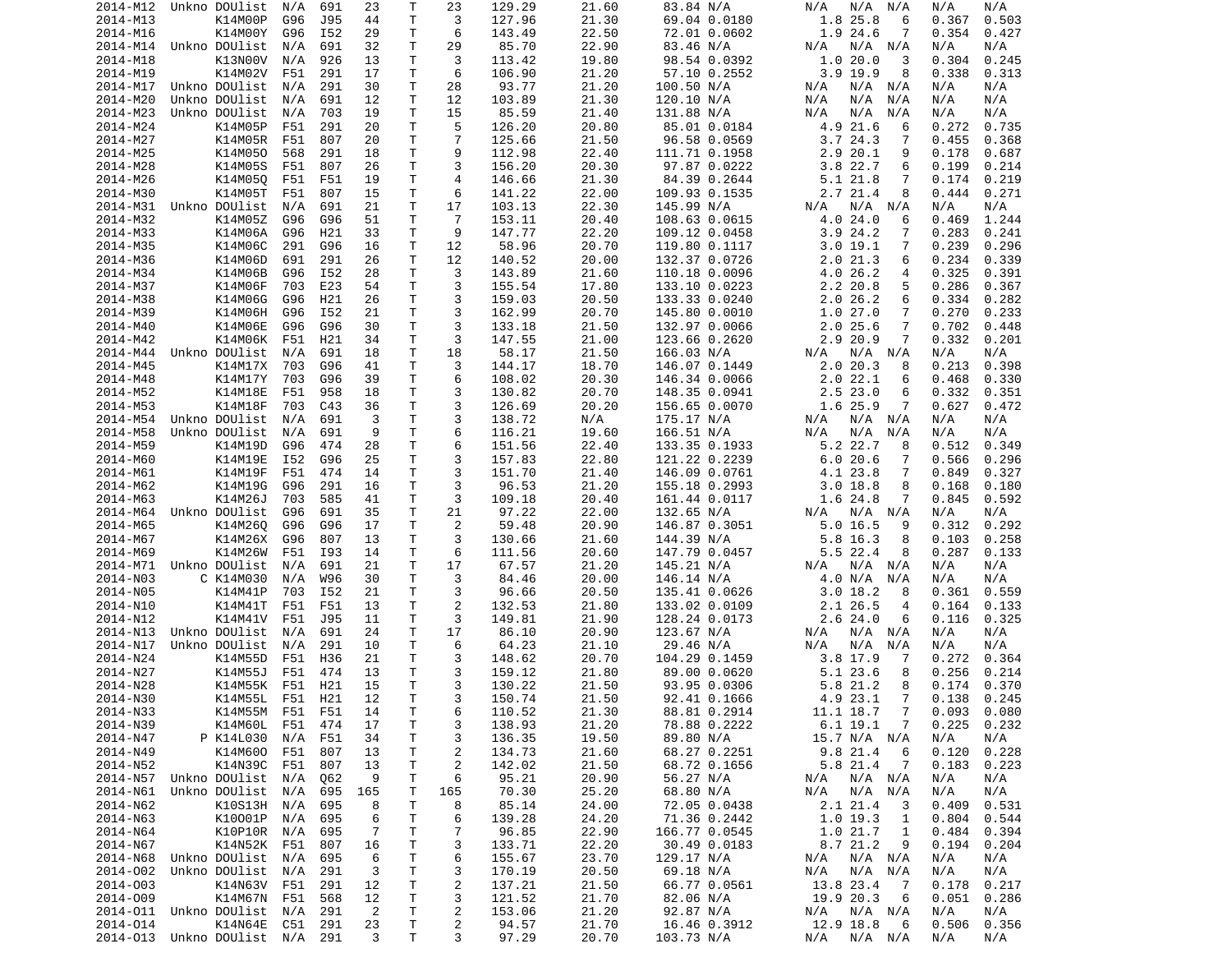| 2014-017             | K14N64F                        | F51     | 291 | 16      | Τ            | 3              | 126.07           | 22.20          | 80.38 0.0631                   | 18.9 18.2<br>6                                           | 0.220<br>0.096                   |
|----------------------|--------------------------------|---------|-----|---------|--------------|----------------|------------------|----------------|--------------------------------|----------------------------------------------------------|----------------------------------|
| 2014-016             | Unkno DOUlist                  | N/A     | 291 | 5       | T            | 3              | 126.82           | 21.30          | 114.51 N/A                     | N/A N/A<br>N/A                                           | N/A<br>N/A                       |
| 2014-021             | Unkno DOUlist                  | F51     | 291 | 63      | T.           | 48             | 80.72            | 24.40          | 86.32 N/A                      | N/A<br>N/A<br>N/A                                        | N/A<br>N/A                       |
|                      |                                |         |     |         | Τ            | 8              | 124.07           | 22.20          |                                | 21.9 21.2                                                | 0.239                            |
| 2014-024             | K14M67S                        | F51     | 291 | 15      |              |                |                  |                | 104.51 0.1201                  | 8                                                        | 0.217                            |
| 2014-031             | Unkno DOUlist                  | N/A     | 291 | 36      | T            | 30             | 61.59            | 21.20          | 150.35 N/A                     | $N/A$ $N/A$<br>N/A                                       | N/A<br>N/A                       |
| 2014-033             | K14001Z                        | C51     | 568 | 15      | T.           | 3              | 92.44            | 21.60          | 109.17 0.1982                  | 4.7 21.3<br>9                                            | 1.011<br>0.713                   |
| 2014-032             | K14002A                        | Y00     | 291 | 71      | Τ            | 3              | 175.80           | 18.60          | 137.90 0.1592                  | 2.1 21.5<br>6                                            | 0.320<br>0.261                   |
| 2014-036             | Unkno DOUlist                  | N/A     | 461 | 12      | T            | 6              | 73.62            | 20.40          | 158.28 N/A                     | N/A<br>N/A<br>N/A                                        | N/A<br>N/A                       |
| 2014-041             | K14002R                        |         |     | 43      | T            | 3              |                  |                |                                | $3.7$ 17.3<br>8                                          | 0.461<br>0.588                   |
|                      |                                | C51     | W87 |         |              |                | 93.92            | 21.50          | 132.33 N/A                     |                                                          |                                  |
| 2014-048             | P K14M04G                      | N/A     | 104 | 38      | т            | 12             | 133.50           | 19.60          | 98.21 N/A                      | 37.5 N/A<br>N/A                                          | N/A<br>N/A                       |
| 2014-057             | Unkno DOUlist                  | N/A     | 291 | 9       | T            | 9              | 112.43           | 22.00          | 153.08 N/A                     | N/A<br>N/A<br>N/A                                        | N/A<br>N/A                       |
| 2014-060             | K140B1Z                        | F51     | J04 | 15      | T            | 3              | 103.37           | 21.80          | 147.56 0.0318                  | 2.6 22.9<br>8                                            | 0.191<br>0.202                   |
| 2014-062             | Unkno DOUlist                  | F51     | 291 | 104     | T.           | 50             | 77.29            | 22.20          | 123.19 N/A                     | N/A<br>N/A<br>N/A                                        | N/A<br>N/A                       |
|                      |                                |         |     |         |              |                |                  |                |                                |                                                          |                                  |
| 2014-064             | K140B2H                        | F51     | 291 | 10      | Τ            | 3              | 171.09           | 20.70          | 142.51 0.0311                  | 3.026.7<br>$\overline{7}$                                | 0.208<br>0.358                   |
| 2014-070             | Unkno DOUlist                  | N/A     | 691 | 17      | T.           | 17             | 92.89            | 22.30          | 143.29 N/A                     | N/A<br>N/A<br>N/A                                        | N/A<br>N/A                       |
| 2014-P08             | C K14004E                      | N/A     | 568 | 42      | T            | 6              | 106.58           | 21.10          | 42.77 N/A                      | 83.8 N/A<br>N/A                                          | N/A<br>N/A                       |
| 2014-P11             | K140X8E                        | J04     | 033 | 26      | Τ            | 3              | 145.15           | 20.90          | 123.98 0.2194                  | 2.921.1<br>8                                             | 0.304<br>0.224                   |
| 2014-P13             |                                | F51     |     | 20      | T            | 3              |                  |                |                                | 3.8 22.3<br>7                                            |                                  |
|                      | K140X8F                        |         | 807 |         |              |                | 150.07           | 21.40          | 109.65 0.2174                  |                                                          | 0.089<br>0.139                   |
| 2014-P12             | K140X7Y                        | 691     | J95 | 45      | T.           | 6              | 143.41           | 19.90          | 101.69 0.1628                  | 3.620.9<br>7                                             | 0.728<br>0.536                   |
| 2014-P16             | K140X8R                        | F51     | 291 | 8       | T            | $\overline{c}$ | 169.79           | 21.70          | 98.24 0.1689                   | 7.0 24.3<br>7                                            | 0.093<br>0.136                   |
| 2014-P17             | K140X8S                        | F51     | 291 | 8       | T            | 3              | 169.88           | 21.70          | 98.02 0.0292                   | 5.027.0<br>8                                             | 0.666<br>0.105                   |
| 2014-P18             | K140X8T                        | F51     | 291 | 22      | Τ            | 3              | 121.76           | 20.80          | 96.75 0.1368                   | 2.9 21.4<br>6                                            | 0.246<br>0.247                   |
|                      |                                |         |     |         |              |                |                  |                |                                |                                                          |                                  |
| 2014-P21             | Unkno DOUlist                  | N/A     | 291 | 3       | T            | 3              | 110.19           | 20.60          | 86.37 N/A                      | N/A<br>N/A<br>N/A                                        | N/A<br>N/A                       |
| 2014-P22             | K140X9M                        | F51     | 291 | 12      | T            | 3              | 127.57           | 22.10          | 86.02 0.0183                   | 3.8 21.3<br>8                                            | 0.215<br>0.147                   |
| 2014-P24             | K140X9N                        | F51     | 291 | 12      | T            | 3              | 161.03           | 21.60          | 86.74 0.2311                   | 6.8 22.5<br>7                                            | 0.257<br>0.201                   |
| 2014-P25             | K140Y4N                        | F51     | 291 | 12      | $\mathsf{T}$ | 3              | 160.80           | 21.30          | 97.35 0.2276                   | 6.022.5<br>7                                             | 0.156<br>0.186                   |
|                      |                                |         |     |         |              |                |                  |                | 72.24 N/A                      |                                                          | N/A                              |
| 2014-P28             | Unkno DOUlist                  | N/A     | 291 | 27      | T            | 11             | 71.13            | 20.60          |                                | N/A N/A<br>N/A                                           | N/A                              |
| 2014-P29             | K140Y4P                        | F51     | 291 | 11      | т            | 2              | 170.24           | 22.20          | 75.73 0.1324                   | 9.8 20.7<br>8                                            | 0.267<br>0.060                   |
| 2014-P30             | K140Y40                        | F51     | 291 | 25      | T.           | 3              | 170.29           | 23.40          | 86.85 N/A                      | 9.9 22.9<br>6                                            | 0.136<br>0.114                   |
| 2014-P31             | K140Y4U                        | F51     | 291 | 20      | T            | 3              | 148.29           | 21.60          | 96.89 0.0307                   | $6.9$ 22.8<br>7                                          | 0.171<br>0.068                   |
| 2014-P32             | Unkno DOUlist                  | N/A     | 291 | 19      | т            | 15             | 87.47            | 22.00          | 62.71 N/A                      | N/A<br>N/A N/A                                           | N/A<br>N/A                       |
|                      |                                |         |     |         |              |                |                  |                |                                |                                                          |                                  |
| 2014-P33             | K14P51H                        | F51     | 291 | 15      | T            | 3              | 159.09           | 21.20          | 61.24 0.2151                   | 2.9<br>22.3<br>-7                                        | 0.241<br>0.160                   |
| 2014-P34             | K14P51J                        | F51     | 291 | 9       | $\mathsf{T}$ | 3              | 127.08           | 21.80          | 59.75 0.0834                   | 2.9 23.8<br>5                                            | 0.127<br>0.097                   |
| 2014-P35             | K14P51G                        | J75     | 291 | 33      | T            | 6              | 120.98           | 19.80          | 59.47 0.0228                   | 2.4 20.5<br>9                                            | 1.156<br>0.699                   |
| 2014-P37             | Unkno DOUlist                  | N/A     | 691 | 13      | T            | 11             | 133.79           | 21.00          | 47.44 N/A                      | N/A<br>N/A<br>N/A                                        | N/A<br>N/A                       |
| 2014-P38             | K14P58B                        | F51     | 291 | 12      | T.           | 9              | 171.25           | 21.30          | 49.23 0.0879                   | 3.920.9<br>9                                             | 0.138<br>0.261                   |
|                      |                                |         |     |         |              |                |                  |                |                                |                                                          |                                  |
| 2014-P39             | K14P58C                        | F51     | 291 | 16      | T            | 3              | 144.26           | 21.30          | 48.00 0.1694                   | 3.821.6<br>7                                             | 0.133<br>0.145                   |
| 2014-P40             | K14P58D                        | F51     | 291 | 26      | T            | 3              | 117.91           | 21.30          | 47.52 0.1986                   | 3.1 17.5<br>8                                            | 0.286<br>0.250                   |
| 2014-P47             | K14P58Z                        | 691     | 291 | 15      | T.           | 9              | 147.90           | 21.40          | 34.37 0.1147                   | 2.023.3<br>7                                             | 0.234<br>0.274                   |
| 2014-P44             | K140d1V                        | F51     | 291 | 14      | T            | 6              | 158.30           | 21.50          | 34.45 0.2857                   | 10.9 22.5<br>6                                           | 0.151<br>0.136                   |
| 2014-P45             | K140d1W                        | F51     | H36 | 16      | T            | 6              | 69.60            | 21.70          | 33.54 0.1528                   | 7.8 17.4<br>8                                            | 0.393<br>0.209                   |
|                      |                                |         |     |         |              |                |                  |                |                                |                                                          |                                  |
| 2014-P46             | K14P58Y                        | F51     | 291 | 13      | $\mathsf{T}$ | 9              | 131.86           | 21.70          | 34.21 0.2342                   | 3.822.1<br>8                                             | 0.111<br>0.305                   |
| 2014-P50             | K14P59A                        | 691     | 932 | 43      | т            | 9              | 153.46           | 19.20          | 9.52 0.0739                    | 2.8 20.7<br>8                                            | 0.559<br>0.416                   |
| 2014-P60             | Unkno DOUlist                  | N/A     | 291 | 24      | T            | 24             | 75.65            | 22.00          | 49.16 N/A                      | N/A<br>N/A N/A                                           | N/A<br>N/A                       |
| 2014-002             | K14P59T                        | Y00     | I89 | 72      | T            | 3              | 166.98           | 17.70          | 45.43 0.1640                   | 2.020.1<br>-7                                            | 0.352<br>0.443                   |
| 2014-003             | Unkno DOUlist                  | N/A     | 718 | 13      | $\mathsf{T}$ | 6              | 140.49           | 21.00          | 72.77 N/A                      | N/A<br>$N/A$ $N/A$                                       | N/A<br>N/A                       |
|                      |                                |         |     |         |              |                |                  |                |                                |                                                          |                                  |
| 2014-004             | K14P59W                        | F51     | 474 | 52      | T            | 3              | 119.01           | 19.60          | 49.66 0.0008                   | 16.1 21.1<br>-7                                          | 0.222<br>0.146                   |
| 2014-006             | Unkno DOUlist                  | N/A     | 291 | 5       | T            | 5              | 150.89           | 21.70          | 86.24 N/A                      | N/A<br>N/A<br>N/A                                        | N/A<br>N/A                       |
| 2014-011             | Unkno DOUlist                  | N/A     | 291 | 12      | $\mathsf{T}$ | 12             | 87.69            | 20.60          | 120.13 N/A                     | N/A<br>N/A<br>N/A                                        | N/A<br>N/A                       |
| 2014-012             | K14P68C                        | C51     | 291 | 21      | T            | 6              | 94.26            | 20.70          | 25.04 0.1047                   | 12.0 20.4<br>7                                           | 0.246<br>0.416                   |
|                      |                                |         |     |         | т            | 3              |                  | 20.30          |                                |                                                          |                                  |
| 2014-013             | K14002U                        | F51     | 291 | 27      |              |                | 129.46           |                | 78.82 N/A                      | 3.9<br>16.6<br>7                                         | 0.201<br>0.196                   |
| 2014-014             | K14003C                        | F51     | J95 | 17      | T.           | 3              | 105.23           | 20.80          | 99.20 0.0492                   | 2.7 20.4<br>7                                            | 0.281<br>0.318                   |
| 2014-Q15             | K14Q03D                        | F51 J95 |     | 10      | T.           | 3              | 158.10           | 21.50          | 111.89 0.0414                  | 1.6 25.5<br>8                                            | $0.196$ $0.135$                  |
| 2014-016             | K14003E F51                    |         | J95 | 11      | T            | 3              | 160.18           | 21.50          | 111.89 0.0762                  | 1.7 23.8<br>8                                            | $0.137$ $0.350$                  |
| 2014-Q20             | K14Q32L J75                    |         | C77 | 90      | T            | 3              | 165.48           | 18.20          | 117.05 0.0639                  | 2.022.8<br>6                                             | 0.283<br>0.347                   |
|                      |                                |         |     |         |              |                |                  |                |                                |                                                          |                                  |
|                      | 2014-Q34 Unkno DOUlist N/A     |         | 691 | 19      | T            | 13             | 71.17            | 20.40          | 164.39 N/A                     | N/A N/A<br>N/A                                           | N/A<br>N/A                       |
| 2014-037             | K14033W F51                    |         | 291 | 14      | Τ            | 3              | 159.77           | 22.10          | 111.91 0.1413                  | 5.023.3<br>7                                             | 0.247<br>0.983                   |
| 2014-039             | K11045N N/A                    |         | 291 | 6       | T            | 3              | 153.40           | 21.80          | 123.84 N/A                     | $4.0$ 11.4<br>3                                          | 0.268<br>0.201                   |
| 2014-044             | K140G8X F51                    |         | 118 | 18      | $\mathsf T$  | 3              | 123.03           | 19.50          | 124.92 N/A                     | 4.5 17.1<br>7                                            | 0.291<br>0.265                   |
| 2014-046             | Unkno DOUlist N/A              |         | 291 | 9       | Τ            | 9              | 93.32            | 21.60          | 166.66 N/A                     | $N/A$ $N/A$<br>N/A                                       | N/A<br>N/A                       |
|                      |                                |         |     |         |              |                |                  |                |                                |                                                          |                                  |
| 2014-055             | K14006L F51                    |         | 807 | 15      | $\mathsf T$  | 3              | 139.95           | 21.30          | 124.41 0.1092                  | 5.8 21.9<br>6                                            | 0.155<br>0.252                   |
| 2014-060             | K14QQ60 F51                    |         | J04 | 12      | T            | 3              | 154.58           | 21.60          | 144.84 0.2853                  | 4.5 22.3<br>$\overline{7}$                               | 0.170<br>0.180                   |
|                      | 2014-063 Unkno DOUlist N/A     |         | 291 | 5       | T            | 3              | 175.72           | 20.90          | 159.72 N/A                     | N/A N/A<br>N/A                                           | N/A<br>N/A                       |
| 2014-065             | K14006X F51                    |         | 807 | 12      | T            | 3              | 157.38           | 20.90          | 144.73 0.0975                  | 4.8 22.1<br>- 7                                          | 0.058<br>0.162                   |
|                      | 2014-Q73 Unkno DOUlist N/A     |         |     |         |              | 28             |                  |                |                                |                                                          |                                  |
|                      |                                |         | 691 | 40      | T            |                | 89.64            | 21.80          | 148.89 N/A                     | N/A<br>N/A N/A                                           | N/A<br>N/A                       |
|                      |                                |         |     |         | $\mathsf T$  | 6              | 154.49           | 20.90          | 145.74 0.2693                  | 5.8 18.4<br>- 7                                          | 0.291<br>0.099                   |
| 2014-074             | K140T6K F51                    |         | 291 | 15      |              |                |                  |                |                                |                                                          |                                  |
| 2014-081             | Unkno DOUlist                  | N/A     | 691 | 17      | T            | 15             | 125.55           | 21.00          | 132.94 N/A                     | N/A<br>N/A N/A                                           | N/A<br>N/A                       |
|                      |                                |         |     |         |              |                |                  |                |                                | 0                                                        |                                  |
| 2014-082             | K05S04X N/A                    |         | 291 | 5       | Τ            | $\overline{2}$ | 139.89           | 21.50          | 138.26 0.1851                  | 1.8 20.3                                                 | 0.480<br>0.601                   |
| 2014-083             | K020400 N/A                    |         | 291 | 6       | T            | 3              | 147.90           | 21.60          | 140.02 0.0280                  | 1.9 21.3<br>5                                            | 0.999<br>0.589                   |
| 2014-085<br>2014-086 | K14QT6T F51<br>K140T6U F51 291 |         | 291 | 13<br>9 | T<br>Τ       | 3<br>3         | 117.30<br>173.59 | 22.00<br>21.70 | 136.87 0.0677<br>137.78 0.1781 | 5.9 21.4<br>$\overline{7}$<br>$\overline{7}$<br>4.0 24.3 | 0.107<br>0.122<br>0.073<br>0.207 |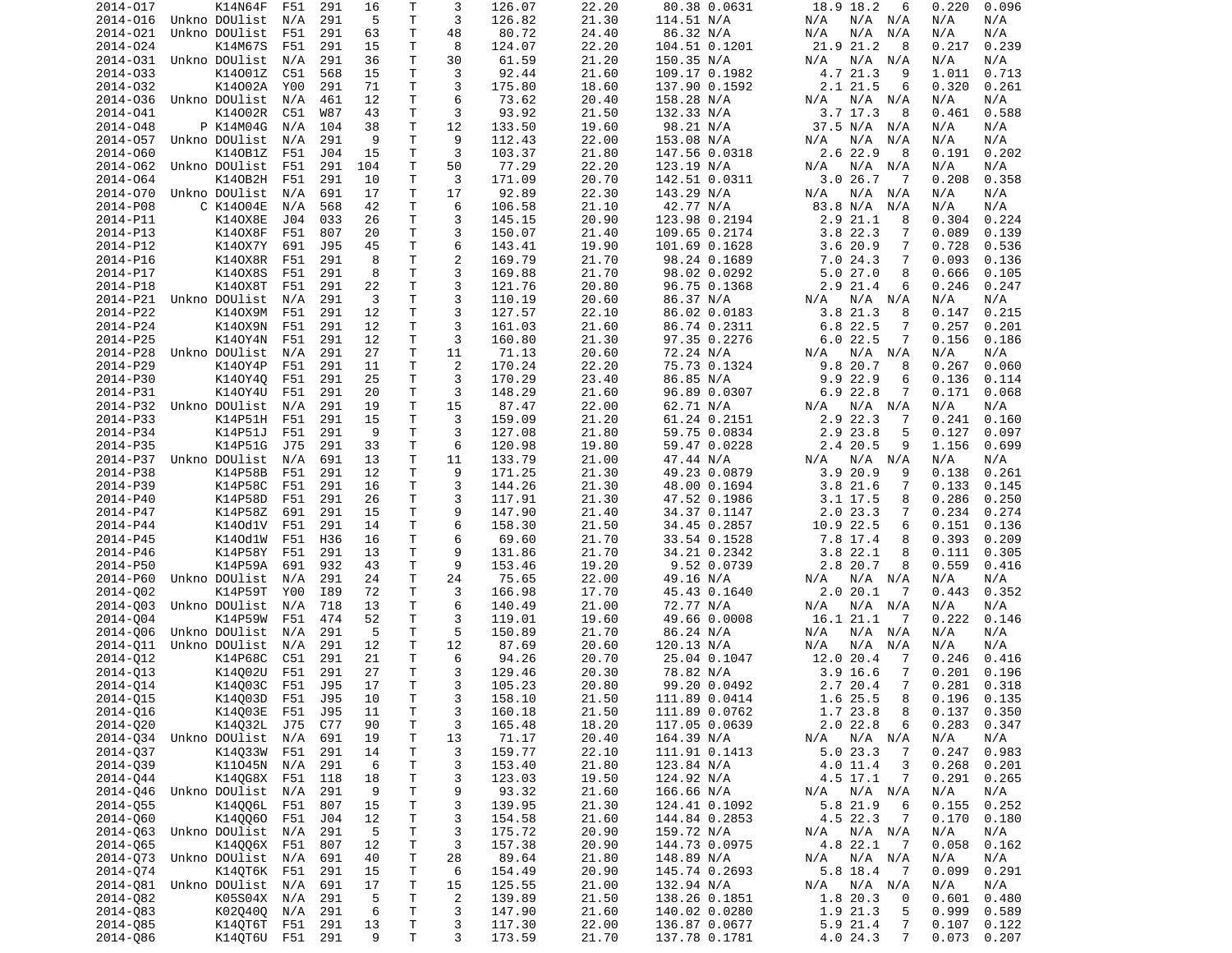| 2014-090                                   | Unkno DOUlist   | N/A | 691 | 19                   | Τ            | 17             | 62.19            | 21.80          | 125.73 N/A                 | N/A<br>N/A<br>N/A              | N/A<br>N/A                   |
|--------------------------------------------|-----------------|-----|-----|----------------------|--------------|----------------|------------------|----------------|----------------------------|--------------------------------|------------------------------|
| 2014-093                                   | K14Qa2K F51     |     | 291 | 18                   | T            | 6              | 151.56           | 22.20          | 122.65 0.0855              | 10.0 21.6<br>8                 | 0.207<br>0.220               |
| 2014-096                                   | K140a2N         | F51 | 291 | 14                   | Τ            | 3              | 154.07           | 22.30          | 127.91 0.0002              | 7.9 26.5<br>7                  | 0.214<br>0.269               |
|                                            |                 |     |     |                      | T.           | 3              |                  |                |                            |                                |                              |
| 2014-099                                   | K14Qa2Q         | F51 | 291 | 12                   |              |                | 153.73           | 21.10          | 128.50 0.0404              | 4.8 24.0<br>5                  | 0.117<br>0.107               |
| 2014-0100                                  | K14Qa2R         | F51 | 291 | 36                   | T.           | 3              | 150.02           | 21.90          | 64.77 0.2577               | 35.9 19.8<br>5                 | 0.385<br>0.187               |
| 2014-0101                                  | K140a2S         | F51 | 291 | 19                   | $\mathsf{T}$ | 3              | 154.97           | 20.60          | 127.42 0.0032              | 3.9 24.5<br>7                  | 0.390<br>0.220               |
| 2014-0102                                  | K140a2T         | F51 | 291 | 21                   | T            | 3              | 141.07           | 20.40          | 125.41 0.2150              | 7<br>3.020.7                   | 0.218<br>0.210               |
| 2014-0105                                  | K14Qa2W         | F51 | 291 | 12                   | Τ            | 3              | 151.38           | 21.30          | 126.03 0.1474              | $5.0$ 22.5<br>6                | 0.147<br>0.078               |
|                                            |                 |     |     |                      | T.           | $\overline{2}$ |                  |                |                            |                                |                              |
| 2014-Q106 Unkno DOUlist                    |                 | N/A | 691 | $\overline{2}$       |              |                | 143.39           | 21.10          | 125.62 N/A                 | N/A<br>N/A N/A                 | N/A<br>N/A                   |
| 2014-R03 Unkno DOUlist                     |                 | N/A | 291 | 8                    | Τ            | 8              | 98.99            | 21.70          | 105.31 N/A                 | N/A<br>N/A<br>N/A              | N/A<br>N/A                   |
| 2014-0112                                  | K050870         | N/A | G96 | 24                   | T            | 3              | 147.10           | 19.90          | 117.41 0.0804              | 1.022.7<br>4                   | 0.177<br>0.471               |
| 2014-0107                                  | K14Qa3N         | F51 | 291 | 15                   | $\mathsf{T}$ | $\overline{c}$ | 133.42           | 22.00          | 117.66 0.1258              | 8.8 21.0<br>8                  | 0.250<br>0.200               |
| 2014-0108                                  | K140a30         | F51 | 291 | 15                   | T            | $\overline{7}$ | 146.81           | 21.40          | 116.38 N/A                 | 7.9 17.4<br>6                  | 0.137<br>0.231               |
|                                            |                 |     |     |                      |              |                |                  |                |                            |                                |                              |
| 2014-0109                                  | K14Qa3P         | F51 | 291 | 12                   | T            | 3              | 161.22           | 21.50          | 116.87 0.1324              | 5.8 20.6<br>8                  | 0.219<br>0.134               |
| 2014-0110                                  | K14Qa3Q         | F51 | 291 | 10                   | T.           | 3              | 168.82           | 21.60          | 125.83 0.1702              | 2.1 23.8<br>7                  | 0.090<br>0.051               |
| 2014-0111                                  | K14Qa3R         | F51 | 291 | 10                   | $\mathsf{T}$ | 6              | 157.93           | 21.10          | 115.42 0.0975              | 4.0 24.8<br>7                  | 0.173<br>0.219               |
| 2014-0113                                  | K14Qa3V         | F51 | 291 | 15                   | T.           | 3              | 153.75           | 21.20          | 114.08 0.0095              | 2.9 25.9<br>5                  | 0.175<br>0.192               |
|                                            |                 |     | 291 | 12                   | $\mathsf{T}$ | 3              |                  | 21.00          |                            | 7                              |                              |
| 2014-0114                                  | K14Qa3W         | F51 |     |                      |              |                | 147.73           |                | 113.89 0.3531              | 2.1 20.2                       | 0.150<br>0.124               |
| 2014-0115                                  | K14Qa3Y         | F51 | E23 | 11                   | T            | 3              | 152.97           | 20.30          | 112.37 0.1787              | 4.2 21.6<br>8                  | 0.539<br>0.339               |
| 2014-R05                                   | K140a5E         | F51 | 291 | 17                   | T.           | 3              | 116.01           | 21.50          | 102.28 0.1600              | 8.9 20.9<br>8                  | 0.400<br>0.213               |
| 2014-R06                                   | K140a5F         | F51 | 291 | 11                   | Τ            | 6              | 117.22           | 21.20          | 102.34 N/A                 | 6.9 18.7<br>7                  | 0.204<br>0.183               |
| 2014-R07                                   | K14Qa5G         | F51 | 291 | 12                   | T            | 6              | 145.34           | 21.90          | 103.83 0.1838              | 4.8 22.5<br>7                  | 0.131<br>0.185               |
|                                            |                 |     |     |                      |              |                |                  |                |                            |                                |                              |
| 2014-R08                                   | K140a5H         | F51 | 291 | 17                   | T            | 9              | 96.94            | 21.50          | 105.67 0.4398              | $3.9$ 19.2<br>7                | 0.137<br>0.259               |
| 2014-R15                                   | Unkno DOUlist   | N/A | 291 | 45                   | T.           | 45             | 83.09            | 22.50          | 90.24 N/A                  | N/A<br>N/A N/A                 | N/A<br>N/A                   |
| 2014-R13                                   | K14Qd0H         | F51 | 291 | 15                   | T.           | 3              | 161.89           | 22.00          | 90.83 0.2957               | 12.9 22.6<br>6                 | 0.199<br>0.116               |
| 2014-R17                                   | K14Qd0K         | F51 | 291 | 16                   | T            | 6              | 164.03           | 22.10          | 91.91 0.2497               | $6.9$ 22.9<br>7                | 0.226<br>0.375               |
|                                            |                 |     |     |                      |              | 3              |                  | 21.30          |                            | 8                              |                              |
| 2014-R18                                   | K140d0L         | F51 | 291 | 19                   | Τ            |                | 160.77           |                | 90.48 0.2329               | 4.9 22.2                       | 0.346<br>0.421               |
| 2014-R20                                   | K14Qd0N         | F51 | 291 | 9                    | T            | 6              | 165.47           | 21.80          | 90.52 0.2178               | $2.0$ 23.5<br>8                | 0.384<br>0.187               |
| 2014-R24                                   | Unkno DOUlist   | N/A | 291 | 34                   | T.           | 29             | 119.07           | 22.10          | 78.36 N/A                  | $N/A$ $N/A$<br>N/A             | N/A<br>N/A                   |
| 2014-R29                                   | K140d1D         | F51 | J95 | 24                   | T            | 3              | 152.73           | 20.40          | 69.60 0.1824               | 4.6 21.5<br>8                  | 0.568<br>0.737               |
| 2014-R32                                   | K140h2W         | F51 | 807 | 13                   | Τ            | 3              | 153.18           | 21.30          | 80.24 0.2148               | 6.8 21.4<br>7                  | 0.099<br>0.226               |
|                                            |                 |     |     |                      |              |                |                  |                |                            |                                |                              |
| 2014-R33                                   | K140h2X         | F51 | 291 | 12                   | $\mathsf{T}$ | 9              | 166.45           | 21.40          | 79.02 0.0192               | 6.0 19.6<br>8                  | 0.090<br>0.162               |
| 2014-R34                                   | K140h2Y         | F51 | 291 | 12                   | T            | 5              | 164.48           | 21.70          | 78.03 0.0986               | 6.020.8<br>7                   | 0.253<br>0.219               |
| 2014-R35                                   | K14Qh2Z         | F51 | 291 | 19                   | Τ            | 3              | 139.81           | 21.20          | 77.01 0.2657               | 7<br>$7.0$ 19.5                | 0.252<br>0.153               |
| 2014-R42                                   | K140h3C         | F51 | 291 | 14                   | T            | 6              | 116.86           | 21.80          | 63.83 0.2196               | $5.0$ 19.3<br>7                | 0.147<br>0.252               |
| 2014-R48                                   | Unkno DOUlist   | N/A | 291 | 6                    | T            | 6              | 172.57           | 20.80          | 52.10 N/A                  | $N/A$ $N/A$<br>N/A             | N/A<br>N/A                   |
|                                            |                 |     |     |                      |              |                |                  |                |                            |                                |                              |
| 2014-R49                                   | K140h3J         | F51 | 291 | 14                   | T            | 3              | 140.22           | 21.90          | 50.76 0.3103               | 11.0 18.7<br>7                 | 0.255<br>0.128               |
| 2014-R50                                   | K14Qh3M         | F51 | 291 | 12                   | T.           | 3              | 159.75           | 21.90          | 51.45 0.2444               | $5.0$ 22.9<br>7                | 0.147<br>0.114               |
| 2014-R51                                   | K14Qh3K         | C51 | 291 | 23                   | T            | 8              | 92.06            | 21.20          | 52.67 0.1790               | 8.018.4<br>7                   | 0.523<br>0.595               |
| 2014-R52                                   | K140h3L         | F51 | 291 | 13                   | T            | 6              | 159.14           | 21.10          | 51.80 0.0087               | 5.0 19.9<br>8                  | 0.119<br>0.128               |
| 2014-R53                                   | K14Qh3H         | C51 | 291 | 31                   | T.           | 8              | 94.17            | 21.70          |                            | 7                              | 0.595                        |
|                                            |                 |     |     |                      |              |                |                  |                | 51.65 N/A                  | 11.7 18.8                      | 0.639                        |
| 2014-R54                                   | K14Qh3N         | F51 | 568 | 10                   | Τ            | $\overline{2}$ | 160.00           | 22.00          | 77.14 0.0025               | 6.122.5<br>7                   | 0.138<br>0.183               |
| 2014-R56                                   |                 |     |     |                      |              | 6              | 143.04           | 21.30          |                            | N/A                            |                              |
|                                            | Unkno DOUlist   | N/A | 691 | - 6                  | Τ            |                |                  |                | 38.21 N/A                  | $N/A$ $N/A$                    | N/A<br>N/A                   |
|                                            |                 |     |     | 12                   | Τ            | 3              |                  |                |                            | 4                              | 0.115<br>0.147               |
| 2014-R57                                   | K140h4E         | F51 | 568 |                      |              |                | 119.44           | 21.50          | 62.46 0.0214               | 5.0 24.1                       |                              |
| 2014-R61                                   | K14R12B         | F51 | 291 | 15                   | T            | 6              | 148.70           | 22.10          | 50.41 0.1109               | 3.022.7<br>7                   | 0.232<br>0.198               |
| 2014-R63                                   | K140h4F         | F51 | 291 | 14                   | T            | 9              | 164.32           | 21.60          | 38.06 0.1534               | 6.021.8<br>9                   | 0.207<br>0.283               |
| 2014-R69                                   | Unkno DOUlist   | N/A | 691 | 177                  | T            | 12             | 131.01           | 21.40          | 16.96 N/A                  | N/A N/A<br>N/A                 | N/A<br>N/A                   |
| 2014-R79                                   | Unkno DOUlist   | N/A | 291 | 3                    | T.           | 3              | 96.80            | 20.50          | 32.25 N/A                  | N/A<br>N/A N/A                 | N/A<br>N/A                   |
|                                            |                 |     |     |                      | $\mathsf{T}$ | 6              |                  |                |                            | 8                              |                              |
| 2014-R81                                   | K140h40         | G96 | 291 | 24                   |              |                | 133.47           | 21.60          | 30.28 0.2089               | 12.1 20.1                      | 0.293<br>0.228               |
| 2014-R82                                   | K14R13B         | F51 | 291 | 10                   | T.           | 3              | 97.08            | 21.10          | 27.22 0.1725               | 7.0 19.0<br>7                  | 0.299<br>0.134               |
| 2014-R84                                   | K140h40         | G96 | 291 | 17                   | T            | 8              | 88.26            | 21.70          | 41.59 0.1844               | 12.0 20.0<br>7                 | 0.166<br>0.153               |
| 2014-R85                                   | Unkno DOUlist   | N/A | 291 | 15                   | T.           | 12             | 138.68           | 21.80          | 41.79 N/A                  | N/A N/A<br>N/A                 | N/A<br>N/A                   |
|                                            |                 | F51 | 291 | 10                   | T            | 5              | 157.64           | 21.00          |                            | 15.0 21.9<br>4                 | 0.062<br>0.173               |
| 2014-R87                                   | K14Qh9J         |     |     |                      |              |                |                  |                | 44.57 0.2500               |                                |                              |
| 2014-R88                                   | K140h9K F51 291 |     |     | 11                   | Τ            | 3              | 149.80           | 20.90          | 45.66 0.1255               | $\overline{7}$<br>12.0 23.4    | $0.148$ $0.204$              |
| 2014-R89                                   | K14R17C F51     |     | 291 | 12                   | T            | 6              | 164.36           | 20.60          | 38.83 0.2470               | 7.8 22.4<br>8                  | 0.107<br>0.144               |
| 2014-R92 Unkno DOUlist N/A                 |                 |     | 291 | 14                   | Τ            | 14             | 99.55            | 20.50          | 42.01 N/A                  | N/A N/A<br>N/A                 | N/A<br>N/A                   |
| 2014-R94                                   | K140h9S F51     |     | 291 | 10                   | т            | 6              | 141.60           | 21.80          | 64.62 0.0841               | $3.9$ 19.3<br>7                | 0.085<br>0.079               |
|                                            |                 |     |     | 12                   | T            | 3              |                  |                |                            | $\overline{7}$                 |                              |
| 2014-R97                                   | K14R170 F51     |     | D90 |                      |              |                | 153.52           | 19.80          | 31.11 0.0256               | 2.2 22.2                       | 0.944<br>0.287               |
| 2014-R98                                   | K14R17S         | 703 | 203 | 38                   | Τ            | 3              | 146.85           | 19.80          | 42.35 0.0053               | 1.7 23.2<br>8                  | 0.473<br>0.442               |
| 2014-R100 Unkno DOUlist N/A                |                 |     | 291 | 53                   | T            | 44             | 94.34            | 21.60          | 58.93 N/A                  | N/A N/A<br>N/A                 | N/A<br>N/A                   |
| 2014-R101 Unkno DOUlist                    |                 | N/A | 291 | 43                   | Τ            | 39             | 114.59           | 22.70          | 67.93 N/A                  | N/A N/A<br>N/A                 | N/A<br>N/A                   |
| 2014-R103                                  | K14R22W 703     |     | 958 | 42                   | T            | 3              | 146.18           | 20.00          | 67.95 0.0393               | 1.6 24.0<br>- 6                | 0.420<br>0.407               |
|                                            |                 |     |     |                      |              |                |                  |                |                            | $\overline{7}$                 |                              |
| 2014-S01                                   | K14R22X G96     |     | I93 | 26                   | T            | 3              | 160.21           | 21.00          | 68.84 0.0448               | 1.7 26.0                       | 0.647<br>0.534               |
| 2014-S04 Unkno DOUlist N/A                 |                 |     | 291 | 11                   | Τ            | 11             | 113.51           | 21.50          | 71.35 N/A                  | N/A<br>N/A N/A                 | N/A<br>N/A                   |
| 2014-S10                                   | C K14002U N/A   |     | 568 | 49                   | T            | 3              | 129.46           | 20.30          | 32.94 N/A                  | 31.8 N/A N/A                   | N/A<br>N/A                   |
| 2014-S22                                   | K14S01L F51     |     | 291 | 15                   | T            | 3              | 174.16           | 21.10          | 104.08 0.0722              | 3.126.1<br>6                   | 0.226<br>0.247               |
| 2014-S23                                   | K14S01M F51     |     | 291 | 18                   | T            | 3              | 153.82           | 21.10          | 114.66 0.0285              | 1.9 25.6<br>7                  | 0.200<br>0.171               |
|                                            |                 |     |     |                      |              |                |                  |                |                            |                                |                              |
| 2014-S24                                   | K14S01N F51     |     | 291 | 16                   | T            | 3              | 163.65           | 26.30          | 116.15 0.0252              | 2.024.7<br>5                   | 0.181<br>0.153               |
| 2014-S27                                   | K14S01T F51     |     | 958 | 15                   | T            | 3              | 148.48           | 20.10          | 126.92 0.0273              | 1.6 25.9<br>5                  | 0.352<br>0.264               |
| 2014-S30<br>2014-S31 Unkno DOUlist N/A 291 | K08F06S         | N/A | 291 | $\overline{7}$<br>26 | T.<br>Τ      | 3<br>3         | 168.41<br>142.08 | 21.90<br>16.60 | 137.83 0.1051<br>18.47 N/A | 0.922.3<br>1<br>N/A<br>N/A N/A | 0.459<br>0.282<br>N/A<br>N/A |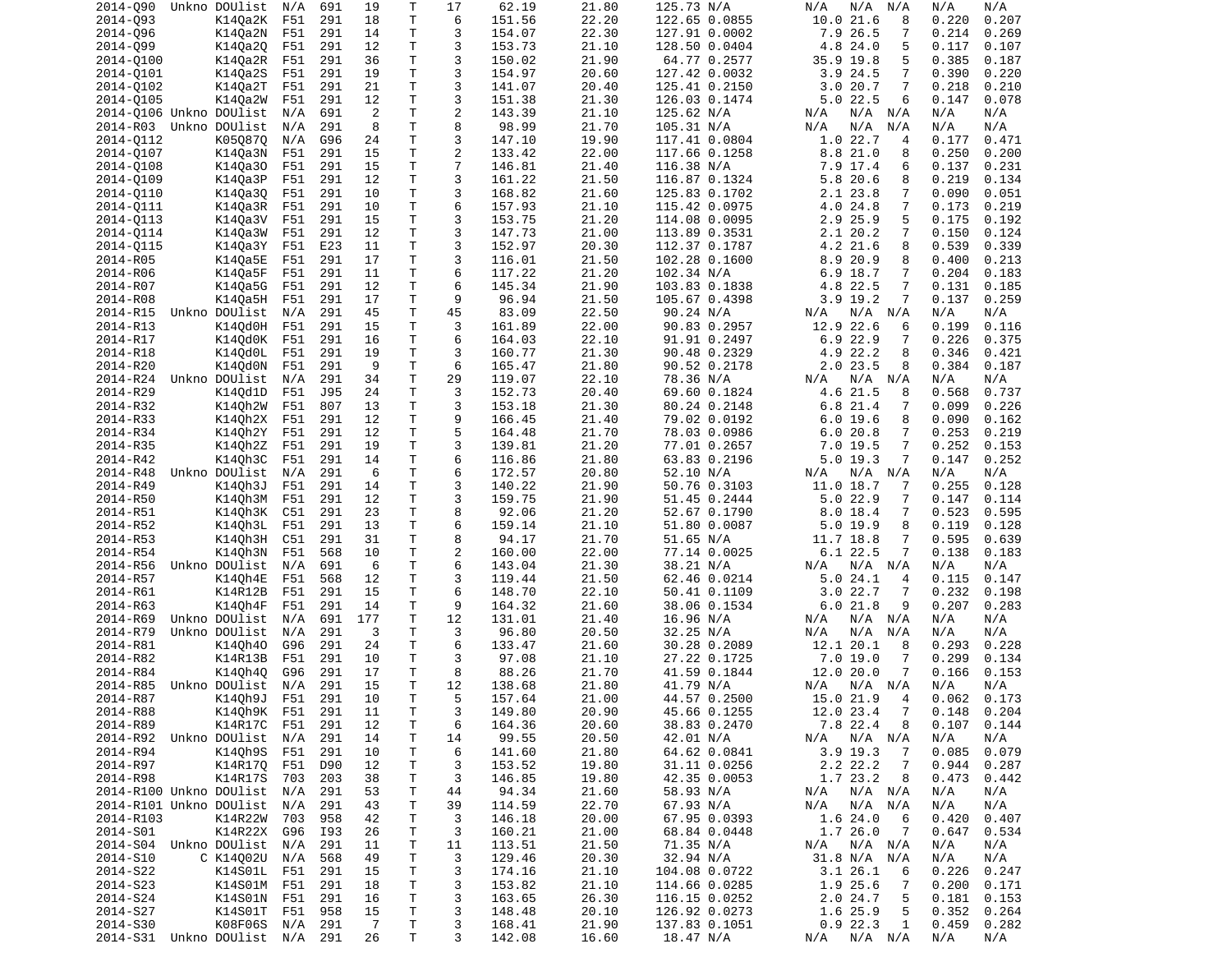| 2014-S33                | Unkno DOUlist  | N/A     | 291        | 12       | Τ  | 9              | 143.27 | 21.60 | 155.97 N/A                | N/A<br>N/A<br>N/A           | N/A<br>N/A      |
|-------------------------|----------------|---------|------------|----------|----|----------------|--------|-------|---------------------------|-----------------------------|-----------------|
| 2014-S37                | K14R600        | G96     | J95        | 24       | т  | 3              | 155.94 | 24.00 | 81.13 0.0629              | 7.6 25.6<br>7               | 0.408<br>0.536  |
| 2014-S51                | K14SE20        | F51     | J04        | 11       | Τ  | 3              | 173.53 | 21.80 | 137.79 0.0429             | 2.5 25.3<br>8               | 0.310<br>0.156  |
| 2014-S45                | K14SE2J        | F51     | J04        | 13       | Τ  | 3              | 166.29 | 21.80 | 125.87 0.0064             | 3.6 23.2<br>7               | 0.160<br>0.221  |
| 2014-S38                | K14SE1U        | F51     | 291        | 12       | Τ  | 3              | 139.90 | 20.70 | 105.84 0.2495             | 5.021.6<br>6                | 0.095<br>0.121  |
| 2014-S53                | K14SE3J        | F51     | J04        | 11       | T. | 3              | 151.28 | 22.10 | 127.35 0.2489             | 3.522.0<br>7                | 0.191<br>0.116  |
| 2014-S40                | K14SE1W        | F51     | 291        | 15       | Τ  | 5              | 153.90 | 26.00 | 115.58 0.2584             | 4.0 22.3<br>7               | 0.269<br>0.253  |
| 2014-S47                | K14SE2M        | F51     | 291        | 12       | Τ  | 5              | 118.01 | 21.60 | 128.44 0.0702             | 2.9 22.3<br>7               | 0.138<br>0.206  |
| 2014-S36                | <b>K14SE1S</b> | F51     | H21        | 9        | Τ  | 3              | 144.10 | 25.70 | 126.88 0.1350             | 2.924.0<br>8                | 0.278<br>0.145  |
| 2014-S42                | K14SE1Y        | F51     | J95        | 12       | т  | 3              | 133.91 | 21.10 | 116.66 0.0119             | 3.6 22.9<br>6               | 0.231<br>0.237  |
| 2014-S50                | K14SE2P        | F51     | 291        | 15       | Τ  | 3              | 147.18 | 22.10 | 137.27 0.0016             | 24.7 21.5<br>7              | 0.361<br>0.299  |
| 2014-S55                | Unkno DOUlist  | N/A     | 291        | 21       | Τ  | 18             | 78.35  | 22.00 | 157.15 N/A                | N/A N/A<br>N/A              | N/A<br>N/A      |
| 2014-S56                | K14SE3M        | F51     | 291        | 15       | T. | 2              | 120.65 | 20.30 | 106.99 0.0054             | 5.9 19.9<br>8               | 0.181<br>0.142  |
| 2014-S57                | K14SE3N        | F51     | 291        | 12       | T. | $\overline{c}$ | 146.56 | 21.20 | 126.85 0.2441             | 3.9 20.8<br>8               | 0.229<br>0.156  |
|                         | K14SE3P        | F51     |            | 8        | T. | 2              |        |       |                           | 8                           |                 |
| 2014-S58                |                |         | 291        |          |    |                | 160.61 | 22.50 | 127.84 0.1756             | 3.924.0                     | 0.097<br>0.127  |
| 2014-S59                | K14SE30        | G96     | G96        | 15       | Τ  | 3              | 156.94 | 22.10 | 136.09 0.0864             | 3.021.5<br>8                | 0.196<br>0.280  |
| 2014-S60                | K14SE3R        | F51     | 291        | 9        | Τ  | 3              | 151.83 | 22.10 | 136.24 0.1162             | 2.9 24.3<br>7               | 0.239<br>0.158  |
| 2014-S62                | K14SE3T        | F51     | 291        | 10       | Τ  | 3              | 163.35 | 23.00 | 137.87 0.0466             | 2.9 23.8<br>9               | 0.217<br>0.162  |
| 2014-S63                | K14SE3U        | F51     | H21        | 9        | Τ  | 3              | 162.65 | 21.50 | 138.40 0.0981             | 2.8 25.2<br>7               | 0.109<br>0.145  |
| 2014-S64                | K14SE4E        | F51     | H21        | 9        | Τ  | 3              | 172.31 | 22.10 | 137.78 0.0469             | 2.8 26.9<br>7               | 0.117<br>0.237  |
| 2014-S65                | K14SE30        | F51     | 291        | 16       | Τ  | 3              | 146.22 | 21.40 | 126.86 0.2493             | $3.9$ 19.8<br>8             | 0.245<br>0.410  |
| 2014-S66                | J95F000        | N/A     | 291        | 10       | T. | 3              | 109.53 | 21.30 | 160.51 0.1333             | 1.0 20.9<br>4               | 0.366<br>0.442  |
| 2014-S67                | K14P59H        | N/A     | 291        | 19       | Τ  | 8              | 147.96 | 20.90 | 79.13 0.3478              | 29.9 20.6<br>3              | 0.284<br>0.402  |
| 2014-S69                | Unkno DOUlist  | N/A     | 691        | 58       | Τ  | 41             | 140.79 | 22.10 | 169.15 N/A                | N/A<br>N/A N/A              | N/A<br>N/A      |
| 2014-S71                | K14SE5A        | F51     | 291        | 10       | T. | 4              | 143.33 | 21.30 | 157.33 0.1005             | $2.0$ 24.5<br>8             | 0.223<br>0.183  |
| 2014-S74                | K14SE5D        | G96     | 850        | 40       | Τ  | 3              | 154.55 | 19.00 | 170.02 0.0105             | 0.926.9<br>5                | 0.249<br>0.365  |
| 2014-S75                | K14SE5E        | I41     | 474        | 12       | T. | 3              | 146.84 | 20.80 | 168.77 0.0107             | 1.3 27.5<br>6               | N/A<br>N/A      |
| 2014-S76                | K14SE5F        | F51     | 291        | 17       | Τ  | 3              | 150.89 | 22.10 | 115.61 0.0588             | 3.9 22.5<br>5               | 0.106<br>0.140  |
| 2014-S80                | K14SE5G        | F51     | H21        | 15       | Τ  | 3              | 108.29 | 21.90 | 138.89 0.2547             | 3.9 20.9<br>9               | 0.118<br>0.233  |
| 2014-S90                | K14SM4A        | F51     | 291        | 9        | Τ  | 3              | 132.40 | 21.20 | 166.02 0.0938             | $2.0$ 23.4<br>7             | 0.173<br>0.207  |
| 2014-S89                | Unkno DOUlist  | N/A     | 691        | 24       | Τ  | 21             | 109.22 | 21.90 | 167.65 N/A                | N/A N/A<br>N/A              | N/A<br>N/A      |
| 2014-S92                | K14SM4D        | F51     | H21        | 15       | T. | 3              | 122.50 | 22.10 | 157.88 0.0165             | 2.8 21.9<br>8               | 0.234<br>0.149  |
| 2014-S95                | Unkno DOUlist  | N/A     | 291        | 80       | Τ  | 68             | 108.50 | 22.20 | 128.35 N/A                | N/A N/A<br>N/A              | N/A<br>N/A      |
| 2014-S96                | K14SQ0K        | F51     | 291        | 15       | T. | 9              | 104.95 | 21.20 | 154.72 0.4068             | $3.9$ 19.5<br>8             | 0.085<br>0.120  |
| 2014-S97                | K14SQ0L        | G96     | G96        | 22       | Τ  | 3              | 168.57 | 21.20 | 156.54 0.0813             | 3.024.4<br>7                | 0.274<br>0.220  |
| 2014-S101               | K14S000        | G96     | 291        | 14       | т  | 3              | 167.58 | 21.30 | 157.17 0.1250             | 2.024.1<br>8                | 0.344<br>0.356  |
| 2014-S106 Unkno DOUlist |                | N/A     | 291        | 33       | Τ  | 27             | 134.61 | 22.30 | 143.11 N/A                | N/A N/A<br>N/A              | N/A<br>N/A      |
| 2014-S107               | K14SQ1Q        | F51     | 291        | 19       | т  | 6              | 140.82 | 20.20 | 142.76 N/A                | $3.0$ 18.6<br>7             | 0.206<br>0.154  |
|                         |                |         |            |          |    |                |        |       |                           |                             |                 |
| 2014-S110               | K14SQ1T        | F51     | E23        | 22       | Τ  | 3              | 164.22 | 20.20 | 141.67 N/A                | $3.2$ 19.2<br>8             | 0.393<br>0.331  |
| 2014-S114               | C K14S030      | N/A     | Q62        | 24       | Τ  | 3              | 107.92 | 21.70 | 151.68 N/A                | 4.2 N/A N/A                 | N/A<br>N/A      |
| 2014-S118 Unkno DOUlist |                | N/A     | 291        | 6        | T. | 6              | 132.44 | 20.60 | 142.82 N/A                | N/A<br>N/A<br>N/A           | N/A<br>N/A      |
| 2014-S121 Unkno DOUlist |                | N/A     | 291        | 80       | T. | 45             | 120.75 | 22.50 | 119.21 N/A                | N/A<br>N/A<br>N/A           | N/A<br>N/A      |
| 2014-S125 Unkno DOUlist |                | N/A     | 691        | 3        | т  | 3              | 66.76  | 20.00 | 119.56 N/A                | N/A<br>N/A<br>N/A           | N/A<br>N/A      |
| 2014-S123 Unkno DOUlist |                | N/A     | 691        | 59       | Τ  | 27             | 98.63  | 22.10 | 106.77 N/A                | N/A<br>N/A<br>N/A           | N/A<br>N/A      |
| 2014-S124               | K14SU3Z        | F51     | 291        | 16       | Τ  | 3              | 124.99 | 21.40 | 107.54 0.1495             | 10.9 18.0<br>6              | 0.129<br>0.118  |
| 2014-T01                | K14SU4C        | F51     | 958        | 35       | Τ  | 3              | 153.32 | 20.80 | 99.84 0.1238              | 1.523.1<br>8                | 0.368<br>0.489  |
| 2014-T03                | Unkno DOUlist  | N/A     | 291        | 40       | Τ  | 32             | 92.77  | 22.50 | 94.49 N/A                 | N/A<br>N/A N/A              | N/A<br>N/A      |
| 2014-T05                | K14SU4G        | 703     | 291        | 25       | Τ  | 2              | 149.90 | 20.10 | 88.65 N/A                 | 28.9 16.3<br>6              | 0.368<br>0.167  |
| 2014-T04                | K14SU4F        | 703     | 711        | 46       | т  | 6              | 174.93 | 19.50 | 96.94 0.0022              | 0.927.5<br>6                | 0.411<br>0.438  |
| 2014-T06                | K14SU4K        | G96     | 493        | 34       | т  | 6              | 170.68 | 21.50 | 87.26 0.0606              | 1.7 24.6<br>8               | 0.332<br>0.212  |
| 2014-T07                | Unkno DOUlist  | N/A     | G48        | 31       | Τ  | 22             | 68.01  | 22.00 | 82.49 N/A                 | $N/A$ $N/A$<br>N/A          | N/A<br>N/A      |
| 2014-T08                | K14SW4A        | 691     | 291        | 27       | T. | 15             | 143.63 | 21.50 | 82.78 N/A                 | 3.021.0<br>8                | 0.238<br>0.180  |
| 2014-T15                | N/A            | N/A N/A |            | $\Theta$ | F  | $\Theta$       | N/A    | N/A   | N/A N/A                   | N/A 21.1<br>$\mathbf{3}$    | $0.241$ $0.147$ |
| 2014-T10                | K14SW4C G96    |         | 291        | 33       | т  | 3              | 169.86 | 21.40 | 84.57 0.0006              | 1.9 24.1<br>9               | $0.392$ $0.293$ |
| 2014-T11                | K14SW4D        | 703     | 850        | 35       | Τ  | 6              | 163.50 | 20.30 | 68.72 0.2095              | 18.1 19.9<br>$\overline{7}$ | 0.494<br>0.347  |
| 2014-T12                | K14SW4E        | 691     | H01        | 23       | Τ  | 8              | 153.62 | 21.90 | 82.77 0.1472              | 2.021.8<br>8                | 0.352<br>0.459  |
| 2014-T14                | K14T00C        | 703     | H36        | 32       | Τ  | 3              | 158.66 | 19.40 | 82.51 0.0159              | 1.026.2<br>$\overline{7}$   | 0.393<br>1.396  |
| 2014-T17                | K14T00K 703    |         | 160        | 34       | т  | 3              | 130.39 | 19.40 | 77.01 0.0046              | 1.6 24.2<br>8               | 0.583<br>0.388  |
| 2014-T23 Unkno DOUlist  |                | N/A     | 291        | 64       | т  | 39             | 65.55  | 22.30 | 70.14 N/A                 | $N/A$ $N/A$<br>N/A          | N/A<br>N/A      |
| 2014-T24                | K14T00R        | G96     | G96        | 24       | Τ  | 6              | 171.20 | 21.10 | 70.60 0.0194              | 2.027.2<br>7                | 0.534<br>0.231  |
| 2014-T24                | K14T00R        | G96     | G96        | 24       | т  | 6              | 171.20 | 21.10 | 70.60 0.0194              | 2.027.2<br>7                | 0.534<br>0.231  |
| 2014-T25                | K14T00T        | F51     | H01        | 15       | Τ  | 6              | 170.36 | 21.30 | 70.21 0.0912              | 1.9 25.2<br>$\overline{7}$  | 0.320<br>0.248  |
| 2014-T27                | K14T00V        | F51     | H01        | 11       | T  | 3              | 153.55 | 21.50 | 69.07 0.0113              | 1.9 24.3<br>8               | 0.100<br>0.108  |
| 2014-T28                | K14T00S        | G96     | H01        | 29       | Τ  | 3              | 161.30 | 20.80 | 70.29 0.0502              | 2.025.5<br>$\overline{7}$   | 0.481<br>1.125  |
| 2014-T29                | K14T00W        | 703     | G96        | 30       | Τ  | 3              | 168.80 | 20.60 | 70.58 0.0213              | 1.026.2<br>6                | 0.994<br>0.766  |
| 2014-T31                | K14T16S        | G96     | H01        | 26       | T  | 3              | 138.99 | 21.30 | 59.49 0.0784              | 3.022.1<br>$\overline{7}$   | 0.292<br>0.257  |
|                         |                |         |            |          | Τ  |                |        |       |                           |                             | N/A             |
| 2014-T32 Unkno DOUlist  |                | N/A     | 691<br>291 | 13<br>19 | Τ  | 9              | 72.30  | 21.10 | 56.04 N/A<br>57.48 0.2035 | N/A N/A<br>N/A              | N/A             |
| 2014-T33                | K14T17F        | F51     |            |          |    | 6              | 156.18 | 22.00 |                           | 2.7 20.6<br>8               | 0.123<br>0.170  |
| 2014-T35                | K14T17H        | G96     | 291        | 27       | T  | 6              | 163.34 | 20.70 | 57.74 0.0289              | 1.9 26.7<br>$\overline{7}$  | 0.229<br>0.238  |
| 2014-T36                | K14SX90 F51    |         | 291        | 30       | T  | 6              | 163.31 | 22.80 | 57.86 N/A                 | 4.7 17.4 N/A                | N/A<br>N/A      |
| 2014-T37                | K14T17J        | G96 J95 |            | 35       | T. | 3              | 142.34 | 21.20 | 50.29 0.0359              | 1.7 24.8<br>$\overline{7}$  | $0.402$ $0.306$ |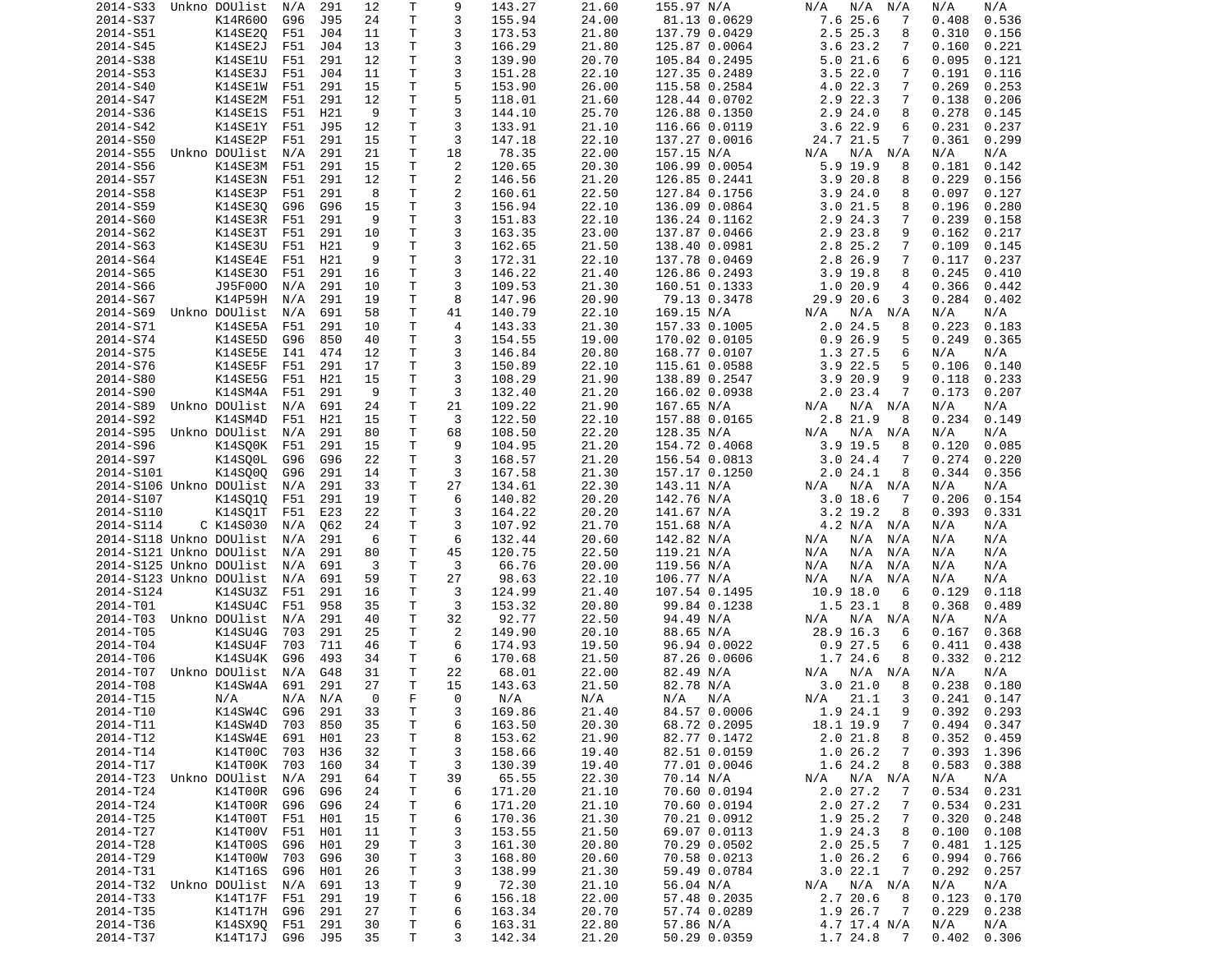| 2014-T39             | K14T17M                    | F51        | J95        | 19      | Τ       | 3              | 145.64           | 21.20          | 46.91 0.1273           | 2.620.6<br>8                         | 0.162<br>0.173           |
|----------------------|----------------------------|------------|------------|---------|---------|----------------|------------------|----------------|------------------------|--------------------------------------|--------------------------|
| 2014-T43             | Unkno DOUlist              | N/A        | 291        | 18      | T       | 11             | 124.14           | 21.90          | 40.58 N/A              | N/A N/A<br>N/A                       | N/A<br>N/A               |
| 2014-T44             | Unkno DOUlist              | N/A        | A77        | 24      | т       | 9              | 148.38           | 21.20          | 57.75 N/A              | N/A<br>N/A<br>N/A                    | N/A<br>N/A               |
| 2014-T56             | Unkno DOUlist              | N/A        | 291        | 12      | Τ       | 12             | 143.58           | 21.20          | 35.89 N/A              | N/A<br>N/A<br>N/A                    | N/A<br>N/A               |
| 2014-T57             | K14T33J                    | F51        | 291        | 15      | т       | 6              | 168.61           | 21.20          | 36.89 0.0051           | 9.8 22.9<br>7                        | 0.085<br>0.064           |
| 2014-T58             | Unkno DOUlist              | N/A        | H21        | 21      | Τ       | 15             | 126.02           | 20.20          | 44.59 N/A              | N/A N/A<br>N/A                       | N/A<br>N/A               |
| 2014-T59             | K14T33Y                    | Y00        | I89        | 112     | Τ       | 2              | 160.17           | 16.60          | 33.49 0.0453           | 2.021.9<br>6                         | 0.290<br>0.336           |
| 2014-T61             | K14T33Z                    | G96        | 291        | 15      | Τ       | 8              | 133.84           | 21.80          | 37.44 N/A              | 10.0 11.2<br>6                       | 0.214<br>0.259           |
| 2014-T62             | Unkno DOUlist              | N/A        | 691        | 19      | Τ       | 15             | 115.10           | 21.20          | 47.30 N/A              | N/A N/A<br>N/A                       | N/A<br>N/A               |
| 2014-T63             | K14T34K                    | F51        | 926        | 16<br>3 | Τ<br>T. | 3<br>3         | 161.13<br>73.73  | 20.80          | 49.32 N/A<br>74.65 N/A | 11.8 14.1<br>6<br>N/A                | 0.215<br>0.145<br>N/A    |
| 2014-T65<br>2014-T68 | Unkno DOUlist<br>K14T350   | N/A<br>703 | 291<br>703 | 45      | Τ       | 3              | 152.56           | N/A<br>20.00   | 63.21 0.0439           | N/A N/A<br>$2.0$ 24.5<br>-7          | N/A<br>0.507<br>0.374    |
| 2014-T67             | Unkno DOUlist              | N/A        | 691        | 19      | T.      | 15             | 55.57            | 21.30          | 71.54 N/A              | N/A<br>N/A N/A                       | N/A<br>N/A               |
| 2014-U01             | K14T35T                    | G96        | H36        | 23      | Τ       | 6              | 143.68           | 21.30          | 71.57 0.0062           | 1.9 25.9<br>6                        | 0.630<br>0.492           |
| 2014-U02             | Unkno DOUlist              | N/A        | 691        | 69      | Τ       | 59             | 66.19            | 22.60          | 82.80 N/A              | N/A<br>N/A<br>N/A                    | N/A<br>N/A               |
| 2014-U03             | K14T36B                    | G96        | G96        | 26      | т       | 3              | 148.68           | 21.20          | 71.06 0.0123           | 2.2 25.2<br>8                        | 0.536<br>0.511           |
| 2014-U04             | K14T36C                    | 703        | G96        | 32      | т       | 3              | 153.58           | 19.30          | 73.19 0.0316           | 2.025.1<br>8                         | 0.565<br>0.521           |
| 2014-U05             | K14T36A                    | G96        | 291        | 16      | T       | 12             | 169.95           | 21.60          | 60.82 0.0393           | $3.2$ 20.5<br>9                      | 0.417<br>0.489           |
| 2014-U08             | K14T57S                    | G96        | J95        | 35      | Τ       | 6              | 166.44           | 20.90          | 73.14 0.2538           | 2.8 21.5<br>8                        | 0.271<br>0.265           |
| 2014-U09             | K14T57T                    | G96        | 926        | 30      | T       | 6              | 152.18           | 21.50          | 72.11 0.2931           | $2.9$ $21.8$<br>8                    | 0.329<br>0.572           |
| 2014-U10             | Unkno DOUlist              | N/A        | 691        | 42      | Τ       | 38             | 59.90            | 22.90          | 94.62 N/A              | N/A<br>N/A N/A                       | N/A<br>N/A               |
| 2014-U11             | K14T57W                    | C51        | 291        | 17      | Τ       | 9              | 83.02            | 20.20          | 26.61 0.0569           | 10.9 19.2<br>-7                      | 0.292<br>0.358           |
| 2014-U14             | Unkno DOUlist              | N/A        | 291        | 84      | Τ       | 84             | 108.82           | 22.40          | 105.87 N/A             | N/A N/A<br>N/A                       | N/A<br>N/A               |
| 2014-U16             | K14T64H                    | G96        | 291        | 24      | Τ       | 3              | 160.64           | 22.00          | 84.11 0.1072           | 3.023.3<br>8                         | 0.301<br>0.269           |
| 2014-U18             | K14T64G                    | 703        | 926        | 30      | T.      | 3              | 160.94           | 21.20          | 73.17 N/A              | 4.1 14.4<br>6                        | 0.416<br>0.450           |
| 2014-U20             | K14U00V                    | G96        | 104        | 24      | т       | 3              | 123.19           | 21.10          | 97.51 0.1913           | 2.520.4<br>8                         | 0.309<br>0.304           |
| 2014-U21             | Unkno DOUlist              | N/A        | 691        | 78      | T.      | 68             | 102.15           | 22.90          | 105.18 N/A             | N/A<br>N/A N/A                       | N/A<br>N/A               |
| 2014-U22             | K14T64K                    | G96        | 291        | 11      | Τ       | 3              | 146.51           | 21.90          | 83.82 0.0420           | 3.923.4<br>-7                        | 0.292<br>0.219           |
| 2014-U23             | K14U00Y                    | G96        | 291        | 10      | т       | 3              | 164.07           | 21.80          | 106.64 0.0339          | 2.1 24.8<br>9                        | 0.198<br>0.231           |
| 2014-U25             | Unkno DOUlist              | N/A        | 291        | 69      | T       | 26             | 72.97            | 22.30          | 123.29 N/A             | N/A N/A<br>N/A                       | N/A<br>N/A               |
| 2014-U27             | Unkno DOUlist              | N/A        | 691        | 38      | Τ       | 35             | 68.17            | 23.20          | 140.39 N/A             | N/A<br>N/A<br>N/A                    | N/A<br>N/A               |
| 2014-U28             | K14U070                    | G96        | 291        | 17      | T.      | 3              | 113.32           | 20.70          | 118.94 0.0210          | 3.1 25.1<br>6                        | 0.353<br>0.382           |
| 2014-U31             | Unkno DOUlist              | N/A        | 691        | 81      | Τ       | 35             | 57.79            | 22.20          | 136.84 N/A             | N/A N/A<br>N/A                       | N/A<br>N/A               |
| 2014-U32             | K14U07X                    | G96        | 958        | 30      | T.      | 3              | 169.72           | 21.00          | 150.68 0.0644          | 1.6 25.5<br>7                        | 0.332<br>0.435           |
| 2014-U33             | K14U07Y                    | 703        | I93        | 32      | т       | 6              | 150.28           | 19.90          | 150.77 0.0328          | 1.7 24.7<br>5                        | 0.418<br>0.274           |
| 2014-U34             | K07EC5D                    | N/A        | 291        | 6       | т       | 6              | 114.51           | 22.20          | 148.97 0.0088          | 1.021.1<br>3                         | 1.221<br>0.778           |
| 2014-U35             | Unkno DOUlist              | 703        | 691        | 62      | Τ       | 33             | 54.35            | 22.10          | 151.45 N/A             | N/A N/A<br>N/A                       | N/A<br>N/A               |
| 2014-U36             | K14U08F                    | 703        | 291        | 45      | Τ       | 6              | 174.39           | 19.60          | 149.96 0.0461          | 1.9 25.3<br>7                        | 0.350<br>0.431           |
| 2014-U39             | K14U32Z                    | 703        | 203        | 27      | T       | 3              | 162.97           | 20.20          | 161.08 0.1127          | 1.7 23.3<br>8                        | 0.492<br>0.585           |
| 2014-U41             | Unkno DOUlist              | 703        | G96        | 40      | Τ       | 18             | 138.95           | 21.10          | 151.46 N/A             | $N/A$ $N/A$<br>N/A                   | N/A<br>N/A               |
| 2014-U44             | K14U330                    | 691        | 291        | 15      | T.      | 15             | 160.41           | 21.80          | 160.66 0.0853          | 2.023.8<br>7                         | 0.238<br>0.228           |
| 2014-U43             | K14U33P                    | 703        | 291        | 37      | T.      | 6              | 116.95           | 21.60          | 67.70 N/A              | 52.0 17.9<br>4                       | 0.378<br>0.501           |
| 2014-U45             | K14U33S                    | G96        | G96        | 24      | Τ       | 6              | 175.80           | 22.60          | 161.40 0.1029          | 2.025.0<br>8                         | 0.386<br>0.473           |
| 2014-U46             | K14U33T                    | 703        | 291        | 25      | T.      | 6              | 158.80           | 20.80          | 162.25 0.0291          | 1.9 23.4<br>8                        | 0.235<br>0.464           |
| 2014-U47             | K14U33U                    | 703        | H01        | 31      | т       | 2              | 125.97           | 19.70          | 162.49 0.0094          | 1.9 25.1<br>7                        | 0.693<br>0.778           |
| 2014-U52             | K14U33W                    | 703        | 160        | 35      | Τ       | 2              | 161.18           | 20.40          | 161.66 0.0933          | 2.5 22.8<br>9                        | 0.510<br>0.426           |
| 2014-U54<br>2014-U63 | Unkno DOUlist<br>P K14U010 | 703<br>N/A | 691<br>691 | 66<br>9 | Τ<br>Τ  | 23<br>9        | 121.09<br>153.25 | 21.10<br>21.20 | 57.97 N/A<br>61.73 N/A | N/A<br>N/A<br>N/A<br>12.0 N/A<br>N/A | N/A<br>N/A<br>N/A<br>N/A |
| 2014-U60             | K14U34W                    | 703        | 850        | 23      | Τ       | 12             | 143.52           | 20.60          | 85.07 0.1515           | $10.1$ 19.4<br>6                     | 0.213<br>0.342           |
| 2014-U61             | N/A                        | N/A        | N/A        | 0       | F       | 0              | N/A              | N/A            | N/A<br>0.1523          | 19.2<br>2<br>N/A                     | 1.022<br>0.622           |
| 2014-U56             | K14U34S                    | G96        | H01        | 19      | T       | 3              | 144.23           | 21.60          | 163.47 0.0491          | 2.025.2<br>7                         | 0.175<br>0.824           |
| 2014-U57             | K14U34T                    | G96        | 291        | 23      | T.      | 6              | 149.79           | 21.70          | 160.90 0.0981          | 2.2 24.7<br>7                        | 0.248<br>0.297           |
| 2014-U58             | K14U34U G96 H01            |            |            | 24      | T.      | 6              | 150.62           | 21.20          | 161.84 0.1708          | 2.1 23.1<br>$7\overline{ }$          | $0.189$ $0.183$          |
| 2014-U59             | K14U34V 703                |            | 291        | 25      | Τ       | 9              | 143.47           | 20.10          | 163.96 0.0188          | 1.8 24.8<br>6                        | $0.499$ $0.443$          |
| 2014-U64             | K14U56F                    | G96        | 958        | 20      | T.      | 3              | 152.66           | 19.90          | 156.77 0.0002          | 0.627.3<br>4                         | 0.225<br>0.182           |
| 2014-U66             | K14U56H                    | 703        | J57        | 25      | T.      | 6              | 148.17           | 20.30          | 155.21 0.2733          | 2.6 20.4<br>8                        | 0.356<br>0.431           |
|                      | 2014-U67 Unkno DOUlist     | N/A        | 691        | 35      | T.      | 18             | 125.57           | 21.30          | 150.14 N/A             | N/A N/A<br>N/A                       | N/A<br>N/A               |
| 2014-U68             | K14U56Q                    | G96        | H21        | 27      | Τ       | 11             | 148.49           | 21.40          | 150.14 0.0360          | 4.0 18.9<br>7                        | 0.254<br>0.348           |
| 2014-U69             | K14U56R                    | G96        | H01        | 23      | Τ       | 3              | 168.27           | 22.20          | 153.15 0.0649          | 1.9 25.2<br>7                        | 0.188<br>0.187           |
| 2014-U70             | K14U56S                    | G96        | H21        | 21      | T       | 6              | 164.97           | 22.10          | 152.78 0.0153          | 1.926.0<br>7                         | 0.249<br>0.346           |
| 2014-U71             | K14U56T                    | G96        | 291        | 13      | T.      | 6              | 172.90           | 22.10          | 153.11 0.0393          | 1.8 26.1<br>8                        | 0.275<br>0.438           |
| 2014-U72             | K14U56U                    | G96        | 291        | 15      | T       | 3              | 172.61           | 20.70          | 152.90 0.0004          | 1.8 28.0<br>7                        | 0.196<br>0.246           |
| 2014-U73             | K14U56V                    | G96        | H01        | 19      | T.      | 3              | 175.47           | 22.40          | 152.05 0.2910          | 1.9 23.6<br>8                        | 0.272<br>0.327           |
| 2014-U74             | K14U56X G96                |            | H36        | 28      | T       | 6              | 173.75           | 21.20          | 152.14 0.0869          | 1.9 24.8<br>$\overline{7}$           | 0.339<br>0.372           |
| 2014-U75             | K14U56Y                    | G96        | 291        | 16      | T       | 3              | 174.18           | 22.00          | 152.29 0.0248          | 1.9 26.1<br>8                        | 0.322<br>0.455           |
| 2014-U76             | K14U56Z G96                |            | 291        | 18      | T.      | 6              | 173.94           | 22.50          | 152.81 0.0661          | 1.8 25.6<br>7                        | 0.237<br>0.191           |
| 2014-U78             | K14U56W                    | G96        | 291        | 13      | T.      | $\overline{c}$ | 169.77           | 21.20          | 151.86 0.0096          | 7<br>1.9 27.9                        | 0.651<br>0.316           |
| 2014-U79             | K14U57D                    | G96        | 151        | 63      | T.      | 3              | 150.09           | 18.50          | 145.42 0.0012          | 1.6 25.8<br>6                        | 1.242<br>0.801           |
| 2014-U80             | K14U57E                    | G96        | 151        | 59      | T       | 3              | 172.87           | 20.40          | 145.18 0.2298          | $2.5$ 22.0<br>7                      | 0.283<br>0.363           |
| 2014-U81             | K14U57G                    | F51        | 595        | 13      | T.      | 3              | 173.48           | 20.40          | 143.74 0.1283          | 1.4 23.1<br>7                        | 0.202<br>0.103           |
| 2014-U82             | K14U57H G96 958            |            |            | 20      | T       | 3              | 156.65           | 20.50          | 143.73 0.0203          | 1.7 27.6<br>$\overline{7}$           | 0.358<br>0.473           |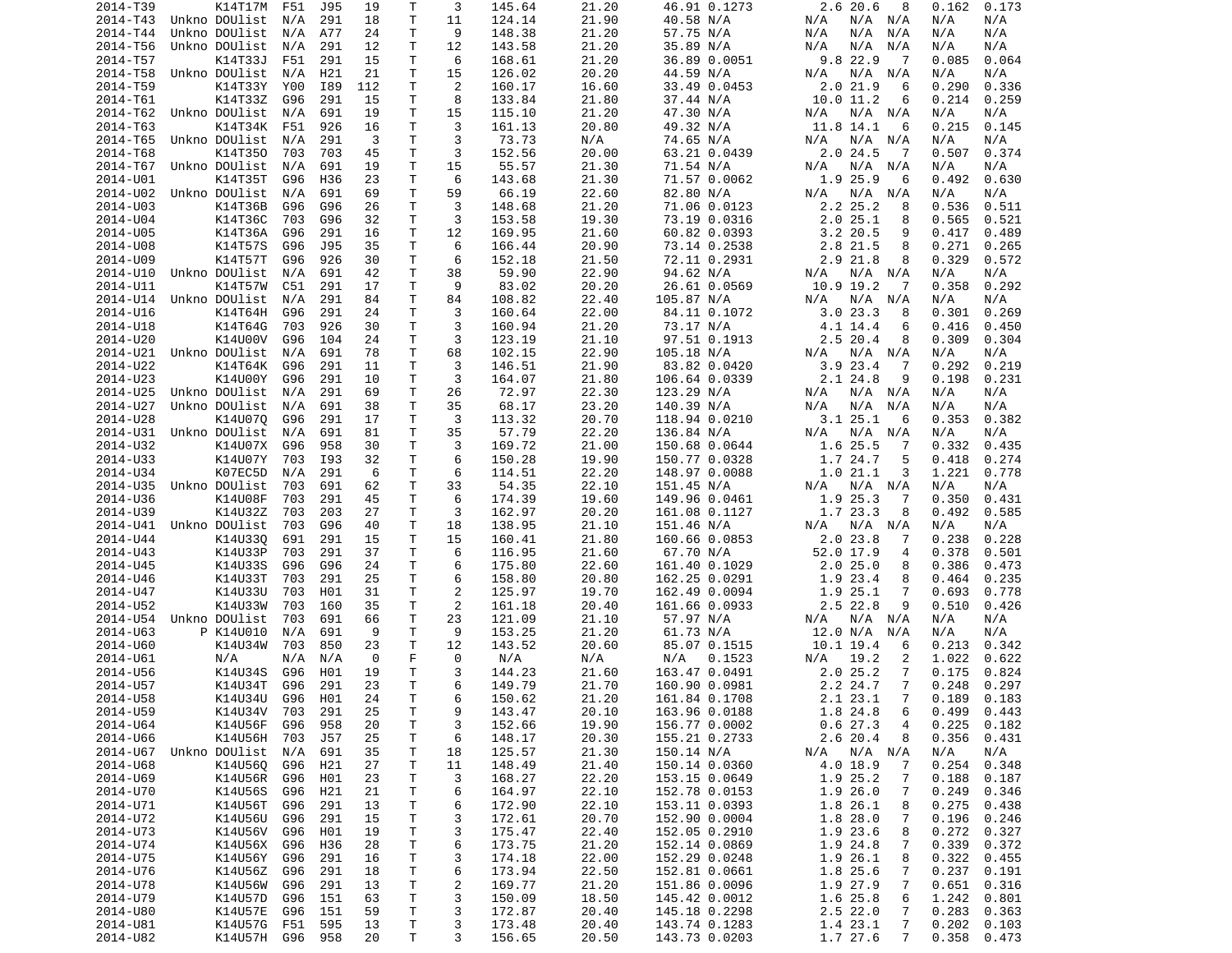| 2014-U83                | K14U57J                            | F51 | 958 | 16       | Τ            | 3              | 162.80          | 20.00          | 143.18 0.0764             | 1.4 23.8<br>7                     | 0.126<br>0.222                   |
|-------------------------|------------------------------------|-----|-----|----------|--------------|----------------|-----------------|----------------|---------------------------|-----------------------------------|----------------------------------|
| 2014-U85                | Unkno DOUlist                      | N/A | 291 | 33       | Τ            | 18             | 117.17          | 19.70          | 137.79 N/A                | N/A<br>N/A N/A                    | N/A<br>N/A                       |
| 2014-U86                | K14U57V                            | G96 | 291 | 19       | Τ            | 3              | 152.25          | 22.00          | 138.08 0.0454             | $2.2$ $25.4$<br>5                 | 0.297<br>0.382                   |
| 2014-U87                |                                    |     |     |          | Τ            | 6              | 173.24          |                |                           | 2.026.5                           | 0.140                            |
|                         | K14U57W                            | G96 | H21 | 19       |              |                |                 | 21.80          | 138.52 0.0238             | 7                                 | 0.347                            |
| 2014-U88                | K14U57X                            | G96 | H21 | 14       | T.           | 3              | 175.27          | 21.00          | 140.76 0.0094             | 1.9 26.2<br>8                     | 0.388<br>0.283                   |
| 2014-U89                | K14U57Y                            | G96 | G96 | 20       | Τ            | 3              | 168.28          | 21.20          | 149.69 0.0024             | 1.127.0<br>7                      | 0.191<br>0.196                   |
| 2014-U90                | K14U57Z                            | G96 | H21 | 19       | Τ            | 6              | 172.91          | 21.80          | 139.23 0.0851             | 1.9 24.9<br>8                     | 0.164<br>0.257                   |
| 2014-U91                | K14U58A                            | G96 | H21 | 17       | Τ            | 6              | 168.59          | 21.50          | 139.71 0.0289             | 1.9 26.6<br>7                     | 0.284<br>0.354                   |
|                         | K14U58C                            |     |     |          | T.           | 3              |                 |                | 138.41 0.1371             |                                   |                                  |
| 2014-U93                |                                    | F51 | H21 | 17       |              |                | 153.83          | 20.80          |                           | 1.8 23.1<br>7                     | 0.187<br>0.194                   |
| 2014-U94                | K14UB4K                            | G96 | H21 | 18       | Τ            | 3              | 175.29          | 21.60          | 138.86 0.1380             | 2.0 24.7<br>7                     | 0.193<br>0.194                   |
| 2014-U95                | K14UB4M                            | G96 | H21 | 17       | T            | 6              | 171.49          | 21.60          | 139.67 0.0365             | 1.9 25.5<br>8                     | 0.137<br>0.268                   |
| 2014-U101 Unkno DOUlist |                                    | N/A | 291 | 16       | Τ            | 8              | 164.39          | 22.10          | 126.49 N/A                | N/A<br>N/A N/A                    | N/A<br>N/A                       |
| 2014-U116 Unkno DOUlist |                                    | N/A | 691 | 24       | T.           | 24             | 92.03           | 22.30          | 111.14 N/A                | N/A<br>N/A<br>N/A                 | N/A<br>N/A                       |
|                         |                                    |     |     |          |              |                |                 |                |                           |                                   |                                  |
| 2014-U105               | K14UB5F                            | G96 | H36 | 28       | т            | 6              | 139.41          | 21.30          | 124.20 0.3476             | 3.020.4<br>8                      | 0.355<br>0.334                   |
| 2014-U106               | K14UB5G                            | F51 | 291 | 12       | $\mathsf{T}$ | 6              | 170.89          | 21.20          | 128.08 0.0353             | 2.7 26.7<br>7                     | 0.193<br>0.374                   |
| 2014-U107               | K14UB5H                            | G96 | 291 | 15       | T.           | 5              | 174.93          | 21.30          | 127.79 0.1727             | 1.8 24.1<br>7                     | 0.122<br>0.217                   |
| 2014-U108               | K14UB5J                            | G96 | G96 | 21       | Τ            | 3              | 160.21          | 21.10          | 125.22 0.0123             | 2.026.5<br>5                      | 0.259<br>0.194                   |
|                         | K14UB5K                            |     | G96 |          | T.           | 3              |                 |                |                           | 7                                 |                                  |
| 2014-U109               |                                    | G96 |     | 18       |              |                | 164.99          | 21.10          | 125.64 0.0972             | 1.9 24.5                          | 0.233<br>0.306                   |
| 2014-U110               | K14UB5L                            | G96 | G96 | 18       | $\mathsf{T}$ | 3              | 156.84          | 21.90          | 125.24 0.0463             | 1.9 24.2<br>8                     | 0.367<br>0.270                   |
| 2014-U111               | K14UB5M                            | G96 | G96 | 17       | T            | 3              | 151.04          | 21.00          | 125.32 0.0677             | 1.9 23.9<br>7                     | 0.280<br>0.232                   |
| 2014-U119               | K14UB6T                            | F51 | 291 | 18       | Τ            | 3              | 155.71          | 21.40          | 115.32 0.2567             | 3.721.3<br>8                      | 0.272<br>0.192                   |
| 2014-U121               | K14UB6R                            | C41 | Q62 | 136      | Τ            | 3              | 120.57          | 18.20          | 110.76 0.0288             | 1.9 19.7<br>8                     | 0.447<br>0.457                   |
|                         |                                    |     |     |          |              |                |                 |                |                           |                                   |                                  |
| 2014-U122               | K14UB6V                            | 703 | 151 | 62       | T            | 3              | 141.08          | 19.00          | 106.72 0.0357             | 1.523.6<br>9                      | 1.734<br>0.680                   |
| 2014-U123               | K14UB6X                            | F51 | K51 | 14       | т            | 3              | 169.05          | 21.40          | 105.97 0.0980             | 1.4 24.8<br>8                     | 0.302<br>0.204                   |
| 2014-U124 Unkno DOUlist |                                    | N/A | 691 | 68       | T.           | 12             | 53.04           | 20.20          | 54.85 N/A                 | N/A<br>N/A N/A                    | N/A<br>N/A                       |
| 2014-U128 Unkno DOUlist |                                    | N/A | H21 | 54       | T.           | 35             | 106.98          | 21.80          | 98.34 N/A                 | N/A<br>N/A<br>N/A                 | N/A<br>N/A                       |
| 2014-U131               |                                    | F51 |     |          |              | 6              |                 |                |                           | 1.9 24.2                          |                                  |
|                         | <b>K14UH5J</b>                     |     | 291 | 15       | Τ            |                | 168.96          | 22.30          | 100.65 0.1404             | -7                                | 0.213<br>0.191                   |
| 2014-U134               | K14UH5M                            | 691 | 160 | 27       | T            | 9              | 170.85          | 19.90          | 92.98 0.0784              | 1.7 23.7<br>7                     | 0.450<br>0.698                   |
| 2014-U136 Unkno DOUlist |                                    | N/A | 691 | 50       | Τ            | 38             | 93.73           | 21.70          | 86.05 N/A                 | N/A<br>N/A N/A                    | N/A<br>N/A                       |
| 2014-U137               | K14UH5Y                            | G96 | G96 | 21       | T.           | 15             | 154.16          | 21.90          | 41.39 0.2932              | 25.8 22.2<br>6                    | 0.346<br>0.367                   |
| 2014-U139               | K14UH5Z                            | F51 | 291 | 13       | Τ            | 3              | 153.98          | 21.10          | 87.72 0.0003              | 3.927.8<br>6                      | 0.164<br>0.146                   |
|                         | K14UH6B                            |     |     |          |              |                |                 |                |                           |                                   |                                  |
| 2014-U141               |                                    | G96 | G96 | 16       | T.           | 6              | 169.57          | 22.00          | 88.37 0.3815              | 3.021.6<br>8                      | 0.380<br>0.250                   |
| 2014-U142               | K14UH6C                            | F51 | 291 | 13       | T.           | 3              | 142.78          | 21.80          | 90.00 0.1839              | 2.7 22.3<br>6                     | 0.168<br>0.121                   |
| 2014-U143               | K14UH6E                            | 703 | I52 | 43       | Τ            | 3              | 157.14          | 20.60          | 88.13 0.0994              | 1.9 23.4<br>7                     | 0.420<br>0.394                   |
| 2014-U144               | K14UH6F                            | F51 | 291 | 12       | T.           | 6              | 156.33          | 22.00          | 85.24 0.2403              | 2.120.2<br>8                      | 0.250<br>0.253                   |
| 2014-U146               | K14UJ1L                            | I41 | 118 | 60       | Τ            | 3              | 133.14          | 18.00          | 82.02 0.0095              | 1.5 24.4<br>7                     | 0.771<br>0.515                   |
|                         |                                    |     |     |          |              |                |                 |                |                           |                                   |                                  |
| 2014-V02 Unkno DOUlist  |                                    | N/A | 703 | 33       | Τ            | 29             | 71.17           | 21.20          | 72.49 N/A                 | N/A N/A<br>N/A                    | N/A<br>N/A                       |
| 2014-V08                | K14UJ2A                            | 691 | 291 | 15       | T.           | 15             | 164.83          | 21.40          | 73.79 0.3026              | $3.1$ 19.1<br>8                   | 0.226<br>0.301                   |
| 2014-V03                | K14UJ1Z                            | F51 | 291 | 17       | Τ            | 8              | 167.32          | 22.70          | 73.66 0.2758              | 3.921.3<br>8                      | 0.293<br>0.208                   |
| 2014-V04                | K14UJ2B                            | F51 | 291 | 16       | т            | 6              | 156.73          | 21.60          | 73.55 0.2313              | 2.9 22.5<br>7                     | 0.117<br>0.171                   |
| 2014-V06                | K14UJ2E                            | G96 | G96 | 16       | Τ            | $\overline{c}$ | 166.23          | 22.60          | 75.81 0.1302              | 1.9 24.0<br>8                     | 0.440<br>0.291                   |
|                         |                                    |     |     |          |              |                |                 |                |                           |                                   |                                  |
| 2014-V07                |                                    |     |     |          |              |                |                 |                |                           |                                   |                                  |
|                         | K14UJ2G                            | G96 | G96 | 22       | Τ            | 3              | 167.72          | 21.90          | 74.88 0.0629              | 1.8 23.4<br>8                     | 0.485<br>0.262                   |
| 2014-V11                | Unkno DOUlist                      | N/A | 691 | 3        | Τ            | 3              | 177.42          | N/A            | 75.68 N/A                 | N/A<br>N/A<br>N/A                 | N/A<br>N/A                       |
| 2014-V12                | K14UJ2J                            | F51 | H21 | 15       | Τ            | 3              | 159.99          | 21.20          |                           | 8                                 | 0.194<br>0.342                   |
|                         |                                    |     |     |          |              |                |                 |                | 62.32 0.3270              | 4.7 21.5                          |                                  |
| 2014-V13                | K14UJ2L                            | G96 | H21 | 26       | Τ            | 3              | 177.74          | 21.90          | 61.73 0.0823              | 2.1 25.5<br>7                     | 0.323<br>0.323                   |
| 2014-V14                | K14UJ2M                            | G96 | H21 | 24       | T.           | 3              | 164.80          | 22.00          | 62.60 0.0232              | 2.9 25.8<br>7                     | 0.343<br>0.598                   |
| 2014-V15                | K14UJ2K                            | F51 | H21 | 13       | T            | 3              | 161.78          | 20.80          | 61.10 N/A                 | $3.9$ 18.9<br>8                   | 0.255<br>0.141                   |
| 2014-V17                | Unkno DOUlist                      | N/A | 291 | 43       | $\mathsf{T}$ | 38             | 96.35           | 21.90          | 45.51 N/A                 | N/A N/A<br>N/A                    | N/A<br>N/A                       |
| 2014-V18                |                                    |     |     |          | T.           | 10             |                 |                |                           | 8                                 |                                  |
|                         | K14UJ2R                            | F51 | 291 | 22       |              |                | 163.51          | 21.20          | 48.19 0.0696              | 5.821.0                           | 0.354<br>0.132                   |
| 2014-V19                | K14UJ2U                            | F51 | 291 | 20       | т            | 8              | 159.72          | 21.30          | 46.94 0.2423              | $3.9$ 19.3<br>8                   | 0.493<br>0.155                   |
| 2014-V20                | K14UJ2S                            | 703 | 807 | 46       | Τ            | 3              | 144.64          | 20.90          | 48.22 0.2303              | 30.8 18.5<br>6                    | 0.705<br>0.642                   |
| 2014-V21                | Unkno DOUlist                      | 703 | 691 | 77       | T.           | 45             | 63.71           | 21.20          | 35.03 N/A                 | N/A N/A<br>N/A                    | N/A<br>N/A                       |
| 2014-V22                | K14UK6D                            | G96 | 291 | 23       | $\mathsf{T}$ | 5              | 141.82          | 22.00          | 33.86 0.2226              | $3.9$ 19.3 8                      | 0.562<br>0.498                   |
|                         |                                    |     |     |          |              |                |                 |                |                           |                                   |                                  |
| 2014-V23                | K14V00L                            | G96 | 291 | 21       | T            | 2              | 153.21          | 21.80          | 33.36 N/A                 | 3.121.3<br>8                      | 0.234<br>0.216                   |
| 2014-V24                | K14UK6C                            | G96 | G96 | 19       | T            | 3              | 66.43           | 21.90          | 31.88 0.0895              | 5.018.9<br>8                      | 0.266<br>0.288                   |
| 2014-V28                | Unkno DOUlist                      | N/A | 691 | 6        | T            | 6              | 77.62           | 20.50          | 31.54 N/A                 | N/A<br>$N/A$ $N/A$                | N/A<br>N/A                       |
| 2014-V30                | K14V00P                            | 950 | 954 | 20       | т            | 3              | 137.83          | 20.60          | 8.80 0.0535               | $2.0$ 22.9<br>8                   | 0.590<br>0.443                   |
| 2014-V36                | Unkno DOUlist                      | N/A | 291 | 15       | т            | 13             | 100.98          | 21.20          | 16.01 N/A                 | N/A N/A<br>N/A                    | N/A<br>N/A                       |
| 2014-V37                | Unkno DOUlist                      | N/A | 291 | 6        | Τ            | 3              | 146.92          | 20.80          |                           | $N/A$ $N/A$<br>N/A                | N/A<br>N/A                       |
|                         |                                    |     |     |          |              |                |                 |                | 15.91 N/A                 |                                   |                                  |
| 2014-V38                | Unkno DOUlist                      | N/A | 291 | 38       | Τ            | 28             | 85.98           | 22.20          | 27.69 N/A                 | $N/A$ $N/A$<br>N/A                | N/A<br>N/A                       |
| 2014-V41                | P K14U040                          | N/A | 291 | 55       | Τ            | 21             | 117.09          | 21.60          | 34.45 N/A                 | 68.7 N/A N/A                      | N/A<br>N/A                       |
| 2014-V42                | Unkno DOUlist                      | N/A | 291 | 9        | Τ            | 9              | 154.49          | 21.40          | 51.18 N/A                 | N/A<br>N/A N/A                    | N/A<br>N/A                       |
| 2014-V43                | Unkno DOUlist                      | N/A | 691 | 9        | T            | 9              | 152.78          | 21.00          | 50.60 N/A                 | N/A<br>N/A N/A                    | N/A<br>N/A                       |
|                         |                                    |     |     |          |              |                |                 |                |                           | -7                                |                                  |
| 2014-V44                | K14V02G                            | F51 | 711 | 27       | Τ            | 3              | 136.89          | 20.50          | 30.58 0.0146              | 2.9 22.8                          | 0.205<br>0.209                   |
| 2014-V45                | K14V02H F51                        |     | F51 | 44       | T            | 6              | 160.84          | 19.60          | 43.56 0.1397              | 2.021.6<br>$\overline{7}$         | 0.207<br>0.230                   |
| 2014-V47                | K14V02K                            | F51 | 807 | 33       | T            | 3              | 109.36          | 19.60          | 29.51 0.0878              | 3.8 18.9<br>8                     | 0.236<br>0.260                   |
| 2014-V48                | Unkno DOUlist                      | N/A | 291 | 8        | Τ            | 8              | 85.42           | 22.10          | 73.22 N/A                 | N/A N/A<br>N/A                    | N/A<br>N/A                       |
| 2014-V49                | K14V06L F51                        |     | C77 | 58       | $\mathsf{T}$ | 6              | 121.29          | 19.60          | 52.69 0.0183              | 2.5 21.3<br>$\overline{7}$        | 0.409<br>0.506                   |
|                         |                                    | N/A |     | 22       |              |                |                 |                |                           |                                   | N/A                              |
| 2014-V52                | P K14V010                          |     | 291 |          | T            | 6              | 73.81           | 20.50          | 28.72 N/A                 | 3.9 N/A N/A                       | N/A                              |
| 2014-V50<br>2014-V51    | K14V06N F51 H36<br>K14V060 G96 291 |     |     | 30<br>13 | T.<br>Τ      | 6<br>6         | 111.35<br>75.93 | 21.20<br>21.40 | 40.65 0.4350<br>31.86 N/A | $3.8$ 19.0<br>8<br>10.0 17.3<br>5 | 0.324<br>0.774<br>0.246<br>0.254 |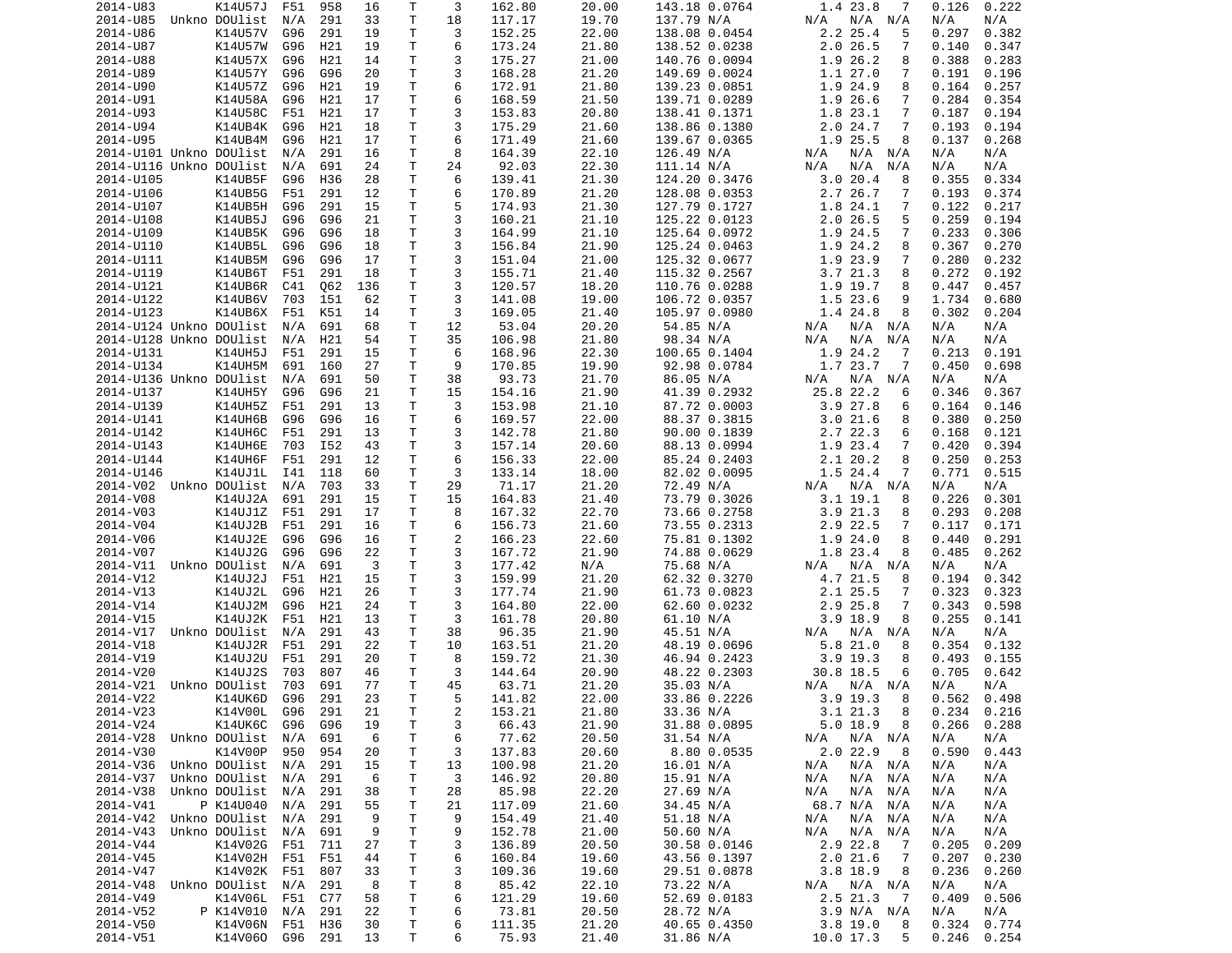| 2014-V54                | Unkno DOUlist      | N/A            | 291             | 25       | Τ            | 23                       | 78.52            | 21.90          | 81.37 N/A                      | N/A<br>N/A<br>N/A             | N/A<br>N/A                       |
|-------------------------|--------------------|----------------|-----------------|----------|--------------|--------------------------|------------------|----------------|--------------------------------|-------------------------------|----------------------------------|
| 2014-V55                | K14V06T            | F51            | H21             | 32       | Τ            | 3                        | 155.01           | 20.00          | 55.50 0.0832                   | 2.8 20.4<br>8                 | 0.326<br>0.221                   |
| 2014-V56                | K14V06U            | F51            | 291             | 12       | Τ            | 6                        | 163.52           | 21.10          | 66.23 0.1099                   | 1.924.0<br>7                  | 0.213<br>0.580                   |
| 2014-V57                | K14V06V            | F51            | H21             | 15       | т            | 6                        | 152.27           | 19.60          | 67.29 0.0526                   | 1.8 24.6<br>7                 | 0.214<br>0.245                   |
| 2014-V71                | Unkno DOUlist      | N/A            | 291             | 6        | T.           | 6                        | 81.28            | 22.10          | 88.41 N/A                      | N/A<br>N/A N/A                | N/A<br>N/A                       |
| 2014-V72                | K14V10C            | F51            | 711             | 40       | т            | 6                        | 160.83           | 21.10          | 55.62 0.1692                   | 3.8 19.2<br>9                 | 0.374<br>0.366                   |
| 2014-W02                | Unkno DOUlist      | N/A            | 291             | 57       | Τ            | 54                       | 127.06           | 21.40          | 86.54 N/A                      | $N/A$ $N/A$<br>N/A            | N/A<br>N/A                       |
| 2014-W03                | K14V10F            | F51            | 711             | 24       | Τ            | 6                        |                  | 20.30          |                                | 3.8 18.7                      | 0.320                            |
|                         |                    |                |                 |          |              |                          | 160.84           |                | 67.26 N/A                      | $\overline{7}$                | 0.266                            |
| 2014-W05                | Unkno DOUlist      | N/A            | 291             | 11       | T            | 3                        | 73.12            | 20.10          | 74.45 N/A                      | N/A<br>N/A<br>N/A             | N/A<br>N/A                       |
| 2014-W07                | Unkno DOUlist      | N/A            | 291             | 98       | Τ            | 49                       | 109.94           | 21.80          | 80.19 N/A                      | N/A<br>N/A<br>N/A             | N/A<br>N/A                       |
| 2014-W11                | Unkno DOUlist      | N/A            | 291             | 42       | T            | 35                       | 55.54            | 22.50          | 95.72 N/A                      | N/A<br>N/A<br>N/A             | N/A<br>N/A                       |
| 2014-W12                | K14W04W            | 703            | H36             | 30       | Τ            | 3                        | 167.28           | 20.30          | 107.57 0.0533                  | 2.025.3<br>7                  | 0.831<br>0.963                   |
| 2014-W12                | K14W04W            | 703            | H36             | 30       | Τ            | 3                        | 167.28           | 20.30          | 107.57 0.0533                  | 2.025.3<br>7                  | 0.831<br>0.963                   |
| 2014-W15                | K04M030            | N/A            | 291             | 6        | Τ            | 3                        | 164.46           | 22.40          | 119.63 0.0111                  | 1.1 22.2<br>3                 | 0.646<br>0.464                   |
| 2014-W16                | K14W04Z            | 703            | 075             | 34       | T            | 3                        | 146.12           | 19.40          | 117.23 0.0593                  | 1.5 23.5<br>7                 | 0.596<br>0.978                   |
| 2014-W17                | K14W05A            | 703            | 958             | 28       | T.           | 3                        | 160.17           | 20.20          | 117.92 0.0113                  | 1.6 23.4<br>7                 | 0.317<br>0.440                   |
| 2014-W18                | K14W05C            | 703            | 958             | 30       | Τ            | 3                        | 158.60           | 20.30          | 118.58 0.0386                  | 1.6 24.5<br>8                 | 0.234<br>0.402                   |
| 2014-W20                | Unkno DOUlist      | N/A            | 291             | 34       | T.           | 20                       | 92.45            | 21.70          | 130.68 N/A                     | N/A<br>N/A<br>N/A             | N/A<br>N/A                       |
| 2014-W21                | K14W06D            | F51            | 807             | 34       | T.           | 3                        | 149.63           | 20.50          | 109.28 0.1687                  | 2.8 22.2<br>7                 | 0.245<br>0.420                   |
|                         |                    |                |                 |          |              |                          |                  |                |                                |                               |                                  |
| 2014-W22                | K14W06E            | G96            | G96             | 19       | Τ            | 3                        | 170.74           | 21.80          | 117.77 0.0001                  | 2.1 30.2<br>7                 | 0.677<br>0.302                   |
| 2014-W23                | K14W06J            | 703            | G96             | 31       | Τ            | 6                        | 153.34           | 21.20          | 120.78 0.0013                  | 1.8 27.1<br>5                 | 0.898<br>0.378                   |
| 2014-W24                | K14W06F            | 703            | H21             | 28       | Τ            | 3                        | 160.75           | 20.30          | 119.06 0.0067                  | 1.9 24.4<br>7                 | 0.346<br>0.480                   |
| 2014-W25                | K14W06G            | F51            | H21             | 12       | Τ            | 3                        | 165.31           | 22.40          | 119.63 0.1198                  | 1.9 25.3<br>7                 | 0.168<br>0.183                   |
| 2014-W26                | K14W06L            | 703            | C77             | 43       | Τ            | 3                        | 151.42           | 20.90          | 111.71 0.0515                  | 21.5 19.9<br>7                | 0.524<br>0.400                   |
| 2014-W28                | K14W06R            | G96            | 958             | 26       | T.           | 6                        | 158.86           | 21.10          | 129.70 0.0438                  | 1.7 25.2<br>7                 | 0.311<br>0.423                   |
| 2014-W29                | Unkno DOUlist      | N/A            | 291             | 35       | Τ            | 35                       | 96.71            | 22.30          | 143.93 N/A                     | N/A N/A<br>N/A                | N/A<br>N/A                       |
| 2014-W41                | K14W070            | 691            | 291             | 36       | т            | 12                       | 155.94           | 19.80          | 130.10 0.0600                  | 2.2 20.5<br>8                 | 0.434<br>0.446                   |
| 2014-W31                | K14W07C            | G96            | 291             | 32       | Τ            | 3                        | 163.44           | 21.90          | 107.14 0.1618                  | 4.0 18.7<br>8                 | 0.235<br>0.204                   |
| 2014-W32                | K14W07D            | G96            | G96             | 26       | Τ            | 3                        | 173.53           | 22.20          | 118.30 0.0247                  | 3.121.8<br>8                  | 0.411<br>0.229                   |
|                         |                    |                |                 |          |              |                          |                  |                |                                |                               |                                  |
| 2014-W33                | K14W07E            | 703            | H36             | 39       | Τ            | 6                        | 143.46           | 20.20          | 118.57 0.1192                  | 3.022.9<br>7                  | 0.430<br>0.546                   |
| 2014-W34                | K14W07F            | F51            | 291             | 17       | Τ            | 9                        | 159.02           | 21.30          | 118.91 0.2680                  | 3.1 22.5<br>7                 | 0.178<br>0.194                   |
| 2014-W35                | K14W07G            | G96            | G96             | 29       | T.           | 8                        | 172.43           | 21.80          | 119.05 0.3218                  | 3.020.7<br>9                  | 0.302<br>0.364                   |
| 2014-W36                | K14W07H            | G96            | G96             | 27       | Τ            | 2                        | 175.27           | 21.40          | 119.60 0.2555                  | 2.9 22.6<br>8                 | 0.392<br>0.297                   |
| 2014-W37                | K14W07J            | G96            | G96             | 26       | Τ            | 4                        | 170.76           | 20.90          | 120.15 N/A                     | 2.9 21.3<br>8                 | 0.309<br>0.202                   |
| 2014-W38                | K14W07L            | G96            | H36             | 27       | Τ            | 3                        | 154.10           | 21.50          | 128.91 0.0453                  | 2.025.8<br>7                  | 0.325<br>0.376                   |
| 2014-W39                | K14W07M            | G96            | G96             | 30       | Τ            | 3                        | 154.19           | 20.50          | 129.12 0.0778                  | 2.1 23.5<br>8                 | 0.298<br>0.260                   |
| 2014-W40                | K14W07N            | G96            | G96             | 29       | Τ            | 6                        | 159.45           | 21.60          | 126.17 0.1173                  | 24.9 23.4<br>7                | 1.168<br>0.441                   |
| 2014-W42                | K14W07P            | F51            | 291             | 20       | Τ            | 3                        | 168.87           | 20.40          | 130.24 0.0378                  | 2.2 26.5<br>6                 | 0.203<br>0.231                   |
| 2014-W43                | K14W070            | F51            | 291             | 13       | т            | 3                        | 175.46           | 20.90          | 132.44 0.0573                  | 2.026.1<br>7                  | 0.175<br>0.080                   |
| 2014-W45                | K14W07S            | I41            | 900             | 25       | Τ            | 3                        | 151.99           | 19.60          |                                |                               | 0.603                            |
|                         |                    |                |                 |          |              |                          |                  |                | 140.54 0.0112                  | 1.3 27.3<br>6                 | 0.260                            |
| 2014-W49                | K14W690            | F51            | 104             | 10       | т            | 3                        | 170.91           | 19.90          | 142.06 0.0977                  | 1.5 23.7<br>7                 | 0.305<br>0.160                   |
| 2014-W51                | K14V35P            | C51            | 204             | 18       | T            | 6                        | 82.27            | 20.40          | 89.08 0.0262                   | 6.322.6<br>7                  | 0.414<br>0.217                   |
| 2014-W52                | K14W690            | F51            | 104             | 13       | Τ            | 6                        | 158.36           | 21.50          | 119.53 0.2665                  | 3.621.5<br>9                  | 0.285<br>0.299                   |
| 2014-W58                | Unkno DOUlist      | N/A            | 291             | 35       | Τ            | 32                       | 81.89            | 22.50          | 148.80 N/A                     | N/A<br>N/A<br>N/A             | N/A<br>N/A                       |
| 2014-W53                | K14W69R            | G96            | 104             | 20       | Τ            | 3                        | 122.49           | 20.70          | 142.99 0.0016                  | 1.6 25.0<br>8                 | 0.610<br>0.903                   |
| 2014-W59                | K14W70D            | F51            | 291             | 14       | Τ            | 8                        | 158.75           | 22.70          | 118.91 0.2810                  | 4.0 22.9<br>7                 | 0.245<br>0.184                   |
| 2014-W55                | C K14W020          | N/A            | C <sub>23</sub> | 108      | Τ            | 3                        | 135.83           | 18.80          | 108.12 N/A                     | 25.6 N/A N/A                  | N/A<br>N/A                       |
| 2014-W56                | C K14W030          | N/A            | Q62             | 20       | Τ            | 2                        | 121.78           | 21.50          | 131.91 N/A                     | 1.3 N/A<br>N/A                | N/A<br>N/A                       |
| 2014-W64                | Unkno DOUlist      | N/A            | 291             | 20       | Τ            | 20                       | 125.72           | 22.90          | 175.79 N/A                     | N/A<br>N/A<br>N/A             | N/A<br>N/A                       |
| 2014-W66                | K14WB9X            | F51            | 291             | 13       | Τ            | 3                        | 164.82           | 21.00          | 155.14 0.1056                  | 1.9 23.9<br>$\overline{7}$    | 0.171<br>0.177                   |
|                         |                    |                |                 |          |              |                          |                  |                |                                |                               |                                  |
| 2014-W68                | C K14W050          | N/A            | 291             | 35       | T            | 9                        | 171.27           | 21.60          | 107.92 N/A                     | 6.2 N/A N/A                   | N/A<br>N/A                       |
| 2014-W73                | Unkno DOUlist      | N/A            | 291             | 48       | T.           | 33                       | 78.72            | 22.30          | 162.50 N/A                     | N/A<br>N/A N/A                | N/A<br>N/A                       |
| 2014-W74                | K14WC0W            | F51            | G96             | 23       | $\mathsf{T}$ | $\overline{\phantom{a}}$ | 175.97           | 21.60          | 132.67 0.2675                  | 4.8 19.7<br>9                 | 0.273<br>0.249                   |
| 2014-W75                | K14WC0X G96        |                | G96             | 36       | Τ            | 6                        | 128.85           | 21.30          | 143.04 N/A                     | 4.020.2<br>8                  | $0.264$ $0.266$                  |
| 2014-W76                | K14WC0Y            | F51            | 291             | 12       | T            | 3                        | 144.67           | 21.10          | 143.33 0.2321                  | 3.9 22.3<br>7                 | 0.116<br>0.108                   |
| 2014-W84                | Unkno DOUlist      | N/A            | 691             | 20       | T            | 17                       | 62.91            | 22.60          | 155.31 N/A                     | N/A<br>$N/A$ $N/A$            | N/A<br>N/A                       |
| 2014-W85                | K14WK0X F51        |                | 291             | 17       | т            | 6                        | 151.70           | 21.30          | 154.76 0.2204                  | 3.9 21.6<br>6                 | 0.106<br>0.086                   |
| 2014-W86                | K14WK0Y F51        |                | 291             | 17       | T            | 6                        | 150.39           | 22.30          | 154.54 0.2970                  | 4.022.0<br>7                  | 0.123<br>0.133                   |
| 2014-W87                | K14WK0Z            | F51            | 291             | 12       | Τ            | 6                        | 162.05           | 21.50          | 155.19 0.1984                  | 3.1 23.5<br>7                 | 0.164<br>0.175                   |
|                         |                    |                |                 |          |              |                          |                  |                |                                |                               |                                  |
| 2014-W89                | K14WK1B            | F51            | 291             | 13       | T.           | 6                        | 149.22           | 21.20          | 158.23 0.0595                  | 1.9 24.0<br>$\overline{7}$    | 0.157<br>0.141                   |
| 2014-W91                | K14WK1D            | F51            | 291             | 13       | Τ            | 6                        | 160.64           | 22.50          | 154.91 0.0399                  | $3.1$ 19.3<br>8               | 0.164<br>0.191                   |
| 2014-W94                | K14WK1J            | G96            | 291             | 21       | Τ            | 3                        | 164.00           | 21.10          | 146.57 0.0400                  | 1.8 24.7<br>$\overline{7}$    | 0.496<br>0.399                   |
| 2014-W93                | C K14T64G          | N/A            | 568             | 47       | T            | 3                        | 131.30           | 21.50          | 68.33 N/A                      | 50.7 N/A N/A                  | N/A<br>N/A                       |
| 2014-W97                | K14WK10            | F51            | 291             | 9        | т            | 3                        | 160.48           | 21.10          | 144.26 0.0327                  | 2.9 25.9<br>$\overline{7}$    | 0.183<br>0.173                   |
| 2014-W103 Unkno DOUlist |                    | N/A            | 691             | 19       | т            | 12                       | 70.41            | 21.60          | 88.80 N/A                      | N/A N/A<br>N/A                | N/A<br>N/A                       |
| 2014-W100               | K14WK1Y            | F51            | 291             | 8        | T            | 3                        | 143.32           | 21.40          | 133.99 0.0519                  | 3.8 25.2<br>8                 | 0.132<br>0.349                   |
| 2014-W101               | K14WK1W            | F51            | 291             | 9        | Τ            | 3                        | 134.44           | 20.10          | 134.21 0.0237                  | 3.725.0<br>7                  | 0.308<br>0.280                   |
| 2014-W102               | K14WK1N            | F51            | 291             | 18       | T            | 6                        | 165.53           | 20.40          | 133.51 0.0984                  | 3.624.1<br>7                  | 0.207<br>0.253                   |
|                         |                    |                |                 |          |              |                          |                  |                |                                |                               |                                  |
| 2014-W105               | K14WK20            | F51            | H21             | 16       | Τ            | 3                        | 142.03           | 20.90          | 130.38 0.2282                  | 4.8 21.7<br>7                 | 0.210<br>0.251                   |
|                         |                    |                |                 |          |              |                          |                  |                |                                |                               |                                  |
| 2014-W106<br>2014-W107  | K14WK2Q<br>K14WK2R | F51<br>G96 291 | 291             | 10<br>16 | T<br>Τ       | 3<br>3                   | 160.69<br>167.95 | 21.70<br>22.20 | 131.79 0.0014<br>133.60 0.0897 | 3.824.1<br>9<br>2.8 25.7<br>8 | 0.090<br>0.172<br>0.289<br>0.422 |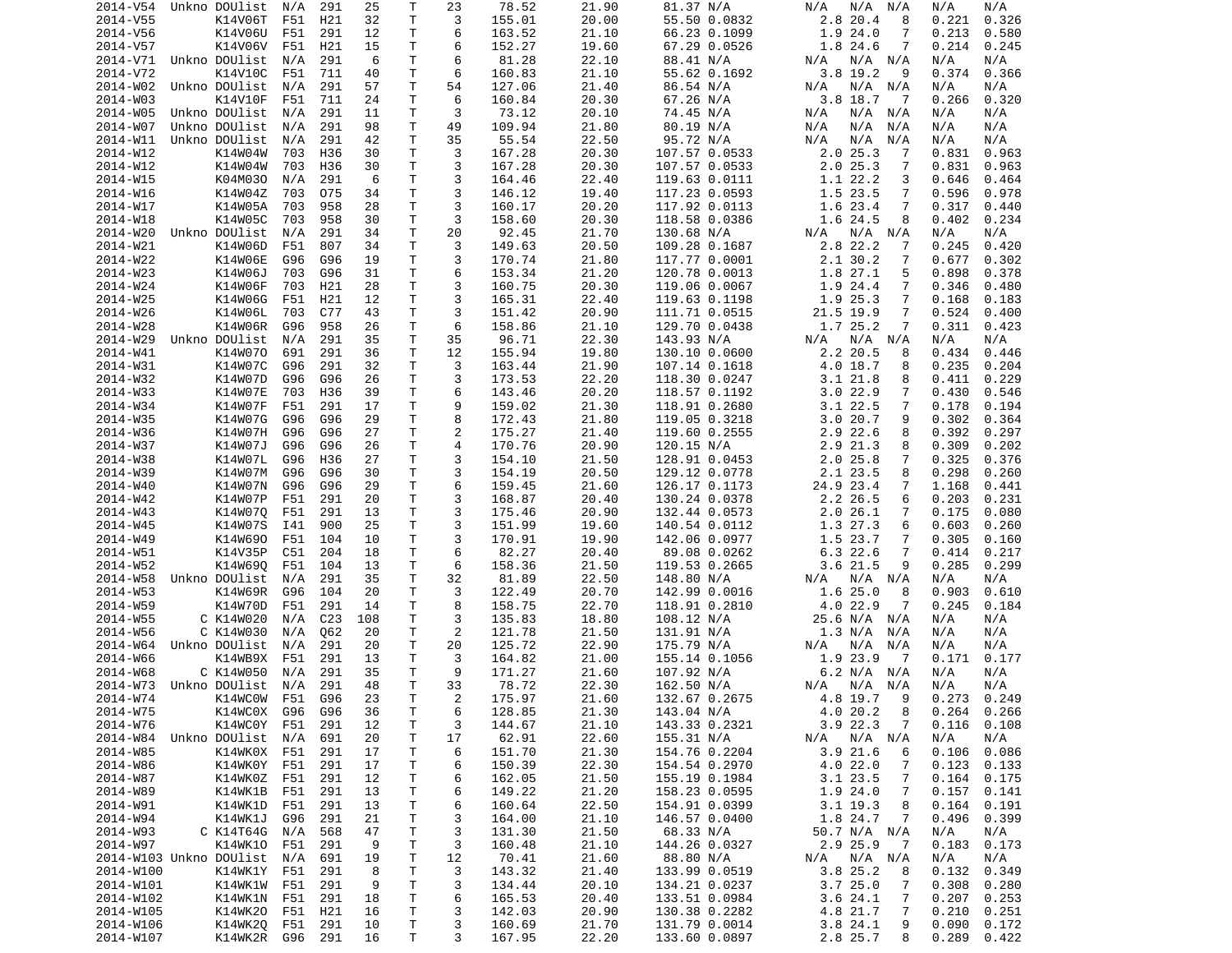| 2014-W110                  | K14WK2U                            | F51 | 291             | 9        | Т            | 3        | 160.65          | 20.50          | 128.89 0.0156                 | 3.026.7<br>7                                | 0.122<br>0.136                   |
|----------------------------|------------------------------------|-----|-----------------|----------|--------------|----------|-----------------|----------------|-------------------------------|---------------------------------------------|----------------------------------|
| 2014-W111                  | K14WK2V                            | F51 | 291             | 8        | Τ            | 3        | 159.19          | 20.50          | 131.22 0.1057                 | 1.9 23.8<br>7                               | 0.071<br>0.145                   |
| 2014-W112                  | K14WK2W                            | F51 | 291             | 9        | Τ            | 3        | 161.29          | 22.40          | 130.09 0.0514                 | 2.024.4<br>9                                | 0.173<br>0.112                   |
| 2014-W113                  | K14WK2P                            | 703 | 807             | 39       | Τ            | 3        | 136.03          | 19.90          | 133.44 0.4377                 | $3.8$ 19.0<br>8                             | 0.462<br>0.445                   |
| 2014-W114                  | K14WK2X                            |     | 291             | 24       | Τ            | 3        | 161.37          |                |                               | 4                                           | 0.387                            |
|                            |                                    | G96 |                 |          |              |          |                 | 20.50          | 127.90 0.0003                 | 2.1 29.4                                    | 0.474                            |
| 2014-W116                  | C K14W070                          | N/A | G96             | 25       | Τ            | 3        | 57.47           | 19.90          | 128.22 N/A                    | 4.0 N/A N/A                                 | N/A<br>N/A                       |
| 2014-W117                  | C K14W080                          | N/A | H01             | 21       | Τ            | 3        | 164.90          | 21.90          | 132.89 N/A                    | 3.7 N/A<br>N/A                              | N/A<br>N/A                       |
| 2014-W118                  | C K14W090                          | N/A | 568             | 23       | Τ            | 6        | 60.52           | 21.20          | 139.82 N/A                    | 31.1 N/A<br>N/A                             | N/A<br>N/A                       |
| 2014-W123 Unkno DOUlist    |                                    | N/A | 691             | 10       | Τ            | 6        | 140.97          | 20.50          | 121.14 N/A                    | N/A<br>N/A<br>N/A                           | N/A<br>N/A                       |
| 2014-W124                  | K14Wa20                            | F51 | 291             | 12       | Τ            | 3        | 158.90          | 21.90          | 109.83 N/A                    | 9.8 21.0<br>6                               | 0.183<br>0.168                   |
| 2014-W129                  | K14Wa2R                            | 703 | 291             | 26       | Τ            | 3        | 146.74          | 21.10          | 118.31 0.0009                 | 3.027.3<br>6                                | 1.095<br>0.215                   |
|                            |                                    |     |                 |          |              |          |                 |                |                               |                                             |                                  |
| 2014-W130                  | K14Wa2U                            | G96 | 300             | 36       | Τ            | 3        | 142.28          | 20.10          | 115.17 0.2316                 | 2.3 20.8<br>8                               | 0.352<br>0.326                   |
| 2014-W132                  | K14Wa2Y                            | F51 | F51             | 10       | T.           | 3        | 170.99          | 21.60          | 116.73 0.0062                 | 4.9 25.4<br>8                               | 0.271<br>0.299                   |
| 2014-W135                  | K14Wa3B                            | G96 | 291             | 22       | Τ            | 3        | 140.11          | 21.20          | 107.58 0.2623                 | 2.9 20.8<br>8                               | 0.297<br>0.319                   |
| 2014-W136 Unkno DOUlist    |                                    | N/A | 291             | 19       | Τ            | 9        | 129.33          | 20.40          | 103.70 N/A                    | $N/A$ $N/A$<br>N/A                          | N/A<br>N/A                       |
| 2014-W138                  | K14Wa3T                            | F51 | 291             | 13       | T.           | 9        | 142.70          | 21.90          | 104.66 0.2937                 | 5.8 20.8<br>7                               | 0.146<br>0.169                   |
| 2014-W139                  | K14Wa3U                            | F51 | 291             | 18       | Τ            | 9        | 123.35          | 21.70          | 106.03 0.1043                 | 4.9 22.4<br>7                               | 0.288<br>0.308                   |
| 2014-W140                  |                                    | F51 |                 | 21       | T.           | 3        | 97.83           | 21.20          |                               | 3.9 18.7<br>9                               |                                  |
|                            | K14Wa3V                            |     | H01             |          |              |          |                 |                | 107.37 0.0046                 |                                             | 0.166<br>0.160                   |
| 2014-W141                  | K14Wa3W                            | F51 | 291             | 9        | T.           | 3        | 166.47          | 22.00          | 102.91 0.1526                 | 4.1 24.2<br>8                               | 0.154<br>0.324                   |
| 2014-W143                  | K14Wa4C                            | F51 | 291             | 9        | Τ            | 3        | 148.70          | 20.80          | 94.69 0.0032                  | 1.7 24.8<br>6                               | 0.251<br>0.130                   |
| 2014-W144                  | K14Wa4F                            | G96 | 291             | 15       | Τ            | 3        | 166.66          | 21.80          | 94.29 0.0715                  | 1.9 25.6<br>8                               | 0.183<br>0.200                   |
| 2014-W145                  | K14Wa4G                            | F51 | 291             | 10       | Τ            | 3        | 169.67          | 22.10          | 94.10 0.0474                  | 6.623.6<br>8                                | 0.225<br>0.085                   |
| 2014-W146 Unkno DOUlist    |                                    | N/A | 291             | 3        | T.           | 3        | 137.56          | 19.90          | 94.92 N/A                     | N/A<br>N/A<br>N/A                           | N/A<br>N/A                       |
| 2014-W147                  | K14Wa5D                            | F51 | 291             | 13       | Τ            | 6        | 160.01          | 22.30          | 92.51 0.1345                  | 4.9 19.7<br>8                               | 0.116<br>0.173                   |
|                            |                                    |     |                 |          |              |          |                 |                |                               |                                             |                                  |
| 2014-W148                  | K14Wa5E                            | F51 | 291             | 12       | Τ            | 6        | 154.55          | 21.60          | 92.40 0.0260                  | 4.9 21.1<br>8                               | 0.187<br>0.215                   |
| 2014-W151                  | K14Wa5J                            | F51 | H21             | 10       | Τ            | 3        | 152.18          | 21.00          | 91.23 0.0994                  | 3.023.3<br>8                                | 0.097<br>0.153                   |
| 2014-W154                  | K14Wa5M                            | F51 | 291             | 9        | Τ            | 6        | 157.44          | 21.70          | 92.27 0.0479                  | 1.8 25.6<br>7                               | 0.141<br>0.242                   |
| 2014-W156                  | K14Wa5F                            | F51 | 291             | 22       | Τ            | 3        | 132.97          | 20.60          | 93.32 0.2844                  | 3.8 17.2<br>8                               | 0.571<br>0.536                   |
| 2014-X07                   | K14Wa5T                            | G96 | G96             | 36       | Τ            | 3        | 141.62          | 20.50          | 66.28 0.2826                  | 4.2 20.6<br>8                               | 0.446<br>0.286                   |
| 2014-X09                   | K14Wa5V                            | 703 | 958             | 61       | Τ            | 3        | 120.70          | 19.30          | 67.89 0.2437                  | $3.7$ 18.9<br>8                             | 0.398<br>0.401                   |
|                            |                                    |     |                 | 32       | Τ            | 6        |                 | 21.10          |                               |                                             |                                  |
| 2014-X11                   | K14Wa5Y                            | G96 | G96             |          |              |          | 158.39          |                | 65.14 0.0220                  | 3.1 25.7<br>5                               | 0.334<br>0.290                   |
| 2014-X12                   | K14Wa5Z                            | G96 | G96             | 20       | Τ            | 6        | 168.39          | 21.10          | 64.72 0.0011                  | 3.025.5<br>9                                | 0.260<br>0.210                   |
| 2014-X17                   | Unkno DOUlist                      | N/A | 291             | 28       | Τ            | 24       | 138.87          | 21.50          | 50.39 N/A                     | N/A N/A<br>N/A                              | N/A<br>N/A                       |
| 2014-X19                   | J95W03L                            | N/A | F51             | 11       | Τ            | 3        | 175.84          | 20.40          | 114.60 N/A                    | 1.3 18.7<br>2                               | 0.508<br>0.668                   |
| 2014-X20                   | Unkno DOUlist                      | N/A | G96             | 39       | Τ            | 21       | 157.39          | 21.30          | 54.48 N/A                     | $N/A$ $N/A$<br>N/A                          | N/A<br>N/A                       |
| 2014-X22                   | K14Wa8M                            | F51 | 291             | 10       | Τ            | 6        | 157.90          | 21.80          | 51.52 0.1679                  | 4.9 23.2<br>7                               | 0.159<br>0.144                   |
| 2014-X26                   | K14Wa7R                            | F51 | 291             | 12       | Τ            | 8        | 111.24          | 22.10          | 62.66 0.0104                  | 10.022.1<br>7                               | 0.175<br>0.134                   |
|                            |                                    |     |                 |          | Τ            |          |                 |                |                               |                                             |                                  |
| 2014-X27                   | K14Wa7S                            | F51 | 291             | 11       |              | 8        | 138.08          | 21.10          | 49.95 N/A                     | 10.9 19.9<br>6                              | 0.173<br>0.287                   |
| 2014-X29                   | K14Wa8P                            | F51 | 807             | 11       | Τ            | 2        | 157.39          | 20.60          | 28.07 0.2367                  | 3.822.3<br>8                                | 0.186<br>0.266                   |
| 2014-X30                   | K14Wa8Q                            | F51 | 807             | 15       | Τ            | 3        | 105.11          | 20.90          | 27.26 0.4900                  | $3.8$ 18.0<br>8                             | 0.217<br>0.205                   |
| 2014-X38                   | K14Wb10                            | F51 | 291             | -7       | Τ            | 3        | 156.98          | 21.50          | 104.13 0.1392                 | 1.9 19.5 N/A                                | N/A<br>N/A                       |
| 2014-X37                   | K14Wb1P                            | F51 | 291             | 8        | T            | 5        | 155.90          | 21.40          | 104.02 0.3534                 | 2.021.7<br>8                                | 0.044<br>0.127                   |
| 2014-X44                   | Unkno DOUlist                      | N/A | H <sub>15</sub> | 170      | Τ            | 15       | 109.47          | 20.80          | 48.90 N/A                     | N/A<br>N/A N/A                              | N/A<br>N/A                       |
| 2014-X46                   | Unkno DOUlist                      | N/A | 695             | 190      | T            | 190      | 60.47           | 24.00          | 73.24 N/A                     | N/A<br>N/A<br>N/A                           | N/A<br>N/A                       |
|                            |                                    |     |                 |          |              |          |                 |                |                               |                                             |                                  |
| 2014-X48                   | K14J54V                            | N/A | 695             | 6        | T            | 6        | 119.59          | 22.80          | 78.11 0.0318                  | 0.925.8<br>3                                | 0.274<br>0.300                   |
| 2014-X49                   | K14K39F                            | N/A | 695             | 10       | Τ            | 10       | 90.18           | 23.40          | 77.84 0.0188                  | 36.9 25.2<br>3                              | 0.485<br>0.438                   |
| 2014-X50                   | Unkno DOUlist                      | N/A | 291             | 74       | Τ            | 52       | 80.89           | 22.40          | 33.24 N/A                     | N/A N/A<br>N/A                              | N/A<br>N/A                       |
| 2014-X51                   | K14Wn7D                            | G96 | G96             | 18       | T.           | 3        | 145.12          | 21.40          | 43.33 0.0410                  | 12.0 25.2<br>7                              | 0.189<br>0.338                   |
| 2014-X52                   | K14Wn7E                            | G96 | G96             | 21       | T.           | 3        | 169.06          | 21.60          | 43.89 0.3108                  | 12.0 22.4<br>7                              | 0.195<br>0.347                   |
| 2014-X53                   | K14X03T                            | F51 | 291             | 14       | т            | 3        | 109.53          | 20.90          | 46.47 0.1959                  | 43.1 17.7<br>5                              | 0.149<br>0.234                   |
|                            |                                    |     |                 | $\Theta$ | F            | $\Theta$ |                 |                |                               |                                             |                                  |
| 2014-X55                   | N/A                                | N/A | N/A             |          |              |          | N/A             | N/A            | N/A<br>N/A                    | N/A<br>N/A N/A                              | N/A<br>N/A                       |
| 2014-X56                   | K14Wn7F                            | F51 | 291             | 13       | T.           | 6        | 94.70           | 21.40          | 45.86 0.0739                  | 11.9 20.1<br>8                              | 0.218<br>0.294                   |
| 2014-X58 Unkno DOUlist     |                                    | N/A | 691             | 106      | $\mathsf{T}$ | 88       | 50.96           | 22.00          | 41.68 N/A                     | N/A N/A<br>N/A                              | N/A<br>N/A                       |
| 2014-X59                   | K14X06K F51 291                    |     |                 | 11       | T            | 4        | 134.37          | 19.70          | 20.73 0.1219                  | $3.2$ 19.2 8                                | $0.241$ $0.122$                  |
| 2014-X61 Unkno DOUlist N/A |                                    |     | 691             | 37       | T            | 26       | 55.30           | 22.20          | 53.91 N/A                     | $N/A$ $N/A$<br>N/A                          | N/A<br>N/A                       |
| 2014-X65                   | Unkno DOUlist                      | N/A | 291             | 9        | T            | 9        | 81.09           | N/A            | 52.66 N/A                     | N/A<br>$N/A$ $N/A$                          | N/A<br>N/A                       |
| 2014-X68                   | K14X03S F51                        |     | J95             | 11       | Τ            | 3        | 120.24          | 20.70          | 20.60 N/A                     | 5.6 15.3 N/A                                | N/A<br>N/A                       |
|                            |                                    |     |                 |          |              |          |                 |                |                               |                                             |                                  |
| 2014-X71                   | K14X07A F51                        |     | 807             | 17       | T            | 3        | 155.90          | 21.00          | 46.07 0.3218                  | 3.721.0<br>$\overline{7}$                   | 0.178<br>0.240                   |
| 2014-X74 Unkno DOUlist N/A |                                    |     | 291             | 15       | Τ            | 12       | 117.83          | 21.90          | 63.73 N/A                     | N/A N/A<br>N/A                              | N/A<br>N/A                       |
| 2014-X75                   | K14Wn8G                            | F51 | 291             | 14       | T            | 6        | 105.49          | 22.30          | 63.43 0.2195                  | 18.8 20.7<br>6                              | 0.139<br>0.239                   |
| 2014-X77                   |                                    |     |                 |          |              | 3        | 114.02          | 21.70          | 65.46 0.0091                  | 2.9 22.9<br>6                               | 0.207<br>0.178                   |
|                            | K14X07M                            | F51 | 291             | 12       | Τ            |          |                 |                |                               |                                             |                                  |
|                            |                                    |     |                 |          |              |          |                 |                |                               |                                             |                                  |
| 2014-X79                   | K14X070 F51                        |     | 291             | 9        | T            | 3        | 165.56          | 20.90          | 67.86 0.0052                  | 2.8 26.8<br>8                               | 0.151<br>0.174                   |
| 2014-X80                   | K14X07P                            | F51 | 291             | 9        | T            | 3        | 165.54          | 22.00          | 76.67 0.1231                  | 2.124.0<br>8                                | 0.158<br>0.109                   |
| 2014-Y01 Unkno DOUlist N/A |                                    |     | 585             | 38       | Τ            | 9        | 149.50          | 20.00          | 73.03 N/A                     | N/A<br>N/A N/A                              | N/A<br>N/A                       |
| 2014-Y05                   | K14X08D                            | F51 | 461             | 14       | T            | 3        | 127.73          | 20.20          | 79.60 0.1212                  | 4.3 18.8<br>6                               | 0.126<br>0.129                   |
| 2014-Y07                   | K14X08F                            | F51 | 807             | 12       | T            | 3        | 137.59          | 21.10          | 65.83 0.4221                  | 5.9 20.1<br>6                               | 0.114<br>0.171                   |
| 2014-Y10                   | K11J02U N/A                        |     | H36             | 9        | T.           | 3        | 101.31          | 21.00          | 86.65 0.2668                  | 2.9 18.3<br>3                               | 0.450<br>0.348                   |
|                            | K14X08L F51                        |     | J04             | 15       |              |          |                 |                |                               | 8                                           |                                  |
| 2014-Y13                   |                                    |     |                 |          | Τ            | 3        | 92.68           | 21.70          | 64.93 0.0445                  | 6.6 18.9                                    | 0.360<br>0.275                   |
| 2014-Y16 Unkno DOUlist N/A |                                    |     | 291             | 36       | T            | 34       | 107.50          | 21.40          | 139.33 N/A                    | N/A N/A<br>N/A                              | N/A<br>N/A                       |
| 2014-Y17<br>2014-Y18       | K14Y00N F51 291<br>K14X31X C51 291 |     |                 | 8<br>27  | T.<br>T      | 3<br>6   | 156.41<br>92.33 | 19.50<br>20.10 | 110.61 0.0053<br>57.18 0.4726 | 2.9 26.3<br>7<br>7.7 17.6<br>$\overline{7}$ | 0.117<br>0.124<br>0.669<br>0.612 |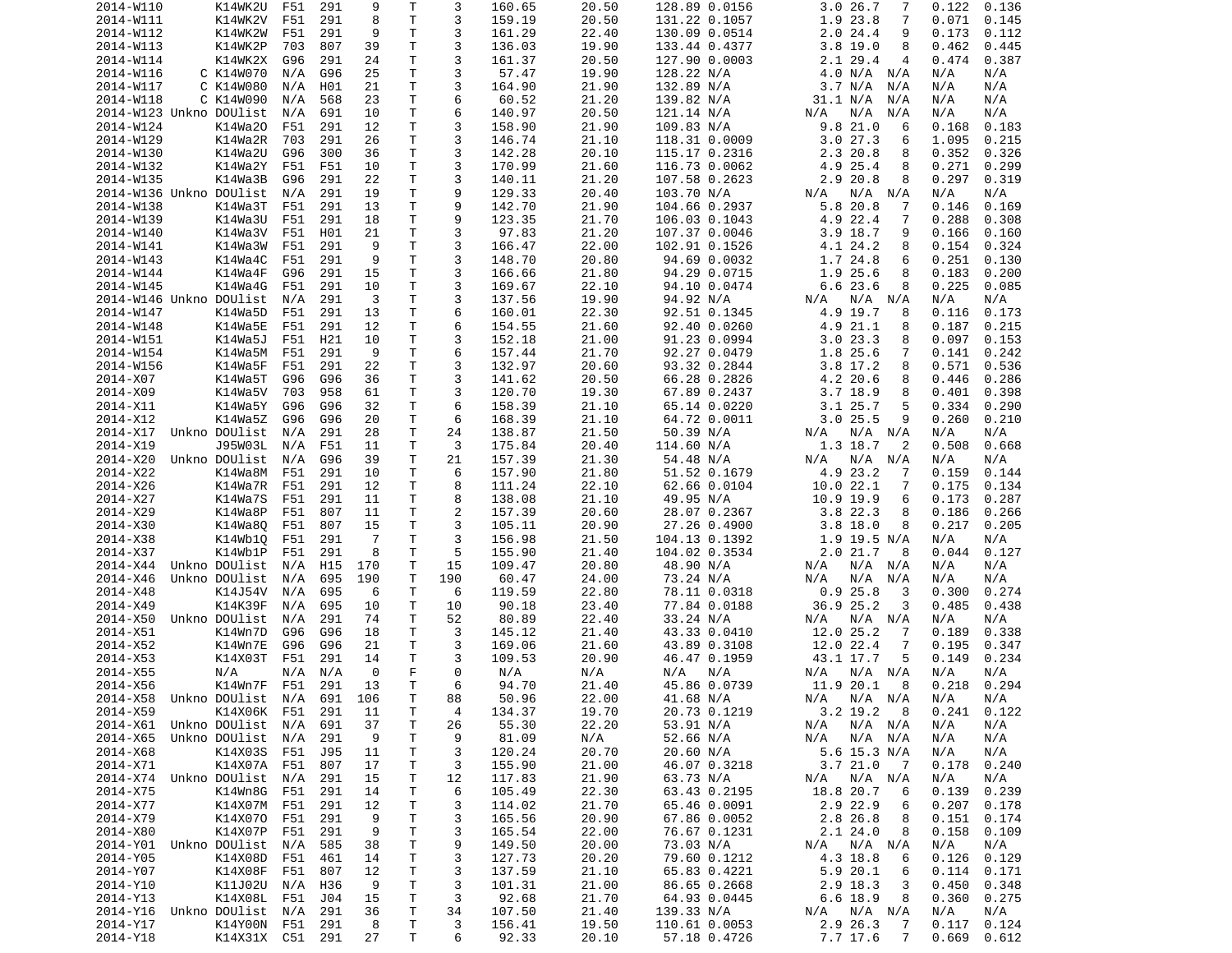| 2014-Y24 | Unkno DOUlist                  | N/A | 291        | 144 | Τ            | 101            | 55.06  | 22.00 | 144.43 N/A    | N/A<br>N/A N/A              | N/A<br>N/A     |
|----------|--------------------------------|-----|------------|-----|--------------|----------------|--------|-------|---------------|-----------------------------|----------------|
| 2014-Y27 | Unkno DOUlist                  | N/A | 291        | 215 | Τ            | 35             | 47.07  | 22.10 | 151.15 N/A    | N/A<br>N/A<br>N/A           | N/A<br>N/A     |
| 2014-Y28 | K14X32F                        | G96 | 291        | 24  | Τ            | 5              | 154.35 | 20.60 | 99.40 0.2483  | 6.021.8<br>-7               | 0.157<br>0.165 |
| 2014-Y30 | K14Y00R                        | F51 | 291        | 32  | Τ            | 3              | 121.17 | 21.00 | 134.23 0.1997 | 2.9 20.3<br>8               | 0.178<br>0.160 |
| 2014-Y31 | K14Y00S                        | F51 | 291        | 16  | т            | 6              | 122.94 | 20.70 | 147.43 0.0210 | 1.8 24.6<br>8               | 0.356<br>0.260 |
| 2014-Y32 | Unkno DOUlist                  | N/A | 703        | 44  | T            | 23             | 132.83 | 21.60 | 82.76 N/A     | N/A<br>N/A<br>N/A           | N/A<br>N/A     |
| 2014-Y35 | K14Y01D                        | J04 | F51        | 15  | Τ            | 2              | 142.42 | 20.90 | 154.43 0.0199 | 1.5 25.5<br>6               | 0.956<br>0.271 |
| 2014-Y37 | Unkno DOUlist                  | N/A | 291        | 52  | т            | 52             | 68.65  | 21.90 | 160.16 N/A    | N/A<br>N/A<br>N/A           | N/A<br>N/A     |
| 2014-Y36 | K14Y080                        | 703 | <b>B49</b> | 52  | Τ            | 3              | 149.84 | 20.90 | 167.27 0.0425 | 1.5 23.5<br>5               | 0.446<br>0.397 |
| 2014-Y40 | K14Y09A                        | G96 | 291        | 31  | Τ            | 6              | 132.46 | 19.90 | 160.59 0.0100 | 2.024.5<br>5                | 0.250<br>0.389 |
| 2014-Y41 | K14Y09B                        | F51 | 291        | 8   | Τ            | 2              | 160.17 | 20.70 | 159.45 0.0058 | 2.1 27.5<br>7               | 0.244<br>0.354 |
| 2014-Y42 | K14Y09C                        | F51 | 493        | 9   | Τ            | 3              | 140.00 | 22.20 | 163.28 0.0772 | 1.7 23.8<br>8               | 0.196<br>0.414 |
| 2014-Y44 | Unkno DOUlist                  | N/A | 691        | 204 | Τ            | 9              | 113.56 | 19.10 | 27.97 N/A     | N/A<br>N/A N/A              | N/A<br>N/A     |
| 2014-Y46 | Unkno DOUlist                  | N/A | 691        | 47  | Τ            | 47             | 90.64  | 22.50 | 149.37 N/A    | N/A<br>N/A<br>N/A           | N/A<br>N/A     |
| 2014-Y47 | K14Y09M                        | F51 | 807        | 28  | т            | 2              | 131.04 | 19.90 | 150.58 0.0973 | $3.7$ 19.1<br>7             | 0.117<br>0.132 |
| 2014-Y48 | K14Y09N                        | F51 | 807        | 15  | т            | 3              | 116.35 | 21.50 | 149.68 0.2220 | 3.721.0<br>8                | 0.314<br>0.267 |
| 2014-Y49 | K14Y090                        | F51 | 291        | 15  | Τ            | 5              | 111.10 | 22.10 | 147.94 0.1911 | 3.821.0<br>8                | 0.254<br>0.269 |
| 2014-Y50 | K14Y090                        | G96 | J95        | 23  | Τ            | 2              | 154.56 | 20.60 | 141.61 0.0388 | 1.7 25.6<br>7               | 0.217<br>0.424 |
| 2014-Y51 | Unkno DOUlist                  | N/A | 291        | 6   | Τ            | 6              | 71.16  | 20.70 | 137.63 N/A    | N/A N/A<br>N/A              | N/A<br>N/A     |
| 2014-Y52 | K14Y09T                        | F51 | 807        | 15  | Τ            | 6              | 116.78 | 21.30 | 136.05 0.0642 | 4.7 20.3<br>8               | 0.210<br>0.192 |
| 2014-Y53 | K14Y09U                        | G96 | H36        | 17  | Τ            | 3              | 163.64 | 20.40 | 137.40 0.0332 | 1.9 24.7<br>8               | 0.451<br>0.362 |
| 2014-Y55 | K14Y14D                        | G96 | J95        | 27  | Τ            | 2              | 177.30 | 20.10 | 126.64 0.0932 | 1.7 24.5<br>7               | 0.235<br>0.267 |
| 2014-Y56 | K14Y14E                        | G96 | J95        | 25  | T            | 2              | 167.63 | 21.60 | 126.28 0.0140 | 2.8 27.2<br>7               | 0.923<br>0.436 |
| 2014-Y58 | K14Y14G                        | F51 | 493        | 14  | Τ            | 5              | 108.03 | 22.40 | 123.49 0.1257 | 6.6 22.4<br>8               | 0.167<br>0.270 |
| 2014-Y59 | K14Y14H                        | F51 | 493        | 15  | T.           | 3              | 161.58 | 21.60 | 124.39 0.5177 | 4.7 20.8<br>7               | 0.234<br>0.120 |
| 2014-Y60 | K14Y14K                        | F51 | H21        | 13  | Τ            | 6              | 163.03 | 22.10 | 123.28 0.1855 | 4.8 22.6<br>8               | 0.169<br>0.188 |
| 2014-Y62 | K14Y14J                        | 703 | 711        | 29  | T            | 3              | 95.55  | 19.80 | 120.11 0.1096 | 3.7 18.2<br>9               | 1.455<br>0.572 |
| 2014-Y63 | K14Y14L                        | 703 | 595        | 86  | т            | 6              | 125.60 | 19.10 | 117.05 0.0133 | 2.420.6<br>8                | 0.716<br>0.404 |
| 2014-Y64 | Unkno DOUlist                  | N/A | 291        | 49  | т            | 27             | 115.61 | 22.20 | 108.29 N/A    | $N/A$ $N/A$<br>N/A          | N/A<br>N/A     |
| 2014-Y66 | K14Y14R                        | 703 | B49        | 25  | Τ            | 3              | 152.57 | 17.90 | 101.11 0.0013 | 0.626.2<br>6                | 0.739<br>1.433 |
| 2014-Y67 | K14Y14T                        | F51 | H01        | 13  | Τ            | 3              | 93.60  | 21.80 | 98.73 0.1137  | 5.9 18.9<br>8               | 0.326<br>0.113 |
| 2014-Y68 | K14Y14W                        | 703 | I93        | 34  | T            | 3              | 150.04 | 18.10 | 98.94 0.0026  | 0.827.5<br>7                | 0.771<br>0.503 |
| 2014-Y69 | Unkno DOUlist                  | N/A | 291        | 14  | Τ            | 11             | 95.53  | 23.30 | 94.93 N/A     | N/A N/A<br>N/A              | N/A<br>N/A     |
| 2014-Y72 | K14Y15C                        | F51 | 926        | 31  | T.           | 3              | 142.58 | 21.30 | 107.25 0.1531 | 5.9 18.7<br>7               | 0.519<br>0.503 |
| 2014-Y73 | K14Y15D                        | 703 | G96        | 33  | т            | 3              | 131.60 | 19.50 | 84.80 0.0041  | 1.1 26.8<br>4               | 0.231<br>0.443 |
| 2014-Y76 | K14Y15P                        | F51 | 291        | 14  | Τ            | 6              | 132.48 | 21.90 | 80.20 0.0732  | 3.020.0<br>8                | 0.324<br>0.314 |
| 2014-Y75 | Unkno DOUlist                  | N/A | 291        | 20  | Τ            | 20             | 104.10 | 22.40 | 81.84 N/A     | N/A N/A<br>N/A              | N/A<br>N/A     |
| 2014-Y81 | K14Y34P                        | G96 | 958        | 23  | т            | 5              | 148.96 | 20.10 | 77.19 0.0221  | 1.6 25.8<br>5               | 0.266<br>0.298 |
| 2014-Y82 | K14Y340                        | G96 | J95        | 29  | Τ            | 6              | 139.39 | 21.30 | 75.96 0.0063  | 1.724.0<br>8                | 0.585<br>0.299 |
| 2014-Y83 | K14Y34T                        | 703 | I93        | 38  | Τ            | 3              | 152.61 | 20.50 | 75.35 0.0358  | 1.6 24.5<br>7               | 0.591<br>0.421 |
| 2014-Y84 | K14Y34U                        | 703 | L04        | 69  | T.           | 6              | 144.01 | 18.00 | 75.40 0.0176  | 5<br>1.5 24.3               | 0.622<br>0.644 |
| 2014-Y85 | K14Y34V                        | F51 | 958        | 57  | Τ            | 6              | 138.47 | 19.70 | 74.97 0.2925  | 3.4 19.3<br>7               | 0.281<br>0.323 |
| 2014-Y86 | K14Y34W                        | F51 | I93        | 14  | Τ            | 3              | 131.09 | 20.80 | 73.85 0.0285  | $2.6$ 21.4<br>9             | 0.342<br>0.275 |
| 2014-Y88 | Unkno DOUlist                  | N/A | 568        | 8   | T.           | 6              | 121.64 | 20.70 | 71.11 N/A     | N/A N/A<br>N/A              | N/A<br>N/A     |
| 2014-Y88 | Unkno DOUlist                  | N/A | 568        | 8   | Τ            | 6              | 121.64 | 20.70 | 71.11 N/A     | N/A<br>N/A<br>N/A           | N/A<br>N/A     |
| 2014-Y89 | K14Y35B                        | 703 | 673        | 28  | Τ            | 3              | 138.16 | 20.20 | 68.98 0.0230  | 3.1 18.8<br>8               | 0.291<br>0.255 |
| 2014-Y90 | K14Y35C                        | F51 | 711        | 18  | Τ            | 3              | 144.86 | 21.80 | 69.51 0.3048  | 4.9 20.0<br>6               | 0.263<br>0.244 |
| 2014-Y91 | K14Y35D                        | F51 | 291        | 10  | Τ            | 3              | 101.83 | 22.10 | 80.97 0.2583  | 3.8 21.0<br>9               | 0.208<br>0.212 |
| 2014-Y94 | Unkno DOUlist                  | N/A | 291        | 2   | т            | $\overline{c}$ | 93.59  | N/A   | 71.56 N/A     | N/A N/A<br>N/A              | N/A<br>N/A     |
| 2014-Y95 | K14Y41Z                        | G96 | G96        | 28  | т            | 6              | 144.23 | 21.40 | 60.43 0.0193  | 1.9 23.6<br>8               | 0.344<br>0.380 |
| 2015-A18 | Unkno DOUlist                  | N/A | 291        | 5   | $\mathsf{T}$ | 5              | 104.29 | 21.20 | 11.32 N/A     | N/A<br>N/A N/A              | N/A<br>N/A     |
| 2015-A04 | Unkno DOUlist                  | N/A | 448        | 20  | T.           | 6              | 132.08 | 21.00 | 71.95 N/A     | N/A<br>N/A N/A              | N/A<br>N/A     |
|          | 2015-A18 Unkno DOUlist N/A 291 |     |            | 5   | T.           | 5              | 104.29 | 21.20 | 11.32 N/A     | N/A<br>N/A N/A              | N/A<br>N/A     |
|          | 2015-A19 Unkno DOUlist N/A 291 |     |            | 3   | Τ            | 3              | 55.03  | 21.60 | 21.44 N/A     | N/A N/A<br>N/A              | N/A<br>N/A     |
| 2015-A22 | Unkno DOUlist                  | N/A | 291        | 8   | $\mathsf T$  | 8              | 144.79 | N/A   | 82.37 N/A     | N/A<br>$N/A$ $N/A$          | N/A<br>N/A     |
| 2015-A23 | Unkno DOUlist                  | N/A | 291        | 37  | Τ            | 34             | 74.09  | 22.10 | 43.07 N/A     | N/A<br>N/A N/A              | N/A<br>N/A     |
| 2015-A24 | K14Y43Y G96                    |     | 291        | 21  | Τ            | 3              | 129.42 | 21.00 | 57.13 0.3020  | 12.0 19.2<br>$\overline{7}$ | 0.356<br>0.183 |
| 2015-A25 | K14Y43Z F51                    |     | 291        | 15  | Τ            | 3              | 91.82  | 22.10 | 56.08 N/A     | 11.9 19.5<br>9              | 0.370<br>0.486 |
| 2015-A29 | Unkno DOUlist N/A              |     | 291        | 25  | т            | 17             | 95.45  | 21.40 | 55.42 N/A     | N/A<br>N/A N/A              | N/A<br>N/A     |
| 2015-A38 | Unkno DOUlist                  | N/A | 291        | 8   | Τ            | 8              | 126.40 | 21.30 | 111.54 N/A    | N/A<br>N/A N/A              | N/A<br>N/A     |
| 2015-A39 | K15A17C                        | C51 | 291        | 40  | T            | 6              | 89.45  | 22.70 | 5.04 0.2409   | 14.6 20.9<br>8              | 0.768<br>0.750 |
| 2015-B01 | K15A43P                        | F51 | 291        | 16  | Τ            | 6              | 89.65  | 22.00 | 33.84 0.1081  | 7.9 20.0<br>8               | 0.333<br>0.199 |
| 2015-B04 | Unkno DOUlist                  | N/A | 691        | 23  | Τ            | 23             | 70.67  | 21.00 | 112.88 N/A    | N/A N/A<br>N/A              | N/A<br>N/A     |
| 2015-B06 | K15A44A                        | F51 | 291        | 11  | Τ            | 3              | 151.90 | 21.20 | 90.47 0.0274  | 3.023.8<br>8                | 0.399<br>0.100 |
| 2015-B07 | K15A44B                        | F51 | 474        | 19  | Τ            | 3              | 132.27 | 21.20 | 99.67 0.0455  | 2.2 22.5<br>8               | 0.378<br>0.220 |
| 2015-B08 | K15A44C                        | F51 | 291        | 16  | Τ            | 6              | 172.38 | 21.40 | 100.92 0.1455 | 2.1 24.4<br>8               | 0.265<br>0.452 |
| 2015-B10 | K15A44E                        | F51 | H36        | 33  | T            | 3              | 125.86 | 20.30 | 103.24 0.0355 | 1.9 24.6<br>7               | 0.254<br>0.592 |
| 2015-B11 | K15A44F                        | 703 | J95        | 57  | Τ            | 3              | 165.58 | 18.80 | 110.89 0.0096 | 1.6 25.4<br>6               | 0.469<br>0.695 |
| 2015-B14 | K15A44J                        | F51 | J95        | 15  | T            | 3              | 165.08 | 21.20 | 100.95 0.0659 | 2.5 22.2<br>9               | 0.309<br>0.212 |
| 2015-B18 | Unkno DOUlist                  | N/A | 691        | 26  | T.           | 20             | 61.70  | 21.30 | 125.35 N/A    | N/A N/A<br>N/A              | N/A<br>N/A     |
| 2015-B19 | K15A44W F51 H21                |     |            | 19  | T            | 3              | 110.94 | 21.50 | 55.90 0.0385  | $6.8$ 19.9<br>- 9           | 0.269<br>0.239 |
|          |                                |     |            |     |              |                |        |       |               |                             |                |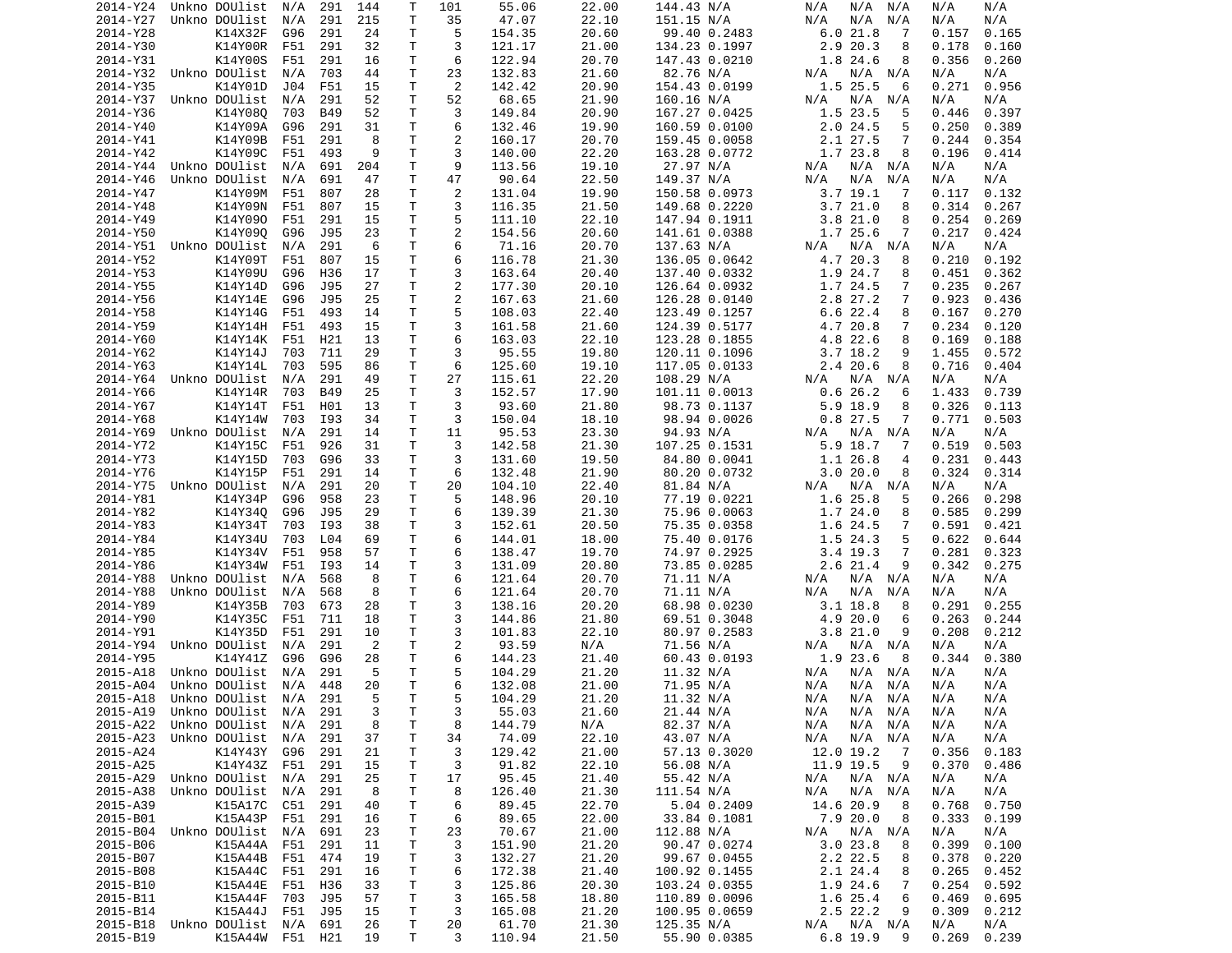| 2015-B20                             | K15A44X         | F51 | 291 | 15 | Т            | 6              | 172.67          | 21.70          | 89.31 0.1231              | 4.0 19.8<br>9                       | 0.443<br>0.140  |
|--------------------------------------|-----------------|-----|-----|----|--------------|----------------|-----------------|----------------|---------------------------|-------------------------------------|-----------------|
| 2015-B21                             | K15A44Y         | F51 | 291 | 12 | Τ            | 6              | 133.83          | 22.50          | 99.82 N/A                 | 2.9 21.5<br>7                       | 0.204<br>0.212  |
| 2015-B22                             | K15A44Z F51     |     | 291 | 16 | т            | 6              | 169.83          | 21.50          | 100.88 0.0941             | 2.9 21.3<br>8                       | 0.256<br>0.240  |
| 2015-B23                             | K15A45A         | F51 | 291 | 10 | Τ            | 3              | 161.71          | 22.40          |                           | 2.9 24.1<br>8                       | 0.150<br>0.218  |
|                                      |                 |     |     |    |              |                |                 |                | 100.95 0.1910             |                                     |                 |
| 2015-B24                             | K15A45C         | 703 | G96 | 54 | T.           | 3              | 160.98          | 20.20          | 112.31 0.2033             | $2.0$ 21.5<br>7                     | 0.397<br>0.475  |
| 2015-B25                             | K15A45D         | F51 | 291 | 20 | Τ            | 3              | 158.06          | 22.50          | 113.07 0.1749             | 2.1 23.7<br>7                       | 0.153<br>0.112  |
| 2015-B26                             | K15A45E         | F51 | 291 | 14 | т            | 3              | 143.83          | 21.70          | 113.16 0.0328             | 2.1 25.3<br>7                       | 0.270<br>0.227  |
| 2015-B27                             | K15A45F         | F51 | 291 | 14 | Τ            | 3              | 142.72          | 21.90          | 113.17 0.0063             | 2.1 24.9<br>6                       | 0.196<br>0.139  |
| 2015-B38                             | K15B00F         | F51 | 568 | 9  | T            | 3              | 175.53          | 21.20          | 124.11 0.0129             | 1.2 26.6<br>7                       | 0.150<br>0.071  |
|                                      |                 |     |     |    |              |                |                 |                |                           |                                     |                 |
| 2015-B40                             | Unkno DOUlist   | N/A | 691 | 40 | Τ            | 26             | 111.25          | 21.80          | 68.60 N/A                 | $N/A$ $N/A$<br>N/A                  | N/A<br>N/A      |
| 2015-B41                             | K15A45P         | F51 | 291 | 12 | Τ            | 3              | 132.69          | 22.70          | 99.36 0.4700              | 3.920.9<br>7                        | 0.127<br>0.198  |
| 2015-B42                             | K15A450         | F51 | H01 | 19 | T.           | 5              | 172.35          | 21.70          | 100.87 0.0944             | 3.8 21.4<br>8                       | 0.172<br>0.155  |
| 2015-B44                             | K15B00L         | F51 | 291 | 11 | T.           | 3              | 139.66          | 21.40          | 125.83 0.0731             | 1.9 23.7<br>8                       | 0.173<br>0.246  |
| 2015-B45                             | K15B00M         | F51 | H01 | 14 | т            | 3              | 169.53          | 21.80          | 126.47 0.0819             | 1.7 25.7<br>8                       | 0.329<br>0.271  |
|                                      |                 |     |     |    |              |                |                 |                |                           |                                     |                 |
| 2015-B52                             | Unkno DOUlist   | G96 | 691 | 69 | T            | 30             | 84.17           | 21.40          | 72.77 N/A                 | N/A N/A<br>N/A                      | N/A<br>N/A      |
| 2015-B53                             | K15A05Y         | C51 | 291 | 21 | T.           | 3              | 92.92           | 20.70          | 103.08 0.0190             | 4.9 21.4<br>7                       | 0.284<br>0.240  |
| 2015-B54                             | K15A05Z         | F51 | F51 | 20 | т            | 6              | 119.76          | 22.10          | 110.73 0.5193             | 4.0 16.9<br>9                       | 0.188<br>0.285  |
| 2015-B55                             | K15A06A         | F51 | 291 | 27 | T.           | 6              | 117.80          | 22.20          | 112.00 0.1359             | $3.9$ 19.2<br>7                     | 0.130<br>0.143  |
| 2015-B56                             | K15A06B         | F51 | 291 | 24 | Τ            | 3              | 154.11          | 22.30          | 113.11 0.2202             | 4.0 22.5<br>8                       | 0.156<br>0.230  |
| 2015-B57                             | K15A06C         | F51 | 291 | 15 | т            | 3              | 142.89          | 22.60          | 113.18 0.1941             | 4.0 23.4<br>7                       | 0.191<br>0.233  |
|                                      |                 |     |     |    |              |                |                 |                |                           |                                     |                 |
| 2015-B58                             | K15B03W         | F51 | 291 | 17 | Τ            | 6              | 132.41          | 21.60          | 125.88 0.0856             | 2.9 20.2<br>8                       | 0.144<br>0.114  |
| 2015-B62                             | K15B04B         | F51 | 291 | 9  | Τ            | $\overline{c}$ | 150.33          | 22.00          | 137.71 0.1591             | 2.1 23.7<br>8                       | 0.206<br>0.060  |
| 2015-B64                             | K15B04D         | F51 | 291 | 10 | T            | 3              | 154.59          | 20.80          | 139.58 0.0332             | 1.9 25.1<br>4                       | 0.144<br>0.072  |
| 2015-B68                             | K11B11X         | N/A | 291 | 7  | Τ            | 3              | 137.96          | 21.60          | 151.23 0.1563             | 0.922.8<br>1                        | 0.463<br>0.473  |
| 2015-B73                             | Unkno DOUlist   | N/A | 691 | 6  | T.           | 6              | 112.79          | 20.80          | 164.03 N/A                | N/A<br>$N/A$ $N/A$                  | N/A<br>N/A      |
|                                      |                 |     |     |    |              |                |                 |                |                           |                                     |                 |
| 2015-B75                             | K15B04P         | F51 | 291 | 22 | Τ            | 6              | 163.85          | 22.10          | 100.96 0.0160             | 6.023.6<br>9                        | 0.412<br>0.465  |
| 2015-B76                             | K15B04R         | F51 | 291 | 13 | т            | 6              | 130.74          | 22.50          | 136.69 0.4093             | 2.7 19.9<br>8                       | 0.314<br>0.304  |
| 2015-B77                             | K15B040         | F51 | H36 | 18 | т            | 3              | 161.72          | 21.30          | 101.38 0.2185             | $5.9$ 18.9<br>9                     | 0.544<br>0.402  |
| 2015-B78                             | K15B04S         | F51 | 291 | 19 | Τ            | 9              | 119.78          | 21.30          | 138.17 0.0114             | 2.9 21.3<br>8                       | 0.240<br>0.152  |
| 2015-B81                             | K15B04V         | F51 | 291 | 17 | T            | 3              | 167.25          | 21.00          | 148.88 0.0615             | 2.1 23.5<br>7                       | 0.114<br>0.215  |
|                                      |                 |     |     |    |              |                |                 |                |                           |                                     |                 |
| 2015-B82                             | Unkno DOUlist   | N/A | 691 | 37 | Τ            | 26             | 46.46           | 21.30          | 124.56 N/A                | N/A<br>N/A N/A                      | N/A<br>N/A      |
| 2015-B83                             | K15B92A         | F51 | 291 | 21 | T.           | 6              | 153.13          | 22.00          | 137.52 0.2736             | $3.8$ 19.9<br>9                     | 0.143<br>0.146  |
| 2015-B84                             | K15B92B         | F51 | F51 | 24 | T.           | 6              | 147.48          | 20.90          | 113.20 0.1910             | 5.1 22.5<br>7                       | 0.337<br>0.281  |
| 2015-B86                             | K15B92D         | F51 | 474 | 33 | т            | 3              | 122.87          | 20.70          | 127.01 0.2322             | $5.0$ 19.3<br>6                     | 0.173<br>0.163  |
| 2015-B88                             | K15B92F         | F51 | 474 | 10 | Τ            | 3              | 160.53          | 21.60          | 163.74 0.0026             | 2.124.0<br>7                        | 0.144<br>0.168  |
| 2015-B90                             | K15B92H         | F51 | 807 | 9  | T.           | 3              | 150.07          | 21.20          |                           | 1.7 24.9<br>7                       | 0.190<br>0.087  |
|                                      |                 |     |     |    |              |                |                 |                | 164.24 0.0655             |                                     |                 |
| 2015-B94                             | Unkno DOUlist   | N/A | 691 | 18 | Τ            | 18             | 118.78          | 21.00          | 158.20 N/A                | N/A N/A<br>N/A                      | N/A<br>N/A      |
| 2015-B95                             | K15B92U         | 691 | 291 | 12 | т            | 12             | 65.73           | 21.30          | 126.29 0.1020             | 6.0 18.1<br>9                       | 0.227<br>0.275  |
| 2015-B96                             | K15B92V         | G96 | G96 | 34 | Τ            | 3              | 103.40          | 20.70          | 139.00 0.2013             | 4.9 19.7<br>8                       | 0.332<br>0.311  |
| 2015-B97                             | K15B92W         | 703 | 291 | 68 | т            | 3              | 128.32          | 17.90          | 151.56 0.1934             | $3.1$ 18.5<br>7                     | 0.313<br>0.382  |
| 2015-B98                             | K15B92X         | 703 | 474 | 48 | т            | 3              | 137.81          | 19.90          | 151.94 0.2284             | 2.2 20.8<br>7                       | 0.306<br>0.284  |
|                                      |                 |     |     |    |              |                |                 |                |                           |                                     |                 |
| 2015-B99                             | K15B93A         | F51 | 474 | 18 | Τ            | 3              | 133.66          | 20.40          | 150.57 0.1721             | 4.2 21.3<br>5                       | 0.172<br>0.140  |
| 2015-B100                            | K03D16F         | N/A | 291 | 6  | Τ            | 3              | 78.41           | 22.10          | 152.10 0.2493             | 1.9 19.6<br>3                       | 0.586<br>0.718  |
| 2015-B105                            | K15BV0X         | G96 | 958 | 24 | T            | 3              | 158.80          | 20.50          | 147.02 0.3388             | 2.5 20.1<br>8                       | 0.272<br>0.199  |
| 2015-B108                            | K15BV1A         | F51 | F51 | 9  | Τ            | 3              | 154.02          | 22.40          | 151.13 0.2340             | $2.0$ 23.5<br>7                     | 0.187<br>0.162  |
| 2015-B109                            | K15BV1B         | G96 | J95 | 22 | Τ            | 3              | 160.93          | 21.30          | 145.75 0.1882             | 3.723.5<br>8                        | 0.221<br>0.422  |
|                                      |                 |     |     |    |              |                |                 |                |                           |                                     |                 |
| 2015-B111 Unkno DOUlist              |                 | N/A | 291 | 6  | Τ            | 6              | 107.87          | 17.30          | 143.57 N/A                | N/A N/A<br>N/A                      | N/A<br>N/A      |
| 2015-B112                            | K15BV1G         | G96 | 474 | 18 | T.           | 3              | 170.26          | 21.10          | 138.72 0.1194             | 5.2 17.9<br>8                       | 0.329<br>0.417  |
| 2015-B116                            | K15BV1H         | G96 | G96 | 13 | T.           | 3              | 157.46          | 21.60          | 141.93 N/A                | $3.1$ 15.6 N/A                      | N/A<br>N/A      |
| 2015-B118                            | K15BV1N         | F51 | 291 | 12 | T.           | 3              | 162.83          | 22.40          | 140.09 0.0197             | 5.1 20.7<br>8                       | 0.159<br>0.176  |
| 2015-B119                            | K15BV10         | F51 | F51 | 13 | T.           | 3              | 151.20          | 22.50          | 138.97 0.2382             | 5.9 22.2<br>6                       | 0.083<br>0.080  |
|                                      |                 |     |     |    |              |                |                 |                |                           |                                     |                 |
| 2015-B121 Unkno DOUlist              |                 | N/A | 691 | 10 | T.           | 6              | 161.30          | 21.60          | 143.12 N/A                | N/A<br>N/A N/A                      | N/A<br>N/A      |
| 2015-B122                            | K15B09K G96     |     | G96 | 27 | $\mathsf{T}$ | 3              | 158.54          | 21.80          | 126.70 0.0083             | 4.0 22.2<br>9                       |                 |
| 2015-B123                            |                 |     |     |    |              |                |                 |                |                           |                                     | 0.476<br>0.336  |
|                                      | K15B09L F51     |     | 291 | 13 | Τ            | 3              | 158.96          | 22.10          | 125.61 0.5554             | $\overline{7}$<br>6.120.1           | $0.113$ $0.085$ |
|                                      |                 |     |     |    |              |                |                 |                |                           |                                     |                 |
| 2015-B124                            | K15Bo9M         | F51 | H21 | 9  | Τ            | 3              | 159.03          | 22.10          | 129.54 0.1977             | 1.9 23.7<br>7                       | 0.206<br>0.287  |
| 2015-B125                            | K15Bo9N         | G96 | G96 | 33 | $\mathsf T$  | 3              | 103.72          | 20.70          | 124.54 0.0247             | 2.1 20.8<br>8                       | 0.442<br>0.246  |
| 2015-B127                            | K15Bo9P         | F51 | H21 | 10 | T            | 3              | 162.48          | 22.30          | 128.97 0.0041             | 2.9 27.8<br>7                       | 0.350<br>0.391  |
| 2015-B128                            | K15B090 F51     |     | 291 | 12 | T.           | 3              | 129.32          | 21.60          | 117.19 0.0791             | 1.7 23.5<br>8                       | 0.249<br>0.393  |
| 2015-B130 Unkno DOUlist              |                 | N/A | 691 | 6  | T.           | 6              | 68.03           | 20.30          | 125.02 N/A                | N/A                                 | N/A<br>N/A      |
|                                      |                 |     |     |    |              |                |                 |                |                           | N/A N/A                             |                 |
| 2015-B132                            | K15B09Y F51     |     | H01 | 15 | T            | 3              | 111.75          | 21.80          | 115.84 0.0608             | 4.0 22.1<br>9                       | 0.403<br>0.861  |
| 2015-B134                            | P K15A030       | N/A | H01 | 35 | T.           | 6              | 67.30           | 21.80          | 33.88 N/A                 | 15.9 N/A N/A                        | N/A<br>N/A      |
| 2015-B137                            | K15Bp0J         | G96 | G96 | 12 | $\mathsf{T}$ | 3              | 158.64          | 21.70          | 102.88 0.0578             | 6.023.4<br>8                        | 0.244<br>0.211  |
| 2015-B142                            | K15Bp00         | F51 | H36 | 17 | Τ            | 3              | 128.85          | 21.60          | 87.66 0.0672              | 9.9 19.6<br>7                       | 0.391<br>0.252  |
| 2015-B143                            | K15Bp0P         | G96 | 493 | 19 | T.           | 3              | 108.53          | 21.00          | 89.26 0.2721              | 4.7 19.8<br>8                       | 0.673<br>0.254  |
|                                      |                 |     |     |    |              |                |                 |                |                           |                                     |                 |
| 2015-B145                            | K15Bp0R         | F51 | 807 | 24 | T.           | 3              | 102.89          | 21.80          | 87.79 0.0678              | 4.8 20.2<br>7                       | 0.223<br>0.228  |
| 2015-B146                            | K15Bp0V         | G96 | 493 | 26 | T            | 3              | 154.52          | 22.60          | 80.68 0.3988              | 7.6 20.5<br>9                       | 0.540<br>0.253  |
| 2015-B150                            | K15Bp1A         | F51 | 493 | 9  | T.           | 3              | 169.22          | 22.20          | 78.81 0.0950              | 5.6 24.8<br>7                       | 0.162<br>0.033  |
| 2015-B153                            | K15Bp1C         | F51 | 291 | 16 | $\mathsf{T}$ | 5              | 97.02           | 21.70          | 73.87 0.3059              | 4.9 19.6<br>8                       | 0.205<br>0.168  |
| 2015-B152                            | K15Bp1D F51     |     | 291 | 10 | T            | 3              | 165.74          | 20.70          | 74.54 0.0112              | 2.027.0<br>7                        | 0.124<br>0.235  |
|                                      |                 | N/A |     | 13 | T.           | 10             |                 |                |                           |                                     | N/A<br>N/A      |
| 2015-B160 Unkno DOUlist<br>2015-B161 | K15Bp2U F51 807 |     | 291 | 17 | Τ            | 3              | 69.25<br>126.49 | 20.20<br>22.10 | 62.17 N/A<br>64.40 0.0934 | $N/A$ $N/A$<br>N/A<br>5.8 20.3<br>8 | 0.325<br>0.301  |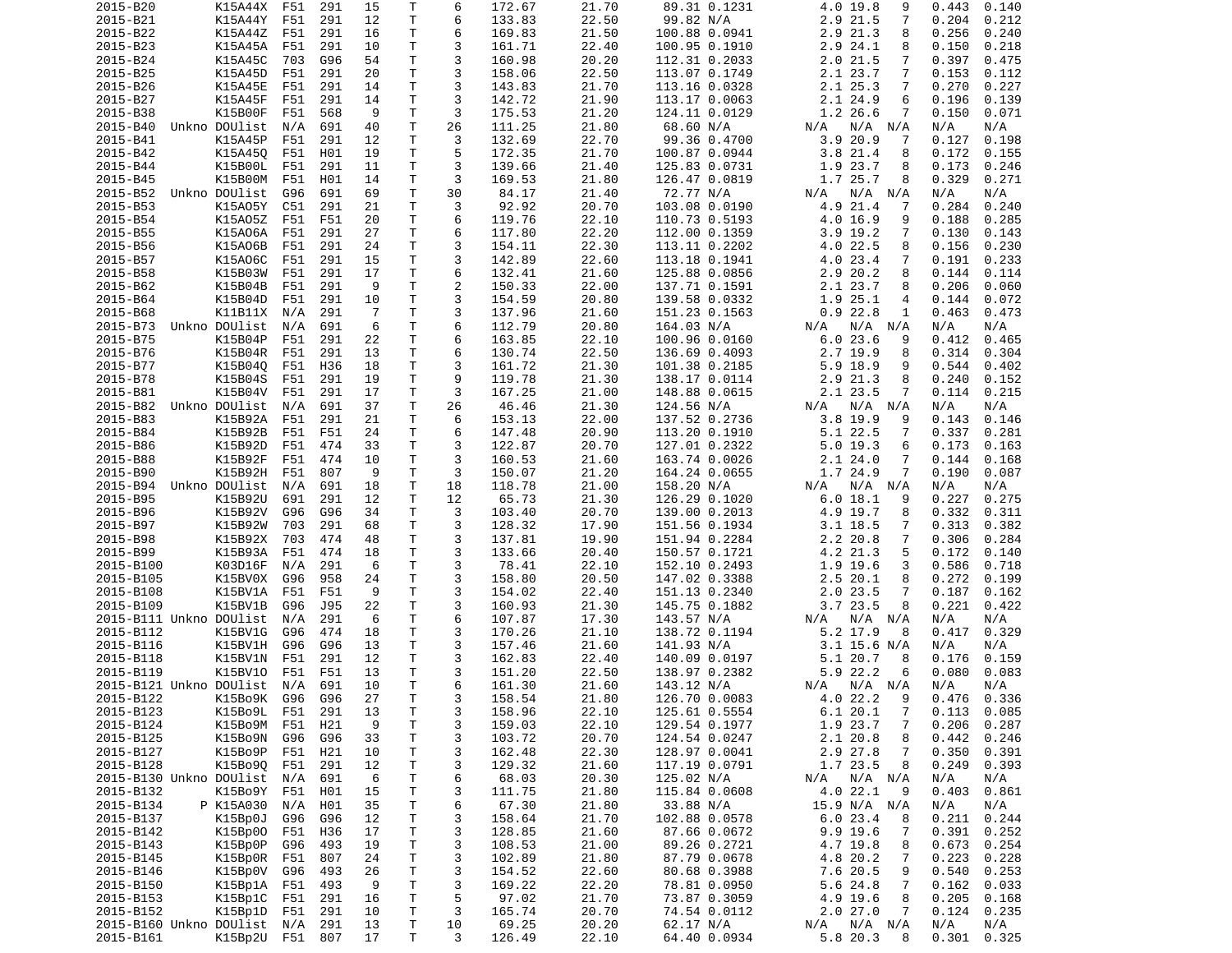| 2015-B163                                  | K15Bp2V       | C51 | 291 | 24      | Τ            | 5                   | 92.59           | 21.00        | 62.30 N/A                   | 5.5 18.3<br>9                  | 0.355<br>0.504               |
|--------------------------------------------|---------------|-----|-----|---------|--------------|---------------------|-----------------|--------------|-----------------------------|--------------------------------|------------------------------|
| 2015-B164                                  | K15Bp2Y       | F51 | 568 | 13      | Τ            | 3                   | 133.63          | 22.10        | 74.69 0.1697                | 6.9 21.2<br>8                  | 0.133<br>0.113               |
| 2015-B176                                  | K15Bp4L       | F51 | H21 | 12      | T.           | 3                   | 164.45          | 21.90        | 42.23 0.0868                | 3.724.9<br>7                   | 0.188<br>0.185               |
| 2015-B177 Unkno DOUlist                    |               | N/A | F51 | 26      | Τ            | 9                   | 58.50           | 19.40        | 53.46 N/A                   | N/A<br>N/A<br>N/A              | N/A<br>N/A                   |
| 2015-C09                                   | K15Bp4S       | F51 | C51 | 22      | T.           | 3                   | 96.19           | 20.80        | 26.82 N/A                   | 11.4 18.7<br>8                 | 0.422<br>0.574               |
| 2015-C14                                   | Unkno DOUlist | N/A | 291 | -5      | Τ            | 5                   | 117.23          | 19.80        | 13.56 N/A                   | N/A<br>N/A N/A                 | N/A<br>N/A                   |
| 2015-C17                                   | Unkno DOUlist | N/A | 291 | 37      | T            | 37                  | 79.19           | 22.00        | 23.21 N/A                   | N/A<br>N/A<br>N/A              | N/A<br>N/A                   |
| 2015-C18                                   | K15Bp5C       | F51 | 291 | 13      | Τ            | 6                   | 154.71          | 21.90        | 24.95 0.1781                | 9.8 23.9<br>7                  | 0.155<br>0.160               |
| 2015-C20                                   | Unkno DOUlist | N/A | 291 | 37      | T.           | 34                  | 105.65          | 22.00        | 23.73 N/A                   | N/A<br>N/A<br>N/A              | N/A<br>N/A                   |
| 2015-C21                                   | K15Bp5K       | J04 | 291 | 11      | Τ            | 3                   | 131.53          | 22.50        | 35.78 0.0471                | 19.2 20.8<br>5                 | 0.280<br>0.156               |
| 2015-C22                                   |               |     | 291 | 12      | т            | 6                   |                 | 21.70        |                             | 6                              |                              |
|                                            | K15Bp5L       | F51 |     |         | T.           |                     | 150.26          | 22.30        | 25.21 0.2794                | 12.8 21.1                      | 0.181<br>0.219               |
| 2015-C23                                   | K15Bp5M       | F51 | 291 | 16      |              | $\overline{c}$      | 150.03          |              | 37.60 0.3964                | 10.9 20.1<br>5                 | 0.172<br>0.047               |
| 2015-C24                                   | K15Bp5N       | F51 | H01 | 17      | T.           | 3                   | 158.31          | 22.10        | 24.60 0.3144                | 11.6 22.8<br>6                 | 0.113<br>0.212               |
| 2015-C25                                   | Unkno DOUlist | N/A | H21 | 35      | т            | 20                  | 54.63           | 21.90        | 35.33 N/A                   | N/A<br>N/A N/A                 | N/A<br>N/A                   |
| 2015-C26                                   | K15Bp50       | F51 | 291 | 11      | T.           | 3                   | 117.79          | 22.60        | 45.18 0.0815                | 11.7 24.2<br>8                 | 0.353<br>0.501               |
| 2015-C27                                   | K15Bp5P       | F51 | 291 | 14      | T.           | 3                   | 140.49          | 21.80        | 40.58 0.0295                | 11.9 20.8<br>6                 | 0.152<br>0.167               |
| 2015-C28                                   | K15C00F       | G96 | E23 | 46      | T            | 3                   | 170.88          | 19.40        | 35.10 0.0632                | 1.3 23.6<br>6                  | 0.320<br>0.248               |
| 2015-C29                                   | K15C00G       | G96 | J95 | 36      | T.           | 3                   | 161.50          | 19.30        | 37.51 0.0135                | 1.4 25.6<br>6                  | 0.344<br>0.573               |
| 2015-C31                                   | K15Bp5Q       | F51 | 291 | 13      | $\mathsf{T}$ | 3                   | 144.04          | 21.70        | 55.87 0.1431                | 12.7 23.7<br>8                 | 0.126<br>0.274               |
| 2015-C33                                   | K15C00M       | 703 | G48 | 23      | Τ            | 3                   | 170.19          | 18.70        | 47.76 0.0220                | 0.726.2<br>6                   | 0.386<br>0.560               |
| 2015-C34 Unkno DOUlist                     |               | N/A | 291 | 50      | т            | 41                  | 104.80          | 21.90        | 44.85 N/A                   | N/A N/A<br>N/A                 | N/A<br>N/A                   |
| 2015-C36                                   | K15C000       | G96 | H01 | 20      | T.           | 3                   | 173.60          | 21.00        | 47.56 0.0512                | 1.0 26.2<br>7                  | 0.403<br>0.286               |
| 2015-C37                                   | K15C00P       | H01 | 291 | 17      | T.           | 3                   | 168.43          | 22.30        | 45.14 0.0055                | 1.3 26.2<br>6                  | 0.369<br>0.156               |
| 2015-C38                                   | Unkno DOUlist | N/A | 291 | 108     | Τ            | 61                  | 66.07           | 22.80        | 56.97 N/A                   | N/A<br>N/A N/A                 | N/A<br>N/A                   |
| 2015-C39                                   | K15C00R       | G96 | 291 | 25      | T            | 6                   | 156.69          | 21.40        | 55.91 0.0348                | 1.3 23.1<br>8                  | 0.291<br>0.206               |
| 2015-C41                                   | K15C00S       | G96 | 291 | 29      | T.           | 6                   | 157.61          | 19.90        | 68.30 0.0060                | 0.826.3<br>5                   | 0.183<br>0.259               |
| 2015-C43                                   | Unkno DOUlist | N/A | 691 | 42      | Τ            | 29                  | 71.11           | 22.70        | 66.66 N/A                   | N/A<br>N/A N/A                 | N/A<br>N/A                   |
| 2015-C44                                   | K15Bp5T       | F51 | 291 | 15      | T.           | 3                   | 112.58          | 22.40        | 73.77 0.1418                | 21.9 19.8<br>5                 | 0.152<br>0.168               |
| 2015-C45                                   | K15Bp5U       | F51 | 291 | 28      | T.           | 5                   | 159.19          | 22.40        | 24.05 0.0813                | 24.6 20.0<br>5                 | 0.129<br>0.238               |
| 2015-C46                                   | K15Bp5V       | F51 | 291 | 17      | Τ            | 3                   | 133.55          | 21.80        | 43.63 0.0779                | 14.9 21.0<br>6                 | 0.211<br>0.121               |
|                                            | K15C00Z       |     |     | 25      | Τ            | 6                   |                 | 21.90        |                             |                                | 0.302                        |
| 2015-C47                                   |               | G96 | 291 |         |              |                     | 170.06          |              | 46.80 0.1370                | 2.8 22.3<br>9                  | 0.433                        |
| 2015-C48                                   | K15C01A       | 703 | 291 | 33      | T.           | 9                   | 144.48          | 19.90        | 53.07 0.1048                | 2.7 20.6<br>$\overline{7}$     | 0.418<br>0.296               |
| 2015-C55                                   | K15C01G       | G96 | 204 | 21      | $\mathsf{T}$ | 3                   | 176.53          | 21.20        | 68.91 0.0447                | 1.7 23.9<br>8                  | 0.222<br>0.168               |
| 2015-C56                                   | K15C01H       | G96 | 204 | 20      | Τ            | 3                   | 178.85          | 21.20        | 68.95 0.0606                | 1.8 25.2<br>7                  | 0.318<br>0.351               |
| 2015-C57 Unkno DOUlist                     |               | N/A | 291 | 11      | T.           | 11                  | 150.66          | 21.50        | 79.69 N/A                   | N/A N/A<br>N/A                 | N/A<br>N/A                   |
| 2015-C61                                   | N/A           | N/A | N/A | 0       | F            | 0                   | N/A             | N/A          | N/A<br>N/A                  | N/A<br>N/A<br>N/A              | N/A<br>N/A                   |
| 2015-C58                                   | K15C030       | 703 | 926 | 74      | т            | 3                   | 153.53          | 19.80        | 67.71 0.1905                | 2.1 21.4<br>-7                 | 0.499<br>0.401               |
| 2015-C60                                   | K15C12Q       | G96 | F51 | 21      | Τ            | 3                   | 174.55          | 21.40        | 68.92 0.0663                | 2.1 22.5<br>8                  | 0.178<br>0.197               |
| 2015-C65                                   | Unkno DOUlist | N/A | 291 | 9       | T.           | 9                   | 44.52           | 20.90        | 101.03 N/A                  | N/A<br>N/A N/A                 | N/A<br>N/A                   |
| 2015-C71                                   | C K15B020     | N/A | 291 | 48      | Τ            | 12                  | 117.13          | 21.00        | 14.52 N/A                   | 35.8 N/A<br>N/A                | N/A<br>N/A                   |
|                                            | K15C12V       | G96 | 033 | 29      | т            | 6                   | 163.82          | 21.60        | 56.59 0.3146                | 3.922.0<br>8                   | 0.395<br>0.357               |
| 2015-C66                                   |               |     |     |         |              |                     |                 |              |                             |                                |                              |
| 2015-C67                                   | K15C12W       | G96 | H21 | 29      | Τ            | 3                   |                 | 21.50        |                             | 8                              | 0.273<br>0.322               |
|                                            |               |     |     |         |              |                     | 148.66          |              | 70.59 0.0854                | 2.9 22.9                       |                              |
| 2015-C73                                   | Unkno DOUlist | N/A | I15 | 28      | Τ            | 11                  | 139.79          | 22.10        | 103.97 N/A                  | N/A<br>N/A<br>N/A              | N/A<br>N/A                   |
| 2015-C78                                   | K15C13H       | F51 | 291 | 10      | T            | 3                   | 168.53          | 20.50        | 92.17 0.0006                | 1.9<br>28.6<br>6               | 0.171<br>0.079               |
| 2015-C80                                   | Unkno DOUlist | N/A | 291 | 59      | T            | 18                  | 89.07           | 22.40        | 99.13 N/A                   | $N/A$ $N/A$<br>N/A             | N/A<br>N/A                   |
| 2015-D02                                   | K15C13Z       | F51 | 807 | 34      | T.           | 3                   | 112.24          | 20.80        | 90.82 0.0094                | 3.8 18.4<br>8                  | 0.243<br>0.772               |
| 2015-D04                                   | K15C14A       | 703 | 246 | 44      | T.           | 3                   | 161.37          | 20.60        | 117.09 0.1423               | 2.4 22.9<br>8                  | 0.564<br>0.562               |
| 2015-D06                                   | K15C14C       | F51 | K51 | 18      | T.           | 2                   | 147.66          | 21.40        | 103.37 0.4901               | 3.620.2<br>8                   | 0.145<br>0.347               |
| 2015-D09                                   | K15C39Z       | F51 | 291 | 9       | T.           | 6                   | 152.78          | 21.60        | 103.35 0.0137               | 4.1 23.1<br>8                  | 0.176<br>0.224               |
| 2015-D08                                   | Unkno DOUlist | N/A | 291 | 11      | T            | 11                  | 97.84           | 21.50        | 152.68 N/A                  | $N/A$ $N/A$<br>N/A             | N/A<br>N/A                   |
| 2015-D09                                   | K15C39Z       | F51 | 291 | 9       | T.           | 6                   | 152.78          | 21.60        | 103.35 0.0137               | 4.1 23.1<br>8                  | 0.176<br>0.224               |
| 2015-D13                                   | K15D00B       | 703 | J95 | 58      | T.           | 3                   | 151.50          | 20.80        | 154.21 0.0034               | 0.727.7<br>5                   | 0.541<br>0.587               |
| 2015-D14 Unkno DOUlist N/A                 |               |     | 691 | 72      | T.           | 59                  | 72.32           | 22.30        | 155.88 N/A                  | N/A N/A N/A                    | N/A l<br>N/A                 |
| 2015-D15                                   | K15D000 F51   |     | 291 | 33      | Τ            | 3                   | 171.31          | 21.10        | 142.37 0.1028               | 2.225.1<br>- 8                 | $0.365$ 0.457                |
| 2015-D16                                   | K15D00S       | 703 | 474 | 37      | T            | 3                   | 151.97          | 20.90        | 154.13 0.0435               | 1.3 24.8<br>7                  | 0.583<br>0.399               |
| 2015-D17                                   | K15D00T       | 703 | E23 | 42      | Τ            | 3                   | 164.84          | 20.00        | 154.99 0.0264               | 1.323.0<br>7                   | 0.408<br>0.329               |
| 2015-D22                                   | K13D09Q       | N/A | K51 | 15      | Τ            | 3                   | 175.11          | 22.10        | 169.28 0.2173               | $0.6$ 19.5<br>5                | 0.327<br>0.471               |
| 2015-D23                                   | K15D00P       | 703 | G96 | 35      | Τ            | 3                   | 143.86          | 21.20        | 99.57 0.6077                | 24.8 18.4 N/A                  | N/A<br>N/A                   |
| 2015-D24 Unkno DOUlist                     |               | N/A | 691 | 9       | T            | 9                   | 147.48          | 21.90        | 169.35 N/A                  | N/A N/A<br>N/A                 | N/A<br>N/A                   |
| 2015-D26                                   | K15C58U       | F51 | 291 | 19      | T            | 6                   | 169.75          | 21.10        | 130.15 0.2630               | 4.0 18.9<br>8                  | 0.210<br>0.284               |
| 2015-D27                                   | K15D01B       | F51 | 291 | 15      | T            | 6                   | 157.75          | 20.70        | 155.46 0.0448               | 2.1 22.1<br>8                  | 0.141<br>0.189               |
|                                            |               |     |     |         |              |                     |                 |              |                             |                                |                              |
| 2015-D28                                   | K15D01C       | F51 | 291 | 8       | T            | 5                   | 158.61          | 21.40        | 155.62 0.1004               | 2.1 24.5<br>8                  | 0.093<br>0.229               |
| 2015-D30                                   | K15D01D       | 703 | G96 | 44      | T            | 3                   | 152.56          | 21.40        | 170.87 0.0001               | 1.0 30.3<br>6                  | 0.345<br>0.258               |
| 2015-D31                                   | K15D53N       | F51 | 291 | 9       | Τ            | 3                   | 157.37          | 21.60        | 158.88 0.0895               | 1.9 24.8<br>8                  | 0.406<br>0.166               |
| 2015-D34                                   | K15D53S       | 703 | 104 | 27      | Τ            | 3                   | 158.12          | 20.60        | 166.19 0.0079               | 1.624.0<br>9                   | 0.594<br>0.371               |
| 2015-D36                                   | Unkno DOUlist | N/A | 291 | 14      | T            | 11                  | 94.33           | 20.80        | 159.87 N/A                  | N/A N/A<br>N/A                 | N/A<br>N/A                   |
| 2015-D37                                   | K15D53Y       | F51 | 291 | 18      | T            | 6                   | 122.18          | 21.30        | 154.82 0.1381               | 3.021.1<br>8                   | 0.233<br>0.217               |
| 2015-D38                                   | K15D53Z F51   |     | H21 | 18      | T.           | 3                   | 127.94          | 21.50        | 158.20 0.0619               | 3.0 20.8<br>9                  | 0.276<br>0.285               |
| 2015-D39                                   | K15D54A       | F51 | 291 | 17      | T            | 3                   | 148.71          | 20.90        | 159.99 0.0571               | 2.1 20.5<br>8                  | 0.385<br>0.214               |
| 2015-D40<br>2015-D47 Unkno DOUlist N/A 291 | K15D54B       | 703 | G96 | 38<br>2 | Τ<br>Τ       | 6<br>$\overline{2}$ | 160.42<br>91.74 | 20.80<br>N/A | 161.36 0.0596<br>158.18 N/A | 2.024.4<br>6<br>N/A<br>N/A N/A | 0.315<br>0.245<br>N/A<br>N/A |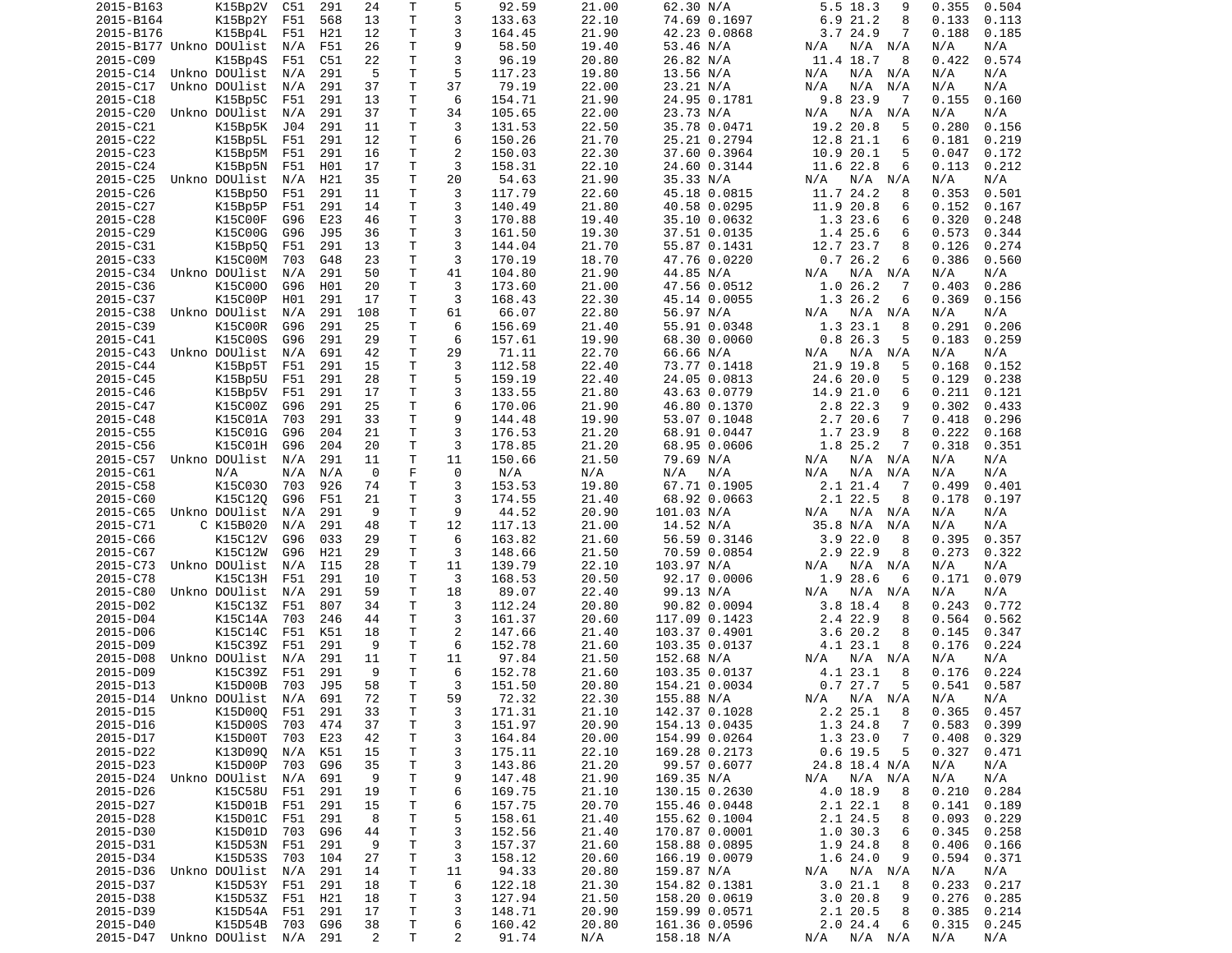| 2015-D56                   | K15DF5P                  | F51 | J95 | 19             | Т            | 3              | 128.10 | 21.80 | 136.97 0.0248                | 4.6 21.5<br>8              | 0.230<br>0.287 |
|----------------------------|--------------------------|-----|-----|----------------|--------------|----------------|--------|-------|------------------------------|----------------------------|----------------|
| 2015-D59                   | K15DF6A                  | F51 | J95 | 21             | Τ            | 2              | 161.23 | 20.80 | 138.76 0.0681                | $2.6$ 22.1<br>8            | 0.296<br>0.673 |
| 2015-D72                   | K15DI0Y                  | F51 | H21 | 9              | Τ            | $\overline{2}$ | 174.41 | 22.10 | 107.83 0.2516                | 6.923.6<br>7               | 0.237<br>0.105 |
| 2015-D76                   | K15DI1A                  | F51 | H21 | 11             | Т            | 2              | 160.37 | 22.40 | 107.76 0.1433                | 6.9 24.8<br>7              | 0.211<br>0.370 |
| 2015-D78                   | Unkno DOUlist            | N/A | 291 | 43             | Τ            | 29             | 53.20  | 22.40 | 93.08 N/A                    | N/A<br>N/A N/A             | N/A<br>N/A     |
| 2015-D80                   | K15DJ8E                  | F51 | 291 | 24             | Τ            | 3              | 138.42 | 20.90 | 94.09 0.0421                 | $3.1$ 18.5<br>7            | 0.271<br>0.248 |
| 2015-D81                   | K15DJ8F                  | F51 | 291 | 10             | т            | 3              | 140.68 | 22.20 | 93.91 0.0199                 | 2.023.0<br>9               | 0.098<br>0.159 |
| 2015-D83                   | K15DJ8H                  | F51 | 291 | 13             | Τ            | 3              | 156.56 | 22.10 | 93.46 0.1069                 | 2.025.2<br>7               | 0.203<br>0.164 |
| 2015-D86                   | Unkno DOUlist            | N/A | F51 | 47             | T.           | 30             | 137.10 | 21.20 | 85.15 N/A                    | N/A<br>N/A N/A             | N/A<br>N/A     |
| 2015-D88                   | K15DJ8T                  | F51 | 291 | 10             | т            | 3              | 136.47 | 21.00 | 81.64 0.0354                 | 2.9 23.9<br>7              | 0.241<br>0.306 |
| 2015-D89                   | K15DJ8U                  | F51 | 291 | 11             | T            | 3              | 160.34 | 20.50 | 81.59 0.0204                 | $2.0$ 25.6<br>7            | 0.316<br>0.147 |
| 2015-D98                   | K15DJ9D                  | F51 | J95 | 9              | T            | 3              | 159.10 | 20.60 |                              | 5                          | 0.233<br>0.346 |
|                            |                          |     |     |                |              | 3              |        |       | 73.95 0.0193<br>74.23 0.0310 | 1.626.0                    |                |
| 2015-D97                   | K15DJ9C<br>Unkno DOUlist | F51 | J95 | 9              | Τ            |                | 158.71 | 19.90 |                              | 1.6 25.8<br>7              | 0.156<br>0.257 |
| 2015-D99                   |                          | N/A | 691 | 44             | Τ            | 24             | 135.49 | 21.00 | 73.60 N/A                    | N/A N/A<br>N/A             | N/A<br>N/A     |
| 2015-D102                  | K15DK0A                  | F51 | 291 | 10             | Τ            | 3              | 160.71 | 22.00 | 69.80 0.1120                 | 6.9 23.5<br>7              | 0.162<br>0.116 |
| 2015-D103                  | K15DK0B                  | F51 | 291 | 10             | T.           | 3              | 154.05 | 22.20 | 70.28 0.1441                 | 4.9 24.5<br>7              | 0.231<br>0.218 |
| 2015-D104                  | K15DK0D                  | F51 | 291 | 19             | т            | 9              | 157.01 | 21.70 | 71.85 0.2352                 | 2.8 22.8<br>7              | 0.167<br>0.255 |
| 2015-D105                  | K15DK0E                  | F51 | 291 | 14             | T.           | 3              | 137.91 | 22.20 | 69.91 0.1109                 | 3.920.1<br>8               | 0.192<br>0.202 |
| 2015-D107                  | K15DK0C                  | F51 | 291 | 18             | T.           | 6              | 161.71 | 21.70 | 70.52 0.0304                 | 2.9 20.4<br>9              | 0.317<br>0.154 |
| 2015-D113 Unkno DOUlist    |                          | N/A | 691 | 9              | Τ            | 9              | 99.50  | 21.00 | 68.53 N/A                    | N/A N/A<br>N/A             | N/A<br>N/A     |
| 2015-E03                   | K15DL5L                  | G96 | 711 | 22             | Τ            | 3              | 152.43 | 20.80 | 49.74 0.0564                 | 3.124.8<br>-7              | 0.286<br>0.331 |
| 2015-E04                   | K15DL5M                  | 703 | 711 | 47             | Τ            | 3              | 142.69 | 18.90 | 49.39 0.0318                 | 3.024.2<br>7               | 0.594<br>0.634 |
| 2015-E14                   | Unkno DOUlist            | N/A | 372 | 15             | T            | 3              | 151.94 | 20.20 | 70.49 N/A                    | N/A<br>N/A N/A             | N/A<br>N/A     |
| 2015-E22                   | Unkno DOUlist            | N/A | 291 | 34             | Τ            | 34             | 93.48  | 21.10 | 37.46 N/A                    | N/A<br>N/A<br>N/A          | N/A<br>N/A     |
| 2015-E23                   | Unkno DOUlist            | N/A | 691 | 73             | T.           | 66             | 65.27  | 22.20 | 36.86 N/A                    | N/A<br>N/A<br>N/A          | N/A<br>N/A     |
| 2015-E24                   | K15E00F                  | G96 | G96 | 24             | Τ            | 3              | 173.81 | 21.20 | 39.66 0.0064                 | 0.926.8<br>-7              | 0.318<br>0.416 |
| 2015-E25                   | K15E00G                  | G96 | 075 | 63             | т            | 3              | 168.44 | 19.10 | 38.97 0.0032                 | 1.4 25.7<br>7              | 0.473<br>0.348 |
| 2015-E26                   | K15E00J                  | G96 | 104 | 22             | Τ            | 3              | 172.29 | 20.90 | 39.72 0.0121                 | 1.6 25.4<br>7              | 0.564<br>0.500 |
| 2015-E27                   | K15E00K                  | 703 | G37 | 39             | Τ            | 3              | 133.38 | 19.50 | 48.74 0.0069                 | 0.926.3<br>5               | 0.493<br>0.513 |
| 2015-E28                   | Unkno DOUlist            | N/A | 691 | 53             | Τ            | 53             | 60.04  | 22.10 | 37.25 N/A                    | N/A N/A<br>N/A             | N/A<br>N/A     |
| 2015-E29                   | K15E00N                  | G96 | 291 | 18             | т            | 8              | 174.25 | 21.60 | 38.99 0.0220                 | $2.0$ 26.4<br>7            | 0.323<br>0.180 |
| 2015-E30                   | K15E000                  | G96 | 291 | 15             | T.           | 6              | 177.32 | 20.40 | 50.25 0.0012                 | 1.1 26.7<br>7              | 0.229<br>0.188 |
|                            | K15E00P                  | 703 | 075 |                | T            | 3              | 155.01 |       |                              | 7                          | 0.442          |
| 2015-E31                   |                          |     |     | 38             |              |                |        | 19.30 | 48.93 0.0176                 | 1.4 25.9                   | 0.328          |
| 2015-E33                   | K15E000                  | 703 | I39 | 23             | т            | 3              | 151.40 | 19.10 | 62.19 0.0086                 | 0.726.3<br>9               | N/A<br>N/A     |
| 2015-E35                   | Unkno DOUlist            | N/A | 691 | 32             | Τ            | 18             | 128.88 | 20.60 | 59.29 N/A                    | N/A<br>N/A N/A             | N/A<br>N/A     |
| 2015-E36                   | K15E00R                  | 703 | H21 | 42             | Τ            | 6              | 146.11 | 22.50 | 48.94 0.0673                 | 2.021.2<br>7               | 0.427<br>0.368 |
| 2015-E37                   | K15E00S                  | G96 | H21 | 20             | T.           | 6              | 174.18 | 20.30 | 50.23 0.0894                 | 1.9 23.6<br>7              | 0.201<br>0.220 |
| 2015-E41                   | K15E00T                  | 703 | H36 | 49             | т            | 3              | 154.52 | 18.00 | 63.28 0.0008                 | 0.926.6<br>5               | 0.382<br>0.368 |
| 2015-E44                   | Unkno DOUlist            | N/A | 291 | 29             | т            | 26             | 104.75 | 21.30 | 72.28 N/A                    | N/A<br>N/A<br>N/A          | N/A<br>N/A     |
| 2015-E45                   | K15E00Y                  | G96 | 673 | 19             | т            | 3              | 124.37 | 20.00 | 62.98 0.0062                 | 1.823.0<br>6               | 0.327<br>0.293 |
| 2015-E46                   | K15E00V                  | G96 | G96 | 47             | т            | 3              | 147.13 | 19.70 | 60.16 0.0062                 | 2.1 22.5<br>9              | 0.790<br>0.612 |
| 2015-E47                   | K15E00U                  | G96 | G96 | 16             | Τ            | 3              | 150.59 | 21.90 | 48.91 0.0629                 | $3.2$ 25.7<br>7            | 1.155<br>0.420 |
| 2015-E48                   | K15E00W                  | G96 | G96 | 22             | Τ            | 3              | 159.94 | 21.10 | 61.92 0.1075                 | 2.024.1<br>8               | 0.432<br>0.850 |
| 2015-E50                   | K15E00Z                  | 703 | J95 | 73             | T            | 3              | 153.70 | 19.40 | 60.83 0.0852                 | 7<br>2.6 20.3              | 0.284<br>0.273 |
| 2015-E52                   | K15DM30                  | F51 | G40 | 10             | Τ            | 3              | 147.18 | 22.40 | 92.78 0.0274                 | 18.7 23.2<br>6             | 0.314<br>0.157 |
| 2015-E51                   | Unkno DOUlist            | N/A | 291 | 23             | T.           | 23             | 134.66 | 22.80 | 87.16 N/A                    | N/A<br>N/A N/A             | N/A<br>N/A     |
| 2015-E54                   | K15E060                  | G96 | 106 | 13             | т            | 3              | 169.92 | 20.40 | 62.33 0.0007                 | 0.530.2<br>5               | 0.426<br>1.116 |
| 2015-E55                   | Unkno DOUlist            | N/A | 291 | 18             | Τ            | 11             | 122.00 | 23.10 | 95.27 N/A                    | $N/A$ $N/A$<br>N/A         | N/A<br>N/A     |
| 2015-F02                   | Unkno DOUlist            | N/A | 691 | 46             | Τ            | 21             | 66.28  | 21.00 | 107.07 N/A                   | N/A<br>N/A<br>N/A          | N/A<br>N/A     |
| 2015-F03                   | K15E07A                  | G96 | H01 | 18             | т            | 3              | 121.78 | 22.00 | 59.35 0.1983                 | 5.0 21.8<br>8              | 0.258<br>0.307 |
| 2015-F04                   | K15E07B                  | G96 | 291 | 18             | Τ            | 3              | 144.39 | 21.70 | 86.07 0.3357                 | 2.9 21.5<br>9              | 0.207<br>0.325 |
| 2015-F10                   | Unkno DOUlist            | N/A | 691 | 45             | T.           | 30             | 121.01 | 21.50 | 120.94 N/A                   | N/A<br>N/A N/A             | N/A<br>N/A     |
|                            |                          |     |     |                | $\mathsf{T}$ | 3              |        |       |                              | 1.526.58                   | 0.420          |
| 2015-F15                   | K15F00D G96 246          |     |     | 28             |              |                | 164.36 | 20.90 | 124.11 0.0137                |                            | 0.440          |
| 2015-F16                   | K15F00E G96              |     | 246 | 48             | Τ            | 3              | 172.15 | 20.30 | 123.68 0.0795                | 1.5 24.3<br>$\overline{7}$ | $0.377$ 0.587  |
| 2015-F11                   | K15E07K F51              |     | 291 | 12             | T            | 9              | 147.66 | 21.80 | 96.45 0.0119                 | 3.021.4<br>9               | 0.397<br>0.305 |
| 2015-F19 Unkno DOUlist N/A |                          |     | 291 | 3              | Τ            | 3              | 127.83 | 21.10 | 138.04 N/A                   | N/A<br>$N/A$ $N/A$         | N/A<br>N/A     |
| 2015-F20                   | K15E07N F51 H21          |     |     | 13             | т            | 3              | 133.95 | 21.80 | 108.74 0.1250                | 2.9 20.4<br>8              | 0.175<br>0.199 |
| 2015-F23                   | K15E070 F51              |     | H21 | 8              | T            | 2              | 142.02 | 22.00 | 111.24 0.0733                | 2.9 25.6<br>7              | 0.141<br>0.100 |
| 2015-F24                   | K15E07P F51              |     | K51 | 20             | Τ            | 3              | 161.21 | 20.70 | 110.57 0.0488                | $3.5$ 22.4<br>-7           | 0.213<br>0.163 |
| 2015-F38                   | Unkno DOUlist            | N/A | 291 | 23             | T.           | 15             | 74.55  | 20.80 | 165.35 N/A                   | $N/A$ $N/A$<br>N/A         | N/A<br>N/A     |
| 2015-F39                   | K15F33M                  | F51 | 291 | 12             | T.           | 6              | 137.26 | 21.70 | 121.97 0.0510                | 5.1 24.3<br>-7             | 0.159<br>0.178 |
| 2015-F41                   | K15F33Q                  | G96 | 291 | 25             | T            | 3              | 173.19 | 21.60 | 135.61 0.0372                | 4.2 26.7<br>7              | 0.308<br>0.482 |
| 2015-F42                   | K15F33R                  | F51 | 291 | $\overline{7}$ | Τ            | $\overline{c}$ | 151.47 | 21.70 | 137.93 0.1833                | 4.0 23.6<br>8              | 0.150<br>0.183 |
| 2015-F43                   | K15F33S                  | F51 | 291 | 12             | Τ            | 3              | 134.49 | 21.90 | 139.75 0.0218                | 4.0 22.2<br>8              | 0.124<br>0.104 |
| 2015-F44                   | K15F33T F51              |     | 291 | 12             | T.           | 3              | 141.49 | 22.80 | 150.86 0.0777                | 2.8 24.3<br>5              | 0.085<br>0.079 |
| 2015-F45                   | K15F33U F51              |     | 291 | 9              | T.           | 3              | 139.17 | 21.60 | 152.19 0.1106                | 3.023.3<br>6               | 0.421<br>0.310 |
| 2015-F46                   | K15F33V F51              |     | 291 | 10             | T            | 3              | 145.25 | 22.00 | 153.19 0.0214                | 3.026.3<br>5               | 0.122<br>0.207 |
| 2015-F48                   | K15F330 F51              |     | 291 | 10             | T            | 3              | 132.30 | 22.10 | 123.62 0.1090                | 4.9 23.9<br>8              | 0.324<br>0.334 |
| 2015-F50                   | K15E610 F51              |     | 291 | 15             | T            | 9              | 146.41 | 21.70 | 97.07 0.0092                 | 7.0 21.4<br>9              | 0.519<br>0.399 |
| 2015-F52                   | K15F33Y F51 F51          |     |     | 20             | T.           | 3              | 150.84 | 21.00 | 164.96 0.2759                | 2.1 21.5<br>8              | 0.199<br>0.241 |
| 2015-F54                   | K15F33Z F51 F51          |     |     | 19             | T.           | 3              | 149.60 | 22.00 | 150.84 0.2321                | $3.1$ 22.9<br>7            | 0.200<br>0.172 |
|                            |                          |     |     |                |              |                |        |       |                              |                            |                |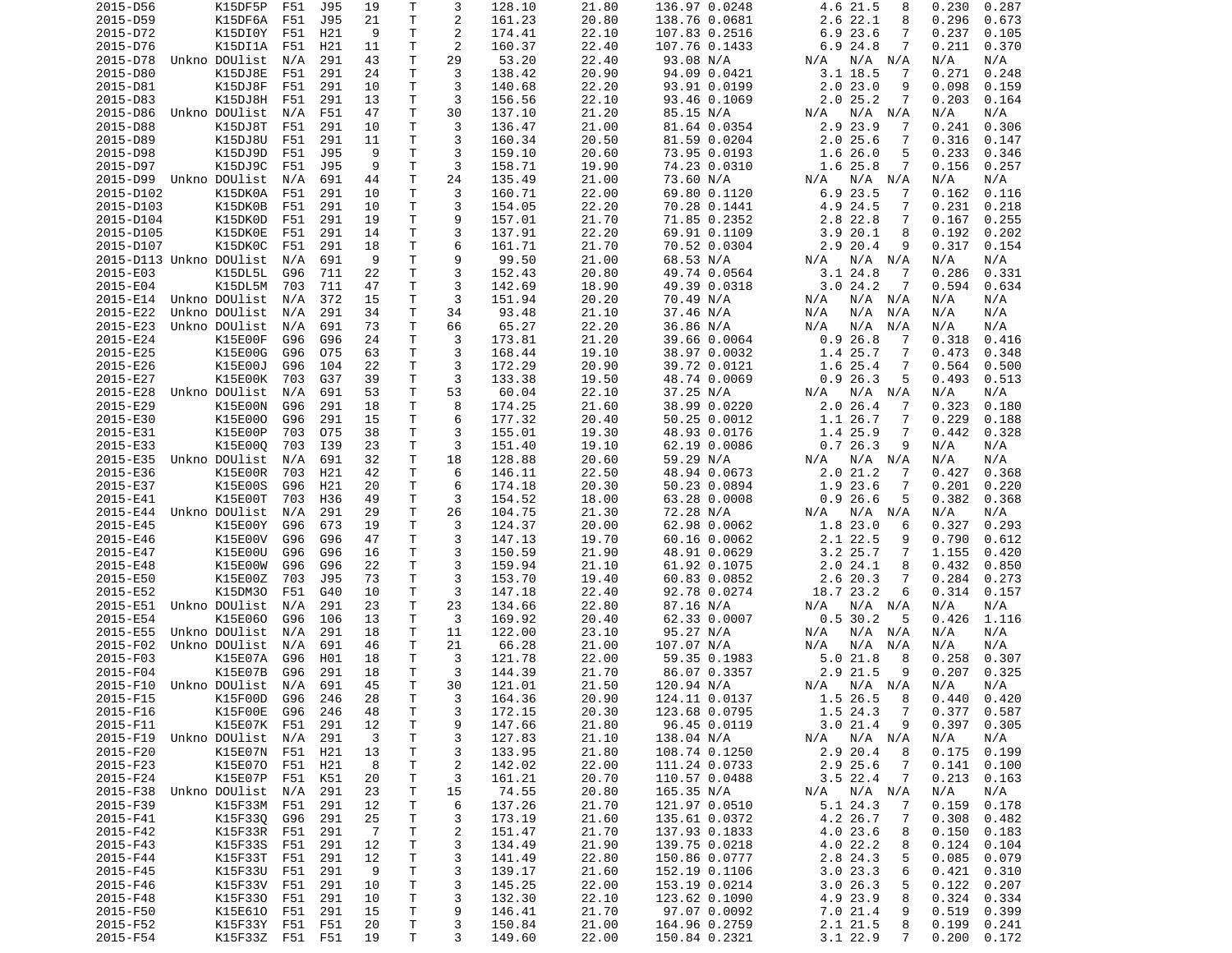| 2015-F55                    | K15F34A           | F51 | J95 | 15  | Τ            | 2  | 131.07 | 19.80 | 157.33 0.0629 | 1.7 23.2<br>7              | 0.466<br>0.473  |
|-----------------------------|-------------------|-----|-----|-----|--------------|----|--------|-------|---------------|----------------------------|-----------------|
| 2015-F57                    | K15F34C           | F51 | 807 | 26  | Τ            | 3  | 146.01 | 20.30 | 157.00 0.0067 | 1.7 23.0<br>7              | 0.469<br>0.387  |
| 2015-F59                    | K10E43K N/A       |     | 291 | -7  | T.           | 3  | 153.70 | 21.50 | 150.79 0.0764 | 1.021.6<br>4               | 0.405<br>0.597  |
| 2015-F60                    | K15F34M           | F51 | 291 | 12  | т            | 6  | 102.25 | 20.90 | 150.42 0.0483 | 3.922.3<br>6               | 0.273<br>0.085  |
| 2015-F58                    | Unkno DOUlist     | N/A | 291 | 21  | T.           | 15 | 63.03  | 20.80 | 155.10 N/A    | N/A<br>N/A N/A             | N/A<br>N/A      |
| 2015-F63                    | K15F34P           | 291 | J95 | 18  | Τ            | 9  | 133.30 | 21.60 | 144.67 0.0684 | 1.6 24.5<br>6              | 0.241<br>0.256  |
| 2015-F64                    | Unkno DOUlist     | N/A | 691 | 19  | T.           | 15 | 53.38  | 21.20 | 140.74 N/A    | N/A N/A<br>N/A             | N/A<br>N/A      |
| 2015-F65                    | K15F35B           | F51 | 291 | 12  | T            | 3  | 135.99 | 21.60 | 125.73 0.5215 | $6.9$ 19.8<br>6            | 0.165<br>0.156  |
| 2015-F66                    | K15F35C           | F51 | H01 | 13  | T.           | 3  | 116.00 | 22.30 | 136.39 0.0216 | 5.8 21.8<br>7              | 0.179<br>0.202  |
| 2015-F68                    | K15F35F           | F51 | H21 | 11  | T            | 2  | 132.61 | 22.00 | 142.45 0.0237 | 3.8 19.7<br>7              | 0.106<br>0.173  |
| 2015-F69                    | K15F35G           | F51 | 291 | 8   | T            | 3  | 133.61 | 21.40 |               | 4.0 25.3<br>5              | 0.158<br>0.169  |
|                             |                   |     |     |     | T.           | 6  |        |       | 137.16 0.0149 | 7                          |                 |
| 2015-F70                    | K15F35H           | F51 | 291 | 18  |              |    | 151.01 | 21.60 | 140.98 0.0445 | 2.9 22.9                   | 0.150<br>0.178  |
| 2015-F71                    | K15F35J           | F51 | 291 | 9   | T.           | 3  | 160.24 | 22.20 | 138.98 0.1499 | 2.9 24.3<br>9              | 0.133<br>0.430  |
| 2015-F74                    | K15F35D           | F51 | 291 | 13  | Τ            | 6  | 106.67 | 21.70 | 142.07 0.0784 | 4.8 20.5<br>9              | N/A<br>N/A      |
| 2015-F75                    | K15F35A           | G96 | G96 | 24  | T.           | 3  | 140.57 | 21.60 | 123.71 0.0548 | 7.025.8<br>7               | 0.569<br>1.059  |
| 2015-F81 Unkno DOUlist      |                   | N/A | 691 | 12  | T.           | 9  | 133.42 | 21.50 | 125.38 N/A    | N/A<br>N/A<br>N/A          | N/A<br>N/A      |
| 2015-F82                    | K15F35W           | F51 | 291 | 20  | T.           | 6  | 145.70 | 22.00 | 124.33 0.2036 | 8.018.7<br>6               | 0.242<br>0.196  |
| 2015-F83                    | K15F35X           | G96 | G96 | 18  | T.           | 2  | 158.86 | 22.80 | 125.46 0.0162 | 7.1 27.7<br>6              | 0.351<br>0.435  |
| 2015-F84                    | K15F35Y           | F51 | 568 | 14  | T.           | 6  | 120.84 | 22.20 | 126.34 0.1674 | 4.0 23.0<br>6              | 0.133<br>0.259  |
| 2015-F85                    | K15F35Z           | F51 | 291 | 16  | T.           | 6  | 163.00 | 21.50 | 126.83 0.1277 | 3.8 19.2<br>8              | 0.142<br>0.096  |
| 2015-F86                    | K15F36A           | F51 | 291 | 13  | T.           | 6  | 159.42 | 21.40 | 125.78 0.2583 | $3.9$ 22.4<br>8            | 0.209<br>0.431  |
| 2015-F87                    | K15F36B           | G96 | 291 | 21  | T.           | 3  | 170.41 | 21.90 | 127.99 0.2799 | 2.9 21.2<br>9              | 0.432<br>0.306  |
| 2015-F88                    | K15F36C           | F51 | 291 | 21  | T.           | 6  | 149.37 | 22.10 | 128.59 0.2715 | $3.8$ 18.5<br>9            | 0.317<br>0.246  |
| 2015-F89                    | K15F36D           | F51 | 291 | 11  | T            | 5  | 164.96 | 21.40 | 126.58 0.0632 | 7<br>2.9 26.2              | 0.250<br>0.166  |
| 2015-F90                    | K15F36E           | F51 | 291 | 15  | T.           | 6  | 147.98 | 21.20 | 125.71 0.1552 | 1.9 23.1<br>$\overline{7}$ | 0.080<br>0.153  |
| 2015-F92                    | K15F36G           | 703 | 075 | 36  | $\mathsf{T}$ | 3  | 145.35 | 19.90 | 123.00 0.0099 | 1.4 23.7<br>7              | 0.720<br>0.980  |
| 2015-F95                    | K15F36K           | F51 | 568 | 14  | T            | 3  | 165.41 | 22.60 | 124.18 0.1223 | 3.121.0<br>8               | 0.296<br>0.162  |
| 2015-F98 Unkno DOUlist      |                   | N/A | 291 | 254 | T            | 20 | 44.20  | 23.70 | 11.14 N/A     | N/A N/A<br>N/A             | N/A<br>N/A      |
| 2015-F102                   | K15F37F           | F51 | 291 | 20  | T.           | 6  | 156.50 | 22.00 | 111.59 0.0914 | 4.0 18.6<br>9              | 0.166<br>0.230  |
| 2015-F103                   | K15F37G           | F51 | 291 | 18  | Τ            | 9  | 157.03 | 21.30 | 111.72 0.1500 | $\overline{7}$<br>3.021.5  | 0.185<br>0.168  |
| 2015-F107                   | K15FB7A           |     |     |     | Τ            | 3  |        | 20.90 |               | 8                          | 0.293<br>0.469  |
|                             |                   | F51 | I93 | 9   |              |    | 157.93 |       | 106.71 0.1438 | 1.4 23.7                   |                 |
| 2015-F109 Unkno DOUlist     |                   | N/A | 691 | 24  | T.           | 21 | 127.56 | 21.50 | 101.61 N/A    | N/A N/A<br>N/A             | N/A<br>N/A      |
| 2015-F110                   | K15FB70           | F51 | 291 | 26  | T            | 6  | 155.25 | 21.60 | 103.95 0.0279 | 3.820.6<br>9               | 0.257<br>0.297  |
| 2015-F111                   | K15FB7R           | F51 | 291 | 16  | T.           | 6  | 167.36 | 21.80 | 100.58 0.2091 | 4.0 20.8<br>8              | 0.205<br>0.133  |
| 2015-F112                   | K15FB7S           | G96 | G96 | 22  | T            | 3  | 152.84 | 22.00 | 102.27 0.0415 | 3.022.0<br>8               | 0.326<br>0.398  |
| 2015-F113                   | K15FB7T           | G96 | 291 | 24  | T.           | 6  | 163.63 | 22.20 | 102.24 0.0047 | $2.0$ 28.4<br>7            | 0.251<br>0.432  |
| 2015-F114                   | K15FB7U           | G96 | 291 | 22  | T.           | 3  | 173.60 | 22.60 | 102.93 0.0416 | 1.9 24.7<br>8              | 0.361<br>0.337  |
| 2015-F115                   | K15FB7V           | 703 | 900 | 66  | T.           | 6  | 132.59 | 19.50 | 99.73 0.0915  | 2.1 22.1<br>7              | 0.351<br>0.592  |
| 2015-F117                   | K15FB7X           | F51 | 291 | 18  | T.           | 3  | 158.83 | 21.00 | 101.11 0.1417 | 1.9 23.9<br>8              | 0.238<br>0.263  |
| 2015-F118                   | K15FB7Y           | C51 | 568 | 33  | T.           | 3  | 97.28  | 21.80 | 102.83 0.1494 | $6.2$ 21.2<br>6            | 0.561<br>0.596  |
| 2015-F121                   | K15FB8A           | F51 | J95 | 32  | T            | 3  | 112.82 | 20.50 | 94.92 0.2140  | $3.7$ 19.6<br>7            | 0.592<br>0.304  |
| 2015-F124                   | K15E61R           | F51 | J95 | 18  | Τ            | 3  | 155.20 | 22.00 | 93.72 0.0140  | 12.6 11.9 N/A              | N/A<br>N/A      |
| 2015-F125                   | K15FB8C           | F51 | J95 | 13  | т            | 6  | 161.98 | 21.20 | 92.81 0.4388  | 2.5 20.9<br>- 7            | 0.258<br>0.233  |
| 2015-F128 Unkno DOUlist     |                   | N/A | 691 | 18  | т            | 18 | 151.50 | 21.60 | 89.19 N/A     | N/A<br>N/A N/A             | N/A<br>N/A      |
| 2015-F129                   | K15DM3U           | F51 | 291 | 12  | T.           | 3  | 115.27 | 22.30 | 89.29 0.0818  | 31.8 22.7<br>6             | 0.131<br>0.186  |
| 2015-F130                   | K15FB8N           | F51 | 291 | 15  | T.           | 6  | 128.03 | 21.70 | 89.86 0.0273  | 9.820.2<br>6               | 0.128<br>0.193  |
| 2015-F131                   | K15FB80           | F51 | 291 | 12  | T.           | 6  | 135.35 | 21.70 | 90.07 N/A     | $6.8$ 19.2<br>6            | 0.195<br>0.207  |
| 2015-F133                   | K15FB80           | G96 | H21 | 24  | T.           | 3  | 166.34 | 21.90 | 90.09 0.3248  | 3.020.6<br>9               | 0.381<br>0.313  |
| 2015-F136                   | K15FB8S           | F51 | H21 | 17  | T            | 3  | 119.20 | 22.10 | 80.65 0.2532  | 3.820.3<br>7               | 0.133<br>0.126  |
| 2015-F137                   | K15FB8T           | G96 | 291 | 19  | T.           | 3  | 119.11 | 22.20 | 76.49 0.0410  | 4.1 20.6<br>8              | 0.270<br>0.404  |
| 2015-F135 Unkno DOUlist     |                   |     |     | 65  | T.           | 59 |        |       |               |                            | N/A             |
|                             |                   | N/A | 691 |     |              |    | 69.11  | 22.50 | 76.83 N/A     | N/A<br>N/A N/A             | N/A             |
| 2015-F138                   | K15FB8V           | F51 | H21 | 12  | T.           | 6  | 134.81 | 22.00 | 77.71 0.0731  | 2.9 21.4<br>- 9            | 0.320<br>0.185  |
| 2015-F139 Unkno DOUlist N/A |                   |     | 291 | 37  | $\mathsf{T}$ | 34 | 68.25  | 22.10 | 66.07 N/A     | N/A<br>N/A N/A             | N/A<br>N/A      |
| 2015-F142                   | K15FC0F F51 291   |     |     | 15  | Τ            | 6  | 161.98 | 21.90 | 66.72 0.3541  | 4.0 19.3<br>- 8            | $0.338$ $0.329$ |
| 2015-F143                   | K15FC0G F51       |     | 291 | 12  | T.           | 6  | 156.76 | 22.00 | 65.88 0.0040  | 4.0 22.7<br>8              | 0.202<br>0.171  |
| 2015-F145                   | K15FC0J           | G96 | G96 | 26  | T.           | 3  | 157.62 | 21.90 | 68.63 0.0108  | 1.9 26.2<br>7              | 0.245<br>0.341  |
| 2015-F148                   | K15FC0M F51       |     | 291 | 13  | T.           | 3  | 159.63 | 21.40 | 66.46 0.0534  | 1.9 26.1<br>6              | 0.163<br>0.319  |
| 2015-F150                   | K15FC40           | F51 | 291 | 15  | T            | 6  | 159.89 | 22.60 | 78.01 0.0687  | $3.9$ $21.3$<br>9          | 0.238<br>0.401  |
| 2015-F153 Unkno DOUlist N/A |                   |     | F51 | 23  | T.           | 12 | 152.78 | 21.20 | 65.16 N/A     | N/A N/A<br>N/A             | N/A<br>N/A      |
| 2015-F161 Unkno DOUlist N/A |                   |     | 291 | 5   | T.           | 5  | 110.66 | 20.60 | 45.29 N/A     | N/A<br>$N/A$ $N/A$         | N/A<br>N/A      |
| 2015-F162                   | K15FT0K F51       |     | 291 | 12  | T.           | 6  | 121.33 | 21.70 | 43.80 0.1661  | 4.1 21.3<br>-7             | 0.413<br>0.227  |
| 2015-F163                   | K15FT0L F51       |     | 291 | 35  | T.           | 3  | 145.28 | 20.90 | 44.11 0.0093  | $3.2$ 22.1<br>6            | 0.515<br>0.391  |
| 2015-G02                    | K15FX2P           | F51 | 291 | 12  | T.           | 3  | 126.99 | 21.00 | 33.04 0.0982  | $5.0$ 17.2<br>8            | 0.330<br>0.264  |
| 2015-G05                    | K15FX2S           | F51 | 711 | 16  | T.           | 3  | 134.78 | 20.70 | 23.63 0.0444  | 3.8 18.2<br>8              | 0.232<br>0.207  |
| 2015-G04 Unkno DOUlist      |                   | F51 | 291 | 26  | T.           | 20 | 93.56  | 22.20 | 32.89 N/A     | N/A N/A<br>N/A             | N/A<br>N/A      |
| 2015-G15                    | Unkno DOUlist     | N/A | 691 | 8   | T.           | 5  | 114.60 | 21.30 | 17.13 N/A     | N/A N/A<br>N/A             | N/A<br>N/A      |
| 2015-G18                    | Unkno DOUlist N/A |     | 691 | 22  | T.           | 22 | 61.84  | 22.10 | 52.95 N/A     | N/A N/A<br>N/A             | N/A<br>N/A      |
| 2015-G23                    | Unkno DOUlist N/A |     | 691 | 23  | T.           | 17 | 94.86  | 21.20 | 53.33 N/A     | N/A N/A<br>N/A             | N/A<br>N/A      |
| 2015-G24                    | K15FY1C           | F51 | 291 | 13  | T.           | 3  | 156.13 | 22.50 | 65.92 0.0528  | 15.8 22.2<br>-6            | 0.258<br>0.139  |
| 2015-G29                    | K15G00K 703       |     | 461 | 33  | T.           | 15 | 145.91 | 20.30 | 54.14 0.0065  | 1.6 25.9<br>5              | 0.347<br>0.467  |
| 2015-G31 Unkno DOUlist N/A  |                   |     | 691 | 48  | Τ            | 43 | 88.71  | 21.70 |               | N/A<br>N/A N/A             | N/A<br>N/A      |
|                             |                   |     |     |     |              |    |        |       | 64.92 N/A     |                            |                 |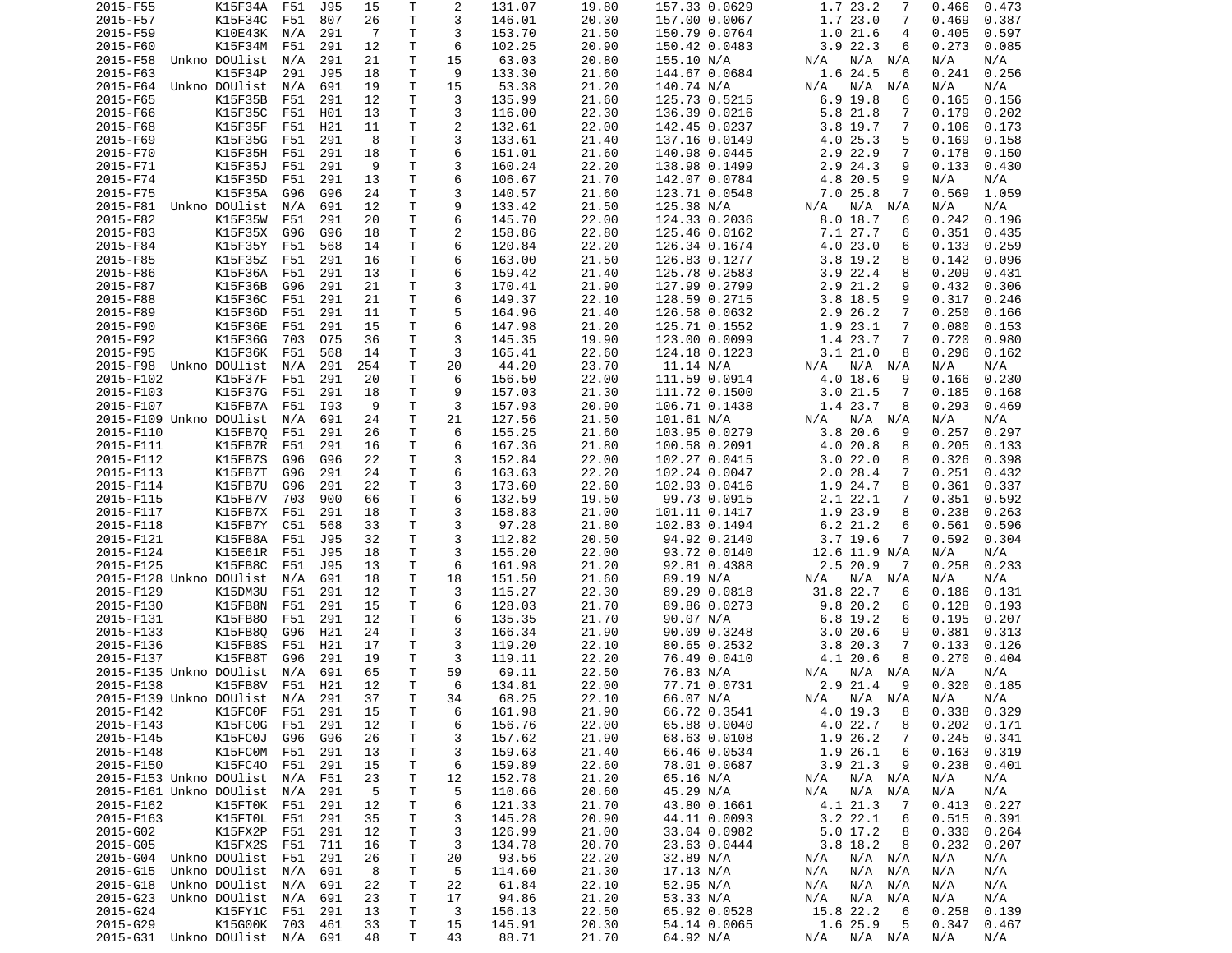| 2015-G32                        | K15G00R       | 703 | 926 | 50             | Т            | 2              | 156.78 | 19.80 | 54.97 0.1121  | 2.0 22.8<br>7             | 0.281<br>0.362 |
|---------------------------------|---------------|-----|-----|----------------|--------------|----------------|--------|-------|---------------|---------------------------|----------------|
| 2015-G38                        | K15G00V       | 703 | I93 | 23             | T            | 3              | 144.16 | 20.50 | 66.68 0.0235  | 1.7 24.9<br>7             | 0.247<br>0.292 |
| 2015-G40                        | Unkno DOUlist | N/A | 691 | 48             | Τ            | 27             | 97.98  | 21.90 | 52.73 N/A     | $N/A$ $N/A$<br>N/A        | N/A<br>N/A     |
| 2015-G45                        | K15G01B       | 703 | H21 | 23             | Τ            | 3              | 148.03 | 19.90 | 80.95 0.0003  | 26.7<br>0.9<br>7          | 1.009<br>0.687 |
| 2015-G46                        | K15G01F       | 703 | 461 | 57             | Τ            | 3              | 138.71 | 19.70 | 66.36 0.0328  | 2.5 22.5<br>7             | 0.387<br>0.370 |
| 2015-G48                        | Unkno DOUlist | N/A | 291 | 47             | Τ            | 44             | 108.55 | 23.80 | 88.70 N/A     | N/A<br>N/A<br>N/A         | N/A<br>N/A     |
| 2015-G50                        | K15G05Y       | G96 | 291 | 17             | т            | 6              | 171.85 | 21.30 | 66.30 0.0203  | $3.2$ 24.6<br>8           | 0.238<br>0.176 |
| 2015-G51                        | K15G05Z       | 703 | 807 | 25             | т            | 5              | 152.94 | 19.80 | 78.83 0.0166  | 1.8 25.5<br>7             | 0.503<br>0.711 |
|                                 |               | G96 |     |                | т            | 3              |        |       | 79.23 0.0016  | $2.1$ 26.4                |                |
| 2015-G52                        | K15G06B       |     | 291 | 14             |              |                | 169.41 | 21.70 |               | 8                         | 0.266<br>0.378 |
| 2015-G54                        | Unkno DOUlist | N/A | 926 | 27             | т            | 24             | 76.10  | 23.00 | 107.24 N/A    | $N/A$ $N/A$<br>N/A        | N/A<br>N/A     |
| 2015-G58                        | K14U00Y       | N/A | 695 | 6              | T            | 6              | 155.53 | 22.10 | 89.68 0.0333  | 1.0<br>25.4<br>4          | 0.481<br>0.440 |
| 2015-G58                        | K14U00Y       | N/A | 695 | 6              | т            | 6              | 155.53 | 22.10 | 89.68 0.0333  | 1.025.4<br>4              | 0.481<br>0.440 |
| 2015-G59                        | K15G12W       | F51 | 291 | 22             | т            | 6              | 136.17 | 22.20 | 66.33 0.0831  | 4.1 23.8<br>7             | 0.186<br>0.222 |
| 2015-G71                        | Unkno DOUlist | N/A | 691 | 59             | Τ            | 57             | 62.51  | 22.80 | 89.45 N/A     | $N/A$ $N/A$<br>N/A        | N/A<br>N/A     |
| 2015-G70                        | K15G12Z       | F51 | J95 | 14             | T            | 3              | 150.46 | 20.80 | 94.93 0.0681  | 2.5 22.5<br>8             | 0.179<br>0.248 |
| 2015-H05                        | Unkno DOUlist | N/A | 691 | 78             | T            | 71             | 93.99  | 22.50 | 129.49 N/A    | N/A<br>N/A<br>N/A         | N/A<br>N/A     |
| 2015-H06                        | K15G130       | F51 | 926 | 15             | т            | 3              | 136.32 | 21.70 | 93.20 N/A     | 3.016.8<br>8              | 0.345<br>0.197 |
| 2015-H07                        | K15G13R       | F51 | 926 | 14             | T            | 5              | 153.57 | 21.30 | 95.08 0.3113  | 3.8 20.2<br>7             | 0.240<br>0.202 |
| 2015-H09                        | Unkno DOUlist | N/A | 291 | 56             | T            | 48             | 61.80  | 22.90 | 143.56 N/A    | $N/A$ $N/A$<br>N/A        | N/A<br>N/A     |
| 2015-H10                        | K15G13Z       | F51 | 291 | 26             | т            | 3              | 151.47 | 21.20 | 106.52 0.0340 | 4.0 19.7<br>8             | 0.179<br>0.281 |
|                                 |               |     |     |                |              |                |        |       |               |                           |                |
| 2015-H16                        | Unkno DOUlist | N/A | 691 | 50             | т            | 47             | 73.63  | 22.10 | 156.99 N/A    | N/A<br>N/A<br>N/A         | N/A<br>N/A     |
| 2015-H24                        | Unkno DOUlist | N/A | 691 | 30             | т            | 27             | 88.42  | 21.90 | 170.30 N/A    | N/A<br>N/A<br>N/A         | N/A<br>N/A     |
| 2015-H25                        | K15G45Z       | F51 | I52 | 27             | T            | 3              | 163.76 | 22.40 | 105.92 0.0842 | $5.9$ 19.2<br>8           | 0.320<br>0.226 |
| 2015-H26                        | K15H00Y       | F51 | 291 | 15             | т            | 6              | 120.19 | 22.40 | 144.76 0.1279 | 2.9 20.7<br>7             | 0.269<br>0.217 |
| 2015-H28                        | K15H01A       | G96 | 291 | 56             | Τ            | 3              | 118.19 | 20.30 | 147.67 0.0550 | 3.021.2<br>8              | 0.318<br>0.257 |
| 2015-H30                        | K15H01B       | W84 | 291 | 12             | T            | 3              | 161.75 | 21.70 | 168.70 0.1423 | 1.3 24.4<br>7             | 0.079<br>0.051 |
| 2015-H31                        | K15H01C       | W84 | 291 | 12             | T            | $\overline{c}$ | 160.89 | 22.10 | 168.90 0.0554 | 1.4 27.1<br>6             | 0.188<br>0.261 |
| 2015-H33                        | K15H01E       | F51 | J95 | 15             | т            | 3              | 136.70 | 21.20 | 165.14 0.0024 | 1.6 26.4<br>6             | 0.388<br>0.328 |
| 2015-H35                        | K15H01G       | G96 | J95 | 42             | т            | 3              | 129.38 | 20.70 | 164.23 0.0438 | 1.6 23.7<br>6             | 0.505<br>0.343 |
| 2015-H37                        | Unkno DOUlist | N/A | J01 | 155            | т            | 12             | 118.47 | 19.10 | 13.47 N/A     | N/A<br>N/A<br>N/A         | N/A<br>N/A     |
|                                 | Unkno DOUlist |     |     |                | т            | 26             |        | 21.30 |               |                           | N/A            |
| 2015-H39                        |               | N/A | 691 | 44             |              |                | 41.80  |       | 121.73 N/A    | N/A<br>N/A<br>N/A         | N/A            |
| 2015-H42                        | K15H01M       | W84 | 291 | 12             | T            | 3              | 162.92 | 22.40 | 160.60 0.0064 | 2.2 25.3<br>8             | 0.268<br>0.188 |
| 2015-H43                        | K15H01N       | W84 | 291 | 10             | $\mathsf{T}$ | 6              | 160.96 | 21.80 | 160.34 0.0542 | 2.2 27.1<br>7             | 0.209<br>0.219 |
| 2015-H44                        | K15H01P       | G96 | I52 | 24             | T            | 3              | 169.29 | 22.20 | 159.49 0.1644 | 2.1 24.3<br>7             | 0.283<br>0.296 |
| 2015-H45                        | K15H010       | W84 | 291 | 12             | T            | $\overline{c}$ | 173.90 | 22.50 | 157.20 0.0667 | 2.1 25.2<br>8             | 0.181<br>0.116 |
| 2015-H46                        | K15H01R       | W84 | 033 | 29             | T            | 3              | 178.68 | 21.40 | 162.91 0.0629 | 1.7 24.8<br>7             | 0.178<br>0.285 |
| 2015-H48                        | K15H010       | W84 | 291 | 13             | т            | 3              | 169.33 | 22.10 | 159.55 0.2602 | $\overline{7}$<br>2.023.8 | 0.100<br>0.064 |
| 2015-H65                        | K15H09F       | W84 | 291 | 18             | T            | 5              | 175.30 | 21.80 | 146.18 0.2542 | 9<br>3.020.6              | 0.411<br>0.212 |
| 2015-H68                        | K15H09J       | W84 | 926 | 10             | T            | 2              | 173.46 | 22.30 | 146.62 0.1427 | 2.025.4<br>8              | 0.390<br>0.333 |
| 2015-H64                        | Unkno DOUlist | N/A | 691 | 58             | Τ            | 40             | 104.13 | 22.00 | 144.06 N/A    | N/A N/A<br>N/A            | N/A<br>N/A     |
| 2015-H70                        | K15H09N       | W84 | W84 | 14             | т            | 2              | 159.01 | 23.00 | 150.21 0.0661 | 2.9 22.6<br>8             | 0.139<br>0.147 |
|                                 |               |     |     |                | т            |                |        |       |               | N/A                       | N/A            |
| 2015-H79                        | Unkno DOUlist | N/A | 691 | 64             |              | 18             | 57.61  | 21.50 | 132.51 N/A    | N/A<br>N/A                | N/A            |
| 2015-H80                        | K15H10A       | F51 | 926 | 18             | т            | 6              | 155.98 | 21.90 | 132.58 0.2153 | 5.9<br>20.7<br>8          | 0.296<br>0.391 |
| 2015-H81                        | K15H10B       | F51 | 291 | 35             | т            | 3              | 154.32 | 21.90 | 132.56 0.0231 | 3.9<br>18.3<br>8          | 0.188<br>0.212 |
| 2015-H82                        | K15H10C       | W84 | W84 | 24             | Τ            | 6              | 158.42 | 22.40 | 137.18 0.0317 | 3.021.0<br>7              | 0.403<br>0.161 |
| 2015-H83                        | K15H10D       | W84 | W84 | 13             | T.           | 3              | 158.85 | 22.30 | 136.98 0.0032 | 1.027.1<br>5              | 0.203<br>0.175 |
| 2015-H86                        | P K15H10C     | N/A | W84 | 24             | Τ            | 6              | 158.42 | 22.40 | 137.18 N/A    | 3.0 N/A N/A               | N/A<br>N/A     |
| 2015-H88                        | K15H10H       | W84 | W84 | 21             | T            | 3              | 167.07 | 22.30 | 134.95 0.1004 | 4.0 18.6<br>9             | 0.380<br>0.446 |
| 2015-H92                        | K15H100       | W84 | W84 | 13             | Τ            | 3              | 168.13 | 22.60 | 134.72 0.2664 | 3.024.3<br>7              | 0.064<br>0.126 |
| 2015-H100                       | C K15H010     | N/A | 075 | 56             | т            | 10             | 63.48  | 18.30 | 126.50 N/A    | 2.4 N/A N/A               | N/A<br>N/A     |
| 2015-H102 Unkno DOUlist         |               | N/A | 291 | 13             | т            | 13             | 128.87 | 21.70 | 119.68 N/A    | N/A<br>N/A<br>N/A         | N/A<br>N/A     |
| 2015-H104                       |               | W84 | 291 | 13             | T.           | 3              | 168.67 | 22.40 |               | $2.0$ 25.5<br>7           | 0.131<br>0.093 |
|                                 | K15H11H       |     |     |                |              |                |        |       | 122.03 0.1147 |                           |                |
| 2015-H105                       | K15DM4P       | F51 | 291 | - 6            | T.           | 3              | 140.37 | 22.00 | 68.76 N/A     | 9.0 19.9<br>9             | $0.075$ 0.126  |
| 2015-H112 Unkno DOUlist C51 F51 |               |     |     | 45             | Т            | 21             | 92.02  | 21.60 | 109.22 N/A    | N/A N/A<br>N/A            | N/A<br>N/A     |
| 2015-H107                       | K15H110       | 703 | 113 | 44             | T            | 3              | 121.94 | 20.80 | 113.75 0.0030 | 0.627.1<br>6              | 0.477<br>0.708 |
| 2015-H108                       | K15FY4Y       | F51 | 291 | $\overline{7}$ | T            | 3              | 126.59 | 21.40 | 87.87 0.1538  | 5.0 17.6 N/A              | N/A<br>N/A     |
| 2015-H109                       | K15H11R       | F51 | 204 | 19             | Τ            | 6              | 136.03 | 21.10 | 113.62 0.0281 | 2.6 20.4<br>9             | 0.397<br>0.248 |
| 2015-H111                       | K15FY4Y N/A   |     | 807 | 11             | T            | 3              | 153.32 | 21.30 | 122.36 N/A    | $6.7$ 16.8 N/A            | N/A<br>N/A     |
| 2015-H113                       | K15H11V       | G96 | I52 | 55             | Τ            | 3              | 142.22 | 22.00 | 110.65 0.0589 | 1.8 23.8<br>7             | 0.393<br>0.283 |
| 2015-H115                       | K15H11W F51   |     | E23 | 17             | Τ            | 3              | 126.12 | 19.00 | 106.16 0.0318 | 1.3 23.5<br>6             | 0.491<br>0.255 |
| 2015-H117 Unkno DOUlist         |               | N/A | 691 | 27             | Τ            | 18             | 138.89 | 21.60 | 96.90 N/A     | N/A N/A<br>N/A            | N/A<br>N/A     |
| 2015-H118                       | K15H43P       |     | 926 | 73             | Τ            | 3              | 124.45 | 20.50 | 95.75 0.1337  | 2.1 20.8<br>- 7           | 0.287<br>0.341 |
|                                 |               | 703 |     |                |              |                |        |       |               |                           |                |
| 2015-H119                       | K15H430       | F51 | 291 | 14             | Τ            | 3              | 167.45 | 21.00 | 98.36 0.1617  | 1.9 23.6<br>6             | 0.103<br>0.116 |
| 2015-H124 Unkno DOUlist         |               | N/A | 691 | 9              | Τ            | 9              | 143.23 | 20.70 | 74.94 N/A     | N/A<br>N/A N/A            | N/A<br>N/A     |
| 2015-H128                       | K15HB6W       | F51 | 291 | 41             | T            | 9              | 155.50 | 22.10 | 75.95 N/A     | 3.8 21.5<br>8             | 0.231<br>0.274 |
| 2015-H129                       | K15HB6X       | F51 | 926 | 41             | T            | 6              | 159.59 | 21.80 | 74.72 0.2616  | 3.9 19.5<br>7             | 0.296<br>0.296 |
| 2015-H130                       | K15HB6Y F51   |     | 926 | 23             | Τ            | 3              | 158.29 | 21.90 | 74.45 0.0542  | $3.9$ 17.5<br>8           | 0.242<br>0.245 |
| 2015-H131                       | K15HB6Z F51   |     | 926 | 9              | T            | 3              | 149.29 | 22.00 | 73.91 0.0615  | 3.924.3<br>8              | 0.180<br>0.244 |
| 2015-H134                       | K15HB7C       | 691 | 291 | 20             | T            | 10             | 162.55 | 21.80 | 76.08 0.2415  | 2.020.4<br>8              | 0.304<br>0.234 |
| 2015-H135 Unkno DOUlist N/A     |               |     | 291 | 30             | T            | 21             | 129.68 | 22.40 | 64.08 N/A     | N/A<br>$N/A$ $N/A$        | N/A<br>N/A     |
| 2015-H140 Unkno DOUlist N/A 691 |               |     |     | 38             | Τ            | 32             | 79.10  | 22.20 | 52.53 N/A     | $N/A$ $N/A$<br>N/A        | N/A<br>N/A     |
|                                 |               |     |     |                |              |                |        |       |               |                           |                |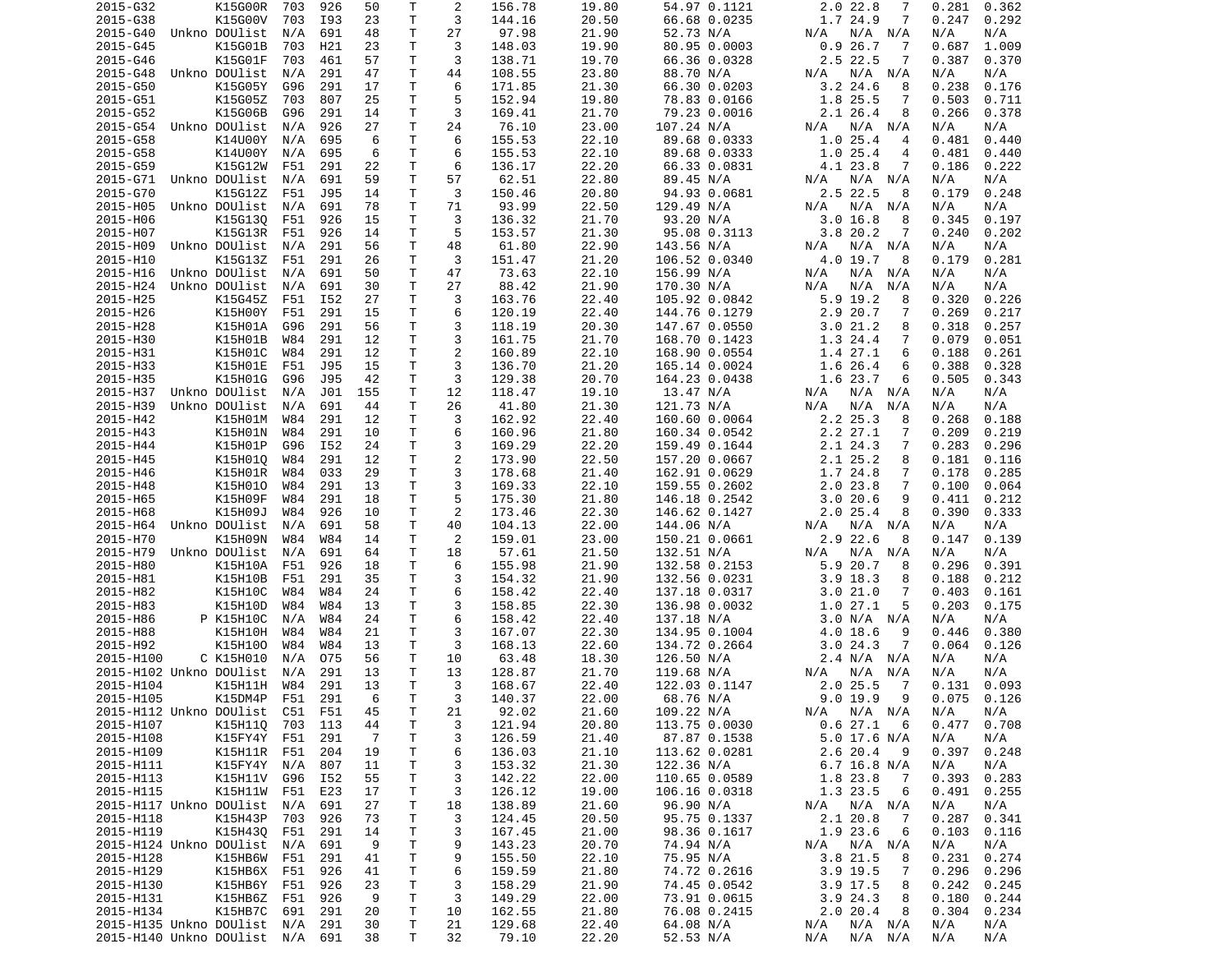| 2015-H143 Unkno DOUlist     |                                | N/A | 291        | 20       | Т            | 17             | 91.68            | 22.20          | 41.93 N/A                    | N/A<br>N/A<br>N/A             | N/A<br>N/A                       |
|-----------------------------|--------------------------------|-----|------------|----------|--------------|----------------|------------------|----------------|------------------------------|-------------------------------|----------------------------------|
| 2015-H146                   | K15G50K                        | C51 | 291        | 23       | т            | 4              | 80.15            | 21.50          | 12.21 0.2368                 | 24.8 20.5<br>5                | 0.125<br>0.224                   |
| 2015-J01 Unkno DOUlist      |                                | N/A | 691        | 8        | T            | 8              | 80.15            | 21.40          | 30.62 N/A                    | N/A<br>N/A<br>N/A             | N/A<br>N/A                       |
| 2015-J13                    | Unkno DOUlist                  | N/A | 691        | 8        | т            | 6              | 146.41           | 19.20          | 3.06 N/A                     | N/A<br>N/A<br>N/A             | N/A<br>N/A                       |
| 2015-J14                    | K15HH6Y                        | G96 | 926        | 19       | T.           | 3              | 134.95           | 22.60          | 24.32 0.1863                 | 11.0 21.8<br>- 7              | 0.289<br>0.541                   |
| 2015-J20                    | Unkno DOUlist                  | N/A | 691        | 28       | Τ            | 17             | 64.10            | 21.50          | 24.19 N/A                    | N/A<br>N/A<br>N/A             | N/A<br>N/A                       |
| 2015-J23                    | Unkno DOUlist                  | N/A | 691        | 5        | т            | 5              | 93.48            | 19.50          | 51.48 N/A                    | N/A<br>N/A<br>N/A             | N/A<br>N/A                       |
| 2015-J30                    | K15HH60                        | G45 | 300        | 60       | т            | 6              | 158.07           | 20.30          | 23.40 N/A                    | 21.4 16.7<br>5                | 0.381<br>0.411                   |
| 2015-J27                    | Unkno DOUlist                  | N/A | 691        | 23       | $\mathsf{T}$ | 23             | 75.13            | 21.80          | 60.56 N/A                    | N/A<br>N/A<br>N/A             | N/A<br>N/A                       |
| 2015-J31                    | Unkno DOUlist                  | N/A | 691        | 94       | т            | 57             | 80.48            | 22.70          | 35.86 N/A                    | N/A<br>N/A<br>N/A             | N/A<br>N/A                       |
| 2015-J32                    | K15J00J                        | 703 | 926        | 117      | T            | 3              | 156.22           | 18.40          | 49.84 0.0008                 | 2.2 22.0<br>6                 | 0.230<br>0.280                   |
|                             |                                |     |            |          | Τ            | 17             |                  |                |                              |                               |                                  |
| 2015-J34                    | Unkno DOUlist                  | N/A | 926        | 43       |              |                | 133.76           | 22.70          | 76.00 N/A                    | N/A<br>N/A<br>N/A             | N/A<br>N/A                       |
| 2015-J35                    | K15J000                        | G96 | 926        | 59       | Τ            | 3              | 127.89           | 19.90          | 62.40 0.1296                 | 2.021.4<br>8                  | 0.402<br>0.327                   |
| 2015-J37                    | K15J00P                        | 703 | 926        | 75       | т            | 3              | 134.39           | 20.40          | 60.51 0.0941                 | 2.2 22.8<br>7                 | 0.604<br>0.640                   |
| 2015-J40                    | Unkno DOUlist                  | N/A | 291        | 14       | Τ            | 8              | 163.64           | 22.60          | 86.86 N/A                    | N/A<br>N/A N/A                | N/A<br>N/A                       |
| 2015-J41                    | Unkno DOUlist                  | N/A | 075        | 93       | T.           | 18             | 66.70            | 19.20          | 15.06 N/A                    | N/A<br>N/A<br>N/A             | N/A<br>N/A                       |
| 2015-J42                    | K15J00V                        | 703 | J95        | 118      | Τ            | 3              | 133.35           | 19.70          | 76.56 0.0376                 | 2.5 21.5<br>7                 | 0.307<br>0.469                   |
| 2015-J43                    | K15J00W                        | G96 | J95        | 29       | Τ            | 3              | 163.46           | 21.90          | 87.35 0.0313                 | 1.7 25.6<br>7                 | 0.270<br>0.274                   |
| 2015-J44                    | Unkno DOUlist                  | N/A | 291        | 23       | T.           | 23             | 91.83            | 22.40          | 112.94 N/A                   | N/A<br>N/A N/A                | N/A<br>N/A                       |
| 2015-J46                    | K15J01B                        | G96 | 926        | 29       | Τ            | 3              | 158.05           | 22.50          | 87.41 0.1358                 | 2.024.2<br>8                  | 0.305<br>0.406                   |
| 2015-J50                    | K15J01F                        | G96 | 291        | 32       | т            | 6              | 168.33           | 21.50          | 100.76 0.0014                | 2.028.1<br>5                  | 0.452<br>0.719                   |
| 2015-J54                    | K15J01H                        | F51 | K62        | 45       | Τ            | 3              | 158.52           | 19.90          | 89.98 N/A                    | $3.5$ 13.7<br>6               | 0.298<br>0.297                   |
| 2015-J55                    | Unkno DOUlist                  | N/A | 691        | 11       | T            | 3              | 131.96           | 18.40          | 130.36 N/A                   | N/A<br>N/A<br>N/A             | N/A<br>N/A                       |
| 2015 - J59                  | K15J010                        | G96 | I93        | 29       | т            | 3              | 124.05           | 20.50          | 113.82 0.2326                | 2.7 20.3<br>7                 | 0.241<br>0.159                   |
| 2015-K06                    | K15J02C                        | G96 | J95        | 17       | T            | 3              | 121.85           | 21.80          | 113.83 0.1843                | 3.720.8<br>9                  | 0.469<br>0.347                   |
| 2015-K08                    | Unkno DOUlist                  | N/A | 291        | 3        | Τ            | 3              | 105.92           | 20.20          | 140.16 N/A                   | $N/A$ $N/A$<br>N/A            | N/A<br>N/A                       |
| 2015-K13                    | Unkno DOUlist                  | N/A | 291        | 55       | Τ            | 41             | 57.87            | 21.80          | 174.74 N/A                   | N/A<br>N/A<br>N/A             | N/A<br>N/A                       |
| 2015-K16                    | K15K00A                        | 703 | 595        | 30       | Τ            | 3              | 159.53           | 19.10          | 169.77 0.0158                | 0.726.2<br>- 7                | 0.218<br>0.623                   |
| 2015-K17                    | C K15J010                      | N/A | F51        | 35       | T.           | 3              | 154.37           | 21.20          | 128.46 N/A                   | 4.1 N/A<br>N/A                | N/A<br>N/A                       |
| 2015-K20                    | Unkno DOUlist                  | N/A | 691        | 9        | т            | 6              | 149.53           | 22.20          | 164.50 N/A                   | N/A<br>N/A<br>N/A             | N/A<br>N/A                       |
|                             |                                |     |            |          | Τ            | 3              |                  |                |                              |                               |                                  |
| 2015-K21                    | K15K00E                        | 703 | 474        | 46       |              |                | 153.95           | 19.90          | 162.45 0.0044                | 1.3 26.1<br>7                 | 0.341<br>0.230                   |
| 2015-K22                    | K15K00G                        | G96 | 474        | 37       | T.           | 3              | 164.60           | 21.90          | 162.12 0.0349                | 1.3 27.0<br>6                 | 0.707<br>0.304                   |
| 2015-K23                    | K15K00H                        | 703 | 474        | 44       | Τ            | 3              | 168.35           | 20.10          | 162.35 0.0348                | 1.2 24.4<br>7                 | 0.335<br>0.302                   |
| 2015-K24                    | K15K00J                        | G96 | 474        | 31       | Τ            | 3              | 167.14           | 21.90          | 161.92 0.0508                | 1.2 23.7<br>9                 | 0.306<br>0.256                   |
| 2015-K25                    | K15K00K                        | 703 | 474        | 41       | Τ            | 3              | 169.81           | 19.70          | 161.41 0.0097                | 1.2 25.1<br>6                 | 0.486<br>0.373                   |
| 2015-K27                    | Unkno DOUlist                  | N/A | 291        | 17       | T.           | 9              | 130.94           | 21.60          | 151.25 N/A                   | N/A<br>N/A<br>N/A             | N/A<br>N/A                       |
| 2015-K26                    | K15K00F                        | G96 | 474        | 40       | T            | 3              | 162.39           | 21.20          | 162.76 0.0518                | 1.2 25.1<br>7                 | 0.616<br>0.364                   |
| 2015-K30                    | K15K18M                        | 703 | 104        | 40       | T.           | 3              | 145.37           | 20.80          | 145.29 0.0544                | 1.6 24.5<br>7                 | 0.450<br>0.642                   |
| 2015-K31                    | K15K18N                        | F51 | I93        | 9        | Τ            | 3              | 155.96           | 21.10          | 143.02 0.0875                | 1.6 23.4<br>8                 | 0.087<br>0.180                   |
| 2015-K35                    | K15HI1Z                        | W84 | 291        | 11       | т            | $\overline{2}$ | 164.48           | 22.50          | 133.69 0.0688                | $3.2$ 26.3<br>7               | 0.271<br>0.406                   |
| 2015-K36                    | K15K18S                        | 703 | 807        | 57       | т            | 3              | 149.23           | 20.70          | 142.99 0.2315                | 32.6 19.7<br>5                | 0.320<br>0.352                   |
| 2015-K38                    | K15K18V                        | G96 | <b>B18</b> | 24       | Τ            | 3              | 166.82           | 20.40          | 133.05 0.1228                | 1.5 23.7<br>7                 | 0.269<br>0.256                   |
| 2015-K43                    | K15K19C                        | F51 | 474        | 29       | Τ            | 6              | 136.17           | 21.60          | 126.49 0.5416                | 4.1 18.3<br>7                 | 0.367<br>0.228                   |
| 2015-K44                    | K15K19D                        | F51 | 474        | 54       | т            | 6              | 133.26           | 21.10          | 127.06 N/A                   | 4.1 19.6<br>7                 | 0.334<br>0.275                   |
| 2015-K46                    | K15K19F                        | F51 | 926        | 26       | T            | 6              | 147.71           | 21.90          | 128.71 0.0174                | 3.8 22.3<br>8                 | 0.218<br>0.218                   |
| 2015-K47                    | K15K19G                        | F51 | 926        | 16       | T.           | 3              | 134.52           | 21.80          | 129.11 0.1370                | 2.9 23.3<br>7                 | 0.205<br>0.205                   |
| 2015-K50                    | K15K19J                        | 703 | 474        | 79       | Τ            | 3              | 123.54           | 19.50          | 126.39 0.0361                | 2.2 22.4<br>7                 | 0.409<br>0.447                   |
| 2015-K54                    | K15K56T                        | F51 | 926        | 12       | T.           | $\overline{c}$ | 161.79           | 21.40          | 127.45 0.0114                | 1.1 26.2<br>7                 | 0.296<br>0.180                   |
| 2015-K55                    | P K15J030                      | N/A | 474        | 38       | Τ            | 8              | 93.03            | 20.10          | 123.44 N/A                   | 7.7 N/A                       | N/A                              |
|                             | C K15K020                      |     |            |          |              |                |                  |                |                              | N/A                           | N/A                              |
| 2015-K56                    |                                | N/A | Q62        | 30       | т            | 6              | 136.58           | 22.10          | 126.12 N/A                   | 4.2 N/A<br>N/A                | N/A<br>N/A                       |
| 2015-K59                    | Unkno DOUlist                  | N/A | 691        | 47       | т            | 33             | 120.05           | 22.10          | 115.89 N/A                   | N/A<br>N/A<br>N/A             | N/A<br>N/A                       |
| 2015-K69                    | K15K57E                        | G96 | W84        | 28       | T.           | 3              | 166.69           | 22.00          | 116.21 0.1949                | 3.022.6<br>$\overline{7}$     | 0.260<br>0.307                   |
| 2015-K34                    | K15K18Q                        | F51 | 807        | 27       | $\mathsf{T}$ | 3              | 157.76           | 20.60          | 142.70 0.0177                | 1.7 25.4<br>8                 | 0.753<br>0.249                   |
| 2015-K71 Unkno DOUlist N/A  |                                |     | 691        | 12       | Τ            | 12             | 137.94           | 20.10          | 103.65 N/A                   | N/A N/A<br>N/A                | N/A<br>N/A                       |
| 2015-K72                    | K15K57J F51                    |     | 807        | 17       | Τ            | 3              | 163.52           | 21.90          | 106.01 0.0126                | 5.8 21.4<br>8                 | 0.179<br>0.317                   |
| 2015-K73                    | K15K57K F51                    |     | 291        | 10       | Τ            | 3              | 159.21           | 22.10          | 103.73 0.0188                | 5.027.6<br>6                  | 0.121<br>0.144                   |
| 2015-K74                    | K15K57L F51                    |     | 291        | 13       | Τ            | 6              | 126.47           | 22.90          | 106.62 0.1952                | $2.9$ $21.0$<br>8             | 0.146<br>0.205                   |
| 2015-K77                    | K15K570 F51                    |     | 926        | 31       | Τ            | 3              | 157.34           | 20.30          | 106.13 0.0292                | 1.8 23.0<br>$\overline{7}$    | 0.256<br>0.159                   |
| 2015-K85 Unkno DOUlist N/A  |                                |     | 291        | 3        | Τ            | 3              | 124.76           | 19.50          | 96.22 N/A                    | N/A N/A<br>N/A                | N/A<br>N/A                       |
| 2015-K101                   | P K15K030 N/A                  |     | 291        | 8        | T            | 3              | 71.56            | 22.80          | 126.68 N/A                   | 62.0 N/A N/A                  | N/A<br>N/A                       |
| 2015-K94                    | K15KC0R F51                    |     | 291        | 13       | T            | 3              | 163.83           | 21.40          | 94.15 0.0150                 | 2.9 22.8<br>- 8               | 0.300<br>0.188                   |
| 2015-K100                   | K15KC00 F51                    |     | 291        | 15       | Τ            | 9              | 146.95           | 22.50          | 95.26 0.0109                 | 2.9 22.0<br>9                 | 0.342<br>0.485                   |
| 2015-K102 Unkno DOUlist N/A |                                |     | 691        | 16       | T            | 12             | 148.10           | 21.30          | 83.39 N/A                    | $N/A$ $N/A$<br>N/A            | N/A<br>N/A                       |
| 2015-K103                   | K15KC1Q                        | F51 | 926        | 12       | Τ            | 3              | 155.15           | 22.00          | 83.54 0.2797                 | 4.9 22.5<br>7                 | 0.257<br>0.215                   |
| 2015-K104                   | K15KC1R                        | 691 | 291        | 13       | Τ            | 9              | 149.98           | 21.70          | 82.20 0.2510                 | $3.2$ 22.5<br>$\overline{7}$  | 0.175<br>0.181                   |
| 2015-K115 Unkno DOUlist N/A |                                |     | H21        | 6        | T            | 3              | 159.75           | 20.80          | 73.60 N/A                    | N/A N/A<br>N/A                | N/A<br>N/A                       |
|                             |                                |     |            |          |              | 6              | 159.51           | 21.90          | 72.98 0.0317                 | 7.9 22.0<br>9                 | 0.359<br>0.155                   |
|                             |                                |     |            |          |              |                |                  |                |                              |                               |                                  |
| 2015-K116                   | K15KC2J                        | F51 | 926        | 25       | T            |                |                  |                |                              |                               |                                  |
| 2015-K118                   | K15KC2L F51                    |     | 926        | 17       | T            | 3              | 165.91           | 21.40          | 72.43 0.1614                 | 5.9 22.0<br>8                 | 0.258<br>0.228                   |
| 2015-K125 Unkno DOUlist N/A |                                |     | 691        | 21       | T            | 14             | 100.40           | 21.20          | 60.52 N/A                    | N/A N/A<br>N/A                | N/A<br>N/A                       |
| 2015-K129<br>2015-K130      | K15KF4U F51<br>K15KF4T G96 I52 |     | 926        | 14<br>23 | Τ<br>Τ       | 3<br>3         | 132.22<br>154.56 | 21.50<br>21.70 | 62.53 0.0359<br>62.45 0.1009 | 1.8 24.9<br>8<br>2.024.7<br>8 | 0.389<br>0.417<br>0.394<br>0.782 |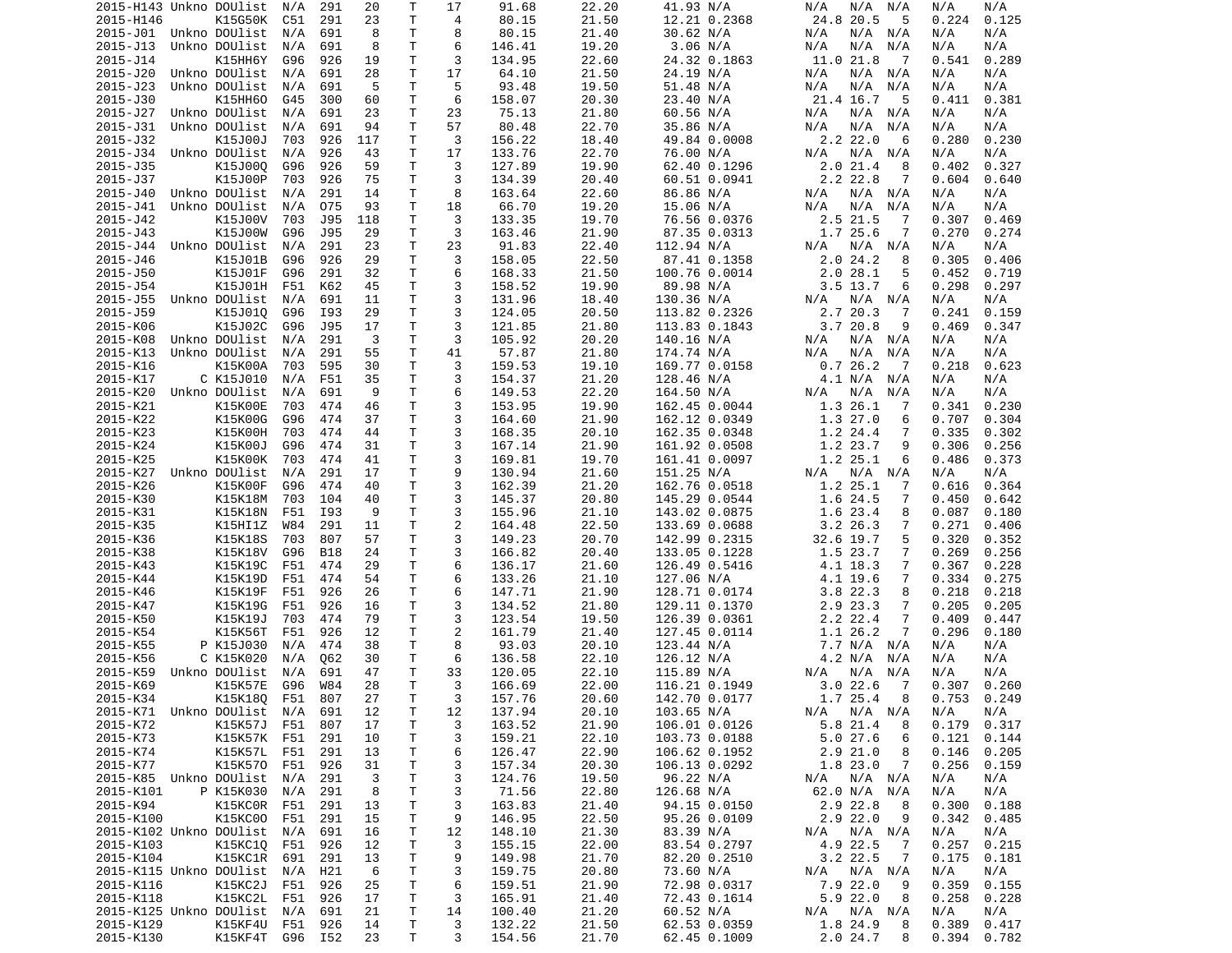| 2015-K134 Unkno DOUlist    |                   | N/A     | 691        | 114            | т            | 99                      | 60.19  | 24.80 | 49.04 N/A     | N/A<br>N/A<br>N/A          | N/A<br>N/A     |
|----------------------------|-------------------|---------|------------|----------------|--------------|-------------------------|--------|-------|---------------|----------------------------|----------------|
| 2015-K135                  | K15KF6X           | G96     | I52        | 27             | Τ            | 3                       | 161.84 | 21.50 | 50.97 0.1418  | 3.021.6<br>9               | 0.523<br>0.535 |
| 2015-K137 Unkno DOUlist    |                   | N/A     | 691        | 34             | т            | 34                      | 72.73  | 21.20 | 37.90 N/A     | N/A<br>N/A<br>N/A          | N/A<br>N/A     |
| 2015-K140 Unkno DOUlist    |                   | N/A     | 291        | 44             | т            | 30                      | 83.80  | 20.90 | 26.84 N/A     | N/A<br>N/A<br>N/A          | N/A<br>N/A     |
| 2015-K141                  | K15KF7F           | 691     | 291        | 16             | T            | 14                      | 165.43 | 21.00 | 27.81 0.5476  | 3.1 18.7<br>8              | 0.251<br>0.211 |
| 2015-K139 Unkno DOUlist    |                   | N/A     | 691        | 3              | Τ            | 3                       | 155.62 | 18.80 | 39.27 N/A     | N/A<br>N/A<br>N/A          | N/A<br>N/A     |
| 2015-L02                   | K15KF7H           | C51     | 926        | 33             | т            | 6                       | 96.75  | 22.20 | 18.33 0.0154  | 5.020.1<br>9               | 0.727<br>0.389 |
| 2015-L04                   |                   | F52     | 204        | 44             | т            | 3                       | 114.68 | 19.90 | 5.51 0.1689   | $3.5$ 19.2<br>9            | 0.312<br>0.279 |
|                            | K15KF7J           |         |            |                |              |                         |        |       |               |                            |                |
| 2015-L05                   | Unkno DOUlist     | N/A     | 695        | 252            | T            | 252                     | 67.30  | 26.00 | 67.52 N/A     | N/A<br>N/A<br>N/A          | N/A<br>N/A     |
| 2015-L13                   | Unkno DOUlist     | N/A     | 291        | 46             | т            | 46                      | 62.13  | 21.80 | 44.63 N/A     | N/A<br>N/A<br>N/A          | N/A<br>N/A     |
| 2015-L12                   | K15KF8H           | W84     | W84        | 447            | T            | 14                      | 141.13 | 23.90 | 46.17 0.0554  | 45.6 20.2 N/A              | N/A<br>N/A     |
| 2015-L12                   | K15HI2G           | G96     | 291        | 20             | т            | 3                       | 170.38 | 21.90 | 146.19 N/A    | 1.028.9<br>6               | 0.435<br>0.233 |
| 2015-L14                   | Unkno DOUlist     | N/A     | 291        | 31             | T            | 31                      | 62.49  | 21.50 | 57.21 N/A     | N/A<br>N/A<br>N/A          | N/A<br>N/A     |
| 2015-L17                   | K15L00F           | 703     | C77        | 33             | т            | 3                       | 156.72 | 18.90 | 58.85 0.0007  | 0.626.6<br>6               | 0.517<br>0.402 |
| 2015-L18                   | K15L00H           | F51     | 160        | 14             | T            | 3                       | 144.73 | 20.20 | 45.80 0.0029  | 1.6 27.1<br>6              | 0.671<br>0.236 |
| 2015-L19                   | K15L00J           | F51     | 104        | 21             | T            | 3                       | 138.25 | 21.10 | 45.74 0.0477  | 1.7 24.5<br>7              | 0.348<br>0.363 |
| 2015-L20                   | K15L00K           | F51     | 104        | 17             | т            | 3                       | 142.69 | 21.00 | 45.80 0.0146  | 1.7 25.3<br>7              | 0.391<br>0.497 |
| 2015-L21                   | Unkno DOUlist     | N/A     | 691        | 21             | T            | 18                      | 127.41 | 21.00 | 56.65 N/A     | N/A<br>N/A<br>N/A          | N/A<br>N/A     |
| 2015-L29                   | Unkno DOUlist     | N/A     | 691        | 38             | $\mathsf{T}$ | 23                      | 93.85  | 22.20 | 45.74 N/A     | N/A<br>N/A<br>N/A          | N/A<br>N/A     |
| 2015-L31                   | K11P010           | N/A     | 568        | $\overline{7}$ | Τ            | 3                       | 113.48 | 23.50 | 112.42 0.0383 | 20.0 20.9<br>0             | 0.352<br>0.385 |
| 2015-L32                   | Unkno DOUlist     | N/A     | 691        | 42             | т            | 29                      | 96.78  | 22.20 | 111.30 N/A    | $N/A$ $N/A$<br>N/A         | N/A<br>N/A     |
|                            |                   |         |            |                | т            |                         | 109.91 |       |               |                            |                |
| 2015-L36                   | Unkno DOUlist     | N/A     | 926        | 34             |              | 27                      |        | 22.30 | 120.29 N/A    | N/A<br>N/A<br>N/A          | N/A<br>N/A     |
| 2015-L37                   | K15L14F           | F51     | 291        | 21             | T            | 3                       | 147.81 | 21.40 | 73.46 0.2774  | 4.8 20.6<br>7              | 0.368<br>0.375 |
| 2015-L38                   | K15L14G           | F51     | 291        | 18             | т            | 3                       | 150.54 | 20.30 | 111.86 0.0988 | 1.9 23.3<br>7              | 0.278<br>0.211 |
| 2015-L43                   | Unkno DOUlist     | N/A     | Q62        | 72             | T            | 56                      | 71.60  | 23.10 | 113.10 N/A    | N/A<br>N/A<br>N/A          | N/A<br>N/A     |
| 2015-L45                   | K15L21D           | F52     | 291        | 24             | $\mathsf{T}$ | 6                       | 161.86 | 21.70 | 113.25 N/A    | 2.9 20.9<br>8              | 0.246<br>0.298 |
| 2015-L46                   | K15L21E           | F51     | 291        | 15             | T            | 6                       | 138.06 | 22.50 | 127.29 0.0229 | 1.8 24.7<br>7              | 0.125<br>0.168 |
| 2015-L47                   | K15L21F           | G96     | J57        | 37             | т            | 3                       | 153.17 | 20.00 | 137.85 0.0056 | 1.6 25.9<br>6              | 0.454<br>0.464 |
| 2015-L48                   | K15L21G           | G96     | 958        | 42             | т            | 6                       | 139.48 | 20.30 | 125.85 0.1712 | 2.7 20.8<br>8              | 0.249<br>0.539 |
| 2015-L50                   | Unkno DOUlist     | N/A     | 291        | 67             | T            | 60                      | 60.74  | 21.60 | 138.91 N/A    | N/A<br>N/A<br>N/A          | N/A<br>N/A     |
| 2015-L53                   | K15L21K           | F51     | 291        | 30             | т            | 9                       | 136.11 | 22.40 | 113.86 0.1024 | $3.8$ 17.6<br>7            | 0.362<br>0.203 |
| 2015-L54                   | K15L21L           | G96     | I52        | 49             | T            | 3                       | 136.58 | 19.30 | 125.34 0.0552 | $3.0$ 19.8<br>7            | 0.292<br>0.236 |
| 2015-L55                   | K15L21M           | 703     | 474        | 48             | $\mathsf{T}$ | 3                       | 140.33 | 21.10 | 125.44 0.0853 | $3.2$ $22.1$<br>8          | 0.576<br>0.507 |
| 2015-L56                   | K15L21N           | G96     | 474        | 35             | т            | 3                       | 150.37 | 20.60 | 137.48 0.0700 | 2.2 23.1<br>5              | 0.296<br>0.207 |
| 2015-L58                   | K15L21P           | G96     | 474        | 27             | T            | 6                       | 154.01 | 22.00 | 149.94 0.0835 | 1.3 24.4<br>8              | 0.526<br>0.342 |
|                            |                   |         |            |                |              |                         |        |       |               |                            |                |
| 2015-L59                   | K15L210           | 703     | 160        | 34             | T            | 3                       | 107.01 | 20.20 | 150.45 0.0261 | 1.6 24.1<br>5              | 0.387<br>0.285 |
| 2015-L60                   | K15L21R           | G96     | 104        | 17             | т            | 3                       | 156.34 | 21.10 | 162.36 0.0009 | 0.726.3<br>5               | 0.310<br>0.238 |
| 2015-M01                   | K15KF3J           | N/A     | G45        | 29             | т            | 3                       | 113.59 | 21.10 | 60.86 N/A     | 77.7 15.9<br>3             | 0.149<br>0.158 |
| 2015-M05                   | Unkno DOUlist     | N/A     | 291        | 9              | Τ            | 9                       | 125.91 | 21.50 | 173.02 N/A    | N/A<br>N/A<br>N/A          | N/A<br>N/A     |
| 2015-M03                   | K06W010           | N/A     | 291        | 8              | T            | 3                       | 124.26 | 20.50 | 166.08 0.3363 | $0.9$ 18.8<br>3            | 0.567<br>0.379 |
| 2015-M06                   | <b>J88N00E</b>    | N/A     | I52        | 17             | т            | 3                       | 120.50 | 19.90 | 164.62 0.2401 | 1.0 19.3<br>3              | 0.746<br>1.034 |
| 2015-M07                   | K15L24H           | F51     | 291        | 30             | т            | 6                       | 136.95 | 22.60 | 127.37 0.1878 | 3.8 22.7<br>8              | 0.322<br>0.370 |
| 2015-M08                   | K15L24J           | 703     | 474        | 78             | т            | 6                       | 118.69 | 19.70 | 137.43 0.1032 | 3.120.0<br>8               | 0.271<br>0.461 |
| 2015-M09                   | K15L24K           | H15     | I52        | 65             | T            | 9                       | 143.30 | 18.70 | 149.91 0.0314 | 7<br>2.1 21.7              | 0.517<br>0.437 |
| 2015-M10                   | K15L24L           | G96     | 926        | 34             | т            | 6                       | 129.15 | 23.70 | 151.94 0.1064 | $2.0$ 22.8<br>9            | 0.343<br>0.294 |
| 2015-M11                   | K15L24M           | J04     | 474        | 42             | Τ            | 3                       | 134.23 | 22.10 | 125.82 0.0325 | 25.9 23.5<br>6             | 0.483<br>0.300 |
| 2015-M12                   | K15M00A           | 703     | 474        | 39             | Τ            | 3                       | 160.47 | 18.30 | 173.91 0.0039 | 0.326.5<br>6               | 0.886<br>1.151 |
| 2015-M14                   | J93B02D           | N/A     | 291        | 8              | T            | 3                       | 72.87  | 21.40 | 160.22 0.4481 | 119.7 18.4<br>2            | 0.510<br>0.361 |
|                            | Unkno DOUlist     |         |            | 71             | T            | 40                      |        |       |               | N/A                        | N/A<br>N/A     |
| 2015-M15                   |                   | N/A     | 691        |                |              |                         | 54.94  | 22.20 | 48.14 N/A     | N/A<br>N/A                 |                |
| 2015-M16                   | K15L24S           | G96     | I52        | 16             | Τ            | 6                       | 84.75  | 22.80 | 152.73 0.1119 | 3.020.1<br>7               | 0.257<br>0.468 |
| 2015-M17                   | K15L24T           | 950     | 291        | 37             | т            | 6                       | 131.20 | 21.80 | 161.42 0.1568 | 2.2 22.4<br>8              | 0.268<br>0.373 |
| 2015-M18                   | K15L24U           | G45     | I52        | 32             | T.           | 6                       | 116.99 | 20.30 | 37.02 0.1324  | 17.9 20.5<br>6             | 0.260<br>0.247 |
| 2015-M19                   | K15L24V F51       |         | 291        | 23             | $\mathsf{T}$ | 6                       | 131.19 | 22.20 | 165.38 0.0322 | 2.023.5<br>7               | $0.415$ 0.357  |
| 2015-M21 Unkno DOUlist N/A |                   |         | 291        | 46             | Τ            | 40                      | 60.56  | 22.60 | 157.19 N/A    | N/A N/A<br>N/A             | N/A<br>N/A     |
| 2015-M22                   | K15L38U           | F51     | 926        | 32             | T            | 6                       | 144.26 | 21.00 | 157.25 0.0905 | 2.9 21.7<br>$\overline{7}$ | 0.207<br>0.237 |
| 2015-M24                   | K15M00C           | 703     | <b>B49</b> | 53             | T            | 3                       | 146.47 | 20.50 | 151.12 0.0101 | 1.6 24.1<br>7              | 0.326<br>0.198 |
| 2015-M25                   | Unkno DOUlist N/A |         | 291        | 21             | Τ            | 21                      | 103.65 | 22.50 | 145.38 N/A    | N/A N/A<br>N/A             | N/A<br>N/A     |
| 2015-M27                   | Unkno DOUlist N/A |         | 691        | 41             | т            | 30                      | 80.05  | 21.80 | 134.72 N/A    | N/A<br>N/A N/A             | N/A<br>N/A     |
| 2015-M28                   | K15L40A           | F51     | 291        | 21             | Τ            | 6                       | 164.88 | 22.10 | 113.44 0.1747 | 5.9 22.4<br>-8             | 0.333<br>0.245 |
| 2015-M30                   | K15M110           | F51     | 291        | 13             | Τ            | 3                       | 140.46 | 21.80 | 134.44 0.2892 | 3.820.1<br>$\overline{7}$  | 0.161<br>0.195 |
|                            | Unkno DOUlist     |         |            |                |              |                         |        |       |               | N/A N/A                    |                |
| 2015-M32                   |                   | N/A     | 691        | 20             | Τ            | 17                      | 69.39  | 21.90 | 124.04 N/A    | N/A                        | N/A<br>N/A     |
| 2015-M35                   | Unkno DOUlist     | N/A     | 691        | 45             | T            | 42                      | 79.63  | 22.70 | 112.37 N/A    | N/A<br>N/A N/A             | N/A<br>N/A     |
| 2015-M36                   | K15M53V           | F51     | 926        | 16             | Τ            | $\overline{\mathbf{c}}$ | 135.88 | 21.30 | 114.70 0.2741 | 3.8 21.4<br>7              | 0.390<br>0.313 |
| 2015-M42                   | K15M54C           | F51     | 691        | 10             | Τ            | 3                       | 146.84 | 21.20 | 112.90 0.0256 | 2.027.0<br>5               | 0.620<br>0.676 |
| 2015-M44                   | K15M54A           | 703     | I52        | 48             | T            | 6                       | 107.39 | 20.70 | 113.42 0.0175 | 2.1 25.4<br>6              | 0.643<br>0.778 |
| 2015-M52                   | K15KG0G           | F51     | F51        | 8              | $\mathsf T$  | 2                       | 153.67 | 21.30 | 83.06 0.2145  | $1.0$ 18.2<br>8            | 0.124<br>0.311 |
| 2015-M65                   | K15M96T           | F51     | 807        | 27             | T            | 2                       | 136.43 | 21.30 | 61.10 0.0425  | 6.8 18.8<br>6              | 0.353<br>0.271 |
| 2015-M73                   | K15MB6E           | F51     | 291        | 10             | T            | $\overline{\mathbf{c}}$ | 120.30 | 21.50 | 33.28 0.0474  | 4.022.2<br>8               | 0.156<br>0.170 |
| 2015-M75                   | Unkno DOUlist     | N/A     | 291        | 8              | T            | 3                       | 93.71  | 19.50 | 23.37 N/A     | N/A N/A<br>N/A             | N/A<br>N/A     |
| 2015-M76                   | K15MB6M           | F51     | 291        | 14             | T            | 3                       | 152.18 | 21.40 | 22.52 0.1775  | 4.9 22.4<br>7              | 0.188<br>0.101 |
| 2015-N11                   | K15MD0J           | F51 291 |            | 12             | Τ            | $\overline{2}$          | 145.52 | 22.10 | 55.72 0.2284  | 14.9 22.5<br>5             | 0.144<br>0.104 |
|                            |                   |         |            |                |              |                         |        |       |               |                            |                |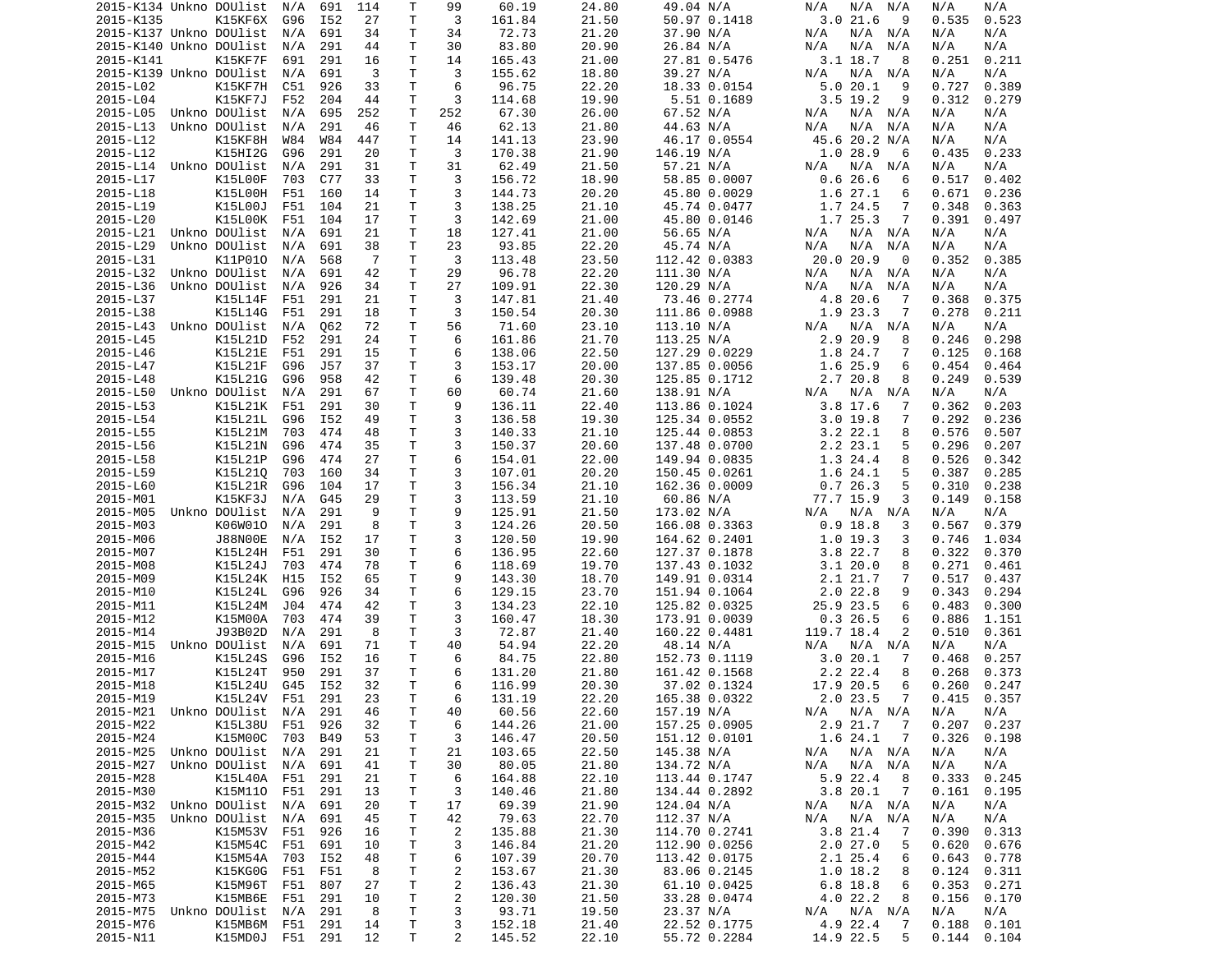| 2015-N10 | Unkno DOUlist         | N/A | 291 | 22             | т            | 22             | 69.25  | 21.20 | 68.10 N/A     | N/A<br>N/A<br>N/A         | N/A<br>N/A     |
|----------|-----------------------|-----|-----|----------------|--------------|----------------|--------|-------|---------------|---------------------------|----------------|
| 2015-N13 | Unkno DOUlist         | N/A | 291 | 34             | T            | 19             | 62.41  | 21.80 | 38.09 N/A     | N/A<br>N/A<br>N/A         | N/A<br>N/A     |
| 2015-N14 | K15MD0K               | F51 | 291 | 11             | т            | 5              | 156.87 | 20.50 | 60.80 0.3431  | 12.0 19.2<br>-7           | 0.359<br>0.319 |
| 2015-N15 | K15MD0L               | F51 | 291 | 12             | Τ            | 8              | 115.75 | 20.90 | 21.79 0.2994  | 10.9 19.5<br>7            | 0.200<br>0.051 |
| 2015-N16 | K15N02R               | G96 | G96 | 23             | т            | 3              | 134.76 | 21.10 | 69.53 0.0269  | 1.026.3<br>7              | 1.005<br>0.864 |
| 2015-N17 | K15N02T               | F51 | 291 | 8              | T            | 3              | 140.50 | 22.20 | 56.36 0.1153  | 2.023.9<br>6              | 0.488<br>0.274 |
| 2015-N19 | K14Qa2K               | N/A | 291 | 9              | Τ            | 3              | 152.66 | 19.50 | 83.82 0.0849  | 1.021.6<br>5              | 0.219<br>0.218 |
| 2015-N23 | Unkno DOUlist         | N/A | 691 | 42             | Τ            | 26             | 62.67  | 21.60 | 12.41 N/A     | N/A<br>N/A<br>N/A         | N/A<br>N/A     |
| 2015-N20 | K07W03U               | N/A | 291 | 9              | Τ            | 3              | 131.52 | 20.00 | 81.39 0.0399  | 1.1 23.7<br>4             | 0.718<br>0.460 |
| 2015-N22 | K06023S               | N/A | 291 | 6              | T            | 3              | 137.56 | 21.40 | 86.39 0.1075  | 0.820.2<br>4              | 0.377<br>0.392 |
| 2015-N24 | K15N03D               | F51 | 474 | 13             | T            | $\overline{2}$ | 139.16 | 21.10 | 69.15 0.0042  | 2.3 25.8<br>7             | 0.295<br>0.199 |
| 2015-N25 | K15N03E               | F51 | 291 | 16             | Τ            | 3              | 145.52 | 22.30 | 56.64 N/A     | 3.021.5<br>8              | 0.158<br>0.461 |
| 2015-N26 | Unkno DOUlist         | N/A | 291 | 21             | T            | 19             | 120.88 | 20.80 | 91.89 N/A     | N/A<br>N/A N/A            | N/A<br>N/A     |
| 2015-N28 | Unkno DOUlist         | N/A | 691 | 3              | Τ            | 3              | 151.27 | N/A   | 109.54 N/A    | N/A<br>N/A<br>N/A         | N/A<br>N/A     |
| 2015-N29 | K15N03G               | F51 | H21 | 11             | Τ            | 5              | 138.67 | 22.50 | 69.87 0.3401  | 3.9 21.7<br>8             | 0.273<br>0.425 |
| 2015-N31 | Unkno DOUlist         | N/A | 691 | 36             | Τ            | 3              | 149.15 | 16.50 | 101.01 N/A    | N/A N/A<br>N/A            | N/A<br>N/A     |
| 2015-N33 | Unkno DOUlist         | N/A | 291 | 27             | Τ            | 24             | 86.35  | 22.00 | 120.01 N/A    | N/A<br>N/A<br>N/A         | N/A<br>N/A     |
| 2015-N34 | K15N03K               | F51 | 291 | 16             | T.           | 5              | 133.70 | 22.60 | 86.41 0.1888  | 3.921.5<br>9              | 0.338<br>0.381 |
| 2015-N35 | K15N03L               | F51 | 291 | 12             | Τ            | 3              | 118.28 | 21.80 | 95.85 0.2502  | 2.9 21.3<br>7             | 0.100<br>0.090 |
| 2015-N46 | P K15M020             | N/A | F51 | 55             | Τ            | 11             | 143.83 | 20.40 | 20.09 N/A     | 15.9 N/A N/A              | N/A<br>N/A     |
| 2015-N47 | C K15M030             | N/A | H36 | 105            | Τ            | 6              | 106.31 | 21.30 | 21.30 N/A     | 13.8 N/A<br>N/A           | N/A<br>N/A     |
| 2015-N50 | K15N13P               | 691 | 291 | 18             | T            | 6              | 129.03 | 21.00 | 135.54 0.1990 | 3.021.3<br>8              | 0.268<br>0.473 |
| 2015-005 | K15N13S               | F51 | 291 | 27             | T            | 6              | 133.04 | 21.10 | 136.60 0.0510 | $3.8$ 19.8<br>8           | 0.204<br>0.322 |
| 2015-008 | K15N13U               | F51 | J04 | 13             | T.           | 3              | 134.67 | 22.10 | 134.76 0.0101 | 4.6 19.2<br>8             | 0.220<br>0.181 |
| 2015-009 | K15N13V               | F51 | J04 | 11             | T.           | 3              | 148.60 | 21.30 | 167.90 0.0751 | 1.6 23.5<br>8             | 0.350<br>0.222 |
| 2015-011 | K15N13Y               | F51 | 821 | 13             | Τ            | 3              | 129.55 | 21.90 | 136.78 0.3172 | 4.8 21.1<br>7             | 0.088<br>0.139 |
| 2015-013 | K15N13Z               | F51 | 474 | 55             | Τ            | 3              | 147.86 | 20.10 | 162.30 0.0300 | 2.120.6<br>9              | 0.337<br>0.485 |
| 2015-022 | Unkno DOUlist         | N/A | 291 | 14             | Τ            | 6              | 74.00  | 20.60 | 56.19 N/A     | N/A<br>N/A N/A            | N/A<br>N/A     |
| 2015-026 | K15MD0S               | F51 | 291 | $\overline{7}$ | т            | 3              | 115.49 | 22.70 | 156.91 0.0434 | 0.920.0<br>9              | N/A<br>N/A     |
| 2015-029 | Unkno DOUlist         | F51 | 291 | 35             | Τ            | 22             | 98.73  | 22.50 | 120.46 N/A    | N/A N/A<br>N/A            | N/A<br>N/A     |
| 2015-030 | K15000V               | F51 | 291 | 9              | Τ            | 3              | 130.36 | 21.90 | 120.66 0.0514 | 1.8 23.4<br>-9            | 0.398<br>0.180 |
| 2015-036 | Unkno DOUlist         | N/A | 291 | 40             | T            | 20             | 67.40  | 21.40 | 85.95 N/A     | N/A<br>N/A N/A            | N/A<br>N/A     |
| 2015-040 | K15022D               | F51 | 474 | 19             | T            | 2              | 170.95 | 21.40 | 108.14 0.2524 | 3.021.1<br>8              | 0.218<br>0.128 |
| 2015-046 | Unkno DOUlist         | N/A | 291 | 14             | T            | 12             | 139.87 | 20.40 | 98.60 N/A     | N/A<br>N/A N/A            | N/A<br>N/A     |
| 2015-055 | Unkno DOUlist         | N/A | 691 | 28             | T            | 17             | 68.09  | 21.20 | 64.71 N/A     | N/A<br>N/A<br>N/A         | N/A<br>N/A     |
| 2015-058 | Unkno DOUlist         | N/A | 291 | 6              | т            | 6              | 117.53 | 21.60 | 53.40 N/A     | N/A<br>N/A<br>N/A         | N/A<br>N/A     |
| 2015-062 | Unkno DOUlist         | N/A | 691 | 3              | Τ            | 3              | 123.19 | 21.20 | 94.48 N/A     | N/A<br>N/A<br>N/A         | N/A<br>N/A     |
| 2015-066 | Unkno DOUlist         | N/A | 691 | 15             | T.           | 15             | 115.22 | 21.60 | 64.83 N/A     | N/A<br>N/A<br>N/A         | N/A<br>N/A     |
| 2015-P47 | K15P57K               | F51 | 291 | 9              | T            | 3              | 175.27 | 22.10 | 131.20 0.0425 | 3.024.7<br>8              | 0.232<br>0.164 |
| 2015-P48 | K15P57L               | F51 | 291 | 8              | Τ            | $\overline{c}$ | 169.18 | 21.50 | 131.40 0.0039 | 3.025.7<br>7              | 0.136<br>0.105 |
| 2015-P55 | Unkno DOUlist         | N/A | 691 | 3              | Τ            | 3              | 171.23 | N/A   | 165.38 N/A    | N/A<br>N/A<br>N/A         | N/A<br>N/A     |
| 2015-P62 | K15PM7V               | F51 | H01 | 10             | T            | $\overline{c}$ | 164.73 | 20.80 | 154.56 0.1572 | 1.9 23.4<br>8             | 0.062<br>0.106 |
| 2015-P70 | K15079B               | F51 | 291 | 15             | Τ            | 3              | 154.67 | 21.50 | 50.68 0.1986  | 19.9 23.1<br>6            | 0.100<br>0.099 |
| 2015-002 | Unkno DOUlist         | N/A | 291 | 12             | T            | 3              | 140.57 | 20.20 | 164.40 N/A    | N/A<br>N/A N/A            | N/A<br>N/A     |
| 2015-008 | Unkno DOUlist         | N/A | 291 | 5              | Τ            | 5              | 162.68 | 20.90 | 150.38 N/A    | N/A<br>N/A<br>N/A         | N/A<br>N/A     |
| 2015-007 | K15PM9C               | F51 | 104 | 19             | Τ            | 3              | 121.03 | 21.40 | 152.63 0.2467 | 4.6 20.0<br>8             | 0.217<br>0.350 |
| 2015-015 | Unkno DOUlist         | N/A | 691 | 2              | Τ            | 2              | 160.94 | 21.30 | 139.71 N/A    | N/A<br>N/A N/A            | N/A<br>N/A     |
| 2015-026 | Unkno DOUlist         | F51 | 691 | 193            | T            | 88             | 80.78  | 22.70 | 50.59 N/A     | N/A<br>N/A<br>N/A         | N/A<br>N/A     |
| 2015-027 | K15000E               | F51 | H01 | 13             | т            | 3              | 151.11 | 21.50 | 128.87 0.0626 | 2.0 23.1<br>-9            | 0.153<br>0.149 |
| 2015-024 | P K15P040             | N/A | 291 | 23             | Τ            | 3              | 129.78 | 21.70 | 85.57 N/A     | 25.8 N/A N/A              | N/A<br>N/A     |
| 2015-025 | C K150010             | N/A | H06 | 25             | T            | 6              | 80.03  | 19.20 | 127.00 N/A    | 1.0 N/A<br>N/A            | N/A<br>N/A     |
| 2015-030 | Unkno DOUlist         | N/A | 691 | 78             | T.           | 54             | 84.38  | 22.90 | 75.76 N/A     | N/A N/A<br>N/A            | N/A<br>N/A     |
| 2015-Q31 | K15Q00H F51 H01       |     |     | 16             | T.           | 6              | 95.81  | 21.80 | 119.18 0.0800 | 2.9 21.1 7                | $0.175$ 0.182  |
| 2015-Q37 | K15003J               | G45 | 958 | 21             | Τ            | 3              | 137.57 | 20.40 | 109.83 0.2269 | 3.620.8<br>8              | 0.413<br>0.612 |
| 2015-Q38 | Unkno DOUlist         | N/A | 291 | 24             | Τ            | 18             | 83.03  | 21.70 | 106.64 N/A    | N/A<br>$N/A$ $N/A$        | N/A<br>N/A     |
| 2015-045 | Unkno DOUlist         | N/A | 291 | 21             | Τ            | 10             | 69.09  | 20.80 | 96.34 N/A     | N/A N/A<br>N/A            | N/A<br>N/A     |
| 2015-047 | K150030               | 703 | 703 | 42             | Τ            | 3              | 161.80 | 20.80 | 95.30 0.2204  | 2.021.2<br>$\overline{7}$ | 0.307<br>0.462 |
| 2015-Q49 | K15003T               | 691 | 474 | 27             | Τ            | 9              | 158.68 | 20.80 | 91.98 0.0018  | 1.4 24.0<br>7             | 0.360<br>0.651 |
| 2015-052 | Unkno DOUlist         | N/A | 291 | 24             | Τ            | 18             | 96.06  | 21.90 | 82.19 N/A     | N/A N/A<br>N/A            | N/A<br>N/A     |
| 2015-060 | Unkno DOUlist         | N/A | 291 | 3              | Τ            | 3              | 96.48  | 20.60 | 82.24 N/A     | N/A<br>N/A N/A            | N/A<br>N/A     |
| 2015-053 | K15008U               | F51 | 291 | 14             | Τ            | 6              | 166.54 | 21.70 | 82.65 0.1631  | 2.024.3<br>7              | 0.207<br>0.261 |
| 2015-055 | K15008X               | F51 | 291 | 9              | Τ            | 3              | 151.75 | 21.10 | 82.50 0.0259  | 1.9 24.4<br>7             | 0.132<br>0.097 |
| 2015-056 | K15008Y               | 703 | 291 | 20             | T            | 3              | 140.37 | 20.00 | 83.52 0.0050  | 1.2 27.7<br>6             | 0.473<br>0.596 |
| 2015-Q57 | K15008W F51           |     | 291 | 10             | $\mathsf{T}$ | 3              | 156.83 | 21.10 | 83.92 0.0263  | 1.8 23.2<br>6             | 0.164<br>0.144 |
| 2015-062 | K15009E               | F51 | H21 | 22             | T            | 3              | 167.14 | 21.10 | 72.70 0.2337  | 2.9 19.4<br>8             | 0.270<br>0.137 |
| 2015-063 | K15009F               | F51 | H21 | 17             | Τ            | 5              | 150.56 | 22.20 | 72.13 0.1071  | 2.8 21.3<br>8             | 0.437<br>0.201 |
| 2015-070 | Unkno DOUlist         | N/A | 291 | 25             | T            | 15             | 60.99  | 22.30 | 32.12 N/A     | N/A<br>N/A N/A            | N/A<br>N/A     |
| 2015-Q71 | Unkno DOUlist         | N/A | 291 | 162            | Τ            | 21             | 48.88  | 21.00 | 13.54 N/A     | N/A<br>N/A N/A            | N/A<br>N/A     |
| 2015-072 | Unkno DOUlist         | N/A | 291 | 12             | T            | 6              | 133.35 | 21.70 | 24.51 N/A     | $N/A$ $N/A$<br>N/A        | N/A<br>N/A     |
| 2015-R05 | Unkno DOUlist         | N/A | 291 | 101            | Τ            | 68             | 66.45  | 21.80 | 30.39 N/A     | $N/A$ $N/A$<br>N/A        | N/A<br>N/A     |
| 2015-R07 | Unkno DOUlist N/A 291 |     |     | 85             | T            | 63             | 65.93  | 22.00 | 59.66 N/A     | N/A<br>N/A N/A            | N/A<br>N/A     |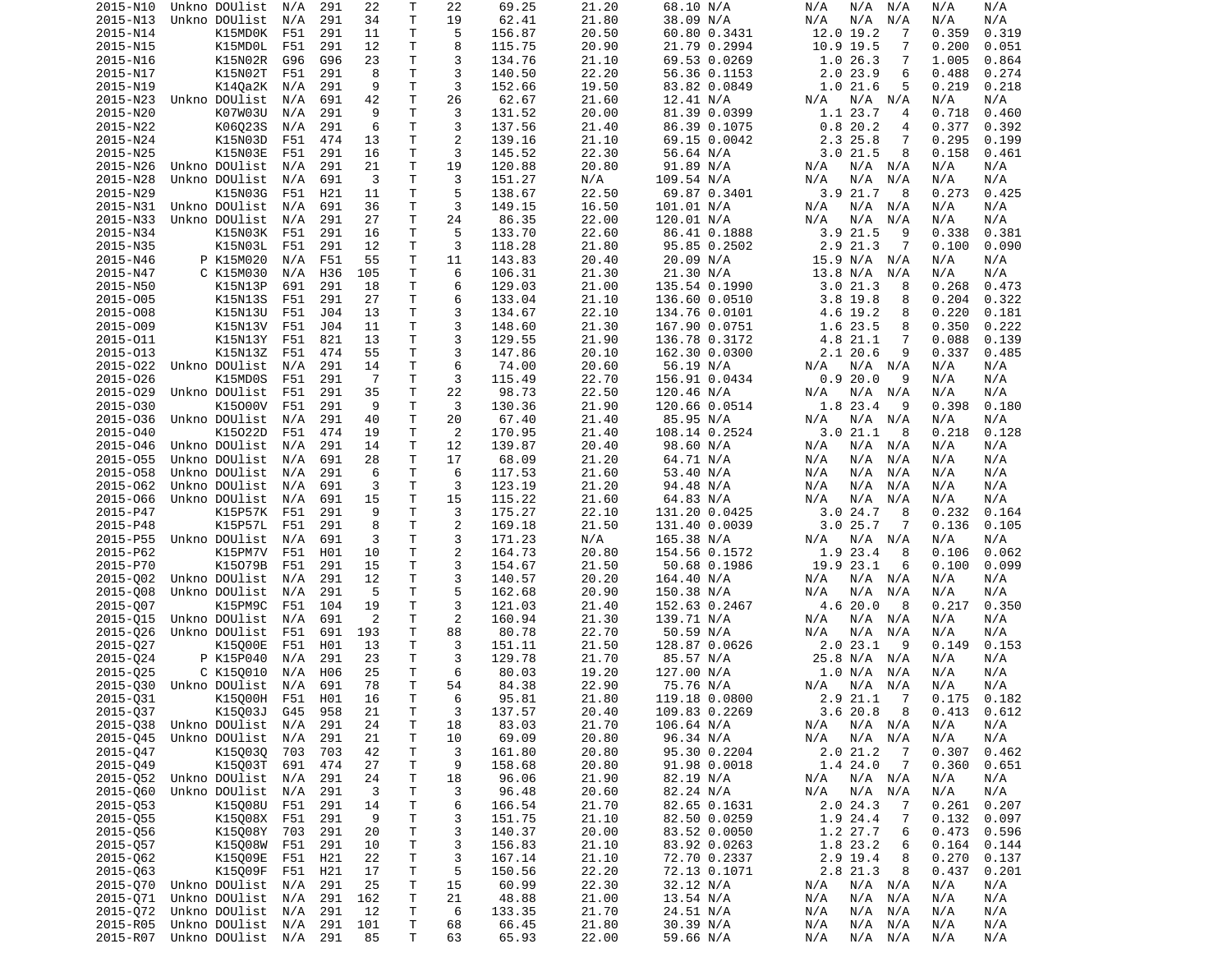| 2015-R09                           | Unkno DOUlist            | N/A        | 691        | 26      | Т            | 11       | 65.80            | 20.50          | 75.46 N/A                  | N/A<br>N/A N/A              | N/A<br>N/A                   |
|------------------------------------|--------------------------|------------|------------|---------|--------------|----------|------------------|----------------|----------------------------|-----------------------------|------------------------------|
| 2015-R11                           | Unkno DOUlist            | N/A        | 691        | 44      | Τ            | 41       | 75.80            | 21.60          | 65.49 N/A                  | N/A<br>N/A<br>N/A           | N/A<br>N/A                   |
| 2015-R14                           | Unkno DOUlist            | N/A        | 691        | 15      | т            | 8        | 55.77            | 22.00          | 88.95 N/A                  | N/A<br>N/A<br>N/A           | N/A<br>N/A                   |
| 2015-R18                           | K15R01T                  | 703        | K51        | 43      | Τ            | 3        | 176.27           | 20.20          | 100.70 0.0077              | 1.5 25.5<br>7               | 0.549<br>0.408               |
| 2015-R25                           | K15R02B                  | F51        | 474        | 15      | т            | 3        | 132.45           | 21.50          | 88.22 0.0388               | $3.2$ 22.5<br>7             | 0.251<br>0.313               |
| 2015-R28                           | K15R02F                  | 691        | 291        | 37      | T            | 9        | 174.56           | 22.10          | 102.04 0.0088              | 2.023.1<br>8                | 0.506<br>0.329               |
| 2015-R33                           | N/A                      | N/A        | N/A        | 0       | F            | $\Theta$ | N/A              | N/A            | N/A<br>0.0086              | 23.9<br>N/A<br>2            | 0.641<br>0.537               |
| 2015-R57                           | K15R35J                  | F51        | 291        | 10      | Τ            | 3        | 134.20           | 21.90          | 127.26 0.1373              | 3.9 23.5<br>5               | 0.060<br>0.245               |
| 2015-R61                           | K15R35N                  | F51        | 291        | 12      | Τ            | 3        | 116.03           | 22.30          | 138.30 0.0003              | 2.923.0<br>7                | 0.314<br>0.183               |
| 2015-R62                           | K15R350<br>K15R35V       | F51        | 291        | 10<br>8 | Τ<br>T       | 3<br>3   | 117.05<br>154.36 | 21.80          | 138.31 0.0171              | 2.9 25.6<br>7<br>8          | 0.129<br>0.100               |
| 2015-R67<br>2015-R90               | Unkno DOUlist            | F51<br>N/A | 291<br>695 | 96      | Τ            | 96       | 56.77            | 21.50<br>24.50 | 149.23 0.0957<br>61.30 N/A | 2.024.1<br>N/A N/A<br>N/A   | 0.167<br>0.212<br>N/A<br>N/A |
| 2015-R135 Unkno DOUlist            |                          | N/A        | 695        | 15      | Τ            | 15       | 134.25           | 24.50          | 62.22 N/A                  | N/A<br>N/A<br>N/A           | N/A<br>N/A                   |
| 2015-R137                          | K15R36U                  | F51        | 291        | 10      | т            | 3        | 160.69           | 22.40          | 159.97 0.0197              | $3.0$ 25.5<br>7             | 0.085<br>0.090               |
| 2015-R138                          | K15R36V                  | F51        | 291        | 25      | т            | 3        | 149.24           | 21.70          | 160.46 0.0881              | 3.023.1<br>7                | 0.127<br>0.208               |
| 2015-R139                          | K15R36W                  | F51        | 291        | 9       | т            | 3        | 171.56           | 21.70          | 167.10 0.1482              | 2.124.4<br>8                | 0.230<br>0.083               |
| 2015-R170                          | K15R36Z                  | F51        | 291        | 12      | Τ            | 3        | 167.07           | 21.50          | 136.57 0.0490              | 5.126.1<br>8                | 0.358<br>0.257               |
| 2015-R173 Unkno DOUlist            |                          | N/A        | 691        | 3       | T            | 3        | 154.51           | 19.60          | 78.24 N/A                  | N/A<br>N/A N/A              | N/A<br>N/A                   |
| 2015-R175                          | <b>K15R37B</b>           | F51        | Y28        | 14      | Τ            | 3        | 170.10           | 21.10          | 160.56 0.2137              | 2.7 23.1<br>8               | 0.280<br>0.261               |
| 2015-R177                          | K15R37D                  | 703        | 850        | 68      | T            | 3        | 154.59           | 19.90          | 157.86 0.2884              | 1.9 20.0<br>7               | 0.311<br>0.371               |
| 2015-R178                          | K15R37K                  | F51        | H21        | 21      | Τ            | 3        | 157.79           | 21.80          | 158.99 0.5238              | 2.9 19.7<br>8               | 0.231<br>0.448               |
| 2015-S06                           | Unkno DOUlist            | N/A        | 291        | 3       | T.           | 3        | 177.88           | 21.00          | 145.27 N/A                 | N/A<br>N/A<br>N/A           | N/A<br>N/A                   |
| 2015-S13                           | K15R82P                  | F51        | 291        | 12      | T            | 5        | 158.64           | 22.10          | 145.54 0.0152              | 4.2 19.2<br>8               | 0.247<br>0.458               |
| 2015-S14                           | K15R820                  | F51        | 291        | 22      | Τ            | 5        | 164.06           | 21.60          | 146.22 0.0637              | 4.0 22.2<br>7               | 0.366<br>0.262               |
| 2015-S15                           | K15R82R                  | F51        | 291        | 11      | Τ            | 5        | 174.13           | 22.20          | 145.72 0.4628              | 4.0 20.9<br>9               | 0.176<br>0.090               |
| 2015-S16                           | K15R82S                  | F51        | 291        | 11      | т            | 2        | 175.39           | 22.30          | 145.43 0.2718              | 4.1 23.2<br>8               | 0.342<br>0.268               |
| 2015-S20                           | K15R83A                  | F51        | H21        | 19      | T.           | 3        | 115.18           | 22.10          | 146.20 0.1501              | 4.8 20.1<br>8               | 0.155<br>0.248               |
| 2015-S27                           | K15R83J                  | F51        | 568        | 22      | т            | 3        | 108.66           | 21.10          | 144.31 0.1626              | 5.0 20.9<br>8               | 0.122<br>0.125               |
| 2015-S28                           | K15R83K                  | F51        | 291        | 14      | т            | 3        | 169.47           | 22.70          | 134.45 0.1428              | 5.1 24.9<br>8               | 0.237<br>0.141               |
| 2015-S29                           | K15R83L                  | F51        | 291        | 12      | Τ            | 3        | 116.19           | 21.60          | 134.24 0.0991              | 4.9 23.1<br>5               | 0.100<br>0.121               |
| 2015-S36                           | K15R83S                  | C51        | 568        | 23      | Τ            | 6        | 83.87            | 20.20          | 132.68 0.1533              | 4.9 19.5<br>7               | 0.416<br>0.303               |
| 2015-S38                           | Unkno DOUlist            | N/A        | 291        | 18      | Τ            | 18       | 80.25            | 20.80          | 124.26 N/A                 | N/A<br>N/A N/A              | N/A<br>N/A                   |
| 2015-S39                           | K15R83V                  | F51        | 291        | 17      | т            | 3        | 156.20           | 22.40          | 124.92 0.1895              | 6.021.6<br>7                | 0.189<br>0.347               |
| 2015-S41                           | K15R83X                  | F51        | 291        | 15      | T.           | 2        | 145.38           | 22.40          | 125.49 0.2298              | 5.8 22.8<br>8               | 0.285<br>0.414               |
| 2015-S42                           | K15R83Y                  | G45        | 821        | 10      | т            | 3        | 157.78           | 20.80          | 127.70 0.0771              | 2.8 24.6<br>7               | 0.135<br>0.222               |
| 2015-S55                           | K15RF0P                  | F51        | <b>B18</b> | 19      | Τ            | 3        | 109.96           | 22.00          | 105.23 N/A                 | $8.5$ 19.0<br>6             | 0.135<br>0.175               |
| 2015-S54                           | Unkno DOUlist            | N/A        | 291        | 20      | Τ            | 15       | 107.05           | 21.80          | 100.78 N/A                 | N/A N/A<br>N/A              | N/A<br>N/A                   |
| 2015-S56                           | K15RF00                  | F51        | <b>B18</b> | 21      | т            | 3        | 110.64           | 21.50          | 105.45 0.5543              | 7.5 18.7<br>6               | 0.252<br>0.151               |
| 2015-S57                           | K15RF0R                  | C51        | 291        | 26      | T            | 5        | 91.01            | 20.30          | 100.46 0.0240              | 5.7 19.8<br>7               | 0.452<br>0.515               |
| 2015-S64                           | Unkno DOUlist            | N/A        | 291        | 18      | Τ            | 12       | 114.48           | 21.40          | 98.80 N/A                  | N/A<br>N/A N/A              | N/A<br>N/A                   |
| 2015-S68                           | Unkno DOUlist            | N/A        | 691        | 6       | T            | 3        | 145.08           | 20.40          | 35.70 N/A                  | N/A<br>N/A<br>N/A           | N/A<br>N/A                   |
| 2015-S76                           | K15S02Y                  | F51        | K92        | 12      | T            | 3        | 102.52           | 21.10          | 68.49 0.2697               | $3.6$ 19.3<br>-8            | 0.209<br>0.196               |
| 2015-S81                           | Unkno DOUlist            | N/A        | 291        | 36      | Τ            | 36       | 77.81            | 23.00          | 51.24 N/A                  | N/A<br>N/A N/A              | N/A<br>N/A                   |
| 2015-S87                           | Unkno DOUlist            | N/A        | 291        | 46      | т            | 35       | 77.57            | 22.80          | 37.38 N/A                  | N/A<br>N/A<br>N/A           | N/A<br>N/A                   |
| 2015-S91                           | K15S07K                  | 703        | 291        | 28      | т            | 3        | 151.78           | 22.40          | 37.79 0.0001               | 1.028.7<br>6                | 0.534<br>0.487               |
| 2015-S99                           | K15S16Y                  | F51        | 291        | 21      | Τ            | 6        | 145.40           | 20.80          | 0.52 0.0440                | 4.9 21.6<br>8               | 0.211<br>0.189               |
| 2015-S100                          | K15S16Z                  | G96        | 291        | 19      | т            | 6        | 172.01           | 21.60          | $0.41$ $0.0520$            | 4.8 22.7<br>8               | 0.235<br>0.316               |
| 2015-S97 Unkno DOUlist             |                          | N/A        | F51        | 99      | Τ            | 12       | 90.05            | 21.10          | 50.94 N/A                  | N/A<br>N/A<br>N/A           | N/A<br>N/A                   |
| 2015-S103                          | K15S17C                  | F51        | 291        | 11      | т            | 3        | 143.38           | 22.20          | 37.55 0.0353               | 13.0 22.9<br>6              | 0.242<br>0.221               |
| 2015-S104 Unkno DOUlist            |                          | N/A        | 695        | 35      | т            | 32       | 67.29            | 22.30          | 0.35 N/A                   | N/A<br>N/A<br>N/A           | N/A<br>N/A                   |
| 2015-S105 Unkno DOUlist            |                          | N/A        | 691        | 98      | T            | 89       | 62.66            | 21.50          | 13.16 N/A                  | N/A<br>N/A<br>N/A           | N/A<br>N/A                   |
| 2015-T01 Unkno DOUlist             |                          | N/A        | 291        | 98      | T.           | 95       | 63.10            | 24.20          | 30.54 N/A                  | N/A<br>N/A N/A              | N/A<br>N/A                   |
| 2015-T04 Unkno DOUlist N/A 691     |                          |            |            | 245     | $\mathsf{T}$ | 145      | 65.14            | 22.60          | 41.33 N/A                  | N/A<br>N/A N/A              | N/A<br>N/A                   |
| 2015-T05                           | Unkno DOUlist N/A        |            | 691        | 24      | Τ            | 24       | 122.03           | 22.50          | 70.55 N/A                  | N/A N/A<br>N/A              | N/A<br>N/A                   |
| 2015-T06                           | P K15S010                | N/A        | 215        | 71      | T.           | 8        | 119.80           | 20.20          | 28.57 N/A                  | 4.7 N/A N/A                 | N/A<br>N/A                   |
| 2015-T09                           | K15T00B                  | G96        | G96        | 42      | Τ            | 6        | 171.72           | 21.70          | 43.59 0.0257               | $3.1$ 27.3<br>6             | 0.509<br>0.470               |
| 2015-T10                           | K15T00C                  | G45        | H21        | 22      | Τ            | 3        | 146.69           | 20.50          | 56.65 0.0902               | 2.9 23.9<br>8               | 1.439<br>0.390               |
| 2015-T13                           | K15T00F                  | 691        | H21        | 21      | Τ            | 11       | 146.49           | 21.20          | 57.89 0.0496               | 11.9 22.2<br>8              | 0.262<br>0.201               |
| 2015-T17                           | K15T00K G96              |            | 291        | 18      | т            | 3        | 124.13           | 22.70          | 50.69 0.2281               | 68.6 21.7<br>3              | 0.094<br>0.180               |
| 2015-T19                           | K15S17J                  | G96        | H21<br>695 | 19      | Τ<br>T       | 3        | 129.16           | 21.80          | 39.38 0.0126               | 12.1 27.5<br>7              | 0.511<br>0.339               |
| 2015-T22                           | Unkno DOUlist<br>K15S20E | N/A        | 291        | 3<br>20 |              | 3        | 103.72           | N/A<br>21.70   | 46.95 N/A                  | N/A<br>N/A N/A<br>15.9 18.6 | N/A<br>N/A                   |
| 2015-T29<br>2015-T31 Unkno DOUlist |                          | F51<br>N/A | 291        | 6       | Τ<br>T       | 6        | 98.46<br>145.82  | 20.80          | 49.05 N/A                  | 6                           | 0.247<br>0.183<br>N/A<br>N/A |
| 2015-T32                           | K15R05K 703              |            |            | 337     | Τ            | 6<br>9   | 146.66           | 19.80          | 139.17 N/A<br>1.07 N/A     | N/A N/A<br>N/A<br>26.2 14.5 | 0.459<br>0.363               |
| 2015-T34                           | K15T21J                  | G96        | J95<br>291 | 15      | Τ            | 3        | 165.59           | 22.60          | 70.46 0.0420               | 3<br>5.9 24.1<br>8          | 0.275<br>0.182               |
| 2015-T37                           | K15T21M 703              |            | 926        | 34      | Τ            | 3        | 156.48           | 19.60          | 129.20 0.0283              | 1.026.1<br>$\overline{7}$   | 0.442<br>0.696               |
| 2015-T44 Unkno DOUlist             |                          | N/A        | 691        | 19      | T            | 12       | 150.33           | 21.00          | 56.35 N/A                  | N/A<br>N/A N/A              | N/A<br>N/A                   |
| 2015-T45                           | K15T24B                  | G96        | H21        | 23      | Τ            | 3        | 168.06           | 22.00          | 128.97 0.0542              | 1.9 20.6<br>9               | 0.226<br>0.368               |
| 2015-T46                           | K15T24C                  | F51        | 291        | 28      | T            | 6        | 151.32           | 21.20          | 129.32 0.0146              | 1.9 24.6<br>7               | 0.248<br>0.180               |
| 2015-T48                           | K15T24D                  | G96        | H21        | 15      | T.           | 3        | 162.99           | 22.40          | 128.79 0.0992              | 1.9 25.3<br>8               | 0.426<br>0.565               |
| 2015-T55                           | K15T24X F51 291          |            |            | 13      | T            | 3        | 132.98           | 21.70          | 130.41 0.0103              | 3.021.4<br>9                | 0.144<br>0.145               |
|                                    |                          |            |            |         |              |          |                  |                |                            |                             |                              |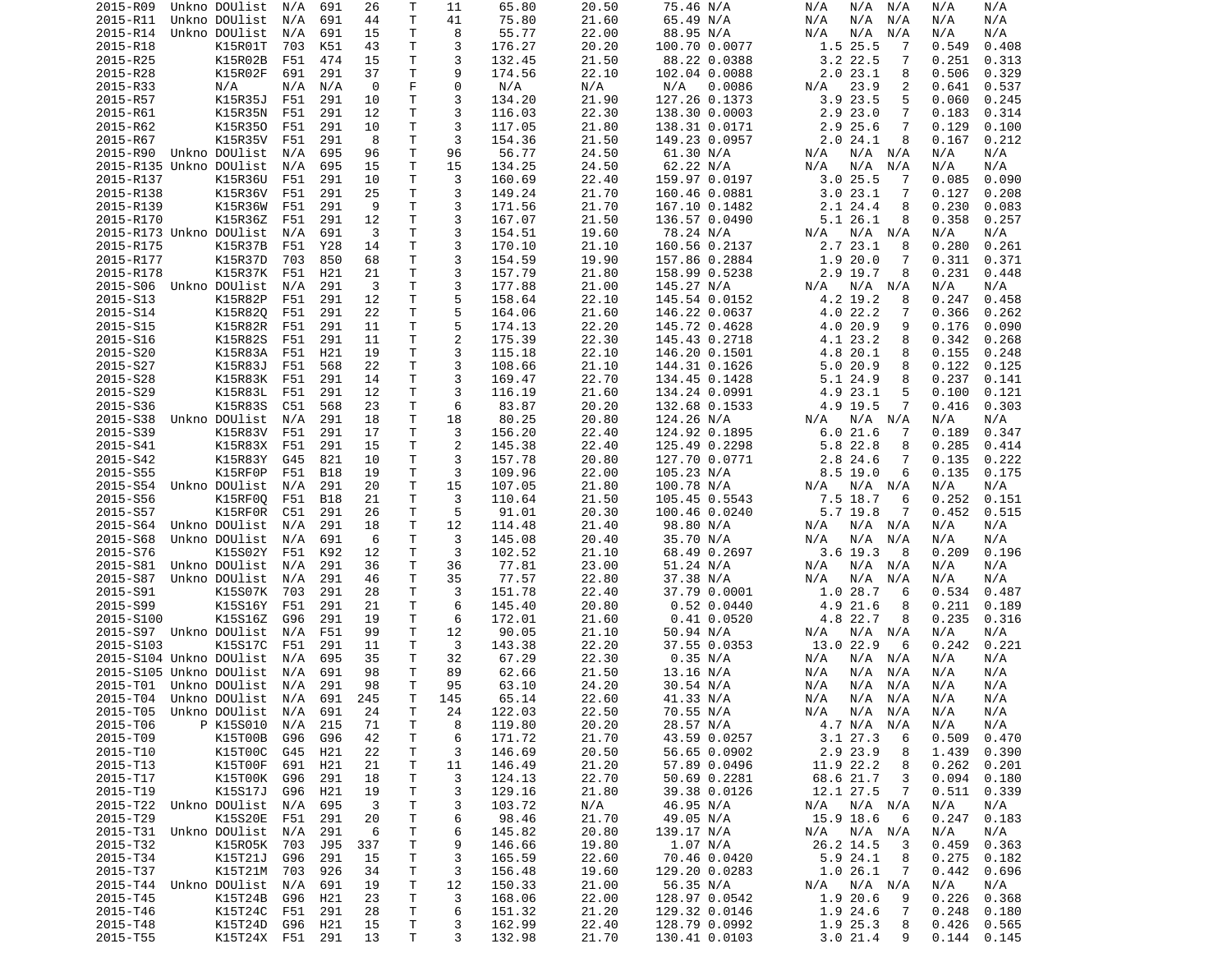| 2015-T56                | K15T24Y                                | G96 | 291 | 22           | Τ            | 6              | 121.99          | 21.70          | 138.18 0.1239          | 2.0 22.1<br>6                  | 0.445<br>0.369           |
|-------------------------|----------------------------------------|-----|-----|--------------|--------------|----------------|-----------------|----------------|------------------------|--------------------------------|--------------------------|
| 2015-T57                | K15T24Z F51                            |     | H01 | 16           | T            | 3              | 118.21          | 22.10          | 139.67 0.0675          | 1.9 23.8<br>7                  | 0.189<br>0.118           |
| 2015-T58                | K15T25A                                | F51 | 291 | 19           | Τ            | 3              | 135.32          | 20.40          | 132.08 0.1497          | 2.8 19.7<br>8                  | 0.209<br>0.308           |
| 2015-T60                | K11UB5C                                | N/A | 291 | 6            | Τ            | $\overline{2}$ | 155.21          | 22.30          | 151.72 0.3272          | 1.022.4<br>2                   | 0.386<br>0.292           |
| 2015-T63                | K02E03C                                | N/A | 291 | 18           | T.           | 3              | 110.85          | 22.40          | 69.71 0.0567           | 7.9 21.2<br>2                  | 0.950<br>0.607           |
| 2015-T64                | K15TE3K                                | 703 | 291 | 58           | Τ            | 6              | 136.34          | 20.40          | 149.06 0.1363          | 1.9 21.1<br>7                  | 0.396<br>0.477           |
| 2015-T65                | K15TE3L                                | F51 | 291 | 14           | Τ            | 6              | 106.66          | 21.50          | 139.00 0.0294          | 2.9 22.9<br>6                  | 0.326<br>0.213           |
| 2015-T67                | Unkno DOUlist                          | N/A | 291 | 12           | Τ            | 9              | 119.81          | 21.90          | 161.36 N/A             | $N/A$ $N/A$<br>N/A             | N/A<br>N/A               |
| 2015-T69                | K15TE3Y                                | F51 | 291 | 10           | T.           | 6              | 157.61          | 22.30          | 140.68 0.2179          | 2.8 23.3<br>8                  | 0.352<br>0.513           |
| 2015-T70                | K15TE3Z                                | F51 | 291 | 10           | т            | 3              | 154.99          | 22.20          | 140.70 0.0065          | 2.8 25.9<br>5                  | 0.165<br>0.131           |
| 2015-T71                | K15TE3X                                | F51 | 807 | 15           | Τ            | 2              | 118.76          | 22.90          | 128.90 0.0762          | 3.8 19.5<br>9                  | 0.302<br>0.383           |
|                         |                                        |     |     |              | $\mathsf{T}$ | 6              |                 |                |                        |                                |                          |
| 2015-T74                | K15TE4D                                | 703 | 075 | 57           |              |                | 150.23          | 20.20          | 151.30 0.0013          | 2.5 22.5<br>8                  | 0.366<br>0.496           |
| 2015-T75                | K15TE4G                                | F51 | 291 | 12           | T.           | 3              | 134.91          | 20.80          | 143.36 0.0200          | 1.8 25.6<br>7                  | 0.356<br>0.237           |
| 2015-T76                | K15TE4H                                | F51 | 807 | 12           | Τ            | 3              | 149.71          | 21.70          | 152.28 0.0651          | 1.8 24.7<br>7                  | 0.314<br>0.217           |
| 2015-T79                | Unkno DOUlist                          | N/A | 291 | 22           | T.           | 12             | 106.19          | 21.50          | 169.87 N/A             | $N/A$ $N/A$<br>N/A             | N/A<br>N/A               |
| 2015-T80                | K15TE4V                                | F51 | 291 | 16           | T.           | 6              | 109.00          | 22.10          | 131.49 0.0108          | 4.9 19.4<br>9                  | 0.237<br>0.094           |
| 2015-T81                | K15TE4W                                | G45 | 926 | 32           | T            | 2              | 169.37          | 20.50          | 150.80 0.1994          | 3.221.1<br>8                   | 0.225<br>0.281           |
| 2015-T83                | K15TE4Y                                | G45 | H36 | 19           | T.           | 3              | 134.34          | 20.80          | 151.61 0.2264          | 3.021.2<br>8                   | 0.338<br>0.361           |
| 2015-T84                | K15TE4Z                                | F51 | H21 | 13           | T            | 3              | 159.21          | 21.60          | 151.70 0.1518          | 2.9 23.4<br>8                  | 0.241<br>0.311           |
| 2015-T85                | K15TE5A                                | F51 | 807 | 20           | Τ            | 3              | 151.15          | 21.60          | 152.25 0.2371          | 2.7 21.6<br>7                  | 0.122<br>0.231           |
| 2015-T87                | K15TE5C                                | F51 | 291 | 20           | Τ            | 6              | 128.52          | 20.80          | 153.35 0.0815          | 2.8 23.3<br>5                  | 0.482<br>0.177           |
| 2015-T89                | K15TE5E                                | G45 | 703 | 19           | Τ            | 6              | 176.85          | 20.80          | 161.34 0.1162          | 2.024.3<br>8                   | 0.256<br>0.354           |
| 2015-T90                | K15TE5F                                | F51 | F51 | 12           | Τ            | 6              | 167.70          | 21.10          | 151.31 0.2538          | 3.022.3<br>8                   | 0.243<br>0.204           |
| 2015-T91                | K15TE5G                                | F51 | I93 | 25           | Τ            | 3              | 171.36          | 20.70          | 170.31 0.0936          | 1.6 24.4<br>7                  | 0.511<br>0.380           |
| 2015-T95                | K15TE5N                                | F51 | J95 | 13           | Τ            | 3              | 164.06          | 21.60          | 151.66 0.0473          | 3.7 24.7<br>8                  | 0.183<br>0.278           |
| 2015-T96                | Unkno DOUlist                          | N/A | 691 | 22           | T            | 16             | 117.22          | 21.30          | 165.92 N/A             | N/A N/A<br>N/A                 | N/A<br>N/A               |
| 2015-T105               | K15TH8V                                | F51 | 291 | 16           | T.           | 6              | 146.01          | 22.20          | 153.81 N/A             | 3.8 19.3<br>-7                 | 0.184<br>0.124           |
| 2015-T106               | K15TH8X                                | F51 | H36 | 16           | т            | 3              | 168.74          | 21.50          | 166.01 0.1535          | 1.924.0<br>7                   | 0.212<br>0.162           |
| 2015-T108               | K15TH8Y                                | F51 | 291 | 15           | Τ            | 6              | 158.19          | 21.90          | 163.64 0.1222          | 2.021.6<br>8                   | 0.165<br>0.228           |
| 2015-T109               | K15TH8Z                                | F51 | 926 | 17           | Τ            | 3              | 154.93          | 21.30          | 163.51 0.3522          | 2.121.0<br>8                   | 0.191<br>0.120           |
| 2015-T97                |                                        |     |     |              | Τ            | 3              |                 |                |                        |                                |                          |
|                         | K15TH8L                                | F51 | 926 | 20           |              |                | 106.83          | 21.40          | 131.43 0.0489          | 6.021.0<br>8                   | 0.169<br>0.132           |
| 2015-T98                | K15TH8M                                | F51 | 291 | 13           | T.           | 9              | 109.81          | 22.10          | 131.45 0.2401          | 5.8 21.3<br>8                  | 0.180<br>0.171           |
| 2015-T100               | K15TH80                                | F51 | 291 | 9            | $\mathsf{T}$ | 3              | 169.73          | 22.10          | 151.20 0.0908          | $3.9$ 24.5<br>8                | 0.226<br>0.120           |
| 2015-T101               | K15TH8R                                | F51 | H21 | 16           | T            | 3              | 156.56          | 21.60          | 151.71 0.0417          | 3.921.6<br>7                   | 0.298<br>0.289           |
| 2015-T102               | K15TH8S                                | F51 | 291 | 15           | T            | 6              | 141.50          | 21.50          | 152.32 0.2031          | 3.8 22.5<br>8                  | 0.129<br>0.234           |
| 2015-T103               | K15TH8T                                | F51 | 291 | 19           | Τ            | 5              | 147.24          | 21.80          | 152.39 0.0605          | 3.920.7<br>8                   | 0.131<br>0.187           |
| 2015-T104               | K15TH8U                                | F51 | 291 | 11           | Τ            | 5              | 124.11          | 22.20          | 153.30 0.1187          | 4.022.6<br>6                   | 0.183<br>0.100           |
| 2015-T99                | K15TH8N                                | F51 | 291 | 16           | T.           | 3              | 136.79          | 22.50          | 132.04 N/A             | 5.7 15.4<br>5                  | 0.224<br>0.167           |
| 2015-T110               | K15TH9A                                | F51 | 474 | 24           | Τ            | 6              | 150.91          | 21.30          | 162.73 0.1045          | 2.123.0<br>7                   | 0.353<br>0.228           |
| 2015-T112               | K15TH8K                                | F51 | 291 | 14           | Τ            | 5              | 120.90          | 22.40          | 130.94 0.0580          | 5.8 19.3<br>9                  | 0.223<br>0.255           |
| 2015-T113               | K15TH8P                                | F51 | 926 | 12           | T            | 3              | 170.19          | 22.40          | 151.20 N/A             | 4.0 23.6<br>8                  | 0.254<br>0.254           |
| 2015-T114               | K15TH8Q                                | G45 | 291 | 17           | Τ            | 3              | 147.27          | 21.30          | 151.34 0.1013          | 4.1 20.3<br>7                  | 0.283<br>0.198           |
| 2015-T115               | K15TH9B                                | F51 | 291 | 18           | Τ            | 5              | 136.36          | 21.00          | 163.38 0.2389          | 1.9 20.2<br>7                  | 0.220<br>0.264           |
| 2015-T118               | K15TK6A                                | J04 | I93 | 10           | Τ            | 3              | 162.35          | 20.40          | 157.41 0.1156          | 2.0 23.5<br>8                  | 0.268<br>0.227           |
| 2015-T117               | P K15T190                              | F51 | 958 | 36           | T            | 2              | 146.47          | 21.90          | 70.20 N/A              | 32.4 N/A N/A                   | N/A<br>N/A               |
| 2015-T120               | K06U01X                                | N/A | 291 | 15           | Τ            | 3              | 172.69          | 21.00          | 154.39 0.2606          | 1.9 21.1<br>5                  | 0.437<br>0.441           |
| 2015-T121 Unkno DOUlist |                                        | N/A | 291 | 16           | T            | 16             | 91.32           | 22.10          | 152.50 N/A             | N/A N/A<br>N/A                 | N/A<br>N/A               |
| 2015-T122               | K15TN7K                                | C51 | H01 | 19           | T.           | $\overline{c}$ | 98.61           | 21.70          | 128.10 0.0358          | 7.1 22.3<br>6                  | 0.343<br>0.406           |
| 2015-T123               | K15TN7L                                | F51 | H01 | 19           | $\mathsf{T}$ | 9              | 119.43          | 21.90          | 130.94 0.2839          | $6.9$ 19.6<br>8                | 0.160<br>0.115           |
| 2015-T124               | K15TN7M                                | F51 | 291 | 18           | T.           | 5              | 115.47          | 22.50          | 131.40 0.0383          | $6.9$ 18.0<br>8                | 0.170<br>0.130           |
| 2015-T125               | K15TN70                                | F51 |     | 12           | T.           | 2              |                 |                |                        | 8                              | 0.313                    |
|                         |                                        |     | H01 |              |              |                | 132.41          | 22.20          | 152.71 0.1899          | 4.8 18.4                       | 0.159                    |
| 2015-T127               | K15TN7R                                | F51 | 291 | 22           | T.           | 6              | 160.66          | 21.20          | 154.67 0.3726          | 3.020.4<br>7                   | 0.193<br>0.240           |
| 2015-T128               | K15TN7S F51                            |     | 291 | 13           | T            | 6              | 165.21          | 22.00          | 154.48 0.2532          | 3.022.5<br>8                   | $0.233$ $0.176$          |
| 2015-T129               | K15TN7U F51                            |     | 291 | 20           | Τ            | 3              | 171.35          | 21.40          | 154.31 0.0058          | 2.024.4<br>8                   | $0.193$ $0.323$          |
| 2015-T130               | K15TN7V                                | F51 | H21 | 17           | T            | 3              | 162.58          | 22.00          | 156.45 0.1260          | 1.8 24.4<br>7                  | 0.236<br>0.266           |
| 2015-T131               | K15TN7W                                | F51 | 291 | 11           | Τ            | 5              | 155.85          | 21.90          | 152.42 0.0937          | 2.1 23.1<br>8                  | 0.122<br>0.287           |
| 2015-T132               | K15TN7X F51                            |     | 291 | 10           | т            | 6              | 133.65          | 21.40          | 153.91 0.0792          | 1.8 23.3<br>6                  | 0.144<br>0.108           |
| 2015-T134               | K15TN7N F51                            |     | 291 | 13           | T            | 4              | 123.44          | 21.90          | 141.81 0.1510          | 5.9 19.4<br>6                  | 0.322<br>0.522           |
| 2015-U02                | P K15T030                              | N/A | W96 | 39           | Τ            | 5              | 158.94          | 21.50          | 144.91 N/A             | 2.8 N/A N/A                    | N/A<br>N/A               |
| 2015-U04                | Unkno DOUlist F51                      |     | 691 | 133          | T            | 95             | 57.87           | 22.30          | 141.30 N/A             | $N/A$ $N/A$<br>N/A             | N/A<br>N/A               |
| 2015-U12                | Unkno DOUlist                          | N/A | 691 | 15           | Τ            | 15             | 106.32          | 20.40          | 141.00 N/A             | $N/A$ $N/A$<br>N/A             | N/A<br>N/A               |
| 2015-U16                | K15TN8U G45                            |     | H21 | 13           | T            | 3              | 90.31           | 20.90          | 130.95 0.0362          | 3.9 19.8<br>$\overline{7}$     | 0.311<br>0.167           |
| 2015-U20                | K15TW3E                                | G96 | H21 | 22           | Τ            | 3              | 163.85          | 21.60          | 121.39 0.0260          | 7.9 18.3<br>8                  | 0.286<br>0.236           |
| 2015-U22                | K15TW3H                                | F51 | H21 | 13           | Τ            | 2              | 156.67          | 20.80          | 121.07 0.2203          | 2.8 19.4<br>8                  | 0.304<br>0.185           |
| 2015-U29                | Unkno DOUlist                          | N/A | 291 | $\mathbf{3}$ | T            | 3              | 136.95          | 20.60          | 99.57 N/A              | N/A N/A<br>N/A                 | N/A<br>N/A               |
| 2015-U30                | K15TY6X                                | F51 | 291 | 42           | Τ            | 9              | 144.79          | 20.90          | 60.28 0.2523           | 13.8 21.0<br>5                 | 0.239<br>0.254           |
| 2015-U41                | Unkno DOUlist                          | N/A | 291 | 3            | T.           | 3              | 63.20           | 22.50          | 69.38 N/A              | N/A<br>$N/A$ $N/A$             | N/A<br>N/A               |
| 2015-U47                | K15U52A                                | F51 | 291 | 20           | T            | 6              | 112.68          | 20.80          | 56.78 0.0048           | 4.9 22.5<br>$\overline{7}$     | 0.097<br>0.185           |
| 2015-U46                | Unkno DOUlist N/A                      |     | 291 | 6            | Τ            |                | 141.44          | 22.20          | 57.91 N/A              | N/A<br>$N/A$ $N/A$             | N/A<br>N/A               |
|                         |                                        |     |     |              |              | 6              |                 |                |                        |                                |                          |
| 2015-U50                | Unkno DOUlist N/A<br>C K15TK90 N/A 062 |     | 291 | 6<br>29      | Τ<br>Τ       | 6<br>3         | 69.72<br>153.87 | 21.10<br>19.70 | 45.84 N/A<br>53.73 N/A | N/A N/A<br>N/A<br>13.3 N/A N/A | N/A<br>N/A<br>N/A<br>N/A |
| 2015-U52                |                                        |     |     |              |              |                |                 |                |                        |                                |                          |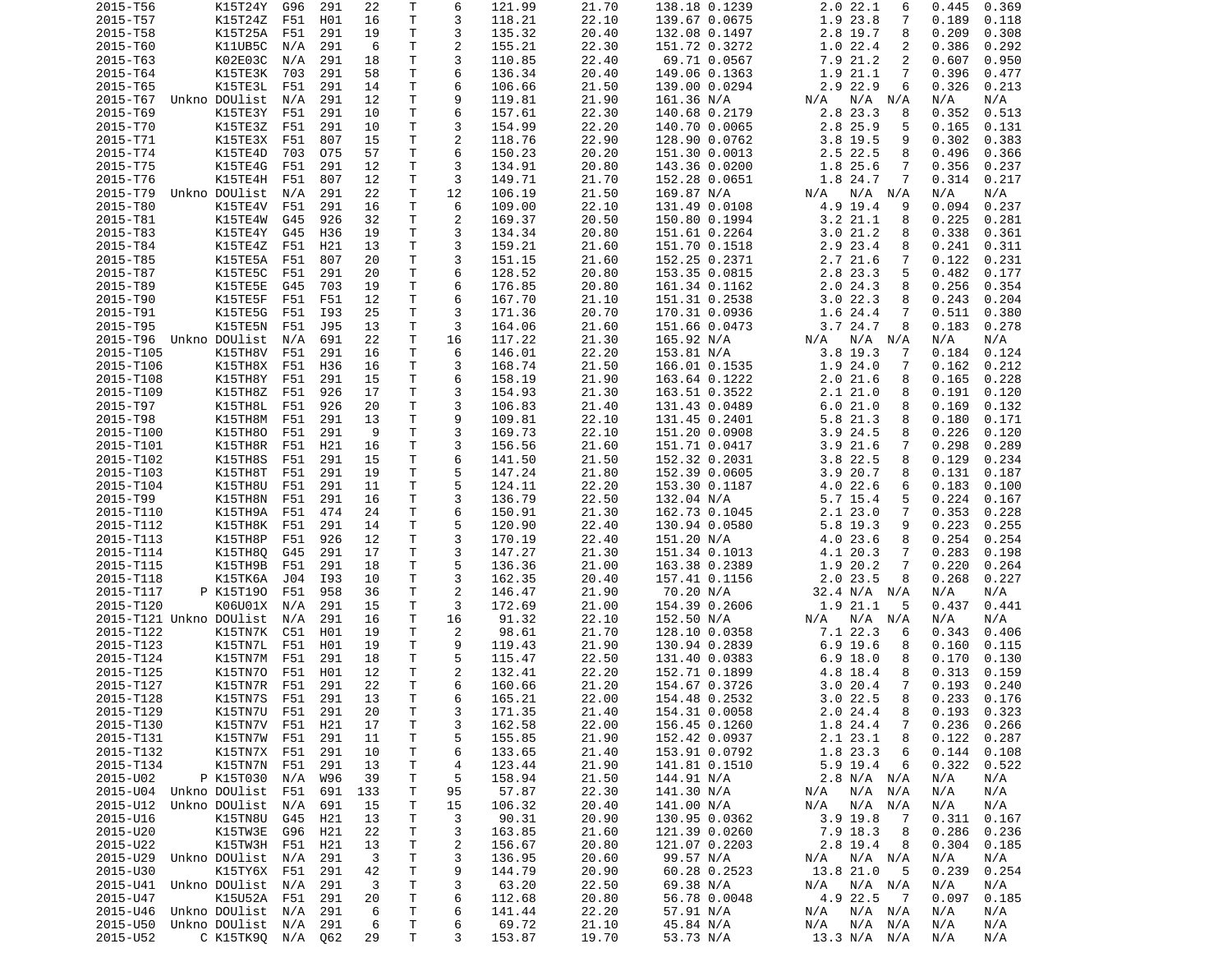| 2015-U54                |     | Unkno DOUlist | N/A | 900 | 167 | Т            | 6              | 99.84  | 16.90 | 27.99 N/A     | N/A<br>N/A<br>N/A            | N/A<br>N/A      |
|-------------------------|-----|---------------|-----|-----|-----|--------------|----------------|--------|-------|---------------|------------------------------|-----------------|
| 2015-U61                |     | Unkno DOUlist | N/A | 291 | 3   | T            | 3              | 167.87 | 20.80 | 78.41 N/A     | N/A<br>N/A<br>N/A            | N/A<br>N/A      |
| 2015-U66                |     | Unkno DOUlist | N/A | 291 | 5   | Τ            | 5              | 83.94  | 21.30 | 51.58 N/A     | N/A<br>N/A<br>N/A            | N/A<br>N/A      |
| 2015-U67                |     | K15TZ0S       | F51 | 291 | 17  | Τ            | 8              | 157.38 | 22.40 | 51.86 N/A     | 15.9 13.1<br>2               | 0.244<br>0.322  |
| 2015-U68                |     | K15U67C       | F51 | 291 | 23  | Τ            | 3              | 146.56 | 20.50 | 15.10 0.0874  | 7.1 19.6<br>6                | 0.238<br>0.179  |
| 2015-V02                |     | Unkno DOUlist | N/A | 691 | 136 | т            | 81             | 74.59  | 21.80 | 16.89 N/A     | N/A<br>N/A N/A               | N/A<br>N/A      |
| 2015-V03                |     | K15U670       | F51 | 291 | 11  | т            | 5              | 91.35  | 20.80 | 15.66 0.5218  | $3.9$ 18.2<br>8              | 0.119<br>0.135  |
| 2015-V04                |     | K15U67R       | 703 | 291 | 48  | Τ            | 6              | 169.35 | 20.10 | 52.07 0.0028  | 1.1 26.4<br>5                | 0.733<br>0.407  |
| 2015-V06                |     | K01W05R       | N/A | 291 | 6   | T            | 3              | 143.83 | 22.00 | 63.75 0.0702  | 1.022.6<br>0                 | 0.739<br>0.834  |
|                         |     |               |     |     |     |              |                |        |       |               |                              |                 |
| 2015-V11                | N/A | DOUlist       | N/A | N/A | 0   | F            | 0              | N/A    | N/A   | N/A<br>N/A    | N/A N/A<br>N/A               | N/A<br>N/A      |
| 2015-V14                |     | Unkno DOUlist | 703 | 246 | 46  | T            | 3              | 125.63 | 20.20 | 61.86 N/A     | N/A<br>N/A<br>N/A            | N/A<br>N/A      |
| 2015-V15                |     | K07W55E       | N/A | 291 | 19  | Τ            | 6              | 87.96  | 21.30 | 26.73 0.0923  | 3.0 20.1<br>-1               | 0.453<br>0.462  |
| 2015-V19                |     | Unkno DOUlist | N/A | 691 | 85  | Τ            | 68             | 77.01  | 22.10 | 62.81 N/A     | N/A<br>N/A N/A               | N/A<br>N/A      |
| 2015-V21                |     | Unkno DOUlist | N/A | 691 | -7  | Τ            | 3              | 143.09 | 20.10 | 76.58 N/A     | N/A<br>N/A<br>N/A            | N/A<br>N/A      |
| 2015-V22                |     | K15V00W       | G45 | 300 | 35  | T            | 3              | 142.21 | 20.80 | 62.56 0.2696  | 3.320.9<br>8                 | 0.420<br>0.461  |
| 2015-V26                |     | K15V01A       | F51 | H21 | 11  | T.           | 3              | 145.36 | 22.20 | 63.76 0.0872  | 1.9 25.1<br>6                | 0.281<br>0.205  |
| 2015-V28                |     | K15V01C       | G96 | G96 | 27  | Τ            | 2              | 149.23 | 21.70 | 64.66 0.0062  | 2.1 27.2<br>6                | 0.378<br>0.240  |
| 2015-V34                |     | K15U81S       | C51 | 568 | 17  | T.           | 2              | 90.44  | 21.20 | 27.77 0.5467  | 5.1 19.1<br>8                | 0.405<br>0.464  |
| 2015-V36                |     | K15V01H       | F51 | H21 | 39  | Τ            | 3              | 144.28 | 20.80 | 63.93 0.0177  | 2.9 27.1<br>7                | 0.675<br>0.467  |
| 2015-V38                |     | K15V00V       | 703 | 300 | 67  | Τ            | 6              | 124.95 | 20.70 | 61.86 0.0221  | 3.4 24.7<br>6                | 0.817<br>0.814  |
| 2015-V38                |     | K15V00V       | 703 | 300 | 67  | T            | 6              | 124.95 | 20.70 | 61.86 0.0221  | 3.4 24.7<br>6                | 0.817<br>0.814  |
| 2015-V59                |     | Unkno DOUlist | N/A | 291 | 145 | T            | 102            | 86.31  | 23.20 | 29.92 N/A     | N/A<br>N/A<br>N/A            | N/A<br>N/A      |
| 2015-V66                |     | C K15T020     | N/A | 461 | 9   | T            | 3              | 158.00 | 21.20 | 63.78 N/A     | 5.7 N/A<br>N/A               | N/A<br>N/A      |
|                         |     |               |     |     |     | Τ            | 3              |        |       |               |                              |                 |
| 2015-V68                |     | K15V02R       | C51 | 291 | 36  |              |                | 89.08  | 20.60 | 61.42 N/A     | 6.4 17.6<br>-7               | 0.405<br>0.363  |
| 2015-V70                |     | K15V02U       | F51 | 568 | 12  | Τ            | 3              | 154.57 | 21.60 | 42.17 0.1334  | 14.1 22.5<br>8               | 0.221<br>0.211  |
| 2015-V67                |     | Unkno DOUlist | N/A | 691 | 60  | Τ            | 40             | 69.72  | 22.60 | 119.28 N/A    | N/A N/A<br>N/A               | N/A<br>N/A      |
| 2015-V77                |     | K15V02X       | F51 | 568 | 10  | т            | 3              | 164.88 | 22.40 | 88.99 0.0328  | 4.1 24.3<br>8                | 0.104<br>0.116  |
| 2015-V78                |     | K15V02Y       | G96 | 291 | 24  | т            | 3              | 130.04 | 21.80 | 119.36 0.0677 | 1.9 23.6<br>8                | 0.390<br>0.181  |
| 2015-V80                |     | K15V03A       | G96 | 291 | 18  | Τ            | 3              | 131.33 | 22.30 | 120.15 0.0452 | 1.8 24.3<br>7                | 0.248<br>0.307  |
| 2015-V81                |     | K15V03B       | G96 | 291 | 18  | T            | 3              | 132.01 | 21.90 | 119.16 0.0751 | 1.9 24.3<br>6                | 0.329<br>0.266  |
| 2015-V82                |     | Unkno DOUlist | N/A | 291 | 31  | Τ            | 21             | 119.39 | 21.30 | 119.67 N/A    | N/A<br>N/A N/A               | N/A<br>N/A      |
| 2015-V84                |     | K15V64H       | G96 | G96 | 32  | T.           | 3              | 171.23 | 21.30 | 120.75 0.1990 | 1.9 21.7<br>8                | 0.206<br>0.247  |
| 2015-V85                |     | K15V64J       | G96 | G96 | 24  | Τ            | 3              | 153.47 | 21.50 | 121.58 0.0773 | 1.9 25.1<br>7                | 0.582<br>0.470  |
| 2015-V87                |     | K15V64L       | G96 | G96 | 24  | т            | 3              | 169.14 | 21.10 | 131.42 0.0023 | 1.028.4<br>7                 | 0.240<br>0.198  |
| 2015-V89                |     | K15V64N       | G96 | G96 | 14  | Τ            | 3              | 167.56 | 21.80 | 132.70 0.0026 | 0.927.5<br>6                 | 0.461<br>0.256  |
| 2015-V91                |     | K15V64P       | G96 | G96 | 26  | Τ            | 8              | 174.18 | 21.60 | 131.37 0.0003 | 1.028.3<br>7                 | 0.281<br>0.239  |
| 2015-V96                |     | K15V64S       | G96 | 291 | 25  | Τ            | 6              | 131.78 | 22.20 | 119.15 0.1540 | 2.9 22.8<br>6                | 0.344<br>0.254  |
| 2015-V100 Unkno DOUlist |     |               |     | 291 | 40  | Τ            | 36             | 68.78  | 22.70 |               | N/A                          | N/A             |
|                         |     |               | N/A |     |     |              |                |        |       | 137.78 N/A    | N/A N/A                      | N/A             |
| 2015-V101               |     | K15V65A       | F51 | 291 | 24  | Τ            | 6              | 173.96 | 21.80 | 122.68 0.0720 | 2.9 20.8<br>8                | 0.193<br>0.352  |
| 2015-V102               |     | K15V65B       | 703 | G96 | 75  | т            | 3              | 147.89 | 20.80 | 130.62 0.0361 | 2.022.8<br>6                 | 0.298<br>0.412  |
| 2015-V103               |     | K15V65C       | G96 | G96 | 27  | Τ            | 3              | 153.68 | 21.70 | 131.12 0.0857 | 2.1 23.2<br>8                | 0.364<br>0.673  |
| 2015-V106               |     | K15V65F       | 950 | 291 | 12  | Τ            | 3              | 167.19 | 22.00 | 140.67 0.0497 | 1.2 26.1<br>7                | 0.119<br>0.488  |
| 2015-V108               |     | K15V65H       | G96 | G96 | 36  | Τ            | 2              | 158.45 | 21.00 | 142.44 0.0135 | 1.027.9<br>7                 | 0.553<br>1.062  |
| 2015-V109               |     | K15V64Z       | F51 | 291 | 15  | T            | 9              | 169.13 | 21.50 | 122.15 0.3887 | 8<br>2.8 18.6                | 0.256<br>0.212  |
| 2015-V111               |     | K15V65J       | 691 | H36 | 34  | Τ            | 18             | 149.21 | 21.10 | 131.38 0.2289 | 2.8 21.8<br>8                | 0.317<br>0.334  |
| 2015-V113 Unkno DOUlist |     |               | N/A | 291 | 64  | T.           | 52             | 106.63 | 21.90 | 107.49 N/A    | N/A<br>N/A<br>N/A            | N/A<br>N/A      |
| 2015-V117               |     | K15V65V       | G96 | K51 | 17  | Τ            | 3              | 154.98 | 21.40 | 153.11 0.0940 | 1.4 24.4<br>8                | 0.217<br>0.559  |
| 2015-V121               |     | K15V66C       | F51 | 291 | 20  | Τ            | 9              | 170.38 | 21.70 | 132.10 0.2483 | 4.1 20.1<br>9                | 0.199<br>0.183  |
| 2015-V122               |     | K15V66D       | F51 | 291 | 18  | T.           | 9              | 150.22 | 21.10 | 144.02 0.1380 | 3.019.8<br>8                 | 0.382<br>0.617  |
| 2015-V124               |     | K15V66F       | G96 | 926 | 29  | Τ            | 3              | 168.95 | 20.90 | 152.75 0.0684 | 2.025.6<br>8                 | 0.393<br>0.845  |
| 2015-V120 Unkno DOUlist |     |               | N/A | 291 | 70  | T            | 51             | 72.90  | 21.50 | 109.39 N/A    | N/A<br>N/A N/A               | N/A<br>N/A      |
| 2015-V133 Unkno DOUlist |     |               | N/A | 291 | 74  | $\mathsf{T}$ | 57             | 41.08  | 21.40 | 142.14 N/A    | N/A<br>N/A N/A               | N/A<br>N/A      |
| 2015-V126               |     | K15V66H       | G96 | K51 | 26  | $\mathsf{T}$ | 12             | 134.02 | 21.70 | 152.13 0.0987 | $2.6$ 19.9<br>9              | 0.321<br>0.301  |
| 2015-V129               |     | K15V66N G45   |     | 461 |     | Τ            | 3              | 132.01 | 20.80 | 143.45 0.0414 | $\overline{7}$<br>$3.5$ 22.5 | $0.260$ $0.146$ |
|                         |     |               |     |     | 15  |              |                |        |       |               |                              |                 |
| 2015-V130               |     | K15V660       | G45 | 461 | 21  | T            | 3              | 98.79  | 21.00 | 144.22 0.0436 | 3.5 20.5<br>9                | 0.372<br>0.420  |
| 2015-V131               |     | K15V66P       | G96 | G96 | 24  | Τ            | 9              | 116.49 | 22.60 | 151.53 0.1958 | $2.9$ 22.0<br>8              | 0.320<br>0.315  |
| 2015-V134               |     | K15VA5B       | G96 | 926 | 14  | т            | 3              | 153.82 | 22.00 | 153.46 0.2167 | 3.023.4<br>8                 | 0.435<br>0.259  |
| 2015-V136               |     | K15VA5E       | G45 | 291 | 9   | Τ            | 3              | 153.95 | 21.40 | 110.45 0.0234 | 7.1 25.2<br>8                | 0.237<br>0.203  |
| 2015-V139               |     | K15VA5H       | F51 | 291 | 11  | Τ            | $\overline{c}$ | 66.14  | 21.70 | 62.82 N/A     | 11.9 17.6<br>7               | 0.524<br>0.330  |
| 2015-V141 Unkno DOUlist |     |               | N/A | 691 | 104 | T.           | 65             | 94.52  | 22.50 | 142.19 N/A    | N/A<br>N/A N/A               | N/A<br>N/A      |
| 2015-V142               |     | K15VA5J       | G96 | G96 | 20  | T            | 3              | 155.09 | 22.40 | 152.77 0.0614 | 4.0 22.8<br>9                | 0.386<br>0.412  |
| 2015-V143               |     | K15VA5K G96   |     | G96 | 19  | T            | 3              | 155.13 | 22.60 | 153.47 0.1387 | 4.0 23.5<br>8                | 0.414<br>0.421  |
| 2015-V145               |     | K15VA5M G96   |     | 926 | 31  | Τ            | 3              | 175.93 | 20.50 | 161.18 0.0334 | 1.1 26.9<br>7                | 0.393<br>0.392  |
| 2015-V146               |     | K15VA5N       | G96 | 926 | 25  | т            | 3              | 173.41 | 20.90 | 161.76 0.0133 | 1.0 27.8<br>7                | 0.433<br>0.425  |
| 2015-V147               |     | K15VA50       | G45 | C77 | 14  | T            | 3              | 114.24 | 20.10 | 155.17 0.0023 | 1.8 24.0<br>$\overline{7}$   | 0.176<br>0.393  |
| 2015-V149               |     | K15VA50       | G96 | H01 | 31  | Τ            | 3              | 172.69 | 22.00 | 152.51 0.0796 | 1.8 24.5<br>8                | 0.333<br>0.266  |
| 2015-V149               |     | K15VA50       | G96 | H01 | 31  | T.           | 3              | 172.69 | 22.00 | 152.51 0.0796 | 1.8 24.5<br>8                | 0.333<br>0.266  |
|                         |     |               |     |     | 75  | Τ            | 52             | 76.23  | 22.40 |               | N/A N/A                      | N/A<br>N/A      |
| 2015-V152 Unkno DOUlist |     |               | N/A | 691 |     |              |                |        |       | 148.39 N/A    | N/A                          |                 |
| 2015-V153               |     | K15VA5V       | G96 | 926 | 34  | Τ            | 6              | 166.76 | 21.20 | 148.68 0.0223 | 2.2 28.3<br>6                | 0.490<br>0.448  |
| 2015-V154               |     | K15VA5W       | G96 | H01 | 34  | T.           | 3              | 126.83 | 21.90 | 148.07 0.0502 | 2.1 23.3<br>8                | 0.290<br>0.320  |
| 2015-V155               |     | K15VA5X G96   |     | 291 | 30  | Τ            | 5              | 116.82 | 22.10 | 148.06 0.0037 | 2.0 23.6<br>8                | 0.550<br>0.539  |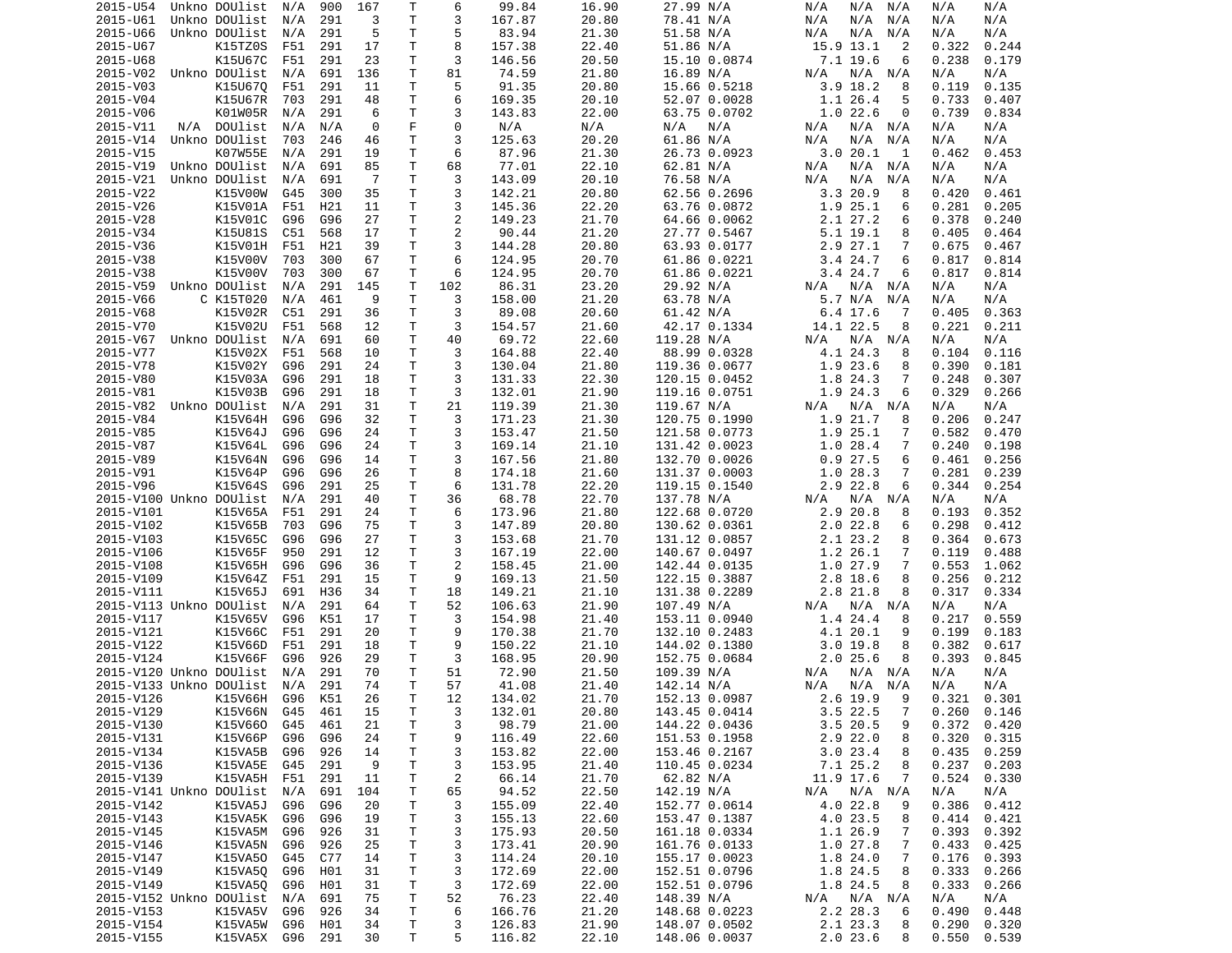| 2015-V159 Unkno DOUlist                    |               | N/A | 291        | 5        | Τ      | 5              | 88.66           | 21.90          | 147.99 N/A                | N/A<br>N/A<br>N/A               | N/A<br>N/A               |
|--------------------------------------------|---------------|-----|------------|----------|--------|----------------|-----------------|----------------|---------------------------|---------------------------------|--------------------------|
| 2015-V161                                  | K15VA6B       | G96 | 204        | 20       | Τ      | 3              | 163.66          | 21.30          | 141.49 0.1050             | 1.7 24.5<br>7                   | 0.165<br>0.181           |
| 2015-V162                                  | K15VA6C       | 703 | H21        | 27       | Τ      | 3              | 150.36          | 20.30          | 140.14 0.0174             | 0.926.4<br>7                    | 0.573<br>0.829           |
| 2015-V163                                  | K15VA6D       | G96 | H21        | 16       | т      | 3              | 175.83          | 20.80          | 139.74 0.0198             | 1.0<br>27.1<br>7                | 0.331<br>0.379           |
| 2015-V165                                  | K15VA6F       | G96 | H21        | 23       | Τ      | 2              | 171.50          | 22.40          | 138.85 0.0253             | 2.027.7<br>7                    | 0.342<br>0.499           |
| 2015-V166                                  | C K15T050     | N/A | 291        | 14       | т      | 2              | 138.75          | 22.50          | 73.77 N/A                 | 26.0 N/A<br>N/A                 | N/A<br>N/A               |
| 2015-W02                                   | K15VE2K       | 691 | H21        | 21       | т      | 9              | 165.40          | 21.60          | 126.70 0.0844             | $3.0$ 19.5<br>8                 | 0.228<br>0.269           |
| 2015-W04                                   | K15VE2M       | 703 | 474        | 34       | Τ      | 3              | 135.24          | 20.20          | 123.68 0.0353             | 2.3 24.6<br>7                   | 0.470<br>0.554           |
| 2015-W05                                   | K15VE20       | G96 | H21        | 24       | T      | 3              | 169.38          | 21.40          | 128.75 0.0028             | 1.9 29.1<br>6                   | 0.222<br>0.276           |
| 2015-W11                                   | Unkno DOUlist | N/A | 291        | 42       | Τ      | 30             | 95.74           | 22.80          | 111.78 N/A                | N/A N/A<br>N/A                  | N/A<br>N/A               |
| 2015-W12                                   | K15VE2T       | G96 | 291        | 17       | T      | 6              | 174.91          | 23.00          | 113.12 0.0427             | 3.2 26.5<br>8                   | 0.288<br>0.374           |
| 2015-W13                                   |               | G96 | 291        | 17       | T      | 3              |                 | 21.50          |                           | 7                               | 0.380<br>0.286           |
|                                            | K15VE2V       |     |            |          |        |                | 160.98          |                | 112.63 0.0347             | $3.2$ 26.9                      |                          |
| 2015-W14                                   | K15VE2U       | G96 | 291        | 16       | Τ      | 3              | 171.03          | 21.40          | 112.94 0.2378             | $3.2$ 19.4<br>6                 | 0.498<br>0.374           |
| 2015-W19                                   | Unkno DOUlist | N/A | 291        | 89       | Τ      | 56             | 109.38          | 22.20          | 99.43 N/A                 | N/A N/A<br>N/A                  | N/A<br>N/A               |
| 2015-W17                                   | K11SN2U       | N/A | 291        | 6        | T.     | 3              | 166.09          | 21.80          | 101.76 0.4077             | 1.0 20.0<br>2                   | 0.366<br>0.402           |
| 2015-W20                                   | K15VE6E       | G45 | 474        | 25       | T.     | 6              | 131.45          | 22.10          | 100.83 0.1286             | 4.2 22.1<br>8                   | 0.437<br>0.511           |
| 2015-W21                                   | K15W00F       | F51 | 291        | 12       | Τ      | 6              | 142.59          | 21.30          | 101.66 0.0246             | 1.8 25.8<br>5                   | 0.202<br>0.341           |
| 2015-W22                                   | K15W00G       | F51 | K91        | 14       | T      | 3              | 166.67          | 20.90          | 95.44 0.0260              | 1.5 24.0<br>6                   | 0.144<br>0.168           |
| 2015-W25                                   | Unkno DOUlist | N/A | 691        | 43       | Τ      | 35             | 67.62           | 21.80          | 86.62 N/A                 | N/A<br>N/A<br>N/A               | N/A<br>N/A               |
| 2015-W23                                   | C K15T020     | N/A | H01        | 23       | т      | 3              | 136.94          | 21.30          | 89.23 N/A                 | 37.0 N/A<br>N/A                 | N/A<br>N/A               |
| 2015-W26                                   | K15VF0F       | G96 | G96        | 19       | Τ      | $\overline{4}$ | 162.96          | 22.90          | 89.65 0.1115              | 5.1 25.5<br>8                   | 0.354<br>0.595           |
| 2015-W27                                   | K15VF0G       | G45 | H01        | 21       | Τ      | 3              | 148.88          | 21.00          | 88.97 0.0435              | 5.1 25.8<br>7                   | 0.233<br>0.250           |
| 2015-W28                                   | K15W00K       | F51 | 291        | 15       | T      | 6              | 154.68          | 21.60          | 90.66 0.0519              | 1.825.0<br>8                    | 0.313<br>0.364           |
| 2015-W29                                   | K15W01A       | F51 | 711        | 22       | т      | 6              | 151.88          | 20.90          | 89.77 0.1327              | $3.9$ 21.8<br>8                 | 0.360<br>0.322           |
| 2015-W30                                   | K15W00Z       | F51 | H01        | 28       | T.     | 6              | 154.60          | 21.30          | 89.98 N/A                 | 10.8 17.6 N/A                   | 0.260<br>0.346           |
| 2015-W32                                   | K15W01C       | 703 | L04        | 71       | Τ      | 3              | 142.62          | 19.20          | 82.17 0.0222              | 1.525.0<br>6                    | 0.418<br>0.357           |
| 2015-W33                                   | Unkno DOUlist | N/A | 291        | 55       | т      | 39             | 95.71           | 21.50          | 73.75 N/A                 | N/A N/A<br>N/A                  | N/A<br>N/A               |
| 2015-W34                                   | K15VF0Y       | G96 | 711        | 18       | T.     | 6              | 139.53          | 22.80          | 79.18 0.0838              | 6.020.3<br>9                    | 0.381<br>0.495           |
| 2015-W36                                   | K15W010       | F51 | 711        | 13       | Τ      | 3              | 171.16          | 21.40          | 77.91 0.0096              | 1.923.0<br>8                    | 0.266<br>0.122           |
| 2015-W37                                   | K15W01P       | F51 | 291        | 16       | T      | 6              | 146.27          | 22.40          | 76.65 0.0160              | 1.9 23.7<br>8                   | 0.340<br>0.452           |
| 2015-W39                                   | K15W01R       | G96 | G96        | 37       | Τ      | 6              |                 | 22.20          |                           | 1.9 22.4<br>8                   | 0.446                    |
|                                            | Unkno DOUlist |     |            |          | T.     |                | 141.54<br>93.88 |                | 66.05 0.2170<br>60.48 N/A |                                 | 0.478                    |
| 2015-W40                                   |               | N/A | 291        | 43       |        | 21             |                 | 22.40          |                           | N/A N/A<br>N/A                  | N/A<br>N/A               |
| 2015-W43                                   | C K15W010     | N/A | G96        | 57       | T.     | 3              | 102.24          | 20.60          | 60.56 N/A                 | 3.1 N/A<br>N/A                  | N/A<br>N/A               |
| 2015-W41                                   | K15W01U       | F51 | 291        | 23       | т      | 6              | 171.16          | 22.40          | 64.24 0.0263              | 2.9 22.4<br>8                   | 0.285<br>0.406           |
| 2015-W42                                   | K15W01T       | F51 | 291        | 21       | Τ      | 9              | 161.69          | 21.50          | 62.33 0.5127              | $3.1$ 19.7<br>8                 | 0.503<br>0.528           |
| 2015-W46                                   | K15W01X       | G45 | J95        | 22       | Τ      | 3              | 133.73          | 20.30          | 53.84 0.0563              | 1.7 23.7<br>5                   | 0.320<br>0.517           |
| 2015-W50                                   | Unkno DOUlist | N/A | 291        | 26       | Τ      | 20             | 106.55          | 21.10          | 48.19 N/A                 | N/A<br>N/A N/A                  | N/A<br>N/A               |
| 2015-W51                                   | K15W02D       | F51 | 291        | 16       | т      | 6              | 170.33          | 20.80          | 49.72 0.3781              | 4.0 19.0<br>8                   | 0.242<br>0.161           |
| 2015-W63                                   | Unkno DOUlist | N/A | F51        | 167      | т      | 12             | 111.60          | 20.30          | 7.76 N/A                  | N/A<br>N/A<br>N/A               | N/A<br>N/A               |
| 2015-W57                                   | Unkno DOUlist | N/A | 691        | 47       | т      | 41             | 62.28           | 22.20          | 33.32 N/A                 | N/A<br>N/A<br>N/A               | N/A<br>N/A               |
| 2015-W59                                   | K15W020       | G96 | 291        | 12       | т      | 6              | 170.06          | 21.70          | 37.98 0.2658              | 2.8 19.8<br>9                   | 0.405<br>0.386           |
| 2015-W60                                   | K15W02P       | G96 | H01        | 40       | T      | $\overline{2}$ | 176.33          | 22.10          | 37.72 0.0004              | 2.030.1<br>6                    | 0.371<br>0.386           |
| 2015-W61                                   | K15W020       | G96 | G96        | 31       | Τ      | 3              | 161.53          | 22.10          | 37.48 0.0997              | 1.8 24.7<br>8                   | 0.372<br>0.363           |
| 2015-W62                                   | K10W08T       | N/A | H01        | 21       | T      | 5              | 165.50          | 22.30          | 35.88 0.0713              | 1.021.8<br>5                    | 0.517<br>0.486           |
| 2015-W64                                   | Unkno DOUlist | N/A | 695        | 16       | Τ      | 16             | 63.84           | 20.80          | 21.79 N/A                 | N/A N/A<br>N/A                  | N/A<br>N/A               |
| 2015-W66                                   | Unkno DOUlist | N/A | 695        | 3        | T      | 3              | 79.17           | N/A            | 20.58 N/A                 | N/A<br>N/A<br>N/A               | N/A<br>N/A               |
| 2015-W70                                   | Unkno DOUlist | N/A | 695        | 33       | Τ      | 21             | 99.00           | 20.90          | 16.37 N/A                 | N/A<br>N/A<br>N/A               | N/A<br>N/A               |
| 2015-W71                                   | Unkno DOUlist | N/A | 695        | 106      | Τ      | 93             | 68.46           | 22.70          | 34.19 N/A                 | N/A<br>N/A<br>N/A               | N/A<br>N/A               |
| 2015-W72                                   | K15W09F       | G96 | 291        | 28       | T.     | 12             | 169.35          | 22.20          | 23.68 0.4370              | 7.0 18.9<br>9                   | 0.190<br>0.213           |
| 2015-W73                                   | P K15W020     | N/A | Z99        | 91       | т      | 2              | 160.95          | 20.20          | 14.73 N/A                 | 8.7 N/A N/A                     | N/A<br>N/A               |
|                                            | Unkno DOUlist |     |            |          | T      | 107            |                 |                |                           |                                 |                          |
| 2015-W76                                   |               | N/A | 695        | 110      |        |                | 58.67           | 22.40          | 43.99 N/A                 | N/A<br>N/A<br>N/A               | N/A<br>N/A               |
| 2015-X05                                   | K15VA50       | N/A | 691        | 10       | T.     | 3              | 133.55          | 21.90          | 31.58 0.0017              | 310.7 24.1<br>$\overline{a}$    | 0.295<br>0.304           |
| 2015-X03 Unkno DOUlist                     |               | N/A |            | 695 142  | T.     | 113            | 59.94           | 22.50          | 51.16 N/A                 | N/A N/A<br>N/A                  | N/A<br>N/A               |
| 2015-X07                                   | K15W13B 703   |     | H01        | 51       | Τ      | 3              | 121.43          | 19.80          | 53.95 0.0757              | 1.9 21.6 5                      | $0.346$ 0.433            |
| 2015-X11 Unkno DOUlist                     |               | N/A | 691        | 112      | T      | 84             | 63.24           | 22.00          | 66.02 N/A                 | $N/A$ $N/A$<br>N/A              | N/A<br>N/A               |
| 2015-X15                                   | K15X00A       | 703 | K51        | 39       | Τ      | 3              | 170.29          | 20.40          | 67.75 0.0895              | 1.4 24.1<br>$\overline{7}$      | 0.335<br>0.277           |
| 2015-X17                                   | K15X00C       | 703 | <b>B04</b> | 62       | Τ      | 3              | 168.03          | 19.20          | 68.20 0.0069              | 1.4 25.2<br>6                   | 0.283<br>0.253           |
| 2015-X22 Unkno DOUlist                     |               | N/A | 691        | 131      | Τ      | 93             | 62.50           | 22.30          | 21.32 N/A                 | N/A<br>N/A N/A                  | N/A<br>N/A               |
| 2015-X31 Unkno DOUlist                     |               | N/A | 691        | 70       | Τ      | 49             | 65.55           | 22.20          | 50.49 N/A                 | $N/A$ $N/A$<br>N/A              | N/A<br>N/A               |
| 2015-X36                                   | K15X01G       | F51 | H01        | 11       | T      | 3              | 162.87          | 21.70          | 78.86 0.0721              | 1.9 25.5<br>8                   | 0.111<br>0.108           |
| 2015-X37                                   | K15X01H F51   |     | 291        | 16       | T      | $\overline{c}$ | 164.51          | 22.50          | 78.90 0.2300              | 2.023.4<br>7                    | 0.181<br>0.086           |
| 2015-X40                                   | K15X01L F51   |     | 291        | 43       | T      | 3              | 124.22          | 19.20          | 82.50 0.0209              | 1.9 22.4<br>$\overline{7}$      | 0.435<br>0.237           |
| 2015-X32                                   | K15X01C       | F51 | 691        | 23       | Τ      | 3              | 160.50          | 21.50          | 68.72 0.0527              | 2.8 19.1<br>8                   | 0.350<br>0.256           |
| 2015-X33                                   | K15X01D       | F51 | 291        | 25       | Τ      | 3              | 136.73          | 20.60          | 70.57 0.1287              | 2.920.0<br>8                    | 0.158<br>0.378           |
| 2015-X48 Unkno DOUlist N/A                 |               |     | 691        | 15       | T      | 10             | 137.01          | 20.50          | 98.29 N/A                 | N/A N/A<br>N/A                  | N/A<br>N/A               |
|                                            | K15X01R       | F51 | 926        | 19       | Τ      | 3              | 115.53          | 21.20          | 89.57 0.0407              | 2.023.2<br>8                    | 0.484<br>0.329           |
|                                            |               |     |            |          |        |                |                 |                |                           |                                 |                          |
| 2015-X49                                   |               |     |            |          |        |                |                 |                |                           |                                 |                          |
| 2015-X52                                   | K15X01V       | G96 | 926        | 17       | T      | 2              | 176.03          | 20.60          | 100.18 0.0113             | 1.1 26.9<br>7                   | 0.425<br>0.408           |
| 2015-X54                                   | K15X01Z F51   |     | 075        | 12       | T      | $\overline{c}$ | 154.73          | 20.20          | 91.69 0.0401              | 2.2 25.1<br>7                   | 0.247<br>0.537           |
| 2015-X57                                   | K15X01S       | F51 | 807        | 9        | Τ      | 3              | 158.54          | 22.10          | 90.47 0.2492              | 1.8 23.1<br>7                   | 0.100<br>0.277           |
| 2015-X58<br>2015-X61 Unkno DOUlist N/A 691 | P K15X010     | N/A | 568        | 47<br>79 | Τ<br>Τ | 3<br>51        | 116.12<br>61.38 | 22.00<br>22.00 | 64.03 N/A<br>27.58 N/A    | 114.7 N/A N/A<br>N/A<br>N/A N/A | N/A<br>N/A<br>N/A<br>N/A |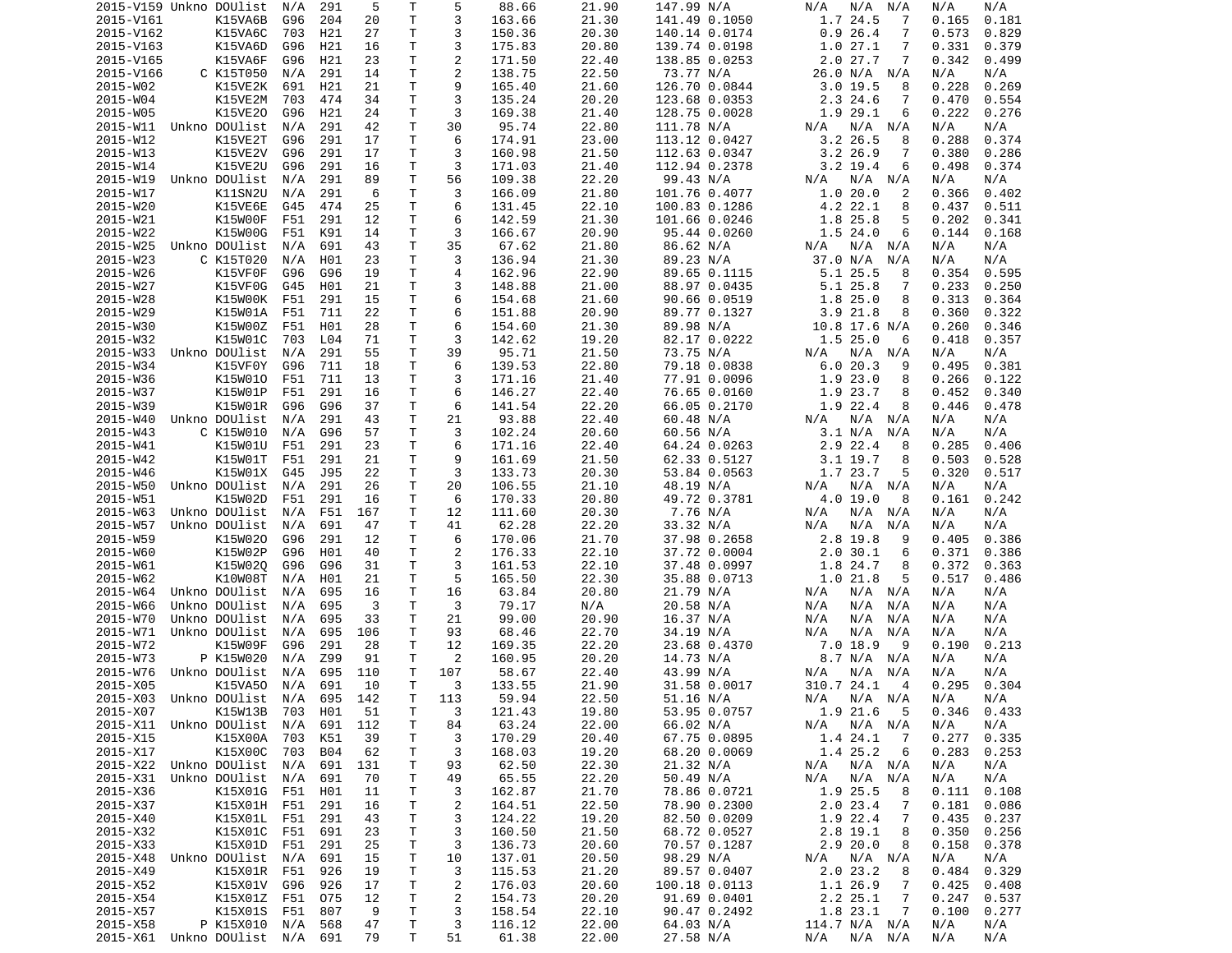| 2015-X62                | K15X55E            | F51        | H01          | 15       | Τ            | 3              | 166.75           | 22.30          | 78.88 0.0126                 | 4.0 26.0<br>7                 | 0.216<br>0.128                   |
|-------------------------|--------------------|------------|--------------|----------|--------------|----------------|------------------|----------------|------------------------------|-------------------------------|----------------------------------|
| 2015-X63                | K15X55F            | F51        | 291          | 20       | T            | 6              | 155.77           | 22.00          | 89.90 0.0706                 | 3.125.1<br>7                  | 0.241<br>0.194                   |
| 2015-X64                | K15X55H            | G96        | H01          | 22       | Τ            | $\overline{c}$ | 170.49           | 22.90          | 90.08 0.0071                 | 3.029.3<br>7                  | 0.440<br>0.364                   |
| 2015-X65                | K15X55J            | G96        | H01          | 33       | т            | 3              | 171.27           | 21.60          | 90.48 0.0146                 | 2.8 24.8<br>8                 | 0.479<br>0.342                   |
| 2015-X67                | K15X55M            | G96        | 291          | 22       | Τ            | 3              | 169.35           | 22.70          | 99.78 0.1455                 | 2.2 23.9<br>8                 | 0.200<br>0.216                   |
| 2015-X68                | K15X55N            | F51        | 691          | 10       | T.           | 3              | 171.40           | 20.80          | 100.64 0.0063                | 2.027.0<br>6                  | 0.074<br>0.263                   |
| 2015-X69                | K15X55P            | F51        | 926          | 31       | Τ            | 3              | 150.67           | 21.50          | 101.90 0.1687                | 2.021.5<br>8                  | 0.342<br>0.425                   |
| 2015-X70                | K04X290            | N/A        | 291          | -9       | т            | 6              | 144.97           | 21.30          | 104.16 0.1603                | 1.9 21.1<br>4                 | 0.578<br>0.461                   |
| 2015-X71                | K15X550            | F51        | 291          | 14       | T            | 5              | 145.37           | 21.80          | 102.92 0.0721                | 2.021.6<br>9                  | 0.255<br>0.212                   |
| 2015-X72                | K15X55G            | G96        | H01          | 30       | т            | 3              | 169.72           | 22.20          | 90.05 0.0015                 | 2.8 27.7<br>8                 | 1.012<br>0.221                   |
|                         |                    |            |              |          | т            | 3              |                  |                |                              | 7                             |                                  |
| 2015-X74                | K15X550            | F51        | 691          | 13       |              |                | 171.34           | 21.40          | 100.65 0.2173                | 2.023.3                       | 0.096<br>0.111                   |
| 2015-X77                | K15XC8B            | F51        | 807          | 16       | T            | 3              | 110.56           | 21.70          | 111.44 0.0148                | 1.8 25.2<br>8                 | 0.393<br>0.365                   |
| 2015-X78                | Unkno DOUlist      | N/A        | 291          | 10       | T.           | 3              | 129.60           | 20.50          | 106.32 N/A                   | N/A<br>$N/A$ $N/A$            | N/A<br>N/A                       |
| 2015-X79                | K15XC8M            | F51        | 807          | 18       | T            | 3              | 132.10           | 21.70          | 111.98 0.0311                | 1.8 23.7<br>8                 | 0.209<br>0.252                   |
| 2015-X81                | K15XC80            | F51        | 807          | 15       | T.           | $\overline{c}$ | 139.42           | 21.60          | 112.09 0.0076                | 1.8 24.7<br>8                 | 0.379<br>0.267                   |
| 2015-X87                | K04A00C            | N/A        | 595          | 12       | $\mathsf{T}$ | 3              | 134.27           | 21.20          | 110.54 0.1951                | 2.6 18.8<br>3                 | 0.750<br>0.476                   |
| 2015-X89                | K15XC8W            | F51        | 807          | 24       | Τ            | 3              | 101.82           | 22.00          | 99.67 0.3865                 | 2.8 19.9<br>8                 | 0.181<br>0.204                   |
| 2015-X91                | Unkno DOUlist      | N/A        | 691          | 51       | T            | 20             | 137.63           | 21.50          | 133.61 N/A                   | N/A<br>N/A<br>N/A             | N/A<br>N/A                       |
| 2015-X96                | K15XC90            | F51        | 291          | 12       | $\mathsf{T}$ | 6              | 165.79           | 22.10          | 113.08 0.0062                | 2.9 24.4<br>8                 | 0.297<br>0.202                   |
| 2015-X98                | K15XC9S            | G96        | G96          | 30       | T            | 3              | 163.83           | 21.40          | 123.14 0.0569                | $2.0$ 25.6<br>7               | 0.345<br>0.301                   |
| 2015-X102               | K15XC9W            | F51        | 926          | 19       | T            | 3              | 136.81           | 21.90          | 112.04 0.3273                | 2.9 21.9<br>8                 | 0.246<br>0.262                   |
| 2015-X104               | P K15X030          | N/A        | H01          | 22       | T            | 3              | 147.83           | 21.40          | 68.64 N/A                    | 31.9 N/A<br>N/A               | N/A<br>N/A                       |
| 2015-X108               | K15XD0D            | 703        | C43          | 101      | T            | $\overline{c}$ | 167.55           | 19.70          | 121.67 0.0537                | 2.7 19.4<br>8                 | 0.314<br>0.250                   |
| 2015-X109 Unkno DOUlist |                    | N/A        | 691          | 14       | т            | 6              | 139.79           | 20.90          | 144.02 N/A                   | N/A<br>N/A N/A                | N/A<br>N/A                       |
|                         | K15XG8W            |            |              | 24       | T.           | 3              |                  |                |                              | 2.0 23.9                      |                                  |
| 2015-X115               |                    | F51        | 926          |          |              |                | 152.12           | 22.20          | 134.40 0.1137                | 7                             | 0.337<br>0.479                   |
| 2015-X124               | K15XG9L            | F51        | 691          | 34       | $\mathsf{T}$ | 9              | 146.83           | 20.80          | 134.33 N/A                   | 2.9 17.1<br>8                 | 0.298<br>0.247                   |
| 2015-X125               | K15XG9M            | F51        | F51          | 15       | T            | 3              | 167.30           | 22.70          | 123.80 0.0227                | 3.025.7<br>7                  | 0.247<br>0.160                   |
| 2015-X130               | K15XG9R            | F51        | 291          | 9        | T            | 3              | 166.95           | 21.30          | 156.59 0.0001                | 1.028.6<br>7                  | 0.265<br>0.211                   |
| 2015-X133               | K15XG9V            | F51        | 033          | 34       | T            | 3              | 126.90           | 22.20          | 136.05 0.2548                | 2.620.6<br>8                  | 0.227<br>0.387                   |
| 2015-X136 Unkno DOUlist |                    | N/A        | 691          | 13       | т            | 6              | 146.71           | 19.80          | 165.68 N/A                   | N/A<br>$N/A$ $N/A$            | N/A<br>N/A                       |
| 2015-X137               | K15X01D            | F51        | 926          | 18       | т            | 3              | 134.10           | 21.90          | 110.50 0.2161                | 5.9 22.5<br>7                 | 0.412<br>0.233                   |
| 2015-X142               | K15X01J            | F51        | 474          | 19       | T            | 3              | 121.54           | 20.70          | 136.07 0.3582                | 4.0 19.4<br>7                 | 0.168<br>0.180                   |
| 2015-X148               | K15X01P            | F51        | 568          | 17       | $\mathsf{T}$ | 6              | 140.29           | 21.90          | 121.26 0.2272                | 5.121.8<br>7                  | 0.151<br>0.227                   |
| 2015-X162               | K15XZ1U            | F51        | 291          | 17       | T            | 5              | 122.60           | 23.20          | 110.49 0.2786                | 9.1 19.5<br>8                 | 0.243<br>0.241                   |
| 2015-X163               | K15XZ1V            | F51        | 291          | 11       | T            | 3              | 108.57           | 22.40          | 145.44 0.0056                | 5.025.9<br>6                  | 0.318<br>0.162                   |
| 2015-X167               | K15XZ2A            | F51        | F51          | 17       | T.           | 3              | 166.27           | 22.10          | 123.88 0.0073                | 3.021.5<br>9                  | 0.149<br>0.097                   |
| 2015-X168               | K15XZ2C            | F51        | F51          | 13       | т            | 3              | 147.01           | 22.00          | 123.30 0.0018                | 8.1 25.8<br>7                 | 0.193<br>0.092                   |
| 2015-X161 Unkno DOUlist |                    | N/A        | 691          | 53       | T            | 40             | 78.89            | 21.70          | 142.92 N/A                   | N/A N/A<br>N/A                | N/A<br>N/A                       |
| 2015-X175 Unkno DOUlist |                    |            | 691          | 53       | T            | 43             | 91.16            | 22.00          | 130.86 N/A                   | N/A<br>N/A<br>N/A             | N/A<br>N/A                       |
|                         |                    | N/A        |              |          |              |                |                  |                |                              |                               |                                  |
| 2015-X177               | K15Xb7X            | F51        | 291          | 15       | T            | 6              | 131.97           | 22.40          | 131.55 0.1899                | 6.023.8<br>$\overline{7}$     | 0.253<br>0.173                   |
|                         |                    |            | 291          | 24       | т            | 8              | 124.00           | 21.60          | 132.09 N/A                   | 8.1 N/A<br>N/A                | N/A<br>N/A                       |
| 2015-X180               | P K15X060          | N/A        |              |          |              |                |                  |                |                              |                               |                                  |
| 2015-X182               | K15Xb8B            | F51        | G36          | 13       | T            | 3              | 87.51            | 22.40          | 126.70 0.0576                | 6.621.9<br>6                  | 0.226<br>0.116                   |
| 2015-Y01 Unkno DOUlist  |                    | N/A        | 291          | 39       | т            | 29             | 51.12            | 22.00          | 118.19 N/A                   | N/A<br>N/A<br>N/A             | N/A<br>N/A                       |
| 2015-Y02                | K15Xb8P            | F51        | 291          | 14       | т            | 3              | 144.96           | 22.40          | 120.69 0.1123                | 6.8 18.4<br>7                 | 0.240<br>0.191                   |
| 2015-Y05                | K15Xb8S            | F51        | 291          | 21       | T            | 3              | 152.57           | 20.70          | 118.12 0.0302                | 2.024.8<br>7                  | 0.265<br>0.238                   |
| 2015-Y07                | K15Xb8T            | F51        | 926          | 12       | $\mathsf{T}$ | 3              | 154.45           | 21.70          | 120.02 0.0006                | 2.8 27.9<br>7                 | 0.279<br>0.231                   |
| 2015-Y10                | Unkno DOUlist      | N/A        | 291          | 54       | T            | 38             | 103.76           | 22.30          | 104.65 N/A                   | N/A N/A<br>N/A                | N/A<br>N/A                       |
| 2015-Y11                | K15Xb8X            | F51        | 291          | 28       | T            | 8              |                  | 22.60          |                              | 5                             | 0.278<br>0.178                   |
|                         |                    |            |              |          |              |                | 146.99           |                | 90.42 0.0124                 | 12.9 24.8                     |                                  |
| 2015-Y13                | K15Xb8Z            | G96        | 926          | 23       | $\mathsf{T}$ | 3              | 171.17           | 22.30          | 106.50 0.0170                | $3.1$ $27.5$<br>7             | 0.334<br>0.414                   |
| 2015-Y14                | K15Xb9A            | G96        | 291          | 16       | T            | 3              | 167.02           | 22.10          | 105.95 0.0190                | $3.1$ 25.6<br>8               | 0.392<br>0.286                   |
| 2015-Y15                | K15Y00B            | 703        | H06          | 10       | т            | 3              | 158.92           | 20.80          | 107.88 0.0004                | 1.0 27.5<br>7                 | 0.537<br>0.259                   |
| 2015-Y19                | Unkno DOUlist      | N/A        | 291          | 53       | T.           | 36             | 118.81           | 22.60          | 94.05 N/A                    | N/A<br>N/A N/A                | N/A<br>N/A                       |
| 2015-Y21                | K15Y00F G96 G96    |            |              | 16       | $\mathsf{T}$ | 3              | 137.84           | 22.60          | 96.44 0.0454                 | 2.024.8<br>- 8                | 0.237<br>0.549                   |
| 2015-Y22                | K15Y00G F51        |            | 926          | 16       | Τ            | 3              | 135.17           | 21.80          | 96.55 0.0927                 | 1.9 23.3<br>9                 | $0.118$ $0.186$                  |
| 2015-Y23                | K15Y00H            | G96        | 291          | 18       | T            | 3              | 170.56           | 21.20          | 93.97 0.0100                 | 2.027.9<br>7                  | 0.350<br>0.364                   |
| 2015-Y24                | K15Y00K            | 703        | E23          | 35       | $\mathsf T$  | 3              | 145.85           | 19.60          | 91.37 0.0203                 | 1.3 26.0<br>6                 | 0.352<br>0.403                   |
| 2015-Y25                | K15Y00L            | G45        | 291          | 18       | Τ            | 3              | 176.91           | 20.20          | 91.78 0.0476                 | 1.2 25.7<br>7                 | 0.306<br>0.254                   |
| 2015-Y37 Unkno DOUlist  |                    | N/A        | I52          | 60       | T            | 39             | 137.60           | 22.10          | 79.94 N/A                    | N/A<br>N/A N/A                | N/A<br>N/A                       |
| 2015-Y32                | K15Y00R            | G96        | H01          | 35       | T            | 3              | 133.99           | 20.50          | 84.45 0.0371                 | 1.9 24.8<br>7                 | 0.212<br>0.262                   |
| 2015-Y38                | K15Y00Z            | F51        | 691          | 21       | T            | 6              | 151.62           | 21.80          | 82.04 0.0990                 | 3.022.8<br>7                  | 0.281<br>0.371                   |
| 2015-Y41                | K15Y01C            | 703        | 850          | 51       | T            | 3              | 163.56           | 19.20          | 82.21 0.0023                 | 1.026.1<br>7                  | 0.872<br>0.757                   |
|                         |                    |            |              |          |              |                |                  |                |                              |                               |                                  |
| 2015-Y42                | K15Y01D            | G45        | 300          | 30       | T            | 3              | 158.27           | 20.00          | 78.14 0.0594                 | 1.3 24.4<br>$\overline{7}$    | 0.222<br>0.244                   |
| 2015-Y43                | K15Y01E            | G96        | 587          | 36       | Τ            | 3              | 169.32           | 20.40          | 74.06 0.0141                 | 1.5 27.4<br>7                 | 0.449<br>0.640                   |
| 2015-Y44                | K15Y01F            | G45        | 204          | 18       | Τ            | 3              | 153.87           | 20.30          | 74.14 0.1039                 | 1.6 23.4<br>7                 | 0.141<br>0.197                   |
| 2015-Y46                | K15Y01J            | G96        | 104          | 30       | T            | 3              | 174.21           | 20.80          | 72.31 0.0132                 | 1.6 27.5<br>$\overline{7}$    | 0.414<br>0.341                   |
| 2015-Y47                | J98S02G            | N/A        | 691          | 13       | $\mathsf{T}$ | 9              | 140.04           | 21.00          | 82.30 0.2157                 | $6.1$ 19.6<br>1               | 0.733<br>0.669                   |
| 2015-Y48                | Unkno DOUlist      | N/A        | 291          | 26       | T            | 15             | 69.60            | 21.70          | 65.17 N/A                    | N/A N/A<br>N/A                | N/A<br>N/A                       |
| 2015-Y57                | K15Y01T            | G96        | 926          | 24       | Τ            | 3              | 175.27           | 21.90          | 67.77 0.0300                 | 2.027.0<br>$\overline{7}$     | 0.313<br>0.549                   |
| 2015-Y49                | K15Y01M            | G96        | 291          | 27       | T            | 2              | 172.77           | 21.10          | 70.59 0.0048                 | 1.8 28.5<br>6                 | 0.355<br>0.532                   |
| 2015-Y52<br>2015-Y53    | K15Y01P<br>K15Y010 | G45<br>G96 | 291<br>- 291 | 15<br>27 | T<br>T.      | 3<br>3         | 128.93<br>173.57 | 20.90<br>20.60 | 64.97 0.0750<br>70.35 0.0005 | 2.1 23.1<br>7<br>0.828.3<br>7 | 0.471<br>0.276<br>0.463<br>0.197 |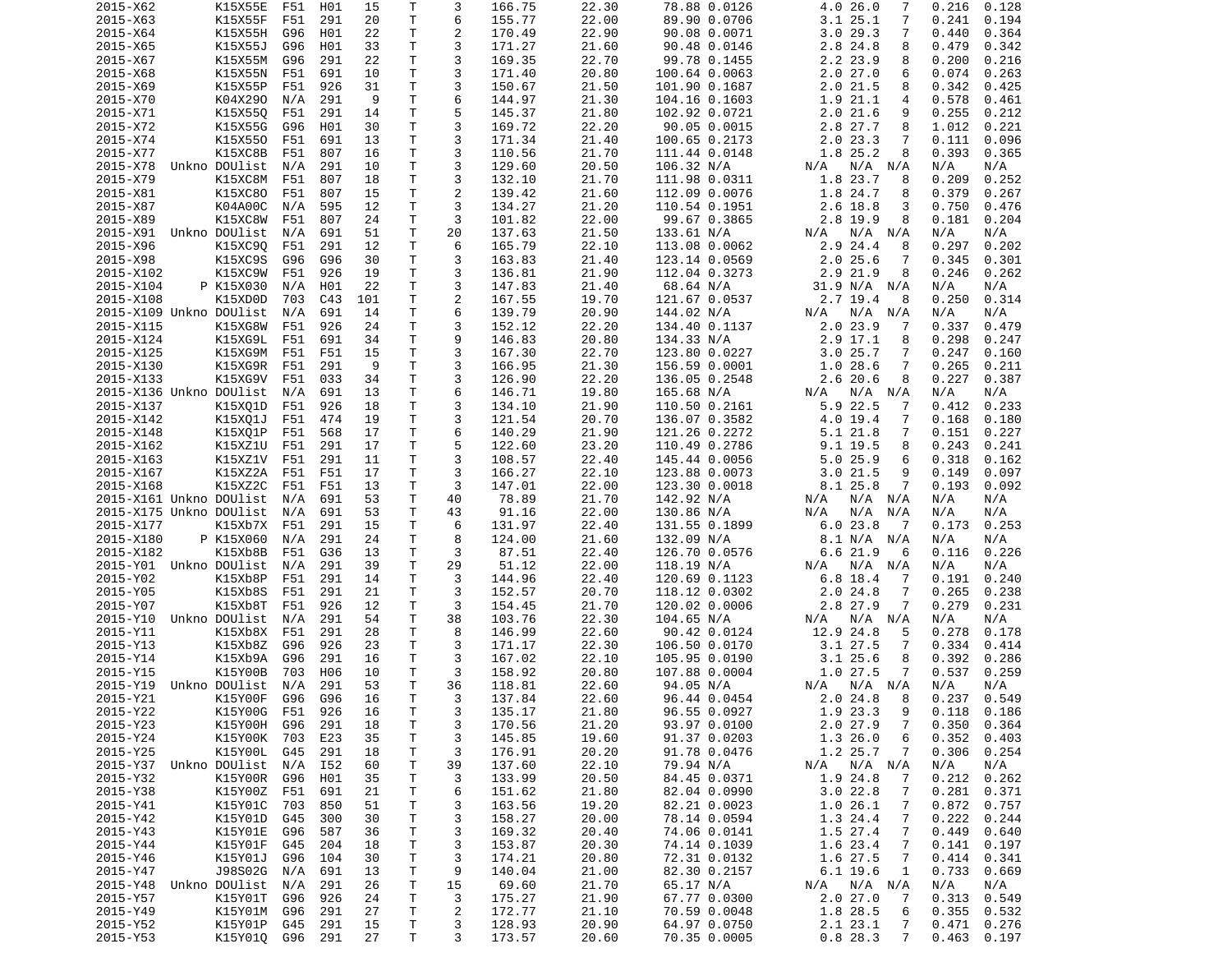| 2015-Y55                |               | K15Y01R       | F51     | 291 | 11  | Τ            | 2              | 105.61 | 21.20 | 65.11 0.3469  | 3.019.2<br>8                | 0.180<br>0.252  |
|-------------------------|---------------|---------------|---------|-----|-----|--------------|----------------|--------|-------|---------------|-----------------------------|-----------------|
| 2015-Y60                |               | K15Y01U       | G96     | K51 | 39  | T            | 5              | 176.37 | 21.90 | 61.44 0.0713  | 1.6 24.8<br>7               | 0.342<br>0.346  |
| 2015-Y61                |               | K15Y01V       | G96     | K51 | 29  | т            | 6              | 130.20 | 21.40 | 61.23 0.0006  | 2.8 23.3<br>8               | 0.437<br>0.390  |
| 2015-Y65                | Unkno DOUlist |               | N/A     | 291 | 3   | т            | 3              | 52.38  | 17.90 | 57.62 N/A     | N/A<br>N/A<br>N/A           | N/A<br>N/A      |
| 2015-Y66                |               | K15Y02B       | G45     | 926 | 29  | T            | 3              | 163.00 | 21.00 | 53.59 N/A     | 4.1 17.7<br>7               | 0.353<br>0.334  |
| 2015-Y68                |               | K15Y02D       | 703     | 291 | 68  | T            | 3              | 135.69 | 20.10 | 53.67 0.0152  | 2.3 22.6<br>6               | 0.456<br>0.416  |
| 2015-Y69                |               | K15Xb9L       | J04     | 926 | 17  | T            | 9              | 155.42 | 21.30 | 54.52 0.2516  | 10.3 20.6<br>7              | 0.320<br>0.243  |
| 2015-Y70                |               | K15Y02E       |         | G96 |     | T            | 3              |        | 21.50 |               | 2.9 25.5<br>8               | 0.761           |
|                         |               |               | G96     |     | 19  |              |                | 136.89 |       | 53.53 0.0300  |                             | 0.493           |
| 2015-Y72                | Unkno DOUlist |               | N/A     | 291 | 3   | т            | 3              | 42.44  | 20.40 | 44.81 N/A     | N/A<br>N/A<br>N/A           | N/A<br>N/A      |
| 2015-Y73                | Unkno DOUlist |               | N/A     | A77 | 269 | т            | 15             | 90.81  | 21.00 | 9.71 N/A      | N/A<br>N/A<br>N/A           | N/A<br>N/A      |
| 2015-Y79                |               | K15Y07S       | G96     | F51 | 31  | T            | 3              | 143.23 | 21.70 | 26.42 0.1610  | 5.021.4<br>$\overline{7}$   | 0.249<br>0.252  |
| 2015-Y82                | Unkno DOUlist |               | N/A     | 695 | 6   | т            | 6              | 168.37 | 19.70 | 22.91 N/A     | N/A<br>N/A<br>N/A           | N/A<br>N/A      |
| 2015-Y84                | Unkno DOUlist |               | N/A     | 695 | 90  | $\mathsf{T}$ | 71             | 57.71  | 22.70 | 25.16 N/A     | N/A<br>N/A<br>N/A           | N/A<br>N/A      |
| 2015-Y89                | Unkno DOUlist |               | N/A     | 926 | 66  | Τ            | 63             | 63.21  | 22.10 | 37.50 N/A     | N/A<br>N/A<br>N/A           | N/A<br>N/A      |
| 2015-Y91                | Unkno DOUlist |               | N/A     | 291 | 80  | T            | 63             | 83.12  | 23.10 | 32.29 N/A     | N/A<br>N/A<br>N/A           | N/A<br>N/A      |
| 2015-Y90                |               | K15Y08A       | F51     | 695 | 17  | T            | 8              | 95.58  | 20.60 | 5.44 N/A      | 4.8 16.6<br>7               | 0.106<br>0.227  |
| 2015-Y92                |               | K15Y09S       | 703     | 900 | 28  | т            | 3              | 154.94 | 20.30 | 46.39 0.0040  | 1.426.0<br>7                | 0.562<br>0.333  |
| 2015-Y93                |               | K15Y09T       | F51     | 104 | 11  | т            | 5              | 124.04 | 20.20 | 12.69 0.0973  | 6.520.9<br>8                | 0.206<br>0.267  |
| 2015-Y95                | Unkno DOUlist |               | N/A     | 291 | 43  | T            | 27             | 49.80  | 22.10 | 60.13 N/A     | $N/A$ $N/A$<br>N/A          | N/A<br>N/A      |
|                         |               |               |         |     |     |              |                |        |       |               |                             |                 |
| 2015-Y96                |               | K15Y09V       | 703     | 711 | 34  | Τ            | 3              | 149.64 | 20.50 | 48.47 0.0230  | 1.9 25.7<br>7               | 1.086<br>0.901  |
| 2015-Y97                |               | K15Y09Y       | 703     | 926 | 60  | т            | 3              | 138.93 | 20.20 | 44.92 0.0018  | 2.1 21.9<br>8               | 0.548<br>0.433  |
| 2016-A03                | Unkno DOUlist |               | N/A     | 691 | 58  | т            | 26             | 115.12 | 22.80 | 48.95 N/A     | N/A<br>N/A<br>N/A           | N/A<br>N/A      |
| 2016-A05                |               | K15Y09Z       | G96     | 926 | 25  | T            | 6              | 147.20 | 21.00 | 59.62 0.0862  | 2.021.4<br>8                | 0.674<br>0.419  |
| 2016-A06                |               | K15Y10C       | 703     | F51 | 28  | т            | 2              | 144.68 | 19.90 | 69.78 0.0000  | 1.3 24.7<br>6               | 0.709<br>0.475  |
| 2016-A09                | Unkno DOUlist |               | N/A     | 691 | 77  | т            | 38             | 84.19  | 23.00 | 67.58 N/A     | N/A<br>$N/A$ $N/A$          | N/A<br>N/A      |
| 2016-A20                | Unkno DOUlist |               | N/A     | 691 | 25  | Τ            | 18             | 66.98  | 21.50 | 8.28 N/A      | N/A<br>N/A<br>N/A           | N/A<br>N/A      |
| 2016-A29                | Unkno DOUlist |               | N/A     | 291 | 20  | Τ            | 11             | 111.67 | 21.90 | 101.57 N/A    | N/A<br>N/A<br>N/A           | N/A<br>N/A      |
| 2016-A91                | Unkno DOUlist |               | N/A     | 291 | 11  | т            | 6              | 112.95 | 20.80 | 166.38 N/A    | N/A<br>N/A<br>N/A           | N/A<br>N/A      |
|                         |               |               |         |     |     |              |                |        |       |               |                             |                 |
| 2016-A114 Unkno DOUlist |               |               | N/A     | 291 | 8   | т            | 8              | 112.18 | 20.60 | 150.03 N/A    | N/A<br>N/A<br>N/A           | N/A<br>N/A      |
| 2016-A11                |               | K15Y10N       | G96     | I52 | 23  | т            | 3              | 141.58 | 22.60 | 60.35 0.3053  | 2.8 20.4<br>9               | 0.353<br>0.352  |
| 2016-A12                |               | K15Y100       | G96     | 291 | 20  | т            | 5              | 157.95 | 21.20 | 69.58 0.0364  | 2.1 26.8<br>6               | 0.226<br>0.377  |
| 2016-A14                |               | K15Y10L       | G96     | I52 | 28  | т            | 6              | 147.05 | 20.90 | 59.71 0.5218  | 2.8 19.6<br>8               | 0.280<br>0.313  |
| 2016-A15                |               | K15Y10M       | G96     | I52 | 20  | $\mathsf{T}$ | 5              | 144.15 | 21.70 | 60.13 0.2613  | 2.8 19.8<br>9               | 0.259<br>0.337  |
| 2016-A19                |               | K09B11C       | N/A     | G96 | 12  | т            | 3              | 162.36 | 23.30 | 90.94 0.0433  | 1.022.2<br>3                | 0.882<br>0.442  |
| 2016-A21                |               | K15Y18C       | C51     | 568 | 11  | F            | 0              | 81.01  | 23.10 | 13.66 0.0515  | 7.725.1<br>5                | 0.272<br>0.406  |
| 2016-A22                |               | K15Y18D       | G96     | I52 | 36  | Τ            | 3              | 162.50 | 20.10 | 69.81 0.2385  | 2.9 20.8<br>8               | 0.233<br>0.278  |
| 2016-A25                |               | K16A02F       | G96     | 926 | 15  | т            | $\overline{c}$ | 139.60 | 21.80 | 78.63 0.0066  | 2.028.0<br>7                | 0.287<br>0.439  |
| 2016-A26                |               | K06B00C       | N/A     | L04 | 31  | T            | 3              | 137.07 | 19.60 | 90.89 0.1484  | 5<br>1.4 19.1               | 0.621<br>0.604  |
|                         |               |               | G96     |     |     |              | 3              |        |       |               |                             |                 |
| 2016-A27                |               | K16A02G       |         | I52 | 27  | T            |                | 147.71 | 20.90 | 81.74 0.0862  | 2.023.8<br>7                | 0.492<br>0.572  |
| 2016-A32                |               | K16A02L       | G96     | 711 | 13  | T            | 3              | 170.65 | 21.80 | 91.63 0.2774  | 1.9 23.2<br>8               | 0.401<br>0.705  |
| 2016-A35                |               | K16A02M       | G96     | 711 | 19  | T            | 6              | 167.24 | 21.10 | 91.87 0.0000  | 1.9 26.9<br>7               | 0.379<br>0.233  |
| 2016-A41                |               | K16A08K       | F51     | H21 | 18  | T            | 6              | 104.70 | 23.40 | 79.43 0.2042  | 3.8 21.9<br>8               | 0.187<br>0.198  |
| 2016-A46                |               | K16A08R       | G96     | F51 | 18  | т            | 3              | 174.90 | 22.00 | 101.93 0.1009 | 2.2 25.5<br>7               | 0.250<br>0.360  |
| 2016-A48                |               | K16A08U       | 703     | 104 | 38  | T            | 3              | 86.76  | 20.60 | 88.85 0.1197  | $3.7$ 19.7<br>8             | 0.468<br>0.470  |
| 2016-A50                |               | K16A08W       | G96     | H21 | 13  | T            | 3              | 148.16 | 21.80 | 89.77 0.0662  | 4.0 24.8<br>8               | 0.278<br>0.274  |
| 2016-A51                |               | K15Xc40       | F51     | 291 | 30  | T            | 13             | 144.62 | 23.50 | 81.16 N/A     | 27.8 15.9<br>5              | 0.286<br>0.330  |
| 2016-A52                |               | K15Xc4R       | F51     | 568 | 37  | T            | 12             | 119.76 | 22.50 | 45.20 N/A     | 22.9 16.0<br>$\overline{4}$ | 0.458<br>0.607  |
| 2016-A61                |               | K16A09C       |         |     | 24  | T            | 3              |        | 20.90 |               | 7                           | 0.248<br>0.593  |
|                         |               |               | I52     | 807 |     |              |                | 149.32 |       | 99.34 0.0770  | 3.9 23.5                    |                 |
| 2016-A63                |               | P K16A020     | N/A     | 595 | 29  | T.           | 3              | 172.27 | 20.70 | 92.65 N/A     | 4.6 N/A<br>N/A              | N/A<br>N/A      |
| 2016-A66                |               | K16A09F       | F51     | 807 | 24  | T            | 3              | 130.95 | 21.40 | 79.82 0.0644  | 5.8 22.1<br>8               | 0.396<br>0.473  |
| 2016-A67                |               | K16A09G       | G96     | 807 | 26  | т            | 3              | 170.47 | 19.90 | 101.69 0.0927 | 3.9<br>23.4<br>8            | 0.386<br>0.246  |
| 2016-A72                |               | K16A09N       | G96     | 568 | 21  | T.           | 3              | 138.49 | 21.10 | 89.97 0.0195  | 4.1 26.8<br>5               | 0.573<br>0.460  |
| 2016-A93                |               | K16A65E F51   |         | 291 | - 8 | T.           | 3              | 127.25 | 21.80 | 158.19 0.0118 | q<br>1.8 24.7               | $0.206$ $0.176$ |
| 2016-A92                |               | K16A65D F51   |         | 291 | 8   | T            | 3              | 174.20 | 22.10 | 125.79 0.0053 | 4.9 27.2<br>8               | $0.242$ $0.187$ |
| 2016-A98                |               | K16A65C       | F51     | 291 | 12  | Τ            | 3              | 156.20 | 22.30 | 115.05 0.0397 | 5.8 21.9<br>9               | 0.532<br>0.237  |
| 2016-A101               |               | P K07V85A N/A |         | Q62 | 112 | $\mathsf T$  | 6              | 48.38  | 21.70 | 12.02 N/A     | 2989.5 N/A N/A              | N/A<br>N/A      |
| 2016-A103               |               | K16A65M F51   |         | 291 | 16  | Τ            | 3              | 112.19 | 22.60 | 69.17 0.1681  | 9.921.6<br>6                | 0.448<br>0.288  |
|                         |               | K16A65V F51   |         |     | 22  |              |                |        |       |               |                             |                 |
| 2016-A107               |               |               |         | 926 |     | Τ            | 3              | 132.53 | 20.50 | 164.14 0.0350 | 1.9 25.1<br>6               | 0.342<br>0.140  |
| 2016-A108               |               | K16A65W       | F51     | 926 | 17  | T            | 3              | 142.72 | 21.60 | 163.98 0.0222 | 1.9 24.2<br>7               | 0.279<br>0.235  |
| 2016-A109               |               | K16A65X F51   |         | 926 | 11  | T            | 3              | 147.78 | 21.80 | 163.71 0.1794 | 1.9 23.6<br>8               | 0.379<br>0.207  |
| 2016-A111               |               | K16A65Y       | F51     | 926 | 13  | T            | 3              | 160.89 | 21.80 | 163.23 0.1333 | 1.9 24.5<br>7               | 0.175<br>0.228  |
| 2016-A115               |               | K16A66H F51   |         | H01 | 13  | T            | 3              | 161.37 | 22.80 | 113.47 0.0853 | 8.1 25.9<br>7               | 0.368<br>0.158  |
| 2016-A116               |               | K16A66J       | F51     | 291 | 12  | T            | 3              | 154.47 | 23.00 | 115.04 0.0359 | 7.8 25.3<br>6               | 0.365<br>0.359  |
| 2016-A119               |               | K16A660       | F51     | 926 | 35  | Τ            | 3              | 118.02 | 21.10 | 153.29 0.1431 | 2.9 19.9<br>7               | 0.157<br>0.344  |
| 2016-A120               |               | K16A66M F51   |         | 291 | 18  | T            | 3              | 139.79 | 21.70 | 150.70 0.3166 | 3.020.0<br>8                | 0.141<br>0.250  |
| 2016-A122               |               | K16AD0R       | G45     | 691 | 28  | T            | 3              | 144.89 | 20.40 | 141.13 0.1825 | 2.8 20.5<br>8               | 0.505<br>0.293  |
| 2016-A137 Unkno DOUlist |               |               |         |     |     |              |                |        | 22.70 |               |                             |                 |
|                         |               |               | N/A     | 691 | 26  | T            | 20             | 131.24 |       | 139.06 N/A    | N/A N/A<br>N/A              | N/A<br>N/A      |
| 2016-A134               |               | K15N13U       | N/A     | 291 | 6   | T.           | 3              | 59.79  | 20.30 | 140.91 0.0099 | $1.0$ 19.4<br>2             | 0.519<br>0.279  |
| 2016-A135               |               | K01Y030       | N/A     | 291 | 9   | T            | 3              | 150.03 | 21.80 | 139.19 0.1742 | 0.822.7<br>4                | 0.526<br>0.566  |
| 2016-A138               |               | K16AD1H       | F51     | 291 | 12  | T            | 3              | 109.75 | 22.00 | 135.12 0.0293 | 5.023.0<br>8                | 0.183<br>0.246  |
| 2016-A139               |               | K16AD1J       | F51 H01 |     | 15  | Τ            | $\overline{2}$ | 124.09 | 22.40 | 140.67 0.0686 | 3.8 20.1<br>$\overline{7}$  | 0.248<br>0.373  |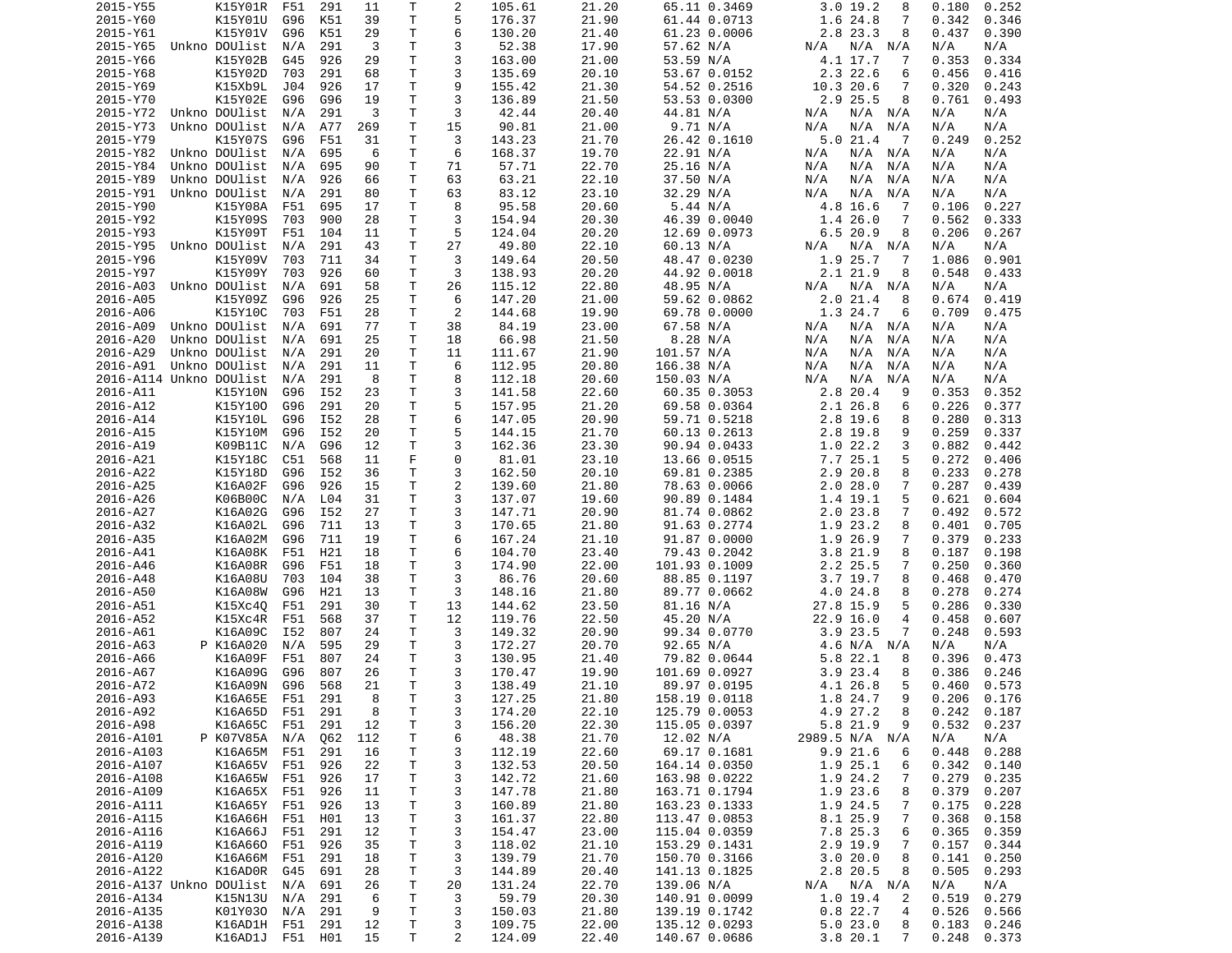| 2016-A140                   | K16AD1K            | F51 | 291 | 22                | Т  | 9              | 133.73 | 21.70 | 139.66 0.3331 | 3.9 20.5<br>7              | 0.233<br>0.287  |
|-----------------------------|--------------------|-----|-----|-------------------|----|----------------|--------|-------|---------------|----------------------------|-----------------|
| 2016-A141                   | K16AD1L            | F51 | 291 | 13                | т  | 6              | 158.05 | 21.40 | 137.13 0.2954 | 4.0 22.1<br>9              | 0.479<br>0.173  |
| 2016-A142                   | K16AD1M            | F51 | H36 | 44                | т  | 3              | 139.50 | 20.40 | 139.13 0.1306 | 3.019.9<br>8               | 0.250<br>0.236  |
| 2016-A143                   | K16AD1N            | F51 | 291 | 13                | т  | 3              | 144.96 | 22.50 | 136.36 0.1290 | 24.1<br>2.0<br>8           | 0.274<br>0.415  |
| 2016-A144                   | K16AD10            | F51 | 291 | 16                | Τ  | 3              | 124.68 | 21.00 | 136.03 0.0400 | 1.9 24.2<br>5              | 0.130<br>0.150  |
| 2016-A150 Unkno DOUlist     |                    | N/A | 691 | 120               | T. | 72             | 73.18  | 22.50 | 122.38 N/A    | N/A N/A<br>N/A             | N/A<br>N/A      |
| 2016-A148                   | K16AG4G            | F51 | 291 | 12                | т  | 5              | 55.95  | 21.60 | 111.53 N/A    | $9.9$ 17.3 N/A             | N/A<br>N/A      |
| 2016-A153                   | K16AG40            | F51 | I52 | 37                | Τ  | 6              | 124.81 | 22.60 | 126.83 0.0332 | $2.9$ 22.0<br>7            | 0.234<br>0.267  |
| 2016-A154                   | K16AG4P            | F51 | 291 | 24                | Τ  | 11             | 148.09 | 22.50 | 125.37 0.2445 | 2.8 21.6<br>7              | 0.318<br>0.322  |
| 2016-A161 Unkno DOUlist     |                    | N/A | 691 | 110               | т  | 65             | 68.87  | 21.80 | 109.68 N/A    | N/A<br>N/A<br>N/A          | N/A<br>N/A      |
|                             |                    |     |     |                   |    |                |        |       |               |                            |                 |
| 2016-A162                   | K16AG5D            | F51 | 691 | 24                | т  | 8              | 125.38 | 22.20 | 111.10 0.1310 | 3.8<br>22.8<br>6           | 0.272<br>0.272  |
| 2016-A163                   | K16AG5E            | F51 | 291 | 16                | Τ  | 5              | 124.21 | 22.20 | 111.66 0.2144 | 3.8 21.8<br>7              | 0.211<br>0.170  |
| 2016-A165                   | K16AG5G            | 703 | I52 | 21                | Τ  | $\overline{c}$ | 147.25 | 20.40 | 111.52 0.2438 | 2.8 20.9<br>7              | 0.312<br>0.160  |
| 2016-A166                   | K16AG5H            | G45 | 926 | 23                | т  | 3              | 149.81 | 21.10 | 113.50 0.2077 | 2.022.0<br>8               | 0.355<br>0.319  |
| 2016-A168                   | K16AG5K            | F51 | 926 | 16                | Τ  | 3              | 117.81 | 22.20 | 113.92 0.0109 | 1.8 23.9<br>7              | 0.381<br>0.219  |
| 2016-A172                   | K16AG50            | 703 | I52 | 43                | T  | 3              | 139.68 | 21.20 | 113.83 0.1022 | 37.7 19.8<br>6             | 0.372<br>0.447  |
| 2016-B01 Unkno DOUlist      |                    | N/A | 691 | 8                 | т  | 3              | 130.50 | 20.70 | 96.41 N/A     | N/A<br>N/A<br>N/A          | N/A<br>N/A      |
| 2016-B09                    | C K16A050          | N/A | 291 | 19                | Τ  | 3              | 132.94 | 22.20 | 111.81 N/A    | 5.8 N/A<br>N/A             | N/A<br>N/A      |
| 2016-B02                    | K16AG5X            | F51 | 291 | 16                | Τ  | 6              | 127.84 | 22.40 | 96.98 0.0269  | 4.9 22.9<br>8              | 0.388<br>0.168  |
| 2016-B03                    | K16AG5Y            | F51 | 291 | 15                | Τ  | 9              | 95.31  | 21.80 | 95.94 N/A     | 4.9 19.4<br>8              | 0.392<br>0.458  |
| 2016-B04                    | K16AG5Z            | G96 | F51 | 28                | т  | 3              | 169.58 | 22.10 | 96.31 0.0866  | 3.221.0<br>8               | 0.253<br>0.210  |
| 2016-B11                    | K16AG6F            | 703 | 461 | 21                | Τ  | 3              | 131.93 | 21.30 | 89.16 0.0220  | 2.7 25.3<br>7              | 0.863<br>1.622  |
| 2016-B22                    | Unkno DOUlist      | N/A | 691 | 31                | T  | 28             | 88.80  | 21.90 | 69.96 N/A     | N/A<br>N/A<br>N/A          | N/A<br>N/A      |
| 2016-B23                    | K16AJ3B            | F51 | 291 | 16                | т  | 6              | 126.22 | 22.60 | 71.68 0.2578  | 6.8 22.1<br>6              | 0.253<br>0.184  |
| 2016-B24                    | K16AJ3C            | F51 | 807 | 16                | T  | 6              | 77.49  | 21.50 | 85.40 0.1342  | 4.7 18.7<br>9              | 0.281<br>0.255  |
|                             |                    |     |     |                   |    |                |        |       |               |                            |                 |
| 2016-B25                    | K16AJ3F            | F51 | 691 | 24                | T. | 9              | 127.86 | 20.90 | 72.77 0.0101  | 3.721.9<br>8               | 0.158<br>0.312  |
| 2016-B27                    | K16AJ3H            | F51 | 291 | 17                | Τ  | 3              | 95.36  | 21.40 | 70.62 0.0186  | 2.9 20.8<br>8              | 0.179<br>0.182  |
| 2016-B28                    | K16AJ3J            | F51 | H36 | 24                | т  | 6              | 89.39  | 20.90 | 70.07 0.0177  | 7<br>2.9 18.8              | 0.299<br>0.320  |
| 2016-B30                    | K16AJ3D            | F51 | 691 | 15                | т  | 3              | 126.14 | 21.90 | 69.64 0.1022  | 5.020.6<br>9               | 0.595<br>0.443  |
| 2016-B33                    | Unkno DOUlist      | N/A | 291 | 15                | т  | 15             | 50.62  | 21.40 | 57.29 N/A     | N/A<br>N/A<br>N/A          | N/A<br>N/A      |
| 2016-B37                    | K16AE7X            | N/A | 461 | 34                | т  | 3              | 149.55 | 20.60 | 26.44 0.1791  | 26.5 17.7<br>7             | 0.385<br>0.310  |
| 2016-B38                    | K16AJ30            | F51 | G96 | 13                | T. | 3              | 168.54 | 21.60 | 57.89 0.1662  | 4.9 20.9<br>9              | 0.265<br>0.363  |
| 2016-B43                    | K16B00U            | G96 | G96 | 20                | Τ  | 3              | 133.76 | 21.50 | 45.45 0.0147  | 2.026.6<br>7               | 0.688<br>0.384  |
| 2016-B44                    | K16B00V            | G96 | G96 | 26                | Τ  | 3              | 130.87 | 21.30 | 44.98 0.0031  | 2.0 26.1<br>6              | 0.609<br>0.285  |
| 2016-B49                    | K16B01D            | F51 | 807 | 19                | т  | 3              | 135.69 | 21.20 | 34.12 0.2256  | 3.8 21.3<br>6              | 0.180<br>0.147  |
| 2016-B35                    | Unkno DOUlist      | N/A | 291 | -6                | Τ  | 6              | 51.97  | N/A   | 56.74 N/A     | N/A N/A<br>N/A             | N/A<br>N/A      |
| 2016-B53                    | K16B01H            | F51 | 291 | 13                | т  | 6              | 107.61 | 22.50 | 44.13 N/A     | 4.0 19.7<br>8              | 0.144<br>0.141  |
| 2016-B57                    | Unkno DOUlist      | N/A | 695 | 48                | Τ  | 48             | 74.65  | 22.00 | 20.97 N/A     | N/A<br>N/A<br>N/A          | N/A<br>N/A      |
| 2016-B58                    | K16B01L            | F51 | H01 | 20                | Τ  | 3              | 156.76 | 21.20 | 19.51 0.2545  | 5.1 21.7<br>7              | 0.188<br>0.215  |
| 2016-B59                    | K16B01M            | F51 | H01 |                   | т  | 3              | 93.73  | 21.80 | 19.88 0.1034  | 7                          | 0.217<br>0.155  |
|                             |                    |     |     | 13                |    |                |        |       |               | 4.9 20.4                   |                 |
| 2016-B61                    | K16B010            | F51 | 821 | 12                | т  | 3              | 114.86 | 22.00 | 22.71 0.1610  | 13.7 17.5<br>7             | 0.217<br>0.303  |
| 2016-B66                    | Unkno DOUlist      | G96 | 291 | 45                | т  | 12             | 156.21 | 22.80 | 91.20 N/A     | N/A N/A<br>N/A             | N/A<br>N/A      |
| 2016-B72                    | Unkno DOUlist      | N/A | 291 | 3                 | т  | 3              | 142.35 | 20.90 | 174.91 N/A    | N/A<br>N/A<br>N/A          | N/A<br>N/A      |
| 2016-B75                    | K16B13Z            | F51 | 691 | 15                | т  | 3              | 128.72 | 21.80 | 71.46 N/A     | 13.8 21.4<br>5             | 0.175<br>0.188  |
| 2016-B80                    | Unkno DOUlist      | N/A | 291 | 85                | Τ  | 61             | 71.44  | 21.50 | 9.78 N/A      | N/A<br>N/A<br>N/A          | N/A<br>N/A      |
| 2016-B81                    | K16B14C            | C51 | 291 | 12                | Τ  | 3              | 88.89  | 20.20 | 3.97 0.0112   | 4.2 20.7<br>9              | 0.523<br>0.494  |
| 2016-B82                    | Unkno DOUlist      | N/A | 691 | 20                | т  | 20             | 58.83  | 22.30 | 40.02 N/A     | N/A<br>N/A<br>N/A          | N/A<br>N/A      |
| 2016-B83                    | Unkno DOUlist      | N/A | 291 | 63                | Τ  | 39             | 82.69  | 22.30 | 47.06 N/A     | N/A<br>N/A<br>N/A          | N/A<br>N/A      |
| 2016-B84                    | C K16A080          | N/A | 291 | 94                | Τ  | 6              | 95.36  | 20.20 | 9.50 N/A      | 15.0 N/A<br>N/A            | N/A<br>N/A      |
| 2016-B85                    | C K15V62L          | N/A | H01 | 53                | Τ  | 6              | 105.34 | 20.70 | 8.80 N/A      | 87.6 N/A<br>N/A            | N/A<br>N/A      |
| 2016-B87                    | K16B14P            | F51 | B04 | 21                | т  | 3              | 94.30  | 20.40 | 14.94 0.0187  | 8.6 21.2<br>8              | 0.191<br>0.193  |
| 2016-B90                    | Unkno DOUlist      | N/A | 291 | 48                | T. | 45             | 70.49  | 22.40 | 58.86 N/A     | N/A N/A<br>N/A             | N/A<br>N/A      |
| 2016-B91                    | K16B14V F51        |     | 291 | $12 \overline{ }$ | T. | 3              | 102.39 | 21.90 | 59.57 0.0053  | 21.6 21.7<br>6             | 0.171<br>0.201  |
| 2016-B93                    | K16B14X            | G96 | 926 | 34                | T  | 3              | 156.95 | 21.50 | 49.21 0.0566  | 22.9 20.5<br>7             | $0.217$ $0.218$ |
| 2016-B94                    | K16B14Y            | G96 | 926 | 44                | Τ  | 6              | 168.40 | 20.80 | 49.45 0.0007  | 1.9 23.8<br>7              | 0.248<br>0.285  |
|                             |                    | T05 |     |                   |    |                |        |       |               | 12.3 18.3                  | 0.344           |
| 2016-B95                    | K16B14Z            |     | Q62 | 33                | Τ  | 3              | 106.69 | 18.80 | 58.94 0.0194  | 7                          | 0.259           |
| 2016-B96                    | K16B15A            | G96 | 926 | 45                | Τ  | 3              | 157.81 | 20.20 | 59.19 0.0001  | 1.2 26.8<br>6              | 0.382<br>0.452  |
| 2016-B98                    | K16B15C            | G96 | 075 | 34                | Τ  | 3              | 167.20 | 21.50 | 59.21 0.0746  | 1.425.0<br>7               | 0.426<br>0.600  |
| 2016-B99                    | K16B15D            | G96 | G96 | 31                | Τ  | $\overline{c}$ | 95.34  | 21.80 | 46.31 0.0452  | 3.021.1<br>7               | 0.291<br>0.297  |
| 2016-B100 Unkno DOUlist N/A |                    |     | 691 | 5                 | Τ  | 5              | 85.87  | 19.50 | 72.66 N/A     | N/A N/A<br>N/A             | N/A<br>N/A      |
| 2016-B102                   | K16B15H            | G96 | G96 | 11                | Τ  | 3              | 164.03 | 22.30 | 58.43 0.0829  | 2.1 26.2<br>-7             | 0.259<br>0.468  |
| 2016-C06                    | K16B15P F51        |     | 807 | 15                | Τ  | 3              | 113.86 | 22.00 | 59.12 0.3129  | 2.8 21.0<br>8              | 0.202<br>0.357  |
| 2016-C01                    | C K15E61R N/A      |     | 695 | 80                | т  | 15             | 78.18  | 22.80 | 8.43 N/A      | 366.9 N/A N/A              | N/A<br>N/A      |
| 2016-C09                    | K16B39A            | 703 | 300 | 50                | Т  | 3              | 142.95 | 19.30 | 71.58 0.1289  | 2.4 21.4<br>$\overline{7}$ | 0.379<br>0.325  |
| 2016-C13                    | Unkno DOUlist      | N/A | 291 | 24                | Τ  | 19             | 93.89  | 21.90 | 103.82 N/A    | N/A N/A<br>N/A             | N/A<br>N/A      |
| 2016-C15                    | K16B39T            | F51 | 291 | 15                | T  | 3              | 94.46  | 21.50 | 69.76 0.0300  | 3.8 19.5<br>- 9            | 0.240<br>0.198  |
| 2016-C32 Unkno DOUlist N/A  |                    |     | 291 | 38                | T  | 21             | 63.13  | 22.40 | 99.61 N/A     | N/A<br>$N/A$ $N/A$         | N/A<br>N/A      |
| 2016-C35                    | K16C18K F51        |     | 291 | 10                | T. | 3              | 168.37 | 21.40 | 92.07 0.1200  | 3.024.4<br>- 8             | 0.509<br>0.284  |
| 2016-C36                    | K16C18L F51        |     | 291 | 13                | T  | 6              | 176.06 | 21.50 | 103.52 0.0011 | 2.023.8<br>- 9             | 0.204<br>0.231  |
| 2016-C40                    | Unkno DOUlist N/A  |     | 691 | 62                | т  | 42             | 65.67  | 21.10 | 106.56 N/A    | N/A<br>N/A N/A             | N/A<br>N/A      |
|                             | Unkno DOUlist  N/A |     | 691 | 49                | т  | 36             | 78.81  | 20.70 | 67.65 N/A     | N/A<br>N/A N/A             | N/A<br>N/A      |
| 2016-C59                    |                    |     |     |                   |    |                |        |       |               |                            |                 |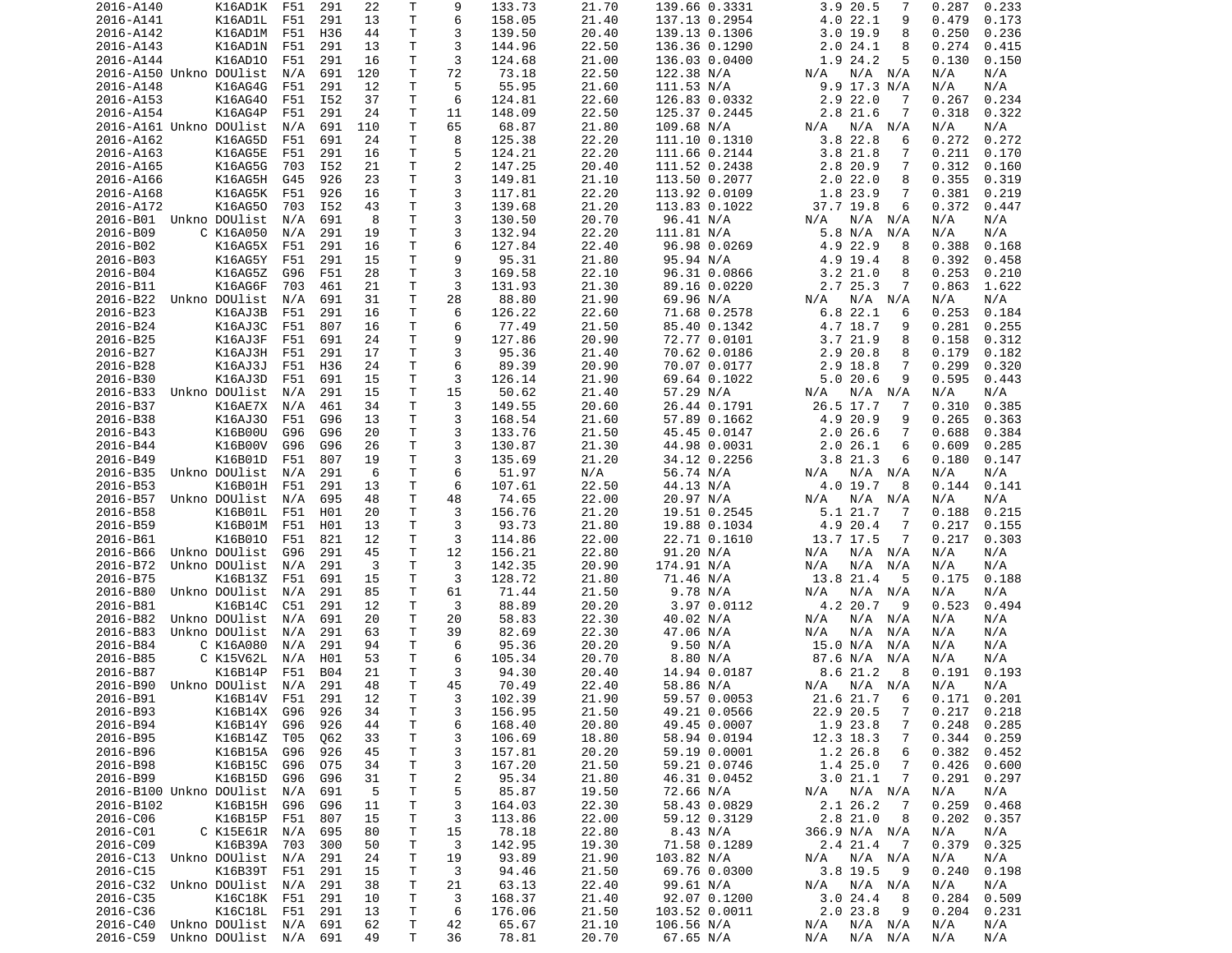| K16C290<br>T<br>1.525.0<br>2016-C53<br>F51<br><b>B04</b><br>6<br>164.09<br>21.10<br>125.77 0.0219<br>7<br>0.242<br>0.138<br>19<br>т<br>2016-C55<br>K16C29R<br>F51<br>K51<br>31<br>3<br>142.40<br>20.90<br>115.83 0.2105<br>2.4 21.9<br>0.310<br>0.357<br>8<br>6<br>K16C29S<br>т<br>2.719.0<br>0.312<br>2016-C56<br>703<br>204<br>102<br>126.55<br>20.60<br>112.91 0.0251<br>7<br>0.379<br>Τ<br>3<br>K09C01W<br>291<br>116.78<br>22.40<br>0.921.7<br>2<br>2016-C60<br>N/A<br>6<br>140.91 0.2215<br>0.437<br>0.496<br>3<br>2016-C61<br>K16B80W<br>F51<br>10<br>T<br>161.88<br>22.20<br>81.59 0.0916<br>5.025.9<br>0.170<br>0.156<br>F51<br>7<br>8<br>2016-C62<br>K16C30A<br>G96<br>291<br>19<br>Τ<br>174.52<br>22.00<br>113.85 0.0172<br>2.9 27.6<br>7<br>0.346<br>0.411<br>3<br>2016-C64<br>K16C30C<br>926<br>84<br>Τ<br>106.04<br>128.20 0.0311<br>2.020.0<br>5<br>0.292<br>0.388<br>703<br>18.60<br>т<br>62<br>2016-C70<br>Unkno DOUlist<br>N/A<br>691<br>77<br>73.89<br>21.30<br>147.73 N/A<br>N/A<br>N/A<br>N/A<br>N/A<br>N/A<br>3<br>2016-C68<br>K16C30J<br>F51<br>691<br>12<br>т<br>151.87<br>20.70<br>91.48 0.0640<br>5.023.9<br>0.148<br>0.108<br>5<br>т<br>3<br>2016-C71<br>K06C00W<br>$\overline{7}$<br>159.82<br>0.922.3<br>0.634<br>0.575<br>N/A<br>691<br>21.00<br>151.87 0.1594<br>1<br>Τ<br>3<br>3.923.0<br>2016-C72<br>K16C30S<br>F51<br>291<br>155.52<br>22.00<br>8<br>0.195<br>10<br>115.32 0.1811<br>0.427<br>T.<br>3<br>2016-C74<br>K16C30U<br>703<br>474<br>64<br>164.77<br>20.60<br>137.28 0.1938<br>2.3 21.5<br>8<br>0.490<br>0.781<br>3<br>K16C30V<br>T<br>2.3 20.9<br>0.377<br>2016-C75<br>703<br>900<br>131<br>165.41<br>19.80<br>137.53 0.2113<br>7<br>0.388<br>3<br>2016-C77<br>K16C30X<br>F51<br>291<br>T<br>166.64<br>22.40<br>139.04 0.0821<br>1.8 24.5<br>0.251<br>9<br>8<br>0.139<br>T<br>6<br>2016-C78<br>K16C30Y<br>F51<br>291<br>10<br>164.48<br>22.80<br>139.11 0.0095<br>1.9 24.5<br>8<br>0.204<br>0.108<br>т<br>3<br>2016-C79<br>K16C30Z<br>703<br>900<br>63<br>159.64<br>19.60<br>149.89 0.0162<br>1.326.0<br>0.767<br>0.938<br>6<br>T<br>3<br>K16C31D<br>F51<br>9<br>2.5 26.8<br>2016-C81<br>J04<br>164.56<br>21.90<br>139.13 0.0075<br>8<br>0.166<br>0.203<br>T<br>3<br>2016-C83<br>K16B80X<br>F51<br>291<br>15<br>140.01<br>22.60<br>81.68 0.0803<br>26.9 20.7<br>0.241<br>0.165<br>6<br>T<br>2016-C88<br>Unkno DOUlist<br>N/A<br>691<br>24<br>21<br>81.63<br>21.40<br>134.38 N/A<br>$N/A$ $N/A$<br>N/A<br>N/A<br>N/A<br>3<br>2016-C91<br>K16C31Y<br>т<br>165.31<br>23.20<br>139.06 0.1064<br>3.124.1<br>0.175<br>F51<br>474<br>10<br>7<br>0.106<br>K16C31Z<br>Τ<br>6<br>$3.1$ 22.2<br>0.259<br>2016-C92<br>F51<br>474<br>161.20<br>22.20<br>139.13 0.0212<br>0.200<br>16<br>8<br>K16C32A<br>T<br>2016-C93<br>G96<br>I52<br>24<br>6<br>93.49<br>21.10<br>139.47 0.2145<br>3.019.4<br>0.249<br>0.236<br>8<br>т<br>6<br>2016-C94<br>K16C32B<br>F51<br>474<br>17<br>147.67<br>21.80<br>139.67 0.2591<br>$3.1$ 18.6<br>8<br>0.203<br>0.152<br>т<br>6<br>2016-C102<br>K16C32L<br>I52<br>33<br>79.38<br>147.52 0.0263<br>3.019.3<br>8<br>0.629<br>0.486<br>703<br>21.10<br>T<br>2016-C103 Unkno DOUlist<br>N/A<br>691<br>47<br>36<br>90.64<br>22.00<br>169.73 N/A<br>$N/A$ $N/A$<br>N/A<br>N/A<br>N/A<br>2016-C104<br>K16CD5X<br>F51<br>H01<br>18<br>T<br>3<br>103.24<br>22.10<br>125.03 N/A<br>4.9 19.0<br>0.456<br>0.213<br>8<br>6<br>2016-C106<br>K16CD5Z<br>926<br>Τ<br>163.04<br>21.70<br>3.8 20.3<br>0.271<br>0.287<br>F51<br>17<br>139.14 0.0952<br>9<br>2016-C107<br>K16CD6A<br>300<br>63<br>т<br>6<br>98.14<br>20.10<br>147.73 0.0060<br>$3.3$ 19.4<br>0.568<br>0.342<br>703<br>9<br>T<br>3<br>K16CD6D<br>F51<br>926<br>12<br>170.67<br>21.30<br>139.19 0.0091<br>3.925.8<br>8<br>0.934<br>0.269<br>2016-C110<br>т<br>72<br>57.13<br>22.90<br>2016-C118 Unkno DOUlist<br>N/A<br>691<br>112<br>155.06 N/A<br>N/A<br>N/A N/A<br>N/A<br>N/A<br>T<br>9<br>$5.0$ 22.5<br>0.294<br>2016-C119<br>K16CD7B<br>F51<br>291<br>12<br>148.42<br>22.50<br>139.66 0.3054<br>0.586<br>7<br>$\mathsf{T}$<br>22<br>2016-C131 Unkno DOUlist<br>N/A<br>I52<br>71<br>99.55<br>22.10<br>142.46 N/A<br>N/A<br>N/A<br>N/A<br>N/A<br>N/A<br>K16CD7W<br>291<br>т<br>6<br>90.82<br>22.40<br>4.9 19.4<br>0.188<br>2016-C132<br>F51<br>13<br>140.51 0.0463<br>8<br>0.234<br>K16CD8B<br>T<br>3<br>1.6 23.6<br>2016-C138<br>G96<br>246<br>45<br>119.88<br>20.80<br>137.62 0.0330<br>0.540<br>0.382<br>5<br>T<br>2<br>2016-C143<br>K02E07N<br>N/A<br>291<br>6<br>108.94<br>22.70<br>141.38 0.0614<br>0.921.1<br>0.939<br>0.845<br>4<br>т<br>2016-C145 Unkno DOUlist<br>691<br>29<br>20<br>102.89<br>22.40<br>82.04 N/A<br>N/A<br>N/A<br>N/A<br>N/A<br>N/A<br>N/A<br>Τ<br>9<br>21.70<br>2016-C146<br>K16CJ3U<br>F51<br>291<br>26<br>170.55<br>127.17 0.0145<br>3.019.9<br>9<br>0.333<br>0.370<br>3<br>2016-C148<br>K16CJ3W<br>926<br>45<br>T<br>153.77<br>21.00<br>129.80 0.0019<br>2.1 21.7<br>0.671<br>0.697<br>G45<br>8<br>3<br>2016-C149<br>K16CJ3Y<br>691<br>T<br>152.83<br>21.00<br>130.95 0.0726<br>2.024.8<br>0.177<br>0.212<br>G45<br>15<br>7<br>3<br>K16CJ4D<br>291<br>T<br>147.55<br>21.70<br>9.023.8<br>0.146<br>0.229<br>2016-C153<br>F51<br>15<br>115.94 0.1062<br>6<br>3<br>K16CJ4F<br>T<br>2016-C155<br>I52<br>28<br>174.91<br>21.70<br>129.60 0.0327<br>2.1 24.3<br>8<br>0.269<br>0.306<br>G96<br>т<br>3<br>2016-C157<br>K16CJ3X<br>F51<br>20<br>151.16<br>20.50<br>127.61 0.2239<br>2.321.0<br>0.187<br>0.251<br>G45<br>8<br>T<br>6<br>2016-C158<br>K16CJ4B<br>F51<br>I52<br>27<br>122.85<br>21.60<br>32.49 0.0059<br>39.9 17.5<br>4<br>0.368<br>0.188<br>Τ<br>15<br>2016-C162 Unkno DOUlist<br>691<br>15<br>75.19<br>118.23 N/A<br>N/A<br>N/A<br>21.80<br>N/A<br>N/A N/A<br>N/A<br>T.<br>3<br>2016-C166<br>K16CJ5J<br>F51<br>291<br>16<br>155.21<br>21.90<br>114.70 0.0519<br>$3.1$ 19.1<br>0.161<br>0.137<br>8<br>T<br>3<br>2016-C167<br>K16CJ5K<br>F51<br>291<br>9<br>144.66<br>22.20<br>115.56 0.0472<br>2.9 23.2<br>0.109<br>0.209<br>8<br>2.9 25.6<br>2016-C169<br>K16CJ5N<br>291<br>15<br>T<br>6<br>164.17<br>22.20<br>116.88 0.1167<br>0.168<br>F51<br>7<br>0.185<br>$\mathsf{T}$<br>6<br>2016-C170<br>K16CJ50<br>291<br>16<br>159.44<br>22.80<br>114.84 0.0730<br>1.9<br>26.3<br>0.259<br>0.149<br>F51<br>6<br>2016-C172<br>K16CJ5L<br>F51<br>H21<br>29<br>T<br>3<br>21.50<br>117.60 0.0003<br>1.9 23.8<br>0.205<br>156.83<br>7<br>0.152<br>9<br>т<br>K16CJ50<br>691<br>13<br>9<br>0.212<br>2016-C173<br>F51<br>149.24<br>21.70<br>114.27 0.2730<br>3.018.2<br>0.175<br>T.<br>3<br>J95S00B<br>291<br>12<br>1.8 22.3<br>5<br>0.517<br>2016-C163<br>N/A<br>154.00<br>22.10<br>116.32 0.2797<br>0.361<br>28<br>2016-C176 Unkno DOUlist N/A 291<br>35<br>T.<br>73.16<br>101.13 N/A<br>N/A<br>N/A<br>21.80<br>N/A N/A N/A<br>291<br>22.30<br>2016-C178<br>K16C06L F51<br>Τ<br>6<br>157.60<br>118.26 0.2083<br>$3.9$ 19.3<br>18<br>- 8<br>$0.233$ $0.211$<br>22.70<br>4.7 20.5<br>2016-C179<br>K16C06M<br>F51<br>291<br>Τ<br>6<br>167.12<br>103.65 0.0537<br>0.285<br>0.268<br>16<br>9<br>T<br>22.10<br>$2.9$ $21.0$<br>2016-C180<br>K16C06N F51<br>291<br>17<br>5<br>151.33<br>102.93 0.3902<br>0.156<br>0.210<br>8<br>2016-C184<br>K16C06S<br>F51<br>J95<br>29<br>Τ<br>2<br>113.88<br>21.10<br>96.17 0.1870<br>2.620.0<br>0.208<br>0.366<br>6<br>K16C06T 703<br>53<br>T<br>3<br>0.370<br>2016-C186<br>J95<br>141.83<br>20.20<br>95.94 0.0765<br>2.6 22.9<br>7<br>0.495<br>2016-C191 Unkno DOUlist<br>N/A<br>291<br>21<br>Τ<br>21<br>95.78<br>21.00<br>87.95 N/A<br>N/A N/A<br>N/A<br>N/A<br>N/A<br>2016-C192<br>P K16B14A N/A<br>143<br>T<br>3<br>104.03<br>21.70<br>11.73 N/A<br>74.6 N/A N/A<br>N/A<br>N/A<br>807<br>22.20<br>2016-C195<br>K16C07M<br>291<br>T<br>9<br>136.02<br>90.16 N/A<br>3.820.1<br>0.189<br>0.275<br>F51<br>13<br>7<br>K16C070 F51<br>21.40<br>2.9 20.4<br>0.322<br>2016-C197<br>691<br>12<br>T<br>2<br>146.89<br>90.31 0.0148<br>0.373<br>8<br>K16C07N<br>T<br>22.10<br>$2.9$ 22.0<br>2016-C196<br>F51<br>691<br>18<br>5<br>143.24<br>90.43 0.2809<br>0.218<br>0.496<br>8<br>Τ<br>6<br>2016-C198<br>K16C07P<br>F51<br>691<br>12<br>157.68<br>22.10<br>90.81 0.1630<br>2.8 23.2<br>0.417<br>0.382<br>8<br>T<br>2016-C199<br>K16C070<br>F51<br>291<br>16<br>6<br>21.90<br>90.41 0.1428<br>2.8 21.8<br>8<br>0.254<br>154.72<br>0.260<br>2016-C200<br>K16C07R<br>F51<br>291<br>12<br>T<br>6<br>100.21<br>22.10<br>88.43 0.0355<br>$3.9$ 21.6<br>9<br>0.231<br>0.201<br>49.31<br>2016-D02 Unkno DOUlist<br>N/A<br>291<br>86<br>T<br>64<br>23.30<br>74.82 N/A<br>$N/A$ $N/A$<br>N/A<br>N/A<br>N/A<br>K16C07W<br>6<br>142.76<br>23.20<br>77.99 0.0098<br>6.022.3<br>0.244<br>2016-D03<br>F51<br>568<br>19<br>Τ<br>0.171<br>- 7<br>2016-D05<br>K16C07Y F51<br>926<br>15<br>T<br>3<br>153.61<br>21.60<br>77.62 0.1701<br>$3.9$ 23.8<br>0.352<br>0.137<br>6<br>2016-D10<br>K16C08D F51<br>926<br>14<br>T<br>2<br>147.75<br>21.90<br>75.14 0.0331<br>3.122.2<br>0.192<br>0.128<br>6<br>2016-D12 Unkno DOUlist N/A 691<br>106<br>T.<br>79<br>63.38<br>N/A N/A<br>23.40<br>62.45 N/A<br>N/A<br>N/A<br>N/A | 2016-C46 | K16C29G | G96 | 300 | 81 | Т | 3 | 168.85 | 19.90 | 114.09 0.2286 | 2.2 21.3<br>8 | 0.371<br>0.513 |
|----------------------------------------------------------------------------------------------------------------------------------------------------------------------------------------------------------------------------------------------------------------------------------------------------------------------------------------------------------------------------------------------------------------------------------------------------------------------------------------------------------------------------------------------------------------------------------------------------------------------------------------------------------------------------------------------------------------------------------------------------------------------------------------------------------------------------------------------------------------------------------------------------------------------------------------------------------------------------------------------------------------------------------------------------------------------------------------------------------------------------------------------------------------------------------------------------------------------------------------------------------------------------------------------------------------------------------------------------------------------------------------------------------------------------------------------------------------------------------------------------------------------------------------------------------------------------------------------------------------------------------------------------------------------------------------------------------------------------------------------------------------------------------------------------------------------------------------------------------------------------------------------------------------------------------------------------------------------------------------------------------------------------------------------------------------------------------------------------------------------------------------------------------------------------------------------------------------------------------------------------------------------------------------------------------------------------------------------------------------------------------------------------------------------------------------------------------------------------------------------------------------------------------------------------------------------------------------------------------------------------------------------------------------------------------------------------------------------------------------------------------------------------------------------------------------------------------------------------------------------------------------------------------------------------------------------------------------------------------------------------------------------------------------------------------------------------------------------------------------------------------------------------------------------------------------------------------------------------------------------------------------------------------------------------------------------------------------------------------------------------------------------------------------------------------------------------------------------------------------------------------------------------------------------------------------------------------------------------------------------------------------------------------------------------------------------------------------------------------------------------------------------------------------------------------------------------------------------------------------------------------------------------------------------------------------------------------------------------------------------------------------------------------------------------------------------------------------------------------------------------------------------------------------------------------------------------------------------------------------------------------------------------------------------------------------------------------------------------------------------------------------------------------------------------------------------------------------------------------------------------------------------------------------------------------------------------------------------------------------------------------------------------------------------------------------------------------------------------------------------------------------------------------------------------------------------------------------------------------------------------------------------------------------------------------------------------------------------------------------------------------------------------------------------------------------------------------------------------------------------------------------------------------------------------------------------------------------------------------------------------------------------------------------------------------------------------------------------------------------------------------------------------------------------------------------------------------------------------------------------------------------------------------------------------------------------------------------------------------------------------------------------------------------------------------------------------------------------------------------------------------------------------------------------------------------------------------------------------------------------------------------------------------------------------------------------------------------------------------------------------------------------------------------------------------------------------------------------------------------------------------------------------------------------------------------------------------------------------------------------------------------------------------------------------------------------------------------------------------------------------------------------------------------------------------------------------------------------------------------------------------------------------------------------------------------------------------------------------------------------------------------------------------------------------------------------------------------------------------------------------------------------------------------------------------------------------------------------------------------------------------------------------------------------------------------------------------------------------------------------------------------------------------------------------------------------------------------------------------------------------------------------------------------------------------------------------------------------------------------------------------------------------------------------------------------------------------------------------------------------------------------------------------------------------------------------------------------------------------------------------------------------------------------------------------------------------------------------------------------------------------------------------------------------------------------------------------------------------------------------------------------------------------------------------------------------------------------------------------------------------------------------------------------------------------------------------------------------------------------------------------------------------------------------------------------------------------------------------------------------------------------------------------------------------------------------------------------------------------------------------------------------------------------------------------------------------------------------------------------------------------------------------------------------------------------------------------------------------------------------------------------------------------------------------------------------------------------------------------------------------------------------------------------------------------------------------------------------------------------------------------------------------------------------------------------------------------------------------------------------------------------------------------------------------------------------------------------------------------------------------------------------------------------------------------|----------|---------|-----|-----|----|---|---|--------|-------|---------------|---------------|----------------|
|                                                                                                                                                                                                                                                                                                                                                                                                                                                                                                                                                                                                                                                                                                                                                                                                                                                                                                                                                                                                                                                                                                                                                                                                                                                                                                                                                                                                                                                                                                                                                                                                                                                                                                                                                                                                                                                                                                                                                                                                                                                                                                                                                                                                                                                                                                                                                                                                                                                                                                                                                                                                                                                                                                                                                                                                                                                                                                                                                                                                                                                                                                                                                                                                                                                                                                                                                                                                                                                                                                                                                                                                                                                                                                                                                                                                                                                                                                                                                                                                                                                                                                                                                                                                                                                                                                                                                                                                                                                                                                                                                                                                                                                                                                                                                                                                                                                                                                                                                                                                                                                                                                                                                                                                                                                                                                                                                                                                                                                                                                                                                                                                                                                                                                                                                                                                                                                                                                                                                                                                                                                                                                                                                                                                                                                                                                                                                                                                                                                                                                                                                                                                                                                                                                                                                                                                                                                                                                                                                                                                                                                                                                                                                                                                                                                                                                                                                                                                                                                                                                                                                                                                                                                                                                                                                                                                                                                                                                                                                                                                                                                                                                                                                                                                                                                                                                                                                                                                                                                                                                                                                                                                                                                                                                                                                                                                                                                                                                                                                                                                                                                          |          |         |     |     |    |   |   |        |       |               |               |                |
|                                                                                                                                                                                                                                                                                                                                                                                                                                                                                                                                                                                                                                                                                                                                                                                                                                                                                                                                                                                                                                                                                                                                                                                                                                                                                                                                                                                                                                                                                                                                                                                                                                                                                                                                                                                                                                                                                                                                                                                                                                                                                                                                                                                                                                                                                                                                                                                                                                                                                                                                                                                                                                                                                                                                                                                                                                                                                                                                                                                                                                                                                                                                                                                                                                                                                                                                                                                                                                                                                                                                                                                                                                                                                                                                                                                                                                                                                                                                                                                                                                                                                                                                                                                                                                                                                                                                                                                                                                                                                                                                                                                                                                                                                                                                                                                                                                                                                                                                                                                                                                                                                                                                                                                                                                                                                                                                                                                                                                                                                                                                                                                                                                                                                                                                                                                                                                                                                                                                                                                                                                                                                                                                                                                                                                                                                                                                                                                                                                                                                                                                                                                                                                                                                                                                                                                                                                                                                                                                                                                                                                                                                                                                                                                                                                                                                                                                                                                                                                                                                                                                                                                                                                                                                                                                                                                                                                                                                                                                                                                                                                                                                                                                                                                                                                                                                                                                                                                                                                                                                                                                                                                                                                                                                                                                                                                                                                                                                                                                                                                                                                                          |          |         |     |     |    |   |   |        |       |               |               |                |
|                                                                                                                                                                                                                                                                                                                                                                                                                                                                                                                                                                                                                                                                                                                                                                                                                                                                                                                                                                                                                                                                                                                                                                                                                                                                                                                                                                                                                                                                                                                                                                                                                                                                                                                                                                                                                                                                                                                                                                                                                                                                                                                                                                                                                                                                                                                                                                                                                                                                                                                                                                                                                                                                                                                                                                                                                                                                                                                                                                                                                                                                                                                                                                                                                                                                                                                                                                                                                                                                                                                                                                                                                                                                                                                                                                                                                                                                                                                                                                                                                                                                                                                                                                                                                                                                                                                                                                                                                                                                                                                                                                                                                                                                                                                                                                                                                                                                                                                                                                                                                                                                                                                                                                                                                                                                                                                                                                                                                                                                                                                                                                                                                                                                                                                                                                                                                                                                                                                                                                                                                                                                                                                                                                                                                                                                                                                                                                                                                                                                                                                                                                                                                                                                                                                                                                                                                                                                                                                                                                                                                                                                                                                                                                                                                                                                                                                                                                                                                                                                                                                                                                                                                                                                                                                                                                                                                                                                                                                                                                                                                                                                                                                                                                                                                                                                                                                                                                                                                                                                                                                                                                                                                                                                                                                                                                                                                                                                                                                                                                                                                                                          |          |         |     |     |    |   |   |        |       |               |               |                |
|                                                                                                                                                                                                                                                                                                                                                                                                                                                                                                                                                                                                                                                                                                                                                                                                                                                                                                                                                                                                                                                                                                                                                                                                                                                                                                                                                                                                                                                                                                                                                                                                                                                                                                                                                                                                                                                                                                                                                                                                                                                                                                                                                                                                                                                                                                                                                                                                                                                                                                                                                                                                                                                                                                                                                                                                                                                                                                                                                                                                                                                                                                                                                                                                                                                                                                                                                                                                                                                                                                                                                                                                                                                                                                                                                                                                                                                                                                                                                                                                                                                                                                                                                                                                                                                                                                                                                                                                                                                                                                                                                                                                                                                                                                                                                                                                                                                                                                                                                                                                                                                                                                                                                                                                                                                                                                                                                                                                                                                                                                                                                                                                                                                                                                                                                                                                                                                                                                                                                                                                                                                                                                                                                                                                                                                                                                                                                                                                                                                                                                                                                                                                                                                                                                                                                                                                                                                                                                                                                                                                                                                                                                                                                                                                                                                                                                                                                                                                                                                                                                                                                                                                                                                                                                                                                                                                                                                                                                                                                                                                                                                                                                                                                                                                                                                                                                                                                                                                                                                                                                                                                                                                                                                                                                                                                                                                                                                                                                                                                                                                                                                          |          |         |     |     |    |   |   |        |       |               |               |                |
|                                                                                                                                                                                                                                                                                                                                                                                                                                                                                                                                                                                                                                                                                                                                                                                                                                                                                                                                                                                                                                                                                                                                                                                                                                                                                                                                                                                                                                                                                                                                                                                                                                                                                                                                                                                                                                                                                                                                                                                                                                                                                                                                                                                                                                                                                                                                                                                                                                                                                                                                                                                                                                                                                                                                                                                                                                                                                                                                                                                                                                                                                                                                                                                                                                                                                                                                                                                                                                                                                                                                                                                                                                                                                                                                                                                                                                                                                                                                                                                                                                                                                                                                                                                                                                                                                                                                                                                                                                                                                                                                                                                                                                                                                                                                                                                                                                                                                                                                                                                                                                                                                                                                                                                                                                                                                                                                                                                                                                                                                                                                                                                                                                                                                                                                                                                                                                                                                                                                                                                                                                                                                                                                                                                                                                                                                                                                                                                                                                                                                                                                                                                                                                                                                                                                                                                                                                                                                                                                                                                                                                                                                                                                                                                                                                                                                                                                                                                                                                                                                                                                                                                                                                                                                                                                                                                                                                                                                                                                                                                                                                                                                                                                                                                                                                                                                                                                                                                                                                                                                                                                                                                                                                                                                                                                                                                                                                                                                                                                                                                                                                                          |          |         |     |     |    |   |   |        |       |               |               |                |
|                                                                                                                                                                                                                                                                                                                                                                                                                                                                                                                                                                                                                                                                                                                                                                                                                                                                                                                                                                                                                                                                                                                                                                                                                                                                                                                                                                                                                                                                                                                                                                                                                                                                                                                                                                                                                                                                                                                                                                                                                                                                                                                                                                                                                                                                                                                                                                                                                                                                                                                                                                                                                                                                                                                                                                                                                                                                                                                                                                                                                                                                                                                                                                                                                                                                                                                                                                                                                                                                                                                                                                                                                                                                                                                                                                                                                                                                                                                                                                                                                                                                                                                                                                                                                                                                                                                                                                                                                                                                                                                                                                                                                                                                                                                                                                                                                                                                                                                                                                                                                                                                                                                                                                                                                                                                                                                                                                                                                                                                                                                                                                                                                                                                                                                                                                                                                                                                                                                                                                                                                                                                                                                                                                                                                                                                                                                                                                                                                                                                                                                                                                                                                                                                                                                                                                                                                                                                                                                                                                                                                                                                                                                                                                                                                                                                                                                                                                                                                                                                                                                                                                                                                                                                                                                                                                                                                                                                                                                                                                                                                                                                                                                                                                                                                                                                                                                                                                                                                                                                                                                                                                                                                                                                                                                                                                                                                                                                                                                                                                                                                                                          |          |         |     |     |    |   |   |        |       |               |               |                |
|                                                                                                                                                                                                                                                                                                                                                                                                                                                                                                                                                                                                                                                                                                                                                                                                                                                                                                                                                                                                                                                                                                                                                                                                                                                                                                                                                                                                                                                                                                                                                                                                                                                                                                                                                                                                                                                                                                                                                                                                                                                                                                                                                                                                                                                                                                                                                                                                                                                                                                                                                                                                                                                                                                                                                                                                                                                                                                                                                                                                                                                                                                                                                                                                                                                                                                                                                                                                                                                                                                                                                                                                                                                                                                                                                                                                                                                                                                                                                                                                                                                                                                                                                                                                                                                                                                                                                                                                                                                                                                                                                                                                                                                                                                                                                                                                                                                                                                                                                                                                                                                                                                                                                                                                                                                                                                                                                                                                                                                                                                                                                                                                                                                                                                                                                                                                                                                                                                                                                                                                                                                                                                                                                                                                                                                                                                                                                                                                                                                                                                                                                                                                                                                                                                                                                                                                                                                                                                                                                                                                                                                                                                                                                                                                                                                                                                                                                                                                                                                                                                                                                                                                                                                                                                                                                                                                                                                                                                                                                                                                                                                                                                                                                                                                                                                                                                                                                                                                                                                                                                                                                                                                                                                                                                                                                                                                                                                                                                                                                                                                                                                          |          |         |     |     |    |   |   |        |       |               |               |                |
|                                                                                                                                                                                                                                                                                                                                                                                                                                                                                                                                                                                                                                                                                                                                                                                                                                                                                                                                                                                                                                                                                                                                                                                                                                                                                                                                                                                                                                                                                                                                                                                                                                                                                                                                                                                                                                                                                                                                                                                                                                                                                                                                                                                                                                                                                                                                                                                                                                                                                                                                                                                                                                                                                                                                                                                                                                                                                                                                                                                                                                                                                                                                                                                                                                                                                                                                                                                                                                                                                                                                                                                                                                                                                                                                                                                                                                                                                                                                                                                                                                                                                                                                                                                                                                                                                                                                                                                                                                                                                                                                                                                                                                                                                                                                                                                                                                                                                                                                                                                                                                                                                                                                                                                                                                                                                                                                                                                                                                                                                                                                                                                                                                                                                                                                                                                                                                                                                                                                                                                                                                                                                                                                                                                                                                                                                                                                                                                                                                                                                                                                                                                                                                                                                                                                                                                                                                                                                                                                                                                                                                                                                                                                                                                                                                                                                                                                                                                                                                                                                                                                                                                                                                                                                                                                                                                                                                                                                                                                                                                                                                                                                                                                                                                                                                                                                                                                                                                                                                                                                                                                                                                                                                                                                                                                                                                                                                                                                                                                                                                                                                                          |          |         |     |     |    |   |   |        |       |               |               |                |
|                                                                                                                                                                                                                                                                                                                                                                                                                                                                                                                                                                                                                                                                                                                                                                                                                                                                                                                                                                                                                                                                                                                                                                                                                                                                                                                                                                                                                                                                                                                                                                                                                                                                                                                                                                                                                                                                                                                                                                                                                                                                                                                                                                                                                                                                                                                                                                                                                                                                                                                                                                                                                                                                                                                                                                                                                                                                                                                                                                                                                                                                                                                                                                                                                                                                                                                                                                                                                                                                                                                                                                                                                                                                                                                                                                                                                                                                                                                                                                                                                                                                                                                                                                                                                                                                                                                                                                                                                                                                                                                                                                                                                                                                                                                                                                                                                                                                                                                                                                                                                                                                                                                                                                                                                                                                                                                                                                                                                                                                                                                                                                                                                                                                                                                                                                                                                                                                                                                                                                                                                                                                                                                                                                                                                                                                                                                                                                                                                                                                                                                                                                                                                                                                                                                                                                                                                                                                                                                                                                                                                                                                                                                                                                                                                                                                                                                                                                                                                                                                                                                                                                                                                                                                                                                                                                                                                                                                                                                                                                                                                                                                                                                                                                                                                                                                                                                                                                                                                                                                                                                                                                                                                                                                                                                                                                                                                                                                                                                                                                                                                                                          |          |         |     |     |    |   |   |        |       |               |               |                |
|                                                                                                                                                                                                                                                                                                                                                                                                                                                                                                                                                                                                                                                                                                                                                                                                                                                                                                                                                                                                                                                                                                                                                                                                                                                                                                                                                                                                                                                                                                                                                                                                                                                                                                                                                                                                                                                                                                                                                                                                                                                                                                                                                                                                                                                                                                                                                                                                                                                                                                                                                                                                                                                                                                                                                                                                                                                                                                                                                                                                                                                                                                                                                                                                                                                                                                                                                                                                                                                                                                                                                                                                                                                                                                                                                                                                                                                                                                                                                                                                                                                                                                                                                                                                                                                                                                                                                                                                                                                                                                                                                                                                                                                                                                                                                                                                                                                                                                                                                                                                                                                                                                                                                                                                                                                                                                                                                                                                                                                                                                                                                                                                                                                                                                                                                                                                                                                                                                                                                                                                                                                                                                                                                                                                                                                                                                                                                                                                                                                                                                                                                                                                                                                                                                                                                                                                                                                                                                                                                                                                                                                                                                                                                                                                                                                                                                                                                                                                                                                                                                                                                                                                                                                                                                                                                                                                                                                                                                                                                                                                                                                                                                                                                                                                                                                                                                                                                                                                                                                                                                                                                                                                                                                                                                                                                                                                                                                                                                                                                                                                                                                          |          |         |     |     |    |   |   |        |       |               |               |                |
|                                                                                                                                                                                                                                                                                                                                                                                                                                                                                                                                                                                                                                                                                                                                                                                                                                                                                                                                                                                                                                                                                                                                                                                                                                                                                                                                                                                                                                                                                                                                                                                                                                                                                                                                                                                                                                                                                                                                                                                                                                                                                                                                                                                                                                                                                                                                                                                                                                                                                                                                                                                                                                                                                                                                                                                                                                                                                                                                                                                                                                                                                                                                                                                                                                                                                                                                                                                                                                                                                                                                                                                                                                                                                                                                                                                                                                                                                                                                                                                                                                                                                                                                                                                                                                                                                                                                                                                                                                                                                                                                                                                                                                                                                                                                                                                                                                                                                                                                                                                                                                                                                                                                                                                                                                                                                                                                                                                                                                                                                                                                                                                                                                                                                                                                                                                                                                                                                                                                                                                                                                                                                                                                                                                                                                                                                                                                                                                                                                                                                                                                                                                                                                                                                                                                                                                                                                                                                                                                                                                                                                                                                                                                                                                                                                                                                                                                                                                                                                                                                                                                                                                                                                                                                                                                                                                                                                                                                                                                                                                                                                                                                                                                                                                                                                                                                                                                                                                                                                                                                                                                                                                                                                                                                                                                                                                                                                                                                                                                                                                                                                                          |          |         |     |     |    |   |   |        |       |               |               |                |
|                                                                                                                                                                                                                                                                                                                                                                                                                                                                                                                                                                                                                                                                                                                                                                                                                                                                                                                                                                                                                                                                                                                                                                                                                                                                                                                                                                                                                                                                                                                                                                                                                                                                                                                                                                                                                                                                                                                                                                                                                                                                                                                                                                                                                                                                                                                                                                                                                                                                                                                                                                                                                                                                                                                                                                                                                                                                                                                                                                                                                                                                                                                                                                                                                                                                                                                                                                                                                                                                                                                                                                                                                                                                                                                                                                                                                                                                                                                                                                                                                                                                                                                                                                                                                                                                                                                                                                                                                                                                                                                                                                                                                                                                                                                                                                                                                                                                                                                                                                                                                                                                                                                                                                                                                                                                                                                                                                                                                                                                                                                                                                                                                                                                                                                                                                                                                                                                                                                                                                                                                                                                                                                                                                                                                                                                                                                                                                                                                                                                                                                                                                                                                                                                                                                                                                                                                                                                                                                                                                                                                                                                                                                                                                                                                                                                                                                                                                                                                                                                                                                                                                                                                                                                                                                                                                                                                                                                                                                                                                                                                                                                                                                                                                                                                                                                                                                                                                                                                                                                                                                                                                                                                                                                                                                                                                                                                                                                                                                                                                                                                                                          |          |         |     |     |    |   |   |        |       |               |               |                |
|                                                                                                                                                                                                                                                                                                                                                                                                                                                                                                                                                                                                                                                                                                                                                                                                                                                                                                                                                                                                                                                                                                                                                                                                                                                                                                                                                                                                                                                                                                                                                                                                                                                                                                                                                                                                                                                                                                                                                                                                                                                                                                                                                                                                                                                                                                                                                                                                                                                                                                                                                                                                                                                                                                                                                                                                                                                                                                                                                                                                                                                                                                                                                                                                                                                                                                                                                                                                                                                                                                                                                                                                                                                                                                                                                                                                                                                                                                                                                                                                                                                                                                                                                                                                                                                                                                                                                                                                                                                                                                                                                                                                                                                                                                                                                                                                                                                                                                                                                                                                                                                                                                                                                                                                                                                                                                                                                                                                                                                                                                                                                                                                                                                                                                                                                                                                                                                                                                                                                                                                                                                                                                                                                                                                                                                                                                                                                                                                                                                                                                                                                                                                                                                                                                                                                                                                                                                                                                                                                                                                                                                                                                                                                                                                                                                                                                                                                                                                                                                                                                                                                                                                                                                                                                                                                                                                                                                                                                                                                                                                                                                                                                                                                                                                                                                                                                                                                                                                                                                                                                                                                                                                                                                                                                                                                                                                                                                                                                                                                                                                                                                          |          |         |     |     |    |   |   |        |       |               |               |                |
|                                                                                                                                                                                                                                                                                                                                                                                                                                                                                                                                                                                                                                                                                                                                                                                                                                                                                                                                                                                                                                                                                                                                                                                                                                                                                                                                                                                                                                                                                                                                                                                                                                                                                                                                                                                                                                                                                                                                                                                                                                                                                                                                                                                                                                                                                                                                                                                                                                                                                                                                                                                                                                                                                                                                                                                                                                                                                                                                                                                                                                                                                                                                                                                                                                                                                                                                                                                                                                                                                                                                                                                                                                                                                                                                                                                                                                                                                                                                                                                                                                                                                                                                                                                                                                                                                                                                                                                                                                                                                                                                                                                                                                                                                                                                                                                                                                                                                                                                                                                                                                                                                                                                                                                                                                                                                                                                                                                                                                                                                                                                                                                                                                                                                                                                                                                                                                                                                                                                                                                                                                                                                                                                                                                                                                                                                                                                                                                                                                                                                                                                                                                                                                                                                                                                                                                                                                                                                                                                                                                                                                                                                                                                                                                                                                                                                                                                                                                                                                                                                                                                                                                                                                                                                                                                                                                                                                                                                                                                                                                                                                                                                                                                                                                                                                                                                                                                                                                                                                                                                                                                                                                                                                                                                                                                                                                                                                                                                                                                                                                                                                                          |          |         |     |     |    |   |   |        |       |               |               |                |
|                                                                                                                                                                                                                                                                                                                                                                                                                                                                                                                                                                                                                                                                                                                                                                                                                                                                                                                                                                                                                                                                                                                                                                                                                                                                                                                                                                                                                                                                                                                                                                                                                                                                                                                                                                                                                                                                                                                                                                                                                                                                                                                                                                                                                                                                                                                                                                                                                                                                                                                                                                                                                                                                                                                                                                                                                                                                                                                                                                                                                                                                                                                                                                                                                                                                                                                                                                                                                                                                                                                                                                                                                                                                                                                                                                                                                                                                                                                                                                                                                                                                                                                                                                                                                                                                                                                                                                                                                                                                                                                                                                                                                                                                                                                                                                                                                                                                                                                                                                                                                                                                                                                                                                                                                                                                                                                                                                                                                                                                                                                                                                                                                                                                                                                                                                                                                                                                                                                                                                                                                                                                                                                                                                                                                                                                                                                                                                                                                                                                                                                                                                                                                                                                                                                                                                                                                                                                                                                                                                                                                                                                                                                                                                                                                                                                                                                                                                                                                                                                                                                                                                                                                                                                                                                                                                                                                                                                                                                                                                                                                                                                                                                                                                                                                                                                                                                                                                                                                                                                                                                                                                                                                                                                                                                                                                                                                                                                                                                                                                                                                                                          |          |         |     |     |    |   |   |        |       |               |               |                |
|                                                                                                                                                                                                                                                                                                                                                                                                                                                                                                                                                                                                                                                                                                                                                                                                                                                                                                                                                                                                                                                                                                                                                                                                                                                                                                                                                                                                                                                                                                                                                                                                                                                                                                                                                                                                                                                                                                                                                                                                                                                                                                                                                                                                                                                                                                                                                                                                                                                                                                                                                                                                                                                                                                                                                                                                                                                                                                                                                                                                                                                                                                                                                                                                                                                                                                                                                                                                                                                                                                                                                                                                                                                                                                                                                                                                                                                                                                                                                                                                                                                                                                                                                                                                                                                                                                                                                                                                                                                                                                                                                                                                                                                                                                                                                                                                                                                                                                                                                                                                                                                                                                                                                                                                                                                                                                                                                                                                                                                                                                                                                                                                                                                                                                                                                                                                                                                                                                                                                                                                                                                                                                                                                                                                                                                                                                                                                                                                                                                                                                                                                                                                                                                                                                                                                                                                                                                                                                                                                                                                                                                                                                                                                                                                                                                                                                                                                                                                                                                                                                                                                                                                                                                                                                                                                                                                                                                                                                                                                                                                                                                                                                                                                                                                                                                                                                                                                                                                                                                                                                                                                                                                                                                                                                                                                                                                                                                                                                                                                                                                                                                          |          |         |     |     |    |   |   |        |       |               |               |                |
|                                                                                                                                                                                                                                                                                                                                                                                                                                                                                                                                                                                                                                                                                                                                                                                                                                                                                                                                                                                                                                                                                                                                                                                                                                                                                                                                                                                                                                                                                                                                                                                                                                                                                                                                                                                                                                                                                                                                                                                                                                                                                                                                                                                                                                                                                                                                                                                                                                                                                                                                                                                                                                                                                                                                                                                                                                                                                                                                                                                                                                                                                                                                                                                                                                                                                                                                                                                                                                                                                                                                                                                                                                                                                                                                                                                                                                                                                                                                                                                                                                                                                                                                                                                                                                                                                                                                                                                                                                                                                                                                                                                                                                                                                                                                                                                                                                                                                                                                                                                                                                                                                                                                                                                                                                                                                                                                                                                                                                                                                                                                                                                                                                                                                                                                                                                                                                                                                                                                                                                                                                                                                                                                                                                                                                                                                                                                                                                                                                                                                                                                                                                                                                                                                                                                                                                                                                                                                                                                                                                                                                                                                                                                                                                                                                                                                                                                                                                                                                                                                                                                                                                                                                                                                                                                                                                                                                                                                                                                                                                                                                                                                                                                                                                                                                                                                                                                                                                                                                                                                                                                                                                                                                                                                                                                                                                                                                                                                                                                                                                                                                                          |          |         |     |     |    |   |   |        |       |               |               |                |
|                                                                                                                                                                                                                                                                                                                                                                                                                                                                                                                                                                                                                                                                                                                                                                                                                                                                                                                                                                                                                                                                                                                                                                                                                                                                                                                                                                                                                                                                                                                                                                                                                                                                                                                                                                                                                                                                                                                                                                                                                                                                                                                                                                                                                                                                                                                                                                                                                                                                                                                                                                                                                                                                                                                                                                                                                                                                                                                                                                                                                                                                                                                                                                                                                                                                                                                                                                                                                                                                                                                                                                                                                                                                                                                                                                                                                                                                                                                                                                                                                                                                                                                                                                                                                                                                                                                                                                                                                                                                                                                                                                                                                                                                                                                                                                                                                                                                                                                                                                                                                                                                                                                                                                                                                                                                                                                                                                                                                                                                                                                                                                                                                                                                                                                                                                                                                                                                                                                                                                                                                                                                                                                                                                                                                                                                                                                                                                                                                                                                                                                                                                                                                                                                                                                                                                                                                                                                                                                                                                                                                                                                                                                                                                                                                                                                                                                                                                                                                                                                                                                                                                                                                                                                                                                                                                                                                                                                                                                                                                                                                                                                                                                                                                                                                                                                                                                                                                                                                                                                                                                                                                                                                                                                                                                                                                                                                                                                                                                                                                                                                                                          |          |         |     |     |    |   |   |        |       |               |               |                |
|                                                                                                                                                                                                                                                                                                                                                                                                                                                                                                                                                                                                                                                                                                                                                                                                                                                                                                                                                                                                                                                                                                                                                                                                                                                                                                                                                                                                                                                                                                                                                                                                                                                                                                                                                                                                                                                                                                                                                                                                                                                                                                                                                                                                                                                                                                                                                                                                                                                                                                                                                                                                                                                                                                                                                                                                                                                                                                                                                                                                                                                                                                                                                                                                                                                                                                                                                                                                                                                                                                                                                                                                                                                                                                                                                                                                                                                                                                                                                                                                                                                                                                                                                                                                                                                                                                                                                                                                                                                                                                                                                                                                                                                                                                                                                                                                                                                                                                                                                                                                                                                                                                                                                                                                                                                                                                                                                                                                                                                                                                                                                                                                                                                                                                                                                                                                                                                                                                                                                                                                                                                                                                                                                                                                                                                                                                                                                                                                                                                                                                                                                                                                                                                                                                                                                                                                                                                                                                                                                                                                                                                                                                                                                                                                                                                                                                                                                                                                                                                                                                                                                                                                                                                                                                                                                                                                                                                                                                                                                                                                                                                                                                                                                                                                                                                                                                                                                                                                                                                                                                                                                                                                                                                                                                                                                                                                                                                                                                                                                                                                                                                          |          |         |     |     |    |   |   |        |       |               |               |                |
|                                                                                                                                                                                                                                                                                                                                                                                                                                                                                                                                                                                                                                                                                                                                                                                                                                                                                                                                                                                                                                                                                                                                                                                                                                                                                                                                                                                                                                                                                                                                                                                                                                                                                                                                                                                                                                                                                                                                                                                                                                                                                                                                                                                                                                                                                                                                                                                                                                                                                                                                                                                                                                                                                                                                                                                                                                                                                                                                                                                                                                                                                                                                                                                                                                                                                                                                                                                                                                                                                                                                                                                                                                                                                                                                                                                                                                                                                                                                                                                                                                                                                                                                                                                                                                                                                                                                                                                                                                                                                                                                                                                                                                                                                                                                                                                                                                                                                                                                                                                                                                                                                                                                                                                                                                                                                                                                                                                                                                                                                                                                                                                                                                                                                                                                                                                                                                                                                                                                                                                                                                                                                                                                                                                                                                                                                                                                                                                                                                                                                                                                                                                                                                                                                                                                                                                                                                                                                                                                                                                                                                                                                                                                                                                                                                                                                                                                                                                                                                                                                                                                                                                                                                                                                                                                                                                                                                                                                                                                                                                                                                                                                                                                                                                                                                                                                                                                                                                                                                                                                                                                                                                                                                                                                                                                                                                                                                                                                                                                                                                                                                                          |          |         |     |     |    |   |   |        |       |               |               |                |
|                                                                                                                                                                                                                                                                                                                                                                                                                                                                                                                                                                                                                                                                                                                                                                                                                                                                                                                                                                                                                                                                                                                                                                                                                                                                                                                                                                                                                                                                                                                                                                                                                                                                                                                                                                                                                                                                                                                                                                                                                                                                                                                                                                                                                                                                                                                                                                                                                                                                                                                                                                                                                                                                                                                                                                                                                                                                                                                                                                                                                                                                                                                                                                                                                                                                                                                                                                                                                                                                                                                                                                                                                                                                                                                                                                                                                                                                                                                                                                                                                                                                                                                                                                                                                                                                                                                                                                                                                                                                                                                                                                                                                                                                                                                                                                                                                                                                                                                                                                                                                                                                                                                                                                                                                                                                                                                                                                                                                                                                                                                                                                                                                                                                                                                                                                                                                                                                                                                                                                                                                                                                                                                                                                                                                                                                                                                                                                                                                                                                                                                                                                                                                                                                                                                                                                                                                                                                                                                                                                                                                                                                                                                                                                                                                                                                                                                                                                                                                                                                                                                                                                                                                                                                                                                                                                                                                                                                                                                                                                                                                                                                                                                                                                                                                                                                                                                                                                                                                                                                                                                                                                                                                                                                                                                                                                                                                                                                                                                                                                                                                                                          |          |         |     |     |    |   |   |        |       |               |               |                |
|                                                                                                                                                                                                                                                                                                                                                                                                                                                                                                                                                                                                                                                                                                                                                                                                                                                                                                                                                                                                                                                                                                                                                                                                                                                                                                                                                                                                                                                                                                                                                                                                                                                                                                                                                                                                                                                                                                                                                                                                                                                                                                                                                                                                                                                                                                                                                                                                                                                                                                                                                                                                                                                                                                                                                                                                                                                                                                                                                                                                                                                                                                                                                                                                                                                                                                                                                                                                                                                                                                                                                                                                                                                                                                                                                                                                                                                                                                                                                                                                                                                                                                                                                                                                                                                                                                                                                                                                                                                                                                                                                                                                                                                                                                                                                                                                                                                                                                                                                                                                                                                                                                                                                                                                                                                                                                                                                                                                                                                                                                                                                                                                                                                                                                                                                                                                                                                                                                                                                                                                                                                                                                                                                                                                                                                                                                                                                                                                                                                                                                                                                                                                                                                                                                                                                                                                                                                                                                                                                                                                                                                                                                                                                                                                                                                                                                                                                                                                                                                                                                                                                                                                                                                                                                                                                                                                                                                                                                                                                                                                                                                                                                                                                                                                                                                                                                                                                                                                                                                                                                                                                                                                                                                                                                                                                                                                                                                                                                                                                                                                                                                          |          |         |     |     |    |   |   |        |       |               |               |                |
|                                                                                                                                                                                                                                                                                                                                                                                                                                                                                                                                                                                                                                                                                                                                                                                                                                                                                                                                                                                                                                                                                                                                                                                                                                                                                                                                                                                                                                                                                                                                                                                                                                                                                                                                                                                                                                                                                                                                                                                                                                                                                                                                                                                                                                                                                                                                                                                                                                                                                                                                                                                                                                                                                                                                                                                                                                                                                                                                                                                                                                                                                                                                                                                                                                                                                                                                                                                                                                                                                                                                                                                                                                                                                                                                                                                                                                                                                                                                                                                                                                                                                                                                                                                                                                                                                                                                                                                                                                                                                                                                                                                                                                                                                                                                                                                                                                                                                                                                                                                                                                                                                                                                                                                                                                                                                                                                                                                                                                                                                                                                                                                                                                                                                                                                                                                                                                                                                                                                                                                                                                                                                                                                                                                                                                                                                                                                                                                                                                                                                                                                                                                                                                                                                                                                                                                                                                                                                                                                                                                                                                                                                                                                                                                                                                                                                                                                                                                                                                                                                                                                                                                                                                                                                                                                                                                                                                                                                                                                                                                                                                                                                                                                                                                                                                                                                                                                                                                                                                                                                                                                                                                                                                                                                                                                                                                                                                                                                                                                                                                                                                                          |          |         |     |     |    |   |   |        |       |               |               |                |
|                                                                                                                                                                                                                                                                                                                                                                                                                                                                                                                                                                                                                                                                                                                                                                                                                                                                                                                                                                                                                                                                                                                                                                                                                                                                                                                                                                                                                                                                                                                                                                                                                                                                                                                                                                                                                                                                                                                                                                                                                                                                                                                                                                                                                                                                                                                                                                                                                                                                                                                                                                                                                                                                                                                                                                                                                                                                                                                                                                                                                                                                                                                                                                                                                                                                                                                                                                                                                                                                                                                                                                                                                                                                                                                                                                                                                                                                                                                                                                                                                                                                                                                                                                                                                                                                                                                                                                                                                                                                                                                                                                                                                                                                                                                                                                                                                                                                                                                                                                                                                                                                                                                                                                                                                                                                                                                                                                                                                                                                                                                                                                                                                                                                                                                                                                                                                                                                                                                                                                                                                                                                                                                                                                                                                                                                                                                                                                                                                                                                                                                                                                                                                                                                                                                                                                                                                                                                                                                                                                                                                                                                                                                                                                                                                                                                                                                                                                                                                                                                                                                                                                                                                                                                                                                                                                                                                                                                                                                                                                                                                                                                                                                                                                                                                                                                                                                                                                                                                                                                                                                                                                                                                                                                                                                                                                                                                                                                                                                                                                                                                                                          |          |         |     |     |    |   |   |        |       |               |               |                |
|                                                                                                                                                                                                                                                                                                                                                                                                                                                                                                                                                                                                                                                                                                                                                                                                                                                                                                                                                                                                                                                                                                                                                                                                                                                                                                                                                                                                                                                                                                                                                                                                                                                                                                                                                                                                                                                                                                                                                                                                                                                                                                                                                                                                                                                                                                                                                                                                                                                                                                                                                                                                                                                                                                                                                                                                                                                                                                                                                                                                                                                                                                                                                                                                                                                                                                                                                                                                                                                                                                                                                                                                                                                                                                                                                                                                                                                                                                                                                                                                                                                                                                                                                                                                                                                                                                                                                                                                                                                                                                                                                                                                                                                                                                                                                                                                                                                                                                                                                                                                                                                                                                                                                                                                                                                                                                                                                                                                                                                                                                                                                                                                                                                                                                                                                                                                                                                                                                                                                                                                                                                                                                                                                                                                                                                                                                                                                                                                                                                                                                                                                                                                                                                                                                                                                                                                                                                                                                                                                                                                                                                                                                                                                                                                                                                                                                                                                                                                                                                                                                                                                                                                                                                                                                                                                                                                                                                                                                                                                                                                                                                                                                                                                                                                                                                                                                                                                                                                                                                                                                                                                                                                                                                                                                                                                                                                                                                                                                                                                                                                                                                          |          |         |     |     |    |   |   |        |       |               |               |                |
|                                                                                                                                                                                                                                                                                                                                                                                                                                                                                                                                                                                                                                                                                                                                                                                                                                                                                                                                                                                                                                                                                                                                                                                                                                                                                                                                                                                                                                                                                                                                                                                                                                                                                                                                                                                                                                                                                                                                                                                                                                                                                                                                                                                                                                                                                                                                                                                                                                                                                                                                                                                                                                                                                                                                                                                                                                                                                                                                                                                                                                                                                                                                                                                                                                                                                                                                                                                                                                                                                                                                                                                                                                                                                                                                                                                                                                                                                                                                                                                                                                                                                                                                                                                                                                                                                                                                                                                                                                                                                                                                                                                                                                                                                                                                                                                                                                                                                                                                                                                                                                                                                                                                                                                                                                                                                                                                                                                                                                                                                                                                                                                                                                                                                                                                                                                                                                                                                                                                                                                                                                                                                                                                                                                                                                                                                                                                                                                                                                                                                                                                                                                                                                                                                                                                                                                                                                                                                                                                                                                                                                                                                                                                                                                                                                                                                                                                                                                                                                                                                                                                                                                                                                                                                                                                                                                                                                                                                                                                                                                                                                                                                                                                                                                                                                                                                                                                                                                                                                                                                                                                                                                                                                                                                                                                                                                                                                                                                                                                                                                                                                                          |          |         |     |     |    |   |   |        |       |               |               |                |
|                                                                                                                                                                                                                                                                                                                                                                                                                                                                                                                                                                                                                                                                                                                                                                                                                                                                                                                                                                                                                                                                                                                                                                                                                                                                                                                                                                                                                                                                                                                                                                                                                                                                                                                                                                                                                                                                                                                                                                                                                                                                                                                                                                                                                                                                                                                                                                                                                                                                                                                                                                                                                                                                                                                                                                                                                                                                                                                                                                                                                                                                                                                                                                                                                                                                                                                                                                                                                                                                                                                                                                                                                                                                                                                                                                                                                                                                                                                                                                                                                                                                                                                                                                                                                                                                                                                                                                                                                                                                                                                                                                                                                                                                                                                                                                                                                                                                                                                                                                                                                                                                                                                                                                                                                                                                                                                                                                                                                                                                                                                                                                                                                                                                                                                                                                                                                                                                                                                                                                                                                                                                                                                                                                                                                                                                                                                                                                                                                                                                                                                                                                                                                                                                                                                                                                                                                                                                                                                                                                                                                                                                                                                                                                                                                                                                                                                                                                                                                                                                                                                                                                                                                                                                                                                                                                                                                                                                                                                                                                                                                                                                                                                                                                                                                                                                                                                                                                                                                                                                                                                                                                                                                                                                                                                                                                                                                                                                                                                                                                                                                                                          |          |         |     |     |    |   |   |        |       |               |               |                |
|                                                                                                                                                                                                                                                                                                                                                                                                                                                                                                                                                                                                                                                                                                                                                                                                                                                                                                                                                                                                                                                                                                                                                                                                                                                                                                                                                                                                                                                                                                                                                                                                                                                                                                                                                                                                                                                                                                                                                                                                                                                                                                                                                                                                                                                                                                                                                                                                                                                                                                                                                                                                                                                                                                                                                                                                                                                                                                                                                                                                                                                                                                                                                                                                                                                                                                                                                                                                                                                                                                                                                                                                                                                                                                                                                                                                                                                                                                                                                                                                                                                                                                                                                                                                                                                                                                                                                                                                                                                                                                                                                                                                                                                                                                                                                                                                                                                                                                                                                                                                                                                                                                                                                                                                                                                                                                                                                                                                                                                                                                                                                                                                                                                                                                                                                                                                                                                                                                                                                                                                                                                                                                                                                                                                                                                                                                                                                                                                                                                                                                                                                                                                                                                                                                                                                                                                                                                                                                                                                                                                                                                                                                                                                                                                                                                                                                                                                                                                                                                                                                                                                                                                                                                                                                                                                                                                                                                                                                                                                                                                                                                                                                                                                                                                                                                                                                                                                                                                                                                                                                                                                                                                                                                                                                                                                                                                                                                                                                                                                                                                                                                          |          |         |     |     |    |   |   |        |       |               |               |                |
|                                                                                                                                                                                                                                                                                                                                                                                                                                                                                                                                                                                                                                                                                                                                                                                                                                                                                                                                                                                                                                                                                                                                                                                                                                                                                                                                                                                                                                                                                                                                                                                                                                                                                                                                                                                                                                                                                                                                                                                                                                                                                                                                                                                                                                                                                                                                                                                                                                                                                                                                                                                                                                                                                                                                                                                                                                                                                                                                                                                                                                                                                                                                                                                                                                                                                                                                                                                                                                                                                                                                                                                                                                                                                                                                                                                                                                                                                                                                                                                                                                                                                                                                                                                                                                                                                                                                                                                                                                                                                                                                                                                                                                                                                                                                                                                                                                                                                                                                                                                                                                                                                                                                                                                                                                                                                                                                                                                                                                                                                                                                                                                                                                                                                                                                                                                                                                                                                                                                                                                                                                                                                                                                                                                                                                                                                                                                                                                                                                                                                                                                                                                                                                                                                                                                                                                                                                                                                                                                                                                                                                                                                                                                                                                                                                                                                                                                                                                                                                                                                                                                                                                                                                                                                                                                                                                                                                                                                                                                                                                                                                                                                                                                                                                                                                                                                                                                                                                                                                                                                                                                                                                                                                                                                                                                                                                                                                                                                                                                                                                                                                                          |          |         |     |     |    |   |   |        |       |               |               |                |
|                                                                                                                                                                                                                                                                                                                                                                                                                                                                                                                                                                                                                                                                                                                                                                                                                                                                                                                                                                                                                                                                                                                                                                                                                                                                                                                                                                                                                                                                                                                                                                                                                                                                                                                                                                                                                                                                                                                                                                                                                                                                                                                                                                                                                                                                                                                                                                                                                                                                                                                                                                                                                                                                                                                                                                                                                                                                                                                                                                                                                                                                                                                                                                                                                                                                                                                                                                                                                                                                                                                                                                                                                                                                                                                                                                                                                                                                                                                                                                                                                                                                                                                                                                                                                                                                                                                                                                                                                                                                                                                                                                                                                                                                                                                                                                                                                                                                                                                                                                                                                                                                                                                                                                                                                                                                                                                                                                                                                                                                                                                                                                                                                                                                                                                                                                                                                                                                                                                                                                                                                                                                                                                                                                                                                                                                                                                                                                                                                                                                                                                                                                                                                                                                                                                                                                                                                                                                                                                                                                                                                                                                                                                                                                                                                                                                                                                                                                                                                                                                                                                                                                                                                                                                                                                                                                                                                                                                                                                                                                                                                                                                                                                                                                                                                                                                                                                                                                                                                                                                                                                                                                                                                                                                                                                                                                                                                                                                                                                                                                                                                                                          |          |         |     |     |    |   |   |        |       |               |               |                |
|                                                                                                                                                                                                                                                                                                                                                                                                                                                                                                                                                                                                                                                                                                                                                                                                                                                                                                                                                                                                                                                                                                                                                                                                                                                                                                                                                                                                                                                                                                                                                                                                                                                                                                                                                                                                                                                                                                                                                                                                                                                                                                                                                                                                                                                                                                                                                                                                                                                                                                                                                                                                                                                                                                                                                                                                                                                                                                                                                                                                                                                                                                                                                                                                                                                                                                                                                                                                                                                                                                                                                                                                                                                                                                                                                                                                                                                                                                                                                                                                                                                                                                                                                                                                                                                                                                                                                                                                                                                                                                                                                                                                                                                                                                                                                                                                                                                                                                                                                                                                                                                                                                                                                                                                                                                                                                                                                                                                                                                                                                                                                                                                                                                                                                                                                                                                                                                                                                                                                                                                                                                                                                                                                                                                                                                                                                                                                                                                                                                                                                                                                                                                                                                                                                                                                                                                                                                                                                                                                                                                                                                                                                                                                                                                                                                                                                                                                                                                                                                                                                                                                                                                                                                                                                                                                                                                                                                                                                                                                                                                                                                                                                                                                                                                                                                                                                                                                                                                                                                                                                                                                                                                                                                                                                                                                                                                                                                                                                                                                                                                                                                          |          |         |     |     |    |   |   |        |       |               |               |                |
|                                                                                                                                                                                                                                                                                                                                                                                                                                                                                                                                                                                                                                                                                                                                                                                                                                                                                                                                                                                                                                                                                                                                                                                                                                                                                                                                                                                                                                                                                                                                                                                                                                                                                                                                                                                                                                                                                                                                                                                                                                                                                                                                                                                                                                                                                                                                                                                                                                                                                                                                                                                                                                                                                                                                                                                                                                                                                                                                                                                                                                                                                                                                                                                                                                                                                                                                                                                                                                                                                                                                                                                                                                                                                                                                                                                                                                                                                                                                                                                                                                                                                                                                                                                                                                                                                                                                                                                                                                                                                                                                                                                                                                                                                                                                                                                                                                                                                                                                                                                                                                                                                                                                                                                                                                                                                                                                                                                                                                                                                                                                                                                                                                                                                                                                                                                                                                                                                                                                                                                                                                                                                                                                                                                                                                                                                                                                                                                                                                                                                                                                                                                                                                                                                                                                                                                                                                                                                                                                                                                                                                                                                                                                                                                                                                                                                                                                                                                                                                                                                                                                                                                                                                                                                                                                                                                                                                                                                                                                                                                                                                                                                                                                                                                                                                                                                                                                                                                                                                                                                                                                                                                                                                                                                                                                                                                                                                                                                                                                                                                                                                                          |          |         |     |     |    |   |   |        |       |               |               |                |
|                                                                                                                                                                                                                                                                                                                                                                                                                                                                                                                                                                                                                                                                                                                                                                                                                                                                                                                                                                                                                                                                                                                                                                                                                                                                                                                                                                                                                                                                                                                                                                                                                                                                                                                                                                                                                                                                                                                                                                                                                                                                                                                                                                                                                                                                                                                                                                                                                                                                                                                                                                                                                                                                                                                                                                                                                                                                                                                                                                                                                                                                                                                                                                                                                                                                                                                                                                                                                                                                                                                                                                                                                                                                                                                                                                                                                                                                                                                                                                                                                                                                                                                                                                                                                                                                                                                                                                                                                                                                                                                                                                                                                                                                                                                                                                                                                                                                                                                                                                                                                                                                                                                                                                                                                                                                                                                                                                                                                                                                                                                                                                                                                                                                                                                                                                                                                                                                                                                                                                                                                                                                                                                                                                                                                                                                                                                                                                                                                                                                                                                                                                                                                                                                                                                                                                                                                                                                                                                                                                                                                                                                                                                                                                                                                                                                                                                                                                                                                                                                                                                                                                                                                                                                                                                                                                                                                                                                                                                                                                                                                                                                                                                                                                                                                                                                                                                                                                                                                                                                                                                                                                                                                                                                                                                                                                                                                                                                                                                                                                                                                                                          |          |         |     |     |    |   |   |        |       |               |               |                |
|                                                                                                                                                                                                                                                                                                                                                                                                                                                                                                                                                                                                                                                                                                                                                                                                                                                                                                                                                                                                                                                                                                                                                                                                                                                                                                                                                                                                                                                                                                                                                                                                                                                                                                                                                                                                                                                                                                                                                                                                                                                                                                                                                                                                                                                                                                                                                                                                                                                                                                                                                                                                                                                                                                                                                                                                                                                                                                                                                                                                                                                                                                                                                                                                                                                                                                                                                                                                                                                                                                                                                                                                                                                                                                                                                                                                                                                                                                                                                                                                                                                                                                                                                                                                                                                                                                                                                                                                                                                                                                                                                                                                                                                                                                                                                                                                                                                                                                                                                                                                                                                                                                                                                                                                                                                                                                                                                                                                                                                                                                                                                                                                                                                                                                                                                                                                                                                                                                                                                                                                                                                                                                                                                                                                                                                                                                                                                                                                                                                                                                                                                                                                                                                                                                                                                                                                                                                                                                                                                                                                                                                                                                                                                                                                                                                                                                                                                                                                                                                                                                                                                                                                                                                                                                                                                                                                                                                                                                                                                                                                                                                                                                                                                                                                                                                                                                                                                                                                                                                                                                                                                                                                                                                                                                                                                                                                                                                                                                                                                                                                                                                          |          |         |     |     |    |   |   |        |       |               |               |                |
|                                                                                                                                                                                                                                                                                                                                                                                                                                                                                                                                                                                                                                                                                                                                                                                                                                                                                                                                                                                                                                                                                                                                                                                                                                                                                                                                                                                                                                                                                                                                                                                                                                                                                                                                                                                                                                                                                                                                                                                                                                                                                                                                                                                                                                                                                                                                                                                                                                                                                                                                                                                                                                                                                                                                                                                                                                                                                                                                                                                                                                                                                                                                                                                                                                                                                                                                                                                                                                                                                                                                                                                                                                                                                                                                                                                                                                                                                                                                                                                                                                                                                                                                                                                                                                                                                                                                                                                                                                                                                                                                                                                                                                                                                                                                                                                                                                                                                                                                                                                                                                                                                                                                                                                                                                                                                                                                                                                                                                                                                                                                                                                                                                                                                                                                                                                                                                                                                                                                                                                                                                                                                                                                                                                                                                                                                                                                                                                                                                                                                                                                                                                                                                                                                                                                                                                                                                                                                                                                                                                                                                                                                                                                                                                                                                                                                                                                                                                                                                                                                                                                                                                                                                                                                                                                                                                                                                                                                                                                                                                                                                                                                                                                                                                                                                                                                                                                                                                                                                                                                                                                                                                                                                                                                                                                                                                                                                                                                                                                                                                                                                                          |          |         |     |     |    |   |   |        |       |               |               |                |
|                                                                                                                                                                                                                                                                                                                                                                                                                                                                                                                                                                                                                                                                                                                                                                                                                                                                                                                                                                                                                                                                                                                                                                                                                                                                                                                                                                                                                                                                                                                                                                                                                                                                                                                                                                                                                                                                                                                                                                                                                                                                                                                                                                                                                                                                                                                                                                                                                                                                                                                                                                                                                                                                                                                                                                                                                                                                                                                                                                                                                                                                                                                                                                                                                                                                                                                                                                                                                                                                                                                                                                                                                                                                                                                                                                                                                                                                                                                                                                                                                                                                                                                                                                                                                                                                                                                                                                                                                                                                                                                                                                                                                                                                                                                                                                                                                                                                                                                                                                                                                                                                                                                                                                                                                                                                                                                                                                                                                                                                                                                                                                                                                                                                                                                                                                                                                                                                                                                                                                                                                                                                                                                                                                                                                                                                                                                                                                                                                                                                                                                                                                                                                                                                                                                                                                                                                                                                                                                                                                                                                                                                                                                                                                                                                                                                                                                                                                                                                                                                                                                                                                                                                                                                                                                                                                                                                                                                                                                                                                                                                                                                                                                                                                                                                                                                                                                                                                                                                                                                                                                                                                                                                                                                                                                                                                                                                                                                                                                                                                                                                                                          |          |         |     |     |    |   |   |        |       |               |               |                |
|                                                                                                                                                                                                                                                                                                                                                                                                                                                                                                                                                                                                                                                                                                                                                                                                                                                                                                                                                                                                                                                                                                                                                                                                                                                                                                                                                                                                                                                                                                                                                                                                                                                                                                                                                                                                                                                                                                                                                                                                                                                                                                                                                                                                                                                                                                                                                                                                                                                                                                                                                                                                                                                                                                                                                                                                                                                                                                                                                                                                                                                                                                                                                                                                                                                                                                                                                                                                                                                                                                                                                                                                                                                                                                                                                                                                                                                                                                                                                                                                                                                                                                                                                                                                                                                                                                                                                                                                                                                                                                                                                                                                                                                                                                                                                                                                                                                                                                                                                                                                                                                                                                                                                                                                                                                                                                                                                                                                                                                                                                                                                                                                                                                                                                                                                                                                                                                                                                                                                                                                                                                                                                                                                                                                                                                                                                                                                                                                                                                                                                                                                                                                                                                                                                                                                                                                                                                                                                                                                                                                                                                                                                                                                                                                                                                                                                                                                                                                                                                                                                                                                                                                                                                                                                                                                                                                                                                                                                                                                                                                                                                                                                                                                                                                                                                                                                                                                                                                                                                                                                                                                                                                                                                                                                                                                                                                                                                                                                                                                                                                                                                          |          |         |     |     |    |   |   |        |       |               |               |                |
|                                                                                                                                                                                                                                                                                                                                                                                                                                                                                                                                                                                                                                                                                                                                                                                                                                                                                                                                                                                                                                                                                                                                                                                                                                                                                                                                                                                                                                                                                                                                                                                                                                                                                                                                                                                                                                                                                                                                                                                                                                                                                                                                                                                                                                                                                                                                                                                                                                                                                                                                                                                                                                                                                                                                                                                                                                                                                                                                                                                                                                                                                                                                                                                                                                                                                                                                                                                                                                                                                                                                                                                                                                                                                                                                                                                                                                                                                                                                                                                                                                                                                                                                                                                                                                                                                                                                                                                                                                                                                                                                                                                                                                                                                                                                                                                                                                                                                                                                                                                                                                                                                                                                                                                                                                                                                                                                                                                                                                                                                                                                                                                                                                                                                                                                                                                                                                                                                                                                                                                                                                                                                                                                                                                                                                                                                                                                                                                                                                                                                                                                                                                                                                                                                                                                                                                                                                                                                                                                                                                                                                                                                                                                                                                                                                                                                                                                                                                                                                                                                                                                                                                                                                                                                                                                                                                                                                                                                                                                                                                                                                                                                                                                                                                                                                                                                                                                                                                                                                                                                                                                                                                                                                                                                                                                                                                                                                                                                                                                                                                                                                                          |          |         |     |     |    |   |   |        |       |               |               |                |
|                                                                                                                                                                                                                                                                                                                                                                                                                                                                                                                                                                                                                                                                                                                                                                                                                                                                                                                                                                                                                                                                                                                                                                                                                                                                                                                                                                                                                                                                                                                                                                                                                                                                                                                                                                                                                                                                                                                                                                                                                                                                                                                                                                                                                                                                                                                                                                                                                                                                                                                                                                                                                                                                                                                                                                                                                                                                                                                                                                                                                                                                                                                                                                                                                                                                                                                                                                                                                                                                                                                                                                                                                                                                                                                                                                                                                                                                                                                                                                                                                                                                                                                                                                                                                                                                                                                                                                                                                                                                                                                                                                                                                                                                                                                                                                                                                                                                                                                                                                                                                                                                                                                                                                                                                                                                                                                                                                                                                                                                                                                                                                                                                                                                                                                                                                                                                                                                                                                                                                                                                                                                                                                                                                                                                                                                                                                                                                                                                                                                                                                                                                                                                                                                                                                                                                                                                                                                                                                                                                                                                                                                                                                                                                                                                                                                                                                                                                                                                                                                                                                                                                                                                                                                                                                                                                                                                                                                                                                                                                                                                                                                                                                                                                                                                                                                                                                                                                                                                                                                                                                                                                                                                                                                                                                                                                                                                                                                                                                                                                                                                                                          |          |         |     |     |    |   |   |        |       |               |               |                |
|                                                                                                                                                                                                                                                                                                                                                                                                                                                                                                                                                                                                                                                                                                                                                                                                                                                                                                                                                                                                                                                                                                                                                                                                                                                                                                                                                                                                                                                                                                                                                                                                                                                                                                                                                                                                                                                                                                                                                                                                                                                                                                                                                                                                                                                                                                                                                                                                                                                                                                                                                                                                                                                                                                                                                                                                                                                                                                                                                                                                                                                                                                                                                                                                                                                                                                                                                                                                                                                                                                                                                                                                                                                                                                                                                                                                                                                                                                                                                                                                                                                                                                                                                                                                                                                                                                                                                                                                                                                                                                                                                                                                                                                                                                                                                                                                                                                                                                                                                                                                                                                                                                                                                                                                                                                                                                                                                                                                                                                                                                                                                                                                                                                                                                                                                                                                                                                                                                                                                                                                                                                                                                                                                                                                                                                                                                                                                                                                                                                                                                                                                                                                                                                                                                                                                                                                                                                                                                                                                                                                                                                                                                                                                                                                                                                                                                                                                                                                                                                                                                                                                                                                                                                                                                                                                                                                                                                                                                                                                                                                                                                                                                                                                                                                                                                                                                                                                                                                                                                                                                                                                                                                                                                                                                                                                                                                                                                                                                                                                                                                                                                          |          |         |     |     |    |   |   |        |       |               |               |                |
|                                                                                                                                                                                                                                                                                                                                                                                                                                                                                                                                                                                                                                                                                                                                                                                                                                                                                                                                                                                                                                                                                                                                                                                                                                                                                                                                                                                                                                                                                                                                                                                                                                                                                                                                                                                                                                                                                                                                                                                                                                                                                                                                                                                                                                                                                                                                                                                                                                                                                                                                                                                                                                                                                                                                                                                                                                                                                                                                                                                                                                                                                                                                                                                                                                                                                                                                                                                                                                                                                                                                                                                                                                                                                                                                                                                                                                                                                                                                                                                                                                                                                                                                                                                                                                                                                                                                                                                                                                                                                                                                                                                                                                                                                                                                                                                                                                                                                                                                                                                                                                                                                                                                                                                                                                                                                                                                                                                                                                                                                                                                                                                                                                                                                                                                                                                                                                                                                                                                                                                                                                                                                                                                                                                                                                                                                                                                                                                                                                                                                                                                                                                                                                                                                                                                                                                                                                                                                                                                                                                                                                                                                                                                                                                                                                                                                                                                                                                                                                                                                                                                                                                                                                                                                                                                                                                                                                                                                                                                                                                                                                                                                                                                                                                                                                                                                                                                                                                                                                                                                                                                                                                                                                                                                                                                                                                                                                                                                                                                                                                                                                                          |          |         |     |     |    |   |   |        |       |               |               |                |
|                                                                                                                                                                                                                                                                                                                                                                                                                                                                                                                                                                                                                                                                                                                                                                                                                                                                                                                                                                                                                                                                                                                                                                                                                                                                                                                                                                                                                                                                                                                                                                                                                                                                                                                                                                                                                                                                                                                                                                                                                                                                                                                                                                                                                                                                                                                                                                                                                                                                                                                                                                                                                                                                                                                                                                                                                                                                                                                                                                                                                                                                                                                                                                                                                                                                                                                                                                                                                                                                                                                                                                                                                                                                                                                                                                                                                                                                                                                                                                                                                                                                                                                                                                                                                                                                                                                                                                                                                                                                                                                                                                                                                                                                                                                                                                                                                                                                                                                                                                                                                                                                                                                                                                                                                                                                                                                                                                                                                                                                                                                                                                                                                                                                                                                                                                                                                                                                                                                                                                                                                                                                                                                                                                                                                                                                                                                                                                                                                                                                                                                                                                                                                                                                                                                                                                                                                                                                                                                                                                                                                                                                                                                                                                                                                                                                                                                                                                                                                                                                                                                                                                                                                                                                                                                                                                                                                                                                                                                                                                                                                                                                                                                                                                                                                                                                                                                                                                                                                                                                                                                                                                                                                                                                                                                                                                                                                                                                                                                                                                                                                                                          |          |         |     |     |    |   |   |        |       |               |               |                |
|                                                                                                                                                                                                                                                                                                                                                                                                                                                                                                                                                                                                                                                                                                                                                                                                                                                                                                                                                                                                                                                                                                                                                                                                                                                                                                                                                                                                                                                                                                                                                                                                                                                                                                                                                                                                                                                                                                                                                                                                                                                                                                                                                                                                                                                                                                                                                                                                                                                                                                                                                                                                                                                                                                                                                                                                                                                                                                                                                                                                                                                                                                                                                                                                                                                                                                                                                                                                                                                                                                                                                                                                                                                                                                                                                                                                                                                                                                                                                                                                                                                                                                                                                                                                                                                                                                                                                                                                                                                                                                                                                                                                                                                                                                                                                                                                                                                                                                                                                                                                                                                                                                                                                                                                                                                                                                                                                                                                                                                                                                                                                                                                                                                                                                                                                                                                                                                                                                                                                                                                                                                                                                                                                                                                                                                                                                                                                                                                                                                                                                                                                                                                                                                                                                                                                                                                                                                                                                                                                                                                                                                                                                                                                                                                                                                                                                                                                                                                                                                                                                                                                                                                                                                                                                                                                                                                                                                                                                                                                                                                                                                                                                                                                                                                                                                                                                                                                                                                                                                                                                                                                                                                                                                                                                                                                                                                                                                                                                                                                                                                                                                          |          |         |     |     |    |   |   |        |       |               |               |                |
|                                                                                                                                                                                                                                                                                                                                                                                                                                                                                                                                                                                                                                                                                                                                                                                                                                                                                                                                                                                                                                                                                                                                                                                                                                                                                                                                                                                                                                                                                                                                                                                                                                                                                                                                                                                                                                                                                                                                                                                                                                                                                                                                                                                                                                                                                                                                                                                                                                                                                                                                                                                                                                                                                                                                                                                                                                                                                                                                                                                                                                                                                                                                                                                                                                                                                                                                                                                                                                                                                                                                                                                                                                                                                                                                                                                                                                                                                                                                                                                                                                                                                                                                                                                                                                                                                                                                                                                                                                                                                                                                                                                                                                                                                                                                                                                                                                                                                                                                                                                                                                                                                                                                                                                                                                                                                                                                                                                                                                                                                                                                                                                                                                                                                                                                                                                                                                                                                                                                                                                                                                                                                                                                                                                                                                                                                                                                                                                                                                                                                                                                                                                                                                                                                                                                                                                                                                                                                                                                                                                                                                                                                                                                                                                                                                                                                                                                                                                                                                                                                                                                                                                                                                                                                                                                                                                                                                                                                                                                                                                                                                                                                                                                                                                                                                                                                                                                                                                                                                                                                                                                                                                                                                                                                                                                                                                                                                                                                                                                                                                                                                                          |          |         |     |     |    |   |   |        |       |               |               |                |
|                                                                                                                                                                                                                                                                                                                                                                                                                                                                                                                                                                                                                                                                                                                                                                                                                                                                                                                                                                                                                                                                                                                                                                                                                                                                                                                                                                                                                                                                                                                                                                                                                                                                                                                                                                                                                                                                                                                                                                                                                                                                                                                                                                                                                                                                                                                                                                                                                                                                                                                                                                                                                                                                                                                                                                                                                                                                                                                                                                                                                                                                                                                                                                                                                                                                                                                                                                                                                                                                                                                                                                                                                                                                                                                                                                                                                                                                                                                                                                                                                                                                                                                                                                                                                                                                                                                                                                                                                                                                                                                                                                                                                                                                                                                                                                                                                                                                                                                                                                                                                                                                                                                                                                                                                                                                                                                                                                                                                                                                                                                                                                                                                                                                                                                                                                                                                                                                                                                                                                                                                                                                                                                                                                                                                                                                                                                                                                                                                                                                                                                                                                                                                                                                                                                                                                                                                                                                                                                                                                                                                                                                                                                                                                                                                                                                                                                                                                                                                                                                                                                                                                                                                                                                                                                                                                                                                                                                                                                                                                                                                                                                                                                                                                                                                                                                                                                                                                                                                                                                                                                                                                                                                                                                                                                                                                                                                                                                                                                                                                                                                                                          |          |         |     |     |    |   |   |        |       |               |               |                |
|                                                                                                                                                                                                                                                                                                                                                                                                                                                                                                                                                                                                                                                                                                                                                                                                                                                                                                                                                                                                                                                                                                                                                                                                                                                                                                                                                                                                                                                                                                                                                                                                                                                                                                                                                                                                                                                                                                                                                                                                                                                                                                                                                                                                                                                                                                                                                                                                                                                                                                                                                                                                                                                                                                                                                                                                                                                                                                                                                                                                                                                                                                                                                                                                                                                                                                                                                                                                                                                                                                                                                                                                                                                                                                                                                                                                                                                                                                                                                                                                                                                                                                                                                                                                                                                                                                                                                                                                                                                                                                                                                                                                                                                                                                                                                                                                                                                                                                                                                                                                                                                                                                                                                                                                                                                                                                                                                                                                                                                                                                                                                                                                                                                                                                                                                                                                                                                                                                                                                                                                                                                                                                                                                                                                                                                                                                                                                                                                                                                                                                                                                                                                                                                                                                                                                                                                                                                                                                                                                                                                                                                                                                                                                                                                                                                                                                                                                                                                                                                                                                                                                                                                                                                                                                                                                                                                                                                                                                                                                                                                                                                                                                                                                                                                                                                                                                                                                                                                                                                                                                                                                                                                                                                                                                                                                                                                                                                                                                                                                                                                                                                          |          |         |     |     |    |   |   |        |       |               |               |                |
|                                                                                                                                                                                                                                                                                                                                                                                                                                                                                                                                                                                                                                                                                                                                                                                                                                                                                                                                                                                                                                                                                                                                                                                                                                                                                                                                                                                                                                                                                                                                                                                                                                                                                                                                                                                                                                                                                                                                                                                                                                                                                                                                                                                                                                                                                                                                                                                                                                                                                                                                                                                                                                                                                                                                                                                                                                                                                                                                                                                                                                                                                                                                                                                                                                                                                                                                                                                                                                                                                                                                                                                                                                                                                                                                                                                                                                                                                                                                                                                                                                                                                                                                                                                                                                                                                                                                                                                                                                                                                                                                                                                                                                                                                                                                                                                                                                                                                                                                                                                                                                                                                                                                                                                                                                                                                                                                                                                                                                                                                                                                                                                                                                                                                                                                                                                                                                                                                                                                                                                                                                                                                                                                                                                                                                                                                                                                                                                                                                                                                                                                                                                                                                                                                                                                                                                                                                                                                                                                                                                                                                                                                                                                                                                                                                                                                                                                                                                                                                                                                                                                                                                                                                                                                                                                                                                                                                                                                                                                                                                                                                                                                                                                                                                                                                                                                                                                                                                                                                                                                                                                                                                                                                                                                                                                                                                                                                                                                                                                                                                                                                                          |          |         |     |     |    |   |   |        |       |               |               |                |
|                                                                                                                                                                                                                                                                                                                                                                                                                                                                                                                                                                                                                                                                                                                                                                                                                                                                                                                                                                                                                                                                                                                                                                                                                                                                                                                                                                                                                                                                                                                                                                                                                                                                                                                                                                                                                                                                                                                                                                                                                                                                                                                                                                                                                                                                                                                                                                                                                                                                                                                                                                                                                                                                                                                                                                                                                                                                                                                                                                                                                                                                                                                                                                                                                                                                                                                                                                                                                                                                                                                                                                                                                                                                                                                                                                                                                                                                                                                                                                                                                                                                                                                                                                                                                                                                                                                                                                                                                                                                                                                                                                                                                                                                                                                                                                                                                                                                                                                                                                                                                                                                                                                                                                                                                                                                                                                                                                                                                                                                                                                                                                                                                                                                                                                                                                                                                                                                                                                                                                                                                                                                                                                                                                                                                                                                                                                                                                                                                                                                                                                                                                                                                                                                                                                                                                                                                                                                                                                                                                                                                                                                                                                                                                                                                                                                                                                                                                                                                                                                                                                                                                                                                                                                                                                                                                                                                                                                                                                                                                                                                                                                                                                                                                                                                                                                                                                                                                                                                                                                                                                                                                                                                                                                                                                                                                                                                                                                                                                                                                                                                                                          |          |         |     |     |    |   |   |        |       |               |               |                |
|                                                                                                                                                                                                                                                                                                                                                                                                                                                                                                                                                                                                                                                                                                                                                                                                                                                                                                                                                                                                                                                                                                                                                                                                                                                                                                                                                                                                                                                                                                                                                                                                                                                                                                                                                                                                                                                                                                                                                                                                                                                                                                                                                                                                                                                                                                                                                                                                                                                                                                                                                                                                                                                                                                                                                                                                                                                                                                                                                                                                                                                                                                                                                                                                                                                                                                                                                                                                                                                                                                                                                                                                                                                                                                                                                                                                                                                                                                                                                                                                                                                                                                                                                                                                                                                                                                                                                                                                                                                                                                                                                                                                                                                                                                                                                                                                                                                                                                                                                                                                                                                                                                                                                                                                                                                                                                                                                                                                                                                                                                                                                                                                                                                                                                                                                                                                                                                                                                                                                                                                                                                                                                                                                                                                                                                                                                                                                                                                                                                                                                                                                                                                                                                                                                                                                                                                                                                                                                                                                                                                                                                                                                                                                                                                                                                                                                                                                                                                                                                                                                                                                                                                                                                                                                                                                                                                                                                                                                                                                                                                                                                                                                                                                                                                                                                                                                                                                                                                                                                                                                                                                                                                                                                                                                                                                                                                                                                                                                                                                                                                                                                          |          |         |     |     |    |   |   |        |       |               |               |                |
|                                                                                                                                                                                                                                                                                                                                                                                                                                                                                                                                                                                                                                                                                                                                                                                                                                                                                                                                                                                                                                                                                                                                                                                                                                                                                                                                                                                                                                                                                                                                                                                                                                                                                                                                                                                                                                                                                                                                                                                                                                                                                                                                                                                                                                                                                                                                                                                                                                                                                                                                                                                                                                                                                                                                                                                                                                                                                                                                                                                                                                                                                                                                                                                                                                                                                                                                                                                                                                                                                                                                                                                                                                                                                                                                                                                                                                                                                                                                                                                                                                                                                                                                                                                                                                                                                                                                                                                                                                                                                                                                                                                                                                                                                                                                                                                                                                                                                                                                                                                                                                                                                                                                                                                                                                                                                                                                                                                                                                                                                                                                                                                                                                                                                                                                                                                                                                                                                                                                                                                                                                                                                                                                                                                                                                                                                                                                                                                                                                                                                                                                                                                                                                                                                                                                                                                                                                                                                                                                                                                                                                                                                                                                                                                                                                                                                                                                                                                                                                                                                                                                                                                                                                                                                                                                                                                                                                                                                                                                                                                                                                                                                                                                                                                                                                                                                                                                                                                                                                                                                                                                                                                                                                                                                                                                                                                                                                                                                                                                                                                                                                                          |          |         |     |     |    |   |   |        |       |               |               |                |
|                                                                                                                                                                                                                                                                                                                                                                                                                                                                                                                                                                                                                                                                                                                                                                                                                                                                                                                                                                                                                                                                                                                                                                                                                                                                                                                                                                                                                                                                                                                                                                                                                                                                                                                                                                                                                                                                                                                                                                                                                                                                                                                                                                                                                                                                                                                                                                                                                                                                                                                                                                                                                                                                                                                                                                                                                                                                                                                                                                                                                                                                                                                                                                                                                                                                                                                                                                                                                                                                                                                                                                                                                                                                                                                                                                                                                                                                                                                                                                                                                                                                                                                                                                                                                                                                                                                                                                                                                                                                                                                                                                                                                                                                                                                                                                                                                                                                                                                                                                                                                                                                                                                                                                                                                                                                                                                                                                                                                                                                                                                                                                                                                                                                                                                                                                                                                                                                                                                                                                                                                                                                                                                                                                                                                                                                                                                                                                                                                                                                                                                                                                                                                                                                                                                                                                                                                                                                                                                                                                                                                                                                                                                                                                                                                                                                                                                                                                                                                                                                                                                                                                                                                                                                                                                                                                                                                                                                                                                                                                                                                                                                                                                                                                                                                                                                                                                                                                                                                                                                                                                                                                                                                                                                                                                                                                                                                                                                                                                                                                                                                                                          |          |         |     |     |    |   |   |        |       |               |               |                |
|                                                                                                                                                                                                                                                                                                                                                                                                                                                                                                                                                                                                                                                                                                                                                                                                                                                                                                                                                                                                                                                                                                                                                                                                                                                                                                                                                                                                                                                                                                                                                                                                                                                                                                                                                                                                                                                                                                                                                                                                                                                                                                                                                                                                                                                                                                                                                                                                                                                                                                                                                                                                                                                                                                                                                                                                                                                                                                                                                                                                                                                                                                                                                                                                                                                                                                                                                                                                                                                                                                                                                                                                                                                                                                                                                                                                                                                                                                                                                                                                                                                                                                                                                                                                                                                                                                                                                                                                                                                                                                                                                                                                                                                                                                                                                                                                                                                                                                                                                                                                                                                                                                                                                                                                                                                                                                                                                                                                                                                                                                                                                                                                                                                                                                                                                                                                                                                                                                                                                                                                                                                                                                                                                                                                                                                                                                                                                                                                                                                                                                                                                                                                                                                                                                                                                                                                                                                                                                                                                                                                                                                                                                                                                                                                                                                                                                                                                                                                                                                                                                                                                                                                                                                                                                                                                                                                                                                                                                                                                                                                                                                                                                                                                                                                                                                                                                                                                                                                                                                                                                                                                                                                                                                                                                                                                                                                                                                                                                                                                                                                                                                          |          |         |     |     |    |   |   |        |       |               |               |                |
|                                                                                                                                                                                                                                                                                                                                                                                                                                                                                                                                                                                                                                                                                                                                                                                                                                                                                                                                                                                                                                                                                                                                                                                                                                                                                                                                                                                                                                                                                                                                                                                                                                                                                                                                                                                                                                                                                                                                                                                                                                                                                                                                                                                                                                                                                                                                                                                                                                                                                                                                                                                                                                                                                                                                                                                                                                                                                                                                                                                                                                                                                                                                                                                                                                                                                                                                                                                                                                                                                                                                                                                                                                                                                                                                                                                                                                                                                                                                                                                                                                                                                                                                                                                                                                                                                                                                                                                                                                                                                                                                                                                                                                                                                                                                                                                                                                                                                                                                                                                                                                                                                                                                                                                                                                                                                                                                                                                                                                                                                                                                                                                                                                                                                                                                                                                                                                                                                                                                                                                                                                                                                                                                                                                                                                                                                                                                                                                                                                                                                                                                                                                                                                                                                                                                                                                                                                                                                                                                                                                                                                                                                                                                                                                                                                                                                                                                                                                                                                                                                                                                                                                                                                                                                                                                                                                                                                                                                                                                                                                                                                                                                                                                                                                                                                                                                                                                                                                                                                                                                                                                                                                                                                                                                                                                                                                                                                                                                                                                                                                                                                                          |          |         |     |     |    |   |   |        |       |               |               |                |
|                                                                                                                                                                                                                                                                                                                                                                                                                                                                                                                                                                                                                                                                                                                                                                                                                                                                                                                                                                                                                                                                                                                                                                                                                                                                                                                                                                                                                                                                                                                                                                                                                                                                                                                                                                                                                                                                                                                                                                                                                                                                                                                                                                                                                                                                                                                                                                                                                                                                                                                                                                                                                                                                                                                                                                                                                                                                                                                                                                                                                                                                                                                                                                                                                                                                                                                                                                                                                                                                                                                                                                                                                                                                                                                                                                                                                                                                                                                                                                                                                                                                                                                                                                                                                                                                                                                                                                                                                                                                                                                                                                                                                                                                                                                                                                                                                                                                                                                                                                                                                                                                                                                                                                                                                                                                                                                                                                                                                                                                                                                                                                                                                                                                                                                                                                                                                                                                                                                                                                                                                                                                                                                                                                                                                                                                                                                                                                                                                                                                                                                                                                                                                                                                                                                                                                                                                                                                                                                                                                                                                                                                                                                                                                                                                                                                                                                                                                                                                                                                                                                                                                                                                                                                                                                                                                                                                                                                                                                                                                                                                                                                                                                                                                                                                                                                                                                                                                                                                                                                                                                                                                                                                                                                                                                                                                                                                                                                                                                                                                                                                                                          |          |         |     |     |    |   |   |        |       |               |               |                |
|                                                                                                                                                                                                                                                                                                                                                                                                                                                                                                                                                                                                                                                                                                                                                                                                                                                                                                                                                                                                                                                                                                                                                                                                                                                                                                                                                                                                                                                                                                                                                                                                                                                                                                                                                                                                                                                                                                                                                                                                                                                                                                                                                                                                                                                                                                                                                                                                                                                                                                                                                                                                                                                                                                                                                                                                                                                                                                                                                                                                                                                                                                                                                                                                                                                                                                                                                                                                                                                                                                                                                                                                                                                                                                                                                                                                                                                                                                                                                                                                                                                                                                                                                                                                                                                                                                                                                                                                                                                                                                                                                                                                                                                                                                                                                                                                                                                                                                                                                                                                                                                                                                                                                                                                                                                                                                                                                                                                                                                                                                                                                                                                                                                                                                                                                                                                                                                                                                                                                                                                                                                                                                                                                                                                                                                                                                                                                                                                                                                                                                                                                                                                                                                                                                                                                                                                                                                                                                                                                                                                                                                                                                                                                                                                                                                                                                                                                                                                                                                                                                                                                                                                                                                                                                                                                                                                                                                                                                                                                                                                                                                                                                                                                                                                                                                                                                                                                                                                                                                                                                                                                                                                                                                                                                                                                                                                                                                                                                                                                                                                                                                          |          |         |     |     |    |   |   |        |       |               |               |                |
|                                                                                                                                                                                                                                                                                                                                                                                                                                                                                                                                                                                                                                                                                                                                                                                                                                                                                                                                                                                                                                                                                                                                                                                                                                                                                                                                                                                                                                                                                                                                                                                                                                                                                                                                                                                                                                                                                                                                                                                                                                                                                                                                                                                                                                                                                                                                                                                                                                                                                                                                                                                                                                                                                                                                                                                                                                                                                                                                                                                                                                                                                                                                                                                                                                                                                                                                                                                                                                                                                                                                                                                                                                                                                                                                                                                                                                                                                                                                                                                                                                                                                                                                                                                                                                                                                                                                                                                                                                                                                                                                                                                                                                                                                                                                                                                                                                                                                                                                                                                                                                                                                                                                                                                                                                                                                                                                                                                                                                                                                                                                                                                                                                                                                                                                                                                                                                                                                                                                                                                                                                                                                                                                                                                                                                                                                                                                                                                                                                                                                                                                                                                                                                                                                                                                                                                                                                                                                                                                                                                                                                                                                                                                                                                                                                                                                                                                                                                                                                                                                                                                                                                                                                                                                                                                                                                                                                                                                                                                                                                                                                                                                                                                                                                                                                                                                                                                                                                                                                                                                                                                                                                                                                                                                                                                                                                                                                                                                                                                                                                                                                                          |          |         |     |     |    |   |   |        |       |               |               |                |
|                                                                                                                                                                                                                                                                                                                                                                                                                                                                                                                                                                                                                                                                                                                                                                                                                                                                                                                                                                                                                                                                                                                                                                                                                                                                                                                                                                                                                                                                                                                                                                                                                                                                                                                                                                                                                                                                                                                                                                                                                                                                                                                                                                                                                                                                                                                                                                                                                                                                                                                                                                                                                                                                                                                                                                                                                                                                                                                                                                                                                                                                                                                                                                                                                                                                                                                                                                                                                                                                                                                                                                                                                                                                                                                                                                                                                                                                                                                                                                                                                                                                                                                                                                                                                                                                                                                                                                                                                                                                                                                                                                                                                                                                                                                                                                                                                                                                                                                                                                                                                                                                                                                                                                                                                                                                                                                                                                                                                                                                                                                                                                                                                                                                                                                                                                                                                                                                                                                                                                                                                                                                                                                                                                                                                                                                                                                                                                                                                                                                                                                                                                                                                                                                                                                                                                                                                                                                                                                                                                                                                                                                                                                                                                                                                                                                                                                                                                                                                                                                                                                                                                                                                                                                                                                                                                                                                                                                                                                                                                                                                                                                                                                                                                                                                                                                                                                                                                                                                                                                                                                                                                                                                                                                                                                                                                                                                                                                                                                                                                                                                                                          |          |         |     |     |    |   |   |        |       |               |               |                |
|                                                                                                                                                                                                                                                                                                                                                                                                                                                                                                                                                                                                                                                                                                                                                                                                                                                                                                                                                                                                                                                                                                                                                                                                                                                                                                                                                                                                                                                                                                                                                                                                                                                                                                                                                                                                                                                                                                                                                                                                                                                                                                                                                                                                                                                                                                                                                                                                                                                                                                                                                                                                                                                                                                                                                                                                                                                                                                                                                                                                                                                                                                                                                                                                                                                                                                                                                                                                                                                                                                                                                                                                                                                                                                                                                                                                                                                                                                                                                                                                                                                                                                                                                                                                                                                                                                                                                                                                                                                                                                                                                                                                                                                                                                                                                                                                                                                                                                                                                                                                                                                                                                                                                                                                                                                                                                                                                                                                                                                                                                                                                                                                                                                                                                                                                                                                                                                                                                                                                                                                                                                                                                                                                                                                                                                                                                                                                                                                                                                                                                                                                                                                                                                                                                                                                                                                                                                                                                                                                                                                                                                                                                                                                                                                                                                                                                                                                                                                                                                                                                                                                                                                                                                                                                                                                                                                                                                                                                                                                                                                                                                                                                                                                                                                                                                                                                                                                                                                                                                                                                                                                                                                                                                                                                                                                                                                                                                                                                                                                                                                                                                          |          |         |     |     |    |   |   |        |       |               |               |                |
|                                                                                                                                                                                                                                                                                                                                                                                                                                                                                                                                                                                                                                                                                                                                                                                                                                                                                                                                                                                                                                                                                                                                                                                                                                                                                                                                                                                                                                                                                                                                                                                                                                                                                                                                                                                                                                                                                                                                                                                                                                                                                                                                                                                                                                                                                                                                                                                                                                                                                                                                                                                                                                                                                                                                                                                                                                                                                                                                                                                                                                                                                                                                                                                                                                                                                                                                                                                                                                                                                                                                                                                                                                                                                                                                                                                                                                                                                                                                                                                                                                                                                                                                                                                                                                                                                                                                                                                                                                                                                                                                                                                                                                                                                                                                                                                                                                                                                                                                                                                                                                                                                                                                                                                                                                                                                                                                                                                                                                                                                                                                                                                                                                                                                                                                                                                                                                                                                                                                                                                                                                                                                                                                                                                                                                                                                                                                                                                                                                                                                                                                                                                                                                                                                                                                                                                                                                                                                                                                                                                                                                                                                                                                                                                                                                                                                                                                                                                                                                                                                                                                                                                                                                                                                                                                                                                                                                                                                                                                                                                                                                                                                                                                                                                                                                                                                                                                                                                                                                                                                                                                                                                                                                                                                                                                                                                                                                                                                                                                                                                                                                                          |          |         |     |     |    |   |   |        |       |               |               |                |
|                                                                                                                                                                                                                                                                                                                                                                                                                                                                                                                                                                                                                                                                                                                                                                                                                                                                                                                                                                                                                                                                                                                                                                                                                                                                                                                                                                                                                                                                                                                                                                                                                                                                                                                                                                                                                                                                                                                                                                                                                                                                                                                                                                                                                                                                                                                                                                                                                                                                                                                                                                                                                                                                                                                                                                                                                                                                                                                                                                                                                                                                                                                                                                                                                                                                                                                                                                                                                                                                                                                                                                                                                                                                                                                                                                                                                                                                                                                                                                                                                                                                                                                                                                                                                                                                                                                                                                                                                                                                                                                                                                                                                                                                                                                                                                                                                                                                                                                                                                                                                                                                                                                                                                                                                                                                                                                                                                                                                                                                                                                                                                                                                                                                                                                                                                                                                                                                                                                                                                                                                                                                                                                                                                                                                                                                                                                                                                                                                                                                                                                                                                                                                                                                                                                                                                                                                                                                                                                                                                                                                                                                                                                                                                                                                                                                                                                                                                                                                                                                                                                                                                                                                                                                                                                                                                                                                                                                                                                                                                                                                                                                                                                                                                                                                                                                                                                                                                                                                                                                                                                                                                                                                                                                                                                                                                                                                                                                                                                                                                                                                                                          |          |         |     |     |    |   |   |        |       |               |               |                |
|                                                                                                                                                                                                                                                                                                                                                                                                                                                                                                                                                                                                                                                                                                                                                                                                                                                                                                                                                                                                                                                                                                                                                                                                                                                                                                                                                                                                                                                                                                                                                                                                                                                                                                                                                                                                                                                                                                                                                                                                                                                                                                                                                                                                                                                                                                                                                                                                                                                                                                                                                                                                                                                                                                                                                                                                                                                                                                                                                                                                                                                                                                                                                                                                                                                                                                                                                                                                                                                                                                                                                                                                                                                                                                                                                                                                                                                                                                                                                                                                                                                                                                                                                                                                                                                                                                                                                                                                                                                                                                                                                                                                                                                                                                                                                                                                                                                                                                                                                                                                                                                                                                                                                                                                                                                                                                                                                                                                                                                                                                                                                                                                                                                                                                                                                                                                                                                                                                                                                                                                                                                                                                                                                                                                                                                                                                                                                                                                                                                                                                                                                                                                                                                                                                                                                                                                                                                                                                                                                                                                                                                                                                                                                                                                                                                                                                                                                                                                                                                                                                                                                                                                                                                                                                                                                                                                                                                                                                                                                                                                                                                                                                                                                                                                                                                                                                                                                                                                                                                                                                                                                                                                                                                                                                                                                                                                                                                                                                                                                                                                                                                          |          |         |     |     |    |   |   |        |       |               |               |                |
|                                                                                                                                                                                                                                                                                                                                                                                                                                                                                                                                                                                                                                                                                                                                                                                                                                                                                                                                                                                                                                                                                                                                                                                                                                                                                                                                                                                                                                                                                                                                                                                                                                                                                                                                                                                                                                                                                                                                                                                                                                                                                                                                                                                                                                                                                                                                                                                                                                                                                                                                                                                                                                                                                                                                                                                                                                                                                                                                                                                                                                                                                                                                                                                                                                                                                                                                                                                                                                                                                                                                                                                                                                                                                                                                                                                                                                                                                                                                                                                                                                                                                                                                                                                                                                                                                                                                                                                                                                                                                                                                                                                                                                                                                                                                                                                                                                                                                                                                                                                                                                                                                                                                                                                                                                                                                                                                                                                                                                                                                                                                                                                                                                                                                                                                                                                                                                                                                                                                                                                                                                                                                                                                                                                                                                                                                                                                                                                                                                                                                                                                                                                                                                                                                                                                                                                                                                                                                                                                                                                                                                                                                                                                                                                                                                                                                                                                                                                                                                                                                                                                                                                                                                                                                                                                                                                                                                                                                                                                                                                                                                                                                                                                                                                                                                                                                                                                                                                                                                                                                                                                                                                                                                                                                                                                                                                                                                                                                                                                                                                                                                                          |          |         |     |     |    |   |   |        |       |               |               |                |
|                                                                                                                                                                                                                                                                                                                                                                                                                                                                                                                                                                                                                                                                                                                                                                                                                                                                                                                                                                                                                                                                                                                                                                                                                                                                                                                                                                                                                                                                                                                                                                                                                                                                                                                                                                                                                                                                                                                                                                                                                                                                                                                                                                                                                                                                                                                                                                                                                                                                                                                                                                                                                                                                                                                                                                                                                                                                                                                                                                                                                                                                                                                                                                                                                                                                                                                                                                                                                                                                                                                                                                                                                                                                                                                                                                                                                                                                                                                                                                                                                                                                                                                                                                                                                                                                                                                                                                                                                                                                                                                                                                                                                                                                                                                                                                                                                                                                                                                                                                                                                                                                                                                                                                                                                                                                                                                                                                                                                                                                                                                                                                                                                                                                                                                                                                                                                                                                                                                                                                                                                                                                                                                                                                                                                                                                                                                                                                                                                                                                                                                                                                                                                                                                                                                                                                                                                                                                                                                                                                                                                                                                                                                                                                                                                                                                                                                                                                                                                                                                                                                                                                                                                                                                                                                                                                                                                                                                                                                                                                                                                                                                                                                                                                                                                                                                                                                                                                                                                                                                                                                                                                                                                                                                                                                                                                                                                                                                                                                                                                                                                                                          |          |         |     |     |    |   |   |        |       |               |               |                |
|                                                                                                                                                                                                                                                                                                                                                                                                                                                                                                                                                                                                                                                                                                                                                                                                                                                                                                                                                                                                                                                                                                                                                                                                                                                                                                                                                                                                                                                                                                                                                                                                                                                                                                                                                                                                                                                                                                                                                                                                                                                                                                                                                                                                                                                                                                                                                                                                                                                                                                                                                                                                                                                                                                                                                                                                                                                                                                                                                                                                                                                                                                                                                                                                                                                                                                                                                                                                                                                                                                                                                                                                                                                                                                                                                                                                                                                                                                                                                                                                                                                                                                                                                                                                                                                                                                                                                                                                                                                                                                                                                                                                                                                                                                                                                                                                                                                                                                                                                                                                                                                                                                                                                                                                                                                                                                                                                                                                                                                                                                                                                                                                                                                                                                                                                                                                                                                                                                                                                                                                                                                                                                                                                                                                                                                                                                                                                                                                                                                                                                                                                                                                                                                                                                                                                                                                                                                                                                                                                                                                                                                                                                                                                                                                                                                                                                                                                                                                                                                                                                                                                                                                                                                                                                                                                                                                                                                                                                                                                                                                                                                                                                                                                                                                                                                                                                                                                                                                                                                                                                                                                                                                                                                                                                                                                                                                                                                                                                                                                                                                                                                          |          |         |     |     |    |   |   |        |       |               |               |                |
|                                                                                                                                                                                                                                                                                                                                                                                                                                                                                                                                                                                                                                                                                                                                                                                                                                                                                                                                                                                                                                                                                                                                                                                                                                                                                                                                                                                                                                                                                                                                                                                                                                                                                                                                                                                                                                                                                                                                                                                                                                                                                                                                                                                                                                                                                                                                                                                                                                                                                                                                                                                                                                                                                                                                                                                                                                                                                                                                                                                                                                                                                                                                                                                                                                                                                                                                                                                                                                                                                                                                                                                                                                                                                                                                                                                                                                                                                                                                                                                                                                                                                                                                                                                                                                                                                                                                                                                                                                                                                                                                                                                                                                                                                                                                                                                                                                                                                                                                                                                                                                                                                                                                                                                                                                                                                                                                                                                                                                                                                                                                                                                                                                                                                                                                                                                                                                                                                                                                                                                                                                                                                                                                                                                                                                                                                                                                                                                                                                                                                                                                                                                                                                                                                                                                                                                                                                                                                                                                                                                                                                                                                                                                                                                                                                                                                                                                                                                                                                                                                                                                                                                                                                                                                                                                                                                                                                                                                                                                                                                                                                                                                                                                                                                                                                                                                                                                                                                                                                                                                                                                                                                                                                                                                                                                                                                                                                                                                                                                                                                                                                                          |          |         |     |     |    |   |   |        |       |               |               |                |
|                                                                                                                                                                                                                                                                                                                                                                                                                                                                                                                                                                                                                                                                                                                                                                                                                                                                                                                                                                                                                                                                                                                                                                                                                                                                                                                                                                                                                                                                                                                                                                                                                                                                                                                                                                                                                                                                                                                                                                                                                                                                                                                                                                                                                                                                                                                                                                                                                                                                                                                                                                                                                                                                                                                                                                                                                                                                                                                                                                                                                                                                                                                                                                                                                                                                                                                                                                                                                                                                                                                                                                                                                                                                                                                                                                                                                                                                                                                                                                                                                                                                                                                                                                                                                                                                                                                                                                                                                                                                                                                                                                                                                                                                                                                                                                                                                                                                                                                                                                                                                                                                                                                                                                                                                                                                                                                                                                                                                                                                                                                                                                                                                                                                                                                                                                                                                                                                                                                                                                                                                                                                                                                                                                                                                                                                                                                                                                                                                                                                                                                                                                                                                                                                                                                                                                                                                                                                                                                                                                                                                                                                                                                                                                                                                                                                                                                                                                                                                                                                                                                                                                                                                                                                                                                                                                                                                                                                                                                                                                                                                                                                                                                                                                                                                                                                                                                                                                                                                                                                                                                                                                                                                                                                                                                                                                                                                                                                                                                                                                                                                                                          |          |         |     |     |    |   |   |        |       |               |               |                |
|                                                                                                                                                                                                                                                                                                                                                                                                                                                                                                                                                                                                                                                                                                                                                                                                                                                                                                                                                                                                                                                                                                                                                                                                                                                                                                                                                                                                                                                                                                                                                                                                                                                                                                                                                                                                                                                                                                                                                                                                                                                                                                                                                                                                                                                                                                                                                                                                                                                                                                                                                                                                                                                                                                                                                                                                                                                                                                                                                                                                                                                                                                                                                                                                                                                                                                                                                                                                                                                                                                                                                                                                                                                                                                                                                                                                                                                                                                                                                                                                                                                                                                                                                                                                                                                                                                                                                                                                                                                                                                                                                                                                                                                                                                                                                                                                                                                                                                                                                                                                                                                                                                                                                                                                                                                                                                                                                                                                                                                                                                                                                                                                                                                                                                                                                                                                                                                                                                                                                                                                                                                                                                                                                                                                                                                                                                                                                                                                                                                                                                                                                                                                                                                                                                                                                                                                                                                                                                                                                                                                                                                                                                                                                                                                                                                                                                                                                                                                                                                                                                                                                                                                                                                                                                                                                                                                                                                                                                                                                                                                                                                                                                                                                                                                                                                                                                                                                                                                                                                                                                                                                                                                                                                                                                                                                                                                                                                                                                                                                                                                                                                          |          |         |     |     |    |   |   |        |       |               |               |                |
|                                                                                                                                                                                                                                                                                                                                                                                                                                                                                                                                                                                                                                                                                                                                                                                                                                                                                                                                                                                                                                                                                                                                                                                                                                                                                                                                                                                                                                                                                                                                                                                                                                                                                                                                                                                                                                                                                                                                                                                                                                                                                                                                                                                                                                                                                                                                                                                                                                                                                                                                                                                                                                                                                                                                                                                                                                                                                                                                                                                                                                                                                                                                                                                                                                                                                                                                                                                                                                                                                                                                                                                                                                                                                                                                                                                                                                                                                                                                                                                                                                                                                                                                                                                                                                                                                                                                                                                                                                                                                                                                                                                                                                                                                                                                                                                                                                                                                                                                                                                                                                                                                                                                                                                                                                                                                                                                                                                                                                                                                                                                                                                                                                                                                                                                                                                                                                                                                                                                                                                                                                                                                                                                                                                                                                                                                                                                                                                                                                                                                                                                                                                                                                                                                                                                                                                                                                                                                                                                                                                                                                                                                                                                                                                                                                                                                                                                                                                                                                                                                                                                                                                                                                                                                                                                                                                                                                                                                                                                                                                                                                                                                                                                                                                                                                                                                                                                                                                                                                                                                                                                                                                                                                                                                                                                                                                                                                                                                                                                                                                                                                                          |          |         |     |     |    |   |   |        |       |               |               |                |
|                                                                                                                                                                                                                                                                                                                                                                                                                                                                                                                                                                                                                                                                                                                                                                                                                                                                                                                                                                                                                                                                                                                                                                                                                                                                                                                                                                                                                                                                                                                                                                                                                                                                                                                                                                                                                                                                                                                                                                                                                                                                                                                                                                                                                                                                                                                                                                                                                                                                                                                                                                                                                                                                                                                                                                                                                                                                                                                                                                                                                                                                                                                                                                                                                                                                                                                                                                                                                                                                                                                                                                                                                                                                                                                                                                                                                                                                                                                                                                                                                                                                                                                                                                                                                                                                                                                                                                                                                                                                                                                                                                                                                                                                                                                                                                                                                                                                                                                                                                                                                                                                                                                                                                                                                                                                                                                                                                                                                                                                                                                                                                                                                                                                                                                                                                                                                                                                                                                                                                                                                                                                                                                                                                                                                                                                                                                                                                                                                                                                                                                                                                                                                                                                                                                                                                                                                                                                                                                                                                                                                                                                                                                                                                                                                                                                                                                                                                                                                                                                                                                                                                                                                                                                                                                                                                                                                                                                                                                                                                                                                                                                                                                                                                                                                                                                                                                                                                                                                                                                                                                                                                                                                                                                                                                                                                                                                                                                                                                                                                                                                                                          |          |         |     |     |    |   |   |        |       |               |               |                |
|                                                                                                                                                                                                                                                                                                                                                                                                                                                                                                                                                                                                                                                                                                                                                                                                                                                                                                                                                                                                                                                                                                                                                                                                                                                                                                                                                                                                                                                                                                                                                                                                                                                                                                                                                                                                                                                                                                                                                                                                                                                                                                                                                                                                                                                                                                                                                                                                                                                                                                                                                                                                                                                                                                                                                                                                                                                                                                                                                                                                                                                                                                                                                                                                                                                                                                                                                                                                                                                                                                                                                                                                                                                                                                                                                                                                                                                                                                                                                                                                                                                                                                                                                                                                                                                                                                                                                                                                                                                                                                                                                                                                                                                                                                                                                                                                                                                                                                                                                                                                                                                                                                                                                                                                                                                                                                                                                                                                                                                                                                                                                                                                                                                                                                                                                                                                                                                                                                                                                                                                                                                                                                                                                                                                                                                                                                                                                                                                                                                                                                                                                                                                                                                                                                                                                                                                                                                                                                                                                                                                                                                                                                                                                                                                                                                                                                                                                                                                                                                                                                                                                                                                                                                                                                                                                                                                                                                                                                                                                                                                                                                                                                                                                                                                                                                                                                                                                                                                                                                                                                                                                                                                                                                                                                                                                                                                                                                                                                                                                                                                                                                          |          |         |     |     |    |   |   |        |       |               |               |                |
|                                                                                                                                                                                                                                                                                                                                                                                                                                                                                                                                                                                                                                                                                                                                                                                                                                                                                                                                                                                                                                                                                                                                                                                                                                                                                                                                                                                                                                                                                                                                                                                                                                                                                                                                                                                                                                                                                                                                                                                                                                                                                                                                                                                                                                                                                                                                                                                                                                                                                                                                                                                                                                                                                                                                                                                                                                                                                                                                                                                                                                                                                                                                                                                                                                                                                                                                                                                                                                                                                                                                                                                                                                                                                                                                                                                                                                                                                                                                                                                                                                                                                                                                                                                                                                                                                                                                                                                                                                                                                                                                                                                                                                                                                                                                                                                                                                                                                                                                                                                                                                                                                                                                                                                                                                                                                                                                                                                                                                                                                                                                                                                                                                                                                                                                                                                                                                                                                                                                                                                                                                                                                                                                                                                                                                                                                                                                                                                                                                                                                                                                                                                                                                                                                                                                                                                                                                                                                                                                                                                                                                                                                                                                                                                                                                                                                                                                                                                                                                                                                                                                                                                                                                                                                                                                                                                                                                                                                                                                                                                                                                                                                                                                                                                                                                                                                                                                                                                                                                                                                                                                                                                                                                                                                                                                                                                                                                                                                                                                                                                                                                                          |          |         |     |     |    |   |   |        |       |               |               |                |
|                                                                                                                                                                                                                                                                                                                                                                                                                                                                                                                                                                                                                                                                                                                                                                                                                                                                                                                                                                                                                                                                                                                                                                                                                                                                                                                                                                                                                                                                                                                                                                                                                                                                                                                                                                                                                                                                                                                                                                                                                                                                                                                                                                                                                                                                                                                                                                                                                                                                                                                                                                                                                                                                                                                                                                                                                                                                                                                                                                                                                                                                                                                                                                                                                                                                                                                                                                                                                                                                                                                                                                                                                                                                                                                                                                                                                                                                                                                                                                                                                                                                                                                                                                                                                                                                                                                                                                                                                                                                                                                                                                                                                                                                                                                                                                                                                                                                                                                                                                                                                                                                                                                                                                                                                                                                                                                                                                                                                                                                                                                                                                                                                                                                                                                                                                                                                                                                                                                                                                                                                                                                                                                                                                                                                                                                                                                                                                                                                                                                                                                                                                                                                                                                                                                                                                                                                                                                                                                                                                                                                                                                                                                                                                                                                                                                                                                                                                                                                                                                                                                                                                                                                                                                                                                                                                                                                                                                                                                                                                                                                                                                                                                                                                                                                                                                                                                                                                                                                                                                                                                                                                                                                                                                                                                                                                                                                                                                                                                                                                                                                                                          |          |         |     |     |    |   |   |        |       |               |               |                |
|                                                                                                                                                                                                                                                                                                                                                                                                                                                                                                                                                                                                                                                                                                                                                                                                                                                                                                                                                                                                                                                                                                                                                                                                                                                                                                                                                                                                                                                                                                                                                                                                                                                                                                                                                                                                                                                                                                                                                                                                                                                                                                                                                                                                                                                                                                                                                                                                                                                                                                                                                                                                                                                                                                                                                                                                                                                                                                                                                                                                                                                                                                                                                                                                                                                                                                                                                                                                                                                                                                                                                                                                                                                                                                                                                                                                                                                                                                                                                                                                                                                                                                                                                                                                                                                                                                                                                                                                                                                                                                                                                                                                                                                                                                                                                                                                                                                                                                                                                                                                                                                                                                                                                                                                                                                                                                                                                                                                                                                                                                                                                                                                                                                                                                                                                                                                                                                                                                                                                                                                                                                                                                                                                                                                                                                                                                                                                                                                                                                                                                                                                                                                                                                                                                                                                                                                                                                                                                                                                                                                                                                                                                                                                                                                                                                                                                                                                                                                                                                                                                                                                                                                                                                                                                                                                                                                                                                                                                                                                                                                                                                                                                                                                                                                                                                                                                                                                                                                                                                                                                                                                                                                                                                                                                                                                                                                                                                                                                                                                                                                                                                          |          |         |     |     |    |   |   |        |       |               |               |                |
|                                                                                                                                                                                                                                                                                                                                                                                                                                                                                                                                                                                                                                                                                                                                                                                                                                                                                                                                                                                                                                                                                                                                                                                                                                                                                                                                                                                                                                                                                                                                                                                                                                                                                                                                                                                                                                                                                                                                                                                                                                                                                                                                                                                                                                                                                                                                                                                                                                                                                                                                                                                                                                                                                                                                                                                                                                                                                                                                                                                                                                                                                                                                                                                                                                                                                                                                                                                                                                                                                                                                                                                                                                                                                                                                                                                                                                                                                                                                                                                                                                                                                                                                                                                                                                                                                                                                                                                                                                                                                                                                                                                                                                                                                                                                                                                                                                                                                                                                                                                                                                                                                                                                                                                                                                                                                                                                                                                                                                                                                                                                                                                                                                                                                                                                                                                                                                                                                                                                                                                                                                                                                                                                                                                                                                                                                                                                                                                                                                                                                                                                                                                                                                                                                                                                                                                                                                                                                                                                                                                                                                                                                                                                                                                                                                                                                                                                                                                                                                                                                                                                                                                                                                                                                                                                                                                                                                                                                                                                                                                                                                                                                                                                                                                                                                                                                                                                                                                                                                                                                                                                                                                                                                                                                                                                                                                                                                                                                                                                                                                                                                                          |          |         |     |     |    |   |   |        |       |               |               |                |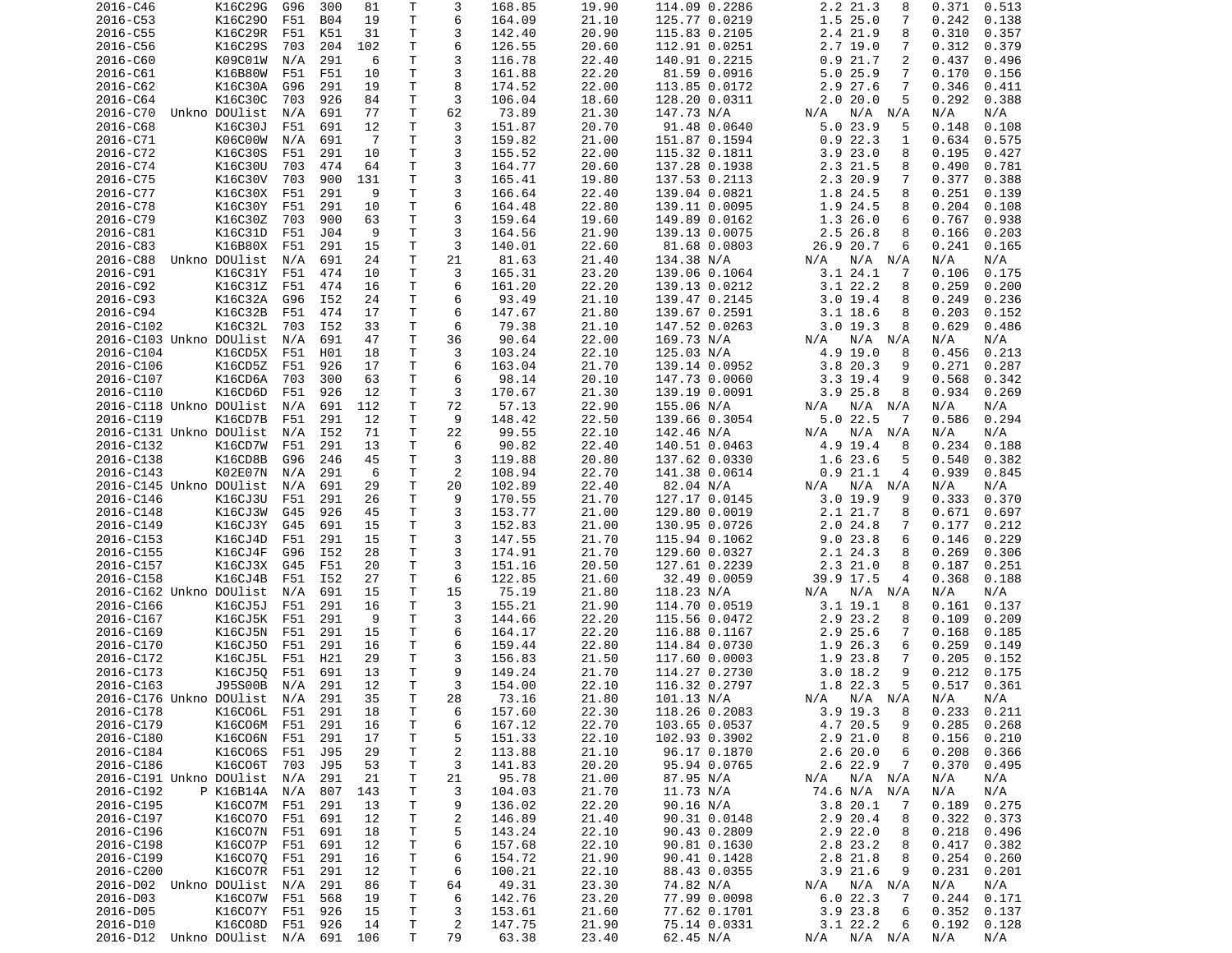| 2016-D13               | K16C08K                     | G96 | 691 | 32  | Т  | 6              | 168.82 | 21.20 | 64.85 0.0123  | 2.1 26.7<br>7                | 0.821<br>0.345  |
|------------------------|-----------------------------|-----|-----|-----|----|----------------|--------|-------|---------------|------------------------------|-----------------|
| 2016-D14               | K16C08L                     | G96 | 291 | 27  | т  | 6              | 177.18 | 22.30 | 63.73 0.3025  | 2.1 23.3<br>8                | 0.254<br>0.357  |
| 2016-D17               | K16D00B                     | 703 | 926 | 36  | т  | 3              | 158.00 | 19.90 | 65.67 0.0008  | 1.1 28.5<br>7                | 0.465<br>0.771  |
| 2016-D21               | Unkno DOUlist               | N/A | 291 | 73  | т  | 38             | 62.88  | 21.80 | 50.34 N/A     | N/A<br>N/A<br>N/A            | N/A<br>N/A      |
| 2016-D22               | K16D00G                     | G96 | 926 | 33  | Τ  | 3              | 159.26 | 21.10 | 50.49 0.0156  | 2.2 27.7<br>7                | 1.223<br>1.558  |
| 2016-D23               | K16D00F                     | 703 | 926 | 35  | Τ  | 5              | 170.48 | 20.70 | 52.34 0.0318  | 2.1 27.1<br>6                | 0.329<br>0.454  |
| 2016-D25               | C K16C020                   | N/A | 926 | 90  | т  | 18             | 91.58  | 21.10 | 49.93 N/A     | 10.0 N/A N/A                 | N/A<br>N/A      |
| 2016-D28               | Unkno DOUlist               | N/A | 291 | 3   | Τ  | 3              | 97.52  | N/A   | 50.04 N/A     | N/A<br>N/A<br>N/A            | N/A<br>N/A      |
| 2016-D29               | K16C04L                     | F51 | 711 | 14  | T  | 2              | 111.93 | 22.10 | 42.93 0.0115  | $6.9$ 19.0<br>$\overline{7}$ | 0.191<br>0.699  |
| 2016-D31               | Unkno DOUlist               | N/A | 695 | 23  | т  | 23             | 66.54  | 21.70 | 26.27 N/A     | N/A<br>N/A<br>N/A            | N/A<br>N/A      |
| 2016-D32               | Unkno DOUlist               | N/A | 691 | 26  | T  | 3              | 120.03 | 19.60 | 56.61 N/A     | N/A<br>N/A<br>N/A            | N/A<br>N/A      |
| 2016-D34               | Unkno DOUlist               | N/A | 695 | 6   | T  | 6              | 99.27  | 20.60 | 25.85 N/A     | N/A<br>N/A<br>N/A            | N/A<br>N/A      |
| 2016-D34               | Unkno DOUlist               | N/A | 695 | 6   | T. | 6              | 99.27  | 20.60 | 25.85 N/A     | N/A<br>N/A<br>N/A            | N/A<br>N/A      |
| 2016-D39               | Unkno DOUlist               | N/A | 691 | 3   | т  | 3              | 160.03 | 21.10 | 52.63 N/A     | N/A<br>N/A<br>N/A            | N/A<br>N/A      |
| 2016-D41               | K16D00P                     | G96 | 695 | 17  | т  | 3              | 119.55 | 21.40 | 18.40 0.0339  | 5.9 19.7<br>9                | 0.635<br>0.754  |
| 2016-D44               | Unkno DOUlist               | N/A | 691 | 151 | Τ  | 108            | 56.90  | 22.20 | 3.58 N/A      | N/A<br>N/A<br>N/A            | N/A<br>N/A      |
| 2016-D45               | Unkno DOUlist               | N/A | 691 | 74  | т  | 59             | 61.12  | 22.40 | 4.92 N/A      | N/A<br>N/A<br>N/A            | N/A<br>N/A      |
| 2016-D46               | K16CQ40                     | F51 | H01 | 36  | Τ  | 9              | 135.69 | 22.40 | 27.79 N/A     | 21.9 16.3<br>3               | 0.392<br>0.293  |
| 2016-D47               | K16D00Z                     | G96 | C47 | 31  | Τ  | 3              | 149.69 | 20.60 | 37.72 0.1284  | 5                            | 0.209<br>0.152  |
|                        |                             |     |     |     |    | 6              |        |       |               | 17.5 21.9<br>7               |                 |
| 2016-D48               | K16D01B                     | 703 | 691 | 28  | Τ  |                | 150.45 | 19.10 | 39.35 0.0136  | 0.826.3                      | 0.341<br>1.574  |
| 2016-D49               | Unkno DOUlist               | N/A | 691 | 102 | т  | 67             | 88.85  | 21.50 | 38.89 N/A     | N/A N/A<br>N/A               | N/A<br>N/A      |
| 2016-D51               | K16D01E                     | 703 | 510 | 72  | Τ  | 3              | 153.74 | 18.90 | 39.93 0.0058  | 1.6 25.4<br>6                | 0.344<br>0.605  |
| 2016-D53               | K16D01F                     | G96 | H01 | 41  | т  | 3              | 151.70 | 20.70 | 40.34 0.0042  | 1.7 24.3<br>8                | 0.557<br>0.425  |
| 2016-D54               | Unkno DOUlist               | N/A | H45 | 140 | т  | 41             | 103.01 | 22.10 | 33.17 N/A     | N/A<br>N/A N/A               | N/A<br>N/A      |
| 2016-D57               | K16D01K                     | G96 | 291 | 35  | T  | 6              | 165.98 | 21.80 | 48.44 0.0018  | 1.3 27.4<br>7                | 0.387<br>0.240  |
| 2016-D59               | K16D01M                     | G96 | 291 | 33  | т  | 3              | 163.16 | 21.00 | 41.56 0.0129  | 1.9 26.0<br>6                | 0.293<br>0.342  |
| 2016-D61               | Unkno DOUlist               | N/A | 691 | 101 | Τ  | 53             | 78.28  | 22.00 | 29.13 N/A     | N/A<br>N/A N/A               | N/A<br>N/A      |
| 2016-D62               | K16D01T                     | G96 | 926 | 45  | Τ  | $\overline{7}$ | 167.24 | 21.40 | 40.08 0.1353  | 2.9<br>21.7<br>9             | 0.463<br>0.546  |
| 2016-D63               | K16D01U                     | G96 | 926 | 26  | Τ  | 3              | 162.91 | 20.50 | 51.42 0.0211  | $2.0$ 26.4<br>7              | 0.331<br>0.283  |
| 2016-D64               | K16D01V                     | G96 | 300 | 79  | T  | 6              | 171.54 | 18.90 | 60.28 0.0009  | 1.4 24.8<br>5                | 0.266<br>0.293  |
| 2016-E01               | Unkno DOUlist               | N/A | 691 | 135 | Τ  | 118            | 63.28  | 22.50 | 5.32 N/A      | $N/A$ $N/A$<br>N/A           | N/A<br>N/A      |
| 2016-E02               | K16D02L                     | G96 | G96 | 48  | T  | 3              | 156.56 | 21.20 | 58.95 0.0585  | 2.125.1<br>7                 | 0.310<br>0.256  |
| 2016-E03               | K16D02M                     | G96 | G96 | 34  | Τ  | 3              | 156.74 | 22.20 | 59.73 0.0679  | 2.1 25.5<br>7                | 0.426<br>0.330  |
| 2016-E08               | K16D02R                     | F51 | 291 | -7  | Τ  | 4              | 162.82 | 23.10 | 61.01 0.1018  | 2.1 25.6<br>8                | 0.105<br>0.164  |
| 2016-E11               | Unkno DOUlist               | N/A | 691 | 175 | т  | 133            | 40.50  | 22.20 | 80.60 N/A     | N/A N/A<br>N/A               | N/A<br>N/A      |
| 2016-E14               | K16D21V                     | 691 | I52 | 30  | Τ  | 12             | 172.29 | 20.90 | 62.03 0.2138  | 2.8 22.1<br>8                | 0.331<br>0.321  |
| 2016-E13               | K16D21U                     | G96 | I52 | 33  | T  | 3              | 169.99 | 22.00 | 60.52 0.3169  | 2.9<br>21.6<br>8             | 0.341<br>0.255  |
| 2016-E15               | K16D21W                     | F51 | I52 | 13  | Τ  | 3              | 154.71 | 21.20 | 63.26 0.2728  | 2.7 21.3<br>8                | 0.200<br>0.276  |
| 2016-E18               | K16D21Z                     | F51 | 691 | 19  | Τ  | 3              | 165.07 | 21.30 | 73.31 0.0874  | 1.9 25.4<br>7                | 0.219<br>0.436  |
| 2016-E22               | Unkno DOUlist               | N/A | 691 | 94  | т  | 83             | 76.30  | 21.40 | 93.97 N/A     | N/A<br>N/A<br>N/A            | N/A<br>N/A      |
| 2016-E24               | K16E01B                     | F51 | 691 | 10  | т  | 3              | 163.14 | 20.70 | 83.58 0.0132  | 2.1 25.2<br>8                | 0.137<br>0.151  |
| 2016-E25               | K16E01C                     | 703 | 474 | 63  | т  | $\overline{2}$ | 143.42 | 20.30 | 84.53 0.0689  | 2.123.0<br>7                 | 0.626<br>0.412  |
| 2016-E28               | K16E01G                     | G96 | 926 | 16  | т  | 3              | 142.65 | 22.70 | 95.21 0.0013  | 1.1 29.0<br>7                | 0.906<br>0.701  |
| 2016-E31               | K16E01K                     | G96 | 300 | 33  | т  | 5              | 128.16 | 20.50 | 94.64 0.0001  | 1.3 29.1<br>5                | 0.577<br>0.377  |
| 2016-E33               | Unkno DOUlist               | 703 | 691 | 54  | Τ  | 26             | 76.86  | 22.40 | 103.32 N/A    | N/A<br>N/A<br>N/A            | N/A<br>N/A      |
| 2016-E34               | K16E01N                     | F51 | 691 | 14  | T. | 8              | 144.35 | 22.50 | 82.50 0.3153  | 3.021.3<br>7                 | 0.290<br>0.147  |
| 2016-E35               | K16E010                     | G96 | G96 | 26  | Τ  | 3              | 138.70 | 22.10 | 92.79 0.1203  | 2.023.8<br>6                 | 0.493<br>0.295  |
| 2016-E37               | K16E010                     | G96 | G96 | 22  | Τ  | 3              | 171.25 | 21.50 | 93.61 0.0053  | $2.0$ 25.9<br>8              | 0.308<br>0.290  |
| 2016-E38               | K16E01R                     | 703 | G96 | 31  | Τ  | 3              | 126.43 | 21.20 | 94.29 0.0530  | 2.1 23.5<br>8                | 0.522<br>0.526  |
| 2016-E42               | K16E01V                     | F51 | 691 | 13  | Τ  | 3              | 140.19 | 22.00 | 93.93 0.0097  | 1.9 24.0<br>8                | 0.915<br>0.648  |
| 2016-E43               | K16E01W                     | 703 | 461 | 54  | T  | 3              | 166.97 | 20.10 | 105.53 0.0250 | 1.6 25.2<br>7                | 0.717<br>0.400  |
|                        | Unkno DOUlist               |     |     | 41  | T. | 27             |        |       |               |                              |                 |
| 2016-E44               |                             | N/A | I52 |     |    |                | 94.56  | 21.90 | 118.43 N/A    | N/A<br>N/A N/A               | N/A<br>N/A      |
| 2016-E45               | K16E26Z                     | G96 | G96 | 31  | T. | 3              | 142.82 | 22.30 | 83.89 0.0015  | 4.0 22.5<br>8                | 0.339<br>0.342  |
| 2016-E50               | K16E27C F51                 |     | 691 | 14  | Τ  | 3              | 136.95 | 21.90 | 104.52 0.1832 | 2.022.3<br>8                 | $0.191$ $0.174$ |
| 2016-E57               | K16E27V F51                 |     | 807 | 16  | Τ  | 3              | 160.02 | 21.40 | 84.17 0.0335  | 4.9 22.7<br>7                | 0.248<br>0.169  |
| 2016-E58               | K16E27X F51                 |     | 807 | 11  | T  | 3              | 135.65 | 22.60 | 93.93 0.1528  | 25.7 20.0<br>6               | 0.287<br>0.116  |
| 2016-E59               | K16E27Y F51                 |     | 807 | 14  | Τ  | 3              | 141.15 | 22.40 | 95.12 0.2219  | 20.7 20.5<br>6               | 0.175<br>0.190  |
| 2016-E60               | K16E27Z F51                 |     | 807 | 17  | Τ  | 3              | 139.79 | 21.90 | 95.12 0.3307  | 6<br>20.8 19.6               | 0.191<br>0.333  |
| 2016-E67               | K16E27W                     | G96 | H21 | 24  | Τ  | 3              | 164.95 | 22.70 | 93.59 0.3673  | 4.0 22.2<br>8                | 0.334<br>0.386  |
| 2016-E70               | K16E28M F51                 |     | 807 | 15  | Τ  | $\overline{c}$ | 139.01 | 22.20 | 95.12 0.2752  | 22.8 20.6<br>6               | 0.219<br>0.194  |
| 2016-E73 Unkno DOUlist |                             | G96 | 691 | 87  | Τ  | 40             | 90.78  | 22.20 | 40.16 N/A     | N/A N/A<br>N/A               | N/A<br>N/A      |
| 2016-E75               | K16E28R F51                 |     | 691 | 9   | Τ  | 3              | 158.36 | 21.70 | 130.20 0.0770 | 1.9 25.1<br>8                | 0.278<br>0.542  |
| 2016-E78               | K16E28U                     | F51 | J95 | 14  | T  | 3              | 132.31 | 21.30 | 141.80 0.0062 | 1.7 25.9<br>8                | 0.977<br>0.329  |
| 2016-E81               | K16E55G                     | F51 | 033 | 13  | Τ  | 3              | 142.41 | 21.50 | 141.84 0.1285 | 1.7 23.3<br>9                | 0.525<br>0.385  |
| 2016-E82               | K16E55H                     | F51 | 033 | 11  | Τ  | 3              | 161.03 | 21.50 | 142.58 0.0036 | 1.6 24.7<br>8                | 0.239<br>0.294  |
| 2016-E88               | Unkno DOUlist               | N/A | 291 | 24  | T  | 21             | 73.77  | 21.80 | 81.04 N/A     | N/A N/A<br>N/A               | N/A<br>N/A      |
| 2016-E90               | K16E56K F51                 |     | 291 | 10  | T  | 6              | 157.65 | 22.40 | 142.60 0.0072 | 3.023.1<br>6                 | 0.183<br>0.243  |
| 2016-E92               | K16E56G                     | F51 | 291 | 18  | T. | 6              | 159.12 | 21.50 | 117.74 0.2224 | 4.9 22.6<br>7                | 0.207<br>0.225  |
| 2016-E93               | K16E56J                     | F51 | 291 | 20  | T  | 6              | 141.56 | 21.40 | 141.82 0.0351 | 2.9 21.9<br>8                | 0.348<br>0.709  |
| 2016-E97               | K16E56P                     | F51 | 291 | 8   | т  | 3              | 139.79 | 21.20 | 141.92 0.0208 | 3.024.4<br>9                 | 0.376<br>0.383  |
|                        | 2016-E100 Unkno DOUlist N/A |     | 691 | 77  | Τ  | 68             | 66.84  | 21.60 | 159.88 N/A    | N/A<br>N/A N/A               | N/A<br>N/A      |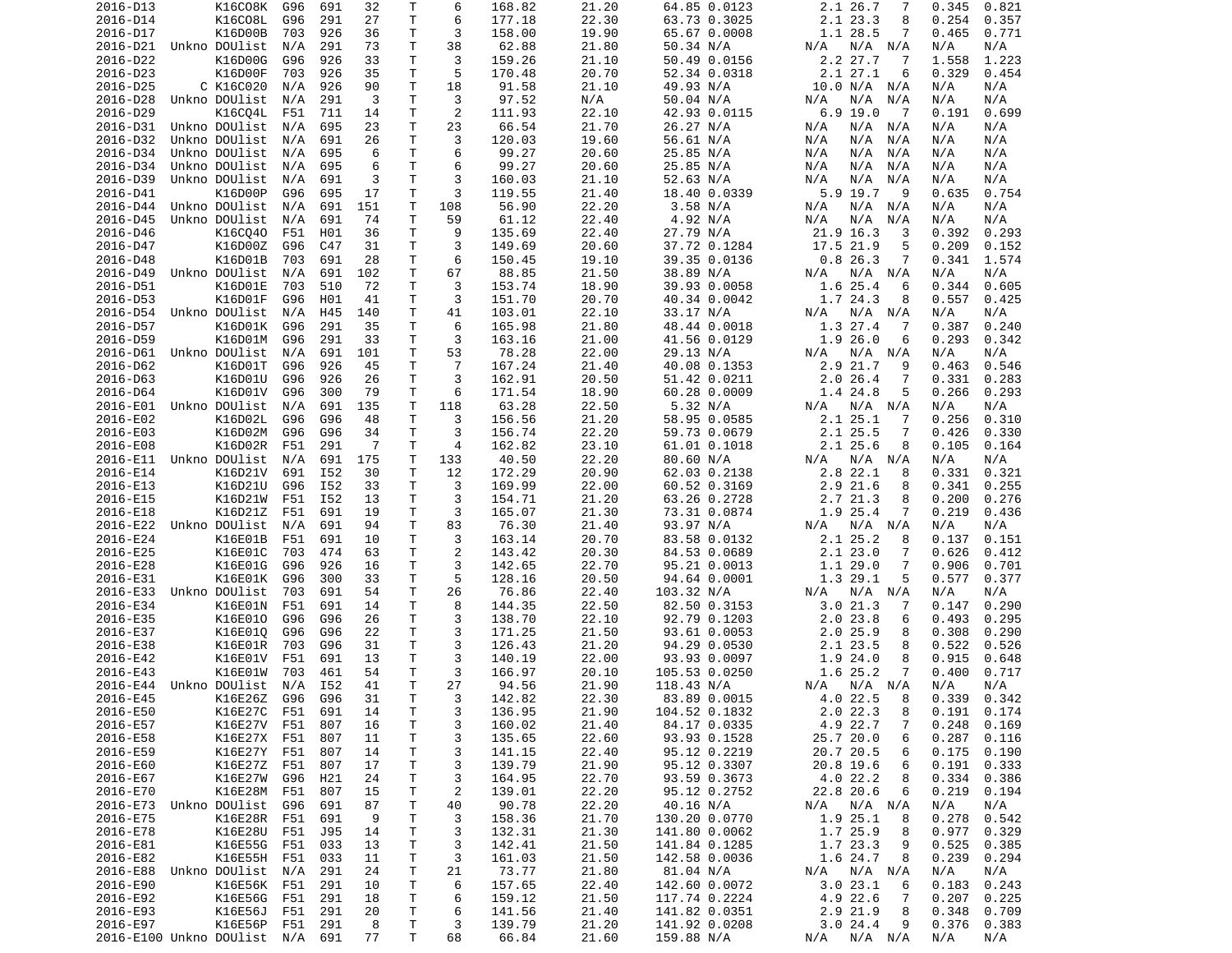| 2016-E101               | K16E84K                | F51 | 474        | 18       | Τ      | 6                       | 153.95           | 22.00          | 95.10 0.1787                 | 8.0 21.4<br>7                 | 0.317<br>0.316                   |
|-------------------------|------------------------|-----|------------|----------|--------|-------------------------|------------------|----------------|------------------------------|-------------------------------|----------------------------------|
| 2016-E103               | K16E84M                | F51 | 926        | 17       | т      | 3                       | 154.10           | 22.10          | 106.45 0.1850                | 7.023.5<br>6                  | 0.231<br>0.230                   |
| 2016-E105               | K16E84P                | F51 | 705        | 16       | т      | 3                       | 159.43           | 22.10          | 156.68 0.0006                | 2.9 27.3<br>6                 | 0.291<br>0.288                   |
| 2016-E106               | K16E840                | F51 | 291        | 18       | т      | 3                       | 158.35           | 22.10          |                              | 2.9 23.9<br>8                 | 0.480<br>0.340                   |
|                         |                        |     |            |          |        |                         |                  |                | 158.11 0.0243                |                               |                                  |
| 2016-E107               | K16E840                | F51 | 474        | 14       | T.     | 3                       | 131.36           | 21.10          | 144.58 0.0392                | 4.1 22.2<br>9                 | 0.376<br>0.627                   |
| 2016-E110               | K16E84V                | 703 | 807        | 48       | Τ      | 3                       | 160.64           | 19.20          | 151.16 0.0173                | 0.726.5<br>6                  | 0.877<br>0.693                   |
| 2016-E112 Unkno DOUlist |                        | N/A | 291        | 32       | Τ      | 24                      | 70.69            | 22.00          | 101.34 N/A                   | N/A N/A<br>N/A                | N/A<br>N/A                       |
| 2016-E114               | K16E85B                | F51 | H01        | 13       | T.     | 3                       | 138.39           | 22.20          | 117.18 0.1933                | 6.9 21.5<br>7                 | 0.306<br>0.141                   |
| 2016-E118               | K16E85F                | F51 | 291        | 10       | Τ      | 3                       | 162.13           | 22.30          | 146.44 0.0763                | 4.0<br>24.9<br>7              | 0.144<br>0.153                   |
|                         |                        |     |            |          |        |                         |                  |                |                              |                               |                                  |
| 2016-E119               | K16E85G                | G96 | 291        | 20       | т      | 3                       | 173.84           | 22.20          | 149.28 0.0102                | 1.027.0<br>7                  | 0.373<br>0.293                   |
| 2016-E123 Unkno DOUlist |                        | N/A | 691        | 20       | T      | 17                      | 134.49           | 21.20          | 136.22 N/A                   | N/A<br>N/A<br>N/A             | N/A<br>N/A                       |
| 2016-E125               | K16E85P                | F51 | 691        | 14       | T.     | 5                       | 134.52           | 22.20          | 132.92 0.2903                | 5.8 21.8<br>8                 | 0.485<br>0.478                   |
| 2016-E143               | K16E85W                | G96 | I93        | 28       | Τ      | 3                       | 174.21           | 21.70          | 124.20 0.0032                | 1.7 27.5<br>7                 | 0.376<br>0.367                   |
| 2016-E147 Unkno DOUlist |                        | N/A | 291        | 27       | т      | 14                      | 113.33           | 23.00          | 119.15 N/A                   | N/A N/A<br>N/A                | N/A<br>N/A                       |
|                         |                        |     |            |          |        |                         |                  |                |                              |                               |                                  |
| 2016-E153               | K16E86G                | G96 | G96        | 20       | T.     | 3                       | 174.18           | 22.40          | 120.98 0.0005                | $2.0$ 24.5<br>8               | 0.710<br>0.401                   |
| 2016-E154               | K16E86F                | F51 | 474        | 19       | T      | 3                       | 150.19           | 21.00          | 116.78 0.0048                | $3.2$ $25.2$<br>7             | 0.292<br>0.249                   |
| 2016-E149               | K16E86B                | F51 | 291        | 13       | Τ      | 3                       | 150.16           | 21.80          | 118.87 N/A                   | 8.9 19.5<br>6                 | 0.316<br>0.103                   |
| 2016-E150               | K16E86C                | F51 | 291        | 14       | Τ      | 3                       | 113.25           | 22.30          | 118.57 0.1843                | 8.9 21.3<br>6                 | 0.206<br>0.208                   |
| 2016-E151               | K16E86D                | F51 | 291        | 11       | T.     | 3                       | 119.95           | 22.10          | 118.78 0.0190                | 7.9 25.3<br>6                 | 0.100<br>0.147                   |
|                         |                        |     |            |          |        |                         |                  |                |                              |                               |                                  |
| 2016-E152               | K16E86E                | F51 | 291        | 16       | Τ      | 3                       | 114.80           | 22.20          | 118.38 0.1521                | 5.9 22.1<br>7                 | 0.154<br>0.179                   |
| 2016-E156               | K16EF5R                | F51 | J95        | 20       | т      | 3                       | 161.05           | 21.20          | 113.38 0.2600                | $3.5$ 22.1<br>8               | 0.292<br>0.390                   |
| 2016-E160 Unkno DOUlist |                        | N/A | F51        | 57       | Τ      | 36                      | 131.86           | 21.60          | 105.39 N/A                   | $N/A$ $N/A$<br>N/A            | N/A<br>N/A                       |
| 2016-E164               | K16EF6C                | G96 | 691        | 32       | Τ      | 9                       | 174.29           | 21.60          | 106.93 0.0189                | 4.2 20.7<br>9                 | 0.480<br>0.445                   |
| 2016-E165               | K16EF6F                | T05 | 926        | 35       | т      | 3                       | 145.10           | 20.40          | 105.37 0.0165                | 6.124.6<br>7                  | 0.435<br>0.446                   |
|                         |                        |     |            |          |        |                         |                  |                |                              |                               |                                  |
| 2016-E167               | K16EF6J                | F51 | K51        | 12       | T      | 3                       | 143.91           | 21.00          | 101.16 0.0133                | 1.5 25.8<br>7                 | 0.489<br>0.412                   |
| 2016-E168               | K16EF6K                | F51 | 926        | 14       | T.     | 3                       | 145.08           | 21.70          | 105.55 0.0290                | 1.9 24.7<br>8                 | 0.194<br>0.521                   |
| 2016-E171               | K16EF6N                | F51 | 104        | 19       | т      | 9                       | 166.57           | 20.80          | 100.31 0.0019                | 1.5 27.7<br>6                 | 0.211<br>0.240                   |
| 2016-E175 Unkno DOUlist |                        | N/A | H45        | 74       | Τ      | 59                      | 130.46           | 22.70          | 92.26 N/A                    | N/A<br>N/A<br>N/A             | N/A<br>N/A                       |
| 2016-E174               | K16EF6C                | N/A | 691        | 3        | T      | 3                       | 172.95           | 21.10          | 95.11 0.0189                 | 0.020.8<br>3                  | 0.807<br>0.628                   |
|                         |                        |     |            |          |        |                         |                  |                |                              |                               |                                  |
| 2016-E178               | K16EF7E                | F51 | 291        | 12       | Τ      | 3                       | 137.26           | 21.50          | 93.53 0.2455                 | 8.8 20.7<br>6                 | 0.108<br>0.085                   |
| 2016-E180               | K16EF7G                | F51 | 691        | 18       | Τ      | 8                       | 155.83           | 21.20          | 94.23 N/A                    | 2.9 20.8<br>7                 | 0.378<br>0.267                   |
| 2016-E181               | K16EF7J                | F51 | 926        | 12       | T.     | 3                       | 158.41           | 21.20          | 95.60 0.1177                 | 1.8 23.9<br>8                 | 0.237<br>0.432                   |
| 2016-E182               | K16EF7K                | F51 | 291        | 11       | Τ      | 3                       | 156.65           | 22.00          | 95.80 0.1602                 | 4.9 23.2<br>7                 | 0.083<br>0.241                   |
| 2016-E183               | K16EF7L                | 703 | 900        | 46       | Τ      | 3                       | 168.97           | 20.50          | 91.48 0.0072                 | 1.3 26.9<br>7                 | 0.570<br>0.515                   |
|                         |                        |     |            |          |        |                         |                  |                |                              |                               |                                  |
| 2016-F03                | C K16E020              | N/A | H01        | 41       | т      | 3                       | 140.57           | 19.60          | 81.52 N/A                    | 1.0 N/A N/A                   | N/A<br>N/A                       |
| 2016-F02                | Unkno DOUlist          | N/A | 691        | 18       | T.     | 18                      | 141.04           | 23.00          |                              |                               |                                  |
|                         |                        |     |            |          |        |                         |                  |                | 80.63 N/A                    | N/A<br>N/A<br>N/A             | N/A<br>N/A                       |
| 2016-F04                | K16EF7Y                | F51 | 291        | 12       | T      | 3                       | 121.34           | 23.30          | 81.44 N/A                    | 8.8 19.2<br>7                 | 0.394<br>0.514                   |
|                         |                        |     |            |          |        |                         |                  |                |                              |                               |                                  |
| 2016-F06                | K16EF8B                | F51 | 691        | 13       | Τ      | 6                       | 155.01           | 21.50          | 83.35 0.3247                 | 2.9 20.6<br>8                 | 0.309<br>0.308                   |
| 2016-F07                | K16EF8D                | F51 | 691        | 13       | Τ      | 9                       | 168.82           | 21.40          | 82.32 0.0606                 | 2.9 22.6<br>8                 | 0.339<br>0.301                   |
| 2016-F08                | K16EF8E                | F51 | 291        | 14       | т      | 6                       | 158.60           | 22.30          | 83.00 0.0984                 | 2.8 23.9<br>7                 | 0.204<br>0.209                   |
| 2016-F10                | K16EF8G                | G96 | 926        | 26       | Τ      | 3                       | 143.03           | 21.90          | 80.26 0.0171                 | 2.1 27.1<br>5                 | 0.475<br>0.391                   |
|                         |                        |     |            |          |        |                         |                  |                |                              | 7                             |                                  |
| 2016-F11                | K16EF7Z                | F51 | 291        | 18       | Τ      | 3                       | 142.76           | 21.80          | 84.50 0.0049                 | $3.8$ 18.6                    | 0.233<br>0.287                   |
| 2016-F12                | K16EF8C                | F51 | 291        | 12       | T.     | 3                       | 161.53           | 22.20          | 83.96 0.0891                 | 2.8 21.7<br>8                 | 0.193<br>0.362                   |
| 2016-F15                | K16EF8K                | G96 | F51        | 29       | т      | $\overline{2}$          | 155.33           | 21.30          | 78.85 0.2559                 | 8<br>2.2 20.4                 | 0.247<br>0.236                   |
| 2016-F17                | K16EF8N                | F51 | 291        | 14       | Τ      | 3                       | 150.64           | 21.40          | 84.95 0.1183                 | 9.7 21.7<br>8                 | 0.200<br>0.157                   |
| 2016-F18                | Unkno DOUlist          | N/A | 691        | 52       | Τ      | 39                      | 66.48            | 22.90          | 69.22 N/A                    | N/A<br>N/A N/A                | N/A<br>N/A                       |
|                         |                        |     |            |          | T.     | 9                       |                  |                |                              | 7                             |                                  |
| 2016-F19                | K16EJ5C                | F51 | 291        | 16       |        |                         | 131.02           | 22.80          | 69.19 0.3540                 | 3.920.9                       | 0.321<br>0.402                   |
| 2016-F22                | K16EJ5F                | F51 | 291        | 39       | Τ      | 6                       | 124.39           | 20.00          | 69.51 0.0002                 | 1.8 25.4<br>5                 | 0.326<br>0.313                   |
| 2016-F28                | Unkno DOUlist          | N/A | H45        | 29       | Τ      | 16                      | 95.14            | 21.00          | 56.77 N/A                    | N/A<br>N/A N/A                | N/A<br>N/A                       |
| 2016-F30                | K16F01D                | F51 | 926        | 18       | Τ      | 3                       | 153.43           | 21.00          | 58.99 0.0457                 | 1.8 23.2<br>7                 | 0.263<br>0.231                   |
| 2016-F32                | K16F01F                | F51 | 926        | 24       | т      | 6                       | 145.31           | 20.50          | 57.04 0.0858                 | $2.0$ 23.6<br>7               | 0.374<br>0.315                   |
| 2016-F36                | Unkno DOUlist          | N/A | 691        | 54       | T.     | 42                      | 86.80            | 21.40          | 44.89 N/A                    | N/A<br>N/A N/A                | N/A<br>N/A                       |
|                         |                        |     |            |          |        |                         |                  |                |                              |                               |                                  |
| 2016-F37                | K16F03J                | F51 | 291        | 16       | T.     | $\overline{\mathbf{3}}$ | 150.86           | 22.30          | 46.61 0.0753                 | 2.8 22.3 7                    | 0.215<br>0.121                   |
| 2016-F39                | Unkno DOUlist N/A      |     | 691        | 77       | T      | 47                      | 67.85            | 20.80          | 33.93 N/A                    | N/A N/A<br>N/A                | N/A<br>N/A                       |
| 2016-F40                | K08T10M N/A            |     | 291        | 17       | Τ      | 5                       | 140.69           | 21.90          | 34.48 0.0588                 | $3.9$ 19.3<br>4               | 0.323<br>0.350                   |
| 2016-F41                | K16F03T                | F51 | 807        | 23       | т      | 6                       | 143.70           | 20.60          | 38.85 0.1950                 | 3.620.0<br>8                  | 0.236<br>0.239                   |
| 2016-F44                | Unkno DOUlist          | G96 | 691        | 26       |        |                         |                  |                |                              |                               | N/A                              |
|                         |                        |     |            |          | т      | 15                      | 103.29           | 20.50          | 33.14 N/A                    | $N/A$ $N/A$<br>N/A            | N/A                              |
| 2016-F43                | Unkno DOUlist N/A      |     | 215        | 310      | т      | 12                      | 59.61            | 19.50          | 16.14 N/A                    | N/A<br>N/A<br>N/A             | N/A<br>N/A                       |
| 2016-F46                | Unkno DOUlist          | N/A | 691        | 8        | т      | 3                       | 172.44           | 20.80          | 94.02 N/A                    | N/A<br>N/A<br>N/A             | N/A<br>N/A                       |
| 2016-F48                | Unkno DOUlist N/A      |     | 691        | 6        | Τ      | 6                       | 128.31           | N/A            | 33.07 N/A                    | N/A<br>N/A<br>N/A             | N/A<br>N/A                       |
| 2016-F50                | Unkno DOUlist N/A      |     | 291        | 20       | Τ      | 20                      | 102.49           | 21.20          | 18.19 N/A                    | N/A<br>N/A<br>N/A             | N/A<br>N/A                       |
|                         |                        |     |            |          |        |                         |                  |                |                              |                               |                                  |
| 2016-F51                | K16F04A F51            |     | 291        | 22       | Τ      | 3                       | 140.79           | 20.40          | 20.00 0.1637                 | 7.0 19.4<br>- 8               | 0.268<br>0.152                   |
| 2016-F55                | Unkno DOUlist          | N/A | 691        | 60       | т      | 40                      | 59.31            | 21.90          | 4.62 N/A                     | N/A N/A<br>N/A                | N/A<br>N/A                       |
| 2016-F56                | K10F09X N/A            |     | 926        | 15       | Т      | 3                       | 144.62           | 19.30          | 21.08 0.0139                 | 0.924.2<br>3                  | 0.416<br>0.353                   |
| 2016-F61                | Unkno DOUlist          | N/A | 291        | 98       | т      | 79                      | 78.70            | 22.30          | 29.76 N/A                    | N/A N/A<br>N/A                | N/A<br>N/A                       |
| 2016-F62                | K16F06T                | F51 | 926        | 26       | Т      | 6                       | 118.96           | 21.60          | 19.13 0.2128                 | $2.0$ 19.9<br>- 9             | 0.308<br>0.348                   |
| 2016-F64                | Unkno DOUlist          | N/A | 291        | 163      | T      | 95                      | 86.87            | 23.00          | 27.42 N/A                    | N/A                           | N/A<br>N/A                       |
|                         |                        |     |            |          |        |                         |                  |                |                              | N/A N/A                       |                                  |
| 2016-F65                | K16F06U                | G96 | G96        | 40       | Τ      | 3                       | 170.34           | 21.10          | 42.34 0.0007                 | 1.1 28.9<br>$\overline{7}$    | 0.390<br>0.738                   |
| 2016-F66                | Unkno DOUlist N/A      |     | 691        | 25       | T      | 3                       | 174.19           | 19.10          | 38.63 N/A                    | N/A<br>N/A N/A                | N/A<br>N/A                       |
| 2016-F67<br>2016-F68    | K16F06V<br>K16F07V 703 | W84 | 926<br>958 | 21<br>43 | Τ<br>Τ | 3<br>3                  | 159.90<br>152.83 | 21.20<br>19.90 | 49.28 0.0202<br>52.64 0.0105 | 1.324.0<br>7<br>1.6 23.3<br>8 | 0.590<br>0.310<br>0.447<br>0.419 |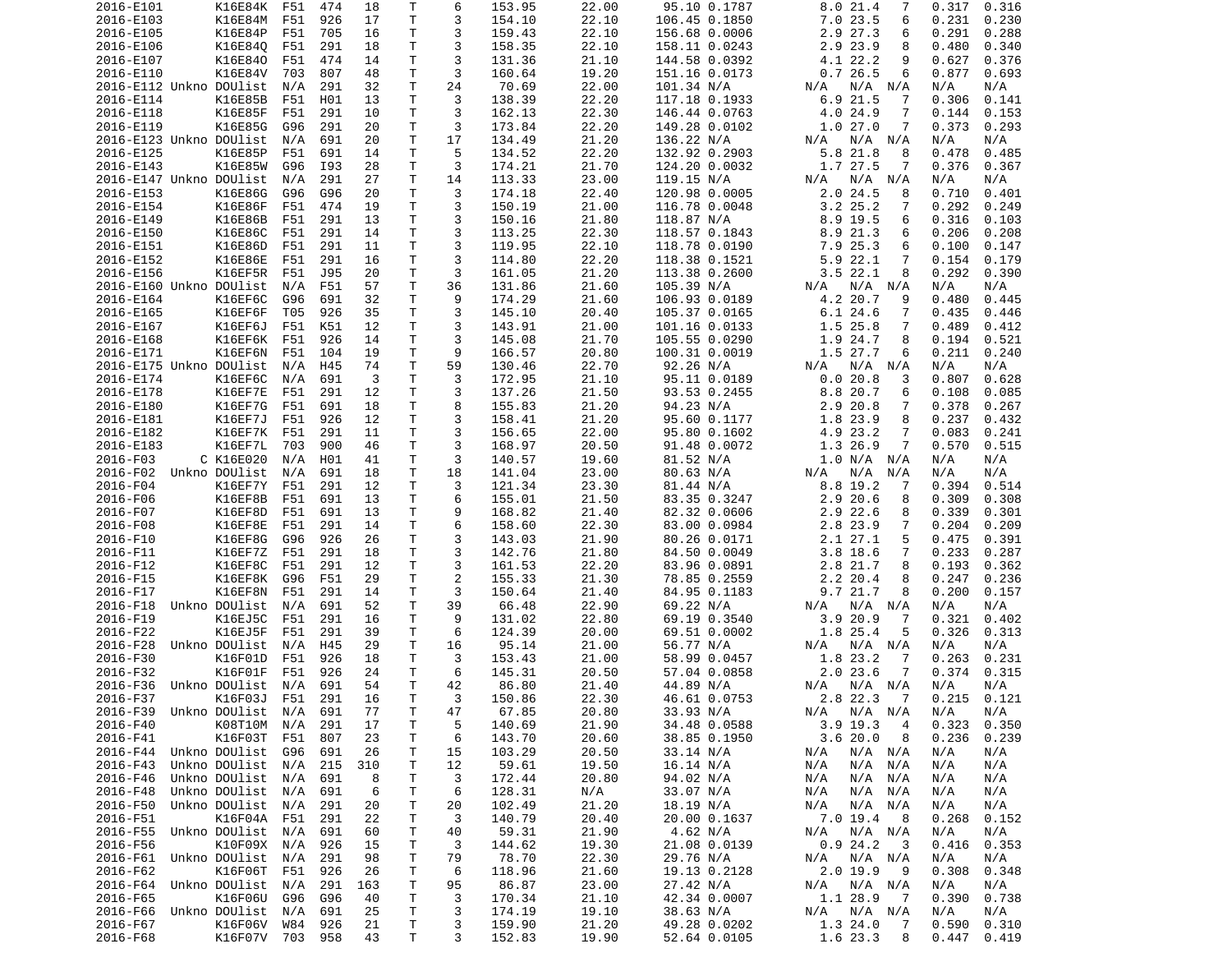| 2016-F75                    | K16F12F                        | G96 | W84 | 37 | Τ            | 2              | 165.80 | 22.40 | 40.31 0.0342           | 2.9 26.1<br>7              | 0.513<br>0.623  |
|-----------------------------|--------------------------------|-----|-----|----|--------------|----------------|--------|-------|------------------------|----------------------------|-----------------|
| 2016-F78                    | Unkno DOUlist                  | N/A | 691 | 66 | Τ            | 50             | 105.61 | 22.90 | 73.50 N/A              | N/A N/A<br>N/A             | N/A<br>N/A      |
| 2016-F79                    | K16F120                        | C51 | 291 | 20 | Τ            | 2              | 107.46 | 22.40 | 21.63 0.0012           | 5.7 22.8<br>6              | 0.287<br>0.259  |
|                             | K16F12P                        |     | 291 |    | Τ            | 2              |        |       | 49.62 0.0067           | 3.325.9                    | 0.181           |
| 2016-F80                    |                                | W84 |     | 14 |              |                | 158.85 | 22.50 |                        | 7                          | 0.190           |
| 2016-F82                    | K16F12R                        | G96 | G96 | 18 | T.           | 2              | 171.58 | 21.60 | 52.92 0.1368           | 3.024.6<br>8               | 0.397<br>0.328  |
| 2016-F83                    | K16F12S                        | G96 | G96 | 30 | T            | 3              | 173.92 | 22.00 | 53.29 0.0618           | 3.024.2<br>8               | 0.235<br>0.335  |
| 2016-F89                    | K16F13A                        | W84 | 691 | 14 | Τ            | $\overline{2}$ | 153.86 | 21.70 | 52.45 0.1266           | 16.9 22.6<br>6             | 0.377<br>0.200  |
| 2016-F90                    | K16F13B                        | W84 | J95 | 15 | Τ            | 3              | 173.36 | 20.20 | 74.25 0.0022           | 1.6 26.6<br>4              | 0.185<br>0.158  |
| 2016-G05                    | Unkno DOUlist                  | N/A | 691 | 42 | Τ            | 26             | 122.08 | 21.40 | 86.82 N/A              | N/A N/A<br>N/A             | N/A<br>N/A      |
|                             |                                |     |     |    |              |                |        |       |                        |                            |                 |
| 2016-G04                    | K16F13F                        | F51 | J95 | 17 | Τ            | 3              | 160.84 | 20.60 | 75.83 0.0497           | 1.7 23.5<br>8              | 0.358<br>0.341  |
| 2016-G06                    | K07VD7Z                        | N/A | 691 | 13 | Τ            | 6              | 148.99 | 21.90 | 75.27 0.0234           | 1.9 21.6<br>4              | 0.433<br>0.418  |
| 2016-G07                    | K16F13L                        | W84 | 291 | 18 | T            | 3              | 162.21 | 22.30 | 49.26 0.0247           | 4.3 25.4<br>5              | 0.118<br>0.151  |
| 2016-G09                    | K16F13N                        | W84 | 291 | 12 | T            | 3              | 163.59 | 22.90 | 49.60 0.0346           | 4.3 27.7<br>6              | 0.113<br>0.104  |
| 2016-G10                    | K16F130                        | W84 | 291 | 15 | T            | 3              | 157.68 | 22.80 | 49.62 0.3507           | 4.4 22.5<br>7              | 0.132<br>0.171  |
|                             |                                |     |     |    |              |                |        |       |                        |                            |                 |
| 2016-G11                    | K16F13P                        | W84 | 291 | 13 | T.           | 3              | 156.96 | 22.40 | 50.48 0.0185           | 4.3 26.6<br>$\overline{7}$ | 0.194<br>0.110  |
| 2016-G13                    | K16F13R                        | F51 | 926 | 19 | $\mathsf{T}$ | 3              | 136.82 | 21.70 | 52.00 0.0559           | 4.0 25.1<br>7              | 0.393<br>0.258  |
| 2016-G14                    | K16F13S                        | W84 | 291 | 13 | T.           | 3              | 159.05 | 22.30 | 60.58 0.0874           | 3.3 25.9<br>7              | 0.070<br>0.100  |
| 2016-G16                    | K16F13V                        | W84 | 691 | 19 | T.           | 6              | 157.32 | 21.60 | 71.50 0.0019           | 2.226.0<br>7               | 0.234<br>0.195  |
| 2016-G19                    | K16F13Y                        | F51 | 926 | 13 | T            | 6              | 137.48 | 21.50 | 73.99 0.0097           | 2.023.9<br>9               | 0.227<br>0.284  |
| 2016-G20                    | K16F13Z                        | F51 | 291 | 13 | T            | 3              | 146.37 | 21.60 | 74.69 0.0020           | 2.1 28.3<br>7              | 0.336<br>0.224  |
|                             |                                |     |     |    |              |                |        |       |                        |                            |                 |
| 2016-G26                    | K16F13U                        | F51 | 926 | 27 | Τ            | 3              | 155.22 | 20.80 | 63.96 0.1082           | 3.022.2<br>7               | 0.274<br>0.255  |
| 2016-G28                    | Unkno DOUlist                  | F51 | 291 | 5  | Τ            | $\overline{c}$ | 95.65  | 21.80 | 44.79 N/A              | $N/A$ $N/A$<br>N/A         | N/A<br>N/A      |
| 2016-G29                    | K16F14S                        | F51 | 926 | 15 | T            | 6              | 137.94 | 22.40 | 86.55 0.0350           | 1.8 25.1<br>7              | 0.302<br>0.129  |
| 2016-G30                    | K16F14T                        | F51 | 291 | 15 | Τ            | 3              | 139.25 | 22.10 | 86.58 0.0456           | 2.024.8<br>8               | 0.191<br>0.226  |
| 2016-G33                    | K16F14W                        | F51 | 926 | 20 | Τ            | 3              | 146.94 | 22.70 | 64.02 0.0994           | 27.8 20.8<br>6             | 0.252<br>0.269  |
|                             |                                |     |     |    |              |                |        |       |                        |                            |                 |
| 2016-G35                    | Unkno DOUlist                  | N/A | T05 | 55 | T            | 20             | 85.06  | 25.60 | 93.96 N/A              | N/A N/A<br>N/A             | N/A<br>N/A      |
| 2016-G36                    | K16F14Y                        | W84 | 291 | 20 | T.           | 3              | 155.81 | 22.80 | 48.92 0.1419           | 6.3 19.3<br>-7             | 0.188<br>0.188  |
| 2016-G37                    | K16F14Z                        | W84 | 291 | 15 | Τ            | 5              | 156.37 | 22.50 | 49.96 0.0521           | 6.2 21.4<br>7              | 0.173<br>0.203  |
| 2016-G38                    | K16F15A                        | W84 | 291 | 12 | Τ            | 3              | 161.96 | 23.50 | 63.49 0.1304           | 4.9 23.2<br>8              | 0.122<br>0.079  |
| 2016-G39                    | K16F15B                        | W84 | 705 | 16 | Τ            | 3              | 161.51 | 22.30 | 71.86 0.0230           | 4.2 26.7<br>7              | 0.560<br>0.573  |
|                             |                                |     |     |    |              |                |        |       |                        |                            |                 |
| 2016-G40                    | K16F15C                        | F51 | 926 | 27 | Τ            | 8              | 126.04 | 21.50 | 86.05 0.0286           | 2.9 21.2<br>8              | 0.353<br>0.460  |
| 2016-G41                    | K16F15D                        | F51 | 291 | 11 | T.           | 2              | 171.08 | 21.80 | 87.41 0.1815           | 3.021.5<br>9               | 0.178<br>0.215  |
| 2016-G43                    | K16G00T                        | W84 | 474 | 16 | $\mathsf{T}$ | 3              | 163.30 | 21.10 | 95.22 0.0033           | 2.5 25.8<br>7              | 0.368<br>0.153  |
| 2016-G45                    | K16G00V                        | F51 | 474 | 17 | Τ            | 3              | 130.76 | 21.30 | 98.12 0.0334           | 2.2 24.8<br>7              | 0.334<br>0.352  |
| 2016-G47                    | K16G00X                        | F51 | I52 | 13 | T            | $\overline{2}$ | 169.24 | 22.70 | 98.65 0.0023           | 1.9 25.4<br>8              | 0.226<br>0.281  |
| 2016-G48                    | K16G00Y                        | F51 | 291 | 20 | Τ            | 6              | 173.36 | 22.70 | 98.73 0.0683           | 2.1 26.5<br>7              | 0.243<br>0.257  |
|                             |                                |     |     |    |              |                |        |       |                        |                            |                 |
| 2016-G49                    | K16G00Z                        | F51 | 691 | 15 | Τ            | 3              | 177.33 | 22.00 | 98.86 0.1949           | 1.9 24.4<br>8              | 0.397<br>0.488  |
| 2016-G54                    | K16F15F                        | F51 | 691 | 16 | T.           | 6              | 140.88 | 21.50 | 88.97 0.1813           | 2.9 18.8<br>9              | 0.305<br>0.146  |
| 2016-G55                    | K16G01B                        | F51 | 291 | 13 | T            | 3              | 172.28 | 22.30 | 99.21 0.0672           | 2.021.1<br>9               | 0.135<br>0.118  |
| 2016-G56                    | K16G01D                        | F51 | I52 | 17 | T            | 3              | 169.04 | 22.50 | 99.32 0.2275           | 1.9 22.9<br>7              | 0.324<br>0.251  |
| 2016-G59                    | K16F15G                        | C51 | 461 | 22 | Τ            | 3              | 97.37  | 21.20 | 87.80 0.2306           | $3.4$ 19.8<br>8            | 0.453<br>0.437  |
|                             |                                |     |     |    |              |                |        |       |                        |                            |                 |
| 2016-G62                    | Unkno DOUlist                  | N/A | 691 | 50 | Τ            | 18             | 126.23 | 21.70 | 109.13 N/A             | N/A N/A<br>N/A             | N/A<br>N/A      |
| 2016-G64                    | K16F39H                        | W84 | 291 | 13 | Τ            | 3              | 159.34 | 22.90 | 72.23 0.1160           | 5.2 24.3<br>7              | 0.160<br>0.059  |
| 2016-G66                    | K16G02C                        | F51 | 291 | 10 | T            | 3              | 165.90 | 22.30 | 99.33 0.2181           | 3.023.2<br>7               | 0.226<br>0.140  |
| 2016-G65                    | K16G02B                        | F51 | 291 | 9  | Τ            | 3              | 170.26 | 21.50 | 99.19 0.0886           | 3.025.7<br>8               | 0.380<br>0.504  |
| 2016-G68                    | K16G02E                        | G45 | I52 | 18 | T            | 3              | 157.07 | 20.90 | 110.05 0.1482          | 2.2 21.6<br>8              | 0.379<br>0.424  |
|                             |                                |     |     |    |              |                |        |       |                        |                            |                 |
| 2016-G70                    | K16F39J                        | F51 | 291 | 15 | T            | 6              | 140.81 | 21.60 | 88.40 0.2369           | 4.0 22.1<br>8              | 0.192<br>0.245  |
| 2016-G77                    | Unkno DOUlist                  | N/A | 291 | 34 | T.           | 26             | 98.59  | 21.70 | 135.20 N/A             | N/A N/A<br>N/A             | N/A<br>N/A      |
| 2016-G79                    | K16G020                        | F51 | 474 | 19 | $\mathsf{T}$ | 6              | 127.43 | 22.00 | 98.04 0.1722           | 4.1 20.3<br>8              | 0.325<br>0.484  |
| 2016-G82                    | K16G02V                        | F51 | 474 | 24 | T.           | 3              | 139.22 | 21.80 | 122.87 0.0960          | 2.2 24.2<br>7              | 0.300<br>0.322  |
| 2016-G84                    | K16G02S                        | F51 | 691 | 15 | Τ            | 3              | 152.85 | 21.50 | 87.88 0.0086           | 5.022.7<br>7               | 0.225<br>0.409  |
|                             | K16F39L                        | F51 | 291 | 18 | T.           | 6              | 139.87 | 22.30 |                        | 5<br>27.0 23.0             | 0.254           |
| 2016-G91                    |                                |     |     |    |              |                |        |       | 86.60 0.2240           |                            | 0.108           |
|                             |                                |     |     |    |              | 16             | 139.78 | 21.20 |                        |                            |                 |
| 2016-G95                    | 2016-G94 Unkno DOUlist N/A 291 |     |     | 25 | T            |                |        |       | 152.27 N/A             | N/A N/A N/A                | N/A<br>N/A      |
|                             | K16GD4C                        | F51 | 291 | 9  | Τ            | 3              | 157.67 | 20.80 | 124.58 0.0185          | 3.026.4<br>$\overline{7}$  | $0.093$ $0.156$ |
|                             |                                |     |     |    |              |                |        |       |                        | 6                          |                 |
| 2016-G96                    | K16GD4D                        | F51 | 291 | 18 | $\mathsf T$  | 3              | 131.35 | 21.70 | 125.91 0.0553          | 2.9 23.7                   | 0.466<br>0.419  |
| 2016-G100                   | K16GD4F                        | F51 | J95 | 11 | Τ            | 3              | 149.02 | 20.70 | 150.24 0.0532          | 1.6 24.8<br>5              | 0.223<br>0.286  |
| 2016-G101                   | K16GD4G                        | F51 | J95 | 9  | т            | 3              | 154.63 | 21.20 | 150.28 0.0353          | 1.7 26.1<br>8              | 0.409<br>0.372  |
| 2016-G105                   | K16GD4J                        | G96 | H01 | 26 | T.           | 3              | 144.33 | 22.30 | 120.88 0.0040          | 4.1 23.5<br>9              | 0.382<br>0.359  |
| 2016-G107                   | K16GD4L                        | G96 | H01 | 22 | T.           | 3              | 154.36 | 22.00 | 135.09 0.0748          | 3.024.4<br>8               | 0.392<br>0.410  |
| 2016-G111                   | K16GD4P                        | F51 | H01 | 12 | T.           | 3              | 144.63 | 21.10 | 100.50 0.2348          | 5.8 21.9<br>6              | 0.067<br>0.204  |
|                             |                                |     |     |    |              |                |        |       |                        |                            |                 |
| 2016-G118                   | K16GD5D                        | F51 | 291 | 15 | T.           | 6              | 141.17 | 22.30 | 122.90 0.0085          | 5.9 20.9<br>8              | 0.430<br>0.409  |
| 2016-G121                   | K16GD5G                        | F51 | 926 | 23 | T            | 3              | 122.58 | 21.70 | 138.95 0.0708          | 5.0 20.7<br>8              | 0.368<br>0.314  |
| 2016-G123                   | K16GD5J                        | F51 | 291 | 13 | Τ            | 3              | 158.30 | 22.40 | 150.99 0.0522          | 4.1 25.1<br>7              | 0.165<br>0.226  |
| 2016-G124                   | K16GD5K                        | F51 | 926 | 10 | T.           | 3              | 169.58 | 21.20 | 152.52 0.0189          | 3.8 28.3<br>7              | 0.307<br>0.378  |
| 2016-G126                   | K16GD5M F51                    |     | 291 | 10 | T.           | $\overline{c}$ | 147.36 | 22.30 | 125.26 0.1925          | 6.022.1<br>9               | 0.079<br>0.058  |
| 2016-G130 Unkno DOUlist     |                                | N/A | I52 | 15 | T.           | 9              | 119.57 | 21.60 |                        | $N/A$ $N/A$<br>N/A         | N/A<br>N/A      |
|                             |                                |     |     |    |              |                |        |       | 141.59 N/A             |                            |                 |
| 2016-G133                   | K16GK6K F51                    |     | H01 | 14 | T            | 6              | 102.93 | 22.30 | 109.75 0.1504          | 7.9 21.6<br>6              | 0.453<br>0.180  |
| 2016-G134                   | K16GK6M F51                    |     | H01 | 17 | T            | 3              | 124.37 | 22.40 | 138.90 0.1631          | 5.8 19.8<br>8              | 0.197<br>0.266  |
| 2016-G135                   | K16GK60 F51                    |     | 474 | 36 | T            | 3              | 172.24 | 21.00 | 137.11 0.0004          | 1.1 26.5<br>6              | 0.502<br>0.977  |
| 2016-G139 Unkno DOUlist N/A |                                |     | G96 | 17 | T.           | 3              | 90.46  | 22.43 | 97.14 N/A<br>99.23 N/A | $N/A$ $N/A$<br>N/A         | N/A<br>N/A      |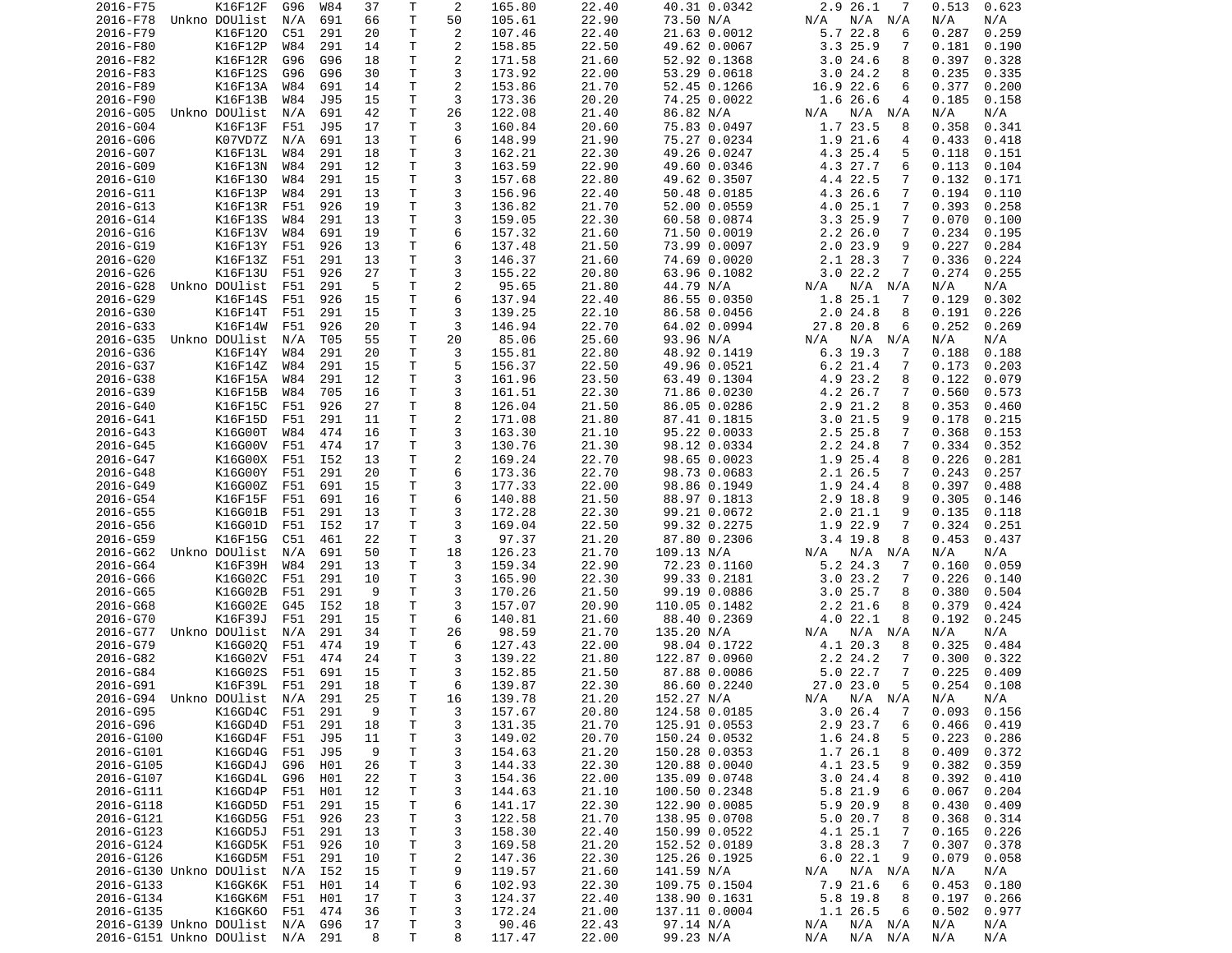| 2016-G153                  | K16GL6V                  | F51        | 291        | 9        | Т            | 3                   | 135.64           | 22.20          | 98.11 0.1599                 | 2.023.3<br>8                   | 0.271<br>0.145               |
|----------------------------|--------------------------|------------|------------|----------|--------------|---------------------|------------------|----------------|------------------------------|--------------------------------|------------------------------|
| 2016-G155 Unkno DOUlist    |                          | N/A        | 691        | 90       | T            | 52                  | 69.92            | 21.70          | 86.15 N/A                    | N/A N/A<br>N/A                 | N/A<br>N/A                   |
| 2016-G156                  | K16GM0N                  | F51        | 705        | 15       | т            | 3                   | 166.90           | 22.10          | 88.56 0.1639                 | 12.9 18.9<br>6                 | 0.213<br>0.076               |
| 2016-G157                  | K16GM00                  | F51        | 926        | 15       | Τ            | 3                   | 124.23           | 21.80          | 89.85 N/A                    | $3.9$ 17.1<br>8                | 0.133<br>0.160               |
| 2016-G158                  | K16GM0P                  | F51        | 691        | 15       | т            | 5                   | 142.85           | 21.90          | 88.96 0.0745                 | 2.9 21.9<br>6                  | 0.423<br>0.284               |
| 2016-G162                  | K16GM0T                  | F51        | 474        | 28       | Τ            | 6                   | 157.91           | 21.30          | 86.18 0.0273                 | 3.1 17.8<br>8                  | 0.247<br>0.182               |
| 2016-G163                  | K16GM0U                  | F51        | 691        | 14       | Τ            | 3                   | 137.56           | 21.60          | 87.21 0.3631                 | 12.8 20.3<br>5                 | 0.254<br>0.191               |
| 2016-G169                  | K16GM1A                  | F51        | 474        | 18       | Т            | 3                   | 142.91           | 21.30          | 84.02 0.1021                 | 2.2 22.7<br>8                  | 0.282<br>0.295               |
| 2016-G174                  | K16GM1M                  | F51        | 691        | 12       | Τ            | 6                   | 160.08           | 21.40          | 76.38 N/A                    | 4.9 20.4<br>8                  | 0.291<br>0.263               |
| 2016-G173 Unkno DOUlist    |                          | N/A        | 691        | 33       | Τ            | 33                  | 84.64            | N/A            | 74.76 N/A                    | N/A N/A<br>N/A                 | N/A<br>N/A                   |
| 2016-H03                   | Unkno DOUlist            | N/A        | 291        | 3        | T.           | 3                   | 159.02           | N/A            | 66.81 N/A                    | N/A<br>N/A<br>N/A              | N/A<br>N/A                   |
| 2016-H07                   | K16GM1W                  | F51        | G40        | 16       | Τ            | 3                   | 129.22           | 19.80          | 66.82 0.0218                 | 1.6 24.3<br>-7                 | 0.170<br>0.233               |
| 2016-H11<br>2016-H15       | K16GM2A<br>Unkno DOUlist | F51        | F51        | 15       | T<br>т       | 3<br>63             | 130.34           | 22.60<br>21.10 | 62.02 0.1261<br>51.72 N/A    | 13.0 19.9<br>6                 | 0.229<br>0.380               |
| 2016-H16                   | K16GM2K                  | N/A<br>G96 | 691<br>291 | 70<br>34 | т            | 12                  | 96.85<br>137.51  | 21.60          | 52.88 0.2486                 | N/A N/A<br>N/A<br>3.021.0<br>7 | N/A<br>N/A<br>0.406<br>0.619 |
| 2016-H17                   | K16GM2L                  | G96        | 926        | 20       | т            | 3                   | 166.54           | 21.40          | 53.38 0.0327                 | 2.025.7<br>8                   | 0.253<br>0.319               |
| 2016-H19                   | Unkno DOUlist            | N/A        | 691        | 86       | т            | 67                  | 46.58            | 21.50          | 40.80 N/A                    | N/A<br>N/A N/A                 | N/A<br>N/A                   |
| 2016-H20                   | K16G00Z                  | G96        | 691        | 13       | T            | 3                   | 159.10           | 21.80          | 44.12 0.0675                 | 4.0 23.5<br>8                  | 0.207<br>0.204               |
| 2016-H21                   | K16H00A                  | G96        | 926        | 22       | т            | 2                   | 150.54           | 21.00          | 42.69 0.0098                 | 0.926.2<br>8                   | 0.391<br>0.910               |
| 2016-H25                   | Unkno DOUlist            | C51        | 691        | 139      | T            | 64                  | 54.20            | 21.10          | 29.78 N/A                    | N/A<br>N/A N/A                 | N/A<br>N/A                   |
| 2016-H26                   | K16G01D                  | F51        | 691        | 26       | T            | 11                  | 143.77           | 20.40          | 30.62 0.0461                 | 4.8 21.3<br>8                  | 0.320<br>0.540               |
| 2016-H27                   | K16H00E                  | F51        | 695        | 16       | т            | 9                   | 156.11           | 22.20          | 31.11 0.2932                 | 2.8 21.9<br>8                  | 0.221<br>0.217               |
| 2016-H28                   | K16H00F                  | F51        | 926        | 37       | Τ            | 18                  | 152.21           | 20.80          | 29.81 0.0405                 | 2.024.9<br>7                   | 0.583<br>0.362               |
| 2016-H29                   | C K15W00Z                | N/A        | L51        | 56       | Τ            | 9                   | 34.69            | 22.40          | 15.84 N/A                    | 174.6 N/A N/A                  | N/A<br>N/A                   |
| 2016-H32                   | K16G01F                  | F51        | J95        | 35       | Τ            | 3                   | 131.52           | 21.60          | 46.94 0.1668                 | 12.4 23.3<br>-7                | 0.388<br>0.325               |
| 2016-H33                   | Unkno DOUlist            | N/A        | 695        | 85       | Τ            | 57                  | 76.49            | 21.10          | 19.40 N/A                    | $N/A$ $N/A$<br>N/A             | N/A<br>N/A                   |
| 2016-H34                   | K16H00K                  | G96        | 926        | 29       | T            | 3                   | 109.57           | 21.70          | 19.51 0.0108                 | 7.8 24.8<br>-7                 | 0.313<br>0.350               |
| 2016-H36                   | Unkno DOUlist            | N/A        | 691        | 60       | Т            | 53                  | 81.15            | 21.50          | 8.50 N/A                     | N/A<br>N/A<br>N/A              | N/A<br>N/A                   |
| 2016-H38                   | Unkno DOUlist            | N/A        | 695        | 34       | т            | 22                  | 95.60            | 20.90          | 3.40 N/A                     | N/A<br>N/A<br>N/A              | N/A<br>N/A                   |
| 2016-H39                   | Unkno DOUlist            | N/A        | 291        | 44       | Τ            | 37                  | 77.35            | 21.40          | 10.72 N/A                    | N/A<br>N/A<br>N/A              | N/A<br>N/A                   |
| 2016-H40                   | K16H00M                  | F51        | 291        | 31       | Τ            | 6                   | 100.97           | 20.50          | 8.59 0.2127                  | 3.7 19.8<br>8                  | 0.222<br>0.242               |
| 2016-H41                   | K16H00N                  | F51        | A17        | 13       | Τ            | 3                   | 125.35           | 18.90          | 3.64 0.0191                  | 2.5 22.3<br>8                  | 0.483<br>0.364               |
| 2016-H44                   | Unkno DOUlist            | N/A        | 695        | 15       | Τ            | 9                   | 90.03            | 21.20          | 4.30 N/A                     | N/A N/A<br>N/A                 | N/A<br>N/A                   |
| 2016-H45                   | Unkno DOUlist            | N/A        | 291        | 5        | Τ            | 5                   | 130.62           | 21.00          | 44.79 N/A                    | N/A<br>N/A<br>N/A              | N/A<br>N/A                   |
| 2016-H48                   | Unkno DOUlist            | N/A        | 691        | 111      | т            | 81                  | 58.88            | 21.80          | 44.73 N/A                    | N/A<br>N/A<br>N/A              | N/A<br>N/A                   |
| 2016-H49                   | K16H02M                  | F51        | 291        | 13       | т            | 9                   | 121.74           | 21.00          | 3.97 0.2934                  | 5.9 20.5<br>8                  | 0.155<br>0.229               |
| 2016-H51                   | K16H020                  | G96        | J95        | 38       | Τ            | 3                   | 172.49           | 20.90          | 44.92 0.0397                 | 1.8 26.0<br>7                  | 0.331<br>0.344               |
| 2016-H53                   | Unkno DOUlist            | N/A        | 691        | 3        | Τ            | 3                   | 167.81           | N/A            | 68.27 N/A                    | N/A<br>N/A N/A                 | N/A<br>N/A                   |
| 2016-H54                   | K16H03D                  | G96        | I52        | 26       | T            | 3                   | 171.81           | 20.10          | 57.88 0.0007                 | 1.028.0<br>-7                  | 0.543<br>0.277               |
| 2016-H55                   | K16H03C                  | F51        | 691        | 19       | Τ            | 5                   | 151.28           | 21.00          | 34.57 0.0655                 | 2.9 19.9<br>8                  | 0.453<br>0.296               |
| 2016-H56                   | K16H03E                  | G96        | C43        | 46       | T            | 2                   | 172.95           | 19.80          | 56.40 0.0552                 | 1.6 24.5<br>9                  | 0.319<br>0.398               |
| 2016-H58                   | Unkno DOUlist            | N/A        | 691        | 77       | Τ            | 71                  | 70.41            | 22.80          | 30.35 N/A                    | N/A N/A<br>N/A                 | N/A<br>N/A                   |
| 2016-H59<br>2016-H63       | K16H03L<br>K16H030       | F51        | 291<br>291 | 9<br>9   | Τ<br>Τ       | 3<br>3              | 129.27           | 21.90<br>21.80 | 56.06 0.0391                 | 2.1 24.5<br>8<br>9             | 0.276<br>0.332<br>0.528      |
| 2016-H64                   | K16H03P                  | F51<br>F51 | J95        | 9        | Τ            | 3                   | 129.31<br>162.08 | 22.10          | 56.58 0.0336<br>68.62 0.0455 | 2.023.9<br>1.6 23.7<br>9       | 0.164<br>0.311<br>0.690      |
| 2016-H66                   | Unkno DOUlist            | N/A        | 691        | 73       | Τ            | 52                  | 46.77            | 22.70          | 78.68 N/A                    | N/A N/A<br>N/A                 | N/A<br>N/A                   |
| 2016-H67                   | K16H03V                  | G96        | G96        | 28       | Τ            | 3                   | 174.05           | 22.10          | 56.65 0.0109                 | 3.020.3<br>9                   | 0.267<br>0.250               |
| 2016-H68                   | K16H03X                  | J43        | 291        | 17       | т            | 8                   | 160.87           | 21.10          | 64.54 0.2235                 | 2.3 21.2<br>8                  | 0.268<br>0.269               |
| 2016-J02                   | K16H06P                  | 703        | J95        | 63       | т            | 6                   | 134.38           | 19.50          | 80.60 0.0055                 | 1.6 25.3<br>6                  | 0.456<br>0.284               |
| 2016-J05                   | K16H06S                  | G96        | 291        | 27       | т            | $\overline{c}$      | 155.94           | 21.40          | 79.42 0.2536                 | 2.1 20.8<br>9                  | 0.479<br>0.290               |
| 2016-J06                   | K16H06T                  | G96        | 291        | 18       | Τ            | 8                   | 159.37           | 22.10          | 80.27 0.0128                 | 2.1 25.8<br>8                  | 0.436<br>0.325               |
| 2016-J08                   | Unkno DOUlist            | N/A        | 691        | 56       | T.           | 42                  | 77.67            | 21.70          | 115.20 N/A                   | N/A N/A<br>N/A                 | N/A<br>N/A                   |
| 2016-J12                   | K16H19G F51 291          |            |            | 12       | T.           | 3                   | 171.18           | 21.30          | 93.40 0.1540                 | 2.023.3<br>8                   | $0.140$ $0.215$              |
| 2016-J14                   | K16H19H F51 291          |            |            | 14       | T            | 3                   | 166.52           | 22.20          | 68.85 0.0400                 | 4.026.6<br>$\overline{7}$      | $0.243$ $0.270$              |
| 2016-J18                   | K16J00B                  | 703        | K62        | 32       | $\mathsf T$  | $\overline{c}$      | 171.10           | 18.70          | 117.54 0.0099                | 0.727.3<br>6                   | 0.762<br>0.971               |
| 2016-J19 Unkno DOUlist     |                          | N/A        | 691        | 62       | $\mathsf{T}$ | 52                  | 77.69            | 20.90          | 106.28 N/A                   | N/A<br>N/A N/A                 | N/A<br>N/A                   |
| 2016-J20                   | K16H190 F51              |            | 291        | 13       | Τ            | 6                   | 111.48           | 22.10          | 91.33 0.3952                 | 2.9 20.4<br>8                  | 0.224<br>0.187               |
| 2016-J21                   | K16H19P                  | F51        | 291        | 12       | Τ            | 5                   | 110.95           | 22.30          | 92.55 0.1114                 | 2.9 19.3<br>8                  | 0.175<br>0.136               |
| 2016-J23                   | K16J00E F51              |            | F51        | 21       | Τ            | $\overline{c}$      | 126.86           | 21.60          | 103.88 0.1089                | 2.021.8<br>9                   | 0.306<br>0.333               |
| 2016-J27 Unkno DOUlist N/A |                          |            | D29        | 90       | T            | 55                  | 85.02            | 22.30          | 125.65 N/A                   | N/A<br>N/A N/A                 | N/A<br>N/A                   |
| 2016-J28                   | K16H19S                  | F51        | 291        | 15       | T            | 8                   | 141.89           | 22.50          | 92.02 0.0546                 | 4.1 20.6<br>-7                 | 0.185<br>0.210               |
| 2016-J29                   | K16H19T F51              |            | 291        | 16       | T            | 8                   | 131.12           | 22.00          | 92.11 0.0897                 | 4.1 22.9<br>8                  | 0.289<br>0.339               |
| 2016-J32                   | K16J000                  | W84        | 291        | 13       | T.           | 3                   | 171.16           | 21.90          | 102.73 0.1951                | $3.2$ 23.4<br>$\overline{7}$   | 0.092<br>0.125               |
| 2016-J33                   | K16J00Q                  | G96        | I52        | 32       | T            | 6                   | 133.42           | 22.20          | 116.55 0.1090                | 1.9 22.2<br>- 8                | 0.386<br>0.490               |
| 2016-J36                   | K16J00T                  | G96        | 291        | 27       | T            | 6                   | 166.33           | 22.00          | 117.82 0.0770                | 1.9 24.2<br>- 8                | 0.454<br>0.395               |
| 2016-J34                   | K16J00R                  | F51        | 691        | 26       | Τ            | 6                   | 167.40           | 21.00          | 118.11 N/A                   | 2.0 N/A N/A                    | N/A<br>N/A                   |
| 2016-J37                   | K16J00R                  | N/A        | 568        | 3        | F            | 0                   | 168.46           | 19.40          | 131.29 0.2048                | 0.022.0<br>$\overline{4}$      | $0.321$ $0.545$              |
| 2016-J43 Unkno DOUlist     |                          | N/A        | 691        | 27       | Τ            | 18                  | 82.19            | 21.90          | 117.87 N/A                   | N/A N/A<br>N/A                 | N/A<br>N/A                   |
| 2016-J44                   | K16J05N                  | F51        | 291        | 12       | T.           | 6                   | 163.94           | 22.00          | 105.94 0.0618                | $3.9$ 23.6<br>8                | 0.235<br>0.325               |
| 2016-J46                   | K16J05P                  | 703        | 926        | 48<br>31 | T.<br>T.     | $\overline{c}$<br>6 | 117.55           | 21.20          | 45.94 0.0648                 | 8.8 22.7<br>9                  | 0.403<br>0.514               |
| 2016-J48                   | K16J05R G96 474          |            |            |          |              |                     | 152.13           | 21.60          | 129.64 0.0206                | 2.2 24.9<br>7                  | 0.567<br>0.486               |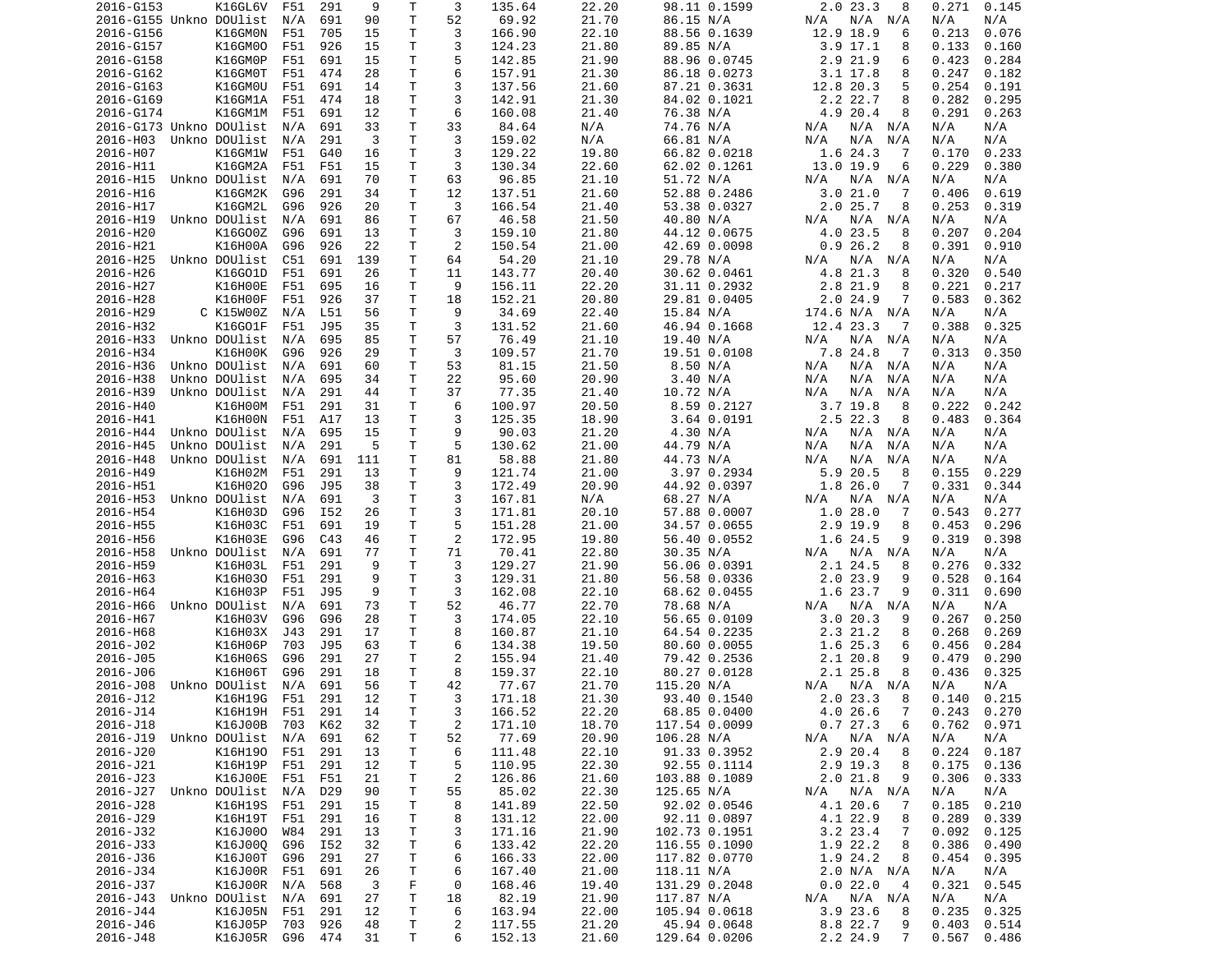| 2016-J51                | K16J05V                          | G96 | H01 | 18       | Т      | 3              | 147.63           | 21.80          | 132.52 0.0655             | 1.8 23.3<br>9                    | 0.213<br>0.141               |
|-------------------------|----------------------------------|-----|-----|----------|--------|----------------|------------------|----------------|---------------------------|----------------------------------|------------------------------|
| 2016-J58                | K16J06B                          | F51 | 474 | 19       | Τ      | $\overline{c}$ | 154.23           | 21.30          | 132.04 0.1319             | 2.1 20.6<br>9                    | 0.501<br>0.607               |
| 2016-J62                | K16EK3J                          | G96 | H01 | 58       | Τ      | 12             | 128.58           | 23.20          | 41.95 N/A                 | 29.9 18.0<br>3                   | 0.333<br>0.349               |
|                         | K16J06F                          |     |     |          | т      | 3              |                  |                | 145.00 0.0716             |                                  |                              |
| 2016-J65                |                                  | G96 | K51 | 23       |        |                | 148.51           | 20.80          |                           | 1.524.0<br>7                     | 0.271<br>0.194               |
| 2016-J67                | K16J06K                          | F51 | 705 | 9        | Τ      | 3              | 165.21           | 22.00          | 106.01 0.0880             | 4.9 24.8<br>8                    | 0.196<br>0.278               |
| 2016-J68                | K16J06L                          | F51 | 474 | 23       | т      | 3              | 163.10           | 21.40          | 146.32 0.0798             | 2.2 23.6<br>8                    | 0.592<br>0.452               |
| 2016-J75                | K16J12G                          | G96 | H01 | 18       | Τ      | 6              | 147.44           | 22.30          | 129.88 0.0180             | 3.922.6<br>9                     | 0.384<br>0.487               |
| 2016-J79                | K16J15P                          | G96 | 246 | 37       | т      | 3              | 151.84           | 21.80          | 145.97 0.1246             | 3.521.1<br>9                     | 0.591<br>0.561               |
| 2016-J80                | Unkno DOUlist                    | N/A | 291 | 17       | Τ      | 12             | 143.24           | 21.10          | 155.92 N/A                | N/A<br>N/A<br>N/A                | N/A<br>N/A                   |
|                         |                                  |     |     |          |        |                |                  |                |                           |                                  |                              |
| 2016-J83                | K16J17H                          | F51 | 926 | 16       | т      | 3              | 138.04           | 21.50          | 134.48 0.2317             | 4.8 20.0<br>8                    | 0.266<br>0.192               |
| 2016-J87                | K16J17M                          | F51 | 291 | 21       | Τ      | 3              | 134.28           | 21.40          | 156.03 0.3487             | 2.9 19.5<br>8                    | 0.490<br>0.247               |
| 2016-J88                | K16J17N                          | F51 | 291 | 20       | т      | 3              | 130.26           | 21.50          | 156.12 0.2500             | 2.9 20.3<br>8                    | 0.202<br>0.195               |
| 2016-J90                | P K16J01b                        | N/A | H01 | 34       | т      | 3              | 163.36           | 21.80          | 156.16 N/A                | 2.9 N/A N/A                      | N/A<br>N/A                   |
| 2016-J93                | Unkno DOUlist                    | N/A | 691 | 36       | Τ      | 16             | 128.33           | 21.30          | 142.51 N/A                | N/A<br>N/A<br>N/A                | N/A<br>N/A                   |
|                         |                                  |     |     |          |        |                |                  |                |                           |                                  |                              |
| 2016-J94                | K16J18B                          | F51 | 291 | 10       | Τ      | 3              | 164.98           | 22.60          | 143.40 0.0026             | 4.0 27.3<br>6                    | 0.104<br>0.094               |
| 2016-J95                | K16J18C                          | F51 | 926 | 45       | T.     | 3              | 166.75           | 20.20          | 144.54 0.0443             | 1.9 22.7<br>8                    | 0.432<br>0.396               |
| 2016-J98                | K16J18F                          | F51 | G96 | 47       | т      | 6              | 175.73           | 20.90          | 144.72 0.0513             | 1.9 23.8<br>8                    | 0.386<br>0.494               |
| 2016-J101 Unkno DOUlist |                                  | N/A | 691 | 94       | Τ      | 52             | 114.68           | 22.00          | 81.81 N/A                 | N/A<br>N/A<br>N/A                | N/A<br>N/A                   |
| 2016-J102               | K16J24H                          | F51 | 926 | 21       | т      | 6              | 139.88           | 22.60          | 132.55 0.1714             | 4.8 20.1<br>8                    | 0.379<br>0.228               |
|                         |                                  |     |     |          |        |                |                  |                |                           |                                  |                              |
| 2016-J103               | K16J24J                          | F51 | 291 | 19       | т      | 6              | 166.10           | 23.20          | 132.07 0.0140             | 4.8 19.8<br>9                    | 0.319<br>0.398               |
| 2016-J104               | K16J24L                          | F51 | 291 | 28       | т      | 6              | 163.88           | 22.20          | 131.55 0.2818             | 2.9 22.4<br>8                    | 0.353<br>0.309               |
| 2016-J105               | K16J24M                          | G96 | I52 | 36       | т      | 3              | 173.97           | 21.70          | 131.72 0.0787             | 2.023.0<br>8                     | 0.388<br>0.423               |
| 2016-J106               | K16J24N                          | F51 | 291 | 19       | T      | 6              | 174.16           | 23.20          | 130.66 0.3074             | 5.9 19.2<br>7                    | 0.158<br>0.144               |
| 2016-J108 Unkno DOUlist |                                  | N/A | 691 | 190      | т      | 103            | 73.51            | 22.30          | 44.66 N/A                 | N/A N/A<br>N/A                   | N/A<br>N/A                   |
|                         |                                  |     |     |          |        |                |                  |                |                           |                                  |                              |
| 2016-J109               | K16J24U                          | F51 | 291 | 12       | T.     | 6              | 165.22           | 22.80          | 117.33 0.0786             | 4.0 18.6<br>9                    | 0.151<br>0.170               |
| 2016-J110               | K16J24V                          | G96 | I52 | 52       | т      | 5              | 163.68           | 20.80          | 117.95 0.0861             | $2.0$ 23.8<br>8                  | 0.400<br>0.614               |
| 2016-J113 Unkno DOUlist |                                  | N/A | 691 | 74       | Τ      | 55             | 99.79            | 21.60          | 105.08 N/A                | N/A N/A<br>N/A                   | N/A<br>N/A                   |
| 2016-J114               | K16J28S                          | G96 | I52 | 35       | Τ      | $\overline{4}$ | 170.40           | 21.60          | 106.14 0.2275             | 3.020.7<br>8                     | 0.245<br>0.445               |
| 2016-J116               | K16J28V                          | G96 | 291 | 14       | Τ      | 2              | 148.58           | 22.40          | 108.20 0.1008             | 1.8 24.5<br>9                    | 0.185<br>0.468               |
|                         |                                  |     |     |          |        |                |                  |                |                           |                                  |                              |
| 2016-J119               | K16J28X                          | G96 | J95 | 37       | Τ      | 2              | 121.04           | 20.80          | 99.21 0.0044              | 1.7 24.6<br>6                    | 0.395<br>0.452               |
| 2016-J121 Unkno DOUlist |                                  | N/A | 691 | 82       | Τ      | 71             | 69.28            | 22.70          | 92.76 N/A                 | N/A<br>N/A N/A                   | N/A<br>N/A                   |
| 2016-J122               | K16J28Y                          | G45 | 926 | 45       | T.     | 6              | 151.45           | 20.90          | 93.52 0.0762              | 3.022.9<br>5                     | 0.290<br>0.278               |
| 2016-J123               | K16J28Z                          | G96 | G96 | 37       | Τ      | 5              | 148.86           | 22.40          | 95.19 0.2689              | 2.9 21.7<br>8                    | 0.312<br>0.541               |
| 2016-J124               | K16J29A                          | G96 | G96 | 41       | т      | 6              | 141.79           | 21.50          | 94.47 0.0841              | $2.0$ 24.6<br>7                  | 0.258<br>0.574               |
|                         |                                  |     |     |          |        |                |                  |                |                           |                                  |                              |
| 2016-J126               | K16J29C                          | G96 | G96 | 24       | Τ      | 3              | 132.03           | 22.20          | 93.54 0.2771              | 3.022.4<br>8                     | 0.345<br>0.455               |
| 2016-J127               |                                  |     |     |          |        |                |                  |                |                           |                                  |                              |
|                         | K06U64B                          | N/A | 291 | 5        | т      | 2              | 141.90           | 21.00          | 82.45 0.1626              | 0.820.5<br>3                     | 0.475<br>0.437               |
| 2016-J128 Unkno DOUlist |                                  | N/A | 691 | 96       | Τ      | 75             | 86.99            | 20.80          | 82.17 N/A                 | N/A<br>N/A N/A                   | N/A<br>N/A                   |
|                         |                                  |     |     |          |        |                |                  |                |                           |                                  |                              |
| 2016-J129               | K16J29F                          | G96 | 291 | 21       | т      | 3              | 148.20           | 22.30          | 82.91 0.2241              | 3.022.5<br>8                     | 0.396<br>0.372               |
| 2016-J130               | K16J29G                          | 703 | 691 | 48       | T.     | 5              | 155.95           | 19.90          | 82.95 0.0057              | $2.0$ 25.4<br>7                  | 0.372<br>0.436               |
| 2016-J132               | K16J33R                          | F51 | J95 | 9        | T.     | 3              | 145.16           | 20.60          | 75.61 0.0860              | 1.5 23.9<br>8                    | 0.226<br>0.282               |
| 2016-J133 Unkno DOUlist |                                  | N/A | 691 | 8        | т      | 5              | 147.32           | 20.90          | 81.53 N/A                 | N/A<br>N/A N/A                   | N/A<br>N/A                   |
|                         |                                  |     |     |          |        |                |                  |                |                           | 9                                |                              |
| 2016-J134               | K16J33T                          | F51 | H21 | 10       | Τ      | 3              | 143.95           | 21.70          | 72.76 0.0700              | 2.7 23.8                         | 0.178<br>0.173               |
| 2016-K02 Unkno DOUlist  |                                  | N/A | 691 | 65       | Τ      | 44             | 131.37           | 21.20          | 59.19 N/A                 | N/A<br>N/A N/A                   | N/A<br>N/A                   |
| 2016-K03                | K16J34D                          | F51 | 926 | 22       | т      | 6              | 135.77           | 21.90          | 61.45 0.1197              | 3.821.6<br>7                     | 0.462<br>0.235               |
| 2016-K04                | K16J34E                          | F51 | 691 | 21       | т      | 8              | 142.19           | 21.50          | 60.35 0.2775              | 2.8 20.6<br>8                    | 0.343<br>0.415               |
| 2016-K05                | Unkno DOUlist                    | N/A | 691 | 84       | T      | 67             | 77.57            | 21.30          | 48.30 N/A                 | N/A<br>$N/A$ $N/A$               | N/A<br>N/A                   |
|                         |                                  |     |     |          |        |                |                  |                |                           | 8                                |                              |
| 2016-K06                | K16J34K                          | F51 | 291 | 8        | Τ      | 2              | 143.35           | 21.90          | 49.36 0.0307              | 1.8 23.8                         | 0.154<br>0.260               |
| 2016-K08                | Unkno DOUlist                    | N/A | 691 | 73       | т      | 43             | 80.62            | 22.40          | 37.59 N/A                 | $N/A$ $N/A$<br>N/A               | N/A<br>N/A                   |
| 2016-K09                | K16J34N                          | F51 | 926 | 27       | Τ      | 12             | 158.57           | 20.40          | 38.83 0.3521              | 2.8 20.3<br>9                    | 0.491<br>0.699               |
| 2016-K13                | Unkno DOUlist                    | N/A | 691 | 62       | т      | 42             | 79.51            | 22.20          | 26.84 N/A                 | N/A<br>N/A N/A                   | N/A<br>N/A                   |
| 2016-K15                | K16J38D                          | F51 | 291 | 16       | т      | 3              | 145.91           | 21.70          | 27.66 0.3450              | 16.9 21.2<br>5                   | 0.325<br>0.157               |
| 2016-K16                | Unkno DOUlist                    | N/A | 695 | 17       | T.     | 17             | 86.88            | 21.40          |                           | N/A                              | N/A<br>N/A                   |
|                         |                                  |     |     |          |        |                |                  |                | 16.17 N/A                 | N/A N/A                          |                              |
| 2016-K17                | K16K00E F51                      |     | 695 | 15       | T.     | 12             | 113.73           | 21.90          | 16.87 0.4635              | 2.8 19.3 8                       | 0.272<br>0.116               |
| 2016-K19                | Unkno DOUlist N/A                |     | 695 | 9        | т      | 9              | 50.62            | 20.90          | 6.56 N/A                  | N/A N/A<br>N/A                   | N/A<br>N/A                   |
| 2016-K18                | Unkno DOUlist                    | N/A | 691 | 341      | т      | 12             | 115.08           | 20.40          | 7.84 N/A                  | N/A<br>$N/A$ $N/A$               | N/A<br>N/A                   |
| 2016-K21                | K16K00F                          | F51 | 705 | 24       | т      | 5              | 127.90           | 20.70          | 6.84 0.3200               | 2.9 20.4<br>- 8                  | 0.204<br>0.157               |
|                         | Unkno DOUlist                    | N/A | 695 | 18       |        |                |                  |                |                           | N/A                              | N/A                          |
| 2016-K20                |                                  |     |     |          | т      | 18             | 81.45            | 21.30          | 5.71 N/A                  | $N/A$ $N/A$                      | N/A                          |
| 2016-K22                | Unkno DOUlist                    | N/A | 705 | 11       | т      | 5              | 128.00           | 20.50          | 6.50 N/A                  | N/A<br>N/A N/A                   | N/A<br>N/A                   |
| 2016-K25                | Unkno DOUlist                    | N/A | 691 | 51       | т      | 48             | 53.22            | 21.80          | 27.31 N/A                 | N/A<br>N/A<br>N/A                | N/A<br>N/A                   |
| 2016-K27                | Unkno DOUlist                    | N/A | 291 | 20       | т      | 17             | 85.45            | 20.80          | 39.72 N/A                 | N/A<br>N/A N/A                   | N/A<br>N/A                   |
| 2016-K28                | K16K00H                          | 703 | 203 | 54       | т      | 6              | 124.82           | 19.70          | 39.18 0.0310              | 1.6 24.4<br>- 7                  | 0.470<br>1.175               |
|                         |                                  |     |     |          |        |                |                  |                |                           |                                  |                              |
| 2016-K29                | K16K00J                          | 703 | J95 | 14       | Τ      | 3              | 101.26           | 19.60          | 38.68 0.0059              | 1.7 24.9<br>$\overline{7}$       | 1.440<br>1.791               |
| 2016-K30                | Unkno DOUlist                    | N/A | 291 | 77       | т      | 61             | 66.71            | 21.90          | 28.29 N/A                 | N/A<br>N/A N/A                   | N/A<br>N/A                   |
| 2016-K32                | Unkno DOUlist                    | W84 | 291 | 25       | т      | 9              | 156.34           | 22.20          | 65.40 N/A                 | N/A<br>N/A N/A                   | N/A<br>N/A                   |
| 2016-K33                | K16K00L                          | F51 | J95 | 14       | т      | 6              | 150.70           | 21.40          | 64.61 0.0130              | 1.5 25.5<br>$\overline{7}$       | 0.239<br>0.260               |
| 2016-K35                | Unkno DOUlist                    | N/A | 291 | 9        | т      | 6              | 143.32           | 19.90          | 76.15 N/A                 | $N/A$ $N/A$<br>N/A               | N/A<br>N/A                   |
| 2016-K37                | Unkno DOUlist                    | N/A | 291 | 57       |        | 55             | 63.16            | 22.30          | 50.55 N/A                 | N/A N/A<br>N/A                   | N/A<br>N/A                   |
|                         |                                  |     |     |          | Τ      |                |                  |                |                           |                                  |                              |
| 2016-K39                | Unkno DOUlist                    | N/A | 691 | 92       | т      | 64             | 60.49            | 23.30          | 98.41 N/A                 | N/A<br>N/A N/A                   | N/A<br>N/A                   |
| 2016-K43                | K16K00S                          | G45 | 118 | 32       | т      | 3              | 152.03           | 20.70          | 98.94 0.0811              | 1.7 23.8<br>$\overline{7}$       | 0.287<br>0.195               |
| 2016-L02<br>2016-L03    | Unkno DOUlist<br>K16K00Z F51 691 | N/A | 691 | 16<br>14 | Τ<br>Τ | 13<br>3        | 126.19<br>133.04 | 21.60<br>20.80 | 99.40 N/A<br>91.48 0.2566 | N/A<br>N/A N/A<br>28.9 20.3<br>4 | N/A<br>N/A<br>0.183<br>0.223 |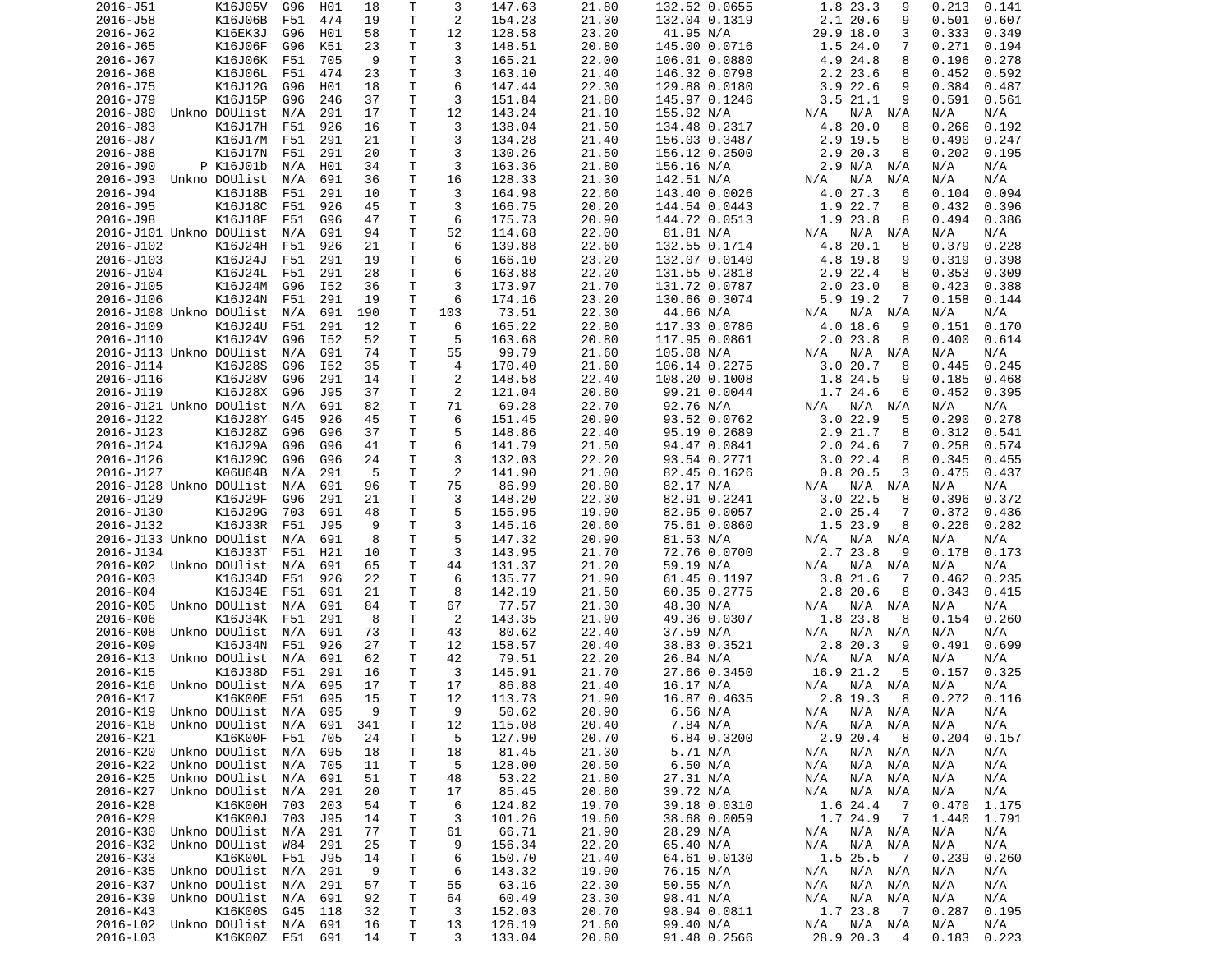| 2016-L07                    | Unkno DOUlist   | N/A     | 691 | 117 | Τ           | 95 | 68.76  | 23.10 | 111.46 N/A    | N/A<br>N/A<br>N/A          | N/A<br>N/A      |
|-----------------------------|-----------------|---------|-----|-----|-------------|----|--------|-------|---------------|----------------------------|-----------------|
| 2016-L10                    | K16K01L         | C51     | 568 | 21  | Τ           | 5  | 75.68  | 21.00 | 8.50 0.0238   | 11.1 21.6<br>6             | 0.211<br>0.249  |
| 2016-L13                    | Unkno DOUlist   | N/A     | 291 | 20  | т           | 20 | 108.30 | 23.20 | 152.34 N/A    | N/A<br>N/A N/A             | N/A<br>N/A      |
| 2016-L14                    | K16K03R         | F51     | 291 | 11  | Τ           | 5  | 106.13 | 22.50 | 75.13 0.0145  | 6.021.2<br>9               | 0.377<br>0.220  |
| 2016-L15                    | K16K03S         | F51     | 291 | 12  | т           | 6  | 90.88  | 22.30 | 100.32 0.1452 | 4.0 18.8<br>9              | 0.358<br>0.329  |
| 2016-L16                    | K16K03T         | F51     | 926 | 37  | T           | 8  | 140.44 | 21.70 | 102.75 0.1981 | $3.9$ 22.8<br>7            | 0.347<br>0.292  |
| 2016-L19                    | Unkno DOUlist   | N/A     | 691 | 37  | Τ           | 14 | 93.70  | 21.40 | 126.32 N/A    | N/A<br>N/A N/A             | N/A<br>N/A      |
| 2016-L20                    | K16L000         | G96     | I52 | 32  | T.          | 3  | 133.94 | 21.00 | 140.95 0.0476 | 2.025.0<br>7               | 0.388<br>0.360  |
| 2016-L21                    | K16L000         | G96     | 474 | 20  | Τ           | 3  | 155.46 | 20.80 | 155.01 0.0094 | 1.2 25.1<br>8              | 0.551<br>0.287  |
| 2016-L21                    | K16L000         | G96     | 474 | 20  | Τ           | 3  | 155.46 | 20.80 | 155.01 0.0094 | 1.2 25.1<br>8              | 0.551<br>0.287  |
| 2016-L24                    | K16L00P         | F51     | 926 | 30  | Τ           | 3  | 125.95 | 21.00 | 143.58 0.1013 | 1.9 22.3<br>7              | 0.493<br>0.634  |
| 2016-L25                    | K16K03W         | F51     | 291 | 15  | Τ           | 9  | 92.08  | 23.20 | 100.50 0.0949 | 5.022.2<br>8               | 0.929<br>0.257  |
| 2016-L35                    | Unkno DOUlist   | N/A     | 291 | 27  | Τ           | 14 | 90.20  | 22.20 | 135.88 N/A    | N/A N/A<br>N/A             | N/A<br>N/A      |
| 2016-L38                    | K16L01M         | F51     | 291 | 17  | т           | 3  | 119.30 | 20.80 | 144.12 0.1941 | 2.9 19.9<br>8              | 0.159<br>0.155  |
| 2016-L39                    | K16L01N         | F51     | 291 | 16  | т           | 2  | 110.34 | 20.80 | 144.18 0.0054 | 2.9 19.4<br>8              | 0.094<br>0.138  |
| 2016-L40                    | K16L010         | G96     | I52 | 16  | т           | 3  | 131.92 | 20.80 | 154.13 0.0329 | 2.025.2<br>7               | 0.554<br>0.469  |
| 2016-L46                    | Unkno DOUlist   | N/A     | 691 | 48  | Τ           | 33 | 51.91  | 21.60 | 161.82 N/A    | $N/A$ $N/A$<br>N/A         | N/A<br>N/A      |
| 2016-L47                    | K16L02B         | F51     | 291 | 22  | T.          | 6  | 116.23 | 22.70 | 141.12 0.0251 | 4.0 22.6<br>9              | 0.195<br>0.362  |
| 2016-L48                    | K16L02D         | F51     | 291 | 11  | т           | 2  | 134.51 | 22.40 | 154.20 0.0658 | 3.022.8<br>7               | 0.207<br>0.202  |
| 2016-L49                    | K16L02G         | G96     | 926 | 43  | Τ           | 2  | 136.99 | 19.90 | 162.06 0.0932 | 2.021.3<br>8               | 0.478<br>0.350  |
| 2016-L50                    | K16L02A         | G96     | I52 | 22  | Τ           | 6  | 139.79 | 21.60 | 139.06 0.2942 | 4.0 21.5<br>7              | 0.585<br>0.936  |
| 2016-L51                    | K16L02C         | G96     | 926 | 24  | Τ           | 3  | 139.30 | 21.80 | 154.13 0.2093 | 3.1 21.9<br>8              | 0.417<br>0.453  |
| 2016-L52                    | K16L02E         | G96     | I52 | 20  | Τ           | 3  | 157.32 | 21.70 | 155.54 0.2676 | 2.9 20.9<br>8              | 0.525<br>0.683  |
| 2016-L54                    | J98Y10F         | N/A     | 691 | - 7 | Τ           | 3  | 165.46 | 22.10 | 163.20 0.2205 | 0.920.7<br>6               | N/A<br>N/A      |
| 2016-L58                    | K16K04B         | F51     | 705 | 24  | Τ           | 3  | 142.58 | 22.10 | 101.32 0.1494 | 5.9 20.2<br>7              | 0.684<br>0.941  |
| 2016-L59                    | Unkno DOUlist   | N/A     | 691 | 131 | Τ           | 76 | 74.48  | 23.50 | 63.45 N/A     | $N/A$ $N/A$<br>N/A         | N/A<br>N/A      |
| 2016-L60                    | K16L08V         | F51     | 691 | 19  | T.          | 9  | 146.71 | 21.80 | 150.31 0.2123 | 3.8 19.7<br>8              | 0.375<br>0.363  |
| 2016-L60                    | K16L08V         | F51     | 691 | 19  | т           | 9  | 146.71 | 21.80 | 150.31 0.2123 | $3.8$ 19.7<br>8            | 0.375<br>0.363  |
| 2016-L63                    | K16L08Z         | F51     | 474 | 11  | т           | 3  | 171.56 | 21.30 | 146.48 0.0474 | 2.1 24.7<br>7              | 0.377<br>0.207  |
|                             |                 |         |     |     | T           | 6  |        |       | 151.87 0.0772 |                            |                 |
| 2016-L67<br>2016-L70        | K16L09B         | F51     | 291 | 15  |             |    | 133.09 | 22.60 |               | 3.8 21.2<br>8              | 0.206<br>0.169  |
|                             | K15X01K         | N/A     | F51 | 10  | Τ           | 3  | 111.02 | 22.20 | 147.05 0.0934 | 1.2 20.0<br>3              | 0.331<br>0.326  |
| 2016-L73                    | Unkno DOUlist   | N/A     | 691 | 24  | T           | 19 | 44.78  | 21.50 | 137.48 N/A    | N/A<br>N/A N/A             | N/A<br>N/A      |
| 2016-L74                    | K16L09R         | F51     | 291 | 9   | Τ           | 6  | 146.19 | 22.20 | 135.65 0.0542 | 3.1 25.3<br>8              | 0.127<br>0.226  |
| 2016-L75                    | K16L09S         | F51     | 926 | 31  | Τ           | 8  | 110.71 | 21.00 | 135.55 0.2597 | 2.9 19.1<br>8              | 0.295<br>0.273  |
| 2016-L76                    | K16L09U         | F51     | 568 | 17  | т           | 6  | 162.86 | 21.50 | 135.74 0.3700 | $3.1$ 18.9<br>7            | 0.373<br>0.126  |
| 2016-L78                    | K16L09W         | F51     | 291 | 11  | т           | 2  | 156.82 | 22.70 | 136.57 0.0129 | 3.022.0<br>9               | 0.313<br>0.207  |
| 2016-L79                    | K16K04C         | F51     | 691 | 82  | Τ           | 17 | 149.03 | 20.80 | 101.33 0.0942 | 9.021.7<br>7               | 0.446<br>0.356  |
| 2016-L81                    | K16L10E         | G96     | G96 | 29  | т           | 3  | 115.50 | 17.70 | 123.82 0.0017 | 1.1 27.0<br>6              | 0.829<br>0.386  |
| 2016-L80                    | Unkno DOUlist   | N/A     | 691 | 12  | Τ           | 6  | 81.91  | 20.00 | 126.94 N/A    | N/A N/A<br>N/A             | N/A<br>N/A      |
| 2016-L82                    | K16L10H         | F51     | 291 | 9   | Τ           | 3  | 153.66 | 22.10 | 124.08 0.0158 | 1.9 25.1<br>9              | 0.148<br>0.469  |
| 2016-L83                    | K16L10J         | F51     | 291 | 9   | Τ           | 3  | 118.19 | 22.10 | 123.58 0.0208 | 1.9 23.6<br>7              | 0.206<br>0.255  |
| 2016-L85                    | K16L10G         | G96     | X13 | 32  | Τ           | 2  | 131.56 | 20.40 | 126.43 0.0022 | 1.8 25.7<br>6              | 0.467<br>0.351  |
| 2016-L87                    | K16L10P         | F51     | 691 | 13  | Τ           | 9  | 158.51 | 20.90 | 124.55 0.0000 | 0.929.3<br>6               | 0.514<br>0.367  |
| 2016-L88                    | Unkno DOUlist   | G96     | F51 | 36  | T           | 8  | 124.85 | 22.20 | 122.60 N/A    | N/A N/A<br>N/A             | N/A<br>N/A      |
| 2016-L90                    | K16L10U         | G96     | H36 | 35  | т           | 2  | 132.53 | 19.90 | 112.49 0.1045 | 3.0 20.7<br>7              | 0.257<br>0.252  |
| 2016-L93                    | K16L10Y         | G96     | 568 | 31  | Τ           | 3  | 128.25 | 20.40 | 109.64 0.0019 | 3.4 28.5<br>5              | 0.443<br>0.501  |
| 2016-L96                    | Unkno DOUlist   | N/A     | 691 | 11  | Τ           | 5  | 79.51  | 20.20 | 101.15 N/A    | N/A<br>N/A N/A             | N/A<br>N/A      |
| 2016-L98                    | K16L11G         | F51     | 291 | 12  | Τ           | 3  | 143.36 | 22.80 | 101.61 0.2935 | 6.9 22.5<br>7              | 0.173<br>0.144  |
| 2016-L99                    | K16L11H         | G96     | H36 | 17  | т           | 3  | 131.71 | 20.70 | 103.27 0.0039 | 2.9 23.7<br>7              | 0.479<br>0.407  |
| 2016-L105 Unkno DOUlist     |                 | N/A     | 691 | 49  | т           | 26 | 89.96  | 20.80 | 88.72 N/A     | $N/A$ $N/A$<br>N/A         | N/A<br>N/A      |
| 2016-L107                   | K16L47V         | G96     | G96 | 22  | T.          | 3  | 113.97 | 20.60 | 88.66 0.0320  | 4.0 20.1<br>9              | 0.279<br>0.269  |
| 2016-L109                   | K16L47X         | G96     | 926 | 22  | T.          | 8  | 132.23 | 21.80 | 91.54 0.1155  | 5.022.4<br>6               | 0.380<br>0.290  |
| 2016-L110                   | K16L47Y G96 691 |         |     | 23  | T.          | 6  | 119.14 | 21.20 | 89.46 0.2243  | 4.0 19.7<br>8              | $0.420$ $0.515$ |
| 2016-L111                   | K16L47Z F51 F51 |         |     | 13  | T.          | 6  | 148.91 | 22.90 | 110.82 0.3336 | 7.0 20.4<br>$\overline{7}$ | $0.220$ 0.173   |
| 2016-L112 Unkno DOUlist N/A |                 |         | 691 | 31  | $\mathsf T$ | 22 | 96.81  | 20.70 | 78.43 N/A     | $N/A$ $N/A$<br>N/A         | N/A<br>N/A      |
| 2016-L114                   | K16L48M F51     |         | 691 | 15  | T.          | 6  | 131.49 | 21.40 | 78.63 0.2477  | 7.9 20.5<br>$\overline{7}$ | 0.389<br>0.342  |
| 2016-L115                   | K16L480 G96     |         | 926 | 80  | Τ           | 3  | 150.65 | 19.60 | 77.82 0.0208  | 2.1 25.4<br>6              | 0.414<br>0.392  |
| 2016-L117                   | K16L48N F51     |         | 691 | 14  | Τ           | 3  | 99.05  | 21.40 | 78.34 0.0655  | 2.8 21.7<br>9              | 0.395<br>0.413  |
| 2016-L118 Unkno DOUlist N/A |                 |         | 691 | 64  | Τ           | 24 | 115.29 | 22.30 | 45.01 N/A     | N/A N/A<br>N/A             | N/A<br>N/A      |
| 2016-L119                   | K16L48T F51     |         | 291 | 15  | T           | 5  | 162.07 | 22.90 | 67.52 0.1408  | 8.9 21.7<br>7              | 0.289<br>0.277  |
| 2016-L120                   | K16L48U         | F51     | 291 | 11  | Τ           | 5  | 111.45 | 21.90 | 66.88 0.1743  | 6.9 21.5<br>-7             | 0.060<br>0.239  |
| 2016-L121                   | K16L48W         | F51     | 926 | 21  | Τ           | 3  | 152.37 | 21.80 | 67.83 N/A     | 4.9 19.8<br>$\overline{7}$ | 0.374<br>0.271  |
| 2016-L123                   | K16L48Y         | G96     | G96 | 30  | Τ           | 3  | 137.40 | 21.70 | 68.18 0.0108  | 3.022.7<br>6               | 0.434<br>0.458  |
| 2016-L128 Unkno DOUlist     |                 | N/A     | 691 | 45  | T           | 36 | 74.74  | 21.80 | 56.38 N/A     | N/A N/A N/A                | N/A<br>N/A      |
| 2016-L130                   | K16L49H         | F51     | 291 | 19  | T           | 5  | 133.57 | 20.80 | 58.63 0.1905  | 7.9 18.8<br>6              | 0.227<br>0.158  |
| 2016-L134                   | K16L49M F51     |         | 807 | 20  | Τ           | 3  | 126.77 | 21.70 | 50.33 0.2231  | 8.7 21.3<br>8              | 0.424<br>0.423  |
| 2016-M01                    | K16L50U         | F51 807 |     | 12  | T           | 3  | 149.78 | 20.30 | 50.21 0.0802  | 4.7 18.7<br>8              | 0.211<br>0.161  |
| 2016-M02                    | K12UF8R         | N/A     | 291 | 10  | Τ           | 3  | 93.72  | 21.10 | 45.73 0.0034  | 2.2 20.8<br>2              | 0.611<br>0.470  |
| 2016-M03 Unkno DOUlist      |                 | N/A     | 695 | 97  | T           | 79 | 43.76  | 22.50 | 45.02 N/A     | N/A N/A<br>N/A             | N/A<br>N/A      |
| 2016-M04                    | K16L51E         | G96     | 695 | 16  | T.          | 3  | 158.21 | 21.60 | 47.94 0.2948  | 4.9 19.8<br>9              | 0.206<br>0.247  |
|                             |                 |         |     |     |             | 6  | 126.73 |       |               | 2.9 18.8                   |                 |
| 2016-M05                    | K16L51F F51 926 |         |     | 31  | T.          |    |        | 19.90 | 45.13 N/A     | 8                          | 0.225<br>0.382  |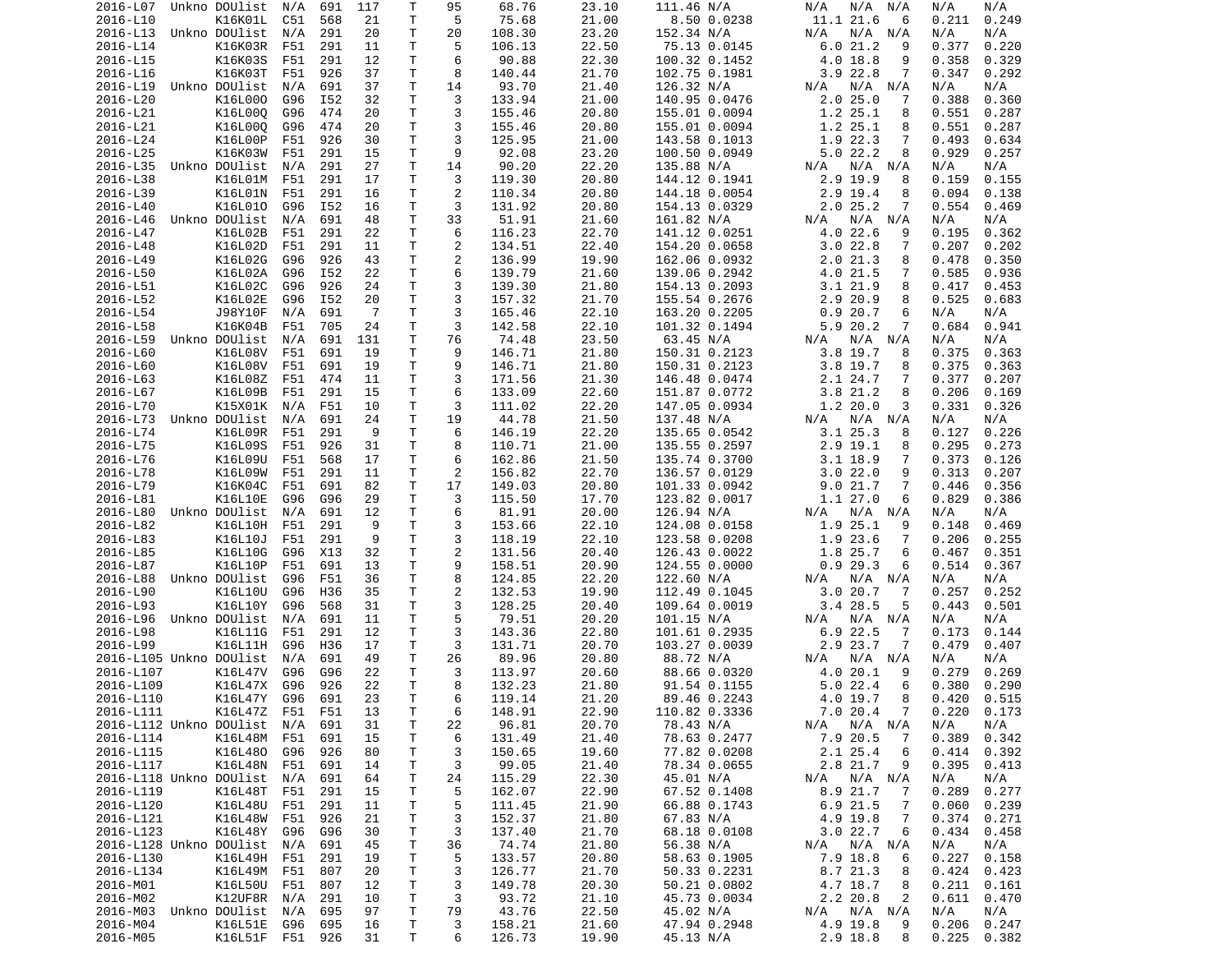| 2016-M06                   | Unkno DOUlist   | N/A | 691 | 21  | Τ            | 16 | 105.73 | 20.10 | 34.39 N/A     | N/A<br>N/A<br>N/A  | N/A<br>N/A      |
|----------------------------|-----------------|-----|-----|-----|--------------|----|--------|-------|---------------|--------------------|-----------------|
| 2016-M08                   | K16L51V         | G96 | 291 | 41  | Τ            | 9  | 141.79 | 21.50 | 34.52 0.0435  | 2.2 25.3<br>-7     | 0.331<br>0.845  |
| 2016-M13                   | K16M00B         | F51 | 926 | 29  | Τ            | 6  | 113.40 | 21.20 | 12.80 0.2684  | 2.9 19.7<br>8      | 0.373<br>0.340  |
| 2016-M15                   | Unkno DOUlist   | N/A | 705 | 6   | т            | 3  | 120.11 | 20.10 | 11.18 N/A     | N/A<br>N/A<br>N/A  | N/A<br>N/A      |
| 2016-M24                   | Unkno DOUlist   | N/A | 291 | 13  | Τ            | 10 | 99.96  | 22.30 | 7.10 N/A      | N/A<br>N/A<br>N/A  | N/A<br>N/A      |
| 2016-M25                   | K16M00H         | F51 | 291 | 17  | Τ            | 2  | 144.13 | 22.00 | 35.19 0.1024  | 3.922.0<br>8       | 0.169<br>0.218  |
| 2016-M27                   | K16M00K         | F51 | 104 | 20  | т            | 3  | 151.97 | 20.20 | 72.31 0.0438  | 1.5 22.9<br>8      | 0.428<br>0.240  |
| 2016-M28                   | Unkno DOUlist   |     | 291 |     | т            | 18 | 67.87  |       |               | N/A N/A            | N/A             |
|                            |                 | N/A |     | 18  |              |    |        | 22.30 | 95.31 N/A     | N/A                | N/A             |
| 2016-N06                   | Unkno DOUlist   | N/A | 691 | 45  | Τ            | 25 | 94.95  | 23.80 | 84.05 N/A     | N/A<br>N/A<br>N/A  | N/A<br>N/A      |
| 2016-N09                   | K16M01F         | F51 | 691 | 21  | т            | 2  | 145.38 | 20.70 | 112.57 0.2732 | 2.9 20.7<br>-7     | 0.298<br>0.317  |
| 2016-N10                   | Unkno DOUlist   | N/A | 691 | 55  | т            | 42 | 90.06  | 21.90 | 145.27 N/A    | N/A<br>N/A<br>N/A  | N/A<br>N/A      |
| 2016-N11                   | K16M01H         | F51 | 291 | 16  | Τ            | 3  | 121.74 | 22.10 | 97.84 0.0971  | 4.9 18.5<br>-7     | 0.154<br>0.207  |
| 2016-N17                   | Unkno DOUlist   | N/A | 691 | 44  | T.           | 37 | 67.24  | 21.20 | 150.94 N/A    | N/A<br>N/A N/A     | N/A<br>N/A      |
| 2016-N18                   | K16M01K         | F51 | 291 | 15  | т            | 5  | 140.69 | 22.60 | 111.29 0.0227 | 5.019.1<br>8       | 0.202<br>0.212  |
| 2016-N19                   | K16N00G         | G96 | 461 | 32  | т            | 8  | 144.50 | 22.20 | 162.87 0.0603 | 1.7 23.7<br>7      | 0.457<br>0.402  |
| 2016-N24                   | Unkno DOUlist   | F51 | 691 | 82  | T.           | 39 | 89.38  | 21.30 | 108.51 N/A    | N/A<br>N/A<br>N/A  | N/A<br>N/A      |
| 2016-N25                   | K16N00R         | G96 | G96 | 23  | Τ            | 3  | 132.80 | 20.80 | 162.74 0.0374 | 2.0 23.7<br>8      | 0.585<br>0.461  |
|                            |                 |     |     |     |              | 3  |        |       |               |                    |                 |
| 2016-N27                   | P K16N020       | N/A | 474 | 14  | Τ            |    | 155.45 | 20.60 | 164.31 N/A    | 1.1 N/A<br>N/A     | N/A<br>N/A      |
| 2016-N28                   | Unkno DOUlist   | N/A | 703 | 52  | Τ            | 26 | 68.74  | 22.20 | 97.69 N/A     | N/A<br>N/A<br>N/A  | N/A<br>N/A      |
| 2016-N29                   | K08X01M         | N/A | 204 | 46  | T            | 3  | 138.08 | 20.50 | 148.00 0.0017 | 3.822.0<br>1       | 0.514<br>0.572  |
| 2016-N31                   | K16N00V         | F51 | K38 | 41  | т            | 6  | 147.79 | 20.00 | 148.15 0.0132 | $3.6$ 19.7<br>8    | 0.378<br>0.327  |
| 2016-N33                   | K16N00Y         | G96 | F51 | 31  | T            | 6  | 126.64 | 21.80 | 153.66 0.2376 | $2.2$ 20.6<br>8    | 0.394<br>0.252  |
| 2016-N34                   | K16N00Z         | G96 | 474 | 27  | T.           | 3  | 154.63 | 20.90 | 153.33 0.1718 | 2.2 21.4<br>8      | 0.605<br>0.460  |
| 2016-N36                   | K16N01C         | G96 | 470 | 68  | т            | 8  | 153.09 | 20.90 | 147.08 0.0188 | 1.7 25.3<br>6      | 0.365<br>0.634  |
| 2016-N38                   | K16N00W         | G96 | G45 | 49  | T.           | 11 | 141.60 | 20.10 | 154.29 N/A    | $3.1$ 18.5<br>7    | 0.282<br>0.259  |
| 2016-N39                   | K16N01A         | F51 | 474 | 24  | $\mathsf{T}$ | 11 | 160.86 | 21.00 | 151.91 0.0495 | 2.2 21.9<br>8      | 0.401<br>0.348  |
|                            |                 |     |     |     |              |    |        |       |               |                    |                 |
| 2016-N41                   | K16N15H         | G96 | 474 | 59  | T.           | 6  | 161.10 | 19.40 | 141.93 0.2109 | 2.2 20.7<br>7      | 0.368<br>0.344  |
| 2016-N42                   | K16N15J         | G96 | I52 | 27  | т            | 6  | 153.40 | 22.30 | 142.91 0.1533 | 2.1 23.6<br>8      | 0.388<br>0.518  |
| 2016-N43                   | K16N15K         | G96 | 474 | 31  | Τ            | 5  | 150.31 | 20.70 | 141.59 0.1673 | 2.1 22.1<br>7      | 0.243<br>0.378  |
| 2016-N44                   | K16N15L         | F51 | 474 | 23  | Τ            | 3  | 172.77 | 21.50 | 142.08 0.0626 | 2.020.4<br>8       | 0.285<br>0.288  |
| 2016-N46                   | K16N15G         | G96 | I52 | 50  | Τ            | 6  | 140.77 | 21.20 | 143.18 0.0008 | 2.1 20.5<br>7      | 0.423<br>0.487  |
| 2016-N49                   | Unkno DOUlist   | G96 | 691 | 58  | T.           | 36 | 123.20 | 22.10 | 71.40 N/A     | N/A<br>N/A<br>N/A  | N/A<br>N/A      |
| 2016-N50                   | K16N15V         | 703 | G96 | 51  | $\mathsf{T}$ | 3  | 89.66  | 20.40 | 47.73 0.1015  | 51.7 19.8<br>6     | 0.571<br>0.454  |
| 2016-N51                   | K16N15W         | F51 | 291 | 8   | т            | 2  | 134.54 | 22.10 | 131.50 0.0342 | 3.025.2<br>5       | 0.156<br>0.260  |
| 2016-N52                   | K16N15X         | F51 | 691 | 16  | т            | 3  | 128.45 | 21.00 | 132.87 0.1524 | 6.922.1<br>8       | 0.243<br>0.513  |
|                            |                 |     |     |     |              | 6  |        |       |               |                    |                 |
| 2016-N53                   | K16N15Y         | G45 | 474 | 24  | T            |    | 128.69 | 20.50 | 129.15 0.2288 | 2.120.0<br>8       | 0.326<br>0.158  |
| 2016-N54                   | Unkno DOUlist   | 691 | 691 | 52  | Τ            | 45 | 65.02  | 22.40 | 92.45 N/A     | N/A<br>N/A<br>N/A  | N/A<br>N/A      |
| 2016-N57                   | K16N16S         | F51 | 691 | 8   | Τ            | 2  | 123.40 | 21.70 | 121.02 0.0524 | 1.8 23.3<br>7      | 0.050<br>0.330  |
| 2016-N58                   | K16N16P         | F51 | 691 | 12  | т            | 9  | 120.56 | 21.50 | 121.59 0.1802 | $2.9$ 19.1<br>8    | 0.368<br>0.340  |
| 2016-N60                   | Unkno DOUlist   | N/A | 691 | 55  | Τ            | 36 | 79.06  | 20.40 | 108.05 N/A    | N/A N/A<br>N/A     | N/A<br>N/A      |
| 2016-N61                   | K16N22E         | F51 | 291 | 16  | т            | 9  | 138.14 | 23.40 | 107.42 N/A    | 4.9 19.2<br>7      | 0.263<br>0.341  |
| 2016-N63                   | K16N22H         | F51 | 291 | 21  | Τ            | 6  | 143.63 | 22.00 | 108.22 0.2657 | 2.9 22.3<br>8      | 0.338<br>0.629  |
| 2016-N65                   | K16N22G         | G96 | 691 | 41  | Τ            | 3  | 103.01 | 20.50 | 110.57 0.0489 | 2.9 22.3<br>7      | 0.717<br>0.659  |
| 2016-N70                   | Unkno DOUlist   | N/A | 691 | 57  | т            | 35 | 77.16  | 22.40 | 96.24 N/A     | N/A<br>N/A<br>N/A  | N/A<br>N/A      |
|                            |                 |     |     |     | Τ            | 6  |        |       |               |                    |                 |
| 2016-N71                   | K16N22T         | F51 | 291 | 20  |              |    | 143.71 | 21.70 | 97.90 0.0127  | 5.8 19.3<br>9      | 0.439<br>0.429  |
| 2016-N72                   | K16N22U         | F51 | 291 | 11  | T            | 3  | 119.63 | 22.10 | 99.11 0.4379  | 4.8 20.6<br>6      | 0.176<br>0.129  |
| 2016-N74                   | K16N22W         | F51 | L04 | 21  | T.           | 2  | 152.09 | 20.50 | 102.52 0.2736 | 2.4 20.6<br>7      | 0.319<br>0.227  |
| 2016-N77                   | Unkno DOUlist   | N/A | 691 | 28  | T.           | 25 | 75.26  | 20.30 | 85.33 N/A     | $N/A$ $N/A$<br>N/A | N/A<br>N/A      |
| 2016-N78                   | K16N23G         | F51 | 291 | 16  | т            | 9  | 150.45 | 21.80 | 86.95 0.2708  | $2.8$ 21.0<br>8    | 0.343<br>0.141  |
| 2016-N79                   | K16N23F         | G96 | 691 | 21  | T.           | 6  | 98.15  | 21.70 | 86.35 0.0129  | 3.022.8<br>9       | 0.463<br>0.386  |
| 2016-N80                   | Unkno DOUlist   | N/A | 691 | 41  | Τ            | 33 | 63.80  | 21.40 | 75.45 N/A     | N/A<br>N/A<br>N/A  | N/A<br>N/A      |
| 2016-N83                   | K16N32S         | F51 | H21 | 13  | T.           | 6  | 138.84 | 21.90 | 76.00 0.0321  | 1.9 23.3<br>8      | 0.240<br>0.189  |
|                            | K16N32V         | F51 | 291 | 8   | T.           | 6  | 123.02 | 22.20 | 74.59 0.0567  | 1.9 24.2<br>6      | $0.219$ $0.196$ |
| 2016-N84                   |                 |     |     | 8   | Τ            |    | 124.85 | 21.50 |               |                    |                 |
| 2016-N85                   | K16N32T F51     |     | 291 |     |              | 5  |        |       | 74.95 0.0845  | 1.9 23.1<br>6      | $0.255$ $0.172$ |
| 2016-N86                   | K16N32U         | F51 | 691 | 10  | T.           | 6  | 122.83 | 20.40 | 75.18 0.0514  | 1.8 23.3<br>9      | 0.323<br>0.901  |
| 2016-N87                   | K16N32W         | F51 | 291 | 17  | T.           | 6  | 129.49 | 22.20 | 75.16 0.2560  | 6.822.0<br>7       | 0.173<br>0.231  |
| 2016-N91 Unkno DOUlist N/A |                 |     | 291 | 20  | Τ            | 15 | 62.58  | 20.40 | 65.61 N/A     | N/A N/A<br>N/A     | N/A<br>N/A      |
| 2016-N89                   | K01U18G         | N/A | 691 | 6   | T            | 3  | 142.00 | 20.40 | 65.95 0.1586  | 0.820.5<br>3       | 0.727<br>0.808  |
| 2016-N92                   | K16N33D         | F51 | 291 | 20  | T.           | 6  | 142.35 | 21.60 | 65.08 0.2406  | 5.922.0<br>7       | 0.304<br>0.233  |
| 2016-N93                   | K16N33E         | G96 | G96 | 12  | T.           | 6  | 110.62 | 22.20 | 64.28 0.0697  | 4.9 21.3<br>9      | 0.369<br>0.338  |
| 2016-N95                   | K16N33H         | F51 | 291 | 12  | T.           | 9  | 120.44 | 22.00 | 64.21 0.1641  | 2.8 21.9<br>8      | 0.166<br>0.245  |
| 2016-N103                  | K16N38G         | 703 | J95 | 47  | T.           | 3  | 151.17 | 19.40 | 57.97 0.0197  | 1.7 25.1<br>6      | 0.537<br>0.355  |
|                            |                 |     |     |     |              |    |        |       |               |                    |                 |
| 2016-N132 Unkno DOUlist    |                 | N/A | 291 | 38  | Τ            | 24 | 96.33  | 22.70 | 53.35 N/A     | N/A N/A<br>N/A     | N/A<br>N/A      |
| 2016-N133                  | K16N38S         | G96 | G96 | 30  | T.           | 9  | 139.71 | 20.50 | 53.35 0.0491  | 3.1 24.5<br>5      | 0.517<br>0.498  |
| 2016-N134                  | K16N38T         | G96 | G96 | 22  | T.           | 3  | 118.30 | 21.70 | 53.11 0.1417  | 3.020.2<br>9       | 0.413<br>0.312  |
| 2016-N135                  | K16N38U         | G96 | I52 | 27  | T.           | 3  | 164.91 | 20.70 | 53.14 0.1015  | 2.1 23.2<br>8      | 0.355<br>0.438  |
| 2016-N136                  | K16N38V         | G96 | G96 | 17  | T.           | 3  | 81.81  | 21.30 | 52.90 0.1103  | $4.0$ 18.7<br>9    | 0.452<br>0.381  |
| 2016-029 Unkno DOUlist     |                 | N/A | 291 | 3   | T.           | 3  | 69.24  | 20.90 | 44.70 N/A     | N/A N/A<br>N/A     | N/A<br>N/A      |
| 2016-030                   | K16N39B         | G96 | G96 | 21  | T.           | 3  | 158.24 | 21.10 | 43.75 0.0677  | 2.0 23.5<br>8      | $0.535$ $0.549$ |
| 2016-031                   | K16N39C         | G96 | G96 | 30  | T.           | 3  | 155.10 | 20.90 | 42.75 0.0787  | 2.1 24.2<br>7      | $0.552$ $0.375$ |
| 2016-037                   | K16N39G 703 I52 |     |     | 158 | T.           | 12 | 109.74 | 20.90 | 23.05 N/A     | 57.8 15.8<br>4     | $0.381$ $0.435$ |
|                            |                 |     |     |     |              |    |        |       |               |                    |                 |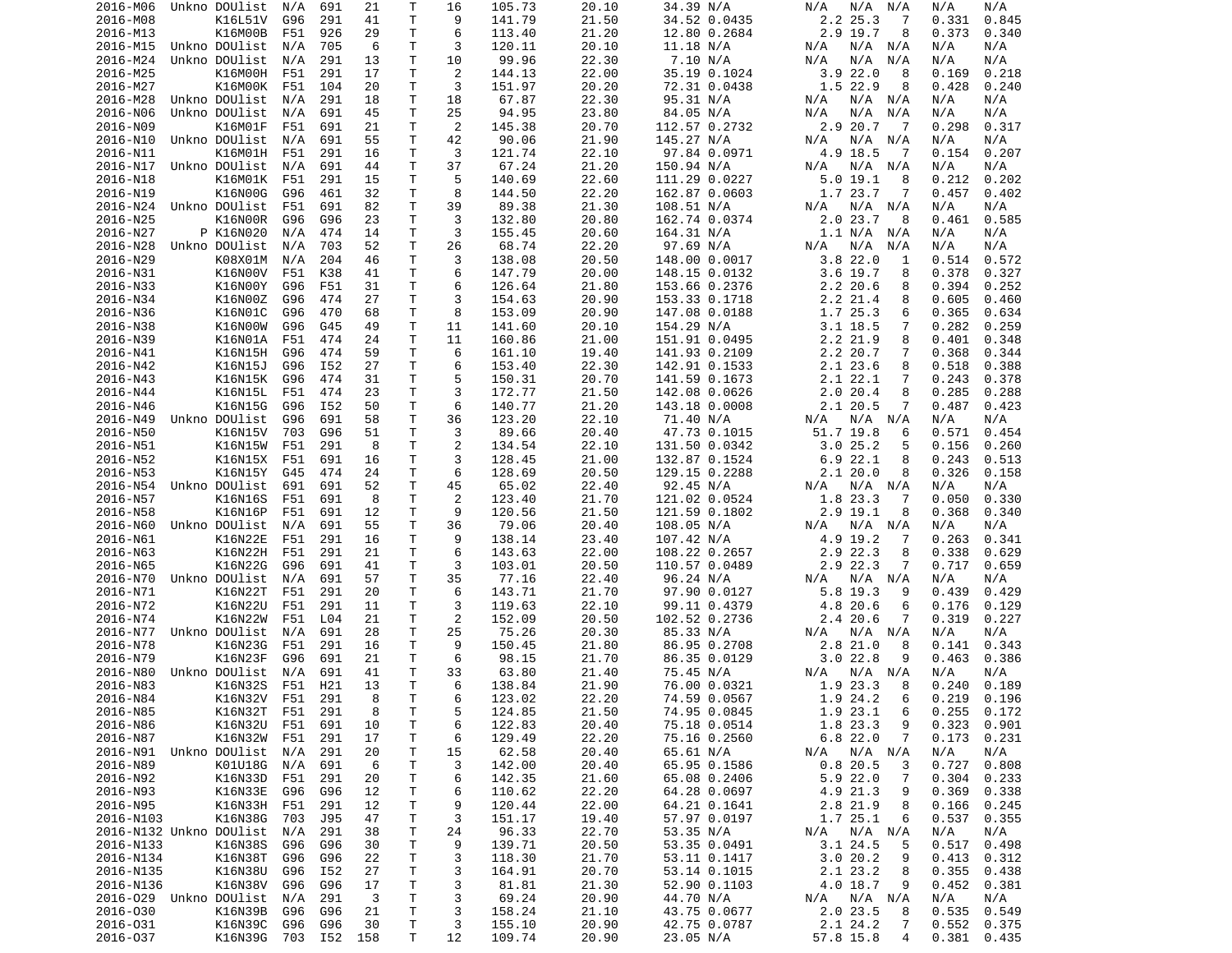| 2016-069                   | K16N39J           | G96 | 104             | 31             | Τ            | 3              | 164.58 | 20.90 | 35.22 0.0056  | 1.7 25.0<br>7              | 0.440<br>0.479 |  |
|----------------------------|-------------------|-----|-----------------|----------------|--------------|----------------|--------|-------|---------------|----------------------------|----------------|--|
| 2016-0182 Unkno DOUlist    |                   | N/A | 691             | 3              | T.           | 3              | 165.31 | 20.90 | 108.03 N/A    | $N/A$ $N/A$<br>N/A         | N/A<br>N/A     |  |
| 2016-0273                  | K16N39N           | F51 | H <sub>21</sub> | 15             | T.           | 3              | 145.57 | 22.50 | 31.17 0.1607  | 9.9 19.2<br>$\overline{7}$ | 0.222<br>0.181 |  |
| 2016-0283 Unkno DOUlist    |                   | N/A | 291             | 6              | т            | 6              | 163.53 | 21.50 | 105.62 N/A    | N/A N/A<br>N/A             | N/A<br>N/A     |  |
| 2016-0287 Unkno DOUlist    |                   | N/A | 291             | 17             | T.           | 17             | 62.51  | 22.10 | 53.11 N/A     | N/A<br>N/A<br>N/A          | N/A<br>N/A     |  |
| 2016-0295                  | K16N55U           | F51 | 291             | 14             | Τ            | 8              | 113.56 | 20.70 | 53.25 N/A     | 14.9 18.1<br>6             | 0.408<br>0.285 |  |
| 2016-0301 Unkno DOUlist    |                   | N/A | 291             | 34             | Τ            | 29             | 99.91  | 21.00 | 64.07 N/A     | N/A<br>N/A N/A             | N/A<br>N/A     |  |
|                            |                   |     |                 |                | T.           | 6              |        |       |               |                            |                |  |
| 2016-0398                  | K16N55Y           | F51 | 104             | 18             |              |                | 125.50 | 22.40 | 31.81 0.0350  | 15.4 22.8<br>7             | 0.291<br>0.232 |  |
| 2016-0399                  | K16N55Z           | F51 | 691             | 15             | T.           | 8              | 158.68 | 21.70 | 54.70 0.3457  | 12.9<br>21.2<br>7          | 0.195<br>0.534 |  |
| 2016-0400                  | K16000J           | F51 | H36             | 23             | т            | 3              | 127.94 | 20.50 | 8.79 0.1043   | 9.021.6<br>7               | 0.208<br>0.363 |  |
| 2016-0406 Unkno DOUlist    |                   | N/A | 291             | 22             | T            | 22             | 62.04  | 21.90 | 118.91 N/A    | N/A<br>N/A N/A             | N/A<br>N/A     |  |
| 2016-0409 Unkno DOUlist    |                   | N/A | G40             | 33             | T.           | 6              | 148.51 | 22.70 | 51.87 N/A     | N/A<br>N/A<br>N/A          | N/A<br>N/A     |  |
| 2016-P47                   | Unkno DOUlist     | N/A | 291             | 21             | T.           | 12             | 106.91 | 21.80 | 138.90 N/A    | N/A<br>N/A<br>N/A          | N/A<br>N/A     |  |
| 2016-P52                   | Unkno DOUlist     | N/A | 291             | 27             | т            | 21             | 129.48 | 22.50 | 125.89 N/A    | N/A<br>N/A<br>N/A          | N/A<br>N/A     |  |
| 2016-P53                   | K16P08A           | F51 | 807             | 17             | T.           | 3              | 124.66 | 22.20 | 128.46 0.1783 | 5.721.6<br>8               | 0.318<br>0.266 |  |
| 2016-P54                   | K16P08B           | F51 | 807             | 13             | T            | 3              | 165.35 | 21.40 | 130.00 0.1274 | 3.722.1<br>7               | 0.215<br>0.259 |  |
| 2016-P58                   | Unkno DOUlist     | N/A | 291             | 16             | T            | 9              | 144.52 | 20.90 | 114.75 N/A    | N/A<br>N/A<br>N/A          | N/A<br>N/A     |  |
|                            |                   |     |                 |                |              |                |        |       |               |                            |                |  |
| 2016-P59                   | K16P08M           | F51 | 291             | 12             | Τ            | 3              | 113.01 | 22.10 | 115.89 0.2335 | 5.8 21.2<br>7              | 0.131<br>0.151 |  |
| 2016-P69                   | K16P08V           | F51 | H21             | 15             | T.           | 8              | 153.60 | 22.00 | 106.42 N/A    | 5.8 20.9<br>7              | 0.187<br>0.155 |  |
| 2016-P74                   | K16N56C           | G96 | F51             | 18             | Τ            | 3              | 166.14 | 22.30 | 74.14 0.0085  | $3.2$ 27.3<br>5            | 0.342<br>0.539 |  |
| 2016-P78                   | K16P26P           | F51 | 807             | 16             | т            | 3              | 117.02 | 21.80 | 93.75 0.2175  | 6.8 21.6<br>7              | 0.192<br>0.150 |  |
| 2016-P81                   | K16P26S           | F51 | H21             | 11             | T.           | $\overline{c}$ | 156.98 | 22.40 | 96.39 0.0063  | 1.8 25.4<br>7              | 0.154<br>0.116 |  |
| 2016-P87                   | K16P38H           | F51 | H <sub>21</sub> | 15             | T            | 3              | 130.43 | 22.20 | 84.42 0.2587  | 9.8<br>20.6<br>7           | 0.103<br>0.261 |  |
| 2016-P95                   | K16P38L           | F51 | H21             | 13             | т            | 3              | 162.98 | 21.40 | 85.62 0.5655  | 6<br>2.8 20.0              | 0.326<br>0.338 |  |
| 2016-P104 Unkno DOUlist    |                   | N/A | 291             | $\overline{2}$ | T            | $\overline{c}$ | 154.23 | N/A   | 74.48 N/A     | N/A<br>N/A<br>N/A          | N/A<br>N/A     |  |
| 2016-P110 Unkno DOUlist    |                   | N/A | 691             | 3              | T.           | 3              | 134.59 | 21.50 | 143.66 N/A    | N/A<br>N/A<br>N/A          | N/A<br>N/A     |  |
|                            |                   |     |                 |                |              |                |        |       |               |                            |                |  |
| 2016-P106                  | K16P390           | F51 | 291             | 14             | Τ            | 3              | 155.29 | 22.00 | 71.35 0.0294  | 5.019.4<br>8               | 0.185<br>0.385 |  |
| 2016-P107                  | K16P39P           | F51 | 291             | 15             | Τ            | 6              | 161.85 | 21.40 | 71.42 0.2538  | 3.022.6<br>7               | 0.168<br>0.338 |  |
| 2016-P111                  | K16P39X           | F51 | 291             | 14             | T.           | 3              | 128.02 | 22.10 | 60.31 N/A     | 6.920.6<br>8               | 0.181<br>0.289 |  |
| 2016-P112                  | K16P39Y           | F51 | 291             | 9              | T            | 3              | 173.17 | 21.80 | 61.57 0.2758  | 4.9 23.2<br>9              | 0.112<br>0.187 |  |
| 2016-P113                  | K16P39Z           | F51 | E23             | 38             | Τ            | 3              | 162.09 | 19.30 | 59.95 0.0242  | $3.1$ 19.4<br>7            | 0.177<br>0.209 |  |
| 2016-P114                  | K16P40A           | F51 | 291             | 13             | T.           | 6              | 154.40 | 21.60 | 60.75 0.0334  | 2.9 24.3<br>7              | 0.194<br>0.219 |  |
| 2016-P115                  | K16P40B           | F51 | 291             | 18             | $\mathsf{T}$ | 3              | 157.45 | 20.80 | 60.72 0.0563  | 1.9 24.7<br>7              | 0.364<br>0.441 |  |
| 2016-P116                  | K16P40C           | F51 | 291             | 12             | Τ            | 6              | 165.21 | 21.70 | 61.12 0.1891  | 1.9 23.8<br>7              | 0.385<br>0.249 |  |
| 2016-P117                  | K16P40D           | F51 | 291             | 12             | Τ            | 3              | 142.35 | 22.10 | 60.26 0.1280  | 1.9 23.5<br>7              | 0.211<br>0.140 |  |
|                            |                   | N/A |                 | 35             | Τ            | 9              |        |       |               |                            | N/A            |  |
| 2016-P119                  | P K16P010         |     | 291             |                |              |                | 169.24 | 22.20 | 73.14 N/A     | 10.9 N/A<br>N/A            | N/A            |  |
| 2016-P121 Unkno DOUlist    |                   | N/A | 291             | 21             | T            | 15             | 117.85 | 21.10 | 45.81 N/A     | N/A<br>N/A<br>N/A          | N/A<br>N/A     |  |
| 2016-P123                  | K16P66H           | F51 | 291             | 14             | T.           | 3              | 110.85 | 21.50 | 48.40 0.0948  | 4.0 22.3<br>8              | 0.317<br>0.411 |  |
| 2016-P124                  | K16P66J           | F51 | 291             | 26             | Τ            | 6              | 156.04 | 21.40 | 50.13 0.1821  | 2.9 21.9<br>7              | 0.257<br>0.207 |  |
| 2016-P125                  | K14G49L           | N/A | 291             | 6              | Τ            | 3              | 115.72 | 21.40 | 49.87 0.0648  | 20.7<br>2<br>1.8           | 0.227<br>0.216 |  |
| 2016-P126                  | K16P66K           | F51 | 291             | 22             | т            | 6              | 157.93 | 21.80 | 61.79 0.0662  | 3.921.1<br>9               | 0.256<br>0.418 |  |
| 2016-001 Unkno DOUlist     |                   | N/A | 691             | 3              | T.           | 3              | 167.03 | 22.10 | 174.79 N/A    | N/A N/A<br>N/A             | N/A<br>N/A     |  |
| 2016-002                   | K16P66X           | F51 | 705             | 17             | T            | 3              | 108.30 | 21.10 | 25.93 0.2956  | 5.8 18.5<br>7              | 0.306<br>0.152 |  |
| 2016-004                   | Unkno DOUlist     | N/A | F51             | 26             | т            | 3              | 156.08 | 20.30 | 108.08 N/A    | N/A<br>N/A<br>N/A          | N/A<br>N/A     |  |
| 2016-005                   | K16P66Z           | F51 | J95             | 26             | T.           | 3              | 110.89 | 20.10 | 18.14 0.1869  | $3.7$ 19.1<br>8            | 0.328<br>0.333 |  |
|                            |                   |     |                 |                |              |                |        |       |               |                            |                |  |
| 2016-010                   | Unkno DOUlist     | N/A | 291             | 9              | Τ            | 9              | 96.79  | 19.60 | 50.39 N/A     | N/A<br>N/A N/A             | N/A<br>N/A     |  |
| 2016-011                   | K16P67G           | C51 | 291             | 17             | T            | 2              | 101.39 | 22.50 | 50.79 0.2383  | 16.9 22.4<br>6             | 0.722<br>0.640 |  |
| 2016-013                   | Unkno DOUlist     | N/A | 291             | 22             | T.           | 14             | 82.05  | 21.50 | 51.72 N/A     | N/A N/A<br>N/A             | N/A<br>N/A     |  |
| 2016-014                   | Unkno DOUlist     | N/A | 691             | 57             | Τ            | 44             | 71.89  | 20.60 | 48.41 N/A     | N/A<br>N/A<br>N/A          | N/A<br>N/A     |  |
| 2016-015                   | Unkno DOUlist     | N/A | 691             | 92             | т            | 71             | 71.71  | 22.90 | 59.88 N/A     | N/A<br>N/A<br>N/A          | N/A<br>N/A     |  |
| 2016-017                   | Unkno DOUlist     | N/A | 595             | 21             | T            | 13             | 89.69  | 21.10 | 92.35 N/A     | N/A<br>N/A<br>N/A          | N/A<br>N/A     |  |
| 2016-018                   | K16P78W           | F51 | 291             | 21             | T.           | 9              | 131.83 | 21.60 | 25.95 0.1914  | 11.9 22.0<br>6             | 0.428<br>0.231 |  |
| 2016-Q19                   | K16Q01U C51 J95   |     |                 | 49             | T.           | 5              | 89.37  | 20.50 | 41.80 0.2510  | 5.3 19.0<br>9              | $0.464$ 0.405  |  |
| 2016-Q20                   | Unkno DOUlist N/A |     | 291             | 27             | T            |                | 149.84 | 21.80 | 49.31 N/A     | $N/A$ $N/A$<br>N/A         | N/A<br>N/A     |  |
|                            |                   |     |                 |                |              | 21             |        |       |               |                            |                |  |
| 2016-Q22                   | K16Q01Y           | G96 | E23             | 43             | Τ            | 3              | 171.01 | 20.40 | 105.40 0.0174 | 1.3 23.2<br>7              | 0.409<br>0.378 |  |
| 2016-Q26                   | K16002B           | F51 | 595             | 11             | т            | 3              | 160.34 | 20.80 | 106.36 0.0792 | 1.6 24.0<br>$\overline{7}$ | 0.211<br>0.271 |  |
| 2016-028                   | K04N08M           | N/A | 291             | 6              | Τ            | 3              | 157.82 | 21.80 | 119.83 0.2229 | $0.9$ 21.5<br>2            | 0.306<br>0.204 |  |
| 2016-Q27                   | Unkno DOUlist     | N/A | 291             | 31             | Τ            | 24             | 63.66  | 21.80 | 117.06 N/A    | N/A N/A<br>N/A             | N/A<br>N/A     |  |
| 2016-033                   | C K16N060         | N/A | H21             | 142            | Τ            | 3              | 97.26  | 21.30 | 9.00 N/A      | 61.7 N/A N/A               | N/A<br>N/A     |  |
| 2016-030                   | K16010G           | F51 | 291             | 12             | Τ            | 6              | 159.01 | 22.20 | 105.39 0.1486 | 1.9 24.5<br>8              | 0.221<br>0.172 |  |
| 2016-031                   | K16010H           | F51 | 291             | 53             | T            | 5              | 166.14 | 20.00 | 83.56 N/A     | $3.8$ 18.9<br>7            | 0.321<br>0.311 |  |
| 2016-Q32                   | K16010J           | F51 | G96             | 32             | T            | 5              | 165.89 | 20.70 | 83.57 0.2440  | 3.7 21.7<br>7              | 0.390<br>0.412 |  |
|                            |                   |     |                 |                |              |                |        |       |               |                            |                |  |
| 2016-034                   | K16010K F51       |     | G96             | 9              | T            | $\overline{c}$ | 168.47 | 21.50 | 106.12 0.1047 | 2.024.8<br>7               | 0.071<br>0.105 |  |
| 2016-035                   | K16Q10L           | F51 | H21             | 13             | T            | 3              | 163.42 | 21.30 | 105.42 0.0461 | 1.9 25.8<br>8              | 0.258<br>0.494 |  |
| 2016-Q37                   | Unkno DOUlist N/A |     | 691             | 33             | Τ            | 30             | 51.84  | 22.20 | 129.99 N/A    | N/A<br>N/A<br>N/A          | N/A<br>N/A     |  |
| 2016-044                   | K16010X           | F51 | 291             | 13             | T            | 6              | 125.56 | 21.40 | 108.35 0.0344 | 2.9 23.8<br>7              | 0.129<br>0.311 |  |
| 2016-045                   | K16010Z           | F51 | 291             | 12             | T            | 8              | 168.19 | 22.10 | 119.77 0.2623 | 1.9 23.2<br>8              | 0.370<br>0.599 |  |
| 2016-Q46                   | K16Q11A           | F51 | 291             | 9              | T            | 3              | 134.98 | 21.80 | 120.47 0.0708 | 1.9 24.6<br>6              | 0.224<br>0.235 |  |
| 2016-047                   | K16Q10Y F51       |     | 691             | 9              | T            | 6              | 169.85 | 21.20 | 119.25 0.1762 | 1.9 23.3<br>7              | 0.100<br>0.209 |  |
| 2016-053                   | C K160020 N/A     |     | 291             | 17             | т            | $\overline{7}$ | 163.26 | 21.70 | 105.46 N/A    | 3.9 N/A N/A                | N/A<br>N/A     |  |
| 2016-Q51 Unkno DOUlist N/A |                   |     | D29             | 29             | Τ            | 14             | 88.60  | 21.80 | 142.03 N/A    | N/A<br>N/A N/A             | N/A<br>N/A     |  |
|                            |                   |     |                 |                |              |                |        |       |               |                            |                |  |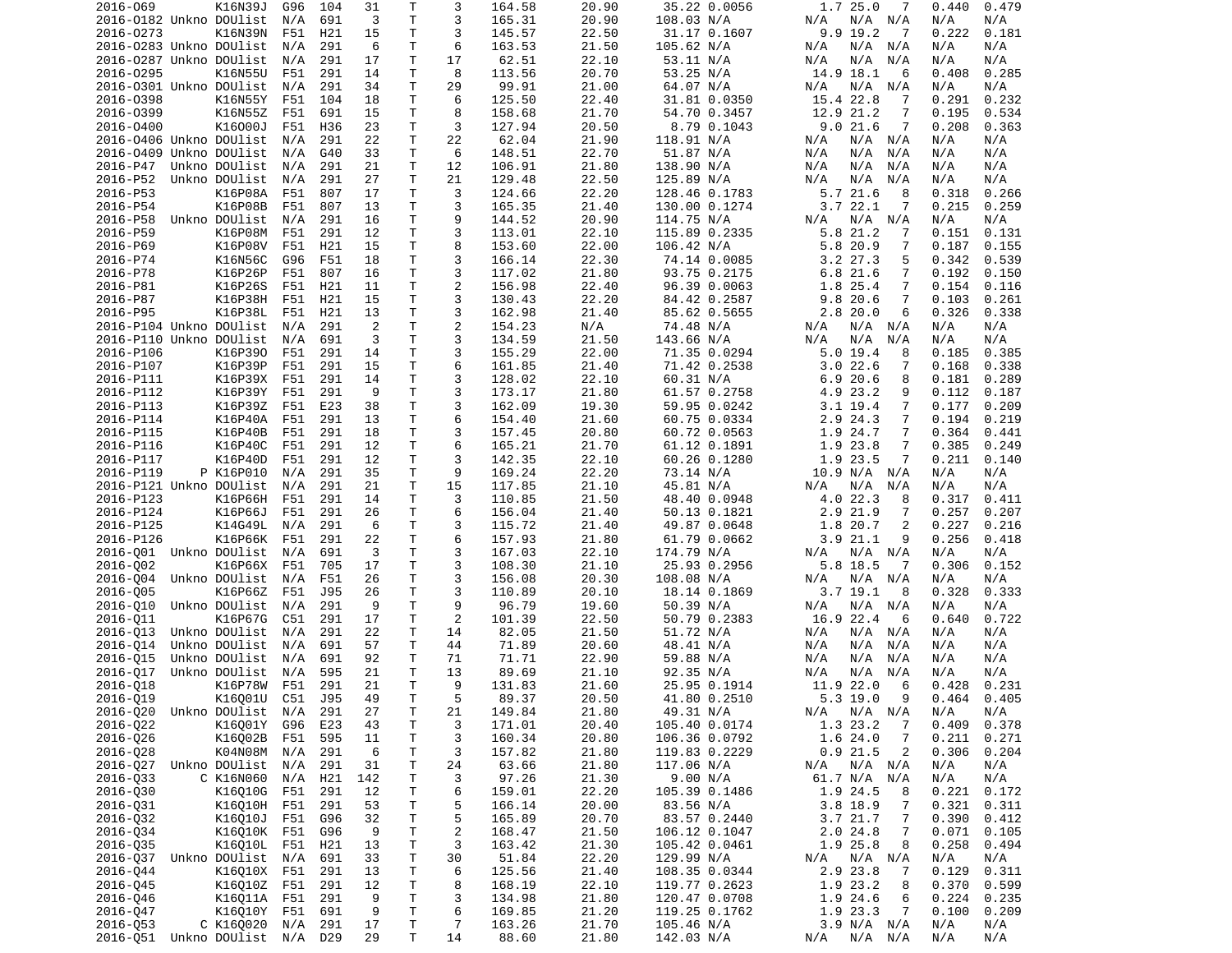| 2016-Q55                    | K16N56M           | F51 | 291 | 50  | Τ            | 20             | 114.34 | 22.30 | 31.12 N/A     | 725.7 11.1<br>0               | 0.227<br>0.307 |
|-----------------------------|-------------------|-----|-----|-----|--------------|----------------|--------|-------|---------------|-------------------------------|----------------|
| 2016-056                    | K16Q11N           | F51 | 291 | 12  | T            | 6              | 143.69 | 22.30 | 104.81 0.1655 | 3.9 20.9<br>6                 | 0.278<br>0.188 |
| 2016-057                    | K160110           | F51 | 474 | 16  | Τ            | 6              | 142.75 | 21.30 | 117.97 0.2258 | 3.122.0<br>7                  | 0.192<br>0.143 |
| 2016-058                    | K16011P           | F51 | 474 | 16  | т            | 2              | 148.59 | 21.90 | 118.59 0.0632 | 8<br>3.1 21.6                 | 0.291<br>0.106 |
| 2016-060                    | K160110           | F51 | 474 | 22  | T            | 6              | 168.88 | 20.60 | 119.89 0.0999 | $3.1$ 19.3<br>8               | 0.308<br>0.208 |
| 2016-061                    | K16Q11M           | C51 | 291 | 39  | T.           | 6              | 91.06  | 21.80 | 97.05 0.1066  | 4.7 18.7<br>7                 | 0.504<br>0.821 |
| 2016-082                    | K13P26D           | N/A | 291 | 6   | T            | 3              | 159.13 | 21.80 | 157.06 0.2450 | 1.023.1<br>1                  | 0.183<br>0.285 |
| 2016-083                    | Unkno DOUlist     | N/A | 691 | 19  | T            | 12             | 80.54  | 22.40 | 152.29 N/A    | N/A<br>N/A N/A                | N/A<br>N/A     |
| 2016-R01                    | Unkno DOUlist     | N/A | 246 | 18  | T.           | 3              | 147.97 | 20.80 | 114.40 N/A    | N/A<br>N/A<br>N/A             | N/A<br>N/A     |
| 2016-R03                    | K16044E           | F51 | 291 | 12  | T            | 6              | 131.05 | 22.50 | 120.35 0.1442 | 4.0 21.4<br>8                 | 0.242<br>0.170 |
|                             |                   |     |     |     | Τ            | 5              |        |       |               |                               |                |
| 2016-R04                    | K16044F           | F51 | H21 | 26  |              |                | 128.78 | 22.20 | 120.52 0.2303 | 4.8 21.3<br>8                 | 0.312<br>0.229 |
| 2016-R05                    | K16044G           | F51 | H21 | 16  | $\mathsf T$  | 6              | 134.06 | 22.10 | 121.08 0.0150 | 4.8 22.3<br>7                 | 0.201<br>0.178 |
| 2016-R08                    | K16044K           | G96 | G96 | 29  | T.           | 3              | 161.26 | 21.80 | 130.77 0.2327 | 3.022.6<br>8                  | 0.336<br>0.392 |
| 2016-R09                    | K16044L           | G96 | G96 | 21  | T            | 3              | 169.07 | 22.90 | 142.02 0.0091 | 2.024.9<br>8                  | 0.328<br>0.451 |
| 2016-R15                    | K16044S           | G96 | H21 | 31  | T            | 3              | 152.19 | 22.10 | 155.69 0.0167 | 1.9 24.4<br>8                 | 0.250<br>0.257 |
| 2016-R16                    | K16044D           | F51 | 291 | 22  | T.           | 15             | 158.79 | 21.60 | 119.83 0.3313 | 4.0 18.9<br>9                 | 0.837<br>0.347 |
| 2016-R20                    | Unkno DOUlist     | N/A | 291 | 3   | T            | 3              | 172.53 | N/A   | 167.77 N/A    | $N/A$ $N/A$<br>N/A            | N/A<br>N/A     |
| 2016-R25                    | K16044Y           | F51 | 474 | 18  | $\mathsf T$  | 6              | 157.28 | 22.30 | 114.85 0.2599 | 22.1 22.9<br>5                | 0.186<br>0.230 |
| 2016-R26                    | K16044Z           | G96 | G96 | 13  | $\mathsf T$  | $\overline{c}$ | 158.74 | 22.60 | 155.29 0.1425 | 3.023.9<br>8                  | 0.239<br>0.258 |
| 2016-R29                    | K16045C           | 703 | J95 | 102 | T.           | 3              | 128.03 | 22.10 | 156.69 0.0123 | $3.5$ 21.8<br>6               | 0.376<br>0.377 |
| 2016-R30                    | K16045D           | F51 | H21 | 15  | T            | 3              | 159.16 | 22.30 | 120.00 0.1873 | 5.8 23.9<br>7                 | 0.158<br>0.171 |
| 2016-R31                    | K16045E           | F51 | H21 | 24  | T            | 3              | 154.47 | 22.60 | 157.56 0.0067 | 2.8 21.8<br>9                 | 0.305<br>0.311 |
| 2016-R32                    | K16045F           | F51 | 246 | 51  | Τ            | 6              | 142.82 | 20.80 | 158.25 0.0540 | 3.420.9<br>8                  | 0.451<br>0.387 |
| 2016-R33                    | Unkno DOUlist N/A |     | 691 | 65  | T            | 52             | 66.77  | 21.00 | 147.20 N/A    | N/A<br>N/A N/A                | N/A<br>N/A     |
| 2016-R34                    | Unkno DOUlist     | N/A | 691 | 105 | T.           | 92             | 66.64  | 23.00 | 144.69 N/A    | N/A<br>N/A<br>N/A             | N/A<br>N/A     |
| 2016-R37                    | Unkno DOUlist     | N/A | 691 | 81  | T            | 41             | 66.51  | 22.60 | 135.14 N/A    | N/A<br>N/A<br>N/A             | N/A<br>N/A     |
|                             |                   |     |     |     |              | 9              |        |       |               |                               |                |
| 2016-R38                    | K16083Y           | F51 | 291 | 21  | Τ            |                | 137.65 | 22.40 | 121.05 0.4657 | 8.9 20.7<br>-7                | 0.234<br>0.383 |
| 2016-R39                    | K16083Z           | F51 | G96 | 31  | T            | 11             | 155.56 | 22.40 | 135.73 0.2565 | 32.8 20.8<br>5                | 0.330<br>0.237 |
| 2016-R40                    | K16084A           | F51 | H21 | 26  | т            | 12             | 161.02 | 22.60 | 136.41 0.0786 | 5.9 22.4<br>$\overline{7}$    | 0.322<br>0.248 |
| 2016-R41                    | K16084B           | F51 | 291 | 18  | Τ            | 12             | 163.74 | 21.70 | 147.84 0.3422 | $\overline{7}$<br>4.8 21.3    | 0.261<br>0.313 |
| 2016-R42                    | K16084C           | F51 | 691 | 20  | Τ            | 9              | 155.55 | 19.40 | 136.18 0.0924 | 5.8 20.0<br>7                 | 0.294<br>0.213 |
| 2016-R43                    | K16084E           | F51 | 291 | 20  | T.           | 12             | 129.73 | 22.00 | 107.13 0.2912 | 32.8 20.1<br>5                | 0.207<br>0.278 |
| 2016-R44                    | K16R00S           | G96 | 291 | 21  | T.           | 6              | 125.76 | 22.40 | 120.37 0.1479 | 8.023.2<br>7                  | 0.362<br>0.561 |
| 2016-R45                    | K16R00T           | G96 | G96 | 40  | T            | 6              | 143.44 | 21.30 | 134.48 0.0547 | 3.024.4<br>8                  | 1.012<br>0.344 |
| 2016-R46                    | K16R00U           | 703 | 691 | 36  | T            | 13             | 142.52 | 20.90 | 133.65 0.4192 | 3.1 19.8<br>8                 | 0.457<br>0.446 |
| 2016-R47                    | K16R00V           | 703 | 691 | 47  | T.           | 10             | 158.58 | 19.00 | 136.96 0.0691 | $2.0$ 22.5<br>7               | 0.334<br>0.347 |
| 2016-R48                    | K16R00W           | G96 | 291 | 40  | T            | 9              | 140.21 | 21.70 | 134.07 0.0145 | $\overline{7}$<br>2.2 23.1    | 0.394<br>0.382 |
| 2016-R49                    | K16R00X           | G96 | 291 | 17  | T            | 5              | 159.92 | 21.20 | 135.46 0.0299 | 2.025.1<br>8                  | 0.374<br>0.446 |
| 2016-R50                    | K16R00Y           | G96 | 658 | 41  | T.           | $\overline{c}$ | 144.57 | 22.00 | 136.43 0.0497 | 1.9 25.5<br>$\overline{7}$    | 0.348<br>0.341 |
| 2016-R51                    | K16R00Z           | G96 | 291 | 34  | T            | $\overline{7}$ | 146.87 | 22.10 | 135.40 0.0239 | 2.026.7<br>7                  | 0.373<br>0.463 |
| 2016-R52                    | K16R01A           | G96 | 691 | 20  | Τ            | 5              | 171.24 | 22.30 | 134.11 0.0765 | 1.2 24.8<br>$\overline{7}$    | 0.284<br>0.297 |
| 2016-R53                    | K16084D           | F51 | G96 | 42  | Τ            | 3              | 158.25 | 20.00 | 133.74 0.0391 | 6.125.1<br>7                  | 0.648<br>0.683 |
| 2016-R54                    | K16084F           | F51 | 291 | 15  | T            | 12             | 128.35 | 21.60 | 137.45 0.0636 | 4.8 23.6<br>8                 | 0.356<br>0.272 |
|                             |                   |     |     | 19  | Τ            | 5              |        |       |               | 3                             |                |
| 2016-R55                    | K13B73N           | N/A | G96 |     |              |                | 149.82 | 22.00 | 126.16 0.4494 | 0.920.0                       | 0.341<br>0.278 |
| 2016-R56                    | Unkno DOUlist     | N/A | 691 | 43  | $\mathsf{T}$ | 38             | 68.68  | 22.70 | 123.27 N/A    | N/A<br>N/A N/A                | N/A<br>N/A     |
| 2016-R59                    | K16R010           | G96 | 691 | 49  | $\mathsf{T}$ | 8              | 143.04 | 21.60 | 125.09 0.0522 | 2.9 19.4<br>8                 | 0.310<br>0.323 |
| 2016-R60                    | K16R01P           | G96 | G96 | 22  | T.           | 2              | 117.84 | 22.20 | 124.01 0.3507 | 2.9 20.7<br>8                 | 0.425<br>0.290 |
| 2016-R61                    | K16R010           | G96 | G96 | 28  | T.           | 9              | 167.10 | 21.80 | 125.24 0.0395 | 2.025.0<br>8                  | 0.399<br>0.531 |
| 2016-R62                    | K16R01T           | G96 | G96 | 32  | T            | 3              | 113.02 | 19.80 | 124.02 0.0352 | 1.9<br>21.6<br>8              | 0.286<br>0.367 |
| 2016-R63                    | K16R01U           | G96 | G96 | 28  | T.           | 3              | 162.60 | 20.10 | 125.27 0.0043 | 1.0 27.7<br>6                 | 0.738<br>0.286 |
| 2016-R65                    | K16R01W           | G96 | G96 | 24  | T            | $\overline{2}$ | 166.84 | 19.70 | 124.93 0.0177 | 27.0<br>$\overline{7}$<br>0.9 | 0.387<br>0.326 |
| 2016-R66                    | K16R01R           | G96 | G96 | 19  | $\mathsf{T}$ | 3              | 121.35 | 20.60 | 124.00 0.0007 | 2.027.7<br>6                  | 0.231<br>0.324 |
| 2016-R67                    | K16R01S G96       |     | H21 | 18  | $\mathsf{T}$ | 3              | 125.95 | 22.10 | 124.18 0.0011 | 1.9 29.2<br>6                 | $0.417$ 0.356  |
| 2016-R74 Unkno DOUlist N/A  |                   |     | T05 | 41  | Τ            | 18             | 66.37  | 21.00 | 60.71 N/A     | $N/A$ $N/A$<br>N/A            | N/A<br>N/A     |
| 2016-R75                    | K09S00U           | N/A | 033 | 21  | T            | 3              | 147.15 | 22.00 | 116.44 0.1663 | 0.722.8<br>3                  | 0.612<br>0.410 |
| 2016-R77                    | K16R17J           | G96 | H21 | 27  | Τ            | $\overline{c}$ | 151.98 | 21.80 | 115.59 0.1284 | 1.9 23.4<br>8                 | 0.294<br>0.400 |
| 2016-R78                    | K16R17K           | G96 | 461 | 43  | Τ            | 8              | 163.65 | 20.40 | 107.64 0.0414 | 2.6 25.2<br>7                 | 0.369<br>0.370 |
| 2016-R79                    | K16R17M           | G96 | H21 | 19  | Τ            | 3              | 162.13 | 21.10 | 114.46 0.0116 | 1.9 27.6<br>7                 | 0.534<br>0.718 |
| 2016-R80                    | K16R17F           | G96 | G96 | 16  | T            | 5              | 166.55 | 22.40 | 125.89 0.1909 | 1.9 23.5<br>9                 | 0.308<br>0.309 |
|                             |                   |     |     | 59  |              |                |        |       |               |                               |                |
| 2016-R82                    | K16R17N           | 703 | 461 |     | T            | 2              | 150.69 | 20.20 | 107.79 0.0756 | 2.6 23.3<br>8                 | 0.822<br>0.617 |
| 2016-R83                    | K16R170           | G96 | J95 | 78  | T.           | 9              | 93.65  | 21.10 | 107.46 0.0056 | 2.6 26.3<br>6                 | 0.978<br>0.658 |
| 2016-R84                    | K16R17P           | 703 | E23 | 29  | Τ            | 3              | 152.16 | 20.00 | 121.43 0.0099 | 1.3 24.5<br>7                 | 1.600<br>0.435 |
| 2016-R86                    | K16R17L           | G96 | H21 | 24  | T            | 3              | 144.17 | 20.20 | 115.39 0.0014 | 1.9 26.5<br>8                 | 1.048<br>0.472 |
| 2016-R88                    | C K16P040         | N/A | 568 | 34  | Τ            | 9              | 143.07 | 22.50 | 75.47 N/A     | 37.8 N/A N/A                  | N/A<br>N/A     |
| 2016-R89                    | K16R17T           | G96 | 033 | 29  | T            | $\overline{c}$ | 139.24 | 23.40 | 106.16 0.1675 | 3.8 23.3<br>8                 | 0.518<br>0.533 |
| 2016-R90                    | K16R17V           | G96 | 033 | 23  | T            | $\overline{c}$ | 151.21 | 21.50 | 116.89 0.1655 | 1.9 23.4<br>7                 | 0.298<br>0.223 |
| 2016-R91                    | K16R17W           | G96 | 033 | 35  | T            | 3              | 151.82 | 22.30 | 107.25 0.0553 | 2.7 24.7<br>7                 | 0.493<br>0.389 |
| 2016-R92                    | K16R17X G96       |     | 033 | 25  | T            | 3              | 161.46 | 21.40 | 107.05 0.1741 | 2.7 23.2<br>8                 | 0.474<br>0.507 |
| 2016-R96                    | K16R18A           | G96 | 033 | 35  | T            | 3              | 150.95 | 21.60 | 105.68 0.1411 | 2.7 23.1<br>8                 | 0.433<br>0.289 |
| 2016-R103                   | K16P78X F51       |     | 691 | 9   | т            | 6              | 147.98 | 22.30 | 137.54 N/A    | 32.0 18.9<br>5                | 0.166<br>0.154 |
| 2016-R106 Unkno DOUlist N/A |                   |     | 291 | 78  | Τ            | 48             | 75.80  | 22.30 | 90.31 N/A     | N/A<br>N/A N/A                | N/A<br>N/A     |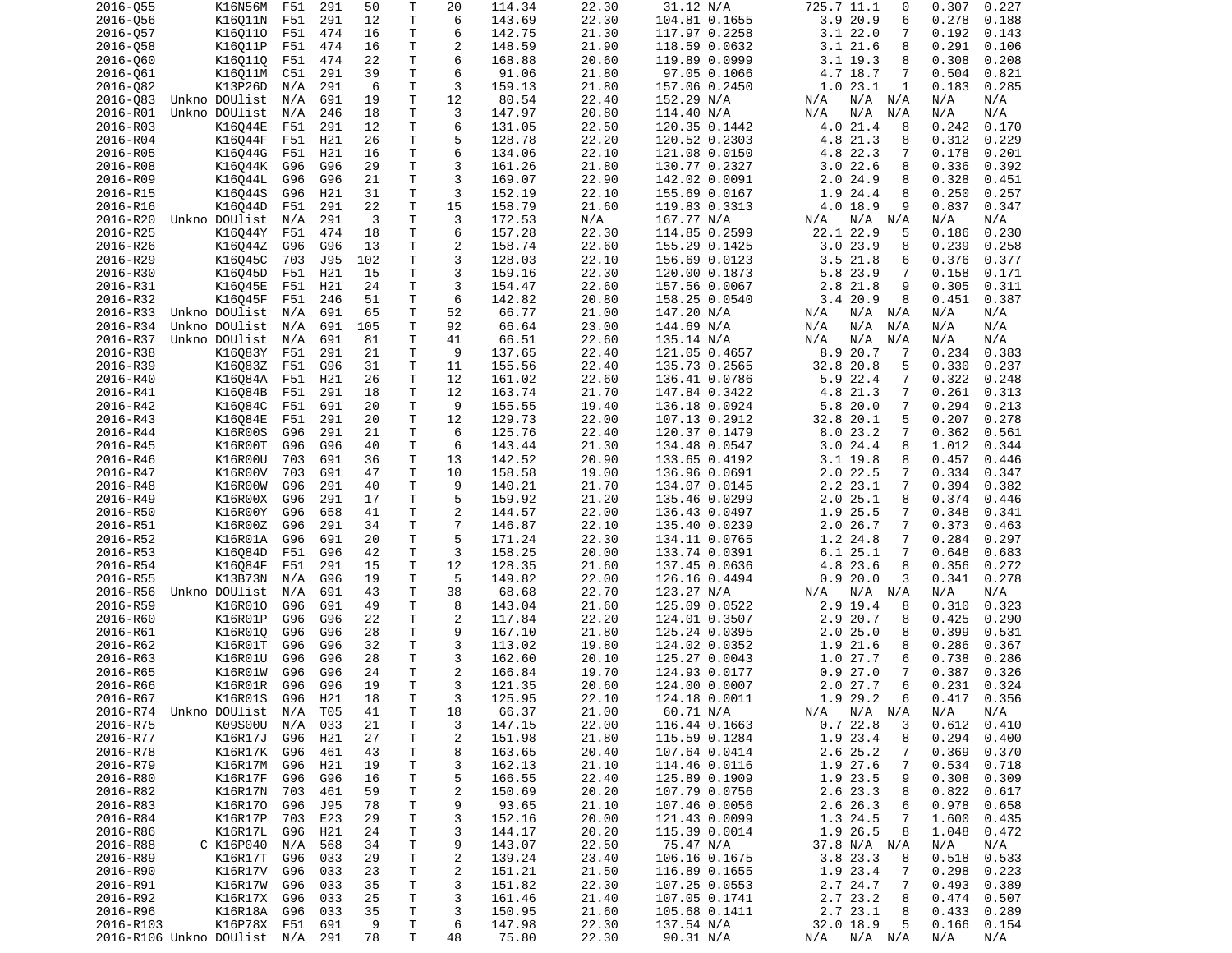| 2016-R108 Unkno DOUlist    |               | N/A     | 691 | 100            | Т            | 77             | 60.59  | 22.20 | 78.97 N/A     | N/A<br>N/A<br>N/A           | N/A<br>N/A      |
|----------------------------|---------------|---------|-----|----------------|--------------|----------------|--------|-------|---------------|-----------------------------|-----------------|
| 2016-R111                  | K16R190       | G96     | G96 | 32             | Τ            | 9              | 146.65 | 22.10 | 81.92 0.1330  | 4.1 24.0<br>8               | 0.523<br>0.410  |
| 2016-R112                  | K16R19S       | G96     | 691 | 24             | Τ            | 6              | 136.43 | 21.80 | 78.79 N/A     | 4.1 18.9<br>7               | 0.497<br>0.338  |
|                            |               |         |     |                | Τ            | 3              |        |       |               |                             |                 |
| 2016-R114                  | K16R19U       | F51     | 291 | 14             |              |                | 148.56 | 23.50 | 79.55 0.0447  | 4.0 23.4<br>8               | 0.377<br>0.176  |
| 2016-R115                  | K16R19V       | F51     | 691 | 10             | Τ            | 3              | 136.45 | 21.00 | 91.05 0.0394  | 2.9 25.3<br>5               | 0.335<br>0.405  |
| 2016-R116                  | K16R19W       | F51     | 658 | 28             | т            | 2              | 133.35 | 22.40 | 93.07 0.1409  | 2.021.0<br>9                | 0.321<br>0.438  |
| 2016-R124                  | K16R20F       | F51     | 291 | 17             | Τ            | 5              | 151.69 | 22.50 | 81.80 0.1547  | 14.9 23.9<br>6              | 0.262<br>0.495  |
| 2016-R125                  | K16R20G       | F51     | 291 | 12             | Τ            | 3              | 163.09 | 21.90 | 79.88 0.1993  | 1.9 23.4<br>9               | 0.557<br>0.408  |
|                            |               |         |     |                | T.           | 3              |        |       | 79.12 0.1848  |                             |                 |
| 2016-R126                  | K16R20H       | F51     | 291 | 13             |              |                | 157.48 | 22.20 |               | 2.023.3<br>8                | 0.290<br>0.244  |
| 2016-R127                  | K16R20J       | F51     | 807 | 18             | Τ            | 3              | 156.62 | 20.50 | 81.01 0.0083  | 1.8 23.6<br>8               | 0.563<br>0.471  |
| 2016-R129                  | K16R20M       | G96     | J95 | 36             | T            | 3              | 142.43 | 21.50 | 73.65 0.0153  | 1.7 26.1<br>6               | 0.731<br>0.438  |
| 2016-R130                  | K16R19R       | G96     | G96 | 25             | T            | 3              | 148.41 | 23.20 | 80.50 0.0042  | 4.1 28.6<br>6               | 0.280<br>0.434  |
| 2016-R131                  | K16R20L       | F51     | 691 | 9              | Τ            | 3              | 145.29 | 21.30 | 80.12 0.0252  | 1.8 23.4<br>8               | 0.570<br>1.124  |
|                            |               |         |     |                |              |                |        |       |               |                             |                 |
| 2016-R135 Unkno DOUlist    |               | N/A     | G96 | 31             | Τ            | 18             | 128.94 | 21.70 | 78.77 N/A     | N/A N/A<br>N/A              | N/A<br>N/A      |
| 2016-R138                  | K16R200       | F51     | 291 | 13             | Τ            | 3              | 151.47 | 22.10 | 67.29 0.3029  | 3.021.2<br>7                | 0.198<br>0.177  |
| 2016-R139                  | K16R20S       | G96     | H36 | 22             | T.           | 3              | 141.30 | 20.90 | 68.88 0.0282  | 2.023.9<br>7                | 0.562<br>0.280  |
| 2016-R140                  | K16R20T       | G96     | Z99 | 24             | Τ            | 3              | 134.92 | 21.30 | 62.22 0.0259  | 1.8 24.4<br>7               | 0.284<br>0.478  |
| 2016-R141                  | K16R20R       | G96     | J95 | 18             | T.           | 6              | 80.37  | 21.30 | 62.37 0.2046  | 2.7 17.8<br>6               | 0.516<br>0.338  |
|                            |               |         |     |                |              |                |        |       |               |                             |                 |
| 2016-R142 Unkno DOUlist    |               | N/A     | 291 | 50             | Τ            | 30             | 56.44  | 21.90 | 57.57 N/A     | N/A<br>N/A<br>N/A           | N/A<br>N/A      |
| 2016-R143 Unkno DOUlist    |               | N/A     | 291 | 6              | Τ            | 2              | 152.93 | 21.20 | 44.80 N/A     | N/A<br>N/A<br>N/A           | N/A<br>N/A      |
| 2016-R146                  | K16R33R       | F51     | 807 | 17             | Τ            | 5              | 130.88 | 20.60 | 46.78 0.2243  | 28.6 19.3<br>6              | 0.223<br>0.419  |
| 2016-R150                  | K16R33V       | G96     | 695 | 25             | Τ            | 6              | 154.72 | 21.60 | 46.79 0.0172  | 3.0 26.6<br>7               | 0.322<br>0.342  |
|                            | K16R33W       | G96     |     |                | Τ            | 6              |        |       |               | 8                           | 0.462           |
| 2016-R151                  |               |         | 246 | 35             |              |                | 172.02 | 20.30 | 49.85 0.4102  | 2.719.0                     | 0.443           |
| 2016-R152                  | K16R33X       | G96     | 291 | 21             | Τ            | 6              | 165.60 | 21.50 | 47.01 0.1070  | 2.9 22.7<br>9               | 0.471<br>0.313  |
| 2016-R153                  | K16R33Z       | G96     | J95 | 40             | T.           | 6              | 81.56  | 20.50 | 37.49 0.0950  | 2.7 21.5<br>7               | 0.379<br>0.377  |
| 2016-R154                  | K16R34A       | G96     | 246 | 33             | Τ            | 6              | 167.34 | 19.60 | 49.97 0.0211  | 1.7 24.6<br>9               | 0.772<br>0.871  |
| 2016-R156                  | K16R34C       | G96     | 695 | 16             | Τ            | 3              | 162.45 | 21.80 | 45.46 0.0586  | 2.026.2<br>7                | 0.283<br>0.224  |
| 2016-S02 Unkno DOUlist     |               |         |     | $\overline{4}$ | Τ            |                |        |       |               |                             |                 |
|                            |               | N/A     | 695 |                |              | $\overline{c}$ | 152.55 | 20.30 | 46.64 N/A     | $N/A$ $N/A$<br>N/A          | N/A<br>N/A      |
| 2016-S08                   | K16R40G       | G96     | 705 | 37             | Τ            | 9              | 148.63 | 21.10 | 31.54 0.2475  | 8.1 18.8<br>7               | 0.475<br>0.274  |
| 2016-S09                   | K16R40H       | G96     | 705 | 40             | Τ            | 3              | 150.26 | 21.40 | 25.02 0.0433  | 8.1 24.3<br>7               | 0.337<br>0.348  |
| 2016-S10                   | K16R40J       | G96     | 695 | 20             | Τ            | 3              | 146.89 | 21.10 | 33.61 0.0203  | 3.025.1<br>7                | 0.381<br>0.451  |
| 2016-S11                   | K16R40K       | G96     | H21 | 17             | T.           | 3              | 164.06 | 22.30 | 33.92 0.0006  | 2.9 27.7<br>6               | 0.275<br>0.267  |
|                            |               |         |     |                |              |                |        |       |               |                             |                 |
| 2016-S12                   | K16R40L       | G96     | 695 | 19             | T.           | 6              | 165.38 | 20.90 | 33.09 0.0114  | 2.9 25.6<br>6               | 0.296<br>0.225  |
| 2016-S13                   | K16R40M       | 703     | 705 | 35             | Τ            | $\overline{c}$ | 159.26 | 22.20 | 24.45 0.0127  | 7.1 24.7<br>8               | 0.539<br>0.444  |
| 2016-S15                   | K16R400       | F51     | J95 | 21             | T            | 3              | 114.80 | 20.70 | 3.80 0.0177   | 4.5 24.4<br>6               | 0.390<br>0.316  |
| 2016-S93                   | C K16S010     | N/A     | W96 | 46             | Τ            | 3              | 103.16 | 19.60 | 65.83 N/A     | 7.8 N/A N/A                 | N/A<br>N/A      |
| 2016-S81                   | K16S030       | F51     | 291 | 23             | Τ            | 6              | 129.81 | 22.20 | 114.21 0.1861 | 2.9 22.2<br>7               | 0.275<br>0.235  |
|                            |               |         |     |                |              |                |        |       |               |                             |                 |
| 2016-S64                   | K16S02G       | G96     | 160 | 92             | Τ            | 3              | 141.68 | 19.80 | 111.29 0.1507 | 2.7 20.5<br>7               | 0.355<br>0.356  |
| 2016-S76                   | K16S02U       | G96     | 926 | 16             | т            | 3              | 150.45 | 20.50 | 125.52 0.0016 | 1.027.8<br>7                | 0.372<br>0.404  |
| 2016-S80                   | K16S03N       | G96     | 807 | 18             | Τ            | 3              | 162.01 | 21.60 | 113.77 0.0367 | 2.9 23.3<br>8               | 0.213<br>0.371  |
| 2016-S87                   | K16S03U       | G96     | H21 | 24             | т            | $\overline{c}$ | 140.36 | 20.30 | 124.47 0.0164 | 1.9 25.2<br>7               | 0.728<br>0.588  |
| 2016-S86                   | K16S03T       | G96     | 705 | 16             | Τ            | 3              | 142.33 | 22.20 | 124.27 0.0568 | 2.124.0<br>8                | 0.409<br>0.385  |
|                            |               |         |     |                |              |                |        |       |               |                             |                 |
| 2016-S88                   | K16S03L       | G96     | 705 | 18             | Τ            | 3              | 140.62 | 22.30 | 111.52 0.0719 | 3.125.0<br>8                | 0.449<br>0.782  |
| 2016-T21                   | Unkno DOUlist | N/A     | 691 | 36             | Τ            | 24             | 132.75 | 22.20 | 154.97 N/A    | N/A<br>N/A<br>N/A           | N/A<br>N/A      |
| 2016-T13                   | K16T00F       | 703     | J95 | 64             | Τ            | 3              | 141.99 | 20.40 | 156.91 0.0273 | 1.8 25.8<br>6               | 1.397<br>0.510  |
| 2016-T14                   | K16T00G       | G96     | J95 | 31             | T            | 3              | 153.36 | 21.90 | 158.18 0.0160 | 1.6 25.4<br>7               | 0.280<br>0.282  |
| 2016-T18                   | K16T00M       | G96     | 204 | 45             | T            | 3              | 144.04 | 20.50 | 157.21 0.0016 | 0.927.4<br>6                | 0.646<br>0.327  |
|                            |               |         |     |                |              |                |        |       |               |                             |                 |
| 2016-T24                   | K16T00P       | G96     | 474 | 28             | Τ            | 3              | 167.28 | 20.30 | 152.22 0.0772 | 1.3 23.4<br>7               | 0.329<br>0.262  |
| 2016-S103 Unkno DOUlist    |               | N/A     | 691 | 165            | Τ            | 86             | 102.74 | 20.90 | 45.38 N/A     | N/A<br>$N/A$ $N/A$          | N/A<br>N/A      |
| 2016-T01                   | Unkno DOUlist | N/A     | 691 | 160            | т            | 91             | 57.96  | 22.30 | 94.96 N/A     | N/A<br>N/A<br>N/A           | N/A<br>N/A      |
| 2016-T08                   | Unkno DOUlist | N/A     | 691 | 85             | T.           | 76             | 89.07  | 22.00 | 146.94 N/A    | N/A<br>N/A<br>N/A           | N/A<br>N/A      |
| 2016-T26                   | K16T00S       | G96     | H21 | 21             | T.           | 3              | 129.42 | 20.90 | 153.79 0.0105 | 1.9 25.3<br>- 5             | 0.564<br>0.480  |
|                            |               |         |     |                |              |                |        |       |               |                             |                 |
| 2016-T29 Unkno DOUlist N/A |               |         | 691 | 31             | $\mathsf{T}$ | 22             | 132.11 | 23.50 | 142.75 N/A    | N/A N/A N/A                 | N/A<br>N/A      |
| 2016-T30                   | K16T01X F51   |         | 291 | 11             | T            | 5              | 114.73 | 22.10 | 145.48 N/A    | 2.9 20.4<br>8               | $0.219$ 0.223   |
| 2016-S98                   | K16S17D       | N/A     | 104 | 20             | T            | 6              | 120.22 | 21.50 | 123.76 0.362  | 2.720.0<br>7                | 0.274<br>0.241  |
| 2016-T02                   | K16S35E       | N/A     | 291 | 16             | T            | 3              | 117.99 | 21.40 | 136.98 0.3037 | 3.020.6<br>8                | 0.183<br>0.145  |
| 2016-T03                   | K16S35F       | N/A     | 291 | 25             | т            |                | 152.13 | 21.80 | 139.53 0.1786 | $3.9$ 22.8<br>7             | 0.242           |
|                            |               |         |     |                |              | 6              |        |       |               |                             | 0.164           |
| 2016-T04                   | K16S35G       | F51     | 291 | 19             | T            | 6              | 137.74 | 23.50 | 139.60 0.1547 | 8<br>3.822.9                | 0.317<br>0.328  |
| 2016-T05                   | K16S35H       | F51     | 474 | 19             | T.           | 3              | 110.59 | 21.40 | 140.66 0.0350 | 3.024.8<br>7                | 0.368<br>0.300  |
| 2016-T06                   | K16S35J       | T05     | 691 | 26             | T            | 6              | 135.38 | 20.10 | 152.07 0.0028 | 2.8 24.5<br>5               | 0.349<br>0.223  |
| 2016-S98                   | K16S17D       | N/A     | 104 | 20             | Τ            | 6              | 120.22 | 21.50 | 123.76 0.362  | 2.720.0<br>7                | 0.274<br>0.241  |
|                            | K16S35E N/A   |         | 291 |                |              | 3              |        | 21.40 |               | 3.020.6<br>8                |                 |
| 2016-T02                   |               |         |     | 16             | T            |                | 117.99 |       | 136.98 0.3037 |                             | 0.183<br>0.145  |
| 2016-T33                   | K16T02K F51   |         | 926 | 24             | T            | 6              | 117.75 | 22.00 | 110.43 N/A    | 67.7 15.0<br>4              | 0.176<br>0.269  |
| 2016-T36                   | Unkno DOUlist | N/A     | 291 | 37             | Τ            | 31             | 78.46  | 23.90 | 131.34 N/A    | N/A<br>N/A N/A              | N/A<br>N/A      |
| 2016-S31                   | K16R41C       | F51     | 291 | 13             | T            | 3              | 163.12 | 22.00 | 45.92 N/A     | 11.9 23.4<br>$\overline{7}$ | 0.277<br>0.144  |
| 2016-S33                   | K16S00A       | F51     | G58 | 22             | Τ            | 6              | 157.30 | 21.50 | 37.56 0.2035  | 4.8 20.7<br>8               | 0.298<br>0.251  |
| 2016-T38                   | K16T020       | F51     | 291 | 21             | T            | 6              | 146.52 | 21.60 | 132.97 0.2648 | 2.8 22.2<br>7               | 0.301<br>0.227  |
|                            |               |         |     |                |              |                |        |       |               |                             |                 |
| 2016-T48                   | Unkno DOUlist | N/A     | 691 | 38             | T            | 35             | 96.74  | 22.80 | 120.31 N/A    | N/A N/A<br>N/A              | N/A<br>N/A      |
| 2016-T44                   | K06T00L       | N/A     | 291 | 11             | Τ            | 3              | 152.44 | 21.70 | 122.50 0.0448 | 1.0 23.9<br>4               | 0.362<br>0.599  |
| 2016-S38                   | K16S00F       | G96     | 291 | 14             | T.           | 3              | 172.34 | 21.50 | 74.68 0.0296  | 1.9 24.3<br>8               | 0.188<br>0.504  |
| 2016-S40                   | K16S00H       | G96 291 |     | 32             | T.           | 3              | 172.54 | 20.10 | 74.73 0.0523  | 2.0 24.2<br>7               | $0.444$ $0.335$ |
|                            |               |         |     |                |              |                |        |       |               |                             |                 |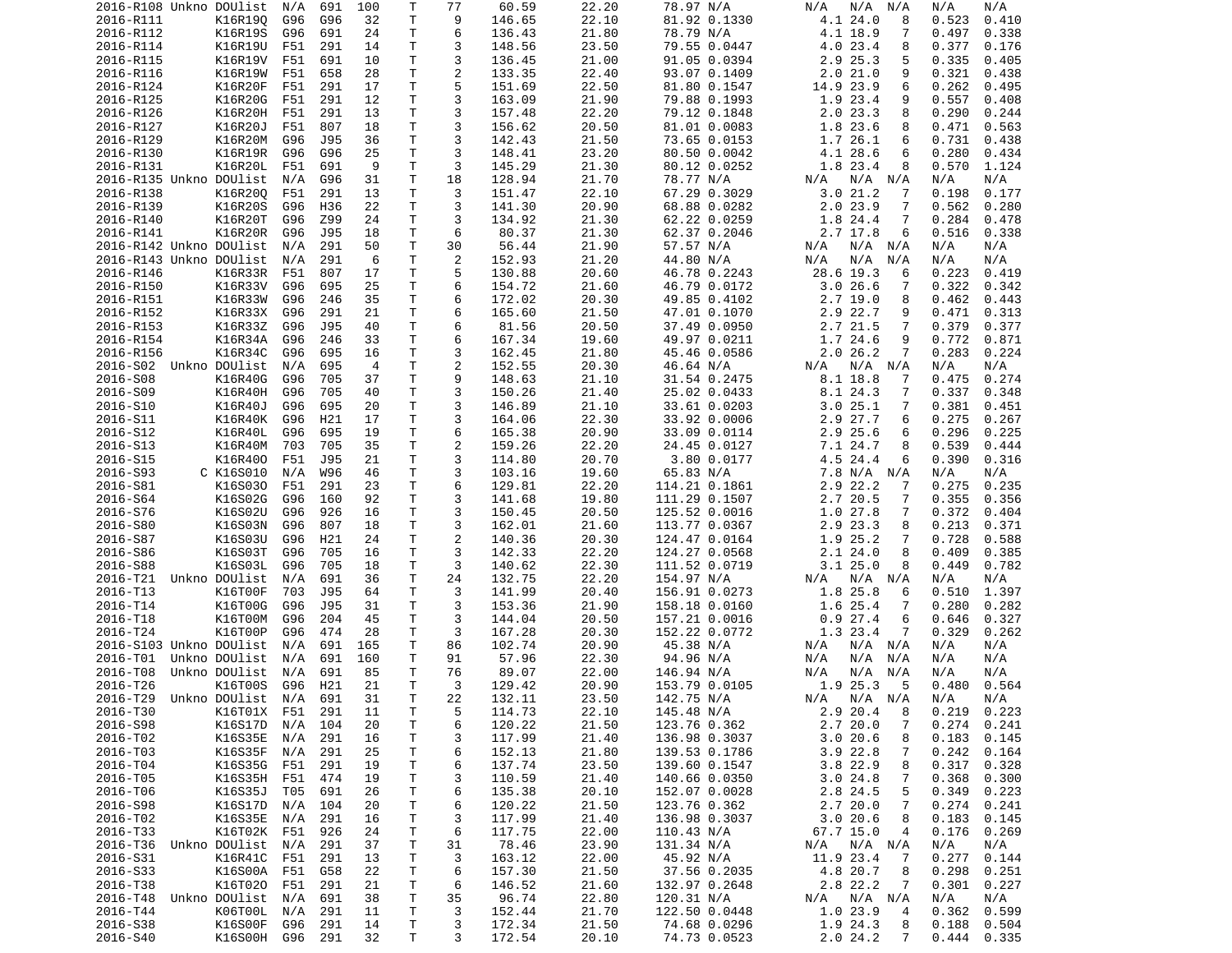| 2016-T49                | K16T10F                    | G96 | G96 | 39       | Τ            | 3              | 171.33           | 20.60          | 121.19 0.0455                | 2.1 25.7<br>7                   | 0.376<br>0.276                   |
|-------------------------|----------------------------|-----|-----|----------|--------------|----------------|------------------|----------------|------------------------------|---------------------------------|----------------------------------|
| 2016-T50                | K16T10G                    | G96 | 291 | 21       | T            | 3              | 162.98           | 21.70          | 120.89 0.0733                | 2.1 25.5<br>7                   | 0.389<br>0.260                   |
| 2016-T53                | K16T10D                    | F51 | 291 | 11       | Τ            | 5              | 118.15           | 22.10          | 123.45 0.1483                | 4.9 21.5<br>8                   | 0.280<br>0.217                   |
| 2016-T56                | K16T10L                    |     |     |          | Τ            | 3              | 159.97           | 22.00          |                              | 7                               |                                  |
|                         |                            | G96 | 926 | 28       |              |                |                  |                | 122.02 0.0230                | 2.1 27.3                        | 0.347<br>0.636                   |
| 2016-T57                | K16T10M                    | G96 | 926 | 34       | Τ            | 3              | 130.79           | 21.50          | 123.81 0.0125                | 1.9 26.3<br>7                   | 0.651<br>0.442                   |
| 2016-T58                | Unkno DOUlist              | N/A | 291 | 32       | т            | 22             | 133.67           | 22.30          | 109.49 N/A                   | N/A<br>N/A<br>N/A               | N/A<br>N/A                       |
| 2016-T60                | K16T10U                    | G96 | 291 | 15       | Τ            | 5              | 144.66           | 22.30          | 108.96 0.0637                | 3.124.3<br>6                    | 0.234<br>0.272                   |
| 2016-T61                | K16T10V                    | 309 | 291 | 14       | Τ            | $\overline{2}$ | 169.62           | 21.60          | 109.60 0.0700                | 2.3 24.3<br>9                   | 0.160<br>0.107                   |
|                         |                            | G96 |     |          | T            | 3              |                  |                |                              | 7                               | 0.474                            |
| 2016-T64                | K16T10Y                    |     | 291 | 38       |              |                | 147.65           | 21.00          | 111.90 0.0819                | 2.024.0                         | 0.357                            |
| 2016-T65                | K16T10Z                    | G96 | I52 | 22       | Τ            | 3              | 143.17           | 22.00          | 111.81 0.1069                | 1.9 23.8<br>8                   | 0.460<br>0.260                   |
| 2016-T71                | Unkno DOUlist              | N/A | 691 | 43       | T            | 24             | 67.37            | 22.10          | 98.00 N/A                    | N/A<br>N/A N/A                  | N/A<br>N/A                       |
| 2016-T73                | K16T11L                    | G96 | G96 | 23       | T.           | 3              | 168.28           | 21.90          | 109.38 0.2731                | 11.0 22.7<br>8                  | 0.518<br>0.462                   |
| 2016-T76                | K16T110                    | G96 | I52 | 19       | $\mathsf{T}$ | 3              | 152.00           | 21.70          | 101.99 0.0053                | 1.9 27.1<br>5                   | 0.477<br>0.446                   |
|                         |                            |     |     |          |              |                |                  |                |                              |                                 |                                  |
| 2016-T79                | K16T11R                    | F51 | 568 | 25       | т            | 3              | 122.09           | 21.20          | 107.53 0.0742                | 7.122.1<br>8                    | 0.168<br>0.153                   |
| 2016-T92                | Unkno DOUlist              | N/A | 291 | 32       | T            | 29             | 119.95           | 22.20          | 87.29 N/A                    | N/A N/A<br>N/A                  | N/A<br>N/A                       |
| 2016-T88                | K16T18B                    | 691 | 291 | 12       | T.           | 9              | 173.29           | 22.00          | 88.92 0.0105                 | 2.025.2<br>7                    | 0.204<br>0.188                   |
| 2016-T98                | K16T18M                    | 691 | 926 | 18       | Τ            | 9              | 173.73           | 21.10          | 87.39 0.3225                 | 2.021.0<br>8                    | 0.224<br>0.147                   |
|                         |                            | G96 | 691 | 146      | T.           | 49             | 59.29            | 23.20          | 75.19 N/A                    | $N/A$ $N/A$<br>N/A              | N/A                              |
| 2016-T103 Unkno DOUlist |                            |     |     |          |              |                |                  |                |                              |                                 | N/A                              |
| 2016-T86                | K16T17Z                    | G96 | 691 | 50       | T.           | 3              | 116.24           | 19.90          | 89.85 0.0318                 | 2.1 21.3<br>5                   | 0.491<br>0.262                   |
| 2016-T89                | K16T18D                    | F51 | 291 | 9        | Τ            | 6              | 159.41           | 22.20          | 88.23 0.0187                 | 1.8 23.3<br>8                   | 0.145<br>0.211                   |
| 2016-T95                | K16T18J                    | C51 | 291 | 29       | Τ            | 3              | 88.51            | 19.50          | 86.62 0.0103                 | 3.720.4<br>8                    | 0.354<br>0.359                   |
| 2016-T97                | K16T18L                    | F51 | 926 | 16       | Τ            | 3              | 123.08           | 20.50          | 87.03 0.1313                 | 2.9 21.6<br>8                   | 0.247<br>0.215                   |
|                         |                            |     |     |          |              |                |                  |                |                              |                                 |                                  |
| 2016-T103 Unkno DOUlist |                            | G96 | 691 | 94       | T            | 8              | 128.72           | 22.10          | 76.78 N/A                    | N/A<br>N/A N/A                  | N/A<br>N/A                       |
| 2016-T105 Unkno DOUlist |                            | N/A | 691 | 53       | Τ            | 37             | 60.88            | 21.20          | 62.99 N/A                    | N/A<br>N/A<br>N/A               | N/A<br>N/A                       |
| 2016-T108               | K16T19T                    | F51 | 926 | 15       | T.           | 3              | 130.77           | 21.40          | 62.88 0.0999                 | 10.9 21.1<br>8                  | 0.532<br>0.446                   |
| 2016-T112               | K16T19X                    | F51 | 926 | 16       | T            | 3              | 157.34           | 21.60          | 65.38 0.1499                 | 1.8 23.8<br>7                   | 0.238<br>0.146                   |
|                         |                            |     |     |          |              |                |                  |                |                              |                                 |                                  |
| 2016-T117               | C K16T010                  | N/A | C77 | 93       | T.           | 11             | 85.21            | 20.20          | 58.59 N/A                    | 5.7 N/A N/A                     | N/A<br>N/A                       |
| 2016-T121               | K16T54R                    | F51 | 291 | 12       | Τ            | 3              | 143.25           | 22.00          | 64.76 0.0195                 | 13.8 21.9<br>7                  | 0.134<br>0.090                   |
| 2016-T122               | K16T54S                    | G96 | 203 | 29       | Τ            | 9              | 161.91           | 19.70          | 56.35 0.0002                 | 0.827.8<br>6                    | 0.434<br>0.311                   |
| 2016-T121               | K16T54R                    | F51 | 291 | 12       | Τ            | 3              | 143.25           | 22.00          | 64.76 0.0195                 | 13.8 21.9<br>7                  | 0.134<br>0.090                   |
| 2016-T123 Unkno DOUlist |                            | N/A | 691 | 31       | Τ            | 24             | 155.13           | 20.90          | 52.92 N/A                    | N/A<br>N/A N/A                  | N/A<br>N/A                       |
|                         |                            |     |     |          |              |                |                  |                |                              |                                 |                                  |
| 2016-T135               | C K16T020                  | N/A | C10 | 73       | T.           | 3              | 93.48            | 20.20          | 45.61 N/A                    | 2.7 N/A<br>N/A                  | N/A<br>N/A                       |
| 2016-T125               | K16T55D                    | G96 | I52 | 32       | Τ            | 3              | 133.99           | 20.80          | 51.43 0.1554                 | 5.021.9<br>-7                   | 0.250<br>0.231                   |
| 2016-T126               | K16T55E                    | G96 | I52 | 21       | Τ            | 3              | 166.18           | 21.50          | 51.56 0.0320                 | $3.1$ 25.9<br>8                 | 0.375<br>0.382                   |
| 2016-T128               | K16T55G                    | F51 | 291 | 13       | Τ            | 3              | 168.41           | 21.50          | 51.22 0.0068                 | $3.1$ 25.6<br>7                 | 0.149<br>0.217                   |
| 2016-T129               | K16T55H                    | G96 | G96 | 66       | Τ            | 3              | 132.14           | 19.30          | 50.18 0.0448                 | 2.020.9<br>8                    | 0.373<br>0.388                   |
|                         |                            |     |     |          |              |                |                  |                |                              |                                 |                                  |
| 2016-T130               | K16T55J                    | F51 | 926 | 15       | Τ            | 3              | 133.48           | 21.20          | 51.19 0.0036                 | 1.9 23.9<br>7                   | 0.191<br>0.308                   |
| 2016-T136               | K16T55T                    | G96 | K51 | 28       | Τ            | 9              | 171.02           | 20.80          | 44.70 0.0222                 | 1.7 25.9<br>7                   | 0.292<br>0.306                   |
| 2016-T141 Unkno DOUlist |                            | N/A | 691 | 58       | T.           | 33             | 64.23            | 20.90          | 38.07 N/A                    | N/A<br>N/A<br>N/A               | N/A<br>N/A                       |
| 2016-T149 Unkno DOUlist |                            | N/A | 691 | 10       | т            | 6              | 159.36           | 20.00          | 39.53 N/A                    | N/A<br>N/A<br>N/A               | N/A<br>N/A                       |
| 2016-T139               | K16T55Z                    | F51 | 291 | 9        | Τ            | 3              | 156.96           | 22.40          | 40.84 0.0025                 | 2.7 27.1<br>8                   | 0.237<br>0.136                   |
|                         |                            |     |     |          |              |                |                  |                |                              |                                 |                                  |
| 2016-T140               | K16T56A                    | F51 | 291 | 12       | Τ            | 3              | 133.99           | 22.00          | 38.88 0.4118                 | 5.8 17.9<br>7                   | 0.219<br>0.252                   |
| 2016-T143               |                            |     |     |          |              |                |                  |                |                              |                                 |                                  |
| 2016-T144               | K16T56G                    | F51 | 291 | 9        | Τ            | 3              | 151.72           | 21.80          | 37.02 0.2198                 | 3.023.4<br>9                    | 0.201<br>0.224                   |
|                         |                            | F51 | 291 | 18       | Τ            | 6              |                  | 21.80          |                              | 7                               | 0.234<br>0.273                   |
|                         | K16T56H                    |     |     |          |              |                | 155.31           |                | 36.90 0.0501                 | 3.022.3                         |                                  |
| 2016-T148               | K16T56M                    | G96 | 926 | 35       | Τ            | 3              | 86.37            | 19.90          | 28.53 0.0095                 | 2.1 26.2<br>5                   | 0.264<br>0.222                   |
| 2016-T152               | K16T560                    | G96 | I52 | 33       | T            | 3              | 141.58           | 20.20          | 24.49 0.0261                 | 2.023.8<br>6                    | 0.311<br>0.564                   |
| 2016-T137               | K16T55X                    | T05 | 691 | 27       | T            | 2              | 111.95           | 23.50          | 39.07 0.0633                 | $3.8$ 19.8<br>8                 | 0.225<br>0.313                   |
| 2016-U01                | K16T56Z                    | G96 | J95 | 37       | T.           | 6              | 131.15           | 21.40          | 5.39 0.3552                  | 5.7 18.9<br>8                   | 0.321<br>0.385                   |
| 2016-U02                |                            |     |     |          | T.           |                |                  |                |                              | 8                               |                                  |
|                         | K16T57A                    | F51 | 926 | 25       |              | 3              | 128.36           | 19.30          | 11.83 0.0178                 | 2.8 20.8                        | 0.286<br>0.259                   |
| 2016-U03                | K16T57B                    | G96 | 204 | 34       | Τ            | 6              | 161.18           | 20.10          | 4.29 0.0021                  | 2.726.0<br>6                    | 0.257<br>0.223                   |
| 2016-U08                | P K16S010                  | N/A | Q68 | 59       | Τ            | 3              | 103.16           | 19.60          | 35.45 N/A                    | 22.0 N/A N/A                    | N/A<br>N/A                       |
| 2016-U09                | Unkno DOUlist              | N/A | 695 | 18       | T.           | 18             | 89.90            | 22.30          | 27.51 N/A                    | N/A<br>N/A N/A                  | N/A<br>N/A                       |
| 2016-U11                | K16T92S F51                |     | 926 | 13       | $\top$       | 3              | 134.59           | 20.90          | 29.83 0.1667                 | 5.920.07                        | 0.096<br>0.140                   |
|                         |                            |     |     |          |              |                |                  |                |                              |                                 |                                  |
| 2016-U17                | Unkno DOUlist              | N/A | 695 | 37       | $\mathsf T$  | 37             | 63.63            | 23.40          | 32.68 N/A                    | $N/A$ $N/A$<br>N/A              | N/A<br>N/A                       |
| 2016-U16                | K16T92Y                    | F51 | 695 | 18       | T            | 6              | 147.87           | 21.30          | 44.04 0.0700                 | 9.8 19.7<br>6                   | 0.143<br>0.183                   |
| 2016-U23                | Unkno DOUlist              | N/A | 691 | 95       | Τ            | 75             | 102.65           | 22.20          | 43.41 N/A                    | $N/A$ $N/A$<br>N/A              | N/A<br>N/A                       |
| 2016-U20                | K16T93B                    | G96 | 926 | 33       | т            | 6              | 125.81           | 22.60          | 55.87 0.1741                 | 13.9 22.3<br>6                  | 0.406<br>0.380                   |
| 2016-U21                | K16T93C                    | G96 | 691 | 34       | Τ            | 3              | 167.81           | 21.00          | 39.53 0.2092                 | 8.1 22.7<br>7                   | 0.315<br>0.267                   |
|                         |                            |     |     |          |              |                |                  |                |                              |                                 |                                  |
| 2016-U29                | Unkno DOUlist              | N/A | 691 | 66       | Τ            | 59             | 89.76            | 21.90          | 58.37 N/A                    | $N/A$ $N/A$<br>N/A              | N/A<br>N/A                       |
| 2016-U30                | K16T93H                    | F51 | 291 | 20       | Τ            | 8              | 121.57           | 22.10          | 70.41 0.1327                 | 15.0 22.6<br>6                  | 0.255<br>0.118                   |
| 2016-U33                | K16U04T                    | 703 | H36 | 61       | Τ            | 6              | 147.08           | 19.20          | 43.65 0.0099                 | 2.022.1<br>-7                   | 0.331<br>0.253                   |
| 2016-U34                | K16U04U                    | G96 | 691 | 30       | Τ            | 6              | 171.24           | 21.00          | 44.54 0.2612                 | 2.1 21.4<br>8                   | 0.287<br>0.239                   |
|                         | Unkno DOUlist              |     |     |          |              |                | 112.96           |                |                              |                                 |                                  |
| 2016-U36                |                            | N/A | 703 | 86       | Τ            | 63             |                  | 22.60          | 65.95 N/A                    | N/A N/A<br>N/A                  | N/A<br>N/A                       |
| 2016-U37                | K16U05L                    | F51 | 291 | 14       | т            | 8              | 119.01           | 22.20          | 43.45 0.1079                 | 2.9 18.5<br>7                   | 0.198<br>0.235                   |
| 2016-U38                | K16U05M                    | G96 | I52 | 34       | Τ            | 12             | 166.04           | 21.40          | 44.27 0.3047                 | 3.021.9<br>8                    | 0.307<br>0.425                   |
| 2016-U39                | K16U05N                    | G96 | J95 | 45       | T            | 8              | 170.50           | 23.50          | 57.04 0.0477                 | 2.725.0<br>7                    | 0.360<br>0.367                   |
| 2016-U41                | K16U05Q                    | G96 | J95 | 43       | T.           | 6              | 150.13           | 20.70          | 69.18 0.0344                 | 1.7 24.9<br>5                   | 0.441<br>0.356                   |
|                         |                            |     |     |          |              |                |                  |                |                              |                                 |                                  |
| 2016-U43                | K16U050                    | G96 | 104 | 24       | Τ            | 3              | 167.92           | 22.50          | 58.20 0.0689                 | 2.6 25.8<br>8                   | 0.621<br>0.597                   |
| 2016-U44                | Unkno DOUlist              | N/A | 691 | 16       | T.           | 12             | 152.87           | 21.20          | 81.64 N/A                    | N/A N/A<br>N/A                  | N/A<br>N/A                       |
| 2016-U46<br>2016-U47    | J96T09D<br>K16T930 F51 291 | N/A | G96 | 43<br>14 | T<br>T.      | 9<br>5         | 136.05<br>138.41 | 21.80<br>22.20 | 55.60 0.0223<br>64.01 0.1372 | 3.1 23.7<br>4<br>13.9 20.7<br>6 | 0.713<br>0.553<br>0.126<br>0.166 |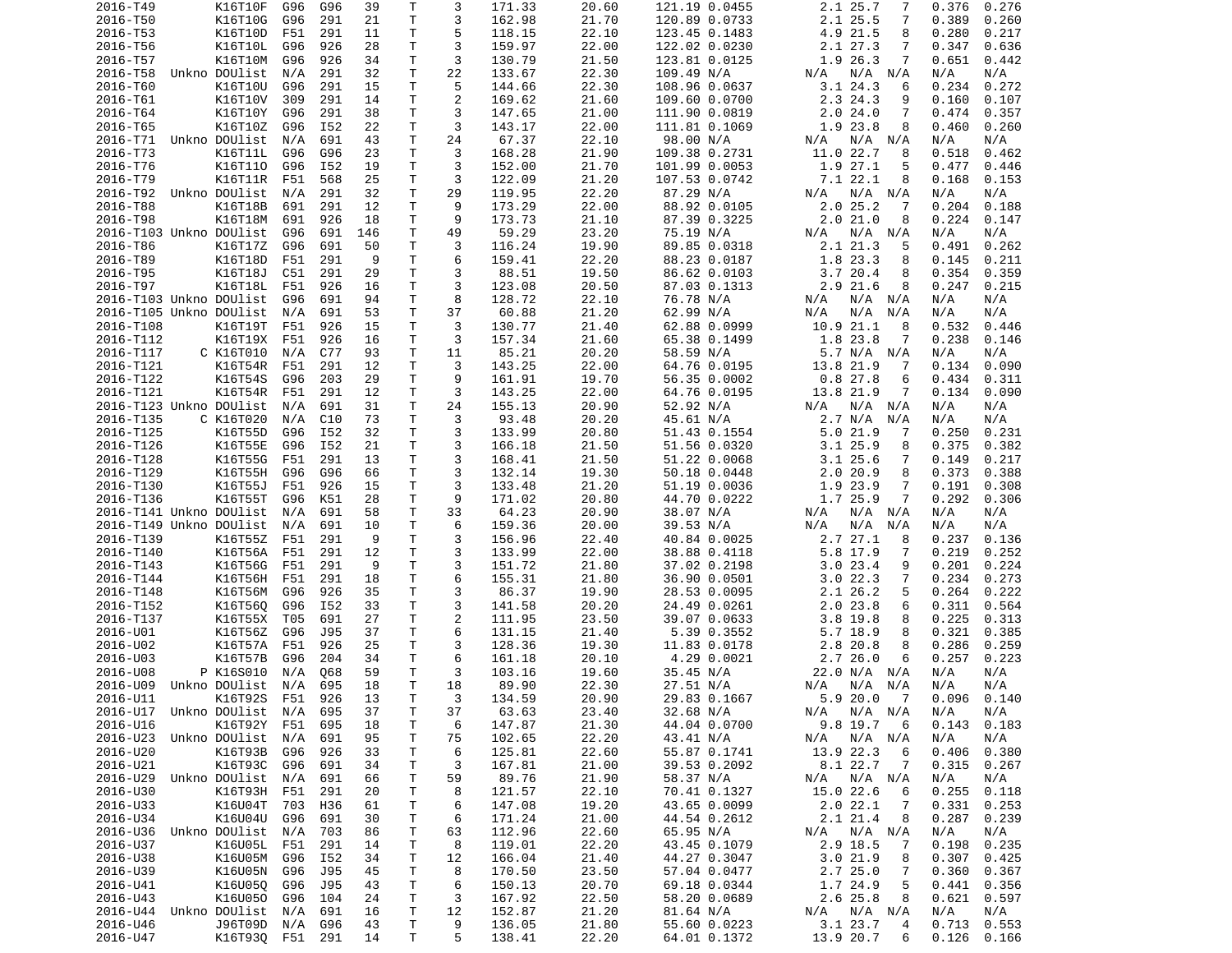| 2016-U48                | K16U05W            | G96        | G96        | 23             | Τ            | 3              | 169.07           | 21.30          | 70.78 0.2944                 | 2.1 21.6<br>8                  | 0.471<br>0.331                   |
|-------------------------|--------------------|------------|------------|----------------|--------------|----------------|------------------|----------------|------------------------------|--------------------------------|----------------------------------|
| 2016-U52                | K16U06A            | G96        | 291        | 30             | Τ            | 3              | 158.21           | 21.30          | 72.64 0.0418                 | 2.025.7<br>7                   | 0.236<br>0.482                   |
| 2016-U54                | K16T93T            | F51        | 291        | 15             | Τ            | 6              | 132.16           | 22.10          | 87.58 0.0615                 | 17.0 22.3<br>7                 | 0.313<br>0.238                   |
| 2016-U55                | K16U25X            | G96        | 291        | 17             | т            | 6              | 170.24           | 21.90          | 58.43 0.1982                 | 4.1 20.5<br>8                  | 0.376<br>0.337                   |
| 2016-U56                | K16U25Y            | G96        | 291        | 22             | Τ            | 9              | 152.32           | 21.90          | 69.66 0.3190                 | 3.1 21.3<br>8                  | 0.366<br>0.305                   |
| 2016-U57                | K16U25Z            | G96        | 291        | 21             | т            | 6              | 164.71           | 20.70          | 72.23 0.0222                 | 3.021.2<br>7                   | 0.439<br>0.243                   |
| 2016-U62                | K16T93V            | F51        | 291        | 10             | т            | 3              | 144.73           | 21.80          | 37.00 0.1156                 | 11.9 24.3<br>8                 | 0.335<br>0.167                   |
| 2016-U64                | Unkno DOUlist      | 703        | 291        | 35             | T.           | 9              | 118.33           | 20.40          | 85.14 N/A                    | $N/A$ $N/A$<br>N/A             | N/A<br>N/A                       |
| 2016-U65                | J98G01C            | N/A        | 291        | 11             | T            | 3              | 159.75           | 21.70          | 97.18 0.1335                 | 2.1 20.9<br>3                  | 0.945<br>0.771                   |
| 2016-U66                | Unkno DOUlist      | N/A        | 691        | 282            | Τ            | 24             | 97.04            | 22.60          | 33.91 N/A                    | N/A N/A<br>N/A                 | N/A<br>N/A                       |
| 2016-U68                | Unkno DOUlist      | N/A        | 691        | 37             | T            | 31             | 101.74           | 23.60          | 95.20 N/A                    | N/A<br>N/A<br>N/A              | N/A<br>N/A                       |
|                         |                    |            | 474        |                | T.           | 3              |                  |                |                              | 1.2 25.1                       |                                  |
| 2016-U70                | K16U31S            | F51        |            | 12             |              |                | 135.59           | 21.90          | 120.26 0.0144                | -7<br>33.7 23.8                | 0.317<br>0.207                   |
| 2016-U74                | K16T93Z            | G96        | 291        | 17             | T.           | 3              | 129.55           | 23.00          | 77.06 0.0813                 | 6                              | 0.286<br>0.352                   |
| 2016-U76                | K16U35X            | 703        | 958        | 36             | т            | 6              | 170.21           | 21.00          | 107.22 0.1247                | 2.8 23.3<br>8                  | 0.534<br>0.524                   |
| 2016-U77                | K16U35Y            | F51        | 461        | 12             | T            | 3              | 167.11           | 20.50          | 122.07 0.0733                | 1.5 24.9<br>8                  | 0.090<br>0.315                   |
| 2016-U78                | Unkno DOUlist      | N/A        | 291        | 64             | T.           | 47             | 124.98           | 22.40          | 41.43 N/A                    | N/A<br>N/A N/A                 | N/A<br>N/A                       |
| 2016-U79                | K16U36L            | F51        | 926        | 16             | Τ            | 3              | 140.74           | 22.20          | 120.34 0.1639                | 1.923.0<br>7                   | 0.204<br>0.176                   |
| 2016-U80                | K16U36M            | F51        | 926        | 16             | T.           | 3              | 151.86           | 21.60          | 120.87 0.0299                | 1.8 24.2<br>8                  | 0.215<br>0.192                   |
| 2016-U81                | K16U36N            | F51        | 926        | 17             | Τ            | 3              | 154.70           | 20.80          | 120.95 0.0517                | 1.8 23.7<br>8                  | 0.237<br>0.309                   |
| 2016-U82                | K16U360            | F51        | 926        | 10             | т            | 3              | 164.99           | 21.70          | 121.48 0.1749                | 1.9 23.5<br>8                  | 0.193<br>0.079                   |
| 2016-U84                | K16U36R            | F51        | 926        | 28             | T            | 3              | 176.92           | 22.80          | 130.96 0.0015                | 1.1 27.6<br>7                  | 0.213<br>0.252                   |
| 2016-U78                | Unkno DOUlist      | N/A        | 291        | 64             | Τ            | 47             | 124.98           | 22.40          | 41.43 N/A                    | N/A<br>N/A<br>N/A              | N/A<br>N/A                       |
| 2016-U95                | Unkno DOUlist      | N/A        | 691        | 312            | T            | 137            | 55.29            | 23.20          | 97.41 N/A                    | N/A<br>N/A<br>N/A              | N/A<br>N/A                       |
| 2016-U87                | K16U40W            | F51        | 291        | 38             | т            | 7              | 137.08           | 21.90          | 120.21 0.0457                | 2.9 21.8<br>8                  | 0.230<br>0.295                   |
| 2016-U88                | K16U40X            | F51        | 291        | 23             | T.           | 3              | 164.98           | 22.40          | 122.15 0.0554                | 1.9 26.0<br>7                  | 0.412<br>0.434                   |
| 2016-U89                | K16U40Z            | G96        | 595        | 29             | Τ            | 3              | 153.50           | 20.80          | 131.25 0.0318                | 2.6 23.3<br>7                  | 0.353<br>0.444                   |
| 2016-U90                | K16U41A            | G96        | 104        | 56             | Τ            | 3              | 167.58           | 19.80          | 131.43 0.0405                | 2.7 24.4<br>7                  | 0.438<br>0.384                   |
| 2016-U92                | K16U41D            | T05        | 104        | 69             | Τ            | 3              | 104.48           | 19.10          | 29.56 0.0219                 | 10.8 22.7<br>6                 | 0.432<br>0.389                   |
| 2016-U93                | K16U40Y            | G96        | G96        | 31             | Τ            | 3              | 114.34           | 22.50          | 129.04 0.1508                | 3.021.9<br>8                   | 0.705<br>0.626                   |
| 2016-U99                | K16U41L            | F51        | 926        | 27             | Τ            | 3              | 159.05           | 21.70          | 120.96 0.2441                | 4.0 22.8<br>7                  | 0.197<br>0.318                   |
| 2016-U100               | K16U41M            |            |            |                | Τ            | 3              | 160.18           |                |                              |                                | 0.525                            |
|                         |                    | F51        | 926        | 26             |              |                |                  | 21.70          | 121.44 0.2635                | $3.9$ 19.7<br>8                | 0.429                            |
| 2016-U101               | K16U41N            | F51        | 291        | 18             | T.           | 9              | 170.55           | 22.00          | 121.51 N/A                   | 3.8 22.3<br>7                  | 0.287<br>0.268                   |
| 2016-U102               | K16U410            | F51        | 291        | 16             | T.           | 3              | 160.44           | 21.10          | 132.50 0.0472                | 3.024.4<br>8                   | 0.207<br>0.369                   |
| 2016-U103               | K16U41P            | G96        | 926        | 29             | Τ            | 3              | 148.91           | 21.70          | 133.06 0.0783                | 3.021.6<br>8                   | 0.261<br>0.280                   |
| 2016-U104               | K16U410            | G96        | 926        | 31             | T            | 3              | 144.22           | 21.20          | 140.52 0.0412                | 2.1 25.3<br>7                  | 0.265<br>0.222                   |
| 2016-U107 Unkno DOUlist |                    | N/A        | 691        | 78             | Τ            | 65             | 62.71            | 22.20          | 162.24 N/A                   | N/A<br>N/A<br>N/A              | N/A<br>N/A                       |
| 2016-U109               | K16U41V            | F51        | 291        | 16             | T.           | 6              | 155.25           | 22.20          | 132.47 0.1406                | 3.8 23.8<br>8                  | 0.163<br>0.210                   |
| 2016-U110               | K16U41W            | F51        | 691        | 19             | Τ            | 3              | 157.84           | 22.40          | 132.50 0.3110                | 3.8 20.9<br>8                  | 0.234<br>0.415                   |
| 2016-U113               | K16U42A            | G96        | I52        | 20             | т            | 3              | 132.30           | 21.70          | 144.25 0.2668                | 2.8 20.8<br>9                  | 0.367<br>0.400                   |
| 2016-U114               | K16U42C            | F51        | 926        | 29             | Τ            | 6              | 164.64           | 20.40          | 154.67 0.0139                | 2.024.9<br>7                   | 0.425<br>0.365                   |
| 2016-U115               | K16U42D            | F51        | 926        | 23             | Τ            | 5              | 154.78           | 20.60          | 154.71 0.0447                | 2.025.7<br>6                   | 0.259<br>0.155                   |
| 2016-U116               | K16U41X            | F51        | 926        | 22             | Τ            | 9              | 105.74           | 21.90          | 141.68 0.2873                | 2.920.1<br>8                   | 0.612<br>0.479                   |
| 2016-U117               | K16U42B            | G96        | 926        | 28             | Τ            | 3              | 141.26           | 20.50          | 151.65 0.2554                | 2.0 20.8<br>8                  | 0.250<br>0.260                   |
| 2016-U120 Unkno DOUlist |                    | N/A        | 691        | 76             | T            | 50             | 50.70            | 21.80          | 81.18 N/A                    | N/A<br>N/A<br>N/A              | N/A<br>N/A                       |
| 2016-U123               | K16U57C            | G96        | 474        | 29             | Τ            | 3              | 154.49           | 21.20          | 164.89 0.1041                | 2.2 23.7<br>7                  | 0.319<br>0.385                   |
| 2016-U125               | K16U57E            | 703        | K51        | 54             | Τ            | 3              | 119.52           | 19.70          | 167.59 0.0011                | 1.7 26.3<br>6                  | 1.405<br>1.820                   |
| 2016-U128               | K16U56Y            | 703        | 246        | 37             | T            | 3              | 172.14           | 20.80          | 163.70 0.0028                | 2.6 23.8<br>8                  | 0.636<br>0.942                   |
| 2016-U129               | K16U57A            | G96        | 474        | 24             | $\mathsf{T}$ | 3              | 148.37           | 20.50          | 164.42 0.0572                | 2.3 25.1<br>7                  | 0.453<br>0.677                   |
| 2016-V04                | K16U80T            | G96        | I93        | 22             | T.           | 3              | 162.46           | 20.80          | 164.40 0.2141                | 2.7 19.1<br>9                  | 0.382<br>0.373                   |
| 2016-V05                | K16U80U            | G96        | I93        | 24             | т            | 3              | 153.02           | 21.30          | 164.75 0.0971                | 2.7 20.5<br>8                  | 0.324<br>0.367                   |
|                         | Unkno DOUlist      |            | 691        | 176            | Τ            | 107            |                  | 21.90          |                              |                                |                                  |
| 2016-V09                |                    | G96        |            |                |              |                | 74.38            |                | 75.89 N/A                    | N/A<br>N/A N/A                 | N/A<br>N/A                       |
| 2016-V10                | K16UA1D            | G96        | 291        | 23             | T.           | 6              | 158.06           | 22.80          | 151.86 0.1177                | 3.9 20.8<br>8                  | 0.547<br>0.409                   |
| 2016-V12                | K16UA1G G96 I52    |            |            | 20             | T            | 3              | 157.00           | 22.00          | 151.19 0.1172                | 3.0 24.3<br>8                  | $0.337$ $0.367$                  |
| 2016-V13                | K16UA1H            | G45        | I52        | 25             | Τ            | 3              | 144.26           | 20.50          | 98.18 0.0154                 | $\overline{7}$<br>9.9 22.7     | $0.281$ $0.284$                  |
| 2016-V15                | K16UA1F            | G96        | 926        | 31             | T            | $\overline{c}$ | 115.04           | 22.50          | 153.25 0.0024                | 3.1 21.5<br>9                  | 0.594<br>0.489                   |
| 2016-V17 Unkno DOUlist  |                    | N/A        | 691        | 47             | Τ            | 37             | 43.92            | 21.40          | 141.66 N/A                   | N/A<br>$N/A$ $N/A$             | N/A<br>N/A                       |
| 2016-V20                | K16UA7C            | G96        | I93        | 43             | т            | 3              | 125.87           | 21.00          | 134.92 0.0063                | 4.6 25.7<br>6                  | 0.380<br>0.421                   |
| 2016-V21                | K16V00F            | G96        | 926        | 24             | T            | 3              | 161.80           | 21.10          | 140.24 0.0346                | 3.8 26.6<br>6                  | 0.234<br>1.117                   |
| 2016-V23                | K16V00H            | 703        | 474        | 28             | Τ            | 3              | 154.84           | 20.10          | 138.72 0.0017                | 1.2 26.5<br>6                  | 0.634<br>0.790                   |
| 2016-V24                | K16UA7B            | F51        | 474        | 25             | T.           | 5              | 102.28           | 21.50          | 17.36 0.0067                 | 17.0 25.2<br>6                 | 0.763<br>0.348                   |
| 2016-V25                | Unkno DOUlist      | N/A        | 291        | 18             | Τ            | 12             | 88.29            | 21.20          | 128.62 N/A                   | N/A N/A<br>N/A                 | N/A<br>N/A                       |
| 2016-V26                | K07VI4M            | N/A        | 291        | $\overline{7}$ | T.           | 3              | 139.05           | 20.60          | 130.36 0.0325                | 0.721.0<br>4                   | 0.804<br>0.494                   |
| 2016-V28                | K16V00K            | G96        | 300        | 21             | Τ            | 3              | 173.49           | 20.90          | 127.27 0.0426                | 2.3 22.3<br>8                  | 0.406<br>0.617                   |
| 2016-V30                | K16T55D            | N/A        | 691        | 3              | т            | 3              | 149.88           | 20.20          | 117.62 0.1559                | 0.021.9<br>1                   | 0.366<br>0.423                   |
| 2016-V37                | K16V00S            | 703        | J95        | 23             | Τ            | 6              | 159.68           | 19.90          | 112.23 0.0016                | 0.627.6<br>6                   | 0.754<br>0.535                   |
|                         | K16UA9R            | G96        | I52        | 31             | Τ            | 3              | 116.57           | 22.60          | 119.65 0.0170                | 6.222.1<br>9                   | 0.428<br>0.259                   |
|                         |                    |            |            |                |              |                |                  |                |                              |                                |                                  |
| 2016-V34                |                    |            |            |                |              |                |                  |                |                              |                                |                                  |
| 2016-V38                | Unkno DOUlist      | N/A        | I52        | 130            | T.           | 88             | 78.83            | 23.40          | 106.22 N/A                   | N/A N/A<br>N/A                 | N/A<br>N/A                       |
| 2016-V42                | K16V00Y            | F51        | H36        | 29             | Τ            | 3              | 139.20           | 20.90          | 106.69 0.1023                | 2.8 22.5<br>6                  | 0.463<br>0.473                   |
| 2016-V57                | Unkno DOUlist  N/A |            | 691        | 39             | Τ            | 39             | 81.59            | 22.20          | 93.82 N/A                    | N/A N/A<br>N/A                 | N/A<br>N/A                       |
| 2016-V49<br>2016-V51    | K16V010<br>K16V010 | 691<br>G96 | 291<br>G96 | 23<br>22       | T.<br>Τ      | 20<br>3        | 153.78<br>166.98 | 21.40<br>21.80 | 96.26 0.0080<br>95.91 0.2469 | 2.1 23.1<br>8<br>2.1 20.0<br>8 | 0.235<br>0.296<br>0.304<br>0.247 |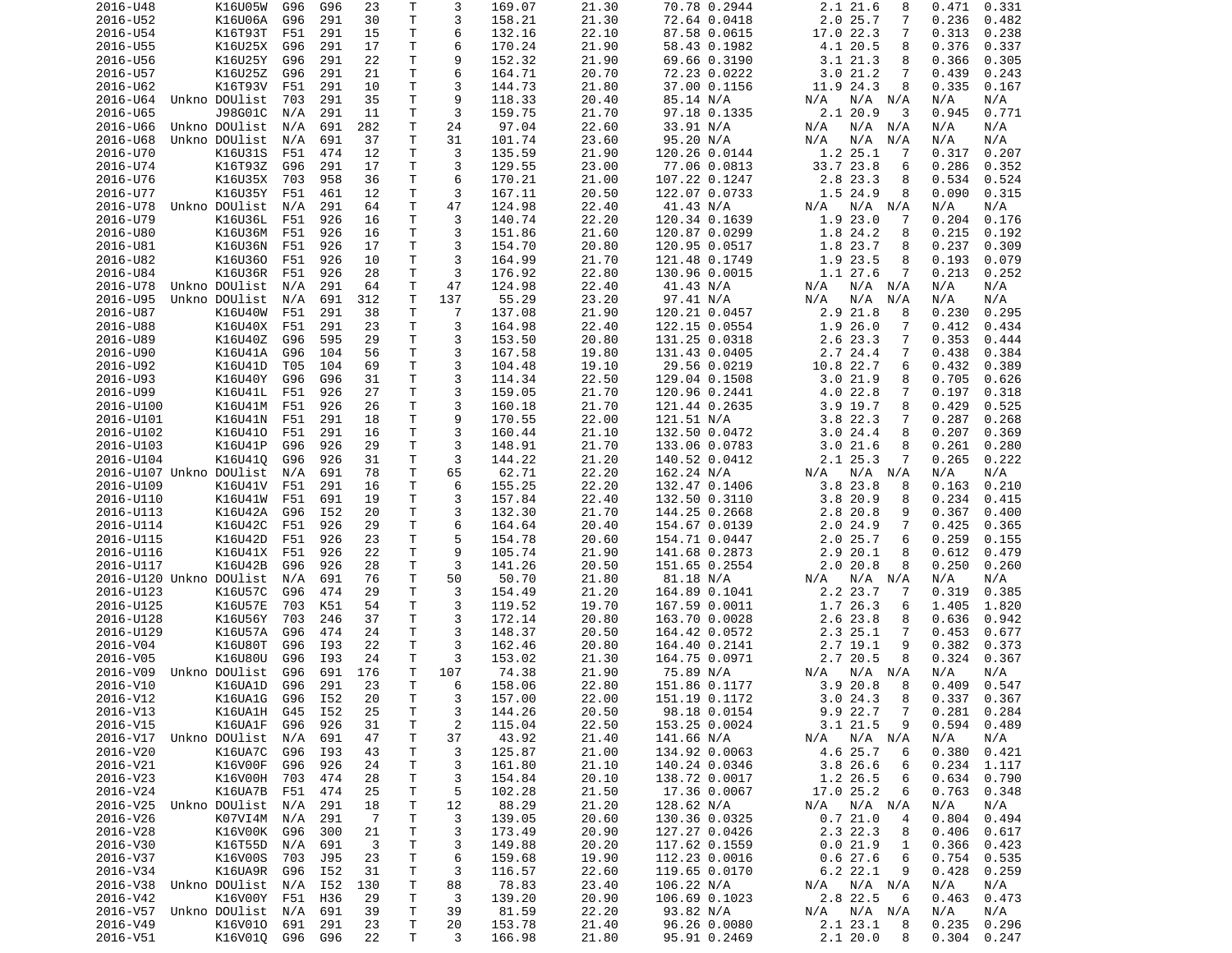| 2016-V54                | K16V01U            | F51        | 291        | 24       | Τ            | 6              | 168.60           | 20.40          | 94.56 0.0774                   | $2.0$ 24.6<br>7                | 0.284<br>0.262                   |
|-------------------------|--------------------|------------|------------|----------|--------------|----------------|------------------|----------------|--------------------------------|--------------------------------|----------------------------------|
| 2016-V55                | K16V01V            | F51        | 291        | 16       | T            | 6              | 159.36           | 20.90          | 94.52 0.1218                   | 2.023.6<br>7                   | 0.220<br>0.291                   |
| 2016-V58                | K16V01X            | F51        | 291        | 13       | Τ            | 3              | 152.29           | 21.30          | 93.99 0.0023                   | 3.125.1<br>8                   | 0.207<br>0.229                   |
| 2016-V62                | Unkno DOUlist      | N/A        | 691        | 42       | T.           | 39             | 62.52            | 22.10          | 83.38 N/A                      | N/A<br>N/A<br>N/A              | N/A<br>N/A                       |
| 2016-V64                | J97V04N            | N/A        | 926        | 44       | T.           | 6              | 139.25           | 22.20          | 85.72 0.0921                   | 3.023.3<br>2                   | 1.080<br>0.813                   |
| 2016-V65                | K16V02E            | G96        | 291        | 28       | т            | 9              | 133.32           | 20.70          | 86.69 0.4044                   | 3.019.3<br>8                   | 0.368<br>0.301                   |
| 2016-V66                | K16V02F            | F51        | 291        | 13       | Τ            | 9              | 160.37           | 22.40          | 85.41 N/A                      | 2.8 20.5<br>7                  | 0.260<br>0.250                   |
| 2016-V68                | K16V02J            | G96        | J95        | 29       | Τ            | 3              | 166.19           | 21.40          | 86.16 0.0465                   | 1.9 24.8<br>8                  | 0.767<br>0.703                   |
| 2016-V71                | K16V02M            | F51        | 291        | 15       | T.           | 6              | 147.64           | 22.30          | 84.49 0.2152                   | 1.9 23.5<br>8                  | 0.400<br>0.241                   |
|                         |                    |            |            |          |              |                |                  |                |                                |                                |                                  |
| 2016-V72                | K16V02N            | F51        | 291        | 17       | Τ            | 6              | 151.47           | 21.80          | 84.31 0.1018                   | 1.9 23.8<br>6                  | 0.214<br>0.337                   |
| 2016-V76                | K16V02G            | G96        | G96        | 15       | T            | 3              | 80.01            | 21.60          | 82.25 0.1165                   | 3.019.3<br>6                   | 0.402<br>0.578                   |
| 2016-V80                | K16V02W            | G96        | 926        | 19       | Τ            | 3              | 157.22           | 20.40          | 85.37 0.0238                   | 0.926.2<br>7                   | 0.290<br>0.289                   |
| 2016-V82                | Unkno DOUlist      | N/A        | 691        | 37       | Τ            | 18             | 75.89            | 21.00          | 69.33 N/A                      | N/A<br>N/A N/A                 | N/A<br>N/A                       |
| 2016-V88                | K16V03L            | 691        | 291        | 12       | Τ            | 12             | 164.60           | 21.70          | 70.16 0.1119                   | 2.1 24.4<br>7                  | 0.289<br>0.227                   |
| 2016-V83                | K16V03F            | F51        | H01        | 25       | Τ            | 3              | 126.45           | 21.70          | 73.77 0.2537                   | 3.9 21.4<br>7                  | 0.209<br>0.178                   |
| 2016-V86                | K16V03J            | G96        | 926        | 39       | T.           | 3              | 157.05           | 20.80          | 72.03 0.0276                   | $2.1$ 24.6<br>6                | 0.635<br>0.412                   |
| 2016-V87                | K16V03K            | G96        | 291        | 20       | Τ            | 3              | 165.74           | 20.70          | 70.66 0.0765                   | 2.2 24.8<br>7                  | 0.401<br>0.409                   |
| 2016-V90                | K16V03N            | G96        | G96        | 25       | T.           | 3              | 175.18           | 20.40          | 71.98 0.0153                   | 1.1 26.4<br>7                  | 0.298<br>0.592                   |
| 2016-V92                | Unkno DOUlist      | N/A        | 291        | 3        | Τ            | 3              | 77.72            | N/A            | 61.97 N/A                      | N/A N/A<br>N/A                 | N/A<br>N/A                       |
| 2016-V94                | K16V03V            | G96        | 926        | 23       | Τ            | 3              | 92.16            | 21.40          | 56.31 0.1547                   | 4.0 19.7<br>-7                 | 0.293<br>0.257                   |
|                         |                    |            |            |          | T            | 6              | 155.15           |                |                                |                                |                                  |
| 2016-V102               | K16V03X            | G96        | 926        | 43       |              |                |                  | 22.20          | 59.79 0.3869                   | 3.120.6<br>8                   | 0.369<br>0.384                   |
| 2016-V103               | K16V03Y            | G96        | G96        | 28       | Τ            | 3              | 117.74           | 20.90          | 56.62 0.2539                   | 3.1 20.2<br>8                  | 0.404<br>0.464                   |
| 2016-V105 Unkno DOUlist |                    | N/A        | 691        | 84       | $\mathsf T$  | 65             | 67.56            | 21.60          | 43.10 N/A                      | N/A N/A<br>N/A                 | N/A<br>N/A                       |
| 2016-V106               | K16V040            | G96        | 926        | 25       | Τ            | 3              | 154.84           | 22.00          | 46.85 0.0437                   | 2.1 24.8<br>8                  | 0.281<br>0.390                   |
| 2016-V109               | K16V04N            | F51        | 926        | 15       | Τ            | 3              | 119.77           | 22.20          | 44.05 0.2011                   | 4.9 20.6<br>9                  | 0.269<br>0.323                   |
| 2016-V114 Unkno DOUlist |                    | N/A        | 691        | 97       | T            | 90             | 61.73            | 21.40          | 29.42 N/A                      | N/A<br>N/A N/A                 | N/A<br>N/A                       |
| 2016-V115               | K03W21U            | N/A        | 291        | 14       | т            | 6              | 148.37           | 20.40          | 30.10 0.0690                   | 1.021.9<br>$\overline{4}$      | 0.473<br>0.573                   |
| 2016-V116 Unkno DOUlist |                    | N/A        | I52        | 48       | Τ            | 15             | 58.35            | 21.20          | 58.34 N/A                      | N/A<br>N/A N/A                 | N/A<br>N/A                       |
| 2016-V117 Unkno DOUlist |                    | N/A        | 691        | 18       | Τ            | 18             | 48.26            | 21.30          | 29.17 N/A                      | N/A<br>N/A<br>N/A              | N/A<br>N/A                       |
| 2016-W04                | K16V050            | G96        | H01        | 20       | Τ            | 9              | 92.47            | 21.40          | 16.25 0.1092                   | 7.020.3<br>7                   | 0.179<br>0.250                   |
| 2016-W05                | K16V05S            | F51        | H01        | 13       | Τ            | 6              | 101.79           | 21.60          | 16.80 0.0227                   | 5.8 19.6<br>9                  | 0.149<br>0.289                   |
| 2016-W06                | K16V05T            | G96        | H01        | 29       | T.           | 3              | 166.42           | 20.70          | 19.21 0.0961                   | 2.9 24.6<br>7                  | 0.316<br>0.356                   |
|                         |                    |            |            |          |              |                |                  |                |                                |                                |                                  |
| 2016-W07                | K16V05V            | G96        | H01        | 25       | Τ            | 2              | 149.29           | 21.10          | 9.23 0.0334                    | 3.921.9<br>8                   | 0.312<br>0.378                   |
| 2016-W08                | K16V05W            | G96        | H01        | 23       | Τ            | 6              | 152.66           | 20.40          | 20.24 0.0182                   | 1.8 24.2<br>6                  | 0.252<br>0.234                   |
| 2016-W11                | K16V05R            | G96        | H01        | 14       | T            | 6              | 90.68            | 21.60          | 16.61 0.1311                   | 7.0 19.9<br>8                  | 1.141<br>0.322                   |
| 2016-W12                | K16V05U            | G96        | H01        | 22       | Τ            | 3              | 152.42           | 20.90          | 16.00 0.0108                   | $3.1$ 27.4<br>6                | 0.363<br>0.887                   |
|                         |                    |            |            |          |              |                |                  |                |                                |                                |                                  |
| 2016-W13                | Unkno DOUlist      | N/A        | 691        | 89       | Τ            | 71             | 66.33            | 22.00          | 48.54 N/A                      | N/A<br>N/A<br>N/A              | N/A<br>N/A                       |
| 2016-W14                | Unkno DOUlist      | N/A        | 695        | 70       | т            | 52             | 64.60            | 22.60          | 29.94 N/A                      | N/A<br>N/A<br>N/A              | N/A<br>N/A                       |
| 2016-W22                | Unkno DOUlist      | N/A        | 691        | 24       | т            | 20             | 71.19            | 21.20          | 64.80 N/A                      | N/A<br>N/A<br>N/A              | N/A<br>N/A                       |
|                         |                    |            |            |          |              |                |                  |                |                                | 6                              |                                  |
| 2016-W17                | K16W00C            | G96        | 291        | 24       | т            | 12             | 168.47           | 20.70          | 50.85 0.0033                   | 1.3 27.7                       | 0.461<br>0.264                   |
| 2016-W18                | K16W00D            | G96        | 926        | 31       | Τ            | $\overline{2}$ | 160.63           | 21.30          | 50.97 0.0474                   | 1.2 24.9<br>6                  | 0.292<br>0.273                   |
| 2016-W21                | K16W00G            | G96        | L04        | 36       | Τ            | 9              | 171.80           | 20.10          | 53.79 0.0016                   | 1.4 23.1<br>6                  | 0.239<br>0.181                   |
| 2016-W23                | K16W00H            | G96        | G96        | 33       | Τ            | 3              | 137.73           | 19.20          | 62.76 0.0061                   | 1.026.9<br>6                   | 0.602<br>0.800                   |
| 2016-W25                | K16W000            | G96        | G96        | 26       | Τ            | 5              | 159.22           | 21.10          | 50.59 0.0142                   | 2.2 25.6<br>7                  | 0.444<br>0.443                   |
| 2016-W26                | K16W00P            | F51        | H36        | 23       | Τ            | 3              | 110.59           | 20.60          | 50.88 0.0499                   | 2.8 21.9<br>6                  | 0.302<br>0.214                   |
| 2016-W27                | K16W000            | G96        | 291        | 23       | Τ            | 6              | 170.87           | 21.50          | 52.09 0.0095                   | $2.1$ $25.5$<br>6              | 0.340<br>0.285                   |
| 2016-W29                | K16W00S            | G96        | 291        | 28       | T            | 9              | 174.68           | 21.40          | 52.96 0.1335                   | 2.1 24.5<br>7                  | 0.316<br>0.329                   |
| 2016-W31                | K16W00Y            | G96        | H36        | 23       | T.           | 3              | 133.65           | 20.60          | 64.40 0.0043                   | 1.9 29.3<br>7                  | 0.870<br>0.520                   |
| 2016-W35                | K16W00X            | G96        | 705        | 26       | T.           | 3              | 156.50           | 21.80          | 63.53 0.0247                   | 2.125.5<br>7                   | 0.299<br>0.269                   |
| 2016-W48                | Unkno DOUlist      | N/A        | 291        | 3        | Τ            | 3              | 160.28           | 19.80          | 103.35 N/A                     | $N/A$ $N/A$<br>N/A             | N/A<br>N/A                       |
| 2016-W37                | K16W01G            | G96        | H21        | 16       | Τ            | 3              | 152.80           | 22.00          | 62.79 0.2361                   | 2.023.0<br>8                   | 0.281<br>0.253                   |
| 2016-W38                | K16W01J            | G96        | 958        | 48       | T.           | 3              | 167.63           | 19.90          | 66.99 0.0003                   | 2.5 21.2<br>8                  | 0.405<br>0.317                   |
|                         |                    |            |            |          |              |                |                  |                |                                |                                |                                  |
| 2016-W39                | K16W01E            | G96 705    |            | 31       | $\mathsf{T}$ | 5              | 142.23           | 22.10          | 50.02 0.3252                   | 3.1 19.3<br>$7^{\circ}$        | $0.598$ $0.574$                  |
| 2016-W40                | K16W01H            | G96        | 246        | 39       | Τ            | 9              | 159.39           | 21.60          | 65.97 0.0540                   | 14.5 25.1<br>7                 | $0.912$ $0.601$                  |
| 2016-W43                | K16W01M            | G96        | 926        | 21       | T            | 3              | 128.35           | 21.50          | 63.27 0.0101                   | 2.9 24.8<br>6                  | 0.400<br>0.461                   |
| 2016-W44                | K16W01N            | G96        | H21        | 25       | Τ            | 3              | 157.51           | 21.70          | 64.40 0.0059                   | 2.025.2<br>8                   | 0.330<br>0.244                   |
| 2016-W45                | K16W010            | G96        | K88        | 47       | т            | 3              | 138.76           | 22.50          | 48.54 0.1683                   | 40.4 19.8<br>7                 | 0.354<br>0.322                   |
| 2016-W47                | K16W010            | G96        | 246        | 40       | T            | 3              | 163.56           | 19.10          | 78.65 0.0003                   | 1.528.0<br>6                   | 0.605<br>0.412                   |
| 2016-W52                | K16W01T            | G96        | 926        | 32       | Τ            | 3              | 152.37           | 21.10          | 62.75 0.0299                   | $3.2$ 25.8<br>5                | 0.358<br>0.351                   |
| 2016-W51                | K16V06K            | C51        | T12        | 22       | Τ            | 6              | 99.12            | 21.90          | 4.80 0.0493                    | 7.7 23.0<br>8                  | 0.550<br>0.425                   |
| 2016-W55                | K16W01S            | C51        | T12        | 25       | Τ            | 3              | 89.43            | 21.50          | 40.18 N/A                      | 5.2 17.5<br>6                  | 0.615<br>0.708                   |
| 2016-W57                | Unkno DOUlist      | N/A        | 691        | 122      | T.           | 61             | 69.11            | 22.80          | 86.54 N/A                      | N/A<br>N/A N/A                 | N/A<br>N/A                       |
| 2016-W58                | K16W01Z            | G96        | K88        | 28       | Τ            | 6              | 153.30           | 21.70          | 62.97 0.2113                   | 3.8 19.2<br>9                  | 0.252<br>0.309                   |
| 2016-W59                | K16W02A            | G96        | 926        | 26       | т            | 3              | 141.17           | 21.60          |                                | 8                              | 0.369<br>0.263                   |
|                         |                    |            |            |          |              |                |                  |                | 63.27 0.0104                   | 4.1 22.9                       |                                  |
| 2016-W60                | K16W02B            | G96        | 926        | 47       | Τ            | 6              | 150.63           | 21.40          | 63.83 0.4571                   | 29.8 19.1<br>5                 | 0.241<br>0.239                   |
| 2016-W61                | K16V06M            | C51        | T12        | 19       | Τ            | 5              | 89.86            | 22.40          | 5.72 0.4312                    | 8.9 20.3<br>8                  | 0.452<br>0.954                   |
| 2016-W62                | K16W02C            | G96        | 291        | 23       | Τ            | 3              | 163.77           | 22.10          | 78.90 0.0062                   | 2.9 27.2<br>8                  | 0.632<br>0.796                   |
| 2016-W65                | Unkno DOUlist      | N/A        | 691        | 105      | Τ            | 83             | 86.05            | 22.50          | 97.60 N/A                      | N/A N/A<br>N/A                 | N/A<br>N/A                       |
| 2016-W72                | Unkno DOUlist      | N/A        | 691        | 87       | Τ            | 81             | 61.18            | 23.50          | 101.33 N/A                     | N/A<br>$N/A$ $N/A$             | N/A<br>N/A                       |
| 2016-W76<br>2016-W78    | K16W03S<br>K16W03T | G96<br>G96 | 691<br>G96 | 33<br>23 | т<br>Τ       | 6<br>3         | 166.66<br>164.82 | 21.40<br>22.20 | 113.08 0.1596<br>113.28 0.0021 | 2.1 21.7<br>8<br>1.9 28.6<br>6 | 0.516<br>0.532<br>0.392<br>0.558 |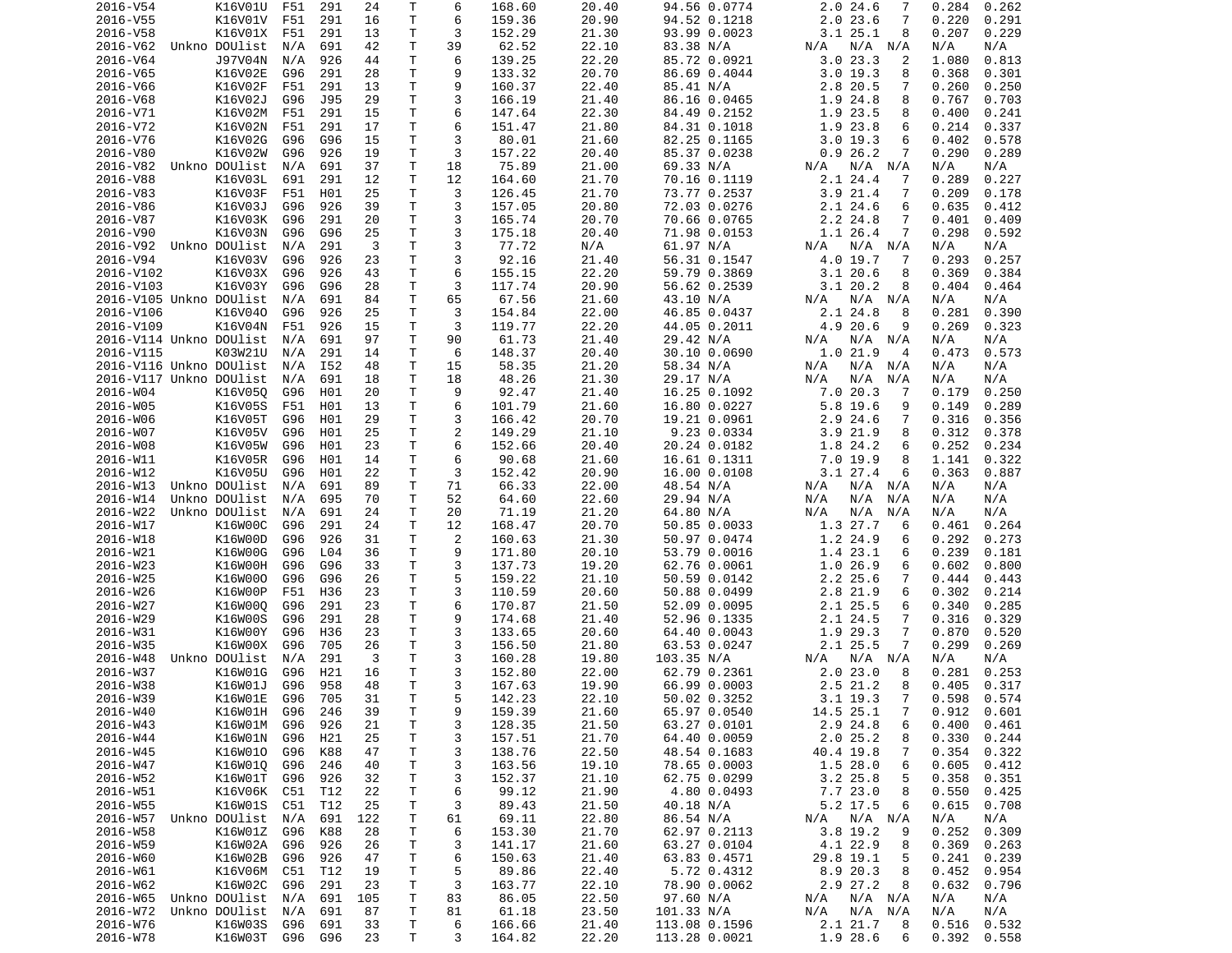| 2016-W84                       | Unkno DOUlist      | N/A | 691 | 40             | Т            | 28             | 73.12  | 21.40 | 124.18 N/A    | N/A<br>N/A<br>N/A           | N/A<br>N/A      |  |
|--------------------------------|--------------------|-----|-----|----------------|--------------|----------------|--------|-------|---------------|-----------------------------|-----------------|--|
| 2016-W80                       | K16W07D            | G96 | I52 | 34             | T            | 3              | 145.64 | 20.60 | 121.81 0.0102 | 2.027.2<br>6                | 0.330<br>0.207  |  |
| 2016-W81                       | K16W07E            | G96 | H01 | 39             | Τ            | 3              | 139.98 | 22.60 | 122.35 0.1946 | 31.620.3<br>7               | 0.336<br>0.300  |  |
|                                |                    |     |     |                | т            | 3              |        | 20.80 |               |                             |                 |  |
| 2016-W83                       | K16W07F            | G96 | I52 | 22             |              |                | 160.98 |       | 123.47 0.0033 | 1.8 28.7<br>8               | 0.981<br>0.436  |  |
| 2016-W87                       | K16W07J            | G96 | I52 | 20             | Τ            | 3              | 166.22 | 22.00 | 112.76 0.0098 | 2.9 21.6<br>9               | 0.333<br>0.632  |  |
| 2016-W98                       | Unkno DOUlist      | N/A | 691 | 1              | т            | 1              | 149.90 | 21.10 | 111.56 N/A    | N/A<br>N/A<br>N/A           | N/A<br>N/A      |  |
| 2016-W108                      | K16W08J            | F51 | 033 | 27             | Τ            | 6              | 90.36  | 21.20 | 122.67 0.1105 | 3.6 17.9<br>9               | 0.598<br>0.270  |  |
| 2016-W111                      | K16W08M            | G96 | 807 | 29             | Τ            | 3              | 125.67 | 22.30 | 131.98 0.0317 | 3.024.2<br>7                | 0.299<br>0.250  |  |
| 2016-W120                      | K16W08X            | G96 | 033 | 31             | T            | 3              | 160.14 | 21.80 | 122.59 0.2313 | 4.6 22.4<br>8               | 0.428<br>0.429  |  |
|                                |                    |     |     |                |              |                |        |       |               |                             |                 |  |
| 2016-W121                      | K16W08Y            | G96 | J95 | 54             | т            | 3              | 101.27 | 22.10 | 51.11 0.0396  | 27.7 22.4<br>5              | 0.348<br>0.314  |  |
| 2016-W125                      | K16W09F            | C51 | 291 | 27             | T            | 2              | 100.79 | 22.10 | 155.23 0.0292 | 2.9 19.9<br>7               | 0.495<br>0.280  |  |
| 2016-W127 Unkno DOUlist        |                    | N/A | 291 | 33             | Τ            | 31             | 63.02  | 20.30 | 131.89 N/A    | N/A<br>N/A N/A              | N/A<br>N/A      |  |
| 2016-X07                       | Unkno DOUlist      | C51 | 291 | 138            | Τ            | 76             | 79.22  | 23.30 | 45.56 N/A     | N/A<br>N/A<br>N/A           | N/A<br>N/A      |  |
| 2016-X01                       | K16W09T            | G96 | G96 | 25             | т            | 3              | 154.72 | 22.40 | 122.58 0.1096 | 6.0 19.7<br>8               | 0.341<br>0.422  |  |
|                                |                    |     |     |                |              |                |        |       |               |                             |                 |  |
| 2016-X10                       | K16W10C            | F51 | 291 | 25             | T            | 3              | 153.15 | 21.90 | 168.32 0.0046 | 1.8 27.1<br>5               | 0.244<br>0.352  |  |
| 2016-X11                       | K16W10F            | F51 | I52 | 20             | Τ            | 2              | 116.67 | 21.80 | 159.75 0.0241 | 2.722.6<br>8                | 1.325<br>0.989  |  |
| 2016-X12                       | K16W10D            | F51 | I52 | 17             | т            | 2              | 152.68 | 22.50 | 160.89 0.3843 | 2.7 21.4<br>8               | 0.491<br>0.426  |  |
| 2016-X13                       | K16W10E            | F51 | 291 | 25             | T            | 6              | 112.12 | 22.00 | 158.02 0.0619 | $2.9$ $21.4$<br>8           | 0.447<br>0.178  |  |
| 2016-X17                       | Unkno DOUlist      | N/A | 691 | 28             | Τ            | 22             | 69.37  | 22.30 | 150.80 N/A    | N/A<br>N/A<br>N/A           | N/A<br>N/A      |  |
| 2016-X30                       | Unkno DOUlist      | N/A | C47 | 17             | Τ            | 3              | 152.07 | 20.50 | 105.93 N/A    | N/A<br>N/A<br>N/A           | N/A<br>N/A      |  |
|                                |                    |     |     |                |              |                |        |       |               |                             |                 |  |
| 2016-X41                       | Unkno DOUlist      | G96 | 695 | 33             | T            | 18             | 66.50  | 22.10 | 16.20 N/A     | N/A<br>N/A<br>N/A           | N/A<br>N/A      |  |
| 2016-X44                       | Unkno DOUlist      | N/A | 691 | 141            | Τ            | 124            | 84.87  | 21.90 | 112.44 N/A    | N/A<br>N/A<br>N/A           | N/A<br>N/A      |  |
| 2016-X54                       | Unkno DOUlist      | N/A | 691 | 125            | T            | 81             | 85.75  | 22.70 | 101.40 N/A    | N/A<br>N/A<br>N/A           | N/A<br>N/A      |  |
| 2016-X60                       | K16X02D            | G96 | I52 | 43             | Τ            | 3              | 129.15 | 22.20 | 101.83 0.0434 | 2.0 23.8<br>9               | 0.431<br>0.527  |  |
| 2016-X66                       | Unkno DOUlist      | N/A | G96 | 61             | T.           | 30             | 86.44  | 20.00 | 100.34 N/A    | N/A<br>N/A<br>N/A           | N/A<br>N/A      |  |
|                                |                    |     |     |                |              |                |        |       |               |                             |                 |  |
| 2016-X67                       | K16X17U            | G96 | 033 | 35             | Τ            | 3              | 92.50  | 20.40 | 92.12 N/A     | 2.7 17.6<br>9               | 0.215<br>0.178  |  |
| 2016-X87                       | Unkno DOUlist      | N/A | 691 | 69             | т            | 55             | 81.58  | 24.70 | 62.46 N/A     | N/A N/A<br>N/A              | N/A<br>N/A      |  |
| 2016-X88                       | Unkno DOUlist      | N/A | 691 | 89             | Τ            | 81             | 66.74  | 21.70 | 49.11 N/A     | N/A<br>N/A<br>N/A           | N/A<br>N/A      |  |
| 2016-X90                       | Unkno DOUlist      | N/A | 691 | 49             | Τ            | 39             | 52.99  | 22.50 | 35.70 N/A     | N/A<br>N/A<br>N/A           | N/A<br>N/A      |  |
| 2016-X95                       | Unkno DOUlist      | N/A | 291 | 3              | Τ            | 3              | 47.33  | N/A   | 35.14 N/A     | N/A<br>N/A<br>N/A           | N/A<br>N/A      |  |
|                                |                    |     |     |                |              |                |        |       |               |                             |                 |  |
| 2016-X97                       | Unkno DOUlist      | N/A | 691 | 3              | Τ            | 3              | 169.28 | 20.30 | 36.39 N/A     | N/A<br>N/A<br>N/A           | N/A<br>N/A      |  |
| 2016-X98                       | Unkno DOUlist      | N/A | 691 | 9              | T            | $\overline{4}$ | 69.83  | 20.90 | 4.90 N/A      | N/A<br>N/A<br>N/A           | N/A<br>N/A      |  |
| 2016-Y01                       | Unkno DOUlist      | G96 | 926 | 39             | T            | 6              | 140.36 | 22.10 | 103.58 N/A    | N/A<br>N/A<br>N/A           | N/A<br>N/A      |  |
| 2016-Y02                       | K16V18Z            | F51 | 691 | 60             | Τ            | 23             | 121.55 | 23.10 | 22.57 0.0199  | 57.7 18.6 N/A               | 0.411<br>0.363  |  |
| 2016-Y03                       | K16X230            | G96 | H01 | 20             | Τ            | 3              | 118.85 | 21.70 | 12.93 0.0028  | 7.020.6<br>9                | 0.527<br>0.362  |  |
| 2016-Y08                       | Unkno DOUlist      | N/A | 691 | 42             | Τ            | 22             | 63.71  | 21.60 | 54.74 N/A     | N/A<br>N/A                  | N/A<br>N/A      |  |
|                                |                    |     |     |                |              |                |        |       |               | N/A                         |                 |  |
| 2016-Y12                       | K16X23Y            | C51 | 291 | 21             | Τ            | 6              | 90.50  | 21.70 | 36.51 0.2319  | 11.8 20.3<br>8              | 0.716<br>0.509  |  |
| 2016-Y13                       | Unkno DOUlist      | N/A | 291 | 14             | т            | 11             | 94.33  | 22.40 | 56.75 N/A     | N/A N/A<br>N/A              | N/A<br>N/A      |  |
| 2016-Y21                       | Unkno DOUlist      | N/A | 691 | 70             | т            | 48             | 60.51  | 21.40 | 67.62 N/A     | N/A<br>N/A<br>N/A           | N/A<br>N/A      |  |
| 2016-Y24                       | K16Y00M            | G96 | K88 | 107            | Τ            | 3              | 143.28 | 19.00 | 54.97 0.0666  | 2.7 22.1<br>-5              | 0.449<br>0.520  |  |
| 2016-Y31                       | Unkno DOUlist      | N/A | 691 | 24             | т            | 21             | 86.25  | 22.10 | 79.68 N/A     | N/A N/A<br>N/A              | N/A<br>N/A      |  |
|                                |                    |     |     |                |              |                |        |       |               |                             |                 |  |
| 2016-Y40                       | Unkno DOUlist      | 691 | F51 | 18             | T            | 9              | 68.40  | 20.10 | 35.86 N/A     | N/A<br>N/A<br>N/A           | N/A<br>N/A      |  |
| 2016-Y42                       | Unkno DOUlist      | N/A | 291 | 24             | Τ            | 18             | 106.17 | 22.20 | 50.86 N/A     | N/A<br>N/A<br>N/A           | N/A<br>N/A      |  |
| 2016-Y43                       | K12B13X            | N/A | 291 | 6              | Τ            | 3              | 133.21 | 22.80 | 117.38 0.2612 | 0.920.0<br>4                | 0.441<br>0.372  |  |
| 2016-Y45                       | K11Y63L            | N/A | 291 | 25             | Τ            | 3              | 154.00 | 21.30 | 104.21 0.1669 | 1.9 21.0<br>5               | 0.365<br>0.358  |  |
| 2016-Y46                       | K16Y01M            | F51 | 474 | 20             | Τ            | 3              | 110.04 | 20.60 | 103.43 0.1041 | 2.222.1<br>5                | 0.118<br>0.140  |  |
|                                |                    |     |     |                |              |                |        |       |               |                             |                 |  |
| 2016-Y47                       | K16Y01N            | F51 | 474 | 17             | Τ            | 3              | 123.66 | 22.10 | 19.14 0.0317  | 9.2 23.5<br>6               | 0.269<br>0.156  |  |
| 2016-Y49                       | Unkno DOUlist      | N/A | 691 | 6              | т            | 3              | 169.14 | 19.20 | 51.10 N/A     | $N/A$ $N/A$<br>N/A          | N/A<br>N/A      |  |
| 2016-Y54                       | K16Y03L            | F51 | J95 | 23             | Τ            | 3              | 146.44 | 20.80 | 116.64 0.0379 | 3.625.3<br>6                | 0.376<br>0.329  |  |
| 2016-Y58                       | Unkno DOUlist      | N/A | 291 | 15             | T.           | 15             | 63.32  | 22.80 | 154.82 N/A    | N/A N/A<br>N/A              | N/A<br>N/A      |  |
| 2016-Y61                       | K16Y04J            | F51 | H01 | 16             | Τ            | $\overline{2}$ | 128.72 | 22.40 | 114.67 0.0211 | 3.9 23.3<br>6               | 0.272<br>0.204  |  |
|                                |                    |     |     |                |              |                |        |       |               |                             |                 |  |
| 2016-Y62                       | K16Y04K            | F51 | 291 | 13             | T.           | 3              | 137.23 | 21.30 | 115.18 0.0052 | 4.026.0<br>7                | 0.108<br>0.110  |  |
| 2016-Y68 Unkno DOUlist N/A     |                    |     | 291 | 3              | T.           | 3              | 85.89  | 18.40 | 160.24 N/A    | N/A<br>$N/A$ $N/A$          | N/A<br>N/A      |  |
| 2016-Y70                       | K16Y07W F51 807    |     |     | 20             | Τ            | 3              | 139.98 | 21.80 | 115.22 0.0352 | 4.7 20.5<br>$_{\rm 8}$      | $0.143$ $0.130$ |  |
| 2016-Y71                       | K16Y07X F51        |     | 807 | 15             | $\mathsf T$  | 3              | 134.16 | 22.20 | 105.79 0.0533 | 5.7 21.3<br>7               | 0.115<br>0.191  |  |
| 2016-Y72                       | K16Y07Y            | F51 | 807 | 12             | T            | 3              | 139.02 | 21.50 | 117.36 0.4024 | 4.6 20.9<br>6               | 0.100<br>0.079  |  |
|                                |                    |     |     |                |              |                |        |       |               |                             |                 |  |
| 2016-Y77                       | K16Y08G            | F51 | 807 | 11             | Τ            | $\overline{c}$ | 134.58 | 22.60 | 114.73 0.4370 | 5.8 21.9<br>7               | 0.198<br>0.498  |  |
| 2016-Y78                       | K16Y08H            | F51 | 807 | 20             | T            | 3              | 148.75 | 21.30 | 115.27 0.2620 | 5.7 21.9<br>$\overline{7}$  | 0.214<br>0.204  |  |
| 2016-Y82 Unkno DOUlist         |                    | N/A | 291 | 27             | Τ            | 27             | 117.20 | 20.90 | 166.99 N/A    | N/A N/A<br>N/A              | N/A<br>N/A      |  |
| 2016-Y83                       | K16Y080            | F51 | 291 | 19             | T            | 6              | 161.49 | 22.30 | 126.48 0.1811 | 5.8 22.8<br>$\overline{7}$  | 0.207<br>0.153  |  |
| 2016-Y87                       | K16Y08U            | G45 | 291 | 33             | Τ            | 3              | 146.80 | 21.70 | 158.92 0.2980 | 2.8 20.1<br>8               | 0.254<br>0.551  |  |
|                                |                    |     |     |                |              |                |        |       |               |                             |                 |  |
| 2017-K02 Unkno DOUlist         |                    | N/A | 691 | 51             | T            | 31             | 81.07  | 23.30 | 36.36 N/A     | $N/A$ $N/A$<br>N/A          | N/A<br>N/A      |  |
| 2017-A08                       | K16Y11E            | 621 | 300 | 55             | Τ            | 3              | 113.40 | 21.40 | 82.40 0.1865  | 55.1 19.6<br>$\overline{4}$ | 0.209<br>0.320  |  |
| 2017-A11                       | Unkno DOUlist N/A  |     | 291 | 14             | Τ            | 9              | 152.00 | 21.50 | 120.07 N/A    | N/A<br>N/A N/A              | N/A<br>N/A      |  |
| 2017-A12                       | Unkno DOUlist      | N/A | 291 | 5              | T            | 5              | 53.89  | 19.60 | 106.43 N/A    | N/A<br>N/A N/A              | N/A<br>N/A      |  |
| 2017-A15                       | K17A03E            | T05 | K65 | 71             | $\mathsf{T}$ | 3              | 140.59 | 18.10 | 101.56 0.0214 | 2.5 21.8<br>$\overline{7}$  | 0.248<br>0.289  |  |
|                                |                    |     |     |                |              |                |        |       |               |                             |                 |  |
| 2017-A22 Unkno DOUlist         |                    | N/A | 291 | 16             | T            | 9              | 140.45 | 22.40 | 96.90 N/A     | N/A<br>N/A N/A              | N/A<br>N/A      |  |
| 2017-A23                       | K10A40G            | N/A | J95 | 26             | T.           | 3              | 116.03 | 21.50 | 98.06 0.0337  | 0.722.0<br>- 3              | 0.382<br>0.310  |  |
| 2017-A30                       | K16Y13B F51 474    |     |     | 49             | T            | 6              | 91.72  | 22.90 | 21.92 N/A     | 89.8 15.6<br>$\overline{4}$ | 0.491<br>0.434  |  |
| 2017-A29                       | Unkno DOUlist  N/A |     | 691 | $\overline{2}$ | T            | 2              | 172.70 | 20.70 | 97.01 N/A     | N/A<br>N/A N/A              | N/A<br>N/A      |  |
| 2017-A47 Unkno DOUlist N/A 695 |                    |     |     | 39             | T.           | 39             | 55.08  | 22.10 | 68.28 N/A     | N/A<br>N/A N/A              | N/A<br>N/A      |  |
|                                |                    |     |     |                |              |                |        |       |               |                             |                 |  |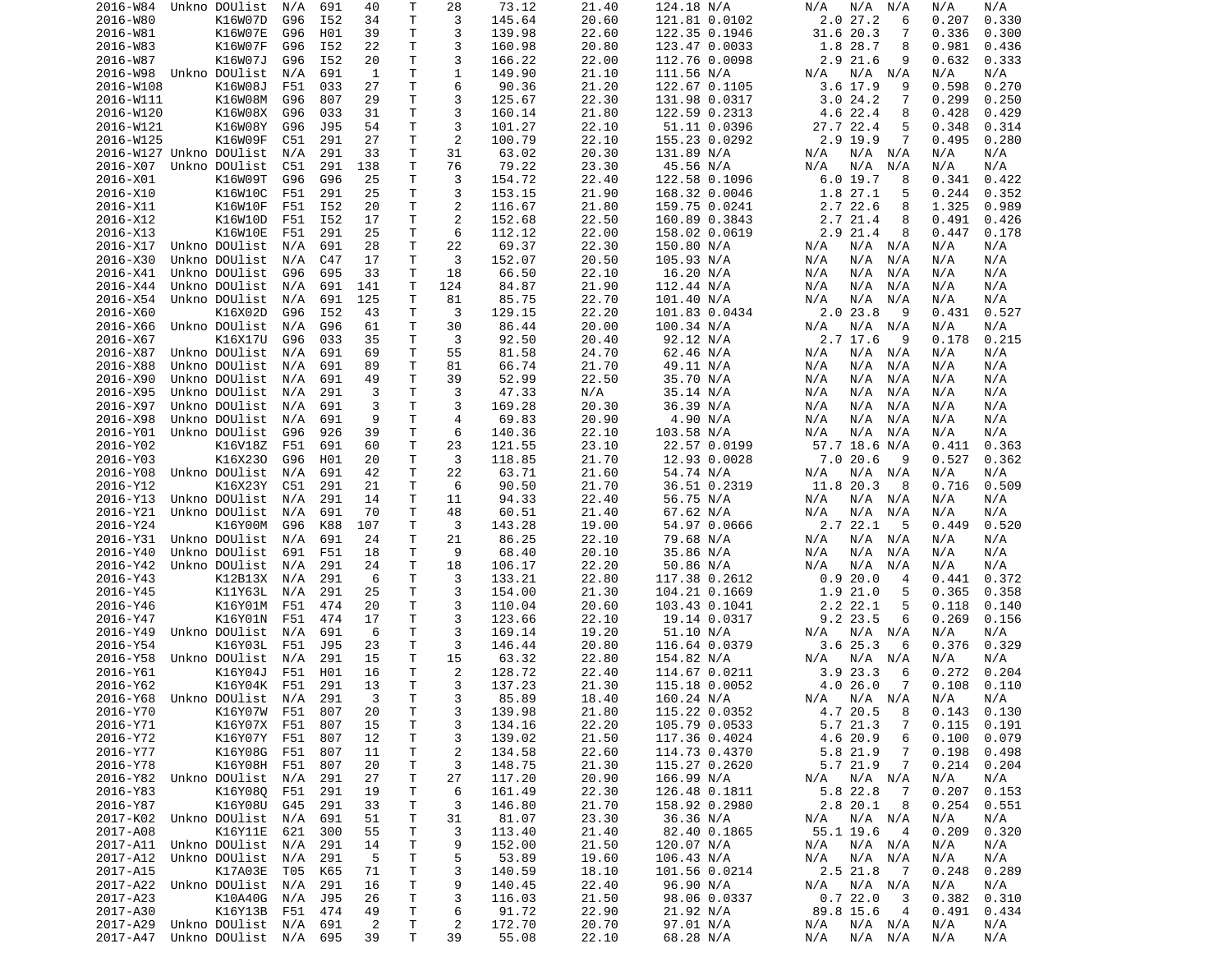| 2017-A40                | K17A040                               | G96 | 926        | 40             | Т            | 3       | 137.54           | 21.20 | 81.51 0.0102                | 2.0 24.8<br>5               | 0.304<br>0.285               |
|-------------------------|---------------------------------------|-----|------------|----------------|--------------|---------|------------------|-------|-----------------------------|-----------------------------|------------------------------|
| 2017-A48                | K17A05D                               | G96 | 691        | 38             | T            | 6       | 117.03           | 20.50 | 68.10 0.0037                | 3.024.0<br>6                | 0.383<br>0.301               |
| 2017-A49                | K17A05E                               | G96 | 691        | 36             | т            | 3       | 119.56           | 20.90 | 67.76 0.0291                | 3.022.1<br>8                | 0.552<br>0.352               |
| 2017-A52                | K17A05C                               | F51 | 291        | 11             | т            | 3       | 127.14           | 22.00 | 70.29 0.2169                | $3.8$ 19.8<br>7             | 0.176<br>0.162               |
| 2017-A54                | Unkno DOUlist                         | N/A | 691        | 81             | Τ            | 67      | 67.41            | 22.80 | 56.85 N/A                   | N/A<br>N/A N/A              | N/A<br>N/A                   |
| 2017-A56                | K17A13E                               | F51 | 291        | 10             | Τ            | 3       | 130.38           | 21.30 | 57.47 0.0150                | 3.823.9<br>7                | 0.326<br>0.145               |
| 2017-A57                | K17A13F                               | G96 | G96        | 49             | т            | 2       | 147.40           | 18.30 | 57.32 0.0056                | 1.1 26.5<br>5               | 0.726<br>0.575               |
| 2017-A59                | K17A13H                               | F51 | H21        | 16             | Τ            | 6       | 100.26           | 21.50 | 55.16 0.1203                | 3.921.1<br>9                | 0.230<br>0.232               |
| 2017-A60                | K17A13J                               | G96 | 595        | 43             | T.           | 3       | 144.58           | 19.30 | 49.90 0.0158                | 1.6 24.1<br>7               | 0.383<br>0.316               |
|                         |                                       |     |            |                |              |         |                  |       |                             |                             |                              |
| 2017-A61                | K17A13K                               | G96 | C77        | 80             | т            | 3       | 161.09           | 18.10 | 49.42 0.0225                | 1.6 23.6<br>7               | 0.413<br>0.449               |
| 2017-A62                | K17A13L                               | G96 | K51        | 33             | T            | 2       | 162.85           | 19.90 | 49.82 0.0263                | 1.5 25.5<br>7               | 0.193<br>0.382               |
| 2017-A66                | Unkno DOUlist                         | N/A | 691        | 119            | T            | 109     | 41.01            | 22.20 | 41.03 N/A                   | N/A<br>N/A N/A              | N/A<br>N/A                   |
| 2017-A67                | K17A13X                               | F51 | 695        | 12             | T.           | 6       | 106.46           | 22.20 | 42.70 N/A                   | $6.8$ 15.0<br>5             | 0.219<br>0.138               |
| 2017-A69                | K17A13Z                               | F51 | 291        | 13             | т            | 6       | 121.01           | 21.10 | 41.93 0.1459                | 4.9 21.8<br>8               | 0.239<br>0.337               |
| 2017-A72                | Unkno DOUlist                         | N/A | 691        | 15             | T            | 12      | 55.19            | 21.80 | 41.34 N/A                   | N/A N/A<br>N/A              | N/A<br>N/A                   |
| 2017-A74                | K17A17B                               | G96 | J95        | 26             | T.           | 3       | 163.68           | 21.70 | 35.00 0.1547                | 2.5 22.4<br>8               | 0.581<br>0.412               |
| 2017-A77                | Unkno DOUlist                         | N/A | I81        | 372            | т            | 9       | 122.01           | 20.80 | 21.53 N/A                   | N/A<br>N/A N/A              | N/A<br>N/A                   |
| 2017-B06                | Unkno DOUlist                         | N/A | 695        | 21             | T.           | 21      | 126.37           | 22.30 | 59.80 N/A                   | N/A<br>N/A<br>N/A           | N/A<br>N/A                   |
| 2017-B02                | K17A19N                               | G96 | 807        | 26             | T.           | 6       | 166.38           | 21.70 | 42.47 0.0340                | 8.8 19.6<br>8               | 0.450<br>0.344               |
| 2017-B03                | K17A190                               | G96 | 807        | 41             | т            | 5       | 161.64           | 20.60 | 42.38 N/A                   | 8.8 17.5<br>6               | 0.338<br>0.331               |
| 2017-B07                | K17A19T                               | G96 | 291        | 26             | Τ            | 9       | 161.62           | 21.80 | 46.72 0.2581                | 10.0 19.4<br>7              | 0.379<br>0.432               |
| 2017-B08                | Unkno DOUlist                         | N/A | 291        | 14             | Τ            | 8       | 130.10           | 21.60 | 71.83 N/A                   | N/A N/A<br>N/A              | N/A<br>N/A                   |
|                         |                                       |     |            |                |              |         |                  |       |                             |                             |                              |
| 2017-B19                | K17A20N                               | F51 | 291        | 12             | T            | 6       | 132.50           | 22.40 | 69.94 0.2477                | 14.8 22.8<br>6              | 0.278<br>0.238               |
| 2017-B23                | Unkno DOUlist                         | N/A | 691        | 69             | Τ            | 45      | 77.59            | 23.70 | 13.34 N/A                   | N/A<br>N/A N/A              | N/A<br>N/A                   |
| 2017-B25                | Unkno DOUlist                         | N/A | 691        | 3              | T.           | 3       | 121.78           | 19.80 | 81.89 N/A                   | N/A<br>N/A<br>N/A           | N/A<br>N/A                   |
| 2017-B36                | K17A200                               | C51 | J95        | 19             | Τ            | 3       | 94.59            | 20.60 | 9.92 0.3881                 | 11.1 17.6<br>- 7            | 0.320<br>0.330               |
| 2017-B44                | Unkno DOUlist                         | N/A | 691        | 6              | т            | 3       | 105.09           | 20.00 | 112.88 N/A                  | N/A<br>N/A N/A              | N/A<br>N/A                   |
| 2017-B49                | J97A11C                               | N/A | I93        | 18             | Τ            | 3       | 112.84           | 20.50 | 124.32 0.1035               | 0.820.5<br>$\overline{4}$   | 0.565<br>0.948               |
| 2017-B54                | Unkno DOUlist                         | F51 | 291        | $\overline{7}$ | Τ            | 3       | 155.34           | 22.20 | 70.59 N/A                   | N/A<br>N/A N/A              | N/A<br>N/A                   |
| 2017-B53                | K17A21K                               | F51 | K91        | 11             | T            | 3       | 101.92           | 21.20 | 67.43 0.1754                | 14.5 17.4<br>$\overline{7}$ | 0.124<br>0.263               |
| 2017-B65                | Unkno DOUlist                         | N/A | 291        | 48             | Τ            | 42      | 60.22            | 23.10 | 155.41 N/A                  | N/A<br>N/A N/A              | N/A<br>N/A                   |
| 2017-B70                | Unkno DOUlist                         | N/A | 691        | 60             | T            | 40      | 76.30            | 22.90 | 59.72 N/A                   | N/A<br>N/A<br>N/A           | N/A<br>N/A                   |
| 2017-B83                | C K16V18Z                             | F51 | J04        | 86             | T            | 23      | 77.56            | 23.10 | 22.57 N/A                   | 111.4 N/A<br>N/A            | N/A<br>N/A                   |
| 2017-B102 Unkno DOUlist |                                       | N/A | 291        | 42             | т            | 40      | 67.81            | 22.70 | 158.83 N/A                  | N/A<br>N/A<br>N/A           | N/A<br>N/A                   |
| 2017-B85                | K17B06L                               | G45 | 691        | 29             | T.           | 3       | 141.81           | 20.30 | 157.31 0.1019               | 2.221.0<br>8                | 0.221<br>0.381               |
| 2017-B92                | K17B06S                               | F51 | 691        | 15             | Τ            | 3       | 167.90           | 21.20 | 160.80 0.0563               | 2.022.9<br>8                | 0.320<br>0.279               |
|                         |                                       |     |            |                | Τ            | 3       |                  |       |                             |                             |                              |
| 2017-B94                | K17B06U                               | G96 | G96        | 34             |              |         | 159.36           | 20.70 | 161.04 0.0650               | 1.9 22.3<br>8               | 0.322<br>0.304               |
| 2017-B96                | K17B06W                               | F51 | 291        | 8              | Τ            | 3       | 161.40           | 22.80 | 161.58 0.0160               | 1.8 25.4<br>7               | 0.078<br>0.083               |
| 2017-B98                | K17B06Y                               | G96 | 691        | 17             | т            | 3       | 162.08           | 21.50 | 169.28 0.0428               | 1.226.0<br>7                | 0.454<br>0.269               |
| 2017-B107               | K17B29H                               | G96 | <b>B15</b> | 46             | т            | 3       | 174.43           | 21.40 | 169.48 0.0836               | 1.5 25.5<br>7               | 0.388<br>0.440               |
| 2017-B110 Unkno DOUlist |                                       | N/A | G45        | 101            | Τ            | 59      | 73.43            | 22.20 | 100.50 N/A                  | N/A N/A<br>N/A              | N/A<br>N/A                   |
| 2017-B123               | P K17B020                             | N/A | 291        | 6              | Τ            | 6       | 133.96           | 22.50 | 161.80 N/A                  | 3.0 N/A<br>N/A              | N/A<br>N/A                   |
| 2017-B111               | K17B30B                               | F51 | H01        | 16             | Τ            | 3       |                  |       |                             |                             |                              |
| 2017-B112               | K17B30C                               |     |            |                |              |         | 112.20           | 22.60 | 160.05 0.0093               | 2.8 25.1<br>8               | 0.141<br>0.213               |
| 2017-B113               |                                       | F51 | 291        | 13             | Τ            | 3       | 120.54           | 22.70 | 161.46 0.2512               | 3.021.1<br>8                | 0.281<br>0.210               |
| 2017-B116               |                                       | F51 | 691        | 15             | Τ            | 3       |                  | 22.40 |                             | 6                           | 0.427<br>0.467               |
|                         | K17B30E                               |     |            |                |              |         | 165.26           |       | 162.98 0.0093               | 1.9 26.0                    |                              |
|                         | K17B30D                               | F51 | I52        | 19             | $\mathsf{T}$ | 3       | 171.00           | 21.70 | 162.63 0.1038               | 1.9 21.7<br>9               | 0.607<br>0.886               |
| 2017-B125               | K17B30L                               | F51 | 595        | 33             | T            | 3       | 174.10           | 20.10 | 156.54 0.0001               | 1.6 23.2<br>8               | 0.272<br>0.321               |
| 2017-B133 Unkno DOUlist |                                       | N/A | 691        | 101            | T.           | 76      | 66.29            | 22.70 | 150.11 N/A                  | N/A N/A<br>N/A              | N/A<br>N/A                   |
| 2017-B134               | K17B31L                               | F51 | H01        | 16             | Τ            | 2       | 120.40           | 22.70 | 152.84 0.1423               | $3.9$ 18.7<br>8             | 0.141<br>0.168               |
| 2017-B135               | K17B31M                               | F51 | 691        | 26             | T            | 8       | 161.43           | 22.40 | 152.77 0.0644               | 2.8 20.6<br>9               | 0.467<br>0.323               |
| 2017-B137               | K17B31N                               | F51 | 291        | 13             | T.           | 3       | 158.91           | 23.60 | 149.40 0.1077               | 3.025.2<br>7                | 0.125<br>0.083               |
| 2017-B138               | K17B31U                               | G96 | 691        | 30             | T.           | 3       | 157.54           | 20.60 | 150.97 0.3188               | 2.020.4<br>8                | 0.580<br>0.306               |
| 2017-B139               | K17B31P                               | F51 | 691        | 31             | $\mathsf{T}$ | 3       | 124.07           | 20.60 | 149.17 0.0243               | 2.9 19.7<br>9               | 0.343<br>0.338               |
| 2017-B141               | K17B31R F51 691                       |     |            | 19             | Τ            | 3       | 97.80            | 21.40 | 153.90 0.0203               | 1.9 21.3<br>6               | 0.248<br>0.170               |
| 2017-B143               | K17B31T                               | F51 | 291        | 10             | T            | 3       | 163.84           | 22.20 | 149.79 0.2168               | 2.1 23.8<br>8               | 0.168<br>0.085               |
| 2017-B160 Unkno DOUlist |                                       | N/A | 691        | 36             | Τ            | 26      | 98.27            | 22.50 | 137.81 N/A                  | N/A<br>$N/A$ $N/A$          | N/A<br>N/A                   |
| 2017-B144               | K16F15D N/A                           |     | 291        | 6              | т            | 3       | 151.39           | 23.10 | 139.05 0.1792               | 0.921.4<br>5                | 0.315<br>0.267               |
| 2017-B146               | K17B32E F51                           |     | H01        | 19             | Τ            | 5       | 154.94           | 21.70 | 141.11 0.2298               | 4.8 19.2<br>7               | 0.320<br>0.308               |
| 2017-B148               | K17B32G                               | F51 | 291        | 23             | T.           | 3       | 131.45           | 21.70 | 140.53 0.3887               | 2.9 18.5<br>7               | 0.174<br>0.164               |
|                         |                                       |     |            |                |              |         |                  |       |                             |                             |                              |
| 2017-B159               | K17B32S F51                           |     | H01        | 26             | T.           | 3       | 152.14           | 20.00 | 138.90 0.0010               | 0.926.8<br>7                | 0.368<br>0.399               |
| 2017-B162               | K17B32T                               | F51 | 291        | 12             | T            | 3       | 164.81           | 22.10 | 137.21 0.2119               | 4.0 23.8<br>7               | 0.286<br>0.385               |
| 2017-B164               | K17B32V F51                           |     | 291        | 12             | T            | 3       | 92.43            | 22.80 | 141.96 0.2020               | 2.9 19.5<br>9               | 0.192<br>0.233               |
| 2017-B165               | K17B32W                               | F51 | 291        | 20             | Τ            | 3       | 140.87           | 23.30 | 138.12 0.2691               | 2.9 22.8<br>8               | 0.232<br>0.140               |
| 2017-B166               | K17B32X F51                           |     | 291        | 16             | Τ            | 6       | 163.91           | 21.90 | 137.60 0.2068               | 2.0 23.8<br>8               | 0.262<br>0.356               |
| 2017-B167               | K17B32Y F51                           |     | 291        | 10             | T            | 3       | 162.58           | 22.20 | 137.39 0.0065               | 2.026.3<br>7                | 0.330<br>0.228               |
| 2017-C14 Unkno DOUlist  |                                       | F51 | 691        | 99             | T            | 48      | 134.78           | 27.00 | 124.71 N/A                  | $N/A$ $N/A$<br>N/A          | N/A<br>N/A                   |
| 2017-C08                | K17B92F                               | F51 | 291        | 8              | T.           | 3       | 167.20           | 22.50 | 127.84 0.0188               | 3.9 26.6<br>$\overline{7}$  | 0.100<br>0.093               |
| 2017-C09                | K17B92G F51                           |     | 291        | 9              | T            | 3       | 165.56           | 21.80 | 127.59 0.0037               | 3.928.4<br>-7               | 0.400<br>0.308               |
| 2017-C10                | K17B92H F51                           |     | 291        | 12             | Τ            | 3       | 170.56           | 21.60 | 128.48 0.2192               | 3.7 22.4<br>8               | 0.159<br>0.097               |
| 2017-C16<br>2017-C17    | Unkno DOUlist  N/A<br>K04A01Y N/A 691 |     | 291        | 100            | T.           | 78<br>8 | 101.74<br>148.75 | 23.30 | 112.37 N/A<br>113.64 0.0824 | N/A N/A<br>N/A<br>1.9 21.2  | N/A<br>N/A<br>0.522<br>0.360 |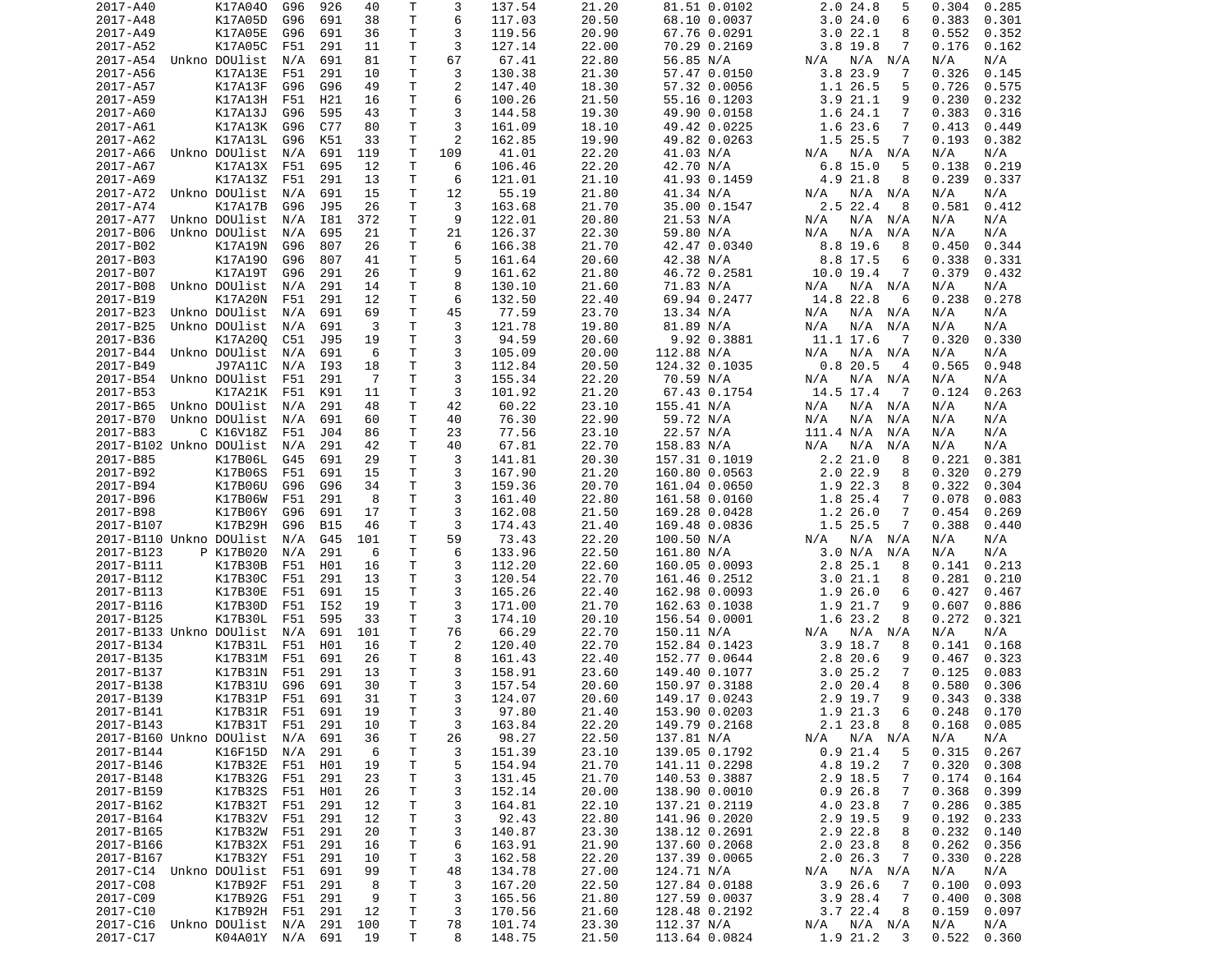| 2017-C20               | K17B93L           | F51 | H01 | 13             | т            | 3              | 166.24 | 22.80 | 114.97 0.0198 | 6.9 22.7<br>8              | 0.146<br>0.286  |
|------------------------|-------------------|-----|-----|----------------|--------------|----------------|--------|-------|---------------|----------------------------|-----------------|
| 2017-C21               | K17B93M           | F51 | 291 | 13             | Τ            | 3              | 152.93 | 21.90 | 116.61 0.0032 | 4.7 26.5<br>5              | 0.191<br>0.096  |
| 2017-C23               | K17B930           | F51 | 291 | 17             | Τ            | 3              | 164.99 | 21.60 | 115.92 0.3485 | 3.821.0<br>8               | 0.332<br>0.452  |
| 2017-C24               | K17B93R           | F51 | 291 | 15             | т            | 9              | 150.72 | 22.30 | 114.47 0.2204 | 2.9 19.7<br>7              | 0.141<br>0.342  |
| 2017-C33               | Unkno DOUlist     | N/A | G96 | 13             | Τ            | 9              | 116.85 | 21.10 | 113.64 N/A    | N/A<br>N/A N/A             | N/A<br>N/A      |
| 2017-C47               | Unkno DOUlist     | N/A | 691 | 27             | т            | 9              | 159.14 | 22.30 | 89.94 N/A     | N/A<br>N/A<br>N/A          | N/A<br>N/A      |
| 2017-C46               | P K17B040         | N/A | 291 | 44             | т            | 15             | 164.22 | 21.30 | 102.06 N/A    | 5.9 N/A<br>N/A             | N/A<br>N/A      |
| 2017-C37               |                   | F51 |     | 21             | Τ            | 9              | 135.41 | 21.30 |               |                            |                 |
|                        | K17B94A           |     | 291 |                |              |                |        |       | 102.51 N/A    | 30.7 17.4<br>4             | 0.170<br>0.192  |
| 2017-C41               | K17C000           | F51 | 291 | 21             | T            | 6              | 144.26 | 20.90 | 98.23 0.1087  | 2.1 20.9<br>8              | 0.236<br>0.182  |
| 2017-C43               | K17C00S           | F51 | 291 | 15             | т            | 3              | 134.05 | 22.00 | 96.98 0.0046  | 13.8 19.3<br>5             | 0.083<br>0.106  |
| 2017-C49               | Unkno DOUlist     | N/A | 291 | 22             | Τ            | 13             | 113.83 | 21.20 | 72.71 N/A     | N/A<br>N/A N/A             | N/A<br>N/A      |
| 2017-C50               | K17BC3K           | F51 | 291 | 12             | Τ            | 6              | 154.03 | 21.70 | 85.52 0.1710  | 5.1 20.2<br>8              | 0.067<br>0.135  |
| 2017-C51               | K17BC3L           | F51 | 291 | 19             | T.           | 9              | 158.13 | 21.50 | 76.24 0.0946  | 4.9 24.9<br>7              | 0.353<br>0.229  |
| 2017-C52               | K17BC3M           | F51 | 291 | 26             | т            | 6              | 152.46 | 21.50 | 74.89 0.0267  | 4.9 23.6<br>7              | 0.295<br>0.225  |
| 2017-C58               | K17C01L           | F51 | 291 | 16             | T.           | 5              | 155.52 | 22.30 | 75.72 0.1077  | 2.8 22.4<br>7              | 0.204<br>0.184  |
| 2017-C59               | K17C01M           | F51 | J95 | 13             | T.           | 3              | 147.23 | 20.70 | 91.76 0.0469  | 1.6 25.7<br>7              | 0.209<br>0.137  |
| 2017-C60               | K17C01N           | F51 | H01 | 17             | Τ            | 3              | 116.96 | 21.80 | 73.80 0.0970  | 2.9 19.7<br>9              | 0.229<br>0.103  |
| 2017-C61               | K17C010           | F51 | F51 | 16             | T.           | 3              | 116.12 | 22.10 | 84.33 0.0103  | 2.023.3<br>7               | 0.138<br>0.121  |
| 2017-C67               | Unkno DOUlist     | N/A | 062 | 27             | Τ            | 9              | 146.71 | 20.10 | 66.86 N/A     | N/A N/A<br>N/A             | N/A<br>N/A      |
| 2017-C68               | K17C01W           | G96 | 807 | 31             | т            | $\overline{c}$ | 121.93 | 22.20 | 64.84 0.1748  | 3.9 21.1<br>9              | 0.536<br>0.459  |
|                        |                   |     |     |                | Τ            | $\overline{7}$ |        |       |               | $N/A$ $N/A$                |                 |
| 2017-C70               | Unkno DOUlist     | N/A | 291 | -7             |              |                | 141.85 | 20.50 | 46.06 N/A     | N/A                        | N/A<br>N/A      |
| 2017-C73               | K17C050           | F51 | 291 | 19             | Τ            | 12             | 114.86 | 21.00 | 32.23 0.3140  | 6.020.0<br>6               | 0.120<br>0.083  |
| 2017-C74               | K17C05P           | G96 | 291 | 24             | T            | 3              | 157.67 | 22.50 | 47.05 0.0934  | 18.0 24.8<br>6             | 0.225<br>0.313  |
| 2017-C75               | Unkno DOUlist     | N/A | 291 | 3              | Τ            | 3              | 121.70 | 19.20 | 32.16 N/A     | N/A<br>N/A N/A             | N/A<br>N/A      |
| 2017-C77               | Unkno DOUlist     | N/A | 695 | 47             | Τ            | 43             | 73.49  | 21.30 | 6.75 N/A      | N/A<br>N/A<br>N/A          | N/A<br>N/A      |
| 2017-C78               | Unkno DOUlist     | N/A | 695 | 34             | Τ            | 30             | 64.51  | 21.90 | 1.22 N/A      | N/A<br>N/A<br>N/A          | N/A<br>N/A      |
| 2017-C80               | K17C31Y           | G96 | 695 | 19             | Τ            | 3              | 127.19 | 21.60 | 4.09 0.2744   | 2.9 19.0<br>8              | 0.259<br>0.267  |
| 2017-C81               | K17C31X           | 703 | 695 | 45             | т            | 3              | 112.35 | 19.30 | 4.11 0.0054   | 3.125.1<br>6               | 0.432<br>0.373  |
| 2017-C82               | C K17C010         | N/A | H01 | 26             | т            | 3              | 92.58  | 21.40 | 4.96 N/A      | 5.3 N/A N/A                | N/A<br>N/A      |
| 2017-C83               | Unkno DOUlist     | N/A | 695 | 11             | T            | 11             | 82.77  | 20.90 | 6.28 N/A      | N/A<br>N/A<br>N/A          | N/A<br>N/A      |
| 2017-C86               | Unkno DOUlist     | N/A | 291 | 22             | Т            | 16             | 76.55  | 21.60 | 37.21 N/A     | N/A<br>N/A<br>N/A          | N/A<br>N/A      |
| 2017-C88               | Unkno DOUlist     | N/A | 691 | 19             | T            | 15             | 81.73  | 20.60 | 37.81 N/A     | N/A<br>N/A<br>N/A          | N/A<br>N/A      |
|                        |                   |     |     |                | T.           |                |        |       |               |                            |                 |
| 2017-D03               | Unkno DOUlist     | N/A | 291 | 11             |              | 11             | 85.37  | 20.00 | 60.51 N/A     | N/A<br>N/A<br>N/A          | N/A<br>N/A      |
| 2017-D05               | K17C32N           | F51 | H01 | 28             | т            | 6              | 119.75 | 20.80 | 3.89 0.2190   | 7.0 20.6<br>5              | 0.192<br>0.165  |
| 2017-D06               | K17C320           | F51 | 291 | 17             | Τ            | 9              | 102.82 | 21.10 | 4.74 0.3149   | $6.8$ 19.4<br>9            | 0.311<br>0.299  |
| 2017-D08               | K17C32M           | C51 | 291 | 18             | Τ            | 3              | 92.76  | 21.90 | 12.91 0.0112  | 8.5 19.9<br>8              | 0.262<br>0.476  |
| 2017-D10               | K17C32R           | F51 | I93 | 38             | T.           | 3              | 127.08 | 20.50 | 42.55 0.0725  | 2.5 22.0<br>8              | 0.689<br>0.519  |
| 2017-D12               | Unkno DOUlist     | N/A | 691 | 9              | Τ            | 9              | 81.68  | 19.20 | 61.84 N/A     | N/A N/A<br>N/A             | N/A<br>N/A      |
| 2017-D19               | K13L31N           | N/A | 291 | 3              | т            | 3              | 76.07  | N/A   | 71.67 N/A     | 0.0 N/A<br>N/A             | N/A<br>N/A      |
| 2017-D15               | K17D00E           | T05 | W25 | 80             | T            | 3              | 171.94 | 19.00 | 64.50 0.0321  | 1.6 23.4<br>- 7            | 0.408<br>0.315  |
| 2017-D24               | Unkno DOUlist     | N/A | 691 | 73             | T.           | 63             | 50.89  | 21.70 | 61.05 N/A     | N/A N/A<br>N/A             | N/A<br>N/A      |
| 2017-D32               | K17D15X           | F51 | I52 | 16             | Τ            | 3              | 133.51 | 22.00 | 62.62 0.2315  | 5.8 22.3<br>7              | 0.154<br>0.331  |
| 2017-D26               | K17D15R           | F51 | 300 | 45             | Τ            | 3              | 157.49 | 20.70 | 76.46 0.2499  | 4.0 20.8<br>7              | 0.419<br>0.426  |
| 2017-D27               | K17D15T           | F51 | 300 | 50             | Τ            | $\overline{2}$ | 159.70 | 19.80 | 84.47 0.0433  | $3.2$ $25.2$<br>6          | 0.300<br>0.348  |
| 2017-D29               |                   | F51 | 291 |                | Τ            | 6              |        | 21.30 |               | 8                          | 0.571           |
|                        | K17D15S           |     |     | 33             |              |                | 155.97 |       | 83.77 0.0051  | $3.1$ 25.5                 | 0.556           |
| 2017-D30               | K17D15U           | F51 | I52 | 28             | т            | 3              | 160.76 | 20.70 | 86.09 0.2146  | $2.8$ 21.0<br>9            | 0.419<br>0.315  |
| 2017-D33               | Unkno DOUlist     | N/A | 691 | 38             | T            | 35             | 50.90  | 22.70 | 61.88 N/A     | N/A N/A<br>N/A             | N/A<br>N/A      |
| 2017-D37               | Unkno DOUlist     | N/A | 691 | 12             | T.           | 8              | 164.47 | 19.50 | 128.51 N/A    | N/A<br>N/A<br>N/A          | N/A<br>N/A      |
| 2017-D35               | K17D16J           | G96 | 075 | 28             | T.           | 3              | 165.94 | 20.50 | 117.33 0.0063 | 1.4 25.8<br>8              | 0.260<br>0.502  |
| 2017-D39               | K17C33X           | F51 | 568 | 23             | т            | 2              | 147.13 | 21.90 | 46.39 N/A     | 22.0 11.0<br>4             | 0.247<br>0.268  |
| 2017-D41               | K17D34K           | G96 | I52 | 38             | T.           | 2              | 153.46 | 21.20 | 76.52 0.0151  | 4.8 26.8<br>7              | 0.197<br>0.302  |
| 2017-D42               | K17D34L           | G96 | 691 | 36             | T.           | 5              | 170.57 | 21.70 | 117.34 0.0469 | 2.025.7<br>7               | 0.548<br>0.431  |
| 2017-D43               | K17D34M           | F51 | J95 | 30             | $\mathsf{T}$ | 6              | 176.96 | 20.50 | 117.98 0.1270 | 2.724.1<br>$7^{\circ}$     | 0.349<br>0.281  |
| 2017-D44               | K17D34N F51       |     | J95 | 25             | Τ            | 6              | 155.97 | 21.10 | 65.34 0.0386  | 7.5 24.2<br>$\overline{7}$ | $0.213$ $0.310$ |
| 2017-D47               | K17D34R           | G96 | J95 | 33             | Τ            | 6              | 173.30 | 21.30 | 127.85 0.0015 | 1.6 29.2<br>6              | 0.396<br>0.333  |
| 2017-D51               | K17D34V           | G96 | I52 | 31             | Τ            | 3              | 130.28 | 21.70 | 65.23 0.2843  | 23.8 21.6<br>5             | 0.236<br>0.313  |
|                        |                   |     |     |                |              |                |        |       |               |                            |                 |
| 2017-D77 Unkno DOUlist |                   | N/A | 691 | 145            | т            | 103            | 70.90  | 23.00 | 137.51 N/A    | $N/A$ $N/A$<br>N/A         | N/A<br>N/A      |
| 2017-D62               | K17D350           | G96 | I52 | 28             | Τ            | $\overline{c}$ | 153.53 | 22.10 | 76.76 0.0124  | 6.7 22.7<br>8              | 0.416<br>0.263  |
| 2017-D64               | K17D35S           | F51 | I52 | 18             | Τ            | 8              | 142.27 | 22.40 | 119.12 0.2317 | 3.020.4<br>8               | 0.320<br>0.338  |
| 2017-D66               | K17D35U           | G96 | I52 | 47             | T            | 6              | 138.35 | 22.50 | 96.42 N/A     | 35.6 21.3<br>5             | 0.285<br>0.361  |
| 2017-D67               | K17D35Y           | G96 | 691 | 25             | Τ            | 3              | 160.88 | 22.00 | 128.91 0.0502 | 2.1 24.8<br>7              | 0.713<br>0.503  |
| 2017-D70               | K17D35W G96       |     | K61 | 36             | T            | 3              | 167.78 | 21.00 | 127.07 0.1646 | 2.8 22.1<br>9              | 0.324<br>0.429  |
| 2017-D78               | K00E26M           | N/A | 691 | - 6            | Τ            | 3              | 123.20 | 21.30 | 155.13 0.0189 | $0.9$ 22.5<br>5            | 0.685<br>0.493  |
| 2017-D90               | Unkno DOUlist     | N/A | J43 | 61             | Τ            | 43             | 61.94  | 21.90 | 151.53 N/A    | N/A<br>N/A N/A             | N/A<br>N/A      |
| 2017-D80               | K17D36P           | G96 | J04 | 30             | T            | 8              | 152.03 | 22.10 | 117.97 0.0029 | 4.7 28.3<br>$\overline{7}$ | 0.469<br>0.376  |
| 2017-D82               | K17D36S           | G45 | H01 | 30             | Τ            | 3              | 112.85 | 20.50 | 130.30 0.1145 | 3.020.9<br>6               | 0.403<br>0.363  |
| 2017-D85               | K17D36R           | G96 | I52 | 26             | T            | 6              | 154.51 | 22.20 | 129.30 0.2240 | 3.019.8<br>9               | 0.425<br>0.520  |
| 2017-D92 Unkno DOUlist |                   |     |     |                | T            |                | 94.21  |       |               |                            |                 |
|                        |                   | N/A | 691 | 48             |              | 38             |        | 22.80 | 93.78 N/A     | N/A N/A<br>N/A             | N/A<br>N/A      |
| 2017-D94               | Unkno DOUlist N/A |     | 474 | $\overline{7}$ | Τ            | 3              | 102.35 | 21.00 | 170.15 N/A    | N/A<br>N/A N/A             | N/A<br>N/A      |
| 2017-D99               | K17D37U           | F51 | H01 | 15             | T.           | 3              | 164.58 | 22.40 | 153.91 0.1267 | 1.7 25.3<br>-7             | 0.162<br>0.186  |
| 2017-D105              | K17D38B G96       |     | 474 | 40             | Τ            | 3              | 165.07 | 21.80 | 118.46 0.0507 | 7.1 24.0<br>6              | 0.379<br>0.264  |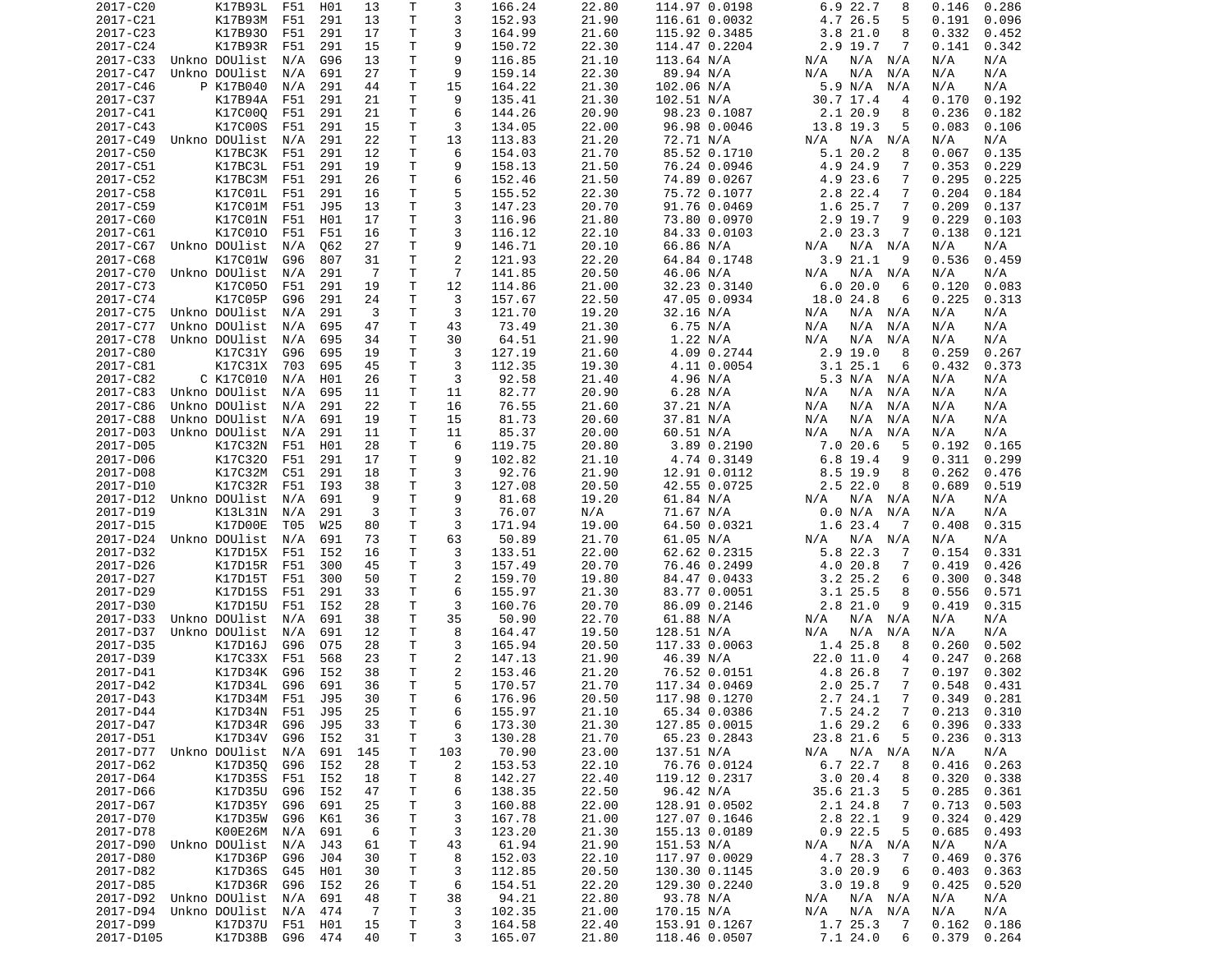| 2017-D106            | K17D38C         | F51 | 474             | 17       | Τ            | 3              | 169.74 | 21.70 | 156.12 0.0295 | 3.024.3<br>8               | 0.281<br>0.355      |
|----------------------|-----------------|-----|-----------------|----------|--------------|----------------|--------|-------|---------------|----------------------------|---------------------|
| 2017-E07             | P K17D040       | N/A | 585             | 41       | т            | 3              | 134.39 | 21.10 | 96.98 N/A     | 38.5 N/A N/A               | N/A<br>N/A          |
| 2017-E09             | Unkno DOUlist   | N/A | 691             | 3        | Τ            | 3              | 76.15  | N/A   | 142.44 N/A    | N/A<br>N/A<br>N/A          | N/A<br>N/A          |
| 2017-E12             | K17DA9A         | F51 | 291             | 10       | т            | 3              | 165.58 | 21.70 | 142.99 0.1931 | $5.0$ 23.6<br>8            | 0.148<br>0.171      |
| 2017-E16             | Unkno DOUlist   | N/A | 291             | 51       | T.           | 31             | 64.39  | 21.40 | 28.13 N/A     | N/A<br>N/A<br>N/A          | N/A<br>N/A          |
| 2017-E15             | K17E00A         | 703 | 474             | 65       | Τ            | 6              | 171.31 | 19.30 | 129.49 0.0001 | 0.230.8<br>3               | 0.691<br>0.449      |
| 2017-E21             | K17DA9K         | F51 | I52             | 22       | Τ            | 3              | 163.59 | 21.60 | 129.78 0.0559 | 7.8 21.9<br>8              | 0.274<br>0.304      |
| 2017-E28             | K17DA9P         | F51 | H01             | 28       | Τ            | 3              | 161.05 | 21.40 | 129.23 0.0014 | 7.1 26.9<br>6              | 0.438<br>0.189      |
| 2017-E29             | Unkno DOUlist   | N/A | 691             | 23       | T            | 12             | 138.59 | 21.30 | 124.34 N/A    | N/A<br>N/A<br>N/A          | N/A<br>N/A          |
| 2017-E30             | Unkno DOUlist   | N/A | 291             | 9        | т            | 9              | 110.14 | 21.10 | 103.60 N/A    | N/A<br>N/A<br>N/A          | N/A<br>N/A          |
| 2017-E42             | C K17E010       | N/A | 850             | 58       | т            | 3              | 53.70  | 18.50 | 103.42 N/A    | 3.4 N/A<br>N/A             | N/A<br>N/A          |
| 2017-E33             | K17E00F         | G45 | 291             | 23       | T.           | 3              | 153.75 | 21.90 | 104.24 0.0109 | 5.027.2<br>6               | 0.276<br>0.402      |
| 2017-E35             | K17E00H         | G45 | I52             | 31       | T.           | 3              | 133.96 | 22.50 | 97.55 0.1102  | 34.9 20.3<br>5             | 0.219<br>0.305      |
| 2017-E38             | K17E00M         | G96 | G96             | 23       | т            | 3              | 139.22 | 21.70 | 104.46 0.0119 | $2.0$ 25.8<br>7            | 0.231<br>0.330      |
| 2017-E40             | K17E000         | G45 | 291             | 22       | T.           | 3              | 138.41 | 20.10 | 102.80 0.0569 | 5<br>1.2 23.6              | 0.186<br>0.200      |
| 2017-E55             | K17E01J         | F51 | 291             | 9        | T.           | 3              | 138.90 | 20.60 | 76.46 0.0004  | 1.027.4<br>6               | 0.320<br>0.255      |
| 2017-E56             | Unkno DOUlist   | N/A | 291             | 49       | T            | 45             | 47.67  | 22.60 | 63.28 N/A     | N/A<br>N/A<br>N/A          | N/A<br>N/A          |
| 2017-E57             | C K17E020       | N/A | D <sub>29</sub> | 40       | Τ            | 6              | 139.86 | 20.00 | 84.96 N/A     | 4.0 N/A<br>N/A             | N/A<br>N/A          |
| 2017-E58             | Unkno DOUlist   |     | 291             | 21       | Τ            | 18             | 73.12  | 20.60 | 52.75 N/A     | N/A<br>N/A<br>N/A          | N/A<br>N/A          |
|                      |                 | N/A |                 |          |              |                |        |       |               |                            |                     |
| 2017-E60             | Unkno DOUlist   | N/A | 691             | 38       | Τ            | 35             | 89.93  | 21.60 | 38.60 N/A     | N/A<br>N/A<br>N/A          | N/A<br>N/A          |
| 2017-E59             | Unkno DOUlist   | N/A | 291             | 123      | Τ            | 15             | 83.58  | 22.80 | 50.03 N/A     | N/A<br>N/A<br>N/A          | N/A<br>N/A          |
| 2017-E80             | Unkno DOUlist   | N/A | 691             | 12       | T.           | 6              | 120.61 | 19.80 | 38.86 N/A     | N/A<br>N/A<br>N/A          | N/A<br>N/A          |
| 2017-E61             | K17E02R         | F51 | 291             | 14       | T.           | 5              | 157.65 | 22.20 | 40.45 0.1295  | 4.9 24.8<br>7              | 0.241<br>0.246      |
| 2017-E62             | K17E02S         | F51 | 691             | 24       | т            | 6              | 136.83 | 20.80 | 39.75 0.1064  | 4.8 19.2<br>7              | 0.224<br>0.297      |
| 2017-E63             | K17E02W         | F51 | 291             | 9        | T.           | 6              | 145.03 | 21.60 | 37.98 0.1835  | $3.1$ $23.2$<br>8          | 0.162<br>0.071      |
| 2017-E64             | K17E02T         | F51 | 291             | 16       | T.           | 8              | 166.53 | 20.50 | 39.75 0.0064  | 4.0 25.9<br>7              | 0.231<br>0.189      |
| 2017-E65             | K17E02U         | F51 | 807             | 23       | Τ            | 3              | 127.17 | 21.00 | 40.55 0.0052  | 3.825.3<br>6               | 0.191<br>0.155      |
| 2017-E71             | K17E03B         | F51 | 691             | 14       | Τ            | 6              | 153.31 | 20.90 | 50.92 0.0131  | $2.1$ $25.0$<br>7          | 0.177<br>0.191      |
| 2017-E73             | K17E03D         | F51 | H01             | 14       | Τ            | 6              | 131.99 | 21.30 | 38.26 0.0289  | 3.024.3<br>8               | 0.100<br>0.125      |
| 2017-E82             | Unkno DOUlist   | N/A | F51             | 21       | т            | 11             | 73.12  | 20.20 | 16.22 N/A     | N/A<br>N/A<br>N/A          | N/A<br>N/A          |
| 2017-E94             | K17E04L         | G96 | I52             | 42       | т            | 5              | 144.02 | 20.90 | 27.86 0.0207  | 1.9 25.5<br>6              | 0.316<br>0.652      |
| 2017-E98             | Unkno DOUlist   | N/A | 695             | 35       | Τ            | 35             | 90.42  | 21.90 | 29.29 N/A     | N/A<br>N/A<br>N/A          | N/A<br>N/A          |
| 2017-F01             | K17E13P         | F51 | H01             | 19       | Τ            | 5              | 153.24 | 23.10 | 38.77 0.4080  | 16.0 20.9<br>5             | 0.194<br>0.158      |
| 2017-F04             | Unkno DOUlist   | N/A | 291             | 16       | Τ            | 13             | 137.51 | 21.00 | 33.44 N/A     | N/A<br>$N/A$ $N/A$         | N/A<br>N/A          |
| 2017-F11             | Unkno DOUlist   | N/A | 291             | 43       | Τ            | 34             | 46.24  | 21.60 | 42.32 N/A     | N/A<br>N/A<br>N/A          | N/A<br>N/A          |
| 2017-F06             | K17E220         | G96 | K51             | 25       | T.           | 6              | 166.81 | 21.50 | 32.16 0.3309  | $8.5$ 22.1<br>8            | 0.502<br>0.250      |
| 2017-F07             | K17E22R         | F51 | 291             | 33       | T            | 8              | 101.10 | 20.60 | 10.88 0.1241  | $3.7$ 19.4<br>8            | 0.189<br>0.464      |
| 2017-F09             | K17E22T         | F51 | 291             | 38       | T.           | 9              | 137.19 | 20.80 | 21.72 0.0828  | 2.8 22.1<br>8              | 0.165<br>0.337      |
| 2017-F10             | K17E22P         | G96 | 291             | 43       | Τ            | 9              | 136.24 | 21.40 | 15.98 0.1056  | 7.1 22.5<br>8              | 0.510<br>0.511      |
| 2017-F08             | K17E22S         | F51 | 291             | 28       | т            | 6              | 111.73 | 21.20 | 11.58 0.4999  | $3.6$ 19.8<br>8            | 0.468<br>0.287      |
| 2017-F13             | Unkno DOUlist   | N/A | 691             | 59       | т            | 41             | 77.56  | 21.50 | 30.53 N/A     | $N/A$ $N/A$<br>N/A         | N/A<br>N/A          |
| 2017-F14             | K17F00H         | G96 | 926             | 80       | т            | 3              | 132.45 | 20.60 | 44.35 0.0756  | 2.022.2<br>8               | 0.423<br>0.445      |
| 2017-F17             | Unkno DOUlist   | N/A | 291             | 19       | Τ            | 15             | 125.42 | 21.00 | 63.49 N/A     | N/A<br>N/A N/A             | N/A<br>N/A          |
| 2017-F18             | K04F04D         | N/A | 691             | 16       | т            | 3              | 158.49 | 21.60 | 63.50 0.4069  | 1.1 21.1<br>4              | 0.495<br>0.483      |
| 2017-F20             | K17F00N         | F51 | 291             | 19       | T            | 6              | 135.03 | 22.10 | 41.87 0.1802  | 2.9 22.5<br>7              | 0.124<br>0.263      |
| 2017-F22             | K17F00P         | G96 | I93             | 34       | T.           | 5              | 166.33 | 20.40 | 52.07 0.0603  | 1.8 25.3<br>7              | 0.601<br>0.348      |
| 2017-F23             | K17F000         | G96 | 703             | 68       | T.           | $\overline{2}$ | 159.52 | 19.50 | 52.48 0.1963  | 2.1 21.3<br>8              | 0.293<br>0.397      |
| 2017-F24             | K17F00R         | G96 | G96             | 35       | T.           | 3              | 170.72 | 19.90 | 52.71 0.0050  | 2.1 25.4<br>7              | 0.218<br>0.210      |
| 2017-F25             | K17F00U         | G96 | G96             | 30       | Τ            | 3              | 169.97 | 20.40 | 53.04 0.0285  | $2.1$ $25.6$<br>7          | 0.370<br>0.285      |
| 2017-F28             | K17F00S         | G96 | 204             | 24       | Τ            | 3              | 164.96 | 21.70 | 52.71 0.0007  | 1.7 29.0<br>5              | 0.416<br>0.429      |
| 2017-F30             | Unkno DOUlist   | G96 | 926             | 52       | T.           | 29             | 67.01  | 22.40 | 42.55 N/A     | N/A<br>N/A<br>N/A          | N/A<br>N/A          |
| 2017-F31             | K17E23E         | F51 | 926             | 36       | T.           | 6              | 117.75 | 20.70 | 33.88 0.0548  | 9<br>5.021.8               | 0.378<br>0.303      |
| 2017-F32             | K17F00X F51     |     | 691             | 23       | $\mathsf{T}$ | q              | 138.17 | 20.70 | 52.77 0.0356  | 3.0 22.9<br>8              | $0.510 \quad 0.285$ |
| 2017-F34             | K17F01A         | G96 | 691             | 28       | Τ            | 6              | 127.75 | 20.90 | 63.01 0.0257  | 2.023.8<br>8               | $0.346$ $0.333$     |
| 2017-F35             | K17F01B         | G96 | G96             | 20       | T            | 5              | 153.68 | 21.70 | 63.30 0.0134  | 2.0 23.3<br>8              | 0.357<br>0.333      |
| 2017-F36             | K17F01C         | G96 | 926             | 29       | Τ            | 3              | 152.40 | 20.50 | 63.31 0.0396  | 2.025.7<br>7               | 0.303<br>0.189      |
| 2017-F40             | K17F01H F51     |     | 691             | 14       | Τ            | 5              | 151.74 | 21.20 | 65.27 0.0341  | 1.8 23.9<br>6              | 0.310<br>0.201      |
| 2017-F42             | K17F01L         | 703 | 932             | 40       | Τ            | 3              | 137.79 | 20.00 | 8.34 0.0434   | 6.9 24.4<br>7              | 0.465<br>0.370      |
| 2017-F43             | K17F00Y         | G96 | 703             | 24       | Τ            | 3              | 127.58 | 21.20 | 62.76 0.0130  | 2.024.8<br>7               | 0.377<br>0.204      |
| 2017-F44             | K17F01E         | G96 | 691             | 35       | T            | 6              | 161.34 | 20.40 | 63.69 0.0171  | 2.1 20.2<br>8              | 0.249<br>0.231      |
| 2017-F45             | K17F01K F51     |     | 291             | 11       | Τ            | 3              | 165.02 | 22.20 | 65.34 0.2136  | 1.9 23.2<br>8              | 0.382<br>0.243      |
| 2017-F48             | Unkno DOUlist   | N/A | 691             | 13       |              | 9              | 111.44 | 20.40 | 86.02 N/A     | N/A N/A                    | N/A<br>N/A          |
|                      |                 |     |                 |          | Τ            |                |        | 21.30 |               | N/A                        |                     |
| 2017-F53             | Unkno DOUlist   | N/A | 291             | 12<br>24 | т            | 12             | 70.10  |       | 95.36 N/A     | N/A N/A<br>N/A<br>7        | N/A<br>N/A          |
| 2017-F55<br>2017-F56 | K17F02N         | F51 | 926             |          | Τ            | 6              | 157.73 | 21.00 | 54.98 N/A     | 3.9 19.1                   | 0.338<br>0.260      |
|                      | K17F020         | F51 | F51             | 20       | Τ            | 3              | 158.88 | 20.90 | 56.11 0.2809  | 3.8 21.6<br>7              | 0.130<br>0.106      |
| 2017-F57             | K17F02P         | G96 | 926             | 34       | T            | 9              | 156.60 | 22.30 | 63.49 0.1663  | 3.120.6<br>9               | 0.445<br>0.413      |
| 2017-F58             | K17F020         | G96 | 291             | 20       | T            | 3              | 173.43 | 22.10 | 64.23 0.1286  | 4.0 25.1<br>7              | 0.354<br>0.414      |
| 2017-F59             | K17F02R         | F51 | 926             | 13       | Τ            | 3              | 144.53 | 21.80 | 64.78 0.0247  | 4.1 23.1<br>8              | 0.152<br>0.128      |
| 2017-F60             | K17F02S         | F51 | F51             | 9        | T            | $\overline{c}$ | 155.81 | 22.30 | 64.86 0.2839  | 3.023.0<br>7               | 0.127<br>0.117      |
| 2017-F61             | K17F02T         | F51 | 474             | 20       | Τ            | 3              | 142.59 | 20.40 | 65.90 0.2898  | $3.2$ 20.8<br>7            | 0.416<br>0.159      |
| 2017-F63             | K17F02W 703 I93 |     |                 | 52       | Τ            | 6              | 151.98 | 20.20 | 75.43 0.0128  | $\overline{7}$<br>2.6 25.6 | 0.616<br>0.307      |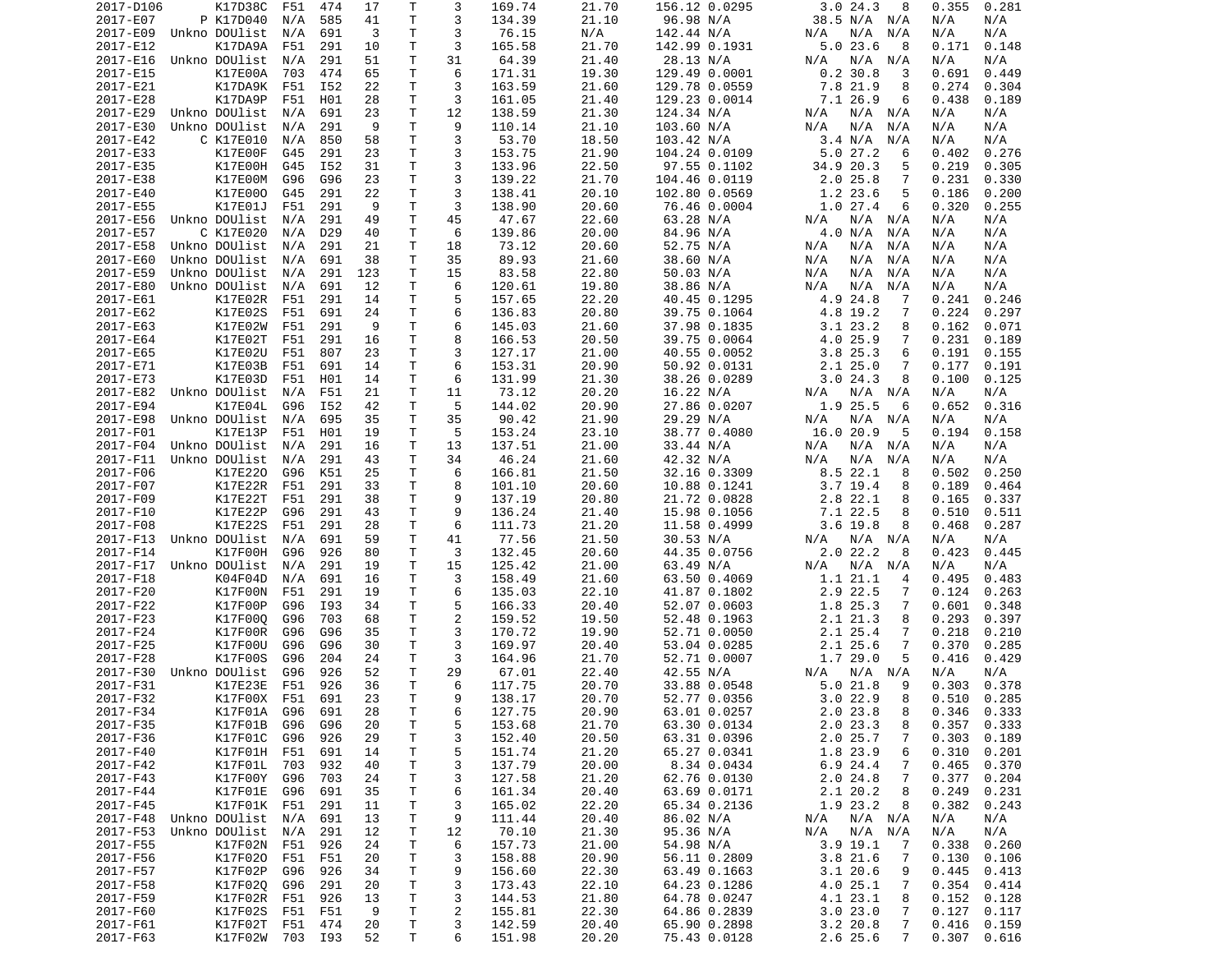| 2017-F64                    | K17F02X                | F51 | 291        | 18       | Τ       | 2              | 175.75           | 21.70          | 75.45 0.0635                  | 3.026.2<br>6                    | 0.158<br>0.100                   |
|-----------------------------|------------------------|-----|------------|----------|---------|----------------|------------------|----------------|-------------------------------|---------------------------------|----------------------------------|
| 2017-F66                    | K17F03A                | G96 | 291        | 20       | Т       | 2              | 159.14           | 21.70          | 75.59 0.0044                  | 2.9 28.1<br>7                   | 0.382<br>0.300                   |
| 2017-F67                    | K17F03B                | G96 | F51        | 17       | Τ       | 3              | 165.71           | 21.70          | 75.60 0.0123                  | 2.126.0<br>7                    | 0.309<br>0.328                   |
| 2017-F68                    | K17F03C                | G96 | 291        | 11       | Τ       | 3              | 169.42           | 22.20          | 75.40 0.0014                  | $2.0$ 23.4<br>8                 | 0.230<br>0.355                   |
| 2017-F69                    | K17F02V                | F51 | 691        | 13       | T.      | 3              | 172.54           | 20.30          | 64.28 0.0245                  | 3.023.2<br>7                    | 0.253<br>0.484                   |
|                             |                        |     |            |          |         |                |                  |                |                               |                                 |                                  |
| 2017-F70                    | K17F03E                | F51 | 291        | 17       | T.      | 3              | 149.94           | 20.60          | 77.03 0.0642                  | 3.023.2<br>$\overline{7}$       | 0.308<br>0.158                   |
| 2017-F71                    | K17F02Y                | F51 | 291        | 8        | T       | 3              | 175.16           | 22.20          | 64.53 0.3058                  | 3.023.4<br>5                    | 0.173<br>0.176                   |
| 2017-F72                    | K17F03G                | G96 | H01        | 18       | T       | 6              | 155.73           | 22.80          | 85.35 0.0103                  | 1.9 23.1<br>9                   | 0.379<br>0.487                   |
| 2017-F73                    | K17F03D                | 703 | 291        | 25       | T       | 3              | 157.32           | 21.30          | 76.64 0.0010                  | 3.027.7<br>6                    | 0.326<br>0.325                   |
| 2017-F76                    | K17F03H                | F51 | 926        | 21       | T       | 3              | 164.36           | 20.60          | 85.96 0.0251                  | 2.1 22.9<br>6                   | 0.376<br>0.262                   |
| 2017-F81                    | Unkno DOUlist          | N/A | 691        | 19       | Τ       | 15             | 145.28           | 22.90          | 106.57 N/A                    | N/A N/A<br>N/A                  | N/A<br>N/A                       |
| 2017-F82                    | K17F63F                | G96 | 807        | 19       | T.      | 6              | 163.73           | 21.50          | 75.61 N/A                     | 3.820.5<br>8                    | 0.277<br>0.361                   |
| 2017-F85                    | K17F63J                | F51 | 291        | 16       | T.      | 3              | 155.38           | 22.10          | 87.01 0.1677                  | 2.024.1<br>8                    | 0.209<br>0.274                   |
| 2017-F87                    | K17F63L                |     | I52        | 31       | T       | 3              | 148.08           | 21.80          |                               |                                 | 0.217                            |
|                             |                        | G96 |            |          |         |                |                  |                | 96.38 0.0065                  | 1.9 26.1<br>5                   | 0.410                            |
| 2017-F88                    | K17F63M                | F51 | H21        | 14       | T.      | 3              | 165.49           | 23.00          | 97.46 0.1606                  | 1.9 24.2<br>8                   | 0.304<br>0.253                   |
| 2017-F89                    | K17F63N                | F51 | 926        | 17       | T       | 3              | 160.11           | 21.70          | 97.95 0.2541                  | $\overline{7}$<br>1.9 23.0      | 0.188<br>0.256                   |
| 2017-F91                    | K17F63P                | F51 | 926        | 17       | T       | 3              | 164.23           | 21.30          | 97.98 0.1039                  | 1.9 23.8<br>7                   | 0.320<br>0.269                   |
| 2017-F99 Unkno DOUlist      |                        | N/A | 691        | 17       | Τ       | 17             | 96.20            | 21.60          | 129.48 N/A                    | N/A N/A<br>N/A                  | N/A<br>N/A                       |
| 2017-F121 Unkno DOUlist     |                        | N/A | 291        | 85       | Т       | 66             | 103.66           | 23.10          | 131.68 N/A                    | N/A<br>$N/A$ $N/A$              | N/A<br>N/A                       |
| 2017-F101                   | K17F64M                | F51 | 291        | 16       | T       | 5              | 175.98           | 23.00          | 75.46 N/A                     | 5.022.2<br>$\overline{7}$       | 0.137<br>0.181                   |
| 2017-F132 Unkno DOUlist     |                        | N/A | 691        | 21       | T       | 21             | 140.14           | 21.60          | 145.76 N/A                    | $N/A$ $N/A$<br>N/A              | N/A<br>N/A                       |
| 2017-F100                   | K17F64L                | F51 | 291        | 10       | T.      | 3              | 154.18           | 22.60          | 64.81 0.0045                  | 5.9 28.3<br>6                   | 0.104<br>0.156                   |
|                             |                        |     |            |          | T.      | 6              |                  |                |                               |                                 |                                  |
| 2017-F102                   | K17F64N                | F51 | 926        | 19       |         |                | 169.48           | 21.70          | 75.98 0.1406                  | 5.022.1<br>8                    | 0.181<br>0.133                   |
| 2017-F105                   | K17F640                | F51 | 926        | 15       | T       | 3              | 163.52           | 21.40          | 85.99 0.0068                  | 4.0 20.9<br>7                   | 0.120<br>0.162                   |
| 2017-F106                   | K17F64R                | F51 | 926        | 21       | T.      | 3              | 165.90           | 21.30          | 97.48 0.2082                  | 3.1 23.1<br>$\overline{7}$      | 0.174<br>0.171                   |
| 2017-F107                   | K17F64S                | F51 | 291        | 14       | T.      | 3              | 161.51           | 22.60          | 97.49 0.1414                  | 3.023.3<br>8                    | 0.151<br>0.207                   |
| 2017-F108                   | K17F64T                | F51 | 291        | 12       | T.      | 3              | 162.63           | 23.20          | 97.51 0.0324                  | $3.1$ 24.4<br>$\overline{7}$    | 0.100<br>0.159                   |
| 2017-F109                   | K17F64U                | F51 | 691        | 23       | T       | 6              | 163.78           | 21.20          | 97.53 0.0096                  | 3.023.6<br>7                    | 0.155<br>0.115                   |
| 2017-F110                   | K17F64V                | F51 | 291        | 15       | T       | $\overline{2}$ | 163.07           | 21.90          | 97.96 0.1320                  | 3.025.0<br>6                    | 0.185<br>0.136                   |
| 2017-F115                   | K17F65A                | F51 | 691        | 21       | T       | $\overline{2}$ | 164.27           | 22.80          | 86.49 0.0582                  | 4.0 23.8<br>$\overline{7}$      | 0.323<br>0.223                   |
| 2017-F119                   | K17F65E                | F51 | 926        | 17       | T       | 3              | 152.90           | 21.40          | 109.45 0.0220                 | 2.1 20.6<br>$\overline{7}$      | 0.215<br>0.147                   |
| 2017-F118                   | K17F65D                | F51 | 291        | 15       | T.      | 3              | 164.60           | 21.30          | 109.34 0.1682                 | $2.1$ 22.6<br>$\overline{7}$    | 0.200<br>0.160                   |
| 2017-F122                   | K17F90E                | F51 | 926        | 15       | T.      | 6              | 167.67           | 21.90          | 97.48 0.1599                  | 4.0 19.4<br>9                   | 0.367<br>0.265                   |
| 2017-F123                   | K17F90F                | F51 | 291        | 32       | T       | 3              |                  | 21.50          | 97.49 0.0899                  | 3.9 25.2<br>$\overline{7}$      | 0.239<br>0.342                   |
|                             |                        |     |            |          |         | 6              | 163.73           |                |                               |                                 |                                  |
| 2017-F124                   | K17F90G                | F51 | 926        | 27       | T       |                | 161.28           | 21.60          | 97.51 N/A                     | 4.0 21.9<br>$\overline{7}$      | 0.198<br>0.176                   |
| 2017-F125                   | K17F90H                | G96 | 033        | 35       | Τ       | 3              | 141.35           | 21.70          | 98.11 0.3604                  | 3.7 20.7<br>8                   | 0.323<br>0.416                   |
| 2017-F126                   | K17F90J                | F51 | 291        | 34       | T       | 8              | 152.53           | 21.20          | 98.59 0.1004                  | $3.8$ 18.9<br>$\overline{7}$    | 0.169<br>0.129                   |
| 2017-F130                   | K17F90N                | F51 | 691        | 27       | T.      | 6              | 118.47           | 21.30          | 110.86 0.0201                 | 5<br>2.9 22.3                   | 0.194<br>0.148                   |
| 2017-F131                   | K17F900                | F51 | F51        | 27       | T.      | 3              | 136.37           | 20.70          | 122.45 0.1639                 | 2.021.3<br>$\overline{7}$       | 0.283<br>0.257                   |
| 2017-F139                   | K17F900                | F51 | 291        | 11       | T       | 5              | 147.24           | 22.80          | 64.97 0.2898                  | 8.1 21.6<br>7                   | 0.491<br>0.223                   |
| 2017-F150 Unkno DOUlist     |                        | N/A | 695        | 422      | T       | 373            | 75.14            | 24.80          | 34.20 N/A                     | N/A N/A<br>N/A                  | N/A<br>N/A                       |
| 2017-F153                   | K17F91L                | F51 | 291        | 12       | T       | 6              | 139.93           | 21.60          | 121.04 0.2738                 | 4.0 20.9<br>7                   | 0.371<br>0.300                   |
| 2017-F157                   | K17F910                | F51 | 691        | 21       | T       | 6              | 168.42           | 21.30          | 145.12 0.0376                 | 1.9 25.2<br>7                   | 0.287<br>0.295                   |
| 2017-F161 Unkno DOUlist     |                        | N/A | H45        | 71       | Τ       | 48             | 93.97            | 23.00          | 35.23 N/A                     | N/A<br>N/A N/A                  | N/A<br>N/A                       |
| 2017-F189 Unkno DOUlist     |                        | N/A | 691        | 42       | T       | 32             | 62.42            | 22.60          | 163.38 N/A                    | N/A<br>N/A N/A                  | N/A<br>N/A                       |
|                             |                        |     |            |          |         |                |                  |                |                               |                                 |                                  |
| 2017-F168                   | K17FA1H                | F51 | <b>B74</b> | 30       | T.      | 3              | 165.41           | 20.30          | 145.01 0.0475                 | $3.5$ 22.4<br>7                 | 0.371<br>0.690                   |
| 2017-F170                   | K17FA1K                | F51 | 926        | 20       | T       | 5              | 156.64           | 21.50          | 145.78 0.2075                 | 2.8 22.7<br>7                   | 0.267<br>0.345                   |
| 2017-F174                   | K17FA10                | 703 | I93        | 59       | T.      | 3              | 129.67           | 20.50          | 158.18 0.0051                 | 2.6 25.2<br>5                   | 0.271<br>0.342                   |
| 2017-F190                   | K17FA2K                | F51 | 291        | 18       | T       | 3              | 97.56            | 22.10          | 63.72 0.0581                  | 11.0 20.4<br>7                  | 0.098<br>0.096                   |
| 2017-F192                   | K17FA2P                | F51 | 291        | 17       | T.      | 3              | 158.24           | 21.90          | 161.53 0.1049                 | 1.9 24.0<br>$\overline{7}$      | 0.184<br>0.119                   |
| 2017-F193                   | K17FA20                | F51 | 691        | 19       | T       | 3              | 153.31           | 21.70          | 162.70 0.0314                 | 6<br>1.9 23.3                   | 0.239<br>0.146                   |
| 2017-F195                   | K17FA2L                | F51 | 474        | 29       | T.      | 6              | 160.88           | 21.10          | 145.66 0.1881                 | 4.0 21.2<br>8                   | 0.862<br>0.370                   |
| 2017-F197                   | K17FA2N                | G96 | 926        | 33       | T       | 5              | 127.00           | 22.20          | 165.22 0.0123                 | 2.0 23.7<br>8                   | $0.549$ $0.761$                  |
| 2017-F198                   | K12T79Z N/A            |     | 291        | 9        | Т       | 3              | 140.18           | 22.30          | 163.26 0.1187                 | 1.1 22.4<br>4                   | 0.289<br>0.293                   |
| 2017-F206 Unkno DOUlist     |                        |     |            |          |         |                | 59.63            | 22.30          |                               |                                 |                                  |
|                             |                        | N/A | 703        | 82       | Т       | 49             |                  |                | 118.74 N/A                    | $N/A$ $N/A$<br>N/A              | N/A<br>N/A                       |
| 2017-F203                   | K17FA2U                | G96 | 691        | 26       | Т       | 6              | 159.62           | 21.60          | 149.89 0.0005                 | 1.028.6<br>- 7                  | 0.463<br>0.507                   |
| 2017-F211 Unkno DOUlist N/A |                        |     | 695        | 224      | Т       | 193            | 65.14            | 23.40          | 3.53 N/A                      | $N/A$ $N/A$<br>N/A              | N/A<br>N/A                       |
| 2017-F212                   | K17FC7L                | C51 | T12        | 21       | Τ       | 3              | 108.51           | 22.90          | 130.77 0.0398                 | 7.0 23.0<br>7                   | 0.508<br>0.338                   |
| 2017-F213                   | K17FC7M F51            |     | 291        | 14       | Т       | 3              | 152.05           | 21.70          | 147.59 0.0569                 | 2.2 25.6<br>7                   | 0.206<br>0.183                   |
| 2017-F214                   | K17FC7N                | F51 | 291        | 13       | Τ       | 3              | 149.12           | 22.20          | 147.77 0.0220                 | 2.2 25.6<br>8                   | 0.080<br>0.205                   |
| 2017-G01 Unkno DOUlist      |                        | N/A | 691        | 50       | Т       | 37             | 90.12            | 22.70          | 4.50 N/A                      | N/A N/A<br>N/A                  | N/A<br>N/A                       |
| 2017-G03                    | Unkno DOUlist          | N/A | 291        | 42       | Τ       | 37             | 102.60           | 23.10          | 107.27 N/A                    | N/A<br>N/A N/A                  | N/A<br>N/A                       |
| 2017-G04                    | C K17D050              | N/A | 568        | 74       | Т       | 15             | 82.76            | 22.00          | 8.80 N/A                      | 48.9 N/A<br>N/A                 | N/A<br>N/A                       |
| 2017-G08                    | K17FC8E                | F51 | 291        | 19       | Τ       | 9              | 152.85           | 22.80          | 106.84 0.1577                 | 5.9 22.0<br>9                   | 0.631<br>0.343                   |
|                             | K17FC8F                | F51 | 291        | 15       | T       | 3              | 145.26           | 23.30          | 96.92 0.0019                  | 9.125.4<br>5                    | 0.096<br>0.094                   |
|                             |                        |     |            |          |         | 3              | 138.39           | 21.50          | 109.56 0.0245                 | 3.8 22.7<br>7                   |                                  |
| 2017-G09                    |                        |     |            |          |         |                |                  |                |                               |                                 |                                  |
| 2017-G12                    | K17FC8J                | F51 | 807        | 18       | Τ       |                |                  |                |                               |                                 | 0.200<br>0.361                   |
| 2017-G13                    | K17FC8K F51            |     | 807        | 21       | T.      | 3              | 141.75           | 21.30          | 109.31 0.1195                 | 3.8 22.7<br>6                   | 0.128<br>0.443                   |
| 2017-G14                    | K17FC8L                | F51 | F51        | 28       | T.      | 3              | 144.90           | 20.40          | 107.22 0.1078                 | 4.0 22.3<br>8                   | 0.210<br>0.186                   |
| 2017-G15                    | K17FC8M                | G96 | 691        | 33       | Τ       | 3              | 96.73            | 21.50          | 110.49 0.0131                 | 3.1 22.3<br>7                   | 0.347<br>0.464                   |
| 2017-G16<br>2017-G21        | K17FC8N<br>K17FC8S F51 | G96 | 291<br>691 | 39<br>29 | T<br>T. | 3<br>3         | 108.55<br>160.40 | 21.80<br>23.30 | 123.27 0.0149<br>87.09 0.0155 | 5.0 19.0<br>8<br>12.0 24.2<br>7 | 0.277<br>0.269<br>0.278<br>0.224 |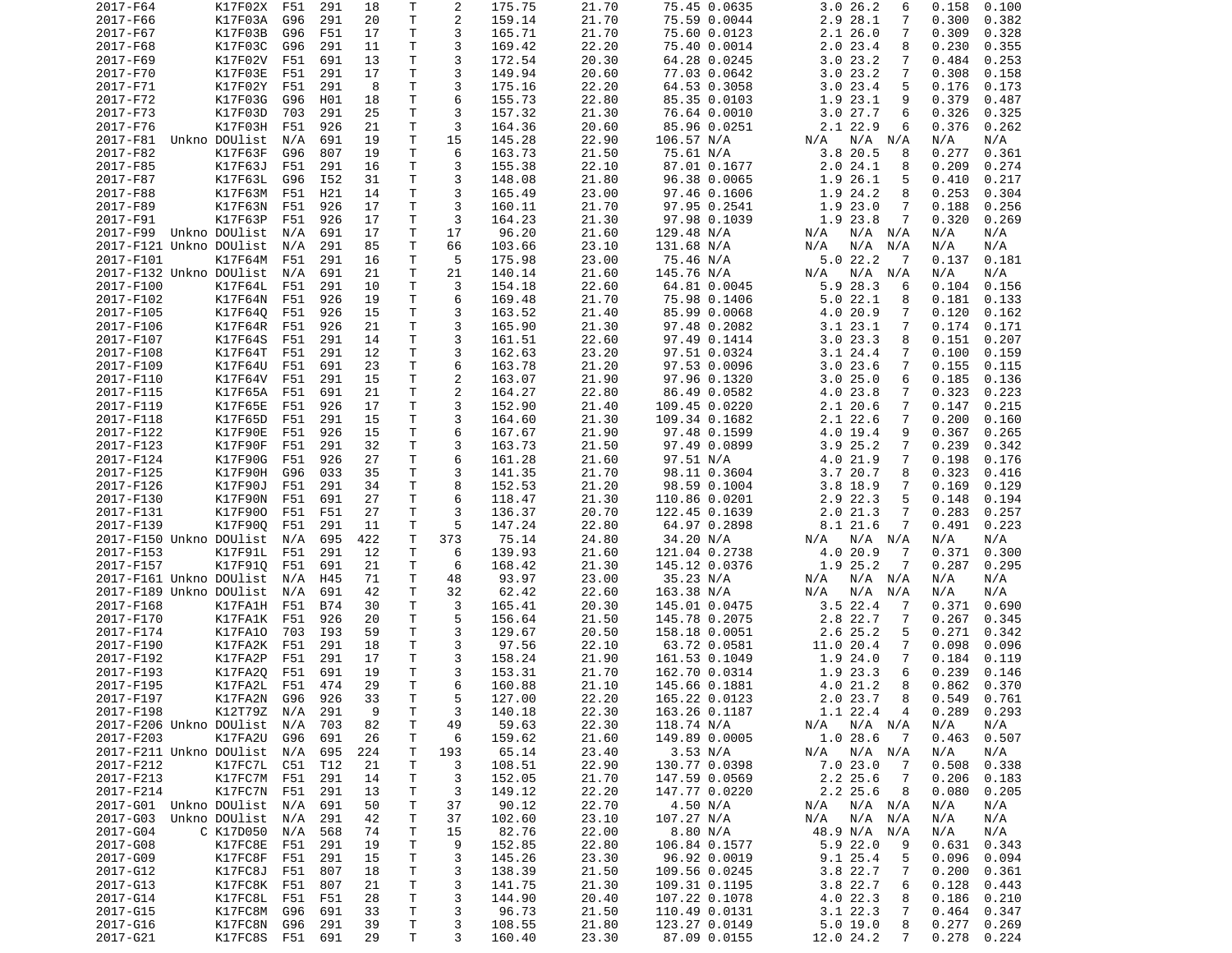| 2017-G26 | Unkno DOUlist              | N/A     | 691 | 72             | Т  | 60             | 92.24  | 23.00 | 94.08 N/A     | N/A<br>N/A<br>N/A            | N/A<br>N/A     |
|----------|----------------------------|---------|-----|----------------|----|----------------|--------|-------|---------------|------------------------------|----------------|
| 2017-G31 | Unkno DOUlist              | N/A     | T08 | 51             | T  | 30             | 129.61 | 21.50 | 81.10 N/A     | N/A<br>N/A<br>N/A            | N/A<br>N/A     |
| 2017-G32 | K17FF7A                    | F51     | F51 | 17             | т  | 3              | 167.64 | 22.40 | 86.46 N/A     | 14.2 21.7<br>7               | 0.290<br>0.138 |
| 2017-G34 | K17FF7C                    | F51     | 807 | 23             | т  | 3              | 138.15 | 20.70 | 82.95 0.0913  | 5.8 23.0<br>5                | 0.311<br>0.142 |
|          |                            |         |     |                |    |                |        |       |               |                              |                |
| 2017-G35 | K17FF7D                    | G96     | I52 | 48             | Τ  | 6              | 112.95 | 21.80 | 85.43 0.0001  | 4.022.3<br>8                 | 0.543<br>0.305 |
| 2017-G38 | K17G04H                    | F51     | 926 | 33             | T  | 3              | 158.67 | 20.80 | 83.34 0.0066  | 2.9 25.2<br>7                | 0.415<br>0.351 |
| 2017-G39 | K17G04J                    | F51     | 926 | 29             | Τ  | $\overline{c}$ | 158.66 | 21.30 | 83.64 0.0081  | 2.9 25.9<br>7                | 0.250<br>0.214 |
| 2017-G40 | K17G04K                    | F51     | I52 | 38             | т  | 3              | 147.58 | 20.50 | 43.67 0.0421  | 18.8 21.8<br>6               | 0.215<br>0.350 |
|          |                            |         |     |                |    | 5              |        |       |               | 3.122.0                      |                |
| 2017-G42 | K17G04M                    | F51     | E23 | 69             | т  |                | 173.35 | 20.00 | 80.33 0.0040  | 7                            | 0.296<br>0.316 |
| 2017-G44 | K17G040                    | F51     | 691 | 44             | т  | 12             | 155.82 | 20.80 | 81.50 0.0248  | 9.9 24.9<br>7                | 0.310<br>0.411 |
| 2017-G48 | K17G04S                    | D29     | 691 | 37             | T  | 6              | 124.03 | 20.60 | 80.66 0.1941  | 2.7 19.7<br>9                | 0.473<br>0.365 |
| 2017-G53 | Unkno DOUlist              | N/A     | 691 | 39             | т  | 31             | 129.98 | 21.50 | 69.45 N/A     | N/A<br>N/A<br>N/A            | N/A<br>N/A     |
| 2017-G54 | Unkno DOUlist              | N/A     | 691 | 33             | T  | 27             | 49.42  | 21.60 | 57.05 N/A     | N/A<br>N/A<br>N/A            | N/A<br>N/A     |
|          |                            |         |     |                |    |                |        |       |               |                              |                |
| 2017-G56 | C K17F020                  | N/A     | 291 | 24             | т  | 2              | 125.56 | 21.60 | 56.28 N/A     | 6.1 N/A<br>N/A               | N/A<br>N/A     |
| 2017-G57 | P K17G010                  | N/A     | 291 | 22             | T  | 6              | 169.29 | 22.70 | 70.98 N/A     | 10.8 N/A<br>N/A              | N/A<br>N/A     |
| 2017-G62 | K17G05P                    | F51     | 291 | 9              | T  | 3              | 163.80 | 22.10 | 69.09 0.2370  | 2.024.0<br>7                 | 0.100<br>0.192 |
| 2017-G63 | K17G05Q                    | F51     | 291 | 29             | т  | 3              | 164.58 | 21.80 | 57.10 0.3153  | 10.8 20.4<br>8               | 0.246<br>0.346 |
| 2017-G65 | K17G05S                    | F51     | 691 | 19             | т  | 6              | 141.00 | 20.00 |               | 2.024.0<br>6                 | 0.629<br>0.365 |
|          |                            |         |     |                |    |                |        |       | 56.59 0.0432  |                              |                |
| 2017-G69 | Unkno DOUlist              | N/A     | 691 | 95             | T  | 52             | 81.87  | 20.80 | 33.05 N/A     | N/A N/A<br>N/A               | N/A<br>N/A     |
| 2017-G70 | K17G06L                    | F51     | 807 | 22             | Τ  | 3              | 149.99 | 21.00 | 25.58 0.0679  | 3.723.0<br>7                 | 0.621<br>0.237 |
| 2017-G71 | K17G06M                    | G96     | 807 | 22             | т  | 3              | 169.21 | 21.30 | 23.33 0.0021  | 3.926.3<br>7                 | 0.478<br>0.647 |
| 2017-G72 | K17G060                    | F51     | 807 | 21             | Τ  | 6              | 158.32 | 21.50 | 22.61 0.3256  | $3.8$ 19.1<br>$\overline{7}$ | 0.191<br>0.280 |
|          |                            |         |     |                |    |                |        |       |               |                              |                |
| 2017-G73 | K17G06P                    | F51     | 926 | 22             | T  | 3              | 120.37 | 21.20 | 21.00 0.0336  | 21.1<br>3.9<br>8             | 0.229<br>0.295 |
| 2017-G74 | K17G06Q                    | F51     | 926 | 35             | т  | 3              | 116.98 | 20.40 | 9.61 0.0994   | 4.9 18.7<br>7                | 0.289<br>0.358 |
| 2017-G75 | K17G06R                    | G96     | 204 | 35             | т  | 3              | 167.97 | 20.30 | 25.64 0.0302  | 2.7 26.4<br>7                | 0.391<br>0.467 |
| 2017-G76 | K17G06S                    | G96     | 204 | 42             | T. | 9              | 169.90 | 19.90 | 26.02 0.0590  | 2.7 24.9<br>6                | 0.352<br>0.355 |
| 2017-G77 | K17G06T                    | G96     | 926 | 21             | T  | 3              | 149.91 | 21.80 | 21.48 0.1173  | 3.022.7                      | 0.371<br>0.270 |
|          |                            |         |     |                |    |                |        |       |               | 8                            |                |
| 2017-G78 | K17G06U                    | G96     | 926 | 38             | т  | 6              | 146.71 | 20.80 | 21.34 0.2109  | 2.9 20.4<br>7                | 0.196<br>0.291 |
| 2017-G79 | K17G06V                    | F51     | 926 | 19             | т  | 5              | 139.41 | 20.70 | 21.72 0.0854  | 2.8 22.8<br>8                | 0.316<br>0.228 |
| 2017-G80 | K17G06W                    | G96     | 926 | 34             | т  | 6              | 140.94 | 20.60 | 21.23 0.1964  | 2.021.0<br>8                 | 0.281<br>0.389 |
| 2017-G86 | Unkno DOUlist              | N/A     | 695 | 7              | т  | 7              | 117.23 | 23.10 | 35.05 N/A     | N/A<br>N/A<br>N/A            | N/A<br>N/A     |
| 2017-G87 | Unkno DOUlist              |         | 695 | 9              | T  | 9              |        | 21.20 | 22.78 N/A     | N/A<br>N/A                   | N/A            |
|          |                            | N/A     |     |                |    |                | 103.08 |       |               | N/A                          | N/A            |
| 2017-G93 | Unkno DOUlist              | N/A     | 695 | 11             | T  | 11             | 102.53 | 21.20 | 33.48 N/A     | N/A<br>N/A<br>N/A            | N/A<br>N/A     |
| 2017-G88 | K17FF8U                    | C51     | 695 | 22             | т  | 7              | 92.16  | 21.90 | 24.92 0.2911  | 18.4 18.8<br>6               | 0.387<br>0.350 |
| 2017-G89 | K17G07K                    | G96     | 695 | 43             | т  | 6              | 139.61 | 21.40 | 11.81 0.0710  | 16.0 23.9<br>5               | 0.253<br>0.323 |
| 2017-G90 | K17G07L                    | G96     | 695 | 46             | т  | 23             | 160.88 | 21.10 | 24.09 0.0458  | 8.0 22.8<br>8                | 0.298<br>0.296 |
| 2017-G91 | K17G07M                    | F51     | 695 | 25             | т  | 12             | 91.63  | 21.20 | 22.75 0.0079  | 7.1 18.7<br>7                | 0.181<br>0.304 |
|          |                            |         |     |                |    |                |        |       |               |                              |                |
| 2017-G95 | Unkno DOUlist              | N/A     | 291 | 31             | т  | 17             | 73.95  | 21.00 | 11.63 N/A     | N/A<br>N/A<br>N/A            | N/A<br>N/A     |
| 2017-H05 | Unkno DOUlist              | N/A     | 291 | 70             | Τ  | 45             | 64.05  | 21.00 | 43.43 N/A     | N/A<br>N/A<br>N/A            | N/A<br>N/A     |
| 2017-H06 | Unkno DOUlist              | N/A     | 691 | 15             | т  | 15             | 132.76 | 21.00 | 65.74 N/A     | N/A<br>N/A<br>N/A            | N/A<br>N/A     |
| 2017-H07 | Unkno DOUlist              | N/A     | 291 | 16             | т  | 12             | 154.00 | 22.10 | 66.87 N/A     | N/A<br>N/A<br>N/A            | N/A<br>N/A     |
|          |                            |         |     |                | т  | 6              |        | 22.20 |               | 14.9 21.7<br>6               |                |
| 2017-H09 | K17G07Z                    | F51     | 291 | 22             |    |                | 155.68 |       | 68.65 N/A     |                              | 0.227<br>0.226 |
| 2017-H10 | K17G08A                    | G96     | G96 | 30             | т  | 3              | 155.46 | 21.60 | 45.88 0.0573  | 2.8 24.3<br>8                | 0.543<br>0.506 |
| 2017-H18 | Unkno DOUlist              | N/A     | 291 | 16             | T  | 11             | 114.39 | 21.60 | 56.63 N/A     | N/A<br>N/A<br>N/A            | N/A<br>N/A     |
| 2017-H19 | Unkno DOUlist              | N/A     | 291 | 58             | т  | 46             | 75.96  | 22.40 | 86.09 N/A     | N/A<br>N/A<br>N/A            | N/A<br>N/A     |
| 2017-H21 | K17H00S                    | F51     | 691 | 17             | T. | 9              | 156.33 | 21.70 | 55.89 0.0545  | 4.0 21.5<br>6                | 0.346<br>0.301 |
| 2017-H22 |                            | G96     |     |                |    | 3              |        |       |               |                              |                |
|          | K17H00T                    |         | 691 | 28             | Τ  |                | 145.35 | 22.10 | 55.48 0.0991  | 3.921.7<br>8                 | 0.289<br>0.391 |
| 2017-H24 | K17H00V                    | G96     | 691 | 21             | T  | 3              | 117.61 | 22.10 | 65.42 0.0783  | 3.022.9<br>7                 | 0.531<br>0.466 |
| 2017-H40 | Unkno DOUlist              | N/A     | 691 | 58             | т  | 40             | 88.04  | 22.60 | 9.63 N/A      | N/A<br>N/A<br>N/A            | N/A<br>N/A     |
| 2017-H32 | K17G08C                    | F51     | 691 | 30             | т  | 12             | 161.38 | 22.40 | 56.91 N/A     | 31.0 17.9<br>3               | 0.184<br>0.325 |
| 2017-H33 | K17G08D                    | F51     | 291 | 44             | т  | 16             | 132.74 | 21.50 | 40.61 N/A     | 18.9 17.5<br>3               | 0.279<br>0.253 |
|          |                            |         |     |                | T. | 3              |        |       |               |                              |                |
| 2017-H34 | K17H01G                    | G96     | 691 | 34             |    |                | 133.27 | 20.50 | 86.79 0.0072  | 2.1 27.4<br>7                | 1.804<br>0.407 |
| 2017-H35 | K17H01J                    | G96     | 691 | 28             | T. | 5.             | 154.05 | 22.80 | 87.06 0.2174  | 31.8 21.7 7                  | $0.425$ 0.558  |
| 2017-H36 | K17H01K                    | F51 I93 |     | 9              | Τ  | 3              | 133.25 | 20.40 | 91.77 0.0144  | 1.4 25.1<br>8                | 0.289<br>0.262 |
| 2017-H41 | P K17G020                  | N/A     | 291 | 63             | T  | 9              | 102.30 | 20.60 | 22.01 N/A     | 31.9 N/A N/A                 | N/A<br>N/A     |
| 2017-H42 | C K17G030                  | N/A     | K63 | 98             | T  | 2              | 143.57 | 20.20 | 21.97 N/A     | 13.4 N/A<br>N/A              | N/A<br>N/A     |
|          |                            |         |     |                |    |                |        |       |               |                              |                |
| 2017-H44 | Unkno DOUlist              | F51     | 691 | 107            | Τ  | 73             | 47.73  | 22.30 | 65.80 N/A     | N/A N/A<br>N/A               | N/A<br>N/A     |
| 2017-H45 | K17H02G                    | F51     | 926 | 23             | Τ  | 7              | 135.96 | 21.40 | 91.63 0.1073  | 2.9 21.7<br>7                | 0.242<br>0.213 |
| 2017-H46 | K17H02H                    | F51     | J95 | 63             | Τ  | 6              | 137.80 | 20.30 | 99.65 0.0524  | 2.6 23.3<br>7                | 0.387<br>0.335 |
| 2017-H47 | K17H02J                    | F51     | 474 | 28             | Τ  | 5              | 153.03 | 21.30 | 100.26 0.0229 | 2.1 25.2<br>7                | 0.383<br>0.586 |
| 2017-H48 | K17H02K                    | F51     | 474 | 26             | T  | 3              | 167.34 | 21.90 | 101.83 0.1078 | 2.125.0<br>7                 | 0.269<br>0.182 |
|          |                            |         |     |                |    |                |        |       |               |                              |                |
| 2017-H52 | K17H02T                    | G96     | 291 | 35             | Τ  | 3              | 143.50 | 22.60 | 100.18 0.0015 | 3.018.3<br>8                 | 0.454<br>0.361 |
| 2017-H49 | Unkno DOUlist              | N/A     | 691 | 86             | T  | 59             | 74.38  | 22.90 | 86.13 N/A     | N/A<br>$N/A$ $N/A$           | N/A<br>N/A     |
| 2017-H56 | Unkno DOUlist              | N/A     | 691 | 121            | Τ  | 87             | 96.72  | 22.90 | 123.80 N/A    | N/A<br>N/A N/A               | N/A<br>N/A     |
| 2017-H57 | Unkno DOUlist              | N/A     | 691 | 24             | T  | 9              | 137.72 | 21.20 | 127.94 N/A    | N/A<br>N/A N/A               | N/A<br>N/A     |
| 2017-H58 | K17H03N                    | G96     | I52 | 33             | T  | 3              | 161.90 | 21.10 | 113.46 0.0759 | 4.021.6<br>$\overline{7}$    | 0.294<br>0.214 |
|          |                            |         |     |                |    |                |        |       |               |                              |                |
| 2017-H71 | Unkno DOUlist              | N/A     | 291 | 20             | T  | 17             | 121.87 | 21.90 | 164.71 N/A    | N/A<br>N/A N/A               | N/A<br>N/A     |
| 2017-H72 | Unkno DOUlist              | N/A     | 291 | $\overline{2}$ | T  | $\overline{2}$ | 100.27 | N/A   | 175.41 N/A    | N/A N/A<br>N/A               | N/A<br>N/A     |
| 2017-H77 | Unkno DOUlist              | N/A     | 691 | 15             | T  | 9              | 121.36 | 20.30 | 11.37 N/A     | N/A<br>N/A N/A               | N/A<br>N/A     |
| 2017-H85 | K17H04Y                    | F51     | J95 | 36             | Τ  | 3              | 158.52 | 20.70 | 143.52 0.0481 | 2.6 25.6<br>6                | 0.252<br>0.347 |
|          | 2017-H88 Unkno DOUlist N/A |         | 691 | 80             | Τ  | 62             | 129.27 | 21.80 | 124.19 N/A    | N/A N/A<br>N/A               | N/A<br>N/A     |
|          |                            |         |     |                |    |                |        |       |               |                              |                |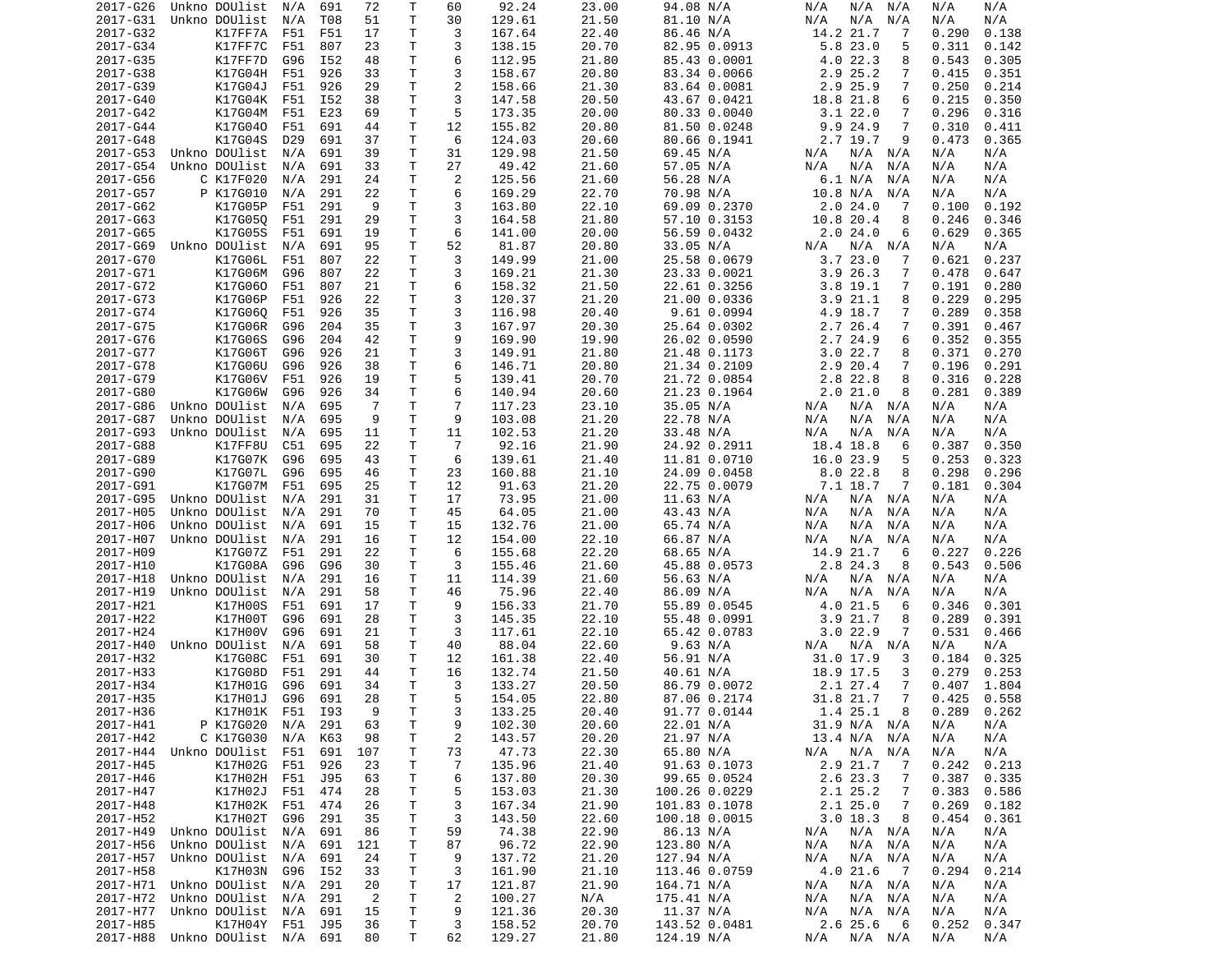| 2017-J02             | Unkno DOUlist      | N/A        | 691        | 32             | Τ           | 28             | 105.36           | 21.30          | 111.34 N/A                     | N/A<br>N/A N/A               | N/A<br>N/A                       |
|----------------------|--------------------|------------|------------|----------------|-------------|----------------|------------------|----------------|--------------------------------|------------------------------|----------------------------------|
| 2017-J29             | Unkno DOUlist      | N/A        | I52        | 107            | т           | 74             | 83.25            | 22.40          | 31.68 N/A                      | N/A<br>N/A<br>N/A            | N/A<br>N/A                       |
| 2017-J03             | K17H48Z            | F51        | 691        | 28             | т           | 3              | 157.13           | 22.30          | 112.08 0.0335                  | 4.9 25.2<br>6                | 0.473<br>0.270                   |
| 2017-J04             | K17H49A            | F51        | I52        | 23             | т           | 3              | 145.47           | 22.70          | 112.48 0.2887                  | 4.8 21.8<br>7                | 0.287<br>0.254                   |
| 2017-J05             | K17H49B            | F51        | I52        | 20             | т           | 3              | 142.39           | 21.40          | 112.57 N/A                     | 4.8 19.2<br>7                | 0.253<br>0.227                   |
| 2017-J06             | K17H49C            | F51        | 926        | 28             | Τ           | 6              | 139.47           | 21.30          | 114.62 0.1757                  | $3.9$ 22.3<br>8              | 0.330<br>0.260                   |
| 2017-J07             | K17H49D            | F51        | 691        | 42             | т           | 2              | 158.47           | 20.90          | 113.59 0.3102                  | 3.921.2<br>8                 | 0.286<br>0.502                   |
| 2017-J08             | K17H49E            | F51        | 291        | 14             | т           | 6              | 161.75           | 22.10          | 115.32 0.0839                  | 3.8 23.7<br>7                | 0.307<br>0.316                   |
| 2017-J09             | K17H49F            | F51        | 291        | 14             | Τ           | 5              | 175.86           | 22.30          | 114.28 0.0190                  | 3.826.2<br>7                 | 0.261<br>0.263                   |
| 2017-J10             | K17H49G            | F51        | 291        | 14             | Τ           | 5              | 169.95           | 22.00          | 113.89 0.0013                  | 3.8 27.5<br>7                | 0.247<br>0.151                   |
| 2017-J11             | K17H48W            | F51        | 691        | 44             | Τ           | 9              | 145.58           | 21.00          | 111.76 0.2400                  | $5.9$ 19.8<br>8              | 0.355<br>0.242                   |
| 2017-J14             | K17H49J            | F51        | I52        | 18             | Τ           | 2              | 168.27           | 21.20          | 111.98 0.0103                  | 3.923.1<br>8                 | 0.285<br>0.228                   |
| 2017-J15<br>2017-J16 | K17H48Y            | F51        | 291        | 20             | Τ<br>т      | 6<br>6         | 163.22           | 22.50<br>22.20 | 113.55 0.1319                  | 4.8 21.0<br>7<br>7           | 0.293<br>0.197                   |
| 2017-J17             | K17H49K<br>K17J00A | F51<br>G96 | I52<br>204 | 21<br>41       | т           | 3              | 162.79<br>158.39 | 20.00          | 111.46 0.2338<br>104.05 0.0007 | 4.0 23.2<br>0.829.1<br>5     | 0.285<br>0.221<br>0.305<br>0.436 |
| 2017-J18             | K17H49L            | F51        | 474        | 15             | т           | 3              | 162.34           | 22.50          | 109.05 0.2623                  | 4.2 23.3<br>8                | 0.274<br>0.314                   |
| 2017-J19             | K17H49M            | F51        | 926        | 24             | т           | 6              | 156.25           | 21.80          | 112.35 0.0998                  | 3.925.0<br>7                 | 0.314<br>0.345                   |
| 2017-J20             | K17H49N            | F51        | 691        | 25             | Τ           | 8              | 156.95           | 21.50          | 111.24 0.1123                  | 4.0 21.4<br>7                | 0.264<br>0.196                   |
| 2017-J22             | K17H49P            | F51        | 926        | 30             | т           | 3              | 148.40           | 21.80          | 111.58 0.0037                  | $3.9$ 22.9<br>8              | 0.222<br>0.257                   |
| 2017-J24             | K17H49R            | F51        | 691        | 18             | T           | 6              | 165.53           | 21.90          | 112.49 0.2561                  | 2.9 18.9<br>9                | 0.292<br>0.614                   |
| 2017-J25             | K17H49S            | F51        | 291        | 15             | Τ           | 6              | 158.72           | 22.30          | 111.75 0.1204                  | 2.9 22.9<br>7                | 0.213<br>0.142                   |
| 2017-J35             | Unkno DOUlist      | N/A        | 807        | 75             | т           | 48             | 52.66            | 23.00          | 77.97 N/A                      | N/A<br>N/A N/A               | N/A<br>N/A                       |
| 2017-J36             | Unkno DOUlist      | N/A        | 691        | 53             | T           | 50             | 64.83            | 22.30          | 73.74 N/A                      | N/A<br>N/A<br>N/A            | N/A<br>N/A                       |
| 2017-J37             | Unkno DOUlist      | N/A        | 291        | 85             | Τ           | 58             | 87.05            | 22.10          | 62.10 N/A                      | N/A<br>N/A<br>N/A            | N/A<br>N/A                       |
| 2017-J38             | Unkno DOUlist      | N/A        | 695        | 29             | T.          | 29             | 116.33           | 22.00          | 50.12 N/A                      | N/A<br>N/A<br>N/A            | N/A<br>N/A                       |
| 2017-J40             | K17J01R            | G96        | I52        | 50             | т           | 6              | 152.85           | 21.30          | 50.66 0.0405                   | 4.1 24.8<br>8                | 0.366<br>0.484                   |
| 2017-J41             | K17J01S            | G96        | I52        | 42             | T.          | 3              | 164.61           | 21.80          | 50.61 0.0258                   | 4.0 25.5<br>7                | 0.381<br>0.609                   |
| 2017-J42             | K17J01T            | G96        | G96        | 36             | т           | 3              | 147.73           | 21.00          | 51.24 0.0390                   | $3.2$ 22.4<br>8              | 0.340<br>0.359                   |
| 2017-J43             | K17J01U            | G96        | G96        | 22             | т           | 3              | 147.21           | 21.50          | 51.10 0.0524                   | 3.125.0<br>8                 | 0.300<br>0.474                   |
| 2017-J44             | K17J01V            | G96        | I52        | 43             | Τ           | 3              | 146.66           | 21.00          | 50.75 0.0038                   | 3.2 26.1<br>7                | 0.465<br>0.375                   |
| 2017-J52             | Unkno DOUlist      | N/A        | 691        | 350            | Τ           | 35             | 64.39            | 21.40          | 2.93 N/A                       | $N/A$ $N/A$<br>N/A           | N/A<br>N/A                       |
| 2017-J60             | K17J02L            | F51        | H21        | 18             | T.          | 2              | 143.54           | 20.70          | 29.32 0.0668                   | 3.8 21.4<br>7                | 0.252<br>0.300                   |
| 2017-J64             | K17J020            | F51        | H21        | 19             | Τ           | 3              | 157.81           | 21.20          | 28.38 0.0396                   | 2.8 24.3<br>7                | 0.365<br>0.204                   |
| 2017-J67             | Unkno DOUlist      | N/A        | 695        | 3              | T.          | 3              | 136.67           | 20.90          | 50.37 N/A                      | N/A<br>N/A N/A               | N/A<br>N/A                       |
| 2017-K03             | K17J03C            | F51        | 291        | 19             | т           | 8              | 149.93           | 21.40          | 46.01 0.0589                   | 11.7 21.4<br>9               | 0.274<br>0.369                   |
| 2017-K09             | Unkno DOUlist      | N/A        | 691        | 41             | т           | 41             | 85.67            | 23.00          | 59.12 N/A                      | N/A<br>N/A N/A               | N/A<br>N/A                       |
| 2017-K12             | Unkno DOUlist      | N/A        | 691        | 12             | т           | 6              | 155.68           | 21.40          | 69.96 N/A                      | N/A<br>N/A<br>N/A            | N/A<br>N/A                       |
| 2017-K13             | C K16T010          | N/A        | 691        | 10             | т           | 3              | 174.76           | 20.20          | 82.41 N/A                      | 0.9 N/A<br>N/A               | N/A<br>N/A                       |
| 2017-K14             | Unkno DOUlist      | N/A        | G96        | 10             | Τ           | 6              | 86.98            | 20.60          | 91.64 N/A                      | N/A<br>N/A<br>N/A            | N/A<br>N/A                       |
| 2017-K15             | Unkno DOUlist      | N/A        | 691        | 3              | Τ           | 3              | 87.47            | 18.50          | 103.95 N/A                     | N/A<br>N/A<br>N/A            | N/A<br>N/A                       |
| 2017-K16             | K17K03A            | G96        | 926        | 38             | Τ           | 2              | 131.62           | 21.30          | 69.26 0.0836                   | 3.021.0<br>9                 | 0.267<br>0.274                   |
| 2017-K20             | K17K03E            | F51        | 926        | 19             | Τ           | 8              | 163.35           | 21.00          | 70.78 0.2773                   | 3.019.0<br>7                 | 0.135<br>0.172                   |
| 2017-K21             | K17K03F            | F51        | 926        | 18             | T           | 9              | 166.25           | 22.10          | 71.00 0.0271                   | 3.024.5<br>8                 | 0.281<br>0.327                   |
| 2017-K24             | K17K03K            | F51        | 291        | 9              | T           | 6              | 167.21           | 22.00          | 82.37 0.0487                   | 1.9 23.3<br>8                | 0.440<br>0.642                   |
| 2017-K26             | K17K03J<br>K17K03L | F51<br>F51 | G58<br>291 | 20             | т<br>Τ      | 8<br>6         | 151.40<br>169.66 | 21.40<br>22.00 | 81.22 0.0185                   | 2.024.4<br>7<br>2.023.1<br>7 | 0.609<br>0.568<br>0.265<br>0.208 |
| 2017-K27<br>2017-K28 | Unkno DOUlist      | N/A        | 691        | 16<br>17       | т           | 17             | 72.66            | 22.10          | 82.42 0.2386<br>115.97 N/A     | N/A<br>N/A N/A               | N/A<br>N/A                       |
| 2017-K32             | Unkno DOUlist      | N/A        | 691        | 51             | т           | 31             | 63.99            | 21.90          | 83.29 N/A                      | N/A<br>N/A<br>N/A            | N/A<br>N/A                       |
| 2017-K33             | Unkno DOUlist      | N/A        | 291        | 48             | т           | 39             | 65.75            | 22.20          | 129.52 N/A                     | N/A<br>N/A<br>N/A            | N/A<br>N/A                       |
| 2017-K34             | C K17K010          | N/A        | 568        | 17             | т           | 6              | 171.54           | 20.40          | 119.09 N/A                     | 2.1 N/A<br>N/A               | N/A<br>N/A                       |
| 2017-K36             | Unkno DOUlist      | N/A        | 691        | 44             | T.          | 30             | 65.06            | 21.90          | 35.46 N/A                      | N/A<br>N/A<br>N/A            | N/A<br>N/A                       |
| 2017-K37             | K17K04N            | F51        | I52        | 44             | T.          | 8              | 140.97           | 21.90          | 81.18 0.0609                   | 6.020.6<br>7                 | 0.560<br>0.321                   |
| 2017-K38             | K17K040 F51 I52    |            |            | 42             | T           | 6              | 137.73           | 22.20          | 67.82 0.3847                   | 56.6 18.4<br>- 5             | $0.366$ $0.390$                  |
| 2017-K39             | K17K04P F51 I52    |            |            | 33             | Τ           | 3              | 164.56           | 21.60          | 82.37 0.0896                   | 6.021.0<br>8                 | $0.409$ $0.293$                  |
| 2017-K40             | K17K040            | F51        | 474        | 33             | $\mathsf T$ | 3              | 173.45           | 21.40          | 94.66 0.0921                   | 5.1 25.5<br>7                | 0.316<br>0.348                   |
| 2017-K43             | K17K04V            | F51        | 474        | 19             | T.          | 3              | 173.54           | 21.20          | 119.05 0.0250                  | $3.1$ 22.2<br>8              | 0.257<br>0.523                   |
| 2017-K46             | K17K04Z F51        |            | 691        | 27             | Τ           | 6              | 164.15           | 21.10          | 133.12 0.0433                  | 2.020.7<br>9                 | 0.210<br>0.232                   |
| 2017-K58             | Unkno DOUlist      | N/A        | 291        | 5              | Τ           | 5              | 86.26            | 21.40          | 145.68 N/A                     | N/A N/A<br>N/A               | N/A<br>N/A                       |
| 2017-K61             | Unkno DOUlist      | N/A        | 291        | 31             | Τ           | 25             | 91.84            | 21.60          | 156.32 N/A                     | $N/A$ $N/A$<br>N/A           | N/A<br>N/A                       |
| 2017-K68             | K17K27P            | F51        | H01        | 11             | Τ           | 2              | 136.80           | 21.60          | 159.96 0.0053                  | 1.9 25.7<br>- 8              | 0.303<br>0.162                   |
| 2017-K73             | Unkno DOUlist      | N/A        | 691        | 66             | Τ           | 23             | 87.03            | 22.90          | 77.79 N/A                      | $N/A$ $N/A$<br>N/A           | N/A<br>N/A                       |
| 2017-K75             | Unkno DOUlist      | N/A        | 691        | 17             | Τ           | 15             | 99.95            | 22.90          | 129.33 N/A                     | N/A<br>$N/A$ $N/A$           | N/A<br>N/A                       |
| 2017-K76             | K04K00B            | N/A        | I52        | 23             | Τ           | 3              | 151.89           | 21.30          | 132.24 0.0218                  | 2.7 21.1<br>-5               | 0.548<br>0.514                   |
| 2017-K78             | K17K31P            | F51        | 926        | 27             | Τ           | $\overline{c}$ | 125.98           | 21.50          | 131.16 0.4578                  | 3.8 20.3<br>8                | 0.252<br>0.232                   |
| 2017-K79             | K17K31Q            | F51        | 291        | 20             | Τ           | 6              | 150.98           | 22.50          | 128.99 N/A                     | $3.0$ 18.3<br>8              | 0.203<br>0.184                   |
| 2017-K83             | K17K31U            | F51        | 691        | 23             | Τ           | $\overline{c}$ | 172.69           | 21.60          | 130.47 0.5392                  | 1.9 20.5<br>-9               | 0.314<br>0.448                   |
| 2017-K88             | Unkno DOUlist      | N/A        | 691        | $\overline{2}$ | T           | $\overline{c}$ | 131.32           | 19.60          | 115.89 N/A                     | N/A<br>N/A N/A               | N/A<br>N/A                       |
| 2017-K94             | Unkno DOUlist      | N/A        | 691        | 28             | Τ           | 25             | 105.33           | 21.30          | 104.45 N/A                     | N/A N/A<br>N/A               | N/A<br>N/A                       |
| 2017-L05             | C K17K050          | N/A        | H21        | 17             | T           | 3              | 109.00           | 22.40          | 92.28 N/A                      | 4.9 N/A N/A                  | N/A<br>N/A                       |
| 2017-L07             | Unkno DOUlist      | N/A        | 291        | 47             | T.          | 35             | 84.11            | 22.30          | 78.98 N/A                      | N/A<br>N/A N/A               | N/A<br>N/A                       |
| 2017-L12             | K17K34P I52 926    |            |            | 38             | T           | 3              | 109.31           | 22.10          | 81.90 0.2769                   | 12.9 19.5<br>8               | 0.505<br>0.552                   |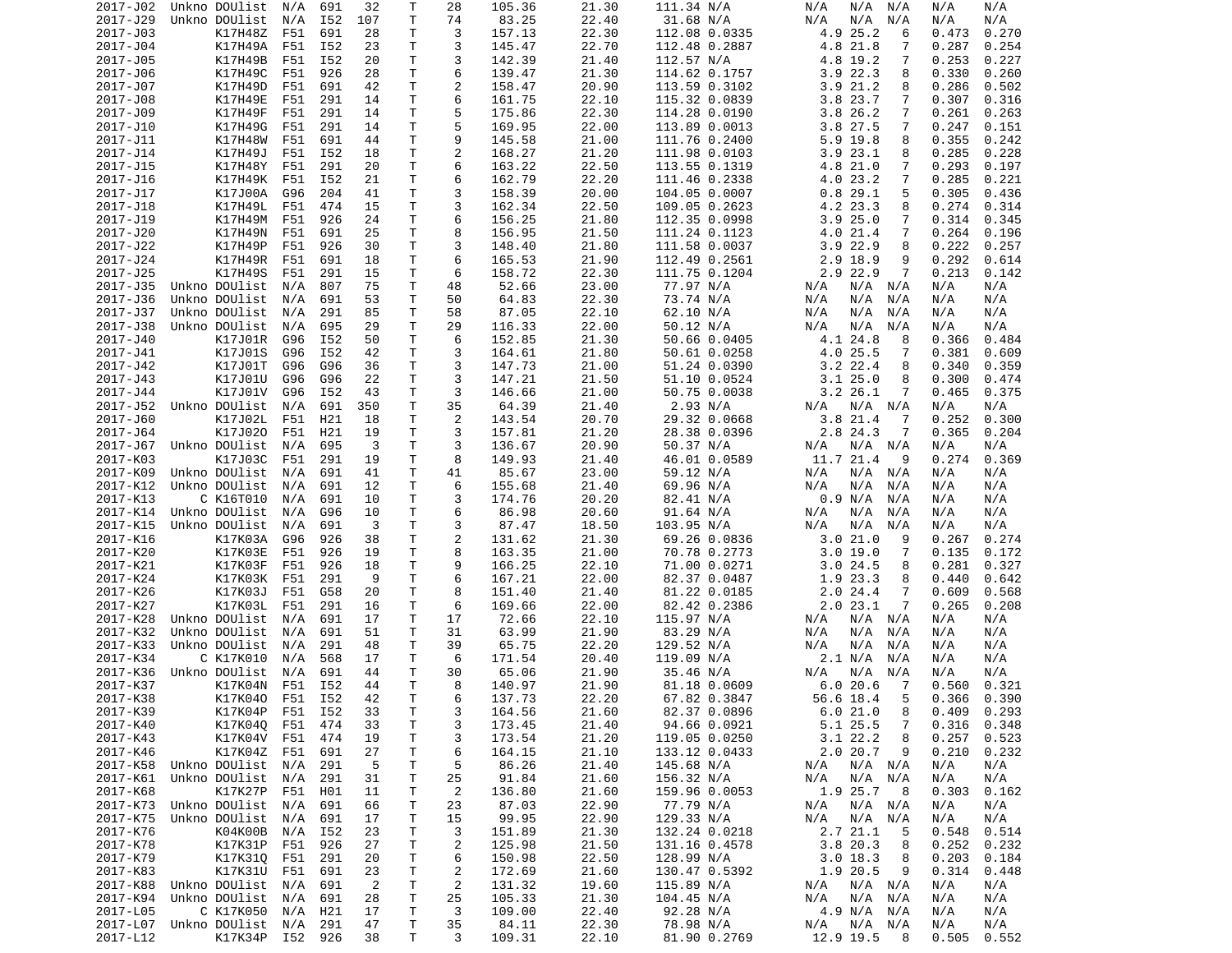| 2017-L13             | K17K340                          | G96 | F51             | 54       | Т      | 3              | 159.20          | 20.90          | 79.58 0.4934           | 4.0 18.7<br>8                                 | 0.430<br>0.240                    |
|----------------------|----------------------------------|-----|-----------------|----------|--------|----------------|-----------------|----------------|------------------------|-----------------------------------------------|-----------------------------------|
| 2017-L19             | K17L00A                          | F51 | 926             | 31       | T      | 2              | 119.58          | 21.20          | 80.02 0.1434           | 9.920.2<br>8                                  | 0.273<br>0.389                    |
| 2017-L22             | Unkno DOUlist                    | N/A | 691             | 59       | Τ      | 38             | 102.91          | 22.10          | 68.34 N/A              | N/A N/A<br>N/A                                | N/A<br>N/A                        |
| 2017-L24             | K17L00C                          | F51 | I52             | 18       | Τ      | 3              | 133.29          | 22.10          | 67.93 0.0520           | 4.1 22.6<br>8                                 | 0.225<br>0.177                    |
| 2017-L27             | Unkno DOUlist                    | N/A | 291             | 47       | Τ      | 43             | 89.32           | 22.10          | 56.45 N/A              | N/A N/A<br>N/A                                | N/A<br>N/A                        |
| 2017-L45             | Unkno DOUlist                    | N/A | 291             | 42       | Τ      | 36             | 51.27           | 22.10          | 45.09 N/A              | N/A<br>N/A<br>N/A                             | N/A<br>N/A                        |
| 2017-L50             | Unkno DOUlist                    | N/A | 291             | 44       | т      | 27             | 67.51           | 20.80          | 34.11 N/A              | N/A<br>N/A<br>N/A                             | N/A<br>N/A                        |
| 2017-L52             | Unkno DOUlist                    | N/A | 291             | 25       | Τ      | 6              | 111.80          | 20.70          | 50.54 N/A              | N/A<br>N/A<br>N/A                             | N/A<br>N/A                        |
| 2017-L60             | K17K35D                          | C51 | 695             | 31       | T      | 6              | 101.67          | 21.60          | 37.00 N/A              | 46.9 18.4<br>-5                               | 0.488<br>0.632                    |
| 2017-L61             | Unkno DOUlist                    | N/A | 691             | 6        | т      | 6              | 125.66          | 20.20          | 45.17 N/A              | N/A N/A<br>N/A                                | N/A<br>N/A                        |
| 2017-L66             | Unkno DOUlist                    | N/A | 291             | 35       | T      | 32             | 70.65           | 22.00          | 38.33 N/A              | N/A<br>N/A<br>N/A                             | N/A<br>N/A                        |
| 2017-L67             | Unkno DOUlist                    | N/A | 691             | 51       | Τ      | 51             | 63.13           | 22.40          | 50.91 N/A              | N/A<br>N/A<br>N/A                             | N/A<br>N/A                        |
| 2017-L72             | Unkno DOUlist                    | N/A | 691             | 25       | T.     | 25             | 63.65           | 22.00          | 62.55 N/A              | N/A<br>N/A<br>N/A                             | N/A<br>N/A                        |
| 2017-L68             | K17L00U                          | C51 | 291             | 34       | т      | 3              | 86.96           | 19.40          | 4.66 0.0374            | $5.7$ 18.5<br>-7                              | 1.014<br>0.591                    |
| 2017-L70             | K17L00W                          | G96 | 691             | 33       | T      | 3              | 161.62          | 21.20          | 41.70 0.0408           | 21.0 25.4<br>7                                | 0.391<br>0.408                    |
|                      | 2017-M01 Unkno DOUlist           | N/A | 691             | 28       | Τ      | 28             | 100.96          | 19.80          | 65.71 N/A              | N/A<br>N/A<br>N/A                             | N/A<br>N/A                        |
| 2017-M02             | K17L01E                          | G96 | 474             | 36       | т      | 3              | 146.34          | 21.10          | 51.15 0.0397           | 2.3 25.7<br>-7                                | 0.583<br>0.386                    |
| 2017-M05             | K17M00A                          | G96 | 204             | 43       | T.     | 3              | 138.46          | 23.50          | 62.05 0.0368           | 58.4 21.6<br>4                                | 0.248<br>0.312                    |
| 2017-M06             | Unkno DOUlist                    | N/A | 691             | 30       | T      | 25             | 91.21           | 22.90          | 83.73 N/A              | N/A<br>N/A N/A                                | N/A<br>N/A                        |
|                      |                                  |     |                 |          |        | 9              |                 |                |                        |                                               |                                   |
| 2017-M08             | Unkno DOUlist                    | N/A | 691             | 12       | т      |                | 85.68           | 21.40          | 73.96 N/A              | N/A<br>N/A<br>N/A                             | N/A<br>N/A                        |
| 2017-M13             | K17L010                          | G96 | J95             | 32       | Τ      | 6              | 76.38           | 21.40          | 53.63 0.0231           | $3.7$ 18.1<br>9                               | 0.428<br>0.373                    |
| 2017-M14             | K17M00B                          | G96 | G96             | 44       | Τ      | 4              | 130.76          | 22.20          | 75.69 0.1131           | 24.7 23.2<br>6                                | 0.405<br>0.380                    |
| 2017-M16             | K17L01P                          | G96 | 691             | 27       | T      | 6              | 138.98          | 21.70          | 62.85 0.0808           | 2.1 21.8<br>9                                 | 0.531<br>0.611                    |
| 2017-M27             | Unkno DOUlist                    | N/A | 691             | 43       | т      | 40             | 60.42           | 21.80          | 100.18 N/A             | N/A<br>N/A N/A                                | N/A<br>N/A                        |
| 2017-M29             | Unkno DOUlist                    | N/A | 291             | 30       | T.     | 16             | 74.24           | 22.40          | 107.63 N/A             | N/A<br>N/A<br>N/A                             | N/A<br>N/A                        |
| 2017-M39             | Unkno DOUlist                    | N/A | 291             | 35       | т      | 26             | 53.98           | 22.20          | 125.08 N/A             | N/A<br>N/A<br>N/A                             | N/A<br>N/A                        |
| 2017-M33             | K17M00H                          | G96 | Z84             | 58       | Τ      | 8              | 107.68          | 21.40          | 86.61 0.0582           | 19.5 21.2<br>8                                | 0.448<br>0.523                    |
| 2017-M34             | K17M00J                          | G96 | Z84             | 57       | Τ      | 5              | 107.63          | 22.20          | 23.62 0.0515           | 24.4 22.3<br>6                                | 0.353<br>0.393                    |
| 2017-M35             | K17M00K                          | G96 | J <sub>04</sub> | 28       | Τ      | 5              | 96.95           | 20.80          | 111.70 0.0248          | 1.8 25.3<br>7                                 | 0.538<br>0.432                    |
| 2017-M36             | K17M00M                          | G96 | 104             | 29       | Τ      | $\overline{2}$ | 115.41          | 21.20          | 101.46 0.1165          | 29.5 22.0<br>5                                | 0.414<br>0.274                    |
| 2017-M37             | K17M00L                          | G96 | 104             | 36       | Τ      | 3              | 136.05          | 20.10          | 114.39 0.0287          | 1.6 25.2<br>6                                 | 0.652<br>0.533                    |
| 2017-M41             | Unkno DOUlist                    | N/A | 291             | 3        | T.     | 3              | 110.21          | 20.40          | 151.93 N/A             | N/A<br>N/A N/A                                | N/A<br>N/A                        |
| 2017-M43             | Unkno DOUlist                    | F51 | 291             | 4        | T.     | 3              | 78.56           | 20.90          | 115.37 N/A             | N/A<br>N/A<br>N/A                             | N/A<br>N/A                        |
| 2017-M44             | C K17M030                        | N/A | 658             | 17       | Τ      | 3              | 69.76           | 21.30          | 126.20 N/A             | 3.0 N/A<br>N/A                                | N/A<br>N/A                        |
| 2017-M49             | K17M01C                          | F51 | I52             | 20       | T      | 3              | 155.31          | 21.90          | 127.15 0.0026          | 26.8 24.4<br>$\overline{4}$                   | 0.136<br>0.190                    |
| 2017-M50             | K17M01E                          | F51 | I52             | 37       | Τ      | 3              | 134.64          | 20.00          | 142.19 0.0389          | 1.8 24.4<br>6                                 | 0.838<br>0.793                    |
| 2017-M51             | K17M01D                          | F51 | I52             | 15       | Τ      | $\overline{7}$ | 163.73          | 21.10          | 127.22 0.0005          | 2.9 24.6<br>8                                 | 0.258<br>0.188                    |
| 2017-M53             | Unkno DOUlist                    | N/A | 291             | 6        | Τ      | 6              | 83.15           | 21.50          | 174.05 N/A             | N/A<br>N/A N/A                                | N/A<br>N/A                        |
| 2017-M55             | Unkno DOUlist                    | N/A | 691             | 9        | Τ      | 9              | 138.60          | 20.10          | 173.68 N/A             | N/A<br>N/A<br>N/A                             | N/A<br>N/A                        |
| 2017-M56             | K17M02V                          | F51 | I93             | 28       | T      | 3              | 147.55          | 21.10          | 141.42 0.0461          | 3.520.6<br>8                                  | 0.360<br>0.472                    |
| 2017-M58             | K17M02X                          | F51 | F51             | 17       | Τ      | 3              | 152.36          | 21.80          | 142.91 0.2370          | $3.0$ 22.5<br>7                               | 0.220<br>0.282                    |
| 2017-M70             | Unkno DOUlist                    | N/A | 291             | 3        | T      | 3              | 82.61           | 18.60          | 147.45 N/A             | N/A<br>N/A N/A                                | N/A<br>N/A                        |
| 2017-M72             | K17M03G                          | F51 | 291             | 28       | Τ      | 3              | 149.68          | 20.20          | 147.98 0.2251          | 3.021.4<br>8                                  | 0.323<br>0.271                    |
| 2017-M73             | Unkno DOUlist                    | N/A | 291             | 35       | T      | 18             | 101.61          | 20.60          | 133.82 N/A             | N/A<br>N/A N/A                                | N/A<br>N/A                        |
| 2017-M83             | Unkno DOUlist                    | N/A | 691             | 50       | Τ      | 28             | 89.96           | 21.10          | 121.55 N/A             | N/A<br>N/A<br>N/A                             | N/A<br>N/A                        |
| 2017-M82             | K17M03Y                          | F51 | 291             | 10       | Τ      | $\overline{7}$ | 125.35          | 21.90          | 134.33 0.2596          | 5.9 19.3<br>-7                                | 0.107<br>0.129                    |
| 2017-M87             | K17M04W                          | F51 | I52             | 20       | Τ      | 6              | 138.54          | 20.50          | 121.89 0.0494          | 5.820.0<br>7                                  | 0.327<br>0.331                    |
| 2017-M95             | Unkno DOUlist                    | N/A | 691             | 20       | Τ      | 17             | 111.86          | 22.40          | 109.49 N/A             | N/A<br>N/A N/A                                | N/A<br>N/A                        |
| 2017-M96             | Unkno DOUlist                    | N/A | 691             | 32       | т      | 32             | 128.44          | 22.10          | 96.92 N/A              | N/A<br>N/A<br>N/A                             | N/A<br>N/A                        |
| 2017-N24             | Unkno DOUlist                    | N/A | 691             | 146      | T.     | 93             | 71.02           | 23.40          | 9.91 N/A               | N/A<br>N/A<br>N/A                             | N/A<br>N/A                        |
| 2017-N03             | K17M07C                          | F51 | I52             | 22       | Τ      | 9              | 150.37          | 22.30          | 99.51 0.2101           | $6.9$ 22.9<br>7                               | 0.498<br>0.515                    |
| 2017-N05             | K17M07E                          | F51 | 291             | 17       | T.     | 6              | 152.12          | 21.30          | 99.40 0.2229           | 5.8 20.5<br>7                                 | 0.230<br>0.270                    |
| 2017-N07             | K17M07G F51                      |     | 291             | 14       | T.     | 3              | 149.49          | 22.10          | 97.85 0.2735           | 5.922.4<br>6                                  | 0.122<br>0.222                    |
| 2017-N08             | K17M07H F51 691                  |     |                 | 27       | Τ      | 3              | 147.54          | 20.80          | 96.93 0.0044           | $\overline{7}$<br>5.9 21.5                    | $0.192$ $0.216$                   |
| 2017-N10             | K17M07K F51                      |     | I52             | 18       | T      | 3              | 133.71          | 21.80          | 100.14 0.2017          | 3.9 21.6<br>7                                 | 0.324<br>0.302                    |
| 2017-N13             | K17M07P                          | G96 | I52             | 29       | Τ      | 3              | 133.09          | 22.30          | 99.98 0.0276           | 3.025.5<br>5                                  | 0.419<br>0.474                    |
| 2017-N15             | K17M07R                          | G96 | I52             | 25       | Τ      | 3              | 118.90          | 21.90          | 99.80 0.1125           | 3.022.3<br>7                                  | 0.301<br>0.416                    |
| 2017-N23             | K17M07B                          | F51 | I52             | 23       | Τ      | 8              | 77.38           | 22.20          | 124.61 N/A             |                                               | N/A<br>N/A                        |
|                      | K17M07C                          |     |                 |          |        |                |                 |                |                        | 5.9 N/A N/A                                   |                                   |
| 2017-N03             |                                  | F51 | I52             | 22       | Τ      | 9              | 150.37          | 22.30          | 99.51 0.2101           | 6.9 22.9<br>7                                 | 0.498<br>0.515                    |
| 2017-N05             | K17M07E                          | F51 | 291             | 17       | T.     | 6              | 152.12          | 21.30          | 99.40 0.2229           | 5.8 20.5<br>7                                 | 0.230<br>0.270                    |
| 2017-N07             | K17M07G                          | F51 | 291             | 14       | Τ      | 3              | 149.49          | 22.10          | 97.85 0.2735           | 5.9 22.4<br>6                                 | 0.122<br>0.222                    |
| 2017-N08             | K17M07H                          | F51 | 691             | 27       | T      | 3              | 147.54          | 20.80          | 96.93 0.0044           | 5.9 21.5<br>7                                 | 0.192<br>0.216                    |
| 2017-N10             | K17M07K                          | F51 | I52             | 18       | Τ      | 3              | 133.71          | 21.80          | 100.14 0.2017          | $3.9$ 21.6<br>7                               | 0.324<br>0.302                    |
| 2017-N13             | K17M07P                          | G96 | I52             | 29       | Τ      | 3              | 133.09          | 22.30          | 99.98 0.0276           | 3.025.5<br>5                                  | 0.419<br>0.474                    |
| 2017-N15             | K17M07R                          | G96 | I52             | 25       | Τ      | 3              | 118.90          | 21.90          | 99.80 0.1125           | 3.022.3<br>7                                  | 0.301<br>0.416                    |
| 2017-N23             | K17M07B                          | F51 | I52             | 23       | Τ      | 8              | 77.38           | 22.20          | 124.61 N/A             | 5.9 N/A N/A                                   | N/A<br>N/A                        |
| 2017-N29             | Unkno DOUlist                    | N/A | 691             | 94       | T      | 75             | 73.00           | 23.40          | 73.80 N/A              | N/A N/A<br>N/A                                | N/A<br>N/A                        |
| 2017-N34             |                                  |     |                 | 12       | T      | 3              | 144.45          | 21.90          | 109.08 0.1009          | 4.9 22.8<br>8                                 | 0.224<br>0.039                    |
|                      | K17M08M                          | F51 | 291             |          |        |                |                 |                |                        |                                               |                                   |
| 2017-N40             | K17M08R G96                      |     | G96             | 18       | T      | 3              | 134.02          | 21.30          | 75.95 0.0008           | 2.025.1<br>6                                  | 0.411<br>0.342                    |
| 2017-N47<br>2017-N48 | Unkno DOUlist<br>K17M09C F51 807 | F51 | 291             | 79<br>16 | T<br>Τ | 43<br>3        | 81.36<br>130.91 | 22.40<br>21.60 | 62.74 N/A<br>64.90 N/A | N/A N/A<br>N/A<br>10.7 19.4<br>$\overline{7}$ | N/A<br>N/A<br>$0.272 \quad 0.248$ |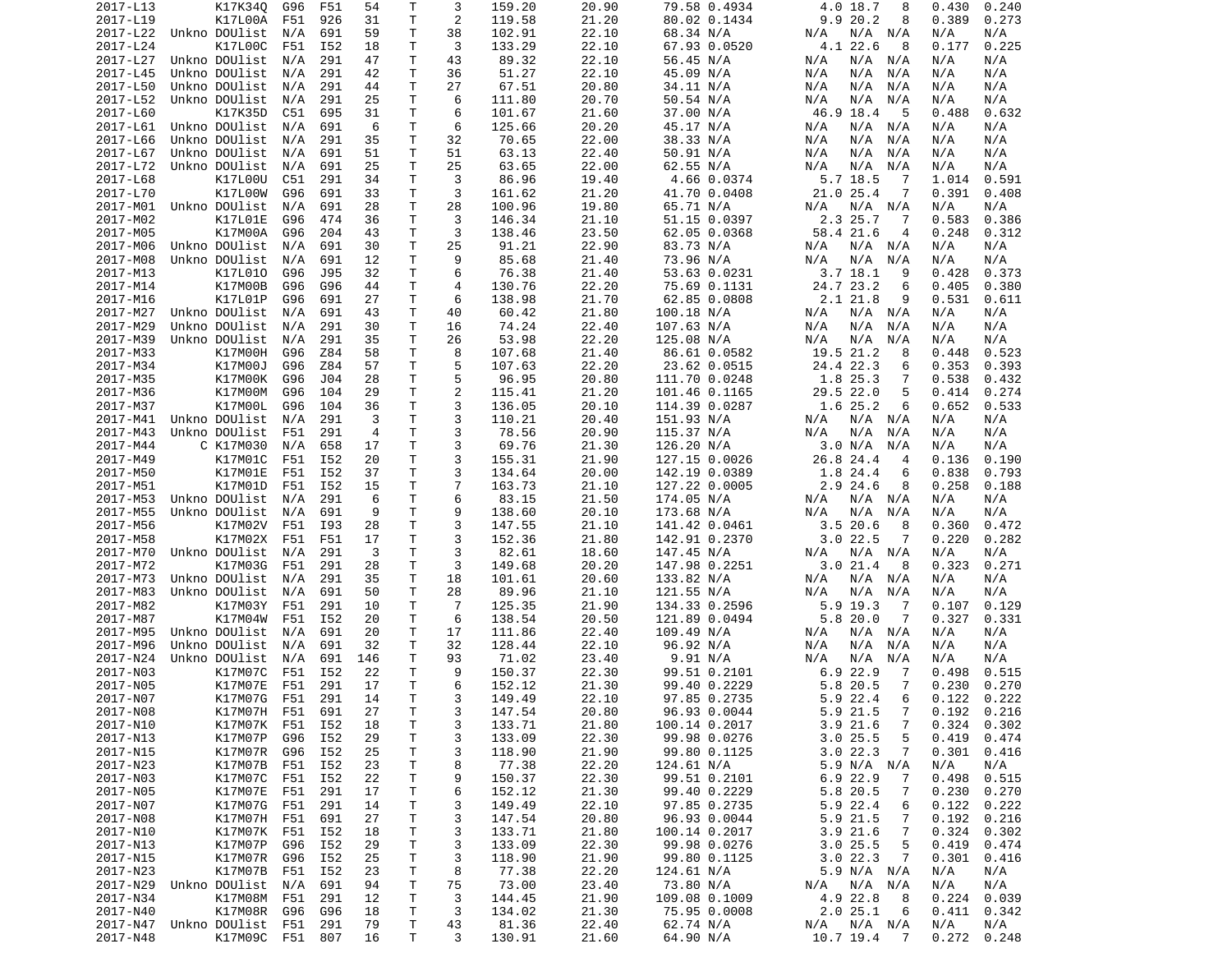| 2017-N58  | Unkno DOUlist           | N/A | 291 | 45             | Т  | 27             | 77.90  | 21.90 | 24.12 N/A     | N/A<br>N/A<br>N/A  | N/A<br>N/A      |
|-----------|-------------------------|-----|-----|----------------|----|----------------|--------|-------|---------------|--------------------|-----------------|
| 2017-N69  | Unkno DOUlist           | N/A | 291 | 3              | T  | 3              | 93.34  | N/A   | 52.71 N/A     | N/A<br>N/A<br>N/A  | N/A<br>N/A      |
| 2017-007  | Unkno DOUlist           | N/A | 695 | 5              | Τ  | 5              | 72.12  | 24.20 | 10.15 N/A     | N/A<br>N/A<br>N/A  | N/A<br>N/A      |
| 2017-022  |                         | N/A | J43 | 52             | T. | 3              | 134.75 |       |               | N/A<br>N/A<br>N/A  | N/A             |
|           | Unkno DOUlist           |     |     |                |    |                |        | 20.90 | 58.90 N/A     |                    | N/A             |
| 2017-027  | Unkno DOUlist           | F51 | 691 | 103            | T  | 9              | 106.78 | 22.20 | 35.33 N/A     | N/A<br>N/A<br>N/A  | N/A<br>N/A      |
| 2017-030  | Unkno DOUlist           | N/A | 291 | $\overline{2}$ | Τ  | $\overline{c}$ | 146.24 | 20.50 | 166.22 N/A    | N/A<br>N/A<br>N/A  | N/A<br>N/A      |
| 2017-035  | K17001D                 | D29 | 062 | 32             | Τ  | 3              | 153.10 | 20.40 | 128.81 0.1847 | 3.020.2<br>8       | 0.364<br>0.463  |
| 2017-036  | K17001F                 | J04 | 291 | 21             | T  | 3              | 166.90 | 21.00 | 145.97 0.0049 | 1.4 24.9<br>7      | 0.269<br>0.233  |
| 2017-039  | K17001H                 | F51 | 291 | 15             | Τ  | 3              | 167.74 | 21.60 | 152.09 0.0042 | 0.927.1<br>7       | 0.301<br>0.247  |
|           |                         |     |     |                |    |                |        |       |               |                    |                 |
| 2017-042  | Unkno DOUlist           | N/A | 691 | 3              | Τ  | 3              | 172.67 | 19.80 | 160.86 N/A    | N/A<br>N/A<br>N/A  | N/A<br>N/A      |
| 2017-050  | Unkno DOUlist           | N/A | 291 | 6              | Τ  | 6              | 96.07  | 21.70 | 152.11 N/A    | N/A<br>N/A<br>N/A  | N/A<br>N/A      |
| 2017-054  | Unkno DOUlist           | N/A | 291 | 25             | Τ  | 25             | 69.61  | 21.70 | 141.68 N/A    | N/A<br>N/A<br>N/A  | N/A<br>N/A      |
| 2017-055  | Unkno DOUlist           | N/A | 691 | 9              | T. | 9              | 92.89  | 20.70 | 64.04 N/A     | N/A<br>N/A<br>N/A  | N/A<br>N/A      |
| 2017-083  | Unkno DOUlist           | N/A | 291 | 3              | Τ  | 3              | 90.38  | 20.50 | 83.05 N/A     | N/A<br>N/A<br>N/A  | N/A<br>N/A      |
|           |                         |     |     |                |    |                |        | 21.50 |               |                    |                 |
| 2017-078  | K17019N                 | F51 | 291 | 13             | T  | 3              | 175.15 |       | 81.87 0.0455  | 5.024.4<br>8       | 0.119<br>0.136  |
| 2017-080  | K17019P                 | F51 | 291 | 18             | Τ  | 3              | 116.22 | 21.80 | 83.54 0.0168  | $3.9$ 19.5<br>7    | 0.191<br>0.247  |
| 2017-081  | K170190                 | F51 | 291 | 19             | Τ  | 3              | 164.42 | 21.30 | 82.35 0.2116  | 3.922.0<br>8       | 0.201<br>0.167  |
| 2017-P07  | K17020E                 | F51 | 291 | 15             | T. | 2              | 141.11 | 21.70 | 81.42 0.0512  | 1.9 25.4<br>8      | 1.363<br>0.498  |
| 2017-P31  | K17068G                 | F51 | H21 | 15             | т  | 2              | 144.72 | 22.00 | 28.03 0.2718  | 9.8 21.5<br>7      | 0.240<br>0.388  |
| 2017-P41  | Unkno DOUlist           | F51 | J95 | 56             | Τ  | 26             | 90.87  | 23.20 | 2.07 N/A      | N/A N/A<br>N/A     | N/A<br>N/A      |
|           |                         |     |     |                |    |                |        |       |               |                    |                 |
| 2017-P43  | Unkno DOUlist           | N/A | 291 | 29             | Τ  | 12             | 89.79  | 21.70 | 21.87 N/A     | N/A<br>N/A<br>N/A  | N/A<br>N/A      |
| 2017-P48  | Unkno DOUlist           | N/A | 291 | 9              | Τ  | 9              | 150.46 | 21.00 | 79.83 N/A     | N/A<br>N/A<br>N/A  | N/A<br>N/A      |
| 2017-P50  | Unkno DOUlist           | N/A | 291 | 12             | Τ  | 12             | 62.97  | 21.30 | 91.31 N/A     | N/A<br>N/A<br>N/A  | N/A<br>N/A      |
| 2017-010  | Unkno DOUlist           | N/A | 291 | 20             | т  | 17             | 80.54  | 22.10 | 94.11 N/A     | N/A<br>N/A<br>N/A  | N/A<br>N/A      |
|           |                         | F51 | 291 | 17             | T. | 3              |        | 22.10 |               | 20.9 21.7<br>6     | 0.239           |
| 2017-002  | K170680                 |     |     |                |    |                | 139.68 |       | 94.77 0.2006  |                    | 0.194           |
| 2017-003  | K17068R                 | F51 | F51 | 20             | Τ  | 3              | 160.50 | 21.90 | 81.42 0.0830  | 19.9 21.9<br>6     | 0.136<br>0.255  |
| 2017-011  | Unkno DOUlist           | N/A | 291 | 16             | Τ  | 16             | 90.63  | 22.70 | 108.59 N/A    | N/A<br>$N/A$ $N/A$ | N/A<br>N/A      |
| 2017-013  | K17068S                 | F51 | 291 | 16             | Τ  | 3              | 137.21 | 23.10 | 47.13 0.2777  | 20.8 22.3<br>5     | 0.197<br>0.317  |
| 2017-014  | K17068T                 | F51 | 291 | 10             | т  | 2              | 123.94 | 21.40 | 49.10 0.2785  | 19.9 20.8<br>6     | 0.284<br>0.348  |
|           | Unkno DOUlist           |     | 291 | 15             | Τ  | 12             | 101.73 | 20.90 |               | N/A                | N/A             |
| 2017-025  |                         | N/A |     |                |    |                |        |       | 106.98 N/A    | N/A<br>N/A         | N/A             |
| 2017-046  | Unkno DOUlist           | N/A | 291 | 15             | Τ  | 15             | 94.32  | 21.30 | 132.27 N/A    | N/A<br>N/A<br>N/A  | N/A<br>N/A      |
| 2017-061  | Unkno DOUlist           | N/A | 691 | 9              | T. | 5              | 118.47 | 21.10 | 155.62 N/A    | N/A<br>N/A<br>N/A  | N/A<br>N/A      |
| 2017-099  | C K17P020               | N/A | 658 | 30             | т  | 6              | 84.97  | 22.20 | 79.64 N/A     | 7.9 N/A<br>N/A     | N/A<br>N/A      |
| 2017-026  | K17A19N                 | N/A | 291 | 8              | Τ  | $\overline{c}$ | 70.16  | 21.30 | 115.85 0.0327 | 1.1 19.6<br>4      | 0.460<br>0.388  |
| 2017-032  | K17P27A                 | F51 | 691 | 39             | Τ  | 3              | 127.66 | 21.10 | 95.30 0.1940  | 2.9 21.3<br>8      | 0.294<br>0.452  |
|           |                         |     |     |                |    |                |        |       |               |                    |                 |
| 2017-033  | K17P27B                 | F51 | 691 | 25             | Τ  | 5              | 127.31 | 21.30 | 95.31 0.3059  | 2.9 20.8<br>8      | 0.178<br>0.230  |
| 2017-035  | K17000K                 | F51 | H21 | 23             | Τ  | $\overline{2}$ | 159.92 | 20.90 | 106.70 0.0189 | 2.023.8<br>8       | 0.395<br>0.464  |
| 2017-038  | K170000                 | 568 | 291 | 21             | T  | 6              | 175.31 | 21.80 | 94.72 0.0150  | 2.9 25.7<br>7      | 0.153<br>0.177  |
| 2017-040  | K170000                 | F51 | 104 | 15             | т  | 3              | 149.25 | 21.70 | 108.08 0.0412 | 1.6 26.1<br>8      | 0.279<br>0.269  |
| 2017-049  | K17P30S                 | F51 | 291 | 13             | T  | 2              | 160.62 | 19.60 | 81.86 0.1983  | 4.8 19.5<br>8      | 0.213<br>0.185  |
|           |                         |     |     |                |    |                |        |       |               |                    |                 |
| 2017-050  | K17001N                 | F51 | 291 | $\overline{7}$ | Τ  | $\overline{c}$ | 159.46 | 22.10 | 106.92 0.0069 | 2.9 26.2<br>5      | 0.033<br>0.078  |
| 2017-051  | K170010                 | F51 | 291 | 8              | Τ  | $\overline{c}$ | 152.41 | 20.40 | 107.60 0.0098 | 2.8 27.0<br>8      | 0.187<br>0.257  |
| 2017-052  | K170010                 | F51 | 291 | 13             | Τ  | 3              | 143.68 | 21.00 | 109.43 0.0067 | 2.9 24.8<br>8      | 0.126<br>0.126  |
| 2017-055  | K17001T                 | F51 | J95 | 24             | Τ  | 6              | 168.96 | 22.40 | 94.72 0.0002  | 4.6 26.7<br>6      | 0.575<br>0.824  |
| 2017-056  | K17001U                 | F51 | 291 | 12             | Τ  | 3              | 149.77 | 20.80 | 122.37 0.0056 | 1.9 25.0<br>7      | 0.197<br>0.187  |
|           |                         |     |     |                |    |                |        |       |               |                    |                 |
| 2017-058  | K17001W                 | F51 | 291 | 13             | Τ  | 3              | 166.50 | 19.70 | 134.70 0.0166 | 0.826.3<br>7       | 0.297<br>0.172  |
| 2017-064  | K17002C                 | F51 | 291 | 20             | T  | 6              | 145.53 | 21.70 | 108.18 0.1521 | 4.0 22.4<br>8      | 0.280<br>0.292  |
| 2017-065  | K17002D                 | F51 | 291 | 19             | T  | 6              | 172.75 | 21.10 | 120.89 0.0197 | 3.1 26.5<br>6      | 0.259<br>0.146  |
| 2017-066  | K17002E                 | F51 | J95 | 15             | T  | 3              | 174.66 | 20.20 | 134.77 0.0736 | 1.7 24.9<br>5      | 0.270<br>0.080  |
| 2017-072  | K17002K                 | F51 | P93 | 19             | T  | 3              | 174.60 | 19.70 | 121.57 N/A    | 3.1 19.8<br>8      | 0.377<br>0.372  |
|           |                         |     |     |                |    |                |        |       |               |                    |                 |
| 2017-082  | K17003A                 | F51 | 807 | 12             | T  | 3              | 169.36 | 21.10 | 135.27 0.0366 | 2.7 25.1<br>8      | 0.183<br>0.668  |
| 2017-084  | K17003D                 | F51 | 658 | 14             | T. | 2              | 98.41  | 21.60 | 146.56 0.0033 | 1.9 22.7<br>9      | 0.584<br>0.394  |
| 2017-Q85  | K17Q03E F51             |     | J04 | 12             | F. | 0              | 171.86 | 22.00 | 94.68 0.0307  | 4.5 26.2<br>8      | $0.140$ $0.358$ |
| 2017-086  | K17Q03G F51 B74         |     |     | 22             | Τ  | 2              | 178.66 | 20.40 | 120.87 0.2067 | 3.722.8<br>8       | $0.092$ 0.394   |
| 2017-088  | K17Q03C F51             |     | H36 | 15             | Τ  | 4              | 160.64 | 20.90 | 135.92 0.2873 | 2.9 21.6<br>8      | 0.993<br>0.891  |
|           |                         |     |     |                |    |                |        |       |               |                    |                 |
| 2017-Q91  | K17068V F51             |     | F51 | 23             | T  | 3              | 120.22 | 22.10 | 91.70 0.2236  | 26.0 21.5<br>5     | 0.157<br>0.148  |
| 2017-092  | K17016N F51             |     | 807 | 24             | Τ  | 3              | 145.10 | 22.90 | 120.88 0.1818 | 27.7 21.6<br>5     | 0.221<br>0.251  |
| 2017-096  | K17Q16R F51             |     | 104 | 16             | T  | $\overline{c}$ | 99.42  | 22.10 | 146.66 0.0143 | $3.6$ 22.6<br>9    | 0.679<br>0.431  |
| 2017-0116 | P K170020               | N/A | 568 | 44             | Τ  | 3              | 142.83 | 20.60 | 84.97 N/A     | 3655.0 N/A N/A     | N/A<br>N/A      |
| 2017-0119 | K170170 F51             |     | H21 | 32             | Τ  | 6              | 142.05 | 22.90 | 135.88 0.0666 | 30.8 22.5<br>5     | 0.203<br>0.260  |
|           |                         |     |     |                |    |                |        |       |               |                    |                 |
|           | 2017-0141 Unkno DOUlist | N/A | 291 | 11             | Τ  | 11             | 72.00  | 21.60 | 91.04 N/A     | N/A N/A<br>N/A     | N/A<br>N/A      |
|           | 2017-0151 Unkno DOUlist | N/A | T05 | 27             | Τ  | 23             | 71.96  | 22.30 | 78.46 N/A     | N/A<br>N/A<br>N/A  | N/A<br>N/A      |
| 2017-0153 | K17033F                 | F51 | 291 | 20             | Τ  | 3              | 144.43 | 22.40 | 74.57 N/A     | 59.8 13.2<br>3     | 0.102<br>0.120  |
| 2017-0155 | K17Q33H F51             |     | 291 | -8             | Τ  | $\overline{c}$ | 136.88 | 22.80 | 77.61 0.1325  | 5.9 24.3<br>4      | 0.071<br>0.033  |
| 2017-Q156 | K17Q33J                 | F51 | 291 | 12             | T  | 3              | 138.47 | 22.20 | 77.76 0.2408  | 5.920.0<br>6       | 0.104<br>0.083  |
|           |                         |     |     |                |    |                | 153.28 |       |               |                    |                 |
| 2017-0157 | K17033K F51             |     | 291 | 12             | Τ  | 3              |        | 22.20 | 80.07 0.1130  | 4.0 24.5<br>8      | 0.175<br>0.235  |
| 2017-0161 | K170330 F51             |     | 691 | 110            | Τ  | 8              | 92.93  | 23.00 | 11.82 N/A     | 390.8 13.8<br>1    | $0.444$ $0.317$ |
|           | 2017-Q163 Unkno DOUlist | N/A | 291 | 32             | Τ  | 32             | 109.64 | 22.80 | 67.04 N/A     | N/A N/A<br>N/A     | N/A<br>N/A      |
| 2017-R03  | K17Q34V T05             |     | K88 | 37             | Τ  | 3              | 149.19 | 19.80 | 62.76 0.0324  | 15.4 20.3<br>6     | 0.455<br>0.382  |
| 2017-R04  | K17068Y                 | C51 | 291 | 22             | T  | 6              | 101.22 | 20.20 | 66.72 N/A     | 33.9 16.3<br>5     | 0.860<br>0.535  |
|           |                         |     |     | 12             | Τ  | 3              |        |       |               |                    |                 |
| 2017-R07  | K17Q34X F51 291         |     |     |                |    |                | 131.83 | 22.40 | 55.64 0.2393  | 7.9 21.5<br>7      | $0.144$ $0.178$ |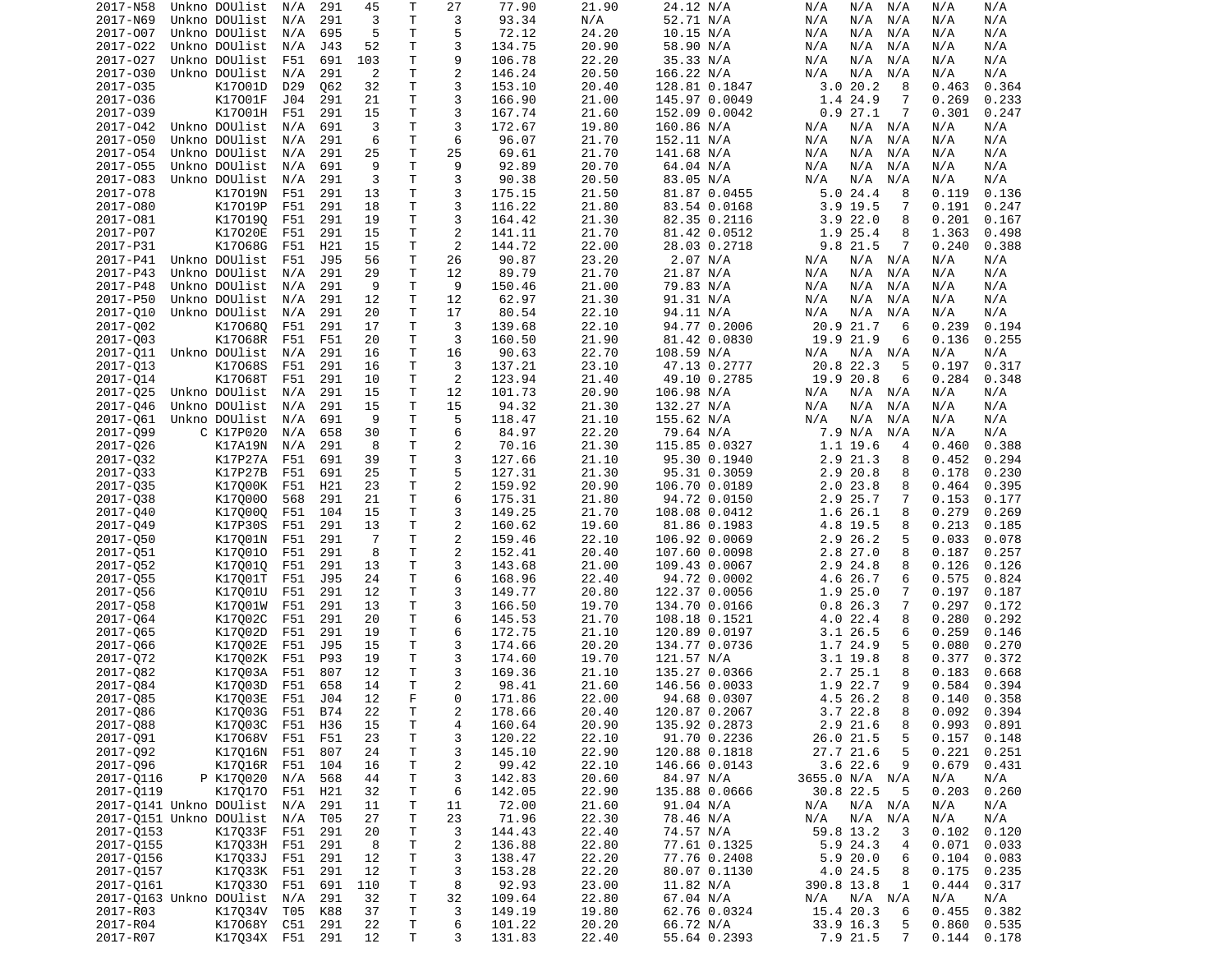| 2017-R08             | K17034Y                        | T05             | G96        | 56                   | $\mathsf{T}$ | 3              | 87.89            | 18.80          | 58.15 0.0323                   | 2.020.9<br>8                         | 0.357<br>0.228                     |
|----------------------|--------------------------------|-----------------|------------|----------------------|--------------|----------------|------------------|----------------|--------------------------------|--------------------------------------|------------------------------------|
| 2017-R09             | K17034Z                        | G96             | G96        | 31                   | Τ            | 6              | 142.27           | 21.70          | 59.35 0.0538                   | 1.8 25.6<br>7                        | 0.551<br>0.940                     |
| 2017-R05             | Unkno DOUlist                  | N/A             | 291        | 45                   | Τ            | 27             | 72.03            | 21.00          | 56.46 N/A                      | N/A<br>N/A N/A                       | N/A<br>N/A                         |
| 2017-R12             | Unkno DOUlist                  | N/A             | 695        | 12                   | Τ            | 12             | 115.31           | 23.30          | 66.53 N/A                      | N/A<br>N/A<br>N/A                    | N/A<br>N/A                         |
| 2017-R18             | K170350                        | F51             | Q62        | 23                   | T.           | 3              | 153.92           | 19.80          | 41.66 0.1529                   | 2.3 21.9<br>9                        | 0.480<br>0.449                     |
| 2017-R20             | K17035S                        | F51             | H21        | 16                   | т            | 3              | 139.83           | 22.70          | 46.17 0.1824                   | 12.8 20.9<br>6                       | 0.243<br>0.142                     |
| 2017-R21<br>2017-R22 | K17Q35T<br>K17035U             | G96<br>F51      | G96<br>291 | 37<br>12             | т<br>T.      | 6<br>5         | 143.05           | 20.70<br>22.10 | 45.42 0.2620<br>45.58 0.1035   | 1.9<br>20.8<br>8<br>1.9 24.1<br>7    | 0.412<br>0.315<br>0.116<br>0.178   |
| 2017-R23             | K17035V                        | F51             | H21        | 9                    | Τ            | 3              | 160.66<br>135.39 | 22.70          | 45.79 0.1275                   | 1.8 23.7<br>6                        | 0.122<br>0.251                     |
| 2017-R26             | Unkno DOUlist                  | N/A             | 291        | 9                    | т            | 9              | 113.47           | 22.10          | 56.43 N/A                      | N/A<br>N/A N/A                       | N/A<br>N/A                         |
| 2017-R32             | K17R00K                        | F51             | H21        | 12                   | Τ            | 3              | 121.88           | 21.10          | 23.22 0.0231                   | 2.9 25.5<br>6                        | 0.306<br>0.114                     |
| 2017-R31             | Unkno DOUlist                  | N/A             | 695        | 29                   | T.           | 21             | 93.69            | 24.50          | 21.35 N/A                      | N/A<br>N/A<br>N/A                    | N/A<br>N/A                         |
| 2017-R34             | Unkno DOUlist                  | N/A             | 695        | 6                    | T            | 6              | 92.60            | 22.90          | 9.95 N/A                       | N/A<br>N/A<br>N/A                    | N/A<br>N/A                         |
| 2017-R37             | K17R00T                        | F51             | H21        | 12                   | Τ            | 3              | 116.19           | 20.50          | 1.87 N/A                       | 4.8 19.3<br>-7                       | 0.181<br>0.141                     |
| 2017-R36             | K17R00S                        | F51             | H21        | 18                   | Τ            | 11             | 147.53           | 20.60          | 1.90 N/A                       | 4.9 18.7<br>-7                       | 0.138<br>0.115                     |
| 2017-R41             | Unkno DOUlist                  | N/A             | 695        | 14                   | Τ            | 10             | 70.91            | 21.40          | 3.46 N/A                       | $N/A$ $N/A$<br>N/A                   | N/A<br>N/A                         |
| 2017-R42             | Unkno DOUlist                  | C51             | C51        | 56                   | Τ            | 23             | 98.75            | 21.70          | 14.89 N/A                      | N/A<br>N/A<br>N/A                    | N/A<br>N/A                         |
| 2017-R44             | Unkno DOUlist                  | N/A             | 691        | 24                   | Τ            | 18             | 93.36            | 21.40          | 32.59 N/A                      | N/A<br>N/A<br>N/A                    | N/A<br>N/A                         |
| 2017-R46             | Unkno DOUlist                  | N/A             | 691        | 31                   | т            | 28             | 69.60            | 21.40          | 45.44 N/A                      | N/A<br>N/A<br>N/A                    | N/A<br>N/A                         |
| 2017-R48             | K17R01L                        | F51             | J95        | 21                   | Τ            | 5              | 94.76            | 21.10          | 1.78 0.4189                    | 5.6 19.6<br>9                        | 0.225<br>0.571                     |
| 2017-R49             | K17R01M                        | F51             | 691        | 28                   | T.           | 5              | 134.02           | 20.80          | 27.19 0.0657                   | 9.022.7<br>7                         | 0.255<br>0.252                     |
| 2017-R50             | Unkno DOUlist                  | N/A             | 291        | 30                   | Τ            | 20             | 151.12           | 19.90          | 51.00 N/A                      | N/A<br>N/A<br>N/A                    | N/A<br>N/A                         |
| 2017-R52             | Unkno DOUlist                  | N/A             | 291        | 9                    | T.           | 9              | 146.71           | 21.40          | 90.60 N/A                      | N/A<br>N/A<br>N/A                    | N/A<br>N/A                         |
| 2017-R54             | K17R01U                        | T08             | 104        | 52                   | T            | 3              | 149.07           | 19.60          | 65.34 0.0911                   | $2.5$ 22.4<br>-7                     | 0.345<br>0.326                     |
| 2017-R55             | K17R01W                        | F51             | 104        | 24                   | T.           | 3              | 166.06           | 20.30          | 77.45 0.0219                   | 1.6 23.7<br>6                        | 0.478<br>0.436                     |
| 2017-R56             | K17R01X                        | T08             | K63        | 69                   | Τ            | 3              | 160.87           | 18.80          | 79.16 0.0382                   | 1.524.0<br>7                         | 0.340<br>0.494                     |
| 2017-R57             | K17R01V                        | F51             | 073        | 108                  | T            | 3              | 129.19           | 22.90          | 39.47 0.0113                   | 70.4 20.0<br>$\overline{4}$          | 0.976<br>0.507                     |
| 2017-R58             | Unkno DOUlist                  | N/A             | 691        | 39                   | Τ<br>T.      | 30             | 69.07            | 20.10          | 91.40 N/A<br>54.59 N/A         | N/A<br>$N/A$ $N/A$                   | N/A<br>N/A                         |
| 2017-R60<br>2017-R61 | Unkno DOUlist<br>K00Y29G       | N/A             | 703<br>691 | 14<br>$\overline{7}$ | т            | 11<br>3        | 79.60            | 21.20<br>20.30 |                                | N/A<br>N/A<br>N/A<br>$0.9$ 18.7<br>0 | N/A<br>N/A<br>0.643<br>0.793       |
| 2017-S01             | Unkno DOUlist                  | N/A<br>N/A      | 291        | 30                   | Τ            | 26             | 115.16<br>76.59  | 21.20          | 107.15 0.0020<br>79.19 N/A     | N/A<br>N/A<br>N/A                    | N/A<br>N/A                         |
| 2017-S02             | K01UG3Q                        | N/A             | W25        | 27                   | T            | 3              | 117.30           | 20.40          | 93.99 0.1534                   | 19.6 20.9<br>2                       | 0.470<br>0.675                     |
| 2017-S07             | K17R02M                        | F51             | 291        | 9                    | Τ            | 3              | 168.53           | 22.30          | 91.52 0.1492                   | 3.925.1<br>8                         | 0.139<br>0.269                     |
| 2017-S09             | K17R020                        | F51             | I52        | 33                   | T.           | 9              | 163.87           | 20.50          | 92.15 0.0038                   | 3.8 22.3<br>7                        | 0.233<br>0.294                     |
| 2017-S10             | K17R02P                        | F51             | 691        | 19                   | T.           | 5              | 161.78           | 21.20          | 92.17 0.0165                   | 1.8 23.7<br>7                        | 0.260<br>0.375                     |
| 2017-S13             | K17R02T                        | F51             | 291        | 9                    | Τ            | 3              | 162.68           | 23.10          | 104.57 0.0608                  | 2.8 24.5<br>9                        | 0.224<br>0.300                     |
| 2017-S15             | K17R02V                        | T05             | 691        | 98                   | т            | 3              | 157.71           | 18.80          | 105.38 0.0003                  | 3.126.3<br>5                         | 0.628<br>0.381                     |
| 2017-S16             | K17R02W                        | F51             | 691        | 14                   | т            | 3              | 164.37           | 21.30          | 118.74 0.0086                  | 2.025.3<br>8                         | 0.389<br>0.158                     |
| 2017-S25             | Unkno DOUlist                  | N/A             | 691        | 31                   | т            | 22             | 50.88            | 20.90          | 140.59 N/A                     | N/A<br>N/A<br>N/A                    | N/A<br>N/A                         |
| 2017-S24             | K17R14A                        | F51             | 691        | 34                   | Τ            | 3              | 108.15           | 22.40          | 10.01 0.0646                   | 143.0 22.4<br>4                      | N/A<br>N/A                         |
| 2017-S52             | K04R84E                        | N/A             | P93        | 29                   | T.           | 6              | 143.15           | 22.10          | 105.28 0.0199                  | 33.1 21.9<br>2                       | 1.059<br>0.638                     |
| 2017-S27             | K17R15C                        | F51             | I52        | 20                   | T.           | 3              | 157.62           | 21.90          | 91.37 0.2401                   | 4.8 22.9<br>8                        | 0.423<br>0.414                     |
| 2017-S28             | K17R15D                        | F51             | 691        | 24                   | Τ            | 9              | 162.01           | 21.60          | 92.12 0.0762                   | 4.9 19.6<br>8                        | 0.274<br>0.348                     |
| 2017-S30             | K17R15F                        | F51             | 291        | 16                   | T            | 3              | 134.30           | 21.80          | 103.80 0.1536                  | $3.9$ 22.2<br>8                      | 0.203<br>0.270                     |
| 2017-S32             | K17R15H                        | F51             | 807        | 20                   | T.           | 3              | 155.94           | 22.30          | 104.47 0.0470                  | 30.7 22.6<br>6                       | 0.306<br>0.275                     |
| 2017-S33             | K17R15J                        | F51             | 291        | 14                   | Τ            | 6              | 150.99           | 22.90          | 104.52 0.1039                  | 4.0 21.8<br>8                        | 0.204<br>0.070                     |
| 2017-S35             | K17R15L                        | F51             | I52        | 30                   | т            | 6              | 172.24           | 21.30          | 104.99 0.2609                  | $3.9$ 22.4<br>8                      | 0.382<br>0.295                     |
| 2017-S36             | K17R15M                        | F51             | 291        | 11                   | T.           | 5              | 171.13           | 22.00          | 105.02 0.1975                  | 20.1<br>8<br>4.0                     | 0.127<br>0.097                     |
| 2017-S38             | K17R150                        | F51             | 291        | 13                   | Τ            | 4              | 168.60           | 21.80          | 105.20 0.1305                  | 4.0 25.4<br>8                        | 0.183<br>0.215                     |
| 2017-S41             | K17R15R                        | F51             | 691        | 15                   | Τ            | 3<br>3         | 140.96           | 20.60          | 106.37 0.0399                  | 3.920.4<br>8                         | 0.137<br>0.178                     |
| 2017-S43             | K17R15T                        | F51             | 291        | 11                   | $\mathsf{T}$ | 3              | 143.34           | 22.30          | 117.02 0.1454                  | 8<br>2.9 23.1                        | 0.195<br>0.296                     |
| 2017-S44             | K17R15U F51                    |                 | 691        | 30                   | T.<br>T.     | 3              | 143.43           | 20.00          | 117.20 0.0490                  | 2.8 22.8<br>7                        | 0.201<br>0.217                     |
| 2017-S45<br>2017-S46 | K17R15V F51 I52                | K17R15X F51 I52 |            | 23<br>26             | T            | 8              | 167.03<br>171.15 | 20.30<br>20.40 | 118.10 0.2108<br>118.14 0.1951 | $2.9$ 22.0<br>8<br>2.9 22.7<br>8     | $0.348$ $0.327$<br>$0.338$ $0.255$ |
| 2017-S49             |                                | K17R16B F51 291 |            | 10                   | Τ            | 3              | 143.39           | 21.40          | 119.54 0.0102                  | 3.025.6<br>$\overline{7}$            | 0.074<br>0.079                     |
| 2017-S50             |                                | K17R15W F51     | I52        | 18                   | T            | 3              | 166.57           | 19.60          | 118.11 N/A                     | 2.8 17.3<br>7                        | 0.370<br>0.350                     |
| 2017-S51             |                                | K17R15Y F51 I52 |            | 37                   | T.           | 3              | 170.32           | 23.50          | 118.23 0.0313                  | 3.022.6<br>7                         | 0.662<br>0.570                     |
|                      | 2017-S55 Unkno DOUlist N/A     |                 | 691        | 36                   | T            | 33             | 41.39            | 22.30          | 155.33 N/A                     | N/A<br>N/A N/A                       | N/A<br>N/A                         |
| 2017-S56             |                                | K04T10D N/A     | 926        | 13                   | Τ            | 3              | 125.19           | 19.60          | 159.41 0.0120                  | 0.922.1<br>4                         | 0.639<br>0.772                     |
| 2017-S58             | K17R16E                        | F51             | 291        | 14                   | Τ            | 5              | 155.99           | 22.30          | 77.43 0.2859                   | 6.920.4<br>7                         | 0.270<br>0.251                     |
| 2017-S59             | K17R16F                        | F51             | 691        | 12                   | T            | 3              | 150.34           | 21.50          | 78.37 N/A                      | 6.9 17.5<br>5                        | 0.259<br>0.231                     |
| 2017-S61             | K17R16H F51                    |                 | 568        | 9                    | T            | 3              | 143.93           | 22.80          | 90.88 0.0001                   | 5.1 25.8<br>9                        | 0.150<br>0.265                     |
| 2017-S63             | K17R16L F51                    |                 | 291        | 13                   | T            | 3              | 130.58           | 21.20          | 106.43 0.0438                  | 4.8 24.9<br>7                        | 0.236<br>0.214                     |
| 2017-S66             | K17R16Q F51                    |                 | 291        | 12                   | Τ            | 3              | 169.71           | 22.80          | 118.29 0.3633                  | 3.020.2<br>8                         | 0.154<br>0.162                     |
| 2017-S67             | K17R16R F51                    |                 | I52        | 25                   | T            | 3              | 127.86           | 22.70          | 65.78 0.2063                   | 27.8 21.7<br>4                       | 0.184<br>0.149                     |
| 2017-S68             |                                | K17R16S F51     | 691        | 22                   | T            | 6              | 127.11           | 20.90          | 120.44 N/A                     | $3.9$ 18.0<br>8                      | 0.473<br>0.172                     |
| 2017-S72             |                                | K17S02H F51     | 926        | 12                   | T            | $\overline{c}$ | 148.83           | 21.90          | 132.51 0.1801                  | 3.023.5<br>8                         | 0.350<br>0.272                     |
| 2017-S73             | K17S02J                        | F51             | 926        | 18                   | T            | 3              | 147.22           | 21.40          | 143.48 0.1141                  | 2.0 23.7<br>7                        | 0.463<br>0.272                     |
| 2017-S75             |                                | K17S02L F51     | 926        | 17                   | T.           | 6              | 175.54           | 21.50          | 105.55 0.0552                  | 4.9 23.2<br>$\overline{7}$           | 0.228<br>0.201                     |
| 2017-S77             |                                | K17S020 F51 291 |            | 17                   | T.           | 3              | 130.03           | 21.90          | 106.58 0.0694                  | 4.8 21.1<br>8                        | 0.218<br>0.153                     |
|                      | 2017-S85 Unkno DOUlist N/A 291 |                 |            | $\overline{4}$       | T.           | 4              | 76.20            | 22.30          | 169.74 N/A                     | N/A N/A N/A                          | N/A<br>N/A                         |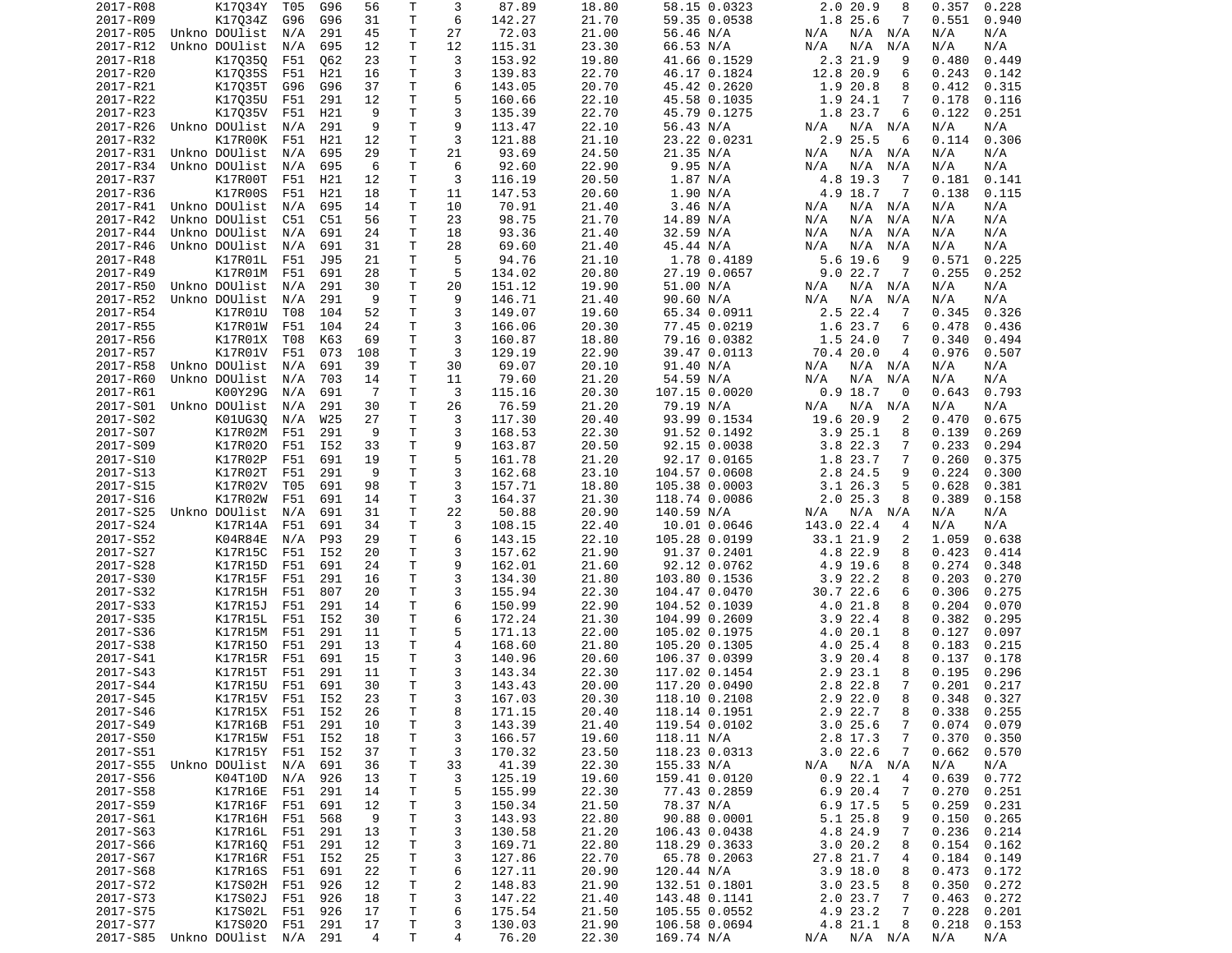| 2017-S93               | Unkno DOUlist N/A          |            | 691        | 12             | Τ       | 9              | 121.14           | 20.70          | 165.97 N/A                   | N/A<br>N/A N/A                | N/A<br>N/A                       |
|------------------------|----------------------------|------------|------------|----------------|---------|----------------|------------------|----------------|------------------------------|-------------------------------|----------------------------------|
| 2017-S96               | Unkno DOUlist              | N/A        | 291        | 21             | Τ       | 21             | 93.49            | 21.50          | 154.43 N/A                   | N/A<br>N/A<br>N/A             | N/A<br>N/A                       |
| 2017-S97               | P K17R010                  | N/A        | I52        | 56             | T.      | 6              | 132.38           | 22.50          | 45.26 N/A                    | 50.8 N/A<br>N/A               | N/A<br>N/A                       |
| 2017-S98               | C K17S020                  | N/A        | I52        | 27             | T.      | 3              | 127.66           | 21.90          | 132.50 N/A                   | 28.8 N/A<br>N/A               | N/A<br>N/A                       |
| 2017-S99               | K17S10F                    | F51        | 807        | 18             | T.      | 6              | 148.24           | 21.60          | 132.04 N/A                   | 5.8 20.7<br>8                 | 0.348<br>0.374                   |
| 2017-S100              | K17S10G                    | F51        | 691        | 27             | т       | 5              | 148.96           | 21.50          | 132.10 0.1738                | 5.9 22.8<br>8                 | 0.493<br>0.363                   |
| 2017-S101              | K17S10H                    | F51        | I52        | 36             | т       | 6              | 126.25           | 21.10          | 142.77 0.1442                | 4.8 21.0<br>8                 | 0.205<br>0.329                   |
| 2017-S102              | K17S10J                    | F51        | J95        | 35             | Τ       | 9              | 161.91           | 20.80          | 144.59 0.1159                | 4.7 22.9<br>7                 | 0.302<br>0.305                   |
| 2017-S104              | K17S10M                    | F51        | I52        | 27             | т       | 9              | 158.20           | 21.30          | 154.61 0.2023                | $3.8$ 22.4<br>7               | 0.250<br>0.275                   |
| 2017-S105              | K17S10N                    | F51        | 926        | 25             | т       | 3              | 152.53           | 21.40          | 165.46 0.0170                | 1.8 25.6<br>6                 | 0.401<br>0.358                   |
| 2017-S109              | K17S10K                    | F51        | 926        | 25             | т       | 3              | 164.45           | 21.30          | 144.69 0.1133                | 3.8 21.5<br>9                 | 0.230<br>0.136                   |
|                        | 2017-S117 Unkno DOUlist    | N/A        | 691        | 10             | T.<br>T | 10             | 130.63           | 17.90          | 143.03 N/A<br>118.82 0.2818  | N/A<br>N/A<br>N/A<br>7.8 23.5 | N/A<br>N/A                       |
| 2017-S124<br>2017-S125 | K17R17P<br>K17S110         | F51        | H21        | 12             | Τ       | 3<br>6         | 158.06           | 22.50<br>22.00 | 131.39 0.2369                | 7<br>5.8 20.6<br>7            | 0.309<br>0.376                   |
| 2017-S126              | K17S11R                    | F51<br>F51 | 926<br>291 | 19<br>12       | T.      | 3              | 137.23<br>148.61 | 22.40          | 119.99 0.1853                | 5.8 23.9<br>6                 | 0.325<br>0.211<br>0.134<br>0.144 |
| 2017-S127              | K17S11S                    | F51        | I52        | 30             | Τ       | 3              | 147.65           | 21.50          | 122.34 N/A                   | 3.820.6<br>7                  | 0.283<br>0.249                   |
| 2017-S133              | K17S11Y                    | F51        | 926        | 19             | Τ       | 3              | 154.67           | 21.60          | 130.38 0.2781                | 2.9 22.3<br>7                 | 0.115<br>0.171                   |
| 2017-S144              | K17S12K                    | F51        | I52        | 18             | Τ       | 3              | 141.21           | 21.20          | 119.43 0.0264                | 2.9 23.8<br>8                 | 0.511<br>0.215                   |
| 2017-S145              | K17S12L                    | F51        | 691        | 21             | Τ       | 6              | 109.79           | 21.70          | 118.69 0.1080                | 3.022.2<br>8                  | 0.424<br>0.266                   |
| 2017-S146              | K17S12M                    | T05        | I52        | 39             | т       | $\overline{2}$ | 150.67           | 22.00          | 121.81 0.0820                | 1.8 23.2<br>7                 | 0.314<br>0.439                   |
| 2017-S151              | K17S120                    | F51        | 291        | 13             | т       | 3              | 115.36           | 20.80          | 118.42 0.0545                | 5<br>$2.0$ 23.6               | 0.246<br>0.179                   |
|                        | 2017-S153 Unkno DOUlist    | N/A        | 691        | 25             | Τ       | 21             | 127.34           | 22.70          | 108.62 N/A                   | $N/A$ $N/A$<br>N/A            | N/A<br>N/A                       |
| 2017-S156              | K17S13V                    | F51        | P93        | 42             | т       | 6              | 145.79           | 21.40          | 117.05 N/A                   | 8.1 18.2<br>6                 | 0.387<br>0.318                   |
|                        | 2017-S157 Unkno DOUlist    | F51        | 291        | 147            | T.      | 22             | 86.34            | 22.60          | 45.18 N/A                    | N/A N/A<br>N/A                | N/A<br>N/A                       |
| 2017-S159              | K17S14A                    | F51        | 291        | 12             | Τ       | 3              | 163.57           | 22.20          | 110.01 0.2547                | $1.9$ 23.6 N/A                | N/A<br>N/A                       |
| 2017-S161              | K17S14B                    | F51        | 291        | 18             | Τ       | 6              | 125.09           | 22.50          | 107.55 0.0559                | 8.9 20.9<br>7                 | 0.295<br>0.229                   |
| 2017-S162              | K17S14C                    | F51        | F51        | 26             | T.      | 3              | 172.78           | 22.20          | 108.36 0.0793                | 4.0 24.7<br>7                 | 0.168<br>0.206                   |
| 2017-S165              | K17S14G                    | F51        | 691        | 19             | T.      | 4              | 147.23           | 21.20          | 99.63 0.0326                 | 2.9 20.4<br>9                 | 0.179<br>0.198                   |
| 2017-S167              | K17S14J                    | F51        | F51        | 18             | Τ       | 3              | 174.34           | 22.80          | 105.10 0.1826                | 12.0 24.2<br>7                | 0.069<br>0.142                   |
| 2017-S170              | K17S14E                    | F51        | 291        | 13             | т       | 6              | 137.07           | 22.00          | 107.43 0.1765                | 3.1 17.6<br>7                 | 0.351<br>0.292                   |
| 2017-S181              | K17S14M                    | F51        | 691        | 17             | T.      | 5              | 133.02           | 21.90          | 107.47 0.1344                | 3.016.5<br>7                  | 0.198<br>0.220                   |
|                        | 2017-S196 Unkno DOUlist    | N/A        | 291        | 41             | Τ       | 32             | 83.90            | 22.50          | 96.82 N/A                    | N/A<br>N/A N/A                | N/A<br>N/A                       |
| 2017-S197              | P K17S040                  | N/A        | F51        | 49             | Τ       | 12             | 74.17            | 21.30          | 54.60 N/A                    | 4004.3 N/A<br>N/A             | N/A<br>N/A                       |
| 2017-S210              | K17S17W                    | F51        | 291        | 13             | Τ       | 3              | 138.56           | 22.20          | 85.92 0.0335                 | 2.024.5<br>5                  | 0.175<br>0.145                   |
|                        | 2017-S212 Unkno DOUlist    | N/A        | G96        | 30             | Τ       | 17             | 91.63            | 22.30          | 86.08 N/A                    | $N/A$ $N/A$<br>N/A            | N/A<br>N/A                       |
| 2017-S214              | K17S17X                    | G96        | K88        | 28             | T.      | 6              | 168.69           | 22.80          | 70.57 0.0006                 | 5.5 28.5<br>5                 | 0.298<br>0.243                   |
| 2017-S214              | K17S17X                    | G96        | K88        | 28             | т       | 6              | 168.69           | 22.80          | 70.57 0.0006                 | 5.5 28.5<br>5                 | 0.298<br>0.243                   |
|                        | 2017-S215 Unkno DOUlist    | N/A        | 691        | 42             | T.      | 9              | 142.72           | 23.60          | 45.26 N/A                    | N/A N/A<br>N/A                | N/A<br>N/A                       |
| 2017-S217              | K17S19E                    | F51        | 695        | 20             | т       | 6              | 105.27           | 22.60          | 63.79 0.0583                 | $8.0$ 19.6<br>9               | 0.097<br>0.166                   |
| 2017-S219              | K17S19G                    | F51        | 695        | 9              | Τ       | 3              | 137.92           | 22.60          | 65.19 0.1158                 | 6.1 23.3<br>7                 | 0.136<br>0.100                   |
| 2017-S220              | K17S19H                    | F51        | H21        | 18             | T.      | 6              | 155.28           | 22.40          | 67.19 N/A                    | 5.9 22.4<br>6                 | 0.108<br>0.168                   |
| 2017-S222              | K17S19K                    | F51        | 695        | 13             | T.      | 6              | 168.99           | 22.20          | 65.71 0.0072                 | 6.025.3<br>8                  | 0.256<br>0.240                   |
| 2017-S223              | K17S19L                    | F51        | H21        | 23             | Τ       | 3              | 155.47           | 22.70          | 66.27 0.1436                 | 12.8 22.4<br>6                | 0.266<br>0.153                   |
| 2017-S224              | K17S19M                    | F51        | 926        | 22             | Τ       | $\overline{2}$ | 133.69           | 22.20          | 74.95 0.2327                 | 5.022.4<br>7                  | 0.247<br>0.239                   |
| 2017-S225<br>2017-S226 | K17S19N<br>K17S190         | F51<br>F51 | 691<br>291 | 15<br>9        | T.<br>т | 3<br>3         | 148.90<br>154.37 | 21.80<br>21.30 | 64.32 0.3155<br>64.67 0.1088 | 5.1 19.2<br>7<br>5.024.5<br>9 | 0.196<br>0.083<br>0.302<br>0.265 |
| 2017-S227              | K17S190                    | F51        | 291        | 16             | Τ       | 3              | 162.01           | 22.80          | 63.85 0.0907                 | 7                             | 0.121<br>0.145                   |
| 2017-S228              | K17S19R                    | F51        | 691        | 21             | T.      | 5              | 100.60           | 22.70          | 64.11 0.2670                 | 5.024.6<br>61.9 19.1<br>4     | 0.120<br>0.137                   |
| 2017-S230              | K17S19T                    | F51        | 695        | 15             | Τ       | 3              | 172.06           | 22.20          | 65.59 0.0821                 | 4.9 22.7<br>7                 | 0.035<br>0.128                   |
| 2017-S231              | K17S19U                    | F51        | 291        | 21             | Τ       | 2              | 139.52           | 22.70          | 65.68 0.2464                 | 6.9 22.9<br>7                 | 0.430<br>0.170                   |
| 2017-S244              | K17S20J                    | F51        | 695        | 15             | т       | 3              | 159.24           | 22.10          | 67.79 0.0300                 | 5.8 22.4<br>6                 | 0.210<br>0.617                   |
|                        | 2017-T01 Unkno DOUlist     | N/A        | 691        | 125            | T.      | 94             | 52.53            | 22.30          | 52.61 N/A                    | N/A N/A<br>N/A                | N/A<br>N/A                       |
| 2017-T02               | K17S20T F51 926            |            |            | 19             | T       | - 9            | 134.92           | 22.80          | 53.79 0.2245                 | 7.9 22.6 6                    | $0.175$ 0.124                    |
| 2017-T03               | K17S20U F51 695            |            |            | 12             | Τ       | 6              | 120.19           | 22.40          | 56.60 0.2962                 | 5<br>14.8 21.4                | $0.165$ $0.113$                  |
| 2017-T04               | K17S20V F51                |            | 291        | 14             | Τ       | 6              | 110.30           | 21.20          | 53.83 0.0080                 | 4.8 18.5<br>$\overline{7}$    | 0.096<br>0.103                   |
| 2017-T09               | K17S21A 703                |            | 926        | 29             | Τ       | 3              | 145.59           | 21.60          | 54.04 0.0027                 | 2.028.2<br>6                  | 0.510<br>0.556                   |
|                        | 2017-T11 Unkno DOUlist N/A |            | 691        | 60             | Τ       | 38             | 38.84            | 21.70          | 42.53 N/A                    | $N/A$ $N/A$<br>N/A            | N/A<br>N/A                       |
| 2017-T13               | Unkno DOUlist N/A          |            | 691        | 2              | Τ       | 2              | 133.23           | 21.30          | 40.71 N/A                    | N/A<br>N/A<br>N/A             | N/A<br>N/A                       |
| 2017-T14               | Unkno DOUlist N/A          |            | 691        | 246            | т       | 9              | 41.69            | 21.10          | 1.46 N/A                     | N/A<br>N/A N/A                | N/A<br>N/A                       |
| 2017-T15               | Unkno DOUlist N/A          |            | 695        | $\overline{2}$ | т       | 2              | 114.85           | 21.10          | 28.98 N/A                    | N/A<br>N/A<br>N/A             | N/A<br>N/A                       |
| 2017-T20               | Unkno DOUlist N/A          |            | 695        | 31             | Τ       | 31             | 77.25            | 20.20          | 5.88 N/A                     | N/A<br>N/A<br>N/A             | N/A<br>N/A                       |
| 2017-T26               | K17S210                    | F51        | 695        | 18             | T       | 6              | 138.46           | 22.20          | 7.08 0.2014                  | 4.8 20.1<br>7                 | 0.190<br>0.131                   |
| 2017-T33               | K17T01H                    | G96        | H01        | 50             | T       | 3              | 144.15           | 21.00          | 4.26 0.0357                  | 5.3 25.3<br>5                 | 0.389<br>0.295                   |
| 2017-T34               | K17T01J                    | G96        | H01        | 33             | Τ       | 3              | 136.93           | 22.00          | 18.45 0.0844                 | 4.8 20.7<br>7                 | 0.223<br>0.261                   |
| 2017-T21               | K17S21L                    | F51        | 695        | 23             | т       | 5              | 120.39           | 19.60          | 28.83 N/A                    | $6.9$ 14.8<br>7               | 0.274<br>0.188                   |
| 2017-T22               | K17S21M F51                |            | 926        | 15             | т       | 4              | 134.87           | 21.40          | 33.19 0.0106                 | 2.8 26.3<br>7                 | 0.217<br>0.465                   |
| 2017-T28               | K17T01C                    | G96        | 926        | 46             | Τ       | 3              | 138.97           | 21.20          | 4.06 0.1146                  | 5.9 20.9<br>8                 | 0.319<br>0.256                   |
| 2017-T29               | K17T01D                    | G96        | H01        | 28             | T       | 6              | 148.72           | 22.10          | 20.69 0.0136                 | 2.8 23.9<br>8                 | 0.346<br>0.297                   |
| 2017-T32               | K17T01G                    | F51        | 695        | 21             | T.      | $\overline{c}$ | 114.38           | 22.70          | 29.14 0.1006                 | 11.0 22.9<br>7                | 0.120<br>0.342                   |
| 2017-T36               | K17S21K F51                |            | 695        | 14             | T       | 5              | 143.11           | 21.70          | 32.33 0.0903                 | 7.9 22.2<br>8                 | $0.182 \quad 0.292$              |
| 2017-T38               | C K17S070 N/A 926          |            |            | 63             | T.      | 3              | 101.67           | 20.90          | 9.09 N/A                     | 293.1 N/A N/A                 | N/A<br>N/A                       |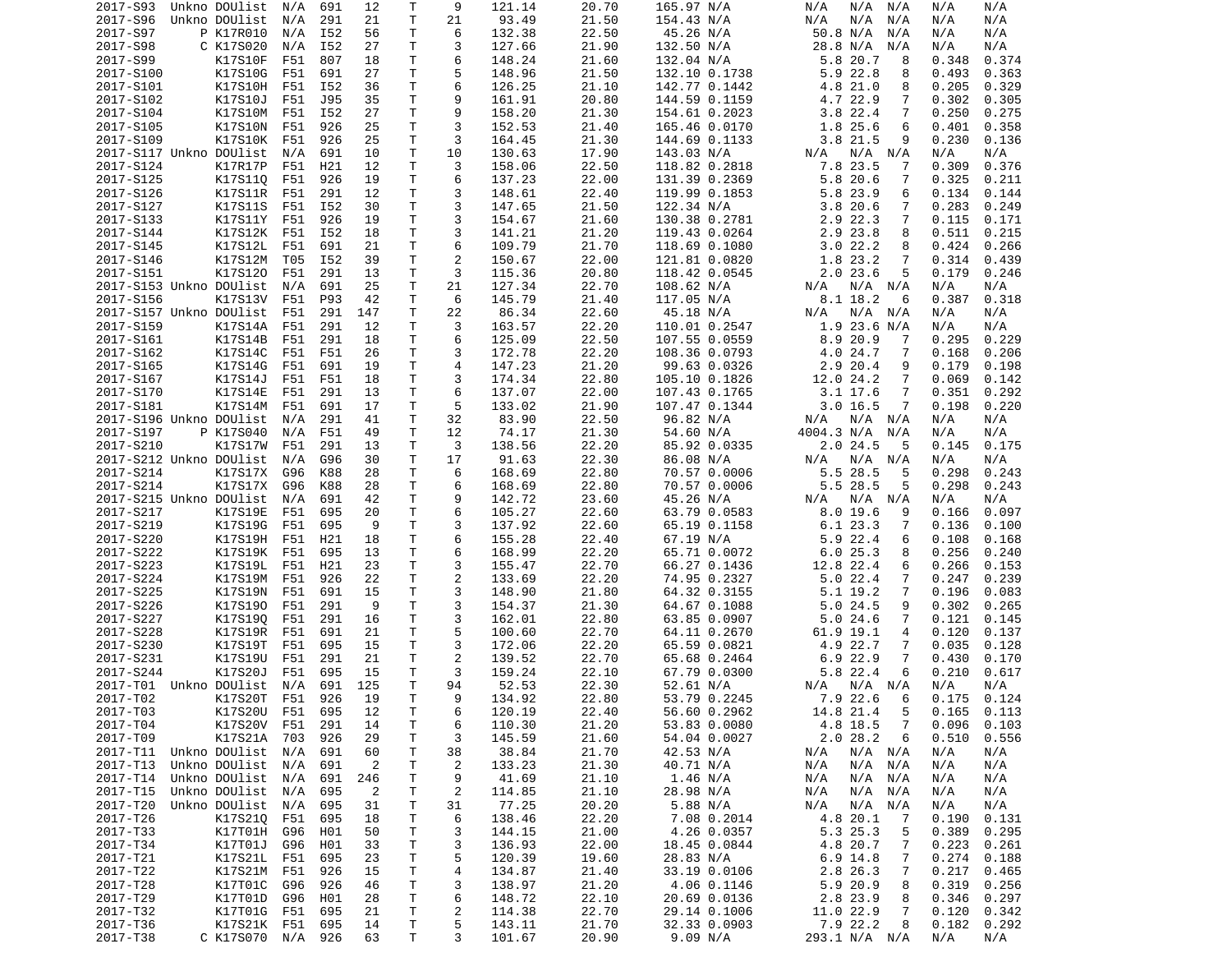| 2017-T42                        | Unkno DOUlist      | N/A        | 691        | 125      | Т      | 23             | 127.58           | 20.90          | 34.85 N/A     | N/A<br>N/A<br>N/A            | N/A<br>N/A     |
|---------------------------------|--------------------|------------|------------|----------|--------|----------------|------------------|----------------|---------------|------------------------------|----------------|
| 2017-T43                        | Unkno DOUlist      | N/A        | 691        | 38       | т      | 30             | 121.33           | 22.10          | 60.19 N/A     | N/A<br>N/A<br>N/A            | N/A<br>N/A     |
| 2017-T44                        | K17T01R            | T05        | 703        | 42       | т      | 6              | 142.92           | 19.20          | 22.17 0.1436  | 3.820.6<br>-7                | 0.491<br>0.559 |
| 2017-T49                        | Unkno DOUlist      | N/A        | 291        | 34       | т      | 19             | 53.05            | 21.50          | 72.98 N/A     | N/A<br>N/A<br>N/A            | N/A<br>N/A     |
| 2017-T56                        | K17T02M            | F51        | H36        | 22       | т      | 3              | 114.18           | 20.60          | 60.51 0.0067  | 1.8 23.0<br>5                | 0.428<br>0.462 |
| 2017-T61                        | Unkno DOUlist      | N/A        | 691        | 62       | Τ      | 52             | 111.75           | 22.50          | 75.58 N/A     | N/A<br>N/A<br>N/A            | N/A<br>N/A     |
| 2017-T64                        | K17S32Y            | C51        | 291        | 24       | т      | 8              | 74.73            | 21.60          | 29.62 0.0403  | 13.9 20.7<br>$\overline{7}$  | 0.397<br>0.503 |
| 2017-T65                        | Unkno DOUlist      | C51        | 691        | 163      | т      | 38             | 50.82            | 22.70          | 5.09 N/A      | N/A<br>N/A<br>N/A            | N/A<br>N/A     |
| 2017-T66                        | Unkno DOUlist      | N/A        | 691        | 66       | т      | 58             | 122.15           | 21.90          | 110.99 N/A    | N/A<br>N/A<br>N/A            | N/A<br>N/A     |
| 2017-T67                        | K17T03R            | F51        | 691        | 24       | т      | 14             | 113.47           | 21.90          | 60.51 0.2774  | 4.9 20.5<br>9                | 0.175<br>0.266 |
| 2017-T68                        | K17T03S            | F51        | 291        | 15       | т      | 11             | 112.54           | 22.30          | 60.57 0.0251  | 4.9 22.0<br>8                | 0.348<br>0.229 |
| 2017-T69                        | K17T03T            | F51        | 291        | 16       | т      | 9              | 166.46           | 22.10          | 62.52 0.0030  | 5.0 25.5<br>7                | 0.249<br>0.191 |
| 2017-T73                        | K17T03W            | F51        | 691        | 24       | Τ      | 18             | 157.91           | 20.30          | 63.34 0.2563  | 4.8 21.8<br>7                | 0.259<br>0.351 |
| 2017-T74                        | K17T03X            | F51        | 691        | 31       | т      | 12             | 149.33           | 19.90          | 75.02 0.2289  | 3.921.0<br>7                 | 0.342<br>0.270 |
| 2017-T75                        | K17T03Y            | F51        | 291        | 18       | т      | 12             | 175.88           | 21.40          | 75.40 0.0096  | 3.825.4<br>8                 | 0.228<br>0.182 |
| 2017-T76                        | K17T03Z            | F51        | 691        | 15       | т      | 12             | 169.41           | 22.00          | 75.41 0.0260  | 4.024.9<br>8                 | 0.219<br>0.179 |
| 2017-T78                        | K17T04B            | F51        | 691        | 27       | Τ      | 5              | 107.68           | 20.90          | 86.15 0.0528  | 2.9 21.8<br>6                | 0.394<br>0.285 |
| 2017-T83                        | K17T04G            | 703        | I52        | 79       | Τ      | 2              | 167.69           | 19.30          | 100.80 0.0111 | 2.1 24.4<br>7                | 0.324<br>0.357 |
| 2017-T89                        | K17T040            | G96        | 291        | 22       | т      | 2              | 70.27            | 21.50          | 76.56 0.1665  | 4.0 18.5<br>7                | 0.245<br>0.235 |
| 2017-T96                        | K00T01L            | N/A        | J04        | 13       | Τ      | 6              | 68.58            | 24.00          | 94.36 0.0354  | 77.6 23.2<br>1               | 0.438<br>0.372 |
| 2017-U04                        | K17T04Z            | G96        | K87        | 40       | т      | 3              | 138.82           | 20.70          | 98.78 0.0217  | 2.7 23.2<br>6                | 0.304<br>0.289 |
| 2017-U14                        | Unkno DOUlist      | N/A        | 691        | 91       | T.     | 82             | 50.69            | 21.90          | 65.78 N/A     | $N/A$ $N/A$<br>N/A           | N/A<br>N/A     |
| 2017-U17                        | K17T05P            | G96        | 926        | 30       | т      | 3              | 138.07           | 21.30          | 110.96 0.0539 | 2.2 24.9<br>7                | 0.464<br>0.385 |
| 2017-U23                        | K17T05V            | G96        | I52        | 24       | Τ      | 3              | 178.00           | 20.90          | 125.51 0.0055 | 1.1 27.2<br>7                | 0.202<br>0.226 |
| 2017-U31                        | Unkno DOUlist      | N/A        | 691        | 77       | Τ      | 67             | 42.90            | 22.60          | 60.67 N/A     | N/A<br>N/A N/A               | N/A<br>N/A     |
| 2017-U33                        | K17T06D            | F51        | 703        | 56       | т      | 2              | 170.31           | 21.00          | 75.46 0.0003  | 5.9 27.5<br>6                | 0.288<br>0.349 |
| 2017-U50                        | Unkno DOUlist      | N/A        | 691        | 56       | T.     | 47             | 46.31            | 22.40          | 147.79 N/A    | N/A<br>N/A<br>N/A            | N/A<br>N/A     |
| 2017-U54                        | K17T060            | G96        | H21        | 17       | т      | 4              | 114.05           | 22.00          | 123.18 0.1549 | 3.022.1<br>6                 | 0.270<br>0.309 |
| 2017-U55                        | K17T06R            | G96        | H21        | 25       | т      | 6              | 154.28           | 21.60          | 124.64 0.2918 | 3.021.3<br>7                 | 0.149<br>0.181 |
| 2017-U58                        | K17T06U            | G96        | 691        | 20       | Τ      | 6              | 122.68           | 22.20          | 126.61 0.2300 | 24.0 20.7<br>5               | 0.345<br>0.267 |
| 2017-U66                        | Unkno DOUlist      | G96        | 246        | 26       | т      | 3              | 108.14           | 22.20          | 136.03 N/A    | N/A N/A<br>N/A               | N/A<br>N/A     |
| 2017-U67                        | K17U00X            | G96        | H21        | 16       | T.     | 5              | 158.03           | 22.60          | 136.82 0.0795 | 2.025.4<br>8                 | 0.208<br>0.401 |
| 2017-U70                        | K17U01A            | G96        | 291        | 25       | Τ      | 8              | 158.99           | 21.30          | 137.15 0.1740 | 3.022.4<br>8                 | 0.289<br>0.409 |
| 2017-U72                        | K17U01C            | G96        | F51        | 23       | T.     | 3              | 169.16           | 21.10          | 137.45 0.0430 | 3.2 22.4<br>8                | 0.332<br>0.250 |
| 2017-U73                        | K17U01D            | G96        | 291        | 28       | Τ      | 3              | 155.89           | 21.70          | 137.44 0.0770 | 3.024.8<br>7                 | 0.314<br>0.270 |
|                                 |                    |            |            |          | Τ      | 3              |                  |                | 137.71 0.0211 |                              |                |
| 2017-U74                        | K17U01E            | G96        | 291        | 18       |        |                | 169.65           | 22.60          |               | 2.026.2<br>$\overline{7}$    | 0.285<br>0.260 |
| 2017-U78<br>2017-U79            | K17U01K<br>K17U01L | G96<br>G96 | 291<br>291 | 17<br>18 | Τ<br>т | 3<br>3         | 144.35<br>140.29 | 21.10<br>21.90 | 138.74 0.0001 | 3.127.0<br>7<br>3.124.8<br>6 | 0.501<br>0.498 |
|                                 |                    |            |            |          |        |                |                  |                | 139.04 0.0113 |                              | 0.443<br>0.471 |
| 2017-U80                        | K17U01N            | G96        | 291        | 24       | Τ      | 5              | 161.00           | 21.50          | 149.59 0.0316 | $2.0$ 24.8<br>9              | 0.259<br>0.457 |
| 2017-U81                        | K17U010            | G96        | 474        | 20       | т      | 3              | 164.65           | 22.00          | 149.85 0.0569 | 1.4 25.2<br>7                | 0.320<br>0.266 |
| 2017-U82                        | K17U01P            | G96        | G96        | 22       | T.     | 3              | 156.81           | 21.50          | 150.11 0.0143 | 2.1 26.8<br>6                | 0.252<br>0.221 |
| 2017-U83                        | K17U010            | G96        | J04        | 18       | т      | $\overline{2}$ | 159.95           | 21.30          | 150.37 0.0049 | 1.6 25.9<br>6                | 0.251<br>0.208 |
| 2017-U86                        | K17U01F            | G96        | 926        | 20       | т      | 2              | 166.09           | 21.10          | 137.95 0.0250 | 3.126.6<br>8                 | 0.791<br>0.645 |
| 2017-U151 Unkno DOUlist         |                    | N/A        | F51        | 27       | Τ      | 24             | 108.24           | 21.60          | 170.92 N/A    | N/A<br>N/A<br>N/A            | N/A<br>N/A     |
| 2017-U153 Unkno DOUlist         |                    | N/A        | 691        | 17       | т      | 17             | 113.58           | 22.60          | 160.90 N/A    | N/A<br>N/A<br>N/A            | N/A<br>N/A     |
| 2017-U155 Unkno DOUlist         |                    | N/A        | 691        | 12       | Τ      | 12             | 89.74            | 22.20          | 150.24 N/A    | N/A<br>N/A<br>N/A            | N/A<br>N/A     |
| 2017-U156                       | K17S33N            | F51        | 568        | 227      | т      | 24             | 113.73           | 22.00          | 6.57 N/A      | 31.7 17.9 N/A                | 0.513<br>0.496 |
| 2017-U157                       | K17U02K            | G96        | I52        | 31       | Τ      | 6              | 153.24           | 22.60          | 137.15 0.0431 | 6.022.4<br>-7                | 0.540<br>0.379 |
| 2017-U158                       | K17U02L            | G96        | G96        | 26       | т      | $\overline{2}$ | 162.87           | 22.90          | 137.72 0.1688 | 6.122.1<br>9                 | 0.399<br>0.359 |
| 2017-U159                       | K17U02M            | G96        | G96        | 24       | Τ      | 3              | 164.56           | 22.00          | 137.93 0.0423 | 6.1 26.2<br>7                | 0.341<br>0.302 |
| 2017-U160                       | K17U020            | F51        | 926        | 22       | Τ      | 12             | 156.82           | 21.90          | 160.31 0.0284 | 3.025.7<br>7                 | 0.277<br>0.302 |
| 2017-U164                       | K17U02R            | T08        | G96        | 37       | T.     | 3              | 156.45           | 20.30          | 162.43 0.0001 | 1.9 27.7<br>6                | 0.485<br>0.333 |
| 2017-U170 Unkno DOUlist N/A 926 |                    |            |            | 45       | T.     | 32             | 93.98            | 21.20          | 97.72 N/A     | N/A N/A N/A                  | N/A<br>N/A     |
| 2017-U179 Unkno DOUlist N/A 691 |                    |            |            | 52       | т      | 31             | 104.38           | 22.10          | 129.43 N/A    | $N/A$ $N/A$<br>N/A           | N/A<br>N/A     |
| 2017-U180                       | C K17T020          | N/A        | I52        | 82       | т      | 14             | 118.92           | 20.30          | 40.14 N/A     | 38.9 N/A N/A                 | N/A<br>N/A     |
| 2017-U181                       | C K17U010          | N/A        | G96        | 34       | т      | 3              | 155.56           | 21.00          | 129.88 N/A    | 5.8 N/A N/A                  | N/A<br>N/A     |
| 2017-U182 Unkno DOUlist         |                    | N/A        | 291        | 6        | т      | 6              | 69.36            | N/A            | 127.07 N/A    | N/A N/A<br>N/A               | N/A<br>N/A     |
| 2017-U184 Unkno DOUlist         |                    | N/A        | 291        | 35       | т      | 35             | 94.06            | 20.40          | 116.27 N/A    | N/A<br>N/A<br>N/A            | N/A<br>N/A     |
| 2017-U187                       | K17U04R F51        |            | 691        | 21       | т      | 6              | 169.07           | 22.10          | 107.54 0.0314 | 3.9 20.8<br>8                | 0.228<br>0.180 |
| 2017-U188                       | K17U04S            | F51        | H21        | 14       | Τ      | 3              | 170.20           | 22.20          | 108.44 0.1324 | 3.8 21.6<br>8                | 0.153<br>0.085 |
| 2017-U189                       | K17U04T            | F51        | V06        | 18       | т      | 5              | 176.21           | 21.70          | 106.42 0.0722 | 4.0 25.6<br>7                | 0.297<br>0.363 |
| 2017-U190                       | K17U04U            | F51        | 291        | 16       | Τ      | 3              | 171.85           | 22.00          | 107.53 0.1792 | 6.8 23.2<br>8                | 0.318<br>0.258 |
| 2017-U191                       | K17U04V            | F51        | 926        | 27       | Τ      | 3              | 117.82           | 21.00          | 39.75 0.1704  | 23.9 20.0<br>6               | 0.181<br>0.235 |
| 2017-U192                       | K17U04W F51        |            | V06        | 21       | Τ      | 5              | 113.25           | 22.90          | 105.92 0.1678 | 29.9 22.4<br>6               | 0.236<br>0.268 |
| 2017-U193                       | K17U04X F51        |            | 926        | 29       | т      | 6              | 117.79           | 21.60          | 105.67 0.1623 | 3.922.3<br>7                 | 0.534<br>0.455 |
| 2017-U194                       | K17U04Y F51        |            | V06        | 27       | т      | 3              | 157.40           | 21.70          | 106.98 0.0510 | 3.025.3<br>7                 | 0.423<br>0.242 |
| 2017-U210                       | K17U050            | G96        | 691        | 35       | Τ      | 3              | 171.24           | 22.10          | 106.54 0.0041 | 3.2 27.1<br>6                | 0.266<br>0.212 |
| 2017-U212                       | K17U05Q            | G96        | I52        | 30       | т      | $\overline{c}$ | 173.72           | 21.40          | 109.00 0.0516 | 3.7 26.9<br>7                | 0.327<br>0.420 |
| 2017-U217                       | K17U05V            | G96        | 691        | 25       | T      | 3              | 159.11           | 21.20          | 117.40 0.3302 | 5.9 21.4<br>$\overline{7}$   | 0.229<br>0.223 |
| 2017-U233 Unkno DOUlist         |                    | N/A        | 291        | 111      | T      | 70             | 110.79           | 22.20          | 95.42 N/A     | $N/A$ $N/A$<br>N/A           | N/A<br>N/A     |
| 2017-U223                       | K17U06E G96 691    |            |            | 25       | T.     | 3              | 167.03           | 21.70          | 106.47 0.1121 | 2.1 22.5<br>8                | 0.306<br>0.443 |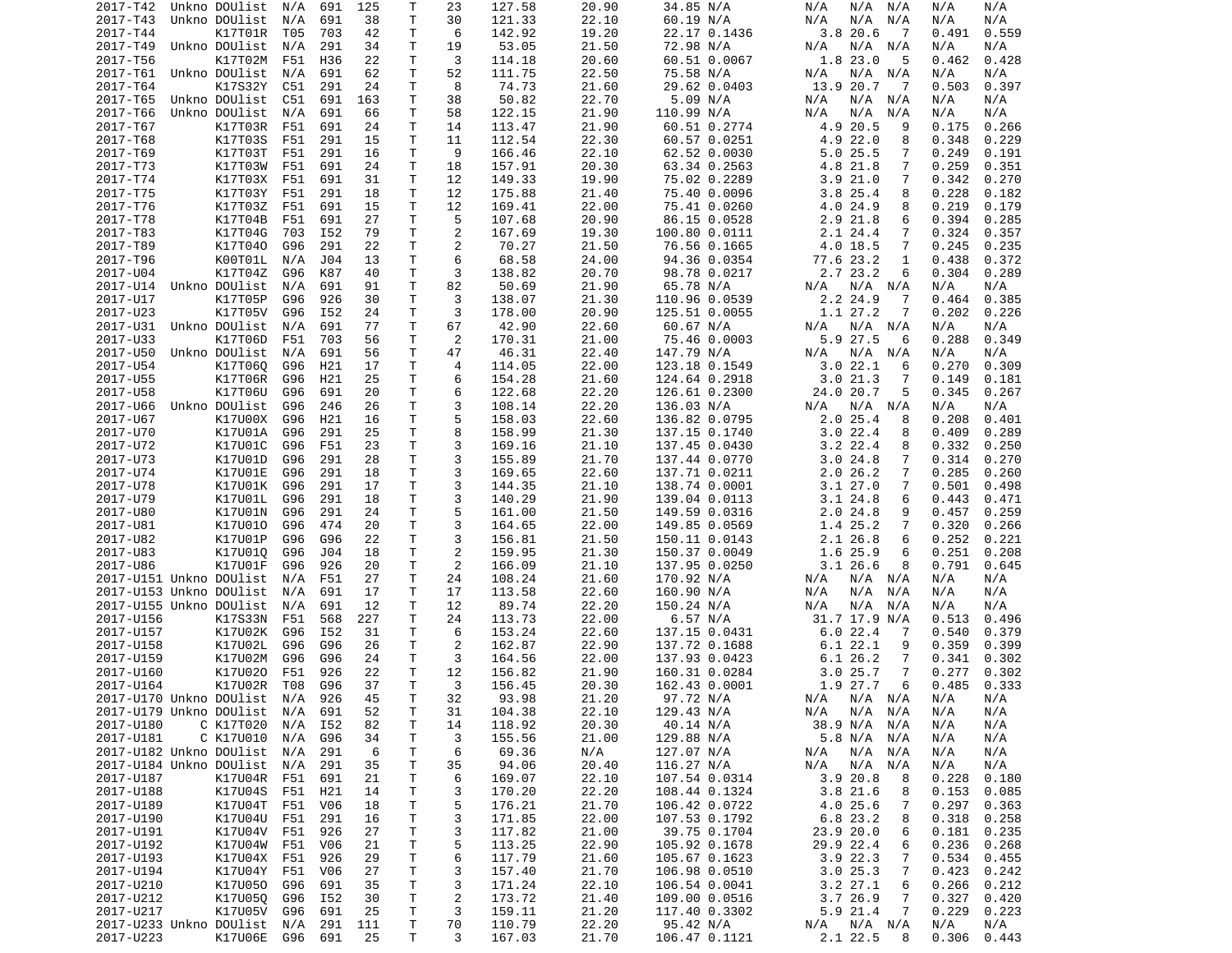| 2017-U225                                  | K17U06G            | G96 | 160             | 42  | Τ            | 3              | 152.55 | 19.50          | 101.91 0.0306                | 1.6 25.3<br>-7             | 0.767           | 0.448 |
|--------------------------------------------|--------------------|-----|-----------------|-----|--------------|----------------|--------|----------------|------------------------------|----------------------------|-----------------|-------|
| 2017-U234                                  | A K17U010          | N/A | K93             | 18  | T            | 3              | 148.36 | 22.80          | 101.30 N/A                   | 0.7 N/A N/A                | N/A             | N/A   |
| 2017-U241 Unkno DOUlist                    |                    | N/A | 691             | 64  | T            | 53             | 79.67  | 22.20          | 84.26 N/A                    | N/A<br>N/A<br>N/A          | N/A             | N/A   |
| 2017-U242                                  | K13B74D            | N/A | V <sub>06</sub> | 40  | Τ            | 3              | 147.48 | 23.50          | 74.40 0.0005                 | 39.9 24.3<br>1             | 0.471           | 0.675 |
| 2017-U236                                  | P K17S080          | N/A | 691             | 146 | Τ            | 34             | 135.76 | 20.60          | 18.00 N/A                    | 32.0 N/A<br>N/A            | N/A             | N/A   |
| 2017-U237                                  | P K17S090          | N/A | 568             | 39  | Τ            | 14             | 105.68 | 22.00          | 52.17 N/A                    | 32.9 N/A<br>N/A            | N/A             | N/A   |
| 2017-U239                                  | C K17U020          | N/A | V06             | 34  | Τ            | 5              | 107.32 | 21.90          | 25.08 N/A                    | 48.8 N/A<br>N/A            | N/A             | N/A   |
| 2017-U243                                  | K17T13W            | G96 | 691             | 114 | T.           | 6              | 116.24 | 20.90          | 27.23 N/A                    | 57.8 15.1<br>3             | 0.318           | 0.367 |
| 2017-U244                                  | K17U06M            | G96 | V <sub>06</sub> | 43  | Т            | $\overline{2}$ | 111.21 | 22.40          | 88.41 0.1206                 | 4.022.0<br>6               | 0.270           | 0.415 |
| 2017-U247                                  | K17U060            | G96 | V06             | 33  | T            | 3              | 136.96 | 22.10          | 88.25 0.4988                 | 2.9 19.9<br>8              | 0.840           | 0.675 |
| 2017-U258                                  | K17U07U            | G96 | 926             | 26  | T            | 3              | 132.30 | 21.60          | 84.02 0.0504                 | 5<br>2.124.0               | 0.448           | 0.213 |
| 2017-U264 Unkno DOUlist                    |                    | G96 | 291             | 86  | Τ            | 62             | 53.18  | 22.20          | 73.35 N/A                    | N/A<br>$N/A$ $N/A$         | N/A             | N/A   |
| 2017-U267                                  | K17U08A            | G96 | 711             | 24  | T            | 3              | 140.24 | 22.40          | 76.96 0.2917                 | 2.9 21.2<br>8              | 0.324           | 0.362 |
| 2017-U271                                  | K17U08G            | F51 | G96             | 23  | Т            | 6              | 162.14 | 21.70          | 75.09 0.1220                 | 1.9 24.4<br>7              | 0.242           | 0.289 |
| 2017-U273                                  | K17U08C            | G96 | 926             | 33  | $\mathsf{T}$ | 3              | 76.11  | 21.20          | 72.23 0.0851                 | $3.0$ 18.6<br>8            | 0.362           | 0.224 |
| 2017-U275                                  | K17U08J            | F51 | 711             | 21  | T            | 3              | 166.64 | 20.10          | 74.60 0.0309                 | 1.8 25.2<br>7              | 0.675           | 0.803 |
| 2017-U278 Unkno DOUlist                    |                    | N/A | F51             | 34  | Τ            | 21             | 70.09  | 21.80          | 71.46 N/A                    | $N/A$ $N/A$<br>N/A         | N/A             | N/A   |
| 2017-U280                                  | K17U42V            | G96 | 926             | 37  | Τ            | 5              | 168.23 | 20.40          | 62.83 0.2643                 | 3.121.5<br>8               | 0.420           | 0.212 |
| 2017-U281                                  | K17U42W            | G96 | 711             | 40  | T            | 6              | 164.51 | 20.70          | 63.94 0.3050                 | 3.018.1<br>8               | 0.353           | 0.248 |
| 2017-U283                                  | K17U42Y            | G96 | 926             | 49  | T            | 3              | 157.94 | 21.10          | 64.21 0.0418                 | 3.021.2<br>9               | 0.297           | 0.338 |
| 2017-U289                                  | K17U43D            | G96 | 291             | 27  | T            | 3              | 161.63 | 22.50          | 60.52 0.0098                 | 2.3 28.4<br>6              | 0.354           | 0.452 |
| 2017-U290                                  | K17U43E            | F51 | 926             | 11  | T.           | $\overline{2}$ | 152.26 | 21.30          | 63.83 0.0006                 | 1.9 23.9<br>$\overline{7}$ | 0.328           | 0.257 |
| 2017-U292                                  | K17U43G            | F51 | 711             | 9   | T            | 3              | 166.38 | 21.70          | 63.69 0.1253                 | 1.8 24.5<br>$\overline{7}$ | 0.226           | 0.237 |
| 2017-U294                                  | K17U43K            | F51 | 695             | 13  | T            | 6              | 159.60 | 22.50          | 61.25 0.2895                 | 1.9 23.0<br>8              | 0.187           | 0.128 |
| 2017-U295                                  | K17U43H            | F51 | 695             | 9   | T            | 6              | 157.32 | 22.40          | 61.07 0.2192                 | 2.023.5<br>7               | 0.279           | 0.156 |
| 2017-U301                                  | K11B24M            | N/A | 711             | 21  | T            | 3              | 82.88  | 21.00          | 61.27 0.2896                 | 2.018.2<br>1               | 0.551           | 0.438 |
| 2017-U302 Unkno DOUlist                    |                    | N/A | 691             | 117 | T            | 115            | 53.49  | 22.70          | 49.32 N/A                    | $N/A$ $N/A$<br>N/A         | N/A             | N/A   |
| 2017-U304                                  | K17U44J            | F51 | H21             | 13  | Τ            | 3              | 160.86 | 21.80          | 51.68 0.0917                 | 2.8 25.5<br>7              | 0.173           | 0.149 |
| 2017-U306                                  | K17U44L            | 703 | P93             | 78  | T            | 3              | 146.56 | 19.30          | 48.16 0.0323                 | 2.3 23.8<br>7              | 0.496           | 0.384 |
|                                            |                    |     |                 |     | T            | 3              |        |                |                              |                            |                 |       |
| 2017-U308                                  | K17U44N            | F51 | 291             | 10  | T.           | 3              | 160.96 | 22.20          | 49.20 0.1016<br>43.67 0.0590 | 3.024.9<br>7               | 0.085           | 0.090 |
| 2017-U310                                  | K17U44P            | 703 | 203             | 72  |              |                | 161.51 | 18.90          |                              | 1.7 23.6<br>7              | 0.399           | 0.518 |
| 2017-V04                                   | Unkno DOUlist      | N/A | 691             | 16  | T            | 9              | 97.35  | 22.10          | 48.49 N/A                    | N/A<br>$N/A$ $N/A$         | N/A             | N/A   |
| 2017-V07                                   | Unkno DOUlist      | N/A | 691             | 3   | T            | 3              | 171.70 | N/A            | 107.44 N/A                   | N/A<br>N/A N/A             | N/A             | N/A   |
| 2017-V08                                   | K17U44X            | F51 | K51             | 17  | T            | $\overline{2}$ | 99.01  | 21.30          | 32.43 0.2711                 | 92.2 19.8<br>4             | 0.161           | 0.094 |
| 2017-V09                                   | K17U44Y            | F51 | 926             | 20  | T            | $\overline{2}$ | 103.66 | 22.10          | 23.53 0.3780                 | $5.9$ 19.9<br>7            | 0.291           | 0.288 |
| 2017-V13                                   | Unkno DOUlist      | N/A | 691             | 247 | T            | 18             | 106.38 | 22.10          | 22.01 N/A                    | N/A<br>$N/A$ $N/A$         | N/A             | N/A   |
| 2017-V16                                   | Unkno DOUlist      | N/A | 291             | 5   | T            | 5              | 111.02 | 19.80          | 28.70 N/A                    | N/A<br>N/A<br>N/A          | N/A             | N/A   |
| 2017-V18                                   | K17V00B            | F51 | 291             | 11  | T            | 2              | 124.50 | 20.60          | 12.08 0.1101                 | $3.7$ 16.5<br>8            | 0.173           | 0.207 |
| 2017-V19                                   | K17U45C            | F51 | 807             | 12  | T            | 3              | 156.41 | 21.60          | 28.23 0.0539                 | 7.8 22.1<br>7              | 0.113           | 0.128 |
| 2017-V29                                   | Unkno DOUlist      | N/A | 691             | 42  | Τ            | 39             | 82.20  | 22.40          | 66.70 N/A                    | $N/A$ $N/A$<br>N/A         | N/A             | N/A   |
| 2017-V31                                   | K17U510            | F51 | 291             | 11  | T.           | 6              | 155.40 | 22.90          | 61.38 0.1598                 | 12.8 19.9<br>6             | 0.067           | 0.104 |
| 2017-V33                                   | K17U510            | F51 | H21             | 17  | Т            | 3              | 154.41 | 22.60          | 54.63 0.0373                 | 11.7 20.6<br>7             | 0.090           | 0.136 |
| 2017-V34                                   | K17U51R            | F51 | H21             | 12  | T            | 3              | 131.05 | 21.70          | 38.74 0.0015                 | 9.8 22.3<br>$\overline{7}$ | 0.204           | 0.104 |
| 2017-V32                                   | K17U51P            | F51 | H21             | 13  | Т            | 3              | 165.63 | 22.10          | 68.50 0.2584                 | 11.7 23.4<br>6             | 0.136           | 0.149 |
| 2017-V39                                   | Unkno DOUlist      | N/A | 691             | 37  | T            | 30             | 87.02  | 20.90          | 81.12 N/A                    | N/A<br>$N/A$ $N/A$         | N/A             | N/A   |
| 2017-V43                                   | K17V01K            | T08 | C77             | 37  | T            | 3              | 142.62 | 20.10          | 72.82 0.1891                 | 2.4 20.7<br>6              | 0.288           | 0.404 |
| 2017-V45                                   | Unkno DOUlist      | N/A | 691             | 29  | Т            | 29             | 96.56  | 22.10          | 105.26 N/A                   | N/A<br>N/A<br>N/A          | N/A             | N/A   |
| 2017-V48                                   | P K17U030          | N/A | 711             | 48  | Τ            | 12             | 136.52 | 22.00          | 51.39 N/A                    | 41.7 N/A<br>N/A            | N/A             | N/A   |
| 2017-V46                                   | K17U51W            | G96 | 691             | 94  | T            | 11             | 80.75  | 22.30          | 40.27 N/A                    | 71.7 15.4 N/A              | 0.322           | 0.273 |
| 2017-V47                                   | K17U51X            | F51 | 711             | 20  | T            | 3              | 165.10 | 21.90          | 85.08 N/A                    | 24.7 10.9<br>5             | 0.210           | 0.259 |
| 2017-V49                                   | K17U51Y            | F51 | J95             | 17  | T.           | 3              | 146.08 | 22.00          | 48.58 0.2515                 | 13.6 22.6<br>7             | 0.178           | 0.130 |
| 2017-V50                                   | K17V01V F51        |     | 291             | 20  | T.           | $\overline{7}$ | 102.82 | 22.90          | 41.73 0.1469                 | 4.9 20.1<br>9              | 0.334           | 0.357 |
| 2017-V54                                   | K17V02A F51 291    |     |                 | 19  | $\mathsf{T}$ | 3              | 161.98 | 21.50          | 83.19 0.1370                 | 2.1 23.2<br>$\overline{7}$ | $0.232$ $0.261$ |       |
| 2017-V61 Unkno DOUlist N/A 291             |                    |     |                 | 15  | T            | 15             | 85.36  | 22.10          | 117.52 N/A                   | $N/A$ $N/A$ $N/A$          | N/A             | N/A   |
| 2017-V64                                   | K17U51Z F51        |     | 711             | 12  | T.           | 6              | 159.47 | 22.50          | 60.75 0.2679                 | 15.7 22.2<br>6             | 0.268           | 0.227 |
| 2017-V65                                   | K17V02H            | C51 | 926             | 22  | T.           | 3              | 89.08  | 20.80          | 72.99 0.3761                 | 4.0 19.0<br>9              | 0.402           | 0.450 |
| 2017-V66                                   | K17V02J F51        |     | 711             | 37  | T.           | 2              | 154.56 | 19.70          | 84.41 N/A                    | 2.7 17.7<br>8              | 0.260           | 0.233 |
| 2017-V71 Unkno DOUlist N/A                 |                    |     | 291             | 6   | Τ            | 3              | 176.56 | 21.20          | 121.83 N/A                   | N/A N/A<br>N/A             | N/A             | N/A   |
| 2017-V78                                   | Unkno DOUlist N/A  |     | 691             | 65  | Τ            | 54             | 80.69  | 21.60          | 131.07 N/A                   | N/A<br>N/A N/A             | N/A             | N/A   |
| 2017-V80                                   | K17V13C            | F51 | I52             | 12  | T            | 3              | 155.29 | 22.10          | 120.49 0.0717                | 1.9 25.4<br>8              | 0.384           | 0.234 |
| 2017-V81                                   | K17V13D            | G96 | I52             | 23  | T.           | 3              | 159.65 | 21.10          | 120.97 0.0217                | 1.8 24.9<br>6              | 0.355           | 0.405 |
| 2017-V83                                   | K17V13F F51        |     | I52             | 20  | T.           | 6              | 163.40 | 22.00          | 121.07 0.1830                | 2.023.7<br>8               | 0.492           | 0.263 |
| 2017-V84                                   | K17V13G            | F51 | 291             | 14  | T.           | 5              | 158.70 | 21.90          | 121.10 0.0441                | 1.8 26.6<br>7              | 0.193           | 0.213 |
| 2017-V85                                   | K17V13H F51        |     | 926             | 16  | T.           | $\overline{c}$ | 169.76 | 21.40          | 121.76 0.0335                | 2.027.2<br>7               | 0.431           | 0.304 |
| 2017-V87                                   | K17V13K F51        |     | 926             | 24  | Τ            | 3              | 172.65 | 21.50          | 121.83 0.0702                | 1.9 23.3<br>8              | 0.272           | 0.287 |
| 2017-V88                                   | K17V13L F51        |     | 926             | 23  | Τ            | 6              | 164.81 | 22.10          | 121.88 0.0195                | 1.9 24.7<br>8              | 0.350           | 0.248 |
| 2017-W02                                   | Unkno DOUlist  N/A |     | T08             | 40  | T            | 28             | 72.93  | 21.40          |                              |                            | N/A             | N/A   |
| 2017-W04                                   | K17V13R            | G96 | I52             | 21  | T            | 3              | 77.61  | 21.70          | 141.12 N/A<br>105.07 0.2306  | N/A<br>N/A N/A<br>9        | 0.574           | 0.248 |
|                                            |                    |     | 291             |     |              | 6              |        |                |                              | 4.0 20.6                   |                 | 0.067 |
| 2017-W05                                   | K17V13S F51        |     |                 | 10  | T            |                | 168.67 | 22.30          | 120.99 0.0992                | 2.9 24.7<br>8              | 0.247           |       |
| 2017-W06<br>2017-W19 Unkno DOUlist N/A 691 | K17V13T F51        |     | 926             | 20  | T            | 3<br>23        | 163.09 | 22.10<br>21.70 | 121.71 0.1710<br>153.28 N/A  | 2.9 24.1<br>8              | $0.412$ $0.355$ |       |
|                                            |                    |     |                 | 23  | T.           |                | 75.11  |                |                              | N/A N/A N/A                | N/A             | N/A   |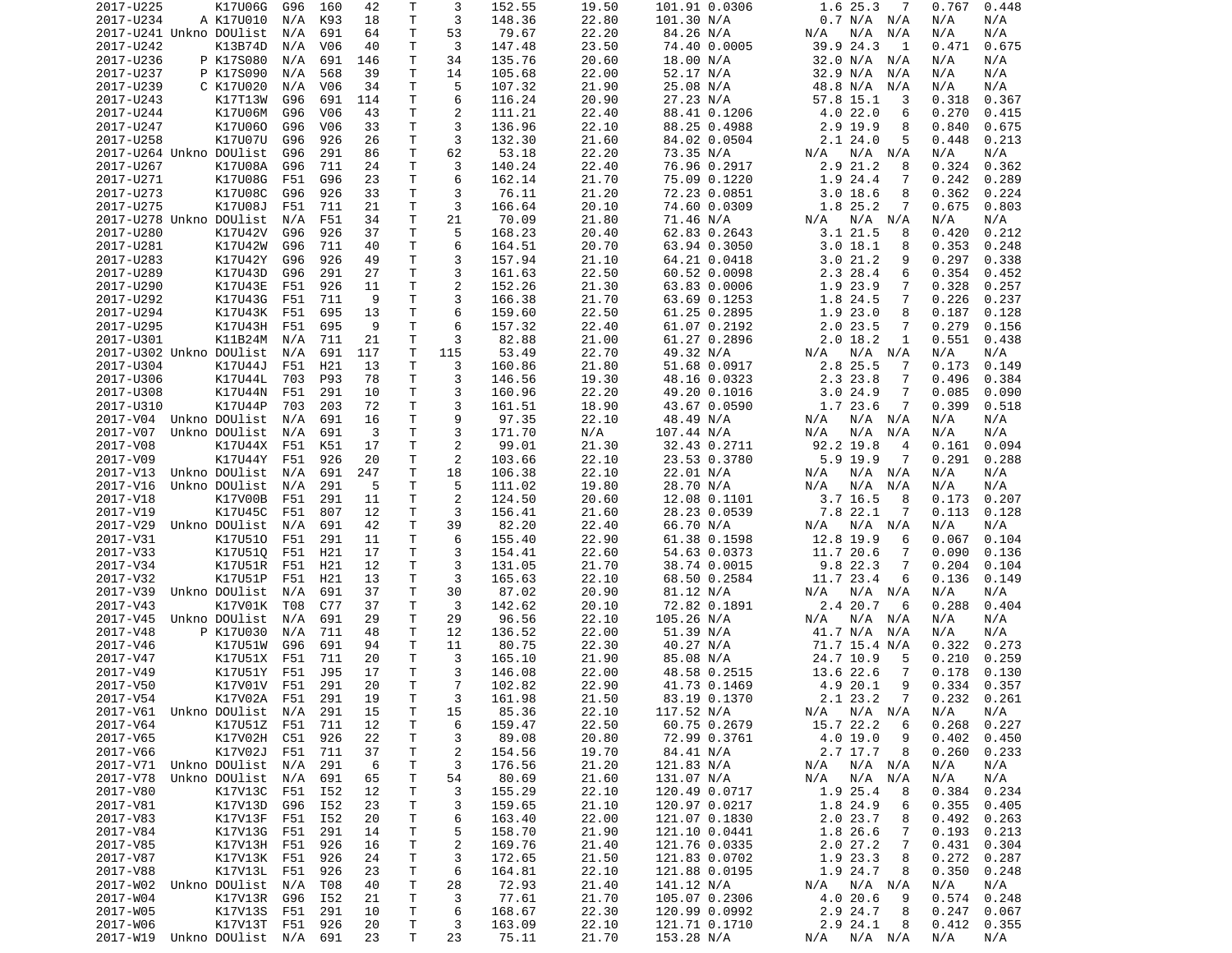| 2017-W21                                   | K17V14N         | F51             | 291             | 11             | Т            | 8              | 162.92           | 22.40          | 121.10 N/A             | 3.9 22.2<br>9                  | 0.263<br>0.293           |
|--------------------------------------------|-----------------|-----------------|-----------------|----------------|--------------|----------------|------------------|----------------|------------------------|--------------------------------|--------------------------|
| 2017-W23                                   | K17V14P         | F51             | 291             | 9              | T            | 3              | 156.11           | 22.60          | 121.67 0.0309          | 4.0 23.6<br>6                  | 0.219<br>0.150           |
| 2017-W24                                   | K17V140         | F51             | 291             | 7              | Τ            | $\overline{2}$ | 163.60           | 22.20          | 121.70 0.0781          | 4.025.8<br>7                   | 0.105<br>0.050           |
| 2017-W25                                   | K17V14R         | F51             | I52             | 13             | Τ            | 2              | 163.84           | 22.00          | 121.71 0.0587          | 3.725.7<br>8                   | 0.378<br>0.267           |
| 2017-W26                                   | K17V14S         | F51             | 291             | 9              | T.           | 3              | 167.32           | 22.20          | 121.73 0.0422          | 4.026.8<br>7                   | 0.212<br>0.100           |
| 2017-W47                                   | K15DK0C         | N/A             | 926             | 19             | Τ            | 6              | 84.15            | 21.80          | 157.10 0.0300          | 1.020.5<br>3                   | 0.295<br>0.330           |
| 2017-W48                                   | Unkno DOUlist   | F51             | F51             | 117            | т            | 30             | 97.87            | 22.70          | 12.82 N/A              | N/A N/A<br>N/A                 | N/A<br>N/A               |
| 2017-W53                                   | Unkno DOUlist   | N/A             | 691             | 39             | Τ            | 33             | 85.14            | 22.40          | 167.94 N/A             | N/A<br>N/A<br>N/A              | N/A<br>N/A               |
| 2017-W55                                   | K17V15L         | F51             | H21             | 19             | T.           | 6              | 159.88           | 22.50          | 121.08 0.0733          | 3.921.1<br>8                   | 0.294<br>0.284           |
| 2017-W57                                   | K17V150         | T08             | I52             | 47             | Τ            | 3              | 94.16            | 19.50          | 146.21 0.0168          | 4.0 19.6<br>6                  | 0.392<br>0.225           |
| 2017-W66                                   | K17W01A         | F51             | 291             | 12             | Τ            | 3              | 174.57           | 22.20          |                        | 1.7 24.5<br>8                  | 0.245<br>0.176           |
|                                            |                 |                 |                 | 27             | Τ            | 20             |                  |                | 167.95 0.1882          |                                |                          |
| 2017-W77                                   | Unkno DOUlist   | N/A             | 691             |                |              |                | 86.95            | 21.70          | 159.27 N/A             | N/A<br>N/A N/A                 | N/A<br>N/A               |
| 2017-W79                                   | K17W01G         | F51             | G96             | 50             | T.           | 3              | 135.08           | 20.60          | 160.25 0.1364          | 2.9 22.3<br>5                  | 0.322<br>0.415           |
| 2017-W80                                   | K17W01J         | F51             | 926             | 22             | т            | 3              | 170.47           | 22.00          | 158.58 0.1960          | 2.9 23.9<br>7                  | 0.168<br>0.222           |
| 2017-W85                                   | K17W01H         | F51             | I52             | 18             | T.           | 5              | 169.96           | 22.00          | 160.27 0.1731          | 2.7 19.4<br>9                  | 0.382<br>0.209           |
| 2017-W86                                   | K17W010         | F51             | 291             | 18             | T.           | 6              | 166.50           | 21.90          | 159.31 0.0735          | 1.9 24.1<br>7                  | 0.257<br>0.274           |
| 2017-W87                                   | K17W01P         | F51             | H21             | 25             | Τ            | 3              | 163.67           | 20.90          | 159.76 0.0297          | 1.9 24.6<br>7                  | 0.333<br>0.277           |
| 2017-W89                                   | K17W01R         | F51             | 291             | 9              | T.           | 3              | 159.69           | 22.30          | 159.71 0.0050          | 1.9 26.2<br>5                  | 0.219<br>0.286           |
| 2017-W95                                   | Unkno DOUlist   | N/A             | 291             | 6              | Τ            | 6              | 148.77           | 22.70          | 148.44 N/A             | N/A N/A<br>N/A                 | N/A<br>N/A               |
| 2017-W94                                   | K17W01W         | G96             | 474             | 21             | Τ            | 3              | 139.00           | 21.60          | 147.96 0.0006          | 1.1 29.7<br>6                  | 0.510<br>0.655           |
| 2017-W97                                   | K17W02G         | F51             | 926             | 19             | Τ            | 3              | 144.14           | 21.00          | 147.51 0.0449          | 3.020.0<br>8                   | 0.193<br>0.176           |
| 2017-W98                                   | K17W02H         | F51             | 691             | 12             | Τ            | $\overline{c}$ | 146.88           | 21.40          | 147.24 0.0021          | 3.024.3<br>8                   | 0.305<br>0.340           |
| 2017-W102                                  | K17W02M         | F51             | H <sub>21</sub> | 15             | T.           | 3              | 134.18           | 22.00          | 150.94 0.0993          | 1.8 23.2<br>7                  | 0.200<br>0.193           |
| 2017-W103                                  | K17W02N         | F51             | 691             | 11             | Τ            | 5              | 173.63           | 22.50          | 148.20 0.2473          | 2.024.1<br>8                   | 0.261<br>0.180           |
| 2017-W104                                  | K17W020         | F51             | 691             | 19             | T.           | 3              | 172.87           | 21.40          | 147.56 0.0050          | 2.1 26.6<br>7                  | 0.200<br>0.280           |
| 2017-W107 Unkno DOUlist                    |                 | T <sub>14</sub> | 691             | 93             | $\mathsf{T}$ | 54             | 78.56            | 22.10          | 7.61 N/A               | N/A N/A<br>N/A                 | N/A<br>N/A               |
| 2017-W109 Unkno DOUlist                    |                 | N/A             | 691             | 63             | Τ            | 45             | 53.28            | 22.70          | 125.33 N/A             | N/A<br>N/A<br>N/A              | N/A<br>N/A               |
| 2017-W110 Unkno DOUlist                    |                 | N/A             | 703             | 77             | T.           | 63             | 54.58            | 22.50          | 114.62 N/A             | N/A<br>N/A<br>N/A              | N/A<br>N/A               |
| 2017-W112                                  | K08W61M         | N/A             | J95             | 17             | Τ            | 3              | 122.37           | 20.30          | 111.68 0.0095          | 0.626.6<br>0                   | 0.427<br>0.333           |
|                                            | K17W12P         |                 |                 |                | Τ            | 5              |                  |                |                        |                                |                          |
| 2017-W113                                  |                 | F51             | 291             | 8              |              |                | 169.36           | 22.60          | 139.05 0.1344          | $3.9$ 24.5<br>8                | 0.224<br>0.232           |
| 2017-W115                                  | K17W12R         | F51             | I52             | 21             | Τ            | 3              | 162.56           | 22.10          | 138.44 0.1246          | 3.922.1<br>7                   | 0.362<br>0.577           |
| 2017-W117                                  | K17W12T         | F51             | J95             | 45             | T.           | 3              | 157.83           | 22.00          | 110.73 0.0077          | $5.5$ 27.1<br>6                | 0.430<br>0.640           |
| 2017-W119                                  | K17W12V         | F51             | 691             | 11             | $\mathsf{T}$ | 3              | 172.55           | 21.90          | 128.71 0.0091          | 3.925.3<br>7                   | 0.162<br>0.358           |
| 2017-W120                                  | K17W12W         | F51             | 926             | 23             | Τ            | 3              | 136.84           | 21.10          | 117.89 0.3169          | 3.9 20.5<br>7                  | 0.210<br>0.399           |
| 2017-W122                                  | K17W12X         | F51             | 033             | 22             | T.           | 3              | 147.24           | 20.80          | 119.65 0.0261          | 3.622.0<br>8                   | 0.344<br>0.162           |
| 2017-W124                                  | K17W12Y         | F51             | 474             | 16             | Τ            | 3              | 146.93           | 21.00          | 124.59 0.2088          | 3.121.6<br>7                   | 0.146<br>0.118           |
| 2017-W127                                  | K17W13A         | F51             | 926             | 23             | T.           | 3              | 170.19           | 21.10          | 115.43 0.0761          | 3.125.1<br>6                   | 0.200<br>0.211           |
| 2017-W128                                  | K17W13B         | F51             | 291             | 9              | Τ            | 6              | 169.33           | 21.90          | 115.20 0.1741          | 3.124.3<br>8                   | 0.113<br>0.148           |
| 2017-W129                                  | K17W13C         | F51             | H01             | 12             | T            | $\overline{2}$ | 163.30           | 22.20          | 114.87 0.2958          | 3.123.4<br>7                   | 0.087<br>0.129           |
| 2017-W130                                  | K17W13D         | F51             | H01             | 16             | T            | 3              | 156.88           | 22.10          | 115.45 0.0034          | 3.024.4<br>8                   | 0.307<br>0.234           |
| 2017-W131                                  | K17W13E         | F51             | 926             | 14             | Τ            | 3              | 163.69           | 21.40          | 115.87 0.0419          | $3.0$ 25.5<br>6                | 0.151<br>0.209           |
| 2017-W132                                  | K17W13G         | F51             | 926             | 15             | Τ            | 3              | 148.54           | 21.30          | 116.32 0.0766          | $2.0$ 23.8<br>7                | 0.146<br>0.246           |
| 2017-W133                                  | K17V34G         | G96             | 291             | 21             | Τ            | 3              | 177.05           | 22.20          | 126.16 0.1016          | 8.1 26.1<br>8                  | 0.571<br>0.314           |
| 2017-W145                                  | K17W13W         | G96             | 926             | 38             | T            | 3              | 166.00           | 21.50          | 115.28 0.0381          | 3.1 24.9<br>6                  | 0.536<br>0.280           |
| 2017-W146                                  | K17W13X         | G96             | G96             | 20             | Τ            | 3              | 126.98           | 21.40          | 114.91 0.0284          | 3.1 24.4<br>7                  | 0.260<br>0.277           |
| 2017-W155 Unkno DOUlist                    |                 | N/A             | 691             | 39             | T.           | 39             | 81.31            | 23.10          | 103.44 N/A             | N/A<br>$N/A$ $N/A$             | N/A<br>N/A               |
|                                            |                 |                 |                 |                | T            | 3              |                  |                |                        |                                | 0.444                    |
| 2017-W156                                  | K12Y010         | N/A             | T14             | 15<br>9        | T            | 3              | 85.40            | 22.30          | 102.22 0.0422          | 1.2 21.3<br>2<br>9             | 0.453                    |
| 2017-W157                                  | K17W14G         | F51             | 926             |                |              |                | 130.06           | 21.10          | 107.72 0.0001          | $3.9$ 24.5                     | 0.285<br>0.187           |
| 2017-W160                                  | K17W14L         | G96             | G96             | 27             | Τ            | 3              | 145.39           | 22.30          | 105.93 0.0829          | 1.9 25.2<br>7                  | 0.322<br>0.304           |
| 2017-W162 Unkno DOUlist                    |                 | N/A             | 291             | 61             | T            | 54             | 62.15            | 23.20          | 93.48 N/A              | N/A N/A<br>N/A                 | N/A<br>N/A               |
| 2017-W189 Unkno DOUlist                    |                 | N/A             | 691             | 113            | T.           | 87             | 69.86            | 22.70          | 80.95 N/A              | N/A<br>N/A<br>N/A              | N/A<br>N/A               |
| 2017-W164                                  | K17W14V         | F51             | 291             | 11             | T.           | 5              | 162.10           | 22.50          | 92.50 0.0571           | 5.1 24.9<br>-7                 | 0.127<br>0.173           |
| 2017-W165                                  | K17W14X F51 I52 |                 |                 | 20             | $\mathsf{T}$ | 3              | 62.43            | 21.10          | 91.98 0.0765           | 4.9 17.9<br>9                  | $0.453$ $0.348$          |
| 2017-W166                                  | K17W14Y         | F51             | 291             | 12             | Τ            | 6              | 145.19           | 22.30          | 93.63 0.0411           | 4.1 22.0<br>8                  | $0.267$ $0.156$          |
| 2017-W169                                  | K17W15B         | F51             | V <sub>06</sub> | 17             | Τ            | 6              | 113.28           | 22.20          | 91.98 0.0117           | 4.0 22.3<br>8                  | 0.305<br>0.137           |
| 2017-W172                                  | K17W15E         | G96             | V <sub>06</sub> | 32             | Τ            | 3              | 137.76           | 21.60          | 96.11 0.0815           | 2.024.5<br>8                   | 0.450<br>0.421           |
| 2017-W176                                  | K17W15J         | G96             | I52             | 30             | т            | 3              | 163.43           | 21.80          | 94.90 0.3129           | 1.9 22.5<br>8                  | 0.229<br>0.311           |
| 2017-W178                                  | K17W15L         | G96             | V06             | 32             | T            | 3              | 152.51           | 21.20          | 94.44 0.0001           | 1.9 25.8<br>6                  | 0.320<br>0.381           |
| 2017-W182                                  | K17W15P         | G96             | V06             | 26             | T.           | $\overline{c}$ | 155.72           | 22.10          | 94.51 0.0837           | 1.9 24.7<br>8                  | 0.298<br>0.522           |
| 2017-W183                                  | K17W15Q         | F51             | H01             | 11             | T            | 3              | 154.50           | 22.30          | 95.41 0.1034           | 1.7 24.8<br>7                  | 0.141<br>0.079           |
| 2017-W185                                  | K17W16C         | F51             | I52             | 14             | Τ            | 3              | 122.35           | 21.90          | 82.05 0.1225           | 8.9 19.0<br>7                  | 0.467<br>0.220           |
| 2017-W186                                  | K17W16E F51     |                 | G96             | 14             | T            | 3              | 174.45           | 21.80          | 83.50 0.1491           | 5.9 23.0<br>8                  | 0.146<br>0.160           |
| 2017-W188                                  | K17W16D         | F51             | V06             | 16             | Τ            | 3              | 121.35           | 22.10          | 83.18 0.0793           | 6.8 21.4<br>7                  | 1.389<br>1.898           |
| 2017-W191                                  | K17W16G         |                 |                 |                | Τ            |                | 123.45           |                |                        |                                |                          |
|                                            |                 | G96             | 291             | 42             |              | 9              |                  | 21.20          | 84.14 0.0964           | 3.1 22.8<br>6                  | 0.219<br>0.300           |
| 2017-W199                                  | K17W16N         | G96             | 926             | 31             | T            | 3              | 112.41           | 21.70          | 81.11 0.0156           | 2.1 21.7<br>9                  | 0.281<br>0.617           |
| 2017-W201 Unkno DOUlist                    |                 | N/A             | 691             | 31             | Τ            | 27             | 86.56            | 21.50          | 80.43 N/A              | N/A N/A<br>N/A                 | N/A<br>N/A               |
| 2017-W213 Unkno DOUlist                    |                 | N/A             | 691             | $\overline{2}$ | Τ            | $\overline{2}$ | 121.10           | N/A            | 117.66 N/A             | N/A<br>$N/A$ $N/A$             | N/A<br>N/A               |
| 2017-W214                                  | K17W28G         | F51             | 291             | 16             | Τ            | 3              | 149.82           | 22.80          | 83.22 0.3457           | 27.9 23.0<br>- 5               | 0.155<br>0.182           |
|                                            |                 |                 |                 |                |              |                |                  |                |                        |                                |                          |
| 2017-X01 Unkno DOUlist N/A                 |                 |                 | D29             | 42             | T.           | 12             | 140.02           | 22.30          | 63.85 N/A              | N/A<br>$N/A$ $N/A$             | N/A<br>N/A               |
| 2017-X06<br>2017-X08 Unkno DOUlist N/A 691 | C K17U050       | N/A             | V06             | 69<br>25       | T<br>T.      | 17<br>6        | 145.53<br>133.31 | 22.80<br>20.50 | 39.35 N/A<br>81.29 N/A | 27.7 N/A N/A<br>N/A<br>N/A N/A | N/A<br>N/A<br>N/A<br>N/A |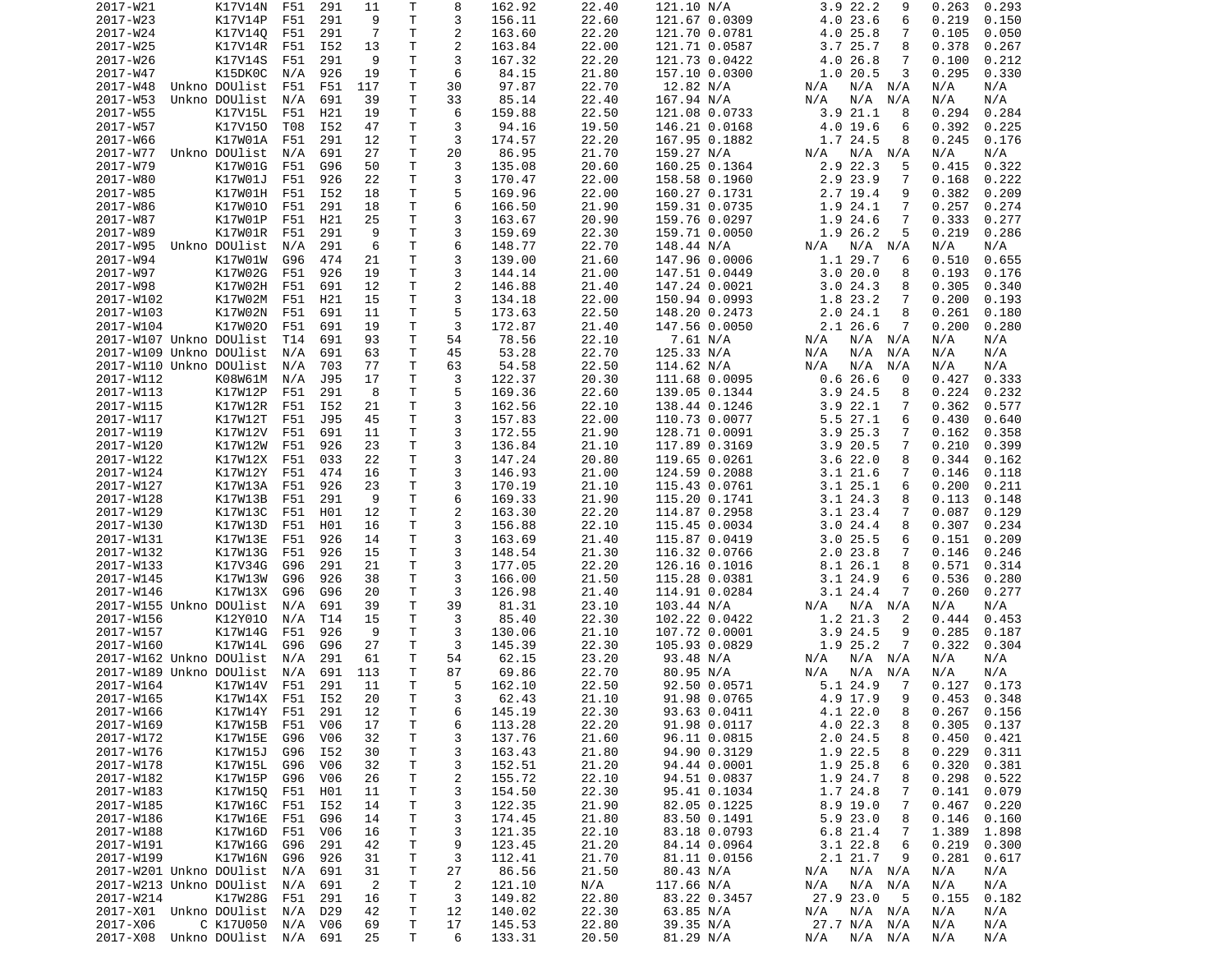| 2017-X71                | Unkno DOUlist            | N/A        | 691        | 122      | Т       | 87                      | 59.48            | 22.60          | 33.92 N/A                      | N/A<br>N/A<br>N/A                   | N/A<br>N/A                   |
|-------------------------|--------------------------|------------|------------|----------|---------|-------------------------|------------------|----------------|--------------------------------|-------------------------------------|------------------------------|
| 2017-X72                | K03Y03P                  | N/A        | J95        | 18       | т       | 3                       | 135.83           | 21.10          | 49.31 0.0752                   | 0.720.0<br>3                        | 0.491<br>0.413               |
| 2017-X77                | Unkno DOUlist            | N/A        | 291        | 45       | Τ       | 35                      | 94.86            | 22.00          | 50.40 N/A                      | N/A<br>N/A<br>N/A                   | N/A<br>N/A                   |
| 2017-X73                | K17W28X                  | F51        | 695        | 13       | Τ       | 5                       | 160.57           | 22.70          | 50.64 0.2019                   | 15.9 21.5<br>7                      | 0.181<br>0.200               |
| 2017-X74                | K17W28Y                  | F51        | 695        | 11       | т       | 5                       | 161.46           | 22.30          | 50.23 0.0894                   | 15.9 21.5<br>8                      | 0.188<br>0.401               |
| 2017-X75                | K17W28Z                  | F51        | 695        | 20       | Τ       | 6                       | 89.57            | 22.40          | 28.55 0.1350                   | 124.7 20.8<br>3                     | 0.084<br>0.126               |
| 2017-X76                | K17X00C                  | F51        | J95        | 28       | т       | 3                       | 100.73           | 20.00          | 9.55 0.0477                    | 3.5 19.8<br>8                       | 0.294<br>0.259               |
| 2017-X81                | K17X00F                  | G96        | <b>J95</b> | 29       | т       | 2                       | 130.58           | 20.90          | 49.31 0.0202                   | 1.6 23.7<br>7                       | 0.403<br>0.256               |
| 2017-X82                | Unkno DOUlist            | N/A        | F51        | 64       | Τ       | 32                      | 60.93            | 22.00          | 60.87 N/A                      | $N/A$ $N/A$<br>N/A                  | N/A<br>N/A                   |
| 2017-X84                | K17X00R                  | F51        | 926        | 25       | т<br>T. | 2                       | 148.51           | 20.40          | 50.84 0.0154                   | 2.0 23.9<br>9                       | 0.274<br>0.404               |
| 2017-X87<br>2017-X88    | Unkno DOUlist<br>K17X01A | N/A<br>F51 | 691<br>H01 | 29<br>16 | Τ       | 18<br>3                 | 127.55<br>72.13  | 19.80<br>22.30 | 36.73 N/A<br>22.39 0.0477      | $N/A$ $N/A$<br>N/A<br>4.9 21.2<br>8 | N/A<br>N/A<br>0.164<br>0.255 |
| 2017-X89                | K17X01B                  | F51        | 291        | 26       | Τ       | 9                       | 141.62           | 20.80          | 52.16 0.1081                   | $2.9$ 22.1<br>6                     | 0.253<br>0.290               |
| 2017-X90                | K17X01D                  | F51        | 291        | 20       | Τ       | $\overline{\mathbf{c}}$ | 155.00           | 21.30          | 64.02 0.0370                   | 2.1 25.2<br>7                       | 0.303<br>0.330               |
| 2017-X91                | K17X01E                  | F51        | 291        | 21       | Τ       | 3                       | 154.55           | 21.30          | 64.21 0.0012                   | 1.9 25.8<br>7                       | 0.304<br>0.266               |
| 2017-X92                | K17X01C                  | F51        | H01        | 22       | Τ       | 3                       | 112.52           | 22.20          | 63.45 0.3028                   | 2.020.3<br>9                        | 0.286<br>0.453               |
| 2017-X94                | K17X01H                  | F51        | 291        | 32       | Τ       | 3                       | 171.86           | 20.40          | 66.49 0.1223                   | 1.8 24.3<br>7                       | 0.344<br>0.704               |
| 2017-X99                | K17X01F                  | F51        | H21        | 13       | т       | 3                       | 152.32           | 22.40          | 63.99 0.2664                   | 1.9 23.2<br>8                       | 0.105<br>0.161               |
| 2017-X101 Unkno DOUlist |                          | N/A        | 291        | 14       | Τ       | 14                      | 100.07           | 20.70          | 113.11 N/A                     | N/A<br>N/A<br>N/A                   | N/A<br>N/A                   |
| 2017-X102 Unkno DOUlist |                          | N/A        | 691        | 66       | Τ       | 60                      | 84.04            | 22.60          | 113.30 N/A                     | N/A<br>N/A<br>N/A                   | N/A<br>N/A                   |
| 2017-X105 Unkno DOUlist |                          | N/A        | 691        | 41       | т       | 41                      | 75.74            | 22.50          | 122.66 N/A                     | N/A<br>N/A<br>N/A                   | N/A<br>N/A                   |
| 2017-X106               | K17W29C                  | F51        | I52        | 20       | Τ       | 2                       | 61.45            | 22.60          | 84.29 0.1800                   | 22.9 17.8<br>8                      | 0.240<br>0.249               |
| 2017-X109               | K17X02A                  | F51        | 926        | 40       | т       | 3                       | 158.10           | 21.90          | 65.83 0.2666                   | $5.9$ 19.9<br>8                     | 0.302<br>0.326               |
| 2017-X114               | K17X02F                  | G96        | 926        | 40       | T.      | $\overline{c}$          | 147.95           | 20.60          | 76.93 0.0090                   | 4.9 23.7<br>7                       | 0.229<br>0.274               |
| 2017-X115               | K17X02G                  | G96        | 926        | 51       | T.      | 2                       | 141.77           | 20.90          | 76.93 0.0201                   | 4.9 22.2<br>$\overline{7}$          | 0.450<br>0.238               |
| 2017-X117               | K17X02K                  | F51        | 291        | 13       | Τ       | 2                       | 155.77           | 22.40          | 78.12 0.0138                   | 3.925.8<br>8                        | 0.164<br>0.198               |
| 2017-X119               | K17X02M                  | F51        | 926        | 36       | T.      | 3                       | 159.75           | 21.90          | 64.35 0.0635                   | 6.024.2<br>7                        | 0.480<br>0.472               |
| 2017-X120               | K17X02N                  | F51        | 926        | 34       | т       | 3                       | 167.44           | 21.50          | 89.46 0.0865                   | 4.025.0<br>7                        | 0.231<br>0.229               |
| 2017-X121               | K17X020                  | F51        | 291        | 19       | Τ       | 6                       | 124.23           | 22.20          | 90.09 0.0021                   | $3.9$ 22.4<br>8                     | 0.179<br>0.228               |
| 2017-X122               | K17X02P                  | F51        | 691        | 33       | Τ       | 3                       | 129.35           | 20.10          | 90.63 N/A                      | $3.9$ 18.7<br>7                     | 0.189<br>0.191               |
| 2017-X125               | K17X02S                  | F51        | 291        | 10       | Τ       | 3                       | 148.91           | 22.60          | 102.42 0.0045                  | 3.026.1<br>8                        | 0.103<br>0.183               |
| 2017-X128               | K17X02V                  | F51        | 691        | 30       | T.      | 6                       | 152.21           | 19.80          | 114.96 0.2826                  | 2.020.5<br>7                        | 0.222<br>0.221               |
| 2017-X129               | K17X02W                  | F51        | 926        | 25       | т       | 3                       | 137.48           | 21.60          | 115.65 0.0564                  | 2.024.8<br>5                        | 0.294<br>0.251               |
| 2017-X134 Unkno DOUlist |                          | G96        | 691        | 94       | T.      | 16                      | 78.56            | 22.60          | 69.76 N/A                      | N/A<br>N/A<br>N/A                   | N/A<br>N/A                   |
| 2017-X136               | K17X60K                  | F51        | 291        | 22       | Τ       | 6                       | 146.69           | 21.60          | 113.83 0.3717                  | 2.9 21.1<br>7                       | 0.325<br>0.204               |
| 2017-X137               | K17X60L                  | F51        | 291        | 23       | Τ       | 5                       | 153.61           | 22.10          | 114.96 0.2495                  | 2.9 22.4<br>7                       | 0.253<br>0.336               |
| 2017-X140               | K17X600                  | G96        | 926        | 32       | Τ       | 3                       | 135.63           | 21.00          | 125.99 0.1182                  | 2.120.6<br>8                        | 0.398<br>0.300               |
| 2017-X143               | K17X60R                  | 703        | J95        | 37       | т       | 3                       | 111.71           | 20.00          | 134.43 0.0191                  | 1.7 24.3<br>5                       | 0.350<br>0.467               |
| 2017-Y05 Unkno DOUlist  |                          | N/A        | 691        | 53       | Τ       | 49                      | 74.85            | 22.30          | 144.51 N/A                     | N/A<br>N/A<br>N/A                   | N/A<br>N/A                   |
| 2017-Y07                | Unkno DOUlist            | N/A        | 691        | 26       | т       | 26                      | 80.30            | 20.20          | 156.42 N/A                     | N/A<br>N/A<br>N/A                   | N/A<br>N/A                   |
| 2017-Y16                | K17X61P                  | F51        | 807        | 31       | T.      | 3                       | 150.06           | 20.50          | 137.26 0.1814                  | 2.7 22.2<br>-7                      | 0.266<br>0.349               |
| 2017-Y17                | K17X610                  | F51        | 807        | 25       | т       | 6                       | 141.00           | 21.80          | 138.07 0.0326                  | 2.8 23.3<br>8                       | 0.289<br>0.308               |
| 2017-Y18                | K17X61R                  | F51        | 691        | 28       | т       | 6                       | 134.55           | 21.70          | 138.12 0.0198                  | $2.0$ 22.9<br>8                     | 0.285<br>0.167               |
| 2017-Y30                | Unkno DOUlist            | N/A        | 691        | 61       | Τ       | 55                      | 61.18            | 22.50          | 61.37 N/A                      | $N/A$ $N/A$<br>N/A                  | N/A<br>N/A                   |
| 2017-Y31                | K17X62B                  | F51        | 691        | 29       | Τ       | 6                       | 153.63           | 21.60          | 136.83 0.2273                  | 4.9 19.9<br>7                       | 0.199<br>0.341               |
| 2017-Y33                | K17X62F                  | 703        | J04        | 31       | Τ       | 3                       | 105.22           | 20.20          | 148.28 0.0325                  | 3.723.6<br>6                        | 0.433<br>0.407               |
| 2017-Y35                | K17X62H                  | G96        | G96<br>L01 | 35       | Τ       | $\overline{c}$          | 118.41           | 21.50          | 148.98 0.2061                  | 4.0 20.2<br>8                       | 0.366<br>0.296               |
| 2017-Y37<br>2017-Y38    | K17Y00D<br>K17Y00E       | G96<br>G96 | 204        | 22<br>41 | Τ<br>Τ  | $\overline{c}$<br>3     | 122.57<br>151.53 | 22.10<br>22.70 | 156.20 0.0346                  | 2.7 25.4<br>6                       | 0.317<br>0.265<br>0.536      |
| 2017-Y40                | K17X62C                  | G96        | G96        | 29       | Τ       | 3                       | 98.76            | 23.10          | 102.42 0.0029<br>138.14 0.0438 | 7.7 28.5<br>6<br>5.022.3<br>8       | 0.457<br>0.388<br>0.415      |
| 2017-Y41                | K17X62E                  | G96        | 691        | 36       | T.      | 3                       | 161.09           | 21.20          | 145.71 0.1284                  | 4.3 19.8<br>9                       | 0.366<br>0.282               |
| 2017-Y43                | C K17W020                | N/A        | 691        | 87       | T.      | 8                       | 95.84            | 20.90          | 47.82 N/A                      | 23.0 N/A N/A                        | N/A<br>N/A                   |
| 2017-Y44                | P K17W030 N/A 691        |            |            | 58       | T       | 3                       | 67.47            | 20.60          | 20.27 N/A                      | 22.0 N/A N/A                        | N/A<br>N/A                   |
| 2017-Y45                | C K17X010                | N/A        | 691        | 36       | Τ       | 9                       | 97.05            | 20.30          | 116.39 N/A                     | 6.9 N/A N/A                         | N/A<br>N/A                   |
| 2017-Y46                | Unkno DOUlist            | N/A        | 691        | 146      | Τ       | 127                     | 43.60            | 22.80          | 155.76 N/A                     | N/A<br>N/A N/A                      | N/A<br>N/A                   |
| 2017-Y50                | Unkno DOUlist            | N/A        | 691        | 76       | Τ       | 55                      | 75.04            | 22.20          | 146.04 N/A                     | N/A N/A<br>N/A                      | N/A<br>N/A                   |
| 2017-Y47                | K17X62L                  | G96        | 291        | 23       | Τ       | 6                       | 122.10           | 21.20          | 149.01 0.4479                  | 4.9 18.8<br>$\overline{7}$          | 0.287<br>0.284               |
| 2017-Y51 Unkno DOUlist  |                          | N/A        | 291        | 14       | Τ       | 14                      | 117.38           | 20.90          | 134.40 N/A                     | N/A<br>N/A N/A                      | N/A<br>N/A                   |
| 2017-Y52                | Unkno DOUlist            | N/A        | 691        | 34       | Τ       | 31                      | 81.29            | 23.40          | 123.10 N/A                     | N/A<br>N/A N/A                      | N/A<br>N/A                   |
| 2017-Y54                | K17Y00X                  | G96        | 926        | 29       | Τ       | 3                       | 126.09           | 21.60          | 127.23 0.2266                  | 3.021.5<br>9                        | 0.431<br>0.357               |
| 2017-Y55                | K17Y00Z                  | G96        | 926        | 22       | т       | 3                       | 131.19           | 22.10          | 126.98 0.1160                  | 3.023.8<br>6                        | 0.541<br>0.279               |
| 2017-Y57                | K17Y01B                  | G96        | V06        | 13       | Τ       | 2                       | 139.29           | 22.60          | 127.13 0.0196                  | 2.9 26.9<br>8                       | 0.426<br>0.336               |
| 2017-Y58                | K17Y01C                  | G96        | 926        | 18       | T       | 3                       | 140.64           | 21.70          | 126.71 0.0168                  | 3.023.5<br>8                        | 0.290<br>0.307               |
| 2017-Y59                | K17Y01D                  | G96        | V06        | 26       | T       | $\overline{c}$          | 150.20           | 22.10          | 126.01 0.0031                  | 3.030.0<br>5                        | 0.553<br>0.344               |
| 2017-Y60                | K17Y01E                  | G96        | 711        | 46       | Τ       | 3                       | 100.79           | 21.30          | 125.97 0.0395                  | 33.0 24.5<br>$\overline{7}$         | 0.420<br>0.334               |
| 2017-Y65                | K17Y010                  | G96        | F51        | 24       | Τ       | 3                       | 146.14           | 21.40          | 124.55 0.0278                  | 2.1 23.2<br>8                       | 0.450<br>0.386               |
| 2017-Y78                | Unkno DOUlist            | N/A        | 691        | 18       | т       | 11                      | 76.25            | 21.80          | 111.95 N/A                     | N/A N/A<br>N/A                      | N/A<br>N/A                   |
| 2017-Y84                | Unkno DOUlist            | N/A        | 691        | 11       | Τ       | 11                      | 85.63            | 22.30          | 104.97 N/A                     | N/A<br>N/A<br>N/A                   | N/A<br>N/A                   |
| 2017-Y89                | K17Y03T                  | F51        | 291        | 30       | T       | 6                       | 144.23           | 21.40          | 101.37 0.0941                  | 2.1 23.7<br>$\overline{7}$          | 0.234<br>0.320               |
| 2017-Y93                | K17Y030                  | F51        | 711        | 21       | T       | 3                       | 121.81           | 22.60          | 100.77 0.0654                  | 2.9 20.2<br>9                       | 0.464<br>0.333               |
| 2017-Y96                | K13002W                  | N/A 291    |            | 6        | Τ       | 3                       | 157.47           | 22.00          | 101.83 0.0869                  | 1.1 21.2<br>3                       | 0.261<br>0.414               |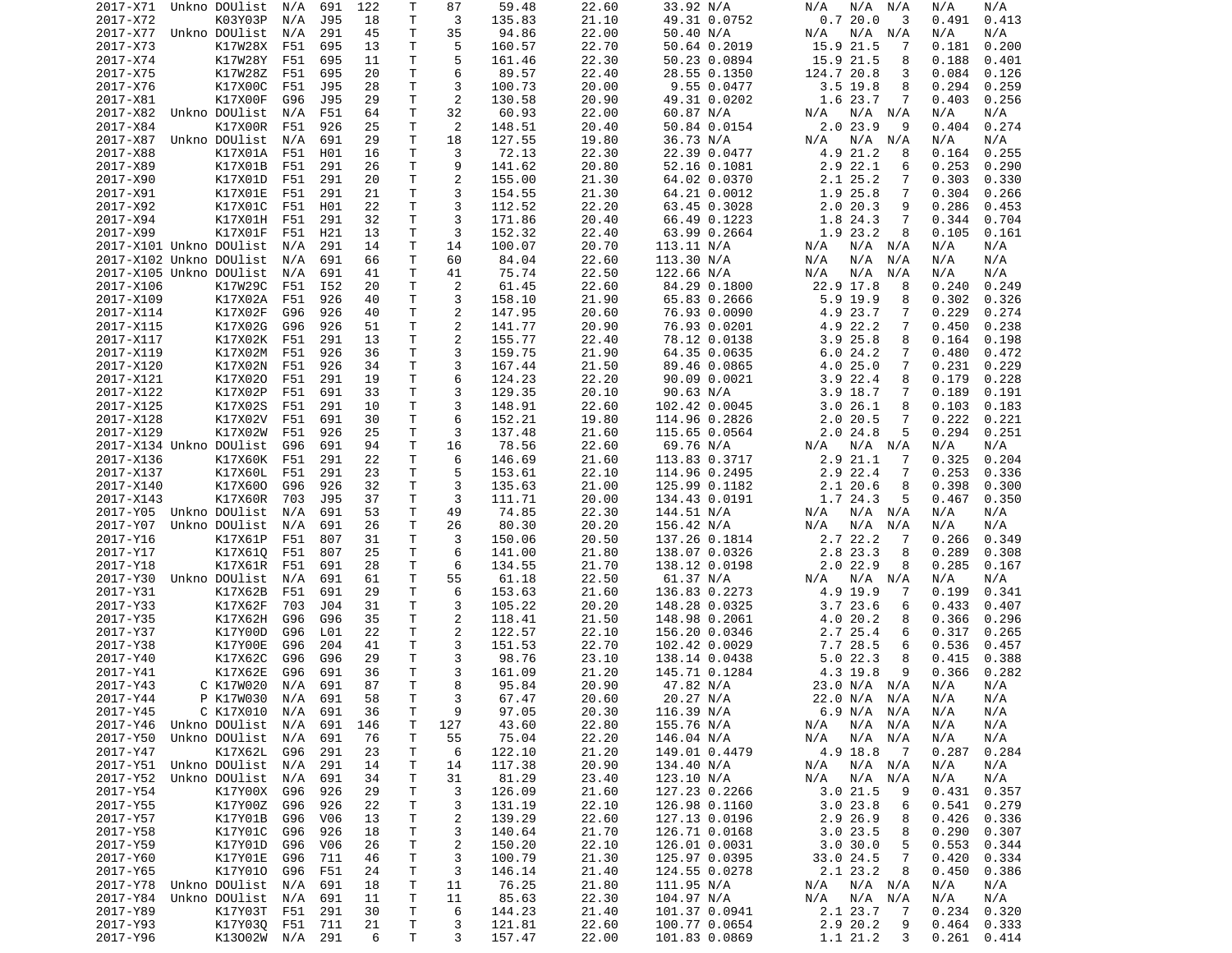| 2017-Y99                   | Unkno DOUlist   | N/A | 691 | 25  | Т            | 25                      | 107.99 | 21.30 | 89.23 N/A     | N/A<br>N/A<br>N/A         | N/A<br>N/A      |
|----------------------------|-----------------|-----|-----|-----|--------------|-------------------------|--------|-------|---------------|---------------------------|-----------------|
| 2017-Y100                  | K17Y040         | F51 | 291 | 28  | T            | 9                       | 148.42 | 22.20 | 90.53 0.0854  | 3.020.7<br>8              | 0.242<br>0.170  |
| 2017-Y104                  | K17Y04S         | F51 | 291 | 9   | Τ            | 6                       | 147.36 | 22.70 | 91.18 0.2835  | 2.023.0<br>8              | 0.218<br>0.203  |
| 2017-Y105                  | K17Y04T         | F51 | 291 | 12  | т            | 3                       | 143.86 | 22.40 | 90.15 0.1372  | 2.023.6<br>8              | 0.249<br>0.364  |
| 2017-Y115 Unkno DOUlist    |                 | N/A | G96 | 22  | Τ            | 10                      | 90.24  | 22.20 | 88.04 N/A     | N/A<br>N/A<br>N/A         | N/A<br>N/A      |
| 2017-Y117                  | K17Y05F         | F51 | H21 | 17  | Τ            | 5                       | 79.73  | 21.80 | 82.16 0.0948  | $3.8$ 19.4<br>8           | 0.464<br>0.199  |
| 2017-Y118                  | K17Y05G         | F51 | 291 | 16  | т            | $\overline{c}$          | 154.19 | 22.60 | 89.40 N/A     | 12.0 12.5<br>5            | 0.161<br>0.173  |
| 2017-Y119                  | K17Y05H         | F51 | H21 | 30  | т            | 5                       |        | 22.00 |               | 2.9 21.9<br>7             | 0.374           |
|                            |                 |     |     |     |              |                         | 148.35 |       | 80.17 0.2111  |                           | 0.421           |
| 2017-Y125                  | K17Y050         | F51 | H21 | 17  | т            | 3                       | 159.38 | 22.10 | 78.80 0.1231  | 1.8 24.7<br>7             | 0.211<br>0.305  |
| 2017-Y128 Unkno DOUlist    |                 | N/A | 691 | 24  | т            | 21                      | 87.06  | 21.90 | 63.84 N/A     | $N/A$ $N/A$<br>N/A        | N/A<br>N/A      |
| 2017-Y129                  | K17Y05T         | F51 | 291 | 13  | т            | 3                       | 132.29 | 22.70 | 64.61 0.0440  | 4.9<br>18.8<br>8          | 0.217<br>0.177  |
| 2017-Y130                  | K17Y05U         | F51 | 291 | 13  | т            | $\overline{\mathbf{c}}$ | 139.42 | 22.30 | 63.80 0.0163  | 4.9 24.1<br>7             | 0.247<br>0.183  |
| 2017-Y131                  | K17Y05V         | F51 | 291 | 25  | $\mathsf{T}$ | 3                       | 119.68 | 22.10 | 65.14 0.0445  | $3.9$ 22.8<br>6           | 0.288<br>0.167  |
| 2017-Y132                  | K17Y05W         | F51 | 291 | 16  | Τ            | 6                       | 137.13 | 21.60 | 66.12 0.0937  | 3.023.0<br>8              | 0.195<br>0.118  |
| 2017-Y133                  | K17Y05X         | F51 | I52 | 12  | T            | 3                       | 147.73 | 22.10 | 66.91 0.0782  | $2.8$ 25.0<br>7           | 0.225<br>0.222  |
| 2017-Y137                  | K17Y06C         | G96 | I52 | 24  | T            | 3                       | 134.00 | 22.00 | 63.87 0.0001  | 2.1 25.9<br>6             | 0.637<br>0.443  |
| 2017-Y139 Unkno DOUlist    |                 | N/A | 691 | 66  | т            | 63                      | 70.67  | 22.40 | 50.41 N/A     | $N/A$ $N/A$<br>N/A        | N/A<br>N/A      |
| 2017-Y141                  | K17Y06L         | F51 | 926 | 14  | T            | 3                       | 143.19 | 22.60 | 52.27 0.0105  | 4.8 22.5<br>8             | 0.445<br>0.389  |
| 2017-Y148 Unkno DOUlist    |                 | N/A | 691 | 38  | $\mathsf{T}$ | 34                      | 64.70  | 21.00 | 37.22 N/A     | N/A<br>N/A<br>N/A         | N/A<br>N/A      |
|                            |                 |     |     |     |              |                         |        |       |               |                           |                 |
| 2017-Y160                  | C K17Y020       | N/A | 291 | 8   | Τ            | 2                       | 94.70  | 22.30 | 91.60 N/A     | 2.0 N/A<br>N/A            | N/A<br>N/A      |
| 2017-Y150                  | K17Y07B         | F51 | 291 | 12  | т            | 3                       | 121.10 | 22.60 | 36.58 0.0557  | 6.023.0<br>6              | 0.090<br>0.114  |
| 2017-Y152                  | K17Y07F         | G96 | 691 | 22  | Τ            | 3                       | 140.26 | 21.10 | 37.16 0.1027  | 2.1 23.4<br>7             | 0.260<br>0.430  |
| 2017-Y156                  | K17Y07C         | F51 | 926 | 15  | T            | 6                       | 125.81 | 21.60 | 38.76 0.2636  | 3.9<br>20.0<br>9          | 0.287<br>0.402  |
| 2017-Y163 Unkno DOUlist    |                 | N/A | 691 | 12  | т            | 12                      | 70.92  | 20.20 | 36.42 N/A     | N/A<br>N/A N/A            | N/A<br>N/A      |
| 2017-Y165                  | C K17T010       | N/A | A77 | 414 | T            | 3                       | 68.73  | 18.80 | 14.73 N/A     | 82.0 N/A<br>N/A           | N/A<br>N/A      |
| 2018-A02                   | K17Y07U         | F51 | 807 | 21  | T            | 6                       | 122.80 | 21.80 | 28.98 0.4570  | 5.8 20.8<br>8             | 0.295<br>0.311  |
| 2018-A15                   | Unkno DOUlist   | N/A | 695 | 102 | T            | 83                      | 81.19  | 22.30 | 41.71 N/A     | N/A<br>$N/A$ $N/A$        | N/A<br>N/A      |
| 2018-A14                   | K17Y08K         | F51 | 807 | 14  | т            | 2                       | 150.17 | 22.10 | 28.91 0.3048  | 9.8 22.9<br>6             | 0.130<br>0.155  |
| 2018-A17                   | Unkno DOUlist   | N/A | 691 | 138 | T            | 119                     | 36.80  | 23.80 | 41.79 N/A     | N/A<br>N/A<br>N/A         | N/A<br>N/A      |
| 2018-A18                   | K17Y08P         | F51 | H01 | 22  | т            | 9                       | 135.31 | 23.00 | 41.48 0.2014  | 12.9<br>20.1<br>7         | 0.217<br>0.307  |
| 2018-A24                   | K18A00G         |     |     |     | т            | 3                       | 138.52 |       | 9.44 0.2456   | 5.120.3<br>-7             | 0.395           |
|                            |                 | F51 | Q62 | 31  |              |                         |        | 19.40 |               |                           | 0.301           |
| 2018-A25                   | Unkno DOUlist   | F51 | I52 | 64  | T            | 3                       | 116.31 | 23.10 | 65.35 N/A     | N/A<br>$N/A$ $N/A$        | N/A<br>N/A      |
| 2018-A29                   | Unkno DOUlist   | N/A | 291 | 30  | $\mathsf{T}$ | 30                      | 95.09  | 21.60 | 47.64 N/A     | N/A<br>N/A<br>N/A         | N/A<br>N/A      |
| 2018-A30                   | Unkno DOUlist   | N/A | 691 | 3   | Τ            | 3                       | 144.33 | N/A   | 95.05 N/A     | N/A<br>N/A<br>N/A         | N/A<br>N/A      |
| 2018-A37                   | K18A00X         | F51 | K88 | 36  | T            | 3                       | 146.23 | 20.50 | 45.89 0.2760  | 3.520.9<br>- 8            | 0.246<br>0.340  |
| 2018-A44                   | Unkno DOUlist   | N/A | 695 | 173 | T            | 153                     | 72.38  | 23.70 | 2.97 N/A      | N/A<br>N/A<br>N/A         | N/A<br>N/A      |
| 2018-A45                   | Unkno DOUlist   | N/A | 691 | 18  | T            | 16                      | 105.08 | 21.70 | 127.77 N/A    | N/A<br>N/A<br>N/A         | N/A<br>N/A      |
| 2018-A48                   | K18A02G         | F51 | 291 | 18  | Τ            | 3                       | 107.57 | 21.70 | 20.36 0.0577  | 8.9 20.1<br>6             | 0.324<br>0.205  |
| 2018-A56                   | K18A02H         | F51 | 926 | 39  | T            | 3                       | 117.58 | 21.60 | 105.36 0.1862 | 2.9 20.7<br>9             | 0.527<br>0.404  |
| 2018-A64                   | Unkno DOUlist   | N/A | 291 | 33  | T            | 23                      | 65.80  | 21.70 | 93.26 N/A     | N/A N/A<br>N/A            | N/A<br>N/A      |
| 2018-A71                   | K18A03F         | F51 | 691 | 19  | Τ            | 8                       | 154.57 | 22.30 | 107.38 0.1107 | 4.0 22.8<br>8             | 0.220<br>0.211  |
|                            |                 |     |     |     | т            | 6                       |        |       |               | 1.8 25.1<br>7             |                 |
| 2018-A77                   | K18A03M         | F51 | 691 | 18  |              |                         | 169.55 | 21.90 | 130.48 0.1244 |                           | 0.449<br>0.412  |
| 2018-A50                   | K18A02K         | F51 | I52 | 29  | т            | 3                       | 162.63 | 21.80 | 107.32 N/A    | 2.8 23.7<br>8             | 0.300<br>0.313  |
| 2018-A79                   | Unkno DOUlist   | N/A | 291 | 50  | T            | 41                      | 54.86  | 22.50 | 33.27 N/A     | N/A<br>N/A<br>N/A         | N/A<br>N/A      |
| 2018-A81                   | K18A03X         | G96 | I52 | 38  | т            | 2                       | 143.13 | 21.20 | 137.52 0.1112 | 2.1 23.4<br>7             | 0.235<br>0.264  |
| 2018-A91                   | K18A04A         | 703 | 691 | 53  | T            | 3                       | 156.70 | 19.90 | 138.68 0.0077 | 2.1 25.9<br>5             | 0.647<br>0.466  |
| 2018-B01                   | Unkno DOUlist   | N/A | 691 | 37  | T            | 31                      | 79.09  | 21.50 | 89.16 N/A     | $N/A$ $N/A$<br>N/A        | N/A<br>N/A      |
| 2018-B16                   | Unkno DOUlist   | N/A | 291 | 23  | T            | 8                       | 132.28 | 22.30 | 78.45 N/A     | N/A<br>N/A<br>N/A         | N/A<br>N/A      |
| 2018-B03                   | K18A11V         | G96 | 691 | 35  | $\mathsf{T}$ | 3                       | 131.63 | 20.60 | 148.35 0.0028 | 2.024.9<br>7              | 0.358<br>0.179  |
| 2018-B04                   | K18A11W         | G96 | I52 | 39  | T            | 3                       | 142.31 | 19.50 | 148.37 0.0146 | 2.025.8<br>6              | 0.824<br>0.438  |
| 2018-B07                   | K18A11Z         | G96 | I52 | 30  | т            | $\overline{c}$          | 152.62 | 20.20 | 149.88 0.0371 | 7<br>1.9<br>25.7          | 0.212<br>0.356  |
| 2018-B10                   | K18A12D         | F51 | 807 | 13  | T.           | 3                       | 151.17 | 21.80 | 151.08 0.0945 | 1.725.0<br>7              | 0.183<br>0.144  |
| 2018-B21                   | K18A12E G96 H01 |     |     | 40  | T.           | 3                       | 170.51 | 21.20 | 148.92 0.0689 | 3.022.4<br>$\overline{7}$ | $0.185$ $0.198$ |
| 2018-B23                   | K18A12G G96     |     | 734 |     |              | $\overline{\mathbf{c}}$ | 127.91 |       | 150.60 0.0267 | 3.023.8                   | $0.195$ $0.368$ |
|                            |                 |     |     | 25  | Τ            |                         |        | 22.00 |               | 8                         |                 |
| 2018-B26                   | K18A12L F51     |     | I52 | 14  | T            | 3                       | 156.58 | 21.90 | 152.28 0.0043 | 2.9 24.8<br>9             | 0.472<br>0.303  |
| 2018-B27                   | K18A12M F51     |     | J04 | 29  | T            | 3                       | 85.19  | 19.90 | 159.66 0.0058 | $2.6$ 21.6<br>5           | 0.158<br>0.166  |
| 2018-B29                   | K18A12N 703     |     | K63 | 40  | Τ            | 3                       | 171.90 | 20.50 | 160.22 0.0560 | 2.7 24.9<br>6             | 0.245<br>0.474  |
| 2018-B30                   | K18A120 F51     |     | 291 | 9   | T            | 3                       | 176.97 | 22.90 | 160.65 0.1908 | 2.025.4<br>8              | 0.217<br>0.150  |
| 2018-B31                   | K18A12P         | F51 | 291 | 10  | Τ            | 4                       | 146.82 | 22.30 | 151.05 0.1160 | $2.9$ $21.0$<br>7         | 0.151<br>0.072  |
| 2018-B35                   | Unkno DOUlist   | N/A | 691 | 29  | T            | 23                      | 100.01 | 22.10 | 165.76 N/A    | N/A N/A<br>N/A            | N/A<br>N/A      |
| 2018-B39                   | K18A13G         | F51 | I52 | 23  | T            | 3                       | 77.73  | 21.40 | 159.45 0.1628 | 2.9 19.2<br>6             | 0.224<br>0.129  |
| 2018-B40                   | K18A13H F51     |     | I52 | 21  | T            | 3                       | 146.57 | 21.70 | 162.08 0.1250 | 2.8 23.9<br>7             | 0.163<br>0.169  |
| 2018-B42                   | K18B000 G96     |     | 691 | 37  | $\mathsf T$  | $\overline{\mathbf{c}}$ | 115.27 | 20.80 | 167.95 0.0180 | 2.025.6<br>5              | 0.282<br>0.179  |
|                            |                 |     |     |     |              |                         | 122.56 |       |               |                           |                 |
| 2018-B43                   | K18B00R         | F51 | 291 | 18  | Τ            | 6                       |        | 22.40 | 166.72 0.1590 | 2.022.8<br>8              | 0.642<br>0.242  |
| 2018-B44                   | K18B00S         | F51 | 691 | 22  | T            | 5                       | 175.64 | 21.50 | 165.56 0.1673 | 2.1 24.5<br>7             | 0.370<br>0.434  |
| 2018-B48                   | K18B00V         | F51 | H21 | 10  | T            | 3                       | 124.59 | 22.30 | 166.04 0.0919 | 1.9 23.5<br>6             | 0.225<br>0.193  |
| 2018-B51 Unkno DOUlist N/A |                 |     | 691 | 53  | T            | 45                      | 59.69  | 21.70 | 154.46 N/A    | N/A N/A<br>N/A            | N/A<br>N/A      |
| 2018-B56                   | K18A13K F51     |     | H01 | 27  | T            | 3                       | 126.56 | 22.20 | 149.77 0.1647 | 4.8 20.2<br>-7            | 0.227<br>0.243  |
| 2018-B57                   | K18A13L F51     |     | 291 | 21  | T            | 9                       | 112.51 | 21.90 | 152.79 0.0807 | 4.8 20.5<br>9             | 0.279<br>0.333  |
| 2018-B58                   | K18A13M G96     |     | 691 | 33  | T            | 3                       | 142.42 | 20.80 | 153.32 0.1397 | 4.2 22.2<br>7             | 0.264<br>0.384  |
| 2018-B61                   | K18B01K F51 H01 |     |     | 21  | Τ            | $\overline{2}$          | 159.88 | 21.60 | 156.61 0.2213 | 2.8 20.2<br>8             | 0.145<br>0.163  |
|                            |                 |     |     |     |              |                         |        |       |               |                           |                 |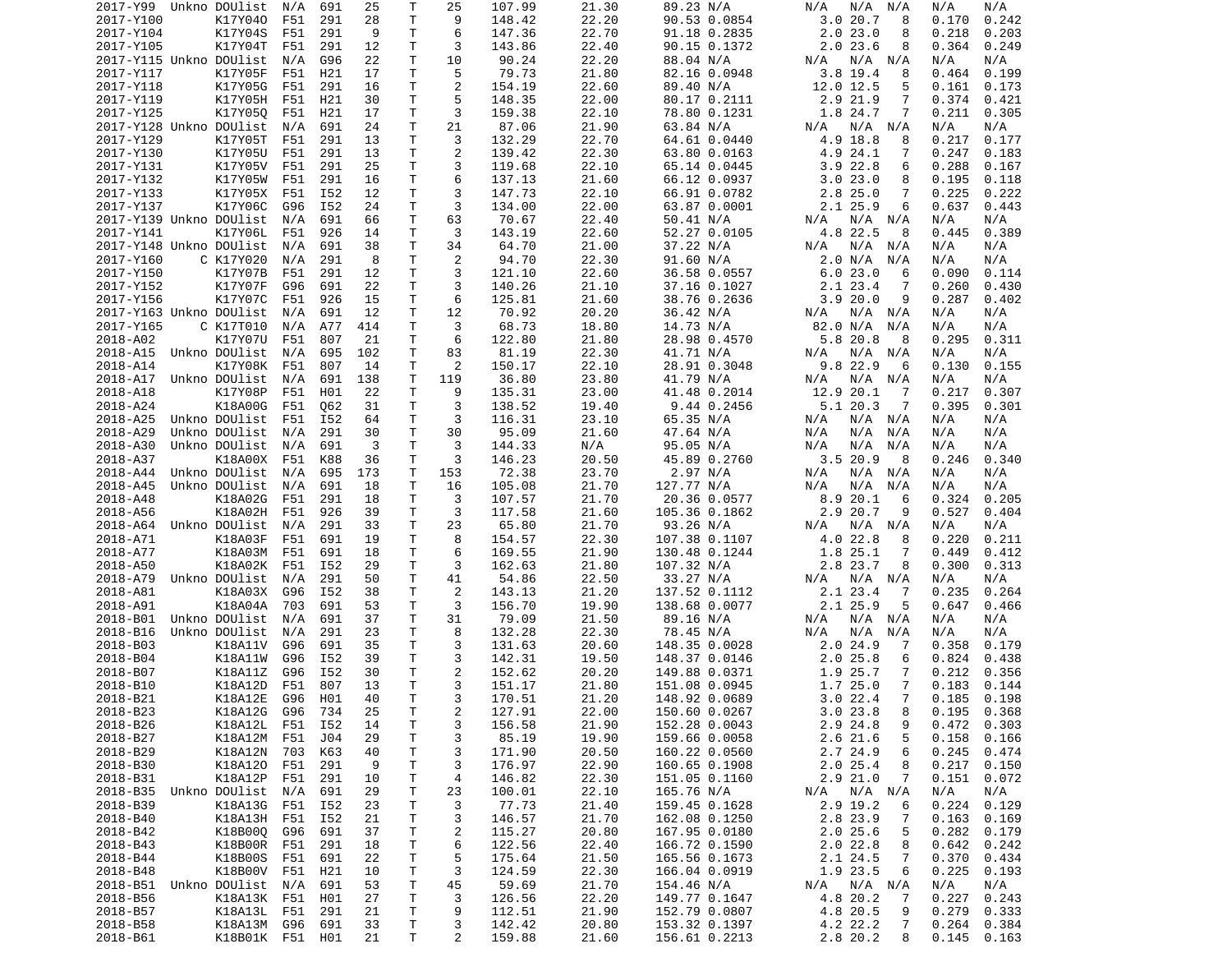| 2018-B62                                   | K18B01L               | F51 | 291 | 9       | Τ      | 2              | 154.41         | 22.40          | 155.56 0.0191          | 2.9 23.1<br>9                    | 0.237<br>0.071           |
|--------------------------------------------|-----------------------|-----|-----|---------|--------|----------------|----------------|----------------|------------------------|----------------------------------|--------------------------|
| 2018-B64                                   | K18B01N               | F51 | 291 | 8       | Τ      | $\overline{c}$ | 140.65         | 21.80          | 156.14 0.0272          | 2.8 23.7<br>6                    | 0.100<br>0.000           |
| 2018-B65                                   | K18B010               | F51 | 291 | 13      | т      | $\overline{4}$ | 143.61         | 22.30          | 155.85 0.0002          | 2.8 20.8<br>8                    | 0.583<br>0.288           |
| 2018-B73                                   | K18B01H               | F51 | 291 | 9       | т      | 2              | 170.99         | 22.10          | 156.71 0.0037          | 2.9 24.8<br>6                    | 0.093<br>0.154           |
| 2018-B76                                   | Unkno DOUlist         | G96 | 691 | 155     | Τ      | 70             | 52.22          | 22.80          | 53.97 N/A              | N/A<br>N/A N/A                   | N/A<br>N/A               |
| 2018-B81                                   | Unkno DOUlist         | N/A | 691 | 21      | Τ      | 21             | 70.25          | 22.80          | 131.06 N/A             | N/A<br>N/A<br>N/A                | N/A<br>N/A               |
| 2018-B82                                   | K18A18L               | F51 | 691 | 24      | т      | 8              | 116.70         | 21.80          | 142.87 0.1617          | 5.9 21.8<br>$\overline{7}$       | 0.308<br>1.114           |
| 2018-B90                                   | Unkno DOUlist         | N/A | 291 | 20      | Τ      | 20             | 64.90          | 23.00          | 120.99 N/A             | N/A<br>N/A<br>N/A                | N/A<br>N/A               |
| 2018-B99                                   | Unkno DOUlist         | N/A | 691 | 101     | Τ      | 81             | 66.29          | 22.90          | 107.56 N/A             | N/A<br>N/A<br>N/A                | N/A<br>N/A               |
| 2018-B100                                  | C K18A060             | N/A | 691 | 65      | т      | 3              | 126.95         | 21.30          | 107.52 N/A             | 8.1 N/A<br>N/A                   | N/A<br>N/A               |
| 2018-B113 Unkno DOUlist                    |                       | N/A | 691 | 101     | т      | 67             | 77.06          | 22.60          | 95.32 N/A              | N/A<br>N/A<br>N/A                | N/A<br>N/A               |
|                                            |                       |     |     |         | Τ      | 55             |                |                |                        |                                  |                          |
| 2018-B115 Unkno DOUlist                    |                       | N/A | I52 | 80      |        |                | 80.88          | 21.80          | 83.06 N/A              | N/A<br>N/A<br>N/A                | N/A<br>N/A               |
| 2018-B117                                  | K18A180               | G96 | I52 | 29      | Τ      | 3              | 119.41         | 22.10          | 49.70 0.2512           | 25.9 21.0<br>6                   | 0.446<br>0.364           |
| 2018-B119                                  | K18B04Y               | F51 | 291 | 16      | т      | 8              | 145.77         | 22.80          | 97.47 0.2301           | 31.7 21.0<br>7                   | 0.410<br>0.419           |
| 2018-B123                                  | K18B05C               | F51 | V06 | 17      | Τ      | 3              | 133.96         | 22.30          | 84.18 0.0733           | 9.9 23.7<br>5                    | 0.226<br>0.204           |
| 2018-B137 Unkno DOUlist                    |                       | N/A | 691 | 20      | Τ      | 20             | 60.51          | 19.40          | 74.12 N/A              | N/A<br>N/A<br>N/A                | N/A<br>N/A               |
| 2018-B141                                  | K18B05W               | G96 | G96 | 21      | т      | 3              | 136.18         | 21.90          | 74.90 0.2732           | 3.022.0<br>8                     | 0.206<br>0.275           |
| 2018-B142 Unkno DOUlist                    |                       | N/A | 291 | 88      | Τ      | 63             | 52.13          | 22.60          | 56.40 N/A              | N/A<br>N/A N/A                   | N/A<br>N/A               |
| 2018-B144 Unkno DOUlist                    |                       | N/A | 691 | 104     | Τ      | 89             | 92.41          | 21.80          | 42.88 N/A              | N/A<br>N/A<br>N/A                | N/A<br>N/A               |
| 2018-B150                                  | K18B06L               | G96 | H21 | 33      | Τ      | 3              | 142.00         | 21.00          | 44.69 0.0747           | 3.024.5<br>$\overline{7}$        | 0.420<br>0.278           |
| 2018-B152                                  | K18B06N               | G96 | I52 | 41      | Τ      | 3              | 164.75         | 19.80          | 45.38 0.0021           | 1.1 26.8<br>7                    | 0.358<br>0.410           |
| 2018-B158 Unkno DOUlist                    |                       | N/A | 291 | 12      | Τ      | 12             | 75.18          | 20.70          | 42.34 N/A              | N/A<br>N/A N/A                   | N/A<br>N/A               |
| 2018-B155 Unkno DOUlist                    |                       | N/A | G96 | 82      | Τ      | 9              | 88.84          | 20.40          | 24.84 N/A              | N/A<br>N/A<br>N/A                | N/A<br>N/A               |
| 2018-B162                                  | K18B06R               | G96 | H01 | 26      | т      | 3              | 159.71         | 21.50          | 18.37 0.0460           | 2.9 26.3<br>7                    | 0.322<br>0.590           |
| 2018-B163                                  | K18B06U               | 703 | H36 | 49      | T      | 3              | 141.10         | 19.10          | 19.63 0.0052           | 2.024.8<br>-7                    | 0.412<br>0.331           |
| 2018-C05                                   | Unkno DOUlist         | N/A | 691 | 9       | T.     | 6              | 67.81          | 20.30          | 42.85 N/A              | $N/A$ $N/A$<br>N/A               | N/A<br>N/A               |
| 2018-C07                                   | Unkno DOUlist         | N/A | 695 | 154     | т      | 95             | 52.24          | 23.00          | 33.89 N/A              | N/A<br>N/A<br>N/A                | N/A<br>N/A               |
| 2018-C13                                   | K18C00C               | 703 | J95 | 22      | т      | 3              | 152.18         | 18.60          | 49.34 0.0002           | 0.626.6<br>$\overline{7}$        | 1.248<br>0.518           |
| 2018-C17                                   | Unkno DOUlist         | N/A | 691 | 123     | Τ      | 109            | 71.44          | 23.80          | 50.25 N/A              | N/A<br>N/A<br>N/A                | N/A<br>N/A               |
| 2018-C19                                   | K18C00J               | G96 | 691 | 27      | T      | 5              | 152.83         | 23.20          | 50.69 0.0195           | 21.8 23.5<br>7                   | 0.492<br>0.417           |
|                                            |                       |     |     |         |        | 2              |                |                |                        |                                  |                          |
| 2018-C21                                   | K18C00N               | 703 | 595 | 32      | т      |                | 161.59         | 18.70          | 63.04 0.0033           | 0.626.4<br>5                     | 0.416<br>0.308           |
| 2018-C22                                   | K18C00M               | 703 | 595 | 31      | T.     | 3              | 162.82         | 18.40          | 62.81 0.0000           | 0.627.8<br>6                     | 0.628<br>0.545           |
| 2018-C24                                   | Unkno DOUlist         | N/A | 691 | 119     | Τ      | 96             | 71.41          | 22.60          | 61.28 N/A              | $N/A$ $N/A$<br>N/A               | N/A<br>N/A               |
| 2018-C26                                   | Unkno DOUlist         | N/A | 691 | 83      | Τ      | 77             | 73.83          | 23.40          | 73.31 N/A              | N/A<br>N/A<br>N/A                | N/A<br>N/A               |
| 2018-C28                                   | K05C41G               | N/A | 691 | 39      | Τ      | 2              | 171.29         | 20.40          | 51.56 0.1097           | 2.9 23.8<br>5                    | 0.538<br>0.510           |
| 2018-C29                                   | K18B07H               | F51 | 711 | 23      | Τ      | 6              | 153.47         | 22.80          | 64.34 0.3243           | 17.8 22.9<br>6                   | 0.287<br>0.442           |
| 2018-C34                                   | K18C00X               | 703 | L04 | 46      | т      | 3              | 155.59         | 23.10          | 62.50 0.0142           | 25.3 25.2<br>6                   | 0.354<br>0.427           |
| 2018-C35                                   | K18C00Y               | G96 | 691 | 25      | Τ      | 8              | 165.52         | 21.70          | 62.86 0.0264           | 2.023.3<br>8                     | 0.328<br>0.256           |
| 2018-C39                                   | K18C01D               | G96 | I52 | 20      | Τ      | 3              | 155.49         | 22.40          | 64.24 0.1045           | 1.9 23.9<br>7                    | 0.353<br>0.586           |
| 2018-C42                                   | Unkno DOUlist         | 703 | I52 | 109     | т      | 55             | 99.12          | 22.80          | 63.30 N/A              | N/A N/A<br>N/A                   | N/A<br>N/A               |
| 2018-C45                                   | K17U52R               | G96 | 568 | 63      | т      | 6              | 108.93         | 22.70          | 30.24 0.3203           | 25.9 21.2 N/A                    | 0.373<br>0.374           |
| 2018-C46                                   | Unkno DOUlist         | N/A | 691 | 126     | т      | 85             | 58.54          | 23.00          | 63.19 N/A              | N/A<br>N/A<br>N/A                | N/A<br>N/A               |
| 2018-C48                                   | Unkno DOUlist         | N/A | 291 | 219     | Т      | 134            | 72.28          | 25.10          | 20.28 N/A              | N/A<br>N/A<br>N/A                | N/A<br>N/A               |
| 2018-C49                                   | K18B07J               | F51 | I52 | 40      | Τ      | 6              | 164.19         | 23.60          | 97.36 0.0300           | 25.2 24.1<br>7                   | 0.352<br>0.415           |
| 2018-C50                                   | K18B07K               | F51 | I52 | 45      | Τ      | 3              | 145.01         | 22.60          | 38.67 0.0256           | 31.7 23.5<br>5                   | 0.512<br>0.320           |
| 2018-C55                                   | K18C010               | C51 | V06 | 30      | T.     | 6              | 92.11          | 23.10          | 37.00 0.2182           | 5.2 20.9<br>9                    | 0.835<br>0.602           |
| 2018-C59                                   | K18C01Y               | 703 | I52 | 34      | Τ      | 3              | 161.53         | 20.80          | 51.76 0.0512           | 6.025.8<br>7                     | 0.353<br>0.501           |
| 2018-C63                                   | K18C02G               | G96 | I52 | 36      | T.     | 3              | 81.52          | 19.80          | 87.76 0.2852           | 3.019.1<br>9                     | 0.281<br>0.262           |
| 2018-C74                                   | K18C02K               | G96 | I52 | 26      | Τ      | 3              | 152.70         | 22.30          | 96.95 0.0831           | 1.9<br>25.0<br>8                 | 1.674<br>0.291           |
|                                            |                       |     |     |         |        | 3              |                |                | 97.65 0.0001           | 9                                |                          |
| 2018-C76                                   | K18C02N               | G96 | C95 | 57      | Τ      |                | 138.18         | 19.60          |                        | 0.827.8                          | 0.423<br>0.385           |
| 2018-C77                                   | P K18C010             | N/A | 595 | 42      | т      | 9              | 152.69         | 20.60          | 51.57 N/A              | 25.5 N/A<br>N/A                  | N/A<br>N/A               |
| 2018-C78                                   | Unkno DOUlist         | N/A | 691 | 15      | T.     | 11             | 96.01          | 20.30          | 117.12 N/A             | N/A<br>N/A<br>N/A                | N/A<br>N/A               |
| 2018-C79                                   | Unkno DOUlist N/A     |     | 691 | 14      | T.     | 8              | 95.03          | 22.10          | 64.17 N/A              | N/A N/A<br>N/A                   | N/A<br>N/A               |
| 2018-C101                                  | K18C03R F51 J95       |     |     | 24      | T      | 3              | 131.05         | 19.60          | 130.54 0.0054          | 1.6 25.6<br>$6\overline{6}$      | $0.347$ $0.688$          |
| 2018-D19                                   | K18C140 F51           |     | 291 | 11      | T      | 2              | 157.33         | 21.30          | 141.80 0.1188          | 5.1 24.2<br>8                    | 0.510<br>0.335           |
| 2018-D21 Unkno DOUlist N/A                 |                       |     | 691 | 3       | Τ      | 3              | 136.63         | 20.70          | 88.38 N/A              | N/A N/A<br>N/A                   | N/A<br>N/A               |
| 2018-D36                                   | Unkno DOUlist N/A     |     | 291 | 6       | т      | 6              | 100.13         | 23.00          | 113.80 N/A             | N/A N/A<br>N/A                   | N/A<br>N/A               |
| 2018-D33                                   | K18D00J               | F51 | 658 | 30      | т      | 3              | 141.94         | 23.90          | 115.61 0.0554          | 31.8 21.4<br>- 6                 | 0.497<br>0.370           |
| 2018-D39                                   | Unkno DOUlist N/A     |     | I52 | 52      | T      | 20             | 84.12          | 20.60          | 101.02 N/A             | N/A N/A<br>N/A                   | N/A<br>N/A               |
| 2018-D37                                   | K18C14Y F51           |     | 033 | 26      | T      | 5              | 113.78         | 22.70          | 106.02 0.0499          | 41.5 22.2<br>4                   | 0.245<br>0.228           |
| 2018-D38                                   | K18D00L F51           |     | J95 | 36      | Τ      | $\overline{c}$ | 168.53         | 21.20          | 107.58 0.0726          | 1.7 25.5<br>$\overline{7}$       | 0.296<br>0.316           |
|                                            | Unkno DOUlist         | N/A | K74 | 56      | Τ      | 35             | 70.17          | 21.20          | 88.88 N/A              | N/A<br>N/A N/A                   | N/A<br>N/A               |
|                                            |                       |     |     |         | T      | 3              | 107.90         | 23.00          | 36.64 N/A              | 70.8 20.1<br>3                   | 0.235<br>0.240           |
| 2018-D44                                   |                       |     |     |         |        |                |                |                |                        |                                  |                          |
| 2018-D46                                   | K18D00P               | F51 | 291 | 33      |        |                |                |                |                        |                                  |                          |
| 2018-D55                                   | Unkno DOUlist N/A     |     | I52 | 37      | T      | 29             | 73.09          | 22.60          | 61.34 N/A              | N/A<br>N/A N/A                   | N/A<br>N/A               |
| 2018-D51                                   | Unkno DOUlist N/A     |     | 291 | 56      | T      | 53             | 87.84          | 21.80          | 74.53 N/A              | N/A<br>N/A N/A                   | N/A<br>N/A               |
| 2018-D61                                   | K18C15B               | F51 | I52 | 32      | T      | 6              | 140.44         | 21.80          | 63.84 0.2479           | 13.8 20.7<br>- 7                 | 0.371<br>0.296           |
| 2018-D62                                   | K18D01G               | 703 | I52 | 84      | T      | 3              | 140.45         | 19.30          | 64.95 0.0112           | 2.8 22.8<br>6                    | 1.032<br>0.964           |
| 2018-D63                                   | K18D01H               | D29 | K88 | 30      | Τ      | 3              | 163.58         | 20.20          | 67.20 0.0148           | 2.3 21.0<br>8                    | 0.268<br>0.301           |
| 2018-D70                                   | Unkno DOUlist F51     |     | 568 | 54      | T      | 30             | 57.16          | 22.80          | 48.18 N/A              | N/A<br>$N/A$ $N/A$               | N/A<br>N/A               |
| 2018-D72<br>2018-D89 Unkno DOUlist N/A 291 | Unkno DOUlist N/A I52 |     |     | 31<br>6 | Τ<br>Τ | 27<br>6        | 83.34<br>91.49 | 21.70<br>21.10 | 34.60 N/A<br>33.87 N/A | N/A<br>N/A N/A<br>N/A<br>N/A N/A | N/A<br>N/A<br>N/A<br>N/A |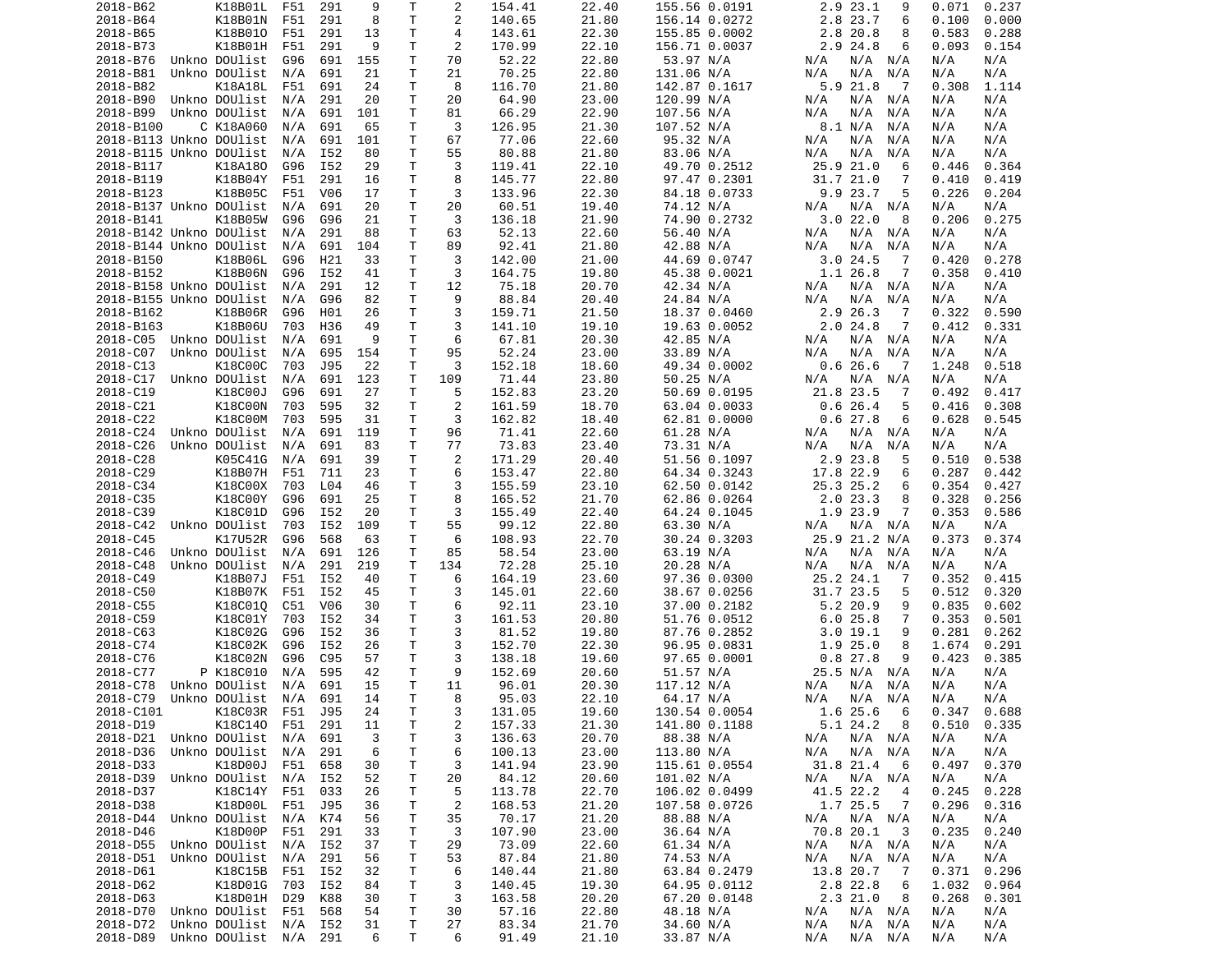| 2018-D88                                           | P K17U060                | N/A        | 703        | 169      | Τ            | 6       | 92.09           | 21.80          | 7.61 N/A                     | 2286.1 N/A N/A                     | N/A<br>N/A                   |  |
|----------------------------------------------------|--------------------------|------------|------------|----------|--------------|---------|-----------------|----------------|------------------------------|------------------------------------|------------------------------|--|
| 2018-D91                                           | Unkno DOUlist            | N/A        | F51        | 51       | T            | 21      | 78.12           | 21.20          | 34.35 N/A                    | N/A<br>N/A<br>N/A                  | N/A<br>N/A                   |  |
| 2018-D74                                           | K18D01V                  | G96        | I52        | 22       | т            | 3       | 146.90          | 20.90          | 37.04 0.0002                 | 1.028.4<br>8                       | 0.713<br>0.393               |  |
| 2018-E02                                           | Unkno DOUlist            | N/A        | 291        | 9        | T            | 9       | 113.31          | 23.40          | 34.03 N/A                    | N/A N/A<br>N/A                     | N/A<br>N/A                   |  |
| 2018-E04                                           | Unkno DOUlist            | N/A        | 695        | 25       | т            | 25      | 72.75           | 23.50          | 14.42 N/A                    | N/A<br>N/A<br>N/A                  | N/A<br>N/A                   |  |
| 2018-E06                                           | Unkno DOUlist            | N/A        | 695        | 13       | Τ            | 13      | 96.67           | 22.10          | 27.23 N/A                    | N/A<br>N/A<br>N/A                  | N/A<br>N/A                   |  |
| 2018-E09                                           | K18D03Y                  | G96        | 695        | 14       | Τ            | 2       | 154.36          | 21.70          | 29.51 0.0084                 | 6.1 26.1<br>8                      | 0.325<br>0.367               |  |
| 2018-E11                                           | K18D04A                  | G96        | 807        | 38       | т            | 3       | 144.60          | 19.90          | 10.52 0.1693                 | 2.920.6<br>8                       | 0.300<br>0.207               |  |
| 2018-E12                                           | K18D04B                  | G96        | 807        | 14       | T            | 3       | 149.15          | 20.70          | 10.15 0.0249                 | 2.9 24.5<br>8                      | 0.310<br>0.376               |  |
| 2018-E15                                           | K18D04E                  | G96        | I52        | 56       | Τ            | 3       | 118.37          | 22.50          | 51.04 N/A                    | 44.7 17.3<br>3                     | 0.200<br>0.329               |  |
| 2018-E17                                           | A K17U070                | F51        | 807        | 90       | T            | 3       | 41.41           | 23.10          | 13.87 N/A                    | 175.5 N/A N/A                      | N/A<br>N/A                   |  |
| 2018-E19                                           | Unkno DOUlist            | 568        | 568        | 525      | Τ            | 30      | 87.35           | 26.10          | 40.96 N/A                    | N/A<br>N/A<br>N/A                  | N/A<br>N/A                   |  |
| 2018-E20                                           | Unkno DOUlist            | N/A        | 691        | 48       | Τ            | 35      | 55.00           | 23.80          | 51.84 N/A                    | N/A<br>N/A<br>N/A                  | N/A<br>N/A                   |  |
| 2018-E23<br>2018-E24                               | Unkno DOUlist<br>K13J22N | N/A        | 691<br>695 | 36<br>19 | Τ<br>т       | 23<br>6 | 130.32<br>93.90 | 22.80<br>21.20 | 53.55 N/A                    | N/A<br>N/A<br>N/A<br>5.4 19.1<br>5 | N/A<br>N/A<br>0.310<br>0.846 |  |
| 2018-E25                                           | K18D04J                  | N/A<br>G96 | H01        | 28       | Τ            | 6       | 154.50          | 21.10          | 17.50 0.2286<br>10.73 0.1076 | 9.021.6<br>7                       | 0.187<br>0.287               |  |
| 2018-E28                                           | K06U17F                  | N/A        | 291        | 19       | т            | 3       | 145.21          | 23.20          | 66.14 0.0259                 | 2<br>23.0 21.6                     | 1.120<br>0.534               |  |
| 2018-E29                                           | Unkno DOUlist            | N/A        | 703        | 18       | Τ            | 8       | 123.10          | 20.10          | 50.71 N/A                    | N/A N/A<br>N/A                     | N/A<br>N/A                   |  |
| 2018-E31                                           | K18E00F                  | F51        | F51        | 23       | Τ            | 6       | 147.31          | 21.10          | 53.65 0.0693                 | 2.1 24.9<br>7                      | 0.524<br>0.349               |  |
| 2018-E32                                           | K18E00G                  | F51        | 807        | 24       | T            | 3       | 163.20          | 21.10          | 54.22 0.1055                 | 1.9 24.7<br>7                      | 0.750<br>0.202               |  |
| 2018-E36                                           | Unkno DOUlist            | N/A        | 691        | 47       | Τ            | 32      | 107.77          | 21.80          | 77.25 N/A                    | N/A N/A<br>N/A                     | N/A<br>N/A                   |  |
| 2018-E37                                           | K18E00X                  | F51        | I52        | 26       | T.           | 3       | 155.59          | 21.20          | 65.11 0.0303                 | 2.027.0<br>6                       | 0.332<br>0.383               |  |
| 2018-E38                                           | K18E00Y                  | F51        | H21        | 27       | T            | 3       | 156.54          | 20.50          | 65.29 0.0910                 | 1.9 23.8<br>7                      | 0.303<br>0.315               |  |
| 2018-E40                                           | K18E01A                  | F51        | 691        | 19       | T.           | 5       | 163.01          | 21.30          | 65.67 0.1720                 | 2.020.7<br>9                       | 0.431<br>0.331               |  |
| 2018-E41                                           | K18E01B                  | F51        | I52        | 19       | Τ            | 3       | 159.92          | 21.20          | 65.63 0.0056                 | 2.024.8<br>7                       | 0.274<br>0.246               |  |
| 2018-E42                                           | K18E01C                  | F51        | I52        | 17       | Τ            | 3       | 163.06          | 21.90          | 66.21 0.0275                 | 2.026.3<br>7                       | 0.340<br>0.244               |  |
| 2018-E46                                           | Unkno DOUlist            | N/A        | 691        | 6        | T.           | 6       | 112.29          | 22.50          | 87.68 N/A                    | N/A<br>N/A N/A                     | N/A<br>N/A                   |  |
| 2018-E48                                           | K18E010                  | F51        | I52        | 22       | Τ            | 3       | 156.29          | 21.00          | 54.99 N/A                    | 4.1 20.1<br>7                      | 0.125<br>0.164               |  |
| 2018-E50                                           | K18E010                  | F51        | 291        | 16       | Τ            | 3       | 161.68          | 23.50          | 65.65 0.0640                 | 24.0 21.0<br>7                     | 0.224<br>0.146               |  |
| 2018-E55                                           | K18E01U                  | F51        | 474        | 22       | Τ            | 3       | 160.73          | 21.40          | 65.71 0.0327                 | 3.2 26.7<br>7                      | 0.297<br>0.283               |  |
| 2018-E66                                           | K18E02L                  | F51        | F51        | 22       | Τ            | 6       | 165.50          | 22.30          | 66.12 0.1582                 | 26.0 24.6<br>6                     | 0.488<br>0.142               |  |
| 2018-E68                                           | K18E02N                  | F51        | 807        | 19       | T            | 2       | 160.74          | 22.30          | 66.22 0.0826                 | 3.922.0<br>7                       | 0.227<br>0.244               |  |
| 2018-E69                                           | Unkno DOUlist            | N/A        | 291        | 6        | Τ            | 6       | 125.94          | 21.70          | 118.69 N/A                   | N/A N/A<br>N/A                     | N/A<br>N/A                   |  |
| 2018-E70                                           | K18E02S                  | F51        | 807        | 12       | Τ            | 3       | 164.47          | 21.60          | 66.13 0.2556                 | 4.9 21.9<br>-7                     | 0.114<br>0.217               |  |
| 2018-E82                                           | Unkno DOUlist            | G96        | G96        | 58       | Τ            | 20      | 74.93           | 22.10          | 49.48 N/A                    | N/A<br>N/A N/A                     | N/A<br>N/A                   |  |
| 2018-E102 Unkno DOUlist                            |                          | N/A        | 291        | 2        | т            | 2       | 149.05          | N/A            | 133.63 N/A                   | N/A<br>N/A<br>N/A                  | N/A<br>N/A                   |  |
| 2018-E106                                          | K18E04D                  | F51        | 734        | 20       | Τ            | 6       | 139.78          | 22.50          | 99.05 0.0177                 | $3.9$ 19.3<br>8                    | 0.392<br>0.319               |  |
| 2018-E107                                          | K18E04E                  | F51        | 204        | 15       | т            | 3<br>3  | 159.10          | 21.60          | 100.60 0.3281                | 3.620.5<br>8                       | 0.210<br>0.267               |  |
| 2018-F12<br>2018-F18                               | K18E04N<br>Unkno DOUlist | C51<br>N/A | 474<br>691 | 26<br>59 | T<br>Τ       | 51      | 101.59<br>95.43 | 20.80<br>22.50 | 85.77 N/A<br>162.99 N/A      | 7.3 17.3<br>6<br>N/A<br>N/A N/A    | 0.683<br>0.311<br>N/A<br>N/A |  |
| 2018-F31                                           | Unkno DOUlist            | N/A        | 691        | 53       | T            | 42      | 114.88          | 23.20          | 173.88 N/A                   | N/A<br>N/A<br>N/A                  | N/A<br>N/A                   |  |
| 2018-F37                                           | Unkno DOUlist            | N/A        | F51        | 72       | T            | 44      | 95.71           | 22.40          | 168.40 N/A                   | N/A<br>N/A<br>N/A                  | N/A<br>N/A                   |  |
| 2018-F47                                           | Unkno DOUlist            | N/A        | 691        | 170      | т            | 68      | 96.71           | 22.80          | 144.35 N/A                   | N/A<br>N/A<br>N/A                  | N/A<br>N/A                   |  |
| 2018-F51                                           | K18F01S                  | F51        | 691        | 18       | т            | 6       | 155.50          | 21.40          | 146.92 0.2082                | 1.9 20.7<br>8                      | 0.295<br>0.564               |  |
| 2018-F58                                           | K18F01Z                  | F51        | F51        | 21       | т            | 3       | 164.35          | 22.30          | 100.54 0.2489                | 9.021.0<br>7                       | 0.347<br>0.294               |  |
| 2018-F60                                           | K18F02B                  | F51        | F51        | 18       | Τ            | 3       | 159.04          | 21.50          | 100.59 0.0234                | 10.0 25.7<br>6                     | 0.149<br>0.102               |  |
| 2018-F68                                           | K18F02J                  | G96        | I52        | 27       | Τ            | 3       | 157.18          | 21.50          | 144.39 0.1125                | 2.024.4<br>7                       | 0.246<br>0.295               |  |
| 2018-F71                                           | K18F02M                  | F51        | H01        | 18       | т            | 3       | 125.61          | 22.20          | 54.24 0.0139                 | 36.7 26.6<br>6                     | 0.212<br>0.187               |  |
| 2018-F73                                           | Unkno DOUlist            | N/A        | 691        | 66       | Τ            | 42      | 94.75           | 21.00          | 74.88 N/A                    | N/A N/A<br>N/A                     | N/A<br>N/A                   |  |
| 2018-F75                                           | K18F02U                  | F51        | 291        | 9        | т            | 6       | 176.20          | 22.00          | 131.55 0.0187                | 3.1 26.7<br>8                      | 0.220<br>0.226               |  |
| 2018-F76                                           | K18F02X                  | F51        | 291        | 15       | $\mathsf{T}$ | 6       | 165.05          | 22.20          | 100.07 0.3029                | 11.1 20.1<br>7                     | 0.450<br>0.204               |  |
| 2018-F77                                           | K18F02Y                  | F51        | 291        | 12       | T.           | 5       | 161.38          | 22.80          | 133.63 0.0161                | 1.9 25.4<br>8                      | 0.300<br>0.211               |  |
| 2018-F78                                           | K18F02Z F51 I52          |            |            | 25       | T.           | 5       | 113.81          | 22.00          | 32.48 0.0053                 | 21.8 24.3<br>$\overline{7}$        | $0.364$ $0.151$              |  |
| 2018-F82                                           | K18F02W                  | F51 291    |            | 17       | Τ            | 2       | 174.21          | 22.40          | 131.76 0.1499                | 3.025.0<br>8                       | $0.721$ $0.299$              |  |
| 2018-F89 Unkno DOUlist                             |                          | N/A        | 291        | 16       | T.           | 6       | 153.75          | 20.40          | 121.37 N/A                   | N/A<br>$N/A$ $N/A$                 | N/A<br>N/A                   |  |
| 2018-F106                                          | K18F04A                  | G96        | G96        | 30       | Τ            | 3       | 162.18          | 20.80          | 120.83 0.0278                | 3.925.4<br>6                       | 0.221<br>0.285               |  |
| 2018-F111                                          | K18F04J                  | F51        | 807        | 13       | Τ            | 3       | 164.34          | 22.30          | 108.93 0.0129                | 4.8 20.8<br>9                      | 0.168<br>0.212               |  |
| 2018-F122 Unkno DOUlist                            |                          | N/A        | 291        | 3        | Τ            | 3       | 119.47          | 21.50          | 92.07 N/A                    | N/A<br>$N/A$ $N/A$                 | N/A<br>N/A                   |  |
| 2018-F129 Unkno DOUlist                            |                          | N/A        | 291        | 8        | т            | 8       | 119.16          | 20.50          | 91.65 N/A                    | N/A<br>N/A N/A                     | N/A<br>N/A                   |  |
| 2018-F134 Unkno DOUlist                            |                          | N/A        | I52        | 22       | Τ            | 15      | 128.53          | 21.90          | 52.85 N/A                    | N/A<br>N/A N/A                     | N/A<br>N/A                   |  |
| 2018-F135 Unkno DOUlist                            |                          | N/A        | 695        | 29       | Τ            | 25      | 51.22           | 22.20          | 39.73 N/A                    | N/A<br>N/A<br>N/A                  | N/A<br>N/A                   |  |
| 2018-F139                                          | A K18F040                | F51        | I52        | 66       | Τ            | 12      | 145.47          | 20.90          | 40.62 N/A                    | 10.9 N/A<br>N/A                    | N/A<br>N/A                   |  |
| 2018-F150 Unkno DOUlist                            |                          | N/A        | 695        | 54       | Τ            | 50      | 70.68           | 22.40          | 27.04 N/A                    | N/A<br>N/A N/A                     | N/A<br>N/A                   |  |
| 2018-F150 Unkno DOUlist<br>2018-F152 Unkno DOUlist |                          | N/A<br>N/A | 695<br>A71 | 54<br>23 | Τ<br>Τ       | 50<br>3 | 70.68<br>134.75 | 22.40<br>20.00 | 27.04 N/A<br>72.42 N/A       | N/A<br>N/A N/A<br>N/A N/A<br>N/A   | N/A<br>N/A<br>N/A<br>N/A     |  |
| 2018-G02 Unkno DOUlist                             |                          | N/A        | 291        | 3        | Τ            | 3       | 165.35          | 20.30          | 144.19 N/A                   | N/A<br>N/A N/A                     | N/A<br>N/A                   |  |
| 2018-G16                                           | Unkno DOUlist            | N/A        | 691        | 15       | T            | 15      | 112.35          | 20.80          | 32.76 N/A                    | N/A<br>N/A N/A                     | N/A<br>N/A                   |  |
| 2018-G17                                           | Unkno DOUlist            | N/A        | 291        | 86       | Τ            | 52      | 64.77           | 22.40          | 40.85 N/A                    | N/A<br>N/A N/A                     | N/A<br>N/A                   |  |
| 2018-G20                                           | Unkno DOUlist            | N/A        | 291        | 117      | T            | 69      | 71.91           | 22.33          | 15.29 N/A                    | $N/A$ $N/A$<br>N/A                 | N/A<br>N/A                   |  |
| 2018-G26                                           | Unkno DOUlist            | N/A        | 691        | 24       | T.           | 21      | 114.58          | 20.90          | 57.28 N/A                    | $N/A$ $N/A$<br>N/A                 | N/A<br>N/A                   |  |
| 2018-G22                                           | K18F29K G96 L01          |            |            | 24       | T.           | 3       | 116.71          | 20.40          | 26.10 0.1726                 | 7.7 19.6<br>- 9                    | 0.324<br>0.296               |  |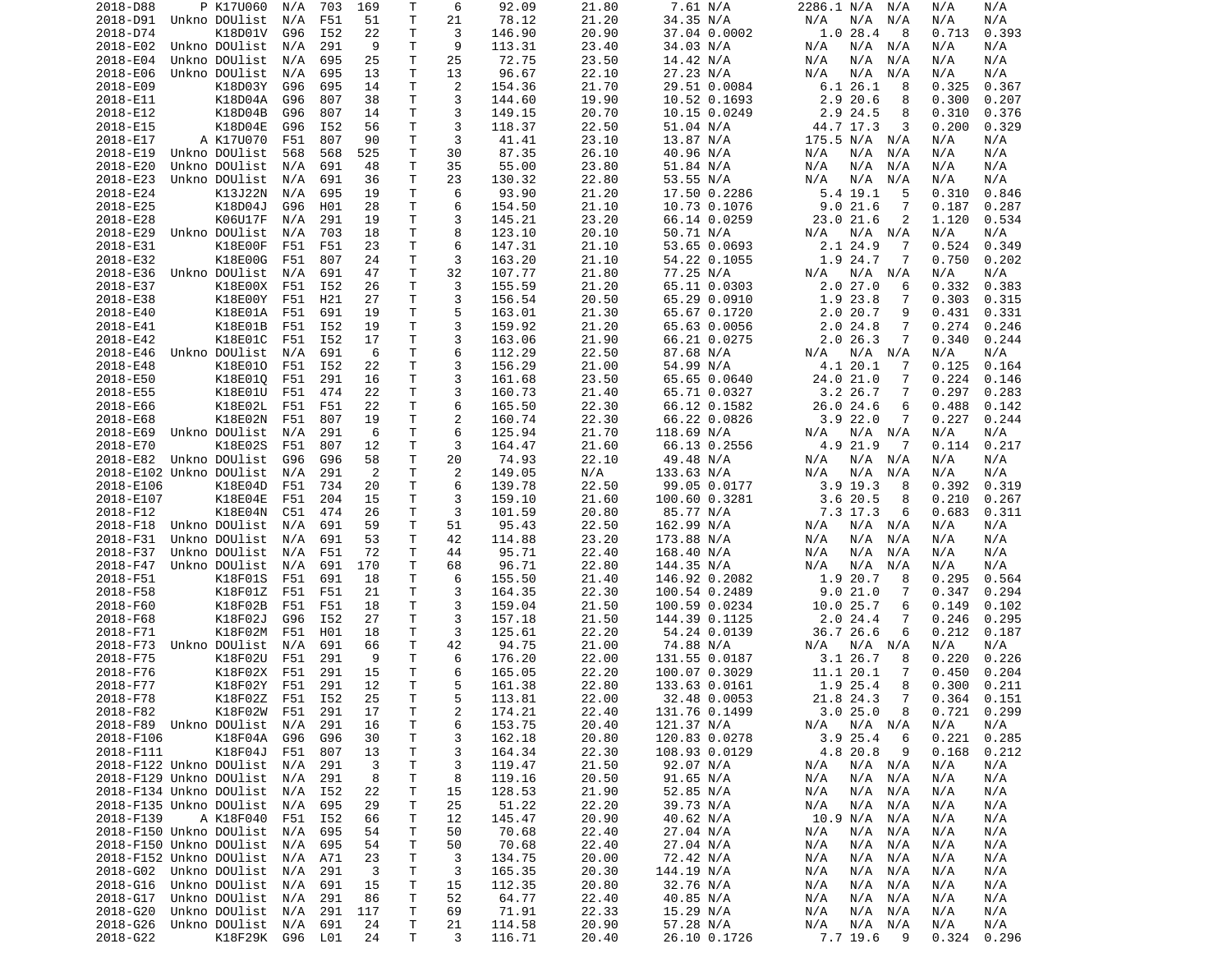| 2018-G27                       | Unkno DOUlist      | N/A     | 691        | 2        | Т           | 2                         | 64.91  | N/A   | 77.34 N/A     | N/A<br>N/A<br>N/A          | N/A<br>N/A      |
|--------------------------------|--------------------|---------|------------|----------|-------------|---------------------------|--------|-------|---------------|----------------------------|-----------------|
| 2018-G34                       | Unkno DOUlist      | N/A     | 691        | 42       | Τ           | 29                        | 123.04 | 23.50 | 78.02 N/A     | N/A<br>N/A<br>N/A          | N/A<br>N/A      |
| 2018-G37                       | Unkno DOUlist      | N/A     | 291        | 52       | т           | 38                        | 55.30  | 23.00 | 88.74 N/A     | N/A<br>N/A<br>N/A          | N/A<br>N/A      |
| 2018-G41                       | Unkno DOUlist      | N/A     | 291        | 46       | т           | 18                        | 109.80 | 21.70 | 89.44 N/A     | N/A<br>N/A<br>N/A          | N/A<br>N/A      |
| 2018-G39                       | K18G00P            | G96     | I52        | 9        | т           | 3                         | 121.88 | 21.60 | 88.26 0.0110  | 1.027.0<br>7               | 0.268<br>0.296  |
| 2018-G48                       | Unkno DOUlist      | N/A     | 291        | 28       | т           | 28                        | 76.49  | 23.10 | 112.77 N/A    | N/A<br>N/A<br>N/A          | N/A<br>N/A      |
| 2018-G55                       | K18G01M            | G96     | 711        | 24       | т           | 3                         | 143.42 | 21.70 | 101.00 0.0433 | 1.9<br>24.7<br>8           | 0.678<br>0.480  |
| 2018-G57                       | Unkno DOUlist      | N/A     | 703        | 34       | Τ           | 26                        | 67.60  | 22.00 | 121.29 N/A    | N/A<br>N/A<br>N/A          | N/A<br>N/A      |
| 2018-G56                       | K18G01N            | I41     | G96        | 14       | т           | 3                         | 121.21 | 19.30 | 111.10 N/A    | 2.1 N/A<br>N/A             | N/A<br>N/A      |
| 2018-G74                       | Unkno DOUlist      | N/A     | 691        | 24       | т           | 16                        | 63.36  | 20.00 | 59.26 N/A     | N/A<br>N/A<br>N/A          | N/A<br>N/A      |
| 2018-G78                       | K18G02J            | G96     | I52        | 37       | т           | 3                         | 127.55 | 21.20 | 121.56 0.1143 | 20.3<br>1.9<br>8           | 0.324<br>0.268  |
| 2018-G87                       | K18G02S            | G96     | I52        | 17       | т           | 3                         | 146.93 | 22.00 | 123.29 0.0398 | 2.1 24.9<br>8              | 0.380<br>0.239  |
| 2018-G91                       | Unkno DOUlist      | G96     | 291        | 61       | T           | 19                        | 86.08  | 22.20 | 66.13 N/A     | N/A<br>N/A<br>N/A          | N/A<br>N/A      |
| 2018-G95                       | Unkno DOUlist      | N/A     | 691        | 75       | т           | 52                        | 86.98  | 21.80 | 155.92 N/A    | N/A<br>N/A<br>N/A          | N/A<br>N/A      |
| 2018-G124                      | K15R01S            | N/A     | 291        | 9        | Τ           | 3                         | 159.10 | 23.10 | 119.67 0.0497 | 24.0 20.6<br>1             | 0.277<br>0.284  |
| 2018-G102                      | K18G03Y            | F51     | 691        | 19       | Τ           | 3                         | 164.98 | 20.80 | 146.40 0.0014 | 2.027.7<br>7               | 0.280<br>0.580  |
| 2018-G96                       | K18G03S            | F51     | G96        | 22       | Τ           | 3                         | 171.49 | 21.60 | 135.58 0.0218 | 2.9 25.9<br>8              | 1.070<br>0.705  |
| 2018-G97                       | K18G03T            | F51     | 691        | 21       | Τ           | 3                         | 163.32 | 20.80 | 136.27 0.2365 | 2.9<br>22.2<br>8           | 0.196<br>0.180  |
| 2018-G99                       | K18G03V            | F51     | 291        | 20       | т           | 6                         | 141.73 | 22.00 | 145.66 0.0063 | 2.023.3<br>8               | 0.164<br>0.164  |
| 2018-G100                      | K18G03W            | F51     | 691        | 24       | т           | 3                         | 146.14 | 20.90 | 145.72 0.0635 | 24.5<br>7<br>1.9           | 0.257<br>0.271  |
| 2018-G103                      | K18G03Z            | T05     | E08        | 30       | т           | 3                         | 141.27 | 20.00 | 146.43 0.1455 | 8<br>2.0 21.5              | 0.531<br>0.630  |
| 2018-G107                      | K18G04D            | G96     | G96        | 22       | Τ           | 3                         | 157.25 | 23.20 | 122.86 0.0059 | 4.0 26.0<br>7              | 0.238<br>0.199  |
| 2018-G109                      | K18G04F            | F51     | 033        | 39       | т           | $\overline{c}$            | 142.04 | 21.40 | 145.67 0.0188 | 1.7 25.2<br>7              | 0.457<br>0.500  |
| 2018-G110                      | K18G04G            | F51     | 291        | 15       | Τ           | 3                         | 171.16 | 22.10 | 147.26 0.0083 | 2.0 26.2<br>7              | 0.789<br>0.709  |
| 2018-G111                      | K18G04H            | F51     | 291        | 13       | т           | $\overline{2}$            | 164.73 | 21.80 | 147.76 0.1702 | 2.0<br>23.5<br>8           | 0.185<br>0.194  |
| 2018-G112                      | K18G04J            | F51     | 691        | 21       | т           | 3                         | 158.57 | 20.60 | 147.81 0.2479 | 2.021.8<br>7               | 0.177<br>0.184  |
| 2018-G119                      | K18G040            | G96     | 291        | 14       | T           | 3                         | 157.49 | 21.90 | 133.80 0.1658 | 24.1<br>8<br>2.0           | 0.323<br>0.206  |
| 2018-H02 Unkno DOUlist         |                    | N/A     | 691        | 87       | т           | 72                        | 74.23  | 22.20 | 163.86 N/A    | N/A<br>N/A<br>N/A          | N/A<br>N/A      |
| 2018-H04                       | K18G04W            | G96     | I52        | 23       | Τ           | 3                         | 126.73 | 22.20 | 124.10 0.0918 | 5.1 21.7<br>9              | 0.678<br>1.310  |
| 2018-H06                       | K18G04Y            | F51     | 691        | 21       | т           | 9                         | 118.15 | 21.10 | 145.16 0.1734 | 3.019.0<br>9               | 0.334<br>0.315  |
| 2018-H07                       | K18G04Z            | F51     | 691        | 24       | Τ           | 9                         | 142.00 | 21.70 | 145.70 0.2922 | 2.9 20.5<br>7              | 0.512<br>0.261  |
| 2018-H17                       | Unkno DOUlist      | N/A     | I52        | 16       | т           | $\overline{2}$            | 128.87 | 19.60 | 161.44 N/A    | N/A<br>N/A<br>N/A          | N/A<br>N/A      |
| 2018-H29                       | Unkno DOUlist      |         | 291        |          | т           | 36                        | 112.14 | 22.40 |               |                            |                 |
|                                |                    | N/A     |            | 47<br>79 | т           | 33                        |        |       | 148.32 N/A    | N/A<br>N/A<br>N/A          | N/A<br>N/A      |
| 2018-H41                       | Unkno DOUlist      | N/A     | 291        |          |             |                           | 89.90  | 22.10 | 126.55 N/A    | N/A<br>N/A<br>N/A          | N/A<br>N/A      |
| 2018-H42                       | Unkno DOUlist      | N/A     | 691        | 89       | т           | 59                        | 112.84 | 21.80 | 122.22 N/A    | N/A<br>N/A<br>N/A          | N/A<br>N/A      |
| 2018-H63                       | Unkno DOUlist      | N/A     | 691        | 37       | т           | 29                        | 111.64 | 22.50 | 95.58 N/A     | N/A<br>N/A<br>N/A          | N/A<br>N/A      |
| 2018-H69                       | Unkno DOUlist      | N/A     | 291        | 79       | Τ           | 72                        | 91.21  | 22.50 | 82.87 N/A     | N/A<br>N/A<br>N/A          | N/A<br>N/A      |
| 2018-H71                       | Unkno DOUlist      | N/A     | 691        | 96       | т           | 67                        | 87.40  | 22.30 | 69.52 N/A     | N/A<br>N/A<br>N/A          | N/A<br>N/A      |
| 2018-H77                       | K18H01U            | G96     | 691        | 33       | т           | 3                         | 139.26 | 20.90 | 69.82 0.0647  | 3.022.0<br>-7              | 0.318<br>0.303  |
| 2018-H79                       | K18H01V            | G96     | 691        | 34       | T           | 3                         | 140.55 | 21.20 | 69.76 0.0499  | 3.022.8<br>8               | 0.359<br>0.486  |
| 2018-H84                       | Unkno DOUlist      | N/A     | 691        | 8        | T           | 5                         | 79.01  | 18.70 | 61.03 N/A     | N/A<br>N/A<br>N/A          | N/A<br>N/A      |
| 2018-H85                       | Unkno DOUlist      | N/A     | I52        | 53       | Τ           | 27                        | 89.32  | 22.70 | 44.39 N/A     | N/A<br>N/A<br>N/A          | N/A<br>N/A      |
| 2018-H89                       | K18H02H            | 703     | 703        | 91       | Τ           | 3                         | 124.87 | 20.40 | 45.29 0.0620  | 3.0 23.1<br>-7             | 0.513<br>0.587  |
| 2018-H93                       | P K18H020          | F51     | I52        | 125      | Τ           | 6                         | 52.41  | 21.90 | 57.27 N/A     | 158.8 N/A<br>N/A           | N/A<br>N/A      |
| 2018-H96                       | Unkno DOUlist      | N/A     | I52        | 9        | т           | 5                         | 118.22 | 20.50 | 31.67 N/A     | N/A<br>N/A<br>N/A          | N/A<br>N/A      |
| 2018-H101                      | K18H02L            | G96     | 695        | 35       | т           | 3                         | 115.46 | 20.50 | 11.04 0.0092  | 2.9 21.0<br>- 7            | 0.326<br>0.338  |
| 2018-H103 Unkno DOUlist        |                    | N/A     | 695        | 25       | т           | 25                        | 62.96  | 21.50 | 8.43 N/A      | N/A<br>N/A<br>N/A          | N/A<br>N/A      |
| 2018-H106                      | K18H02V            | G96     | 118        | 14       | Τ           | 3                         | 127.19 | 20.30 | 5.03 0.0829   | 2.5 20.5<br>9              | 0.483<br>0.627  |
| 2018-H105 Unkno DOUlist        |                    | N/A     | <b>W98</b> | 120      | т           | 9                         | 132.53 | 21.30 | 26.30 N/A     | N/A<br>N/A<br>N/A          | N/A<br>N/A      |
| 2018-J03                       | Unkno DOUlist      | N/A     | 291        | 35       | Τ           | 32                        | 68.99  | 22.10 | 27.78 N/A     | N/A<br>N/A<br>N/A          | N/A<br>N/A      |
| 2018-J04                       | Unkno DOUlist      | N/A     | 691        | 79       | т           | 69                        | 86.27  | 22.30 | 34.24 N/A     | N/A<br>N/A<br>N/A          | N/A<br>N/A      |
| 2018-J05                       | Unkno DOUlist      | N/A     | 691        | 47       | Τ           | 44                        | 104.55 | 22.90 | 47.99 N/A     | N/A<br>N/A<br>N/A          | N/A<br>N/A      |
| 2018-J06                       | K18H03R 309        |         | 291        | 27       | T.          | 5                         | 167.81 | 21.90 | 45.91 0.4283  | 12.3 18.8<br>8             | 0.113<br>0.109  |
| 2018-J11                       | K18J00C            | 703 J95 |            | 47       | $\mathsf T$ | 3                         | 135.32 | 20.10 | 48.67 0.0301  | 6<br>1.6 23.3              | $0.455$ $0.400$ |
| 2018-J13 Unkno DOUlist N/A     |                    |         | 691        | 17       | Τ           | 17                        | 101.20 | 20.90 | 60.88 N/A     | N/A N/A<br>N/A             | N/A<br>N/A      |
| 2018-J17                       | K15BV1L N/A        |         | 691        | 12       | Τ           | $\overline{2}$            | 170.45 | 21.70 | 68.85 0.0153  | 1.2 21.0<br>- 3            | 0.405<br>0.480  |
| 2018-J18 Unkno DOUlist N/A     |                    |         | 691        | 41       | Τ           | 35                        | 68.93  | 23.50 | 71.29 N/A     | N/A N/A<br>N/A             | N/A<br>N/A      |
| 2018-J26                       | Unkno DOUlist N/A  |         | 691        | 47       | T           | 36                        | 71.61  | 22.00 | 81.99 N/A     | N/A N/A<br>N/A             | N/A<br>N/A      |
| 2018-J22                       | K18J00M            | 703     | 595        | 122      | Τ           | $\overline{c}$            | 151.90 | 19.30 | 60.48 0.0145  | 2.5 23.8<br>6              | 0.352<br>0.656  |
| 2018-J25                       | K18J00P            | 703     | 711        | 53       | т           | 3                         | 153.67 | 18.90 | 81.78 0.0055  | 0.927.3<br>6               | 0.497<br>0.622  |
| 2018-J28                       | Unkno DOUlist N/A  |         | 291        | 11       | T           | 8                         | 88.38  | 22.40 | 89.98 N/A     | N/A<br>N/A N/A             | N/A<br>N/A      |
| 2018-J31                       | K18J00X 703        |         | P93        | 66       | T           | 3                         | 128.65 | 19.50 | 82.50 0.0101  | 2.2 23.3<br>$\overline{7}$ | 0.345<br>0.418  |
| 2018-J38                       | Unkno DOUlist N/A  |         | 691        | 134      | T           | 85                        | 44.83  | 23.50 | 88.90 N/A     | N/A<br>N/A N/A             | N/A<br>N/A      |
| 2018-J54                       | Unkno DOUlist N/A  |         | G96        | 19       | Τ           | 15                        | 108.43 | 22.30 | 113.56 N/A    | N/A<br>N/A N/A             | N/A<br>N/A      |
| 2018-J53                       | K14J25R            | N/A     | I52        | 25       | T           | $\ensuremath{\mathsf{3}}$ | 143.82 | 19.30 | 118.01 0.0035 | 0.723.4<br>1               | 0.446<br>0.344  |
| 2018-J53                       | K14J25R N/A        |         | I52        | 25       | T           | 3                         | 143.82 | 19.30 | 118.01 0.0035 | 0.723.4<br>1               | 0.446<br>0.344  |
| 2018-J57                       | K17K34U            | N/A     | J04        | 16       | Τ           | 9                         | 144.26 | 21.30 | 91.16 0.0591  | 29.6 23.6<br>4             | 0.289<br>0.225  |
| 2018-J59                       | K18J01W            | C51     | 711        | 19       | T           | $\overline{c}$            | 101.26 | 22.30 | 80.97 0.0604  | $3.9$ 22.3<br>7            | 0.495<br>0.386  |
| 2018-J79                       | K18J02U            | G96     | 291        | 20       | T.          | 3                         | 155.32 | 22.70 | 138.45 0.0063 | 2.028.6<br>$\overline{7}$  | 0.419<br>0.337  |
| 2018-J76                       | Unkno DOUlist  N/A |         | 291        | 15       | T           | 13                        | 90.99  | 23.00 | 159.69 N/A    | N/A N/A<br>N/A             | N/A<br>N/A      |
| 2018-J81 Unkno DOUlist N/A 691 |                    |         |            | 91       | T.          | 65                        | 52.00  | 22.10 | 105.39 N/A    | N/A<br>N/A N/A             | N/A<br>N/A      |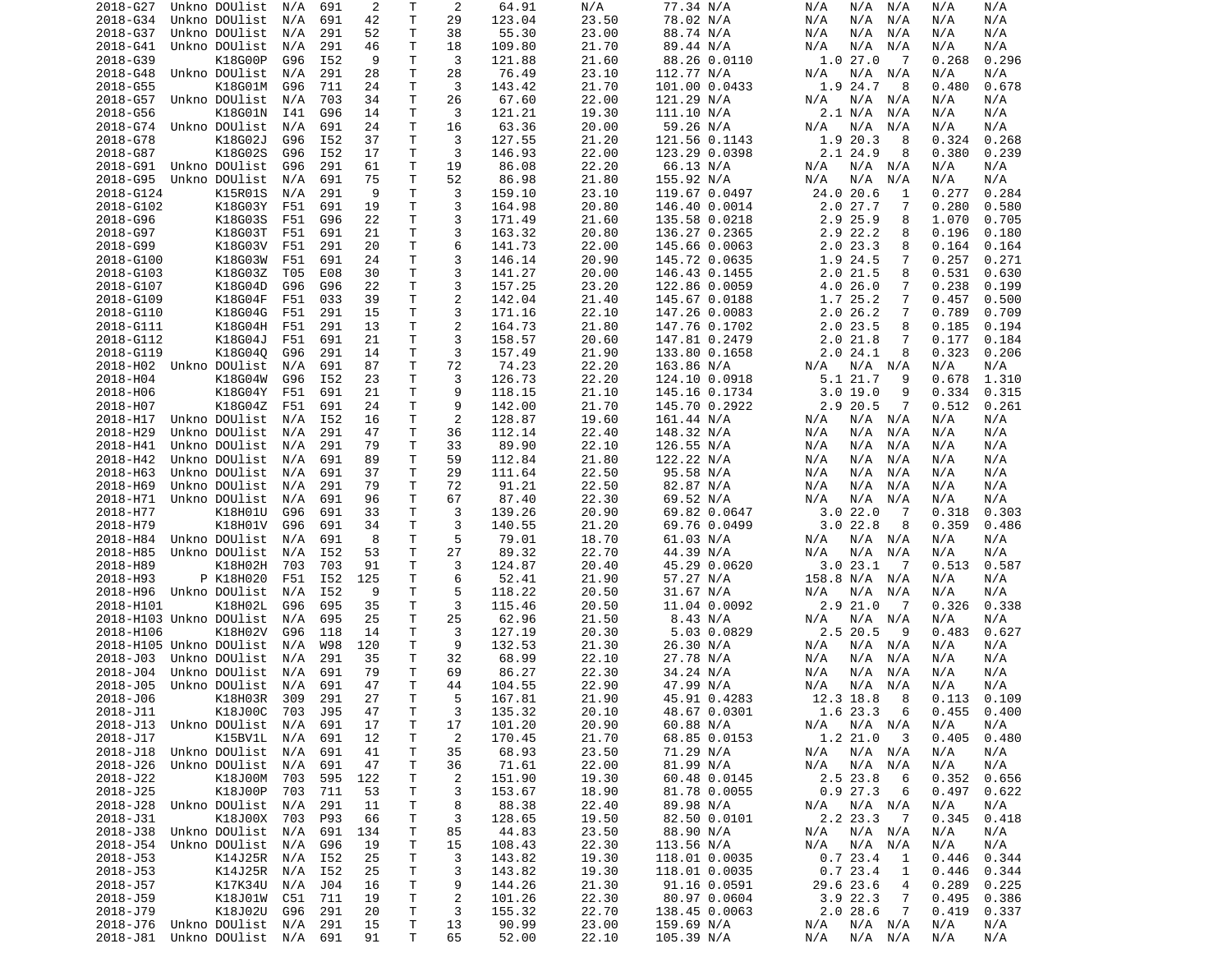| T<br>70.99<br>22.20<br>2018-K01<br>Unkno DOUlist<br>I52<br>103<br>80<br>166.24 N/A<br>N/A N/A<br>N/A<br>N/A<br>N/A<br>N/A<br>Τ<br>2018-K08<br>Unkno DOUlist<br>N/A<br>291<br>61<br>57<br>65.43<br>21.80<br>152.64 N/A<br>N/A<br>N/A<br>N/A<br>N/A<br>N/A<br>Τ<br>3<br>86.93<br>1.1 22.3<br>0.341<br>2018-K11<br>K17K03D<br>N/A<br>291<br>10<br>22.20<br>155.46 0.0430<br>4<br>0.480<br>Τ<br>35<br>Unkno DOUlist<br>291<br>41<br>68.35<br>22.84<br>N/A N/A<br>N/A<br>2018-K14<br>N/A<br>139.23 N/A<br>N/A<br>N/A<br>2018-K21<br>Unkno DOUlist<br>691<br>71<br>Τ<br>62<br>58.17<br>22.20<br>125.81 N/A<br>N/A<br>N/A<br>N/A<br>N/A<br>N/A<br>N/A<br>2<br>2018-K25<br>K18J05E<br>062<br>68<br>т<br>157.62<br>19.30<br>4.1 20.7<br>0.298<br>T05<br>123.80 0.1590<br>-7<br>0.272<br>K18K00S<br>Τ<br>3<br>2.1 27.9<br>2018-K35<br>691<br>43<br>153.79<br>21.30<br>125.66 0.0041<br>6<br>0.345<br>0.231<br>G96<br>T<br>2018-K41<br>Unkno DOUlist<br>N/A<br>691<br>33<br>33<br>62.76<br>22.00<br>112.27 N/A<br>N/A<br>N/A<br>N/A<br>N/A<br>N/A<br>Τ<br>Unkno DOUlist<br>691<br>30<br>23<br>75.80<br>20.00<br>99.55 N/A<br>N/A<br>N/A<br>2018-K49<br>N/A<br>N/A<br>N/A<br>N/A<br>Τ<br>5<br>2018-K54<br>23<br>163.66<br>102.05 0.2030<br>1.9 23.3<br>0.273<br>0.257<br>K18K01N<br>F51<br>I52<br>22.00<br>7<br>Τ<br>$\overline{2}$<br>1.9 25.1<br>2018-K56<br>K18K01P<br>F51<br>I52<br>22<br>168.70<br>21.70<br>101.42 0.0185<br>7<br>0.199<br>0.142<br>Τ<br>3<br>0.339<br>2018-K57<br>K18K010<br>F51<br>I52<br>31<br>163.48<br>20.70<br>100.08 0.0782<br>1.9 23.5<br>7<br>0.323<br>3<br>K18K01G<br>I52<br>т<br>20.90<br>2.9 19.1<br>7<br>0.274<br>2018-K58<br>G96<br>42<br>160.42<br>102.06 0.0857<br>0.304<br>T<br>20<br>2018-K63<br>Unkno DOUlist<br>691<br>32<br>58.40<br>21.80<br>86.37 N/A<br>N/A N/A<br>N/A<br>N/A<br>N/A<br>N/A<br>Τ<br>29<br>2018-K71<br>Unkno DOUlist<br>N/A<br>I52<br>54<br>71.18<br>22.55<br>73.44 N/A<br>N/A<br>N/A<br>N/A<br>N/A<br>N/A<br>Τ<br>2018-K72<br>K18K02C<br>F51<br>807<br>23<br>3<br>167.83<br>21.70<br>77.26 0.0475<br>2.6 22.8<br>0.268<br>0.283<br>8<br>T.<br>3<br>K18K02D<br>691<br>132.56<br>1.8 25.7<br>2018-K73<br>T08<br>31<br>20.30<br>77.11 0.0037<br>8<br>0.556<br>0.452<br>Τ<br>$\overline{2}$<br>1.9 25.8<br>2018-K74<br>K18K02E<br>F51<br>691<br>16<br>156.39<br>21.60<br>75.39 0.0331<br>0.104<br>0.290<br>7<br>Τ<br>27<br>Unkno DOUlist<br>N/A<br>T08<br>54<br>71.25<br>22.40<br>61.07 N/A<br>N/A<br>N/A<br>2018-K77<br>N/A<br>N/A N/A<br>Τ<br>3<br>K18K02K<br>C51<br>T12<br>106.24<br>21.52<br>63.26 0.2849<br>7.1 18.3<br>0.409<br>0.522<br>2018-K78<br>21<br>6<br>K18K02L<br>Τ<br>6<br>160.30<br>2.8 21.7<br>2018-K79<br>F51<br>I52<br>33<br>21.00<br>63.32 0.1301<br>0.243<br>0.440<br>9<br>Τ<br>2018-K86<br>Unkno DOUlist<br>N/A<br>291<br>61<br>46<br>70.17<br>22.28<br>48.95 N/A<br>N/A<br>N/A<br>N/A<br>N/A<br>N/A<br>Τ<br>3<br>50.32 0.0050<br>2018-K88<br>K18K02T<br>703<br>691<br>24<br>148.15<br>18.40<br>1.1 26.9<br>6<br>0.623<br>1.042<br>Τ<br>6<br>2018-K90<br>K18K02R<br>I52<br>30<br>116.98<br>$3.9$ 19.2<br>0.287<br>T08<br>19.40<br>49.01 0.1563<br>7<br>0.457<br>Τ<br>2018-K95<br>Unkno DOUlist<br>N/A<br>F51<br>46<br>17<br>84.23<br>20.80<br>48.76 N/A<br>N/A<br>N/A N/A<br>N/A<br>N/A<br>2018-K97<br>Unkno DOUlist<br>291<br>68<br>Τ<br>41<br>59.40<br>22.20<br>25.24 N/A<br>N/A<br>N/A<br>N/A<br>N/A<br>N/A<br>N/A<br>Τ<br>2018-K100 Unkno DOUlist<br>695<br>21<br>21<br>79.95<br>22.60<br>14.02 N/A<br>N/A<br>N/A<br>N/A<br>N/A<br>N/A<br>N/A<br>Τ<br>2018-K101<br>K18K03B<br>G96<br>I52<br>29<br>3<br>67.79<br>22.20<br>25.29 0.3486<br>4.0 19.9<br>0.503<br>0.508<br>9<br>Τ<br>9<br>2018-K102<br>K18K03C<br>695<br>24<br>126.29<br>21.00<br>$6.26$ $0.0032$<br>4.9 23.0<br>8<br>0.301<br>0.266<br>G96<br>Τ<br>6<br>K18K03D<br>119.55<br>20.70<br>6.09 0.1252<br>3.920.9<br>7<br>2018-K103<br>G96<br>695<br>20<br>0.196<br>0.199<br>Τ<br>20<br>2018-K104 Unkno DOUlist<br>695<br>27<br>78.64<br>22.30<br>4.71 N/A<br>N/A<br>N/A<br>N/A<br>N/A<br>N/A<br>N/A<br>Τ<br>8<br>2018-K106<br>K18K03F<br>F51<br>691<br>31<br>104.25<br>20.30<br>9.64 0.1875<br>$3.8$ 19.8<br>0.328<br>0.413<br>6<br>9<br>K18K03H<br>т<br>95.52<br>4.86 N/A<br>13.0 13.6<br>0.292<br>2018-K115<br>G96<br>695<br>52<br>21.50<br>$\overline{4}$<br>0.378<br>K18K03J<br>T<br>8.97 N/A<br>12.9 12.3 N/A<br>2018-K116<br>691<br>86<br>10<br>106.07<br>20.70<br>0.386<br>0.303<br>G96<br>Τ<br>2<br>4.88 N/A<br>2018-K117<br>C K18K010<br>T08<br>691<br>91<br>113.12<br>20.60<br>205.1 N/A<br>N/A<br>N/A<br>N/A<br>$\overline{7}$<br>Τ<br>2018-L01 Unkno DOUlist<br>G96<br>I52<br>23<br>75.41<br>22.10<br>28.61 N/A<br>N/A<br>N/A<br>N/A<br>N/A<br>N/A<br>Τ<br>37<br>78.82<br>25.20<br>32.63 N/A<br>2018-L02<br>Unkno DOUlist<br>N/A<br>691<br>61<br>N/A<br>N/A<br>N/A<br>N/A<br>N/A<br>2018-L03<br>Unkno DOUlist<br>691<br>131<br>т<br>77<br>71.57<br>22.30<br>39.85 N/A<br>N/A<br>N/A<br>N/A<br>N/A<br>N/A<br>N/A<br>2018-L07<br>Unkno DOUlist<br>695<br>42<br>т<br>29<br>131.43<br>21.90<br>27.02 N/A<br>N/A<br>N/A<br>N/A<br>N/A<br>N/A<br>N/A<br>Unkno DOUlist<br>т<br>13<br>60.98<br>22.40<br>39.54 N/A<br>N/A<br>N/A<br>2018-L12<br>N/A<br>691<br>16<br>N/A<br>N/A<br>N/A<br>Τ<br>1.9 23.9<br>2018-L09<br>K18L00H<br>F51<br>291<br>15<br>6<br>138.91<br>21.60<br>51.99 0.0511<br>7<br>0.290<br>0.425<br>Τ<br>$\overline{2}$<br>2018-L10<br>K18L00J<br>703<br>I52<br>64<br>116.19<br>19.70<br>52.09 0.1309<br>2.021.2<br>8<br>0.332<br>0.395<br>T<br>2<br>K18L00G<br>137.28<br>2.022.6<br>2018-L11<br>G96<br>I52<br>26<br>21.10<br>39.66 0.0960<br>8<br>0.634<br>0.592<br>Τ<br>Unkno DOUlist<br>I52<br>15<br>11<br>71.11<br>21.70<br>72.88 N/A<br>2018-L17<br>N/A<br>N/A<br>N/A N/A<br>N/A<br>N/A<br>Τ<br>3<br>1.9 20.3<br>2018-L16<br>K18L00N<br>F52<br>I52<br>40<br>154.17<br>19.80<br>63.71 0.1280<br>8<br>0.390<br>0.501<br>T<br>2018-L20<br>Unkno DOUlist<br>N/A<br>I52<br>39<br>18<br>118.38<br>22.00<br>82.92 N/A<br>N/A N/A<br>N/A<br>N/A<br>N/A<br>2018-L21<br>K18L01B<br>F51<br>807<br>T.<br>5<br>147.55<br>21.90<br>52.06 0.0009<br>18.7 20.1<br>0.195<br>18<br>0.110<br>6<br>T<br>3<br>2018-L23<br>K18L01D<br>F51<br>I52<br>18<br>162.72<br>22.00<br>74.01 0.0032<br>2.026.2<br>0.250<br>0.279<br>5<br>2018-L24<br>K18L01E<br>F51<br>291<br>19<br>Τ<br>6<br>168.36<br>21.00<br>74.60 0.0008<br>2.027.4<br>0.402<br>7<br>0.217<br>Τ<br>8<br>8<br>K18L01F<br>F51<br>I52<br>29<br>2.024.6<br>0.335<br>2018-L25<br>160.44<br>20.90<br>74.71 0.0401<br>0.598<br>T.<br>3<br>F51<br>I52<br>23<br>16.9 19.7<br>6<br>0.235<br>2018-L27<br>K18L01H<br>146.30<br>21.60<br>63.00 0.2066<br>0.202<br>2018-L29 Unkno DOUlist N/A 691<br>84<br>T<br>70<br>63.87<br>83.04 N/A<br>22.60<br>N/A N/A N/A<br>N/A<br>N/A<br>2018-L38<br>Τ<br>94.95<br>22.30<br>104.19 0.1321<br>K09034G N/A 807<br>9<br>3<br>79.5 19.5 1<br>0.529<br>0.482<br>P K18L010 F51<br>$\mathsf T$<br>2018-L36<br>G40<br>36<br>124.61<br>20.00<br>51.61 N/A<br>20.7 N/A N/A<br>N/A<br>N/A<br>6<br>T<br>22.80<br>2018-L39 Unkno DOUlist<br>N/A<br>691<br>67<br>51<br>69.20<br>104.58 N/A<br>N/A<br>$N/A$ $N/A$<br>N/A<br>N/A<br>2018-L40<br>K18L02P<br>F51 I52<br>25<br>т<br>168.46<br>21.50<br>74.55 0.1231<br>3.920.5<br>0.288<br>0.250<br>8<br>8<br>T<br>2018-L43<br>K18L02S F51<br>3<br>$3.9$ 22.3<br>0.252<br>H36<br>16<br>160.47<br>21.00<br>74.03 0.0583<br>6<br>0.338<br>2018-L47 Unkno DOUlist N/A<br>691<br>88<br>Τ<br>76.72<br>22.60<br>118.18 N/A<br>N/A N/A<br>N/A<br>N/A<br>51<br>N/A<br>2018-L52<br>Unkno DOUlist<br>691<br>114<br>T<br>77<br>59.98<br>22.50<br>130.03 N/A<br>N/A<br>N/A N/A<br>N/A<br>N/A<br>N/A<br>41.40<br>2018-L53<br>C K18E04N C51<br>204<br>Τ<br>3<br>20.80<br>28.50 N/A<br>92.8 N/A N/A<br>N/A<br>N/A<br>60<br>67.49<br>22.70<br>118.75 N/A<br>2018-L55<br>Unkno DOUlist  N/A<br>691<br>58<br>$\top$<br>52<br>N/A<br>N/A N/A<br>N/A<br>N/A<br>T<br>3<br>21.30<br>2018-L56<br>K18L030 F51 I52<br>20<br>134.56<br>62.99 0.0480<br>8.025.6<br>$\overline{7}$<br>0.340<br>0.342<br>Τ<br>3<br>2018-L57<br>K18L03S<br>F51<br>291<br>13<br>156.76<br>21.20<br>133.86 0.0499<br>1.8 25.3<br>8<br>0.434<br>0.449<br>T<br>2018-L62<br>K18L03R<br>F51<br>691<br>15<br>3<br>131.98<br>21.50<br>132.52 0.0044<br>1.9 26.2<br>0.161<br>$\overline{7}$<br>0.181<br>T<br>2018-L67<br>Unkno DOUlist<br>N/A<br>691<br>10<br>10<br>129.67<br>N/A<br>170.09 N/A<br>N/A<br>$N/A$ $N/A$<br>N/A<br>N/A<br>2018-L73<br>Unkno DOUlist<br>N/A<br>291<br>37<br>T<br>110.34<br>21.81<br>159.80 N/A<br>N/A<br>$N/A$ $N/A$<br>N/A<br>N/A<br>14<br>2018-L78<br>Unkno DOUlist<br>691<br>Τ<br>5<br>115.05<br>18.60<br>86.06 N/A<br>N/A N/A<br>T08<br>14<br>N/A<br>N/A<br>N/A<br>2018-M02<br>Unkno DOUlist  N/A<br>291<br>3<br>T<br>3<br>124.74<br>21.30<br>131.38 N/A<br>N/A<br>N/A N/A<br>N/A<br>N/A<br>T<br>2018-M15<br>K18L050 F51 807<br>15<br>3<br>142.70<br>21.90<br>134.21 0.0651<br>2.8 24.8<br>0.144<br>0.512<br>$\overline{7}$<br>2018-M16<br>K18L05R F51 291<br>12<br>T<br>3<br>154.96<br>3.024.2<br>$\overline{7}$<br>21.00<br>130.93 0.1027<br>0.378<br>0.281 | 2018-J85 | K18J03B | 703 | 291 | 41 | Т | 6 | 53.34 | 20.40 | 105.31 0.1361 | 7<br>6.0 17.6 | 0.681<br>0.220 |
|----------------------------------------------------------------------------------------------------------------------------------------------------------------------------------------------------------------------------------------------------------------------------------------------------------------------------------------------------------------------------------------------------------------------------------------------------------------------------------------------------------------------------------------------------------------------------------------------------------------------------------------------------------------------------------------------------------------------------------------------------------------------------------------------------------------------------------------------------------------------------------------------------------------------------------------------------------------------------------------------------------------------------------------------------------------------------------------------------------------------------------------------------------------------------------------------------------------------------------------------------------------------------------------------------------------------------------------------------------------------------------------------------------------------------------------------------------------------------------------------------------------------------------------------------------------------------------------------------------------------------------------------------------------------------------------------------------------------------------------------------------------------------------------------------------------------------------------------------------------------------------------------------------------------------------------------------------------------------------------------------------------------------------------------------------------------------------------------------------------------------------------------------------------------------------------------------------------------------------------------------------------------------------------------------------------------------------------------------------------------------------------------------------------------------------------------------------------------------------------------------------------------------------------------------------------------------------------------------------------------------------------------------------------------------------------------------------------------------------------------------------------------------------------------------------------------------------------------------------------------------------------------------------------------------------------------------------------------------------------------------------------------------------------------------------------------------------------------------------------------------------------------------------------------------------------------------------------------------------------------------------------------------------------------------------------------------------------------------------------------------------------------------------------------------------------------------------------------------------------------------------------------------------------------------------------------------------------------------------------------------------------------------------------------------------------------------------------------------------------------------------------------------------------------------------------------------------------------------------------------------------------------------------------------------------------------------------------------------------------------------------------------------------------------------------------------------------------------------------------------------------------------------------------------------------------------------------------------------------------------------------------------------------------------------------------------------------------------------------------------------------------------------------------------------------------------------------------------------------------------------------------------------------------------------------------------------------------------------------------------------------------------------------------------------------------------------------------------------------------------------------------------------------------------------------------------------------------------------------------------------------------------------------------------------------------------------------------------------------------------------------------------------------------------------------------------------------------------------------------------------------------------------------------------------------------------------------------------------------------------------------------------------------------------------------------------------------------------------------------------------------------------------------------------------------------------------------------------------------------------------------------------------------------------------------------------------------------------------------------------------------------------------------------------------------------------------------------------------------------------------------------------------------------------------------------------------------------------------------------------------------------------------------------------------------------------------------------------------------------------------------------------------------------------------------------------------------------------------------------------------------------------------------------------------------------------------------------------------------------------------------------------------------------------------------------------------------------------------------------------------------------------------------------------------------------------------------------------------------------------------------------------------------------------------------------------------------------------------------------------------------------------------------------------------------------------------------------------------------------------------------------------------------------------------------------------------------------------------------------------------------------------------------------------------------------------------------------------------------------------------------------------------------------------------------------------------------------------------------------------------------------------------------------------------------------------------------------------------------------------------------------------------------------------------------------------------------------------------------------------------------------------------------------------------------------------------------------------------------------------------------------------------------------------------------------------------------------------------------------------------------------------------------------------------------------------------------------------------------------------------------------------------------------------------------------------------------------------------------------------------------------------------------------------------------------------------------------------------------------------------------------------------------------------------------------------------------------------------------------------------------------------------------------------------------------------------------------------------------------------------------------------------------------------------------------------------------------------------------------------------------------------------------------------------------------------------------------------------------------------------------------------------------------------------------------------------------------------------------------------------------------------------------------------------------------------------------------------------------------------------------------------------------------------------------------------------------------------------------------------------------------------------------------------------------------------------------------------------------------------------------------------------------------------------------------------------------------------|----------|---------|-----|-----|----|---|---|-------|-------|---------------|---------------|----------------|
|                                                                                                                                                                                                                                                                                                                                                                                                                                                                                                                                                                                                                                                                                                                                                                                                                                                                                                                                                                                                                                                                                                                                                                                                                                                                                                                                                                                                                                                                                                                                                                                                                                                                                                                                                                                                                                                                                                                                                                                                                                                                                                                                                                                                                                                                                                                                                                                                                                                                                                                                                                                                                                                                                                                                                                                                                                                                                                                                                                                                                                                                                                                                                                                                                                                                                                                                                                                                                                                                                                                                                                                                                                                                                                                                                                                                                                                                                                                                                                                                                                                                                                                                                                                                                                                                                                                                                                                                                                                                                                                                                                                                                                                                                                                                                                                                                                                                                                                                                                                                                                                                                                                                                                                                                                                                                                                                                                                                                                                                                                                                                                                                                                                                                                                                                                                                                                                                                                                                                                                                                                                                                                                                                                                                                                                                                                                                                                                                                                                                                                                                                                                                                                                                                                                                                                                                                                                                                                                                                                                                                                                                                                                                                                                                                                                                                                                                                                                                                                                                                                                                                                                                                                                                                                                                                                                                                                                                                                                                                                                                                                                                                                                                                                                                                                                                                                                                                                                                                                                                                                                                                                                                                                                                                                                                                                                                                                                                                                                                                                                                                                                                                              |          |         |     |     |    |   |   |       |       |               |               |                |
|                                                                                                                                                                                                                                                                                                                                                                                                                                                                                                                                                                                                                                                                                                                                                                                                                                                                                                                                                                                                                                                                                                                                                                                                                                                                                                                                                                                                                                                                                                                                                                                                                                                                                                                                                                                                                                                                                                                                                                                                                                                                                                                                                                                                                                                                                                                                                                                                                                                                                                                                                                                                                                                                                                                                                                                                                                                                                                                                                                                                                                                                                                                                                                                                                                                                                                                                                                                                                                                                                                                                                                                                                                                                                                                                                                                                                                                                                                                                                                                                                                                                                                                                                                                                                                                                                                                                                                                                                                                                                                                                                                                                                                                                                                                                                                                                                                                                                                                                                                                                                                                                                                                                                                                                                                                                                                                                                                                                                                                                                                                                                                                                                                                                                                                                                                                                                                                                                                                                                                                                                                                                                                                                                                                                                                                                                                                                                                                                                                                                                                                                                                                                                                                                                                                                                                                                                                                                                                                                                                                                                                                                                                                                                                                                                                                                                                                                                                                                                                                                                                                                                                                                                                                                                                                                                                                                                                                                                                                                                                                                                                                                                                                                                                                                                                                                                                                                                                                                                                                                                                                                                                                                                                                                                                                                                                                                                                                                                                                                                                                                                                                                                              |          |         |     |     |    |   |   |       |       |               |               |                |
|                                                                                                                                                                                                                                                                                                                                                                                                                                                                                                                                                                                                                                                                                                                                                                                                                                                                                                                                                                                                                                                                                                                                                                                                                                                                                                                                                                                                                                                                                                                                                                                                                                                                                                                                                                                                                                                                                                                                                                                                                                                                                                                                                                                                                                                                                                                                                                                                                                                                                                                                                                                                                                                                                                                                                                                                                                                                                                                                                                                                                                                                                                                                                                                                                                                                                                                                                                                                                                                                                                                                                                                                                                                                                                                                                                                                                                                                                                                                                                                                                                                                                                                                                                                                                                                                                                                                                                                                                                                                                                                                                                                                                                                                                                                                                                                                                                                                                                                                                                                                                                                                                                                                                                                                                                                                                                                                                                                                                                                                                                                                                                                                                                                                                                                                                                                                                                                                                                                                                                                                                                                                                                                                                                                                                                                                                                                                                                                                                                                                                                                                                                                                                                                                                                                                                                                                                                                                                                                                                                                                                                                                                                                                                                                                                                                                                                                                                                                                                                                                                                                                                                                                                                                                                                                                                                                                                                                                                                                                                                                                                                                                                                                                                                                                                                                                                                                                                                                                                                                                                                                                                                                                                                                                                                                                                                                                                                                                                                                                                                                                                                                                                              |          |         |     |     |    |   |   |       |       |               |               |                |
|                                                                                                                                                                                                                                                                                                                                                                                                                                                                                                                                                                                                                                                                                                                                                                                                                                                                                                                                                                                                                                                                                                                                                                                                                                                                                                                                                                                                                                                                                                                                                                                                                                                                                                                                                                                                                                                                                                                                                                                                                                                                                                                                                                                                                                                                                                                                                                                                                                                                                                                                                                                                                                                                                                                                                                                                                                                                                                                                                                                                                                                                                                                                                                                                                                                                                                                                                                                                                                                                                                                                                                                                                                                                                                                                                                                                                                                                                                                                                                                                                                                                                                                                                                                                                                                                                                                                                                                                                                                                                                                                                                                                                                                                                                                                                                                                                                                                                                                                                                                                                                                                                                                                                                                                                                                                                                                                                                                                                                                                                                                                                                                                                                                                                                                                                                                                                                                                                                                                                                                                                                                                                                                                                                                                                                                                                                                                                                                                                                                                                                                                                                                                                                                                                                                                                                                                                                                                                                                                                                                                                                                                                                                                                                                                                                                                                                                                                                                                                                                                                                                                                                                                                                                                                                                                                                                                                                                                                                                                                                                                                                                                                                                                                                                                                                                                                                                                                                                                                                                                                                                                                                                                                                                                                                                                                                                                                                                                                                                                                                                                                                                                                              |          |         |     |     |    |   |   |       |       |               |               |                |
|                                                                                                                                                                                                                                                                                                                                                                                                                                                                                                                                                                                                                                                                                                                                                                                                                                                                                                                                                                                                                                                                                                                                                                                                                                                                                                                                                                                                                                                                                                                                                                                                                                                                                                                                                                                                                                                                                                                                                                                                                                                                                                                                                                                                                                                                                                                                                                                                                                                                                                                                                                                                                                                                                                                                                                                                                                                                                                                                                                                                                                                                                                                                                                                                                                                                                                                                                                                                                                                                                                                                                                                                                                                                                                                                                                                                                                                                                                                                                                                                                                                                                                                                                                                                                                                                                                                                                                                                                                                                                                                                                                                                                                                                                                                                                                                                                                                                                                                                                                                                                                                                                                                                                                                                                                                                                                                                                                                                                                                                                                                                                                                                                                                                                                                                                                                                                                                                                                                                                                                                                                                                                                                                                                                                                                                                                                                                                                                                                                                                                                                                                                                                                                                                                                                                                                                                                                                                                                                                                                                                                                                                                                                                                                                                                                                                                                                                                                                                                                                                                                                                                                                                                                                                                                                                                                                                                                                                                                                                                                                                                                                                                                                                                                                                                                                                                                                                                                                                                                                                                                                                                                                                                                                                                                                                                                                                                                                                                                                                                                                                                                                                                              |          |         |     |     |    |   |   |       |       |               |               |                |
|                                                                                                                                                                                                                                                                                                                                                                                                                                                                                                                                                                                                                                                                                                                                                                                                                                                                                                                                                                                                                                                                                                                                                                                                                                                                                                                                                                                                                                                                                                                                                                                                                                                                                                                                                                                                                                                                                                                                                                                                                                                                                                                                                                                                                                                                                                                                                                                                                                                                                                                                                                                                                                                                                                                                                                                                                                                                                                                                                                                                                                                                                                                                                                                                                                                                                                                                                                                                                                                                                                                                                                                                                                                                                                                                                                                                                                                                                                                                                                                                                                                                                                                                                                                                                                                                                                                                                                                                                                                                                                                                                                                                                                                                                                                                                                                                                                                                                                                                                                                                                                                                                                                                                                                                                                                                                                                                                                                                                                                                                                                                                                                                                                                                                                                                                                                                                                                                                                                                                                                                                                                                                                                                                                                                                                                                                                                                                                                                                                                                                                                                                                                                                                                                                                                                                                                                                                                                                                                                                                                                                                                                                                                                                                                                                                                                                                                                                                                                                                                                                                                                                                                                                                                                                                                                                                                                                                                                                                                                                                                                                                                                                                                                                                                                                                                                                                                                                                                                                                                                                                                                                                                                                                                                                                                                                                                                                                                                                                                                                                                                                                                                                              |          |         |     |     |    |   |   |       |       |               |               |                |
|                                                                                                                                                                                                                                                                                                                                                                                                                                                                                                                                                                                                                                                                                                                                                                                                                                                                                                                                                                                                                                                                                                                                                                                                                                                                                                                                                                                                                                                                                                                                                                                                                                                                                                                                                                                                                                                                                                                                                                                                                                                                                                                                                                                                                                                                                                                                                                                                                                                                                                                                                                                                                                                                                                                                                                                                                                                                                                                                                                                                                                                                                                                                                                                                                                                                                                                                                                                                                                                                                                                                                                                                                                                                                                                                                                                                                                                                                                                                                                                                                                                                                                                                                                                                                                                                                                                                                                                                                                                                                                                                                                                                                                                                                                                                                                                                                                                                                                                                                                                                                                                                                                                                                                                                                                                                                                                                                                                                                                                                                                                                                                                                                                                                                                                                                                                                                                                                                                                                                                                                                                                                                                                                                                                                                                                                                                                                                                                                                                                                                                                                                                                                                                                                                                                                                                                                                                                                                                                                                                                                                                                                                                                                                                                                                                                                                                                                                                                                                                                                                                                                                                                                                                                                                                                                                                                                                                                                                                                                                                                                                                                                                                                                                                                                                                                                                                                                                                                                                                                                                                                                                                                                                                                                                                                                                                                                                                                                                                                                                                                                                                                                                              |          |         |     |     |    |   |   |       |       |               |               |                |
|                                                                                                                                                                                                                                                                                                                                                                                                                                                                                                                                                                                                                                                                                                                                                                                                                                                                                                                                                                                                                                                                                                                                                                                                                                                                                                                                                                                                                                                                                                                                                                                                                                                                                                                                                                                                                                                                                                                                                                                                                                                                                                                                                                                                                                                                                                                                                                                                                                                                                                                                                                                                                                                                                                                                                                                                                                                                                                                                                                                                                                                                                                                                                                                                                                                                                                                                                                                                                                                                                                                                                                                                                                                                                                                                                                                                                                                                                                                                                                                                                                                                                                                                                                                                                                                                                                                                                                                                                                                                                                                                                                                                                                                                                                                                                                                                                                                                                                                                                                                                                                                                                                                                                                                                                                                                                                                                                                                                                                                                                                                                                                                                                                                                                                                                                                                                                                                                                                                                                                                                                                                                                                                                                                                                                                                                                                                                                                                                                                                                                                                                                                                                                                                                                                                                                                                                                                                                                                                                                                                                                                                                                                                                                                                                                                                                                                                                                                                                                                                                                                                                                                                                                                                                                                                                                                                                                                                                                                                                                                                                                                                                                                                                                                                                                                                                                                                                                                                                                                                                                                                                                                                                                                                                                                                                                                                                                                                                                                                                                                                                                                                                                              |          |         |     |     |    |   |   |       |       |               |               |                |
|                                                                                                                                                                                                                                                                                                                                                                                                                                                                                                                                                                                                                                                                                                                                                                                                                                                                                                                                                                                                                                                                                                                                                                                                                                                                                                                                                                                                                                                                                                                                                                                                                                                                                                                                                                                                                                                                                                                                                                                                                                                                                                                                                                                                                                                                                                                                                                                                                                                                                                                                                                                                                                                                                                                                                                                                                                                                                                                                                                                                                                                                                                                                                                                                                                                                                                                                                                                                                                                                                                                                                                                                                                                                                                                                                                                                                                                                                                                                                                                                                                                                                                                                                                                                                                                                                                                                                                                                                                                                                                                                                                                                                                                                                                                                                                                                                                                                                                                                                                                                                                                                                                                                                                                                                                                                                                                                                                                                                                                                                                                                                                                                                                                                                                                                                                                                                                                                                                                                                                                                                                                                                                                                                                                                                                                                                                                                                                                                                                                                                                                                                                                                                                                                                                                                                                                                                                                                                                                                                                                                                                                                                                                                                                                                                                                                                                                                                                                                                                                                                                                                                                                                                                                                                                                                                                                                                                                                                                                                                                                                                                                                                                                                                                                                                                                                                                                                                                                                                                                                                                                                                                                                                                                                                                                                                                                                                                                                                                                                                                                                                                                                                              |          |         |     |     |    |   |   |       |       |               |               |                |
|                                                                                                                                                                                                                                                                                                                                                                                                                                                                                                                                                                                                                                                                                                                                                                                                                                                                                                                                                                                                                                                                                                                                                                                                                                                                                                                                                                                                                                                                                                                                                                                                                                                                                                                                                                                                                                                                                                                                                                                                                                                                                                                                                                                                                                                                                                                                                                                                                                                                                                                                                                                                                                                                                                                                                                                                                                                                                                                                                                                                                                                                                                                                                                                                                                                                                                                                                                                                                                                                                                                                                                                                                                                                                                                                                                                                                                                                                                                                                                                                                                                                                                                                                                                                                                                                                                                                                                                                                                                                                                                                                                                                                                                                                                                                                                                                                                                                                                                                                                                                                                                                                                                                                                                                                                                                                                                                                                                                                                                                                                                                                                                                                                                                                                                                                                                                                                                                                                                                                                                                                                                                                                                                                                                                                                                                                                                                                                                                                                                                                                                                                                                                                                                                                                                                                                                                                                                                                                                                                                                                                                                                                                                                                                                                                                                                                                                                                                                                                                                                                                                                                                                                                                                                                                                                                                                                                                                                                                                                                                                                                                                                                                                                                                                                                                                                                                                                                                                                                                                                                                                                                                                                                                                                                                                                                                                                                                                                                                                                                                                                                                                                                              |          |         |     |     |    |   |   |       |       |               |               |                |
|                                                                                                                                                                                                                                                                                                                                                                                                                                                                                                                                                                                                                                                                                                                                                                                                                                                                                                                                                                                                                                                                                                                                                                                                                                                                                                                                                                                                                                                                                                                                                                                                                                                                                                                                                                                                                                                                                                                                                                                                                                                                                                                                                                                                                                                                                                                                                                                                                                                                                                                                                                                                                                                                                                                                                                                                                                                                                                                                                                                                                                                                                                                                                                                                                                                                                                                                                                                                                                                                                                                                                                                                                                                                                                                                                                                                                                                                                                                                                                                                                                                                                                                                                                                                                                                                                                                                                                                                                                                                                                                                                                                                                                                                                                                                                                                                                                                                                                                                                                                                                                                                                                                                                                                                                                                                                                                                                                                                                                                                                                                                                                                                                                                                                                                                                                                                                                                                                                                                                                                                                                                                                                                                                                                                                                                                                                                                                                                                                                                                                                                                                                                                                                                                                                                                                                                                                                                                                                                                                                                                                                                                                                                                                                                                                                                                                                                                                                                                                                                                                                                                                                                                                                                                                                                                                                                                                                                                                                                                                                                                                                                                                                                                                                                                                                                                                                                                                                                                                                                                                                                                                                                                                                                                                                                                                                                                                                                                                                                                                                                                                                                                                              |          |         |     |     |    |   |   |       |       |               |               |                |
|                                                                                                                                                                                                                                                                                                                                                                                                                                                                                                                                                                                                                                                                                                                                                                                                                                                                                                                                                                                                                                                                                                                                                                                                                                                                                                                                                                                                                                                                                                                                                                                                                                                                                                                                                                                                                                                                                                                                                                                                                                                                                                                                                                                                                                                                                                                                                                                                                                                                                                                                                                                                                                                                                                                                                                                                                                                                                                                                                                                                                                                                                                                                                                                                                                                                                                                                                                                                                                                                                                                                                                                                                                                                                                                                                                                                                                                                                                                                                                                                                                                                                                                                                                                                                                                                                                                                                                                                                                                                                                                                                                                                                                                                                                                                                                                                                                                                                                                                                                                                                                                                                                                                                                                                                                                                                                                                                                                                                                                                                                                                                                                                                                                                                                                                                                                                                                                                                                                                                                                                                                                                                                                                                                                                                                                                                                                                                                                                                                                                                                                                                                                                                                                                                                                                                                                                                                                                                                                                                                                                                                                                                                                                                                                                                                                                                                                                                                                                                                                                                                                                                                                                                                                                                                                                                                                                                                                                                                                                                                                                                                                                                                                                                                                                                                                                                                                                                                                                                                                                                                                                                                                                                                                                                                                                                                                                                                                                                                                                                                                                                                                                                              |          |         |     |     |    |   |   |       |       |               |               |                |
|                                                                                                                                                                                                                                                                                                                                                                                                                                                                                                                                                                                                                                                                                                                                                                                                                                                                                                                                                                                                                                                                                                                                                                                                                                                                                                                                                                                                                                                                                                                                                                                                                                                                                                                                                                                                                                                                                                                                                                                                                                                                                                                                                                                                                                                                                                                                                                                                                                                                                                                                                                                                                                                                                                                                                                                                                                                                                                                                                                                                                                                                                                                                                                                                                                                                                                                                                                                                                                                                                                                                                                                                                                                                                                                                                                                                                                                                                                                                                                                                                                                                                                                                                                                                                                                                                                                                                                                                                                                                                                                                                                                                                                                                                                                                                                                                                                                                                                                                                                                                                                                                                                                                                                                                                                                                                                                                                                                                                                                                                                                                                                                                                                                                                                                                                                                                                                                                                                                                                                                                                                                                                                                                                                                                                                                                                                                                                                                                                                                                                                                                                                                                                                                                                                                                                                                                                                                                                                                                                                                                                                                                                                                                                                                                                                                                                                                                                                                                                                                                                                                                                                                                                                                                                                                                                                                                                                                                                                                                                                                                                                                                                                                                                                                                                                                                                                                                                                                                                                                                                                                                                                                                                                                                                                                                                                                                                                                                                                                                                                                                                                                                                              |          |         |     |     |    |   |   |       |       |               |               |                |
|                                                                                                                                                                                                                                                                                                                                                                                                                                                                                                                                                                                                                                                                                                                                                                                                                                                                                                                                                                                                                                                                                                                                                                                                                                                                                                                                                                                                                                                                                                                                                                                                                                                                                                                                                                                                                                                                                                                                                                                                                                                                                                                                                                                                                                                                                                                                                                                                                                                                                                                                                                                                                                                                                                                                                                                                                                                                                                                                                                                                                                                                                                                                                                                                                                                                                                                                                                                                                                                                                                                                                                                                                                                                                                                                                                                                                                                                                                                                                                                                                                                                                                                                                                                                                                                                                                                                                                                                                                                                                                                                                                                                                                                                                                                                                                                                                                                                                                                                                                                                                                                                                                                                                                                                                                                                                                                                                                                                                                                                                                                                                                                                                                                                                                                                                                                                                                                                                                                                                                                                                                                                                                                                                                                                                                                                                                                                                                                                                                                                                                                                                                                                                                                                                                                                                                                                                                                                                                                                                                                                                                                                                                                                                                                                                                                                                                                                                                                                                                                                                                                                                                                                                                                                                                                                                                                                                                                                                                                                                                                                                                                                                                                                                                                                                                                                                                                                                                                                                                                                                                                                                                                                                                                                                                                                                                                                                                                                                                                                                                                                                                                                                              |          |         |     |     |    |   |   |       |       |               |               |                |
|                                                                                                                                                                                                                                                                                                                                                                                                                                                                                                                                                                                                                                                                                                                                                                                                                                                                                                                                                                                                                                                                                                                                                                                                                                                                                                                                                                                                                                                                                                                                                                                                                                                                                                                                                                                                                                                                                                                                                                                                                                                                                                                                                                                                                                                                                                                                                                                                                                                                                                                                                                                                                                                                                                                                                                                                                                                                                                                                                                                                                                                                                                                                                                                                                                                                                                                                                                                                                                                                                                                                                                                                                                                                                                                                                                                                                                                                                                                                                                                                                                                                                                                                                                                                                                                                                                                                                                                                                                                                                                                                                                                                                                                                                                                                                                                                                                                                                                                                                                                                                                                                                                                                                                                                                                                                                                                                                                                                                                                                                                                                                                                                                                                                                                                                                                                                                                                                                                                                                                                                                                                                                                                                                                                                                                                                                                                                                                                                                                                                                                                                                                                                                                                                                                                                                                                                                                                                                                                                                                                                                                                                                                                                                                                                                                                                                                                                                                                                                                                                                                                                                                                                                                                                                                                                                                                                                                                                                                                                                                                                                                                                                                                                                                                                                                                                                                                                                                                                                                                                                                                                                                                                                                                                                                                                                                                                                                                                                                                                                                                                                                                                                              |          |         |     |     |    |   |   |       |       |               |               |                |
|                                                                                                                                                                                                                                                                                                                                                                                                                                                                                                                                                                                                                                                                                                                                                                                                                                                                                                                                                                                                                                                                                                                                                                                                                                                                                                                                                                                                                                                                                                                                                                                                                                                                                                                                                                                                                                                                                                                                                                                                                                                                                                                                                                                                                                                                                                                                                                                                                                                                                                                                                                                                                                                                                                                                                                                                                                                                                                                                                                                                                                                                                                                                                                                                                                                                                                                                                                                                                                                                                                                                                                                                                                                                                                                                                                                                                                                                                                                                                                                                                                                                                                                                                                                                                                                                                                                                                                                                                                                                                                                                                                                                                                                                                                                                                                                                                                                                                                                                                                                                                                                                                                                                                                                                                                                                                                                                                                                                                                                                                                                                                                                                                                                                                                                                                                                                                                                                                                                                                                                                                                                                                                                                                                                                                                                                                                                                                                                                                                                                                                                                                                                                                                                                                                                                                                                                                                                                                                                                                                                                                                                                                                                                                                                                                                                                                                                                                                                                                                                                                                                                                                                                                                                                                                                                                                                                                                                                                                                                                                                                                                                                                                                                                                                                                                                                                                                                                                                                                                                                                                                                                                                                                                                                                                                                                                                                                                                                                                                                                                                                                                                                                              |          |         |     |     |    |   |   |       |       |               |               |                |
|                                                                                                                                                                                                                                                                                                                                                                                                                                                                                                                                                                                                                                                                                                                                                                                                                                                                                                                                                                                                                                                                                                                                                                                                                                                                                                                                                                                                                                                                                                                                                                                                                                                                                                                                                                                                                                                                                                                                                                                                                                                                                                                                                                                                                                                                                                                                                                                                                                                                                                                                                                                                                                                                                                                                                                                                                                                                                                                                                                                                                                                                                                                                                                                                                                                                                                                                                                                                                                                                                                                                                                                                                                                                                                                                                                                                                                                                                                                                                                                                                                                                                                                                                                                                                                                                                                                                                                                                                                                                                                                                                                                                                                                                                                                                                                                                                                                                                                                                                                                                                                                                                                                                                                                                                                                                                                                                                                                                                                                                                                                                                                                                                                                                                                                                                                                                                                                                                                                                                                                                                                                                                                                                                                                                                                                                                                                                                                                                                                                                                                                                                                                                                                                                                                                                                                                                                                                                                                                                                                                                                                                                                                                                                                                                                                                                                                                                                                                                                                                                                                                                                                                                                                                                                                                                                                                                                                                                                                                                                                                                                                                                                                                                                                                                                                                                                                                                                                                                                                                                                                                                                                                                                                                                                                                                                                                                                                                                                                                                                                                                                                                                                              |          |         |     |     |    |   |   |       |       |               |               |                |
|                                                                                                                                                                                                                                                                                                                                                                                                                                                                                                                                                                                                                                                                                                                                                                                                                                                                                                                                                                                                                                                                                                                                                                                                                                                                                                                                                                                                                                                                                                                                                                                                                                                                                                                                                                                                                                                                                                                                                                                                                                                                                                                                                                                                                                                                                                                                                                                                                                                                                                                                                                                                                                                                                                                                                                                                                                                                                                                                                                                                                                                                                                                                                                                                                                                                                                                                                                                                                                                                                                                                                                                                                                                                                                                                                                                                                                                                                                                                                                                                                                                                                                                                                                                                                                                                                                                                                                                                                                                                                                                                                                                                                                                                                                                                                                                                                                                                                                                                                                                                                                                                                                                                                                                                                                                                                                                                                                                                                                                                                                                                                                                                                                                                                                                                                                                                                                                                                                                                                                                                                                                                                                                                                                                                                                                                                                                                                                                                                                                                                                                                                                                                                                                                                                                                                                                                                                                                                                                                                                                                                                                                                                                                                                                                                                                                                                                                                                                                                                                                                                                                                                                                                                                                                                                                                                                                                                                                                                                                                                                                                                                                                                                                                                                                                                                                                                                                                                                                                                                                                                                                                                                                                                                                                                                                                                                                                                                                                                                                                                                                                                                                                              |          |         |     |     |    |   |   |       |       |               |               |                |
|                                                                                                                                                                                                                                                                                                                                                                                                                                                                                                                                                                                                                                                                                                                                                                                                                                                                                                                                                                                                                                                                                                                                                                                                                                                                                                                                                                                                                                                                                                                                                                                                                                                                                                                                                                                                                                                                                                                                                                                                                                                                                                                                                                                                                                                                                                                                                                                                                                                                                                                                                                                                                                                                                                                                                                                                                                                                                                                                                                                                                                                                                                                                                                                                                                                                                                                                                                                                                                                                                                                                                                                                                                                                                                                                                                                                                                                                                                                                                                                                                                                                                                                                                                                                                                                                                                                                                                                                                                                                                                                                                                                                                                                                                                                                                                                                                                                                                                                                                                                                                                                                                                                                                                                                                                                                                                                                                                                                                                                                                                                                                                                                                                                                                                                                                                                                                                                                                                                                                                                                                                                                                                                                                                                                                                                                                                                                                                                                                                                                                                                                                                                                                                                                                                                                                                                                                                                                                                                                                                                                                                                                                                                                                                                                                                                                                                                                                                                                                                                                                                                                                                                                                                                                                                                                                                                                                                                                                                                                                                                                                                                                                                                                                                                                                                                                                                                                                                                                                                                                                                                                                                                                                                                                                                                                                                                                                                                                                                                                                                                                                                                                                              |          |         |     |     |    |   |   |       |       |               |               |                |
|                                                                                                                                                                                                                                                                                                                                                                                                                                                                                                                                                                                                                                                                                                                                                                                                                                                                                                                                                                                                                                                                                                                                                                                                                                                                                                                                                                                                                                                                                                                                                                                                                                                                                                                                                                                                                                                                                                                                                                                                                                                                                                                                                                                                                                                                                                                                                                                                                                                                                                                                                                                                                                                                                                                                                                                                                                                                                                                                                                                                                                                                                                                                                                                                                                                                                                                                                                                                                                                                                                                                                                                                                                                                                                                                                                                                                                                                                                                                                                                                                                                                                                                                                                                                                                                                                                                                                                                                                                                                                                                                                                                                                                                                                                                                                                                                                                                                                                                                                                                                                                                                                                                                                                                                                                                                                                                                                                                                                                                                                                                                                                                                                                                                                                                                                                                                                                                                                                                                                                                                                                                                                                                                                                                                                                                                                                                                                                                                                                                                                                                                                                                                                                                                                                                                                                                                                                                                                                                                                                                                                                                                                                                                                                                                                                                                                                                                                                                                                                                                                                                                                                                                                                                                                                                                                                                                                                                                                                                                                                                                                                                                                                                                                                                                                                                                                                                                                                                                                                                                                                                                                                                                                                                                                                                                                                                                                                                                                                                                                                                                                                                                                              |          |         |     |     |    |   |   |       |       |               |               |                |
|                                                                                                                                                                                                                                                                                                                                                                                                                                                                                                                                                                                                                                                                                                                                                                                                                                                                                                                                                                                                                                                                                                                                                                                                                                                                                                                                                                                                                                                                                                                                                                                                                                                                                                                                                                                                                                                                                                                                                                                                                                                                                                                                                                                                                                                                                                                                                                                                                                                                                                                                                                                                                                                                                                                                                                                                                                                                                                                                                                                                                                                                                                                                                                                                                                                                                                                                                                                                                                                                                                                                                                                                                                                                                                                                                                                                                                                                                                                                                                                                                                                                                                                                                                                                                                                                                                                                                                                                                                                                                                                                                                                                                                                                                                                                                                                                                                                                                                                                                                                                                                                                                                                                                                                                                                                                                                                                                                                                                                                                                                                                                                                                                                                                                                                                                                                                                                                                                                                                                                                                                                                                                                                                                                                                                                                                                                                                                                                                                                                                                                                                                                                                                                                                                                                                                                                                                                                                                                                                                                                                                                                                                                                                                                                                                                                                                                                                                                                                                                                                                                                                                                                                                                                                                                                                                                                                                                                                                                                                                                                                                                                                                                                                                                                                                                                                                                                                                                                                                                                                                                                                                                                                                                                                                                                                                                                                                                                                                                                                                                                                                                                                                              |          |         |     |     |    |   |   |       |       |               |               |                |
|                                                                                                                                                                                                                                                                                                                                                                                                                                                                                                                                                                                                                                                                                                                                                                                                                                                                                                                                                                                                                                                                                                                                                                                                                                                                                                                                                                                                                                                                                                                                                                                                                                                                                                                                                                                                                                                                                                                                                                                                                                                                                                                                                                                                                                                                                                                                                                                                                                                                                                                                                                                                                                                                                                                                                                                                                                                                                                                                                                                                                                                                                                                                                                                                                                                                                                                                                                                                                                                                                                                                                                                                                                                                                                                                                                                                                                                                                                                                                                                                                                                                                                                                                                                                                                                                                                                                                                                                                                                                                                                                                                                                                                                                                                                                                                                                                                                                                                                                                                                                                                                                                                                                                                                                                                                                                                                                                                                                                                                                                                                                                                                                                                                                                                                                                                                                                                                                                                                                                                                                                                                                                                                                                                                                                                                                                                                                                                                                                                                                                                                                                                                                                                                                                                                                                                                                                                                                                                                                                                                                                                                                                                                                                                                                                                                                                                                                                                                                                                                                                                                                                                                                                                                                                                                                                                                                                                                                                                                                                                                                                                                                                                                                                                                                                                                                                                                                                                                                                                                                                                                                                                                                                                                                                                                                                                                                                                                                                                                                                                                                                                                                                              |          |         |     |     |    |   |   |       |       |               |               |                |
|                                                                                                                                                                                                                                                                                                                                                                                                                                                                                                                                                                                                                                                                                                                                                                                                                                                                                                                                                                                                                                                                                                                                                                                                                                                                                                                                                                                                                                                                                                                                                                                                                                                                                                                                                                                                                                                                                                                                                                                                                                                                                                                                                                                                                                                                                                                                                                                                                                                                                                                                                                                                                                                                                                                                                                                                                                                                                                                                                                                                                                                                                                                                                                                                                                                                                                                                                                                                                                                                                                                                                                                                                                                                                                                                                                                                                                                                                                                                                                                                                                                                                                                                                                                                                                                                                                                                                                                                                                                                                                                                                                                                                                                                                                                                                                                                                                                                                                                                                                                                                                                                                                                                                                                                                                                                                                                                                                                                                                                                                                                                                                                                                                                                                                                                                                                                                                                                                                                                                                                                                                                                                                                                                                                                                                                                                                                                                                                                                                                                                                                                                                                                                                                                                                                                                                                                                                                                                                                                                                                                                                                                                                                                                                                                                                                                                                                                                                                                                                                                                                                                                                                                                                                                                                                                                                                                                                                                                                                                                                                                                                                                                                                                                                                                                                                                                                                                                                                                                                                                                                                                                                                                                                                                                                                                                                                                                                                                                                                                                                                                                                                                                              |          |         |     |     |    |   |   |       |       |               |               |                |
|                                                                                                                                                                                                                                                                                                                                                                                                                                                                                                                                                                                                                                                                                                                                                                                                                                                                                                                                                                                                                                                                                                                                                                                                                                                                                                                                                                                                                                                                                                                                                                                                                                                                                                                                                                                                                                                                                                                                                                                                                                                                                                                                                                                                                                                                                                                                                                                                                                                                                                                                                                                                                                                                                                                                                                                                                                                                                                                                                                                                                                                                                                                                                                                                                                                                                                                                                                                                                                                                                                                                                                                                                                                                                                                                                                                                                                                                                                                                                                                                                                                                                                                                                                                                                                                                                                                                                                                                                                                                                                                                                                                                                                                                                                                                                                                                                                                                                                                                                                                                                                                                                                                                                                                                                                                                                                                                                                                                                                                                                                                                                                                                                                                                                                                                                                                                                                                                                                                                                                                                                                                                                                                                                                                                                                                                                                                                                                                                                                                                                                                                                                                                                                                                                                                                                                                                                                                                                                                                                                                                                                                                                                                                                                                                                                                                                                                                                                                                                                                                                                                                                                                                                                                                                                                                                                                                                                                                                                                                                                                                                                                                                                                                                                                                                                                                                                                                                                                                                                                                                                                                                                                                                                                                                                                                                                                                                                                                                                                                                                                                                                                                                              |          |         |     |     |    |   |   |       |       |               |               |                |
|                                                                                                                                                                                                                                                                                                                                                                                                                                                                                                                                                                                                                                                                                                                                                                                                                                                                                                                                                                                                                                                                                                                                                                                                                                                                                                                                                                                                                                                                                                                                                                                                                                                                                                                                                                                                                                                                                                                                                                                                                                                                                                                                                                                                                                                                                                                                                                                                                                                                                                                                                                                                                                                                                                                                                                                                                                                                                                                                                                                                                                                                                                                                                                                                                                                                                                                                                                                                                                                                                                                                                                                                                                                                                                                                                                                                                                                                                                                                                                                                                                                                                                                                                                                                                                                                                                                                                                                                                                                                                                                                                                                                                                                                                                                                                                                                                                                                                                                                                                                                                                                                                                                                                                                                                                                                                                                                                                                                                                                                                                                                                                                                                                                                                                                                                                                                                                                                                                                                                                                                                                                                                                                                                                                                                                                                                                                                                                                                                                                                                                                                                                                                                                                                                                                                                                                                                                                                                                                                                                                                                                                                                                                                                                                                                                                                                                                                                                                                                                                                                                                                                                                                                                                                                                                                                                                                                                                                                                                                                                                                                                                                                                                                                                                                                                                                                                                                                                                                                                                                                                                                                                                                                                                                                                                                                                                                                                                                                                                                                                                                                                                                                              |          |         |     |     |    |   |   |       |       |               |               |                |
|                                                                                                                                                                                                                                                                                                                                                                                                                                                                                                                                                                                                                                                                                                                                                                                                                                                                                                                                                                                                                                                                                                                                                                                                                                                                                                                                                                                                                                                                                                                                                                                                                                                                                                                                                                                                                                                                                                                                                                                                                                                                                                                                                                                                                                                                                                                                                                                                                                                                                                                                                                                                                                                                                                                                                                                                                                                                                                                                                                                                                                                                                                                                                                                                                                                                                                                                                                                                                                                                                                                                                                                                                                                                                                                                                                                                                                                                                                                                                                                                                                                                                                                                                                                                                                                                                                                                                                                                                                                                                                                                                                                                                                                                                                                                                                                                                                                                                                                                                                                                                                                                                                                                                                                                                                                                                                                                                                                                                                                                                                                                                                                                                                                                                                                                                                                                                                                                                                                                                                                                                                                                                                                                                                                                                                                                                                                                                                                                                                                                                                                                                                                                                                                                                                                                                                                                                                                                                                                                                                                                                                                                                                                                                                                                                                                                                                                                                                                                                                                                                                                                                                                                                                                                                                                                                                                                                                                                                                                                                                                                                                                                                                                                                                                                                                                                                                                                                                                                                                                                                                                                                                                                                                                                                                                                                                                                                                                                                                                                                                                                                                                                                              |          |         |     |     |    |   |   |       |       |               |               |                |
|                                                                                                                                                                                                                                                                                                                                                                                                                                                                                                                                                                                                                                                                                                                                                                                                                                                                                                                                                                                                                                                                                                                                                                                                                                                                                                                                                                                                                                                                                                                                                                                                                                                                                                                                                                                                                                                                                                                                                                                                                                                                                                                                                                                                                                                                                                                                                                                                                                                                                                                                                                                                                                                                                                                                                                                                                                                                                                                                                                                                                                                                                                                                                                                                                                                                                                                                                                                                                                                                                                                                                                                                                                                                                                                                                                                                                                                                                                                                                                                                                                                                                                                                                                                                                                                                                                                                                                                                                                                                                                                                                                                                                                                                                                                                                                                                                                                                                                                                                                                                                                                                                                                                                                                                                                                                                                                                                                                                                                                                                                                                                                                                                                                                                                                                                                                                                                                                                                                                                                                                                                                                                                                                                                                                                                                                                                                                                                                                                                                                                                                                                                                                                                                                                                                                                                                                                                                                                                                                                                                                                                                                                                                                                                                                                                                                                                                                                                                                                                                                                                                                                                                                                                                                                                                                                                                                                                                                                                                                                                                                                                                                                                                                                                                                                                                                                                                                                                                                                                                                                                                                                                                                                                                                                                                                                                                                                                                                                                                                                                                                                                                                                              |          |         |     |     |    |   |   |       |       |               |               |                |
|                                                                                                                                                                                                                                                                                                                                                                                                                                                                                                                                                                                                                                                                                                                                                                                                                                                                                                                                                                                                                                                                                                                                                                                                                                                                                                                                                                                                                                                                                                                                                                                                                                                                                                                                                                                                                                                                                                                                                                                                                                                                                                                                                                                                                                                                                                                                                                                                                                                                                                                                                                                                                                                                                                                                                                                                                                                                                                                                                                                                                                                                                                                                                                                                                                                                                                                                                                                                                                                                                                                                                                                                                                                                                                                                                                                                                                                                                                                                                                                                                                                                                                                                                                                                                                                                                                                                                                                                                                                                                                                                                                                                                                                                                                                                                                                                                                                                                                                                                                                                                                                                                                                                                                                                                                                                                                                                                                                                                                                                                                                                                                                                                                                                                                                                                                                                                                                                                                                                                                                                                                                                                                                                                                                                                                                                                                                                                                                                                                                                                                                                                                                                                                                                                                                                                                                                                                                                                                                                                                                                                                                                                                                                                                                                                                                                                                                                                                                                                                                                                                                                                                                                                                                                                                                                                                                                                                                                                                                                                                                                                                                                                                                                                                                                                                                                                                                                                                                                                                                                                                                                                                                                                                                                                                                                                                                                                                                                                                                                                                                                                                                                                              |          |         |     |     |    |   |   |       |       |               |               |                |
|                                                                                                                                                                                                                                                                                                                                                                                                                                                                                                                                                                                                                                                                                                                                                                                                                                                                                                                                                                                                                                                                                                                                                                                                                                                                                                                                                                                                                                                                                                                                                                                                                                                                                                                                                                                                                                                                                                                                                                                                                                                                                                                                                                                                                                                                                                                                                                                                                                                                                                                                                                                                                                                                                                                                                                                                                                                                                                                                                                                                                                                                                                                                                                                                                                                                                                                                                                                                                                                                                                                                                                                                                                                                                                                                                                                                                                                                                                                                                                                                                                                                                                                                                                                                                                                                                                                                                                                                                                                                                                                                                                                                                                                                                                                                                                                                                                                                                                                                                                                                                                                                                                                                                                                                                                                                                                                                                                                                                                                                                                                                                                                                                                                                                                                                                                                                                                                                                                                                                                                                                                                                                                                                                                                                                                                                                                                                                                                                                                                                                                                                                                                                                                                                                                                                                                                                                                                                                                                                                                                                                                                                                                                                                                                                                                                                                                                                                                                                                                                                                                                                                                                                                                                                                                                                                                                                                                                                                                                                                                                                                                                                                                                                                                                                                                                                                                                                                                                                                                                                                                                                                                                                                                                                                                                                                                                                                                                                                                                                                                                                                                                                                              |          |         |     |     |    |   |   |       |       |               |               |                |
|                                                                                                                                                                                                                                                                                                                                                                                                                                                                                                                                                                                                                                                                                                                                                                                                                                                                                                                                                                                                                                                                                                                                                                                                                                                                                                                                                                                                                                                                                                                                                                                                                                                                                                                                                                                                                                                                                                                                                                                                                                                                                                                                                                                                                                                                                                                                                                                                                                                                                                                                                                                                                                                                                                                                                                                                                                                                                                                                                                                                                                                                                                                                                                                                                                                                                                                                                                                                                                                                                                                                                                                                                                                                                                                                                                                                                                                                                                                                                                                                                                                                                                                                                                                                                                                                                                                                                                                                                                                                                                                                                                                                                                                                                                                                                                                                                                                                                                                                                                                                                                                                                                                                                                                                                                                                                                                                                                                                                                                                                                                                                                                                                                                                                                                                                                                                                                                                                                                                                                                                                                                                                                                                                                                                                                                                                                                                                                                                                                                                                                                                                                                                                                                                                                                                                                                                                                                                                                                                                                                                                                                                                                                                                                                                                                                                                                                                                                                                                                                                                                                                                                                                                                                                                                                                                                                                                                                                                                                                                                                                                                                                                                                                                                                                                                                                                                                                                                                                                                                                                                                                                                                                                                                                                                                                                                                                                                                                                                                                                                                                                                                                                              |          |         |     |     |    |   |   |       |       |               |               |                |
|                                                                                                                                                                                                                                                                                                                                                                                                                                                                                                                                                                                                                                                                                                                                                                                                                                                                                                                                                                                                                                                                                                                                                                                                                                                                                                                                                                                                                                                                                                                                                                                                                                                                                                                                                                                                                                                                                                                                                                                                                                                                                                                                                                                                                                                                                                                                                                                                                                                                                                                                                                                                                                                                                                                                                                                                                                                                                                                                                                                                                                                                                                                                                                                                                                                                                                                                                                                                                                                                                                                                                                                                                                                                                                                                                                                                                                                                                                                                                                                                                                                                                                                                                                                                                                                                                                                                                                                                                                                                                                                                                                                                                                                                                                                                                                                                                                                                                                                                                                                                                                                                                                                                                                                                                                                                                                                                                                                                                                                                                                                                                                                                                                                                                                                                                                                                                                                                                                                                                                                                                                                                                                                                                                                                                                                                                                                                                                                                                                                                                                                                                                                                                                                                                                                                                                                                                                                                                                                                                                                                                                                                                                                                                                                                                                                                                                                                                                                                                                                                                                                                                                                                                                                                                                                                                                                                                                                                                                                                                                                                                                                                                                                                                                                                                                                                                                                                                                                                                                                                                                                                                                                                                                                                                                                                                                                                                                                                                                                                                                                                                                                                                              |          |         |     |     |    |   |   |       |       |               |               |                |
|                                                                                                                                                                                                                                                                                                                                                                                                                                                                                                                                                                                                                                                                                                                                                                                                                                                                                                                                                                                                                                                                                                                                                                                                                                                                                                                                                                                                                                                                                                                                                                                                                                                                                                                                                                                                                                                                                                                                                                                                                                                                                                                                                                                                                                                                                                                                                                                                                                                                                                                                                                                                                                                                                                                                                                                                                                                                                                                                                                                                                                                                                                                                                                                                                                                                                                                                                                                                                                                                                                                                                                                                                                                                                                                                                                                                                                                                                                                                                                                                                                                                                                                                                                                                                                                                                                                                                                                                                                                                                                                                                                                                                                                                                                                                                                                                                                                                                                                                                                                                                                                                                                                                                                                                                                                                                                                                                                                                                                                                                                                                                                                                                                                                                                                                                                                                                                                                                                                                                                                                                                                                                                                                                                                                                                                                                                                                                                                                                                                                                                                                                                                                                                                                                                                                                                                                                                                                                                                                                                                                                                                                                                                                                                                                                                                                                                                                                                                                                                                                                                                                                                                                                                                                                                                                                                                                                                                                                                                                                                                                                                                                                                                                                                                                                                                                                                                                                                                                                                                                                                                                                                                                                                                                                                                                                                                                                                                                                                                                                                                                                                                                                              |          |         |     |     |    |   |   |       |       |               |               |                |
|                                                                                                                                                                                                                                                                                                                                                                                                                                                                                                                                                                                                                                                                                                                                                                                                                                                                                                                                                                                                                                                                                                                                                                                                                                                                                                                                                                                                                                                                                                                                                                                                                                                                                                                                                                                                                                                                                                                                                                                                                                                                                                                                                                                                                                                                                                                                                                                                                                                                                                                                                                                                                                                                                                                                                                                                                                                                                                                                                                                                                                                                                                                                                                                                                                                                                                                                                                                                                                                                                                                                                                                                                                                                                                                                                                                                                                                                                                                                                                                                                                                                                                                                                                                                                                                                                                                                                                                                                                                                                                                                                                                                                                                                                                                                                                                                                                                                                                                                                                                                                                                                                                                                                                                                                                                                                                                                                                                                                                                                                                                                                                                                                                                                                                                                                                                                                                                                                                                                                                                                                                                                                                                                                                                                                                                                                                                                                                                                                                                                                                                                                                                                                                                                                                                                                                                                                                                                                                                                                                                                                                                                                                                                                                                                                                                                                                                                                                                                                                                                                                                                                                                                                                                                                                                                                                                                                                                                                                                                                                                                                                                                                                                                                                                                                                                                                                                                                                                                                                                                                                                                                                                                                                                                                                                                                                                                                                                                                                                                                                                                                                                                                              |          |         |     |     |    |   |   |       |       |               |               |                |
|                                                                                                                                                                                                                                                                                                                                                                                                                                                                                                                                                                                                                                                                                                                                                                                                                                                                                                                                                                                                                                                                                                                                                                                                                                                                                                                                                                                                                                                                                                                                                                                                                                                                                                                                                                                                                                                                                                                                                                                                                                                                                                                                                                                                                                                                                                                                                                                                                                                                                                                                                                                                                                                                                                                                                                                                                                                                                                                                                                                                                                                                                                                                                                                                                                                                                                                                                                                                                                                                                                                                                                                                                                                                                                                                                                                                                                                                                                                                                                                                                                                                                                                                                                                                                                                                                                                                                                                                                                                                                                                                                                                                                                                                                                                                                                                                                                                                                                                                                                                                                                                                                                                                                                                                                                                                                                                                                                                                                                                                                                                                                                                                                                                                                                                                                                                                                                                                                                                                                                                                                                                                                                                                                                                                                                                                                                                                                                                                                                                                                                                                                                                                                                                                                                                                                                                                                                                                                                                                                                                                                                                                                                                                                                                                                                                                                                                                                                                                                                                                                                                                                                                                                                                                                                                                                                                                                                                                                                                                                                                                                                                                                                                                                                                                                                                                                                                                                                                                                                                                                                                                                                                                                                                                                                                                                                                                                                                                                                                                                                                                                                                                                              |          |         |     |     |    |   |   |       |       |               |               |                |
|                                                                                                                                                                                                                                                                                                                                                                                                                                                                                                                                                                                                                                                                                                                                                                                                                                                                                                                                                                                                                                                                                                                                                                                                                                                                                                                                                                                                                                                                                                                                                                                                                                                                                                                                                                                                                                                                                                                                                                                                                                                                                                                                                                                                                                                                                                                                                                                                                                                                                                                                                                                                                                                                                                                                                                                                                                                                                                                                                                                                                                                                                                                                                                                                                                                                                                                                                                                                                                                                                                                                                                                                                                                                                                                                                                                                                                                                                                                                                                                                                                                                                                                                                                                                                                                                                                                                                                                                                                                                                                                                                                                                                                                                                                                                                                                                                                                                                                                                                                                                                                                                                                                                                                                                                                                                                                                                                                                                                                                                                                                                                                                                                                                                                                                                                                                                                                                                                                                                                                                                                                                                                                                                                                                                                                                                                                                                                                                                                                                                                                                                                                                                                                                                                                                                                                                                                                                                                                                                                                                                                                                                                                                                                                                                                                                                                                                                                                                                                                                                                                                                                                                                                                                                                                                                                                                                                                                                                                                                                                                                                                                                                                                                                                                                                                                                                                                                                                                                                                                                                                                                                                                                                                                                                                                                                                                                                                                                                                                                                                                                                                                                                              |          |         |     |     |    |   |   |       |       |               |               |                |
|                                                                                                                                                                                                                                                                                                                                                                                                                                                                                                                                                                                                                                                                                                                                                                                                                                                                                                                                                                                                                                                                                                                                                                                                                                                                                                                                                                                                                                                                                                                                                                                                                                                                                                                                                                                                                                                                                                                                                                                                                                                                                                                                                                                                                                                                                                                                                                                                                                                                                                                                                                                                                                                                                                                                                                                                                                                                                                                                                                                                                                                                                                                                                                                                                                                                                                                                                                                                                                                                                                                                                                                                                                                                                                                                                                                                                                                                                                                                                                                                                                                                                                                                                                                                                                                                                                                                                                                                                                                                                                                                                                                                                                                                                                                                                                                                                                                                                                                                                                                                                                                                                                                                                                                                                                                                                                                                                                                                                                                                                                                                                                                                                                                                                                                                                                                                                                                                                                                                                                                                                                                                                                                                                                                                                                                                                                                                                                                                                                                                                                                                                                                                                                                                                                                                                                                                                                                                                                                                                                                                                                                                                                                                                                                                                                                                                                                                                                                                                                                                                                                                                                                                                                                                                                                                                                                                                                                                                                                                                                                                                                                                                                                                                                                                                                                                                                                                                                                                                                                                                                                                                                                                                                                                                                                                                                                                                                                                                                                                                                                                                                                                                              |          |         |     |     |    |   |   |       |       |               |               |                |
|                                                                                                                                                                                                                                                                                                                                                                                                                                                                                                                                                                                                                                                                                                                                                                                                                                                                                                                                                                                                                                                                                                                                                                                                                                                                                                                                                                                                                                                                                                                                                                                                                                                                                                                                                                                                                                                                                                                                                                                                                                                                                                                                                                                                                                                                                                                                                                                                                                                                                                                                                                                                                                                                                                                                                                                                                                                                                                                                                                                                                                                                                                                                                                                                                                                                                                                                                                                                                                                                                                                                                                                                                                                                                                                                                                                                                                                                                                                                                                                                                                                                                                                                                                                                                                                                                                                                                                                                                                                                                                                                                                                                                                                                                                                                                                                                                                                                                                                                                                                                                                                                                                                                                                                                                                                                                                                                                                                                                                                                                                                                                                                                                                                                                                                                                                                                                                                                                                                                                                                                                                                                                                                                                                                                                                                                                                                                                                                                                                                                                                                                                                                                                                                                                                                                                                                                                                                                                                                                                                                                                                                                                                                                                                                                                                                                                                                                                                                                                                                                                                                                                                                                                                                                                                                                                                                                                                                                                                                                                                                                                                                                                                                                                                                                                                                                                                                                                                                                                                                                                                                                                                                                                                                                                                                                                                                                                                                                                                                                                                                                                                                                                              |          |         |     |     |    |   |   |       |       |               |               |                |
|                                                                                                                                                                                                                                                                                                                                                                                                                                                                                                                                                                                                                                                                                                                                                                                                                                                                                                                                                                                                                                                                                                                                                                                                                                                                                                                                                                                                                                                                                                                                                                                                                                                                                                                                                                                                                                                                                                                                                                                                                                                                                                                                                                                                                                                                                                                                                                                                                                                                                                                                                                                                                                                                                                                                                                                                                                                                                                                                                                                                                                                                                                                                                                                                                                                                                                                                                                                                                                                                                                                                                                                                                                                                                                                                                                                                                                                                                                                                                                                                                                                                                                                                                                                                                                                                                                                                                                                                                                                                                                                                                                                                                                                                                                                                                                                                                                                                                                                                                                                                                                                                                                                                                                                                                                                                                                                                                                                                                                                                                                                                                                                                                                                                                                                                                                                                                                                                                                                                                                                                                                                                                                                                                                                                                                                                                                                                                                                                                                                                                                                                                                                                                                                                                                                                                                                                                                                                                                                                                                                                                                                                                                                                                                                                                                                                                                                                                                                                                                                                                                                                                                                                                                                                                                                                                                                                                                                                                                                                                                                                                                                                                                                                                                                                                                                                                                                                                                                                                                                                                                                                                                                                                                                                                                                                                                                                                                                                                                                                                                                                                                                                                              |          |         |     |     |    |   |   |       |       |               |               |                |
|                                                                                                                                                                                                                                                                                                                                                                                                                                                                                                                                                                                                                                                                                                                                                                                                                                                                                                                                                                                                                                                                                                                                                                                                                                                                                                                                                                                                                                                                                                                                                                                                                                                                                                                                                                                                                                                                                                                                                                                                                                                                                                                                                                                                                                                                                                                                                                                                                                                                                                                                                                                                                                                                                                                                                                                                                                                                                                                                                                                                                                                                                                                                                                                                                                                                                                                                                                                                                                                                                                                                                                                                                                                                                                                                                                                                                                                                                                                                                                                                                                                                                                                                                                                                                                                                                                                                                                                                                                                                                                                                                                                                                                                                                                                                                                                                                                                                                                                                                                                                                                                                                                                                                                                                                                                                                                                                                                                                                                                                                                                                                                                                                                                                                                                                                                                                                                                                                                                                                                                                                                                                                                                                                                                                                                                                                                                                                                                                                                                                                                                                                                                                                                                                                                                                                                                                                                                                                                                                                                                                                                                                                                                                                                                                                                                                                                                                                                                                                                                                                                                                                                                                                                                                                                                                                                                                                                                                                                                                                                                                                                                                                                                                                                                                                                                                                                                                                                                                                                                                                                                                                                                                                                                                                                                                                                                                                                                                                                                                                                                                                                                                                              |          |         |     |     |    |   |   |       |       |               |               |                |
|                                                                                                                                                                                                                                                                                                                                                                                                                                                                                                                                                                                                                                                                                                                                                                                                                                                                                                                                                                                                                                                                                                                                                                                                                                                                                                                                                                                                                                                                                                                                                                                                                                                                                                                                                                                                                                                                                                                                                                                                                                                                                                                                                                                                                                                                                                                                                                                                                                                                                                                                                                                                                                                                                                                                                                                                                                                                                                                                                                                                                                                                                                                                                                                                                                                                                                                                                                                                                                                                                                                                                                                                                                                                                                                                                                                                                                                                                                                                                                                                                                                                                                                                                                                                                                                                                                                                                                                                                                                                                                                                                                                                                                                                                                                                                                                                                                                                                                                                                                                                                                                                                                                                                                                                                                                                                                                                                                                                                                                                                                                                                                                                                                                                                                                                                                                                                                                                                                                                                                                                                                                                                                                                                                                                                                                                                                                                                                                                                                                                                                                                                                                                                                                                                                                                                                                                                                                                                                                                                                                                                                                                                                                                                                                                                                                                                                                                                                                                                                                                                                                                                                                                                                                                                                                                                                                                                                                                                                                                                                                                                                                                                                                                                                                                                                                                                                                                                                                                                                                                                                                                                                                                                                                                                                                                                                                                                                                                                                                                                                                                                                                                                              |          |         |     |     |    |   |   |       |       |               |               |                |
|                                                                                                                                                                                                                                                                                                                                                                                                                                                                                                                                                                                                                                                                                                                                                                                                                                                                                                                                                                                                                                                                                                                                                                                                                                                                                                                                                                                                                                                                                                                                                                                                                                                                                                                                                                                                                                                                                                                                                                                                                                                                                                                                                                                                                                                                                                                                                                                                                                                                                                                                                                                                                                                                                                                                                                                                                                                                                                                                                                                                                                                                                                                                                                                                                                                                                                                                                                                                                                                                                                                                                                                                                                                                                                                                                                                                                                                                                                                                                                                                                                                                                                                                                                                                                                                                                                                                                                                                                                                                                                                                                                                                                                                                                                                                                                                                                                                                                                                                                                                                                                                                                                                                                                                                                                                                                                                                                                                                                                                                                                                                                                                                                                                                                                                                                                                                                                                                                                                                                                                                                                                                                                                                                                                                                                                                                                                                                                                                                                                                                                                                                                                                                                                                                                                                                                                                                                                                                                                                                                                                                                                                                                                                                                                                                                                                                                                                                                                                                                                                                                                                                                                                                                                                                                                                                                                                                                                                                                                                                                                                                                                                                                                                                                                                                                                                                                                                                                                                                                                                                                                                                                                                                                                                                                                                                                                                                                                                                                                                                                                                                                                                                              |          |         |     |     |    |   |   |       |       |               |               |                |
|                                                                                                                                                                                                                                                                                                                                                                                                                                                                                                                                                                                                                                                                                                                                                                                                                                                                                                                                                                                                                                                                                                                                                                                                                                                                                                                                                                                                                                                                                                                                                                                                                                                                                                                                                                                                                                                                                                                                                                                                                                                                                                                                                                                                                                                                                                                                                                                                                                                                                                                                                                                                                                                                                                                                                                                                                                                                                                                                                                                                                                                                                                                                                                                                                                                                                                                                                                                                                                                                                                                                                                                                                                                                                                                                                                                                                                                                                                                                                                                                                                                                                                                                                                                                                                                                                                                                                                                                                                                                                                                                                                                                                                                                                                                                                                                                                                                                                                                                                                                                                                                                                                                                                                                                                                                                                                                                                                                                                                                                                                                                                                                                                                                                                                                                                                                                                                                                                                                                                                                                                                                                                                                                                                                                                                                                                                                                                                                                                                                                                                                                                                                                                                                                                                                                                                                                                                                                                                                                                                                                                                                                                                                                                                                                                                                                                                                                                                                                                                                                                                                                                                                                                                                                                                                                                                                                                                                                                                                                                                                                                                                                                                                                                                                                                                                                                                                                                                                                                                                                                                                                                                                                                                                                                                                                                                                                                                                                                                                                                                                                                                                                                              |          |         |     |     |    |   |   |       |       |               |               |                |
|                                                                                                                                                                                                                                                                                                                                                                                                                                                                                                                                                                                                                                                                                                                                                                                                                                                                                                                                                                                                                                                                                                                                                                                                                                                                                                                                                                                                                                                                                                                                                                                                                                                                                                                                                                                                                                                                                                                                                                                                                                                                                                                                                                                                                                                                                                                                                                                                                                                                                                                                                                                                                                                                                                                                                                                                                                                                                                                                                                                                                                                                                                                                                                                                                                                                                                                                                                                                                                                                                                                                                                                                                                                                                                                                                                                                                                                                                                                                                                                                                                                                                                                                                                                                                                                                                                                                                                                                                                                                                                                                                                                                                                                                                                                                                                                                                                                                                                                                                                                                                                                                                                                                                                                                                                                                                                                                                                                                                                                                                                                                                                                                                                                                                                                                                                                                                                                                                                                                                                                                                                                                                                                                                                                                                                                                                                                                                                                                                                                                                                                                                                                                                                                                                                                                                                                                                                                                                                                                                                                                                                                                                                                                                                                                                                                                                                                                                                                                                                                                                                                                                                                                                                                                                                                                                                                                                                                                                                                                                                                                                                                                                                                                                                                                                                                                                                                                                                                                                                                                                                                                                                                                                                                                                                                                                                                                                                                                                                                                                                                                                                                                                              |          |         |     |     |    |   |   |       |       |               |               |                |
|                                                                                                                                                                                                                                                                                                                                                                                                                                                                                                                                                                                                                                                                                                                                                                                                                                                                                                                                                                                                                                                                                                                                                                                                                                                                                                                                                                                                                                                                                                                                                                                                                                                                                                                                                                                                                                                                                                                                                                                                                                                                                                                                                                                                                                                                                                                                                                                                                                                                                                                                                                                                                                                                                                                                                                                                                                                                                                                                                                                                                                                                                                                                                                                                                                                                                                                                                                                                                                                                                                                                                                                                                                                                                                                                                                                                                                                                                                                                                                                                                                                                                                                                                                                                                                                                                                                                                                                                                                                                                                                                                                                                                                                                                                                                                                                                                                                                                                                                                                                                                                                                                                                                                                                                                                                                                                                                                                                                                                                                                                                                                                                                                                                                                                                                                                                                                                                                                                                                                                                                                                                                                                                                                                                                                                                                                                                                                                                                                                                                                                                                                                                                                                                                                                                                                                                                                                                                                                                                                                                                                                                                                                                                                                                                                                                                                                                                                                                                                                                                                                                                                                                                                                                                                                                                                                                                                                                                                                                                                                                                                                                                                                                                                                                                                                                                                                                                                                                                                                                                                                                                                                                                                                                                                                                                                                                                                                                                                                                                                                                                                                                                                              |          |         |     |     |    |   |   |       |       |               |               |                |
|                                                                                                                                                                                                                                                                                                                                                                                                                                                                                                                                                                                                                                                                                                                                                                                                                                                                                                                                                                                                                                                                                                                                                                                                                                                                                                                                                                                                                                                                                                                                                                                                                                                                                                                                                                                                                                                                                                                                                                                                                                                                                                                                                                                                                                                                                                                                                                                                                                                                                                                                                                                                                                                                                                                                                                                                                                                                                                                                                                                                                                                                                                                                                                                                                                                                                                                                                                                                                                                                                                                                                                                                                                                                                                                                                                                                                                                                                                                                                                                                                                                                                                                                                                                                                                                                                                                                                                                                                                                                                                                                                                                                                                                                                                                                                                                                                                                                                                                                                                                                                                                                                                                                                                                                                                                                                                                                                                                                                                                                                                                                                                                                                                                                                                                                                                                                                                                                                                                                                                                                                                                                                                                                                                                                                                                                                                                                                                                                                                                                                                                                                                                                                                                                                                                                                                                                                                                                                                                                                                                                                                                                                                                                                                                                                                                                                                                                                                                                                                                                                                                                                                                                                                                                                                                                                                                                                                                                                                                                                                                                                                                                                                                                                                                                                                                                                                                                                                                                                                                                                                                                                                                                                                                                                                                                                                                                                                                                                                                                                                                                                                                                                              |          |         |     |     |    |   |   |       |       |               |               |                |
|                                                                                                                                                                                                                                                                                                                                                                                                                                                                                                                                                                                                                                                                                                                                                                                                                                                                                                                                                                                                                                                                                                                                                                                                                                                                                                                                                                                                                                                                                                                                                                                                                                                                                                                                                                                                                                                                                                                                                                                                                                                                                                                                                                                                                                                                                                                                                                                                                                                                                                                                                                                                                                                                                                                                                                                                                                                                                                                                                                                                                                                                                                                                                                                                                                                                                                                                                                                                                                                                                                                                                                                                                                                                                                                                                                                                                                                                                                                                                                                                                                                                                                                                                                                                                                                                                                                                                                                                                                                                                                                                                                                                                                                                                                                                                                                                                                                                                                                                                                                                                                                                                                                                                                                                                                                                                                                                                                                                                                                                                                                                                                                                                                                                                                                                                                                                                                                                                                                                                                                                                                                                                                                                                                                                                                                                                                                                                                                                                                                                                                                                                                                                                                                                                                                                                                                                                                                                                                                                                                                                                                                                                                                                                                                                                                                                                                                                                                                                                                                                                                                                                                                                                                                                                                                                                                                                                                                                                                                                                                                                                                                                                                                                                                                                                                                                                                                                                                                                                                                                                                                                                                                                                                                                                                                                                                                                                                                                                                                                                                                                                                                                                              |          |         |     |     |    |   |   |       |       |               |               |                |
|                                                                                                                                                                                                                                                                                                                                                                                                                                                                                                                                                                                                                                                                                                                                                                                                                                                                                                                                                                                                                                                                                                                                                                                                                                                                                                                                                                                                                                                                                                                                                                                                                                                                                                                                                                                                                                                                                                                                                                                                                                                                                                                                                                                                                                                                                                                                                                                                                                                                                                                                                                                                                                                                                                                                                                                                                                                                                                                                                                                                                                                                                                                                                                                                                                                                                                                                                                                                                                                                                                                                                                                                                                                                                                                                                                                                                                                                                                                                                                                                                                                                                                                                                                                                                                                                                                                                                                                                                                                                                                                                                                                                                                                                                                                                                                                                                                                                                                                                                                                                                                                                                                                                                                                                                                                                                                                                                                                                                                                                                                                                                                                                                                                                                                                                                                                                                                                                                                                                                                                                                                                                                                                                                                                                                                                                                                                                                                                                                                                                                                                                                                                                                                                                                                                                                                                                                                                                                                                                                                                                                                                                                                                                                                                                                                                                                                                                                                                                                                                                                                                                                                                                                                                                                                                                                                                                                                                                                                                                                                                                                                                                                                                                                                                                                                                                                                                                                                                                                                                                                                                                                                                                                                                                                                                                                                                                                                                                                                                                                                                                                                                                                              |          |         |     |     |    |   |   |       |       |               |               |                |
|                                                                                                                                                                                                                                                                                                                                                                                                                                                                                                                                                                                                                                                                                                                                                                                                                                                                                                                                                                                                                                                                                                                                                                                                                                                                                                                                                                                                                                                                                                                                                                                                                                                                                                                                                                                                                                                                                                                                                                                                                                                                                                                                                                                                                                                                                                                                                                                                                                                                                                                                                                                                                                                                                                                                                                                                                                                                                                                                                                                                                                                                                                                                                                                                                                                                                                                                                                                                                                                                                                                                                                                                                                                                                                                                                                                                                                                                                                                                                                                                                                                                                                                                                                                                                                                                                                                                                                                                                                                                                                                                                                                                                                                                                                                                                                                                                                                                                                                                                                                                                                                                                                                                                                                                                                                                                                                                                                                                                                                                                                                                                                                                                                                                                                                                                                                                                                                                                                                                                                                                                                                                                                                                                                                                                                                                                                                                                                                                                                                                                                                                                                                                                                                                                                                                                                                                                                                                                                                                                                                                                                                                                                                                                                                                                                                                                                                                                                                                                                                                                                                                                                                                                                                                                                                                                                                                                                                                                                                                                                                                                                                                                                                                                                                                                                                                                                                                                                                                                                                                                                                                                                                                                                                                                                                                                                                                                                                                                                                                                                                                                                                                                              |          |         |     |     |    |   |   |       |       |               |               |                |
|                                                                                                                                                                                                                                                                                                                                                                                                                                                                                                                                                                                                                                                                                                                                                                                                                                                                                                                                                                                                                                                                                                                                                                                                                                                                                                                                                                                                                                                                                                                                                                                                                                                                                                                                                                                                                                                                                                                                                                                                                                                                                                                                                                                                                                                                                                                                                                                                                                                                                                                                                                                                                                                                                                                                                                                                                                                                                                                                                                                                                                                                                                                                                                                                                                                                                                                                                                                                                                                                                                                                                                                                                                                                                                                                                                                                                                                                                                                                                                                                                                                                                                                                                                                                                                                                                                                                                                                                                                                                                                                                                                                                                                                                                                                                                                                                                                                                                                                                                                                                                                                                                                                                                                                                                                                                                                                                                                                                                                                                                                                                                                                                                                                                                                                                                                                                                                                                                                                                                                                                                                                                                                                                                                                                                                                                                                                                                                                                                                                                                                                                                                                                                                                                                                                                                                                                                                                                                                                                                                                                                                                                                                                                                                                                                                                                                                                                                                                                                                                                                                                                                                                                                                                                                                                                                                                                                                                                                                                                                                                                                                                                                                                                                                                                                                                                                                                                                                                                                                                                                                                                                                                                                                                                                                                                                                                                                                                                                                                                                                                                                                                                                              |          |         |     |     |    |   |   |       |       |               |               |                |
|                                                                                                                                                                                                                                                                                                                                                                                                                                                                                                                                                                                                                                                                                                                                                                                                                                                                                                                                                                                                                                                                                                                                                                                                                                                                                                                                                                                                                                                                                                                                                                                                                                                                                                                                                                                                                                                                                                                                                                                                                                                                                                                                                                                                                                                                                                                                                                                                                                                                                                                                                                                                                                                                                                                                                                                                                                                                                                                                                                                                                                                                                                                                                                                                                                                                                                                                                                                                                                                                                                                                                                                                                                                                                                                                                                                                                                                                                                                                                                                                                                                                                                                                                                                                                                                                                                                                                                                                                                                                                                                                                                                                                                                                                                                                                                                                                                                                                                                                                                                                                                                                                                                                                                                                                                                                                                                                                                                                                                                                                                                                                                                                                                                                                                                                                                                                                                                                                                                                                                                                                                                                                                                                                                                                                                                                                                                                                                                                                                                                                                                                                                                                                                                                                                                                                                                                                                                                                                                                                                                                                                                                                                                                                                                                                                                                                                                                                                                                                                                                                                                                                                                                                                                                                                                                                                                                                                                                                                                                                                                                                                                                                                                                                                                                                                                                                                                                                                                                                                                                                                                                                                                                                                                                                                                                                                                                                                                                                                                                                                                                                                                                                              |          |         |     |     |    |   |   |       |       |               |               |                |
|                                                                                                                                                                                                                                                                                                                                                                                                                                                                                                                                                                                                                                                                                                                                                                                                                                                                                                                                                                                                                                                                                                                                                                                                                                                                                                                                                                                                                                                                                                                                                                                                                                                                                                                                                                                                                                                                                                                                                                                                                                                                                                                                                                                                                                                                                                                                                                                                                                                                                                                                                                                                                                                                                                                                                                                                                                                                                                                                                                                                                                                                                                                                                                                                                                                                                                                                                                                                                                                                                                                                                                                                                                                                                                                                                                                                                                                                                                                                                                                                                                                                                                                                                                                                                                                                                                                                                                                                                                                                                                                                                                                                                                                                                                                                                                                                                                                                                                                                                                                                                                                                                                                                                                                                                                                                                                                                                                                                                                                                                                                                                                                                                                                                                                                                                                                                                                                                                                                                                                                                                                                                                                                                                                                                                                                                                                                                                                                                                                                                                                                                                                                                                                                                                                                                                                                                                                                                                                                                                                                                                                                                                                                                                                                                                                                                                                                                                                                                                                                                                                                                                                                                                                                                                                                                                                                                                                                                                                                                                                                                                                                                                                                                                                                                                                                                                                                                                                                                                                                                                                                                                                                                                                                                                                                                                                                                                                                                                                                                                                                                                                                                                              |          |         |     |     |    |   |   |       |       |               |               |                |
|                                                                                                                                                                                                                                                                                                                                                                                                                                                                                                                                                                                                                                                                                                                                                                                                                                                                                                                                                                                                                                                                                                                                                                                                                                                                                                                                                                                                                                                                                                                                                                                                                                                                                                                                                                                                                                                                                                                                                                                                                                                                                                                                                                                                                                                                                                                                                                                                                                                                                                                                                                                                                                                                                                                                                                                                                                                                                                                                                                                                                                                                                                                                                                                                                                                                                                                                                                                                                                                                                                                                                                                                                                                                                                                                                                                                                                                                                                                                                                                                                                                                                                                                                                                                                                                                                                                                                                                                                                                                                                                                                                                                                                                                                                                                                                                                                                                                                                                                                                                                                                                                                                                                                                                                                                                                                                                                                                                                                                                                                                                                                                                                                                                                                                                                                                                                                                                                                                                                                                                                                                                                                                                                                                                                                                                                                                                                                                                                                                                                                                                                                                                                                                                                                                                                                                                                                                                                                                                                                                                                                                                                                                                                                                                                                                                                                                                                                                                                                                                                                                                                                                                                                                                                                                                                                                                                                                                                                                                                                                                                                                                                                                                                                                                                                                                                                                                                                                                                                                                                                                                                                                                                                                                                                                                                                                                                                                                                                                                                                                                                                                                                                              |          |         |     |     |    |   |   |       |       |               |               |                |
|                                                                                                                                                                                                                                                                                                                                                                                                                                                                                                                                                                                                                                                                                                                                                                                                                                                                                                                                                                                                                                                                                                                                                                                                                                                                                                                                                                                                                                                                                                                                                                                                                                                                                                                                                                                                                                                                                                                                                                                                                                                                                                                                                                                                                                                                                                                                                                                                                                                                                                                                                                                                                                                                                                                                                                                                                                                                                                                                                                                                                                                                                                                                                                                                                                                                                                                                                                                                                                                                                                                                                                                                                                                                                                                                                                                                                                                                                                                                                                                                                                                                                                                                                                                                                                                                                                                                                                                                                                                                                                                                                                                                                                                                                                                                                                                                                                                                                                                                                                                                                                                                                                                                                                                                                                                                                                                                                                                                                                                                                                                                                                                                                                                                                                                                                                                                                                                                                                                                                                                                                                                                                                                                                                                                                                                                                                                                                                                                                                                                                                                                                                                                                                                                                                                                                                                                                                                                                                                                                                                                                                                                                                                                                                                                                                                                                                                                                                                                                                                                                                                                                                                                                                                                                                                                                                                                                                                                                                                                                                                                                                                                                                                                                                                                                                                                                                                                                                                                                                                                                                                                                                                                                                                                                                                                                                                                                                                                                                                                                                                                                                                                                              |          |         |     |     |    |   |   |       |       |               |               |                |
|                                                                                                                                                                                                                                                                                                                                                                                                                                                                                                                                                                                                                                                                                                                                                                                                                                                                                                                                                                                                                                                                                                                                                                                                                                                                                                                                                                                                                                                                                                                                                                                                                                                                                                                                                                                                                                                                                                                                                                                                                                                                                                                                                                                                                                                                                                                                                                                                                                                                                                                                                                                                                                                                                                                                                                                                                                                                                                                                                                                                                                                                                                                                                                                                                                                                                                                                                                                                                                                                                                                                                                                                                                                                                                                                                                                                                                                                                                                                                                                                                                                                                                                                                                                                                                                                                                                                                                                                                                                                                                                                                                                                                                                                                                                                                                                                                                                                                                                                                                                                                                                                                                                                                                                                                                                                                                                                                                                                                                                                                                                                                                                                                                                                                                                                                                                                                                                                                                                                                                                                                                                                                                                                                                                                                                                                                                                                                                                                                                                                                                                                                                                                                                                                                                                                                                                                                                                                                                                                                                                                                                                                                                                                                                                                                                                                                                                                                                                                                                                                                                                                                                                                                                                                                                                                                                                                                                                                                                                                                                                                                                                                                                                                                                                                                                                                                                                                                                                                                                                                                                                                                                                                                                                                                                                                                                                                                                                                                                                                                                                                                                                                                              |          |         |     |     |    |   |   |       |       |               |               |                |
|                                                                                                                                                                                                                                                                                                                                                                                                                                                                                                                                                                                                                                                                                                                                                                                                                                                                                                                                                                                                                                                                                                                                                                                                                                                                                                                                                                                                                                                                                                                                                                                                                                                                                                                                                                                                                                                                                                                                                                                                                                                                                                                                                                                                                                                                                                                                                                                                                                                                                                                                                                                                                                                                                                                                                                                                                                                                                                                                                                                                                                                                                                                                                                                                                                                                                                                                                                                                                                                                                                                                                                                                                                                                                                                                                                                                                                                                                                                                                                                                                                                                                                                                                                                                                                                                                                                                                                                                                                                                                                                                                                                                                                                                                                                                                                                                                                                                                                                                                                                                                                                                                                                                                                                                                                                                                                                                                                                                                                                                                                                                                                                                                                                                                                                                                                                                                                                                                                                                                                                                                                                                                                                                                                                                                                                                                                                                                                                                                                                                                                                                                                                                                                                                                                                                                                                                                                                                                                                                                                                                                                                                                                                                                                                                                                                                                                                                                                                                                                                                                                                                                                                                                                                                                                                                                                                                                                                                                                                                                                                                                                                                                                                                                                                                                                                                                                                                                                                                                                                                                                                                                                                                                                                                                                                                                                                                                                                                                                                                                                                                                                                                                              |          |         |     |     |    |   |   |       |       |               |               |                |
|                                                                                                                                                                                                                                                                                                                                                                                                                                                                                                                                                                                                                                                                                                                                                                                                                                                                                                                                                                                                                                                                                                                                                                                                                                                                                                                                                                                                                                                                                                                                                                                                                                                                                                                                                                                                                                                                                                                                                                                                                                                                                                                                                                                                                                                                                                                                                                                                                                                                                                                                                                                                                                                                                                                                                                                                                                                                                                                                                                                                                                                                                                                                                                                                                                                                                                                                                                                                                                                                                                                                                                                                                                                                                                                                                                                                                                                                                                                                                                                                                                                                                                                                                                                                                                                                                                                                                                                                                                                                                                                                                                                                                                                                                                                                                                                                                                                                                                                                                                                                                                                                                                                                                                                                                                                                                                                                                                                                                                                                                                                                                                                                                                                                                                                                                                                                                                                                                                                                                                                                                                                                                                                                                                                                                                                                                                                                                                                                                                                                                                                                                                                                                                                                                                                                                                                                                                                                                                                                                                                                                                                                                                                                                                                                                                                                                                                                                                                                                                                                                                                                                                                                                                                                                                                                                                                                                                                                                                                                                                                                                                                                                                                                                                                                                                                                                                                                                                                                                                                                                                                                                                                                                                                                                                                                                                                                                                                                                                                                                                                                                                                                                              |          |         |     |     |    |   |   |       |       |               |               |                |
|                                                                                                                                                                                                                                                                                                                                                                                                                                                                                                                                                                                                                                                                                                                                                                                                                                                                                                                                                                                                                                                                                                                                                                                                                                                                                                                                                                                                                                                                                                                                                                                                                                                                                                                                                                                                                                                                                                                                                                                                                                                                                                                                                                                                                                                                                                                                                                                                                                                                                                                                                                                                                                                                                                                                                                                                                                                                                                                                                                                                                                                                                                                                                                                                                                                                                                                                                                                                                                                                                                                                                                                                                                                                                                                                                                                                                                                                                                                                                                                                                                                                                                                                                                                                                                                                                                                                                                                                                                                                                                                                                                                                                                                                                                                                                                                                                                                                                                                                                                                                                                                                                                                                                                                                                                                                                                                                                                                                                                                                                                                                                                                                                                                                                                                                                                                                                                                                                                                                                                                                                                                                                                                                                                                                                                                                                                                                                                                                                                                                                                                                                                                                                                                                                                                                                                                                                                                                                                                                                                                                                                                                                                                                                                                                                                                                                                                                                                                                                                                                                                                                                                                                                                                                                                                                                                                                                                                                                                                                                                                                                                                                                                                                                                                                                                                                                                                                                                                                                                                                                                                                                                                                                                                                                                                                                                                                                                                                                                                                                                                                                                                                                              |          |         |     |     |    |   |   |       |       |               |               |                |
|                                                                                                                                                                                                                                                                                                                                                                                                                                                                                                                                                                                                                                                                                                                                                                                                                                                                                                                                                                                                                                                                                                                                                                                                                                                                                                                                                                                                                                                                                                                                                                                                                                                                                                                                                                                                                                                                                                                                                                                                                                                                                                                                                                                                                                                                                                                                                                                                                                                                                                                                                                                                                                                                                                                                                                                                                                                                                                                                                                                                                                                                                                                                                                                                                                                                                                                                                                                                                                                                                                                                                                                                                                                                                                                                                                                                                                                                                                                                                                                                                                                                                                                                                                                                                                                                                                                                                                                                                                                                                                                                                                                                                                                                                                                                                                                                                                                                                                                                                                                                                                                                                                                                                                                                                                                                                                                                                                                                                                                                                                                                                                                                                                                                                                                                                                                                                                                                                                                                                                                                                                                                                                                                                                                                                                                                                                                                                                                                                                                                                                                                                                                                                                                                                                                                                                                                                                                                                                                                                                                                                                                                                                                                                                                                                                                                                                                                                                                                                                                                                                                                                                                                                                                                                                                                                                                                                                                                                                                                                                                                                                                                                                                                                                                                                                                                                                                                                                                                                                                                                                                                                                                                                                                                                                                                                                                                                                                                                                                                                                                                                                                                                              |          |         |     |     |    |   |   |       |       |               |               |                |
|                                                                                                                                                                                                                                                                                                                                                                                                                                                                                                                                                                                                                                                                                                                                                                                                                                                                                                                                                                                                                                                                                                                                                                                                                                                                                                                                                                                                                                                                                                                                                                                                                                                                                                                                                                                                                                                                                                                                                                                                                                                                                                                                                                                                                                                                                                                                                                                                                                                                                                                                                                                                                                                                                                                                                                                                                                                                                                                                                                                                                                                                                                                                                                                                                                                                                                                                                                                                                                                                                                                                                                                                                                                                                                                                                                                                                                                                                                                                                                                                                                                                                                                                                                                                                                                                                                                                                                                                                                                                                                                                                                                                                                                                                                                                                                                                                                                                                                                                                                                                                                                                                                                                                                                                                                                                                                                                                                                                                                                                                                                                                                                                                                                                                                                                                                                                                                                                                                                                                                                                                                                                                                                                                                                                                                                                                                                                                                                                                                                                                                                                                                                                                                                                                                                                                                                                                                                                                                                                                                                                                                                                                                                                                                                                                                                                                                                                                                                                                                                                                                                                                                                                                                                                                                                                                                                                                                                                                                                                                                                                                                                                                                                                                                                                                                                                                                                                                                                                                                                                                                                                                                                                                                                                                                                                                                                                                                                                                                                                                                                                                                                                                              |          |         |     |     |    |   |   |       |       |               |               |                |
|                                                                                                                                                                                                                                                                                                                                                                                                                                                                                                                                                                                                                                                                                                                                                                                                                                                                                                                                                                                                                                                                                                                                                                                                                                                                                                                                                                                                                                                                                                                                                                                                                                                                                                                                                                                                                                                                                                                                                                                                                                                                                                                                                                                                                                                                                                                                                                                                                                                                                                                                                                                                                                                                                                                                                                                                                                                                                                                                                                                                                                                                                                                                                                                                                                                                                                                                                                                                                                                                                                                                                                                                                                                                                                                                                                                                                                                                                                                                                                                                                                                                                                                                                                                                                                                                                                                                                                                                                                                                                                                                                                                                                                                                                                                                                                                                                                                                                                                                                                                                                                                                                                                                                                                                                                                                                                                                                                                                                                                                                                                                                                                                                                                                                                                                                                                                                                                                                                                                                                                                                                                                                                                                                                                                                                                                                                                                                                                                                                                                                                                                                                                                                                                                                                                                                                                                                                                                                                                                                                                                                                                                                                                                                                                                                                                                                                                                                                                                                                                                                                                                                                                                                                                                                                                                                                                                                                                                                                                                                                                                                                                                                                                                                                                                                                                                                                                                                                                                                                                                                                                                                                                                                                                                                                                                                                                                                                                                                                                                                                                                                                                                                              |          |         |     |     |    |   |   |       |       |               |               |                |
|                                                                                                                                                                                                                                                                                                                                                                                                                                                                                                                                                                                                                                                                                                                                                                                                                                                                                                                                                                                                                                                                                                                                                                                                                                                                                                                                                                                                                                                                                                                                                                                                                                                                                                                                                                                                                                                                                                                                                                                                                                                                                                                                                                                                                                                                                                                                                                                                                                                                                                                                                                                                                                                                                                                                                                                                                                                                                                                                                                                                                                                                                                                                                                                                                                                                                                                                                                                                                                                                                                                                                                                                                                                                                                                                                                                                                                                                                                                                                                                                                                                                                                                                                                                                                                                                                                                                                                                                                                                                                                                                                                                                                                                                                                                                                                                                                                                                                                                                                                                                                                                                                                                                                                                                                                                                                                                                                                                                                                                                                                                                                                                                                                                                                                                                                                                                                                                                                                                                                                                                                                                                                                                                                                                                                                                                                                                                                                                                                                                                                                                                                                                                                                                                                                                                                                                                                                                                                                                                                                                                                                                                                                                                                                                                                                                                                                                                                                                                                                                                                                                                                                                                                                                                                                                                                                                                                                                                                                                                                                                                                                                                                                                                                                                                                                                                                                                                                                                                                                                                                                                                                                                                                                                                                                                                                                                                                                                                                                                                                                                                                                                                                              |          |         |     |     |    |   |   |       |       |               |               |                |
|                                                                                                                                                                                                                                                                                                                                                                                                                                                                                                                                                                                                                                                                                                                                                                                                                                                                                                                                                                                                                                                                                                                                                                                                                                                                                                                                                                                                                                                                                                                                                                                                                                                                                                                                                                                                                                                                                                                                                                                                                                                                                                                                                                                                                                                                                                                                                                                                                                                                                                                                                                                                                                                                                                                                                                                                                                                                                                                                                                                                                                                                                                                                                                                                                                                                                                                                                                                                                                                                                                                                                                                                                                                                                                                                                                                                                                                                                                                                                                                                                                                                                                                                                                                                                                                                                                                                                                                                                                                                                                                                                                                                                                                                                                                                                                                                                                                                                                                                                                                                                                                                                                                                                                                                                                                                                                                                                                                                                                                                                                                                                                                                                                                                                                                                                                                                                                                                                                                                                                                                                                                                                                                                                                                                                                                                                                                                                                                                                                                                                                                                                                                                                                                                                                                                                                                                                                                                                                                                                                                                                                                                                                                                                                                                                                                                                                                                                                                                                                                                                                                                                                                                                                                                                                                                                                                                                                                                                                                                                                                                                                                                                                                                                                                                                                                                                                                                                                                                                                                                                                                                                                                                                                                                                                                                                                                                                                                                                                                                                                                                                                                                                              |          |         |     |     |    |   |   |       |       |               |               |                |
|                                                                                                                                                                                                                                                                                                                                                                                                                                                                                                                                                                                                                                                                                                                                                                                                                                                                                                                                                                                                                                                                                                                                                                                                                                                                                                                                                                                                                                                                                                                                                                                                                                                                                                                                                                                                                                                                                                                                                                                                                                                                                                                                                                                                                                                                                                                                                                                                                                                                                                                                                                                                                                                                                                                                                                                                                                                                                                                                                                                                                                                                                                                                                                                                                                                                                                                                                                                                                                                                                                                                                                                                                                                                                                                                                                                                                                                                                                                                                                                                                                                                                                                                                                                                                                                                                                                                                                                                                                                                                                                                                                                                                                                                                                                                                                                                                                                                                                                                                                                                                                                                                                                                                                                                                                                                                                                                                                                                                                                                                                                                                                                                                                                                                                                                                                                                                                                                                                                                                                                                                                                                                                                                                                                                                                                                                                                                                                                                                                                                                                                                                                                                                                                                                                                                                                                                                                                                                                                                                                                                                                                                                                                                                                                                                                                                                                                                                                                                                                                                                                                                                                                                                                                                                                                                                                                                                                                                                                                                                                                                                                                                                                                                                                                                                                                                                                                                                                                                                                                                                                                                                                                                                                                                                                                                                                                                                                                                                                                                                                                                                                                                                              |          |         |     |     |    |   |   |       |       |               |               |                |
|                                                                                                                                                                                                                                                                                                                                                                                                                                                                                                                                                                                                                                                                                                                                                                                                                                                                                                                                                                                                                                                                                                                                                                                                                                                                                                                                                                                                                                                                                                                                                                                                                                                                                                                                                                                                                                                                                                                                                                                                                                                                                                                                                                                                                                                                                                                                                                                                                                                                                                                                                                                                                                                                                                                                                                                                                                                                                                                                                                                                                                                                                                                                                                                                                                                                                                                                                                                                                                                                                                                                                                                                                                                                                                                                                                                                                                                                                                                                                                                                                                                                                                                                                                                                                                                                                                                                                                                                                                                                                                                                                                                                                                                                                                                                                                                                                                                                                                                                                                                                                                                                                                                                                                                                                                                                                                                                                                                                                                                                                                                                                                                                                                                                                                                                                                                                                                                                                                                                                                                                                                                                                                                                                                                                                                                                                                                                                                                                                                                                                                                                                                                                                                                                                                                                                                                                                                                                                                                                                                                                                                                                                                                                                                                                                                                                                                                                                                                                                                                                                                                                                                                                                                                                                                                                                                                                                                                                                                                                                                                                                                                                                                                                                                                                                                                                                                                                                                                                                                                                                                                                                                                                                                                                                                                                                                                                                                                                                                                                                                                                                                                                                              |          |         |     |     |    |   |   |       |       |               |               |                |
|                                                                                                                                                                                                                                                                                                                                                                                                                                                                                                                                                                                                                                                                                                                                                                                                                                                                                                                                                                                                                                                                                                                                                                                                                                                                                                                                                                                                                                                                                                                                                                                                                                                                                                                                                                                                                                                                                                                                                                                                                                                                                                                                                                                                                                                                                                                                                                                                                                                                                                                                                                                                                                                                                                                                                                                                                                                                                                                                                                                                                                                                                                                                                                                                                                                                                                                                                                                                                                                                                                                                                                                                                                                                                                                                                                                                                                                                                                                                                                                                                                                                                                                                                                                                                                                                                                                                                                                                                                                                                                                                                                                                                                                                                                                                                                                                                                                                                                                                                                                                                                                                                                                                                                                                                                                                                                                                                                                                                                                                                                                                                                                                                                                                                                                                                                                                                                                                                                                                                                                                                                                                                                                                                                                                                                                                                                                                                                                                                                                                                                                                                                                                                                                                                                                                                                                                                                                                                                                                                                                                                                                                                                                                                                                                                                                                                                                                                                                                                                                                                                                                                                                                                                                                                                                                                                                                                                                                                                                                                                                                                                                                                                                                                                                                                                                                                                                                                                                                                                                                                                                                                                                                                                                                                                                                                                                                                                                                                                                                                                                                                                                                                              |          |         |     |     |    |   |   |       |       |               |               |                |
|                                                                                                                                                                                                                                                                                                                                                                                                                                                                                                                                                                                                                                                                                                                                                                                                                                                                                                                                                                                                                                                                                                                                                                                                                                                                                                                                                                                                                                                                                                                                                                                                                                                                                                                                                                                                                                                                                                                                                                                                                                                                                                                                                                                                                                                                                                                                                                                                                                                                                                                                                                                                                                                                                                                                                                                                                                                                                                                                                                                                                                                                                                                                                                                                                                                                                                                                                                                                                                                                                                                                                                                                                                                                                                                                                                                                                                                                                                                                                                                                                                                                                                                                                                                                                                                                                                                                                                                                                                                                                                                                                                                                                                                                                                                                                                                                                                                                                                                                                                                                                                                                                                                                                                                                                                                                                                                                                                                                                                                                                                                                                                                                                                                                                                                                                                                                                                                                                                                                                                                                                                                                                                                                                                                                                                                                                                                                                                                                                                                                                                                                                                                                                                                                                                                                                                                                                                                                                                                                                                                                                                                                                                                                                                                                                                                                                                                                                                                                                                                                                                                                                                                                                                                                                                                                                                                                                                                                                                                                                                                                                                                                                                                                                                                                                                                                                                                                                                                                                                                                                                                                                                                                                                                                                                                                                                                                                                                                                                                                                                                                                                                                                              |          |         |     |     |    |   |   |       |       |               |               |                |
|                                                                                                                                                                                                                                                                                                                                                                                                                                                                                                                                                                                                                                                                                                                                                                                                                                                                                                                                                                                                                                                                                                                                                                                                                                                                                                                                                                                                                                                                                                                                                                                                                                                                                                                                                                                                                                                                                                                                                                                                                                                                                                                                                                                                                                                                                                                                                                                                                                                                                                                                                                                                                                                                                                                                                                                                                                                                                                                                                                                                                                                                                                                                                                                                                                                                                                                                                                                                                                                                                                                                                                                                                                                                                                                                                                                                                                                                                                                                                                                                                                                                                                                                                                                                                                                                                                                                                                                                                                                                                                                                                                                                                                                                                                                                                                                                                                                                                                                                                                                                                                                                                                                                                                                                                                                                                                                                                                                                                                                                                                                                                                                                                                                                                                                                                                                                                                                                                                                                                                                                                                                                                                                                                                                                                                                                                                                                                                                                                                                                                                                                                                                                                                                                                                                                                                                                                                                                                                                                                                                                                                                                                                                                                                                                                                                                                                                                                                                                                                                                                                                                                                                                                                                                                                                                                                                                                                                                                                                                                                                                                                                                                                                                                                                                                                                                                                                                                                                                                                                                                                                                                                                                                                                                                                                                                                                                                                                                                                                                                                                                                                                                                              |          |         |     |     |    |   |   |       |       |               |               |                |
|                                                                                                                                                                                                                                                                                                                                                                                                                                                                                                                                                                                                                                                                                                                                                                                                                                                                                                                                                                                                                                                                                                                                                                                                                                                                                                                                                                                                                                                                                                                                                                                                                                                                                                                                                                                                                                                                                                                                                                                                                                                                                                                                                                                                                                                                                                                                                                                                                                                                                                                                                                                                                                                                                                                                                                                                                                                                                                                                                                                                                                                                                                                                                                                                                                                                                                                                                                                                                                                                                                                                                                                                                                                                                                                                                                                                                                                                                                                                                                                                                                                                                                                                                                                                                                                                                                                                                                                                                                                                                                                                                                                                                                                                                                                                                                                                                                                                                                                                                                                                                                                                                                                                                                                                                                                                                                                                                                                                                                                                                                                                                                                                                                                                                                                                                                                                                                                                                                                                                                                                                                                                                                                                                                                                                                                                                                                                                                                                                                                                                                                                                                                                                                                                                                                                                                                                                                                                                                                                                                                                                                                                                                                                                                                                                                                                                                                                                                                                                                                                                                                                                                                                                                                                                                                                                                                                                                                                                                                                                                                                                                                                                                                                                                                                                                                                                                                                                                                                                                                                                                                                                                                                                                                                                                                                                                                                                                                                                                                                                                                                                                                                                              |          |         |     |     |    |   |   |       |       |               |               |                |
|                                                                                                                                                                                                                                                                                                                                                                                                                                                                                                                                                                                                                                                                                                                                                                                                                                                                                                                                                                                                                                                                                                                                                                                                                                                                                                                                                                                                                                                                                                                                                                                                                                                                                                                                                                                                                                                                                                                                                                                                                                                                                                                                                                                                                                                                                                                                                                                                                                                                                                                                                                                                                                                                                                                                                                                                                                                                                                                                                                                                                                                                                                                                                                                                                                                                                                                                                                                                                                                                                                                                                                                                                                                                                                                                                                                                                                                                                                                                                                                                                                                                                                                                                                                                                                                                                                                                                                                                                                                                                                                                                                                                                                                                                                                                                                                                                                                                                                                                                                                                                                                                                                                                                                                                                                                                                                                                                                                                                                                                                                                                                                                                                                                                                                                                                                                                                                                                                                                                                                                                                                                                                                                                                                                                                                                                                                                                                                                                                                                                                                                                                                                                                                                                                                                                                                                                                                                                                                                                                                                                                                                                                                                                                                                                                                                                                                                                                                                                                                                                                                                                                                                                                                                                                                                                                                                                                                                                                                                                                                                                                                                                                                                                                                                                                                                                                                                                                                                                                                                                                                                                                                                                                                                                                                                                                                                                                                                                                                                                                                                                                                                                                              |          |         |     |     |    |   |   |       |       |               |               |                |
|                                                                                                                                                                                                                                                                                                                                                                                                                                                                                                                                                                                                                                                                                                                                                                                                                                                                                                                                                                                                                                                                                                                                                                                                                                                                                                                                                                                                                                                                                                                                                                                                                                                                                                                                                                                                                                                                                                                                                                                                                                                                                                                                                                                                                                                                                                                                                                                                                                                                                                                                                                                                                                                                                                                                                                                                                                                                                                                                                                                                                                                                                                                                                                                                                                                                                                                                                                                                                                                                                                                                                                                                                                                                                                                                                                                                                                                                                                                                                                                                                                                                                                                                                                                                                                                                                                                                                                                                                                                                                                                                                                                                                                                                                                                                                                                                                                                                                                                                                                                                                                                                                                                                                                                                                                                                                                                                                                                                                                                                                                                                                                                                                                                                                                                                                                                                                                                                                                                                                                                                                                                                                                                                                                                                                                                                                                                                                                                                                                                                                                                                                                                                                                                                                                                                                                                                                                                                                                                                                                                                                                                                                                                                                                                                                                                                                                                                                                                                                                                                                                                                                                                                                                                                                                                                                                                                                                                                                                                                                                                                                                                                                                                                                                                                                                                                                                                                                                                                                                                                                                                                                                                                                                                                                                                                                                                                                                                                                                                                                                                                                                                                                              |          |         |     |     |    |   |   |       |       |               |               |                |
|                                                                                                                                                                                                                                                                                                                                                                                                                                                                                                                                                                                                                                                                                                                                                                                                                                                                                                                                                                                                                                                                                                                                                                                                                                                                                                                                                                                                                                                                                                                                                                                                                                                                                                                                                                                                                                                                                                                                                                                                                                                                                                                                                                                                                                                                                                                                                                                                                                                                                                                                                                                                                                                                                                                                                                                                                                                                                                                                                                                                                                                                                                                                                                                                                                                                                                                                                                                                                                                                                                                                                                                                                                                                                                                                                                                                                                                                                                                                                                                                                                                                                                                                                                                                                                                                                                                                                                                                                                                                                                                                                                                                                                                                                                                                                                                                                                                                                                                                                                                                                                                                                                                                                                                                                                                                                                                                                                                                                                                                                                                                                                                                                                                                                                                                                                                                                                                                                                                                                                                                                                                                                                                                                                                                                                                                                                                                                                                                                                                                                                                                                                                                                                                                                                                                                                                                                                                                                                                                                                                                                                                                                                                                                                                                                                                                                                                                                                                                                                                                                                                                                                                                                                                                                                                                                                                                                                                                                                                                                                                                                                                                                                                                                                                                                                                                                                                                                                                                                                                                                                                                                                                                                                                                                                                                                                                                                                                                                                                                                                                                                                                                                              |          |         |     |     |    |   |   |       |       |               |               |                |
|                                                                                                                                                                                                                                                                                                                                                                                                                                                                                                                                                                                                                                                                                                                                                                                                                                                                                                                                                                                                                                                                                                                                                                                                                                                                                                                                                                                                                                                                                                                                                                                                                                                                                                                                                                                                                                                                                                                                                                                                                                                                                                                                                                                                                                                                                                                                                                                                                                                                                                                                                                                                                                                                                                                                                                                                                                                                                                                                                                                                                                                                                                                                                                                                                                                                                                                                                                                                                                                                                                                                                                                                                                                                                                                                                                                                                                                                                                                                                                                                                                                                                                                                                                                                                                                                                                                                                                                                                                                                                                                                                                                                                                                                                                                                                                                                                                                                                                                                                                                                                                                                                                                                                                                                                                                                                                                                                                                                                                                                                                                                                                                                                                                                                                                                                                                                                                                                                                                                                                                                                                                                                                                                                                                                                                                                                                                                                                                                                                                                                                                                                                                                                                                                                                                                                                                                                                                                                                                                                                                                                                                                                                                                                                                                                                                                                                                                                                                                                                                                                                                                                                                                                                                                                                                                                                                                                                                                                                                                                                                                                                                                                                                                                                                                                                                                                                                                                                                                                                                                                                                                                                                                                                                                                                                                                                                                                                                                                                                                                                                                                                                                                              |          |         |     |     |    |   |   |       |       |               |               |                |
|                                                                                                                                                                                                                                                                                                                                                                                                                                                                                                                                                                                                                                                                                                                                                                                                                                                                                                                                                                                                                                                                                                                                                                                                                                                                                                                                                                                                                                                                                                                                                                                                                                                                                                                                                                                                                                                                                                                                                                                                                                                                                                                                                                                                                                                                                                                                                                                                                                                                                                                                                                                                                                                                                                                                                                                                                                                                                                                                                                                                                                                                                                                                                                                                                                                                                                                                                                                                                                                                                                                                                                                                                                                                                                                                                                                                                                                                                                                                                                                                                                                                                                                                                                                                                                                                                                                                                                                                                                                                                                                                                                                                                                                                                                                                                                                                                                                                                                                                                                                                                                                                                                                                                                                                                                                                                                                                                                                                                                                                                                                                                                                                                                                                                                                                                                                                                                                                                                                                                                                                                                                                                                                                                                                                                                                                                                                                                                                                                                                                                                                                                                                                                                                                                                                                                                                                                                                                                                                                                                                                                                                                                                                                                                                                                                                                                                                                                                                                                                                                                                                                                                                                                                                                                                                                                                                                                                                                                                                                                                                                                                                                                                                                                                                                                                                                                                                                                                                                                                                                                                                                                                                                                                                                                                                                                                                                                                                                                                                                                                                                                                                                                              |          |         |     |     |    |   |   |       |       |               |               |                |
|                                                                                                                                                                                                                                                                                                                                                                                                                                                                                                                                                                                                                                                                                                                                                                                                                                                                                                                                                                                                                                                                                                                                                                                                                                                                                                                                                                                                                                                                                                                                                                                                                                                                                                                                                                                                                                                                                                                                                                                                                                                                                                                                                                                                                                                                                                                                                                                                                                                                                                                                                                                                                                                                                                                                                                                                                                                                                                                                                                                                                                                                                                                                                                                                                                                                                                                                                                                                                                                                                                                                                                                                                                                                                                                                                                                                                                                                                                                                                                                                                                                                                                                                                                                                                                                                                                                                                                                                                                                                                                                                                                                                                                                                                                                                                                                                                                                                                                                                                                                                                                                                                                                                                                                                                                                                                                                                                                                                                                                                                                                                                                                                                                                                                                                                                                                                                                                                                                                                                                                                                                                                                                                                                                                                                                                                                                                                                                                                                                                                                                                                                                                                                                                                                                                                                                                                                                                                                                                                                                                                                                                                                                                                                                                                                                                                                                                                                                                                                                                                                                                                                                                                                                                                                                                                                                                                                                                                                                                                                                                                                                                                                                                                                                                                                                                                                                                                                                                                                                                                                                                                                                                                                                                                                                                                                                                                                                                                                                                                                                                                                                                                                              |          |         |     |     |    |   |   |       |       |               |               |                |
|                                                                                                                                                                                                                                                                                                                                                                                                                                                                                                                                                                                                                                                                                                                                                                                                                                                                                                                                                                                                                                                                                                                                                                                                                                                                                                                                                                                                                                                                                                                                                                                                                                                                                                                                                                                                                                                                                                                                                                                                                                                                                                                                                                                                                                                                                                                                                                                                                                                                                                                                                                                                                                                                                                                                                                                                                                                                                                                                                                                                                                                                                                                                                                                                                                                                                                                                                                                                                                                                                                                                                                                                                                                                                                                                                                                                                                                                                                                                                                                                                                                                                                                                                                                                                                                                                                                                                                                                                                                                                                                                                                                                                                                                                                                                                                                                                                                                                                                                                                                                                                                                                                                                                                                                                                                                                                                                                                                                                                                                                                                                                                                                                                                                                                                                                                                                                                                                                                                                                                                                                                                                                                                                                                                                                                                                                                                                                                                                                                                                                                                                                                                                                                                                                                                                                                                                                                                                                                                                                                                                                                                                                                                                                                                                                                                                                                                                                                                                                                                                                                                                                                                                                                                                                                                                                                                                                                                                                                                                                                                                                                                                                                                                                                                                                                                                                                                                                                                                                                                                                                                                                                                                                                                                                                                                                                                                                                                                                                                                                                                                                                                                                              |          |         |     |     |    |   |   |       |       |               |               |                |
|                                                                                                                                                                                                                                                                                                                                                                                                                                                                                                                                                                                                                                                                                                                                                                                                                                                                                                                                                                                                                                                                                                                                                                                                                                                                                                                                                                                                                                                                                                                                                                                                                                                                                                                                                                                                                                                                                                                                                                                                                                                                                                                                                                                                                                                                                                                                                                                                                                                                                                                                                                                                                                                                                                                                                                                                                                                                                                                                                                                                                                                                                                                                                                                                                                                                                                                                                                                                                                                                                                                                                                                                                                                                                                                                                                                                                                                                                                                                                                                                                                                                                                                                                                                                                                                                                                                                                                                                                                                                                                                                                                                                                                                                                                                                                                                                                                                                                                                                                                                                                                                                                                                                                                                                                                                                                                                                                                                                                                                                                                                                                                                                                                                                                                                                                                                                                                                                                                                                                                                                                                                                                                                                                                                                                                                                                                                                                                                                                                                                                                                                                                                                                                                                                                                                                                                                                                                                                                                                                                                                                                                                                                                                                                                                                                                                                                                                                                                                                                                                                                                                                                                                                                                                                                                                                                                                                                                                                                                                                                                                                                                                                                                                                                                                                                                                                                                                                                                                                                                                                                                                                                                                                                                                                                                                                                                                                                                                                                                                                                                                                                                                                              |          |         |     |     |    |   |   |       |       |               |               |                |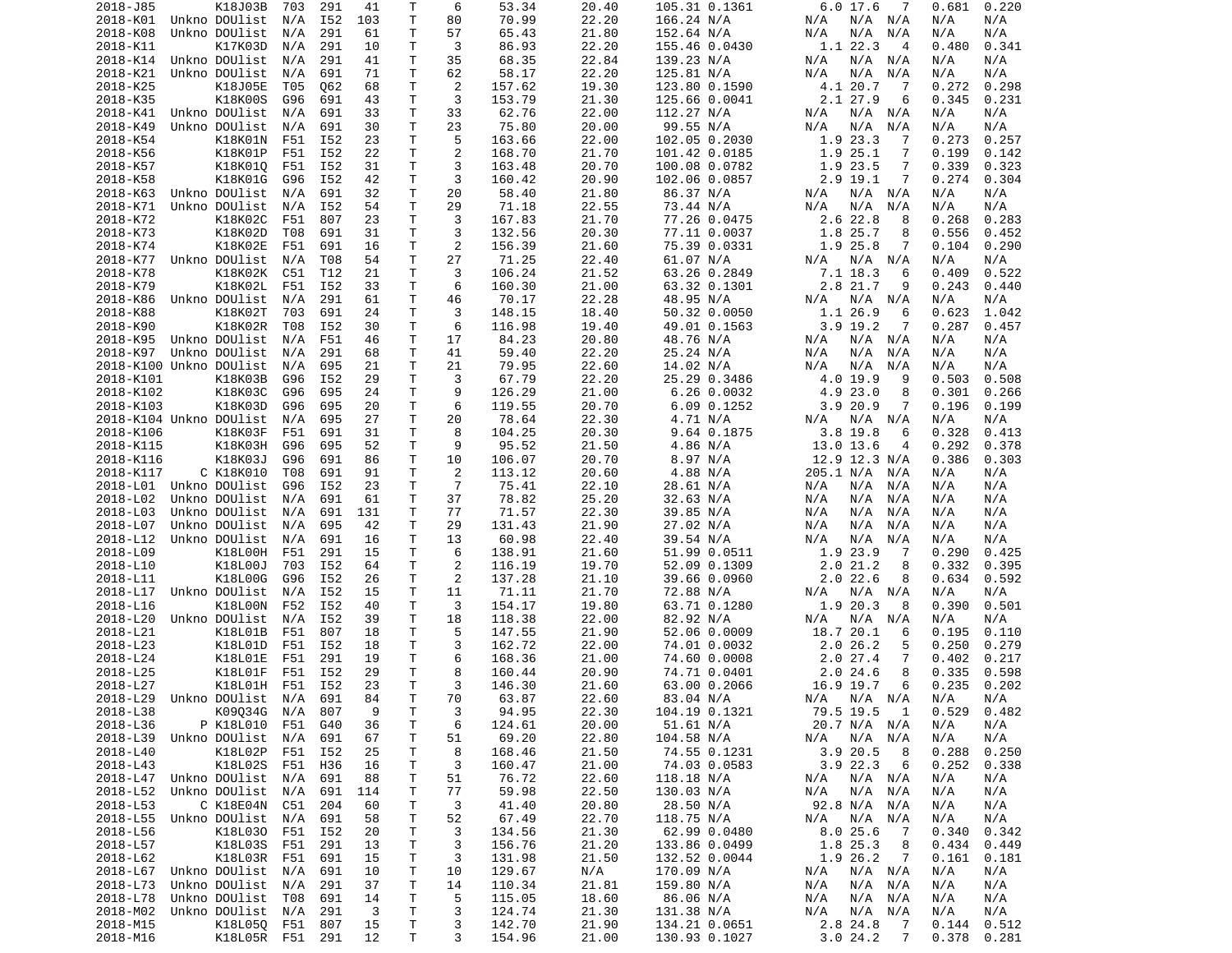| T<br>9<br>2018-M27<br>Unkno DOUlist<br>N/A<br>291<br>9<br>80.33<br>20.90<br>116.22 N/A<br>N/A<br>N/A<br>N/A<br>N/A<br>N/A<br>5<br>K18L060<br>F51<br>I52<br>T<br>110.85<br>21.80<br>116.15 0.0731<br>6.920.3<br>0.360<br>0.347<br>2018-M28<br>19<br>8<br>$\overline{\mathbf{c}}$<br>2018-M29<br>K18L060<br>I52<br>24<br>т<br>139.25<br>21.10<br>4.0 20.4<br>0.304<br>0.337<br>F51<br>118.09 0.4292<br>8<br>$\overline{c}$<br>2018-M32<br>K18L06T<br>W34<br>45<br>т<br>168.30<br>19.40<br>118.86 0.0233<br>2.7 22.3<br>0.392<br>T08<br>7<br>0.426<br>$\overline{4}$<br>2018-M36<br>K18L13Z<br>F51<br>H21<br>18<br>т<br>142.73<br>22.20<br>117.75 0.0019<br>2.8<br>20.4<br>9<br>0.171<br>0.189<br>3<br>K01R17Q<br>т<br>127.60<br>22.00<br>15.0 22.6<br>2<br>2018-M38<br>N/A<br>291<br>18<br>51.99 0.0222<br>0.697<br>0.490<br>Unkno DOUlist<br>691<br>108<br>т<br>68<br>82.06<br>22.40<br>102.82 N/A<br>N/A<br>N/A<br>2018-M39<br>N/A<br>N/A<br>N/A<br>N/A<br>$\overline{c}$<br>K18L15S<br>H21<br>т<br>137.55<br>22.30<br>106.54 0.0925<br>4.7 22.6<br>0.059<br>2018-M42<br>F51<br>13<br>7<br>0.130<br>3<br>2.9 22.5<br>2018-M45<br>K18M04U<br>291<br>т<br>133.18<br>22.60<br>0.162<br>0.155<br>F51<br>18<br>105.23 0.0483<br>8<br>T<br>3<br>2018-M46<br>K18M04V<br>F51<br>291<br>134.39<br>22.30<br>116.03 0.0270<br>3.9<br>20.7<br>0.301<br>16<br>8<br>0.451<br>3<br>2018-M47<br>K18M04W<br>F51<br>291<br>14<br>т<br>139.02<br>22.30<br>105.61 0.4086<br>4.9 20.5<br>0.162<br>0.287<br>6<br>T<br>3<br>2018-M48<br>K18M04X<br>F51<br>I52<br>16<br>141.96<br>22.20<br>104.51 0.0033<br>2.026.6<br>5<br>0.234<br>0.092<br>т<br>66<br>75.30<br>22.70<br>2018-M63<br>Unkno DOUlist<br>N/A<br>691<br>106<br>89.90 N/A<br>N/A<br>N/A<br>N/A<br>N/A<br>N/A<br>Unkno DOUlist<br>691<br>72<br>Τ<br>49<br>68.73<br>22.80<br>77.39 N/A<br>N/A<br>N/A<br>N/A<br>2018-M75<br>N/A<br>N/A<br>N/A<br>2018-M68<br>K18L16A<br>H01<br>т<br>2<br>128.25<br>21.90<br>78.45 0.3468<br>5.8 19.3<br>0.145<br>F51<br>18<br>7<br>0.167<br>3<br>2018-M69<br>K18L16B<br>I52<br>т<br>122.80<br>22.10<br>78.18 0.1335<br>5.8 22.7<br>0.120<br>F51<br>19<br>6<br>0.496<br>т<br>5<br>2018-M70<br>K18M06Q<br>F51<br>291<br>19<br>133.61<br>22.20<br>78.86 0.1213<br>29.9<br>21.2<br>0.141<br>0.187<br>4<br>6<br>2018-M71<br>K18M06R<br>H01<br>20<br>т<br>149.16<br>22.40<br>79.47 0.2101<br>2.9 21.3<br>7<br>0.165<br>F51<br>0.118<br>T<br>3<br>2.8 20.7<br>8<br>0.239<br>2018-M72<br>K18M06S<br>F51<br>I52<br>18<br>127.05<br>21.00<br>78.80 0.2829<br>0.165<br>т<br>3<br>K18M06U<br>G96<br>691<br>25<br>135.37<br>21.60<br>2.022.2<br>0.279<br>0.278<br>2018-M74<br>78.43 0.0433<br>6<br>т<br>Unkno DOUlist<br>N/A<br>691<br>69<br>46<br>75.23<br>21.50<br>66.04 N/A<br>N/A<br>N/A<br>N/A<br>N/A<br>2018-M78<br>N/A<br>$\overline{c}$<br>2018-M79<br>K18L16C<br>H01<br>Τ<br>134.55<br>22.20<br>68.03 0.1817<br>7.8 21.7<br>0.075<br>F51<br>12<br>7<br>0.170<br>2018-M80<br>K18L16D<br>F51<br>691<br>24<br>T<br>3<br>125.97<br>22.10<br>65.65 0.2776<br>6.921.8<br>0.217<br>0.230<br>7<br>2018-M81<br>K18M06W<br>G96<br>691<br>т<br>6<br>156.05<br>20.40<br>67.95 0.0044<br>3.019.6<br>0.775<br>0.579<br>40<br>8<br>2018-M83<br>P K18L040<br>F51<br>291<br>80<br>т<br>6<br>126.49<br>21.40<br>65.09 N/A<br>34.1 N/A<br>N/A<br>N/A<br>N/A<br>T<br>Unkno DOUlist<br>34<br>61.86<br>53.64 N/A<br>2018-M88<br>N/A<br>291<br>88<br>20.50<br>N/A<br>N/A<br>N/A<br>N/A<br>N/A<br>2<br>K18M07E<br>I52<br>21<br>т<br>153.08<br>21.30<br>56.38 0.2334<br>$6.8$ 22.4<br>2018-M90<br>F51<br>0.404<br>0.162<br>-7<br>2018-M92<br>Unkno DOUlist<br>N/A<br>691<br>53<br>т<br>30<br>84.14<br>21.70<br>42.31 N/A<br>N/A<br>N/A<br>N/A<br>N/A<br>N/A<br>K18M08K<br>32<br>т<br>3<br>135.97<br>21.68 0.1138<br>2.7 19.9<br>0.421<br>2018-M98<br>F51<br>691<br>19.40<br>-7<br>0.404<br>2018-M99<br>Unkno DOUlist<br>691<br>т<br>11<br>69.38<br>21.04<br>19.99 N/A<br>N/A<br>N/A<br>N/A<br>N/A<br>N/A<br>12<br>N/A<br>T<br>3<br>2.7 22.8<br>2018-M104<br>K18M08N<br>F51<br>H01<br>15<br>140.09<br>19.80<br>2.57 0.0508<br>9<br>0.475<br>0.238<br>5<br>2018-M106 Unkno DOUlist<br>695<br>9<br>т<br>95.51<br>23.00<br>14.77 N/A<br>N/A<br>N/A<br>N/A<br>N/A<br>N/A<br>N/A<br>т<br>74.33<br>23.75 N/A<br>2018-N01<br>Unkno DOUlist<br>I52<br>129<br>64<br>23.30<br>N/A<br>N/A<br>N/A<br>N/A<br>N/A<br>N/A<br>2018-N02<br>K18M08P<br>F51<br>52<br>Τ<br>10<br>133.28<br>21.50<br>29.64 N/A<br>11.0 15.1 N/A<br>0.237<br>0.324<br>F51<br>2018-N03<br>K18M080<br>F51<br>204<br>93<br>т<br>9<br>71.87<br>22.50<br>13.49 N/A<br>542.4 13.6<br>0.338<br>0.366<br>0<br>6<br>2018-N04<br>P K18L050<br>G96<br>I52<br>т<br>87.08<br>21.00<br>31.22 N/A<br>23.0 N/A<br>N/A<br>58<br>N/A<br>N/A<br>2018-N05<br>C K18M010<br>I52<br>32<br>т<br>3<br>67.97<br>18.20<br>2.57 N/A<br>N/A<br>703<br>6.0 N/A<br>N/A<br>N/A<br>T<br>2018-N06<br>Unkno DOUlist<br>691<br>87<br>70<br>62.22<br>23.50<br>31.79 N/A<br>N/A<br>N/A<br>N/A<br>N/A<br>N/A<br>N/A<br>т<br>34<br>64.27<br>22.80<br>43.81 N/A<br>2018-N08<br>Unkno DOUlist<br>N/A<br>291<br>50<br>N/A<br>N/A<br>N/A<br>N/A<br>N/A<br>T<br>8<br>2018-N10<br>Unkno DOUlist<br>691<br>8<br>142.85<br>22.00<br>54.41 N/A<br>N/A<br>N/A<br>N/A<br>N/A<br>N/A<br>N/A<br>т<br>2018-N16<br>Unkno DOUlist<br>N/A<br>691<br>51<br>22<br>107.53<br>21.90<br>40.62 N/A<br>N/A<br>N/A<br>N/A<br>N/A<br>N/A<br>6<br>2018-N20<br>Unkno DOUlist<br>F51<br>I52<br>т<br>132.14<br>23.00<br>66.98 N/A<br>N/A<br>N/A<br>N/A<br>40<br>N/A<br>N/A<br>Unkno DOUlist<br>291<br>33<br>т<br>18<br>101.23<br>22.50<br>N/A<br>2018-N24<br>96.70 N/A<br>N/A<br>N/A<br>N/A<br>N/A<br>N/A<br>2018-N29<br>Unkno DOUlist<br>291<br>2<br>Τ<br>2<br>108.64<br>20.90<br>115.80 N/A<br>N/A<br>N/A<br>N/A<br>N/A<br>N/A<br>N/A<br>т<br>3<br>2018-N57<br>Unkno DOUlist<br>291<br>6<br>117.40<br>20.80<br>144.58 N/A<br>N/A<br>N/A<br>N/A<br>N/A<br>N/A<br>N/A<br>т<br>3<br>146.59<br>4.1 21.5<br>0.232<br>2018-N59<br>K18N02G<br>F51<br>474<br>14<br>21.50<br>116.88 0.2800<br>- 7<br>0.187<br>3<br>2018-N64<br>Unkno DOUlist<br>291<br>5<br>Τ<br>162.55 N/A<br>N/A<br>N/A<br>N/A<br>119.12<br>21.60<br>N/A<br>N/A<br>N/A<br>3<br>Unkno DOUlist<br>291<br>3<br>т<br>141.80<br>21.00<br>149.43 N/A<br>N/A<br>N/A<br>2018-N80<br>N/A<br>N/A<br>N/A<br>N/A<br>$\overline{c}$<br>2018-N86<br>K18N04E<br>291<br>т<br>149.24 N/A<br>3.0 N/A<br>I41<br>102<br>167.30<br>20.60<br>N/A<br>N/A<br>N/A<br>Unkno DOUlist<br>291<br>T<br>17<br>2018-028<br>N/A<br>19<br>87.02<br>21.90<br>N/A<br>N/A<br>N/A<br>N/A<br>94.90 N/A<br>N/A<br>T<br>2018-029<br>Unkno DOUlist<br>N/A<br>291<br>25<br>11<br>103.22<br>82.33 N/A<br>22.80<br>N/A<br>N/A<br>N/A<br>N/A<br>N/A<br>2018-031<br>K18000R F52 568<br>22<br>T.<br>3<br>113.98<br>21.80<br>80.83 N/A<br>7.0 19.0<br>$_{\rm 8}$<br>0.272<br>0.267<br>3<br>2018-035<br>K18000T F52 H21<br>23<br>Τ<br>141.70<br>21.88<br>73.87 0.2539<br>4.8 22.7 7<br>0.078<br>0.167<br>2018-036<br>Unkno DOUlist<br>N/A<br>291<br>52<br>65.66<br>21.80<br>59.18 N/A<br>N/A N/A<br>N/A<br>N/A<br>Τ<br>41<br>N/A<br>66.90<br>23.70<br>2018-039<br>Unkno DOUlist<br>N/A<br>695<br>Τ<br>29.24 N/A<br>N/A N/A<br>N/A<br>N/A<br>81<br>61<br>N/A<br>2018-040<br>Unkno DOUlist<br>F51<br>37<br>94.85<br>22.40<br>26.11 N/A<br>N/A N/A<br>N/A<br>N/A<br>807<br>Τ<br>18<br>N/A<br>2018-041<br>K18000Z F52<br>H21<br>15<br>Τ<br>3<br>135.42<br>21.70<br>27.48 0.0080<br>2.825.0<br>0.238<br>0.271<br>-7<br>2018-045<br>K18001C<br>691<br>18<br>Τ<br>94.72<br>20.80<br>$3.7$ 17.8<br>0.212<br>J95<br>12<br>19.45 N/A<br>8<br>0.368<br>2018-044<br>K18001B<br>24<br>Τ<br>23.00<br>25.99 0.0362<br>13.9 20.9<br>0.185<br>F52<br>695<br>4<br>119.61<br>$\overline{7}$<br>0.206<br>Unkno DOUlist N/A<br>695<br>Τ<br>11<br>95.20<br>22.40<br>2018-047<br>11<br>6.31 N/A<br>N/A<br>N/A N/A<br>N/A<br>N/A<br>2018-P06<br>Unkno DOUlist<br>F51<br>291<br>25<br>T<br>12<br>141.52<br>20.90<br>51.54 N/A<br>N/A<br>N/A<br>N/A<br>N/A<br>N/A<br>22.30<br>2018-P08<br>Unkno DOUlist<br>N/A<br>691<br>37<br>T<br>32<br>127.73<br>71.26 N/A<br>N/A N/A<br>N/A<br>N/A<br>N/A<br>2018-P10<br>Unkno DOUlist<br>63<br>T<br>104.30<br>22.30<br>74.57 N/A<br>291<br>56<br>N/A<br>N/A N/A<br>N/A<br>N/A<br>N/A<br>2018-P13<br>Unkno DOUlist<br>N/A<br>691<br>6<br>Τ<br>6<br>76.72<br>21.10<br>96.98 N/A<br>N/A<br>N/A<br>N/A<br>N/A<br>N/A<br>2018-P14<br>Unkno DOUlist<br>691<br>31<br>T<br>81.28<br>21.70<br>97.45 N/A<br>N/A<br>N/A<br>N/A<br>27<br>N/A<br>N/A N/A<br>T<br>2018-P18<br>K18P07S<br>22<br>3<br>151.28<br>74.54 0.2915<br>4.0 21.2<br>0.133<br>0.312<br>F51<br>F51<br>20.40<br>-7<br>2018-P23<br>K18P07X<br>691<br>T<br>3<br>138.21<br>20.90<br>99.19 0.1539<br>2.022.1<br>0.222<br>F51<br>17<br>7<br>0.181<br>2018-P31<br>K18P08F<br>F51<br>15<br>T<br>3<br>84.42<br>22.60<br>96.36 0.0214<br>2.9 19.8<br>0.435<br>0.399<br>711<br>7<br>$\overline{c}$<br>2018-P36<br>K18P09B<br>F51<br>T.<br>177.17<br>21.80<br>111.18 0.2253<br>2.7 19.9<br>0.300<br>0.245<br>807<br>15<br>9<br>4.2 25.1<br>2018-P41<br>K18P09F F51 474<br>20<br>T.<br>3<br>168.46<br>21.50<br>97.61 0.1140<br>0.538<br>0.283<br>$7\phantom{.}$ | 2018-M17 | K18L05S | F51 | 807 | 14 | т | 2 | 158.11 | 21.10 | 133.69 0.0009 | 2.8 26.6<br>5 | 0.274 | 0.331 |
|------------------------------------------------------------------------------------------------------------------------------------------------------------------------------------------------------------------------------------------------------------------------------------------------------------------------------------------------------------------------------------------------------------------------------------------------------------------------------------------------------------------------------------------------------------------------------------------------------------------------------------------------------------------------------------------------------------------------------------------------------------------------------------------------------------------------------------------------------------------------------------------------------------------------------------------------------------------------------------------------------------------------------------------------------------------------------------------------------------------------------------------------------------------------------------------------------------------------------------------------------------------------------------------------------------------------------------------------------------------------------------------------------------------------------------------------------------------------------------------------------------------------------------------------------------------------------------------------------------------------------------------------------------------------------------------------------------------------------------------------------------------------------------------------------------------------------------------------------------------------------------------------------------------------------------------------------------------------------------------------------------------------------------------------------------------------------------------------------------------------------------------------------------------------------------------------------------------------------------------------------------------------------------------------------------------------------------------------------------------------------------------------------------------------------------------------------------------------------------------------------------------------------------------------------------------------------------------------------------------------------------------------------------------------------------------------------------------------------------------------------------------------------------------------------------------------------------------------------------------------------------------------------------------------------------------------------------------------------------------------------------------------------------------------------------------------------------------------------------------------------------------------------------------------------------------------------------------------------------------------------------------------------------------------------------------------------------------------------------------------------------------------------------------------------------------------------------------------------------------------------------------------------------------------------------------------------------------------------------------------------------------------------------------------------------------------------------------------------------------------------------------------------------------------------------------------------------------------------------------------------------------------------------------------------------------------------------------------------------------------------------------------------------------------------------------------------------------------------------------------------------------------------------------------------------------------------------------------------------------------------------------------------------------------------------------------------------------------------------------------------------------------------------------------------------------------------------------------------------------------------------------------------------------------------------------------------------------------------------------------------------------------------------------------------------------------------------------------------------------------------------------------------------------------------------------------------------------------------------------------------------------------------------------------------------------------------------------------------------------------------------------------------------------------------------------------------------------------------------------------------------------------------------------------------------------------------------------------------------------------------------------------------------------------------------------------------------------------------------------------------------------------------------------------------------------------------------------------------------------------------------------------------------------------------------------------------------------------------------------------------------------------------------------------------------------------------------------------------------------------------------------------------------------------------------------------------------------------------------------------------------------------------------------------------------------------------------------------------------------------------------------------------------------------------------------------------------------------------------------------------------------------------------------------------------------------------------------------------------------------------------------------------------------------------------------------------------------------------------------------------------------------------------------------------------------------------------------------------------------------------------------------------------------------------------------------------------------------------------------------------------------------------------------------------------------------------------------------------------------------------------------------------------------------------------------------------------------------------------------------------------------------------------------------------------------------------------------------------------------------------------------------------------------------------------------------------------------------------------------------------------------------------------------------------------------------------------------------------------------------------------------------------------------------------------------------------------------------------------------------------------------------------------------------------------------------------------------------------------------------------------------------------------------------------------------------------------------------------------------------------------------------------------------------------------------------------------------------------------------------------------------------------------------------------------------------------------------------------------------------------------------------------------------------------------------------------------------------------------------------------------------------------------------------------------------------------------------------------------------------------------------------------------------------------------------------------------------------------------------------------------------------------------------------------------------------------------------------------------------------------------------------------------------------------------------------------------------------------------------------------------------------------------------------------------------------------------------------------------------------------------------------------------------------------------------------------------------------------------------------------------------------------------------------------------------------------------------------------------------------------------------------------------------------------------------------------------------------------------------------------------------------------------------------------------------------------------------------------------------------------------------------------|----------|---------|-----|-----|----|---|---|--------|-------|---------------|---------------|-------|-------|
|                                                                                                                                                                                                                                                                                                                                                                                                                                                                                                                                                                                                                                                                                                                                                                                                                                                                                                                                                                                                                                                                                                                                                                                                                                                                                                                                                                                                                                                                                                                                                                                                                                                                                                                                                                                                                                                                                                                                                                                                                                                                                                                                                                                                                                                                                                                                                                                                                                                                                                                                                                                                                                                                                                                                                                                                                                                                                                                                                                                                                                                                                                                                                                                                                                                                                                                                                                                                                                                                                                                                                                                                                                                                                                                                                                                                                                                                                                                                                                                                                                                                                                                                                                                                                                                                                                                                                                                                                                                                                                                                                                                                                                                                                                                                                                                                                                                                                                                                                                                                                                                                                                                                                                                                                                                                                                                                                                                                                                                                                                                                                                                                                                                                                                                                                                                                                                                                                                                                                                                                                                                                                                                                                                                                                                                                                                                                                                                                                                                                                                                                                                                                                                                                                                                                                                                                                                                                                                                                                                                                                                                                                                                                                                                                                                                                                                                                                                                                                                                                                                                                                                                                                                                                                                                                                                                                                                                                                                                                                                                                                                                                                                                                                                                                                                                                                                                                                                                                                                                                                                                                                                                                                                                                                                                                                                                                                                                                                                                                                                                                                                                                                                                                                      |          |         |     |     |    |   |   |        |       |               |               |       |       |
|                                                                                                                                                                                                                                                                                                                                                                                                                                                                                                                                                                                                                                                                                                                                                                                                                                                                                                                                                                                                                                                                                                                                                                                                                                                                                                                                                                                                                                                                                                                                                                                                                                                                                                                                                                                                                                                                                                                                                                                                                                                                                                                                                                                                                                                                                                                                                                                                                                                                                                                                                                                                                                                                                                                                                                                                                                                                                                                                                                                                                                                                                                                                                                                                                                                                                                                                                                                                                                                                                                                                                                                                                                                                                                                                                                                                                                                                                                                                                                                                                                                                                                                                                                                                                                                                                                                                                                                                                                                                                                                                                                                                                                                                                                                                                                                                                                                                                                                                                                                                                                                                                                                                                                                                                                                                                                                                                                                                                                                                                                                                                                                                                                                                                                                                                                                                                                                                                                                                                                                                                                                                                                                                                                                                                                                                                                                                                                                                                                                                                                                                                                                                                                                                                                                                                                                                                                                                                                                                                                                                                                                                                                                                                                                                                                                                                                                                                                                                                                                                                                                                                                                                                                                                                                                                                                                                                                                                                                                                                                                                                                                                                                                                                                                                                                                                                                                                                                                                                                                                                                                                                                                                                                                                                                                                                                                                                                                                                                                                                                                                                                                                                                                                                      |          |         |     |     |    |   |   |        |       |               |               |       |       |
|                                                                                                                                                                                                                                                                                                                                                                                                                                                                                                                                                                                                                                                                                                                                                                                                                                                                                                                                                                                                                                                                                                                                                                                                                                                                                                                                                                                                                                                                                                                                                                                                                                                                                                                                                                                                                                                                                                                                                                                                                                                                                                                                                                                                                                                                                                                                                                                                                                                                                                                                                                                                                                                                                                                                                                                                                                                                                                                                                                                                                                                                                                                                                                                                                                                                                                                                                                                                                                                                                                                                                                                                                                                                                                                                                                                                                                                                                                                                                                                                                                                                                                                                                                                                                                                                                                                                                                                                                                                                                                                                                                                                                                                                                                                                                                                                                                                                                                                                                                                                                                                                                                                                                                                                                                                                                                                                                                                                                                                                                                                                                                                                                                                                                                                                                                                                                                                                                                                                                                                                                                                                                                                                                                                                                                                                                                                                                                                                                                                                                                                                                                                                                                                                                                                                                                                                                                                                                                                                                                                                                                                                                                                                                                                                                                                                                                                                                                                                                                                                                                                                                                                                                                                                                                                                                                                                                                                                                                                                                                                                                                                                                                                                                                                                                                                                                                                                                                                                                                                                                                                                                                                                                                                                                                                                                                                                                                                                                                                                                                                                                                                                                                                                                      |          |         |     |     |    |   |   |        |       |               |               |       |       |
|                                                                                                                                                                                                                                                                                                                                                                                                                                                                                                                                                                                                                                                                                                                                                                                                                                                                                                                                                                                                                                                                                                                                                                                                                                                                                                                                                                                                                                                                                                                                                                                                                                                                                                                                                                                                                                                                                                                                                                                                                                                                                                                                                                                                                                                                                                                                                                                                                                                                                                                                                                                                                                                                                                                                                                                                                                                                                                                                                                                                                                                                                                                                                                                                                                                                                                                                                                                                                                                                                                                                                                                                                                                                                                                                                                                                                                                                                                                                                                                                                                                                                                                                                                                                                                                                                                                                                                                                                                                                                                                                                                                                                                                                                                                                                                                                                                                                                                                                                                                                                                                                                                                                                                                                                                                                                                                                                                                                                                                                                                                                                                                                                                                                                                                                                                                                                                                                                                                                                                                                                                                                                                                                                                                                                                                                                                                                                                                                                                                                                                                                                                                                                                                                                                                                                                                                                                                                                                                                                                                                                                                                                                                                                                                                                                                                                                                                                                                                                                                                                                                                                                                                                                                                                                                                                                                                                                                                                                                                                                                                                                                                                                                                                                                                                                                                                                                                                                                                                                                                                                                                                                                                                                                                                                                                                                                                                                                                                                                                                                                                                                                                                                                                                      |          |         |     |     |    |   |   |        |       |               |               |       |       |
|                                                                                                                                                                                                                                                                                                                                                                                                                                                                                                                                                                                                                                                                                                                                                                                                                                                                                                                                                                                                                                                                                                                                                                                                                                                                                                                                                                                                                                                                                                                                                                                                                                                                                                                                                                                                                                                                                                                                                                                                                                                                                                                                                                                                                                                                                                                                                                                                                                                                                                                                                                                                                                                                                                                                                                                                                                                                                                                                                                                                                                                                                                                                                                                                                                                                                                                                                                                                                                                                                                                                                                                                                                                                                                                                                                                                                                                                                                                                                                                                                                                                                                                                                                                                                                                                                                                                                                                                                                                                                                                                                                                                                                                                                                                                                                                                                                                                                                                                                                                                                                                                                                                                                                                                                                                                                                                                                                                                                                                                                                                                                                                                                                                                                                                                                                                                                                                                                                                                                                                                                                                                                                                                                                                                                                                                                                                                                                                                                                                                                                                                                                                                                                                                                                                                                                                                                                                                                                                                                                                                                                                                                                                                                                                                                                                                                                                                                                                                                                                                                                                                                                                                                                                                                                                                                                                                                                                                                                                                                                                                                                                                                                                                                                                                                                                                                                                                                                                                                                                                                                                                                                                                                                                                                                                                                                                                                                                                                                                                                                                                                                                                                                                                                      |          |         |     |     |    |   |   |        |       |               |               |       |       |
|                                                                                                                                                                                                                                                                                                                                                                                                                                                                                                                                                                                                                                                                                                                                                                                                                                                                                                                                                                                                                                                                                                                                                                                                                                                                                                                                                                                                                                                                                                                                                                                                                                                                                                                                                                                                                                                                                                                                                                                                                                                                                                                                                                                                                                                                                                                                                                                                                                                                                                                                                                                                                                                                                                                                                                                                                                                                                                                                                                                                                                                                                                                                                                                                                                                                                                                                                                                                                                                                                                                                                                                                                                                                                                                                                                                                                                                                                                                                                                                                                                                                                                                                                                                                                                                                                                                                                                                                                                                                                                                                                                                                                                                                                                                                                                                                                                                                                                                                                                                                                                                                                                                                                                                                                                                                                                                                                                                                                                                                                                                                                                                                                                                                                                                                                                                                                                                                                                                                                                                                                                                                                                                                                                                                                                                                                                                                                                                                                                                                                                                                                                                                                                                                                                                                                                                                                                                                                                                                                                                                                                                                                                                                                                                                                                                                                                                                                                                                                                                                                                                                                                                                                                                                                                                                                                                                                                                                                                                                                                                                                                                                                                                                                                                                                                                                                                                                                                                                                                                                                                                                                                                                                                                                                                                                                                                                                                                                                                                                                                                                                                                                                                                                                      |          |         |     |     |    |   |   |        |       |               |               |       |       |
|                                                                                                                                                                                                                                                                                                                                                                                                                                                                                                                                                                                                                                                                                                                                                                                                                                                                                                                                                                                                                                                                                                                                                                                                                                                                                                                                                                                                                                                                                                                                                                                                                                                                                                                                                                                                                                                                                                                                                                                                                                                                                                                                                                                                                                                                                                                                                                                                                                                                                                                                                                                                                                                                                                                                                                                                                                                                                                                                                                                                                                                                                                                                                                                                                                                                                                                                                                                                                                                                                                                                                                                                                                                                                                                                                                                                                                                                                                                                                                                                                                                                                                                                                                                                                                                                                                                                                                                                                                                                                                                                                                                                                                                                                                                                                                                                                                                                                                                                                                                                                                                                                                                                                                                                                                                                                                                                                                                                                                                                                                                                                                                                                                                                                                                                                                                                                                                                                                                                                                                                                                                                                                                                                                                                                                                                                                                                                                                                                                                                                                                                                                                                                                                                                                                                                                                                                                                                                                                                                                                                                                                                                                                                                                                                                                                                                                                                                                                                                                                                                                                                                                                                                                                                                                                                                                                                                                                                                                                                                                                                                                                                                                                                                                                                                                                                                                                                                                                                                                                                                                                                                                                                                                                                                                                                                                                                                                                                                                                                                                                                                                                                                                                                                      |          |         |     |     |    |   |   |        |       |               |               |       |       |
|                                                                                                                                                                                                                                                                                                                                                                                                                                                                                                                                                                                                                                                                                                                                                                                                                                                                                                                                                                                                                                                                                                                                                                                                                                                                                                                                                                                                                                                                                                                                                                                                                                                                                                                                                                                                                                                                                                                                                                                                                                                                                                                                                                                                                                                                                                                                                                                                                                                                                                                                                                                                                                                                                                                                                                                                                                                                                                                                                                                                                                                                                                                                                                                                                                                                                                                                                                                                                                                                                                                                                                                                                                                                                                                                                                                                                                                                                                                                                                                                                                                                                                                                                                                                                                                                                                                                                                                                                                                                                                                                                                                                                                                                                                                                                                                                                                                                                                                                                                                                                                                                                                                                                                                                                                                                                                                                                                                                                                                                                                                                                                                                                                                                                                                                                                                                                                                                                                                                                                                                                                                                                                                                                                                                                                                                                                                                                                                                                                                                                                                                                                                                                                                                                                                                                                                                                                                                                                                                                                                                                                                                                                                                                                                                                                                                                                                                                                                                                                                                                                                                                                                                                                                                                                                                                                                                                                                                                                                                                                                                                                                                                                                                                                                                                                                                                                                                                                                                                                                                                                                                                                                                                                                                                                                                                                                                                                                                                                                                                                                                                                                                                                                                                      |          |         |     |     |    |   |   |        |       |               |               |       |       |
|                                                                                                                                                                                                                                                                                                                                                                                                                                                                                                                                                                                                                                                                                                                                                                                                                                                                                                                                                                                                                                                                                                                                                                                                                                                                                                                                                                                                                                                                                                                                                                                                                                                                                                                                                                                                                                                                                                                                                                                                                                                                                                                                                                                                                                                                                                                                                                                                                                                                                                                                                                                                                                                                                                                                                                                                                                                                                                                                                                                                                                                                                                                                                                                                                                                                                                                                                                                                                                                                                                                                                                                                                                                                                                                                                                                                                                                                                                                                                                                                                                                                                                                                                                                                                                                                                                                                                                                                                                                                                                                                                                                                                                                                                                                                                                                                                                                                                                                                                                                                                                                                                                                                                                                                                                                                                                                                                                                                                                                                                                                                                                                                                                                                                                                                                                                                                                                                                                                                                                                                                                                                                                                                                                                                                                                                                                                                                                                                                                                                                                                                                                                                                                                                                                                                                                                                                                                                                                                                                                                                                                                                                                                                                                                                                                                                                                                                                                                                                                                                                                                                                                                                                                                                                                                                                                                                                                                                                                                                                                                                                                                                                                                                                                                                                                                                                                                                                                                                                                                                                                                                                                                                                                                                                                                                                                                                                                                                                                                                                                                                                                                                                                                                                      |          |         |     |     |    |   |   |        |       |               |               |       |       |
|                                                                                                                                                                                                                                                                                                                                                                                                                                                                                                                                                                                                                                                                                                                                                                                                                                                                                                                                                                                                                                                                                                                                                                                                                                                                                                                                                                                                                                                                                                                                                                                                                                                                                                                                                                                                                                                                                                                                                                                                                                                                                                                                                                                                                                                                                                                                                                                                                                                                                                                                                                                                                                                                                                                                                                                                                                                                                                                                                                                                                                                                                                                                                                                                                                                                                                                                                                                                                                                                                                                                                                                                                                                                                                                                                                                                                                                                                                                                                                                                                                                                                                                                                                                                                                                                                                                                                                                                                                                                                                                                                                                                                                                                                                                                                                                                                                                                                                                                                                                                                                                                                                                                                                                                                                                                                                                                                                                                                                                                                                                                                                                                                                                                                                                                                                                                                                                                                                                                                                                                                                                                                                                                                                                                                                                                                                                                                                                                                                                                                                                                                                                                                                                                                                                                                                                                                                                                                                                                                                                                                                                                                                                                                                                                                                                                                                                                                                                                                                                                                                                                                                                                                                                                                                                                                                                                                                                                                                                                                                                                                                                                                                                                                                                                                                                                                                                                                                                                                                                                                                                                                                                                                                                                                                                                                                                                                                                                                                                                                                                                                                                                                                                                                      |          |         |     |     |    |   |   |        |       |               |               |       |       |
|                                                                                                                                                                                                                                                                                                                                                                                                                                                                                                                                                                                                                                                                                                                                                                                                                                                                                                                                                                                                                                                                                                                                                                                                                                                                                                                                                                                                                                                                                                                                                                                                                                                                                                                                                                                                                                                                                                                                                                                                                                                                                                                                                                                                                                                                                                                                                                                                                                                                                                                                                                                                                                                                                                                                                                                                                                                                                                                                                                                                                                                                                                                                                                                                                                                                                                                                                                                                                                                                                                                                                                                                                                                                                                                                                                                                                                                                                                                                                                                                                                                                                                                                                                                                                                                                                                                                                                                                                                                                                                                                                                                                                                                                                                                                                                                                                                                                                                                                                                                                                                                                                                                                                                                                                                                                                                                                                                                                                                                                                                                                                                                                                                                                                                                                                                                                                                                                                                                                                                                                                                                                                                                                                                                                                                                                                                                                                                                                                                                                                                                                                                                                                                                                                                                                                                                                                                                                                                                                                                                                                                                                                                                                                                                                                                                                                                                                                                                                                                                                                                                                                                                                                                                                                                                                                                                                                                                                                                                                                                                                                                                                                                                                                                                                                                                                                                                                                                                                                                                                                                                                                                                                                                                                                                                                                                                                                                                                                                                                                                                                                                                                                                                                                      |          |         |     |     |    |   |   |        |       |               |               |       |       |
|                                                                                                                                                                                                                                                                                                                                                                                                                                                                                                                                                                                                                                                                                                                                                                                                                                                                                                                                                                                                                                                                                                                                                                                                                                                                                                                                                                                                                                                                                                                                                                                                                                                                                                                                                                                                                                                                                                                                                                                                                                                                                                                                                                                                                                                                                                                                                                                                                                                                                                                                                                                                                                                                                                                                                                                                                                                                                                                                                                                                                                                                                                                                                                                                                                                                                                                                                                                                                                                                                                                                                                                                                                                                                                                                                                                                                                                                                                                                                                                                                                                                                                                                                                                                                                                                                                                                                                                                                                                                                                                                                                                                                                                                                                                                                                                                                                                                                                                                                                                                                                                                                                                                                                                                                                                                                                                                                                                                                                                                                                                                                                                                                                                                                                                                                                                                                                                                                                                                                                                                                                                                                                                                                                                                                                                                                                                                                                                                                                                                                                                                                                                                                                                                                                                                                                                                                                                                                                                                                                                                                                                                                                                                                                                                                                                                                                                                                                                                                                                                                                                                                                                                                                                                                                                                                                                                                                                                                                                                                                                                                                                                                                                                                                                                                                                                                                                                                                                                                                                                                                                                                                                                                                                                                                                                                                                                                                                                                                                                                                                                                                                                                                                                                      |          |         |     |     |    |   |   |        |       |               |               |       |       |
|                                                                                                                                                                                                                                                                                                                                                                                                                                                                                                                                                                                                                                                                                                                                                                                                                                                                                                                                                                                                                                                                                                                                                                                                                                                                                                                                                                                                                                                                                                                                                                                                                                                                                                                                                                                                                                                                                                                                                                                                                                                                                                                                                                                                                                                                                                                                                                                                                                                                                                                                                                                                                                                                                                                                                                                                                                                                                                                                                                                                                                                                                                                                                                                                                                                                                                                                                                                                                                                                                                                                                                                                                                                                                                                                                                                                                                                                                                                                                                                                                                                                                                                                                                                                                                                                                                                                                                                                                                                                                                                                                                                                                                                                                                                                                                                                                                                                                                                                                                                                                                                                                                                                                                                                                                                                                                                                                                                                                                                                                                                                                                                                                                                                                                                                                                                                                                                                                                                                                                                                                                                                                                                                                                                                                                                                                                                                                                                                                                                                                                                                                                                                                                                                                                                                                                                                                                                                                                                                                                                                                                                                                                                                                                                                                                                                                                                                                                                                                                                                                                                                                                                                                                                                                                                                                                                                                                                                                                                                                                                                                                                                                                                                                                                                                                                                                                                                                                                                                                                                                                                                                                                                                                                                                                                                                                                                                                                                                                                                                                                                                                                                                                                                                      |          |         |     |     |    |   |   |        |       |               |               |       |       |
|                                                                                                                                                                                                                                                                                                                                                                                                                                                                                                                                                                                                                                                                                                                                                                                                                                                                                                                                                                                                                                                                                                                                                                                                                                                                                                                                                                                                                                                                                                                                                                                                                                                                                                                                                                                                                                                                                                                                                                                                                                                                                                                                                                                                                                                                                                                                                                                                                                                                                                                                                                                                                                                                                                                                                                                                                                                                                                                                                                                                                                                                                                                                                                                                                                                                                                                                                                                                                                                                                                                                                                                                                                                                                                                                                                                                                                                                                                                                                                                                                                                                                                                                                                                                                                                                                                                                                                                                                                                                                                                                                                                                                                                                                                                                                                                                                                                                                                                                                                                                                                                                                                                                                                                                                                                                                                                                                                                                                                                                                                                                                                                                                                                                                                                                                                                                                                                                                                                                                                                                                                                                                                                                                                                                                                                                                                                                                                                                                                                                                                                                                                                                                                                                                                                                                                                                                                                                                                                                                                                                                                                                                                                                                                                                                                                                                                                                                                                                                                                                                                                                                                                                                                                                                                                                                                                                                                                                                                                                                                                                                                                                                                                                                                                                                                                                                                                                                                                                                                                                                                                                                                                                                                                                                                                                                                                                                                                                                                                                                                                                                                                                                                                                                      |          |         |     |     |    |   |   |        |       |               |               |       |       |
|                                                                                                                                                                                                                                                                                                                                                                                                                                                                                                                                                                                                                                                                                                                                                                                                                                                                                                                                                                                                                                                                                                                                                                                                                                                                                                                                                                                                                                                                                                                                                                                                                                                                                                                                                                                                                                                                                                                                                                                                                                                                                                                                                                                                                                                                                                                                                                                                                                                                                                                                                                                                                                                                                                                                                                                                                                                                                                                                                                                                                                                                                                                                                                                                                                                                                                                                                                                                                                                                                                                                                                                                                                                                                                                                                                                                                                                                                                                                                                                                                                                                                                                                                                                                                                                                                                                                                                                                                                                                                                                                                                                                                                                                                                                                                                                                                                                                                                                                                                                                                                                                                                                                                                                                                                                                                                                                                                                                                                                                                                                                                                                                                                                                                                                                                                                                                                                                                                                                                                                                                                                                                                                                                                                                                                                                                                                                                                                                                                                                                                                                                                                                                                                                                                                                                                                                                                                                                                                                                                                                                                                                                                                                                                                                                                                                                                                                                                                                                                                                                                                                                                                                                                                                                                                                                                                                                                                                                                                                                                                                                                                                                                                                                                                                                                                                                                                                                                                                                                                                                                                                                                                                                                                                                                                                                                                                                                                                                                                                                                                                                                                                                                                                                      |          |         |     |     |    |   |   |        |       |               |               |       |       |
|                                                                                                                                                                                                                                                                                                                                                                                                                                                                                                                                                                                                                                                                                                                                                                                                                                                                                                                                                                                                                                                                                                                                                                                                                                                                                                                                                                                                                                                                                                                                                                                                                                                                                                                                                                                                                                                                                                                                                                                                                                                                                                                                                                                                                                                                                                                                                                                                                                                                                                                                                                                                                                                                                                                                                                                                                                                                                                                                                                                                                                                                                                                                                                                                                                                                                                                                                                                                                                                                                                                                                                                                                                                                                                                                                                                                                                                                                                                                                                                                                                                                                                                                                                                                                                                                                                                                                                                                                                                                                                                                                                                                                                                                                                                                                                                                                                                                                                                                                                                                                                                                                                                                                                                                                                                                                                                                                                                                                                                                                                                                                                                                                                                                                                                                                                                                                                                                                                                                                                                                                                                                                                                                                                                                                                                                                                                                                                                                                                                                                                                                                                                                                                                                                                                                                                                                                                                                                                                                                                                                                                                                                                                                                                                                                                                                                                                                                                                                                                                                                                                                                                                                                                                                                                                                                                                                                                                                                                                                                                                                                                                                                                                                                                                                                                                                                                                                                                                                                                                                                                                                                                                                                                                                                                                                                                                                                                                                                                                                                                                                                                                                                                                                                      |          |         |     |     |    |   |   |        |       |               |               |       |       |
|                                                                                                                                                                                                                                                                                                                                                                                                                                                                                                                                                                                                                                                                                                                                                                                                                                                                                                                                                                                                                                                                                                                                                                                                                                                                                                                                                                                                                                                                                                                                                                                                                                                                                                                                                                                                                                                                                                                                                                                                                                                                                                                                                                                                                                                                                                                                                                                                                                                                                                                                                                                                                                                                                                                                                                                                                                                                                                                                                                                                                                                                                                                                                                                                                                                                                                                                                                                                                                                                                                                                                                                                                                                                                                                                                                                                                                                                                                                                                                                                                                                                                                                                                                                                                                                                                                                                                                                                                                                                                                                                                                                                                                                                                                                                                                                                                                                                                                                                                                                                                                                                                                                                                                                                                                                                                                                                                                                                                                                                                                                                                                                                                                                                                                                                                                                                                                                                                                                                                                                                                                                                                                                                                                                                                                                                                                                                                                                                                                                                                                                                                                                                                                                                                                                                                                                                                                                                                                                                                                                                                                                                                                                                                                                                                                                                                                                                                                                                                                                                                                                                                                                                                                                                                                                                                                                                                                                                                                                                                                                                                                                                                                                                                                                                                                                                                                                                                                                                                                                                                                                                                                                                                                                                                                                                                                                                                                                                                                                                                                                                                                                                                                                                                      |          |         |     |     |    |   |   |        |       |               |               |       |       |
|                                                                                                                                                                                                                                                                                                                                                                                                                                                                                                                                                                                                                                                                                                                                                                                                                                                                                                                                                                                                                                                                                                                                                                                                                                                                                                                                                                                                                                                                                                                                                                                                                                                                                                                                                                                                                                                                                                                                                                                                                                                                                                                                                                                                                                                                                                                                                                                                                                                                                                                                                                                                                                                                                                                                                                                                                                                                                                                                                                                                                                                                                                                                                                                                                                                                                                                                                                                                                                                                                                                                                                                                                                                                                                                                                                                                                                                                                                                                                                                                                                                                                                                                                                                                                                                                                                                                                                                                                                                                                                                                                                                                                                                                                                                                                                                                                                                                                                                                                                                                                                                                                                                                                                                                                                                                                                                                                                                                                                                                                                                                                                                                                                                                                                                                                                                                                                                                                                                                                                                                                                                                                                                                                                                                                                                                                                                                                                                                                                                                                                                                                                                                                                                                                                                                                                                                                                                                                                                                                                                                                                                                                                                                                                                                                                                                                                                                                                                                                                                                                                                                                                                                                                                                                                                                                                                                                                                                                                                                                                                                                                                                                                                                                                                                                                                                                                                                                                                                                                                                                                                                                                                                                                                                                                                                                                                                                                                                                                                                                                                                                                                                                                                                                      |          |         |     |     |    |   |   |        |       |               |               |       |       |
|                                                                                                                                                                                                                                                                                                                                                                                                                                                                                                                                                                                                                                                                                                                                                                                                                                                                                                                                                                                                                                                                                                                                                                                                                                                                                                                                                                                                                                                                                                                                                                                                                                                                                                                                                                                                                                                                                                                                                                                                                                                                                                                                                                                                                                                                                                                                                                                                                                                                                                                                                                                                                                                                                                                                                                                                                                                                                                                                                                                                                                                                                                                                                                                                                                                                                                                                                                                                                                                                                                                                                                                                                                                                                                                                                                                                                                                                                                                                                                                                                                                                                                                                                                                                                                                                                                                                                                                                                                                                                                                                                                                                                                                                                                                                                                                                                                                                                                                                                                                                                                                                                                                                                                                                                                                                                                                                                                                                                                                                                                                                                                                                                                                                                                                                                                                                                                                                                                                                                                                                                                                                                                                                                                                                                                                                                                                                                                                                                                                                                                                                                                                                                                                                                                                                                                                                                                                                                                                                                                                                                                                                                                                                                                                                                                                                                                                                                                                                                                                                                                                                                                                                                                                                                                                                                                                                                                                                                                                                                                                                                                                                                                                                                                                                                                                                                                                                                                                                                                                                                                                                                                                                                                                                                                                                                                                                                                                                                                                                                                                                                                                                                                                                                      |          |         |     |     |    |   |   |        |       |               |               |       |       |
|                                                                                                                                                                                                                                                                                                                                                                                                                                                                                                                                                                                                                                                                                                                                                                                                                                                                                                                                                                                                                                                                                                                                                                                                                                                                                                                                                                                                                                                                                                                                                                                                                                                                                                                                                                                                                                                                                                                                                                                                                                                                                                                                                                                                                                                                                                                                                                                                                                                                                                                                                                                                                                                                                                                                                                                                                                                                                                                                                                                                                                                                                                                                                                                                                                                                                                                                                                                                                                                                                                                                                                                                                                                                                                                                                                                                                                                                                                                                                                                                                                                                                                                                                                                                                                                                                                                                                                                                                                                                                                                                                                                                                                                                                                                                                                                                                                                                                                                                                                                                                                                                                                                                                                                                                                                                                                                                                                                                                                                                                                                                                                                                                                                                                                                                                                                                                                                                                                                                                                                                                                                                                                                                                                                                                                                                                                                                                                                                                                                                                                                                                                                                                                                                                                                                                                                                                                                                                                                                                                                                                                                                                                                                                                                                                                                                                                                                                                                                                                                                                                                                                                                                                                                                                                                                                                                                                                                                                                                                                                                                                                                                                                                                                                                                                                                                                                                                                                                                                                                                                                                                                                                                                                                                                                                                                                                                                                                                                                                                                                                                                                                                                                                                                      |          |         |     |     |    |   |   |        |       |               |               |       |       |
|                                                                                                                                                                                                                                                                                                                                                                                                                                                                                                                                                                                                                                                                                                                                                                                                                                                                                                                                                                                                                                                                                                                                                                                                                                                                                                                                                                                                                                                                                                                                                                                                                                                                                                                                                                                                                                                                                                                                                                                                                                                                                                                                                                                                                                                                                                                                                                                                                                                                                                                                                                                                                                                                                                                                                                                                                                                                                                                                                                                                                                                                                                                                                                                                                                                                                                                                                                                                                                                                                                                                                                                                                                                                                                                                                                                                                                                                                                                                                                                                                                                                                                                                                                                                                                                                                                                                                                                                                                                                                                                                                                                                                                                                                                                                                                                                                                                                                                                                                                                                                                                                                                                                                                                                                                                                                                                                                                                                                                                                                                                                                                                                                                                                                                                                                                                                                                                                                                                                                                                                                                                                                                                                                                                                                                                                                                                                                                                                                                                                                                                                                                                                                                                                                                                                                                                                                                                                                                                                                                                                                                                                                                                                                                                                                                                                                                                                                                                                                                                                                                                                                                                                                                                                                                                                                                                                                                                                                                                                                                                                                                                                                                                                                                                                                                                                                                                                                                                                                                                                                                                                                                                                                                                                                                                                                                                                                                                                                                                                                                                                                                                                                                                                                      |          |         |     |     |    |   |   |        |       |               |               |       |       |
|                                                                                                                                                                                                                                                                                                                                                                                                                                                                                                                                                                                                                                                                                                                                                                                                                                                                                                                                                                                                                                                                                                                                                                                                                                                                                                                                                                                                                                                                                                                                                                                                                                                                                                                                                                                                                                                                                                                                                                                                                                                                                                                                                                                                                                                                                                                                                                                                                                                                                                                                                                                                                                                                                                                                                                                                                                                                                                                                                                                                                                                                                                                                                                                                                                                                                                                                                                                                                                                                                                                                                                                                                                                                                                                                                                                                                                                                                                                                                                                                                                                                                                                                                                                                                                                                                                                                                                                                                                                                                                                                                                                                                                                                                                                                                                                                                                                                                                                                                                                                                                                                                                                                                                                                                                                                                                                                                                                                                                                                                                                                                                                                                                                                                                                                                                                                                                                                                                                                                                                                                                                                                                                                                                                                                                                                                                                                                                                                                                                                                                                                                                                                                                                                                                                                                                                                                                                                                                                                                                                                                                                                                                                                                                                                                                                                                                                                                                                                                                                                                                                                                                                                                                                                                                                                                                                                                                                                                                                                                                                                                                                                                                                                                                                                                                                                                                                                                                                                                                                                                                                                                                                                                                                                                                                                                                                                                                                                                                                                                                                                                                                                                                                                                      |          |         |     |     |    |   |   |        |       |               |               |       |       |
|                                                                                                                                                                                                                                                                                                                                                                                                                                                                                                                                                                                                                                                                                                                                                                                                                                                                                                                                                                                                                                                                                                                                                                                                                                                                                                                                                                                                                                                                                                                                                                                                                                                                                                                                                                                                                                                                                                                                                                                                                                                                                                                                                                                                                                                                                                                                                                                                                                                                                                                                                                                                                                                                                                                                                                                                                                                                                                                                                                                                                                                                                                                                                                                                                                                                                                                                                                                                                                                                                                                                                                                                                                                                                                                                                                                                                                                                                                                                                                                                                                                                                                                                                                                                                                                                                                                                                                                                                                                                                                                                                                                                                                                                                                                                                                                                                                                                                                                                                                                                                                                                                                                                                                                                                                                                                                                                                                                                                                                                                                                                                                                                                                                                                                                                                                                                                                                                                                                                                                                                                                                                                                                                                                                                                                                                                                                                                                                                                                                                                                                                                                                                                                                                                                                                                                                                                                                                                                                                                                                                                                                                                                                                                                                                                                                                                                                                                                                                                                                                                                                                                                                                                                                                                                                                                                                                                                                                                                                                                                                                                                                                                                                                                                                                                                                                                                                                                                                                                                                                                                                                                                                                                                                                                                                                                                                                                                                                                                                                                                                                                                                                                                                                                      |          |         |     |     |    |   |   |        |       |               |               |       |       |
|                                                                                                                                                                                                                                                                                                                                                                                                                                                                                                                                                                                                                                                                                                                                                                                                                                                                                                                                                                                                                                                                                                                                                                                                                                                                                                                                                                                                                                                                                                                                                                                                                                                                                                                                                                                                                                                                                                                                                                                                                                                                                                                                                                                                                                                                                                                                                                                                                                                                                                                                                                                                                                                                                                                                                                                                                                                                                                                                                                                                                                                                                                                                                                                                                                                                                                                                                                                                                                                                                                                                                                                                                                                                                                                                                                                                                                                                                                                                                                                                                                                                                                                                                                                                                                                                                                                                                                                                                                                                                                                                                                                                                                                                                                                                                                                                                                                                                                                                                                                                                                                                                                                                                                                                                                                                                                                                                                                                                                                                                                                                                                                                                                                                                                                                                                                                                                                                                                                                                                                                                                                                                                                                                                                                                                                                                                                                                                                                                                                                                                                                                                                                                                                                                                                                                                                                                                                                                                                                                                                                                                                                                                                                                                                                                                                                                                                                                                                                                                                                                                                                                                                                                                                                                                                                                                                                                                                                                                                                                                                                                                                                                                                                                                                                                                                                                                                                                                                                                                                                                                                                                                                                                                                                                                                                                                                                                                                                                                                                                                                                                                                                                                                                                      |          |         |     |     |    |   |   |        |       |               |               |       |       |
|                                                                                                                                                                                                                                                                                                                                                                                                                                                                                                                                                                                                                                                                                                                                                                                                                                                                                                                                                                                                                                                                                                                                                                                                                                                                                                                                                                                                                                                                                                                                                                                                                                                                                                                                                                                                                                                                                                                                                                                                                                                                                                                                                                                                                                                                                                                                                                                                                                                                                                                                                                                                                                                                                                                                                                                                                                                                                                                                                                                                                                                                                                                                                                                                                                                                                                                                                                                                                                                                                                                                                                                                                                                                                                                                                                                                                                                                                                                                                                                                                                                                                                                                                                                                                                                                                                                                                                                                                                                                                                                                                                                                                                                                                                                                                                                                                                                                                                                                                                                                                                                                                                                                                                                                                                                                                                                                                                                                                                                                                                                                                                                                                                                                                                                                                                                                                                                                                                                                                                                                                                                                                                                                                                                                                                                                                                                                                                                                                                                                                                                                                                                                                                                                                                                                                                                                                                                                                                                                                                                                                                                                                                                                                                                                                                                                                                                                                                                                                                                                                                                                                                                                                                                                                                                                                                                                                                                                                                                                                                                                                                                                                                                                                                                                                                                                                                                                                                                                                                                                                                                                                                                                                                                                                                                                                                                                                                                                                                                                                                                                                                                                                                                                                      |          |         |     |     |    |   |   |        |       |               |               |       |       |
|                                                                                                                                                                                                                                                                                                                                                                                                                                                                                                                                                                                                                                                                                                                                                                                                                                                                                                                                                                                                                                                                                                                                                                                                                                                                                                                                                                                                                                                                                                                                                                                                                                                                                                                                                                                                                                                                                                                                                                                                                                                                                                                                                                                                                                                                                                                                                                                                                                                                                                                                                                                                                                                                                                                                                                                                                                                                                                                                                                                                                                                                                                                                                                                                                                                                                                                                                                                                                                                                                                                                                                                                                                                                                                                                                                                                                                                                                                                                                                                                                                                                                                                                                                                                                                                                                                                                                                                                                                                                                                                                                                                                                                                                                                                                                                                                                                                                                                                                                                                                                                                                                                                                                                                                                                                                                                                                                                                                                                                                                                                                                                                                                                                                                                                                                                                                                                                                                                                                                                                                                                                                                                                                                                                                                                                                                                                                                                                                                                                                                                                                                                                                                                                                                                                                                                                                                                                                                                                                                                                                                                                                                                                                                                                                                                                                                                                                                                                                                                                                                                                                                                                                                                                                                                                                                                                                                                                                                                                                                                                                                                                                                                                                                                                                                                                                                                                                                                                                                                                                                                                                                                                                                                                                                                                                                                                                                                                                                                                                                                                                                                                                                                                                                      |          |         |     |     |    |   |   |        |       |               |               |       |       |
|                                                                                                                                                                                                                                                                                                                                                                                                                                                                                                                                                                                                                                                                                                                                                                                                                                                                                                                                                                                                                                                                                                                                                                                                                                                                                                                                                                                                                                                                                                                                                                                                                                                                                                                                                                                                                                                                                                                                                                                                                                                                                                                                                                                                                                                                                                                                                                                                                                                                                                                                                                                                                                                                                                                                                                                                                                                                                                                                                                                                                                                                                                                                                                                                                                                                                                                                                                                                                                                                                                                                                                                                                                                                                                                                                                                                                                                                                                                                                                                                                                                                                                                                                                                                                                                                                                                                                                                                                                                                                                                                                                                                                                                                                                                                                                                                                                                                                                                                                                                                                                                                                                                                                                                                                                                                                                                                                                                                                                                                                                                                                                                                                                                                                                                                                                                                                                                                                                                                                                                                                                                                                                                                                                                                                                                                                                                                                                                                                                                                                                                                                                                                                                                                                                                                                                                                                                                                                                                                                                                                                                                                                                                                                                                                                                                                                                                                                                                                                                                                                                                                                                                                                                                                                                                                                                                                                                                                                                                                                                                                                                                                                                                                                                                                                                                                                                                                                                                                                                                                                                                                                                                                                                                                                                                                                                                                                                                                                                                                                                                                                                                                                                                                                      |          |         |     |     |    |   |   |        |       |               |               |       |       |
|                                                                                                                                                                                                                                                                                                                                                                                                                                                                                                                                                                                                                                                                                                                                                                                                                                                                                                                                                                                                                                                                                                                                                                                                                                                                                                                                                                                                                                                                                                                                                                                                                                                                                                                                                                                                                                                                                                                                                                                                                                                                                                                                                                                                                                                                                                                                                                                                                                                                                                                                                                                                                                                                                                                                                                                                                                                                                                                                                                                                                                                                                                                                                                                                                                                                                                                                                                                                                                                                                                                                                                                                                                                                                                                                                                                                                                                                                                                                                                                                                                                                                                                                                                                                                                                                                                                                                                                                                                                                                                                                                                                                                                                                                                                                                                                                                                                                                                                                                                                                                                                                                                                                                                                                                                                                                                                                                                                                                                                                                                                                                                                                                                                                                                                                                                                                                                                                                                                                                                                                                                                                                                                                                                                                                                                                                                                                                                                                                                                                                                                                                                                                                                                                                                                                                                                                                                                                                                                                                                                                                                                                                                                                                                                                                                                                                                                                                                                                                                                                                                                                                                                                                                                                                                                                                                                                                                                                                                                                                                                                                                                                                                                                                                                                                                                                                                                                                                                                                                                                                                                                                                                                                                                                                                                                                                                                                                                                                                                                                                                                                                                                                                                                                      |          |         |     |     |    |   |   |        |       |               |               |       |       |
|                                                                                                                                                                                                                                                                                                                                                                                                                                                                                                                                                                                                                                                                                                                                                                                                                                                                                                                                                                                                                                                                                                                                                                                                                                                                                                                                                                                                                                                                                                                                                                                                                                                                                                                                                                                                                                                                                                                                                                                                                                                                                                                                                                                                                                                                                                                                                                                                                                                                                                                                                                                                                                                                                                                                                                                                                                                                                                                                                                                                                                                                                                                                                                                                                                                                                                                                                                                                                                                                                                                                                                                                                                                                                                                                                                                                                                                                                                                                                                                                                                                                                                                                                                                                                                                                                                                                                                                                                                                                                                                                                                                                                                                                                                                                                                                                                                                                                                                                                                                                                                                                                                                                                                                                                                                                                                                                                                                                                                                                                                                                                                                                                                                                                                                                                                                                                                                                                                                                                                                                                                                                                                                                                                                                                                                                                                                                                                                                                                                                                                                                                                                                                                                                                                                                                                                                                                                                                                                                                                                                                                                                                                                                                                                                                                                                                                                                                                                                                                                                                                                                                                                                                                                                                                                                                                                                                                                                                                                                                                                                                                                                                                                                                                                                                                                                                                                                                                                                                                                                                                                                                                                                                                                                                                                                                                                                                                                                                                                                                                                                                                                                                                                                                      |          |         |     |     |    |   |   |        |       |               |               |       |       |
|                                                                                                                                                                                                                                                                                                                                                                                                                                                                                                                                                                                                                                                                                                                                                                                                                                                                                                                                                                                                                                                                                                                                                                                                                                                                                                                                                                                                                                                                                                                                                                                                                                                                                                                                                                                                                                                                                                                                                                                                                                                                                                                                                                                                                                                                                                                                                                                                                                                                                                                                                                                                                                                                                                                                                                                                                                                                                                                                                                                                                                                                                                                                                                                                                                                                                                                                                                                                                                                                                                                                                                                                                                                                                                                                                                                                                                                                                                                                                                                                                                                                                                                                                                                                                                                                                                                                                                                                                                                                                                                                                                                                                                                                                                                                                                                                                                                                                                                                                                                                                                                                                                                                                                                                                                                                                                                                                                                                                                                                                                                                                                                                                                                                                                                                                                                                                                                                                                                                                                                                                                                                                                                                                                                                                                                                                                                                                                                                                                                                                                                                                                                                                                                                                                                                                                                                                                                                                                                                                                                                                                                                                                                                                                                                                                                                                                                                                                                                                                                                                                                                                                                                                                                                                                                                                                                                                                                                                                                                                                                                                                                                                                                                                                                                                                                                                                                                                                                                                                                                                                                                                                                                                                                                                                                                                                                                                                                                                                                                                                                                                                                                                                                                                      |          |         |     |     |    |   |   |        |       |               |               |       |       |
|                                                                                                                                                                                                                                                                                                                                                                                                                                                                                                                                                                                                                                                                                                                                                                                                                                                                                                                                                                                                                                                                                                                                                                                                                                                                                                                                                                                                                                                                                                                                                                                                                                                                                                                                                                                                                                                                                                                                                                                                                                                                                                                                                                                                                                                                                                                                                                                                                                                                                                                                                                                                                                                                                                                                                                                                                                                                                                                                                                                                                                                                                                                                                                                                                                                                                                                                                                                                                                                                                                                                                                                                                                                                                                                                                                                                                                                                                                                                                                                                                                                                                                                                                                                                                                                                                                                                                                                                                                                                                                                                                                                                                                                                                                                                                                                                                                                                                                                                                                                                                                                                                                                                                                                                                                                                                                                                                                                                                                                                                                                                                                                                                                                                                                                                                                                                                                                                                                                                                                                                                                                                                                                                                                                                                                                                                                                                                                                                                                                                                                                                                                                                                                                                                                                                                                                                                                                                                                                                                                                                                                                                                                                                                                                                                                                                                                                                                                                                                                                                                                                                                                                                                                                                                                                                                                                                                                                                                                                                                                                                                                                                                                                                                                                                                                                                                                                                                                                                                                                                                                                                                                                                                                                                                                                                                                                                                                                                                                                                                                                                                                                                                                                                                      |          |         |     |     |    |   |   |        |       |               |               |       |       |
|                                                                                                                                                                                                                                                                                                                                                                                                                                                                                                                                                                                                                                                                                                                                                                                                                                                                                                                                                                                                                                                                                                                                                                                                                                                                                                                                                                                                                                                                                                                                                                                                                                                                                                                                                                                                                                                                                                                                                                                                                                                                                                                                                                                                                                                                                                                                                                                                                                                                                                                                                                                                                                                                                                                                                                                                                                                                                                                                                                                                                                                                                                                                                                                                                                                                                                                                                                                                                                                                                                                                                                                                                                                                                                                                                                                                                                                                                                                                                                                                                                                                                                                                                                                                                                                                                                                                                                                                                                                                                                                                                                                                                                                                                                                                                                                                                                                                                                                                                                                                                                                                                                                                                                                                                                                                                                                                                                                                                                                                                                                                                                                                                                                                                                                                                                                                                                                                                                                                                                                                                                                                                                                                                                                                                                                                                                                                                                                                                                                                                                                                                                                                                                                                                                                                                                                                                                                                                                                                                                                                                                                                                                                                                                                                                                                                                                                                                                                                                                                                                                                                                                                                                                                                                                                                                                                                                                                                                                                                                                                                                                                                                                                                                                                                                                                                                                                                                                                                                                                                                                                                                                                                                                                                                                                                                                                                                                                                                                                                                                                                                                                                                                                                                      |          |         |     |     |    |   |   |        |       |               |               |       |       |
|                                                                                                                                                                                                                                                                                                                                                                                                                                                                                                                                                                                                                                                                                                                                                                                                                                                                                                                                                                                                                                                                                                                                                                                                                                                                                                                                                                                                                                                                                                                                                                                                                                                                                                                                                                                                                                                                                                                                                                                                                                                                                                                                                                                                                                                                                                                                                                                                                                                                                                                                                                                                                                                                                                                                                                                                                                                                                                                                                                                                                                                                                                                                                                                                                                                                                                                                                                                                                                                                                                                                                                                                                                                                                                                                                                                                                                                                                                                                                                                                                                                                                                                                                                                                                                                                                                                                                                                                                                                                                                                                                                                                                                                                                                                                                                                                                                                                                                                                                                                                                                                                                                                                                                                                                                                                                                                                                                                                                                                                                                                                                                                                                                                                                                                                                                                                                                                                                                                                                                                                                                                                                                                                                                                                                                                                                                                                                                                                                                                                                                                                                                                                                                                                                                                                                                                                                                                                                                                                                                                                                                                                                                                                                                                                                                                                                                                                                                                                                                                                                                                                                                                                                                                                                                                                                                                                                                                                                                                                                                                                                                                                                                                                                                                                                                                                                                                                                                                                                                                                                                                                                                                                                                                                                                                                                                                                                                                                                                                                                                                                                                                                                                                                                      |          |         |     |     |    |   |   |        |       |               |               |       |       |
|                                                                                                                                                                                                                                                                                                                                                                                                                                                                                                                                                                                                                                                                                                                                                                                                                                                                                                                                                                                                                                                                                                                                                                                                                                                                                                                                                                                                                                                                                                                                                                                                                                                                                                                                                                                                                                                                                                                                                                                                                                                                                                                                                                                                                                                                                                                                                                                                                                                                                                                                                                                                                                                                                                                                                                                                                                                                                                                                                                                                                                                                                                                                                                                                                                                                                                                                                                                                                                                                                                                                                                                                                                                                                                                                                                                                                                                                                                                                                                                                                                                                                                                                                                                                                                                                                                                                                                                                                                                                                                                                                                                                                                                                                                                                                                                                                                                                                                                                                                                                                                                                                                                                                                                                                                                                                                                                                                                                                                                                                                                                                                                                                                                                                                                                                                                                                                                                                                                                                                                                                                                                                                                                                                                                                                                                                                                                                                                                                                                                                                                                                                                                                                                                                                                                                                                                                                                                                                                                                                                                                                                                                                                                                                                                                                                                                                                                                                                                                                                                                                                                                                                                                                                                                                                                                                                                                                                                                                                                                                                                                                                                                                                                                                                                                                                                                                                                                                                                                                                                                                                                                                                                                                                                                                                                                                                                                                                                                                                                                                                                                                                                                                                                                      |          |         |     |     |    |   |   |        |       |               |               |       |       |
|                                                                                                                                                                                                                                                                                                                                                                                                                                                                                                                                                                                                                                                                                                                                                                                                                                                                                                                                                                                                                                                                                                                                                                                                                                                                                                                                                                                                                                                                                                                                                                                                                                                                                                                                                                                                                                                                                                                                                                                                                                                                                                                                                                                                                                                                                                                                                                                                                                                                                                                                                                                                                                                                                                                                                                                                                                                                                                                                                                                                                                                                                                                                                                                                                                                                                                                                                                                                                                                                                                                                                                                                                                                                                                                                                                                                                                                                                                                                                                                                                                                                                                                                                                                                                                                                                                                                                                                                                                                                                                                                                                                                                                                                                                                                                                                                                                                                                                                                                                                                                                                                                                                                                                                                                                                                                                                                                                                                                                                                                                                                                                                                                                                                                                                                                                                                                                                                                                                                                                                                                                                                                                                                                                                                                                                                                                                                                                                                                                                                                                                                                                                                                                                                                                                                                                                                                                                                                                                                                                                                                                                                                                                                                                                                                                                                                                                                                                                                                                                                                                                                                                                                                                                                                                                                                                                                                                                                                                                                                                                                                                                                                                                                                                                                                                                                                                                                                                                                                                                                                                                                                                                                                                                                                                                                                                                                                                                                                                                                                                                                                                                                                                                                                      |          |         |     |     |    |   |   |        |       |               |               |       |       |
|                                                                                                                                                                                                                                                                                                                                                                                                                                                                                                                                                                                                                                                                                                                                                                                                                                                                                                                                                                                                                                                                                                                                                                                                                                                                                                                                                                                                                                                                                                                                                                                                                                                                                                                                                                                                                                                                                                                                                                                                                                                                                                                                                                                                                                                                                                                                                                                                                                                                                                                                                                                                                                                                                                                                                                                                                                                                                                                                                                                                                                                                                                                                                                                                                                                                                                                                                                                                                                                                                                                                                                                                                                                                                                                                                                                                                                                                                                                                                                                                                                                                                                                                                                                                                                                                                                                                                                                                                                                                                                                                                                                                                                                                                                                                                                                                                                                                                                                                                                                                                                                                                                                                                                                                                                                                                                                                                                                                                                                                                                                                                                                                                                                                                                                                                                                                                                                                                                                                                                                                                                                                                                                                                                                                                                                                                                                                                                                                                                                                                                                                                                                                                                                                                                                                                                                                                                                                                                                                                                                                                                                                                                                                                                                                                                                                                                                                                                                                                                                                                                                                                                                                                                                                                                                                                                                                                                                                                                                                                                                                                                                                                                                                                                                                                                                                                                                                                                                                                                                                                                                                                                                                                                                                                                                                                                                                                                                                                                                                                                                                                                                                                                                                                      |          |         |     |     |    |   |   |        |       |               |               |       |       |
|                                                                                                                                                                                                                                                                                                                                                                                                                                                                                                                                                                                                                                                                                                                                                                                                                                                                                                                                                                                                                                                                                                                                                                                                                                                                                                                                                                                                                                                                                                                                                                                                                                                                                                                                                                                                                                                                                                                                                                                                                                                                                                                                                                                                                                                                                                                                                                                                                                                                                                                                                                                                                                                                                                                                                                                                                                                                                                                                                                                                                                                                                                                                                                                                                                                                                                                                                                                                                                                                                                                                                                                                                                                                                                                                                                                                                                                                                                                                                                                                                                                                                                                                                                                                                                                                                                                                                                                                                                                                                                                                                                                                                                                                                                                                                                                                                                                                                                                                                                                                                                                                                                                                                                                                                                                                                                                                                                                                                                                                                                                                                                                                                                                                                                                                                                                                                                                                                                                                                                                                                                                                                                                                                                                                                                                                                                                                                                                                                                                                                                                                                                                                                                                                                                                                                                                                                                                                                                                                                                                                                                                                                                                                                                                                                                                                                                                                                                                                                                                                                                                                                                                                                                                                                                                                                                                                                                                                                                                                                                                                                                                                                                                                                                                                                                                                                                                                                                                                                                                                                                                                                                                                                                                                                                                                                                                                                                                                                                                                                                                                                                                                                                                                                      |          |         |     |     |    |   |   |        |       |               |               |       |       |
|                                                                                                                                                                                                                                                                                                                                                                                                                                                                                                                                                                                                                                                                                                                                                                                                                                                                                                                                                                                                                                                                                                                                                                                                                                                                                                                                                                                                                                                                                                                                                                                                                                                                                                                                                                                                                                                                                                                                                                                                                                                                                                                                                                                                                                                                                                                                                                                                                                                                                                                                                                                                                                                                                                                                                                                                                                                                                                                                                                                                                                                                                                                                                                                                                                                                                                                                                                                                                                                                                                                                                                                                                                                                                                                                                                                                                                                                                                                                                                                                                                                                                                                                                                                                                                                                                                                                                                                                                                                                                                                                                                                                                                                                                                                                                                                                                                                                                                                                                                                                                                                                                                                                                                                                                                                                                                                                                                                                                                                                                                                                                                                                                                                                                                                                                                                                                                                                                                                                                                                                                                                                                                                                                                                                                                                                                                                                                                                                                                                                                                                                                                                                                                                                                                                                                                                                                                                                                                                                                                                                                                                                                                                                                                                                                                                                                                                                                                                                                                                                                                                                                                                                                                                                                                                                                                                                                                                                                                                                                                                                                                                                                                                                                                                                                                                                                                                                                                                                                                                                                                                                                                                                                                                                                                                                                                                                                                                                                                                                                                                                                                                                                                                                                      |          |         |     |     |    |   |   |        |       |               |               |       |       |
|                                                                                                                                                                                                                                                                                                                                                                                                                                                                                                                                                                                                                                                                                                                                                                                                                                                                                                                                                                                                                                                                                                                                                                                                                                                                                                                                                                                                                                                                                                                                                                                                                                                                                                                                                                                                                                                                                                                                                                                                                                                                                                                                                                                                                                                                                                                                                                                                                                                                                                                                                                                                                                                                                                                                                                                                                                                                                                                                                                                                                                                                                                                                                                                                                                                                                                                                                                                                                                                                                                                                                                                                                                                                                                                                                                                                                                                                                                                                                                                                                                                                                                                                                                                                                                                                                                                                                                                                                                                                                                                                                                                                                                                                                                                                                                                                                                                                                                                                                                                                                                                                                                                                                                                                                                                                                                                                                                                                                                                                                                                                                                                                                                                                                                                                                                                                                                                                                                                                                                                                                                                                                                                                                                                                                                                                                                                                                                                                                                                                                                                                                                                                                                                                                                                                                                                                                                                                                                                                                                                                                                                                                                                                                                                                                                                                                                                                                                                                                                                                                                                                                                                                                                                                                                                                                                                                                                                                                                                                                                                                                                                                                                                                                                                                                                                                                                                                                                                                                                                                                                                                                                                                                                                                                                                                                                                                                                                                                                                                                                                                                                                                                                                                                      |          |         |     |     |    |   |   |        |       |               |               |       |       |
|                                                                                                                                                                                                                                                                                                                                                                                                                                                                                                                                                                                                                                                                                                                                                                                                                                                                                                                                                                                                                                                                                                                                                                                                                                                                                                                                                                                                                                                                                                                                                                                                                                                                                                                                                                                                                                                                                                                                                                                                                                                                                                                                                                                                                                                                                                                                                                                                                                                                                                                                                                                                                                                                                                                                                                                                                                                                                                                                                                                                                                                                                                                                                                                                                                                                                                                                                                                                                                                                                                                                                                                                                                                                                                                                                                                                                                                                                                                                                                                                                                                                                                                                                                                                                                                                                                                                                                                                                                                                                                                                                                                                                                                                                                                                                                                                                                                                                                                                                                                                                                                                                                                                                                                                                                                                                                                                                                                                                                                                                                                                                                                                                                                                                                                                                                                                                                                                                                                                                                                                                                                                                                                                                                                                                                                                                                                                                                                                                                                                                                                                                                                                                                                                                                                                                                                                                                                                                                                                                                                                                                                                                                                                                                                                                                                                                                                                                                                                                                                                                                                                                                                                                                                                                                                                                                                                                                                                                                                                                                                                                                                                                                                                                                                                                                                                                                                                                                                                                                                                                                                                                                                                                                                                                                                                                                                                                                                                                                                                                                                                                                                                                                                                                      |          |         |     |     |    |   |   |        |       |               |               |       |       |
|                                                                                                                                                                                                                                                                                                                                                                                                                                                                                                                                                                                                                                                                                                                                                                                                                                                                                                                                                                                                                                                                                                                                                                                                                                                                                                                                                                                                                                                                                                                                                                                                                                                                                                                                                                                                                                                                                                                                                                                                                                                                                                                                                                                                                                                                                                                                                                                                                                                                                                                                                                                                                                                                                                                                                                                                                                                                                                                                                                                                                                                                                                                                                                                                                                                                                                                                                                                                                                                                                                                                                                                                                                                                                                                                                                                                                                                                                                                                                                                                                                                                                                                                                                                                                                                                                                                                                                                                                                                                                                                                                                                                                                                                                                                                                                                                                                                                                                                                                                                                                                                                                                                                                                                                                                                                                                                                                                                                                                                                                                                                                                                                                                                                                                                                                                                                                                                                                                                                                                                                                                                                                                                                                                                                                                                                                                                                                                                                                                                                                                                                                                                                                                                                                                                                                                                                                                                                                                                                                                                                                                                                                                                                                                                                                                                                                                                                                                                                                                                                                                                                                                                                                                                                                                                                                                                                                                                                                                                                                                                                                                                                                                                                                                                                                                                                                                                                                                                                                                                                                                                                                                                                                                                                                                                                                                                                                                                                                                                                                                                                                                                                                                                                                      |          |         |     |     |    |   |   |        |       |               |               |       |       |
|                                                                                                                                                                                                                                                                                                                                                                                                                                                                                                                                                                                                                                                                                                                                                                                                                                                                                                                                                                                                                                                                                                                                                                                                                                                                                                                                                                                                                                                                                                                                                                                                                                                                                                                                                                                                                                                                                                                                                                                                                                                                                                                                                                                                                                                                                                                                                                                                                                                                                                                                                                                                                                                                                                                                                                                                                                                                                                                                                                                                                                                                                                                                                                                                                                                                                                                                                                                                                                                                                                                                                                                                                                                                                                                                                                                                                                                                                                                                                                                                                                                                                                                                                                                                                                                                                                                                                                                                                                                                                                                                                                                                                                                                                                                                                                                                                                                                                                                                                                                                                                                                                                                                                                                                                                                                                                                                                                                                                                                                                                                                                                                                                                                                                                                                                                                                                                                                                                                                                                                                                                                                                                                                                                                                                                                                                                                                                                                                                                                                                                                                                                                                                                                                                                                                                                                                                                                                                                                                                                                                                                                                                                                                                                                                                                                                                                                                                                                                                                                                                                                                                                                                                                                                                                                                                                                                                                                                                                                                                                                                                                                                                                                                                                                                                                                                                                                                                                                                                                                                                                                                                                                                                                                                                                                                                                                                                                                                                                                                                                                                                                                                                                                                                      |          |         |     |     |    |   |   |        |       |               |               |       |       |
|                                                                                                                                                                                                                                                                                                                                                                                                                                                                                                                                                                                                                                                                                                                                                                                                                                                                                                                                                                                                                                                                                                                                                                                                                                                                                                                                                                                                                                                                                                                                                                                                                                                                                                                                                                                                                                                                                                                                                                                                                                                                                                                                                                                                                                                                                                                                                                                                                                                                                                                                                                                                                                                                                                                                                                                                                                                                                                                                                                                                                                                                                                                                                                                                                                                                                                                                                                                                                                                                                                                                                                                                                                                                                                                                                                                                                                                                                                                                                                                                                                                                                                                                                                                                                                                                                                                                                                                                                                                                                                                                                                                                                                                                                                                                                                                                                                                                                                                                                                                                                                                                                                                                                                                                                                                                                                                                                                                                                                                                                                                                                                                                                                                                                                                                                                                                                                                                                                                                                                                                                                                                                                                                                                                                                                                                                                                                                                                                                                                                                                                                                                                                                                                                                                                                                                                                                                                                                                                                                                                                                                                                                                                                                                                                                                                                                                                                                                                                                                                                                                                                                                                                                                                                                                                                                                                                                                                                                                                                                                                                                                                                                                                                                                                                                                                                                                                                                                                                                                                                                                                                                                                                                                                                                                                                                                                                                                                                                                                                                                                                                                                                                                                                                      |          |         |     |     |    |   |   |        |       |               |               |       |       |
|                                                                                                                                                                                                                                                                                                                                                                                                                                                                                                                                                                                                                                                                                                                                                                                                                                                                                                                                                                                                                                                                                                                                                                                                                                                                                                                                                                                                                                                                                                                                                                                                                                                                                                                                                                                                                                                                                                                                                                                                                                                                                                                                                                                                                                                                                                                                                                                                                                                                                                                                                                                                                                                                                                                                                                                                                                                                                                                                                                                                                                                                                                                                                                                                                                                                                                                                                                                                                                                                                                                                                                                                                                                                                                                                                                                                                                                                                                                                                                                                                                                                                                                                                                                                                                                                                                                                                                                                                                                                                                                                                                                                                                                                                                                                                                                                                                                                                                                                                                                                                                                                                                                                                                                                                                                                                                                                                                                                                                                                                                                                                                                                                                                                                                                                                                                                                                                                                                                                                                                                                                                                                                                                                                                                                                                                                                                                                                                                                                                                                                                                                                                                                                                                                                                                                                                                                                                                                                                                                                                                                                                                                                                                                                                                                                                                                                                                                                                                                                                                                                                                                                                                                                                                                                                                                                                                                                                                                                                                                                                                                                                                                                                                                                                                                                                                                                                                                                                                                                                                                                                                                                                                                                                                                                                                                                                                                                                                                                                                                                                                                                                                                                                                                      |          |         |     |     |    |   |   |        |       |               |               |       |       |
|                                                                                                                                                                                                                                                                                                                                                                                                                                                                                                                                                                                                                                                                                                                                                                                                                                                                                                                                                                                                                                                                                                                                                                                                                                                                                                                                                                                                                                                                                                                                                                                                                                                                                                                                                                                                                                                                                                                                                                                                                                                                                                                                                                                                                                                                                                                                                                                                                                                                                                                                                                                                                                                                                                                                                                                                                                                                                                                                                                                                                                                                                                                                                                                                                                                                                                                                                                                                                                                                                                                                                                                                                                                                                                                                                                                                                                                                                                                                                                                                                                                                                                                                                                                                                                                                                                                                                                                                                                                                                                                                                                                                                                                                                                                                                                                                                                                                                                                                                                                                                                                                                                                                                                                                                                                                                                                                                                                                                                                                                                                                                                                                                                                                                                                                                                                                                                                                                                                                                                                                                                                                                                                                                                                                                                                                                                                                                                                                                                                                                                                                                                                                                                                                                                                                                                                                                                                                                                                                                                                                                                                                                                                                                                                                                                                                                                                                                                                                                                                                                                                                                                                                                                                                                                                                                                                                                                                                                                                                                                                                                                                                                                                                                                                                                                                                                                                                                                                                                                                                                                                                                                                                                                                                                                                                                                                                                                                                                                                                                                                                                                                                                                                                                      |          |         |     |     |    |   |   |        |       |               |               |       |       |
|                                                                                                                                                                                                                                                                                                                                                                                                                                                                                                                                                                                                                                                                                                                                                                                                                                                                                                                                                                                                                                                                                                                                                                                                                                                                                                                                                                                                                                                                                                                                                                                                                                                                                                                                                                                                                                                                                                                                                                                                                                                                                                                                                                                                                                                                                                                                                                                                                                                                                                                                                                                                                                                                                                                                                                                                                                                                                                                                                                                                                                                                                                                                                                                                                                                                                                                                                                                                                                                                                                                                                                                                                                                                                                                                                                                                                                                                                                                                                                                                                                                                                                                                                                                                                                                                                                                                                                                                                                                                                                                                                                                                                                                                                                                                                                                                                                                                                                                                                                                                                                                                                                                                                                                                                                                                                                                                                                                                                                                                                                                                                                                                                                                                                                                                                                                                                                                                                                                                                                                                                                                                                                                                                                                                                                                                                                                                                                                                                                                                                                                                                                                                                                                                                                                                                                                                                                                                                                                                                                                                                                                                                                                                                                                                                                                                                                                                                                                                                                                                                                                                                                                                                                                                                                                                                                                                                                                                                                                                                                                                                                                                                                                                                                                                                                                                                                                                                                                                                                                                                                                                                                                                                                                                                                                                                                                                                                                                                                                                                                                                                                                                                                                                                      |          |         |     |     |    |   |   |        |       |               |               |       |       |
|                                                                                                                                                                                                                                                                                                                                                                                                                                                                                                                                                                                                                                                                                                                                                                                                                                                                                                                                                                                                                                                                                                                                                                                                                                                                                                                                                                                                                                                                                                                                                                                                                                                                                                                                                                                                                                                                                                                                                                                                                                                                                                                                                                                                                                                                                                                                                                                                                                                                                                                                                                                                                                                                                                                                                                                                                                                                                                                                                                                                                                                                                                                                                                                                                                                                                                                                                                                                                                                                                                                                                                                                                                                                                                                                                                                                                                                                                                                                                                                                                                                                                                                                                                                                                                                                                                                                                                                                                                                                                                                                                                                                                                                                                                                                                                                                                                                                                                                                                                                                                                                                                                                                                                                                                                                                                                                                                                                                                                                                                                                                                                                                                                                                                                                                                                                                                                                                                                                                                                                                                                                                                                                                                                                                                                                                                                                                                                                                                                                                                                                                                                                                                                                                                                                                                                                                                                                                                                                                                                                                                                                                                                                                                                                                                                                                                                                                                                                                                                                                                                                                                                                                                                                                                                                                                                                                                                                                                                                                                                                                                                                                                                                                                                                                                                                                                                                                                                                                                                                                                                                                                                                                                                                                                                                                                                                                                                                                                                                                                                                                                                                                                                                                                      |          |         |     |     |    |   |   |        |       |               |               |       |       |
|                                                                                                                                                                                                                                                                                                                                                                                                                                                                                                                                                                                                                                                                                                                                                                                                                                                                                                                                                                                                                                                                                                                                                                                                                                                                                                                                                                                                                                                                                                                                                                                                                                                                                                                                                                                                                                                                                                                                                                                                                                                                                                                                                                                                                                                                                                                                                                                                                                                                                                                                                                                                                                                                                                                                                                                                                                                                                                                                                                                                                                                                                                                                                                                                                                                                                                                                                                                                                                                                                                                                                                                                                                                                                                                                                                                                                                                                                                                                                                                                                                                                                                                                                                                                                                                                                                                                                                                                                                                                                                                                                                                                                                                                                                                                                                                                                                                                                                                                                                                                                                                                                                                                                                                                                                                                                                                                                                                                                                                                                                                                                                                                                                                                                                                                                                                                                                                                                                                                                                                                                                                                                                                                                                                                                                                                                                                                                                                                                                                                                                                                                                                                                                                                                                                                                                                                                                                                                                                                                                                                                                                                                                                                                                                                                                                                                                                                                                                                                                                                                                                                                                                                                                                                                                                                                                                                                                                                                                                                                                                                                                                                                                                                                                                                                                                                                                                                                                                                                                                                                                                                                                                                                                                                                                                                                                                                                                                                                                                                                                                                                                                                                                                                                      |          |         |     |     |    |   |   |        |       |               |               |       |       |
|                                                                                                                                                                                                                                                                                                                                                                                                                                                                                                                                                                                                                                                                                                                                                                                                                                                                                                                                                                                                                                                                                                                                                                                                                                                                                                                                                                                                                                                                                                                                                                                                                                                                                                                                                                                                                                                                                                                                                                                                                                                                                                                                                                                                                                                                                                                                                                                                                                                                                                                                                                                                                                                                                                                                                                                                                                                                                                                                                                                                                                                                                                                                                                                                                                                                                                                                                                                                                                                                                                                                                                                                                                                                                                                                                                                                                                                                                                                                                                                                                                                                                                                                                                                                                                                                                                                                                                                                                                                                                                                                                                                                                                                                                                                                                                                                                                                                                                                                                                                                                                                                                                                                                                                                                                                                                                                                                                                                                                                                                                                                                                                                                                                                                                                                                                                                                                                                                                                                                                                                                                                                                                                                                                                                                                                                                                                                                                                                                                                                                                                                                                                                                                                                                                                                                                                                                                                                                                                                                                                                                                                                                                                                                                                                                                                                                                                                                                                                                                                                                                                                                                                                                                                                                                                                                                                                                                                                                                                                                                                                                                                                                                                                                                                                                                                                                                                                                                                                                                                                                                                                                                                                                                                                                                                                                                                                                                                                                                                                                                                                                                                                                                                                                      |          |         |     |     |    |   |   |        |       |               |               |       |       |
|                                                                                                                                                                                                                                                                                                                                                                                                                                                                                                                                                                                                                                                                                                                                                                                                                                                                                                                                                                                                                                                                                                                                                                                                                                                                                                                                                                                                                                                                                                                                                                                                                                                                                                                                                                                                                                                                                                                                                                                                                                                                                                                                                                                                                                                                                                                                                                                                                                                                                                                                                                                                                                                                                                                                                                                                                                                                                                                                                                                                                                                                                                                                                                                                                                                                                                                                                                                                                                                                                                                                                                                                                                                                                                                                                                                                                                                                                                                                                                                                                                                                                                                                                                                                                                                                                                                                                                                                                                                                                                                                                                                                                                                                                                                                                                                                                                                                                                                                                                                                                                                                                                                                                                                                                                                                                                                                                                                                                                                                                                                                                                                                                                                                                                                                                                                                                                                                                                                                                                                                                                                                                                                                                                                                                                                                                                                                                                                                                                                                                                                                                                                                                                                                                                                                                                                                                                                                                                                                                                                                                                                                                                                                                                                                                                                                                                                                                                                                                                                                                                                                                                                                                                                                                                                                                                                                                                                                                                                                                                                                                                                                                                                                                                                                                                                                                                                                                                                                                                                                                                                                                                                                                                                                                                                                                                                                                                                                                                                                                                                                                                                                                                                                                      |          |         |     |     |    |   |   |        |       |               |               |       |       |
|                                                                                                                                                                                                                                                                                                                                                                                                                                                                                                                                                                                                                                                                                                                                                                                                                                                                                                                                                                                                                                                                                                                                                                                                                                                                                                                                                                                                                                                                                                                                                                                                                                                                                                                                                                                                                                                                                                                                                                                                                                                                                                                                                                                                                                                                                                                                                                                                                                                                                                                                                                                                                                                                                                                                                                                                                                                                                                                                                                                                                                                                                                                                                                                                                                                                                                                                                                                                                                                                                                                                                                                                                                                                                                                                                                                                                                                                                                                                                                                                                                                                                                                                                                                                                                                                                                                                                                                                                                                                                                                                                                                                                                                                                                                                                                                                                                                                                                                                                                                                                                                                                                                                                                                                                                                                                                                                                                                                                                                                                                                                                                                                                                                                                                                                                                                                                                                                                                                                                                                                                                                                                                                                                                                                                                                                                                                                                                                                                                                                                                                                                                                                                                                                                                                                                                                                                                                                                                                                                                                                                                                                                                                                                                                                                                                                                                                                                                                                                                                                                                                                                                                                                                                                                                                                                                                                                                                                                                                                                                                                                                                                                                                                                                                                                                                                                                                                                                                                                                                                                                                                                                                                                                                                                                                                                                                                                                                                                                                                                                                                                                                                                                                                                      |          |         |     |     |    |   |   |        |       |               |               |       |       |
|                                                                                                                                                                                                                                                                                                                                                                                                                                                                                                                                                                                                                                                                                                                                                                                                                                                                                                                                                                                                                                                                                                                                                                                                                                                                                                                                                                                                                                                                                                                                                                                                                                                                                                                                                                                                                                                                                                                                                                                                                                                                                                                                                                                                                                                                                                                                                                                                                                                                                                                                                                                                                                                                                                                                                                                                                                                                                                                                                                                                                                                                                                                                                                                                                                                                                                                                                                                                                                                                                                                                                                                                                                                                                                                                                                                                                                                                                                                                                                                                                                                                                                                                                                                                                                                                                                                                                                                                                                                                                                                                                                                                                                                                                                                                                                                                                                                                                                                                                                                                                                                                                                                                                                                                                                                                                                                                                                                                                                                                                                                                                                                                                                                                                                                                                                                                                                                                                                                                                                                                                                                                                                                                                                                                                                                                                                                                                                                                                                                                                                                                                                                                                                                                                                                                                                                                                                                                                                                                                                                                                                                                                                                                                                                                                                                                                                                                                                                                                                                                                                                                                                                                                                                                                                                                                                                                                                                                                                                                                                                                                                                                                                                                                                                                                                                                                                                                                                                                                                                                                                                                                                                                                                                                                                                                                                                                                                                                                                                                                                                                                                                                                                                                                      |          |         |     |     |    |   |   |        |       |               |               |       |       |
|                                                                                                                                                                                                                                                                                                                                                                                                                                                                                                                                                                                                                                                                                                                                                                                                                                                                                                                                                                                                                                                                                                                                                                                                                                                                                                                                                                                                                                                                                                                                                                                                                                                                                                                                                                                                                                                                                                                                                                                                                                                                                                                                                                                                                                                                                                                                                                                                                                                                                                                                                                                                                                                                                                                                                                                                                                                                                                                                                                                                                                                                                                                                                                                                                                                                                                                                                                                                                                                                                                                                                                                                                                                                                                                                                                                                                                                                                                                                                                                                                                                                                                                                                                                                                                                                                                                                                                                                                                                                                                                                                                                                                                                                                                                                                                                                                                                                                                                                                                                                                                                                                                                                                                                                                                                                                                                                                                                                                                                                                                                                                                                                                                                                                                                                                                                                                                                                                                                                                                                                                                                                                                                                                                                                                                                                                                                                                                                                                                                                                                                                                                                                                                                                                                                                                                                                                                                                                                                                                                                                                                                                                                                                                                                                                                                                                                                                                                                                                                                                                                                                                                                                                                                                                                                                                                                                                                                                                                                                                                                                                                                                                                                                                                                                                                                                                                                                                                                                                                                                                                                                                                                                                                                                                                                                                                                                                                                                                                                                                                                                                                                                                                                                                      |          |         |     |     |    |   |   |        |       |               |               |       |       |
|                                                                                                                                                                                                                                                                                                                                                                                                                                                                                                                                                                                                                                                                                                                                                                                                                                                                                                                                                                                                                                                                                                                                                                                                                                                                                                                                                                                                                                                                                                                                                                                                                                                                                                                                                                                                                                                                                                                                                                                                                                                                                                                                                                                                                                                                                                                                                                                                                                                                                                                                                                                                                                                                                                                                                                                                                                                                                                                                                                                                                                                                                                                                                                                                                                                                                                                                                                                                                                                                                                                                                                                                                                                                                                                                                                                                                                                                                                                                                                                                                                                                                                                                                                                                                                                                                                                                                                                                                                                                                                                                                                                                                                                                                                                                                                                                                                                                                                                                                                                                                                                                                                                                                                                                                                                                                                                                                                                                                                                                                                                                                                                                                                                                                                                                                                                                                                                                                                                                                                                                                                                                                                                                                                                                                                                                                                                                                                                                                                                                                                                                                                                                                                                                                                                                                                                                                                                                                                                                                                                                                                                                                                                                                                                                                                                                                                                                                                                                                                                                                                                                                                                                                                                                                                                                                                                                                                                                                                                                                                                                                                                                                                                                                                                                                                                                                                                                                                                                                                                                                                                                                                                                                                                                                                                                                                                                                                                                                                                                                                                                                                                                                                                                                      |          |         |     |     |    |   |   |        |       |               |               |       |       |
|                                                                                                                                                                                                                                                                                                                                                                                                                                                                                                                                                                                                                                                                                                                                                                                                                                                                                                                                                                                                                                                                                                                                                                                                                                                                                                                                                                                                                                                                                                                                                                                                                                                                                                                                                                                                                                                                                                                                                                                                                                                                                                                                                                                                                                                                                                                                                                                                                                                                                                                                                                                                                                                                                                                                                                                                                                                                                                                                                                                                                                                                                                                                                                                                                                                                                                                                                                                                                                                                                                                                                                                                                                                                                                                                                                                                                                                                                                                                                                                                                                                                                                                                                                                                                                                                                                                                                                                                                                                                                                                                                                                                                                                                                                                                                                                                                                                                                                                                                                                                                                                                                                                                                                                                                                                                                                                                                                                                                                                                                                                                                                                                                                                                                                                                                                                                                                                                                                                                                                                                                                                                                                                                                                                                                                                                                                                                                                                                                                                                                                                                                                                                                                                                                                                                                                                                                                                                                                                                                                                                                                                                                                                                                                                                                                                                                                                                                                                                                                                                                                                                                                                                                                                                                                                                                                                                                                                                                                                                                                                                                                                                                                                                                                                                                                                                                                                                                                                                                                                                                                                                                                                                                                                                                                                                                                                                                                                                                                                                                                                                                                                                                                                                                      |          |         |     |     |    |   |   |        |       |               |               |       |       |
|                                                                                                                                                                                                                                                                                                                                                                                                                                                                                                                                                                                                                                                                                                                                                                                                                                                                                                                                                                                                                                                                                                                                                                                                                                                                                                                                                                                                                                                                                                                                                                                                                                                                                                                                                                                                                                                                                                                                                                                                                                                                                                                                                                                                                                                                                                                                                                                                                                                                                                                                                                                                                                                                                                                                                                                                                                                                                                                                                                                                                                                                                                                                                                                                                                                                                                                                                                                                                                                                                                                                                                                                                                                                                                                                                                                                                                                                                                                                                                                                                                                                                                                                                                                                                                                                                                                                                                                                                                                                                                                                                                                                                                                                                                                                                                                                                                                                                                                                                                                                                                                                                                                                                                                                                                                                                                                                                                                                                                                                                                                                                                                                                                                                                                                                                                                                                                                                                                                                                                                                                                                                                                                                                                                                                                                                                                                                                                                                                                                                                                                                                                                                                                                                                                                                                                                                                                                                                                                                                                                                                                                                                                                                                                                                                                                                                                                                                                                                                                                                                                                                                                                                                                                                                                                                                                                                                                                                                                                                                                                                                                                                                                                                                                                                                                                                                                                                                                                                                                                                                                                                                                                                                                                                                                                                                                                                                                                                                                                                                                                                                                                                                                                                                      |          |         |     |     |    |   |   |        |       |               |               |       |       |
|                                                                                                                                                                                                                                                                                                                                                                                                                                                                                                                                                                                                                                                                                                                                                                                                                                                                                                                                                                                                                                                                                                                                                                                                                                                                                                                                                                                                                                                                                                                                                                                                                                                                                                                                                                                                                                                                                                                                                                                                                                                                                                                                                                                                                                                                                                                                                                                                                                                                                                                                                                                                                                                                                                                                                                                                                                                                                                                                                                                                                                                                                                                                                                                                                                                                                                                                                                                                                                                                                                                                                                                                                                                                                                                                                                                                                                                                                                                                                                                                                                                                                                                                                                                                                                                                                                                                                                                                                                                                                                                                                                                                                                                                                                                                                                                                                                                                                                                                                                                                                                                                                                                                                                                                                                                                                                                                                                                                                                                                                                                                                                                                                                                                                                                                                                                                                                                                                                                                                                                                                                                                                                                                                                                                                                                                                                                                                                                                                                                                                                                                                                                                                                                                                                                                                                                                                                                                                                                                                                                                                                                                                                                                                                                                                                                                                                                                                                                                                                                                                                                                                                                                                                                                                                                                                                                                                                                                                                                                                                                                                                                                                                                                                                                                                                                                                                                                                                                                                                                                                                                                                                                                                                                                                                                                                                                                                                                                                                                                                                                                                                                                                                                                                      |          |         |     |     |    |   |   |        |       |               |               |       |       |
|                                                                                                                                                                                                                                                                                                                                                                                                                                                                                                                                                                                                                                                                                                                                                                                                                                                                                                                                                                                                                                                                                                                                                                                                                                                                                                                                                                                                                                                                                                                                                                                                                                                                                                                                                                                                                                                                                                                                                                                                                                                                                                                                                                                                                                                                                                                                                                                                                                                                                                                                                                                                                                                                                                                                                                                                                                                                                                                                                                                                                                                                                                                                                                                                                                                                                                                                                                                                                                                                                                                                                                                                                                                                                                                                                                                                                                                                                                                                                                                                                                                                                                                                                                                                                                                                                                                                                                                                                                                                                                                                                                                                                                                                                                                                                                                                                                                                                                                                                                                                                                                                                                                                                                                                                                                                                                                                                                                                                                                                                                                                                                                                                                                                                                                                                                                                                                                                                                                                                                                                                                                                                                                                                                                                                                                                                                                                                                                                                                                                                                                                                                                                                                                                                                                                                                                                                                                                                                                                                                                                                                                                                                                                                                                                                                                                                                                                                                                                                                                                                                                                                                                                                                                                                                                                                                                                                                                                                                                                                                                                                                                                                                                                                                                                                                                                                                                                                                                                                                                                                                                                                                                                                                                                                                                                                                                                                                                                                                                                                                                                                                                                                                                                                      |          |         |     |     |    |   |   |        |       |               |               |       |       |
|                                                                                                                                                                                                                                                                                                                                                                                                                                                                                                                                                                                                                                                                                                                                                                                                                                                                                                                                                                                                                                                                                                                                                                                                                                                                                                                                                                                                                                                                                                                                                                                                                                                                                                                                                                                                                                                                                                                                                                                                                                                                                                                                                                                                                                                                                                                                                                                                                                                                                                                                                                                                                                                                                                                                                                                                                                                                                                                                                                                                                                                                                                                                                                                                                                                                                                                                                                                                                                                                                                                                                                                                                                                                                                                                                                                                                                                                                                                                                                                                                                                                                                                                                                                                                                                                                                                                                                                                                                                                                                                                                                                                                                                                                                                                                                                                                                                                                                                                                                                                                                                                                                                                                                                                                                                                                                                                                                                                                                                                                                                                                                                                                                                                                                                                                                                                                                                                                                                                                                                                                                                                                                                                                                                                                                                                                                                                                                                                                                                                                                                                                                                                                                                                                                                                                                                                                                                                                                                                                                                                                                                                                                                                                                                                                                                                                                                                                                                                                                                                                                                                                                                                                                                                                                                                                                                                                                                                                                                                                                                                                                                                                                                                                                                                                                                                                                                                                                                                                                                                                                                                                                                                                                                                                                                                                                                                                                                                                                                                                                                                                                                                                                                                                      |          |         |     |     |    |   |   |        |       |               |               |       |       |
|                                                                                                                                                                                                                                                                                                                                                                                                                                                                                                                                                                                                                                                                                                                                                                                                                                                                                                                                                                                                                                                                                                                                                                                                                                                                                                                                                                                                                                                                                                                                                                                                                                                                                                                                                                                                                                                                                                                                                                                                                                                                                                                                                                                                                                                                                                                                                                                                                                                                                                                                                                                                                                                                                                                                                                                                                                                                                                                                                                                                                                                                                                                                                                                                                                                                                                                                                                                                                                                                                                                                                                                                                                                                                                                                                                                                                                                                                                                                                                                                                                                                                                                                                                                                                                                                                                                                                                                                                                                                                                                                                                                                                                                                                                                                                                                                                                                                                                                                                                                                                                                                                                                                                                                                                                                                                                                                                                                                                                                                                                                                                                                                                                                                                                                                                                                                                                                                                                                                                                                                                                                                                                                                                                                                                                                                                                                                                                                                                                                                                                                                                                                                                                                                                                                                                                                                                                                                                                                                                                                                                                                                                                                                                                                                                                                                                                                                                                                                                                                                                                                                                                                                                                                                                                                                                                                                                                                                                                                                                                                                                                                                                                                                                                                                                                                                                                                                                                                                                                                                                                                                                                                                                                                                                                                                                                                                                                                                                                                                                                                                                                                                                                                                                      |          |         |     |     |    |   |   |        |       |               |               |       |       |
|                                                                                                                                                                                                                                                                                                                                                                                                                                                                                                                                                                                                                                                                                                                                                                                                                                                                                                                                                                                                                                                                                                                                                                                                                                                                                                                                                                                                                                                                                                                                                                                                                                                                                                                                                                                                                                                                                                                                                                                                                                                                                                                                                                                                                                                                                                                                                                                                                                                                                                                                                                                                                                                                                                                                                                                                                                                                                                                                                                                                                                                                                                                                                                                                                                                                                                                                                                                                                                                                                                                                                                                                                                                                                                                                                                                                                                                                                                                                                                                                                                                                                                                                                                                                                                                                                                                                                                                                                                                                                                                                                                                                                                                                                                                                                                                                                                                                                                                                                                                                                                                                                                                                                                                                                                                                                                                                                                                                                                                                                                                                                                                                                                                                                                                                                                                                                                                                                                                                                                                                                                                                                                                                                                                                                                                                                                                                                                                                                                                                                                                                                                                                                                                                                                                                                                                                                                                                                                                                                                                                                                                                                                                                                                                                                                                                                                                                                                                                                                                                                                                                                                                                                                                                                                                                                                                                                                                                                                                                                                                                                                                                                                                                                                                                                                                                                                                                                                                                                                                                                                                                                                                                                                                                                                                                                                                                                                                                                                                                                                                                                                                                                                                                                      |          |         |     |     |    |   |   |        |       |               |               |       |       |
|                                                                                                                                                                                                                                                                                                                                                                                                                                                                                                                                                                                                                                                                                                                                                                                                                                                                                                                                                                                                                                                                                                                                                                                                                                                                                                                                                                                                                                                                                                                                                                                                                                                                                                                                                                                                                                                                                                                                                                                                                                                                                                                                                                                                                                                                                                                                                                                                                                                                                                                                                                                                                                                                                                                                                                                                                                                                                                                                                                                                                                                                                                                                                                                                                                                                                                                                                                                                                                                                                                                                                                                                                                                                                                                                                                                                                                                                                                                                                                                                                                                                                                                                                                                                                                                                                                                                                                                                                                                                                                                                                                                                                                                                                                                                                                                                                                                                                                                                                                                                                                                                                                                                                                                                                                                                                                                                                                                                                                                                                                                                                                                                                                                                                                                                                                                                                                                                                                                                                                                                                                                                                                                                                                                                                                                                                                                                                                                                                                                                                                                                                                                                                                                                                                                                                                                                                                                                                                                                                                                                                                                                                                                                                                                                                                                                                                                                                                                                                                                                                                                                                                                                                                                                                                                                                                                                                                                                                                                                                                                                                                                                                                                                                                                                                                                                                                                                                                                                                                                                                                                                                                                                                                                                                                                                                                                                                                                                                                                                                                                                                                                                                                                                                      |          |         |     |     |    |   |   |        |       |               |               |       |       |
|                                                                                                                                                                                                                                                                                                                                                                                                                                                                                                                                                                                                                                                                                                                                                                                                                                                                                                                                                                                                                                                                                                                                                                                                                                                                                                                                                                                                                                                                                                                                                                                                                                                                                                                                                                                                                                                                                                                                                                                                                                                                                                                                                                                                                                                                                                                                                                                                                                                                                                                                                                                                                                                                                                                                                                                                                                                                                                                                                                                                                                                                                                                                                                                                                                                                                                                                                                                                                                                                                                                                                                                                                                                                                                                                                                                                                                                                                                                                                                                                                                                                                                                                                                                                                                                                                                                                                                                                                                                                                                                                                                                                                                                                                                                                                                                                                                                                                                                                                                                                                                                                                                                                                                                                                                                                                                                                                                                                                                                                                                                                                                                                                                                                                                                                                                                                                                                                                                                                                                                                                                                                                                                                                                                                                                                                                                                                                                                                                                                                                                                                                                                                                                                                                                                                                                                                                                                                                                                                                                                                                                                                                                                                                                                                                                                                                                                                                                                                                                                                                                                                                                                                                                                                                                                                                                                                                                                                                                                                                                                                                                                                                                                                                                                                                                                                                                                                                                                                                                                                                                                                                                                                                                                                                                                                                                                                                                                                                                                                                                                                                                                                                                                                                      |          |         |     |     |    |   |   |        |       |               |               |       |       |
|                                                                                                                                                                                                                                                                                                                                                                                                                                                                                                                                                                                                                                                                                                                                                                                                                                                                                                                                                                                                                                                                                                                                                                                                                                                                                                                                                                                                                                                                                                                                                                                                                                                                                                                                                                                                                                                                                                                                                                                                                                                                                                                                                                                                                                                                                                                                                                                                                                                                                                                                                                                                                                                                                                                                                                                                                                                                                                                                                                                                                                                                                                                                                                                                                                                                                                                                                                                                                                                                                                                                                                                                                                                                                                                                                                                                                                                                                                                                                                                                                                                                                                                                                                                                                                                                                                                                                                                                                                                                                                                                                                                                                                                                                                                                                                                                                                                                                                                                                                                                                                                                                                                                                                                                                                                                                                                                                                                                                                                                                                                                                                                                                                                                                                                                                                                                                                                                                                                                                                                                                                                                                                                                                                                                                                                                                                                                                                                                                                                                                                                                                                                                                                                                                                                                                                                                                                                                                                                                                                                                                                                                                                                                                                                                                                                                                                                                                                                                                                                                                                                                                                                                                                                                                                                                                                                                                                                                                                                                                                                                                                                                                                                                                                                                                                                                                                                                                                                                                                                                                                                                                                                                                                                                                                                                                                                                                                                                                                                                                                                                                                                                                                                                                      |          |         |     |     |    |   |   |        |       |               |               |       |       |
|                                                                                                                                                                                                                                                                                                                                                                                                                                                                                                                                                                                                                                                                                                                                                                                                                                                                                                                                                                                                                                                                                                                                                                                                                                                                                                                                                                                                                                                                                                                                                                                                                                                                                                                                                                                                                                                                                                                                                                                                                                                                                                                                                                                                                                                                                                                                                                                                                                                                                                                                                                                                                                                                                                                                                                                                                                                                                                                                                                                                                                                                                                                                                                                                                                                                                                                                                                                                                                                                                                                                                                                                                                                                                                                                                                                                                                                                                                                                                                                                                                                                                                                                                                                                                                                                                                                                                                                                                                                                                                                                                                                                                                                                                                                                                                                                                                                                                                                                                                                                                                                                                                                                                                                                                                                                                                                                                                                                                                                                                                                                                                                                                                                                                                                                                                                                                                                                                                                                                                                                                                                                                                                                                                                                                                                                                                                                                                                                                                                                                                                                                                                                                                                                                                                                                                                                                                                                                                                                                                                                                                                                                                                                                                                                                                                                                                                                                                                                                                                                                                                                                                                                                                                                                                                                                                                                                                                                                                                                                                                                                                                                                                                                                                                                                                                                                                                                                                                                                                                                                                                                                                                                                                                                                                                                                                                                                                                                                                                                                                                                                                                                                                                                                      |          |         |     |     |    |   |   |        |       |               |               |       |       |
|                                                                                                                                                                                                                                                                                                                                                                                                                                                                                                                                                                                                                                                                                                                                                                                                                                                                                                                                                                                                                                                                                                                                                                                                                                                                                                                                                                                                                                                                                                                                                                                                                                                                                                                                                                                                                                                                                                                                                                                                                                                                                                                                                                                                                                                                                                                                                                                                                                                                                                                                                                                                                                                                                                                                                                                                                                                                                                                                                                                                                                                                                                                                                                                                                                                                                                                                                                                                                                                                                                                                                                                                                                                                                                                                                                                                                                                                                                                                                                                                                                                                                                                                                                                                                                                                                                                                                                                                                                                                                                                                                                                                                                                                                                                                                                                                                                                                                                                                                                                                                                                                                                                                                                                                                                                                                                                                                                                                                                                                                                                                                                                                                                                                                                                                                                                                                                                                                                                                                                                                                                                                                                                                                                                                                                                                                                                                                                                                                                                                                                                                                                                                                                                                                                                                                                                                                                                                                                                                                                                                                                                                                                                                                                                                                                                                                                                                                                                                                                                                                                                                                                                                                                                                                                                                                                                                                                                                                                                                                                                                                                                                                                                                                                                                                                                                                                                                                                                                                                                                                                                                                                                                                                                                                                                                                                                                                                                                                                                                                                                                                                                                                                                                                      |          |         |     |     |    |   |   |        |       |               |               |       |       |
|                                                                                                                                                                                                                                                                                                                                                                                                                                                                                                                                                                                                                                                                                                                                                                                                                                                                                                                                                                                                                                                                                                                                                                                                                                                                                                                                                                                                                                                                                                                                                                                                                                                                                                                                                                                                                                                                                                                                                                                                                                                                                                                                                                                                                                                                                                                                                                                                                                                                                                                                                                                                                                                                                                                                                                                                                                                                                                                                                                                                                                                                                                                                                                                                                                                                                                                                                                                                                                                                                                                                                                                                                                                                                                                                                                                                                                                                                                                                                                                                                                                                                                                                                                                                                                                                                                                                                                                                                                                                                                                                                                                                                                                                                                                                                                                                                                                                                                                                                                                                                                                                                                                                                                                                                                                                                                                                                                                                                                                                                                                                                                                                                                                                                                                                                                                                                                                                                                                                                                                                                                                                                                                                                                                                                                                                                                                                                                                                                                                                                                                                                                                                                                                                                                                                                                                                                                                                                                                                                                                                                                                                                                                                                                                                                                                                                                                                                                                                                                                                                                                                                                                                                                                                                                                                                                                                                                                                                                                                                                                                                                                                                                                                                                                                                                                                                                                                                                                                                                                                                                                                                                                                                                                                                                                                                                                                                                                                                                                                                                                                                                                                                                                                                      |          |         |     |     |    |   |   |        |       |               |               |       |       |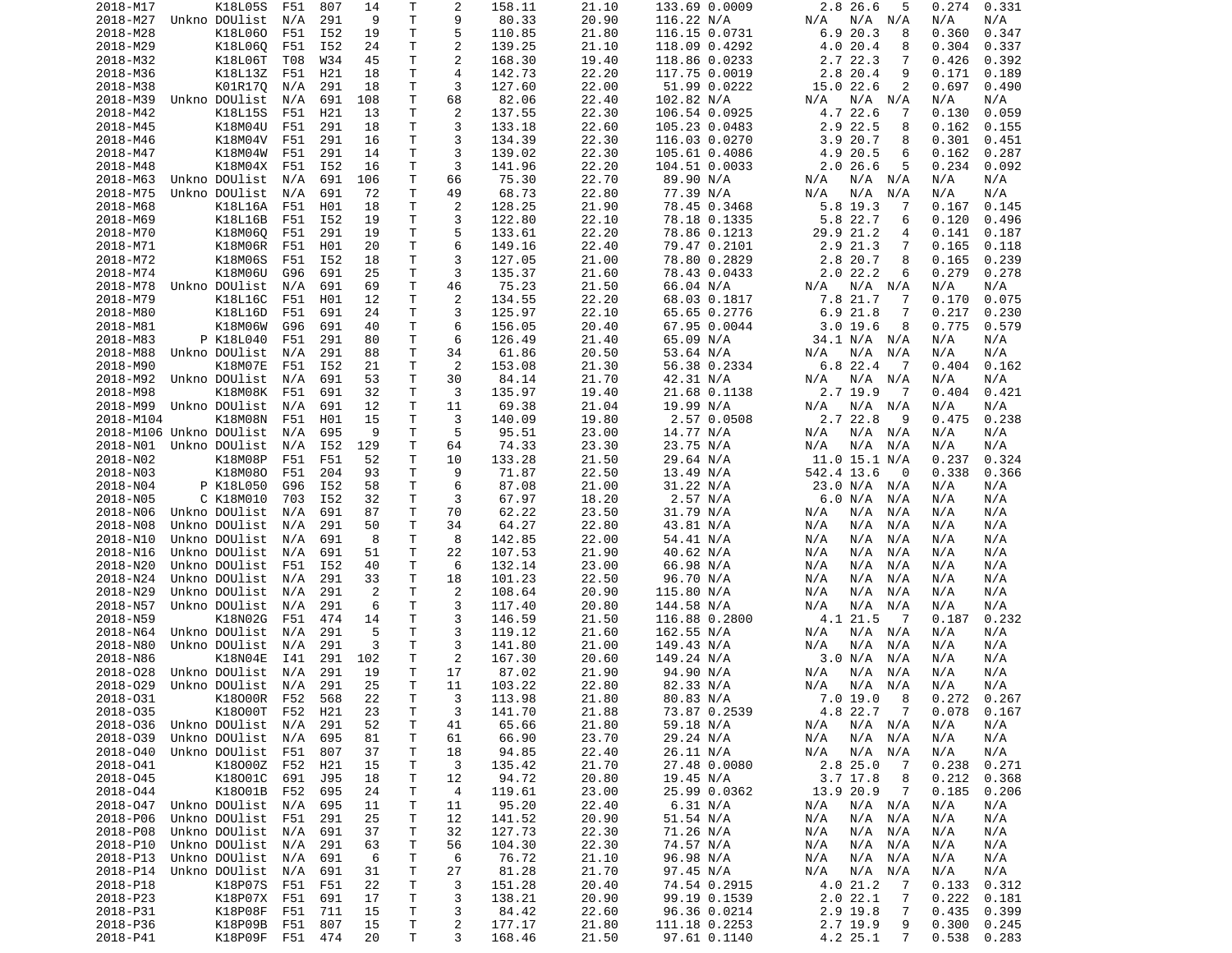| 2018-P42                   | K18P09G                        | F51 | 734             | 14                | Т            | 3              | 174.32           | 22.60          | 97.88 0.0561                 | 3.9 22.1<br>9                  | 0.202<br>0.223                   |
|----------------------------|--------------------------------|-----|-----------------|-------------------|--------------|----------------|------------------|----------------|------------------------------|--------------------------------|----------------------------------|
| 2018-P59                   | K18P10N                        | F51 | 291             | 8                 | Τ            | 2              | 156.02           | 21.90          | 124.70 0.0807                | 3.925.9<br>8                   | 0.362<br>0.112                   |
| 2018-P60                   | K18P100                        | F51 | 291             | 12                | Τ            | 3              | 145.49           | 21.20          | 125.28 0.1746                | 4.023.0<br>7                   | 0.300<br>0.198                   |
| 2018-P62                   | K18P10Q                        | F51 | 291             | 8                 | T.           | 2              | 151.41           | 22.10          | 138.45 0.0264                | 8<br>3.024.6                   | 0.509<br>0.122                   |
| 2018-P65                   | K18P10T                        | F51 | 291             | 13                | T            | 3              | 144.77           | 22.20          | 138.83 0.3962                | 2.9 21.2<br>8                  | 0.243<br>0.316                   |
| 2018-P84                   | C K18K03J                      | G96 | 568             | 130               | T            | 19             | 106.07           | 20.70          | 8.97 N/A                     | 81.9 N/A N/A                   | N/A<br>N/A                       |
| 2018-P76                   | K18P20A                        | F51 | L01             | 12                | т            | 3              | 142.39           | 21.70          | 139.09 0.3613                | 3.620.1<br>8                   | 0.281<br>0.284                   |
| 2018-P97                   | Unkno DOUlist                  | N/A | T12             | 6                 | Τ            | $\overline{4}$ | 81.67            | 22.43          | 138.91 N/A                   | N/A<br>N/A<br>N/A              | N/A<br>N/A                       |
| 2018-P99                   | K18P21E                        | F51 | 807             | 15                | Τ            | 3              | 167.45           | 22.10          | 97.99 0.3172                 | 20.8<br>7                      | 0.151<br>0.211                   |
|                            |                                |     |                 |                   |              |                |                  |                |                              | 8.9                            |                                  |
| 2018-P102                  | K18P21H                        | F51 | 291             | 15                | Τ            | 3              | 160.32           | 22.10          | 139.25 0.0187                | 2.9 24.1<br>7                  | 0.270<br>0.210                   |
| 2018-P103                  | K18P21J                        | F51 | 291             | 12                | Τ            | $\overline{2}$ | 166.20           | 22.90          | 137.52 0.1963                | 3.024.7<br>8                   | 0.209<br>0.227                   |
| 2018-P105                  | K18P21L                        | F51 | 291             | 16                | T            | 3              | 165.99           | 21.90          | 137.76 0.1849                | 3.023.4<br>9                   | 0.291<br>0.537                   |
| 2018-P118                  | K18P22B                        | F51 | 204             | 13                | T            | 3              | 159.24           | 21.00          | 130.19 0.3808                | 2.6 19.4<br>9                  | 0.145<br>0.132                   |
| 2018-002                   | K18P22F                        | C51 | 104             | 22                | T            | 3              | 88.15            | 21.60          | 118.24 0.3649                | 4.8 20.7<br>8                  | 0.311<br>0.289                   |
| 2018-004                   | K18P22H                        | F51 | L01             | 17                | T            | 3              | 163.33           | 21.10          | 119.28 0.0432                | 3.5 21.7<br>8                  | 0.329<br>0.433                   |
| 2018-003                   | K18P22G                        | F51 | 204             | 15                | $\mathsf{T}$ | $\overline{2}$ | 163.84           | 21.70          | 118.87 0.1477                | 4.5 21.3<br>8                  | 0.100<br>0.162                   |
| 2018-012                   | K18P23L                        | F51 | 807             | 11                | Τ            | 3              | 160.32           | 22.10          | 116.99 0.0313                | $3.7$ 19.5<br>9                | 0.234<br>0.212                   |
| 2018-022                   | C K180010                      | T08 | 160             | 316               | T.           | 11             | 110.17           | 19.90          | 5.65 N/A                     | 32.4 N/A<br>N/A                | N/A<br>N/A                       |
| 2018-026                   | K18P23V                        | F51 | L01             | 10                | T            | 3              | 157.45           | 21.90          | 94.99 0.3283                 | 5.5 20.5<br>-7                 | 0.343<br>0.338                   |
| 2018-034                   | P K18P030                      | F51 | 104             | 19                | T            | 3              | 136.61           | 21.00          | 104.95 N/A                   | 8.5 N/A<br>N/A                 | N/A<br>N/A                       |
| 2018-035                   | P K18P040                      | F51 | 106             | 33                | Τ            | 3              | 110.99           | 21.60          | 93.06 N/A                    | 38.5 N/A<br>N/A                | N/A<br>N/A                       |
|                            |                                |     |                 | 5                 | Τ            | 5              |                  |                |                              |                                |                                  |
| 2018-038                   | Unkno DOUlist                  | N/A | 291             |                   |              |                | 125.89           | 20.20          | 78.72 N/A                    | N/A<br>N/A<br>N/A              | N/A<br>N/A                       |
| 2018-043                   | Unkno DOUlist                  | N/A | 291             | 9                 | T            | 9              | 95.44            | 19.70          | 45.00 N/A                    | N/A<br>N/A<br>N/A              | N/A<br>N/A                       |
| 2018-048                   | K18P24S                        | F51 | 291             | 15                | Τ            | 3              | 124.77           | 21.60          | 66.09 0.0805                 | 4.9 22.8<br>6                  | 0.216<br>0.167                   |
| 2018-049                   | K18000P                        | F51 | 291             | 27                | Τ            | 6              | 140.98           | 22.40          | 45.65 0.1823                 | 39.8 22.1<br>5                 | 0.180<br>0.216                   |
| 2018-050                   | K180000                        | F51 | 291             | 26                | T            | 6              | 159.48           | 20.70          | 45.53 0.0378                 | 3.925.5<br>6                   | 0.241<br>0.314                   |
| 2018-051                   | K18000R                        | F51 | L01             | 18                | Τ            | 3              | 153.66           | 21.90          | 59.96 0.1103                 | 42.5 24.6<br>6                 | 0.281<br>0.219                   |
| 2018-052                   | K18000S                        | T08 | 291             | 48                | Τ            | 6              | 170.60           | 20.00          | 45.79 0.0021                 | 3.8 26.2<br>6                  | 0.331<br>0.427                   |
| 2018-060                   | K180000                        | F51 | 807             | 10                | Τ            | 3              | 166.62           | 21.90          | 59.27 0.1436                 | 2.7 24.7<br>7                  | 0.128<br>0.128                   |
| 2018-076                   | Unkno DOUlist                  | N/A | 695             | 40                | T            | 37             | 67.98            | 21.70          | 18.78 N/A                    | N/A<br>N/A N/A                 | N/A<br>N/A                       |
| 2018-097                   | Unkno DOUlist                  | I41 | I41             | 89                | T            | 11             | 75.74            | 22.70          | 22.59 N/A                    | N/A<br>N/A<br>N/A              | N/A<br>N/A                       |
| 2018-0102 Unkno DOUlist    |                                | N/A | 691             | 119               | T            | 98             | 59.15            | 22.70          | 45.78 N/A                    | N/A<br>N/A<br>N/A              | N/A<br>N/A                       |
| 2018-0100                  | K18001T                        | C51 | 291             | 19                | Τ            | $\overline{2}$ | 98.24            | 20.10          | 20.34 0.0334                 | 2.9 22.3<br>9                  | 0.312<br>0.321                   |
| 2018-R04                   | Unkno DOUlist                  |     |                 |                   |              |                |                  |                |                              |                                |                                  |
|                            |                                | N/A | 291             | 51                | т            | 34             | 80.76            | 22.30          | 55.11 N/A                    | N/A N/A<br>N/A                 | N/A<br>N/A                       |
| 2018-R05                   | Unkno DOUlist                  | N/A | 291             | 14                | T.           | 9              | 89.11            | 21.80          | 65.58 N/A                    | N/A<br>N/A<br>N/A              | N/A<br>N/A                       |
| 2018-R08                   | Unkno DOUlist                  | N/A | 291             | -5                | T            | 5              | 101.33           | N/A            | 94.13 N/A                    | N/A<br>N/A<br>N/A              | N/A<br>N/A                       |
| 2018-R13                   | Unkno DOUlist                  | N/A | 691             | 29                | T            | 21             | 126.85           | 21.60          | 94.82 N/A                    | N/A<br>N/A<br>N/A              | N/A<br>N/A                       |
| 2018-R17                   | Unkno DOUlist                  | N/A | 691             | 18                | T            | 11             | 134.84           | 21.00          | 106.52 N/A                   | N/A<br>N/A<br>N/A              | N/A<br>N/A                       |
| 2018-R23                   | Unkno DOUlist                  | N/A | 291             | 21                | Τ            | 18             | 74.02            | 22.00          | 119.19 N/A                   | N/A<br>N/A<br>N/A              | N/A<br>N/A                       |
| 2018-R39                   | Unkno DOUlist                  | N/A | 691             | 52                | T            | 43             | 73.79            | 23.67          | 108.63 N/A                   | N/A<br>N/A<br>N/A              | N/A<br>N/A                       |
| 2018-R37                   | K16E01N                        | N/A | 691             | 10                | т            | 6              | 156.29           | 21.80          | 130.69 0.3181                | 1.021.2<br>3                   | 0.296<br>0.340                   |
| 2018-R41                   | P K18P030                      | N/A | T08             | 14                | T            | 3              | 136.61           | 21.00          | 58.98 N/A                    | 28.9 N/A N/A                   | N/A<br>N/A                       |
| 2018-R58                   | Unkno DOUlist                  | N/A | 691             | 50                | Τ            | 45             | 73.55            | 23.30          | 119.41 N/A                   | N/A<br>N/A<br>N/A              | N/A<br>N/A                       |
| 2018-R65                   | K18R01M                        | 309 | I52             | 34                | T            | 3              | 173.42           | 21.00          | 129.88 N/A                   | 2.2 21.3<br>8                  | 0.180<br>0.151                   |
| 2018-R86                   | Unkno DOUlist                  | N/A | 691             | 41                | T            | 32             | 99.64            | 22.10          | 159.46 N/A                   | N/A<br>N/A N/A                 | N/A<br>N/A                       |
|                            |                                |     |                 | 5                 | T.           | 5              |                  |                |                              |                                |                                  |
| 2018-R101 Unkno DOUlist    |                                | N/A | 291             |                   |              |                | 44.71            | N/A            | 174.71 N/A                   | N/A<br>N/A<br>N/A              | N/A<br>N/A                       |
| 2018-R111 Unkno DOUlist    |                                | N/A | 291             | $12 \overline{ }$ | T            | 9              | 128.38           | 23.50          | 157.74 N/A                   | N/A<br>N/A<br>N/A              | N/A<br>N/A                       |
| 2018-R126 Unkno DOUlist    |                                | N/A | 691             | 192               | Τ            | 102            | 66.01            | 23.50          | 54.86 N/A                    | N/A<br>N/A N/A                 | N/A<br>N/A                       |
| 2018-R136 Unkno DOUlist    |                                | N/A | 291             | 35                | T            | 31             | 108.56           | 23.00          | 131.17 N/A                   | N/A<br>N/A<br>N/A              | N/A<br>N/A                       |
| 2018-R145 Unkno DOUlist    |                                | N/A | 691             | 42                | Τ            | 28             | 115.22           | 22.30          | 53.52 N/A                    | N/A<br>N/A<br>N/A              | N/A<br>N/A                       |
| 2018-R162                  | K18R05Z                        | 703 | 691             | 18                | Τ            | 6              | 155.39           | 22.30          | 120.40 0.0001                | 1.0 29.7<br>-5                 | 0.383<br>0.431                   |
| 2018-R178 Unkno DOUlist    |                                |     |                 |                   |              | 38             |                  |                |                              |                                |                                  |
|                            |                                | N/A | 691             | 62                | T.           |                | 105.11           | 23.10          | 108.24 N/A                   | N/A<br>N/A N/A                 | N/A<br>N/A                       |
|                            |                                |     |                 | 60                | T.           |                |                  | 22.50          |                              |                                |                                  |
|                            | 2018-S02 Unkno DOUlist N/A     |     | 691             |                   |              | 41             | 71.97            |                | 95.50 N/A                    | $N/A$ $N/A$<br>N/A             | N/A<br>N/A                       |
| 2018-S04                   | C K18R030                      | G96 | I52             | 78                | Τ            | 3              | 143.66           | 20.70          | 97.95 N/A                    | 38.8 N/A N/A                   | N/A<br>N/A                       |
| 2018-S07                   | K18R07S                        | 309 | V <sub>06</sub> | 17                | Τ            | $\overline{c}$ | 170.25           | 22.80          | 96.73 0.1583                 | $3.2$ 25.4 8                   | 0.139<br>0.156                   |
| 2018-S22 Unkno DOUlist N/A |                                |     | 691             | 82                | Τ            | 46             | 82.58            | 23.70          | 84.74 N/A                    | N/A<br>N/A N/A                 | N/A<br>N/A                       |
| 2018-S30                   | Unkno DOUlist N/A              |     | 691             | 52                | т            | 36             | 48.28            | 23.40          | 73.80 N/A                    | $N/A$ $N/A$<br>N/A             | N/A<br>N/A                       |
| 2018-S37                   | K18P28L F51                    |     | I52             | 117               | Τ            | 20             | 135.53           | 22.40          | 54.83 N/A                    | 41.7 14.8<br>- 3               | 0.350<br>0.373                   |
| 2018-S39                   | Unkno DOUlist                  | N/A | 691             | 8                 | т            | 8              | 70.94            | 21.60          | 73.29 N/A                    | $N/A$ $N/A$<br>N/A             | N/A<br>N/A                       |
| 2018-S46                   | K18S01K I41                    |     | H21             | 25                | Τ            | 3              | 155.06           | 20.40          | 54.07 N/A                    | 2.9 N/A N/A                    | N/A<br>N/A                       |
| 2018-S50                   | Unkno DOUlist N/A              |     | K77             | 137               | Τ            | 18             | 72.91            | 21.00          | 37.16 N/A                    | N/A N/A<br>N/A                 | N/A<br>N/A                       |
| 2018-S63                   | K18S02A                        | U68 | 695             | 22                | Τ            | 3              | 130.43           | 20.70          | 4.55 0.0595                  | 8.9 22.9<br>$\overline{7}$     | 0.358<br>0.293                   |
| 2018-S62 Unkno DOUlist     |                                | N/A | 291             | 28                | Τ            | 22             | 86.16            | 23.20          | 23.73 N/A                    | N/A<br>N/A N/A                 | N/A<br>N/A                       |
| 2018-S64                   | K18S02B                        | 703 | 291             | 43                | Τ            | 3              | 161.84           | 20.80          | 10.94 0.0006                 | 6.1 24.2<br>8                  | 0.502<br>0.472                   |
|                            |                                |     |                 | 17                |              | 4              |                  |                |                              | 8                              |                                  |
| 2018-S65                   | K18R27W                        | C51 | 291             |                   | Τ            |                | 111.00           | 20.50          | 24.01 0.2777                 | 11.7 19.9                      | 1.137<br>1.024                   |
| 2018-S67                   | Unkno DOUlist                  | N/A | 691             | 150               | Τ            | 102            | 55.62            | 22.96          | 28.00 N/A                    | N/A<br>$N/A$ $N/A$             | N/A<br>N/A                       |
| 2018-S68                   | Unkno DOUlist                  | N/A | 695             | 110               | Τ            | 78             | 49.68            | 22.80          | 35.20 N/A                    | $N/A$ $N/A$<br>N/A             | N/A<br>N/A                       |
| 2018-S72                   | Unkno DOUlist                  | N/A | 691             | 62                | Τ            | 43             | 63.83            | 23.40          | 48.38 N/A                    | $N/A$ $N/A$<br>N/A             | N/A<br>N/A                       |
| 2018-S73                   | K18S02M F52                    |     | 160             | 19                | Τ            | 3              | 114.56           | 20.00          | 49.77 0.0128                 | 1.6 23.0<br>6                  | 0.242<br>0.372                   |
| 2018-S74<br>2018-S75       | K18S02N F52<br>K18S020 703 L01 |     | L01             | 26<br>33          | T.<br>T.     | 3<br>3         | 119.48<br>124.36 | 20.60<br>19.10 | 49.66 0.0174<br>49.92 0.0050 | 1.6 24.1<br>7<br>1.6 26.0<br>8 | 0.313<br>0.407<br>0.760<br>0.302 |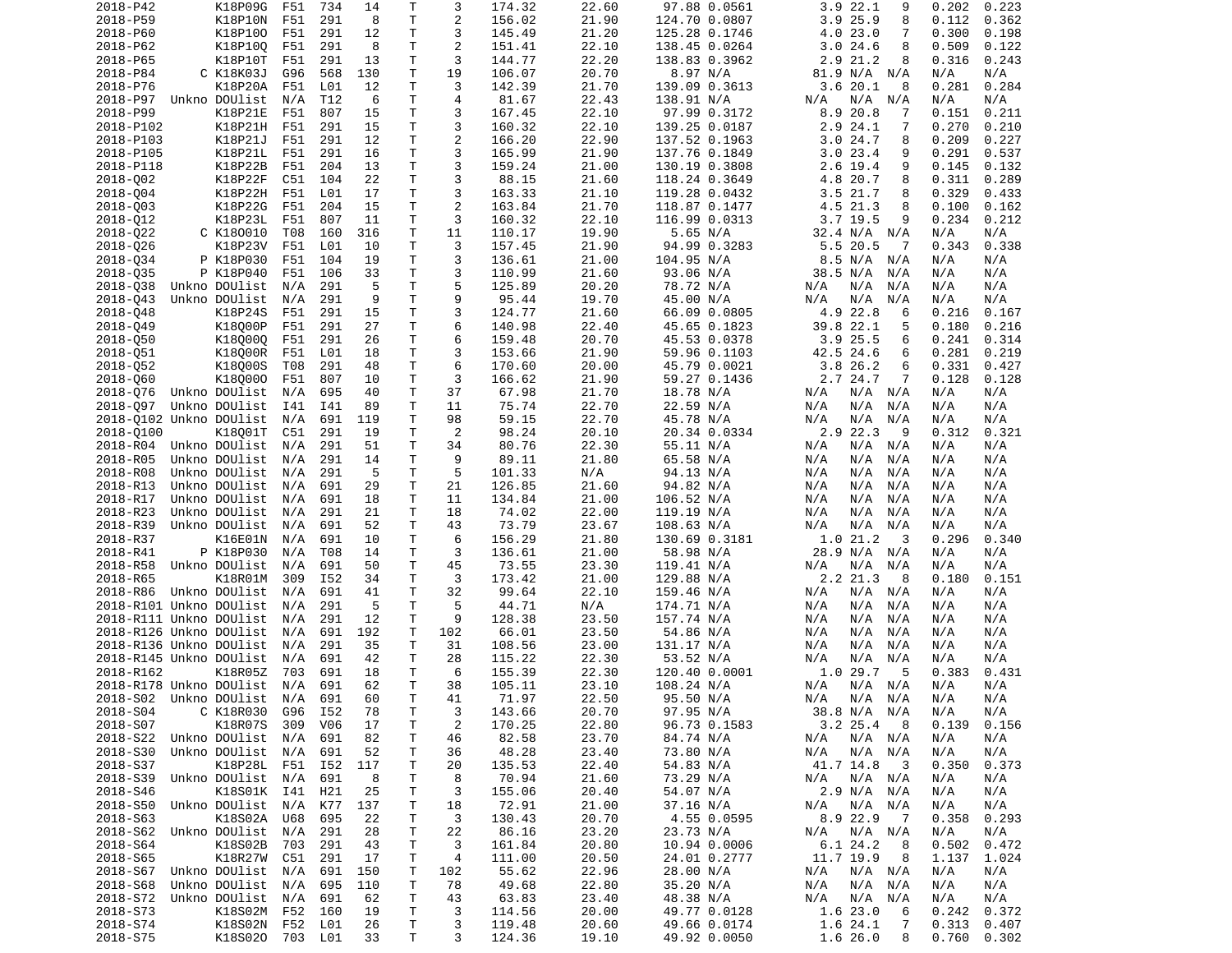| 2018-T04                       | Unkno DOUlist         | N/A        | 691        | 15       | Τ            | 11                  | 99.85            | 23.30          | 50.99 N/A                     | N/A<br>N/A<br>N/A                | N/A<br>N/A                       |
|--------------------------------|-----------------------|------------|------------|----------|--------------|---------------------|------------------|----------------|-------------------------------|----------------------------------|----------------------------------|
| 2018-T02                       | K18S02R               | F52        | L01        | 12       | T            | 3                   | 141.44           | 20.80          | 51.28 0.0640                  | 1.5 23.8<br>6                    | 0.154<br>0.506                   |
| 2018-T20                       | K18S02X               | G96        | K88        | 37       | T            | 6                   | 90.63            | 19.80          | 39.72 0.0340                  | 4.5 21.0<br>7                    | 0.300<br>0.256                   |
| 2018-T22                       | K18S02Z               | F52        | 595        | 25       | т            | 3                   | 128.42           | 21.40          | 49.73 0.1181                  | 3.6 22.3<br>8                    | 0.307<br>0.260                   |
| 2018-T25                       | K18S03B               | G96        | H21        | 19       | Τ            | 3                   | 138.88           | 21.40          | 60.51 0.0092                  | 2.025.4<br>7                     | 0.487<br>0.178                   |
| 2018-T26                       | K18S03C               | G96        | K88        | 59       | т            | 3                   | 138.59           | 20.50          | 60.57 0.0148                  | 2.8<br>26.1<br>5                 | 0.488<br>0.403                   |
| 2018-T28                       | K18S03F<br>K18S03P    | G96        | H21        | 17       | т            | $\overline{c}$<br>3 | 154.88           | 21.70          | 62.04 0.0634                  | 2.025.3<br>8                     | 0.441<br>0.400                   |
| 2018-T44<br>2018-T45           |                       | F52<br>G96 | H21<br>H21 | 26       | Τ<br>T       | $\overline{c}$      | 135.30<br>149.14 | 21.50<br>20.90 | 51.15 0.0367<br>61.52 0.1833  | 4.7 22.5<br>6<br>$3.9$ 22.5<br>8 | 0.272<br>0.241<br>0.319<br>0.278 |
| 2018-T54 Unkno DOUlist         | K18S030               | N/A        | 691        | 24<br>20 | T            | 14                  | 91.41            | 23.77          | 38.02 N/A                     | $N/A$ $N/A$<br>N/A               | N/A<br>N/A                       |
| 2018-T55                       | K18S03U               | G96        | I52        | 30       | т            | 3                   | 134.97           | 21.50          | 61.46 0.0181                  | 5.022.7<br>8                     | 0.221<br>0.266                   |
| 2018-T57                       | K18T00Q               | F52        | 691        | 26       | T            | 3                   | 130.74           | 21.70          | 75.82 0.2564                  | 3.8 21.6<br>7                    | 0.284<br>0.190                   |
| 2018-T60                       | K18T00T               | F52        | 711        | 19       | т            | 3                   | 167.94           | 22.10          | 89.43 0.2339                  | 2.9 22.5<br>8                    | 0.262<br>0.397                   |
| 2018-T65                       | Unkno DOUlist         | N/A        | 691        | 64       | T            | 53                  | 79.91            | 23.20          | 129.85 N/A                    | N/A<br>N/A<br>N/A                | N/A<br>N/A                       |
| 2018-T71                       | Unkno DOUlist         | N/A        | 691        | 6        | Τ            | 5                   | 132.65           | 20.40          | 139.97 N/A                    | N/A<br>N/A<br>N/A                | N/A<br>N/A                       |
| 2018-T72                       | K18T01N               | F52        | 691        | 13       | T            | 3                   | 139.59           | 21.90          | 101.53 0.1393                 | 2.9 22.9<br>6                    | 0.265<br>0.240                   |
| 2018-T74                       | K18T01P               | F52        | K88        | 19       | T            | 6                   | 146.01           | 21.70          | 116.44 0.0062                 | 1.6 24.7<br>8                    | 0.244<br>0.274                   |
| 2018-T75                       | K18T010               | F52        | 691        | 30       | T            | 3                   | 146.50           | 20.10          | 116.48 0.0601                 | 2.023.8<br>6                     | 0.384<br>0.546                   |
| 2018-T76                       | K18T01R               | F52        | J95        | 35       | т            | 3                   | 139.75           | 20.50          | 116.48 0.0238                 | 2.7 23.2<br>8                    | 0.615<br>0.300                   |
| 2018-T77                       | K18T01S               | F52        | 691        | 32       | т            | 6                   | 168.89           | 20.90          | 117.35 0.0078                 | 1.9 25.8<br>7                    | 0.313<br>0.311                   |
| 2018-T78                       | K18T01T               | T08        | I19        | 33       | T            | 3                   | 115.82           | 19.50          | 117.99 0.1453                 | 2.7 18.5<br>8                    | 0.259<br>0.321                   |
| 2018-T80                       | K18T01U               | F52        | 291        | 16       | T            | 6                   | 147.59           | 22.20          | 116.46 0.1528                 | 2.023.3<br>8                     | 0.322<br>0.187                   |
| 2018-T87                       | K18T02B               | G96        | 291        | 18       | T            | 3                   | 170.34           | 20.60          | 102.95 0.0072                 | 2.9 26.8<br>5                    | 0.254<br>0.215                   |
| 2018-T93                       | Unkno DOUlist         | N/A        | 291        | 3        | T            | 3                   | 150.47           | 22.30          | 169.96 N/A                    | $N/A$ $N/A$<br>N/A               | N/A<br>N/A                       |
| 2018-T95                       | K18T02K               | F52        | 711        | 19       | $\mathsf{T}$ | 3                   | 139.87           | 21.00          | 101.53 0.0842                 | 4.9 21.3<br>6                    | 0.213<br>0.396                   |
| 2018-T98                       | K18T02P               | F52        | K63        | 37       | Τ            | 3                   | 162.08           | 21.10          | 118.09 0.1356                 | 4.4 22.6<br>7                    | 0.225<br>0.249                   |
| 2018-T101                      | K18T02S<br>K18T02T    | F52<br>F52 | 474<br>K88 | 10<br>17 | т<br>T       | 3<br>3              | 168.19           | 22.20<br>21.10 | 130.31 0.0161                 | $3.2$ $25.1$<br>8                | 0.250<br>0.225<br>0.257<br>0.340 |
| 2018-T102<br>2018-T103         | K18T02U               | F52        | 291        | 27       | T            | $\overline{c}$      | 166.44<br>119.49 | 22.00          | 130.37 0.0136<br>49.65 0.2081 | 3.6 22.7<br>8<br>9.921.0<br>8    | 0.352<br>0.233                   |
| 2018-T105                      | K18T020               | F52        | 291        | 25       | T            | 6                   | 147.32           | 23.00          | 116.48 0.5469                 | 4.1 20.0<br>9                    | 1.546<br>0.342                   |
| 2018-T106                      | K18T02V               | F52        | 291        | 13       | T            | 6                   | 165.55           | 22.40          | 117.34 0.1630                 | 4.8 21.0<br>8                    | 0.276<br>0.140                   |
| 2018-T118                      | K18T03G               | G96        | 291        | 24       | т            | 3                   | 155.62           | 21.00          | 139.94 0.0237                 | $3.2$ 26.9<br>6                  | 0.384<br>0.177                   |
| 2018-T117 Unkno DOUlist        |                       | N/A        | 291        | 36       | т            | 24                  | 59.97            | 22.30          | 162.37 N/A                    | $N/A$ $N/A$<br>N/A               | N/A<br>N/A                       |
| 2018-T129 Unkno DOUlist        |                       | N/A        | 291        | 66       | Τ            | 49                  | 82.19            | 22.90          | 162.14 N/A                    | N/A<br>N/A<br>N/A                | N/A<br>N/A                       |
| 2018-T131                      | K18T04B               | F52        | V06        | 12       | Τ            | $\overline{2}$      | 172.81           | 22.40          | 89.50 0.4128                  | $7.9$ 19.0<br>8                  | 0.182<br>0.167                   |
| 2018-T136 Unkno DOUlist        |                       | N/A        | 291        | 33       | Τ            | 27                  | 77.39            | 22.30          | 151.79 N/A                    | N/A<br>N/A<br>N/A                | N/A<br>N/A                       |
| 2018-T139 Unkno DOUlist        |                       | N/A        | 291        | 4        | т            | 3                   | 171.21           | 21.05          | 149.92 N/A                    | N/A<br>N/A<br>N/A                | N/A<br>N/A                       |
| 2018-T150                      | K18T05A               | F52        | 807        | 9        | т            | 3                   | 145.39           | 20.90          | 140.37 0.0310                 | 1.9 23.5<br>6                    | 0.188<br>0.286                   |
| 2018-T154                      | K18T05E               | F52        | 246        | 18       | T            | 3                   | 158.80           | 20.80          | 133.06 0.0580                 | 2.4 25.2<br>7                    | 0.419<br>1.140                   |
| 2018-T155                      | K18T05F               | F52        | 246        | 15       | т            | 3                   | 148.86           | 21.20          | 132.84 0.0134                 | 2.4 25.1<br>8                    | 0.225<br>0.270                   |
| 2018-T176 Unkno DOUlist        |                       | N/A        | 291        | 11       | т            | 11                  | 141.73           | 21.50          | 104.90 N/A                    | N/A<br>N/A<br>N/A                | N/A<br>N/A                       |
| 2018-T174                      | K18T05X               | F52        | 291        | 15       | T            | 3                   | 147.73           | 21.90          | 105.36 0.1923                 | 4.8 20.7<br>7                    | 0.185<br>0.105                   |
| 2018-U04                       | K18T06C               | G96        | 291        | 23       | T            | 3                   | 147.22           | 22.40          | 82.84 0.2766                  | 7.1 19.9<br>7                    | 0.198<br>0.196                   |
| 2018-U05                       | K18T06D               | F52        | 291        | 10       | Τ            | 3                   | 143.85           | 22.20          | 84.00 0.0116                  | 7.024.8<br>7                     | 0.067<br>0.100                   |
| 2018-U06                       | Unkno DOUlist         | N/A        | 291        | 21       | T            | 18                  | 132.97           | 21.90          | 82.08 N/A                     | N/A<br>N/A<br>N/A                | N/A<br>N/A                       |
| 2018-U07                       | K18T06E               | F52        | 291        | 21       | Τ            | 3                   | 146.72           | 21.50          | 84.31 0.1227                  | 2.023.4<br>7                     | 0.300<br>0.247                   |
| 2018-U08                       | K18T06F               | F52        | 291        | 16       | Τ            | 3                   | 164.74           | 21.40          | 83.76 0.0564                  | 1.9<br>26.3<br>7                 | 0.562<br>0.235                   |
| 2018-U09<br>2018-U10           | K18T06G<br>K18T06H    | F52<br>F52 | 291<br>291 | 14<br>9  | T.<br>T      | 3<br>$\overline{c}$ | 166.42<br>166.21 | 21.00<br>21.50 | 83.67 0.0069                  | 1.9 27.2<br>7<br>1.9 24.5<br>7   | 0.337<br>0.401<br>0.130<br>0.109 |
| 2018-U11                       | K18T06J               | F52        | H21        | 12       | T            | 3                   | 173.05           | 20.80          | 83.41 0.0540<br>84.37 0.0029  | 1.8 23.4<br>8                    | 0.417<br>0.319                   |
| 2018-U12                       | K18T06K               | F52        | H21        | 11       | T            | $\overline{c}$      | 175.26           | 21.40          | 84.79 0.0253                  | 1.7 24.9<br>8                    | 0.156<br>0.241                   |
| 2018-U13                       | K18S130               | G96        | L33        | 110      | T.           | 11                  | 116.66           | 21.10          | 4.30 N/A                      | 26.5 15.6 N/A                    | 0.315<br>0.393                   |
| 2018-U15 Unkno DOUlist N/A 291 |                       |            |            | 39       | T.           | 31                  | 69.49            | 21.90          | 71.31 N/A                     | N/A N/A N/A                      | N/A<br>N/A                       |
| 2018-U18                       | Unkno DOUlist N/A 291 |            |            | 55       | Τ            | 27                  | 124.62           | 22.40          | 61.21 N/A                     | N/A<br>N/A N/A                   | N/A<br>N/A                       |
| 2018-U19                       | K18U00A 703           |            | Q62        | 18       | Τ            | 9                   | 152.47           | 18.90          | 60.83 0.0002                  | 0.330.2<br>5                     | 0.359<br>0.243                   |
| 2018-U33                       | Unkno DOUlist         | N/A        | 291        | 39       | Τ            | 24                  | 128.12           | 22.10          | 49.85 N/A                     | $N/A$ $N/A$<br>N/A               | N/A<br>N/A                       |
| 2018-U20                       | K18T06M F52           |            | L01        | 22       | Τ            | 6                   | 126.81           | 22.40          | 64.00 0.0115                  | 3.621.8<br>7                     | 0.700<br>0.422                   |
| 2018-U21                       | K18T06N               | F52        | 691        | 14       | Τ            | 3                   | 142.60           | 21.30          | 62.12 0.2112                  | 3.722.0<br>7                     | 0.205<br>0.133                   |
| 2018-U23                       | K18U00C               | F52        | L01        | 28       | Τ            | 3                   | 164.39           | 22.10          | 64.62 0.0028                  | 2.626.0<br>8                     | 0.533<br>0.414                   |
| 2018-U24                       | K18U00E               | F52        | 204        | 22       | т            | 3                   | 142.24           | 21.00          | 63.67 0.0298                  | 2.6 24.5<br>8                    | 0.233<br>0.349                   |
| 2018-U29                       | K18U00D               | F52        | H21        | 16       | Τ            | 6                   | 158.96           | 21.40          | 63.14 0.3485                  | 2.7 18.7<br>7                    | 0.290<br>0.230                   |
| 2018-U32                       | K18T060               | C51        | 695        | 23       | Τ            | 6                   | 109.37           | 21.90          | 64.03 0.2992                  | 8.9 20.8<br>7                    | 0.483<br>0.745                   |
| 2018-U34                       | K18T06R               | F52        | L01        | 8        | T            | 2                   | 147.38           | 21.80          | 53.32 0.1484                  | 4.5 23.9<br>9                    | 0.217<br>0.247                   |
| 2018-U35                       | K18U00Y               | F52        | 291        | 15       | T            | 3                   | 142.16           | 22.00          | 48.96 0.0083                  | 3.920.4<br>9                     | 0.400<br>0.246                   |
| 2018-U38                       | K18U01C               | F52        | 291        | 12       | T            | 3                   | 151.98           | 21.50          | 49.65 0.0661                  | 2.9 21.6<br>7                    | 0.106<br>0.148                   |
| 2018-U39                       | K18U01D               | F52        | 291        | 18       | Τ            | 5                   | 146.50           | 21.70          | 49.18 0.0280                  | 2.9 22.5<br>8                    | 0.158<br>0.233                   |
| 2018-U44                       | K18U01J               | 703        | 691        | 25       | T            | 3                   | 142.08           | 19.50          | 51.28 0.0669                  | 2.023.3<br>7                     | 0.290<br>0.290                   |
| 2018-U49                       | Unkno DOUlist         | N/A        | 291        | 79       | Τ            | 43                  | 110.25           | 23.30          | 38.53 N/A                     | N/A N/A<br>N/A                   | N/A<br>N/A                       |
| 2018-U56                       | Unkno DOUlist         | N/A        | 695        | 34       | Τ            | 21                  | 128.83           | 21.80          | 29.46 N/A                     | N/A<br>N/A N/A                   | N/A<br>N/A                       |
| 2018-U50                       | K18U01N               | G96        | H01        | 23       | T.           | $\overline{c}$      | 163.11           | 20.20          | 39.00 0.0728                  | $3.1$ 19.4<br>8                  | 0.165<br>0.264                   |
| 2018-U53                       | K18U010 703 H21       |            |            | 57       | T.           | 3                   | 160.87           | 19.70          | 29.98 0.0105                  | 2.021.8<br>8                     | 0.339<br>0.299                   |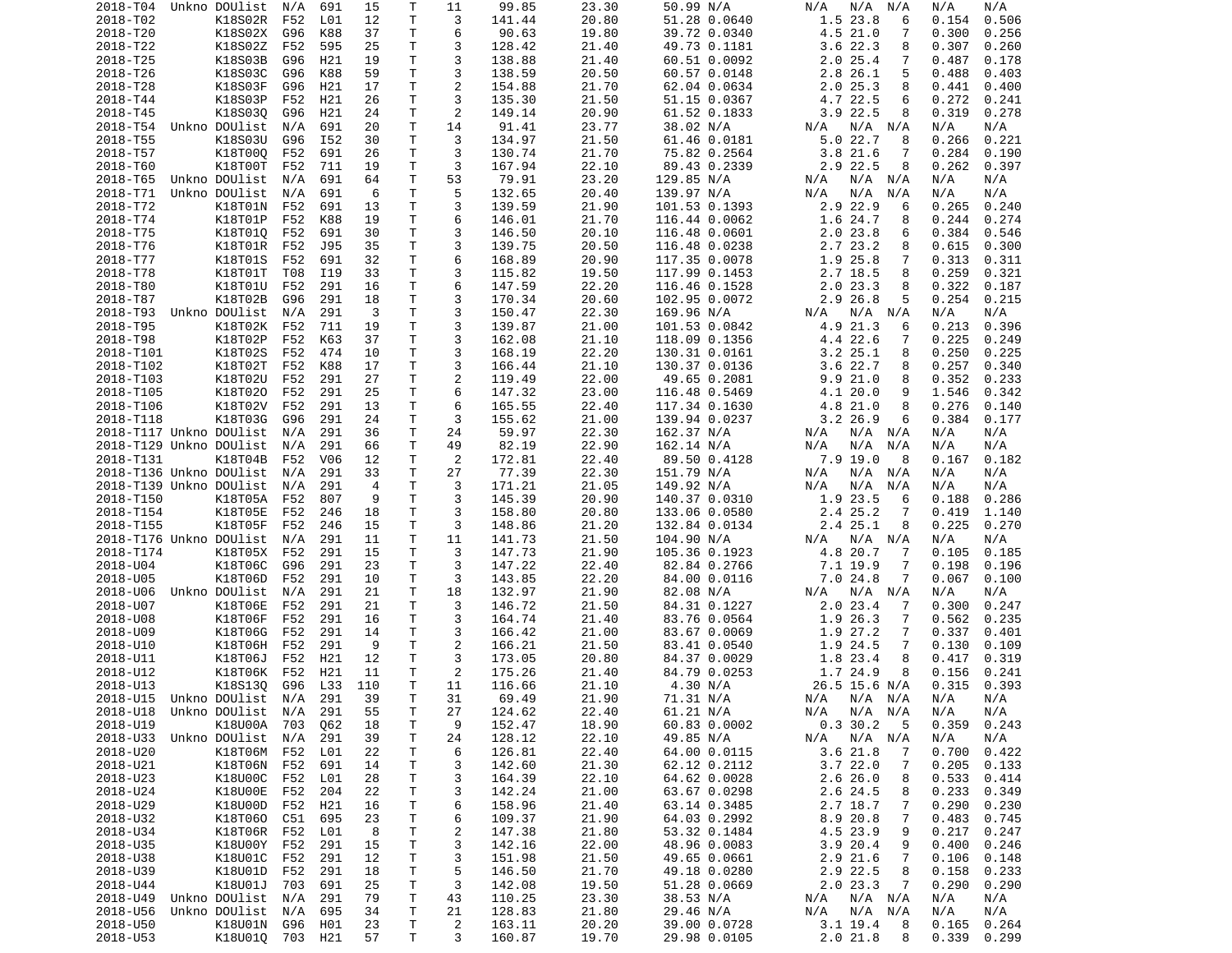| 2018-U74                | Unkno DOUlist   | N/A | 691 | 102 | Т  | 66             | 88.29  | 21.90 | 27.78 N/A     | N/A<br>N/A<br>N/A                    | N/A   | N/A   |
|-------------------------|-----------------|-----|-----|-----|----|----------------|--------|-------|---------------|--------------------------------------|-------|-------|
| 2018-U76                | Unkno DOUlist   | N/A | 691 | 50  | T  | 31             | 64.31  | 21.30 | 33.60 N/A     | N/A<br>N/A<br>N/A                    | N/A   | N/A   |
| 2018-U78                | K18U02J         | 703 | J95 | 37  | т  | 3              | 156.18 | 20.10 | 33.40 0.0231  | 1.6 24.6<br>-7                       | 0.343 | 0.433 |
|                         |                 |     |     |     | Τ  |                | 93.81  |       |               |                                      |       |       |
| 2018-U80                | Unkno DOUlist   | N/A | 691 | 123 |    | 78             |        | 22.70 | 43.74 N/A     | N/A<br>N/A<br>N/A                    | N/A   | N/A   |
| 2018-U81                | K18U02Q         | T05 | E23 | 46  | Τ  | 3              | 131.04 | 18.30 | 23.68 0.0675  | 3.121.8<br>6                         | 0.246 | 0.310 |
| 2018-U88                | Unkno DOUlist   | F52 | 807 | 19  | Τ  | 13             | 69.98  | 21.60 | 61.06 N/A     | N/A<br>N/A<br>N/A                    | N/A   | N/A   |
| 2018-V01                | Unkno DOUlist   | N/A | 691 | 35  | Τ  | 25             | 90.66  | 22.20 | 20.43 N/A     | N/A<br>N/A<br>N/A                    | N/A   | N/A   |
| 2018-V13                | Unkno DOUlist   | N/A | 691 | 64  | т  | 39             | 123.37 | 23.40 | 95.51 N/A     | N/A<br>N/A<br>N/A                    | N/A   | N/A   |
|                         | Unkno DOUlist   |     |     |     |    |                |        |       | 42.44 N/A     |                                      |       |       |
| 2018-V16                |                 | N/A | 691 | 103 | T  | 59             | 79.19  | 22.80 |               | N/A<br>N/A<br>N/A                    | N/A   | N/A   |
| 2018-V19                | K18V00S         | F52 | I52 | 21  | Τ  | 3              | 138.28 | 21.80 | 97.54 0.0547  | 1.8 24.5<br>-7                       | 0.237 | 0.351 |
| 2018-V28                | K18V01B         | G96 | K88 | 28  | T  | 3              | 153.98 | 19.00 | 112.87 0.0400 | 1.5 23.6<br>9                        | 0.258 | 0.222 |
| 2018-V29                | Unkno DOUlist   | N/A | 691 | 71  | T  | 55             | 97.85  | 22.00 | 109.19 N/A    | N/A<br>N/A N/A                       | N/A   | N/A   |
| 2018-V43                | Unkno DOUlist   | N/A | 691 | 60  | T  | 24             | 81.68  | 20.70 | 105.02 N/A    | N/A<br>N/A<br>N/A                    | N/A   | N/A   |
|                         |                 |     |     |     |    |                |        |       |               |                                      |       |       |
| 2018-V49                | Unkno DOUlist   | N/A | 691 | 82  | Τ  | 59             | 73.44  | 22.80 | 122.72 N/A    | N/A<br>N/A<br>N/A                    | N/A   | N/A   |
| 2018-V62                | Unkno DOUlist   | N/A | 691 | 56  | T  | 44             | 69.98  | 22.90 | 163.22 N/A    | N/A<br>N/A<br>N/A                    | N/A   | N/A   |
| 2018-V63                | Unkno DOUlist   | N/A | 691 | 42  | T  | 24             | 96.96  | 22.51 | 162.93 N/A    | N/A<br>N/A<br>N/A                    | N/A   | N/A   |
| 2018-V64                | Unkno DOUlist   | N/A | I52 | 161 | т  | 103            | 76.71  | 23.10 | 157.29 N/A    | N/A<br>N/A<br>N/A                    | N/A   | N/A   |
| 2018-V68                | K18V03J         | F52 | 711 | 20  | T. | 3              |        |       | 151.00 0.2589 | 3.020.0<br>7                         | 0.129 | 0.227 |
|                         |                 |     |     |     |    |                | 160.64 | 22.70 |               |                                      |       |       |
| 2018-V71                | K18V03M         | F52 | I52 | 48  | Τ  | 3              | 162.41 | 21.20 | 152.35 0.2027 | 3.821.2<br>8                         | 0.617 | 0.361 |
| 2018-V74                | K18V030         | F52 | V06 | 15  | т  | 3              | 153.62 | 21.70 | 152.38 0.1059 | 2.9 20.5<br>8                        | 0.196 | 0.187 |
| 2018-V73                | K18V03P         | F52 | 711 | 26  | Τ  | 3              | 152.64 | 23.10 | 80.76 0.5700  | 21.7 19.9<br>7                       | 0.346 | 0.218 |
| 2018-V83                | K18V04B         | F52 | 711 | 13  | Τ  | 3              | 129.63 | 22.80 | 114.75 0.1468 | 5.9 21.2<br>8                        | 0.209 | 0.253 |
|                         |                 |     |     |     |    |                |        |       |               |                                      |       |       |
| 2018-V131 Unkno DOUlist |                 | N/A | 291 | 76  | T  | 59             | 83.48  | 22.80 | 145.85 N/A    | N/A<br>N/A N/A                       | N/A   | N/A   |
| 2018-V150 Unkno DOUlist |                 | N/A | 291 | 55  | Τ  | 32             | 74.63  | 22.30 | 55.18 N/A     | N/A<br>N/A<br>N/A                    | N/A   | N/A   |
| 2018-V166 Unkno DOUlist |                 | N/A | 291 | 178 | T  | 117            | 64.45  | 22.90 | 123.69 N/A    | N/A<br>N/A<br>N/A                    | N/A   | N/A   |
| 2018-V177               | K18V07L         | C51 | 291 | 19  | Τ  | 3              | 92.77  | 21.20 | 117.12 0.1159 | 9.7 21.1<br>-8                       | 3.425 | 1.767 |
| 2018-V178 Unkno DOUlist |                 | N/A | 291 | 21  | т  | 13             | 90.32  | 22.10 |               | N/A<br>N/A N/A                       | N/A   | N/A   |
|                         |                 |     |     |     |    |                |        |       | 116.20 N/A    |                                      |       |       |
| 2018-V184               | K18V08P         | G96 | H01 | 23  | Τ  | 3              | 106.36 | 21.40 | 106.28 0.1286 | 7.9 20.8<br>9                        | 0.581 | 1.431 |
| 2018-V191 Unkno DOUlist |                 | N/A | 691 | 17  | Τ  | 12             | 64.54  | 22.80 | 101.94 N/A    | N/A<br>N/A<br>N/A                    | N/A   | N/A   |
| 2018-V197               | K18V09B         | F52 | X31 | 16  | T  | 2              | 120.92 | 21.50 | 23.59 0.2830  | 18.7 19.4<br>-7                      | 0.313 | 0.468 |
| 2018-V198 Unkno DOUlist |                 | G96 | 691 | 34  | Τ  | 22             | 72.53  | 22.70 | 91.35 N/A     | N/A<br>N/A N/A                       | N/A   | N/A   |
| 2018-V200               | K18V09P         | F52 | I52 | 17  | T  | 3              | 95.79  | 22.40 | 91.96 0.3007  | 5.8 19.6<br>9                        | 0.361 | 0.324 |
|                         |                 |     |     |     |    |                |        |       |               |                                      |       |       |
| 2018-W02                | Unkno DOUlist   | N/A | 691 | 89  | T  | 76             | 57.92  | 23.70 | 80.24 N/A     | $N/A$ $N/A$<br>N/A                   | N/A   | N/A   |
| 2018-W10                | Unkno DOUlist   | N/A | 691 | 82  | т  | 63             | 97.92  | 21.80 | 69.33 N/A     | N/A<br>N/A<br>N/A                    | N/A   | N/A   |
| 2018-W07                | K18V10A         | F52 | I52 | 41  | Τ  | 2              | 98.24  | 21.50 | 81.19 0.2664  | $2.9$ 19.6<br>-7                     | 0.218 | 0.197 |
| 2018-W11                | K18V10G         | G96 | I52 | 37  | т  | 3              | 142.07 | 22.20 | 72.56 0.3020  | 2.020.7<br>8                         | 0.390 | 0.403 |
| 2018-W17                | Unkno DOUlist   |     | 291 | 29  | T  | 29             | 70.43  | 22.10 | 60.94 N/A     |                                      |       | N/A   |
|                         |                 | N/A |     |     |    |                |        |       |               | N/A<br>N/A N/A                       | N/A   |       |
| 2018-W25                | K18V10K         | 691 | 691 | 29  | Τ  | 14             | 98.41  | 21.70 | 58.06 0.1583  | $3.0$ 19.6<br>9                      | 0.303 | 0.242 |
| 2018-W27                | Unkno DOUlist   | N/A | 695 | 76  | Τ  | 63             | 74.20  | 23.20 | 46.72 N/A     | N/A<br>N/A N/A                       | N/A   | N/A   |
| 2018-W41                | Unkno DOUlist   | N/A | 695 | 43  | Τ  | 43             | 70.47  | 22.70 | 36.66 N/A     | N/A<br>N/A<br>N/A                    | N/A   | N/A   |
| 2018-W42                | C K18U010       | G96 | 291 | 159 | т  | 3              | 84.37  | 20.90 | 31.58 N/A     | 23.9 N/A<br>N/A                      | N/A   | N/A   |
|                         |                 |     |     |     | T  |                | 81.38  |       |               |                                      |       |       |
| 2018-W47                | Unkno DOUlist   | N/A | 695 | 33  |    | 33             |        | 22.30 | 22.54 N/A     | N/A<br>N/A<br>N/A                    | N/A   | N/A   |
| 2018-W48                | Unkno DOUlist   | N/A | 695 | 6   | Τ  | 6              | 136.05 | 22.20 | 22.31 N/A     | N/A<br>N/A<br>N/A                    | N/A   | N/A   |
| 2018-W51                | Unkno DOUlist   | N/A | 691 | 6   | T  | 6              | 82.88  | 22.40 | 157.44 N/A    | N/A<br>N/A<br>N/A                    | N/A   | N/A   |
| 2018-W52                | Unkno DOUlist   | N/A | 291 | 9   | T  | 9              | 152.54 | 20.30 | 28.25 N/A     | N/A<br>N/A<br>N/A                    | N/A   | N/A   |
| 2018-W53                | Unkno DOUlist   | N/A | 291 | 56  | Τ  | 56             | 91.32  | 23.10 | 37.55 N/A     | N/A<br>N/A<br>N/A                    | N/A   | N/A   |
|                         | Unkno DOUlist   |     |     |     | T  |                |        |       |               |                                      |       |       |
| 2018-W58                |                 | N/A | 691 | 160 |    | 111            | 60.19  | 22.30 | 4.50 N/A      | N/A<br>N/A<br>N/A                    | N/A   | N/A   |
| 2018-W56                | K18W01B         | G96 | H01 | 33  | Τ  | 6              | 117.37 | 21.00 | 26.85 N/A     | 8.017.0<br>7                         | 0.463 | 0.364 |
| 2018-W57                | K18W01C         | G96 | I52 | 27  | T  | 3              | 126.54 | 21.40 | 23.32 0.2256  | 8.021.7<br>-7                        | 0.137 | 0.181 |
| 2018-W69                | Unkno DOUlist   | N/A | 291 | 66  | т  | 49             | 82.80  | 22.90 | 37.54 N/A     | N/A N/A<br>N/A                       | N/A   | N/A   |
| 2018-W74                | Unkno DOUlist   | N/A | 291 | 80  | Τ  | 53             | 93.78  | 23.00 | 47.20 N/A     | N/A<br>N/A<br>N/A                    | N/A   | N/A   |
|                         |                 |     |     |     |    |                |        |       |               |                                      |       |       |
| 2018-W75                | P K17T13W       | G96 | F52 | 146 | Τ  | 6              | 49.82  | 20.90 | 18.87 N/A     | 440.3 N/A<br>N/A                     | N/A   | N/A   |
| 2018-W86 Unkno DOUlist  |                 | G96 | 291 | 39  | T. | 24             | 58.99  | 22.20 | 77.79 N/A     | N/A N/A<br>N/A                       | N/A   | N/A   |
| 2018-W87                | K18V10L         | F52 | L01 | 61  | Τ  | 22             | 126.50 | 22.40 | 23.59 N/A     | 19.5 20.0 5                          | 0.329 | 0.321 |
| 2018-X10                | C K18V020       | T08 | I52 | 153 | Τ  | 12             | 128.04 | 21.10 | 27.80 N/A     | 41.6 N/A N/A                         | N/A   | N/A   |
| 2018-X11 Unkno DOUlist  |                 | N/A | 291 | 2   | Τ  | $\overline{c}$ | 111.49 | 22.30 | 65.22 N/A     | N/A<br>N/A<br>N/A                    | N/A   | N/A   |
|                         |                 |     |     |     |    |                |        |       |               |                                      |       |       |
| 2018-X12                | A K18V030       | F52 | I52 | 59  | т  | 9              | 151.59 | 22.40 | 39.61 N/A     | 26.7 N/A N/A                         | N/A   | N/A   |
| 2018-X13                | C K18V040       | G96 | I52 | 125 | Τ  | 21             | 120.62 | 22.20 | 13.78 N/A     | 36.7 N/A N/A                         | N/A   | N/A   |
| 2018-X19                | K18W02N         | G96 | K63 | 23  | Τ  | 3              | 169.28 | 20.40 | 80.76 0.2766  | 2.7 21.4<br>- 8                      | 0.279 | 0.321 |
| 2018-X24                | Unkno DOUlist   | N/A | 291 | 3   | Τ  | 3              | 123.35 | 21.70 | 130.55 N/A    | $N/A$ $N/A$<br>N/A                   | N/A   | N/A   |
|                         | Unkno DOUlist   | N/A | 691 |     | Τ  | 91             | 84.95  | 23.30 | 132.94 N/A    | $N/A$ $N/A$<br>N/A                   | N/A   | N/A   |
| 2018-X27                |                 |     |     | 116 |    |                |        |       |               |                                      |       |       |
| 2018-X42                | Unkno DOUlist   | N/A | 691 | 29  | Τ  | 18             | 90.58  | 21.30 | 130.80 N/A    | N/A<br>$N/A$ $N/A$                   | N/A   | N/A   |
| 2018-X48                | Unkno DOUlist   | N/A | 291 | 21  | Τ  | 18             | 68.82  | 22.20 | 56.36 N/A     | N/A<br>N/A<br>N/A                    | N/A   | N/A   |
| 2018-X61                | Unkno DOUlist   | N/A | 734 | 151 | т  | 83             | 69.88  | 23.70 | 155.71 N/A    | N/A<br>N/A N/A                       | N/A   | N/A   |
| 2018-X68                | Unkno DOUlist   | N/A | 691 | 138 | Τ  | 114            | 64.47  | 24.00 | 144.06 N/A    | $N/A$ $N/A$<br>N/A                   | N/A   | N/A   |
| 2018-X76                | Unkno DOUlist   | N/A | I52 | 22  | Т  | 18             | 82.19  | 21.50 | 143.68 N/A    | $N/A$ $N/A$<br>N/A                   | N/A   | N/A   |
|                         |                 |     |     |     |    |                |        |       |               |                                      |       |       |
| 2018-X69                | K01W150         | N/A | 587 | 68  | Τ  | 3              | 142.08 | 20.80 | 139.21 0.0097 | 2.4 22.7<br>$\overline{\phantom{0}}$ | 0.408 | 0.569 |
| 2018-X85 Unkno DOUlist  |                 | N/A | 691 | 25  | Τ  | 25             | 103.63 | 21.10 | 52.22 N/A     | N/A N/A<br>N/A                       | N/A   | N/A   |
| 2018-X106 Unkno DOUlist |                 | N/A | 291 | 46  | Τ  | 43             | 97.35  | 22.50 | 111.89 N/A    | N/A<br>$N/A$ $N/A$                   | N/A   | N/A   |
| 2018-X116               | K18X03Y         | C51 | 691 | 47  | T. | 3              | 86.57  | 21.50 | 100.40 0.0476 | 7.5 20.1<br>$\overline{7}$           | 0.341 | 0.297 |
| 2018-X117               | K18X03Z G96 I52 |     |     | 27  | T. | 3              | 159.17 | 21.20 | 102.51 0.1464 | $5.0$ 19.8<br>7                      | 0.334 | 0.220 |
|                         |                 |     |     |     |    |                |        |       |               |                                      |       |       |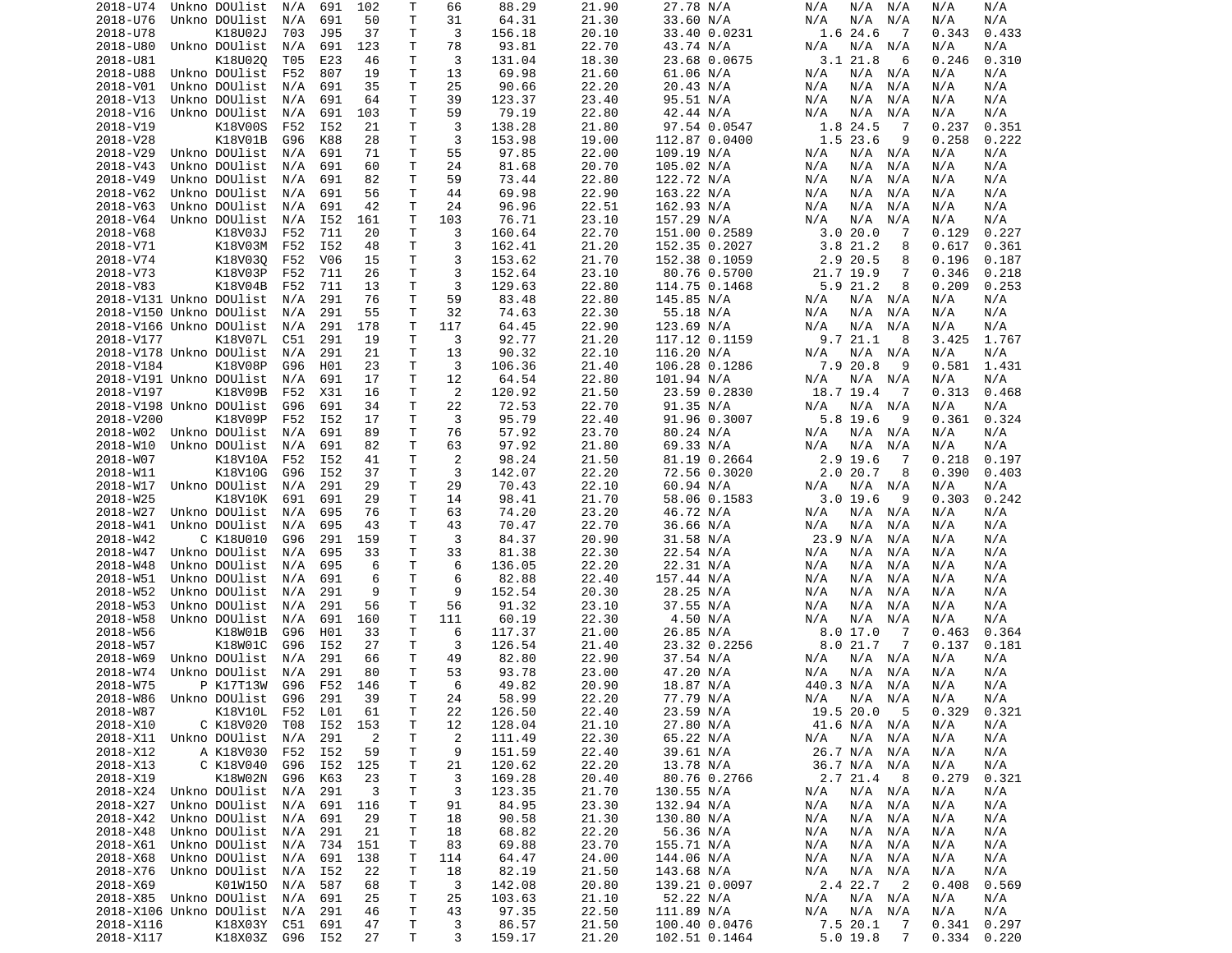| 2018-X119                   | K18X04B         | F51 | L01             | 19  | Т            | 3              | 144.18 | 21.30 | 97.37 0.0010                | 1.5 24.0<br>8      | 0.401<br>0.189  |
|-----------------------------|-----------------|-----|-----------------|-----|--------------|----------------|--------|-------|-----------------------------|--------------------|-----------------|
| 2018-X122                   | K18X04E         | F51 | L01             | 9   | T            | 3              | 157.82 | 22.00 | 97.15 0.0080                | 1.4 26.4<br>6      | 0.502<br>0.394  |
| 2018-X130                   | K18X04P         | F51 | 291             | 17  | т            | $\overline{c}$ | 157.76 | 21.60 | 93.02 0.0282                | 1.7 24.3<br>8      | 0.130<br>0.194  |
| 2018-X131                   | K18X040         | F51 | L01             | 18  | т            | 3              | 102.90 | 22.70 | 94.03 0.1577                | 31.6 20.1<br>8     | 0.232<br>0.213  |
| 2018-Y12 Unkno DOUlist      |                 | N/A | 291             | 3   | T            | 3              | 139.98 | 22.50 | 100.69 N/A                  | N/A<br>N/A<br>N/A  | N/A<br>N/A      |
| 2018-Y24                    | C K18X030       | F51 | 691             | 28  | T            | 3              | 109.35 | 21.60 | 80.93 N/A                   | 72.7 N/A<br>N/A    | N/A<br>N/A      |
| 2018-Y15                    | K18X05F         | F51 | 568             | 10  | т            | 3              | 152.33 | 22.30 | 69.41 0.1655                | 3.923.5<br>7       | 0.079<br>0.090  |
| 2018-Y16                    | K18X05G         | F51 | 691             | 20  | Τ            | 5              | 154.12 | 21.70 | 80.90 0.0019                | 2.9 20.3<br>8      | 0.378<br>0.271  |
| 2018-Y17                    | K18X05H         | F51 | 291             | 9   | T            | 3              | 152.73 | 22.10 | 81.03 0.1020                | 2.9<br>25.0<br>8   | 0.194<br>0.112  |
| 2018-Y20                    | K18X05L         | F51 | V <sub>06</sub> | 17  | т            | 3              | 104.36 | 22.90 | 78.62 0.1195                | 2.9<br>21.5<br>8   | 0.247<br>0.335  |
| 2018-Y39                    | K18Y00N         |     | 291             |     | T            | 3              | 140.76 |       |                             | 7                  | 0.124           |
|                             |                 | F51 |                 | 10  | T            | 105            |        | 21.90 | 43.40 0.0383                | $2.0$ 22.9         | 0.156           |
| 2018-Y42                    | Unkno DOUlist   | N/A | 291             | 185 |              |                | 79.17  | 22.60 | 42.75 N/A                   | N/A<br>N/A<br>N/A  | N/A<br>N/A      |
| 2018-Y44                    | Unkno DOUlist   | N/A | I52             | 47  | T            | 22             | 72.77  | 23.20 | 32.41 N/A                   | N/A<br>N/A<br>N/A  | N/A<br>N/A      |
| 2018-Y45                    | K18X06T         | F51 | 568             | 15  | т            | $\overline{c}$ | 107.92 | 22.60 | 67.23 0.1460                | 32.9 21.7<br>5     | 0.236<br>0.199  |
| 2018-Y46                    | K18X06U         | F51 | 691             | 13  | T            | 3              | 133.00 | 21.99 | 30.15 0.1569                | $5.9$ 21.8<br>8    | 0.255<br>0.232  |
| 2018-Y49                    | K18Y00U         | F51 | I52             | 21  | т            | 6              | 121.94 | 21.60 | 31.02 0.0544                | $3.9$ 19.9<br>8    | 0.269<br>0.232  |
| 2018-Y54                    | Unkno DOUlist   | N/A | 695             | 41  | т            | 32             | 70.28  | 22.20 | 17.15 N/A                   | N/A<br>N/A N/A     | N/A<br>N/A      |
| 2018-Y55                    | K18Y00Z         | F51 | 695             | 15  | T            | 3              | 120.96 | 22.20 | 18.57 0.2224                | 2.9<br>21.8<br>6   | 0.403<br>0.316  |
| 2018-Y57                    | K18Y01A         | 703 | 691             | 20  | $\mathsf{T}$ | 3              | 91.84  | 20.20 | 22.16 0.0064                | 2.023.4<br>9       | 0.627<br>0.767  |
| 2018-Y60                    | K18Y01B         | G96 | 695             | 17  | т            | 6              | 106.86 | 21.30 | 3.69 0.2289                 | 3.120.0<br>5       | 0.614<br>0.473  |
| 2018-Y62                    | Unkno DOUlist   | N/A | 695             | 33  | т            | 30             | 75.61  | 22.50 | 3.79 N/A                    | $N/A$ $N/A$<br>N/A | N/A<br>N/A      |
| 2018-Y63                    | Unkno DOUlist   | N/A | 695             | 18  | т            | 18             | 72.35  | 22.40 | 18.29 N/A                   | N/A<br>N/A<br>N/A  | N/A<br>N/A      |
| 2018-Y64                    | K18X17N         | F51 | 695             | 13  | T            | 3              | 155.12 | 22.60 | 19.46 N/A                   | 10.7 22.3<br>6     | 0.144<br>0.200  |
| 2018-Y65                    | K18Y01Z         | F51 | 695             | 13  | т            | 9              | 100.25 | 21.60 | 9.51 0.1117                 | $3.8$ 18.3<br>8    | 0.099<br>0.096  |
| 2018-Y66                    | Unkno DOUlist   | N/A | 695             | 95  | T            | 83             | 65.30  | 24.00 | 24.77 N/A                   | N/A<br>N/A<br>N/A  | N/A<br>N/A      |
| 2018-Y67                    | K18Y02C         | G96 | 695             | 17  | T            | 4              | 150.12 | 20.40 | 20.02 0.0170                | 5.2 22.7<br>8      | 0.300<br>0.388  |
| 2018-Y80                    | K18Y02F         | F51 | 104             | 21  | Τ            | 3              | 103.77 | 21.20 | 20.92 0.0889                | 2.621.0<br>6       | 0.184<br>0.277  |
| 2018-Y92                    | Unkno DOUlist   | F51 | H21             | 66  | т            | 5              | 98.35  | 22.70 | 31.02 N/A                   | N/A<br>N/A<br>N/A  | N/A<br>N/A      |
| 2018-Y96                    | Unkno DOUlist   | F51 | 291             | 55  | т            | 32             | 92.28  | 22.90 | 50.63 N/A                   | N/A<br>N/A<br>N/A  | N/A<br>N/A      |
| 2018-Y101 Unkno DOUlist     |                 | N/A | 291             | 46  | T            | 43             | 41.45  | 21.70 | 104.11 N/A                  | N/A<br>N/A<br>N/A  | N/A<br>N/A      |
| 2019-A12                    | K18Y02S         | G96 | J95             | 18  | т            | 2              | 178.11 | 22.00 | 113.42 0.0803               | 1.8 24.4<br>8      | 0.408<br>0.343  |
| 2019-A18                    |                 | G96 | 104             | 23  | т            | 2              |        | 21.30 |                             | 1.8 26.0<br>7      | 0.464<br>0.591  |
|                             | K18Y020         |     |                 |     | $\mathsf{T}$ |                | 143.26 |       | 111.82 0.0016<br>146.53 N/A |                    |                 |
| 2019-A22                    | Unkno DOUlist   | N/A | 291             | 16  |              | 14             | 88.89  | 22.20 |                             | $N/A$ $N/A$<br>N/A | N/A<br>N/A      |
| 2019-A29                    | K19A00C         | F51 | 291             | 17  | т            | 3              | 130.52 | 20.60 | 112.97 0.1689               | 51.9 20.9<br>4     | 0.663<br>0.195  |
| 2019-A34                    | Unkno DOUlist   | N/A | 291             | 31  | т            | 31             | 70.00  | 22.90 | 157.91 N/A                  | $N/A$ $N/A$<br>N/A | N/A<br>N/A      |
| 2019-A35                    | K19A00M         | F51 | 291             | 14  | T            | 6              | 102.16 | 22.10 | 136.53 0.0238               | 2.022.9<br>6       | 0.426<br>0.372  |
| 2019-A36                    | K19A00N         | F51 | H21             | 12  | т            | 3              | 120.38 | 22.40 | 137.51 0.0664               | 1.7<br>24.1<br>6   | 0.267<br>0.211  |
| 2019-A40                    | K19A00R         | F51 | 291             | 12  | т            | 5              | 172.54 | 21.70 | 139.83 0.1393               | 1.9 24.1<br>8      | 0.238<br>0.275  |
| 2019-A43                    | K19A00S         | F51 | 291             | 13  | Τ            | $\overline{c}$ | 167.84 | 21.60 | 139.85 0.0615               | 2.026.6<br>6       | 2.589<br>2.014  |
| 2019-A47                    | K19A00V         | F51 | 568             | 7   | т            | $\overline{c}$ | 170.07 | 22.80 | 139.87 0.0081               | 2.024.0<br>9       | 0.145<br>0.112  |
| 2019-A52                    | Unkno DOUlist   | N/A | 691             | 35  | Τ            | 31             | 70.24  | 22.40 | 151.69 N/A                  | N/A<br>N/A<br>N/A  | N/A<br>N/A      |
| 2019-A54                    | K19A02G         | F51 | L01             | 15  | т            | 3              | 102.87 | 22.20 | 124.58 0.3015               | 4.6 20.4<br>8      | 0.158<br>0.344  |
| 2019-A56                    | K19A02J         | F51 | H21             | 16  | т            | 3              | 116.66 | 22.00 | 137.52 0.1336               | 2.8<br>21.3<br>9   | 0.277<br>0.209  |
| 2019-A58                    | K19A02L         | F51 | L01             | 27  | T            | 3              | 126.49 | 21.10 | 138.03 0.0966               | 3.4 22.9<br>7      | 0.361<br>0.268  |
| 2019-A83                    | Unkno DOUlist   | N/A | 291             | 6   | т            | 6              | 46.10  | 21.10 | 157.62 N/A                  | N/A<br>N/A<br>N/A  | N/A<br>N/A      |
| 2019-A111 Unkno DOUlist     |                 | N/A | 291             | 50  | Τ            | 44             | 99.64  | 21.90 | 164.71 N/A                  | N/A<br>N/A<br>N/A  | N/A<br>N/A      |
| 2019-A119 Unkno DOUlist     |                 | G96 | 691             | 105 | Τ            | 47             | 60.61  | 22.90 | 55.98 N/A                   | N/A<br>N/A<br>N/A  | N/A<br>N/A      |
| 2019-A128                   | K19A05S         | G96 | J04             | 16  | Τ            | 3              | 167.90 | 21.30 | 148.40 0.0001               | 0.632.2<br>5       | 0.253<br>0.286  |
| 2019-A131 Unkno DOUlist     |                 | N/A | 691             | 165 | т            | 95             | 77.80  | 23.60 | 143.21 N/A                  | N/A<br>$N/A$ $N/A$ | N/A<br>N/A      |
| 2019-A145                   | K16N55Z         | N/A | J04             | 8   | т            | 3              | 151.69 | 21.00 | 138.07 0.3423               | 0.921.2<br>3       | 0.311<br>0.523  |
| 2019-A150 Unkno DOUlist     |                 | N/A | 291             | 15  | т            | 15             | 124.16 | 21.60 | 134.73 N/A                  | N/A<br>N/A<br>N/A  | N/A<br>N/A      |
| 2019-A154                   | K19A070         | G96 | 291             | 50  | T.           | 3              | 144.81 | 19.80 | 134.61 0.0637               | 2.1 22.9<br>8      | 0.348<br>0.312  |
| 2019-A163                   | K19A07K         | F51 | 291             | 34  | T.           | 3              | 125.68 | 20.50 | 134.69 0.1737               | 2.9 21.3<br>8      | $0.393$ $0.421$ |
| 2019-A169 Unkno DOUlist N/A |                 |     | 691             | 73  | Т            |                | 88.97  | 21.90 | 120.78 N/A                  | $N/A$ $N/A$ $N/A$  | N/A             |
| 2019-A175                   |                 |     |                 |     |              | 51             |        | 22.10 |                             |                    | N/A             |
|                             | K19A08P         | F51 | 691             | 9   | Τ            | 3              | 167.91 |       | 120.61 0.0834               | 2.124.2<br>8       | 0.172<br>0.458  |
| 2019-A188 Unkno DOUlist     |                 | N/A | 291             | 44  | Τ            | 42             | 102.84 | 22.50 | 109.89 N/A                  | $N/A$ $N/A$<br>N/A | N/A<br>N/A      |
| 2019-A181                   | K19A08Y         | F51 | L01             | 17  | Τ            | 3              | 130.47 | 22.30 | 118.38 0.2800               | 2.4 21.3<br>8      | 0.468<br>0.346  |
| 2019-A191                   | K19A09P         | F51 | 291             | 20  | T            | 2              | 102.87 | 21.90 | 114.43 0.3193               | 3.9 19.5<br>9      | 0.305<br>0.274  |
| 2019-A193                   | K19A09R         | F51 | 291             | 12  | Τ            | 3              | 154.05 | 22.30 | 111.76 0.3015               | 4.0 21.5<br>7      | 0.131<br>0.108  |
| 2019-A194                   | K19A09S         | F51 | 291             | 16  | Τ            | 3              | 131.22 | 22.50 | 110.54 0.2863               | 3.9 20.7<br>8      | 0.139<br>0.206  |
| 2019-A195                   | K19A09T         | F51 | 291             | 12  | T            | 3              | 164.17 | 22.40 | 111.59 0.0589               | 3.024.1<br>8       | 0.206<br>0.103  |
| 2019-A197                   | K19A09V F51     |     | I52             | 19  | Τ            | 3              | 130.01 | 21.80 | 110.46 0.1952               | 1.9 20.7<br>9      | 0.298<br>0.251  |
| 2019-A217 Unkno DOUlist     |                 | N/A | G96             | 42  | T            | 23             | 67.29  | 23.50 | 109.65 N/A                  | N/A<br>N/A N/A     | N/A<br>N/A      |
| 2019-A234 Unkno DOUlist     |                 | N/A | 691             | 3   | т            | 3              | 127.07 | 19.70 | 116.25 N/A                  | N/A<br>N/A N/A     | N/A<br>N/A      |
| 2019-A236 Unkno DOUlist     |                 | N/A | 691             | 53  | Τ            | 31             | 54.76  | 22.60 | 75.61 N/A                   | N/A<br>N/A<br>N/A  | N/A<br>N/A      |
| 2019-A238                   | K19A11B         | F51 | 291             | 12  | T            | 6              | 171.52 | 22.40 | 76.50 0.1870                | 6.120.1<br>8       | 0.287<br>0.222  |
| 2019-A241                   | K19A11E         | F51 | 691             | 18  | Τ            | 3              | 143.23 | 21.90 | 75.76 0.0270                | 5.022.2<br>7       | 0.245<br>0.292  |
| 2019-A242                   | K19A11F         | F51 | I52             | 18  | T            | 3              | 148.94 | 21.60 | 78.78 0.0120                | $3.9$ 23.8<br>7    | 0.381<br>0.382  |
| 2019-A244                   | K19A11H F51     |     | I52             | 20  | T            | 3              | 135.45 | 21.80 | 79.37 0.2132                | $3.8$ 18.6<br>7    | 0.272<br>0.249  |
| 2019-A245                   | K19A11J         | G96 | 474             | 18  | T            | 3              | 134.20 | 21.90 | 86.43 0.0510                | 3.2 24.7<br>6      | 0.408<br>0.559  |
| 2019-A247                   | K19A11L F51 291 |     |                 | 16  | Τ            | 3              | 129.62 | 21.70 | 76.77 0.0862                | 4.0 22.2<br>8      | 0.243<br>0.348  |
|                             |                 |     |                 |     |              |                |        |       |                             |                    |                 |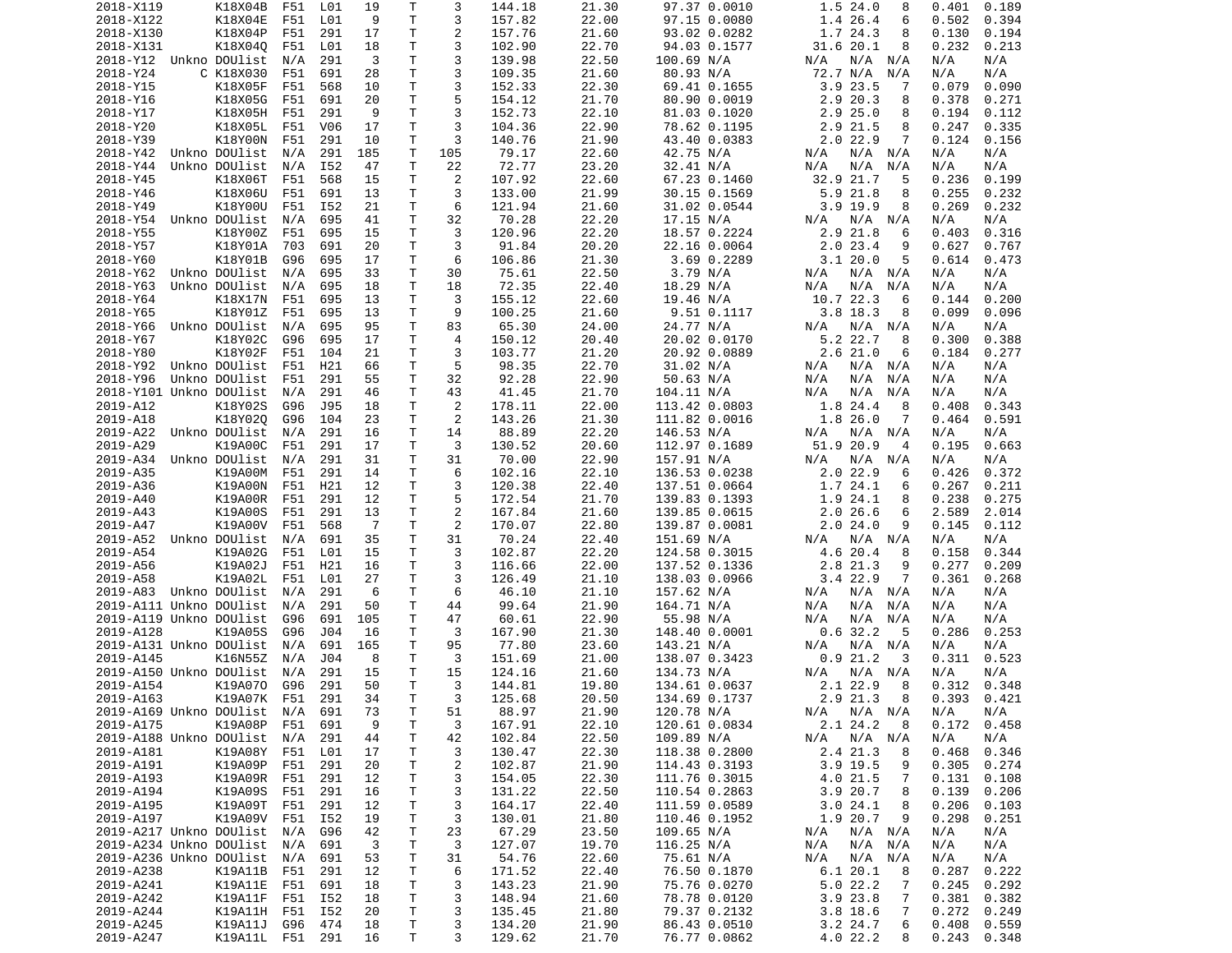| 2019-A257            | K19A11W                    | F51 | 691            | 14       | Т      | 3              | 138.92          | 21.60          | 75.17 0.0858               | 9.9 22.3<br>8                                    | 0.207        | 0.233        |
|----------------------|----------------------------|-----|----------------|----------|--------|----------------|-----------------|----------------|----------------------------|--------------------------------------------------|--------------|--------------|
| 2019-B13             | Unkno DOUlist              | N/A | 691            | 3        | т      | 3              | 132.24          | 21.40          | 75.09 N/A                  | N/A<br>N/A<br>N/A                                | N/A          | N/A          |
| 2019-B14             | K19A12G                    | F51 | 807            | 12       | т      | 3              | 128.02          | 22.30          | 78.60 0.0101               | 3.723.8<br>6                                     | 0.134        | 0.121        |
| 2019-B24             | Unkno DOUlist              | N/A | 291            | 26       | Τ      | 18             | 124.34          | 21.20          | 51.37 N/A                  | N/A<br>N/A<br>N/A                                | N/A          | N/A          |
| 2019-B44             | P K19A040                  | F51 | I52            | 43       | Τ      | 6              | 167.49          | 20.60          | 54.88 N/A                  | 13.6 N/A<br>N/A                                  | N/A          | N/A          |
| 2019-B45             | C K19A050                  | F51 | I52            | 20       | Τ      | 3              | 134.55          | 21.70          | 51.18 N/A                  | 12.9 N/A<br>N/A                                  | N/A          | N/A          |
| 2019-B46             | P K19A060                  | F51 | 291            | 49       | т      | 6              | 118.10          | 21.30          | 44.54 N/A                  | 33.9 N/A<br>N/A                                  | N/A          | N/A          |
| 2019-B28             |                            | F51 | 291            | 13       | T.     | 3              |                 | 22.20          |                            | 9                                                | 0.250        | 0.263        |
|                      | K19A13F                    |     |                |          |        |                | 131.97          |                | 50.60 0.0310               | 8.023.8                                          |              |              |
| 2019-B29             | K19A13G                    | F51 | I52            | 27       | Τ      | 3              | 135.23          | 22.60          | 52.87 0.0061               | 31.9<br>21.8<br>5                                | 0.264        | 0.264        |
| 2019-B30             | K19A13H                    | F51 | I52            | 17       | т      | 3              | 143.80          | 21.60          | 51.69 0.0426               | 3.925.8<br>6                                     | 0.272        | 0.183        |
| 2019-B34             | K19A13N                    | C51 | 291            | 35       | т      | 6              | 108.55          | 20.80          | 54.33 0.2481               | 65.8 20.8<br>3                                   | 0.270        | 0.279        |
| 2019-B36             | K19A13P                    | F51 | 691            | 23       | T.     | 6              | 120.38          | 21.50          | 51.47 0.0684               | 15.8 21.6<br>6                                   | 0.403        | 0.242        |
| 2019-B38             | K19A13R                    | F51 | I52            | 15       | Τ      | $\overline{c}$ | 138.69          | 21.60          | 51.43 0.0378               | 11.8 24.1<br>7                                   | 0.146        | 0.382        |
| 2019-B49             | Unkno DOUlist              | N/A | 691            | 33       | Τ      | 6              | 104.80          | 21.70          | 38.13 N/A                  | N/A<br>N/A N/A                                   | N/A          | N/A          |
| 2019-B54             | Unkno DOUlist              | N/A | 703            | 35       | Τ      | 15             | 105.30          | 20.80          | 29.83 N/A                  | N/A<br>N/A<br>N/A                                | N/A          | N/A          |
| 2019-B59             | Unkno DOUlist              | N/A | 695            | 20       | Τ      | 8              | 84.87           | 22.10          | 10.89 N/A                  | N/A<br>N/A<br>N/A                                | N/A          | N/A          |
| 2019-B60             | Unkno DOUlist              | N/A | 691            | -9       | т      | 9              | 120.41          | 20.90          | 115.04 N/A                 | N/A<br>N/A<br>N/A                                | N/A          | N/A          |
| 2019-B61             | Unkno DOUlist              | N/A | 691            | 51       | Τ      | 21             | 95.72           | 21.90          | 0.42 N/A                   | N/A<br>N/A<br>N/A                                | N/A          | N/A          |
| 2019-B64             | Unkno DOUlist              | N/A | 695            | 3        | Τ      | 3              | 157.44          | 22.70          | 0.38 N/A                   | N/A<br>N/A<br>N/A                                | N/A          | N/A          |
|                      |                            |     |                |          |        |                |                 |                |                            |                                                  |              |              |
| 2019-B66             | P K19A070                  | F51 | I52            | 53       | Τ      | 9              | 139.65          | 22.10          | 29.17 N/A                  | 470.9 N/A<br>N/A                                 | N/A          | N/A          |
| 2019-B69             | K19A14P                    | F51 | 291            | 19       | т      | 3              | 143.41          | 22.70          | 50.90 0.1080               | 11.0 22.6<br>6                                   | 0.182        | 0.262        |
| 2019-B69             | K19A14P                    | F51 | 291            | 19       | T.     | 3              | 143.41          | 22.70          | 50.90 0.1080               | 11.0 22.6<br>6                                   | 0.182        | 0.262        |
| 2019-B75             | K19B01D                    | I41 | G96            | 40       | Τ      | 2              | 143.85          | 19.90          | 29.63 N/A                  | 2.0 N/A<br>N/A                                   | N/A          | N/A          |
| 2019-B88             | Unkno DOUlist              | F51 | 691            | 102      | т      | 57             | 59.96           | 23.00          | 4.14 N/A                   | N/A<br>N/A<br>N/A                                | N/A          | N/A          |
| 2019-B90             | K14E490                    | N/A | V06            | 18       | Τ      | 3              | 90.94           | 22.50          | 9.21 0.0268                | 4.7 22.1<br>4                                    | 0.562        | 0.789        |
| 2019-B94             | K19B01R                    | F51 | I52            | 21       | Τ      | 3              | 126.63          | 20.70          | 44.24 0.1896               | 1.9<br>20.7<br>9                                 | 0.358        | 0.449        |
| 2019-B104            | K19B02J                    | G96 | 291            | 32       | Τ      | 3              | 107.13          | 21.30          | 58.99 0.0689               | 1.9 23.6<br>7                                    | 0.252        | 0.244        |
| 2019-B112            | K19B02F                    | F51 | I52            | 24       | Τ      | 2              | 126.68          | 21.50          | 44.24 0.2079               | 2.8 20.3<br>9                                    | 0.547        | 0.367        |
|                      | 2019-B115 Unkno DOUlist    | N/A | 691            | 95       | Τ      | 71             | 82.65           | 22.60          | 41.69 N/A                  | N/A<br>N/A<br>N/A                                | N/A          | N/A          |
|                      |                            |     |                |          |        |                |                 |                |                            |                                                  |              |              |
| 2019-B120            | K18S03T                    | N/A | I41            | 52       | т      | 3              | 93.71           | 21.10          | 42.88 N/A                  | 6376.8 N/A<br>N/A                                | N/A          | N/A          |
|                      | 2019-B121 Unkno DOUlist    | N/A | 291            | 49       | т      | 49             | 57.76           | 23.00          | 85.24 N/A                  | N/A<br>N/A<br>N/A                                | N/A          | N/A          |
| 2019-B133            | K19B030                    | G96 | H36            | 26       | Τ      | 2              | 163.76          | 20.40          | 81.52 0.2987               | 2.021.6<br>8                                     | 0.377        | 0.467        |
|                      | 2019-B143 Unkno DOUlist    | F51 | 691            | 84       | Τ      | 27             | 82.65           | 23.10          | 51.61 N/A                  | N/A<br>N/A<br>N/A                                | N/A          | N/A          |
| 2019-B144            | K19B04F                    | G96 | L01            | 11       | Τ      | 3              | 162.51          | 21.10          | 81.83 0.0682               | 2.623.0<br>9                                     | 0.410        | 0.439        |
|                      | 2019-B152 Unkno DOUlist    | N/A | 291            | -9       | Τ      | 9              | 93.20           | 22.30          | 9.67 N/A                   | N/A<br>N/A<br>N/A                                | N/A          | N/A          |
|                      | 2019-B159 Unkno DOUlist    | N/A | 291            | 70       | Τ      | 52             | 96.04           | 22.20          | 41.10 N/A                  | N/A<br>N/A<br>N/A                                | N/A          | N/A          |
| 2019-C02             | Unkno DOUlist              | N/A | 691            | 166      | Τ      | 95             | 70.92           | 21.70          | 69.85 N/A                  | N/A<br>N/A<br>N/A                                | N/A          | N/A          |
| 2019-C03             | Unkno DOUlist              | N/A | 291            | 6        | Τ      | 6              | 120.72          | 21.90          | 151.51 N/A                 | N/A<br>N/A<br>N/A                                | N/A          | N/A          |
| 2019-C17             | Unkno DOUlist              | N/A | 691            | 3        | Τ      | 3              | 168.27          | 20.60          | 151.74 N/A                 | N/A<br>N/A<br>N/A                                | N/A          | N/A          |
| 2019-C20             | P K19A080                  | F51 | 711            |          | т      | 5              | 62.83           | 21.80          | 23.35 N/A                  | 21.9 N/A                                         |              | N/A          |
|                      |                            |     |                | 26       |        |                |                 |                |                            | N/A                                              | N/A          |              |
| 2019-C23             | Unkno DOUlist              | N/A | 160            | 6        | т      | 3              | 165.96          | 19.10          | 43.58 N/A                  | N/A<br>N/A<br>N/A                                | N/A          | N/A          |
| 2019-C53             | C K19A090                  | F51 | C77            | 123      | т      | 5              | 110.08          | 25.60          | 12.45 N/A                  | 50.4 N/A<br>N/A                                  | N/A          | N/A          |
| 2019-C77             | Unkno DOUlist              | F52 | 291            | 26       | т      | 16             | 107.76          | 23.10          | 26.59 N/A                  | N/A<br>N/A<br>N/A                                | N/A          | N/A          |
| 2019-C84             | Unkno DOUlist              | N/A | 291            | 5        | Τ      | 5              | 110.40          | 23.10          | 132.87 N/A                 | N/A<br>N/A<br>N/A                                | N/A          | N/A          |
| 2019-C91             | K19C02V                    | F51 | V06            | 16       | Τ      | 3              | 123.10          | 22.30          | 130.23 0.2807              | 4.9 21.3<br>7                                    | 0.356        | 0.137        |
| 2019-C92             | K19C02X                    | F51 | 291            | 22       | Τ      | 3              | 104.05          | 21.78          | 129.30 0.0573              | $3.9$ 19.0<br>7                                  | 0.145        | 0.241        |
| 2019-C94             | K19C02W                    | F51 | 291            | 14       | т      | 3              | 107.68          | 23.08          | 129.53 0.2882              | 4.9 20.7<br>8                                    | 0.173        | 0.149        |
|                      | 2019-C115 Unkno DOUlist    | N/A | 291            | 32       | Τ      | 24             | 114.51          | 23.50          | 83.23 N/A                  | N/A<br>N/A N/A                                   | N/A          | N/A          |
|                      | 2019-C132 Unkno DOUlist    | N/A | 291            | 15       | Τ      | 15             | 156.94          | 23.20          | 97.09 N/A                  | N/A<br>N/A<br>N/A                                | N/A          | N/A          |
|                      | 2019-C132 Unkno DOUlist    | N/A | T12            | 5        | F      | 0              | 88.83           | 23.17          | 130.03 N/A                 | N/A<br>N/A<br>N/A                                | N/A          | N/A          |
|                      | 2019-C153 Unkno DOUlist    | N/A | 291            | 13       | Τ      | 10             | 77.98           | 23.40          | 94.53 N/A                  | N/A<br>N/A<br>N/A                                | N/A          | N/A          |
|                      |                            |     |                |          |        |                |                 |                |                            |                                                  |              |              |
|                      | 2019-C158 Unkno DOUlist    | N/A | I52            | 11       | T.     | 3              | 113.80          | 20.90          | 95.83 N/A                  | N/A<br>N/A<br>N/A                                | N/A          | N/A          |
|                      | 2019-D05 Unkno DOUlist N/A |     | 695            | 17       | T.     | 17             | 133.91          | 21.80          | 30.80 N/A                  | N/A<br>N/A<br>N/A                                | N/A          | N/A          |
| 2019-D07             | Unkno DOUlist N/A          |     | 695            | 24       | T      | 21             | 98.35           | 23.30          | 17.12 N/A                  | N/A N/A<br>N/A                                   | N/A          | N/A          |
| 2019-D12             | K19C05Y                    | T08 | 695            | 37       | Τ      | 6              | 123.87          | 21.60          | 17.54 0.0019               | 2.9 26.1<br>6                                    | 0.322        | 0.334        |
| 2019-D14             | Unkno DOUlist              | N/A | 695            | 15       | т      | 15             | 72.66           | 21.40          | 7.34 N/A                   | N/A<br>N/A N/A                                   | N/A          | N/A          |
| 2019-D17             |                            |     |                |          |        |                |                 |                |                            |                                                  |              |              |
|                      | Unkno DOUlist              | N/A | 695            |          |        |                |                 |                |                            | N/A                                              | N/A          |              |
|                      |                            |     |                | 23       | т      | 21             | 72.63           | 22.80          | 3.62 N/A                   | N/A N/A                                          |              | N/A          |
| 2019-D31             | Unkno DOUlist              | F51 | 291            | 45       | Τ      | 16             | 94.05           | 23.10          | 76.33 N/A                  | N/A<br>N/A<br>N/A                                | N/A          | N/A          |
| 2019-D40             | Unkno DOUlist              | N/A | G96            | 6        | т      | 2              | 155.42          | 21.10          | 90.46 N/A                  | N/A<br>N/A<br>N/A                                | N/A          | N/A          |
| 2019-D52             | Unkno DOUlist              | G96 | G96            | 34       | Τ      | 10             | 94.04           | 22.50          | 88.60 N/A                  | N/A<br>N/A<br>N/A                                | N/A          | N/A          |
| 2019-D45             | K19D00J                    | G96 | G96            | 79       | Τ      | 3              | 138.04          | 22.30          | 10.98 0.2693               | 49.7 21.8<br>-4                                  | 0.225        | 0.317        |
| 2019-D55             | K19D00Q                    | G96 | 291            | 23       | Τ      | 6              | 153.78          | 21.60          | 87.86 0.0095               | 2.1 26.8<br>- 8                                  | 0.245        | 0.263        |
| 2019-E10             | Unkno DOUlist              | N/A | I52            | 36       | Τ      | 18             | 73.13           | 22.90          | 107.62 N/A                 | N/A<br>N/A N/A                                   | N/A          | N/A          |
| 2019-E19             | Unkno DOUlist              | N/A | 291            | 54       | Т      | 37             | 73.14           | 22.90          | 74.20 N/A                  | N/A<br>N/A N/A                                   | N/A          | N/A          |
| 2019-E22             | Unkno DOUlist              | N/A | 291            | 45       | т      | 42             | 73.15           | 22.00          | 132.49 N/A                 | N/A<br>N/A<br>N/A                                | N/A          | N/A          |
| 2019-E25             | K19D01Z                    | G96 | 291            | 20       | T      | 3              | 172.28          | 21.60          | 111.08 0.1260              | 3.024.8<br>- 8                                   | 0.289        | 0.305        |
|                      |                            |     |                |          |        |                |                 |                |                            |                                                  |              |              |
| 2019-E36             | Unkno DOUlist              | N/A | T08            | 88       | T      | 55             | 73.14           | 23.20          | 85.65 N/A                  | N/A<br>$N/A$ $N/A$                               | N/A          | N/A          |
| 2019-E43             | Unkno DOUlist              | N/A | 691            | 134      | Τ      | 99             | 73.12           | 22.90          | 7.54 N/A                   | N/A<br>N/A<br>N/A                                | N/A          | N/A          |
| 2019-E49             | Unkno DOUlist              | N/A | 691            | 51       | Τ      | 38             | 101.64          | 22.60          | 63.65 N/A                  | N/A<br>N/A<br>N/A                                | N/A          | N/A          |
| 2019-E61<br>2019-E62 | Unkno DOUlist<br>K19D02D   | 703 | 900<br>C51 J04 | 19<br>21 | Τ<br>Τ | 3<br>3         | 148.37<br>83.43 | 22.20<br>22.20 | 121.33 N/A<br>55.28 0.0460 | N/A<br>N/A<br>N/A<br>11.6 21.6<br>$\overline{7}$ | N/A<br>0.299 | N/A<br>0.380 |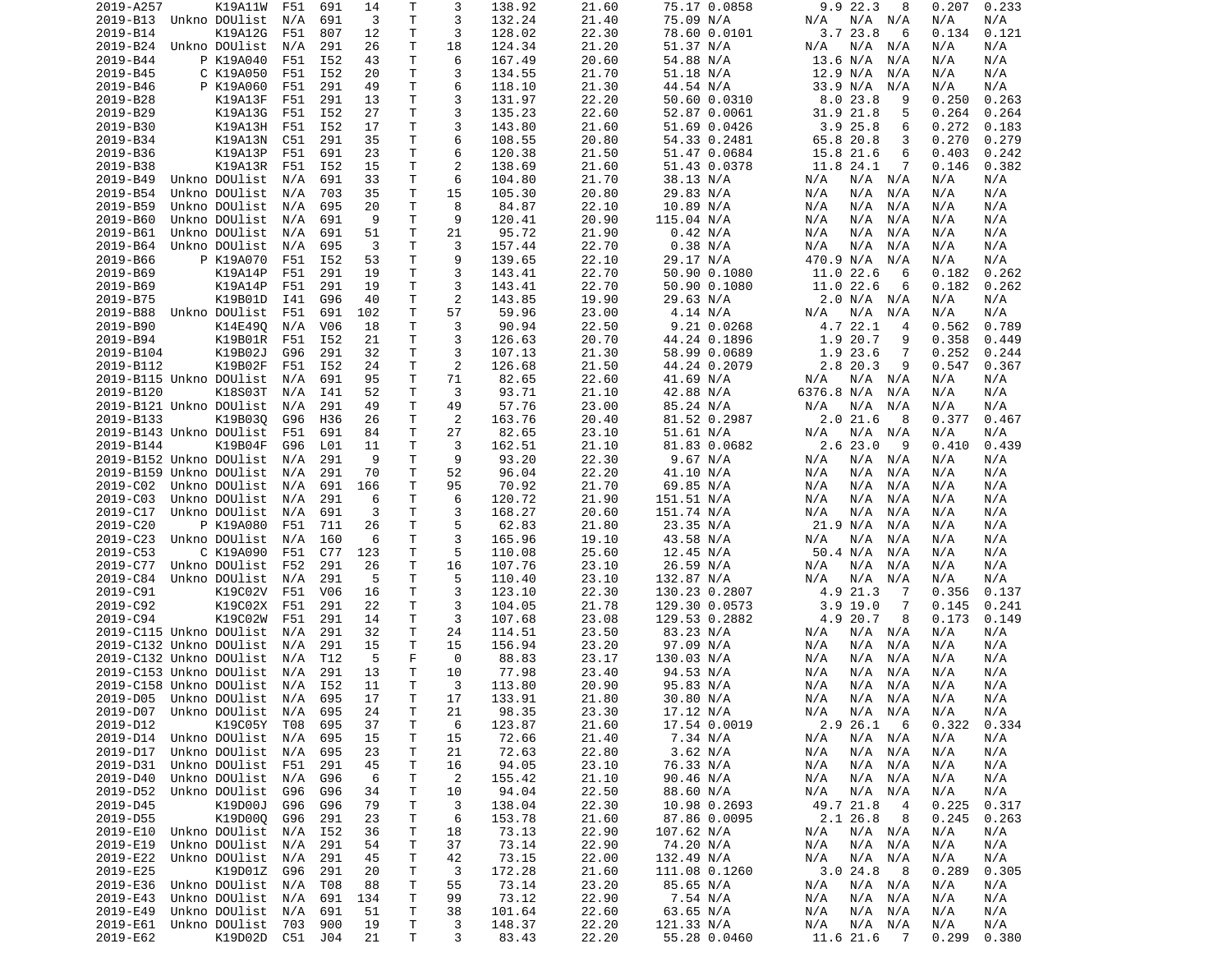| 35<br>22.80<br>2019-E76<br>Unkno DOUlist<br>291<br>45<br>т<br>66.34<br>149.04 N/A<br>N/A<br>N/A<br>N/A<br>N/A<br>N/A<br>N/A<br>2019-E79<br>Unkno DOUlist<br>N/A<br>691<br>38<br>Τ<br>28<br>101.27<br>22.70<br>138.62 N/A<br>N/A<br>N/A<br>N/A<br>N/A<br>N/A<br>6<br>Τ<br>6<br>87.95<br>2019-E85<br>Unkno DOUlist<br>N/A<br>691<br>21.60<br>129.57 N/A<br>N/A<br>N/A<br>N/A<br>N/A<br>N/A<br>T.<br>2019-E95<br>Unkno DOUlist<br>291<br>40<br>15<br>115.62<br>22.90<br>N/A<br>N/A<br>F51<br>45.63 N/A<br>N/A<br>N/A<br>N/A<br>6<br>2019-E93<br>K16GL6G<br>291<br>50<br>Τ<br>150.92<br>23.10<br>86.42 0.1471<br>1814.8 23.1<br>3<br>0.249<br>0.279<br>N/A<br>2019-E97<br>Unkno DOUlist<br>N/A<br>291<br>30<br>Τ<br>27<br>122.57<br>22.90<br>77.26 N/A<br>N/A<br>N/A N/A<br>N/A<br>N/A<br>2019-E98<br>K19E02K<br>L01<br>28<br>6<br>174.49<br>21.60<br>82.19 0.0050<br>2.8 27.5<br>8<br>568<br>Τ<br>0.282<br>0.265<br>2019-F01<br>Unkno DOUlist<br>N/A<br>695<br>20<br>Τ<br>16<br>115.82<br>22.30<br>63.82 N/A<br>N/A<br>N/A<br>N/A<br>N/A<br>N/A<br>2019-F08<br>Unkno DOUlist<br>691<br>109<br>т<br>59<br>72.33<br>24.00<br>50.53 N/A<br>N/A<br>N/A<br>N/A<br>N/A<br>N/A<br>N/A<br>2019-F25<br>Unkno DOUlist<br>71<br>т<br>46<br>63.32<br>22.90<br>36.93 N/A<br>N/A<br>695<br>N/A<br>N/A<br>N/A<br>N/A<br>N/A<br>T.<br>2019-F40<br>Unkno DOUlist<br>691<br>34<br>34<br>87.13<br>19.80<br>36.20 N/A<br>N/A<br>N/A<br>N/A<br>N/A<br>N/A<br>N/A<br>9<br>4.70 N/A<br>2019-F53<br>C K19D010<br>T08<br>G40<br>141<br>Τ<br>58.60<br>19.10<br>22.6 N/A<br>N/A<br>N/A<br>N/A<br>3<br>2019-F61<br>Unkno DOUlist<br>т<br>175.92<br>22.20<br>145.35 N/A<br>N/A<br>691<br>3<br>N/A<br>N/A<br>N/A<br>N/A<br>N/A<br>2019-F66<br>Unkno DOUlist<br>691<br>17<br>Τ<br>17<br>117.91<br>21.10<br>42.06 N/A<br>N/A<br>N/A<br>N/A<br>N/A<br>N/A<br>N/A<br>T.<br>3<br>2019-F74<br>K19F00K<br>G96<br>H21<br>17<br>89.50<br>21.40<br>4.61 0.1271<br>$5.0$ 19.8<br>-8<br>0.296<br>0.191<br>2019-F76<br>Unkno DOUlist<br>291<br>112<br>Τ<br>72<br>68.17<br>22.90<br>39.98 N/A<br>N/A<br>N/A<br>N/A<br>N/A<br>N/A<br>N/A<br>2019-F81<br>K18V08G<br>Τ<br>3<br>90.99<br>122.72 0.3067<br>1387.8 19.0<br>N/A<br>F51<br>15<br>22.80<br>0<br>0.504<br>0.420<br>5<br>2019-F87<br>Unkno DOUlist<br>G96<br>111<br>Τ<br>84.86<br>23.20<br>10.17 N/A<br>N/A<br>$N/A$ $N/A$<br>N/A<br>N/A<br>N/A<br>37<br>2019-F106 Unkno DOUlist<br>691<br>44<br>Τ<br>39.82<br>22.30<br>45.12 N/A<br>N/A<br>N/A<br>N/A<br>N/A<br>N/A<br>N/A<br>22<br>20<br>110.54<br>23.70<br>42.42 N/A<br>N/A<br>N/A<br>N/A<br>2019-F117 Unkno DOUlist<br>N/A<br>695<br>Τ<br>N/A<br>N/A<br>2<br>8.0 22.7 N/A<br>2019-F118<br>K19E03J<br>72<br>98.63<br>22.66<br>116.38 0.0990<br>N/A<br>703<br>T12<br>Τ<br>N/A<br>2019-F126 Unkno DOUlist<br>N/A<br>691<br>83<br>т<br>41<br>80.17<br>23.80<br>75.25 N/A<br>N/A<br>N/A<br>N/A<br>N/A<br>N/A<br>K19F00Y<br>т<br>3<br>72.48 0.0655<br>2.7 22.9<br>2019-F127<br>D <sub>29</sub><br>711<br>48<br>168.56<br>20.70<br>- 8<br>0.523<br>0.458<br>2019-F131 Unkno DOUlist<br>291<br>26<br>Τ<br>20<br>115.32<br>21.30<br>108.15 N/A<br>N/A<br>N/A<br>N/A<br>N/A<br>N/A<br>N/A<br>2019-F132 Unkno DOUlist<br>691<br>Τ<br>11<br>133.38<br>22.40<br>122.57 N/A<br>N/A<br>N/A<br>N/A<br>N/A<br>11<br>N/A<br>N/A<br>2019-F139<br>K19F01E<br>F51<br>734<br>29<br>Τ<br>4<br>144.14<br>22.20<br>91.84 0.2991<br>2.9 20.3<br>9<br>0.219<br>0.468<br>K19F01D<br>3<br>2.9 23.4<br>2019-G01<br>291<br>140.59<br>20.20<br>91.39 0.0522<br>7<br>0.562<br>F51<br>96<br>Τ<br>0.477<br>32<br>2019-G03<br>Unkno DOUlist<br>G96<br>246<br>84<br>Τ<br>65.90<br>23.80<br>102.68 N/A<br>N/A<br>N/A<br>N/A<br>N/A<br>N/A<br>T<br>2019-G15<br>Unkno DOUlist<br>G96<br>834<br>45<br>50.28<br>23.40<br>101.97 N/A<br>N/A<br>N/A<br>N/A<br>110<br>N/A<br>N/A<br>2019-G20<br>т<br>6<br>18.50<br>Unkno DOUlist<br>N/A<br>691<br>8<br>122.49<br>134.32 N/A<br>N/A<br>N/A<br>N/A<br>N/A<br>N/A<br>T.<br>3<br>3.022.4<br>2019-G28<br>K19F03C<br>I52<br>35<br>150.02<br>21.20<br>125.75 0.0194<br>8<br>0.385<br>0.524<br>G96<br>T.<br>22<br>2019-G34<br>Unkno DOUlist<br>N/A<br>F51<br>25<br>107.82<br>23.80<br>145.86 N/A<br>N/A N/A<br>N/A<br>N/A<br>N/A<br>3<br>146.96<br>2.025.1<br>0.212<br>2019-G41<br>K19G00P<br>F51<br>291<br>12<br>Τ<br>22.00<br>148.19 0.0782<br>8<br>0.245<br>2019-G46<br>Unkno DOUlist<br>691<br>41<br>Τ<br>30<br>95.16<br>22.10<br>165.72 N/A<br>N/A<br>N/A<br>N/A<br>N/A<br>N/A<br>N/A<br>2019-G48<br>K19G01C<br>F51<br>291<br>18<br>T.<br>3<br>160.92<br>22.70<br>146.49 0.1893<br>2.9 20.8<br>0.129<br>0.166<br>7<br>$\overline{2}$<br>T<br>2019-G50<br>K19G01F<br>F51<br>691<br>15<br>155.13<br>21.50<br>147.68 0.0116<br>2.9 27.4<br>6<br>0.153<br>0.187<br>T.<br>$\overline{c}$<br>2019-G51<br>K19G01G<br>691<br>20.70<br>2.9 21.3<br>F51<br>19<br>157.48<br>147.72 0.1613<br>7<br>0.226<br>0.258<br>3<br>2019-G52<br>K19G01H<br>807<br>16<br>Τ<br>155.02<br>22.20<br>156.42 0.0823<br>1.8 24.8<br>7<br>0.281<br>0.315<br>F51<br>3<br>2019-G55<br>K19G01L<br>F51<br>291<br>9<br>т<br>160.67<br>22.40<br>1.9 25.6<br>7<br>0.200<br>0.283<br>157.10 0.0880<br>3<br>2019-G58<br>K19G010<br>291<br>т<br>177.65<br>21.90<br>1.9 25.4<br>7<br>0.168<br>0.191<br>F51<br>13<br>157.55 0.1452<br>5<br>K19G01R<br>Τ<br>22.30<br>2019-G61<br>F51<br>691<br>9<br>158.46<br>158.64 0.1819<br>1.9 23.7<br>8<br>0.428<br>0.174<br>3<br>2019-G63<br>K19G01T<br>F51<br>691<br>12<br>т<br>134.74<br>21.90<br>91.82 0.0024<br>7.9 24.9<br>6<br>0.257<br>0.273<br>6<br>K19G01D<br>т<br>2.9 19.8<br>7<br>2019-G67<br>F51<br>291<br>16<br>159.51<br>22.10<br>147.57 0.0296<br>0.238<br>0.276<br>Τ<br>29<br>2019-G71<br>Unkno DOUlist<br>691<br>39<br>64.54<br>21.70<br>58.26 N/A<br>N/A<br>N/A<br>N/A<br>N/A N/A<br>N/A<br>2019-G82<br>Unkno DOUlist<br>691<br>84<br>Τ<br>61<br>52.59<br>23.10<br>143.36 N/A<br>N/A<br>N/A<br>N/A<br>N/A<br>N/A<br>N/A<br>3<br>2019-G85<br>K19G03D<br>F51<br>F51<br>25<br>Τ<br>149.27<br>22.10<br>4.0 20.8<br>0.206<br>0.257<br>154.70 0.1161<br>8<br>2<br>2019-G97<br>K19G03P<br>F51<br>I52<br>152.91<br>21.50<br>144.20 0.1437<br>5.9 20.6<br>0.252<br>0.529<br>17<br>T.<br>7<br>2<br>2019-G99<br>K19G03S<br>F51<br>I52<br>22<br>Τ<br>138.08<br>21.90<br>146.89 0.1474<br>4.9<br>20.8<br>7<br>0.408<br>0.325<br>3<br>2019-G100<br>K19G03T<br>F51<br>F51<br>17<br>Τ<br>166.95<br>22.40<br>157.43 0.0170<br>3.0<br>20.8<br>8<br>0.148<br>0.138<br>Τ<br>51<br>55.20 N/A<br>2019-G122 Unkno DOUlist<br>N/A<br>F51<br>110<br>90.42<br>21.90<br>N/A<br>N/A N/A<br>N/A<br>N/A<br>T.<br>6<br>P K19G010<br>F51<br>691<br>123<br>23.80<br>3694.1 N/A<br>N/A<br>2019-G123<br>103.75<br>76.64 N/A<br>N/A<br>N/A<br>2019-G124<br>C K19F010<br>G96 T05 317<br>T.<br>3<br>106.95<br>20.80<br>73.62 N/A<br>60.0 N/A N/A<br>N/A<br>N/A<br>22.70<br>2019-G128<br>K19G05K F51<br>291<br>Τ<br>3<br>165.97<br>133.45 0.0671<br>3.920.4<br>$0.059$ 0.076<br>13<br>$\overline{7}$<br>22.10<br>2019-G129<br>K19G05L F51<br>691<br>17<br>T<br>3<br>169.62<br>133.89 0.0511<br>3.920.6<br>8<br>0.113<br>0.129<br>K19G050<br>3<br>22.60<br>6.023.3<br>2019-G132<br>F51<br>291<br>11<br>Τ<br>133.85<br>134.02 0.1550<br>7<br>0.230<br>0.375<br>2019-G133<br>K19G05P<br>F51<br>291<br>Τ<br>3<br>153.82<br>21.80<br>134.52 0.0566<br>3.9 24.7<br>7<br>0.261<br>0.127<br>11<br>$\overline{c}$<br>K19G05Q G96<br>36<br>Τ<br>21.10<br>0.278<br>2019-G134<br>I52<br>155.59<br>131.45 0.0564<br>2.1 24.8<br>7<br>0.285<br>2019-G137<br>K19G05T<br>F51<br>807<br>9<br>Τ<br>3<br>157.87<br>22.20<br>0.293<br>0.267<br>135.18 0.0572<br>1.6 25.8<br>8<br>2019-G141<br>K19G05X F51<br>291<br>T<br>$\overline{c}$<br>162.87<br>22.50<br>2.9 25.4<br>0.104<br>10<br>132.91 0.0021<br>8<br>0.144<br>73.98<br>22.10<br>2019-G149 Unkno DOUlist N/A<br>I52<br>4.62 N/A<br>$N/A$ $N/A$<br>N/A<br>N/A<br>80<br>T<br>49<br>N/A<br>146.99<br>21.90<br>2019-G150 Unkno DOUlist N/A<br>691<br>53<br>23<br>108.28 N/A<br>N/A<br>$N/A$ $N/A$<br>N/A<br>T.<br>N/A<br>2019-G153 Unkno DOUlist N/A<br>691<br>-5<br>т<br>5<br>139.37<br>19.00<br>106.55 N/A<br>N/A<br>N/A N/A<br>N/A<br>N/A<br>2019-G154 Unkno DOUlist<br>D29<br>G96<br>62<br>Т<br>9<br>128.22<br>22.40<br>81.69 N/A<br>N/A<br>N/A N/A<br>N/A<br>N/A<br>2019-G157<br>Τ<br>6<br>22.10<br>83.36 0.1259<br>10.9 20.7<br>0.994<br>K10J41L<br>N/A<br>291<br>19<br>164.61<br>2<br>0.457<br>8.022.2<br>2019-G158<br>K00GC7T<br>N/A<br>474<br>16<br>T<br>6<br>150.73<br>21.60<br>93.63 0.2980<br>3<br>0.420<br>0.501<br>88.16<br>2019-G160 Unkno DOUlist<br>I52<br>97<br>Τ<br>53<br>23.30<br>67.66 N/A<br>N/A N/A<br>N/A<br>N/A<br>N/A<br>N/A<br>$\overline{c}$<br>K05U01C<br>I52<br>155.70<br>21.80<br>82.86 0.2879<br>8.9 21.8<br>2019-G161<br>N/A<br>18<br>T.<br>4<br>0.716<br>0.796<br>2019-G166<br>K19G19J<br>F51<br>I52<br>T<br>2<br>153.99<br>21.00<br>84.44 0.1534<br>4.7 22.5<br>0.367<br>44<br>8<br>0.419<br>2019-G168<br>K19G19L F51<br>711<br>37<br>Τ<br>3<br>155.54<br>21.00<br>68.56 0.2126<br>11.9 22.0<br>0.223<br>0.348<br>6<br>27<br>Τ<br>$\overline{2}$<br>K19G19M F51 I52<br>8<br>0.366 | 2019-E63  | K19D02E | G96 | 807 | 19 | Т | 3 | 167.55 | 22.00 | 110.84 0.0942 | 6.8 24.4<br>8 | 0.425<br>0.459 |  |
|---------------------------------------------------------------------------------------------------------------------------------------------------------------------------------------------------------------------------------------------------------------------------------------------------------------------------------------------------------------------------------------------------------------------------------------------------------------------------------------------------------------------------------------------------------------------------------------------------------------------------------------------------------------------------------------------------------------------------------------------------------------------------------------------------------------------------------------------------------------------------------------------------------------------------------------------------------------------------------------------------------------------------------------------------------------------------------------------------------------------------------------------------------------------------------------------------------------------------------------------------------------------------------------------------------------------------------------------------------------------------------------------------------------------------------------------------------------------------------------------------------------------------------------------------------------------------------------------------------------------------------------------------------------------------------------------------------------------------------------------------------------------------------------------------------------------------------------------------------------------------------------------------------------------------------------------------------------------------------------------------------------------------------------------------------------------------------------------------------------------------------------------------------------------------------------------------------------------------------------------------------------------------------------------------------------------------------------------------------------------------------------------------------------------------------------------------------------------------------------------------------------------------------------------------------------------------------------------------------------------------------------------------------------------------------------------------------------------------------------------------------------------------------------------------------------------------------------------------------------------------------------------------------------------------------------------------------------------------------------------------------------------------------------------------------------------------------------------------------------------------------------------------------------------------------------------------------------------------------------------------------------------------------------------------------------------------------------------------------------------------------------------------------------------------------------------------------------------------------------------------------------------------------------------------------------------------------------------------------------------------------------------------------------------------------------------------------------------------------------------------------------------------------------------------------------------------------------------------------------------------------------------------------------------------------------------------------------------------------------------------------------------------------------------------------------------------------------------------------------------------------------------------------------------------------------------------------------------------------------------------------------------------------------------------------------------------------------------------------------------------------------------------------------------------------------------------------------------------------------------------------------------------------------------------------------------------------------------------------------------------------------------------------------------------------------------------------------------------------------------------------------------------------------------------------------------------------------------------------------------------------------------------------------------------------------------------------------------------------------------------------------------------------------------------------------------------------------------------------------------------------------------------------------------------------------------------------------------------------------------------------------------------------------------------------------------------------------------------------------------------------------------------------------------------------------------------------------------------------------------------------------------------------------------------------------------------------------------------------------------------------------------------------------------------------------------------------------------------------------------------------------------------------------------------------------------------------------------------------------------------------------------------------------------------------------------------------------------------------------------------------------------------------------------------------------------------------------------------------------------------------------------------------------------------------------------------------------------------------------------------------------------------------------------------------------------------------------------------------------------------------------------------------------------------------------------------------------------------------------------------------------------------------------------------------------------------------------------------------------------------------------------------------------------------------------------------------------------------------------------------------------------------------------------------------------------------------------------------------------------------------------------------------------------------------------------------------------------------------------------------------------------------------------------------------------------------------------------------------------------------------------------------------------------------------------------------------------------------------------------------------------------------------------------------------------------------------------------------------------------------------------------------------------------------------------------------------------------------------------------------------------------------------------------------------------------------------------------------------------------------------------------------------------------------------------------------------------------------------------------------------------------------------------------------------------------------------------------------------------------------------------------------------------------------------------------------------------------------------------------------------------------------------------------------------------------------------------------------------------------------------------------------------------------------------------------------------------------------------------------------------------------------------------------------------------------------------------------------------------------------------------------------------------------------------------------------------------------------------------------------------------------------------------------------------------------------------------------------------------------------------------------------------------------------------------------------------------------------------------------------------------------------------------------------------------------------------------------------------------------------------------------------------------------------------------------------------------------------------------------------------------------------------------------------------------------------------------|-----------|---------|-----|-----|----|---|---|--------|-------|---------------|---------------|----------------|--|
|                                                                                                                                                                                                                                                                                                                                                                                                                                                                                                                                                                                                                                                                                                                                                                                                                                                                                                                                                                                                                                                                                                                                                                                                                                                                                                                                                                                                                                                                                                                                                                                                                                                                                                                                                                                                                                                                                                                                                                                                                                                                                                                                                                                                                                                                                                                                                                                                                                                                                                                                                                                                                                                                                                                                                                                                                                                                                                                                                                                                                                                                                                                                                                                                                                                                                                                                                                                                                                                                                                                                                                                                                                                                                                                                                                                                                                                                                                                                                                                                                                                                                                                                                                                                                                                                                                                                                                                                                                                                                                                                                                                                                                                                                                                                                                                                                                                                                                                                                                                                                                                                                                                                                                                                                                                                                                                                                                                                                                                                                                                                                                                                                                                                                                                                                                                                                                                                                                                                                                                                                                                                                                                                                                                                                                                                                                                                                                                                                                                                                                                                                                                                                                                                                                                                                                                                                                                                                                                                                                                                                                                                                                                                                                                                                                                                                                                                                                                                                                                                                                                                                                                                                                                                                                                                                                                                                                                                                                                                                                                                                                                                                                                                                                                                                                                                                                                                                                                                                                                                                                                                                                                                                                                                                                                                                                                                                                                                                                                                                                                                                                                                                       |           |         |     |     |    |   |   |        |       |               |               |                |  |
|                                                                                                                                                                                                                                                                                                                                                                                                                                                                                                                                                                                                                                                                                                                                                                                                                                                                                                                                                                                                                                                                                                                                                                                                                                                                                                                                                                                                                                                                                                                                                                                                                                                                                                                                                                                                                                                                                                                                                                                                                                                                                                                                                                                                                                                                                                                                                                                                                                                                                                                                                                                                                                                                                                                                                                                                                                                                                                                                                                                                                                                                                                                                                                                                                                                                                                                                                                                                                                                                                                                                                                                                                                                                                                                                                                                                                                                                                                                                                                                                                                                                                                                                                                                                                                                                                                                                                                                                                                                                                                                                                                                                                                                                                                                                                                                                                                                                                                                                                                                                                                                                                                                                                                                                                                                                                                                                                                                                                                                                                                                                                                                                                                                                                                                                                                                                                                                                                                                                                                                                                                                                                                                                                                                                                                                                                                                                                                                                                                                                                                                                                                                                                                                                                                                                                                                                                                                                                                                                                                                                                                                                                                                                                                                                                                                                                                                                                                                                                                                                                                                                                                                                                                                                                                                                                                                                                                                                                                                                                                                                                                                                                                                                                                                                                                                                                                                                                                                                                                                                                                                                                                                                                                                                                                                                                                                                                                                                                                                                                                                                                                                                                       |           |         |     |     |    |   |   |        |       |               |               |                |  |
|                                                                                                                                                                                                                                                                                                                                                                                                                                                                                                                                                                                                                                                                                                                                                                                                                                                                                                                                                                                                                                                                                                                                                                                                                                                                                                                                                                                                                                                                                                                                                                                                                                                                                                                                                                                                                                                                                                                                                                                                                                                                                                                                                                                                                                                                                                                                                                                                                                                                                                                                                                                                                                                                                                                                                                                                                                                                                                                                                                                                                                                                                                                                                                                                                                                                                                                                                                                                                                                                                                                                                                                                                                                                                                                                                                                                                                                                                                                                                                                                                                                                                                                                                                                                                                                                                                                                                                                                                                                                                                                                                                                                                                                                                                                                                                                                                                                                                                                                                                                                                                                                                                                                                                                                                                                                                                                                                                                                                                                                                                                                                                                                                                                                                                                                                                                                                                                                                                                                                                                                                                                                                                                                                                                                                                                                                                                                                                                                                                                                                                                                                                                                                                                                                                                                                                                                                                                                                                                                                                                                                                                                                                                                                                                                                                                                                                                                                                                                                                                                                                                                                                                                                                                                                                                                                                                                                                                                                                                                                                                                                                                                                                                                                                                                                                                                                                                                                                                                                                                                                                                                                                                                                                                                                                                                                                                                                                                                                                                                                                                                                                                                                       |           |         |     |     |    |   |   |        |       |               |               |                |  |
|                                                                                                                                                                                                                                                                                                                                                                                                                                                                                                                                                                                                                                                                                                                                                                                                                                                                                                                                                                                                                                                                                                                                                                                                                                                                                                                                                                                                                                                                                                                                                                                                                                                                                                                                                                                                                                                                                                                                                                                                                                                                                                                                                                                                                                                                                                                                                                                                                                                                                                                                                                                                                                                                                                                                                                                                                                                                                                                                                                                                                                                                                                                                                                                                                                                                                                                                                                                                                                                                                                                                                                                                                                                                                                                                                                                                                                                                                                                                                                                                                                                                                                                                                                                                                                                                                                                                                                                                                                                                                                                                                                                                                                                                                                                                                                                                                                                                                                                                                                                                                                                                                                                                                                                                                                                                                                                                                                                                                                                                                                                                                                                                                                                                                                                                                                                                                                                                                                                                                                                                                                                                                                                                                                                                                                                                                                                                                                                                                                                                                                                                                                                                                                                                                                                                                                                                                                                                                                                                                                                                                                                                                                                                                                                                                                                                                                                                                                                                                                                                                                                                                                                                                                                                                                                                                                                                                                                                                                                                                                                                                                                                                                                                                                                                                                                                                                                                                                                                                                                                                                                                                                                                                                                                                                                                                                                                                                                                                                                                                                                                                                                                                       |           |         |     |     |    |   |   |        |       |               |               |                |  |
|                                                                                                                                                                                                                                                                                                                                                                                                                                                                                                                                                                                                                                                                                                                                                                                                                                                                                                                                                                                                                                                                                                                                                                                                                                                                                                                                                                                                                                                                                                                                                                                                                                                                                                                                                                                                                                                                                                                                                                                                                                                                                                                                                                                                                                                                                                                                                                                                                                                                                                                                                                                                                                                                                                                                                                                                                                                                                                                                                                                                                                                                                                                                                                                                                                                                                                                                                                                                                                                                                                                                                                                                                                                                                                                                                                                                                                                                                                                                                                                                                                                                                                                                                                                                                                                                                                                                                                                                                                                                                                                                                                                                                                                                                                                                                                                                                                                                                                                                                                                                                                                                                                                                                                                                                                                                                                                                                                                                                                                                                                                                                                                                                                                                                                                                                                                                                                                                                                                                                                                                                                                                                                                                                                                                                                                                                                                                                                                                                                                                                                                                                                                                                                                                                                                                                                                                                                                                                                                                                                                                                                                                                                                                                                                                                                                                                                                                                                                                                                                                                                                                                                                                                                                                                                                                                                                                                                                                                                                                                                                                                                                                                                                                                                                                                                                                                                                                                                                                                                                                                                                                                                                                                                                                                                                                                                                                                                                                                                                                                                                                                                                                                       |           |         |     |     |    |   |   |        |       |               |               |                |  |
|                                                                                                                                                                                                                                                                                                                                                                                                                                                                                                                                                                                                                                                                                                                                                                                                                                                                                                                                                                                                                                                                                                                                                                                                                                                                                                                                                                                                                                                                                                                                                                                                                                                                                                                                                                                                                                                                                                                                                                                                                                                                                                                                                                                                                                                                                                                                                                                                                                                                                                                                                                                                                                                                                                                                                                                                                                                                                                                                                                                                                                                                                                                                                                                                                                                                                                                                                                                                                                                                                                                                                                                                                                                                                                                                                                                                                                                                                                                                                                                                                                                                                                                                                                                                                                                                                                                                                                                                                                                                                                                                                                                                                                                                                                                                                                                                                                                                                                                                                                                                                                                                                                                                                                                                                                                                                                                                                                                                                                                                                                                                                                                                                                                                                                                                                                                                                                                                                                                                                                                                                                                                                                                                                                                                                                                                                                                                                                                                                                                                                                                                                                                                                                                                                                                                                                                                                                                                                                                                                                                                                                                                                                                                                                                                                                                                                                                                                                                                                                                                                                                                                                                                                                                                                                                                                                                                                                                                                                                                                                                                                                                                                                                                                                                                                                                                                                                                                                                                                                                                                                                                                                                                                                                                                                                                                                                                                                                                                                                                                                                                                                                                                       |           |         |     |     |    |   |   |        |       |               |               |                |  |
|                                                                                                                                                                                                                                                                                                                                                                                                                                                                                                                                                                                                                                                                                                                                                                                                                                                                                                                                                                                                                                                                                                                                                                                                                                                                                                                                                                                                                                                                                                                                                                                                                                                                                                                                                                                                                                                                                                                                                                                                                                                                                                                                                                                                                                                                                                                                                                                                                                                                                                                                                                                                                                                                                                                                                                                                                                                                                                                                                                                                                                                                                                                                                                                                                                                                                                                                                                                                                                                                                                                                                                                                                                                                                                                                                                                                                                                                                                                                                                                                                                                                                                                                                                                                                                                                                                                                                                                                                                                                                                                                                                                                                                                                                                                                                                                                                                                                                                                                                                                                                                                                                                                                                                                                                                                                                                                                                                                                                                                                                                                                                                                                                                                                                                                                                                                                                                                                                                                                                                                                                                                                                                                                                                                                                                                                                                                                                                                                                                                                                                                                                                                                                                                                                                                                                                                                                                                                                                                                                                                                                                                                                                                                                                                                                                                                                                                                                                                                                                                                                                                                                                                                                                                                                                                                                                                                                                                                                                                                                                                                                                                                                                                                                                                                                                                                                                                                                                                                                                                                                                                                                                                                                                                                                                                                                                                                                                                                                                                                                                                                                                                                                       |           |         |     |     |    |   |   |        |       |               |               |                |  |
|                                                                                                                                                                                                                                                                                                                                                                                                                                                                                                                                                                                                                                                                                                                                                                                                                                                                                                                                                                                                                                                                                                                                                                                                                                                                                                                                                                                                                                                                                                                                                                                                                                                                                                                                                                                                                                                                                                                                                                                                                                                                                                                                                                                                                                                                                                                                                                                                                                                                                                                                                                                                                                                                                                                                                                                                                                                                                                                                                                                                                                                                                                                                                                                                                                                                                                                                                                                                                                                                                                                                                                                                                                                                                                                                                                                                                                                                                                                                                                                                                                                                                                                                                                                                                                                                                                                                                                                                                                                                                                                                                                                                                                                                                                                                                                                                                                                                                                                                                                                                                                                                                                                                                                                                                                                                                                                                                                                                                                                                                                                                                                                                                                                                                                                                                                                                                                                                                                                                                                                                                                                                                                                                                                                                                                                                                                                                                                                                                                                                                                                                                                                                                                                                                                                                                                                                                                                                                                                                                                                                                                                                                                                                                                                                                                                                                                                                                                                                                                                                                                                                                                                                                                                                                                                                                                                                                                                                                                                                                                                                                                                                                                                                                                                                                                                                                                                                                                                                                                                                                                                                                                                                                                                                                                                                                                                                                                                                                                                                                                                                                                                                                       |           |         |     |     |    |   |   |        |       |               |               |                |  |
|                                                                                                                                                                                                                                                                                                                                                                                                                                                                                                                                                                                                                                                                                                                                                                                                                                                                                                                                                                                                                                                                                                                                                                                                                                                                                                                                                                                                                                                                                                                                                                                                                                                                                                                                                                                                                                                                                                                                                                                                                                                                                                                                                                                                                                                                                                                                                                                                                                                                                                                                                                                                                                                                                                                                                                                                                                                                                                                                                                                                                                                                                                                                                                                                                                                                                                                                                                                                                                                                                                                                                                                                                                                                                                                                                                                                                                                                                                                                                                                                                                                                                                                                                                                                                                                                                                                                                                                                                                                                                                                                                                                                                                                                                                                                                                                                                                                                                                                                                                                                                                                                                                                                                                                                                                                                                                                                                                                                                                                                                                                                                                                                                                                                                                                                                                                                                                                                                                                                                                                                                                                                                                                                                                                                                                                                                                                                                                                                                                                                                                                                                                                                                                                                                                                                                                                                                                                                                                                                                                                                                                                                                                                                                                                                                                                                                                                                                                                                                                                                                                                                                                                                                                                                                                                                                                                                                                                                                                                                                                                                                                                                                                                                                                                                                                                                                                                                                                                                                                                                                                                                                                                                                                                                                                                                                                                                                                                                                                                                                                                                                                                                                       |           |         |     |     |    |   |   |        |       |               |               |                |  |
|                                                                                                                                                                                                                                                                                                                                                                                                                                                                                                                                                                                                                                                                                                                                                                                                                                                                                                                                                                                                                                                                                                                                                                                                                                                                                                                                                                                                                                                                                                                                                                                                                                                                                                                                                                                                                                                                                                                                                                                                                                                                                                                                                                                                                                                                                                                                                                                                                                                                                                                                                                                                                                                                                                                                                                                                                                                                                                                                                                                                                                                                                                                                                                                                                                                                                                                                                                                                                                                                                                                                                                                                                                                                                                                                                                                                                                                                                                                                                                                                                                                                                                                                                                                                                                                                                                                                                                                                                                                                                                                                                                                                                                                                                                                                                                                                                                                                                                                                                                                                                                                                                                                                                                                                                                                                                                                                                                                                                                                                                                                                                                                                                                                                                                                                                                                                                                                                                                                                                                                                                                                                                                                                                                                                                                                                                                                                                                                                                                                                                                                                                                                                                                                                                                                                                                                                                                                                                                                                                                                                                                                                                                                                                                                                                                                                                                                                                                                                                                                                                                                                                                                                                                                                                                                                                                                                                                                                                                                                                                                                                                                                                                                                                                                                                                                                                                                                                                                                                                                                                                                                                                                                                                                                                                                                                                                                                                                                                                                                                                                                                                                                                       |           |         |     |     |    |   |   |        |       |               |               |                |  |
|                                                                                                                                                                                                                                                                                                                                                                                                                                                                                                                                                                                                                                                                                                                                                                                                                                                                                                                                                                                                                                                                                                                                                                                                                                                                                                                                                                                                                                                                                                                                                                                                                                                                                                                                                                                                                                                                                                                                                                                                                                                                                                                                                                                                                                                                                                                                                                                                                                                                                                                                                                                                                                                                                                                                                                                                                                                                                                                                                                                                                                                                                                                                                                                                                                                                                                                                                                                                                                                                                                                                                                                                                                                                                                                                                                                                                                                                                                                                                                                                                                                                                                                                                                                                                                                                                                                                                                                                                                                                                                                                                                                                                                                                                                                                                                                                                                                                                                                                                                                                                                                                                                                                                                                                                                                                                                                                                                                                                                                                                                                                                                                                                                                                                                                                                                                                                                                                                                                                                                                                                                                                                                                                                                                                                                                                                                                                                                                                                                                                                                                                                                                                                                                                                                                                                                                                                                                                                                                                                                                                                                                                                                                                                                                                                                                                                                                                                                                                                                                                                                                                                                                                                                                                                                                                                                                                                                                                                                                                                                                                                                                                                                                                                                                                                                                                                                                                                                                                                                                                                                                                                                                                                                                                                                                                                                                                                                                                                                                                                                                                                                                                                       |           |         |     |     |    |   |   |        |       |               |               |                |  |
|                                                                                                                                                                                                                                                                                                                                                                                                                                                                                                                                                                                                                                                                                                                                                                                                                                                                                                                                                                                                                                                                                                                                                                                                                                                                                                                                                                                                                                                                                                                                                                                                                                                                                                                                                                                                                                                                                                                                                                                                                                                                                                                                                                                                                                                                                                                                                                                                                                                                                                                                                                                                                                                                                                                                                                                                                                                                                                                                                                                                                                                                                                                                                                                                                                                                                                                                                                                                                                                                                                                                                                                                                                                                                                                                                                                                                                                                                                                                                                                                                                                                                                                                                                                                                                                                                                                                                                                                                                                                                                                                                                                                                                                                                                                                                                                                                                                                                                                                                                                                                                                                                                                                                                                                                                                                                                                                                                                                                                                                                                                                                                                                                                                                                                                                                                                                                                                                                                                                                                                                                                                                                                                                                                                                                                                                                                                                                                                                                                                                                                                                                                                                                                                                                                                                                                                                                                                                                                                                                                                                                                                                                                                                                                                                                                                                                                                                                                                                                                                                                                                                                                                                                                                                                                                                                                                                                                                                                                                                                                                                                                                                                                                                                                                                                                                                                                                                                                                                                                                                                                                                                                                                                                                                                                                                                                                                                                                                                                                                                                                                                                                                                       |           |         |     |     |    |   |   |        |       |               |               |                |  |
|                                                                                                                                                                                                                                                                                                                                                                                                                                                                                                                                                                                                                                                                                                                                                                                                                                                                                                                                                                                                                                                                                                                                                                                                                                                                                                                                                                                                                                                                                                                                                                                                                                                                                                                                                                                                                                                                                                                                                                                                                                                                                                                                                                                                                                                                                                                                                                                                                                                                                                                                                                                                                                                                                                                                                                                                                                                                                                                                                                                                                                                                                                                                                                                                                                                                                                                                                                                                                                                                                                                                                                                                                                                                                                                                                                                                                                                                                                                                                                                                                                                                                                                                                                                                                                                                                                                                                                                                                                                                                                                                                                                                                                                                                                                                                                                                                                                                                                                                                                                                                                                                                                                                                                                                                                                                                                                                                                                                                                                                                                                                                                                                                                                                                                                                                                                                                                                                                                                                                                                                                                                                                                                                                                                                                                                                                                                                                                                                                                                                                                                                                                                                                                                                                                                                                                                                                                                                                                                                                                                                                                                                                                                                                                                                                                                                                                                                                                                                                                                                                                                                                                                                                                                                                                                                                                                                                                                                                                                                                                                                                                                                                                                                                                                                                                                                                                                                                                                                                                                                                                                                                                                                                                                                                                                                                                                                                                                                                                                                                                                                                                                                                       |           |         |     |     |    |   |   |        |       |               |               |                |  |
|                                                                                                                                                                                                                                                                                                                                                                                                                                                                                                                                                                                                                                                                                                                                                                                                                                                                                                                                                                                                                                                                                                                                                                                                                                                                                                                                                                                                                                                                                                                                                                                                                                                                                                                                                                                                                                                                                                                                                                                                                                                                                                                                                                                                                                                                                                                                                                                                                                                                                                                                                                                                                                                                                                                                                                                                                                                                                                                                                                                                                                                                                                                                                                                                                                                                                                                                                                                                                                                                                                                                                                                                                                                                                                                                                                                                                                                                                                                                                                                                                                                                                                                                                                                                                                                                                                                                                                                                                                                                                                                                                                                                                                                                                                                                                                                                                                                                                                                                                                                                                                                                                                                                                                                                                                                                                                                                                                                                                                                                                                                                                                                                                                                                                                                                                                                                                                                                                                                                                                                                                                                                                                                                                                                                                                                                                                                                                                                                                                                                                                                                                                                                                                                                                                                                                                                                                                                                                                                                                                                                                                                                                                                                                                                                                                                                                                                                                                                                                                                                                                                                                                                                                                                                                                                                                                                                                                                                                                                                                                                                                                                                                                                                                                                                                                                                                                                                                                                                                                                                                                                                                                                                                                                                                                                                                                                                                                                                                                                                                                                                                                                                                       |           |         |     |     |    |   |   |        |       |               |               |                |  |
|                                                                                                                                                                                                                                                                                                                                                                                                                                                                                                                                                                                                                                                                                                                                                                                                                                                                                                                                                                                                                                                                                                                                                                                                                                                                                                                                                                                                                                                                                                                                                                                                                                                                                                                                                                                                                                                                                                                                                                                                                                                                                                                                                                                                                                                                                                                                                                                                                                                                                                                                                                                                                                                                                                                                                                                                                                                                                                                                                                                                                                                                                                                                                                                                                                                                                                                                                                                                                                                                                                                                                                                                                                                                                                                                                                                                                                                                                                                                                                                                                                                                                                                                                                                                                                                                                                                                                                                                                                                                                                                                                                                                                                                                                                                                                                                                                                                                                                                                                                                                                                                                                                                                                                                                                                                                                                                                                                                                                                                                                                                                                                                                                                                                                                                                                                                                                                                                                                                                                                                                                                                                                                                                                                                                                                                                                                                                                                                                                                                                                                                                                                                                                                                                                                                                                                                                                                                                                                                                                                                                                                                                                                                                                                                                                                                                                                                                                                                                                                                                                                                                                                                                                                                                                                                                                                                                                                                                                                                                                                                                                                                                                                                                                                                                                                                                                                                                                                                                                                                                                                                                                                                                                                                                                                                                                                                                                                                                                                                                                                                                                                                                                       |           |         |     |     |    |   |   |        |       |               |               |                |  |
|                                                                                                                                                                                                                                                                                                                                                                                                                                                                                                                                                                                                                                                                                                                                                                                                                                                                                                                                                                                                                                                                                                                                                                                                                                                                                                                                                                                                                                                                                                                                                                                                                                                                                                                                                                                                                                                                                                                                                                                                                                                                                                                                                                                                                                                                                                                                                                                                                                                                                                                                                                                                                                                                                                                                                                                                                                                                                                                                                                                                                                                                                                                                                                                                                                                                                                                                                                                                                                                                                                                                                                                                                                                                                                                                                                                                                                                                                                                                                                                                                                                                                                                                                                                                                                                                                                                                                                                                                                                                                                                                                                                                                                                                                                                                                                                                                                                                                                                                                                                                                                                                                                                                                                                                                                                                                                                                                                                                                                                                                                                                                                                                                                                                                                                                                                                                                                                                                                                                                                                                                                                                                                                                                                                                                                                                                                                                                                                                                                                                                                                                                                                                                                                                                                                                                                                                                                                                                                                                                                                                                                                                                                                                                                                                                                                                                                                                                                                                                                                                                                                                                                                                                                                                                                                                                                                                                                                                                                                                                                                                                                                                                                                                                                                                                                                                                                                                                                                                                                                                                                                                                                                                                                                                                                                                                                                                                                                                                                                                                                                                                                                                                       |           |         |     |     |    |   |   |        |       |               |               |                |  |
|                                                                                                                                                                                                                                                                                                                                                                                                                                                                                                                                                                                                                                                                                                                                                                                                                                                                                                                                                                                                                                                                                                                                                                                                                                                                                                                                                                                                                                                                                                                                                                                                                                                                                                                                                                                                                                                                                                                                                                                                                                                                                                                                                                                                                                                                                                                                                                                                                                                                                                                                                                                                                                                                                                                                                                                                                                                                                                                                                                                                                                                                                                                                                                                                                                                                                                                                                                                                                                                                                                                                                                                                                                                                                                                                                                                                                                                                                                                                                                                                                                                                                                                                                                                                                                                                                                                                                                                                                                                                                                                                                                                                                                                                                                                                                                                                                                                                                                                                                                                                                                                                                                                                                                                                                                                                                                                                                                                                                                                                                                                                                                                                                                                                                                                                                                                                                                                                                                                                                                                                                                                                                                                                                                                                                                                                                                                                                                                                                                                                                                                                                                                                                                                                                                                                                                                                                                                                                                                                                                                                                                                                                                                                                                                                                                                                                                                                                                                                                                                                                                                                                                                                                                                                                                                                                                                                                                                                                                                                                                                                                                                                                                                                                                                                                                                                                                                                                                                                                                                                                                                                                                                                                                                                                                                                                                                                                                                                                                                                                                                                                                                                                       |           |         |     |     |    |   |   |        |       |               |               |                |  |
|                                                                                                                                                                                                                                                                                                                                                                                                                                                                                                                                                                                                                                                                                                                                                                                                                                                                                                                                                                                                                                                                                                                                                                                                                                                                                                                                                                                                                                                                                                                                                                                                                                                                                                                                                                                                                                                                                                                                                                                                                                                                                                                                                                                                                                                                                                                                                                                                                                                                                                                                                                                                                                                                                                                                                                                                                                                                                                                                                                                                                                                                                                                                                                                                                                                                                                                                                                                                                                                                                                                                                                                                                                                                                                                                                                                                                                                                                                                                                                                                                                                                                                                                                                                                                                                                                                                                                                                                                                                                                                                                                                                                                                                                                                                                                                                                                                                                                                                                                                                                                                                                                                                                                                                                                                                                                                                                                                                                                                                                                                                                                                                                                                                                                                                                                                                                                                                                                                                                                                                                                                                                                                                                                                                                                                                                                                                                                                                                                                                                                                                                                                                                                                                                                                                                                                                                                                                                                                                                                                                                                                                                                                                                                                                                                                                                                                                                                                                                                                                                                                                                                                                                                                                                                                                                                                                                                                                                                                                                                                                                                                                                                                                                                                                                                                                                                                                                                                                                                                                                                                                                                                                                                                                                                                                                                                                                                                                                                                                                                                                                                                                                                       |           |         |     |     |    |   |   |        |       |               |               |                |  |
|                                                                                                                                                                                                                                                                                                                                                                                                                                                                                                                                                                                                                                                                                                                                                                                                                                                                                                                                                                                                                                                                                                                                                                                                                                                                                                                                                                                                                                                                                                                                                                                                                                                                                                                                                                                                                                                                                                                                                                                                                                                                                                                                                                                                                                                                                                                                                                                                                                                                                                                                                                                                                                                                                                                                                                                                                                                                                                                                                                                                                                                                                                                                                                                                                                                                                                                                                                                                                                                                                                                                                                                                                                                                                                                                                                                                                                                                                                                                                                                                                                                                                                                                                                                                                                                                                                                                                                                                                                                                                                                                                                                                                                                                                                                                                                                                                                                                                                                                                                                                                                                                                                                                                                                                                                                                                                                                                                                                                                                                                                                                                                                                                                                                                                                                                                                                                                                                                                                                                                                                                                                                                                                                                                                                                                                                                                                                                                                                                                                                                                                                                                                                                                                                                                                                                                                                                                                                                                                                                                                                                                                                                                                                                                                                                                                                                                                                                                                                                                                                                                                                                                                                                                                                                                                                                                                                                                                                                                                                                                                                                                                                                                                                                                                                                                                                                                                                                                                                                                                                                                                                                                                                                                                                                                                                                                                                                                                                                                                                                                                                                                                                                       |           |         |     |     |    |   |   |        |       |               |               |                |  |
|                                                                                                                                                                                                                                                                                                                                                                                                                                                                                                                                                                                                                                                                                                                                                                                                                                                                                                                                                                                                                                                                                                                                                                                                                                                                                                                                                                                                                                                                                                                                                                                                                                                                                                                                                                                                                                                                                                                                                                                                                                                                                                                                                                                                                                                                                                                                                                                                                                                                                                                                                                                                                                                                                                                                                                                                                                                                                                                                                                                                                                                                                                                                                                                                                                                                                                                                                                                                                                                                                                                                                                                                                                                                                                                                                                                                                                                                                                                                                                                                                                                                                                                                                                                                                                                                                                                                                                                                                                                                                                                                                                                                                                                                                                                                                                                                                                                                                                                                                                                                                                                                                                                                                                                                                                                                                                                                                                                                                                                                                                                                                                                                                                                                                                                                                                                                                                                                                                                                                                                                                                                                                                                                                                                                                                                                                                                                                                                                                                                                                                                                                                                                                                                                                                                                                                                                                                                                                                                                                                                                                                                                                                                                                                                                                                                                                                                                                                                                                                                                                                                                                                                                                                                                                                                                                                                                                                                                                                                                                                                                                                                                                                                                                                                                                                                                                                                                                                                                                                                                                                                                                                                                                                                                                                                                                                                                                                                                                                                                                                                                                                                                                       |           |         |     |     |    |   |   |        |       |               |               |                |  |
|                                                                                                                                                                                                                                                                                                                                                                                                                                                                                                                                                                                                                                                                                                                                                                                                                                                                                                                                                                                                                                                                                                                                                                                                                                                                                                                                                                                                                                                                                                                                                                                                                                                                                                                                                                                                                                                                                                                                                                                                                                                                                                                                                                                                                                                                                                                                                                                                                                                                                                                                                                                                                                                                                                                                                                                                                                                                                                                                                                                                                                                                                                                                                                                                                                                                                                                                                                                                                                                                                                                                                                                                                                                                                                                                                                                                                                                                                                                                                                                                                                                                                                                                                                                                                                                                                                                                                                                                                                                                                                                                                                                                                                                                                                                                                                                                                                                                                                                                                                                                                                                                                                                                                                                                                                                                                                                                                                                                                                                                                                                                                                                                                                                                                                                                                                                                                                                                                                                                                                                                                                                                                                                                                                                                                                                                                                                                                                                                                                                                                                                                                                                                                                                                                                                                                                                                                                                                                                                                                                                                                                                                                                                                                                                                                                                                                                                                                                                                                                                                                                                                                                                                                                                                                                                                                                                                                                                                                                                                                                                                                                                                                                                                                                                                                                                                                                                                                                                                                                                                                                                                                                                                                                                                                                                                                                                                                                                                                                                                                                                                                                                                                       |           |         |     |     |    |   |   |        |       |               |               |                |  |
|                                                                                                                                                                                                                                                                                                                                                                                                                                                                                                                                                                                                                                                                                                                                                                                                                                                                                                                                                                                                                                                                                                                                                                                                                                                                                                                                                                                                                                                                                                                                                                                                                                                                                                                                                                                                                                                                                                                                                                                                                                                                                                                                                                                                                                                                                                                                                                                                                                                                                                                                                                                                                                                                                                                                                                                                                                                                                                                                                                                                                                                                                                                                                                                                                                                                                                                                                                                                                                                                                                                                                                                                                                                                                                                                                                                                                                                                                                                                                                                                                                                                                                                                                                                                                                                                                                                                                                                                                                                                                                                                                                                                                                                                                                                                                                                                                                                                                                                                                                                                                                                                                                                                                                                                                                                                                                                                                                                                                                                                                                                                                                                                                                                                                                                                                                                                                                                                                                                                                                                                                                                                                                                                                                                                                                                                                                                                                                                                                                                                                                                                                                                                                                                                                                                                                                                                                                                                                                                                                                                                                                                                                                                                                                                                                                                                                                                                                                                                                                                                                                                                                                                                                                                                                                                                                                                                                                                                                                                                                                                                                                                                                                                                                                                                                                                                                                                                                                                                                                                                                                                                                                                                                                                                                                                                                                                                                                                                                                                                                                                                                                                                                       |           |         |     |     |    |   |   |        |       |               |               |                |  |
|                                                                                                                                                                                                                                                                                                                                                                                                                                                                                                                                                                                                                                                                                                                                                                                                                                                                                                                                                                                                                                                                                                                                                                                                                                                                                                                                                                                                                                                                                                                                                                                                                                                                                                                                                                                                                                                                                                                                                                                                                                                                                                                                                                                                                                                                                                                                                                                                                                                                                                                                                                                                                                                                                                                                                                                                                                                                                                                                                                                                                                                                                                                                                                                                                                                                                                                                                                                                                                                                                                                                                                                                                                                                                                                                                                                                                                                                                                                                                                                                                                                                                                                                                                                                                                                                                                                                                                                                                                                                                                                                                                                                                                                                                                                                                                                                                                                                                                                                                                                                                                                                                                                                                                                                                                                                                                                                                                                                                                                                                                                                                                                                                                                                                                                                                                                                                                                                                                                                                                                                                                                                                                                                                                                                                                                                                                                                                                                                                                                                                                                                                                                                                                                                                                                                                                                                                                                                                                                                                                                                                                                                                                                                                                                                                                                                                                                                                                                                                                                                                                                                                                                                                                                                                                                                                                                                                                                                                                                                                                                                                                                                                                                                                                                                                                                                                                                                                                                                                                                                                                                                                                                                                                                                                                                                                                                                                                                                                                                                                                                                                                                                                       |           |         |     |     |    |   |   |        |       |               |               |                |  |
|                                                                                                                                                                                                                                                                                                                                                                                                                                                                                                                                                                                                                                                                                                                                                                                                                                                                                                                                                                                                                                                                                                                                                                                                                                                                                                                                                                                                                                                                                                                                                                                                                                                                                                                                                                                                                                                                                                                                                                                                                                                                                                                                                                                                                                                                                                                                                                                                                                                                                                                                                                                                                                                                                                                                                                                                                                                                                                                                                                                                                                                                                                                                                                                                                                                                                                                                                                                                                                                                                                                                                                                                                                                                                                                                                                                                                                                                                                                                                                                                                                                                                                                                                                                                                                                                                                                                                                                                                                                                                                                                                                                                                                                                                                                                                                                                                                                                                                                                                                                                                                                                                                                                                                                                                                                                                                                                                                                                                                                                                                                                                                                                                                                                                                                                                                                                                                                                                                                                                                                                                                                                                                                                                                                                                                                                                                                                                                                                                                                                                                                                                                                                                                                                                                                                                                                                                                                                                                                                                                                                                                                                                                                                                                                                                                                                                                                                                                                                                                                                                                                                                                                                                                                                                                                                                                                                                                                                                                                                                                                                                                                                                                                                                                                                                                                                                                                                                                                                                                                                                                                                                                                                                                                                                                                                                                                                                                                                                                                                                                                                                                                                                       |           |         |     |     |    |   |   |        |       |               |               |                |  |
|                                                                                                                                                                                                                                                                                                                                                                                                                                                                                                                                                                                                                                                                                                                                                                                                                                                                                                                                                                                                                                                                                                                                                                                                                                                                                                                                                                                                                                                                                                                                                                                                                                                                                                                                                                                                                                                                                                                                                                                                                                                                                                                                                                                                                                                                                                                                                                                                                                                                                                                                                                                                                                                                                                                                                                                                                                                                                                                                                                                                                                                                                                                                                                                                                                                                                                                                                                                                                                                                                                                                                                                                                                                                                                                                                                                                                                                                                                                                                                                                                                                                                                                                                                                                                                                                                                                                                                                                                                                                                                                                                                                                                                                                                                                                                                                                                                                                                                                                                                                                                                                                                                                                                                                                                                                                                                                                                                                                                                                                                                                                                                                                                                                                                                                                                                                                                                                                                                                                                                                                                                                                                                                                                                                                                                                                                                                                                                                                                                                                                                                                                                                                                                                                                                                                                                                                                                                                                                                                                                                                                                                                                                                                                                                                                                                                                                                                                                                                                                                                                                                                                                                                                                                                                                                                                                                                                                                                                                                                                                                                                                                                                                                                                                                                                                                                                                                                                                                                                                                                                                                                                                                                                                                                                                                                                                                                                                                                                                                                                                                                                                                                                       |           |         |     |     |    |   |   |        |       |               |               |                |  |
|                                                                                                                                                                                                                                                                                                                                                                                                                                                                                                                                                                                                                                                                                                                                                                                                                                                                                                                                                                                                                                                                                                                                                                                                                                                                                                                                                                                                                                                                                                                                                                                                                                                                                                                                                                                                                                                                                                                                                                                                                                                                                                                                                                                                                                                                                                                                                                                                                                                                                                                                                                                                                                                                                                                                                                                                                                                                                                                                                                                                                                                                                                                                                                                                                                                                                                                                                                                                                                                                                                                                                                                                                                                                                                                                                                                                                                                                                                                                                                                                                                                                                                                                                                                                                                                                                                                                                                                                                                                                                                                                                                                                                                                                                                                                                                                                                                                                                                                                                                                                                                                                                                                                                                                                                                                                                                                                                                                                                                                                                                                                                                                                                                                                                                                                                                                                                                                                                                                                                                                                                                                                                                                                                                                                                                                                                                                                                                                                                                                                                                                                                                                                                                                                                                                                                                                                                                                                                                                                                                                                                                                                                                                                                                                                                                                                                                                                                                                                                                                                                                                                                                                                                                                                                                                                                                                                                                                                                                                                                                                                                                                                                                                                                                                                                                                                                                                                                                                                                                                                                                                                                                                                                                                                                                                                                                                                                                                                                                                                                                                                                                                                                       |           |         |     |     |    |   |   |        |       |               |               |                |  |
|                                                                                                                                                                                                                                                                                                                                                                                                                                                                                                                                                                                                                                                                                                                                                                                                                                                                                                                                                                                                                                                                                                                                                                                                                                                                                                                                                                                                                                                                                                                                                                                                                                                                                                                                                                                                                                                                                                                                                                                                                                                                                                                                                                                                                                                                                                                                                                                                                                                                                                                                                                                                                                                                                                                                                                                                                                                                                                                                                                                                                                                                                                                                                                                                                                                                                                                                                                                                                                                                                                                                                                                                                                                                                                                                                                                                                                                                                                                                                                                                                                                                                                                                                                                                                                                                                                                                                                                                                                                                                                                                                                                                                                                                                                                                                                                                                                                                                                                                                                                                                                                                                                                                                                                                                                                                                                                                                                                                                                                                                                                                                                                                                                                                                                                                                                                                                                                                                                                                                                                                                                                                                                                                                                                                                                                                                                                                                                                                                                                                                                                                                                                                                                                                                                                                                                                                                                                                                                                                                                                                                                                                                                                                                                                                                                                                                                                                                                                                                                                                                                                                                                                                                                                                                                                                                                                                                                                                                                                                                                                                                                                                                                                                                                                                                                                                                                                                                                                                                                                                                                                                                                                                                                                                                                                                                                                                                                                                                                                                                                                                                                                                                       |           |         |     |     |    |   |   |        |       |               |               |                |  |
|                                                                                                                                                                                                                                                                                                                                                                                                                                                                                                                                                                                                                                                                                                                                                                                                                                                                                                                                                                                                                                                                                                                                                                                                                                                                                                                                                                                                                                                                                                                                                                                                                                                                                                                                                                                                                                                                                                                                                                                                                                                                                                                                                                                                                                                                                                                                                                                                                                                                                                                                                                                                                                                                                                                                                                                                                                                                                                                                                                                                                                                                                                                                                                                                                                                                                                                                                                                                                                                                                                                                                                                                                                                                                                                                                                                                                                                                                                                                                                                                                                                                                                                                                                                                                                                                                                                                                                                                                                                                                                                                                                                                                                                                                                                                                                                                                                                                                                                                                                                                                                                                                                                                                                                                                                                                                                                                                                                                                                                                                                                                                                                                                                                                                                                                                                                                                                                                                                                                                                                                                                                                                                                                                                                                                                                                                                                                                                                                                                                                                                                                                                                                                                                                                                                                                                                                                                                                                                                                                                                                                                                                                                                                                                                                                                                                                                                                                                                                                                                                                                                                                                                                                                                                                                                                                                                                                                                                                                                                                                                                                                                                                                                                                                                                                                                                                                                                                                                                                                                                                                                                                                                                                                                                                                                                                                                                                                                                                                                                                                                                                                                                                       |           |         |     |     |    |   |   |        |       |               |               |                |  |
|                                                                                                                                                                                                                                                                                                                                                                                                                                                                                                                                                                                                                                                                                                                                                                                                                                                                                                                                                                                                                                                                                                                                                                                                                                                                                                                                                                                                                                                                                                                                                                                                                                                                                                                                                                                                                                                                                                                                                                                                                                                                                                                                                                                                                                                                                                                                                                                                                                                                                                                                                                                                                                                                                                                                                                                                                                                                                                                                                                                                                                                                                                                                                                                                                                                                                                                                                                                                                                                                                                                                                                                                                                                                                                                                                                                                                                                                                                                                                                                                                                                                                                                                                                                                                                                                                                                                                                                                                                                                                                                                                                                                                                                                                                                                                                                                                                                                                                                                                                                                                                                                                                                                                                                                                                                                                                                                                                                                                                                                                                                                                                                                                                                                                                                                                                                                                                                                                                                                                                                                                                                                                                                                                                                                                                                                                                                                                                                                                                                                                                                                                                                                                                                                                                                                                                                                                                                                                                                                                                                                                                                                                                                                                                                                                                                                                                                                                                                                                                                                                                                                                                                                                                                                                                                                                                                                                                                                                                                                                                                                                                                                                                                                                                                                                                                                                                                                                                                                                                                                                                                                                                                                                                                                                                                                                                                                                                                                                                                                                                                                                                                                                       |           |         |     |     |    |   |   |        |       |               |               |                |  |
|                                                                                                                                                                                                                                                                                                                                                                                                                                                                                                                                                                                                                                                                                                                                                                                                                                                                                                                                                                                                                                                                                                                                                                                                                                                                                                                                                                                                                                                                                                                                                                                                                                                                                                                                                                                                                                                                                                                                                                                                                                                                                                                                                                                                                                                                                                                                                                                                                                                                                                                                                                                                                                                                                                                                                                                                                                                                                                                                                                                                                                                                                                                                                                                                                                                                                                                                                                                                                                                                                                                                                                                                                                                                                                                                                                                                                                                                                                                                                                                                                                                                                                                                                                                                                                                                                                                                                                                                                                                                                                                                                                                                                                                                                                                                                                                                                                                                                                                                                                                                                                                                                                                                                                                                                                                                                                                                                                                                                                                                                                                                                                                                                                                                                                                                                                                                                                                                                                                                                                                                                                                                                                                                                                                                                                                                                                                                                                                                                                                                                                                                                                                                                                                                                                                                                                                                                                                                                                                                                                                                                                                                                                                                                                                                                                                                                                                                                                                                                                                                                                                                                                                                                                                                                                                                                                                                                                                                                                                                                                                                                                                                                                                                                                                                                                                                                                                                                                                                                                                                                                                                                                                                                                                                                                                                                                                                                                                                                                                                                                                                                                                                                       |           |         |     |     |    |   |   |        |       |               |               |                |  |
|                                                                                                                                                                                                                                                                                                                                                                                                                                                                                                                                                                                                                                                                                                                                                                                                                                                                                                                                                                                                                                                                                                                                                                                                                                                                                                                                                                                                                                                                                                                                                                                                                                                                                                                                                                                                                                                                                                                                                                                                                                                                                                                                                                                                                                                                                                                                                                                                                                                                                                                                                                                                                                                                                                                                                                                                                                                                                                                                                                                                                                                                                                                                                                                                                                                                                                                                                                                                                                                                                                                                                                                                                                                                                                                                                                                                                                                                                                                                                                                                                                                                                                                                                                                                                                                                                                                                                                                                                                                                                                                                                                                                                                                                                                                                                                                                                                                                                                                                                                                                                                                                                                                                                                                                                                                                                                                                                                                                                                                                                                                                                                                                                                                                                                                                                                                                                                                                                                                                                                                                                                                                                                                                                                                                                                                                                                                                                                                                                                                                                                                                                                                                                                                                                                                                                                                                                                                                                                                                                                                                                                                                                                                                                                                                                                                                                                                                                                                                                                                                                                                                                                                                                                                                                                                                                                                                                                                                                                                                                                                                                                                                                                                                                                                                                                                                                                                                                                                                                                                                                                                                                                                                                                                                                                                                                                                                                                                                                                                                                                                                                                                                                       |           |         |     |     |    |   |   |        |       |               |               |                |  |
|                                                                                                                                                                                                                                                                                                                                                                                                                                                                                                                                                                                                                                                                                                                                                                                                                                                                                                                                                                                                                                                                                                                                                                                                                                                                                                                                                                                                                                                                                                                                                                                                                                                                                                                                                                                                                                                                                                                                                                                                                                                                                                                                                                                                                                                                                                                                                                                                                                                                                                                                                                                                                                                                                                                                                                                                                                                                                                                                                                                                                                                                                                                                                                                                                                                                                                                                                                                                                                                                                                                                                                                                                                                                                                                                                                                                                                                                                                                                                                                                                                                                                                                                                                                                                                                                                                                                                                                                                                                                                                                                                                                                                                                                                                                                                                                                                                                                                                                                                                                                                                                                                                                                                                                                                                                                                                                                                                                                                                                                                                                                                                                                                                                                                                                                                                                                                                                                                                                                                                                                                                                                                                                                                                                                                                                                                                                                                                                                                                                                                                                                                                                                                                                                                                                                                                                                                                                                                                                                                                                                                                                                                                                                                                                                                                                                                                                                                                                                                                                                                                                                                                                                                                                                                                                                                                                                                                                                                                                                                                                                                                                                                                                                                                                                                                                                                                                                                                                                                                                                                                                                                                                                                                                                                                                                                                                                                                                                                                                                                                                                                                                                                       |           |         |     |     |    |   |   |        |       |               |               |                |  |
|                                                                                                                                                                                                                                                                                                                                                                                                                                                                                                                                                                                                                                                                                                                                                                                                                                                                                                                                                                                                                                                                                                                                                                                                                                                                                                                                                                                                                                                                                                                                                                                                                                                                                                                                                                                                                                                                                                                                                                                                                                                                                                                                                                                                                                                                                                                                                                                                                                                                                                                                                                                                                                                                                                                                                                                                                                                                                                                                                                                                                                                                                                                                                                                                                                                                                                                                                                                                                                                                                                                                                                                                                                                                                                                                                                                                                                                                                                                                                                                                                                                                                                                                                                                                                                                                                                                                                                                                                                                                                                                                                                                                                                                                                                                                                                                                                                                                                                                                                                                                                                                                                                                                                                                                                                                                                                                                                                                                                                                                                                                                                                                                                                                                                                                                                                                                                                                                                                                                                                                                                                                                                                                                                                                                                                                                                                                                                                                                                                                                                                                                                                                                                                                                                                                                                                                                                                                                                                                                                                                                                                                                                                                                                                                                                                                                                                                                                                                                                                                                                                                                                                                                                                                                                                                                                                                                                                                                                                                                                                                                                                                                                                                                                                                                                                                                                                                                                                                                                                                                                                                                                                                                                                                                                                                                                                                                                                                                                                                                                                                                                                                                                       |           |         |     |     |    |   |   |        |       |               |               |                |  |
|                                                                                                                                                                                                                                                                                                                                                                                                                                                                                                                                                                                                                                                                                                                                                                                                                                                                                                                                                                                                                                                                                                                                                                                                                                                                                                                                                                                                                                                                                                                                                                                                                                                                                                                                                                                                                                                                                                                                                                                                                                                                                                                                                                                                                                                                                                                                                                                                                                                                                                                                                                                                                                                                                                                                                                                                                                                                                                                                                                                                                                                                                                                                                                                                                                                                                                                                                                                                                                                                                                                                                                                                                                                                                                                                                                                                                                                                                                                                                                                                                                                                                                                                                                                                                                                                                                                                                                                                                                                                                                                                                                                                                                                                                                                                                                                                                                                                                                                                                                                                                                                                                                                                                                                                                                                                                                                                                                                                                                                                                                                                                                                                                                                                                                                                                                                                                                                                                                                                                                                                                                                                                                                                                                                                                                                                                                                                                                                                                                                                                                                                                                                                                                                                                                                                                                                                                                                                                                                                                                                                                                                                                                                                                                                                                                                                                                                                                                                                                                                                                                                                                                                                                                                                                                                                                                                                                                                                                                                                                                                                                                                                                                                                                                                                                                                                                                                                                                                                                                                                                                                                                                                                                                                                                                                                                                                                                                                                                                                                                                                                                                                                                       |           |         |     |     |    |   |   |        |       |               |               |                |  |
|                                                                                                                                                                                                                                                                                                                                                                                                                                                                                                                                                                                                                                                                                                                                                                                                                                                                                                                                                                                                                                                                                                                                                                                                                                                                                                                                                                                                                                                                                                                                                                                                                                                                                                                                                                                                                                                                                                                                                                                                                                                                                                                                                                                                                                                                                                                                                                                                                                                                                                                                                                                                                                                                                                                                                                                                                                                                                                                                                                                                                                                                                                                                                                                                                                                                                                                                                                                                                                                                                                                                                                                                                                                                                                                                                                                                                                                                                                                                                                                                                                                                                                                                                                                                                                                                                                                                                                                                                                                                                                                                                                                                                                                                                                                                                                                                                                                                                                                                                                                                                                                                                                                                                                                                                                                                                                                                                                                                                                                                                                                                                                                                                                                                                                                                                                                                                                                                                                                                                                                                                                                                                                                                                                                                                                                                                                                                                                                                                                                                                                                                                                                                                                                                                                                                                                                                                                                                                                                                                                                                                                                                                                                                                                                                                                                                                                                                                                                                                                                                                                                                                                                                                                                                                                                                                                                                                                                                                                                                                                                                                                                                                                                                                                                                                                                                                                                                                                                                                                                                                                                                                                                                                                                                                                                                                                                                                                                                                                                                                                                                                                                                                       |           |         |     |     |    |   |   |        |       |               |               |                |  |
|                                                                                                                                                                                                                                                                                                                                                                                                                                                                                                                                                                                                                                                                                                                                                                                                                                                                                                                                                                                                                                                                                                                                                                                                                                                                                                                                                                                                                                                                                                                                                                                                                                                                                                                                                                                                                                                                                                                                                                                                                                                                                                                                                                                                                                                                                                                                                                                                                                                                                                                                                                                                                                                                                                                                                                                                                                                                                                                                                                                                                                                                                                                                                                                                                                                                                                                                                                                                                                                                                                                                                                                                                                                                                                                                                                                                                                                                                                                                                                                                                                                                                                                                                                                                                                                                                                                                                                                                                                                                                                                                                                                                                                                                                                                                                                                                                                                                                                                                                                                                                                                                                                                                                                                                                                                                                                                                                                                                                                                                                                                                                                                                                                                                                                                                                                                                                                                                                                                                                                                                                                                                                                                                                                                                                                                                                                                                                                                                                                                                                                                                                                                                                                                                                                                                                                                                                                                                                                                                                                                                                                                                                                                                                                                                                                                                                                                                                                                                                                                                                                                                                                                                                                                                                                                                                                                                                                                                                                                                                                                                                                                                                                                                                                                                                                                                                                                                                                                                                                                                                                                                                                                                                                                                                                                                                                                                                                                                                                                                                                                                                                                                                       |           |         |     |     |    |   |   |        |       |               |               |                |  |
|                                                                                                                                                                                                                                                                                                                                                                                                                                                                                                                                                                                                                                                                                                                                                                                                                                                                                                                                                                                                                                                                                                                                                                                                                                                                                                                                                                                                                                                                                                                                                                                                                                                                                                                                                                                                                                                                                                                                                                                                                                                                                                                                                                                                                                                                                                                                                                                                                                                                                                                                                                                                                                                                                                                                                                                                                                                                                                                                                                                                                                                                                                                                                                                                                                                                                                                                                                                                                                                                                                                                                                                                                                                                                                                                                                                                                                                                                                                                                                                                                                                                                                                                                                                                                                                                                                                                                                                                                                                                                                                                                                                                                                                                                                                                                                                                                                                                                                                                                                                                                                                                                                                                                                                                                                                                                                                                                                                                                                                                                                                                                                                                                                                                                                                                                                                                                                                                                                                                                                                                                                                                                                                                                                                                                                                                                                                                                                                                                                                                                                                                                                                                                                                                                                                                                                                                                                                                                                                                                                                                                                                                                                                                                                                                                                                                                                                                                                                                                                                                                                                                                                                                                                                                                                                                                                                                                                                                                                                                                                                                                                                                                                                                                                                                                                                                                                                                                                                                                                                                                                                                                                                                                                                                                                                                                                                                                                                                                                                                                                                                                                                                                       |           |         |     |     |    |   |   |        |       |               |               |                |  |
|                                                                                                                                                                                                                                                                                                                                                                                                                                                                                                                                                                                                                                                                                                                                                                                                                                                                                                                                                                                                                                                                                                                                                                                                                                                                                                                                                                                                                                                                                                                                                                                                                                                                                                                                                                                                                                                                                                                                                                                                                                                                                                                                                                                                                                                                                                                                                                                                                                                                                                                                                                                                                                                                                                                                                                                                                                                                                                                                                                                                                                                                                                                                                                                                                                                                                                                                                                                                                                                                                                                                                                                                                                                                                                                                                                                                                                                                                                                                                                                                                                                                                                                                                                                                                                                                                                                                                                                                                                                                                                                                                                                                                                                                                                                                                                                                                                                                                                                                                                                                                                                                                                                                                                                                                                                                                                                                                                                                                                                                                                                                                                                                                                                                                                                                                                                                                                                                                                                                                                                                                                                                                                                                                                                                                                                                                                                                                                                                                                                                                                                                                                                                                                                                                                                                                                                                                                                                                                                                                                                                                                                                                                                                                                                                                                                                                                                                                                                                                                                                                                                                                                                                                                                                                                                                                                                                                                                                                                                                                                                                                                                                                                                                                                                                                                                                                                                                                                                                                                                                                                                                                                                                                                                                                                                                                                                                                                                                                                                                                                                                                                                                                       |           |         |     |     |    |   |   |        |       |               |               |                |  |
|                                                                                                                                                                                                                                                                                                                                                                                                                                                                                                                                                                                                                                                                                                                                                                                                                                                                                                                                                                                                                                                                                                                                                                                                                                                                                                                                                                                                                                                                                                                                                                                                                                                                                                                                                                                                                                                                                                                                                                                                                                                                                                                                                                                                                                                                                                                                                                                                                                                                                                                                                                                                                                                                                                                                                                                                                                                                                                                                                                                                                                                                                                                                                                                                                                                                                                                                                                                                                                                                                                                                                                                                                                                                                                                                                                                                                                                                                                                                                                                                                                                                                                                                                                                                                                                                                                                                                                                                                                                                                                                                                                                                                                                                                                                                                                                                                                                                                                                                                                                                                                                                                                                                                                                                                                                                                                                                                                                                                                                                                                                                                                                                                                                                                                                                                                                                                                                                                                                                                                                                                                                                                                                                                                                                                                                                                                                                                                                                                                                                                                                                                                                                                                                                                                                                                                                                                                                                                                                                                                                                                                                                                                                                                                                                                                                                                                                                                                                                                                                                                                                                                                                                                                                                                                                                                                                                                                                                                                                                                                                                                                                                                                                                                                                                                                                                                                                                                                                                                                                                                                                                                                                                                                                                                                                                                                                                                                                                                                                                                                                                                                                                                       |           |         |     |     |    |   |   |        |       |               |               |                |  |
|                                                                                                                                                                                                                                                                                                                                                                                                                                                                                                                                                                                                                                                                                                                                                                                                                                                                                                                                                                                                                                                                                                                                                                                                                                                                                                                                                                                                                                                                                                                                                                                                                                                                                                                                                                                                                                                                                                                                                                                                                                                                                                                                                                                                                                                                                                                                                                                                                                                                                                                                                                                                                                                                                                                                                                                                                                                                                                                                                                                                                                                                                                                                                                                                                                                                                                                                                                                                                                                                                                                                                                                                                                                                                                                                                                                                                                                                                                                                                                                                                                                                                                                                                                                                                                                                                                                                                                                                                                                                                                                                                                                                                                                                                                                                                                                                                                                                                                                                                                                                                                                                                                                                                                                                                                                                                                                                                                                                                                                                                                                                                                                                                                                                                                                                                                                                                                                                                                                                                                                                                                                                                                                                                                                                                                                                                                                                                                                                                                                                                                                                                                                                                                                                                                                                                                                                                                                                                                                                                                                                                                                                                                                                                                                                                                                                                                                                                                                                                                                                                                                                                                                                                                                                                                                                                                                                                                                                                                                                                                                                                                                                                                                                                                                                                                                                                                                                                                                                                                                                                                                                                                                                                                                                                                                                                                                                                                                                                                                                                                                                                                                                                       |           |         |     |     |    |   |   |        |       |               |               |                |  |
|                                                                                                                                                                                                                                                                                                                                                                                                                                                                                                                                                                                                                                                                                                                                                                                                                                                                                                                                                                                                                                                                                                                                                                                                                                                                                                                                                                                                                                                                                                                                                                                                                                                                                                                                                                                                                                                                                                                                                                                                                                                                                                                                                                                                                                                                                                                                                                                                                                                                                                                                                                                                                                                                                                                                                                                                                                                                                                                                                                                                                                                                                                                                                                                                                                                                                                                                                                                                                                                                                                                                                                                                                                                                                                                                                                                                                                                                                                                                                                                                                                                                                                                                                                                                                                                                                                                                                                                                                                                                                                                                                                                                                                                                                                                                                                                                                                                                                                                                                                                                                                                                                                                                                                                                                                                                                                                                                                                                                                                                                                                                                                                                                                                                                                                                                                                                                                                                                                                                                                                                                                                                                                                                                                                                                                                                                                                                                                                                                                                                                                                                                                                                                                                                                                                                                                                                                                                                                                                                                                                                                                                                                                                                                                                                                                                                                                                                                                                                                                                                                                                                                                                                                                                                                                                                                                                                                                                                                                                                                                                                                                                                                                                                                                                                                                                                                                                                                                                                                                                                                                                                                                                                                                                                                                                                                                                                                                                                                                                                                                                                                                                                                       |           |         |     |     |    |   |   |        |       |               |               |                |  |
|                                                                                                                                                                                                                                                                                                                                                                                                                                                                                                                                                                                                                                                                                                                                                                                                                                                                                                                                                                                                                                                                                                                                                                                                                                                                                                                                                                                                                                                                                                                                                                                                                                                                                                                                                                                                                                                                                                                                                                                                                                                                                                                                                                                                                                                                                                                                                                                                                                                                                                                                                                                                                                                                                                                                                                                                                                                                                                                                                                                                                                                                                                                                                                                                                                                                                                                                                                                                                                                                                                                                                                                                                                                                                                                                                                                                                                                                                                                                                                                                                                                                                                                                                                                                                                                                                                                                                                                                                                                                                                                                                                                                                                                                                                                                                                                                                                                                                                                                                                                                                                                                                                                                                                                                                                                                                                                                                                                                                                                                                                                                                                                                                                                                                                                                                                                                                                                                                                                                                                                                                                                                                                                                                                                                                                                                                                                                                                                                                                                                                                                                                                                                                                                                                                                                                                                                                                                                                                                                                                                                                                                                                                                                                                                                                                                                                                                                                                                                                                                                                                                                                                                                                                                                                                                                                                                                                                                                                                                                                                                                                                                                                                                                                                                                                                                                                                                                                                                                                                                                                                                                                                                                                                                                                                                                                                                                                                                                                                                                                                                                                                                                                       |           |         |     |     |    |   |   |        |       |               |               |                |  |
|                                                                                                                                                                                                                                                                                                                                                                                                                                                                                                                                                                                                                                                                                                                                                                                                                                                                                                                                                                                                                                                                                                                                                                                                                                                                                                                                                                                                                                                                                                                                                                                                                                                                                                                                                                                                                                                                                                                                                                                                                                                                                                                                                                                                                                                                                                                                                                                                                                                                                                                                                                                                                                                                                                                                                                                                                                                                                                                                                                                                                                                                                                                                                                                                                                                                                                                                                                                                                                                                                                                                                                                                                                                                                                                                                                                                                                                                                                                                                                                                                                                                                                                                                                                                                                                                                                                                                                                                                                                                                                                                                                                                                                                                                                                                                                                                                                                                                                                                                                                                                                                                                                                                                                                                                                                                                                                                                                                                                                                                                                                                                                                                                                                                                                                                                                                                                                                                                                                                                                                                                                                                                                                                                                                                                                                                                                                                                                                                                                                                                                                                                                                                                                                                                                                                                                                                                                                                                                                                                                                                                                                                                                                                                                                                                                                                                                                                                                                                                                                                                                                                                                                                                                                                                                                                                                                                                                                                                                                                                                                                                                                                                                                                                                                                                                                                                                                                                                                                                                                                                                                                                                                                                                                                                                                                                                                                                                                                                                                                                                                                                                                                                       |           |         |     |     |    |   |   |        |       |               |               |                |  |
|                                                                                                                                                                                                                                                                                                                                                                                                                                                                                                                                                                                                                                                                                                                                                                                                                                                                                                                                                                                                                                                                                                                                                                                                                                                                                                                                                                                                                                                                                                                                                                                                                                                                                                                                                                                                                                                                                                                                                                                                                                                                                                                                                                                                                                                                                                                                                                                                                                                                                                                                                                                                                                                                                                                                                                                                                                                                                                                                                                                                                                                                                                                                                                                                                                                                                                                                                                                                                                                                                                                                                                                                                                                                                                                                                                                                                                                                                                                                                                                                                                                                                                                                                                                                                                                                                                                                                                                                                                                                                                                                                                                                                                                                                                                                                                                                                                                                                                                                                                                                                                                                                                                                                                                                                                                                                                                                                                                                                                                                                                                                                                                                                                                                                                                                                                                                                                                                                                                                                                                                                                                                                                                                                                                                                                                                                                                                                                                                                                                                                                                                                                                                                                                                                                                                                                                                                                                                                                                                                                                                                                                                                                                                                                                                                                                                                                                                                                                                                                                                                                                                                                                                                                                                                                                                                                                                                                                                                                                                                                                                                                                                                                                                                                                                                                                                                                                                                                                                                                                                                                                                                                                                                                                                                                                                                                                                                                                                                                                                                                                                                                                                                       |           |         |     |     |    |   |   |        |       |               |               |                |  |
|                                                                                                                                                                                                                                                                                                                                                                                                                                                                                                                                                                                                                                                                                                                                                                                                                                                                                                                                                                                                                                                                                                                                                                                                                                                                                                                                                                                                                                                                                                                                                                                                                                                                                                                                                                                                                                                                                                                                                                                                                                                                                                                                                                                                                                                                                                                                                                                                                                                                                                                                                                                                                                                                                                                                                                                                                                                                                                                                                                                                                                                                                                                                                                                                                                                                                                                                                                                                                                                                                                                                                                                                                                                                                                                                                                                                                                                                                                                                                                                                                                                                                                                                                                                                                                                                                                                                                                                                                                                                                                                                                                                                                                                                                                                                                                                                                                                                                                                                                                                                                                                                                                                                                                                                                                                                                                                                                                                                                                                                                                                                                                                                                                                                                                                                                                                                                                                                                                                                                                                                                                                                                                                                                                                                                                                                                                                                                                                                                                                                                                                                                                                                                                                                                                                                                                                                                                                                                                                                                                                                                                                                                                                                                                                                                                                                                                                                                                                                                                                                                                                                                                                                                                                                                                                                                                                                                                                                                                                                                                                                                                                                                                                                                                                                                                                                                                                                                                                                                                                                                                                                                                                                                                                                                                                                                                                                                                                                                                                                                                                                                                                                                       |           |         |     |     |    |   |   |        |       |               |               |                |  |
|                                                                                                                                                                                                                                                                                                                                                                                                                                                                                                                                                                                                                                                                                                                                                                                                                                                                                                                                                                                                                                                                                                                                                                                                                                                                                                                                                                                                                                                                                                                                                                                                                                                                                                                                                                                                                                                                                                                                                                                                                                                                                                                                                                                                                                                                                                                                                                                                                                                                                                                                                                                                                                                                                                                                                                                                                                                                                                                                                                                                                                                                                                                                                                                                                                                                                                                                                                                                                                                                                                                                                                                                                                                                                                                                                                                                                                                                                                                                                                                                                                                                                                                                                                                                                                                                                                                                                                                                                                                                                                                                                                                                                                                                                                                                                                                                                                                                                                                                                                                                                                                                                                                                                                                                                                                                                                                                                                                                                                                                                                                                                                                                                                                                                                                                                                                                                                                                                                                                                                                                                                                                                                                                                                                                                                                                                                                                                                                                                                                                                                                                                                                                                                                                                                                                                                                                                                                                                                                                                                                                                                                                                                                                                                                                                                                                                                                                                                                                                                                                                                                                                                                                                                                                                                                                                                                                                                                                                                                                                                                                                                                                                                                                                                                                                                                                                                                                                                                                                                                                                                                                                                                                                                                                                                                                                                                                                                                                                                                                                                                                                                                                                       |           |         |     |     |    |   |   |        |       |               |               |                |  |
|                                                                                                                                                                                                                                                                                                                                                                                                                                                                                                                                                                                                                                                                                                                                                                                                                                                                                                                                                                                                                                                                                                                                                                                                                                                                                                                                                                                                                                                                                                                                                                                                                                                                                                                                                                                                                                                                                                                                                                                                                                                                                                                                                                                                                                                                                                                                                                                                                                                                                                                                                                                                                                                                                                                                                                                                                                                                                                                                                                                                                                                                                                                                                                                                                                                                                                                                                                                                                                                                                                                                                                                                                                                                                                                                                                                                                                                                                                                                                                                                                                                                                                                                                                                                                                                                                                                                                                                                                                                                                                                                                                                                                                                                                                                                                                                                                                                                                                                                                                                                                                                                                                                                                                                                                                                                                                                                                                                                                                                                                                                                                                                                                                                                                                                                                                                                                                                                                                                                                                                                                                                                                                                                                                                                                                                                                                                                                                                                                                                                                                                                                                                                                                                                                                                                                                                                                                                                                                                                                                                                                                                                                                                                                                                                                                                                                                                                                                                                                                                                                                                                                                                                                                                                                                                                                                                                                                                                                                                                                                                                                                                                                                                                                                                                                                                                                                                                                                                                                                                                                                                                                                                                                                                                                                                                                                                                                                                                                                                                                                                                                                                                                       |           |         |     |     |    |   |   |        |       |               |               |                |  |
|                                                                                                                                                                                                                                                                                                                                                                                                                                                                                                                                                                                                                                                                                                                                                                                                                                                                                                                                                                                                                                                                                                                                                                                                                                                                                                                                                                                                                                                                                                                                                                                                                                                                                                                                                                                                                                                                                                                                                                                                                                                                                                                                                                                                                                                                                                                                                                                                                                                                                                                                                                                                                                                                                                                                                                                                                                                                                                                                                                                                                                                                                                                                                                                                                                                                                                                                                                                                                                                                                                                                                                                                                                                                                                                                                                                                                                                                                                                                                                                                                                                                                                                                                                                                                                                                                                                                                                                                                                                                                                                                                                                                                                                                                                                                                                                                                                                                                                                                                                                                                                                                                                                                                                                                                                                                                                                                                                                                                                                                                                                                                                                                                                                                                                                                                                                                                                                                                                                                                                                                                                                                                                                                                                                                                                                                                                                                                                                                                                                                                                                                                                                                                                                                                                                                                                                                                                                                                                                                                                                                                                                                                                                                                                                                                                                                                                                                                                                                                                                                                                                                                                                                                                                                                                                                                                                                                                                                                                                                                                                                                                                                                                                                                                                                                                                                                                                                                                                                                                                                                                                                                                                                                                                                                                                                                                                                                                                                                                                                                                                                                                                                                       |           |         |     |     |    |   |   |        |       |               |               |                |  |
|                                                                                                                                                                                                                                                                                                                                                                                                                                                                                                                                                                                                                                                                                                                                                                                                                                                                                                                                                                                                                                                                                                                                                                                                                                                                                                                                                                                                                                                                                                                                                                                                                                                                                                                                                                                                                                                                                                                                                                                                                                                                                                                                                                                                                                                                                                                                                                                                                                                                                                                                                                                                                                                                                                                                                                                                                                                                                                                                                                                                                                                                                                                                                                                                                                                                                                                                                                                                                                                                                                                                                                                                                                                                                                                                                                                                                                                                                                                                                                                                                                                                                                                                                                                                                                                                                                                                                                                                                                                                                                                                                                                                                                                                                                                                                                                                                                                                                                                                                                                                                                                                                                                                                                                                                                                                                                                                                                                                                                                                                                                                                                                                                                                                                                                                                                                                                                                                                                                                                                                                                                                                                                                                                                                                                                                                                                                                                                                                                                                                                                                                                                                                                                                                                                                                                                                                                                                                                                                                                                                                                                                                                                                                                                                                                                                                                                                                                                                                                                                                                                                                                                                                                                                                                                                                                                                                                                                                                                                                                                                                                                                                                                                                                                                                                                                                                                                                                                                                                                                                                                                                                                                                                                                                                                                                                                                                                                                                                                                                                                                                                                                                                       |           |         |     |     |    |   |   |        |       |               |               |                |  |
|                                                                                                                                                                                                                                                                                                                                                                                                                                                                                                                                                                                                                                                                                                                                                                                                                                                                                                                                                                                                                                                                                                                                                                                                                                                                                                                                                                                                                                                                                                                                                                                                                                                                                                                                                                                                                                                                                                                                                                                                                                                                                                                                                                                                                                                                                                                                                                                                                                                                                                                                                                                                                                                                                                                                                                                                                                                                                                                                                                                                                                                                                                                                                                                                                                                                                                                                                                                                                                                                                                                                                                                                                                                                                                                                                                                                                                                                                                                                                                                                                                                                                                                                                                                                                                                                                                                                                                                                                                                                                                                                                                                                                                                                                                                                                                                                                                                                                                                                                                                                                                                                                                                                                                                                                                                                                                                                                                                                                                                                                                                                                                                                                                                                                                                                                                                                                                                                                                                                                                                                                                                                                                                                                                                                                                                                                                                                                                                                                                                                                                                                                                                                                                                                                                                                                                                                                                                                                                                                                                                                                                                                                                                                                                                                                                                                                                                                                                                                                                                                                                                                                                                                                                                                                                                                                                                                                                                                                                                                                                                                                                                                                                                                                                                                                                                                                                                                                                                                                                                                                                                                                                                                                                                                                                                                                                                                                                                                                                                                                                                                                                                                                       |           |         |     |     |    |   |   |        |       |               |               |                |  |
|                                                                                                                                                                                                                                                                                                                                                                                                                                                                                                                                                                                                                                                                                                                                                                                                                                                                                                                                                                                                                                                                                                                                                                                                                                                                                                                                                                                                                                                                                                                                                                                                                                                                                                                                                                                                                                                                                                                                                                                                                                                                                                                                                                                                                                                                                                                                                                                                                                                                                                                                                                                                                                                                                                                                                                                                                                                                                                                                                                                                                                                                                                                                                                                                                                                                                                                                                                                                                                                                                                                                                                                                                                                                                                                                                                                                                                                                                                                                                                                                                                                                                                                                                                                                                                                                                                                                                                                                                                                                                                                                                                                                                                                                                                                                                                                                                                                                                                                                                                                                                                                                                                                                                                                                                                                                                                                                                                                                                                                                                                                                                                                                                                                                                                                                                                                                                                                                                                                                                                                                                                                                                                                                                                                                                                                                                                                                                                                                                                                                                                                                                                                                                                                                                                                                                                                                                                                                                                                                                                                                                                                                                                                                                                                                                                                                                                                                                                                                                                                                                                                                                                                                                                                                                                                                                                                                                                                                                                                                                                                                                                                                                                                                                                                                                                                                                                                                                                                                                                                                                                                                                                                                                                                                                                                                                                                                                                                                                                                                                                                                                                                                                       |           |         |     |     |    |   |   |        |       |               |               |                |  |
|                                                                                                                                                                                                                                                                                                                                                                                                                                                                                                                                                                                                                                                                                                                                                                                                                                                                                                                                                                                                                                                                                                                                                                                                                                                                                                                                                                                                                                                                                                                                                                                                                                                                                                                                                                                                                                                                                                                                                                                                                                                                                                                                                                                                                                                                                                                                                                                                                                                                                                                                                                                                                                                                                                                                                                                                                                                                                                                                                                                                                                                                                                                                                                                                                                                                                                                                                                                                                                                                                                                                                                                                                                                                                                                                                                                                                                                                                                                                                                                                                                                                                                                                                                                                                                                                                                                                                                                                                                                                                                                                                                                                                                                                                                                                                                                                                                                                                                                                                                                                                                                                                                                                                                                                                                                                                                                                                                                                                                                                                                                                                                                                                                                                                                                                                                                                                                                                                                                                                                                                                                                                                                                                                                                                                                                                                                                                                                                                                                                                                                                                                                                                                                                                                                                                                                                                                                                                                                                                                                                                                                                                                                                                                                                                                                                                                                                                                                                                                                                                                                                                                                                                                                                                                                                                                                                                                                                                                                                                                                                                                                                                                                                                                                                                                                                                                                                                                                                                                                                                                                                                                                                                                                                                                                                                                                                                                                                                                                                                                                                                                                                                                       |           |         |     |     |    |   |   |        |       |               |               |                |  |
|                                                                                                                                                                                                                                                                                                                                                                                                                                                                                                                                                                                                                                                                                                                                                                                                                                                                                                                                                                                                                                                                                                                                                                                                                                                                                                                                                                                                                                                                                                                                                                                                                                                                                                                                                                                                                                                                                                                                                                                                                                                                                                                                                                                                                                                                                                                                                                                                                                                                                                                                                                                                                                                                                                                                                                                                                                                                                                                                                                                                                                                                                                                                                                                                                                                                                                                                                                                                                                                                                                                                                                                                                                                                                                                                                                                                                                                                                                                                                                                                                                                                                                                                                                                                                                                                                                                                                                                                                                                                                                                                                                                                                                                                                                                                                                                                                                                                                                                                                                                                                                                                                                                                                                                                                                                                                                                                                                                                                                                                                                                                                                                                                                                                                                                                                                                                                                                                                                                                                                                                                                                                                                                                                                                                                                                                                                                                                                                                                                                                                                                                                                                                                                                                                                                                                                                                                                                                                                                                                                                                                                                                                                                                                                                                                                                                                                                                                                                                                                                                                                                                                                                                                                                                                                                                                                                                                                                                                                                                                                                                                                                                                                                                                                                                                                                                                                                                                                                                                                                                                                                                                                                                                                                                                                                                                                                                                                                                                                                                                                                                                                                                                       |           |         |     |     |    |   |   |        |       |               |               |                |  |
|                                                                                                                                                                                                                                                                                                                                                                                                                                                                                                                                                                                                                                                                                                                                                                                                                                                                                                                                                                                                                                                                                                                                                                                                                                                                                                                                                                                                                                                                                                                                                                                                                                                                                                                                                                                                                                                                                                                                                                                                                                                                                                                                                                                                                                                                                                                                                                                                                                                                                                                                                                                                                                                                                                                                                                                                                                                                                                                                                                                                                                                                                                                                                                                                                                                                                                                                                                                                                                                                                                                                                                                                                                                                                                                                                                                                                                                                                                                                                                                                                                                                                                                                                                                                                                                                                                                                                                                                                                                                                                                                                                                                                                                                                                                                                                                                                                                                                                                                                                                                                                                                                                                                                                                                                                                                                                                                                                                                                                                                                                                                                                                                                                                                                                                                                                                                                                                                                                                                                                                                                                                                                                                                                                                                                                                                                                                                                                                                                                                                                                                                                                                                                                                                                                                                                                                                                                                                                                                                                                                                                                                                                                                                                                                                                                                                                                                                                                                                                                                                                                                                                                                                                                                                                                                                                                                                                                                                                                                                                                                                                                                                                                                                                                                                                                                                                                                                                                                                                                                                                                                                                                                                                                                                                                                                                                                                                                                                                                                                                                                                                                                                                       |           |         |     |     |    |   |   |        |       |               |               |                |  |
|                                                                                                                                                                                                                                                                                                                                                                                                                                                                                                                                                                                                                                                                                                                                                                                                                                                                                                                                                                                                                                                                                                                                                                                                                                                                                                                                                                                                                                                                                                                                                                                                                                                                                                                                                                                                                                                                                                                                                                                                                                                                                                                                                                                                                                                                                                                                                                                                                                                                                                                                                                                                                                                                                                                                                                                                                                                                                                                                                                                                                                                                                                                                                                                                                                                                                                                                                                                                                                                                                                                                                                                                                                                                                                                                                                                                                                                                                                                                                                                                                                                                                                                                                                                                                                                                                                                                                                                                                                                                                                                                                                                                                                                                                                                                                                                                                                                                                                                                                                                                                                                                                                                                                                                                                                                                                                                                                                                                                                                                                                                                                                                                                                                                                                                                                                                                                                                                                                                                                                                                                                                                                                                                                                                                                                                                                                                                                                                                                                                                                                                                                                                                                                                                                                                                                                                                                                                                                                                                                                                                                                                                                                                                                                                                                                                                                                                                                                                                                                                                                                                                                                                                                                                                                                                                                                                                                                                                                                                                                                                                                                                                                                                                                                                                                                                                                                                                                                                                                                                                                                                                                                                                                                                                                                                                                                                                                                                                                                                                                                                                                                                                                       |           |         |     |     |    |   |   |        |       |               |               |                |  |
|                                                                                                                                                                                                                                                                                                                                                                                                                                                                                                                                                                                                                                                                                                                                                                                                                                                                                                                                                                                                                                                                                                                                                                                                                                                                                                                                                                                                                                                                                                                                                                                                                                                                                                                                                                                                                                                                                                                                                                                                                                                                                                                                                                                                                                                                                                                                                                                                                                                                                                                                                                                                                                                                                                                                                                                                                                                                                                                                                                                                                                                                                                                                                                                                                                                                                                                                                                                                                                                                                                                                                                                                                                                                                                                                                                                                                                                                                                                                                                                                                                                                                                                                                                                                                                                                                                                                                                                                                                                                                                                                                                                                                                                                                                                                                                                                                                                                                                                                                                                                                                                                                                                                                                                                                                                                                                                                                                                                                                                                                                                                                                                                                                                                                                                                                                                                                                                                                                                                                                                                                                                                                                                                                                                                                                                                                                                                                                                                                                                                                                                                                                                                                                                                                                                                                                                                                                                                                                                                                                                                                                                                                                                                                                                                                                                                                                                                                                                                                                                                                                                                                                                                                                                                                                                                                                                                                                                                                                                                                                                                                                                                                                                                                                                                                                                                                                                                                                                                                                                                                                                                                                                                                                                                                                                                                                                                                                                                                                                                                                                                                                                                                       |           |         |     |     |    |   |   |        |       |               |               |                |  |
|                                                                                                                                                                                                                                                                                                                                                                                                                                                                                                                                                                                                                                                                                                                                                                                                                                                                                                                                                                                                                                                                                                                                                                                                                                                                                                                                                                                                                                                                                                                                                                                                                                                                                                                                                                                                                                                                                                                                                                                                                                                                                                                                                                                                                                                                                                                                                                                                                                                                                                                                                                                                                                                                                                                                                                                                                                                                                                                                                                                                                                                                                                                                                                                                                                                                                                                                                                                                                                                                                                                                                                                                                                                                                                                                                                                                                                                                                                                                                                                                                                                                                                                                                                                                                                                                                                                                                                                                                                                                                                                                                                                                                                                                                                                                                                                                                                                                                                                                                                                                                                                                                                                                                                                                                                                                                                                                                                                                                                                                                                                                                                                                                                                                                                                                                                                                                                                                                                                                                                                                                                                                                                                                                                                                                                                                                                                                                                                                                                                                                                                                                                                                                                                                                                                                                                                                                                                                                                                                                                                                                                                                                                                                                                                                                                                                                                                                                                                                                                                                                                                                                                                                                                                                                                                                                                                                                                                                                                                                                                                                                                                                                                                                                                                                                                                                                                                                                                                                                                                                                                                                                                                                                                                                                                                                                                                                                                                                                                                                                                                                                                                                                       |           |         |     |     |    |   |   |        |       |               |               |                |  |
|                                                                                                                                                                                                                                                                                                                                                                                                                                                                                                                                                                                                                                                                                                                                                                                                                                                                                                                                                                                                                                                                                                                                                                                                                                                                                                                                                                                                                                                                                                                                                                                                                                                                                                                                                                                                                                                                                                                                                                                                                                                                                                                                                                                                                                                                                                                                                                                                                                                                                                                                                                                                                                                                                                                                                                                                                                                                                                                                                                                                                                                                                                                                                                                                                                                                                                                                                                                                                                                                                                                                                                                                                                                                                                                                                                                                                                                                                                                                                                                                                                                                                                                                                                                                                                                                                                                                                                                                                                                                                                                                                                                                                                                                                                                                                                                                                                                                                                                                                                                                                                                                                                                                                                                                                                                                                                                                                                                                                                                                                                                                                                                                                                                                                                                                                                                                                                                                                                                                                                                                                                                                                                                                                                                                                                                                                                                                                                                                                                                                                                                                                                                                                                                                                                                                                                                                                                                                                                                                                                                                                                                                                                                                                                                                                                                                                                                                                                                                                                                                                                                                                                                                                                                                                                                                                                                                                                                                                                                                                                                                                                                                                                                                                                                                                                                                                                                                                                                                                                                                                                                                                                                                                                                                                                                                                                                                                                                                                                                                                                                                                                                                                       |           |         |     |     |    |   |   |        |       |               |               |                |  |
|                                                                                                                                                                                                                                                                                                                                                                                                                                                                                                                                                                                                                                                                                                                                                                                                                                                                                                                                                                                                                                                                                                                                                                                                                                                                                                                                                                                                                                                                                                                                                                                                                                                                                                                                                                                                                                                                                                                                                                                                                                                                                                                                                                                                                                                                                                                                                                                                                                                                                                                                                                                                                                                                                                                                                                                                                                                                                                                                                                                                                                                                                                                                                                                                                                                                                                                                                                                                                                                                                                                                                                                                                                                                                                                                                                                                                                                                                                                                                                                                                                                                                                                                                                                                                                                                                                                                                                                                                                                                                                                                                                                                                                                                                                                                                                                                                                                                                                                                                                                                                                                                                                                                                                                                                                                                                                                                                                                                                                                                                                                                                                                                                                                                                                                                                                                                                                                                                                                                                                                                                                                                                                                                                                                                                                                                                                                                                                                                                                                                                                                                                                                                                                                                                                                                                                                                                                                                                                                                                                                                                                                                                                                                                                                                                                                                                                                                                                                                                                                                                                                                                                                                                                                                                                                                                                                                                                                                                                                                                                                                                                                                                                                                                                                                                                                                                                                                                                                                                                                                                                                                                                                                                                                                                                                                                                                                                                                                                                                                                                                                                                                                                       |           |         |     |     |    |   |   |        |       |               |               |                |  |
|                                                                                                                                                                                                                                                                                                                                                                                                                                                                                                                                                                                                                                                                                                                                                                                                                                                                                                                                                                                                                                                                                                                                                                                                                                                                                                                                                                                                                                                                                                                                                                                                                                                                                                                                                                                                                                                                                                                                                                                                                                                                                                                                                                                                                                                                                                                                                                                                                                                                                                                                                                                                                                                                                                                                                                                                                                                                                                                                                                                                                                                                                                                                                                                                                                                                                                                                                                                                                                                                                                                                                                                                                                                                                                                                                                                                                                                                                                                                                                                                                                                                                                                                                                                                                                                                                                                                                                                                                                                                                                                                                                                                                                                                                                                                                                                                                                                                                                                                                                                                                                                                                                                                                                                                                                                                                                                                                                                                                                                                                                                                                                                                                                                                                                                                                                                                                                                                                                                                                                                                                                                                                                                                                                                                                                                                                                                                                                                                                                                                                                                                                                                                                                                                                                                                                                                                                                                                                                                                                                                                                                                                                                                                                                                                                                                                                                                                                                                                                                                                                                                                                                                                                                                                                                                                                                                                                                                                                                                                                                                                                                                                                                                                                                                                                                                                                                                                                                                                                                                                                                                                                                                                                                                                                                                                                                                                                                                                                                                                                                                                                                                                                       |           |         |     |     |    |   |   |        |       |               |               |                |  |
|                                                                                                                                                                                                                                                                                                                                                                                                                                                                                                                                                                                                                                                                                                                                                                                                                                                                                                                                                                                                                                                                                                                                                                                                                                                                                                                                                                                                                                                                                                                                                                                                                                                                                                                                                                                                                                                                                                                                                                                                                                                                                                                                                                                                                                                                                                                                                                                                                                                                                                                                                                                                                                                                                                                                                                                                                                                                                                                                                                                                                                                                                                                                                                                                                                                                                                                                                                                                                                                                                                                                                                                                                                                                                                                                                                                                                                                                                                                                                                                                                                                                                                                                                                                                                                                                                                                                                                                                                                                                                                                                                                                                                                                                                                                                                                                                                                                                                                                                                                                                                                                                                                                                                                                                                                                                                                                                                                                                                                                                                                                                                                                                                                                                                                                                                                                                                                                                                                                                                                                                                                                                                                                                                                                                                                                                                                                                                                                                                                                                                                                                                                                                                                                                                                                                                                                                                                                                                                                                                                                                                                                                                                                                                                                                                                                                                                                                                                                                                                                                                                                                                                                                                                                                                                                                                                                                                                                                                                                                                                                                                                                                                                                                                                                                                                                                                                                                                                                                                                                                                                                                                                                                                                                                                                                                                                                                                                                                                                                                                                                                                                                                                       |           |         |     |     |    |   |   |        |       |               |               |                |  |
|                                                                                                                                                                                                                                                                                                                                                                                                                                                                                                                                                                                                                                                                                                                                                                                                                                                                                                                                                                                                                                                                                                                                                                                                                                                                                                                                                                                                                                                                                                                                                                                                                                                                                                                                                                                                                                                                                                                                                                                                                                                                                                                                                                                                                                                                                                                                                                                                                                                                                                                                                                                                                                                                                                                                                                                                                                                                                                                                                                                                                                                                                                                                                                                                                                                                                                                                                                                                                                                                                                                                                                                                                                                                                                                                                                                                                                                                                                                                                                                                                                                                                                                                                                                                                                                                                                                                                                                                                                                                                                                                                                                                                                                                                                                                                                                                                                                                                                                                                                                                                                                                                                                                                                                                                                                                                                                                                                                                                                                                                                                                                                                                                                                                                                                                                                                                                                                                                                                                                                                                                                                                                                                                                                                                                                                                                                                                                                                                                                                                                                                                                                                                                                                                                                                                                                                                                                                                                                                                                                                                                                                                                                                                                                                                                                                                                                                                                                                                                                                                                                                                                                                                                                                                                                                                                                                                                                                                                                                                                                                                                                                                                                                                                                                                                                                                                                                                                                                                                                                                                                                                                                                                                                                                                                                                                                                                                                                                                                                                                                                                                                                                                       |           |         |     |     |    |   |   |        |       |               |               |                |  |
|                                                                                                                                                                                                                                                                                                                                                                                                                                                                                                                                                                                                                                                                                                                                                                                                                                                                                                                                                                                                                                                                                                                                                                                                                                                                                                                                                                                                                                                                                                                                                                                                                                                                                                                                                                                                                                                                                                                                                                                                                                                                                                                                                                                                                                                                                                                                                                                                                                                                                                                                                                                                                                                                                                                                                                                                                                                                                                                                                                                                                                                                                                                                                                                                                                                                                                                                                                                                                                                                                                                                                                                                                                                                                                                                                                                                                                                                                                                                                                                                                                                                                                                                                                                                                                                                                                                                                                                                                                                                                                                                                                                                                                                                                                                                                                                                                                                                                                                                                                                                                                                                                                                                                                                                                                                                                                                                                                                                                                                                                                                                                                                                                                                                                                                                                                                                                                                                                                                                                                                                                                                                                                                                                                                                                                                                                                                                                                                                                                                                                                                                                                                                                                                                                                                                                                                                                                                                                                                                                                                                                                                                                                                                                                                                                                                                                                                                                                                                                                                                                                                                                                                                                                                                                                                                                                                                                                                                                                                                                                                                                                                                                                                                                                                                                                                                                                                                                                                                                                                                                                                                                                                                                                                                                                                                                                                                                                                                                                                                                                                                                                                                                       |           |         |     |     |    |   |   |        |       |               |               |                |  |
|                                                                                                                                                                                                                                                                                                                                                                                                                                                                                                                                                                                                                                                                                                                                                                                                                                                                                                                                                                                                                                                                                                                                                                                                                                                                                                                                                                                                                                                                                                                                                                                                                                                                                                                                                                                                                                                                                                                                                                                                                                                                                                                                                                                                                                                                                                                                                                                                                                                                                                                                                                                                                                                                                                                                                                                                                                                                                                                                                                                                                                                                                                                                                                                                                                                                                                                                                                                                                                                                                                                                                                                                                                                                                                                                                                                                                                                                                                                                                                                                                                                                                                                                                                                                                                                                                                                                                                                                                                                                                                                                                                                                                                                                                                                                                                                                                                                                                                                                                                                                                                                                                                                                                                                                                                                                                                                                                                                                                                                                                                                                                                                                                                                                                                                                                                                                                                                                                                                                                                                                                                                                                                                                                                                                                                                                                                                                                                                                                                                                                                                                                                                                                                                                                                                                                                                                                                                                                                                                                                                                                                                                                                                                                                                                                                                                                                                                                                                                                                                                                                                                                                                                                                                                                                                                                                                                                                                                                                                                                                                                                                                                                                                                                                                                                                                                                                                                                                                                                                                                                                                                                                                                                                                                                                                                                                                                                                                                                                                                                                                                                                                                                       |           |         |     |     |    |   |   |        |       |               |               |                |  |
|                                                                                                                                                                                                                                                                                                                                                                                                                                                                                                                                                                                                                                                                                                                                                                                                                                                                                                                                                                                                                                                                                                                                                                                                                                                                                                                                                                                                                                                                                                                                                                                                                                                                                                                                                                                                                                                                                                                                                                                                                                                                                                                                                                                                                                                                                                                                                                                                                                                                                                                                                                                                                                                                                                                                                                                                                                                                                                                                                                                                                                                                                                                                                                                                                                                                                                                                                                                                                                                                                                                                                                                                                                                                                                                                                                                                                                                                                                                                                                                                                                                                                                                                                                                                                                                                                                                                                                                                                                                                                                                                                                                                                                                                                                                                                                                                                                                                                                                                                                                                                                                                                                                                                                                                                                                                                                                                                                                                                                                                                                                                                                                                                                                                                                                                                                                                                                                                                                                                                                                                                                                                                                                                                                                                                                                                                                                                                                                                                                                                                                                                                                                                                                                                                                                                                                                                                                                                                                                                                                                                                                                                                                                                                                                                                                                                                                                                                                                                                                                                                                                                                                                                                                                                                                                                                                                                                                                                                                                                                                                                                                                                                                                                                                                                                                                                                                                                                                                                                                                                                                                                                                                                                                                                                                                                                                                                                                                                                                                                                                                                                                                                                       |           |         |     |     |    |   |   |        |       |               |               |                |  |
|                                                                                                                                                                                                                                                                                                                                                                                                                                                                                                                                                                                                                                                                                                                                                                                                                                                                                                                                                                                                                                                                                                                                                                                                                                                                                                                                                                                                                                                                                                                                                                                                                                                                                                                                                                                                                                                                                                                                                                                                                                                                                                                                                                                                                                                                                                                                                                                                                                                                                                                                                                                                                                                                                                                                                                                                                                                                                                                                                                                                                                                                                                                                                                                                                                                                                                                                                                                                                                                                                                                                                                                                                                                                                                                                                                                                                                                                                                                                                                                                                                                                                                                                                                                                                                                                                                                                                                                                                                                                                                                                                                                                                                                                                                                                                                                                                                                                                                                                                                                                                                                                                                                                                                                                                                                                                                                                                                                                                                                                                                                                                                                                                                                                                                                                                                                                                                                                                                                                                                                                                                                                                                                                                                                                                                                                                                                                                                                                                                                                                                                                                                                                                                                                                                                                                                                                                                                                                                                                                                                                                                                                                                                                                                                                                                                                                                                                                                                                                                                                                                                                                                                                                                                                                                                                                                                                                                                                                                                                                                                                                                                                                                                                                                                                                                                                                                                                                                                                                                                                                                                                                                                                                                                                                                                                                                                                                                                                                                                                                                                                                                                                                       |           |         |     |     |    |   |   |        |       |               |               |                |  |
|                                                                                                                                                                                                                                                                                                                                                                                                                                                                                                                                                                                                                                                                                                                                                                                                                                                                                                                                                                                                                                                                                                                                                                                                                                                                                                                                                                                                                                                                                                                                                                                                                                                                                                                                                                                                                                                                                                                                                                                                                                                                                                                                                                                                                                                                                                                                                                                                                                                                                                                                                                                                                                                                                                                                                                                                                                                                                                                                                                                                                                                                                                                                                                                                                                                                                                                                                                                                                                                                                                                                                                                                                                                                                                                                                                                                                                                                                                                                                                                                                                                                                                                                                                                                                                                                                                                                                                                                                                                                                                                                                                                                                                                                                                                                                                                                                                                                                                                                                                                                                                                                                                                                                                                                                                                                                                                                                                                                                                                                                                                                                                                                                                                                                                                                                                                                                                                                                                                                                                                                                                                                                                                                                                                                                                                                                                                                                                                                                                                                                                                                                                                                                                                                                                                                                                                                                                                                                                                                                                                                                                                                                                                                                                                                                                                                                                                                                                                                                                                                                                                                                                                                                                                                                                                                                                                                                                                                                                                                                                                                                                                                                                                                                                                                                                                                                                                                                                                                                                                                                                                                                                                                                                                                                                                                                                                                                                                                                                                                                                                                                                                                                       |           |         |     |     |    |   |   |        |       |               |               |                |  |
|                                                                                                                                                                                                                                                                                                                                                                                                                                                                                                                                                                                                                                                                                                                                                                                                                                                                                                                                                                                                                                                                                                                                                                                                                                                                                                                                                                                                                                                                                                                                                                                                                                                                                                                                                                                                                                                                                                                                                                                                                                                                                                                                                                                                                                                                                                                                                                                                                                                                                                                                                                                                                                                                                                                                                                                                                                                                                                                                                                                                                                                                                                                                                                                                                                                                                                                                                                                                                                                                                                                                                                                                                                                                                                                                                                                                                                                                                                                                                                                                                                                                                                                                                                                                                                                                                                                                                                                                                                                                                                                                                                                                                                                                                                                                                                                                                                                                                                                                                                                                                                                                                                                                                                                                                                                                                                                                                                                                                                                                                                                                                                                                                                                                                                                                                                                                                                                                                                                                                                                                                                                                                                                                                                                                                                                                                                                                                                                                                                                                                                                                                                                                                                                                                                                                                                                                                                                                                                                                                                                                                                                                                                                                                                                                                                                                                                                                                                                                                                                                                                                                                                                                                                                                                                                                                                                                                                                                                                                                                                                                                                                                                                                                                                                                                                                                                                                                                                                                                                                                                                                                                                                                                                                                                                                                                                                                                                                                                                                                                                                                                                                                                       |           |         |     |     |    |   |   |        |       |               |               |                |  |
|                                                                                                                                                                                                                                                                                                                                                                                                                                                                                                                                                                                                                                                                                                                                                                                                                                                                                                                                                                                                                                                                                                                                                                                                                                                                                                                                                                                                                                                                                                                                                                                                                                                                                                                                                                                                                                                                                                                                                                                                                                                                                                                                                                                                                                                                                                                                                                                                                                                                                                                                                                                                                                                                                                                                                                                                                                                                                                                                                                                                                                                                                                                                                                                                                                                                                                                                                                                                                                                                                                                                                                                                                                                                                                                                                                                                                                                                                                                                                                                                                                                                                                                                                                                                                                                                                                                                                                                                                                                                                                                                                                                                                                                                                                                                                                                                                                                                                                                                                                                                                                                                                                                                                                                                                                                                                                                                                                                                                                                                                                                                                                                                                                                                                                                                                                                                                                                                                                                                                                                                                                                                                                                                                                                                                                                                                                                                                                                                                                                                                                                                                                                                                                                                                                                                                                                                                                                                                                                                                                                                                                                                                                                                                                                                                                                                                                                                                                                                                                                                                                                                                                                                                                                                                                                                                                                                                                                                                                                                                                                                                                                                                                                                                                                                                                                                                                                                                                                                                                                                                                                                                                                                                                                                                                                                                                                                                                                                                                                                                                                                                                                                                       |           |         |     |     |    |   |   |        |       |               |               |                |  |
|                                                                                                                                                                                                                                                                                                                                                                                                                                                                                                                                                                                                                                                                                                                                                                                                                                                                                                                                                                                                                                                                                                                                                                                                                                                                                                                                                                                                                                                                                                                                                                                                                                                                                                                                                                                                                                                                                                                                                                                                                                                                                                                                                                                                                                                                                                                                                                                                                                                                                                                                                                                                                                                                                                                                                                                                                                                                                                                                                                                                                                                                                                                                                                                                                                                                                                                                                                                                                                                                                                                                                                                                                                                                                                                                                                                                                                                                                                                                                                                                                                                                                                                                                                                                                                                                                                                                                                                                                                                                                                                                                                                                                                                                                                                                                                                                                                                                                                                                                                                                                                                                                                                                                                                                                                                                                                                                                                                                                                                                                                                                                                                                                                                                                                                                                                                                                                                                                                                                                                                                                                                                                                                                                                                                                                                                                                                                                                                                                                                                                                                                                                                                                                                                                                                                                                                                                                                                                                                                                                                                                                                                                                                                                                                                                                                                                                                                                                                                                                                                                                                                                                                                                                                                                                                                                                                                                                                                                                                                                                                                                                                                                                                                                                                                                                                                                                                                                                                                                                                                                                                                                                                                                                                                                                                                                                                                                                                                                                                                                                                                                                                                                       |           |         |     |     |    |   |   |        |       |               |               |                |  |
|                                                                                                                                                                                                                                                                                                                                                                                                                                                                                                                                                                                                                                                                                                                                                                                                                                                                                                                                                                                                                                                                                                                                                                                                                                                                                                                                                                                                                                                                                                                                                                                                                                                                                                                                                                                                                                                                                                                                                                                                                                                                                                                                                                                                                                                                                                                                                                                                                                                                                                                                                                                                                                                                                                                                                                                                                                                                                                                                                                                                                                                                                                                                                                                                                                                                                                                                                                                                                                                                                                                                                                                                                                                                                                                                                                                                                                                                                                                                                                                                                                                                                                                                                                                                                                                                                                                                                                                                                                                                                                                                                                                                                                                                                                                                                                                                                                                                                                                                                                                                                                                                                                                                                                                                                                                                                                                                                                                                                                                                                                                                                                                                                                                                                                                                                                                                                                                                                                                                                                                                                                                                                                                                                                                                                                                                                                                                                                                                                                                                                                                                                                                                                                                                                                                                                                                                                                                                                                                                                                                                                                                                                                                                                                                                                                                                                                                                                                                                                                                                                                                                                                                                                                                                                                                                                                                                                                                                                                                                                                                                                                                                                                                                                                                                                                                                                                                                                                                                                                                                                                                                                                                                                                                                                                                                                                                                                                                                                                                                                                                                                                                                                       |           |         |     |     |    |   |   |        |       |               |               |                |  |
|                                                                                                                                                                                                                                                                                                                                                                                                                                                                                                                                                                                                                                                                                                                                                                                                                                                                                                                                                                                                                                                                                                                                                                                                                                                                                                                                                                                                                                                                                                                                                                                                                                                                                                                                                                                                                                                                                                                                                                                                                                                                                                                                                                                                                                                                                                                                                                                                                                                                                                                                                                                                                                                                                                                                                                                                                                                                                                                                                                                                                                                                                                                                                                                                                                                                                                                                                                                                                                                                                                                                                                                                                                                                                                                                                                                                                                                                                                                                                                                                                                                                                                                                                                                                                                                                                                                                                                                                                                                                                                                                                                                                                                                                                                                                                                                                                                                                                                                                                                                                                                                                                                                                                                                                                                                                                                                                                                                                                                                                                                                                                                                                                                                                                                                                                                                                                                                                                                                                                                                                                                                                                                                                                                                                                                                                                                                                                                                                                                                                                                                                                                                                                                                                                                                                                                                                                                                                                                                                                                                                                                                                                                                                                                                                                                                                                                                                                                                                                                                                                                                                                                                                                                                                                                                                                                                                                                                                                                                                                                                                                                                                                                                                                                                                                                                                                                                                                                                                                                                                                                                                                                                                                                                                                                                                                                                                                                                                                                                                                                                                                                                                                       |           |         |     |     |    |   |   |        |       |               |               |                |  |
|                                                                                                                                                                                                                                                                                                                                                                                                                                                                                                                                                                                                                                                                                                                                                                                                                                                                                                                                                                                                                                                                                                                                                                                                                                                                                                                                                                                                                                                                                                                                                                                                                                                                                                                                                                                                                                                                                                                                                                                                                                                                                                                                                                                                                                                                                                                                                                                                                                                                                                                                                                                                                                                                                                                                                                                                                                                                                                                                                                                                                                                                                                                                                                                                                                                                                                                                                                                                                                                                                                                                                                                                                                                                                                                                                                                                                                                                                                                                                                                                                                                                                                                                                                                                                                                                                                                                                                                                                                                                                                                                                                                                                                                                                                                                                                                                                                                                                                                                                                                                                                                                                                                                                                                                                                                                                                                                                                                                                                                                                                                                                                                                                                                                                                                                                                                                                                                                                                                                                                                                                                                                                                                                                                                                                                                                                                                                                                                                                                                                                                                                                                                                                                                                                                                                                                                                                                                                                                                                                                                                                                                                                                                                                                                                                                                                                                                                                                                                                                                                                                                                                                                                                                                                                                                                                                                                                                                                                                                                                                                                                                                                                                                                                                                                                                                                                                                                                                                                                                                                                                                                                                                                                                                                                                                                                                                                                                                                                                                                                                                                                                                                                       |           |         |     |     |    |   |   |        |       |               |               |                |  |
|                                                                                                                                                                                                                                                                                                                                                                                                                                                                                                                                                                                                                                                                                                                                                                                                                                                                                                                                                                                                                                                                                                                                                                                                                                                                                                                                                                                                                                                                                                                                                                                                                                                                                                                                                                                                                                                                                                                                                                                                                                                                                                                                                                                                                                                                                                                                                                                                                                                                                                                                                                                                                                                                                                                                                                                                                                                                                                                                                                                                                                                                                                                                                                                                                                                                                                                                                                                                                                                                                                                                                                                                                                                                                                                                                                                                                                                                                                                                                                                                                                                                                                                                                                                                                                                                                                                                                                                                                                                                                                                                                                                                                                                                                                                                                                                                                                                                                                                                                                                                                                                                                                                                                                                                                                                                                                                                                                                                                                                                                                                                                                                                                                                                                                                                                                                                                                                                                                                                                                                                                                                                                                                                                                                                                                                                                                                                                                                                                                                                                                                                                                                                                                                                                                                                                                                                                                                                                                                                                                                                                                                                                                                                                                                                                                                                                                                                                                                                                                                                                                                                                                                                                                                                                                                                                                                                                                                                                                                                                                                                                                                                                                                                                                                                                                                                                                                                                                                                                                                                                                                                                                                                                                                                                                                                                                                                                                                                                                                                                                                                                                                                                       |           |         |     |     |    |   |   |        |       |               |               |                |  |
|                                                                                                                                                                                                                                                                                                                                                                                                                                                                                                                                                                                                                                                                                                                                                                                                                                                                                                                                                                                                                                                                                                                                                                                                                                                                                                                                                                                                                                                                                                                                                                                                                                                                                                                                                                                                                                                                                                                                                                                                                                                                                                                                                                                                                                                                                                                                                                                                                                                                                                                                                                                                                                                                                                                                                                                                                                                                                                                                                                                                                                                                                                                                                                                                                                                                                                                                                                                                                                                                                                                                                                                                                                                                                                                                                                                                                                                                                                                                                                                                                                                                                                                                                                                                                                                                                                                                                                                                                                                                                                                                                                                                                                                                                                                                                                                                                                                                                                                                                                                                                                                                                                                                                                                                                                                                                                                                                                                                                                                                                                                                                                                                                                                                                                                                                                                                                                                                                                                                                                                                                                                                                                                                                                                                                                                                                                                                                                                                                                                                                                                                                                                                                                                                                                                                                                                                                                                                                                                                                                                                                                                                                                                                                                                                                                                                                                                                                                                                                                                                                                                                                                                                                                                                                                                                                                                                                                                                                                                                                                                                                                                                                                                                                                                                                                                                                                                                                                                                                                                                                                                                                                                                                                                                                                                                                                                                                                                                                                                                                                                                                                                                                       |           |         |     |     |    |   |   |        |       |               |               |                |  |
|                                                                                                                                                                                                                                                                                                                                                                                                                                                                                                                                                                                                                                                                                                                                                                                                                                                                                                                                                                                                                                                                                                                                                                                                                                                                                                                                                                                                                                                                                                                                                                                                                                                                                                                                                                                                                                                                                                                                                                                                                                                                                                                                                                                                                                                                                                                                                                                                                                                                                                                                                                                                                                                                                                                                                                                                                                                                                                                                                                                                                                                                                                                                                                                                                                                                                                                                                                                                                                                                                                                                                                                                                                                                                                                                                                                                                                                                                                                                                                                                                                                                                                                                                                                                                                                                                                                                                                                                                                                                                                                                                                                                                                                                                                                                                                                                                                                                                                                                                                                                                                                                                                                                                                                                                                                                                                                                                                                                                                                                                                                                                                                                                                                                                                                                                                                                                                                                                                                                                                                                                                                                                                                                                                                                                                                                                                                                                                                                                                                                                                                                                                                                                                                                                                                                                                                                                                                                                                                                                                                                                                                                                                                                                                                                                                                                                                                                                                                                                                                                                                                                                                                                                                                                                                                                                                                                                                                                                                                                                                                                                                                                                                                                                                                                                                                                                                                                                                                                                                                                                                                                                                                                                                                                                                                                                                                                                                                                                                                                                                                                                                                                                       | 2019-G169 |         |     |     |    |   |   | 146.20 | 21.90 | 68.39 0.4342  | 4.9 21.1      | 0.324          |  |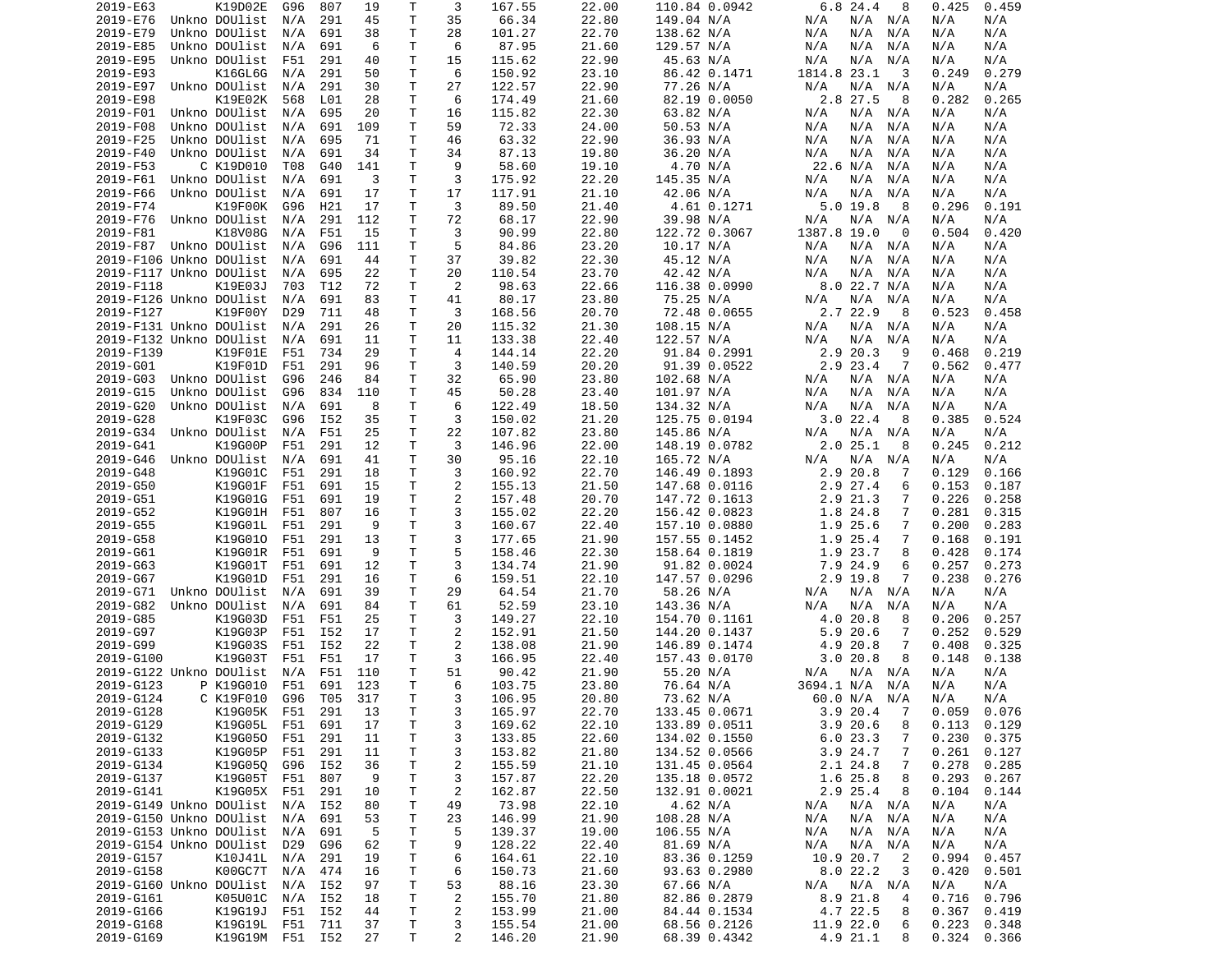| 2019-G170 | K19G19F                 | F51 | 291             | 26  | т            | 6                       | 135.95 | 23.30 | 68.44 0.1580  | 8.8 23.4<br>6                | 0.837<br>0.739 |
|-----------|-------------------------|-----|-----------------|-----|--------------|-------------------------|--------|-------|---------------|------------------------------|----------------|
| 2019-G171 | K19G19N                 | F51 | 711             | 18  | T            | 3                       | 149.44 | 22.40 | 68.68 0.3191  | 6.9 20.5<br>7                | 0.287<br>0.135 |
| 2019-G175 | K19G19R                 | G96 | L <sub>01</sub> | 43  | т            | 3                       | 144.13 | 21.50 | 62.82 0.0418  | 11.5 23.0<br>8               | 0.455<br>0.377 |
| 2019-G179 | K19G19W                 | F51 | 695             | 23  | т            | 3                       | 159.53 | 22.60 | 68.19 0.3992  | 12.0 22.2<br>6               | 0.218<br>0.273 |
| 2019-G180 | K19G19X                 | F51 | H21             | 25  | Τ            | 6                       | 128.33 | 22.00 | 82.06 0.3481  | 9.820.1<br>6                 | 0.294<br>0.441 |
|           |                         |     |                 |     |              |                         |        |       |               |                              |                |
| 2019-G181 | K19G19Y                 | F51 | I52             | 33  | Τ            | $\overline{c}$          | 166.09 | 22.10 | 83.59 0.1831  | 7.9 21.9<br>7                | 0.438<br>0.573 |
| 2019-G182 | K19G19Z                 | F51 | H01             | 24  | т            | 3                       | 148.46 | 21.30 | 68.69 0.3459  | 8.9 20.4<br>6                | 0.346<br>0.222 |
| 2019-G183 | K19G20A                 | F51 | 691             | 28  | т            | 9                       | 141.20 | 21.30 | 69.88 N/A     | 8.8 19.2<br>6                | 0.235<br>0.234 |
| 2019-G185 | K19G20C                 | F51 | 691             | 23  | T            | 5                       | 160.44 | 22.40 | 82.84 0.0337  | 22.2<br>10.9<br>6            | 0.229<br>0.215 |
| 2019-G186 | K19G20D                 | F51 | L01             | 49  | т            | 3                       | 123.19 | 22.00 | 63.21 0.2166  | 7.5 21.3<br>9                | 0.338<br>0.297 |
| 2019-G187 | K19G20E                 | F51 | 291             | 20  | T            | 5                       | 152.85 | 22.20 | 83.87 0.0291  | 5.9 24.7<br>7                | 0.238<br>0.238 |
| 2019-G188 | K19G20F                 | F51 | 291             | 41  | т            | $\overline{\mathbf{c}}$ | 153.76 | 21.40 | 72.31 0.1991  | 6.6 21.5<br>7                | 0.582<br>0.453 |
| 2019-G189 | K19G20G                 | F51 | 711             | 32  | T            | 3                       | 147.70 | 21.80 | 68.91 0.1227  | 6.820.1<br>7                 | 0.293<br>0.271 |
| 2019-G191 |                         |     |                 |     | Τ            | $\overline{c}$          | 151.82 | 22.20 | 68.38 0.0532  |                              | 0.253          |
|           | K19G20J                 | F51 | 711             | 20  |              |                         |        |       |               | 10.9 21.1<br>8               | 0.146          |
| 2019-G193 | K19G20L                 | F51 | 291             | 15  | T            | 3                       | 155.03 | 22.60 | 81.77 0.1907  | 4.9 24.1<br>7                | 0.316<br>0.132 |
| 2019-G196 | K19G200                 | G96 | I52             | 29  | T            | 3                       | 165.34 | 22.30 | 71.23 0.1314  | 4.9 19.4<br>9                | 0.380<br>0.499 |
|           | 2019-G205 Unkno DOUlist | F51 | 695             | 12  | т            | 5                       | 158.24 | 22.50 | 71.28 N/A     | N/A<br>$N/A$ $N/A$           | N/A<br>N/A     |
| 2019-H02  | K19G02T                 | N/A | 695             | 40  | T            | 3                       | 72.08  | 23.60 | 55.26 0.0448  | 1926.8 19.0<br>1             | 0.233<br>0.250 |
| 2019-H04  | Unkno DOUlist           | N/A | 691             | 60  | т            | 43                      | 64.64  | 23.10 | 40.85 N/A     | N/A<br>N/A<br>N/A            | N/A<br>N/A     |
| 2019-H13  | Unkno DOUlist           | N/A | 691             | 3   | т            | 3                       | 162.60 | 19.60 | 43.71 N/A     | N/A<br>N/A<br>N/A            | N/A<br>N/A     |
| 2019-H15  | Unkno DOUlist           | N/A | G96             | 70  | т            | 6                       | 121.38 | 22.50 | 66.02 N/A     | N/A<br>N/A<br>N/A            | N/A<br>N/A     |
| 2019-H26  | Unkno DOUlist           | N/A | 691             | 6   | т            | 6                       | 144.35 | 19.80 | 40.90 N/A     | N/A<br>N/A<br>N/A            | N/A<br>N/A     |
|           |                         | N/A | 691             | 9   | T            | 9                       | 87.67  |       |               | N/A<br>N/A<br>N/A            |                |
| 2019-H27  | Unkno DOUlist           |     |                 |     |              |                         |        | 22.50 | 54.93 N/A     |                              | N/A<br>N/A     |
| 2019-H29  | C K19F020               | T08 | Z99             | 520 | т            | 18                      | 84.96  | 19.90 | 5.51 N/A      | 54.5 N/A<br>N/A              | N/A<br>N/A     |
| 2019-H31  | A K19G030               | F51 | 807             | 18  | T            | 3                       | 146.26 | 22.10 | 58.81 N/A     | 10.7 N/A<br>N/A              | N/A<br>N/A     |
| 2019-H33  | K19G21H                 | F51 | V <sub>06</sub> | 16  | $\mathsf{T}$ | $\overline{c}$          | 148.08 | 23.10 | 44.01 N/A     | 8.721.8<br>8                 | 0.382<br>0.468 |
| 2019-H34  | K19G21J                 | G96 | J95             | 47  | T            | 3                       | 146.48 | 21.60 | 6.32 0.0841   | 7.9 23.9<br>7                | 0.445<br>0.389 |
| 2019-H37  | K19G21M                 | G96 | H01             | 33  | т            | 3                       | 135.21 | 21.30 | 5.04 0.0827   | 5.023.2<br>8                 | 0.328<br>0.443 |
| 2019-H38  | K19G21N                 | F51 | H01             | 17  | т            | 6                       | 142.90 | 21.80 | 5.31 N/A      | 4.8 21.3<br>5                | 0.160<br>0.195 |
| 2019-H44  | P K19G21G               | F51 | 691             | 50  | T            | 6                       | 154.81 | 21.80 | 72.17 N/A     | 15.9 N/A<br>N/A              | N/A<br>N/A     |
| 2019-H45  | Unkno DOUlist           | F51 | F51             | 53  | т            | 32                      | 61.29  | 23.10 | 32.40 N/A     | N/A<br>N/A<br>N/A            | N/A<br>N/A     |
| 2019-H47  | Unkno DOUlist           | N/A | 691             | 130 | T            | 91                      | 71.30  | 23.20 | 34.39 N/A     | N/A<br>N/A<br>N/A            | N/A<br>N/A     |
| 2019-H48  | K16TA0T                 | 691 | G96             | 52  | Τ            | 3                       | 97.27  | 24.70 | 37.48 N/A     | 1222.1 15.0<br>1             | 0.382<br>0.276 |
|           | Unkno DOUlist           |     |                 |     |              |                         |        |       |               |                              |                |
| 2019-H49  |                         | N/A | 291             | 101 | т            | 90                      | 63.49  | 23.40 | 61.36 N/A     | N/A<br>N/A<br>N/A            | N/A<br>N/A     |
| 2019-H52  | K19H00L                 | C51 | 691             | 16  | т            | 8                       | 102.55 | 20.70 | 9.58 0.2957   | 5.1 19.4<br>8                | 0.225<br>0.211 |
| 2019-H56  | K19H00P                 | F51 | J95             | 17  | т            | 3                       | 119.45 | 21.20 | 48.91 0.0196  | 2.6 25.6<br>5                | 0.250<br>0.332 |
| 2019-H78  | K19F04Y                 | G96 | 291             | 16  | т            | 5                       | 145.03 | 22.30 | 60.59 N/A     | 30.1 21.6<br>5               | 0.313<br>0.236 |
| 2019-H62  | K09H67X                 | N/A | I52             | 19  | т            | 3                       | 152.44 | 20.30 | 73.52 0.3469  | 0.920.7<br>4                 | 0.539<br>0.720 |
| 2019-H63  | K19H020                 | F51 | 691             | 21  | Τ            | 6                       | 145.34 | 21.70 | 60.54 0.0240  | 1.9 24.1<br>8                | 0.928<br>0.547 |
| 2019-H61  | Unkno DOUlist           | N/A | 291             | 45  | т            | 43                      | 50.44  | 24.40 | 70.14 N/A     | $N/A$ $N/A$<br>N/A           | N/A<br>N/A     |
| 2019-H70  | Unkno DOUlist           | N/A | 291             | 34  | т            | 32                      | 89.15  | 22.10 | 84.82 N/A     | N/A<br>N/A<br>N/A            | N/A<br>N/A     |
| 2019-H72  | Unkno DOUlist           | N/A | 291             | 13  | T            | 13                      | 62.51  | 22.50 | 103.52 N/A    | N/A<br>N/A<br>N/A            | N/A<br>N/A     |
| 2019-H77  | Unkno DOUlist           | N/A | I52             | 38  | T            | 20                      | 78.12  | 21.70 | 92.19 N/A     | N/A<br>N/A<br>N/A            | N/A<br>N/A     |
| 2019-J01  | Unkno DOUlist           | N/A | 291             | 39  | T            | 31                      | 84.33  | 21.80 | 135.69 N/A    | N/A<br>N/A<br>N/A            | N/A<br>N/A     |
| 2019-J03  | Unkno DOUlist           | N/A | 691             | 40  | т            | 27                      | 90.22  | 22.60 | 71.50 N/A     | N/A<br>N/A<br>N/A            | N/A<br>N/A     |
| 2019-J06  |                         |     |                 |     |              |                         |        |       |               |                              |                |
|           | K19H04G                 | F51 | 691             | 31  | Τ            | 2                       | 155.04 | 23.10 | 61.13 0.0359  | 28.8 22.4<br>6               | 0.383<br>0.315 |
| 2019-J07  | K19H04H                 | F51 | 691             | 25  | Τ            | 3                       | 154.60 | 22.10 | 72.76 0.0203  | 27.8 19.8<br>7               | 0.214<br>0.146 |
| 2019-J15  | K19J00G                 | F51 | J95             | 36  | T            | 3                       | 132.12 | 21.40 | 137.79 0.0044 | 1.7 24.2<br>7                | 0.422<br>0.846 |
| 2019-J19  | K19J00L                 | F51 | 691             | 10  | Τ            | 3                       | 171.86 | 21.50 | 138.86 0.0286 | 0.926.2<br>7                 | 0.247<br>0.361 |
| 2019-J23  | Unkno DOUlist           | N/A | F51             | 43  | Τ            | 27                      | 72.23  | 22.40 | 103.89 N/A    | N/A N/A<br>N/A               | N/A<br>N/A     |
| 2019-J24  | C K19H010               | C51 | Q11             | 82  | т            | 12                      | 79.88  | 20.70 | 4.96 N/A      | 24.3 N/A<br>N/A              | N/A<br>N/A     |
| 2019-J26  | K19J00Z                 | F51 | V06             | 14  | T.           | 3                       | 146.32 | 22.80 | 138.42 0.2734 | 2.8 23.3<br>7                | 0.238<br>0.214 |
| 2019-J27  | K19J01A F51             |     | 691             | 27  | T.           | 6                       | 140.52 | 21.40 | 138.44 0.0870 | 28.8 23.4<br>5               | 0.293<br>0.388 |
| 2019-J30  | K19J01D F51             |     | 291             | 54  | T            | 6                       | 162.93 | 20.90 | 138.93 0.0581 | $\overline{7}$<br>$3.1$ 25.1 | 0.346<br>0.317 |
| 2019-J31  | K19J01E                 | F51 | 691             | 16  | Τ            | 2                       | 174.12 | 21.80 | 138.94 0.1433 | 3.025.0<br>$\overline{7}$    | 0.200<br>0.315 |
|           |                         |     |                 |     |              |                         |        |       |               |                              |                |
| 2019-J32  | K19J01F                 | F51 | 691             | 18  | Τ            | 3                       | 170.09 | 22.00 | 138.96 0.0091 | 3.023.6<br>8                 | 0.185<br>0.303 |
| 2019-J33  | K19J01G                 | F51 | I52             | 18  | Τ            | 5                       | 175.68 | 21.80 | 139.04 0.0142 | 2.9 26.6<br>7                | 0.158<br>0.188 |
| 2019-J34  | K19J01H                 | F51 | 691             | 20  | Τ            | 6                       | 176.19 | 22.30 | 139.06 0.1108 | 2.9 19.7<br>9                | 0.217<br>0.215 |
| 2019-J35  | K19J01J                 | F51 | 691             | 24  | Τ            | 3                       | 132.73 | 21.90 | 140.45 0.3253 | $2.9$ 18.0<br>8              | 0.233<br>0.249 |
| 2019-J39  | K19J01N                 | F51 | V06             | 14  | Τ            | 3                       | 127.17 | 22.20 | 148.23 0.0894 | 1.9 23.9<br>6                | 0.137<br>0.245 |
| 2019-J42  | K19J010                 | F51 | G96             | 21  | Τ            | $\overline{c}$          | 159.97 | 22.40 | 149.14 0.0551 | 2.026.0<br>7                 | 0.326<br>0.325 |
| 2019-J43  | K19J01R                 | F51 | 691             | 16  | T            | 3                       | 162.71 | 21.10 | 149.23 0.0244 | 1.9 24.4<br>7                | 0.205<br>0.151 |
| 2019-J55  | K19J02E                 | F51 | 691             | 17  | T            | 3                       | 167.29 | 21.10 | 149.83 0.0218 | 3.025.7<br>7                 | 0.541<br>0.490 |
| 2019-J53  | Unkno DOUlist           | N/A | 691             | 20  | т            | 20                      | 86.58  | 23.00 | 172.36 N/A    | N/A<br>N/A N/A               | N/A<br>N/A     |
| 2019-J61  | Unkno DOUlist           | N/A | 691             | 107 | T            | 57                      | 82.88  | 23.20 | 161.59 N/A    | N/A<br>N/A<br>N/A            | N/A<br>N/A     |
| 2019-J62  | Unkno DOUlist           | N/A | 691             | 5   | Τ            | 5                       | 85.54  | 19.90 | 152.56 N/A    | N/A<br>N/A<br>N/A            | N/A<br>N/A     |
|           | Unkno DOUlist           |     |                 |     |              |                         |        | 22.00 |               |                              |                |
| 2019-J64  |                         | N/A | T05             | 93  | T            | 38                      | 81.13  |       | 138.03 N/A    | N/A<br>N/A<br>N/A            | N/A<br>N/A     |
| 2019-J66  | K19J020                 | G96 | F51             | 46  | Τ            | 3                       | 137.40 | 22.10 | 138.59 0.0072 | 4.0 25.6<br>5                | 0.342<br>0.402 |
| 2019-J67  | K19J02P                 | F51 | I52             | 50  | T            | 2                       | 141.78 | 20.30 | 140.31 0.1873 | $3.8$ 19.4<br>7              | 0.343<br>0.345 |
| 2019-J69  | K19J02R                 | G96 | V06             | 24  | T            | 2                       | 160.66 | 22.00 | 139.65 0.0035 | 3.927.1<br>7                 | 0.307<br>0.200 |
| 2019-J70  | K19J02S                 | G96 | I52             | 45  | Τ            | 3                       | 175.39 | 20.60 | 139.37 0.4075 | 3.9 20.5<br>8                | 0.406<br>0.300 |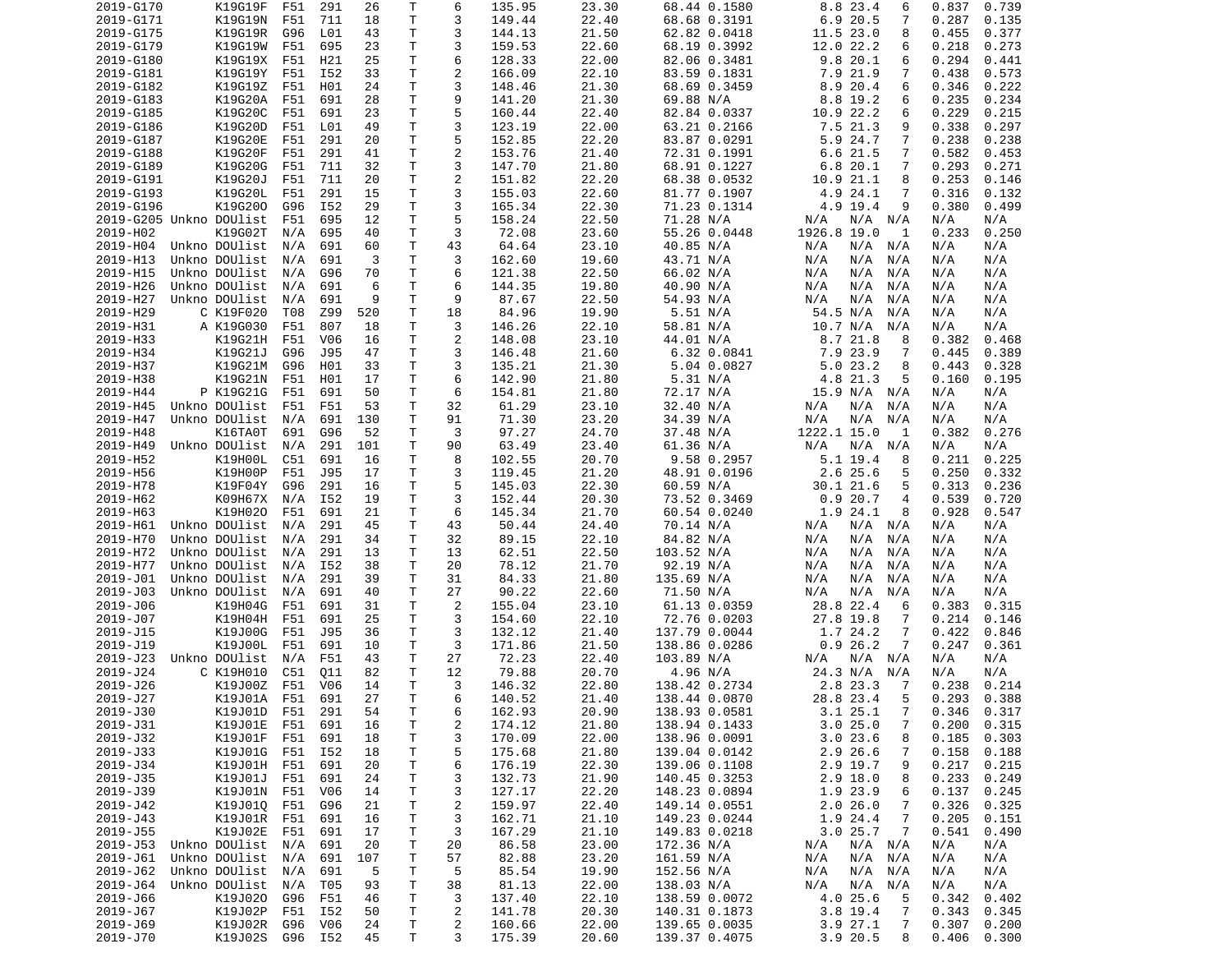| 2019-J77                | K19J02Z               | F51 | 691             | 20       | Т  | 4              | 160.96 | 21.20 | 137.81 0.0014 | $2.0$ 26.7<br>6           | 0.247<br>0.278  |
|-------------------------|-----------------------|-----|-----------------|----------|----|----------------|--------|-------|---------------|---------------------------|-----------------|
| 2019-J78                | Unkno DOUlist         | N/A | 691             | 58       | Τ  | 39             | 79.32  | 22.80 | 125.23 N/A    | N/A<br>N/A<br>N/A         | N/A<br>N/A      |
| 2019-J83                | K19J03L               | G96 | K63             | 28       | Τ  | 3              | 140.25 | 20.70 | 117.81 0.0031 | 1.625.0<br>7              | 0.226<br>0.209  |
| 2019-J87                | K19J03P               | F51 | L01             | 9        | т  | 3              | 132.62 | 21.90 | 116.46 0.0589 | 1.5 24.4<br>7             | 0.158<br>0.316  |
| 2019-J93                | Unkno DOUlist         | N/A | I52             | 64       | T. | 39             | 108.53 | 23.36 | 98.33 N/A     | N/A<br>N/A<br>N/A         | N/A<br>N/A      |
| 2019-J103               | K19J05F               | F51 | F51             | 21       | Τ  | 3              | 166.90 | 22.00 | 97.38 0.0488  | 3.024.4<br>-7             | 0.199<br>0.668  |
| 2019-J108               | K19J05L               | F51 | H21             | 8        | т  | 3              | 136.37 | 22.70 | 99.58 0.0936  | 2.8 25.3<br>7             | 0.127<br>0.196  |
| 2019-J109               | K19J05M               | F51 | H21             | 18       | Τ  | 3              | 131.85 | 21.90 | 99.94 0.1170  | 2.7 22.4<br>7             | 0.280<br>0.224  |
| 2019-J126 Unkno DOUlist |                       | N/A | 691             | 15       | T  | 15             | 131.17 | 21.50 | 71.81 N/A     | N/A<br>N/A<br>N/A         | N/A<br>N/A      |
| 2019-J132 Unkno DOUlist |                       | N/A | 691             | 38       | т  | 27             | 57.41  | 22.10 | 59.32 N/A     | N/A<br>N/A<br>N/A         | N/A<br>N/A      |
| 2019-J133               | K19J06W               | F51 | 695             | 9        | T  | 6              | 140.41 | 23.00 | 59.29 0.1465  | 7.024.2<br>7              | 0.287<br>0.078  |
|                         |                       |     |                 |          | Τ  | 3              |        |       |               | 5.9<br>7                  |                 |
| 2019-J135<br>2019-J136  | K19J06Y               | F51 | 291             | 17       |    |                | 165.71 | 22.30 | 59.40 0.1059  | 21.5                      | 0.121<br>0.106  |
|                         | K19J06Z               | F51 | 695             | 13       | Τ  | 3              | 146.18 | 22.70 | 58.93 0.1992  | 5.9<br>21.0<br>8          | 0.135<br>0.205  |
| 2019-J137               | K19J07A               | F51 | 291             | 18       | т  | 3              | 167.66 | 21.30 | 61.02 0.0601  | 4.8 22.5<br>8             | 0.145<br>0.304  |
| 2019-J138               | K19J07B               | F51 | 291             | 15       | Τ  | 2              | 150.19 | 22.40 | 58.99 0.2649  | 4.9 22.0<br>7             | 0.203<br>0.314  |
| 2019-J141 Unkno DOUlist |                       | N/A | 291             | 51       | Т  | 40             | 68.91  | 22.20 | 45.43 N/A     | N/A<br>N/A<br>N/A         | N/A<br>N/A      |
| 2019-J142 Unkno DOUlist |                       | F51 |                 | C53 2534 | Τ  | 126            | 41.32  | 24.10 | 4.70 N/A      | N/A<br>N/A<br>N/A         | N/A<br>N/A      |
| 2019-K01                | K19J07H               | G96 | Z80             | 60       | Τ  | 6              | 124.13 | 20.10 | 38.60 0.0005  | 1.6 29.7<br>3             | 0.580<br>0.786  |
| 2019-K02                | K19J07F               | F51 | I52             | 20       | Τ  | 3              | 141.71 | 22.00 | 59.78 0.0338  | 1.8 25.0<br>7             | 0.358<br>0.225  |
| 2019-K03                | Unkno DOUlist         | N/A | 695             | 24       | Τ  | 6              | 88.66  | 20.30 | 33.19 N/A     | N/A<br>N/A<br>N/A         | N/A<br>N/A      |
| 2019-K11                | Unkno DOUlist         | N/A | 691             | 3        | т  | 3              | 149.40 | 20.90 | 42.89 N/A     | N/A<br>N/A<br>N/A         | N/A<br>N/A      |
| 2019-K15                | K10K00C               | N/A | H01             | 46       | Τ  | 3              | 142.54 | 20.80 | 20.96 0.0198  | 7.8 24.1<br>5             | 0.947<br>0.416  |
| 2019-K17                | Unkno DOUlist         | N/A | I52             | 72       | T  | 45             | 55.62  | 22.60 | 50.41 N/A     | N/A<br>N/A<br>N/A         | N/A<br>N/A      |
| 2019-K19                | K19J07P               | F51 | 291             | 15       | т  | 3              | 134.59 | 22.60 | 49.21 0.1594  | 16.9 22.0<br>6            | 0.343<br>0.501  |
| 2019-K20                | K19J07Q               | F51 | I52             | 15       | T  | 6              | 134.02 | 22.30 | 46.60 0.2425  | 16.9 23.0<br>6            | 0.257<br>0.260  |
| 2019-K21                | K19J07R               | C51 | H01             | 29       | T. | 5              | 79.01  | 22.20 | 30.84 0.0123  | 16.5 22.1<br>6            | 0.538<br>0.662  |
| 2019-K22                | K19J07S               | F51 | 695             | 12       | т  | 6              | 141.22 | 23.30 | 45.96 0.0491  | 14.9 25.7<br>6            | 0.119<br>0.147  |
| 2019-K23                | K19J07T               | F51 | I52             | 35       | Τ  | 14             | 136.46 | 22.30 | 43.00 0.0765  | 14.8 22.5<br>7            | 0.279<br>0.324  |
| 2019-K24                | K19J07U               | G96 | I52             | 41       | T  | 3              | 131.73 | 21.80 | 26.56 0.1908  | 11.1 22.0<br>8            | 0.535<br>0.874  |
| 2019-K30                | K19J08A               | G96 | F52             | 36       | т  | 3              | 156.42 | 21.90 | 39.14 0.2075  | 10.1 22.1<br>7            | 0.240<br>0.256  |
|                         |                       |     |                 |          | т  | 5              |        |       |               | 7                         |                 |
| 2019-K32                | K19J08C               | G96 | I52             | 35       |    |                | 167.08 | 21.40 | 26.02 0.0183  | 9.022.8                   | 0.268<br>0.281  |
| 2019-K34                | K19K00C               | C51 | H01             | 44       | T. | 9              | 116.57 | 21.20 | 24.60 0.0118  | 7.8 22.3<br>8             | 0.444<br>0.363  |
| 2019-K36                | Unkno DOUlist         | N/A | 691             | 67       | Τ  | 47             | 61.42  | 23.30 | 65.65 N/A     | N/A<br>N/A<br>N/A         | N/A<br>N/A      |
| 2019-K38                | Unkno DOUlist         | N/A | 291             | 59       | Τ  | 56             | 92.10  | 22.84 | 74.82 N/A     | N/A<br>N/A<br>N/A         | N/A<br>N/A      |
| 2019-K39                | K10000B               | N/A | 691             | 20       | T. | 3              | 141.72 | 21.70 | 74.68 0.0634  | 28.9 21.9<br>1            | 0.373<br>0.395  |
| 2019-K40                | K19J08F               | F51 | I52             | 21       | T. | 3              | 116.36 | 21.90 | 75.00 0.1048  | 18.1 23.7<br>7            | 0.285<br>0.197  |
| 2019-K41                | K19K00G               | F51 | I52             | 33       | T  | $\overline{2}$ | 131.38 | 21.00 | 53.01 0.0012  | 2.9 23.8<br>7             | 0.354<br>0.217  |
| 2019-K49                | K19J08H               | F51 | I52             | 19       | T. | 3              | 143.86 | 22.80 | 86.83 0.0183  | 19.1 26.0<br>5            | 0.446<br>0.185  |
| 2019-K51                | K19K00S               | F52 | 691             | 21       | Τ  | 3              | 167.10 | 22.10 | 75.76 0.0130  | 2.025.3<br>6              | 0.257<br>0.308  |
| 2019-K52                | K19K00T               | G96 | T05             | 62       | т  | 3              | 143.00 | 18.80 | 84.14 0.0021  | 5<br>1.2 26.6             | 0.373<br>0.608  |
| 2019-K58                | Unkno DOUlist         | N/A | 691             | 12       | т  | 8              | 98.79  | 22.30 | 84.42 N/A     | N/A<br>N/A<br>N/A         | N/A<br>N/A      |
| 2019-K59                | K15K570               | N/A | 691             | -7       | Τ  | 3              | 115.57 | 21.10 | 97.03 0.0291  | 22.9<br>0.9<br>2          | 0.671<br>0.800  |
| 2019-K62                | K19K01F               | F52 | 691             | 19       | т  | 5              | 165.18 | 20.80 | 75.72 0.2537  | 22.2<br>3.0<br>8          | 0.226<br>0.226  |
| 2019-K63                | K19K01G               | F52 | 691             | 25       | т  | 5              | 138.87 | 21.20 | 85.98 0.1662  | 2.1 22.7<br>8             | 0.249<br>0.506  |
| 2019-K67                | Unkno DOUlist         | N/A | 291             | 3        | Τ  | 3              | 77.35  | N/A   | 131.69 N/A    | N/A<br>N/A<br>N/A         | N/A<br>N/A      |
| 2019-K72                | K19K02E               | F51 | 691             | 23       | Τ  | 3              | 112.00 | 21.10 | 97.10 0.0140  | 2.9 24.3<br>6             | 0.326<br>0.336  |
| 2019-K73                | K19K02F               | T05 | I52             | 38       | Τ  | 3              | 135.98 | 21.00 | 97.16 0.0165  | 2.9 25.3<br>6             | 0.353<br>0.243  |
| 2019-K77                | K19K02K               | F51 | V06             | 16       | T. | 6              | 112.79 | 22.00 | 107.14 0.1895 | 2.021.1<br>8              | 0.150<br>0.255  |
| 2019-K79                | K19K02M               | F51 | 691             | 9        | Τ  | 6              | 151.52 | 21.90 | 108.21 0.0336 | $2.0$ 25.5<br>7           | 0.247<br>0.357  |
| 2019-K90                | Unkno DOUlist         | N/A | I52             | 6        | т  | 3              | 119.18 | 20.10 | 139.89 N/A    | N/A<br>N/A<br>N/A         | N/A<br>N/A      |
|                         | Unkno DOUlist         | F52 | L05             |          | т  | 17             |        |       |               | N/A                       | N/A             |
| 2019-L01                |                       |     |                 | 61       |    |                | 111.77 | 22.50 | 30.80 N/A     | N/A<br>N/A                | N/A             |
| 2019-K96                | K19K03D               | F51 | F51             | 19       | T. | 3              | 95.36  | 22.40 | 118.28 0.0394 | 58.0 22.9<br>6            | 0.273<br>0.284  |
| 2019-K99                | K19K03G F52           |     | H21             | 22       | T. | 2              | 160.68 | 21.40 | 120.06 0.0418 | 1.8 25.5 7                | $0.338$ $0.253$ |
| 2019-L10                | Unkno DOUlist N/A     |     | 691             | 47       | T  | 18             | 97.14  | 21.40 | 106.85 N/A    | N/A N/A<br>N/A            | N/A<br>N/A      |
| 2019-L17                | K19K04G               | F52 | I52             | 24       | Τ  | $\overline{c}$ | 98.63  | 22.60 | 133.06 0.4330 | 2.8 19.3<br>9             | 0.323<br>0.405  |
| 2019-L22                | K19L00C               | F51 | I52             | 14       | т  | $\overline{c}$ | 164.00 | 20.30 | 130.64 0.0481 | 3.025.8<br>$\overline{7}$ | 0.398<br>0.268  |
| 2019-L24                | Unkno DOUlist N/A     |     | F52             | 112      | Τ  | 6              | 136.94 | 19.90 | 31.57 N/A     | N/A N/A<br>N/A            | N/A<br>N/A      |
| 2019-L25                | Unkno DOUlist         | N/A | F52             | 84       | Τ  | 20             | 95.98  | 22.10 | 59.47 N/A     | N/A<br>N/A<br>N/A         | N/A<br>N/A      |
| 2019-L26                | K19K05J               | F51 | V06             | 23       | Τ  | $\overline{c}$ | 151.32 | 22.50 | 85.89 0.2525  | 31.8 21.0<br>4            | 0.144<br>0.080  |
| 2019-L32                | K19L000               | F51 | 568             | 8        | Τ  | $\overline{c}$ | 158.74 | 21.79 | 154.11 0.0059 | 1.027.6<br>8              | 0.206<br>0.148  |
| 2019-L39                | K19L00V               | F51 | 691             | 13       | Τ  | 6              | 159.81 | 22.30 | 154.11 0.0095 | 1.9 24.0<br>8             | 0.249<br>0.650  |
| 2019-L47 Unkno DOUlist  |                       | N/A | I52             | 32       | Τ  | 18             | 96.55  | 21.50 | 166.49 N/A    | N/A N/A<br>N/A            | N/A<br>N/A      |
| 2019-L55                | K19K050               | F51 | V06             | 24       | т  | 3              | 82.84  | 23.60 | 35.27 0.1568  | 1028.7 20.6<br>2          | 0.209<br>0.186  |
| 2019-L58                | K19K05P               | F51 | V06             | 23       | Τ  | 3              | 168.57 | 22.90 | 86.88 0.1361  | 9.9 22.7<br>7             | 0.345<br>0.267  |
| 2019-L60                | K19K05R               | F51 | V <sub>06</sub> | 15       | T  | 5              | 133.88 | 21.90 | 143.85 0.2176 | 4.9 22.2<br>8             | 0.296<br>0.550  |
| 2019-L64                | K19L01E               | F51 | I52             | 21       | T  | 2              | 166.54 | 21.60 | 142.97 0.0134 | 4.9 26.4<br>7             | 0.243<br>0.261  |
| 2019-L65                | K19L01F               | F51 | I52             | 22       | T  | 3              | 149.57 | 21.90 | 155.24 0.2463 | $3.9$ $21.9$<br>8         | 0.193<br>0.285  |
| 2019-L71                | K19L01M F51           |     | V06             | 15       | T  | 3              | 156.09 | 22.80 | 86.61 0.0245  | 9.9 25.7<br>5             | 0.172<br>0.291  |
|                         |                       |     |                 |          |    |                |        |       |               | 28.9 22.2<br>5            |                 |
| 2019-L73                | K19L010 F51           |     | V06             | 19       | T  | 3              | 132.90 | 22.70 | 148.78 0.2110 |                           | 0.217<br>0.262  |
| 2019-L87                | Unkno DOUlist  N/A    |     | 291             | 98       | Τ  | 30             | 95.30  | 22.40 | 46.24 N/A     | N/A<br>$N/A$ $N/A$        | N/A<br>N/A      |
| 2019-L88                | Unkno DOUlist N/A 291 |     |                 | 12       | Τ  | 8              | 98.31  | 21.80 | 74.50 N/A     | N/A<br>N/A N/A            | N/A<br>N/A      |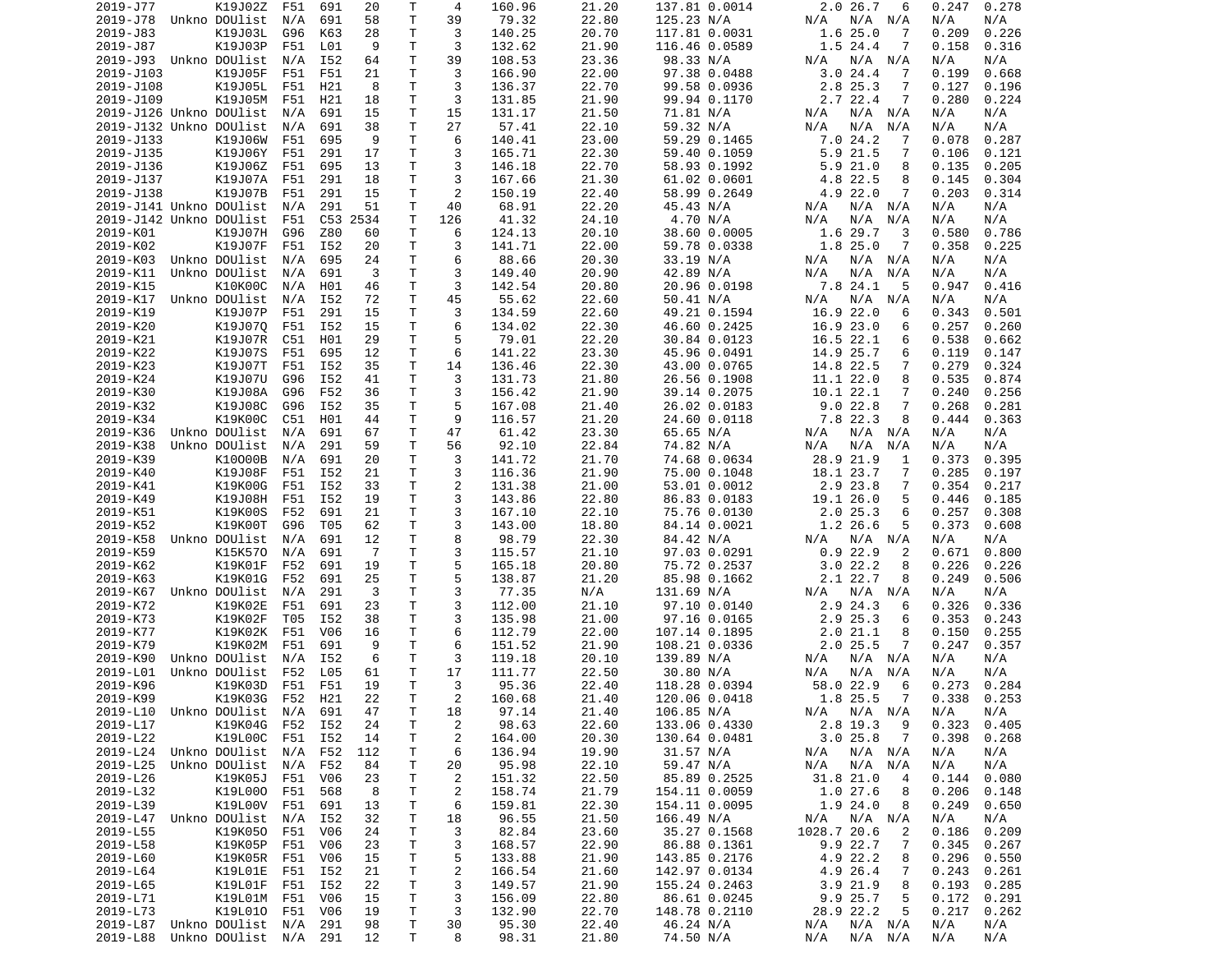| 2019-L89                        | Unkno DOUlist     | N/A     | 695 | 23  | Т  | 16             | 93.91  | 22.70 | 61.14 N/A     | N/A<br>N/A<br>N/A             | N/A<br>N/A      |  |
|---------------------------------|-------------------|---------|-----|-----|----|----------------|--------|-------|---------------|-------------------------------|-----------------|--|
| 2019-L96                        | Unkno DOUlist     | N/A     | 695 | 33  | Τ  | 26             | 87.29  | 23.30 | 48.33 N/A     | N/A<br>N/A<br>N/A             | N/A<br>N/A      |  |
| 2019-L97                        | K10N00A           | N/A     | I52 | 48  | T  | 3              | 126.52 | 21.60 | 50.74 0.1007  | 2311.9 20.6<br>1              | 0.432<br>0.357  |  |
| 2019-L98 Unkno DOUlist          |                   | N/A     | 695 | 19  | Τ  | 8              | 100.27 | 21.90 | 37.21 N/A     | N/A<br>N/A<br>N/A             | N/A<br>N/A      |  |
| 2019-L100 Unkno DOUlist         |                   | N/A     | 695 | 3   | T. | 3              | 92.78  | 21.70 | 39.12 N/A     | N/A<br>N/A<br>N/A             | N/A<br>N/A      |  |
| 2019-L103                       | K19K05U           | F51     | 691 | 70  | Τ  | 6              | 71.89  | 22.20 | 16.54 0.2380  | 2247.8 19.5<br>$\overline{4}$ | 0.406<br>0.309  |  |
| 2019-M02 Unkno DOUlist          |                   | N/A     | 291 | 2   | т  | $\overline{c}$ | 164.13 | 21.80 | 128.68 N/A    | N/A<br>N/A<br>N/A             | N/A<br>N/A      |  |
| 2019-M12                        | K19L04X           | F52     | F51 | 13  | T. | 3              | 154.59 | 21.30 | 76.08 0.0411  | 16.0 22.1<br>7                | 0.372<br>0.115  |  |
|                                 | K19L04Y           | I41     | 695 |     | T  | $\overline{2}$ |        |       |               | 6.127.8<br>6                  | 0.905           |  |
| 2019-M13                        |                   |         |     | 29  |    |                | 130.95 | 23.70 | 61.77 0.0003  |                               | 0.476           |  |
| 2019-M17                        | K19K06W           | F51     | F51 | 25  | т  | 3              | 129.63 | 21.90 | 34.04 0.1381  | 14.1 22.5<br>6                | 0.315<br>0.280  |  |
| 2019-M20                        | K19L05C           | F51     | H21 | 37  | т  | 6              | 139.79 | 22.10 | 39.38 0.0321  | 13.6 24.5<br>7                | 0.281<br>0.397  |  |
| 2019-M24                        | K19L05E           | F51     | I52 | 23  | Τ  | $\overline{c}$ | 122.71 | 23.10 | 23.78 0.1270  | 11.8 20.1<br>8                | 0.482<br>0.388  |  |
| 2019-M25                        | K19L05F           | F51     | I52 | 23  | Τ  | 8              | 156.16 | 23.10 | 51.03 0.0979  | 10.8 23.4<br>7                | 0.444<br>0.315  |  |
| 2019-M34                        | K19L05P           | F51     | 695 | 22  | т  | 5              | 143.87 | 22.10 | 63.54 0.0218  | 6.924.1<br>8                  | 0.372<br>0.371  |  |
| 2019-M39                        | K19L05Y           | F51     | 695 | 13  | T. | 3              | 129.48 | 22.20 | 50.92 0.1751  | 4.7 21.1<br>8                 | 0.181<br>0.194  |  |
| 2019-M41                        | K19L06A           | F51     | 291 | 14  | T  | 2              | 157.50 | 21.60 | 76.41 0.1391  | 8.9 23.2<br>6                 | 0.147<br>0.144  |  |
| 2019-M57                        | Unkno DOUlist     | N/A     | 291 | 14  | т  | 14             | 119.23 | 22.30 | 32.45 N/A     | N/A N/A<br>N/A                | N/A<br>N/A      |  |
| 2019-M61                        | Unkno DOUlist     | F52     | 734 | 48  | Τ  | 29             | 73.56  | 22.50 | 16.53 N/A     | N/A<br>N/A<br>N/A             | N/A<br>N/A      |  |
| 2019-M62                        | Unkno DOUlist     | N/A     | 691 | 14  | Τ  | 14             | 93.71  | 22.80 | 54.56 N/A     | N/A<br>N/A<br>N/A             | N/A<br>N/A      |  |
| 2019-M63                        | Unkno DOUlist     | N/A     | 691 | 29  | т  | 29             | 71.13  | 23.70 | 54.57 N/A     | N/A<br>N/A<br>N/A             | N/A<br>N/A      |  |
| 2019-M64                        | Unkno DOUlist     | N/A     | 691 | 38  | Τ  | 38             | 82.75  | 23.00 | 76.26 N/A     | N/A<br>N/A<br>N/A             | N/A<br>N/A      |  |
|                                 |                   |         |     |     |    |                |        |       |               |                               |                 |  |
| 2019-M71                        | Unkno DOUlist     | N/A     | 691 | 20  | т  | 20             | 78.92  | 23.50 | 87.46 N/A     | N/A<br>N/A<br>N/A             | N/A<br>N/A      |  |
| 2019-M74                        | K19M00T           | 703     | L04 | 61  | Τ  | 2              | 99.61  | 20.90 | 77.53 0.0211  | 1.6 24.7<br>6                 | 0.633<br>0.387  |  |
| 2019-M75                        | Unkno DOUlist     | N/A     | 695 | 36  | т  | 29             | 78.20  | 23.20 | 89.26 N/A     | N/A<br>N/A<br>N/A             | N/A<br>N/A      |  |
| 2019-M78                        | K19K07E           | G96     | I52 | 167 | T  | 9              | 138.60 | 21.20 | 34.15 N/A     | 29.9 14.9<br>4                | 0.324<br>0.312  |  |
| 2019-M77                        | C K19L010         | F52     | 691 | 43  | Τ  | 8              | 127.28 | 21.10 | 24.36 N/A     | 26.8 N/A<br>N/A               | N/A<br>N/A      |  |
| 2019-M79                        | Unkno DOUlist     | N/A     | 695 | 159 | Τ  | 72             | 118.66 | 22.70 | 33.05 N/A     | N/A<br>N/A<br>N/A             | N/A<br>N/A      |  |
| 2019-M81                        | K19M01E           | G96     | 734 | 57  | Τ  | 3              | 122.67 | 21.10 | 88.46 0.0927  | 27.9 21.6<br>-7               | 0.299<br>0.588  |  |
| 2019-M84                        | K19K07F           | I41     | I52 | 70  | Τ  | 8              | 159.99 | 20.30 | 29.62 N/A     | $27.0$ 15.2<br>5              | 0.773<br>0.487  |  |
| 2019-M86                        | C K19K050         | T08     | I52 | 164 | T  | 12             | 56.50  | 18.40 | 14.54 N/A     | 40.8 N/A<br>N/A               | N/A<br>N/A      |  |
| 2019-M88                        | K14D10C           | N/A     | 695 | 6   | T  | 2              | 104.11 | 23.57 | 90.21 0.0594  | 19.9 20.1<br>0                | 0.283<br>0.418  |  |
| 2019-M90                        | K18N04J           | N/A     | 291 | 17  | T. | 3              | 91.92  | 23.09 | 72.12 0.0830  | 16.9 21.8<br>3                | 0.259<br>0.344  |  |
|                                 |                   |         |     |     |    |                |        |       |               |                               |                 |  |
| 2019-M93                        | C K19L020         | C51     | 246 | 107 | Τ  | 11             | 91.88  | 20.40 | 4.41 N/A      | 16.2 N/A N/A                  | N/A<br>N/A      |  |
| 2019-M94                        | Unkno DOUlist     | N/A     | 291 | 40  | т  | 29             | 110.90 | 22.50 | 88.71 N/A     | N/A<br>N/A<br>N/A             | N/A<br>N/A      |  |
| 2019-M112                       | K19M01W           | F51     | 734 | 19  | Τ  | 3              | 123.60 | 23.20 | 33.63 0.0079  | 31.8 24.5<br>5                | 0.374<br>0.280  |  |
| 2019-M114 Unkno DOUlist         |                   | N/A     | 291 | -6  | т  | 6              | 128.79 | 19.10 | 148.88 N/A    | N/A<br>N/A<br>N/A             | N/A<br>N/A      |  |
| 2019-N01                        | Unkno DOUlist     | N/A     | 691 | 96  | т  | 26             | 83.66  | 23.20 | 5.21 N/A      | N/A<br>N/A<br>N/A             | N/A<br>N/A      |  |
| 2019-N04                        | K19M02G           | F51     | 474 | 13  | Τ  | 3              | 153.55 | 21.90 | 136.82 0.1364 | 2.1 21.8<br>9                 | 0.291<br>0.713  |  |
| 2019-N06                        | K19M02J           | F51     | 691 | 15  | Τ  | 3              | 128.44 | 21.00 | 135.01 0.0293 | 2.025.3<br>7                  | 0.551<br>0.304  |  |
| 2019-N08                        | K19M02L           | F51     | 691 | 15  | т  | 2              | 129.55 | 22.60 | 44.81 0.1310  | 22.0 23.6<br>5                | 0.156<br>0.237  |  |
| 2019-N10                        | A K19K060         | F52     | F51 | 159 | т  | 39             | 123.65 | 24.20 | 32.67 N/A     | 54.0 N/A<br>N/A               | N/A<br>N/A      |  |
| 2019-N13                        | C K19K080         | T08     | T05 | 400 | Τ  | 6              | 81.88  | 20.20 | 4.08 N/A      | 33.8 N/A<br>N/A               | N/A<br>N/A      |  |
| 2019-N18                        | K19M02S           | F52     | 691 | 21  | Τ  | $\overline{c}$ | 140.91 | 23.20 | 85.71 0.0322  | 20.9 25.2<br>-7               | 0.347<br>0.244  |  |
| 2019-N19                        | K19M02T           | F51     | L01 | 12  | т  | 3              | 126.89 | 22.30 | 148.56 0.0014 | 1.5 26.4<br>8                 | 0.287<br>0.281  |  |
|                                 |                   |         |     |     |    |                |        |       |               |                               |                 |  |
| 2019-N22                        | Unkno DOUlist     | N/A     | I52 | 27  | Τ  | 13             | 65.94  | 18.30 | 155.43 N/A    | N/A<br>N/A N/A                | N/A<br>N/A      |  |
| 2019-N26                        | K19M03F           | F51     | 691 | 12  | Τ  | 3              | 138.03 | 22.40 | 136.28 0.0031 | 2.9 22.6<br>8                 | 0.183<br>0.111  |  |
| 2019-N27                        | K19M03G           | F51     | 691 | 10  | Τ  | 3              | 152.77 | 21.90 | 123.98 0.1444 | 3.923.3<br>7                  | 0.090<br>0.060  |  |
| 2019-N29                        | K19N00G           | F51     | 691 | 17  | Τ  | 3              | 138.38 | 21.00 | 91.84 0.0716  | 6.8 24.3<br>7                 | 0.238<br>0.265  |  |
| 2019-N36                        | Unkno DOUlist     | N/A     | 291 | 32  | Τ  | 21             | 74.00  | 22.20 | 66.20 N/A     | N/A<br>N/A<br>N/A             | N/A<br>N/A      |  |
| 2019-N34                        | K19M03R           | F52     | I52 | 28  | Τ  | 3              | 150.20 | 21.40 | 150.08 0.1894 | 2.8 22.6<br>8                 | 0.284<br>0.222  |  |
| 2019-N35                        | K19M03S           | F51     | 291 | 18  | т  | $\overline{2}$ | 130.57 | 22.60 | 73.39 0.0458  | 20.3<br>36.9<br>4             | 0.147<br>0.130  |  |
| 2019-N38                        | K19M03T           | F51     | 291 | 12  | T. | 3              | 139.28 | 22.20 | 123.54 0.0413 | $5.0$ 22.8<br>8               | 0.219<br>0.170  |  |
| 2019-N43                        | K19M03V F51       |         | 291 | 16  | T. | 3              | 129.64 | 22.60 | 149.92 0.2654 | 2.9 20.2<br>8                 | $0.132$ $0.154$ |  |
| 2019-N52 Unkno DOUlist N/A      |                   |         | 691 | 58  | Τ  | 38             | 82.71  | 22.80 | 35.08 N/A     | $N/A$ $N/A$<br>N/A            | N/A<br>N/A      |  |
| 2019-N53                        | K19M03X F51       |         | H21 | 18  | Τ  | 5              | 153.40 | 22.20 | 149.21 0.3107 | 3.822.0<br>8                  | 0.263<br>0.249  |  |
|                                 |                   |         |     |     |    | 5              | 137.42 | 22.30 | 158.69 0.1901 |                               |                 |  |
| 2019-N54                        | K19N01B           | F51     | 291 | 14  | Τ  |                |        |       |               | 2.8 22.9<br>7                 | 0.139<br>0.189  |  |
| 2019-N56                        | K19N01D           | F51     | G96 | 27  | Τ  | 5              | 144.74 | 20.10 | 158.76 0.4126 | 2.9 18.4<br>7                 | 1.089<br>0.774  |  |
| 2019-N63                        | Unkno DOUlist N/A |         | 691 | 6   | Τ  | 6              | 111.67 | 20.00 | 146.98 N/A    | N/A<br>N/A<br>N/A             | N/A<br>N/A      |  |
| 2019-N64                        | K19N01J           | F51     | 291 | 12  | Τ  | 3              | 137.08 | 20.60 | 144.08 0.0751 | 1.9 22.9<br>8                 | 0.156<br>0.178  |  |
| 2019-N73                        | K19N01T           | F51     | 291 | 8   | Τ  | 2              | 165.91 | 22.60 | 145.22 0.0483 | 1.9 26.8<br>7                 | 0.219<br>0.235  |  |
| 2019-N76                        | K19N01W F51       |         | 291 | 12  | Τ  | 3              | 163.07 | 22.10 | 144.94 0.0611 | 1.9 24.7<br>8                 | 0.175<br>0.204  |  |
| 2019-N79                        | K19N01Z F51       |         | 291 | 10  | Τ  | 3              | 168.59 | 21.60 | 145.55 0.1098 | 1.9 24.5<br>8                 | 0.119<br>0.085  |  |
| 2019-N80                        | K19N02A           | F51     | 291 | 12  | T  | $\overline{c}$ | 107.79 | 22.10 | 146.49 0.0376 | 2.020.7<br>8                  | 0.085<br>0.198  |  |
| 2019-N82                        | K19N02D           | F51     | 291 | 12  | Τ  | 3              | 133.97 | 22.40 | 146.23 0.0726 | 3.9 24.8<br>7                 | 0.277<br>0.303  |  |
| 2019-N95                        | K19N02X I41       |         | 691 | 151 | T  | 3              | 143.73 | 21.50 | 34.31 0.0907  | 21.8 21.1<br>6                | 0.207<br>0.227  |  |
| 2019-N98                        | K19N02Z           | F51     | 291 | 19  | T  | 8              | 134.09 | 22.70 | 130.11 0.2152 | 4.9 21.6<br>8                 | 0.185<br>0.213  |  |
|                                 | K19N03A           | F51     | 474 | 13  | T  |                |        | 23.10 |               |                               |                 |  |
| 2019-N99                        |                   |         |     |     |    | 3              | 167.15 |       | 129.85 0.1465 | 3.024.7<br>7                  | 0.247<br>0.141  |  |
| 2019-N94 Unkno DOUlist N/A      |                   |         | 291 | 20  | Τ  | 10             | 105.13 | 22.64 | 124.24 N/A    | N/A N/A<br>N/A                | N/A<br>N/A      |  |
| 2019-N102 Unkno DOUlist F52     |                   |         | 691 | 20  | T  | 9              | 104.46 | 22.30 | 35.08 N/A     | $N/A$ $N/A$<br>N/A            | N/A<br>N/A      |  |
| 2019-N104                       | K19N030           | F51 I93 |     | 27  | т  | 3              | 90.16  | 21.00 | 109.60 0.3022 | 2.7 18.9<br>- 9               | 0.603<br>0.646  |  |
| 2019-N107 Unkno DOUlist N/A 291 |                   |         |     | 12  | т  | 10             | 115.97 | 24.70 | 103.53 N/A    | N/A<br>N/A N/A                | N/A<br>N/A      |  |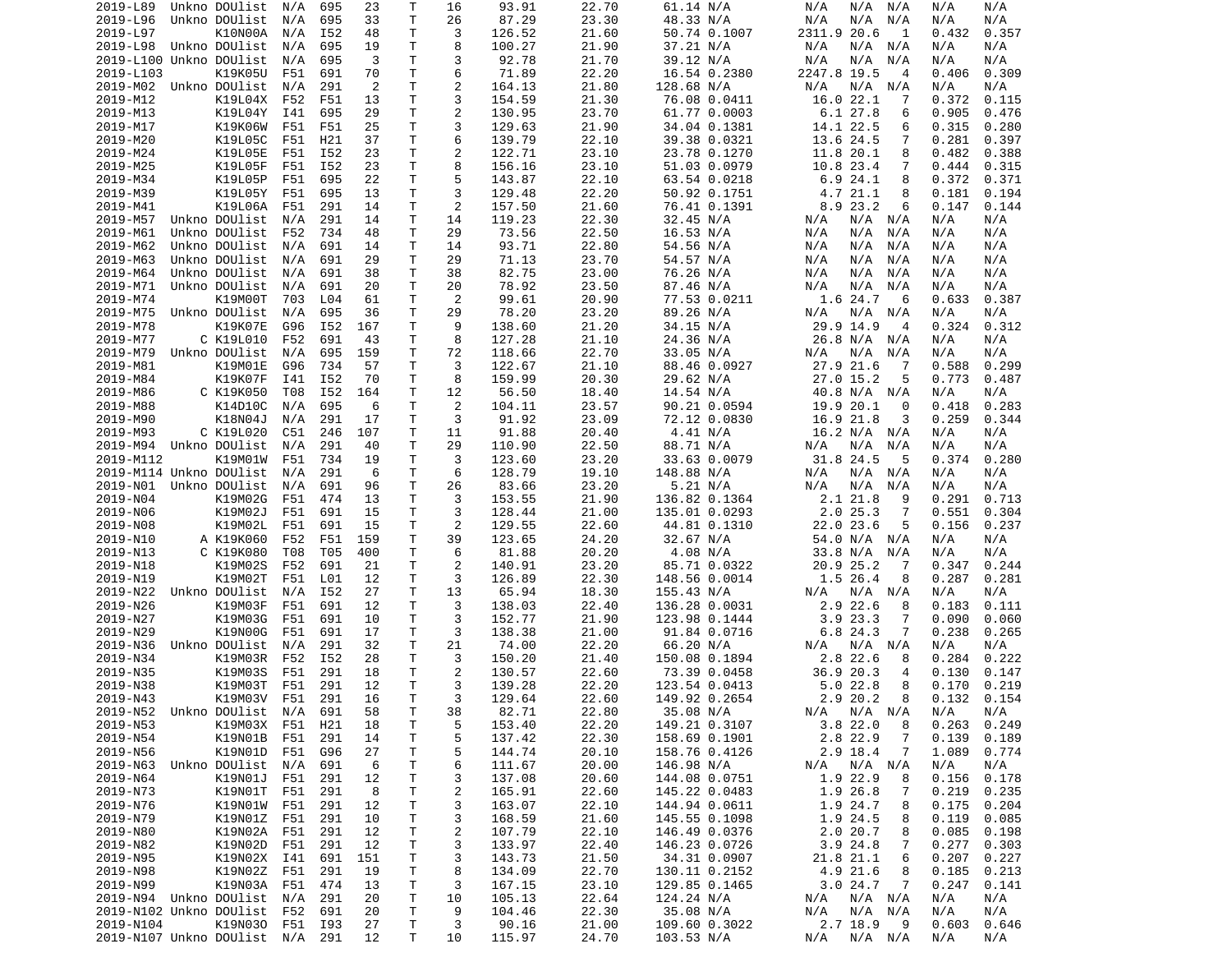| 2019-N115                           | K19N040         | I41        | A17        | 21       | Τ        | 3                   | 142.34          | 20.40          | 96.89 0.0375          | 2.7 21.8<br>9                        | 0.281<br>0.174        |
|-------------------------------------|-----------------|------------|------------|----------|----------|---------------------|-----------------|----------------|-----------------------|--------------------------------------|-----------------------|
| 2019-N116                           | K19N04P         | F51        | H21        | 10       | т        | 2                   | 136.28          | 21.40          | 105.34 0.0830         | 1.8 24.2<br>7                        | 0.137<br>0.220        |
| 2019-N121 Unkno DOUlist             |                 | N/A        | 691        | 51       | T.       | 27                  | 93.08           | 23.10          | 89.83 N/A             | N/A N/A<br>N/A                       | N/A<br>N/A            |
| 2019-N122                           | K19N04X         | F51        | 291        | 19       | Τ        | 3                   | 130.00          | 22.20          | 56.62 0.1881          | 16.8 21.1<br>7                       | 0.190<br>0.147        |
| 2019-N124                           | K19N04Z         | F51        | 291        | 15       | т        | 3                   | 123.17          | 23.30          | 91.39 0.1545          | 35.8 21.2<br>5                       | 0.223<br>0.215        |
| 2019-N126                           | K19N05B         | F52        | I52        | 16       | Τ        | 3                   | 100.51          | 22.40          | 90.78 0.1438          | 6.8 20.3<br>9                        | 0.203<br>0.397        |
| 2019-N127                           | K19N05J         | F51        | H01        | 19       | Τ        | $\mathbf{2}$        | 143.31          | 22.30          | 91.76 0.0808          | 8.9 23.0<br>7                        | 0.114<br>0.133        |
| 2019-N129                           | K19N05L         | F51        | 691        | 34       | Τ        | 9                   | 137.42          | 20.90          | 47.03 0.3515          | 25.8 20.6<br>5                       | 0.212<br>0.242        |
| 2019-N131                           | K19N05N         | F51        | 291        | 12       | т        | 6                   | 127.00          | 22.20          | 90.29 0.4295          | 5.9 20.9<br>7                        | 0.153<br>0.211        |
| 2019-N132 Unkno DOUlist             |                 | G96        | 291        | 85       | т        | 35                  | 98.08           | 21.70          | 78.17 N/A             | N/A<br>N/A N/A                       | N/A<br>N/A            |
| 2019-N134                           | K19N050         | F51        | I52        | 21       | T.       | 6                   | 144.66          | 22.10          | 78.03 0.3091          | 6.9 21.7<br>$\overline{7}$           | 0.356<br>0.439        |
| 2019-N138 Unkno DOUlist             |                 | N/A        | 691        | 2        | т        | 2                   | 154.72          | 21.20          | 78.28 N/A             | N/A<br>N/A<br>N/A                    | N/A<br>N/A            |
| 2019-N146                           | K19N06J         | F51        | 568<br>695 | 14<br>2  | T.<br>T. | 3<br>$\overline{c}$ | 157.08          | 22.70<br>22.00 | 64.69 0.1631          | 9.023.4<br>6                         | 0.092<br>0.259<br>N/A |
| 2019-N159 Unkno DOUlist<br>2019-008 | P K19M020       | N/A<br>T08 | J95        | 96       | T.       | 3                   | 122.90<br>97.17 | 20.07          | 16.45 N/A<br>1.75 N/A | N/A<br>N/A<br>N/A<br>17.5 N/A<br>N/A | N/A<br>N/A<br>N/A     |
| 2019-024                            | K18V01V         | N/A        | G96        | 21       | Τ        | 2                   | 98.37           | 22.90          | 72.53 0.1596          | 8302.2 20.0<br>1                     | 0.356<br>0.393        |
| 2019-011                            | Unkno DOUlist   | N/A        | 691        | 9        | Τ        | 9                   | 63.28           | 20.70          | 77.96 N/A             | N/A<br>N/A<br>N/A                    | N/A<br>N/A            |
| 2019-042                            | Unkno DOUlist   | N/A        | 291        | 23       | T.       | 9                   | 82.17           | 21.80          | 36.43 N/A             | N/A<br>N/A<br>N/A                    | N/A<br>N/A            |
| 2019-049                            | Unkno DOUlist   | N/A        | 291        | 2        | Τ        | 2                   | 67.03           | 21.40          | 50.35 N/A             | N/A<br>N/A<br>N/A                    | N/A<br>N/A            |
| 2019-079                            | K19001A         | F51        | H21        | 16       | Τ        | 3                   | 162.07          | 21.40          | 94.72 0.1233          | 1.8 24.3<br>8                        | 0.379<br>0.653        |
| 2019-075 Unkno DOUlist              |                 | N/A        | 691        | 15       | Τ        | 15                  | 121.96          | 20.80          | 79.41 N/A             | N/A<br>N/A<br>N/A                    | N/A<br>N/A            |
| 2019-0104                           | K19001N         | F51        | 691        | 18       | Τ        | 3                   | 163.64          | 23.30          | 93.71 0.1471          | 25.9 24.9<br>6                       | 0.175<br>0.182        |
| 2019-0109                           | K19001S         | F51        | 691        | 11       | т        | 3                   | 118.33          | 21.80          | 105.10 0.2114         | 3.022.2<br>9                         | 0.283<br>0.185        |
| 2019-0110                           | K19001T         | F51        | 691        | 12       | T.       | 3                   | 174.82          | 21.80          | 105.77 0.2334         | 3.023.7<br>7                         | 0.142<br>0.173        |
| 2019-0103 Unkno DOUlist             |                 | N/A        | F51        | 25       | T.       | 12                  | 103.52          | 22.50          | 68.26 N/A             | N/A<br>N/A<br>N/A                    | N/A<br>N/A            |
| 2019-P17                            | Unkno DOUlist   | T08        | 291        | 24       | Τ        | 17                  | 90.93           | 22.60          | 171.18 N/A            | N/A<br>N/A<br>N/A                    | N/A<br>N/A            |
| 2019-P24                            | K17X61N         | N/A        | F51        | 12       | T.       | 3                   | 104.89          | 23.60          | 84.45 0.1729          | 5228.2 22.3<br>2                     | 0.356<br>0.208        |
| 2019-P28                            | Unkno DOUlist   | N/A        | 291        | 3        | Τ        | 3                   | 172.65          | 21.40          | 176.57 N/A            | N/A<br>N/A<br>N/A                    | N/A<br>N/A            |
| 2019-P40                            | Unkno DOUlist   | N/A        | 291        | 56       | т        | 6                   | 86.82           | 24.00          | 57.12 N/A             | N/A<br>N/A<br>N/A                    | N/A<br>N/A            |
| 2019-P44                            | Unkno DOUlist   | N/A        | 291        | 6        | Τ        | 6                   | 114.86          | 22.40          | 120.77 N/A            | N/A<br>N/A<br>N/A                    | N/A<br>N/A            |
| 2019-P51                            | Unkno DOUlist   | N/A        | 291        | 2        | T.       | $\overline{c}$      | 101.73          | 21.70          | 80.67 N/A             | N/A<br>N/A<br>N/A                    | N/A<br>N/A            |
| 2019-P52                            | K19P00N         | F51        | H21        | 16       | T.       | 3                   | 137.33          | 22.40          | 81.98 0.3533          | 3.921.6<br>-7                        | 0.143<br>0.145        |
| 2019-P65                            | Unkno DOUlist   | N/A        | T05        | 19       | Τ        | 3                   | 171.86          | 16.70          | 46.06 N/A             | N/A<br>N/A<br>N/A                    | N/A<br>N/A            |
| 2019-P71                            | K19P01F         | F51        | F51        | 10       | T.       | 3                   | 143.59          | 22.20          | 67.46 0.0558          | 4.0 24.3<br>7                        | 0.095<br>0.095        |
| 2019-P89                            | Unkno DOUlist   | N/A        | 291        | 12       | T.       | 9                   | 87.58           | 20.50          | 36.12 N/A             | N/A<br>N/A<br>N/A                    | N/A<br>N/A            |
| 2019-P88                            | K19P02D         | F51        | 291        | 26       | Τ        | 3                   | 76.74           | 20.90          | 37.39 0.0855          | 3.9 19.9<br>6                        | 0.418<br>0.303        |
| 2019-P97                            | K18W01B         | N/A        | 291        | 29       | Τ        | 3                   | 82.62           | 23.40          | 34.90 N/A             | 243.1 17.4<br>1                      | 0.403<br>0.303        |
| 2019-P99                            | Unkno DOUlist   | N/A        | T14        | 6        | т        | 3                   | 159.68          | 21.30          | 32.67 N/A             | N/A<br>N/A<br>N/A                    | N/A<br>N/A            |
| 2019-P107                           | K19P03C         | F51        | 291        | 12       | Τ        | 3                   | 148.61          | 22.20          | 34.64 0.1286          | 3.921.0<br>8                         | 0.094<br>0.108        |
| 2019-025                            | Unkno DOUlist   | N/A        | 291        | 34       | Τ        | 30                  | 83.71           | 21.80          | 30.79 N/A             | N/A<br>N/A<br>N/A                    | N/A<br>N/A            |
| 2019-026                            | Unkno DOUlist   | N/A        | 291        | 65       | T.       | 50                  | 86.26           | 22.54          | 37.62 N/A             | N/A<br>N/A<br>N/A                    | N/A<br>N/A            |
| 2019-027                            | K16T00K         | N/A        | 291        | 5        | Τ        | 5                   | 158.01          | 21.70          | 53.73 0.0994          | 0.923.3<br>1                         | 0.454<br>0.407        |
| 2019-029                            | Unkno DOUlist   | N/A        | 691        | 31       | Τ        | 25                  | 53.83           | 23.00          | 50.94 N/A             | N/A<br>N/A<br>N/A                    | N/A<br>N/A            |
| 2019-035                            | Unkno DOUlist   | N/A        | 291        | 3        | T.       | 3                   | 121.98          | N/A            | 74.00 N/A             | N/A<br>N/A<br>N/A                    | N/A<br>N/A            |
| 2019-041                            | K19000S         | G96        | I93        | 20       | Τ        | 6                   | 164.34          | 20.60          | 63.23 0.0101          | 1.7 24.6<br>8                        | 0.479<br>0.501        |
| 2019-042                            | K19000T         | G96        | G96        | 13       | Τ        | 2                   | 156.79          | 21.40          | 42.81 0.0423          | 3.021.4<br>9                         | 0.233<br>0.404        |
| 2019-045                            | K19000V         | G96        | H21        | 12       | Τ        | 3                   | 156.72          | 21.30          | 62.04 0.0428          | 2.022.6<br>8                         | 0.264<br>0.328        |
| 2019-055                            | K19001H         | F52        | H21        | 15       | Τ        | 2                   | 91.70           | 22.40          | 51.95 0.0962          | 3.8 21.1<br>9                        | 0.314<br>0.181        |
| 2019-059                            | K19001L         | F52        | F52        | 14       | т        | 4                   | 161.52          | 21.80          | 65.15 0.2413          | 3.122.9<br>8                         | 0.142<br>0.262        |
| 2019-062                            | Unkno DOUlist   | N/A        | 291        | 15       | т        | 15                  | 117.47          | 22.70          | 110.55 N/A            | N/A<br>N/A<br>N/A                    | N/A<br>N/A            |
| 2019-071                            | Unkno DOUlist   | N/A        | 291        | 21       | T.       | 21                  | 107.55          | 22.50          | 121.29 N/A            | N/A<br>N/A<br>N/A                    | N/A<br>N/A            |
| 2019-085                            | Unkno DOUlist   | N/A        | 691        | 43       | T.       | 32                  | 57.59           | 22.50          | 122.89 N/A            | N/A<br>N/A<br>N/A                    | N/A<br>N/A            |
| 2019-Q91                            | K19Q03C F52 I52 |            |            | 17       | T.       | 3                   | 140.74          | 21.80          | 67.42 0.0707          | 17.8 19.6<br>6                       | $0.191$ $0.178$       |
| 2019-Q95 Unkno DOUlist N/A 691      |                 |            |            | 41       | T        | 36                  | 83.82           | 22.49          | 135.81 N/A            | N/A N/A<br>N/A                       | N/A<br>N/A            |
| 2019-Q108 Unkno DOUlist N/A         |                 |            | 291        | 14       | Τ        | 14                  | 54.77           | 22.50          | 149.51 N/A            | N/A<br>N/A N/A                       | N/A<br>N/A            |
| 2019-0112                           | K19004E         | G96        | H21        | 27       | Τ        | 5                   | 133.33          | 21.60          | 136.15 0.0065         | 2.1 24.3<br>$\overline{7}$           | 0.306<br>0.509        |
| 2019-0127 Unkno DOUlist             |                 | N/A        | T08        | 65       | Τ        | 30                  | 87.30           | 23.10          | 87.88 N/A             | N/A N/A<br>N/A                       | N/A<br>N/A            |
| 2019-0128                           | K19004Y F51     |            | 691        | 15       | т        | $\overline{c}$      | 170.79          | 22.40          | 151.34 0.0037         | 1.9 27.6<br>6                        | 0.130<br>0.162        |
| 2019-0133                           | K19005C         | F51        | 691        | 25       | т        | 3                   | 130.42          | 23.50          | 75.90 0.2163          | 59.7 20.4<br>4                       | 0.132<br>0.194        |
| 2019-0135 Unkno DOUlist T08         |                 |            |            | 691 1664 | Τ        | 97                  | 56.50           | 24.20          | 1.75 N/A              | N/A<br>N/A N/A                       | N/A<br>N/A            |
| 2019-0145 Unkno DOUlist             |                 | N/A        | 291        | 13       | Τ        | 13                  | 87.16           | 22.00          | 167.68 N/A            | N/A<br>N/A<br>N/A                    | N/A<br>N/A            |
| 2019-R02 Unkno DOUlist              |                 | N/A        | 291        | 3        | Τ        | 3                   | 147.78          | N/A            | 150.74 N/A            | N/A<br>N/A<br>N/A                    | N/A<br>N/A            |
| 2019-R12                            | Unkno DOUlist   | N/A        | 691        | 26       | Τ        | 13                  | 115.89          | 22.90          | 125.13 N/A            | N/A<br>N/A<br>N/A                    | N/A<br>N/A            |
| 2019-R13                            | K19007K F51 291 |            |            | 16       | Τ        | $\overline{2}$      | 145.37          | 22.20          | 136.90 0.0252         | 1.9 25.4<br>- 8                      | 0.233<br>0.180        |
| 2019-R17 Unkno DOUlist              |                 | N/A        | F51        | 26       | T        | 23                  | 108.87          | 22.00          | 124.08 N/A            | N/A<br>N/A N/A                       | N/A<br>N/A            |
| 2019-R19                            | K19007W F51     |            | 291        | 24       | Τ        | 3                   | 143.12          | 21.70          | 124.39 0.7830         | $6.2$ 18.7<br>$\overline{7}$         | 0.198<br>0.088        |
| 2019-R25                            | Unkno DOUlist   | N/A        | 291        | 44       | T        | 44                  | 98.39           | 22.70          | 111.08 N/A            | N/A<br>N/A N/A                       | N/A<br>N/A            |
| 2019-R30                            | Unkno DOUlist   | N/A        | 291        | 48       | Τ        | 21                  | 91.69           | 22.30          | 98.40 N/A             | N/A<br>N/A<br>N/A                    | N/A<br>N/A            |
| 2019-R34                            | K19R00K         | G96        | 691        | 27       | Τ        | 3                   | 159.18          | 21.70          | 99.27 0.0424          | 2.025.3<br>-7                        | 0.336<br>0.258        |
| 2019-R37                            | K19R000         | G96        | 291        | 19       | T        | 3                   | 157.05          | 22.80          | 98.83 0.0006          | 2.030.6<br>6                         | 0.543<br>0.508        |
| 2019-R39                            | K19R00U         | 703 711    |            | 35       | Τ        | 3                   | 110.81          | 20.60          | 98.40 0.1630          | 2.020.3<br>9                         | 0.425<br>0.367        |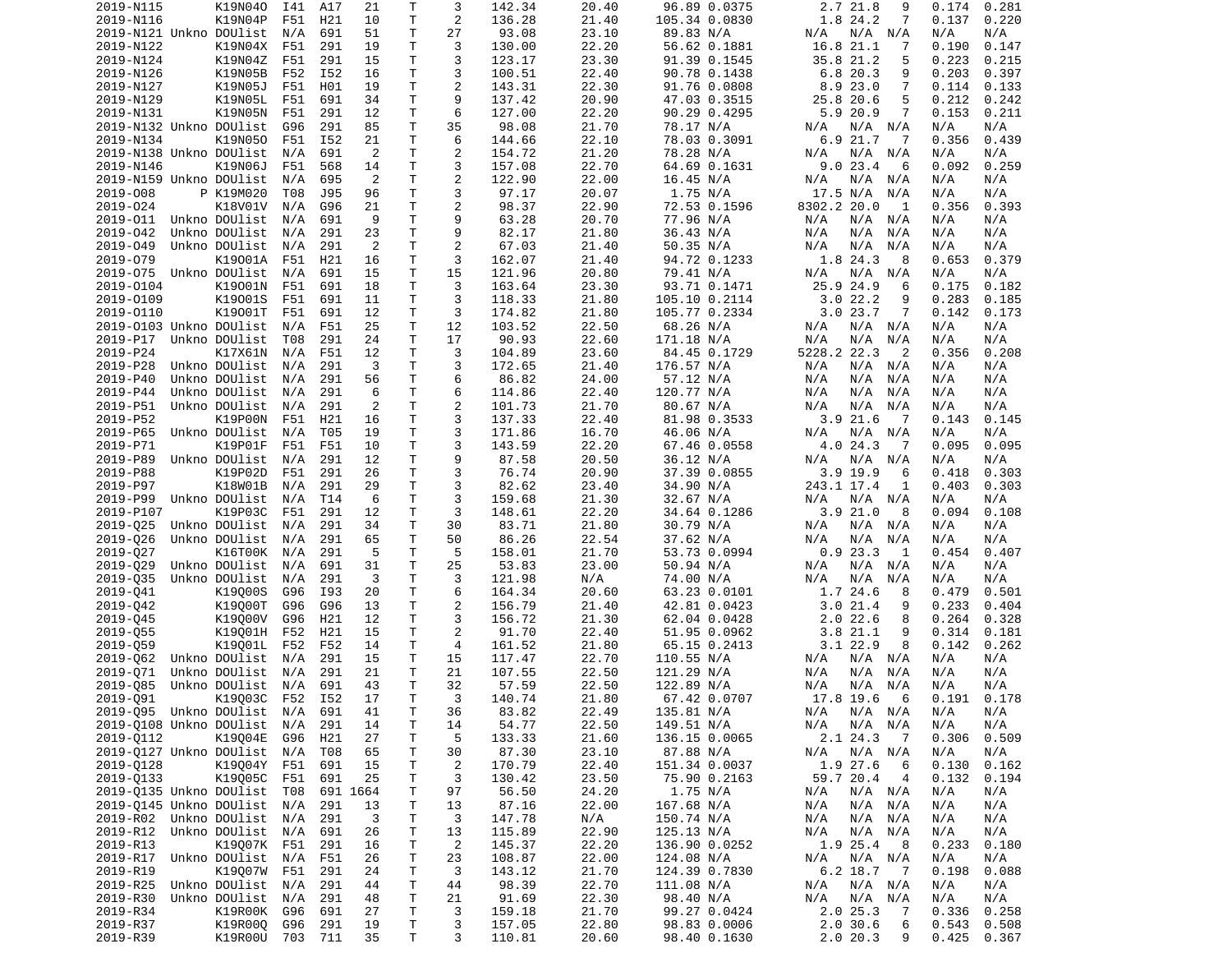| 2019-R54                    | Unkno DOUlist              | N/A  | 291 | 11      | Τ      | 11             | 150.52           | 22.80          | 85.77 N/A                    | N/A<br>N/A<br>N/A             | N/A<br>N/A                       |
|-----------------------------|----------------------------|------|-----|---------|--------|----------------|------------------|----------------|------------------------------|-------------------------------|----------------------------------|
| 2019-R71                    | Unkno DOUlist              | N/A  | 691 | 8       | T      | 8              | 122.68           | 20.90          | 62.49 N/A                    | N/A<br>N/A<br>N/A             | N/A<br>N/A                       |
| 2019-R76                    | K19R02D                    | G96  | 807 | 15      | Τ      | 2              | 173.41           | 22.50          | 64.53 0.1816                 | 3.023.6<br>9                  | 0.392<br>0.249                   |
|                             |                            |      |     |         | Τ      | 3              | 119.39           |                |                              |                               |                                  |
| 2019-R92                    | A K190010                  | G96  | 157 | 66      |        |                |                  | 21.50          | 67.50 N/A                    | 10.7 N/A<br>N/A               | N/A<br>N/A                       |
| 2019-R95 Unkno DOUlist      |                            | N/A  | 291 | 13      | Τ      | 13             | 87.30            | 22.20          | 43.65 N/A                    | N/A<br>N/A<br>N/A             | N/A<br>N/A                       |
| 2019-R100                   | K19R03E                    | F51  | H21 | 14      | Τ      | 3              | 133.88           | 22.40          | 41.86 0.1402                 | 3.8 22.5<br>8                 | 0.212<br>0.167                   |
| 2019-R102                   | C K190030                  | F51  | 711 | 79      | т      | 3              | 125.44           | 22.90          | 80.18 N/A                    | 64.7 N/A N/A                  | N/A<br>N/A                       |
| 2019-R109                   | K19R03R                    | F51  | 695 | 21      | Τ      | 3              | 145.91           | 22.40          | 19.22 0.3676                 | 5.9 21.1<br>-7                | 0.228<br>0.206                   |
| 2019-R108 Unkno DOUlist     |                            | N/A  | 695 | 27      | T      | 24             | 81.88            | 22.30          | 20.79 N/A                    | N/A<br>$N/A$ $N/A$            | N/A<br>N/A                       |
|                             |                            |      |     |         |        |                |                  |                |                              |                               |                                  |
| 2019-R110                   | K190080                    | F51  | 291 | 26      | Τ      | 3              | 98.43            | 22.80          | 86.72 N/A                    | 99.8 13.9<br>1                | 0.125<br>0.102                   |
| 2019-R112 Unkno DOUlist     |                            | N/A  | 695 | 3       | T      | 3              | 149.71           | 20.40          | 18.98 N/A                    | N/A<br>N/A N/A                | N/A<br>N/A                       |
| 2019-S07                    | Unkno DOUlist              | N/A  | 291 | 31      | T      | 31             | 87.36            | 22.10          | 34.27 N/A                    | N/A<br>N/A<br>N/A             | N/A<br>N/A                       |
| 2019-S08                    | Unkno DOUlist              | F51  | 291 | 100     | T.     | 76             | 74.13            | 23.50          | 21.76 N/A                    | N/A<br>N/A<br>N/A             | N/A<br>N/A                       |
| 2019-S10                    | K19R04B                    | F51  | 291 | 30      | Τ      | 2              | 144.18           | 23.40          | 36.89 0.3698                 | 2527.0 19.9<br>2              | 0.171<br>0.186                   |
|                             |                            |      |     |         |        |                |                  |                |                              |                               |                                  |
| 2019-S13                    | Unkno DOUlist              | N/A  | 691 | 101     | Τ      | 89             | 52.09            | 22.90          | 35.53 N/A                    | N/A<br>N/A N/A                | N/A<br>N/A                       |
| 2019-S26                    | Unkno DOUlist              | N/A  | 691 | 83      | T      | 38             | 91.38            | 23.20          | 5.76 N/A                     | N/A<br>N/A<br>N/A             | N/A<br>N/A                       |
| 2019-S17                    | K19S00L                    | F51  | J95 | 18      | т      | 2              | 163.44           | 21.20          | 35.49 0.2637                 | $2.5$ 22.1<br>8               | 0.363<br>0.455                   |
| 2019-S30                    | K19S00Z                    | T08  | 104 | 50      | T      | 6              | 152.90           | 19.40          | 47.89 0.2525                 | $2.5$ 20.6<br>8               | 0.367<br>0.383                   |
| 2019-S38                    | Unkno DOUlist              | N/A  | 291 | 32      | T      | 32             | 88.89            | 23.10          | 67.12 N/A                    | N/A<br>N/A N/A                | N/A<br>N/A                       |
| 2019-S38                    | Unkno DOUlist              | N/A  | 291 | 32      | т      | 32             | 88.89            | 23.10          | 67.12 N/A                    | N/A<br>N/A<br>N/A             | N/A<br>N/A                       |
|                             |                            |      |     |         |        |                |                  |                |                              |                               |                                  |
| 2019-S39                    | Unkno DOUlist              | N/A  | 691 | 57      | T      | 54             | 67.25            | 23.20          | 51.80 N/A                    | N/A<br>N/A<br>N/A             | N/A<br>N/A                       |
| 2019-S46                    | K19R04L                    | F51  | 291 | 12      | Τ      | 3              | 160.20           | 22.20          | 65.28 0.3925                 | 15.8 22.3<br>-5               | 0.171<br>0.239                   |
| 2019-S51                    | K19S01T                    | F51  | 691 | 10      | T      | 3              | 137.60           | 20.70          | 56.61 0.0326                 | $2.0$ 23.8<br>8               | 0.252<br>0.100                   |
| 2019-S61                    | Unkno DOUlist              | N/A  | 691 | 9       | т      | 9              | 125.37           | 21.10          | 93.54 N/A                    | N/A<br>N/A N/A                | N/A<br>N/A                       |
|                             |                            |      |     |         | T.     | 6              |                  |                |                              | 3.025.9<br>4                  | 0.292                            |
| 2019-S67                    | K18P21K                    | N/A  | 691 | 6       |        |                | 142.00           | 22.20          | 58.27 0.0071                 |                               | 0.300                            |
| 2019-S85                    | Unkno DOUlist              | N/A  | 691 | 3       | T.     | 3              | 125.37           | 20.70          | 93.84 N/A                    | N/A<br>N/A N/A                | N/A<br>N/A                       |
| 2019-S97                    | Unkno DOUlist              | C51  | 474 | 12      | т      | 3              | 87.55            | 21.20          | 71.84 N/A                    | N/A<br>N/A<br>N/A             | N/A<br>N/A                       |
| 2019-S128 Unkno DOUlist     |                            | N/A  | 291 | 9       | Τ      | 9              | 97.07            | 22.20          | 170.59 N/A                   | N/A<br>N/A<br>N/A             | N/A<br>N/A                       |
| 2019-S130                   | K19S05F                    | F51  | 291 | 17      | Τ      | 3              | 175.06           | 22.40          | 146.65 0.0899                | 2.025.1<br>7                  | 0.205<br>0.275                   |
| 2019-S131                   | K19S05G                    | F51  | 691 | 16      | T      | 3              | 166.62           | 22.40          |                              | 2.9 23.3<br>7                 | 0.140<br>0.185                   |
|                             |                            |      |     |         |        |                |                  |                | 133.36 0.2676                |                               |                                  |
| 2019-S132                   | K19S05N                    | G96  | 291 | 25      | Τ      | 3              | 164.55           | 21.60          | 68.46 0.2949                 | 8.1 22.9<br>9                 | 0.331<br>0.326                   |
| 2019-S135                   | K19S050                    | F51  | 291 | 9       | T.     | 3              | 149.93           | 22.40          | 132.05 0.2316                | 2.9 23.2<br>8                 | 0.250<br>0.312                   |
| 2019-S136                   | K19S05R                    | F51  | H01 | 16      | T      | 2              | 143.97           | 21.30          | 148.07 0.1096                | $2.0$ 22.6<br>8               | 0.205<br>0.114                   |
| 2019-S137                   | K19S05S                    | F51  | 691 | 15      | Τ      | 3              | 170.33           | 21.90          | 146.74 0.2052                | 1.9 24.0<br>7                 | 0.126<br>0.151                   |
|                             |                            |      |     |         |        |                |                  |                |                              |                               |                                  |
| 2019-S146                   | K19S06H                    | F51  | J04 | 12      | Τ      | 3              | 122.27           | 21.70          | 148.72 0.0656                | 2.5 19.9<br>8                 | 0.060<br>0.171                   |
| 2019-S149                   | K19S060                    | F51  | 291 | 14      | T.     | 3              | 159.68           | 22.70          | 144.72 0.0028                | 3.025.4<br>8                  | 0.279<br>0.239                   |
| 2019-S152                   | K19S06R                    | F51  | 291 | 10      | T      | 6              | 160.27           | 22.30          | 144.72 0.1273                | $3.1$ 24.5<br>8               | 0.230<br>0.243                   |
| 2019-S148 Unkno DOUlist     |                            | N/A  | 691 | 48      | т      | 38             | 97.96            | 22.40          | 170.13 N/A                   | N/A N/A<br>N/A                | N/A<br>N/A                       |
| 2019-S168 Unkno DOUlist     |                            | F51  | 291 | 70      | Τ      | 44             | 82.83            | 23.00          | 145.58 N/A                   | N/A<br>N/A<br>N/A             | N/A<br>N/A                       |
|                             |                            |      | 691 | 13      |        |                |                  |                |                              |                               |                                  |
|                             |                            |      |     |         | т      | 3              | 173.02           | 22.80          | 146.64 0.0022                | 3.925.8<br>-7                 | 0.173<br>0.110                   |
| 2019-S172                   | K19S07L                    | F51  |     |         |        |                | 148.72           |                |                              |                               |                                  |
| 2019-S173                   | K19S07M                    | F51  | 691 | 17      | т      | 3              |                  | 21.70          | 156.13 0.1952                | 2.9 21.2<br>9                 | 0.116<br>0.228                   |
| 2019-S176                   | K19S07U                    | F51  | 691 | 8       | Τ      | 3              | 144.90           | 22.20          | 145.53 0.5300                | 4.0 18.4<br>8                 | 0.100<br>0.191                   |
|                             |                            |      |     |         |        |                |                  |                |                              |                               |                                  |
| 2019-S177                   | K19S07V                    | F51  | 691 | 14      | Τ      | 3              | 138.87           | 22.20          | 145.33 0.0016                | 3.921.9<br>7                  | 0.831<br>0.327                   |
| 2019-S178                   | K19S07W                    | F51  | 691 | 13      | T      | 3              | 139.51           | 22.40          | 92.67 0.2129                 | 7.9 22.1<br>7                 | 0.110<br>0.256                   |
| 2019-T10 Unkno DOUlist      |                            | N/A  | 691 | 89      | Τ      | 60             | 64.23            | 22.80          | 142.22 N/A                   | N/A<br>N/A N/A                | N/A<br>N/A                       |
| 2019-T08                    | K19S08R                    | F51  | 291 | 12      | T.     | 3              | 140.63           | 22.60          | 145.16 0.0129                | 4.9 25.5<br>7                 | 0.256<br>0.142                   |
| 2019-T12                    | K19S08U                    | G96  | 691 | 25      | T      | 3              | 153.07           | 23.20          | 144.08 0.1202                | 2.021.8<br>9                  | 0.250<br>0.264                   |
|                             |                            |      |     |         |        |                |                  |                |                              | 9                             |                                  |
| 2019-T13                    | K19S08V                    | G96  | 291 | 13      | Τ      | 3              | 153.39           | 21.90          | 142.07 0.2166                | $3.2$ 20.2                    | 0.494<br>0.437                   |
| 2019-T16                    | K19S08Y                    | F51  | 691 | 9       | Τ      | 3              | 159.89           | 22.60          | 142.67 0.1537                | 1.9 24.6<br>8                 | 0.501<br>0.154                   |
| 2019-T37                    | Unkno DOUlist              | N/A  | 291 | 29      | т      | 22             | 81.64            | 22.10          | 119.19 N/A                   | N/A N/A<br>N/A                | N/A<br>N/A                       |
| 2019-T39                    | K19S10A                    | F51  | 711 | 13      | T.     | 3              | 160.14           | 22.60          | 131.25 0.3089                | 4.8 22.6<br>-7                | 0.243<br>0.214                   |
| 2019-T56                    | Unkno DOUlist              | N/A  | 291 | 62      | T.     | 52             | 83.42            | 22.90          | 116.71 N/A                   | N/A<br>N/A N/A                | N/A<br>N/A                       |
|                             |                            |      |     | 14      | T.     | 3              |                  |                |                              | 32.621.0<br>-5                | 0.128                            |
| 2019-T58                    | K19S10N F51                |      | H21 |         |        |                | 137.10           | 23.30          | 119.68 0.1494                |                               | 0.194                            |
| 2019-T59                    | K19S100 F51 691            |      |     | 17      | Τ      | 3              | 147.64           | 21.80          | 118.32 0.3451                | $\overline{7}$<br>8.9 21.3    | 0.298<br>0.381                   |
| 2019-T60                    | K19S10P                    | F51  | 691 | 13      | Τ      | 3              | 157.05           | 22.30          | 118.28 0.2740                | 8.9 22.7<br>$\overline{7}$    | 0.167<br>0.193                   |
| 2019-T62                    | K19S10R F51                |      | 691 | 12      | Τ      | $\overline{c}$ | 141.91           | 21.50          | 116.44 0.0611                | 3.024.9<br>7                  | 0.219<br>0.124                   |
| 2019-T76                    | Unkno DOUlist N/A          |      | 291 | 64      | т      | 40             | 109.98           | 23.00          | 31.35 N/A                    | $N/A$ $N/A$<br>N/A            | N/A<br>N/A                       |
|                             |                            |      |     |         |        |                |                  |                |                              |                               |                                  |
| 2019-T84                    | Unkno DOUlist              | -381 | 691 | 93      | Τ      | 37             | 120.79           | 23.60          | 94.83 N/A                    | N/A N/A<br>N/A                | N/A<br>N/A                       |
| 2019-T94                    | K19S11B                    | F51  | 691 | 12      | Τ      | 3              | 156.95           | 22.70          | 93.73 0.2506                 | 5.8 20.3<br>- 7               | 0.342<br>0.300                   |
| 2019-T98 Unkno DOUlist      |                            | N/A  | 691 | 98      | T.     | 78             | 79.32            | 24.50          | 81.82 N/A                    | N/A N/A<br>N/A                | N/A<br>N/A                       |
| 2019-T112                   | K19T02E                    | F51  | 474 | 23      | Τ      | 3              | 161.22           | 22.40          | 81.05 0.0034                 | 12.1 25.5<br>6                | 0.674<br>0.326                   |
| 2019-T115                   | K19T02H                    | G96  | F51 | 35      | Τ      | 3              | 154.76           | 21.00          | 81.11 0.0230                 | 1.3 26.4<br>6                 | 1.520<br>4.058                   |
|                             |                            |      |     |         |        |                |                  |                |                              |                               |                                  |
| 2019-T117 Unkno DOUlist     |                            | N/A  | 291 | 61      | Τ      | 50             | 91.61            | 23.90          | 70.74 N/A                    | N/A<br>N/A N/A                | N/A<br>N/A                       |
| 2019-T121                   | K19T020                    | F51  | 291 | 18      | т      | 6              | 165.29           | 22.20          | 72.64 0.0310                 | 1.8 24.7<br>7                 | 0.330<br>0.344                   |
| 2019-T122                   | K19T02R                    | F51  | 691 | 21      | T      | 3              | 160.67           | 21.40          | 72.42 0.0326                 | 1.8 23.3<br>7                 | 0.304<br>0.371                   |
| 2019-T146                   | K19T03N                    | I41  | 691 | 16      | Τ      | 3              | 157.34           | 20.29          | 62.82 0.4646                 | 9.9 18.7<br>6                 | 0.213<br>0.164                   |
| 2019-T150 Unkno DOUlist     |                            | N/A  | 691 | 68      | T.     | 48             | 70.28            | 23.40          | 59.75 N/A                    | N/A                           | N/A<br>N/A                       |
|                             |                            |      |     |         |        |                |                  |                |                              | N/A N/A                       |                                  |
| 2019-T152                   | K19T03W                    | F51  | H21 | 16      | T      | 3              | 136.91           | 21.70          | 60.66 0.2187                 | 1.8 22.6<br>8                 | 0.216<br>0.242                   |
| 2019-T166 Unkno DOUlist N/A |                            |      | 291 | 10      | Τ      | 6              | 157.02           | 22.20          | 51.43 N/A                    | N/A<br>$N/A$ $N/A$            | N/A<br>N/A                       |
| 2019-T167<br>2019-T173      | K19T04J<br>K19T04N F51 695 | F51  | 291 | 17<br>9 | Τ<br>Τ | 5<br>3         | 129.47<br>170.44 | 21.90<br>22.40 | 48.35 0.1748<br>48.64 0.0358 | 3.920.6<br>8<br>1.9 23.0<br>8 | 0.204<br>0.388<br>0.145<br>0.122 |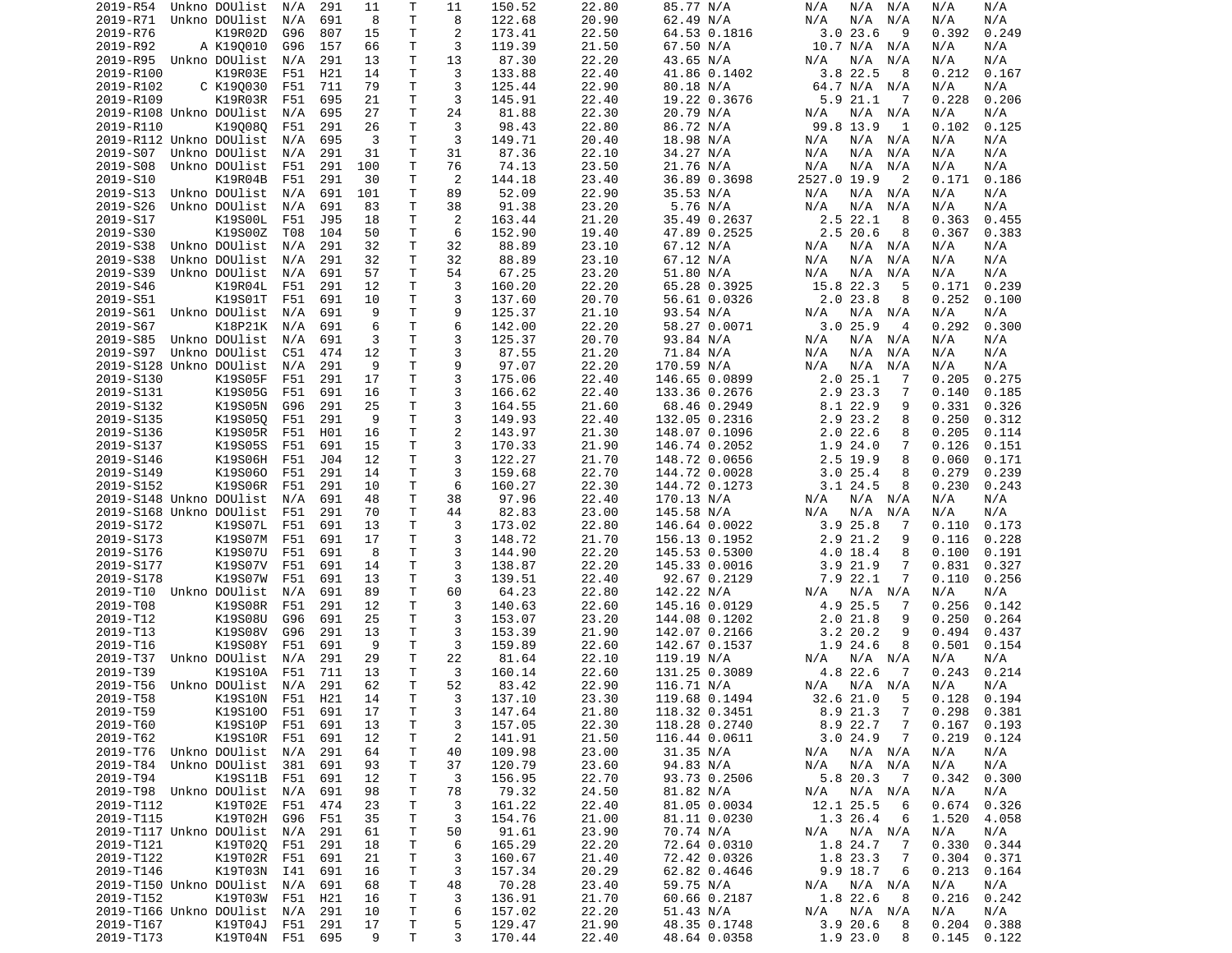| 2019-T174                      | K19T040         | F51 | 695 | 11  | Τ            | 3              | 165.46 | 22.80 | 48.74 0.2552  | 2.0 24.1<br>7                 | 0.111<br>0.168  |  |
|--------------------------------|-----------------|-----|-----|-----|--------------|----------------|--------|-------|---------------|-------------------------------|-----------------|--|
| 2019-T180                      | K19T05D         | F51 | 695 | 10  | T            | 3              | 165.56 | 24.10 | 48.84 0.2504  | 1.9 24.9<br>7                 | 0.154<br>0.140  |  |
| 2019-T187                      | K19T05P         | F51 | 695 | 12  | т            | 6              | 160.42 | 21.80 | 41.61 0.0053  | 2.6 25.3<br>7                 | 0.227<br>0.246  |  |
| 2019-T169 Unkno DOUlist        |                 | N/A | A77 | 108 | Τ            | 6              | 148.61 | 20.30 | 40.73 N/A     | N/A<br>N/A N/A                | N/A<br>N/A      |  |
| 2019-T191                      | K19T05Z         | F51 | 695 | 17  | T.           | 9              | 127.64 | 23.30 | 38.34 0.2758  | 4.9 22.0<br>-7                | 0.184<br>0.162  |  |
| 2019-T194                      | K19T06G         | F51 | 695 | 17  | Τ            | 5              | 164.09 | 22.50 | 37.74 0.1493  | 3.021.4<br>8                  | 0.154<br>0.185  |  |
| 2019-T193 Unkno DOUlist        |                 | N/A | 691 | 32  | Τ            | 21             | 85.41  | 22.80 | 38.55 N/A     | N/A N/A<br>N/A                | N/A<br>N/A      |  |
| 2019-T207 Unkno DOUlist        |                 | G96 | 691 | 45  | T            | 25             | 98.86  | 22.30 |               | N/A                           | N/A             |  |
|                                |                 |     |     |     |              |                |        |       | 27.90 N/A     | N/A<br>N/A                    | N/A             |  |
| 2019-T219 Unkno DOUlist        |                 | N/A | 291 | 8   | T            | 6              | 128.45 | 21.50 | 29.53 N/A     | N/A<br>N/A<br>N/A             | N/A<br>N/A      |  |
| 2019-T226                      | K19T07T         | F51 | 568 | 11  | Τ            | 3              | 129.28 | 22.70 | 58.49 0.2663  | 3.0 22.4<br>8                 | 0.193<br>0.138  |  |
| 2019-U01 Unkno DOUlist         |                 | N/A | 291 | 40  | T            | 26             | 100.93 | 21.50 | 13.84 N/A     | N/A<br>N/A<br>N/A             | N/A<br>N/A      |  |
| 2019-U07                       | K19T07X         | F51 | 695 | 13  | T            | 6              | 153.63 | 22.00 | 40.01 N/A     | 15.7 13.4<br>6                | 0.159<br>0.132  |  |
| 2019-U11                       | Unkno DOUlist   | N/A | E10 | 105 | T            | 62             | 53.68  | 22.20 | 19.15 N/A     | N/A<br>N/A<br>N/A             | N/A<br>N/A      |  |
| 2019-U27                       | Unkno DOUlist   | N/A | 691 | 35  | Τ            | 35             | 49.72  | 22.20 | 39.85 N/A     | N/A<br>N/A<br>N/A             | N/A<br>N/A      |  |
| 2019-U30                       | Unkno DOUlist   | N/A | I52 | 47  | T            | 44             | 108.82 | 22.00 | 50.66 N/A     | N/A N/A<br>N/A                | N/A<br>N/A      |  |
| 2019-U51                       | Unkno DOUlist   | N/A | 291 | 74  | T            | 64             | 51.34  | 22.00 | 59.66 N/A     | N/A<br>N/A<br>N/A             | N/A<br>N/A      |  |
| 2019-U58                       | Unkno DOUlist   | G96 | 691 | 130 | Τ            | 69             | 107.48 | 23.00 | 49.24 N/A     | $N/A$ $N/A$<br>N/A            | N/A<br>N/A      |  |
| 2019-U96                       | Unkno DOUlist   | N/A | 291 | 28  | T            | 28             | 124.84 | 23.10 | 89.55 N/A     | N/A<br>N/A<br>N/A             | N/A<br>N/A      |  |
| 2019-U97                       | K19U03A         | G96 | H21 | 18  | T            | 3              | 153.07 | 23.00 | 76.24 0.0028  | 1.8 26.1<br>-8                | 0.236<br>0.266  |  |
| 2019-U111 Unkno DOUlist        |                 | N/A | 291 | 54  | т            | 51             | 115.20 | 22.90 | 98.74 N/A     | N/A<br>N/A                    | N/A<br>N/A      |  |
|                                |                 |     |     |     |              |                |        |       |               | N/A                           |                 |  |
| 2019-U116                      | C K19T050       | T08 | 850 | 53  | T            | 12             | 52.77  | 19.90 | 6.26 N/A      | 14.8 N/A<br>N/A               | N/A<br>N/A      |  |
| 2019-U123                      | K08U00B         | N/A | 291 | 13  | T            | 3              | 150.73 | 23.50 | 101.38 0.2729 | 1647.9 22.2<br>$\overline{2}$ | 0.457<br>0.476  |  |
| 2019-U125 Unkno DOUlist        |                 | N/A | 691 | 52  | T            | 48             | 66.44  | 23.40 | 110.23 N/A    | N/A<br>N/A N/A                | N/A<br>N/A      |  |
| 2019-U140                      | P K19T060       | F52 | T08 | 102 | Τ            | 11             | 144.67 | 20.30 | 10.69 N/A     | 16.0 N/A<br>N/A               | N/A<br>N/A      |  |
| 2019-U151                      | K19U05S         | F51 | I52 | 25  | T.           | 6              | 125.61 | 21.80 | 100.74 0.1432 | 2.7 21.7<br>9                 | 0.250<br>0.160  |  |
| 2019-U156 Unkno DOUlist        |                 | N/A | 691 | 28  | T            | 20             | 123.23 | 22.50 | 115.13 N/A    | N/A<br>N/A<br>N/A             | N/A<br>N/A      |  |
| 2019-U160                      | K19U06A         | F51 | H01 | 10  | т            | 3              | 163.51 | 22.20 | 88.97 0.3443  | 2.7 20.7<br>8                 | 0.121<br>0.116  |  |
| 2019-U167                      | K19U06L         | F51 | L01 | 14  | Τ            | 3              | 162.73 | 21.70 | 126.51 0.1127 | 1.6 24.8<br>8                 | 0.212<br>0.343  |  |
| 2019-U181 Unkno DOUlist        |                 | N/A | 291 | 33  | Τ            | 30             | 117.17 | 21.80 | 146.99 N/A    | N/A N/A<br>N/A                | N/A<br>N/A      |  |
| 2019-U189                      | K19U070         | F51 | 291 | 13  | Τ            | 3              | 148.83 | 21.70 | 126.41 0.0100 | 2.0 27.5<br>6                 | 0.278<br>0.147  |  |
|                                |                 |     |     |     |              |                |        |       |               |                               |                 |  |
| 2019-U170                      | K19U06R         | F51 | 291 | 12  | Τ            | 3              | 158.34 | 22.10 | 113.85 0.0590 | $2.0$ 26.4<br>7               | 0.247<br>0.230  |  |
| 2019-U171                      | K19U06S         | F51 | L01 | 13  | T.           | 3              | 119.82 | 21.91 | 113.21 0.3244 | 2.5<br>20.5<br>9              | 0.234<br>0.167  |  |
| 2019-U185                      | K19U07G         | G96 | G96 | 19  | T            | 3              | 151.28 | 22.60 | 126.32 0.2379 | 2.1 21.7<br>8                 | 0.224<br>0.363  |  |
| 2019-U188                      | K19U07J         | F51 | H01 | 17  | т            | 3              | 158.89 | 22.40 | 126.45 0.1377 | 1.9 24.6<br>8                 | 0.100<br>0.248  |  |
| 2019-U195                      | K19U07S         | F51 | K63 | 33  | T            | 3              | 137.73 | 20.70 | 115.46 0.0233 | 3.524.1<br>7                  | 0.259<br>0.496  |  |
| 2019-U217 Unkno DOUlist        |                 | N/A | 691 | 25  | Τ            | 14             | 114.48 | 22.20 | 154.90 N/A    | N/A<br>N/A<br>N/A             | N/A<br>N/A      |  |
| 2019-U206                      | K19U08D         | F51 | H01 | 14  | T.           | 3              | 162.02 | 23.20 | 69.07 0.1070  | 19.7 22.9<br>6                | 0.156<br>0.167  |  |
| 2019-U222                      | K19U08V         | F51 | 691 | 22  | т            | 3              | 166.60 | 21.96 | 114.51 0.2421 | 4.0 23.3<br>8                 | 0.432<br>0.402  |  |
| 2019-U223                      | K19U08W         | F51 | 691 | 24  | Τ            | 3              | 143.60 | 21.20 | 140.68 0.0048 | 2.025.2<br>8                  | 0.402<br>0.429  |  |
| 2019-U232                      | K19U09L         | F51 | 568 | 10  | т            | 5              | 164.03 | 22.17 | 143.20 0.1216 | 2.025.5<br>7                  | 0.199<br>0.148  |  |
| 2019-U247                      | K19U10C         | F51 | 568 | 14  | Τ            | 3              | 141.03 | 22.50 | 127.05 0.3110 | 3.022.4<br>8                  | 0.158<br>0.122  |  |
|                                |                 |     |     |     |              |                |        |       |               |                               |                 |  |
| 2019-U244                      | K19U09Y         | F51 | H21 | 15  | T            | 3              | 151.68 | 21.90 | 127.62 0.2030 | 3.8 20.3<br>8                 | 0.193<br>0.194  |  |
| 2019-U249                      | K19U10G         | F51 | 568 | 18  | Τ            | 2              | 146.78 | 21.49 | 140.66 0.3582 | 2.1 18.8<br>8                 | 0.333<br>0.282  |  |
| 2019-U250                      | K19U10J         | F51 | 568 | 17  | T            | 5              | 143.43 | 21.90 | 140.63 0.2942 | $2.0$ 19.7<br>7               | 0.121<br>0.247  |  |
| 2019-U255 Unkno DOUlist        |                 | N/A | 291 | 37  | Τ            | 34             | 113.94 | 22.60 | 162.84 N/A    | N/A<br>N/A N/A                | N/A<br>N/A      |  |
| 2019-U254                      | K19U100         | F51 | H01 | 14  | T.           | 3              | 168.23 | 22.40 | 129.60 0.4196 | 4.7 21.8<br>7                 | 0.173<br>0.205  |  |
| 2019-U256                      | K19U100         | F51 | 291 | 17  | Τ            | 6              | 141.41 | 22.98 | 141.28 0.3688 | $3.8$ 18.8<br>8               | 0.326<br>0.252  |  |
| 2019-U259                      | K19U10Y         | F51 | H01 | 19  | Τ            | 3              | 111.29 | 22.50 | 166.09 0.0799 | 1.8 21.9<br>9                 | 0.319<br>0.219  |  |
| 2019-U271 Unkno DOUlist        |                 | F51 | I41 | 61  | T.           | 38             | 41.81  | 22.50 | 130.37 N/A    | N/A<br>N/A N/A                | N/A<br>N/A      |  |
| 2019-U272                      | K19U11V         | F51 | 291 | 14  | т            | 3              | 134.94 | 22.38 | 100.85 0.1391 | 7.9 23.2<br>6                 | 0.130<br>0.125  |  |
| 2019-U280                      | K19U12L         | F52 | 691 | 13  | T            | 2              | 135.47 | 20.40 | 152.10 0.0085 | 1.9 25.8<br>8                 | 0.390<br>0.373  |  |
| 2019-U287 Unkno DOUlist        |                 | N/A | 691 | 49  | T.           | 40             | 61.88  | 22.50 |               | N/A                           | N/A<br>N/A      |  |
|                                |                 |     |     |     |              |                |        |       | 136.30 N/A    | N/A N/A                       |                 |  |
| 2019-U283                      | K19U12Q         | F51 | 474 | 15  | $\mathsf{T}$ | $\overline{2}$ | 120.68 | 21.70 | 86.88 0.0739  | 9.2 23.5<br>$\overline{7}$    | 0.355<br>0.326  |  |
| 2019-U288                      | K19U12X G96     |     | 291 | 18  | Τ            | 3              | 155.21 | 22.20 | 136.92 0.0025 | 2.1 28.7<br>8                 | $0.452$ $0.441$ |  |
| 2019-V02                       | K19U13J         | F51 | 691 | 20  | Τ            | 3              | 137.11 | 22.40 | 84.60 0.2770  | 55.7 18.6<br>6                | 0.528<br>0.529  |  |
| 2019-V03                       | K13C88A N/A     |     | 291 | 12  | Τ            | 3              | 164.17 | 23.20 | 126.77 0.0683 | 3.924.8<br>3                  | 0.505<br>0.232  |  |
| 2019-V01 Unkno DOUlist N/A     |                 |     | 291 | 58  | т            | 47             | 61.06  | 23.40 | 20.95 N/A     | N/A N/A<br>N/A                | N/A<br>N/A      |  |
| 2019-V05                       | K19U13L F51     |     | 291 | 25  | T            | 6              | 121.48 | 21.40 | 123.49 0.0741 | 5.021.2<br>7                  | 0.269<br>0.243  |  |
| 2019-V12                       | K19V00A         | 703 | L04 | 17  | Τ            | 3              | 121.67 | 20.30 | 120.90 0.0006 | 0.628.5<br>6                  | 0.661<br>0.586  |  |
| 2019-V14 Unkno DOUlist         |                 | N/A | L04 | 27  | T.           | 23             | 119.68 | 23.70 | 113.98 N/A    | N/A N/A<br>N/A                | N/A<br>N/A      |  |
|                                | K19U13U         |     |     |     | Τ            | 3              |        |       | 112.14 0.6752 |                               |                 |  |
| 2019-V15                       |                 | F52 | H01 | 24  |              |                | 121.51 | 22.60 |               | 5.9 19.1<br>-7                | 0.207<br>0.140  |  |
| 2019-V23                       | K19U14B F51     |     | 691 | 14  | Τ            | 3              | 173.84 | 22.30 | 114.40 0.0060 | 1.8 25.9<br>8                 | 0.191<br>0.201  |  |
| 2019-V24                       | K19U14C         | F51 | I52 | 13  | Τ            | 3              | 151.72 | 22.20 | 114.44 0.0015 | $3.9$ 22.9<br>9               | 0.296<br>0.417  |  |
| 2019-V27                       | K19U14F         | F51 | H21 | 16  | т            | 3              | 145.95 | 22.13 | 114.91 0.1082 | 4.8 21.8<br>$\overline{7}$    | 0.279<br>0.292  |  |
| 2019-V30                       | Unkno DOUlist   | N/A | 291 | 35  | T            | 32             | 108.63 | 22.90 | 100.82 N/A    | N/A N/A<br>N/A                | N/A<br>N/A      |  |
| 2019-V46                       | K19U14N         | F51 | 691 | 17  | Τ            | 6              | 142.27 | 21.63 | 93.26 0.3023  | 3.7 20.7<br>- 7               | 0.169<br>0.251  |  |
| 2019-V47 Unkno DOUlist         |                 | 703 | T05 | 79  | T.           | 56             | 66.24  | 22.90 | 89.79 N/A     | N/A<br>$N/A$ $N/A$            | N/A<br>N/A      |  |
| 2019-V56                       | K13J29E         | N/A | 291 | 5   | Τ            | $\overline{2}$ | 149.62 | 22.14 | 89.82 0.0120  | 2.023.5<br>- 3                | 0.326<br>0.274  |  |
| 2019-V49                       | K19U14P F51 H01 |     |     | 37  | Τ            | 3              | 85.18  | 23.00 | 89.20 0.1158  | 7.9 19.2<br>9                 | 0.331<br>0.327  |  |
| 2019-V63 Unkno DOUlist N/A E89 |                 |     |     | 101 | T            | 91             | 83.57  | 24.10 | 78.60 N/A     | N/A<br>N/A N/A                | N/A<br>N/A      |  |
| 2019-V65                       | K19V01X F51 291 |     |     | 13  | Τ            | 2              | 123.66 | 22.36 | 91.15 0.1294  | 10.0 22.0<br>$\overline{7}$   | 0.258<br>0.065  |  |
|                                |                 |     |     |     |              |                |        |       |               |                               |                 |  |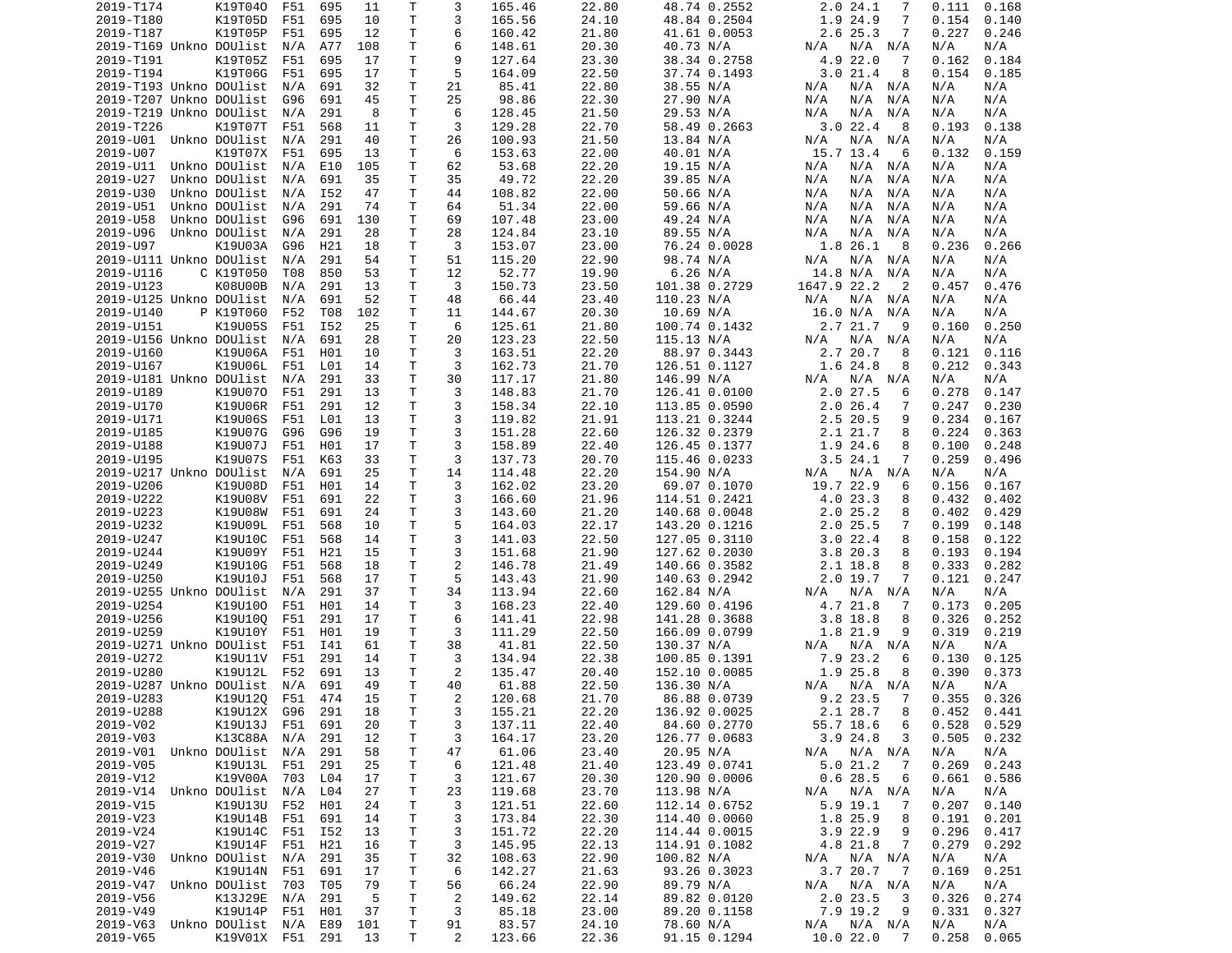| 2019-V69                       | K19V02D           | 703     | I52              | 28  | T            | 3              | 113.92 | 19.10 | 80.85 0.0477  | 1.2 21.4<br>8               | 0.324<br>0.796  |  |
|--------------------------------|-------------------|---------|------------------|-----|--------------|----------------|--------|-------|---------------|-----------------------------|-----------------|--|
| 2019-V77 Unkno DOUlist         |                   | N/A     | G96              | 11  | T.           | 3              | 108.30 | 22.20 | 57.61 N/A     | N/A N/A<br>N/A              | N/A<br>N/A      |  |
| 2019-V91                       | K19V03H           | F51     | G96              | 15  | T            | 8              | 146.44 | 21.14 | 79.17 0.0191  | 3.023.9<br>8                | 0.214<br>0.309  |  |
| 2019-V112 Unkno DOUlist        |                   | N/A     | 291              | 3   | T.           | 3              | 167.35 | 18.00 | 60.05 N/A     | N/A N/A<br>N/A              | N/A<br>N/A      |  |
| 2019-V126 Unkno DOUlist        |                   | N/A     | 291              | 9   | T.           | 5              | 108.50 | 21.70 | 48.46 N/A     | N/A<br>N/A<br>N/A           | N/A<br>N/A      |  |
| 2019-V139 Unkno DOUlist        |                   | N/A     | 291              | 21  | T            | 21             | 132.33 | 21.00 | 35.19 N/A     | N/A<br>N/A<br>N/A           | N/A<br>N/A      |  |
| 2019-V142 Unkno DOUlist        |                   | N/A     | 691              | 14  | Τ            | 6              | 145.01 | 20.90 | 35.06 N/A     | N/A<br>N/A<br>N/A           | N/A<br>N/A      |  |
| 2019-V144                      | K19V05K           | F51     | 291              | 20  | Τ            | 2              | 136.04 | 23.10 | 35.51 0.2953  | 45.9 22.7<br>$\overline{4}$ | 0.196<br>0.187  |  |
| 2019-V189 Unkno DOUlist        |                   | N/A     | 691              | 16  | Τ            | 16             | 109.19 | 21.70 | 29.73 N/A     | $N/A$ $N/A$<br>N/A          | N/A<br>N/A      |  |
| 2019-V191                      | K19V05S           | F52     | 691              | 14  | Τ            | 5              | 139.70 | 21.53 | 26.95 0.0095  | 6.722.8<br>-9               | 0.309<br>0.234  |  |
| 2019-W02 Unkno DOUlist         |                   | N/A     | 291              | 5   | T.           | 5              | 152.35 | 19.00 | 42.03 N/A     | $N/A$ $N/A$<br>N/A          | N/A<br>N/A      |  |
| 2019-W05                       | Unkno DOUlist     | N/A     | 691              | 66  | Τ            | 45             | 99.28  | 21.80 | 46.86 N/A     | N/A<br>N/A<br>N/A           | N/A<br>N/A      |  |
| 2019-W06                       | K19V05W           | F51     | 291              | 19  | T.           | 2              | 146.78 | 23.20 | 52.93 0.2351  | 29.8 23.8<br>$\overline{4}$ | 0.243<br>0.265  |  |
| 2019-W07                       | K19V05X           | F52     | 807              | 21  | Τ            | 3              | 93.18  | 22.10 | 36.23 0.0070  | 72.0 23.5<br>5              | 0.349<br>0.176  |  |
| 2019-W48                       | Unkno DOUlist     | N/A     | 691              | 151 | т            | 80             | 64.72  | 22.90 | 16.81 N/A     | N/A<br>N/A N/A              | N/A<br>N/A      |  |
| 2019-W51                       |                   |         |                  |     |              | 81             |        |       |               |                             |                 |  |
|                                | Unkno DOUlist     | N/A     | V <sub>0</sub> 0 | 107 | т            |                | 82.05  | 22.20 | 56.13 N/A     | N/A<br>N/A<br>N/A           | N/A<br>N/A      |  |
| 2019-W89                       | K19W00P           | F52     | W34              | 26  | т            | 6              | 168.53 | 20.60 | 59.61 0.2352  | 3.6 21.5<br>8               | 0.356<br>0.403  |  |
| 2019-W110 Unkno DOUlist        |                   | N/A     | 291              | 12  | T            | 12             | 127.98 | 22.50 | 133.92 N/A    | N/A<br>N/A N/A              | N/A<br>N/A      |  |
| 2019-W113                      | K19W01E           | G96     | V <sub>06</sub>  | 17  | Τ            | 3              | 150.74 | 22.30 | 69.23 0.0334  | 5.1 24.8<br>8               | 0.236<br>0.291  |  |
| 2019-W117                      | K09H51Y           | N/A     | H21              | 18  | T            | $\overline{4}$ | 168.55 | 22.80 | 82.95 0.3147  | 4.8 20.7<br>4               | 0.605<br>0.564  |  |
| 2019-W120 Unkno DOUlist        |                   | N/A     | 691              | 34  | T            | 16             | 137.65 | 21.80 | 42.95 N/A     | N/A<br>N/A N/A              | N/A<br>N/A      |  |
| 2019-W126 Unkno DOUlist        |                   | N/A     | 291              | 22  | T.           | 16             | 118.05 | 23.60 | 145.69 N/A    | N/A<br>N/A<br>N/A           | N/A<br>N/A      |  |
| 2019-W128                      | K19W01V           | F51     | H <sub>21</sub>  | 16  | T            | 3              | 168.78 | 21.10 | 152.87 0.0016 | 0.628.0<br>8                | 0.282<br>0.281  |  |
| 2019-W132                      | P K19V020         | G96     | K88              | 29  | $\mathsf{T}$ | 2              | 78.57  | 21.60 | 46.31 N/A     | 21.6 N/A N/A                | N/A<br>N/A      |  |
| 2019-W145                      | K19W02L           | F52     | I52              | 30  | T.           | 3              | 172.06 | 22.00 | 148.89 0.1937 | 1.9 24.1<br>-8              | 0.470<br>0.333  |  |
| 2019-W146 Unkno DOUlist        |                   | N/A     | 691              | 14  | Τ            | 10             | 126.06 | 21.60 | 160.51 N/A    | N/A<br>N/A N/A              | N/A<br>N/A      |  |
| 2019-W156 Unkno DOUlist        |                   | N/A     | 695              | 8   | T            | 8              | 89.52  | N/A   | 91.65 N/A     | N/A<br>N/A<br>N/A           | N/A<br>N/A      |  |
| 2019-W157                      | K19W02U           | F52     | 291              | 11  | Τ            | 2              | 150.42 | 21.90 | 32.81 0.0018  | 11.8 24.7<br>-8             | 0.193<br>0.170  |  |
| 2019-X31 Unkno DOUlist         |                   | N/A     | 291              | 21  | Τ            | 21             | 87.30  | 22.10 | 98.82 N/A     | N/A<br>N/A N/A              | N/A<br>N/A      |  |
| 2019-X36                       | K19W06L           | F51     | 568              | 14  | T            | 3              | 118.61 | 21.43 | 99.65 0.0328  | 3.123.2<br>8                | 0.290<br>0.295  |  |
| 2019-X41                       | K19W06M           | F51     | 291              | 9   | Τ            | 2              | 120.26 | 22.07 | 101.37 0.1416 | $2.9$ $23.1$<br>8           | 0.071<br>0.083  |  |
| 2019-X49                       | Unkno DOUlist     | N/A     | 691              | 11  | T            | 11             | 115.31 | 21.40 | 67.90 N/A     | N/A<br>N/A N/A              | N/A<br>N/A      |  |
| 2019-X59                       | Unkno DOUlist     | N/A     | 691              | 3   | Τ            | 3              | 124.25 | 21.40 | 119.01 N/A    | N/A<br>N/A<br>N/A           | N/A<br>N/A      |  |
| 2019-X74                       | Unkno DOUlist     | N/A     | 691              | 46  | T.           | 30             | 88.57  | 22.10 | 66.37 N/A     | N/A<br>N/A<br>N/A           | N/A<br>N/A      |  |
|                                |                   |         |                  |     |              |                |        |       |               |                             |                 |  |
| 2019-X77                       | K19X01V           | F52     | 691              | 20  | Τ            | 2              | 125.90 | 21.50 | 66.82 0.0054  | 1.8 23.8<br>8               | 0.271<br>0.218  |  |
| 2019-X79                       | K19X02B           | F51     | 691              | 17  | Τ            | 2              | 146.73 | 21.80 | 68.06 0.3495  | 2.9 20.7<br>8               | 0.253<br>0.184  |  |
| 2019-X83                       | Unkno DOUlist     | N/A     | 691              | 53  | Τ            | 25             | 51.39  | 22.40 | 55.53 N/A     | N/A N/A<br>N/A              | N/A<br>N/A      |  |
| 2019-X89                       | K06Y01U           | N/A     | 691              | 18  | Τ            | 3              | 119.47 | 22.07 | 54.97 0.2088  | 3.021.0<br>1                | 0.562<br>0.577  |  |
| 2019-X94 Unkno DOUlist         |                   | N/A     | J38              | 101 | Τ            | 6              | 128.58 | 21.40 | 21.82 N/A     | N/A<br>N/A N/A              | N/A<br>N/A      |  |
| 2019-X108                      | K19W06V           | C51     | 807              | 29  | Τ            | 3              | 91.03  | 22.54 | 10.89 0.3965  | 11.7 19.6<br>8              | 0.551<br>0.597  |  |
| 2019-X109                      | K19X03B           | G96     | K63              | 44  | T.           | 3              | 171.18 | 20.00 | 28.47 0.0868  | 3.620.2<br>9                | 0.335<br>0.344  |  |
| 2019-X111                      | K19X03D           | F51     | 807              | 16  | $\mathsf{T}$ | 3              | 136.53 | 22.00 | 13.70 0.3214  | 7.8 19.9<br>7               | 0.159<br>0.224  |  |
| 2019-X117                      | K19W06Z           | F51     | 568              | 15  | Τ            | 3              | 172.91 | 22.33 | 99.04 0.1900  | 7.1 19.7<br>9               | 0.113<br>0.128  |  |
| 2019-X120 Unkno DOUlist        |                   | N/A     | 291              | 100 | Τ            | 79             | 69.67  | 23.00 | 14.78 N/A     | N/A<br>N/A N/A              | N/A<br>N/A      |  |
| 2019-X121                      | K19X03G           | F51     | 291              | 13  | т            | 3              | 122.39 | 20.80 | 2.98 0.2274   | $3.9$ 18.8<br>7             | 0.188<br>0.086  |  |
| 2019-X124 Unkno DOUlist        |                   | N/A     | 291              | 91  | Τ            | 75             | 74.29  | 22.60 | 28.21 N/A     | N/A N/A<br>N/A              | N/A<br>N/A      |  |
| 2019-X125                      | K19X03J           | F51     | 691              | 12  | т            | 3              | 116.87 | 19.30 | 10.95 0.2722  | 3.920.0<br>8                | 0.178<br>0.135  |  |
| 2019-Y01 Unkno DOUlist         |                   | N/A     | T08              | 75  | T            | 42             | 68.57  | 22.00 | 12.36 N/A     | N/A N/A<br>N/A              | N/A<br>N/A      |  |
| 2019-Y09                       | Unkno DOUlist     | N/A     | F51              | 38  | т            | 27             | 53.70  | 22.50 | 52.62 N/A     | N/A<br>N/A<br>N/A           | N/A<br>N/A      |  |
| 2019-Y12                       | Unkno DOUlist     | N/A     | 691              | 48  | Τ            | 37             | 72.73  | 21.60 | 10.24 N/A     | N/A<br>N/A<br>N/A           | N/A<br>N/A      |  |
| 2019-Y14                       | Unkno DOUlist     | N/A     | 291              | 76  | T            | 65             | 103.05 | 23.30 | 10.17 N/A     | N/A<br>N/A<br>N/A           | N/A<br>N/A      |  |
| 2019-Y28                       | Unkno DOUlist     | G96     | 691              | 127 | Τ            | 73             | 100.76 | 23.70 | 57.71 N/A     | N/A<br>N/A N/A              | N/A<br>N/A      |  |
| 2019-Y43 Unkno DOUlist N/A 691 |                   |         |                  | 41  | T.           | 35             | 86.29  | 22.70 | 31.37 N/A     | N/A N/A N/A                 | N/A<br>N/A      |  |
| 2019-Y46                       | K19Y01F F51 691   |         |                  | 26  | Τ            | 3              | 138.05 | 21.40 | 91.87 0.0888  | 1.9 24.1<br>$\overline{7}$  | $0.325$ $0.376$ |  |
| 2019-Y50                       | K19Y01K F52       |         | 033              | 28  | T            | 3              | 139.99 | 20.98 | 104.89 0.0018 | 1.4 24.8<br>8               | 0.524<br>0.421  |  |
| 2019-Y52                       | K19Y01M           | F51     | 691              | 23  | $\mathsf{T}$ | 3              | 163.42 | 22.60 | 91.21 0.1264  | 2.0 23.3<br>8               | 0.362<br>0.550  |  |
|                                |                   |         |                  |     |              |                |        |       |               |                             |                 |  |
| 2019-Y61 Unkno DOUlist N/A     |                   |         | 691              | 25  | T.           | 20             | 65.30  | 22.40 | 116.72 N/A    | N/A N/A<br>N/A              | N/A<br>N/A      |  |
| 2019-Y81                       | Unkno DOUlist N/A |         | 291              | 83  | Τ            | 36             | 83.34  | 22.00 | 128.44 N/A    | N/A N/A<br>N/A              | N/A<br>N/A      |  |
| 2019-Y85                       | Unkno DOUlist     | N/A     | 291              | -5  | Τ            | 5              | 104.20 | 22.70 | 141.78 N/A    | $N/A$ $N/A$<br>N/A          | N/A<br>N/A      |  |
| 2019-Y88                       | K19Y02T           | G96     | L01              | 56  | Τ            | 3              | 137.00 | 20.80 | 142.11 0.0336 | 1.7 24.7<br>$\overline{7}$  | 0.396<br>0.411  |  |
| 2019-Y95 Unkno DOUlist         |                   | N/A     | 291              | 24  | Τ            | 20             | 99.90  | 21.50 | 155.74 N/A    | N/A N/A<br>N/A              | N/A<br>N/A      |  |
| 2019-Y104                      | K19Y03G           | F51     | 291              | 12  | Τ            | 3              | 123.19 | 22.00 | 156.29 0.2603 | 1.9 22.3<br>8               | 0.103<br>0.131  |  |
| 2019-Y105                      | K19Y03H           | F51     | 291              | 12  | T            | 3              | 148.51 | 22.42 | 156.90 0.4700 | 2.021.9<br>$\overline{7}$   | 0.159<br>0.135  |  |
| 2019-Y117 Unkno DOUlist        |                   | N/A     | 291              | 5   | T            | 5              | 127.84 | 19.50 | 132.65 N/A    | N/A N/A<br>N/A              | N/A<br>N/A      |  |
| 2019-Y118                      | K19V06N F51       |         | 291              | 19  | T            | 3              | 87.58  | 22.70 | 44.55 0.1113  | 55.9 17.9<br>5              | 0.217<br>0.233  |  |
| 2019-Y121                      | K19Y03W F51       |         | 291              | 14  | Τ            | 3              | 130.24 | 22.20 | 130.30 0.0761 | 5.9 22.8<br>8               | 0.291<br>0.411  |  |
| 2019-Y133                      | K19Y04M V00       |         | L01              | 18  | T            | $\overline{7}$ | 151.34 | 22.80 | 123.82 0.0910 | 1.6 25.4<br>7               | 0.243<br>0.268  |  |
| 2019-Y135                      | K19Y040           | F52     | 033              | 18  | Τ            | 3              | 150.35 | 21.90 | 126.21 0.2523 | 2.4 21.8<br>9               | 0.215<br>0.352  |  |
| 2019-Y136 Unkno DOUlist        |                   | N/A     | V00              | 10  | T            | 10             | 140.59 | 23.20 | 122.25 N/A    | N/A N/A<br>N/A              | N/A<br>N/A      |  |
| 2019-Y137                      | K19Y04P           | F51 033 |                  | 14  | T.           | 3              | 132.92 | 22.70 | 123.97 0.2149 | 2.622.48                    | 0.277<br>0.357  |  |
| 2020-A06 Unkno DOUlist N/A 291 |                   |         |                  | 9   | T.           | 9              | 132.60 | 21.40 | 108.92 N/A    | N/A N/A<br>N/A              | N/A<br>N/A      |  |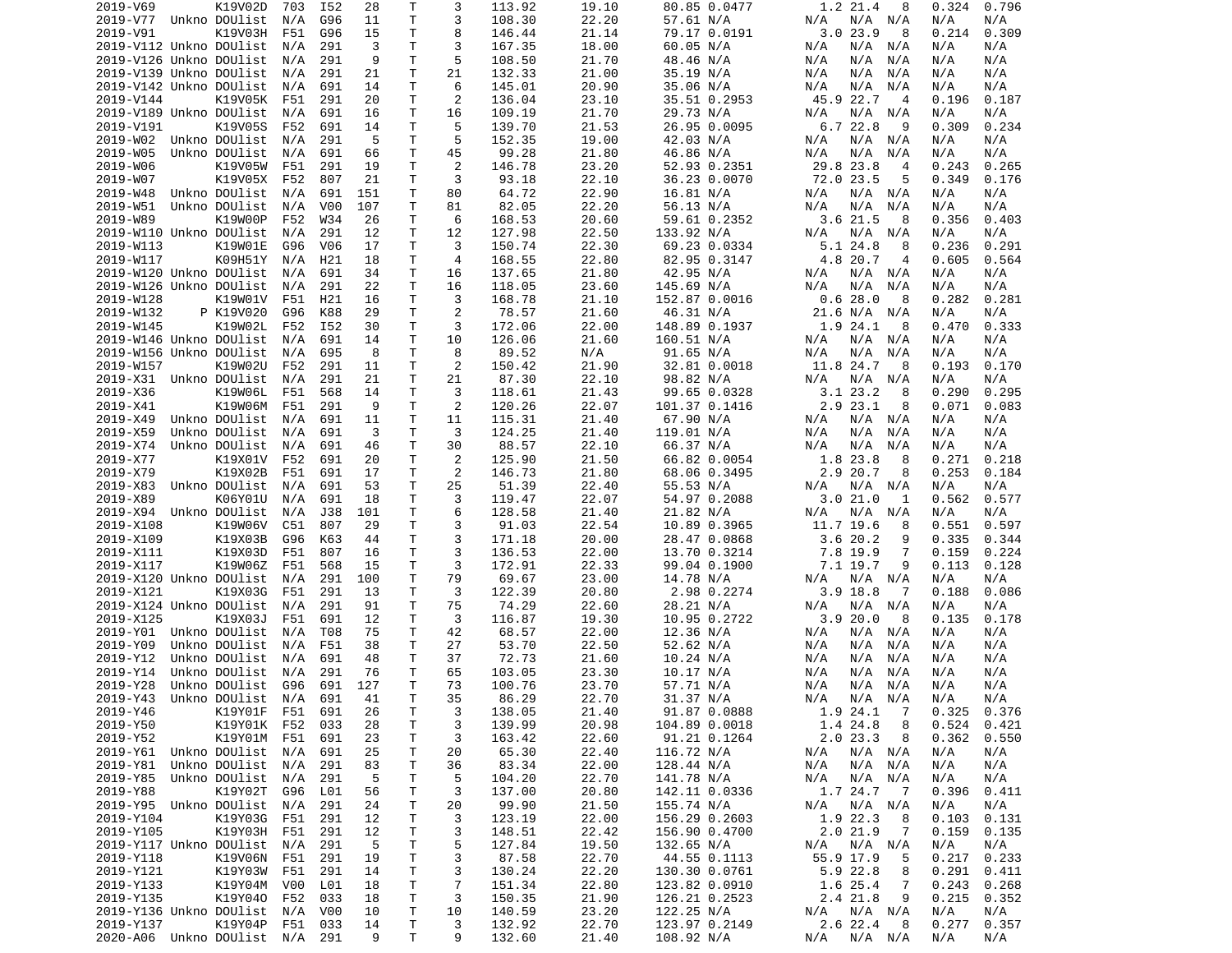| 2020-A07                    | K19Y04Y         | V00 | H01             | 32             | Т            | 9              | 173.85 | 20.40 | 112.02 0.0505 | 1.7 25.1<br>7                        | 0.346<br>0.375  |
|-----------------------------|-----------------|-----|-----------------|----------------|--------------|----------------|--------|-------|---------------|--------------------------------------|-----------------|
| 2020-A20                    | K17W28P         | N/A | F51             | 17             | Τ            | 3              | 149.85 | 22.50 | 107.28 0.1059 | 4.2 20.8<br>5                        | 0.389<br>0.271  |
| 2020-A21                    | K19Y05R         | F51 | H01             | 16             | т            | 3              | 121.99 | 22.30 | 109.54 0.1071 | 7.9 20.0<br>8                        | 0.204<br>0.253  |
| 2020-A27                    | Unkno DOUlist   | N/A | 291             | 26             | Τ            | 17             | 54.12  | 22.40 | 99.91 N/A     | N/A<br>N/A N/A                       | N/A<br>N/A      |
| 2020-A42                    | Unkno DOUlist   | N/A | 291             | 82             | Τ            | 43             | 59.29  | 22.00 | 87.48 N/A     | N/A<br>N/A<br>N/A                    | N/A<br>N/A      |
| 2020-A46                    | K19Y06R         | F51 | V06             | 18             | T.           | 3              | 133.27 | 22.91 | 87.96 0.2597  | 5.921.0<br>8                         | 0.176<br>0.255  |
| 2020-A43                    | K20A00M         | F51 | 291             | 18             | T            | 3              | 154.18 | 22.60 | 89.02 0.1492  | 3.824.6<br>7                         | 0.268<br>0.307  |
| 2020-A47                    | K20A00P         | F51 | 691             | 26             | T.           | 3              | 154.01 | 21.30 | 88.96 0.0090  | 1.7 25.4<br>7                        | 0.346<br>0.434  |
| 2020-A48                    | K20A000         | F51 | 291             | 18             | Τ            | $\overline{2}$ | 145.83 | 22.20 | 90.01 0.4016  | 3.721.4<br>8                         | 0.444<br>0.432  |
| 2020-A49                    | K10A30E         | N/A | C95             | 33             | т            | 9              | 145.26 | 22.90 | 42.72 0.0073  | 3668.5 23.6<br>0                     | 0.338<br>0.305  |
|                             |                 |     |                 |                | T            | 36             |        |       |               |                                      |                 |
| 2020-A55                    | Unkno DOUlist   | N/A | 291             | 81             |              |                | 57.99  | 23.80 | 76.17 N/A     | N/A<br>N/A N/A                       | N/A<br>N/A      |
| 2020-A63                    | Unkno DOUlist   | N/A | 691             | 74             | $\mathsf{T}$ | 45             | 72.20  | 23.60 | 65.16 N/A     | N/A<br>N/A<br>N/A                    | N/A<br>N/A      |
| 2020-A64                    | K20A01M         | F51 | 291             | 20             | Τ            | $\overline{4}$ | 156.34 | 22.90 | 64.49 0.1557  | 7.024.7<br>-7                        | 0.394<br>0.493  |
| 2020-A81                    | Unkno DOUlist   | N/A | 691             | 148            | Τ            | 102            | 56.54  | 24.70 | 53.61 N/A     | N/A<br>N/A<br>N/A                    | N/A<br>N/A      |
| 2020-A83                    | K20A02E         | F51 | 291             | 15             | т            | 2              | 140.72 | 22.30 | 54.94 0.2032  | 8.8 22.9<br>$\overline{7}$           | 1.760<br>0.713  |
| 2020-A86                    | Unkno DOUlist   | N/A | H36             | 91             | T.           | 58             | 57.18  | 22.80 | 41.92 N/A     | N/A<br>N/A N/A                       | N/A<br>N/A      |
| 2020-A92                    | Unkno DOUlist   | N/A | 291             | 75             | Τ            | 68             | 70.41  | 22.90 | 29.64 N/A     | N/A<br>N/A<br>N/A                    | N/A<br>N/A      |
| 2020-A94                    | K20A020         | G96 | 291             | 21             | Τ            | 2              | 146.36 | 21.60 | 29.24 0.0516  | 2.2 25.8<br>-7                       | 0.277<br>0.302  |
| 2020-A96                    | K20A02S         | G96 | 691             | 41             | Τ            | 5              | 117.25 | 22.30 | 30.16 0.0174  | 108.1 22.8<br>6                      | 0.324<br>0.319  |
| 2020-A101 Unkno DOUlist     |                 | N/A | 291             | 38             | T            | 38             | 57.02  | 22.10 | 17.58 N/A     | N/A<br>N/A N/A                       | N/A<br>N/A      |
| 2020-A109                   | P K19Y030       | 703 | A77             | 86             | Τ            | 3              | 55.13  | 20.80 | 32.47 N/A     | 21.7 N/A<br>N/A                      | N/A<br>N/A      |
| 2020-A102                   | K20A02X         | G96 | 691             | 35             | T            | 3              | 140.40 | 19.80 | 18.07 0.0027  | 2.1 25.5<br>6                        | 0.304<br>0.241  |
| 2020-A103                   | K20A02Y         | G96 | 691             | 49             | T.           | 5              | 170.07 | 21.50 | 17.50 0.2471  | 4.2 22.5<br>8                        | 0.611<br>0.491  |
| 2020-A104                   | K20A02Z         | G96 | 691             | 27             | Τ            | 6              | 137.80 | 20.90 | 17.86 0.1942  | 3.1 21.2<br>8                        | 0.206<br>0.262  |
| 2020-A107                   | K20A03B         | G96 | 291             | 20             | T.           | 3              | 121.46 | 22.30 | 29.00 0.0765  | 2.1 20.5<br>9                        | 0.287<br>0.260  |
| 2020-A115                   | K20A03D         | 703 | L <sub>01</sub> | 37             | T            | 3              | 105.88 | 19.10 |               | 9                                    | 0.332<br>0.359  |
|                             |                 |     |                 |                |              |                |        |       | 2.73 0.0157   | 3.7 21.7                             |                 |
| 2020-A119                   | A K20A010       | C51 | 691             | 28             | Τ            | 20             | 92.43  | 22.50 | 17.04 N/A     | 7.7 N/A<br>N/A                       | N/A<br>N/A      |
| 2020-A120                   | A K19Y050       | F51 | 291             | 36             | т            | 3              | 99.19  | 22.10 | 8.53 N/A      | 115.6 N/A<br>N/A                     | N/A<br>N/A      |
| 2020-A121                   | P K19X020       | F52 | 691             | 49             | T.           | 13             | 116.33 | 22.70 | 18.69 N/A     | 44.8 N/A<br>N/A                      | N/A<br>N/A      |
| 2020-A122                   | K19Y02D         | N/A | G96             | 11             | T.           | 3              | 116.58 | 22.60 | 78.92 0.1223  | 55.8 21.7<br>2                       | 0.722<br>0.356  |
| 2020-A126                   | K15A06C         | N/A | 695             | 11             | Τ            | 3              | 141.11 | 23.70 | 42.67 0.1932  | 36.7 23.4<br>2                       | 0.352<br>0.368  |
| 2020-A125 Unkno DOUlist     |                 | N/A | I52             | 116            | Τ            | 100            | 56.17  | 23.10 | 37.89 N/A     | N/A<br>N/A N/A                       | N/A<br>N/A      |
| 2020-A130 Unkno DOUlist     |                 | N/A | 291             | 14             | Τ            | 14             | 82.63  | 22.00 | 49.46 N/A     | N/A<br>N/A<br>N/A                    | N/A<br>N/A      |
| 2020-A141                   | K19T33V         | F51 | 246             | 32             | T            | 3              | 114.89 | 22.40 | 46.01 0.2671  | 102.2 21.5<br>$\overline{4}$         | 0.603<br>0.381  |
| 2020-B03                    | Unkno DOUlist   | N/A | 695             | $\overline{4}$ | Τ            | $\overline{4}$ | 157.33 | 20.20 | 62.15 N/A     | $N/A$ $N/A$<br>N/A                   | N/A<br>N/A      |
| 2020-B04                    | Unkno DOUlist   | N/A | 291             | 40             | T.           | 34             | 68.47  | 23.80 | 44.94 N/A     | N/A<br>N/A<br>N/A                    | N/A<br>N/A      |
| 2020-B05                    | Unkno DOUlist   | N/A | 291             | 56             | T.           | 50             | 52.67  | 23.00 | 89.70 N/A     | N/A<br>N/A<br>N/A                    | N/A<br>N/A      |
| 2020-B11                    | Unkno DOUlist   | N/A | 291             | 26             | Τ            | 26             | 65.60  | 23.30 | 97.60 N/A     | N/A<br>N/A<br>N/A                    | N/A<br>N/A      |
| 2020-B37                    | Unkno DOUlist   | N/A | 691             | 16             | Τ            | 16             | 55.91  | 21.70 | 110.26 N/A    | N/A<br>N/A<br>N/A                    | N/A<br>N/A      |
| 2020-B58                    | Unkno DOUlist   | N/A | I15             | 15             | т            | 8              | 63.14  | 17.72 | 122.38 N/A    | N/A<br>N/A<br>N/A                    | N/A<br>N/A      |
| 2020-B55                    | K18C13W         |     | 734             | 37             | т            |                |        | 20.70 |               | 2.020.0<br>5                         | 0.382<br>0.437  |
|                             |                 | N/A |                 |                |              | 12             | 125.93 |       | 114.29 0.0891 |                                      |                 |
| 2020-B72                    | Unkno DOUlist   | N/A | 291             | $\overline{2}$ | Τ            | 2              | 157.29 | 23.70 | 99.48 N/A     | N/A<br>N/A N/A                       | N/A<br>N/A      |
| 2020-B96                    | K20B03X         | F51 | 291             | 22             | Τ            | 5              | 119.86 | 23.20 | 114.36 0.2898 | 29.8 19.5<br>6                       | 0.113<br>0.123  |
| 2020-B99                    | K20B04F         | F51 | 691             | 23             | Τ            | 3              | 108.99 | 21.24 | 124.29 0.3329 | 2.920.0<br>8                         | 0.451<br>0.345  |
| 2020-B94                    | Unkno DOUlist   | N/A | 691             | 22             | T.           | 16             | 84.56  | 21.20 | 158.89 N/A    | N/A<br>N/A N/A                       | N/A<br>N/A      |
| 2020-B100                   | K20B04J         | F51 | 291             | 14             | T.           | 3              | 165.05 | 22.80 | 113.67 0.0125 | 4.1 21.9<br>7                        | 0.196<br>0.088  |
| 2020-B101                   | K20B04K         | F51 | 291             | 12             | T.           | 3              | 148.56 | 23.10 | 139.00 0.0106 | 1.9 22.5<br>8                        | 0.225<br>0.089  |
| 2020-B104                   | K16AJ3J         | N/A | 691             | -7             | T.           | 3              | 90.55  | 20.60 | 95.51 0.0162  | 2133.3 18.6<br>1                     | 0.533<br>0.467  |
| 2020-B114                   | K20B05G         | F51 | F51             | 17             | т            | 3              | 169.18 | 23.30 | 113.46 0.0349 | 4.2 23.7<br>7                        | 0.214<br>0.283  |
| 2020-B120                   | K20B05N         | F51 | H01             | 18             | T            | 3              | 118.67 | 22.38 | 130.47 0.0573 | 24.7 21.0<br>5                       | 0.202<br>0.094  |
| 2020-B125 Unkno DOUlist     |                 | N/A | 691             | 48             | Τ            | 29             | 119.55 | 22.10 | 162.77 N/A    | N/A<br>N/A N/A                       | N/A<br>N/A      |
| 2020-B142                   | K20B06P         | F52 | F51             | 17             | T.           | 2              | 165.02 | 22.50 | 138.42 0.3049 | 3.022.9<br>$\overline{7}$            | 0.087<br>0.118  |
| 2020-B148 Unkno DOUlist     |                 | N/A | G96             | 68             | T.           | 38             | 115.22 | 21.90 | 173.14 N/A    | N/A<br>N/A N/A                       | N/A<br>N/A      |
| 2020-B157                   | K20B07M F51 691 |     |                 | 8              | Τ            | $\overline{c}$ | 151.29 | 21.00 | 164.73 0.1032 | 1.9 24.0 7                           | $0.078$ 0.183   |
| 2020-B161                   | K20B070 F52     |     | I52             | 30             | T.           | 3              | 108.63 | 21.30 | 148.70 0.2298 | 2.9 19.6 N/A                         | 0.340<br>0.782  |
| 2020-B195 Unkno DOUlist     |                 | N/A | F51             | 86             | T.           | 50             | 54.40  | 22.40 | 162.06 N/A    | N/A N/A<br>N/A                       | N/A<br>N/A      |
| 2020-B203                   | K20B09J         | F51 | 291             |                | т            | 3              |        |       |               |                                      | 0.118<br>0.168  |
| 2020-B213 Unkno DOUlist N/A |                 |     |                 | 13             |              |                | 145.25 | 22.20 | 115.08 0.0193 | 7.0 24.8 7                           |                 |
|                             |                 |     | 703             | 83             | т            | 54             | 104.65 | 22.50 | 151.05 N/A    | N/A N/A<br>N/A                       | N/A<br>N/A      |
| 2020-B217                   | K16C32C         | N/A | 291             | 6              | Τ            | 3              | 103.50 | 22.40 | 161.63 0.2856 | 1.9 20.9<br>$\overline{\phantom{0}}$ | 0.259<br>0.282  |
| 2020-B233 Unkno DOUlist N/A |                 |     | 291             | 66             | T.           | 47             | 77.96  | 22.60 | 89.52 N/A     | $N/A$ $N/A$<br>N/A                   | N/A<br>N/A      |
| 2020-B238                   | K20B10X F51     |     | 033             | 26             | T.           | 3              | 120.62 | 20.85 | 136.64 0.0757 | 2.5 22.6<br>$\overline{7}$           | 0.133<br>0.338  |
| 2020-B248 Unkno DOUlist N/A |                 |     | 691             | 38             | T.           | 34             | 62.34  | 22.80 | 129.38 N/A    | $N/A$ $N/A$<br>N/A                   | N/A<br>N/A      |
| 2020-B256                   | K20B110         | G96 | 291             | 21             | T.           | 3              | 133.48 | 22.50 | 131.38 0.1013 | 7.9 24.3<br>-7                       | $0.191$ $0.639$ |
| 2020-B267                   | K20B12D         | F51 | 291             | 19             | T.           | 3              | 150.18 | 22.90 | 107.87 0.2942 | 29.9 20.9<br>5                       | 0.196<br>0.208  |
| 2020-B269                   | K20B12F         | F51 | 691             | 20             | T.           | 9              | 129.21 | 22.50 | 87.46 N/A     | 55.9 13.9<br>5                       | 0.289<br>0.183  |
| 2020-B275 Unkno DOUlist     |                 | N/A | 691             | 39             | T.           | 36             | 81.53  | 23.00 | 118.26 N/A    | N/A<br>N/A N/A                       | N/A<br>N/A      |
| 2020-B283                   | K20B12Z         | F51 | 568             | 37             | T.           | 3              | 105.44 | 21.50 | 116.56 0.0841 | 10.9 18.2<br>6                       | 0.244<br>0.250  |
| 2020-B297                   | K20B13N         | G96 | 291             | 16             | T.           | 3              | 117.65 | 22.00 | 121.00 0.0406 | 1.026.1<br>-7                        | 0.201<br>0.123  |
| 2020-B298                   | K20B130 F51     |     | F51             | 20             | T.           | 3              | 150.10 | 22.90 | 140.44 0.2854 | 1.9 21.7<br>-8                       | 0.129<br>0.280  |
| 2020-B303                   | K20B13U F51     |     | 568             | 38             | T.           | 8              | 135.21 | 22.30 | 131.29 0.0645 | 4.0 21.1 N/A                         | 0.253<br>0.291  |
|                             |                 |     | 691             | 81             | T.           | 68             | 80.71  | 23.10 | 107.85 N/A    | N/A<br>N/A N/A                       | N/A<br>N/A      |
| 2020-B307 Unkno DOUlist N/A |                 |     |                 |                |              |                |        |       |               |                                      |                 |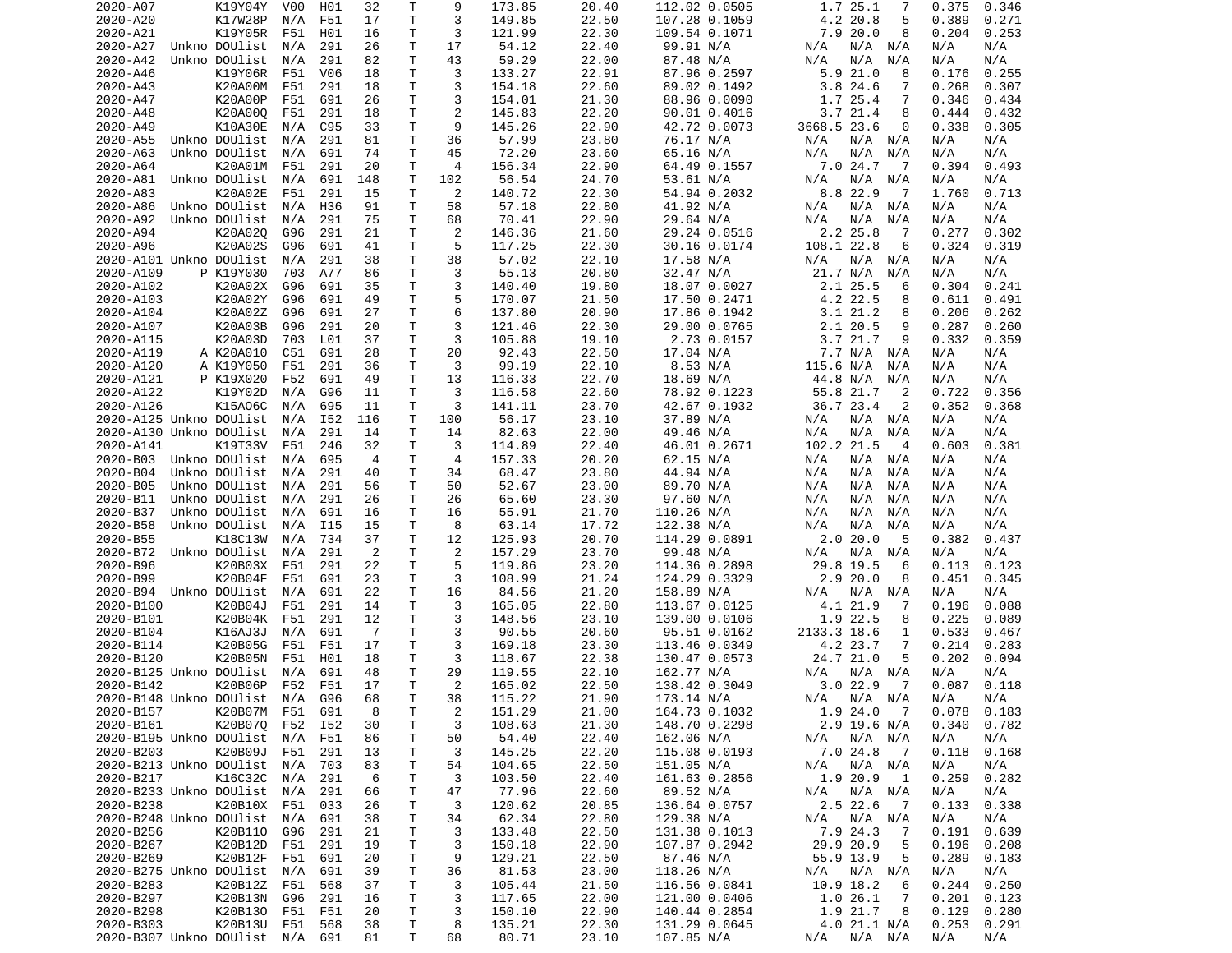| 2020-B306                               | K20B13X           | F51 | 568              | 18  | Т            | 3              | 128.24         | 22.00          | 42.79 0.2281          | 53.7 23.1<br>4                  | 0.121           | 0.192      |
|-----------------------------------------|-------------------|-----|------------------|-----|--------------|----------------|----------------|----------------|-----------------------|---------------------------------|-----------------|------------|
| 2020-B308                               | K20B13Y           | F51 | I52              | 16  | т            | 3              | 118.78         | 21.45          | 111.49 0.0231         | 1.9 25.4<br>6                   | 0.281           | 0.219      |
| 2020-C04                                | Unkno DOUlist     | N/A | 291              | 123 | T.           | 88             | 89.89          | 23.40          | 85.31 N/A             | N/A<br>N/A<br>N/A               | N/A             | N/A        |
| 2020-C06                                | K20B14H           | F51 | 291              | 13  | Τ            | 9              | 135.36         | 22.68          | 95.84 0.1592          | 11.1 18.8<br>8                  | 0.279           | 0.258      |
| 2020-C34                                | Unkno DOUlist     | N/A | 291              | 82  | T.           | 65             | 61.37          | 24.50          | 85.44 N/A             | N/A<br>N/A<br>N/A               | N/A             | N/A        |
| 2020-C43                                | K20B15R           | F51 | 291              | 12  | Τ            | 3              | 150.02         | 22.20          | 84.60 0.0036          | 2.126.0<br>-7                   | 0.498           | 0.419      |
| 2020-C50                                | K20B15T           | F51 | 291              | 10  | т            | 3              | 140.14         | 22.80          | 88.05 0.3837          | 5.7 22.3<br>8                   | 0.051           | 0.095      |
|                                         |                   |     |                  |     | Τ            | 86             |                |                |                       | $N/A$ $N/A$                     |                 |            |
| 2020-C57                                | Unkno DOUlist     | N/A | 691              | 112 |              |                | 86.00          | 24.40          | 75.46 N/A             | N/A                             | N/A             | N/A        |
| 2020-C68                                | Unkno DOUlist     | N/A | 691              | -5  | T            | 5              | 140.60         | 21.30          | 75.13 N/A             | N/A<br>N/A<br>N/A               | N/A             | N/A        |
| 2020-C96                                | Unkno DOUlist     | N/A | I52              | 42  | Τ            | 24             | 80.73          | 21.60          | 50.75 N/A             | N/A<br>N/A<br>N/A               | N/A             | N/A        |
| 2020-C97                                | K20C01L           | 703 | 691              | 29  | T            | 3              | 86.85          | 20.00          | 49.57 0.0111          | 3.120.1<br>9                    | 0.251           | 0.337      |
| 2020-C98                                | Unkno DOUlist     | N/A | H06              | -7  | Τ            | 3              | 168.31         | 22.80          | 87.04 N/A             | N/A N/A<br>N/A                  | N/A             | N/A        |
| 2020-C107 Unkno DOUlist                 |                   | N/A | 291              | 56  | T.           | 39             | 87.19          | 22.90          | 38.35 N/A             | N/A<br>N/A<br>N/A               | N/A             | N/A        |
| 2020-C101                               | K20C01N           | F51 | I52              | 55  | т            | 3              | 126.19         | 20.49          | 42.47 0.0912          | 2.8 22.7<br>7                   | 0.496           | 0.399      |
| 2016-B102                               | K16B15H           | G96 | G96              | 11  | T.           | 3              | 164.03         | 22.30          | 58.43 0.0829          | 2.1 26.2<br>7                   | 0.259           | 0.468      |
| 2020-C111                               | C K20B030         | G96 | I52              | 46  | T            | 3              | 116.39         | 20.50          | 39.38 N/A             | 11.8 N/A N/A                    | N/A             | N/A        |
| 2020-C114 Unkno DOUlist                 |                   | N/A | 691              | 2   | T.           | 2              | 124.08         | 21.60          | 37.28 N/A             | N/A<br>N/A<br>N/A               | N/A             | N/A        |
|                                         |                   |     | 291              |     |              |                |                |                |                       |                                 |                 |            |
| 2020-C120                               | K08TF7K           | N/A |                  | 15  | Τ            | 2              | 78.49          | 23.30          | 31.32 0.1750          | 123.8 20.7<br>1                 | 0.638           | 0.573      |
| 2020-C128 Unkno DOUlist                 |                   | N/A | V <sub>0</sub> 0 | 22  | Τ            | 22             | 119.34         | 20.90          | 68.10 N/A             | N/A<br>N/A<br>N/A               | N/A             | N/A        |
| 2020-C133 Unkno DOUlist                 |                   | N/A | 291              | 53  | T.           | 46             | 84.11          | 24.50          | 48.61 N/A             | N/A<br>N/A<br>N/A               | N/A             | N/A        |
| 2020-C134 Unkno DOUlist                 |                   | N/A | I52              | 37  | Τ            | 26             | 71.90          | 23.40          | 57.37 N/A             | N/A<br>N/A<br>N/A               | N/A             | N/A        |
| 2020-C137 Unkno DOUlist                 |                   | N/A | 291              | 20  | Τ            | 20             | 82.82          | 23.30          | 79.32 N/A             | N/A<br>N/A<br>N/A               | N/A             | N/A        |
| 2020-D10                                | Unkno DOUlist     | N/A | 291              | 24  | $\mathsf{T}$ | 20             | 83.76          | 23.10          | 80.14 N/A             | N/A<br>N/A<br>N/A               | N/A             | N/A        |
| 2020-D19                                | Unkno DOUlist     | N/A | 291              | 77  | т            | 73             | 68.73          | 23.30          | 95.91 N/A             | N/A<br>N/A<br>N/A               | N/A             | N/A        |
| 2020-D36                                | Unkno DOUlist     | N/A | 291              | 74  | Τ            | 67             | 68.16          | 23.00          | 106.31 N/A            | N/A<br>N/A<br>N/A               | N/A             | N/A        |
| 2020-D38                                | K20D000           | G96 | I52              | 26  | Τ            | 3              | 142.71         | 20.90          | 93.25 0.2346          | 1.9 21.5<br>- 8                 | 0.563           | 0.585      |
|                                         |                   |     |                  |     |              |                |                |                |                       |                                 |                 |            |
| 2020-D62                                | Unkno DOUlist     | N/A | 291              | 53  | Τ            | 49             | 52.04          | 23.10          | 120.57 N/A            | N/A<br>N/A<br>N/A               | N/A             | N/A        |
| 2020-D74                                | Unkno DOUlist     | N/A | 291              | 21  | Τ            | 21             | 111.21         | 27.10          | 140.25 N/A            | N/A<br>N/A<br>N/A               | N/A             | N/A        |
| 2020-D87                                | Unkno DOUlist     | N/A | V <sub>0</sub> 0 | 109 | Τ            | 72             | 102.51         | 22.50          | 130.72 N/A            | N/A<br>N/A<br>N/A               | N/A             | N/A        |
| 2020-D91                                | Unkno DOUlist     | N/A | V <sub>0</sub> 0 | -7  | T            | $\overline{7}$ | 162.33         | 22.60          | 153.12 N/A            | N/A<br>N/A<br>N/A               | N/A             | N/A        |
| 2020-D90                                | K20D020           | V00 | 568              | 12  | Τ            | 11             | 166.23         | 23.80          | 142.42 0.0062         | 1.2 26.9<br>8                   | 0.207           | 0.235      |
| 2020-D95                                | K20D02T           | V00 | Z84              | 29  | T.           | 4              | 151.29         | 21.60          | 153.38 0.0063         | 1.6 27.6<br>7                   | 0.416           | 0.209      |
| 2020-D96                                | K20D02V           | V00 | H <sub>21</sub>  | 19  | Τ            | 8              | 162.99         | 21.90          | 153.38 0.0927         | 2.025.3<br>8                    | 0.364           | 0.302      |
| 2020-D100                               | K20D02Z           | V00 | 291              | 17  | Τ            | 6              | 165.94         | 22.20          | 142.39 0.1941         | 1.024.1<br>8                    | 0.194           | 0.141      |
| 2020-D101                               | K20B16G           | F51 | F51              | 9   | т            | 3              | 149.73         | 22.30          | 151.63 0.0687         | 0.924.8<br>8                    | 0.141           | 0.245      |
|                                         |                   |     |                  |     |              |                |                |                |                       |                                 |                 |            |
| 2020-D103 Unkno DOUlist                 |                   | N/A | 291              | 45  | Τ            | 31             | 81.17          | 22.60          | 64.17 N/A             | N/A<br>N/A N/A                  | N/A             | N/A        |
| 2020-D103 Unkno DOUlist                 |                   | N/A | 291              | 45  | T            | 31             | 81.17          | 22.60          | 64.17 N/A             | N/A<br>N/A<br>N/A               | N/A             | N/A        |
| 2020-D104                               | K20C03D           | G96 | V <sub>0</sub>   | 52  | T.           | 6              | 123.88         | 22.30          | 84.68 0.0166          | 5.8 31.5 N/A                    | 0.390           | 0.418      |
| 2020-D111 Unkno DOUlist                 |                   | N/A | 691              | 33  | Τ            | 15             | 111.77         | 22.60          | 151.13 N/A            | N/A<br>N/A<br>N/A               | N/A             | N/A        |
| 2020-D115 Unkno DOUlist                 |                   | N/A | 291              | 64  | Τ            | 45             | 73.85          | 23.10          | 23.93 N/A             | N/A<br>N/A<br>N/A               | N/A             | N/A        |
| 2020-D128 Unkno DOUlist                 |                   | N/A | 691              | 22  | т            | 14             | 105.04         | 20.90          | 129.55 N/A            | N/A<br>N/A<br>N/A               | N/A             | N/A        |
| 2020-D137 Unkno DOUlist                 |                   | N/A | I52              | 24  | Τ            | 17             | 121.14         | 22.20          | 116.41 N/A            | N/A<br>N/A<br>N/A               | N/A             | N/A        |
| 2020-D135                               | K20D04F           | G96 | 104              | 34  | Τ            | 3              | 171.36         | 21.50          | 121.77 0.0618         | 1.7 26.2<br>$\overline{7}$      | 0.383           | 0.594      |
| 2020-E01 Unkno DOUlist                  |                   | N/A | V00              | 39  | T            | 39             | 57.42          | 22.90          | 115.75 N/A            | N/A<br>N/A N/A                  | N/A             | N/A        |
|                                         |                   |     |                  |     | F            | 0              |                |                |                       |                                 |                 |            |
| 2020-D137 Unkno DOUlist                 |                   | N/A | W84              | 3   |              |                | 134.83         | 23.70          | 154.00 N/A            | N/A<br>N/A<br>N/A               | N/A             | N/A        |
| 2020-E06                                | K20D04X           | V00 | 807              | 14  | T.           | $\overline{7}$ | 164.16         | 23.50          | 97.35 0.0588          | 1.8 26.9<br>8                   | 0.194           | 0.243      |
| 2020-E08                                | K20D05A           | V00 | J95              | 21  | т            | 4              | 158.02         | 21.90          | 86.73 0.0867          | 2.725.0<br>7                    | 0.332           | 0.354      |
| 2020-E12                                | Unkno DOUlist     | N/A | 291              | 20  | T.           | 10             | 131.54         | 22.60          | 70.87 N/A             | N/A<br>N/A N/A                  | N/A             | N/A        |
| 2020-E14                                | K20D05B           | V00 | 568              | 17  | Τ            | 8              | 91.47          | 21.60          | 68.48 0.0167          | 4.1 19.1<br>9                   | 0.239           | 0.265      |
| 2020-E15                                | Unkno DOUlist     | N/A | I52              | 48  | Τ            | 38             | 87.87          | 22.70          | 58.49 N/A             | N/A N/A<br>N/A                  | N/A             | N/A        |
| 2020-E16                                | K20D05C           | V00 | 291              | 14  | T            | 14             | 161.17         | 22.90          | 59.04 0.3193          | 4.9 23.2<br>8                   | 0.313           | 0.207      |
| 2020-E17                                | K19N36N           | F51 | I52              | 54  | T.           | 4              | 57.57          | 23.50          | 50.53 0.1232          | 1726.6 19.7<br>1                | 0.387           | 0.540      |
| 2020-E20 Unkno DOUlist N/A T08          |                   |     |                  | 52  | T.           | 43             | 74.08          | 23.10          | 44.82 N/A             | $N/A$ $N/A$ $N/A$               | N/A             | N/A        |
|                                         |                   |     |                  |     |              | $\overline{c}$ |                | 22.20          | 46.04 0.2074          |                                 | $0.372$ $0.569$ |            |
| 2020-E19                                | K20E00C           | F52 | E10              | 26  | Τ            |                | 99.92          |                |                       | $3.2$ 19.5<br>- 9               |                 |            |
| 2020-E26                                | Unkno DOUlist     | N/A | 568              | 18  | T            | 9              | 63.58          | 22.60          | 79.36 N/A             | N/A N/A<br>N/A                  | N/A             | N/A        |
| 2020-E28                                | Unkno DOUlist     | N/A | 691              | 53  | т            | 48             | 47.45          | 22.30          | 32.28 N/A             | N/A<br>N/A N/A                  | N/A             | N/A        |
| 2020-E32                                | Unkno DOUlist N/A |     | 695              | -5  | т            | 5              | 91.10          | 21.80          | 31.59 N/A             | N/A N/A<br>N/A                  | N/A             | N/A        |
| 2020-E34                                | K20E00M T08       |     | J95              | 36  | T            | 3              | 112.35         | 20.30          | 11.29 0.2959          | 3.4 19.9<br>- 9                 | 0.407           | 0.342      |
| 2020-E41                                | Unkno DOUlist     | N/A | F51              | 17  | T            | 9              | 139.95         | 17.67          | 11.36 N/A             | N/A<br>N/A N/A                  | N/A             | N/A        |
| 2020-E44                                | K20E00N           | G96 | H36              | 25  | T            | 3              | 58.18          | 21.30          | 29.71 0.0502          | 7.0 18.3<br>- 9                 | 0.375           | 0.532      |
|                                         | K20D05D           | V00 | 807              | 59  | Τ            | 4              | 82.92          | 23.60          | 47.27 N/A             | 1530.7 10.1<br>- 0              | 0.147           | 0.213      |
|                                         |                   |     |                  |     |              | 15             | 103.36         | 24.00          | 72.96 N/A             | N/A<br>N/A N/A                  | N/A             | N/A        |
| 2020-E48                                |                   |     |                  |     |              |                |                |                |                       |                                 |                 |            |
| 2020-E49                                | Unkno DOUlist     | N/A | 291              | 18  | Τ            |                |                |                |                       |                                 |                 |            |
| 2020-F01                                | Unkno DOUlist N/A |     | 291              | 58  | Τ            | 49             | 58.77          | 24.20          | 84.46 N/A             | N/A<br>N/A N/A                  | N/A             | N/A        |
| 2020-F12                                | Unkno DOUlist     | N/A | 691              | 41  | Τ            | 35             | 91.37          | 24.10          | 89.18 N/A             | N/A<br>N/A N/A                  | N/A             | N/A        |
| 2020-F13                                | K20F00D           | G96 | 474              | 89  | T            | 3              | 159.09         | 19.50          | 90.64 0.0001          | 1.1 27.7<br>- 6                 | 0.457           | 0.420      |
| 2020-F58                                | C K17U070         | F51 | Q38              | 188 | T            | 3              | 41.41          | 23.10          | 11.69 N/A             | 830.9 N/A N/A                   | N/A             | N/A        |
| 2020-G98                                | K08RG7G           | G96 | G96              | 34  | T            | 6              | 148.00         | 22.20          | 87.98 N/A             | 1210.9 13.1 1                   | 0.393           | 0.338      |
|                                         |                   |     |                  |     |              |                |                |                |                       |                                 |                 |            |
| 2020-H211 Unkno DOUlist                 |                   | N/A | V00              | 19  | T            | 7              | 152.07         | 21.60          | 86.54 N/A             | N/A N/A<br>N/A                  | N/A             | N/A        |
| 2020-K92                                | P K20F010         | N/A | 644              | 13  | T            | 3              | 171.42         | 22.00          | 80.07 N/A             | 7.2 N/A N/A                     | N/A             | N/A        |
| 2020-K134<br>2020-M07 Unkno DOUlist N/A | P K19L02D         | T08 | T08<br>W88 134   | 137 | T<br>T.      | 6<br>3         | 58.19<br>42.77 | 21.70<br>18.50 | 26.59 N/A<br>9.77 N/A | 729.2 N/A N/A<br>N/A<br>N/A N/A | N/A<br>N/A      | N/A<br>N/A |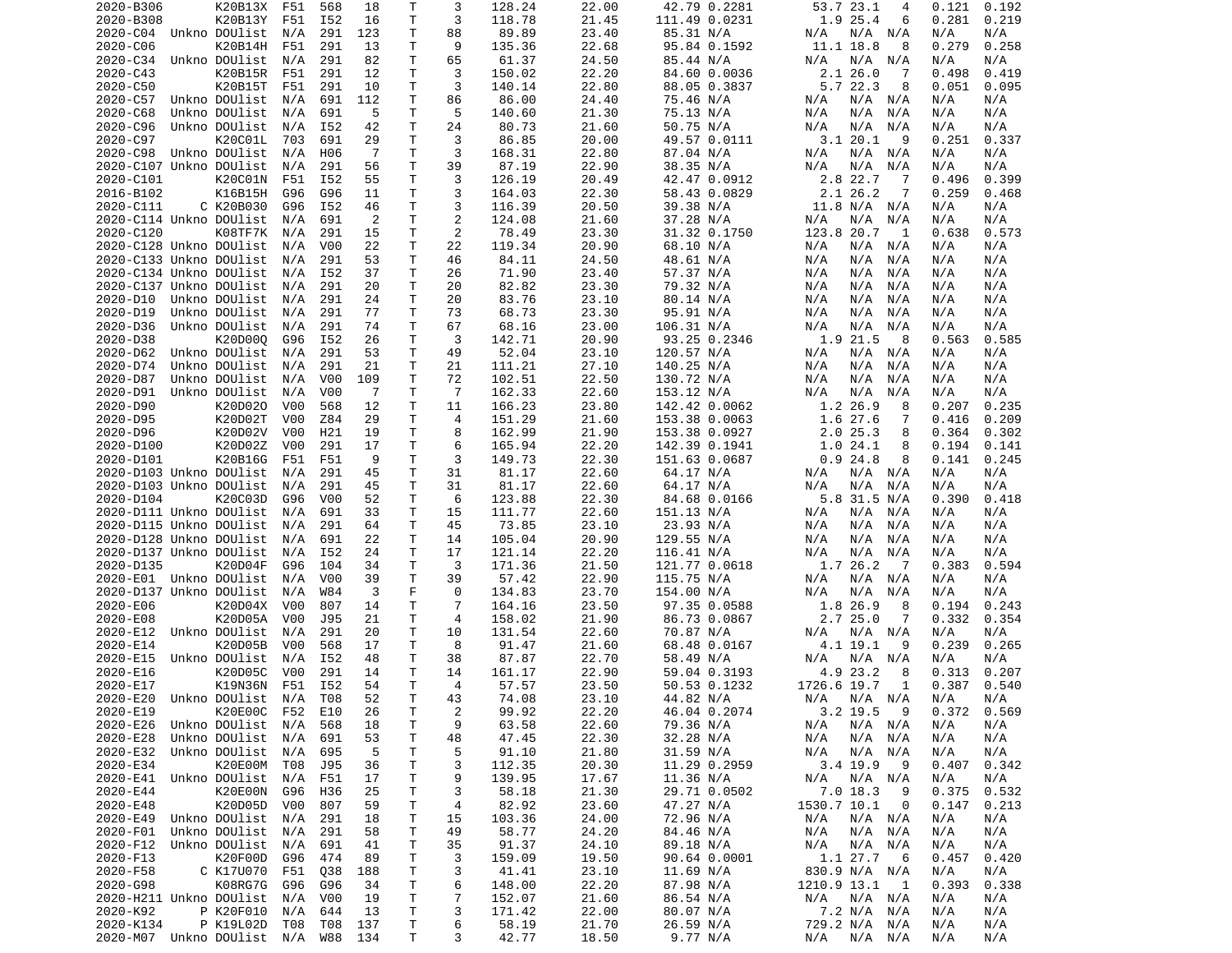| K20J03W<br>2020-M61                                  | F51 | F51             | 41             | т            | 3              | 124.25           | 24.00          | 76.48 0.3255                 | 3329.0 19.4<br>0              | 0.133<br>0.160                   |
|------------------------------------------------------|-----|-----------------|----------------|--------------|----------------|------------------|----------------|------------------------------|-------------------------------|----------------------------------|
| 2020-M138 Unkno DOUlist                              | N/A | 691             | 3              | T.           | 3              | 148.59           | 20.60          | 172.63 N/A                   | N/A N/A<br>N/A                | N/A<br>N/A                       |
| 2020-N46 Unkno DOUlist                               | N/A | G96             | 10             | T.           | 3              | 149.08           | 20.70          | 66.76 N/A                    | N/A<br>N/A<br>N/A             | N/A<br>N/A                       |
|                                                      |     |                 | 49             | T.           | 5              | 60.24            | 22.60          |                              | 313.0 N/A                     |                                  |
| 2020-0118<br>A K19Y050                               | F51 | 568             |                |              |                |                  |                | 8.53 N/A                     | N/A                           | N/A<br>N/A                       |
| 2020-0170 Unkno DOUlist                              | N/A | 691             | 3              | $\mathsf{T}$ | 3              | 127.60           | 20.30          | 57.01 N/A                    | N/A<br>N/A<br>N/A             | N/A<br>N/A                       |
| 2020-0177 Unkno DOUlist                              | N/A | 691             | 6              | $\mathsf{T}$ | 6              | 143.65           | 22.70          | 111.07 N/A                   | N/A<br>N/A<br>N/A             | N/A<br>N/A                       |
| 2020-P19 Unkno DOUlist                               | N/A | 691             | 3              | T            | 3              | 140.98           | 20.60          | 138.67 N/A                   | N/A<br>N/A<br>N/A             | N/A<br>N/A                       |
| 2020-0201<br>K13HG2G                                 | F51 | F51             | 25             | T            | 12             | 130.52           | 21.90          | 97.89 N/A                    | 440.9 12.3<br>0               | 0.207<br>0.472                   |
| K20H38Z                                              |     |                 |                | T.           | 3              |                  |                |                              |                               |                                  |
| 2020-R17                                             | G96 | F52             | 28             |              |                | 91.76            | 22.50          | 33.84 N/A                    | 4881.8 17.9<br>1              | 0.209<br>0.313                   |
| 2020-R14<br>C K190010                                | G96 | G96             | 165            | Τ            | 3              | 55.09            | 22.20          | 40.43 N/A                    | 364.9 N/A N/A                 | N/A<br>N/A                       |
| Unkno DOUlist<br>2020-R76                            | N/A | V00             | 33             | T            | 19             | 75.06            | 22.10          | 81.49 N/A                    | N/A<br>N/A<br>N/A             | N/A<br>N/A                       |
| 2020-R88<br>Unkno DOUlist                            | N/A | 691             | 12             | $\mathsf{T}$ | 12             | 129.82           | 21.70          | 33.65 N/A                    | N/A<br>N/A<br>N/A             | N/A<br>N/A                       |
| 2020-R168 Unkno DOUlist                              | N/A | F51             | 6              | T.           | 3              | 167.42           | 20.60          | 145.93 N/A                   | N/A<br>N/A<br>N/A             | N/A<br>N/A                       |
|                                                      |     |                 |                |              |                |                  |                |                              |                               |                                  |
| 2020-S108<br>K15Fh2R                                 | F51 | F51             | 31             | Τ            | 3              | 131.02           | 21.40          | 54.93 0.1984                 | 58.8 20.4<br>$\overline{4}$   | 0.283<br>0.315                   |
| 2020-T05<br>Unkno DOUlist                            | N/A | 291             | $\overline{7}$ | $\mathsf{T}$ | $\overline{7}$ | 72.37            | N/A            | 53.33 N/A                    | N/A<br>$N/A$ $N/A$            | N/A<br>N/A                       |
| 2020-T23<br>Unkno DOUlist                            | N/A | 291             | $\overline{4}$ | T.           | $\overline{4}$ | 134.52           | 20.50          | 117.71 N/A                   | N/A<br>N/A<br>N/A             | N/A<br>N/A                       |
| 2020-T24<br>K16P00S                                  | N/A | 291             | 19             | T            | 2              | 141.97           | 23.69          | 123.27 0.1002                | 1268.9 24.0<br>- 3            | 0.231<br>0.225                   |
| 2020-T33                                             |     | 291             | 11             | T.           | 11             |                  |                |                              |                               |                                  |
| Unkno DOUlist                                        | N/A |                 |                |              |                | 103.44           | N/A            | 30.55 N/A                    | N/A<br>N/A<br>N/A             | N/A<br>N/A                       |
| 2020-T75<br>Unkno DOUlist                            | N/A | 291             | 2              | $\mathsf{T}$ | 2              | 173.37           | N/A            | 150.21 N/A                   | N/A<br>N/A<br>N/A             | N/A<br>N/A                       |
| 2020-T88<br>Unkno DOUlist                            | N/A | 291             | 14             | T            | 14             | 51.72            | 17.70          | 37.88 N/A                    | N/A<br>N/A<br>N/A             | N/A<br>N/A                       |
| 2020-T116 Unkno DOUlist                              | N/A | 291             | 6              | Τ            | 6              | 87.72            | N/A            | 93.78 N/A                    | N/A<br>N/A<br>N/A             | N/A<br>N/A                       |
| 2020-T114<br>K19039U                                 | F52 | F52             | 32             | T            | 3              | 115.49           | 21.30          | 39.54 0.2125                 | 64.9 20.8<br>-3               | 0.213<br>0.175                   |
|                                                      |     |                 |                |              |                |                  |                |                              |                               |                                  |
| 2020-T132 Unkno DOUlist                              | N/A | 291             | 8              | T.           | 8              | 53.29            | 22.30          | 36.54 N/A                    | N/A<br>N/A<br>N/A             | N/A<br>N/A                       |
| 2020-T159 Unkno DOUlist                              | N/A | 291             | 6              | Τ            | 6              | 84.68            | N/A            | 127.10 N/A                   | N/A<br>N/A<br>N/A             | N/A<br>N/A                       |
| 2020-U22<br>Unkno DOUlist                            | N/A | 291             | 5              | T.           | 5              | 98.69            | 19.20          | 50.27 N/A                    | N/A<br>N/A<br>N/A             | N/A<br>N/A                       |
| 2020-U24<br>K15S17C                                  | N/A | F51             | 13             | $\mathsf{T}$ | 3              | 129.05           | 23.39          | 73.65 0.0360                 | 217.2 23.0<br>1               | 0.272<br>0.286                   |
|                                                      |     |                 | 9              | T.           | 9              |                  |                |                              |                               |                                  |
| 2020-U37<br>Unkno DOUlist                            | N/A | 291             |                |              |                | 74.09            | 21.60          | 43.24 N/A                    | N/A<br>N/A N/A                | N/A<br>N/A                       |
| 2020-U88<br>Unkno DOUlist                            | N/A | 291             | $\overline{c}$ | T.           | $\overline{2}$ | 66.44            | N/A            | 138.72 N/A                   | N/A<br>N/A<br>N/A             | N/A<br>N/A                       |
| 2020-U119 Unkno DOUlist                              | N/A | 291             | 6              | Τ            | 6              | 151.21           | 18.00          | 52.64 N/A                    | N/A<br>N/A<br>N/A             | N/A<br>N/A                       |
| 2020-U128<br>K06Sj0K                                 | 703 | G96             | 35             | T            | 9              | 119.62           | 20.70          | 49.03 0.2943                 | 56.9 19.6<br>$\overline{4}$   | 0.290<br>0.447                   |
| 2020-U132 Unkno DOUlist                              | N/A | 291             | 5              | T            | 5              | 152.00           | N/A            | 36.70 N/A                    | N/A N/A<br>N/A                | N/A<br>N/A                       |
|                                                      |     |                 |                | T.           |                |                  |                |                              |                               |                                  |
| 2020-U176 Unkno DOUlist                              | N/A | 291             | 21             |              | 21             | 67.17            | N/A            | 79.11 N/A                    | N/A<br>N/A<br>N/A             | N/A<br>N/A                       |
| 2020-U177<br>K16R00W                                 | N/A | 291             | 5              | T.           | 5              | 102.41           | 22.50          | 105.39 0.0153                | 0.923.2<br>0                  | 0.382<br>0.384                   |
| 2020-U190 Unkno DOUlist                              | N/A | 291             | $\overline{7}$ | Τ            | $\overline{7}$ | 126.22           | N/A            | 157.52 N/A                   | N/A N/A<br>N/A                | N/A<br>N/A                       |
| 2020-U205 Unkno DOUlist                              | N/A | 291             | 10             | T.           | 10             | 73.72            | N/A            | 41.84 N/A                    | N/A<br>N/A<br>N/A             | N/A<br>N/A                       |
| 2020-U223 Unkno DOUlist                              | N/A | 291             | 6              | T.           | 6              | 138.83           | N/A            | 49.96 N/A                    | N/A<br>N/A<br>N/A             | N/A<br>N/A                       |
|                                                      |     |                 |                |              |                |                  |                |                              |                               |                                  |
| 2020-U236 Unkno DOUlist                              | N/A | 291             | 6              | T.           | 6              | 99.00            | 20.90          | 127.72 N/A                   | N/A<br>N/A<br>N/A             | N/A<br>N/A                       |
| 2020-U248 Unkno DOUlist                              | N/A | 291             | 9              | $\mathsf{T}$ | 9              | 71.72            | N/A            | 109.83 N/A                   | N/A<br>N/A<br>N/A             | N/A<br>N/A                       |
| 2020-U256 Unkno DOUlist                              | N/A | 291             | 12             | $\mathsf{T}$ | 12             | 106.40           | N/A            | 56.56 N/A                    | N/A<br>N/A<br>N/A             | N/A<br>N/A                       |
| 2020-U266 Unkno DOUlist                              | N/A | I52             | 44             | T            | 30             | 78.02            | 21.10          | 13.39 N/A                    | N/A<br>N/A<br>N/A             | N/A<br>N/A                       |
| 2020-U272 Unkno DOUlist                              | N/A | 691             | 65             | т            | 49             | 65.23            | 21.10          | 4.04 N/A                     | N/A<br>N/A<br>N/A             | N/A<br>N/A                       |
|                                                      |     |                 |                |              |                |                  |                |                              |                               |                                  |
| 2020-V01 Unkno DOUlist                               | N/A | 691             | 16             | T            | 14             | 78.40            | 20.60          | 3.65 N/A                     | N/A<br>N/A<br>N/A             | N/A<br>N/A                       |
| 2020-V08<br>Unkno DOUlist                            | N/A | 291             | 19             | T            | 16             | 76.30            | 22.00          | 26.36 N/A                    | N/A<br>N/A<br>N/A             | N/A<br>N/A                       |
| 2020-V09<br>Unkno DOUlist                            | N/A | 691             | 72             | T            | 45             | 91.18            | 22.30          | 15.39 N/A                    | N/A<br>N/A<br>N/A             | N/A<br>N/A                       |
| 2020-V16<br>Unkno DOUlist                            | N/A | 691             | 63             | T            | 52             | 40.79            |                |                              |                               |                                  |
| 2020-V32<br>Unkno DOUlist                            | N/A | 691             | 42             |              |                |                  |                |                              |                               |                                  |
|                                                      |     |                 |                |              |                |                  | 23.40          | 42.34 N/A                    | N/A<br>N/A<br>N/A             | N/A<br>N/A                       |
| 2020-V56<br>K20V01H                                  |     |                 |                | $\mathsf{T}$ | 34             | 59.58            | 22.20          | 30.75 N/A                    | N/A<br>N/A<br>N/A             | N/A<br>N/A                       |
| 2020-V59<br>Unkno DOUlist                            | F51 | 291             | 16             | T            | 3              | 124.90           | 22.00          | 86.49 0.0435                 | 2.025.7<br>8                  | 0.497<br>0.207                   |
|                                                      | N/A | 291             | 17             | Τ            | 14             | 153.22           | 22.70          | 105.04 N/A                   | N/A N/A<br>N/A                | N/A<br>N/A                       |
| 2020-V70<br>Unkno DOUlist                            | N/A | 291             | 110            | $\mathsf{T}$ | 68             | 90.52            | 23.80          | 95.98 N/A                    | N/A<br>N/A<br>N/A             | N/A<br>N/A                       |
|                                                      |     |                 |                |              |                |                  |                |                              |                               |                                  |
| 2020-V72<br>K19Y04S                                  | N/A | 291             | 23             | Τ            | 3              | 108.31           | 22.94          | 24.42 0.3107                 | 2531.0 19.9<br>$\overline{4}$ | 0.378<br>0.524                   |
| K20V01Y<br>2020-V81                                  | F51 | 807             | 15             | Τ            | 3              | 146.92           | 22.90          | 112.69 0.0309                | 1.726.0<br>7                  | 0.070<br>0.381                   |
| 2020-V92 Unkno DOUlist                               | N/A | 691             | 84             | T.           | 67             | 80.22            | 22.90          | 84.19 N/A                    | N/A<br>N/A N/A                | N/A<br>N/A                       |
| 2020-V111<br>K20V03E G96                             |     | 033             | 24             | $\mathsf{T}$ | 3              | 163.23           | 22.72          | 89.26 0.2935                 | 20.4 23.4 6                   | 0.229<br>0.262                   |
|                                                      |     |                 |                |              |                |                  |                |                              |                               |                                  |
| 2020-V132 Unkno DOUlist                              | N/A | 291             | 99             | Τ            | 89             | 65.12            | 23.10          | 137.17 N/A                   | $N/A$ $N/A$<br>N/A            | N/A<br>N/A                       |
| 2020-V129<br>K20V03Y                                 | F51 | V <sub>06</sub> | 21             | T            | $\overline{c}$ | 144.70           | 22.30          | 112.82 0.2984                | 2.8 22.2<br>9                 | 0.285<br>0.331                   |
| 2020-V133<br>K20V04D                                 | G96 | V06             | 17             | т            | 3              | 173.94           | 22.29          | 124.68 0.4508                | 1.9 21.8<br>8                 | 0.153<br>0.261                   |
| 2020-V134<br>K17T04C                                 | N/A | 291             | 5              | т            | $\overline{c}$ | 80.25            | 23.04          | 140.25 0.1717                | 25.9 20.6<br>1                | 0.333<br>0.306                   |
| 2020-V143 Unkno DOUlist                              | N/A | 291             | 72             | т            | 58             | 66.85            | 23.50          |                              | N/A<br>N/A N/A                | N/A<br>N/A                       |
|                                                      |     |                 |                |              |                |                  |                | 40.06 N/A                    |                               |                                  |
| 2020-V157 Unkno DOUlist                              | N/A | 291             | 37             | т            | 30             | 85.64            | 22.60          | 163.79 N/A                   | $N/A$ $N/A$<br>N/A            | N/A<br>N/A                       |
| 2020-W08<br>Unkno DOUlist                            | N/A | 691             | 71             | Τ            | 48             | 82.28            | 22.41          | 163.30 N/A                   | $N/A$ $N/A$<br>N/A            | N/A<br>N/A                       |
| 2020-W13<br>K20V05Y                                  | F51 | 291             | 22             | т            | 3              | 159.18           | 22.60          | 156.13 0.1648                | 2.9 24.2<br>- 8               | 0.397<br>0.336                   |
| Unkno DOUlist<br>2020-W27                            | N/A | 691             | 80             | Τ            | 57             | 72.24            | 22.70          | 148.65 N/A                   | $N/A$ $N/A$<br>N/A            | N/A<br>N/A                       |
| Unkno DOUlist                                        |     |                 |                |              |                |                  |                |                              |                               |                                  |
| 2020-W62                                             | N/A | 291             | 57             | T            | 42             | 108.69           | 22.70          | 136.39 N/A                   | N/A N/A<br>N/A                | N/A<br>N/A                       |
| 2020-W71<br>Unkno DOUlist                            | N/A | 291             | 115            | т            | 83             | 70.81            | 23.40          | 40.18 N/A                    | N/A<br>N/A N/A                | N/A<br>N/A                       |
| 2020-W84<br>Unkno DOUlist                            | N/A | 691             | 128            | T            | 89             | 63.17            | 23.00          | 84.18 N/A                    | $N/A$ $N/A$<br>N/A            | N/A<br>N/A                       |
| 2020-W101 Unkno DOUlist                              | N/A | 691             | 68             | Τ            | 55             | 58.98            | 23.40          | 98.35 N/A                    | N/A<br>$N/A$ $N/A$            | N/A<br>N/A                       |
| 2020-W103<br>K20T12B                                 | F51 | 291             | 18             | Τ            | 3              | 135.94           | 22.81          | 101.08 0.0091                | 36.8 21.6<br>5                | 0.212<br>0.119                   |
|                                                      |     |                 |                |              |                |                  |                |                              |                               |                                  |
| 2020-W104<br>K20W02S                                 | F51 | Z84             | 21             | Τ            | 3              | 147.91           | 21.40          | 93.06 0.0139                 | 1.5 24.6<br>9                 | 0.312<br>0.354                   |
| 2020-W105 Unkno DOUlist                              | N/A | 691             | 70             | Τ            | 54             | 60.96            | 23.40          | 87.51 N/A                    | $N/A$ $N/A$<br>N/A            | N/A<br>N/A                       |
| 2020-W108<br>K20W02U<br>2020-W113<br>K20W02Y F51 L01 | F51 | 474             | 24<br>22       | T<br>Τ       | 6<br>6         | 134.45<br>131.51 | 21.70<br>21.30 | 87.45 0.1820<br>81.99 0.1658 | 2.022.8<br>8<br>2.5 21.9<br>8 | 0.641<br>0.534<br>0.275<br>0.416 |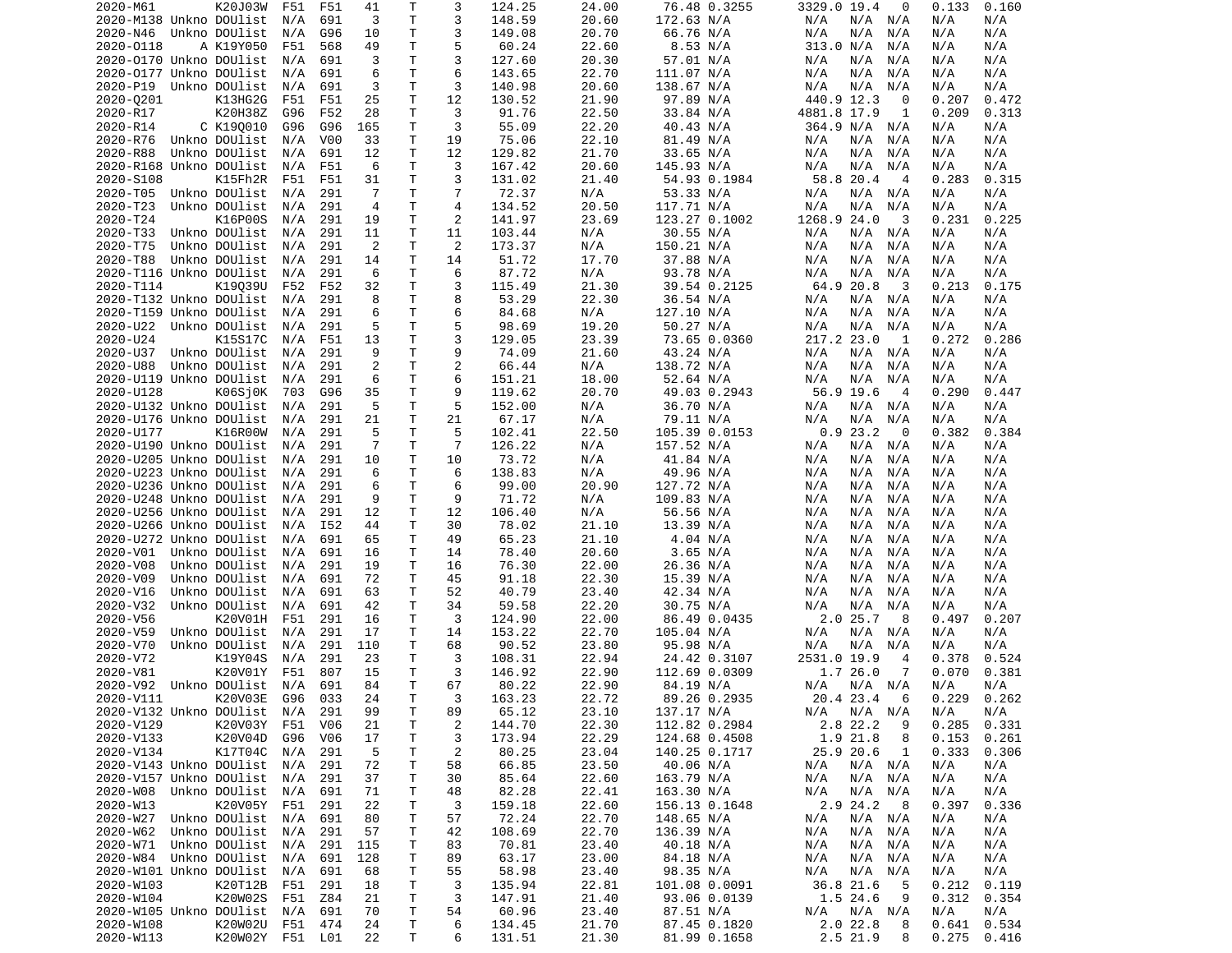| 2020-W124 Unkno DOUlist |                 | N/A              | I52              | 90  | Т            | 65             | 74.24  | 23.10 | 75.76 N/A     | N/A<br>N/A<br>N/A          | N/A<br>N/A      |
|-------------------------|-----------------|------------------|------------------|-----|--------------|----------------|--------|-------|---------------|----------------------------|-----------------|
| 2020-W130               | K15E070         | N/A              | 291              | 8   | T            | 2              | 130.58 | 22.80 | 76.71 0.0781  | 14.8 23.6<br>2             | 0.383<br>0.267  |
| 2020-W135 Unkno DOUlist |                 | N/A              | 291              | 40  | Τ            | 25             | 61.54  | 21.50 | 65.06 N/A     | N/A<br>N/A<br>N/A          | N/A<br>N/A      |
|                         |                 |                  |                  |     | Τ            | 3              |        | 21.40 | 60.69 0.0035  | 0.626.6<br>9               | 0.300<br>0.732  |
| 2020-W145               | K20W04B         | G96              | L01              | 15  |              |                | 174.09 |       |               |                            |                 |
| 2020-W151 Unkno DOUlist |                 | N/A              | 691              | 89  | Τ            | 51             | 62.18  | 22.70 | 53.87 N/A     | N/A N/A<br>N/A             | N/A<br>N/A      |
| 2020-W152               | K20W04J         | G96              | 691              | 20  | Τ            | 3              | 117.03 | 22.20 | 54.39 0.2388  | 11.0 21.0<br>8             | 0.246<br>0.161  |
| 2020-W159               | K20W04R         | G96              | 246              | 28  | т            | 3              | 166.20 | 21.00 | 49.21 0.0137  | 1.7 26.1<br>7              | 0.361<br>0.456  |
| 2020-W164 Unkno DOUlist |                 | G96              | 691              | 112 | Τ            | 50             | 63.59  | 22.50 | 43.12 N/A     | N/A N/A<br>N/A             | N/A<br>N/A      |
|                         |                 |                  |                  |     |              |                |        |       |               |                            |                 |
| 2020-W175 Unkno DOUlist |                 | N/A              | I52              | 10  | T.           | 6              | 103.34 | 20.50 | 42.17 N/A     | N/A<br>N/A<br>N/A          | N/A<br>N/A      |
| 2020-W170               | P K20W010       | G96              | I52              | 71  | т            | 3              | 102.63 | 22.10 | 43.55 N/A     | 88.7 N/A<br>N/A            | N/A<br>N/A      |
| 2020-W171               | K20W04Z         | G96              | I52              | 48  | Τ            | 2              | 96.27  | 20.16 | 35.39 0.0017  | 9.724.4<br>-7              | 0.548<br>0.347  |
| 2020-W173               | K20W05B         | C51              | 291              | 17  | Τ            | 6              | 90.29  | 22.30 | 43.14 0.3059  | 5.7 20.5<br>9              | 0.885<br>0.783  |
| 2020-W176               |                 |                  |                  |     |              | 6              |        |       |               |                            |                 |
|                         | K20W05C         | G96              | I52              | 28  | Τ            |                | 107.28 | 21.40 | 32.59 0.2268  | 2.120.1<br>9               | 0.280<br>0.326  |
| 2020-W177               | C K20V020       | I41              | L01              | 120 | Τ            | 3              | 44.22  | 21.60 | 20.85 N/A     | 221.9 N/A N/A              | N/A<br>N/A      |
| 2020-W178               | P K20V030       | F51              | 246              | 89  | $\mathsf{T}$ | 9              | 116.00 | 21.24 | 48.82 N/A     | 39.5 N/A<br>N/A            | N/A<br>N/A      |
| 2020-X03                | Unkno DOUlist   | N/A              | 291              | 10  | T            | 10             | 103.20 | 22.80 | 19.00 N/A     | N/A<br>N/A<br>N/A          | N/A<br>N/A      |
| 2020-X05                | Unkno DOUlist   | N/A              | 691              | 10  | т            | 10             | 113.27 | 21.00 | 31.83 N/A     | N/A<br>N/A<br>N/A          | N/A<br>N/A      |
|                         |                 |                  |                  |     |              |                |        |       |               |                            |                 |
| 2020-X10                | P K20W020       | G96              | 807              | 144 | T            | 12             | 83.76  | 22.50 | 5.12 N/A      | 6221.8 N/A<br>N/A          | N/A<br>N/A      |
| 2020-X12                | Unkno DOUlist   | N/A              | 291              | 29  | Τ            | 25             | 65.28  | 22.90 | 41.66 N/A     | N/A<br>N/A<br>N/A          | N/A<br>N/A      |
| 2020-X02                | Unkno DOUlist   | N/A              | V <sub>0</sub> 0 | 132 | т            | 75             | 50.40  | 22.80 | 25.41 N/A     | N/A<br>N/A<br>N/A          | N/A<br>N/A      |
| 2020-X16                | K20X00D         | G96              | 691              | 38  | Τ            | 3              | 158.84 | 23.34 | 46.33 0.0229  | 27.0 25.7<br>6             | 0.593<br>0.452  |
| 2020-X17                | K20X00E         |                  | U55              | 30  | Τ            | 3              | 175.35 | 20.50 | 45.60 0.0006  | 0.926.0<br>8               | 0.669<br>0.546  |
|                         |                 | G96              |                  |     |              |                |        |       |               |                            |                 |
| 2020-X19                | K20V07C         | F51              | J95              | 31  | Τ            | 3              | 115.04 | 21.40 | 31.52 0.0266  | $30.6$ 23.6<br>6           | 0.504<br>0.408  |
| 2020-X20                | K20X00G         | G96              | 691              | 15  | Τ            | 2              | 165.15 | 20.74 | 44.89 0.0022  | 1.1 28.0<br>7              | 0.414<br>0.243  |
| 2020-X30                | Unkno DOUlist   | N/A              | V <sub>0</sub> 0 | 116 | Τ            | 88             | 50.65  | 22.60 | 54.86 N/A     | $N/A$ $N/A$<br>N/A         | N/A<br>N/A      |
| 2020-X28                | K20X00K         | G96              | I52              | 22  | Τ            | 2              | 175.18 | 20.77 | 45.60 0.0847  | 1.8 25.1<br>8              | 0.378<br>0.583  |
|                         |                 |                  |                  |     |              |                |        |       |               |                            |                 |
| 2020-X27                | K20W05V         | G96              | 291              | 22  | Τ            | $\overline{7}$ | 142.90 | 21.86 | 58.04 0.1046  | 13.9 20.0<br>9             | 0.366<br>0.261  |
| 2020-X31                | K20X00M         | V00              | V <sub>0</sub> 0 | 28  | Τ            | 11             | 151.00 | 22.47 | 56.81 0.2987  | 25.9 22.1<br>6             | 0.347<br>0.272  |
| 2020-X32                | K20X00N         | 703              | L04              | 37  | Τ            | 3              | 160.60 | 20.20 | 56.28 0.0095  | 1.5 24.5<br>7              | 0.429<br>0.437  |
| 2020-X33                | K20X000         | V <sub>0</sub> 0 | Z99              | 25  | Τ            | $\overline{4}$ | 148.76 | 19.56 | 58.04 0.0118  | 1.3 23.8<br>7              | 0.141<br>0.166  |
|                         |                 |                  |                  |     |              |                |        |       |               |                            |                 |
| 2020-X34                | K20X00P         | F52              | 807              | 30  | Τ            | 3              | 97.86  | 21.00 | 55.88 0.0461  | 20.0 21.8<br>8             | 0.227<br>0.232  |
| 2020-X36                | K20X00R         | F52              | 807              | 39  | T.           | 3              | 75.63  | 21.14 | 43.43 0.0001  | 2.9 19.6<br>8              | 0.447<br>0.443  |
| 2020-X37                | K20X00S         | G96              | I52              | 28  | Τ            | 5              | 152.07 | 21.25 | 43.67 0.1086  | 2.9 21.2<br>9              | 0.417<br>0.394  |
| 2020-X51                | Unkno DOUlist   | F51              | I41              | 111 | Τ            | 45             | 90.56  | 22.30 | 59.11 N/A     | N/A<br>N/A N/A             | N/A<br>N/A      |
| 2020-X43                | K20X00Y         | V <sub>0</sub> 0 | 691              | 17  | Τ            | 13             | 167.68 | 21.50 |               | 1.9 25.6<br>8              | 0.247<br>0.357  |
|                         |                 |                  |                  |     |              |                |        |       | 57.28 0.0359  |                            |                 |
| 2020-X50                | K20X01F         | G96              | 858              | 29  | Τ            | 3              | 137.54 | 20.80 | 55.97 0.1848  | 1.9 21.7<br>9              | 0.294<br>0.435  |
| 2020-X52                | K20X01G         | G96              | V <sub>01</sub>  | 27  | Τ            | 2              | 165.42 | 25.00 | 57.97 0.1118  | 1.8 21.7<br>9              | 0.341<br>0.379  |
| 2020-X54                | K20X01J         | V00              | V <sub>0</sub> 0 | 29  | Τ            | 14             | 129.24 | 21.80 | 69.98 0.1204  | 26.0 23.4<br>5             | 0.270<br>0.248  |
| 2020-X59                | K20X01M         | G96              | V <sub>06</sub>  | 19  | Τ            | 2              | 100.38 | 21.52 | 66.29 0.0629  | 1.9 21.5<br>9              | 0.219<br>0.251  |
|                         |                 |                  |                  |     |              |                |        |       |               |                            |                 |
| 2020-X69                | Unkno DOUlist   | N/A              | V <sub>0</sub> 0 | 61  | Τ            | 53             | 66.64  | 23.60 | 81.74 N/A     | N/A N/A<br>N/A             | N/A<br>N/A      |
| 2020-X61                | K12X00A         | N/A              | 858              | 25  | Τ            | 3              | 130.73 | 22.36 | 68.86 0.0373  | 25.0 24.8<br>0             | 0.746<br>0.736  |
| 2020-X67                | K20X01S         | V <sub>0</sub> 0 | V <sub>06</sub>  | 18  | T            | 10             | 170.98 | 22.30 | 68.86 0.2673  | 2.023.8<br>9               | 0.180<br>0.344  |
| 2020-X68                | K20X01T         | V <sub>0</sub> 0 | V <sub>06</sub>  | 15  | Τ            | 9              | 170.15 | 22.10 | 69.36 0.1665  | 1.9 24.9<br>8              | 0.421<br>0.627  |
|                         |                 |                  |                  |     | T            |                |        |       |               |                            |                 |
| 2020-X85                | Unkno DOUlist   | N/A              | V <sub>0</sub> 0 | 68  |              | 55             | 63.72  | 23.00 | 26.92 N/A     | N/A<br>N/A<br>N/A          | N/A<br>N/A      |
| 2020-X74                | K20X02B         | G96              | I52              | 27  | Τ            | 3              | 158.80 | 20.40 | 81.76 0.0147  | 1.9 26.0<br>7              | 0.294<br>0.640  |
| 2020-X76                | K20X02D         | V <sub>0</sub> 0 | I52              | 18  | Τ            | 9              | 158.10 | 22.56 | 82.54 0.1839  | 1.9 24.1<br>9              | 0.381<br>0.244  |
| 2020-X77                | K20X02E         | V <sub>0</sub> 0 | 291              | 16  | T            | 12             | 174.31 | 21.85 | 82.25 0.1831  | 1.8 24.3<br>9              | 0.244<br>0.256  |
| 2020-X78                | K20X02F         | V00              | I52              | 16  | T.           | 6              | 175.89 | 21.90 | 81.79 0.1396  | 1.9 25.3<br>9              | 0.205<br>0.250  |
|                         |                 |                  |                  |     |              |                |        |       |               |                            |                 |
| 2020-X81                | K20X02J         | F51              | I52              | 14  | T.           | 3              | 146.93 | 21.50 | 79.95 0.0948  | 2.1 24.2<br>8              | 0.198<br>0.228  |
| 2020-X82                | K20X02K         | F51              | I52              | 13  | Τ            | 3              | 142.31 | 21.60 | 81.46 0.0443  | 2.023.0<br>9               | 0.130<br>0.184  |
| 2020-X92                | Unkno DOUlist   | N/A              | 691              | 65  | T.           | 57             | 107.40 | 23.10 | 66.58 N/A     | N/A<br>N/A N/A             | N/A<br>N/A      |
| 2020-X93                | K20X02R         | V00              | H21              | 33  | T.           | 15             | 158.68 | 22.20 | 44.48 0.0944  | 16.9 21.4<br>7             | 0.227<br>0.199  |
|                         |                 |                  | 858              | 40  | T            |                |        |       |               | 16.9 22.4<br>2             | 0.420<br>0.302  |
| 2020-X94                | K16L09D         | N/A              |                  |     |              | 13             | 148.39 | 21.40 | 56.72 0.0055  |                            |                 |
| 2020-X101               | K20X02V         | G96              | 474              | 21  | Τ            | 3              | 136.45 | 20.90 | 106.65 0.0574 | $\overline{7}$<br>1.3 23.5 | $0.315$ $0.170$ |
| 2020-X102               | K20X02W         | F51              | 658              | 18  | T            | 2              | 147.63 | 22.41 | 80.01 0.0876  | 2.9 24.9<br>7              | 0.215<br>0.240  |
| 2020-X108               | K20V07D         | G96              | H21              | 22  | T            | 4              | 123.34 | 21.40 | 75.43 0.1815  | 29.9 21.0<br>5             | 0.277<br>0.348  |
| 2020-X116               | K20X03G         | V00              | H21              | 18  | т            | 8              | 175.78 | 21.80 | 107.95 0.1453 | 1.9 24.9<br>8              | 0.268<br>0.185  |
|                         |                 |                  |                  |     |              |                |        |       |               |                            |                 |
| 2020-X124               | K20X030         | F51              | F51              | 15  | T            | 5              | 147.58 | 22.55 | 79.97 0.1080  | 4.0 24.9<br>6              | 0.453<br>0.210  |
| 2020-X127 Unkno DOUlist |                 | N/A              | 291              | 27  | Τ            | 24             | 59.41  | 22.40 | 67.97 N/A     | $N/A$ $N/A$<br>N/A         | N/A<br>N/A      |
| 2020-X129               | K20X03U         | F51              | 691              | 14  | T.           | $\overline{c}$ | 147.40 | 23.04 | 94.23 0.0762  | 4.0 22.4<br>7              | 0.299<br>0.139  |
| 2020-X130               | K20X03V         | F51              | 691              | 21  | Τ            | 3              | 145.96 | 21.56 | 108.08 0.1866 | 3.022.9<br>8               | 0.173<br>0.224  |
|                         |                 |                  |                  |     |              |                |        |       |               | 2.9 25.6                   |                 |
| 2020-X131               | K20X03W         | V00              | I52              | 17  | T.           | 7              | 157.91 | 20.92 | 108.24 0.0203 | 6                          | 0.195<br>0.311  |
| 2020-X132               | K20X03X         | F51              | 691              | 22  | T            | 3              | 158.74 | 21.50 | 119.47 0.0001 | 2.1 28.5<br>7              | 0.296<br>0.366  |
| 2020-X133               | K20X03Y         | V00              | V06              | 21  | т            | 4              | 172.11 | 21.69 | 107.71 0.0760 | 2.9 20.3<br>9              | 0.268<br>0.199  |
| 2020-X136               | K20X04B         | V00              | V06              | 15  | T            | 7              | 159.25 | 22.32 | 108.25 0.1294 | 2.9 23.8<br>9              | 0.186<br>0.210  |
| 2020-X145 Unkno DOUlist |                 | N/A              | V <sub>0</sub> 0 | 49  | T            | 43             | 87.76  | 23.60 | 147.80 N/A    | $N/A$ $N/A$<br>N/A         | N/A<br>N/A      |
|                         |                 |                  |                  |     |              |                |        |       |               |                            |                 |
| 2020-X152               | K20X04T         | F52              | L01              | 21  | T.           | 3              | 141.64 | 21.54 | 95.42 0.3519  | 4.6 21.1<br>- 7            | 0.158<br>0.457  |
| 2020-X153               | K20X04U         | V00              | J04              | 14  | Τ            | 4              | 165.09 | 21.50 | 147.56 0.0019 | 1.6 27.8<br>7              | 0.399<br>0.299  |
| 2020-X157               | K20X04Y         | F52              | 104              | 25  | Τ            | $\overline{c}$ | 151.00 | 22.22 | 137.09 0.0025 | 2.6 26.8<br>8              | 0.310<br>0.244  |
| 2020-X160 Unkno DOUlist |                 | N/A              | V00              | 102 | T            | 64             | 67.20  | 22.90 | 73.68 N/A     | N/A N/A<br>N/A             | N/A<br>N/A      |
|                         |                 |                  |                  |     |              |                |        |       |               |                            |                 |
| 2020-X162               | K20X05B V00 L01 |                  |                  | 13  | Τ            | 5              | 156.86 | 22.40 | 108.20 0.2068 | 4.5 24.1<br>- 7            | 0.209<br>0.259  |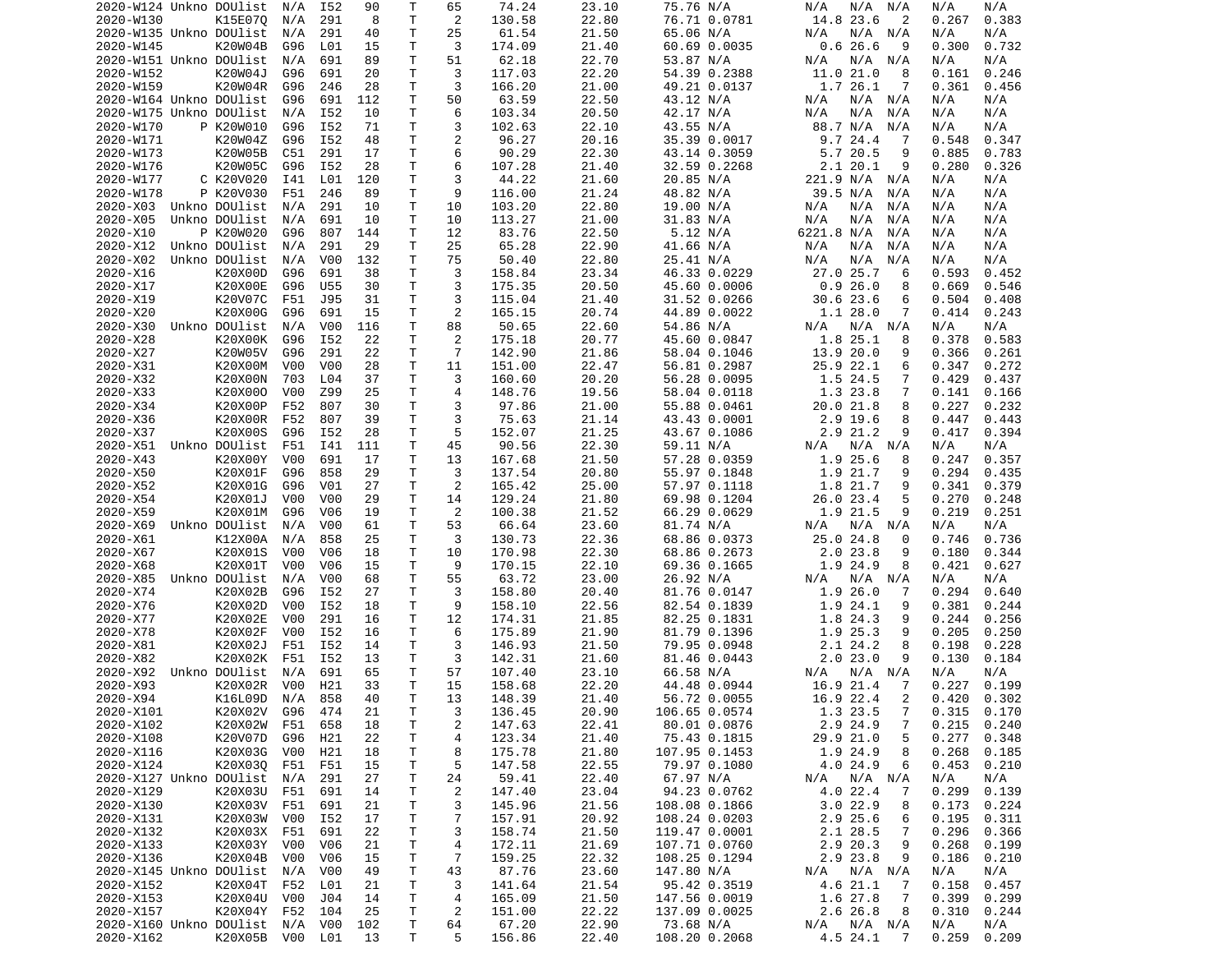| 2020-X169                                | K20X05J           | V00              | 291              | 15             | Τ            | 9                    | 174.20          | 23.20          | 107.96 0.0178               | 5.0 25.5<br>8               | 0.153<br>0.135 |
|------------------------------------------|-------------------|------------------|------------------|----------------|--------------|----------------------|-----------------|----------------|-----------------------------|-----------------------------|----------------|
| 2020-X180 Unkno DOUlist                  |                   | N/A              | V <sub>0</sub>   | 81             | Τ            | 67                   | 68.07           | 23.40          | 169.28 N/A                  | N/A<br>$N/A$ $N/A$          | N/A<br>N/A     |
| 2020-Y03                                 | K20X06D           | V00              | I52              | 20             | т            | 4                    | 158.57          | 21.24          | 160.18 0.0292               | 1.9 25.1<br>8               | 0.210<br>0.284 |
|                                          | K20X06F           |                  |                  |                | Τ            | 3                    |                 |                |                             | 9                           |                |
| 2020-Y05                                 |                   | F51              | 807              | 14             |              |                      | 123.25          | 22.33          | 136.14 0.1961               | 2.8 22.2                    | 0.572<br>0.301 |
| 2020-Y07                                 | K20X06H           | V <sub>0</sub> 0 | I52              | 20             | т            | 4                    | 165.18          | 21.80          | 160.14 0.0153               | 1.8 27.0<br>8               | 1.186<br>1.155 |
| 2020-Y10                                 | Unkno DOUlist     | N/A              | 691              | 62             | T.           | 42                   | 61.27           | 23.90          | 93.94 N/A                   | N/A<br>N/A<br>N/A           | N/A<br>N/A     |
| 2020-Y15                                 | K20X060           | V <sub>0</sub> 0 | 858              | 20             | Τ            | $\overline{7}$       | 152.95          | 21.70          | 158.73 0.0511               | 1.8 23.3<br>9               | 0.297<br>0.327 |
| 2020-Y17                                 | K20X06U           | G96              | V06              | 15             | T.           | 3                    | 151.38          | 21.65          | 157.92 0.0063               | 2.021.3<br>9                | 0.190<br>0.131 |
| 2020-Y20                                 | K20X06W           | G96              | 033              | 17             | T.           | 2                    | 169.50          | 22.60          | 45.50 0.0857                | 12.6 26.3<br>7              | 0.360<br>0.352 |
|                                          |                   |                  |                  |                |              |                      |                 |                |                             |                             |                |
| 2020-Y23                                 | K20X06Y           | V00              | V06              | 12             | Τ            | $\overline{7}$       | 132.74          | 22.40          | 160.44 0.0706               | 1.9 25.4<br>9               | 0.264<br>0.186 |
| 2020-Y24                                 | Unkno DOUlist     | N/A              | 691              | 45             | Τ            | 38                   | 78.26           | 22.90          | 143.58 N/A                  | N/A N/A<br>N/A              | N/A<br>N/A     |
| 2020-Y42                                 | Unkno DOUlist     | N/A              | V <sub>0</sub> 0 | 35             | Τ            | 18                   | 89.95           | 22.60          | 83.09 N/A                   | N/A<br>N/A<br>N/A           | N/A<br>N/A     |
| 2020-Y33                                 | K20X07B           | F51              | H21              | 13             | Τ            | $\overline{2}$       | 120.66          | 22.65          | 135.39 0.0185               | 2.8 24.2<br>-8              | 0.172<br>0.217 |
| 2020-Y51                                 | Unkno DOUlist     | N/A              | 291              | 52             | Τ            | 40                   | 94.94           | 22.50          | 118.66 N/A                  | N/A<br>N/A<br>N/A           | N/A<br>N/A     |
|                                          |                   |                  |                  |                |              |                      |                 |                |                             |                             |                |
| 2020-Y56                                 | Unkno DOUlist     | N/A              | 291              | 23             | Τ            | 23                   | 84.36           | 22.60          | 108.68 N/A                  | N/A<br>N/A<br>N/A           | N/A<br>N/A     |
| 2020-Y65                                 | Unkno DOUlist     | N/A              | 691              | 48             | Τ            | 29                   | 126.63          | 23.00          | 96.12 N/A                   | N/A<br>N/A<br>N/A           | N/A<br>N/A     |
| 2020-Y94                                 | Unkno DOUlist     | N/A              | 691              | 71             | Τ            | 53                   | 58.61           | 22.00          | 84.72 N/A                   | N/A<br>N/A<br>N/A           | N/A<br>N/A     |
| 2020-Y98                                 | N00hp15           | 703              | F52              | 74             | Τ            | 3                    | 79.77           | 19.90          | 46.17 N/A                   | 18.2 N/A<br>N/A             | N/A<br>N/A     |
| 2020-Y101 Unkno DOUlist                  |                   | N/A              | F52              | 113            | т            | 49                   | 78.17           | 22.50          | 46.36 N/A                   | N/A<br>N/A<br>N/A           | N/A<br>N/A     |
|                                          |                   |                  |                  |                |              |                      |                 |                |                             |                             |                |
| 2020-Y109 Unkno DOUlist                  |                   | N/A              | 695              | 80             | т            | 40                   | 81.62           | 21.70          | 63.72 N/A                   | N/A<br>N/A<br>N/A           | N/A<br>N/A     |
| 2020-Y110                                | K20Y03L           | G96              | I52              | 25             | Τ            | 3                    | 142.57          | 22.83          | 46.85 0.2178                | 43.9 23.4<br>$\overline{4}$ | 0.274<br>0.267 |
| 2020-Y111                                | K20Y03M           | G96              | I52              | 23             | Τ            | 2                    | 100.91          | 21.98          | 63.32 0.0030                | 12.9 26.1<br>6              | 0.306<br>0.405 |
| 2020-Y113                                | K20Y03N           | F52              | T05              | 24             | T.           | 3                    | 125.78          | 20.50          | 62.39 0.0246                | $3.2$ $23.2$<br>9           | 0.690<br>0.579 |
| 2020-Y124 Unkno DOUlist                  |                   | N/A              | 291              | 6              | Τ            | 6                    | 145.09          | 21.30          | 54.11 N/A                   | N/A<br>N/A N/A              | N/A<br>N/A     |
|                                          |                   |                  |                  |                |              |                      |                 |                |                             |                             |                |
| 2020-Y129 Unkno DOUlist                  |                   | N/A              | 695              | 33             | T.           | 29                   | 88.67           | 23.60          | 42.05 N/A                   | N/A<br>N/A<br>N/A           | N/A<br>N/A     |
| 2020-Y131                                | K17Y06L           | N/A              | 695              | $\overline{7}$ | T.           | 3                    | 148.38          | 22.49          | 41.09 0.0061                | 0.922.5<br>2                | 0.398<br>0.305 |
| 2020-Y140                                | K20Y040           | F51              | L01              | 15             | Τ            | 3                    | 145.51          | 21.60          | 35.28 0.0418                | $3.6$ 24.5<br>8             | 0.427<br>0.292 |
| 2020-Y142 Unkno DOUlist                  |                   | N/A              | 695              | 22             | Τ            | 18                   | 51.90           | 22.20          | 32.60 N/A                   | N/A N/A<br>N/A              | N/A<br>N/A     |
| 2020-Y148                                | K20Y04U           | F51              | 807              | 16             | Τ            | 3                    | 150.82          | 22.70          | 21.55 0.2271                | 3.7 23.7<br>7               | 0.278<br>0.157 |
|                                          |                   |                  |                  |                |              |                      |                 |                |                             |                             |                |
| 2020-Y149                                | K20Y04V           | F51              | 807              | 13             | Τ            | 3                    | 125.33          | 22.03          | 20.98 0.0747                | 2.7 24.3<br>8               | 0.206<br>0.178 |
| 2020-Y150                                | K20Y04W           | F51              | 807              | 12             | Τ            | 2                    | 123.21          | 21.89          | 20.70 0.5198                | 2.7 20.2<br>8               | 0.114<br>0.062 |
| 2020-Y153                                | K20Y04Y           | F51              | 807              | 12             | Τ            | 2                    | 144.50          | 22.03          | 9.91 0.3731                 | 4.7 20.7<br>7               | 0.275<br>0.277 |
| 2020-Y158 Unkno DOUlist                  |                   | N/A              | 695              | 11             | Τ            | 11                   | 109.32          | 23.30          | 11.10 N/A                   | N/A N/A<br>N/A              | N/A<br>N/A     |
| 2021-A01                                 | K20Y05C           | F51              | 695              | 15             | т            | 6                    | 122.07          | 22.09          | $9.55$ $0.1161$             | 5.9 21.5<br>7               | 0.291<br>0.376 |
|                                          |                   |                  |                  |                |              |                      |                 |                |                             |                             |                |
| 2021-A03                                 | Unkno DOUlist     | N/A              | 695              | 3              | T.           | 3                    | 108.73          | 23.30          | 23.32 N/A                   | N/A<br>N/A N/A              | N/A<br>N/A     |
| 2021-A02                                 | K20Y05D           | F51              | 695              | 9              | Τ            | 6                    | 131.83          | 22.60          | 41.82 0.1025                | $2.9$ 22.0<br>9             | 0.135<br>0.211 |
| 2021-A04                                 | Unkno DOUlist     | N/A              | 291              | 85             | Τ            | 79                   | 64.18           | 22.50          | 35.33 N/A                   | N/A<br>N/A<br>N/A           | N/A<br>N/A     |
| 2021-A05                                 | K20Y05E           | 304              | 695              | 11             | Τ            | 3                    | 165.53          | 23.50          | 38.94 0.0010                | 15.2 25.7<br>5              | 0.043<br>0.058 |
| 2021-A07                                 | Unkno DOUlist     | N/A              | 291              | 143            | Τ            | 110                  | 60.33           | 23.50          | 8.35 N/A                    | N/A<br>$N/A$ $N/A$          | N/A<br>N/A     |
|                                          |                   |                  |                  |                |              |                      |                 |                |                             |                             |                |
| 2021-A08                                 | K20Y05F           | F51              | 291              | 14             | т            | 6                    | 126.42          | 22.78          | 43.44 0.1728                | 10.1 23.3<br>7              | 0.188<br>0.115 |
| 2021-A09                                 | K20Y05G           | C51              | I52              | 23             | т            | 9                    | 84.41           | 21.50          | 4.04 0.2547                 | 5.720.1<br>9                | 0.349<br>0.363 |
| 2021-A14                                 | Unkno DOUlist     | N/A              | I52              | 152            | Τ            | 120                  | 39.72           | 23.80          | 50.31 N/A                   | N/A<br>N/A N/A              | N/A<br>N/A     |
| 2021-A24                                 | K21A00L           | G96              | L01              | 26             | Τ            | 3                    | 167.72          | 22.20          | 62.92 0.0054                | 12.6 24.9<br>8              | 0.249<br>0.257 |
| 2021-A27                                 | K21A000           |                  |                  |                |              |                      |                 |                |                             |                             |                |
|                                          |                   |                  |                  |                |              |                      |                 |                |                             |                             |                |
| 2021-A28                                 |                   | F52              | I52              | 24             | т            | 3                    | 125.75          | 21.01          | 49.54 0.0069                | $2.0$ 22.8<br>9             | 0.423<br>0.287 |
|                                          | Unkno DOUlist     | N/A              | 695              | 137            | Τ            | 84                   | 69.70           | 22.80          | 11.63 N/A                   | N/A N/A<br>N/A              | N/A<br>N/A     |
| 2021-A32                                 | K20Y05J           | G96              | H36              | 25             | Τ            | 3                    | 104.19          | 22.17          | 52.60 0.1739                | 17.9 18.3<br>7              | 0.433<br>0.308 |
|                                          |                   |                  |                  |                |              |                      |                 |                |                             |                             |                |
| 2021-A42                                 | Unkno DOUlist     | N/A              | 691              | 24             | Τ            | 17                   | 76.88           | 22.22          | 72.96 N/A                   | N/A<br>N/A N/A              | N/A<br>N/A     |
| 2021-A43                                 | K21A01E           | F51              | 291              | 15             | Τ            | 3                    | 130.09          | 21.84          | 50.21 0.0786                | 3.1 22.2<br>8               | 0.361<br>0.191 |
| 2021-A48                                 | K21A01K           | F51              | I52              | 18             | Τ            | 3                    | 123.01          | 19.95          | 66.33 0.0521                | 1.9 24.0<br>8               | 0.276<br>0.275 |
| 2021-A37                                 | K21A00Y           | G96              | <b>N88</b>       | 31             | Τ            | 3                    | 171.97          | 19.80          | 62.92 0.0229                | 1.4 24.0<br>7               | 0.191<br>0.229 |
| 2021-A41                                 | K21A01C           | F52              | I52              | 29             | Τ            | $\overline{2}$       | 130.47          | 21.22          | 62.58 0.0129                | 1.9 25.2<br>$\overline{7}$  | 0.258<br>0.333 |
| 2021-A52                                 | K20Y05L           | G96              | I52              | 18             | T.           | 3                    | 128.09          | 21.45          | 29.76 0.2536                | 10.0 20.6<br>7              | 0.268<br>0.217 |
|                                          |                   |                  |                  |                |              |                      |                 |                |                             |                             |                |
| 2021-A54                                 | K21A01P F51       |                  | H21              | 14             | $\mathsf{T}$ | 5                    | 104.90          | 21.90          | 49.65 0.0689                | 2.8 23.8<br>$7^{\circ}$     | 0.110<br>0.193 |
| 2021-A59                                 | K21A01W F51 I52   |                  |                  | 15             | т            | 3                    | 144.40          | 20.71          | 76.76 0.1421                | 20.9 22.9<br>$\overline{7}$ | 0.198<br>0.228 |
| 2021-A62 Unkno DOUlist                   |                   | N/A              | 291              | 24             | Τ            | 20                   | 86.70           | 22.10          | 99.71 N/A                   | $N/A$ $N/A$<br>N/A          | N/A<br>N/A     |
| 2021-A71                                 | Unkno DOUlist     | N/A              | 291              | 67             | т            | 28                   | 51.96           | 22.00          | 91.79 N/A                   | N/A N/A<br>N/A              | N/A<br>N/A     |
|                                          |                   |                  | 291              | 40             |              |                      |                 |                | 113.18 N/A                  |                             | N/A            |
| 2021-A86                                 | Unkno DOUlist N/A |                  |                  |                | т            | 28                   | 88.47           | 21.70          |                             | N/A N/A<br>N/A              | N/A            |
| 2021-A88                                 | K21A02X F52       |                  | 474              | 25             | т            | 3                    | 136.92          | 21.44          | 103.30 0.4237               | 2.1 20.2<br>8               | 0.148<br>0.283 |
| 2021-A90                                 | K21A02Z F51       |                  | I52              | 19             | т            | 2                    | 159.05          | 21.34          | 103.31 0.1477               | 2.022.8<br>7                | 0.250<br>0.221 |
| 2021-A94                                 | K20X07K F51       |                  | 474              | 17             | Τ            | 3                    | 110.51          | 22.66          | 118.95 0.0401               | 30.019.6<br>$\overline{7}$  | 0.307<br>0.329 |
| 2021-A97                                 | K03A04M           | N/A              | 691              | $\overline{7}$ | т            | 3                    | 109.20          | 22.10          | 72.29 0.1407                | 16.9 20.8<br>1              | 0.534<br>0.428 |
|                                          |                   |                  |                  |                |              |                      |                 |                |                             |                             |                |
| 2021-A101                                | C K20X040         | G96              | H06              | 80             | т            | 6                    | 50.02           | 21.35          | 19.72 N/A                   | 22.0 N/A N/A                | N/A<br>N/A     |
| 2021-A102                                | K21A03F           | F51              | 291              | 13             | т            | 5                    | 120.77          | 23.20          | 63.21 0.0412                | 5.8 23.1<br>9               | 0.133<br>0.204 |
| 2021-A104                                | K21A03H F51       |                  | H36              | 28             | т            | 3                    | 124.09          | 21.30          | 102.19 0.3132               | 2.8 20.0<br>9               | 0.255<br>0.327 |
| 2021-A112 Unkno DOUlist N/A              |                   |                  | 291              | 28             | т            | 20                   | 81.47           | 22.50          | 131.50 N/A                  | N/A<br>N/A N/A              | N/A<br>N/A     |
| 2021-A107                                | K20U12L           | F51              | 691              | 18             | т            | 3                    | 86.23           | 22.20          | 101.37 0.3283               | 79.7 19.8<br>-7             | 0.905<br>0.497 |
|                                          |                   |                  |                  |                |              |                      |                 |                |                             |                             |                |
| 2021-A125                                | K21A04E           | F51              | 033              | 12             | T            | 3                    | 116.81          | 22.30          | 93.14 0.0387                | 4.4 21.7<br>$\overline{7}$  | 0.171<br>0.138 |
| 2021-A138 Unkno DOUlist                  |                   | N/A              | I52              | 53             | Τ            | 34                   | 81.98           | 22.00          | 43.68 N/A                   | N/A N/A<br>N/A              | N/A<br>N/A     |
| 2021-A139                                | K21A04R F51       |                  | L01              | 22             | т            | 3                    | 88.61           | 22.00          | 114.58 0.1955               | 3.5 19.6<br>- 9             | 0.380<br>0.472 |
| 2021-A148 Unkno DOUlist N/A<br>2021-A146 |                   |                  | 703              | 102            | Τ<br>Τ       | 66<br>$\overline{2}$ | 71.38<br>153.77 | 22.98<br>22.10 | 108.97 N/A<br>103.58 0.0023 | N/A<br>N/A N/A<br>4.8 25.5  | N/A<br>N/A     |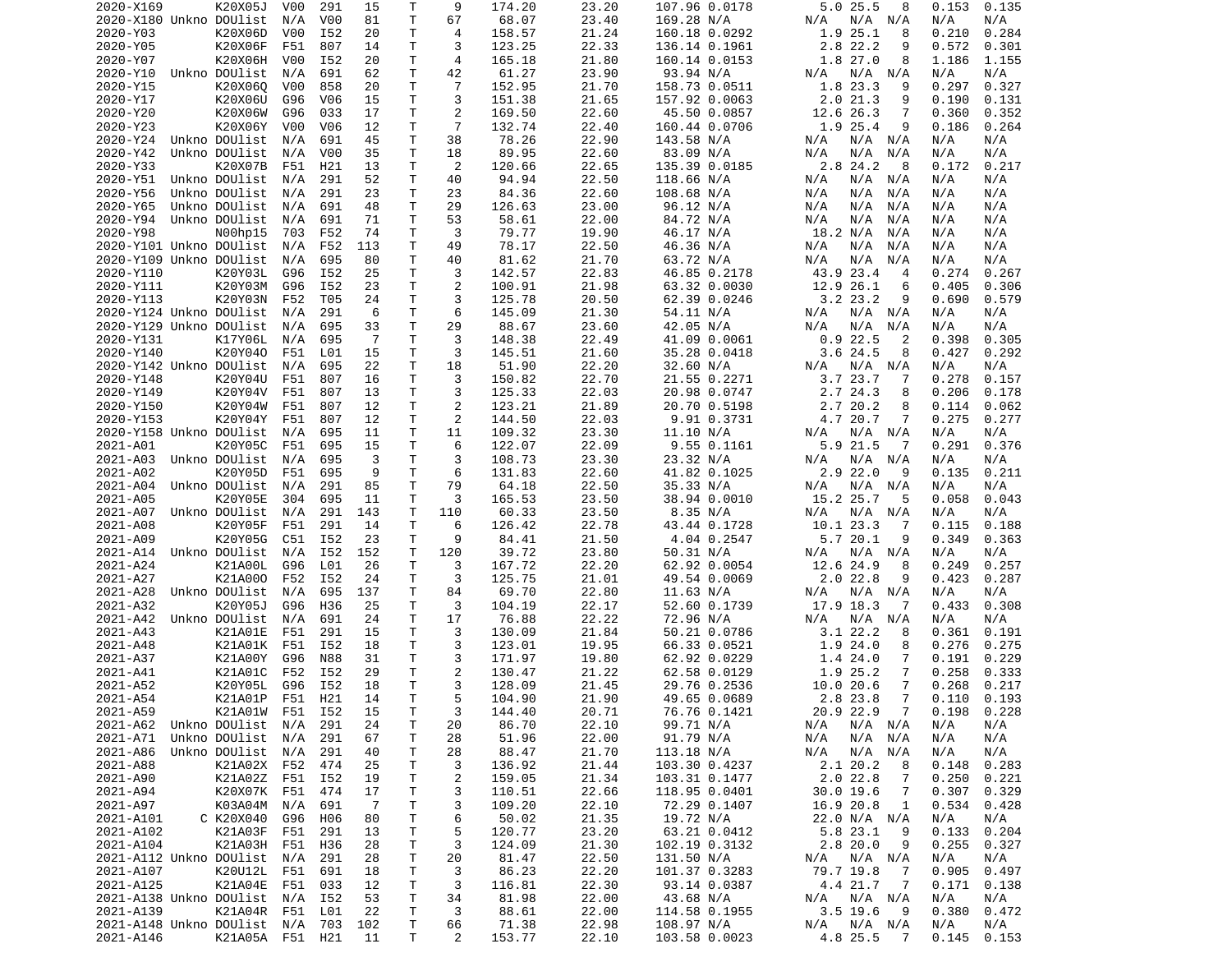|                             | 2021-A160 Unkno DOUlist        | N/A | 691 | 82             | Т       | 54             | 72.08           | 23.90          | 85.52 N/A                      | N/A<br>N/A<br>N/A               | N/A<br>N/A                       |
|-----------------------------|--------------------------------|-----|-----|----------------|---------|----------------|-----------------|----------------|--------------------------------|---------------------------------|----------------------------------|
| 2021-A167                   | K20H04J                        | N/A | 291 | 15             | T       | 3              | 92.51           | 23.24          | 69.73 0.0006                   | 2475.7 20.0<br>1                | 0.227<br>0.261                   |
| 2021-A174                   | K21A05U                        | F51 | L01 | 22             | т       | 3              | 106.65          | 21.60          | 167.94 0.0046                  | 1.524.0<br>8                    | 0.342<br>0.467                   |
| 2021-A184 Unkno DOUlist     |                                |     |     |                | Τ       |                | 80.34           |                |                                |                                 |                                  |
|                             |                                | N/A | 291 | 37             |         | 34             |                 | 22.90          | 164.30 N/A                     | N/A<br>N/A N/A                  | N/A<br>N/A                       |
| 2021-A191                   | K21A06K                        | G96 | W34 | 31             | т       | 3              | 105.17          | 20.80          | 156.72 0.0117                  | 1.9 25.4<br>-7                  | 0.987<br>0.419                   |
| 2021-A190 Unkno DOUlist     |                                | N/A | 349 | 324            | т       | 23             | 63.55           | 23.10          | 2.92 N/A                       | N/A<br>N/A<br>N/A               | N/A<br>N/A                       |
| 2021-A196 Unkno DOUlist     |                                | N/A | 691 | 18             | т       | 18             | 88.15           | 22.10          | 54.05 N/A                      | N/A<br>N/A<br>N/A               | N/A<br>N/A                       |
| 2021-A202                   | K21A06T                        | G96 | I52 | 17             | Τ       | 3              | 108.44          | 21.53          | 151.18 0.0102                  | 2.0 24.4<br>-9                  | 0.446<br>0.375                   |
| 2021-A207                   | C K21A040                      | C51 | 673 | 97             | T       | 3              | 88.52           | 21.00          | 54.65 N/A                      | 11.9 N/A<br>N/A                 | N/A<br>N/A                       |
|                             |                                |     |     |                |         |                |                 |                |                                |                                 |                                  |
| 2021-A209                   | P K21A050                      | F51 | 568 | 43             | т       | 5              | 87.32           | 22.20          | 88.65 N/A                      | 30.1 N/A<br>N/A                 | N/A<br>N/A                       |
| 2021-A210                   | C K21A060                      | F51 | G96 | 47             | T       | 3              | 78.30           | 21.30          | 42.20 N/A                      | 47.9 N/A<br>N/A                 | N/A<br>N/A                       |
| 2021-B10                    | Unkno DOUlist                  | N/A | I52 | 19             | Τ       | 11             | 109.99          | 22.80          | 104.27 N/A                     | N/A<br>N/A<br>N/A               | N/A<br>N/A                       |
| 2021-B25                    | Unkno DOUlist                  | N/A | 691 | 108            | T.      | 65             | 71.68           | 22.50          | 72.33 N/A                      | N/A<br>N/A<br>N/A               | N/A<br>N/A                       |
| 2021-B27                    | K21A07P                        | F52 | 691 | 30             | т       | 2              | 136.15          | 21.82          |                                | 10.2 21.9<br>8                  | 0.282<br>0.246                   |
|                             |                                |     |     |                |         |                |                 |                | 102.75 0.0821                  |                                 |                                  |
| 2021-B40                    | K21B000                        | G96 | Z84 | 30             | Τ       | 3              | 170.35          | 21.89          | 122.18 0.0002                  | 0.632.9<br>4                    | 0.290<br>0.471                   |
| 2021-B45                    | K21A07V                        | W94 | 691 | 37             | T.      | 6              | 124.07          | 21.60          | 119.47 0.0003                  | $3.1$ 18.8<br>9                 | 0.410<br>0.402                   |
| 2021-B52                    | K21B00Y                        | F51 | V06 | 16             | т       | 3              | 151.68          | 22.29          | 118.02 0.1865                  | 1.9 23.7<br>8                   | 0.133<br>0.148                   |
| 2021-B53                    | K21B00Z                        | F51 | 691 | 15             | T       | 3              | 135.96          | 22.05          | 118.43 0.0141                  | 1.8 24.6<br>7                   | 0.449<br>0.259                   |
| 2021-B54                    | K21A07Z                        | F51 | 691 | 19             | т       | 6              | 125.02          | 22.68          |                                | 2.8 20.9<br>8                   | 0.274<br>0.275                   |
|                             |                                |     |     |                |         |                |                 |                | 117.23 0.1207                  |                                 |                                  |
| 2021-B55                    | Unkno DOUlist                  | N/A | I52 | 61             | т       | 47             | 66.92           | 22.80          | 117.64 N/A                     | N/A<br>N/A<br>N/A               | N/A<br>N/A                       |
| 2021-B57                    | K13W44A                        | N/A | 291 | 10             | Τ       | 2              | 101.81          | 23.28          | 65.64 0.0209                   | 5368.1 23.6<br>1                | 0.334<br>0.414                   |
| 2021-B56                    | K21B01A                        | F51 | 691 | 15             | Τ       | 2              | 168.22          | 22.51          | 116.06 0.1125                  | 2.1 22.9<br>9                   | 0.686<br>1.146                   |
| 2021-B62                    | K21B01H                        | F51 | I52 | 13             | T       | 3              | 131.12          | 21.58          | 117.01 0.0854                  | 1.9 24.4<br>8                   | 0.106<br>0.158                   |
|                             | Unkno DOUlist                  |     |     |                | т       |                | 72.24           |                |                                |                                 |                                  |
| 2021-B69                    |                                | N/A | 691 | 11             |         | 11             |                 | 22.00          | 109.42 N/A                     | N/A<br>N/A N/A                  | N/A<br>N/A                       |
| 2021-B78                    | K21B01W                        | F51 | 691 | 18             | T.      | 3              | 142.00          | 22.32          | 116.01 0.0010                  | 3.9 26.5<br>8                   | 0.435<br>0.214                   |
| 2021-B83                    | K20W01L                        | N/A | 691 | $\overline{7}$ | т       | 3              | 145.88          | 20.80          | 146.71 0.2782                  | 28.9 20.0<br>3                  | 0.379<br>0.313                   |
| 2021-B84                    | Unkno DOUlist                  | N/A | 291 | 10             | T       | 10             | 95.98           | 21.50          | 51.83 N/A                      | N/A<br>N/A N/A                  | N/A<br>N/A                       |
| 2021-B92                    | K21B02G                        | F51 | 807 | 27             | T.      | 3              | 132.98          | 22.58          | 72.88 0.2798                   | 27.7 22.0<br>-5                 | 0.254<br>0.167                   |
| 2021-B104 Unkno DOUlist     |                                |     | 291 | $\overline{4}$ | Τ       | 4              | 43.66           | N/A            | 37.37 N/A                      | N/A<br>N/A                      | N/A                              |
|                             |                                | N/A |     |                |         |                |                 |                |                                | N/A                             | N/A                              |
| 2021-B110 Unkno DOUlist     |                                | N/A | 291 | 4              | T       | $\overline{4}$ | 82.09           | N/A            | 21.09 N/A                      | N/A<br>N/A<br>N/A               | N/A<br>N/A                       |
| 2021-B121 Unkno DOUlist     |                                | N/A | 291 | 9              | Τ       | 9              | 89.24           | 22.00          | 56.56 N/A                      | N/A<br>N/A<br>N/A               | N/A<br>N/A                       |
| 2021-B129                   | K21A08G                        | F51 | V06 | 13             | T       | 3              | 102.83          | 22.24          | 127.62 0.1815                  | 1.9 21.2<br>9                   | 0.362<br>0.200                   |
| 2021-B133 Unkno DOUlist     |                                | N/A | 291 | 18             | T       | 18             | 113.26          | 22.00          | 69.88 N/A                      | N/A<br>N/A N/A                  | N/A<br>N/A                       |
| 2021-B138 Unkno DOUlist     |                                |     |     | 2              | Τ       | 2              |                 | N/A            | 43.04 N/A                      |                                 |                                  |
|                             |                                | N/A | 291 |                |         |                | 159.70          |                |                                | N/A<br>N/A<br>N/A               | N/A<br>N/A                       |
| 2021-B139 Unkno DOUlist     |                                | N/A | 291 | 20             | T       | 20             | 114.28          | 22.80          | 41.05 N/A                      | N/A<br>N/A<br>N/A               | N/A<br>N/A                       |
| 2021-B141 Unkno DOUlist     |                                | N/A | 291 | 20             | T.      | 20             | 114.04          | 22.90          | 74.10 N/A                      | N/A<br>N/A<br>N/A               | N/A<br>N/A                       |
|                             |                                |     |     |                |         |                |                 |                |                                |                                 |                                  |
|                             |                                |     |     |                |         | 4              |                 |                |                                |                                 |                                  |
| 2021-B142 Unkno DOUlist     |                                | N/A | 291 | $\overline{4}$ | T       |                | 52.94           | 23.10          | 147.21 N/A                     | N/A<br>N/A<br>N/A               | N/A<br>N/A                       |
| 2021-B144 Unkno DOUlist     |                                | N/A | 695 | 15             | Τ       | 15             | 73.65           | 22.70          | 29.81 N/A                      | N/A<br>N/A<br>N/A               | N/A<br>N/A                       |
| 2021-B143 Unkno DOUlist     |                                | N/A | G17 | 100            | Τ       | 3              | 107.40          | 17.70          | 21.55 N/A                      | N/A<br>N/A<br>N/A               | N/A<br>N/A                       |
| 2021-C01                    | Unkno DOUlist                  | N/A | I52 | 32             | т       | 16             | 97.05           | 21.90          | 35.32 N/A                      | N/A<br>N/A<br>N/A               | N/A<br>N/A                       |
| 2021-C07                    | Unkno DOUlist                  | N/A | 695 | 4              | т       | 4              | 80.38           | 22.30          | 56.52 N/A                      | N/A<br>N/A<br>N/A               | N/A<br>N/A                       |
|                             |                                |     |     |                |         |                |                 |                |                                |                                 |                                  |
| 2021-C14                    | Unkno DOUlist                  | N/A | 291 | $\overline{c}$ | T       | 2              | 75.48           | N/A            | 76.79 N/A                      | N/A<br>N/A<br>N/A               | N/A<br>N/A                       |
| 2021-C17                    | Unkno DOUlist                  | N/A | 291 | 5              | Τ       | 2              | 145.33          | 19.90          | 70.66 N/A                      | N/A<br>N/A<br>N/A               | N/A<br>N/A                       |
| 2021-C19                    | K21A11W                        | F51 | H36 | 55             | T       | 2              | 64.24           | 23.11          | 31.03 0.2833                   | 219.7 19.3<br>4                 | 0.486<br>0.390                   |
| 2021-C20                    | Unkno DOUlist                  | N/A | 291 | 45             | Τ       | 37             | 55.79           | 23.00          | 80.93 N/A                      | N/A<br>N/A N/A                  | N/A<br>N/A                       |
| 2021-C21                    | K18D01H                        | N/A | 691 | 17             | Τ       | 3              | 109.34          | 23.44          | 67.51 0.0140                   | 2204.8 21.1<br>0                | 0.735<br>0.689                   |
|                             |                                |     |     |                |         |                |                 |                |                                |                                 |                                  |
| 2021-C22                    | K20M03A                        | N/A | I52 | 22             | Τ       | 3              | 47.17           | 23.68          | 39.02 0.0333                   | 3164.8 18.9<br>1                | 0.350<br>0.341                   |
| 2021-C27                    | Unkno DOUlist                  | N/A | 691 | 73             | T.      | 47             | 51.85           | 23.10          | 68.23 N/A                      | N/A<br>N/A N/A                  | N/A<br>N/A                       |
| 2021-C28                    | K21B03S                        | F51 | 291 | 12             | т       | 6              | 114.46          | 22.40          | 110.78 0.0358                  | 19.9 23.6<br>9                  | 0.277<br>0.220                   |
| 2021-C77                    | Unkno DOUlist                  | N/A | 291 | 38             | т       | 38             | 71.33           | 23.10          | 82.25 N/A                      | N/A N/A<br>N/A                  | N/A<br>N/A                       |
| 2021-C87                    | Unkno DOUlist                  | N/A | 291 | 31             | T       | 31             | 89.18           | 23.40          | 123.42 N/A                     | N/A<br>N/A<br>N/A               | N/A<br>N/A                       |
|                             |                                |     |     |                |         |                |                 |                |                                |                                 |                                  |
| 2021-C123 Unkno DOUlist     |                                | N/A | T05 | 146            | T.      | 35             | 53.01           | 22.10          | 6.32 N/A                       | N/A<br>N/A N/A                  | N/A<br>N/A                       |
| 2021-C124                   | K21C03C F51                    |     | V06 | - 19           | T.      | 3              | 171.22          | 22.61          | 124.15 0.1109                  | 2.1 24.7 8                      | 0.236<br>0.111                   |
| 2021-C125                   | K21C03D                        | 309 | I52 | 25             | Τ       | 3              | 154.81          | 21.70          | 97.37 0.1893                   | 23.8 19.7<br>$\overline{7}$     | $0.110$ $0.160$                  |
| 2021-C131                   | K21C03K F51                    |     | 291 | 9              | T       | 3              | 176.88          | 21.55          | 124.18 0.0009                  | 2.1 29.8<br>$\overline{7}$      | 0.121<br>0.172                   |
| 2021-C141                   | K21C03N F51                    |     | V06 | 13             | T       | 3              | 134.74          | 22.28          | 125.82 0.0133                  | 2.026.2<br>7                    | 0.122<br>0.177                   |
|                             |                                |     |     |                |         |                |                 |                |                                |                                 |                                  |
| 2021-C154                   | K07Tn3Q                        | 691 | 691 | 15             | т       | 15             | 143.40          | 20.50          | 57.54 0.2767                   | 28.8 20.6<br>5                  | 0.243<br>0.193                   |
| 2021-C171                   | K21C04E                        | F51 | I52 | 14             | т       | 3              | 157.32          | 21.47          | 45.85 0.0239                   | 8.1 26.5<br>7                   | 0.185<br>0.209                   |
| 2021-C183 Unkno DOUlist     |                                | N/A | C40 | 31             | Τ       | 16             | 88.78           | 22.10          | 105.17 N/A                     | N/A N/A<br>N/A                  | N/A<br>N/A                       |
| 2021-C200 Unkno DOUlist     |                                | N/A | V00 | 24             | Τ       | 20             | 93.03           | 23.90          | 159.77 N/A                     | $N/A$ $N/A$<br>N/A              | N/A<br>N/A                       |
| 2021-C223                   | K12R480                        | 691 | G96 | 18             | Τ       | 6              | 158.91          | 22.10          | 57.04 0.1924                   | 29.2 20.9<br>6                  | 0.407<br>0.189                   |
|                             |                                |     |     |                |         |                |                 |                |                                |                                 |                                  |
| 2021-C239 Unkno DOUlist     |                                | N/A | 291 | 53             | T       | 25             | 56.37           | 22.64          | 30.93 N/A                      | N/A<br>$N/A$ $N/A$              | N/A<br>N/A                       |
| 2021-C229                   | K21C05W                        | F52 | 691 | 15             | T       | 3              | 166.54          | 21.70          | 98.12 0.2030                   | 7.022.1<br>8                    | 0.089<br>0.190                   |
| 2021-C230                   | K21C05X                        | F51 | 691 | 16             | Τ       | 3              | 164.87          | 21.63          | 109.75 0.0057                  | 6.1 24.2<br>8                   | 0.154<br>0.160                   |
| 2021-C234                   | K21C06B                        | F51 | 691 | 18             | T       | 3              | 146.93          | 22.29          | 162.73 0.1649                  | 1.9 23.4<br>8                   | 0.295<br>0.171                   |
| 2021-C235                   | K21C06C                        | V00 | 858 | 34             | Τ       | 4              | 134.50          | 20.58          | 172.05 0.0011                  | 1.1 30.1<br>6                   | 0.316<br>1.027                   |
|                             |                                |     |     |                |         |                |                 |                |                                |                                 |                                  |
| 2021-C240                   | K20X15J                        | V00 | I52 | 18             | T       | 4              | 130.74          | 22.10          | 88.40 0.2018                   | 61.7 21.6<br>4                  | 0.263<br>0.269                   |
| 2021-C262                   | K21C06P                        | F51 | 807 | 8              | Τ       | $\overline{c}$ | 177.64          | 22.77          | 124.19 0.0429                  | 1.9 23.0<br>9                   | 0.308<br>0.139                   |
| 2021-C269 Unkno DOUlist N/A |                                |     | V00 | 52             | Τ       | 34             | 78.06           | 20.87          | 161.62 N/A                     | N/A N/A<br>N/A                  | N/A<br>N/A                       |
| 2021-C278<br>2021-C280      | K21C07A F51<br>K21C07B F51 291 |     | 807 | 13<br>18       | T.<br>Τ | 2<br>2         | 150.95<br>99.81 | 22.50<br>23.26 | 122.76 0.0665<br>125.87 0.4271 | 5.8 22.4<br>7<br>27.8 20.7<br>8 | 0.212<br>0.204<br>0.189<br>0.119 |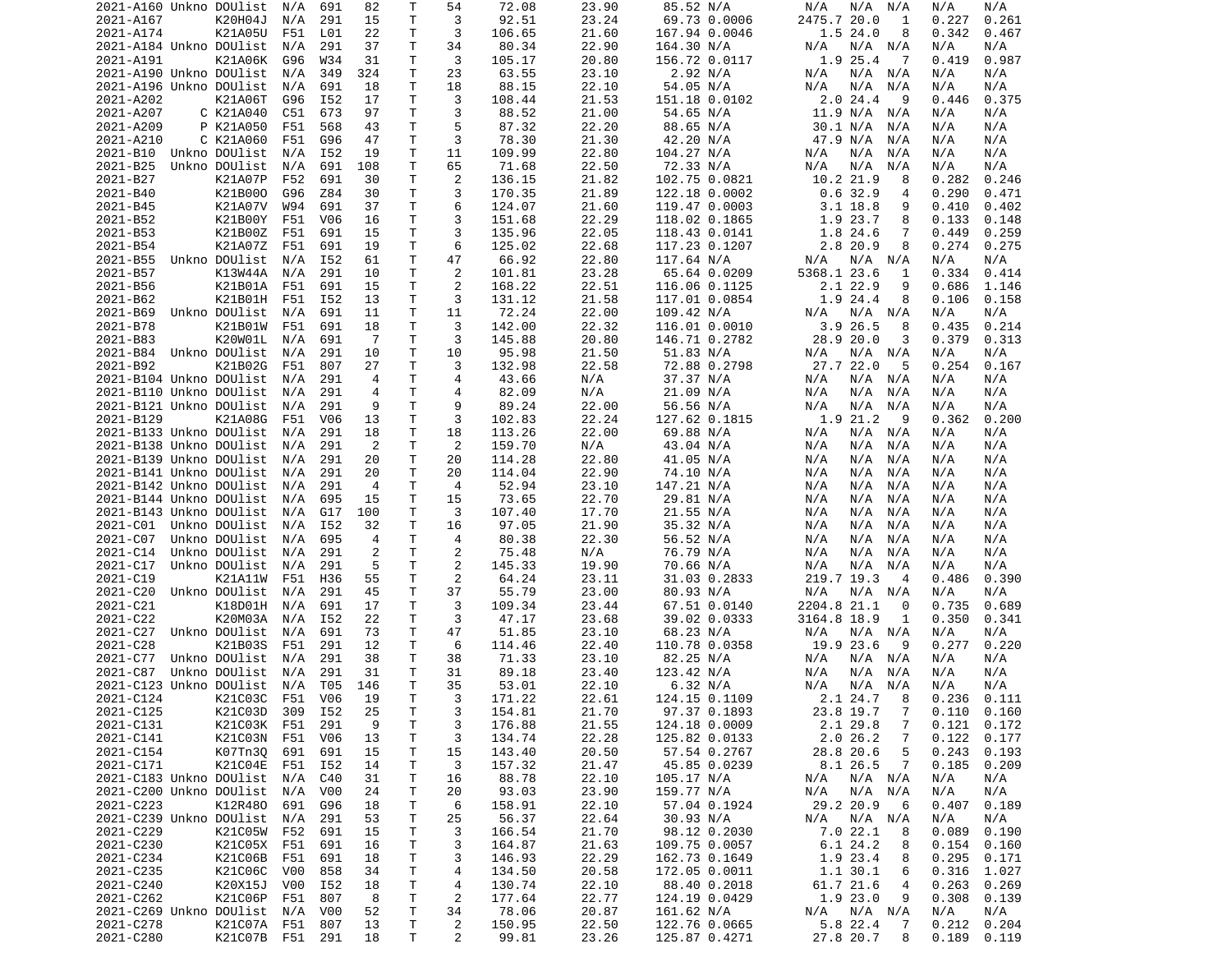|                                | 2021-C281 | K21C07K       | V00              | 033              | 18  | Т            | 7              | 149.97 | 22.60 | 95.74 0.1794  | 8.7 23.8<br>7              | 0.214<br>0.308 |
|--------------------------------|-----------|---------------|------------------|------------------|-----|--------------|----------------|--------|-------|---------------|----------------------------|----------------|
| 2021-C303                      |           | K21C08B       | V <sub>0</sub> 0 | 807              | 15  | T            | 4              | 172.37 | 21.90 | 150.37 0.0119 | 0.927.7<br>7               | 0.210<br>0.207 |
| 2021-C306                      |           | K21C08E       | V00              | 807              | 11  | т            | 4              | 172.25 | 22.14 | 150.89 0.0101 | 0.928.1<br>8               | 0.151<br>0.268 |
|                                |           |               |                  |                  |     | Τ            | 8              | 96.34  |       |               |                            |                |
| 2021-C310 Unkno DOUlist        |           |               | F51              | V00              | 39  |              |                |        | 22.07 | 30.98 N/A     | N/A<br>N/A<br>N/A          | N/A<br>N/A     |
| 2021-C328                      |           | K21C09D       | V <sub>0</sub> 0 | V <sub>0</sub> 0 | 15  | Τ            | 15             | 157.72 | 22.66 | 137.82 0.0172 | $3.1$ 25.7<br>9            | 0.155<br>0.131 |
| 2021-C326                      |           | K21C09B       | V <sub>0</sub> 0 | I52              | 15  | Τ            | 6              | 170.97 | 22.34 | 138.89 0.0670 | 1.9 24.9<br>8              | 0.215<br>0.149 |
| 2021-C326                      |           | K21C09B       | V <sub>0</sub> 0 | I52              | 15  | т            | 6              | 170.97 | 22.34 | 138.89 0.0670 | 1.9 24.9<br>8              | 0.215<br>0.149 |
| 2021-C328                      |           | K21C09D       | V00              | V <sub>0</sub> 0 | 15  | Τ            | 15             | 157.72 | 22.66 | 137.82 0.0172 | 3.125.7<br>9               | 0.155<br>0.131 |
| 2021-C330 Unkno DOUlist        |           |               | N/A              | V <sub>0</sub> 0 | 28  | T.           | 25             | 100.89 | 21.90 | 137.40 N/A    | N/A<br>N/A<br>N/A          | N/A<br>N/A     |
|                                |           |               |                  |                  |     |              |                |        |       |               |                            |                |
| 2021-C331                      |           | K21C09F       | V00              | G96              | 14  | т            | 10             | 134.73 | 22.50 | 138.13 0.1706 | 3.921.6<br>8               | 0.233<br>0.779 |
| 2021-C319                      |           | K21C08U       | V00              | 033              | 17  | T            | $\overline{4}$ | 172.03 | 22.00 | 141.07 0.0025 | 1.7 28.4<br>8              | 0.550<br>0.449 |
| 2021-C333                      |           | K21C09J       | V <sub>0</sub> 0 | L01              | 20  | Τ            | 8              | 138.72 | 21.99 | 95.48 0.2230  | 10.7 23.0<br>7             | 0.273<br>0.254 |
| 2021-D10                       |           | Unkno DOUlist | N/A              | V <sub>0</sub> 0 | 58  | Τ            | 44             | 90.50  | 23.18 | 126.84 N/A    | N/A N/A<br>N/A             | N/A<br>N/A     |
| 2021-D06                       |           | K21C090       | V00              | V06              | 16  | т            | 13             | 135.19 | 23.14 | 128.27 0.3836 | 3.021.3<br>9               | 0.238<br>0.225 |
|                                |           |               |                  |                  |     |              |                |        |       |               |                            |                |
| 2021-D01                       |           | K21C09L       | G96              | V <sub>0</sub> 0 | 13  | T            | 4              | 127.34 | 21.90 | 128.09 0.0138 | 4.1 27.1<br>7              | 0.339<br>0.388 |
| 2021-D02                       |           | K21C09M       | V00              | H36              | 24  | T.           | $\overline{4}$ | 128.87 | 21.70 | 126.53 0.2474 | 2.9 18.5<br>9              | 0.382<br>0.429 |
| 2021-D05                       |           | K21C09P       | G96              | L01              | 15  | Τ            | 3              | 128.28 | 21.89 | 129.58 0.0244 | 0.826.9<br>8               | 0.830<br>0.269 |
| 2021-D12                       |           | K21C09U       | V00              | F51              | 18  | T.           | 3              | 156.48 | 21.36 | 95.47 0.0450  | 11.3 26.0<br>7             | 0.226<br>0.302 |
| 2021-D17                       |           | K21C10G       | V <sub>0</sub> 0 | G96              | 14  | T            | $\overline{4}$ | 140.58 | 21.83 |               | 1.8 26.7<br>8              | 0.364<br>0.516 |
|                                |           |               |                  |                  |     |              |                |        |       | 116.87 0.0132 |                            |                |
| 2021-D14                       |           | K21C10D       | F51              | 291              | 9   | т            | 3              | 153.99 | 23.30 | 116.44 0.2231 | 10.0 24.2<br>8             | 0.176<br>0.078 |
| 2021-D18                       |           | Unkno DOUlist | N/A              | 291              | 37  | Τ            | 33             | 61.62  | 22.80 | 19.14 N/A     | N/A N/A<br>N/A             | N/A<br>N/A     |
| 2021-D22                       |           | K21D00D       | F51              | V06              | 15  | Τ            | 3              | 149.07 | 22.58 | 105.52 0.1921 | 1.8 23.0<br>8              | 0.145<br>0.205 |
| 2021-D23                       |           | K21D00E       | F52              | 033              | 12  | Τ            | 3              | 156.56 | 21.90 | 107.91 0.0023 | 1.6 24.2<br>9              | 0.220<br>0.206 |
|                                |           | Unkno DOUlist |                  |                  |     | Τ            | 32             | 98.06  |       |               |                            |                |
| 2021-D26                       |           |               | N/A              | 291              | 35  |              |                |        | 23.60 | 104.21 N/A    | N/A<br>N/A N/A             | N/A<br>N/A     |
| 2021-D27                       |           | K11D00P       | N/A              | I52              | 20  | T.           | 3              | 130.13 | 21.70 | 103.87 0.1205 | 9.1 22.7<br>5              | 0.391<br>0.485 |
| 2021-D33                       |           | K21C10P       | V <sub>0</sub> 0 | T12              | 16  | Τ            | 8              | 143.28 | 22.64 | 112.90 0.2608 | $2.2$ 22.6<br>7            | 0.264<br>0.215 |
| 2021-D38                       |           | K21D000       | F51              | 291              | 13  | Τ            | 3              | 150.25 | 21.60 | 106.55 0.2380 | 10.020.0<br>7              | 0.275<br>0.113 |
| 2021-D54                       |           | Unkno DOUlist | N/A              | 291              | 13  | т            | 13             | 77.25  | 23.00 | 95.19 N/A     | N/A N/A<br>N/A             | N/A<br>N/A     |
| 2021-D69                       |           | Unkno DOUlist | N/A              | 291              | 67  | т            | 57             | 65.26  | 23.10 | 82.94 N/A     | N/A<br>N/A<br>N/A          | N/A            |
|                                |           |               |                  |                  |     |              |                |        |       |               |                            | N/A            |
| 2021-D70                       |           | K21D01S       | F51              | 291              | 12  | T            | 3              | 150.88 | 22.79 | 82.57 0.3387  | 3.920.7<br>$\overline{7}$  | 0.217<br>0.204 |
| 2021-D74                       |           | Unkno DOUlist | N/A              | 104              | 74  | т            | 36             | 112.70 | 22.20 | 71.86 N/A     | N/A<br>N/A N/A             | N/A<br>N/A     |
| 2021-D77                       |           | Unkno DOUlist | N/A              | I52              | 40  | T            | 33             | 71.80  | 22.50 | 60.57 N/A     | N/A<br>N/A<br>N/A          | N/A<br>N/A     |
| 2021-D78                       |           | K21D01Z       | F51              | 291              | 13  | T            | 6              | 137.50 | 23.00 | 61.08 0.0359  | 5.8 21.9<br>8              | 0.274<br>0.144 |
| 2021-D90                       |           | Unkno DOUlist | N/A              | T08              | 61  | т            | 44             | 53.97  | 22.60 |               | N/A N/A<br>N/A             | N/A<br>N/A     |
|                                |           |               |                  |                  |     |              |                |        |       | 49.52 N/A     |                            |                |
| 2021-D92                       |           | K21D02C       | G96              | 695              | 17  | T.           | 2              | 127.21 | 21.90 | 51.66 0.0124  | 16.9 21.6<br>8             | 0.340<br>0.365 |
| 2021-D101 Unkno DOUlist        |           |               | N/A              | 291              | 43  | Τ            | 37             | 80.46  | 23.30 | 37.26 N/A     | N/A<br>N/A<br>N/A          | N/A<br>N/A     |
| 2021-D96                       |           | K21C10T       | V00              | V <sub>0</sub> 0 | 11  | T.           | 11             | 149.11 | 23.14 | 137.10 0.0416 | 2.1 24.3<br>9              | 0.160<br>0.138 |
| 2021-D94                       |           | K21D02F       | F51              |                  | 12  | т            | 6              | 144.32 | 22.30 |               |                            | 0.223<br>0.290 |
|                                |           |               |                  |                  |     |              |                |        |       |               |                            |                |
|                                |           |               |                  | 695              |     |              |                |        |       | 38.66 0.1827  | 1.7 23.7<br>9              |                |
| 2021-D95                       |           | K21D02G       | C51              | I52              | 30  | т            | 3              | 90.94  | 22.10 | 48.72 0.2885  | 4.3 18.2<br>9              | 0.505<br>0.970 |
| 2021-D100                      |           | K21D02K       | F51              | 695              | 12  | т            | 6              | 149.54 | 22.03 | 37.71 0.0703  | 1.8 22.9<br>9              | 0.209<br>0.100 |
| 2021-D98                       |           | K21D02J       | F51              | I52              | 17  | т            | 3              | 153.88 | 21.34 | 38.14 0.1152  | 1.8 24.2<br>7              | 0.180<br>0.253 |
|                                |           |               |                  |                  |     |              |                |        |       |               |                            |                |
| 2021-D102                      |           | C K21C010     | G96              | I52              | 78  | Τ            | 3              | 112.90 | 21.10 | 36.95 N/A     | 13.0 N/A N/A               | N/A<br>N/A     |
| 2021-D105 Unkno DOUlist        |           |               | N/A              | 695              | 34  | Τ            | 34             | 98.93  | 22.90 | 25.09 N/A     | N/A<br>N/A<br>N/A          | N/A<br>N/A     |
| 2021-D106                      |           | K21D02M       | F51              | 695              | 14  | Τ            | 8              | 145.24 | 22.27 | 27.28 0.0071  | 2.7 20.5<br>8              | 0.139<br>0.171 |
| 2021-D107                      |           | K19Y04L       | N/A              | 291              | 13  | Τ            | 3              | 114.71 | 23.14 | 38.93 0.1247  | 803.0 24.4<br>3            | 0.463<br>0.518 |
| 2021-D112                      |           | C K21C030     | 703              | Z99              | 134 | т            | 3              | 81.61  | 20.25 | 17.45 N/A     | 40.5 N/A N/A               | N/A<br>N/A     |
|                                |           |               |                  |                  |     |              |                |        |       |               |                            |                |
| 2021-D114 Unkno DOUlist        |           |               | N/A              | 695              | 27  | Τ            | 19             | 59.44  | 23.38 | 12.43 N/A     | N/A N/A<br>N/A             | N/A<br>N/A     |
| 2021-D115                      |           | K20G00E       | N/A              | 695              | 5   | T            | 2              | 126.53 | 24.70 | 26.65 0.0111  | 33.0 28.1<br>- 3           | 0.324<br>0.456 |
| 2021-D116 Unkno DOUlist        |           |               | N/A              | 695              | 28  | T.           | 28             | 53.92  | 21.90 | 4.97 N/A      | N/A<br>N/A N/A             | N/A<br>N/A     |
| 2021-D117 Unkno DOUlist        |           |               | I41              | 695              | 38  | Τ            | 25             | 84.09  | 22.00 | 5.39 N/A      | N/A<br>N/A N/A             | N/A<br>N/A     |
| 2021-E02                       |           | Unkno DOUlist | N/A              | 695              | 28  | T            | 28             | 61.64  | 22.70 | 16.17 N/A     | N/A<br>N/A<br>N/A          | N/A<br>N/A     |
|                                |           |               |                  |                  |     |              |                |        |       |               |                            |                |
| 2021-E04                       |           | Unkno DOUlist | N/A              | 291              | 30  | $\mathsf{T}$ | 28             | 84.10  | 22.70 | 29.09 N/A     | N/A<br>N/A<br>N/A          | N/A<br>N/A     |
| 2021-E06 Unkno DOUlist N/A 291 |           |               |                  |                  | 113 | $\mathsf{T}$ | 60             | 72.11  | 22.80 | 27.49 N/A     | $N/A$ $N/A$<br>N/A         | N/A<br>N/A     |
| 2021-E17 Unkno DOUlist N/A W34 |           |               |                  |                  | 78  | Τ            | 23             | 112.09 | 22.50 | 38.23 N/A     | N/A N/A<br>N/A             | N/A<br>N/A     |
| 2021-E24                       |           | Unkno DOUlist | N/A              | V93              | 61  | T            | 11             | 114.96 | 21.65 | 46.52 N/A     | $N/A$ $N/A$<br>N/A         | N/A<br>N/A     |
| 2021-E27                       |           | K21E000 F51   |                  | 033              | 20  | T            | 2              | 139.88 | 21.70 | 66.16 0.1031  | 1.6 24.1<br>$\overline{7}$ | 0.135<br>0.164 |
|                                |           |               |                  |                  |     |              |                |        |       |               |                            |                |
| 2021-E37 Unkno DOUlist N/A     |           |               |                  | 291              | 177 | Τ            | 37             | 79.33  | 23.30 | 62.57 N/A     | $N/A$ $N/A$<br>N/A         | N/A<br>N/A     |
| 2021-E41                       |           | K21E01A G96   |                  | 033              | 23  | Τ            | 3              | 140.87 | 21.51 | 91.00 0.0034  | 0.727.0<br>$\overline{7}$  | 0.297<br>0.319 |
| 2021-E43                       |           | K21E01C G96   |                  | 595              | 28  | Τ            | 3              | 147.32 | 20.40 | 94.72 0.0259  | 0.626.2<br>-7              | 0.418<br>0.387 |
| 2021-E44                       |           | K21E01D G96   |                  | 595              | 20  | T            | $\overline{c}$ | 163.04 | 20.60 | 93.57 0.0128  | 0.728.1<br>$\overline{7}$  | 0.570<br>0.899 |
| 2021-E49 Unkno DOUlist N/A     |           |               |                  | W33              | 168 | Τ            | 43             | 81.69  | 23.50 | 60.63 N/A     | N/A N/A<br>N/A             | N/A<br>N/A     |
|                                |           |               |                  |                  |     |              |                |        |       |               |                            |                |
| 2021-E51                       |           | K17E13Q       | N/A              | 807              | 9   | Τ            | $\overline{c}$ | 143.12 | 23.18 | 78.23 0.0282  | 24.8 19.9<br>0             | 0.301<br>0.314 |
| 2021-E59                       |           | K21E01R       | G96              | L01              | 21  | T            | $\overline{c}$ | 176.88 | 22.10 | 93.28 0.1451  | 1.6 24.4<br>8              | 0.265<br>0.267 |
| 2021-E64                       |           | C K21C050     | F51              | L01              | 57  | Τ            | 6              | 124.78 | 22.37 | 51.75 N/A     | 74.5 N/A N/A               | N/A<br>N/A     |
| 2021-E78 Unkno DOUlist N/A     |           |               |                  | 691              | 15  | T            | 9              | 109.81 | 22.70 | 106.13 N/A    | N/A<br>N/A N/A             | N/A<br>N/A     |
|                                |           |               |                  | L01              | 20  |              |                | 167.23 |       |               | $\overline{7}$             | 0.230          |
| 2021-E85                       |           | K21E02S       | G96              |                  |     | T            | 3              |        | 22.00 | 105.16 0.0924 | 1.6 25.3                   | 0.574          |
| 2021-E98 Unkno DOUlist N/A     |           |               |                  | 291              | 33  | T            | 29             | 80.59  | 23.60 | 51.05 N/A     | N/A<br>N/A N/A             | N/A<br>N/A     |
| 2021-E109 Unkno DOUlist        |           |               | N/A              | 291              | 27  | Τ            | 27             | 82.38  | 23.00 | 48.10 N/A     | $N/A$ $N/A$<br>N/A         | N/A<br>N/A     |
| 2021-E120                      |           | K21E03T G96   |                  | J95              | 17  | Τ            | 3              | 157.19 | 21.00 | 154.41 0.0055 | 0.626.8<br>8               | 0.230<br>0.449 |
| 2021-E123 Unkno DOUlist N/A    |           |               |                  | 291              | 5   | T            | 5              | 62.16  | 21.70 | 66.91 N/A     | N/A<br>N/A N/A             | N/A<br>N/A     |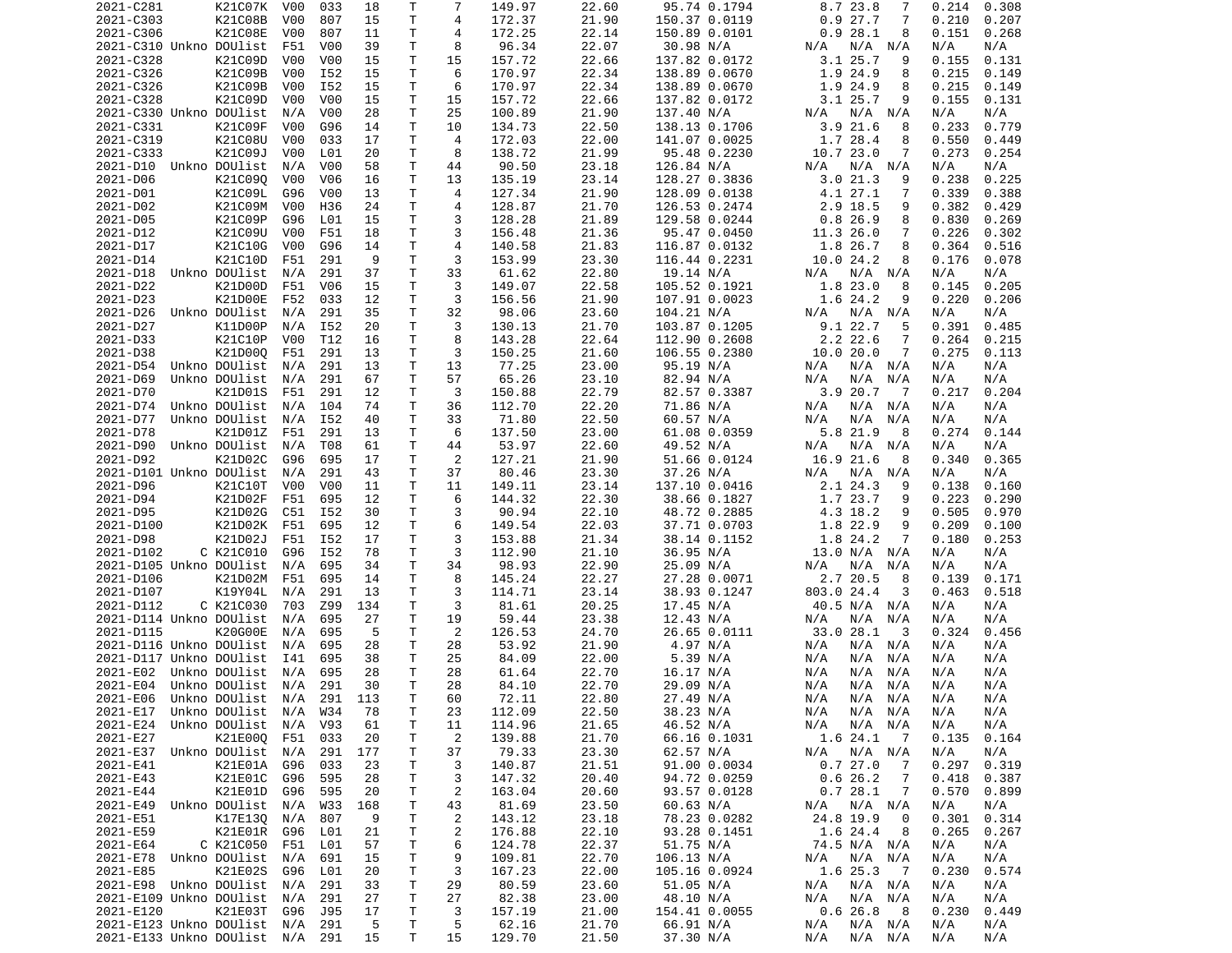| 2021-E135               | K21E04D            | G96              | B49              | 20             | Т            | 3              | 152.73           | 21.60          | 154.18 0.0683                  | 2.6 22.6<br>9                 | 0.482<br>0.324                   |
|-------------------------|--------------------|------------------|------------------|----------------|--------------|----------------|------------------|----------------|--------------------------------|-------------------------------|----------------------------------|
| 2021-E138 Unkno DOUlist |                    | N/A              | 291              | 2              | T            | 2              | 137.22           | N/A            | 84.52 N/A                      | N/A N/A<br>N/A                | N/A<br>N/A                       |
| 2021-E144               | K21E04K            | D <sub>29</sub>  | 691              | 16             | Τ            | 2              | 170.88           | 20.60          | 158.28 0.1559                  | 1.6 22.8<br>8                 | 0.319<br>0.365                   |
|                         | K21E04K            |                  |                  |                | Τ            | 2              | 170.88           | 20.60          | 158.28 0.1559                  | 1.6 22.8                      | 0.319<br>0.365                   |
| 2021-E144               |                    | D29              | 691              | 16             |              |                |                  |                |                                | 8                             |                                  |
| 2021-E145 Unkno DOUlist |                    | N/A              | 291              | 86             | Τ            | 78             | 91.34            | 22.20          | 157.25 N/A                     | N/A N/A<br>N/A                | N/A<br>N/A                       |
| 2021-F02                | Unkno DOUlist      | N/A              | F52              | 49             | Τ            | 28             | 42.37            | 24.30          | 73.58 N/A                      | N/A<br>N/A<br>N/A             | N/A<br>N/A                       |
| 2021-F05                | K21E04R            | F51              | L01              | 16             | т            | 3              | 146.03           | 21.30          | 151.72 0.0020                  | 0.727.0<br>8                  | 0.171<br>0.141                   |
| 2021-F22                | Unkno DOUlist      | N/A              | V <sub>0</sub> 0 | 106            | т            | 74             | 45.47            | 22.90          | 124.65 N/A                     | N/A N/A<br>N/A                | N/A<br>N/A                       |
|                         | Unkno DOUlist      |                  |                  |                | T            |                |                  |                |                                |                               |                                  |
| 2021-F20                |                    | N/A              | 215              | 277            |              | 11             | 84.84            | 21.10          | 4.47 N/A                       | N/A<br>N/A<br>N/A             | N/A<br>N/A                       |
| 2021-F24                | K21E05M            | F51              | 474              | 15             | Τ            | 3              | 131.36           | 22.30          | 122.96 0.0022                  | $3.0$ 23.5<br>8               | 0.364<br>0.264                   |
| 2021-F29                | K21F00H            | G96              | L01              | 19             | T            | 3              | 153.50           | 20.85          | 119.27 0.0001                  | 0.726.6<br>7                  | 0.094<br>0.128                   |
| 2021-F30                | Unkno DOUlist      | N/A              | F51              | 58             | Τ            | 36             | 82.90            | 22.80          | 113.84 N/A                     | N/A<br>N/A N/A                | N/A<br>N/A                       |
| 2021-F32                | K10G330            | N/A              | 291              | 8              | T.           | 3              | 151.58           | 23.40          | 124.90 0.1946                  | 33.8 19.2<br>1                | 0.467<br>0.409                   |
|                         |                    |                  |                  |                |              |                |                  |                |                                |                               |                                  |
| 2021-F36                | K21F00N            | F51              | 033              | 26             | т            | 3              | 162.36           | 22.30          | 107.97 0.1682                  | 1.6 23.1<br>8                 | 0.295<br>0.351                   |
| 2021-F47                | Unkno DOUlist      | N/A              | 691              | 68             | T            | 31             | 126.78           | 22.20          | 103.50 N/A                     | N/A N/A<br>N/A                | N/A<br>N/A                       |
| 2021-F62                | K21F01N            | F51              | H <sub>21</sub>  | 21             | T.           | 3              | 160.03           | 21.90          | 95.86 0.0995                   | 1.8 24.8<br>-7                | 0.262<br>0.309                   |
| 2021-F64                | Unkno DOUlist      | N/A              | V <sub>0</sub> 0 | 149            | Τ            | 63             | 95.04            | 23.89          | 89.74 N/A                      | $N/A$ $N/A$<br>N/A            | N/A<br>N/A                       |
|                         |                    |                  |                  |                | T.           |                |                  |                |                                |                               |                                  |
| 2021-F69                | Unkno DOUlist      | N/A              | 691              | 24             |              | 17             | 123.89           | 23.00          | 80.91 N/A                      | N/A<br>N/A<br>N/A             | N/A<br>N/A                       |
| 2021-F74                | K21F01V            | F51              | H <sub>21</sub>  | 8              | T.           | 3              | 153.69           | 22.50          | 95.17 0.0956                   | 1.8 25.4<br>9                 | 0.212<br>0.151                   |
| 2021-F78                | K21F02A            | V <sub>0</sub> 0 | 474              | 22             | т            | $\overline{4}$ | 138.48           | 21.28          | 78.68 0.0171                   | 2.2 22.7<br>8                 | 0.281<br>0.274                   |
| 2021-F91                | Unkno DOUlist      | N/A              | V <sub>0</sub> 0 | 51             | T            | 35             | 61.22            | 21.59          | 69.39 N/A                      | N/A N/A<br>N/A                | N/A<br>N/A                       |
| 2021-F97                | K21F020            | V <sub>0</sub> 0 | 691              | 13             | Τ            | 6              | 166.39           | 21.70          | 70.81 0.0428                   | 2.927.1<br>8                  | 0.231<br>0.256                   |
|                         |                    |                  |                  |                |              |                |                  |                |                                |                               |                                  |
| 2021-F102 Unkno DOUlist |                    | N/A              | V00              | 37             | T            | 34             | 64.80            | 23.12          | 69.07 N/A                      | N/A<br>N/A N/A                | N/A<br>N/A                       |
| 2021-F111 Unkno DOUlist |                    | N/A              | 291              | 11             | Τ            | 11             | 63.95            | 17.20          | 41.74 N/A                      | N/A<br>N/A N/A                | N/A<br>N/A                       |
| 2021-F119 Unkno DOUlist |                    | N/A              | 291              | 8              | T.           | 8              | 119.16           | 19.60          | 101.38 N/A                     | N/A<br>N/A<br>N/A             | N/A<br>N/A                       |
| 2021-F115 Unkno DOUlist |                    | N/A              | G96              | 14             | T.           | 4              | 164.94           | 20.22          | 70.58 N/A                      | N/A<br>N/A<br>N/A             | N/A<br>N/A                       |
|                         |                    |                  |                  |                |              |                |                  |                |                                |                               |                                  |
| 2021-F124 Unkno DOUlist |                    | N/A              | 291              | 2              | т            | 2              | 69.82            | N/A            | 63.47 N/A                      | N/A<br>N/A<br>N/A             | N/A<br>N/A                       |
| 2021-F127 Unkno DOUlist |                    | N/A              | 695              | 9              | T            | 9              | 112.62           | 21.40          | 7.17 N/A                       | N/A<br>N/A<br>N/A             | N/A<br>N/A                       |
| 2021-F128 Unkno DOUlist |                    | N/A              | 695              | 5              | Τ            | 5              | 116.19           | 22.50          | 6.47 N/A                       | N/A<br>N/A<br>N/A             | N/A<br>N/A                       |
| 2021-F131 Unkno DOUlist |                    | N/A              | 291              | 34             | $\mathsf T$  | 30             | 95.21            | 23.80          | 32.84 N/A                      | N/A<br>N/A<br>N/A             | N/A<br>N/A                       |
|                         |                    |                  |                  |                | Τ            | 3              |                  |                |                                |                               |                                  |
| 2021-G05                | K21G00B            | G96              | K63              | 21             |              |                | 138.76           | 20.74          | 35.20 0.0174                   | 1.6 27.1<br>-5                | 0.393<br>0.358                   |
| 2021-G07                | K21G00D            | G96              | V <sub>06</sub>  | 22             | T.           | 3              | 139.68           | 22.50          | 49.61 0.1067                   | 10.9 23.9<br>8                | 0.375<br>0.415                   |
| 2021-G08                | Unkno DOUlist      | N/A              | 691              | 16             | T            | 16             | 78.23            | 22.10          | 51.33 N/A                      | N/A<br>N/A N/A                | N/A<br>N/A                       |
| 2021-G14                | Unkno DOUlist      | N/A              | F52              | 73             | т            | 43             | 79.76            | 22.90          | 43.62 N/A                      | N/A<br>N/A<br>N/A             | N/A<br>N/A                       |
| 2021-G31                | Unkno DOUlist      | N/A              | T05              | 71             | T.           | 49             | 106.11           | 22.60          | 48.35 N/A                      | N/A<br>N/A<br>N/A             | N/A<br>N/A                       |
|                         |                    |                  |                  |                |              |                |                  |                |                                |                               |                                  |
| 2021-G25                | K20U50S            | F51              | 734              | 28             | T.           | 3              | 137.83           | 22.20          | 76.13 0.0989                   | 162.6 23.4<br>$\overline{4}$  | 0.335<br>0.265                   |
| 2021-G28                | K21G01A            | T08              | 291              | 30             | Τ            | 3              | 139.61           | 19.40          | 47.93 0.0871                   | 3.022.5<br>9                  | 0.364<br>0.392                   |
| 2021-G33                | K20C01L            | N/A              | V <sub>06</sub>  | $\overline{7}$ | Τ            | 2              | 55.26            | 21.47          | 73.29 0.0112                   | 1.020.0<br>3                  | 0.391<br>0.378                   |
| 2021-G50                | K21G01U            | G96              | 474              | 33             | т            | 3              | 152.24           | 21.30          | 86.97 0.0077                   | 1.3 24.7<br>8                 | 0.371<br>0.393                   |
|                         |                    | N/A              |                  |                | Τ            |                |                  |                |                                |                               |                                  |
| 2021-G48                | Unkno DOUlist      |                  | G96              | 18             |              | 11             | 120.40           | 21.70          | 86.76 N/A                      | N/A N/A<br>N/A                | N/A<br>N/A                       |
| 2021-G67                | K21F03X            | G96              | H21              | 14             | т            | 3              | 161.80           | 21.42          | 82.22 0.1386                   | 14.9 22.6<br>8                | 0.283<br>0.281                   |
| 2021-G71                | Unkno DOUlist      | N/A              | 691              | 42             | T            | 19             | 66.21            | 22.10          | 73.32 N/A                      | $N/A$ $N/A$<br>N/A            | N/A<br>N/A                       |
| 2021-G84                | Unkno DOUlist      | N/A              | 291              | 25             | Τ            | 21             | 102.62           | 22.30          | 80.27 N/A                      | N/A<br>N/A<br>N/A             | N/A<br>N/A                       |
| 2021-G79                | K21G03C            | F51              | 291              | 15             | Τ            | 3              | 135.42           | 21.50          | 71.05 0.1610                   | 14.9 20.9<br>8                | 0.349<br>0.320                   |
|                         |                    |                  |                  |                |              |                |                  |                |                                |                               |                                  |
| 2021-G88                | K21G03K            | F51              | 691              | 15             | Τ            | 3              | 167.80           | 21.80          | 88.96 0.0333                   | $3.1$ 25.6<br>9               | 0.531<br>0.229                   |
| 2021-G93                | K21G03P            | F52              | 104              | 35             | T            | 3              | 122.09           | 21.40          | 102.19 0.0369                  | 18.5 24.1<br>7                | 0.312<br>0.233                   |
| 2021-G105 Unkno DOUlist |                    | N/A              | 291              | 47             | T            | 18             | 102.40           | 22.70          | 103.26 N/A                     | N/A N/A<br>N/A                | N/A<br>N/A                       |
| 2021-G107               | K21G04J            | F51              | 033              | 26             | T            | 3              | 132.64           | 20.80          | 125.04 0.0017                  | 1.5 24.8<br>7                 | 0.207<br>0.181                   |
| 2021-G116               | K21G04S            | F51              | H01              | 18             | $\mathsf{T}$ | 3              | 160.23           | 22.40          | 114.12 0.0270                  | 2.8 25.8<br>7                 | 0.394<br>0.200                   |
|                         |                    |                  |                  |                |              |                |                  |                |                                |                               |                                  |
| 2021-G117 Unkno DOUlist |                    | N/A              | 291              | 30             | T.           | 14             | 111.82           | 21.80          | 135.20 N/A                     | N/A N/A<br>N/A                | N/A<br>N/A                       |
| 2021-G119               | K21G04U            | F51              | 291              | 17             | T.           | 3              | 159.98           | 22.30          | 76.44 0.2427                   | 6.019.9<br>8                  | 0.213<br>0.201                   |
| 2021-G122               | K21G04X            | F51              | 691              | 16             | T.           | 3              | 141.68           | 22.45          | 127.84 0.2490                  | 2.022.1<br>9                  | 0.211<br>0.117                   |
| 2021-6126               | K21G05G F51        |                  | 691              | 18             | $\mathsf{T}$ | 3              | 171.60           | 22.00          | 138.30 0.0400                  | 1.9 25.9<br>9                 | $0.493$ $0.273$                  |
|                         |                    |                  |                  |                |              |                |                  |                |                                |                               |                                  |
| 2021-G127 Unkno DOUlist |                    | N/A              | T08              | 38             | Τ            | 23             | 100.81           | 22.60          | 146.09 N/A                     | N/A N/A<br>N/A                | N/A<br>N/A                       |
| 2021-G135               | K07G03T            | N/A              | F51              | 16             | T            | 3              | 171.04           | 22.60          | 126.56 0.1301                  | 3.019.7<br>$\overline{2}$     | 0.450<br>0.466                   |
| 2021-G139               | K21G06A F51        |                  | 691              | 11             | T            | 2              | 123.12           | 22.30          | 48.30 0.0906                   | 9.923.0<br>8                  | 0.466<br>0.178                   |
| 2021-G153 Unkno DOUlist |                    | N/A              | 691              | 44             | т            | 31             | 103.02           | 23.30          | 158.70 N/A                     | $N/A$ $N/A$<br>N/A            | N/A<br>N/A                       |
| 2021-G155               | K21G06T F52        |                  | 691              | 20             | т            | 3              | 149.93           | 21.86          | 149.67 0.0249                  | 2.0 22.8<br>9                 | 0.250<br>0.288                   |
|                         |                    |                  |                  |                |              |                |                  |                |                                |                               |                                  |
| 2021-G159               | K21G07A            | V00              | 807              | 24             | т            | 8              | 141.80           | 22.40          | 68.99 0.2164                   | 19.0 23.1<br>7                | 0.302<br>0.316                   |
| 2021-G163 Unkno DOUlist |                    | N/A              | V00              | 8              | Τ            | 8              | 152.89           | 22.14          | 169.58 N/A                     | N/A N/A<br>N/A                | N/A<br>N/A                       |
| 2021-G174               | K21G07Y            | G96              | V00              | 12             | Τ            | 4              | 114.31           | 22.13          | 170.35 0.0166                  | 1.1 27.0<br>9                 | 0.392<br>0.363                   |
| 2021-G178               | K21G08C            | V00              | 033              | 21             | T.           | 12             | 123.12           | 22.46          | 169.41 0.0006                  | 1.6 30.4<br>-7                | 0.216<br>0.204                   |
|                         |                    |                  |                  |                |              |                |                  |                |                                |                               |                                  |
| 2021-G181               | K21G08F            | V00              | 033              | 23             | T            | $\overline{7}$ | 123.58           | 22.07          | 169.50 0.0110                  | 1.7 25.7<br>8                 | 0.257<br>0.438                   |
| 2021-G187 Unkno DOUlist |                    | N/A              | 291              | 38             | т            | 34             | 92.79            | 23.40          | 51.27 N/A                      | N/A<br>N/A N/A                | N/A<br>N/A                       |
|                         | K21G09B            | F51              | V06              | 13             | T            | 6              | 149.80           | 22.90          | 150.19 0.1885                  | 3.924.0<br>9                  | 0.189<br>0.302                   |
| 2021-G191               |                    |                  |                  |                |              | 3              | 171.63           | 22.80          | 160.74 0.0226                  | 3.020.7<br>3                  | 0.560<br>0.318                   |
|                         |                    |                  |                  |                |              |                |                  |                |                                |                               |                                  |
| 2021-G192               | K08K06E            | N/A              | 291              | 17             | Τ            |                |                  |                |                                |                               |                                  |
| 2021-G193               | K21G09C            | F51              | H01              | 23             | T.           | 3              | 145.87           | 22.34          | 161.91 0.3130                  | 2.9 20.7<br>8                 | 0.226<br>0.187                   |
| 2021-G201 Unkno DOUlist |                    | N/A              | 291              | 59             | $\mathsf{T}$ | 43             | 86.05            | 22.85          | 43.75 N/A                      | N/A N/A<br>N/A                | N/A<br>N/A                       |
| 2021-G204               | K21G09Z V00        |                  | G96              | 16             | Τ            | 4              | 120.11           | 22.72          | 155.17 0.0341                  | 0.926.4<br>8                  | 0.262<br>0.381                   |
|                         |                    |                  |                  |                |              |                |                  |                |                                |                               |                                  |
| 2021-G203<br>2021-G212  | K21G09Y<br>K21G10J | F51<br>F51 H21   | 568              | 16<br>15       | T.<br>T.     | 6<br>3         | 170.90<br>147.00 | 22.25<br>22.61 | 149.56 0.0200<br>146.81 0.3038 | 5.025.3<br>8<br>5.7 22.0<br>8 | 0.298<br>0.419<br>0.355<br>0.244 |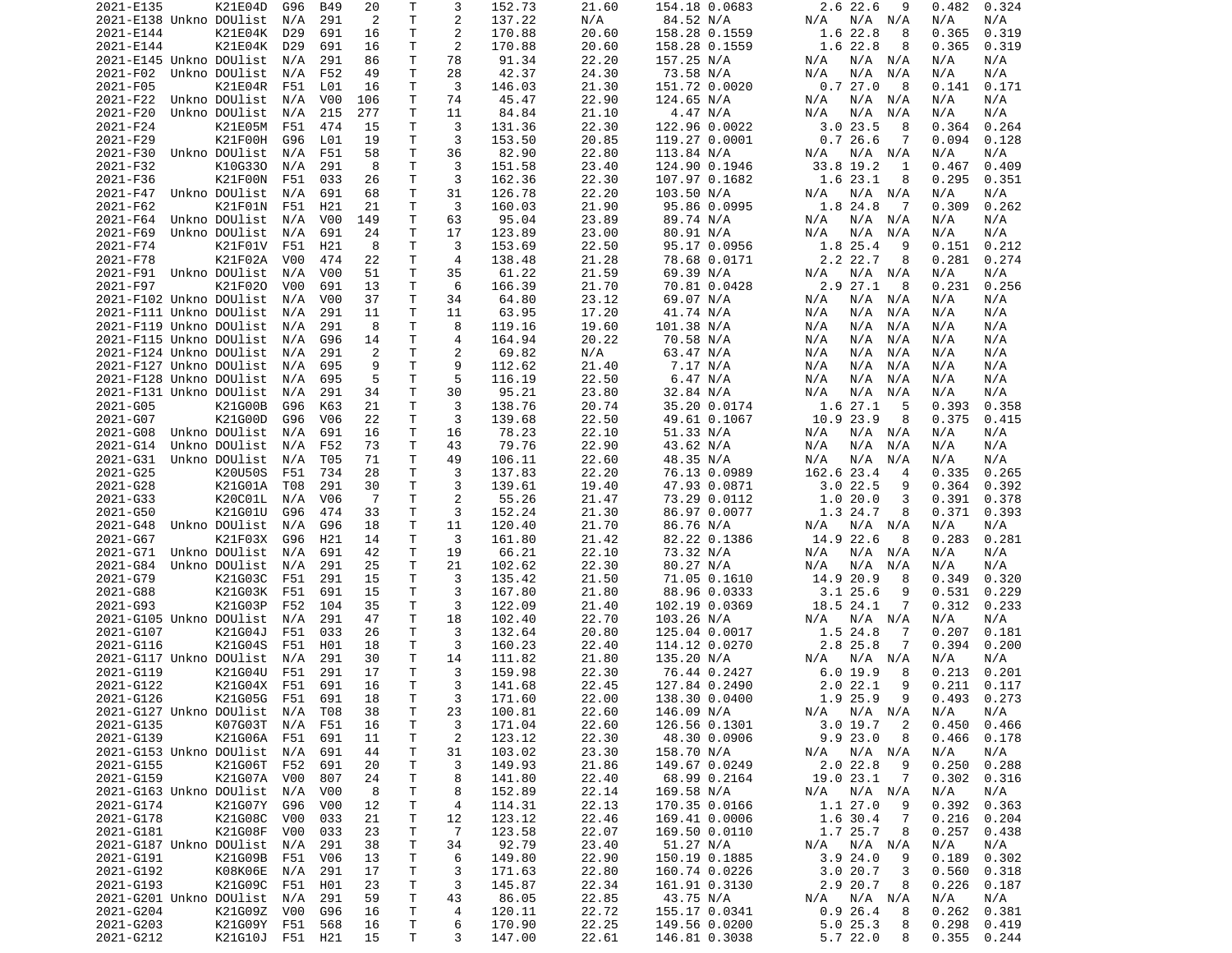|                             | K21G13B         | V00              | H21 | 16 | Т  | 8              | 118.43 | 22.95 | 136.61 0.2372 | 2.9 22.5<br>9             | 0.362<br>0.170 |
|-----------------------------|-----------------|------------------|-----|----|----|----------------|--------|-------|---------------|---------------------------|----------------|
| 2021-H20                    | K21G13J         | V <sub>0</sub> 0 | H21 | 15 | Τ  | 4              | 108.16 | 22.82 | 133.56 0.1525 | 4.9 20.0<br>8             | 0.196<br>0.215 |
| 2021-H26                    | K21G16M         | V00              | H21 | 13 | т  | 4              | 114.55 | 22.10 | 133.55 0.1136 | 2.9 21.4<br>9             | 0.259<br>0.231 |
|                             |                 |                  |     |    | т  | 3              | 141.63 | 21.90 |               |                           |                |
| 2021-H27                    | K21G16N         | F51              | 691 | 14 |    |                |        |       | 123.54 0.0070 | 3.7 21.7<br>8             | 0.346<br>0.537 |
| 2021-H31                    | K21G16R         | F51              | 691 | 12 | т  | 3              | 147.02 | 22.24 | 122.72 0.3169 | 2.8 18.9<br>9             | 0.277<br>0.199 |
| 2021-H33                    | Unkno DOUlist   | N/A              | 291 | 18 | т  | 18             | 137.15 | 23.20 | 121.91 N/A    | N/A<br>N/A<br>N/A         | N/A<br>N/A     |
| 2021-H38                    | K21G16X         | F51              | 691 | 14 | т  | 3              | 145.12 | 22.30 | 121.95 0.2079 | 1.9 21.6<br>9             | 0.110<br>0.344 |
| 2021-H44                    | K21H00H         | F51              | I52 | 16 | Τ  | 3              | 173.26 | 21.50 | 111.96 0.0180 | 1.9 25.1<br>8             | 0.183<br>0.355 |
| 2021-H45                    |                 | F51              |     |    | T  | 3              |        |       |               |                           |                |
|                             | K21H00J         |                  | 291 | 15 |    |                | 154.46 | 22.20 | 112.81 0.0809 | 1.9 25.2<br>8             | 0.307<br>0.283 |
| 2021-H49                    | Unkno DOUlist   | N/A              | 291 | 32 | Τ  | 23             | 109.06 | 22.90 | 111.15 N/A    | N/A N/A<br>N/A            | N/A<br>N/A     |
| 2021-H40                    | K21H00E         | F51              | 691 | 28 | Τ  | 6              | 154.15 | 20.85 | 114.07 0.0897 | 1.8 23.1<br>8             | 0.150<br>0.209 |
| 2021-H51                    | K21H00N         | G96              | 900 | 41 | Τ  | 3              | 134.45 | 20.16 | 108.85 0.0022 | 1.7 26.9<br>7             | 0.332<br>0.432 |
| 2021-H53                    | K21G23Y         | F51              | 291 | 13 | Τ  | 3              | 172.71 | 22.26 | 110.94 0.0840 | 3.024.3<br>7              | 0.110<br>0.074 |
|                             |                 |                  |     |    |    |                |        |       |               |                           |                |
| 2021-H55                    | K21H00R         | F51              | F51 | 16 | т  | 3              | 157.82 | 21.83 | 110.56 0.0658 | 2.025.8<br>7              | 0.257<br>0.264 |
| 2021-H60                    | K21H00S         | F51              | I52 | 21 | T  | 3              | 155.53 | 20.98 | 112.25 0.0430 | 7.9 18.8<br>8             | 0.184<br>0.586 |
| 2021-H64                    | K21H00Z         | F51              | 291 | 14 | T. | 3              | 154.90 | 22.00 | 102.54 0.0064 | 1.9 25.3<br>7             | 0.307<br>0.250 |
| 2021-H69                    | K21H01E         | 703              | I52 | 38 | т  | 3              | 157.66 | 21.02 | 101.77 0.0002 | 0.928.9<br>6              | 1.192<br>0.307 |
|                             |                 |                  |     |    | T  |                |        |       |               |                           |                |
| 2021-H70                    | K21H01F         | F51              | 691 | 14 |    | $\overline{2}$ | 169.17 | 22.35 | 101.08 0.0274 | 2.9 27.7<br>7             | 0.197<br>0.231 |
| 2021-H73                    | Unkno DOUlist   | N/A              | 291 | 34 | Τ  | 25             | 106.83 | 22.60 | 99.63 N/A     | N/A N/A<br>N/A            | N/A<br>N/A     |
| 2021-H80                    | K21H01P         | F51              | F51 | 21 | т  | $\overline{c}$ | 132.96 | 22.63 | 99.21 0.1243  | 2.021.2<br>9              | 0.172<br>0.225 |
| 2021-H84                    | K21H01T         | F51              | 291 | 12 | Τ  | $\overline{c}$ | 173.79 | 22.61 | 99.44 0.0312  | 1.0 26.5<br>8             | 0.309<br>0.516 |
| 2021-H93                    | K21H02A         | F52              | I52 | 26 | Τ  | 3              | 164.95 | 20.70 | 89.14 0.0026  | 1.027.1<br>6              | 0.454<br>0.229 |
|                             |                 |                  |     |    |    |                |        |       |               |                           |                |
| 2021-H95                    | K21H02C         | F52              | I52 | 20 | T  | 3              | 170.71 | 21.57 | 89.31 0.0023  | 1.028.7<br>8              | 0.521<br>0.484 |
| 2021-H100 Unkno DOUlist     |                 | N/A              | 691 | 91 | т  | 54             | 111.80 | 23.10 | 87.70 N/A     | N/A<br>N/A N/A            | N/A<br>N/A     |
| 2021-H109 Unkno DOUlist     |                 | N/A              | 291 | 47 | T. | 32             | 96.88  | 22.10 | 76.36 N/A     | N/A<br>N/A<br>N/A         | N/A<br>N/A     |
| 2021-H110                   | K14K91B         | N/A              | 691 | 17 | т  | 3              | 145.66 | 22.68 | 77.77 0.0439  | 13.8 20.2<br>0            | 0.287<br>0.349 |
|                             |                 |                  |     |    |    |                |        |       |               |                           |                |
| 2021-H113                   | K21H02U         | G96              | I52 | 20 | Τ  | 3              | 131.21 | 20.56 | 67.95 0.0308  | 1.9 24.6<br>8             | 0.206<br>0.439 |
| 2021-H114 Unkno DOUlist     |                 | N/A              | 291 | -7 | T  | $\overline{4}$ | 130.54 | 22.80 | 63.63 N/A     | N/A N/A<br>N/A            | N/A<br>N/A     |
| 2021-H119                   | K21H02V         | G96              | I52 | 20 | т  | 3              | 147.81 | 21.58 | 67.82 0.0650  | 1.9 24.3<br>8             | 0.231<br>0.292 |
| 2021-H123 Unkno DOUlist     |                 | N/A              | 691 | 21 | T  | 17             | 99.42  | 20.80 | 51.44 N/A     | N/A<br>N/A N/A            | N/A<br>N/A     |
|                             |                 |                  |     |    | T  |                |        |       | 37.70 N/A     |                           |                |
| 2021-H125 Unkno DOUlist     |                 | N/A              | 691 | 79 |    | 40             | 62.66  | 23.40 |               | N/A<br>N/A N/A            | N/A<br>N/A     |
| 2021-H133 N/A               | DOUlist         | N/A              | N/A | 0  | F  | 0              | N/A    | N/A   | N/A<br>N/A    | N/A<br>N/A<br>N/A         | N/A<br>N/A     |
| 2021-H136 Unkno DOUlist     |                 | N/A              | 291 | 32 | T  | 28             | 66.15  | 24.20 | 10.28 N/A     | N/A<br>N/A<br>N/A         | N/A<br>N/A     |
| 2021-H137                   | K10J71N         | N/A              | 695 | 6  | т  | 3              | 93.98  | 23.47 | 27.45 0.0314  | 67.8 21.4<br>- 0          | 0.647<br>0.389 |
| 2021-H141 Unkno DOUlist     |                 | N/A              | 695 | 21 | Τ  | 11             | 63.72  | 23.50 | 5.08 N/A      | N/A N/A<br>N/A            | N/A<br>N/A     |
|                             |                 |                  |     |    |    |                |        |       |               |                           |                |
| 2021-H142                   | A K21F010       | F51              | 033 | 94 | Τ  | 9              | 147.65 | 22.11 | 33.78 N/A     | 32.6 N/A<br>N/A           | N/A<br>N/A     |
| 2021-H144 Unkno DOUlist     |                 | N/A              | 695 | 2  | T. | 2              | 117.84 | 20.90 | 13.78 N/A     | $N/A$ $N/A$<br>N/A        | N/A<br>N/A     |
| 2021-H146 Unkno DOUlist     |                 | N/A              | 695 | 18 | т  | 11             | 86.31  | 24.10 | 10.73 N/A     | N/A<br>N/A<br>N/A         | N/A<br>N/A     |
| 2021-H148 Unkno DOUlist     |                 | N/A              | 691 | 69 | Τ  | 36             | 88.36  | 24.10 | 28.40 N/A     | N/A<br>N/A<br>N/A         | N/A<br>N/A     |
| 2021-J01 Unkno DOUlist      |                 | N/A              | 691 | 67 | т  | 51             | 71.27  | 22.98 | 42.18 N/A     | N/A<br>N/A<br>N/A         | N/A<br>N/A     |
|                             |                 |                  |     |    |    |                |        |       |               |                           |                |
| 2021-J12                    | Unkno DOUlist   | N/A              | T05 | 17 | т  | 13             | 88.61  | 23.00 | 55.63 N/A     | N/A<br>N/A<br>N/A         | N/A<br>N/A     |
|                             |                 |                  |     |    |    |                |        |       |               |                           |                |
| 2021-J33                    | Unkno DOUlist   | N/A              | 691 | 14 | T  | 14             | 123.92 | 22.00 | 83.30 N/A     | N/A<br>N/A<br>N/A         | N/A<br>N/A     |
|                             |                 | G96              | H01 |    |    | 3              |        |       |               | $\overline{7}$            | 0.282          |
| 2021-J29                    | K21J00L         |                  |     | 25 | т  |                | 127.00 | 21.20 | 56.75 0.0196  | 13.1 26.0                 | 0.275          |
| 2021-J28                    | Unkno DOUlist   | N/A              | 691 | 79 | T  | 10             | 68.00  | 22.50 | 30.80 N/A     | N/A<br>N/A N/A            | N/A<br>N/A     |
| 2021-J42                    | Unkno DOUlist   | N/A              | 691 | 19 | Τ  | 19             | 89.04  | 22.40 | 93.94 N/A     | N/A<br>N/A<br>N/A         | N/A<br>N/A     |
| 2021-J56                    | K21J01E         | F51              | Y00 | 11 | т  | 3              | 168.94 | 22.80 | 85.14 0.0016  | 1.6 26.8<br>-8            | 0.446<br>0.391 |
| 2021-J60                    | Unkno DOUlist   | N/A              | 691 | 20 | T  | 20             | 88.59  | 22.80 | 78.21 N/A     | N/A N/A<br>N/A            | N/A<br>N/A     |
|                             |                 |                  |     |    | T  | 4              |        |       |               |                           |                |
| 2021-J72                    | C K21G010       | G96              | V06 | 48 |    |                | 100.79 | 22.83 | 43.37 N/A     | 24.9 N/A<br>N/A           | N/A<br>N/A     |
| 2021-J71                    | C K21E030       | I41              | 858 | 88 | т  | 4              | 50.81  | 20.20 | 19.13 N/A     | 56.9 N/A<br>N/A           | N/A<br>N/A     |
| 2021-J79                    | Unkno DOUlist   | N/A              | 691 | 60 | т  | 38             | 113.04 | 23.70 | 47.67 N/A     | N/A<br>N/A<br>N/A         | N/A<br>N/A     |
| 2021-J83                    | K21J02C         | U68              | I52 | 15 | т  | 3              | 153.40 | 20.67 | 106.71 0.0716 | $2.0$ 24.5<br>9           | 0.297<br>0.844 |
| 2021-J86                    | Unkno DOUlist   | N/A              | 291 | 57 | T. | 43             | 70.29  | 22.60 | 100.81 N/A    | N/A<br>N/A N/A            | N/A<br>N/A     |
| 2021-J89                    |                 |                  |     |    | T. | 5              |        |       |               |                           | 0.291          |
|                             | K10R91A N/A 291 |                  |     | 12 |    |                | 140.56 | 23.55 | 96.74 0.0030  | 19.8 23.5 1               | 0.412          |
| 2021-J100 Unkno DOUlist N/A |                 |                  | 291 | 65 | Τ  | 58             | 106.50 | 22.40 | 131.86 N/A    | N/A N/A<br>N/A            | N/A<br>N/A     |
| 2021-J101                   | K15V00V         | N/A              | 291 | 5  | т  | $\overline{2}$ | 148.10 | 24.11 | 62.14 0.0226  | 14.8 24.4<br>- 0          | 0.543<br>0.526 |
| 2021-J115 Unkno DOUlist     |                 | N/A              | 291 | 23 | T  | 20             | 111.75 | 23.00 | 29.04 N/A     | N/A<br>N/A N/A            | N/A<br>N/A     |
| 2021-J148 Unkno DOUlist N/A |                 |                  | V06 | 22 | т  | 18             | 104.41 | 21.90 | 161.99 N/A    | N/A<br>$N/A$ $N/A$        | N/A<br>N/A     |
|                             |                 |                  |     |    |    |                |        |       |               |                           |                |
| 2021-J156                   | K21J04A         | F51              | H01 | 18 | т  | 2              | 153.63 | 22.95 | 89.48 0.0460  | 21.0 22.2<br>8            | 0.318<br>0.383 |
| 2021-J158 Unkno DOUlist     |                 | N/A              | 291 | 15 | т  | 15             | 86.06  | 22.50 | 164.88 N/A    | $N/A$ $N/A$<br>N/A        | N/A<br>N/A     |
| 2021-J163                   | K21J04E F51     |                  | I52 | 20 | Τ  | 3              | 152.12 | 21.90 | 142.18 0.4229 | 3.020.1<br>9              | 0.174<br>0.187 |
| 2021-J172                   | K21J04S         | F51              | 291 | 17 | Τ  | 3              | 134.60 | 23.05 | 121.99 0.1459 | 23.8 19.3<br>8            | 0.124<br>0.248 |
|                             |                 |                  | 691 |    |    |                |        |       |               |                           |                |
| 2021-J183 Unkno DOUlist     |                 | N/A              |     | 24 | Τ  | 20             | 77.02  | 22.40 | 172.89 N/A    | $N/A$ $N/A$<br>N/A        | N/A<br>N/A     |
| 2021-J195                   | K21J05T         | F51              | H36 | 25 | T  | 3              | 142.24 | 21.50 | 162.45 0.0638 | 3.020.6<br>9              | 0.224<br>0.242 |
| 2021-J202 Unkno DOUlist N/A |                 |                  | 691 | 58 | т  | 52             | 77.23  | 23.00 | 161.89 N/A    | N/A<br>N/A N/A            | N/A<br>N/A     |
| 2021-J210 Unkno DOUlist     |                 | N/A              | 691 | 63 | T  | 24             | 63.13  | 22.40 | 66.10 N/A     | $N/A$ $N/A$<br>N/A        | N/A<br>N/A     |
| 2021-J217                   | K21J06L         | F51              | H21 | 14 | Τ  | $\overline{2}$ | 144.19 | 22.99 | 153.52 0.1203 | 2.7 24.6<br>-7            | 0.191<br>0.171 |
|                             |                 |                  |     |    |    |                |        |       |               |                           |                |
| 2021-J225                   | K21J06T         | F51              | 291 | 12 | Τ  | 3              | 161.10 | 21.70 | 150.92 0.0458 | 2.0 26.6<br>8             | 0.212<br>0.151 |
| 2021-J230 Unkno DOUlist     |                 | N/A              | 291 | 62 | Τ  | 29             | 95.64  | 22.80 | 140.95 N/A    | N/A N/A<br>N/A            | N/A<br>N/A     |
| 2021-J231                   | K20005M N/A     |                  | 691 | 5  | Τ  | $\overline{c}$ | 122.86 | 22.09 | 115.63 0.4118 | 4344.9 19.4<br>2          | 0.209<br>0.175 |
| 2021-J239                   | K21J07N         | G96              | V00 | 24 | Τ  | 4              | 104.20 | 22.09 | 140.16 0.0409 | 2.1 24.9<br>8<br>6.9 23.8 | 0.315<br>0.255 |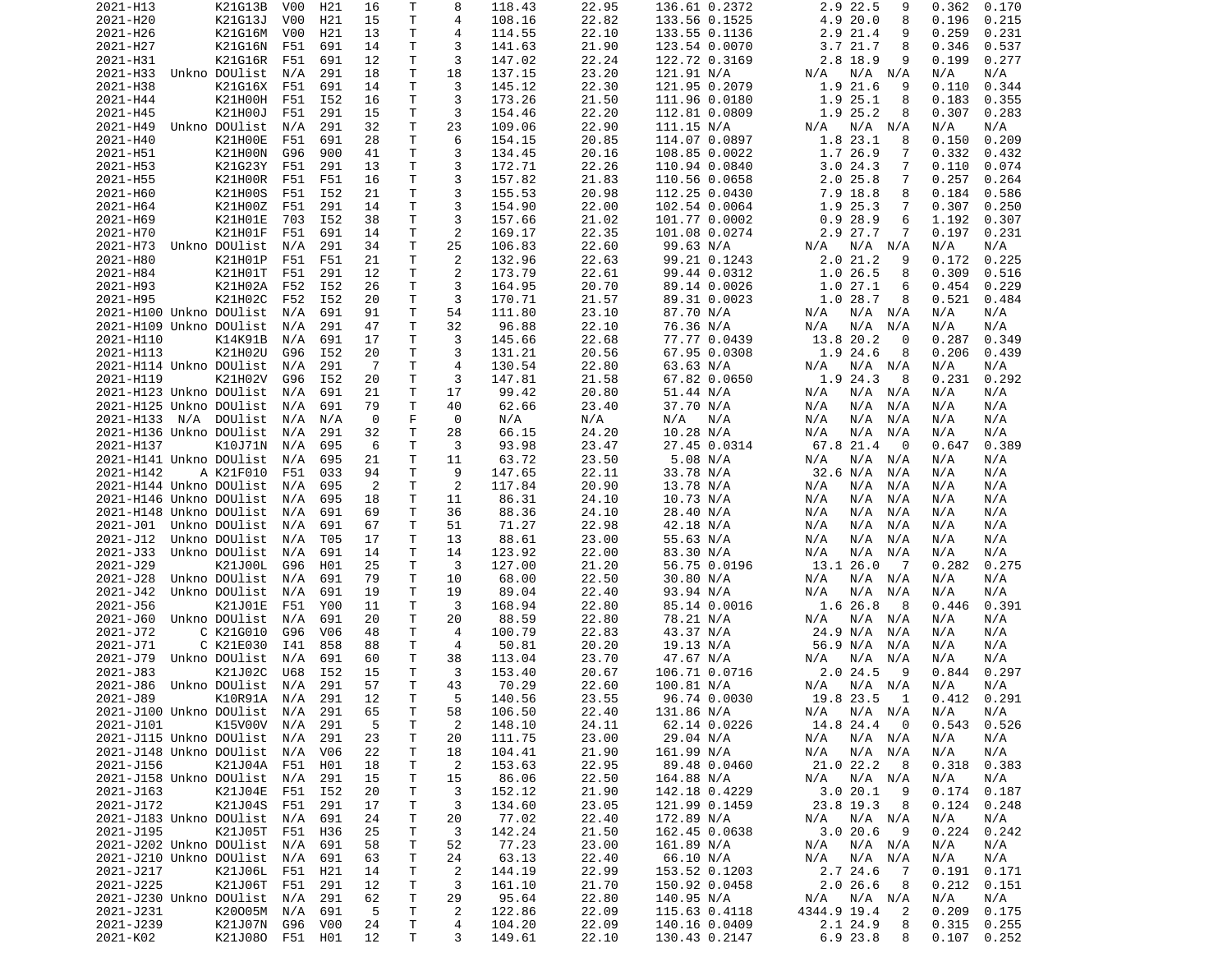| 2021-K07                    | Unkno DOUlist          | N/A              | 691               | 49       | т            | 39             | 96.14            | 22.60          | 128.85 N/A                     | N/A<br>N/A<br>N/A              | N/A<br>N/A                       |
|-----------------------------|------------------------|------------------|-------------------|----------|--------------|----------------|------------------|----------------|--------------------------------|--------------------------------|----------------------------------|
| 2021-K21                    | Unkno DOUlist          | N/A              | 691               | 30       | Τ            | 26             | 93.72            | 22.60          | 118.13 N/A                     | N/A<br>N/A<br>N/A              | N/A<br>N/A                       |
| 2021-K22                    | K21K00D                | T05              | J95               | 27       | т            | 3              | 98.62            | 22.02          | 111.10 0.0305                  | 34.4 21.7<br>$\overline{7}$    | 0.338<br>0.329                   |
|                             | Unkno DOUlist          |                  |                   |          | т            |                |                  | 23.10          | 106.67 N/A                     |                                |                                  |
| 2021-K28                    |                        | N/A              | V00               | 131      |              | 112            | 83.32            |                |                                | N/A<br>N/A<br>N/A              | N/A<br>N/A                       |
| 2021-K29                    | K21J10K                | F51              | 691               | 38       | т            | 3              | 140.15           | 22.74          | 51.40 N/A                      | 372.0 10.7<br>4                | 0.210<br>0.164                   |
| 2021-K33                    | Unkno DOUlist          | N/A              | V <sub>0</sub>    | 43       | T            | 38             | 91.40            | 23.04          | 94.46 N/A                      | N/A<br>N/A<br>N/A              | N/A<br>N/A                       |
| 2021-K34                    | K21K00L                | V00              | I52               | 21       | т            | 8              | 151.51           | 23.60          | 95.50 0.0066                   | 6.927.3<br>8                   | 0.399<br>0.274                   |
| 2021-K36                    | K21K00N                | V00              | 291               | 13       | т            | 13             | 121.85           | 23.14          | 94.26 0.0471                   | 2.1 25.7<br>8                  | 0.213<br>0.234                   |
|                             |                        |                  |                   |          |              |                |                  |                |                                |                                |                                  |
| 2021-K39                    | K21K000                | V00              | I52               | 11       | т            | $\overline{4}$ | 178.78           | 21.11          | 96.17 0.0187                   | 1.026.2<br>8                   | 0.144<br>0.227                   |
| 2021-K40                    | K21K00R                | V00              | V <sub>0</sub>    | 11       | т            | 11             | 175.25           | 21.63          | 95.95 0.0289                   | 1.0 27.5<br>8                  | 0.277<br>0.131                   |
| 2021-K42                    | K21K00S                | V00              | I93               | 20       | T            | 8              | 167.19           | 22.56          | 84.48 0.0321                   | 16.6 26.4<br>8                 | 0.252<br>0.374                   |
| 2021-K45                    | K21K00W                | V <sub>0</sub> 0 | I93               | 22       | т            | 4              | 169.83           | 21.71          | 87.83 0.0037                   | 2.5 27.7<br>7                  | 0.424<br>0.230                   |
| 2021-K44                    | K21K00V                | V00              | F51               | 22       | T            | $\overline{7}$ | 158.28           | 22.54          | 93.78 0.1981                   | 6.024.3<br>9                   | 0.188<br>0.407                   |
|                             |                        |                  |                   |          |              |                |                  |                |                                |                                |                                  |
| 2021-K51                    | Unkno DOUlist          | U68              | 691               | 69       | Τ            | 42             | 91.88            | 22.84          | 81.86 N/A                      | N/A<br>$N/A$ $N/A$             | N/A<br>N/A                       |
| 2021-K53                    | K21K01E                | V00              | H01               | 19       | T            | 9              | 152.47           | 22.80          | 82.74 0.0008                   | 2.0 26.5<br>8                  | 0.126<br>0.160                   |
| 2021-K63                    | K21K01P                | V00              | L01               | 15       | Τ            | 4              | 170.41           | 21.20          | 75.49 0.0604                   | 1.6 25.4<br>7                  | 0.149<br>0.167                   |
| 2021-K76                    | Unkno DOUlist          | N/A              | 691               | 9        | т            | 5              | 138.36           | 21.00          | 58.11 N/A                      | N/A<br>N/A N/A                 | N/A<br>N/A                       |
| 2021-K70                    | K21K01U                | V00              | 291               | 25       | т            | 14             |                  | 23.30          |                                | 25.7<br>20.9<br>7              | 0.254<br>0.204                   |
|                             |                        |                  |                   |          |              |                | 153.70           |                | 57.69 0.0701                   |                                |                                  |
| 2021-K73                    | K21K01W                | V00              | H01               | 19       | T            | 14             | 155.35           | 22.20          | 58.81 0.0171                   | 2.9 24.9<br>8                  | 0.161<br>0.152                   |
| 2021-K77                    | Unkno DOUlist          | N/A              | 291               | 16       | т            | 13             | 99.63            | 22.80          | 27.10 N/A                      | N/A<br>N/A<br>N/A              | N/A<br>N/A                       |
| 2021-K78                    | K21K02E                | V00              | V06               | 23       | т            | 10             | 90.09            | 22.14          | 42.86 0.1540                   | 4.0 19.9<br>9                  | 0.161<br>0.198                   |
| 2021-K80                    | Unkno DOUlist          | N/A              | K87               | 18       | Τ            | 6              | 129.93           | 20.20          | 34.48 N/A                      | N/A<br>N/A<br>N/A              | N/A<br>N/A                       |
|                             |                        |                  |                   |          |              |                |                  |                |                                |                                |                                  |
| 2021-K91                    | K21K02M                | F51              | 695               | 17       | T            | 3              | 140.34           | 22.50          | $0.49$ 0.2562                  | 51.7 22.1<br>6                 | 0.214<br>0.153                   |
| 2021-K90                    | Unkno DOUlist          | N/A              | 695               | 11       | т            | 11             | 87.30            | 22.20          | 23.87 N/A                      | N/A<br>N/A<br>N/A              | N/A<br>N/A                       |
| 2021-K92                    | K01M07Y                | N/A              | 695               | 15       | T            | 3              | 136.68           | 23.05          | $0.49$ $0.0775$                | 10.8 21.7<br>0                 | 0.904<br>0.891                   |
| 2021-K94                    | Unkno DOUlist          | N/A              | 291               | 20       | Τ            | 20             | 106.52           | 22.50          | 39.23 N/A                      | N/A<br>N/A<br>N/A              | N/A<br>N/A                       |
|                             |                        |                  |                   |          |              |                |                  |                |                                |                                |                                  |
| 2021-K98                    | Unkno DOUlist          | N/A              | 691               | 57       | Τ            | 49             | 76.49            | 23.60          | 39.37 N/A                      | N/A<br>N/A<br>N/A              | N/A<br>N/A                       |
| 2021-K103 Unkno DOUlist     |                        | N/A              | 691               | 47       | т            | 44             | 70.90            | 24.30          | 61.84 N/A                      | N/A<br>N/A<br>N/A              | N/A<br>N/A                       |
| 2021-L04                    | Unkno DOUlist          | N/A              | G26               | 941      | т            | 20             | 57.67            | 22.40          | 0.54 N/A                       | N/A<br>N/A<br>N/A              | N/A<br>N/A                       |
| 2021-L06                    | Unkno DOUlist          | N/A              | 291               | 64       | T            | 60             | 65.47            | 23.30          | 66.48 N/A                      | N/A<br>N/A<br>N/A              | N/A<br>N/A                       |
| 2021-L15                    | Unkno DOUlist          | N/A              | F51               | 26       | т            | 23             | 108.69           | 21.40          | 76.97 N/A                      | N/A<br>N/A<br>N/A              | N/A<br>N/A                       |
|                             |                        |                  |                   |          |              |                |                  |                |                                |                                |                                  |
| 2021-L16                    | K21K03B                | F51              | Y00               | 21       | T            | 3              | 156.57           | 21.80          | 66.58 0.0897                   | 1.7 25.2<br>7                  | 0.218<br>0.275                   |
| 2021-L17                    | K08K06A                | N/A              | Y00               | 15       | $\mathsf{T}$ | 3              | 136.77           | 22.40          | 65.36 0.0257                   | 1.8 23.5<br>2                  | 0.514<br>0.606                   |
| 2021-L23                    | K21L00D                | F51              | V06               | 20       | т            | 3              | 145.86           | 22.51          | 77.78 0.0839                   | 19.8 22.8<br>8                 | 0.163<br>0.112                   |
| 2021-L26                    | P K21J030              | T08              | T08               | 45       | T            | $\mathbf{2}$   | 101.85           | 20.79          | 4.69 N/A                       | 20.1 N/A<br>N/A                | N/A<br>N/A                       |
| 2021-L30                    | Unkno DOUlist          | N/A              | 691               | 41       | T            | 26             | 104.15           | 21.70          | 91.35 N/A                      | N/A<br>N/A<br>N/A              | N/A<br>N/A                       |
|                             |                        |                  |                   |          |              |                |                  |                |                                |                                |                                  |
| 2021-L29                    | K21L00F                | G96              | I52               | 50       | т            | 3              | 134.27           | 22.09          | 78.90 0.1142                   | 2.021.3<br>9                   | 0.294<br>0.354                   |
| 2021-L34                    | K21L00H                | F51              | 568               | 15       | Τ            | 3              | 131.36           | 23.39          | 78.64 0.1862                   | 23.0 24.7<br>7                 | 0.199<br>0.328                   |
| 2021-L35                    | K21L00J                | F51              | 568               | 16       | Τ            | 3              | 144.15           | 23.33          | 78.49 0.2398                   | 21.0 24.0<br>8                 | 0.171<br>0.211                   |
| 2021-L37                    | K21L00L                | F51              | 291               | 12       | Τ            | 6              | 144.86           | 22.78          | 78.67 0.1142                   | 22.9 24.8<br>7                 | 0.361<br>0.348                   |
| 2021-L38                    | K21K03N                | F51              | 568               | 15       | т            | 3              | 157.98           | 23.14          | 66.51 0.0785                   | 14.0 23.8<br>7                 | 0.070<br>0.167                   |
|                             |                        |                  |                   |          |              |                |                  |                |                                |                                |                                  |
| 2021-L50                    | Unkno DOUlist          | N/A              | 691               | 34       | т            | 31             | 86.71            | 22.00          | 111.10 N/A                     | N/A<br>N/A<br>N/A              | N/A<br>N/A                       |
| 2021-L53                    | K13Y38A                | N/A              | L <sub>01</sub>   | 18       | т            | 3              | 168.66           | 21.78          | 91.32 0.0607                   | 2.5 20.9<br>2                  | 0.355<br>0.365                   |
| 2021-L57                    | K21L01E                | F51              | H21               | 14       | T            | 2              | 153.86           | 22.70          | 90.60 0.1507                   | 2.8 21.8<br>9                  | 0.151<br>0.207                   |
| 2021-L58                    | Unkno DOUlist          | N/A              | 691               | 33       | т            | 29             | 106.74           | 22.60          | 89.63 N/A                      | N/A<br>N/A N/A                 | N/A<br>N/A                       |
| 2021-L65                    | Unkno DOUlist          |                  | I52               | 20       | Τ            | 11             | 77.01            | 21.50          |                                | N/A<br>N/A                     | N/A<br>N/A                       |
|                             |                        | N/A              |                   |          |              |                |                  |                | 123.96 N/A                     | N/A                            |                                  |
| 2021-L62                    | K21L01M                | F51              | 291               | 12       | Τ            | 2              | 145.03           | 22.75          | 78.68 0.2309                   | 3.920.3<br>9                   | 0.264<br>0.122                   |
| 2021-L70                    | Unkno DOUlist          | N/A              | 691               | 39       | Τ            | 36             | 73.75            | 23.30          | 133.21 N/A                     | N/A<br>N/A<br>N/A              | N/A<br>N/A                       |
| 2021-L84                    | Unkno DOUlist          | N/A              | 691               | 15       | Τ            | 12             | 61.51            | 21.40          | 74.42 N/A                      | N/A<br>N/A<br>N/A              | N/A<br>N/A                       |
| 2021-L101 Unkno DOUlist     |                        | N/A              | G96               | 43       | Τ            | 31             | 89.97            | 22.30          | 78.79 N/A                      | N/A<br>N/A<br>N/A              | N/A<br>N/A                       |
|                             |                        |                  |                   |          |              | 3              |                  |                |                                |                                |                                  |
| 2021-L90                    | K21L02P                | G96              | 691               | 28       | т            |                | 93.67            | 22.00          | 144.20 0.1228                  | 28.1 20.8<br>7                 | 0.283<br>0.374                   |
| 2021-L91                    | K21L020                | F51              | 291               | 17       | T.           | 3              | 152.33           | 23.16          | 80.95 0.0555                   | 19.9 21.4<br>6                 | 0.172<br>0.099                   |
| 2021-L92                    | K21L02R                | F51              | 691               | 15       | T.           | 2              | 149.07           | 21.86          | 124.90 0.0338                  | 4.025.0<br>6                   | $0.270$ $0.103$                  |
| 2021-L98                    | K21J24Q F51 N51        |                  |                   | 23       | T            | 5              | 111.90           | 21.10          | 137.21 0.1025                  | 25.3 17.8<br>8                 | $0.272$ 0.482                    |
| 2021-L106                   |                        |                  |                   | 15       | T            | 3              | 150.97           | 22.00          | 146.30 0.0970                  | 2.1 24.9<br>7                  |                                  |
|                             |                        |                  |                   |          |              |                |                  |                |                                |                                |                                  |
|                             | K21L03H                | F51              | F51               |          |              |                |                  |                |                                |                                | 0.174<br>0.110                   |
| 2021-L110                   | K21L03P                | F51              | 291               | 17       | T            | 3              | 147.66           | 22.17          | 156.42 0.2317                  | 2.021.0<br>9                   | 0.163<br>0.118                   |
| 2021-L112                   | K21L03R F51            |                  | V06               | 12       | Τ            | 3              | 133.44           | 22.30          | 158.10 0.0631                  | 1.7 24.2<br>8                  | 0.187<br>0.162                   |
| 2021-L113 Unkno DOUlist N/A |                        |                  | 691               | 9        | T            | 9              | 88.57            | 20.90          | 59.78 N/A                      | N/A<br>N/A N/A                 | N/A<br>N/A                       |
|                             |                        |                  |                   |          |              |                |                  |                |                                |                                |                                  |
| 2021-L115                   | K21L03V                | F51              | V <sub>06</sub>   | 13       | T            | 3              | 139.83           | 23.02          | 158.13 0.1689                  | 1.9 24.0<br>9                  | 0.141<br>0.128                   |
| 2021-L114                   | K21L03T F51            |                  | 691               | 23       | Τ            | 6              | 143.16           | 22.20          | 146.25 0.2180                  | 2.9 19.1<br>9                  | 0.278<br>0.148                   |
| 2021-L118                   | K21L03X                | F51              | 691               | 20       | Τ            | 3              | 160.58           | 20.33          | 167.85 0.0515                  | 1.022.2<br>9                   | 0.557<br>0.335                   |
| 2021-L126 Unkno DOUlist     |                        | N/A              | F51               | 36       | T            | 27             | 100.71           | 23.30          | 47.69 N/A                      | N/A N/A<br>N/A                 | N/A<br>N/A                       |
|                             |                        |                  |                   |          |              |                |                  |                |                                | 8                              |                                  |
| 2021-L123                   | K21L04G                | F51              | 291               | 15       | Τ            | 3              | 133.71           | 22.68          | 156.32 0.2379                  | $2.9$ 21.6                     | 0.349<br>0.569                   |
| 2021-L135                   | K17DA9K N/A            |                  | H21               | 20       | Τ            | 4              | 97.37            | 22.20          | 159.14 0.0566                  | 1.9 21.9<br>3                  | 0.308<br>0.353                   |
| 2021-L139 Unkno DOUlist     |                        | N/A              | V <sub>0</sub> 0  | 42       | T            | 42             | 60.15            | 23.44          | 147.57 N/A                     | N/A N/A<br>N/A                 | N/A<br>N/A                       |
| 2021-L144                   | K21L05U                | V00              | 807               | 17       | T            | 11             | 90.25            | 20.60          | 147.55 0.0003                  | 1.9 24.2<br>- 7                | 0.504<br>0.743                   |
| 2021-L152                   | K21L06G                | V00              | 291               | 17       | Τ            | $\overline{7}$ | 107.57           | 23.07          | 138.04 0.0295                  | 2.025.1<br>$\overline{7}$      | 0.242<br>0.191                   |
|                             |                        |                  |                   |          |              |                |                  |                |                                |                                |                                  |
| 2021-L153                   | K21L06H V00            |                  | I52               | 17       | Τ            | 7              | 123.53           | 21.75          | 137.36 0.0518                  | 1.9 22.9<br>9                  | 0.311<br>0.324                   |
| 2021-L158 Unkno DOUlist     |                        | N/A              | V00               | 8        | T            | 8              | 81.86            | 20.87          | 135.11 N/A                     | $N/A$ $N/A$<br>N/A             | N/A<br>N/A                       |
| 2021-L162<br>2021-L167      | K21L06P<br>K21L06U V00 | V00              | <b>B37</b><br>H21 | 19<br>18 | T<br>Τ       | 3<br>7         | 126.64<br>122.20 | 21.15<br>22.80 | 129.45 0.0100<br>126.44 0.0847 | 1.6 26.8<br>8<br>1.9 24.4<br>9 | 1.788<br>0.704<br>0.252<br>0.232 |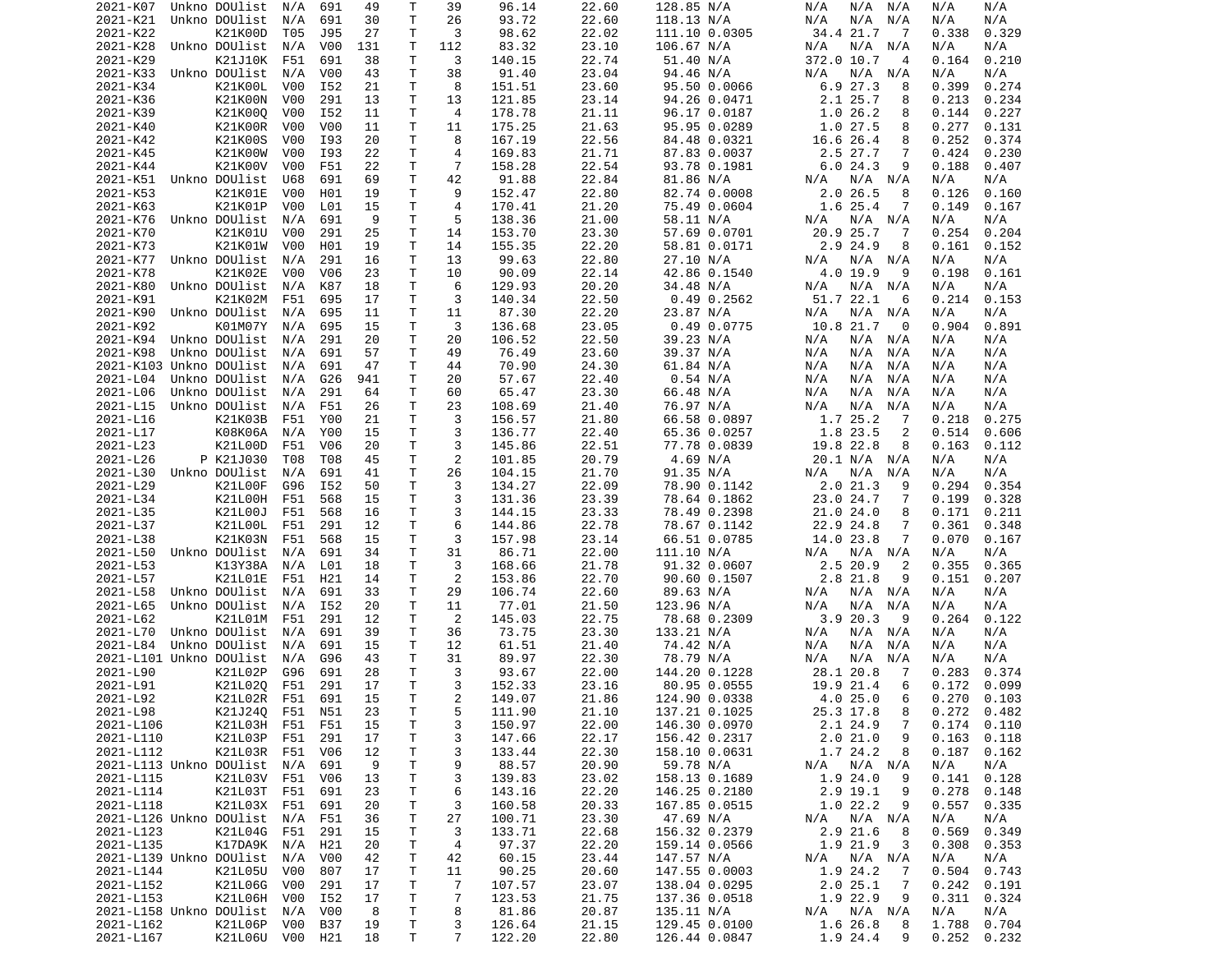| 2021-L169 Unkno DOUlist        |               |                                | N/A              | V00              | 77             | Т           | 67             | 61.14            | 23.70          | 112.38 N/A                     | N/A<br>N/A N/A                 | N/A<br>N/A                       |  |
|--------------------------------|---------------|--------------------------------|------------------|------------------|----------------|-------------|----------------|------------------|----------------|--------------------------------|--------------------------------|----------------------------------|--|
| 2021-L172                      |               | K21L06X                        | G96              | V <sub>0</sub> 0 | 18             | т           | 4              | 126.98           | 23.71          | 78.84 0.3238                   | 67.7 22.1<br>5                 | 0.241<br>0.220                   |  |
| 2021-M33                       |               | K21L08V                        | V00              | V06              | 17             | т           | 4              | 122.28           | 22.63          | 111.81 0.2555                  | 2.1 23.1<br>9                  | 0.336<br>0.844                   |  |
| 2021-M36                       |               | Unkno DOUlist                  | N/A              | 291              | 6              | T.          | 6              | 109.42           | 21.40          | 98.82 N/A                      | N/A<br>$N/A$ $N/A$             | N/A<br>N/A                       |  |
| 2021-M40                       |               | K10J80B                        | N/A              | W84              | 36             | Τ           | 3              | 111.62           | 23.90          | 38.79 N/A                      | 6060.0 12.0<br>2               | 0.324<br>0.394                   |  |
| 2021-M50                       |               | Unkno DOUlist                  | N/A              | 691              | 8              | T           | 8              | 118.21           | 21.60          | 88.26 N/A                      | N/A<br>N/A<br>N/A              | N/A<br>N/A                       |  |
| 2021-M55                       |               | Unkno DOUlist                  | N/A              | 291              | 23             | Τ           | 15             | 52.29            | 22.10          | 47.85 N/A                      | N/A<br>N/A<br>N/A              | N/A<br>N/A                       |  |
| 2021-M58                       |               | K21L15N                        | F51              | F51              | 20             | Τ           | 3              | 127.16           | 21.88          | 71.68 0.1981                   | 6.0 20.1<br>9                  | 0.318<br>0.338                   |  |
| 2021-M64                       |               | Unkno DOUlist                  | N/A              | I52              | 28             | т           | 20             | 98.85            | 22.00          | 60.19 N/A                      | N/A<br>N/A<br>N/A              | N/A<br>N/A                       |  |
| 2021-M68                       |               | Unkno DOUlist                  | N/A              | 291              | 59             | т           | 37             | 98.48            | 22.50          | 48.01 N/A                      | N/A<br>N/A<br>N/A              | N/A<br>N/A                       |  |
| 2021-M69                       |               | K10X11J                        | N/A              | I52              | 19             | т           | 2              | 175.76           | 21.32          | 48.62 0.0104                   | 3.924.0<br>$\overline{2}$      | 0.387<br>0.253                   |  |
| 2021-M72                       |               | Unkno DOUlist                  | N/A              | 691              | 33             | т           | 30             | 83.67            | 22.20          | 35.11 N/A                      | N/A<br>N/A<br>N/A              | N/A<br>N/A                       |  |
|                                |               | P K21L020                      |                  |                  |                | Τ           |                |                  |                |                                |                                |                                  |  |
| 2021-M74                       |               |                                | G96              | L81              | 60             |             | 3              | 96.15            | 21.40          | 50.56 N/A                      | 40.7 N/A<br>N/A                | N/A<br>N/A                       |  |
| 2021-M77                       |               | P K21L040                      | F51              | Y00              | 18             | т           | 3              | 149.74           | 21.55          | 89.70 N/A                      | 13.8 N/A<br>N/A                | N/A<br>N/A                       |  |
| 2021-M78                       |               | A K21E040                      | G96              | 691              | 71             | т           | 6              | 76.61            | 22.70          | 64.02 N/A                      | 171.6 N/A<br>N/A               | N/A<br>N/A                       |  |
| 2021-M80                       |               | Unkno DOUlist                  | N/A              | 291              | 2              | Τ           | $\overline{2}$ | 93.01            | 21.10          | 32.66 N/A                      | N/A<br>N/A<br>N/A              | N/A<br>N/A                       |  |
| 2021-M84                       |               | Unkno DOUlist                  | N/A              | 695              | 3              | т           | 3              | 103.34           | 21.50          | 7.71 N/A                       | N/A<br>N/A<br>N/A              | N/A<br>N/A                       |  |
| 2021-M88                       |               | Unkno DOUlist                  | N/A              | 695              | 24             | Τ           | 24             | 101.86           | 22.90          | 5.87 N/A                       | N/A<br>N/A<br>N/A              | N/A<br>N/A                       |  |
| 2021-M86                       |               | C K21G030                      | F51              | 291              | 44             | т           | 15             | 85.82            | 23.02          | 48.35 N/A                      | 92.9 N/A<br>N/A                | N/A<br>N/A                       |  |
| 2021-M87                       |               | C K21K030                      | V00              | B37              | 68             | T           | 49             | 93.98            | 22.20          | 4.08 N/A                       | 35.7 N/A<br>N/A                | N/A<br>N/A                       |  |
| 2021-M91                       |               | Unkno DOUlist                  | N/A              | 695              | 22             | т           | 22             | 99.30            | 23.30          | 19.43 N/A                      | N/A<br>N/A<br>N/A              | N/A<br>N/A                       |  |
| 2021-M93                       |               | Unkno DOUlist                  | N/A              | 691              | 58             | T.          | 52             | 78.60            | 24.00          | 32.70 N/A                      | N/A<br>N/A<br>N/A              | N/A<br>N/A                       |  |
| 2021-M95                       |               | K21M01M                        | F51              | 695              | 17             | т           | 3              | 102.82           | 23.30          | 36.35 0.2765                   | 43.9 21.5<br>8                 | 0.183<br>0.633                   |  |
| 2021-M101 Unkno DOUlist        |               |                                | N/A              | 291              | 69             | Τ           | 59             | 90.88            | 23.50          | 34.72 N/A                      | N/A<br>N/A N/A                 | N/A<br>N/A                       |  |
| 2021-M106 Unkno DOUlist        |               |                                | N/A              | 695              | 3              | T.          | 3              | 123.39           | 23.50          | 48.14 N/A                      | N/A<br>N/A<br>N/A              | N/A<br>N/A                       |  |
| 2021-M103                      |               | K21M01R                        | F51              | H21              | 26             | Τ           | 3              | 133.88           | 21.28          | 34.08 0.1616                   | 15.8 20.6<br>8                 | 0.306<br>0.317                   |  |
| 2021-M108 Unkno DOUlist        |               |                                | N/A              | F51              | 17             | Τ           | 3              | 151.06           | 18.00          | 49.29 N/A                      | N/A<br>N/A<br>N/A              | N/A<br>N/A                       |  |
| 2021-N01                       |               | N/A                            | N/A              | N/A              | 0              | F.          | 0              | N/A              | N/A            | N/A<br>0.2786                  | 23.2<br>9<br>N/A               | 0.083<br>0.158                   |  |
| 2021-N01                       |               | K21M01X F51                    |                  | F51              | 13             | т           | 2              | 141.70           | 23.05          | 34.16 0.2786                   | 2.1 23.2<br>9                  | 0.083<br>0.158                   |  |
| 2021-N06                       |               | Unkno DOUlist                  | N/A              | 691              | 124            | т           | 21             | 89.82            | 20.94          | 29.11 N/A                      | N/A N/A<br>N/A                 | N/A<br>N/A                       |  |
| 2021-N32                       |               | Unkno DOUlist                  | N/A              | V <sub>0</sub>   | 11             | т           | 11             | 118.55           | 21.73          | 138.40 N/A                     | N/A<br>N/A<br>N/A              | N/A<br>N/A                       |  |
| 2021-N34                       |               | K21N00V                        | V <sub>0</sub> 0 | V <sub>06</sub>  | 40             | T.          | $\overline{7}$ | 127.82           | 21.90          | 127.59 0.0919                  | 1.9 20.4<br>9                  | 0.494<br>0.469                   |  |
| 2021-N67                       |               | Unkno DOUlist                  | N/A              | V00              | 24             | Τ           | 20             | 59.84            | 22.54          | 170.04 N/A                     | N/A<br>N/A N/A                 | N/A<br>N/A                       |  |
| 2021-N73                       |               | K21N02E                        | G96              | 587              | 37             | T.          | 3              | 128.25           | 22.80          | 149.47 0.0139                  | 2.6 26.4<br>7                  | 0.559<br>0.443                   |  |
| 2021-N74                       |               |                                | N/A              | V <sub>0</sub> 0 | $\overline{4}$ | т           | 4              | 117.47           | 20.68          |                                | N/A<br>N/A N/A                 | N/A<br>N/A                       |  |
|                                |               | Unkno DOUlist                  |                  |                  |                |             | 3              |                  |                | 175.86 N/A                     |                                |                                  |  |
| 2021-N93                       |               | K21N030                        | G96              | 033              | 17             | т           |                | 157.87           | 22.12          | 168.24 0.1013                  | 1.7 24.2<br>9                  | 0.335<br>0.246                   |  |
| 2021-N101 Unkno DOUlist        |               |                                | N/A              | 291              | 27             | Τ           | 15             | 96.62            | 20.94          | 153.41 N/A                     | N/A N/A<br>N/A                 | N/A<br>N/A                       |  |
| 2021-N118 Unkno DOUlist        |               |                                | N/A              | L18              | 13             | т           | 6              | 87.66            | 20.70          | 128.20 N/A                     | N/A<br>N/A<br>N/A              | N/A<br>N/A                       |  |
| 2021-001                       |               | Unkno DOUlist                  | N/A              | 291              | 6              | Τ           | 6              | 123.56           | 21.80          | 104.60 N/A                     | N/A<br>N/A<br>N/A              | N/A<br>N/A                       |  |
| 2021-058                       |               | Unkno DOUlist                  | N/A              | 291              | 12             | т           | 12             | 124.03           | 21.00          | 40.44 N/A                      | N/A<br>N/A<br>N/A              | N/A<br>N/A                       |  |
| 2021-064                       |               | Unkno DOUlist                  | N/A              | 291              | 11             | Τ           | 11             | 100.90           | 21.10          | 64.20 N/A                      | N/A<br>N/A<br>N/A              | N/A<br>N/A                       |  |
| 2021-P14                       |               | Unkno DOUlist                  | N/A              | 691              | 9              | т           | 9              | 127.17           | 21.40          | 110.09 N/A                     | N/A<br>N/A<br>N/A              | N/A<br>N/A                       |  |
| 2021-P24                       |               | Unkno DOUlist                  | N/A              | 691              | 38             | т           | 38             | 78.38            | 22.50          | 103.95 N/A                     | N/A<br>N/A<br>N/A              | N/A<br>N/A                       |  |
| 2021-P30                       |               | K21002C                        | C51              | T12              | 14             | т           | 3              | 93.26            | 22.20          | 43.10 0.2870                   | 19.3 20.5<br>-7                | 1.073<br>0.422                   |  |
| 2021-P31                       |               | Unkno DOUlist                  | N/A              | 291              | 44             | Τ           | 36             | 77.78            | 22.84          | 130.28 N/A                     | N/A<br>N/A N/A                 | N/A<br>N/A                       |  |
| 2021-P34                       |               | K08P03K                        | N/A              | H21              | 22             | Τ           | 6              | 128.82           | 21.00          | 112.11 0.0014                  | 2.8 21.9<br>1                  | 0.271<br>0.414                   |  |
| 2021-P35                       |               | K21P00U                        | F51              | F51              | 16             | Τ           | 2              | 160.17           | 21.88          | 120.28 0.1874                  | 2.023.2<br>8                   | 0.218<br>0.223                   |  |
| 2021-P50                       |               | Unkno DOUlist                  | N/A              | 291              | 9              | Τ           | 9              | 103.84           | 20.40          | 104.45 N/A                     | N/A N/A<br>N/A                 | N/A<br>N/A                       |  |
| 2021-P43                       |               | K21P01G                        | F51              | H21              | 16             | Τ           | $\overline{c}$ | 101.67           | 23.35          | 121.60 0.1253                  | 27.7 21.2<br>-7                | 0.235<br>0.283                   |  |
| 2021-P71                       |               | Unkno DOUlist                  | N/A              | 291              | 3              | Τ           | 3              | 132.82           | 19.70          | 165.04 N/A                     | $N/A$ $N/A$<br>N/A             | N/A<br>N/A                       |  |
| 2021-P73                       |               | K21P02D                        | F51              | 568              | 14             | Τ           | $\overline{c}$ | 129.02           | 22.84          | 100.87 0.2807                  | 5.9 22.4<br>8                  | 0.094<br>0.153                   |  |
| 2021-054                       |               | Unkno DOUlist                  | N/A              | 291              | 3              | T.          | 3              | 101.04           | 21.20          | 21.70 N/A                      | N/A<br>N/A N/A                 | N/A<br>N/A                       |  |
| 2021-Q56 Unkno DOUlist N/A 291 |               |                                |                  |                  | - 6            | T.          | 6              | 126.87           | 18.40          | 34.47 N/A                      | N/A<br>N/A N/A                 | N/A<br>N/A                       |  |
| 2021-062 Unkno DOUlist N/A 291 |               |                                |                  |                  | 45             | т           | 45             | 73.34            | 22.40          | 35.00 N/A                      | N/A<br>$N/A$ $N/A$             | N/A<br>N/A                       |  |
| 2021-063                       |               | Unkno DOUlist N/A 291          |                  |                  | 42             | Τ           | 42             | 71.12            | 23.60          | 45.61 N/A                      | N/A<br>$N/A$ $N/A$             | N/A<br>N/A                       |  |
| 2021-070                       |               | Unkno DOUlist                  | N/A              | 691              | 6              | Τ           | 6              | 145.59           | 20.90          | 34.98 N/A                      | N/A<br>N/A N/A                 | N/A<br>N/A                       |  |
| 2021-084                       |               | Unkno DOUlist                  | N/A 291          |                  | 5              | т           | $\overline{c}$ | 160.21           | 22.30          | 77.35 N/A                      | $N/A$ $N/A$<br>N/A             | N/A<br>N/A                       |  |
| 2021-R11                       |               | Unkno DOUlist N/A              |                  | A17              | 16             | т           | 9              | 117.91           | 22.90          | 89.20 N/A                      | N/A<br>N/A<br>N/A              | N/A<br>N/A                       |  |
| 2021-R45                       |               | Unkno DOUlist N/A              |                  | 291              | 78             | Τ           | 43             | 75.76            | 23.50          | 69.90 N/A                      | $N/A$ $N/A$<br>N/A             | N/A<br>N/A                       |  |
| 2021-R41                       |               | K21005E F51                    |                  | 695              | 15             | Τ           | 3              | 158.85           | 23.61          | 79.41 0.1123                   | 4.9 22.1<br>- 9                | 0.139<br>0.125                   |  |
| 2021-R44                       |               | K21005G F51                    |                  | 291              | 13             | T           | 3              | 153.22           | 22.30          | 100.96 0.1955                  | 3.021.9<br>8                   | 0.244<br>0.196                   |  |
| 2021-R47                       |               | K21005L F52                    |                  | 691              | 18             | $\mathsf T$ | 3              | 140.46           | 21.69          | 102.29 0.3632                  | 2.8 20.4<br>9                  | 0.418<br>0.216                   |  |
| 2021-R49                       |               | K16X00M                        | N/A              | 695              | 4              | $\mathsf T$ | 3              | 106.35           | 24.20          | 116.67 0.0229                  | 404.9 19.9<br>0                | 0.404<br>0.325                   |  |
| 2021-R50                       |               | K18T03F                        | N/A              | 695              | 8              | T           | 3              | 81.97            | 23.75          | 103.51 0.0200                  | 2204.8 20.4<br>1               | 0.389<br>0.321                   |  |
|                                |               |                                |                  |                  |                | $\mathsf T$ |                |                  | 21.75          |                                | 8                              |                                  |  |
| 2021-R57                       |               | K21005P                        | F51              | 695              | 13             |             | 3              | 155.07           |                | 101.10 0.1488                  | 3.9 24.2                       | 0.092<br>0.163                   |  |
| 2021-R61                       |               | K21005U F51                    |                  | F51              | 12             | Τ           | 3              | 162.86           | 22.23          | 100.99 0.1878                  | 4.1 24.0<br>8                  | 0.202<br>0.309                   |  |
| 2021-R72                       |               | K21006B F51                    |                  | L01              | 17             | Τ           | 3              | 153.11           | 22.72          | 78.12 0.2049                   | 19.4 20.4<br>7                 | 0.350<br>0.232                   |  |
| 2021-R79                       |               | K21006D                        | F52              | 695              | 12             | T           | 3              | 154.64           | 22.70          | 79.52 0.0426                   | 7.0 22.8<br>8                  | 0.100<br>0.135<br>N/A<br>N/A     |  |
| 2021-R80                       |               |                                |                  |                  |                |             |                |                  |                |                                |                                |                                  |  |
|                                | Unkno DOUlist |                                | N/A              | 291              | 53             | T           | 35             | 85.60            | 22.70          | 142.62 N/A                     | N/A<br>$N/A$ $N/A$             |                                  |  |
| 2021-R82<br>2021-R83           |               | K21R000 F51<br>K21R00R F52 291 |                  | F51              | 19<br>19       | T<br>Τ      | 3<br>3         | 147.11<br>144.66 | 21.16<br>21.49 | 147.84 0.0829<br>146.80 0.0636 | 1.0 22.6<br>9<br>1.0 24.8<br>8 | 0.273<br>0.226<br>0.153<br>0.150 |  |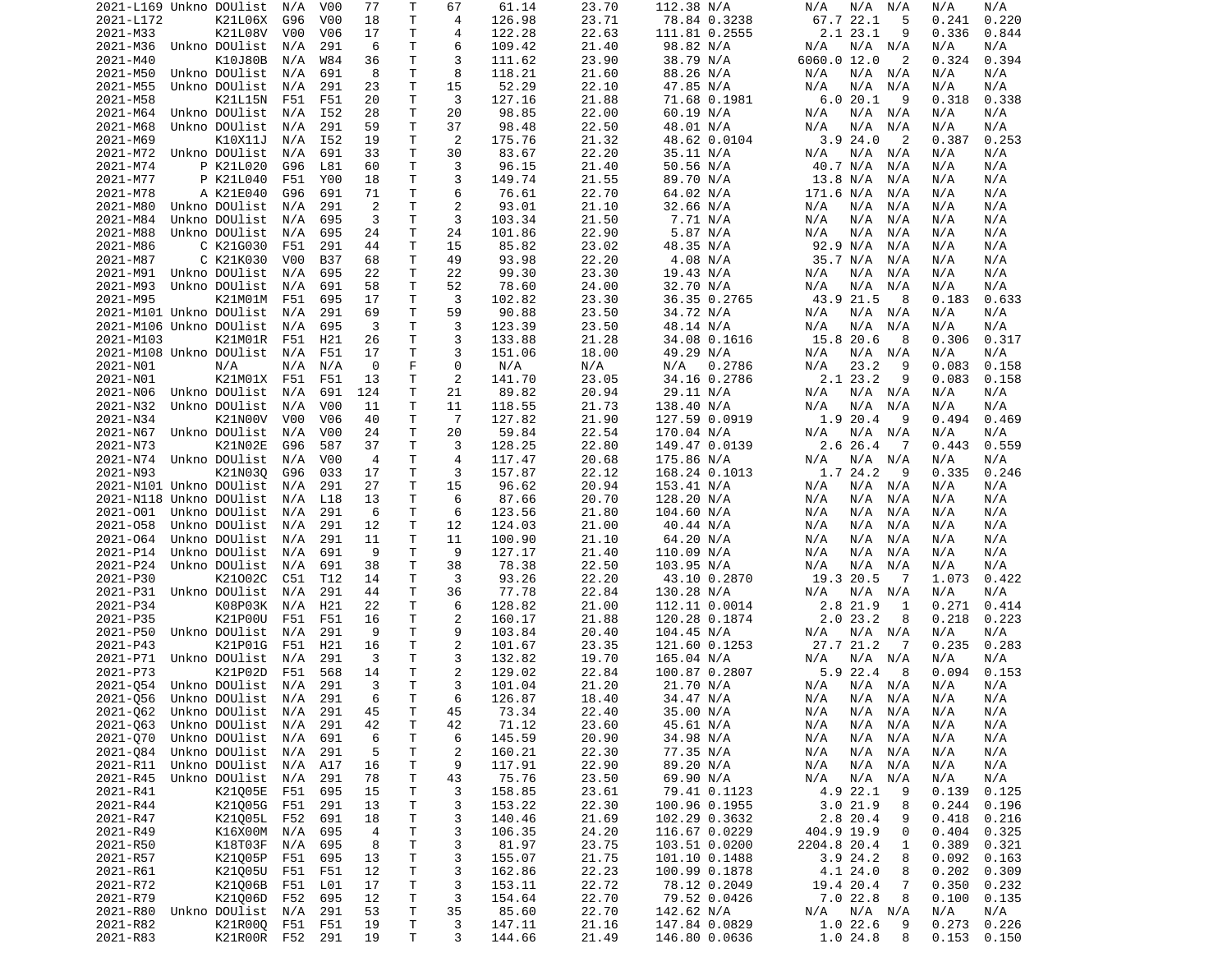| 2021-R84                    | K21R00S                    | F51 | F51              | 17       | Τ            | 3                       | 143.80           | 21.40          | 148.43 0.0237                  | 1.025.1<br>8                            | 0.425                    | 0.209 |
|-----------------------------|----------------------------|-----|------------------|----------|--------------|-------------------------|------------------|----------------|--------------------------------|-----------------------------------------|--------------------------|-------|
| 2021-R88                    | K21006F                    | F51 | F51              | 18       | T            | 6                       | 165.52           | 22.60          | 101.57 0.3765                  | 5.2 22.2<br>8                           | 0.197                    | 0.247 |
| 2021-R93                    | K21006J                    | F52 | F51              | 11       | т            | 2                       | 116.39           | 21.69          | 92.80 0.1390                   | 4.0 21.2<br>9                           | 0.150                    | 0.199 |
|                             |                            |     |                  |          | т            | $\mathbf{2}$            | 144.70           | 21.54          |                                | 1.4 22.7                                | 0.241                    |       |
| 2021-R94                    | K21R00Y                    | F52 | 033              | 21       |              |                         |                  |                | 146.81 0.2149                  | 8                                       |                          | 0.182 |
| 2021-R100                   | K21006K                    | F51 | 695              | 13       | Τ            | 3                       | 154.51           | 22.32          | 100.99 0.3493                  | 6.022.7<br>8                            | 0.320                    | 0.157 |
| 2021-R113                   | K17C32M                    | N/A | 695              | 29       | T            | 3                       | 114.22           | 24.69          | 62.21 0.0319                   | 1878.7 20.0<br>0                        | 0.310                    | 0.332 |
| 2021-R122                   | K21008F                    | F51 | 291              | 12       | Τ            | 4                       | 163.16           | 22.47          | 90.94 0.2575                   | 7.9 20.1<br>8                           | 0.167                    | 0.502 |
| 2021-R123                   | K21R02A                    | F51 | 291              | 14       | т            | $\overline{\mathbf{c}}$ | 126.15           | 22.65          | 149.18 0.1310                  | 2.7 21.1<br>9                           | 0.144                    | 0.135 |
| 2021-R128                   |                            |     |                  |          | T            | 6                       |                  |                |                                |                                         |                          |       |
|                             | K21R02F                    | F51 | 691              | 11       |              |                         | 132.85           | 22.23          | 149.28 0.0056                  | 2.8 25.7<br>8                           | 0.211                    | 0.136 |
| 2021-R134                   | K21R02L                    | F52 | 291              | 15       | т            | 3                       | 120.66           | 22.10          | 160.24 0.0783                  | 2.021.2<br>9                            | 0.270                    | 0.135 |
| 2021-R135                   | K21R02M                    | F51 | 695              | 15       | т            | 3                       | 119.76           | 22.78          | 149.21 0.2009                  | 2.9 19.9<br>9                           | 0.167                    | 0.187 |
| 2021-R143                   | K21009M                    | F52 | F51              | 16       | T            | 3                       | 98.10            | 23.00          | 100.28 N/A                     | 54.9 15.1<br>5                          | 0.159                    | 0.131 |
| 2021-R154 Unkno DOUlist     |                            | N/A | 291              | 17       | $\mathsf{T}$ | 9                       | 102.89           | 23.10          | 118.70 N/A                     | $N/A$ $N/A$<br>N/A                      | N/A                      | N/A   |
|                             |                            |     |                  |          |              |                         |                  |                |                                |                                         |                          |       |
| 2021-R156                   | K21R03K                    | F51 | 291              | 11       | Τ            | 6                       | 131.55           | 22.97          | 149.12 0.3518                  | 2.9 20.3<br>9                           | 0.167                    | 0.183 |
| 2021-R165                   | K21R03T                    | F51 | 033              | 16       | T            | 3                       | 163.84           | 21.70          | 154.91 0.1541                  | 1.5 23.9<br>8                           | 0.108                    | 0.164 |
| 2021-R176 Unkno DOUlist     |                            | N/A | 291              | 32       | T            | 32                      | 65.05            | 22.50          | 21.83 N/A                      | N/A<br>$N/A$ $N/A$                      | N/A                      | N/A   |
| 2021-R187                   | K21R04S                    | F51 | 033              | 17       | т            | 3                       | 166.81           | 23.53          | 90.88 0.0039                   | 10.525.0<br>8                           | 0.572                    | 0.103 |
| 2021-R195 Unkno DOUlist     |                            | N/A | 691              | 27       | T            | 27                      | 64.73            | 22.80          | 135.87 N/A                     | N/A<br>N/A<br>N/A                       | N/A                      | N/A   |
|                             |                            |     |                  |          |              |                         |                  |                |                                |                                         |                          |       |
| 2021-R198                   | K21R05F                    | F51 | 691              | 14       | Τ            | 3                       | 166.58           | 22.46          | 136.93 0.0506                  | 2.9 24.7<br>9                           | 0.296                    | 0.209 |
| 2021-R199                   | K14SE2H                    | N/A | F51              | 20       | Τ            | 3                       | 134.89           | 22.23          | 132.85 0.0629                  | 2.2 22.3<br>2                           | 0.297                    | 0.390 |
| 2021-R230 Unkno DOUlist     |                            | N/A | 691              | 60       | т            | 34                      | 90.29            | 22.40          | 20.54 N/A                      | $N/A$ $N/A$<br>N/A                      | N/A                      | N/A   |
| 2021-R232                   | K21R06W                    | F51 | 691              | 24       | т            | 3                       | 156.84           | 22.15          | 103.75 0.1748                  | 10.8 23.7<br>6                          | 0.232                    | 0.285 |
|                             |                            | N/A |                  | -7       | T            | 3                       |                  |                |                                | 3257.1 22.3<br>3                        | 0.357                    | 0.540 |
| 2021-R242                   | K20006V                    |     | 291              |          |              |                         | 140.60           | 22.62          | 113.29 0.0234                  |                                         |                          |       |
| 2021-R255                   | P K21R030                  | F51 | A71              | 60       | т            | 3                       | 130.53           | 22.20          | 36.08 N/A                      | 63.3 N/A N/A                            | N/A                      | N/A   |
| 2021-R258 Unkno DOUlist     |                            | N/A | 291              | 17       | T            | 9                       | 142.52           | 20.10          | 108.91 N/A                     | N/A<br>N/A<br>N/A                       | N/A                      | N/A   |
| 2021-R259                   | K21R090                    | F52 | 691              | 34       | $\mathsf{T}$ | 3                       | 138.62           | 20.90          | 111.53 0.1913                  | 6.018.8<br>7                            | 0.240                    | 0.269 |
| 2021-R263                   | K21R09S                    | F51 | 291              | 18       | T            | 6                       | 168.99           | 22.63          | 109.19 0.0682                  | 3.022.8<br>8                            | 0.164                    | 0.181 |
|                             | K21R10B                    |     |                  |          |              | 3                       |                  | 21.60          |                                | 6.5 22.7                                |                          |       |
| 2021-R272                   |                            | F52 | 033              | 21       | т            |                         | 151.31           |                | 103.30 0.2676                  | 9                                       | 0.267                    | 0.388 |
| 2021-R300 Unkno DOUlist     |                            | N/A | 291              | 52       | Τ            | 45                      | 70.90            | 22.90          | 95.60 N/A                      | N/A<br>N/A<br>N/A                       | N/A                      | N/A   |
| 2021-R292                   | K21R12K                    | F52 | 291              | 10       | т            | 3                       | 159.83           | 22.01          | 123.23 0.0154                  | 2.1 26.2<br>7                           | 0.411                    | 0.243 |
| 2021-R294                   | K21R12M                    | F51 | 033              | 15       | т            | 3                       | 136.07           | 22.60          | 100.89 0.1164                  | 3.7 21.7<br>8                           | 0.229                    | 0.205 |
| 2021-R296                   | K21R120                    | F51 | 291              | 12       | T            | 3                       | 168.63           | 23.30          | 96.48 0.4523                   | 4.0 22.2<br>9                           | 0.223                    | 0.241 |
|                             |                            |     |                  |          |              |                         |                  |                |                                |                                         |                          |       |
| 2021-R295                   | K21R12N                    | F51 | 807              | 13       | $\mathsf{T}$ | $\mathbf{2}$            | 161.28           | 22.53          | 98.60 0.1106                   | 2.8 25.3<br>8                           | 0.145                    | 0.116 |
| 2021-R321                   | K21R15A                    | F52 | 291              | 16       | Τ            | 8                       | 154.09           | 22.80          | 84.36 0.2559                   | 5.9 18.5<br>8                           | 0.199                    | 0.164 |
| 2021-R325 Unkno DOUlist     |                            | N/A | 691              | 25       | T            | 22                      | 69.57            | 22.50          | 82.74 N/A                      | $N/A$ $N/A$<br>N/A                      | N/A                      | N/A   |
| 2021-R326                   | K21R15E                    | F51 | 691              | 15       | $\mathsf{T}$ | 6                       | 152.11           | 21.90          | 84.71 0.1616                   | 3.0 20.6<br>8                           | 0.241                    | 0.130 |
| 2021-R328                   | K21R15J                    | F51 | 291              | 15       | T            | 2                       | 155.51           | 22.58          | 83.61 0.2236                   | 4.1 23.9<br>8                           | 0.144                    | 0.196 |
|                             |                            |     |                  |          |              |                         |                  |                |                                |                                         |                          |       |
| 2021-R334                   | K21R16C                    | F51 | 568              | 12       | т            | 3                       | 143.14           | 22.60          | 108.39 0.2294                  | 4.0 23.5<br>8                           | 0.156                    | 0.206 |
| 2021-R346 Unkno DOUlist     |                            | N/A | 291              | 102      | Τ            | 48                      | 112.40           | 23.10          | 69.27 N/A                      | N/A<br>$N/A$ $N/A$                      | N/A                      | N/A   |
| 2021-R339                   | K21R16J                    | F52 | 291              | 14       | т            | 2                       | 139.17           | 22.90          | 72.72 0.1873                   | 4.9 23.2<br>8                           | 0.171                    | 0.311 |
| 2021-R340                   | K21R16K                    | F51 | 291              | 19       | т            | 3                       | 163.12           | 22.00          | 72.13 0.0764                   | 1.8 25.9<br>7                           | 0.296                    | 0.332 |
| 2021-S06 Unkno DOUlist      |                            | N/A | 291              | 57       | т            | 35                      | 109.08           | 23.30          | 56.09 N/A                      | $N/A$ $N/A$<br>N/A                      | N/A                      | N/A   |
|                             |                            |     |                  |          |              |                         |                  |                |                                |                                         |                          |       |
| 2021-S09                    | K21R19U                    | F51 | 691              | 9        | T            | 3                       | 142.49           | 22.40          | 98.76 0.0617                   | 5.9 24.1<br>8                           | 0.229                    | 0.156 |
| 2021-S21                    | Unkno DOUlist              | N/A | 691              | 16       | T            | 9                       | 125.25           | 22.40          | 46.23 N/A                      | N/A<br>N/A<br>N/A                       | N/A                      | N/A   |
| 2021-S33                    | K21S00J                    | G96 | G96              | 25       | т            | 3                       | 140.09           | 20.29          | 34.79 0.0122                   | 2.1 24.3<br>8                           | 0.349                    | 0.291 |
| 2021-S44                    | P K21H00S                  | F51 | A17              | 138      | T            | 35                      | 64.39            | 22.61          | 27.61 N/A                      | 154.6 N/A N/A                           | N/A                      | N/A   |
| 2021-S77                    | Unkno DOUlist              | N/A | 291              | 5        | T            | 5                       | 154.13           | 21.40          | 88.62 N/A                      | N/A<br>N/A<br>N/A                       | N/A                      | N/A   |
|                             |                            |     |                  |          |              |                         |                  |                |                                |                                         |                          |       |
| 2021-S87                    | K21R23R                    | F52 | H21              | 11       | T            | 3                       | 100.92           | 22.44          | 61.26 0.0057                   | 2.8 20.4<br>- 9                         | 0.108                    | 0.090 |
| 2021-S88                    | Unkno DOUlist              | N/A | 291              | 5        | T            | 5                       | 74.51            | N/A            | 33.78 N/A                      | N/A<br>$N/A$ $N/A$                      | N/A                      | N/A   |
| 2021-S91                    | Unkno DOUlist              | N/A | 291              | 5        | Τ            | 5                       | 73.22            | N/A            | 37.70 N/A                      | N/A<br>N/A<br>N/A                       | N/A                      | N/A   |
| 2021-S96                    | Unkno DOUlist              | N/A | 291              | 9        | т            | 9                       | 68.45            | 20.40          | 58.99 N/A                      | N/A<br>N/A<br>N/A                       | N/A                      | N/A   |
| 2021-S105 Unkno DOUlist     |                            | N/A | 291              | 8        | T.           | 8                       | 151.30           | 22.50          |                                | N/A<br>N/A<br>N/A                       | N/A                      | N/A   |
|                             |                            |     |                  |          |              |                         |                  |                | 81.44 N/A                      |                                         |                          |       |
| 2021-S113                   | P K21R060 G96              |     | 691              | 64       | T.           | 3                       | 122.50           | 21.40          | 23.86 N/A                      | 27.9 N/A N/A                            | N/A                      | N/A   |
| 2021-S122                   | K21S01U F51 691            |     |                  | 18       | Τ            | 3                       | 135.23           | 20.50          | 81.40 0.0032                   | 0.926.48                                | 0.254                    | 0.157 |
| 2021-S125 Unkno DOUlist     |                            | N/A | 691              | 59       | Τ            | 53                      | 80.88            | 23.30          | 82.31 N/A                      | N/A N/A<br>N/A                          | N/A                      | N/A   |
| 2021-S142 Unkno DOUlist I41 |                            |     | Z31              | 21       | Τ            | 6                       | 76.57            | 21.10          | 52.03 N/A                      | N/A<br>N/A N/A                          | N/A                      | N/A   |
| 2021-S143                   |                            |     |                  |          |              |                         |                  |                |                                |                                         |                          |       |
|                             | K21S02E                    | F51 | F51              | 20       | Τ            | 3                       | 133.41           | 21.77          | 81.38 0.1325                   | 2.1 22.1<br>9                           | 0.274                    | 0.402 |
| 2021-S144                   | K21S02F                    | F52 | F51              | 16       | Τ            | 3                       | 163.44           | 22.90          | 82.34 0.2078                   | 2.024.3<br>8                            | 0.158                    | 0.118 |
| 2021-S152                   | K21S02N F52                |     | F51              | 13       | Τ            | 3                       | 154.75           | 23.20          | 82.54 0.0794                   | 2.021.6<br>9                            | 0.200                    | 0.181 |
| 2021-T02 Unkno DOUlist N/A  |                            |     | 291              | 22       | Τ            | 15                      | 127.06           | 22.10          | 94.37 N/A                      | N/A N/A<br>N/A                          | N/A                      | N/A   |
| 2021-T03                    | K21R26M                    | F52 | 291              | 14       | Τ            | 3                       | 109.01           | 22.73          | 44.72 0.3187                   | 15.9 20.9<br>-8                         | 0.188                    | 0.304 |
|                             |                            |     |                  |          |              |                         |                  |                |                                |                                         |                          |       |
| 2021-T19                    | K21S03J                    | F51 | 291              | 15       | Τ            | 3                       | 166.03           | 22.33          | 92.36 0.0830                   | 3.126.1<br>$\overline{7}$               | 0.110                    | 0.092 |
|                             |                            |     | 691              | 64       | Τ            | 62                      | 63.74            | 22.60          | 116.78 N/A                     | N/A<br>N/A N/A                          | N/A                      | N/A   |
| 2021-T18 Unkno DOUlist      |                            | N/A |                  |          |              | $\overline{c}$          | 139.09           | 20.45          | 104.91 0.0038                  | 2.0 22.8<br>9                           | 0.417                    | 0.321 |
|                             | K21S03M                    | F51 | 654              | 20       | т            |                         |                  |                |                                |                                         |                          |       |
| 2021-T20                    |                            |     |                  |          |              |                         |                  |                |                                |                                         |                          |       |
| 2021-T29 Unkno DOUlist N/A  |                            |     | V <sub>0</sub> 0 | 88       | Τ            | 53                      | 79.34            | 23.64          | 121.59 N/A                     | N/A<br>N/A N/A                          | N/A                      | N/A   |
| 2021-T24                    | K21S030                    | F52 | V <sub>0</sub> 0 | 13       | T            | 4                       | 160.96           | 22.93          | 82.34 0.0912                   | 4.9 20.8<br>7                           | 0.106                    | 0.093 |
| 2021-T25                    | K21S03R                    | F51 | 691              | 13       | T            | 6                       | 164.35           | 22.43          | 93.65 0.0925                   | 4.0 23.1<br>9                           | 0.153                    | 0.133 |
| 2021-T27                    | K21T00C                    | F52 | 858              | 39       | T            | 4                       | 136.77           | 20.70          | 113.98 0.0245                  | 1.9 24.1<br>8                           | 0.316                    | 0.361 |
|                             |                            |     |                  | 9        |              |                         |                  |                |                                | 0                                       |                          |       |
| 2021-T30                    | K19U06T N/A                |     | 291              |          | T            | 3                       | 134.55           | 22.55          | 128.34 0.0156                  | 0.922.1                                 | 0.282                    | 0.183 |
| 2021-T33<br>2021-T38        | K21S03X F52<br>K21T00F F52 |     | 691<br>691       | 13<br>19 | Τ<br>Τ       | 3<br>3                  | 156.36<br>166.27 | 22.84<br>20.63 | 103.86 0.0020<br>127.17 0.0305 | 3.021.5<br>9<br>1.1 25.4<br>$7^{\circ}$ | 0.119<br>$0.191$ $0.260$ | 0.168 |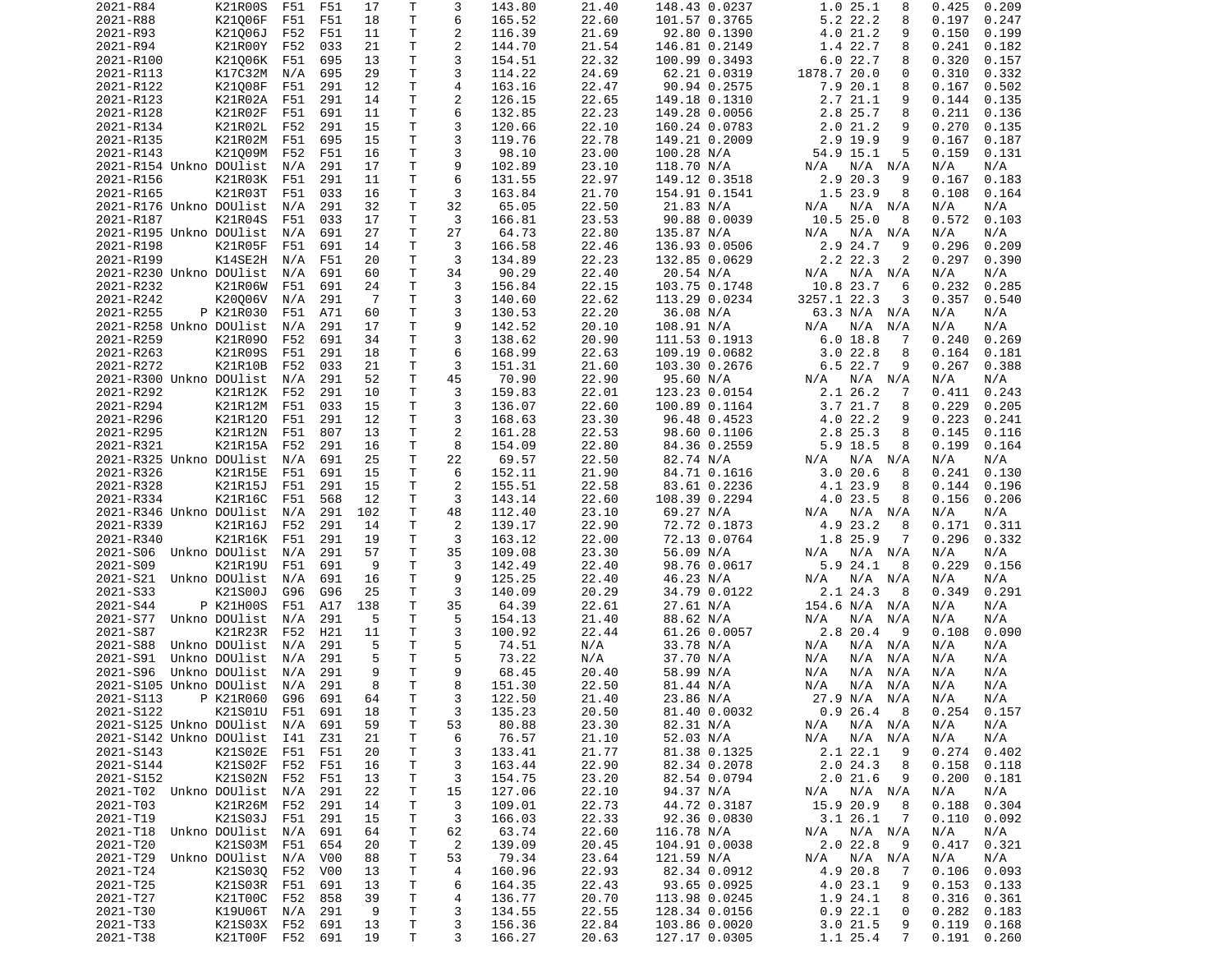| 2021-T42                       | K21T00N                    | V00              | L01              | 16             | Τ            | 10             | 175.80           | 21.30          | 126.41 0.0846 | 1.6 25.8<br>8                  | 0.250<br>0.265 |
|--------------------------------|----------------------------|------------------|------------------|----------------|--------------|----------------|------------------|----------------|---------------|--------------------------------|----------------|
| 2021-T60                       | Unkno DOUlist              | N/A              | 691              | 57             | Τ            | 30             | 116.12           | 21.41          | 136.94 N/A    | N/A N/A<br>N/A                 | N/A<br>N/A     |
| 2021-T47                       | K21T000                    | V <sub>0</sub> 0 | H21              | 18             | T.           | 9              | 171.44           | 22.00          | 126.20 0.1852 | 1.9 23.3<br>9                  | 0.113<br>0.158 |
| 2021-T49                       | K21T00T                    | G96              | V <sub>0</sub> 0 | 15             | т            | 4              | 136.16           | 22.01          | 125.50 0.0002 | 2.027.8<br>8                   | 0.142<br>0.137 |
| 2021-T50                       | K21T00U                    | V00              | H21              | 14             | т            | 11             | 155.53           | 23.10          | 126.69 0.0236 | 2.028.5<br>8                   | 0.234<br>0.164 |
| 2021-T52                       | K21T00V                    | V00              | H21              | 15             | Τ            | 12             | 137.23           | 22.30          | 125.63 0.0720 | 1.8 25.2<br>9                  | 0.307<br>0.351 |
| 2021-T53                       | K21T00W                    | V00              | V00              | 13             | Τ            | 10             | 175.87           | 22.54          | 126.41 0.0784 | 1.9 26.3<br>8                  | 0.111<br>0.137 |
| 2021-T55                       | K21T00Y                    | V00              | H21              | 15             | T.           | 6              | 165.25           | 21.69          | 138.20 0.0416 | 0.926.6<br>8                   | 0.279<br>0.482 |
| 2021-T58                       | K06T000                    | N/A              | V <sub>0</sub> 0 | $\overline{7}$ | Τ            | 4              | 171.43           | 21.70          | 148.75 0.1862 | 0.123.2<br>0                   | 0.434<br>0.339 |
| 2021-T65                       | K21T01E                    | V00              | F52              | 16             | Τ            | $\overline{7}$ | 154.34           | 21.90          | 138.74 0.0056 | 1.1 24.4<br>8                  | 0.122<br>0.113 |
| 2021-T67                       | J92S00Z                    | N/A              | F52              | 13             | T            | 3              | 131.10           | 21.50          | 95.86 0.2004  | 3.920.0<br>1                   | 0.384<br>0.635 |
| 2021-T75                       | K21T01P                    | V00              | H21              | 13             | T.           | 10             | 155.20           | 22.30          | 126.71 0.1205 | 3.025.0<br>8                   | 0.110<br>0.158 |
| 2021-T96                       | K21S04Z                    | F52              | 691              | 21             | Τ            | 3              | 129.83           | 23.23          | 68.56 0.0343  | 28.9 20.4<br>6                 | 0.150<br>0.171 |
| 2021-T114                      | K21S05K                    | F51              | V <sub>0</sub> 0 | 19             | Τ            | 7              | 163.37           | 22.49          | 71.35 0.0532  | 5.9 26.9<br>7                  | 0.464<br>0.133 |
| 2021-T130 Unkno DOUlist        |                            | N/A              | <b>W88</b>       | 37             | Τ            | 3              | 138.70           | 19.24          | 16.77 N/A     | $N/A$ $N/A$<br>N/A             | N/A<br>N/A     |
| 2021-T139                      | K21T03U                    | V <sub>0</sub> 0 | H21              | 17             | т            | 10             | 153.71           | 23.24          | 138.75 0.3096 | 2.023.0<br>9                   | 0.259<br>0.197 |
| 2021-T148 Unkno DOUlist        |                            | N/A              | 691              | 41             | т            | 38             | 87.50            | 23.20          | 148.51 N/A    | N/A N/A<br>N/A                 | N/A<br>N/A     |
| 2021-T162                      | C K21R070                  | F52              | G96              | 47             | T            | 3              | 108.09           | 22.48          | 67.15 N/A     | 60.7 N/A<br>N/A                | N/A<br>N/A     |
| 2021-T170 Unkno DOUlist        |                            | N/A              | 291              | 36             | Τ            | 36             | 63.77            | 22.30          | 73.45 N/A     | N/A<br>N/A<br>N/A              | N/A<br>N/A     |
| 2021-T189 Unkno DOUlist        |                            | N/A              | 291              | 62             | Τ            | 51             | 63.58            | 22.60          | 139.01 N/A    | N/A<br>N/A<br>N/A              | N/A<br>N/A     |
| 2021-T180                      | K21S11N                    | F52              | 291              | 28             | Τ            | 3              | 129.85           | 23.15          | 77.85 N/A     | 446.8 14.5<br>3                | 0.200<br>0.199 |
| 2021-T183                      | K21T07E                    | F51              | H21              | 13             | T            | 3              | 143.50           | 22.96          | 144.48 0.0366 | $2.8$ 22.0<br>9                | 0.146<br>0.100 |
| 2021-T185                      | K21T07V                    | F52              | H21              | 16             | T            | 2              | 169.10           | 21.59          | 142.99 0.1066 | 3.822.7<br>9                   | 0.128<br>0.149 |
| 2021-T186                      | K21T07W                    | F52              | 291              | 13             | T.           | 3              | 109.44           | 21.58          | 138.96 0.0055 | 3.924.1<br>8                   | 0.144<br>0.088 |
| 2021-T191                      | K21T07Z                    | F52              | H01              | 15             | T.           | 3              | 104.54           | 22.01          | 138.46 0.0221 | 4.022.4<br>9                   | 0.237<br>0.155 |
| 2021-T199                      | K21T08P                    | G96              | L01              | 13             | Τ            | 3              | 164.24           | 21.49          | 133.69 0.0091 | 0.627.8<br>9                   | 0.480<br>0.406 |
| 2021-T201                      | K21T08R                    | F51              | 291              | 13             | Τ            | 3              | 158.43           | 21.80          | 127.58 0.2907 | 3.022.8<br>8                   | 0.229<br>0.083 |
| 2021-T202 Unkno DOUlist        |                            | N/A              | 691              | 85             | T            | 67             | 65.50            | 22.50          | 125.35 N/A    | $N/A$ $N/A$<br>N/A             | N/A<br>N/A     |
| 2021-T207                      | K21T09S                    | F51              | H21              | 13             | т            | 3              | 155.63           | 22.00          |               | 4.6 23.8<br>9                  | 0.250<br>0.216 |
|                                | K21T09T                    |                  |                  |                | Τ            | 3              |                  |                | 116.22 0.1265 | 4.7 24.4                       |                |
| 2021-T208                      |                            | F51              | H21              | 13             |              |                | 151.64           | 21.93          | 116.98 0.1273 | 8                              | 0.088<br>0.103 |
| 2021-T217 Unkno DOUlist        |                            | N/A              | 691              | 36             | T            | 27             | 128.99           | 23.20          | 113.54 N/A    | $N/A$ $N/A$<br>N/A             | N/A<br>N/A     |
| 2021-T221                      | K21T10L                    | G96              | H21              | 14             | Τ            | 3              | 153.64           | 22.13          | 116.71 0.0169 | 1.9 26.3<br>9                  | 0.185<br>0.282 |
| 2021-T233 Unkno DOUlist        |                            | N/A              | 291              | 17             | Τ            | 15             | 85.71            | 23.50          | 102.70 N/A    | N/A<br>N/A N/A                 | N/A<br>N/A     |
| 2021-T245 Unkno DOUlist        |                            | N/A              | 691              | 3              | T.           | 3              | 155.11           | 22.60          | 114.19 N/A    | N/A<br>N/A<br>N/A              | N/A<br>N/A     |
| 2021-T257 Unkno DOUlist        |                            | N/A              | 691              | 61             | T            | 51             | 78.74            | 23.50          | 73.41 N/A     | N/A<br>N/A<br>N/A              | N/A<br>N/A     |
| 2021-T259                      | K21T13T                    | T05              | 695              | 14             | Τ            | 2              | 146.65           | 22.80          | 73.19 0.0002  | 3.029.7<br>$\overline{7}$      | 0.413<br>0.439 |
| 2021-T285 Unkno DOUlist        |                            | N/A              | 691              | 54             | Τ            | 48             | 84.61            | 23.90          | 60.67 N/A     | N/A N/A<br>N/A                 | N/A<br>N/A     |
| 2021-T279                      | K21T14W                    | F52              | 695              | 13             | Τ            | 3              | 168.14           | 23.50          | 64.33 0.0289  | 10.8 24.2<br>9                 | 0.096<br>0.110 |
| 2021-T279                      | K21T14W                    | F52              | 695              | 13             | Τ            | 3              | 168.14           | 23.50          | 64.33 0.0289  | 10.8 24.2<br>9                 | 0.096<br>0.110 |
| 2021-T284                      | K21T15B                    | F52              | 291              | 18             | Τ            | 3              | 160.00           | 21.48          | 63.93 0.1632  | 1.8 23.2<br>8                  | 0.280<br>0.267 |
| 2021-T301                      | K21T15G                    | F52              | 654              | 25             | T.           | 3              | 143.60           | 23.36          | 62.06 0.0530  | 16.1 26.4<br>7                 | 0.346<br>0.263 |
| 2021-T302                      | K21T15H                    | F51              | 695              | 15             | T            | $\overline{c}$ | 159.11           | 22.53          | 61.94 0.0009  | 1.9 28.8<br>7                  | 0.500<br>0.378 |
| 2021-T290                      | K21A04V                    | N/A              | 291              | 5              | Τ            | 5              | 88.29            | 21.40          | 72.51 0.0887  | 4.1 21.1<br>5                  | 0.187<br>0.208 |
| 2021-T306                      | K21T15M                    | F51              | L01              | 17             | T            | 3              | 123.67           | 22.65          | 65.86 0.2771  | 10.6 21.7<br>7                 | 0.262<br>0.265 |
| 2021-T310                      | K21T15R F51                |                  | 695              | 11             | Τ            | 3              | 157.77           | 22.73          | 64.09 0.0200  | 3.8 24.7<br>9                  | 0.147<br>0.270 |
| 2021-U04 Unkno DOUlist         |                            | N/A              | 291              | 124            | Τ            | 99             | 63.69            | 23.40          | 48.76 N/A     | N/A N/A<br>N/A                 | N/A<br>N/A     |
| 2021-U02                       | K21T20K                    | F51              | 858              | 19             | т            | 2              | 164.31           | 21.34          | 51.31 0.0801  | 2.8 22.5<br>9                  | 0.315<br>0.266 |
| 2021-U09                       | K21T21D                    | F51              | 691              | 13             | Τ            | 3              | 152.26           | 21.76          | 49.41 0.3089  | 2.8 21.4<br>8                  | 0.433<br>0.224 |
| 2021-U13                       | Unkno DOUlist              | N/A              | 291              | 109            | Τ            | 92             | 74.67            | 24.50          | 36.55 N/A     | N/A N/A<br>N/A                 | N/A<br>N/A     |
| 2021-U11                       | K21T210                    | F52              | H21              | 13             | т            | 3              | 161.09           | 22.10          | 38.96 0.0603  | $3.8$ 22.5<br>8                | 0.099<br>0.168 |
| 2021-U27                       | Unkno DOUlist              | N/A              | G96              | 27             | $\mathsf{T}$ | 21             | 132.68           | 22.90          | 26.98 N/A     | $N/A$ $N/A$<br>N/A             | N/A<br>N/A     |
| 2021-U32                       | Unkno DOUlist              | N/A              | 291              | 29             | T.           | 25             | 76.62            | 23.30          | 38.50 N/A     | N/A<br>N/A N/A                 | N/A<br>N/A     |
| 2021-U31 Unkno DOUlist N/A T08 |                            |                  |                  | 39             | $\mathsf{T}$ | 3              | 152.17           | 18.70          | 87.69 N/A     | N/A<br>N/A N/A                 | N/A<br>N/A     |
| 2021-U44 Unkno DOUlist N/A 291 |                            |                  |                  | 42             | т            | 42             | 75.75            | 23.20          | 3.61 N/A      | N/A N/A<br>N/A                 | N/A<br>N/A     |
| 2021-U45                       | K17A19Q                    | N/A              | 695              | 5              | Τ            | 5              | 130.47           | 23.70          | 4.13 0.0304   | 4.0 20.8<br>0                  | 0.302<br>0.209 |
| 2021-U51 Unkno DOUlist         |                            | N/A              | 695              | 26             | Τ            | 26             | 126.91           | 23.10          | 3.41 N/A      | N/A<br>$N/A$ $N/A$             | N/A<br>N/A     |
| 2021-U52                       | K21U000                    | T05              | E23              | 72             | т            | 3              | 127.47           | 19.10          | 3.42 0.0566   | 2.120.48                       | 0.362<br>0.414 |
| 2021-U65                       | Unkno DOUlist              | N/A              | 291              | 6              | Τ            | 6              | 146.22           | 21.70          | 61.18 N/A     | $N/A$ $N/A$<br>N/A             | N/A<br>N/A     |
| 2021-U82                       | Unkno DOUlist              | N/A              | 691              | 45             | т            | 26             | 73.52            | 21.50          | 29.54 N/A     | N/A<br>N/A N/A                 | N/A<br>N/A     |
| 2021-U86                       | Unkno DOUlist              | N/A              | 291              | 83             | Τ            | 72             | 77.23            | 23.10          | 40.05 N/A     | N/A<br>N/A N/A                 | N/A<br>N/A     |
| 2021-U97 Unkno DOUlist         |                            |                  | 291              |                |              |                |                  |                |               |                                |                |
|                                |                            | N/A              |                  | 30             | Τ            | 21             | 132.16           | 22.50          | 52.75 N/A     | $N/A$ $N/A$<br>N/A             | N/A<br>N/A     |
| 2021-U110 Unkno DOUlist        |                            | N/A              | V06              | 25             | Τ            | 14             | 57.08            | 21.70          | 40.89 N/A     | N/A<br>$N/A$ $N/A$             | N/A<br>N/A     |
| 2021-U144                      | K21U010                    | G96              | 691              | 12             | Τ            | 3              | 148.62           | 22.67          | 51.97 0.0149  | 22.9 21.1<br>- 7               | 0.235<br>0.106 |
| 2021-U150                      | K21U01W                    | G96              | 203              | 43             | Τ            | 3              | 163.38           | 19.60          | 71.33 0.0015  | 0.726.2<br>8                   | 0.294<br>0.271 |
| 2021-U153                      | K21U01Z                    | F52              | L01              | 23             | Τ            | 3              | 137.91           | 22.30          | 52.12 0.1392  | 25.7 22.4<br>8                 | 0.374<br>0.284 |
| 2021-U156                      | K21U02C                    | V00              | L01              | 25             | т            | 4              | 145.37           | 19.80          | 74.09 0.0088  | $0.6$ 27.5<br>7                | 0.457<br>0.333 |
| 2021-U163 Unkno DOUlist        |                            | N/A              | V00              | 189            | T            | 105            | 63.68            | 23.20          | 70.59 N/A     | N/A N/A<br>N/A                 | N/A<br>N/A     |
| 2021-U169                      | K21U02N                    | V00              | I52              | 18             | Т            | 7              | 144.88           | 20.80          | 74.08 0.0250  | 1.022.2<br>9                   | 0.256<br>0.173 |
| 2021-U192 Unkno DOUlist        |                            | N/A              | F51              | 143            | T.           | 66             | 132.33           | 23.70          | 72.20 N/A     | N/A<br>N/A N/A                 | N/A<br>N/A     |
|                                |                            |                  |                  |                |              |                |                  |                | 73.63 0.1331  |                                | 0.159<br>0.287 |
| 2021-U190<br>2021-U193         | K21U03H<br>K21U03K V00 F52 | V00              | 291              | 17<br>19       | T.<br>T      | 13<br>4        | 161.64<br>151.40 | 22.23<br>20.95 | 75.04 0.0727  | 1.8 24.8<br>9<br>1.9 24.4<br>8 | 0.220<br>0.392 |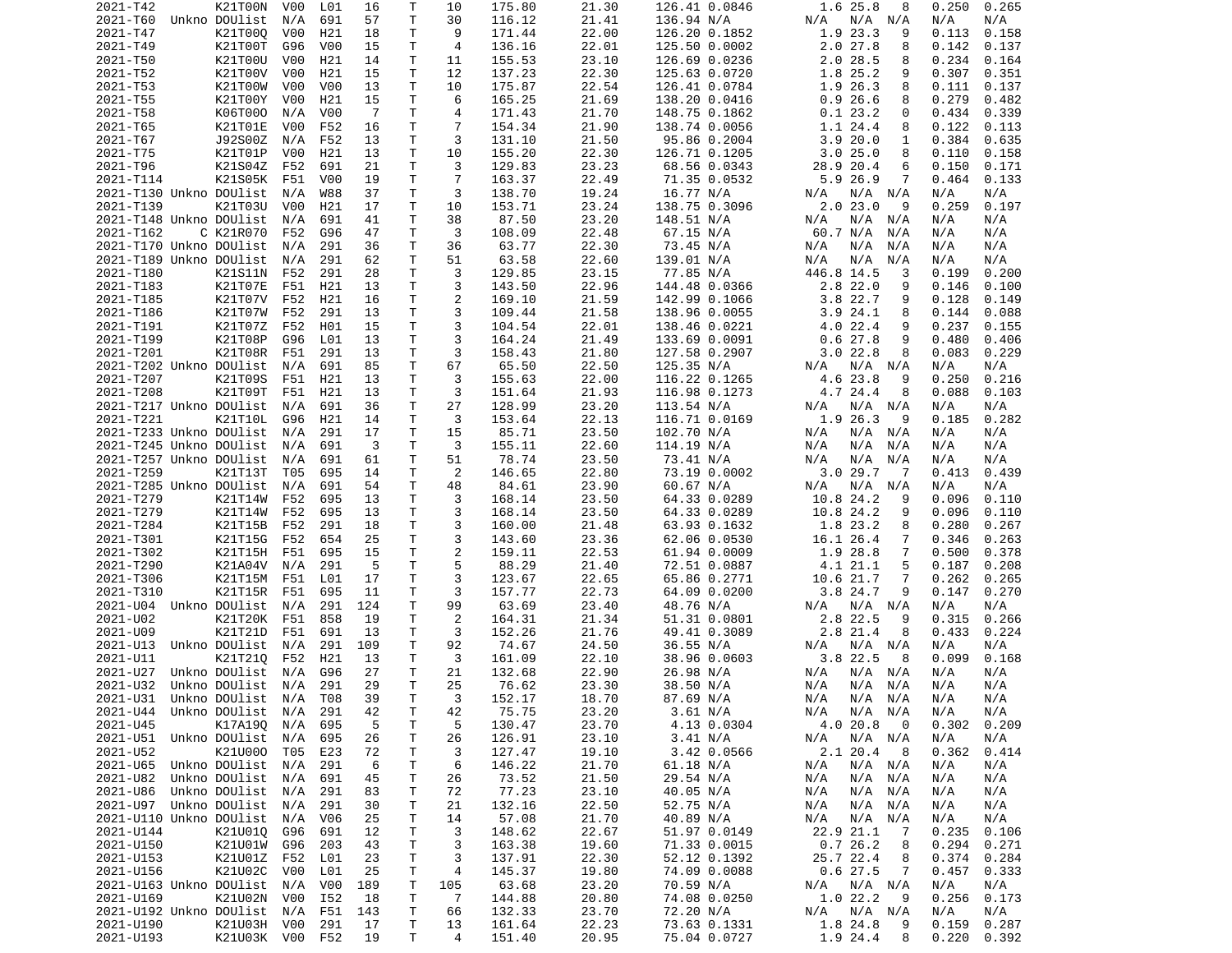|                             | 2021-U202 Unkno DOUlist        | N/A              | V00             | 71       | Т            | 56             | 82.11            | 22.20          | 78.73 N/A                      | N/A<br>N/A<br>N/A              | N/A<br>N/A                        |
|-----------------------------|--------------------------------|------------------|-----------------|----------|--------------|----------------|------------------|----------------|--------------------------------|--------------------------------|-----------------------------------|
| 2021-U210                   | K21U04C                        | V00              | I52             | 18       | Τ            | 10             | 149.47           | 22.36          | 84.98 0.1986                   | 2.1 23.5<br>8                  | 0.332<br>0.339                    |
| 2021-U215                   | K19V05L                        | N/A              | G96             | 11       | Τ            | 4              | 149.73           | 22.16          | 95.88 0.0088                   | 1.1 25.8<br>1                  | 0.251<br>0.514                    |
| 2021-U220                   | K21U04L                        | F52              | H01             | 13       | Τ            | 3              | 166.70           | 23.00          | 84.43 0.1291                   | 2.1 24.3<br>7                  | 0.115<br>0.196                    |
| 2021-U225                   | K21U04P                        | F51              | F51             | 15       | Τ            | 3              | 117.04           | 22.86          |                                | 8                              | 0.209<br>0.212                    |
|                             |                                |                  |                 |          |              |                |                  |                | 61.23 0.0158                   | 4.0 24.1                       |                                   |
| 2021-U228                   | K21U05A                        | V <sub>0</sub> 0 | H01             | 24       | Τ            | 9              | 145.58           | 21.85          | 96.26 0.0031                   | 1.1 25.6<br>8                  | 0.185<br>0.225                    |
| 2021-U237 Unkno DOUlist     |                                | N/A              | 691             | 77       | Τ            | 52             | 114.77           | 22.60          | 105.12 N/A                     | $N/A$ $N/A$<br>N/A             | N/A<br>N/A                        |
| 2021-U233                   | K21U05M                        | G96              | I52             | 14       | T.           | 3              | 175.82           | 22.30          | 83.67 0.0118                   | 2.9 21.4<br>9                  | 0.316<br>0.234                    |
| 2021-U235                   | K21U050                        | F51              | 807             | 12       | T.           | 2              | 155.90           | 21.86          | 95.38 0.1858                   | 1.724.0<br>8                   | 0.193<br>0.183                    |
| 2021-U240                   | K21U05P                        | F52              | G96             | 18       | Τ            | 6              | 146.87           | 21.57          | 85.60 0.1908                   | 2.9 21.8<br>9                  | 0.230<br>0.236                    |
| 2021-U242                   | K21U05R                        | F51              | 291             | 19       | T.           | 5              | 153.73           | 22.20          | 95.90 0.0960                   | 2.024.9<br>7                   | 0.234<br>0.212                    |
|                             |                                |                  |                 |          |              |                |                  |                |                                |                                |                                   |
| 2021-U243                   | K21U05S                        | V <sub>0</sub> 0 | G96             | 16       | T.           | 8              | 144.94           | 22.90          | 96.19 0.0281                   | 2.026.0<br>8                   | 0.192<br>0.120                    |
| 2021-U245                   | K21U05U                        | F51              | F52             | 23       | T.           | 3              | 131.58           | 21.62          | 86.17 0.0249                   | 3.019.2<br>9                   | 0.214<br>0.181                    |
| 2021-U249                   | K21U05Y                        | V00              | 291             | 25       | т            | 18             | 148.11           | 22.92          | 96.41 0.0159                   | 1.9 22.8<br>9                  | 0.168<br>0.204                    |
| 2021-U250                   | K21RC2Y                        | F52              | 691             | 28       | T.           | 3              | 100.64           | 22.66          | 73.23 0.2476                   | 84.7 21.3<br>4                 | 0.160<br>0.196                    |
| 2021-U251                   | K21RC2Z                        | W94              | G96             | 40       | T.           | 2              | 113.96           | 20.88          | 94.70 0.2006                   | 51.1 20.3<br>7                 | 0.369<br>0.368                    |
| 2021-U253                   | K21U06A                        | F52              | G96             | 18       | т            | 3              | 137.17           | 21.60          | 106.85 0.0962                  | 0.923.0<br>8                   | 0.277<br>0.220                    |
|                             | K21U05Z                        |                  |                 |          | T.           |                |                  |                |                                |                                |                                   |
| 2021-U252                   |                                | V00              | 291             | 26       |              | 11             | 130.44           | 22.68          | 94.84 0.0739                   | 1.9 22.1<br>9                  | 0.238<br>0.352                    |
| 2021-V01                    | K21U06H                        | F51              | 807             | 20       | Τ            | 3              | 147.87           | 21.00          | 107.42 0.0350                  | 1.023.6<br>8                   | 0.208<br>0.385                    |
| 2021-V05                    | Unkno DOUlist                  | N/A              | 291             | 23       | т            | 19             | 84.97            | 22.80          | 109.52 N/A                     | $N/A$ $N/A$<br>N/A             | N/A<br>N/A                        |
| 2021-V03                    | K21U06K                        | V00              | 033             | 15       | Τ            | $\overline{7}$ | 151.17           | 22.58          | 95.92 0.0654                   | 2.725.0<br>8                   | 0.243<br>0.226                    |
| 2021-V12                    | K21U06U                        | F51              | 691             | 20       | Τ            | 3              | 165.29           | 22.19          | 107.60 0.1386                  | 2.1 24.4<br>8                  | 0.121<br>0.120                    |
| 2021-V29                    | Unkno DOUlist                  | N/A              | 291             | 37       | T.           | 26             | 68.80            | 22.60          | 82.80 N/A                      | N/A<br>N/A<br>N/A              | N/A<br>N/A                        |
| 2021-V23                    | K21U07L                        | F52              | 691             | 19       | т            | 3              | 169.82           | 22.30          | 72.37 0.0010                   | 5.1 25.8<br>6                  | 0.277<br>0.311                    |
|                             |                                |                  |                 |          |              |                |                  |                |                                |                                |                                   |
| 2021-V24                    | K21U07M                        | F51              | 691             | 16       | T.           | 3              | 149.83           | 22.30          | 107.35 0.4690                  | 3.021.6<br>9                   | 0.162<br>0.147                    |
| 2021-V26                    | K21U070                        | F51              | 691             | 17       | Τ            | 6              | 141.61           | 21.44          | 117.92 0.0014                  | $2.0$ 29.5<br>6                | 0.412<br>0.220                    |
| 2021-V34                    | K21U07S                        | V <sub>0</sub> 0 | 291             | 17       | T            | 13             | 148.58           | 23.15          | 95.07 0.3446                   | 4.2 23.2<br>9                  | 0.221<br>0.151                    |
| 2021-V35                    | K21U07T                        | F52              | 291             | 14       | Τ            | 3              | 147.64           | 22.68          | 85.15 0.1354                   | 5.1 23.4<br>8                  | 0.257<br>0.213                    |
| 2021-V36                    | K21U07U                        | F51              | 568             | 16       | T            | 3              | 145.40           | 21.69          | 119.95 0.0505                  | 2.024.7<br>9                   | 0.125<br>0.126                    |
| 2021-V48                    | K21V00K                        | F52              | I52             | 15       | Τ            | 3              | 141.23           | 20.90          | 130.25 0.0166                  | 1.9 24.9<br>8                  | 0.250<br>0.210                    |
|                             |                                |                  |                 |          |              |                |                  |                |                                |                                |                                   |
| 2021-V49                    | K21V00L                        | F51              | H21             | 15       | Τ            | 3              | 149.27           | 21.50          | 131.31 0.0954                  | 1.8 24.4<br>8                  | 0.128<br>0.173                    |
| 2021-V50                    | K21V00M                        | F51              | H21             | 14       | T.           | 2              | 140.12           | 22.93          | 131.38 0.0161                  | 1.8 25.2<br>9                  | 0.322<br>0.384                    |
| 2021-V62                    | Unkno DOUlist                  | N/A              | 691             | 20       | Τ            | 17             | 118.70           | 22.00          | 133.91 N/A                     | $N/A$ $N/A$<br>N/A             | N/A<br>N/A                        |
| 2021-V52                    | K21U09G                        | F51              | 291             | 19       | т            | 3              | 162.58           | 22.44          | 107.47 0.1233                  | 4.0 25.0<br>8                  | 0.133<br>0.130                    |
| 2021-V55                    | K21U09J                        | F51              | 673             | 16       | T.           | 3              | 173.67           | 22.20          | 119.22 0.0729                  | 3.124.7<br>8                   | 0.454<br>0.195                    |
| 2021-V57                    | K21U09K                        | F51              | H21             | 18       | Τ            | 2              | 141.12           | 22.20          | 118.04 0.2228                  | 2.9 20.7<br>9                  | 0.380<br>0.280                    |
| 2021-V60                    | K21U090                        | F51              | 474             | 14       | T.           | 2              | 140.68           | 22.20          | 106.30 0.0511                  | 4.2 24.0<br>9                  | 0.283                             |
|                             |                                |                  |                 |          |              |                |                  |                |                                |                                | 0.452                             |
| 2021-V63                    | K21U09V                        | F52              | 691             | 16       | Τ            | 2              | 154.60           | 21.84          | 120.00 0.1547                  | 3.1 23.7<br>8                  | 0.226<br>0.392                    |
| 2021-V64                    | K21S41R                        | F51              | I52             | 33       | Τ            | 3              | 131.46           | 23.03          | 63.26 0.0616                   | 59.6 19.8<br>5                 | 0.172<br>0.183                    |
| 2021-V77                    | K21U10F                        | V <sub>0</sub> 0 | 033             | 10       | т            | $\overline{7}$ | 148.69           | 22.50          | 95.91 0.0385                   | 0.727.6<br>8                   | 0.176<br>0.135                    |
| 2021-V83                    |                                |                  |                 |          |              | 70             | 108.25           | 23.10          | 54.99 N/A                      | N/A N/A<br>N/A                 |                                   |
|                             |                                |                  |                 |          |              |                |                  |                |                                |                                |                                   |
|                             | Unkno DOUlist                  | N/A              | 691             | 133      | Τ            |                |                  |                |                                |                                | N/A<br>N/A                        |
| 2021-V80                    | K21U11F                        | F51              | I52             | 15       | T.           | 6              | 143.93           | 22.46          | 119.86 0.2545                  | $3.9$ 23.1<br>9                | 0.246<br>0.246                    |
| 2021-V81                    | K21V00Y                        | F51              | 691             | 14       | т            | 3              | 135.30           | 22.01          | 131.97 0.1347                  | $2.9$ 22.0<br>9                | 0.132<br>0.108                    |
| 2021-V82                    | K21U11G                        | F51              | 691             | 13       | Τ            | 5              | 141.56           | 21.86          | 119.92 0.1325                  | 3.9 24.1<br>8                  | 0.146<br>0.126                    |
| 2021-V86                    | K21U11S                        | F51              | 291             | 13       | Τ            | $\overline{c}$ | 147.66           | 22.65          | 120.91 0.3030                  | 3.920.3<br>8                   | 0.103<br>0.141                    |
| 2021-V87                    | K21U11T                        | F51              | 691             | 13       | T.           | 2              | 139.38           | 22.52          | 119.94 0.1706                  | 3.920.2<br>8                   | 0.135<br>0.141                    |
| 2021-V88                    | K21V01E                        | F51              | 474             | 16       | Τ            | 6              | 137.41           | 22.00          | 131.97 0.2893                  | 3.120.4<br>8                   | 0.289<br>0.333                    |
|                             |                                |                  |                 |          |              |                |                  |                |                                | 9                              |                                   |
| 2021-V94                    | K21V01J                        | F51              | 691             | 16       | T.           | 3              | 157.73           | 22.21          | 74.82 0.0022                   | 7.9 24.2                       | 0.298<br>0.287                    |
| 2021-V96                    | K21U11U                        | F51              | 291             | 11       | T.           | 3              | 171.25           | 22.60          | 119.21 0.1921                  | 3.925.0<br>8                   | 0.124<br>0.144                    |
| 2021-V99                    | K21V01N                        | F52              | 691             | 10       | Τ            | 3              | 164.42           | 22.20          | 133.66 0.2534                  | 3.023.6<br>9                   | 0.222<br>0.090                    |
| 2021-V101                   | K21U11W                        | F51              | 291             | 15       | T.           | 6              | 148.68           | 23.40          | 120.88 0.1078                  | 4.8 25.3<br>8                  | 0.292<br>0.422                    |
| 2021-V104                   | K21V01S                        | F51              | H21             | 13       | T.           | 3              | 168.25           | 22.20          | 132.53 0.1099                  | 3.920.2<br>9                   | 0.083<br>0.185                    |
| 2021-V105 Unkno DOUlist N/A |                                |                  | 691             | 97       | $\mathsf{T}$ | 95             | 67.81            | 23.30          | 44.28 N/A                      | N/A N/A N/A                    | N/A l<br>N/A                      |
|                             |                                |                  |                 |          |              |                |                  |                |                                |                                | $0.375$ $0.390$                   |
| 2021-V111                   | K21E040                        | N/A T05          |                 | 30       | Т            | 3              | 107.69           | 19.50          | 21.69 0.2294                   | $\overline{4}$<br>13.0 18.7    |                                   |
| 2021-V115                   | K21U12A F51                    |                  | G <sub>02</sub> | 46       | Τ            | 3              | 162.14           | 21.77          | 118.60 0.0060                  | 4.7 28.5<br>5                  | 0.168<br>0.235                    |
| 2021-V119 Unkno DOUlist     |                                | N/A              | T05             | 57       | Τ            | 43             | 100.38           | 23.40          | 86.58 N/A                      | N/A<br>N/A N/A                 | N/A<br>N/A                        |
| 2021-V121 Unkno DOUlist     |                                | N/A              | 291             | 13       | т            | 13             | 133.92           | 22.60          | 159.41 N/A                     | N/A<br>N/A<br>N/A              | N/A<br>N/A                        |
| 2021-V123 Unkno DOUlist     |                                | N/A              | 291             | 53       | т            | 50             | 58.85            | 23.80          | 143.98 N/A                     | N/A<br>N/A<br>N/A              | N/A<br>N/A                        |
| 2021-V128                   | K21U12B                        | F52              | F52             | 18       | т            | 3              | 150.32           | 22.80          | 122.22 0.2387                  | 6.820.2<br>8                   | 0.130<br>0.207                    |
| 2021-V136                   | K21V02P                        | G96              | 691             | 33       | Τ            | $\overline{c}$ | 134.40           | 21.43          | 146.82 0.0810                  | 2.1 23.9<br>8                  | 0.475<br>0.767                    |
|                             |                                |                  |                 |          |              |                |                  |                |                                |                                |                                   |
| 2021-V137                   | K21V020                        | G96              | H21             | 21       | Τ            | 3              | 148.13           | 21.77          | 148.55 0.0322                  | 1.9 26.9<br>8                  | 0.302<br>0.213                    |
| 2021-V159 Unkno DOUlist     |                                | N/A              | 291             | 23       | Τ            | 16             | 148.63           | 23.20          | 132.93 N/A                     | N/A N/A<br>N/A                 | N/A<br>N/A                        |
| 2021-V168                   | K20R11P                        | N/A              | F52             | 14       | т            | 3              | 132.55           | 21.40          | 71.73 N/A                      | 40.9 13.7<br>$\overline{2}$    | 0.198<br>0.241                    |
| 2021-V183 Unkno DOUlist     |                                | N/A              | 691             | 36       | т            | 23             | 92.95            | 23.20          | 116.79 N/A                     | N/A N/A<br>N/A                 | N/A<br>N/A                        |
| 2021-V173                   | P K21V030                      | F51              | F65             | 60       | Τ            | 6              | 68.87            | 22.80          | 29.26 N/A                      | 3668.3 N/A N/A                 | N/A<br>N/A                        |
| 2021-V185                   | K21V04P                        | F51              | 291             | 21       | Τ            | 3              | 165.02           | 21.80          | 117.00 0.0118                  | 2.025.2<br>-8                  | 0.181<br>0.266                    |
| 2021-V187                   | K21V04R F52                    |                  | 691             | 13       |              | 3              |                  | 22.28          |                                | 8                              |                                   |
|                             |                                |                  |                 |          | Τ            |                | 159.56           |                | 118.55 0.0033                  | 2.1 26.5                       | $0.374$ $0.192$                   |
| 2021-V200 Unkno DOUlist     |                                | N/A              | 691             | 226      | Τ            | 44             | 87.80            | 23.20          | 103.78 N/A                     | N/A N/A<br>N/A                 | N/A<br>N/A                        |
| 2021-V207                   | K21V05K F52                    |                  | F51             | 20       | Τ            | 3              | 150.26           | 22.50          | 118.58 0.0576                  | 3.0 20.5<br>8                  | $0.277$ $0.146$                   |
| 2021-V225<br>2021-V227      | K21V060 F52<br>K21V06S F51 291 |                  | 291             | 11<br>12 | Τ<br>Τ       | 3<br>3         | 117.30<br>148.93 | 21.33<br>22.90 | 107.66 0.0154<br>103.74 0.0396 | 2.9 25.5<br>9<br>2.0 21.2<br>9 | 0.207<br>0.211<br>$0.160$ $0.259$ |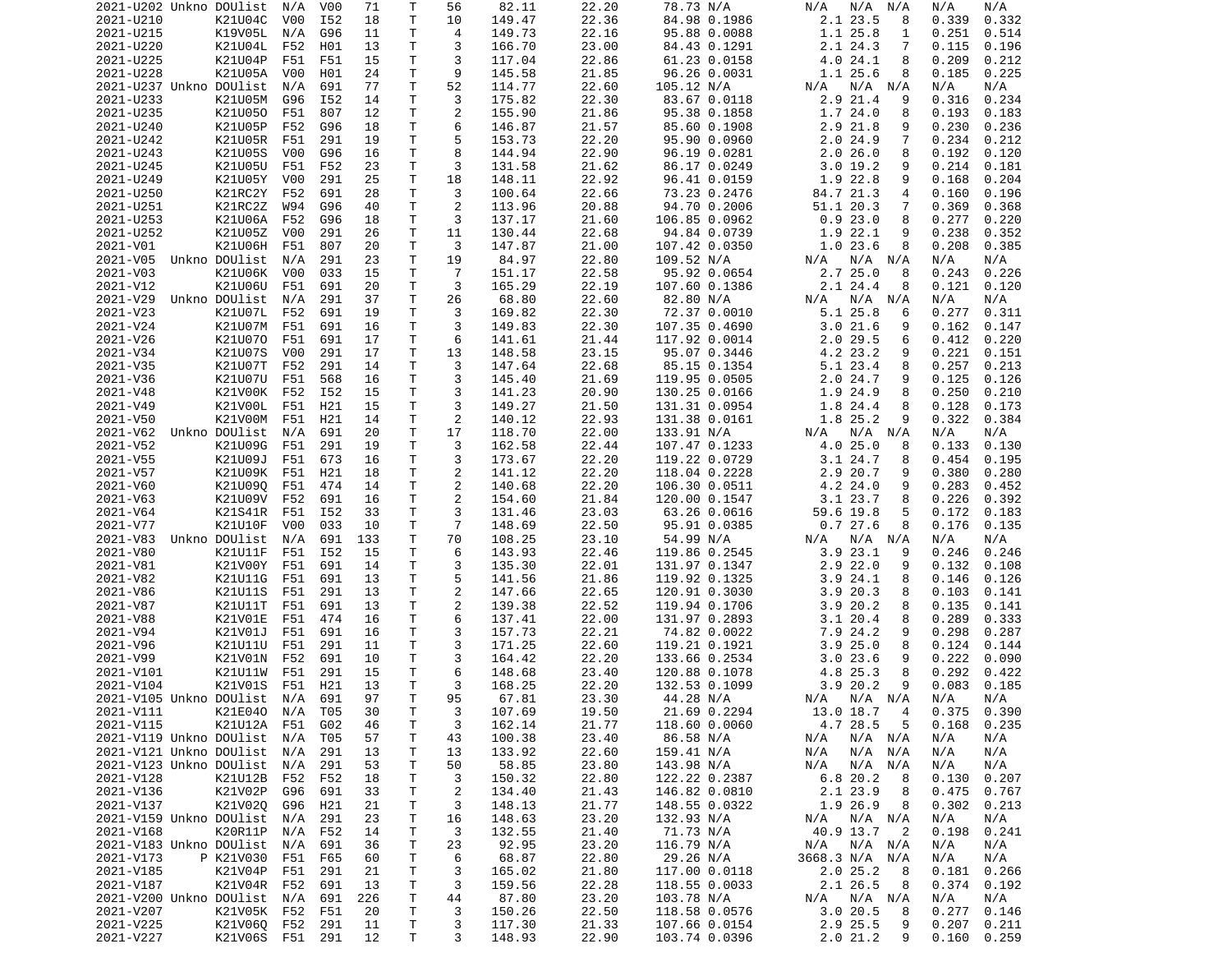| 2021-V237               | K21V070         | G96              | I52              | 20  | Τ            | 3              | 93.74  | 22.08 | 95.76 0.0765  | 10.0 21.8<br>9            | 0.344<br>0.261  |
|-------------------------|-----------------|------------------|------------------|-----|--------------|----------------|--------|-------|---------------|---------------------------|-----------------|
| 2021-V238               | K21U20K         | V00              | I52              | 9   | Τ            | $\overline{7}$ | 144.29 | 22.60 | 96.91 0.0014  | 0.928.5<br>9              | 0.295<br>0.654  |
| 2021-V247 Unkno DOUlist |                 | F51              | 691              | 298 | T.           | 65             | 71.53  | 22.70 | 91.45 N/A     | N/A N/A<br>N/A            | N/A<br>N/A      |
| 2021-V239               | K21V07R         | F51              | I52              | 23  | Τ            | 3              | 90.05  | 21.90 | 48.09 0.1302  | 40.0 21.2<br>6            | 0.334<br>0.287  |
| 2021-V243               | K21V07V         | F51              | 691              | 18  | т            | 6              | 153.04 | 22.12 | 91.88 0.0807  | 3.025.2<br>8              | 0.378<br>0.226  |
| 2021-V251               | K21C03G         | N/A              | F52              | 13  | T            | 3              | 118.50 | 22.94 | 50.80 0.0343  | 318.9 22.7<br>3           | 0.400<br>0.407  |
| 2021-V252               | K21V08A         | G96              | I52              | 16  | Τ            | 3              | 171.55 | 22.12 | 93.98 0.2003  | 1.9 24.2<br>9             | 0.336<br>0.344  |
| 2021-V261               | K21U200         | F51              | 291              | 10  | т            | 3              | 148.42 | 23.07 | 92.16 0.3289  | 10.9 23.4<br>7            | 0.352<br>0.113  |
| 2021-V274 Unkno DOUlist |                 | N/A              | 691              | 44  | Τ            | 40             | 66.61  | 22.34 | 79.85 N/A     | N/A N/A<br>N/A            | N/A<br>N/A      |
| 2021-V299               | K21V110         | F52              | V06              | 30  | Τ            | 9              | 94.36  | 21.69 | 77.96 0.3300  | 2.9 18.6<br>-9            | 0.220<br>0.233  |
| 2021-V302 Unkno DOUlist |                 | N/A              | 691              | 51  | Τ            | 46             | 63.24  | 22.80 | 67.57 N/A     | $N/A$ $N/A$<br>N/A        | N/A<br>N/A      |
| 2021-V315 Unkno DOUlist |                 | N/A              | C53              | 8   | T.           | 3              | 67.00  | 14.00 | 59.03 N/A     | N/A<br>N/A<br>N/A         | N/A<br>N/A      |
| 2021-V321               | K21V16L         | F51              | 291              | 15  | T            | 3              | 159.06 | 21.88 | 55.91 0.0332  | 3.026.3<br>$\overline{7}$ | 0.167<br>0.141  |
| 2021-V331 Unkno DOUlist |                 | N/A              | G96              | 173 | Τ            | 25             | 90.17  | 20.90 | 45.44 N/A     | N/A<br>N/A N/A            | N/A<br>N/A      |
| 2021-W07                | Unkno DOUlist   | N/A              | 691              | 9   | T.           | 9              | 70.45  | 22.10 | 42.69 N/A     | N/A<br>N/A<br>N/A         | N/A<br>N/A      |
| 2021-W17                | K21V25M         | G96              | G96              | 21  | Τ            | 3              | 143.26 | 21.66 | 22.32 0.0528  | 2.9 20.5<br>8             | 0.217<br>0.202  |
| 2021-W23                | Unkno DOUlist   | N/A              | 291              | 6   | Τ            | 6              | 87.69  | 22.20 | 143.19 N/A    | N/A N/A<br>N/A            | N/A<br>N/A      |
| 2021-W27                | K01K18Y         | N/A              | G96              | 11  | T            | 3              | 178.54 | 20.60 | 141.93 0.4213 | $0.3$ 18.1<br>$\Theta$    | 0.432<br>0.279  |
| 2021-W31                | Unkno DOUlist   | N/A              | G96              | 258 | Τ            | 11             | 100.51 | 19.96 | 5.29 N/A      | N/A<br>N/A N/A            | N/A<br>N/A      |
| 2021-W71                | Unkno DOUlist   | N/A              | V00              | 24  | Τ            | 24             | 70.03  | 23.40 | 84.66 N/A     | N/A<br>N/A<br>N/A         | N/A<br>N/A      |
| 2021-W68                | K21W00V         | F52              | 691              | 13  | T.           | $\overline{2}$ | 149.56 | 21.69 | 63.57 0.0563  | $2.1$ $25.6$<br>8         | 0.354<br>0.163  |
| 2021-W69                | K21W00W         | F52              | 691              | 14  | T.           | 2              | 130.22 | 21.30 | 65.54 0.0297  | 1.8 24.1<br>9             | 0.345<br>0.331  |
| 2021-W70                | K21W00X         | F52              | 691              | 14  | T            | 2              | 142.03 | 21.71 | 64.03 0.0460  | 1.9 23.2<br>8             | 0.181<br>0.253  |
| 2021-W72                | K21W00Y         | F52              | 691              | 19  | $\mathsf{T}$ | 3              | 149.65 | 21.80 | 52.96 0.0407  | $3.2$ 23.6<br>8           | 0.437<br>0.360  |
| 2021-W78                | K21W01G         | F52              | I93              | 25  | T.           | 3              | 123.28 | 21.40 | 75.25 0.1028  | 1.7 22.4<br>8             | 0.255<br>0.281  |
| 2021-W85                | Unkno DOUlist   | N/A              | V <sub>0</sub> 0 | 61  | T.           | 42             | 60.55  | 23.20 | 88.15 N/A     | N/A<br>N/A N/A            | N/A<br>N/A      |
| 2021-W86                | K21W01R         | F51              | I52              | 15  | T.           | 3              | 166.77 | 22.35 | 78.39 0.2029  | 1.8 23.7<br>9             | 0.263<br>0.179  |
| 2021-W89                | K21W01U         | V <sub>0</sub> 0 | G96              | 24  | т            | 6              | 170.11 | 20.65 | 88.14 0.0090  | 1.026.1<br>7              | 0.135<br>0.201  |
| 2021-W93                | K21W01Y         | V <sub>0</sub> 0 | 203              | 17  | т            | 3              | 166.17 | 19.60 | 87.44 0.0323  | 1.6 24.6<br>7             | 0.576<br>0.533  |
| 2021-W94                | K14WK1F         | N/A              | I93              | 21  | Τ            | 3              | 118.07 | 20.80 | 86.57 0.0166  | 1.7 25.6<br>0             | 0.437<br>0.876  |
| 2021-W108 Unkno DOUlist |                 | N/A              | 691              | 77  | Τ            | 60             | 93.94  | 23.44 | 86.63 N/A     | N/A N/A<br>N/A            | N/A<br>N/A      |
| 2021-W103               | K21W02J         | V <sub>0</sub> 0 | H21              | 21  | T.           | 10             | 162.59 | 22.15 | 87.35 0.1380  | 1.9 22.4<br>9             | 0.392<br>0.369  |
| 2021-W104               | K21W02K         | V00              | V <sub>0</sub> 0 | 19  | Τ            | 19             | 153.92 | 23.59 | 86.85 0.1878  | 2.125.1<br>8              | 0.356<br>0.207  |
| 2021-W111               | K06X02J         | N/A              | H21              | 15  | Τ            | $\overline{4}$ | 143.99 | 22.30 |               | 1.9 24.2<br>1             | 0.603<br>0.523  |
|                         |                 | V00              | V00              | 12  | Τ            | 12             |        |       | 88.96 0.1162  | 8                         |                 |
| 2021-W114               | K21W02R         |                  |                  |     |              | 3              | 148.15 | 23.13 | 88.50 0.2313  | 2.023.8                   | 0.153<br>0.310  |
| 2021-W115               | K21W02S         | F51              | 291              | 11  | т            |                | 151.86 | 22.72 | 75.53 0.2601  | $2.0$ 22.4<br>9           | 0.222<br>0.100  |
| 2021-W139 Unkno DOUlist |                 | N/A              | V00<br>V00       | 88  | Τ            | 54<br>8        | 70.75  | 22.65 | 95.33 N/A     | N/A N/A<br>N/A<br>N/A     | N/A<br>N/A      |
| 2021-W138 Unkno DOUlist |                 | N/A              |                  | 128 | т            |                | 139.40 | 21.91 | 15.17 N/A     | N/A<br>N/A                | N/A<br>N/A      |
| 2021-W140               | K21W03V         | V00              | V <sub>0</sub> 0 | 17  | T            | 14             | 149.46 | 23.48 | 88.52 0.0945  | 3.025.1<br>6              | 0.130<br>0.439  |
| 2021-W142               | K21W03X         | V00              | 291              | 24  | Τ            | 10             | 139.99 | 22.65 | 100.38 0.1206 | 2.121.0<br>9              | 0.292<br>0.446  |
| 2021-W143               | K21W03Y         | V <sub>0</sub> 0 | 291              | 22  | T.           | $\overline{7}$ | 141.33 | 21.20 | 100.62 0.1080 | 2.1 20.9<br>9             | 0.345<br>0.440  |
| 2021-W148               | K21W04D         | F51              | 691              | 15  | Τ            | 3              | 139.90 | 21.50 | 100.15 0.1416 | 2.023.0<br>8              | 0.179<br>0.260  |
| 2021-W145               | K21W04A         | V00              | V <sub>0</sub> 0 | 17  | Τ            | 17             | 159.02 | 23.02 | 99.13 0.1164  | $2.0$ 25.5<br>8           | 0.233<br>0.350  |
| 2021-W149               | K21W04E         | V00              | 291              | 12  | T.           | 6              | 162.08 | 21.96 | 99.14 0.0011  | 1.9 28.1<br>7             | 0.243<br>0.411  |
| 2021-X01                | K21W04P         | F51              | H21              | 22  | Τ            | 3              | 95.75  | 23.11 | 98.31 0.1840  | 2.8 20.2<br>9             | 0.325<br>0.265  |
| 2021-X07                | K21W04V         | V00              | V <sub>06</sub>  | 17  | Τ            | 9              | 150.64 | 22.75 | 98.91 0.1882  | 2.8 21.9<br>9             | 0.230<br>0.290  |
| 2021-X08                | Unkno DOUlist   | N/A              | V <sub>0</sub> 0 | 83  | Τ            | 75             | 66.12  | 23.04 | 123.94 N/A    | $N/A$ $N/A$<br>N/A        | N/A<br>N/A      |
| 2021-X13                | K21W05A         | V00              | 291              | 10  | Τ            | $\overline{7}$ | 148.46 | 21.50 | 111.64 0.0026 | $0.2$ 27.3<br>7           | 0.389<br>0.314  |
| 2021-X17                | K21W05E         | G96              | H21              | 17  | т            | 4              | 157.38 | 21.70 | 122.82 0.0359 | 1.0 27.4<br>8             | 0.848<br>0.207  |
| 2021-X27                | K21W05U         | V00              | 691              | 23  | т            | 14             | 143.89 | 22.23 | 101.29 0.1855 | 3.122.2<br>9              | 0.315<br>0.293  |
| 2021-X46                | Unkno DOUlist   | N/A              | V <sub>0</sub> 0 | 71  | T.           | 60             | 104.03 | 23.85 | 136.88 N/A    | N/A<br>N/A N/A            | N/A<br>N/A      |
| 2021-X34                | K21X00D         | V00              | I52              | 15  | T.           | 4              | 146.20 | 21.64 | 86.83 0.0708  | 5.0 25.2<br>8             | 0.346<br>0.207  |
| 2021-X36                | K21X00F V00     |                  | I52              | 16  | $\mathsf{T}$ | 4              | 131.82 | 22.04 | 138.11 0.0048 | 1.0 28.3<br>6             | $0.146$ $0.213$ |
| 2021-X42                | K21X00G         | V00              | I52              | 14  | T.           | 4              | 158.17 | 22.80 | 139.23 0.0019 | 0.728.1<br>8              | $0.376$ $0.256$ |
| 2021-X29                | K21W05Z         | V00              | V00              | 12  | T.           | 12             | 130.76 | 22.77 | 86.41 0.0098  | 4.1 29.3<br>7             | 0.247<br>0.290  |
| 2021-X31                | K21W06A         | G96              | I52              | 26  | T.           | 3              | 142.43 | 21.90 | 122.07 0.0556 | 2.024.5<br>8              | 0.311<br>0.219  |
| 2021-X49                | K16X01R         | N/A              | V00              | 11  | T.           | 11             | 133.43 | 22.15 | 138.12 0.0962 | 1.024.2<br>4              | 0.312<br>0.319  |
| 2021-X50                | K15XQ1P         | N/A              | V06              | -7  | Τ            | 3              | 154.95 | 22.27 | 139.75 0.2294 | 0.821.9<br>4              | 0.162<br>0.288  |
| 2021-X56                | K21W06N V00     |                  | H21              | 15  | т            | 7              | 143.85 | 21.96 | 126.05 0.0685 | 1.925.0<br>8              | 0.120<br>0.471  |
| 2021-X69                | Unkno DOUlist   | N/A              | V00              | 56  | Τ            | 49             | 71.58  | 23.63 | 150.47 N/A    | N/A<br>N/A N/A            | N/A<br>N/A      |
| 2021-X59                | K21W06P         | V00              | I52              | 22  | Τ            | 8              | 144.68 | 22.20 | 125.13 0.0940 | 3.022.9<br>9              | 0.192<br>0.339  |
| 2021-X62                | K21W060         | V00              | H21              | 15  | Τ            | 11             | 139.60 | 22.24 | 126.66 0.1445 | 2.924.0<br>9              | 0.146<br>0.141  |
| 2021-X65                | K21W06R         | V00              | 291              | 15  | Τ            | 15             | 168.04 | 22.50 | 124.29 0.1717 | 3.024.9<br>8              | 0.192<br>0.249  |
| 2021-X66                | K21X00X V00     |                  | V06              | 13  | Τ            | 8              | 155.06 | 22.39 | 139.76 0.0777 | $2.0$ 25.5<br>8           | 0.229<br>0.219  |
| 2021-X80                | K21X01G         | V00              | V <sub>0</sub> 0 | 15  | Τ            | 12             | 144.04 | 23.17 | 101.00 0.0204 | 3.8 27.3<br>6             | 0.213<br>0.324  |
| 2021-X82                | K21W06U V00     |                  | H21              | 16  | Τ            | 11             | 167.65 | 23.00 | 124.27 0.2311 | 3.021.5<br>9              | 0.141<br>0.154  |
| 2021-X87                | K21X01M V00     |                  | 033              | 14  | T            | 4              | 169.09 | 22.16 | 138.66 0.1210 | 1.7 25.4<br>8             | 0.176<br>0.247  |
| 2021-X95 Unkno DOUlist  |                 | N/A              | 691              | 60  | Τ            | 56             | 72.04  | 22.40 | 153.90 N/A    | N/A<br>N/A N/A            | N/A<br>N/A      |
| 2021-X94                | K21W06V         | V00              | 291              | 10  | T.           | 10             | 144.52 | 23.38 | 89.01 0.1275  | 4.9 25.2<br>9             | 0.160<br>0.235  |
| 2021-X99                | K21X01X         | V00              | H21              | 20  | T.           | 4              | 157.56 | 21.60 | 150.61 0.0182 | 1.9 27.8<br>7             | 0.236<br>0.672  |
| 2021-X103               | K21X02B V00 858 |                  |                  | 15  | T.           | 4              | 144.45 | 22.00 | 151.16 0.0874 | 2.021.9<br>8              | 0.094<br>0.158  |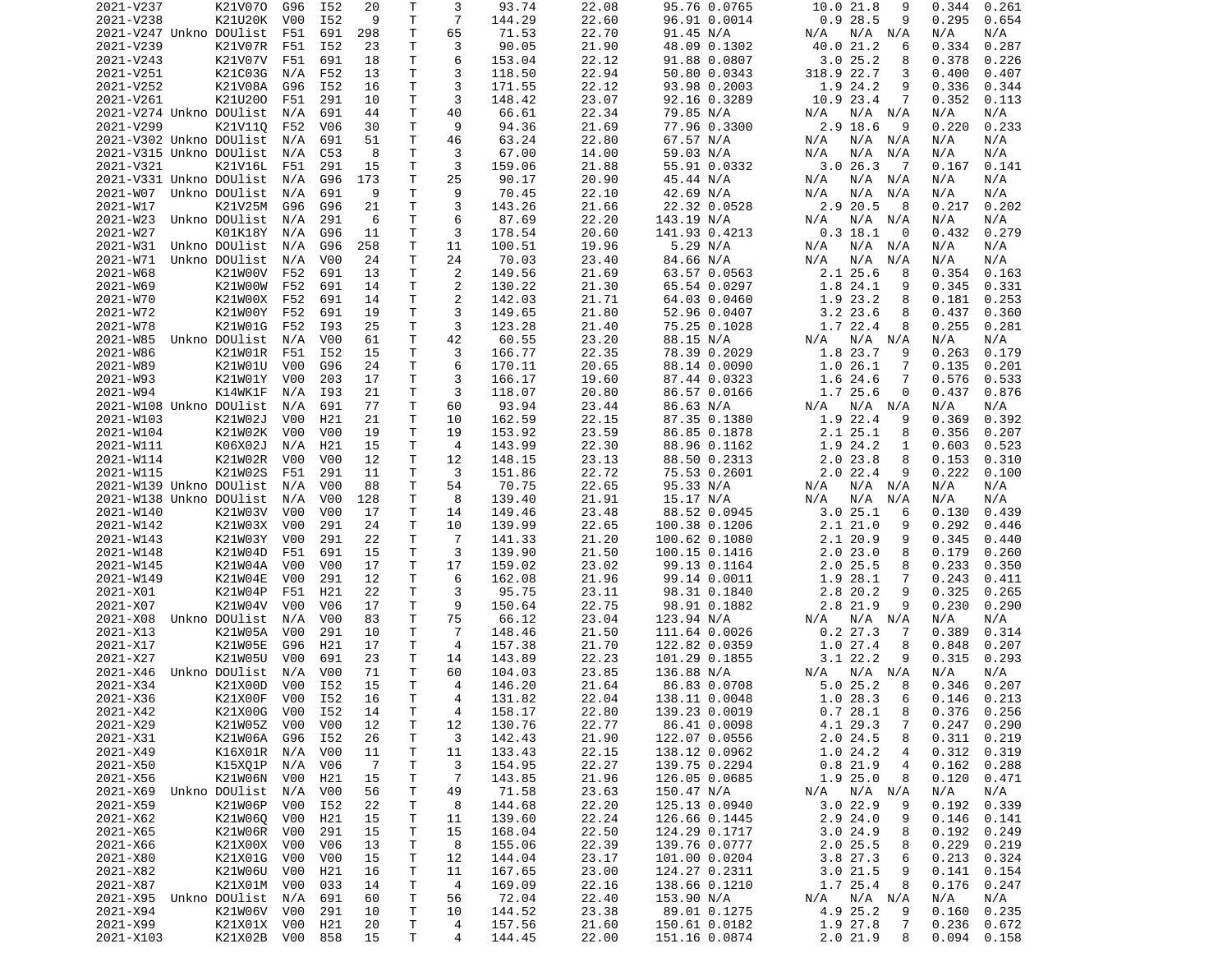|                             | 2021-X113 Unkno DOUlist | N/A              | 691              | 49 | Т       | 49             | 87.23            | 22.60 | 164.94 N/A    | N/A<br>N/A<br>N/A  | N/A<br>N/A          |
|-----------------------------|-------------------------|------------------|------------------|----|---------|----------------|------------------|-------|---------------|--------------------|---------------------|
| 2021-X114                   | K21W06X                 | V00              | H21              | 17 | T       | 8              | 123.11           | 22.84 | 113.65 0.0600 | 5.9 21.0<br>-7     | 0.204<br>0.200      |
| 2021-X133 Unkno DOUlist     |                         | N/A              | 691              | 74 | Τ       | 59             | 82.99            | 22.50 | 151.40 N/A    | N/A<br>N/A N/A     | N/A<br>N/A          |
|                             | K21X02V                 |                  |                  |    | Τ       | 4              |                  |       |               | 9                  |                     |
| 2021-X125                   |                         | V00              | I52              | 12 |         |                | 140.44           | 22.47 | 151.14 0.1916 | 23.8<br>3.0        | 0.432<br>0.250      |
| 2021-X126                   | K21X02W                 | V <sub>0</sub> 0 | H21              | 12 | Τ       | 4              | 127.89           | 22.70 | 150.22 0.0936 | $2.9$ $23.1$<br>9  | 0.178<br>0.134      |
| 2021-X140 Unkno DOUlist     |                         | N/A              | 691              | 29 | Τ       | 29             | 99.18            | 22.50 | 148.58 N/A    | N/A<br>N/A N/A     | N/A<br>N/A          |
| 2021-X156 Unkno DOUlist     |                         | N/A              | 291              | 74 | т       | 74             | 64.96            | 22.80 | 122.97 N/A    | N/A<br>N/A<br>N/A  | N/A<br>N/A          |
| 2021-X158                   | K15Bp5K                 | N/A              | 291              | 19 | Τ       | 3              | 104.48           | 24.18 | 5.77 0.0470   | 3014.0 20.9<br>0   | 0.389<br>0.308      |
| 2021-X171 Unkno DOUlist     |                         |                  |                  |    | T       |                |                  |       |               |                    |                     |
|                             |                         | N/A              | V <sub>0</sub> 0 | 76 |         | 60             | 84.76            | 22.90 | 60.58 N/A     | N/A<br>$N/A$ $N/A$ | N/A<br>N/A          |
| 2021-X181 Unkno DOUlist     |                         | N/A              | 291              | 16 | Τ       | 16             | 93.68            | 23.30 | 108.60 N/A    | N/A<br>N/A N/A     | N/A<br>N/A          |
| 2021-X203 Unkno DOUlist     |                         | N/A              | I52              | 97 | T       | 52             | 101.61           | 22.70 | 75.12 N/A     | N/A<br>N/A<br>N/A  | N/A<br>N/A          |
| 2021-X213 Unkno DOUlist     |                         | N/A              | 691              | 58 | T       | 54             | 72.08            | 23.10 | 62.46 N/A     | N/A<br>N/A<br>N/A  | N/A<br>N/A          |
| 2021-X223 Unkno DOUlist     |                         | N/A              | 291              | 13 | T.      | 10             | 115.02           | 22.60 | 61.41 N/A     | N/A<br>N/A<br>N/A  | N/A<br>N/A          |
|                             |                         |                  |                  |    |         |                |                  |       |               |                    |                     |
| 2021-X228 Unkno DOUlist     |                         | N/A              | 691              | 6  | т       | 6              | 104.92           | 21.60 | 149.68 N/A    | N/A<br>N/A<br>N/A  | N/A<br>N/A          |
| 2021-Y05                    | Unkno DOUlist           | N/A              | 695              | 32 | T       | 32             | 88.49            | 22.50 | 29.28 N/A     | N/A<br>N/A<br>N/A  | N/A<br>N/A          |
| 2021-Y03                    | K21GG8B                 | V <sub>0</sub> 0 | V <sub>06</sub>  | 13 | T.      | 4              | 118.13           | 22.64 | 156.62 0.0660 | 1.022.9<br>9       | 0.355<br>0.228      |
| 2021-Y04                    | K21C37G                 | V00              | G96              | 9  | Τ       | $\overline{7}$ | 124.39           | 22.15 | 137.78 0.0521 | 1.926.0<br>7       | 0.213<br>0.296      |
|                             | Unkno DOUlist           |                  |                  | 42 | T       | 38             |                  |       |               |                    |                     |
| 2021-Y11                    |                         | N/A              | 695              |    |         |                | 88.38            | 22.20 | 18.89 N/A     | N/A<br>N/A N/A     | N/A<br>N/A          |
| 2021-Y10                    | Unkno DOUlist           | N/A              | G96              | 58 | T       | 16             | 135.53           | 21.55 | 28.23 N/A     | N/A<br>N/A<br>N/A  | N/A<br>N/A          |
| 2021-Y36                    | Unkno DOUlist           | N/A              | 695              | 21 | т       | 21             | 71.68            | 22.70 | 7.88 N/A      | N/A<br>N/A<br>N/A  | N/A<br>N/A          |
| 2021-Y38                    | Unkno DOUlist           | N/A              | 695              | 33 | Τ       | 28             | 80.75            | 22.60 | 2.28 N/A      | N/A<br>N/A<br>N/A  | N/A<br>N/A          |
| 2021-Y40                    | K21Y00E                 | G96              | 695              | 14 | Τ       | 3              | 148.93           | 21.10 | 3.57 0.0101   | 2.2 25.8<br>8      | 0.338<br>0.436      |
|                             |                         |                  |                  |    |         |                |                  |       |               |                    |                     |
| 2021-Y41                    | K21Y00G                 | F52              | 695              | 15 | T       | 6              | 100.13           | 22.73 | 3.78 0.2308   | 39.9 20.9<br>8     | 0.219<br>0.298      |
| 2021-Y44                    | Unkno DOUlist           | N/A              | 695              | 17 | т       | 17             | 80.90            | 23.50 | 4.05 N/A      | N/A<br>N/A N/A     | N/A<br>N/A          |
| 2021-Y43                    | K21Y00H                 | G96              | 695              | 14 | T.      | 3              | 110.14           | 22.00 | 12.34 0.0040  | 2.9 27.0<br>8      | 0.324<br>0.325      |
| 2021-Y47                    | Unkno DOUlist           | N/A              | I52              | 36 | Τ       | 21             | 65.02            | 22.80 | 2.30 N/A      | N/A<br>N/A N/A     | N/A<br>N/A          |
|                             |                         |                  |                  |    |         |                |                  |       |               |                    |                     |
| 2021-Y50                    | Unkno DOUlist           | N/A              | 291              | 14 | Τ       | 14             | 61.20            | 24.10 | 42.89 N/A     | N/A<br>N/A<br>N/A  | N/A<br>N/A          |
| 2021-Y57                    | Unkno DOUlist           | N/A              | 291              | 14 | т       | 12             | 86.35            | 21.90 | 89.83 N/A     | N/A<br>N/A<br>N/A  | N/A<br>N/A          |
| 2021-Y59                    | Unkno DOUlist           | N/A              | 291              | 24 | Τ       | 17             | 97.86            | 21.70 | 14.88 N/A     | N/A<br>N/A<br>N/A  | N/A<br>N/A          |
| 2021-Y61                    | K21Y00K                 | G96              | 033              | 26 | Τ       | 3              | 160.36           | 21.30 | 91.14 0.0010  | 0.627.3<br>- 9     | 0.380<br>0.268      |
| 2021-Y66                    | Unkno DOUlist           | N/A              | 695              | 3  | Τ       | 3              | 111.41           | 20.30 | 14.15 N/A     | N/A N/A<br>N/A     | N/A<br>N/A          |
|                             |                         |                  |                  |    |         |                |                  |       |               |                    |                     |
| 2021-Y76                    | Unkno DOUlist           | N/A              | 291              | 14 | T       | 14             | 73.27            | 22.30 | 61.49 N/A     | N/A<br>N/A<br>N/A  | N/A<br>N/A          |
| 2022-A04                    | Unkno DOUlist           | N/A              | 291              | 18 | T       | 15             | 114.43           | 22.90 | 170.56 N/A    | N/A<br>N/A<br>N/A  | N/A<br>N/A          |
| 2022-A10                    | Unkno DOUlist           | N/A              | 691              | 77 | т       | 54             | 70.07            | 23.40 | 139.94 N/A    | N/A<br>N/A<br>N/A  | N/A<br>N/A          |
| 2022-A14                    | Unkno DOUlist           | N/A              | 291              | 55 | Τ       | 55             | 75.28            | 23.50 | 156.51 N/A    | N/A<br>N/A<br>N/A  | N/A<br>N/A          |
|                             |                         |                  | V06              | 17 |         | 3              |                  |       |               |                    |                     |
| 2022-A17                    | K20Y03N                 | N/A              |                  |    | т       |                | 115.35           | 23.08 | 41.57 0.0246  | 712.1 23.3<br>1    | 0.396<br>0.452      |
| 2022-A23                    | Unkno DOUlist           | N/A              | 691              | 74 | T.      | 65             | 83.95            | 22.40 | 143.03 N/A    | N/A<br>N/A N/A     | N/A<br>N/A          |
| 2022-A28                    | K20B01K                 | N/A              | 807              | 16 | т       | 3              | 140.86           | 21.90 | 145.81 0.1785 | $2.0$ 22.8<br>2    | 0.274<br>0.220      |
| 2022-A40                    | Unkno DOUlist           | N/A              | 291              | 54 | Τ       | 47             | 58.73            | 23.10 | 130.40 N/A    | N/A<br>N/A<br>N/A  | N/A<br>N/A          |
| 2022-A42                    | K19B00K                 | N/A              | 691              | 9  | т       | 3              | 77.39            | 22.07 | 58.77 0.0333  | 2169.2 21.0<br>0   | 0.395<br>0.319      |
|                             |                         |                  |                  |    |         |                |                  |       |               |                    |                     |
| 2022-A65                    | Unkno DOUlist           | N/A              | 474              | 55 | Τ       | 34             | 53.39            | 23.00 | 117.18 N/A    | N/A<br>N/A N/A     | N/A<br>N/A          |
| 2022-A82                    | K22A02H                 | F52              | F52              | 20 | Τ       | 2              | 175.71           | 21.42 | 118.40 0.1481 | 1.024.7<br>8       | 0.368<br>0.330      |
|                             |                         |                  |                  |    |         |                |                  |       |               |                    |                     |
| 2022-A83                    | K22A02J                 | G96              | I52              | 22 | Τ       | 3              | 155.84           | 21.79 | 109.11 0.1037 | 1.9 23.5<br>9      | 0.278<br>0.310      |
|                             |                         |                  |                  |    |         |                |                  |       |               |                    |                     |
| 2022-A85                    | Unkno DOUlist           | N/A              | 291              | 21 | T       | 18             | 64.37            | 22.20 | 106.37 N/A    | N/A<br>N/A N/A     | N/A<br>N/A          |
| 2022-A99                    | K19H00L                 | N/A              | 291              | 13 | Τ       | 2              | 142.80           | 23.74 | 37.84 0.2979  | 1954.9 19.7<br>1   | 0.275<br>0.236      |
| 2022-A106                   | K22A03J                 | F52              | 691              | 17 | Τ       | 4              | 130.41           | 22.06 | 104.68 0.0408 | 2.023.4<br>8       | 0.357<br>0.205      |
| 2022-A110 Unkno DOUlist     |                         | N/A              | 691              | 20 | Τ       | 12             | 140.52           | 22.60 | 95.58 N/A     | N/A N/A<br>N/A     | N/A<br>N/A          |
|                             |                         |                  |                  |    |         | 4              |                  |       |               | 8                  |                     |
| 2022-A115                   | K22A030                 | F52              | 691              | 21 | Τ       |                | 126.27           | 22.34 | 96.53 0.2041  | 2.9 21.2           | 0.206<br>0.220      |
| 2022-A118                   | K22A03R                 | G96              | V <sub>06</sub>  | 15 | Τ       | 3              | 158.18           | 22.37 | 95.67 0.0190  | 1.9 25.3<br>8      | 0.249<br>0.183      |
| 2022-A142 Unkno DOUlist     |                         | N/A              | 691              | 61 | T       | 41             | 95.26            | 22.20 | 81.97 N/A     | N/A N/A<br>N/A     | N/A<br>N/A          |
| 2022-A140                   | K22A05A                 | F52              | 291              | 24 | T.      | 3              | 139.10           | 22.56 | 82.41 0.0058  | 3.023.6<br>9       | 0.248<br>0.282      |
| 2022-A141                   | K22A05B                 | G96              | G96              | 16 | T.      | 3              | 136.49           | 22.00 | 82.76 0.1835  | 3.023.2<br>9       | 0.175<br>0.211      |
|                             |                         |                  | 291              |    | T.      | 3              |                  |       |               | 8                  | $0.183 \quad 0.245$ |
| 2022-A132                   | K22A04S                 | F52              |                  | 14 |         |                | 154.97           | 22.10 | 83.94 0.0126  | 3.9 26.4           |                     |
| 2022-A135                   | K22A04V F52             |                  | 291              | 13 | Τ       | 3              | 139.62           | 22.50 | 86.03 0.0358  | 2.926.0<br>8       | 0.240<br>0.232      |
| 2022-A137                   | K22A04X F52             |                  | H21              | 25 | T       | $\overline{c}$ | 155.29           | 21.40 | 84.06 0.0151  | 1.9 26.0<br>7      | 0.364<br>0.682      |
| 2022-A138                   | K22A04Y                 | F52              | 291              | 10 | T       | 3              | 174.11           | 22.40 | 105.29 0.0008 | 1.1 29.7<br>8      | 0.276<br>0.180      |
| 2022-A145 Unkno DOUlist     |                         | N/A              | 691              | 54 | т       | 36             | 75.78            | 23.70 | 70.78 N/A     | N/A                | N/A<br>N/A          |
|                             |                         |                  |                  |    |         |                |                  |       |               | N/A N/A            |                     |
| 2022-A147                   | K22A05K F52             |                  | H21              | 17 | T       | 3              | 140.44           | 22.74 | 72.69 0.0600  | 4.9 24.1<br>8      | 0.118<br>0.181      |
| 2022-A150                   | K22A05N                 | F52              | H21              | 17 | т       | 3              | 137.38           | 22.66 | 74.18 0.0112  | 1.8 26.0<br>7      | 0.503<br>0.545      |
| 2022-A164                   | P K21W020               | V00              | D <sub>29</sub>  | 22 | Τ       | 4              | 105.42           | 22.98 | 1.88 N/A      | 63.2 N/A N/A       | N/A<br>N/A          |
| 2022-A169                   | K22A06B                 | G96              | I52              | 31 | Τ       | $\overline{c}$ | 153.38           | 21.52 | 61.87 0.0600  | 1.0 22.9<br>8      | 0.442<br>0.453      |
| 2022-A174 Unkno DOUlist     |                         | N/A              | 291              | 71 | T.      |                | 82.48            | 23.80 | 49.33 N/A     | N/A                | N/A<br>N/A          |
|                             |                         |                  |                  |    |         | 46             |                  |       |               | N/A N/A            |                     |
| 2022-A170                   | K22A06D                 | F52              | I52              | 22 | T       | 3              | 116.37           | 22.00 | 49.56 0.0872  | 4.9 21.0<br>9      | 0.823<br>0.564      |
| 2022-A172                   | K22A06F                 | F52              | I52              | 21 | Τ       | 3              | 130.25           | 22.74 | 49.82 0.0825  | 3.9 23.7<br>9      | 0.384<br>0.433      |
| 2022-A175                   | K21S520                 | F52              | F52              | 32 | T       | 3              | 154.40           | 21.80 | 50.98 0.2766  | 41.9 21.2<br>5     | 0.197<br>0.184      |
| 2022-A177                   | K22A06S                 | F52              | 291              | 15 | T       | 3              | 163.71           | 21.81 | 48.79 0.1205  | 3.125.0<br>8       | 0.359<br>0.320      |
|                             |                         |                  |                  |    |         |                |                  |       |               |                    |                     |
| 2022-A179 Unkno DOUlist     |                         | N/A              | 291              | 36 | T       | 28             | 76.90            | 22.50 | 38.67 N/A     | $N/A$ $N/A$<br>N/A | N/A<br>N/A          |
| 2022-A185                   | K22A07A                 | F52              | 568              | 19 | T       | 6              | 136.05           | 21.82 | 61.54 N/A     | 5.1 18.0<br>- 9    | 0.160<br>0.186      |
| 2022-A186 Unkno DOUlist N/A |                         |                  | 695              | 46 | Τ       | 28             | 99.71            | 22.10 | 27.80 N/A     | N/A<br>$N/A$ $N/A$ | N/A<br>N/A          |
| 2022-B01 Unkno DOUlist N/A  |                         |                  | 695              | 6  | T.<br>Τ | 6<br>3         | 117.29<br>118.49 | 22.50 | 27.24 N/A     | N/A N/A<br>N/A     | N/A<br>N/A          |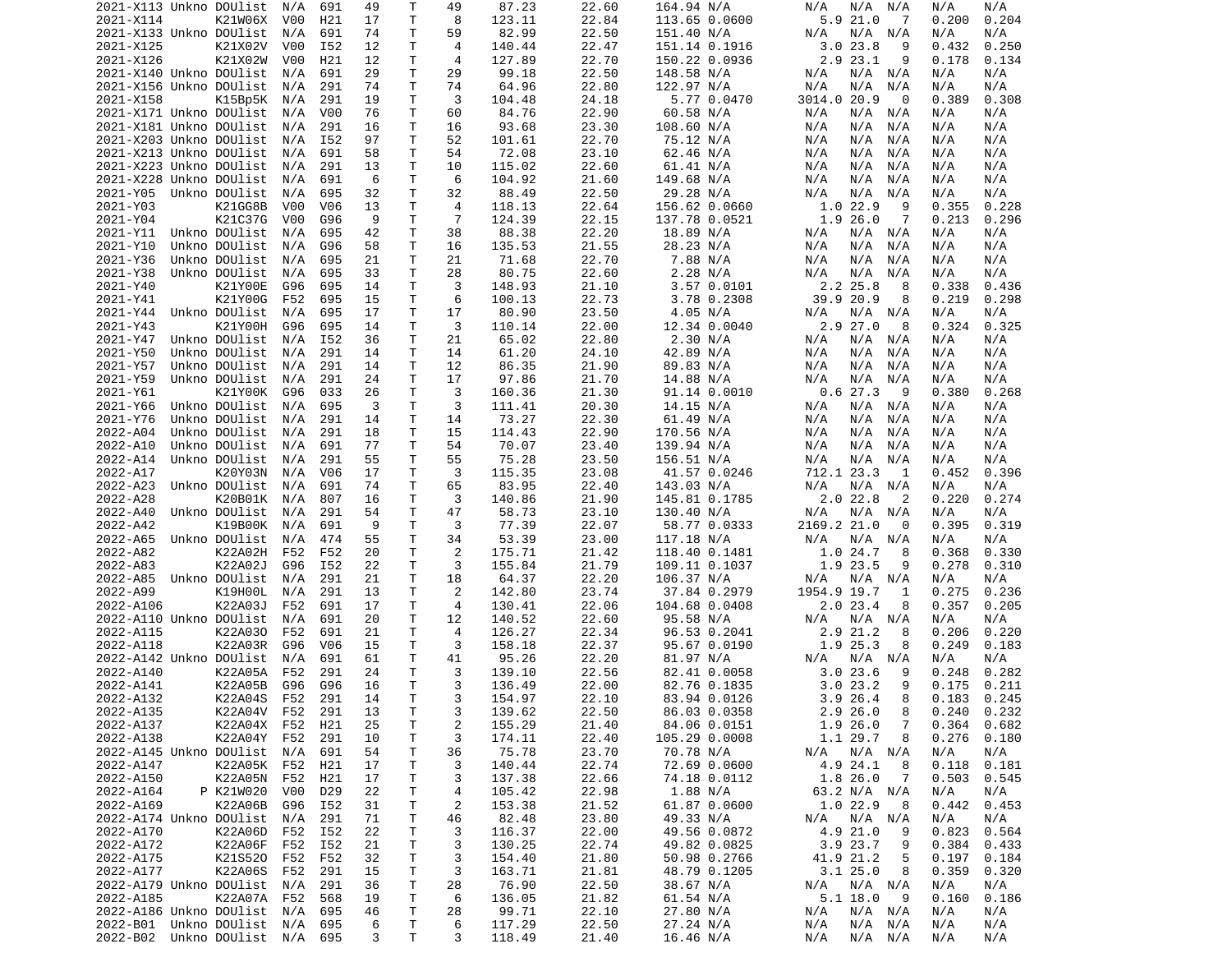| 2022-B07                   | K21W08C        | V00 | 104              | 61        | Τ      | 4              | 127.47          | 22.31 | 26.79 0.0007  | 53.5 19.9<br>5             | 0.400<br>0.302  |
|----------------------------|----------------|-----|------------------|-----------|--------|----------------|-----------------|-------|---------------|----------------------------|-----------------|
| 2022-B08                   | Unkno DOUlist  | N/A | 691              | 38        | Τ      | 18             | 96.64           | 22.10 | 32.51 N/A     | N/A<br>N/A<br>N/A          | N/A<br>N/A      |
| 2022-B12                   | Unkno DOUlist  | N/A | 691              | 54        | Τ      | 43             | 64.95           | 22.00 | 36.87 N/A     | N/A<br>N/A<br>N/A          | N/A<br>N/A      |
| 2022-B19                   | Unkno DOUlist  | N/A | 691              | 48        | Τ      | 30             | 96.78           | 22.00 | 38.40 N/A     | N/A<br>N/A<br>N/A          | N/A<br>N/A      |
| 2022-B26                   | Unkno DOUlist  | N/A | 291              | 30        | Τ      | 24             | 84.01           | 22.40 | 59.45 N/A     | N/A<br>N/A<br>N/A          | N/A<br>N/A      |
| 2022-B28                   | Unkno DOUlist  | N/A | 291              | 76        | Τ      | 65             | 58.16           | 22.60 | 75.63 N/A     | N/A<br>N/A<br>N/A          | N/A<br>N/A      |
| 2022-B33                   | <b>K22B00R</b> | F52 | 291              | 28        | т      | 2              | 154.36          | 21.49 | 74.90 0.0537  | 1.025.6<br>8               | 0.297<br>0.351  |
| 2022-B35                   | K22A08B        | F52 | C95              | 64        | Τ      | 6              | 129.42          | 21.70 | 10.16 N/A     | 56.4 16.9<br>5             | 0.421<br>0.481  |
| 2022-B36                   | K22A08C        | F52 | F52              | 24        | т      | 3              | 126.34          | 22.30 | 41.67 N/A     | 21.2 17.3<br>7             | 0.297<br>0.354  |
| 2022-B39                   | K22B00V        | F52 | 204              | 35        | т      | 3              | 169.95          | 21.10 | 74.31 0.1311  | 1.7 23.7<br>9              | 0.324<br>0.290  |
| 2022-B40                   | Unkno DOUlist  | N/A | 291              | 19        | Τ      | 19             | 81.38           | 22.40 | 89.06 N/A     | N/A<br>N/A<br>N/A          | N/A<br>N/A      |
| 2022-B44                   | K22B00W        | G96 | H36              | 19        | T.     | 3              | 154.15          | 22.39 | 88.12 0.0779  | 21.0 24.0<br>8             | 0.259<br>0.163  |
| 2022-B45                   | K22B00X        | F52 | H36              | 33        | т      | 3              | 150.02          | 21.45 | 74.90 0.1139  | 1.9 23.9<br>8              | 0.439<br>0.413  |
| 2022-B47                   | K22B00Z        | F52 | H21              | 17        | Τ      | 3              | 145.30          | 22.68 | 74.83 0.0788  | 8<br>19.8 24.0             | 0.365<br>0.204  |
| 2022-B55                   | K22B01H        | G96 | F52              | 22        | Τ      | 2              | 107.70          | 21.80 | 88.73 0.0384  | 18.1 20.8<br>8             | 0.329<br>0.224  |
| 2022-B65                   | Unkno DOUlist  | N/A | 291              | 97        | Τ      | 76             | 83.01           | 22.41 | 81.02 N/A     | N/A<br>N/A N/A             | N/A<br>N/A      |
| 2022-B78                   | Unkno DOUlist  | N/A | V <sub>0</sub> 0 | 33        | т      | 33             | 80.94           | 22.73 | 113.10 N/A    | N/A<br>N/A<br>N/A          | N/A<br>N/A      |
| 2022-B87                   | K22B020        | G96 | I52              | 31        | Τ      | 3              | 163.12          | 20.90 | 111.98 0.0436 | 1.1 25.9<br>-7             | 0.294<br>0.494  |
| 2022-B92                   | K22B02R        | G96 | F52              | 20        | т      | 2              | 160.82          | 21.70 | 87.60 0.1366  | 1.1 24.4<br>7              | 0.303<br>0.559  |
| 2022-B104 Unkno DOUlist    |                | N/A | V00              | 22        | т      | 20             | 110.84          | 21.60 | 125.08 N/A    | N/A<br>N/A<br>N/A          | N/A<br>N/A      |
| 2022-B113                  | K22B030        | V00 | I52              | 27        | Τ      | 4              | 137.05          | 21.32 | 114.56 0.1414 | 2.1 19.8<br>9              | 0.271<br>0.331  |
| 2022-B117                  | K22B03U        | V00 | F52              | 22        | Τ      | 4              | 164.80          | 21.88 | 111.96 0.0599 | 2.025.8<br>8               | 0.340<br>0.423  |
| 2022-B120                  | K22B03V        | V00 | C95              | 29        | т      | 6              | 121.55          | 21.70 | 124.92 0.0477 | 1.623.0<br>7               | 0.470<br>0.271  |
| 2022-B122                  | K22B03X        | V00 | I52              | 18        | T.     | $\overline{7}$ | 148.49          | 21.61 | 114.19 0.0827 | 2.1 24.6<br>8              | 0.334<br>0.321  |
| 2022-B131 Unkno DOUlist    |                | N/A | 691              | 6         | T      | 6              | 154.39          | 21.99 | 140.42 N/A    | N/A<br>N/A<br>N/A          | N/A<br>N/A      |
| 2022-B123                  | K22B04G        | F52 | I52              | 46        | Τ      | 6              | 65.63           | 21.60 | 25.76 0.1367  | 9.9 18.5<br>9              | 0.315<br>0.542  |
| 2022-B130                  | K22B040        | V00 | I52              | 16        | T      | $\overline{4}$ | 158.54          | 21.55 | 126.29 0.1926 | 1.9<br>23.4<br>8           | 0.300<br>0.171  |
| 2022-B136                  | K22B04T        | V00 | H21              | 14        | т      | 4              | 146.74          | 21.87 | 141.60 0.0171 | 0.927.1<br>7               | 0.317<br>0.327  |
| 2022-B148 Unkno DOUlist    |                | N/A | 291              | 30        | Τ      | 26             | 89.52           | 23.50 | 150.42 N/A    | N/A<br>N/A<br>N/A          | N/A<br>N/A      |
| 2022-B140                  | J96F030        | N/A | 691              | 18        | т      | 3              | 174.64          | 21.95 | 151.09 0.0733 | 1.2 21.0<br>1              | 0.622<br>0.685  |
| 2022-B153                  | K22B05P        | F52 | 691              | 18        | T.     | 2              | 153.96          | 22.00 | 152.64 0.0566 | 0.924.9<br>8               | 0.406<br>0.349  |
| 2022-B154                  | K22B050        | V00 | V06              | 14        | т      | 6              | 163.86          | 21.86 | 140.73 0.0496 | 1.9 26.8<br>8              | 0.214<br>0.191  |
| 2022-C03 Unkno DOUlist     |                | N/A | V00              | 51        | т      | 39             | 65.68           | 22.35 | 112.57 N/A    | N/A<br>N/A<br>N/A          | N/A<br>N/A      |
| 2022-C10                   | K22B06C        | F52 | I52              | 18        | Τ      | 2              |                 | 21.82 |               | 2.023.9<br>8               | 0.247<br>0.540  |
|                            |                | V00 |                  |           |        | 4              | 158.90          |       | 154.03 0.0286 | 1.6 27.2<br>8              |                 |
| 2022-C12                   | K22B06E        |     | L01              | 21        | т      |                | 143.26          | 21.12 | 165.74 0.0179 |                            | 0.832<br>0.693  |
| 2022-C16                   | Unkno DOUlist  | N/A | V <sub>0</sub> 0 | 18        | т      | 15             | 142.39          | 22.76 | 162.93 N/A    | N/A<br>N/A<br>N/A          | N/A<br>N/A      |
| 2022-C15                   | C K21F010      | F51 | A77              | 249<br>20 | т<br>Τ | 15<br>8        | 48.92           | 22.11 | 9.99 N/A      | 318.8 N/A<br>N/A           | N/A<br>N/A      |
| 2022-C30                   | K22C00C        | V00 | 104              |           |        |                | 148.83          | 21.16 | 157.61 0.0319 | 1.5 26.4<br>7              | 0.403<br>0.177  |
| 2022-C32                   | K22B06Z        | V00 | 033              | 23        | т      | 8              | 121.76          | 22.66 | 128.71 0.3321 | 5.4 21.8<br>9              | 0.255<br>0.204  |
| 2022-C35                   | K22C00F        | V00 | K63              | 23        | Τ      | $\overline{4}$ | 147.59          | 21.50 | 155.96 0.1071 | 1.7 24.7<br>8              | 0.224<br>0.285  |
| 2022-C53                   | Unkno DOUlist  | N/A | 291              | 10        | T.     | 6              | 149.03          | 23.00 | 151.74 N/A    | N/A<br>N/A<br>N/A          | N/A<br>N/A      |
| 2022-C38                   | K21080P        | F51 | I52              | 23        | Τ      | 4              | 70.42           | 22.20 | 37.59 0.0205  | 167.6 19.8<br>5            | 0.477<br>0.105  |
| 2022-C39                   | K22B07G        | F52 | 291              | 17        | Τ      | 3              | 145.75          | 21.90 | 152.20 0.1421 | 2.924.0<br>9               | 0.220<br>0.281  |
| 2022-C41                   | K22B07J        | V00 | I52              | 17        | Τ      | 4              | 136.24          | 22.59 | 154.24 0.1252 | 2.924.0<br>8               | 0.516<br>0.336  |
| 2022-C42                   | K22B07K        | V00 | V00              | 11        | т      | 11             | 125.72          | 23.11 | 111.52 0.2052 | 5.1 23.2<br>8              | 0.127<br>0.156  |
| 2022-C43                   | K22B07L        | V00 | 291              | 13        | т      | 13             | 163.84          | 23.67 | 140.73 0.0509 | $2.9$ $23.0$<br>9          | 0.192<br>0.393  |
| 2022-C46                   | K22B07N        | V00 | 291              | 19        | т      | $\overline{7}$ | 145.39          | 22.46 | 151.23 0.0871 | 3.124.1<br>9               | 0.351<br>0.245  |
| 2022-C47                   | K22B070        | V00 | V <sub>0</sub> 0 | 14        | Τ      | 11             | 151.00          | 23.21 | 151.29 0.0643 | 3.026.4<br>8               | 0.220<br>0.261  |
| 2022-C67                   | K22C00S        | V00 | H36              | 16        | т      | $\overline{7}$ | 143.66          | 21.22 | 138.27 0.0025 | 1.025.9<br>8               | 0.155<br>0.267  |
| 2022-C57                   | Unkno DOUlist  | N/A | V00              | 46        | Τ      | 38             | 65.87           | 22.30 | 140.42 N/A    | N/A N/A<br>N/A             | N/A<br>N/A      |
| 2022-C56                   | Unkno DOUlist  | N/A | V00              | 12        | Τ      | 12             | 114.95          | 22.80 | 4.84 N/A      | N/A<br>N/A<br>N/A          | N/A<br>N/A      |
| 2022-C75                   | Unkno DOUlist  | N/A | V <sub>0</sub> 0 | 71        | Τ      | 45             | 64.66           | 22.19 | 125.42 N/A    | N/A<br>N/A<br>N/A          | N/A<br>N/A      |
| 2022-C79                   | K22B08J V00    |     | 033              | 24        | T.     | 14             | 63.20           | 21.50 | 128.58 0.1522 | 6.7 19.7 7                 | $0.229$ $0.262$ |
| 2022-C84                   | K22C01D V00    |     | 033              | 15        | T      | 4              | 145.39          | 21.70 | 129.20 0.0380 | 6.8 26.6<br>$\overline{7}$ | $0.358$ $0.260$ |
| 2022-C85                   | K22C01E        | V00 | I52              | 21        | T      | 6              | 134.10          | 22.61 | 129.22 0.0259 | 1.9 24.6<br>8              | 0.384<br>0.351  |
| 2022-C89                   | K22C01J        | V00 | I52              | 17        | T      | 4              | 141.32          | 21.79 | 127.86 0.0527 | 1.9 25.3<br>7              | 0.357<br>0.158  |
| 2022-C92                   | K22C01M V00    |     | I93              | 24        | T.     | 4              | 146.91          | 21.07 | 119.55 0.0881 | 1.6 24.3<br>8              | 0.367<br>0.475  |
| 2022-C95 Unkno DOUlist N/A |                |     | V00              | 66        | T.     | 52             | 54.69           | 23.00 | 95.24 N/A     | N/A N/A<br>N/A             | N/A<br>N/A      |
| 2022-C98                   | K22C010        | V00 | 858              | 40        | Τ      | 6              | 131.89          | 19.90 | 115.90 0.0443 | 7.8 20.6<br>8              | 0.250<br>0.444  |
| 2022-C99                   | K22B09F        | V00 | 291              | 14        | т      | 14             | 139.75          | 23.34 | 113.26 0.1358 | 8.022.5<br>8               | 0.312<br>0.272  |
| 2022-C100                  | K22B09G        | F52 | 691              | 18        | T      | 3              | 153.66          | 22.50 | 113.38 0.1150 | 5.9 23.3<br>8              | 0.311<br>0.186  |
| 2022-C101                  | K22C01R        | V00 | 291              | 19        | T.     | 13             | 135.75          | 22.41 | 112.78 0.1801 | 5.1 23.0<br>8              | 0.206<br>0.175  |
| 2022-C110                  | K22C02A        | F52 | 691              | 18        | T.     | 3              | 169.85          | 21.90 | 113.70 0.1056 | 3.125.1<br>8               | 0.539<br>0.558  |
| 2022-C111                  | K22B09H        | V00 | H21              | 18        | Τ      | 15             | 149.62          | 22.85 | 117.10 0.0126 | 5.8 22.2<br>7              | 0.265<br>0.156  |
| 2022-C112                  | K22C02B        | V00 | 291              | 15        | T      | 13             | 139.47          | 22.40 | 113.64 0.1265 | 6.125.0<br>7               | 0.187<br>0.403  |
| 2022-C114                  | K22C02D        | F52 | 691              | 21        | T      | 3              | 153.53          | 21.66 | 116.92 0.0707 | 2.9 22.4<br>8              | 0.304<br>0.308  |
| 2022-C118                  | K22C02H        | F52 | 654              | 35        | т      | 3              | 116.93          | 20.10 | 117.04 0.0150 | 7<br>0.924.7               | 0.416<br>0.275  |
| 2022-C120                  |                |     |                  |           |        |                |                 |       |               |                            | 0.118           |
|                            | K22C02J        | V00 | 291              | 16        | T      | 12             | 152.61          | 22.56 | 117.23 0.3351 | 4.8 23.1<br>8              | 0.193           |
| 2022-C121                  | K22C02M V00    |     | 858              | 16        | T.     | 4              | 143.87          | 21.94 | 115.59 0.1129 | 2.023.2<br>8               | 0.276<br>0.224  |
| 2022-C126                  | K22C02Q V00    |     | H21              | 23        | T      | 4              | 129.66<br>79.22 | 21.50 | 106.95 0.0017 | 1.7 24.7<br>8              | 0.178<br>0.198  |